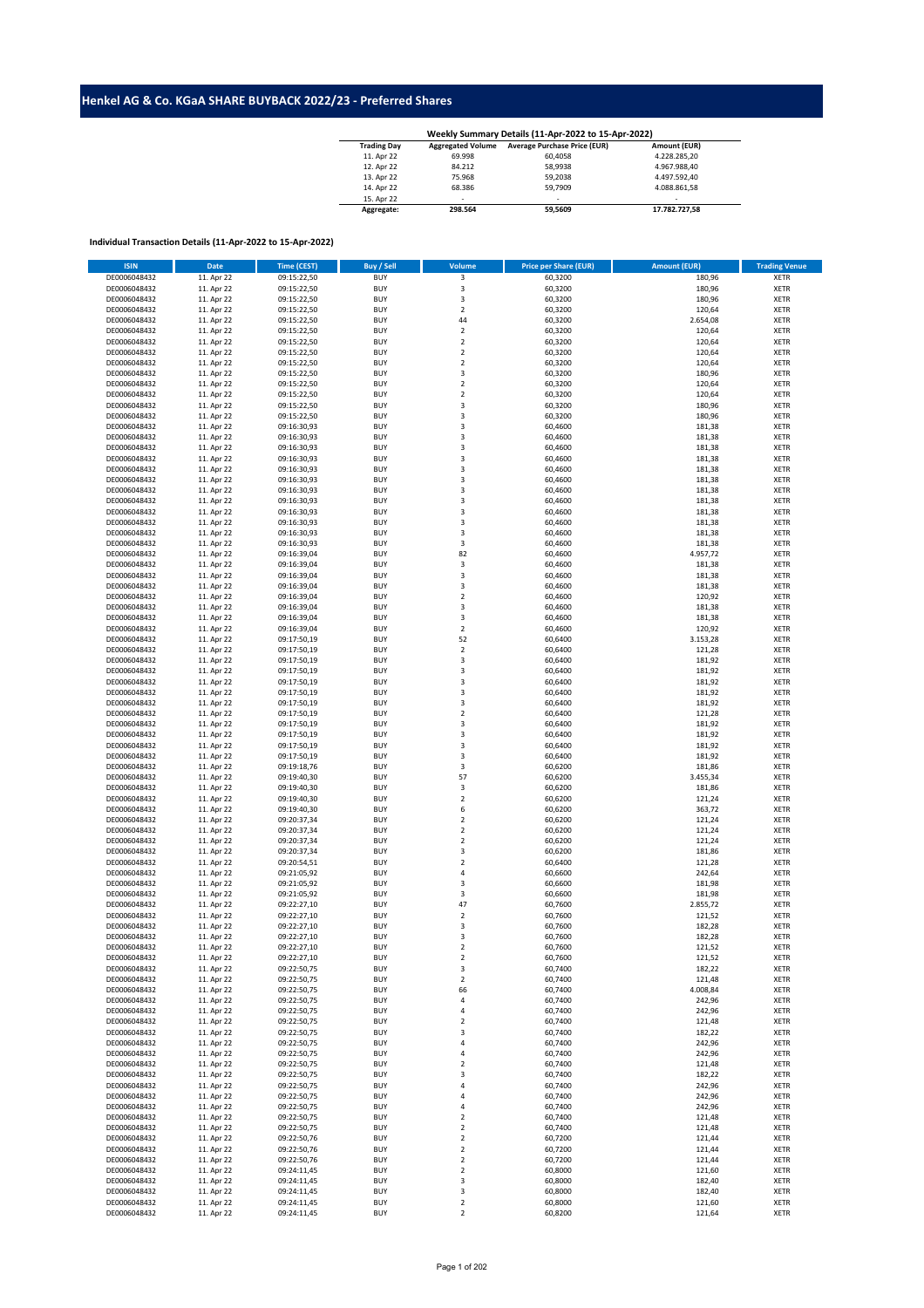| <b>ISIN</b>                  | <b>Date</b>              | <b>Time (CEST)</b>         | <b>Buy / Sell</b>        | Volume                                             | <b>Price per Share (EUR)</b> | Amount (EUR)     | <b>Trading Venue</b>       |
|------------------------------|--------------------------|----------------------------|--------------------------|----------------------------------------------------|------------------------------|------------------|----------------------------|
| DE0006048432                 | 11. Apr 22               | 09:24:11,45                | <b>BUY</b>               | $\overline{2}$                                     | 60,8000                      | 121,60           | <b>XETR</b>                |
| DE0006048432                 | 11. Apr 22               | 09:24:11,45                | <b>BUY</b>               | 3                                                  | 60,8000                      | 182,40           | <b>XETR</b>                |
| DE0006048432                 | 11. Apr 22               | 09:24:11,45                | <b>BUY</b>               | 3                                                  | 60.8000                      | 182,40           | <b>XETR</b>                |
| DE0006048432                 | 11. Apr 22               | 09:24:11,45                | <b>BUY</b>               | $\mathbf 2$                                        | 60,8000                      | 121,60           | <b>XETR</b>                |
| DE0006048432<br>DE0006048432 | 11. Apr 22<br>11. Apr 22 | 09:24:11,45<br>09:24:11,45 | <b>BUY</b><br><b>BUY</b> | $\overline{\mathbf{2}}$<br>$\mathbf 2$             | 60,8000<br>60,8000           | 121,60<br>121,60 | <b>XETR</b><br><b>XETR</b> |
| DE0006048432                 | 11. Apr 22               | 09:24:11,45                | <b>BUY</b>               | $\overline{\mathbf{2}}$                            | 60,8200                      | 121,64           | <b>XETR</b>                |
| DE0006048432                 | 11. Apr 22               | 09:24:13,36                | <b>BUY</b>               | $\overline{2}$                                     | 60,7800                      | 121,56           | <b>XETR</b>                |
| DE0006048432                 | 11. Apr 22               | 09:24:13,36                | BUY                      | $71\,$                                             | 60,7800                      | 4.315,38         | <b>XETR</b>                |
| DE0006048432                 | 11. Apr 22               | 09:24:13,36                | <b>BUY</b>               | 3                                                  | 60,7800                      | 182,34           | <b>XETR</b>                |
| DE0006048432                 | 11. Apr 22               | 09:24:13,36                | <b>BUY</b>               | $\mathbf 2$                                        | 60,7800                      | 121,56           | <b>XETR</b>                |
| DE0006048432<br>DE0006048432 | 11. Apr 22<br>11. Apr 22 | 09:24:13,36<br>09:24:13,36 | <b>BUY</b><br><b>BUY</b> | $\overline{\mathbf{3}}$<br>$\overline{2}$          | 60,7800<br>60,7800           | 182,34<br>121,56 | <b>XETR</b><br><b>XETR</b> |
| DE0006048432                 | 11. Apr 22               | 09:24:13,36                | <b>BUY</b>               | $\overline{2}$                                     | 60,7800                      | 121,56           | <b>XETR</b>                |
| DE0006048432                 | 11. Apr 22               | 09:24:13,36                | <b>BUY</b>               | $\overline{2}$                                     | 60,7800                      | 121,56           | <b>XETR</b>                |
| DE0006048432                 | 11. Apr 22               | 09:24:13,36                | BUY                      | 3                                                  | 60,7800                      | 182,34           | <b>XETR</b>                |
| DE0006048432                 | 11. Apr 22               | 09:24:13,36                | <b>BUY</b>               | $\overline{2}$                                     | 60,7800                      | 121,56           | <b>XETR</b>                |
| DE0006048432                 | 11. Apr 22               | 09:24:13,36                | <b>BUY</b>               | 3                                                  | 60,7800                      | 182,34           | <b>XETR</b>                |
| DE0006048432<br>DE0006048432 | 11. Apr 22<br>11. Apr 22 | 09:24:13,36<br>09:24:13,38 | <b>BUY</b><br><b>BUY</b> | $\overline{2}$<br>4                                | 60.7800<br>60,7800           | 121,56<br>243,12 | <b>XETR</b><br><b>XETR</b> |
| DE0006048432                 | 11. Apr 22               | 09:24:13,38                | <b>BUY</b>               | $\overline{2}$                                     | 60,7800                      | 121,56           | <b>XETR</b>                |
| DE0006048432                 | 11. Apr 22               | 09:24:53,92                | <b>BUY</b>               | 4                                                  | 60,8800                      | 243,52           | <b>XETR</b>                |
| DE0006048432                 | 11. Apr 22               | 09:24:53,92                | <b>BUY</b>               | $\overline{\mathbf{3}}$                            | 60,8800                      | 182,64           | <b>XETR</b>                |
| DE0006048432                 | 11. Apr 22               | 09:24:53,92                | <b>BUY</b>               | $\overline{2}$                                     | 60,8800                      | 121,76           | <b>XETR</b>                |
| DE0006048432                 | 11. Apr 22               | 09:26:01,09                | <b>BUY</b>               | $\mathbf 2$                                        | 60,9200                      | 121,84           | <b>XETR</b>                |
| DE0006048432                 | 11. Apr 22               | 09:26:01,09                | <b>BUY</b>               | 52                                                 | 60,9200                      | 3.167,84         | <b>XETR</b>                |
| DE0006048432<br>DE0006048432 | 11. Apr 22<br>11. Apr 22 | 09:26:01,09<br>09:26:01,09 | <b>BUY</b><br><b>BUY</b> | $\mathbf 2$<br>$\overline{2}$                      | 60,9200<br>60,9200           | 121,84<br>121,84 | <b>XETR</b><br><b>XETR</b> |
| DE0006048432                 | 11. Apr 22               | 09:26:01,09                | <b>BUY</b>               | $\mathbf 2$                                        | 60,9200                      | 121,84           | <b>XETR</b>                |
| DE0006048432                 | 11. Apr 22               | 09:26:01,09                | <b>BUY</b>               | 3                                                  | 60,9200                      | 182,76           | <b>XETR</b>                |
| DE0006048432                 | 11. Apr 22               | 09:26:03,42                | <b>BUY</b>               | 50                                                 | 60,9200                      | 3.046,00         | <b>XETR</b>                |
| DE0006048432                 | 11. Apr 22               | 09:26:03,42                | <b>BUY</b>               | 4                                                  | 60,9200                      | 243,68           | <b>XETR</b>                |
| DE0006048432                 | 11. Apr 22               | 09:26:03,42                | <b>BUY</b>               | 3                                                  | 60,9200                      | 182,76           | <b>XETR</b>                |
| DE0006048432<br>DE0006048432 | 11. Apr 22<br>11. Apr 22 | 09:26:03,42<br>09:26:03,42 | <b>BUY</b><br><b>BUY</b> | $\overline{\mathbf{3}}$<br>4                       | 60,9200<br>60,9200           | 182,76<br>243,68 | <b>XETR</b><br><b>XETR</b> |
| DE0006048432                 | 11. Apr 22               | 09:26:03,42                | <b>BUY</b>               | $\mathbf 2$                                        | 60,9200                      | 121,84           | <b>XETR</b>                |
| DE0006048432                 | 11. Apr 22               | 09:26:03,42                | <b>BUY</b>               | 3                                                  | 60,9200                      | 182,76           | <b>XETR</b>                |
| DE0006048432                 | 11. Apr 22               | 09:26:03,42                | <b>BUY</b>               | 13                                                 | 60,9200                      | 791,96           | <b>XETR</b>                |
| DE0006048432                 | 11. Apr 22               | 09:26:27,29                | <b>BUY</b>               | 3                                                  | 60,9000                      | 182,70           | <b>XETR</b>                |
| DE0006048432                 | 11. Apr 22               | 09:26:27,29                | <b>BUY</b>               | $\mathbf 2$                                        | 60,9000                      | 121,80           | <b>XETR</b>                |
| DE0006048432<br>DE0006048432 | 11. Apr 22<br>11. Apr 22 | 09:26:27,29                | <b>BUY</b><br><b>BUY</b> | $\overline{2}$<br>3                                | 60,9000<br>60,9000           | 121,80<br>182,70 | <b>XETR</b>                |
| DE0006048432                 | 11. Apr 22               | 09:26:27,29<br>09:26:27,29 | <b>BUY</b>               | $\mathbf 2$                                        | 60,9000                      | 121,80           | <b>XETR</b><br><b>XETR</b> |
| DE0006048432                 | 11. Apr 22               | 09:26:27,29                | <b>BUY</b>               | $\overline{2}$                                     | 60,9000                      | 121,80           | <b>XETR</b>                |
| DE0006048432                 | 11. Apr 22               | 09:26:27,29                | <b>BUY</b>               | $\mathbf 2$                                        | 60,9000                      | 121,80           | <b>XETR</b>                |
| DE0006048432                 | 11. Apr 22               | 09:26:27,29                | <b>BUY</b>               | 3                                                  | 60,9000                      | 182,70           | <b>XETR</b>                |
| DE0006048432                 | 11. Apr 22               | 09:26:27,29                | <b>BUY</b>               | 3                                                  | 60,9000                      | 182,70           | <b>XETR</b>                |
| DE0006048432                 | 11. Apr 22               | 09:26:27,29                | <b>BUY</b>               | $\overline{2}$<br>3                                | 60,9000                      | 121,80           | <b>XETR</b>                |
| DE0006048432<br>DE0006048432 | 11. Apr 22<br>11. Apr 22 | 09:26:27,29<br>09:26:43,14 | <b>BUY</b><br><b>BUY</b> | 3                                                  | 60,9000<br>60,9200           | 182,70<br>182,76 | <b>XETR</b><br><b>XETR</b> |
| DE0006048432                 | 11. Apr 22               | 09:26:43,14                | <b>BUY</b>               | $\overline{2}$                                     | 60,9200                      | 121,84           | <b>XETR</b>                |
| DE0006048432                 | 11. Apr 22               | 09:26:43,14                | <b>BUY</b>               | 3                                                  | 60,9200                      | 182,76           | <b>XETR</b>                |
| DE0006048432                 | 11. Apr 22               | 09:26:43,14                | <b>BUY</b>               | $\overline{\mathbf{3}}$                            | 60,9200                      | 182,76           | <b>XETR</b>                |
| DE0006048432                 | 11. Apr 22               | 09:26:45,50                | <b>BUY</b>               | $\mathbf 2$                                        | 60,9000                      | 121,80           | <b>XETR</b>                |
| DE0006048432                 | 11. Apr 22               | 09:26:45,50                | <b>BUY</b>               | 70                                                 | 60,9000                      | 4.263,00         | <b>XETR</b>                |
| DE0006048432<br>DE0006048432 | 11. Apr 22<br>11. Apr 22 | 09:26:45,50<br>09:26:45,50 | <b>BUY</b><br><b>BUY</b> | 3<br>$\overline{2}$                                | 60,9000<br>60,9000           | 182,70<br>121,80 | <b>XETR</b><br><b>XETR</b> |
| DE0006048432                 | 11. Apr 22               | 09:26:45,50                | <b>BUY</b>               | $\overline{\mathbf{2}}$                            | 60,9000                      | 121,80           | <b>XETR</b>                |
| DE0006048432                 | 11. Apr 22               | 09:26:45,50                | BUY                      | $\overline{\mathbf{2}}$                            | 60,9000                      | 121,80           | <b>XETR</b>                |
| DE0006048432                 | 11. Apr 22               | 09:26:45,50                | <b>BUY</b>               | $\overline{\mathbf{2}}$                            | 60,9000                      | 121,80           | <b>XETR</b>                |
| DE0006048432                 | 11. Apr 22               | 09:27:01,65                | <b>BUY</b>               | $\mathbf 2$                                        | 60,9000                      | 121,80           | <b>XETR</b>                |
| DE0006048432                 | 11. Apr 22               | 09:27:01,65                | BUY                      | $\overline{\mathbf{2}}$                            | 60,9000                      | 121,80           | <b>XETR</b>                |
| DE0006048432<br>DE0006048432 | 11. Apr 22               | 09:27:04,40<br>09:27:04,40 | BUY<br><b>BUY</b>        | 9<br>$\overline{a}$                                | 60,8800<br>60,8800           | 547,92<br>243,52 | <b>XETR</b><br><b>XETR</b> |
| DE0006048432                 | 11. Apr 22<br>11. Apr 22 | 09:27:31,63                | BUY                      | 2                                                  | 60,8800                      | 121,76           | <b>XETR</b>                |
| DE0006048432                 | 11. Apr 22               | 09:27:31,63                | <b>BUY</b>               | 3                                                  | 60,8800                      | 182,64           | <b>XETR</b>                |
| DE0006048432                 | 11. Apr 22               | 09:27:31,63                | <b>BUY</b>               | 3                                                  | 60,8800                      | 182,64           | <b>XETR</b>                |
| DE0006048432                 | 11. Apr 22               | 09:27:31,63                | <b>BUY</b>               | 3                                                  | 60,8800                      | 182,64           | <b>XETR</b>                |
| DE0006048432                 | 11. Apr 22               | 09:27:31,63                | <b>BUY</b>               | 51                                                 | 60,8800                      | 3.104,88         | <b>XETR</b>                |
| DE0006048432<br>DE0006048432 | 11. Apr 22<br>11. Apr 22 | 09:27:31,63<br>09:27:31,66 | <b>BUY</b><br><b>BUY</b> | 6<br>2                                             | 60,8800<br>60,8600           | 365,28<br>121,72 | <b>XETR</b><br><b>XETR</b> |
| DE0006048432                 | 11. Apr 22               | 09:27:31,66                | <b>BUY</b>               | 2                                                  | 60,8600                      | 121,72           | <b>XETR</b>                |
| DE0006048432                 | 11. Apr 22               | 09:27:41,35                | <b>BUY</b>               | $\mathbf 2$                                        | 60,8600                      | 121,72           | <b>XETR</b>                |
| DE0006048432                 | 11. Apr 22               | 09:27:41,35                | <b>BUY</b>               | 46                                                 | 60,8600                      | 2.799,56         | <b>XETR</b>                |
| DE0006048432                 | 11. Apr 22               | 09:27:41,35                | <b>BUY</b>               | $\mathbf 2$                                        | 60,8600                      | 121,72           | <b>XETR</b>                |
| DE0006048432                 | 11. Apr 22               | 09:27:41,35                | <b>BUY</b>               | $\overline{\mathbf{2}}$                            | 60,8600                      | 121,72           | <b>XETR</b>                |
| DE0006048432<br>DE0006048432 | 11. Apr 22<br>11. Apr 22 | 09:27:41,35<br>09:27:41,35 | <b>BUY</b><br><b>BUY</b> | $\mathbf 2$<br>2                                   | 60,8600<br>60,8600           | 121,72<br>121,72 | <b>XETR</b><br><b>XETR</b> |
| DE0006048432                 | 11. Apr 22               | 09:27:49,28                | <b>BUY</b>               | 3                                                  | 60,8600                      | 182,58           | <b>XETR</b>                |
| DE0006048432                 | 11. Apr 22               | 09:27:49,28                | <b>BUY</b>               | $\overline{a}$                                     | 60,8600                      | 243,44           | <b>XETR</b>                |
| DE0006048432                 | 11. Apr 22               | 09:28:01,62                | <b>BUY</b>               | $\overline{\mathbf{3}}$                            | 60,9200                      | 182,76           | <b>XETR</b>                |
| DE0006048432                 | 11. Apr 22               | 09:28:01,62                | <b>BUY</b>               | 3                                                  | 60,9200                      | 182,76           | <b>XETR</b>                |
| DE0006048432                 | 11. Apr 22               | 09:28:01,72                | <b>BUY</b>               | 3                                                  | 60,9200                      | 182,76           | <b>XETR</b>                |
| DE0006048432<br>DE0006048432 | 11. Apr 22<br>11. Apr 22 | 09:28:07,45<br>09:28:07,45 | <b>BUY</b><br><b>BUY</b> | 3<br>4                                             | 60,9600<br>60,9600           | 182,88<br>243,84 | <b>XETR</b><br><b>XETR</b> |
| DE0006048432                 | 11. Apr 22               | 09:28:07,45                | <b>BUY</b>               | $\mathbf 2$                                        | 60,9600                      | 121,92           | <b>XETR</b>                |
| DE0006048432                 | 11. Apr 22               | 09:28:08,99                | <b>BUY</b>               | 56                                                 | 60,9600                      | 3.413,76         | <b>XETR</b>                |
| DE0006048432                 | 11. Apr 22               | 09:28:08,99                | <b>BUY</b>               | $\mathbf 2$                                        | 60,9600                      | 121,92           | <b>XETR</b>                |
| DE0006048432                 | 11. Apr 22               | 09:28:08,99                | <b>BUY</b>               | 3                                                  | 60,9600                      | 182,88           | <b>XETR</b>                |
| DE0006048432                 | 11. Apr 22               | 09:28:08,99                | <b>BUY</b>               | 3                                                  | 60,9600                      | 182,88           | <b>XETR</b>                |
| DE0006048432<br>DE0006048432 | 11. Apr 22               | 09:28:08,99                | <b>BUY</b><br><b>BUY</b> | $\overline{\mathbf{2}}$<br>$\overline{\mathbf{3}}$ | 60,9600<br>60,9600           | 121,92<br>182,88 | <b>XETR</b><br><b>XETR</b> |
| DE0006048432                 | 11. Apr 22<br>11. Apr 22 | 09:28:08,99<br>09:28:47,00 | <b>BUY</b>               | 4                                                  | 60,9800                      | 243,92           | <b>XETR</b>                |
| DE0006048432                 | 11. Apr 22               | 09:28:47,00                | <b>BUY</b>               | $\overline{\mathbf{2}}$                            | 60,9800                      | 121,96           | <b>XETR</b>                |
| DE0006048432                 | 11. Apr 22               | 09:28:47,00                | <b>BUY</b>               | 3                                                  | 60,9800                      | 182,94           | <b>XETR</b>                |
| DE0006048432                 | 11. Apr 22               | 09:28:47,00                | <b>BUY</b>               | 4                                                  | 60,9800                      | 243,92           | <b>XETR</b>                |
| DE0006048432                 | 11. Apr 22               | 09:28:47,00                | <b>BUY</b>               | $\overline{2}$                                     | 60,9800                      | 121,96           | <b>XETR</b>                |
| DE0006048432                 | 11. Apr 22               | 09:28:47,00                | <b>BUY</b>               | $\overline{a}$                                     | 60,9800                      | 243,92           | <b>XETR</b>                |
| DE0006048432<br>DE0006048432 | 11. Apr 22<br>11. Apr 22 | 09:28:47,00<br>09:28:47,00 | <b>BUY</b><br><b>BUY</b> | 4<br>4                                             | 60,9800<br>60,9800           | 243,92<br>243,92 | <b>XETR</b><br><b>XETR</b> |
| DE0006048432                 | 11. Apr 22               | 09:28:47,00                | <b>BUY</b>               | $\overline{a}$                                     | 60,9800                      | 243,92           | <b>XETR</b>                |
| DE0006048432                 | 11. Apr 22               | 09:28:47,00                | <b>BUY</b>               | 4                                                  | 60,9800                      | 243,92           | <b>XETR</b>                |
| DE0006048432                 | 11. Apr 22               | 09:28:47,00                | <b>BUY</b>               | 2                                                  | 60,9800                      | 121,96           | <b>XETR</b>                |
| DE0006048432                 | 11. Apr 22               | 09:29:16,92                | <b>BUY</b>               | 3                                                  | 60,9800                      | 182,94           | <b>XETR</b>                |
| DE0006048432                 | 11. Apr 22               | 09:29:16,92                | <b>BUY</b>               | 3                                                  | 60,9800                      | 182,94           | <b>XETR</b>                |
| DE0006048432                 | 11. Apr 22               | 09:29:16,92                | <b>BUY</b>               | $\mathbf 2$                                        | 60,9800                      | 121,96           | <b>XETR</b>                |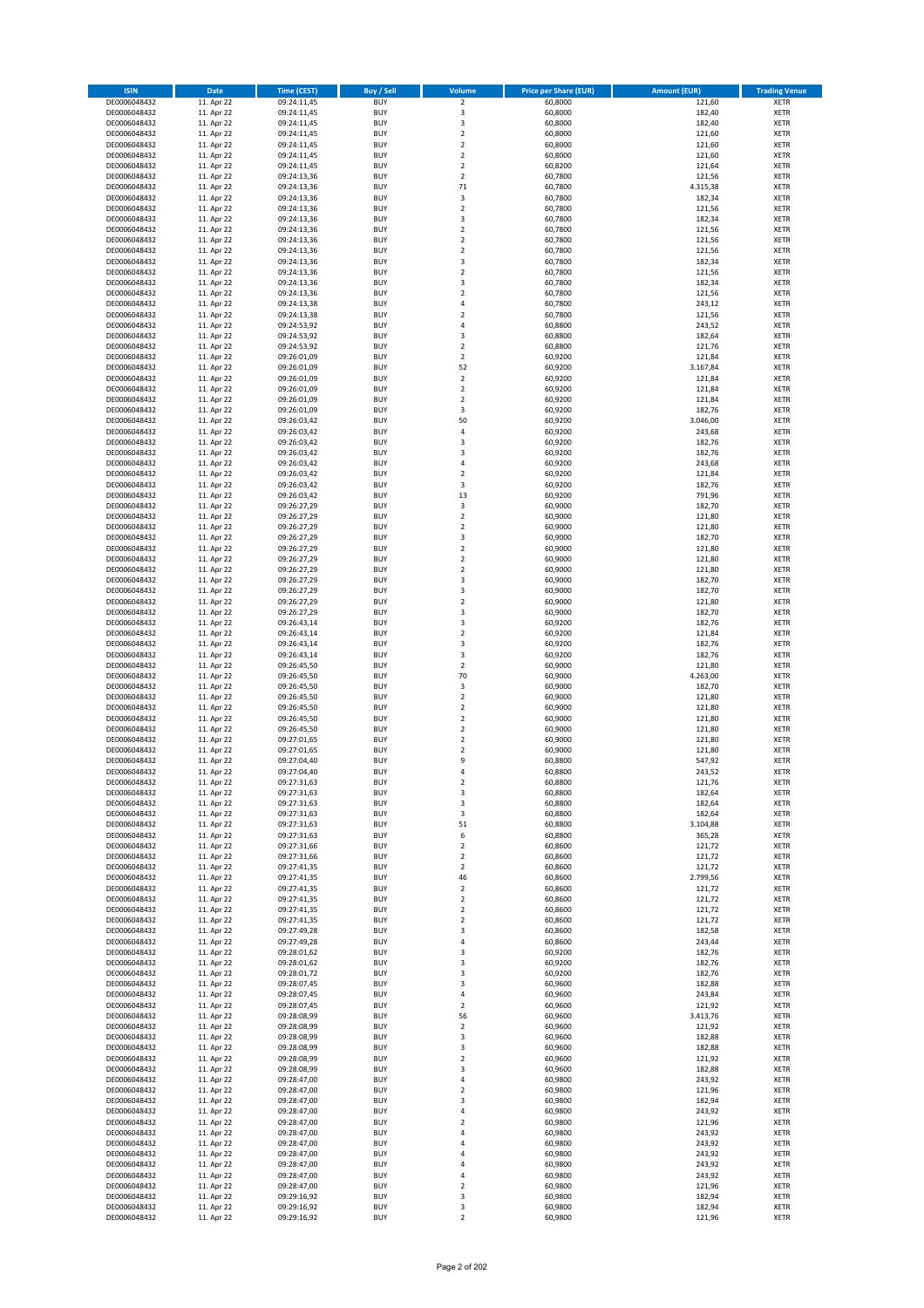| <b>ISIN</b>                  | <b>Date</b>              | <b>Time (CEST)</b>         | <b>Buy / Sell</b>        | <b>Volume</b>                | <b>Price per Share (EUR)</b> | <b>Amount (EUR)</b> | <b>Trading Venue</b>       |
|------------------------------|--------------------------|----------------------------|--------------------------|------------------------------|------------------------------|---------------------|----------------------------|
| DE0006048432                 | 11. Apr 22               | 09:29:16,92                | <b>BUY</b>               | 3                            | 60,9800                      | 182,94              | <b>XETR</b>                |
| DE0006048432                 | 11. Apr 22               | 09:29:16,92                | <b>BUY</b>               | $\mathbf 2$                  | 60,9800                      | 121,96              | <b>XETR</b>                |
| DE0006048432                 | 11. Apr 22               | 09:29:16,92                | <b>BUY</b>               | 3                            | 60,9800                      | 182,94              | <b>XETR</b>                |
| DE0006048432<br>DE0006048432 | 11. Apr 22<br>11. Apr 22 | 09:29:16,92<br>09:29:16,92 | <b>BUY</b><br><b>BUY</b> | 3<br>3                       | 60,9800<br>60,9800           | 182,94<br>182,94    | <b>XETR</b><br><b>XETR</b> |
| DE0006048432                 | 11. Apr 22               | 09:30:00,05                | <b>BUY</b>               | 4                            | 61,1200                      | 244,48              | <b>XETR</b>                |
| DE0006048432                 | 11. Apr 22               | 09:30:00,05                | <b>BUY</b>               | 3                            | 61,1200                      | 183,36              | <b>XETR</b>                |
| DE0006048432                 | 11. Apr 22               | 09:30:00,27                | <b>BUY</b>               | 3                            | 61,1000                      | 183,30              | <b>XETR</b>                |
| DE0006048432                 | 11. Apr 22               | 09:30:00,27                | <b>BUY</b>               | $\overline{2}$               | 61,1000                      | 122,20              | <b>XETR</b>                |
| DE0006048432                 | 11. Apr 22               | 09:30:00,27                | <b>BUY</b><br><b>BUY</b> | $\overline{2}$               | 61,1000                      | 122,20              | <b>XETR</b>                |
| DE0006048432<br>DE0006048432 | 11. Apr 22<br>11. Apr 22 | 09:30:00,27<br>09:30:00,27 | <b>BUY</b>               | 4<br>$\overline{\mathbf{c}}$ | 61,1000<br>61,1000           | 244,40<br>122,20    | <b>XETR</b><br><b>XETR</b> |
| DE0006048432                 | 11. Apr 22               | 09:30:00,27                | <b>BUY</b>               | 4                            | 61,1000                      | 244,40              | <b>XETR</b>                |
| DE0006048432                 | 11. Apr 22               | 09:30:30,42                | <b>BUY</b>               | 4                            | 61,0800                      | 244,32              | <b>XETR</b>                |
| DE0006048432                 | 11. Apr 22               | 09:30:30,42                | <b>BUY</b>               | 135                          | 61,0800                      | 8.245,80            | <b>XETR</b>                |
| DE0006048432                 | 11. Apr 22               | 09:30:30,42                | <b>BUY</b>               | $\mathbf 2$                  | 61,0800                      | 122,16              | <b>XETR</b>                |
| DE0006048432<br>DE0006048432 | 11. Apr 22<br>11. Apr 22 | 09:30:30,42<br>09:30:30,42 | <b>BUY</b><br><b>BUY</b> | $\mathbf 2$<br>3             | 61,0800<br>61,0800           | 122,16<br>183,24    | <b>XETR</b><br><b>XETR</b> |
| DE0006048432                 | 11. Apr 22               | 09:30:30,42                | <b>BUY</b>               | 3                            | 61,0800                      | 183,24              | <b>XETR</b>                |
| DE0006048432                 | 11. Apr 22               | 09:30:30,42                | <b>BUY</b>               | 3                            | 61,0800                      | 183,24              | <b>XETR</b>                |
| DE0006048432                 | 11. Apr 22               | 09:30:30,42                | <b>BUY</b>               | $\overline{\mathbf{c}}$      | 61,0800                      | 122,16              | <b>XETR</b>                |
| DE0006048432                 | 11. Apr 22               | 09:30:30,42                | <b>BUY</b>               | $\mathbf 2$                  | 61,0800                      | 122,16              | <b>XETR</b>                |
| DE0006048432                 | 11. Apr 22               | 09:30:30,42                | <b>BUY</b>               | 4                            | 61,0800                      | 244,32              | <b>XETR</b>                |
| DE0006048432<br>DE0006048432 | 11. Apr 22<br>11. Apr 22 | 09:30:30,42<br>09:30:30,42 | <b>BUY</b><br><b>BUY</b> | 4<br>3                       | 61,0800<br>61,0800           | 244,32<br>183,24    | <b>XETR</b><br><b>XETR</b> |
| DE0006048432                 | 11. Apr 22               | 09:30:30,42                | <b>BUY</b>               | 4                            | 61,0800                      | 244,32              | <b>XETR</b>                |
| DE0006048432                 | 11. Apr 22               | 09:30:30,42                | <b>BUY</b>               | 4                            | 61,0800                      | 244,32              | <b>XETR</b>                |
| DE0006048432                 | 11. Apr 22               | 09:30:30,42                | <b>BUY</b>               | 4                            | 61,0800                      | 244,32              | <b>XETR</b>                |
| DE0006048432                 | 11. Apr 22               | 09:30:30,42                | <b>BUY</b>               | $\mathbf 2$                  | 61,0800                      | 122,16              | <b>XETR</b>                |
| DE0006048432<br>DE0006048432 | 11. Apr 22<br>11. Apr 22 | 09:30:30,42<br>09:30:30,45 | <b>BUY</b><br><b>BUY</b> | $\overline{\mathbf{c}}$<br>3 | 61,0800<br>61,0800           | 122,16<br>183,24    | <b>XETR</b><br><b>XETR</b> |
| DE0006048432                 | 11. Apr 22               | 09:30:42,52                | <b>BUY</b>               | 4                            | 61,0600                      | 244,24              | <b>XETR</b>                |
| DE0006048432                 | 11. Apr 22               | 09:30:42,52                | <b>BUY</b>               | 61                           | 61,0600                      | 3.724,66            | <b>XETR</b>                |
| DE0006048432                 | 11. Apr 22               | 09:30:42,52                | <b>BUY</b>               | $\overline{\mathbf{c}}$      | 61,0600                      | 122,12              | <b>XETR</b>                |
| DE0006048432                 | 11. Apr 22               | 09:30:42,52                | <b>BUY</b>               | 4                            | 61,0600                      | 244,24              | <b>XETR</b>                |
| DE0006048432                 | 11. Apr 22               | 09:30:42,52                | <b>BUY</b>               | 3                            | 61,0600                      | 183,18              | <b>XETR</b>                |
| DE0006048432<br>DE0006048432 | 11. Apr 22<br>11. Apr 22 | 09:30:42,52<br>09:30:42,52 | <b>BUY</b><br><b>BUY</b> | 3<br>4                       | 61,0600<br>61,0600           | 183,18<br>244,24    | <b>XETR</b><br><b>XETR</b> |
| DE0006048432                 | 11. Apr 22               | 09:30:57,25                | <b>BUY</b>               | $\overline{\mathbf{c}}$      | 61,1000                      | 122,20              | <b>XETR</b>                |
| DE0006048432                 | 11. Apr 22               | 09:30:57,25                | <b>BUY</b>               | $\mathbf 2$                  | 61,1000                      | 122,20              | <b>XETR</b>                |
| DE0006048432                 | 11. Apr 22               | 09:30:57,25                | <b>BUY</b>               | $\overline{\mathbf{c}}$      | 61,1000                      | 122,20              | <b>XETR</b>                |
| DE0006048432                 | 11. Apr 22               | 09:30:57,25                | <b>BUY</b>               | 3                            | 61,1000                      | 183,30              | <b>XETR</b>                |
| DE0006048432                 | 11. Apr 22               | 09:30:57,25                | <b>BUY</b><br><b>BUY</b> | 3<br>$\overline{\mathbf{c}}$ | 61,1000                      | 183,30              | <b>XETR</b><br><b>XETR</b> |
| DE0006048432<br>DE0006048432 | 11. Apr 22<br>11. Apr 22 | 09:30:57,25<br>09:30:57,25 | <b>BUY</b>               | 3                            | 61,1000<br>61,1000           | 122,20<br>183,30    | <b>XETR</b>                |
| DE0006048432                 | 11. Apr 22               | 09:30:57,25                | <b>BUY</b>               | 3                            | 61,1000                      | 183,30              | <b>XETR</b>                |
| DE0006048432                 | 11. Apr 22               | 09:31:01,57                | <b>BUY</b>               | 3                            | 61,0800                      | 183,24              | <b>XETR</b>                |
| DE0006048432                 | 11. Apr 22               | 09:31:01,57                | <b>BUY</b>               | $\mathbf 2$                  | 61,0800                      | 122,16              | <b>XETR</b>                |
| DE0006048432                 | 11. Apr 22               | 09:31:01,57                | <b>BUY</b>               | $\mathbf 2$                  | 61,0800                      | 122,16              | <b>XETR</b>                |
| DE0006048432<br>DE0006048432 | 11. Apr 22<br>11. Apr 22 | 09:31:01,57<br>09:31:02,13 | <b>BUY</b><br><b>BUY</b> | $\mathbf 2$<br>72            | 61,0800<br>61,0600           | 122,16<br>4.396,32  | <b>XETR</b><br><b>XETR</b> |
| DE0006048432                 | 11. Apr 22               | 09:31:03,65                | <b>BUY</b>               | 4                            | 61,0600                      | 244,24              | <b>XETR</b>                |
| DE0006048432                 | 11. Apr 22               | 09:31:03,65                | <b>BUY</b>               | $\overline{7}$               | 61,0600                      | 427,42              | <b>XETR</b>                |
| DE0006048432                 | 11. Apr 22               | 09:31:08,89                | <b>BUY</b>               | $\mathbf 2$                  | 61,0400                      | 122,08              | <b>XETR</b>                |
| DE0006048432                 | 11. Apr 22               | 09:31:12,55                | <b>BUY</b>               | $\overline{\mathbf{c}}$      | 61,0400                      | 122,08              | <b>XETR</b>                |
| DE0006048432<br>DE0006048432 | 11. Apr 22<br>11. Apr 22 | 09:31:12,55<br>09:31:12,55 | <b>BUY</b><br><b>BUY</b> | $\mathbf 2$<br>3             | 61,0400<br>61,0400           | 122,08<br>183,12    | <b>XETR</b><br><b>XETR</b> |
| DE0006048432                 | 11. Apr 22               | 09:31:12,55                | <b>BUY</b>               | 3                            | 61,0400                      | 183,12              | <b>XETR</b>                |
| DE0006048432                 | 11. Apr 22               | 09:31:45,36                | <b>BUY</b>               | 84                           | 61,0600                      | 5.129,04            | <b>XETR</b>                |
| DE0006048432                 | 11. Apr 22               | 09:31:45,38                | <b>BUY</b>               | 92                           | 61,0600                      | 5.617,52            | <b>XETR</b>                |
| DE0006048432                 | 11. Apr 22               | 09:31:57,23                | <b>BUY</b>               | $\mathbf 2$                  | 61,1000                      | 122,20              | <b>XETR</b>                |
| DE0006048432<br>DE0006048432 | 11. Apr 22<br>11. Apr 22 | 09:31:57,23<br>09:31:57,23 | <b>BUY</b><br><b>BUY</b> | 3<br>$\overline{\mathbf{c}}$ | 61,1000<br>61,1000           | 183,30<br>122,20    | <b>XETR</b><br><b>XETR</b> |
| DE0006048432                 | 11. Apr 22               | 09:31:57,23                | <b>BUY</b>               | $\overline{2}$               | 61,1000                      | 122,20              | <b>XETR</b>                |
| DE0006048432                 | 11. Apr 22               | 09:31:57,23                | BUY                      | 3                            | 61,1000                      | 183,30              | <b>XETR</b>                |
| DE0006048432                 | 11. Apr 22               | 09:31:57,23                | <b>BUY</b>               | $\mathbf 2$                  | 61,1000                      | 122,20              | XETR                       |
| DE0006048432                 | 11. Apr 22               | 09:31:57,23                | <b>BUY</b>               | 3                            | 61,1000                      | 183,30              | XETR                       |
| DE0006048432<br>DE0006048432 | 11. Apr 22<br>11. Apr 22 | 09:31:57,24<br>09:32:01,45 | <b>BUY</b><br><b>BUY</b> | $\mathbf 2$<br>3             | 61,1000<br>61,1000           | 122,20<br>183,30    | XETR<br><b>XETR</b>        |
| DE0006048432                 | 11. Apr 22               | 09:32:01,45                | <b>BUY</b>               | 51                           | 61,1000                      | 3.116,10            | <b>XETR</b>                |
| DE0006048432                 | 11. Apr 22               | 09:32:01,45                | <b>BUY</b>               | 3                            | 61,0800                      | 183,24              | <b>XETR</b>                |
| DE0006048432                 | 11. Apr 22               | 09:32:01,45                | <b>BUY</b>               | 3                            | 61,1000                      | 183,30              | <b>XETR</b>                |
| DE0006048432                 | 11. Apr 22               | 09:32:01,45                | <b>BUY</b>               | $\mathbf 2$                  | 61,1000                      | 122,20              | <b>XETR</b>                |
| DE0006048432<br>DE0006048432 | 11. Apr 22<br>11. Apr 22 | 09:32:06,66<br>09:32:06,66 | <b>BUY</b><br><b>BUY</b> | 3<br>$\mathbf 2$             | 61,1000<br>61,1000           | 183,30<br>122,20    | <b>XETR</b><br>XETR        |
| DE0006048432                 | 11. Apr 22               | 09:32:06,66                | <b>BUY</b>               | 3                            | 61,1000                      | 183,30              | <b>XETR</b>                |
| DE0006048432                 | 11. Apr 22               | 09:32:06,66                | <b>BUY</b>               | 3                            | 61,1000                      | 183,30              | <b>XETR</b>                |
| DE0006048432                 | 11. Apr 22               | 09:32:06,66                | <b>BUY</b>               | $\overline{\mathbf{2}}$      | 61,1000                      | 122,20              | <b>XETR</b>                |
| DE0006048432                 | 11. Apr 22               | 09:32:06,66                | <b>BUY</b>               | 3                            | 61,1000                      | 183,30              | <b>XETR</b>                |
| DE0006048432<br>DE0006048432 | 11. Apr 22<br>11. Apr 22 | 09:32:06,66<br>09:32:11,74 | <b>BUY</b><br><b>BUY</b> | $\mathbf 1$<br>3             | 61,1000<br>61,0600           | 61,10<br>183,18     | <b>XETR</b><br><b>XETR</b> |
| DE0006048432                 | 11. Apr 22               | 09:32:11,74                | <b>BUY</b>               | $\mathbf 2$                  | 61,0600                      | 122,12              | <b>XETR</b>                |
| DE0006048432                 | 11. Apr 22               | 09:32:18,49                | <b>BUY</b>               | 51                           | 61,0400                      | 3.113,04            | XETR                       |
| DE0006048432                 | 11. Apr 22               | 09:32:18,49                | <b>BUY</b>               | $\mathbf 2$                  | 61,0400                      | 122,08              | <b>XETR</b>                |
| DE0006048432                 | 11. Apr 22               | 09:32:18,49                | <b>BUY</b>               | 3                            | 61,0400                      | 183,12              | <b>XETR</b>                |
| DE0006048432<br>DE0006048432 | 11. Apr 22<br>11. Apr 22 | 09:32:18,49<br>09:32:18,49 | <b>BUY</b><br><b>BUY</b> | $\mathbf 2$<br>3             | 61,0400<br>61,0400           | 122,08<br>183,12    | <b>XETR</b><br><b>XETR</b> |
| DE0006048432                 | 11. Apr 22               | 09:32:18,49                | <b>BUY</b>               | 3                            | 61,0400                      | 183,12              | <b>XETR</b>                |
| DE0006048432                 | 11. Apr 22               | 09:32:18,49                | <b>BUY</b>               | $\mathbf 2$                  | 61,0400                      | 122,08              | <b>XETR</b>                |
| DE0006048432                 | 11. Apr 22               | 09:32:18,49                | <b>BUY</b>               | $\mathbf 2$                  | 61,0400                      | 122,08              | XETR                       |
| DE0006048432                 | 11. Apr 22               | 09:32:18,49                | <b>BUY</b>               | $\mathbf 2$                  | 61,0400                      | 122,08              | <b>XETR</b>                |
| DE0006048432                 | 11. Apr 22               | 09:32:18,49                | <b>BUY</b>               | 3                            | 61,0400                      | 183,12              | <b>XETR</b>                |
| DE0006048432<br>DE0006048432 | 11. Apr 22<br>11. Apr 22 | 09:32:33,57<br>09:32:33,57 | <b>BUY</b><br><b>BUY</b> | $\mathbf 2$<br>3             | 61,0400<br>61,0400           | 122,08<br>183,12    | <b>XETR</b><br>XETR        |
| DE0006048432                 | 11. Apr 22               | 09:32:54,72                | <b>BUY</b>               | 70                           | 61,0200                      | 4.271,40            | <b>XETR</b>                |
| DE0006048432                 | 11. Apr 22               | 09:33:00,41                | <b>BUY</b>               | 2                            | 61,0400                      | 122,08              | <b>XETR</b>                |
| DE0006048432                 | 11. Apr 22               | 09:33:11,01                | <b>BUY</b>               | 3                            | 61,0400                      | 183,12              | XETR                       |
| DE0006048432                 | 11. Apr 22               | 09:33:11,01                | <b>BUY</b>               | $\mathbf 2$                  | 61,0400                      | 122,08              | <b>XETR</b>                |
| DE0006048432<br>DE0006048432 | 11. Apr 22<br>11. Apr 22 | 09:33:11,01<br>09:33:11,01 | <b>BUY</b><br><b>BUY</b> | 3<br>3                       | 61,0400<br>61,0400           | 183,12<br>183,12    | <b>XETR</b><br><b>XETR</b> |
| DE0006048432                 | 11. Apr 22               | 09:33:11,01                | <b>BUY</b>               | 3                            | 61,0400                      | 183,12              | <b>XETR</b>                |
| DE0006048432                 | 11. Apr 22               | 09:33:14,13                | <b>BUY</b>               | 3                            | 61,0200                      | 183,06              | XETR                       |
| DE0006048432                 | 11. Apr 22               | 09:33:14,13                | <b>BUY</b>               | 3                            | 61,0200                      | 183,06              | <b>XETR</b>                |
| DE0006048432                 | 11. Apr 22               | 09:33:14,13                | <b>BUY</b>               | 3                            | 61,0200                      | 183,06              | <b>XETR</b>                |
| DE0006048432<br>DE0006048432 | 11. Apr 22<br>11. Apr 22 | 09:33:14,13<br>09:33:14,13 | <b>BUY</b><br><b>BUY</b> | 3<br>$\mathbf 2$             | 61,0200<br>61,0200           | 183,06<br>122,04    | <b>XETR</b><br>XETR        |
|                              |                          |                            |                          |                              |                              |                     |                            |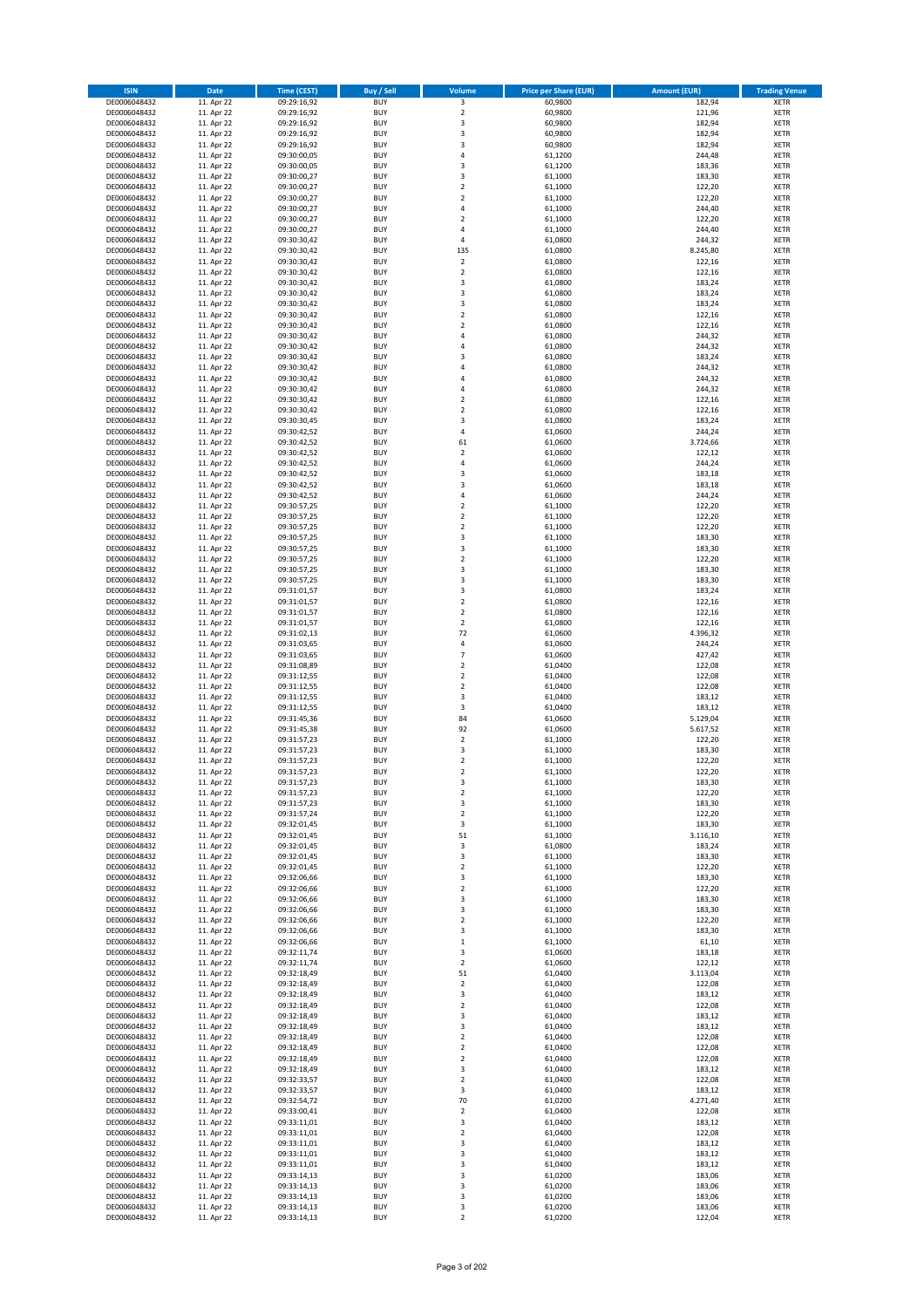| <b>ISIN</b>                  | <b>Date</b>              | <b>Time (CEST)</b>         | <b>Buy / Sell</b>        | Volume                                 | <b>Price per Share (EUR)</b> | <b>Amount (EUR)</b> | <b>Trading Venue</b>       |
|------------------------------|--------------------------|----------------------------|--------------------------|----------------------------------------|------------------------------|---------------------|----------------------------|
| DE0006048432                 | 11. Apr 22               | 09:33:14,13                | <b>BUY</b>               | 3                                      | 61,0200                      | 183,06              | <b>XETR</b>                |
| DE0006048432                 | 11. Apr 22               | 09:33:14,13                | <b>BUY</b>               | $\mathbf 2$                            | 61,0200                      | 122,04              | <b>XETR</b>                |
| DE0006048432                 | 11. Apr 22               | 09:33:14,13                | <b>BUY</b>               | 3                                      | 61,0200                      | 183,06              | <b>XETR</b>                |
| DE0006048432<br>DE0006048432 | 11. Apr 22<br>11. Apr 22 | 09:33:48,22<br>09:33:56,39 | <b>BUY</b><br><b>BUY</b> | $\mathbf 2$<br>50                      | 61,0400<br>61,0200           | 122,08<br>3.051,00  | <b>XETR</b><br><b>XETR</b> |
| DE0006048432                 | 11. Apr 22               | 09:33:56,39                | <b>BUY</b>               | $\mathbf 2$                            | 61,0200                      | 122,04              | <b>XETR</b>                |
| DE0006048432                 | 11. Apr 22               | 09:34:02,53                | <b>BUY</b>               | $\mathbf 2$                            | 61,0200                      | 122,04              | <b>XETR</b>                |
| DE0006048432                 | 11. Apr 22               | 09:34:02,53                | <b>BUY</b>               | $\overline{\mathbf{c}}$                | 61,0200                      | 122,04              | <b>XETR</b>                |
| DE0006048432                 | 11. Apr 22               | 09:34:02,53                | <b>BUY</b>               | 51                                     | 61,0200                      | 3.112,02            | <b>XETR</b>                |
| DE0006048432                 | 11. Apr 22               | 09:34:02,53                | <b>BUY</b><br><b>BUY</b> | $\overline{2}$                         | 61,0200                      | 122,04              | <b>XETR</b>                |
| DE0006048432<br>DE0006048432 | 11. Apr 22<br>11. Apr 22 | 09:34:36,05<br>09:34:36,05 | <b>BUY</b>               | 3<br>3                                 | 61,0400<br>61,0400           | 183,12<br>183,12    | <b>XETR</b><br><b>XETR</b> |
| DE0006048432                 | 11. Apr 22               | 09:34:36,05                | <b>BUY</b>               | 3                                      | 61,0400                      | 183,12              | <b>XETR</b>                |
| DE0006048432                 | 11. Apr 22               | 09:34:36,05                | <b>BUY</b>               | 3                                      | 61,0400                      | 183,12              | <b>XETR</b>                |
| DE0006048432                 | 11. Apr 22               | 09:35:00,16                | <b>BUY</b>               | $\mathbf 2$                            | 61,0600                      | 122,12              | <b>XETR</b>                |
| DE0006048432                 | 11. Apr 22               | 09:35:00,16                | <b>BUY</b>               | $\overline{\mathbf{c}}$                | 61,0600                      | 122,12              | <b>XETR</b>                |
| DE0006048432<br>DE0006048432 | 11. Apr 22<br>11. Apr 22 | 09:35:00,16<br>09:35:00,16 | <b>BUY</b><br><b>BUY</b> | 3<br>3                                 | 61,0600<br>61,0600           | 183,18<br>183,18    | <b>XETR</b><br><b>XETR</b> |
| DE0006048432                 | 11. Apr 22               | 09:35:00,16                | <b>BUY</b>               | 3                                      | 61,0600                      | 183,18              | <b>XETR</b>                |
| DE0006048432                 | 11. Apr 22               | 09:35:25,42                | <b>BUY</b>               | 44                                     | 61,0600                      | 2.686,64            | <b>XETR</b>                |
| DE0006048432                 | 11. Apr 22               | 09:35:25,42                | <b>BUY</b>               | $\overline{\mathbf{c}}$                | 61,0600                      | 122,12              | <b>XETR</b>                |
| DE0006048432                 | 11. Apr 22               | 09:35:25,42                | <b>BUY</b>               | 3                                      | 61,0600                      | 183,18              | <b>XETR</b>                |
| DE0006048432                 | 11. Apr 22               | 09:35:25,42                | <b>BUY</b>               | $\mathbf 2$                            | 61,0600                      | 122,12              | <b>XETR</b>                |
| DE0006048432<br>DE0006048432 | 11. Apr 22<br>11. Apr 22 | 09:35:25,42<br>09:35:25,42 | <b>BUY</b><br><b>BUY</b> | 3<br>3                                 | 61,0600<br>61,0600           | 183,18<br>183,18    | <b>XETR</b><br><b>XETR</b> |
| DE0006048432                 | 11. Apr 22               | 09:35:25,42                | <b>BUY</b>               | 3                                      | 61,0600                      | 183,18              | <b>XETR</b>                |
| DE0006048432                 | 11. Apr 22               | 09:35:25,42                | <b>BUY</b>               | 3                                      | 61,0600                      | 183,18              | <b>XETR</b>                |
| DE0006048432                 | 11. Apr 22               | 09:35:25,42                | <b>BUY</b>               | 3                                      | 61,0600                      | 183,18              | <b>XETR</b>                |
| DE0006048432                 | 11. Apr 22               | 09:35:25,42                | <b>BUY</b>               | $\mathbf 2$                            | 61,0600                      | 122,12              | <b>XETR</b>                |
| DE0006048432<br>DE0006048432 | 11. Apr 22<br>11. Apr 22 | 09:36:05,30<br>09:36:05,30 | <b>BUY</b><br><b>BUY</b> | 3<br>$\overline{2}$                    | 61,0400<br>61,0400           | 183,12<br>122,08    | <b>XETR</b><br><b>XETR</b> |
| DE0006048432                 | 11. Apr 22               | 09:36:05,30                | <b>BUY</b>               | 87                                     | 61,0400                      | 5.310,48            | <b>XETR</b>                |
| DE0006048432                 | 11. Apr 22               | 09:36:05,30                | <b>BUY</b>               | 3                                      | 61,0400                      | 183,12              | <b>XETR</b>                |
| DE0006048432                 | 11. Apr 22               | 09:36:05,30                | <b>BUY</b>               | 3                                      | 61,0400                      | 183,12              | <b>XETR</b>                |
| DE0006048432                 | 11. Apr 22               | 09:36:05,30                | <b>BUY</b>               | 3                                      | 61,0400                      | 183,12              | <b>XETR</b>                |
| DE0006048432                 | 11. Apr 22               | 09:36:05,30                | <b>BUY</b>               | $\mathbf 2$                            | 61,0400                      | 122,08              | <b>XETR</b>                |
| DE0006048432<br>DE0006048432 | 11. Apr 22<br>11. Apr 22 | 09:36:05,30<br>09:36:05,30 | <b>BUY</b><br><b>BUY</b> | $\overline{\mathbf{c}}$<br>$\mathbf 2$ | 61,0400<br>61,0400           | 122,08<br>122,08    | <b>XETR</b><br><b>XETR</b> |
| DE0006048432                 | 11. Apr 22               | 09:36:05,30                | <b>BUY</b>               | $\mathbf 2$                            | 61,0400                      | 122,08              | <b>XETR</b>                |
| DE0006048432                 | 11. Apr 22               | 09:36:14,40                | <b>BUY</b>               | 3                                      | 61,0200                      | 183,06              | <b>XETR</b>                |
| DE0006048432                 | 11. Apr 22               | 09:36:14,40                | <b>BUY</b>               | $\overline{\mathbf{c}}$                | 61,0200                      | 122,04              | <b>XETR</b>                |
| DE0006048432                 | 11. Apr 22               | 09:38:03,39                | <b>BUY</b>               | 3                                      | 61,0200                      | 183,06              | <b>XETR</b>                |
| DE0006048432                 | 11. Apr 22               | 09:38:03,39                | <b>BUY</b>               | 26                                     | 61,0200                      | 1.586,52            | <b>XETR</b>                |
| DE0006048432<br>DE0006048432 | 11. Apr 22<br>11. Apr 22 | 09:38:03,39<br>09:38:03,39 | <b>BUY</b><br><b>BUY</b> | $\overline{\mathbf{c}}$<br>3           | 61,0200<br>61,0200           | 122,04<br>183,06    | <b>XETR</b><br><b>XETR</b> |
| DE0006048432                 | 11. Apr 22               | 09:38:03,39                | <b>BUY</b>               | $\overline{2}$                         | 61,0200                      | 122,04              | <b>XETR</b>                |
| DE0006048432                 | 11. Apr 22               | 09:38:03,39                | <b>BUY</b>               | 3                                      | 61,0200                      | 183,06              | <b>XETR</b>                |
| DE0006048432                 | 11. Apr 22               | 09:38:03,39                | <b>BUY</b>               | 3                                      | 61,0200                      | 183,06              | <b>XETR</b>                |
| DE0006048432                 | 11. Apr 22               | 09:38:34,46                | <b>BUY</b>               | 3                                      | 61,0600                      | 183,18              | <b>XETR</b>                |
| DE0006048432<br>DE0006048432 | 11. Apr 22<br>11. Apr 22 | 09:38:34,46<br>09:38:34,46 | <b>BUY</b><br><b>BUY</b> | $\mathbf 2$<br>$\overline{\mathbf{c}}$ | 61,0600<br>61,0600           | 122,12<br>122,12    | <b>XETR</b><br><b>XETR</b> |
| DE0006048432                 | 11. Apr 22               | 09:38:34,46                | <b>BUY</b>               | $\mathbf 2$                            | 61,0600                      | 122,12              | <b>XETR</b>                |
| DE0006048432                 | 11. Apr 22               | 09:38:34,46                | <b>BUY</b>               | 3                                      | 61,0600                      | 183,18              | <b>XETR</b>                |
| DE0006048432                 | 11. Apr 22               | 09:38:34,46                | <b>BUY</b>               | $\mathbf 2$                            | 61,0400                      | 122,08              | <b>XETR</b>                |
| DE0006048432                 | 11. Apr 22               | 09:38:34,46                | <b>BUY</b>               | 3                                      | 61,0600                      | 183,18              | <b>XETR</b>                |
| DE0006048432                 | 11. Apr 22               | 09:38:44,36                | <b>BUY</b>               | 3                                      | 61,0600                      | 183,18              | <b>XETR</b>                |
| DE0006048432<br>DE0006048432 | 11. Apr 22<br>11. Apr 22 | 09:39:02,40<br>09:39:02,40 | <b>BUY</b><br><b>BUY</b> | 45<br>3                                | 61,0400<br>61,0400           | 2.746,80<br>183,12  | <b>XETR</b><br><b>XETR</b> |
| DE0006048432                 | 11. Apr 22               | 09:39:02,40                | <b>BUY</b>               | $\overline{\mathbf{c}}$                | 61,0400                      | 122,08              | <b>XETR</b>                |
| DE0006048432                 | 11. Apr 22               | 09:39:17,46                | <b>BUY</b>               | 3                                      | 61,0200                      | 183,06              | <b>XETR</b>                |
| DE0006048432                 | 11. Apr 22               | 09:39:17,46                | <b>BUY</b>               | 3                                      | 61,0200                      | 183,06              | <b>XETR</b>                |
| DE0006048432                 | 11. Apr 22               | 09:39:17,46                | <b>BUY</b>               | 3                                      | 61,0200                      | 183,06              | <b>XETR</b>                |
| DE0006048432<br>DE0006048432 | 11. Apr 22<br>11. Apr 22 | 09:39:17,46<br>09:40:14,49 | <b>BUY</b><br><b>BUY</b> | 3<br>$\overline{2}$                    | 61,0200<br>61,0200           | 183,06<br>122,04    | <b>XETR</b><br><b>XETR</b> |
| DE0006048432                 | 11. Apr 22               | 09:40:14,49                | BUY                      | 3                                      | 61,0200                      | 183,06              | <b>XETR</b>                |
| DE0006048432                 | 11. Apr 22               | 09:40:14,49                | <b>BUY</b>               | $\mathbf 2$                            | 61,0200                      | 122,04              | <b>XETR</b>                |
| DE0006048432                 | 11. Apr 22               | 09:40:14,49                | <b>BUY</b>               | $\mathbf 2$                            | 61,0200                      | 122,04              | <b>XETR</b>                |
| DE0006048432                 | 11. Apr 22               | 09:40:14,50                | <b>BUY</b>               | 3                                      | 61,0200                      | 183,06              | XETR                       |
| DE0006048432                 | 11. Apr 22               | 09:40:20,03                | <b>BUY</b>               | 71                                     | 61,0000<br>61,0000           | 4.331,00            | <b>XETR</b>                |
| DE0006048432<br>DE0006048432 | 11. Apr 22<br>11. Apr 22 | 09:40:20,03<br>09:40:20,03 | <b>BUY</b><br><b>BUY</b> | 3<br>3                                 | 61,0000                      | 183,00<br>183,00    | <b>XETR</b><br><b>XETR</b> |
| DE0006048432                 | 11. Apr 22               | 09:40:20,03                | <b>BUY</b>               | $\mathbf 2$                            | 61,0000                      | 122,00              | <b>XETR</b>                |
| DE0006048432                 | 11. Apr 22               | 09:40:20,03                | <b>BUY</b>               | $\mathbf 2$                            | 61,0000                      | 122,00              | <b>XETR</b>                |
| DE0006048432                 | 11. Apr 22               | 09:40:20,03                | <b>BUY</b>               | $\mathbf 2$                            | 61,0000                      | 122,00              | <b>XETR</b>                |
| DE0006048432                 | 11. Apr 22               | 09:40:20,03                | <b>BUY</b>               | 3                                      | 61,0000                      | 183,00              | <b>XETR</b>                |
| DE0006048432<br>DE0006048432 | 11. Apr 22<br>11. Apr 22 | 09:40:20,03<br>09:40:46,38 | <b>BUY</b><br><b>BUY</b> | 3<br>3                                 | 61,0000<br>60,9800           | 183,00<br>182,94    | <b>XETR</b><br><b>XETR</b> |
| DE0006048432                 | 11. Apr 22               | 09:40:46,38                | <b>BUY</b>               | 3                                      | 60,9800                      | 182,94              | <b>XETR</b>                |
| DE0006048432                 | 11. Apr 22               | 09:41:03,13                | <b>BUY</b>               | 3                                      | 60,9400                      | 182,82              | <b>XETR</b>                |
| DE0006048432                 | 11. Apr 22               | 09:42:04,47                | <b>BUY</b>               | 67                                     | 60,9400                      | 4.082,98            | <b>XETR</b>                |
| DE0006048432                 | 11. Apr 22               | 09:42:04,47                | <b>BUY</b>               | $\mathbf 2$                            | 60,9400                      | 121,88              | <b>XETR</b>                |
| DE0006048432<br>DE0006048432 | 11. Apr 22<br>11. Apr 22 | 09:42:04,47<br>09:42:04,47 | <b>BUY</b><br><b>BUY</b> | 3<br>3                                 | 60,9400<br>60,9400           | 182,82<br>182,82    | <b>XETR</b><br>XETR        |
| DE0006048432                 | 11. Apr 22               | 09:42:04,47                | <b>BUY</b>               | $\mathbf 2$                            | 60,9400                      | 121,88              | <b>XETR</b>                |
| DE0006048432                 | 11. Apr 22               | 09:42:04,47                | <b>BUY</b>               | $\overline{2}$                         | 60,9400                      | 121,88              | <b>XETR</b>                |
| DE0006048432                 | 11. Apr 22               | 09:42:04,47                | <b>BUY</b>               | 3                                      | 60,9400                      | 182,82              | <b>XETR</b>                |
| DE0006048432                 | 11. Apr 22               | 09:42:04,48                | <b>BUY</b>               | 5                                      | 60,9200                      | 304,60              | <b>XETR</b>                |
| DE0006048432                 | 11. Apr 22               | 09:42:04,48                | <b>BUY</b><br><b>BUY</b> | 61                                     | 60,9200                      | 3.716,12            | <b>XETR</b>                |
| DE0006048432<br>DE0006048432 | 11. Apr 22<br>11. Apr 22 | 09:42:04,48<br>09:42:04,48 | <b>BUY</b>               | 2<br>3                                 | 60,9200<br>60,9200           | 121,84<br>182,76    | <b>XETR</b><br><b>XETR</b> |
| DE0006048432                 | 11. Apr 22               | 09:42:04,48                | <b>BUY</b>               | $\mathbf 2$                            | 60,9200                      | 121,84              | <b>XETR</b>                |
| DE0006048432                 | 11. Apr 22               | 09:42:04,48                | <b>BUY</b>               | $\overline{2}$                         | 60,9200                      | 121,84              | <b>XETR</b>                |
| DE0006048432                 | 11. Apr 22               | 09:42:04,48                | <b>BUY</b>               | $\mathbf 2$                            | 60,9200                      | 121,84              | <b>XETR</b>                |
| DE0006048432                 | 11. Apr 22               | 09:42:04,48                | <b>BUY</b>               | $\overline{\mathbf{c}}$                | 60,9200                      | 121,84              | <b>XETR</b>                |
| DE0006048432                 | 11. Apr 22               | 09:42:04,48                | <b>BUY</b><br><b>BUY</b> | $\mathbf 2$                            | 60,9200                      | 121,84              | <b>XETR</b>                |
| DE0006048432<br>DE0006048432 | 11. Apr 22<br>11. Apr 22 | 09:42:04,48<br>09:42:04,48 | <b>BUY</b>               | 3<br>$\mathbf 2$                       | 60,9200<br>60,9200           | 182,76<br>121,84    | <b>XETR</b><br><b>XETR</b> |
| DE0006048432                 | 11. Apr 22               | 09:42:04,48                | <b>BUY</b>               | 3                                      | 60,9200                      | 182,76              | <b>XETR</b>                |
| DE0006048432                 | 11. Apr 22               | 09:42:15,79                | <b>BUY</b>               | 3                                      | 60,9200                      | 182,76              | <b>XETR</b>                |
| DE0006048432                 | 11. Apr 22               | 09:42:15,79                | <b>BUY</b>               | 3                                      | 60,9200                      | 182,76              | <b>XETR</b>                |
| DE0006048432                 | 11. Apr 22               | 09:42:15,79                | <b>BUY</b>               | 47                                     | 60,9200                      | 2.863,24            | <b>XETR</b>                |
| DE0006048432<br>DE0006048432 | 11. Apr 22<br>11. Apr 22 | 09:42:15,79<br>09:42:15,79 | <b>BUY</b><br><b>BUY</b> | 3<br>$\overline{2}$                    | 60,9200<br>60,9200           | 182,76<br>121,84    | XETR<br><b>XETR</b>        |
| DE0006048432                 | 11. Apr 22               | 09:42:15,79                | <b>BUY</b>               | 3                                      | 60,9200                      | 182,76              | <b>XETR</b>                |
| DE0006048432                 | 11. Apr 22               | 09:42:15,79                | <b>BUY</b>               | $\mathbf 2$                            | 60,9200                      | 121,84              | <b>XETR</b>                |
| DE0006048432                 | 11. Apr 22               | 09:42:15,79                | <b>BUY</b>               | 3                                      | 60,9200                      | 182,76              | XETR                       |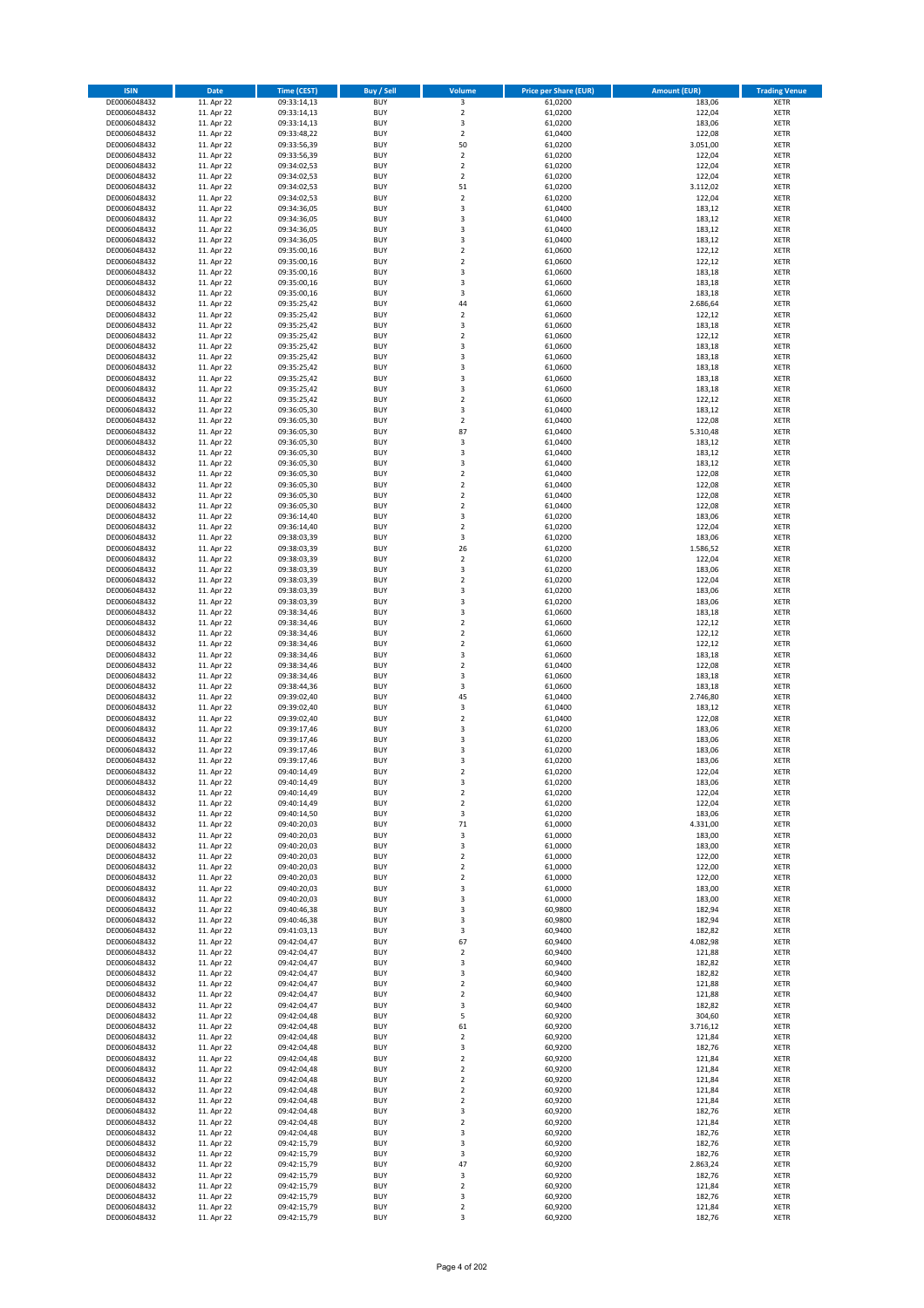| <b>ISIN</b>                  | <b>Date</b>              | <b>Time (CEST)</b>         | <b>Buy / Sell</b>        | Volume                                             | <b>Price per Share (EUR)</b> | <b>Amount (EUR)</b> | <b>Trading Venue</b>       |
|------------------------------|--------------------------|----------------------------|--------------------------|----------------------------------------------------|------------------------------|---------------------|----------------------------|
| DE0006048432                 | 11. Apr 22               | 09:42:15,79                | <b>BUY</b>               | $\overline{\mathbf{2}}$                            | 60,9200                      | 121,84              | <b>XETR</b>                |
| DE0006048432                 | 11. Apr 22               | 09:42:48,82                | <b>BUY</b>               | 3                                                  | 60,9000                      | 182,70              | <b>XETR</b>                |
| DE0006048432                 | 11. Apr 22               | 09:42:48,82                | <b>BUY</b>               | $\overline{2}$                                     | 60,9000                      | 121,80              | <b>XETR</b>                |
| DE0006048432                 | 11. Apr 22               | 09:42:48,82                | <b>BUY</b>               | 60                                                 | 60,9200                      | 3.655,20            | <b>XETR</b>                |
| DE0006048432<br>DE0006048432 | 11. Apr 22<br>11. Apr 22 | 09:42:48,82<br>09:42:48,82 | <b>BUY</b><br><b>BUY</b> | 3<br>$\mathbf 2$                                   | 60,9000<br>60,9000           | 182,70<br>121,80    | <b>XETR</b><br><b>XETR</b> |
| DE0006048432                 | 11. Apr 22               | 09:42:48,82                | <b>BUY</b>               | $\overline{\mathbf{3}}$                            | 60,9000                      | 182,70              | <b>XETR</b>                |
| DE0006048432                 | 11. Apr 22               | 09:42:48,82                | <b>BUY</b>               | 3                                                  | 60,9200                      | 182,76              | <b>XETR</b>                |
| DE0006048432                 | 11. Apr 22               | 09:42:48,82                | BUY                      | $\overline{2}$                                     | 60,9000                      | 121,80              | <b>XETR</b>                |
| DE0006048432                 | 11. Apr 22               | 09:42:48,82                | <b>BUY</b>               | $\overline{2}$                                     | 60,9000                      | 121,80              | <b>XETR</b>                |
| DE0006048432                 | 11. Apr 22               | 09:42:48,82                | <b>BUY</b>               | $\mathbf 2$                                        | 60,9200                      | 121,84              | <b>XETR</b>                |
| DE0006048432                 | 11. Apr 22               | 09:42:48,82                | <b>BUY</b>               | $\overline{\mathbf{2}}$<br>$\overline{\mathbf{3}}$ | 60,9000                      | 121,80              | <b>XETR</b>                |
| DE0006048432<br>DE0006048432 | 11. Apr 22<br>11. Apr 22 | 09:42:48,82<br>09:42:48,82 | <b>BUY</b><br><b>BUY</b> | $\overline{\mathbf{2}}$                            | 60,9000<br>60,9200           | 182,70<br>121,84    | <b>XETR</b><br><b>XETR</b> |
| DE0006048432                 | 11. Apr 22               | 09:43:18,92                | <b>BUY</b>               | $\overline{\mathbf{3}}$                            | 60,9400                      | 182,82              | <b>XETR</b>                |
| DE0006048432                 | 11. Apr 22               | 09:43:18,92                | BUY                      | 3                                                  | 60,9400                      | 182,82              | <b>XETR</b>                |
| DE0006048432                 | 11. Apr 22               | 09:43:18,92                | <b>BUY</b>               | 3                                                  | 60,9400                      | 182,82              | <b>XETR</b>                |
| DE0006048432                 | 11. Apr 22               | 09:43:18,92                | <b>BUY</b>               | 67                                                 | 60,9400                      | 4.082,98            | <b>XETR</b>                |
| DE0006048432                 | 11. Apr 22               | 09:43:18,92                | <b>BUY</b>               | 3                                                  | 60.9400                      | 182,82              | <b>XETR</b>                |
| DE0006048432<br>DE0006048432 | 11. Apr 22<br>11. Apr 22 | 09:43:18,92<br>09:43:18,92 | <b>BUY</b><br><b>BUY</b> | $\overline{\mathbf{3}}$<br>$\overline{a}$          | 60,9400<br>60,9400           | 182,82<br>243,76    | <b>XETR</b><br><b>XETR</b> |
| DE0006048432                 | 11. Apr 22               | 09:43:18,92                | <b>BUY</b>               | 3                                                  | 60,9400                      | 182,82              | <b>XETR</b>                |
| DE0006048432                 | 11. Apr 22               | 09:43:18,92                | <b>BUY</b>               | $\overline{a}$                                     | 60,9400                      | 243,76              | <b>XETR</b>                |
| DE0006048432                 | 11. Apr 22               | 09:43:18,92                | <b>BUY</b>               | $\overline{\mathbf{3}}$                            | 60,9400                      | 182,82              | <b>XETR</b>                |
| DE0006048432                 | 11. Apr 22               | 09:43:18,92                | <b>BUY</b>               | 4                                                  | 60,9400                      | 243,76              | <b>XETR</b>                |
| DE0006048432                 | 11. Apr 22               | 09:43:18,92                | <b>BUY</b>               | $\overline{2}$                                     | 60,9400                      | 121,88              | <b>XETR</b>                |
| DE0006048432                 | 11. Apr 22               | 09:43:18,92                | <b>BUY</b><br><b>BUY</b> | $\overline{a}$<br>$\overline{4}$                   | 60,9400                      | 243,76              | <b>XETR</b><br><b>XETR</b> |
| DE0006048432<br>DE0006048432 | 11. Apr 22<br>11. Apr 22 | 09:43:18,92<br>09:43:18,92 | <b>BUY</b>               | $\overline{\mathbf{3}}$                            | 60,9400<br>60,9400           | 243,76<br>182,82    | <b>XETR</b>                |
| DE0006048432                 | 11. Apr 22               | 09:43:18,92                | <b>BUY</b>               | $\overline{a}$                                     | 60,9400                      | 243,76              | <b>XETR</b>                |
| DE0006048432                 | 11. Apr 22               | 09:43:18,92                | <b>BUY</b>               | 4                                                  | 60,9400                      | 243,76              | <b>XETR</b>                |
| DE0006048432                 | 11. Apr 22               | 09:43:18,92                | <b>BUY</b>               | 3                                                  | 60,9400                      | 182,82              | <b>XETR</b>                |
| DE0006048432                 | 11. Apr 22               | 09:43:18,92                | <b>BUY</b>               | 3                                                  | 60,9400                      | 182,82              | <b>XETR</b>                |
| DE0006048432                 | 11. Apr 22               | 09:43:18,92                | <b>BUY</b>               | $\overline{a}$                                     | 60,9400                      | 243,76              | <b>XETR</b>                |
| DE0006048432<br>DE0006048432 | 11. Apr 22<br>11. Apr 22 | 09:43:18,92<br>09:45:06,64 | <b>BUY</b><br><b>BUY</b> | $\overline{4}$<br>$\mathbf 2$                      | 60,9400<br>61,0000           | 243,76<br>122,00    | <b>XETR</b><br><b>XETR</b> |
| DE0006048432                 | 11. Apr 22               | 09:45:28,30                | <b>BUY</b>               | 72                                                 | 60,9800                      | 4.390,56            | <b>XETR</b>                |
| DE0006048432                 | 11. Apr 22               | 09:45:28,30                | BUY                      | 3                                                  | 60,9800                      | 182,94              | <b>XETR</b>                |
| DE0006048432                 | 11. Apr 22               | 09:45:28,30                | <b>BUY</b>               | $\mathbf 2$                                        | 60,9800                      | 121,96              | <b>XETR</b>                |
| DE0006048432                 | 11. Apr 22               | 09:45:28,30                | <b>BUY</b>               | $\mathbf 2$                                        | 60,9800                      | 121,96              | <b>XETR</b>                |
| DE0006048432                 | 11. Apr 22               | 09:45:28,30                | <b>BUY</b>               | $\overline{\mathbf{2}}$                            | 60,9600                      | 121,92              | <b>XETR</b>                |
| DE0006048432<br>DE0006048432 | 11. Apr 22<br>11. Apr 22 | 09:45:28,30<br>09:45:28,30 | <b>BUY</b><br><b>BUY</b> | 3<br>3                                             | 60,9600<br>60,9800           | 182,88<br>182,94    | <b>XETR</b><br><b>XETR</b> |
| DE0006048432                 | 11. Apr 22               | 09:45:28,30                | <b>BUY</b>               | $\overline{\mathbf{2}}$                            | 60,9800                      | 121,96              | <b>XETR</b>                |
| DE0006048432                 | 11. Apr 22               | 09:45:28,30                | <b>BUY</b>               | $\mathbf 2$                                        | 60,9800                      | 121,96              | <b>XETR</b>                |
| DE0006048432                 | 11. Apr 22               | 09:45:28,30                | <b>BUY</b>               | 3                                                  | 60,9800                      | 182,94              | <b>XETR</b>                |
| DE0006048432                 | 11. Apr 22               | 09:45:28,30                | <b>BUY</b>               | 3                                                  | 60,9800                      | 182,94              | <b>XETR</b>                |
| DE0006048432                 | 11. Apr 22               | 09:45:28,30                | <b>BUY</b>               | $\overline{2}$                                     | 60,9800                      | 121,96              | <b>XETR</b>                |
| DE0006048432<br>DE0006048432 | 11. Apr 22<br>11. Apr 22 | 09:45:28,30<br>09:45:28,30 | <b>BUY</b><br><b>BUY</b> | 3<br>$\overline{2}$                                | 60,9800<br>60,9800           | 182,94<br>121,96    | <b>XETR</b><br><b>XETR</b> |
| DE0006048432                 | 11. Apr 22               | 09:45:28,30                | <b>BUY</b>               | $\overline{2}$                                     | 60,9800                      | 121,96              | <b>XETR</b>                |
| DE0006048432                 | 11. Apr 22               | 09:45:28,30                | <b>BUY</b>               | $\overline{2}$                                     | 60,9800                      | 121,96              | <b>XETR</b>                |
| DE0006048432                 | 11. Apr 22               | 09:45:28,30                | <b>BUY</b>               | $\overline{2}$                                     | 60,9600                      | 121,92              | <b>XETR</b>                |
| DE0006048432                 | 11. Apr 22               | 09:45:28,30                | <b>BUY</b>               | $\mathbf 2$                                        | 60,9800                      | 121,96              | <b>XETR</b>                |
| DE0006048432                 | 11. Apr 22               | 09:45:28,30                | <b>BUY</b>               | $\overline{2}$                                     | 60,9800                      | 121,96              | <b>XETR</b>                |
| DE0006048432                 | 11. Apr 22               | 09:45:28,30                | <b>BUY</b>               | $\overline{2}$                                     | 60,9800                      | 121,96              | <b>XETR</b>                |
| DE0006048432<br>DE0006048432 | 11. Apr 22<br>11. Apr 22 | 09:45:54,92<br>09:45:54,92 | <b>BUY</b><br><b>BUY</b> | $\overline{\mathbf{3}}$<br>$\overline{2}$          | 61,0200<br>61,0200           | 183,06<br>122,04    | <b>XETR</b><br><b>XETR</b> |
| DE0006048432                 | 11. Apr 22               | 09:45:54,92                | <b>BUY</b>               | $\overline{\mathbf{3}}$                            | 61,0200                      | 183,06              | <b>XETR</b>                |
| DE0006048432                 | 11. Apr 22               | 09:45:54,92                | <b>BUY</b>               | $\overline{\mathbf{3}}$                            | 61,0200                      | 183,06              | <b>XETR</b>                |
| DE0006048432                 | 11. Apr 22               | 09:45:54,92                | <b>BUY</b>               | 3                                                  | 61,0200                      | 183,06              | <b>XETR</b>                |
| DE0006048432                 | 11. Apr 22               | 09:45:54,92                | BUY                      | 3                                                  | 61,0200                      | 183,06              | <b>XETR</b>                |
| DE0006048432                 | 11. Apr 22               | 09:45:54,92                | BUY                      | $\overline{\mathbf{3}}$                            | 61,0200                      | 183,06              | <b>XETR</b>                |
| DE0006048432<br>DE0006048432 | 11. Apr 22<br>11. Apr 22 | 09:45:54,92<br>09:45:54,92 | <b>BUY</b><br><b>BUY</b> | $\overline{3}$<br>3                                | 61,0200<br>61,0200           | 183,06<br>183,06    | <b>XETR</b><br><b>XETR</b> |
| DE0006048432                 | 11. Apr 22               | 09:45:57,41                | <b>BUY</b>               | 49                                                 | 61,0000                      | 2.989,00            | <b>XETR</b>                |
| DE0006048432                 | 11. Apr 22               | 09:45:57,41                | <b>BUY</b>               | 3                                                  | 61,0000                      | 183,00              | <b>XETR</b>                |
| DE0006048432                 | 11. Apr 22               | 09:45:57,41                | <b>BUY</b>               | 3                                                  | 61,0000                      | 183,00              | <b>XETR</b>                |
| DE0006048432                 | 11. Apr 22               | 09:45:57,41                | <b>BUY</b>               | 3                                                  | 61,0000                      | 183,00              | <b>XETR</b>                |
| DE0006048432                 | 11. Apr 22               | 09:45:57,41                | <b>BUY</b>               | 3                                                  | 61,0000                      | 183,00              | <b>XETR</b>                |
| DE0006048432<br>DE0006048432 | 11. Apr 22<br>11. Apr 22 | 09:45:57,41                | <b>BUY</b><br><b>BUY</b> | 3<br>3                                             | 61,0000<br>61,0000           | 183,00<br>183,00    | <b>XETR</b>                |
| DE0006048432                 | 11. Apr 22               | 09:45:57,41<br>09:45:57,41 | <b>BUY</b>               | 3                                                  | 61,0000                      | 183,00              | <b>XETR</b><br><b>XETR</b> |
| DE0006048432                 | 11. Apr 22               | 09:45:57,41                | <b>BUY</b>               | $\mathbf 2$                                        | 61,0000                      | 122,00              | <b>XETR</b>                |
| DE0006048432                 | 11. Apr 22               | 09:45:57,41                | <b>BUY</b>               | 3                                                  | 61,0000                      | 183,00              | <b>XETR</b>                |
| DE0006048432                 | 11. Apr 22               | 09:46:14,10                | <b>BUY</b>               | 59                                                 | 60,9800                      | 3.597,82            | <b>XETR</b>                |
| DE0006048432                 | 11. Apr 22               | 09:46:14,10                | <b>BUY</b>               | $\mathbf 2$                                        | 60,9800                      | 121,96              | <b>XETR</b>                |
| DE0006048432<br>DE0006048432 | 11. Apr 22               | 09:46:26,30<br>09:47:30,20 | <b>BUY</b>               | 97                                                 | 60,9800                      | 5.915,06            | <b>XETR</b>                |
| DE0006048432                 | 11. Apr 22<br>11. Apr 22 | 09:47:30,20                | <b>BUY</b><br><b>BUY</b> | 3<br>$\overline{\mathbf{3}}$                       | 60,9600<br>60,9600           | 182,88<br>182,88    | <b>XETR</b><br><b>XETR</b> |
| DE0006048432                 | 11. Apr 22               | 09:47:30,20                | <b>BUY</b>               | 3                                                  | 60,9600                      | 182,88              | <b>XETR</b>                |
| DE0006048432                 | 11. Apr 22               | 09:47:30,20                | <b>BUY</b>               | $\mathbf 2$                                        | 60,9600                      | 121,92              | <b>XETR</b>                |
| DE0006048432                 | 11. Apr 22               | 09:48:23,99                | <b>BUY</b>               | 3                                                  | 61,0200                      | 183,06              | <b>XETR</b>                |
| DE0006048432                 | 11. Apr 22               | 09:48:23,99                | <b>BUY</b>               | 3                                                  | 61,0200                      | 183,06              | <b>XETR</b>                |
| DE0006048432                 | 11. Apr 22               | 09:48:23,99                | <b>BUY</b>               | $\overline{\mathbf{3}}$                            | 61,0200                      | 183,06<br>122,04    | <b>XETR</b>                |
| DE0006048432<br>DE0006048432 | 11. Apr 22<br>11. Apr 22 | 09:48:42,18<br>09:48:42,18 | <b>BUY</b><br><b>BUY</b> | $\mathbf 2$<br>$\overline{2}$                      | 61,0200<br>61,0200           | 122,04              | <b>XETR</b><br><b>XETR</b> |
| DE0006048432                 | 11. Apr 22               | 09:48:42,18                | <b>BUY</b>               | 3                                                  | 61,0200                      | 183,06              | <b>XETR</b>                |
| DE0006048432                 | 11. Apr 22               | 09:48:43,20                | <b>BUY</b>               | 81                                                 | 61,0000                      | 4.941,00            | <b>XETR</b>                |
| DE0006048432                 | 11. Apr 22               | 09:48:43,20                | <b>BUY</b>               | 3                                                  | 61,0000                      | 183,00              | <b>XETR</b>                |
| DE0006048432                 | 11. Apr 22               | 09:48:43,20                | <b>BUY</b>               | 3                                                  | 61,0000                      | 183,00              | <b>XETR</b>                |
| DE0006048432                 | 11. Apr 22               | 09:48:43,20                | <b>BUY</b>               | $\overline{2}$                                     | 61,0000                      | 122,00              | <b>XETR</b>                |
| DE0006048432<br>DE0006048432 | 11. Apr 22<br>11. Apr 22 | 09:48:43,20<br>09:48:43,20 | <b>BUY</b><br><b>BUY</b> | 3<br>$\overline{2}$                                | 61,0000<br>61,0000           | 183,00<br>122,00    | <b>XETR</b><br><b>XETR</b> |
| DE0006048432                 | 11. Apr 22               | 09:48:43,20                | <b>BUY</b>               | 3                                                  | 61,0000                      | 183,00              | <b>XETR</b>                |
| DE0006048432                 | 11. Apr 22               | 09:48:43,20                | <b>BUY</b>               | 3                                                  | 61,0000                      | 183,00              | <b>XETR</b>                |
| DE0006048432                 | 11. Apr 22               | 09:48:43,20                | <b>BUY</b>               | $\mathbf 2$                                        | 61,0000                      | 122,00              | <b>XETR</b>                |
| DE0006048432                 | 11. Apr 22               | 09:48:43,20                | <b>BUY</b>               | $\overline{\mathbf{3}}$                            | 61,0000                      | 183,00              | <b>XETR</b>                |
| DE0006048432                 | 11. Apr 22               | 09:48:43,20                | <b>BUY</b>               | 3                                                  | 61,0000                      | 183,00              | <b>XETR</b>                |
| DE0006048432<br>DE0006048432 | 11. Apr 22<br>11. Apr 22 | 09:49:10,50<br>09:49:10,50 | <b>BUY</b><br><b>BUY</b> | 50<br>3                                            | 60,9600<br>60,9600           | 3.048,00<br>182,88  | <b>XETR</b><br><b>XETR</b> |
| DE0006048432                 | 11. Apr 22               | 09:49:10,50                | <b>BUY</b>               | 3                                                  | 60,9600                      | 182,88              | <b>XETR</b>                |
| DE0006048432                 | 11. Apr 22               | 09:49:10,50                | <b>BUY</b>               | 2                                                  | 60,9600                      | 121,92              | <b>XETR</b>                |
| DE0006048432                 | 11. Apr 22               | 09:49:10,50                | <b>BUY</b>               | 2                                                  | 60,9600                      | 121,92              | <b>XETR</b>                |
| DE0006048432                 | 11. Apr 22               | 09:49:10,50                | <b>BUY</b>               | 3                                                  | 60,9600                      | 182,88              | <b>XETR</b>                |
| DE0006048432                 | 11. Apr 22               | 09:49:10,50                | <b>BUY</b>               | $\mathbf 2$                                        | 60,9600                      | 121,92              | <b>XETR</b>                |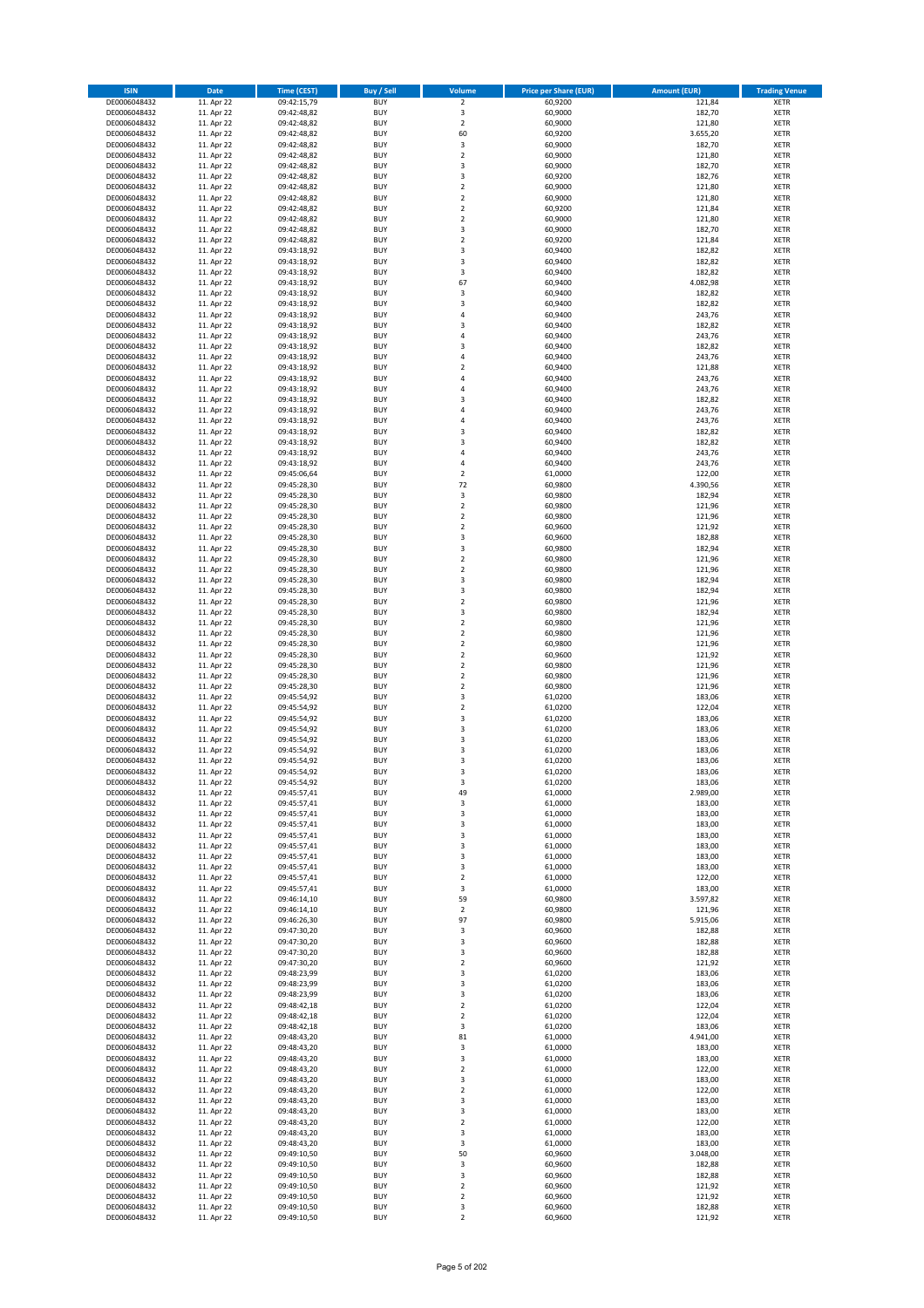| <b>ISIN</b>                  | <b>Date</b>              | <b>Time (CEST)</b>         | <b>Buy / Sell</b>        | Volume                                             | <b>Price per Share (EUR)</b> | <b>Amount (EUR)</b> | <b>Trading Venue</b>       |
|------------------------------|--------------------------|----------------------------|--------------------------|----------------------------------------------------|------------------------------|---------------------|----------------------------|
| DE0006048432                 | 11. Apr 22               | 09:49:17,79                | <b>BUY</b>               | $\overline{\mathbf{2}}$                            | 60,9400                      | 121,88              | <b>XETR</b>                |
| DE0006048432                 | 11. Apr 22               | 09:49:17,79                | <b>BUY</b>               | $\mathbf 2$                                        | 60,9400                      | 121,88              | <b>XETR</b>                |
| DE0006048432                 | 11. Apr 22               | 09:49:51,12                | <b>BUY</b>               | $\overline{2}$                                     | 60,9200                      | 121,84              | <b>XETR</b>                |
| DE0006048432<br>DE0006048432 | 11. Apr 22               | 09:49:51,12                | <b>BUY</b><br><b>BUY</b> | 3<br>3                                             | 60,9200                      | 182,76              | <b>XETR</b><br><b>XETR</b> |
| DE0006048432                 | 11. Apr 22<br>11. Apr 22 | 09:49:54,44<br>09:49:56,13 | <b>BUY</b>               | $\mathbf 2$                                        | 60,9200<br>60,9000           | 182,76<br>121,80    | <b>XETR</b>                |
| DE0006048432                 | 11. Apr 22               | 09:50:55,85                | <b>BUY</b>               | 3                                                  | 60,9000                      | 182,70              | <b>XETR</b>                |
| DE0006048432                 | 11. Apr 22               | 09:50:55,85                | <b>BUY</b>               | $\overline{2}$                                     | 60,9000                      | 121,80              | <b>XETR</b>                |
| DE0006048432                 | 11. Apr 22               | 09:50:55,85                | BUY                      | 58                                                 | 60,9000                      | 3.532,20            | <b>XETR</b>                |
| DE0006048432                 | 11. Apr 22               | 09:50:55,85                | <b>BUY</b>               | 3                                                  | 60,9000                      | 182,70              | <b>XETR</b>                |
| DE0006048432                 | 11. Apr 22               | 09:50:55,85                | <b>BUY</b>               | $\mathbf 2$                                        | 60,9000                      | 121,80              | <b>XETR</b>                |
| DE0006048432                 | 11. Apr 22<br>11. Apr 22 | 09:50:55,85                | <b>BUY</b><br><b>BUY</b> | $\overline{\mathbf{3}}$<br>$\overline{\mathbf{3}}$ | 60,9000<br>60,9000           | 182,70<br>182,70    | <b>XETR</b><br><b>XETR</b> |
| DE0006048432<br>DE0006048432 | 11. Apr 22               | 09:50:55,85<br>09:50:55,85 | <b>BUY</b>               | $\overline{2}$                                     | 60,9000                      | 121,80              | <b>XETR</b>                |
| DE0006048432                 | 11. Apr 22               | 09:50:55,85                | <b>BUY</b>               | $\overline{\mathbf{3}}$                            | 60,9000                      | 182,70              | <b>XETR</b>                |
| DE0006048432                 | 11. Apr 22               | 09:50:55,85                | BUY                      | $\overline{2}$                                     | 60,9000                      | 121,80              | <b>XETR</b>                |
| DE0006048432                 | 11. Apr 22               | 09:50:55,85                | <b>BUY</b>               | 3                                                  | 60,9000                      | 182,70              | <b>XETR</b>                |
| DE0006048432                 | 11. Apr 22               | 09:50:55,85                | <b>BUY</b>               | $\overline{2}$                                     | 60,9000                      | 121,80              | <b>XETR</b>                |
| DE0006048432                 | 11. Apr 22               | 09:50:55,85                | <b>BUY</b>               | $\overline{2}$                                     | 60,9000                      | 121,80              | <b>XETR</b>                |
| DE0006048432                 | 11. Apr 22               | 09:50:55,85                | <b>BUY</b>               | $\overline{2}$                                     | 60,9000                      | 121,80              | <b>XETR</b>                |
| DE0006048432                 | 11. Apr 22               | 09:50:55,85                | <b>BUY</b>               | $\overline{2}$                                     | 60,9000                      | 121,80              | <b>XETR</b>                |
| DE0006048432<br>DE0006048432 | 11. Apr 22<br>11. Apr 22 | 09:50:55,85<br>09:50:55,85 | <b>BUY</b><br><b>BUY</b> | $\mathbf 2$<br>$\overline{2}$                      | 60,9000<br>60,9000           | 121,80<br>121,80    | <b>XETR</b><br><b>XETR</b> |
| DE0006048432                 | 11. Apr 22               | 09:50:55,85                | <b>BUY</b>               | 42                                                 | 60,8800                      | 2.556,96            | <b>XETR</b>                |
| DE0006048432                 | 11. Apr 22               | 09:50:55,87                | <b>BUY</b>               | 18                                                 | 60,8800                      | 1.095,84            | <b>XETR</b>                |
| DE0006048432                 | 11. Apr 22               | 09:50:55,91                | <b>BUY</b>               | 3                                                  | 60,8600                      | 182,58              | <b>XETR</b>                |
| DE0006048432                 | 11. Apr 22               | 09:50:58,77                | <b>BUY</b>               | $\overline{\mathbf{3}}$                            | 60,8800                      | 182,64              | <b>XETR</b>                |
| DE0006048432                 | 11. Apr 22               | 09:50:58,77                | <b>BUY</b>               | 4                                                  | 60,8800                      | 243,52              | <b>XETR</b>                |
| DE0006048432                 | 11. Apr 22               | 09:50:58,77                | <b>BUY</b>               | 3                                                  | 60,8800                      | 182,64              | <b>XETR</b>                |
| DE0006048432                 | 11. Apr 22               | 09:50:58,77                | <b>BUY</b>               | $\overline{2}$                                     | 60,8800                      | 121,76              | <b>XETR</b>                |
| DE0006048432<br>DE0006048432 | 11. Apr 22<br>11. Apr 22 | 09:50:58,77<br>09:50:58,77 | <b>BUY</b><br><b>BUY</b> | $\mathbf 2$<br>3                                   | 60,8800<br>60,8800           | 121,76<br>182,64    | <b>XETR</b><br><b>XETR</b> |
| DE0006048432                 | 11. Apr 22               | 09:51:18,21                | <b>BUY</b>               | $\mathbf 2$                                        | 60,8600                      | 121,72              | <b>XETR</b>                |
| DE0006048432                 | 11. Apr 22               | 09:51:18,21                | <b>BUY</b>               | 54                                                 | 60,8600                      | 3.286,44            | <b>XETR</b>                |
| DE0006048432                 | 11. Apr 22               | 09:51:18,21                | <b>BUY</b>               | $\mathbf 2$                                        | 60,8600                      | 121,72              | <b>XETR</b>                |
| DE0006048432                 | 11. Apr 22               | 09:51:18,21                | <b>BUY</b>               | $\mathbf 2$                                        | 60,8600                      | 121,72              | <b>XETR</b>                |
| DE0006048432                 | 11. Apr 22               | 09:51:18,21                | <b>BUY</b>               | $\overline{\mathbf{3}}$                            | 60,8600                      | 182,58              | <b>XETR</b>                |
| DE0006048432                 | 11. Apr 22               | 09:51:18,21                | BUY                      | 3                                                  | 60,8600                      | 182,58              | <b>XETR</b>                |
| DE0006048432                 | 11. Apr 22               | 09:51:18,21                | <b>BUY</b>               | 3                                                  | 60,8600                      | 182,58              | <b>XETR</b>                |
| DE0006048432                 | 11. Apr 22               | 09:51:18,21                | <b>BUY</b>               | 3                                                  | 60,8600                      | 182,58              | <b>XETR</b>                |
| DE0006048432<br>DE0006048432 | 11. Apr 22<br>11. Apr 22 | 09:51:18,21<br>09:51:18,21 | <b>BUY</b><br><b>BUY</b> | $\overline{\mathbf{3}}$<br>3                       | 60,8600<br>60,8600           | 182,58<br>182,58    | <b>XETR</b><br><b>XETR</b> |
| DE0006048432                 | 11. Apr 22               | 09:51:18,21                | <b>BUY</b>               | $\mathbf 2$                                        | 60,8600                      | 121,72              | <b>XETR</b>                |
| DE0006048432                 | 11. Apr 22               | 09:51:18,21                | <b>BUY</b>               | $\overline{2}$                                     | 60,8600                      | 121,72              | <b>XETR</b>                |
| DE0006048432                 | 11. Apr 22               | 09:51:18,21                | <b>BUY</b>               | 3                                                  | 60,8600                      | 182,58              | <b>XETR</b>                |
| DE0006048432                 | 11. Apr 22               | 09:51:18,21                | <b>BUY</b>               | 3                                                  | 60,8600                      | 182,58              | <b>XETR</b>                |
| DE0006048432                 | 11. Apr 22               | 09:51:27,01                | <b>BUY</b>               | $\mathbf 2$                                        | 60,8600                      | 121,72              | <b>XETR</b>                |
| DE0006048432                 | 11. Apr 22               | 09:51:58,01                | <b>BUY</b>               | 59                                                 | 60,7800                      | 3.586,02            | <b>XETR</b>                |
| DE0006048432                 | 11. Apr 22               | 09:51:58,01                | <b>BUY</b>               | 4                                                  | 60,7800                      | 243,12              | <b>XETR</b>                |
| DE0006048432                 | 11. Apr 22               | 09:52:41,66                | <b>BUY</b>               | $\overline{\mathbf{3}}$                            | 60,7800                      | 182,34              | <b>XETR</b>                |
| DE0006048432<br>DE0006048432 | 11. Apr 22<br>11. Apr 22 | 09:52:41,66<br>09:52:41,66 | <b>BUY</b><br><b>BUY</b> | $\overline{2}$<br>$\overline{2}$                   | 60,7800<br>60,7800           | 121,56<br>121,56    | <b>XETR</b><br><b>XETR</b> |
| DE0006048432                 | 11. Apr 22               | 09:52:41,66                | <b>BUY</b>               | $\overline{\mathbf{3}}$                            | 60,7800                      | 182,34              | <b>XETR</b>                |
| DE0006048432                 | 11. Apr 22               | 09:52:41,66                | <b>BUY</b>               | 3                                                  | 60,7800                      | 182,34              | <b>XETR</b>                |
| DE0006048432                 | 11. Apr 22               | 09:52:41,66                | <b>BUY</b>               | $\overline{\mathbf{3}}$                            | 60,7800                      | 182,34              | <b>XETR</b>                |
| DE0006048432                 | 11. Apr 22               | 09:52:41,66                | <b>BUY</b>               | $\overline{\mathbf{3}}$                            | 60,7800                      | 182,34              | <b>XETR</b>                |
| DE0006048432                 | 11. Apr 22               | 09:52:41,66                | <b>BUY</b>               | $\overline{\mathbf{3}}$                            | 60,7800                      | 182,34              | <b>XETR</b>                |
| DE0006048432                 | 11. Apr 22               | 09:52:41,66                | <b>BUY</b>               | 3                                                  | 60,7800                      | 182,34              | <b>XETR</b>                |
| DE0006048432                 | 11. Apr 22               | 09:52:41,66                | BUY                      | $\overline{2}$                                     | 60,7800                      | 121,56              | <b>XETR</b>                |
| DE0006048432                 | 11. Apr 22               | 09:54:16,60                | <b>BUY</b>               | $\overline{2}$                                     | 60,8600                      | 121,72              | <b>XETR</b>                |
| DE0006048432<br>DE0006048432 | 11. Apr 22<br>11. Apr 22 | 09:54:16,60<br>09:54:16,60 | <b>BUY</b><br>BUY        | $\mathbf 2$<br>3                                   | 60,8600<br>60,8600           | 121,72<br>182,58    | <b>XETR</b><br><b>XETR</b> |
| DE0006048432                 | 11. Apr 22               | 09:54:16,60                | BUY                      | $\overline{\mathbf{3}}$                            | 60,8600                      | 182,58              | <b>XETR</b>                |
| DE0006048432                 | 11. Apr 22               | 09:54:16,60                | <b>BUY</b>               | $\overline{2}$                                     | 60,8600                      | 121,72              | <b>XETR</b>                |
| DE0006048432                 | 11. Apr 22               | 09:54:16,60                | BUY                      | 2                                                  | 60,8600                      | 121,72              | <b>XETR</b>                |
| DE0006048432                 | 11. Apr 22               | 09:56:05,69                | <b>BUY</b>               | $\mathbf 2$                                        | 60,8400                      | 121,68              | <b>XETR</b>                |
| DE0006048432                 | 11. Apr 22               | 09:56:05,69                | <b>BUY</b>               | 3                                                  | 60,8400                      | 182,52              | <b>XETR</b>                |
| DE0006048432                 | 11. Apr 22               | 09:56:05,69                | <b>BUY</b>               | $\overline{\phantom{a}}$                           | 60,8400                      | 425,88              | <b>XETR</b>                |
| DE0006048432<br>DE0006048432 | 11. Apr 22<br>11. Apr 22 | 09:56:05,69<br>09:58:07,86 | <b>BUY</b><br><b>BUY</b> | 3<br>$\mathbf 2$                                   | 60,8400<br>60,9400           | 182,52<br>121,88    | <b>XETR</b><br><b>XETR</b> |
| DE0006048432                 | 11. Apr 22               | 09:58:07,86                | <b>BUY</b>               | 4                                                  | 60,9400                      | 243,76              | <b>XETR</b>                |
| DE0006048432                 | 11. Apr 22               | 09:58:07,86                | <b>BUY</b>               | 98                                                 | 60,9400                      | 5.972,12            | <b>XETR</b>                |
| DE0006048432                 | 11. Apr 22               | 09:58:07,86                | <b>BUY</b>               | $\mathbf 2$                                        | 60,9400                      | 121,88              | <b>XETR</b>                |
| DE0006048432                 | 11. Apr 22               | 09:58:07,86                | <b>BUY</b>               | $\mathbf 2$                                        | 60,9400                      | 121,88              | <b>XETR</b>                |
| DE0006048432                 | 11. Apr 22               | 09:58:07,86                | <b>BUY</b>               | 3                                                  | 60,9400                      | 182,82              | <b>XETR</b>                |
| DE0006048432                 | 11. Apr 22               | 09:58:07,86                | <b>BUY</b>               | $\overline{2}$                                     | 60,9400                      | 121,88              | <b>XETR</b>                |
| DE0006048432<br>DE0006048432 | 11. Apr 22<br>11. Apr 22 | 09:58:07,86<br>09:58:07,86 | <b>BUY</b><br><b>BUY</b> | 3<br>$\overline{2}$                                | 60,9400<br>60,9400           | 182,82<br>121,88    | <b>XETR</b>                |
| DE0006048432                 | 11. Apr 22               | 09:58:07,86                | <b>BUY</b>               | 2                                                  | 60,9400                      | 121,88              | <b>XETR</b><br><b>XETR</b> |
| DE0006048432                 | 11. Apr 22               | 09:58:07,86                | <b>BUY</b>               | $\overline{a}$                                     | 60,9400                      | 243,76              | <b>XETR</b>                |
| DE0006048432                 | 11. Apr 22               | 09:58:07,86                | <b>BUY</b>               | 4                                                  | 60,9400                      | 243,76              | <b>XETR</b>                |
| DE0006048432                 | 11. Apr 22               | 09:58:07,86                | <b>BUY</b>               | $\mathbf 2$                                        | 60,9400                      | 121,88              | <b>XETR</b>                |
| DE0006048432                 | 11. Apr 22               | 09:58:07,86                | <b>BUY</b>               | $\overline{2}$                                     | 60,9400                      | 121,88              | <b>XETR</b>                |
| DE0006048432                 | 11. Apr 22               | 09:58:07,86                | <b>BUY</b>               | $\overline{4}$                                     | 60,9400                      | 243,76              | <b>XETR</b>                |
| DE0006048432                 | 11. Apr 22               | 09:58:07,86                | <b>BUY</b>               | $\overline{2}$                                     | 60,9400                      | 121,88              | <b>XETR</b>                |
| DE0006048432<br>DE0006048432 | 11. Apr 22<br>11. Apr 22 | 09:58:07,86<br>09:58:07,86 | <b>BUY</b><br><b>BUY</b> | $\mathbf 2$<br>$\overline{\mathbf{3}}$             | 60,9400<br>60,9400           | 121,88<br>182,82    | <b>XETR</b><br><b>XETR</b> |
| DE0006048432                 | 11. Apr 22               | 09:58:07,86                | <b>BUY</b>               | $\overline{2}$                                     | 60,9400                      | 121,88              | <b>XETR</b>                |
| DE0006048432                 | 11. Apr 22               | 09:58:07,86                | <b>BUY</b>               | $\mathbf 2$                                        | 60,9400                      | 121,88              | <b>XETR</b>                |
| DE0006048432                 | 11. Apr 22               | 09:58:07,86                | <b>BUY</b>               | $\mathbf 2$                                        | 60,9400                      | 121,88              | <b>XETR</b>                |
| DE0006048432                 | 11. Apr 22               | 09:58:50,12                | <b>BUY</b>               | 3                                                  | 61,1000                      | 183,30              | <b>XETR</b>                |
| DE0006048432                 | 11. Apr 22               | 09:58:50,12                | <b>BUY</b>               | 3                                                  | 61,1000                      | 183,30              | <b>XETR</b>                |
| DE0006048432                 | 11. Apr 22               | 09:58:50,12                | <b>BUY</b>               | 82                                                 | 61,1000                      | 5.010,20            | <b>XETR</b>                |
| DE0006048432                 | 11. Apr 22               | 09:58:50,12                | <b>BUY</b>               | $\overline{2}$                                     | 61,1000                      | 122,20              | <b>XETR</b>                |
| DE0006048432<br>DE0006048432 | 11. Apr 22<br>11. Apr 22 | 09:58:50,12<br>09:58:50,12 | <b>BUY</b><br><b>BUY</b> | 3<br>$\overline{4}$                                | 61,1000<br>61,1000           | 183,30<br>244,40    | <b>XETR</b><br><b>XETR</b> |
| DE0006048432                 | 11. Apr 22               | 09:58:50,12                | <b>BUY</b>               | 4                                                  | 61,1000                      | 244,40              | <b>XETR</b>                |
| DE0006048432                 | 11. Apr 22               | 09:58:50,12                | <b>BUY</b>               | $\overline{a}$                                     | 61,1000                      | 244,40              | <b>XETR</b>                |
| DE0006048432                 | 11. Apr 22               | 09:58:50,12                | <b>BUY</b>               | $\overline{2}$                                     | 61,1000                      | 122,20              | <b>XETR</b>                |
| DE0006048432                 | 11. Apr 22               | 09:58:50,12                | <b>BUY</b>               | $\mathbf 2$                                        | 61,1000                      | 122,20              | <b>XETR</b>                |
| DE0006048432                 | 11. Apr 22               | 09:58:50,12                | <b>BUY</b>               | $\overline{2}$                                     | 61,1000                      | 122,20              | <b>XETR</b>                |
| DE0006048432                 | 11. Apr 22               | 09:58:50,12                | <b>BUY</b>               | 3                                                  | 61,1000                      | 183,30              | <b>XETR</b>                |
| DE0006048432                 | 11. Apr 22               | 09:58:50,12                | <b>BUY</b>               | 4                                                  | 61,1000                      | 244,40              | <b>XETR</b>                |
| DE0006048432<br>DE0006048432 | 11. Apr 22<br>11. Apr 22 | 09:58:50,12<br>09:58:50,12 | <b>BUY</b><br><b>BUY</b> | 4<br>3                                             | 61,1000<br>61,1000           | 244,40<br>183,30    | <b>XETR</b><br><b>XETR</b> |
| DE0006048432                 | 11. Apr 22               | 09:58:50,12                | <b>BUY</b>               | 3                                                  | 61,1000                      | 183,30              | <b>XETR</b>                |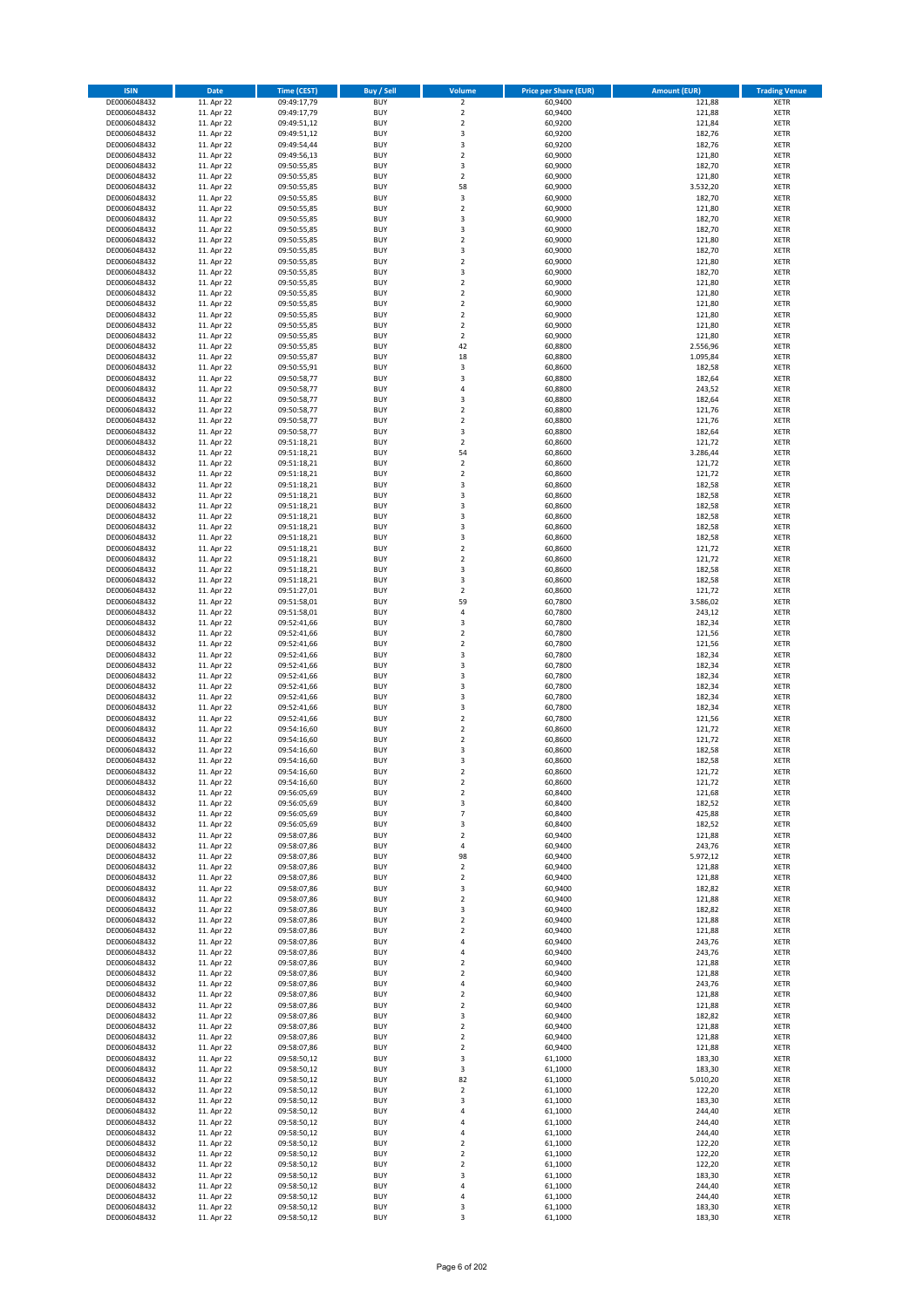| <b>ISIN</b>                  | <b>Date</b>              | <b>Time (CEST)</b>         | <b>Buy / Sell</b>        | <b>Volume</b>                | <b>Price per Share (EUR)</b> | <b>Amount (EUR)</b> | <b>Trading Venue</b>       |
|------------------------------|--------------------------|----------------------------|--------------------------|------------------------------|------------------------------|---------------------|----------------------------|
| DE0006048432                 | 11. Apr 22               | 09:58:50,16                | <b>BUY</b>               | $\overline{2}$               | 61,1000                      | 122,20              | <b>XETR</b>                |
| DE0006048432                 | 11. Apr 22               | 09:58:50,16                | <b>BUY</b>               | $\mathbf 2$                  | 61,1000                      | 122,20              | <b>XETR</b>                |
| DE0006048432                 | 11. Apr 22               | 09:58:50,16                | <b>BUY</b>               | $\overline{2}$               | 61,1000                      | 122,20              | <b>XETR</b>                |
| DE0006048432<br>DE0006048432 | 11. Apr 22<br>11. Apr 22 | 09:58:50,16<br>09:58:50,16 | <b>BUY</b><br><b>BUY</b> | 3<br>3                       | 61,1000<br>61,1000           | 183,30<br>183,30    | <b>XETR</b><br><b>XETR</b> |
| DE0006048432                 | 11. Apr 22               | 09:58:56,65                | <b>BUY</b>               | 63                           | 61,0800                      | 3.848,04            | <b>XETR</b>                |
| DE0006048432                 | 11. Apr 22               | 09:58:56,65                | <b>BUY</b>               | $\overline{\mathbf{c}}$      | 61,0800                      | 122,16              | <b>XETR</b>                |
| DE0006048432                 | 11. Apr 22               | 09:58:56,65                | <b>BUY</b>               | $\mathbf 2$                  | 61,0800                      | 122,16              | <b>XETR</b>                |
| DE0006048432                 | 11. Apr 22               | 09:58:56,65                | <b>BUY</b>               | $\overline{\mathbf{c}}$      | 61,0800                      | 122,16              | <b>XETR</b>                |
| DE0006048432                 | 11. Apr 22               | 09:58:56,65                | <b>BUY</b>               | $\overline{2}$               | 61,0800                      | 122,16              | <b>XETR</b>                |
| DE0006048432                 | 11. Apr 22               | 09:58:56,65                | <b>BUY</b>               | $\mathbf 2$                  | 61,0800                      | 122,16              | <b>XETR</b>                |
| DE0006048432<br>DE0006048432 | 11. Apr 22<br>11. Apr 22 | 09:58:56,65                | <b>BUY</b><br><b>BUY</b> | $\overline{\mathbf{c}}$<br>5 | 61,0800<br>61,0800           | 122,16<br>305,40    | <b>XETR</b><br><b>XETR</b> |
| DE0006048432                 | 11. Apr 22               | 09:58:56,65<br>09:58:56,65 | <b>BUY</b>               | 3                            | 61,0800                      | 183,24              | <b>XETR</b>                |
| DE0006048432                 | 11. Apr 22               | 09:58:56,65                | <b>BUY</b>               | 3                            | 61,0800                      | 183,24              | <b>XETR</b>                |
| DE0006048432                 | 11. Apr 22               | 09:58:56,65                | <b>BUY</b>               | $\overline{\mathbf{c}}$      | 61,0800                      | 122,16              | <b>XETR</b>                |
| DE0006048432                 | 11. Apr 22               | 09:58:56,65                | <b>BUY</b>               | 4                            | 61,0800                      | 244,32              | <b>XETR</b>                |
| DE0006048432                 | 11. Apr 22               | 09:58:56,65                | <b>BUY</b>               | $\mathbf 2$                  | 61,0800                      | 122,16              | <b>XETR</b>                |
| DE0006048432                 | 11. Apr 22               | 09:58:56,65                | <b>BUY</b>               | 3                            | 61,0800                      | 183,24              | <b>XETR</b>                |
| DE0006048432                 | 11. Apr 22               | 09:58:56,65                | <b>BUY</b>               | $\mathbf 2$                  | 61,0800                      | 122,16              | <b>XETR</b>                |
| DE0006048432<br>DE0006048432 | 11. Apr 22<br>11. Apr 22 | 09:58:56,65<br>09:58:56,65 | <b>BUY</b><br><b>BUY</b> | $\overline{\mathbf{c}}$<br>3 | 61,0800<br>61,0800           | 122,16<br>183,24    | <b>XETR</b><br><b>XETR</b> |
| DE0006048432                 | 11. Apr 22               | 09:58:56,67                | <b>BUY</b>               | $\mathbf 2$                  | 61,0800                      | 122,16              | <b>XETR</b>                |
| DE0006048432                 | 11. Apr 22               | 09:58:56,67                | <b>BUY</b>               | $\mathbf 2$                  | 61,0800                      | 122,16              | <b>XETR</b>                |
| DE0006048432                 | 11. Apr 22               | 10:04:45,08                | <b>BUY</b>               | 4                            | 61,2000                      | 244,80              | <b>XETR</b>                |
| DE0006048432                 | 11. Apr 22               | 10:04:45,08                | <b>BUY</b>               | 4                            | 61,2000                      | 244,80              | <b>XETR</b>                |
| DE0006048432                 | 11. Apr 22               | 10:04:45,08                | <b>BUY</b>               | 3                            | 61,2000                      | 183,60              | <b>XETR</b>                |
| DE0006048432                 | 11. Apr 22               | 10:04:45,08                | <b>BUY</b>               | 4                            | 61,2000                      | 244,80              | <b>XETR</b>                |
| DE0006048432<br>DE0006048432 | 11. Apr 22<br>11. Apr 22 | 10:04:45,08<br>10:04:45,08 | <b>BUY</b><br><b>BUY</b> | $\mathbf 2$<br>3             | 61,2000<br>61,2000           | 122,40<br>183,60    | <b>XETR</b><br><b>XETR</b> |
| DE0006048432                 | 11. Apr 22               | 10:04:45,08                | <b>BUY</b>               | $\mathbf 2$                  | 61,2000                      | 122,40              | <b>XETR</b>                |
| DE0006048432                 | 11. Apr 22               | 10:04:45,08                | <b>BUY</b>               | 5                            | 61,2000                      | 306,00              | <b>XETR</b>                |
| DE0006048432                 | 11. Apr 22               | 10:04:45,08                | <b>BUY</b>               | 3                            | 61,2000                      | 183,60              | <b>XETR</b>                |
| DE0006048432                 | 11. Apr 22               | 10:04:45,08                | <b>BUY</b>               | 3                            | 61,2000                      | 183,60              | <b>XETR</b>                |
| DE0006048432                 | 11. Apr 22               | 10:04:45,08                | <b>BUY</b>               | 3                            | 61,2000                      | 183,60              | <b>XETR</b>                |
| DE0006048432                 | 11. Apr 22               | 10:04:45,08                | <b>BUY</b>               | $\mathbf 2$                  | 61,2000                      | 122,40              | <b>XETR</b>                |
| DE0006048432                 | 11. Apr 22               | 10:04:45,08                | <b>BUY</b>               | 5                            | 61,2000                      | 306,00              | <b>XETR</b>                |
| DE0006048432                 | 11. Apr 22<br>11. Apr 22 | 10:04:45,08                | <b>BUY</b><br><b>BUY</b> | 5<br>$\overline{\mathbf{c}}$ | 61,2000                      | 306,00              | <b>XETR</b><br><b>XETR</b> |
| DE0006048432<br>DE0006048432 | 11. Apr 22               | 10:04:45,08<br>10:04:45,08 | <b>BUY</b>               | 4                            | 61,2000<br>61,2000           | 122,40<br>244,80    | <b>XETR</b>                |
| DE0006048432                 | 11. Apr 22               | 10:04:45,08                | <b>BUY</b>               | 4                            | 61,2000                      | 244,80              | <b>XETR</b>                |
| DE0006048432                 | 11. Apr 22               | 10:04:45,10                | <b>BUY</b>               | $\mathbf 2$                  | 61,2000                      | 122,40              | <b>XETR</b>                |
| DE0006048432                 | 11. Apr 22               | 10:04:45,10                | <b>BUY</b>               | $\mathbf 2$                  | 61,2000                      | 122,40              | <b>XETR</b>                |
| DE0006048432                 | 11. Apr 22               | 10:04:45,10                | <b>BUY</b>               | $\overline{2}$               | 61,2000                      | 122,40              | <b>XETR</b>                |
| DE0006048432                 | 11. Apr 22               | 10:04:45,10                | <b>BUY</b>               | $\mathbf 2$                  | 61,2000                      | 122,40              | <b>XETR</b>                |
| DE0006048432                 | 11. Apr 22               | 10:04:53,83                | <b>BUY</b>               | 187                          | 61,1600                      | 11.436,92           | <b>XETR</b>                |
| DE0006048432                 | 11. Apr 22               | 10:04:53,83                | <b>BUY</b>               | $\mathsf 3$                  | 61,1600                      | 183,48              | <b>XETR</b>                |
| DE0006048432<br>DE0006048432 | 11. Apr 22<br>11. Apr 22 | 10:04:53,83<br>10:04:53,83 | <b>BUY</b><br><b>BUY</b> | $\mathbf 2$<br>$\mathbf 2$   | 61,1600<br>61,1600           | 122,32<br>122,32    | <b>XETR</b><br><b>XETR</b> |
| DE0006048432                 | 11. Apr 22               | 10:04:53,83                | <b>BUY</b>               | 3                            | 61,1600                      | 183,48              | <b>XETR</b>                |
| DE0006048432                 | 11. Apr 22               | 10:04:53,83                | <b>BUY</b>               | $\overline{\mathbf{c}}$      | 61,1600                      | 122,32              | <b>XETR</b>                |
| DE0006048432                 | 11. Apr 22               | 10:05:01,20                | <b>BUY</b>               | $\mathbf 2$                  | 61,1400                      | 122,28              | <b>XETR</b>                |
| DE0006048432                 | 11. Apr 22               | 10:05:01,20                | <b>BUY</b>               | $\overline{2}$               | 61,1400                      | 122,28              | <b>XETR</b>                |
| DE0006048432                 | 11. Apr 22               | 10:05:01,20                | <b>BUY</b>               | $\mathbf 2$                  | 61,1400                      | 122,28              | <b>XETR</b>                |
| DE0006048432                 | 11. Apr 22               | 10:05:01,20                | <b>BUY</b>               | $\overline{\mathbf{c}}$      | 61,1400                      | 122,28              | <b>XETR</b>                |
| DE0006048432<br>DE0006048432 | 11. Apr 22<br>11. Apr 22 | 10:05:01,20<br>10:05:01,20 | <b>BUY</b><br><b>BUY</b> | 4<br>4                       | 61,1400<br>61,1400           | 244,56<br>244,56    | <b>XETR</b><br><b>XETR</b> |
| DE0006048432                 | 11. Apr 22               | 10:05:01,20                | <b>BUY</b>               | $\overline{\mathbf{c}}$      | 61,1400                      | 122,28              | <b>XETR</b>                |
| DE0006048432                 | 11. Apr 22               | 10:05:01,20                | <b>BUY</b>               | 4                            | 61,1400                      | 244,56              | <b>XETR</b>                |
| DE0006048432                 | 11. Apr 22               | 10:05:01,20                | <b>BUY</b>               | $\overline{\mathbf{c}}$      | 61,1400                      | 122,28              | <b>XETR</b>                |
| DE0006048432                 | 11. Apr 22               | 10:05:01,20                | <b>BUY</b>               | 4                            | 61,1400                      | 244,56              | <b>XETR</b>                |
| DE0006048432                 | 11. Apr 22               | 10:05:01,20                | <b>BUY</b>               | $\overline{\mathbf{c}}$      | 61,1400                      | 122,28              | <b>XETR</b>                |
| DE0006048432                 | 11. Apr 22               | 10:05:01,20                | <b>BUY</b>               | $\overline{\mathbf{c}}$      | 61,1400                      | 122,28              | <b>XETR</b>                |
| DE0006048432<br>DE0006048432 | 11. Apr 22<br>11. Apr 22 | 10:05:01,20<br>10:05:01,20 | <b>BUY</b><br>BUY        | 4<br>3                       | 61,1400<br>61,1400           | 244,56<br>183,42    | <b>XETR</b><br><b>XETR</b> |
| DE0006048432                 | 11. Apr 22               | 10:05:01,20                | <b>BUY</b>               | $\mathbf 2$                  | 61,1400                      | 122,28              | XETR                       |
| DE0006048432                 | 11. Apr 22               | 10:05:01,20                | <b>BUY</b>               | $\mathbf 2$                  | 61,1400                      | 122,28              | <b>XETR</b>                |
| DE0006048432                 | 11. Apr 22               | 10:05:01,20                | <b>BUY</b>               | $\mathbf 2$                  | 61,1400                      | 122,28              | XETR                       |
| DE0006048432                 | 11. Apr 22               | 10:05:01,20                | <b>BUY</b>               | $\mathbf 2$                  | 61,1400                      | 122,28              | <b>XETR</b>                |
| DE0006048432                 | 11. Apr 22               | 10:05:01,20                | <b>BUY</b>               | $\mathbf 2$                  | 61,1400                      | 122,28              | <b>XETR</b>                |
| DE0006048432                 | 11. Apr 22               | 10:05:04,44                | <b>BUY</b>               | $\overline{2}$               | 61,1400                      | 122,28              | <b>XETR</b>                |
| DE0006048432<br>DE0006048432 | 11. Apr 22<br>11. Apr 22 | 10:05:04,44<br>10:05:04,44 | <b>BUY</b><br><b>BUY</b> | $\mathbf 2$<br>$\mathbf 2$   | 61,1400<br>61,1400           | 122,28<br>122,28    | <b>XETR</b><br><b>XETR</b> |
| DE0006048432                 | 11. Apr 22               | 10:05:04,44                | <b>BUY</b>               | 3                            | 61,1400                      | 183,42              | <b>XETR</b>                |
| DE0006048432                 | 11. Apr 22               | 10:05:04,44                | <b>BUY</b>               | $\mathbf 2$                  | 61,1400                      | 122,28              | <b>XETR</b>                |
| DE0006048432                 | 11. Apr 22               | 10:05:04,44                | <b>BUY</b>               | $\overline{2}$               | 61,1400                      | 122,28              | <b>XETR</b>                |
| DE0006048432                 | 11. Apr 22               | 10:05:04,44                | <b>BUY</b>               | $\mathbf 2$                  | 61,1400                      | 122,28              | <b>XETR</b>                |
| DE0006048432                 | 11. Apr 22               | 10:05:04,44                | <b>BUY</b>               | 3                            | 61,1400                      | 183,42              | <b>XETR</b>                |
| DE0006048432                 | 11. Apr 22               | 10:05:04,44                | <b>BUY</b>               | $\mathbf 2$                  | 61,1400                      | 122,28              | <b>XETR</b>                |
| DE0006048432<br>DE0006048432 | 11. Apr 22<br>11. Apr 22 | 10:05:04,44<br>10:05:04,44 | <b>BUY</b><br><b>BUY</b> | $\mathbf 2$<br>$\mathbf 2$   | 61,1400<br>61,1400           | 122,28<br>122,28    | <b>XETR</b><br><b>XETR</b> |
| DE0006048432                 | 11. Apr 22               | 10:05:04,44                | <b>BUY</b>               | $\mathbf 2$                  | 61,1400                      | 122,28              | <b>XETR</b>                |
| DE0006048432                 | 11. Apr 22               | 10:05:04,44                | <b>BUY</b>               | $\mathbf 2$                  | 61,1400                      | 122,28              | XETR                       |
| DE0006048432                 | 11. Apr 22               | 10:05:04,44                | <b>BUY</b>               | 4                            | 61,1400                      | 244,56              | <b>XETR</b>                |
| DE0006048432                 | 11. Apr 22               | 10:05:04,44                | <b>BUY</b>               | $\overline{2}$               | 61,1400                      | 122,28              | <b>XETR</b>                |
| DE0006048432                 | 11. Apr 22               | 10:05:04,44                | <b>BUY</b>               | $\mathbf 2$                  | 61,1400                      | 122,28              | <b>XETR</b>                |
| DE0006048432                 | 11. Apr 22               | 10:05:04,44                | <b>BUY</b>               | $\overline{2}$               | 61,1400                      | 122,28              | <b>XETR</b>                |
| DE0006048432<br>DE0006048432 | 11. Apr 22<br>11. Apr 22 | 10:05:04,44<br>10:05:04,46 | <b>BUY</b><br><b>BUY</b> | 4<br>$\mathbf 2$             | 61,1400<br>61,1400           | 244,56<br>122,28    | <b>XETR</b><br><b>XETR</b> |
| DE0006048432                 | 11. Apr 22               | 10:05:04,47                | <b>BUY</b>               | 150                          | 61,1200                      | 9.168,00            | <b>XETR</b>                |
| DE0006048432                 | 11. Apr 22               | 10:05:04,47                | <b>BUY</b>               | 4                            | 61,1200                      | 244,48              | <b>XETR</b>                |
| DE0006048432                 | 11. Apr 22               | 10:05:04,47                | <b>BUY</b>               | $\mathbf 2$                  | 61,1200                      | 122,24              | <b>XETR</b>                |
| DE0006048432                 | 11. Apr 22               | 10:06:28,45                | <b>BUY</b>               | 163                          | 61,2000                      | 9.975,60            | <b>XETR</b>                |
| DE0006048432                 | 11. Apr 22               | 10:06:28,45                | <b>BUY</b>               | 3                            | 61,2000                      | 183,60              | XETR                       |
| DE0006048432                 | 11. Apr 22               | 10:06:28,45                | <b>BUY</b>               | $\mathbf 2$                  | 61,2000                      | 122,40              | <b>XETR</b>                |
| DE0006048432<br>DE0006048432 | 11. Apr 22<br>11. Apr 22 | 10:06:28,45                | <b>BUY</b><br><b>BUY</b> | 4<br>$\mathbf 2$             | 61,2000<br>61,2000           | 244,80<br>122,40    | <b>XETR</b><br><b>XETR</b> |
| DE0006048432                 | 11. Apr 22               | 10:06:28,45<br>10:06:30,00 | <b>BUY</b>               | $\mathbf 2$                  | 61,1800                      | 122,36              | <b>XETR</b>                |
| DE0006048432                 | 11. Apr 22               | 10:06:30,00                | <b>BUY</b>               | $\mathbf 2$                  | 61,1800                      | 122,36              | <b>XETR</b>                |
| DE0006048432                 | 11. Apr 22               | 10:06:30,00                | <b>BUY</b>               | $\mathbf 2$                  | 61,1800                      | 122,36              | <b>XETR</b>                |
| DE0006048432                 | 11. Apr 22               | 10:06:30,00                | <b>BUY</b>               | $\overline{\mathbf{c}}$      | 61,1800                      | 122,36              | <b>XETR</b>                |
| DE0006048432                 | 11. Apr 22               | 10:06:30,00                | <b>BUY</b>               | 4                            | 61,1800                      | 244,72              | XETR                       |
| DE0006048432                 | 11. Apr 22               | 10:06:30,00                | <b>BUY</b>               | $\overline{\mathbf{2}}$      | 61,1800                      | 122,36              | <b>XETR</b>                |
| DE0006048432<br>DE0006048432 | 11. Apr 22<br>11. Apr 22 | 10:06:30,00<br>10:06:30,00 | <b>BUY</b><br><b>BUY</b> | 4<br>4                       | 61,1800<br>61,1800           | 244,72<br>244,72    | <b>XETR</b><br><b>XETR</b> |
| DE0006048432                 | 11. Apr 22               | 10:06:30,00                | <b>BUY</b>               | $\mathbf 2$                  | 61,1800                      | 122,36              | XETR                       |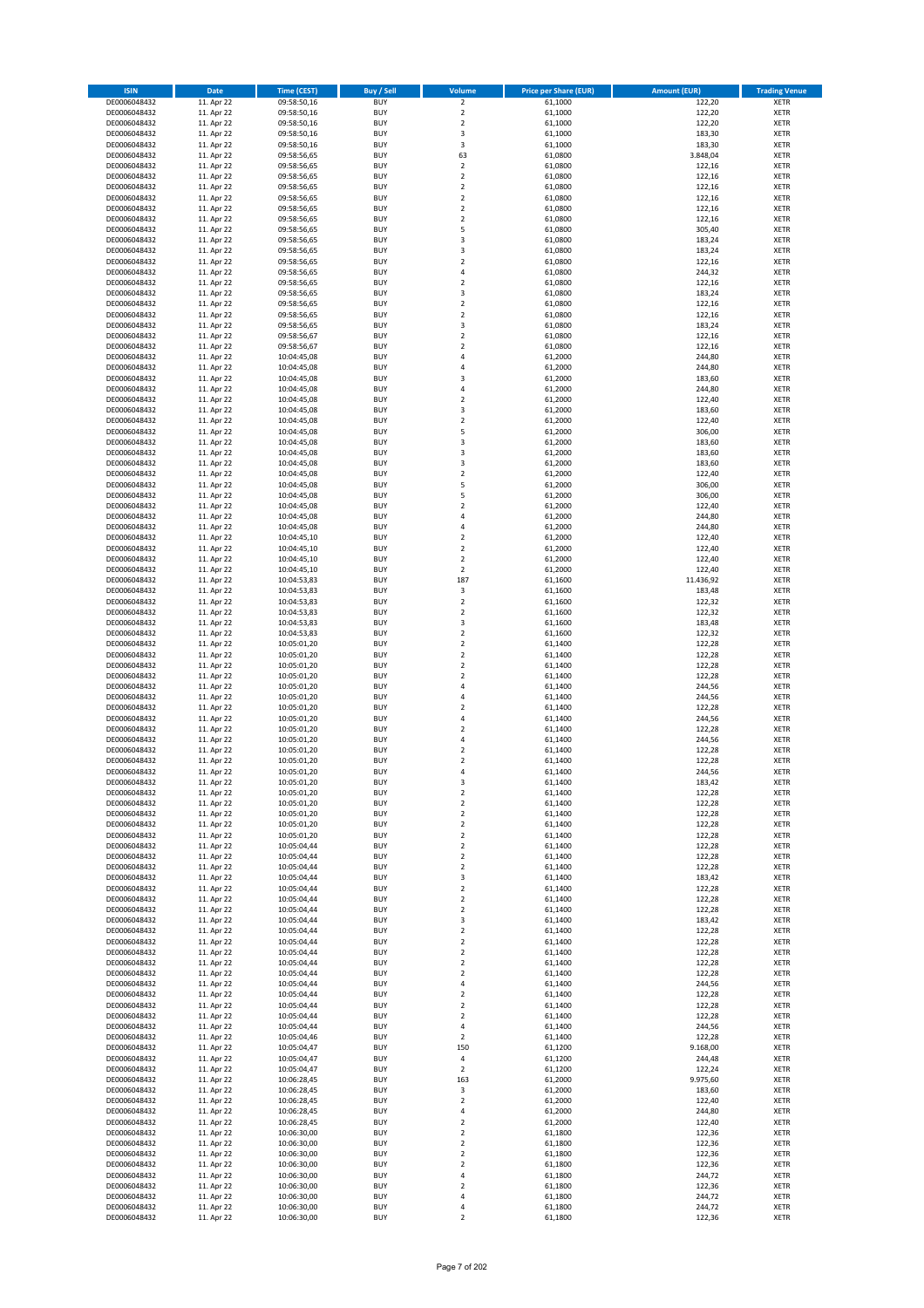| <b>ISIN</b>                  | <b>Date</b>              | Time (CEST)                | <b>Buy / Sell</b>        | Volume                        | <b>Price per Share (EUR)</b> | Amount (EUR)     | <b>Trading Venue</b>       |
|------------------------------|--------------------------|----------------------------|--------------------------|-------------------------------|------------------------------|------------------|----------------------------|
| DE0006048432                 | 11. Apr 22               | 10:06:30,00                | <b>BUY</b>               | $\overline{\mathbf{2}}$       | 61,1800                      | 122,36           | <b>XETR</b>                |
| DE0006048432                 | 11. Apr 22               | 10:06:30,00                | <b>BUY</b>               | $\mathbf 2$                   | 61,1800                      | 122,36           | <b>XETR</b>                |
| DE0006048432                 | 11. Apr 22               | 10:06:30,00                | <b>BUY</b>               | $\overline{4}$                | 61,1800                      | 244,72           | <b>XETR</b>                |
| DE0006048432                 | 11. Apr 22               | 10:06:30,00                | <b>BUY</b>               | $\mathsf 3$                   | 61,1800                      | 183,54           | <b>XETR</b>                |
| DE0006048432                 | 11. Apr 22               | 10:06:30,00                | <b>BUY</b>               | $\overline{\mathbf{2}}$       | 61,1800                      | 122,36           | <b>XETR</b>                |
| DE0006048432                 | 11. Apr 22               | 10:06:30,00                | <b>BUY</b>               | $\mathbf 2$                   | 61,1800                      | 122,36           | <b>XETR</b>                |
| DE0006048432                 | 11. Apr 22               | 10:06:30,00                | <b>BUY</b>               | $\overline{\mathbf{2}}$       | 61,1800                      | 122,36           | <b>XETR</b>                |
| DE0006048432                 | 11. Apr 22               | 10:06:30,00                | <b>BUY</b>               | $\overline{\mathbf{2}}$       | 61,1800                      | 122,36           | <b>XETR</b>                |
| DE0006048432                 | 11. Apr 22               | 10:06:30,00                | BUY                      | $\overline{\mathbf{2}}$       | 61,1800                      | 122,36           | <b>XETR</b>                |
| DE0006048432                 | 11. Apr 22               | 10:09:17,56                | <b>BUY</b>               | $\mathbf 2$                   | 61,2400                      | 122,48           | <b>XETR</b>                |
| DE0006048432                 | 11. Apr 22               | 10:09:17,56                | <b>BUY</b>               | 3                             | 61,2400                      | 183,72           | <b>XETR</b>                |
| DE0006048432                 | 11. Apr 22               | 10:09:17,56                | <b>BUY</b>               | $\overline{2}$                | 61,2400                      | 122,48           | <b>XETR</b>                |
| DE0006048432                 | 11. Apr 22               | 10:09:17,56                | <b>BUY</b>               | 75                            | 61,2400                      | 4.593,00         | <b>XETR</b>                |
| DE0006048432                 | 11. Apr 22<br>11. Apr 22 | 10:09:17,56                | <b>BUY</b><br><b>BUY</b> | 3<br>$\overline{2}$           | 61,2400                      | 183,72<br>122,48 | <b>XETR</b><br><b>XETR</b> |
| DE0006048432<br>DE0006048432 | 11. Apr 22               | 10:09:17,56<br>10:09:17,56 | BUY                      | $\overline{a}$                | 61,2400<br>61,2400           | 244,96           | <b>XETR</b>                |
| DE0006048432                 | 11. Apr 22               | 10:09:17,56                | <b>BUY</b>               | 4                             | 61,2400                      | 244,96           | <b>XETR</b>                |
| DE0006048432                 | 11. Apr 22               | 10:09:17,56                | <b>BUY</b>               | $\overline{\mathbf{2}}$       | 61,2400                      | 122,48           | <b>XETR</b>                |
| DE0006048432                 | 11. Apr 22               | 10:09:17,56                | <b>BUY</b>               | $\overline{2}$                | 61,2400                      | 122,48           | <b>XETR</b>                |
| DE0006048432                 | 11. Apr 22               | 10:09:17,56                | <b>BUY</b>               | $\overline{\mathbf{3}}$       | 61,2400                      | 183,72           | <b>XETR</b>                |
| DE0006048432                 | 11. Apr 22               | 10:09:17,56                | <b>BUY</b>               | $\overline{4}$                | 61,2400                      | 244,96           | <b>XETR</b>                |
| DE0006048432                 | 11. Apr 22               | 10:09:17,56                | <b>BUY</b>               | $\mathbf 2$                   | 61,2400                      | 122,48           | <b>XETR</b>                |
| DE0006048432                 | 11. Apr 22               | 10:09:17,56                | <b>BUY</b>               | $\overline{3}$                | 61,2400                      | 183,72           | <b>XETR</b>                |
| DE0006048432                 | 11. Apr 22               | 10:09:17,56                | <b>BUY</b>               | $\overline{\mathbf{3}}$       | 61,2400                      | 183,72           | <b>XETR</b>                |
| DE0006048432                 | 11. Apr 22               | 10:09:17,56                | <b>BUY</b>               | 4                             | 61,2400                      | 244,96           | <b>XETR</b>                |
| DE0006048432                 | 11. Apr 22               | 10:09:17,56                | <b>BUY</b>               | 3                             | 61,2400                      | 183,72           | <b>XETR</b>                |
| DE0006048432                 | 11. Apr 22               | 10:09:17,56                | <b>BUY</b>               | $\mathbf 2$                   | 61,2400                      | 122,48           | <b>XETR</b>                |
| DE0006048432                 | 11. Apr 22               | 10:09:17,56                | <b>BUY</b>               | $\overline{\mathbf{3}}$       | 61,2400                      | 183,72           | <b>XETR</b>                |
| DE0006048432                 | 11. Apr 22               | 10:09:17,56                | <b>BUY</b>               | $\mathbf 2$                   | 61,2400                      | 122,48           | <b>XETR</b>                |
| DE0006048432                 | 11. Apr 22               | 10:09:17,56                | <b>BUY</b>               | $\overline{\mathbf{3}}$       | 61,2400                      | 183,72           | <b>XETR</b>                |
| DE0006048432                 | 11. Apr 22               | 10:09:18,28                | <b>BUY</b>               | $\mathbf 2$                   | 61,2400                      | 122,48           | <b>XETR</b>                |
| DE0006048432                 | 11. Apr 22               | 10:09:53,64                | <b>BUY</b>               | $\mathbf 2$                   | 61,2200                      | 122,44           | <b>XETR</b>                |
| DE0006048432                 | 11. Apr 22               | 10:09:53,64                | <b>BUY</b>               | $\mathbf 2$                   | 61,2200                      | 122,44           | <b>XETR</b>                |
| DE0006048432                 | 11. Apr 22               | 10:09:53,64                | <b>BUY</b>               | $\mathbf 2$                   | 61,2200                      | 122,44           | <b>XETR</b>                |
| DE0006048432                 | 11. Apr 22               | 10:09:53,64                | <b>BUY</b>               | $\overline{2}$                | 61,2200                      | 122,44           | <b>XETR</b>                |
| DE0006048432<br>DE0006048432 | 11. Apr 22<br>11. Apr 22 | 10:09:53,64<br>10:09:53,64 | <b>BUY</b><br><b>BUY</b> | 3<br>$\overline{2}$           | 61,2200<br>61,2200           | 183,66<br>122,44 | <b>XETR</b><br><b>XETR</b> |
| DE0006048432                 | 11. Apr 22               | 10:09:53,64                | BUY                      | $\mathbf 2$                   | 61,2200                      | 122,44           | <b>XETR</b>                |
| DE0006048432                 | 11. Apr 22               | 10:09:53,64                | <b>BUY</b>               | $\mathbf 2$                   | 61,2200                      | 122,44           | <b>XETR</b>                |
| DE0006048432                 | 11. Apr 22               | 10:09:53,64                | <b>BUY</b>               | $\mathbf 2$                   | 61,2200                      | 122,44           | <b>XETR</b>                |
| DE0006048432                 | 11. Apr 22               | 10:09:53,64                | <b>BUY</b>               | $\overline{2}$                | 61,2200                      | 122,44           | <b>XETR</b>                |
| DE0006048432                 | 11. Apr 22               | 10:09:53,64                | <b>BUY</b>               | $\overline{2}$                | 61,2200                      | 122,44           | <b>XETR</b>                |
| DE0006048432                 | 11. Apr 22               | 10:09:53,64                | <b>BUY</b>               | $\mathbf 2$                   | 61,2200                      | 122,44           | <b>XETR</b>                |
| DE0006048432                 | 11. Apr 22               | 10:09:53,64                | <b>BUY</b>               | $\overline{2}$                | 61,2200                      | 122,44           | <b>XETR</b>                |
| DE0006048432                 | 11. Apr 22               | 10:09:53,64                | <b>BUY</b>               | $\mathbf 2$                   | 61,2200                      | 122,44           | <b>XETR</b>                |
| DE0006048432                 | 11. Apr 22               | 10:09:53,64                | <b>BUY</b>               | $\overline{2}$                | 61,2200                      | 122,44           | <b>XETR</b>                |
| DE0006048432                 | 11. Apr 22               | 10:09:53,64                | <b>BUY</b>               | $\overline{2}$                | 61,2200                      | 122,44           | <b>XETR</b>                |
| DE0006048432                 | 11. Apr 22               | 10:09:54,90                | <b>BUY</b>               | $\overline{a}$                | 61,2200                      | 244,88           | <b>XETR</b>                |
| DE0006048432                 | 11. Apr 22               | 10:09:54,90                | <b>BUY</b>               | $\overline{2}$                | 61,2200                      | 122,44           | <b>XETR</b>                |
| DE0006048432                 | 11. Apr 22               | 10:09:54,90                | <b>BUY</b>               | $\overline{a}$                | 61,2200                      | 244,88           | <b>XETR</b>                |
| DE0006048432                 | 11. Apr 22               | 10:09:54,90                | <b>BUY</b>               | $\overline{\mathbf{3}}$       | 61,2200                      | 183,66           | <b>XETR</b>                |
| DE0006048432                 | 11. Apr 22               | 10:09:54,90                | <b>BUY</b>               | $\overline{a}$                | 61,2200                      | 244,88           | <b>XETR</b>                |
| DE0006048432                 | 11. Apr 22               | 10:11:02,83                | <b>BUY</b>               | $\overline{2}$                | 61,3000                      | 122,60           | <b>XETR</b>                |
| DE0006048432<br>DE0006048432 | 11. Apr 22               | 10:11:02,83                | <b>BUY</b><br><b>BUY</b> | $\mathbf 2$<br>$\overline{2}$ | 61,3000                      | 122,60           | <b>XETR</b><br><b>XETR</b> |
|                              | 11. Apr 22<br>11. Apr 22 | 10:11:02,83<br>10:11:17,04 | <b>BUY</b>               | $\overline{2}$                | 61,3000                      | 122,60           | <b>XETR</b>                |
| DE0006048432<br>DE0006048432 | 11. Apr 22               | 10:11:17,04                | <b>BUY</b>               | $\overline{2}$                | 61,2800<br>61,2800           | 122,56<br>122,56 | <b>XETR</b>                |
| DE0006048432                 | 11. Apr 22               | 10:11:17,04                | <b>BUY</b>               | $\overline{\mathbf{3}}$       | 61,2800                      | 183,84           | <b>XETR</b>                |
| DE0006048432                 | 11. Apr 22               | 10:11:17,04                | BUY                      | $\overline{a}$                | 61,2800                      | 245,12           | <b>XETR</b>                |
| DE0006048432                 | 11. Apr 22               | 10:11:17,04                | <b>BUY</b>               | $\overline{\mathbf{3}}$       | 61,2800                      | 183,84           | <b>XETR</b>                |
| DE0006048432                 | 11. Apr 22               | 10:11:17,05                | <b>BUY</b>               | 3                             | 61,2800                      | 183,84           | <b>XETR</b>                |
| DE0006048432                 | 11. Apr 22               | 10:11:39,63                | BUY                      | $\overline{2}$                | 61,2600                      | 122,52           | <b>XETR</b>                |
| DE0006048432                 | 11. Apr 22               | 10:11:39,63                | BUY                      | 114                           | 61,2600                      | 6.983,64         | <b>XETR</b>                |
| DE0006048432                 | 11. Apr 22               | 10:11:39,63                | <b>BUY</b>               | $\overline{2}$                | 61,2600                      | 122,52           | <b>XETR</b>                |
| DE0006048432                 | 11. Apr 22               | 10:11:39,63                | BUY                      | 3                             | 61,2600                      | 183,78           | <b>XETR</b>                |
| DE0006048432                 | 11. Apr 22               | 10:11:39,63                | <b>BUY</b>               | 3                             | 61,2600                      | 183,78           | <b>XETR</b>                |
| DE0006048432                 | 11. Apr 22               | 10:11:39,63                | <b>BUY</b>               | $\mathbf 2$                   | 61,2600                      | 122,52           | <b>XETR</b>                |
| DE0006048432                 | 11. Apr 22               | 10:11:39,63                | <b>BUY</b>               | 4                             | 61,2600                      | 245,04           | <b>XETR</b>                |
| DE0006048432                 | 11. Apr 22               | 10:11:39,63                | <b>BUY</b>               | 3                             | 61,2600                      | 183,78           | <b>XETR</b>                |
| DE0006048432                 | 11. Apr 22               | 10:11:39,63                | <b>BUY</b>               | $\mathbf 1$                   | 61,2600                      | 61,26            | <b>XETR</b>                |
| DE0006048432                 | 11. Apr 22               | 10:11:39,63                | <b>BUY</b>               | $\overline{2}$                | 61,2600                      | 122,52           | <b>XETR</b>                |
| DE0006048432                 | 11. Apr 22               | 10:11:39,63                | <b>BUY</b>               | 4                             | 61,2600                      | 245,04           | <b>XETR</b>                |
| DE0006048432                 | 11. Apr 22               | 10:11:39,63                | <b>BUY</b>               | $\mathbf 2$                   | 61,2600                      | 122,52           | <b>XETR</b>                |
| DE0006048432                 | 11. Apr 22               | 10:11:39,63                | <b>BUY</b>               | 4                             | 61,2600                      | 245,04           | <b>XETR</b>                |
| DE0006048432<br>DE0006048432 | 11. Apr 22<br>11. Apr 22 | 10:11:39,63<br>10:11:39,63 | <b>BUY</b><br><b>BUY</b> | 5<br>$\mathbf 1$              | 61,2600<br>61,2600           | 306,30<br>61,26  | <b>XETR</b><br><b>XETR</b> |
| DE0006048432                 | 11. Apr 22               | 10:11:48,23                | <b>BUY</b>               | 86                            | 61,2400                      | 5.266,64         | <b>XETR</b>                |
| DE0006048432                 | 11. Apr 22               | 10:11:48,23                | <b>BUY</b>               | 3                             | 61,2400                      | 183,72           | <b>XETR</b>                |
| DE0006048432                 | 11. Apr 22               | 10:11:48,23                | <b>BUY</b>               | $\mathbf 2$                   | 61,2400                      | 122,48           | <b>XETR</b>                |
| DE0006048432                 | 11. Apr 22               | 10:11:48,23                | <b>BUY</b>               | $\overline{2}$                | 61,2400                      | 122,48           | <b>XETR</b>                |
| DE0006048432                 | 11. Apr 22               | 10:11:48,23                | <b>BUY</b>               | 4                             | 61,2400                      | 244,96           | <b>XETR</b>                |
| DE0006048432                 | 11. Apr 22               | 10:11:48,23                | <b>BUY</b>               | $\mathbf 2$                   | 61,2400                      | 122,48           | <b>XETR</b>                |
| DE0006048432                 | 11. Apr 22               | 10:11:48,23                | <b>BUY</b>               | $\mathbf 2$                   | 61,2400                      | 122,48           | <b>XETR</b>                |
| DE0006048432                 | 11. Apr 22               | 10:11:48,23                | <b>BUY</b>               | 4                             | 61,2400                      | 244,96           | <b>XETR</b>                |
| DE0006048432                 | 11. Apr 22               | 10:13:52,42                | <b>BUY</b>               | $\overline{2}$                | 61,2600                      | 122,52           | <b>XETR</b>                |
| DE0006048432                 | 11. Apr 22               | 10:13:52,42                | <b>BUY</b>               | $\mathbf 2$                   | 61,2600                      | 122,52           | <b>XETR</b>                |
| DE0006048432                 | 11. Apr 22               | 10:14:13,83                | <b>BUY</b>               | 87                            | 61,2400                      | 5.327,88         | <b>XETR</b>                |
| DE0006048432                 | 11. Apr 22               | 10:14:13,83                | <b>BUY</b>               | $\mathbf 2$                   | 61,2400                      | 122,48           | <b>XETR</b>                |
| DE0006048432                 | 11. Apr 22               | 10:14:13,83                | <b>BUY</b>               | $\mathbf 2$                   | 61,2400                      | 122,48           | <b>XETR</b>                |
| DE0006048432                 | 11. Apr 22               | 10:14:13,83                | <b>BUY</b>               | 3                             | 61,2400                      | 183,72           | <b>XETR</b>                |
| DE0006048432                 | 11. Apr 22               | 10:14:13,83                | <b>BUY</b>               | 3                             | 61,2400                      | 183,72           | <b>XETR</b>                |
| DE0006048432                 | 11. Apr 22               | 10:14:13,83                | <b>BUY</b>               | $\overline{\mathbf{3}}$       | 61,2400                      | 183,72           | <b>XETR</b>                |
| DE0006048432                 | 11. Apr 22               | 10:14:13,83                | <b>BUY</b>               | 3                             | 61,2400                      | 183,72           | <b>XETR</b>                |
| DE0006048432                 | 11. Apr 22               | 10:14:13,83                | <b>BUY</b>               | $\overline{2}$                | 61,2400                      | 122,48           | <b>XETR</b>                |
| DE0006048432                 | 11. Apr 22               | 10:14:13,83                | <b>BUY</b>               | 3                             | 61,2400                      | 183,72           | <b>XETR</b>                |
| DE0006048432<br>DE0006048432 | 11. Apr 22<br>11. Apr 22 | 10:14:13,83                | <b>BUY</b><br><b>BUY</b> | 4<br>$\mathbf 2$              | 61,2400<br>61,2400           | 244,96<br>122,48 | <b>XETR</b><br><b>XETR</b> |
| DE0006048432                 | 11. Apr 22               | 10:14:13,83<br>10:14:13,83 | <b>BUY</b>               | $\overline{\mathbf{2}}$       | 61,2400                      | 122,48           | <b>XETR</b>                |
| DE0006048432                 | 11. Apr 22               | 10:14:13,83                | <b>BUY</b>               | 3                             | 61,2400                      | 183,72           | <b>XETR</b>                |
| DE0006048432                 | 11. Apr 22               | 10:14:13,83                | <b>BUY</b>               | $\mathbf 2$                   | 61,2400                      | 122,48           | <b>XETR</b>                |
| DE0006048432                 | 11. Apr 22               | 10:14:13,83                | <b>BUY</b>               | $\overline{\mathbf{3}}$       | 61,2400                      | 183,72           | <b>XETR</b>                |
| DE0006048432                 | 11. Apr 22               | 10:14:13,83                | <b>BUY</b>               | 3                             | 61,2400                      | 183,72           | <b>XETR</b>                |
| DE0006048432                 | 11. Apr 22               | 10:14:13,83                | <b>BUY</b>               | $\mathbf 2$                   | 61,2400                      | 122,48           | <b>XETR</b>                |
| DE0006048432                 | 11. Apr 22               | 10:14:13,83                | <b>BUY</b>               | $\mathbf 2$                   | 61,2400                      | 122,48           | <b>XETR</b>                |
| DE0006048432                 | 11. Apr 22               | 10:14:13,83                | <b>BUY</b>               | $\mathbf 2$                   | 61,2400                      | 122,48           | <b>XETR</b>                |
| DE0006048432                 | 11. Apr 22               | 10:14:18,04                | <b>BUY</b>               | 96                            | 61,2000                      | 5.875,20         | <b>XETR</b>                |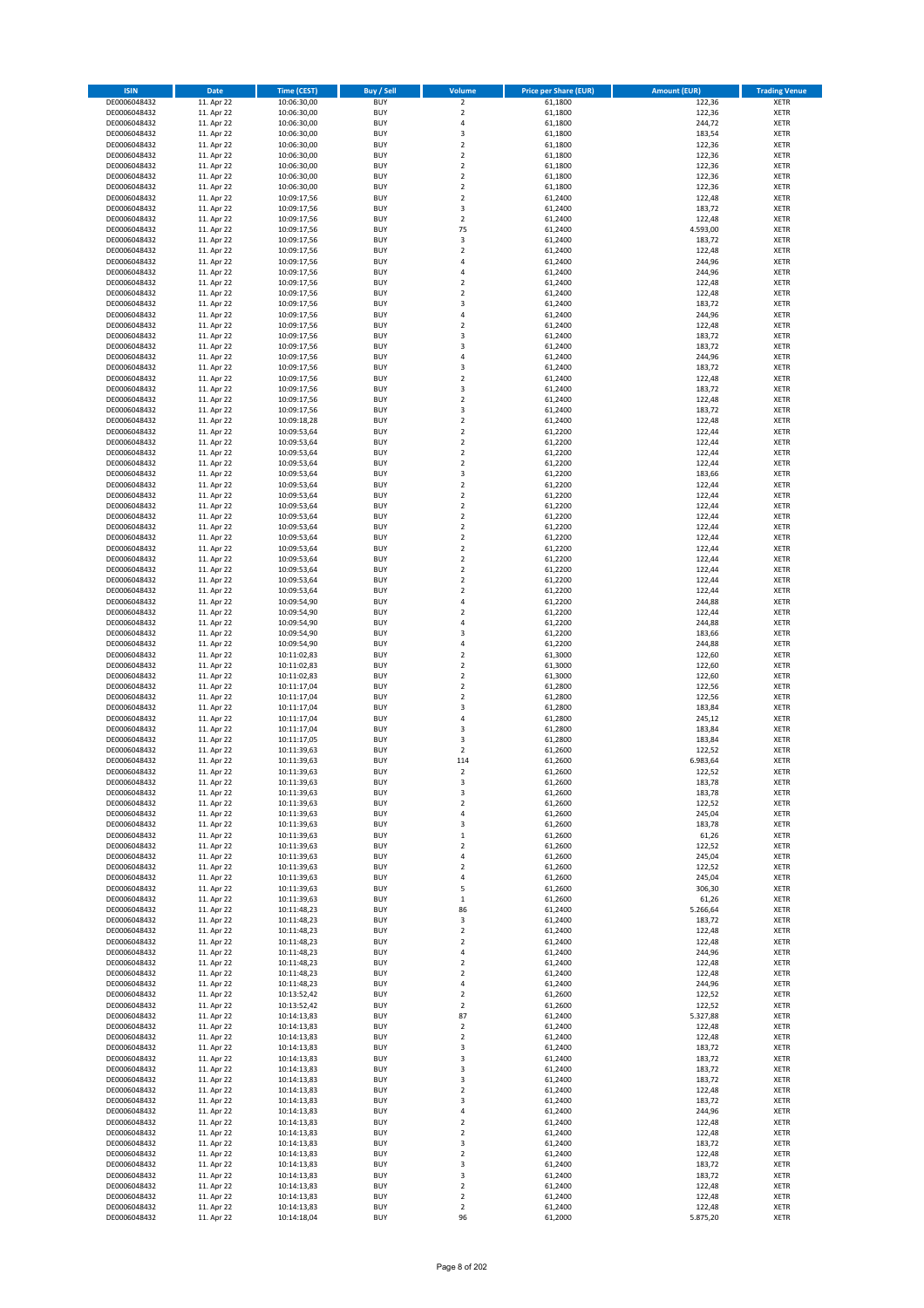| <b>ISIN</b>                  | <b>Date</b>              | Time (CEST)                | <b>Buy / Sell</b>        | Volume                                 | <b>Price per Share (EUR)</b> | <b>Amount (EUR)</b> | <b>Trading Venue</b>       |
|------------------------------|--------------------------|----------------------------|--------------------------|----------------------------------------|------------------------------|---------------------|----------------------------|
| DE0006048432                 | 11. Apr 22               | 10:14:18,04                | <b>BUY</b>               | $\overline{\mathbf{3}}$                | 61,2000                      | 183,60              | <b>XETR</b>                |
| DE0006048432                 | 11. Apr 22               | 10:14:18,04                | <b>BUY</b>               | 3                                      | 61,2000                      | 183,60              | <b>XETR</b>                |
| DE0006048432                 | 11. Apr 22               | 10:14:18,04                | <b>BUY</b>               | $\overline{2}$                         | 61,2000                      | 122,40              | <b>XETR</b>                |
| DE0006048432                 | 11. Apr 22               | 10:14:18,04                | <b>BUY</b>               | 3                                      | 61,2000                      | 183,60              | <b>XETR</b>                |
| DE0006048432<br>DE0006048432 | 11. Apr 22<br>11. Apr 22 | 10:14:18,04<br>10:14:18,04 | <b>BUY</b><br><b>BUY</b> | 3<br>3                                 | 61,2000<br>61,2000           | 183,60<br>183,60    | <b>XETR</b><br><b>XETR</b> |
| DE0006048432                 | 11. Apr 22               | 10:14:18,04                | <b>BUY</b>               | 3                                      | 61,2000                      | 183,60              | <b>XETR</b>                |
| DE0006048432                 | 11. Apr 22               | 10:14:18,04                | <b>BUY</b>               | 3                                      | 61,2000                      | 183,60              | <b>XETR</b>                |
| DE0006048432                 | 11. Apr 22               | 10:14:18,04                | <b>BUY</b>               | 4                                      | 61,2000                      | 244,80              | <b>XETR</b>                |
| DE0006048432                 | 11. Apr 22               | 10:14:18,04                | <b>BUY</b>               | $\mathbf 2$                            | 61,2000                      | 122,40              | <b>XETR</b>                |
| DE0006048432                 | 11. Apr 22               | 10:14:18,04                | <b>BUY</b>               | $\mathbf 2$                            | 61,2000                      | 122,40              | <b>XETR</b>                |
| DE0006048432<br>DE0006048432 | 11. Apr 22<br>11. Apr 22 | 10:14:18,04<br>10:14:18,04 | <b>BUY</b><br><b>BUY</b> | 3<br>$\mathbf 2$                       | 61,2000<br>61,2000           | 183,60<br>122,40    | <b>XETR</b><br><b>XETR</b> |
| DE0006048432                 | 11. Apr 22               | 10:14:18,04                | <b>BUY</b>               | 3                                      | 61,2000                      | 183,60              | <b>XETR</b>                |
| DE0006048432                 | 11. Apr 22               | 10:14:18,04                | <b>BUY</b>               | 3                                      | 61,2000                      | 183,60              | <b>XETR</b>                |
| DE0006048432                 | 11. Apr 22               | 10:14:18,04                | <b>BUY</b>               | 3                                      | 61,2000                      | 183,60              | <b>XETR</b>                |
| DE0006048432                 | 11. Apr 22               | 10:14:18,04                | <b>BUY</b>               | $\overline{\mathbf{2}}$                | 61,2000                      | 122,40              | <b>XETR</b>                |
| DE0006048432                 | 11. Apr 22               | 10:14:18,06                | <b>BUY</b>               | 138                                    | 61,2000                      | 8.445,60            | <b>XETR</b>                |
| DE0006048432<br>DE0006048432 | 11. Apr 22<br>11. Apr 22 | 10:14:18,12                | <b>BUY</b><br><b>BUY</b> | 55<br>$\mathsf 3$                      | 61,1800<br>61,1800           | 3.364,90<br>183,54  | <b>XETR</b><br><b>XETR</b> |
| DE0006048432                 | 11. Apr 22               | 10:14:22,46<br>10:14:22,46 | <b>BUY</b>               | 80                                     | 61,1800                      | 4.894,40            | <b>XETR</b>                |
| DE0006048432                 | 11. Apr 22               | 10:14:28,84                | <b>BUY</b>               | 3                                      | 61,1800                      | 183,54              | <b>XETR</b>                |
| DE0006048432                 | 11. Apr 22               | 10:14:28,84                | <b>BUY</b>               | 56                                     | 61,1800                      | 3.426,08            | <b>XETR</b>                |
| DE0006048432                 | 11. Apr 22               | 10:14:28,84                | <b>BUY</b>               | 3                                      | 61,1800                      | 183,54              | <b>XETR</b>                |
| DE0006048432                 | 11. Apr 22               | 10:14:28,84                | <b>BUY</b>               | $\mathbf 2$                            | 61,1800                      | 122,36              | <b>XETR</b>                |
| DE0006048432                 | 11. Apr 22               | 10:14:28,84                | <b>BUY</b>               | 3<br>3                                 | 61,1800                      | 183,54              | <b>XETR</b><br><b>XETR</b> |
| DE0006048432<br>DE0006048432 | 11. Apr 22<br>11. Apr 22 | 10:14:28,84<br>10:14:57,06 | <b>BUY</b><br><b>BUY</b> | 3                                      | 61,1800<br>61,1600           | 183,54<br>183,48    | <b>XETR</b>                |
| DE0006048432                 | 11. Apr 22               | 10:14:57,06                | <b>BUY</b>               | 48                                     | 61,1600                      | 2.935,68            | <b>XETR</b>                |
| DE0006048432                 | 11. Apr 22               | 10:14:57,06                | <b>BUY</b>               | $\overline{\mathbf{c}}$                | 61,1600                      | 122,32              | <b>XETR</b>                |
| DE0006048432                 | 11. Apr 22               | 10:14:57,06                | <b>BUY</b>               | 3                                      | 61,1600                      | 183,48              | <b>XETR</b>                |
| DE0006048432                 | 11. Apr 22               | 10:14:57,06                | <b>BUY</b>               | $\overline{\mathbf{2}}$                | 61,1600                      | 122,32              | <b>XETR</b>                |
| DE0006048432                 | 11. Apr 22               | 10:15:28,35                | <b>BUY</b>               | 86                                     | 61,1800                      | 5.261,48            | <b>XETR</b>                |
| DE0006048432<br>DE0006048432 | 11. Apr 22<br>11. Apr 22 | 10:15:28,35<br>10:15:28,35 | <b>BUY</b><br><b>BUY</b> | $\overline{\mathbf{c}}$<br>3           | 61,1800<br>61,1800           | 122,36<br>183,54    | <b>XETR</b><br><b>XETR</b> |
| DE0006048432                 | 11. Apr 22               | 10:15:28,35                | <b>BUY</b>               | $\mathbf 2$                            | 61,1800                      | 122,36              | <b>XETR</b>                |
| DE0006048432                 | 11. Apr 22               | 10:15:28,35                | <b>BUY</b>               | $\overline{\mathbf{c}}$                | 61,1800                      | 122,36              | <b>XETR</b>                |
| DE0006048432                 | 11. Apr 22               | 10:16:27,02                | <b>BUY</b>               | 3                                      | 61,2000                      | 183,60              | <b>XETR</b>                |
| DE0006048432                 | 11. Apr 22               | 10:16:27,02                | <b>BUY</b>               | $\overline{\mathbf{2}}$                | 61,2000                      | 122,40              | <b>XETR</b>                |
| DE0006048432                 | 11. Apr 22               | 10:16:27,02                | <b>BUY</b>               | 61                                     | 61,2000                      | 3.733,20            | <b>XETR</b>                |
| DE0006048432<br>DE0006048432 | 11. Apr 22<br>11. Apr 22 | 10:16:27,02                | <b>BUY</b><br><b>BUY</b> | 3<br>3                                 | 61,2000<br>61,2000           | 183,60<br>183,60    | <b>XETR</b><br><b>XETR</b> |
| DE0006048432                 | 11. Apr 22               | 10:16:27,02<br>10:16:27,02 | <b>BUY</b>               | 4                                      | 61,2000                      | 244,80              | <b>XETR</b>                |
| DE0006048432                 | 11. Apr 22               | 10:16:27,02                | <b>BUY</b>               | $\mathbf 1$                            | 61,2000                      | 61,20               | <b>XETR</b>                |
| DE0006048432                 | 11. Apr 22               | 10:16:27,02                | <b>BUY</b>               | $\mathbf 2$                            | 61,2000                      | 122,40              | <b>XETR</b>                |
| DE0006048432                 | 11. Apr 22               | 10:16:27,02                | <b>BUY</b>               | 3                                      | 61,2000                      | 183,60              | <b>XETR</b>                |
| DE0006048432                 | 11. Apr 22               | 10:16:27,02                | <b>BUY</b>               | $\mathbf 2$                            | 61,2000                      | 122,40              | <b>XETR</b>                |
| DE0006048432                 | 11. Apr 22               | 10:16:27,02                | <b>BUY</b>               | 4<br>3                                 | 61,2000                      | 244,80              | <b>XETR</b>                |
| DE0006048432<br>DE0006048432 | 11. Apr 22<br>11. Apr 22 | 10:16:27,02<br>10:16:27,02 | <b>BUY</b><br><b>BUY</b> | 3                                      | 61,2000<br>61,2000           | 183,60<br>183,60    | <b>XETR</b><br><b>XETR</b> |
| DE0006048432                 | 11. Apr 22               | 10:16:27,02                | <b>BUY</b>               | 4                                      | 61,2000                      | 244,80              | <b>XETR</b>                |
| DE0006048432                 | 11. Apr 22               | 10:16:27,02                | <b>BUY</b>               | 4                                      | 61,2000                      | 244,80              | <b>XETR</b>                |
| DE0006048432                 | 11. Apr 22               | 10:16:27,02                | <b>BUY</b>               | 4                                      | 61,2000                      | 244,80              | <b>XETR</b>                |
| DE0006048432                 | 11. Apr 22               | 10:16:27,02                | <b>BUY</b>               | 4                                      | 61,2000                      | 244,80              | <b>XETR</b>                |
| DE0006048432                 | 11. Apr 22               | 10:16:27,02                | <b>BUY</b>               | 4                                      | 61,2000                      | 244,80              | <b>XETR</b>                |
| DE0006048432<br>DE0006048432 | 11. Apr 22<br>11. Apr 22 | 10:16:27,02<br>10:16:27,02 | <b>BUY</b><br><b>BUY</b> | $\mathbf 2$<br>$\overline{\mathbf{c}}$ | 61,2000<br>61,2000           | 122,40<br>122,40    | <b>XETR</b><br><b>XETR</b> |
| DE0006048432                 | 11. Apr 22               | 10:16:27,02                | <b>BUY</b>               | $\mathbf 2$                            | 61,2000                      | 122,40              | <b>XETR</b>                |
| DE0006048432                 | 11. Apr 22               | 10:16:45,29                | <b>BUY</b>               | 3                                      | 61,1800                      | 183,54              | <b>XETR</b>                |
| DE0006048432                 | 11. Apr 22               | 10:16:45,29                | <b>BUY</b>               | 3                                      | 61,1800                      | 183,54              | <b>XETR</b>                |
| DE0006048432                 | 11. Apr 22               | 10:16:45,29                | <b>BUY</b>               | 3                                      | 61,1800                      | 183,54              | <b>XETR</b>                |
| DE0006048432                 | 11. Apr 22               | 10:16:45,29                | <b>BUY</b>               | 3                                      | 61,1800                      | 183,54              | <b>XETR</b>                |
| DE0006048432<br>DE0006048432 | 11. Apr 22               | 10:17:41,75<br>10:17:41,75 | <b>BUY</b><br><b>BUY</b> | 60<br>3                                | 61,1000<br>61,1000           | 3.666,00<br>183,30  | <b>XETR</b><br><b>XETR</b> |
| DE0006048432                 | 11. Apr 22<br>11. Apr 22 | 10:17:41,75                | BUY                      | 2                                      | 61,1000                      | 122,20              | <b>XETR</b>                |
| DE0006048432                 | 11. Apr 22               | 10:17:41,75                | <b>BUY</b>               | $\mathbf 2$                            | 61,1000                      | 122,20              | <b>XETR</b>                |
| DE0006048432                 | 11. Apr 22               | 10:17:41,75                | <b>BUY</b>               | $\mathbf 2$                            | 61,1000                      | 122,20              | <b>XETR</b>                |
| DE0006048432                 | 11. Apr 22               | 10:17:41,75                | <b>BUY</b>               | 3                                      | 61,1000                      | 183,30              | XETR                       |
| DE0006048432                 | 11. Apr 22               | 10:17:41,75                | <b>BUY</b>               | $\mathbf 2$                            | 61,1000                      | 122,20              | <b>XETR</b>                |
| DE0006048432<br>DE0006048432 | 11. Apr 22<br>11. Apr 22 | 10:17:41,75<br>10:17:41,75 | <b>BUY</b><br><b>BUY</b> | 3<br>$\mathbf 2$                       | 61,1000<br>61,1000           | 183,30<br>122,20    | <b>XETR</b><br><b>XETR</b> |
| DE0006048432                 | 11. Apr 22               | 10:17:41,75                | <b>BUY</b>               | 3                                      | 61,1000                      | 183,30              | <b>XETR</b>                |
| DE0006048432                 | 11. Apr 22               | 10:17:41,75                | <b>BUY</b>               | 3                                      | 61,1000                      | 183,30              | <b>XETR</b>                |
| DE0006048432                 | 11. Apr 22               | 10:17:41,75                | <b>BUY</b>               | 3                                      | 61,1000                      | 183,30              | <b>XETR</b>                |
| DE0006048432                 | 11. Apr 22               | 10:17:41,75                | <b>BUY</b>               | $\mathbf 2$                            | 61,1000                      | 122,20              | <b>XETR</b>                |
| DE0006048432                 | 11. Apr 22               | 10:17:41,75                | <b>BUY</b>               | 3                                      | 61,1000                      | 183,30              | <b>XETR</b>                |
| DE0006048432<br>DE0006048432 | 11. Apr 22<br>11. Apr 22 | 10:17:41,75<br>10:17:41,75 | <b>BUY</b><br><b>BUY</b> | $\mathbf 2$<br>$\overline{\mathbf{c}}$ | 61,1000<br>61,1000           | 122,20<br>122,20    | <b>XETR</b><br><b>XETR</b> |
| DE0006048432                 | 11. Apr 22               | 10:17:45,69                | <b>BUY</b>               | 58                                     | 61,0800                      | 3.542,64            | <b>XETR</b>                |
| DE0006048432                 | 11. Apr 22               | 10:17:45,69                | <b>BUY</b>               | 3                                      | 61,0800                      | 183,24              | <b>XETR</b>                |
| DE0006048432                 | 11. Apr 22               | 10:17:45,69                | <b>BUY</b>               | 8                                      | 61,0800                      | 488,64              | <b>XETR</b>                |
| DE0006048432                 | 11. Apr 22               | 10:17:45,69                | <b>BUY</b>               | 3                                      | 61,0800                      | 183,24              | <b>XETR</b>                |
| DE0006048432                 | 11. Apr 22               | 10:17:46,85                | <b>BUY</b>               | 3                                      | 61,0600                      | 183,18              | XETR                       |
| DE0006048432<br>DE0006048432 | 11. Apr 22<br>11. Apr 22 | 10:17:46,85<br>10:17:46,85 | <b>BUY</b><br><b>BUY</b> | 13<br>$\overline{\mathbf{2}}$          | 61,0600<br>61,0600           | 793,78<br>122,12    | <b>XETR</b><br><b>XETR</b> |
| DE0006048432                 | 11. Apr 22               | 10:17:46,86                | <b>BUY</b>               | $\mathbf 2$                            | 61,0600                      | 122,12              | <b>XETR</b>                |
| DE0006048432                 | 11. Apr 22               | 10:17:49,20                | <b>BUY</b>               | 3                                      | 61,0600                      | 183,18              | <b>XETR</b>                |
| DE0006048432                 | 11. Apr 22               | 10:17:49,20                | <b>BUY</b>               | 3                                      | 61,0600                      | 183,18              | <b>XETR</b>                |
| DE0006048432                 | 11. Apr 22               | 10:17:49,20                | <b>BUY</b>               | $\mathbf 2$                            | 61,0600                      | 122,12              | <b>XETR</b>                |
| DE0006048432                 | 11. Apr 22               | 10:17:49,20                | <b>BUY</b>               | 4                                      | 61,0600                      | 244,24              | <b>XETR</b>                |
| DE0006048432                 | 11. Apr 22               | 10:18:14,58                | <b>BUY</b><br><b>BUY</b> | 3<br>3                                 | 61,0200                      | 183,06              | <b>XETR</b><br><b>XETR</b> |
| DE0006048432<br>DE0006048432 | 11. Apr 22<br>11. Apr 22 | 10:18:14,58<br>10:18:14,58 | <b>BUY</b>               | 3                                      | 61,0200<br>61,0200           | 183,06<br>183,06    | <b>XETR</b>                |
| DE0006048432                 | 11. Apr 22               | 10:19:00,10                | <b>BUY</b>               | 53                                     | 61,0000                      | 3.233,00            | <b>XETR</b>                |
| DE0006048432                 | 11. Apr 22               | 10:19:00,10                | <b>BUY</b>               | $\mathbf 2$                            | 61,0000                      | 122,00              | <b>XETR</b>                |
| DE0006048432                 | 11. Apr 22               | 10:19:00,10                | <b>BUY</b>               | 3                                      | 61,0000                      | 183,00              | <b>XETR</b>                |
| DE0006048432                 | 11. Apr 22               | 10:19:00,10                | <b>BUY</b>               | $\mathbf 2$                            | 61,0000                      | 122,00              | <b>XETR</b>                |
| DE0006048432                 | 11. Apr 22               | 10:19:00,10                | <b>BUY</b>               | 3                                      | 61,0000                      | 183,00              | <b>XETR</b>                |
| DE0006048432<br>DE0006048432 | 11. Apr 22<br>11. Apr 22 | 10:19:00,10<br>10:19:00,10 | <b>BUY</b><br><b>BUY</b> | $\mathbf 2$<br>3                       | 61,0000<br>61,0000           | 122,00<br>183,00    | <b>XETR</b><br><b>XETR</b> |
| DE0006048432                 | 11. Apr 22               | 10:19:00,10                | <b>BUY</b>               | 3                                      | 61,0000                      | 183,00              | <b>XETR</b>                |
| DE0006048432                 | 11. Apr 22               | 10:19:00,10                | <b>BUY</b>               | 3                                      | 61,0000                      | 183,00              | XETR                       |
| DE0006048432                 | 11. Apr 22               | 10:19:00,10                | <b>BUY</b>               | $\overline{2}$                         | 61,0200                      | 122,04              | <b>XETR</b>                |
| DE0006048432                 | 11. Apr 22               | 10:19:00,10                | <b>BUY</b>               | $\mathbf 2$                            | 61,0000                      | 122,00              | <b>XETR</b>                |
| DE0006048432                 | 11. Apr 22               | 10:19:00,10                | <b>BUY</b>               | $\mathbf 2$                            | 61,0000                      | 122,00              | <b>XETR</b>                |
| DE0006048432                 | 11. Apr 22               | 10:19:00,10                | <b>BUY</b>               | 3                                      | 61,0000                      | 183,00              | <b>XETR</b>                |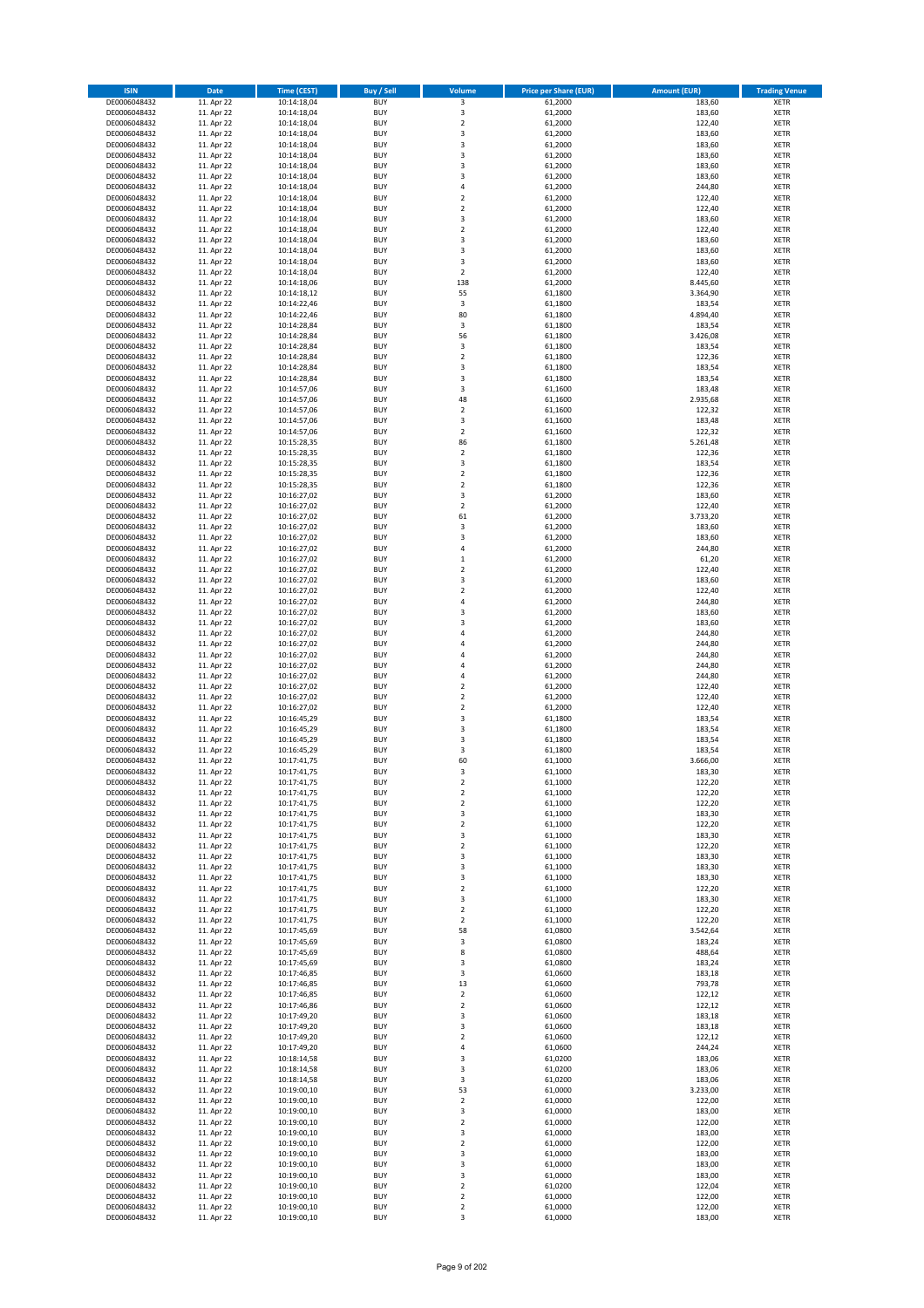| <b>ISIN</b>                  | <b>Date</b>              | <b>Time (CEST)</b>         | <b>Buy / Sell</b>        | Volume                     | <b>Price per Share (EUR)</b> | <b>Amount (EUR)</b> | <b>Trading Venue</b>       |
|------------------------------|--------------------------|----------------------------|--------------------------|----------------------------|------------------------------|---------------------|----------------------------|
| DE0006048432                 | 11. Apr 22               | 10:19:00,10                | <b>BUY</b>               | $\overline{\mathbf{3}}$    | 61,0000                      | 183,00              | <b>XETR</b>                |
| DE0006048432                 | 11. Apr 22               | 10:19:00,10                | <b>BUY</b>               | 3                          | 61,0000                      | 183,00              | <b>XETR</b>                |
| DE0006048432                 | 11. Apr 22               | 10:19:00,10                | <b>BUY</b>               | 3                          | 61,0000                      | 183,00              | <b>XETR</b>                |
| DE0006048432                 | 11. Apr 22               | 10:19:12,31                | <b>BUY</b>               | 3                          | 61,0000                      | 183,00              | <b>XETR</b>                |
| DE0006048432                 | 11. Apr 22               | 10:19:16,32                | <b>BUY</b>               | $\overline{\mathbf{c}}$    | 61,0000                      | 122,00              | <b>XETR</b>                |
| DE0006048432                 | 11. Apr 22               | 10:19:16,32                | <b>BUY</b>               | $\mathbf 2$                | 61,0000                      | 122,00              | <b>XETR</b>                |
| DE0006048432                 | 11. Apr 22               | 10:19:16,32                | <b>BUY</b>               | 3                          | 61,0000                      | 183,00              | <b>XETR</b>                |
| DE0006048432                 | 11. Apr 22               | 10:19:16,32                | <b>BUY</b>               | 3                          | 61,0000                      | 183,00              | <b>XETR</b>                |
| DE0006048432                 | 11. Apr 22               | 10:19:16,32                | <b>BUY</b><br><b>BUY</b> | 3<br>$\mathbf 2$           | 61,0000                      | 183,00<br>122,00    | <b>XETR</b><br><b>XETR</b> |
| DE0006048432<br>DE0006048432 | 11. Apr 22<br>11. Apr 22 | 10:19:16,32<br>10:19:16,32 | <b>BUY</b>               | 3                          | 61,0000<br>61,0000           | 183,00              | <b>XETR</b>                |
| DE0006048432                 | 11. Apr 22               | 10:19:16,32                | <b>BUY</b>               | 3                          | 61,0000                      | 183,00              | <b>XETR</b>                |
| DE0006048432                 | 11. Apr 22               | 10:19:16,32                | <b>BUY</b>               | 3                          | 61,0000                      | 183,00              | <b>XETR</b>                |
| DE0006048432                 | 11. Apr 22               | 10:19:16,32                | <b>BUY</b>               | $\overline{2}$             | 61,0000                      | 122,00              | <b>XETR</b>                |
| DE0006048432                 | 11. Apr 22               | 10:19:16,32                | <b>BUY</b>               | 3                          | 61,0000                      | 183,00              | <b>XETR</b>                |
| DE0006048432                 | 11. Apr 22               | 10:19:51,85                | <b>BUY</b>               | 62                         | 60,9800                      | 3.780,76            | <b>XETR</b>                |
| DE0006048432                 | 11. Apr 22               | 10:19:51,85                | <b>BUY</b>               | $\mathbf 2$                | 60,9800                      | 121,96              | <b>XETR</b>                |
| DE0006048432                 | 11. Apr 22               | 10:19:51,85                | <b>BUY</b>               | 9                          | 60,9800                      | 548,82              | <b>XETR</b>                |
| DE0006048432                 | 11. Apr 22               | 10:20:12,09                | <b>BUY</b>               | 65                         | 60,9600                      | 3.962,40            | <b>XETR</b>                |
| DE0006048432                 | 11. Apr 22               | 10:20:12,09                | <b>BUY</b>               | $\mathbf 2$                | 60,9600                      | 121,92              | <b>XETR</b>                |
| DE0006048432                 | 11. Apr 22               | 10:20:14,33                | <b>BUY</b><br><b>BUY</b> | $\overline{\mathbf{c}}$    | 60,9400                      | 121,88              | <b>XETR</b>                |
| DE0006048432<br>DE0006048432 | 11. Apr 22<br>11. Apr 22 | 10:20:14,33<br>10:20:14,33 | <b>BUY</b>               | $\mathbf 2$<br>72          | 60,9400<br>60,9400           | 121,88<br>4.387,68  | <b>XETR</b><br><b>XETR</b> |
| DE0006048432                 | 11. Apr 22               | 10:20:14,33                | <b>BUY</b>               | $\mathbf 2$                | 60,9400                      | 121,88              | <b>XETR</b>                |
| DE0006048432                 | 11. Apr 22               | 10:20:14,33                | <b>BUY</b>               | $\mathbf 2$                | 60,9400                      | 121,88              | <b>XETR</b>                |
| DE0006048432                 | 11. Apr 22               | 10:20:14,33                | <b>BUY</b>               | 3                          | 60,9400                      | 182,82              | <b>XETR</b>                |
| DE0006048432                 | 11. Apr 22               | 10:20:14,33                | <b>BUY</b>               | $\mathbf 2$                | 60,9400                      | 121,88              | <b>XETR</b>                |
| DE0006048432                 | 11. Apr 22               | 10:20:14,33                | <b>BUY</b>               | 3                          | 60,9400                      | 182,82              | <b>XETR</b>                |
| DE0006048432                 | 11. Apr 22               | 10:20:14,33                | <b>BUY</b>               | 3                          | 60,9400                      | 182,82              | <b>XETR</b>                |
| DE0006048432                 | 11. Apr 22               | 10:20:14,34                | <b>BUY</b>               | 19                         | 60,9200                      | 1.157,48            | <b>XETR</b>                |
| DE0006048432                 | 11. Apr 22               | 10:20:21,67                | <b>BUY</b>               | 3                          | 60,9000                      | 182,70              | <b>XETR</b>                |
| DE0006048432                 | 11. Apr 22               | 10:20:21,67                | <b>BUY</b>               | 3                          | 60,9000                      | 182,70              | <b>XETR</b>                |
| DE0006048432<br>DE0006048432 | 11. Apr 22<br>11. Apr 22 | 10:20:21,67<br>10:20:23,00 | <b>BUY</b><br><b>BUY</b> | 3<br>3                     | 60,9000<br>60,9000           | 182,70<br>182,70    | <b>XETR</b><br><b>XETR</b> |
| DE0006048432                 | 11. Apr 22               | 10:20:23.00                | <b>BUY</b>               | 3                          | 60,9000                      | 182,70              | <b>XETR</b>                |
| DE0006048432                 | 11. Apr 22               | 10:22:01,40                | <b>BUY</b>               | $\overline{\mathbf{c}}$    | 61,0200                      | 122,04              | <b>XETR</b>                |
| DE0006048432                 | 11. Apr 22               | 10:22:01,40                | <b>BUY</b>               | 4                          | 61,0200                      | 244,08              | <b>XETR</b>                |
| DE0006048432                 | 11. Apr 22               | 10:22:49,99                | <b>BUY</b>               | 4                          | 61,0400                      | 244,16              | <b>XETR</b>                |
| DE0006048432                 | 11. Apr 22               | 10:22:49,99                | <b>BUY</b>               | 4                          | 61,0400                      | 244,16              | <b>XETR</b>                |
| DE0006048432                 | 11. Apr 22               | 10:22:49,99                | <b>BUY</b>               | 56                         | 61,0400                      | 3.418,24            | <b>XETR</b>                |
| DE0006048432                 | 11. Apr 22               | 10:22:49,99                | <b>BUY</b>               | $\mathbf 2$                | 61,0400                      | 122,08              | <b>XETR</b>                |
| DE0006048432                 | 11. Apr 22               | 10:22:49,99                | <b>BUY</b>               | 4                          | 61,0400                      | 244,16              | <b>XETR</b>                |
| DE0006048432                 | 11. Apr 22               | 10:22:49,99                | <b>BUY</b>               | 4                          | 61,0400                      | 244,16              | <b>XETR</b>                |
| DE0006048432                 | 11. Apr 22               | 10:22:49,99                | <b>BUY</b>               | $\overline{a}$             | 61,0400                      | 244,16              | <b>XETR</b>                |
| DE0006048432                 | 11. Apr 22               | 10:22:49,99                | <b>BUY</b>               | 4                          | 61,0400                      | 244,16              | <b>XETR</b>                |
| DE0006048432                 | 11. Apr 22               | 10:22:49,99                | <b>BUY</b>               | $\overline{2}$             | 61,0400                      | 122,08              | <b>XETR</b>                |
| DE0006048432<br>DE0006048432 | 11. Apr 22<br>11. Apr 22 | 10:22:49,99<br>10:22:49,99 | <b>BUY</b><br><b>BUY</b> | $\mathbf 2$<br>4           | 61,0400<br>61,0400           | 122,08<br>244,16    | <b>XETR</b><br><b>XETR</b> |
| DE0006048432                 | 11. Apr 22               | 10:22:49,99                | <b>BUY</b>               | $\mathbf 2$                | 61,0400                      | 122,08              | <b>XETR</b>                |
| DE0006048432                 | 11. Apr 22               | 10:22:49,99                | <b>BUY</b>               | 4                          | 61,0400                      | 244,16              | <b>XETR</b>                |
| DE0006048432                 | 11. Apr 22               | 10:22:49,99                | <b>BUY</b>               | 3                          | 61,0400                      | 183,12              | <b>XETR</b>                |
| DE0006048432                 | 11. Apr 22               | 10:22:49,99                | <b>BUY</b>               | 3                          | 61,0400                      | 183,12              | <b>XETR</b>                |
| DE0006048432                 | 11. Apr 22               | 10:22:49,99                | <b>BUY</b>               | 3                          | 61,0400                      | 183,12              | <b>XETR</b>                |
| DE0006048432                 | 11. Apr 22               | 10:22:49,99                | <b>BUY</b>               | $\mathbf 2$                | 61,0400                      | 122,08              | <b>XETR</b>                |
| DE0006048432                 | 11. Apr 22               | 10:22:49,99                | <b>BUY</b>               | 4                          | 61,0400                      | 244,16              | <b>XETR</b>                |
| DE0006048432                 | 11. Apr 22               | 10:22:49,99                | <b>BUY</b>               | 3                          | 61,0400                      | 183,12              | <b>XETR</b>                |
| DE0006048432                 | 11. Apr 22               | 10:22:49,99                | <b>BUY</b>               | 3                          | 61,0400                      | 183,12              | <b>XETR</b>                |
| DE0006048432                 | 11. Apr 22               | 10:23:25,70                | <b>BUY</b>               | 104                        | 61,0200                      | 6.346,08            | <b>XETR</b>                |
| DE0006048432<br>DE0006048432 | 11. Apr 22<br>11. Apr 22 | 10:24:23,21<br>10:24:23,21 | <b>BUY</b><br><b>BUY</b> | $\,$ 1<br>$\overline{2}$   | 61,0200<br>61,0200           | 61,02<br>122,04     | <b>XETR</b><br><b>XETR</b> |
| DE0006048432                 | 11. Apr 22               | 10:24:23,21                | <b>BUY</b>               | 3                          | 61,0200                      | 183,06              | <b>XETR</b>                |
| DE0006048432                 | 11. Apr 22               | 10:24:50,18                | <b>BUY</b>               | 88                         | 61,0400                      | 5.371,52            | <b>XETR</b>                |
| DE0006048432                 | 11. Apr 22               | 10:24:50,18                | <b>BUY</b>               | 3                          | 61,0400                      | 183,12              | <b>XETR</b>                |
| DE0006048432                 | 11. Apr 22               | 10:24:50,18                | <b>BUY</b>               | 3                          | 61,0400                      | 183,12              | <b>XETR</b>                |
| DE0006048432                 | 11. Apr 22               | 10:24:50,18                | BUY                      | 3                          | 61,0400                      | 183,12              | <b>XETR</b>                |
| DE0006048432                 | 11. Apr 22               | 10:24:50,18                | <b>BUY</b>               | 3                          | 61,0400                      | 183,12              | <b>XETR</b>                |
| DE0006048432                 | 11. Apr 22               | 10:24:50,18                | <b>BUY</b>               | 3                          | 61,0400                      | 183,12              | <b>XETR</b>                |
| DE0006048432                 | 11. Apr 22               | 10:24:50,18                | <b>BUY</b>               | 3                          | 61,0400                      | 183,12              | XETR                       |
| DE0006048432<br>DE0006048432 | 11. Apr 22               | 10:24:50,18                | <b>BUY</b>               | $\mathbf 2$                | 61,0400<br>61,0400           | 122,08              | <b>XETR</b>                |
| DE0006048432                 | 11. Apr 22<br>11. Apr 22 | 10:24:50,18<br>10:24:50,18 | <b>BUY</b><br><b>BUY</b> | $\mathbf 2$<br>$\mathbf 2$ | 61,0400                      | 122,08<br>122,08    | <b>XETR</b><br><b>XETR</b> |
| DE0006048432                 | 11. Apr 22               | 10:24:50,18                | <b>BUY</b>               | $\mathbf 2$                | 61,0400                      | 122,08              | <b>XETR</b>                |
| DE0006048432                 | 11. Apr 22               | 10:25:08,04                | <b>BUY</b>               | $\mathbf 2$                | 61,0200                      | 122,04              | <b>XETR</b>                |
| DE0006048432                 | 11. Apr 22               | 10:25:08,04                | <b>BUY</b>               | 3                          | 61,0200                      | 183,06              | <b>XETR</b>                |
| DE0006048432                 | 11. Apr 22               | 10:25:08,04                | <b>BUY</b>               | 3                          | 61,0200                      | 183,06              | <b>XETR</b>                |
| DE0006048432                 | 11. Apr 22               | 10:25:08,04                | <b>BUY</b>               | 3                          | 61,0200                      | 183,06              | <b>XETR</b>                |
| DE0006048432                 | 11. Apr 22               | 10:25:08,04                | <b>BUY</b>               | $\mathbf 2$                | 61,0200                      | 122,04              | <b>XETR</b>                |
| DE0006048432                 | 11. Apr 22               | 10:25:08,04                | <b>BUY</b>               | 3                          | 61,0200                      | 183,06              | <b>XETR</b>                |
| DE0006048432                 | 11. Apr 22               | 10:25:08,04                | <b>BUY</b>               | $\mathbf 2$                | 61,0200                      | 122,04              | <b>XETR</b>                |
| DE0006048432<br>DE0006048432 | 11. Apr 22<br>11. Apr 22 | 10:25:08,04<br>10:25:08,04 | <b>BUY</b><br><b>BUY</b> | $\mathbf 2$<br>3           | 61,0200<br>61,0200           | 122,04<br>183,06    | <b>XETR</b><br><b>XETR</b> |
| DE0006048432                 | 11. Apr 22               | 10:25:14,36                | <b>BUY</b>               | 46                         | 61,0000                      | 2.806,00            | <b>XETR</b>                |
| DE0006048432                 | 11. Apr 22               | 10:25:14,36                | <b>BUY</b>               | 4                          | 61,0000                      | 244,00              | XETR                       |
| DE0006048432                 | 11. Apr 22               | 10:25:14,36                | <b>BUY</b>               | 3                          | 61,0000                      | 183,00              | <b>XETR</b>                |
| DE0006048432                 | 11. Apr 22               | 10:25:14,36                | <b>BUY</b>               | 4                          | 61,0000                      | 244,00              | <b>XETR</b>                |
| DE0006048432                 | 11. Apr 22               | 10:25:18,40                | <b>BUY</b>               | $\mathbf 2$                | 60,9800                      | 121,96              | <b>XETR</b>                |
| DE0006048432                 | 11. Apr 22               | 10:25:18,40                | <b>BUY</b>               | 3                          | 60,9800                      | 182,94              | <b>XETR</b>                |
| DE0006048432                 | 11. Apr 22               | 10:25:18,40                | <b>BUY</b>               | $\mathbf 2$                | 60,9800                      | 121,96              | <b>XETR</b>                |
| DE0006048432                 | 11. Apr 22               | 10:26:30,95                | <b>BUY</b>               | 69                         | 61,0400                      | 4.211,76            | <b>XETR</b>                |
| DE0006048432                 | 11. Apr 22               | 10:26:30,95                | <b>BUY</b>               | 3                          | 61,0400                      | 183,12              | <b>XETR</b>                |
| DE0006048432                 | 11. Apr 22               | 10:26:30,95                | <b>BUY</b>               | $\mathbf 2$                | 61,0400                      | 122,08              | <b>XETR</b>                |
| DE0006048432                 | 11. Apr 22               | 10:26:30,95                | <b>BUY</b>               | $\overline{\mathbf{2}}$    | 61,0400                      | 122,08              | <b>XETR</b>                |
| DE0006048432<br>DE0006048432 | 11. Apr 22<br>11. Apr 22 | 10:26:30,95<br>10:26:30,95 | <b>BUY</b><br><b>BUY</b> | $\mathbf 1$<br>3           | 61,0400<br>61,0400           | 61,04<br>183,12     | <b>XETR</b><br><b>XETR</b> |
| DE0006048432                 | 11. Apr 22               | 10:26:30,95                | <b>BUY</b>               | 3                          | 61,0400                      | 183,12              | <b>XETR</b>                |
| DE0006048432                 | 11. Apr 22               | 10:26:30,95                | <b>BUY</b>               | 3                          | 61,0400                      | 183,12              | <b>XETR</b>                |
| DE0006048432                 | 11. Apr 22               | 10:26:30,95                | <b>BUY</b>               | 3                          | 61,0400                      | 183,12              | <b>XETR</b>                |
| DE0006048432                 | 11. Apr 22               | 10:26:30,95                | <b>BUY</b>               | 3                          | 61,0400                      | 183,12              | <b>XETR</b>                |
| DE0006048432                 | 11. Apr 22               | 10:26:30,95                | <b>BUY</b>               | $\mathbf 2$                | 61,0400                      | 122,08              | <b>XETR</b>                |
| DE0006048432                 | 11. Apr 22               | 10:26:30,95                | <b>BUY</b>               | 3                          | 61,0400                      | 183,12              | <b>XETR</b>                |
| DE0006048432                 | 11. Apr 22               | 10:26:30,95                | <b>BUY</b>               | 3                          | 61,0400                      | 183,12              | <b>XETR</b>                |
| DE0006048432                 | 11. Apr 22               | 10:26:30,95                | <b>BUY</b>               | $\mathbf 2$                | 61,0400                      | 122,08              | XETR                       |
| DE0006048432                 | 11. Apr 22               | 10:26:30,95                | <b>BUY</b>               | $\overline{\mathbf{2}}$    | 61,0400                      | 122,08              | <b>XETR</b>                |
| DE0006048432<br>DE0006048432 | 11. Apr 22<br>11. Apr 22 | 10:26:30,96<br>10:26:30,96 | <b>BUY</b><br><b>BUY</b> | $\mathbf 2$<br>$\mathbf 2$ | 61,0200<br>61,0200           | 122,04<br>122,04    | XETR<br><b>XETR</b>        |
| DE0006048432                 | 11. Apr 22               | 10:26:30,96                | <b>BUY</b>               | $\overline{2}$             | 61,0200                      | 122,04              | <b>XETR</b>                |
|                              |                          |                            |                          |                            |                              |                     |                            |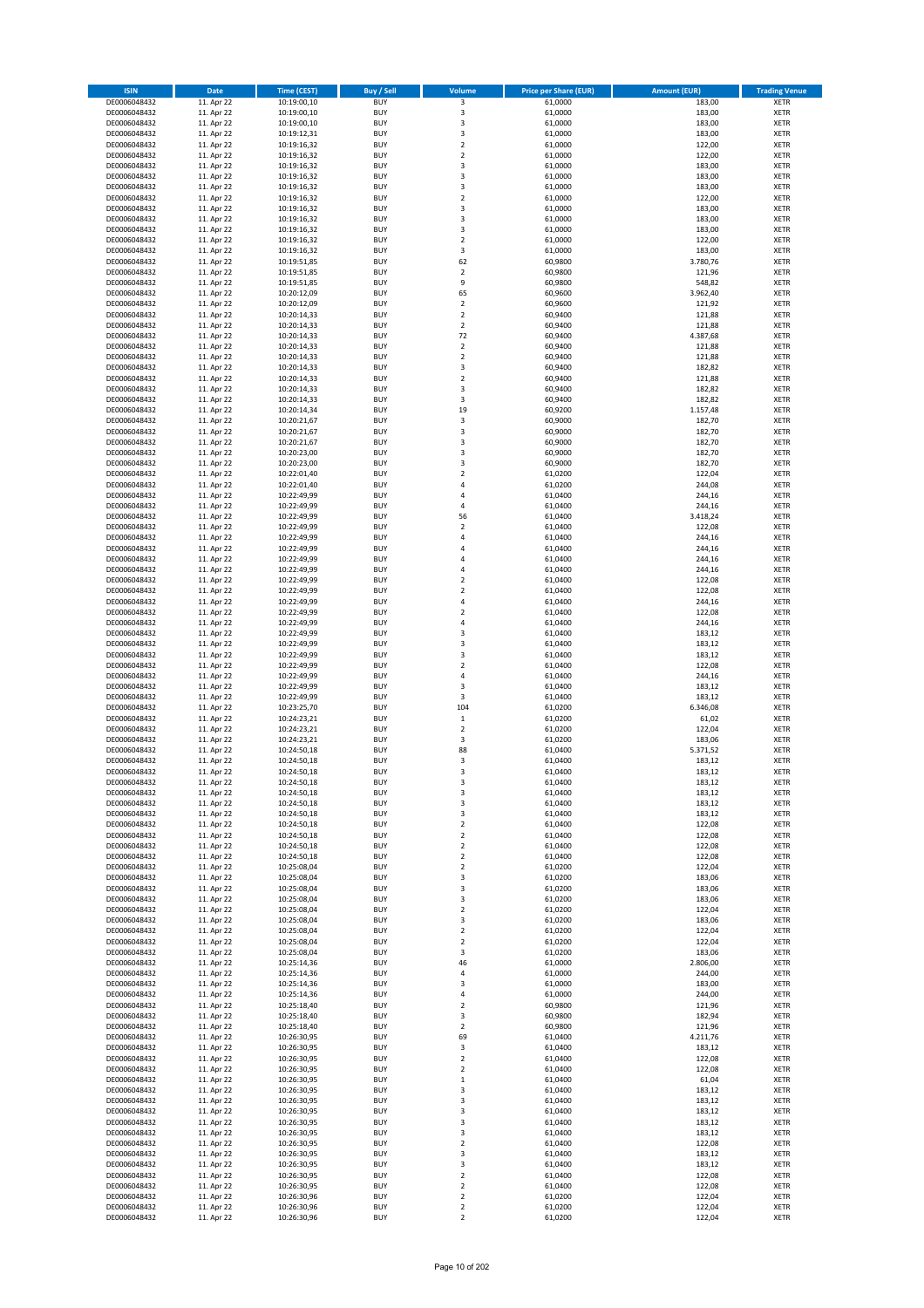| <b>ISIN</b>                  | Date                     | <b>Time (CEST)</b>         | <b>Buy / Sell</b>        | <b>Volume</b>                    | <b>Price per Share (EUR)</b> | <b>Amount (EUR)</b> | <b>Trading Venue</b>       |
|------------------------------|--------------------------|----------------------------|--------------------------|----------------------------------|------------------------------|---------------------|----------------------------|
| DE0006048432                 | 11. Apr 22               | 10:26:30,96                | <b>BUY</b>               | $\overline{2}$                   | 61,0200                      | 122,04              | <b>XETR</b>                |
| DE0006048432                 | 11. Apr 22               | 10:27:29,67                | <b>BUY</b>               | $\overline{2}$                   | 61,0400                      | 122,08              | <b>XETR</b>                |
| DE0006048432                 | 11. Apr 22               | 10:27:29,67                | <b>BUY</b>               | 54                               | 61,0400<br>61.0400           | 3.296,16            | <b>XETR</b>                |
| DE0006048432<br>DE0006048432 | 11. Apr 22<br>11. Apr 22 | 10:27:29,67<br>10:27:29,67 | <b>BUY</b><br><b>BUY</b> | 3<br>$\mathsf 3$                 | 61,0400                      | 183,12<br>183,12    | <b>XETR</b><br><b>XETR</b> |
| DE0006048432                 | 11. Apr 22               | 10:27:29,67                | <b>BUY</b>               | $\overline{2}$                   | 61,0400                      | 122,08              | <b>XETR</b>                |
| DE0006048432                 | 11. Apr 22               | 10:28:03,42                | <b>BUY</b>               | 3                                | 61,0400                      | 183,12              | <b>XETR</b>                |
| DE0006048432                 | 11. Apr 22               | 10:28:03,42                | <b>BUY</b>               | $\overline{2}$                   | 61,0400                      | 122,08              | <b>XETR</b>                |
| DE0006048432                 | 11. Apr 22               | 10:28:03,42                | <b>BUY</b>               | $\overline{2}$                   | 61,0400                      | 122,08              | <b>XETR</b>                |
| DE0006048432<br>DE0006048432 | 11. Apr 22               | 10:28:33,40                | <b>BUY</b><br><b>BUY</b> | $\overline{2}$<br>$\overline{2}$ | 61,0400                      | 122,08              | <b>XETR</b><br><b>XETR</b> |
| DE0006048432                 | 11. Apr 22<br>11. Apr 22 | 10:29:43,08<br>10:29:43,08 | <b>BUY</b>               | 54                               | 61,0200<br>61,0200           | 122,04<br>3.295,08  | <b>XETR</b>                |
| DE0006048432                 | 11. Apr 22               | 10:29:43,08                | <b>BUY</b>               | $\overline{2}$                   | 61,0200                      | 122,04              | <b>XETR</b>                |
| DE0006048432                 | 11. Apr 22               | 10:29:43,08                | <b>BUY</b>               | $\mathbf 2$                      | 61,0200                      | 122,04              | <b>XETR</b>                |
| DE0006048432                 | 11. Apr 22               | 10:29:43,08                | <b>BUY</b>               | $\overline{\mathbf{2}}$          | 61,0200                      | 122,04              | <b>XETR</b>                |
| DE0006048432                 | 11. Apr 22               | 10:29:43,08                | <b>BUY</b>               | $\overline{2}$                   | 61,0200                      | 122,04              | <b>XETR</b>                |
| DE0006048432<br>DE0006048432 | 11. Apr 22<br>11. Apr 22 | 10:29:43,08<br>10:29:43,08 | <b>BUY</b><br><b>BUY</b> | $\overline{2}$<br>3              | 61,0200<br>61,0200           | 122,04<br>183,06    | <b>XETR</b><br><b>XETR</b> |
| DE0006048432                 | 11. Apr 22               | 10:29:43,08                | <b>BUY</b>               | $\mathbf 2$                      | 61,0200                      | 122,04              | <b>XETR</b>                |
| DE0006048432                 | 11. Apr 22               | 10:29:43,08                | <b>BUY</b>               | 3                                | 61,0200                      | 183,06              | <b>XETR</b>                |
| DE0006048432                 | 11. Apr 22               | 10:29:43,08                | <b>BUY</b>               | $\mathbf 2$                      | 61,0200                      | 122,04              | <b>XETR</b>                |
| DE0006048432                 | 11. Apr 22               | 10:29:43,08                | <b>BUY</b>               | 3                                | 61,0200                      | 183,06              | <b>XETR</b>                |
| DE0006048432<br>DE0006048432 | 11. Apr 22<br>11. Apr 22 | 10:29:43,08<br>10:29:43,08 | <b>BUY</b><br><b>BUY</b> | $\mathbf 2$<br>3                 | 61,0200<br>61,0200           | 122,04<br>183,06    | <b>XETR</b><br><b>XETR</b> |
| DE0006048432                 | 11. Apr 22               | 10:29:43,08                | <b>BUY</b>               | 3                                | 61,0200                      | 183,06              | <b>XETR</b>                |
| DE0006048432                 | 11. Apr 22               | 10:29:43,08                | <b>BUY</b>               | $\mathbf 2$                      | 61,0200                      | 122,04              | <b>XETR</b>                |
| DE0006048432                 | 11. Apr 22               | 10:31:35,37                | <b>BUY</b>               | $\overline{2}$                   | 61,0800                      | 122,16              | <b>XETR</b>                |
| DE0006048432                 | 11. Apr 22               | 10:31:35,37                | <b>BUY</b>               | $\mathbf 2$                      | 61,0800                      | 122,16              | <b>XETR</b>                |
| DE0006048432                 | 11. Apr 22               | 10:31:35,37                | <b>BUY</b>               | $\overline{\mathbf{c}}$          | 61,0800                      | 122,16              | <b>XETR</b>                |
| DE0006048432<br>DE0006048432 | 11. Apr 22<br>11. Apr 22 | 10:31:35,37<br>10:31:35,37 | <b>BUY</b><br><b>BUY</b> | $\mathbf 2$<br>3                 | 61,0800<br>61,0800           | 122,16<br>183,24    | <b>XETR</b><br><b>XETR</b> |
| DE0006048432                 | 11. Apr 22               | 10:31:55,74                | <b>BUY</b>               | $\mathbf 2$                      | 61,0600                      | 122,12              | <b>XETR</b>                |
| DE0006048432                 | 11. Apr 22               | 10:31:55,74                | <b>BUY</b>               | 47                               | 61,0600                      | 2.869,82            | <b>XETR</b>                |
| DE0006048432                 | 11. Apr 22               | 10:31:55,74                | <b>BUY</b>               | 4                                | 61,0600                      | 244,24              | <b>XETR</b>                |
| DE0006048432                 | 11. Apr 22               | 10:31:55,74                | <b>BUY</b>               | 3                                | 61,0600                      | 183,18              | <b>XETR</b>                |
| DE0006048432<br>DE0006048432 | 11. Apr 22<br>11. Apr 22 | 10:31:55,74<br>10:31:55,74 | <b>BUY</b><br><b>BUY</b> | 3<br>3                           | 61,0600<br>61,0600           | 183,18<br>183,18    | <b>XETR</b>                |
| DE0006048432                 | 11. Apr 22               | 10:31:55,74                | <b>BUY</b>               | 3                                | 61,0600                      | 183,18              | <b>XETR</b><br><b>XETR</b> |
| DE0006048432                 | 11. Apr 22               | 10:31:55,74                | <b>BUY</b>               | 3                                | 61,0600                      | 183,18              | <b>XETR</b>                |
| DE0006048432                 | 11. Apr 22               | 10:31:55,74                | <b>BUY</b>               | $\overline{\mathbf{c}}$          | 61,0600                      | 122,12              | <b>XETR</b>                |
| DE0006048432                 | 11. Apr 22               | 10:31:55,74                | <b>BUY</b>               | $\mathbf 2$                      | 61,0600                      | 122,12              | <b>XETR</b>                |
| DE0006048432                 | 11. Apr 22               | 10:31:55,74                | <b>BUY</b>               | 3                                | 61,0600                      | 183,18              | <b>XETR</b>                |
| DE0006048432<br>DE0006048432 | 11. Apr 22<br>11. Apr 22 | 10:31:55,74<br>10:31:55,74 | <b>BUY</b><br><b>BUY</b> | 3<br>3                           | 61,0600<br>61,0600           | 183,18<br>183,18    | <b>XETR</b><br><b>XETR</b> |
| DE0006048432                 | 11. Apr 22               | 10:31:55,74                | <b>BUY</b>               | 3                                | 61,0600                      | 183,18              | <b>XETR</b>                |
| DE0006048432                 | 11. Apr 22               | 10:31:55,74                | <b>BUY</b>               | 3                                | 61,0600                      | 183,18              | <b>XETR</b>                |
| DE0006048432                 | 11. Apr 22               | 10:31:55,74                | <b>BUY</b>               | $\overline{2}$                   | 61,0600                      | 122,12              | <b>XETR</b>                |
| DE0006048432                 | 11. Apr 22               | 10:31:55,74                | <b>BUY</b>               | $\mathbf 2$                      | 61,0600                      | 122,12              | <b>XETR</b>                |
| DE0006048432                 | 11. Apr 22               | 10:33:15,30                | <b>BUY</b><br><b>BUY</b> | 3                                | 61,0800                      | 183,24              | <b>XETR</b>                |
| DE0006048432<br>DE0006048432 | 11. Apr 22<br>11. Apr 22 | 10:33:15,30<br>10:33:15,30 | <b>BUY</b>               | $\mathbf 2$<br>57                | 61,0800<br>61,0800           | 122,16<br>3.481,56  | <b>XETR</b><br><b>XETR</b> |
| DE0006048432                 | 11. Apr 22               | 10:33:15,30                | <b>BUY</b>               | 3                                | 61,0800                      | 183,24              | <b>XETR</b>                |
| DE0006048432                 | 11. Apr 22               | 10:33:15,30                | <b>BUY</b>               | $\mathbf 2$                      | 61,0800                      | 122,16              | <b>XETR</b>                |
| DE0006048432                 | 11. Apr 22               | 10:33:15,30                | <b>BUY</b>               | 3                                | 61,0800                      | 183,24              | <b>XETR</b>                |
| DE0006048432                 | 11. Apr 22               | 10:33:15,30                | <b>BUY</b>               | 3                                | 61,0800                      | 183,24              | <b>XETR</b>                |
| DE0006048432<br>DE0006048432 | 11. Apr 22<br>11. Apr 22 | 10:33:15,30<br>10:33:15,30 | <b>BUY</b><br><b>BUY</b> | 3<br>$\overline{\mathbf{c}}$     | 61,0800<br>61,0800           | 183,24<br>122,16    | <b>XETR</b><br><b>XETR</b> |
| DE0006048432                 | 11. Apr 22               | 10:33:15,30                | <b>BUY</b>               | 3                                | 61,0800                      | 183,24              | <b>XETR</b>                |
| DE0006048432                 | 11. Apr 22               | 10:33:15,30                | <b>BUY</b>               | 3                                | 61,0800                      | 183,24              | <b>XETR</b>                |
| DE0006048432                 | 11. Apr 22               | 10:33:15,30                | <b>BUY</b>               | 3                                | 61,0800                      | 183,24              | <b>XETR</b>                |
| DE0006048432                 | 11. Apr 22               | 10:33:15,30                | <b>BUY</b>               | 3                                | 61,0800                      | 183,24              | <b>XETR</b>                |
| DE0006048432<br>DE0006048432 | 11. Apr 22<br>11. Apr 22 | 10:33:15,30<br>10:33:15,30 | <b>BUY</b><br><b>BUY</b> | 3<br>3                           | 61,0800<br>61,0800           | 183,24<br>183,24    | <b>XETR</b><br><b>XETR</b> |
| DE0006048432                 | 11. Apr 22               | 10:33:15,30                | <b>BUY</b>               | 3                                | 61,0800                      | 183,24              | <b>XETR</b>                |
| DE0006048432                 | 11. Apr 22               | 10:33:15,30                | <b>BUY</b>               | 3                                | 61,0800                      | 183,24              | <b>XETR</b>                |
| DE0006048432                 | 11. Apr 22               | 10:33:15,30                | <b>BUY</b>               | 25                               | 61,0800                      | 1.527,00            | <b>XETR</b>                |
| DE0006048432                 | 11. Apr 22               | 10:33:30,78                | <b>BUY</b>               | 52                               | 61,0800                      | 3.176,16            | <b>XETR</b>                |
| DE0006048432<br>DE0006048432 | 11. Apr 22<br>11. Apr 22 | 10:33:31,85<br>10:33:31,85 | <b>BUY</b><br><b>BUY</b> | $\overline{2}$<br>3              | 61,0600<br>61,0600           | 122,12<br>183,18    | <b>XETR</b><br><b>XETR</b> |
| DE0006048432                 | 11. Apr 22               | 10:35:00,53                | <b>BUY</b>               | $\overline{2}$                   | 61,1600                      | 122,32              | <b>XETR</b>                |
| DE0006048432                 | 11. Apr 22               | 10:35:00,53                | <b>BUY</b>               | 3                                | 61,1600                      | 183,48              | <b>XETR</b>                |
| DE0006048432                 | 11. Apr 22               | 10:35:00,53                | <b>BUY</b>               | $\mathbf 2$                      | 61,1600                      | 122,32              | <b>XETR</b>                |
| DE0006048432                 | 11. Apr 22               | 10:35:00,53                | <b>BUY</b>               | $\overline{2}$                   | 61,1600                      | 122,32              | <b>XETR</b>                |
| DE0006048432<br>DE0006048432 | 11. Apr 22<br>11. Apr 22 | 10:35:00,53<br>10:35:00,53 | <b>BUY</b><br><b>BUY</b> | 3<br>$\mathbf 2$                 | 61,1600<br>61,1600           | 183,48<br>122,32    | <b>XETR</b><br><b>XETR</b> |
| DE0006048432                 | 11. Apr 22               | 10:35:01,63                | <b>BUY</b>               | 3                                | 61,1600                      | 183,48              | <b>XETR</b>                |
| DE0006048432                 | 11. Apr 22               | 10:35:01,63                | <b>BUY</b>               | 3                                | 61,1600                      | 183,48              | <b>XETR</b>                |
| DE0006048432                 | 11. Apr 22               | 10:35:01,63                | <b>BUY</b>               | 3                                | 61,1600                      | 183,48              | <b>XETR</b>                |
| DE0006048432                 | 11. Apr 22               | 10:35:01,63                | <b>BUY</b>               | $\overline{2}$                   | 61,1600                      | 122,32              | <b>XETR</b>                |
| DE0006048432<br>DE0006048432 | 11. Apr 22<br>11. Apr 22 | 10:35:28,33<br>10:35:28,33 | <b>BUY</b><br><b>BUY</b> | $\overline{2}$<br>3              | 61,2400<br>61,2400           | 122,48<br>183,72    | <b>XETR</b><br><b>XETR</b> |
| DE0006048432                 | 11. Apr 22               | 10:35:28,33                | <b>BUY</b>               | 3                                | 61,2400                      | 183,72              | <b>XETR</b>                |
| DE0006048432                 | 11. Apr 22               | 10:35:28,33                | <b>BUY</b>               | $\mathbf 2$                      | 61,2400                      | 122,48              | <b>XETR</b>                |
| DE0006048432                 | 11. Apr 22               | 10:35:28,33                | <b>BUY</b>               | $\overline{2}$                   | 61,2400                      | 122,48              | <b>XETR</b>                |
| DE0006048432                 | 11. Apr 22               | 10:35:28,33                | <b>BUY</b>               | 3                                | 61,2400                      | 183,72              | <b>XETR</b>                |
| DE0006048432                 | 11. Apr 22               | 10:35:28,33                | <b>BUY</b><br><b>BUY</b> | 3<br>$\overline{2}$              | 61,2400                      | 183,72<br>122,48    | <b>XETR</b>                |
| DE0006048432<br>DE0006048432 | 11. Apr 22<br>11. Apr 22 | 10:36:29,01<br>10:36:29,01 | <b>BUY</b>               | $\overline{2}$                   | 61,2400<br>61,2400           | 122,48              | <b>XETR</b><br><b>XETR</b> |
| DE0006048432                 | 11. Apr 22               | 10:36:29,01                | <b>BUY</b>               | $\mathbf 2$                      | 61,2400                      | 122,48              | <b>XETR</b>                |
| DE0006048432                 | 11. Apr 22               | 10:36:29,01                | <b>BUY</b>               | $\overline{2}$                   | 61,2400                      | 122,48              | <b>XETR</b>                |
| DE0006048432                 | 11. Apr 22               | 10:36:29,01                | <b>BUY</b>               | $\overline{2}$                   | 61,2400                      | 122,48              | <b>XETR</b>                |
| DE0006048432                 | 11. Apr 22               | 10:37:44,27                | <b>BUY</b>               | 108                              | 61,2800                      | 6.618,24            | <b>XETR</b>                |
| DE0006048432<br>DE0006048432 | 11. Apr 22<br>11. Apr 22 | 10:37:44,27<br>10:37:44,27 | <b>BUY</b><br><b>BUY</b> | $\sqrt{4}$<br>$\overline{4}$     | 61,2800<br>61,2800           | 245,12<br>245,12    | <b>XETR</b><br><b>XETR</b> |
| DE0006048432                 | 11. Apr 22               | 10:37:44,27                | <b>BUY</b>               | $\overline{2}$                   | 61,2800                      | 122,56              | <b>XETR</b>                |
| DE0006048432                 | 11. Apr 22               | 10:37:44,27                | <b>BUY</b>               | $\sqrt{4}$                       | 61,2800                      | 245,12              | <b>XETR</b>                |
| DE0006048432                 | 11. Apr 22               | 10:37:44,27                | <b>BUY</b>               | 3                                | 61,2800                      | 183,84              | <b>XETR</b>                |
| DE0006048432                 | 11. Apr 22               | 10:37:44,27                | <b>BUY</b>               | $\overline{2}$                   | 61,2800                      | 122,56              | <b>XETR</b>                |
| DE0006048432<br>DE0006048432 | 11. Apr 22<br>11. Apr 22 | 10:37:44,27<br>10:37:44,27 | <b>BUY</b><br><b>BUY</b> | 3<br>$\mathbf 2$                 | 61,2800<br>61,2800           | 183,84<br>122,56    | <b>XETR</b><br><b>XETR</b> |
| DE0006048432                 | 11. Apr 22               | 10:37:44,27                | <b>BUY</b>               | $\overline{4}$                   | 61,2800                      | 245,12              | <b>XETR</b>                |
| DE0006048432                 | 11. Apr 22               | 10:37:44,27                | <b>BUY</b>               | $\overline{2}$                   | 61,2800                      | 122,56              | <b>XETR</b>                |
| DE0006048432                 | 11. Apr 22               | 10:37:44,27                | <b>BUY</b>               | 4                                | 61,2800                      | 245,12              | <b>XETR</b>                |
| DE0006048432                 | 11. Apr 22               | 10:37:44,27                | <b>BUY</b>               | $\mathbf 2$                      | 61,2800                      | 122,56              | <b>XETR</b>                |
| DE0006048432<br>DE0006048432 | 11. Apr 22<br>11. Apr 22 | 10:37:44,27<br>10:38:00,65 | <b>BUY</b><br><b>BUY</b> | 3<br>3                           | 61,2800<br>61,2600           | 183,84<br>183,78    | <b>XETR</b><br><b>XETR</b> |
|                              |                          |                            |                          |                                  |                              |                     |                            |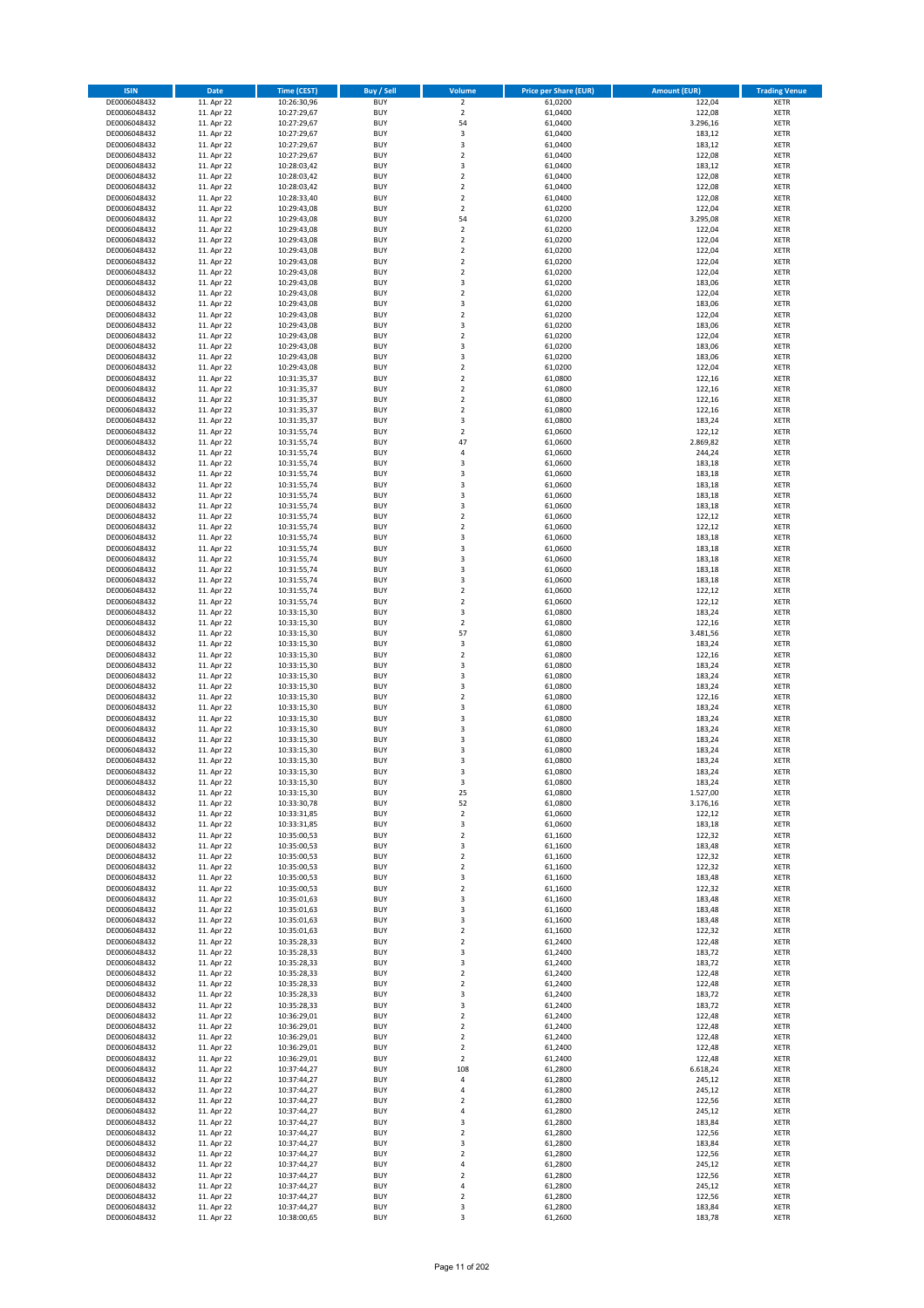| <b>ISIN</b>                  | <b>Date</b>              | <b>Time (CEST)</b>         | <b>Buy / Sell</b>        | Volume                       | <b>Price per Share (EUR)</b> | <b>Amount (EUR)</b> | <b>Trading Venue</b>       |
|------------------------------|--------------------------|----------------------------|--------------------------|------------------------------|------------------------------|---------------------|----------------------------|
| DE0006048432                 | 11. Apr 22               | 10:38:51,41                | <b>BUY</b>               | $\overline{\mathbf{3}}$      | 61,2400                      | 183,72              | <b>XETR</b>                |
| DE0006048432                 | 11. Apr 22               | 10:38:51,41                | <b>BUY</b>               | $\mathbf 2$                  | 61,2400                      | 122,48              | <b>XETR</b>                |
| DE0006048432                 | 11. Apr 22               | 10:38:51,41                | <b>BUY</b>               | 3                            | 61,2400                      | 183,72              | <b>XETR</b>                |
| DE0006048432                 | 11. Apr 22               | 10:39:06,71                | <b>BUY</b>               | 3                            | 61,2400                      | 183,72              | <b>XETR</b>                |
| DE0006048432                 | 11. Apr 22               | 10:39:09,51                | <b>BUY</b>               | 79                           | 61,2200                      | 4.836,38            | <b>XETR</b>                |
| DE0006048432                 | 11. Apr 22               | 10:39:09,51                | <b>BUY</b>               | $\mathbf 2$                  | 61,2200                      | 122,44              | <b>XETR</b>                |
| DE0006048432                 | 11. Apr 22               | 10:39:09,51                | <b>BUY</b>               | 3                            | 61,2200                      | 183,66              | <b>XETR</b>                |
| DE0006048432                 | 11. Apr 22               | 10:39:09,51                | <b>BUY</b>               | $\overline{\mathbf{c}}$      | 61,2200                      | 122,44              | <b>XETR</b>                |
| DE0006048432                 | 11. Apr 22               | 10:39:09,51                | <b>BUY</b><br><b>BUY</b> | 3<br>$\mathbf 2$             | 61,2200                      | 183,66              | <b>XETR</b><br><b>XETR</b> |
| DE0006048432<br>DE0006048432 | 11. Apr 22<br>11. Apr 22 | 10:39:09,51<br>10:39:09,51 | <b>BUY</b>               | 3                            | 61,2200<br>61,2200           | 122,44<br>183,66    | <b>XETR</b>                |
| DE0006048432                 | 11. Apr 22               | 10:39:09,51                | <b>BUY</b>               | $\overline{\mathbf{c}}$      | 61,2200                      | 122,44              | <b>XETR</b>                |
| DE0006048432                 | 11. Apr 22               | 10:39:09,51                | <b>BUY</b>               | $\mathbf 2$                  | 61,2200                      | 122,44              | <b>XETR</b>                |
| DE0006048432                 | 11. Apr 22               | 10:39:09,51                | <b>BUY</b>               | $\overline{\mathbf{c}}$      | 61,2200                      | 122,44              | <b>XETR</b>                |
| DE0006048432                 | 11. Apr 22               | 10:39:50,41                | <b>BUY</b>               | 59                           | 61,2400                      | 3.613,16            | <b>XETR</b>                |
| DE0006048432                 | 11. Apr 22               | 10:39:50,41                | <b>BUY</b>               | $\mathbf 2$                  | 61,2400                      | 122,48              | <b>XETR</b>                |
| DE0006048432                 | 11. Apr 22               | 10:40:35,08                | <b>BUY</b>               | 3                            | 61,2200                      | 183,66              | <b>XETR</b>                |
| DE0006048432                 | 11. Apr 22               | 10:40:35,08                | <b>BUY</b>               | $\mathbf 2$                  | 61,2200                      | 122,44              | <b>XETR</b>                |
| DE0006048432                 | 11. Apr 22               | 10:40:35,08                | <b>BUY</b>               | 3                            | 61,2200                      | 183,66              | <b>XETR</b>                |
| DE0006048432                 | 11. Apr 22               | 10:40:35,08                | <b>BUY</b>               | 3                            | 61,2200                      | 183,66              | <b>XETR</b>                |
| DE0006048432                 | 11. Apr 22               | 10:40:35,08                | <b>BUY</b>               | 3                            | 61,2200                      | 183,66              | <b>XETR</b>                |
| DE0006048432<br>DE0006048432 | 11. Apr 22<br>11. Apr 22 | 10:40:35,08<br>10:40:35,08 | <b>BUY</b><br><b>BUY</b> | $\mathbf 2$<br>4             | 61,2200<br>61,2200           | 122,44<br>244,88    | <b>XETR</b><br><b>XETR</b> |
| DE0006048432                 | 11. Apr 22               | 10:40:35,08                | <b>BUY</b>               | $\mathbf 2$                  | 61,2200                      | 122,44              | <b>XETR</b>                |
| DE0006048432                 | 11. Apr 22               | 10:40:35,08                | <b>BUY</b>               | $\mathbf 2$                  | 61,2200                      | 122,44              | <b>XETR</b>                |
| DE0006048432                 | 11. Apr 22               | 10:40:35,08                | <b>BUY</b>               | $\mathbf 2$                  | 61,2200                      | 122,44              | <b>XETR</b>                |
| DE0006048432                 | 11. Apr 22               | 10:40:35,08                | <b>BUY</b>               | $\mathbf 2$                  | 61,2200                      | 122,44              | <b>XETR</b>                |
| DE0006048432                 | 11. Apr 22               | 10:40:35,08                | <b>BUY</b>               | $\overline{\mathbf{c}}$      | 61,2200                      | 122,44              | <b>XETR</b>                |
| DE0006048432                 | 11. Apr 22               | 10:40:35,08                | <b>BUY</b>               | $\mathbf 2$                  | 61,2200                      | 122,44              | <b>XETR</b>                |
| DE0006048432                 | 11. Apr 22               | 10:40:35,08                | <b>BUY</b>               | $\overline{\mathbf{c}}$      | 61,2200                      | 122,44              | <b>XETR</b>                |
| DE0006048432                 | 11. Apr 22               | 10:40:37,33                | <b>BUY</b>               | 54                           | 61,2000                      | 3.304,80            | <b>XETR</b>                |
| DE0006048432                 | 11. Apr 22               | 10:40:37,33                | <b>BUY</b>               | $\overline{\mathbf{c}}$      | 61,2000                      | 122,40              | <b>XETR</b>                |
| DE0006048432                 | 11. Apr 22               | 10:40:37,33<br>10:40:57,26 | <b>BUY</b><br><b>BUY</b> | 3<br>$\mathbf 2$             | 61,2000                      | 183,60              | <b>XETR</b><br><b>XETR</b> |
| DE0006048432                 | 11. Apr 22               |                            |                          | $\overline{2}$               | 61,1800<br>61.1800           | 122,36              |                            |
| DE0006048432<br>DE0006048432 | 11. Apr 22<br>11. Apr 22 | 10:40:57,26<br>10:40:57,26 | <b>BUY</b><br><b>BUY</b> | $\mathbf 2$                  | 61,1800                      | 122,36<br>122,36    | <b>XETR</b><br><b>XETR</b> |
| DE0006048432                 | 11. Apr 22               | 10:40:57,26                | <b>BUY</b>               | 3                            | 61,1800                      | 183,54              | <b>XETR</b>                |
| DE0006048432                 | 11. Apr 22               | 10:40:57,26                | <b>BUY</b>               | $\mathbf 2$                  | 61,1800                      | 122,36              | <b>XETR</b>                |
| DE0006048432                 | 11. Apr 22               | 10:40:57,26                | <b>BUY</b>               | 3                            | 61,1800                      | 183,54              | <b>XETR</b>                |
| DE0006048432                 | 11. Apr 22               | 10:40:57,26                | <b>BUY</b>               | 3                            | 61,1800                      | 183,54              | <b>XETR</b>                |
| DE0006048432                 | 11. Apr 22               | 10:40:57,26                | <b>BUY</b>               | $\overline{\mathbf{c}}$      | 61,1800                      | 122,36              | <b>XETR</b>                |
| DE0006048432                 | 11. Apr 22               | 10:41:11,68                | <b>BUY</b>               | 3                            | 61,1800                      | 183,54              | <b>XETR</b>                |
| DE0006048432                 | 11. Apr 22               | 10:41:11,68                | <b>BUY</b>               | $\mathbf 2$                  | 61,1800                      | 122,36              | <b>XETR</b>                |
| DE0006048432                 | 11. Apr 22               | 10:41:11,68                | <b>BUY</b>               | 3                            | 61,1800                      | 183,54              | <b>XETR</b>                |
| DE0006048432                 | 11. Apr 22               | 10:41:11,68                | <b>BUY</b>               | $\mathbf 2$                  | 61,1800                      | 122,36              | <b>XETR</b>                |
| DE0006048432                 | 11. Apr 22               | 10:41:11,68                | <b>BUY</b>               | 3                            | 61,1800                      | 183,54              | <b>XETR</b>                |
| DE0006048432<br>DE0006048432 | 11. Apr 22<br>11. Apr 22 | 10:41:11,68<br>10:41:32,08 | <b>BUY</b><br><b>BUY</b> | 3<br>50                      | 61,1800<br>61,2000           | 183,54<br>3.060,00  | <b>XETR</b><br><b>XETR</b> |
| DE0006048432                 | 11. Apr 22               | 10:41:32,08                | <b>BUY</b>               | 3                            | 61,2000                      | 183,60              | <b>XETR</b>                |
| DE0006048432                 | 11. Apr 22               | 10:41:32,08                | <b>BUY</b>               | 3                            | 61,2000                      | 183,60              | <b>XETR</b>                |
| DE0006048432                 | 11. Apr 22               | 10:41:32,08                | <b>BUY</b>               | 3                            | 61,2000                      | 183,60              | <b>XETR</b>                |
| DE0006048432                 | 11. Apr 22               | 10:41:32,08                | <b>BUY</b>               | $\mathbf 2$                  | 61,2000                      | 122,40              | <b>XETR</b>                |
| DE0006048432                 | 11. Apr 22               | 10:41:32,08                | <b>BUY</b>               | 23                           | 61,2000                      | 1.407,60            | <b>XETR</b>                |
| DE0006048432                 | 11. Apr 22               | 10:42:39,47                | <b>BUY</b>               | 75                           | 61,2000                      | 4.590,00            | <b>XETR</b>                |
| DE0006048432                 | 11. Apr 22               | 10:42:39,47                | <b>BUY</b>               | 3                            | 61,2000                      | 183,60              | <b>XETR</b>                |
| DE0006048432                 | 11. Apr 22               | 10:42:39,47                | <b>BUY</b>               | $\mathbf 2$                  | 61,2000                      | 122,40              | <b>XETR</b>                |
| DE0006048432                 | 11. Apr 22               | 10:42:39,47                | <b>BUY</b>               | $\overline{\mathbf{c}}$      | 61,2000                      | 122,40              | <b>XETR</b>                |
| DE0006048432                 | 11. Apr 22               | 10:42:39,47                | <b>BUY</b>               | 3                            | 61,2000                      | 183,60              | <b>XETR</b>                |
| DE0006048432<br>DE0006048432 | 11. Apr 22<br>11. Apr 22 | 10:42:39,47<br>10:42:39,47 | <b>BUY</b><br><b>BUY</b> | $\overline{\mathbf{c}}$<br>3 | 61,2000<br>61,2000           | 122,40<br>183,60    | <b>XETR</b><br><b>XETR</b> |
| DE0006048432                 | 11. Apr 22               | 10:42:39,47                | <b>BUY</b>               | $\mathbf 2$                  | 61,2000                      | 122,40              | <b>XETR</b>                |
| DE0006048432                 | 11. Apr 22               | 10:42:39,47                | <b>BUY</b>               | 3                            | 61,2000                      | 183,60              | <b>XETR</b>                |
| DE0006048432                 | 11. Apr 22               | 10:42:40,52                | <b>BUY</b>               | $\overline{\mathbf{c}}$      | 61,2000                      | 122,40              | <b>XETR</b>                |
| DE0006048432                 | 11. Apr 22               | 10:43:03,20                | <b>BUY</b>               | 3                            | 61,1800                      | 183,54              | <b>XETR</b>                |
| DE0006048432                 | 11. Apr 22               | 10:43:03,20                | BUY                      | 3                            | 61,1800                      | 183,54              | <b>XETR</b>                |
| DE0006048432                 | 11. Apr 22               | 10:45:30,99                | <b>BUY</b>               | 123                          | 61,1600                      | 7.522,68            | <b>XETR</b>                |
| DE0006048432                 | 11. Apr 22               | 10:45:30,99                | <b>BUY</b>               | 3                            | 61,1600                      | 183,48              | <b>XETR</b>                |
| DE0006048432                 | 11. Apr 22               | 10:45:30,99                | <b>BUY</b>               | 3                            | 61,1600                      | 183,48              | XETR                       |
| DE0006048432<br>DE0006048432 | 11. Apr 22               | 10:45:30,99                | <b>BUY</b>               | $\mathbf 2$                  | 61,1600                      | 122,32              | <b>XETR</b>                |
| DE0006048432                 | 11. Apr 22<br>11. Apr 22 | 10:45:30,99<br>10:45:30,99 | <b>BUY</b><br><b>BUY</b> | $\mathbf 2$<br>3             | 61,1600<br>61,1600           | 122,32<br>183,48    | <b>XETR</b><br><b>XETR</b> |
| DE0006048432                 | 11. Apr 22               | 10:45:30,99                | <b>BUY</b>               | 3                            | 61,1600                      | 183,48              | <b>XETR</b>                |
| DE0006048432                 | 11. Apr 22               | 10:45:30,99                | <b>BUY</b>               | $\mathbf 2$                  | 61,1600                      | 122,32              | <b>XETR</b>                |
| DE0006048432                 | 11. Apr 22               | 10:45:30,99                | <b>BUY</b>               | 3                            | 61,1600                      | 183,48              | <b>XETR</b>                |
| DE0006048432                 | 11. Apr 22               | 10:45:30,99                | <b>BUY</b>               | 3                            | 61,1600                      | 183,48              | <b>XETR</b>                |
| DE0006048432                 | 11. Apr 22               | 10:45:30,99                | <b>BUY</b>               | 3                            | 61,1600                      | 183,48              | <b>XETR</b>                |
| DE0006048432                 | 11. Apr 22               | 10:45:30,99                | <b>BUY</b>               | $\mathbf 2$                  | 61,1600                      | 122,32              | <b>XETR</b>                |
| DE0006048432                 | 11. Apr 22               | 10:45:30,99                | <b>BUY</b>               | 3                            | 61,1600                      | 183,48              | <b>XETR</b>                |
| DE0006048432                 | 11. Apr 22               | 10:45:30,99                | <b>BUY</b>               | $\mathbf 2$                  | 61,1600                      | 122,32              | <b>XETR</b>                |
| DE0006048432<br>DE0006048432 | 11. Apr 22<br>11. Apr 22 | 10:45:30,99<br>10:45:30,99 | <b>BUY</b><br><b>BUY</b> | $\mathbf 2$<br>3             | 61,1600<br>61,1600           | 122,32<br>183,48    | <b>XETR</b><br><b>XETR</b> |
| DE0006048432                 | 11. Apr 22               | 10:45:30,99                | <b>BUY</b>               | 4                            | 61,1600                      | 244,64              | <b>XETR</b>                |
| DE0006048432                 | 11. Apr 22               | 10:45:30,99                | <b>BUY</b>               | 3                            | 61,1600                      | 183,48              | XETR                       |
| DE0006048432                 | 11. Apr 22               | 10:45:30,99                | <b>BUY</b>               | $\mathbf 2$                  | 61,1600                      | 122,32              | <b>XETR</b>                |
| DE0006048432                 | 11. Apr 22               | 10:45:30,99                | <b>BUY</b>               | $\overline{2}$               | 61,1600                      | 122,32              | <b>XETR</b>                |
| DE0006048432                 | 11. Apr 22               | 10:45:30,99                | <b>BUY</b>               | $\mathbf 2$                  | 61,1600                      | 122,32              | <b>XETR</b>                |
| DE0006048432                 | 11. Apr 22               | 10:45:31,01                | <b>BUY</b>               | $\overline{2}$               | 61,1600                      | 122,32              | <b>XETR</b>                |
| DE0006048432                 | 11. Apr 22               | 10:45:33,66                | <b>BUY</b>               | 58                           | 61,1400                      | 3.546,12            | <b>XETR</b>                |
| DE0006048432                 | 11. Apr 22               | 10:45:33,66                | <b>BUY</b>               | 3                            | 61,1400                      | 183,42              | <b>XETR</b>                |
| DE0006048432                 | 11. Apr 22               | 10:45:33,66                | <b>BUY</b>               | 3                            | 61,1400                      | 183,42              | <b>XETR</b>                |
| DE0006048432                 | 11. Apr 22               | 10:45:33,66                | <b>BUY</b>               | 3                            | 61,1400                      | 183,42              | <b>XETR</b>                |
| DE0006048432                 | 11. Apr 22               | 10:45:33,66                | <b>BUY</b>               | $\overline{2}$               | 61,1400                      | 122,28              | <b>XETR</b>                |
| DE0006048432<br>DE0006048432 | 11. Apr 22<br>11. Apr 22 | 10:45:33,66<br>10:45:33,66 | <b>BUY</b><br><b>BUY</b> | 3<br>$\overline{\mathbf{c}}$ | 61,1400<br>61,1400           | 183,42<br>122,28    | <b>XETR</b><br><b>XETR</b> |
| DE0006048432                 | 11. Apr 22               | 10:45:33,66                | <b>BUY</b>               | $\mathbf 2$                  | 61,1400                      | 122,28              | <b>XETR</b>                |
| DE0006048432                 | 11. Apr 22               | 10:45:33,66                | <b>BUY</b>               | $\mathbf 2$                  | 61,1400                      | 122,28              | <b>XETR</b>                |
| DE0006048432                 | 11. Apr 22               | 10:45:33,66                | <b>BUY</b>               | 4                            | 61,1400                      | 244,56              | <b>XETR</b>                |
| DE0006048432                 | 11. Apr 22               | 10:45:33,66                | <b>BUY</b>               | $\mathbf 2$                  | 61,1400                      | 122,28              | <b>XETR</b>                |
| DE0006048432                 | 11. Apr 22               | 10:45:33,66                | <b>BUY</b>               | 3                            | 61,1400                      | 183,42              | <b>XETR</b>                |
| DE0006048432                 | 11. Apr 22               | 10:46:25,41                | <b>BUY</b>               | 3                            | 61,1400                      | 183,42              | <b>XETR</b>                |
| DE0006048432                 | 11. Apr 22               | 10:46:25,41                | <b>BUY</b>               | $\overline{\mathbf{c}}$      | 61,1400                      | 122,28              | <b>XETR</b>                |
| DE0006048432                 | 11. Apr 22               | 10:46:25,41                | <b>BUY</b>               | 4                            | 61,1400                      | 244,56              | XETR                       |
| DE0006048432                 | 11. Apr 22               | 10:46:25,41                | <b>BUY</b>               | 3                            | 61,1400                      | 183,42              | <b>XETR</b>                |
| DE0006048432<br>DE0006048432 | 11. Apr 22<br>11. Apr 22 | 10:46:25,41<br>10:46:25,41 | <b>BUY</b><br><b>BUY</b> | 3<br>$\mathbf 2$             | 61,1400<br>61,1400           | 183,42<br>122,28    | XETR<br><b>XETR</b>        |
| DE0006048432                 | 11. Apr 22               | 10:48:57,77                | <b>BUY</b>               | 3                            | 61,2200                      | 183,66              | <b>XETR</b>                |
|                              |                          |                            |                          |                              |                              |                     |                            |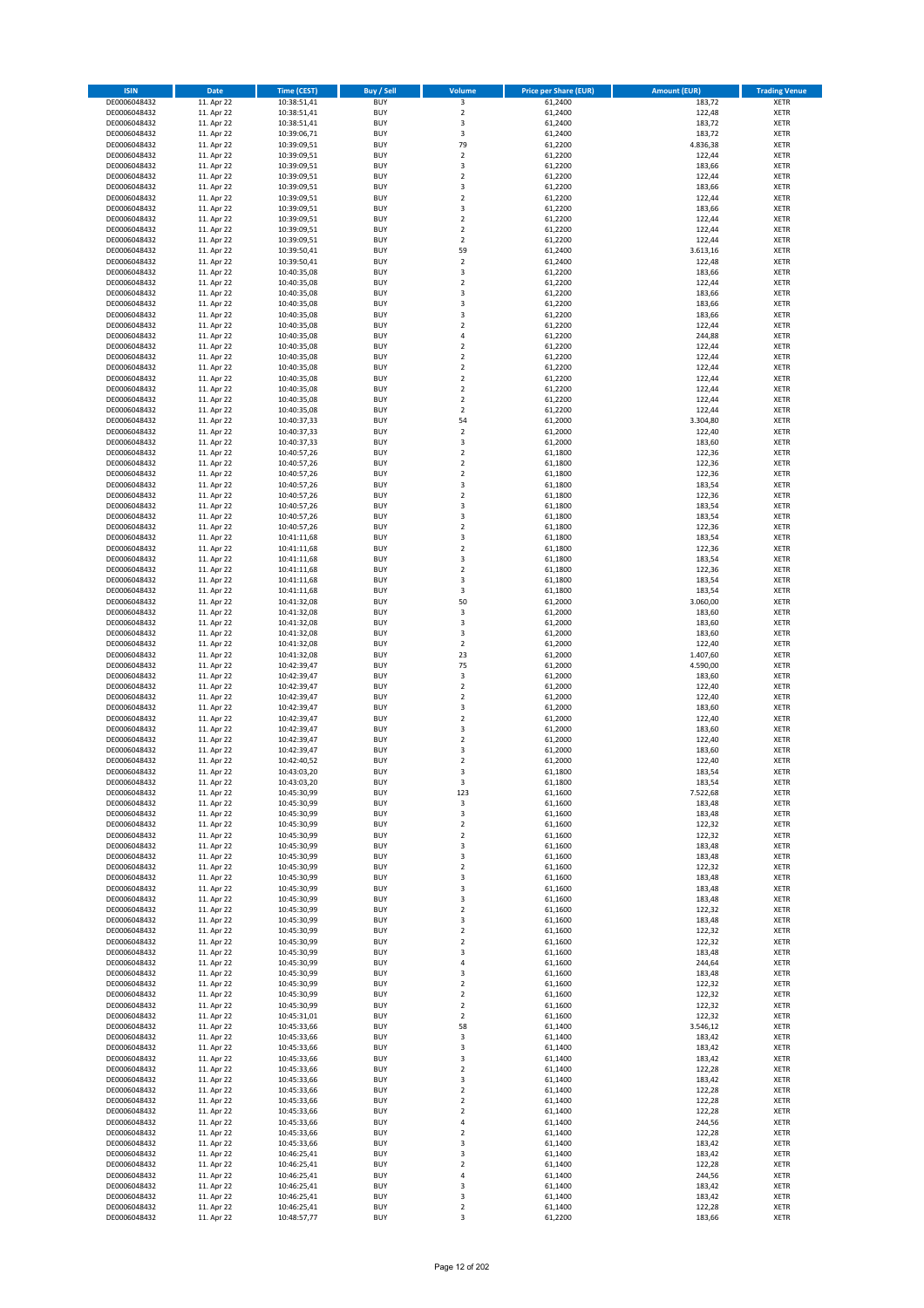| <b>ISIN</b>                  | <b>Date</b>              | <b>Time (CEST)</b>         | <b>Buy / Sell</b>        | Volume                                             | <b>Price per Share (EUR)</b> | <b>Amount (EUR)</b> | <b>Trading Venue</b>       |
|------------------------------|--------------------------|----------------------------|--------------------------|----------------------------------------------------|------------------------------|---------------------|----------------------------|
| DE0006048432                 | 11. Apr 22               | 10:48:57,77                | <b>BUY</b>               | 3                                                  | 61,2200                      | 183,66              | <b>XETR</b>                |
| DE0006048432                 | 11. Apr 22               | 10:48:57,77                | <b>BUY</b>               | 3                                                  | 61,2200                      | 183,66              | <b>XETR</b>                |
| DE0006048432                 | 11. Apr 22               | 10:48:57,77                | <b>BUY</b>               | $\overline{2}$                                     | 61,2200                      | 122,44              | <b>XETR</b>                |
| DE0006048432                 | 11. Apr 22               | 10:48:57,77                | <b>BUY</b>               | 3                                                  | 61,2200                      | 183,66              | <b>XETR</b>                |
| DE0006048432<br>DE0006048432 | 11. Apr 22<br>11. Apr 22 | 10:48:57,77<br>10:48:57,77 | <b>BUY</b><br><b>BUY</b> | $\overline{\mathbf{c}}$<br>3                       | 61,2200<br>61,2200           | 122,44<br>183,66    | <b>XETR</b><br><b>XETR</b> |
| DE0006048432                 | 11. Apr 22               | 10:50:35,63                | <b>BUY</b>               | $\overline{\mathbf{c}}$                            | 61,2600                      | 122,52              | <b>XETR</b>                |
| DE0006048432                 | 11. Apr 22               | 10:50:35,63                | <b>BUY</b>               | 116                                                | 61,2600                      | 7.106,16            | <b>XETR</b>                |
| DE0006048432                 | 11. Apr 22               | 10:50:35,63                | <b>BUY</b>               | $\mathbf 2$                                        | 61,2600                      | 122,52              | <b>XETR</b>                |
| DE0006048432                 | 11. Apr 22               | 10:50:35,63                | <b>BUY</b>               | $\overline{2}$                                     | 61,2600                      | 122,52              | <b>XETR</b>                |
| DE0006048432                 | 11. Apr 22               | 10:50:35,63                | <b>BUY</b>               | 4                                                  | 61,2600                      | 245,04              | <b>XETR</b>                |
| DE0006048432                 | 11. Apr 22               | 10:50:35,63                | <b>BUY</b>               | 3<br>$\mathbf 2$                                   | 61,2600                      | 183,78              | <b>XETR</b><br><b>XETR</b> |
| DE0006048432<br>DE0006048432 | 11. Apr 22<br>11. Apr 22 | 10:50:35,63<br>10:50:35,63 | <b>BUY</b><br><b>BUY</b> | 3                                                  | 61,2600<br>61,2600           | 122,52<br>183,78    | <b>XETR</b>                |
| DE0006048432                 | 11. Apr 22               | 10:50:35,63                | <b>BUY</b>               | $\mathbf 2$                                        | 61,2600                      | 122,52              | <b>XETR</b>                |
| DE0006048432                 | 11. Apr 22               | 10:50:35,63                | <b>BUY</b>               | $\overline{\mathbf{c}}$                            | 61,2600                      | 122,52              | <b>XETR</b>                |
| DE0006048432                 | 11. Apr 22               | 10:50:35,63                | <b>BUY</b>               | $\mathbf 2$                                        | 61,2600                      | 122,52              | <b>XETR</b>                |
| DE0006048432                 | 11. Apr 22               | 10:50:35,63                | <b>BUY</b>               | $\mathbf 2$                                        | 61,2600                      | 122,52              | <b>XETR</b>                |
| DE0006048432                 | 11. Apr 22               | 10:50:35,63                | <b>BUY</b>               | 4                                                  | 61,2600                      | 245,04              | <b>XETR</b>                |
| DE0006048432<br>DE0006048432 | 11. Apr 22<br>11. Apr 22 | 10:50:35,63                | <b>BUY</b><br><b>BUY</b> | $\mathbf 2$<br>3                                   | 61,2600<br>61,2600           | 122,52<br>183,78    | <b>XETR</b><br><b>XETR</b> |
| DE0006048432                 | 11. Apr 22               | 10:50:35,63<br>10:50:35,63 | <b>BUY</b>               | 4                                                  | 61,2600                      | 245,04              | <b>XETR</b>                |
| DE0006048432                 | 11. Apr 22               | 10:50:35,63                | <b>BUY</b>               | $\mathbf 2$                                        | 61,2600                      | 122,52              | <b>XETR</b>                |
| DE0006048432                 | 11. Apr 22               | 10:50:35,63                | <b>BUY</b>               | $\mathbf 2$                                        | 61,2600                      | 122,52              | <b>XETR</b>                |
| DE0006048432                 | 11. Apr 22               | 10:50:35,75                | <b>BUY</b>               | 4                                                  | 61,2400                      | 244,96              | <b>XETR</b>                |
| DE0006048432                 | 11. Apr 22               | 10:50:35,75                | <b>BUY</b>               | 4                                                  | 61,2400                      | 244,96              | <b>XETR</b>                |
| DE0006048432                 | 11. Apr 22               | 10:50:35,75                | <b>BUY</b>               | 4                                                  | 61,2400                      | 244,96              | <b>XETR</b>                |
| DE0006048432                 | 11. Apr 22               | 10:50:35,75                | <b>BUY</b>               | $\overline{\mathbf{c}}$                            | 61,2400                      | 122,48              | <b>XETR</b>                |
| DE0006048432                 | 11. Apr 22               | 10:50:35,75<br>10:50:56,03 | <b>BUY</b><br><b>BUY</b> | $\mathbf 2$<br>$\overline{\mathbf{c}}$             | 61,2400                      | 122,48              | <b>XETR</b><br><b>XETR</b> |
| DE0006048432<br>DE0006048432 | 11. Apr 22<br>11. Apr 22 | 10:50:56,03                | <b>BUY</b>               | $\overline{a}$                                     | 61,2200<br>61,2200           | 122,44<br>122,44    | <b>XETR</b>                |
| DE0006048432                 | 11. Apr 22               | 10:50:56,03                | <b>BUY</b>               | 3                                                  | 61,2200                      | 183,66              | <b>XETR</b>                |
| DE0006048432                 | 11. Apr 22               | 10:50:56,03                | <b>BUY</b>               | 3                                                  | 61,2200                      | 183,66              | <b>XETR</b>                |
| DE0006048432                 | 11. Apr 22               | 10:50:56,03                | <b>BUY</b>               | 3                                                  | 61,2200                      | 183,66              | <b>XETR</b>                |
| DE0006048432                 | 11. Apr 22               | 10:50:57,10                | <b>BUY</b>               | 4                                                  | 61.2000                      | 244,80              | <b>XETR</b>                |
| DE0006048432                 | 11. Apr 22               | 10:50:57,10                | <b>BUY</b>               | 113                                                | 61,2000                      | 6.915,60            | <b>XETR</b>                |
| DE0006048432                 | 11. Apr 22               | 10:50:57,10                | <b>BUY</b>               | 4                                                  | 61,2000                      | 244,80              | <b>XETR</b>                |
| DE0006048432                 | 11. Apr 22               | 10:50:57,10                | <b>BUY</b>               | 4                                                  | 61,2000                      | 244,80              | <b>XETR</b>                |
| DE0006048432                 | 11. Apr 22               | 10:50:57,10                | <b>BUY</b>               | $\overline{\mathbf{c}}$                            | 61,2000                      | 122,40              | <b>XETR</b>                |
| DE0006048432<br>DE0006048432 | 11. Apr 22<br>11. Apr 22 | 10:50:57,10<br>10:51:31,98 | <b>BUY</b><br><b>BUY</b> | 4<br>$\mathbf 2$                                   | 61,2000<br>61,2000           | 244,80<br>122,40    | <b>XETR</b><br><b>XETR</b> |
| DE0006048432                 | 11. Apr 22               | 10:51:31,98                | <b>BUY</b>               | $\mathbf 2$                                        | 61,2000                      | 122,40              | <b>XETR</b>                |
| DE0006048432                 | 11. Apr 22               | 10:51:31,98                | <b>BUY</b>               | $\mathbf 2$                                        | 61,2000                      | 122,40              | <b>XETR</b>                |
| DE0006048432                 | 11. Apr 22               | 10:51:31,98                | <b>BUY</b>               | 3                                                  | 61,2000                      | 183,60              | <b>XETR</b>                |
| DE0006048432                 | 11. Apr 22               | 10:51:31,98                | <b>BUY</b>               | 4                                                  | 61,2000                      | 244,80              | <b>XETR</b>                |
| DE0006048432                 | 11. Apr 22               | 10:51:31,98                | <b>BUY</b>               | $\overline{\mathbf{2}}$                            | 61,2000                      | 122,40              | <b>XETR</b>                |
| DE0006048432                 | 11. Apr 22               | 10:51:31,98                | <b>BUY</b>               | $\mathbf 2$                                        | 61,2000                      | 122,40              | <b>XETR</b>                |
| DE0006048432                 | 11. Apr 22               | 10:51:31,98                | <b>BUY</b>               | 3                                                  | 61,2000                      | 183,60              | <b>XETR</b>                |
| DE0006048432                 | 11. Apr 22               | 10:51:31,98                | <b>BUY</b>               | 3                                                  | 61,2000                      | 183,60              | <b>XETR</b>                |
| DE0006048432<br>DE0006048432 | 11. Apr 22               | 10:51:52,53                | <b>BUY</b><br><b>BUY</b> | $\overline{\mathbf{c}}$<br>$\overline{\mathbf{2}}$ | 61,2000                      | 122,40              | <b>XETR</b><br><b>XETR</b> |
| DE0006048432                 | 11. Apr 22<br>11. Apr 22 | 10:52:00,96<br>10:52:04,15 | <b>BUY</b>               | 66                                                 | 61,2000<br>61,1800           | 122,40<br>4.037,88  | <b>XETR</b>                |
| DE0006048432                 | 11. Apr 22               | 10:52:04,15                | <b>BUY</b>               | $\overline{\mathbf{2}}$                            | 61,1800                      | 122,36              | <b>XETR</b>                |
| DE0006048432                 | 11. Apr 22               | 10:52:04,15                | <b>BUY</b>               | 3                                                  | 61,1800                      | 183,54              | <b>XETR</b>                |
| DE0006048432                 | 11. Apr 22               | 10:52:04,15                | <b>BUY</b>               | $\overline{\mathbf{c}}$                            | 61,1800                      | 122,36              | <b>XETR</b>                |
| DE0006048432                 | 11. Apr 22               | 10:52:04,15                | <b>BUY</b>               | 3                                                  | 61,1800                      | 183,54              | <b>XETR</b>                |
| DE0006048432                 | 11. Apr 22               | 10:52:04,15                | <b>BUY</b>               | 3                                                  | 61,1800                      | 183,54              | <b>XETR</b>                |
| DE0006048432                 | 11. Apr 22               | 10:52:04,15                | <b>BUY</b>               | $\overline{\mathbf{c}}$                            | 61,1800                      | 122,36              | <b>XETR</b>                |
| DE0006048432                 | 11. Apr 22               | 10:52:04,15                | <b>BUY</b>               | 3                                                  | 61,1800                      | 183,54              | <b>XETR</b>                |
| DE0006048432<br>DE0006048432 | 11. Apr 22<br>11. Apr 22 | 10:52:04,15                | <b>BUY</b><br><b>BUY</b> | 3<br>77                                            | 61,1800<br>61,1600           | 183,54<br>4.709,32  | <b>XETR</b><br><b>XETR</b> |
| DE0006048432                 | 11. Apr 22               | 10:52:07,91<br>10:52:07,91 | <b>BUY</b>               | 3                                                  | 61,1600                      | 183,48              | <b>XETR</b>                |
| DE0006048432                 | 11. Apr 22               | 10:52:07,91                | <b>BUY</b>               | $\overline{\mathbf{c}}$                            | 61,1600                      | 122,32              | <b>XETR</b>                |
| DE0006048432                 | 11. Apr 22               | 10:52:07,91                | <b>BUY</b>               | 3                                                  | 61,1600                      | 183,48              | <b>XETR</b>                |
| DE0006048432                 | 11. Apr 22               | 10:52:07,91                | BUY                      | 3                                                  | 61,1600                      | 183,48              | <b>XETR</b>                |
| DE0006048432                 | 11. Apr 22               | 10:52:07,91                | <b>BUY</b>               | 26                                                 | 61,1600                      | 1.590,16            | <b>XETR</b>                |
| DE0006048432                 | 11. Apr 22               | 10:52:44,34                | <b>BUY</b>               | 3                                                  | 61,2000                      | 183,60              | <b>XETR</b>                |
| DE0006048432<br>DE0006048432 | 11. Apr 22               | 10:52:44,34                | <b>BUY</b><br><b>BUY</b> | 3                                                  | 61,2000                      | 183,60              | XETR<br><b>XETR</b>        |
| DE0006048432                 | 11. Apr 22<br>11. Apr 22 | 10:52:44,34<br>10:52:44,34 | <b>BUY</b>               | $\mathbf 2$<br>3                                   | 61,2000<br>61,2000           | 122,40<br>183,60    | <b>XETR</b>                |
| DE0006048432                 | 11. Apr 22               | 10:52:53,48                | <b>BUY</b>               | 52                                                 | 61,2000                      | 3.182,40            | <b>XETR</b>                |
| DE0006048432                 | 11. Apr 22               | 10:52:53,48                | <b>BUY</b>               | $\mathbf 1$                                        | 61,2000                      | 61,20               | <b>XETR</b>                |
| DE0006048432                 | 11. Apr 22               | 10:52:53,48                | <b>BUY</b>               | $\mathbf 2$                                        | 61,2000                      | 122,40              | <b>XETR</b>                |
| DE0006048432                 | 11. Apr 22               | 10:52:53,48                | <b>BUY</b>               | $\mathbf 2$                                        | 61,2000                      | 122,40              | <b>XETR</b>                |
| DE0006048432                 | 11. Apr 22               | 10:52:53,48                | <b>BUY</b>               | $\mathbf 2$                                        | 61,2000                      | 122,40              | <b>XETR</b>                |
| DE0006048432                 | 11. Apr 22               | 10:52:53,48                | <b>BUY</b>               | $\,1\,$                                            | 61,2000                      | 61,20               | <b>XETR</b>                |
| DE0006048432<br>DE0006048432 | 11. Apr 22<br>11. Apr 22 | 10:53:36,83<br>10:53:36,83 | <b>BUY</b><br><b>BUY</b> | 66<br>3                                            | 61,2000<br>61,2000           | 4.039,20<br>183,60  | <b>XETR</b><br><b>XETR</b> |
| DE0006048432                 | 11. Apr 22               | 10:53:36,83                | <b>BUY</b>               | $\mathbf 2$                                        | 61,2000                      | 122,40              | <b>XETR</b>                |
| DE0006048432                 | 11. Apr 22               | 10:53:36,83                | <b>BUY</b>               | 3                                                  | 61,2000                      | 183,60              | <b>XETR</b>                |
| DE0006048432                 | 11. Apr 22               | 10:53:36,84                | <b>BUY</b>               | 58                                                 | 61,2000                      | 3.549,60            | <b>XETR</b>                |
| DE0006048432                 | 11. Apr 22               | 10:54:22,95                | <b>BUY</b>               | $\mathbf 2$                                        | 61,2200                      | 122,44              | <b>XETR</b>                |
| DE0006048432                 | 11. Apr 22               | 10:54:23,96                | <b>BUY</b>               | $\mathbf 2$                                        | 61,2200                      | 122,44              | XETR                       |
| DE0006048432                 | 11. Apr 22               | 10:54:23,96                | <b>BUY</b>               | 3                                                  | 61,2200                      | 183,66              | <b>XETR</b>                |
| DE0006048432                 | 11. Apr 22               | 10:54:23,96                | <b>BUY</b>               | 3                                                  | 61,2200                      | 183,66              | <b>XETR</b>                |
| DE0006048432                 | 11. Apr 22               | 10:54:23,96                | <b>BUY</b>               | $\mathbf 2$                                        | 61,2200                      | 122,44              | <b>XETR</b>                |
| DE0006048432<br>DE0006048432 | 11. Apr 22<br>11. Apr 22 | 10:54:23,96<br>10:54:23,96 | <b>BUY</b><br><b>BUY</b> | $\overline{\mathbf{2}}$<br>$\mathbf 2$             | 61,2200<br>61,2200           | 122,44<br>122,44    | <b>XETR</b><br><b>XETR</b> |
| DE0006048432                 | 11. Apr 22               | 10:54:23,96                | <b>BUY</b>               | $\mathbf 2$                                        | 61,2200                      | 122,44              | <b>XETR</b>                |
| DE0006048432                 | 11. Apr 22               | 10:54:23,96                | <b>BUY</b>               | 3                                                  | 61,2200                      | 183,66              | <b>XETR</b>                |
| DE0006048432                 | 11. Apr 22               | 10:54:25,03                | <b>BUY</b>               | 75                                                 | 61,2000                      | 4.590,00            | <b>XETR</b>                |
| DE0006048432                 | 11. Apr 22               | 10:54:25,03                | <b>BUY</b>               | $\overline{\mathbf{2}}$                            | 61,2000                      | 122,40              | <b>XETR</b>                |
| DE0006048432                 | 11. Apr 22               | 10:54:25,03                | <b>BUY</b>               | 2                                                  | 61,2000                      | 122,40              | <b>XETR</b>                |
| DE0006048432                 | 11. Apr 22               | 10:54:39,72                | <b>BUY</b>               | 52                                                 | 61,1800                      | 3.181,36            | <b>XETR</b>                |
| DE0006048432                 | 11. Apr 22               | 10:54:39,72                | <b>BUY</b>               | $\mathbf 2$                                        | 61,1800                      | 122,36              | <b>XETR</b>                |
| DE0006048432                 | 11. Apr 22               | 10:54:39,72                | <b>BUY</b>               | 3                                                  | 61,1800                      | 183,54              | <b>XETR</b>                |
| DE0006048432<br>DE0006048432 | 11. Apr 22<br>11. Apr 22 | 10:54:39,72<br>10:54:39,72 | <b>BUY</b><br><b>BUY</b> | $\mathbf 2$<br>3                                   | 61,1800<br>61,1800           | 122,36<br>183,54    | <b>XETR</b><br><b>XETR</b> |
| DE0006048432                 | 11. Apr 22               | 10:54:39,72                | <b>BUY</b>               | $\mathbf 2$                                        | 61,1800                      | 122,36              | <b>XETR</b>                |
| DE0006048432                 | 11. Apr 22               | 10:54:39,72                | <b>BUY</b>               | $\mathbf 2$                                        | 61,1800                      | 122,36              | <b>XETR</b>                |
| DE0006048432                 | 11. Apr 22               | 10:54:39,72                | <b>BUY</b>               | $\overline{\mathbf{2}}$                            | 61,1800                      | 122,36              | <b>XETR</b>                |
| DE0006048432                 | 11. Apr 22               | 10:55:52,52                | <b>BUY</b>               | 58                                                 | 61,2000                      | 3.549,60            | XETR                       |
| DE0006048432                 | 11. Apr 22               | 10:55:52,52                | <b>BUY</b>               | 4                                                  | 61,2000                      | 244,80              | <b>XETR</b>                |
| DE0006048432                 | 11. Apr 22               | 10:55:52,52                | <b>BUY</b>               | $\mathbf 2$                                        | 61,2000                      | 122,40              | <b>XETR</b>                |
| DE0006048432                 | 11. Apr 22               | 10:55:52,52                | <b>BUY</b>               | 4                                                  | 61,2000                      | 244,80              | <b>XETR</b>                |
| DE0006048432                 | 11. Apr 22               | 10:55:52,52                | <b>BUY</b>               | $\overline{\mathbf{2}}$                            | 61,2000                      | 122,40              | <b>XETR</b>                |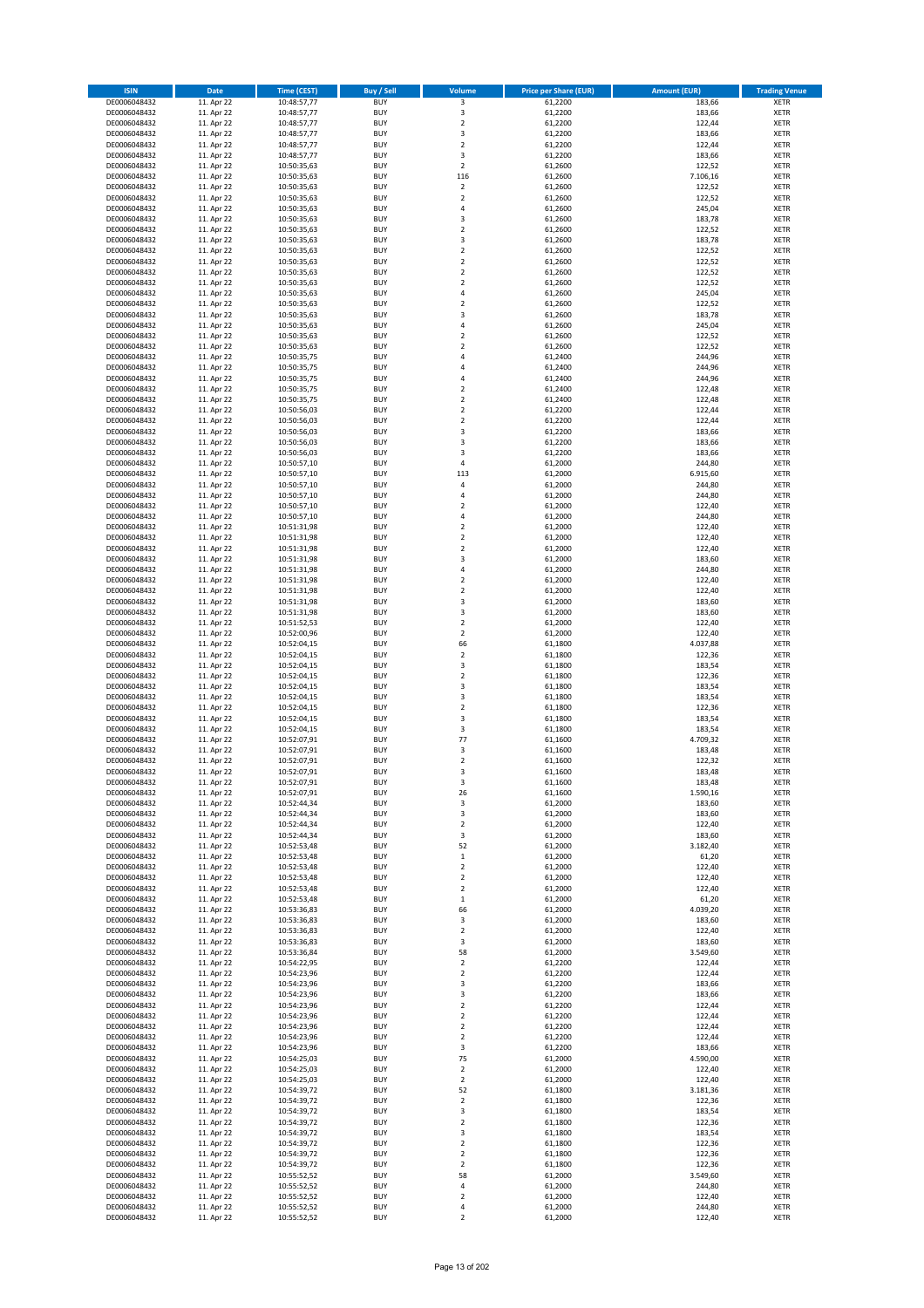| <b>ISIN</b>                  | <b>Date</b>              | <b>Time (CEST)</b>         | <b>Buy / Sell</b>        | Volume                                    | <b>Price per Share (EUR)</b> | <b>Amount (EUR)</b> | <b>Trading Venue</b>       |
|------------------------------|--------------------------|----------------------------|--------------------------|-------------------------------------------|------------------------------|---------------------|----------------------------|
| DE0006048432                 | 11. Apr 22               | 10:55:52,52                | <b>BUY</b>               | 4                                         | 61,2000                      | 244,80              | <b>XETR</b>                |
| DE0006048432                 | 11. Apr 22               | 10:55:52,52                | <b>BUY</b>               | 4                                         | 61,2000                      | 244,80              | <b>XETR</b>                |
| DE0006048432                 | 11. Apr 22               | 10:55:52,52                | <b>BUY</b>               | $\overline{\mathbf{c}}$                   | 61,2000                      | 122,40              | <b>XETR</b>                |
| DE0006048432<br>DE0006048432 | 11. Apr 22<br>11. Apr 22 | 10:55:52,52<br>10:55:52,52 | <b>BUY</b><br><b>BUY</b> | $\mathbf 2$<br>4                          | 61,2000<br>61,2000           | 122,40<br>244,80    | <b>XETR</b><br><b>XETR</b> |
| DE0006048432                 | 11. Apr 22               | 10:56:16,45                | <b>BUY</b>               | 57                                        | 61,1800                      | 3.487,26            | <b>XETR</b>                |
| DE0006048432                 | 11. Apr 22               | 10:56:16,45                | <b>BUY</b>               | $\overline{\mathbf{c}}$                   | 61,1800                      | 122,36              | <b>XETR</b>                |
| DE0006048432                 | 11. Apr 22               | 10:56:16,45                | <b>BUY</b>               | $\mathbf 2$                               | 61,1800                      | 122,36              | <b>XETR</b>                |
| DE0006048432                 | 11. Apr 22               | 10:56:16,45                | <b>BUY</b>               | 3                                         | 61,1800                      | 183,54              | <b>XETR</b>                |
| DE0006048432                 | 11. Apr 22               | 10:56:16,45                | <b>BUY</b>               | $\mathbf 2$                               | 61,1800                      | 122,36              | <b>XETR</b>                |
| DE0006048432                 | 11. Apr 22               | 10:56:16,45                | <b>BUY</b>               | $\mathbf 2$                               | 61,1800                      | 122,36              | <b>XETR</b>                |
| DE0006048432<br>DE0006048432 | 11. Apr 22<br>11. Apr 22 | 10:56:16,45                | <b>BUY</b><br><b>BUY</b> | 3<br>$\mathbf 2$                          | 61,1800<br>61,1800           | 183,54<br>122,36    | <b>XETR</b><br><b>XETR</b> |
| DE0006048432                 | 11. Apr 22               | 10:56:16,45<br>10:56:16,45 | <b>BUY</b>               | $\overline{\mathbf{c}}$                   | 61,1800                      | 122,36              | <b>XETR</b>                |
| DE0006048432                 | 11. Apr 22               | 10:56:16,45                | <b>BUY</b>               | 3                                         | 61,1800                      | 183,54              | <b>XETR</b>                |
| DE0006048432                 | 11. Apr 22               | 10:56:16,45                | <b>BUY</b>               | $\overline{\mathbf{c}}$                   | 61,1800                      | 122,36              | <b>XETR</b>                |
| DE0006048432                 | 11. Apr 22               | 10:56:16,45                | <b>BUY</b>               | $\mathbf 2$                               | 61,1800                      | 122,36              | <b>XETR</b>                |
| DE0006048432                 | 11. Apr 22               | 10:57:40,09                | <b>BUY</b>               | $\mathbf 2$                               | 61,1600                      | 122,32              | <b>XETR</b>                |
| DE0006048432                 | 11. Apr 22               | 10:57:40,09                | <b>BUY</b>               | 74                                        | 61,1600                      | 4.525,84            | <b>XETR</b>                |
| DE0006048432                 | 11. Apr 22               | 10:57:40,09                | <b>BUY</b>               | 3                                         | 61,1600                      | 183,48              | <b>XETR</b>                |
| DE0006048432                 | 11. Apr 22               | 10:57:40,09                | <b>BUY</b><br><b>BUY</b> | $\overline{\mathbf{c}}$                   | 61,1600                      | 122,32<br>183,48    | <b>XETR</b><br><b>XETR</b> |
| DE0006048432<br>DE0006048432 | 11. Apr 22<br>11. Apr 22 | 10:57:40,09<br>10:57:40,09 | <b>BUY</b>               | 3<br>3                                    | 61,1600<br>61,1600           | 183,48              | <b>XETR</b>                |
| DE0006048432                 | 11. Apr 22               | 10:57:40,09                | <b>BUY</b>               | $\mathbf 2$                               | 61,1600                      | 122,32              | <b>XETR</b>                |
| DE0006048432                 | 11. Apr 22               | 10:57:40,09                | <b>BUY</b>               | 3                                         | 61,1600                      | 183,48              | <b>XETR</b>                |
| DE0006048432                 | 11. Apr 22               | 10:57:40,09                | <b>BUY</b>               | 3                                         | 61,1600                      | 183,48              | <b>XETR</b>                |
| DE0006048432                 | 11. Apr 22               | 10:57:40,09                | <b>BUY</b>               | 3                                         | 61,1600                      | 183,48              | <b>XETR</b>                |
| DE0006048432                 | 11. Apr 22               | 10:57:40,09                | <b>BUY</b>               | 3                                         | 61,1600                      | 183,48              | <b>XETR</b>                |
| DE0006048432                 | 11. Apr 22               | 10:57:40,09                | <b>BUY</b>               | $\mathbf 2$                               | 61,1600                      | 122,32              | <b>XETR</b>                |
| DE0006048432                 | 11. Apr 22<br>11. Apr 22 | 10:57:40,09                | <b>BUY</b><br><b>BUY</b> | $\overline{\mathbf{c}}$<br>$\overline{2}$ | 61,1600<br>61,1600           | 122,32<br>122,32    | <b>XETR</b><br><b>XETR</b> |
| DE0006048432<br>DE0006048432 | 11. Apr 22               | 10:57:40,09<br>10:57:40,09 | <b>BUY</b>               | $\overline{\mathbf{c}}$                   | 61,1600                      | 122,32              | <b>XETR</b>                |
| DE0006048432                 | 11. Apr 22               | 10:57:40,09                | <b>BUY</b>               | 3                                         | 61,1600                      | 183,48              | <b>XETR</b>                |
| DE0006048432                 | 11. Apr 22               | 10:57:40,09                | <b>BUY</b>               | 3                                         | 61,1600                      | 183,48              | <b>XETR</b>                |
| DE0006048432                 | 11. Apr 22               | 10:57:40,09                | <b>BUY</b>               | 3                                         | 61,1600                      | 183,48              | <b>XETR</b>                |
| DE0006048432                 | 11. Apr 22               | 10:57:40,09                | <b>BUY</b>               | 3                                         | 61,1600                      | 183,48              | <b>XETR</b>                |
| DE0006048432                 | 11. Apr 22               | 10:57:40,09                | <b>BUY</b>               | 3                                         | 61,1600                      | 183,48              | <b>XETR</b>                |
| DE0006048432                 | 11. Apr 22               | 10:57:40,09                | <b>BUY</b>               | 10                                        | 61,1600                      | 611,60              | <b>XETR</b>                |
| DE0006048432                 | 11. Apr 22               | 10:58:26,24                | <b>BUY</b>               | 3                                         | 61,1400                      | 183,42              | <b>XETR</b>                |
| DE0006048432<br>DE0006048432 | 11. Apr 22<br>11. Apr 22 | 10:58:26,24<br>10:58:26,24 | <b>BUY</b><br><b>BUY</b> | 3<br>51                                   | 61,1400<br>61,1400           | 183,42<br>3.118,14  | <b>XETR</b><br><b>XETR</b> |
| DE0006048432                 | 11. Apr 22               | 10:58:26,24                | <b>BUY</b>               | 3                                         | 61,1400                      | 183,42              | <b>XETR</b>                |
| DE0006048432                 | 11. Apr 22               | 10:58:26,24                | <b>BUY</b>               | 3                                         | 61,1400                      | 183,42              | <b>XETR</b>                |
| DE0006048432                 | 11. Apr 22               | 10:58:26,24                | <b>BUY</b>               | $\overline{\mathbf{c}}$                   | 61,1400                      | 122,28              | <b>XETR</b>                |
| DE0006048432                 | 11. Apr 22               | 10:58:26,24                | <b>BUY</b>               | 3                                         | 61,1400                      | 183,42              | <b>XETR</b>                |
| DE0006048432                 | 11. Apr 22               | 10:58:26,24                | <b>BUY</b>               | 3                                         | 61,1400                      | 183,42              | <b>XETR</b>                |
| DE0006048432                 | 11. Apr 22               | 10:58:26,24                | <b>BUY</b>               | 3                                         | 61,1400                      | 183,42              | <b>XETR</b>                |
| DE0006048432                 | 11. Apr 22               | 10:58:29,59                | <b>BUY</b>               | $\mathbf 2$                               | 61,1200                      | 122,24              | <b>XETR</b>                |
| DE0006048432<br>DE0006048432 | 11. Apr 22<br>11. Apr 22 | 10:58:38,15<br>10:58:38,15 | <b>BUY</b><br><b>BUY</b> | $\mathbf 2$<br>$\mathbf 2$                | 61,1000<br>61,1000           | 122,20<br>122,20    | <b>XETR</b><br><b>XETR</b> |
| DE0006048432                 | 11. Apr 22               | 10:58:38,15                | <b>BUY</b>               | $\overline{\mathbf{c}}$                   | 61,1000                      | 122,20              | <b>XETR</b>                |
| DE0006048432                 | 11. Apr 22               | 10:58:38,15                | <b>BUY</b>               | $\mathbf 2$                               | 61,1000                      | 122,20              | <b>XETR</b>                |
| DE0006048432                 | 11. Apr 22               | 10:58:47,59                | <b>BUY</b>               | 3                                         | 61,0800                      | 183,24              | <b>XETR</b>                |
| DE0006048432                 | 11. Apr 22               | 10:58:47,59                | <b>BUY</b>               | 5                                         | 61,0800                      | 305,40              | <b>XETR</b>                |
| DE0006048432                 | 11. Apr 22               | 10:58:47,59                | <b>BUY</b>               | $\overline{\mathbf{c}}$                   | 61,0800                      | 122,16              | <b>XETR</b>                |
| DE0006048432                 | 11. Apr 22               | 10:58:47,64                | <b>BUY</b>               | 12                                        | 61,0600                      | 732,72              | <b>XETR</b>                |
| DE0006048432                 | 11. Apr 22               | 10:59:35,99                | <b>BUY</b>               | 3                                         | 61,0600                      | 183,18              | <b>XETR</b>                |
| DE0006048432<br>DE0006048432 | 11. Apr 22<br>11. Apr 22 | 10:59:35,99                | <b>BUY</b><br><b>BUY</b> | $\overline{\mathbf{c}}$<br>3              | 61,0600<br>61,0600           | 122,12<br>183,18    | <b>XETR</b><br><b>XETR</b> |
| DE0006048432                 | 11. Apr 22               | 10:59:35,99<br>10:59:35,99 | <b>BUY</b>               | $\overline{2}$                            | 61,0600                      | 122,12              | <b>XETR</b>                |
| DE0006048432                 | 11. Apr 22               | 10:59:35,99                | <b>BUY</b>               | 3                                         | 61,0600                      | 183,18              | <b>XETR</b>                |
| DE0006048432                 | 11. Apr 22               | 11:00:08,00                | <b>BUY</b>               | $\overline{\mathbf{c}}$                   | 61,0600                      | 122,12              | <b>XETR</b>                |
| DE0006048432                 | 11. Apr 22               | 11:00:08,00                | <b>BUY</b>               | 3                                         | 61,0600                      | 183,18              | <b>XETR</b>                |
| DE0006048432                 | 11. Apr 22               | 11:00:08,00                | <b>BUY</b>               | 3                                         | 61,0600                      | 183,18              | <b>XETR</b>                |
| DE0006048432                 | 11. Apr 22               | 11:00:08,00                | BUY                      | 3                                         | 61,0600                      | 183,18              | <b>XETR</b>                |
| DE0006048432                 | 11. Apr 22               | 11:00:08,00                | <b>BUY</b>               | 3                                         | 61,0600<br>61,1000           | 183,18              | <b>XETR</b>                |
| DE0006048432<br>DE0006048432 | 11. Apr 22<br>11. Apr 22 | 11:01:02,68<br>11:01:02,68 | <b>BUY</b><br><b>BUY</b> | 3<br>3                                    | 61,1000                      | 183,30<br>183,30    | <b>XETR</b><br>XETR        |
| DE0006048432                 | 11. Apr 22               | 11:01:42,90                | <b>BUY</b>               | 3                                         | 61,1000                      | 183,30              | <b>XETR</b>                |
| DE0006048432                 | 11. Apr 22               | 11:01:42,90                | <b>BUY</b>               | 3                                         | 61,1000                      | 183,30              | <b>XETR</b>                |
| DE0006048432                 | 11. Apr 22               | 11:01:42,90                | <b>BUY</b>               | 3                                         | 61,1000                      | 183,30              | <b>XETR</b>                |
| DE0006048432                 | 11. Apr 22               | 11:01:48,47                | <b>BUY</b>               | 3                                         | 61,1000                      | 183,30              | <b>XETR</b>                |
| DE0006048432                 | 11. Apr 22               | 11:04:10,20                | <b>BUY</b>               | 155                                       | 61,1400                      | 9.476,70            | <b>XETR</b>                |
| DE0006048432                 | 11. Apr 22               | 11:04:10,20                | <b>BUY</b>               | $\mathbf 2$                               | 61,1400                      | 122,28              | <b>XETR</b>                |
| DE0006048432<br>DE0006048432 | 11. Apr 22<br>11. Apr 22 | 11:04:10,20<br>11:04:10,20 | <b>BUY</b><br><b>BUY</b> | $\mathbf 2$<br>3                          | 61,1400<br>61,1400           | 122,28<br>183,42    | <b>XETR</b><br><b>XETR</b> |
| DE0006048432                 | 11. Apr 22               | 11:04:10,20                | <b>BUY</b>               | 3                                         | 61,1400                      | 183,42              | <b>XETR</b>                |
| DE0006048432                 | 11. Apr 22               | 11:04:10,20                | <b>BUY</b>               | $\overline{2}$                            | 61,1400                      | 122,28              | <b>XETR</b>                |
| DE0006048432                 | 11. Apr 22               | 11:04:33,24                | <b>BUY</b>               | 3                                         | 61,1400                      | 183,42              | <b>XETR</b>                |
| DE0006048432                 | 11. Apr 22               | 11:04:33,24                | <b>BUY</b>               | 3                                         | 61,1400                      | 183,42              | <b>XETR</b>                |
| DE0006048432                 | 11. Apr 22               | 11:04:33,24                | <b>BUY</b>               | 121                                       | 61,1400                      | 7.397,94            | <b>XETR</b>                |
| DE0006048432                 | 11. Apr 22               | 11:04:33,24                | <b>BUY</b>               | 3                                         | 61,1400                      | 183,42              | <b>XETR</b>                |
| DE0006048432<br>DE0006048432 | 11. Apr 22<br>11. Apr 22 | 11:04:33,24<br>11:04:33,24 | <b>BUY</b><br><b>BUY</b> | $\mathbf 2$<br>3                          | 61,1400<br>61,1400           | 122,28<br>183,42    | XETR<br><b>XETR</b>        |
| DE0006048432                 | 11. Apr 22               | 11:04:33,24                | <b>BUY</b>               | $\overline{2}$                            | 61,1400                      | 122,28              | <b>XETR</b>                |
| DE0006048432                 | 11. Apr 22               | 11:04:33,24                | <b>BUY</b>               | 4                                         | 61,1400                      | 244,56              | <b>XETR</b>                |
| DE0006048432                 | 11. Apr 22               | 11:04:33,24                | <b>BUY</b>               | 3                                         | 61,1400                      | 183,42              | <b>XETR</b>                |
| DE0006048432                 | 11. Apr 22               | 11:04:33,24                | <b>BUY</b>               | 3                                         | 61,1400                      | 183,42              | <b>XETR</b>                |
| DE0006048432                 | 11. Apr 22               | 11:04:33,24                | <b>BUY</b>               | 3                                         | 61,1400                      | 183,42              | <b>XETR</b>                |
| DE0006048432                 | 11. Apr 22               | 11:04:33,24                | <b>BUY</b>               | 3                                         | 61,1400                      | 183,42              | <b>XETR</b>                |
| DE0006048432                 | 11. Apr 22               | 11:04:33,24                | <b>BUY</b>               | 3                                         | 61,1400                      | 183,42              | <b>XETR</b>                |
| DE0006048432<br>DE0006048432 | 11. Apr 22<br>11. Apr 22 | 11:04:33,24<br>11:04:33,24 | <b>BUY</b><br><b>BUY</b> | $\mathbf 2$<br>2                          | 61,1400<br>61,1400           | 122,28<br>122,28    | <b>XETR</b><br><b>XETR</b> |
| DE0006048432                 | 11. Apr 22               | 11:04:33,24                | <b>BUY</b>               | 3                                         | 61,1400                      | 183,42              | XETR                       |
| DE0006048432                 | 11. Apr 22               | 11:04:33,24                | <b>BUY</b>               | 3                                         | 61,1400                      | 183,42              | <b>XETR</b>                |
| DE0006048432                 | 11. Apr 22               | 11:04:33,24                | <b>BUY</b>               | 2                                         | 61,1400                      | 122,28              | <b>XETR</b>                |
| DE0006048432                 | 11. Apr 22               | 11:04:33,24                | <b>BUY</b>               | $\mathbf 2$                               | 61,1400                      | 122,28              | <b>XETR</b>                |
| DE0006048432                 | 11. Apr 22               | 11:04:33,24                | <b>BUY</b>               | 3                                         | 61,1400                      | 183,42              | <b>XETR</b>                |
| DE0006048432                 | 11. Apr 22               | 11:04:45,29                | <b>BUY</b>               | $\mathbf 2$                               | 61,1400                      | 122,28              | <b>XETR</b>                |
| DE0006048432<br>DE0006048432 | 11. Apr 22<br>11. Apr 22 | 11:04:45,29<br>11:04:45,29 | <b>BUY</b><br><b>BUY</b> | $\mathbf 2$<br>67                         | 61,1400<br>61,1400           | 122,28<br>4.096,38  | <b>XETR</b><br><b>XETR</b> |
| DE0006048432                 | 11. Apr 22               | 11:04:45,29                | <b>BUY</b>               | $\mathbf 2$                               | 61,1400                      | 122,28              | XETR                       |
| DE0006048432                 | 11. Apr 22               | 11:04:45,29                | <b>BUY</b>               | $\mathbf 2$                               | 61,1400                      | 122,28              | <b>XETR</b>                |
| DE0006048432                 | 11. Apr 22               | 11:04:45,29                | <b>BUY</b>               | $\mathbf 2$                               | 61,1400                      | 122,28              | XETR                       |
| DE0006048432                 | 11. Apr 22               | 11:04:45,29                | <b>BUY</b>               | 3                                         | 61,1400                      | 183,42              | <b>XETR</b>                |
| DE0006048432                 | 11. Apr 22               | 11:04:45,29                | <b>BUY</b>               | $\overline{2}$                            | 61,1400                      | 122,28              | <b>XETR</b>                |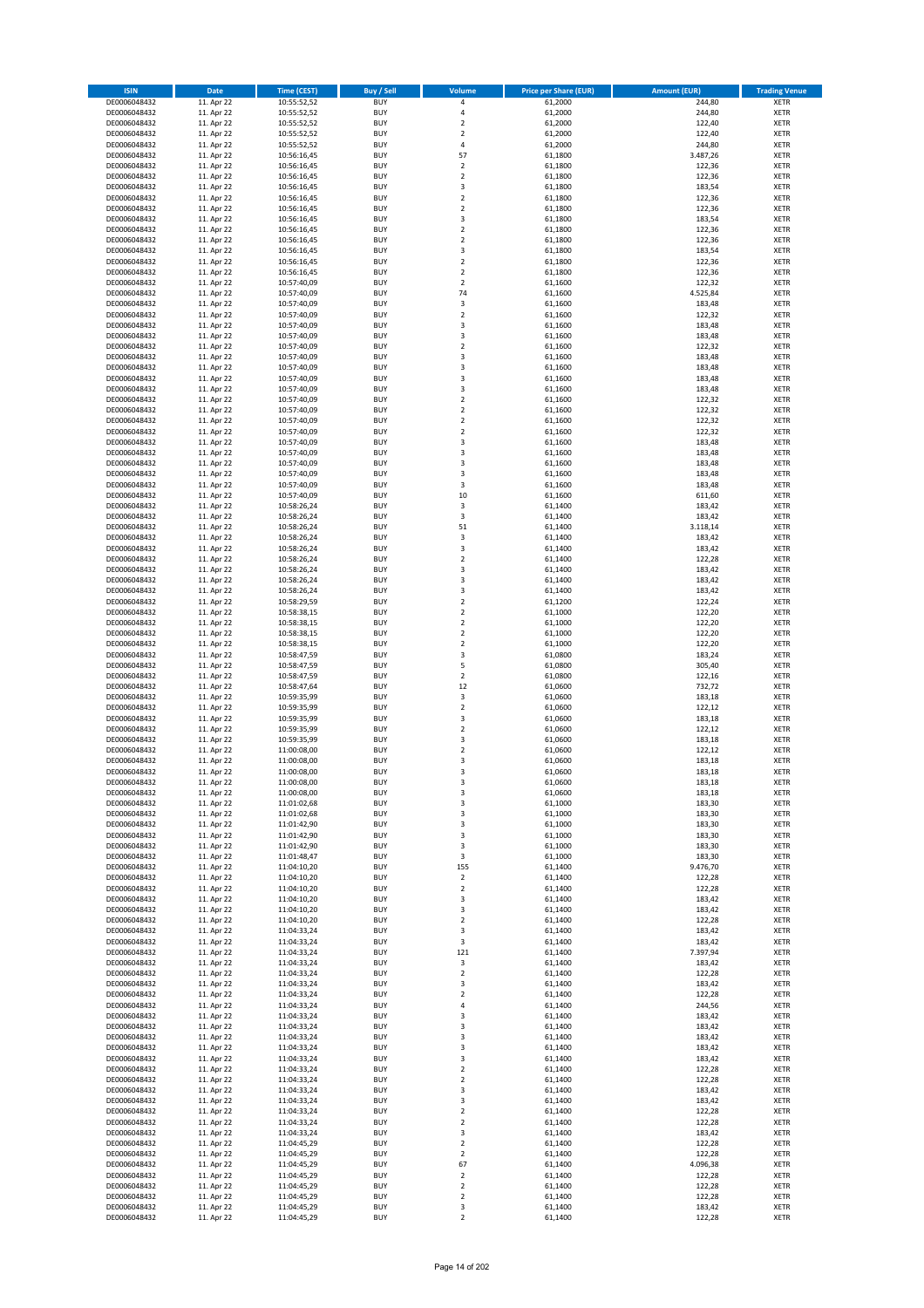| <b>ISIN</b>                  | <b>Date</b>              | Time (CEST)                | Buy / Sell               | Volume                                 | <b>Price per Share (EUR)</b> | <b>Amount (EUR)</b>  | <b>Trading Venue</b>       |
|------------------------------|--------------------------|----------------------------|--------------------------|----------------------------------------|------------------------------|----------------------|----------------------------|
| DE0006048432                 | 11. Apr 22               | 11:04:45,29                | <b>BUY</b>               | $\overline{2}$                         | 61,1400                      | 122,28               | <b>XETR</b>                |
| DE0006048432                 | 11. Apr 22               | 11:04:45,29                | <b>BUY</b>               | $\mathbf 2$                            | 61,1400                      | 122,28               | <b>XETR</b>                |
| DE0006048432                 | 11. Apr 22               | 11:04:45,29                | <b>BUY</b>               | $\overline{2}$                         | 61,1400                      | 122,28               | <b>XETR</b>                |
| DE0006048432                 | 11. Apr 22               | 11:04:45,29                | <b>BUY</b>               | $\mathbf 2$                            | 61,1400                      | 122,28               | <b>XETR</b>                |
| DE0006048432<br>DE0006048432 | 11. Apr 22<br>11. Apr 22 | 11:04:45,29<br>11:04:45,29 | <b>BUY</b><br><b>BUY</b> | $\overline{2}$<br>$\mathbf 2$          | 61,1400<br>61,1400           | 122,28<br>122,28     | <b>XETR</b><br><b>XETR</b> |
| DE0006048432                 | 11. Apr 22               | 11:04:45,29                | <b>BUY</b>               | $\overline{2}$                         | 61,1400                      | 122,28               | <b>XETR</b>                |
| DE0006048432                 | 11. Apr 22               | 11:05:31,31                | <b>BUY</b>               | 4                                      | 61,1400                      | 244,56               | <b>XETR</b>                |
| DE0006048432                 | 11. Apr 22               | 11:05:31,31                | BUY                      | $\overline{a}$                         | 61,1400                      | 244,56               | <b>XETR</b>                |
| DE0006048432                 | 11. Apr 22               | 11:05:31,31                | <b>BUY</b>               | 50                                     | 61,1400                      | 3.057,00             | <b>XETR</b>                |
| DE0006048432                 | 11. Apr 22               | 11:05:31,31                | <b>BUY</b>               | $\mathbf 2$                            | 61,1400                      | 122,28               | <b>XETR</b>                |
| DE0006048432                 | 11. Apr 22               | 11:05:31,31                | <b>BUY</b>               | $\overline{4}$<br>$\overline{2}$       | 61,1400                      | 244,56               | <b>XETR</b>                |
| DE0006048432<br>DE0006048432 | 11. Apr 22<br>11. Apr 22 | 11:05:31,31<br>11:05:31,31 | <b>BUY</b><br><b>BUY</b> | $\overline{2}$                         | 61,1400<br>61,1400           | 122,28<br>122,28     | <b>XETR</b><br><b>XETR</b> |
| DE0006048432                 | 11. Apr 22               | 11:05:31,31                | <b>BUY</b>               | $\overline{2}$                         | 61,1400                      | 122,28               | <b>XETR</b>                |
| DE0006048432                 | 11. Apr 22               | 11:05:31,31                | BUY                      | 3                                      | 61,1400                      | 183,42               | <b>XETR</b>                |
| DE0006048432                 | 11. Apr 22               | 11:05:31,31                | <b>BUY</b>               | $\overline{2}$                         | 61,1400                      | 122,28               | <b>XETR</b>                |
| DE0006048432                 | 11. Apr 22               | 11:05:31,31                | <b>BUY</b>               | $\overline{2}$                         | 61,1400                      | 122,28               | <b>XETR</b>                |
| DE0006048432                 | 11. Apr 22<br>11. Apr 22 | 11:05:31,31                | <b>BUY</b><br><b>BUY</b> | $\overline{2}$<br>$\overline{2}$       | 61,1400                      | 122,28<br>122,28     | <b>XETR</b><br><b>XETR</b> |
| DE0006048432<br>DE0006048432 | 11. Apr 22               | 11:05:31,31<br>11:05:31,31 | <b>BUY</b>               | $\overline{\mathbf{3}}$                | 61,1400<br>61,1400           | 183,42               | <b>XETR</b>                |
| DE0006048432                 | 11. Apr 22               | 11:05:31,31                | <b>BUY</b>               | $\overline{\mathbf{3}}$                | 61,1400                      | 183,42               | <b>XETR</b>                |
| DE0006048432                 | 11. Apr 22               | 11:05:31,31                | <b>BUY</b>               | $\overline{\phantom{a}}$               | 61,1400                      | 122,28               | <b>XETR</b>                |
| DE0006048432                 | 11. Apr 22               | 11:05:31,31                | <b>BUY</b>               | $\overline{4}$                         | 61,1400                      | 244,56               | <b>XETR</b>                |
| DE0006048432                 | 11. Apr 22               | 11:05:31,31                | <b>BUY</b>               | $\overline{2}$                         | 61,1400                      | 122,28               | <b>XETR</b>                |
| DE0006048432                 | 11. Apr 22               | 11:05:31,31                | <b>BUY</b>               | $\mathbf 2$                            | 61,1400                      | 122,28               | <b>XETR</b>                |
| DE0006048432<br>DE0006048432 | 11. Apr 22<br>11. Apr 22 | 11:05:31,31<br>11:05:31,34 | <b>BUY</b><br><b>BUY</b> | $\mathbf 2$<br>$\overline{2}$          | 61,1400<br>61,1400           | 122,28<br>122,28     | <b>XETR</b><br><b>XETR</b> |
| DE0006048432                 | 11. Apr 22               | 11:05:32,55                | <b>BUY</b>               | 60                                     | 61,1400                      | 3.668,40             | <b>XETR</b>                |
| DE0006048432                 | 11. Apr 22               | 11:05:32,55                | <b>BUY</b>               | $\overline{2}$                         | 61,1400                      | 122,28               | <b>XETR</b>                |
| DE0006048432                 | 11. Apr 22               | 11:05:32,55                | <b>BUY</b>               | $\mathbf 2$                            | 61,1400                      | 122,28               | <b>XETR</b>                |
| DE0006048432                 | 11. Apr 22               | 11:06:26,25                | <b>BUY</b>               | 3                                      | 61,1200                      | 183,36               | <b>XETR</b>                |
| DE0006048432                 | 11. Apr 22               | 11:06:26,25                | <b>BUY</b>               | 3                                      | 61,1200                      | 183,36               | <b>XETR</b>                |
| DE0006048432<br>DE0006048432 | 11. Apr 22<br>11. Apr 22 | 11:06:26,25<br>11:06:26,25 | <b>BUY</b><br><b>BUY</b> | $\mathbf 2$<br>$\overline{2}$          | 61,1200<br>61,1200           | 122,24<br>122,24     | <b>XETR</b><br><b>XETR</b> |
| DE0006048432                 | 11. Apr 22               | 11:06:26,25                | <b>BUY</b>               | $\mathbf 2$                            | 61,1200                      | 122,24               | <b>XETR</b>                |
| DE0006048432                 | 11. Apr 22               | 11:06:26,33                | <b>BUY</b>               | 86                                     | 61,1000                      | 5.254,60             | <b>XETR</b>                |
| DE0006048432                 | 11. Apr 22               | 11:06:26,33                | BUY                      | 3                                      | 61,1000                      | 183,30               | <b>XETR</b>                |
| DE0006048432                 | 11. Apr 22               | 11:06:26,33                | <b>BUY</b>               | 3                                      | 61,1000                      | 183,30               | <b>XETR</b>                |
| DE0006048432                 | 11. Apr 22               | 11:06:26,33                | <b>BUY</b>               | $\mathbf 2$                            | 61,1000                      | 122,20               | <b>XETR</b>                |
| DE0006048432<br>DE0006048432 | 11. Apr 22<br>11. Apr 22 | 11:06:26,33                | <b>BUY</b><br><b>BUY</b> | $\overline{2}$<br>3                    | 61,1000<br>61,1000           | 122,20<br>183,30     | <b>XETR</b>                |
| DE0006048432                 | 11. Apr 22               | 11:06:26,33<br>11:06:26,33 | <b>BUY</b>               | 3                                      | 61,1000                      | 183,30               | <b>XETR</b><br><b>XETR</b> |
| DE0006048432                 | 11. Apr 22               | 11:06:26,33                | <b>BUY</b>               | $\overline{2}$                         | 61,1000                      | 122,20               | <b>XETR</b>                |
| DE0006048432                 | 11. Apr 22               | 11:06:26,33                | <b>BUY</b>               | 3                                      | 61,1000                      | 183,30               | <b>XETR</b>                |
| DE0006048432                 | 11. Apr 22               | 11:06:41,86                | <b>BUY</b>               | 3                                      | 61,0800                      | 183,24               | <b>XETR</b>                |
| DE0006048432                 | 11. Apr 22               | 11:06:41,86                | <b>BUY</b>               | $71\,$                                 | 61,0800                      | 4.336,68             | <b>XETR</b>                |
| DE0006048432                 | 11. Apr 22               | 11:06:41,86                | <b>BUY</b>               | $\overline{2}$<br>3                    | 61,0800                      | 122,16               | <b>XETR</b>                |
| DE0006048432<br>DE0006048432 | 11. Apr 22<br>11. Apr 22 | 11:06:41,86<br>11:06:41,86 | <b>BUY</b><br><b>BUY</b> | 3                                      | 61,0800<br>61,0800           | 183,24<br>183,24     | <b>XETR</b><br><b>XETR</b> |
| DE0006048432                 | 11. Apr 22               | 11:06:41,86                | <b>BUY</b>               | $\overline{2}$                         | 61,0800                      | 122,16               | <b>XETR</b>                |
| DE0006048432                 | 11. Apr 22               | 11:06:41,86                | <b>BUY</b>               | $\overline{\mathbf{3}}$                | 61,0800                      | 183,24               | <b>XETR</b>                |
| DE0006048432                 | 11. Apr 22               | 11:06:41,86                | <b>BUY</b>               | $\overline{\mathbf{3}}$                | 61,0800                      | 183,24               | <b>XETR</b>                |
| DE0006048432                 | 11. Apr 22               | 11:06:41,86                | <b>BUY</b>               | $\mathbf 2$                            | 61,0800                      | 122,16               | <b>XETR</b>                |
| DE0006048432                 | 11. Apr 22               | 11:06:41,86                | <b>BUY</b>               | $\overline{2}$                         | 61,0800                      | 122,16               | <b>XETR</b>                |
| DE0006048432<br>DE0006048432 | 11. Apr 22<br>11. Apr 22 | 11:06:41,86<br>11:06:41,86 | <b>BUY</b><br><b>BUY</b> | $\overline{\mathbf{3}}$<br>3           | 61,0800<br>61,0800           | 183,24<br>183,24     | <b>XETR</b><br><b>XETR</b> |
| DE0006048432                 | 11. Apr 22               | 11:06:41,86                | <b>BUY</b>               | $\overline{\mathbf{3}}$                | 61,0800                      | 183,24               | <b>XETR</b>                |
| DE0006048432                 | 11. Apr 22               | 11:06:41,86                | BUY                      | 6                                      | 61,0800                      | 366,48               | <b>XETR</b>                |
| DE0006048432                 | 11. Apr 22               | 11:06:47,28                | <b>BUY</b>               | $\overline{2}$                         | 61,0600                      | 122,12               | <b>XETR</b>                |
| DE0006048432                 | 11. Apr 22               | 11:06:47,28                | <b>BUY</b>               | 4                                      | 61,0600                      | 244,24               | <b>XETR</b>                |
| DE0006048432                 | 11. Apr 22               | 11:06:47,28                | BUY                      | 4                                      | 61,0600                      | 244,24               | <b>XETR</b>                |
| DE0006048432<br>DE0006048432 | 11. Apr 22               | 11:06:47,28<br>11:07:41,33 | BUY<br><b>BUY</b>        | 3<br>51                                | 61,0600<br>61,0600           | 183,18<br>3.114,06   | <b>XETR</b><br><b>XETR</b> |
| DE0006048432                 | 11. Apr 22<br>11. Apr 22 | 11:07:41,33                | BUY                      | 2                                      | 61,0400                      | 122,08               | <b>XETR</b>                |
| DE0006048432                 | 11. Apr 22               | 11:07:41,33                | <b>BUY</b>               | 3                                      | 61,0600                      | 183,18               | <b>XETR</b>                |
| DE0006048432                 | 11. Apr 22               | 11:07:41,33                | <b>BUY</b>               | $\mathbf 2$                            | 61,0600                      | 122,12               | <b>XETR</b>                |
| DE0006048432                 | 11. Apr 22               | 11:07:41,33                | <b>BUY</b>               | 3                                      | 61,0400                      | 183,12               | <b>XETR</b>                |
| DE0006048432                 | 11. Apr 22               | 11:07:41,33                | <b>BUY</b>               | 3                                      | 61,0400                      | 183,12               | <b>XETR</b>                |
| DE0006048432                 | 11. Apr 22               | 11:07:41,33                | <b>BUY</b><br><b>BUY</b> | $\mathbf 2$                            | 61,0400                      | 122,08               | <b>XETR</b>                |
| DE0006048432<br>DE0006048432 | 11. Apr 22<br>11. Apr 22 | 11:07:41,33<br>11:07:41,33 | <b>BUY</b>               | 3<br>2                                 | 61,0600<br>61,0400           | 183,18<br>122,08     | <b>XETR</b><br><b>XETR</b> |
| DE0006048432                 | 11. Apr 22               | 11:07:41,33                | <b>BUY</b>               | $\mathbf 2$                            | 61,0400                      | 122,08               | <b>XETR</b>                |
| DE0006048432                 | 11. Apr 22               | 11:07:41,33                | <b>BUY</b>               | 3                                      | 61,0600                      | 183,18               | <b>XETR</b>                |
| DE0006048432                 | 11. Apr 22               | 11:07:41,33                | <b>BUY</b>               | 3                                      | 61,0600                      | 183,18               | <b>XETR</b>                |
| DE0006048432                 | 11. Apr 22               | 11:08:14,63                | <b>BUY</b>               | 3                                      | 61,0400                      | 183,12               | <b>XETR</b>                |
| DE0006048432<br>DE0006048432 | 11. Apr 22<br>11. Apr 22 | 11:08:14,63<br>11:08:21,78 | <b>BUY</b><br><b>BUY</b> | $\overline{4}$<br>3                    | 61,0400<br>61,0200           | 244,16<br>183,06     | <b>XETR</b><br><b>XETR</b> |
| DE0006048432                 | 11. Apr 22               | 11:08:21,78                | <b>BUY</b>               | 73                                     | 61,0200                      | 4.454,46             | <b>XETR</b>                |
| DE0006048432                 | 11. Apr 22               | 11:08:21,78                | <b>BUY</b>               | $\overline{a}$                         | 61,0200                      | 244,08               | <b>XETR</b>                |
| DE0006048432                 | 11. Apr 22               | 11:08:21,78                | <b>BUY</b>               | 4                                      | 61,0200                      | 244,08               | <b>XETR</b>                |
| DE0006048432                 | 11. Apr 22               | 11:08:21,78                | <b>BUY</b>               | 3                                      | 61,0200                      | 183,06               | <b>XETR</b>                |
| DE0006048432                 | 11. Apr 22               | 11:08:21,78                | <b>BUY</b>               | 4                                      | 61,0200                      | 244,08               | <b>XETR</b>                |
| DE0006048432                 | 11. Apr 22               | 11:08:21,78                | <b>BUY</b>               | 3                                      | 61,0200                      | 183,06               | <b>XETR</b>                |
| DE0006048432<br>DE0006048432 | 11. Apr 22<br>11. Apr 22 | 11:08:21,78<br>11:08:21,78 | <b>BUY</b><br><b>BUY</b> | $\overline{\mathbf{2}}$<br>3           | 61,0200<br>61,0200           | 122,04<br>183,06     | <b>XETR</b><br><b>XETR</b> |
| DE0006048432                 | 11. Apr 22               | 11:08:21,78                | <b>BUY</b>               | $\overline{\mathbf{3}}$                | 61,0200                      | 183,06               | <b>XETR</b>                |
| DE0006048432                 | 11. Apr 22               | 11:08:21,78                | <b>BUY</b>               | $\overline{\mathbf{3}}$                | 61,0200                      | 183,06               | <b>XETR</b>                |
| DE0006048432                 | 11. Apr 22               | 11:08:21,78                | <b>BUY</b>               | 4                                      | 61,0200                      | 244,08               | <b>XETR</b>                |
| DE0006048432                 | 11. Apr 22               | 11:08:21,78                | <b>BUY</b>               | $\overline{\mathbf{3}}$                | 61,0200                      | 183,06               | <b>XETR</b>                |
| DE0006048432                 | 11. Apr 22               | 11:08:21,78                | <b>BUY</b>               | $\overline{a}$                         | 61,0200                      | 244,08               | <b>XETR</b>                |
| DE0006048432<br>DE0006048432 | 11. Apr 22<br>11. Apr 22 | 11:08:21,78<br>11:08:21,78 | <b>BUY</b><br><b>BUY</b> | $\overline{\mathbf{3}}$<br>$\mathbf 2$ | 61,0200<br>61,0200           | 183,06<br>122,04     | <b>XETR</b><br><b>XETR</b> |
| DE0006048432                 | 11. Apr 22               | 11:08:21,78                | <b>BUY</b>               | 4                                      | 61,0200                      | 244,08               | <b>XETR</b>                |
| DE0006048432                 | 11. Apr 22               | 11:08:21,78                | <b>BUY</b>               | 3                                      | 61,0200                      | 183,06               | <b>XETR</b>                |
| DE0006048432                 | 11. Apr 22               | 11:08:21,78                | <b>BUY</b>               | $\overline{\mathbf{3}}$                | 61,0200                      | 183,06               | <b>XETR</b>                |
| DE0006048432                 | 11. Apr 22               | 11:08:21,78                | <b>BUY</b>               | 4                                      | 61,0200                      | 244,08               | <b>XETR</b>                |
| DE0006048432                 | 11. Apr 22               | 11:08:21,78                | <b>BUY</b>               | 3                                      | 61,0200                      | 183,06               | <b>XETR</b>                |
| DE0006048432<br>DE0006048432 | 11. Apr 22<br>11. Apr 22 | 11:08:21,82                | <b>BUY</b><br><b>BUY</b> | 55<br>17                               | 61,0000<br>61,0000           | 3.355,00<br>1.037,00 | <b>XETR</b><br><b>XETR</b> |
| DE0006048432                 | 11. Apr 22               | 11:08:21,87<br>11:08:32,02 | <b>BUY</b>               | $\mathbf{1}$                           | 60,9800                      | 60,98                | <b>XETR</b>                |
| DE0006048432                 | 11. Apr 22               | 11:08:32,02                | <b>BUY</b>               | $\mathbf 2$                            | 60,9800                      | 121,96               | <b>XETR</b>                |
| DE0006048432                 | 11. Apr 22               | 11:08:32,02                | <b>BUY</b>               | 64                                     | 60,9800                      | 3.902,72             | <b>XETR</b>                |
| DE0006048432                 | 11. Apr 22               | 11:08:32,02                | <b>BUY</b>               | 3                                      | 60,9800                      | 182,94               | <b>XETR</b>                |
| DE0006048432                 | 11. Apr 22               | 11:08:32,02                | <b>BUY</b>               | $\mathbf 2$                            | 60,9800                      | 121,96               | <b>XETR</b>                |
| DE0006048432                 | 11. Apr 22               | 11:08:32,02                | <b>BUY</b>               | $\mathbf 2$                            | 60,9800                      | 121,96               | <b>XETR</b>                |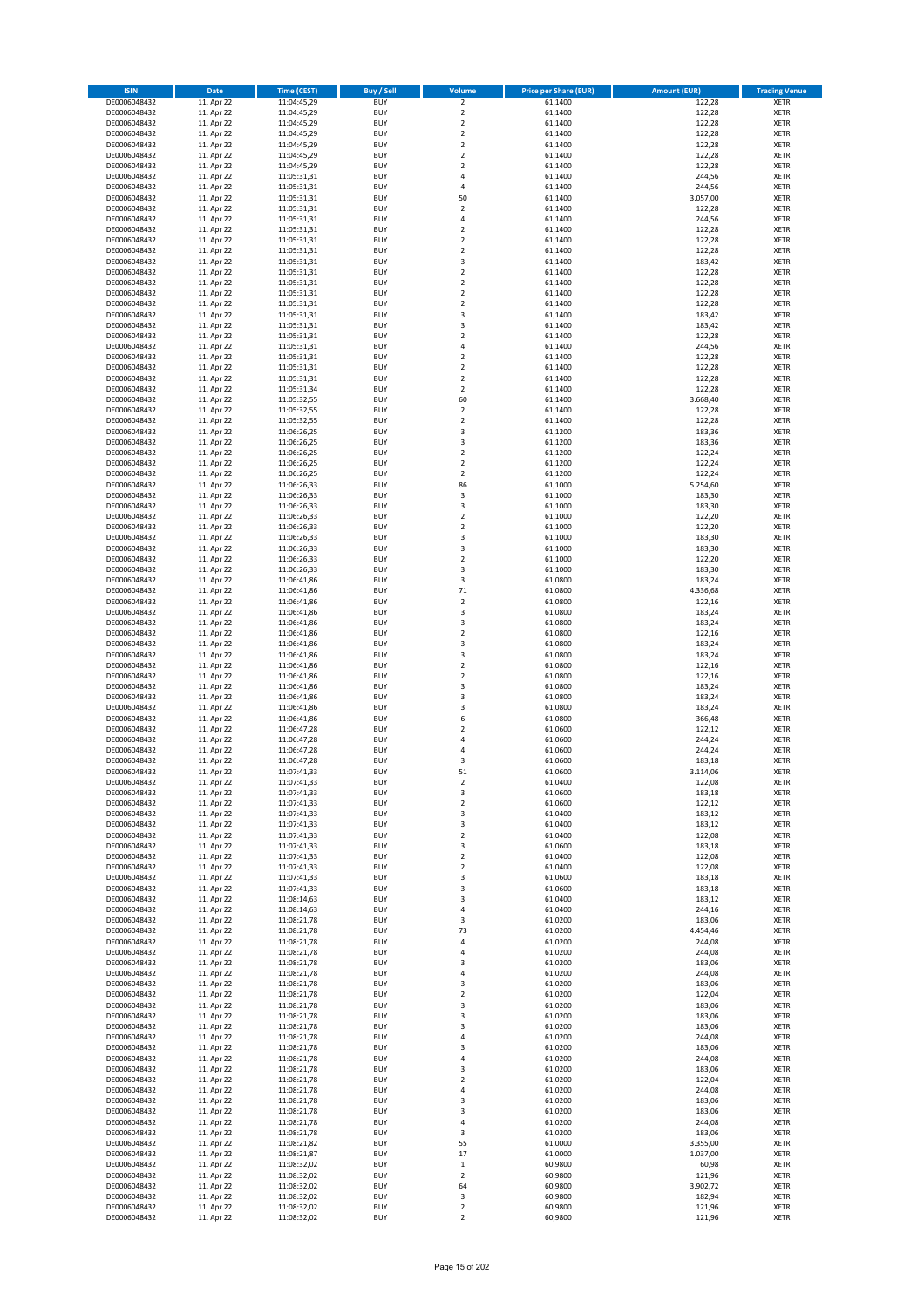| <b>ISIN</b>                  | <b>Date</b>              | Time (CEST)                | Buy / Sell               | Volume                                    | <b>Price per Share (EUR)</b> | <b>Amount (EUR)</b> | <b>Trading Venue</b>       |
|------------------------------|--------------------------|----------------------------|--------------------------|-------------------------------------------|------------------------------|---------------------|----------------------------|
| DE0006048432                 | 11. Apr 22               | 11:08:32,02                | <b>BUY</b>               | $\overline{2}$                            | 60,9800                      | 121,96              | <b>XETR</b>                |
| DE0006048432                 | 11. Apr 22               | 11:08:32,02                | <b>BUY</b>               | 3                                         | 60,9800                      | 182,94              | <b>XETR</b>                |
| DE0006048432                 | 11. Apr 22               | 11:08:32,02                | <b>BUY</b>               | $\overline{3}$                            | 60,9800                      | 182,94              | <b>XETR</b>                |
| DE0006048432                 | 11. Apr 22               | 11:08:32,02                | <b>BUY</b>               | 3                                         | 60,9800                      | 182,94              | <b>XETR</b>                |
| DE0006048432<br>DE0006048432 | 11. Apr 22<br>11. Apr 22 | 11:08:32,02<br>11:08:32,02 | <b>BUY</b><br><b>BUY</b> | 3<br>$\overline{3}$                       | 60,9800<br>60,9800           | 182,94<br>182,94    | <b>XETR</b><br><b>XETR</b> |
| DE0006048432                 | 11. Apr 22               | 11:08:32,02                | <b>BUY</b>               | $\overline{\mathbf{3}}$                   | 60,9800                      | 182,94              | <b>XETR</b>                |
| DE0006048432                 | 11. Apr 22               | 11:08:32,02                | <b>BUY</b>               | $\overline{\mathbf{2}}$                   | 60,9800                      | 121,96              | <b>XETR</b>                |
| DE0006048432                 | 11. Apr 22               | 11:08:32,02                | BUY                      | $\mathbf{1}$                              | 60,9800                      | 60,98               | <b>XETR</b>                |
| DE0006048432                 | 11. Apr 22               | 11:08:32,04                | <b>BUY</b>               | 3                                         | 60,9800                      | 182,94              | <b>XETR</b>                |
| DE0006048432                 | 11. Apr 22               | 11:08:37,49                | <b>BUY</b>               | $\mathbf 2$                               | 60,9600                      | 121,92              | <b>XETR</b>                |
| DE0006048432                 | 11. Apr 22               | 11:08:37,49                | <b>BUY</b><br><b>BUY</b> | $\overline{\mathbf{2}}$<br>$\overline{3}$ | 60,9600                      | 121,92              | <b>XETR</b>                |
| DE0006048432<br>DE0006048432 | 11. Apr 22<br>11. Apr 22 | 11:08:37,49<br>11:09:16,33 | <b>BUY</b>               | $\overline{\mathbf{3}}$                   | 60,9600<br>60,9400           | 182,88<br>182,82    | <b>XETR</b><br><b>XETR</b> |
| DE0006048432                 | 11. Apr 22               | 11:09:16,33                | <b>BUY</b>               | 3                                         | 60,9400                      | 182,82              | <b>XETR</b>                |
| DE0006048432                 | 11. Apr 22               | 11:09:16,33                | <b>BUY</b>               | $\mathbf 2$                               | 60,9400                      | 121,88              | <b>XETR</b>                |
| DE0006048432                 | 11. Apr 22               | 11:09:19,84                | <b>BUY</b>               | 36                                        | 60,9200                      | 2.193,12            | <b>XETR</b>                |
| DE0006048432                 | 11. Apr 22               | 11:09:19,84                | <b>BUY</b>               | 53                                        | 60,9200                      | 3.228,76            | <b>XETR</b>                |
| DE0006048432                 | 11. Apr 22               | 11:09:19,84                | <b>BUY</b>               | 3                                         | 60,9200                      | 182,76              | <b>XETR</b>                |
| DE0006048432<br>DE0006048432 | 11. Apr 22<br>11. Apr 22 | 11:09:19,84<br>11:09:19,84 | <b>BUY</b><br><b>BUY</b> | $\overline{2}$<br>$\overline{\mathbf{2}}$ | 60,9200<br>60,9200           | 121,84<br>121,84    | <b>XETR</b><br><b>XETR</b> |
| DE0006048432                 | 11. Apr 22               | 11:09:19,84                | <b>BUY</b>               | $\mathbf 2$                               | 60,9200                      | 121,84              | <b>XETR</b>                |
| DE0006048432                 | 11. Apr 22               | 11:09:19,84                | <b>BUY</b>               | $\overline{\mathbf{2}}$                   | 60,9200                      | 121,84              | <b>XETR</b>                |
| DE0006048432                 | 11. Apr 22               | 11:09:19,84                | <b>BUY</b>               | 3                                         | 60,9200                      | 182,76              | <b>XETR</b>                |
| DE0006048432                 | 11. Apr 22               | 11:09:19,84                | <b>BUY</b>               | $\mathbf 2$                               | 60,9200                      | 121,84              | <b>XETR</b>                |
| DE0006048432                 | 11. Apr 22               | 11:10:40,90                | <b>BUY</b>               | 3                                         | 60,9600                      | 182,88              | <b>XETR</b>                |
| DE0006048432<br>DE0006048432 | 11. Apr 22               | 11:10:40,90                | <b>BUY</b><br><b>BUY</b> | $\overline{3}$<br>$\overline{4}$          | 60,9600                      | 182,88              | <b>XETR</b><br><b>XETR</b> |
| DE0006048432                 | 11. Apr 22<br>11. Apr 22 | 11:10:40,90<br>11:10:40,90 | <b>BUY</b>               | $\overline{4}$                            | 60,9600<br>60,9600           | 243,84<br>243,84    | <b>XETR</b>                |
| DE0006048432                 | 11. Apr 22               | 11:10:40,90                | <b>BUY</b>               | $\overline{\mathbf{3}}$                   | 60,9600                      | 182,88              | <b>XETR</b>                |
| DE0006048432                 | 11. Apr 22               | 11:10:40,90                | <b>BUY</b>               | $\overline{4}$                            | 60,9600                      | 243,84              | <b>XETR</b>                |
| DE0006048432                 | 11. Apr 22               | 11:10:40,90                | <b>BUY</b>               | 4                                         | 60,9600                      | 243,84              | <b>XETR</b>                |
| DE0006048432                 | 11. Apr 22               | 11:11:18,40                | <b>BUY</b>               | 59                                        | 60,9600                      | 3.596,64            | <b>XETR</b>                |
| DE0006048432                 | 11. Apr 22               | 11:11:18,40                | <b>BUY</b>               | $\mathbf 2$                               | 60,9600                      | 121,92              | <b>XETR</b>                |
| DE0006048432<br>DE0006048432 | 11. Apr 22<br>11. Apr 22 | 11:11:42,52<br>11:11:42,52 | <b>BUY</b><br><b>BUY</b> | 91<br>$\mathbf 2$                         | 60,9400<br>60,9400           | 5.545,54<br>121,88  | <b>XETR</b><br><b>XETR</b> |
| DE0006048432                 | 11. Apr 22               | 11:11:42,52                | <b>BUY</b>               | $\overline{\mathbf{3}}$                   | 60,9400                      | 182,82              | <b>XETR</b>                |
| DE0006048432                 | 11. Apr 22               | 11:11:42,52                | <b>BUY</b>               | 3                                         | 60,9400                      | 182,82              | <b>XETR</b>                |
| DE0006048432                 | 11. Apr 22               | 11:11:42,52                | <b>BUY</b>               | 3                                         | 60,9400                      | 182,82              | <b>XETR</b>                |
| DE0006048432                 | 11. Apr 22               | 11:11:42,52                | <b>BUY</b>               | $\mathbf 2$                               | 60,9400                      | 121,88              | <b>XETR</b>                |
| DE0006048432                 | 11. Apr 22               | 11:11:42,52                | <b>BUY</b>               | $\overline{\mathbf{2}}$                   | 60,9400                      | 121,88              | <b>XETR</b>                |
| DE0006048432<br>DE0006048432 | 11. Apr 22<br>11. Apr 22 | 11:11:42,52<br>11:11:42,52 | <b>BUY</b><br><b>BUY</b> | $\mathbf 2$<br>3                          | 60,9400<br>60,9400           | 121,88<br>182,82    | <b>XETR</b><br><b>XETR</b> |
| DE0006048432                 | 11. Apr 22               | 11:11:42,52                | <b>BUY</b>               | $\overline{\mathbf{2}}$                   | 60,9400                      | 121,88              | <b>XETR</b>                |
| DE0006048432                 | 11. Apr 22               | 11:11:42,52                | <b>BUY</b>               | 3                                         | 60,9400                      | 182,82              | <b>XETR</b>                |
| DE0006048432                 | 11. Apr 22               | 11:11:42,52                | <b>BUY</b>               | 3                                         | 60,9400                      | 182,82              | <b>XETR</b>                |
| DE0006048432                 | 11. Apr 22               | 11:11:42,52                | <b>BUY</b>               | $\mathbf 2$                               | 60,9400                      | 121,88              | <b>XETR</b>                |
| DE0006048432                 | 11. Apr 22               | 11:11:42,52                | <b>BUY</b>               | $\overline{2}$                            | 60,9400                      | 121,88              | <b>XETR</b>                |
| DE0006048432<br>DE0006048432 | 11. Apr 22<br>11. Apr 22 | 11:11:42,52<br>11:11:42,52 | <b>BUY</b><br><b>BUY</b> | 3<br>3                                    | 60,9400<br>60,9400           | 182,82<br>182,82    | <b>XETR</b><br><b>XETR</b> |
| DE0006048432                 | 11. Apr 22               | 11:11:42,52                | <b>BUY</b>               | $\overline{\mathbf{3}}$                   | 60,9400                      | 182,82              | <b>XETR</b>                |
| DE0006048432                 | 11. Apr 22               | 11:11:42,52                | <b>BUY</b>               | $\overline{2}$                            | 60,9400                      | 121,88              | <b>XETR</b>                |
| DE0006048432                 | 11. Apr 22               | 11:11:42,53                | <b>BUY</b>               | 44                                        | 60,9200                      | 2.680,48            | <b>XETR</b>                |
| DE0006048432                 | 11. Apr 22               | 11:12:31,73                | <b>BUY</b>               | 3                                         | 60,9400                      | 182,82              | <b>XETR</b>                |
| DE0006048432                 | 11. Apr 22               | 11:12:31,73                | <b>BUY</b>               | 3                                         | 60,9400                      | 182,82              | <b>XETR</b>                |
| DE0006048432                 | 11. Apr 22               | 11:12:31,73                | <b>BUY</b>               | $\overline{2}$                            | 60,9400                      | 121,88              | <b>XETR</b>                |
| DE0006048432<br>DE0006048432 | 11. Apr 22<br>11. Apr 22 | 11:12:31,73<br>11:12:31,73 | <b>BUY</b><br><b>BUY</b> | $\overline{\mathbf{2}}$<br>4              | 60,9400<br>60,9400           | 121,88<br>243,76    | <b>XETR</b><br><b>XETR</b> |
| DE0006048432                 | 11. Apr 22               | 11:12:31,73                | BUY                      | $\overline{2}$                            | 60,9400                      | 121,88              | <b>XETR</b>                |
| DE0006048432                 | 11. Apr 22               | 11:12:31,73                | <b>BUY</b>               | $\overline{\mathbf{3}}$                   | 60,9400                      | 182,82              | <b>XETR</b>                |
| DE0006048432                 | 11. Apr 22               | 11:12:31,73                | <b>BUY</b>               | 3                                         | 60,9400                      | 182,82              | <b>XETR</b>                |
| DE0006048432                 | 11. Apr 22               | 11:12:31,73                | BUY                      | $\overline{\mathbf{2}}$                   | 60,9400                      | 121,88              | <b>XETR</b>                |
| DE0006048432                 | 11. Apr 22               | 11:12:31,73                | BUY                      | $\overline{\mathbf{2}}$                   | 60,9400                      | 121,88              | <b>XETR</b>                |
| DE0006048432<br>DE0006048432 | 11. Apr 22<br>11. Apr 22 | 11:12:31,73<br>11:12:31,73 | <b>BUY</b><br>BUY        | $\overline{a}$<br>3                       | 60,9400<br>60,9400           | 243,76<br>182,82    | <b>XETR</b><br><b>XETR</b> |
| DE0006048432                 | 11. Apr 22               | 11:13:00,57                | <b>BUY</b>               | $\mathbf 2$                               | 60,9200                      | 121,84              | <b>XETR</b>                |
| DE0006048432                 | 11. Apr 22               | 11:13:00,57                | <b>BUY</b>               | 56                                        | 60,9200                      | 3.411,52            | <b>XETR</b>                |
| DE0006048432                 | 11. Apr 22               | 11:13:00,57                | <b>BUY</b>               | 4                                         | 60,9200                      | 243,68              | <b>XETR</b>                |
| DE0006048432                 | 11. Apr 22               | 11:13:00,57                | <b>BUY</b>               | $\mathbf 2$                               | 60,9200                      | 121,84              | <b>XETR</b>                |
| DE0006048432                 | 11. Apr 22               | 11:13:00,57                | <b>BUY</b>               | $\mathbf 2$                               | 60,9200                      | 121,84              | <b>XETR</b>                |
| DE0006048432<br>DE0006048432 | 11. Apr 22<br>11. Apr 22 | 11:13:00,57<br>11:13:00,57 | <b>BUY</b><br><b>BUY</b> | 2<br>3                                    | 60,9200<br>60,9200           | 121,84<br>182,76    | <b>XETR</b><br><b>XETR</b> |
| DE0006048432                 | 11. Apr 22               | 11:13:00,57                | <b>BUY</b>               | $\mathbf 2$                               | 60,9200                      | 121,84              | <b>XETR</b>                |
| DE0006048432                 | 11. Apr 22               | 11:13:00,57                | <b>BUY</b>               | $\mathbf 2$                               | 60,9200                      | 121,84              | <b>XETR</b>                |
| DE0006048432                 | 11. Apr 22               | 11:13:01,57                | <b>BUY</b>               | $\mathbf 2$                               | 60,9000                      | 121,80              | <b>XETR</b>                |
| DE0006048432                 | 11. Apr 22               | 11:13:01,57                | <b>BUY</b>               | $\overline{4}$                            | 60,9000                      | 243,60              | <b>XETR</b>                |
| DE0006048432<br>DE0006048432 | 11. Apr 22<br>11. Apr 22 | 11:13:01,57<br>11:13:01,57 | <b>BUY</b><br><b>BUY</b> | $\overline{4}$<br>$\overline{\mathbf{2}}$ | 60,9000<br>60,9000           | 243,60<br>121,80    | <b>XETR</b><br><b>XETR</b> |
| DE0006048432                 | 11. Apr 22               | 11:13:01,57                | <b>BUY</b>               | 4                                         | 60,9000                      | 243,60              | <b>XETR</b>                |
| DE0006048432                 | 11. Apr 22               | 11:13:01,57                | <b>BUY</b>               | $\overline{a}$                            | 60,9000                      | 243,60              | <b>XETR</b>                |
| DE0006048432                 | 11. Apr 22               | 11:14:36,42                | <b>BUY</b>               | 3                                         | 60,9000                      | 182,70              | <b>XETR</b>                |
| DE0006048432                 | 11. Apr 22               | 11:14:36,42                | <b>BUY</b>               | 3                                         | 60,9000                      | 182,70              | <b>XETR</b>                |
| DE0006048432                 | 11. Apr 22               | 11:14:36,42                | <b>BUY</b>               | $\mathbf 2$                               | 60,9000                      | 121,80              | <b>XETR</b>                |
| DE0006048432                 | 11. Apr 22               | 11:14:36,42                | <b>BUY</b>               | 3                                         | 60,9000                      | 182,70              | <b>XETR</b>                |
| DE0006048432<br>DE0006048432 | 11. Apr 22<br>11. Apr 22 | 11:14:36,42<br>11:14:36,42 | <b>BUY</b><br><b>BUY</b> | $\overline{\mathbf{2}}$<br>3              | 60,9000<br>60,9000           | 121,80<br>182,70    | <b>XETR</b><br><b>XETR</b> |
| DE0006048432                 | 11. Apr 22               | 11:14:36,42                | <b>BUY</b>               | $\overline{\mathbf{3}}$                   | 60,9000                      | 182,70              | <b>XETR</b>                |
| DE0006048432                 | 11. Apr 22               | 11:15:22,95                | <b>BUY</b>               | $\mathbf 2$                               | 60,9000                      | 121,80              | <b>XETR</b>                |
| DE0006048432                 | 11. Apr 22               | 11:15:22,95                | <b>BUY</b>               | $\mathbf 2$                               | 60,9000                      | 121,80              | <b>XETR</b>                |
| DE0006048432                 | 11. Apr 22               | 11:15:22,95                | <b>BUY</b>               | $\mathbf 2$                               | 60,9000                      | 121,80              | <b>XETR</b>                |
| DE0006048432                 | 11. Apr 22               | 11:15:22,95                | <b>BUY</b>               | $\overline{\mathbf{2}}$                   | 60,9000                      | 121,80              | <b>XETR</b>                |
| DE0006048432<br>DE0006048432 | 11. Apr 22<br>11. Apr 22 | 11:15:22,95<br>11:16:31,79 | <b>BUY</b><br><b>BUY</b> | $\overline{\mathbf{2}}$<br>$\mathbf 2$    | 60,9000<br>60,9600           | 121,80<br>121,92    | <b>XETR</b><br><b>XETR</b> |
| DE0006048432                 | 11. Apr 22               | 11:16:31,79                | <b>BUY</b>               | $\overline{\mathbf{2}}$                   | 60,9600                      | 121,92              | <b>XETR</b>                |
| DE0006048432                 | 11. Apr 22               | 11:16:31,79                | <b>BUY</b>               | $\mathbf 2$                               | 60,9600                      | 121,92              | <b>XETR</b>                |
| DE0006048432                 | 11. Apr 22               | 11:16:44,03                | <b>BUY</b>               | $\mathbf 2$                               | 60,9400                      | 121,88              | <b>XETR</b>                |
| DE0006048432                 | 11. Apr 22               | 11:16:44,03                | <b>BUY</b>               | 143                                       | 60,9400                      | 8.714,42            | <b>XETR</b>                |
| DE0006048432                 | 11. Apr 22               | 11:16:44,03                | <b>BUY</b>               | $\mathbf 2$                               | 60,9400                      | 121,88              | <b>XETR</b>                |
| DE0006048432<br>DE0006048432 | 11. Apr 22<br>11. Apr 22 | 11:16:44,03<br>11:16:44,03 | <b>BUY</b><br><b>BUY</b> | $\mathbf 2$<br>$\mathbf 2$                | 60,9400<br>60,9400           | 121,88<br>121,88    | <b>XETR</b><br><b>XETR</b> |
| DE0006048432                 | 11. Apr 22               | 11:16:44,03                | <b>BUY</b>               | $\overline{\mathbf{2}}$                   | 60,9400                      | 121,88              | <b>XETR</b>                |
| DE0006048432                 | 11. Apr 22               | 11:16:44,03                | <b>BUY</b>               | 3                                         | 60,9400                      | 182,82              | <b>XETR</b>                |
| DE0006048432                 | 11. Apr 22               | 11:16:44,03                | <b>BUY</b>               | 2                                         | 60,9400                      | 121,88              | <b>XETR</b>                |
| DE0006048432                 | 11. Apr 22               | 11:16:44,03                | <b>BUY</b>               | 3                                         | 60,9400                      | 182,82              | <b>XETR</b>                |
| DE0006048432                 | 11. Apr 22               | 11:16:44,03                | <b>BUY</b>               | $\mathbf 2$                               | 60,9400                      | 121,88              | <b>XETR</b>                |
| DE0006048432                 | 11. Apr 22               | 11:16:44,03                | <b>BUY</b>               | $\mathbf 2$                               | 60,9400                      | 121,88              | <b>XETR</b>                |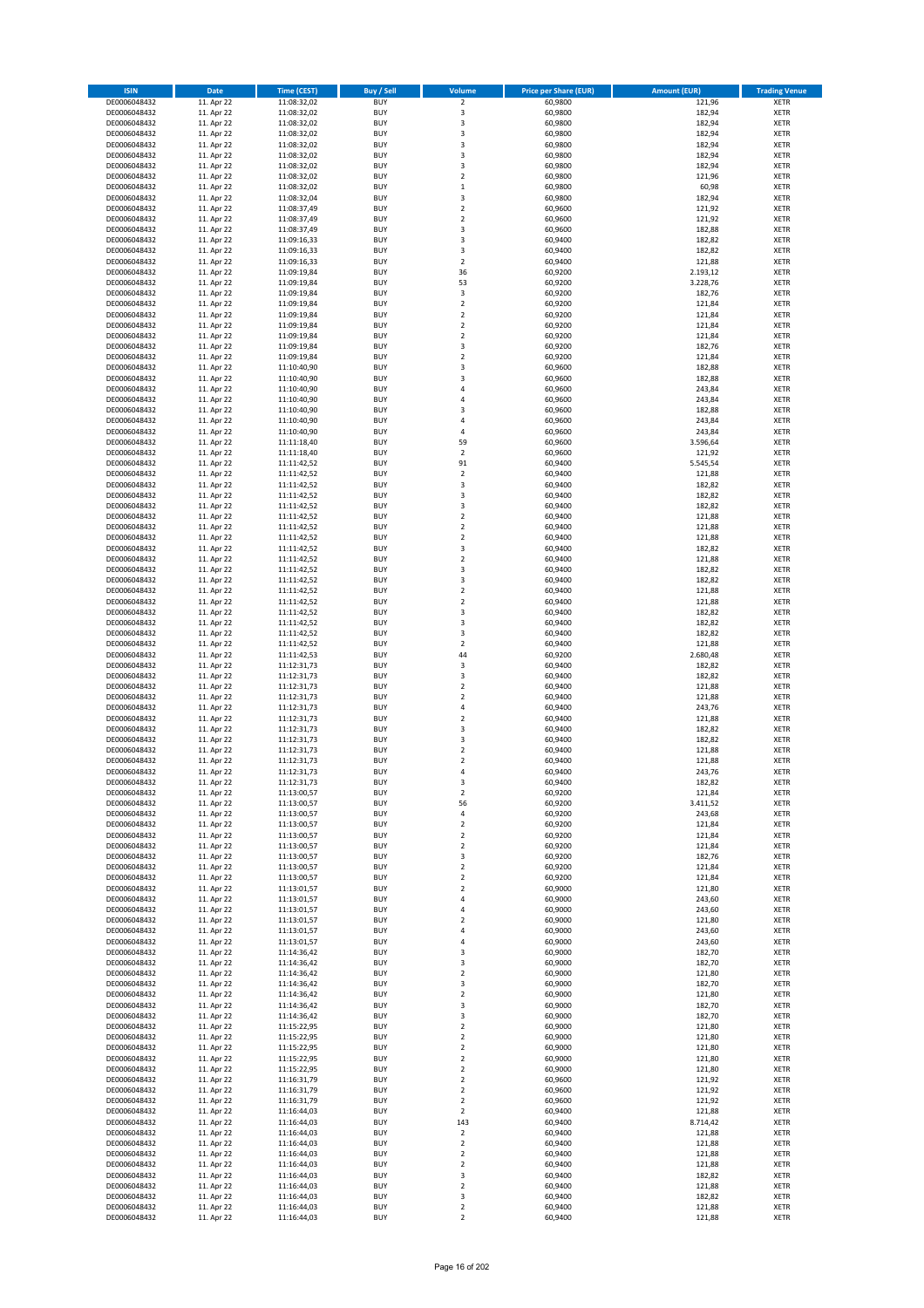| <b>ISIN</b>                  | <b>Date</b>              | <b>Time (CEST)</b>         | Buy / Sell               | Volume                                 | <b>Price per Share (EUR)</b> | <b>Amount (EUR)</b> | <b>Trading Venue</b>       |
|------------------------------|--------------------------|----------------------------|--------------------------|----------------------------------------|------------------------------|---------------------|----------------------------|
| DE0006048432                 | 11. Apr 22               | 11:16:44,03                | <b>BUY</b>               | $\overline{2}$                         | 60,9400                      | 121,88              | <b>XETR</b>                |
| DE0006048432                 | 11. Apr 22               | 11:16:44,03                | <b>BUY</b>               | $\mathbf 2$                            | 60,9400                      | 121,88              | <b>XETR</b>                |
| DE0006048432                 | 11. Apr 22               | 11:16:44,03                | <b>BUY</b>               | $\overline{2}$                         | 60,9400                      | 121,88              | <b>XETR</b>                |
| DE0006048432<br>DE0006048432 | 11. Apr 22<br>11. Apr 22 | 11:16:44,03<br>11:16:44,03 | <b>BUY</b><br><b>BUY</b> | $\mathbf 2$<br>$\mathbf 2$             | 60,9400<br>60,9400           | 121,88<br>121,88    | <b>XETR</b><br><b>XETR</b> |
| DE0006048432                 | 11. Apr 22               | 11:16:44,03                | <b>BUY</b>               | $\mathbf 2$                            | 60,9400                      | 121,88              | <b>XETR</b>                |
| DE0006048432                 | 11. Apr 22               | 11:16:44,03                | <b>BUY</b>               | $\mathbf 2$                            | 60.9400                      | 121,88              | <b>XETR</b>                |
| DE0006048432                 | 11. Apr 22               | 11:16:44,03                | <b>BUY</b>               | $\mathbf 2$                            | 60,9400                      | 121,88              | <b>XETR</b>                |
| DE0006048432                 | 11. Apr 22               | 11:20:03,95                | <b>BUY</b>               | $\overline{2}$                         | 61,0000                      | 122,00              | <b>XETR</b>                |
| DE0006048432                 | 11. Apr 22               | 11:20:03,95                | <b>BUY</b>               | 3                                      | 61,0000                      | 183,00              | <b>XETR</b>                |
| DE0006048432                 | 11. Apr 22               | 11:20:03,95                | <b>BUY</b>               | $\mathbf 2$                            | 61,0000                      | 122,00              | <b>XETR</b>                |
| DE0006048432<br>DE0006048432 | 11. Apr 22<br>11. Apr 22 | 11:20:03,95<br>11:20:03,95 | <b>BUY</b><br><b>BUY</b> | 83<br>3                                | 61,0000<br>61,0000           | 5.063,00<br>183,00  | <b>XETR</b><br><b>XETR</b> |
| DE0006048432                 | 11. Apr 22               | 11:20:03,95                | <b>BUY</b>               | 3                                      | 61,0000                      | 183,00              | <b>XETR</b>                |
| DE0006048432                 | 11. Apr 22               | 11:20:03,95                | <b>BUY</b>               | 4                                      | 61,0000                      | 244,00              | <b>XETR</b>                |
| DE0006048432                 | 11. Apr 22               | 11:20:03,95                | <b>BUY</b>               | $\overline{\mathbf{c}}$                | 61,0000                      | 122,00              | <b>XETR</b>                |
| DE0006048432                 | 11. Apr 22               | 11:20:03,95                | <b>BUY</b>               | 4                                      | 61,0000                      | 244,00              | <b>XETR</b>                |
| DE0006048432                 | 11. Apr 22               | 11:20:03,95                | <b>BUY</b>               | 3                                      | 61,0000                      | 183,00              | <b>XETR</b>                |
| DE0006048432                 | 11. Apr 22               | 11:20:03,95                | <b>BUY</b>               | 3                                      | 61,0000                      | 183,00              | <b>XETR</b>                |
| DE0006048432                 | 11. Apr 22               | 11:20:03,95                | <b>BUY</b>               | 4                                      | 61,0000                      | 244,00              | <b>XETR</b>                |
| DE0006048432<br>DE0006048432 | 11. Apr 22<br>11. Apr 22 | 11:20:03,95<br>11:20:03,95 | <b>BUY</b><br><b>BUY</b> | 4<br>$\mathbf 2$                       | 61,0000<br>61,0000           | 244,00<br>122,00    | <b>XETR</b><br><b>XETR</b> |
| DE0006048432                 | 11. Apr 22               | 11:20:03,95                | <b>BUY</b>               | $\mathbf 2$                            | 61,0000                      | 122,00              | <b>XETR</b>                |
| DE0006048432                 | 11. Apr 22               | 11:20:03,95                | <b>BUY</b>               | $\mathbf 2$                            | 61,0000                      | 122,00              | <b>XETR</b>                |
| DE0006048432                 | 11. Apr 22               | 11:20:03,95                | <b>BUY</b>               | 3                                      | 61,0000                      | 183,00              | <b>XETR</b>                |
| DE0006048432                 | 11. Apr 22               | 11:20:03,95                | <b>BUY</b>               | 4                                      | 61,0000                      | 244,00              | <b>XETR</b>                |
| DE0006048432                 | 11. Apr 22               | 11:20:03,95                | <b>BUY</b>               | 3                                      | 61,0000                      | 183,00              | <b>XETR</b>                |
| DE0006048432                 | 11. Apr 22               | 11:20:03,95                | <b>BUY</b>               | $\overline{\mathbf{c}}$                | 61,0000                      | 122,00              | <b>XETR</b>                |
| DE0006048432<br>DE0006048432 | 11. Apr 22<br>11. Apr 22 | 11:20:03,95<br>11:20:03,95 | <b>BUY</b><br><b>BUY</b> | 3<br>96                                | 61,0000<br>61,0000           | 183,00<br>5.856,00  | <b>XETR</b><br><b>XETR</b> |
| DE0006048432                 | 11. Apr 22               | 11:20:23,50                | <b>BUY</b>               | $\overline{a}$                         | 60,9800                      | 121,96              | <b>XETR</b>                |
| DE0006048432                 | 11. Apr 22               | 11:20:23,50                | <b>BUY</b>               | $\mathbf 2$                            | 60,9800                      | 121,96              | <b>XETR</b>                |
| DE0006048432                 | 11. Apr 22               | 11:20:23,50                | <b>BUY</b>               | $\mathbf 2$                            | 60,9800                      | 121,96              | <b>XETR</b>                |
| DE0006048432                 | 11. Apr 22               | 11:20:23,50                | <b>BUY</b>               | 113                                    | 60,9800                      | 6.890,74            | <b>XETR</b>                |
| DE0006048432                 | 11. Apr 22               | 11:20:23,50                | <b>BUY</b>               | 4                                      | 60,9800                      | 243,92              | <b>XETR</b>                |
| DE0006048432                 | 11. Apr 22               | 11:20:23,50                | <b>BUY</b>               | 3                                      | 60,9800                      | 182,94              | <b>XETR</b>                |
| DE0006048432<br>DE0006048432 | 11. Apr 22<br>11. Apr 22 | 11:20:23,50<br>11:20:23,50 | <b>BUY</b><br><b>BUY</b> | $\overline{\mathbf{c}}$<br>$\mathbf 2$ | 60,9800<br>60,9800           | 121,96<br>121,96    | <b>XETR</b><br><b>XETR</b> |
| DE0006048432                 | 11. Apr 22               | 11:20:23,50                | <b>BUY</b>               | $\mathbf 2$                            | 60,9800                      | 121,96              | <b>XETR</b>                |
| DE0006048432                 | 11. Apr 22               | 11:20:23,50                | <b>BUY</b>               | 3                                      | 60,9800                      | 182,94              | <b>XETR</b>                |
| DE0006048432                 | 11. Apr 22               | 11:20:23,50                | <b>BUY</b>               | $\mathbf 2$                            | 60,9800                      | 121,96              | <b>XETR</b>                |
| DE0006048432                 | 11. Apr 22               | 11:20:23,50                | <b>BUY</b>               | $\mathbf 2$                            | 60,9800                      | 121,96              | <b>XETR</b>                |
| DE0006048432                 | 11. Apr 22               | 11:20:23,50                | <b>BUY</b>               | $\mathbf 2$                            | 60,9800                      | 121,96              | <b>XETR</b>                |
| DE0006048432                 | 11. Apr 22               | 11:20:23,50                | <b>BUY</b>               | $\overline{\mathbf{c}}$                | 60,9800                      | 121,96              | <b>XETR</b>                |
| DE0006048432                 | 11. Apr 22               | 11:20:23,50                | <b>BUY</b>               | $\mathbf 2$                            | 60,9800                      | 121,96              | <b>XETR</b>                |
| DE0006048432<br>DE0006048432 | 11. Apr 22<br>11. Apr 22 | 11:20:23,50<br>11:20:23,50 | <b>BUY</b><br><b>BUY</b> | 3<br>$\mathbf 2$                       | 60,9800<br>60,9800           | 182,94<br>121,96    | <b>XETR</b><br><b>XETR</b> |
| DE0006048432                 | 11. Apr 22               | 11:20:23,50                | <b>BUY</b>               | $\mathbf 2$                            | 60,9800                      | 121,96              | <b>XETR</b>                |
| DE0006048432                 | 11. Apr 22               | 11:20:29,07                | <b>BUY</b>               | $\mathbf 2$                            | 60,9600                      | 121,92              | <b>XETR</b>                |
| DE0006048432                 | 11. Apr 22               | 11:20:29,07                | <b>BUY</b>               | $\mathbf 2$                            | 60,9600                      | 121,92              | <b>XETR</b>                |
| DE0006048432                 | 11. Apr 22               | 11:20:29,07                | <b>BUY</b>               | $\mathbf 2$                            | 60,9600                      | 121,92              | <b>XETR</b>                |
| DE0006048432                 | 11. Apr 22               | 11:20:55,55                | <b>BUY</b>               | 3                                      | 60,9600                      | 182,88              | <b>XETR</b>                |
| DE0006048432                 | 11. Apr 22               | 11:20:55,55                | <b>BUY</b><br><b>BUY</b> | 3                                      | 60,9600                      | 182,88              | <b>XETR</b>                |
| DE0006048432<br>DE0006048432 | 11. Apr 22<br>11. Apr 22 | 11:20:55,55<br>11:20:55,55 | <b>BUY</b>               | $\mathbf 2$<br>$\mathbf 2$             | 60,9600<br>60,9600           | 121,92<br>121,92    | <b>XETR</b><br><b>XETR</b> |
| DE0006048432                 | 11. Apr 22               | 11:22:53,65                | <b>BUY</b>               | $\mathbf 2$                            | 60,9800                      | 121,96              | <b>XETR</b>                |
| DE0006048432                 | 11. Apr 22               | 11:23:11,42                | <b>BUY</b>               | 3                                      | 60,9800                      | 182,94              | <b>XETR</b>                |
| DE0006048432                 | 11. Apr 22               | 11:23:11,42                | <b>BUY</b>               | $\mathbf 2$                            | 60,9800                      | 121,96              | <b>XETR</b>                |
| DE0006048432                 | 11. Apr 22               | 11:23:11,42                | <b>BUY</b>               | 3                                      | 60,9800                      | 182,94              | <b>XETR</b>                |
| DE0006048432                 | 11. Apr 22               | 11:23:11,42                | <b>BUY</b>               | $\overline{2}$                         | 60,9800                      | 121,96              | <b>XETR</b>                |
| DE0006048432<br>DE0006048432 | 11. Apr 22               | 11:23:11,42<br>11:23:11,42 | <b>BUY</b><br><b>BUY</b> | $\mathbf 2$<br>4                       | 60,9800                      | 121,96<br>243,92    | <b>XETR</b><br><b>XETR</b> |
| DE0006048432                 | 11. Apr 22<br>11. Apr 22 | 11:23:11,42                | <b>BUY</b>               | $\overline{\mathbf{c}}$                | 60,9800<br>60,9800           | 121,96              | <b>XETR</b>                |
| DE0006048432                 | 11. Apr 22               | 11:23:11,42                | <b>BUY</b>               | 3                                      | 60,9800                      | 182,94              | <b>XETR</b>                |
| DE0006048432                 | 11. Apr 22               | 11:23:11,42                | BUY                      | 3                                      | 60,9800                      | 182,94              | <b>XETR</b>                |
| DE0006048432                 | 11. Apr 22               | 11:23:11,42                | <b>BUY</b>               | $\mathbf 2$                            | 60,9800                      | 121,96              | <b>XETR</b>                |
| DE0006048432                 | 11. Apr 22               | 11:23:11,42                | <b>BUY</b>               | 3                                      | 60,9800                      | 182,94              | <b>XETR</b>                |
| DE0006048432                 | 11. Apr 22               | 11:23:11,42                | <b>BUY</b>               | 4                                      | 60,9800                      | 243,92              | XETR                       |
| DE0006048432<br>DE0006048432 | 11. Apr 22<br>11. Apr 22 | 11:23:11,42<br>11:23:11,42 | <b>BUY</b><br><b>BUY</b> | $\mathbf 2$<br>$\mathbf 2$             | 60,9800<br>60,9800           | 121,96<br>121,96    | <b>XETR</b><br><b>XETR</b> |
| DE0006048432                 | 11. Apr 22               | 11:23:11,42                | <b>BUY</b>               | 4                                      | 60,9800                      | 243,92              | <b>XETR</b>                |
| DE0006048432                 | 11. Apr 22               | 11:23:11,42                | <b>BUY</b>               | $\mathbf 2$                            | 60,9800                      | 121,96              | <b>XETR</b>                |
| DE0006048432                 | 11. Apr 22               | 11:23:11,42                | <b>BUY</b>               | 3                                      | 60,9800                      | 182,94              | <b>XETR</b>                |
| DE0006048432                 | 11. Apr 22               | 11:23:11,42                | <b>BUY</b>               | 3                                      | 60,9800                      | 182,94              | <b>XETR</b>                |
| DE0006048432                 | 11. Apr 22               | 11:23:11,42                | <b>BUY</b>               | 4                                      | 60,9800                      | 243,92              | <b>XETR</b>                |
| DE0006048432<br>DE0006048432 | 11. Apr 22<br>11. Apr 22 | 11:23:29,22<br>11:23:29,22 | <b>BUY</b><br><b>BUY</b> | 9<br>$\mathbf 2$                       | 60,9600<br>60,9600           | 548,64<br>121,92    | <b>XETR</b><br><b>XETR</b> |
| DE0006048432                 | 11. Apr 22               | 11:23:29,22                | <b>BUY</b>               | $\overline{2}$                         | 60,9600                      | 121,92              | <b>XETR</b>                |
| DE0006048432                 | 11. Apr 22               | 11:23:29,22                | <b>BUY</b>               | 71                                     | 60,9600                      | 4.328,16            | <b>XETR</b>                |
| DE0006048432                 | 11. Apr 22               | 11:24:57,98                | <b>BUY</b>               | 126                                    | 60,9800                      | 7.683,48            | <b>XETR</b>                |
| DE0006048432                 | 11. Apr 22               | 11:24:57,98                | <b>BUY</b>               | $\mathbf 2$                            | 60,9800                      | 121,96              | <b>XETR</b>                |
| DE0006048432                 | 11. Apr 22               | 11:24:57,98                | <b>BUY</b>               | $\mathbf 2$                            | 60,9800                      | 121,96              | <b>XETR</b>                |
| DE0006048432<br>DE0006048432 | 11. Apr 22<br>11. Apr 22 | 11:24:57,98                | <b>BUY</b><br><b>BUY</b> | $\mathbf 2$<br>$\mathbf 2$             | 60,9800<br>60,9800           | 121,96<br>121,96    | XETR<br><b>XETR</b>        |
| DE0006048432                 | 11. Apr 22               | 11:24:57,98<br>11:24:57,98 | <b>BUY</b>               | 3                                      | 60,9800                      | 182,94              | <b>XETR</b>                |
| DE0006048432                 | 11. Apr 22               | 11:24:57,98                | <b>BUY</b>               | $\mathbf 2$                            | 60,9800                      | 121,96              | <b>XETR</b>                |
| DE0006048432                 | 11. Apr 22               | 11:24:57,98                | <b>BUY</b>               | 3                                      | 60,9800                      | 182,94              | <b>XETR</b>                |
| DE0006048432                 | 11. Apr 22               | 11:24:57,98                | <b>BUY</b>               | $\mathbf 2$                            | 60,9800                      | 121,96              | <b>XETR</b>                |
| DE0006048432                 | 11. Apr 22               | 11:24:57,98                | <b>BUY</b>               | 3                                      | 60,9800                      | 182,94              | <b>XETR</b>                |
| DE0006048432                 | 11. Apr 22               | 11:24:57,98                | <b>BUY</b>               | 3                                      | 60,9800                      | 182,94              | <b>XETR</b>                |
| DE0006048432<br>DE0006048432 | 11. Apr 22<br>11. Apr 22 | 11:24:57,98<br>11:24:57,98 | <b>BUY</b><br><b>BUY</b> | $\mathbf 2$<br>3                       | 60,9800<br>60,9800           | 121,96<br>182,94    | <b>XETR</b><br><b>XETR</b> |
| DE0006048432                 | 11. Apr 22               | 11:24:57,98                | <b>BUY</b>               | $\mathbf 2$                            | 60,9800                      | 121,96              | <b>XETR</b>                |
| DE0006048432                 | 11. Apr 22               | 11:24:57,98                | <b>BUY</b>               | $\overline{2}$                         | 60,9800                      | 121,96              | <b>XETR</b>                |
| DE0006048432                 | 11. Apr 22               | 11:24:57,98                | <b>BUY</b>               | $\mathbf 2$                            | 60,9800                      | 121,96              | <b>XETR</b>                |
| DE0006048432                 | 11. Apr 22               | 11:24:57,98                | <b>BUY</b>               | 2                                      | 60,9800                      | 121,96              | <b>XETR</b>                |
| DE0006048432                 | 11. Apr 22               | 11:24:57,98                | <b>BUY</b>               | $\mathbf 2$                            | 60,9800                      | 121,96              | <b>XETR</b>                |
| DE0006048432                 | 11. Apr 22               | 11:24:57,99                | <b>BUY</b>               | $\mathbf 2$                            | 60,9800                      | 121,96              | <b>XETR</b>                |
| DE0006048432<br>DE0006048432 | 11. Apr 22<br>11. Apr 22 | 11:24:58,00<br>11:25:11,02 | <b>BUY</b><br><b>BUY</b> | $\mathbf 2$<br>3                       | 60,9800<br>60,9600           | 121,96<br>182,88    | <b>XETR</b><br><b>XETR</b> |
| DE0006048432                 | 11. Apr 22               | 11:25:11,02                | <b>BUY</b>               | $\overline{\mathbf{c}}$                | 60,9600                      | 121,92              | <b>XETR</b>                |
| DE0006048432                 | 11. Apr 22               | 11:25:11,02                | <b>BUY</b>               | $\mathbf 2$                            | 60,9600                      | 121,92              | XETR                       |
| DE0006048432                 | 11. Apr 22               | 11:25:11,02                | <b>BUY</b>               | $\overline{2}$                         | 60,9600                      | 121,92              | <b>XETR</b>                |
| DE0006048432                 | 11. Apr 22               | 11:25:11,02                | <b>BUY</b>               | 3                                      | 60,9600                      | 182,88              | XETR                       |
| DE0006048432                 | 11. Apr 22               | 11:25:11,03                | <b>BUY</b>               | $\mathbf 2$                            | 60,9600                      | 121,92              | <b>XETR</b>                |
| DE0006048432                 | 11. Apr 22               | 11:26:05,29                | <b>BUY</b>               | $\overline{2}$                         | 60,9400                      | 121,88              | <b>XETR</b>                |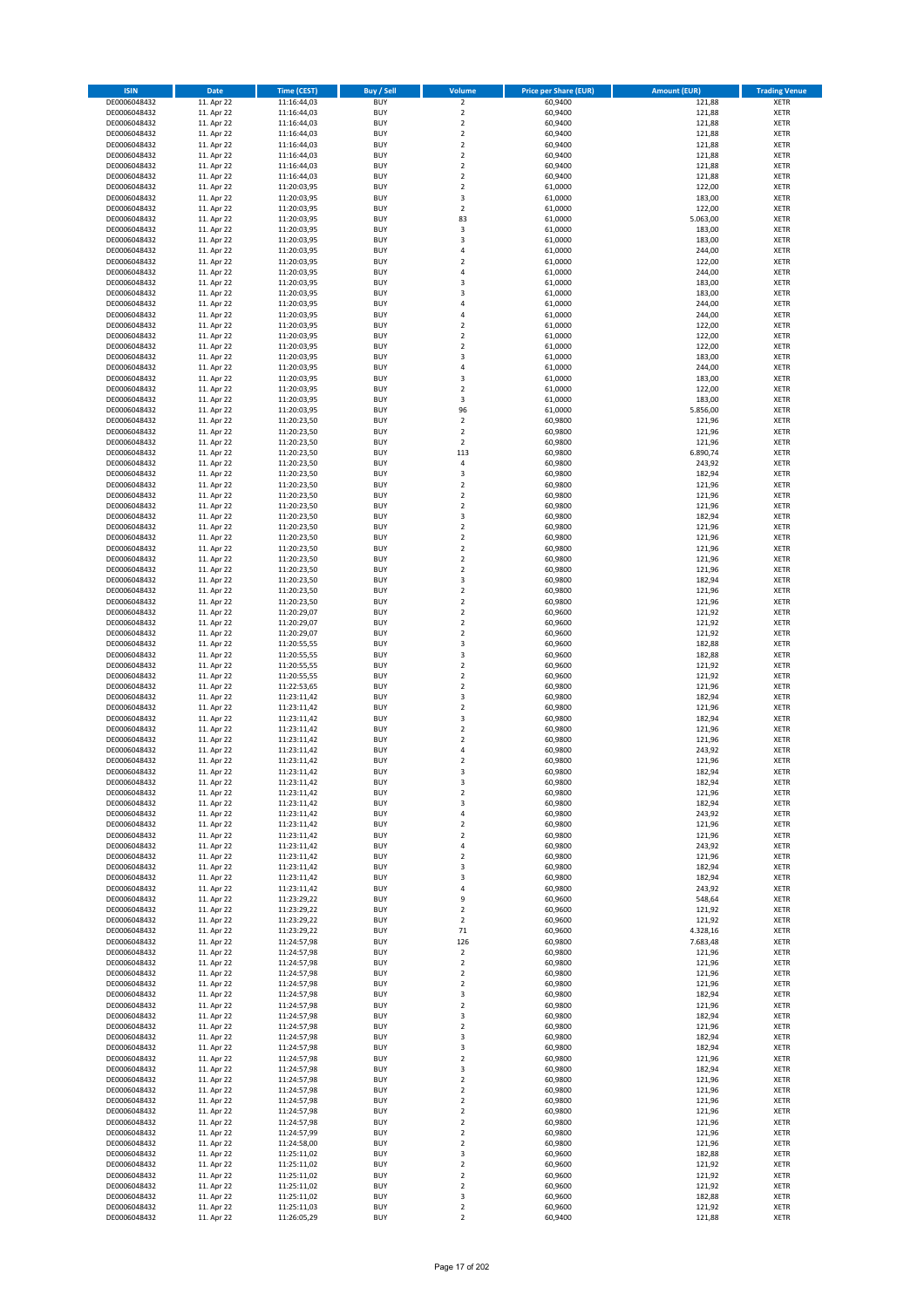| <b>ISIN</b>                  | <b>Date</b>              | Time (CEST)                | <b>Buy / Sell</b>        | Volume                                 | <b>Price per Share (EUR)</b> | <b>Amount (EUR)</b> | <b>Trading Venue</b>       |
|------------------------------|--------------------------|----------------------------|--------------------------|----------------------------------------|------------------------------|---------------------|----------------------------|
| DE0006048432                 | 11. Apr 22               | 11:26:05,29                | <b>BUY</b>               | $\overline{2}$                         | 60,9400                      | 121,88              | <b>XETR</b>                |
| DE0006048432                 | 11. Apr 22               | 11:26:05,29                | <b>BUY</b>               | $\mathbf 2$                            | 60,9400                      | 121,88              | <b>XETR</b>                |
| DE0006048432                 | 11. Apr 22               | 11:26:05,29                | <b>BUY</b>               | 126                                    | 60,9400                      | 7.678,44            | <b>XETR</b>                |
| DE0006048432<br>DE0006048432 | 11. Apr 22<br>11. Apr 22 | 11:26:05,29<br>11:26:05,29 | <b>BUY</b><br><b>BUY</b> | $\mathbf 2$<br>$\mathbf 2$             | 60,9400<br>60,9400           | 121,88<br>121,88    | <b>XETR</b><br><b>XETR</b> |
| DE0006048432                 | 11. Apr 22               | 11:26:05,29                | <b>BUY</b>               | 4                                      | 60,9400                      | 243,76              | <b>XETR</b>                |
| DE0006048432                 | 11. Apr 22               | 11:26:05,29                | <b>BUY</b>               | $\overline{\mathbf{c}}$                | 60,9400                      | 121,88              | <b>XETR</b>                |
| DE0006048432                 | 11. Apr 22               | 11:26:05,29                | <b>BUY</b>               | $\mathbf 2$                            | 60,9400                      | 121,88              | <b>XETR</b>                |
| DE0006048432                 | 11. Apr 22               | 11:26:05,29                | <b>BUY</b>               | $\overline{2}$                         | 60,9400                      | 121,88              | <b>XETR</b>                |
| DE0006048432                 | 11. Apr 22               | 11:26:05,29                | <b>BUY</b>               | $\overline{2}$                         | 60,9400                      | 121,88              | <b>XETR</b>                |
| DE0006048432                 | 11. Apr 22               | 11:26:05,29                | <b>BUY</b>               | $\mathbf 2$                            | 60,9400                      | 121,88              | <b>XETR</b>                |
| DE0006048432                 | 11. Apr 22<br>11. Apr 22 | 11:26:05,29                | <b>BUY</b><br><b>BUY</b> | $\overline{\mathbf{c}}$<br>3           | 60,9400<br>60,9400           | 121,88              | <b>XETR</b><br><b>XETR</b> |
| DE0006048432<br>DE0006048432 | 11. Apr 22               | 11:26:05,29<br>11:26:05,29 | <b>BUY</b>               | $\overline{\mathbf{c}}$                | 60,9400                      | 182,82<br>121,88    | <b>XETR</b>                |
| DE0006048432                 | 11. Apr 22               | 11:26:05,29                | <b>BUY</b>               | $\mathbf 2$                            | 60,9400                      | 121,88              | <b>XETR</b>                |
| DE0006048432                 | 11. Apr 22               | 11:26:05,29                | <b>BUY</b>               | $\mathbf 2$                            | 60,9400                      | 121,88              | <b>XETR</b>                |
| DE0006048432                 | 11. Apr 22               | 11:26:05,29                | <b>BUY</b>               | $\mathbf 2$                            | 60,9400                      | 121,88              | <b>XETR</b>                |
| DE0006048432                 | 11. Apr 22               | 11:26:05,29                | <b>BUY</b>               | $\mathbf 2$                            | 60,9400                      | 121,88              | <b>XETR</b>                |
| DE0006048432                 | 11. Apr 22               | 11:26:05,31                | <b>BUY</b>               | $\overline{\mathbf{c}}$                | 60,9400                      | 121,88              | <b>XETR</b>                |
| DE0006048432                 | 11. Apr 22               | 11:26:48,18                | <b>BUY</b>               | 86                                     | 60,9200                      | 5.239,12            | <b>XETR</b>                |
| DE0006048432                 | 11. Apr 22               | 11:26:48,18                | <b>BUY</b><br><b>BUY</b> | $\overline{\mathbf{c}}$                | 60,9200                      | 121,84              | <b>XETR</b>                |
| DE0006048432<br>DE0006048432 | 11. Apr 22<br>11. Apr 22 | 11:26:48,18<br>11:26:48,18 | <b>BUY</b>               | $\mathbf 2$<br>8                       | 60,9200<br>60,9200           | 121,84<br>487,36    | <b>XETR</b><br><b>XETR</b> |
| DE0006048432                 | 11. Apr 22               | 11:26:48,18                | <b>BUY</b>               | $\mathbf 2$                            | 60,9400                      | 121,88              | <b>XETR</b>                |
| DE0006048432                 | 11. Apr 22               | 11:26:48,18                | <b>BUY</b>               | 4                                      | 60,9200                      | 243,68              | <b>XETR</b>                |
| DE0006048432                 | 11. Apr 22               | 11:26:48,18                | <b>BUY</b>               | $\mathbf 2$                            | 60,9200                      | 121,84              | <b>XETR</b>                |
| DE0006048432                 | 11. Apr 22               | 11:26:48,18                | <b>BUY</b>               | $\mathbf 2$                            | 60,9200                      | 121,84              | <b>XETR</b>                |
| DE0006048432                 | 11. Apr 22               | 11:26:48,18                | <b>BUY</b>               | 3                                      | 60,9200                      | 182,76              | <b>XETR</b>                |
| DE0006048432                 | 11. Apr 22               | 11:26:48,18                | <b>BUY</b>               | 4                                      | 60,9200                      | 243,68              | <b>XETR</b>                |
| DE0006048432                 | 11. Apr 22               | 11:26:48,18                | <b>BUY</b><br><b>BUY</b> | $\overline{\mathbf{c}}$<br>$\mathbf 2$ | 60,9200                      | 121,84              | <b>XETR</b>                |
| DE0006048432<br>DE0006048432 | 11. Apr 22<br>11. Apr 22 | 11:26:48,18<br>11:26:48,18 | <b>BUY</b>               | 4                                      | 60,9200<br>60,9400           | 121,84<br>243,76    | <b>XETR</b><br><b>XETR</b> |
| DE0006048432                 | 11. Apr 22               | 11:26:48,18                | <b>BUY</b>               | $\mathbf 2$                            | 60,9400                      | 121,88              | <b>XETR</b>                |
| DE0006048432                 | 11. Apr 22               | 11:26:48,18                | <b>BUY</b>               | $\mathbf 2$                            | 60,9200                      | 121,84              | <b>XETR</b>                |
| DE0006048432                 | 11. Apr 22               | 11:26:48,18                | <b>BUY</b>               | 3                                      | 60,9200                      | 182,76              | <b>XETR</b>                |
| DE0006048432                 | 11. Apr 22               | 11:26:48,18                | <b>BUY</b>               | $\mathbf 2$                            | 60,9200                      | 121,84              | <b>XETR</b>                |
| DE0006048432                 | 11. Apr 22               | 11:26:48,18                | <b>BUY</b>               | $\overline{\mathbf{c}}$                | 60,9200                      | 121,84              | <b>XETR</b>                |
| DE0006048432                 | 11. Apr 22               | 11:26:48,18                | <b>BUY</b>               | $\mathbf 2$                            | 60,9200                      | 121,84              | <b>XETR</b>                |
| DE0006048432                 | 11. Apr 22               | 11:26:48,18                | <b>BUY</b>               | 3                                      | 60,9200                      | 182,76              | <b>XETR</b>                |
| DE0006048432                 | 11. Apr 22<br>11. Apr 22 | 11:26:48,18<br>11:26:48,20 | <b>BUY</b><br><b>BUY</b> | 3<br>72                                | 60,9400                      | 182,82              | <b>XETR</b><br><b>XETR</b> |
| DE0006048432<br>DE0006048432 | 11. Apr 22               | 11:26:49,91                | <b>BUY</b>               | 6                                      | 60,9400<br>60,9200           | 4.387,68<br>365,52  | <b>XETR</b>                |
| DE0006048432                 | 11. Apr 22               | 11:26:49,91                | <b>BUY</b>               | $\mathbf 2$                            | 60,9200                      | 121,84              | <b>XETR</b>                |
| DE0006048432                 | 11. Apr 22               | 11:26:49,91                | <b>BUY</b>               | $\overline{\mathbf{c}}$                | 60,9200                      | 121,84              | <b>XETR</b>                |
| DE0006048432                 | 11. Apr 22               | 11:26:49,91                | <b>BUY</b>               | $\mathbf 2$                            | 60,9200                      | 121,84              | <b>XETR</b>                |
| DE0006048432                 | 11. Apr 22               | 11:26:49,91                | <b>BUY</b>               | 3                                      | 60,9200                      | 182,76              | <b>XETR</b>                |
| DE0006048432                 | 11. Apr 22               | 11:26:49,91                | <b>BUY</b>               | $\mathbf 2$                            | 60,9200                      | 121,84              | <b>XETR</b>                |
| DE0006048432                 | 11. Apr 22               | 11:26:49,91                | <b>BUY</b>               | $\mathbf 2$                            | 60,9200                      | 121,84              | <b>XETR</b>                |
| DE0006048432                 | 11. Apr 22               | 11:26:49,91                | <b>BUY</b>               | $\mathbf 2$                            | 60,9200                      | 121,84              | <b>XETR</b>                |
| DE0006048432<br>DE0006048432 | 11. Apr 22<br>11. Apr 22 | 11:26:55,09<br>11:26:55,09 | <b>BUY</b><br><b>BUY</b> | $\overline{\mathbf{c}}$<br>4           | 60,9200<br>60,9200           | 121,84<br>243,68    | <b>XETR</b><br><b>XETR</b> |
| DE0006048432                 | 11. Apr 22               | 11:26:55,09                | <b>BUY</b>               | 4                                      | 60,9200                      | 243,68              | <b>XETR</b>                |
| DE0006048432                 | 11. Apr 22               | 11:26:55,09                | <b>BUY</b>               | $\overline{\mathbf{c}}$                | 60,9200                      | 121,84              | <b>XETR</b>                |
| DE0006048432                 | 11. Apr 22               | 11:26:55,09                | <b>BUY</b>               | $\mathbf 2$                            | 60,9200                      | 121,84              | <b>XETR</b>                |
| DE0006048432                 | 11. Apr 22               | 11:26:55,09                | <b>BUY</b>               | $\mathbf 2$                            | 60,9200                      | 121,84              | <b>XETR</b>                |
| DE0006048432                 | 11. Apr 22               | 11:26:55,09                | <b>BUY</b>               | 4                                      | 60,9200                      | 243,68              | <b>XETR</b>                |
| DE0006048432                 | 11. Apr 22               | 11:26:55,09                | <b>BUY</b>               | $\overline{\mathbf{c}}$                | 60,9200                      | 121,84              | <b>XETR</b>                |
| DE0006048432                 | 11. Apr 22               | 11:26:55,09                | <b>BUY</b>               | 3                                      | 60,9200                      | 182,76              | <b>XETR</b>                |
| DE0006048432<br>DE0006048432 | 11. Apr 22               | 11:26:55,09                | <b>BUY</b><br><b>BUY</b> | 4<br>3                                 | 60,9200                      | 243,68              | <b>XETR</b><br><b>XETR</b> |
| DE0006048432                 | 11. Apr 22<br>11. Apr 22 | 11:27:23,77<br>11:27:23,77 | <b>BUY</b>               | $\mathbf 2$                            | 60,9200<br>60,9200           | 182,76<br>121,84    | <b>XETR</b>                |
| DE0006048432                 | 11. Apr 22               | 11:27:23,77                | <b>BUY</b>               | $\overline{\mathbf{c}}$                | 60,9200                      | 121,84              | <b>XETR</b>                |
| DE0006048432                 | 11. Apr 22               | 11:27:23,77                | <b>BUY</b>               | $\overline{\mathbf{c}}$                | 60,9200                      | 121,84              | <b>XETR</b>                |
| DE0006048432                 | 11. Apr 22               | 11:27:23,77                | <b>BUY</b>               | 3                                      | 60,9200                      | 182,76              | <b>XETR</b>                |
| DE0006048432                 | 11. Apr 22               | 11:27:23,77                | BUY                      | 3                                      | 60,9200                      | 182,76              | <b>XETR</b>                |
| DE0006048432                 | 11. Apr 22               | 11:27:23,77                | <b>BUY</b>               | $\mathbf 2$                            | 60,9200                      | 121,84              | XETR                       |
| DE0006048432                 | 11. Apr 22               | 11:27:23,77                | <b>BUY</b>               | 4                                      | 60,9200                      | 243,68              | XETR                       |
| DE0006048432<br>DE0006048432 | 11. Apr 22<br>11. Apr 22 | 11:27:23,77<br>11:27:23,77 | <b>BUY</b><br><b>BUY</b> | 3<br>3                                 | 60,9200<br>60,9200           | 182,76<br>182,76    | XETR<br><b>XETR</b>        |
| DE0006048432                 | 11. Apr 22               | 11:29:10,76                | <b>BUY</b>               | $\mathbf 2$                            | 60,9000                      | 121,80              | <b>XETR</b>                |
| DE0006048432                 | 11. Apr 22               | 11:29:10,76                | <b>BUY</b>               | 103                                    | 60,9000                      | 6.272,70            | <b>XETR</b>                |
| DE0006048432                 | 11. Apr 22               | 11:29:10,76                | <b>BUY</b>               | 3                                      | 60,9000                      | 182,70              | <b>XETR</b>                |
| DE0006048432                 | 11. Apr 22               | 11:29:10,76                | <b>BUY</b>               | 3                                      | 60,9000                      | 182,70              | <b>XETR</b>                |
| DE0006048432                 | 11. Apr 22               | 11:29:10,76                | <b>BUY</b>               | $\mathbf 2$                            | 60,9000                      | 121,80              | XETR                       |
| DE0006048432                 | 11. Apr 22               | 11:29:10,76                | <b>BUY</b>               | $\mathbf 2$                            | 60,9000                      | 121,80              | <b>XETR</b>                |
| DE0006048432<br>DE0006048432 | 11. Apr 22<br>11. Apr 22 | 11:29:10,76<br>11:29:10,76 | <b>BUY</b><br><b>BUY</b> | 3<br>3                                 | 60,9000<br>60,9000           | 182,70<br>182,70    | <b>XETR</b><br><b>XETR</b> |
| DE0006048432                 | 11. Apr 22               | 11:29:10,76                | <b>BUY</b>               | 3                                      | 60,9000                      | 182,70              | <b>XETR</b>                |
| DE0006048432                 | 11. Apr 22               | 11:29:10,76                | <b>BUY</b>               | 3                                      | 60,9000                      | 182,70              | <b>XETR</b>                |
| DE0006048432                 | 11. Apr 22               | 11:29:10,76                | <b>BUY</b>               | $\mathbf 2$                            | 60,9000                      | 121,80              | <b>XETR</b>                |
| DE0006048432                 | 11. Apr 22               | 11:29:10,76                | <b>BUY</b>               | $\mathbf 2$                            | 60,9000                      | 121,80              | <b>XETR</b>                |
| DE0006048432                 | 11. Apr 22               | 11:29:10,76                | <b>BUY</b>               | 3                                      | 60,9000                      | 182,70              | <b>XETR</b>                |
| DE0006048432                 | 11. Apr 22               | 11:29:10,76                | <b>BUY</b>               | 3                                      | 60,9000                      | 182,70              | XETR                       |
| DE0006048432<br>DE0006048432 | 11. Apr 22<br>11. Apr 22 | 11:29:10,76<br>11:29:10,76 | <b>BUY</b><br><b>BUY</b> | $\mathbf 2$<br>3                       | 60,9000<br>60,9000           | 121,80<br>182,70    | <b>XETR</b><br><b>XETR</b> |
| DE0006048432                 | 11. Apr 22               | 11:30:10,63                | <b>BUY</b>               | 3                                      | 60,8800                      | 182,64              | <b>XETR</b>                |
| DE0006048432                 | 11. Apr 22               | 11:30:10,63                | <b>BUY</b>               | $\overline{2}$                         | 60,8800                      | 121,76              | <b>XETR</b>                |
| DE0006048432                 | 11. Apr 22               | 11:30:10,63                | <b>BUY</b>               | 5                                      | 60,8800                      | 304,40              | <b>XETR</b>                |
| DE0006048432                 | 11. Apr 22               | 11:30:10,63                | <b>BUY</b>               | 3                                      | 60,8600                      | 182,58              | <b>XETR</b>                |
| DE0006048432                 | 11. Apr 22               | 11:30:10,63                | <b>BUY</b>               | 52                                     | 60,8800                      | 3.165,76            | XETR                       |
| DE0006048432                 | 11. Apr 22               | 11:30:10,63                | <b>BUY</b>               | 53                                     | 60,8600                      | 3.225,58            | <b>XETR</b>                |
| DE0006048432                 | 11. Apr 22               | 11:30:10,63                | <b>BUY</b>               | 4                                      | 60,8800                      | 243,52              | <b>XETR</b>                |
| DE0006048432<br>DE0006048432 | 11. Apr 22<br>11. Apr 22 | 11:30:10,63<br>11:30:10,63 | <b>BUY</b><br><b>BUY</b> | $\mathbf 2$<br>3                       | 60,8800<br>60,8800           | 121,76<br>182,64    | <b>XETR</b><br>XETR        |
| DE0006048432                 | 11. Apr 22               | 11:30:10,63                | <b>BUY</b>               | 3                                      | 60,8800                      | 182,64              | <b>XETR</b>                |
| DE0006048432                 | 11. Apr 22               | 11:30:10,63                | <b>BUY</b>               | $\mathbf 2$                            | 60,8800                      | 121,76              | <b>XETR</b>                |
| DE0006048432                 | 11. Apr 22               | 11:30:10,63                | <b>BUY</b>               | 3                                      | 60,8800                      | 182,64              | XETR                       |
| DE0006048432                 | 11. Apr 22               | 11:30:10,63                | <b>BUY</b>               | $\mathbf 2$                            | 60,8800                      | 121,76              | <b>XETR</b>                |
| DE0006048432                 | 11. Apr 22               | 11:30:10,63                | <b>BUY</b>               | 3                                      | 60,8800                      | 182,64              | <b>XETR</b>                |
| DE0006048432                 | 11. Apr 22               | 11:30:10,88                | <b>BUY</b>               | 3                                      | 60,8400                      | 182,52              | <b>XETR</b>                |
| DE0006048432                 | 11. Apr 22               | 11:30:10,88                | <b>BUY</b>               | 3                                      | 60,8400                      | 182,52              | <b>XETR</b>                |
| DE0006048432<br>DE0006048432 | 11. Apr 22<br>11. Apr 22 | 11:30:16,64<br>11:30:16,64 | <b>BUY</b><br><b>BUY</b> | 4<br>54                                | 60,8200<br>60,8200           | 243,28<br>3.284,28  | <b>XETR</b><br><b>XETR</b> |
| DE0006048432                 | 11. Apr 22               | 11:30:16,64                | <b>BUY</b>               | 3                                      | 60,8200                      | 182,46              | <b>XETR</b>                |
| DE0006048432                 | 11. Apr 22               | 11:30:16,64                | <b>BUY</b>               | 3                                      | 60,8200                      | 182,46              | <b>XETR</b>                |
| DE0006048432                 | 11. Apr 22               | 11:30:16,64                | <b>BUY</b>               | 4                                      | 60,8200                      | 243,28              | XETR                       |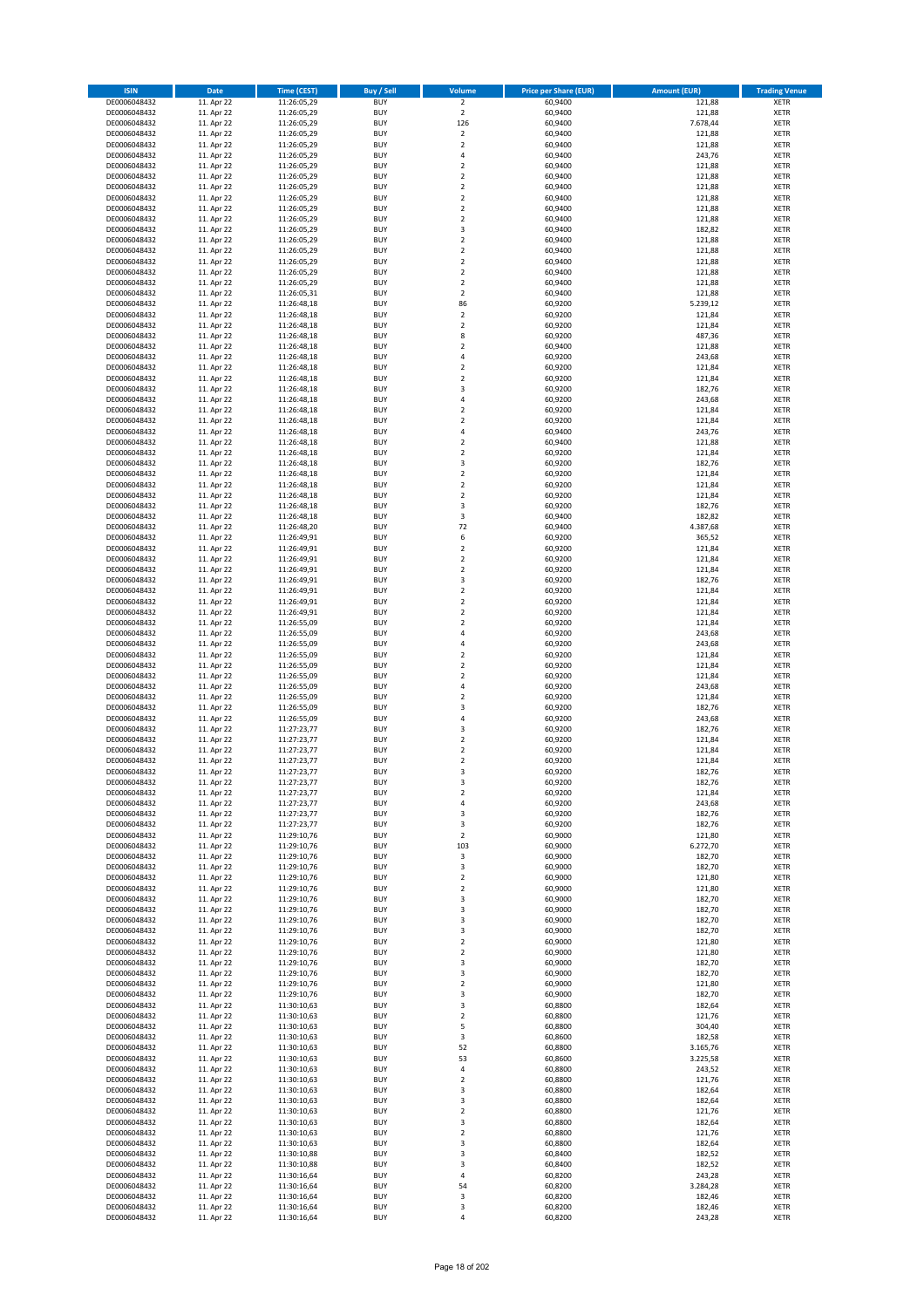| <b>ISIN</b>                  | <b>Date</b>              | Time (CEST)                | Buy / Sell               | Volume                                             | <b>Price per Share (EUR)</b> | <b>Amount (EUR)</b> | <b>Trading Venue</b>       |
|------------------------------|--------------------------|----------------------------|--------------------------|----------------------------------------------------|------------------------------|---------------------|----------------------------|
| DE0006048432                 | 11. Apr 22               | 11:30:16,64                | <b>BUY</b>               | $\overline{\mathbf{2}}$                            | 60,8200                      | 121,64              | <b>XETR</b>                |
| DE0006048432                 | 11. Apr 22               | 11:30:16,64                | <b>BUY</b>               | $\sqrt{4}$                                         | 60,8200                      | 243,28              | <b>XETR</b>                |
| DE0006048432                 | 11. Apr 22               | 11:30:16,64                | <b>BUY</b>               | 3                                                  | 60,8200                      | 182,46              | <b>XETR</b>                |
| DE0006048432                 | 11. Apr 22               | 11:30:16,64                | <b>BUY</b>               | 3                                                  | 60,8200                      | 182,46              | <b>XETR</b>                |
| DE0006048432<br>DE0006048432 | 11. Apr 22<br>11. Apr 22 | 11:30:17,66<br>11:30:17,66 | <b>BUY</b><br><b>BUY</b> | 3<br>$\overline{\mathbf{3}}$                       | 60,8200<br>60,8200           | 182,46<br>182,46    | <b>XETR</b><br><b>XETR</b> |
| DE0006048432                 | 11. Apr 22               | 11:34:01,82                | <b>BUY</b>               | $\overline{a}$                                     | 60,8400                      | 243,36              | <b>XETR</b>                |
| DE0006048432                 | 11. Apr 22               | 11:34:01,82                | <b>BUY</b>               | 4                                                  | 60,8400                      | 243,36              | <b>XETR</b>                |
| DE0006048432                 | 11. Apr 22               | 11:34:01,82                | BUY                      | 148                                                | 60,8400                      | 9.004,32            | <b>XETR</b>                |
| DE0006048432                 | 11. Apr 22               | 11:34:01,82                | <b>BUY</b>               | $\mathbf 2$                                        | 60,8400                      | 121,68              | <b>XETR</b>                |
| DE0006048432                 | 11. Apr 22               | 11:34:01,82                | <b>BUY</b>               | $\mathbf 2$                                        | 60,8400                      | 121,68              | <b>XETR</b>                |
| DE0006048432                 | 11. Apr 22               | 11:34:01,82                | <b>BUY</b><br><b>BUY</b> | $\overline{2}$<br>$\overline{2}$                   | 60,8400                      | 121,68              | <b>XETR</b>                |
| DE0006048432<br>DE0006048432 | 11. Apr 22<br>11. Apr 22 | 11:34:01,82<br>11:34:01,82 | <b>BUY</b>               | $\overline{2}$                                     | 60,8400<br>60,8400           | 121,68<br>121,68    | <b>XETR</b><br><b>XETR</b> |
| DE0006048432                 | 11. Apr 22               | 11:34:40,66                | <b>BUY</b>               | $\overline{2}$                                     | 60,8400                      | 121,68              | <b>XETR</b>                |
| DE0006048432                 | 11. Apr 22               | 11:34:40,66                | <b>BUY</b>               | 6                                                  | 60,8400                      | 365,04              | <b>XETR</b>                |
| DE0006048432                 | 11. Apr 22               | 11:34:40,66                | <b>BUY</b>               | 3                                                  | 60,8400                      | 182,52              | <b>XETR</b>                |
| DE0006048432                 | 11. Apr 22               | 11:35:16,26                | <b>BUY</b>               | $\overline{2}$                                     | 60,8400                      | 121,68              | <b>XETR</b>                |
| DE0006048432                 | 11. Apr 22               | 11:35:16,26                | <b>BUY</b>               | $\overline{2}$                                     | 60,8400                      | 121,68              | <b>XETR</b>                |
| DE0006048432<br>DE0006048432 | 11. Apr 22<br>11. Apr 22 | 11:37:05,99<br>11:37:05,99 | <b>BUY</b><br><b>BUY</b> | $\overline{\mathbf{3}}$<br>$\overline{\mathbf{3}}$ | 60,8400<br>60,8400           | 182,52<br>182,52    | <b>XETR</b><br><b>XETR</b> |
| DE0006048432                 | 11. Apr 22               | 11:37:05,99                | <b>BUY</b>               | 4                                                  | 60,8400                      | 243,36              | <b>XETR</b>                |
| DE0006048432                 | 11. Apr 22               | 11:37:05,99                | <b>BUY</b>               | $\overline{2}$                                     | 60,8400                      | 121,68              | <b>XETR</b>                |
| DE0006048432                 | 11. Apr 22               | 11:37:05,99                | <b>BUY</b>               | 3                                                  | 60,8400                      | 182,52              | <b>XETR</b>                |
| DE0006048432                 | 11. Apr 22               | 11:37:05,99                | <b>BUY</b>               | 4                                                  | 60,8400                      | 243,36              | <b>XETR</b>                |
| DE0006048432                 | 11. Apr 22               | 11:37:05,99                | <b>BUY</b>               | 5                                                  | 60,8400                      | 304,20              | <b>XETR</b>                |
| DE0006048432<br>DE0006048432 | 11. Apr 22               | 11:37:05,99                | <b>BUY</b><br><b>BUY</b> | $\overline{a}$<br>$\overline{4}$                   | 60,8400                      | 243,36              | <b>XETR</b><br><b>XETR</b> |
| DE0006048432                 | 11. Apr 22<br>11. Apr 22 | 11:37:05,99<br>11:37:05,99 | <b>BUY</b>               | 6                                                  | 60,8400<br>60,8400           | 243,36<br>365,04    | <b>XETR</b>                |
| DE0006048432                 | 11. Apr 22               | 11:37:05,99                | <b>BUY</b>               | 5                                                  | 60,8400                      | 304,20              | <b>XETR</b>                |
| DE0006048432                 | 11. Apr 22               | 11:37:05,99                | <b>BUY</b>               | $\overline{\mathbf{3}}$                            | 60,8400                      | 182,52              | <b>XETR</b>                |
| DE0006048432                 | 11. Apr 22               | 11:37:09,04                | <b>BUY</b>               | 4                                                  | 60,8400                      | 243,36              | <b>XETR</b>                |
| DE0006048432                 | 11. Apr 22               | 11:37:09,04                | <b>BUY</b>               | $\overline{\mathbf{c}}$                            | 60,8400                      | 121,68              | <b>XETR</b>                |
| DE0006048432                 | 11. Apr 22               | 11:37:09,04                | <b>BUY</b>               | $\overline{2}$                                     | 60,8400                      | 121,68              | <b>XETR</b>                |
| DE0006048432<br>DE0006048432 | 11. Apr 22<br>11. Apr 22 | 11:37:09,04<br>11:37:09,04 | <b>BUY</b><br><b>BUY</b> | $\overline{4}$<br>$\overline{4}$                   | 60,8400<br>60,8400           | 243,36<br>243,36    | <b>XETR</b><br><b>XETR</b> |
| DE0006048432                 | 11. Apr 22               | 11:37:09,04                | <b>BUY</b>               | $\overline{\mathbf{3}}$                            | 60,8400                      | 182,52              | <b>XETR</b>                |
| DE0006048432                 | 11. Apr 22               | 11:39:11,72                | <b>BUY</b>               | $\overline{\mathbf{3}}$                            | 60,9200                      | 182,76              | <b>XETR</b>                |
| DE0006048432                 | 11. Apr 22               | 11:39:11,72                | <b>BUY</b>               | 3                                                  | 60,9200                      | 182,76              | <b>XETR</b>                |
| DE0006048432                 | 11. Apr 22               | 11:39:11,72                | <b>BUY</b>               | 6                                                  | 60,9200                      | 365,52              | <b>XETR</b>                |
| DE0006048432                 | 11. Apr 22               | 11:39:11,72                | <b>BUY</b>               | $\overline{a}$                                     | 60,9200                      | 243,68              | <b>XETR</b>                |
| DE0006048432                 | 11. Apr 22<br>11. Apr 22 | 11:39:11,72                | <b>BUY</b><br><b>BUY</b> | 5<br>5                                             | 60,9200<br>60,9200           | 304,60<br>304,60    | <b>XETR</b>                |
| DE0006048432<br>DE0006048432 | 11. Apr 22               | 11:39:11,72<br>11:39:11,72 | <b>BUY</b>               | 5                                                  | 60,9200                      | 304,60              | <b>XETR</b><br><b>XETR</b> |
| DE0006048432                 | 11. Apr 22               | 11:39:11,72                | <b>BUY</b>               | $\overline{\mathbf{3}}$                            | 60,9200                      | 182,76              | <b>XETR</b>                |
| DE0006048432                 | 11. Apr 22               | 11:39:11,72                | <b>BUY</b>               | $\overline{\mathbf{3}}$                            | 60,9200                      | 182,76              | <b>XETR</b>                |
| DE0006048432                 | 11. Apr 22               | 11:39:11,72                | <b>BUY</b>               | 4                                                  | 60,9200                      | 243,68              | <b>XETR</b>                |
| DE0006048432                 | 11. Apr 22               | 11:39:11,72                | <b>BUY</b>               | 6                                                  | 60,9200                      | 365,52              | <b>XETR</b>                |
| DE0006048432<br>DE0006048432 | 11. Apr 22               | 11:39:11,72                | <b>BUY</b><br><b>BUY</b> | 5<br>4                                             | 60,9200<br>60,9200           | 304,60<br>243,68    | <b>XETR</b><br><b>XETR</b> |
| DE0006048432                 | 11. Apr 22<br>11. Apr 22 | 11:39:11,72<br>11:39:11,73 | <b>BUY</b>               | $\overline{2}$                                     | 60,9200                      | 121,84              | <b>XETR</b>                |
| DE0006048432                 | 11. Apr 22               | 11:39:11,73                | <b>BUY</b>               | $\overline{2}$                                     | 60,9200                      | 121,84              | <b>XETR</b>                |
| DE0006048432                 | 11. Apr 22               | 11:39:27,11                | <b>BUY</b>               | $\sqrt{4}$                                         | 60,9000                      | 243,60              | <b>XETR</b>                |
| DE0006048432                 | 11. Apr 22               | 11:39:27,11                | <b>BUY</b>               | 231                                                | 60,9000                      | 14.067,90           | <b>XETR</b>                |
| DE0006048432                 | 11. Apr 22               | 11:39:27,11                | <b>BUY</b>               | 3                                                  | 60,9000                      | 182,70              | <b>XETR</b>                |
| DE0006048432                 | 11. Apr 22               | 11:39:27,11                | <b>BUY</b>               | $\overline{2}$                                     | 60,9000                      | 121,80              | <b>XETR</b>                |
| DE0006048432<br>DE0006048432 | 11. Apr 22<br>11. Apr 22 | 11:39:27,11<br>11:39:27,11 | <b>BUY</b><br><b>BUY</b> | 6<br>4                                             | 60,9000<br>60,9000           | 365,40<br>243,60    | <b>XETR</b><br><b>XETR</b> |
| DE0006048432                 | 11. Apr 22               | 11:39:27,11                | BUY                      | $\overline{a}$                                     | 60,9000                      | 243,60              | <b>XETR</b>                |
| DE0006048432                 | 11. Apr 22               | 11:39:27,11                | <b>BUY</b>               | 6                                                  | 60,9000                      | 365,40              | <b>XETR</b>                |
| DE0006048432                 | 11. Apr 22               | 11:39:27,11                | <b>BUY</b>               | 3                                                  | 60,9000                      | 182,70              | <b>XETR</b>                |
| DE0006048432                 | 11. Apr 22               | 11:39:27,11                | BUY                      | $\overline{a}$                                     | 60,9000                      | 243,60              | <b>XETR</b>                |
| DE0006048432                 | 11. Apr 22               | 11:39:27,11                | BUY                      | 5                                                  | 60,9000                      | 304,50              | <b>XETR</b>                |
| DE0006048432<br>DE0006048432 | 11. Apr 22<br>11. Apr 22 | 11:41:16,92<br>11:41:16,92 | <b>BUY</b><br><b>BUY</b> | $\overline{2}$<br>97                               | 60,9000<br>60,9000           | 121,80<br>5.907,30  | <b>XETR</b><br><b>XETR</b> |
| DE0006048432                 | 11. Apr 22               | 11:41:16,92                | <b>BUY</b>               | 3                                                  | 60,9000                      | 182,70              | <b>XETR</b>                |
| DE0006048432                 | 11. Apr 22               | 11:41:16,92                | <b>BUY</b>               | 3                                                  | 60,9000                      | 182,70              | <b>XETR</b>                |
| DE0006048432                 | 11. Apr 22               | 11:41:16,92                | <b>BUY</b>               | 4                                                  | 60,9000                      | 243,60              | <b>XETR</b>                |
| DE0006048432                 | 11. Apr 22               | 11:41:16,92                | <b>BUY</b>               | 4                                                  | 60,9000                      | 243,60              | <b>XETR</b>                |
| DE0006048432                 | 11. Apr 22               | 11:41:16,92                | <b>BUY</b>               | 4                                                  | 60,9000                      | 243,60              | <b>XETR</b>                |
| DE0006048432<br>DE0006048432 | 11. Apr 22<br>11. Apr 22 | 11:41:16,92<br>11:41:16,92 | <b>BUY</b><br><b>BUY</b> | 4                                                  | 60,9000<br>60,9000           | 243,60<br>182,70    | <b>XETR</b>                |
| DE0006048432                 | 11. Apr 22               | 11:41:16,95                | <b>BUY</b>               | 3<br>163                                           | 60,9000                      | 9.926,70            | <b>XETR</b><br><b>XETR</b> |
| DE0006048432                 | 11. Apr 22               | 11:45:50,00                | <b>BUY</b>               | 3                                                  | 60,9000                      | 182,70              | <b>XETR</b>                |
| DE0006048432                 | 11. Apr 22               | 11:45:50,00                | <b>BUY</b>               | 5                                                  | 60,9000                      | 304,50              | <b>XETR</b>                |
| DE0006048432                 | 11. Apr 22               | 11:45:50,00                | <b>BUY</b>               | 6                                                  | 60,9000                      | 365,40              | <b>XETR</b>                |
| DE0006048432                 | 11. Apr 22               | 11:45:50,00                | <b>BUY</b><br><b>BUY</b> | 5<br>6                                             | 60,9000                      | 304,50              | <b>XETR</b>                |
| DE0006048432<br>DE0006048432 | 11. Apr 22<br>11. Apr 22 | 11:45:50,00<br>11:45:50,00 | <b>BUY</b>               | 6                                                  | 60,9000<br>60,9000           | 365,40<br>365,40    | <b>XETR</b><br><b>XETR</b> |
| DE0006048432                 | 11. Apr 22               | 11:45:50,00                | <b>BUY</b>               | 5                                                  | 60,9000                      | 304,50              | <b>XETR</b>                |
| DE0006048432                 | 11. Apr 22               | 11:45:50,00                | <b>BUY</b>               | 6                                                  | 60,9000                      | 365,40              | <b>XETR</b>                |
| DE0006048432                 | 11. Apr 22               | 11:45:50,02                | <b>BUY</b>               | $\sqrt{4}$                                         | 60,9000                      | 243,60              | <b>XETR</b>                |
| DE0006048432                 | 11. Apr 22               | 11:45:54,06                | <b>BUY</b>               | 233                                                | 60,9000                      | 14.189,70           | <b>XETR</b>                |
| DE0006048432                 | 11. Apr 22               | 11:46:57,83                | <b>BUY</b>               | 9                                                  | 61,0000                      | 549,00              | <b>XETR</b>                |
| DE0006048432<br>DE0006048432 | 11. Apr 22<br>11. Apr 22 | 11:46:57,83<br>11:46:57,83 | <b>BUY</b><br><b>BUY</b> | $\overline{\mathbf{3}}$<br>8                       | 61,0000<br>61,0000           | 183,00<br>488,00    | <b>XETR</b><br><b>XETR</b> |
| DE0006048432                 | 11. Apr 22               | 11:46:57,83                | <b>BUY</b>               | 4                                                  | 61,0000                      | 244,00              | <b>XETR</b>                |
| DE0006048432                 | 11. Apr 22               | 11:46:57,83                | <b>BUY</b>               | $\overline{7}$                                     | 61,0000                      | 427,00              | <b>XETR</b>                |
| DE0006048432                 | 11. Apr 22               | 11:47:03,15                | <b>BUY</b>               | 7                                                  | 61,0600                      | 427,42              | <b>XETR</b>                |
| DE0006048432                 | 11. Apr 22               | 11:47:03,85                | <b>BUY</b>               | 5                                                  | 61,0800                      | 305,40              | <b>XETR</b>                |
| DE0006048432                 | 11. Apr 22               | 11:47:03,85                | <b>BUY</b>               | 8                                                  | 61,0800                      | 488,64              | <b>XETR</b>                |
| DE0006048432                 | 11. Apr 22               | 11:47:03,85                | <b>BUY</b>               | 6                                                  | 61,0800                      | 366,48<br>366,48    | <b>XETR</b>                |
| DE0006048432<br>DE0006048432 | 11. Apr 22<br>11. Apr 22 | 11:47:03,85<br>11:47:03,85 | <b>BUY</b><br><b>BUY</b> | 6<br>$\overline{7}$                                | 61,0800<br>61,0800           | 427,56              | <b>XETR</b><br><b>XETR</b> |
| DE0006048432                 | 11. Apr 22               | 11:47:03,85                | <b>BUY</b>               | 8                                                  | 61,0800                      | 488,64              | <b>XETR</b>                |
| DE0006048432                 | 11. Apr 22               | 11:47:09,17                | <b>BUY</b>               | 4                                                  | 61,0800                      | 244,32              | <b>XETR</b>                |
| DE0006048432                 | 11. Apr 22               | 11:47:09,17                | <b>BUY</b>               | 5                                                  | 61,0800                      | 305,40              | <b>XETR</b>                |
| DE0006048432                 | 11. Apr 22               | 11:47:09,17                | <b>BUY</b>               | 6                                                  | 61,0800                      | 366,48              | <b>XETR</b>                |
| DE0006048432                 | 11. Apr 22               | 11:47:09,17                | <b>BUY</b>               | $\mathbf 2$                                        | 61,0800                      | 122,16              | <b>XETR</b>                |
| DE0006048432<br>DE0006048432 | 11. Apr 22<br>11. Apr 22 | 11:47:09,17<br>11:47:09,17 | <b>BUY</b><br><b>BUY</b> | 5<br>3                                             | 61,0800<br>61,0800           | 305,40<br>183,24    | <b>XETR</b><br><b>XETR</b> |
| DE0006048432                 | 11. Apr 22               | 11:47:09,17                | <b>BUY</b>               | 6                                                  | 61,0800                      | 366,48              | <b>XETR</b>                |
| DE0006048432                 | 11. Apr 22               | 11:47:09,17                | <b>BUY</b>               | 3                                                  | 61,0800                      | 183,24              | <b>XETR</b>                |
| DE0006048432                 | 11. Apr 22               | 11:47:09,17                | <b>BUY</b>               | 3                                                  | 61,0800                      | 183,24              | <b>XETR</b>                |
| DE0006048432                 | 11. Apr 22               | 11:47:09,17                | <b>BUY</b>               | 7                                                  | 61,0800                      | 427,56              | <b>XETR</b>                |
| DE0006048432                 | 11. Apr 22               | 11:47:09,17                | <b>BUY</b>               | 6                                                  | 61,0800                      | 366,48              | <b>XETR</b>                |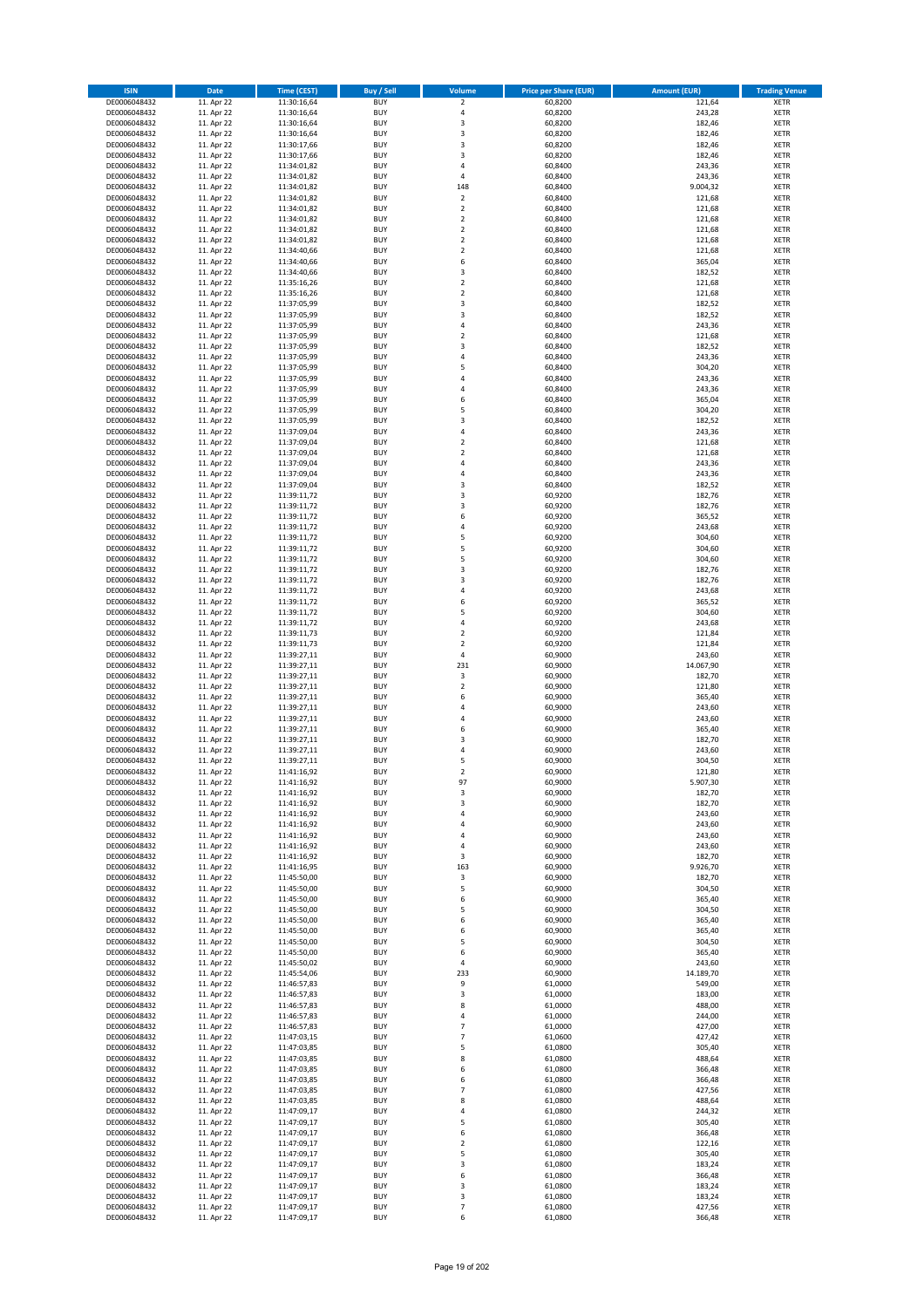| <b>ISIN</b>                  | <b>Date</b>              | <b>Time (CEST)</b>         | Buy / Sell               | Volume                                 | <b>Price per Share (EUR)</b> | <b>Amount (EUR)</b> | <b>Trading Venue</b>       |
|------------------------------|--------------------------|----------------------------|--------------------------|----------------------------------------|------------------------------|---------------------|----------------------------|
| DE0006048432                 | 11. Apr 22               | 11:47:09,17                | <b>BUY</b>               | 10                                     | 61,0800                      | 610,80              | <b>XETR</b>                |
| DE0006048432                 | 11. Apr 22               | 11:47:09,17                | <b>BUY</b>               | 5                                      | 61,0800                      | 305,40              | <b>XETR</b>                |
| DE0006048432                 | 11. Apr 22               | 11:47:09,17                | <b>BUY</b>               | 5                                      | 61,0800                      | 305,40              | <b>XETR</b>                |
| DE0006048432                 | 11. Apr 22               | 11:47:09,17                | <b>BUY</b>               | 6                                      | 61,0800                      | 366,48              | <b>XETR</b>                |
| DE0006048432<br>DE0006048432 | 11. Apr 22<br>11. Apr 22 | 11:47:11,12<br>11:47:11,12 | <b>BUY</b><br><b>BUY</b> | 3<br>191                               | 61,0600<br>61,0600           | 183,18<br>11.662,46 | <b>XETR</b><br><b>XETR</b> |
| DE0006048432                 | 11. Apr 22               | 11:47:11,12                | <b>BUY</b>               | 5                                      | 61,0600                      | 305,30              | <b>XETR</b>                |
| DE0006048432                 | 11. Apr 22               | 11:47:11,12                | <b>BUY</b>               | $\mathbf 2$                            | 61,0600                      | 122,12              | <b>XETR</b>                |
| DE0006048432                 | 11. Apr 22               | 11:47:11,12                | <b>BUY</b>               | 8                                      | 61,0600                      | 488,48              | <b>XETR</b>                |
| DE0006048432                 | 11. Apr 22               | 11:47:11,12                | <b>BUY</b>               | 3                                      | 61,0600                      | 183,18              | <b>XETR</b>                |
| DE0006048432                 | 11. Apr 22               | 11:47:11,12                | <b>BUY</b>               | $\overline{7}$                         | 61,0600                      | 427,42              | <b>XETR</b>                |
| DE0006048432                 | 11. Apr 22               | 11:47:11,12                | <b>BUY</b>               | $\mathbf 2$<br>$\mathbf 2$             | 61,0600                      | 122,12              | <b>XETR</b><br><b>XETR</b> |
| DE0006048432<br>DE0006048432 | 11. Apr 22<br>11. Apr 22 | 11:47:11,12<br>11:47:11,12 | <b>BUY</b><br><b>BUY</b> | 6                                      | 61,0600<br>61,0600           | 122,12<br>366,36    | <b>XETR</b>                |
| DE0006048432                 | 11. Apr 22               | 11:47:11,12                | <b>BUY</b>               | 8                                      | 61,0600                      | 488,48              | <b>XETR</b>                |
| DE0006048432                 | 11. Apr 22               | 11:47:11,12                | <b>BUY</b>               | 3                                      | 61,0600                      | 183,18              | <b>XETR</b>                |
| DE0006048432                 | 11. Apr 22               | 11:47:11,12                | <b>BUY</b>               | 3                                      | 61,0600                      | 183,18              | <b>XETR</b>                |
| DE0006048432                 | 11. Apr 22               | 11:47:11,14                | <b>BUY</b>               | $\mathbf 2$                            | 61,0600                      | 122,12              | <b>XETR</b>                |
| DE0006048432                 | 11. Apr 22               | 11:47:16,67                | <b>BUY</b>               | $\overline{\mathbf{c}}$                | 61,0400                      | 122,08              | <b>XETR</b>                |
| DE0006048432<br>DE0006048432 | 11. Apr 22<br>11. Apr 22 | 11:47:16,67<br>11:47:16,67 | <b>BUY</b><br><b>BUY</b> | $\mathbf 2$<br>108                     | 61,0400<br>61,0400           | 122,08<br>6.592,32  | <b>XETR</b><br><b>XETR</b> |
| DE0006048432                 | 11. Apr 22               | 11:47:16,67                | <b>BUY</b>               | 5                                      | 61,0400                      | 305,20              | <b>XETR</b>                |
| DE0006048432                 | 11. Apr 22               | 11:47:16,67                | <b>BUY</b>               | $\mathbf 2$                            | 61,0400                      | 122,08              | <b>XETR</b>                |
| DE0006048432                 | 11. Apr 22               | 11:47:16,67                | <b>BUY</b>               | 5                                      | 61,0400                      | 305,20              | <b>XETR</b>                |
| DE0006048432                 | 11. Apr 22               | 11:47:16,67                | <b>BUY</b>               | 4                                      | 61,0400                      | 244,16              | <b>XETR</b>                |
| DE0006048432                 | 11. Apr 22               | 11:47:16,67                | <b>BUY</b>               | $\mathbf 2$                            | 61,0400                      | 122,08              | <b>XETR</b>                |
| DE0006048432<br>DE0006048432 | 11. Apr 22<br>11. Apr 22 | 11:47:16,67<br>11:47:16,67 | <b>BUY</b><br><b>BUY</b> | 8<br>5                                 | 61,0400<br>61,0400           | 488,32<br>305,20    | <b>XETR</b><br><b>XETR</b> |
| DE0006048432                 | 11. Apr 22               | 11:47:16,67                | <b>BUY</b>               | 6                                      | 61,0400                      | 366,24              | <b>XETR</b>                |
| DE0006048432                 | 11. Apr 22               | 11:47:16,67                | <b>BUY</b>               | 5                                      | 61,0400                      | 305,20              | <b>XETR</b>                |
| DE0006048432                 | 11. Apr 22               | 11:47:16,67                | <b>BUY</b>               | 6                                      | 61,0400                      | 366,24              | <b>XETR</b>                |
| DE0006048432                 | 11. Apr 22               | 11:47:16,67                | <b>BUY</b>               | 10                                     | 61,0400                      | 610,40              | <b>XETR</b>                |
| DE0006048432                 | 11. Apr 22               | 11:47:16,67                | <b>BUY</b>               | 3                                      | 61,0400                      | 183,12              | <b>XETR</b>                |
| DE0006048432                 | 11. Apr 22               | 11:47:16,67                | <b>BUY</b>               | 6                                      | 61,0400                      | 366,24              | <b>XETR</b>                |
| DE0006048432<br>DE0006048432 | 11. Apr 22<br>11. Apr 22 | 11:47:17,06<br>11:47:17,06 | <b>BUY</b><br><b>BUY</b> | 5<br>8                                 | 61.0200<br>61,0200           | 305,10<br>488,16    | <b>XETR</b><br><b>XETR</b> |
| DE0006048432                 | 11. Apr 22               | 11:47:17,06                | <b>BUY</b>               | 5                                      | 61,0200                      | 305,10              | <b>XETR</b>                |
| DE0006048432                 | 11. Apr 22               | 11:47:17,06                | <b>BUY</b>               | 4                                      | 61,0200                      | 244,08              | <b>XETR</b>                |
| DE0006048432                 | 11. Apr 22               | 11:47:17,06                | <b>BUY</b>               | 8                                      | 61,0200                      | 488,16              | <b>XETR</b>                |
| DE0006048432                 | 11. Apr 22               | 11:47:17,06                | <b>BUY</b>               | $\overline{7}$                         | 61,0200                      | 427,14              | <b>XETR</b>                |
| DE0006048432                 | 11. Apr 22               | 11:47:18,94                | <b>BUY</b>               | 3                                      | 61,0400                      | 183,12              | <b>XETR</b>                |
| DE0006048432<br>DE0006048432 | 11. Apr 22<br>11. Apr 22 | 11:47:18,94                | <b>BUY</b><br><b>BUY</b> | 4<br>$\mathbf 2$                       | 61,0400<br>61,0400           | 244,16<br>122,08    | <b>XETR</b><br><b>XETR</b> |
| DE0006048432                 | 11. Apr 22               | 11:47:18,94<br>11:47:18,94 | <b>BUY</b>               | $\overline{\mathbf{c}}$                | 61,0400                      | 122,08              | <b>XETR</b>                |
| DE0006048432                 | 11. Apr 22               | 11:47:18,94                | <b>BUY</b>               | $\mathbf 2$                            | 61,0400                      | 122,08              | <b>XETR</b>                |
| DE0006048432                 | 11. Apr 22               | 11:47:24,11                | <b>BUY</b>               | $\overline{2}$                         | 61,0200                      | 122,04              | <b>XETR</b>                |
| DE0006048432                 | 11. Apr 22               | 11:47:24,11                | <b>BUY</b>               | 3                                      | 61,0200                      | 183,06              | <b>XETR</b>                |
| DE0006048432                 | 11. Apr 22               | 11:47:24,11                | <b>BUY</b>               | $\mathbf 2$                            | 61,0200                      | 122,04              | <b>XETR</b>                |
| DE0006048432<br>DE0006048432 | 11. Apr 22<br>11. Apr 22 | 11:47:24,11<br>11:47:24,11 | <b>BUY</b><br><b>BUY</b> | $\mathbf 2$<br>$\overline{\mathbf{c}}$ | 61,0200<br>61,0200           | 122,04<br>122,04    | <b>XETR</b><br><b>XETR</b> |
| DE0006048432                 | 11. Apr 22               | 11:47:24,11                | <b>BUY</b>               | $\mathbf 2$                            | 61,0200                      | 122,04              | <b>XETR</b>                |
| DE0006048432                 | 11. Apr 22               | 11:47:24,11                | <b>BUY</b>               | 4                                      | 61,0200                      | 244,08              | <b>XETR</b>                |
| DE0006048432                 | 11. Apr 22               | 11:47:24,11                | <b>BUY</b>               | $\mathbf 2$                            | 61,0200                      | 122,04              | <b>XETR</b>                |
| DE0006048432                 | 11. Apr 22               | 11:47:24,11                | <b>BUY</b>               | $\mathbf 2$                            | 61,0200                      | 122,04              | <b>XETR</b>                |
| DE0006048432                 | 11. Apr 22               | 11:47:24,11                | <b>BUY</b>               | $\mathbf 2$                            | 61,0200                      | 122,04              | <b>XETR</b>                |
| DE0006048432                 | 11. Apr 22               | 11:47:24,11                | <b>BUY</b>               | $\mathbf 1$                            | 61,0200                      | 61,02               | <b>XETR</b>                |
| DE0006048432<br>DE0006048432 | 11. Apr 22<br>11. Apr 22 | 11:47:24,13<br>11:47:29,17 | <b>BUY</b><br><b>BUY</b> | $\overline{\mathbf{c}}$<br>27          | 61,0200<br>61,0000           | 122,04<br>1.647,00  | <b>XETR</b><br><b>XETR</b> |
| DE0006048432                 | 11. Apr 22               | 11:47:29,17                | <b>BUY</b>               | 4                                      | 61,0000                      | 244,00              | <b>XETR</b>                |
| DE0006048432                 | 11. Apr 22               | 11:47:29,17                | <b>BUY</b>               | 4                                      | 61,0000                      | 244,00              | <b>XETR</b>                |
| DE0006048432                 | 11. Apr 22               | 11:47:29,17                | <b>BUY</b>               | 4                                      | 61,0000                      | 244,00              | <b>XETR</b>                |
| DE0006048432                 | 11. Apr 22               | 11:47:29,17                | <b>BUY</b>               | $\overline{\mathbf{c}}$                | 61,0000                      | 122,00              | <b>XETR</b>                |
| DE0006048432                 | 11. Apr 22               | 11:47:29,17                | <b>BUY</b>               | 5                                      | 61,0000                      | 305,00              | <b>XETR</b>                |
| DE0006048432<br>DE0006048432 | 11. Apr 22<br>11. Apr 22 | 11:47:29,17<br>11:47:29,17 | <b>BUY</b><br>BUY        | 3<br>5                                 | 61,0000<br>61,0000           | 183,00<br>305,00    | <b>XETR</b><br><b>XETR</b> |
| DE0006048432                 | 11. Apr 22               | 11:47:29,17                | <b>BUY</b>               | $\mathbf 2$                            | 61,0000                      | 122,00              | <b>XETR</b>                |
| DE0006048432                 | 11. Apr 22               | 11:47:29,17                | <b>BUY</b>               | $\mathbf 2$                            | 61,0000                      | 122,00              | <b>XETR</b>                |
| DE0006048432                 | 11. Apr 22               | 11:47:29,17                | <b>BUY</b>               | 6                                      | 61,0000                      | 366,00              | XETR                       |
| DE0006048432                 | 11. Apr 22               | 11:47:29,17                | <b>BUY</b>               | 8                                      | 61,0000                      | 488,00              | <b>XETR</b>                |
| DE0006048432                 | 11. Apr 22               | 11:47:29,17                | <b>BUY</b>               | 3                                      | 61,0000                      | 183,00              | <b>XETR</b>                |
| DE0006048432<br>DE0006048432 | 11. Apr 22<br>11. Apr 22 | 11:47:29,17<br>11:47:29,18 | <b>BUY</b><br><b>BUY</b> | 137<br>3                               | 61,0000<br>61,0000           | 8.357,00<br>183,00  | <b>XETR</b><br><b>XETR</b> |
| DE0006048432                 | 11. Apr 22               | 11:47:41,55                | <b>BUY</b>               | $\mathbf 2$                            | 61,0000                      | 122,00              | <b>XETR</b>                |
| DE0006048432                 | 11. Apr 22               | 11:47:56,24                | <b>BUY</b>               | 3                                      | 61,0000                      | 183,00              | <b>XETR</b>                |
| DE0006048432                 | 11. Apr 22               | 11:47:56,24                | <b>BUY</b>               | $\mathbf 2$                            | 61,0000                      | 122,00              | <b>XETR</b>                |
| DE0006048432                 | 11. Apr 22               | 11:47:56,24                | <b>BUY</b>               | 3                                      | 61,0000                      | 183,00              | <b>XETR</b>                |
| DE0006048432                 | 11. Apr 22               | 11:47:56,24                | <b>BUY</b>               | $\mathbf 2$                            | 61,0000                      | 122,00              | <b>XETR</b>                |
| DE0006048432<br>DE0006048432 | 11. Apr 22<br>11. Apr 22 | 11:47:56,24<br>11:47:56,24 | <b>BUY</b><br><b>BUY</b> | 3<br>4                                 | 61,0000<br>61,0000           | 183,00<br>244,00    | <b>XETR</b><br><b>XETR</b> |
| DE0006048432                 | 11. Apr 22               | 11:48:05,42                | <b>BUY</b>               | 19                                     | 60,9800                      | 1.158,62            | <b>XETR</b>                |
| DE0006048432                 | 11. Apr 22               | 11:48:05,42                | <b>BUY</b>               | 6                                      | 60,9800                      | 365,88              | <b>XETR</b>                |
| DE0006048432                 | 11. Apr 22               | 11:48:05,42                | <b>BUY</b>               | 3                                      | 60,9800                      | 182,94              | <b>XETR</b>                |
| DE0006048432                 | 11. Apr 22               | 11:48:05,42                | <b>BUY</b>               | 3                                      | 60,9800                      | 182,94              | XETR                       |
| DE0006048432                 | 11. Apr 22               | 11:48:05,42                | <b>BUY</b>               | 4                                      | 60,9800                      | 243,92              | <b>XETR</b>                |
| DE0006048432<br>DE0006048432 | 11. Apr 22<br>11. Apr 22 | 11:48:05,42<br>11:48:05,42 | <b>BUY</b><br><b>BUY</b> | 3<br>3                                 | 60,9800<br>60,9800           | 182,94<br>182,94    | <b>XETR</b><br><b>XETR</b> |
| DE0006048432                 | 11. Apr 22               | 11:48:05,42                | <b>BUY</b>               | 3                                      | 60,9800                      | 182,94              | <b>XETR</b>                |
| DE0006048432                 | 11. Apr 22               | 11:48:05,42                | <b>BUY</b>               | $\mathbf 2$                            | 60,9800                      | 121,96              | <b>XETR</b>                |
| DE0006048432                 | 11. Apr 22               | 11:48:05,42                | <b>BUY</b>               | 30                                     | 60,9800                      | 1.829,40            | <b>XETR</b>                |
| DE0006048432                 | 11. Apr 22               | 11:48:33,18                | <b>BUY</b>               | 50                                     | 60,9600                      | 3.048,00            | <b>XETR</b>                |
| DE0006048432                 | 11. Apr 22               | 11:48:33,18                | <b>BUY</b>               | 3                                      | 60,9600                      | 182,88              | <b>XETR</b>                |
| DE0006048432                 | 11. Apr 22               | 11:48:33,18                | <b>BUY</b>               | 3                                      | 60,9600                      | 182,88              | <b>XETR</b>                |
| DE0006048432<br>DE0006048432 | 11. Apr 22<br>11. Apr 22 | 11:48:33,18<br>11:48:33,18 | <b>BUY</b><br><b>BUY</b> | 2<br>3                                 | 60,9600<br>60,9600           | 121,92<br>182,88    | <b>XETR</b><br><b>XETR</b> |
| DE0006048432                 | 11. Apr 22               | 11:48:33,18                | <b>BUY</b>               | $\mathbf 2$                            | 60,9600                      | 121,92              | <b>XETR</b>                |
| DE0006048432                 | 11. Apr 22               | 11:48:33,18                | <b>BUY</b>               | 3                                      | 60,9600                      | 182,88              | <b>XETR</b>                |
| DE0006048432                 | 11. Apr 22               | 11:48:33,18                | <b>BUY</b>               | 3                                      | 60,9600                      | 182,88              | <b>XETR</b>                |
| DE0006048432                 | 11. Apr 22               | 11:48:33,18                | <b>BUY</b>               | 3                                      | 60,9600                      | 182,88              | <b>XETR</b>                |
| DE0006048432                 | 11. Apr 22               | 11:48:33,18                | <b>BUY</b>               | $\mathbf 2$                            | 60,9600                      | 121,92              | <b>XETR</b>                |
| DE0006048432<br>DE0006048432 | 11. Apr 22<br>11. Apr 22 | 11:48:33,18<br>11:48:33,18 | <b>BUY</b><br><b>BUY</b> | 3<br>3                                 | 60,9600<br>60,9600           | 182,88<br>182,88    | <b>XETR</b><br><b>XETR</b> |
| DE0006048432                 | 11. Apr 22               | 11:48:33,18                | <b>BUY</b>               | 3                                      | 60,9600                      | 182,88              | <b>XETR</b>                |
| DE0006048432                 | 11. Apr 22               | 11:50:33,90                | <b>BUY</b>               | 4                                      | 60,9800                      | 243,92              | <b>XETR</b>                |
| DE0006048432                 | 11. Apr 22               | 11:50:33,90                | <b>BUY</b>               | $\mathbf 2$                            | 60,9800                      | 121,96              | XETR                       |
| DE0006048432                 | 11. Apr 22               | 11:50:33,90                | <b>BUY</b>               | 4                                      | 60,9800                      | 243,92              | <b>XETR</b>                |
| DE0006048432                 | 11. Apr 22               | 11:50:33,90                | <b>BUY</b>               | $\overline{2}$                         | 60,9800                      | 121,96              | <b>XETR</b>                |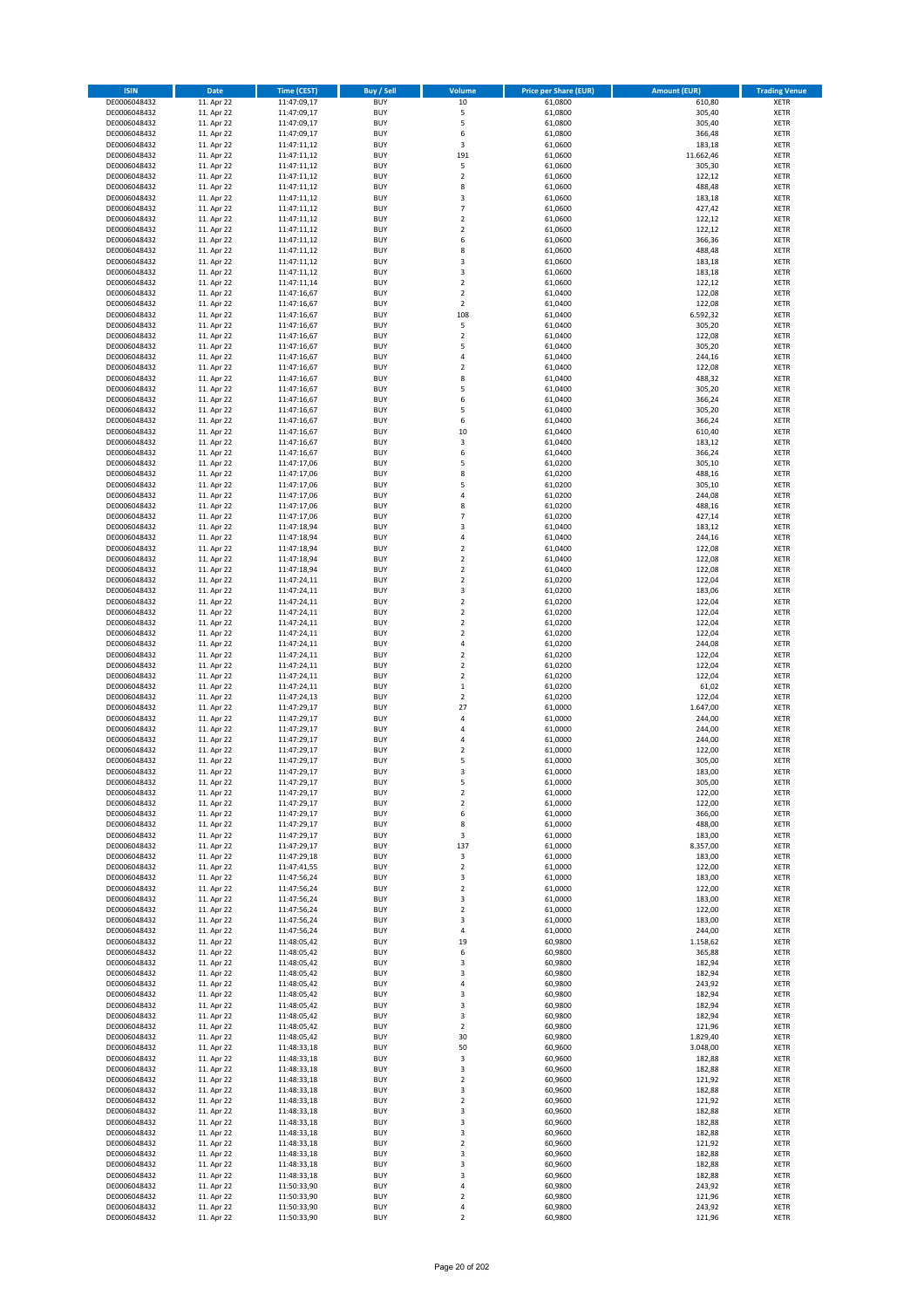| <b>ISIN</b>                  | <b>Date</b>              | <b>Time (CEST)</b>         | <b>Buy / Sell</b>        | Volume                       | <b>Price per Share (EUR)</b> | <b>Amount (EUR)</b> | <b>Trading Venue</b>       |
|------------------------------|--------------------------|----------------------------|--------------------------|------------------------------|------------------------------|---------------------|----------------------------|
| DE0006048432                 | 11. Apr 22               | 11:50:33,90                | <b>BUY</b>               | $\overline{2}$               | 60,9800                      | 121,96              | <b>XETR</b>                |
| DE0006048432                 | 11. Apr 22               | 11:50:33,90                | <b>BUY</b>               | $\mathbf 2$                  | 60,9800                      | 121,96              | <b>XETR</b>                |
| DE0006048432                 | 11. Apr 22               | 11:50:33,90                | <b>BUY</b>               | 4                            | 60,9800                      | 243,92              | <b>XETR</b>                |
| DE0006048432                 | 11. Apr 22               | 11:50:33,90                | <b>BUY</b>               | $\mathbf 2$                  | 60,9800                      | 121,96              | <b>XETR</b>                |
| DE0006048432<br>DE0006048432 | 11. Apr 22<br>11. Apr 22 | 11:50:33,90<br>11:50:33,90 | <b>BUY</b><br><b>BUY</b> | 3<br>4                       | 60,9800<br>60,9800           | 182,94<br>243,92    | <b>XETR</b><br><b>XETR</b> |
| DE0006048432                 | 11. Apr 22               | 11:50:33,90                | <b>BUY</b>               | 4                            | 60,9800                      | 243,92              | <b>XETR</b>                |
| DE0006048432                 | 11. Apr 22               | 11:50:33,90                | <b>BUY</b>               | $\mathbf 2$                  | 60,9800                      | 121,96              | <b>XETR</b>                |
| DE0006048432                 | 11. Apr 22               | 11:50:33,90                | <b>BUY</b>               | $\overline{2}$               | 60,9800                      | 121,96              | <b>XETR</b>                |
| DE0006048432                 | 11. Apr 22               | 11:50:33,90                | <b>BUY</b>               | $\overline{2}$               | 60,9800                      | 121,96              | <b>XETR</b>                |
| DE0006048432                 | 11. Apr 22               | 11:50:33,90                | <b>BUY</b>               | 3                            | 60,9800                      | 182,94              | <b>XETR</b>                |
| DE0006048432                 | 11. Apr 22               | 11:50:33,90                | <b>BUY</b>               | $\overline{\mathbf{c}}$      | 60,9800                      | 121,96              | <b>XETR</b><br><b>XETR</b> |
| DE0006048432<br>DE0006048432 | 11. Apr 22<br>11. Apr 22 | 11:50:33,90<br>11:50:33,90 | <b>BUY</b><br><b>BUY</b> | 4<br>3                       | 60,9800<br>60,9800           | 243,92<br>182,94    | <b>XETR</b>                |
| DE0006048432                 | 11. Apr 22               | 11:50:33,90                | <b>BUY</b>               | 3                            | 60,9800                      | 182,94              | <b>XETR</b>                |
| DE0006048432                 | 11. Apr 22               | 11:50:33,90                | <b>BUY</b>               | $\overline{\mathbf{c}}$      | 60,9800                      | 121,96              | <b>XETR</b>                |
| DE0006048432                 | 11. Apr 22               | 11:50:33,90                | <b>BUY</b>               | $\mathbf 2$                  | 60,9800                      | 121,96              | <b>XETR</b>                |
| DE0006048432                 | 11. Apr 22               | 11:50:33,90                | <b>BUY</b>               | $\mathbf 2$                  | 60,9800                      | 121,96              | <b>XETR</b>                |
| DE0006048432                 | 11. Apr 22               | 11:50:33,90                | <b>BUY</b>               | 122                          | 60,9800                      | 7.439,56            | <b>XETR</b>                |
| DE0006048432<br>DE0006048432 | 11. Apr 22<br>11. Apr 22 | 11:50:37,06<br>11:50:37,06 | <b>BUY</b><br><b>BUY</b> | $\mathsf 3$<br>3             | 60,9600<br>60,9600           | 182,88<br>182,88    | <b>XETR</b><br><b>XETR</b> |
| DE0006048432                 | 11. Apr 22               | 11:50:37,06                | <b>BUY</b>               | 3                            | 60,9600                      | 182,88              | <b>XETR</b>                |
| DE0006048432                 | 11. Apr 22               | 11:50:37,06                | <b>BUY</b>               | 3                            | 60,9600                      | 182,88              | <b>XETR</b>                |
| DE0006048432                 | 11. Apr 22               | 11:50:48,01                | <b>BUY</b>               | 3                            | 60,9400                      | 182,82              | <b>XETR</b>                |
| DE0006048432                 | 11. Apr 22               | 11:50:48,01                | <b>BUY</b>               | 122                          | 60,9400                      | 7.434,68            | <b>XETR</b>                |
| DE0006048432                 | 11. Apr 22               | 11:50:48,01                | <b>BUY</b>               | $\mathsf 3$                  | 60,9400                      | 182,82              | <b>XETR</b>                |
| DE0006048432                 | 11. Apr 22               | 11:50:48,01                | <b>BUY</b>               | 3                            | 60,9400                      | 182,82              | <b>XETR</b>                |
| DE0006048432<br>DE0006048432 | 11. Apr 22<br>11. Apr 22 | 11:50:48,01<br>11:50:48,01 | <b>BUY</b><br><b>BUY</b> | $\overline{\mathbf{c}}$<br>3 | 60,9400<br>60,9400           | 121,88<br>182,82    | <b>XETR</b><br><b>XETR</b> |
| DE0006048432                 | 11. Apr 22               | 11:50:48,01                | <b>BUY</b>               | 3                            | 60,9400                      | 182,82              | <b>XETR</b>                |
| DE0006048432                 | 11. Apr 22               | 11:50:48,01                | <b>BUY</b>               | 3                            | 60,9400                      | 182,82              | <b>XETR</b>                |
| DE0006048432                 | 11. Apr 22               | 11:50:48,01                | <b>BUY</b>               | 3                            | 60,9400                      | 182,82              | <b>XETR</b>                |
| DE0006048432                 | 11. Apr 22               | 11:52:09,36                | <b>BUY</b>               | 67                           | 60,9800                      | 4.085,66            | <b>XETR</b>                |
| DE0006048432                 | 11. Apr 22               | 11:52:09,36                | <b>BUY</b>               | 3                            | 60,9800                      | 182,94              | <b>XETR</b>                |
| DE0006048432<br>DE0006048432 | 11. Apr 22<br>11. Apr 22 | 11:52:09,36<br>11:52:09,36 | <b>BUY</b><br><b>BUY</b> | 3<br>3                       | 60,9800<br>60,9800           | 182,94<br>182,94    | <b>XETR</b><br><b>XETR</b> |
| DE0006048432                 | 11. Apr 22               | 11:52:09,37                | <b>BUY</b>               | 3                            | 60,9800                      | 182,94              | <b>XETR</b>                |
| DE0006048432                 | 11. Apr 22               | 11:52:13,90                | <b>BUY</b>               | 3                            | 60,9600                      | 182,88              | <b>XETR</b>                |
| DE0006048432                 | 11. Apr 22               | 11:52:13,90                | <b>BUY</b>               | 3                            | 60,9600                      | 182,88              | <b>XETR</b>                |
| DE0006048432                 | 11. Apr 22               | 11:52:13,90                | <b>BUY</b>               | 3                            | 60,9600                      | 182,88              | <b>XETR</b>                |
| DE0006048432                 | 11. Apr 22               | 11:52:13,90                | <b>BUY</b>               | 3                            | 60,9600                      | 182,88              | <b>XETR</b>                |
| DE0006048432                 | 11. Apr 22               | 11:52:13,90                | <b>BUY</b>               | 4                            | 60,9600                      | 243,84              | <b>XETR</b>                |
| DE0006048432<br>DE0006048432 | 11. Apr 22<br>11. Apr 22 | 11:52:13,90<br>11:52:13,90 | <b>BUY</b><br><b>BUY</b> | 3<br>3                       | 60,9600<br>60,9600           | 182,88<br>182,88    | <b>XETR</b><br><b>XETR</b> |
| DE0006048432                 | 11. Apr 22               | 11:52:13,90                | <b>BUY</b>               | 3                            | 60,9600                      | 182,88              | <b>XETR</b>                |
| DE0006048432                 | 11. Apr 22               | 11:52:13,90                | <b>BUY</b>               | 3                            | 60,9600                      | 182,88              | <b>XETR</b>                |
| DE0006048432                 | 11. Apr 22               | 11:52:13,90                | <b>BUY</b>               | 4                            | 60,9600                      | 243,84              | <b>XETR</b>                |
| DE0006048432                 | 11. Apr 22               | 11:52:13,90                | <b>BUY</b>               | 3                            | 60,9600                      | 182,88              | <b>XETR</b>                |
| DE0006048432                 | 11. Apr 22               | 11:52:34,55                | <b>BUY</b>               | 71                           | 60,9400                      | 4.326,74            | <b>XETR</b>                |
| DE0006048432                 | 11. Apr 22               | 11:52:34,55                | <b>BUY</b>               | $\mathbf 2$                  | 60,9400                      | 121,88              | <b>XETR</b>                |
| DE0006048432<br>DE0006048432 | 11. Apr 22<br>11. Apr 22 | 11:52:34,55                | <b>BUY</b><br><b>BUY</b> | 3<br>3                       | 60,9400<br>60,9400           | 182,82<br>182,82    | <b>XETR</b><br><b>XETR</b> |
| DE0006048432                 | 11. Apr 22               | 11:52:34,55<br>11:52:34,55 | <b>BUY</b>               | $\overline{\mathbf{c}}$      | 60,9400                      | 121,88              | <b>XETR</b>                |
| DE0006048432                 | 11. Apr 22               | 11:52:34,55                | <b>BUY</b>               | 3                            | 60,9400                      | 182,82              | <b>XETR</b>                |
| DE0006048432                 | 11. Apr 22               | 11:52:34,55                | <b>BUY</b>               | $\overline{\mathbf{c}}$      | 60,9400                      | 121,88              | <b>XETR</b>                |
| DE0006048432                 | 11. Apr 22               | 11:52:34,55                | <b>BUY</b>               | $\mathbf 2$                  | 60,9400                      | 121,88              | <b>XETR</b>                |
| DE0006048432                 | 11. Apr 22               | 11:52:57,01                | <b>BUY</b>               | $\overline{\mathbf{c}}$      | 60,9400                      | 121,88              | <b>XETR</b>                |
| DE0006048432                 | 11. Apr 22               | 11:52:57,01                | <b>BUY</b>               | 3                            | 60,9400                      | 182,82              | <b>XETR</b>                |
| DE0006048432<br>DE0006048432 | 11. Apr 22<br>11. Apr 22 | 11:52:57,01<br>11:52:57,01 | <b>BUY</b><br><b>BUY</b> | 3<br>3                       | 60,9400<br>60,9400           | 182,82<br>182,82    | <b>XETR</b><br><b>XETR</b> |
| DE0006048432                 | 11. Apr 22               | 11:52:57,01                | <b>BUY</b>               | $\mathbf 2$                  | 60,9400                      | 121,88              | <b>XETR</b>                |
| DE0006048432                 | 11. Apr 22               | 11:52:57,01                | <b>BUY</b>               | 3                            | 60,9400                      | 182,82              | <b>XETR</b>                |
| DE0006048432                 | 11. Apr 22               | 11:52:57,01                | <b>BUY</b>               | 3                            | 60,9400                      | 182,82              | <b>XETR</b>                |
| DE0006048432                 | 11. Apr 22               | 11:52:57,01                | <b>BUY</b>               | $\overline{2}$               | 60,9400                      | 121,88              | <b>XETR</b>                |
| DE0006048432                 | 11. Apr 22               | 11:52:57,01                | BUY                      | 2                            | 60,9400                      | 121,88              | <b>XETR</b>                |
| DE0006048432                 | 11. Apr 22               | 11:52:57,01                | <b>BUY</b>               | $\mathbf 2$                  | 60,9400<br>60,9400           | 121,88              | <b>XETR</b>                |
| DE0006048432<br>DE0006048432 | 11. Apr 22<br>11. Apr 22 | 11:52:57,01<br>11:52:57,01 | <b>BUY</b><br><b>BUY</b> | 3<br>3                       | 60,9400                      | 182,82<br>182,82    | <b>XETR</b><br>XETR        |
| DE0006048432                 | 11. Apr 22               | 11:52:57,01                | <b>BUY</b>               | 3                            | 60,9400                      | 182,82              | <b>XETR</b>                |
| DE0006048432                 | 11. Apr 22               | 11:52:57,01                | <b>BUY</b>               | 3                            | 60,9400                      | 182,82              | <b>XETR</b>                |
| DE0006048432                 | 11. Apr 22               | 11:52:57,01                | <b>BUY</b>               | $\mathbf 2$                  | 60,9400                      | 121,88              | <b>XETR</b>                |
| DE0006048432                 | 11. Apr 22               | 11:52:57,01                | <b>BUY</b>               | 3                            | 60,9400                      | 182,82              | <b>XETR</b>                |
| DE0006048432                 | 11. Apr 22               | 11:52:57,01                | <b>BUY</b>               | 3                            | 60,9400                      | 182,82              | <b>XETR</b>                |
| DE0006048432                 | 11. Apr 22<br>11. Apr 22 | 11:53:08,73                | <b>BUY</b><br><b>BUY</b> | $\mathbf 2$                  | 60,9400                      | 121,88              | <b>XETR</b>                |
| DE0006048432<br>DE0006048432 | 11. Apr 22               | 11:54:03,64<br>11:54:03,64 | <b>BUY</b>               | 3<br>3                       | 60,9800<br>60,9800           | 182,94<br>182,94    | <b>XETR</b><br><b>XETR</b> |
| DE0006048432                 | 11. Apr 22               | 11:54:03,64                | <b>BUY</b>               | 3                            | 60,9800                      | 182,94              | <b>XETR</b>                |
| DE0006048432                 | 11. Apr 22               | 11:54:03,64                | <b>BUY</b>               | 3                            | 60,9800                      | 182,94              | <b>XETR</b>                |
| DE0006048432                 | 11. Apr 22               | 11:54:03,64                | <b>BUY</b>               | 3                            | 60,9800                      | 182,94              | <b>XETR</b>                |
| DE0006048432                 | 11. Apr 22               | 11:54:03,64                | <b>BUY</b>               | 3                            | 60,9800                      | 182,94              | <b>XETR</b>                |
| DE0006048432                 | 11. Apr 22               | 11:54:03,64                | <b>BUY</b>               | $\mathbf 2$                  | 60,9800                      | 121,96              | <b>XETR</b>                |
| DE0006048432                 | 11. Apr 22               | 11:54:03,66                | <b>BUY</b>               | 52                           | 60,9600                      | 3.169,92            | <b>XETR</b>                |
| DE0006048432<br>DE0006048432 | 11. Apr 22<br>11. Apr 22 | 11:54:03,66<br>11:54:03,66 | <b>BUY</b><br><b>BUY</b> | 4<br>3                       | 60,9600<br>60,9600           | 243,84<br>182,88    | XETR<br><b>XETR</b>        |
| DE0006048432                 | 11. Apr 22               | 11:55:07,30                | <b>BUY</b>               | 3                            | 60,9800                      | 182,94              | <b>XETR</b>                |
| DE0006048432                 | 11. Apr 22               | 11:55:07,30                | <b>BUY</b>               | 4                            | 60,9800                      | 243,92              | <b>XETR</b>                |
| DE0006048432                 | 11. Apr 22               | 11:55:07,30                | <b>BUY</b>               | $\overline{\mathbf{c}}$      | 60,9800                      | 121,96              | <b>XETR</b>                |
| DE0006048432                 | 11. Apr 22               | 11:55:07,30                | <b>BUY</b>               | 3                            | 60,9800                      | 182,94              | <b>XETR</b>                |
| DE0006048432                 | 11. Apr 22               | 11:55:16,72                | <b>BUY</b>               | 3                            | 60,9600                      | 182,88              | <b>XETR</b>                |
| DE0006048432                 | 11. Apr 22               | 11:55:16,72                | <b>BUY</b>               | 80                           | 60,9600                      | 4.876,80            | <b>XETR</b>                |
| DE0006048432                 | 11. Apr 22               | 11:55:16,72                | <b>BUY</b>               | 2                            | 60,9600                      | 121,92              | <b>XETR</b>                |
| DE0006048432<br>DE0006048432 | 11. Apr 22<br>11. Apr 22 | 11:55:16,72<br>11:55:16,72 | <b>BUY</b><br><b>BUY</b> | $\overline{2}$<br>3          | 60,9600<br>60,9600           | 121,92<br>182,88    | <b>XETR</b><br><b>XETR</b> |
| DE0006048432                 | 11. Apr 22               | 11:55:16,72                | <b>BUY</b>               | $\overline{\mathbf{c}}$      | 60,9600                      | 121,92              | <b>XETR</b>                |
| DE0006048432                 | 11. Apr 22               | 11:55:16,72                | <b>BUY</b>               | 3                            | 60,9600                      | 182,88              | <b>XETR</b>                |
| DE0006048432                 | 11. Apr 22               | 11:55:16,72                | <b>BUY</b>               | 3                            | 60,9600                      | 182,88              | <b>XETR</b>                |
| DE0006048432                 | 11. Apr 22               | 11:55:16,72                | <b>BUY</b>               | 3                            | 60,9600                      | 182,88              | <b>XETR</b>                |
| DE0006048432                 | 11. Apr 22               | 11:55:16,72                | <b>BUY</b>               | $\mathbf 2$                  | 60,9600                      | 121,92              | <b>XETR</b>                |
| DE0006048432                 | 11. Apr 22               | 11:55:16,72                | <b>BUY</b>               | 3                            | 60,9600                      | 182,88              | <b>XETR</b>                |
| DE0006048432<br>DE0006048432 | 11. Apr 22<br>11. Apr 22 | 11:55:16,72<br>11:55:37,92 | <b>BUY</b><br><b>BUY</b> | $\mathbf 2$<br>76            | 60,9600<br>60,9600           | 121,92<br>4.632,96  | <b>XETR</b><br><b>XETR</b> |
| DE0006048432                 | 11. Apr 22               | 11:55:37,92                | <b>BUY</b>               | $\mathbf 2$                  | 60,9600                      | 121,92              | XETR                       |
| DE0006048432                 | 11. Apr 22               | 11:55:37,92                | <b>BUY</b>               | 3                            | 60,9600                      | 182,88              | <b>XETR</b>                |
| DE0006048432                 | 11. Apr 22               | 11:55:37,92                | <b>BUY</b>               | $\mathbf 2$                  | 60,9600                      | 121,92              | <b>XETR</b>                |
| DE0006048432                 | 11. Apr 22               | 11:55:37,92                | <b>BUY</b>               | $\mathbf 2$                  | 60,9600                      | 121,92              | <b>XETR</b>                |
| DE0006048432                 | 11. Apr 22               | 11:55:37,92                | <b>BUY</b>               | 3                            | 60,9600                      | 182,88              | <b>XETR</b>                |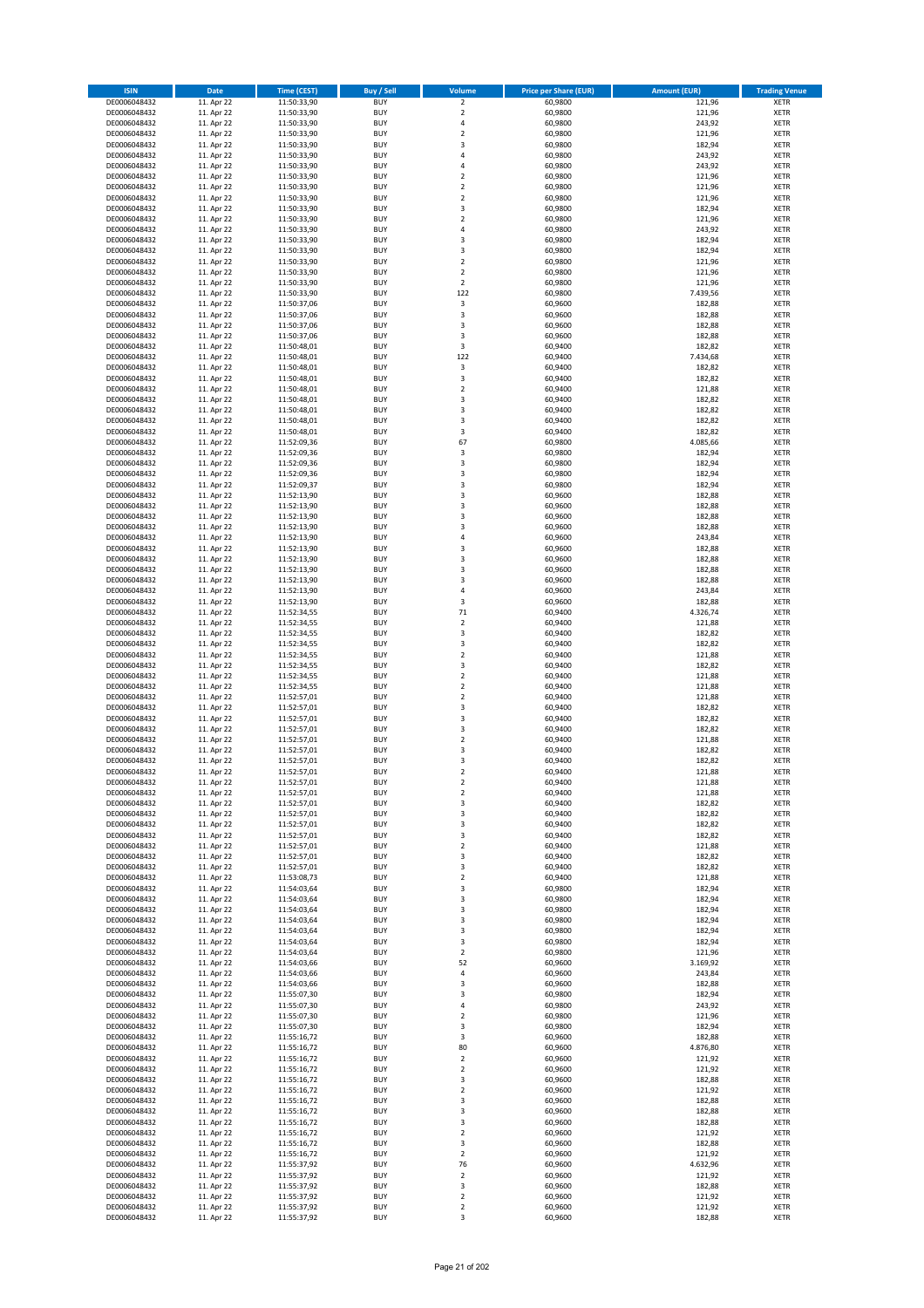| <b>ISIN</b>                  | <b>Date</b>              | <b>Time (CEST)</b>         | <b>Buy / Sell</b>        | Volume                                 | <b>Price per Share (EUR)</b> | <b>Amount (EUR)</b> | <b>Trading Venue</b>       |
|------------------------------|--------------------------|----------------------------|--------------------------|----------------------------------------|------------------------------|---------------------|----------------------------|
| DE0006048432                 | 11. Apr 22               | 11:55:37,92                | <b>BUY</b>               | $\overline{\mathbf{3}}$                | 60,9600                      | 182,88              | <b>XETR</b>                |
| DE0006048432                 | 11. Apr 22               | 11:55:37,92                | <b>BUY</b>               | $\mathbf 2$                            | 60,9600                      | 121,92              | <b>XETR</b>                |
| DE0006048432                 | 11. Apr 22               | 11:55:37,92                | <b>BUY</b>               | $\overline{2}$                         | 60,9600                      | 121,92              | <b>XETR</b>                |
| DE0006048432                 | 11. Apr 22               | 11:55:37,92                | <b>BUY</b>               | 3                                      | 60,9600                      | 182,88              | <b>XETR</b>                |
| DE0006048432                 | 11. Apr 22               | 11:56:44,69                | <b>BUY</b>               | 26                                     | 60,9200                      | 1.583,92            | <b>XETR</b>                |
| DE0006048432                 | 11. Apr 22               | 11:56:44,69                | <b>BUY</b>               | 68                                     | 60,9200                      | 4.142,56            | <b>XETR</b>                |
| DE0006048432                 | 11. Apr 22               | 11:56:44,69                | <b>BUY</b>               | 3                                      | 60,9200                      | 182,76              | <b>XETR</b>                |
| DE0006048432                 | 11. Apr 22               | 11:56:44,69                | <b>BUY</b>               | $\mathbf 2$                            | 60,9200                      | 121,84              | <b>XETR</b>                |
| DE0006048432                 | 11. Apr 22               | 11:56:44,69                | <b>BUY</b>               | $\overline{2}$                         | 60,9200                      | 121,84              | <b>XETR</b>                |
| DE0006048432                 | 11. Apr 22               | 11:56:44,69                | <b>BUY</b>               | 3                                      | 60,9200                      | 182,76              | <b>XETR</b>                |
| DE0006048432                 | 11. Apr 22               | 11:56:44,69                | <b>BUY</b>               | 3                                      | 60,9200                      | 182,76              | <b>XETR</b>                |
| DE0006048432                 | 11. Apr 22               | 11:56:44,69                | <b>BUY</b>               | $\overline{\mathbf{c}}$                | 60,9200                      | 121,84              | <b>XETR</b>                |
| DE0006048432                 | 11. Apr 22               | 11:56:44,69                | <b>BUY</b>               | $\mathbf 2$                            | 60,9200                      | 121,84              | <b>XETR</b>                |
| DE0006048432                 | 11. Apr 22               | 11:56:44,69                | <b>BUY</b><br><b>BUY</b> | 3                                      | 60,9200                      | 182,76              | <b>XETR</b>                |
| DE0006048432<br>DE0006048432 | 11. Apr 22<br>11. Apr 22 | 11:56:44,69<br>11:56:44,69 | <b>BUY</b>               | 3<br>$\overline{\mathbf{c}}$           | 60,9200<br>60,9200           | 182,76<br>121,84    | <b>XETR</b><br><b>XETR</b> |
| DE0006048432                 | 11. Apr 22               | 11:56:44,69                | <b>BUY</b>               | 3                                      | 60,9200                      | 182,76              | <b>XETR</b>                |
| DE0006048432                 | 11. Apr 22               | 11:56:44,69                | <b>BUY</b>               | 3                                      | 60,9200                      | 182,76              | <b>XETR</b>                |
| DE0006048432                 | 11. Apr 22               | 11:56:44,69                | <b>BUY</b>               | 3                                      | 60,9200                      | 182,76              | <b>XETR</b>                |
| DE0006048432                 | 11. Apr 22               | 11:56:44,69                | <b>BUY</b>               | 3                                      | 60,9200                      | 182,76              | <b>XETR</b>                |
| DE0006048432                 | 11. Apr 22               | 11:56:45,37                | <b>BUY</b>               | $\overline{\mathbf{c}}$                | 60,9200                      | 121,84              | <b>XETR</b>                |
| DE0006048432                 | 11. Apr 22               | 11:57:13,79                | <b>BUY</b>               | 75                                     | 60,9200                      | 4.569,00            | <b>XETR</b>                |
| DE0006048432                 | 11. Apr 22               | 11:57:13,79                | <b>BUY</b>               | 3                                      | 60,9200                      | 182,76              | <b>XETR</b>                |
| DE0006048432                 | 11. Apr 22               | 11:57:13,79                | <b>BUY</b>               | $\mathbf 2$                            | 60,9200                      | 121,84              | <b>XETR</b>                |
| DE0006048432                 | 11. Apr 22               | 11:57:13,79                | <b>BUY</b>               | 3                                      | 60,9200                      | 182,76              | <b>XETR</b>                |
| DE0006048432                 | 11. Apr 22               | 11:57:13,79                | <b>BUY</b>               | $\mathbf 2$                            | 60,9200                      | 121,84              | <b>XETR</b>                |
| DE0006048432                 | 11. Apr 22               | 11:57:14,42                | <b>BUY</b>               | 39                                     | 60,9000                      | 2.375,10            | <b>XETR</b>                |
| DE0006048432                 | 11. Apr 22               | 11:57:14,42                | <b>BUY</b>               | 5                                      | 60,9000                      | 304,50              | <b>XETR</b>                |
| DE0006048432                 | 11. Apr 22               | 11:57:14,42                | <b>BUY</b>               | 30                                     | 60,9000                      | 1.827,00            | <b>XETR</b>                |
| DE0006048432                 | 11. Apr 22               | 11:58:02,46                | <b>BUY</b>               | $\overline{2}$                         | 60,8800                      | 121,76              | <b>XETR</b>                |
| DE0006048432                 | 11. Apr 22               | 11:58:02,46                | <b>BUY</b>               | 78                                     | 60,8800                      | 4.748,64            | <b>XETR</b>                |
| DE0006048432                 | 11. Apr 22               | 11:58:02,46                | <b>BUY</b>               | 5                                      | 60,8800                      | 304,40              | <b>XETR</b>                |
| DE0006048432                 | 11. Apr 22               | 11:58:02,46                | <b>BUY</b>               | 3                                      | 60,8800                      | 182,64              | <b>XETR</b>                |
| DE0006048432                 | 11. Apr 22               | 11:58:02,46                | <b>BUY</b>               | 3                                      | 60,8800                      | 182,64              | <b>XETR</b>                |
| DE0006048432                 | 11. Apr 22               | 11:58:02,46                | <b>BUY</b><br><b>BUY</b> | $\mathbf 2$<br>$\overline{\mathbf{c}}$ | 60,8800                      | 121,76<br>121,76    | <b>XETR</b><br><b>XETR</b> |
| DE0006048432<br>DE0006048432 | 11. Apr 22<br>11. Apr 22 | 11:58:02,46<br>11:58:02,46 | <b>BUY</b>               | 3                                      | 60,8800<br>60,8800           | 182,64              | <b>XETR</b>                |
| DE0006048432                 | 11. Apr 22               | 11:58:02,46                | <b>BUY</b>               | 3                                      | 60,8800                      | 182,64              | <b>XETR</b>                |
| DE0006048432                 | 11. Apr 22               | 11:58:02,46                | <b>BUY</b>               | 3                                      | 60,8800                      | 182,64              | <b>XETR</b>                |
| DE0006048432                 | 11. Apr 22               | 11:58:02,46                | <b>BUY</b>               | 3                                      | 60,8800                      | 182,64              | <b>XETR</b>                |
| DE0006048432                 | 11. Apr 22               | 11:59:37,40                | <b>BUY</b>               | $\overline{\mathbf{c}}$                | 60,8800                      | 121,76              | <b>XETR</b>                |
| DE0006048432                 | 11. Apr 22               | 11:59:37,40                | <b>BUY</b>               | 3                                      | 60,8800                      | 182,64              | <b>XETR</b>                |
| DE0006048432                 | 11. Apr 22               | 11:59:37,40                | <b>BUY</b>               | 4                                      | 60,8800                      | 243,52              | <b>XETR</b>                |
| DE0006048432                 | 11. Apr 22               | 12:00:24,00                | <b>BUY</b>               | 3                                      | 60,9200                      | 182,76              | <b>XETR</b>                |
| DE0006048432                 | 11. Apr 22               | 12:00:24,00                | <b>BUY</b>               | $\mathbf 2$                            | 60,9200                      | 121,84              | <b>XETR</b>                |
| DE0006048432                 | 11. Apr 22               | 12:00:24,00                | <b>BUY</b>               | $\overline{2}$                         | 60,9200                      | 121,84              | <b>XETR</b>                |
| DE0006048432                 | 11. Apr 22               | 12:00:24,00                | <b>BUY</b>               | $\mathbf 2$                            | 60,9200                      | 121,84              | <b>XETR</b>                |
| DE0006048432                 | 11. Apr 22               | 12:00:24,00                | <b>BUY</b>               | $\mathbf 2$                            | 60,9200                      | 121,84              | <b>XETR</b>                |
| DE0006048432                 | 11. Apr 22               | 12:00:24,00                | <b>BUY</b>               | $\mathbf 2$                            | 60,9200                      | 121,84              | <b>XETR</b>                |
| DE0006048432                 | 11. Apr 22               | 12:00:24,00                | <b>BUY</b>               | $\mathbf 2$                            | 60,9200                      | 121,84              | <b>XETR</b>                |
| DE0006048432                 | 11. Apr 22               | 12:00:46,40                | <b>BUY</b>               | $\mathbf 2$                            | 60,9200                      | 121,84              | <b>XETR</b>                |
| DE0006048432                 | 11. Apr 22               | 12:00:46,40                | <b>BUY</b>               | $\mathbf 2$                            | 60,9200                      | 121,84              | <b>XETR</b>                |
| DE0006048432                 | 11. Apr 22               | 12:00:46,40                | <b>BUY</b>               | $\overline{2}$                         | 60,9200                      | 121,84              | <b>XETR</b>                |
| DE0006048432<br>DE0006048432 | 11. Apr 22               | 12:00:46,40                | <b>BUY</b><br><b>BUY</b> | $\mathbf 2$<br>$\mathbf 2$             | 60,9200                      | 121,84              | <b>XETR</b><br><b>XETR</b> |
|                              | 11. Apr 22               | 12:00:46,40                |                          | $\mathbf 2$                            | 60,9200                      | 121,84              |                            |
| DE0006048432<br>DE0006048432 | 11. Apr 22<br>11. Apr 22 | 12:00:46,40<br>12:00:46,40 | <b>BUY</b><br><b>BUY</b> | 4                                      | 60,9200<br>60,9200           | 121,84<br>243,68    | <b>XETR</b><br><b>XETR</b> |
| DE0006048432                 | 11. Apr 22               | 12:00:46,40                | <b>BUY</b>               | $\mathbf 2$                            | 60,9200                      | 121,84              | <b>XETR</b>                |
| DE0006048432                 | 11. Apr 22               | 12:00:46,78                | <b>BUY</b>               | 4                                      | 60,9000                      | 243,60              | <b>XETR</b>                |
| DE0006048432                 | 11. Apr 22               | 12:00:46,78                | <b>BUY</b>               | 67                                     | 60,9000                      | 4.080,30            | <b>XETR</b>                |
| DE0006048432                 | 11. Apr 22               | 12:00:46,78                | <b>BUY</b>               | 3                                      | 60,9000                      | 182,70              | <b>XETR</b>                |
| DE0006048432                 | 11. Apr 22               | 12:00:46,78                | <b>BUY</b>               | 4                                      | 60,9000                      | 243,60              | <b>XETR</b>                |
| DE0006048432                 | 11. Apr 22               | 12:00:46,78                | <b>BUY</b>               | $\overline{\mathbf{c}}$                | 60,9000                      | 121,80              | <b>XETR</b>                |
| DE0006048432                 | 11. Apr 22               | 12:00:46,78                | <b>BUY</b>               | $\overline{2}$                         | 60,9000                      | 121,80              | <b>XETR</b>                |
| DE0006048432                 | 11. Apr 22               | 12:00:46,78                | BUY                      | 4                                      | 60,9000                      | 243,60              | <b>XETR</b>                |
| DE0006048432                 | 11. Apr 22               | 12:00:46,78                | <b>BUY</b>               | 4                                      | 60,9000                      | 243,60              | XETR                       |
| DE0006048432                 | 11. Apr 22               | 12:00:46,78                | <b>BUY</b>               | 4                                      | 60,9000                      | 243,60              | XETR                       |
| DE0006048432                 | 11. Apr 22               | 12:00:46,78                | <b>BUY</b>               | 4                                      | 60,9000                      | 243,60              | XETR                       |
| DE0006048432                 | 11. Apr 22               | 12:00:46,78                | <b>BUY</b>               | $\mathbf 2$                            | 60,9000                      | 121,80              | <b>XETR</b>                |
| DE0006048432                 | 11. Apr 22               | 12:00:46,78                | <b>BUY</b>               | $\mathbf 2$                            | 60,9000                      | 121,80              | <b>XETR</b>                |
| DE0006048432                 | 11. Apr 22               | 12:00:46,78                | <b>BUY</b>               | 4                                      | 60,9000                      | 243,60              | <b>XETR</b>                |
| DE0006048432                 | 11. Apr 22               | 12:00:46,78                | <b>BUY</b>               | $\mathbf 2$                            | 60,9000                      | 121,80              | <b>XETR</b>                |
| DE0006048432                 | 11. Apr 22               | 12:00:46,78                | <b>BUY</b>               | $\overline{2}$                         | 60,9000                      | 121,80              | <b>XETR</b>                |
| DE0006048432                 | 11. Apr 22               | 12:00:46,80                | <b>BUY</b>               | $\mathbf 2$                            | 60,9000                      | 121,80              | <b>XETR</b>                |
| DE0006048432<br>DE0006048432 | 11. Apr 22               | 12:00:47,31                | <b>BUY</b><br><b>BUY</b> | $\mathbf 2$<br>99                      | 60,9000<br>60,9200           | 121,80<br>6.031,08  | <b>XETR</b><br><b>XETR</b> |
| DE0006048432                 | 11. Apr 22<br>11. Apr 22 | 12:03:54,78<br>12:03:54,78 | <b>BUY</b>               | 5                                      | 60,9200                      | 304,60              | <b>XETR</b>                |
| DE0006048432                 | 11. Apr 22               | 12:03:54,78                | <b>BUY</b>               | $\overline{2}$                         | 60,9200                      | 121,84              | <b>XETR</b>                |
| DE0006048432                 | 11. Apr 22               | 12:03:54,78                | <b>BUY</b>               | $\mathbf 2$                            | 60,9200                      | 121,84              | <b>XETR</b>                |
| DE0006048432                 | 11. Apr 22               | 12:03:54,78                | <b>BUY</b>               | 3                                      | 60,9200                      | 182,76              | <b>XETR</b>                |
| DE0006048432                 | 11. Apr 22               | 12:03:54,78                | <b>BUY</b>               | $\mathbf 2$                            | 60,9200                      | 121,84              | <b>XETR</b>                |
| DE0006048432                 | 11. Apr 22               | 12:03:54,78                | <b>BUY</b>               | $\mathbf 2$                            | 60,9200                      | 121,84              | <b>XETR</b>                |
| DE0006048432                 | 11. Apr 22               | 12:03:54,78                | <b>BUY</b>               | $\mathbf 2$                            | 60,9200                      | 121,84              | XETR                       |
| DE0006048432                 | 11. Apr 22               | 12:03:54,78                | <b>BUY</b>               | $\mathbf 2$                            | 60,9200                      | 121,84              | <b>XETR</b>                |
| DE0006048432                 | 11. Apr 22               | 12:03:54,78                | <b>BUY</b>               | $\overline{2}$                         | 60,9200                      | 121,84              | <b>XETR</b>                |
| DE0006048432                 | 11. Apr 22               | 12:03:54,78                | <b>BUY</b>               | 40                                     | 60,9200                      | 2.436,80            | <b>XETR</b>                |
| DE0006048432                 | 11. Apr 22               | 12:04:07,72                | <b>BUY</b>               | 3                                      | 60,9200                      | 182,76              | <b>XETR</b>                |
| DE0006048432                 | 11. Apr 22               | 12:04:07,72                | <b>BUY</b>               | 115                                    | 60,9200                      | 7.005,80            | <b>XETR</b>                |
| DE0006048432                 | 11. Apr 22               | 12:04:07,72                | <b>BUY</b>               | 4                                      | 60,9200                      | 243,68              | <b>XETR</b>                |
| DE0006048432                 | 11. Apr 22               | 12:04:07,72                | <b>BUY</b>               | $\mathbf 2$                            | 60,9200                      | 121,84              | XETR                       |
| DE0006048432                 | 11. Apr 22               | 12:04:07,72                | <b>BUY</b>               | 4                                      | 60,9200                      | 243,68              | <b>XETR</b>                |
| DE0006048432                 | 11. Apr 22               | 12:04:07,72                | <b>BUY</b>               | 4                                      | 60,9200                      | 243,68              | <b>XETR</b>                |
| DE0006048432                 | 11. Apr 22               | 12:04:07,72                | <b>BUY</b>               | 4                                      | 60,9200                      | 243,68              | <b>XETR</b>                |
| DE0006048432                 | 11. Apr 22               | 12:04:07,72                | <b>BUY</b><br><b>BUY</b> | 4<br>4                                 | 60,9200                      | 243,68              | XETR                       |
| DE0006048432<br>DE0006048432 | 11. Apr 22<br>11. Apr 22 | 12:04:07,72<br>12:04:53,47 | <b>BUY</b>               | 64                                     | 60,9200<br>60,9200           | 243,68<br>3.898,88  | <b>XETR</b><br><b>XETR</b> |
| DE0006048432                 | 11. Apr 22               | 12:04:53,47                | <b>BUY</b>               | $\mathbf 2$                            | 60,9200                      | 121,84              | <b>XETR</b>                |
| DE0006048432                 | 11. Apr 22               | 12:04:53,47                | <b>BUY</b>               | $\overline{2}$                         | 60,9200                      | 121,84              | <b>XETR</b>                |
| DE0006048432                 | 11. Apr 22               | 12:04:53,47                | <b>BUY</b>               | 3                                      | 60,9200                      | 182,76              | <b>XETR</b>                |
| DE0006048432                 | 11. Apr 22               | 12:06:09,13                | <b>BUY</b>               | $\mathbf 2$                            | 60,9000                      | 121,80              | <b>XETR</b>                |
| DE0006048432                 | 11. Apr 22               | 12:06:09,13                | <b>BUY</b>               | $\overline{2}$                         | 60,9000                      | 121,80              | <b>XETR</b>                |
| DE0006048432                 | 11. Apr 22               | 12:06:09,13                | <b>BUY</b>               | 3                                      | 60,9000                      | 182,70              | <b>XETR</b>                |
| DE0006048432                 | 11. Apr 22               | 12:06:09,13                | <b>BUY</b>               | 60                                     | 60,9000                      | 3.654,00            | <b>XETR</b>                |
| DE0006048432                 | 11. Apr 22               | 12:06:09,13                | <b>BUY</b>               | $\mathbf 2$                            | 60,9000                      | 121,80              | <b>XETR</b>                |
| DE0006048432                 | 11. Apr 22               | 12:06:09,13                | <b>BUY</b>               | $\mathbf 2$                            | 60,9000                      | 121,80              | <b>XETR</b>                |
| DE0006048432                 | 11. Apr 22               | 12:06:09,13                | <b>BUY</b>               | $\mathbf 2$                            | 60,9000                      | 121,80              | XETR                       |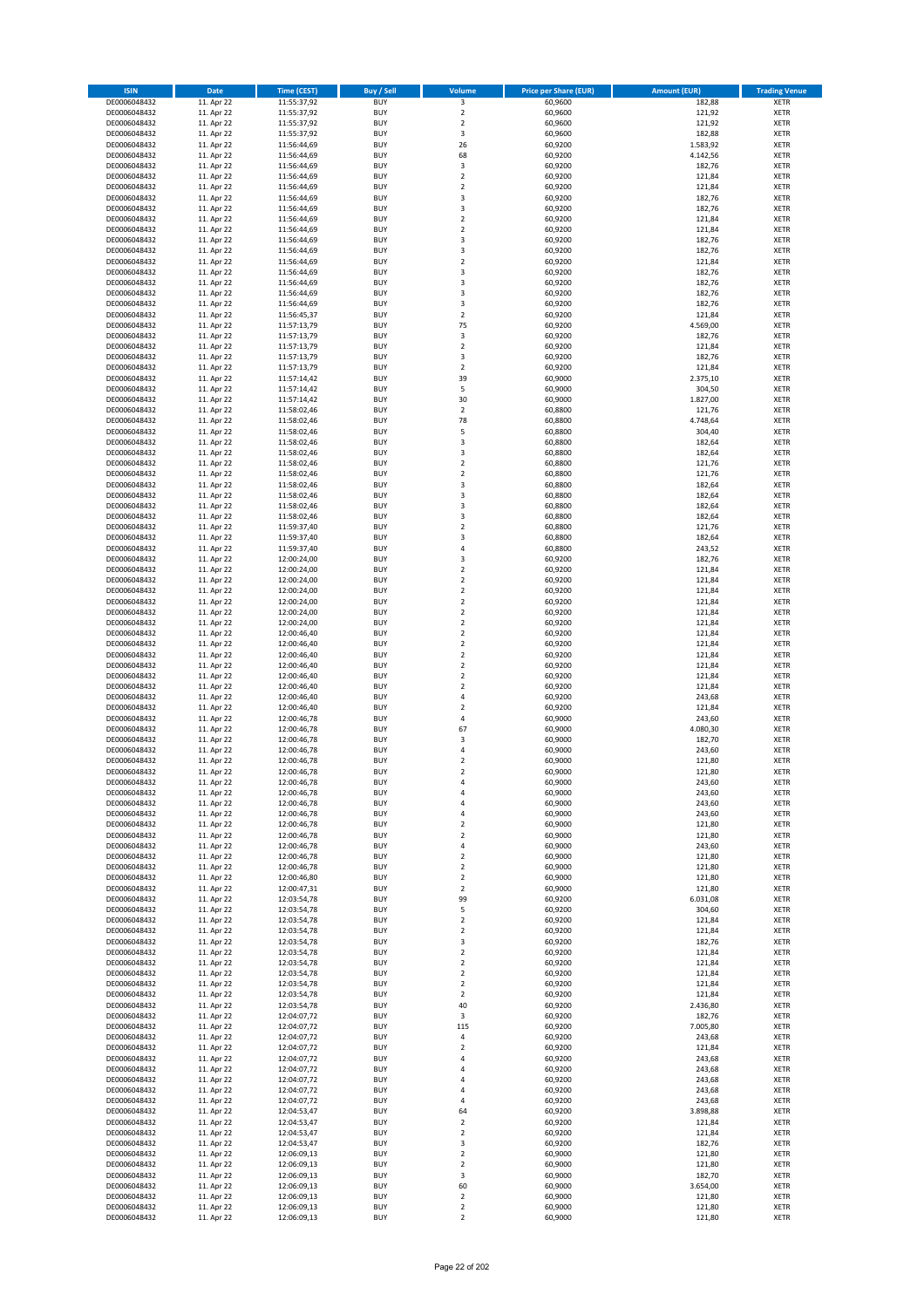| <b>ISIN</b>                  | <b>Date</b>              | <b>Time (CEST)</b>         | <b>Buy / Sell</b>        | <b>Volume</b>                          | <b>Price per Share (EUR)</b> | <b>Amount (EUR)</b> | <b>Trading Venue</b>       |
|------------------------------|--------------------------|----------------------------|--------------------------|----------------------------------------|------------------------------|---------------------|----------------------------|
| DE0006048432                 | 11. Apr 22               | 12:06:09,13                | <b>BUY</b>               | 3                                      | 60,9000                      | 182,70              | <b>XETR</b>                |
| DE0006048432                 | 11. Apr 22               | 12:06:09,13                | <b>BUY</b>               | 4                                      | 60,9000                      | 243,60              | <b>XETR</b>                |
| DE0006048432                 | 11. Apr 22               | 12:06:09,13                | <b>BUY</b>               | $\overline{\mathbf{c}}$                | 60,9000                      | 121,80              | <b>XETR</b>                |
| DE0006048432<br>DE0006048432 | 11. Apr 22<br>11. Apr 22 | 12:06:09,13<br>12:06:09,13 | <b>BUY</b><br><b>BUY</b> | $\mathbf 2$<br>$\overline{\mathbf{c}}$ | 60,9000<br>60,9000           | 121,80<br>121,80    | <b>XETR</b><br><b>XETR</b> |
| DE0006048432                 | 11. Apr 22               | 12:06:09,13                | <b>BUY</b>               | 4                                      | 60,9000                      | 243,60              | <b>XETR</b>                |
| DE0006048432                 | 11. Apr 22               | 12:06:09,13                | <b>BUY</b>               | 3                                      | 60,9000                      | 182,70              | <b>XETR</b>                |
| DE0006048432                 | 11. Apr 22               | 12:06:09,13                | <b>BUY</b>               | 3                                      | 60,9000                      | 182,70              | <b>XETR</b>                |
| DE0006048432                 | 11. Apr 22               | 12:06:09,13                | <b>BUY</b>               | $\overline{2}$                         | 60,9000                      | 121,80              | <b>XETR</b>                |
| DE0006048432                 | 11. Apr 22               | 12:06:09,13                | <b>BUY</b><br><b>BUY</b> | $\overline{2}$                         | 60,9000                      | 121,80              | <b>XETR</b>                |
| DE0006048432<br>DE0006048432 | 11. Apr 22<br>11. Apr 22 | 12:06:09,13<br>12:06:09,13 | <b>BUY</b>               | $\mathbf 2$<br>3                       | 60,9000<br>60,9000           | 121,80<br>182,70    | <b>XETR</b><br><b>XETR</b> |
| DE0006048432                 | 11. Apr 22               | 12:06:09,13                | <b>BUY</b>               | 5                                      | 60,9000                      | 304,50              | <b>XETR</b>                |
| DE0006048432                 | 11. Apr 22               | 12:06:09,13                | <b>BUY</b>               | 5                                      | 60,9000                      | 304,50              | <b>XETR</b>                |
| DE0006048432                 | 11. Apr 22               | 12:06:09,21                | <b>BUY</b>               | 4                                      | 60,8800                      | 243,52              | <b>XETR</b>                |
| DE0006048432                 | 11. Apr 22               | 12:06:09,21                | <b>BUY</b>               | 99                                     | 60,8800                      | 6.027,12            | <b>XETR</b>                |
| DE0006048432<br>DE0006048432 | 11. Apr 22<br>11. Apr 22 | 12:06:09,21<br>12:06:09,21 | <b>BUY</b><br><b>BUY</b> | $\mathbf 2$<br>4                       | 60,8800<br>60,8800           | 121,76<br>243,52    | <b>XETR</b><br><b>XETR</b> |
| DE0006048432                 | 11. Apr 22               | 12:06:09,21                | <b>BUY</b>               | $\overline{\mathbf{c}}$                | 60,8800                      | 121,76              | <b>XETR</b>                |
| DE0006048432                 | 11. Apr 22               | 12:06:09,21                | <b>BUY</b>               | $\mathbf 2$                            | 60,8800                      | 121,76              | <b>XETR</b>                |
| DE0006048432                 | 11. Apr 22               | 12:06:09,21                | <b>BUY</b>               | $\overline{\mathbf{c}}$                | 60,8800                      | 121,76              | <b>XETR</b>                |
| DE0006048432                 | 11. Apr 22               | 12:06:09,21                | <b>BUY</b>               | $\mathbf 2$                            | 60,8800                      | 121,76              | <b>XETR</b>                |
| DE0006048432<br>DE0006048432 | 11. Apr 22<br>11. Apr 22 | 12:06:09,21<br>12:06:33,94 | <b>BUY</b><br><b>BUY</b> | 3<br>46                                | 60,8800<br>60,8600           | 182,64<br>2.799,56  | <b>XETR</b><br><b>XETR</b> |
| DE0006048432                 | 11. Apr 22               | 12:06:33,94                | <b>BUY</b>               | 4                                      | 60,8600                      | 243,44              | <b>XETR</b>                |
| DE0006048432                 | 11. Apr 22               | 12:06:33,94                | <b>BUY</b>               | $\mathbf 2$                            | 60,8600                      | 121,72              | <b>XETR</b>                |
| DE0006048432                 | 11. Apr 22               | 12:06:33,94                | <b>BUY</b>               | $\mathbf 2$                            | 60,8600                      | 121,72              | <b>XETR</b>                |
| DE0006048432                 | 11. Apr 22               | 12:06:33,94                | <b>BUY</b>               | $\overline{\mathbf{c}}$                | 60,8600                      | 121,72              | <b>XETR</b>                |
| DE0006048432<br>DE0006048432 | 11. Apr 22<br>11. Apr 22 | 12:06:33,94<br>12:06:33,94 | <b>BUY</b><br><b>BUY</b> | $\mathbf 2$<br>4                       | 60,8600<br>60,8600           | 121,72<br>243,44    | <b>XETR</b><br><b>XETR</b> |
| DE0006048432                 | 11. Apr 22               | 12:06:33,94                | <b>BUY</b>               | $\mathbf 2$                            | 60,8600                      | 121,72              | <b>XETR</b>                |
| DE0006048432                 | 11. Apr 22               | 12:06:33,94                | <b>BUY</b>               | 3                                      | 60,8600                      | 182,58              | <b>XETR</b>                |
| DE0006048432                 | 11. Apr 22               | 12:06:33,94                | <b>BUY</b>               | 3                                      | 60,8600                      | 182,58              | <b>XETR</b>                |
| DE0006048432                 | 11. Apr 22               | 12:06:33,94                | <b>BUY</b>               | $\mathbf 2$                            | 60,8600                      | 121,72              | <b>XETR</b>                |
| DE0006048432                 | 11. Apr 22               | 12:06:33,94                | <b>BUY</b>               | $\mathbf 1$                            | 60,8600                      | 60,86               | <b>XETR</b>                |
| DE0006048432<br>DE0006048432 | 11. Apr 22<br>11. Apr 22 | 12:06:33,94<br>12:06:33,94 | <b>BUY</b><br><b>BUY</b> | $\mathbf 2$<br>$\overline{\mathbf{c}}$ | 60,8600<br>60,8600           | 121,72<br>121,72    | <b>XETR</b><br><b>XETR</b> |
| DE0006048432                 | 11. Apr 22               | 12:06:33,94                | <b>BUY</b>               | $\mathbf 2$                            | 60,8600                      | 121,72              | <b>XETR</b>                |
| DE0006048432                 | 11. Apr 22               | 12:06:33,94                | <b>BUY</b>               | 3                                      | 60,8600                      | 182,58              | <b>XETR</b>                |
| DE0006048432                 | 11. Apr 22               | 12:06:33,94                | <b>BUY</b>               | 3                                      | 60,8600                      | 182,58              | <b>XETR</b>                |
| DE0006048432                 | 11. Apr 22               | 12:06:33,94                | <b>BUY</b>               | 3                                      | 60,8600                      | 182,58              | <b>XETR</b>                |
| DE0006048432<br>DE0006048432 | 11. Apr 22<br>11. Apr 22 | 12:06:33,94<br>12:07:33,25 | <b>BUY</b><br><b>BUY</b> | $\mathbf 1$<br>3                       | 60,8600<br>60,8600           | 60,86<br>182,58     | <b>XETR</b><br><b>XETR</b> |
| DE0006048432                 | 11. Apr 22               | 12:07:33,25                | <b>BUY</b>               | 99                                     | 60,8600                      | 6.025,14            | <b>XETR</b>                |
| DE0006048432                 | 11. Apr 22               | 12:07:33,25                | <b>BUY</b>               | $\mathbf 2$                            | 60,8600                      | 121,72              | <b>XETR</b>                |
| DE0006048432                 | 11. Apr 22               | 12:07:33,25                | <b>BUY</b>               | 3                                      | 60,8600                      | 182,58              | <b>XETR</b>                |
| DE0006048432                 | 11. Apr 22               | 12:07:33,25                | <b>BUY</b>               | $\mathbf 2$                            | 60,8600                      | 121,72              | <b>XETR</b>                |
| DE0006048432                 | 11. Apr 22               | 12:07:33,25                | <b>BUY</b>               | $\mathbf 2$<br>$\mathbf 2$             | 60,8600                      | 121,72              | <b>XETR</b>                |
| DE0006048432<br>DE0006048432 | 11. Apr 22<br>11. Apr 22 | 12:07:33,25<br>12:07:33,25 | <b>BUY</b><br><b>BUY</b> | 4                                      | 60,8600<br>60,8600           | 121,72<br>243,44    | <b>XETR</b><br><b>XETR</b> |
| DE0006048432                 | 11. Apr 22               | 12:07:33,25                | <b>BUY</b>               | $\overline{\mathbf{c}}$                | 60,8600                      | 121,72              | <b>XETR</b>                |
| DE0006048432                 | 11. Apr 22               | 12:07:33,25                | <b>BUY</b>               | 3                                      | 60,8600                      | 182,58              | <b>XETR</b>                |
| DE0006048432                 | 11. Apr 22               | 12:07:33,25                | <b>BUY</b>               | 3                                      | 60,8600                      | 182,58              | <b>XETR</b>                |
| DE0006048432<br>DE0006048432 | 11. Apr 22               | 12:07:33,25                | <b>BUY</b><br><b>BUY</b> | $\mathbf 2$<br>$\overline{\mathbf{c}}$ | 60,8600                      | 121,72              | <b>XETR</b><br><b>XETR</b> |
| DE0006048432                 | 11. Apr 22<br>11. Apr 22 | 12:07:33,25<br>12:08:33,37 | <b>BUY</b>               | 3                                      | 60,8600<br>60,8400           | 121,72<br>182,52    | <b>XETR</b>                |
| DE0006048432                 | 11. Apr 22               | 12:08:33,37                | <b>BUY</b>               | 3                                      | 60,8400                      | 182,52              | <b>XETR</b>                |
| DE0006048432                 | 11. Apr 22               | 12:08:33,37                | <b>BUY</b>               | 3                                      | 60,8400                      | 182,52              | <b>XETR</b>                |
| DE0006048432                 | 11. Apr 22               | 12:08:33,37                | <b>BUY</b>               | 50                                     | 60,8400                      | 3.042,00            | <b>XETR</b>                |
| DE0006048432                 | 11. Apr 22               | 12:08:33,37                | <b>BUY</b>               | $\overline{2}$                         | 60,8400                      | 121,68              | <b>XETR</b>                |
| DE0006048432<br>DE0006048432 | 11. Apr 22<br>11. Apr 22 | 12:08:33,37<br>12:08:33,37 | <b>BUY</b><br><b>BUY</b> | $\mathbf 2$<br>$\overline{\mathbf{c}}$ | 60,8400<br>60,8400           | 121,68<br>121,68    | <b>XETR</b><br><b>XETR</b> |
| DE0006048432                 | 11. Apr 22               | 12:08:33,37                | <b>BUY</b>               | 3                                      | 60,8400                      | 182,52              | <b>XETR</b>                |
| DE0006048432                 | 11. Apr 22               | 12:08:33,37                | <b>BUY</b>               | $\overline{2}$                         | 60,8400                      | 121,68              | <b>XETR</b>                |
| DE0006048432                 | 11. Apr 22               | 12:08:33,37                | BUY                      | 2                                      | 60,8400                      | 121,68              | <b>XETR</b>                |
| DE0006048432                 | 11. Apr 22               | 12:08:33,37                | <b>BUY</b>               | $\mathbf 2$                            | 60,8400                      | 121,68              | <b>XETR</b>                |
| DE0006048432<br>DE0006048432 | 11. Apr 22<br>11. Apr 22 | 12:08:33,37<br>12:08:33,37 | <b>BUY</b><br><b>BUY</b> | $\mathbf 2$<br>2                       | 60,8400<br>60,8400           | 121,68<br>121,68    | <b>XETR</b><br>XETR        |
| DE0006048432                 | 11. Apr 22               | 12:08:33,37                | <b>BUY</b>               | 3                                      | 60,8400                      | 182,52              | <b>XETR</b>                |
| DE0006048432                 | 11. Apr 22               | 12:08:33,37                | <b>BUY</b>               | $\mathbf 2$                            | 60,8400                      | 121,68              | <b>XETR</b>                |
| DE0006048432                 | 11. Apr 22               | 12:08:33,37                | <b>BUY</b>               | $\mathbf 2$                            | 60,8400                      | 121,68              | <b>XETR</b>                |
| DE0006048432                 | 11. Apr 22               | 12:08:33,37                | <b>BUY</b>               | $\mathbf 2$                            | 60,8400                      | 121,68              | <b>XETR</b>                |
| DE0006048432<br>DE0006048432 | 11. Apr 22<br>11. Apr 22 | 12:08:33,37<br>12:08:33,37 | <b>BUY</b><br><b>BUY</b> | $\mathbf 2$<br>$\mathbf 2$             | 60,8400<br>60,8400           | 121,68<br>121,68    | <b>XETR</b><br><b>XETR</b> |
| DE0006048432                 | 11. Apr 22               | 12:08:33,37                | <b>BUY</b>               | $\mathbf 2$                            | 60,8400                      | 121,68              | <b>XETR</b>                |
| DE0006048432                 | 11. Apr 22               | 12:08:43,36                | <b>BUY</b>               | 48                                     | 60,8200                      | 2.919,36            | <b>XETR</b>                |
| DE0006048432                 | 11. Apr 22               | 12:08:43,36                | <b>BUY</b>               | $\mathbf 2$                            | 60,8200                      | 121,64              | <b>XETR</b>                |
| DE0006048432                 | 11. Apr 22               | 12:08:43,36                | <b>BUY</b><br><b>BUY</b> | $\overline{\mathbf{c}}$                | 60,8200                      | 121,64<br>121,64    | <b>XETR</b>                |
| DE0006048432<br>DE0006048432 | 11. Apr 22<br>11. Apr 22 | 12:08:43,36<br>12:08:43,36 | <b>BUY</b>               | $\mathbf 2$<br>3                       | 60,8200<br>60,8200           | 182,46              | <b>XETR</b><br><b>XETR</b> |
| DE0006048432                 | 11. Apr 22               | 12:08:43,36                | <b>BUY</b>               | 3                                      | 60,8200                      | 182,46              | <b>XETR</b>                |
| DE0006048432                 | 11. Apr 22               | 12:08:43,36                | <b>BUY</b>               | $\mathbf 2$                            | 60,8200                      | 121,64              | <b>XETR</b>                |
| DE0006048432                 | 11. Apr 22               | 12:08:43,36                | <b>BUY</b>               | 3                                      | 60,8200                      | 182,46              | <b>XETR</b>                |
| DE0006048432                 | 11. Apr 22               | 12:08:43,36                | <b>BUY</b>               | $\mathbf 2$                            | 60,8200                      | 121,64              | <b>XETR</b>                |
| DE0006048432<br>DE0006048432 | 11. Apr 22<br>11. Apr 22 | 12:08:43,36<br>12:08:43,36 | <b>BUY</b><br><b>BUY</b> | $\overline{2}$<br>$\mathbf 2$          | 60,8200<br>60,8200           | 121,64<br>121,64    | <b>XETR</b><br><b>XETR</b> |
| DE0006048432                 | 11. Apr 22               | 12:08:43,36                | <b>BUY</b>               | $\overline{2}$                         | 60,8200                      | 121,64              | <b>XETR</b>                |
| DE0006048432                 | 11. Apr 22               | 12:08:43,36                | <b>BUY</b>               | $\mathbf 2$                            | 60,8200                      | 121,64              | <b>XETR</b>                |
| DE0006048432                 | 11. Apr 22               | 12:08:43,39                | <b>BUY</b>               | 2                                      | 60,8200                      | 121,64              | <b>XETR</b>                |
| DE0006048432<br>DE0006048432 | 11. Apr 22               | 12:09:59,24                | <b>BUY</b><br><b>BUY</b> | $\mathbf 2$<br>$\mathbf 2$             | 60,8200<br>60,8200           | 121,64              | <b>XETR</b><br><b>XETR</b> |
| DE0006048432                 | 11. Apr 22<br>11. Apr 22 | 12:09:59,24<br>12:09:59,24 | <b>BUY</b>               | $\overline{2}$                         | 60,8200                      | 121,64<br>121,64    | <b>XETR</b>                |
| DE0006048432                 | 11. Apr 22               | 12:09:59,24                | <b>BUY</b>               | 2                                      | 60,8200                      | 121,64              | <b>XETR</b>                |
| DE0006048432                 | 11. Apr 22               | 12:09:59,24                | <b>BUY</b>               | $\overline{\mathbf{c}}$                | 60,8200                      | 121,64              | <b>XETR</b>                |
| DE0006048432                 | 11. Apr 22               | 12:09:59,24                | <b>BUY</b>               | $\mathbf 2$                            | 60,8200                      | 121,64              | <b>XETR</b>                |
| DE0006048432                 | 11. Apr 22               | 12:09:59,24                | <b>BUY</b>               | 2                                      | 60,8200                      | 121,64              | <b>XETR</b>                |
| DE0006048432<br>DE0006048432 | 11. Apr 22<br>11. Apr 22 | 12:09:59,24<br>12:09:59,24 | <b>BUY</b><br><b>BUY</b> | 3<br>3                                 | 60,8200<br>60,8200           | 182,46<br>182,46    | <b>XETR</b><br><b>XETR</b> |
| DE0006048432                 | 11. Apr 22               | 12:09:59,24                | <b>BUY</b>               | 3                                      | 60,8200                      | 182,46              | <b>XETR</b>                |
| DE0006048432                 | 11. Apr 22               | 12:09:59,24                | <b>BUY</b>               | $\mathbf 2$                            | 60,8200                      | 121,64              | <b>XETR</b>                |
| DE0006048432                 | 11. Apr 22               | 12:09:59,24                | <b>BUY</b>               | 3                                      | 60,8200                      | 182,46              | <b>XETR</b>                |
| DE0006048432                 | 11. Apr 22               | 12:10:41,57                | <b>BUY</b>               | $\mathbf 2$                            | 60,8200                      | 121,64              | XETR                       |
| DE0006048432<br>DE0006048432 | 11. Apr 22<br>11. Apr 22 | 12:10:41,57<br>12:10:41,57 | <b>BUY</b><br><b>BUY</b> | $\overline{2}$<br>$\mathbf 2$          | 60,8200<br>60,8200           | 121,64<br>121,64    | <b>XETR</b><br><b>XETR</b> |
| DE0006048432                 | 11. Apr 22               | 12:10:41,57                | <b>BUY</b>               | 3                                      | 60,8200                      | 182,46              | <b>XETR</b>                |
| DE0006048432                 | 11. Apr 22               | 12:10:41,57                | <b>BUY</b>               | $\overline{2}$                         | 60,8200                      | 121,64              | <b>XETR</b>                |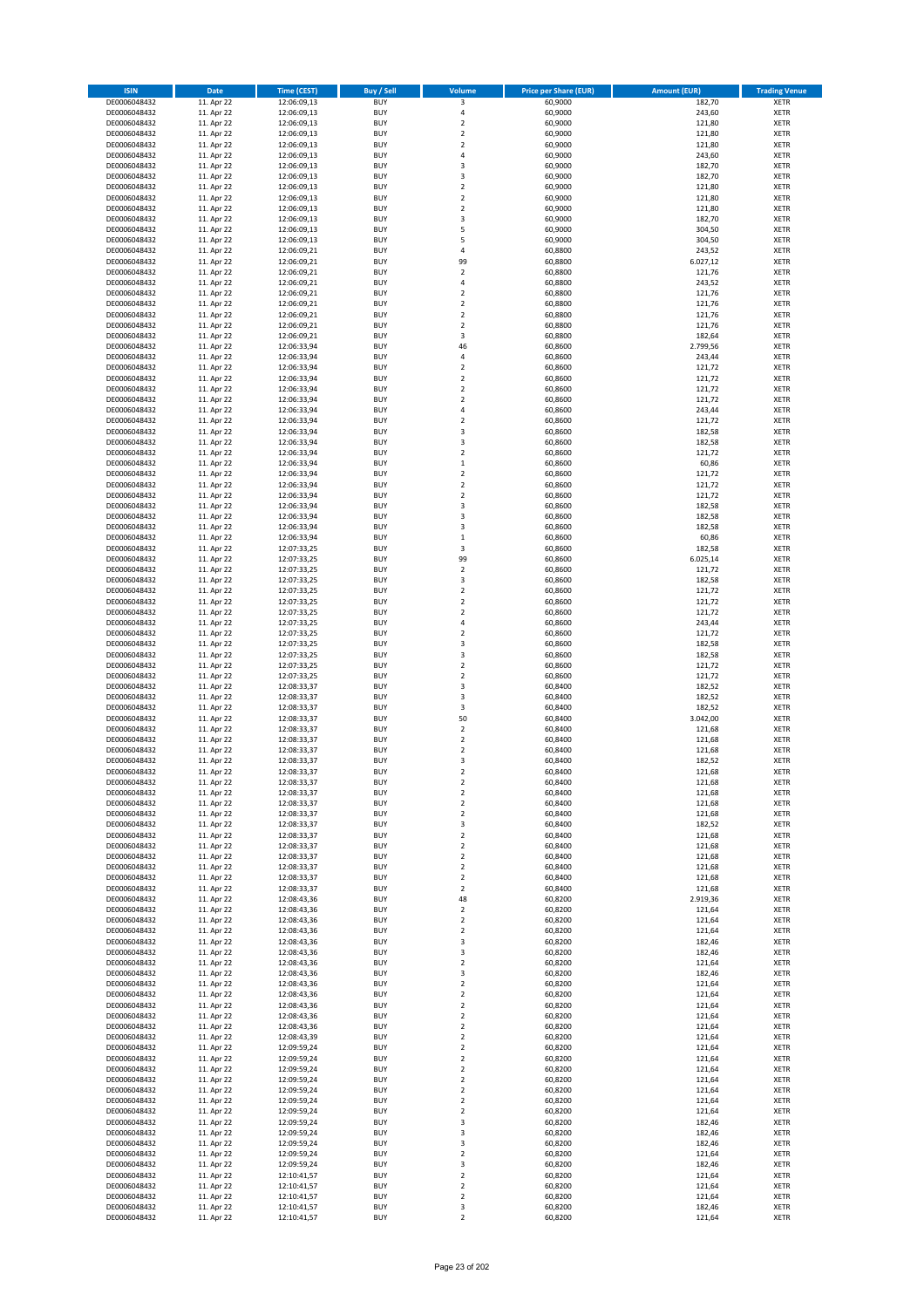| <b>ISIN</b>                  | <b>Date</b>              | <b>Time (CEST)</b>         | Buy / Sell               | Volume                                 | <b>Price per Share (EUR)</b> | <b>Amount (EUR)</b> | <b>Trading Venue</b>       |
|------------------------------|--------------------------|----------------------------|--------------------------|----------------------------------------|------------------------------|---------------------|----------------------------|
| DE0006048432                 | 11. Apr 22               | 12:10:41,57                | <b>BUY</b>               | $\overline{2}$                         | 60,8200                      | 121,64              | <b>XETR</b>                |
| DE0006048432                 | 11. Apr 22               | 12:10:41,57                | <b>BUY</b>               | $\mathbf 2$                            | 60,8200                      | 121,64              | <b>XETR</b>                |
| DE0006048432                 | 11. Apr 22               | 12:10:41,57                | <b>BUY</b>               | $\overline{2}$                         | 60,8200                      | 121,64              | <b>XETR</b>                |
| DE0006048432                 | 11. Apr 22               | 12:10:41,57                | <b>BUY</b>               | $\mathbf 2$                            | 60,8200                      | 121,64              | <b>XETR</b>                |
| DE0006048432<br>DE0006048432 | 11. Apr 22<br>11. Apr 22 | 12:10:41,57<br>12:11:02,42 | <b>BUY</b><br><b>BUY</b> | 3<br>36                                | 60,8200<br>60,8000           | 182,46<br>2.188,80  | <b>XETR</b><br><b>XETR</b> |
| DE0006048432                 | 11. Apr 22               | 12:11:02,42                | <b>BUY</b>               | $\mathbf 2$                            | 60,8000                      | 121,60              | <b>XETR</b>                |
| DE0006048432                 | 11. Apr 22               | 12:11:02,42                | <b>BUY</b>               | 3                                      | 60,8000                      | 182,40              | <b>XETR</b>                |
| DE0006048432                 | 11. Apr 22               | 12:11:02,42                | <b>BUY</b>               | $\overline{2}$                         | 60,8000                      | 121,60              | <b>XETR</b>                |
| DE0006048432                 | 11. Apr 22               | 12:11:02,42                | <b>BUY</b>               | $\overline{2}$                         | 60,8000                      | 121,60              | <b>XETR</b>                |
| DE0006048432                 | 11. Apr 22               | 12:11:02,42                | <b>BUY</b>               | $\mathbf 2$                            | 60,8000                      | 121,60              | <b>XETR</b>                |
| DE0006048432                 | 11. Apr 22               | 12:11:02,42                | <b>BUY</b>               | $\mathbf 2$<br>3                       | 60,8000                      | 121,60              | <b>XETR</b><br><b>XETR</b> |
| DE0006048432<br>DE0006048432 | 11. Apr 22<br>11. Apr 22 | 12:11:02,42<br>12:11:02,42 | <b>BUY</b><br><b>BUY</b> | 3                                      | 60,8000<br>60,8000           | 182,40<br>182,40    | <b>XETR</b>                |
| DE0006048432                 | 11. Apr 22               | 12:11:02,42                | <b>BUY</b>               | $\mathbf 2$                            | 60,8000                      | 121,60              | <b>XETR</b>                |
| DE0006048432                 | 11. Apr 22               | 12:11:02,42                | <b>BUY</b>               | $\mathbf 2$                            | 60,8000                      | 121,60              | <b>XETR</b>                |
| DE0006048432                 | 11. Apr 22               | 12:11:37,38                | <b>BUY</b>               | 3                                      | 60,8000                      | 182,40              | <b>XETR</b>                |
| DE0006048432                 | 11. Apr 22               | 12:11:37,38                | <b>BUY</b>               | $\mathbf 2$                            | 60,8000                      | 121,60              | <b>XETR</b>                |
| DE0006048432                 | 11. Apr 22               | 12:11:37,38                | <b>BUY</b>               | $\overline{\mathbf{c}}$                | 60,8000                      | 121,60              | <b>XETR</b>                |
| DE0006048432<br>DE0006048432 | 11. Apr 22<br>11. Apr 22 | 12:11:37,38<br>12:11:37,38 | <b>BUY</b><br><b>BUY</b> | 4<br>$\overline{\mathbf{c}}$           | 60,8000<br>60,8000           | 243,20<br>121,60    | <b>XETR</b><br><b>XETR</b> |
| DE0006048432                 | 11. Apr 22               | 12:11:37,38                | <b>BUY</b>               | 4                                      | 60,8000                      | 243,20              | <b>XETR</b>                |
| DE0006048432                 | 11. Apr 22               | 12:11:37,38                | <b>BUY</b>               | 4                                      | 60,8000                      | 243,20              | <b>XETR</b>                |
| DE0006048432                 | 11. Apr 22               | 12:11:37,38                | <b>BUY</b>               | 3                                      | 60,8000                      | 182,40              | <b>XETR</b>                |
| DE0006048432                 | 11. Apr 22               | 12:11:37,38                | <b>BUY</b>               | 4                                      | 60,8000                      | 243,20              | <b>XETR</b>                |
| DE0006048432                 | 11. Apr 22               | 12:11:37,38                | <b>BUY</b>               | $\mathbf 2$                            | 60,8000                      | 121,60              | <b>XETR</b>                |
| DE0006048432<br>DE0006048432 | 11. Apr 22<br>11. Apr 22 | 12:11:37,38<br>12:11:37,38 | <b>BUY</b><br><b>BUY</b> | 3<br>$\overline{\mathbf{c}}$           | 60,8000<br>60,8000           | 182,40<br>121,60    | <b>XETR</b><br><b>XETR</b> |
| DE0006048432                 | 11. Apr 22               | 12:11:37,38                | <b>BUY</b>               | 4                                      | 60,8000                      | 243,20              | <b>XETR</b>                |
| DE0006048432                 | 11. Apr 22               | 12:11:37,38                | <b>BUY</b>               | $\overline{\mathbf{c}}$                | 60,8000                      | 121,60              | <b>XETR</b>                |
| DE0006048432                 | 11. Apr 22               | 12:11:37,38                | <b>BUY</b>               | $\overline{a}$                         | 60,8000                      | 121,60              | <b>XETR</b>                |
| DE0006048432                 | 11. Apr 22               | 12:11:37,38                | <b>BUY</b>               | 3                                      | 60,8000                      | 182,40              | <b>XETR</b>                |
| DE0006048432                 | 11. Apr 22               | 12:11:37,38                | <b>BUY</b>               | 3                                      | 60,8000                      | 182,40              | <b>XETR</b>                |
| DE0006048432                 | 11. Apr 22               | 12:11:37,38                | <b>BUY</b>               | $\mathbf 2$                            | 60,8000                      | 121,60              | <b>XETR</b>                |
| DE0006048432<br>DE0006048432 | 11. Apr 22<br>11. Apr 22 | 12:11:37.38<br>12:11:37,39 | <b>BUY</b><br><b>BUY</b> | 57<br>$\mathbf 2$                      | 60,8000<br>60,8000           | 3.465,60<br>121,60  | <b>XETR</b><br><b>XETR</b> |
| DE0006048432                 | 11. Apr 22               | 12:11:45,22                | <b>BUY</b>               | 94                                     | 60,7800                      | 5.713,32            | <b>XETR</b>                |
| DE0006048432                 | 11. Apr 22               | 12:11:45,22                | <b>BUY</b>               | 147                                    | 60,7800                      | 8.934,66            | <b>XETR</b>                |
| DE0006048432                 | 11. Apr 22               | 12:11:45,22                | <b>BUY</b>               | $\mathbf 2$                            | 60,7800                      | 121,56              | <b>XETR</b>                |
| DE0006048432                 | 11. Apr 22               | 12:11:45,22                | <b>BUY</b>               | 3                                      | 60,7800                      | 182,34              | <b>XETR</b>                |
| DE0006048432                 | 11. Apr 22               | 12:11:45,22                | <b>BUY</b>               | 4                                      | 60,7800                      | 243,12              | <b>XETR</b>                |
| DE0006048432<br>DE0006048432 | 11. Apr 22<br>11. Apr 22 | 12:11:45,22<br>12:11:45,22 | <b>BUY</b><br><b>BUY</b> | $\mathbf 2$<br>$\mathbf 2$             | 60,7800<br>60,7800           | 121,56<br>121,56    | <b>XETR</b><br><b>XETR</b> |
| DE0006048432                 | 11. Apr 22               | 12:11:45,22                | <b>BUY</b>               | 4                                      | 60,7800                      | 243,12              | <b>XETR</b>                |
| DE0006048432                 | 11. Apr 22               | 12:11:45,22                | <b>BUY</b>               | $\mathbf 2$                            | 60,7800                      | 121,56              | <b>XETR</b>                |
| DE0006048432                 | 11. Apr 22               | 12:11:45,22                | <b>BUY</b>               | 3                                      | 60,7800                      | 182,34              | <b>XETR</b>                |
| DE0006048432                 | 11. Apr 22               | 12:11:45,22                | <b>BUY</b>               | $\mathbf 2$                            | 60,7800                      | 121,56              | <b>XETR</b>                |
| DE0006048432                 | 11. Apr 22               | 12:14:21,16                | <b>BUY</b>               | $\mathbf 2$                            | 60,7600                      | 121,52              | <b>XETR</b>                |
| DE0006048432<br>DE0006048432 | 11. Apr 22<br>11. Apr 22 | 12:14:21,16<br>12:14:21,16 | <b>BUY</b><br><b>BUY</b> | $\mathbf 2$<br>$\mathbf 2$             | 60,7600<br>60,7600           | 121,52<br>121,52    | <b>XETR</b><br><b>XETR</b> |
| DE0006048432                 | 11. Apr 22               | 12:14:21,16                | <b>BUY</b>               | 107                                    | 60,7600                      | 6.501,32            | <b>XETR</b>                |
| DE0006048432                 | 11. Apr 22               | 12:14:21,16                | <b>BUY</b>               | 3                                      | 60,7600                      | 182,28              | <b>XETR</b>                |
| DE0006048432                 | 11. Apr 22               | 12:14:21,16                | <b>BUY</b>               | 4                                      | 60,7600                      | 243,04              | <b>XETR</b>                |
| DE0006048432                 | 11. Apr 22               | 12:14:21,16                | <b>BUY</b>               | 3                                      | 60,7600                      | 182,28              | <b>XETR</b>                |
| DE0006048432                 | 11. Apr 22               | 12:14:21,16                | <b>BUY</b>               | 4                                      | 60,7600                      | 243,04              | <b>XETR</b>                |
| DE0006048432                 | 11. Apr 22               | 12:14:21,16                | <b>BUY</b>               | $\mathbf 2$                            | 60,7600                      | 121,52              | <b>XETR</b>                |
| DE0006048432<br>DE0006048432 | 11. Apr 22<br>11. Apr 22 | 12:14:21,16<br>12:14:21,16 | <b>BUY</b><br><b>BUY</b> | 3<br>3                                 | 60,7600<br>60,7600           | 182,28<br>182,28    | <b>XETR</b><br><b>XETR</b> |
| DE0006048432                 | 11. Apr 22               | 12:14:21,16                | <b>BUY</b>               | $\mathbf 2$                            | 60,7600                      | 121,52              | <b>XETR</b>                |
| DE0006048432                 | 11. Apr 22               | 12:14:21,16                | <b>BUY</b>               | 3                                      | 60,7600                      | 182,28              | <b>XETR</b>                |
| DE0006048432                 | 11. Apr 22               | 12:14:21,16                | <b>BUY</b>               | 3                                      | 60,7600                      | 182,28              | <b>XETR</b>                |
| DE0006048432                 | 11. Apr 22               | 12:14:21,16                | <b>BUY</b>               | $\overline{\mathbf{c}}$                | 60,7600                      | 121,52              | <b>XETR</b>                |
| DE0006048432                 | 11. Apr 22               | 12:14:21,16                | <b>BUY</b>               | $\overline{\mathbf{c}}$                | 60,7600                      | 121,52              | <b>XETR</b>                |
| DE0006048432<br>DE0006048432 | 11. Apr 22<br>11. Apr 22 | 12:14:21,16<br>12:14:21,16 | <b>BUY</b><br>BUY        | 3<br>2                                 | 60,7600<br>60,7600           | 182,28<br>121,52    | <b>XETR</b><br><b>XETR</b> |
| DE0006048432                 | 11. Apr 22               | 12:14:21,16                | <b>BUY</b>               | 3                                      | 60,7600                      | 182,28              | <b>XETR</b>                |
| DE0006048432                 | 11. Apr 22               | 12:14:21,16                | <b>BUY</b>               | $\mathbf 2$                            | 60,7600                      | 121,52              | <b>XETR</b>                |
| DE0006048432                 | 11. Apr 22               | 12:16:11,24                | <b>BUY</b>               | 43                                     | 60,8000                      | 2.614,40            | XETR                       |
| DE0006048432                 | 11. Apr 22               | 12:16:11,24                | <b>BUY</b>               | 4                                      | 60,8000                      | 243,20              | <b>XETR</b>                |
| DE0006048432                 | 11. Apr 22               | 12:16:11,24                | <b>BUY</b>               | 28                                     | 60,8000                      | 1.702,40            | <b>XETR</b>                |
| DE0006048432<br>DE0006048432 | 11. Apr 22<br>11. Apr 22 | 12:16:11,24                | <b>BUY</b><br><b>BUY</b> | 63<br>14                               | 60,8000<br>60,8000           | 3.830,40<br>851,20  | <b>XETR</b><br><b>XETR</b> |
| DE0006048432                 | 11. Apr 22               | 12:16:41,15<br>12:16:41,15 | <b>BUY</b>               | $\mathbf 2$                            | 60,8000                      | 121,60              | <b>XETR</b>                |
| DE0006048432                 | 11. Apr 22               | 12:16:41,15                | <b>BUY</b>               | $\mathbf 2$                            | 60,8000                      | 121,60              | <b>XETR</b>                |
| DE0006048432                 | 11. Apr 22               | 12:16:41,15                | <b>BUY</b>               | 99                                     | 60,8000                      | 6.019,20            | <b>XETR</b>                |
| DE0006048432                 | 11. Apr 22               | 12:17:18,95                | <b>BUY</b>               | 3                                      | 60,7800                      | 182,34              | <b>XETR</b>                |
| DE0006048432                 | 11. Apr 22               | 12:17:18,95                | <b>BUY</b>               | 3                                      | 60,7800                      | 182,34              | <b>XETR</b>                |
| DE0006048432<br>DE0006048432 | 11. Apr 22<br>11. Apr 22 | 12:17:18,95<br>12:17:18,95 | <b>BUY</b><br><b>BUY</b> | 3<br>4                                 | 60,7800<br>60,7800           | 182,34<br>243,12    | <b>XETR</b><br><b>XETR</b> |
| DE0006048432                 | 11. Apr 22               | 12:17:18,95                | <b>BUY</b>               | 3                                      | 60,7800                      | 182,34              | <b>XETR</b>                |
| DE0006048432                 | 11. Apr 22               | 12:17:18,95                | <b>BUY</b>               | 4                                      | 60,7800                      | 243,12              | <b>XETR</b>                |
| DE0006048432                 | 11. Apr 22               | 12:17:18,95                | <b>BUY</b>               | 4                                      | 60,7800                      | 243,12              | <b>XETR</b>                |
| DE0006048432                 | 11. Apr 22               | 12:17:18,95                | <b>BUY</b>               | 6                                      | 60,7800                      | 364,68              | XETR                       |
| DE0006048432                 | 11. Apr 22               | 12:17:18,95                | <b>BUY</b>               | $\mathbf 2$                            | 60,7800                      | 121,56              | <b>XETR</b>                |
| DE0006048432                 | 11. Apr 22               | 12:17:18,95                | <b>BUY</b><br><b>BUY</b> | 3                                      | 60,7800                      | 182,34              | <b>XETR</b>                |
| DE0006048432<br>DE0006048432 | 11. Apr 22<br>11. Apr 22 | 12:17:18,95<br>12:17:18,95 | <b>BUY</b>               | 3<br>3                                 | 60,7800<br>60,7800           | 182,34<br>182,34    | <b>XETR</b><br><b>XETR</b> |
| DE0006048432                 | 11. Apr 22               | 12:17:18,95                | <b>BUY</b>               | 3                                      | 60,7800                      | 182,34              | <b>XETR</b>                |
| DE0006048432                 | 11. Apr 22               | 12:17:18,95                | <b>BUY</b>               | 4                                      | 60,7800                      | 243,12              | <b>XETR</b>                |
| DE0006048432                 | 11. Apr 22               | 12:17:18,95                | <b>BUY</b>               | $\mathbf 2$                            | 60,7800                      | 121,56              | <b>XETR</b>                |
| DE0006048432                 | 11. Apr 22               | 12:17:18,95                | <b>BUY</b>               | $\mathbf 2$                            | 60,7800                      | 121,56              | <b>XETR</b>                |
| DE0006048432                 | 11. Apr 22               | 12:17:18,95                | <b>BUY</b>               | 3                                      | 60,7800                      | 182,34              | <b>XETR</b>                |
| DE0006048432<br>DE0006048432 | 11. Apr 22<br>11. Apr 22 | 12:17:18,95<br>12:17:18,95 | <b>BUY</b><br><b>BUY</b> | 4<br>3                                 | 60,7800<br>60,7800           | 243,12<br>182,34    | <b>XETR</b><br><b>XETR</b> |
| DE0006048432                 | 11. Apr 22               | 12:17:18,95                | <b>BUY</b>               | 4                                      | 60,7800                      | 243,12              | <b>XETR</b>                |
| DE0006048432                 | 11. Apr 22               | 12:17:18,95                | <b>BUY</b>               | 4                                      | 60,7800                      | 243,12              | <b>XETR</b>                |
| DE0006048432                 | 11. Apr 22               | 12:17:18,95                | <b>BUY</b>               | 4                                      | 60,7800                      | 243,12              | <b>XETR</b>                |
| DE0006048432                 | 11. Apr 22               | 12:19:10,40                | <b>BUY</b>               | 4                                      | 60,8400                      | 243,36              | <b>XETR</b>                |
| DE0006048432                 | 11. Apr 22               | 12:19:10,40                | <b>BUY</b>               | 5                                      | 60,8400                      | 304,20              | <b>XETR</b>                |
| DE0006048432<br>DE0006048432 | 11. Apr 22<br>11. Apr 22 | 12:20:08,02<br>12:20:08,02 | <b>BUY</b><br><b>BUY</b> | $\mathbf 2$<br>$\overline{\mathbf{c}}$ | 60,8400<br>60,8400           | 121,68<br>121,68    | <b>XETR</b><br><b>XETR</b> |
| DE0006048432                 | 11. Apr 22               | 12:20:24,02                | <b>BUY</b>               | 4                                      | 60,8200                      | 243,28              | XETR                       |
| DE0006048432                 | 11. Apr 22               | 12:20:24,02                | <b>BUY</b>               | 30                                     | 60,8200                      | 1.824,60            | <b>XETR</b>                |
| DE0006048432                 | 11. Apr 22               | 12:20:24,02                | <b>BUY</b>               | $\mathbf 2$                            | 60,8200                      | 121,64              | XETR                       |
| DE0006048432                 | 11. Apr 22               | 12:20:24,02                | <b>BUY</b>               | $\overline{7}$                         | 60,8200                      | 425,74              | <b>XETR</b>                |
| DE0006048432                 | 11. Apr 22               | 12:20:24,02                | <b>BUY</b>               | 3                                      | 60,8200                      | 182,46              | <b>XETR</b>                |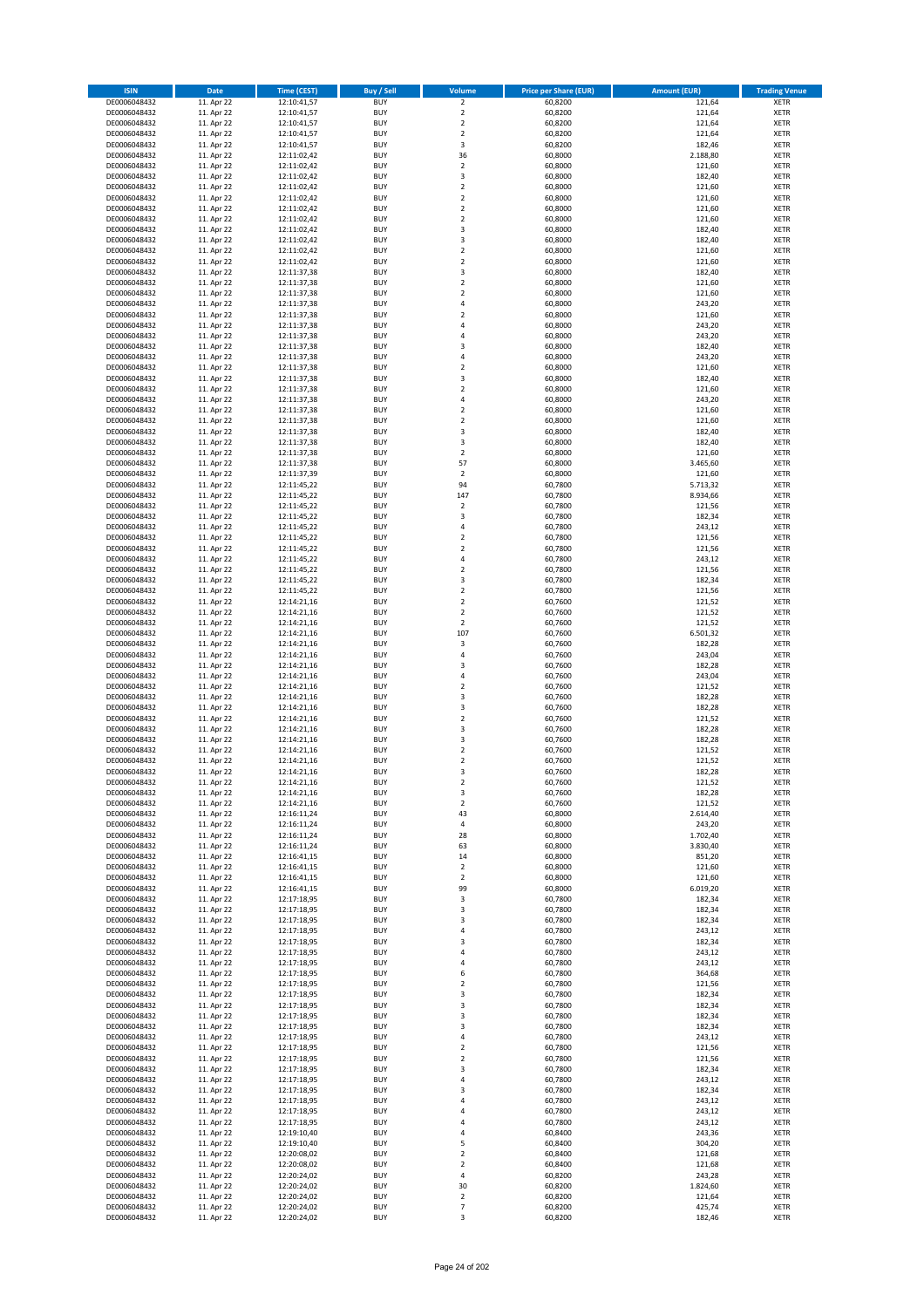| <b>ISIN</b>                  | <b>Date</b>              | <b>Time (CEST)</b>         | <b>Buy / Sell</b>        | Volume                       | <b>Price per Share (EUR)</b> | <b>Amount (EUR)</b> | <b>Trading Venue</b>       |
|------------------------------|--------------------------|----------------------------|--------------------------|------------------------------|------------------------------|---------------------|----------------------------|
| DE0006048432                 | 11. Apr 22               | 12:20:24,02                | <b>BUY</b>               | 3                            | 60,8200                      | 182,46              | <b>XETR</b>                |
| DE0006048432                 | 11. Apr 22               | 12:20:24,02                | <b>BUY</b>               | 6                            | 60,8200                      | 364,92              | <b>XETR</b>                |
| DE0006048432                 | 11. Apr 22               | 12:20:24,02                | <b>BUY</b>               | $\mathbf 2$                  | 60,8200                      | 121,64              | <b>XETR</b>                |
| DE0006048432                 | 11. Apr 22               | 12:20:24,02                | <b>BUY</b>               | $\mathbf 2$                  | 60,8200                      | 121,64              | <b>XETR</b>                |
| DE0006048432<br>DE0006048432 | 11. Apr 22<br>11. Apr 22 | 12:20:24,02<br>12:20:24,02 | <b>BUY</b><br><b>BUY</b> | 5<br>$\mathbf 2$             | 60,8200<br>60,8200           | 304,10<br>121,64    | <b>XETR</b><br><b>XETR</b> |
| DE0006048432                 | 11. Apr 22               | 12:20:24,02                | <b>BUY</b>               | 5                            | 60,8200                      | 304,10              | <b>XETR</b>                |
| DE0006048432                 | 11. Apr 22               | 12:20:24,02                | <b>BUY</b>               | 3                            | 60,8200                      | 182,46              | <b>XETR</b>                |
| DE0006048432                 | 11. Apr 22               | 12:20:24,02                | <b>BUY</b>               | $\overline{2}$               | 60,8200                      | 121,64              | <b>XETR</b>                |
| DE0006048432                 | 11. Apr 22               | 12:20:24,02                | <b>BUY</b>               | $\overline{2}$               | 60,8200                      | 121,64              | <b>XETR</b>                |
| DE0006048432                 | 11. Apr 22               | 12:20:24,02                | <b>BUY</b>               | $\mathbf 2$                  | 60,8200                      | 121,64              | <b>XETR</b>                |
| DE0006048432                 | 11. Apr 22               | 12:20:24,02                | <b>BUY</b>               | 4<br>$\mathbf 2$             | 60,8200                      | 243,28              | <b>XETR</b><br><b>XETR</b> |
| DE0006048432<br>DE0006048432 | 11. Apr 22<br>11. Apr 22 | 12:20:24,02<br>12:20:24,02 | <b>BUY</b><br><b>BUY</b> | $\overline{\mathbf{c}}$      | 60,8200<br>60,8200           | 121,64<br>121,64    | <b>XETR</b>                |
| DE0006048432                 | 11. Apr 22               | 12:20:24,02                | <b>BUY</b>               | 4                            | 60,8200                      | 243,28              | <b>XETR</b>                |
| DE0006048432                 | 11. Apr 22               | 12:20:24,02                | <b>BUY</b>               | $\overline{\mathbf{c}}$      | 60,8200                      | 121,64              | <b>XETR</b>                |
| DE0006048432                 | 11. Apr 22               | 12:20:24,02                | <b>BUY</b>               | 5                            | 60,8200                      | 304,10              | <b>XETR</b>                |
| DE0006048432                 | 11. Apr 22               | 12:20:24,02                | <b>BUY</b>               | 61                           | 60,8200                      | 3.710,02            | <b>XETR</b>                |
| DE0006048432                 | 11. Apr 22               | 12:20:24,03                | <b>BUY</b>               | 3                            | 60,8000                      | 182,40              | <b>XETR</b>                |
| DE0006048432<br>DE0006048432 | 11. Apr 22<br>11. Apr 22 | 12:21:38,49<br>12:21:38,49 | <b>BUY</b><br><b>BUY</b> | 4<br>3                       | 60,8000<br>60,8000           | 243,20<br>182,40    | <b>XETR</b><br><b>XETR</b> |
| DE0006048432                 | 11. Apr 22               | 12:21:38,49                | <b>BUY</b>               | 3                            | 60,8000                      | 182,40              | <b>XETR</b>                |
| DE0006048432                 | 11. Apr 22               | 12:23:18,52                | <b>BUY</b>               | 3                            | 60,8200                      | 182,46              | <b>XETR</b>                |
| DE0006048432                 | 11. Apr 22               | 12:23:32,75                | <b>BUY</b>               | 3                            | 60,8000                      | 182,40              | <b>XETR</b>                |
| DE0006048432                 | 11. Apr 22               | 12:23:32,75                | <b>BUY</b>               | 3                            | 60,8000                      | 182,40              | <b>XETR</b>                |
| DE0006048432                 | 11. Apr 22               | 12:23:32,75                | <b>BUY</b>               | 3                            | 60,8000                      | 182,40              | <b>XETR</b>                |
| DE0006048432<br>DE0006048432 | 11. Apr 22<br>11. Apr 22 | 12:23:32,75<br>12:23:32,75 | <b>BUY</b><br><b>BUY</b> | 5<br>$\overline{\mathbf{c}}$ | 60,8000<br>60,8000           | 304,00<br>121,60    | <b>XETR</b><br><b>XETR</b> |
| DE0006048432                 | 11. Apr 22               | 12:23:32,75                | <b>BUY</b>               | 3                            | 60,8000                      | 182,40              | <b>XETR</b>                |
| DE0006048432                 | 11. Apr 22               | 12:23:32,75                | <b>BUY</b>               | 3                            | 60,8000                      | 182,40              | <b>XETR</b>                |
| DE0006048432                 | 11. Apr 22               | 12:23:32,75                | <b>BUY</b>               | $\overline{a}$               | 60,8000                      | 121,60              | <b>XETR</b>                |
| DE0006048432                 | 11. Apr 22               | 12:23:32,75                | <b>BUY</b>               | $\overline{2}$               | 60,8000                      | 121,60              | <b>XETR</b>                |
| DE0006048432                 | 11. Apr 22               | 12:23:32,75                | <b>BUY</b>               | $\mathbf 2$                  | 60,8000                      | 121,60              | <b>XETR</b>                |
| DE0006048432                 | 11. Apr 22               | 12:23:32,75                | <b>BUY</b>               | 5                            | 60,8000                      | 304,00              | <b>XETR</b>                |
| DE0006048432<br>DE0006048432 | 11. Apr 22<br>11. Apr 22 | 12:23:32,80<br>12:23:32,80 | <b>BUY</b><br><b>BUY</b> | $\mathbf 2$<br>3             | 60,8000<br>60,8000           | 121,60<br>182,40    | <b>XETR</b><br><b>XETR</b> |
| DE0006048432                 | 11. Apr 22               | 12:24:11,05                | <b>BUY</b>               | 6                            | 60,8000                      | 364,80              | <b>XETR</b>                |
| DE0006048432                 | 11. Apr 22               | 12:24:11,05                | <b>BUY</b>               | 3                            | 60,8000                      | 182,40              | <b>XETR</b>                |
| DE0006048432                 | 11. Apr 22               | 12:24:11,05                | <b>BUY</b>               | 6                            | 60,8000                      | 364,80              | <b>XETR</b>                |
| DE0006048432                 | 11. Apr 22               | 12:24:11,05                | <b>BUY</b>               | $\mathbf 2$                  | 60,8000                      | 121,60              | <b>XETR</b>                |
| DE0006048432                 | 11. Apr 22               | 12:24:11,05                | <b>BUY</b>               | $\overline{\mathbf{c}}$      | 60,8000                      | 121,60              | <b>XETR</b>                |
| DE0006048432<br>DE0006048432 | 11. Apr 22<br>11. Apr 22 | 12:24:11,05                | <b>BUY</b><br><b>BUY</b> | $\overline{7}$<br>4          | 60,8000<br>60,8000           | 425,60<br>243,20    | <b>XETR</b><br><b>XETR</b> |
| DE0006048432                 | 11. Apr 22               | 12:24:11,05<br>12:24:11,05 | <b>BUY</b>               | 3                            | 60,8000                      | 182,40              | <b>XETR</b>                |
| DE0006048432                 | 11. Apr 22               | 12:24:11,05                | <b>BUY</b>               | 5                            | 60,8000                      | 304,00              | <b>XETR</b>                |
| DE0006048432                 | 11. Apr 22               | 12:24:11,05                | <b>BUY</b>               | $\overline{2}$               | 60,8000                      | 121,60              | <b>XETR</b>                |
| DE0006048432                 | 11. Apr 22               | 12:24:11,05                | <b>BUY</b>               | 6                            | 60,8000                      | 364,80              | <b>XETR</b>                |
| DE0006048432                 | 11. Apr 22               | 12:24:11,05                | <b>BUY</b>               | $\overline{\mathbf{c}}$      | 60,8000                      | 121,60              | <b>XETR</b>                |
| DE0006048432<br>DE0006048432 | 11. Apr 22<br>11. Apr 22 | 12:26:32,29<br>12:26:32,29 | <b>BUY</b><br><b>BUY</b> | 6<br>292                     | 60,8200<br>60,8200           | 364,92<br>17.759,44 | <b>XETR</b><br><b>XETR</b> |
| DE0006048432                 | 11. Apr 22               | 12:26:32,29                | <b>BUY</b>               | 5                            | 60,8200                      | 304,10              | <b>XETR</b>                |
| DE0006048432                 | 11. Apr 22               | 12:26:32,29                | <b>BUY</b>               | $\overline{7}$               | 60,8200                      | 425,74              | <b>XETR</b>                |
| DE0006048432                 | 11. Apr 22               | 12:26:32,29                | <b>BUY</b>               | 6                            | 60,8200                      | 364,92              | <b>XETR</b>                |
| DE0006048432                 | 11. Apr 22               | 12:26:32,29                | <b>BUY</b>               | $\overline{7}$               | 60,8200                      | 425,74              | <b>XETR</b>                |
| DE0006048432                 | 11. Apr 22               | 12:26:32,29                | <b>BUY</b>               | 3                            | 60,8200                      | 182,46              | <b>XETR</b>                |
| DE0006048432                 | 11. Apr 22               | 12:26:32,29                | <b>BUY</b>               | 3                            | 60,8200                      | 182,46              | <b>XETR</b>                |
| DE0006048432<br>DE0006048432 | 11. Apr 22<br>11. Apr 22 | 12:26:32,29<br>12:26:32,29 | <b>BUY</b><br><b>BUY</b> | 6<br>4                       | 60,8200<br>60,8200           | 364,92<br>243,28    | <b>XETR</b><br><b>XETR</b> |
| DE0006048432                 | 11. Apr 22               | 12:26:32,29                | <b>BUY</b>               | 5                            | 60,8200                      | 304,10              | <b>XETR</b>                |
| DE0006048432                 | 11. Apr 22               | 12:26:32,29                | <b>BUY</b>               | 6                            | 60,8200                      | 364,92              | <b>XETR</b>                |
| DE0006048432                 | 11. Apr 22               | 12:26:32,29                | <b>BUY</b>               | 4                            | 60,8200                      | 243,28              | <b>XETR</b>                |
| DE0006048432                 | 11. Apr 22               | 12:26:32,33                | <b>BUY</b>               | 138                          | 60,8200                      | 8.393,16            | <b>XETR</b>                |
| DE0006048432                 | 11. Apr 22               | 12:27:49,17                | <b>BUY</b>               | 5                            | 60,8200                      | 304,10              | <b>XETR</b>                |
| DE0006048432<br>DE0006048432 | 11. Apr 22<br>11. Apr 22 | 12:27:49,17<br>12:27:49,17 | <b>BUY</b><br>BUY        | 5<br>5                       | 60,8200<br>60,8200           | 304,10<br>304,10    | <b>XETR</b><br><b>XETR</b> |
| DE0006048432                 | 11. Apr 22               | 12:27:49,17                | <b>BUY</b>               | 5                            | 60,8200                      | 304,10              | <b>XETR</b>                |
| DE0006048432                 | 11. Apr 22               | 12:27:49,17                | <b>BUY</b>               | 5                            | 60,8200                      | 304,10              | <b>XETR</b>                |
| DE0006048432                 | 11. Apr 22               | 12:27:49,17                | <b>BUY</b>               | 4                            | 60,8200                      | 243,28              | XETR                       |
| DE0006048432                 | 11. Apr 22               | 12:27:49,17                | <b>BUY</b>               | 3                            | 60,8200                      | 182,46              | <b>XETR</b>                |
| DE0006048432                 | 11. Apr 22               | 12:27:49,17                | <b>BUY</b>               | 4                            | 60,8200                      | 243,28              | <b>XETR</b>                |
| DE0006048432<br>DE0006048432 | 11. Apr 22<br>11. Apr 22 | 12:27:49,17<br>12:27:49,17 | <b>BUY</b><br><b>BUY</b> | 6<br>6                       | 60,8200<br>60,8200           | 364,92<br>364,92    | <b>XETR</b><br><b>XETR</b> |
| DE0006048432                 | 11. Apr 22               | 12:27:49,17                | <b>BUY</b>               | 4                            | 60,8200                      | 243,28              | <b>XETR</b>                |
| DE0006048432                 | 11. Apr 22               | 12:27:49,17                | <b>BUY</b>               | 6                            | 60,8200                      | 364,92              | <b>XETR</b>                |
| DE0006048432                 | 11. Apr 22               | 12:27:49,17                | <b>BUY</b>               | 5                            | 60,8200                      | 304,10              | <b>XETR</b>                |
| DE0006048432                 | 11. Apr 22               | 12:27:49,17                | <b>BUY</b>               | 5                            | 60,8200                      | 304,10              | <b>XETR</b>                |
| DE0006048432<br>DE0006048432 | 11. Apr 22<br>11. Apr 22 | 12:27:49,17<br>12:27:53,64 | <b>BUY</b><br><b>BUY</b> | 3<br>4                       | 60,8200<br>60,8200           | 182,46<br>243,28    | <b>XETR</b><br><b>XETR</b> |
| DE0006048432                 | 11. Apr 22               | 12:27:53,64                | <b>BUY</b>               | 5                            | 60,8200                      | 304,10              | <b>XETR</b>                |
| DE0006048432                 | 11. Apr 22               | 12:27:53,64                | <b>BUY</b>               | 4                            | 60,8200                      | 243,28              | <b>XETR</b>                |
| DE0006048432                 | 11. Apr 22               | 12:27:53,64                | <b>BUY</b>               | 3                            | 60,8200                      | 182,46              | <b>XETR</b>                |
| DE0006048432                 | 11. Apr 22               | 12:27:53,64                | <b>BUY</b>               | 3                            | 60,8200                      | 182,46              | <b>XETR</b>                |
| DE0006048432                 | 11. Apr 22               | 12:27:53,64                | <b>BUY</b>               | 3                            | 60,8200                      | 182,46              | <b>XETR</b>                |
| DE0006048432                 | 11. Apr 22               | 12:27:53,64                | <b>BUY</b>               | 5                            | 60,8200                      | 304,10              | <b>XETR</b>                |
| DE0006048432<br>DE0006048432 | 11. Apr 22<br>11. Apr 22 | 12:27:53,64<br>12:27:53,64 | <b>BUY</b><br><b>BUY</b> | 3<br>4                       | 60,8200<br>60,8200           | 182,46<br>243,28    | <b>XETR</b><br><b>XETR</b> |
| DE0006048432                 | 11. Apr 22               | 12:27:53,64                | <b>BUY</b>               | 3                            | 60,8200                      | 182,46              | <b>XETR</b>                |
| DE0006048432                 | 11. Apr 22               | 12:27:53,64                | <b>BUY</b>               | 3                            | 60,8200                      | 182,46              | <b>XETR</b>                |
| DE0006048432                 | 11. Apr 22               | 12:27:53,64                | <b>BUY</b>               | 4                            | 60,8200                      | 243,28              | <b>XETR</b>                |
| DE0006048432                 | 11. Apr 22               | 12:27:53,64                | <b>BUY</b>               | 4                            | 60,8200                      | 243,28              | <b>XETR</b>                |
| DE0006048432                 | 11. Apr 22               | 12:28:04,78                | <b>BUY</b>               | 4                            | 60,8000                      | 243,20              | <b>XETR</b>                |
| DE0006048432<br>DE0006048432 | 11. Apr 22<br>11. Apr 22 | 12:28:04,78<br>12:28:04,78 | <b>BUY</b><br><b>BUY</b> | 117<br>12                    | 60,8000<br>60,8000           | 7.113,60<br>729,60  | <b>XETR</b><br><b>XETR</b> |
| DE0006048432                 | 11. Apr 22               | 12:28:04,78                | <b>BUY</b>               | 5                            | 60,8000                      | 304,00              | <b>XETR</b>                |
| DE0006048432                 | 11. Apr 22               | 12:28:04,78                | <b>BUY</b>               | $\mathbf 2$                  | 60,8000                      | 121,60              | <b>XETR</b>                |
| DE0006048432                 | 11. Apr 22               | 12:28:04,78                | <b>BUY</b>               | $\mathbf 2$                  | 60,8000                      | 121,60              | <b>XETR</b>                |
| DE0006048432                 | 11. Apr 22               | 12:28:04,78                | <b>BUY</b>               | 4                            | 60,8000                      | 243,20              | <b>XETR</b>                |
| DE0006048432                 | 11. Apr 22               | 12:28:04,78                | <b>BUY</b>               | 3                            | 60,8000                      | 182,40              | <b>XETR</b>                |
| DE0006048432<br>DE0006048432 | 11. Apr 22<br>11. Apr 22 | 12:28:04,78<br>12:28:04,78 | <b>BUY</b><br><b>BUY</b> | 5<br>6                       | 60,8000<br>60,8000           | 304,00<br>364,80    | <b>XETR</b><br><b>XETR</b> |
| DE0006048432                 | 11. Apr 22               | 12:28:04,78                | <b>BUY</b>               | $\overline{\mathbf{c}}$      | 60,8000                      | 121,60              | <b>XETR</b>                |
| DE0006048432                 | 11. Apr 22               | 12:28:04,78                | <b>BUY</b>               | $\mathbf 2$                  | 60,8000                      | 121,60              | <b>XETR</b>                |
| DE0006048432                 | 11. Apr 22               | 12:28:04,78                | <b>BUY</b>               | 5                            | 60,8000                      | 304,00              | <b>XETR</b>                |
| DE0006048432                 | 11. Apr 22               | 12:30:10,13                | <b>BUY</b>               | $\overline{\phantom{a}}$     | 60,8000                      | 425,60              | <b>XETR</b>                |
| DE0006048432                 | 11. Apr 22               | 12:30:10,13                | <b>BUY</b>               | 3                            | 60,8000                      | 182,40              | <b>XETR</b>                |
| DE0006048432                 | 11. Apr 22               | 12:30:10,13                | <b>BUY</b>               | $\overline{2}$               | 60,8000                      | 121,60              | <b>XETR</b>                |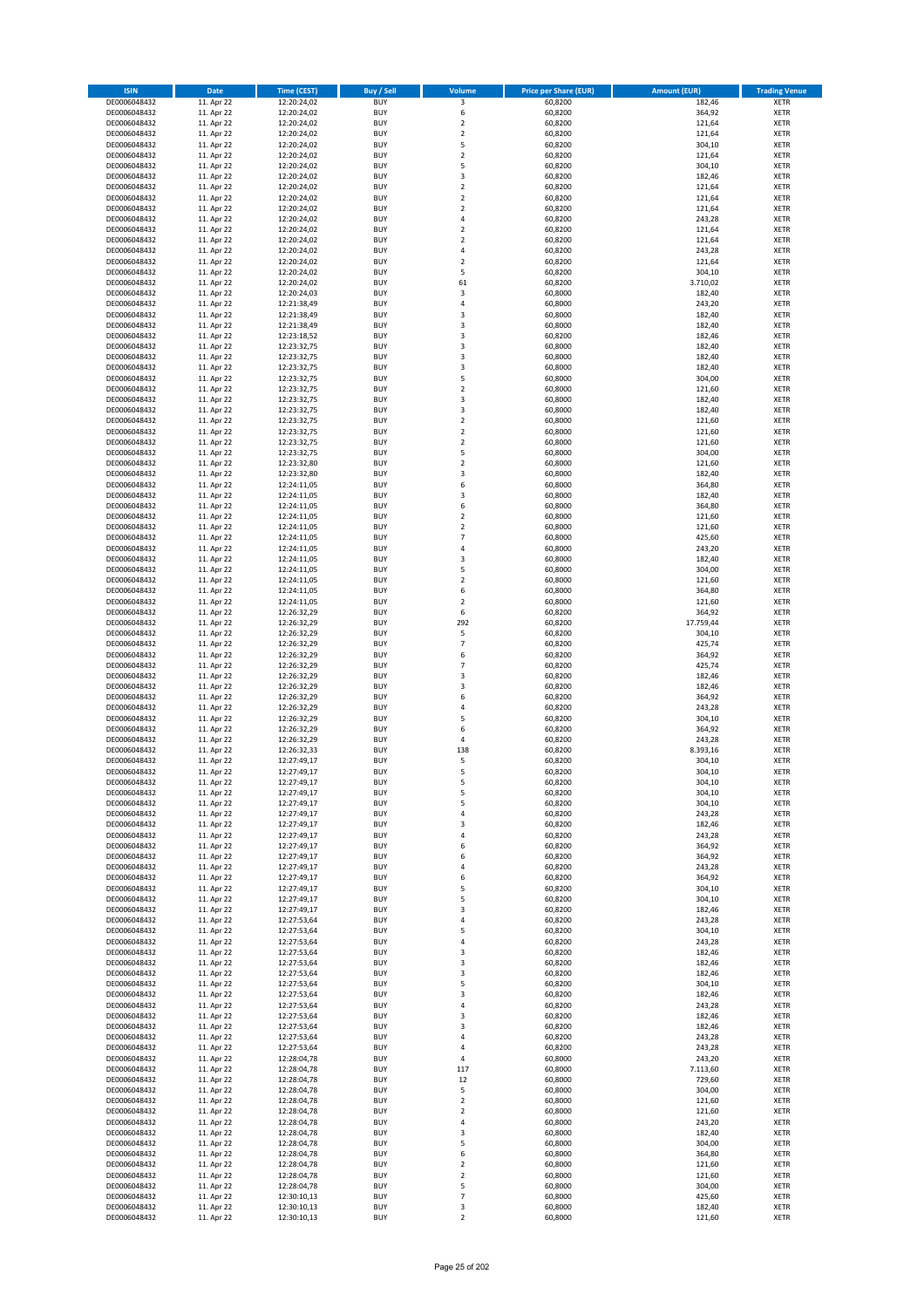| <b>ISIN</b>                  | <b>Date</b>              | <b>Time (CEST)</b>         | <b>Buy / Sell</b>        | Volume                                    | <b>Price per Share (EUR)</b> | <b>Amount (EUR)</b> | <b>Trading Venue</b>       |
|------------------------------|--------------------------|----------------------------|--------------------------|-------------------------------------------|------------------------------|---------------------|----------------------------|
| DE0006048432                 | 11. Apr 22               | 12:30:10,13                | <b>BUY</b>               | $\overline{2}$                            | 60,8000                      | 121,60              | <b>XETR</b>                |
| DE0006048432                 | 11. Apr 22               | 12:30:10,13                | <b>BUY</b>               | 5                                         | 60,8000                      | 304,00              | <b>XETR</b>                |
| DE0006048432                 | 11. Apr 22               | 12:30:10,13                | <b>BUY</b>               | 3                                         | 60,8000                      | 182,40              | <b>XETR</b>                |
| DE0006048432<br>DE0006048432 | 11. Apr 22<br>11. Apr 22 | 12:30:10,13<br>12:30:10,13 | <b>BUY</b><br><b>BUY</b> | 3<br>5                                    | 60,8000<br>60,8000           | 182,40<br>304,00    | <b>XETR</b><br><b>XETR</b> |
| DE0006048432                 | 11. Apr 22               | 12:30:10,13                | <b>BUY</b>               | $\mathbf 2$                               | 60,8000                      | 121,60              | <b>XETR</b>                |
| DE0006048432                 | 11. Apr 22               | 12:30:10,13                | <b>BUY</b>               | $\mathbf 2$                               | 60,8000                      | 121,60              | <b>XETR</b>                |
| DE0006048432                 | 11. Apr 22               | 12:30:10,13                | <b>BUY</b>               | 6                                         | 60,8000                      | 364,80              | <b>XETR</b>                |
| DE0006048432                 | 11. Apr 22               | 12:30:10,13                | <b>BUY</b>               | $\mathbf{1}$                              | 60,8000                      | 60,80               | <b>XETR</b>                |
| DE0006048432                 | 11. Apr 22               | 12:30:10,14                | <b>BUY</b>               | 4                                         | 60,8000                      | 243,20              | <b>XETR</b>                |
| DE0006048432                 | 11. Apr 22               | 12:32:02,61                | <b>BUY</b>               | 193                                       | 60,8200                      | 11.738,26           | <b>XETR</b>                |
| DE0006048432                 | 11. Apr 22<br>11. Apr 22 | 12:32:42,84                | <b>BUY</b><br><b>BUY</b> | 3<br>234                                  | 60,8000<br>60,8000           | 182,40<br>14.227,20 | <b>XETR</b><br><b>XETR</b> |
| DE0006048432<br>DE0006048432 | 11. Apr 22               | 12:32:42,84<br>12:32:42,84 | <b>BUY</b>               | 5                                         | 60,8000                      | 304,00              | <b>XETR</b>                |
| DE0006048432                 | 11. Apr 22               | 12:32:42,84                | <b>BUY</b>               | 14                                        | 60,8000                      | 851,20              | <b>XETR</b>                |
| DE0006048432                 | 11. Apr 22               | 12:32:42,84                | <b>BUY</b>               | 3                                         | 60,8000                      | 182,40              | <b>XETR</b>                |
| DE0006048432                 | 11. Apr 22               | 12:32:42,84                | <b>BUY</b>               | $\mathbf 2$                               | 60,8000                      | 121,60              | <b>XETR</b>                |
| DE0006048432                 | 11. Apr 22               | 12:32:42,84                | <b>BUY</b>               | 5                                         | 60,8000                      | 304,00              | <b>XETR</b>                |
| DE0006048432                 | 11. Apr 22               | 12:32:42,84                | <b>BUY</b>               | 6                                         | 60,8000                      | 364,80              | <b>XETR</b>                |
| DE0006048432                 | 11. Apr 22               | 12:32:42,84                | <b>BUY</b>               | $\overline{7}$                            | 60,8000                      | 425,60              | <b>XETR</b>                |
| DE0006048432                 | 11. Apr 22               | 12:32:42,84                | <b>BUY</b>               | 5                                         | 60,8000                      | 304,00              | <b>XETR</b>                |
| DE0006048432<br>DE0006048432 | 11. Apr 22<br>11. Apr 22 | 12:32:42,84<br>12:32:42,84 | <b>BUY</b><br><b>BUY</b> | 4<br>$\mathbf 2$                          | 60,8000<br>60,8000           | 243,20<br>121,60    | <b>XETR</b><br><b>XETR</b> |
| DE0006048432                 | 11. Apr 22               | 12:32:42,84                | <b>BUY</b>               | 5                                         | 60,8000                      | 304,00              | <b>XETR</b>                |
| DE0006048432                 | 11. Apr 22               | 12:32:42,84                | <b>BUY</b>               | $\overline{7}$                            | 60,8000                      | 425,60              | <b>XETR</b>                |
| DE0006048432                 | 11. Apr 22               | 12:32:42,84                | <b>BUY</b>               | $\overline{7}$                            | 60,8000                      | 425,60              | <b>XETR</b>                |
| DE0006048432                 | 11. Apr 22               | 12:32:42,84                | <b>BUY</b>               | 4                                         | 60,8000                      | 243,20              | <b>XETR</b>                |
| DE0006048432                 | 11. Apr 22               | 12:32:42,84                | <b>BUY</b>               | $\overline{\mathbf{c}}$                   | 60,8000                      | 121,60              | <b>XETR</b>                |
| DE0006048432                 | 11. Apr 22               | 12:32:42,84                | <b>BUY</b>               | 3                                         | 60,8000                      | 182,40              | <b>XETR</b>                |
| DE0006048432                 | 11. Apr 22               | 12:32:42,84                | <b>BUY</b>               | 5                                         | 60,8000                      | 304,00              | <b>XETR</b>                |
| DE0006048432<br>DE0006048432 | 11. Apr 22<br>11. Apr 22 | 12:35:10,98<br>12:35:10,98 | <b>BUY</b><br><b>BUY</b> | 11<br>5                                   | 60,8200<br>60,8200           | 669,02<br>304,10    | <b>XETR</b><br><b>XETR</b> |
| DE0006048432                 | 11. Apr 22               | 12:35:10,98                | <b>BUY</b>               | 6                                         | 60,8200                      | 364,92              | <b>XETR</b>                |
| DE0006048432                 | 11. Apr 22               | 12:35:10,98                | <b>BUY</b>               | $\overline{7}$                            | 60,8200                      | 425,74              | <b>XETR</b>                |
| DE0006048432                 | 11. Apr 22               | 12:35:10,98                | <b>BUY</b>               | 6                                         | 60,8200                      | 364,92              | <b>XETR</b>                |
| DE0006048432                 | 11. Apr 22               | 12:35:10,98                | <b>BUY</b>               | 6                                         | 60,8200                      | 364,92              | <b>XETR</b>                |
| DE0006048432                 | 11. Apr 22               | 12:35:23,48                | <b>BUY</b>               | 3                                         | 60,8800                      | 182,64              | <b>XETR</b>                |
| DE0006048432                 | 11. Apr 22               | 12:35:23,49                | <b>BUY</b>               | 3                                         | 60,8800                      | 182,64              | <b>XETR</b>                |
| DE0006048432                 | 11. Apr 22               | 12:35:23,90                | <b>BUY</b>               | 6                                         | 60,8400                      | 365,04              | <b>XETR</b>                |
| DE0006048432                 | 11. Apr 22               | 12:35:25,18                | <b>BUY</b><br><b>BUY</b> | 4<br>13                                   | 60,8400                      | 243,36              | <b>XETR</b><br><b>XETR</b> |
| DE0006048432<br>DE0006048432 | 11. Apr 22<br>11. Apr 22 | 12:35:25,18<br>12:35:25,18 | <b>BUY</b>               | 9                                         | 60,8400<br>60,8400           | 790,92<br>547,56    | <b>XETR</b>                |
| DE0006048432                 | 11. Apr 22               | 12:35:25,18                | <b>BUY</b>               | $\overline{7}$                            | 60,8400                      | 425,88              | <b>XETR</b>                |
| DE0006048432                 | 11. Apr 22               | 12:35:25,18                | <b>BUY</b>               | 6                                         | 60,8400                      | 365,04              | <b>XETR</b>                |
| DE0006048432                 | 11. Apr 22               | 12:35:25,18                | <b>BUY</b>               | 6                                         | 60,8400                      | 365,04              | <b>XETR</b>                |
| DE0006048432                 | 11. Apr 22               | 12:35:25,18                | <b>BUY</b>               | 4                                         | 60,8400                      | 243,36              | <b>XETR</b>                |
| DE0006048432                 | 11. Apr 22               | 12:35:25,19                | <b>BUY</b>               | 5                                         | 60,8400                      | 304,20              | <b>XETR</b>                |
| DE0006048432                 | 11. Apr 22               | 12:35:30,60                | <b>BUY</b>               | 4                                         | 60,8200                      | 243,28              | <b>XETR</b>                |
| DE0006048432                 | 11. Apr 22               | 12:35:30,60                | <b>BUY</b>               | 3<br>4                                    | 60,8200                      | 182,46              | <b>XETR</b>                |
| DE0006048432<br>DE0006048432 | 11. Apr 22<br>11. Apr 22 | 12:35:30,60<br>12:35:33,50 | <b>BUY</b><br><b>BUY</b> | $\overline{7}$                            | 60,8200<br>60,8200           | 243,28<br>425,74    | <b>XETR</b><br><b>XETR</b> |
| DE0006048432                 | 11. Apr 22               | 12:35:33,50                | <b>BUY</b>               | $\mathbf 2$                               | 60,8200                      | 121,64              | <b>XETR</b>                |
| DE0006048432                 | 11. Apr 22               | 12:35:33,50                | <b>BUY</b>               | 4                                         | 60,8200                      | 243,28              | <b>XETR</b>                |
| DE0006048432                 | 11. Apr 22               | 12:35:33,50                | <b>BUY</b>               | $\mathbf 2$                               | 60,8200                      | 121,64              | <b>XETR</b>                |
| DE0006048432                 | 11. Apr 22               | 12:35:33,50                | <b>BUY</b>               | 3                                         | 60,8200                      | 182,46              | <b>XETR</b>                |
| DE0006048432                 | 11. Apr 22               | 12:35:33,50                | <b>BUY</b>               | $\mathbf 2$                               | 60,8200                      | 121,64              | <b>XETR</b>                |
| DE0006048432                 | 11. Apr 22               | 12:35:33,50                | <b>BUY</b>               | 3                                         | 60,8200                      | 182,46              | <b>XETR</b>                |
| DE0006048432                 | 11. Apr 22               | 12:36:05,07                | <b>BUY</b>               | 4                                         | 60,8200                      | 243,28              | <b>XETR</b>                |
| DE0006048432<br>DE0006048432 | 11. Apr 22               | 12:36:05,07                | <b>BUY</b><br><b>BUY</b> | $\overline{\mathbf{c}}$<br>$\overline{2}$ | 60,8200                      | 121,64              | <b>XETR</b><br><b>XETR</b> |
| DE0006048432                 | 11. Apr 22<br>11. Apr 22 | 12:36:05,07<br>12:36:05,07 | <b>BUY</b>               | 3                                         | 60,8200<br>60,8200           | 121,64<br>182,46    | <b>XETR</b>                |
| DE0006048432                 | 11. Apr 22               | 12:36:05,07                | <b>BUY</b>               | $\overline{\mathbf{c}}$                   | 60,8200                      | 121,64              | <b>XETR</b>                |
| DE0006048432                 | 11. Apr 22               | 12:36:05,29                | <b>BUY</b>               | 4                                         | 60,8000                      | 243,20              | <b>XETR</b>                |
| DE0006048432                 | 11. Apr 22               | 12:36:05,29                | <b>BUY</b>               | 199                                       | 60,8000                      | 12.099,20           | <b>XETR</b>                |
| DE0006048432                 | 11. Apr 22               | 12:36:05,29                | BUY                      | 9                                         | 60,8000                      | 547,20              | <b>XETR</b>                |
| DE0006048432                 | 11. Apr 22               | 12:36:05,29                | <b>BUY</b>               | 4                                         | 60,8000                      | 243,20              | <b>XETR</b>                |
| DE0006048432                 | 11. Apr 22               | 12:36:05,29                | <b>BUY</b>               | 3                                         | 60,8000                      | 182,40              | <b>XETR</b>                |
| DE0006048432<br>DE0006048432 | 11. Apr 22<br>11. Apr 22 | 12:36:05,29<br>12:36:05,29 | <b>BUY</b><br><b>BUY</b> | 6<br>4                                    | 60,8000<br>60,8000           | 364,80<br>243,20    | XETR<br><b>XETR</b>        |
| DE0006048432                 | 11. Apr 22               | 12:36:05,29                | <b>BUY</b>               | 3                                         | 60,8000                      | 182,40              | <b>XETR</b>                |
| DE0006048432                 | 11. Apr 22               | 12:36:05,29                | <b>BUY</b>               | 5                                         | 60,8000                      | 304,00              | <b>XETR</b>                |
| DE0006048432                 | 11. Apr 22               | 12:36:05,29                | <b>BUY</b>               | 5                                         | 60,8000                      | 304,00              | <b>XETR</b>                |
| DE0006048432                 | 11. Apr 22               | 12:36:05,29                | <b>BUY</b>               | 9                                         | 60,8000                      | 547,20              | <b>XETR</b>                |
| DE0006048432                 | 11. Apr 22               | 12:36:05,29                | <b>BUY</b>               | 5                                         | 60,8000                      | 304,00              | <b>XETR</b>                |
| DE0006048432                 | 11. Apr 22               | 12:36:05,29                | <b>BUY</b>               | 4                                         | 60,8000                      | 243,20              | <b>XETR</b>                |
| DE0006048432<br>DE0006048432 | 11. Apr 22<br>11. Apr 22 | 12:36:05,29<br>12:36:05,29 | <b>BUY</b><br><b>BUY</b> | 5<br>9                                    | 60,8000<br>60,8000           | 304,00<br>547,20    | <b>XETR</b><br><b>XETR</b> |
| DE0006048432                 | 11. Apr 22               | 12:36:05,29                | <b>BUY</b>               | 8                                         | 60,8000                      | 486,40              | <b>XETR</b>                |
| DE0006048432                 | 11. Apr 22               | 12:36:17,00                | <b>BUY</b>               | 5                                         | 60,8000                      | 304,00              | <b>XETR</b>                |
| DE0006048432                 | 11. Apr 22               | 12:36:17,00                | <b>BUY</b>               | $\overline{7}$                            | 60,8000                      | 425,60              | <b>XETR</b>                |
| DE0006048432                 | 11. Apr 22               | 12:36:17,00                | <b>BUY</b>               | 5                                         | 60,8000                      | 304,00              | <b>XETR</b>                |
| DE0006048432                 | 11. Apr 22               | 12:36:17,00                | <b>BUY</b>               | 3                                         | 60,8000                      | 182,40              | <b>XETR</b>                |
| DE0006048432                 | 11. Apr 22               | 12:36:17,00                | <b>BUY</b>               | 6                                         | 60,8000                      | 364,80              | XETR                       |
| DE0006048432                 | 11. Apr 22               | 12:36:17,00                | <b>BUY</b>               | 4                                         | 60,8000                      | 243,20              | <b>XETR</b>                |
| DE0006048432<br>DE0006048432 | 11. Apr 22<br>11. Apr 22 | 12:36:17,00<br>12:36:17,00 | <b>BUY</b><br><b>BUY</b> | 6<br>3                                    | 60,8000<br>60,8000           | 364,80<br>182,40    | <b>XETR</b><br><b>XETR</b> |
| DE0006048432                 | 11. Apr 22               | 12:36:17,00                | <b>BUY</b>               | $\overline{\mathbf{2}}$                   | 60,8000                      | 121,60              | <b>XETR</b>                |
| DE0006048432                 | 11. Apr 22               | 12:36:17,00                | <b>BUY</b>               | $\overline{7}$                            | 60,8000                      | 425,60              | <b>XETR</b>                |
| DE0006048432                 | 11. Apr 22               | 12:36:17,00                | <b>BUY</b>               | 6                                         | 60,8000                      | 364,80              | <b>XETR</b>                |
| DE0006048432                 | 11. Apr 22               | 12:36:17,00                | <b>BUY</b>               | 4                                         | 60,8000                      | 243,20              | <b>XETR</b>                |
| DE0006048432                 | 11. Apr 22               | 12:36:17,02                | <b>BUY</b>               | 4                                         | 60,8000                      | 243,20              | <b>XETR</b>                |
| DE0006048432                 | 11. Apr 22               | 12:36:17,02                | <b>BUY</b>               | 3                                         | 60,8000                      | 182,40              | <b>XETR</b>                |
| DE0006048432                 | 11. Apr 22               | 12:37:05,34                | <b>BUY</b>               | 8                                         | 60,7800                      | 486,24              | <b>XETR</b>                |
| DE0006048432<br>DE0006048432 | 11. Apr 22<br>11. Apr 22 | 12:37:05,34<br>12:37:05,34 | <b>BUY</b><br><b>BUY</b> | 4<br>3                                    | 60,7800<br>60,7800           | 243,12<br>182,34    | <b>XETR</b><br><b>XETR</b> |
| DE0006048432                 | 11. Apr 22               | 12:37:05,34                | <b>BUY</b>               | 206                                       | 60,7800                      | 12.520,68           | <b>XETR</b>                |
| DE0006048432                 | 11. Apr 22               | 12:37:05,34                | <b>BUY</b>               | 4                                         | 60,7800                      | 243,12              | <b>XETR</b>                |
| DE0006048432                 | 11. Apr 22               | 12:37:05,34                | <b>BUY</b>               | 6                                         | 60,7800                      | 364,68              | <b>XETR</b>                |
| DE0006048432                 | 11. Apr 22               | 12:37:05,34                | <b>BUY</b>               | 4                                         | 60,7800                      | 243,12              | <b>XETR</b>                |
| DE0006048432                 | 11. Apr 22               | 12:37:05,34                | <b>BUY</b>               | 3                                         | 60,7800                      | 182,34              | <b>XETR</b>                |
| DE0006048432                 | 11. Apr 22               | 12:37:05,34                | <b>BUY</b>               | 3                                         | 60,7800                      | 182,34              | <b>XETR</b>                |
| DE0006048432                 | 11. Apr 22               | 12:37:05,34                | <b>BUY</b><br><b>BUY</b> | 5                                         | 60,7800                      | 303,90              | XETR<br><b>XETR</b>        |
| DE0006048432<br>DE0006048432 | 11. Apr 22<br>11. Apr 22 | 12:37:05,34<br>12:37:05,34 | <b>BUY</b>               | 3<br>5                                    | 60,7800<br>60,7800           | 182,34<br>303,90    | <b>XETR</b>                |
| DE0006048432                 | 11. Apr 22               | 12:37:05,34                | <b>BUY</b>               | 4                                         | 60,7800                      | 243,12              | <b>XETR</b>                |
| DE0006048432                 | 11. Apr 22               | 12:37:05,34                | <b>BUY</b>               | 3                                         | 60,7800                      | 182,34              | <b>XETR</b>                |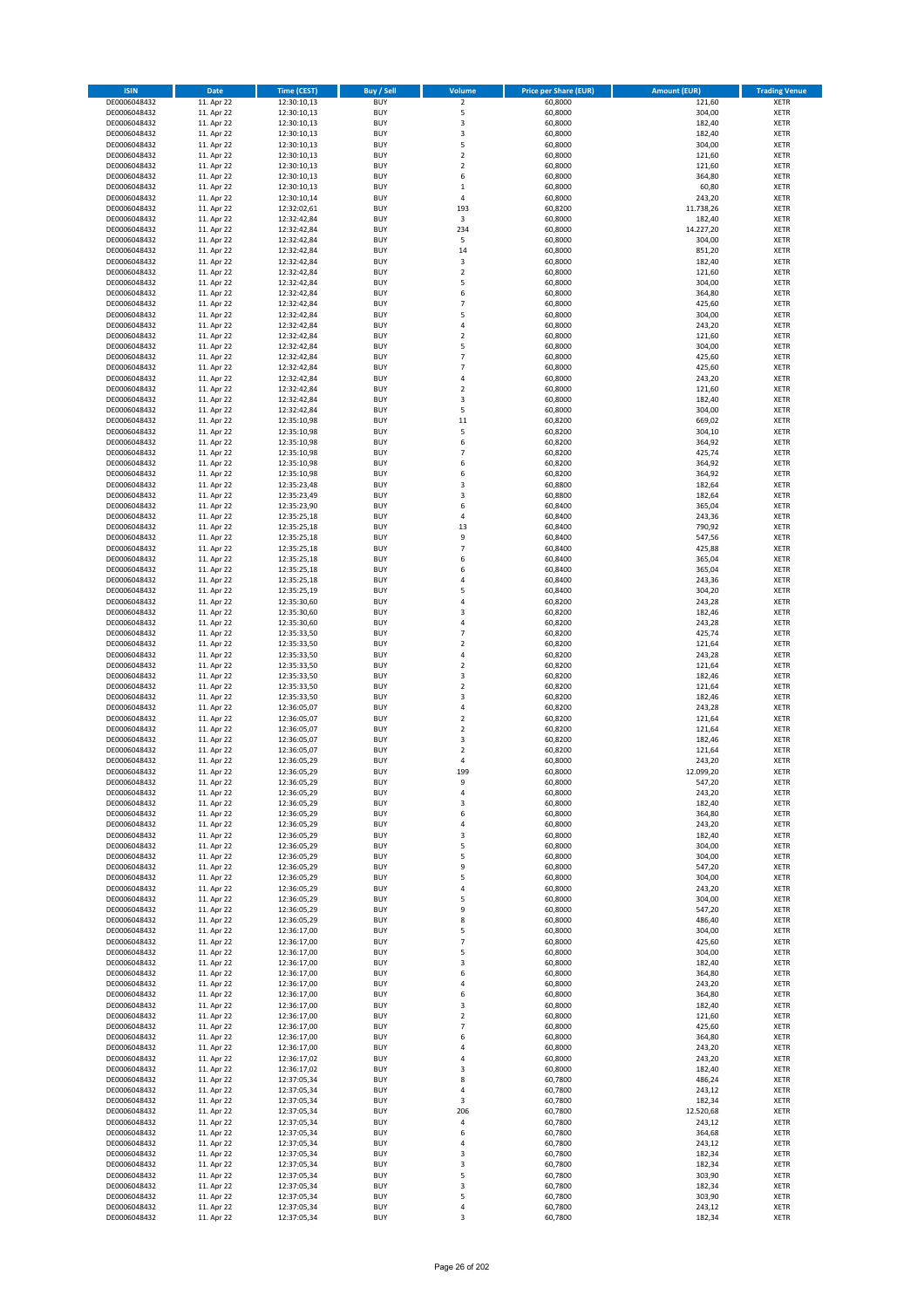| <b>ISIN</b>                  | <b>Date</b>              | <b>Time (CEST)</b>         | <b>Buy / Sell</b>        | <b>Volume</b>                    | <b>Price per Share (EUR)</b> | <b>Amount (EUR)</b> | <b>Trading Venue</b>       |
|------------------------------|--------------------------|----------------------------|--------------------------|----------------------------------|------------------------------|---------------------|----------------------------|
| DE0006048432                 | 11. Apr 22               | 12:37:05,34                | <b>BUY</b>               | 3                                | 60,7800                      | 182,34              | <b>XETR</b>                |
| DE0006048432                 | 11. Apr 22               | 12:37:05,34                | <b>BUY</b>               | $\mathbf 2$                      | 60,7800                      | 121,56              | <b>XETR</b>                |
| DE0006048432                 | 11. Apr 22               | 12:37:08,93                | <b>BUY</b>               | 4                                | 60,7600                      | 243,04              | <b>XETR</b>                |
| DE0006048432<br>DE0006048432 | 11. Apr 22<br>11. Apr 22 | 12:37:08,93<br>12:37:08,93 | <b>BUY</b><br><b>BUY</b> | 134<br>3                         | 60,7600<br>60,7600           | 8.141,84<br>182,28  | <b>XETR</b><br><b>XETR</b> |
| DE0006048432                 | 11. Apr 22               | 12:37:08,93                | <b>BUY</b>               | $\mathbf 2$                      | 60,7600                      | 121,52              | <b>XETR</b>                |
| DE0006048432                 | 11. Apr 22               | 12:37:08,93                | <b>BUY</b>               | 3                                | 60,7600                      | 182,28              | <b>XETR</b>                |
| DE0006048432                 | 11. Apr 22               | 12:37:08,93                | <b>BUY</b>               | $\overline{\mathbf{c}}$          | 60,7600                      | 121,52              | <b>XETR</b>                |
| DE0006048432                 | 11. Apr 22               | 12:37:08,93                | <b>BUY</b>               | 4                                | 60,7600                      | 243,04              | <b>XETR</b>                |
| DE0006048432                 | 11. Apr 22               | 12:37:08,93                | <b>BUY</b>               | 18                               | 60,7600                      | 1.093,68            | <b>XETR</b>                |
| DE0006048432                 | 11. Apr 22               | 12:37:08,93                | <b>BUY</b>               | 3                                | 60,7600                      | 182,28              | <b>XETR</b>                |
| DE0006048432                 | 11. Apr 22               | 12:37:08,93                | <b>BUY</b>               | $\overline{\mathbf{c}}$          | 60,7600                      | 121,52              | <b>XETR</b>                |
| DE0006048432<br>DE0006048432 | 11. Apr 22<br>11. Apr 22 | 12:37:08,93<br>12:37:08,93 | <b>BUY</b><br><b>BUY</b> | 4<br>$\overline{\mathbf{c}}$     | 60,7600<br>60,7600           | 243,04<br>121,52    | <b>XETR</b><br><b>XETR</b> |
| DE0006048432                 | 11. Apr 22               | 12:37:08,93                | <b>BUY</b>               | 5                                | 60,7600                      | 303,80              | <b>XETR</b>                |
| DE0006048432                 | 11. Apr 22               | 12:37:08,93                | <b>BUY</b>               | 4                                | 60,7600                      | 243,04              | <b>XETR</b>                |
| DE0006048432                 | 11. Apr 22               | 12:37:08,93                | <b>BUY</b>               | $\overline{\mathbf{c}}$          | 60,7600                      | 121,52              | <b>XETR</b>                |
| DE0006048432                 | 11. Apr 22               | 12:37:08,93                | <b>BUY</b>               | $\mathbf 2$                      | 60,7600                      | 121,52              | <b>XETR</b>                |
| DE0006048432                 | 11. Apr 22               | 12:37:08,93                | <b>BUY</b>               | 4                                | 60,7600                      | 243,04              | <b>XETR</b>                |
| DE0006048432                 | 11. Apr 22               | 12:37:08,93                | <b>BUY</b>               | 3                                | 60,7600                      | 182,28              | <b>XETR</b>                |
| DE0006048432                 | 11. Apr 22               | 12:37:08,93                | <b>BUY</b>               | 4                                | 60,7600                      | 243,04              | <b>XETR</b>                |
| DE0006048432<br>DE0006048432 | 11. Apr 22<br>11. Apr 22 | 12:37:20,63<br>12:37:20,63 | <b>BUY</b><br><b>BUY</b> | 4<br>3                           | 60,7600<br>60,7600           | 243,04<br>182,28    | <b>XETR</b><br><b>XETR</b> |
| DE0006048432                 | 11. Apr 22               | 12:37:20,63                | <b>BUY</b>               | 3                                | 60,7600                      | 182,28              | <b>XETR</b>                |
| DE0006048432                 | 11. Apr 22               | 12:37:20,63                | <b>BUY</b>               | 10                               | 60,7600                      | 607,60              | <b>XETR</b>                |
| DE0006048432                 | 11. Apr 22               | 12:37:20,63                | <b>BUY</b>               | 3                                | 60,7600                      | 182,28              | <b>XETR</b>                |
| DE0006048432                 | 11. Apr 22               | 12:37:20,63                | <b>BUY</b>               | 3                                | 60,7600                      | 182,28              | <b>XETR</b>                |
| DE0006048432                 | 11. Apr 22               | 12:37:20,63                | <b>BUY</b>               | 4                                | 60,7600                      | 243,04              | <b>XETR</b>                |
| DE0006048432                 | 11. Apr 22               | 12:37:20,63                | <b>BUY</b>               | 4                                | 60,7600                      | 243,04              | <b>XETR</b>                |
| DE0006048432                 | 11. Apr 22               | 12:37:20,63                | <b>BUY</b>               | $\overline{a}$                   | 60,7600                      | 243,04              | <b>XETR</b>                |
| DE0006048432<br>DE0006048432 | 11. Apr 22<br>11. Apr 22 | 12:37:20,63<br>12:37:20,63 | <b>BUY</b><br><b>BUY</b> | 3<br>4                           | 60,7600<br>60,7600           | 182,28<br>243,04    | <b>XETR</b><br><b>XETR</b> |
| DE0006048432                 | 11. Apr 22               | 12:40:49,60                | <b>BUY</b>               | 5                                | 60,7800                      | 303,90              | <b>XETR</b>                |
| DE0006048432                 | 11. Apr 22               | 12:40:49,60                | <b>BUY</b>               | 9                                | 60,7800                      | 547,02              | <b>XETR</b>                |
| DE0006048432                 | 11. Apr 22               | 12:40:49.60                | <b>BUY</b>               | 3                                | 60,7800                      | 182,34              | <b>XETR</b>                |
| DE0006048432                 | 11. Apr 22               | 12:40:49,60                | <b>BUY</b>               | $\overline{7}$                   | 60,7800                      | 425,46              | <b>XETR</b>                |
| DE0006048432                 | 11. Apr 22               | 12:40:49,60                | <b>BUY</b>               | 3                                | 60,7800                      | 182,34              | <b>XETR</b>                |
| DE0006048432                 | 11. Apr 22               | 12:40:49,60                | <b>BUY</b>               | $\mathbf 2$                      | 60,7800                      | 121,56              | <b>XETR</b>                |
| DE0006048432                 | 11. Apr 22               | 12:40:49,60                | <b>BUY</b>               | $\overline{\mathbf{c}}$          | 60,7800                      | 121,56              | <b>XETR</b>                |
| DE0006048432<br>DE0006048432 | 11. Apr 22<br>11. Apr 22 | 12:40:49,60<br>12:40:49,60 | <b>BUY</b><br><b>BUY</b> | 6<br>$\mathbf 2$                 | 60,7800<br>60,7800           | 364,68<br>121,56    | <b>XETR</b><br><b>XETR</b> |
| DE0006048432                 | 11. Apr 22               | 12:41:34,19                | <b>BUY</b>               | 317                              | 60,7800                      | 19.267,26           | <b>XETR</b>                |
| DE0006048432                 | 11. Apr 22               | 12:45:58,71                | <b>BUY</b>               | 4                                | 60,7600                      | 243,04              | <b>XETR</b>                |
| DE0006048432                 | 11. Apr 22               | 12:45:58,71                | <b>BUY</b>               | $\overline{7}$                   | 60,7600                      | 425,32              | <b>XETR</b>                |
| DE0006048432                 | 11. Apr 22               | 12:45:58,71                | <b>BUY</b>               | 4                                | 60,7600                      | 243,04              | <b>XETR</b>                |
| DE0006048432                 | 11. Apr 22               | 12:45:58,71                | <b>BUY</b>               | 9                                | 60,7800                      | 547,02              | <b>XETR</b>                |
| DE0006048432                 | 11. Apr 22               | 12:45:58,71                | <b>BUY</b>               | 628                              | 60,7800                      | 38.169,84           | <b>XETR</b>                |
| DE0006048432                 | 11. Apr 22               | 12:45:58,71                | <b>BUY</b>               | 3                                | 60,7600                      | 182,28              | <b>XETR</b>                |
| DE0006048432<br>DE0006048432 | 11. Apr 22               | 12:45:58,71                | <b>BUY</b><br><b>BUY</b> | 4<br>4                           | 60,7600                      | 243,04<br>243,04    | <b>XETR</b><br><b>XETR</b> |
| DE0006048432                 | 11. Apr 22<br>11. Apr 22 | 12:45:58,71<br>12:45:58,71 | <b>BUY</b>               | 5                                | 60,7600<br>60,7600           | 303,80              | <b>XETR</b>                |
| DE0006048432                 | 11. Apr 22               | 12:45:58,71                | <b>BUY</b>               | 5                                | 60,7600                      | 303,80              | <b>XETR</b>                |
| DE0006048432                 | 11. Apr 22               | 12:45:58,71                | <b>BUY</b>               | 8                                | 60,7800                      | 486,24              | <b>XETR</b>                |
| DE0006048432                 | 11. Apr 22               | 12:45:58,71                | <b>BUY</b>               | 8                                | 60,7800                      | 486,24              | <b>XETR</b>                |
| DE0006048432                 | 11. Apr 22               | 12:45:58,71                | <b>BUY</b>               | 9                                | 60,7800                      | 547,02              | <b>XETR</b>                |
| DE0006048432                 | 11. Apr 22               | 12:45:58,71                | <b>BUY</b>               | 8                                | 60,7800                      | 486,24              | <b>XETR</b>                |
| DE0006048432                 | 11. Apr 22               | 12:45:58,71                | <b>BUY</b>               | $\overline{\mathbf{c}}$          | 60,7600                      | 121,52              | <b>XETR</b>                |
| DE0006048432<br>DE0006048432 | 11. Apr 22               | 12:45:58,71                | <b>BUY</b><br><b>BUY</b> | 3<br>6                           | 60,7600<br>60,7600           | 182,28<br>364,56    | <b>XETR</b><br><b>XETR</b> |
| DE0006048432                 | 11. Apr 22<br>11. Apr 22 | 12:45:58,71<br>12:45:58,71 | <b>BUY</b>               | 4                                | 60,7600                      | 243,04              | <b>XETR</b>                |
| DE0006048432                 | 11. Apr 22               | 12:45:58,71                | <b>BUY</b>               | 3                                | 60,7600                      | 182,28              | <b>XETR</b>                |
| DE0006048432                 | 11. Apr 22               | 12:45:58,71                | <b>BUY</b>               | 6                                | 60,7600                      | 364,56              | <b>XETR</b>                |
| DE0006048432                 | 11. Apr 22               | 12:45:58,71                | <b>BUY</b>               | $\overline{7}$                   | 60,7800                      | 425,46              | <b>XETR</b>                |
| DE0006048432                 | 11. Apr 22               | 12:45:58,71                | <b>BUY</b>               | 8                                | 60,7800                      | 486,24              | <b>XETR</b>                |
| DE0006048432                 | 11. Apr 22               | 12:45:58,71                | BUY                      | 10                               | 60,7800                      | 607,80              | <b>XETR</b>                |
| DE0006048432                 | 11. Apr 22               | 12:45:58,71                | <b>BUY</b>               | 12                               | 60,7800                      | 729,36              | <b>XETR</b>                |
| DE0006048432<br>DE0006048432 | 11. Apr 22<br>11. Apr 22 | 12:45:58,71                | <b>BUY</b><br><b>BUY</b> | 3<br>3                           | 60,7600<br>60,7600           | 182,28              | <b>XETR</b><br>XETR        |
| DE0006048432                 | 11. Apr 22               | 12:45:58,71<br>12:45:58,71 | <b>BUY</b>               | 4                                | 60,7600                      | 182,28<br>243,04    | <b>XETR</b>                |
| DE0006048432                 | 11. Apr 22               | 12:45:58,71                | <b>BUY</b>               | 3                                | 60,7600                      | 182,28              | <b>XETR</b>                |
| DE0006048432                 | 11. Apr 22               | 12:45:58,71                | <b>BUY</b>               | 6                                | 60,7600                      | 364,56              | <b>XETR</b>                |
| DE0006048432                 | 11. Apr 22               | 12:45:58,71                | <b>BUY</b>               | 8                                | 60,7800                      | 486,24              | <b>XETR</b>                |
| DE0006048432                 | 11. Apr 22               | 12:45:58,71                | <b>BUY</b>               | $\overline{7}$                   | 60,7800                      | 425,46              | <b>XETR</b>                |
| DE0006048432                 | 11. Apr 22               | 12:45:58,71                | <b>BUY</b>               | 96                               | 60,7800                      | 5.834,88            | <b>XETR</b>                |
| DE0006048432<br>DE0006048432 | 11. Apr 22<br>11. Apr 22 | 12:45:58,71<br>12:45:58,72 | <b>BUY</b><br><b>BUY</b> | 207<br>8                         | 60,7800<br>60,7800           | 12.581,46<br>486,24 | <b>XETR</b><br><b>XETR</b> |
| DE0006048432                 | 11. Apr 22               | 12:45:58,72                | <b>BUY</b>               | $\overline{\phantom{a}}$         | 60,7800                      | 425,46              | <b>XETR</b>                |
| DE0006048432                 | 11. Apr 22               | 12:45:58,73                | <b>BUY</b>               | 449                              | 60,7800                      | 27.290,22           | <b>XETR</b>                |
| DE0006048432                 | 11. Apr 22               | 12:47:30,95                | <b>BUY</b>               | 6                                | 60,8000                      | 364,80              | <b>XETR</b>                |
| DE0006048432                 | 11. Apr 22               | 12:47:30,95                | <b>BUY</b>               | 6                                | 60,8000                      | 364,80              | <b>XETR</b>                |
| DE0006048432                 | 11. Apr 22               | 12:47:30,95                | <b>BUY</b>               | 3                                | 60,8000                      | 182,40              | <b>XETR</b>                |
| DE0006048432                 | 11. Apr 22               | 12:47:30,95                | <b>BUY</b>               | $\overline{7}$                   | 60,8000                      | 425,60              | <b>XETR</b>                |
| DE0006048432<br>DE0006048432 | 11. Apr 22<br>11. Apr 22 | 12:47:30,95<br>12:47:30,95 | <b>BUY</b><br><b>BUY</b> | 6<br>6                           | 60,8000<br>60,8000           | 364,80<br>364,80    | XETR<br><b>XETR</b>        |
| DE0006048432                 | 11. Apr 22               | 12:47:38,36                | <b>BUY</b>               | 5                                | 60,8000                      | 304,00              | <b>XETR</b>                |
| DE0006048432                 | 11. Apr 22               | 12:47:38,36                | <b>BUY</b>               | 6                                | 60,8000                      | 364,80              | <b>XETR</b>                |
| DE0006048432                 | 11. Apr 22               | 12:47:38,36                | <b>BUY</b>               | 5                                | 60,8000                      | 304,00              | <b>XETR</b>                |
| DE0006048432                 | 11. Apr 22               | 12:47:38,36                | <b>BUY</b>               | 5                                | 60,8000                      | 304,00              | <b>XETR</b>                |
| DE0006048432                 | 11. Apr 22               | 12:47:38,36                | <b>BUY</b>               | 4                                | 60,8000                      | 243,20              | <b>XETR</b>                |
| DE0006048432                 | 11. Apr 22               | 12:47:38,38                | <b>BUY</b>               | $\mathbf 2$                      | 60,8000                      | 121,60              | <b>XETR</b>                |
| DE0006048432                 | 11. Apr 22               | 12:48:05,57                | <b>BUY</b>               | 9                                | 60,7800                      | 547,02              | <b>XETR</b>                |
| DE0006048432<br>DE0006048432 | 11. Apr 22<br>11. Apr 22 | 12:48:05,57<br>12:48:05,57 | <b>BUY</b><br><b>BUY</b> | 9<br>5                           | 60,7800<br>60,7800           | 547,02<br>303,90    | <b>XETR</b><br><b>XETR</b> |
| DE0006048432                 | 11. Apr 22               | 12:48:05,57                | <b>BUY</b>               | 5                                | 60,7800                      | 303,90              | <b>XETR</b>                |
| DE0006048432                 | 11. Apr 22               | 12:48:05,57                | <b>BUY</b>               | $\mathbf 2$                      | 60,7800                      | 121,56              | <b>XETR</b>                |
| DE0006048432                 | 11. Apr 22               | 12:48:05,57                | <b>BUY</b>               | 8                                | 60,7800                      | 486,24              | <b>XETR</b>                |
| DE0006048432                 | 11. Apr 22               | 12:48:05,57                | <b>BUY</b>               | 6                                | 60,7800                      | 364,68              | <b>XETR</b>                |
| DE0006048432                 | 11. Apr 22               | 12:48:05,57                | <b>BUY</b>               | 6                                | 60,7800                      | 364,68              | <b>XETR</b>                |
| DE0006048432                 | 11. Apr 22               | 12:48:05,57                | <b>BUY</b>               | 4                                | 60,7800                      | 243,12              | <b>XETR</b>                |
| DE0006048432                 | 11. Apr 22               | 12:48:05,57                | <b>BUY</b>               | 5                                | 60,7800                      | 303,90              | <b>XETR</b>                |
| DE0006048432<br>DE0006048432 | 11. Apr 22<br>11. Apr 22 | 12:48:05,57<br>12:48:05,57 | <b>BUY</b><br><b>BUY</b> | $\overline{7}$<br>$\overline{7}$ | 60,7800<br>60,7800           | 425,46<br>425,46    | <b>XETR</b><br>XETR        |
| DE0006048432                 | 11. Apr 22               | 12:48:05,57                | <b>BUY</b>               | 6                                | 60,7800                      | 364,68              | <b>XETR</b>                |
| DE0006048432                 | 11. Apr 22               | 12:48:05,57                | <b>BUY</b>               | 3                                | 60,7800                      | 182,34              | <b>XETR</b>                |
| DE0006048432                 | 11. Apr 22               | 12:48:05,57                | <b>BUY</b>               | $\overline{7}$                   | 60,7800                      | 425,46              | <b>XETR</b>                |
| DE0006048432                 | 11. Apr 22               | 12:48:05,57                | <b>BUY</b>               | 5                                | 60,7800                      | 303,90              | <b>XETR</b>                |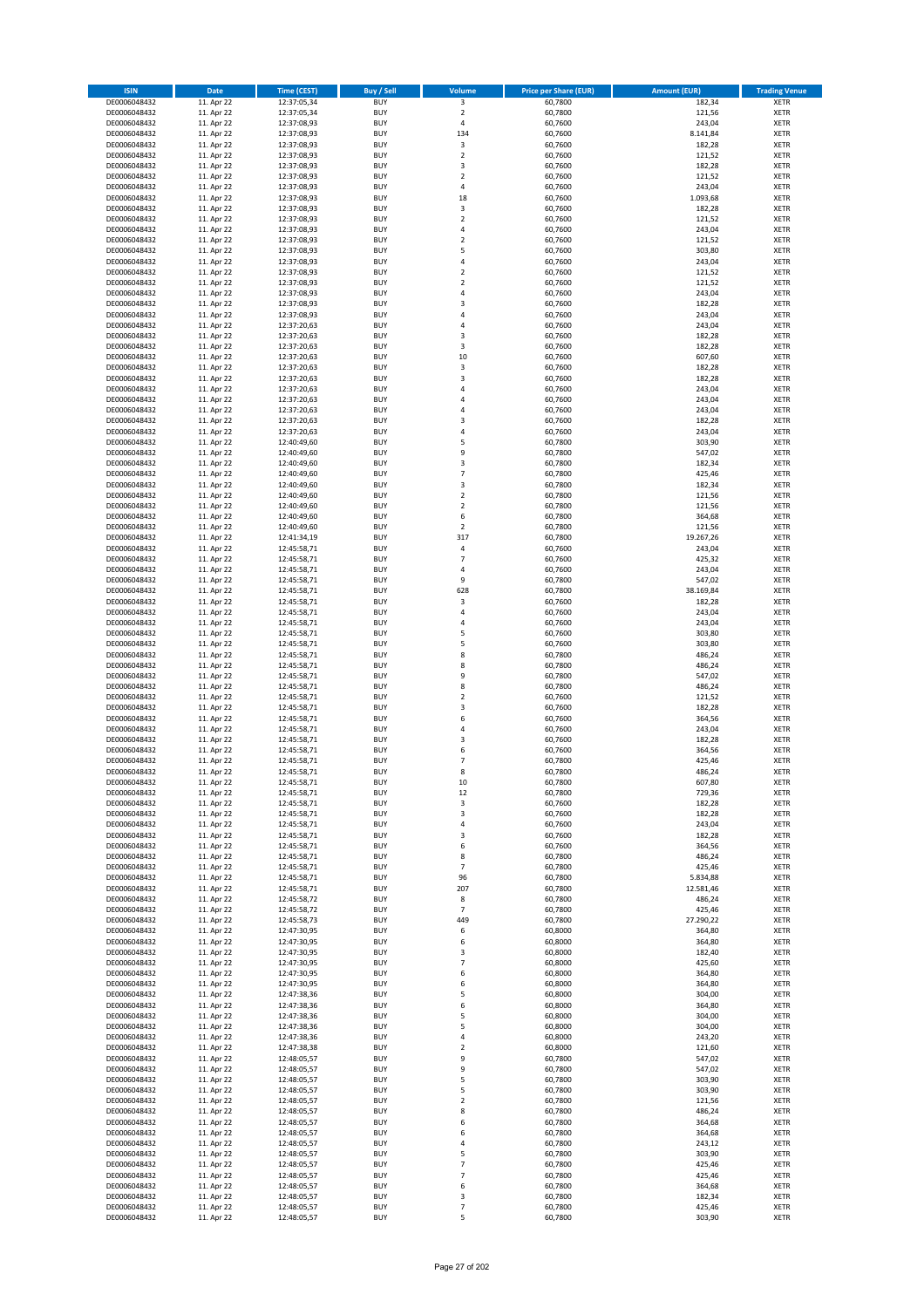| <b>ISIN</b>                  | <b>Date</b>              | <b>Time (CEST)</b>         | <b>Buy / Sell</b>        | Volume                                    | <b>Price per Share (EUR)</b> | <b>Amount (EUR)</b> | <b>Trading Venue</b>       |
|------------------------------|--------------------------|----------------------------|--------------------------|-------------------------------------------|------------------------------|---------------------|----------------------------|
| DE0006048432                 | 11. Apr 22               | 12:48:05,57                | <b>BUY</b>               | 8                                         | 60,7800                      | 486,24              | <b>XETR</b>                |
| DE0006048432                 | 11. Apr 22               | 12:48:05,57                | <b>BUY</b>               | 5                                         | 60,7800                      | 303,90              | <b>XETR</b>                |
| DE0006048432                 | 11. Apr 22               | 12:48:05,59                | <b>BUY</b>               | 6                                         | 60,7800                      | 364,68              | <b>XETR</b>                |
| DE0006048432<br>DE0006048432 | 11. Apr 22<br>11. Apr 22 | 12:48:05,59<br>12:48:05,60 | <b>BUY</b><br><b>BUY</b> | 3<br>6                                    | 60,7800<br>60,7600           | 182,34<br>364,56    | <b>XETR</b><br><b>XETR</b> |
| DE0006048432                 | 11. Apr 22               | 12:48:05,60                | <b>BUY</b>               | 6                                         | 60,7600                      | 364,56              | <b>XETR</b>                |
| DE0006048432                 | 11. Apr 22               | 12:48:05,60                | <b>BUY</b>               | $\overline{7}$                            | 60,7800                      | 425,46              | <b>XETR</b>                |
| DE0006048432                 | 11. Apr 22               | 12:48:05,60                | <b>BUY</b>               | 5                                         | 60,7600                      | 303,80              | <b>XETR</b>                |
| DE0006048432                 | 11. Apr 22               | 12:48:05,60                | <b>BUY</b>               | 5                                         | 60,7600                      | 303,80              | <b>XETR</b>                |
| DE0006048432                 | 11. Apr 22               | 12:48:05,60                | <b>BUY</b><br><b>BUY</b> | 6                                         | 60,7600                      | 364,56              | <b>XETR</b>                |
| DE0006048432<br>DE0006048432 | 11. Apr 22<br>11. Apr 22 | 12:48:05,60<br>12:49:25,58 | <b>BUY</b>               | 6<br>8                                    | 60,7800<br>60,7800           | 364,68<br>486,24    | <b>XETR</b><br><b>XETR</b> |
| DE0006048432                 | 11. Apr 22               | 12:49:25,58                | <b>BUY</b>               | $\mathbf 2$                               | 60,7800                      | 121,56              | <b>XETR</b>                |
| DE0006048432                 | 11. Apr 22               | 12:49:25,58                | <b>BUY</b>               | 4                                         | 60,7800                      | 243,12              | <b>XETR</b>                |
| DE0006048432                 | 11. Apr 22               | 12:49:25,58                | <b>BUY</b>               | 4                                         | 60,7800                      | 243,12              | <b>XETR</b>                |
| DE0006048432                 | 11. Apr 22               | 12:49:25,58                | <b>BUY</b>               | 6                                         | 60,7800                      | 364,68              | <b>XETR</b>                |
| DE0006048432<br>DE0006048432 | 11. Apr 22<br>11. Apr 22 | 12:49:25,58<br>12:49:25,58 | <b>BUY</b><br><b>BUY</b> | $\mathbf 2$<br>6                          | 60,7800<br>60,7800           | 121,56<br>364,68    | <b>XETR</b><br><b>XETR</b> |
| DE0006048432                 | 11. Apr 22               | 12:49:25,58                | <b>BUY</b>               | 4                                         | 60,7800                      | 243,12              | <b>XETR</b>                |
| DE0006048432                 | 11. Apr 22               | 12:49:25,58                | <b>BUY</b>               | 5                                         | 60,7800                      | 303,90              | <b>XETR</b>                |
| DE0006048432                 | 11. Apr 22               | 12:49:25,58                | <b>BUY</b>               | $\overline{7}$                            | 60,7800                      | 425,46              | <b>XETR</b>                |
| DE0006048432                 | 11. Apr 22               | 12:49:25,58                | <b>BUY</b>               | 5                                         | 60,7800                      | 303,90              | <b>XETR</b>                |
| DE0006048432<br>DE0006048432 | 11. Apr 22<br>11. Apr 22 | 12:49:25,58<br>12:49:25,58 | <b>BUY</b><br><b>BUY</b> | 4<br>$\mathbf 2$                          | 60,7800<br>60,7800           | 243,12<br>121,56    | <b>XETR</b><br><b>XETR</b> |
| DE0006048432                 | 11. Apr 22               | 12:49:25,58                | <b>BUY</b>               | $\mathbf 2$                               | 60,7800                      | 121,56              | <b>XETR</b>                |
| DE0006048432                 | 11. Apr 22               | 12:49:25,58                | <b>BUY</b>               | 6                                         | 60,7800                      | 364,68              | <b>XETR</b>                |
| DE0006048432                 | 11. Apr 22               | 12:49:25,58                | <b>BUY</b>               | 6                                         | 60,7800                      | 364,68              | <b>XETR</b>                |
| DE0006048432                 | 11. Apr 22               | 12:50:53,14                | <b>BUY</b>               | $\overline{7}$                            | 60,8000                      | 425,60              | <b>XETR</b>                |
| DE0006048432<br>DE0006048432 | 11. Apr 22<br>11. Apr 22 | 12:52:48,11<br>12:52:48,11 | <b>BUY</b><br><b>BUY</b> | $\overline{7}$<br>$\overline{\mathbf{c}}$ | 60,8000<br>60,8000           | 425,60<br>121,60    | <b>XETR</b><br><b>XETR</b> |
| DE0006048432                 | 11. Apr 22               | 12:52:48,11                | <b>BUY</b>               | 71                                        | 60,8000                      | 4.316,80            | <b>XETR</b>                |
| DE0006048432                 | 11. Apr 22               | 12:52:48,11                | <b>BUY</b>               | 5                                         | 60,8000                      | 304,00              | <b>XETR</b>                |
| DE0006048432                 | 11. Apr 22               | 12:52:48,11                | <b>BUY</b>               | 8                                         | 60,8000                      | 486,40              | <b>XETR</b>                |
| DE0006048432                 | 11. Apr 22               | 12:52:48,11                | <b>BUY</b>               | $\overline{7}$                            | 60,8000                      | 425,60              | <b>XETR</b>                |
| DE0006048432                 | 11. Apr 22               | 12:52:48,11                | <b>BUY</b>               | 4                                         | 60,8000                      | 243,20              | <b>XETR</b>                |
| DE0006048432<br>DE0006048432 | 11. Apr 22<br>11. Apr 22 | 12:52:48,11<br>12:52:48,11 | <b>BUY</b><br><b>BUY</b> | 8<br>3                                    | 60,8000<br>60,8000           | 486,40<br>182,40    | <b>XETR</b><br><b>XETR</b> |
| DE0006048432                 | 11. Apr 22               | 12:52:48,11                | <b>BUY</b>               | 5                                         | 60,8000                      | 304,00              | <b>XETR</b>                |
| DE0006048432                 | 11. Apr 22               | 12:52:48,11                | <b>BUY</b>               | 4                                         | 60,8000                      | 243,20              | <b>XETR</b>                |
| DE0006048432                 | 11. Apr 22               | 12:53:00,86                | <b>BUY</b>               | $\mathbf 2$                               | 60,7800                      | 121,56              | <b>XETR</b>                |
| DE0006048432                 | 11. Apr 22               | 12:53:00,86                | <b>BUY</b>               | 5                                         | 60,7800                      | 303,90              | <b>XETR</b>                |
| DE0006048432<br>DE0006048432 | 11. Apr 22<br>11. Apr 22 | 12:53:00,86<br>12:53:00,86 | <b>BUY</b><br><b>BUY</b> | 3<br>$\mathbf 2$                          | 60,7800<br>60,7800           | 182,34<br>121,56    | <b>XETR</b><br><b>XETR</b> |
| DE0006048432                 | 11. Apr 22               | 12:53:00,86                | <b>BUY</b>               | $\overline{\mathbf{c}}$                   | 60,7800                      | 121,56              | <b>XETR</b>                |
| DE0006048432                 | 11. Apr 22               | 12:53:00,86                | <b>BUY</b>               | $\mathbf 2$                               | 60,7800                      | 121,56              | <b>XETR</b>                |
| DE0006048432                 | 11. Apr 22               | 12:53:00,86                | <b>BUY</b>               | 4                                         | 60,7800                      | 243,12              | <b>XETR</b>                |
| DE0006048432                 | 11. Apr 22               | 12:53:00,86                | <b>BUY</b>               | $\mathbf 2$                               | 60,7800                      | 121,56              | <b>XETR</b>                |
| DE0006048432                 | 11. Apr 22               | 12:53:00,86                | <b>BUY</b>               | $\mathbf 2$<br>3                          | 60,7800                      | 121,56              | <b>XETR</b>                |
| DE0006048432<br>DE0006048432 | 11. Apr 22<br>11. Apr 22 | 12:53:00,86<br>12:53:00,86 | <b>BUY</b><br><b>BUY</b> | 4                                         | 60,7800<br>60,7800           | 182,34<br>243,12    | <b>XETR</b><br><b>XETR</b> |
| DE0006048432                 | 11. Apr 22               | 12:53:00,86                | <b>BUY</b>               | $\overline{\mathbf{c}}$                   | 60,7800                      | 121,56              | <b>XETR</b>                |
| DE0006048432                 | 11. Apr 22               | 12:53:00,86                | <b>BUY</b>               | 4                                         | 60,7800                      | 243,12              | <b>XETR</b>                |
| DE0006048432                 | 11. Apr 22               | 12:53:00,86                | <b>BUY</b>               | $\overline{\mathbf{2}}$                   | 60,7800                      | 121,56              | <b>XETR</b>                |
| DE0006048432                 | 11. Apr 22               | 12:53:00,86                | <b>BUY</b>               | $\overline{\mathbf{c}}$                   | 60,7800                      | 121,56              | <b>XETR</b>                |
| DE0006048432<br>DE0006048432 | 11. Apr 22<br>11. Apr 22 | 12:53:00,86<br>12:53:58,03 | <b>BUY</b><br><b>BUY</b> | 4<br>$\overline{7}$                       | 60,7800<br>60,7600           | 243,12<br>425,32    | <b>XETR</b><br><b>XETR</b> |
| DE0006048432                 | 11. Apr 22               | 12:53:58,03                | <b>BUY</b>               | $\overline{\mathbf{c}}$                   | 60,7600                      | 121,52              | <b>XETR</b>                |
| DE0006048432                 | 11. Apr 22               | 12:53:58,03                | <b>BUY</b>               | 101                                       | 60,7600                      | 6.136,76            | <b>XETR</b>                |
| DE0006048432                 | 11. Apr 22               | 12:53:58,03                | <b>BUY</b>               | 4                                         | 60,7600                      | 243,04              | <b>XETR</b>                |
| DE0006048432                 | 11. Apr 22               | 12:53:58,03                | <b>BUY</b>               | 6                                         | 60,7600                      | 364,56              | <b>XETR</b>                |
| DE0006048432<br>DE0006048432 | 11. Apr 22<br>11. Apr 22 | 12:53:58,03<br>12:53:58,03 | <b>BUY</b><br><b>BUY</b> | $\overline{7}$<br>6                       | 60,7600<br>60,7600           | 425,32<br>364,56    | <b>XETR</b><br><b>XETR</b> |
| DE0006048432                 | 11. Apr 22               | 12:53:58,03                | <b>BUY</b>               | 5                                         | 60,7600                      | 303,80              | <b>XETR</b>                |
| DE0006048432                 | 11. Apr 22               | 12:53:58,03                | <b>BUY</b>               | 4                                         | 60,7600                      | 243,04              | <b>XETR</b>                |
| DE0006048432                 | 11. Apr 22               | 12:53:58,03                | BUY                      | 5                                         | 60,7600                      | 303,80              | <b>XETR</b>                |
| DE0006048432                 | 11. Apr 22               | 12:53:58,03                | <b>BUY</b>               | $\mathbf 2$                               | 60,7600                      | 121,52              | <b>XETR</b>                |
| DE0006048432<br>DE0006048432 | 11. Apr 22<br>11. Apr 22 | 12:53:58,03<br>12:53:58,03 | <b>BUY</b><br><b>BUY</b> | $\mathbf 2$<br>3                          | 60,7600<br>60,7600           | 121,52<br>182,28    | <b>XETR</b><br><b>XETR</b> |
| DE0006048432                 | 11. Apr 22               | 12:53:58,03                | <b>BUY</b>               | 4                                         | 60,7600                      | 243,04              | <b>XETR</b>                |
| DE0006048432                 | 11. Apr 22               | 12:53:58,03                | <b>BUY</b>               | 4                                         | 60,7600                      | 243,04              | <b>XETR</b>                |
| DE0006048432                 | 11. Apr 22               | 12:58:58,09                | <b>BUY</b>               | 8                                         | 60,7800                      | 486,24              | <b>XETR</b>                |
| DE0006048432                 | 11. Apr 22               | 12:58:58,09                | <b>BUY</b>               | $\mathbf 2$                               | 60,7800                      | 121,56              | <b>XETR</b>                |
| DE0006048432<br>DE0006048432 | 11. Apr 22<br>11. Apr 22 | 12:58:58,09<br>12:58:58,09 | <b>BUY</b><br><b>BUY</b> | 3<br>5                                    | 60,7800<br>60,7800           | 182,34<br>303,90    | <b>XETR</b><br><b>XETR</b> |
| DE0006048432                 | 11. Apr 22               | 12:58:58,09                | <b>BUY</b>               | 63                                        | 60,7800                      | 3.829,14            | <b>XETR</b>                |
| DE0006048432                 | 11. Apr 22               | 12:58:58,09                | <b>BUY</b>               | 5                                         | 60,7800                      | 303,90              | <b>XETR</b>                |
| DE0006048432                 | 11. Apr 22               | 12:58:58,09                | <b>BUY</b>               | 6                                         | 60,7800                      | 364,68              | <b>XETR</b>                |
| DE0006048432<br>DE0006048432 | 11. Apr 22<br>11. Apr 22 | 12:58:58,09<br>12:58:58,09 | <b>BUY</b><br><b>BUY</b> | $\overline{\mathbf{c}}$<br>6              | 60,7800<br>60,7800           | 121,56<br>364,68    | <b>XETR</b><br><b>XETR</b> |
| DE0006048432                 | 11. Apr 22               | 12:58:58,09                | <b>BUY</b>               | 4                                         | 60,7800                      | 243,12              | <b>XETR</b>                |
| DE0006048432                 | 11. Apr 22               | 12:58:58,09                | <b>BUY</b>               | 5                                         | 60,7800                      | 303,90              | <b>XETR</b>                |
| DE0006048432                 | 11. Apr 22               | 12:58:58,09                | <b>BUY</b>               | 4                                         | 60,7800                      | 243,12              | <b>XETR</b>                |
| DE0006048432                 | 11. Apr 22               | 12:58:58,09                | <b>BUY</b>               | 4                                         | 60,7800                      | 243,12              | <b>XETR</b>                |
| DE0006048432<br>DE0006048432 | 11. Apr 22               | 12:58:58,09                | <b>BUY</b><br><b>BUY</b> | 6<br>5                                    | 60,7800                      | 364,68              | <b>XETR</b><br><b>XETR</b> |
| DE0006048432                 | 11. Apr 22<br>11. Apr 22 | 12:58:58,09<br>12:58:58,09 | <b>BUY</b>               | 5                                         | 60,7800<br>60,7800           | 303,90<br>303,90    | <b>XETR</b>                |
| DE0006048432                 | 11. Apr 22               | 12:58:58,09                | <b>BUY</b>               | 3                                         | 60,7800                      | 182,34              | <b>XETR</b>                |
| DE0006048432                 | 11. Apr 22               | 12:58:58,09                | <b>BUY</b>               | 4                                         | 60,7800                      | 243,12              | <b>XETR</b>                |
| DE0006048432                 | 11. Apr 22               | 12:58:58,09                | <b>BUY</b>               | $\overline{7}$                            | 60,7800                      | 425,46              | <b>XETR</b>                |
| DE0006048432<br>DE0006048432 | 11. Apr 22<br>11. Apr 22 | 12:58:58,09<br>12:58:58,09 | <b>BUY</b><br><b>BUY</b> | 5<br>8                                    | 60,7800<br>60,7800           | 303,90<br>486,24    | <b>XETR</b><br><b>XETR</b> |
| DE0006048432                 | 11. Apr 22               | 12:58:58,09                | <b>BUY</b>               | 4                                         | 60,7800                      | 243,12              | <b>XETR</b>                |
| DE0006048432                 | 11. Apr 22               | 12:58:58,09                | <b>BUY</b>               | 3                                         | 60,7800                      | 182,34              | <b>XETR</b>                |
| DE0006048432                 | 11. Apr 22               | 12:58:58,09                | <b>BUY</b>               | 4                                         | 60,7800                      | 243,12              | <b>XETR</b>                |
| DE0006048432                 | 11. Apr 22               | 13:02:21,32                | <b>BUY</b>               | 6                                         | 60,7400                      | 364,44              | <b>XETR</b>                |
| DE0006048432                 | 11. Apr 22               | 13:02:21,32                | <b>BUY</b><br><b>BUY</b> | 5<br>5                                    | 60,7400                      | 303,70<br>303,70    | <b>XETR</b>                |
| DE0006048432<br>DE0006048432 | 11. Apr 22<br>11. Apr 22 | 13:02:21,34<br>13:02:21,34 | <b>BUY</b>               | 6                                         | 60,7400<br>60,7400           | 364,44              | <b>XETR</b><br><b>XETR</b> |
| DE0006048432                 | 11. Apr 22               | 13:02:21,34                | <b>BUY</b>               | 6                                         | 60,7400                      | 364,44              | <b>XETR</b>                |
| DE0006048432                 | 11. Apr 22               | 13:02:21,34                | <b>BUY</b>               | 5                                         | 60,7400                      | 303,70              | <b>XETR</b>                |
| DE0006048432                 | 11. Apr 22               | 13:02:21,34                | <b>BUY</b>               | 6                                         | 60,7400                      | 364,44              | <b>XETR</b>                |
| DE0006048432<br>DE0006048432 | 11. Apr 22<br>11. Apr 22 | 13:02:21,34<br>13:02:21,39 | <b>BUY</b><br><b>BUY</b> | 5<br>7                                    | 60,7400<br>60,7400           | 303,70<br>425,18    | <b>XETR</b><br><b>XETR</b> |
| DE0006048432                 | 11. Apr 22               | 13:02:21,39                | <b>BUY</b>               | 9                                         | 60,7400                      | 546,66              | <b>XETR</b>                |
| DE0006048432                 | 11. Apr 22               | 13:02:21,39                | <b>BUY</b>               | 54                                        | 60,7400                      | 3.279,96            | <b>XETR</b>                |
| DE0006048432                 | 11. Apr 22               | 13:02:21,39                | <b>BUY</b>               | 198                                       | 60,7200                      | 12.022,56           | <b>XETR</b>                |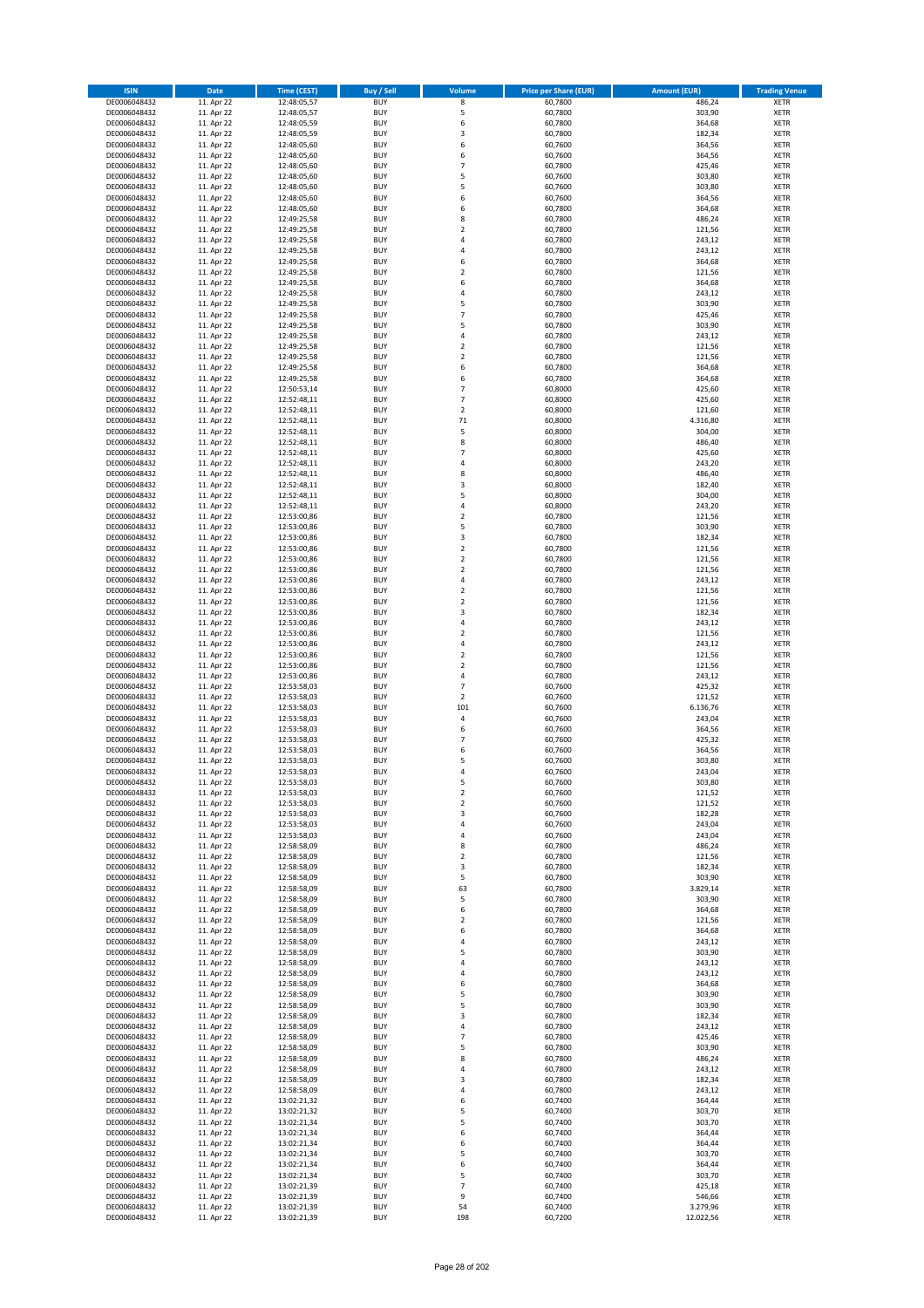| <b>ISIN</b>                  | <b>Date</b>              | Time (CEST)                | <b>Buy / Sell</b>        | Volume                           | <b>Price per Share (EUR)</b> | <b>Amount (EUR)</b> | <b>Trading Venue</b>       |
|------------------------------|--------------------------|----------------------------|--------------------------|----------------------------------|------------------------------|---------------------|----------------------------|
| DE0006048432                 | 11. Apr 22               | 13:02:21,39                | <b>BUY</b>               | 125                              | 60,7000                      | 7.587,50            | <b>XETR</b>                |
| DE0006048432                 | 11. Apr 22               | 13:02:21,39                | <b>BUY</b>               | $\sqrt{4}$                       | 60,7400                      | 242,96              | <b>XETR</b>                |
| DE0006048432                 | 11. Apr 22               | 13:02:21,39                | <b>BUY</b>               | 8                                | 60.7400                      | 485,92              | <b>XETR</b>                |
| DE0006048432                 | 11. Apr 22               | 13:02:21,39                | <b>BUY</b>               | 5                                | 60,7400                      | 303,70              | <b>XETR</b>                |
| DE0006048432<br>DE0006048432 | 11. Apr 22<br>11. Apr 22 | 13:02:21,39<br>13:02:21,39 | <b>BUY</b><br><b>BUY</b> | $\overline{7}$<br>6              | 60,7400<br>60,7400           | 425,18<br>364,44    | <b>XETR</b><br><b>XETR</b> |
| DE0006048432                 | 11. Apr 22               | 13:02:21,39                | <b>BUY</b>               | 5                                | 60.7400                      | 303,70              | <b>XETR</b>                |
| DE0006048432                 | 11. Apr 22               | 13:02:21,39                | <b>BUY</b>               | 6                                | 60,7400                      | 364,44              | <b>XETR</b>                |
| DE0006048432                 | 11. Apr 22               | 13:02:21,39                | BUY                      | $\overline{7}$                   | 60,7200                      | 425,04              | <b>XETR</b>                |
| DE0006048432                 | 11. Apr 22               | 13:02:21,39                | <b>BUY</b>               | $\overline{4}$                   | 60,7200                      | 242,88              | <b>XETR</b>                |
| DE0006048432                 | 11. Apr 22               | 13:02:21,39                | <b>BUY</b>               | 6                                | 60,7200                      | 364,32              | <b>XETR</b>                |
| DE0006048432                 | 11. Apr 22               | 13:02:21,39                | <b>BUY</b><br><b>BUY</b> | 6<br>5                           | 60,7200                      | 364,32              | <b>XETR</b>                |
| DE0006048432<br>DE0006048432 | 11. Apr 22<br>11. Apr 22 | 13:02:21,39<br>13:02:21,39 | <b>BUY</b>               | 5                                | 60,7200<br>60,7200           | 303,60<br>303,60    | <b>XETR</b><br><b>XETR</b> |
| DE0006048432                 | 11. Apr 22               | 13:02:27,25                | <b>BUY</b>               | 4                                | 60,6800                      | 242,72              | <b>XETR</b>                |
| DE0006048432                 | 11. Apr 22               | 13:02:27,25                | BUY                      | 5                                | 60,6800                      | 303,40              | <b>XETR</b>                |
| DE0006048432                 | 11. Apr 22               | 13:02:27,25                | <b>BUY</b>               | 6                                | 60,6800                      | 364,08              | <b>XETR</b>                |
| DE0006048432                 | 11. Apr 22               | 13:02:27,25                | <b>BUY</b>               | $\overline{\mathbf{2}}$          | 60,6800                      | 121,36              | <b>XETR</b>                |
| DE0006048432                 | 11. Apr 22               | 13:02:27,25                | <b>BUY</b>               | 5<br>$\overline{\mathbf{3}}$     | 60.6800                      | 303,40              | <b>XETR</b>                |
| DE0006048432<br>DE0006048432 | 11. Apr 22<br>11. Apr 22 | 13:02:27,25<br>13:02:27,25 | <b>BUY</b><br><b>BUY</b> | $\overline{3}$                   | 60,6800<br>60,6800           | 182,04<br>182,04    | <b>XETR</b><br><b>XETR</b> |
| DE0006048432                 | 11. Apr 22               | 13:02:27,25                | <b>BUY</b>               | 5                                | 60,6800                      | 303,40              | <b>XETR</b>                |
| DE0006048432                 | 11. Apr 22               | 13:02:27,25                | <b>BUY</b>               | 5                                | 60,6800                      | 303,40              | <b>XETR</b>                |
| DE0006048432                 | 11. Apr 22               | 13:02:27,25                | <b>BUY</b>               | 4                                | 60,6800                      | 242,72              | <b>XETR</b>                |
| DE0006048432                 | 11. Apr 22               | 13:02:27,25                | <b>BUY</b>               | $\overline{4}$                   | 60,6800                      | 242,72              | <b>XETR</b>                |
| DE0006048432                 | 11. Apr 22               | 13:02:27,25                | <b>BUY</b>               | 4                                | 60,6800                      | 242,72              | <b>XETR</b>                |
| DE0006048432<br>DE0006048432 | 11. Apr 22<br>11. Apr 22 | 13:02:27,25                | <b>BUY</b><br><b>BUY</b> | 5<br>6                           | 60,6800<br>60,6800           | 303,40<br>364,08    | <b>XETR</b><br><b>XETR</b> |
| DE0006048432                 | 11. Apr 22               | 13:02:27,25<br>13:02:27,25 | <b>BUY</b>               | 3                                | 60,6800                      | 182,04              | <b>XETR</b>                |
| DE0006048432                 | 11. Apr 22               | 13:02:27,25                | <b>BUY</b>               | 6                                | 60,6800                      | 364,08              | <b>XETR</b>                |
| DE0006048432                 | 11. Apr 22               | 13:02:27,25                | <b>BUY</b>               | $\overline{4}$                   | 60,6800                      | 242,72              | <b>XETR</b>                |
| DE0006048432                 | 11. Apr 22               | 13:02:28,28                | <b>BUY</b>               | 48                               | 60,6400                      | 2.910,72            | <b>XETR</b>                |
| DE0006048432                 | 11. Apr 22               | 13:02:28,28                | <b>BUY</b>               | 5                                | 60,6600                      | 303,30              | <b>XETR</b>                |
| DE0006048432                 | 11. Apr 22               | 13:02:28,28                | <b>BUY</b>               | $\overline{a}$                   | 60,6600                      | 242,64              | <b>XETR</b>                |
| DE0006048432<br>DE0006048432 | 11. Apr 22<br>11. Apr 22 | 13:02:28,28<br>13:02:28,28 | <b>BUY</b><br><b>BUY</b> | $\overline{4}$<br>$\overline{7}$ | 60,6600<br>60,6600           | 242,64<br>424,62    | <b>XETR</b><br><b>XETR</b> |
| DE0006048432                 | 11. Apr 22               | 13:02:28,28                | <b>BUY</b>               | $\overline{4}$                   | 60,6600                      | 242,64              | <b>XETR</b>                |
| DE0006048432                 | 11. Apr 22               | 13:02:28,28                | <b>BUY</b>               | $\mathsf 3$                      | 60,6600                      | 181,98              | <b>XETR</b>                |
| DE0006048432                 | 11. Apr 22               | 13:02:39,29                | <b>BUY</b>               | 5                                | 60,6200                      | 303,10              | <b>XETR</b>                |
| DE0006048432                 | 11. Apr 22               | 13:02:39,29                | <b>BUY</b>               | 263                              | 60,6200                      | 15.943,06           | <b>XETR</b>                |
| DE0006048432                 | 11. Apr 22               | 13:02:39,29                | <b>BUY</b>               | 6                                | 60,6200                      | 363,72              | <b>XETR</b>                |
| DE0006048432<br>DE0006048432 | 11. Apr 22<br>11. Apr 22 | 13:02:39,29<br>13:02:39,29 | <b>BUY</b><br><b>BUY</b> | 9<br>5                           | 60,6200<br>60,6200           | 545,58<br>303,10    | <b>XETR</b><br><b>XETR</b> |
| DE0006048432                 | 11. Apr 22               | 13:02:39,29                | <b>BUY</b>               | 45                               | 60,6200                      | 2.727,90            | <b>XETR</b>                |
| DE0006048432                 | 11. Apr 22               | 13:02:39,29                | <b>BUY</b>               | 5                                | 60,6200                      | 303,10              | <b>XETR</b>                |
| DE0006048432                 | 11. Apr 22               | 13:02:39,29                | <b>BUY</b>               | 6                                | 60,6200                      | 363,72              | <b>XETR</b>                |
| DE0006048432                 | 11. Apr 22               | 13:02:39,29                | <b>BUY</b>               | 6                                | 60,6200                      | 363,72              | <b>XETR</b>                |
| DE0006048432                 | 11. Apr 22               | 13:02:39,29                | <b>BUY</b>               | 6                                | 60,6200                      | 363,72              | <b>XETR</b>                |
| DE0006048432<br>DE0006048432 | 11. Apr 22<br>11. Apr 22 | 13:02:39,29<br>13:02:39,29 | <b>BUY</b><br><b>BUY</b> | 8<br>5                           | 60,6200<br>60,6200           | 484,96<br>303,10    | <b>XETR</b><br><b>XETR</b> |
| DE0006048432                 | 11. Apr 22               | 13:02:39,29                | <b>BUY</b>               | 5                                | 60,6200                      | 303,10              | <b>XETR</b>                |
| DE0006048432                 | 11. Apr 22               | 13:02:39,29                | <b>BUY</b>               | $\overline{7}$                   | 60,6200                      | 424,34              | <b>XETR</b>                |
| DE0006048432                 | 11. Apr 22               | 13:02:39,29                | <b>BUY</b>               | 6                                | 60,6200                      | 363,72              | <b>XETR</b>                |
| DE0006048432                 | 11. Apr 22               | 13:02:39,29                | <b>BUY</b>               | $\overline{7}$                   | 60,6200                      | 424,34              | <b>XETR</b>                |
| DE0006048432                 | 11. Apr 22               | 13:02:39,29                | <b>BUY</b>               | 6                                | 60,6200                      | 363,72              | <b>XETR</b>                |
| DE0006048432                 | 11. Apr 22               | 13:02:39,29                | <b>BUY</b>               | 5<br>$\overline{7}$              | 60,6200                      | 303,10              | <b>XETR</b>                |
| DE0006048432<br>DE0006048432 | 11. Apr 22<br>11. Apr 22 | 13:02:39,29<br>13:02:40,28 | <b>BUY</b><br><b>BUY</b> | 6                                | 60,6200<br>60,6000           | 424,34<br>363,60    | <b>XETR</b><br><b>XETR</b> |
| DE0006048432                 | 11. Apr 22               | 13:02:40,28                | BUY                      | 6                                | 60,6000                      | 363,60              | <b>XETR</b>                |
| DE0006048432                 | 11. Apr 22               | 13:02:40,28                | <b>BUY</b>               | 6                                | 60,6000                      | 363,60              | <b>XETR</b>                |
| DE0006048432                 | 11. Apr 22               | 13:02:40,28                | <b>BUY</b>               | 6                                | 60,6000                      | 363,60              | <b>XETR</b>                |
| DE0006048432                 | 11. Apr 22               | 13:02:40,28                | BUY                      | 5                                | 60,6000                      | 303,00              | <b>XETR</b>                |
| DE0006048432                 | 11. Apr 22               | 13:02:40,28                | BUY                      | 5                                | 60,6000                      | 303,00              | <b>XETR</b>                |
| DE0006048432<br>DE0006048432 | 11. Apr 22<br>11. Apr 22 | 13:02:45,14<br>13:02:45,14 | <b>BUY</b><br><b>BUY</b> | 54<br>4                          | 60,6000<br>60,6000           | 3.272,40<br>242,40  | <b>XETR</b><br><b>XETR</b> |
| DE0006048432                 | 11. Apr 22               | 13:02:45,14                | <b>BUY</b>               | $\overline{\mathbf{c}}$          | 60,6000                      | 121,20              | <b>XETR</b>                |
| DE0006048432                 | 11. Apr 22               | 13:02:45,14                | <b>BUY</b>               | 4                                | 60,6000                      | 242,40              | <b>XETR</b>                |
| DE0006048432                 | 11. Apr 22               | 13:02:45,14                | <b>BUY</b>               | 4                                | 60,6000                      | 242,40              | <b>XETR</b>                |
| DE0006048432                 | 11. Apr 22               | 13:02:45,14                | <b>BUY</b>               | 3                                | 60,6000                      | 181,80              | <b>XETR</b>                |
| DE0006048432                 | 11. Apr 22               | 13:02:45,14                | <b>BUY</b>               | 3                                | 60,6000                      | 181,80              | <b>XETR</b>                |
| DE0006048432<br>DE0006048432 | 11. Apr 22<br>11. Apr 22 | 13:02:45,14                | <b>BUY</b><br><b>BUY</b> | 4<br>4                           | 60,6000<br>60,6000           | 242,40<br>242,40    | <b>XETR</b>                |
| DE0006048432                 | 11. Apr 22               | 13:02:45,14<br>13:02:45,14 | <b>BUY</b>               | $\overline{a}$                   | 60,6000                      | 242,40              | <b>XETR</b><br><b>XETR</b> |
| DE0006048432                 | 11. Apr 22               | 13:02:45,14                | <b>BUY</b>               | 3                                | 60,6000                      | 181,80              | <b>XETR</b>                |
| DE0006048432                 | 11. Apr 22               | 13:02:45,14                | <b>BUY</b>               | 4                                | 60,6000                      | 242,40              | <b>XETR</b>                |
| DE0006048432                 | 11. Apr 22               | 13:02:45,14                | <b>BUY</b>               | 3                                | 60,6000                      | 181,80              | <b>XETR</b>                |
| DE0006048432                 | 11. Apr 22               | 13:02:45,14                | <b>BUY</b>               | 4                                | 60,6000                      | 242,40              | <b>XETR</b>                |
| DE0006048432                 | 11. Apr 22               | 13:02:45,14                | <b>BUY</b>               | $\mathbf 1$                      | 60,6000                      | 60,60               | <b>XETR</b>                |
| DE0006048432<br>DE0006048432 | 11. Apr 22<br>11. Apr 22 | 13:02:45,14<br>13:02:45,14 | <b>BUY</b><br><b>BUY</b> | 3<br>$\mathbf 2$                 | 60,6000<br>60,6000           | 181,80<br>121,20    | <b>XETR</b><br><b>XETR</b> |
| DE0006048432                 | 11. Apr 22               | 13:02:45,14                | <b>BUY</b>               | 3                                | 60,6000                      | 181,80              | <b>XETR</b>                |
| DE0006048432                 | 11. Apr 22               | 13:02:45,27                | <b>BUY</b>               | 3                                | 60,5800                      | 181,74              | <b>XETR</b>                |
| DE0006048432                 | 11. Apr 22               | 13:02:45,27                | <b>BUY</b>               | 4                                | 60,5800                      | 242,32              | <b>XETR</b>                |
| DE0006048432                 | 11. Apr 22               | 13:02:45,27                | <b>BUY</b>               | 3                                | 60,5800                      | 181,74              | <b>XETR</b>                |
| DE0006048432                 | 11. Apr 22               | 13:02:49,47                | <b>BUY</b>               | $\overline{2}$                   | 60,5800                      | 121,16              | <b>XETR</b>                |
| DE0006048432<br>DE0006048432 | 11. Apr 22<br>11. Apr 22 | 13:02:49,47<br>13:02:49,47 | <b>BUY</b><br><b>BUY</b> | 4<br>4                           | 60,5800<br>60,5800           | 242,32<br>242,32    | <b>XETR</b><br><b>XETR</b> |
| DE0006048432                 | 11. Apr 22               | 13:05:28,66                | <b>BUY</b>               | 4                                | 60,6200                      | 242,48              | <b>XETR</b>                |
| DE0006048432                 | 11. Apr 22               | 13:05:28,66                | <b>BUY</b>               | 4                                | 60,6200                      | 242,48              | <b>XETR</b>                |
| DE0006048432                 | 11. Apr 22               | 13:05:28,66                | <b>BUY</b>               | 3                                | 60,6200                      | 181,86              | <b>XETR</b>                |
| DE0006048432                 | 11. Apr 22               | 13:05:28,66                | <b>BUY</b>               | $\overline{4}$                   | 60,6200                      | 242,48              | <b>XETR</b>                |
| DE0006048432                 | 11. Apr 22               | 13:05:28,66                | <b>BUY</b>               | 61                               | 60,6200                      | 3.697,82            | <b>XETR</b>                |
| DE0006048432                 | 11. Apr 22               | 13:05:28,66                | <b>BUY</b>               | 4                                | 60,6200                      | 242,48              | <b>XETR</b>                |
| DE0006048432<br>DE0006048432 | 11. Apr 22<br>11. Apr 22 | 13:05:28,66<br>13:05:28,66 | <b>BUY</b><br><b>BUY</b> | $\overline{2}$<br>4              | 60,6200<br>60,6200           | 121,24<br>242,48    | <b>XETR</b><br><b>XETR</b> |
| DE0006048432                 | 11. Apr 22               | 13:05:28,66                | <b>BUY</b>               | 4                                | 60,6200                      | 242,48              | <b>XETR</b>                |
| DE0006048432                 | 11. Apr 22               | 13:05:28,66                | <b>BUY</b>               | 2                                | 60,6200                      | 121,24              | <b>XETR</b>                |
| DE0006048432                 | 11. Apr 22               | 13:05:28,66                | <b>BUY</b>               | 14                               | 60,6200                      | 848,68              | <b>XETR</b>                |
| DE0006048432                 | 11. Apr 22               | 13:05:28,66                | <b>BUY</b>               | 4                                | 60,6200                      | 242,48              | <b>XETR</b>                |
| DE0006048432                 | 11. Apr 22               | 13:05:28,66                | <b>BUY</b>               | 3                                | 60,6200                      | 181,86              | <b>XETR</b>                |
| DE0006048432                 | 11. Apr 22               | 13:05:28,66                | <b>BUY</b>               | 2                                | 60,6200                      | 121,24              | <b>XETR</b>                |
| DE0006048432<br>DE0006048432 | 11. Apr 22<br>11. Apr 22 | 13:05:28,66<br>13:05:28,66 | <b>BUY</b><br><b>BUY</b> | 4<br>2                           | 60,6200<br>60,6200           | 242,48<br>121,24    | <b>XETR</b><br><b>XETR</b> |
| DE0006048432                 | 11. Apr 22               | 13:05:28,66                | <b>BUY</b>               | 2                                | 60,6200                      | 121,24              | <b>XETR</b>                |
| DE0006048432                 | 11. Apr 22               | 13:05:28,66                | <b>BUY</b>               | $\mathbf 2$                      | 60,6200                      | 121,24              | <b>XETR</b>                |
| DE0006048432                 | 11. Apr 22               | 13:05:28,66                | <b>BUY</b>               | $\mathbf 2$                      | 60,6200                      | 121,24              | <b>XETR</b>                |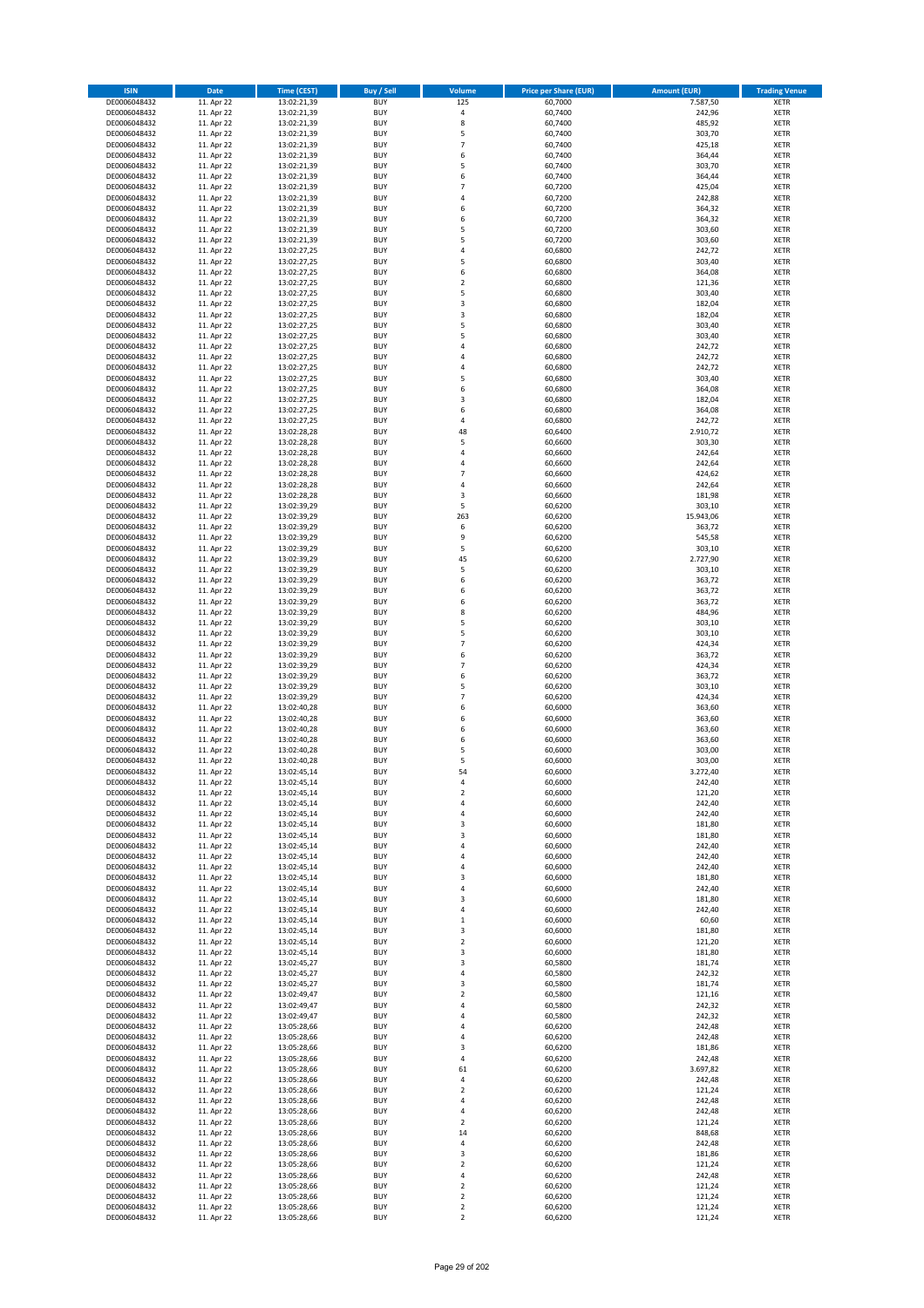| <b>ISIN</b>                  | <b>Date</b>              | <b>Time (CEST)</b>         | <b>Buy / Sell</b>        | <b>Volume</b>                 | <b>Price per Share (EUR)</b> | <b>Amount (EUR)</b> | <b>Trading Venue</b>       |
|------------------------------|--------------------------|----------------------------|--------------------------|-------------------------------|------------------------------|---------------------|----------------------------|
| DE0006048432                 | 11. Apr 22               | 13:05:28,66                | <b>BUY</b>               | $\overline{2}$                | 60,6200                      | 121,24              | <b>XETR</b>                |
| DE0006048432                 | 11. Apr 22               | 13:05:28,66                | <b>BUY</b>               | $\mathbf 2$                   | 60,6200                      | 121,24              | <b>XETR</b>                |
| DE0006048432                 | 11. Apr 22               | 13:05:28,66                | <b>BUY</b>               | $\overline{2}$                | 60,6200                      | 121,24              | <b>XETR</b>                |
| DE0006048432<br>DE0006048432 | 11. Apr 22<br>11. Apr 22 | 13:05:28,66<br>13:05:28,66 | <b>BUY</b><br><b>BUY</b> | 4<br>4                        | 60,6200<br>60,6200           | 242,48<br>242,48    | <b>XETR</b><br><b>XETR</b> |
| DE0006048432                 | 11. Apr 22               | 13:05:28,66                | <b>BUY</b>               | 4                             | 60,6200                      | 242,48              | <b>XETR</b>                |
| DE0006048432                 | 11. Apr 22               | 13:05:28,67                | <b>BUY</b>               | 3                             | 60,6200                      | 181,86              | <b>XETR</b>                |
| DE0006048432                 | 11. Apr 22               | 13:05:28,68                | <b>BUY</b>               | 89                            | 60,6200                      | 5.395,18            | <b>XETR</b>                |
| DE0006048432                 | 11. Apr 22               | 13:07:41,50                | <b>BUY</b>               | 83                            | 60,6400                      | 5.033,12            | <b>XETR</b>                |
| DE0006048432                 | 11. Apr 22               | 13:07:41,50                | <b>BUY</b>               | $\overline{2}$                | 60,6400                      | 121,28              | <b>XETR</b>                |
| DE0006048432                 | 11. Apr 22               | 13:07:41,50                | <b>BUY</b>               | $\mathbf 2$                   | 60,6400                      | 121,28              | <b>XETR</b>                |
| DE0006048432<br>DE0006048432 | 11. Apr 22<br>11. Apr 22 | 13:07:41,50                | <b>BUY</b><br><b>BUY</b> | $\overline{\mathbf{c}}$<br>12 | 60,6400<br>60,6200           | 121,28<br>727,44    | <b>XETR</b><br><b>XETR</b> |
| DE0006048432                 | 11. Apr 22               | 13:07:41,50<br>13:07:41,50 | <b>BUY</b>               | $\overline{2}$                | 60,6400                      | 121,28              | <b>XETR</b>                |
| DE0006048432                 | 11. Apr 22               | 13:07:41,50                | <b>BUY</b>               | $\mathbf 2$                   | 60,6400                      | 121,28              | <b>XETR</b>                |
| DE0006048432                 | 11. Apr 22               | 13:07:41,50                | <b>BUY</b>               | $\overline{\mathbf{c}}$       | 60,6400                      | 121,28              | <b>XETR</b>                |
| DE0006048432                 | 11. Apr 22               | 13:07:41,50                | <b>BUY</b>               | 3                             | 60,6400                      | 181,92              | <b>XETR</b>                |
| DE0006048432                 | 11. Apr 22               | 13:07:41,50                | <b>BUY</b>               | 3                             | 60,6400                      | 181,92              | <b>XETR</b>                |
| DE0006048432                 | 11. Apr 22               | 13:07:41,50                | <b>BUY</b>               | $\overline{\mathbf{c}}$       | 60,6400                      | 121,28              | <b>XETR</b>                |
| DE0006048432                 | 11. Apr 22               | 13:07:41,50                | <b>BUY</b>               | $\mathbf 2$                   | 60,6400                      | 121,28              | <b>XETR</b>                |
| DE0006048432<br>DE0006048432 | 11. Apr 22<br>11. Apr 22 | 13:08:08,87<br>13:08:08,87 | <b>BUY</b><br><b>BUY</b> | 3<br>3                        | 60,6000<br>60,6000           | 181,80<br>181,80    | <b>XETR</b><br><b>XETR</b> |
| DE0006048432                 | 11. Apr 22               | 13:08:08,87                | <b>BUY</b>               | 3                             | 60,6000                      | 181,80              | <b>XETR</b>                |
| DE0006048432                 | 11. Apr 22               | 13:08:08,87                | <b>BUY</b>               | 3                             | 60,6000                      | 181,80              | <b>XETR</b>                |
| DE0006048432                 | 11. Apr 22               | 13:08:08,87                | <b>BUY</b>               | 3                             | 60,6000                      | 181,80              | <b>XETR</b>                |
| DE0006048432                 | 11. Apr 22               | 13:08:08,87                | <b>BUY</b>               | 95                            | 60,6000                      | 5.757,00            | <b>XETR</b>                |
| DE0006048432                 | 11. Apr 22               | 13:08:08,87                | <b>BUY</b>               | $\mathbf 2$                   | 60,6000                      | 121,20              | <b>XETR</b>                |
| DE0006048432                 | 11. Apr 22               | 13:08:08,87                | <b>BUY</b>               | 3                             | 60,6000                      | 181,80              | <b>XETR</b>                |
| DE0006048432<br>DE0006048432 | 11. Apr 22<br>11. Apr 22 | 13:08:08,87<br>13:08:08,87 | <b>BUY</b><br><b>BUY</b> | 3<br>3                        | 60,6000<br>60,6000           | 181,80<br>181,80    | <b>XETR</b><br><b>XETR</b> |
| DE0006048432                 | 11. Apr 22               | 13:08:08,87                | <b>BUY</b>               | $\mathbf 2$                   | 60,6000                      | 121,20              | <b>XETR</b>                |
| DE0006048432                 | 11. Apr 22               | 13:08:08,87                | <b>BUY</b>               | 3                             | 60,6000                      | 181,80              | <b>XETR</b>                |
| DE0006048432                 | 11. Apr 22               | 13:08:08,87                | <b>BUY</b>               | 3                             | 60,6000                      | 181,80              | <b>XETR</b>                |
| DE0006048432                 | 11. Apr 22               | 13:08:08,87                | <b>BUY</b>               | 3                             | 60,6000                      | 181,80              | <b>XETR</b>                |
| DE0006048432                 | 11. Apr 22               | 13:08:08,87                | <b>BUY</b>               | $\mathbf 2$                   | 60,6000                      | 121,20              | <b>XETR</b>                |
| DE0006048432                 | 11. Apr 22               | 13:08:08,87                | <b>BUY</b>               | $\mathbf 2$                   | 60,6000                      | 121,20              | <b>XETR</b>                |
| DE0006048432<br>DE0006048432 | 11. Apr 22               | 13:08:08,87<br>13:08:08,87 | <b>BUY</b><br><b>BUY</b> | $\overline{\mathbf{c}}$<br>3  | 60,6000                      | 121,20              | <b>XETR</b>                |
| DE0006048432                 | 11. Apr 22<br>11. Apr 22 | 13:08:08,87                | <b>BUY</b>               | 3                             | 60,6000<br>60,6000           | 181,80<br>181,80    | <b>XETR</b><br><b>XETR</b> |
| DE0006048432                 | 11. Apr 22               | 13:08:08,87                | <b>BUY</b>               | 3                             | 60,6000                      | 181,80              | <b>XETR</b>                |
| DE0006048432                 | 11. Apr 22               | 13:08:08,87                | <b>BUY</b>               | $\overline{\mathbf{c}}$       | 60,6000                      | 121,20              | <b>XETR</b>                |
| DE0006048432                 | 11. Apr 22               | 13:08:08,87                | <b>BUY</b>               | $\mathbf 2$                   | 60,6000                      | 121,20              | <b>XETR</b>                |
| DE0006048432                 | 11. Apr 22               | 13:08:29,66                | <b>BUY</b>               | 45                            | 60,5800                      | 2.726,10            | <b>XETR</b>                |
| DE0006048432                 | 11. Apr 22               | 13:08:29,66                | <b>BUY</b>               | $\overline{\mathbf{c}}$       | 60,5800                      | 121,16              | <b>XETR</b>                |
| DE0006048432                 | 11. Apr 22               | 13:08:29,66                | <b>BUY</b>               | 3                             | 60,5800                      | 181,74              | <b>XETR</b>                |
| DE0006048432                 | 11. Apr 22               | 13:08:29,66                | <b>BUY</b><br><b>BUY</b> | 3                             | 60,5800                      | 181,74              | <b>XETR</b>                |
| DE0006048432<br>DE0006048432 | 11. Apr 22<br>11. Apr 22 | 13:08:29,66<br>13:08:29,66 | <b>BUY</b>               | 3<br>14                       | 60,5800<br>60,5800           | 181,74<br>848,12    | <b>XETR</b><br><b>XETR</b> |
| DE0006048432                 | 11. Apr 22               | 13:08:29,66                | <b>BUY</b>               | $\mathbf 2$                   | 60,5800                      | 121,16              | <b>XETR</b>                |
| DE0006048432                 | 11. Apr 22               | 13:08:29,66                | <b>BUY</b>               | $\mathbf 2$                   | 60,5800                      | 121,16              | <b>XETR</b>                |
| DE0006048432                 | 11. Apr 22               | 13:08:29,66                | <b>BUY</b>               | 3                             | 60,5800                      | 181,74              | <b>XETR</b>                |
| DE0006048432                 | 11. Apr 22               | 13:08:29,66                | <b>BUY</b>               | 4                             | 60,5800                      | 242,32              | <b>XETR</b>                |
| DE0006048432                 | 11. Apr 22               | 13:08:29,66                | <b>BUY</b>               | 3                             | 60,5800                      | 181,74              | <b>XETR</b>                |
| DE0006048432<br>DE0006048432 | 11. Apr 22               | 13:08:29,66                | <b>BUY</b><br><b>BUY</b> | $\mathbf 2$<br>4              | 60,5800                      | 121,16              | <b>XETR</b><br><b>XETR</b> |
| DE0006048432                 | 11. Apr 22<br>11. Apr 22 | 13:08:29,66<br>13:08:29,66 | <b>BUY</b>               | 4                             | 60,5800<br>60,5800           | 242,32<br>242,32    | <b>XETR</b>                |
| DE0006048432                 | 11. Apr 22               | 13:08:29,66                | <b>BUY</b>               | $\overline{\mathbf{c}}$       | 60,5800                      | 121,16              | <b>XETR</b>                |
| DE0006048432                 | 11. Apr 22               | 13:08:29,66                | <b>BUY</b>               | $\overline{\mathbf{c}}$       | 60,5800                      | 121,16              | <b>XETR</b>                |
| DE0006048432                 | 11. Apr 22               | 13:08:29,66                | <b>BUY</b>               | 3                             | 60,5800                      | 181,74              | <b>XETR</b>                |
| DE0006048432                 | 11. Apr 22               | 13:08:29,66                | <b>BUY</b>               | 3                             | 60,5800                      | 181,74              | <b>XETR</b>                |
| DE0006048432                 | 11. Apr 22               | 13:08:29,66                | <b>BUY</b>               | $\mathbf 2$                   | 60,5800                      | 121,16              | <b>XETR</b>                |
| DE0006048432                 | 11. Apr 22               | 13:08:32,06                | <b>BUY</b>               | 3                             | 60,5800                      | 181,74              | <b>XETR</b>                |
| DE0006048432<br>DE0006048432 | 11. Apr 22<br>11. Apr 22 | 13:08:32,06<br>13:08:32,06 | <b>BUY</b><br><b>BUY</b> | 3<br>$\overline{2}$           | 60,5800<br>60,5800           | 181,74<br>121,16    | <b>XETR</b><br><b>XETR</b> |
| DE0006048432                 | 11. Apr 22               | 13:08:32,06                | BUY                      | 4                             | 60,5800                      | 242,32              | <b>XETR</b>                |
| DE0006048432                 | 11. Apr 22               | 13:08:32,06                | <b>BUY</b>               | 3                             | 60,5800                      | 181,74              | <b>XETR</b>                |
| DE0006048432                 | 11. Apr 22               | 13:08:32,06                | <b>BUY</b>               | 3                             | 60,5800                      | 181,74              | <b>XETR</b>                |
| DE0006048432                 | 11. Apr 22               | 13:09:39,39                | <b>BUY</b>               | $\mathbf 2$                   | 60,5800                      | 121,16              | XETR                       |
| DE0006048432                 | 11. Apr 22               | 13:09:39,39                | <b>BUY</b>               | 3                             | 60,5800                      | 181,74              | <b>XETR</b>                |
| DE0006048432<br>DE0006048432 | 11. Apr 22<br>11. Apr 22 | 13:09:39,39                | <b>BUY</b><br><b>BUY</b> | 5<br>3                        | 60,5800<br>60,5800           | 302,90<br>181,74    | <b>XETR</b><br><b>XETR</b> |
| DE0006048432                 | 11. Apr 22               | 13:09:39,39<br>13:09:39,39 | <b>BUY</b>               | 3                             | 60,5800                      | 181,74              | <b>XETR</b>                |
| DE0006048432                 | 11. Apr 22               | 13:09:39,39                | <b>BUY</b>               | $\mathbf 2$                   | 60,5800                      | 121,16              | <b>XETR</b>                |
| DE0006048432                 | 11. Apr 22               | 13:09:39,39                | <b>BUY</b>               | 3                             | 60,5800                      | 181,74              | <b>XETR</b>                |
| DE0006048432                 | 11. Apr 22               | 13:09:39,39                | <b>BUY</b>               | $\mathbf 2$                   | 60,5800                      | 121,16              | <b>XETR</b>                |
| DE0006048432                 | 11. Apr 22               | 13:09:39,39                | <b>BUY</b>               | $\overline{2}$                | 60,5800                      | 121,16              | <b>XETR</b>                |
| DE0006048432<br>DE0006048432 | 11. Apr 22               | 13:09:39,39                | <b>BUY</b><br><b>BUY</b> | $\mathbf 2$<br>$\overline{2}$ | 60,5800                      | 121,16              | <b>XETR</b><br><b>XETR</b> |
| DE0006048432                 | 11. Apr 22<br>11. Apr 22 | 13:09:39,39<br>13:09:39,39 | <b>BUY</b>               | $\mathbf 2$                   | 60,5800<br>60,5800           | 121,16<br>121,16    | <b>XETR</b>                |
| DE0006048432                 | 11. Apr 22               | 13:09:39,39                | <b>BUY</b>               | 5                             | 60,5800                      | 302,90              | <b>XETR</b>                |
| DE0006048432                 | 11. Apr 22               | 13:09:39,39                | <b>BUY</b>               | $\mathbf 2$                   | 60,5800                      | 121,16              | <b>XETR</b>                |
| DE0006048432                 | 11. Apr 22               | 13:09:39,39                | <b>BUY</b>               | $\mathbf 2$                   | 60,5800                      | 121,16              | <b>XETR</b>                |
| DE0006048432                 | 11. Apr 22               | 13:09:39,39                | <b>BUY</b>               | $\mathbf 2$                   | 60,5800                      | 121,16              | XETR                       |
| DE0006048432                 | 11. Apr 22               | 13:09:39,39                | <b>BUY</b>               | 3                             | 60,5800                      | 181,74              | <b>XETR</b>                |
| DE0006048432                 | 11. Apr 22               | 13:10:52,19                | <b>BUY</b><br><b>BUY</b> | 4                             | 60,5800                      | 242,32<br>181,74    | <b>XETR</b>                |
| DE0006048432<br>DE0006048432 | 11. Apr 22<br>11. Apr 22 | 13:10:52,19<br>13:10:52,19 | <b>BUY</b>               | 3<br>$\overline{2}$           | 60,5800<br>60,5800           | 121,16              | <b>XETR</b><br><b>XETR</b> |
| DE0006048432                 | 11. Apr 22               | 13:10:52,19                | <b>BUY</b>               | 3                             | 60,5800                      | 181,74              | <b>XETR</b>                |
| DE0006048432                 | 11. Apr 22               | 13:11:34,94                | <b>BUY</b>               | $\mathbf 2$                   | 60,5600                      | 121,12              | <b>XETR</b>                |
| DE0006048432                 | 11. Apr 22               | 13:11:34,94                | <b>BUY</b>               | 99                            | 60,5600                      | 5.995,44            | <b>XETR</b>                |
| DE0006048432                 | 11. Apr 22               | 13:11:34,94                | <b>BUY</b>               | 3                             | 60,5600                      | 181,68              | <b>XETR</b>                |
| DE0006048432                 | 11. Apr 22               | 13:11:34,94                | <b>BUY</b>               | $\overline{\mathbf{c}}$       | 60,5600                      | 121,12              | <b>XETR</b>                |
| DE0006048432                 | 11. Apr 22               | 13:11:34,94                | <b>BUY</b><br><b>BUY</b> | 4                             | 60,5600                      | 242,24              | <b>XETR</b>                |
| DE0006048432<br>DE0006048432 | 11. Apr 22<br>11. Apr 22 | 13:11:34,94<br>13:11:34,94 | <b>BUY</b>               | 3<br>3                        | 60,5600<br>60,5600           | 181,68<br>181,68    | <b>XETR</b><br><b>XETR</b> |
| DE0006048432                 | 11. Apr 22               | 13:11:34,94                | <b>BUY</b>               | 3                             | 60,5600                      | 181,68              | <b>XETR</b>                |
| DE0006048432                 | 11. Apr 22               | 13:11:34,94                | <b>BUY</b>               | $\mathbf 2$                   | 60,5600                      | 121,12              | <b>XETR</b>                |
| DE0006048432                 | 11. Apr 22               | 13:11:34,94                | <b>BUY</b>               | 3                             | 60,5600                      | 181,68              | <b>XETR</b>                |
| DE0006048432                 | 11. Apr 22               | 13:11:34,94                | <b>BUY</b>               | $\mathbf 2$                   | 60,5600                      | 121,12              | <b>XETR</b>                |
| DE0006048432                 | 11. Apr 22               | 13:11:34,94                | <b>BUY</b>               | 3                             | 60,5600                      | 181,68              | <b>XETR</b>                |
| DE0006048432                 | 11. Apr 22<br>11. Apr 22 | 13:11:34,94                | <b>BUY</b><br><b>BUY</b> | 3                             | 60,5600<br>60,5600           | 181,68<br>181,68    | <b>XETR</b>                |
| DE0006048432<br>DE0006048432 | 11. Apr 22               | 13:11:34,94<br>13:11:34,94 | <b>BUY</b>               | 3<br>$\overline{2}$           | 60,5600                      | 121,12              | XETR<br><b>XETR</b>        |
| DE0006048432                 | 11. Apr 22               | 13:11:34,94                | <b>BUY</b>               | $\mathbf 2$                   | 60,5600                      | 121,12              | XETR                       |
| DE0006048432                 | 11. Apr 22               | 13:11:34,94                | <b>BUY</b>               | 3                             | 60,5600                      | 181,68              | <b>XETR</b>                |
| DE0006048432                 | 11. Apr 22               | 13:11:34,94                | <b>BUY</b>               | 5                             | 60,5600                      | 302,80              | <b>XETR</b>                |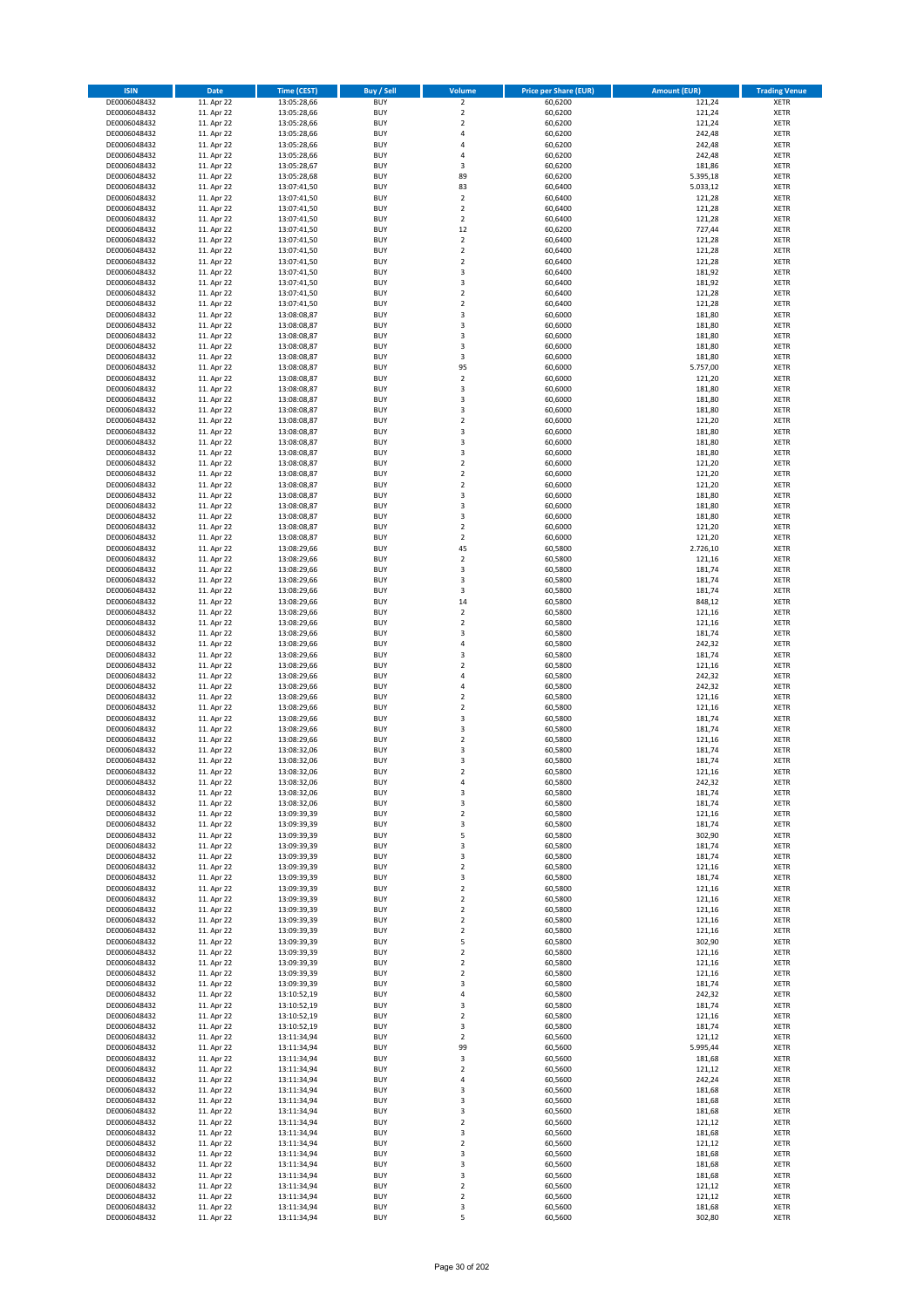| <b>ISIN</b>                  | <b>Date</b>              | Time (CEST)                | <b>Buy / Sell</b>        | Volume                                 | <b>Price per Share (EUR)</b> | <b>Amount (EUR)</b> | <b>Trading Venue</b>       |
|------------------------------|--------------------------|----------------------------|--------------------------|----------------------------------------|------------------------------|---------------------|----------------------------|
| DE0006048432                 | 11. Apr 22               | 13:11:34,94                | <b>BUY</b>               | $\overline{2}$                         | 60,5600                      | 121,12              | <b>XETR</b>                |
| DE0006048432                 | 11. Apr 22               | 13:11:34,94                | <b>BUY</b>               | $\mathbf 1$                            | 60,5600                      | 60,56               | <b>XETR</b>                |
| DE0006048432                 | 11. Apr 22               | 13:11:34,94                | <b>BUY</b>               | $\overline{2}$                         | 60,5600                      | 121,12              | <b>XETR</b>                |
| DE0006048432<br>DE0006048432 | 11. Apr 22<br>11. Apr 22 | 13:11:34,94<br>13:11:45,53 | <b>BUY</b><br><b>BUY</b> | $\mathbf 2$<br>104                     | 60,5600<br>60,5400           | 121,12<br>6.296,16  | <b>XETR</b><br><b>XETR</b> |
| DE0006048432                 | 11. Apr 22               | 13:11:45,53                | <b>BUY</b>               | $\mathsf 3$                            | 60,5400                      | 181,62              | <b>XETR</b>                |
| DE0006048432                 | 11. Apr 22               | 13:11:45,53                | <b>BUY</b>               | 3                                      | 60,5400                      | 181,62              | <b>XETR</b>                |
| DE0006048432                 | 11. Apr 22               | 13:11:45,53                | <b>BUY</b>               | 5                                      | 60,5400                      | 302,70              | <b>XETR</b>                |
| DE0006048432                 | 11. Apr 22               | 13:11:45,53                | <b>BUY</b>               | $\overline{2}$                         | 60,5400                      | 121,08              | <b>XETR</b>                |
| DE0006048432                 | 11. Apr 22               | 13:11:45,53                | <b>BUY</b><br><b>BUY</b> | $\overline{2}$                         | 60,5400                      | 121,08              | <b>XETR</b>                |
| DE0006048432<br>DE0006048432 | 11. Apr 22<br>11. Apr 22 | 13:11:45,53<br>13:11:45,53 | <b>BUY</b>               | 3<br>3                                 | 60,5400<br>60,5400           | 181,62<br>181,62    | <b>XETR</b><br><b>XETR</b> |
| DE0006048432                 | 11. Apr 22               | 13:11:45,53                | <b>BUY</b>               | $\mathbf 2$                            | 60,5400                      | 121,08              | <b>XETR</b>                |
| DE0006048432                 | 11. Apr 22               | 13:11:45,53                | <b>BUY</b>               | $\overline{\mathbf{c}}$                | 60,5400                      | 121,08              | <b>XETR</b>                |
| DE0006048432                 | 11. Apr 22               | 13:11:45,53                | <b>BUY</b>               | 3                                      | 60,5400                      | 181,62              | <b>XETR</b>                |
| DE0006048432                 | 11. Apr 22               | 13:11:45,53                | <b>BUY</b>               | 3                                      | 60,5400                      | 181,62              | <b>XETR</b>                |
| DE0006048432<br>DE0006048432 | 11. Apr 22<br>11. Apr 22 | 13:12:42,69<br>13:12:42,69 | <b>BUY</b><br><b>BUY</b> | 6<br>100                               | 60,5200<br>60,5200           | 363,12<br>6.052,00  | <b>XETR</b><br><b>XETR</b> |
| DE0006048432                 | 11. Apr 22               | 13:12:42,69                | <b>BUY</b>               | $\mathbf 2$                            | 60,5200                      | 121,04              | <b>XETR</b>                |
| DE0006048432                 | 11. Apr 22               | 13:12:42,69                | <b>BUY</b>               | $\mathbf 2$                            | 60,5200                      | 121,04              | <b>XETR</b>                |
| DE0006048432                 | 11. Apr 22               | 13:12:42,69                | <b>BUY</b>               | 4                                      | 60,5200                      | 242,08              | <b>XETR</b>                |
| DE0006048432                 | 11. Apr 22               | 13:12:42,69                | <b>BUY</b>               | 4                                      | 60,5200                      | 242,08              | <b>XETR</b>                |
| DE0006048432                 | 11. Apr 22               | 13:12:42,69                | <b>BUY</b><br><b>BUY</b> | 3<br>3                                 | 60,5200                      | 181,56              | <b>XETR</b>                |
| DE0006048432<br>DE0006048432 | 11. Apr 22<br>11. Apr 22 | 13:12:42,69<br>13:12:42,69 | <b>BUY</b>               | 4                                      | 60,5200<br>60,5200           | 181,56<br>242,08    | <b>XETR</b><br><b>XETR</b> |
| DE0006048432                 | 11. Apr 22               | 13:12:42,69                | <b>BUY</b>               | $\mathbf 2$                            | 60,5200                      | 121,04              | <b>XETR</b>                |
| DE0006048432                 | 11. Apr 22               | 13:12:42,69                | <b>BUY</b>               | 3                                      | 60,5200                      | 181,56              | <b>XETR</b>                |
| DE0006048432                 | 11. Apr 22               | 13:12:42,69                | <b>BUY</b>               | $\overline{\mathbf{c}}$                | 60,5200                      | 121,04              | <b>XETR</b>                |
| DE0006048432                 | 11. Apr 22               | 13:12:42,69                | <b>BUY</b>               | 3                                      | 60,5200                      | 181,56              | <b>XETR</b>                |
| DE0006048432<br>DE0006048432 | 11. Apr 22<br>11. Apr 22 | 13:12:42,69<br>13:12:42,69 | <b>BUY</b><br><b>BUY</b> | 3<br>3                                 | 60,5200<br>60,5200           | 181,56<br>181,56    | <b>XETR</b><br><b>XETR</b> |
| DE0006048432                 | 11. Apr 22               | 13:12:42,69                | <b>BUY</b>               | $\overline{2}$                         | 60,5200                      | 121,04              | <b>XETR</b>                |
| DE0006048432                 | 11. Apr 22               | 13:12:42,69                | <b>BUY</b>               | $\mathbf 2$                            | 60,5200                      | 121,04              | <b>XETR</b>                |
| DE0006048432                 | 11. Apr 22               | 13:12:42,71                | <b>BUY</b>               | $\mathbf 2$                            | 60,5200                      | 121,04              | <b>XETR</b>                |
| DE0006048432                 | 11. Apr 22               | 13:12:54,22                | <b>BUY</b>               | $\overline{2}$                         | 60,5200                      | 121,04              | <b>XETR</b>                |
| DE0006048432<br>DE0006048432 | 11. Apr 22               | 13:12:54,22                | <b>BUY</b><br><b>BUY</b> | 3<br>4                                 | 60,5200                      | 181,56              | <b>XETR</b><br><b>XETR</b> |
| DE0006048432                 | 11. Apr 22<br>11. Apr 22 | 13:12:54,22<br>13:12:54,22 | <b>BUY</b>               | $\overline{\mathbf{c}}$                | 60,5200<br>60,5200           | 242,08<br>121,04    | <b>XETR</b>                |
| DE0006048432                 | 11. Apr 22               | 13:12:54,22                | <b>BUY</b>               | 4                                      | 60,5200                      | 242,08              | <b>XETR</b>                |
| DE0006048432                 | 11. Apr 22               | 13:12:54,22                | <b>BUY</b>               | $\mathbf 2$                            | 60,5200                      | 121,04              | <b>XETR</b>                |
| DE0006048432                 | 11. Apr 22               | 13:12:54,22                | <b>BUY</b>               | $\mathbf 2$                            | 60,5200                      | 121,04              | <b>XETR</b>                |
| DE0006048432                 | 11. Apr 22               | 13:12:54,22                | <b>BUY</b>               | $\mathbf 2$                            | 60,5200                      | 121,04              | <b>XETR</b>                |
| DE0006048432<br>DE0006048432 | 11. Apr 22<br>11. Apr 22 | 13:12:54,22                | <b>BUY</b><br><b>BUY</b> | 4<br>3                                 | 60,5200<br>60,5200           | 242,08<br>181,56    | <b>XETR</b><br><b>XETR</b> |
| DE0006048432                 | 11. Apr 22               | 13:12:54,22<br>13:13:39,92 | <b>BUY</b>               | 69                                     | 60,5000                      | 4.174,50            | <b>XETR</b>                |
| DE0006048432                 | 11. Apr 22               | 13:13:39,92                | <b>BUY</b>               | $\overline{2}$                         | 60,5000                      | 121,00              | <b>XETR</b>                |
| DE0006048432                 | 11. Apr 22               | 13:13:39,92                | <b>BUY</b>               | $\mathbf 2$                            | 60,5000                      | 121,00              | <b>XETR</b>                |
| DE0006048432                 | 11. Apr 22               | 13:13:39,92                | <b>BUY</b>               | $\mathbf 2$                            | 60,5000                      | 121,00              | <b>XETR</b>                |
| DE0006048432                 | 11. Apr 22               | 13:13:39,92                | <b>BUY</b>               | $\mathbf 2$                            | 60,5000                      | 121,00              | <b>XETR</b>                |
| DE0006048432<br>DE0006048432 | 11. Apr 22<br>11. Apr 22 | 13:13:39,92<br>13:13:40,02 | <b>BUY</b><br><b>BUY</b> | 4<br>45                                | 60,5000<br>60,4800           | 242,00<br>2.721,60  | <b>XETR</b><br><b>XETR</b> |
| DE0006048432                 | 11. Apr 22               | 13:13:40,02                | <b>BUY</b>               | $\mathbf 2$                            | 60,4800                      | 120,96              | <b>XETR</b>                |
| DE0006048432                 | 11. Apr 22               | 13:13:41,49                | <b>BUY</b>               | 4                                      | 60,4600                      | 241,84              | <b>XETR</b>                |
| DE0006048432                 | 11. Apr 22               | 13:13:41,49                | <b>BUY</b>               | 6                                      | 60,4600                      | 362,76              | <b>XETR</b>                |
| DE0006048432                 | 11. Apr 22               | 13:13:41,49                | <b>BUY</b>               | $\overline{\mathbf{c}}$                | 60,4600                      | 120,92              | <b>XETR</b>                |
| DE0006048432<br>DE0006048432 | 11. Apr 22<br>11. Apr 22 | 13:13:41,49<br>13:13:41,49 | <b>BUY</b><br><b>BUY</b> | 3<br>4                                 | 60,4600<br>60,4600           | 181,38<br>241,84    | <b>XETR</b><br><b>XETR</b> |
| DE0006048432                 | 11. Apr 22               | 13:13:41,49                | <b>BUY</b>               | $\mathbf 2$                            | 60,4600                      | 120,92              | <b>XETR</b>                |
| DE0006048432                 | 11. Apr 22               | 13:13:41,49                | <b>BUY</b>               | 278                                    | 60,4600                      | 16.807,88           | <b>XETR</b>                |
| DE0006048432                 | 11. Apr 22               | 13:13:47,62                | <b>BUY</b>               | 3                                      | 60,4400                      | 181,32              | <b>XETR</b>                |
| DE0006048432                 | 11. Apr 22               | 13:13:47,62                | <b>BUY</b>               | 3                                      | 60,4400                      | 181,32              | <b>XETR</b>                |
| DE0006048432<br>DE0006048432 | 11. Apr 22<br>11. Apr 22 | 13:13:47,62<br>13:13:47,62 | <b>BUY</b><br><b>BUY</b> | 4<br>$\mathbf 2$                       | 60,4400<br>60,4400           | 241,76<br>120,88    | <b>XETR</b><br><b>XETR</b> |
| DE0006048432                 | 11. Apr 22               | 13:13:47,62                | <b>BUY</b>               | $\overline{2}$                         | 60,4400                      | 120,88              | <b>XETR</b>                |
| DE0006048432                 | 11. Apr 22               | 13:13:47,62                | BUY                      | 5                                      | 60,4400                      | 302,20              | <b>XETR</b>                |
| DE0006048432                 | 11. Apr 22               | 13:13:47,62                | <b>BUY</b>               | 3                                      | 60,4400                      | 181,32              | <b>XETR</b>                |
| DE0006048432                 | 11. Apr 22               | 13:13:47,62                | <b>BUY</b>               | $\mathbf 2$                            | 60,4400                      | 120,88              | <b>XETR</b>                |
| DE0006048432<br>DE0006048432 | 11. Apr 22<br>11. Apr 22 | 13:18:22,62<br>13:18:22,62 | <b>BUY</b><br><b>BUY</b> | $\mathbf 2$<br>4                       | 60,4800<br>60,4800           | 120,96<br>241,92    | XETR<br><b>XETR</b>        |
| DE0006048432                 | 11. Apr 22               | 13:18:22,62                | <b>BUY</b>               | 113                                    | 60,4800                      | 6.834,24            | <b>XETR</b>                |
| DE0006048432                 | 11. Apr 22               | 13:18:22,62                | <b>BUY</b>               | 3                                      | 60,4800                      | 181,44              | <b>XETR</b>                |
| DE0006048432                 | 11. Apr 22               | 13:18:22,62                | <b>BUY</b>               | $\mathbf 2$                            | 60,4800                      | 120,96              | <b>XETR</b>                |
| DE0006048432                 | 11. Apr 22               | 13:18:22,62                | <b>BUY</b>               | 3                                      | 60,4800                      | 181,44              | <b>XETR</b>                |
| DE0006048432<br>DE0006048432 | 11. Apr 22<br>11. Apr 22 | 13:18:22,62<br>13:18:22,62 | <b>BUY</b><br><b>BUY</b> | 5<br>4                                 | 60,4800<br>60,4800           | 302,40<br>241,92    | <b>XETR</b><br><b>XETR</b> |
| DE0006048432                 | 11. Apr 22               | 13:18:22,62                | <b>BUY</b>               | 4                                      | 60.4800                      | 241,92              | <b>XETR</b>                |
| DE0006048432                 | 11. Apr 22               | 13:18:22,62                | <b>BUY</b>               | 4                                      | 60,4800                      | 241,92              | <b>XETR</b>                |
| DE0006048432                 | 11. Apr 22               | 13:18:22,62                | <b>BUY</b>               | $\overline{\mathbf{c}}$                | 60,4800                      | 120,96              | <b>XETR</b>                |
| DE0006048432                 | 11. Apr 22               | 13:18:22,62                | <b>BUY</b>               | 4                                      | 60,4800                      | 241,92              | <b>XETR</b>                |
| DE0006048432<br>DE0006048432 | 11. Apr 22<br>11. Apr 22 | 13:18:22,62<br>13:18:22,62 | <b>BUY</b><br><b>BUY</b> | $\overline{\mathbf{c}}$<br>$\mathbf 2$ | 60,4800<br>60,4800           | 120,96<br>120,96    | <b>XETR</b><br><b>XETR</b> |
| DE0006048432                 | 11. Apr 22               | 13:18:22,62                | <b>BUY</b>               | $\mathbf 2$                            | 60,4800                      | 120,96              | <b>XETR</b>                |
| DE0006048432                 | 11. Apr 22               | 13:18:22,62                | <b>BUY</b>               | 4                                      | 60,4800                      | 241,92              | XETR                       |
| DE0006048432                 | 11. Apr 22               | 13:18:22,62                | <b>BUY</b>               | 4                                      | 60,4800                      | 241,92              | <b>XETR</b>                |
| DE0006048432                 | 11. Apr 22               | 13:18:22,62                | <b>BUY</b>               | 4                                      | 60,4800                      | 241,92              | <b>XETR</b>                |
| DE0006048432<br>DE0006048432 | 11. Apr 22<br>11. Apr 22 | 13:18:22,62<br>13:18:22,62 | <b>BUY</b><br><b>BUY</b> | $\mathbf 2$<br>$\overline{2}$          | 60,4800<br>60,4800           | 120,96<br>120,96    | <b>XETR</b><br><b>XETR</b> |
| DE0006048432                 | 11. Apr 22               | 13:18:22,62                | <b>BUY</b>               | $\mathbf 2$                            | 60,4800                      | 120,96              | <b>XETR</b>                |
| DE0006048432                 | 11. Apr 22               | 13:18:22,62                | <b>BUY</b>               | 3                                      | 60,4800                      | 181,44              | <b>XETR</b>                |
| DE0006048432                 | 11. Apr 22               | 13:18:22,62                | <b>BUY</b>               | 4                                      | 60,4800                      | 241,92              | <b>XETR</b>                |
| DE0006048432                 | 11. Apr 22               | 13:18:22,63                | <b>BUY</b>               | $\mathbf 2$                            | 60,4600                      | 120,92              | <b>XETR</b>                |
| DE0006048432                 | 11. Apr 22               | 13:18:22,63                | <b>BUY</b><br><b>BUY</b> | $\overline{2}$                         | 60,4600                      | 120,92<br>120,96    | <b>XETR</b>                |
| DE0006048432<br>DE0006048432 | 11. Apr 22<br>11. Apr 22 | 13:21:57,03<br>13:21:57,03 | <b>BUY</b>               | 2<br>$\overline{2}$                    | 60,4800<br>60,4800           | 120,96              | <b>XETR</b><br><b>XETR</b> |
| DE0006048432                 | 11. Apr 22               | 13:21:57,03                | <b>BUY</b>               | 120                                    | 60,4800                      | 7.257,60            | <b>XETR</b>                |
| DE0006048432                 | 11. Apr 22               | 13:21:57,03                | <b>BUY</b>               | $\overline{7}$                         | 60,4800                      | 423,36              | <b>XETR</b>                |
| DE0006048432                 | 11. Apr 22               | 13:21:57,03                | <b>BUY</b>               | $\mathbf 2$                            | 60,4800                      | 120,96              | <b>XETR</b>                |
| DE0006048432                 | 11. Apr 22               | 13:21:57,03                | <b>BUY</b>               | $\mathbf 2$<br>$\mathbf 2$             | 60,4800                      | 120,96              | <b>XETR</b>                |
| DE0006048432<br>DE0006048432 | 11. Apr 22<br>11. Apr 22 | 13:21:57,03<br>13:21:57,03 | <b>BUY</b><br><b>BUY</b> | $\mathbf 2$                            | 60,4800<br>60,4800           | 120,96<br>120,96    | <b>XETR</b><br><b>XETR</b> |
| DE0006048432                 | 11. Apr 22               | 13:21:57,03                | <b>BUY</b>               | $\overline{\mathbf{c}}$                | 60,4800                      | 120,96              | <b>XETR</b>                |
| DE0006048432                 | 11. Apr 22               | 13:21:57,03                | <b>BUY</b>               | $\mathbf 2$                            | 60,4800                      | 120,96              | XETR                       |
| DE0006048432                 | 11. Apr 22               | 13:21:57,03                | <b>BUY</b>               | $\overline{2}$                         | 60,4800                      | 120,96              | <b>XETR</b>                |
| DE0006048432<br>DE0006048432 | 11. Apr 22               | 13:22:34,91                | <b>BUY</b><br><b>BUY</b> | $\mathbf 2$<br>$\mathbf 2$             | 60,5000                      | 121,00<br>121,00    | XETR<br><b>XETR</b>        |
| DE0006048432                 | 11. Apr 22<br>11. Apr 22 | 13:22:34,91<br>13:22:34,91 | <b>BUY</b>               | $\overline{2}$                         | 60,5000<br>60,5000           | 121,00              | <b>XETR</b>                |
|                              |                          |                            |                          |                                        |                              |                     |                            |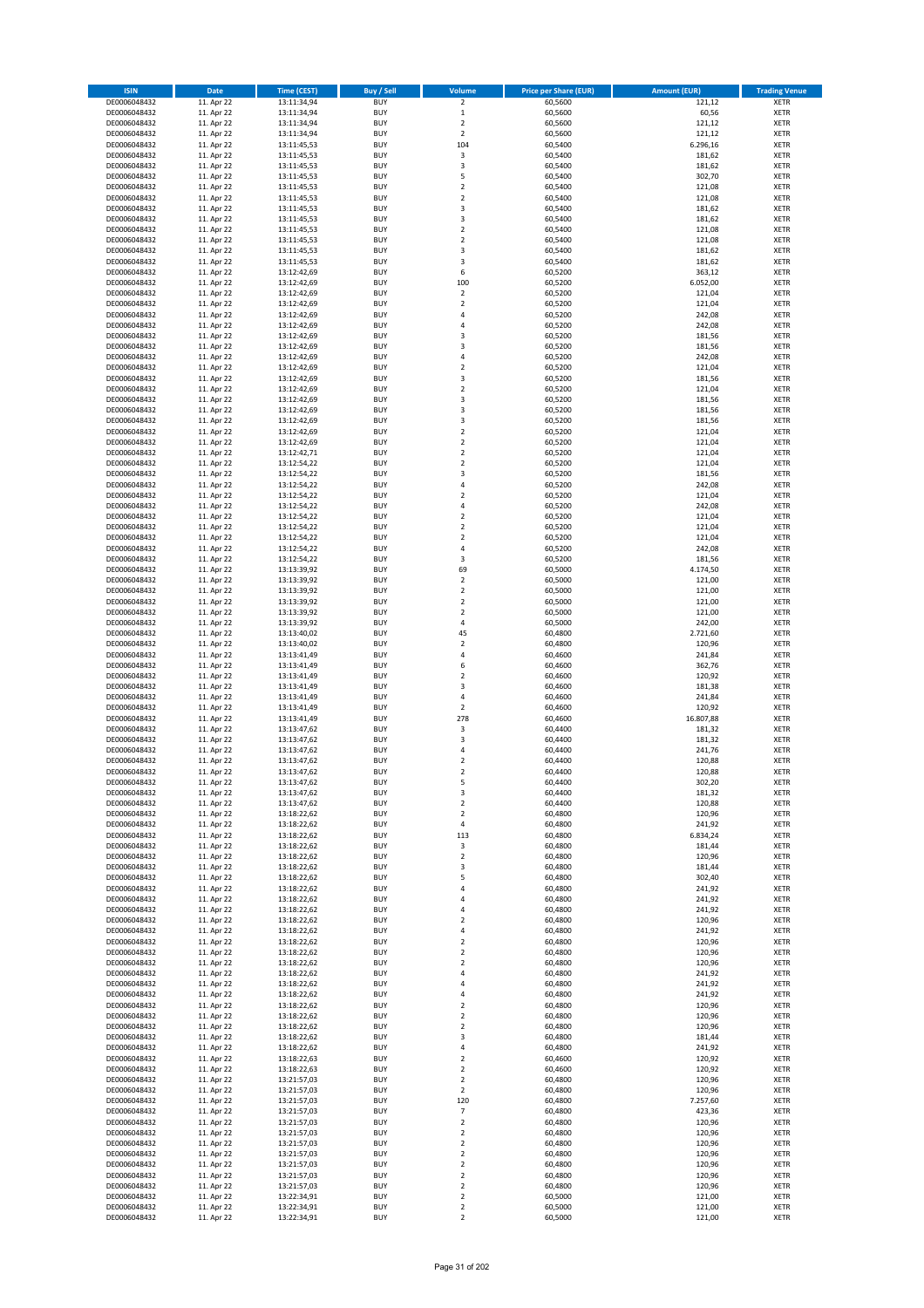| <b>ISIN</b>                  | <b>Date</b>              | Time (CEST)                | <b>Buy / Sell</b>        | Volume                                    | <b>Price per Share (EUR)</b> | Amount (EUR)     | <b>Trading Venue</b>       |
|------------------------------|--------------------------|----------------------------|--------------------------|-------------------------------------------|------------------------------|------------------|----------------------------|
| DE0006048432                 | 11. Apr 22               | 13:22:34,91                | <b>BUY</b>               | $\overline{\mathbf{3}}$                   | 60,5000                      | 181,50           | <b>XETR</b>                |
| DE0006048432                 | 11. Apr 22               | 13:22:34,91                | <b>BUY</b>               | 3                                         | 60,5000                      | 181,50           | <b>XETR</b>                |
| DE0006048432                 | 11. Apr 22               | 13:22:34,91                | <b>BUY</b>               | $\overline{2}$                            | 60.5000                      | 121,00           | <b>XETR</b>                |
| DE0006048432                 | 11. Apr 22               | 13:22:34,91                | <b>BUY</b>               | $\mathbf 2$                               | 60,5000                      | 121,00           | <b>XETR</b>                |
| DE0006048432<br>DE0006048432 | 11. Apr 22<br>11. Apr 22 | 13:22:34,91<br>13:22:34,91 | <b>BUY</b><br><b>BUY</b> | $\overline{2}$<br>$\mathbf 2$             | 60,5000<br>60,5000           | 121,00<br>121,00 | <b>XETR</b><br><b>XETR</b> |
| DE0006048432                 | 11. Apr 22               | 13:22:34,91                | <b>BUY</b>               | $\overline{2}$                            | 60,5000                      | 121,00           | <b>XETR</b>                |
| DE0006048432                 | 11. Apr 22               | 13:22:34,91                | <b>BUY</b>               | $\overline{2}$                            | 60,5000                      | 121,00           | <b>XETR</b>                |
| DE0006048432                 | 11. Apr 22               | 13:22:34,91                | BUY                      | $\overline{2}$                            | 60,5000                      | 121,00           | <b>XETR</b>                |
| DE0006048432                 | 11. Apr 22               | 13:22:34,91                | <b>BUY</b>               | $\mathbf 2$                               | 60,5000                      | 121,00           | <b>XETR</b>                |
| DE0006048432                 | 11. Apr 22               | 13:24:49,83                | <b>BUY</b>               | $\mathbf 2$                               | 60,5200                      | 121,04           | <b>XETR</b>                |
| DE0006048432                 | 11. Apr 22               | 13:24:49,83                | <b>BUY</b><br><b>BUY</b> | 3<br>$\overline{2}$                       | 60,5200                      | 181,56           | <b>XETR</b>                |
| DE0006048432<br>DE0006048432 | 11. Apr 22<br>11. Apr 22 | 13:24:49,83<br>13:24:49,83 | <b>BUY</b>               | $\overline{3}$                            | 60,5200<br>60,5200           | 121,04<br>181,56 | <b>XETR</b><br><b>XETR</b> |
| DE0006048432                 | 11. Apr 22               | 13:24:49,83                | <b>BUY</b>               | 3                                         | 60,5200                      | 181,56           | <b>XETR</b>                |
| DE0006048432                 | 11. Apr 22               | 13:24:49,83                | BUY                      | 82                                        | 60,5200                      | 4.962,64         | <b>XETR</b>                |
| DE0006048432                 | 11. Apr 22               | 13:24:49,83                | <b>BUY</b>               | 8                                         | 60,5200                      | 484,16           | <b>XETR</b>                |
| DE0006048432                 | 11. Apr 22               | 13:24:49,83                | <b>BUY</b>               | $\overline{2}$                            | 60,5200                      | 121,04           | <b>XETR</b>                |
| DE0006048432                 | 11. Apr 22               | 13:24:49.83                | <b>BUY</b>               | $\overline{2}$<br>$\overline{\mathbf{3}}$ | 60,5200                      | 121,04           | <b>XETR</b>                |
| DE0006048432<br>DE0006048432 | 11. Apr 22<br>11. Apr 22 | 13:24:49,83<br>13:24:49,83 | <b>BUY</b><br><b>BUY</b> | $\overline{3}$                            | 60,5200<br>60,5200           | 181,56<br>181,56 | <b>XETR</b><br><b>XETR</b> |
| DE0006048432                 | 11. Apr 22               | 13:24:49,83                | <b>BUY</b>               | $\overline{3}$                            | 60,5200                      | 181,56           | <b>XETR</b>                |
| DE0006048432                 | 11. Apr 22               | 13:24:49,83                | <b>BUY</b>               | $\overline{\mathbf{2}}$                   | 60,5200                      | 121,04           | <b>XETR</b>                |
| DE0006048432                 | 11. Apr 22               | 13:24:49,83                | <b>BUY</b>               | 3                                         | 60,5200                      | 181,56           | <b>XETR</b>                |
| DE0006048432                 | 11. Apr 22               | 13:24:49,83                | <b>BUY</b>               | $\overline{4}$                            | 60,5200                      | 242,08           | <b>XETR</b>                |
| DE0006048432                 | 11. Apr 22               | 13:24:49,84                | <b>BUY</b>               | 4                                         | 60,5200                      | 242,08           | <b>XETR</b>                |
| DE0006048432<br>DE0006048432 | 11. Apr 22<br>11. Apr 22 | 13:24:49,88<br>13:24:49,89 | <b>BUY</b><br><b>BUY</b> | $\overline{a}$<br>$\overline{\mathbf{2}}$ | 60,5200<br>60,5200           | 242,08<br>121,04 | <b>XETR</b><br><b>XETR</b> |
| DE0006048432                 | 11. Apr 22               | 13:25:43,56                | <b>BUY</b>               | 3                                         | 60,5000                      | 181,50           | <b>XETR</b>                |
| DE0006048432                 | 11. Apr 22               | 13:25:43,56                | <b>BUY</b>               | $\overline{\mathbf{2}}$                   | 60,5000                      | 121,00           | <b>XETR</b>                |
| DE0006048432                 | 11. Apr 22               | 13:25:43,56                | <b>BUY</b>               | $\mathbf 2$                               | 60,5000                      | 121,00           | <b>XETR</b>                |
| DE0006048432                 | 11. Apr 22               | 13:25:43,56                | <b>BUY</b>               | 3                                         | 60,5000                      | 181,50           | <b>XETR</b>                |
| DE0006048432                 | 11. Apr 22               | 13:25:43,56                | <b>BUY</b>               | $\mathbf 2$                               | 60,5000                      | 121,00           | <b>XETR</b>                |
| DE0006048432                 | 11. Apr 22               | 13:25:43,56                | <b>BUY</b>               | $\mathbf 2$                               | 60,5000                      | 121,00           | <b>XETR</b>                |
| DE0006048432<br>DE0006048432 | 11. Apr 22<br>11. Apr 22 | 13:25:43,56<br>13:25:43,56 | <b>BUY</b><br><b>BUY</b> | $\overline{\mathbf{2}}$<br>$\mathbf 2$    | 60,5000<br>60,5000           | 121,00<br>121,00 | <b>XETR</b><br><b>XETR</b> |
| DE0006048432                 | 11. Apr 22               | 13:25:43,56                | <b>BUY</b>               | $\overline{\mathbf{2}}$                   | 60,5000                      | 121,00           | <b>XETR</b>                |
| DE0006048432                 | 11. Apr 22               | 13:25:43,56                | <b>BUY</b>               | $\mathbf 2$                               | 60,5000                      | 121,00           | <b>XETR</b>                |
| DE0006048432                 | 11. Apr 22               | 13:25:43,56                | <b>BUY</b>               | $\mathbf 2$                               | 60,5000                      | 121,00           | <b>XETR</b>                |
| DE0006048432                 | 11. Apr 22               | 13:25:47,86                | <b>BUY</b>               | $\mathbf 2$                               | 60,4800                      | 120,96           | <b>XETR</b>                |
| DE0006048432                 | 11. Apr 22               | 13:25:47,86                | <b>BUY</b>               | 105                                       | 60,4800                      | 6.350,40         | <b>XETR</b>                |
| DE0006048432<br>DE0006048432 | 11. Apr 22<br>11. Apr 22 | 13:25:47,86<br>13:25:47,86 | <b>BUY</b><br><b>BUY</b> | $\mathbf 2$<br>$\mathbf 2$                | 60,4800<br>60,4800           | 120,96<br>120,96 | <b>XETR</b><br><b>XETR</b> |
| DE0006048432                 | 11. Apr 22               | 13:25:47,86                | <b>BUY</b>               | $\overline{\mathbf{3}}$                   | 60,4800                      | 181,44           | <b>XETR</b>                |
| DE0006048432                 | 11. Apr 22               | 13:25:47,86                | <b>BUY</b>               | 5                                         | 60,4800                      | 302,40           | <b>XETR</b>                |
| DE0006048432                 | 11. Apr 22               | 13:25:47,86                | <b>BUY</b>               | $\overline{2}$                            | 60,4800                      | 120,96           | <b>XETR</b>                |
| DE0006048432                 | 11. Apr 22               | 13:25:47,86                | <b>BUY</b>               | $\mathbf 2$                               | 60,4800                      | 120,96           | <b>XETR</b>                |
| DE0006048432                 | 11. Apr 22               | 13:25:47,86                | <b>BUY</b>               | $\overline{2}$                            | 60,4800                      | 120,96           | <b>XETR</b>                |
| DE0006048432<br>DE0006048432 | 11. Apr 22<br>11. Apr 22 | 13:25:47,86<br>13:25:47,86 | <b>BUY</b><br><b>BUY</b> | $\overline{2}$<br>$\overline{2}$          | 60,4800<br>60,4800           | 120,96<br>120,96 | <b>XETR</b><br><b>XETR</b> |
| DE0006048432                 | 11. Apr 22               | 13:25:47,86                | <b>BUY</b>               | $\overline{2}$                            | 60,4800                      | 120,96           | <b>XETR</b>                |
| DE0006048432                 | 11. Apr 22               | 13:25:47,86                | <b>BUY</b>               | $\mathbf 2$                               | 60,4800                      | 120,96           | <b>XETR</b>                |
| DE0006048432                 | 11. Apr 22               | 13:25:47,86                | <b>BUY</b>               | 3                                         | 60,4800                      | 181,44           | <b>XETR</b>                |
| DE0006048432                 | 11. Apr 22               | 13:31:11,52                | <b>BUY</b>               | 110                                       | 60,4800                      | 6.652,80         | <b>XETR</b>                |
| DE0006048432                 | 11. Apr 22               | 13:31:11,52                | <b>BUY</b>               | 3                                         | 60,4800                      | 181,44           | <b>XETR</b>                |
| DE0006048432                 | 11. Apr 22               | 13:31:11,52                | <b>BUY</b>               | $\overline{2}$                            | 60,4800<br>60,4800           | 120,96           | <b>XETR</b>                |
| DE0006048432<br>DE0006048432 | 11. Apr 22<br>11. Apr 22 | 13:31:11,52<br>13:31:11,52 | <b>BUY</b><br><b>BUY</b> | $\overline{2}$<br>$\overline{2}$          | 60,4800                      | 120,96<br>120,96 | <b>XETR</b><br><b>XETR</b> |
| DE0006048432                 | 11. Apr 22               | 13:31:11,52                | BUY                      | 3                                         | 60,4800                      | 181,44           | <b>XETR</b>                |
| DE0006048432                 | 11. Apr 22               | 13:31:11,52                | <b>BUY</b>               | $\overline{\mathbf{3}}$                   | 60,4800                      | 181,44           | <b>XETR</b>                |
| DE0006048432                 | 11. Apr 22               | 13:31:11,52                | <b>BUY</b>               | 4                                         | 60,4800                      | 241,92           | <b>XETR</b>                |
| DE0006048432                 | 11. Apr 22               | 13:31:11,52                | BUY                      | 3                                         | 60,4800                      | 181,44           | <b>XETR</b>                |
| DE0006048432                 | 11. Apr 22               | 13:31:11,52                | BUY                      | $\overline{\mathbf{3}}$                   | 60,4800                      | 181,44           | <b>XETR</b>                |
| DE0006048432<br>DE0006048432 | 11. Apr 22<br>11. Apr 22 | 13:31:11,52<br>13:31:11,52 | <b>BUY</b><br>BUY        | $\overline{2}$<br>2                       | 60,4800<br>60,4800           | 120,96<br>120,96 | <b>XETR</b><br><b>XETR</b> |
| DE0006048432                 | 11. Apr 22               | 13:31:11,52                | <b>BUY</b>               | $\mathbf 2$                               | 60,4800                      | 120,96           | <b>XETR</b>                |
| DE0006048432                 | 11. Apr 22               | 13:31:11,52                | <b>BUY</b>               | 3                                         | 60,4800                      | 181,44           | <b>XETR</b>                |
| DE0006048432                 | 11. Apr 22               | 13:31:11,52                | <b>BUY</b>               | $\mathbf 2$                               | 60,4800                      | 120,96           | <b>XETR</b>                |
| DE0006048432                 | 11. Apr 22               | 13:31:11,52                | <b>BUY</b>               | 3                                         | 60,4800                      | 181,44           | <b>XETR</b>                |
| DE0006048432                 | 11. Apr 22               | 13:31:11,52                | <b>BUY</b>               | 4                                         | 60,4800                      | 241,92           | <b>XETR</b>                |
| DE0006048432<br>DE0006048432 | 11. Apr 22<br>11. Apr 22 | 13:32:36,90<br>13:32:36,90 | <b>BUY</b><br><b>BUY</b> | 2<br>2                                    | 60,4600<br>60,4600           | 120,92<br>120,92 | <b>XETR</b><br><b>XETR</b> |
| DE0006048432                 | 11. Apr 22               | 13:32:36,90                | <b>BUY</b>               | $\mathbf 2$                               | 60,4600                      | 120,92           | <b>XETR</b>                |
| DE0006048432                 | 11. Apr 22               | 13:32:36,90                | <b>BUY</b>               | 135                                       | 60,4600                      | 8.162,10         | <b>XETR</b>                |
| DE0006048432                 | 11. Apr 22               | 13:32:36,90                | <b>BUY</b>               | $\mathbf 2$                               | 60,4600                      | 120,92           | <b>XETR</b>                |
| DE0006048432                 | 11. Apr 22               | 13:32:36,90                | <b>BUY</b>               | $\pmb{4}$                                 | 60,4600                      | 241,84           | <b>XETR</b>                |
| DE0006048432<br>DE0006048432 | 11. Apr 22<br>11. Apr 22 | 13:32:36,90                | <b>BUY</b><br><b>BUY</b> | $\mathbf 2$<br>$\overline{\mathbf{2}}$    | 60,4600<br>60,4600           | 120,92<br>120,92 | <b>XETR</b>                |
| DE0006048432                 | 11. Apr 22               | 13:32:36,90<br>13:32:36,90 | <b>BUY</b>               | 2                                         | 60,4600                      | 120,92           | <b>XETR</b><br><b>XETR</b> |
| DE0006048432                 | 11. Apr 22               | 13:32:36,90                | <b>BUY</b>               | 3                                         | 60,4600                      | 181,38           | <b>XETR</b>                |
| DE0006048432                 | 11. Apr 22               | 13:32:36,90                | <b>BUY</b>               | 3                                         | 60,4600                      | 181,38           | <b>XETR</b>                |
| DE0006048432                 | 11. Apr 22               | 13:32:36,90                | <b>BUY</b>               | 3                                         | 60,4600                      | 181,38           | <b>XETR</b>                |
| DE0006048432                 | 11. Apr 22               | 13:32:36,90                | <b>BUY</b>               | $\mathbf 2$                               | 60,4600                      | 120,92           | <b>XETR</b>                |
| DE0006048432                 | 11. Apr 22               | 13:32:36,90                | <b>BUY</b>               | $\mathbf 2$                               | 60,4600                      | 120,92           | <b>XETR</b>                |
| DE0006048432<br>DE0006048432 | 11. Apr 22<br>11. Apr 22 | 13:32:36,90<br>13:32:36,90 | <b>BUY</b><br><b>BUY</b> | $\overline{\mathbf{3}}$<br>$\mathbf 2$    | 60,4600<br>60,4600           | 181,38<br>120,92 | <b>XETR</b><br><b>XETR</b> |
| DE0006048432                 | 11. Apr 22               | 13:32:36,90                | <b>BUY</b>               | $\overline{\mathbf{3}}$                   | 60,4600                      | 181,38           | <b>XETR</b>                |
| DE0006048432                 | 11. Apr 22               | 13:32:36,90                | <b>BUY</b>               | 3                                         | 60,4600                      | 181,38           | <b>XETR</b>                |
| DE0006048432                 | 11. Apr 22               | 13:32:36,90                | <b>BUY</b>               | $\pmb{4}$                                 | 60,4600                      | 241,84           | <b>XETR</b>                |
| DE0006048432                 | 11. Apr 22               | 13:33:31,22                | <b>BUY</b>               | 112                                       | 60,4800                      | 6.773,76         | <b>XETR</b>                |
| DE0006048432                 | 11. Apr 22               | 13:33:31,22                | <b>BUY</b>               | 3                                         | 60,4800                      | 181,44           | <b>XETR</b>                |
| DE0006048432<br>DE0006048432 | 11. Apr 22<br>11. Apr 22 | 13:33:31,22<br>13:33:31,22 | <b>BUY</b><br><b>BUY</b> | $\overline{\mathbf{2}}$<br>3              | 60,4800<br>60,4800           | 120,96<br>181,44 | <b>XETR</b><br><b>XETR</b> |
| DE0006048432                 | 11. Apr 22               | 13:33:31,22                | <b>BUY</b>               | 3                                         | 60,4800                      | 181,44           | <b>XETR</b>                |
| DE0006048432                 | 11. Apr 22               | 13:33:31,22                | <b>BUY</b>               | 5                                         | 60,4800                      | 302,40           | <b>XETR</b>                |
| DE0006048432                 | 11. Apr 22               | 13:33:31,22                | <b>BUY</b>               | 3                                         | 60,4800                      | 181,44           | <b>XETR</b>                |
| DE0006048432                 | 11. Apr 22               | 13:33:31,22                | <b>BUY</b>               | $\mathbf 2$                               | 60,4800                      | 120,96           | <b>XETR</b>                |
| DE0006048432                 | 11. Apr 22               | 13:33:31,22                | <b>BUY</b>               | $\overline{\mathbf{3}}$                   | 60,4800                      | 181,44           | <b>XETR</b>                |
| DE0006048432                 | 11. Apr 22               | 13:33:31,22                | <b>BUY</b>               | 4<br>3                                    | 60,4800                      | 241,92           | <b>XETR</b>                |
| DE0006048432<br>DE0006048432 | 11. Apr 22<br>11. Apr 22 | 13:33:31,22<br>13:33:31,22 | <b>BUY</b><br><b>BUY</b> | $\overline{\mathbf{2}}$                   | 60,4800<br>60,4800           | 181,44<br>120,96 | <b>XETR</b><br><b>XETR</b> |
| DE0006048432                 | 11. Apr 22               | 13:33:31,22                | <b>BUY</b>               | 3                                         | 60,4800                      | 181,44           | <b>XETR</b>                |
| DE0006048432                 | 11. Apr 22               | 13:33:31,22                | <b>BUY</b>               | 2                                         | 60,4800                      | 120,96           | <b>XETR</b>                |
| DE0006048432                 | 11. Apr 22               | 13:33:31,22                | <b>BUY</b>               | 2                                         | 60,4800                      | 120,96           | <b>XETR</b>                |
| DE0006048432                 | 11. Apr 22               | 13:33:31,22                | <b>BUY</b>               | 2                                         | 60,4800                      | 120,96           | <b>XETR</b>                |
| DE0006048432                 | 11. Apr 22               | 13:33:31,22                | <b>BUY</b>               | $\mathbf 2$                               | 60,4800                      | 120,96           | <b>XETR</b>                |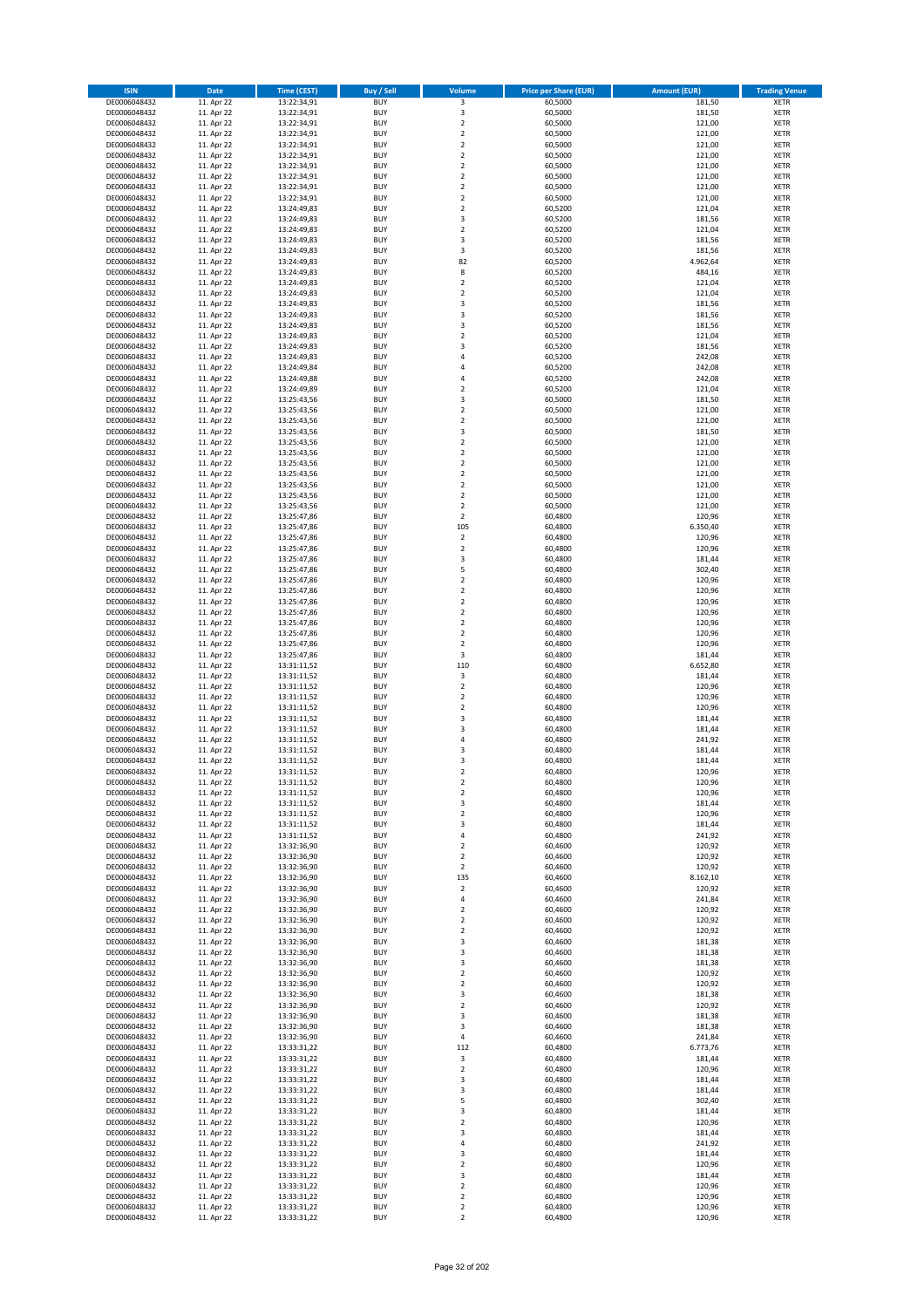| <b>ISIN</b>                  | <b>Date</b>              | Time (CEST)                | <b>Buy / Sell</b>        | Volume                                    | <b>Price per Share (EUR)</b> | Amount (EUR)       | <b>Trading Venue</b>       |
|------------------------------|--------------------------|----------------------------|--------------------------|-------------------------------------------|------------------------------|--------------------|----------------------------|
| DE0006048432                 | 11. Apr 22               | 13:33:31,22                | <b>BUY</b>               | 3                                         | 60,4800                      | 181,44             | <b>XETR</b>                |
| DE0006048432                 | 11. Apr 22               | 13:33:31,22                | <b>BUY</b>               | $\mathbf 2$                               | 60,4800                      | 120,96             | <b>XETR</b>                |
| DE0006048432                 | 11. Apr 22               | 13:36:42,51                | <b>BUY</b>               | $\overline{4}$                            | 60.5000                      | 242,00             | <b>XETR</b>                |
| DE0006048432                 | 11. Apr 22               | 13:36:42,51                | <b>BUY</b>               | $\overline{4}$                            | 60,5000                      | 242,00             | <b>XETR</b>                |
| DE0006048432                 | 11. Apr 22               | 13:36:42,51                | <b>BUY</b>               | 8                                         | 60,5000                      | 484,00             | <b>XETR</b>                |
| DE0006048432                 | 11. Apr 22               | 13:36:42,51                | <b>BUY</b>               | $\overline{a}$                            | 60,5000                      | 242,00             | <b>XETR</b>                |
| DE0006048432                 | 11. Apr 22               | 13:36:42,51                | <b>BUY</b>               | $\overline{\mathbf{3}}$                   | 60,5000                      | 181,50             | <b>XETR</b>                |
| DE0006048432                 | 11. Apr 22               | 13:36:42,51                | <b>BUY</b>               | $\overline{\mathbf{2}}$                   | 60,5000                      | 121,00             | <b>XETR</b>                |
| DE0006048432                 | 11. Apr 22               | 13:36:42,51                | BUY                      | 3                                         | 60,5000                      | 181,50             | <b>XETR</b>                |
| DE0006048432                 | 11. Apr 22               | 13:36:42,51                | <b>BUY</b>               | 3                                         | 60,5000                      | 181,50             | <b>XETR</b>                |
| DE0006048432                 | 11. Apr 22               | 13:36:42,51                | <b>BUY</b>               | $\mathbf 2$                               | 60,5000                      | 121,00             | <b>XETR</b>                |
| DE0006048432                 | 11. Apr 22               | 13:36:42,53                | <b>BUY</b>               | $\overline{2}$                            | 60,5000                      | 121,00             | <b>XETR</b>                |
| DE0006048432                 | 11. Apr 22               | 13:36:42,55                | <b>BUY</b>               | 5                                         | 60,5000                      | 302,50             | <b>XETR</b>                |
| DE0006048432                 | 11. Apr 22<br>11. Apr 22 | 13:36:47,98                | <b>BUY</b><br><b>BUY</b> | $\overline{2}$<br>$\overline{\mathbf{3}}$ | 60,5000<br>60,5000           | 121,00<br>181,50   | <b>XETR</b><br><b>XETR</b> |
| DE0006048432<br>DE0006048432 | 11. Apr 22               | 13:36:47,98<br>13:36:47,98 | BUY                      | $\overline{\phantom{a}}$                  | 60,5000                      | 121,00             | <b>XETR</b>                |
| DE0006048432                 | 11. Apr 22               | 13:36:47,98                | <b>BUY</b>               | $\overline{4}$                            | 60,5000                      | 242,00             | <b>XETR</b>                |
| DE0006048432                 | 11. Apr 22               | 13:36:47,98                | <b>BUY</b>               | $\overline{4}$                            | 60,5000                      | 242,00             | <b>XETR</b>                |
| DE0006048432                 | 11. Apr 22               | 13:36:47,98                | <b>BUY</b>               | $\overline{\mathbf{3}}$                   | 60,5000                      | 181,50             | <b>XETR</b>                |
| DE0006048432                 | 11. Apr 22               | 13:36:49,70                | <b>BUY</b>               | $\overline{2}$                            | 60,5000                      | 121,00             | <b>XETR</b>                |
| DE0006048432                 | 11. Apr 22               | 13:36:49,76                | <b>BUY</b>               | $\overline{2}$                            | 60,5000                      | 121,00             | <b>XETR</b>                |
| DE0006048432                 | 11. Apr 22               | 13:36:49,76                | <b>BUY</b>               | $\mathbf 2$                               | 60,5000                      | 121,00             | <b>XETR</b>                |
| DE0006048432                 | 11. Apr 22               | 13:36:49,76                | <b>BUY</b>               | $\overline{2}$                            | 60,5000                      | 121,00             | <b>XETR</b>                |
| DE0006048432                 | 11. Apr 22               | 13:36:49,76                | <b>BUY</b>               | $\overline{2}$                            | 60,5000                      | 121,00             | <b>XETR</b>                |
| DE0006048432                 | 11. Apr 22               | 13:36:49,76                | <b>BUY</b>               | $\overline{2}$                            | 60,5000                      | 121,00             | <b>XETR</b>                |
| DE0006048432                 | 11. Apr 22               | 13:36:59,77                | <b>BUY</b>               | 4                                         | 60,5000                      | 242,00             | <b>XETR</b>                |
| DE0006048432                 | 11. Apr 22               | 13:36:59,77                | <b>BUY</b>               | $\mathbf 2$                               | 60,5000                      | 121,00             | <b>XETR</b>                |
| DE0006048432                 | 11. Apr 22               | 13:36:59,77                | <b>BUY</b>               | $\overline{2}$                            | 60,5000                      | 121,00             | <b>XETR</b>                |
| DE0006048432                 | 11. Apr 22               | 13:36:59,77                | <b>BUY</b>               | $\mathbf 2$                               | 60,5000                      | 121,00             | <b>XETR</b>                |
| DE0006048432                 | 11. Apr 22               | 13:36:59,77                | <b>BUY</b>               | $\overline{2}$                            | 60,5000                      | 121,00             | <b>XETR</b>                |
| DE0006048432                 | 11. Apr 22               | 13:37:46,41                | <b>BUY</b>               | 77                                        | 60,5000                      | 4.658,50           | <b>XETR</b>                |
| DE0006048432                 | 11. Apr 22               | 13:37:46,41                | <b>BUY</b>               | 3                                         | 60,5000                      | 181,50             | <b>XETR</b>                |
| DE0006048432                 | 11. Apr 22               | 13:37:46,41                | <b>BUY</b>               | 3<br>$\overline{a}$                       | 60,5000                      | 181,50             | <b>XETR</b>                |
| DE0006048432                 | 11. Apr 22               | 13:37:46,41                | <b>BUY</b>               |                                           | 60,5000                      | 242,00             | <b>XETR</b>                |
| DE0006048432<br>DE0006048432 | 11. Apr 22<br>11. Apr 22 | 13:37:46,41<br>13:37:46,41 | <b>BUY</b><br><b>BUY</b> | 3<br>57                                   | 60,5000<br>60,5000           | 181,50<br>3.448,50 | <b>XETR</b><br><b>XETR</b> |
| DE0006048432                 | 11. Apr 22               | 13:38:39,19                | <b>BUY</b>               | 3                                         | 60,5000                      | 181,50             | <b>XETR</b>                |
| DE0006048432                 | 11. Apr 22               | 13:38:39,19                | <b>BUY</b>               | $\mathbf 2$                               | 60,5000                      | 121,00             | <b>XETR</b>                |
| DE0006048432                 | 11. Apr 22               | 13:38:39,19                | <b>BUY</b>               | $\mathbf 2$                               | 60,5000                      | 121,00             | <b>XETR</b>                |
| DE0006048432                 | 11. Apr 22               | 13:39:42,22                | <b>BUY</b>               | 97                                        | 60,4800                      | 5.866,56           | <b>XETR</b>                |
| DE0006048432                 | 11. Apr 22               | 13:39:42,22                | <b>BUY</b>               | $\overline{2}$                            | 60,4800                      | 120,96             | <b>XETR</b>                |
| DE0006048432                 | 11. Apr 22               | 13:39:42,22                | <b>BUY</b>               | 4                                         | 60,4800                      | 241,92             | <b>XETR</b>                |
| DE0006048432                 | 11. Apr 22               | 13:39:42,22                | <b>BUY</b>               | 3                                         | 60,4800                      | 181,44             | <b>XETR</b>                |
| DE0006048432                 | 11. Apr 22               | 13:39:42,22                | <b>BUY</b>               | 6                                         | 60,4800                      | 362,88             | <b>XETR</b>                |
| DE0006048432                 | 11. Apr 22               | 13:39:42,22                | <b>BUY</b>               | $\overline{2}$                            | 60,4800                      | 120,96             | <b>XETR</b>                |
| DE0006048432                 | 11. Apr 22               | 13:39:42,22                | <b>BUY</b>               | $\overline{4}$                            | 60,4800                      | 241,92             | <b>XETR</b>                |
| DE0006048432                 | 11. Apr 22               | 13:39:42,22                | <b>BUY</b>               | $\overline{2}$                            | 60,4800                      | 120,96             | <b>XETR</b>                |
| DE0006048432                 | 11. Apr 22               | 13:39:42,22                | <b>BUY</b>               | $\overline{\mathbf{2}}$                   | 60,4800                      | 120,96             | <b>XETR</b>                |
| DE0006048432                 | 11. Apr 22               | 13:39:42,22                | <b>BUY</b>               | 3                                         | 60,4800                      | 181,44             | <b>XETR</b>                |
| DE0006048432                 | 11. Apr 22               | 13:39:42,22                | <b>BUY</b>               | 3                                         | 60,4800                      | 181,44             | <b>XETR</b>                |
| DE0006048432                 | 11. Apr 22               | 13:39:42,22                | <b>BUY</b>               | $\overline{\mathbf{2}}$                   | 60,4800                      | 120,96             | <b>XETR</b>                |
| DE0006048432                 | 11. Apr 22               | 13:39:42,22                | <b>BUY</b>               | $\overline{2}$                            | 60,4800                      | 120,96             | <b>XETR</b>                |
| DE0006048432                 | 11. Apr 22               | 13:39:42,22                | <b>BUY</b><br><b>BUY</b> | 3                                         | 60,4800<br>60,4800           | 181,44<br>120,96   | <b>XETR</b>                |
| DE0006048432<br>DE0006048432 | 11. Apr 22<br>11. Apr 22 | 13:39:42,22<br>13:39:42,22 | <b>BUY</b>               | $\mathbf 2$<br>$\overline{\mathbf{2}}$    | 60,4800                      | 120,96             | <b>XETR</b><br><b>XETR</b> |
| DE0006048432                 | 11. Apr 22               | 13:39:42,22                | <b>BUY</b>               | 4                                         | 60,4800                      | 241,92             | <b>XETR</b>                |
| DE0006048432                 | 11. Apr 22               | 13:39:42,22                | <b>BUY</b>               | $\overline{\mathbf{2}}$                   | 60,4800                      | 120,96             | <b>XETR</b>                |
| DE0006048432                 | 11. Apr 22               | 13:39:42,22                | <b>BUY</b>               | $\overline{\mathbf{2}}$                   | 60,4800                      | 120,96             | <b>XETR</b>                |
| DE0006048432                 | 11. Apr 22               | 13:39:42,22                | <b>BUY</b>               | $\overline{\mathbf{2}}$                   | 60,4800                      | 120,96             | <b>XETR</b>                |
| DE0006048432                 | 11. Apr 22               | 13:39:42,22                | <b>BUY</b>               | $\overline{\mathbf{2}}$                   | 60,4800                      | 120,96             | <b>XETR</b>                |
| DE0006048432                 | 11. Apr 22               | 13:39:42,22                | <b>BUY</b>               | 3                                         | 60,4800                      | 181,44             | <b>XETR</b>                |
| DE0006048432                 | 11. Apr 22               | 13:39:42,23                | BUY                      | $\overline{a}$                            | 60,4800                      | 241,92             | <b>XETR</b>                |
| DE0006048432                 | 11. Apr 22               | 13:42:14,32                | BUY                      | $\overline{a}$                            | 60,5200                      | 242,08             | <b>XETR</b>                |
| DE0006048432                 | 11. Apr 22               | 13:42:14,32                | <b>BUY</b>               | $\Delta$                                  | 60,5200                      | 242,08             | <b>XETR</b>                |
| DE0006048432                 | 11. Apr 22               | 13:42:14,32                | BUY                      | 2                                         | 60,5200                      | 121,04             | <b>XETR</b>                |
| DE0006048432                 | 11. Apr 22               | 13:42:14,32                | <b>BUY</b>               | 5                                         | 60,5200                      | 302,60             | <b>XETR</b>                |
| DE0006048432                 | 11. Apr 22               | 13:42:14,32                | <b>BUY</b>               | 4                                         | 60,5200                      | 242,08             | <b>XETR</b>                |
| DE0006048432                 | 11. Apr 22               | 13:42:14,32                | <b>BUY</b>               | 3                                         | 60,5200                      | 181,56             | <b>XETR</b>                |
| DE0006048432                 | 11. Apr 22               | 13:42:14,32                | <b>BUY</b>               | 5                                         | 60,5200                      | 302,60             | <b>XETR</b>                |
| DE0006048432                 | 11. Apr 22               | 13:42:14,35                | <b>BUY</b>               | $\mathbf 2$                               | 60,5200                      | 121,04             | <b>XETR</b>                |
| DE0006048432                 | 11. Apr 22               | 13:42:15,59                | <b>BUY</b>               | 5                                         | 60,5000                      | 302,50             | <b>XETR</b>                |
| DE0006048432                 | 11. Apr 22               | 13:42:15,59                | <b>BUY</b>               | 4                                         | 60,5000                      | 242,00             | <b>XETR</b>                |
| DE0006048432                 | 11. Apr 22               | 13:42:15,59<br>13:42:15,59 | <b>BUY</b>               | $\mathbf 2$                               | 60,5000                      | 121,00             | <b>XETR</b>                |
| DE0006048432<br>DE0006048432 | 11. Apr 22<br>11. Apr 22 | 13:42:15,59                | <b>BUY</b><br><b>BUY</b> | 111<br>$10\,$                             | 60,5000<br>60,5000           | 6.715,50<br>605,00 | <b>XETR</b><br><b>XETR</b> |
| DE0006048432                 | 11. Apr 22               | 13:42:15,59                | <b>BUY</b>               | 3                                         | 60,5000                      | 181,50             | <b>XETR</b>                |
| DE0006048432                 | 11. Apr 22               | 13:42:15,59                | <b>BUY</b>               | $\mathbf 2$                               | 60,5000                      | 121,00             | <b>XETR</b>                |
| DE0006048432                 | 11. Apr 22               | 13:42:15,59                | <b>BUY</b>               | 5                                         | 60,5000                      | 302,50             | <b>XETR</b>                |
| DE0006048432                 | 11. Apr 22               | 13:42:15,59                | <b>BUY</b>               | 4                                         | 60,5000                      | 242,00             | <b>XETR</b>                |
| DE0006048432                 | 11. Apr 22               | 13:42:15,59                | <b>BUY</b>               | $\overline{a}$                            | 60,5000                      | 242,00             | <b>XETR</b>                |
| DE0006048432                 | 11. Apr 22               | 13:42:15,59                | <b>BUY</b>               | 3                                         | 60,5000                      | 181,50             | <b>XETR</b>                |
| DE0006048432                 | 11. Apr 22               | 13:42:15,59                | <b>BUY</b>               | 3                                         | 60,5000                      | 181,50             | <b>XETR</b>                |
| DE0006048432                 | 11. Apr 22               | 13:42:15,59                | <b>BUY</b>               | 3                                         | 60,5000                      | 181,50             | <b>XETR</b>                |
| DE0006048432                 | 11. Apr 22               | 13:42:15,59                | <b>BUY</b>               | $\overline{4}$                            | 60,5000                      | 242,00             | <b>XETR</b>                |
| DE0006048432                 | 11. Apr 22               | 13:42:15,59                | <b>BUY</b>               | $\overline{2}$                            | 60,5000                      | 121,00             | <b>XETR</b>                |
| DE0006048432                 | 11. Apr 22               | 13:42:15,59                | <b>BUY</b>               | 3                                         | 60,5000                      | 181,50             | <b>XETR</b>                |
| DE0006048432                 | 11. Apr 22               | 13:42:15,59                | <b>BUY</b>               | $\overline{2}$                            | 60,5000                      | 121,00             | <b>XETR</b>                |
| DE0006048432                 | 11. Apr 22               | 13:42:15,59                | <b>BUY</b>               | 4                                         | 60,5000                      | 242,00             | <b>XETR</b>                |
| DE0006048432                 | 11. Apr 22               | 13:42:15,59                | <b>BUY</b>               | $\mathbf 2$                               | 60,5000                      | 121,00             | <b>XETR</b>                |
| DE0006048432                 | 11. Apr 22               | 13:42:36,91                | <b>BUY</b>               | 3                                         | 60,4800                      | 181,44             | <b>XETR</b>                |
| DE0006048432                 | 11. Apr 22               | 13:42:36,91                | <b>BUY</b>               | 4                                         | 60,4800                      | 241,92             | <b>XETR</b>                |
| DE0006048432                 | 11. Apr 22               | 13:42:36,91                | <b>BUY</b>               | $\overline{2}$                            | 60,4800                      | 120,96             | <b>XETR</b>                |
| DE0006048432                 | 11. Apr 22               | 13:42:36,91                | <b>BUY</b>               | 3                                         | 60,4800                      | 181,44             | <b>XETR</b>                |
| DE0006048432                 | 11. Apr 22               | 13:42:36,91                | <b>BUY</b>               | 3<br>4                                    | 60,4800                      | 181,44<br>241,92   | <b>XETR</b>                |
| DE0006048432<br>DE0006048432 | 11. Apr 22<br>11. Apr 22 | 13:42:36,91<br>13:42:36,91 | <b>BUY</b><br><b>BUY</b> | 3                                         | 60,4800<br>60,4800           | 181,44             | <b>XETR</b><br><b>XETR</b> |
| DE0006048432                 | 11. Apr 22               | 13:42:36,91                | <b>BUY</b>               | 3                                         | 60,4800                      | 181,44             | <b>XETR</b>                |
| DE0006048432                 | 11. Apr 22               | 13:42:36,91                | <b>BUY</b>               | $\overline{4}$                            | 60,4800                      | 241,92             | <b>XETR</b>                |
| DE0006048432                 | 11. Apr 22               | 13:42:36,91                | <b>BUY</b>               | 3                                         | 60,4800                      | 181,44             | <b>XETR</b>                |
| DE0006048432                 | 11. Apr 22               | 13:42:36,91                | <b>BUY</b>               | 3                                         | 60,4800                      | 181,44             | <b>XETR</b>                |
| DE0006048432                 | 11. Apr 22               | 13:42:36,91                | <b>BUY</b>               | 3                                         | 60,4800                      | 181,44             | <b>XETR</b>                |
| DE0006048432                 | 11. Apr 22               | 13:42:36,93                | <b>BUY</b>               | $\mathbf 2$                               | 60,4800                      | 120,96             | <b>XETR</b>                |
| DE0006048432                 | 11. Apr 22               | 13:42:59,38                | <b>BUY</b>               | 2                                         | 60,4800                      | 120,96             | <b>XETR</b>                |
| DE0006048432                 | 11. Apr 22               | 13:42:59,38                | <b>BUY</b>               | 3                                         | 60,4800                      | 181,44             | <b>XETR</b>                |
| DE0006048432                 | 11. Apr 22               | 13:42:59,38                | <b>BUY</b>               | $\mathbf 2$                               | 60,4800                      | 120,96             | <b>XETR</b>                |
| DE0006048432                 | 11. Apr 22               | 13:42:59,38                | <b>BUY</b>               | 4                                         | 60,4800                      | 241,92             | <b>XETR</b>                |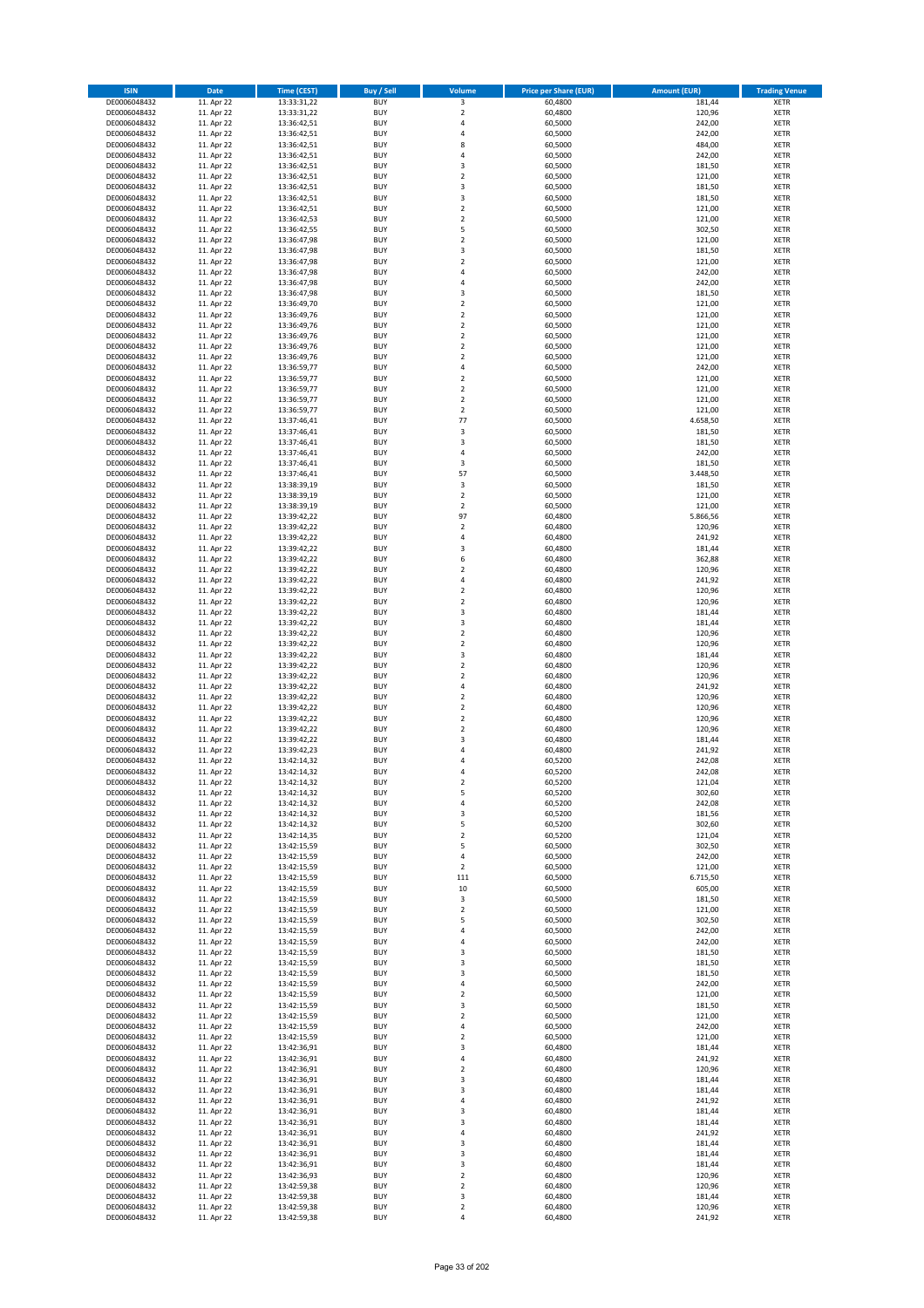| <b>ISIN</b>                  | <b>Date</b>              | <b>Time (CEST)</b>         | <b>Buy / Sell</b>        | Volume                        | <b>Price per Share (EUR)</b> | <b>Amount (EUR)</b> | <b>Trading Venue</b>       |
|------------------------------|--------------------------|----------------------------|--------------------------|-------------------------------|------------------------------|---------------------|----------------------------|
| DE0006048432                 | 11. Apr 22               | 13:42:59,38                | <b>BUY</b>               | $\overline{\mathbf{2}}$       | 60,4800                      | 120,96              | <b>XETR</b>                |
| DE0006048432                 | 11. Apr 22               | 13:42:59,44                | <b>BUY</b>               | 4                             | 60,4600                      | 241,84              | <b>XETR</b>                |
| DE0006048432                 | 11. Apr 22               | 13:42:59,44                | <b>BUY</b>               | 5                             | 60,4600                      | 302,30              | <b>XETR</b>                |
| DE0006048432                 | 11. Apr 22               | 13:42:59,44                | <b>BUY</b>               | 10                            | 60,4600                      | 604,60              | <b>XETR</b>                |
| DE0006048432<br>DE0006048432 | 11. Apr 22<br>11. Apr 22 | 13:42:59,44<br>13:42:59,44 | <b>BUY</b><br><b>BUY</b> | $\overline{\mathbf{c}}$<br>59 | 60,4600<br>60,4600           | 120,92<br>3.567,14  | <b>XETR</b><br><b>XETR</b> |
| DE0006048432                 | 11. Apr 22               | 13:42:59,44                | <b>BUY</b>               | 5                             | 60,4600                      | 302,30              | <b>XETR</b>                |
| DE0006048432                 | 11. Apr 22               | 13:42:59,44                | <b>BUY</b>               | 3                             | 60,4600                      | 181,38              | <b>XETR</b>                |
| DE0006048432                 | 11. Apr 22               | 13:42:59,44                | <b>BUY</b>               | $\overline{2}$                | 60,4600                      | 120,92              | <b>XETR</b>                |
| DE0006048432                 | 11. Apr 22               | 13:42:59,44                | <b>BUY</b>               | 4                             | 60,4600                      | 241,84              | <b>XETR</b>                |
| DE0006048432                 | 11. Apr 22               | 13:42:59,44                | <b>BUY</b>               | 4                             | 60,4600                      | 241,84              | <b>XETR</b>                |
| DE0006048432                 | 11. Apr 22               | 13:42:59,44                | <b>BUY</b>               | 4                             | 60,4600                      | 241,84              | <b>XETR</b><br><b>XETR</b> |
| DE0006048432<br>DE0006048432 | 11. Apr 22<br>11. Apr 22 | 13:42:59,44<br>13:42:59,44 | <b>BUY</b><br><b>BUY</b> | 4<br>$\overline{7}$           | 60,4600<br>60,4600           | 241,84<br>423,22    | <b>XETR</b>                |
| DE0006048432                 | 11. Apr 22               | 13:42:59,44                | <b>BUY</b>               | 4                             | 60,4600                      | 241,84              | <b>XETR</b>                |
| DE0006048432                 | 11. Apr 22               | 13:42:59,44                | <b>BUY</b>               | 4                             | 60,4600                      | 241,84              | <b>XETR</b>                |
| DE0006048432                 | 11. Apr 22               | 13:42:59,44                | <b>BUY</b>               | 54                            | 60,4600                      | 3.264,84            | <b>XETR</b>                |
| DE0006048432                 | 11. Apr 22               | 13:47:57,13                | <b>BUY</b>               | 3                             | 60,5200                      | 181,56              | <b>XETR</b>                |
| DE0006048432                 | 11. Apr 22               | 13:47:57,13                | <b>BUY</b>               | 4                             | 60,5200                      | 242,08              | <b>XETR</b>                |
| DE0006048432                 | 11. Apr 22               | 13:47:57,13                | <b>BUY</b>               | 107                           | 60,5200                      | 6.475,64            | <b>XETR</b>                |
| DE0006048432                 | 11. Apr 22               | 13:47:57,13                | <b>BUY</b>               | 10                            | 60,5200                      | 605,20              | <b>XETR</b>                |
| DE0006048432<br>DE0006048432 | 11. Apr 22<br>11. Apr 22 | 13:47:57,13<br>13:47:57,13 | <b>BUY</b><br><b>BUY</b> | $\mathbf 2$<br>$\mathbf 2$    | 60,5200<br>60,5200           | 121,04<br>121,04    | <b>XETR</b><br><b>XETR</b> |
| DE0006048432                 | 11. Apr 22               | 13:47:57,13                | <b>BUY</b>               | 3                             | 60,5200                      | 181,56              | <b>XETR</b>                |
| DE0006048432                 | 11. Apr 22               | 13:47:57,13                | <b>BUY</b>               | 4                             | 60,5200                      | 242,08              | <b>XETR</b>                |
| DE0006048432                 | 11. Apr 22               | 13:47:57,13                | <b>BUY</b>               | 3                             | 60,5200                      | 181,56              | <b>XETR</b>                |
| DE0006048432                 | 11. Apr 22               | 13:47:57,13                | <b>BUY</b>               | $\mathbf 2$                   | 60,5200                      | 121,04              | <b>XETR</b>                |
| DE0006048432                 | 11. Apr 22               | 13:47:57,13                | <b>BUY</b>               | 4                             | 60,5200                      | 242,08              | <b>XETR</b>                |
| DE0006048432                 | 11. Apr 22               | 13:47:57,13                | <b>BUY</b>               | $\mathbf 2$                   | 60,5200                      | 121,04              | <b>XETR</b>                |
| DE0006048432                 | 11. Apr 22<br>11. Apr 22 | 13:47:57,13<br>13:47:57,13 | <b>BUY</b><br><b>BUY</b> | 4<br>3                        | 60,5200                      | 242,08<br>181,56    | <b>XETR</b><br><b>XETR</b> |
| DE0006048432<br>DE0006048432 | 11. Apr 22               | 13:47:57,13                | <b>BUY</b>               | 4                             | 60,5200<br>60,5200           | 242,08              | <b>XETR</b>                |
| DE0006048432                 | 11. Apr 22               | 13:47:57,13                | <b>BUY</b>               | 4                             | 60,5200                      | 242,08              | <b>XETR</b>                |
| DE0006048432                 | 11. Apr 22               | 13:47:57,13                | <b>BUY</b>               | 3                             | 60,5200                      | 181,56              | <b>XETR</b>                |
| DE0006048432                 | 11. Apr 22               | 13:47:57,13                | <b>BUY</b>               | $\mathbf 2$                   | 60,5200                      | 121,04              | <b>XETR</b>                |
| DE0006048432                 | 11. Apr 22               | 13:47:57,13                | <b>BUY</b>               | 4                             | 60,5200                      | 242,08              | <b>XETR</b>                |
| DE0006048432                 | 11. Apr 22               | 13:47:57,13                | <b>BUY</b>               | 4                             | 60,5200                      | 242,08              | <b>XETR</b>                |
| DE0006048432                 | 11. Apr 22               | 13:48:52,79                | <b>BUY</b>               | $\overline{\mathbf{c}}$       | 60,5000                      | 121,00              | <b>XETR</b>                |
| DE0006048432                 | 11. Apr 22               | 13:48:52,79                | <b>BUY</b>               | $\overline{\mathbf{c}}$       | 60,5000                      | 121,00              | <b>XETR</b>                |
| DE0006048432<br>DE0006048432 | 11. Apr 22<br>11. Apr 22 | 13:48:52,79<br>13:48:52,79 | <b>BUY</b><br><b>BUY</b> | $\mathbf 2$<br>3              | 60,5000<br>60,5000           | 121,00<br>181,50    | <b>XETR</b><br><b>XETR</b> |
| DE0006048432                 | 11. Apr 22               | 13:48:52,79                | <b>BUY</b>               | 4                             | 60,5000                      | 242,00              | <b>XETR</b>                |
| DE0006048432                 | 11. Apr 22               | 13:48:52,79                | <b>BUY</b>               | 3                             | 60,5000                      | 181,50              | <b>XETR</b>                |
| DE0006048432                 | 11. Apr 22               | 13:48:52,79                | <b>BUY</b>               | 4                             | 60,5000                      | 242,00              | <b>XETR</b>                |
| DE0006048432                 | 11. Apr 22               | 13:48:52,79                | <b>BUY</b>               | 3                             | 60,5000                      | 181,50              | <b>XETR</b>                |
| DE0006048432                 | 11. Apr 22               | 13:48:52,79                | <b>BUY</b>               | 3                             | 60,5000                      | 181,50              | <b>XETR</b>                |
| DE0006048432                 | 11. Apr 22               | 13:48:52,79                | <b>BUY</b>               | $\mathbf 2$                   | 60,5000                      | 121,00              | <b>XETR</b>                |
| DE0006048432                 | 11. Apr 22               | 13:50:01,33                | <b>BUY</b>               | 205                           | 60,5000                      | 12.402,50           | <b>XETR</b>                |
| DE0006048432                 | 11. Apr 22               | 13:51:46,23                | <b>BUY</b><br><b>BUY</b> | 147                           | 60,5600                      | 8.902,32            | <b>XETR</b>                |
| DE0006048432<br>DE0006048432 | 11. Apr 22<br>11. Apr 22 | 13:51:46,23<br>13:51:46,23 | <b>BUY</b>               | 4<br>3                        | 60,5600<br>60,5600           | 242,24<br>181,68    | <b>XETR</b><br><b>XETR</b> |
| DE0006048432                 | 11. Apr 22               | 13:51:46,23                | <b>BUY</b>               | 12                            | 60,5600                      | 726,72              | <b>XETR</b>                |
| DE0006048432                 | 11. Apr 22               | 13:51:46,23                | <b>BUY</b>               | $\overline{2}$                | 60,5600                      | 121,12              | <b>XETR</b>                |
| DE0006048432                 | 11. Apr 22               | 13:51:46,23                | <b>BUY</b>               | 6                             | 60,5600                      | 363,36              | <b>XETR</b>                |
| DE0006048432                 | 11. Apr 22               | 13:51:46,23                | <b>BUY</b>               | 3                             | 60,5600                      | 181,68              | <b>XETR</b>                |
| DE0006048432                 | 11. Apr 22               | 13:51:46,23                | <b>BUY</b>               | 4                             | 60,5600                      | 242,24              | <b>XETR</b>                |
| DE0006048432                 | 11. Apr 22               | 13:51:46,23                | <b>BUY</b>               | 4                             | 60,5600                      | 242,24              | <b>XETR</b>                |
| DE0006048432                 | 11. Apr 22               | 13:51:46,23                | <b>BUY</b>               | $\overline{\mathbf{c}}$       | 60,5600                      | 121,12              | <b>XETR</b>                |
| DE0006048432<br>DE0006048432 | 11. Apr 22<br>11. Apr 22 | 13:51:46,23<br>13:51:46,23 | <b>BUY</b><br><b>BUY</b> | 5<br>3                        | 60,5600<br>60,5600           | 302,80<br>181,68    | <b>XETR</b><br><b>XETR</b> |
| DE0006048432                 | 11. Apr 22               | 13:51:46,23                | <b>BUY</b>               | 3                             | 60,5600                      | 181,68              | <b>XETR</b>                |
| DE0006048432                 | 11. Apr 22               | 13:51:46,23                | <b>BUY</b>               | 5                             | 60,5600                      | 302,80              | <b>XETR</b>                |
| DE0006048432                 | 11. Apr 22               | 13:51:46,23                | <b>BUY</b>               | 4                             | 60,5600                      | 242,24              | <b>XETR</b>                |
| DE0006048432                 | 11. Apr 22               | 13:51:46,23                | <b>BUY</b>               | 4                             | 60,5600                      | 242,24              | <b>XETR</b>                |
| DE0006048432                 | 11. Apr 22               | 13:51:46,23                | BUY                      | 3                             | 60,5600                      | 181,68              | <b>XETR</b>                |
| DE0006048432                 | 11. Apr 22               | 13:51:46,23                | <b>BUY</b>               | 4                             | 60,5600                      | 242,24              | <b>XETR</b>                |
| DE0006048432<br>DE0006048432 | 11. Apr 22<br>11. Apr 22 | 13:51:46,23<br>13:51:46,23 | <b>BUY</b><br><b>BUY</b> | 5<br>4                        | 60,5600<br>60,5600           | 302,80<br>242,24    | <b>XETR</b><br>XETR        |
| DE0006048432                 | 11. Apr 22               | 13:51:46,23                | <b>BUY</b>               | $\mathbf 2$                   | 60,5600                      | 121,12              | <b>XETR</b>                |
| DE0006048432                 | 11. Apr 22               | 13:51:46,23                | <b>BUY</b>               | 3                             | 60,5600                      | 181,68              | <b>XETR</b>                |
| DE0006048432                 | 11. Apr 22               | 13:51:46,23                | <b>BUY</b>               | 3                             | 60,5600                      | 181,68              | <b>XETR</b>                |
| DE0006048432                 | 11. Apr 22               | 13:51:46,23                | <b>BUY</b>               | 5                             | 60,5600                      | 302,80              | <b>XETR</b>                |
| DE0006048432                 | 11. Apr 22               | 13:52:17,19                | <b>BUY</b>               | 4                             | 60,5400                      | 242,16              | <b>XETR</b>                |
| DE0006048432                 | 11. Apr 22               | 13:52:17,19                | <b>BUY</b>               | 3                             | 60,5400                      | 181,62              | <b>XETR</b>                |
| DE0006048432<br>DE0006048432 | 11. Apr 22<br>11. Apr 22 | 13:52:17,19<br>13:52:17,19 | <b>BUY</b><br><b>BUY</b> | 50<br>$\overline{\mathbf{c}}$ | 60,5400<br>60,5400           | 3.027,00<br>121,08  | <b>XETR</b><br><b>XETR</b> |
| DE0006048432                 | 11. Apr 22               | 13:52:17,19                | <b>BUY</b>               | 9                             | 60,5400                      | 544,86              | <b>XETR</b>                |
| DE0006048432                 | 11. Apr 22               | 13:52:17,19                | <b>BUY</b>               | 6                             | 60,5400                      | 363,24              | <b>XETR</b>                |
| DE0006048432                 | 11. Apr 22               | 13:52:17,19                | <b>BUY</b>               | 4                             | 60,5400                      | 242,16              | <b>XETR</b>                |
| DE0006048432                 | 11. Apr 22               | 13:52:17,19                | <b>BUY</b>               | 3                             | 60,5400                      | 181,62              | <b>XETR</b>                |
| DE0006048432                 | 11. Apr 22               | 13:52:17,19                | <b>BUY</b>               | 5                             | 60,5400                      | 302,70              | <b>XETR</b>                |
| DE0006048432                 | 11. Apr 22               | 13:52:17,19                | <b>BUY</b>               | $\overline{2}$                | 60,5400                      | 121,08              | <b>XETR</b>                |
| DE0006048432<br>DE0006048432 | 11. Apr 22<br>11. Apr 22 | 13:52:17,19<br>13:52:17,19 | <b>BUY</b><br><b>BUY</b> | 4<br>3                        | 60,5400<br>60,5400           | 242,16<br>181,62    | XETR<br><b>XETR</b>        |
| DE0006048432                 | 11. Apr 22               | 13:52:17,19                | <b>BUY</b>               | 4                             | 60,5400                      | 242,16              | <b>XETR</b>                |
| DE0006048432                 | 11. Apr 22               | 13:52:17,19                | <b>BUY</b>               | $\mathbf 2$                   | 60,5400                      | 121,08              | <b>XETR</b>                |
| DE0006048432                 | 11. Apr 22               | 13:52:17,19                | <b>BUY</b>               | 5                             | 60,5400                      | 302,70              | <b>XETR</b>                |
| DE0006048432                 | 11. Apr 22               | 13:52:17,19                | <b>BUY</b>               | $\mathbf 2$                   | 60,5400                      | 121,08              | <b>XETR</b>                |
| DE0006048432                 | 11. Apr 22               | 13:52:17,19                | <b>BUY</b>               | 4                             | 60,5400                      | 242,16              | <b>XETR</b>                |
| DE0006048432                 | 11. Apr 22               | 13:52:17,19                | <b>BUY</b>               | 3                             | 60,5400                      | 181,62              | <b>XETR</b>                |
| DE0006048432                 | 11. Apr 22               | 13:52:17,19                | <b>BUY</b>               | 3                             | 60,5400                      | 181,62              | <b>XETR</b>                |
| DE0006048432<br>DE0006048432 | 11. Apr 22<br>11. Apr 22 | 13:52:17,19<br>13:52:17,19 | <b>BUY</b><br><b>BUY</b> | $\overline{2}$<br>3           | 60,5400<br>60,5400           | 121,08<br>181,62    | <b>XETR</b><br><b>XETR</b> |
| DE0006048432                 | 11. Apr 22               | 13:52:17,19                | <b>BUY</b>               | $\overline{\mathbf{c}}$       | 60,5400                      | 121,08              | <b>XETR</b>                |
| DE0006048432                 | 11. Apr 22               | 13:52:17,19                | <b>BUY</b>               | 3                             | 60,5400                      | 181,62              | <b>XETR</b>                |
| DE0006048432                 | 11. Apr 22               | 13:52:17,19                | <b>BUY</b>               | 3                             | 60,5400                      | 181,62              | <b>XETR</b>                |
| DE0006048432                 | 11. Apr 22               | 13:52:17,19                | <b>BUY</b>               | 3                             | 60,5400                      | 181,62              | <b>XETR</b>                |
| DE0006048432                 | 11. Apr 22               | 13:52:17,21                | <b>BUY</b>               | 3                             | 60,5400                      | 181,62              | <b>XETR</b>                |
| DE0006048432                 | 11. Apr 22               | 13:52:17,21                | <b>BUY</b>               | $\mathbf 2$                   | 60,5400                      | 121,08              | <b>XETR</b>                |
| DE0006048432<br>DE0006048432 | 11. Apr 22<br>11. Apr 22 | 13:54:07,49<br>13:54:07,49 | <b>BUY</b><br><b>BUY</b> | 3<br>$\overline{\mathbf{c}}$  | 60,5400<br>60,5400           | 181,62<br>121,08    | <b>XETR</b><br><b>XETR</b> |
| DE0006048432                 | 11. Apr 22               | 13:54:07,49                | <b>BUY</b>               | 3                             | 60,5400                      | 181,62              | XETR                       |
| DE0006048432                 | 11. Apr 22               | 13:54:07,49                | <b>BUY</b>               | 40                            | 60,5400                      | 2.421,60            | <b>XETR</b>                |
| DE0006048432                 | 11. Apr 22               | 13:54:07,49                | <b>BUY</b>               | 4                             | 60,5400                      | 242,16              | <b>XETR</b>                |
| DE0006048432                 | 11. Apr 22               | 13:54:07,49                | <b>BUY</b>               | 4                             | 60,5400                      | 242,16              | <b>XETR</b>                |
| DE0006048432                 | 11. Apr 22               | 13:54:07,49                | <b>BUY</b>               | $\mathbf 2$                   | 60,5400                      | 121,08              | <b>XETR</b>                |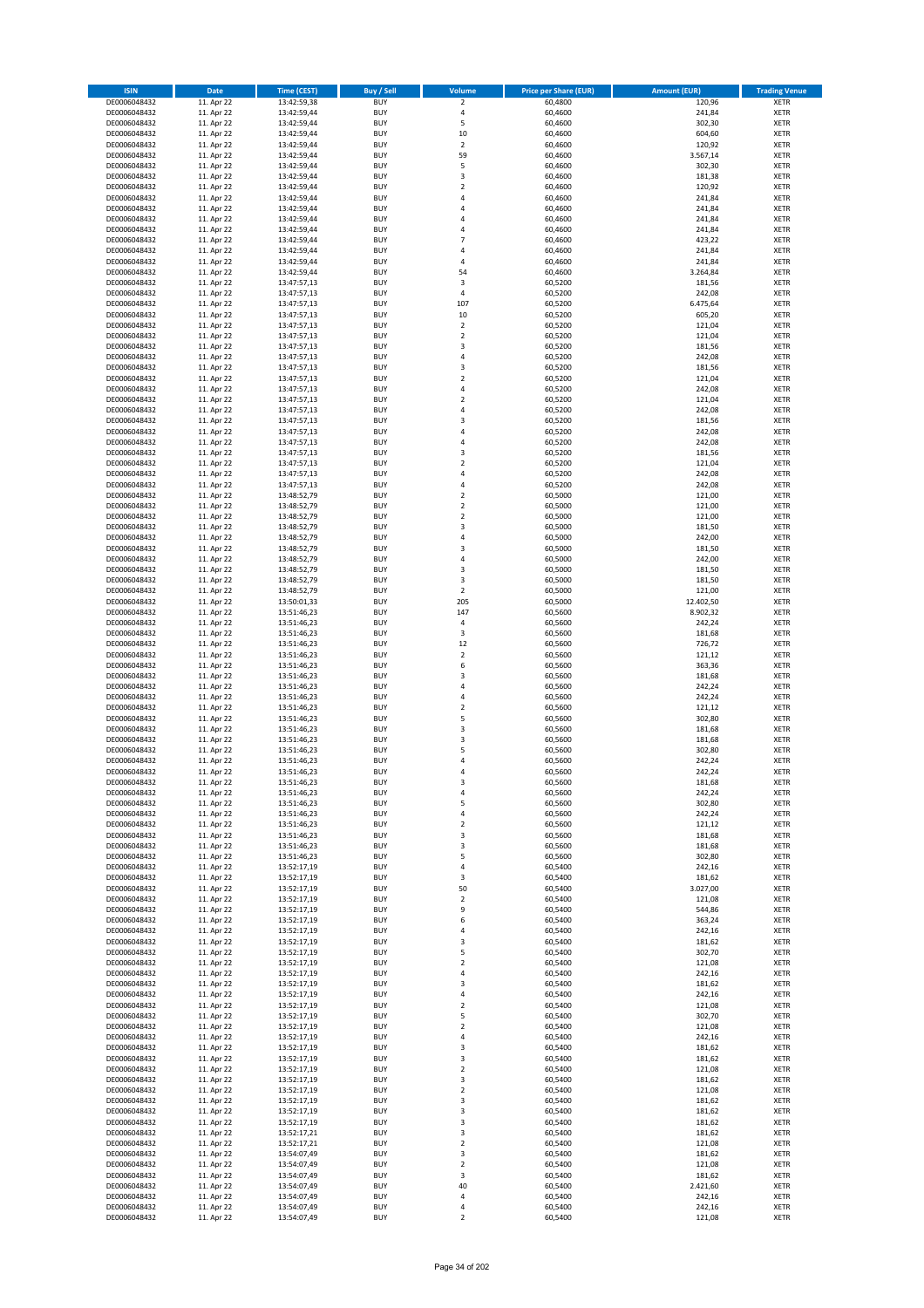| <b>ISIN</b>                  | <b>Date</b>              | Time (CEST)                | <b>Buy / Sell</b>        | Volume                                    | <b>Price per Share (EUR)</b> | <b>Amount (EUR)</b> | <b>Trading Venue</b>       |
|------------------------------|--------------------------|----------------------------|--------------------------|-------------------------------------------|------------------------------|---------------------|----------------------------|
| DE0006048432                 | 11. Apr 22               | 13:54:07,49                | <b>BUY</b>               | 3                                         | 60,5400                      | 181,62              | <b>XETR</b>                |
| DE0006048432                 | 11. Apr 22               | 13:54:07,49                | <b>BUY</b>               | 4                                         | 60,5400                      | 242,16              | <b>XETR</b>                |
| DE0006048432                 | 11. Apr 22               | 13:54:07,49                | <b>BUY</b>               | $\overline{2}$                            | 60.5400                      | 121,08              | <b>XETR</b>                |
| DE0006048432                 | 11. Apr 22               | 13:54:07,49                | <b>BUY</b>               | 4                                         | 60,5400                      | 242,16              | <b>XETR</b>                |
| DE0006048432<br>DE0006048432 | 11. Apr 22<br>11. Apr 22 | 13:54:07,49<br>13:54:07,49 | <b>BUY</b><br><b>BUY</b> | 3<br>$\mathbf 2$                          | 60,5400<br>60,5400           | 181,62<br>121,08    | <b>XETR</b><br><b>XETR</b> |
| DE0006048432                 | 11. Apr 22               | 13:54:07,49                | <b>BUY</b>               | $\overline{2}$                            | 60,5400                      | 121,08              | <b>XETR</b>                |
| DE0006048432                 | 11. Apr 22               | 13:54:07,49                | <b>BUY</b>               | 4                                         | 60,5400                      | 242,16              | <b>XETR</b>                |
| DE0006048432                 | 11. Apr 22               | 13:54:07,49                | BUY                      | $\overline{a}$                            | 60,5400                      | 242,16              | <b>XETR</b>                |
| DE0006048432                 | 11. Apr 22               | 13:54:07,49                | <b>BUY</b>               | 99                                        | 60,5400                      | 5.993,46            | <b>XETR</b>                |
| DE0006048432                 | 11. Apr 22               | 13:54:07,60                | <b>BUY</b>               | 4                                         | 60,5400                      | 242,16              | <b>XETR</b>                |
| DE0006048432                 | 11. Apr 22               | 13:54:07,60                | <b>BUY</b>               | $\overline{2}$<br>104                     | 60,5400                      | 121,08              | <b>XETR</b>                |
| DE0006048432<br>DE0006048432 | 11. Apr 22<br>11. Apr 22 | 13:54:45,59<br>13:54:45,59 | <b>BUY</b><br><b>BUY</b> | $\overline{2}$                            | 60,5400<br>60,5400           | 6.296,16<br>121,08  | <b>XETR</b><br><b>XETR</b> |
| DE0006048432                 | 11. Apr 22               | 13:54:45,59                | <b>BUY</b>               | $\overline{2}$                            | 60,5400                      | 121,08              | <b>XETR</b>                |
| DE0006048432                 | 11. Apr 22               | 13:54:45,59                | BUY                      | $\overline{3}$                            | 60,5400                      | 181,62              | <b>XETR</b>                |
| DE0006048432                 | 11. Apr 22               | 13:54:45,59                | <b>BUY</b>               | 3                                         | 60,5400                      | 181,62              | <b>XETR</b>                |
| DE0006048432                 | 11. Apr 22               | 13:54:45,59                | <b>BUY</b>               | $\overline{2}$                            | 60,5400                      | 121,08              | <b>XETR</b>                |
| DE0006048432<br>DE0006048432 | 11. Apr 22               | 13:54:45,59                | <b>BUY</b>               | $\overline{2}$<br>$\overline{\mathbf{3}}$ | 60.5400                      | 121,08              | <b>XETR</b>                |
| DE0006048432                 | 11. Apr 22<br>11. Apr 22 | 13:54:45,59<br>13:54:45,59 | <b>BUY</b><br><b>BUY</b> | $\overline{4}$                            | 60,5400<br>60,5400           | 181,62<br>242,16    | <b>XETR</b><br><b>XETR</b> |
| DE0006048432                 | 11. Apr 22               | 13:54:45,59                | <b>BUY</b>               | $\mathbf 2$                               | 60,5400                      | 121,08              | <b>XETR</b>                |
| DE0006048432                 | 11. Apr 22               | 13:54:45,59                | <b>BUY</b>               | $\overline{\mathbf{3}}$                   | 60,5400                      | 181,62              | <b>XETR</b>                |
| DE0006048432                 | 11. Apr 22               | 13:54:45,59                | <b>BUY</b>               | $\overline{2}$                            | 60,5400                      | 121,08              | <b>XETR</b>                |
| DE0006048432                 | 11. Apr 22               | 13:54:45,59                | <b>BUY</b>               | $\mathbf 2$                               | 60,5400                      | 121,08              | <b>XETR</b>                |
| DE0006048432                 | 11. Apr 22               | 13:54:45,59                | <b>BUY</b>               | $\mathbf 2$<br>$\overline{7}$             | 60,5400                      | 121,08              | <b>XETR</b>                |
| DE0006048432<br>DE0006048432 | 11. Apr 22<br>11. Apr 22 | 13:58:47,73<br>13:58:47,73 | <b>BUY</b><br><b>BUY</b> | $\overline{2}$                            | 60,5200<br>60,5200           | 423,64<br>121,04    | <b>XETR</b><br><b>XETR</b> |
| DE0006048432                 | 11. Apr 22               | 13:58:47,73                | <b>BUY</b>               | $\mathbf 2$                               | 60,5200                      | 121,04              | <b>XETR</b>                |
| DE0006048432                 | 11. Apr 22               | 13:58:47,73                | <b>BUY</b>               | 6                                         | 60,5200                      | 363,12              | <b>XETR</b>                |
| DE0006048432                 | 11. Apr 22               | 13:58:47,73                | <b>BUY</b>               | 194                                       | 60,5200                      | 11.740,88           | <b>XETR</b>                |
| DE0006048432                 | 11. Apr 22               | 13:58:47,73                | <b>BUY</b>               | 5                                         | 60,5200                      | 302,60              | <b>XETR</b>                |
| DE0006048432                 | 11. Apr 22               | 13:58:47,73                | <b>BUY</b>               | $\mathbf 2$                               | 60,5200                      | 121,04              | <b>XETR</b>                |
| DE0006048432<br>DE0006048432 | 11. Apr 22<br>11. Apr 22 | 13:58:47,73<br>13:58:47,73 | <b>BUY</b><br><b>BUY</b> | $\mathbf 2$<br>$\overline{2}$             | 60,5200<br>60,5200           | 121,04<br>121,04    | <b>XETR</b><br><b>XETR</b> |
| DE0006048432                 | 11. Apr 22               | 13:58:47,73                | <b>BUY</b>               | 3                                         | 60,5200                      | 181,56              | <b>XETR</b>                |
| DE0006048432                 | 11. Apr 22               | 13:58:47,73                | <b>BUY</b>               | $\overline{2}$                            | 60,5200                      | 121,04              | <b>XETR</b>                |
| DE0006048432                 | 11. Apr 22               | 13:58:47,73                | <b>BUY</b>               | $\mathbf 2$                               | 60,5200                      | 121,04              | <b>XETR</b>                |
| DE0006048432                 | 11. Apr 22               | 13:58:47,73                | <b>BUY</b>               | $\mathbf 2$                               | 60,5200                      | 121,04              | <b>XETR</b>                |
| DE0006048432                 | 11. Apr 22               | 13:58:47,73                | <b>BUY</b>               | $\mathbf 2$                               | 60,5200                      | 121,04              | <b>XETR</b>                |
| DE0006048432<br>DE0006048432 | 11. Apr 22<br>11. Apr 22 | 13:58:47,73<br>13:58:47,73 | <b>BUY</b><br><b>BUY</b> | 6<br>6                                    | 60,5200<br>60,5200           | 363,12<br>363,12    | <b>XETR</b><br><b>XETR</b> |
| DE0006048432                 | 11. Apr 22               | 13:58:47,73                | <b>BUY</b>               | 4                                         | 60,5200                      | 242,08              | <b>XETR</b>                |
| DE0006048432                 | 11. Apr 22               | 13:58:47,73                | <b>BUY</b>               | $\overline{\mathbf{3}}$                   | 60,5200                      | 181,56              | <b>XETR</b>                |
| DE0006048432                 | 11. Apr 22               | 13:58:47,73                | <b>BUY</b>               | $\overline{2}$                            | 60,5200                      | 121,04              | <b>XETR</b>                |
| DE0006048432                 | 11. Apr 22               | 13:58:47,73                | <b>BUY</b>               | $\overline{4}$                            | 60,5200                      | 242,08              | <b>XETR</b>                |
| DE0006048432                 | 11. Apr 22               | 13:58:47,73                | <b>BUY</b>               | 4                                         | 60,5200                      | 242,08              | <b>XETR</b>                |
| DE0006048432                 | 11. Apr 22               | 13:58:47,73                | <b>BUY</b>               | 8                                         | 60,5200                      | 484,16              | <b>XETR</b>                |
| DE0006048432<br>DE0006048432 | 11. Apr 22<br>11. Apr 22 | 13:58:47,73<br>13:58:47,75 | <b>BUY</b><br><b>BUY</b> | 4<br>3                                    | 60,5200<br>60,5200           | 242,08<br>181,56    | <b>XETR</b><br><b>XETR</b> |
| DE0006048432                 | 11. Apr 22               | 13:59:20,41                | <b>BUY</b>               | 10                                        | 60,5000                      | 605,00              | <b>XETR</b>                |
| DE0006048432                 | 11. Apr 22               | 13:59:20,41                | <b>BUY</b>               | $\overline{4}$                            | 60,5000                      | 242,00              | <b>XETR</b>                |
| DE0006048432                 | 11. Apr 22               | 13:59:20,41                | <b>BUY</b>               | $\overline{\mathbf{2}}$                   | 60,5000                      | 121,00              | <b>XETR</b>                |
| DE0006048432                 | 11. Apr 22               | 13:59:20,41                | <b>BUY</b>               | $\overline{4}$                            | 60,5000                      | 242,00              | <b>XETR</b>                |
| DE0006048432                 | 11. Apr 22               | 13:59:20,41                | <b>BUY</b>               | $\overline{2}$                            | 60,5000                      | 121,00              | <b>XETR</b>                |
| DE0006048432<br>DE0006048432 | 11. Apr 22<br>11. Apr 22 | 13:59:20,41<br>13:59:20,41 | <b>BUY</b><br><b>BUY</b> | 4<br>$\overline{a}$                       | 60,5000<br>60,5000           | 242,00<br>242,00    | <b>XETR</b><br><b>XETR</b> |
| DE0006048432                 | 11. Apr 22               | 13:59:20,41                | <b>BUY</b>               | $\overline{2}$                            | 60,5000                      | 121,00              | <b>XETR</b>                |
| DE0006048432                 | 11. Apr 22               | 13:59:20,41                | BUY                      | 5                                         | 60,5000                      | 302,50              | <b>XETR</b>                |
| DE0006048432                 | 11. Apr 22               | 13:59:20,41                | <b>BUY</b>               | $\overline{4}$                            | 60,5000                      | 242,00              | <b>XETR</b>                |
| DE0006048432                 | 11. Apr 22               | 13:59:20,41                | <b>BUY</b>               | 5                                         | 60,5000                      | 302,50              | <b>XETR</b>                |
| DE0006048432                 | 11. Apr 22               | 13:59:20,41                | BUY                      | $\overline{\mathbf{2}}$                   | 60,5000                      | 121,00              | <b>XETR</b>                |
| DE0006048432<br>DE0006048432 | 11. Apr 22               | 13:59:20,41<br>13:59:20,41 | BUY<br><b>BUY</b>        | $\overline{a}$<br>$\overline{2}$          | 60,5000<br>60,5000           | 242,00<br>121,00    | <b>XETR</b><br><b>XETR</b> |
| DE0006048432                 | 11. Apr 22<br>11. Apr 22 | 14:01:24,28                | <b>BUY</b>               | 2                                         | 60,4800                      | 120,96              | <b>XETR</b>                |
| DE0006048432                 | 11. Apr 22               | 14:01:24,28                | <b>BUY</b>               | $\overline{7}$                            | 60,4800                      | 423,36              | <b>XETR</b>                |
| DE0006048432                 | 11. Apr 22               | 14:01:24,28                | <b>BUY</b>               | 4                                         | 60,4800                      | 241,92              | <b>XETR</b>                |
| DE0006048432                 | 11. Apr 22               | 14:01:24,28                | <b>BUY</b>               | $\mathbf 2$                               | 60,4800                      | 120,96              | <b>XETR</b>                |
| DE0006048432                 | 11. Apr 22               | 14:01:24,28                | <b>BUY</b>               | $\mathbf 2$                               | 60,4800                      | 120,96              | <b>XETR</b>                |
| DE0006048432                 | 11. Apr 22               | 14:01:24,28                | <b>BUY</b>               | 251                                       | 60,4800                      | 15.180,48           | <b>XETR</b>                |
| DE0006048432<br>DE0006048432 | 11. Apr 22<br>11. Apr 22 | 14:01:24,28<br>14:01:24,28 | <b>BUY</b><br><b>BUY</b> | 3<br>2                                    | 60,4800<br>60,4800           | 181,44<br>120,96    | <b>XETR</b><br><b>XETR</b> |
| DE0006048432                 | 11. Apr 22               | 14:01:24,28                | <b>BUY</b>               | $\mathbf 2$                               | 60,4800                      | 120,96              | <b>XETR</b>                |
| DE0006048432                 | 11. Apr 22               | 14:01:24,28                | <b>BUY</b>               | 3                                         | 60,4800                      | 181,44              | <b>XETR</b>                |
| DE0006048432                 | 11. Apr 22               | 14:01:24,28                | <b>BUY</b>               | 2                                         | 60,4600                      | 120,92              | <b>XETR</b>                |
| DE0006048432                 | 11. Apr 22               | 14:01:24,28                | <b>BUY</b>               | 3                                         | 60,4600                      | 181,38              | <b>XETR</b>                |
| DE0006048432<br>DE0006048432 | 11. Apr 22<br>11. Apr 22 | 14:01:24,28<br>14:01:24,28 | <b>BUY</b><br><b>BUY</b> | $\mathbf 2$<br>3                          | 60,4800<br>60,4800           | 120,96<br>181,44    | <b>XETR</b><br><b>XETR</b> |
| DE0006048432                 | 11. Apr 22               | 14:01:24,28                | <b>BUY</b>               | 4                                         | 60,4800                      | 241,92              | <b>XETR</b>                |
| DE0006048432                 | 11. Apr 22               | 14:01:24,28                | <b>BUY</b>               | $\overline{\mathbf{3}}$                   | 60,4800                      | 181,44              | <b>XETR</b>                |
| DE0006048432                 | 11. Apr 22               | 14:01:24,28                | <b>BUY</b>               | $\mathbf 2$                               | 60,4800                      | 120,96              | <b>XETR</b>                |
| DE0006048432                 | 11. Apr 22               | 14:01:24,28                | <b>BUY</b>               | 3                                         | 60,4600                      | 181,38              | <b>XETR</b>                |
| DE0006048432                 | 11. Apr 22               | 14:01:24,28                | <b>BUY</b>               | 4                                         | 60,4800                      | 241,92              | <b>XETR</b>                |
| DE0006048432                 | 11. Apr 22               | 14:01:24,28                | <b>BUY</b>               | $10\,$                                    | 60,4600                      | 604,60              | <b>XETR</b>                |
| DE0006048432<br>DE0006048432 | 11. Apr 22<br>11. Apr 22 | 14:01:24,28<br>14:01:24,28 | <b>BUY</b><br><b>BUY</b> | $\overline{\mathbf{2}}$<br>4              | 60,4800<br>60,4800           | 120,96<br>241,92    | <b>XETR</b><br><b>XETR</b> |
| DE0006048432                 | 11. Apr 22               | 14:01:24,28                | <b>BUY</b>               | 4                                         | 60,4800                      | 241,92              | <b>XETR</b>                |
| DE0006048432                 | 11. Apr 22               | 14:01:24,28                | <b>BUY</b>               | $\overline{\mathbf{3}}$                   | 60,4600                      | 181,38              | <b>XETR</b>                |
| DE0006048432                 | 11. Apr 22               | 14:01:24,28                | <b>BUY</b>               | $\mathbf 2$                               | 60,4600                      | 120,92              | <b>XETR</b>                |
| DE0006048432                 | 11. Apr 22               | 14:01:24,28                | <b>BUY</b>               | 3                                         | 60,4800                      | 181,44              | <b>XETR</b>                |
| DE0006048432                 | 11. Apr 22               | 14:01:25,71                | <b>BUY</b>               | 62                                        | 60,4600                      | 3.748,52            | <b>XETR</b>                |
| DE0006048432<br>DE0006048432 | 11. Apr 22<br>11. Apr 22 | 14:01:25,71                | <b>BUY</b><br><b>BUY</b> | 5<br>4                                    | 60,4600<br>60,4600           | 302,30<br>241,84    | <b>XETR</b><br><b>XETR</b> |
| DE0006048432                 | 11. Apr 22               | 14:01:25,71<br>14:02:19,49 | <b>BUY</b>               | $\overline{\mathbf{2}}$                   | 60,4600                      | 120,92              | <b>XETR</b>                |
| DE0006048432                 | 11. Apr 22               | 14:02:19,49                | <b>BUY</b>               | 8                                         | 60,4600                      | 483,68              | <b>XETR</b>                |
| DE0006048432                 | 11. Apr 22               | 14:02:19,49                | <b>BUY</b>               | 3                                         | 60,4600                      | 181,38              | <b>XETR</b>                |
| DE0006048432                 | 11. Apr 22               | 14:02:19,49                | <b>BUY</b>               | $\mathbf 2$                               | 60,4600                      | 120,92              | <b>XETR</b>                |
| DE0006048432                 | 11. Apr 22               | 14:02:19,49                | <b>BUY</b>               | 5                                         | 60,4600                      | 302,30              | <b>XETR</b>                |
| DE0006048432<br>DE0006048432 | 11. Apr 22<br>11. Apr 22 | 14:02:19,49                | <b>BUY</b><br><b>BUY</b> | 4<br>$\mathbf 2$                          | 60,4600<br>60,4600           | 241,84<br>120,92    | <b>XETR</b><br><b>XETR</b> |
| DE0006048432                 | 11. Apr 22               | 14:02:19,49<br>14:02:19,49 | <b>BUY</b>               | 4                                         | 60,4600                      | 241,84              | <b>XETR</b>                |
| DE0006048432                 | 11. Apr 22               | 14:02:19,49                | <b>BUY</b>               | $\mathbf 2$                               | 60,4600                      | 120,92              | <b>XETR</b>                |
| DE0006048432                 | 11. Apr 22               | 14:02:19,49                | <b>BUY</b>               | $\overline{2}$                            | 60,4600                      | 120,92              | <b>XETR</b>                |
| DE0006048432                 | 11. Apr 22               | 14:02:19,49                | <b>BUY</b>               | 16                                        | 60,4600                      | 967,36              | <b>XETR</b>                |
| DE0006048432                 | 11. Apr 22               | 14:02:19,49                | <b>BUY</b>               | $\mathbf 2$                               | 60,4600                      | 120,92              | <b>XETR</b>                |
| DE0006048432                 | 11. Apr 22               | 14:02:19,49                | <b>BUY</b>               | 4                                         | 60,4600                      | 241,84              | <b>XETR</b>                |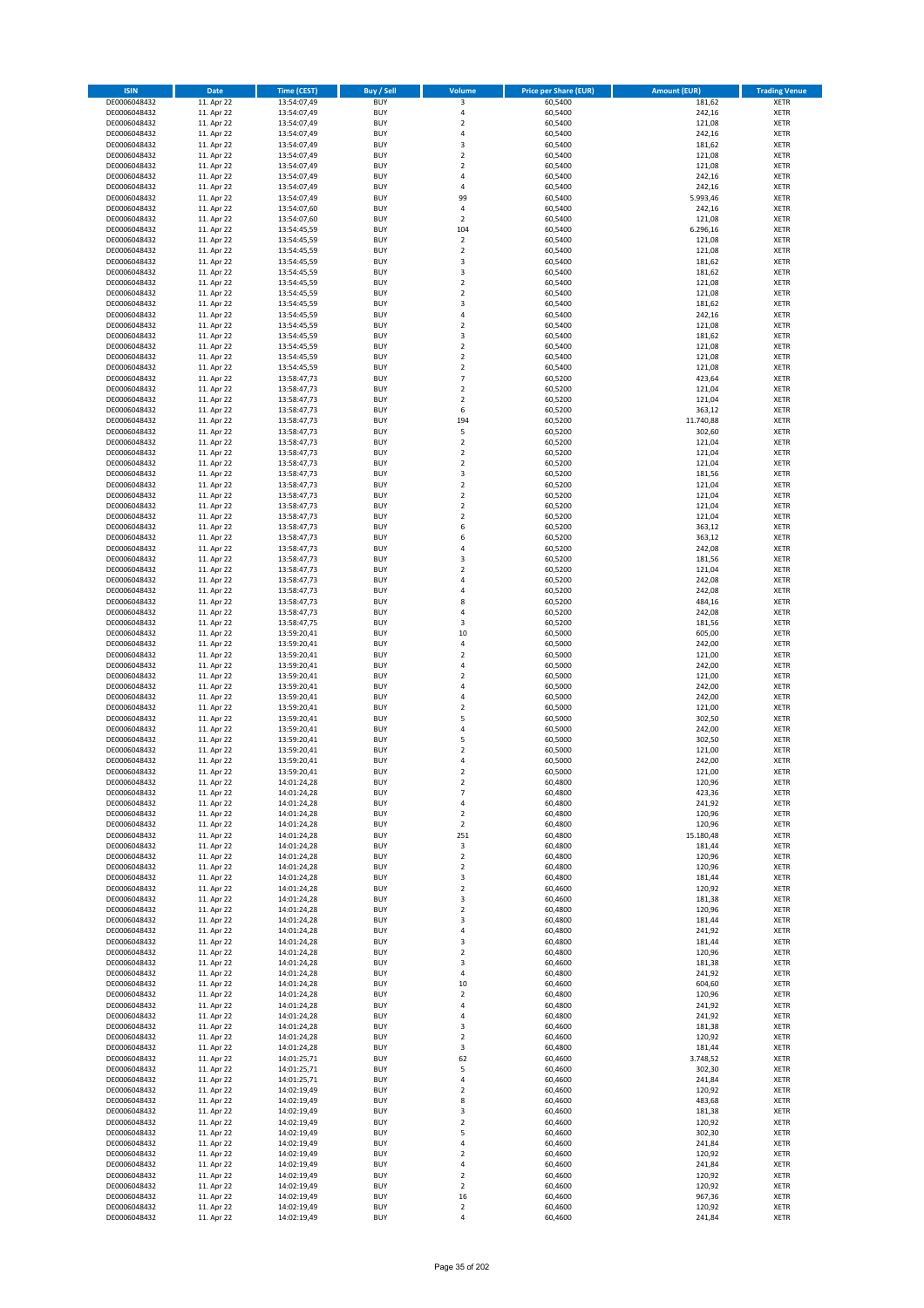| <b>ISIN</b>                  | <b>Date</b>              | <b>Time (CEST)</b>         | <b>Buy / Sell</b>        | Volume                                 | <b>Price per Share (EUR)</b> | <b>Amount (EUR)</b> | <b>Trading Venue</b>       |
|------------------------------|--------------------------|----------------------------|--------------------------|----------------------------------------|------------------------------|---------------------|----------------------------|
| DE0006048432                 | 11. Apr 22               | 14:02:19,49                | <b>BUY</b>               | $\,$ 1 $\,$                            | 60,4600                      | 60,46               | <b>XETR</b>                |
| DE0006048432                 | 11. Apr 22               | 14:02:19,51                | <b>BUY</b>               | $\mathbf 2$                            | 60,4600                      | 120,92              | <b>XETR</b>                |
| DE0006048432                 | 11. Apr 22               | 14:02:20,66                | <b>BUY</b>               | 3                                      | 60,4400                      | 181,32              | <b>XETR</b>                |
| DE0006048432                 | 11. Apr 22               | 14:02:20,66                | <b>BUY</b>               | 4                                      | 60,4400                      | 241,76              | <b>XETR</b>                |
| DE0006048432<br>DE0006048432 | 11. Apr 22<br>11. Apr 22 | 14:02:20,66<br>14:02:20,66 | <b>BUY</b><br><b>BUY</b> | 4<br>3                                 | 60,4400<br>60,4400           | 241,76<br>181,32    | <b>XETR</b><br><b>XETR</b> |
| DE0006048432                 | 11. Apr 22               | 14:02:20,66                | <b>BUY</b>               | 20                                     | 60,4400                      | 1.208,80            | <b>XETR</b>                |
| DE0006048432                 | 11. Apr 22               | 14:02:20,66                | <b>BUY</b>               | 6                                      | 60,4400                      | 362,64              | <b>XETR</b>                |
| DE0006048432                 | 11. Apr 22               | 14:02:20,66                | <b>BUY</b>               | 3                                      | 60,4400                      | 181,32              | <b>XETR</b>                |
| DE0006048432                 | 11. Apr 22               | 14:02:20,66                | <b>BUY</b>               | $\mathbf 2$                            | 60,4400                      | 120,88              | <b>XETR</b>                |
| DE0006048432                 | 11. Apr 22               | 14:02:20,66                | <b>BUY</b>               | 3                                      | 60,4400                      | 181,32              | <b>XETR</b>                |
| DE0006048432                 | 11. Apr 22               | 14:02:20,66                | <b>BUY</b>               | $\overline{\mathbf{c}}$                | 60,4400                      | 120,88              | <b>XETR</b><br><b>XETR</b> |
| DE0006048432<br>DE0006048432 | 11. Apr 22<br>11. Apr 22 | 14:02:20,66<br>14:02:20,66 | <b>BUY</b><br><b>BUY</b> | 3<br>4                                 | 60,4400<br>60,4400           | 181,32<br>241,76    | <b>XETR</b>                |
| DE0006048432                 | 11. Apr 22               | 14:02:20,66                | <b>BUY</b>               | 3                                      | 60,4400                      | 181,32              | <b>XETR</b>                |
| DE0006048432                 | 11. Apr 22               | 14:02:20,66                | <b>BUY</b>               | 4                                      | 60,4400                      | 241,76              | <b>XETR</b>                |
| DE0006048432                 | 11. Apr 22               | 14:02:20,66                | <b>BUY</b>               | 3                                      | 60,4400                      | 181,32              | <b>XETR</b>                |
| DE0006048432                 | 11. Apr 22               | 14:02:20,66                | <b>BUY</b>               | $\mathbf 2$                            | 60,4400                      | 120,88              | <b>XETR</b>                |
| DE0006048432                 | 11. Apr 22               | 14:02:20,66                | <b>BUY</b>               | $\overline{\mathbf{c}}$                | 60,4400                      | 120,88              | <b>XETR</b>                |
| DE0006048432<br>DE0006048432 | 11. Apr 22<br>11. Apr 22 | 14:02:20,66<br>14:02:20,66 | <b>BUY</b><br><b>BUY</b> | 3<br>4                                 | 60,4400<br>60,4400           | 181,32<br>241,76    | <b>XETR</b><br><b>XETR</b> |
| DE0006048432                 | 11. Apr 22               | 14:02:20,66                | <b>BUY</b>               | 31                                     | 60,4400                      | 1.873,64            | <b>XETR</b>                |
| DE0006048432                 | 11. Apr 22               | 14:02:20,68                | <b>BUY</b>               | $\mathbf 2$                            | 60,4400                      | 120,88              | <b>XETR</b>                |
| DE0006048432                 | 11. Apr 22               | 14:02:20,69                | <b>BUY</b>               | 3                                      | 60,4400                      | 181,32              | <b>XETR</b>                |
| DE0006048432                 | 11. Apr 22               | 14:02:20,70                | <b>BUY</b>               | 9                                      | 60,4400                      | 543,96              | <b>XETR</b>                |
| DE0006048432                 | 11. Apr 22               | 14:02:20,71                | <b>BUY</b>               | 8                                      | 60,4400                      | 483,52              | <b>XETR</b>                |
| DE0006048432<br>DE0006048432 | 11. Apr 22<br>11. Apr 22 | 14:02:32,20<br>14:02:32,20 | <b>BUY</b><br><b>BUY</b> | $\mathbf 2$<br>$\overline{\mathbf{c}}$ | 60,4200<br>60,4200           | 120,84<br>120,84    | <b>XETR</b><br><b>XETR</b> |
| DE0006048432                 | 11. Apr 22               | 14:02:32,20                | <b>BUY</b>               | 60                                     | 60,4200                      | 3.625,20            | <b>XETR</b>                |
| DE0006048432                 | 11. Apr 22               | 14:02:32,20                | <b>BUY</b>               | $\overline{\mathbf{c}}$                | 60,4200                      | 120,84              | <b>XETR</b>                |
| DE0006048432                 | 11. Apr 22               | 14:02:32,20                | <b>BUY</b>               | 4                                      | 60,4200                      | 241,68              | <b>XETR</b>                |
| DE0006048432                 | 11. Apr 22               | 14:02:32,20                | <b>BUY</b>               | $\overline{\mathbf{c}}$                | 60,4200                      | 120,84              | <b>XETR</b>                |
| DE0006048432                 | 11. Apr 22               | 14:02:32,20                | <b>BUY</b>               | 4                                      | 60,4200                      | 241,68              | <b>XETR</b>                |
| DE0006048432                 | 11. Apr 22               | 14:02:32,20                | <b>BUY</b>               | $\overline{\mathbf{c}}$                | 60,4200                      | 120,84              | <b>XETR</b>                |
| DE0006048432<br>DE0006048432 | 11. Apr 22<br>11. Apr 22 | 14:02:32,20<br>14:02:32,20 | <b>BUY</b><br><b>BUY</b> | $\mathbf 2$<br>3                       | 60,4200<br>60,4200           | 120,84<br>181,26    | <b>XETR</b><br><b>XETR</b> |
| DE0006048432                 | 11. Apr 22               | 14:02:32,20                | <b>BUY</b>               | 3                                      | 60,4200                      | 181,26              | <b>XETR</b>                |
| DE0006048432                 | 11. Apr 22               | 14:02:32,20                | <b>BUY</b>               | 3                                      | 60,4200                      | 181,26              | <b>XETR</b>                |
| DE0006048432                 | 11. Apr 22               | 14:02:32,20                | <b>BUY</b>               | 3                                      | 60,4200                      | 181,26              | <b>XETR</b>                |
| DE0006048432                 | 11. Apr 22               | 14:02:32,20                | <b>BUY</b>               | $\mathbf 2$                            | 60,4200                      | 120,84              | <b>XETR</b>                |
| DE0006048432                 | 11. Apr 22               | 14:02:32,20                | <b>BUY</b>               | 6                                      | 60,4200                      | 362,52              | <b>XETR</b>                |
| DE0006048432<br>DE0006048432 | 11. Apr 22<br>11. Apr 22 | 14:02:32,20<br>14:03:49,80 | <b>BUY</b><br><b>BUY</b> | $\mathbf 2$<br>4                       | 60,4200<br>60,4200           | 120,84<br>241,68    | <b>XETR</b><br><b>XETR</b> |
| DE0006048432                 | 11. Apr 22               | 14:03:49,80                | <b>BUY</b>               | 65                                     | 60,4200                      | 3.927,30            | <b>XETR</b>                |
| DE0006048432                 | 11. Apr 22               | 14:03:49,80                | <b>BUY</b>               | $\mathbf 2$                            | 60,4200                      | 120,84              | <b>XETR</b>                |
| DE0006048432                 | 11. Apr 22               | 14:03:49,80                | <b>BUY</b>               | $\overline{\mathbf{2}}$                | 60,4200                      | 120,84              | <b>XETR</b>                |
| DE0006048432                 | 11. Apr 22               | 14:03:49,80                | <b>BUY</b>               | $\mathbf 2$                            | 60,4200                      | 120,84              | <b>XETR</b>                |
| DE0006048432                 | 11. Apr 22               | 14:03:49,80                | <b>BUY</b>               | $\mathbf 2$                            | 60,4200                      | 120,84              | <b>XETR</b>                |
| DE0006048432<br>DE0006048432 | 11. Apr 22<br>11. Apr 22 | 14:03:49,80<br>14:04:58,90 | <b>BUY</b><br><b>BUY</b> | 3<br>4                                 | 60,4200<br>60,4000           | 181,26<br>241,60    | <b>XETR</b><br><b>XETR</b> |
| DE0006048432                 | 11. Apr 22               | 14:04:58,90                | <b>BUY</b>               | $\overline{\mathbf{c}}$                | 60,4000                      | 120,80              | <b>XETR</b>                |
| DE0006048432                 | 11. Apr 22               | 14:04:58,90                | <b>BUY</b>               | 64                                     | 60,4000                      | 3.865,60            | <b>XETR</b>                |
| DE0006048432                 | 11. Apr 22               | 14:04:58,90                | <b>BUY</b>               | 3                                      | 60,4000                      | 181,20              | <b>XETR</b>                |
| DE0006048432                 | 11. Apr 22               | 14:04:58,90                | <b>BUY</b>               | 3                                      | 60,4000                      | 181,20              | <b>XETR</b>                |
| DE0006048432                 | 11. Apr 22               | 14:04:58,90                | <b>BUY</b>               | 3                                      | 60,4000                      | 181,20              | <b>XETR</b>                |
| DE0006048432                 | 11. Apr 22               | 14:04:58,90                | <b>BUY</b>               | $\mathbf 2$                            | 60,4000                      | 120,80              | <b>XETR</b>                |
| DE0006048432<br>DE0006048432 | 11. Apr 22<br>11. Apr 22 | 14:04:58,90<br>14:04:58,90 | <b>BUY</b><br><b>BUY</b> | $\overline{\mathbf{c}}$<br>3           | 60,4000<br>60,4000           | 120,80<br>181,20    | <b>XETR</b><br><b>XETR</b> |
| DE0006048432                 | 11. Apr 22               | 14:04:58,90                | <b>BUY</b>               | 5                                      | 60,4000                      | 302,00              | <b>XETR</b>                |
| DE0006048432                 | 11. Apr 22               | 14:04:58,90                | <b>BUY</b>               | 4                                      | 60,4000                      | 241,60              | <b>XETR</b>                |
| DE0006048432                 | 11. Apr 22               | 14:04:58,90                | <b>BUY</b>               | $\mathbf 2$                            | 60,4000                      | 120,80              | <b>XETR</b>                |
| DE0006048432                 | 11. Apr 22               | 14:04:58,90                | <b>BUY</b>               | $\overline{3}$                         | 60,4000                      | 181,20              | <b>XETR</b>                |
| DE0006048432                 | 11. Apr 22               | 14:04:58,90                | <b>BUY</b>               | 4                                      | 60,4000                      | 241,60              | <b>XETR</b>                |
| DE0006048432<br>DE0006048432 | 11. Apr 22<br>11. Apr 22 | 14:04:58,90<br>14:04:58,90 | <b>BUY</b><br>BUY        | $\overline{2}$<br>4                    | 60,4000<br>60,4000           | 120,80<br>241,60    | <b>XETR</b><br><b>XETR</b> |
| DE0006048432                 | 11. Apr 22               | 14:04:58,90                | <b>BUY</b>               | 5                                      | 60,4000                      | 302,00              | <b>XETR</b>                |
| DE0006048432                 | 11. Apr 22               | 14:04:58,90                | <b>BUY</b>               | 3                                      | 60,4000                      | 181,20              | <b>XETR</b>                |
| DE0006048432                 | 11. Apr 22               | 14:04:58,90                | <b>BUY</b>               | 4                                      | 60,4000                      | 241,60              | <b>XETR</b>                |
| DE0006048432                 | 11. Apr 22               | 14:04:58,90                | <b>BUY</b>               | 3                                      | 60,4000                      | 181,20              | <b>XETR</b>                |
| DE0006048432                 | 11. Apr 22               | 14:04:58,90                | <b>BUY</b>               | 3                                      | 60,4000                      | 181,20              | <b>XETR</b>                |
| DE0006048432<br>DE0006048432 | 11. Apr 22<br>11. Apr 22 | 14:04:58,90                | <b>BUY</b><br><b>BUY</b> | 3                                      | 60,4000<br>60,4000           | 181,20<br>181,20    | <b>XETR</b>                |
| DE0006048432                 | 11. Apr 22               | 14:04:58,92<br>14:05:38,90 | <b>BUY</b>               | 3<br>$\overline{7}$                    | 60,3800                      | 422,66              | <b>XETR</b><br><b>XETR</b> |
| DE0006048432                 | 11. Apr 22               | 14:05:38,90                | <b>BUY</b>               | 66                                     | 60,3800                      | 3.985,08            | <b>XETR</b>                |
| DE0006048432                 | 11. Apr 22               | 14:05:38,90                | <b>BUY</b>               | 2                                      | 60,3800                      | 120,76              | <b>XETR</b>                |
| DE0006048432                 | 11. Apr 22               | 14:05:38,90                | <b>BUY</b>               | $\overline{2}$                         | 60,3800                      | 120,76              | <b>XETR</b>                |
| DE0006048432                 | 11. Apr 22               | 14:05:38,90                | <b>BUY</b>               | $\mathbf 2$                            | 60,3800                      | 120,76              | <b>XETR</b>                |
| DE0006048432                 | 11. Apr 22               | 14:05:38,90                | <b>BUY</b>               | $\overline{\mathbf{c}}$                | 60,3800                      | 120,76<br>301,90    | <b>XETR</b>                |
| DE0006048432<br>DE0006048432 | 11. Apr 22<br>11. Apr 22 | 14:05:38,90<br>14:05:38,90 | <b>BUY</b><br><b>BUY</b> | 5<br>4                                 | 60,3800<br>60,3800           | 241,52              | <b>XETR</b><br><b>XETR</b> |
| DE0006048432                 | 11. Apr 22               | 14:05:38,90                | <b>BUY</b>               | $\mathbf 2$                            | 60,3800                      | 120,76              | <b>XETR</b>                |
| DE0006048432                 | 11. Apr 22               | 14:05:38,90                | <b>BUY</b>               | $\mathbf 2$                            | 60,3800                      | 120,76              | <b>XETR</b>                |
| DE0006048432                 | 11. Apr 22               | 14:05:38,90                | <b>BUY</b>               | 4                                      | 60,3800                      | 241,52              | <b>XETR</b>                |
| DE0006048432                 | 11. Apr 22               | 14:05:38,90                | <b>BUY</b>               | 4                                      | 60,3800                      | 241,52              | <b>XETR</b>                |
| DE0006048432                 | 11. Apr 22               | 14:05:38,90                | <b>BUY</b>               | 3                                      | 60,3800                      | 181,14              | <b>XETR</b>                |
| DE0006048432<br>DE0006048432 | 11. Apr 22<br>11. Apr 22 | 14:05:38,90<br>14:05:38,90 | <b>BUY</b><br><b>BUY</b> | 4<br>4                                 | 60,3800<br>60,3800           | 241,52<br>241,52    | <b>XETR</b><br><b>XETR</b> |
| DE0006048432                 | 11. Apr 22               | 14:05:38,90                | <b>BUY</b>               | 4                                      | 60,3800                      | 241,52              | <b>XETR</b>                |
| DE0006048432                 | 11. Apr 22               | 14:05:38,90                | <b>BUY</b>               | $\overline{7}$                         | 60,3800                      | 422,66              | <b>XETR</b>                |
| DE0006048432                 | 11. Apr 22               | 14:05:38,90                | <b>BUY</b>               | 3                                      | 60,3800                      | 181,14              | <b>XETR</b>                |
| DE0006048432                 | 11. Apr 22               | 14:05:38,90                | <b>BUY</b>               | $\mathbf 2$                            | 60,3800                      | 120,76              | <b>XETR</b>                |
| DE0006048432                 | 11. Apr 22               | 14:05:38,90                | <b>BUY</b>               | $\overline{2}$                         | 60,3800                      | 120,76              | <b>XETR</b>                |
| DE0006048432                 | 11. Apr 22               | 14:05:38,90                | <b>BUY</b>               | 2                                      | 60,3800                      | 120,76              | <b>XETR</b>                |
| DE0006048432<br>DE0006048432 | 11. Apr 22<br>11. Apr 22 | 14:05:38,90<br>14:05:38,91 | BUY<br><b>BUY</b>        | $\overline{\mathbf{c}}$<br>$\mathbf 2$ | 60,3800<br>60,3800           | 120,76<br>120,76    | <b>XETR</b><br><b>XETR</b> |
| DE0006048432                 | 11. Apr 22               | 14:05:38,91                | <b>BUY</b>               | $\mathbf 2$                            | 60,3800                      | 120,76              | <b>XETR</b>                |
| DE0006048432                 | 11. Apr 22               | 14:05:38,91                | <b>BUY</b>               | 4                                      | 60,3800                      | 241,52              | <b>XETR</b>                |
| DE0006048432                 | 11. Apr 22               | 14:06:06,95                | <b>BUY</b>               | 4                                      | 60,3600                      | 241,44              | <b>XETR</b>                |
| DE0006048432                 | 11. Apr 22               | 14:06:06,95                | <b>BUY</b>               | 4                                      | 60,3600                      | 241,44              | <b>XETR</b>                |
| DE0006048432                 | 11. Apr 22               | 14:06:06,95                | <b>BUY</b>               | $\mathbf 2$                            | 60,3600                      | 120,72              | <b>XETR</b>                |
| DE0006048432<br>DE0006048432 | 11. Apr 22<br>11. Apr 22 | 14:06:06,95<br>14:06:06,95 | <b>BUY</b><br><b>BUY</b> | 67<br>$\mathbf 2$                      | 60,3600<br>60,3600           | 4.044,12<br>120,72  | <b>XETR</b><br><b>XETR</b> |
| DE0006048432                 | 11. Apr 22               | 14:06:06,96                | <b>BUY</b>               | $\overline{2}$                         | 60,3600                      | 120,72              | <b>XETR</b>                |
| DE0006048432                 | 11. Apr 22               | 14:07:43,44                | <b>BUY</b>               | 4                                      | 60,3600                      | 241,44              | XETR                       |
| DE0006048432                 | 11. Apr 22               | 14:07:43,44                | <b>BUY</b>               | 4                                      | 60,3600                      | 241,44              | <b>XETR</b>                |
| DE0006048432                 | 11. Apr 22               | 14:07:43,44                | <b>BUY</b>               | 3                                      | 60,3600                      | 181,08              | <b>XETR</b>                |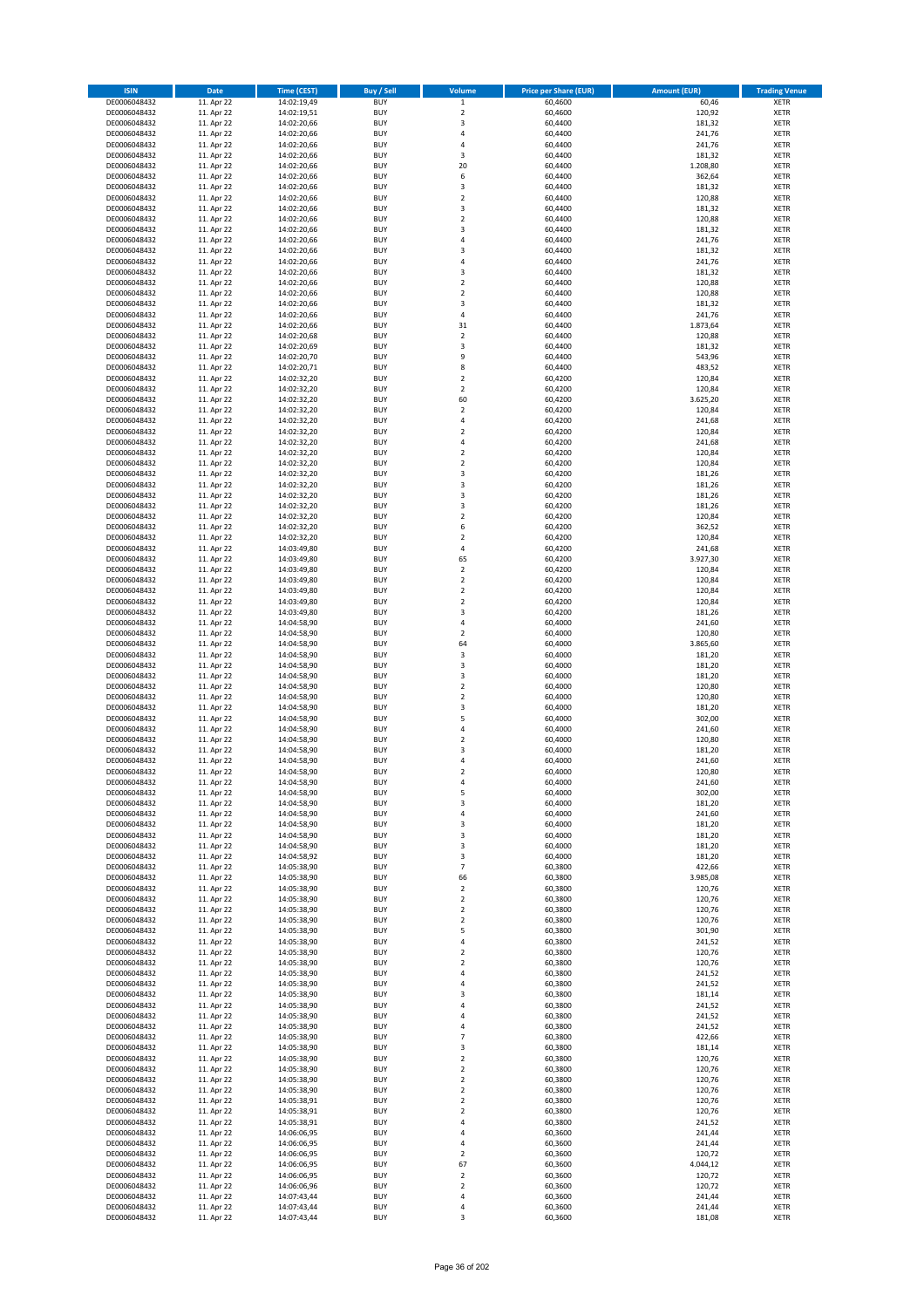| <b>ISIN</b>                  | <b>Date</b>              | <b>Time (CEST)</b>         | <b>Buy / Sell</b>        | Volume                                    | <b>Price per Share (EUR)</b> | Amount (EUR)     | <b>Trading Venue</b>       |
|------------------------------|--------------------------|----------------------------|--------------------------|-------------------------------------------|------------------------------|------------------|----------------------------|
| DE0006048432                 | 11. Apr 22               | 14:07:43,44                | <b>BUY</b>               | $\overline{2}$                            | 60,3600                      | 120,72           | <b>XETR</b>                |
| DE0006048432                 | 11. Apr 22               | 14:07:43,44                | <b>BUY</b>               | 67                                        | 60,3600                      | 4.044,12         | <b>XETR</b>                |
| DE0006048432                 | 11. Apr 22               | 14:07:43,44                | <b>BUY</b>               | 3                                         | 60,3600                      | 181,08           | <b>XETR</b>                |
| DE0006048432<br>DE0006048432 | 11. Apr 22<br>11. Apr 22 | 14:07:43,44<br>14:07:43,44 | <b>BUY</b><br><b>BUY</b> | $\mathbf 2$<br>$\overline{2}$             | 60,3600<br>60,3600           | 120,72<br>120,72 | <b>XETR</b><br><b>XETR</b> |
| DE0006048432                 | 11. Apr 22               | 14:07:43,44                | <b>BUY</b>               | $\mathbf 2$                               | 60,3600                      | 120,72           | <b>XETR</b>                |
| DE0006048432                 | 11. Apr 22               | 14:07:43,44                | <b>BUY</b>               | $\overline{a}$                            | 60,3600                      | 241,44           | <b>XETR</b>                |
| DE0006048432                 | 11. Apr 22               | 14:07:43,44                | <b>BUY</b>               | $\overline{2}$                            | 60,3600                      | 120,72           | <b>XETR</b>                |
| DE0006048432                 | 11. Apr 22               | 14:07:43,44                | BUY                      | $\overline{2}$                            | 60,3600                      | 120,72           | <b>XETR</b>                |
| DE0006048432                 | 11. Apr 22               | 14:07:43,44                | <b>BUY</b>               | $\mathbf 2$                               | 60,3600                      | 120,72           | <b>XETR</b>                |
| DE0006048432                 | 11. Apr 22               | 14:07:43,44                | <b>BUY</b>               | 3                                         | 60,3600                      | 181,08           | <b>XETR</b>                |
| DE0006048432<br>DE0006048432 | 11. Apr 22<br>11. Apr 22 | 14:07:43,44<br>14:07:43,44 | <b>BUY</b><br><b>BUY</b> | 3<br>$\overline{3}$                       | 60,3600<br>60,3600           | 181,08<br>181,08 | <b>XETR</b><br><b>XETR</b> |
| DE0006048432                 | 11. Apr 22               | 14:07:43,44                | <b>BUY</b>               | $\overline{2}$                            | 60,3600                      | 120,72           | <b>XETR</b>                |
| DE0006048432                 | 11. Apr 22               | 14:07:43,44                | <b>BUY</b>               | $\overline{2}$                            | 60,3600                      | 120,72           | <b>XETR</b>                |
| DE0006048432                 | 11. Apr 22               | 14:07:43,44                | BUY                      | $\overline{2}$                            | 60,3600                      | 120,72           | <b>XETR</b>                |
| DE0006048432                 | 11. Apr 22               | 14:07:43,44                | <b>BUY</b>               | $\overline{2}$                            | 60,3600                      | 120,72           | <b>XETR</b>                |
| DE0006048432                 | 11. Apr 22               | 14:07:43,44                | <b>BUY</b>               | $\overline{2}$                            | 60,3600                      | 120,72           | <b>XETR</b>                |
| DE0006048432                 | 11. Apr 22               | 14:07:43,44                | <b>BUY</b>               | $\overline{2}$                            | 60.3600                      | 120,72           | <b>XETR</b>                |
| DE0006048432                 | 11. Apr 22               | 14:07:43,44                | <b>BUY</b>               | $\overline{3}$                            | 60,3600                      | 181,08           | <b>XETR</b>                |
| DE0006048432<br>DE0006048432 | 11. Apr 22<br>11. Apr 22 | 14:07:43,46<br>14:07:54,86 | <b>BUY</b><br><b>BUY</b> | $\overline{2}$<br>5                       | 60,3600<br>60,3400           | 120,72<br>301,70 | <b>XETR</b><br><b>XETR</b> |
| DE0006048432                 | 11. Apr 22               | 14:07:54,86                | <b>BUY</b>               | $71\,$                                    | 60,3400                      | 4.284,14         | <b>XETR</b>                |
| DE0006048432                 | 11. Apr 22               | 14:07:54,86                | <b>BUY</b>               | 4                                         | 60,3400                      | 241,36           | <b>XETR</b>                |
| DE0006048432                 | 11. Apr 22               | 14:07:54,86                | <b>BUY</b>               | $\overline{\mathbf{3}}$                   | 60,3400                      | 181,02           | <b>XETR</b>                |
| DE0006048432                 | 11. Apr 22               | 14:07:54,86                | <b>BUY</b>               | 3                                         | 60,3400                      | 181,02           | <b>XETR</b>                |
| DE0006048432                 | 11. Apr 22               | 14:07:54,86                | <b>BUY</b>               | $\mathbf 2$                               | 60,3400                      | 120,68           | <b>XETR</b>                |
| DE0006048432                 | 11. Apr 22               | 14:07:54,86                | <b>BUY</b>               | $\overline{\mathbf{3}}$                   | 60,3400                      | 181,02           | <b>XETR</b>                |
| DE0006048432<br>DE0006048432 | 11. Apr 22<br>11. Apr 22 | 14:07:54,86<br>14:07:54,86 | <b>BUY</b><br><b>BUY</b> | 3<br>$\overline{\mathbf{3}}$              | 60,3400<br>60,3400           | 181,02<br>181,02 | <b>XETR</b><br><b>XETR</b> |
| DE0006048432                 | 11. Apr 22               | 14:07:54,86                | <b>BUY</b>               | $\overline{\mathbf{3}}$                   | 60,3400                      | 181,02           | <b>XETR</b>                |
| DE0006048432                 | 11. Apr 22               | 14:07:54,86                | <b>BUY</b>               | 3                                         | 60,3400                      | 181,02           | <b>XETR</b>                |
| DE0006048432                 | 11. Apr 22               | 14:07:54,86                | <b>BUY</b>               | 3                                         | 60,3400                      | 181,02           | <b>XETR</b>                |
| DE0006048432                 | 11. Apr 22               | 14:07:54,86                | <b>BUY</b>               | $\overline{\mathbf{3}}$                   | 60,3400                      | 181,02           | <b>XETR</b>                |
| DE0006048432                 | 11. Apr 22               | 14:07:54,86                | <b>BUY</b>               | $\overline{\mathbf{3}}$                   | 60,3400                      | 181,02           | <b>XETR</b>                |
| DE0006048432                 | 11. Apr 22               | 14:07:54,86                | <b>BUY</b>               | 3                                         | 60,3400                      | 181,02           | <b>XETR</b>                |
| DE0006048432                 | 11. Apr 22               | 14:07:54,86                | <b>BUY</b>               | $\overline{\mathbf{3}}$                   | 60,3400                      | 181,02           | <b>XETR</b>                |
| DE0006048432<br>DE0006048432 | 11. Apr 22<br>11. Apr 22 | 14:07:54,86                | BUY<br><b>BUY</b>        | 3<br>$\mathbf 2$                          | 60,3400<br>60,3400           | 181,02<br>120,68 | <b>XETR</b><br><b>XETR</b> |
| DE0006048432                 | 11. Apr 22               | 14:07:54,86<br>14:07:54,86 | <b>BUY</b>               | $\mathbf 2$                               | 60,3400                      | 120,68           | <b>XETR</b>                |
| DE0006048432                 | 11. Apr 22               | 14:07:54,86                | <b>BUY</b>               | $\overline{\mathbf{2}}$                   | 60,3400                      | 120,68           | <b>XETR</b>                |
| DE0006048432                 | 11. Apr 22               | 14:07:54,86                | <b>BUY</b>               | $\overline{2}$                            | 60,3400                      | 120,68           | <b>XETR</b>                |
| DE0006048432                 | 11. Apr 22               | 14:07:54,86                | <b>BUY</b>               | 3                                         | 60,3400                      | 181,02           | <b>XETR</b>                |
| DE0006048432                 | 11. Apr 22               | 14:07:54,86                | <b>BUY</b>               | $\overline{4}$                            | 60,3400                      | 241,36           | <b>XETR</b>                |
| DE0006048432                 | 11. Apr 22               | 14:09:03,16                | <b>BUY</b>               | 56                                        | 60,3200                      | 3.377,92         | <b>XETR</b>                |
| DE0006048432                 | 11. Apr 22               | 14:09:03,16                | <b>BUY</b>               | $\overline{2}$                            | 60,3200                      | 120,64           | <b>XETR</b>                |
| DE0006048432<br>DE0006048432 | 11. Apr 22<br>11. Apr 22 | 14:09:03,16<br>14:09:03,16 | <b>BUY</b><br><b>BUY</b> | 4<br>$\overline{2}$                       | 60,3200<br>60,3200           | 241,28<br>120,64 | <b>XETR</b><br><b>XETR</b> |
| DE0006048432                 | 11. Apr 22               | 14:09:03,16                | <b>BUY</b>               | 4                                         | 60,3200                      | 241,28           | <b>XETR</b>                |
| DE0006048432                 | 11. Apr 22               | 14:09:03,16                | <b>BUY</b>               | $\overline{2}$                            | 60,3200                      | 120,64           | <b>XETR</b>                |
| DE0006048432                 | 11. Apr 22               | 14:09:03,16                | <b>BUY</b>               | 348                                       | 60,3200                      | 20.991,36        | <b>XETR</b>                |
| DE0006048432                 | 11. Apr 22               | 14:09:03,16                | <b>BUY</b>               | $\mathbf 2$                               | 60,3200                      | 120,64           | <b>XETR</b>                |
| DE0006048432                 | 11. Apr 22               | 14:09:03,16                | <b>BUY</b>               | 3                                         | 60,3200                      | 180,96           | <b>XETR</b>                |
| DE0006048432                 | 11. Apr 22               | 14:09:03,16                | <b>BUY</b>               | 3                                         | 60,3200                      | 180,96           | <b>XETR</b>                |
| DE0006048432<br>DE0006048432 | 11. Apr 22<br>11. Apr 22 | 14:09:03,16                | <b>BUY</b><br><b>BUY</b> | $\overline{\mathbf{2}}$<br>$\overline{2}$ | 60,3200<br>60,3200           | 120,64<br>120,64 | <b>XETR</b><br><b>XETR</b> |
| DE0006048432                 | 11. Apr 22               | 14:09:03,16<br>14:09:06,54 | <b>BUY</b>               | 3                                         | 60,3000                      | 180,90           | <b>XETR</b>                |
| DE0006048432                 | 11. Apr 22               | 14:09:06,54                | <b>BUY</b>               | 61                                        | 60,3000                      | 3.678,30         | <b>XETR</b>                |
| DE0006048432                 | 11. Apr 22               | 14:09:06,54                | BUY                      | $\overline{2}$                            | 60,3000                      | 120,60           | <b>XETR</b>                |
| DE0006048432                 | 11. Apr 22               | 14:09:06,54                | <b>BUY</b>               | 3                                         | 60,3000                      | 180,90           | <b>XETR</b>                |
| DE0006048432                 | 11. Apr 22               | 14:09:06,54                | <b>BUY</b>               | $\mathbf 2$                               | 60,3000                      | 120,60           | <b>XETR</b>                |
| DE0006048432                 | 11. Apr 22               | 14:09:06,54                | BUY                      | 3                                         | 60,3000                      | 180,90           | <b>XETR</b>                |
| DE0006048432<br>DE0006048432 | 11. Apr 22               | 14:09:06,54                | BUY<br><b>BUY</b>        | $\overline{\mathbf{3}}$<br>$\overline{2}$ | 60,3000                      | 180,90           | <b>XETR</b><br><b>XETR</b> |
| DE0006048432                 | 11. Apr 22<br>11. Apr 22 | 14:09:06,54<br>14:09:06,54 | <b>BUY</b>               | 3                                         | 60,3000<br>60,3000           | 120,60<br>180,90 | <b>XETR</b>                |
| DE0006048432                 | 11. Apr 22               | 14:09:06,54                | <b>BUY</b>               | $\overline{4}$                            | 60,3000                      | 241,20           | <b>XETR</b>                |
| DE0006048432                 | 11. Apr 22               | 14:09:06,54                | <b>BUY</b>               | 5                                         | 60,3000                      | 301,50           | <b>XETR</b>                |
| DE0006048432                 | 11. Apr 22               | 14:09:06,54                | <b>BUY</b>               | $\mathbf 2$                               | 60,3000                      | 120,60           | <b>XETR</b>                |
| DE0006048432                 | 11. Apr 22               | 14:09:06,54                | <b>BUY</b>               | 3                                         | 60,3000                      | 180,90           | <b>XETR</b>                |
| DE0006048432                 | 11. Apr 22               | 14:09:06,54                | <b>BUY</b>               | $\mathbf 2$                               | 60,3000                      | 120,60           | <b>XETR</b>                |
| DE0006048432                 | 11. Apr 22               | 14:09:06,54                | <b>BUY</b><br><b>BUY</b> | 2                                         | 60,3000                      | 120,60           | <b>XETR</b>                |
| DE0006048432<br>DE0006048432 | 11. Apr 22<br>11. Apr 22 | 14:09:06,54<br>14:09:06,59 | <b>BUY</b>               | $\overline{\mathbf{c}}$<br>$\overline{4}$ | 60,3000<br>60,3000           | 120,60<br>241,20 | <b>XETR</b><br><b>XETR</b> |
| DE0006048432                 | 11. Apr 22               | 14:09:11,72                | <b>BUY</b>               | 3                                         | 60,2800                      | 180,84           | <b>XETR</b>                |
| DE0006048432                 | 11. Apr 22               | 14:09:11,72                | <b>BUY</b>               | 3                                         | 60,2800                      | 180,84           | <b>XETR</b>                |
| DE0006048432                 | 11. Apr 22               | 14:09:11,72                | <b>BUY</b>               | $\overline{\mathbf{2}}$                   | 60,2800                      | 120,56           | <b>XETR</b>                |
| DE0006048432                 | 11. Apr 22               | 14:09:11,72                | <b>BUY</b>               | 3                                         | 60,2800                      | 180,84           | <b>XETR</b>                |
| DE0006048432                 | 11. Apr 22               | 14:09:11,72                | <b>BUY</b>               | 3                                         | 60,2800                      | 180,84           | <b>XETR</b>                |
| DE0006048432<br>DE0006048432 | 11. Apr 22<br>11. Apr 22 | 14:09:11,72                | <b>BUY</b><br><b>BUY</b> | $\mathbf 2$<br>$\overline{a}$             | 60,2800<br>60,2800           | 120,56           | <b>XETR</b><br><b>XETR</b> |
| DE0006048432                 | 11. Apr 22               | 14:09:11,72<br>14:09:11,72 | <b>BUY</b>               | 3                                         | 60,2800                      | 241,12<br>180,84 | <b>XETR</b>                |
| DE0006048432                 | 11. Apr 22               | 14:09:11,72                | <b>BUY</b>               | 3                                         | 60,2800                      | 180,84           | <b>XETR</b>                |
| DE0006048432                 | 11. Apr 22               | 14:09:25,36                | <b>BUY</b>               | 3                                         | 60,2600                      | 180,78           | <b>XETR</b>                |
| DE0006048432                 | 11. Apr 22               | 14:09:25,36                | <b>BUY</b>               | $\mathbf 2$                               | 60,2600                      | 120,52           | <b>XETR</b>                |
| DE0006048432                 | 11. Apr 22               | 14:09:25,36                | <b>BUY</b>               | $\overline{\mathbf{3}}$                   | 60,2600                      | 180,78           | <b>XETR</b>                |
| DE0006048432                 | 11. Apr 22               | 14:09:25,36                | <b>BUY</b>               | 3                                         | 60,2600                      | 180,78           | <b>XETR</b>                |
| DE0006048432<br>DE0006048432 | 11. Apr 22<br>11. Apr 22 | 14:09:25,36                | <b>BUY</b><br><b>BUY</b> | 5                                         | 60,2600<br>60,2600           | 301,30<br>60,26  | <b>XETR</b><br><b>XETR</b> |
| DE0006048432                 | 11. Apr 22               | 14:09:25,36<br>14:09:25,36 | <b>BUY</b>               | $\mathbf 1$<br>$\mathbf 2$                | 60,2600                      | 120,52           | <b>XETR</b>                |
| DE0006048432                 | 11. Apr 22               | 14:09:25,36                | <b>BUY</b>               | 4                                         | 60,2600                      | 241,04           | <b>XETR</b>                |
| DE0006048432                 | 11. Apr 22               | 14:09:25,36                | <b>BUY</b>               | $\overline{\mathbf{3}}$                   | 60,2600                      | 180,78           | <b>XETR</b>                |
| DE0006048432                 | 11. Apr 22               | 14:09:25,36                | <b>BUY</b>               | $\overline{\mathbf{2}}$                   | 60,2600                      | 120,52           | <b>XETR</b>                |
| DE0006048432                 | 11. Apr 22               | 14:09:25,38                | <b>BUY</b>               | 2                                         | 60,2600                      | 120,52           | <b>XETR</b>                |
| DE0006048432                 | 11. Apr 22               | 14:09:56,82                | <b>BUY</b>               | 4                                         | 60,2200                      | 240,88           | <b>XETR</b>                |
| DE0006048432                 | 11. Apr 22               | 14:09:56,82                | <b>BUY</b>               | 45                                        | 60,2400                      | 2.710,80         | <b>XETR</b>                |
| DE0006048432<br>DE0006048432 | 11. Apr 22<br>11. Apr 22 | 14:09:56,82<br>14:09:56,82 | <b>BUY</b><br><b>BUY</b> | $\mathbf 2$<br>$\overline{\mathbf{2}}$    | 60,2400<br>60,2400           | 120,48<br>120,48 | <b>XETR</b><br><b>XETR</b> |
| DE0006048432                 | 11. Apr 22               | 14:09:56,82                | <b>BUY</b>               | $\overline{a}$                            | 60,2400                      | 240,96           | <b>XETR</b>                |
| DE0006048432                 | 11. Apr 22               | 14:09:56,82                | <b>BUY</b>               | 3                                         | 60,2400                      | 180,72           | <b>XETR</b>                |
| DE0006048432                 | 11. Apr 22               | 14:09:56,82                | <b>BUY</b>               | $\mathbf 2$                               | 60,2400                      | 120,48           | <b>XETR</b>                |
| DE0006048432                 | 11. Apr 22               | 14:09:56,82                | <b>BUY</b>               | $\overline{\mathbf{2}}$                   | 60,2400                      | 120,48           | <b>XETR</b>                |
| DE0006048432                 | 11. Apr 22               | 14:09:56,84                | <b>BUY</b>               | $\mathbf 2$                               | 60,2400                      | 120,48           | <b>XETR</b>                |
| DE0006048432                 | 11. Apr 22               | 14:09:58,60                | <b>BUY</b>               | 2                                         | 60,2000                      | 120,40           | <b>XETR</b>                |
| DE0006048432<br>DE0006048432 | 11. Apr 22<br>11. Apr 22 | 14:09:58,60<br>14:09:58,60 | <b>BUY</b><br><b>BUY</b> | 2<br>3                                    | 60,2000<br>60,2000           | 120,40<br>180,60 | <b>XETR</b><br><b>XETR</b> |
| DE0006048432                 | 11. Apr 22               | 14:09:58,60                | <b>BUY</b>               | $\mathbf 2$                               | 60,2000                      | 120,40           | <b>XETR</b>                |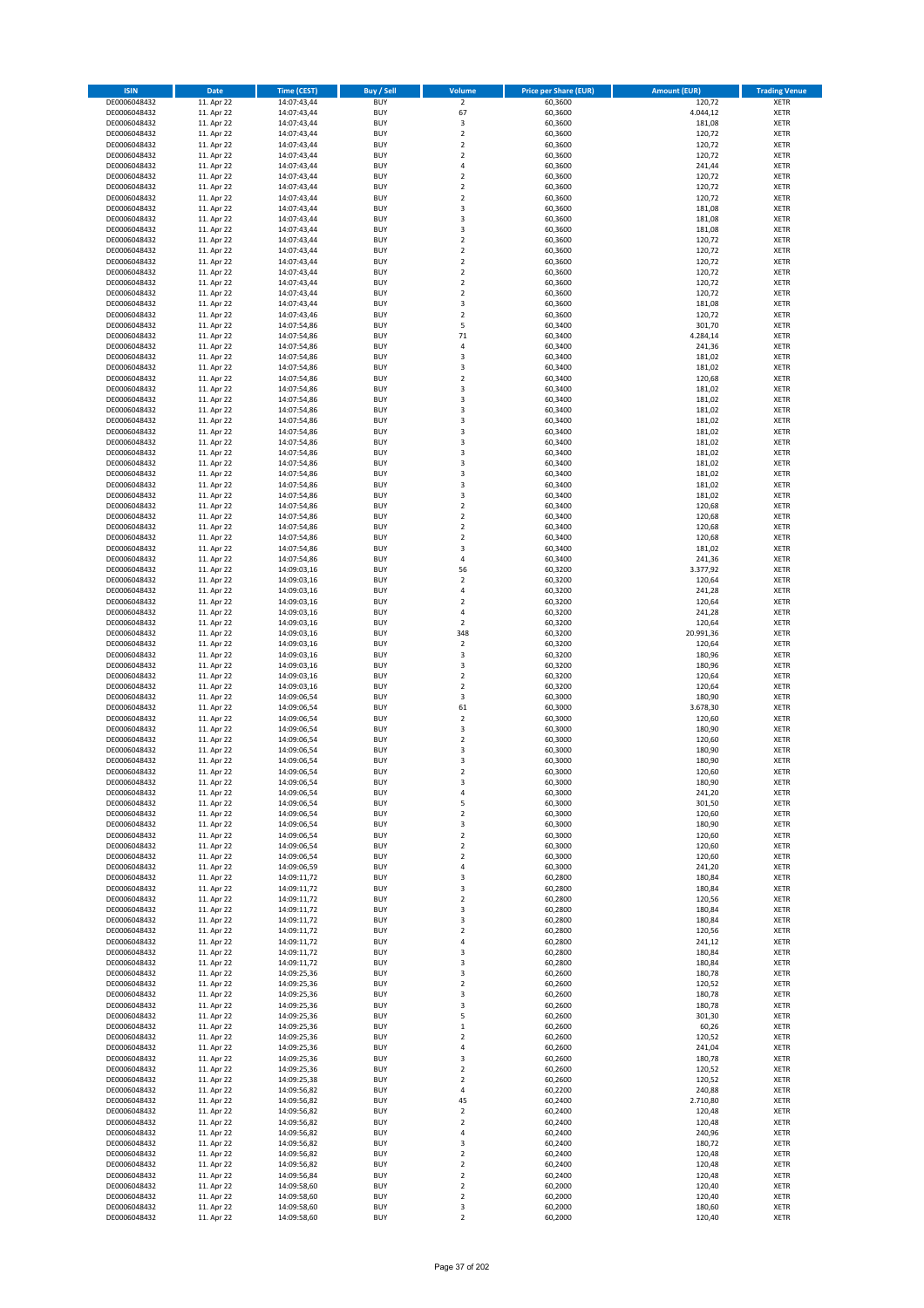| <b>ISIN</b>                  | Date                     | Time (CEST)                | <b>Buy / Sell</b>        | Volume                                             | <b>Price per Share (EUR)</b> | Amount (EUR)       | <b>Trading Venue</b>       |
|------------------------------|--------------------------|----------------------------|--------------------------|----------------------------------------------------|------------------------------|--------------------|----------------------------|
| DE0006048432                 | 11. Apr 22               | 14:09:58,60                | <b>BUY</b>               | $\overline{2}$                                     | 60,2000                      | 120,40             | <b>XETR</b>                |
| DE0006048432                 | 11. Apr 22               | 14:09:58,60                | <b>BUY</b>               | $\mathbf 2$                                        | 60,2000                      | 120,40             | <b>XETR</b>                |
| DE0006048432                 | 11. Apr 22               | 14:11:15,11                | <b>BUY</b>               | $\overline{2}$                                     | 60.2400                      | 120,48             | <b>XETR</b>                |
| DE0006048432                 | 11. Apr 22               | 14:11:15,11                | <b>BUY</b>               | $\mathbf 2$                                        | 60,2400                      | 120,48             | <b>XETR</b>                |
| DE0006048432<br>DE0006048432 | 11. Apr 22<br>11. Apr 22 | 14:11:15,11<br>14:11:15,11 | <b>BUY</b><br><b>BUY</b> | $\overline{\mathbf{2}}$<br>3                       | 60,2400<br>60,2400           | 120,48<br>180,72   | <b>XETR</b><br><b>XETR</b> |
| DE0006048432                 | 11. Apr 22               | 14:11:15,11                | <b>BUY</b>               | $\overline{2}$                                     | 60,2400                      | 120,48             | <b>XETR</b>                |
| DE0006048432                 | 11. Apr 22               | 14:11:15,11                | <b>BUY</b>               | 3                                                  | 60,2400                      | 180,72             | <b>XETR</b>                |
| DE0006048432                 | 11. Apr 22               | 14:11:15,11                | <b>BUY</b>               | $\overline{2}$                                     | 60,2400                      | 120,48             | <b>XETR</b>                |
| DE0006048432                 | 11. Apr 22               | 14:11:15,11                | <b>BUY</b>               | $\mathbf 2$                                        | 60,2400                      | 120,48             | <b>XETR</b>                |
| DE0006048432                 | 11. Apr 22               | 14:11:15,11                | <b>BUY</b>               | $\mathbf 2$                                        | 60,2400                      | 120,48             | <b>XETR</b>                |
| DE0006048432                 | 11. Apr 22               | 14:11:15,11                | <b>BUY</b><br><b>BUY</b> | $\overline{\mathbf{3}}$<br>$\overline{\mathbf{3}}$ | 60,2400                      | 180,72             | <b>XETR</b>                |
| DE0006048432<br>DE0006048432 | 11. Apr 22<br>11. Apr 22 | 14:11:41,60<br>14:11:41,60 | <b>BUY</b>               | $\overline{\mathbf{3}}$                            | 60,2600<br>60,2600           | 180,78<br>180,78   | <b>XETR</b><br><b>XETR</b> |
| DE0006048432                 | 11. Apr 22               | 14:11:41,60                | <b>BUY</b>               | $\overline{2}$                                     | 60,2600                      | 120,52             | <b>XETR</b>                |
| DE0006048432                 | 11. Apr 22               | 14:11:41,60                | <b>BUY</b>               | 106                                                | 60,2600                      | 6.387,56           | <b>XETR</b>                |
| DE0006048432                 | 11. Apr 22               | 14:11:41,60                | <b>BUY</b>               | 3                                                  | 60,2600                      | 180,78             | <b>XETR</b>                |
| DE0006048432                 | 11. Apr 22               | 14:11:41,60                | <b>BUY</b>               | 3                                                  | 60,2600                      | 180,78             | <b>XETR</b>                |
| DE0006048432                 | 11. Apr 22               | 14:11:41.60                | <b>BUY</b>               | 3                                                  | 60,2600                      | 180,78             | <b>XETR</b>                |
| DE0006048432<br>DE0006048432 | 11. Apr 22<br>11. Apr 22 | 14:11:41,60<br>14:11:41,60 | <b>BUY</b><br><b>BUY</b> | $\overline{\mathbf{3}}$<br>$\overline{\mathbf{3}}$ | 60,2600<br>60,2600           | 180,78<br>180,78   | <b>XETR</b><br><b>XETR</b> |
| DE0006048432                 | 11. Apr 22               | 14:11:41,60                | <b>BUY</b>               | $\overline{\mathbf{3}}$                            | 60,2600                      | 180,78             | <b>XETR</b>                |
| DE0006048432                 | 11. Apr 22               | 14:11:41,60                | <b>BUY</b>               | $\overline{3}$                                     | 60,2600                      | 180,78             | <b>XETR</b>                |
| DE0006048432                 | 11. Apr 22               | 14:11:41,60                | <b>BUY</b>               | 3                                                  | 60,2600                      | 180,78             | <b>XETR</b>                |
| DE0006048432                 | 11. Apr 22               | 14:11:41,60                | <b>BUY</b>               | $\overline{\mathbf{3}}$                            | 60,2600                      | 180,78             | <b>XETR</b>                |
| DE0006048432                 | 11. Apr 22               | 14:11:41,60                | <b>BUY</b>               | 4                                                  | 60,2600                      | 241,04             | <b>XETR</b>                |
| DE0006048432<br>DE0006048432 | 11. Apr 22               | 14:11:41,60                | <b>BUY</b><br><b>BUY</b> | $\overline{\mathbf{3}}$<br>6                       | 60,2600                      | 180,78             | <b>XETR</b><br><b>XETR</b> |
| DE0006048432                 | 11. Apr 22<br>11. Apr 22 | 14:11:41,60<br>14:11:41,60 | <b>BUY</b>               | $\mathbf 2$                                        | 60,2600<br>60,2600           | 361,56<br>120,52   | <b>XETR</b>                |
| DE0006048432                 | 11. Apr 22               | 14:11:52,36                | <b>BUY</b>               | $\overline{2}$                                     | 60,2400                      | 120,48             | <b>XETR</b>                |
| DE0006048432                 | 11. Apr 22               | 14:11:52,36                | <b>BUY</b>               | 3                                                  | 60,2400                      | 180,72             | <b>XETR</b>                |
| DE0006048432                 | 11. Apr 22               | 14:11:52,36                | <b>BUY</b>               | $\mathbf 2$                                        | 60,2400                      | 120,48             | <b>XETR</b>                |
| DE0006048432                 | 11. Apr 22               | 14:11:52,36                | <b>BUY</b>               | 3                                                  | 60,2400                      | 180,72             | <b>XETR</b>                |
| DE0006048432                 | 11. Apr 22               | 14:12:10,71                | <b>BUY</b>               | 3                                                  | 60,2400                      | 180,72             | <b>XETR</b>                |
| DE0006048432<br>DE0006048432 | 11. Apr 22<br>11. Apr 22 | 14:12:10,71<br>14:12:10,71 | <b>BUY</b><br><b>BUY</b> | $\overline{\mathbf{3}}$<br>44                      | 60,2400<br>60,2400           | 180,72<br>2.650,56 | <b>XETR</b><br><b>XETR</b> |
| DE0006048432                 | 11. Apr 22               | 14:12:10,71                | <b>BUY</b>               | $\overline{2}$                                     | 60,2400                      | 120,48             | <b>XETR</b>                |
| DE0006048432                 | 11. Apr 22               | 14:12:10,71                | <b>BUY</b>               | $\mathbf 2$                                        | 60,2400                      | 120,48             | <b>XETR</b>                |
| DE0006048432                 | 11. Apr 22               | 14:12:10,71                | <b>BUY</b>               | 3                                                  | 60,2400                      | 180,72             | <b>XETR</b>                |
| DE0006048432                 | 11. Apr 22               | 14:13:50,43                | <b>BUY</b>               | 3                                                  | 60,2600                      | 180,78             | <b>XETR</b>                |
| DE0006048432                 | 11. Apr 22               | 14:13:50,43                | <b>BUY</b>               | $\overline{2}$                                     | 60,2600                      | 120,52             | <b>XETR</b>                |
| DE0006048432                 | 11. Apr 22<br>11. Apr 22 | 14:13:50,43                | <b>BUY</b><br><b>BUY</b> | 3<br>91                                            | 60,2600                      | 180,78<br>5.483,66 | <b>XETR</b>                |
| DE0006048432<br>DE0006048432 | 11. Apr 22               | 14:13:50,43<br>14:13:50,43 | <b>BUY</b>               | 3                                                  | 60,2600<br>60,2600           | 180,78             | <b>XETR</b><br><b>XETR</b> |
| DE0006048432                 | 11. Apr 22               | 14:13:50,43                | <b>BUY</b>               | 3                                                  | 60,2600                      | 180,78             | <b>XETR</b>                |
| DE0006048432                 | 11. Apr 22               | 14:13:50,43                | <b>BUY</b>               | $\overline{\mathbf{3}}$                            | 60,2600                      | 180,78             | <b>XETR</b>                |
| DE0006048432                 | 11. Apr 22               | 14:13:50,43                | <b>BUY</b>               | 3                                                  | 60,2600                      | 180,78             | <b>XETR</b>                |
| DE0006048432                 | 11. Apr 22               | 14:13:50,43                | <b>BUY</b>               | $\overline{\mathbf{3}}$                            | 60,2600                      | 180,78             | <b>XETR</b>                |
| DE0006048432<br>DE0006048432 | 11. Apr 22               | 14:13:50,43<br>14:13:50,43 | <b>BUY</b><br><b>BUY</b> | $\overline{2}$<br>$\overline{2}$                   | 60,2600<br>60,2600           | 120,52<br>120,52   | <b>XETR</b><br><b>XETR</b> |
| DE0006048432                 | 11. Apr 22<br>11. Apr 22 | 14:13:50,43                | <b>BUY</b>               | $\overline{\mathbf{3}}$                            | 60,2600                      | 180,78             | <b>XETR</b>                |
| DE0006048432                 | 11. Apr 22               | 14:13:50,43                | <b>BUY</b>               | $\overline{\mathbf{3}}$                            | 60,2600                      | 180,78             | <b>XETR</b>                |
| DE0006048432                 | 11. Apr 22               | 14:13:50,43                | <b>BUY</b>               | $\overline{\mathbf{3}}$                            | 60,2600                      | 180,78             | <b>XETR</b>                |
| DE0006048432                 | 11. Apr 22               | 14:13:50,43                | <b>BUY</b>               | 3                                                  | 60,2600                      | 180,78             | <b>XETR</b>                |
| DE0006048432                 | 11. Apr 22               | 14:13:50,43                | <b>BUY</b>               | $\overline{2}$                                     | 60,2600                      | 120,52             | <b>XETR</b>                |
| DE0006048432                 | 11. Apr 22               | 14:13:50,43                | <b>BUY</b>               | $\overline{2}$                                     | 60,2600                      | 120,52             | <b>XETR</b>                |
| DE0006048432<br>DE0006048432 | 11. Apr 22<br>11. Apr 22 | 14:13:50,43<br>14:13:50,43 | <b>BUY</b><br><b>BUY</b> | $\overline{2}$<br>3                                | 60,2600<br>60,2600           | 120,52<br>180,78   | <b>XETR</b><br><b>XETR</b> |
| DE0006048432                 | 11. Apr 22               | 14:13:50,43                | <b>BUY</b>               | 3                                                  | 60,2600                      | 180,78             | <b>XETR</b>                |
| DE0006048432                 | 11. Apr 22               | 14:13:50,43                | <b>BUY</b>               | $\overline{2}$                                     | 60,2600                      | 120,52             | <b>XETR</b>                |
| DE0006048432                 | 11. Apr 22               | 14:13:50,43                | <b>BUY</b>               | $\mathbf 2$                                        | 60,2600                      | 120,52             | <b>XETR</b>                |
| DE0006048432                 | 11. Apr 22               | 14:13:50,43                | BUY                      | $\overline{\mathbf{3}}$                            | 60,2600                      | 180,78             | <b>XETR</b>                |
| DE0006048432                 | 11. Apr 22               | 14:13:50,43                | BUY                      | $\overline{2}$                                     | 60,2600                      | 120,52             | <b>XETR</b>                |
| DE0006048432<br>DE0006048432 | 11. Apr 22<br>11. Apr 22 | 14:13:50,43                | <b>BUY</b><br><b>BUY</b> | 8<br>3                                             | 60,2600<br>60,2600           | 482,08             | <b>XETR</b><br><b>XETR</b> |
| DE0006048432                 | 11. Apr 22               | 14:13:50,43<br>14:13:50,43 | <b>BUY</b>               | 3                                                  | 60,2600                      | 180,78<br>180,78   | <b>XETR</b>                |
| DE0006048432                 | 11. Apr 22               | 14:16:13,63                | <b>BUY</b>               | $\mathbf 2$                                        | 60,3000                      | 120,60             | <b>XETR</b>                |
| DE0006048432                 | 11. Apr 22               | 14:16:13,63                | <b>BUY</b>               | 12                                                 | 60,3000                      | 723,60             | <b>XETR</b>                |
| DE0006048432                 | 11. Apr 22               | 14:16:55,34                | <b>BUY</b>               | $\mathbf 2$                                        | 60,2800                      | 120,56             | <b>XETR</b>                |
| DE0006048432                 | 11. Apr 22               | 14:16:55,34                | <b>BUY</b>               | 3                                                  | 60,2800                      | 180,84             | <b>XETR</b>                |
| DE0006048432<br>DE0006048432 | 11. Apr 22<br>11. Apr 22 | 14:16:55,34<br>14:16:55,34 | <b>BUY</b><br><b>BUY</b> | 116<br>2                                           | 60,2800<br>60,2800           | 6.992,48<br>120,56 | <b>XETR</b><br><b>XETR</b> |
| DE0006048432                 | 11. Apr 22               | 14:16:55,34                | <b>BUY</b>               | $\overline{4}$                                     | 60,2800                      | 241,12             | <b>XETR</b>                |
| DE0006048432                 | 11. Apr 22               | 14:16:55,34                | <b>BUY</b>               | 4                                                  | 60,2800                      | 241,12             | <b>XETR</b>                |
| DE0006048432                 | 11. Apr 22               | 14:16:55,34                | <b>BUY</b>               | $\mathbf 2$                                        | 60,2800                      | 120,56             | <b>XETR</b>                |
| DE0006048432                 | 11. Apr 22               | 14:16:55,34                | <b>BUY</b>               | $\overline{\mathbf{2}}$                            | 60,2800                      | 120,56             | <b>XETR</b>                |
| DE0006048432                 | 11. Apr 22               | 14:16:55,34                | <b>BUY</b>               | 4                                                  | 60,2800                      | 241,12             | <b>XETR</b>                |
| DE0006048432<br>DE0006048432 | 11. Apr 22<br>11. Apr 22 | 14:16:55,34<br>14:16:55,34 | <b>BUY</b><br><b>BUY</b> | $\overline{\mathbf{2}}$<br>2                       | 60,2800<br>60,2800           | 120,56<br>120,56   | <b>XETR</b><br><b>XETR</b> |
| DE0006048432                 | 11. Apr 22               | 14:16:55,34                | <b>BUY</b>               | $\mathbf 2$                                        | 60,2800                      | 120,56             | <b>XETR</b>                |
| DE0006048432                 | 11. Apr 22               | 14:16:55,34                | <b>BUY</b>               | $\mathbf 2$                                        | 60,2800                      | 120,56             | <b>XETR</b>                |
| DE0006048432                 | 11. Apr 22               | 14:16:55,34                | <b>BUY</b>               | $\mathbf 2$                                        | 60,2800                      | 120,56             | <b>XETR</b>                |
| DE0006048432                 | 11. Apr 22               | 14:16:55,34                | <b>BUY</b>               | $\mathbf 2$                                        | 60,2800                      | 120,56             | <b>XETR</b>                |
| DE0006048432                 | 11. Apr 22               | 14:16:55,34                | <b>BUY</b>               | $\mathbf 2$                                        | 60,2800                      | 120,56             | <b>XETR</b>                |
| DE0006048432<br>DE0006048432 | 11. Apr 22<br>11. Apr 22 | 14:16:55,34<br>14:16:55,34 | <b>BUY</b><br><b>BUY</b> | $\overline{\mathbf{2}}$<br>4                       | 60,2800<br>60,2800           | 120,56<br>241,12   | <b>XETR</b><br><b>XETR</b> |
| DE0006048432                 | 11. Apr 22               | 14:16:55,34                | <b>BUY</b>               | $\overline{\mathbf{3}}$                            | 60,2800                      | 180,84             | <b>XETR</b>                |
| DE0006048432                 | 11. Apr 22               | 14:16:55,34                | <b>BUY</b>               | 3                                                  | 60,2800                      | 180,84             | <b>XETR</b>                |
| DE0006048432                 | 11. Apr 22               | 14:16:55,34                | <b>BUY</b>               | $\mathbf 2$                                        | 60,2800                      | 120,56             | <b>XETR</b>                |
| DE0006048432                 | 11. Apr 22               | 14:16:55,34                | <b>BUY</b>               | $\mathbf 2$                                        | 60,2800                      | 120,56             | <b>XETR</b>                |
| DE0006048432                 | 11. Apr 22               | 14:16:55,34                | <b>BUY</b>               | $\overline{\mathbf{2}}$                            | 60,2800                      | 120,56             | <b>XETR</b>                |
| DE0006048432<br>DE0006048432 | 11. Apr 22<br>11. Apr 22 | 14:16:55,34                | <b>BUY</b><br><b>BUY</b> | $\overline{\mathbf{2}}$                            | 60,2800<br>60,2800           | 120,56<br>120,56   | <b>XETR</b><br><b>XETR</b> |
| DE0006048432                 | 11. Apr 22               | 14:16:55,34<br>14:16:56,44 | <b>BUY</b>               | 2<br>$\overline{\mathbf{2}}$                       | 60,2800                      | 120,56             | <b>XETR</b>                |
| DE0006048432                 | 11. Apr 22               | 14:16:56,44                | <b>BUY</b>               | $\mathbf 2$                                        | 60,2800                      | 120,56             | <b>XETR</b>                |
| DE0006048432                 | 11. Apr 22               | 14:16:56,49                | <b>BUY</b>               | $\pmb{4}$                                          | 60,2800                      | 241,12             | <b>XETR</b>                |
| DE0006048432                 | 11. Apr 22               | 14:18:48,29                | <b>BUY</b>               | 104                                                | 60,2800                      | 6.269,12           | <b>XETR</b>                |
| DE0006048432                 | 11. Apr 22               | 14:18:48,29                | <b>BUY</b>               | $\mathbf 2$                                        | 60,2800                      | 120,56             | <b>XETR</b>                |
| DE0006048432                 | 11. Apr 22               | 14:18:48,29                | <b>BUY</b>               | $\mathbf 2$                                        | 60,2800                      | 120,56             | <b>XETR</b>                |
| DE0006048432<br>DE0006048432 | 11. Apr 22<br>11. Apr 22 | 14:18:48,29<br>14:18:48,29 | <b>BUY</b><br><b>BUY</b> | 3<br>4                                             | 60,2800<br>60,2800           | 180,84<br>241,12   | <b>XETR</b><br><b>XETR</b> |
| DE0006048432                 | 11. Apr 22               | 14:18:48,29                | <b>BUY</b>               | $\mathbf 2$                                        | 60,2800                      | 120,56             | <b>XETR</b>                |
| DE0006048432                 | 11. Apr 22               | 14:18:48,29                | <b>BUY</b>               | 2                                                  | 60,2800                      | 120,56             | <b>XETR</b>                |
| DE0006048432                 | 11. Apr 22               | 14:18:48,29                | <b>BUY</b>               | 2                                                  | 60,2800                      | 120,56             | <b>XETR</b>                |
| DE0006048432                 | 11. Apr 22               | 14:18:48,29                | <b>BUY</b>               | $\mathbf 2$                                        | 60,2800                      | 120,56             | <b>XETR</b>                |
| DE0006048432                 | 11. Apr 22               | 14:18:48,29                | <b>BUY</b>               | 3                                                  | 60,2800                      | 180,84             | <b>XETR</b>                |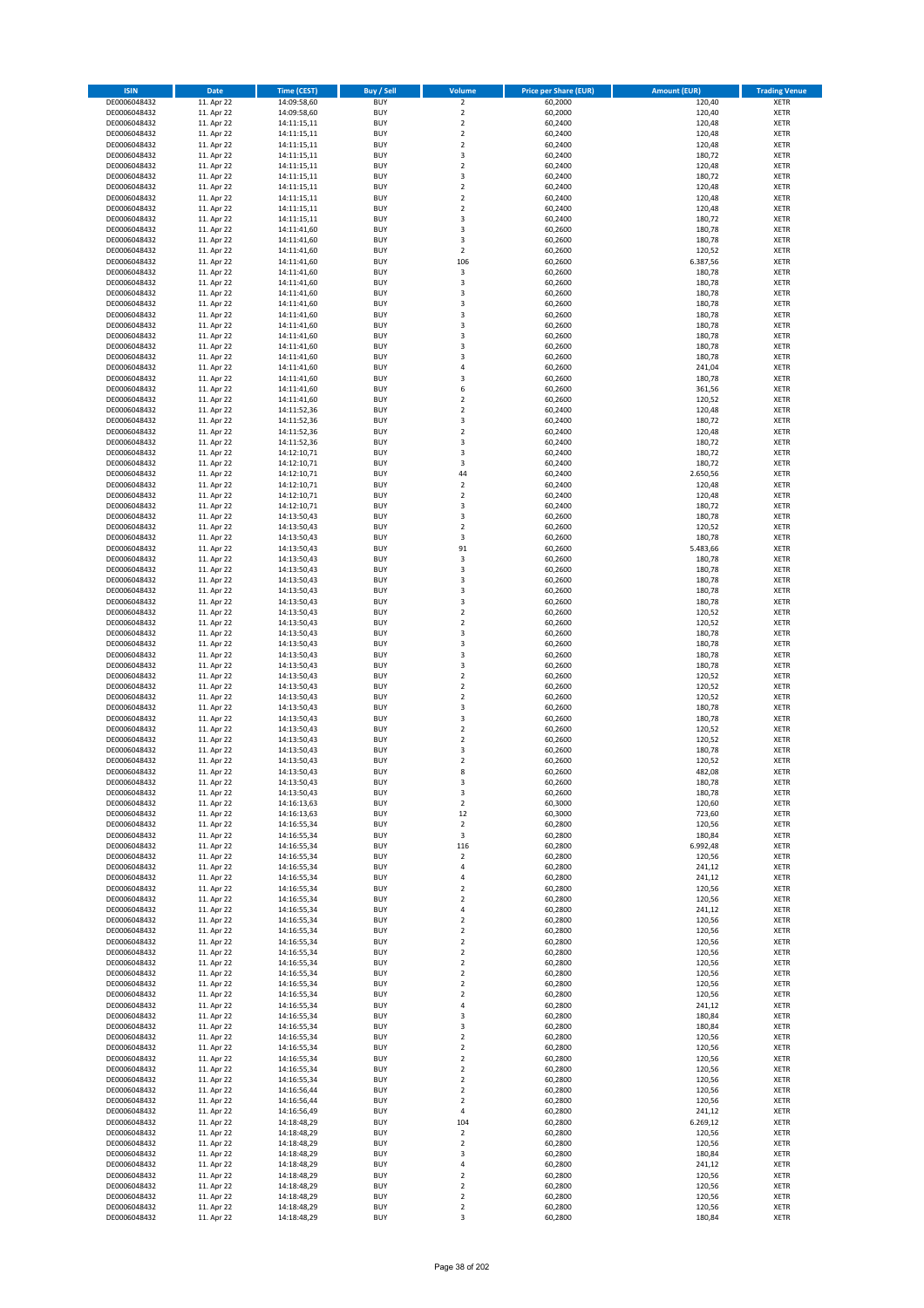| <b>ISIN</b>                  | Date                     | <b>Time (CEST)</b>         | <b>Buy / Sell</b>        | Volume                                 | <b>Price per Share (EUR)</b> | Amount (EUR)       | <b>Trading Venue</b>       |
|------------------------------|--------------------------|----------------------------|--------------------------|----------------------------------------|------------------------------|--------------------|----------------------------|
| DE0006048432                 | 11. Apr 22               | 14:18:48,29                | <b>BUY</b>               | 4                                      | 60,2800                      | 241,12             | <b>XETR</b>                |
| DE0006048432                 | 11. Apr 22               | 14:18:48,29                | <b>BUY</b>               | $\mathbf 2$                            | 60,2800                      | 120,56             | <b>XETR</b>                |
| DE0006048432                 | 11. Apr 22               | 14:18:48,29                | <b>BUY</b>               | $\overline{\mathbf{2}}$                | 60,2800                      | 120,56             | <b>XETR</b>                |
| DE0006048432                 | 11. Apr 22               | 14:18:48,29                | <b>BUY</b>               | $\mathbf 2$                            | 60,2800                      | 120,56             | <b>XETR</b>                |
| DE0006048432                 | 11. Apr 22               | 14:18:48,29                | <b>BUY</b>               | $\overline{\mathbf{2}}$                | 60,2800                      | 120,56             | <b>XETR</b>                |
| DE0006048432                 | 11. Apr 22               | 14:18:48,29                | <b>BUY</b>               | $\mathbf 2$                            | 60,2800                      | 120,56             | <b>XETR</b>                |
| DE0006048432                 | 11. Apr 22               | 14:18:48,29                | <b>BUY</b>               | $\overline{\mathbf{2}}$                | 60,2800                      | 120,56             | <b>XETR</b>                |
| DE0006048432                 | 11. Apr 22               | 14:18:48,29                | <b>BUY</b>               | $\overline{\mathbf{2}}$                | 60,2800                      | 120,56             | <b>XETR</b>                |
| DE0006048432                 | 11. Apr 22               | 14:18:48,29                | BUY                      | $\overline{\mathbf{2}}$                | 60,2800                      | 120,56             | <b>XETR</b>                |
| DE0006048432                 | 11. Apr 22               | 14:18:48,29                | <b>BUY</b>               | $\overline{2}$                         | 60,2800                      | 120,56             | <b>XETR</b>                |
| DE0006048432                 | 11. Apr 22               | 14:18:48,29                | <b>BUY</b>               | $\mathbf 2$                            | 60,2800                      | 120,56             | <b>XETR</b>                |
| DE0006048432                 | 11. Apr 22               | 14:18:48,29                | <b>BUY</b>               | $\overline{\mathbf{3}}$                | 60,2800                      | 180,84             | <b>XETR</b>                |
| DE0006048432                 | 11. Apr 22               | 14:18:50,80                | <b>BUY</b>               | $\overline{2}$                         | 60,2600                      | 120,52             | <b>XETR</b>                |
| DE0006048432                 | 11. Apr 22<br>11. Apr 22 | 14:18:50,80                | <b>BUY</b><br><b>BUY</b> | $\overline{2}$<br>$\overline{2}$       | 60,2600<br>60,2600           | 120,52<br>120,52   | <b>XETR</b><br><b>XETR</b> |
| DE0006048432<br>DE0006048432 | 11. Apr 22               | 14:18:50,80<br>14:18:50,80 | BUY                      | $\overline{2}$                         | 60,2600                      | 120,52             | <b>XETR</b>                |
| DE0006048432                 | 11. Apr 22               | 14:18:50,80                | <b>BUY</b>               | 3                                      | 60,2600                      | 180,78             | <b>XETR</b>                |
| DE0006048432                 | 11. Apr 22               | 14:18:50,80                | <b>BUY</b>               | $\overline{2}$                         | 60,2600                      | 120,52             | <b>XETR</b>                |
| DE0006048432                 | 11. Apr 22               | 14:18:50,80                | <b>BUY</b>               | $\,1\,$                                | 60.2600                      | 60,26              | <b>XETR</b>                |
| DE0006048432                 | 11. Apr 22               | 14:18:50,80                | <b>BUY</b>               | 9                                      | 60,2600                      | 542,34             | <b>XETR</b>                |
| DE0006048432                 | 11. Apr 22               | 14:18:50,80                | <b>BUY</b>               | $\overline{2}$                         | 60,2600                      | 120,52             | <b>XETR</b>                |
| DE0006048432                 | 11. Apr 22               | 14:21:52,64                | <b>BUY</b>               | $\overline{\mathbf{3}}$                | 60,2600                      | 180,78             | <b>XETR</b>                |
| DE0006048432                 | 11. Apr 22               | 14:21:52,64                | <b>BUY</b>               | 3                                      | 60,2600                      | 180,78             | <b>XETR</b>                |
| DE0006048432                 | 11. Apr 22               | 14:21:52,64                | <b>BUY</b>               | 88                                     | 60,2600                      | 5.302,88           | <b>XETR</b>                |
| DE0006048432                 | 11. Apr 22               | 14:21:52,64                | <b>BUY</b>               | $\mathbf 2$                            | 60,2600                      | 120,52             | <b>XETR</b>                |
| DE0006048432                 | 11. Apr 22               | 14:21:52,64                | <b>BUY</b>               | 4                                      | 60,2600                      | 241,04             | <b>XETR</b>                |
| DE0006048432                 | 11. Apr 22               | 14:21:52,64                | <b>BUY</b>               | $\mathbf 2$                            | 60,2600                      | 120,52             | <b>XETR</b>                |
| DE0006048432                 | 11. Apr 22               | 14:21:52,64                | <b>BUY</b>               | $\overline{2}$                         | 60,2600                      | 120,52             | <b>XETR</b>                |
| DE0006048432                 | 11. Apr 22               | 14:21:52,64                | <b>BUY</b>               | $\mathbf 2$                            | 60,2600                      | 120,52             | <b>XETR</b>                |
| DE0006048432                 | 11. Apr 22               | 14:21:52,64                | <b>BUY</b>               | $\overline{2}$                         | 60,2600                      | 120,52             | <b>XETR</b>                |
| DE0006048432                 | 11. Apr 22               | 14:21:52,64                | <b>BUY</b>               | 4                                      | 60,2600                      | 241,04             | <b>XETR</b>                |
| DE0006048432<br>DE0006048432 | 11. Apr 22<br>11. Apr 22 | 14:21:52,64                | <b>BUY</b><br><b>BUY</b> | $\overline{4}$<br>3                    | 60,2600<br>60,2600           | 241,04<br>180,78   | <b>XETR</b><br><b>XETR</b> |
| DE0006048432                 | 11. Apr 22               | 14:21:52,64<br>14:21:52,64 | <b>BUY</b>               | $\overline{2}$                         | 60,2600                      | 120,52             | <b>XETR</b>                |
| DE0006048432                 | 11. Apr 22               | 14:21:52,64                | <b>BUY</b>               | $\overline{2}$                         | 60,2600                      | 120,52             | <b>XETR</b>                |
| DE0006048432                 | 11. Apr 22               | 14:21:52,64                | <b>BUY</b>               | $\mathbf 2$                            | 60,2600                      | 120,52             | <b>XETR</b>                |
| DE0006048432                 | 11. Apr 22               | 14:21:52,64                | <b>BUY</b>               | $\overline{2}$                         | 60,2600                      | 120,52             | <b>XETR</b>                |
| DE0006048432                 | 11. Apr 22               | 14:21:52,64                | <b>BUY</b>               | $\mathbf 2$                            | 60,2600                      | 120,52             | <b>XETR</b>                |
| DE0006048432                 | 11. Apr 22               | 14:21:52,64                | <b>BUY</b>               | 3                                      | 60,2600                      | 180,78             | <b>XETR</b>                |
| DE0006048432                 | 11. Apr 22               | 14:21:52,64                | <b>BUY</b>               | $\mathbf 2$                            | 60,2600                      | 120,52             | <b>XETR</b>                |
| DE0006048432                 | 11. Apr 22               | 14:21:52,64                | <b>BUY</b>               | 8                                      | 60,2600                      | 482,08             | <b>XETR</b>                |
| DE0006048432                 | 11. Apr 22               | 14:21:52,64                | <b>BUY</b>               | $\mathbf 2$                            | 60,2600                      | 120,52             | <b>XETR</b>                |
| DE0006048432                 | 11. Apr 22               | 14:21:52,64                | <b>BUY</b>               | 3                                      | 60,2600                      | 180,78             | <b>XETR</b>                |
| DE0006048432                 | 11. Apr 22               | 14:21:52,64                | <b>BUY</b>               | $\overline{\mathbf{2}}$                | 60,2600                      | 120,52             | <b>XETR</b>                |
| DE0006048432                 | 11. Apr 22               | 14:21:52,64                | <b>BUY</b>               | $\overline{\mathbf{3}}$                | 60,2600                      | 180,78             | <b>XETR</b>                |
| DE0006048432                 | 11. Apr 22               | 14:21:52,64                | <b>BUY</b>               | $\overline{4}$                         | 60,2600                      | 241,04             | <b>XETR</b>                |
| DE0006048432                 | 11. Apr 22               | 14:21:52,64                | <b>BUY</b>               | 4                                      | 60,2600                      | 241,04             | <b>XETR</b>                |
| DE0006048432                 | 11. Apr 22               | 14:22:39,53                | <b>BUY</b>               | $\overline{3}$                         | 60,2400                      | 180,72             | <b>XETR</b>                |
| DE0006048432                 | 11. Apr 22               | 14:22:39,53                | <b>BUY</b>               | 4                                      | 60,2400                      | 240,96             | <b>XETR</b>                |
| DE0006048432                 | 11. Apr 22               | 14:22:39,53                | <b>BUY</b>               | $\overline{\mathbf{3}}$                | 60,2400                      | 180,72             | <b>XETR</b>                |
| DE0006048432                 | 11. Apr 22               | 14:22:39,53                | <b>BUY</b><br><b>BUY</b> | $\overline{\mathbf{2}}$<br>$\mathbf 2$ | 60,2400                      | 120,48             | <b>XETR</b>                |
| DE0006048432<br>DE0006048432 | 11. Apr 22<br>11. Apr 22 | 14:22:39,53<br>14:22:39,53 | <b>BUY</b>               | 140                                    | 60,2400<br>60,2400           | 120,48<br>8.433,60 | <b>XETR</b><br><b>XETR</b> |
| DE0006048432                 | 11. Apr 22               | 14:22:39,53                | <b>BUY</b>               | 3                                      | 60,2400                      | 180,72             | <b>XETR</b>                |
| DE0006048432                 | 11. Apr 22               | 14:22:39,53                | <b>BUY</b>               | $\overline{\mathbf{2}}$                | 60,2400                      | 120,48             | <b>XETR</b>                |
| DE0006048432                 | 11. Apr 22               | 14:22:39,53                | <b>BUY</b>               | $\overline{\mathbf{3}}$                | 60,2400                      | 180,72             | <b>XETR</b>                |
| DE0006048432                 | 11. Apr 22               | 14:22:39,53                | <b>BUY</b>               | 3                                      | 60,2400                      | 180,72             | <b>XETR</b>                |
| DE0006048432                 | 11. Apr 22               | 14:22:39,53                | <b>BUY</b>               | $\overline{\mathbf{3}}$                | 60,2400                      | 180,72             | <b>XETR</b>                |
| DE0006048432                 | 11. Apr 22               | 14:22:39,53                | <b>BUY</b>               | $\overline{\mathbf{2}}$                | 60,2400                      | 120,48             | <b>XETR</b>                |
| DE0006048432                 | 11. Apr 22               | 14:22:39,53                | <b>BUY</b>               | 3                                      | 60,2400                      | 180,72             | <b>XETR</b>                |
| DE0006048432                 | 11. Apr 22               | 14:22:39,53                | <b>BUY</b>               | 3                                      | 60,2400                      | 180,72             | <b>XETR</b>                |
| DE0006048432                 | 11. Apr 22               | 14:22:39,53                | BUY                      | 3                                      | 60,2400                      | 180,72             | <b>XETR</b>                |
| DE0006048432                 | 11. Apr 22               | 14:22:39,53                | BUY                      | $\overline{\mathbf{2}}$                | 60,2400                      | 120,48             | <b>XETR</b>                |
| DE0006048432                 | 11. Apr 22               | 14:22:39,53                | <b>BUY</b>               | $\overline{a}$                         | 60,2400                      | 240,96             | <b>XETR</b>                |
| DE0006048432                 | 11. Apr 22               | 14:22:39,53                | BUY                      | 3                                      | 60,2400                      | 180,72             | <b>XETR</b>                |
| DE0006048432                 | 11. Apr 22               | 14:22:39,53                | <b>BUY</b>               | $\mathbf 2$                            | 60,2400                      | 120,48             | <b>XETR</b>                |
| DE0006048432                 | 11. Apr 22               | 14:22:39,53                | <b>BUY</b>               | 3                                      | 60,2400                      | 180,72             | <b>XETR</b>                |
| DE0006048432                 | 11. Apr 22               | 14:22:39,53                | <b>BUY</b>               | 3                                      | 60,2400                      | 180,72             | <b>XETR</b>                |
| DE0006048432                 | 11. Apr 22               | 14:22:39,53                | <b>BUY</b>               | $\overline{\mathbf{2}}$                | 60,2400                      | 120,48             | <b>XETR</b>                |
| DE0006048432                 | 11. Apr 22               | 14:22:39,53                | <b>BUY</b>               | 3                                      | 60,2400                      | 180,72             | <b>XETR</b>                |
| DE0006048432                 | 11. Apr 22               | 14:22:39,53                | <b>BUY</b>               | 3                                      | 60,2400                      | 180,72             | <b>XETR</b>                |
| DE0006048432                 | 11. Apr 22               | 14:22:39,53                | <b>BUY</b>               | 2                                      | 60,2400                      | 120,48             | <b>XETR</b>                |
| DE0006048432<br>DE0006048432 | 11. Apr 22<br>11. Apr 22 | 14:22:39,53<br>14:22:39,53 | <b>BUY</b><br><b>BUY</b> | 3<br>9                                 | 60,2400<br>60,2400           | 180,72<br>542,16   | <b>XETR</b><br><b>XETR</b> |
| DE0006048432                 | 11. Apr 22               | 14:22:39,55                | <b>BUY</b>               | $\mathbf 2$                            | 60,2400                      | 120,48             | <b>XETR</b>                |
| DE0006048432                 | 11. Apr 22               | 14:22:39,80                | <b>BUY</b>               | 111                                    | 60,2200                      | 6.684,42           | <b>XETR</b>                |
| DE0006048432                 | 11. Apr 22               | 14:22:39,80                | <b>BUY</b>               | $\mathbf 2$                            | 60,2200                      | 120,44             | <b>XETR</b>                |
| DE0006048432                 | 11. Apr 22               | 14:22:39,80                | <b>BUY</b>               | 5                                      | 60,2200                      | 301,10             | <b>XETR</b>                |
| DE0006048432                 | 11. Apr 22               | 14:23:45,45                | <b>BUY</b>               | 1                                      | 60,2000                      | 60,20              | <b>XETR</b>                |
| DE0006048432                 | 11. Apr 22               | 14:24:01,01                | <b>BUY</b>               | $\mathbf 2$                            | 60,2000                      | 120,40             | <b>XETR</b>                |
| DE0006048432                 | 11. Apr 22               | 14:24:01,01                | <b>BUY</b>               | 105                                    | 60,2000                      | 6.321,00           | <b>XETR</b>                |
| DE0006048432                 | 11. Apr 22               | 14:24:01,01                | <b>BUY</b>               | $\mathbf 2$                            | 60,2000                      | 120,40             | <b>XETR</b>                |
| DE0006048432                 | 11. Apr 22               | 14:24:01,01                | <b>BUY</b>               | 3                                      | 60,2000                      | 180,60             | <b>XETR</b>                |
| DE0006048432                 | 11. Apr 22               | 14:24:01,01                | <b>BUY</b>               | $\mathbf 2$                            | 60,2000                      | 120,40             | <b>XETR</b>                |
| DE0006048432                 | 11. Apr 22               | 14:24:01,01                | <b>BUY</b>               | $\overline{\mathbf{3}}$                | 60,2000                      | 180,60             | <b>XETR</b>                |
| DE0006048432                 | 11. Apr 22               | 14:24:01,01                | <b>BUY</b>               | $\mathbf 2$                            | 60,2000                      | 120,40             | <b>XETR</b>                |
| DE0006048432                 | 11. Apr 22               | 14:24:01,01                | <b>BUY</b>               | $\overline{\mathbf{2}}$                | 60,2000                      | 120,40             | <b>XETR</b>                |
| DE0006048432                 | 11. Apr 22               | 14:24:01,01                | <b>BUY</b>               | $\mathbf 2$                            | 60,2000                      | 120,40             | <b>XETR</b>                |
| DE0006048432                 | 11. Apr 22               | 14:24:01,01                | <b>BUY</b>               | 3                                      | 60,2000                      | 180,60             | <b>XETR</b>                |
| DE0006048432<br>DE0006048432 | 11. Apr 22<br>11. Apr 22 | 14:24:01,01<br>14:24:01,01 | <b>BUY</b><br><b>BUY</b> | $\mathbf 2$<br>$\overline{\mathbf{2}}$ | 60,2000<br>60,2000           | 120,40             | <b>XETR</b><br><b>XETR</b> |
| DE0006048432                 | 11. Apr 22               | 14:24:01,01                | <b>BUY</b>               | $\overline{\mathbf{3}}$                | 60,2000                      | 120,40<br>180,60   | <b>XETR</b>                |
| DE0006048432                 | 11. Apr 22               | 14:24:01,01                | <b>BUY</b>               | $\mathbf 2$                            | 60,2000                      | 120,40             | <b>XETR</b>                |
| DE0006048432                 | 11. Apr 22               | 14:24:01,01                | <b>BUY</b>               | $\overline{\mathbf{2}}$                | 60,2000                      | 120,40             | <b>XETR</b>                |
| DE0006048432                 | 11. Apr 22               | 14:24:01,01                | <b>BUY</b>               | $\mathbf 2$                            | 60,2000                      | 120,40             | <b>XETR</b>                |
| DE0006048432                 | 11. Apr 22               | 14:24:01,01                | <b>BUY</b>               | $\mathbf 2$                            | 60,2000                      | 120,40             | <b>XETR</b>                |
| DE0006048432                 | 11. Apr 22               | 14:24:01,01                | <b>BUY</b>               | 3                                      | 60,2000                      | 180,60             | <b>XETR</b>                |
| DE0006048432                 | 11. Apr 22               | 14:24:01,01                | <b>BUY</b>               | $\overline{\mathbf{2}}$                | 60,2000                      | 120,40             | <b>XETR</b>                |
| DE0006048432                 | 11. Apr 22               | 14:24:01,01                | <b>BUY</b>               | 8                                      | 60,2000                      | 481,60             | <b>XETR</b>                |
| DE0006048432                 | 11. Apr 22               | 14:24:19,92                | <b>BUY</b>               | $\mathbf 2$                            | 60,2000                      | 120,40             | <b>XETR</b>                |
| DE0006048432                 | 11. Apr 22               | 14:24:19,92                | <b>BUY</b>               | $\overline{\mathbf{2}}$                | 60,2000                      | 120,40             | <b>XETR</b>                |
| DE0006048432                 | 11. Apr 22               | 14:24:19,92                | <b>BUY</b>               | $\mathbf 2$                            | 60,2000                      | 120,40             | <b>XETR</b>                |
| DE0006048432                 | 11. Apr 22               | 14:24:19,92                | <b>BUY</b>               | 5                                      | 60,2000                      | 301,00             | <b>XETR</b>                |
| DE0006048432                 | 11. Apr 22               | 14:24:19,92                | <b>BUY</b>               | 4                                      | 60,2000                      | 240,80             | <b>XETR</b>                |
| DE0006048432                 | 11. Apr 22               | 14:24:19,92                | <b>BUY</b>               | 3                                      | 60,2000                      | 180,60             | <b>XETR</b>                |
| DE0006048432                 | 11. Apr 22               | 14:24:19,92                | <b>BUY</b>               | $\mathbf 2$                            | 60,2000                      | 120,40             | <b>XETR</b>                |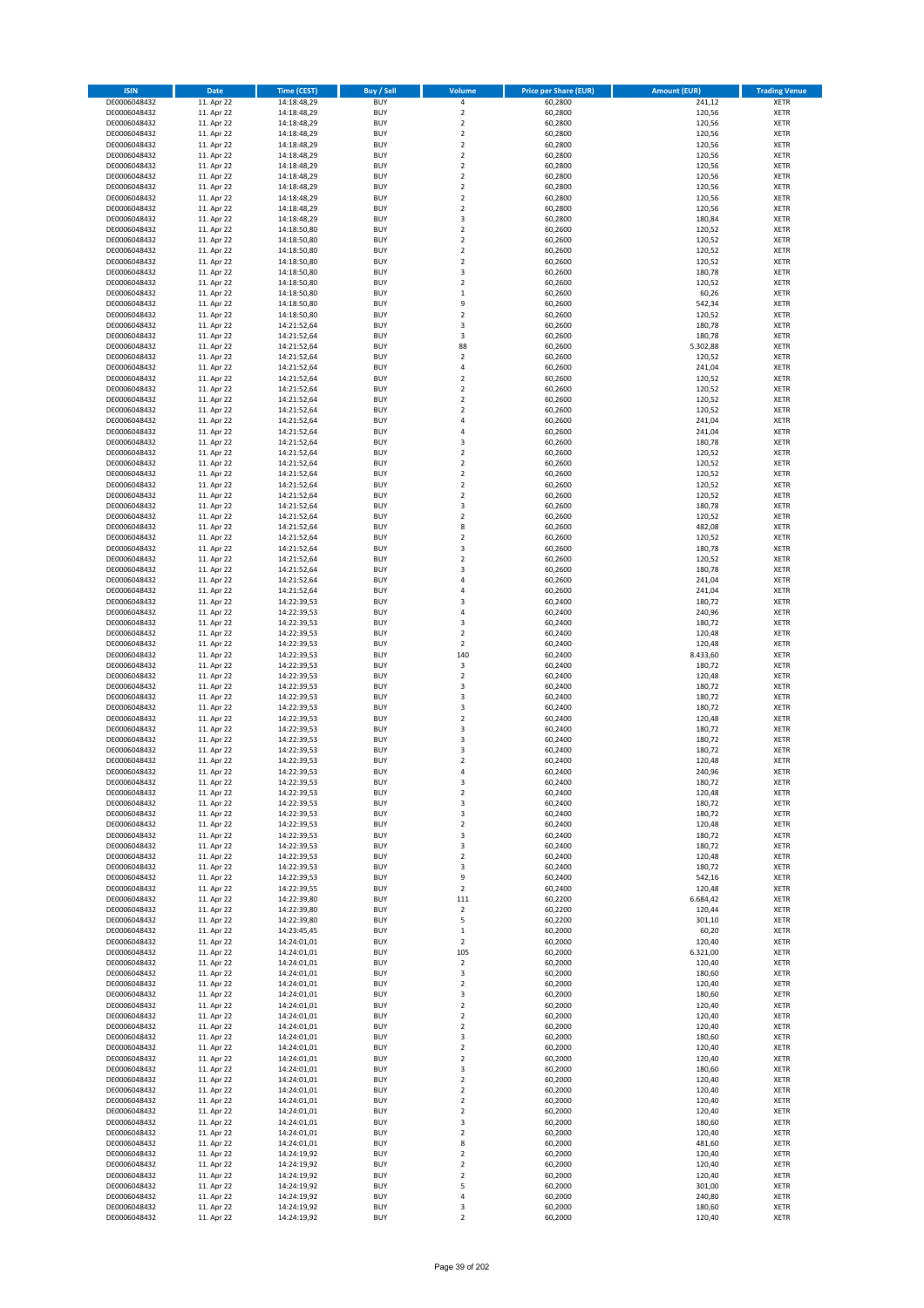| <b>ISIN</b>                  | <b>Date</b>              | Time (CEST)                | <b>Buy / Sell</b>        | <b>Volume</b>                          | <b>Price per Share (EUR)</b> | <b>Amount (EUR)</b> | <b>Trading Venue</b>       |
|------------------------------|--------------------------|----------------------------|--------------------------|----------------------------------------|------------------------------|---------------------|----------------------------|
| DE0006048432                 | 11. Apr 22               | 14:24:19,92                | <b>BUY</b>               | $\overline{2}$                         | 60,2000                      | 120,40              | <b>XETR</b>                |
| DE0006048432                 | 11. Apr 22               | 14:24:19,92                | <b>BUY</b>               | $\mathbf 2$                            | 60,2000                      | 120,40              | <b>XETR</b>                |
| DE0006048432                 | 11. Apr 22               | 14:24:19,92                | <b>BUY</b>               | 6                                      | 60,2000                      | 361,20              | <b>XETR</b>                |
| DE0006048432<br>DE0006048432 | 11. Apr 22<br>11. Apr 22 | 14:24:34,65<br>14:24:34,65 | <b>BUY</b><br><b>BUY</b> | $\mathbf 2$<br>$\overline{\mathbf{c}}$ | 60,2000<br>60,2000           | 120,40<br>120,40    | <b>XETR</b><br><b>XETR</b> |
| DE0006048432                 | 11. Apr 22               | 14:24:34,65                | <b>BUY</b>               | $\mathbf 2$                            | 60,2000                      | 120,40              | <b>XETR</b>                |
| DE0006048432                 | 11. Apr 22               | 14:24:47,61                | <b>BUY</b>               | 4                                      | 60,2000                      | 240,80              | <b>XETR</b>                |
| DE0006048432                 | 11. Apr 22               | 14:24:47,61                | <b>BUY</b>               | $\mathbf 2$                            | 60,2000                      | 120,40              | <b>XETR</b>                |
| DE0006048432                 | 11. Apr 22               | 14:24:47,61                | <b>BUY</b>               | 3                                      | 60,2000                      | 180,60              | <b>XETR</b>                |
| DE0006048432                 | 11. Apr 22               | 14:24:47,61                | <b>BUY</b>               | 5                                      | 60,2000                      | 301,00              | <b>XETR</b>                |
| DE0006048432                 | 11. Apr 22               | 14:24:47,61                | <b>BUY</b>               | 3                                      | 60,2000                      | 180,60              | <b>XETR</b>                |
| DE0006048432<br>DE0006048432 | 11. Apr 22<br>11. Apr 22 | 14:24:47,61<br>14:24:47,61 | <b>BUY</b><br><b>BUY</b> | 3<br>$\mathbf 2$                       | 60,2000<br>60,2000           | 180,60<br>120,40    | <b>XETR</b><br><b>XETR</b> |
| DE0006048432                 | 11. Apr 22               | 14:24:47,61                | <b>BUY</b>               | 3                                      | 60,2000                      | 180,60              | <b>XETR</b>                |
| DE0006048432                 | 11. Apr 22               | 14:24:47,61                | <b>BUY</b>               | 3                                      | 60,2000                      | 180,60              | <b>XETR</b>                |
| DE0006048432                 | 11. Apr 22               | 14:26:30,39                | <b>BUY</b>               | 64                                     | 60,2400                      | 3.855,36            | <b>XETR</b>                |
| DE0006048432                 | 11. Apr 22               | 14:27:03,61                | <b>BUY</b>               | 157                                    | 60,2600                      | 9.460,82            | <b>XETR</b>                |
| DE0006048432                 | 11. Apr 22               | 14:27:22,47                | <b>BUY</b>               | 3                                      | 60,2600                      | 180,78              | <b>XETR</b>                |
| DE0006048432                 | 11. Apr 22               | 14:27:22,47                | <b>BUY</b>               | 10                                     | 60,2600                      | 602,60              | <b>XETR</b>                |
| DE0006048432                 | 11. Apr 22               | 14:27:22,49                | <b>BUY</b>               | 6                                      | 60,2600                      | 361,56              | <b>XETR</b>                |
| DE0006048432<br>DE0006048432 | 11. Apr 22<br>11. Apr 22 | 14:27:55,57                | <b>BUY</b><br><b>BUY</b> | 4<br>4                                 | 60,2400<br>60,2400           | 240,96<br>240,96    | <b>XETR</b><br><b>XETR</b> |
| DE0006048432                 | 11. Apr 22               | 14:27:55,57<br>14:27:55,57 | <b>BUY</b>               | 9                                      | 60,2400                      | 542,16              | <b>XETR</b>                |
| DE0006048432                 | 11. Apr 22               | 14:27:55,57                | <b>BUY</b>               | $\mathbf 2$                            | 60,2400                      | 120,48              | <b>XETR</b>                |
| DE0006048432                 | 11. Apr 22               | 14:27:55,57                | <b>BUY</b>               | 4                                      | 60,2400                      | 240,96              | <b>XETR</b>                |
| DE0006048432                 | 11. Apr 22               | 14:27:55,57                | <b>BUY</b>               | 4                                      | 60,2400                      | 240,96              | <b>XETR</b>                |
| DE0006048432                 | 11. Apr 22               | 14:27:55,57                | <b>BUY</b>               | 5                                      | 60,2400                      | 301,20              | <b>XETR</b>                |
| DE0006048432                 | 11. Apr 22               | 14:27:55,57                | <b>BUY</b>               | 4                                      | 60,2400                      | 240,96              | <b>XETR</b>                |
| DE0006048432<br>DE0006048432 | 11. Apr 22<br>11. Apr 22 | 14:27:55,57<br>14:27:55,57 | <b>BUY</b><br><b>BUY</b> | 3<br>5                                 | 60,2400<br>60,2400           | 180,72<br>301,20    | <b>XETR</b><br><b>XETR</b> |
| DE0006048432                 | 11. Apr 22               | 14:27:55,57                | <b>BUY</b>               | $\mathbf 2$                            | 60,2400                      | 120,48              | <b>XETR</b>                |
| DE0006048432                 | 11. Apr 22               | 14:27:55,57                | <b>BUY</b>               | 3                                      | 60,2400                      | 180,72              | <b>XETR</b>                |
| DE0006048432                 | 11. Apr 22               | 14:27:55,57                | <b>BUY</b>               | 4                                      | 60,2400                      | 240,96              | <b>XETR</b>                |
| DE0006048432                 | 11. Apr 22               | 14:27:55,57                | <b>BUY</b>               | 5                                      | 60,2400                      | 301,20              | <b>XETR</b>                |
| DE0006048432                 | 11. Apr 22               | 14:27:55,57                | <b>BUY</b>               | $\mathbf 2$                            | 60,2400                      | 120,48              | <b>XETR</b>                |
| DE0006048432                 | 11. Apr 22               | 14:27:55,57                | <b>BUY</b>               | $\mathbf 2$                            | 60,2400                      | 120,48              | <b>XETR</b>                |
| DE0006048432                 | 11. Apr 22               | 14:27:55,57                | <b>BUY</b>               | 6                                      | 60,2400                      | 361,44              | <b>XETR</b>                |
| DE0006048432<br>DE0006048432 | 11. Apr 22<br>11. Apr 22 | 14:27:55,57<br>14:27:55,57 | <b>BUY</b><br><b>BUY</b> | $\mathbf 2$<br>8                       | 60,2400<br>60,2400           | 120,48<br>481,92    | <b>XETR</b><br><b>XETR</b> |
| DE0006048432                 | 11. Apr 22               | 14:27:55,57                | <b>BUY</b>               | $\overline{\mathbf{c}}$                | 60,2400                      | 120,48              | <b>XETR</b>                |
| DE0006048432                 | 11. Apr 22               | 14:27:55,57                | <b>BUY</b>               | 4                                      | 60,2400                      | 240,96              | <b>XETR</b>                |
| DE0006048432                 | 11. Apr 22               | 14:27:55,57                | <b>BUY</b>               | 4                                      | 60,2400                      | 240,96              | <b>XETR</b>                |
| DE0006048432                 | 11. Apr 22               | 14:27:55,57                | <b>BUY</b>               | 6                                      | 60,2400                      | 361,44              | <b>XETR</b>                |
| DE0006048432                 | 11. Apr 22               | 14:27:55,57                | <b>BUY</b>               | 4                                      | 60,2400                      | 240,96              | <b>XETR</b>                |
| DE0006048432                 | 11. Apr 22               | 14:27:55,57                | <b>BUY</b>               | 4                                      | 60,2400                      | 240,96              | <b>XETR</b>                |
| DE0006048432                 | 11. Apr 22               | 14:27:55,57                | <b>BUY</b>               | 70                                     | 60,2400                      | 4.216,80            | <b>XETR</b>                |
| DE0006048432<br>DE0006048432 | 11. Apr 22<br>11. Apr 22 | 14:28:56,93<br>14:28:56,93 | <b>BUY</b><br><b>BUY</b> | 3<br>4                                 | 60,2400<br>60,2400           | 180,72<br>240,96    | <b>XETR</b><br><b>XETR</b> |
| DE0006048432                 | 11. Apr 22               | 14:29:50,01                | <b>BUY</b>               | $\mathbf 2$                            | 60,2400                      | 120,48              | <b>XETR</b>                |
| DE0006048432                 | 11. Apr 22               | 14:29:50,01                | <b>BUY</b>               | 5                                      | 60,2400                      | 301,20              | <b>XETR</b>                |
| DE0006048432                 | 11. Apr 22               | 14:29:50,01                | <b>BUY</b>               | 4                                      | 60,2400                      | 240,96              | <b>XETR</b>                |
| DE0006048432                 | 11. Apr 22               | 14:29:50,01                | <b>BUY</b>               | 8                                      | 60,2400                      | 481,92              | <b>XETR</b>                |
| DE0006048432                 | 11. Apr 22               | 14:29:50,01                | <b>BUY</b>               | 106                                    | 60,2400                      | 6.385,44            | <b>XETR</b>                |
| DE0006048432                 | 11. Apr 22               | 14:29:50,01                | <b>BUY</b>               | $\mathbf 2$                            | 60,2400                      | 120,48              | <b>XETR</b>                |
| DE0006048432<br>DE0006048432 | 11. Apr 22<br>11. Apr 22 | 14:29:50,01<br>14:29:50,01 | <b>BUY</b><br><b>BUY</b> | 3<br>4                                 | 60,2400<br>60,2400           | 180,72<br>240,96    | <b>XETR</b><br><b>XETR</b> |
| DE0006048432                 | 11. Apr 22               | 14:29:50,01                | <b>BUY</b>               | 5                                      | 60,2400                      | 301,20              | <b>XETR</b>                |
| DE0006048432                 | 11. Apr 22               | 14:29:50,01                | <b>BUY</b>               | 6                                      | 60,2400                      | 361,44              | <b>XETR</b>                |
| DE0006048432                 | 11. Apr 22               | 14:29:50,01                | <b>BUY</b>               | 3                                      | 60,2400                      | 180,72              | <b>XETR</b>                |
| DE0006048432                 | 11. Apr 22               | 14:29:50,01                | <b>BUY</b>               | 4                                      | 60,2400                      | 240,96              | <b>XETR</b>                |
| DE0006048432                 | 11. Apr 22               | 14:29:50,01                | <b>BUY</b>               | 4                                      | 60,2400                      | 240,96              | <b>XETR</b>                |
| DE0006048432                 | 11. Apr 22               | 14:29:50,01                | <b>BUY</b>               | $\overline{\mathbf{c}}$                | 60,2400                      | 120,48              | <b>XETR</b>                |
| DE0006048432<br>DE0006048432 | 11. Apr 22               | 14:29:50,01<br>14:29:50,01 | <b>BUY</b><br><b>BUY</b> | 6<br>4                                 | 60,2400<br>60,2400           | 361,44<br>240,96    | <b>XETR</b><br><b>XETR</b> |
| DE0006048432                 | 11. Apr 22<br>11. Apr 22 | 14:29:50,01                | BUY                      | 2                                      | 60,2400                      | 120,48              | <b>XETR</b>                |
| DE0006048432                 | 11. Apr 22               | 14:29:50,01                | <b>BUY</b>               | 3                                      | 60,2400                      | 180,72              | <b>XETR</b>                |
| DE0006048432                 | 11. Apr 22               | 14:29:50,01                | <b>BUY</b>               | 11                                     | 60,2400                      | 662,64              | <b>XETR</b>                |
| DE0006048432                 | 11. Apr 22               | 14:29:50,01                | <b>BUY</b>               | 4                                      | 60,2400                      | 240,96              | XETR                       |
| DE0006048432                 | 11. Apr 22               | 14:29:50,01                | <b>BUY</b>               | 4                                      | 60,2400                      | 240,96              | <b>XETR</b>                |
| DE0006048432<br>DE0006048432 | 11. Apr 22               | 14:29:50,01                | <b>BUY</b><br><b>BUY</b> | 3<br>5                                 | 60,2400<br>60,2400           | 180,72<br>301,20    | <b>XETR</b>                |
| DE0006048432                 | 11. Apr 22<br>11. Apr 22 | 14:29:50,01<br>14:29:50,01 | <b>BUY</b>               | 4                                      | 60,2400                      | 240,96              | <b>XETR</b><br><b>XETR</b> |
| DE0006048432                 | 11. Apr 22               | 14:29:50,01                | <b>BUY</b>               | $\mathbf 2$                            | 60,2400                      | 120,48              | <b>XETR</b>                |
| DE0006048432                 | 11. Apr 22               | 14:29:50,01                | <b>BUY</b>               | 5                                      | 60,2400                      | 301,20              | <b>XETR</b>                |
| DE0006048432                 | 11. Apr 22               | 14:29:56,73                | <b>BUY</b>               | 23                                     | 60,2200                      | 1.385,06            | <b>XETR</b>                |
| DE0006048432                 | 11. Apr 22               | 14:29:56,73                | <b>BUY</b>               | 3                                      | 60,2200                      | 180,66              | <b>XETR</b>                |
| DE0006048432                 | 11. Apr 22               | 14:29:56,73                | <b>BUY</b>               | 4                                      | 60,2200                      | 240,88              | <b>XETR</b>                |
| DE0006048432<br>DE0006048432 | 11. Apr 22<br>11. Apr 22 | 14:29:56,73<br>14:29:56,73 | <b>BUY</b><br><b>BUY</b> | 5<br>4                                 | 60,2200<br>60,2200           | 301,10<br>240,88    | <b>XETR</b><br><b>XETR</b> |
| DE0006048432                 | 11. Apr 22               | 14:29:56,73                | <b>BUY</b>               | 4                                      | 60,2200                      | 240,88              | <b>XETR</b>                |
| DE0006048432                 | 11. Apr 22               | 14:29:56,73                | <b>BUY</b>               | 4                                      | 60,2200                      | 240,88              | <b>XETR</b>                |
| DE0006048432                 | 11. Apr 22               | 14:29:56,73                | <b>BUY</b>               | 3                                      | 60,2200                      | 180,66              | <b>XETR</b>                |
| DE0006048432                 | 11. Apr 22               | 14:29:56,73                | <b>BUY</b>               | 8                                      | 60,2200                      | 481,76              | XETR                       |
| DE0006048432                 | 11. Apr 22               | 14:29:56,73                | <b>BUY</b>               | 3                                      | 60,2200                      | 180,66              | <b>XETR</b>                |
| DE0006048432                 | 11. Apr 22               | 14:29:56,73                | <b>BUY</b>               | 4                                      | 60,2200                      | 240,88              | <b>XETR</b>                |
| DE0006048432<br>DE0006048432 | 11. Apr 22<br>11. Apr 22 | 14:29:56,73<br>14:29:56,73 | <b>BUY</b><br><b>BUY</b> | 6<br>100                               | 60,2200<br>60,2200           | 361,32<br>6.022,00  | <b>XETR</b><br><b>XETR</b> |
| DE0006048432                 | 11. Apr 22               | 14:30:02,89                | <b>BUY</b>               | 3                                      | 60,2200                      | 180,66              | <b>XETR</b>                |
| DE0006048432                 | 11. Apr 22               | 14:30:02,89                | <b>BUY</b>               | $\mathbf 2$                            | 60,2200                      | 120,44              | <b>XETR</b>                |
| DE0006048432                 | 11. Apr 22               | 14:30:02,89                | <b>BUY</b>               | 5                                      | 60,2200                      | 301,10              | <b>XETR</b>                |
| DE0006048432                 | 11. Apr 22               | 14:30:02,89                | <b>BUY</b>               | 19                                     | 60,2200                      | 1.144,18            | <b>XETR</b>                |
| DE0006048432                 | 11. Apr 22               | 14:30:02,89                | <b>BUY</b>               | 3                                      | 60,2200                      | 180,66              | <b>XETR</b>                |
| DE0006048432                 | 11. Apr 22               | 14:30:02,89                | <b>BUY</b>               | 4                                      | 60,2200                      | 240,88              | <b>XETR</b>                |
| DE0006048432                 | 11. Apr 22               | 14:30:02,89                | <b>BUY</b><br><b>BUY</b> | 3<br>$\mathbf 2$                       | 60,2200                      | 180,66              | <b>XETR</b><br><b>XETR</b> |
| DE0006048432<br>DE0006048432 | 11. Apr 22<br>11. Apr 22 | 14:30:02,89<br>14:30:02,89 | <b>BUY</b>               | 4                                      | 60,2200<br>60,2200           | 120,44<br>240,88    | <b>XETR</b>                |
| DE0006048432                 | 11. Apr 22               | 14:30:02,89                | <b>BUY</b>               | 3                                      | 60,2200                      | 180,66              | <b>XETR</b>                |
| DE0006048432                 | 11. Apr 22               | 14:30:02,89                | <b>BUY</b>               | 4                                      | 60,2200                      | 240,88              | <b>XETR</b>                |
| DE0006048432                 | 11. Apr 22               | 14:30:02,89                | <b>BUY</b>               | 4                                      | 60,2200                      | 240,88              | <b>XETR</b>                |
| DE0006048432                 | 11. Apr 22               | 14:30:02,89                | <b>BUY</b>               | $\mathbf 2$                            | 60,2200                      | 120,44              | <b>XETR</b>                |
| DE0006048432                 | 11. Apr 22               | 14:30:02,89                | <b>BUY</b>               | 3                                      | 60,2200                      | 180,66              | <b>XETR</b>                |
| DE0006048432<br>DE0006048432 | 11. Apr 22<br>11. Apr 22 | 14:30:02,89<br>14:30:02,89 | <b>BUY</b><br><b>BUY</b> | 4<br>4                                 | 60,2200<br>60,2200           | 240,88<br>240,88    | XETR<br><b>XETR</b>        |
| DE0006048432                 | 11. Apr 22               | 14:30:02,89                | <b>BUY</b>               | 4                                      | 60,2200                      | 240,88              | <b>XETR</b>                |
| DE0006048432                 | 11. Apr 22               | 14:30:02,89                | <b>BUY</b>               | $\mathbf 2$                            | 60,2200                      | 120,44              | <b>XETR</b>                |
| DE0006048432                 | 11. Apr 22               | 14:30:02,89                | <b>BUY</b>               | 6                                      | 60,2200                      | 361,32              | <b>XETR</b>                |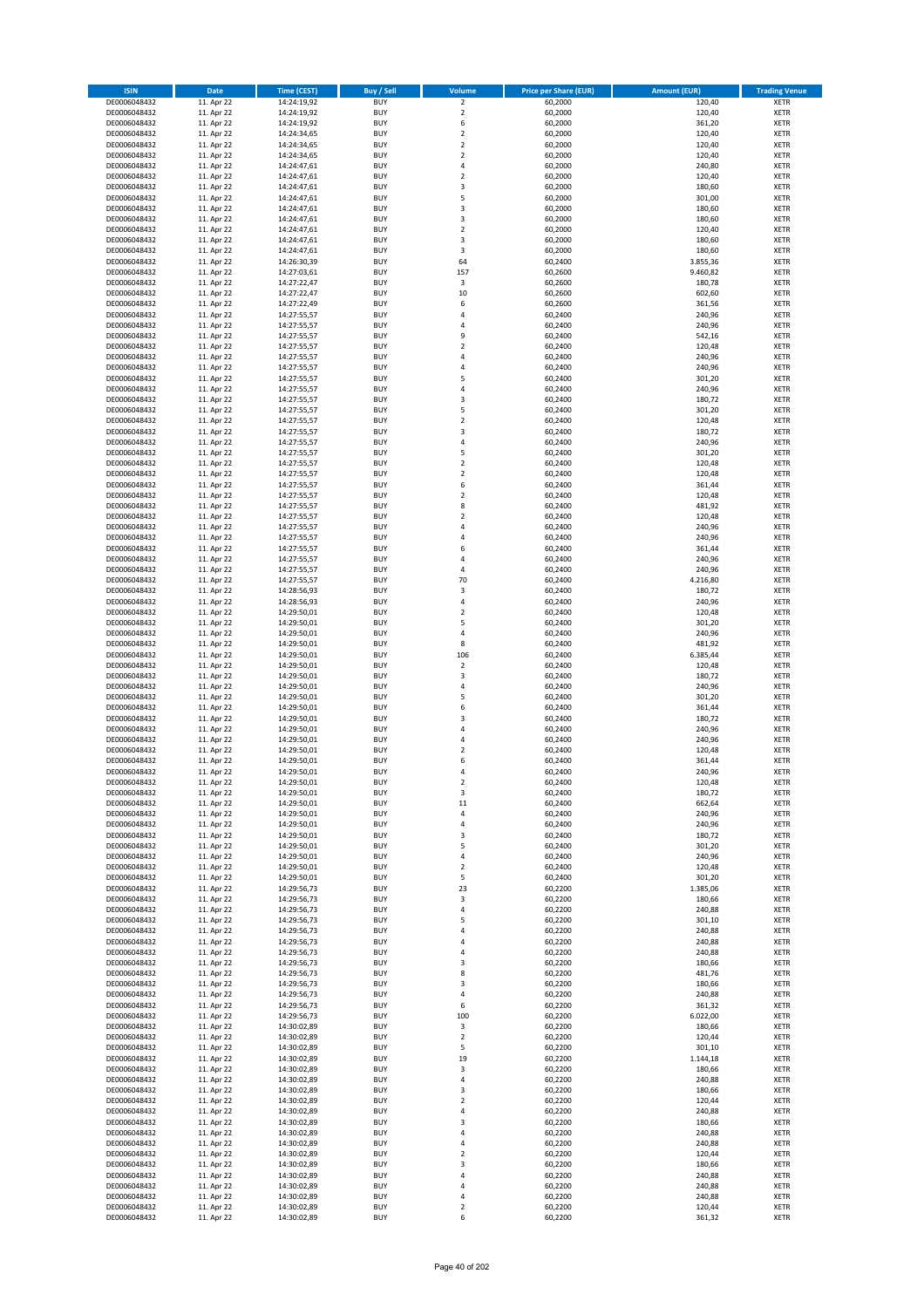| <b>ISIN</b>                  | Date                     | <b>Time (CEST)</b>         | <b>Buy / Sell</b>        | Volume                           | <b>Price per Share (EUR)</b> | <b>Amount (EUR)</b> | <b>Trading Venue</b>       |
|------------------------------|--------------------------|----------------------------|--------------------------|----------------------------------|------------------------------|---------------------|----------------------------|
| DE0006048432                 | 11. Apr 22               | 14:30:02,89                | <b>BUY</b>               | 59                               | 60,2200                      | 3.552,98            | <b>XETR</b>                |
| DE0006048432                 | 11. Apr 22               | 14:31:14,80                | <b>BUY</b>               | $\pmb{4}$                        | 60,2200                      | 240,88              | <b>XETR</b>                |
| DE0006048432                 | 11. Apr 22               | 14:31:14,80                | <b>BUY</b>               | 3                                | 60,2200                      | 180,66              | <b>XETR</b>                |
| DE0006048432                 | 11. Apr 22               | 14:31:14,80                | <b>BUY</b>               | 3                                | 60,2200                      | 180,66              | <b>XETR</b>                |
| DE0006048432                 | 11. Apr 22               | 14:31:14,80                | <b>BUY</b>               | 3                                | 60,2200                      | 180,66              | <b>XETR</b>                |
| DE0006048432                 | 11. Apr 22               | 14:31:14,80                | <b>BUY</b>               | 5                                | 60,2200                      | 301,10              | <b>XETR</b>                |
| DE0006048432                 | 11. Apr 22               | 14:31:52,49                | <b>BUY</b>               | $\overline{\mathbf{3}}$          | 60,2200                      | 180,66              | <b>XETR</b>                |
| DE0006048432                 | 11. Apr 22               | 14:31:52,49                | <b>BUY</b>               | 4                                | 60,2200                      | 240,88              | <b>XETR</b>                |
| DE0006048432                 | 11. Apr 22               | 14:31:52,49                | <b>BUY</b>               | $\overline{a}$                   | 60,2200                      | 240,88              | <b>XETR</b>                |
| DE0006048432                 | 11. Apr 22               | 14:31:52,49                | <b>BUY</b>               | $\overline{2}$                   | 60,2200                      | 120,44              | <b>XETR</b>                |
| DE0006048432                 | 11. Apr 22               | 14:31:52,49                | <b>BUY</b>               | 3                                | 60,2200                      | 180,66              | <b>XETR</b>                |
| DE0006048432                 | 11. Apr 22               | 14:31:52,49                | <b>BUY</b>               | $\overline{2}$                   | 60,2200                      | 120,44              | <b>XETR</b>                |
| DE0006048432                 | 11. Apr 22               | 14:31:52,49                | <b>BUY</b>               | $\overline{2}$<br>$\overline{4}$ | 60,2200                      | 120,44              | <b>XETR</b>                |
| DE0006048432                 | 11. Apr 22<br>11. Apr 22 | 14:31:52,49                | <b>BUY</b><br><b>BUY</b> | $\,1\,$                          | 60,2200<br>60,2200           | 240,88<br>60,22     | <b>XETR</b><br><b>XETR</b> |
| DE0006048432<br>DE0006048432 | 11. Apr 22               | 14:31:52,49<br>14:31:52,50 | BUY                      | 8                                | 60,2200                      | 481,76              | <b>XETR</b>                |
| DE0006048432                 | 11. Apr 22               | 14:31:52,50                | <b>BUY</b>               | 18                               | 60,2200                      | 1.083,96            | <b>XETR</b>                |
| DE0006048432                 | 11. Apr 22               | 14:31:59,91                | <b>BUY</b>               | 52                               | 60,2200                      | 3.131,44            | <b>XETR</b>                |
| DE0006048432                 | 11. Apr 22               | 14:34:56,04                | <b>BUY</b>               | $\mathbf 2$                      | 60,2200                      | 120,44              | <b>XETR</b>                |
| DE0006048432                 | 11. Apr 22               | 14:34:56,04                | <b>BUY</b>               | 6                                | 60,2200                      | 361,32              | <b>XETR</b>                |
| DE0006048432                 | 11. Apr 22               | 14:34:56,04                | <b>BUY</b>               | $\overline{2}$                   | 60,2200                      | 120,44              | <b>XETR</b>                |
| DE0006048432                 | 11. Apr 22               | 14:34:56,04                | <b>BUY</b>               | 3                                | 60,2200                      | 180,66              | <b>XETR</b>                |
| DE0006048432                 | 11. Apr 22               | 14:34:56,04                | <b>BUY</b>               | $11\,$                           | 60,2200                      | 662,42              | <b>XETR</b>                |
| DE0006048432                 | 11. Apr 22               | 14:34:56,04                | <b>BUY</b>               | 156                              | 60,2200                      | 9.394,32            | <b>XETR</b>                |
| DE0006048432                 | 11. Apr 22               | 14:34:56,04                | <b>BUY</b>               | 3                                | 60,2200                      | 180,66              | <b>XETR</b>                |
| DE0006048432                 | 11. Apr 22               | 14:34:56,04                | <b>BUY</b>               | $\mathbf 2$                      | 60,2200                      | 120,44              | <b>XETR</b>                |
| DE0006048432                 | 11. Apr 22               | 14:34:56,04                | <b>BUY</b>               | $\overline{4}$                   | 60,2200                      | 240,88              | <b>XETR</b>                |
| DE0006048432                 | 11. Apr 22               | 14:34:56,04                | <b>BUY</b>               | $\overline{2}$                   | 60,2200                      | 120,44              | <b>XETR</b>                |
| DE0006048432                 | 11. Apr 22               | 14:34:56,04                | <b>BUY</b>               | 6                                | 60,2200                      | 361,32              | <b>XETR</b>                |
| DE0006048432                 | 11. Apr 22               | 14:34:56,04                | <b>BUY</b>               | 3                                | 60,2200                      | 180,66              | <b>XETR</b>                |
| DE0006048432                 | 11. Apr 22               | 14:34:56,04                | <b>BUY</b>               | $\overline{2}$                   | 60,2200                      | 120,44              | <b>XETR</b>                |
| DE0006048432                 | 11. Apr 22               | 14:34:56,04                | <b>BUY</b>               | $\mathbf 2$                      | 60,2200                      | 120,44              | <b>XETR</b>                |
| DE0006048432                 | 11. Apr 22               | 14:34:56,04                | <b>BUY</b>               | 3<br>5                           | 60,2200                      | 180,66              | <b>XETR</b>                |
| DE0006048432<br>DE0006048432 | 11. Apr 22               | 14:34:56,04                | <b>BUY</b>               | $\overline{\mathbf{3}}$          | 60,2200                      | 301,10              | <b>XETR</b>                |
| DE0006048432                 | 11. Apr 22<br>11. Apr 22 | 14:34:56,04<br>14:34:56,04 | <b>BUY</b><br><b>BUY</b> | 3                                | 60,2200<br>60,2200           | 180,66<br>180,66    | <b>XETR</b><br><b>XETR</b> |
| DE0006048432                 | 11. Apr 22               | 14:34:56,04                | <b>BUY</b>               | 5                                | 60,2200                      | 301,10              | <b>XETR</b>                |
| DE0006048432                 | 11. Apr 22               | 14:34:56,04                | BUY                      | 6                                | 60,2200                      | 361,32              | <b>XETR</b>                |
| DE0006048432                 | 11. Apr 22               | 14:34:56,04                | <b>BUY</b>               | $\mathbf 2$                      | 60,2200                      | 120,44              | <b>XETR</b>                |
| DE0006048432                 | 11. Apr 22               | 14:34:56,04                | <b>BUY</b>               | 3                                | 60,2200                      | 180,66              | <b>XETR</b>                |
| DE0006048432                 | 11. Apr 22               | 14:34:56,04                | <b>BUY</b>               | $\overline{a}$                   | 60,2200                      | 240,88              | <b>XETR</b>                |
| DE0006048432                 | 11. Apr 22               | 14:34:56,04                | <b>BUY</b>               | $\overline{\mathbf{3}}$          | 60,2200                      | 180,66              | <b>XETR</b>                |
| DE0006048432                 | 11. Apr 22               | 14:34:56,04                | <b>BUY</b>               | 3                                | 60,2200                      | 180,66              | <b>XETR</b>                |
| DE0006048432                 | 11. Apr 22               | 14:36:02,89                | <b>BUY</b>               | 3                                | 60,2200                      | 180,66              | <b>XETR</b>                |
| DE0006048432                 | 11. Apr 22               | 14:36:02,89                | <b>BUY</b>               | 164                              | 60,2200                      | 9.876,08            | <b>XETR</b>                |
| DE0006048432                 | 11. Apr 22               | 14:36:02,89                | <b>BUY</b>               | 3                                | 60,2200                      | 180,66              | <b>XETR</b>                |
| DE0006048432                 | 11. Apr 22               | 14:36:02,89                | <b>BUY</b>               | 5                                | 60,2200                      | 301,10              | <b>XETR</b>                |
| DE0006048432                 | 11. Apr 22               | 14:36:02,89                | <b>BUY</b>               | 6                                | 60,2200                      | 361,32              | <b>XETR</b>                |
| DE0006048432                 | 11. Apr 22               | 14:36:02,89                | <b>BUY</b>               | 3                                | 60,2200                      | 180,66              | <b>XETR</b>                |
| DE0006048432                 | 11. Apr 22               | 14:36:02,89                | <b>BUY</b>               | 3                                | 60,2200                      | 180,66              | <b>XETR</b>                |
| DE0006048432                 | 11. Apr 22               | 14:36:02,89                | <b>BUY</b>               | 5                                | 60,2200                      | 301,10              | <b>XETR</b>                |
| DE0006048432                 | 11. Apr 22               | 14:36:02,89                | <b>BUY</b>               | $\overline{a}$                   | 60,2200                      | 240,88              | <b>XETR</b>                |
| DE0006048432                 | 11. Apr 22               | 14:36:02,89                | <b>BUY</b><br><b>BUY</b> | 5<br>$\overline{4}$              | 60,2200                      | 301,10<br>240,88    | <b>XETR</b>                |
| DE0006048432<br>DE0006048432 | 11. Apr 22<br>11. Apr 22 | 14:36:02,89<br>14:36:02,89 | <b>BUY</b>               | 4                                | 60,2200<br>60,2200           | 240,88              | <b>XETR</b><br><b>XETR</b> |
| DE0006048432                 | 11. Apr 22               | 14:36:02,89                | <b>BUY</b>               | 5                                | 60,2200                      | 301,10              | <b>XETR</b>                |
| DE0006048432                 | 11. Apr 22               | 14:36:02,89                | <b>BUY</b>               | 10                               | 60,2200                      | 602,20              | <b>XETR</b>                |
| DE0006048432                 | 11. Apr 22               | 14:36:02,89                | <b>BUY</b>               | 4                                | 60,2200                      | 240,88              | <b>XETR</b>                |
| DE0006048432                 | 11. Apr 22               | 14:36:02,89                | <b>BUY</b>               | $\overline{a}$                   | 60,2200                      | 240,88              | <b>XETR</b>                |
| DE0006048432                 | 11. Apr 22               | 14:36:02,89                | <b>BUY</b>               | 6                                | 60,2200                      | 361,32              | <b>XETR</b>                |
| DE0006048432                 | 11. Apr 22               | 14:36:02,89                | <b>BUY</b>               | 3                                | 60,2200                      | 180,66              | <b>XETR</b>                |
| DE0006048432                 | 11. Apr 22               | 14:36:14,12                | BUY                      | $11\,$                           | 60,2600                      | 662,86              | <b>XETR</b>                |
| DE0006048432                 | 11. Apr 22               | 14:36:14,12                | BUY                      | $\overline{7}$                   | 60,2600                      | 421,82              | <b>XETR</b>                |
| DE0006048432                 | 11. Apr 22               | 14:36:14,12                | <b>BUY</b>               | 21                               | 60,2600                      | 1.265,46            | <b>XETR</b>                |
| DE0006048432                 | 11. Apr 22               | 14:36:14,12                | <b>BUY</b>               | 12                               | 60,2600                      | 723,12              | <b>XETR</b>                |
| DE0006048432                 | 11. Apr 22               | 14:36:14,12                | <b>BUY</b>               | 5                                | 60,2600                      | 301,30              | <b>XETR</b>                |
| DE0006048432                 | 11. Apr 22               | 14:36:14,12                | <b>BUY</b>               | 3                                | 60,2600                      | 180,78              | <b>XETR</b>                |
| DE0006048432                 | 11. Apr 22               | 14:36:14,12                | <b>BUY</b>               | 4                                | 60,2600                      | 241,04              | <b>XETR</b>                |
| DE0006048432                 | 11. Apr 22               | 14:36:14,12                | <b>BUY</b>               | 3                                | 60,2600                      | 180,78              | <b>XETR</b>                |
| DE0006048432                 | 11. Apr 22               | 14:36:14,12                | <b>BUY</b>               | 3                                | 60,2600                      | 180,78              | <b>XETR</b>                |
| DE0006048432                 | 11. Apr 22               | 14:36:14,12                | <b>BUY</b>               | 3                                | 60,2600                      | 180,78              | <b>XETR</b>                |
| DE0006048432                 | 11. Apr 22               | 14:36:14,12                | <b>BUY</b>               | 8                                | 60,2600                      | 482,08              | <b>XETR</b>                |
| DE0006048432                 | 11. Apr 22               | 14:36:14,12                | <b>BUY</b>               | 4                                | 60,2600                      | 241,04              | <b>XETR</b>                |
| DE0006048432<br>DE0006048432 | 11. Apr 22<br>11. Apr 22 | 14:36:14,12                | <b>BUY</b><br><b>BUY</b> | 66<br>3                          | 60,2600<br>60,2800           | 3.977,16<br>180,84  | <b>XETR</b><br><b>XETR</b> |
| DE0006048432                 | 11. Apr 22               | 14:37:06,05<br>14:37:06,05 | <b>BUY</b>               | 30                               | 60,2800                      | 1.808,40            | <b>XETR</b>                |
| DE0006048432                 | 11. Apr 22               | 14:37:06,05                | <b>BUY</b>               | $\mathbf 2$                      | 60,2800                      | 120,56              | <b>XETR</b>                |
| DE0006048432                 | 11. Apr 22               | 14:37:06,05                | <b>BUY</b>               | $\overline{2}$                   | 60,2800                      | 120,56              | <b>XETR</b>                |
| DE0006048432                 | 11. Apr 22               | 14:37:26,31                | <b>BUY</b>               | 6                                | 60,2600                      | 361,56              | <b>XETR</b>                |
| DE0006048432                 | 11. Apr 22               | 14:37:26,31                | <b>BUY</b>               | $\overline{a}$                   | 60,2600                      | 241,04              | <b>XETR</b>                |
| DE0006048432                 | 11. Apr 22               | 14:37:26,31                | <b>BUY</b>               | 3                                | 60,2600                      | 180,78              | <b>XETR</b>                |
| DE0006048432                 | 11. Apr 22               | 14:37:26,31                | <b>BUY</b>               | 3                                | 60,2600                      | 180,78              | <b>XETR</b>                |
| DE0006048432                 | 11. Apr 22               | 14:37:26,31                | <b>BUY</b>               | 100                              | 60,2600                      | 6.026,00            | <b>XETR</b>                |
| DE0006048432                 | 11. Apr 22               | 14:37:26,31                | <b>BUY</b>               | $\overline{7}$                   | 60,2600                      | 421,82              | <b>XETR</b>                |
| DE0006048432                 | 11. Apr 22               | 14:37:26,31                | <b>BUY</b>               | $\overline{4}$                   | 60,2600                      | 241,04              | <b>XETR</b>                |
| DE0006048432                 | 11. Apr 22               | 14:37:26,31                | <b>BUY</b>               | 3                                | 60,2600                      | 180,78              | <b>XETR</b>                |
| DE0006048432                 | 11. Apr 22               | 14:37:26,31                | <b>BUY</b>               | 3                                | 60,2600                      | 180,78              | <b>XETR</b>                |
| DE0006048432                 | 11. Apr 22               | 14:37:26,31                | <b>BUY</b>               | 4                                | 60,2600                      | 241,04              | <b>XETR</b>                |
| DE0006048432                 | 11. Apr 22               | 14:37:26,31                | <b>BUY</b>               | 3                                | 60,2600                      | 180,78              | <b>XETR</b>                |
| DE0006048432                 | 11. Apr 22               | 14:37:26,31                | <b>BUY</b>               | 8                                | 60,2600                      | 482,08              | <b>XETR</b>                |
| DE0006048432                 | 11. Apr 22               | 14:37:26,31                | <b>BUY</b>               | $\overline{2}$                   | 60,2600                      | 120,52              | <b>XETR</b>                |
| DE0006048432                 | 11. Apr 22               | 14:37:26,31                | <b>BUY</b>               | $\overline{4}$                   | 60,2600                      | 241,04              | <b>XETR</b>                |
| DE0006048432                 | 11. Apr 22               | 14:37:26,31                | <b>BUY</b>               | 4                                | 60,2600                      | 241,04              | <b>XETR</b>                |
| DE0006048432                 | 11. Apr 22               | 14:37:26,31                | <b>BUY</b><br><b>BUY</b> | 3<br>$\mathbf 2$                 | 60,2600<br>60,2600           | 180,78<br>120,52    | <b>XETR</b><br><b>XETR</b> |
| DE0006048432<br>DE0006048432 | 11. Apr 22<br>11. Apr 22 | 14:37:26,31<br>14:37:26,31 | <b>BUY</b>               | $\mathbf 2$                      | 60,2600                      | 120,52              | <b>XETR</b>                |
| DE0006048432                 | 11. Apr 22               | 14:37:26,31                | <b>BUY</b>               | 4                                | 60,2600                      | 241,04              | <b>XETR</b>                |
| DE0006048432                 | 11. Apr 22               | 14:37:26,31                | <b>BUY</b>               | $\overline{2}$                   | 60,2600                      | 120,52              | <b>XETR</b>                |
| DE0006048432                 | 11. Apr 22               | 14:37:26,31                | <b>BUY</b>               | 5                                | 60,2600                      | 301,30              | <b>XETR</b>                |
| DE0006048432                 | 11. Apr 22               | 14:37:26,31                | <b>BUY</b>               | 4                                | 60,2600                      | 241,04              | <b>XETR</b>                |
| DE0006048432                 | 11. Apr 22               | 14:37:26,31                | <b>BUY</b>               | 4                                | 60,2600                      | 241,04              | <b>XETR</b>                |
| DE0006048432                 | 11. Apr 22               | 14:37:26,31                | <b>BUY</b>               | $\mathbf 2$                      | 60,2600                      | 120,52              | <b>XETR</b>                |
| DE0006048432                 | 11. Apr 22               | 14:37:26,31                | <b>BUY</b>               | 2                                | 60,2600                      | 120,52              | <b>XETR</b>                |
| DE0006048432                 | 11. Apr 22               | 14:37:26,31                | <b>BUY</b>               | 2                                | 60,2600                      | 120,52              | <b>XETR</b>                |
| DE0006048432                 | 11. Apr 22               | 14:37:29,31                | <b>BUY</b>               | $\mathbf 2$                      | 60,2400                      | 120,48              | <b>XETR</b>                |
| DE0006048432                 | 11. Apr 22               | 14:37:29,31                | <b>BUY</b>               | 28                               | 60,2400                      | 1.686,72            | <b>XETR</b>                |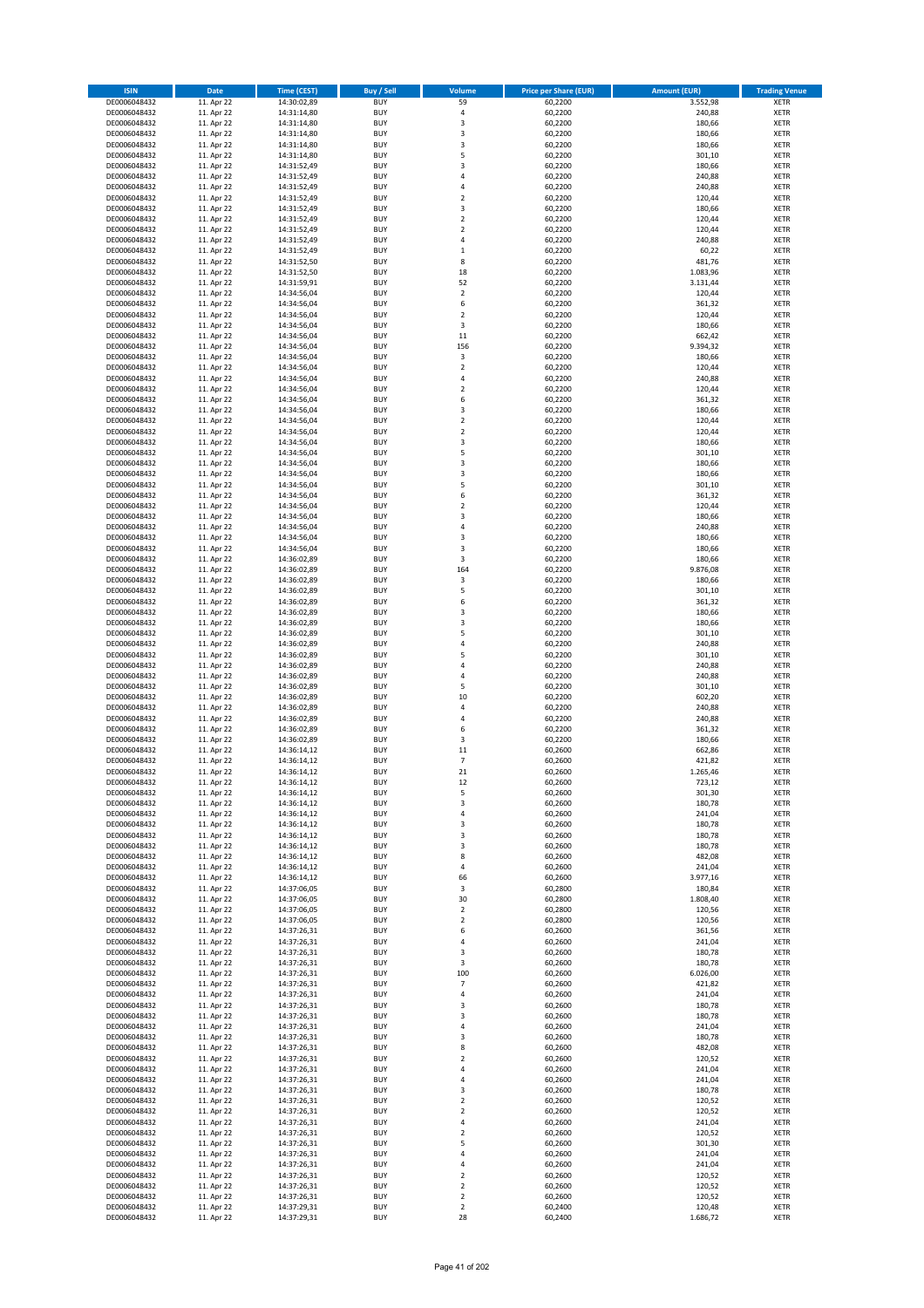| <b>ISIN</b>                  | <b>Date</b>              | <b>Time (CEST)</b>         | <b>Buy / Sell</b>        | Volume                                 | <b>Price per Share (EUR)</b> | <b>Amount (EUR)</b> | <b>Trading Venue</b>       |
|------------------------------|--------------------------|----------------------------|--------------------------|----------------------------------------|------------------------------|---------------------|----------------------------|
| DE0006048432                 | 11. Apr 22               | 14:38:58,22                | <b>BUY</b>               | $\overline{\mathsf{S}}$                | 60,2400                      | 301,20              | <b>XETR</b>                |
| DE0006048432                 | 11. Apr 22               | 14:38:58,22                | <b>BUY</b>               | 3                                      | 60,2400                      | 180,72              | <b>XETR</b>                |
| DE0006048432                 | 11. Apr 22               | 14:38:58,22                | <b>BUY</b>               | 52                                     | 60,2400                      | 3.132,48            | <b>XETR</b>                |
| DE0006048432                 | 11. Apr 22               | 14:38:58,22                | <b>BUY</b>               | 4                                      | 60,2400                      | 240,96              | <b>XETR</b>                |
| DE0006048432<br>DE0006048432 | 11. Apr 22<br>11. Apr 22 | 14:38:58,22<br>14:38:58,22 | <b>BUY</b><br><b>BUY</b> | $\overline{\mathbf{c}}$<br>$\mathbf 2$ | 60,2400<br>60,2400           | 120,48<br>120,48    | <b>XETR</b><br><b>XETR</b> |
| DE0006048432                 | 11. Apr 22               | 14:38:58,22                | <b>BUY</b>               | $\mathbf 2$                            | 60,2400                      | 120,48              | <b>XETR</b>                |
| DE0006048432                 | 11. Apr 22               | 14:38:58,22                | <b>BUY</b>               | 8                                      | 60,2400                      | 481,92              | <b>XETR</b>                |
| DE0006048432                 | 11. Apr 22               | 14:38:58,22                | <b>BUY</b>               | 6                                      | 60,2400                      | 361,44              | <b>XETR</b>                |
| DE0006048432                 | 11. Apr 22               | 14:38:58,22                | <b>BUY</b>               | $\mathbf 2$                            | 60,2400                      | 120,48              | <b>XETR</b>                |
| DE0006048432                 | 11. Apr 22               | 14:38:58,22                | <b>BUY</b>               | $\mathbf 2$                            | 60,2400                      | 120,48              | <b>XETR</b>                |
| DE0006048432                 | 11. Apr 22               | 14:38:58,22                | <b>BUY</b>               | 4                                      | 60,2400                      | 240,96              | <b>XETR</b><br><b>XETR</b> |
| DE0006048432<br>DE0006048432 | 11. Apr 22<br>11. Apr 22 | 14:39:07,11<br>14:39:07,11 | <b>BUY</b><br><b>BUY</b> | $\overline{\mathbf{c}}$<br>4           | 60,2200<br>60,2200           | 120,44<br>240,88    | <b>XETR</b>                |
| DE0006048432                 | 11. Apr 22               | 14:39:07,11                | <b>BUY</b>               | 3                                      | 60,2200                      | 180,66              | <b>XETR</b>                |
| DE0006048432                 | 11. Apr 22               | 14:39:07,11                | <b>BUY</b>               | 3                                      | 60,2200                      | 180,66              | <b>XETR</b>                |
| DE0006048432                 | 11. Apr 22               | 14:39:07,11                | <b>BUY</b>               | $\mathbf 2$                            | 60,2200                      | 120,44              | <b>XETR</b>                |
| DE0006048432                 | 11. Apr 22               | 14:39:07,11                | <b>BUY</b>               | 3                                      | 60,2200                      | 180,66              | <b>XETR</b>                |
| DE0006048432                 | 11. Apr 22               | 14:40:15,02                | <b>BUY</b>               | 3                                      | 60,2200                      | 180,66              | <b>XETR</b>                |
| DE0006048432<br>DE0006048432 | 11. Apr 22<br>11. Apr 22 | 14:40:15,02<br>14:40:15,02 | <b>BUY</b><br><b>BUY</b> | $\mathbf 2$<br>115                     | 60,2200<br>60,2200           | 120,44<br>6.925,30  | <b>XETR</b><br><b>XETR</b> |
| DE0006048432                 | 11. Apr 22               | 14:40:15,02                | <b>BUY</b>               | 6                                      | 60,2200                      | 361,32              | <b>XETR</b>                |
| DE0006048432                 | 11. Apr 22               | 14:40:15,02                | <b>BUY</b>               | 4                                      | 60,2200                      | 240,88              | <b>XETR</b>                |
| DE0006048432                 | 11. Apr 22               | 14:40:15,02                | <b>BUY</b>               | 3                                      | 60,2200                      | 180,66              | <b>XETR</b>                |
| DE0006048432                 | 11. Apr 22               | 14:40:15,02                | <b>BUY</b>               | 5                                      | 60,2200                      | 301,10              | <b>XETR</b>                |
| DE0006048432                 | 11. Apr 22               | 14:40:15,02                | <b>BUY</b>               | 4                                      | 60,2200                      | 240,88              | <b>XETR</b>                |
| DE0006048432<br>DE0006048432 | 11. Apr 22               | 14:40:15,02                | <b>BUY</b><br><b>BUY</b> | $\overline{7}$<br>4                    | 60,2200                      | 421,54              | <b>XETR</b><br><b>XETR</b> |
| DE0006048432                 | 11. Apr 22<br>11. Apr 22 | 14:40:15,02<br>14:40:15,02 | <b>BUY</b>               | 3                                      | 60,2200<br>60,2200           | 240,88<br>180,66    | <b>XETR</b>                |
| DE0006048432                 | 11. Apr 22               | 14:40:15,02                | <b>BUY</b>               | 4                                      | 60,2200                      | 240,88              | <b>XETR</b>                |
| DE0006048432                 | 11. Apr 22               | 14:40:15,02                | <b>BUY</b>               | 3                                      | 60,2200                      | 180,66              | <b>XETR</b>                |
| DE0006048432                 | 11. Apr 22               | 14:40:15,02                | <b>BUY</b>               | 5                                      | 60,2200                      | 301,10              | <b>XETR</b>                |
| DE0006048432                 | 11. Apr 22               | 14:40:15,02                | <b>BUY</b>               | 3                                      | 60,2200                      | 180,66              | <b>XETR</b>                |
| DE0006048432                 | 11. Apr 22               | 14:40:15,02                | <b>BUY</b>               | 3                                      | 60,2200                      | 180,66              | <b>XETR</b>                |
| DE0006048432<br>DE0006048432 | 11. Apr 22<br>11. Apr 22 | 14:40:15,02<br>14:40:15,02 | <b>BUY</b><br><b>BUY</b> | 3<br>3                                 | 60,2200<br>60,2200           | 180,66<br>180,66    | <b>XETR</b><br><b>XETR</b> |
| DE0006048432                 | 11. Apr 22               | 14:40:15,02                | <b>BUY</b>               | 3                                      | 60,2200                      | 180,66              | <b>XETR</b>                |
| DE0006048432                 | 11. Apr 22               | 14:40:15,02                | <b>BUY</b>               | 6                                      | 60,2200                      | 361,32              | <b>XETR</b>                |
| DE0006048432                 | 11. Apr 22               | 14:40:15,02                | <b>BUY</b>               | 4                                      | 60,2200                      | 240,88              | <b>XETR</b>                |
| DE0006048432                 | 11. Apr 22               | 14:40:15,02                | <b>BUY</b>               | 4                                      | 60,2200                      | 240,88              | <b>XETR</b>                |
| DE0006048432                 | 11. Apr 22               | 14:40:15,02                | <b>BUY</b>               | 80                                     | 60,2200                      | 4.817,60            | <b>XETR</b>                |
| DE0006048432<br>DE0006048432 | 11. Apr 22<br>11. Apr 22 | 14:40:51,43<br>14:43:01,85 | <b>BUY</b><br><b>BUY</b> | 156<br>8                               | 60,2200<br>60,2000           | 9.394,32<br>481,60  | <b>XETR</b><br><b>XETR</b> |
| DE0006048432                 | 11. Apr 22               | 14:43:01,85                | <b>BUY</b>               | 4                                      | 60,2000                      | 240,80              | <b>XETR</b>                |
| DE0006048432                 | 11. Apr 22               | 14:43:01,85                | <b>BUY</b>               | 78                                     | 60,2000                      | 4.695,60            | <b>XETR</b>                |
| DE0006048432                 | 11. Apr 22               | 14:43:01,85                | <b>BUY</b>               | 3                                      | 60,2000                      | 180,60              | <b>XETR</b>                |
| DE0006048432                 | 11. Apr 22               | 14:43:01,85                | <b>BUY</b>               | 4                                      | 60,2000                      | 240,80              | <b>XETR</b>                |
| DE0006048432                 | 11. Apr 22               | 14:43:01,85                | <b>BUY</b>               | 4                                      | 60,2000                      | 240,80              | <b>XETR</b>                |
| DE0006048432<br>DE0006048432 | 11. Apr 22<br>11. Apr 22 | 14:43:01,85<br>14:43:01,85 | <b>BUY</b><br><b>BUY</b> | 5<br>4                                 | 60,2000<br>60,2000           | 301,00<br>240,80    | <b>XETR</b><br><b>XETR</b> |
| DE0006048432                 | 11. Apr 22               | 14:43:01,85                | <b>BUY</b>               | 4                                      | 60,2000                      | 240,80              | <b>XETR</b>                |
| DE0006048432                 | 11. Apr 22               | 14:43:01,85                | <b>BUY</b>               | 9                                      | 60,2000                      | 541,80              | <b>XETR</b>                |
| DE0006048432                 | 11. Apr 22               | 14:43:01,85                | <b>BUY</b>               | 6                                      | 60,2000                      | 361,20              | <b>XETR</b>                |
| DE0006048432                 | 11. Apr 22               | 14:43:01,85                | <b>BUY</b>               | $\mathbf 2$                            | 60,2000                      | 120,40              | <b>XETR</b>                |
| DE0006048432                 | 11. Apr 22               | 14:43:01,85                | <b>BUY</b>               | $\overline{\mathbf{c}}$                | 60,2000                      | 120,40              | <b>XETR</b>                |
| DE0006048432                 | 11. Apr 22               | 14:43:01,85                | <b>BUY</b>               | $\mathbf 2$                            | 60,2000                      | 120,40              | <b>XETR</b>                |
| DE0006048432<br>DE0006048432 | 11. Apr 22<br>11. Apr 22 | 14:43:01,85<br>14:43:01,85 | <b>BUY</b><br><b>BUY</b> | 15<br>3                                | 60,2000<br>60,2000           | 903,00<br>180,60    | <b>XETR</b><br><b>XETR</b> |
| DE0006048432                 | 11. Apr 22               | 14:43:01,85                | <b>BUY</b>               | 6                                      | 60,2000                      | 361,20              | <b>XETR</b>                |
| DE0006048432                 | 11. Apr 22               | 14:43:01,85                | <b>BUY</b>               | 6                                      | 60,2000                      | 361,20              | <b>XETR</b>                |
| DE0006048432                 | 11. Apr 22               | 14:43:01,85                | <b>BUY</b>               | 5                                      | 60,2000                      | 301,00              | <b>XETR</b>                |
| DE0006048432                 | 11. Apr 22               | 14:43:01,85                | <b>BUY</b>               | $\overline{\mathbf{c}}$                | 60,2000                      | 120,40              | <b>XETR</b>                |
| DE0006048432                 | 11. Apr 22               | 14:43:01,85                | <b>BUY</b>               | $\overline{\mathbf{c}}$                | 60,2000                      | 120,40              | <b>XETR</b>                |
| DE0006048432<br>DE0006048432 | 11. Apr 22<br>11. Apr 22 | 14:43:01,85<br>14:43:01,85 | <b>BUY</b><br>BUY        | 8<br>2                                 | 60,2000<br>60,2000           | 481,60<br>120,40    | <b>XETR</b><br><b>XETR</b> |
| DE0006048432                 | 11. Apr 22               | 14:43:01,85                | <b>BUY</b>               | 3                                      | 60,2000                      | 180,60              | <b>XETR</b>                |
| DE0006048432                 | 11. Apr 22               | 14:43:01,85                | <b>BUY</b>               | 5                                      | 60,2000                      | 301,00              | <b>XETR</b>                |
| DE0006048432                 | 11. Apr 22               | 14:43:04,31                | <b>BUY</b>               | 3                                      | 60,1800                      | 180,54              | XETR                       |
| DE0006048432                 | 11. Apr 22               | 14:43:04,31                | <b>BUY</b>               | $\mathbf 2$                            | 60,1800                      | 120,36              | <b>XETR</b>                |
| DE0006048432                 | 11. Apr 22               | 14:43:04,31                | <b>BUY</b>               | $\mathbf 2$                            | 60,1800                      | 120,36              | <b>XETR</b>                |
| DE0006048432<br>DE0006048432 | 11. Apr 22<br>11. Apr 22 | 14:43:04,31                | <b>BUY</b><br><b>BUY</b> | 3<br>$\mathbf 2$                       | 60,1800<br>60,1800           | 180,54<br>120,36    | <b>XETR</b><br><b>XETR</b> |
| DE0006048432                 | 11. Apr 22               | 14:43:04,31<br>14:43:04,31 | <b>BUY</b>               | $\mathbf 2$                            | 60,1800                      | 120,36              | <b>XETR</b>                |
| DE0006048432                 | 11. Apr 22               | 14:43:04,31                | <b>BUY</b>               | $\mathbf 2$                            | 60,1800                      | 120,36              | <b>XETR</b>                |
| DE0006048432                 | 11. Apr 22               | 14:43:04,31                | <b>BUY</b>               | 3                                      | 60,1800                      | 180,54              | <b>XETR</b>                |
| DE0006048432                 | 11. Apr 22               | 14:43:04,31                | <b>BUY</b>               | $\mathbf 2$                            | 60,1800                      | 120,36              | <b>XETR</b>                |
| DE0006048432                 | 11. Apr 22               | 14:43:04,31                | <b>BUY</b>               | $\mathbf 2$                            | 60,1800                      | 120,36              | <b>XETR</b>                |
| DE0006048432<br>DE0006048432 | 11. Apr 22<br>11. Apr 22 | 14:43:04,31<br>14:43:04,31 | <b>BUY</b><br><b>BUY</b> | 3<br>3                                 | 60,1800<br>60,1800           | 180,54<br>180,54    | <b>XETR</b><br><b>XETR</b> |
| DE0006048432                 | 11. Apr 22               | 14:43:04,31                | <b>BUY</b>               | 3                                      | 60,1800                      | 180,54              | <b>XETR</b>                |
| DE0006048432                 | 11. Apr 22               | 14:43:04,31                | <b>BUY</b>               | 3                                      | 60,1800                      | 180,54              | <b>XETR</b>                |
| DE0006048432                 | 11. Apr 22               | 14:47:43,61                | <b>BUY</b>               | 10                                     | 60,2200                      | 602,20              | <b>XETR</b>                |
| DE0006048432                 | 11. Apr 22               | 14:47:43,61                | <b>BUY</b>               | $\overline{7}$                         | 60,2200                      | 421,54              | XETR                       |
| DE0006048432                 | 11. Apr 22               | 14:47:43,61                | <b>BUY</b>               | 8                                      | 60,2200                      | 481,76              | <b>XETR</b>                |
| DE0006048432<br>DE0006048432 | 11. Apr 22<br>11. Apr 22 | 14:47:43,61<br>14:47:43,61 | <b>BUY</b><br><b>BUY</b> | $\overline{7}$<br>9                    | 60,2200<br>60,2200           | 421,54<br>541,98    | <b>XETR</b><br><b>XETR</b> |
| DE0006048432                 | 11. Apr 22               | 14:47:43,61                | <b>BUY</b>               | 10                                     | 60,2200                      | 602,20              | <b>XETR</b>                |
| DE0006048432                 | 11. Apr 22               | 14:47:43,61                | <b>BUY</b>               | 8                                      | 60,2200                      | 481,76              | <b>XETR</b>                |
| DE0006048432                 | 11. Apr 22               | 14:47:43,61                | <b>BUY</b>               | 9                                      | 60,2200                      | 541,98              | <b>XETR</b>                |
| DE0006048432                 | 11. Apr 22               | 14:47:43,61                | <b>BUY</b>               | 7                                      | 60,2200                      | 421,54              | <b>XETR</b>                |
| DE0006048432                 | 11. Apr 22               | 14:47:43,61                | <b>BUY</b>               | $\overline{7}$                         | 60,2200                      | 421,54              | <b>XETR</b>                |
| DE0006048432                 | 11. Apr 22               | 14:47:43,61                | <b>BUY</b>               | 8                                      | 60,2200                      | 481,76              | <b>XETR</b>                |
| DE0006048432<br>DE0006048432 | 11. Apr 22<br>11. Apr 22 | 14:47:43,61<br>14:47:43,61 | <b>BUY</b><br><b>BUY</b> | 8<br>18                                | 60,2200<br>60,2200           | 481,76<br>1.083,96  | <b>XETR</b><br><b>XETR</b> |
| DE0006048432                 | 11. Apr 22               | 14:47:43,61                | <b>BUY</b>               | 7                                      | 60,2200                      | 421,54              | <b>XETR</b>                |
| DE0006048432                 | 11. Apr 22               | 14:47:43,61                | <b>BUY</b>               | 8                                      | 60,2200                      | 481,76              | <b>XETR</b>                |
| DE0006048432                 | 11. Apr 22               | 14:47:43,61                | <b>BUY</b>               | 8                                      | 60,2200                      | 481,76              | <b>XETR</b>                |
| DE0006048432                 | 11. Apr 22               | 14:47:43,61                | <b>BUY</b>               | 9                                      | 60,2200                      | 541,98              | <b>XETR</b>                |
| DE0006048432                 | 11. Apr 22               | 14:47:43,61                | <b>BUY</b>               | 10                                     | 60,2200                      | 602,20              | <b>XETR</b>                |
| DE0006048432<br>DE0006048432 | 11. Apr 22<br>11. Apr 22 | 14:47:43,61<br>14:47:43,61 | <b>BUY</b><br><b>BUY</b> | 8<br>14                                | 60,2200<br>60,2200           | 481,76<br>843,08    | <b>XETR</b><br><b>XETR</b> |
| DE0006048432                 | 11. Apr 22               | 14:47:43,61                | <b>BUY</b>               | $\overline{7}$                         | 60,2200                      | 421,54              | XETR                       |
| DE0006048432                 | 11. Apr 22               | 14:47:43,61                | <b>BUY</b>               | $\overline{7}$                         | 60,2200                      | 421,54              | <b>XETR</b>                |
| DE0006048432                 | 11. Apr 22               | 14:47:43,61                | <b>BUY</b>               | $\mathbf 1$                            | 60,2200                      | 60,22               | <b>XETR</b>                |
| DE0006048432                 | 11. Apr 22               | 14:48:21,11                | <b>BUY</b>               | 6                                      | 60,2200                      | 361,32              | <b>XETR</b>                |
| DE0006048432                 | 11. Apr 22               | 14:48:21,11                | <b>BUY</b>               | 6                                      | 60,2200                      | 361,32              | <b>XETR</b>                |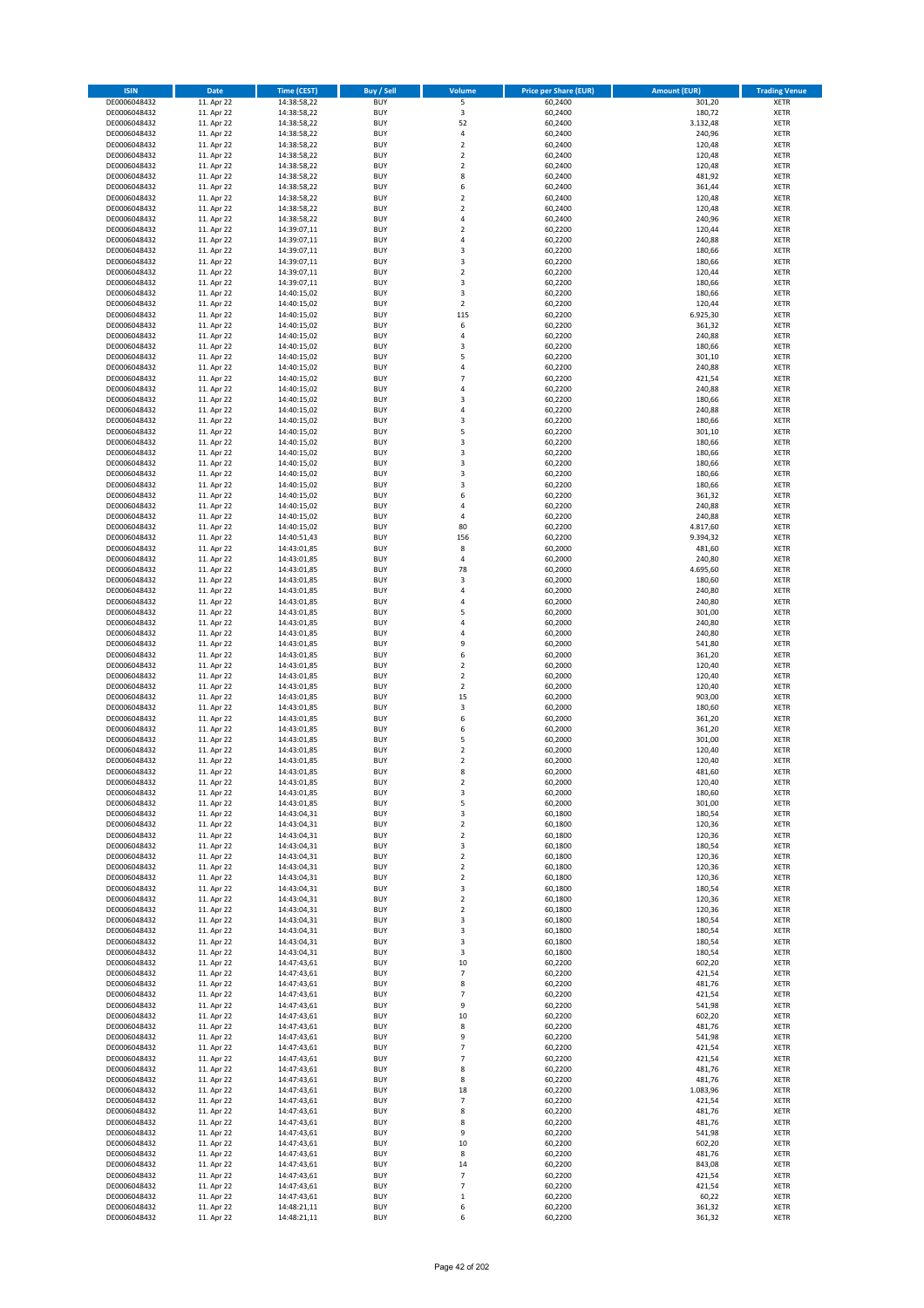| <b>ISIN</b>                  | Date                     | <b>Time (CEST)</b>         | <b>Buy / Sell</b>        | Volume                        | <b>Price per Share (EUR)</b> | <b>Amount (EUR)</b> | <b>Trading Venue</b>       |
|------------------------------|--------------------------|----------------------------|--------------------------|-------------------------------|------------------------------|---------------------|----------------------------|
| DE0006048432                 | 11. Apr 22               | 14:48:21,11                | <b>BUY</b>               | 4                             | 60,2200                      | 240,88              | <b>XETR</b>                |
| DE0006048432                 | 11. Apr 22               | 14:48:21,11                | <b>BUY</b>               | 4                             | 60,2200                      | 240,88              | <b>XETR</b>                |
| DE0006048432                 | 11. Apr 22               | 14:48:21,11                | <b>BUY</b>               | 8                             | 60,2200                      | 481,76              | <b>XETR</b>                |
| DE0006048432<br>DE0006048432 | 11. Apr 22<br>11. Apr 22 | 14:48:21,11<br>14:48:21,11 | <b>BUY</b><br><b>BUY</b> | 5<br>6                        | 60,2200<br>60,2200           | 301,10<br>361,32    | <b>XETR</b><br><b>XETR</b> |
| DE0006048432                 | 11. Apr 22               | 14:48:21,11                | <b>BUY</b>               | 5                             | 60,2200                      | 301,10              | <b>XETR</b>                |
| DE0006048432                 | 11. Apr 22               | 14:48:21,11                | <b>BUY</b>               | 5                             | 60,2200                      | 301,10              | <b>XETR</b>                |
| DE0006048432                 | 11. Apr 22               | 14:48:21,11                | <b>BUY</b>               | $\overline{7}$                | 60,2200                      | 421,54              | <b>XETR</b>                |
| DE0006048432                 | 11. Apr 22               | 14:48:21,11                | <b>BUY</b>               | 4                             | 60,2200                      | 240,88              | <b>XETR</b>                |
| DE0006048432                 | 11. Apr 22               | 14:48:21,11                | <b>BUY</b>               | 12                            | 60,2200                      | 722,64              | <b>XETR</b>                |
| DE0006048432                 | 11. Apr 22               | 14:48:21,11                | <b>BUY</b>               | 5                             | 60,2200                      | 301,10              | <b>XETR</b>                |
| DE0006048432<br>DE0006048432 | 11. Apr 22<br>11. Apr 22 | 14:48:21,11<br>14:48:21,11 | <b>BUY</b><br><b>BUY</b> | 5<br>5                        | 60,2200<br>60,2200           | 301,10<br>301,10    | <b>XETR</b><br><b>XETR</b> |
| DE0006048432                 | 11. Apr 22               | 14:48:21,11                | <b>BUY</b>               | 3                             | 60,2200                      | 180,66              | <b>XETR</b>                |
| DE0006048432                 | 11. Apr 22               | 14:48:21,11                | <b>BUY</b>               | 5                             | 60,2200                      | 301,10              | <b>XETR</b>                |
| DE0006048432                 | 11. Apr 22               | 14:48:21,11                | <b>BUY</b>               | 5                             | 60,2200                      | 301,10              | <b>XETR</b>                |
| DE0006048432                 | 11. Apr 22               | 14:48:21,11                | <b>BUY</b>               | 6                             | 60,2200                      | 361,32              | <b>XETR</b>                |
| DE0006048432                 | 11. Apr 22               | 14:48:21,11                | <b>BUY</b>               | $\mathbf 1$                   | 60,2200                      | 60,22               | <b>XETR</b>                |
| DE0006048432                 | 11. Apr 22               | 14:48:21,11                | <b>BUY</b>               | 3                             | 60,2200                      | 180,66              | <b>XETR</b>                |
| DE0006048432                 | 11. Apr 22               | 14:48:21,11                | <b>BUY</b>               | $\mathbf 1$                   | 60,2200                      | 60,22               | <b>XETR</b>                |
| DE0006048432                 | 11. Apr 22               | 14:48:21,11                | <b>BUY</b>               | 3                             | 60,2200                      | 180,66              | <b>XETR</b>                |
| DE0006048432<br>DE0006048432 | 11. Apr 22<br>11. Apr 22 | 14:48:32,16<br>14:48:32,16 | <b>BUY</b><br><b>BUY</b> | 3<br>3                        | 60,2200<br>60,2200           | 180,66<br>180,66    | <b>XETR</b><br><b>XETR</b> |
| DE0006048432                 | 11. Apr 22               | 14:48:32,16                | <b>BUY</b>               | 3                             | 60,2200                      | 180,66              | <b>XETR</b>                |
| DE0006048432                 | 11. Apr 22               | 14:48:32,16                | <b>BUY</b>               | 4                             | 60,2200                      | 240,88              | <b>XETR</b>                |
| DE0006048432                 | 11. Apr 22               | 14:48:32,16                | <b>BUY</b>               | 4                             | 60,2200                      | 240,88              | <b>XETR</b>                |
| DE0006048432                 | 11. Apr 22               | 14:48:32,16                | <b>BUY</b>               | 4                             | 60,2200                      | 240,88              | <b>XETR</b>                |
| DE0006048432                 | 11. Apr 22               | 14:48:32,16                | <b>BUY</b>               | 5                             | 60,2200                      | 301,10              | <b>XETR</b>                |
| DE0006048432                 | 11. Apr 22               | 14:48:32,16                | <b>BUY</b>               | 4                             | 60,2200                      | 240,88              | <b>XETR</b>                |
| DE0006048432                 | 11. Apr 22               | 14:48:32,16                | <b>BUY</b><br><b>BUY</b> | 4                             | 60,2200                      | 240,88              | <b>XETR</b>                |
| DE0006048432<br>DE0006048432 | 11. Apr 22<br>11. Apr 22 | 14:48:32,16<br>14:48:32,16 | <b>BUY</b>               | 4<br>4                        | 60,2200<br>60,2200           | 240,88<br>240,88    | <b>XETR</b><br><b>XETR</b> |
| DE0006048432                 | 11. Apr 22               | 14:48:32,16                | <b>BUY</b>               | 4                             | 60,2200                      | 240,88              | <b>XETR</b>                |
| DE0006048432                 | 11. Apr 22               | 14:48:32,16                | <b>BUY</b>               | 4                             | 60,2200                      | 240,88              | <b>XETR</b>                |
| DE0006048432                 | 11. Apr 22               | 14:48:32,16                | <b>BUY</b>               | 8                             | 60,2200                      | 481,76              | <b>XETR</b>                |
| DE0006048432                 | 11. Apr 22               | 14:48:32,16                | <b>BUY</b>               | 3                             | 60,2200                      | 180,66              | <b>XETR</b>                |
| DE0006048432                 | 11. Apr 22               | 14:48:32,16                | <b>BUY</b>               | 3                             | 60,2200                      | 180,66              | <b>XETR</b>                |
| DE0006048432                 | 11. Apr 22               | 14:48:32,16                | <b>BUY</b>               | 10                            | 60,2200                      | 602,20              | <b>XETR</b>                |
| DE0006048432                 | 11. Apr 22               | 14:48:32,16                | <b>BUY</b>               | $\mathbf 2$                   | 60,2200                      | 120,44              | <b>XETR</b>                |
| DE0006048432                 | 11. Apr 22<br>11. Apr 22 | 14:48:32,16                | <b>BUY</b><br><b>BUY</b> | $\mathbf 2$<br>3              | 60,2200                      | 120,44              | <b>XETR</b><br><b>XETR</b> |
| DE0006048432<br>DE0006048432 | 11. Apr 22               | 14:48:32,16<br>14:48:32,16 | <b>BUY</b>               | 3                             | 60,2200<br>60,2200           | 180,66<br>180,66    | <b>XETR</b>                |
| DE0006048432                 | 11. Apr 22               | 14:48:32,16                | <b>BUY</b>               | 4                             | 60,2200                      | 240,88              | <b>XETR</b>                |
| DE0006048432                 | 11. Apr 22               | 14:48:56,36                | <b>BUY</b>               | 202                           | 60,2200                      | 12.164,44           | <b>XETR</b>                |
| DE0006048432                 | 11. Apr 22               | 14:49:44,43                | <b>BUY</b>               | 291                           | 60,2200                      | 17.524,02           | <b>XETR</b>                |
| DE0006048432                 | 11. Apr 22               | 14:51:04,26                | <b>BUY</b>               | 218                           | 60,2200                      | 13.127,96           | <b>XETR</b>                |
| DE0006048432                 | 11. Apr 22               | 14:53:26,20                | <b>BUY</b>               | 65                            | 60,2400                      | 3.915,60            | <b>XETR</b>                |
| DE0006048432                 | 11. Apr 22               | 14:53:26,20                | <b>BUY</b>               | 8                             | 60,2400                      | 481,92              | <b>XETR</b>                |
| DE0006048432                 | 11. Apr 22               | 14:53:26,20                | <b>BUY</b>               | 10                            | 60,2400                      | 602,40              | <b>XETR</b>                |
| DE0006048432<br>DE0006048432 | 11. Apr 22<br>11. Apr 22 | 14:53:26,20<br>14:53:26,20 | <b>BUY</b><br><b>BUY</b> | $\overline{7}$<br>11          | 60,2400<br>60,2400           | 421,68<br>662,64    | <b>XETR</b><br><b>XETR</b> |
| DE0006048432                 | 11. Apr 22               | 14:53:26,22                | <b>BUY</b>               | 139                           | 60,2400                      | 8.373,36            | <b>XETR</b>                |
| DE0006048432                 | 11. Apr 22               | 14:53:26,22                | <b>BUY</b>               | 8                             | 60,2400                      | 481,92              | <b>XETR</b>                |
| DE0006048432                 | 11. Apr 22               | 14:55:28,97                | <b>BUY</b>               | 52                            | 60,2400                      | 3.132,48            | <b>XETR</b>                |
| DE0006048432                 | 11. Apr 22               | 14:55:28,97                | <b>BUY</b>               | 6                             | 60,2400                      | 361,44              | <b>XETR</b>                |
| DE0006048432                 | 11. Apr 22               | 14:55:28,97                | <b>BUY</b>               | $\overline{7}$                | 60,2400                      | 421,68              | <b>XETR</b>                |
| DE0006048432                 | 11. Apr 22               | 14:55:28,97                | <b>BUY</b>               | 6                             | 60,2400                      | 361,44              | <b>XETR</b>                |
| DE0006048432                 | 11. Apr 22               | 14:55:28,97                | <b>BUY</b>               | 8                             | 60,2400                      | 481,92              | <b>XETR</b>                |
| DE0006048432<br>DE0006048432 | 11. Apr 22               | 14:55:28,97                | <b>BUY</b><br><b>BUY</b> | 70<br>86                      | 60,2400                      | 4.216,80            | <b>XETR</b><br><b>XETR</b> |
| DE0006048432                 | 11. Apr 22<br>11. Apr 22 | 14:57:32,84<br>14:57:32,84 | <b>BUY</b>               | 6                             | 60,2400<br>60,2400           | 5.180,64<br>361,44  | <b>XETR</b>                |
| DE0006048432                 | 11. Apr 22               | 14:57:32,84                | <b>BUY</b>               | 6                             | 60,2400                      | 361,44              | <b>XETR</b>                |
| DE0006048432                 | 11. Apr 22               | 14:57:32,84                | <b>BUY</b>               | 3                             | 60,2400                      | 180,72              | <b>XETR</b>                |
| DE0006048432                 | 11. Apr 22               | 14:57:32,84                | <b>BUY</b>               | 6                             | 60,2400                      | 361,44              | <b>XETR</b>                |
| DE0006048432                 | 11. Apr 22               | 14:58:47,93                | BUY                      | 5                             | 60,2200                      | 301,10              | <b>XETR</b>                |
| DE0006048432                 | 11. Apr 22               | 14:58:47,93                | <b>BUY</b>               | 5                             | 60,2200                      | 301,10              | <b>XETR</b>                |
| DE0006048432                 | 11. Apr 22               | 14:58:47,93                | <b>BUY</b>               | 5                             | 60,2200                      | 301,10              | <b>XETR</b>                |
| DE0006048432<br>DE0006048432 | 11. Apr 22<br>11. Apr 22 | 14:58:47,93<br>14:58:47,93 | <b>BUY</b><br><b>BUY</b> | 3<br>6                        | 60,2200<br>60,2200           | 180,66<br>361,32    | XETR<br><b>XETR</b>        |
| DE0006048432                 | 11. Apr 22               | 14:58:47,93                | <b>BUY</b>               | 107                           | 60,2200                      | 6.443,54            | <b>XETR</b>                |
| DE0006048432                 | 11. Apr 22               | 14:58:47,93                | <b>BUY</b>               | 3                             | 60,2200                      | 180,66              | <b>XETR</b>                |
| DE0006048432                 | 11. Apr 22               | 14:58:47,93                | <b>BUY</b>               | 5                             | 60,2200                      | 301,10              | <b>XETR</b>                |
| DE0006048432                 | 11. Apr 22               | 14:58:47,93                | <b>BUY</b>               | 6                             | 60,2200                      | 361,32              | <b>XETR</b>                |
| DE0006048432                 | 11. Apr 22               | 14:58:47,93                | <b>BUY</b>               | 5                             | 60,2200                      | 301,10              | <b>XETR</b>                |
| DE0006048432                 | 11. Apr 22               | 14:58:47,93                | <b>BUY</b>               | 4                             | 60,2200                      | 240,88              | <b>XETR</b>                |
| DE0006048432<br>DE0006048432 | 11. Apr 22<br>11. Apr 22 | 14:58:47,93<br>14:58:47,93 | <b>BUY</b><br><b>BUY</b> | 5<br>5                        | 60,2200<br>60,2200           | 301,10<br>301,10    | <b>XETR</b><br><b>XETR</b> |
| DE0006048432                 | 11. Apr 22               | 14:58:47,93                | <b>BUY</b>               | 4                             | 60,2200                      | 240,88              | <b>XETR</b>                |
| DE0006048432                 | 11. Apr 22               | 14:58:47,93                | <b>BUY</b>               | 4                             | 60,2200                      | 240,88              | <b>XETR</b>                |
| DE0006048432                 | 11. Apr 22               | 14:58:47,93                | <b>BUY</b>               | 3                             | 60,2200                      | 180,66              | <b>XETR</b>                |
| DE0006048432                 | 11. Apr 22               | 14:58:47,93                | <b>BUY</b>               | 8                             | 60,2200                      | 481,76              | <b>XETR</b>                |
| DE0006048432                 | 11. Apr 22               | 14:58:47,93                | <b>BUY</b>               | 4                             | 60,2200                      | 240,88              | <b>XETR</b>                |
| DE0006048432                 | 11. Apr 22               | 14:58:47,93                | <b>BUY</b>               | 3                             | 60,2200                      | 180,66              | XETR                       |
| DE0006048432                 | 11. Apr 22               | 14:58:47,93                | <b>BUY</b>               | 10                            | 60,2200                      | 602,20              | <b>XETR</b>                |
| DE0006048432<br>DE0006048432 | 11. Apr 22<br>11. Apr 22 | 14:58:47,93<br>14:58:47,93 | <b>BUY</b><br><b>BUY</b> | 4<br>4                        | 60,2200<br>60,2200           | 240,88<br>240,88    | <b>XETR</b><br><b>XETR</b> |
| DE0006048432                 | 11. Apr 22               | 14:58:47,93                | <b>BUY</b>               | 4                             | 60,2200                      | 240,88              | <b>XETR</b>                |
| DE0006048432                 | 11. Apr 22               | 14:58:50,73                | <b>BUY</b>               | 30                            | 60,2000                      | 1.806,00            | <b>XETR</b>                |
| DE0006048432                 | 11. Apr 22               | 14:58:50,73                | <b>BUY</b>               | 8                             | 60,2000                      | 481,60              | <b>XETR</b>                |
| DE0006048432                 | 11. Apr 22               | 14:58:50,73                | <b>BUY</b>               | 6                             | 60,2000                      | 361,20              | <b>XETR</b>                |
| DE0006048432                 | 11. Apr 22               | 14:58:50,73                | <b>BUY</b>               | $\overline{7}$                | 60,2000                      | 421,40              | <b>XETR</b>                |
| DE0006048432                 | 11. Apr 22               | 14:58:50,73                | <b>BUY</b>               | 5                             | 60,2000                      | 301,00              | <b>XETR</b>                |
| DE0006048432                 | 11. Apr 22               | 14:58:50,73                | <b>BUY</b>               | $\overline{7}$                | 60,2000                      | 421,40              | <b>XETR</b>                |
| DE0006048432<br>DE0006048432 | 11. Apr 22<br>11. Apr 22 | 14:58:50,73<br>14:58:50,73 | <b>BUY</b><br><b>BUY</b> | 9<br>$\overline{\phantom{a}}$ | 60,2000<br>60,2000           | 541,80<br>421,40    | <b>XETR</b><br><b>XETR</b> |
| DE0006048432                 | 11. Apr 22               | 14:58:50,73                | <b>BUY</b>               | 6                             | 60,2000                      | 361,20              | <b>XETR</b>                |
| DE0006048432                 | 11. Apr 22               | 14:58:50,73                | <b>BUY</b>               | 6                             | 60,2000                      | 361,20              | <b>XETR</b>                |
| DE0006048432                 | 11. Apr 22               | 14:58:50,73                | <b>BUY</b>               | $\overline{7}$                | 60,2000                      | 421,40              | <b>XETR</b>                |
| DE0006048432                 | 11. Apr 22               | 14:58:50,73                | <b>BUY</b>               | $\overline{7}$                | 60,2000                      | 421,40              | <b>XETR</b>                |
| DE0006048432                 | 11. Apr 22               | 14:58:50,73                | <b>BUY</b>               | $\overline{7}$                | 60,2000                      | 421,40              | <b>XETR</b>                |
| DE0006048432                 | 11. Apr 22               | 14:58:50,73                | <b>BUY</b>               | $\overline{7}$                | 60,2000                      | 421,40              | <b>XETR</b>                |
| DE0006048432<br>DE0006048432 | 11. Apr 22<br>11. Apr 22 | 14:58:50,73<br>14:58:50,73 | <b>BUY</b><br><b>BUY</b> | 14<br>6                       | 60,2000<br>60,2000           | 842,80<br>361,20    | XETR<br><b>XETR</b>        |
| DE0006048432                 | 11. Apr 22               | 14:58:50,73                | <b>BUY</b>               | $\overline{7}$                | 60,2000                      | 421,40              | <b>XETR</b>                |
| DE0006048432                 | 11. Apr 22               | 14:58:50,73                | <b>BUY</b>               | $\overline{7}$                | 60,2000                      | 421,40              | <b>XETR</b>                |
| DE0006048432                 | 11. Apr 22               | 14:58:50,73                | <b>BUY</b>               | $\overline{7}$                | 60,2000                      | 421,40              | <b>XETR</b>                |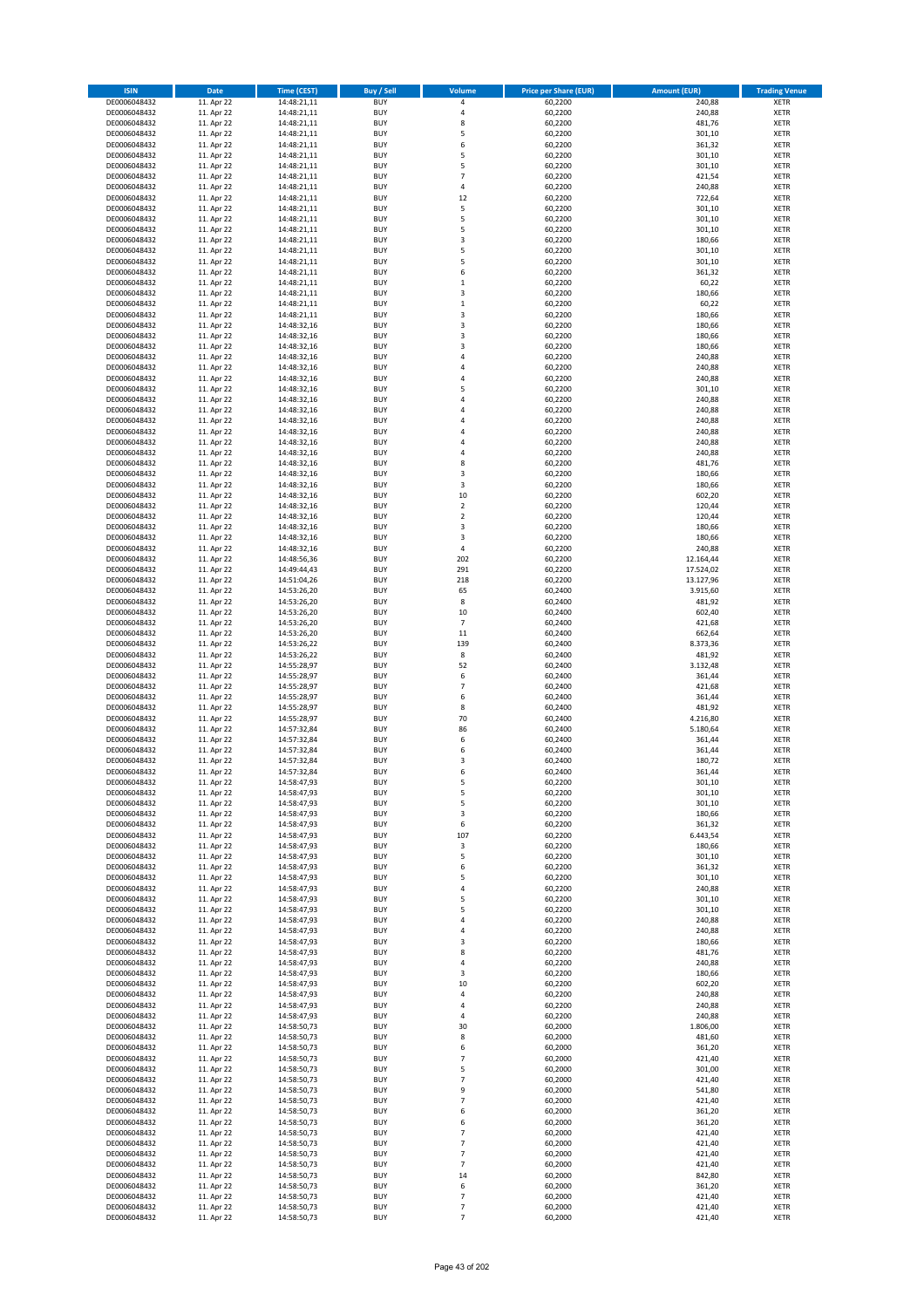| <b>ISIN</b>                  | <b>Date</b>              | <b>Time (CEST)</b>         | <b>Buy / Sell</b>        | <b>Volume</b>                          | <b>Price per Share (EUR)</b> | <b>Amount (EUR)</b> | <b>Trading Venue</b>       |
|------------------------------|--------------------------|----------------------------|--------------------------|----------------------------------------|------------------------------|---------------------|----------------------------|
| DE0006048432                 | 11. Apr 22               | 14:58:50,73                | <b>BUY</b>               | 6                                      | 60,2000                      | 361,20              | <b>XETR</b>                |
| DE0006048432                 | 11. Apr 22               | 14:58:50,73                | <b>BUY</b>               | 6                                      | 60,2000                      | 361,20              | <b>XETR</b>                |
| DE0006048432                 | 11. Apr 22               | 14:58:50,73                | <b>BUY</b>               | $\overline{7}$                         | 60,2000                      | 421,40              | <b>XETR</b>                |
| DE0006048432                 | 11. Apr 22               | 14:58:50,73                | <b>BUY</b>               | 115                                    | 60,2000                      | 6.923,00            | <b>XETR</b>                |
| DE0006048432<br>DE0006048432 | 11. Apr 22<br>11. Apr 22 | 14:58:56,30<br>14:58:56,30 | <b>BUY</b><br><b>BUY</b> | 6<br>3                                 | 60,1800<br>60,1800           | 361,08<br>180,54    | <b>XETR</b><br><b>XETR</b> |
| DE0006048432                 | 11. Apr 22               | 14:58:56,30                | <b>BUY</b>               | 6                                      | 60,1800                      | 361,08              | <b>XETR</b>                |
| DE0006048432                 | 11. Apr 22               | 14:58:56,30                | <b>BUY</b>               | 6                                      | 60,1800                      | 361,08              | <b>XETR</b>                |
| DE0006048432                 | 11. Apr 22               | 14:58:56,30                | <b>BUY</b>               | 5                                      | 60,1800                      | 300,90              | <b>XETR</b>                |
| DE0006048432                 | 11. Apr 22               | 14:58:56,30                | <b>BUY</b>               | 68                                     | 60,1800                      | 4.092,24            | <b>XETR</b>                |
| DE0006048432                 | 11. Apr 22               | 14:58:56,30                | <b>BUY</b>               | $\overline{7}$                         | 60,1800                      | 421,26              | <b>XETR</b>                |
| DE0006048432                 | 11. Apr 22               | 14:58:56,30                | <b>BUY</b>               | 5                                      | 60,1800                      | 300,90              | <b>XETR</b><br><b>XETR</b> |
| DE0006048432<br>DE0006048432 | 11. Apr 22<br>11. Apr 22 | 14:58:56,30<br>14:58:56,30 | <b>BUY</b><br><b>BUY</b> | 4<br>$\overline{\mathbf{c}}$           | 60,1800<br>60,1800           | 240,72<br>120,36    | <b>XETR</b>                |
| DE0006048432                 | 11. Apr 22               | 14:58:56,30                | <b>BUY</b>               | 5                                      | 60,1800                      | 300,90              | <b>XETR</b>                |
| DE0006048432                 | 11. Apr 22               | 14:58:56,30                | <b>BUY</b>               | 6                                      | 60,1800                      | 361,08              | <b>XETR</b>                |
| DE0006048432                 | 11. Apr 22               | 14:58:56,30                | <b>BUY</b>               | 3                                      | 60,1800                      | 180,54              | <b>XETR</b>                |
| DE0006048432                 | 11. Apr 22               | 14:58:56,30                | <b>BUY</b>               | 11                                     | 60,1800                      | 661,98              | <b>XETR</b>                |
| DE0006048432                 | 11. Apr 22               | 14:58:56,30                | <b>BUY</b>               | 3                                      | 60,1800                      | 180,54              | <b>XETR</b>                |
| DE0006048432                 | 11. Apr 22               | 14:58:56,30                | <b>BUY</b>               | 3                                      | 60,1800                      | 180,54              | <b>XETR</b>                |
| DE0006048432<br>DE0006048432 | 11. Apr 22<br>11. Apr 22 | 14:58:56,30<br>14:58:56,30 | <b>BUY</b><br><b>BUY</b> | 5<br>4                                 | 60,1800<br>60,1800           | 300,90<br>240,72    | <b>XETR</b><br><b>XETR</b> |
| DE0006048432                 | 11. Apr 22               | 14:58:56,30                | <b>BUY</b>               | 4                                      | 60,1800                      | 240,72              | <b>XETR</b>                |
| DE0006048432                 | 11. Apr 22               | 14:58:56,30                | <b>BUY</b>               | $\mathbf 2$                            | 60,1800                      | 120,36              | <b>XETR</b>                |
| DE0006048432                 | 11. Apr 22               | 14:58:56,30                | <b>BUY</b>               | 4                                      | 60,1800                      | 240,72              | <b>XETR</b>                |
| DE0006048432                 | 11. Apr 22               | 14:58:56,30                | <b>BUY</b>               | 6                                      | 60,1800                      | 361,08              | <b>XETR</b>                |
| DE0006048432                 | 11. Apr 22               | 14:58:56,30                | <b>BUY</b>               | 4                                      | 60,1800                      | 240,72              | <b>XETR</b>                |
| DE0006048432                 | 11. Apr 22               | 14:58:56,30                | <b>BUY</b>               | 8                                      | 60,1800                      | 481,44              | <b>XETR</b>                |
| DE0006048432<br>DE0006048432 | 11. Apr 22<br>11. Apr 22 | 14:58:56,30<br>14:58:56,30 | <b>BUY</b><br><b>BUY</b> | 3<br>4                                 | 60,1800<br>60,1800           | 180,54<br>240,72    | <b>XETR</b><br><b>XETR</b> |
| DE0006048432                 | 11. Apr 22               | 14:58:56,30                | <b>BUY</b>               | 3                                      | 60,1800                      | 180,54              | <b>XETR</b>                |
| DE0006048432                 | 11. Apr 22               | 14:58:59,00                | <b>BUY</b>               | 6                                      | 60,1800                      | 361,08              | <b>XETR</b>                |
| DE0006048432                 | 11. Apr 22               | 14:58:59,00                | <b>BUY</b>               | $\mathbf 2$                            | 60,1800                      | 120,36              | <b>XETR</b>                |
| DE0006048432                 | 11. Apr 22               | 14:58:59,00                | <b>BUY</b>               | 3                                      | 60,1800                      | 180,54              | <b>XETR</b>                |
| DE0006048432                 | 11. Apr 22               | 14:58:59,00                | <b>BUY</b>               | 5                                      | 60,1800                      | 300,90              | <b>XETR</b>                |
| DE0006048432                 | 11. Apr 22               | 14:58:59,00                | <b>BUY</b>               | $\mathbf 2$                            | 60,1800                      | 120,36              | <b>XETR</b>                |
| DE0006048432<br>DE0006048432 | 11. Apr 22               | 14:58:59,00                | <b>BUY</b><br><b>BUY</b> | $\overline{\mathbf{c}}$<br>5           | 60,1800                      | 120,36              | <b>XETR</b>                |
| DE0006048432                 | 11. Apr 22<br>11. Apr 22 | 14:58:59,00<br>14:58:59,00 | <b>BUY</b>               | 3                                      | 60,1800<br>60,1800           | 300,90<br>180,54    | <b>XETR</b><br><b>XETR</b> |
| DE0006048432                 | 11. Apr 22               | 14:58:59,00                | <b>BUY</b>               | 3                                      | 60,1800                      | 180,54              | <b>XETR</b>                |
| DE0006048432                 | 11. Apr 22               | 14:58:59,00                | <b>BUY</b>               | $\overline{\mathbf{c}}$                | 60,1800                      | 120,36              | <b>XETR</b>                |
| DE0006048432                 | 11. Apr 22               | 14:58:59,00                | <b>BUY</b>               | 4                                      | 60,1800                      | 240,72              | <b>XETR</b>                |
| DE0006048432                 | 11. Apr 22               | 14:58:59,00                | <b>BUY</b>               | 3                                      | 60,1800                      | 180,54              | <b>XETR</b>                |
| DE0006048432                 | 11. Apr 22               | 14:58:59,00                | <b>BUY</b>               | $\overline{\mathbf{c}}$                | 60,1800                      | 120,36              | <b>XETR</b>                |
| DE0006048432                 | 11. Apr 22               | 14:58:59,00                | <b>BUY</b>               | $\mathbf 2$                            | 60,1800                      | 120,36              | <b>XETR</b>                |
| DE0006048432                 | 11. Apr 22               | 14:58:59,00                | <b>BUY</b><br><b>BUY</b> | 3<br>$\mathbf 2$                       | 60,1800                      | 180,54              | <b>XETR</b>                |
| DE0006048432<br>DE0006048432 | 11. Apr 22<br>11. Apr 22 | 14:58:59,00<br>14:58:59,00 | <b>BUY</b>               | 9                                      | 60,1800<br>60,1800           | 120,36<br>541,62    | <b>XETR</b><br><b>XETR</b> |
| DE0006048432                 | 11. Apr 22               | 14:58:59,02                | <b>BUY</b>               | $\mathbf 2$                            | 60,1800                      | 120,36              | <b>XETR</b>                |
| DE0006048432                 | 11. Apr 22               | 14:59:06,56                | <b>BUY</b>               | 3                                      | 60,1600                      | 180,48              | <b>XETR</b>                |
| DE0006048432                 | 11. Apr 22               | 14:59:06,56                | <b>BUY</b>               | 68                                     | 60,1600                      | 4.090,88            | <b>XETR</b>                |
| DE0006048432                 | 11. Apr 22               | 14:59:06,56                | <b>BUY</b>               | $\mathbf 2$                            | 60,1600                      | 120,32              | <b>XETR</b>                |
| DE0006048432                 | 11. Apr 22               | 14:59:06,56                | <b>BUY</b>               | 354                                    | 60,1600                      | 21.296,64           | <b>XETR</b>                |
| DE0006048432<br>DE0006048432 | 11. Apr 22<br>11. Apr 22 | 14:59:06,56<br>14:59:06,56 | <b>BUY</b><br><b>BUY</b> | $\mathsf 3$<br>$\overline{\mathbf{c}}$ | 60,1600<br>60,1600           | 180,48<br>120,32    | <b>XETR</b><br><b>XETR</b> |
| DE0006048432                 | 11. Apr 22               | 14:59:06,56                | <b>BUY</b>               | $\mathbf 2$                            | 60,1600                      | 120,32              | <b>XETR</b>                |
| DE0006048432                 | 11. Apr 22               | 14:59:06,56                | <b>BUY</b>               | 3                                      | 60,1600                      | 180,48              | <b>XETR</b>                |
| DE0006048432                 | 11. Apr 22               | 14:59:06,56                | <b>BUY</b>               | $\overline{\mathbf{c}}$                | 60,1600                      | 120,32              | <b>XETR</b>                |
| DE0006048432                 | 11. Apr 22               | 14:59:06,56                | <b>BUY</b>               | 4                                      | 60,1600                      | 240,64              | <b>XETR</b>                |
| DE0006048432                 | 11. Apr 22               | 14:59:06,56                | <b>BUY</b>               | $\overline{\mathbf{2}}$                | 60,1600                      | 120,32              | <b>XETR</b>                |
| DE0006048432                 | 11. Apr 22               | 14:59:06,56                | <b>BUY</b>               | 5                                      | 60,1600                      | 300,80              | <b>XETR</b>                |
| DE0006048432<br>DE0006048432 | 11. Apr 22<br>11. Apr 22 | 14:59:06,56<br>14:59:06,56 | <b>BUY</b><br><b>BUY</b> | 4<br>$\mathbf 2$                       | 60,1600<br>60,1600           | 240,64<br>120,32    | <b>XETR</b><br><b>XETR</b> |
| DE0006048432                 | 11. Apr 22               | 14:59:06,56                | <b>BUY</b>               | $\overline{2}$                         | 60,1600                      | 120,32              | <b>XETR</b>                |
| DE0006048432                 | 11. Apr 22               | 14:59:06,56                | BUY                      | 4                                      | 60,1600                      | 240,64              | <b>XETR</b>                |
| DE0006048432                 | 11. Apr 22               | 15:00:06,59                | <b>BUY</b>               | $\mathbf 2$                            | 60,1600                      | 120,32              | <b>XETR</b>                |
| DE0006048432                 | 11. Apr 22               | 15:00:06,59                | <b>BUY</b>               | 45                                     | 60,1600                      | 2.707,20            | <b>XETR</b>                |
| DE0006048432                 | 11. Apr 22               | 15:00:06,59                | <b>BUY</b>               | 2                                      | 60,1600                      | 120,32              | XETR                       |
| DE0006048432<br>DE0006048432 | 11. Apr 22               | 15:00:06,59                | <b>BUY</b>               | $\mathbf 2$                            | 60,1600                      | 120,32              | <b>XETR</b>                |
| DE0006048432                 | 11. Apr 22<br>11. Apr 22 | 15:00:06,59<br>15:00:06,59 | <b>BUY</b><br><b>BUY</b> | $\mathbf 2$<br>4                       | 60,1600<br>60,1600           | 120,32<br>240,64    | <b>XETR</b><br><b>XETR</b> |
| DE0006048432                 | 11. Apr 22               | 15:00:06,59                | <b>BUY</b>               | 4                                      | 60,1600                      | 240,64              | <b>XETR</b>                |
| DE0006048432                 | 11. Apr 22               | 15:00:06,59                | <b>BUY</b>               | $\mathbf 2$                            | 60,1600                      | 120,32              | <b>XETR</b>                |
| DE0006048432                 | 11. Apr 22               | 15:00:06,59                | <b>BUY</b>               | 3                                      | 60,1600                      | 180,48              | <b>XETR</b>                |
| DE0006048432                 | 11. Apr 22               | 15:00:06,61                | <b>BUY</b>               | $\mathbf 2$                            | 60,1600                      | 120,32              | <b>XETR</b>                |
| DE0006048432                 | 11. Apr 22               | 15:04:41,66                | <b>BUY</b>               | 3                                      | 60,1800                      | 180,54              | <b>XETR</b>                |
| DE0006048432<br>DE0006048432 | 11. Apr 22<br>11. Apr 22 | 15:04:41,66<br>15:04:41,66 | <b>BUY</b><br><b>BUY</b> | 4<br>5                                 | 60,1800<br>60,1800           | 240,72<br>300,90    | <b>XETR</b><br><b>XETR</b> |
| DE0006048432                 | 11. Apr 22               | 15:04:41,66                | <b>BUY</b>               | 6                                      | 60,1800                      | 361,08              | <b>XETR</b>                |
| DE0006048432                 | 11. Apr 22               | 15:04:41,66                | <b>BUY</b>               | 93                                     | 60,1800                      | 5.596,74            | <b>XETR</b>                |
| DE0006048432                 | 11. Apr 22               | 15:04:41,66                | <b>BUY</b>               | 5                                      | 60,1800                      | 300,90              | <b>XETR</b>                |
| DE0006048432                 | 11. Apr 22               | 15:04:41,66                | <b>BUY</b>               | 4                                      | 60,1800                      | 240,72              | <b>XETR</b>                |
| DE0006048432                 | 11. Apr 22               | 15:04:41,66                | <b>BUY</b>               | 4                                      | 60,1800                      | 240,72              | XETR                       |
| DE0006048432<br>DE0006048432 | 11. Apr 22<br>11. Apr 22 | 15:04:41,66<br>15:04:41,66 | <b>BUY</b><br><b>BUY</b> | 4<br>3                                 | 60,1800<br>60,1800           | 240,72<br>180,54    | <b>XETR</b><br><b>XETR</b> |
| DE0006048432                 | 11. Apr 22               | 15:04:41,66                | <b>BUY</b>               | 4                                      | 60,1800                      | 240,72              | <b>XETR</b>                |
| DE0006048432                 | 11. Apr 22               | 15:04:41,66                | <b>BUY</b>               | $\overline{\mathbf{c}}$                | 60,1800                      | 120,36              | <b>XETR</b>                |
| DE0006048432                 | 11. Apr 22               | 15:04:41,66                | <b>BUY</b>               | 9                                      | 60,1800                      | 541,62              | <b>XETR</b>                |
| DE0006048432                 | 11. Apr 22               | 15:04:41,66                | <b>BUY</b>               | $\mathbf 2$                            | 60,1800                      | 120,36              | <b>XETR</b>                |
| DE0006048432                 | 11. Apr 22               | 15:04:41,66                | <b>BUY</b>               | 3                                      | 60,1800                      | 180,54              | <b>XETR</b>                |
| DE0006048432                 | 11. Apr 22               | 15:04:41,66                | <b>BUY</b>               | $\mathbf 2$                            | 60,1800                      | 120,36              | <b>XETR</b>                |
| DE0006048432<br>DE0006048432 | 11. Apr 22<br>11. Apr 22 | 15:04:41,70<br>15:05:17,92 | <b>BUY</b><br><b>BUY</b> | $\overline{7}$<br>57                   | 60,1800<br>60,1600           | 421,26<br>3.429,12  | <b>XETR</b><br><b>XETR</b> |
| DE0006048432                 | 11. Apr 22               | 15:05:17,92                | <b>BUY</b>               | 5                                      | 60,1600                      | 300,80              | <b>XETR</b>                |
| DE0006048432                 | 11. Apr 22               | 15:05:17,92                | <b>BUY</b>               | 4                                      | 60,1600                      | 240,64              | <b>XETR</b>                |
| DE0006048432                 | 11. Apr 22               | 15:05:17,92                | <b>BUY</b>               | $\mathbf 2$                            | 60,1600                      | 120,32              | <b>XETR</b>                |
| DE0006048432                 | 11. Apr 22               | 15:05:17,92                | <b>BUY</b>               | 3                                      | 60,1600                      | 180,48              | <b>XETR</b>                |
| DE0006048432                 | 11. Apr 22               | 15:05:17,92                | <b>BUY</b>               | 3                                      | 60,1600                      | 180,48              | <b>XETR</b>                |
| DE0006048432                 | 11. Apr 22               | 15:05:17,92                | <b>BUY</b><br><b>BUY</b> | 3                                      | 60,1600                      | 180,48              | <b>XETR</b>                |
| DE0006048432<br>DE0006048432 | 11. Apr 22<br>11. Apr 22 | 15:05:17,92<br>15:05:17,92 | <b>BUY</b>               | $\mathbf 2$<br>6                       | 60,1600<br>60,1600           | 120,32<br>360,96    | <b>XETR</b><br><b>XETR</b> |
| DE0006048432                 | 11. Apr 22               | 15:05:17,92                | <b>BUY</b>               | 3                                      | 60,1600                      | 180,48              | XETR                       |
| DE0006048432                 | 11. Apr 22               | 15:05:17,92                | <b>BUY</b>               | 4                                      | 60,1600                      | 240,64              | <b>XETR</b>                |
| DE0006048432                 | 11. Apr 22               | 15:05:17,92                | <b>BUY</b>               | 6                                      | 60,1600                      | 360,96              | <b>XETR</b>                |
| DE0006048432                 | 11. Apr 22               | 15:05:17,92                | <b>BUY</b>               | 5                                      | 60,1600                      | 300,80              | <b>XETR</b>                |
| DE0006048432                 | 11. Apr 22               | 15:05:17,92                | <b>BUY</b>               | 3                                      | 60,1600                      | 180,48              | <b>XETR</b>                |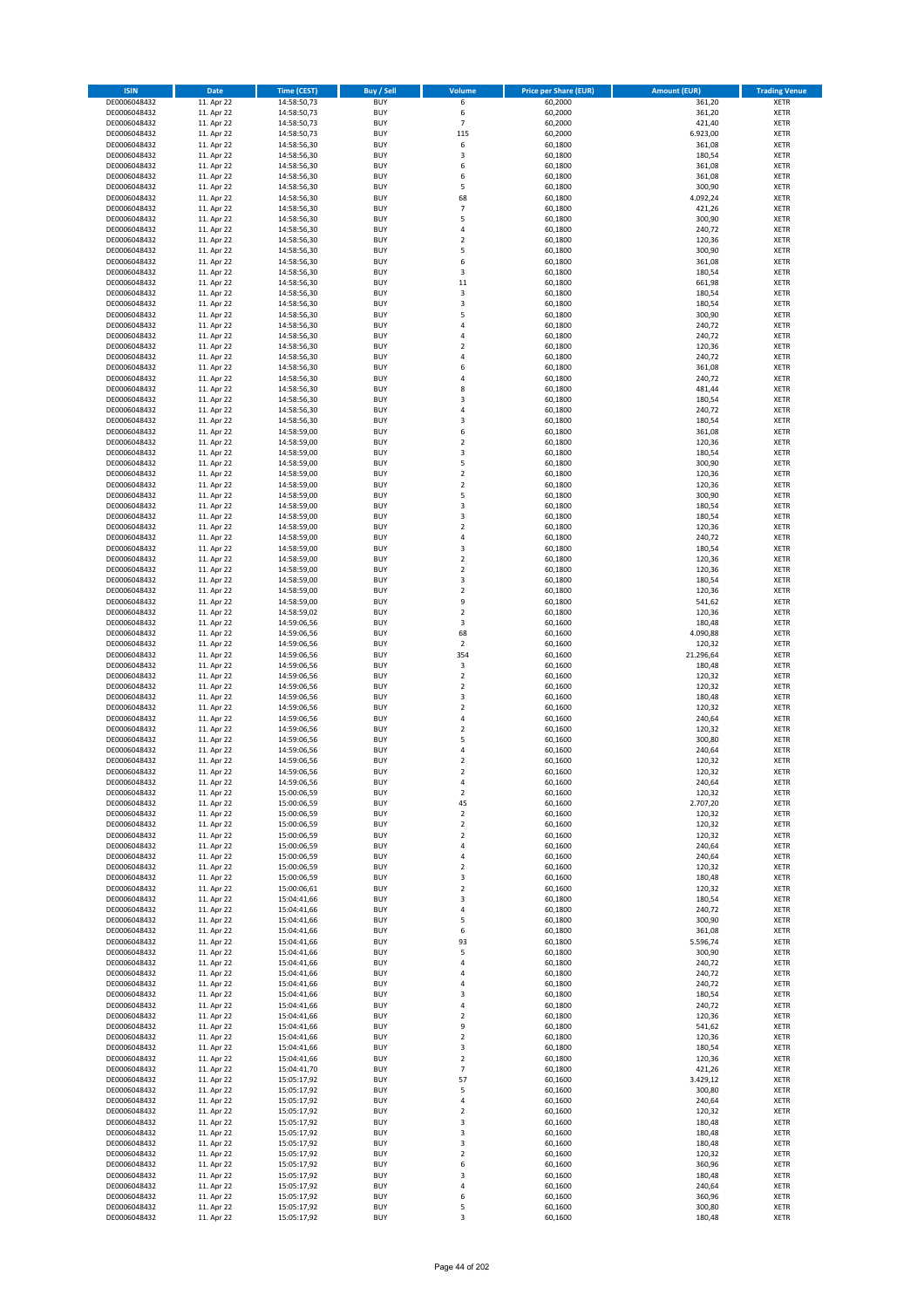| <b>ISIN</b>                  | <b>Date</b>              | <b>Time (CEST)</b>         | <b>Buy / Sell</b>        | Volume                       | <b>Price per Share (EUR)</b> | <b>Amount (EUR)</b> | <b>Trading Venue</b>       |
|------------------------------|--------------------------|----------------------------|--------------------------|------------------------------|------------------------------|---------------------|----------------------------|
| DE0006048432                 | 11. Apr 22               | 15:05:17,92                | <b>BUY</b>               | 3                            | 60,1600                      | 180,48              | <b>XETR</b>                |
| DE0006048432                 | 11. Apr 22               | 15:05:17,92                | <b>BUY</b>               | 4                            | 60,1600                      | 240,64              | <b>XETR</b>                |
| DE0006048432                 | 11. Apr 22               | 15:05:17,92                | <b>BUY</b>               | 3                            | 60,1600                      | 180,48              | <b>XETR</b>                |
| DE0006048432                 | 11. Apr 22               | 15:05:17,92                | <b>BUY</b>               | $\mathbf 2$                  | 60,1600                      | 120,32              | <b>XETR</b>                |
| DE0006048432<br>DE0006048432 | 11. Apr 22<br>11. Apr 22 | 15:05:17,92<br>15:05:51,36 | <b>BUY</b><br><b>BUY</b> | 5<br>$\mathbf 2$             | 60,1600<br>60,1400           | 300,80<br>120,28    | <b>XETR</b><br><b>XETR</b> |
| DE0006048432                 | 11. Apr 22               | 15:05:51,36                | <b>BUY</b>               | 4                            | 60,1400                      | 240,56              | <b>XETR</b>                |
| DE0006048432                 | 11. Apr 22               | 15:05:51,36                | <b>BUY</b>               | 3                            | 60,1400                      | 180,42              | <b>XETR</b>                |
| DE0006048432                 | 11. Apr 22               | 15:05:51,36                | <b>BUY</b>               | 50                           | 60,1400                      | 3.007,00            | <b>XETR</b>                |
| DE0006048432                 | 11. Apr 22               | 15:05:51,36                | <b>BUY</b>               | 3                            | 60,1400                      | 180,42              | <b>XETR</b>                |
| DE0006048432                 | 11. Apr 22               | 15:05:51,36                | <b>BUY</b>               | 5                            | 60,1400                      | 300,70              | <b>XETR</b>                |
| DE0006048432                 | 11. Apr 22               | 15:05:51,36                | <b>BUY</b>               | $\overline{\mathbf{c}}$      | 60,1400                      | 120,28              | <b>XETR</b><br><b>XETR</b> |
| DE0006048432<br>DE0006048432 | 11. Apr 22<br>11. Apr 22 | 15:05:51,36<br>15:05:51,36 | <b>BUY</b><br><b>BUY</b> | 4<br>5                       | 60,1400<br>60,1400           | 240,56<br>300,70    | <b>XETR</b>                |
| DE0006048432                 | 11. Apr 22               | 15:05:51,36                | <b>BUY</b>               | 4                            | 60,1400                      | 240,56              | <b>XETR</b>                |
| DE0006048432                 | 11. Apr 22               | 15:05:51,36                | <b>BUY</b>               | 3                            | 60,1400                      | 180,42              | <b>XETR</b>                |
| DE0006048432                 | 11. Apr 22               | 15:05:51,36                | <b>BUY</b>               | 36                           | 60,1400                      | 2.165,04            | <b>XETR</b>                |
| DE0006048432                 | 11. Apr 22               | 15:05:51,36                | <b>BUY</b>               | 5                            | 60,1400                      | 300,70              | <b>XETR</b>                |
| DE0006048432                 | 11. Apr 22               | 15:05:51,36                | <b>BUY</b>               | 4                            | 60,1400                      | 240,56              | <b>XETR</b>                |
| DE0006048432<br>DE0006048432 | 11. Apr 22<br>11. Apr 22 | 15:05:51,36<br>15:05:51,36 | <b>BUY</b><br><b>BUY</b> | 4<br>5                       | 60,1400<br>60,1400           | 240,56<br>300,70    | <b>XETR</b><br><b>XETR</b> |
| DE0006048432                 | 11. Apr 22               | 15:05:51,36                | <b>BUY</b>               | $\mathbf 2$                  | 60,1400                      | 120,28              | <b>XETR</b>                |
| DE0006048432                 | 11. Apr 22               | 15:05:51,36                | <b>BUY</b>               | 5                            | 60,1400                      | 300,70              | <b>XETR</b>                |
| DE0006048432                 | 11. Apr 22               | 15:05:51,36                | <b>BUY</b>               | $\overline{7}$               | 60,1400                      | 420,98              | <b>XETR</b>                |
| DE0006048432                 | 11. Apr 22               | 15:05:51,36                | <b>BUY</b>               | $\mathbf 2$                  | 60,1400                      | 120,28              | <b>XETR</b>                |
| DE0006048432                 | 11. Apr 22               | 15:05:51,36                | <b>BUY</b>               | 3                            | 60,1400                      | 180,42              | <b>XETR</b>                |
| DE0006048432<br>DE0006048432 | 11. Apr 22<br>11. Apr 22 | 15:05:51,36                | <b>BUY</b><br><b>BUY</b> | 4<br>5                       | 60,1400<br>60,1400           | 240,56<br>300,70    | <b>XETR</b><br><b>XETR</b> |
| DE0006048432                 | 11. Apr 22               | 15:05:51,36<br>15:05:51,36 | <b>BUY</b>               | $\mathbf 2$                  | 60,1400                      | 120,28              | <b>XETR</b>                |
| DE0006048432                 | 11. Apr 22               | 15:05:51,36                | <b>BUY</b>               | $\overline{\mathbf{c}}$      | 60,1400                      | 120,28              | <b>XETR</b>                |
| DE0006048432                 | 11. Apr 22               | 15:05:51,36                | <b>BUY</b>               | 3                            | 60,1400                      | 180,42              | <b>XETR</b>                |
| DE0006048432                 | 11. Apr 22               | 15:05:51,36                | <b>BUY</b>               | 4                            | 60,1400                      | 240,56              | <b>XETR</b>                |
| DE0006048432                 | 11. Apr 22               | 15:05:51,36                | <b>BUY</b>               | $\mathbf 2$                  | 60,1400                      | 120,28              | <b>XETR</b>                |
| DE0006048432                 | 11. Apr 22               | 15:05:54,45                | <b>BUY</b>               | 136                          | 60,1200                      | 8.176,32            | <b>XETR</b>                |
| DE0006048432<br>DE0006048432 | 11. Apr 22<br>11. Apr 22 | 15:05:54,45<br>15:05:54,45 | <b>BUY</b><br><b>BUY</b> | 3<br>$\mathbf 2$             | 60,1200<br>60,1200           | 180,36<br>120,24    | <b>XETR</b><br><b>XETR</b> |
| DE0006048432                 | 11. Apr 22               | 15:06:02,15                | <b>BUY</b>               | 4                            | 60,1200                      | 240,48              | <b>XETR</b>                |
| DE0006048432                 | 11. Apr 22               | 15:06:02,15                | <b>BUY</b>               | $\mathbf 2$                  | 60,1200                      | 120,24              | <b>XETR</b>                |
| DE0006048432                 | 11. Apr 22               | 15:06:02,15                | <b>BUY</b>               | 6                            | 60,1200                      | 360,72              | <b>XETR</b>                |
| DE0006048432                 | 11. Apr 22               | 15:06:02,15                | <b>BUY</b>               | 4                            | 60,1200                      | 240,48              | <b>XETR</b>                |
| DE0006048432                 | 11. Apr 22               | 15:06:02,15                | <b>BUY</b>               | 3                            | 60,1200                      | 180,36              | <b>XETR</b>                |
| DE0006048432<br>DE0006048432 | 11. Apr 22<br>11. Apr 22 | 15:06:02,15                | <b>BUY</b><br><b>BUY</b> | 4<br>4                       | 60,1200<br>60,1200           | 240,48<br>240,48    | <b>XETR</b><br><b>XETR</b> |
| DE0006048432                 | 11. Apr 22               | 15:06:02,15<br>15:06:02,15 | <b>BUY</b>               | $\overline{\mathbf{c}}$      | 60,1200                      | 120,24              | <b>XETR</b>                |
| DE0006048432                 | 11. Apr 22               | 15:06:02,15                | <b>BUY</b>               | $\mathbf 2$                  | 60,1200                      | 120,24              | <b>XETR</b>                |
| DE0006048432                 | 11. Apr 22               | 15:06:02,15                | <b>BUY</b>               | $\overline{\mathbf{2}}$      | 60,1200                      | 120,24              | <b>XETR</b>                |
| DE0006048432                 | 11. Apr 22               | 15:06:02,15                | <b>BUY</b>               | 4                            | 60,1200                      | 240,48              | <b>XETR</b>                |
| DE0006048432                 | 11. Apr 22               | 15:06:02,15                | <b>BUY</b>               | 4                            | 60,1200                      | 240,48              | <b>XETR</b>                |
| DE0006048432<br>DE0006048432 | 11. Apr 22<br>11. Apr 22 | 15:06:02,15                | <b>BUY</b><br><b>BUY</b> | 3<br>4                       | 60,1200<br>60,1200           | 180,36<br>240,48    | <b>XETR</b><br><b>XETR</b> |
| DE0006048432                 | 11. Apr 22               | 15:06:02,15<br>15:06:02,15 | <b>BUY</b>               | 3                            | 60,1200                      | 180,36              | <b>XETR</b>                |
| DE0006048432                 | 11. Apr 22               | 15:06:02,15                | <b>BUY</b>               | $\mathbf 2$                  | 60,1200                      | 120,24              | <b>XETR</b>                |
| DE0006048432                 | 11. Apr 22               | 15:06:02,15                | <b>BUY</b>               | $\overline{2}$               | 60,1200                      | 120,24              | <b>XETR</b>                |
| DE0006048432                 | 11. Apr 22               | 15:06:02,31                | <b>BUY</b>               | $\mathbf 2$                  | 60,1200                      | 120,24              | <b>XETR</b>                |
| DE0006048432                 | 11. Apr 22               | 15:06:14,98                | <b>BUY</b>               | 4                            | 60,1000                      | 240,40              | <b>XETR</b>                |
| DE0006048432                 | 11. Apr 22               | 15:06:14,98                | <b>BUY</b>               | $\mathbf 2$                  | 60,1000                      | 120,20              | <b>XETR</b>                |
| DE0006048432<br>DE0006048432 | 11. Apr 22<br>11. Apr 22 | 15:06:14,98<br>15:06:14,98 | <b>BUY</b><br><b>BUY</b> | 4<br>111                     | 60,1000<br>60,1000           | 240,40<br>6.671,10  | <b>XETR</b><br><b>XETR</b> |
| DE0006048432                 | 11. Apr 22               | 15:06:14,98                | <b>BUY</b>               | $\overline{2}$               | 60,1000                      | 120,20              | <b>XETR</b>                |
| DE0006048432                 | 11. Apr 22               | 15:06:14,98                | <b>BUY</b>               | 29                           | 60,1000                      | 1.742,90            | <b>XETR</b>                |
| DE0006048432                 | 11. Apr 22               | 15:06:14,98                | <b>BUY</b>               | 3                            | 60,1000                      | 180,30              | <b>XETR</b>                |
| DE0006048432                 | 11. Apr 22               | 15:06:14,98                | <b>BUY</b>               | $\overline{3}$               | 60,1000                      | 180,30              | <b>XETR</b>                |
| DE0006048432                 | 11. Apr 22               | 15:06:14,98                | <b>BUY</b>               | 4                            | 60,1000                      | 240,40              | <b>XETR</b>                |
| DE0006048432<br>DE0006048432 | 11. Apr 22<br>11. Apr 22 | 15:06:14,98<br>15:06:14,98 | <b>BUY</b><br>BUY        | 3<br>3                       | 60,1000<br>60,1000           | 180,30<br>180,30    | <b>XETR</b><br><b>XETR</b> |
| DE0006048432                 | 11. Apr 22               | 15:06:14,98                | <b>BUY</b>               | $\mathbf 2$                  | 60,1000                      | 120,20              | <b>XETR</b>                |
| DE0006048432                 | 11. Apr 22               | 15:06:14,98                | <b>BUY</b>               | 3                            | 60,1000                      | 180,30              | <b>XETR</b>                |
| DE0006048432                 | 11. Apr 22               | 15:06:14,98                | <b>BUY</b>               | 2                            | 60,1000                      | 120,20              | <b>XETR</b>                |
| DE0006048432                 | 11. Apr 22               | 15:06:14,98                | <b>BUY</b>               | $\mathbf 2$                  | 60,1000                      | 120,20              | <b>XETR</b>                |
| DE0006048432                 | 11. Apr 22               | 15:06:14,98                | <b>BUY</b>               | 5                            | 60,1000                      | 300,50              | <b>XETR</b>                |
| DE0006048432<br>DE0006048432 | 11. Apr 22<br>11. Apr 22 | 15:06:14,98<br>15:06:14,98 | <b>BUY</b><br><b>BUY</b> | 3<br>4                       | 60,1000<br>60,1000           | 180,30<br>240,40    | <b>XETR</b>                |
| DE0006048432                 | 11. Apr 22               | 15:06:14,98                | <b>BUY</b>               | 4                            | 60,1000                      | 240,40              | <b>XETR</b><br><b>XETR</b> |
| DE0006048432                 | 11. Apr 22               | 15:06:15,00                | <b>BUY</b>               | $\mathbf 2$                  | 60,1000                      | 120,20              | <b>XETR</b>                |
| DE0006048432                 | 11. Apr 22               | 15:08:30,05                | <b>BUY</b>               | 4                            | 60,0800                      | 240,32              | <b>XETR</b>                |
| DE0006048432                 | 11. Apr 22               | 15:08:30,05                | <b>BUY</b>               | 3                            | 60,0800                      | 180,24              | <b>XETR</b>                |
| DE0006048432                 | 11. Apr 22               | 15:08:30,05                | <b>BUY</b>               | $\mathbf 2$                  | 60,0800                      | 120,16              | <b>XETR</b>                |
| DE0006048432<br>DE0006048432 | 11. Apr 22<br>11. Apr 22 | 15:08:30,05<br>15:08:30,05 | <b>BUY</b><br><b>BUY</b> | $\overline{\mathbf{c}}$<br>3 | 60,0800<br>60,0800           | 120,16<br>180,24    | <b>XETR</b><br><b>XETR</b> |
| DE0006048432                 | 11. Apr 22               | 15:08:30,05                | <b>BUY</b>               | 4                            | 60,0800                      | 240,32              | <b>XETR</b>                |
| DE0006048432                 | 11. Apr 22               | 15:08:30,05                | <b>BUY</b>               | 3                            | 60,0800                      | 180,24              | <b>XETR</b>                |
| DE0006048432                 | 11. Apr 22               | 15:08:30,05                | <b>BUY</b>               | $\mathbf 2$                  | 60,0800                      | 120,16              | <b>XETR</b>                |
| DE0006048432                 | 11. Apr 22               | 15:08:30,05                | <b>BUY</b>               | 16                           | 60,0800                      | 961,28              | <b>XETR</b>                |
| DE0006048432                 | 11. Apr 22               | 15:08:30,05                | <b>BUY</b>               | 4                            | 60,0800                      | 240,32              | <b>XETR</b>                |
| DE0006048432<br>DE0006048432 | 11. Apr 22<br>11. Apr 22 | 15:08:30,05<br>15:08:30,05 | <b>BUY</b><br><b>BUY</b> | 3<br>2                       | 60,0800<br>60,0800           | 180,24<br>120,16    | <b>XETR</b><br><b>XETR</b> |
| DE0006048432                 | 11. Apr 22               | 15:08:30,05                | <b>BUY</b>               | 3                            | 60,0800                      | 180,24              | <b>XETR</b>                |
| DE0006048432                 | 11. Apr 22               | 15:08:30,05                | <b>BUY</b>               | $\overline{7}$               | 60,0800                      | 420,56              | <b>XETR</b>                |
| DE0006048432                 | 11. Apr 22               | 15:08:30,05                | <b>BUY</b>               | 3                            | 60,0800                      | 180,24              | <b>XETR</b>                |
| DE0006048432                 | 11. Apr 22               | 15:08:30,05                | <b>BUY</b>               | 3                            | 60,0800                      | 180,24              | <b>XETR</b>                |
| DE0006048432                 | 11. Apr 22               | 15:08:30,05                | <b>BUY</b>               | $\mathbf 2$                  | 60,0800                      | 120,16              | <b>XETR</b>                |
| DE0006048432                 | 11. Apr 22               | 15:08:30,05                | <b>BUY</b>               | $\mathbf 2$                  | 60,0800                      | 120,16              | <b>XETR</b>                |
| DE0006048432<br>DE0006048432 | 11. Apr 22<br>11. Apr 22 | 15:08:30,05<br>15:08:30,06 | <b>BUY</b><br><b>BUY</b> | 96<br>$\mathbf 2$            | 60,0800<br>60,0800           | 5.767,68<br>120,16  | <b>XETR</b><br><b>XETR</b> |
| DE0006048432                 | 11. Apr 22               | 15:08:30,06                | <b>BUY</b>               | 3                            | 60,0800                      | 180,24              | <b>XETR</b>                |
| DE0006048432                 | 11. Apr 22               | 15:08:30,06                | <b>BUY</b>               | 2                            | 60,0800                      | 120,16              | <b>XETR</b>                |
| DE0006048432                 | 11. Apr 22               | 15:08:30,06                | <b>BUY</b>               | 3                            | 60,0800                      | 180,24              | <b>XETR</b>                |
| DE0006048432                 | 11. Apr 22               | 15:08:30,06                | <b>BUY</b>               | $\mathbf 2$                  | 60,0800                      | 120,16              | <b>XETR</b>                |
| DE0006048432                 | 11. Apr 22               | 15:08:30,06                | <b>BUY</b>               | $\mathbf 2$                  | 60,0800                      | 120,16              | <b>XETR</b>                |
| DE0006048432<br>DE0006048432 | 11. Apr 22<br>11. Apr 22 | 15:08:30,06<br>15:08:30,06 | <b>BUY</b><br><b>BUY</b> | 3<br>5                       | 60,0800<br>60,0800           | 180,24<br>300,40    | <b>XETR</b><br><b>XETR</b> |
| DE0006048432                 | 11. Apr 22               | 15:08:30,08                | <b>BUY</b>               | $\mathbf 2$                  | 60,0800                      | 120,16              | <b>XETR</b>                |
| DE0006048432                 | 11. Apr 22               | 15:08:30,08                | <b>BUY</b>               | 3                            | 60,0800                      | 180,24              | <b>XETR</b>                |
| DE0006048432                 | 11. Apr 22               | 15:08:30,09                | <b>BUY</b>               | $\mathbf 2$                  | 60,0800                      | 120,16              | XETR                       |
| DE0006048432                 | 11. Apr 22               | 15:08:30,09                | <b>BUY</b>               | 5                            | 60,0800                      | 300,40              | <b>XETR</b>                |
| DE0006048432                 | 11. Apr 22               | 15:08:35,24                | <b>BUY</b>               | 5                            | 60,0600                      | 300,30              | <b>XETR</b>                |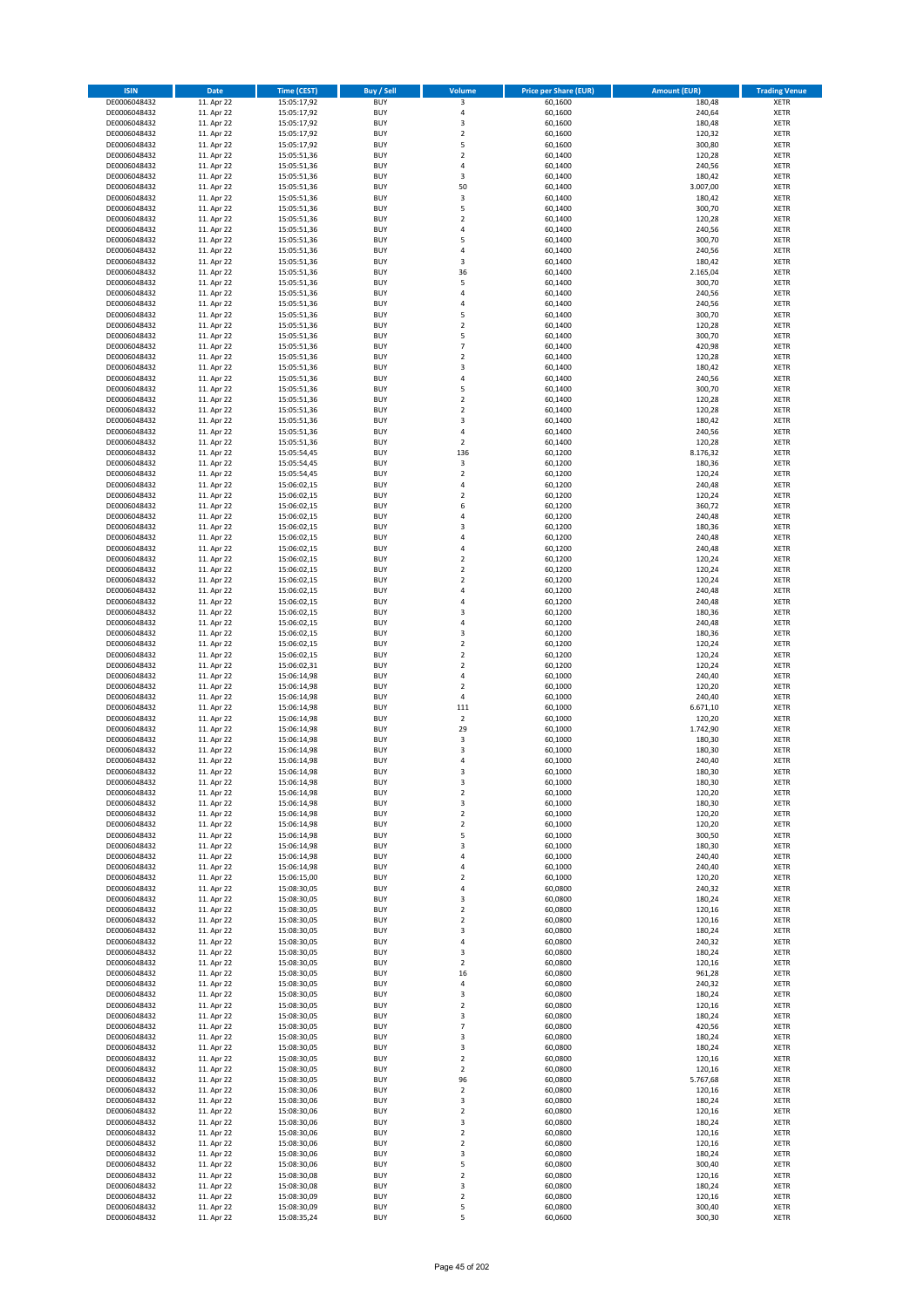| <b>ISIN</b>                  | <b>Date</b>              | <b>Time (CEST)</b>         | <b>Buy / Sell</b>        | <b>Volume</b>                          | <b>Price per Share (EUR)</b> | <b>Amount (EUR)</b> | <b>Trading Venue</b>       |
|------------------------------|--------------------------|----------------------------|--------------------------|----------------------------------------|------------------------------|---------------------|----------------------------|
| DE0006048432                 | 11. Apr 22               | 15:08:35,24                | <b>BUY</b>               | $\overline{\mathbf{3}}$                | 60,0600                      | 180,18              | <b>XETR</b>                |
| DE0006048432                 | 11. Apr 22               | 15:08:35,24                | <b>BUY</b>               | $\mathbf 2$                            | 60,0600                      | 120,12              | <b>XETR</b>                |
| DE0006048432                 | 11. Apr 22               | 15:08:35,24                | <b>BUY</b>               | 104                                    | 60,0600                      | 6.246,24            | <b>XETR</b>                |
| DE0006048432                 | 11. Apr 22               | 15:08:35,24                | <b>BUY</b>               | 4                                      | 60,0600                      | 240,24              | <b>XETR</b>                |
| DE0006048432<br>DE0006048432 | 11. Apr 22<br>11. Apr 22 | 15:08:35,24<br>15:08:35,24 | <b>BUY</b><br><b>BUY</b> | 3<br>$\overline{7}$                    | 60,0600<br>60,0600           | 180,18<br>420,42    | <b>XETR</b><br><b>XETR</b> |
| DE0006048432                 | 11. Apr 22               | 15:10:41,92                | <b>BUY</b>               | $\mathbf 2$                            | 60,0600                      | 120,12              | <b>XETR</b>                |
| DE0006048432                 | 11. Apr 22               | 15:10:41,92                | <b>BUY</b>               | 92                                     | 60,0600                      | 5.525,52            | <b>XETR</b>                |
| DE0006048432                 | 11. Apr 22               | 15:10:41,92                | <b>BUY</b>               | 3                                      | 60,0600                      | 180,18              | <b>XETR</b>                |
| DE0006048432                 | 11. Apr 22               | 15:10:41,92                | <b>BUY</b>               | 3                                      | 60,0600                      | 180,18              | <b>XETR</b>                |
| DE0006048432                 | 11. Apr 22               | 15:10:41,92                | <b>BUY</b>               | 4                                      | 60,0600                      | 240,24              | <b>XETR</b>                |
| DE0006048432                 | 11. Apr 22               | 15:10:41,92                | <b>BUY</b>               | 4                                      | 60,0600                      | 240,24              | <b>XETR</b><br><b>XETR</b> |
| DE0006048432<br>DE0006048432 | 11. Apr 22<br>11. Apr 22 | 15:10:41,92<br>15:10:41,92 | <b>BUY</b><br><b>BUY</b> | 3<br>3                                 | 60,0600<br>60,0600           | 180,18<br>180,18    | <b>XETR</b>                |
| DE0006048432                 | 11. Apr 22               | 15:10:41,92                | <b>BUY</b>               | 11                                     | 60,0600                      | 660,66              | <b>XETR</b>                |
| DE0006048432                 | 11. Apr 22               | 15:10:41,92                | <b>BUY</b>               | $\overline{\mathbf{c}}$                | 60,0600                      | 120,12              | <b>XETR</b>                |
| DE0006048432                 | 11. Apr 22               | 15:10:41,92                | <b>BUY</b>               | 4                                      | 60,0600                      | 240,24              | <b>XETR</b>                |
| DE0006048432                 | 11. Apr 22               | 15:10:41,92                | <b>BUY</b>               | 6                                      | 60,0600                      | 360,36              | <b>XETR</b>                |
| DE0006048432                 | 11. Apr 22               | 15:10:41,92                | <b>BUY</b>               | 6                                      | 60,0600                      | 360,36              | <b>XETR</b>                |
| DE0006048432<br>DE0006048432 | 11. Apr 22<br>11. Apr 22 | 15:10:41,92<br>15:10:41,92 | <b>BUY</b><br><b>BUY</b> | $\mathbf 2$<br>$\overline{\mathbf{c}}$ | 60,0600<br>60,0600           | 120,12<br>120,12    | <b>XETR</b><br><b>XETR</b> |
| DE0006048432                 | 11. Apr 22               | 15:10:41,92                | <b>BUY</b>               | 3                                      | 60,0600                      | 180,18              | <b>XETR</b>                |
| DE0006048432                 | 11. Apr 22               | 15:10:41,92                | <b>BUY</b>               | $\mathbf 2$                            | 60,0600                      | 120,12              | <b>XETR</b>                |
| DE0006048432                 | 11. Apr 22               | 15:10:41,92                | <b>BUY</b>               | $\mathbf 2$                            | 60,0600                      | 120,12              | <b>XETR</b>                |
| DE0006048432                 | 11. Apr 22               | 15:10:41,92                | <b>BUY</b>               | 3                                      | 60,0600                      | 180,18              | <b>XETR</b>                |
| DE0006048432                 | 11. Apr 22               | 15:10:41,92                | <b>BUY</b>               | $\mathbf 2$                            | 60,0600                      | 120,12              | <b>XETR</b>                |
| DE0006048432<br>DE0006048432 | 11. Apr 22<br>11. Apr 22 | 15:10:41,92<br>15:10:41,92 | <b>BUY</b><br><b>BUY</b> | 3<br>3                                 | 60,0600<br>60,0600           | 180,18<br>180,18    | <b>XETR</b><br><b>XETR</b> |
| DE0006048432                 | 11. Apr 22               | 15:10:41,92                | <b>BUY</b>               | 5                                      | 60,0600                      | 300,30              | <b>XETR</b>                |
| DE0006048432                 | 11. Apr 22               | 15:10:41,92                | <b>BUY</b>               | 4                                      | 60,0600                      | 240,24              | <b>XETR</b>                |
| DE0006048432                 | 11. Apr 22               | 15:10:41,93                | <b>BUY</b>               | 6                                      | 60,0600                      | 360,36              | <b>XETR</b>                |
| DE0006048432                 | 11. Apr 22               | 15:10:41,93                | <b>BUY</b>               | $\overline{\mathbf{c}}$                | 60,0600                      | 120,12              | <b>XETR</b>                |
| DE0006048432                 | 11. Apr 22               | 15:10:41,93                | <b>BUY</b>               | 3                                      | 60,0600                      | 180,18              | <b>XETR</b>                |
| DE0006048432                 | 11. Apr 22               | 15:13:01,80                | <b>BUY</b>               | 136                                    | 60,0600                      | 8.168,16            | <b>XETR</b>                |
| DE0006048432<br>DE0006048432 | 11. Apr 22<br>11. Apr 22 | 15:13:01,80<br>15:13:01,80 | <b>BUY</b><br><b>BUY</b> | 4<br>19                                | 60,0600<br>60,0600           | 240,24<br>1.141,14  | <b>XETR</b><br><b>XETR</b> |
| DE0006048432                 | 11. Apr 22               | 15:13:01,80                | <b>BUY</b>               | 3                                      | 60,0600                      | 180,18              | <b>XETR</b>                |
| DE0006048432                 | 11. Apr 22               | 15:13:01,80                | <b>BUY</b>               | $\mathbf 2$                            | 60,0600                      | 120,12              | <b>XETR</b>                |
| DE0006048432                 | 11. Apr 22               | 15:13:01,80                | <b>BUY</b>               | 3                                      | 60,0600                      | 180,18              | <b>XETR</b>                |
| DE0006048432                 | 11. Apr 22               | 15:13:01,80                | <b>BUY</b>               | 3                                      | 60,0600                      | 180,18              | <b>XETR</b>                |
| DE0006048432                 | 11. Apr 22               | 15:13:01,80                | <b>BUY</b>               | $\overline{7}$                         | 60,0600                      | 420,42              | <b>XETR</b>                |
| DE0006048432<br>DE0006048432 | 11. Apr 22<br>11. Apr 22 | 15:13:01,80                | <b>BUY</b><br><b>BUY</b> | 3<br>5                                 | 60,0600<br>60,0600           | 180,18<br>300,30    | <b>XETR</b><br><b>XETR</b> |
| DE0006048432                 | 11. Apr 22               | 15:13:01,80<br>15:13:01,80 | <b>BUY</b>               | 4                                      | 60,0600                      | 240,24              | <b>XETR</b>                |
| DE0006048432                 | 11. Apr 22               | 15:13:01,80                | <b>BUY</b>               | 6                                      | 60,0600                      | 360,36              | <b>XETR</b>                |
| DE0006048432                 | 11. Apr 22               | 15:13:01,80                | <b>BUY</b>               | 5                                      | 60,0600                      | 300,30              | <b>XETR</b>                |
| DE0006048432                 | 11. Apr 22               | 15:15:46,52                | <b>BUY</b>               | 224                                    | 60,0800                      | 13.457,92           | <b>XETR</b>                |
| DE0006048432                 | 11. Apr 22               | 15:17:55,55                | <b>BUY</b>               | $\overline{7}$                         | 60,0800                      | 420,56              | <b>XETR</b>                |
| DE0006048432<br>DE0006048432 | 11. Apr 22<br>11. Apr 22 | 15:17:55,55<br>15:17:55,55 | <b>BUY</b><br><b>BUY</b> | 169<br>$\overline{7}$                  | 60,0800<br>60,0800           | 10.153,52<br>420,56 | <b>XETR</b><br><b>XETR</b> |
| DE0006048432                 | 11. Apr 22               | 15:17:55,55                | <b>BUY</b>               | $\overline{7}$                         | 60,0800                      | 420,56              | <b>XETR</b>                |
| DE0006048432                 | 11. Apr 22               | 15:17:55,55                | <b>BUY</b>               | $\overline{7}$                         | 60,0800                      | 420,56              | <b>XETR</b>                |
| DE0006048432                 | 11. Apr 22               | 15:17:55,55                | <b>BUY</b>               | 9                                      | 60,0800                      | 540,72              | <b>XETR</b>                |
| DE0006048432                 | 11. Apr 22               | 15:17:55,55                | <b>BUY</b>               | $\overline{7}$                         | 60,0800                      | 420,56              | <b>XETR</b>                |
| DE0006048432                 | 11. Apr 22               | 15:17:55,55                | <b>BUY</b>               | 34                                     | 60,0800                      | 2.042,72            | <b>XETR</b>                |
| DE0006048432                 | 11. Apr 22               | 15:17:55,55                | <b>BUY</b>               | $\overline{7}$                         | 60,0800                      | 420,56              | <b>XETR</b>                |
| DE0006048432<br>DE0006048432 | 11. Apr 22<br>11. Apr 22 | 15:17:55,55<br>15:17:55,55 | <b>BUY</b><br><b>BUY</b> | 9<br>8                                 | 60,0800<br>60,0800           | 540,72<br>480,64    | <b>XETR</b><br><b>XETR</b> |
| DE0006048432                 | 11. Apr 22               | 15:17:55,55                | <b>BUY</b>               | 4                                      | 60,0800                      | 240,32              | <b>XETR</b>                |
| DE0006048432                 | 11. Apr 22               | 15:17:55,55                | <b>BUY</b>               | 6                                      | 60,0800                      | 360,48              | <b>XETR</b>                |
| DE0006048432                 | 11. Apr 22               | 15:17:55,55                | <b>BUY</b>               | 9                                      | 60,0800                      | 540,72              | <b>XETR</b>                |
| DE0006048432                 | 11. Apr 22               | 15:17:55,55                | <b>BUY</b>               | 5                                      | 60,0800                      | 300,40              | <b>XETR</b>                |
| DE0006048432                 | 11. Apr 22               | 15:17:55,55                | <b>BUY</b>               | 9                                      | 60,0800                      | 540,72              | <b>XETR</b>                |
| DE0006048432<br>DE0006048432 | 11. Apr 22<br>11. Apr 22 | 15:17:55,55<br>15:17:55,55 | <b>BUY</b><br>BUY        | 6<br>6                                 | 60,0800<br>60,0800           | 360,48<br>360,48    | <b>XETR</b><br><b>XETR</b> |
| DE0006048432                 | 11. Apr 22               | 15:17:55,55                | <b>BUY</b>               | 5                                      | 60,0800                      | 300,40              | <b>XETR</b>                |
| DE0006048432                 | 11. Apr 22               | 15:17:55,55                | <b>BUY</b>               | 7                                      | 60,0800                      | 420,56              | <b>XETR</b>                |
| DE0006048432                 | 11. Apr 22               | 15:17:55,55                | <b>BUY</b>               | $\overline{\phantom{a}}$               | 60,0800                      | 420,56              | XETR                       |
| DE0006048432                 | 11. Apr 22               | 15:17:55,55                | <b>BUY</b>               | 6                                      | 60,0800                      | 360,48              | <b>XETR</b>                |
| DE0006048432                 | 11. Apr 22               | 15:17:55,93                | <b>BUY</b>               | 7                                      | 60,0600                      | 420,42              | <b>XETR</b>                |
| DE0006048432<br>DE0006048432 | 11. Apr 22<br>11. Apr 22 | 15:17:55,93                | <b>BUY</b><br><b>BUY</b> | $\overline{7}$<br>5                    | 60,0600<br>60,0600           | 420,42<br>300,30    | <b>XETR</b><br><b>XETR</b> |
| DE0006048432                 | 11. Apr 22               | 15:17:55,93<br>15:17:55,93 | <b>BUY</b>               | 6                                      | 60,0600                      | 360,36              | <b>XETR</b>                |
| DE0006048432                 | 11. Apr 22               | 15:17:55,93                | <b>BUY</b>               | 5                                      | 60,0600                      | 300,30              | <b>XETR</b>                |
| DE0006048432                 | 11. Apr 22               | 15:17:55,93                | <b>BUY</b>               | $\overline{7}$                         | 60,0600                      | 420,42              | <b>XETR</b>                |
| DE0006048432                 | 11. Apr 22               | 15:17:55,93                | <b>BUY</b>               | 6                                      | 60,0600                      | 360,36              | <b>XETR</b>                |
| DE0006048432                 | 11. Apr 22               | 15:18:43,16                | <b>BUY</b>               | 6                                      | 60,0600                      | 360,36              | <b>XETR</b>                |
| DE0006048432<br>DE0006048432 | 11. Apr 22<br>11. Apr 22 | 15:18:43,16<br>15:18:43,16 | <b>BUY</b><br><b>BUY</b> | 174<br>10                              | 60,0600<br>60,0600           | 10.450,44<br>600,60 | <b>XETR</b><br><b>XETR</b> |
| DE0006048432                 | 11. Apr 22               | 15:18:43,16                | <b>BUY</b>               | 3                                      | 60,0600                      | 180,18              | <b>XETR</b>                |
| DE0006048432                 | 11. Apr 22               | 15:18:43,16                | <b>BUY</b>               | $\overline{7}$                         | 60,0600                      | 420,42              | <b>XETR</b>                |
| DE0006048432                 | 11. Apr 22               | 15:18:43,16                | <b>BUY</b>               | $\overline{7}$                         | 60,0600                      | 420,42              | <b>XETR</b>                |
| DE0006048432                 | 11. Apr 22               | 15:18:43,16                | <b>BUY</b>               | 5                                      | 60,0600                      | 300,30              | XETR                       |
| DE0006048432                 | 11. Apr 22               | 15:18:43,16                | <b>BUY</b>               | 4                                      | 60,0600                      | 240,24              | <b>XETR</b>                |
| DE0006048432                 | 11. Apr 22               | 15:18:57,61                | <b>BUY</b><br><b>BUY</b> | 5                                      | 60,0400                      | 300,20<br>180,12    | <b>XETR</b>                |
| DE0006048432<br>DE0006048432 | 11. Apr 22<br>11. Apr 22 | 15:18:57,61<br>15:18:57,61 | <b>BUY</b>               | 3<br>3                                 | 60,0400<br>60,0400           | 180,12              | <b>XETR</b><br><b>XETR</b> |
| DE0006048432                 | 11. Apr 22               | 15:18:57,61                | <b>BUY</b>               | 163                                    | 60,0400                      | 9.786,52            | <b>XETR</b>                |
| DE0006048432                 | 11. Apr 22               | 15:18:57,61                | <b>BUY</b>               | 6                                      | 60,0400                      | 360,24              | <b>XETR</b>                |
| DE0006048432                 | 11. Apr 22               | 15:18:57,61                | <b>BUY</b>               | 6                                      | 60,0400                      | 360,24              | <b>XETR</b>                |
| DE0006048432                 | 11. Apr 22               | 15:18:57,61                | <b>BUY</b>               | $\overline{7}$                         | 60,0400                      | 420,28              | <b>XETR</b>                |
| DE0006048432                 | 11. Apr 22               | 15:18:57,61                | <b>BUY</b>               | 3                                      | 60,0400                      | 180,12              | <b>XETR</b>                |
| DE0006048432<br>DE0006048432 | 11. Apr 22<br>11. Apr 22 | 15:18:57,61<br>15:18:57,61 | <b>BUY</b><br><b>BUY</b> | 4<br>3                                 | 60,0400<br>60,0400           | 240,16<br>180,12    | <b>XETR</b><br><b>XETR</b> |
| DE0006048432                 | 11. Apr 22               | 15:18:57,61                | <b>BUY</b>               | 5                                      | 60,0400                      | 300,20              | <b>XETR</b>                |
| DE0006048432                 | 11. Apr 22               | 15:18:57,61                | <b>BUY</b>               | 25                                     | 60,0400                      | 1.501,00            | <b>XETR</b>                |
| DE0006048432                 | 11. Apr 22               | 15:18:57,61                | <b>BUY</b>               | 6                                      | 60,0400                      | 360,24              | <b>XETR</b>                |
| DE0006048432                 | 11. Apr 22               | 15:18:57,61                | <b>BUY</b>               | $\mathbf 2$                            | 60,0400                      | 120,08              | <b>XETR</b>                |
| DE0006048432                 | 11. Apr 22               | 15:18:57,61                | <b>BUY</b>               | 3                                      | 60,0400                      | 180,12              | <b>XETR</b>                |
| DE0006048432<br>DE0006048432 | 11. Apr 22<br>11. Apr 22 | 15:18:57,61<br>15:18:57,61 | <b>BUY</b><br><b>BUY</b> | 5<br>5                                 | 60,0400<br>60,0400           | 300,20<br>300,20    | <b>XETR</b><br><b>XETR</b> |
| DE0006048432                 | 11. Apr 22               | 15:18:57,61                | <b>BUY</b>               | 3                                      | 60,0400                      | 180,12              | XETR                       |
| DE0006048432                 | 11. Apr 22               | 15:18:57,61                | <b>BUY</b>               | 3                                      | 60,0400                      | 180,12              | <b>XETR</b>                |
| DE0006048432                 | 11. Apr 22               | 15:18:57,61                | <b>BUY</b>               | 5                                      | 60,0400                      | 300,20              | XETR                       |
| DE0006048432                 | 11. Apr 22               | 15:18:57,61                | <b>BUY</b>               | $\mathbf 2$                            | 60,0400                      | 120,08              | <b>XETR</b>                |
| DE0006048432                 | 11. Apr 22               | 15:18:57,61                | <b>BUY</b>               | $\overline{2}$                         | 60,0400                      | 120,08              | <b>XETR</b>                |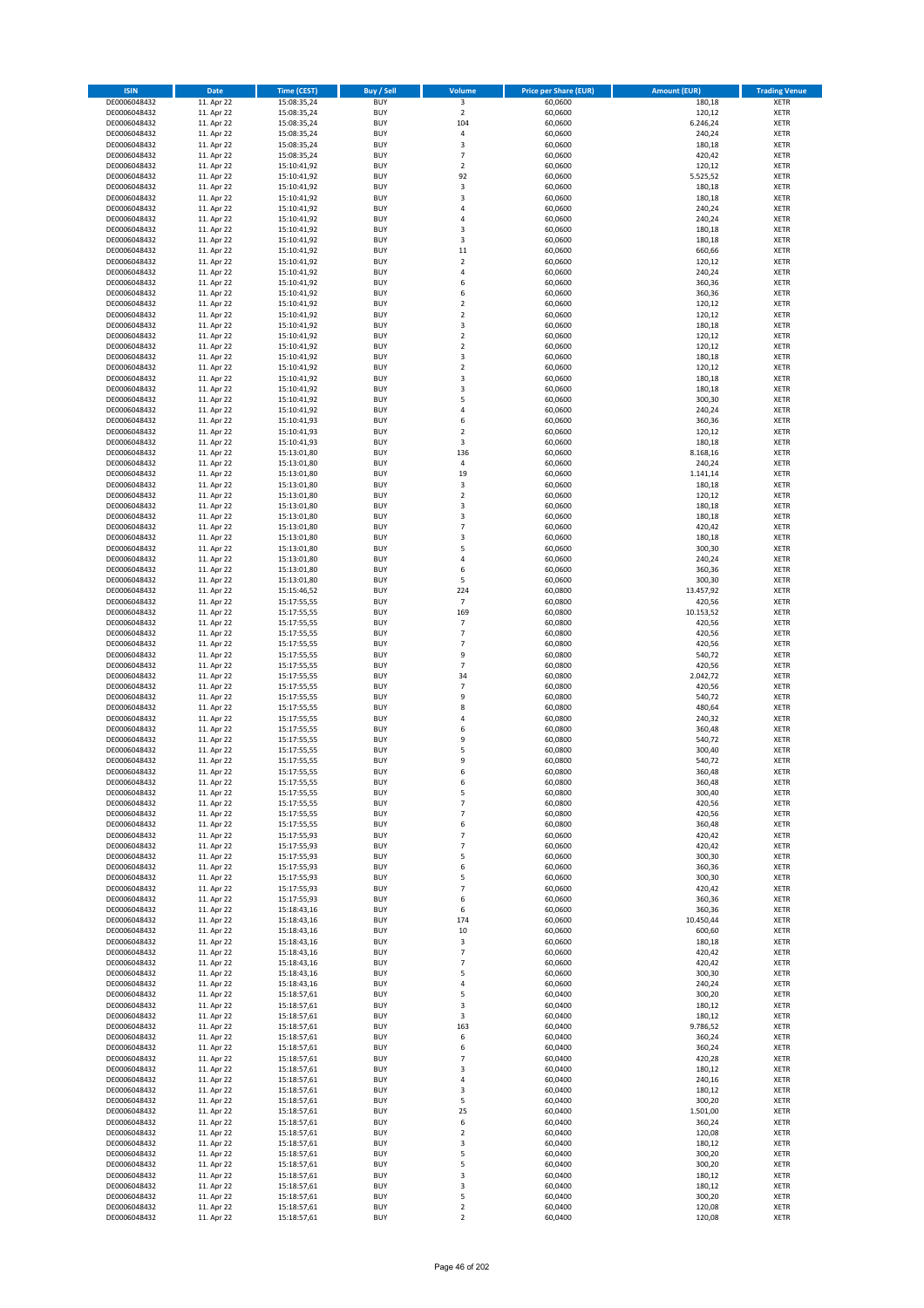| <b>ISIN</b>                  | Date                     | Time (CEST)                | <b>Buy / Sell</b>        | Volume                  | <b>Price per Share (EUR)</b> | <b>Amount (EUR)</b> | <b>Trading Venue</b>       |
|------------------------------|--------------------------|----------------------------|--------------------------|-------------------------|------------------------------|---------------------|----------------------------|
| DE0006048432                 | 11. Apr 22               | 15:18:57,61                | <b>BUY</b>               | $\overline{\mathbf{2}}$ | 60,0400                      | 120,08              | <b>XETR</b>                |
| DE0006048432                 | 11. Apr 22               | 15:18:57,61                | <b>BUY</b>               | 4                       | 60,0400                      | 240,16              | <b>XETR</b>                |
| DE0006048432                 | 11. Apr 22               | 15:18:57,61                | <b>BUY</b>               | 4                       | 60,0400                      | 240,16              | <b>XETR</b>                |
| DE0006048432                 | 11. Apr 22               | 15:18:57,61                | <b>BUY</b>               | 5                       | 60,0400                      | 300,20              | <b>XETR</b>                |
| DE0006048432                 | 11. Apr 22               | 15:18:57,61                | <b>BUY</b>               | 6                       | 60,0400                      | 360,24              | <b>XETR</b>                |
| DE0006048432                 | 11. Apr 22               | 15:18:57,63                | <b>BUY</b>               | 4                       | 60,0400                      | 240,16              | <b>XETR</b>                |
| DE0006048432                 | 11. Apr 22               | 15:19:16,31                | <b>BUY</b>               | 5                       | 60,0200                      | 300,10              | <b>XETR</b>                |
| DE0006048432                 | 11. Apr 22               | 15:19:16,31                | <b>BUY</b>               | 315                     | 60,0200                      | 18.906,30           | <b>XETR</b>                |
| DE0006048432                 | 11. Apr 22               | 15:19:16,31                | <b>BUY</b>               | 20                      | 60,0200                      | 1.200,40            | <b>XETR</b>                |
| DE0006048432                 | 11. Apr 22               | 15:19:16,31                | <b>BUY</b>               | 3                       | 60,0200                      | 180,06              | <b>XETR</b>                |
| DE0006048432                 | 11. Apr 22               | 15:19:16,31                | <b>BUY</b>               | 4                       | 60,0200                      | 240,08              | <b>XETR</b>                |
| DE0006048432                 | 11. Apr 22               | 15:19:16,31                | <b>BUY</b>               | $\overline{\mathbf{c}}$ | 60,0200                      | 120,04              | <b>XETR</b>                |
| DE0006048432<br>DE0006048432 | 11. Apr 22               | 15:19:16,40                | <b>BUY</b>               | $\mathbf 2$             | 60,0200                      | 120,04              | <b>XETR</b>                |
|                              | 11. Apr 22               | 15:19:16,40                | <b>BUY</b><br><b>BUY</b> | 105<br>4                | 60,0200                      | 6.302,10<br>240,08  | <b>XETR</b><br><b>XETR</b> |
| DE0006048432<br>DE0006048432 | 11. Apr 22<br>11. Apr 22 | 15:19:16,40<br>15:19:16,40 | <b>BUY</b>               | 5                       | 60,0200<br>60,0200           | 300,10              | <b>XETR</b>                |
| DE0006048432                 | 11. Apr 22               | 15:19:16,40                | <b>BUY</b>               | 5                       | 60,0200                      | 300,10              | <b>XETR</b>                |
| DE0006048432                 | 11. Apr 22               | 15:19:16,40                | <b>BUY</b>               | 4                       | 60,0200                      | 240,08              | <b>XETR</b>                |
| DE0006048432                 | 11. Apr 22               | 15:19:16,40                | <b>BUY</b>               | 4                       | 60,0200                      | 240,08              | <b>XETR</b>                |
| DE0006048432                 | 11. Apr 22               | 15:19:16,40                | <b>BUY</b>               | 21                      | 60,0200                      | 1.260,42            | <b>XETR</b>                |
| DE0006048432                 | 11. Apr 22               | 15:19:16,40                | <b>BUY</b>               | 4                       | 60,0200                      | 240,08              | <b>XETR</b>                |
| DE0006048432                 | 11. Apr 22               | 15:19:16,40                | <b>BUY</b>               | $\mathbf 2$             | 60,0200                      | 120,04              | <b>XETR</b>                |
| DE0006048432                 | 11. Apr 22               | 15:19:16,40                | <b>BUY</b>               | 5                       | 60,0200                      | 300,10              | <b>XETR</b>                |
| DE0006048432                 | 11. Apr 22               | 15:19:16,40                | <b>BUY</b>               | 4                       | 60,0200                      | 240,08              | <b>XETR</b>                |
| DE0006048432                 | 11. Apr 22               | 15:19:16,40                | <b>BUY</b>               | 6                       | 60,0200                      | 360,12              | <b>XETR</b>                |
| DE0006048432                 | 11. Apr 22               | 15:19:16,40                | <b>BUY</b>               | 4                       | 60,0200                      | 240,08              | <b>XETR</b>                |
| DE0006048432                 | 11. Apr 22               | 15:19:16,40                | <b>BUY</b>               | 5                       | 60,0200                      | 300,10              | <b>XETR</b>                |
| DE0006048432                 | 11. Apr 22               | 15:19:16,40                | <b>BUY</b>               | $\overline{\mathbf{c}}$ | 60,0200                      | 120,04              | <b>XETR</b>                |
| DE0006048432                 | 11. Apr 22               | 15:19:16,40                | <b>BUY</b>               | 6                       | 60,0200                      | 360,12              | <b>XETR</b>                |
| DE0006048432                 | 11. Apr 22               | 15:19:16,40                | <b>BUY</b>               | 4                       | 60,0200                      | 240,08              | <b>XETR</b>                |
| DE0006048432                 | 11. Apr 22               | 15:19:16,40                | <b>BUY</b>               | 6                       | 60,0200                      | 360,12              | <b>XETR</b>                |
| DE0006048432                 | 11. Apr 22               | 15:19:16,40                | <b>BUY</b>               | 4                       | 60,0200                      | 240,08              | <b>XETR</b>                |
| DE0006048432                 | 11. Apr 22               | 15:19:16,40                | <b>BUY</b>               | 48<br>101               | 60,0200                      | 2.880,96            | <b>XETR</b>                |
| DE0006048432                 | 11. Apr 22               | 15:19:16,40<br>15:19:21.22 | <b>BUY</b>               | 5                       | 60,0200                      | 6.062,02            | <b>XETR</b>                |
| DE0006048432<br>DE0006048432 | 11. Apr 22<br>11. Apr 22 | 15:19:21,22                | <b>BUY</b><br><b>BUY</b> | 3                       | 60,0000<br>60,0000           | 300,00<br>180,00    | <b>XETR</b><br><b>XETR</b> |
| DE0006048432                 | 11. Apr 22               | 15:19:21,22                | <b>BUY</b>               | 59                      | 60,0000                      | 3.540,00            | <b>XETR</b>                |
| DE0006048432                 | 11. Apr 22               | 15:19:21,22                | <b>BUY</b>               | 3                       | 60,0000                      | 180,00              | <b>XETR</b>                |
| DE0006048432                 | 11. Apr 22               | 15:19:21,22                | <b>BUY</b>               | 6                       | 60,0000                      | 360,00              | <b>XETR</b>                |
| DE0006048432                 | 11. Apr 22               | 15:19:21,22                | <b>BUY</b>               | $\mathbf 2$             | 60,0000                      | 120,00              | <b>XETR</b>                |
| DE0006048432                 | 11. Apr 22               | 15:19:21,22                | <b>BUY</b>               | 3                       | 60,0000                      | 180,00              | <b>XETR</b>                |
| DE0006048432                 | 11. Apr 22               | 15:19:21,22                | <b>BUY</b>               | $\mathbf 2$             | 60,0000                      | 120,00              | <b>XETR</b>                |
| DE0006048432                 | 11. Apr 22               | 15:19:21,22                | <b>BUY</b>               | $\mathbf 2$             | 60,0000                      | 120,00              | <b>XETR</b>                |
| DE0006048432                 | 11. Apr 22               | 15:19:23,33                | <b>BUY</b>               | $\overline{\mathbf{c}}$ | 59,9800                      | 119,96              | <b>XETR</b>                |
| DE0006048432                 | 11. Apr 22               | 15:19:23,33                | <b>BUY</b>               | 3                       | 59,9800                      | 179,94              | <b>XETR</b>                |
| DE0006048432                 | 11. Apr 22               | 15:19:23,33                | <b>BUY</b>               | 48                      | 59,9800                      | 2.879,04            | <b>XETR</b>                |
| DE0006048432                 | 11. Apr 22               | 15:19:23,33                | <b>BUY</b>               | 6                       | 59,9800                      | 359,88              | <b>XETR</b>                |
| DE0006048432                 | 11. Apr 22               | 15:19:23,33                | <b>BUY</b>               | 8                       | 59,9800                      | 479,84              | <b>XETR</b>                |
| DE0006048432                 | 11. Apr 22               | 15:19:23,33                | <b>BUY</b>               | 4                       | 59,9800                      | 239,92              | <b>XETR</b>                |
| DE0006048432                 | 11. Apr 22               | 15:19:23,33                | <b>BUY</b>               | $\mathbf 2$             | 59,9800                      | 119,96              | <b>XETR</b>                |
| DE0006048432                 | 11. Apr 22               | 15:19:23,33                | <b>BUY</b>               | 11                      | 59,9800                      | 659,78              | <b>XETR</b>                |
| DE0006048432                 | 11. Apr 22               | 15:19:23,33                | <b>BUY</b>               | 5                       | 59,9800                      | 299,90              | <b>XETR</b>                |
| DE0006048432                 | 11. Apr 22               | 15:19:23,33                | <b>BUY</b><br><b>BUY</b> | 5                       | 59,9800                      | 299,90              | <b>XETR</b>                |
| DE0006048432<br>DE0006048432 | 11. Apr 22               | 15:19:23,33                | <b>BUY</b>               | $\mathbf 2$<br>3        | 59,9800                      | 119,96              | <b>XETR</b><br><b>XETR</b> |
| DE0006048432                 | 11. Apr 22<br>11. Apr 22 | 15:19:23,33<br>15:19:23,33 | <b>BUY</b>               | 4                       | 59,9800<br>59,9800           | 179,94<br>239,92    | <b>XETR</b>                |
| DE0006048432                 | 11. Apr 22               | 15:19:23,33                | <b>BUY</b>               | $\overline{\mathbf{c}}$ | 59,9800                      | 119,96              | <b>XETR</b>                |
| DE0006048432                 | 11. Apr 22               | 15:19:23,33                | <b>BUY</b>               | 4                       | 59,9800                      | 239,92              | <b>XETR</b>                |
| DE0006048432                 | 11. Apr 22               | 15:19:36,07                | <b>BUY</b>               | 45                      | 59,9800                      | 2.699,10            | <b>XETR</b>                |
| DE0006048432                 | 11. Apr 22               | 15:19:36,07                | <b>BUY</b>               | $\overline{7}$          | 59,9800                      | 419,86              | <b>XETR</b>                |
| DE0006048432                 | 11. Apr 22               | 15:19:36,07                | <b>BUY</b>               | 4                       | 59,9800                      | 239,92              | <b>XETR</b>                |
| DE0006048432                 | 11. Apr 22               | 15:19:36.07                | <b>BUY</b>               | 3                       | 59,9800                      | 179,94              | <b>XETR</b>                |
| DE0006048432                 | 11. Apr 22               | 15:19:36,07                | <b>BUY</b>               | $\overline{\mathbf{c}}$ | 59,9800                      | 119,96              | <b>XETR</b>                |
| DE0006048432                 | 11. Apr 22               | 15:19:36,07                | <b>BUY</b>               | $\overline{2}$          | 59,9800                      | 119,96              | <b>XETR</b>                |
| DE0006048432                 | 11. Apr 22               | 15:19:36,09                | BUY                      | 2                       | 59,9800                      | 119,96              | <b>XETR</b>                |
| DE0006048432                 | 11. Apr 22               | 15:21:20,63                | <b>BUY</b>               | $\overline{7}$          | 59,9600                      | 419,72              | <b>XETR</b>                |
| DE0006048432                 | 11. Apr 22               | 15:21:20,63                | <b>BUY</b>               | 6                       | 59,9600                      | 359,76              | <b>XETR</b>                |
| DE0006048432                 | 11. Apr 22               | 15:21:20,63                | <b>BUY</b>               | 5                       | 59,9600                      | 299,80              | XETR                       |
| DE0006048432                 | 11. Apr 22               | 15:21:20,63                | <b>BUY</b>               | $\overline{7}$          | 59,9600                      | 419,72              | <b>XETR</b>                |
| DE0006048432                 | 11. Apr 22               | 15:21:20,63                | <b>BUY</b>               | 3                       | 59,9600                      | 179,88              | <b>XETR</b>                |
| DE0006048432                 | 11. Apr 22               | 15:21:20,63                | <b>BUY</b>               | 93                      | 59,9600                      | 5.576,28            | <b>XETR</b>                |
| DE0006048432                 | 11. Apr 22               | 15:21:20,63                | <b>BUY</b>               | 3                       | 59,9600                      | 179,88              | <b>XETR</b>                |
| DE0006048432                 | 11. Apr 22               | 15:21:20,63                | <b>BUY</b><br><b>BUY</b> | 5<br>4                  | 59,9600<br>59,9600           | 299,80              | <b>XETR</b>                |
| DE0006048432<br>DE0006048432 | 11. Apr 22<br>11. Apr 22 | 15:21:20,63<br>15:21:20,63 | <b>BUY</b>               | 21                      | 59,9600                      | 239,84<br>1.259,16  | <b>XETR</b><br><b>XETR</b> |
| DE0006048432                 | 11. Apr 22               | 15:21:20,63                | <b>BUY</b>               | $\overline{7}$          | 59,9600                      | 419,72              | <b>XETR</b>                |
| DE0006048432                 | 11. Apr 22               | 15:21:20,63                | <b>BUY</b>               | $\overline{7}$          | 59,9600                      | 419,72              | <b>XETR</b>                |
| DE0006048432                 | 11. Apr 22               | 15:21:20,63                | <b>BUY</b>               | $\mathbf 1$             | 59,9600                      | 59,96               | <b>XETR</b>                |
| DE0006048432                 | 11. Apr 22               | 15:21:20,63                | <b>BUY</b>               | $\mathbf 2$             | 59,9600                      | 119,92              | <b>XETR</b>                |
| DE0006048432                 | 11. Apr 22               | 15:21:20,63                | <b>BUY</b>               | 6                       | 59,9600                      | 359,76              | <b>XETR</b>                |
| DE0006048432                 | 11. Apr 22               | 15:21:20,63                | <b>BUY</b>               | 10                      | 59,9600                      | 599,60              | <b>XETR</b>                |
| DE0006048432                 | 11. Apr 22               | 15:21:20,63                | <b>BUY</b>               | 6                       | 59,9600                      | 359,76              | <b>XETR</b>                |
| DE0006048432                 | 11. Apr 22               | 15:21:20,63                | <b>BUY</b>               | $\mathbf 2$             | 59,9600                      | 119,92              | <b>XETR</b>                |
| DE0006048432                 | 11. Apr 22               | 15:21:20,63                | <b>BUY</b>               | $\mathbf 2$             | 59,9600                      | 119,92              | <b>XETR</b>                |
| DE0006048432                 | 11. Apr 22               | 15:21:20,63                | <b>BUY</b>               | 6                       | 59,9600                      | 359,76              | <b>XETR</b>                |
| DE0006048432                 | 11. Apr 22               | 15:21:20,63                | <b>BUY</b>               | 3                       | 59,9600                      | 179,88              | <b>XETR</b>                |
| DE0006048432                 | 11. Apr 22               | 15:21:20,63                | <b>BUY</b>               | 6                       | 59,9600                      | 359,76              | <b>XETR</b>                |
| DE0006048432                 | 11. Apr 22               | 15:21:20,63                | <b>BUY</b>               | 9                       | 59,9600                      | 539,64              | <b>XETR</b>                |
| DE0006048432                 | 11. Apr 22               | 15:21:20,63                | <b>BUY</b>               | 4                       | 59,9600                      | 239,84              | <b>XETR</b>                |
| DE0006048432                 | 11. Apr 22               | 15:21:20,63                | <b>BUY</b>               | 7                       | 59,9600                      | 419,72              | <b>XETR</b>                |
| DE0006048432                 | 11. Apr 22               | 15:21:20,63                | <b>BUY</b>               | 3                       | 59,9600                      | 179,88              | <b>XETR</b>                |
| DE0006048432                 | 11. Apr 22               | 15:21:20,63                | <b>BUY</b>               | 6                       | 59,9600                      | 359,76              | <b>XETR</b>                |
| DE0006048432                 | 11. Apr 22               | 15:21:20,63                | <b>BUY</b>               | 4                       | 59,9600                      | 239,84              | <b>XETR</b>                |
| DE0006048432                 | 11. Apr 22               | 15:21:21,81                | <b>BUY</b>               | 47<br>4                 | 59,9400                      | 2.817,18            | <b>XETR</b>                |
| DE0006048432<br>DE0006048432 | 11. Apr 22<br>11. Apr 22 | 15:21:21,81                | <b>BUY</b><br><b>BUY</b> | 4                       | 59,9400<br>59,9400           | 239,76              | <b>XETR</b><br><b>XETR</b> |
| DE0006048432                 | 11. Apr 22               | 15:21:21,81<br>15:21:21,81 | <b>BUY</b>               | 3                       | 59,9400                      | 239,76<br>179,82    | <b>XETR</b>                |
| DE0006048432                 | 11. Apr 22               | 15:21:21,81                | <b>BUY</b>               | 6                       | 59,9400                      | 359,64              | <b>XETR</b>                |
| DE0006048432                 | 11. Apr 22               | 15:21:21,81                | <b>BUY</b>               | 15                      | 59,9400                      | 899,10              | <b>XETR</b>                |
| DE0006048432                 | 11. Apr 22               | 15:21:21,81                | <b>BUY</b>               | $\mathbf 2$             | 59,9400                      | 119,88              | <b>XETR</b>                |
| DE0006048432                 | 11. Apr 22               | 15:21:21,81                | <b>BUY</b>               | 4                       | 59,9400                      | 239,76              | <b>XETR</b>                |
| DE0006048432                 | 11. Apr 22               | 15:21:21,81                | <b>BUY</b>               | $\overline{7}$          | 59,9400                      | 419,58              | XETR                       |
| DE0006048432                 | 11. Apr 22               | 15:21:21,81                | <b>BUY</b>               | 4                       | 59,9400                      | 239,76              | <b>XETR</b>                |
| DE0006048432                 | 11. Apr 22               | 15:21:21,81                | <b>BUY</b>               | $\mathbf 2$             | 59,9400                      | 119,88              | <b>XETR</b>                |
| DE0006048432                 | 11. Apr 22               | 15:21:21,81                | <b>BUY</b>               | 5                       | 59,9400                      | 299,70              | <b>XETR</b>                |
| DE0006048432                 | 11. Apr 22               | 15:21:21,81                | <b>BUY</b>               | 5                       | 59,9400                      | 299,70              | <b>XETR</b>                |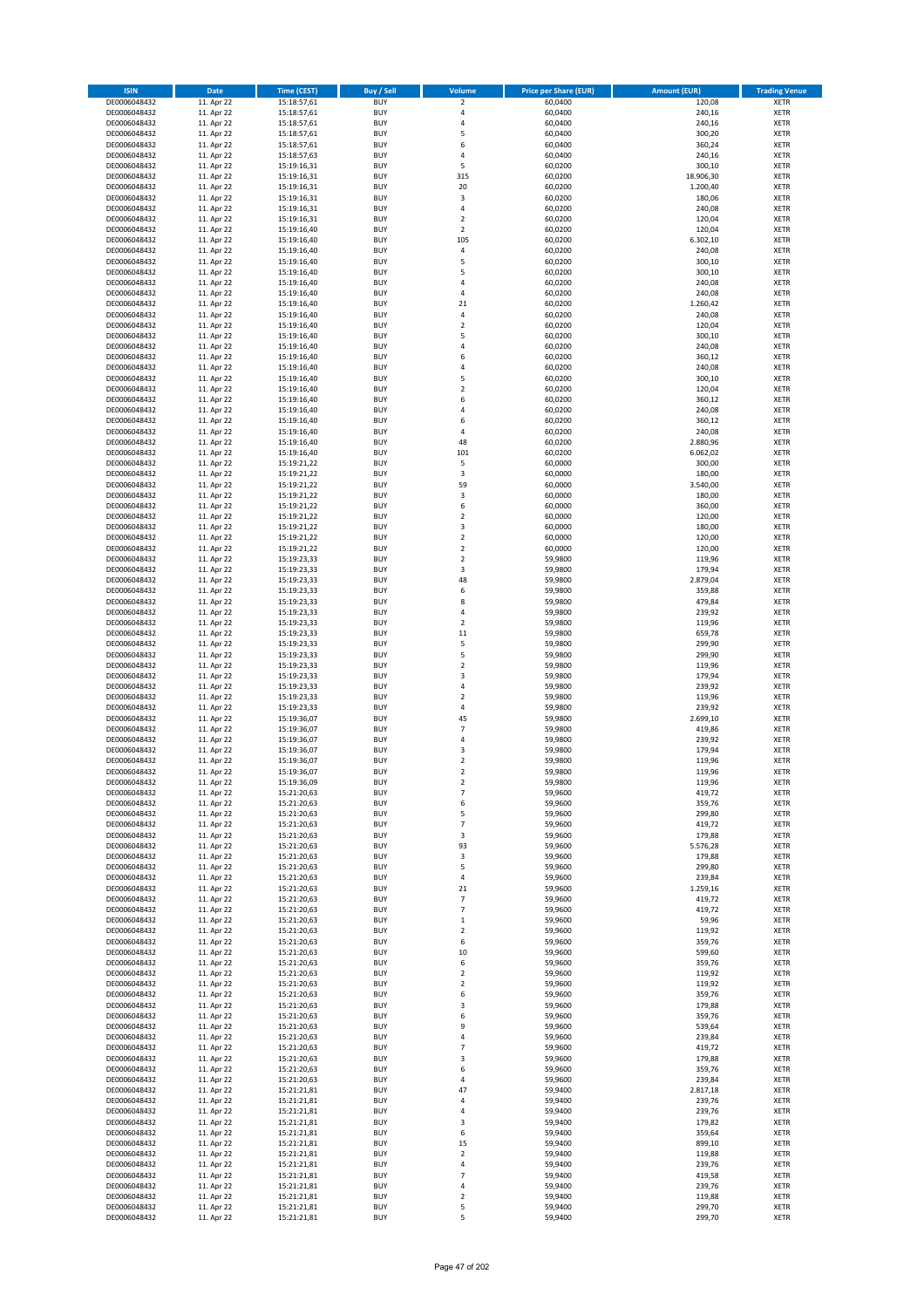| <b>ISIN</b>                  | <b>Date</b>              | <b>Time (CEST)</b>         | <b>Buy / Sell</b>        | Volume                       | <b>Price per Share (EUR)</b> | <b>Amount (EUR)</b> | <b>Trading Venue</b>       |
|------------------------------|--------------------------|----------------------------|--------------------------|------------------------------|------------------------------|---------------------|----------------------------|
| DE0006048432                 | 11. Apr 22               | 15:21:21,81                | <b>BUY</b>               | $\overline{2}$               | 59,9400                      | 119,88              | <b>XETR</b>                |
| DE0006048432                 | 11. Apr 22               | 15:21:21,81                | <b>BUY</b>               | 5                            | 59,9400                      | 299,70              | <b>XETR</b>                |
| DE0006048432                 | 11. Apr 22               | 15:21:21,81                | <b>BUY</b>               | 3                            | 59,9400                      | 179,82              | <b>XETR</b>                |
| DE0006048432<br>DE0006048432 | 11. Apr 22<br>11. Apr 22 | 15:21:21,81<br>15:21:21,82 | <b>BUY</b><br><b>BUY</b> | 4<br>4                       | 59,9400<br>59,9400           | 239,76<br>239,76    | <b>XETR</b><br><b>XETR</b> |
| DE0006048432                 | 11. Apr 22               | 15:21:21,82                | <b>BUY</b>               | $\mathbf 2$                  | 59,9400                      | 119,88              | <b>XETR</b>                |
| DE0006048432                 | 11. Apr 22               | 15:21:21,85                | <b>BUY</b>               | $\mathbf 2$                  | 59,9400                      | 119,88              | <b>XETR</b>                |
| DE0006048432                 | 11. Apr 22               | 15:21:21,85                | <b>BUY</b>               | $\mathbf 2$                  | 59,9400                      | 119,88              | <b>XETR</b>                |
| DE0006048432                 | 11. Apr 22               | 15:21:21,85                | <b>BUY</b>               | $\mathbf 2$                  | 59,9400                      | 119,88              | <b>XETR</b>                |
| DE0006048432                 | 11. Apr 22               | 15:21:21,86                | <b>BUY</b><br><b>BUY</b> | 4                            | 59,9400                      | 239,76              | <b>XETR</b>                |
| DE0006048432<br>DE0006048432 | 11. Apr 22<br>11. Apr 22 | 15:21:31,26<br>15:21:31,26 | <b>BUY</b>               | 52<br>$\mathbf 2$            | 59,9200<br>59,9200           | 3.115,84<br>119,84  | <b>XETR</b><br><b>XETR</b> |
| DE0006048432                 | 11. Apr 22               | 15:21:31,26                | <b>BUY</b>               | 3                            | 59,9200                      | 179,76              | <b>XETR</b>                |
| DE0006048432                 | 11. Apr 22               | 15:21:31,26                | <b>BUY</b>               | 3                            | 59,9200                      | 179,76              | <b>XETR</b>                |
| DE0006048432                 | 11. Apr 22               | 15:21:31,26                | <b>BUY</b>               | 8                            | 59,9200                      | 479,36              | <b>XETR</b>                |
| DE0006048432                 | 11. Apr 22               | 15:21:31,26                | <b>BUY</b>               | 4                            | 59,9200                      | 239,68              | <b>XETR</b>                |
| DE0006048432<br>DE0006048432 | 11. Apr 22               | 15:21:31,26                | <b>BUY</b><br><b>BUY</b> | $\overline{\mathbf{2}}$      | 59,9200                      | 119,84              | <b>XETR</b><br><b>XETR</b> |
| DE0006048432                 | 11. Apr 22<br>11. Apr 22 | 15:21:31,26<br>15:21:31,26 | <b>BUY</b>               | 12<br>$\mathbf 2$            | 59,9200<br>59,9200           | 719,04<br>119,84    | <b>XETR</b>                |
| DE0006048432                 | 11. Apr 22               | 15:21:31,26                | <b>BUY</b>               | 4                            | 59,9200                      | 239,68              | <b>XETR</b>                |
| DE0006048432                 | 11. Apr 22               | 15:21:31,26                | <b>BUY</b>               | 4                            | 59,9200                      | 239,68              | <b>XETR</b>                |
| DE0006048432                 | 11. Apr 22               | 15:21:31,26                | <b>BUY</b>               | $\mathbf 2$                  | 59,9200                      | 119,84              | <b>XETR</b>                |
| DE0006048432                 | 11. Apr 22               | 15:21:31,26                | <b>BUY</b>               | $\overline{\mathbf{c}}$      | 59,9200                      | 119,84              | <b>XETR</b>                |
| DE0006048432                 | 11. Apr 22               | 15:21:31,26                | <b>BUY</b><br><b>BUY</b> | $\mathbf 2$<br>3             | 59,9200                      | 119,84              | <b>XETR</b><br><b>XETR</b> |
| DE0006048432<br>DE0006048432 | 11. Apr 22<br>11. Apr 22 | 15:21:31,26<br>15:21:31,26 | <b>BUY</b>               | 4                            | 59,9200<br>59,9200           | 179,76<br>239,68    | <b>XETR</b>                |
| DE0006048432                 | 11. Apr 22               | 15:21:31,29                | <b>BUY</b>               | 3                            | 59,9200                      | 179,76              | <b>XETR</b>                |
| DE0006048432                 | 11. Apr 22               | 15:21:52,17                | <b>BUY</b>               | $\overline{\mathbf{c}}$      | 59,9200                      | 119,84              | <b>XETR</b>                |
| DE0006048432                 | 11. Apr 22               | 15:21:52,17                | <b>BUY</b>               | 8                            | 59,9200                      | 479,36              | <b>XETR</b>                |
| DE0006048432                 | 11. Apr 22               | 15:21:52,17                | <b>BUY</b>               | $\overline{\mathbf{c}}$      | 59,9200                      | 119,84              | <b>XETR</b>                |
| DE0006048432<br>DE0006048432 | 11. Apr 22               | 15:21:52,17                | <b>BUY</b><br><b>BUY</b> | 5<br>$\overline{\mathbf{2}}$ | 59,9200                      | 299,60<br>119,84    | <b>XETR</b><br><b>XETR</b> |
| DE0006048432                 | 11. Apr 22<br>11. Apr 22 | 15:21:52,17<br>15:21:52,17 | <b>BUY</b>               | $\mathbf 2$                  | 59,9200<br>59,9200           | 119,84              | <b>XETR</b>                |
| DE0006048432                 | 11. Apr 22               | 15:21:52,17                | <b>BUY</b>               | 4                            | 59,9200                      | 239,68              | <b>XETR</b>                |
| DE0006048432                 | 11. Apr 22               | 15:21:52.17                | <b>BUY</b>               | $\mathbf 2$                  | 59,9200                      | 119,84              | <b>XETR</b>                |
| DE0006048432                 | 11. Apr 22               | 15:21:52,17                | <b>BUY</b>               | $\overline{\mathbf{c}}$      | 59,9200                      | 119,84              | <b>XETR</b>                |
| DE0006048432                 | 11. Apr 22               | 15:22:04,07                | <b>BUY</b>               | $\overline{\mathbf{c}}$      | 59,9200                      | 119,84              | <b>XETR</b>                |
| DE0006048432                 | 11. Apr 22               | 15:22:04,07                | <b>BUY</b>               | 65                           | 59,9200                      | 3.894,80            | <b>XETR</b>                |
| DE0006048432<br>DE0006048432 | 11. Apr 22<br>11. Apr 22 | 15:22:04,07<br>15:22:04,07 | <b>BUY</b><br><b>BUY</b> | 4<br>9                       | 59,9200<br>59,9200           | 239,68<br>539,28    | <b>XETR</b><br><b>XETR</b> |
| DE0006048432                 | 11. Apr 22               | 15:22:04,07                | <b>BUY</b>               | 3                            | 59,9200                      | 179,76              | <b>XETR</b>                |
| DE0006048432                 | 11. Apr 22               | 15:22:04,07                | <b>BUY</b>               | 3                            | 59,9200                      | 179,76              | <b>XETR</b>                |
| DE0006048432                 | 11. Apr 22               | 15:22:04,07                | <b>BUY</b>               | $\mathbf 2$                  | 59,9200                      | 119,84              | <b>XETR</b>                |
| DE0006048432                 | 11. Apr 22               | 15:22:04,07                | <b>BUY</b>               | $\overline{\mathbf{c}}$      | 59,9200                      | 119,84              | <b>XETR</b>                |
| DE0006048432                 | 11. Apr 22               | 15:22:04,07                | <b>BUY</b>               | $\mathbf 2$                  | 59,9200                      | 119,84              | <b>XETR</b>                |
| DE0006048432<br>DE0006048432 | 11. Apr 22<br>11. Apr 22 | 15:22:04,25<br>15:23:06,05 | <b>BUY</b><br><b>BUY</b> | 4<br>6                       | 59,9200<br>59,9000           | 239,68<br>359,40    | <b>XETR</b><br><b>XETR</b> |
| DE0006048432                 | 11. Apr 22               | 15:23:06,05                | <b>BUY</b>               | 3                            | 59,9000                      | 179,70              | <b>XETR</b>                |
| DE0006048432                 | 11. Apr 22               | 15:23:06,05                | <b>BUY</b>               | $\mathbf 2$                  | 59,9000                      | 119,80              | <b>XETR</b>                |
| DE0006048432                 | 11. Apr 22               | 15:23:06,05                | <b>BUY</b>               | 58                           | 59,9000                      | 3.474,20            | <b>XETR</b>                |
| DE0006048432                 | 11. Apr 22               | 15:23:06,05                | <b>BUY</b>               | 3                            | 59,9000                      | 179,70              | <b>XETR</b>                |
| DE0006048432                 | 11. Apr 22               | 15:23:06,05                | <b>BUY</b>               | $\mathbf 2$                  | 59,9000                      | 119,80              | <b>XETR</b>                |
| DE0006048432<br>DE0006048432 | 11. Apr 22<br>11. Apr 22 | 15:23:06,05<br>15:23:06,05 | <b>BUY</b><br><b>BUY</b> | 3<br>$\overline{7}$          | 59,9000<br>59,9000           | 179,70<br>419,30    | <b>XETR</b><br><b>XETR</b> |
| DE0006048432                 | 11. Apr 22               | 15:23:06,05                | <b>BUY</b>               | 5                            | 59,9000                      | 299,50              | <b>XETR</b>                |
| DE0006048432                 | 11. Apr 22               | 15:23:06,05                | <b>BUY</b>               | $\mathbf 2$                  | 59,9000                      | 119,80              | <b>XETR</b>                |
| DE0006048432                 | 11. Apr 22               | 15:23:06,05                | <b>BUY</b>               | $\overline{\mathbf{c}}$      | 59,9000                      | 119,80              | <b>XETR</b>                |
| DE0006048432                 | 11. Apr 22               | 15:23:06,05                | <b>BUY</b>               | $\mathbf 2$                  | 59,9000                      | 119,80              | <b>XETR</b>                |
| DE0006048432                 | 11. Apr 22               | 15:23:06,05                | <b>BUY</b>               | $\mathbf 2$                  | 59,9000                      | 119,80              | <b>XETR</b>                |
| DE0006048432                 | 11. Apr 22               | 15:23:06,05                | <b>BUY</b>               | 5                            | 59,9000                      | 299,50              | <b>XETR</b>                |
| DE0006048432<br>DE0006048432 | 11. Apr 22<br>11. Apr 22 | 15:23:06,05<br>15:23:06,05 | <b>BUY</b><br><b>BUY</b> | 5<br>5                       | 59,9000<br>59,9000           | 299,50<br>299,50    | <b>XETR</b><br><b>XETR</b> |
| DE0006048432                 | 11. Apr 22               | 15:23:06,05                | <b>BUY</b>               | $\overline{\mathbf{c}}$      | 59,9000                      | 119,80              | <b>XETR</b>                |
| DE0006048432                 | 11. Apr 22               | 15:23:06,05                | <b>BUY</b>               | 3                            | 59,9000                      | 179,70              | <b>XETR</b>                |
| DE0006048432                 | 11. Apr 22               | 15:23:06,05                | BUY                      | 2                            | 59,9000                      | 119,80              | <b>XETR</b>                |
| DE0006048432                 | 11. Apr 22               | 15:23:06,05                | <b>BUY</b>               | 3                            | 59,9000                      | 179,70              | <b>XETR</b>                |
| DE0006048432                 | 11. Apr 22               | 15:23:06,05                | <b>BUY</b>               | $\mathbf 2$                  | 59,9000                      | 119,80              | <b>XETR</b>                |
| DE0006048432<br>DE0006048432 | 11. Apr 22<br>11. Apr 22 | 15:23:06,05<br>15:23:06,05 | <b>BUY</b><br><b>BUY</b> | 4<br>$\mathbf 2$             | 59,9000<br>59,9000           | 239,60<br>119,80    | XETR<br><b>XETR</b>        |
| DE0006048432                 | 11. Apr 22               | 15:23:06,05                | <b>BUY</b>               | $\mathbf 2$                  | 59,9000                      | 119,80              | <b>XETR</b>                |
| DE0006048432                 | 11. Apr 22               | 15:23:06,05                | <b>BUY</b>               | 3                            | 59,9000                      | 179,70              | <b>XETR</b>                |
| DE0006048432                 | 11. Apr 22               | 15:23:06,05                | <b>BUY</b>               | $\mathbf 2$                  | 59,9000                      | 119,80              | <b>XETR</b>                |
| DE0006048432                 | 11. Apr 22               | 15:23:12,47                | <b>BUY</b>               | 57                           | 59,9000                      | 3.414,30            | <b>XETR</b>                |
| DE0006048432                 | 11. Apr 22               | 15:23:12,47                | <b>BUY</b>               | $\mathbf 2$                  | 59,9000                      | 119,80              | <b>XETR</b>                |
| DE0006048432<br>DE0006048432 | 11. Apr 22<br>11. Apr 22 | 15:23:12,47<br>15:23:12,47 | <b>BUY</b><br><b>BUY</b> | 3<br>$\overline{2}$          | 59,9000<br>59,9000           | 179,70<br>119,80    | <b>XETR</b><br><b>XETR</b> |
| DE0006048432                 | 11. Apr 22               | 15:23:12,47                | <b>BUY</b>               | $\mathbf 2$                  | 59,9000                      | 119,80              | <b>XETR</b>                |
| DE0006048432                 | 11. Apr 22               | 15:23:12,47                | <b>BUY</b>               | 6                            | 59.9000                      | 359,40              | <b>XETR</b>                |
| DE0006048432                 | 11. Apr 22               | 15:23:12,47                | <b>BUY</b>               | $\mathbf 2$                  | 59,9000                      | 119,80              | <b>XETR</b>                |
| DE0006048432                 | 11. Apr 22               | 15:23:12,47                | <b>BUY</b>               | 3                            | 59,9000                      | 179,70              | <b>XETR</b>                |
| DE0006048432                 | 11. Apr 22               | 15:23:12,47                | <b>BUY</b>               | $\mathbf 2$                  | 59,9000                      | 119,80              | <b>XETR</b>                |
| DE0006048432<br>DE0006048432 | 11. Apr 22<br>11. Apr 22 | 15:23:12,47<br>15:23:12,47 | <b>BUY</b><br><b>BUY</b> | $\mathbf 2$<br>$\mathbf 2$   | 59,9000<br>59,9000           | 119,80<br>119,80    | <b>XETR</b><br>XETR        |
| DE0006048432                 | 11. Apr 22               | 15:23:12,47                | <b>BUY</b>               | $\mathbf 2$                  | 59,9000                      | 119,80              | <b>XETR</b>                |
| DE0006048432                 | 11. Apr 22               | 15:23:12,47                | <b>BUY</b>               | $\overline{\mathbf{2}}$      | 59,9000                      | 119,80              | <b>XETR</b>                |
| DE0006048432                 | 11. Apr 22               | 15:23:12,47                | <b>BUY</b>               | 3                            | 59,9000                      | 179,70              | <b>XETR</b>                |
| DE0006048432                 | 11. Apr 22               | 15:25:21,71                | <b>BUY</b>               | $\overline{\mathbf{2}}$      | 59,9400                      | 119,88              | <b>XETR</b>                |
| DE0006048432                 | 11. Apr 22               | 15:25:21,71                | <b>BUY</b>               | 3                            | 59,9400                      | 179,82              | <b>XETR</b>                |
| DE0006048432                 | 11. Apr 22               | 15:25:21,71                | <b>BUY</b>               | 70                           | 59,9400                      | 4.195,80            | <b>XETR</b>                |
| DE0006048432<br>DE0006048432 | 11. Apr 22<br>11. Apr 22 | 15:25:21,71<br>15:25:21,71 | <b>BUY</b><br><b>BUY</b> | $\mathbf 2$<br>21            | 59,9400<br>59,9400           | 119,88<br>1.258,74  | <b>XETR</b><br><b>XETR</b> |
| DE0006048432                 | 11. Apr 22               | 15:25:21,71                | <b>BUY</b>               | $\mathbf 2$                  | 59,9400                      | 119,88              | <b>XETR</b>                |
| DE0006048432                 | 11. Apr 22               | 15:25:21,71                | <b>BUY</b>               | 5                            | 59,9400                      | 299,70              | <b>XETR</b>                |
| DE0006048432                 | 11. Apr 22               | 15:25:21,71                | <b>BUY</b>               | $\overline{\mathbf{c}}$      | 59,9400                      | 119,88              | XETR                       |
| DE0006048432                 | 11. Apr 22               | 15:25:21,71                | <b>BUY</b>               | $\mathbf 2$                  | 59,9400                      | 119,88              | <b>XETR</b>                |
| DE0006048432                 | 11. Apr 22               | 15:25:21,71                | <b>BUY</b>               | $\mathbf 2$                  | 59,9400                      | 119,88              | <b>XETR</b>                |
| DE0006048432<br>DE0006048432 | 11. Apr 22<br>11. Apr 22 | 15:25:21,71<br>15:25:21,71 | <b>BUY</b><br><b>BUY</b> | $\mathbf 2$<br>$\mathbf 2$   | 59,9400<br>59,9400           | 119,88<br>119,88    | <b>XETR</b><br><b>XETR</b> |
| DE0006048432                 | 11. Apr 22               | 15:25:21,71                | <b>BUY</b>               | $\mathbf 2$                  | 59,9400                      | 119,88              | <b>XETR</b>                |
| DE0006048432                 | 11. Apr 22               | 15:25:21,71                | <b>BUY</b>               | 4                            | 59,9400                      | 239,76              | <b>XETR</b>                |
| DE0006048432                 | 11. Apr 22               | 15:25:21,71                | <b>BUY</b>               | $\overline{\mathbf{c}}$      | 59,9400                      | 119,88              | <b>XETR</b>                |
| DE0006048432                 | 11. Apr 22               | 15:25:21,71                | <b>BUY</b>               | 3                            | 59,9400                      | 179,82              | XETR                       |
| DE0006048432                 | 11. Apr 22               | 15:25:21,71                | <b>BUY</b>               | $\overline{\mathbf{2}}$      | 59,9400                      | 119,88              | <b>XETR</b>                |
| DE0006048432<br>DE0006048432 | 11. Apr 22<br>11. Apr 22 | 15:25:21,71<br>15:26:55,27 | <b>BUY</b><br><b>BUY</b> | $\mathbf 2$<br>4             | 59,9400<br>59,9600           | 119,88<br>239,84    | <b>XETR</b><br><b>XETR</b> |
| DE0006048432                 | 11. Apr 22               | 15:26:55,27                | <b>BUY</b>               | $\mathbf 2$                  | 59,9600                      | 119,92              | XETR                       |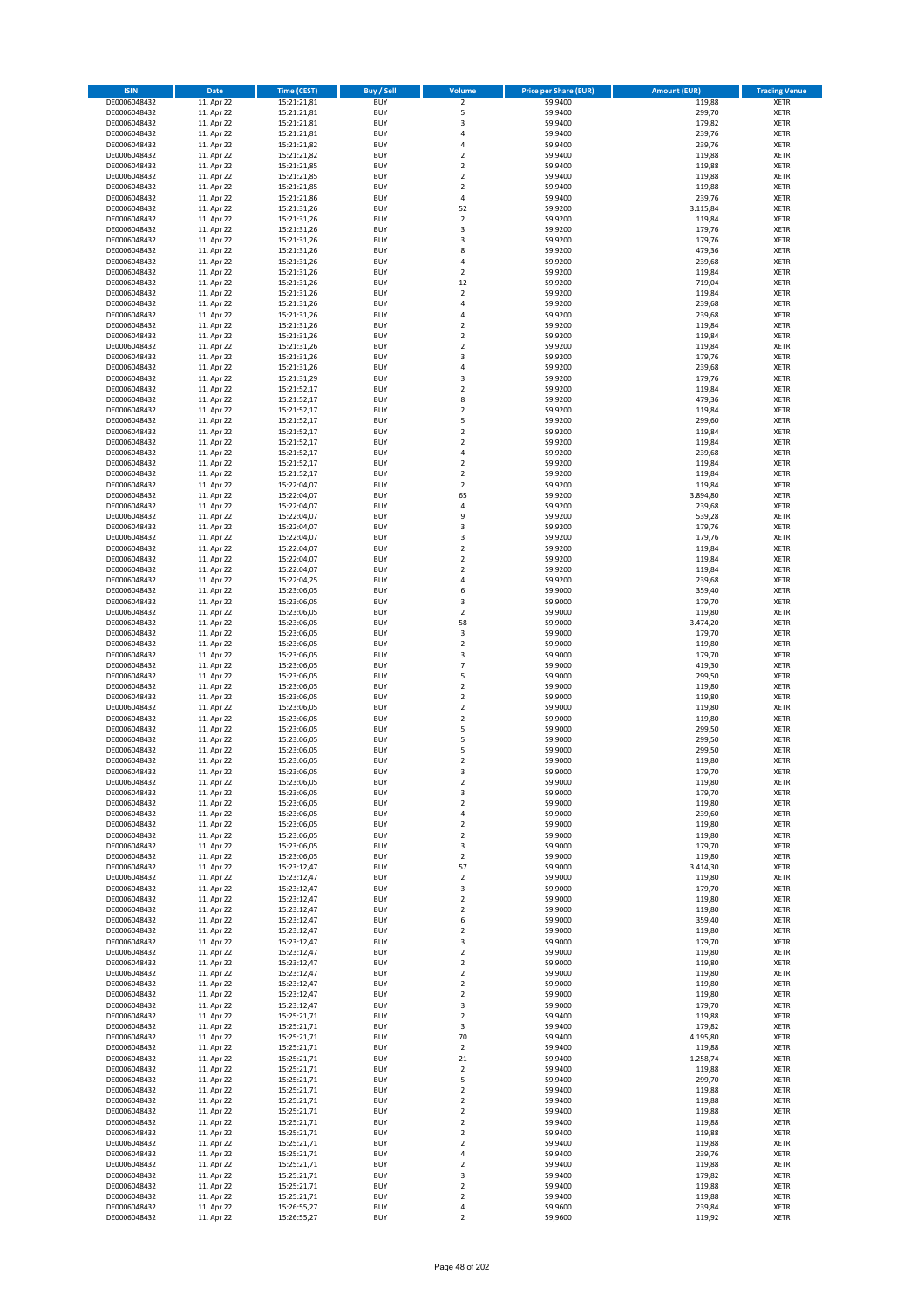| <b>ISIN</b>                  | Date                     | Time (CEST)                | <b>Buy / Sell</b>        | <b>Volume</b>                 | <b>Price per Share (EUR)</b> | <b>Amount (EUR)</b> | <b>Trading Venue</b>       |
|------------------------------|--------------------------|----------------------------|--------------------------|-------------------------------|------------------------------|---------------------|----------------------------|
| DE0006048432                 | 11. Apr 22               | 15:26:55,27                | <b>BUY</b>               | $\overline{2}$                | 59,9600                      | 119,92              | <b>XETR</b>                |
| DE0006048432                 | 11. Apr 22               | 15:26:55,27                | <b>BUY</b>               | 3                             | 59,9600                      | 179,88              | XETR                       |
| DE0006048432                 | 11. Apr 22               | 15:26:55,27                | <b>BUY</b>               | $\mathbf 2$                   | 59,9600                      | 119,92              | <b>XETR</b>                |
| DE0006048432                 | 11. Apr 22               | 15:26:55,27                | <b>BUY</b>               | $\mathbf 2$                   | 59,9600                      | 119,92              | XETR                       |
| DE0006048432                 | 11. Apr 22               | 15:26:55,27                | <b>BUY</b>               | 5                             | 59,9600                      | 299,80              | <b>XETR</b>                |
| DE0006048432                 | 11. Apr 22               | 15:26:55,27                | <b>BUY</b>               | 3                             | 59,9600                      | 179,88              | <b>XETR</b>                |
| DE0006048432                 | 11. Apr 22               | 15:27:00,23                | <b>BUY</b>               | 3                             | 59,9600                      | 179,88              | <b>XETR</b>                |
| DE0006048432                 | 11. Apr 22               | 15:27:00,23                | <b>BUY</b>               | 3                             | 59,9600                      | 179,88              | <b>XETR</b>                |
| DE0006048432                 | 11. Apr 22               | 15:28:39,85                | <b>BUY</b>               | $\overline{2}$                | 59,9600                      | 119,92              | <b>XETR</b>                |
| DE0006048432                 | 11. Apr 22               | 15:28:39,85                | <b>BUY</b>               | $\overline{2}$                | 59,9600                      | 119,92              | <b>XETR</b>                |
| DE0006048432                 | 11. Apr 22               | 15:28:39,85                | <b>BUY</b>               | $\mathbf 2$                   | 59,9600                      | 119,92              | <b>XETR</b>                |
| DE0006048432                 | 11. Apr 22               | 15:28:39,85                | <b>BUY</b>               | $\mathbf 2$                   | 59,9600                      | 119,92              | <b>XETR</b>                |
| DE0006048432                 | 11. Apr 22<br>11. Apr 22 | 15:28:39,85                | <b>BUY</b>               | $\overline{4}$                | 59,9600                      | 239,84              | <b>XETR</b>                |
| DE0006048432<br>DE0006048432 | 11. Apr 22               | 15:28:39,85                | <b>BUY</b><br><b>BUY</b> | $\overline{2}$<br>$\mathbf 2$ | 59,9600<br>59,9600           | 119,92<br>119,92    | <b>XETR</b><br><b>XETR</b> |
| DE0006048432                 | 11. Apr 22               | 15:28:39,85<br>15:28:39,85 | <b>BUY</b>               | $\overline{2}$                | 59,9600                      | 119,92              | <b>XETR</b>                |
| DE0006048432                 | 11. Apr 22               | 15:28:39,85                | <b>BUY</b>               | 4                             | 59,9600                      | 239,84              | <b>XETR</b>                |
| DE0006048432                 | 11. Apr 22               | 15:28:39,85                | <b>BUY</b>               | 3                             | 59,9600                      | 179,88              | <b>XETR</b>                |
| DE0006048432                 | 11. Apr 22               | 15:28:39,85                | <b>BUY</b>               | 3                             | 59,9600                      | 179,88              | <b>XETR</b>                |
| DE0006048432                 | 11. Apr 22               | 15:28:39,85                | <b>BUY</b>               | $\mathbf 2$                   | 59,9600                      | 119,92              | <b>XETR</b>                |
| DE0006048432                 | 11. Apr 22               | 15:30:13,49                | <b>BUY</b>               | 3                             | 60,0400                      | 180,12              | <b>XETR</b>                |
| DE0006048432                 | 11. Apr 22               | 15:30:13,49                | <b>BUY</b>               | 3                             | 60,0400                      | 180,12              | <b>XETR</b>                |
| DE0006048432                 | 11. Apr 22               | 15:30:13,49                | <b>BUY</b>               | 170                           | 60,0400                      | 10.206,80           | <b>XETR</b>                |
| DE0006048432                 | 11. Apr 22               | 15:30:13,49                | <b>BUY</b>               | 5                             | 60,0400                      | 300,20              | <b>XETR</b>                |
| DE0006048432                 | 11. Apr 22               | 15:30:13,49                | <b>BUY</b>               | $\mathbf 2$                   | 60,0400                      | 120,08              | <b>XETR</b>                |
| DE0006048432                 | 11. Apr 22               | 15:30:13,49                | <b>BUY</b>               | 3                             | 60,0400                      | 180,12              | <b>XETR</b>                |
| DE0006048432                 | 11. Apr 22               | 15:30:13,49                | <b>BUY</b>               | 6                             | 60,0400                      | 360,24              | <b>XETR</b>                |
| DE0006048432                 | 11. Apr 22               | 15:30:13,49                | <b>BUY</b>               | 9                             | 60,0400                      | 540,36              | <b>XETR</b>                |
| DE0006048432                 | 11. Apr 22               | 15:30:13,49                | <b>BUY</b>               | 5                             | 60,0400                      | 300,20              | <b>XETR</b>                |
| DE0006048432                 | 11. Apr 22               | 15:30:13,49                | <b>BUY</b>               | 3                             | 60,0400                      | 180,12              | <b>XETR</b>                |
| DE0006048432                 | 11. Apr 22               | 15:30:13,49                | <b>BUY</b>               | 5                             | 60,0400                      | 300,20              | <b>XETR</b>                |
| DE0006048432                 | 11. Apr 22               | 15:30:13,49                | <b>BUY</b>               | 3                             | 60,0400                      | 180,12              | <b>XETR</b>                |
| DE0006048432                 | 11. Apr 22               | 15:30:13,49                | <b>BUY</b>               | 5<br>5                        | 60,0400                      | 300,20              | <b>XETR</b>                |
| DE0006048432                 | 11. Apr 22               | 15:30:13,49                | <b>BUY</b>               | $\mathbf 2$                   | 60,0400                      | 300,20              | <b>XETR</b>                |
| DE0006048432<br>DE0006048432 | 11. Apr 22<br>11. Apr 22 | 15:30:13,49<br>15:30:13,49 | <b>BUY</b><br><b>BUY</b> | 6                             | 60,0400<br>60,0400           | 120,08<br>360,24    | <b>XETR</b><br><b>XETR</b> |
| DE0006048432                 | 11. Apr 22               | 15:30:13,49                | <b>BUY</b>               | 3                             | 60,0400                      | 180,12              | <b>XETR</b>                |
| DE0006048432                 | 11. Apr 22               | 15:30:13,49                | <b>BUY</b>               | 6                             | 60,0400                      | 360,24              | <b>XETR</b>                |
| DE0006048432                 | 11. Apr 22               | 15:30:13,49                | <b>BUY</b>               | $\sqrt{4}$                    | 60,0400                      | 240,16              | <b>XETR</b>                |
| DE0006048432                 | 11. Apr 22               | 15:30:13,49                | <b>BUY</b>               | 6                             | 60,0400                      | 360,24              | <b>XETR</b>                |
| DE0006048432                 | 11. Apr 22               | 15:30:13,49                | <b>BUY</b>               | $\overline{2}$                | 60,0400                      | 120,08              | <b>XETR</b>                |
| DE0006048432                 | 11. Apr 22               | 15:30:13,49                | <b>BUY</b>               | 5                             | 60,0400                      | 300,20              | <b>XETR</b>                |
| DE0006048432                 | 11. Apr 22               | 15:30:13,49                | <b>BUY</b>               | 3                             | 60,0400                      | 180,12              | <b>XETR</b>                |
| DE0006048432                 | 11. Apr 22               | 15:30:13,51                | <b>BUY</b>               | 3                             | 60,0200                      | 180,06              | <b>XETR</b>                |
| DE0006048432                 | 11. Apr 22               | 15:30:13,52                | <b>BUY</b>               | $\mathsf 3$                   | 60,0200                      | 180,06              | <b>XETR</b>                |
| DE0006048432                 | 11. Apr 22               | 15:30:19,71                | <b>BUY</b>               | $\overline{2}$                | 60,0200                      | 120,04              | <b>XETR</b>                |
| DE0006048432                 | 11. Apr 22               | 15:30:30,72                | <b>BUY</b>               | $\mathbf 2$                   | 59,9800                      | 119,96              | <b>XETR</b>                |
| DE0006048432                 | 11. Apr 22               | 15:30:30,72                | <b>BUY</b>               | $\overline{4}$                | 59,9800                      | 239,92              | <b>XETR</b>                |
| DE0006048432                 | 11. Apr 22               | 15:30:30,72                | <b>BUY</b>               | 4                             | 59,9800                      | 239,92              | <b>XETR</b>                |
| DE0006048432                 | 11. Apr 22               | 15:30:30,72                | <b>BUY</b>               | 3                             | 59,9800                      | 179,94              | <b>XETR</b>                |
| DE0006048432                 | 11. Apr 22               | 15:30:30,72                | <b>BUY</b>               | $\pmb{4}$                     | 59,9800                      | 239,92              | <b>XETR</b>                |
| DE0006048432                 | 11. Apr 22               | 15:30:30,72                | <b>BUY</b>               | 160                           | 59,9800                      | 9.596,80            | <b>XETR</b>                |
| DE0006048432                 | 11. Apr 22               | 15:30:30,72                | <b>BUY</b><br><b>BUY</b> | 3<br>28                       | 59,9800                      | 179,94<br>1.679,44  | <b>XETR</b><br><b>XETR</b> |
| DE0006048432<br>DE0006048432 | 11. Apr 22<br>11. Apr 22 | 15:30:30,72<br>15:30:30,72 | <b>BUY</b>               | 5                             | 59,9800<br>59,9800           | 299,90              | <b>XETR</b>                |
| DE0006048432                 | 11. Apr 22               | 15:30:30,72                | <b>BUY</b>               | 9                             | 59,9800                      | 539,82              | <b>XETR</b>                |
| DE0006048432                 | 11. Apr 22               | 15:30:30,72                | <b>BUY</b>               | 5                             | 59,9800                      | 299,90              | <b>XETR</b>                |
| DE0006048432                 | 11. Apr 22               | 15:30:30,72                | <b>BUY</b>               | 6                             | 59,9800                      | 359,88              | <b>XETR</b>                |
| DE0006048432                 | 11. Apr 22               | 15:30:30,72                | <b>BUY</b>               | 3                             | 59,9800                      | 179,94              | <b>XETR</b>                |
| DE0006048432                 | 11. Apr 22               | 15:30:30,72                | <b>BUY</b>               | 4                             | 59,9800                      | 239,92              | <b>XETR</b>                |
| DE0006048432                 | 11. Apr 22               | 15:30:30,72                | <b>BUY</b>               | $\mathbf 2$                   | 59,9800                      | 119,96              | <b>XETR</b>                |
| DE0006048432                 | 11. Apr 22               | 15:30:30,72                | <b>BUY</b>               | 5                             | 59,9800                      | 299,90              | <b>XETR</b>                |
| DE0006048432                 | 11. Apr 22               | 15:30:30,72                | <b>BUY</b>               | 3                             | 59,9800                      | 179,94              | <b>XETR</b>                |
| DE0006048432                 | 11. Apr 22               | 15:30:30,72                | <b>BUY</b>               | 3                             | 59,9800                      | 179,94              | <b>XETR</b>                |
| DE0006048432                 | 11. Apr 22               | 15:30:30,72                | BUY                      | 4                             | 59,9800                      | 239,92              | XETR                       |
| DE0006048432                 | 11. Apr 22               | 15:30:30,72                | <b>BUY</b>               | $\mathbf 2$                   | 59,9800                      | 119,96              | <b>XETR</b>                |
| DE0006048432                 | 11. Apr 22               | 15:30:30,72                | <b>BUY</b>               | 6                             | 59,9800                      | 359,88              | <b>XETR</b>                |
| DE0006048432                 | 11. Apr 22               | 15:30:30,72                | <b>BUY</b>               | 5                             | 59,9800                      | 299,90              | <b>XETR</b>                |
| DE0006048432                 | 11. Apr 22               | 15:30:30,72                | <b>BUY</b>               | 6                             | 59,9800                      | 359,88              | <b>XETR</b>                |
| DE0006048432                 | 11. Apr 22               | 15:30:30,72                | <b>BUY</b>               | 4                             | 59,9800                      | 239,92              | <b>XETR</b>                |
| DE0006048432                 | 11. Apr 22               | 15:30:30,72                | <b>BUY</b>               | 3                             | 59,9800                      | 179,94              | <b>XETR</b>                |
| DE0006048432                 | 11. Apr 22               | 15:30:30,72                | <b>BUY</b>               | $\mathbf 2$                   | 59,9800                      | 119,96              | <b>XETR</b>                |
| DE0006048432                 | 11. Apr 22               | 15:30:30,72                | <b>BUY</b>               | 5                             | 59,9800                      | 299,90              | XETR                       |
| DE0006048432<br>DE0006048432 | 11. Apr 22<br>11. Apr 22 | 15:30:30,72<br>15:30:30,72 | <b>BUY</b><br><b>BUY</b> | $\pmb{4}$<br>$\overline{2}$   | 59,9800<br>59,9800           | 239,92<br>119,96    | <b>XETR</b><br>XETR        |
| DE0006048432                 | 11. Apr 22               | 15:30:37,52                | <b>BUY</b>               | $\overline{2}$                | 59,9200                      | 119,84              | <b>XETR</b>                |
| DE0006048432                 | 11. Apr 22               | 15:30:37,52                | <b>BUY</b>               | 3                             | 59,9200                      | 179,76              | XETR                       |
| DE0006048432                 | 11. Apr 22               | 15:30:37,52                | <b>BUY</b>               | $\overline{2}$                | 59,9400                      | 119,88              | <b>XETR</b>                |
| DE0006048432                 | 11. Apr 22               | 15:30:37,52                | <b>BUY</b>               | 3                             | 59,9400                      | 179,82              | <b>XETR</b>                |
| DE0006048432                 | 11. Apr 22               | 15:30:37,52                | <b>BUY</b>               | $\overline{2}$                | 59,9400                      | 119,88              | <b>XETR</b>                |
| DE0006048432                 | 11. Apr 22               | 15:30:37,52                | <b>BUY</b>               | 132                           | 59,9400                      | 7.912,08            | <b>XETR</b>                |
| DE0006048432                 | 11. Apr 22               | 15:30:37,52                | <b>BUY</b>               | $\overline{2}$                | 59,9200                      | 119,84              | <b>XETR</b>                |
| DE0006048432                 | 11. Apr 22               | 15:30:37,52                | <b>BUY</b>               | 4                             | 59,9600                      | 239,84              | XETR                       |
| DE0006048432                 | 11. Apr 22               | 15:30:37,52                | <b>BUY</b>               | $\overline{2}$                | 59,9600                      | 119,92              | <b>XETR</b>                |
| DE0006048432                 | 11. Apr 22               | 15:30:37,52                | <b>BUY</b>               | $\sqrt{4}$                    | 59,9600                      | 239,84              | <b>XETR</b>                |
| DE0006048432                 | 11. Apr 22               | 15:30:37,52                | <b>BUY</b>               | $\mathbf 2$                   | 59,9400                      | 119,88              | <b>XETR</b>                |
| DE0006048432                 | 11. Apr 22               | 15:30:37,52                | <b>BUY</b>               | 3                             | 59,9400                      | 179,82              | XETR                       |
| DE0006048432                 | 11. Apr 22               | 15:30:37,52                | <b>BUY</b>               | 3                             | 59,9400                      | 179,82              | <b>XETR</b>                |
| DE0006048432                 | 11. Apr 22               | 15:30:37,52                | <b>BUY</b>               | 17                            | 59,9400                      | 1.018,98            | XETR                       |
| DE0006048432                 | 11. Apr 22               | 15:30:37,52                | <b>BUY</b>               | 5                             | 59,9400                      | 299,70              | <b>XETR</b>                |
| DE0006048432                 | 11. Apr 22               | 15:30:37,52                | <b>BUY</b>               | 6                             | 59,9400                      | 359,64              | XETR                       |
| DE0006048432                 | 11. Apr 22               | 15:30:37,52                | <b>BUY</b>               | 6                             | 59,9400                      | 359,64              | <b>XETR</b>                |
| DE0006048432                 | 11. Apr 22               | 15:30:37,52                | <b>BUY</b>               | 4                             | 59,9200                      | 239,68              | <b>XETR</b>                |
| DE0006048432                 | 11. Apr 22               | 15:30:37,52                | <b>BUY</b>               | 3<br>4                        | 59,9200<br>59,9200           | 179,76              | <b>XETR</b>                |
| DE0006048432                 | 11. Apr 22               | 15:30:37,52                | <b>BUY</b><br><b>BUY</b> |                               |                              | 239,68              | <b>XETR</b>                |
| DE0006048432<br>DE0006048432 | 11. Apr 22<br>11. Apr 22 | 15:30:37,52<br>15:30:37,52 | <b>BUY</b>               | $\overline{2}$<br>3           | 59,9600<br>59,9200           | 119,92<br>179,76    | XETR<br>XETR               |
| DE0006048432                 | 11. Apr 22               | 15:30:37,52                | <b>BUY</b>               | 3                             | 59,9400                      | 179,82              | <b>XETR</b>                |
| DE0006048432                 | 11. Apr 22               | 15:30:37,52                | <b>BUY</b>               | $\mathbf 2$                   | 59,9400                      | 119,88              | <b>XETR</b>                |
| DE0006048432                 | 11. Apr 22               | 15:30:37,52                | <b>BUY</b>               | $\mathbf 2$                   | 59,9400                      | 119,88              | <b>XETR</b>                |
| DE0006048432                 | 11. Apr 22               | 15:30:37,52                | <b>BUY</b>               | 5                             | 59,9400                      | 299,70              | XETR                       |
| DE0006048432                 | 11. Apr 22               | 15:30:37,52                | <b>BUY</b>               | 4                             | 59,9400                      | 239,76              | XETR                       |
| DE0006048432                 | 11. Apr 22               | 15:30:37,52                | <b>BUY</b>               | 6                             | 59,9400                      | 359,64              | <b>XETR</b>                |
| DE0006048432                 | 11. Apr 22               | 15:30:37,52                | <b>BUY</b>               | 3                             | 59,9200                      | 179,76              | XETR                       |
| DE0006048432                 | 11. Apr 22               | 15:30:37,52                | <b>BUY</b>               | $\sqrt{4}$                    | 59,9200                      | 239,68              | <b>XETR</b>                |
| DE0006048432                 | 11. Apr 22               | 15:30:37,52                | <b>BUY</b>               | $\mathbf 2$                   | 59,9600                      | 119,92              | <b>XETR</b>                |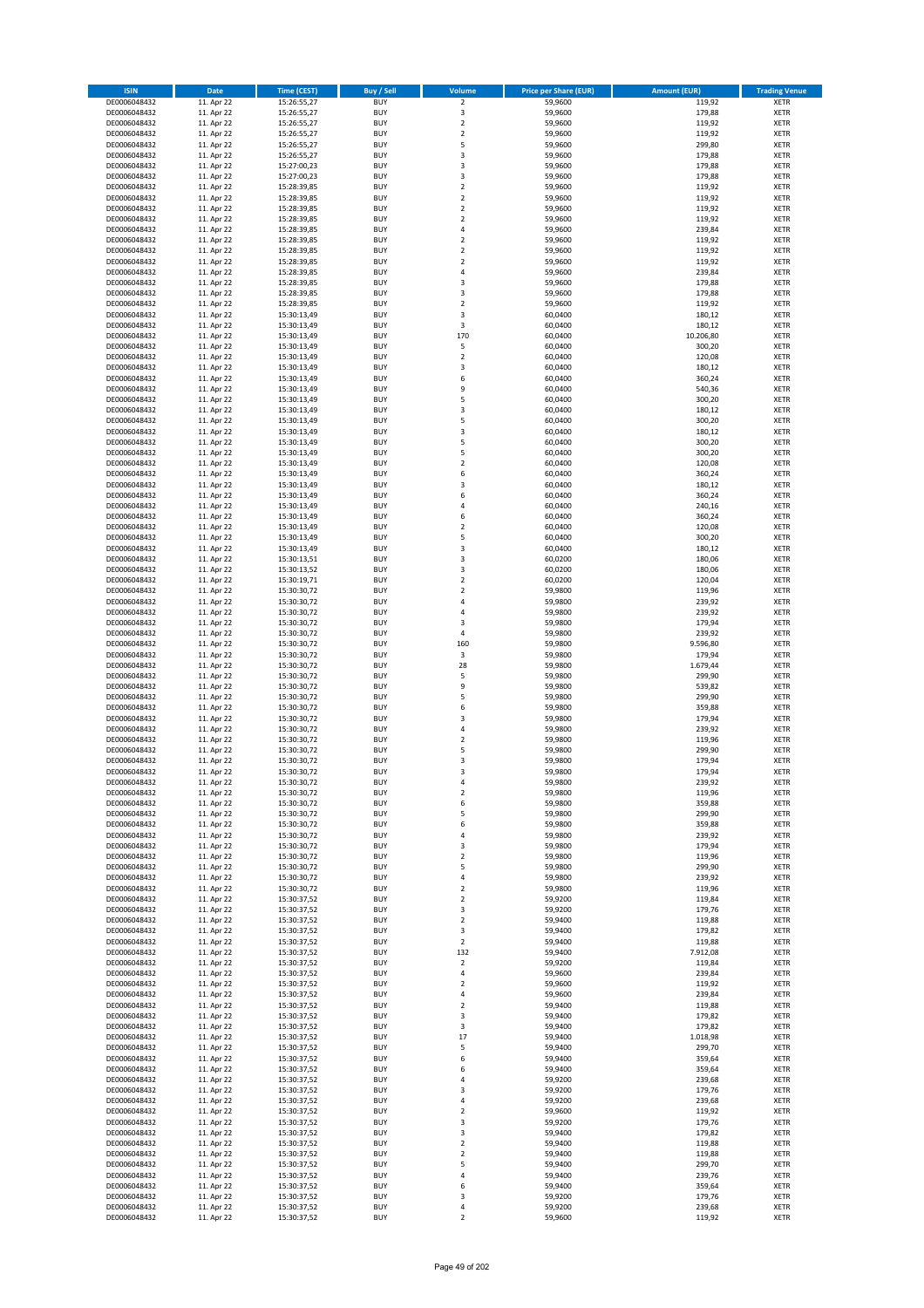| <b>ISIN</b>                  | Date                     | Time (CEST)                | <b>Buy / Sell</b>        | Volume                     | <b>Price per Share (EUR)</b> | Amount (EUR)       | <b>Trading Venue</b>       |
|------------------------------|--------------------------|----------------------------|--------------------------|----------------------------|------------------------------|--------------------|----------------------------|
| DE0006048432                 | 11. Apr 22               | 15:30:37,52                | <b>BUY</b>               | 4                          | 59,9600                      | 239,84             | <b>XETR</b>                |
| DE0006048432                 | 11. Apr 22               | 15:30:37,52                | <b>BUY</b>               | 3                          | 59,9200                      | 179,76             | <b>XETR</b>                |
| DE0006048432                 | 11. Apr 22               | 15:30:37,52                | <b>BUY</b>               | $\overline{2}$             | 59,9200                      | 119,84             | <b>XETR</b>                |
| DE0006048432                 | 11. Apr 22               | 15:30:37,52                | <b>BUY</b>               | $\mathbf 2$                | 59,9400                      | 119,88             | <b>XETR</b>                |
| DE0006048432                 | 11. Apr 22               | 15:30:37,52                | <b>BUY</b>               | 3                          | 59,9400                      | 179,82             | <b>XETR</b>                |
| DE0006048432                 | 11. Apr 22               | 15:30:37,52                | <b>BUY</b>               | $\overline{3}$             | 59,9400                      | 179,82             | <b>XETR</b>                |
| DE0006048432                 | 11. Apr 22               | 15:30:37,52                | <b>BUY</b>               | $\overline{2}$             | 59,9400                      | 119,88             | <b>XETR</b>                |
| DE0006048432                 | 11. Apr 22               | 15:30:37,52                | <b>BUY</b>               | 5                          | 59,9400                      | 299,70             | <b>XETR</b>                |
| DE0006048432                 | 11. Apr 22               | 15:30:37,52                | <b>BUY</b>               | $\overline{2}$             | 59,9200                      | 119,84             | <b>XETR</b>                |
| DE0006048432                 | 11. Apr 22               | 15:30:37,52                | <b>BUY</b>               | $\mathbf 2$                | 59,9200                      | 119,84             | <b>XETR</b>                |
| DE0006048432                 | 11. Apr 22               | 15:30:37,52                | <b>BUY</b>               | $\mathbf 2$                | 59,9200                      | 119,84             | <b>XETR</b>                |
| DE0006048432                 | 11. Apr 22               | 15:30:37,52                | <b>BUY</b>               | 3                          | 59,9600                      | 179,88             | <b>XETR</b>                |
| DE0006048432<br>DE0006048432 | 11. Apr 22               | 15:30:37,52<br>15:30:54,17 | <b>BUY</b>               | $\mathbf 2$                | 59,9600                      | 119,92             | <b>XETR</b>                |
|                              | 11. Apr 22               |                            | <b>BUY</b><br><b>BUY</b> | 51<br>$\mathbf 2$          | 59,9000<br>59,9000           | 3.054,90           | <b>XETR</b>                |
| DE0006048432<br>DE0006048432 | 11. Apr 22<br>11. Apr 22 | 15:30:54,17<br>15:30:54,17 | <b>BUY</b>               | 3                          | 59,9000                      | 119,80<br>179,70   | <b>XETR</b><br><b>XETR</b> |
| DE0006048432                 | 11. Apr 22               | 15:30:54,17                | <b>BUY</b>               | $\overline{2}$             | 59,9000                      | 119,80             | <b>XETR</b>                |
| DE0006048432                 | 11. Apr 22               | 15:30:54,17                | <b>BUY</b>               | $\overline{2}$             | 59,9000                      | 119,80             | <b>XETR</b>                |
| DE0006048432                 | 11. Apr 22               | 15:30:54.17                | <b>BUY</b>               | 21                         | 59.9000                      | 1.257,90           | <b>XETR</b>                |
| DE0006048432                 | 11. Apr 22               | 15:30:54,17                | <b>BUY</b>               | 3                          | 59,9000                      | 179,70             | <b>XETR</b>                |
| DE0006048432                 | 11. Apr 22               | 15:30:54,17                | <b>BUY</b>               | $\overline{\mathbf{3}}$    | 59,9000                      | 179,70             | <b>XETR</b>                |
| DE0006048432                 | 11. Apr 22               | 15:30:54,17                | <b>BUY</b>               | $\overline{\mathbf{3}}$    | 59,9000                      | 179,70             | <b>XETR</b>                |
| DE0006048432                 | 11. Apr 22               | 15:30:54,17                | <b>BUY</b>               | $\overline{a}$             | 59,9000                      | 239,60             | <b>XETR</b>                |
| DE0006048432                 | 11. Apr 22               | 15:30:54,17                | <b>BUY</b>               | $\overline{\mathbf{3}}$    | 59,9000                      | 179,70             | <b>XETR</b>                |
| DE0006048432                 | 11. Apr 22               | 15:30:54,17                | <b>BUY</b>               | 3                          | 59,9000                      | 179,70             | <b>XETR</b>                |
| DE0006048432                 | 11. Apr 22               | 15:30:54,17                | <b>BUY</b>               | $\mathbf 2$                | 59,9000                      | 119,80             | <b>XETR</b>                |
| DE0006048432                 | 11. Apr 22               | 15:30:54,17                | <b>BUY</b>               | $\mathbf 2$                | 59,9000                      | 119,80             | <b>XETR</b>                |
| DE0006048432                 | 11. Apr 22               | 15:30:54,17                | <b>BUY</b>               | $\overline{\mathbf{3}}$    | 59,9000                      | 179,70             | <b>XETR</b>                |
| DE0006048432                 | 11. Apr 22               | 15:30:54,17                | <b>BUY</b>               | $\mathbf 2$                | 59,9000                      | 119,80             | <b>XETR</b>                |
| DE0006048432                 | 11. Apr 22               | 15:30:54,17                | <b>BUY</b>               | $\overline{\mathbf{3}}$    | 59,9000                      | 179,70             | <b>XETR</b>                |
| DE0006048432                 | 11. Apr 22               | 15:31:20,96                | <b>BUY</b>               | $\mathbf 2$                | 59,9200                      | 119,84             | <b>XETR</b>                |
| DE0006048432                 | 11. Apr 22               | 15:31:20,96                | <b>BUY</b>               | 3                          | 59,9200                      | 179,76             | <b>XETR</b>                |
| DE0006048432                 | 11. Apr 22               | 15:31:20,96                | <b>BUY</b>               | $\mathbf 2$                | 59,9200                      | 119,84             | <b>XETR</b>                |
| DE0006048432                 | 11. Apr 22               | 15:31:20,96                | <b>BUY</b>               | 14                         | 59,9200                      | 838,88             | <b>XETR</b>                |
| DE0006048432                 | 11. Apr 22               | 15:31:20,96                | <b>BUY</b>               | $\overline{2}$<br>4        | 59,9200                      | 119,84             | <b>XETR</b>                |
| DE0006048432<br>DE0006048432 | 11. Apr 22<br>11. Apr 22 | 15:31:20,96<br>15:31:20,96 | <b>BUY</b><br><b>BUY</b> | $\overline{\mathbf{3}}$    | 59,9200<br>59,9200           | 239,68<br>179,76   | <b>XETR</b><br><b>XETR</b> |
| DE0006048432                 | 11. Apr 22               | 15:31:20,96                | <b>BUY</b>               | $\overline{4}$             | 59,9200                      | 239,68             | <b>XETR</b>                |
| DE0006048432                 | 11. Apr 22               | 15:31:20,96                | <b>BUY</b>               | 3                          | 59,9200                      | 179,76             | <b>XETR</b>                |
| DE0006048432                 | 11. Apr 22               | 15:31:20,96                | <b>BUY</b>               | $\mathbf 2$                | 59,9200                      | 119,84             | <b>XETR</b>                |
| DE0006048432                 | 11. Apr 22               | 15:31:27,99                | <b>BUY</b>               | 45                         | 59,9000                      | 2.695,50           | <b>XETR</b>                |
| DE0006048432                 | 11. Apr 22               | 15:31:27,99                | <b>BUY</b>               | $\mathbf 2$                | 59,9000                      | 119,80             | <b>XETR</b>                |
| DE0006048432                 | 11. Apr 22               | 15:31:27,99                | <b>BUY</b>               | 3                          | 59,9000                      | 179,70             | <b>XETR</b>                |
| DE0006048432                 | 11. Apr 22               | 15:31:27,99                | <b>BUY</b>               | $\overline{\mathbf{3}}$    | 59,9000                      | 179,70             | <b>XETR</b>                |
| DE0006048432                 | 11. Apr 22               | 15:31:43,93                | <b>BUY</b>               | $\overline{2}$             | 59,9000                      | 119,80             | <b>XETR</b>                |
| DE0006048432                 | 11. Apr 22               | 15:31:43,93                | <b>BUY</b>               | 3                          | 59,9000                      | 179,70             | <b>XETR</b>                |
| DE0006048432                 | 11. Apr 22               | 15:31:43,93                | <b>BUY</b>               | $\mathbf 2$                | 59,9000                      | 119,80             | <b>XETR</b>                |
| DE0006048432                 | 11. Apr 22               | 15:31:43,93                | <b>BUY</b>               | $\overline{2}$             | 59,9000                      | 119,80             | <b>XETR</b>                |
| DE0006048432                 | 11. Apr 22               | 15:31:43,93                | <b>BUY</b>               | $\overline{2}$             | 59,9000                      | 119,80             | <b>XETR</b>                |
| DE0006048432                 | 11. Apr 22               | 15:31:43,93                | <b>BUY</b>               | 3                          | 59,9000                      | 179,70             | <b>XETR</b>                |
| DE0006048432                 | 11. Apr 22               | 15:31:43,93                | <b>BUY</b>               | $\overline{2}$             | 59,9000                      | 119,80             | <b>XETR</b>                |
| DE0006048432                 | 11. Apr 22               | 15:31:43,93                | <b>BUY</b>               | $\overline{2}$             | 59,9000                      | 119,80             | <b>XETR</b>                |
| DE0006048432                 | 11. Apr 22               | 15:31:43,93                | <b>BUY</b>               | $\overline{2}$             | 59,9000                      | 119,80             | <b>XETR</b>                |
| DE0006048432<br>DE0006048432 | 11. Apr 22               | 15:32:28,01                | <b>BUY</b><br><b>BUY</b> | $\overline{4}$<br>63       | 59,8800                      | 239,52             | <b>XETR</b><br><b>XETR</b> |
|                              | 11. Apr 22<br>11. Apr 22 | 15:32:28,01                | <b>BUY</b>               | 3                          | 59,8800                      | 3.772,44<br>179,64 | <b>XETR</b>                |
| DE0006048432<br>DE0006048432 | 11. Apr 22               | 15:32:28,01<br>15:32:28,01 | <b>BUY</b>               | $\overline{2}$             | 59,8800<br>59,8800           | 119,76             | <b>XETR</b>                |
| DE0006048432                 | 11. Apr 22               | 15:32:28,01                | <b>BUY</b>               | 3                          | 59,8800                      | 179,64             | <b>XETR</b>                |
| DE0006048432                 | 11. Apr 22               | 15:32:28,01                | <b>BUY</b>               | 13                         | 59,8800                      | 778,44             | <b>XETR</b>                |
| DE0006048432                 | 11. Apr 22               | 15:32:28,01                | <b>BUY</b>               | $\overline{2}$             | 59,8800                      | 119,76             | <b>XETR</b>                |
| DE0006048432                 | 11. Apr 22               | 15:32:28,01                | <b>BUY</b>               | $\mathbf 2$                | 59,8800                      | 119,76             | <b>XETR</b>                |
| DE0006048432                 | 11. Apr 22               | 15:32:28,01                | BUY                      | $\overline{2}$             | 59,8800                      | 119,76             | <b>XETR</b>                |
| DE0006048432                 | 11. Apr 22               | 15:32:28,01                | <b>BUY</b>               | $\mathbf 2$                | 59,8800                      | 119,76             | <b>XETR</b>                |
| DE0006048432                 | 11. Apr 22               | 15:32:28,01                | <b>BUY</b>               | $\overline{3}$             | 59,8800                      | 179,64             | <b>XETR</b>                |
| DE0006048432                 | 11. Apr 22               | 15:32:28,01                | BUY                      | 2                          | 59,8800                      | 119,76             | <b>XETR</b>                |
| DE0006048432                 | 11. Apr 22               | 15:32:28,01                | <b>BUY</b>               | 3                          | 59,8800                      | 179,64             | <b>XETR</b>                |
| DE0006048432                 | 11. Apr 22               | 15:32:28,01                | <b>BUY</b>               | 3                          | 59,8800                      | 179,64             | <b>XETR</b>                |
| DE0006048432                 | 11. Apr 22               | 15:32:28,01                | <b>BUY</b>               | 3                          | 59,8800                      | 179,64             | <b>XETR</b>                |
| DE0006048432                 | 11. Apr 22               | 15:32:28,01                | <b>BUY</b>               | $\overline{2}$             | 59,8800                      | 119,76             | <b>XETR</b>                |
| DE0006048432                 | 11. Apr 22               | 15:32:28,01                | <b>BUY</b>               | $\mathbf 2$                | 59,8800                      | 119,76             | <b>XETR</b>                |
| DE0006048432                 | 11. Apr 22               | 15:32:28,01                | <b>BUY</b>               | 3                          | 59,8800                      | 179,64             | <b>XETR</b>                |
| DE0006048432                 | 11. Apr 22               | 15:32:28,01                | <b>BUY</b>               | 3                          | 59,8800                      | 179,64             | <b>XETR</b>                |
| DE0006048432                 | 11. Apr 22               | 15:32:28,01                | <b>BUY</b>               | $\mathbf 2$                | 59,8800                      | 119,76             | <b>XETR</b>                |
| DE0006048432                 | 11. Apr 22               | 15:32:28,68                | <b>BUY</b>               | 250                        | 59,8600                      | 14.965,00          | <b>XETR</b>                |
| DE0006048432<br>DE0006048432 | 11. Apr 22               | 15:32:28,69<br>15:32:32,33 | <b>BUY</b><br><b>BUY</b> | 268                        | 59,8600<br>59,8400           | 16.042,48          | <b>XETR</b><br><b>XETR</b> |
| DE0006048432                 | 11. Apr 22<br>11. Apr 22 | 15:32:32,33                | <b>BUY</b>               | $\mathbf 2$<br>$\mathbf 2$ | 59,8400                      | 119,68<br>119,68   | <b>XETR</b>                |
| DE0006048432                 | 11. Apr 22               | 15:32:59,45                | <b>BUY</b>               | 53                         | 59,8600                      | 3.172,58           | <b>XETR</b>                |
| DE0006048432                 | 11. Apr 22               | 15:32:59,45                | <b>BUY</b>               | $\mathbf 2$                | 59,8600                      | 119,72             | <b>XETR</b>                |
| DE0006048432                 | 11. Apr 22               | 15:32:59,45                | <b>BUY</b>               | 3                          | 59,8600                      | 179,58             | <b>XETR</b>                |
| DE0006048432                 | 11. Apr 22               | 15:32:59,45                | <b>BUY</b>               | $\mathbf 2$                | 59,8600                      | 119,72             | <b>XETR</b>                |
| DE0006048432                 | 11. Apr 22               | 15:32:59,45                | <b>BUY</b>               | 3                          | 59,8600                      | 179,58             | <b>XETR</b>                |
| DE0006048432                 | 11. Apr 22               | 15:32:59,45                | <b>BUY</b>               | $\mathbf 2$                | 59,8600                      | 119,72             | <b>XETR</b>                |
| DE0006048432                 | 11. Apr 22               | 15:33:24,39                | <b>BUY</b>               | 3                          | 59,8400                      | 179,52             | <b>XETR</b>                |
| DE0006048432                 | 11. Apr 22               | 15:33:24,39                | <b>BUY</b>               | $\overline{2}$             | 59,8400                      | 119,68             | <b>XETR</b>                |
| DE0006048432                 | 11. Apr 22               | 15:33:24,39                | <b>BUY</b>               | $\mathbf 2$                | 59,8400                      | 119,68             | <b>XETR</b>                |
| DE0006048432                 | 11. Apr 22               | 15:33:24,39                | <b>BUY</b>               | $\overline{4}$             | 59,8400                      | 239,36             | <b>XETR</b>                |
| DE0006048432                 | 11. Apr 22               | 15:33:24,39                | <b>BUY</b>               | 4                          | 59,8400                      | 239,36             | <b>XETR</b>                |
| DE0006048432                 | 11. Apr 22               | 15:33:24,39                | <b>BUY</b>               | $\overline{2}$             | 59,8400                      | 119,68             | <b>XETR</b>                |
| DE0006048432                 | 11. Apr 22               | 15:33:24,39                | <b>BUY</b>               | $\mathbf 2$                | 59,8400                      | 119,68             | <b>XETR</b>                |
| DE0006048432                 | 11. Apr 22               | 15:33:24,39                | <b>BUY</b>               | $\overline{2}$             | 59,8400                      | 119,68             | <b>XETR</b>                |
| DE0006048432                 | 11. Apr 22               | 15:33:24,39                | <b>BUY</b>               | 3                          | 59,8400                      | 179,52             | <b>XETR</b>                |
| DE0006048432                 | 11. Apr 22               | 15:33:24,39                | <b>BUY</b>               | $\mathbf 2$                | 59,8400                      | 119,68             | <b>XETR</b>                |
| DE0006048432                 | 11. Apr 22               | 15:33:24,39                | <b>BUY</b><br><b>BUY</b> | $\overline{2}$             | 59,8400                      | 119,68<br>179,52   | <b>XETR</b>                |
| DE0006048432<br>DE0006048432 | 11. Apr 22<br>11. Apr 22 | 15:33:24,39<br>15:33:24,39 | <b>BUY</b>               | 3<br>3                     | 59,8400<br>59,8400           | 179,52             | <b>XETR</b><br><b>XETR</b> |
| DE0006048432                 | 11. Apr 22               | 15:33:24,39                | <b>BUY</b>               | $\mathbf 2$                | 59,8400                      | 119,68             | <b>XETR</b>                |
| DE0006048432                 | 11. Apr 22               | 15:33:24,39                | <b>BUY</b>               | 3                          | 59,8400                      | 179,52             | <b>XETR</b>                |
| DE0006048432                 | 11. Apr 22               | 15:33:24,39                | <b>BUY</b>               | 3                          | 59,8400                      | 179,52             | <b>XETR</b>                |
| DE0006048432                 | 11. Apr 22               | 15:33:24,41                | <b>BUY</b>               | $\mathbf 2$                | 59,8400                      | 119,68             | <b>XETR</b>                |
| DE0006048432                 | 11. Apr 22               | 15:33:42,34                | <b>BUY</b>               | 26                         | 59,8600                      | 1.556,36           | <b>XETR</b>                |
| DE0006048432                 | 11. Apr 22               | 15:33:42,34                | <b>BUY</b>               | 108                        | 59,8600                      | 6.464,88           | <b>XETR</b>                |
| DE0006048432                 | 11. Apr 22               | 15:33:42,34                | <b>BUY</b>               | 3                          | 59,8600                      | 179,58             | <b>XETR</b>                |
| DE0006048432                 | 11. Apr 22               | 15:33:42,34                | <b>BUY</b>               | $\mathbf 2$                | 59,8600                      | 119,72             | <b>XETR</b>                |
| DE0006048432                 | 11. Apr 22               | 15:33:58,46                | <b>BUY</b>               | $\mathbf 2$                | 59,8800                      | 119,76             | <b>XETR</b>                |
| DE0006048432                 | 11. Apr 22               | 15:33:58,46                | <b>BUY</b>               | 3                          | 59,8800                      | 179,64             | <b>XETR</b>                |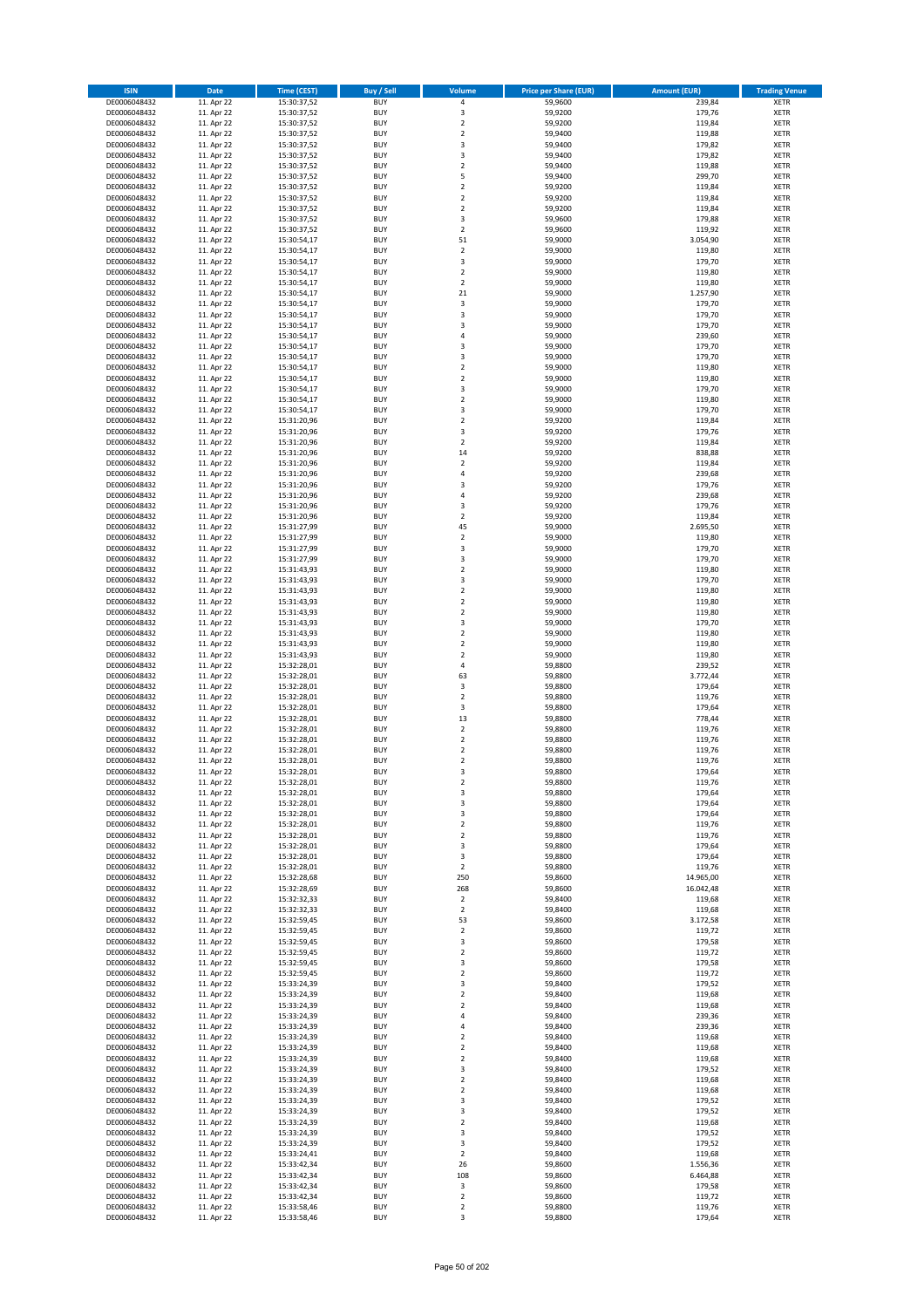| <b>ISIN</b>                  | Date                     | Time (CEST)                | <b>Buy / Sell</b>        | Volume                                             | <b>Price per Share (EUR)</b> | Amount (EUR)       | <b>Trading Venue</b>       |
|------------------------------|--------------------------|----------------------------|--------------------------|----------------------------------------------------|------------------------------|--------------------|----------------------------|
| DE0006048432                 | 11. Apr 22               | 15:33:58,46                | <b>BUY</b>               | 6                                                  | 59,8800                      | 359,28             | <b>XETR</b>                |
| DE0006048432                 | 11. Apr 22               | 15:33:58,46                | <b>BUY</b>               | 3                                                  | 59,8800                      | 179,64             | <b>XETR</b>                |
| DE0006048432                 | 11. Apr 22               | 15:33:58,46                | <b>BUY</b>               | $\overline{\mathbf{3}}$                            | 59,8800                      | 179,64             | <b>XETR</b>                |
| DE0006048432                 | 11. Apr 22               | 15:33:58,46                | <b>BUY</b>               | $\mathbf 2$                                        | 59,8800                      | 119,76             | <b>XETR</b>                |
| DE0006048432<br>DE0006048432 | 11. Apr 22<br>11. Apr 22 | 15:33:58,46<br>15:33:58,46 | <b>BUY</b><br><b>BUY</b> | $\overline{2}$<br>3                                | 59,8800<br>59,8800           | 119,76<br>179,64   | <b>XETR</b><br><b>XETR</b> |
| DE0006048432                 | 11. Apr 22               | 15:33:58,46                | <b>BUY</b>               | 3                                                  | 59,8800                      | 179,64             | <b>XETR</b>                |
| DE0006048432                 | 11. Apr 22               | 15:34:01,77                | <b>BUY</b>               | $\overline{2}$                                     | 59,8800                      | 119,76             | <b>XETR</b>                |
| DE0006048432                 | 11. Apr 22               | 15:34:01,77                | <b>BUY</b>               | 3                                                  | 59,8800                      | 179,64             | <b>XETR</b>                |
| DE0006048432                 | 11. Apr 22               | 15:34:01,77                | <b>BUY</b>               | $\overline{2}$                                     | 59,8800                      | 119,76             | <b>XETR</b>                |
| DE0006048432                 | 11. Apr 22               | 15:34:01,77                | <b>BUY</b>               | 3                                                  | 59,8800                      | 179,64             | <b>XETR</b>                |
| DE0006048432                 | 11. Apr 22               | 15:34:01,77                | <b>BUY</b><br><b>BUY</b> | 3<br>$\overline{2}$                                | 59,8800                      | 179,64             | <b>XETR</b>                |
| DE0006048432<br>DE0006048432 | 11. Apr 22<br>11. Apr 22 | 15:34:01,77<br>15:34:09,14 | <b>BUY</b>               | 45                                                 | 59,8800<br>59,8800           | 119,76<br>2.694,60 | <b>XETR</b><br><b>XETR</b> |
| DE0006048432                 | 11. Apr 22               | 15:34:09,14                | <b>BUY</b>               | $\overline{2}$                                     | 59,8800                      | 119,76             | <b>XETR</b>                |
| DE0006048432                 | 11. Apr 22               | 15:34:09,14                | <b>BUY</b>               | 3                                                  | 59,8800                      | 179,64             | <b>XETR</b>                |
| DE0006048432                 | 11. Apr 22               | 15:34:09,14                | <b>BUY</b>               | $\mathbf 2$                                        | 59,8800                      | 119,76             | <b>XETR</b>                |
| DE0006048432                 | 11. Apr 22               | 15:34:16,26                | <b>BUY</b>               | 14                                                 | 59,8600                      | 838,04             | <b>XETR</b>                |
| DE0006048432                 | 11. Apr 22               | 15:34:16,26                | <b>BUY</b>               | $\mathbf 2$                                        | 59.8600                      | 119,72             | <b>XETR</b>                |
| DE0006048432<br>DE0006048432 | 11. Apr 22<br>11. Apr 22 | 15:34:16,26<br>15:34:16,26 | <b>BUY</b><br><b>BUY</b> | $\overline{2}$<br>$\overline{\mathbf{3}}$          | 59,8600<br>59,8600           | 119,72<br>179,58   | <b>XETR</b><br><b>XETR</b> |
| DE0006048432                 | 11. Apr 22               | 15:34:16,26                | <b>BUY</b>               | $\mathbf 2$                                        | 59,8800                      | 119,76             | <b>XETR</b>                |
| DE0006048432                 | 11. Apr 22               | 15:34:16,26                | <b>BUY</b>               | $\overline{2}$                                     | 59,8600                      | 119,72             | <b>XETR</b>                |
| DE0006048432                 | 11. Apr 22               | 15:34:16,26                | <b>BUY</b>               | 3                                                  | 59,8800                      | 179,64             | <b>XETR</b>                |
| DE0006048432                 | 11. Apr 22               | 15:34:16,26                | <b>BUY</b>               | $\mathbf 2$                                        | 59,8600                      | 119,72             | <b>XETR</b>                |
| DE0006048432                 | 11. Apr 22               | 15:34:16,26                | <b>BUY</b>               | $\mathbf 2$                                        | 59,8600                      | 119,72             | <b>XETR</b>                |
| DE0006048432<br>DE0006048432 | 11. Apr 22<br>11. Apr 22 | 15:34:16,26                | <b>BUY</b><br><b>BUY</b> | $\mathbf 2$<br>$\overline{\mathbf{3}}$             | 59,8800<br>59,8600           | 119,76<br>179,58   | <b>XETR</b><br><b>XETR</b> |
| DE0006048432                 | 11. Apr 22               | 15:34:16,26<br>15:35:11,05 | <b>BUY</b>               | 3                                                  | 59,9000                      | 179,70             | <b>XETR</b>                |
| DE0006048432                 | 11. Apr 22               | 15:35:11,05                | <b>BUY</b>               | $\overline{\mathbf{3}}$                            | 59,9000                      | 179,70             | <b>XETR</b>                |
| DE0006048432                 | 11. Apr 22               | 15:35:11,05                | <b>BUY</b>               | $\mathbf 2$                                        | 59,9000                      | 119,80             | <b>XETR</b>                |
| DE0006048432                 | 11. Apr 22               | 15:35:11,05                | <b>BUY</b>               | 3                                                  | 59,9000                      | 179,70             | <b>XETR</b>                |
| DE0006048432                 | 11. Apr 22               | 15:35:11,05                | <b>BUY</b>               | 3                                                  | 59,9000                      | 179,70             | <b>XETR</b>                |
| DE0006048432                 | 11. Apr 22               | 15:35:11,05                | <b>BUY</b>               | 3                                                  | 59,9000                      | 179,70             | <b>XETR</b>                |
| DE0006048432<br>DE0006048432 | 11. Apr 22<br>11. Apr 22 | 15:35:11,05<br>15:35:11,05 | <b>BUY</b><br><b>BUY</b> | $\overline{\mathbf{3}}$<br>$\mathbf 2$             | 59,9000<br>59,9000           | 179,70<br>119,80   | <b>XETR</b><br><b>XETR</b> |
| DE0006048432                 | 11. Apr 22               | 15:35:11,05                | <b>BUY</b>               | $\overline{\mathbf{3}}$                            | 59,9000                      | 179,70             | <b>XETR</b>                |
| DE0006048432                 | 11. Apr 22               | 15:35:11,05                | <b>BUY</b>               | $\mathbf 2$                                        | 59,9000                      | 119,80             | <b>XETR</b>                |
| DE0006048432                 | 11. Apr 22               | 15:35:11,05                | <b>BUY</b>               | 3                                                  | 59,9000                      | 179,70             | <b>XETR</b>                |
| DE0006048432                 | 11. Apr 22               | 15:35:11,05                | <b>BUY</b>               | 3                                                  | 59,9000                      | 179,70             | <b>XETR</b>                |
| DE0006048432                 | 11. Apr 22               | 15:35:11,05                | <b>BUY</b>               | $\overline{\mathbf{2}}$                            | 59,9000                      | 119,80             | <b>XETR</b>                |
| DE0006048432<br>DE0006048432 | 11. Apr 22<br>11. Apr 22 | 15:35:11,05                | <b>BUY</b><br><b>BUY</b> | 3<br>3                                             | 59,9000<br>59,9000           | 179,70<br>179,70   | <b>XETR</b><br><b>XETR</b> |
| DE0006048432                 | 11. Apr 22               | 15:35:11,05<br>15:35:11,05 | <b>BUY</b>               | $\overline{\mathbf{2}}$                            | 59,9000                      | 119,80             | <b>XETR</b>                |
| DE0006048432                 | 11. Apr 22               | 15:35:11,05                | <b>BUY</b>               | 3                                                  | 59,9000                      | 179,70             | <b>XETR</b>                |
| DE0006048432                 | 11. Apr 22               | 15:35:31,31                | <b>BUY</b>               | 91                                                 | 59,8800                      | 5.449,08           | <b>XETR</b>                |
| DE0006048432                 | 11. Apr 22               | 15:35:31,31                | <b>BUY</b>               | $\mathbf 2$                                        | 59,8800                      | 119,76             | <b>XETR</b>                |
| DE0006048432                 | 11. Apr 22               | 15:35:31,31                | <b>BUY</b>               | $\mathbf 2$                                        | 59,8800                      | 119,76             | <b>XETR</b>                |
| DE0006048432<br>DE0006048432 | 11. Apr 22<br>11. Apr 22 | 15:35:31,31<br>15:35:31,31 | <b>BUY</b><br><b>BUY</b> | 3<br>$\overline{\mathbf{2}}$                       | 59,8800<br>59,8800           | 179,64<br>119,76   | <b>XETR</b><br><b>XETR</b> |
| DE0006048432                 | 11. Apr 22               | 15:35:31,31                | <b>BUY</b>               | $\overline{\mathbf{3}}$                            | 59,8800                      | 179,64             | <b>XETR</b>                |
| DE0006048432                 | 11. Apr 22               | 15:35:31,31                | <b>BUY</b>               | $\overline{2}$                                     | 59,8800                      | 119,76             | <b>XETR</b>                |
| DE0006048432                 | 11. Apr 22               | 15:35:31,31                | <b>BUY</b>               | 3                                                  | 59,8800                      | 179,64             | <b>XETR</b>                |
| DE0006048432                 | 11. Apr 22               | 15:35:31,31                | <b>BUY</b>               | $\mathbf 2$                                        | 59,8800                      | 119,76             | <b>XETR</b>                |
| DE0006048432                 | 11. Apr 22               | 15:35:31,31                | <b>BUY</b>               | $\overline{\mathbf{3}}$                            | 59,8800                      | 179,64             | <b>XETR</b>                |
| DE0006048432                 | 11. Apr 22               | 15:35:31,31                | <b>BUY</b>               | $\overline{2}$                                     | 59,8800                      | 119,76             | <b>XETR</b>                |
| DE0006048432<br>DE0006048432 | 11. Apr 22<br>11. Apr 22 | 15:35:31,31<br>15:35:48,06 | <b>BUY</b><br><b>BUY</b> | $\overline{\mathbf{3}}$<br>$\overline{\mathbf{3}}$ | 59,8800<br>59,9000           | 179,64<br>179,70   | <b>XETR</b><br><b>XETR</b> |
| DE0006048432                 | 11. Apr 22               | 15:35:48,06                | <b>BUY</b>               | 3                                                  | 59,9000                      | 179,70             | <b>XETR</b>                |
| DE0006048432                 | 11. Apr 22               | 15:35:48,06                | <b>BUY</b>               | $\overline{2}$                                     | 59,9000                      | 119,80             | <b>XETR</b>                |
| DE0006048432                 | 11. Apr 22               | 15:36:53,28                | <b>BUY</b>               | 3                                                  | 59,9600                      | 179,88             | <b>XETR</b>                |
| DE0006048432                 | 11. Apr 22               | 15:36:53,28                | BUY                      | $\overline{\mathbf{3}}$                            | 59,9600                      | 179,88             | <b>XETR</b>                |
| DE0006048432                 | 11. Apr 22               | 15:36:53,28                | BUY                      | $\overline{\mathbf{3}}$                            | 59,9600                      | 179,88             | <b>XETR</b>                |
| DE0006048432<br>DE0006048432 | 11. Apr 22<br>11. Apr 22 | 15:36:53,28<br>15:36:53,28 | <b>BUY</b><br><b>BUY</b> | $\overline{3}$<br>70                               | 59,9600<br>59,9600           | 179,88<br>4.197,20 | <b>XETR</b><br><b>XETR</b> |
| DE0006048432                 | 11. Apr 22               | 15:36:53,28                | <b>BUY</b>               | $\mathbf 2$                                        | 59,9600                      | 119,92             | <b>XETR</b>                |
| DE0006048432                 | 11. Apr 22               | 15:36:53,28                | <b>BUY</b>               | $\mathbf 2$                                        | 59,9600                      | 119,92             | <b>XETR</b>                |
| DE0006048432                 | 11. Apr 22               | 15:36:53,28                | <b>BUY</b>               | 3                                                  | 59,9600                      | 179,88             | <b>XETR</b>                |
| DE0006048432                 | 11. Apr 22               | 15:36:53,28                | <b>BUY</b>               | $\overline{2}$                                     | 59,9600                      | 119,92             | <b>XETR</b>                |
| DE0006048432                 | 11. Apr 22               | 15:36:53,28                | <b>BUY</b>               | 3                                                  | 59,9600                      | 179,88             | <b>XETR</b>                |
| DE0006048432<br>DE0006048432 | 11. Apr 22<br>11. Apr 22 | 15:36:53,28<br>15:36:53,28 | <b>BUY</b><br><b>BUY</b> | 4<br>4                                             | 59,9600<br>59,9600           | 239,84<br>239,84   | <b>XETR</b>                |
| DE0006048432                 | 11. Apr 22               | 15:36:53,28                | <b>BUY</b>               | $\overline{a}$                                     | 59,9600                      | 239,84             | <b>XETR</b><br><b>XETR</b> |
| DE0006048432                 | 11. Apr 22               | 15:36:53,28                | <b>BUY</b>               | 3                                                  | 59,9600                      | 179,88             | <b>XETR</b>                |
| DE0006048432                 | 11. Apr 22               | 15:36:53,28                | <b>BUY</b>               | 3                                                  | 59,9600                      | 179,88             | <b>XETR</b>                |
| DE0006048432                 | 11. Apr 22               | 15:36:53,28                | <b>BUY</b>               | 3                                                  | 59,9600                      | 179,88             | <b>XETR</b>                |
| DE0006048432<br>DE0006048432 | 11. Apr 22<br>11. Apr 22 | 15:36:53,28                | <b>BUY</b><br><b>BUY</b> | 3<br>$\overline{\mathbf{3}}$                       | 59,9600<br>59,9600           | 179,88<br>179,88   | <b>XETR</b>                |
| DE0006048432                 | 11. Apr 22               | 15:36:53,28<br>15:36:53,28 | <b>BUY</b>               | $\mathbf 2$                                        | 59,9600                      | 119,92             | <b>XETR</b><br><b>XETR</b> |
| DE0006048432                 | 11. Apr 22               | 15:36:53,28                | <b>BUY</b>               | 3                                                  | 59,9600                      | 179,88             | <b>XETR</b>                |
| DE0006048432                 | 11. Apr 22               | 15:36:53,28                | <b>BUY</b>               | $\mathbf 2$                                        | 59,9600                      | 119,92             | <b>XETR</b>                |
| DE0006048432                 | 11. Apr 22               | 15:36:53,28                | <b>BUY</b>               | 3                                                  | 59,9600                      | 179,88             | <b>XETR</b>                |
| DE0006048432                 | 11. Apr 22               | 15:36:53,28                | <b>BUY</b>               | 4                                                  | 59,9600                      | 239,84             | <b>XETR</b>                |
| DE0006048432                 | 11. Apr 22               | 15:36:53,28                | <b>BUY</b>               | 3                                                  | 59,9600                      | 179,88             | <b>XETR</b>                |
| DE0006048432                 | 11. Apr 22               | 15:36:53,28                | <b>BUY</b>               | $\overline{\mathbf{3}}$                            | 59,9600                      | 179,88<br>179,88   | <b>XETR</b>                |
| DE0006048432<br>DE0006048432 | 11. Apr 22<br>11. Apr 22 | 15:36:53,28<br>15:36:53,30 | <b>BUY</b><br><b>BUY</b> | 3<br>53                                            | 59,9600<br>59,9600           | 3.177,88           | <b>XETR</b><br><b>XETR</b> |
| DE0006048432                 | 11. Apr 22               | 15:37:42,00                | <b>BUY</b>               | 87                                                 | 59,9600                      | 5.216,52           | <b>XETR</b>                |
| DE0006048432                 | 11. Apr 22               | 15:37:42,00                | <b>BUY</b>               | 3                                                  | 59,9600                      | 179,88             | <b>XETR</b>                |
| DE0006048432                 | 11. Apr 22               | 15:37:42,00                | <b>BUY</b>               | $\mathbf 2$                                        | 59,9600                      | 119,92             | <b>XETR</b>                |
| DE0006048432                 | 11. Apr 22               | 15:37:42,00                | <b>BUY</b>               | $\overline{2}$                                     | 59,9600                      | 119,92             | <b>XETR</b>                |
| DE0006048432                 | 11. Apr 22               | 15:37:42,00                | <b>BUY</b>               | $\overline{2}$                                     | 59,9600                      | 119,92             | <b>XETR</b>                |
| DE0006048432<br>DE0006048432 | 11. Apr 22<br>11. Apr 22 | 15:37:42,00<br>15:37:42,00 | <b>BUY</b><br><b>BUY</b> | 3<br>$\overline{2}$                                | 59,9600<br>59,9600           | 179,88<br>119,92   | <b>XETR</b><br><b>XETR</b> |
| DE0006048432                 | 11. Apr 22               | 15:37:42,00                | <b>BUY</b>               | $\mathbf 2$                                        | 59,9600                      | 119,92             | <b>XETR</b>                |
| DE0006048432                 | 11. Apr 22               | 15:37:42,00                | <b>BUY</b>               | $\mathbf 2$                                        | 59,9600                      | 119,92             | <b>XETR</b>                |
| DE0006048432                 | 11. Apr 22               | 15:37:42,00                | <b>BUY</b>               | $\mathbf 2$                                        | 59,9600                      | 119,92             | <b>XETR</b>                |
| DE0006048432                 | 11. Apr 22               | 15:37:42,00                | <b>BUY</b>               | $\overline{2}$                                     | 59,9600                      | 119,92             | <b>XETR</b>                |
| DE0006048432                 | 11. Apr 22               | 15:37:42,00                | <b>BUY</b>               | $\mathbf 1$                                        | 59,9600                      | 59,96              | <b>XETR</b>                |
| DE0006048432<br>DE0006048432 | 11. Apr 22<br>11. Apr 22 | 15:37:42,00<br>15:37:42,00 | <b>BUY</b><br><b>BUY</b> | 3<br>$\overline{2}$                                | 59,9600<br>59,9600           | 179,88<br>119,92   | <b>XETR</b><br><b>XETR</b> |
| DE0006048432                 | 11. Apr 22               | 15:37:42,00                | <b>BUY</b>               | 3                                                  | 59,9600                      | 179,88             | <b>XETR</b>                |
| DE0006048432                 | 11. Apr 22               | 15:37:42,00                | <b>BUY</b>               | 3                                                  | 59,9600                      | 179,88             | <b>XETR</b>                |
| DE0006048432                 | 11. Apr 22               | 15:37:42,00                | <b>BUY</b>               | 2                                                  | 59,9600                      | 119,92             | <b>XETR</b>                |
| DE0006048432                 | 11. Apr 22               | 15:37:42,00                | <b>BUY</b>               | $\mathbf 2$                                        | 59,9600                      | 119,92             | <b>XETR</b>                |
| DE0006048432                 | 11. Apr 22               | 15:37:43,73                | <b>BUY</b>               | 3                                                  | 59,9600                      | 179,88             | <b>XETR</b>                |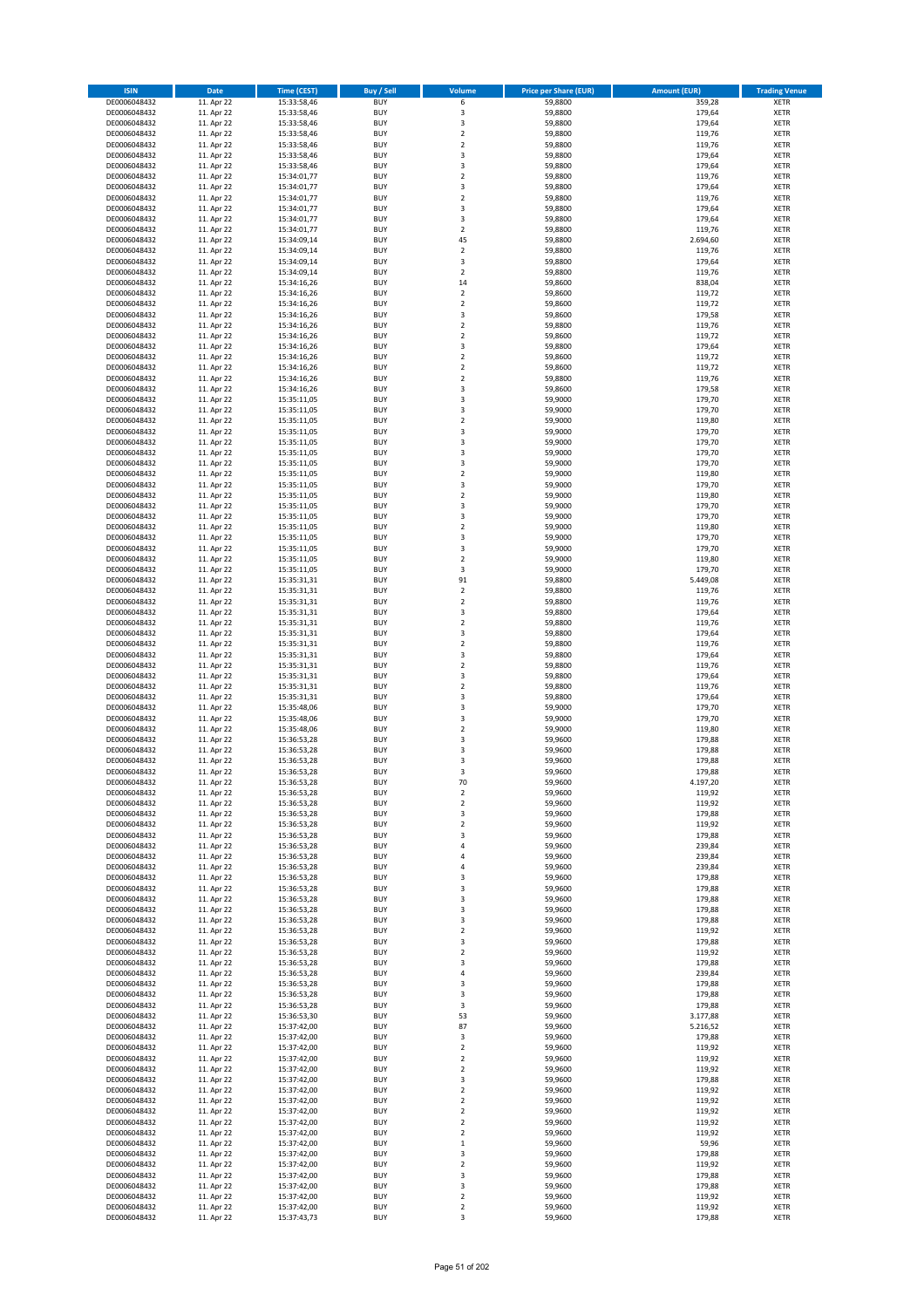| <b>ISIN</b>                  | <b>Date</b>              | <b>Time (CEST)</b>         | <b>Buy / Sell</b>        | <b>Volume</b>                          | <b>Price per Share (EUR)</b> | <b>Amount (EUR)</b> | <b>Trading Venue</b>       |
|------------------------------|--------------------------|----------------------------|--------------------------|----------------------------------------|------------------------------|---------------------|----------------------------|
| DE0006048432                 | 11. Apr 22               | 15:37:43,73                | <b>BUY</b>               | $\overline{2}$                         | 59,9600                      | 119,92              | <b>XETR</b>                |
| DE0006048432                 | 11. Apr 22               | 15:37:43,73                | <b>BUY</b>               | $\mathbf 2$                            | 59,9600                      | 119,92              | <b>XETR</b>                |
| DE0006048432                 | 11. Apr 22               | 15:37:43,73                | <b>BUY</b>               | $\overline{2}$                         | 59,9600                      | 119,92              | <b>XETR</b>                |
| DE0006048432<br>DE0006048432 | 11. Apr 22               | 15:37:43,73                | <b>BUY</b><br><b>BUY</b> | 3<br>53                                | 59,9600<br>59,9600           | 179,88              | <b>XETR</b><br><b>XETR</b> |
| DE0006048432                 | 11. Apr 22<br>11. Apr 22 | 15:38:04,75<br>15:38:04,75 | <b>BUY</b>               | $\mathbf 2$                            | 59,9600                      | 3.177,88<br>119,92  | <b>XETR</b>                |
| DE0006048432                 | 11. Apr 22               | 15:38:04,75                | <b>BUY</b>               | $\mathbf 2$                            | 59,9600                      | 119,92              | <b>XETR</b>                |
| DE0006048432                 | 11. Apr 22               | 15:38:04,75                | <b>BUY</b>               | $\overline{\mathbf{c}}$                | 59,9600                      | 119,92              | <b>XETR</b>                |
| DE0006048432                 | 11. Apr 22               | 15:38:04,75                | <b>BUY</b>               | 3                                      | 59,9600                      | 179,88              | <b>XETR</b>                |
| DE0006048432                 | 11. Apr 22               | 15:38:04,75                | <b>BUY</b>               | $\mathbf 2$                            | 59,9600                      | 119,92              | <b>XETR</b>                |
| DE0006048432                 | 11. Apr 22               | 15:38:04,75                | <b>BUY</b>               | $\mathbf 2$                            | 59,9600                      | 119,92              | <b>XETR</b>                |
| DE0006048432                 | 11. Apr 22<br>11. Apr 22 | 15:38:04,75                | <b>BUY</b><br><b>BUY</b> | $\overline{\mathbf{c}}$<br>$\mathbf 2$ | 59,9600                      | 119,92<br>119,92    | <b>XETR</b><br><b>XETR</b> |
| DE0006048432<br>DE0006048432 | 11. Apr 22               | 15:38:04,75<br>15:38:04,75 | <b>BUY</b>               | $\overline{\mathbf{c}}$                | 59,9600<br>59,9600           | 119,92              | <b>XETR</b>                |
| DE0006048432                 | 11. Apr 22               | 15:38:04,75                | <b>BUY</b>               | 3                                      | 59,9600                      | 179,88              | <b>XETR</b>                |
| DE0006048432                 | 11. Apr 22               | 15:38:35,00                | <b>BUY</b>               | 3                                      | 59,9400                      | 179,82              | <b>XETR</b>                |
| DE0006048432                 | 11. Apr 22               | 15:38:36,82                | <b>BUY</b>               | $\mathbf 2$                            | 59,9400                      | 119,88              | <b>XETR</b>                |
| DE0006048432                 | 11. Apr 22               | 15:38:36,82                | <b>BUY</b>               | 3                                      | 59,9400                      | 179,82              | <b>XETR</b>                |
| DE0006048432                 | 11. Apr 22               | 15:38:36,82                | <b>BUY</b>               | $\overline{\mathbf{c}}$                | 59,9400                      | 119,88              | <b>XETR</b>                |
| DE0006048432                 | 11. Apr 22               | 15:38:36,82                | <b>BUY</b>               | $\mathbf 2$                            | 59,9400                      | 119,88              | <b>XETR</b>                |
| DE0006048432                 | 11. Apr 22               | 15:38:36,82                | <b>BUY</b>               | $\overline{\mathbf{c}}$                | 59,9400                      | 119,88              | <b>XETR</b>                |
| DE0006048432<br>DE0006048432 | 11. Apr 22<br>11. Apr 22 | 15:38:36,82<br>15:38:36,82 | <b>BUY</b><br><b>BUY</b> | 3<br>$\mathbf 2$                       | 59,9400<br>59,9400           | 179,82<br>119,88    | <b>XETR</b><br><b>XETR</b> |
| DE0006048432                 | 11. Apr 22               | 15:38:36,82                | <b>BUY</b>               | $\mathbf 2$                            | 59,9400                      | 119,88              | <b>XETR</b>                |
| DE0006048432                 | 11. Apr 22               | 15:38:36,82                | <b>BUY</b>               | 3                                      | 59,9400                      | 179,82              | <b>XETR</b>                |
| DE0006048432                 | 11. Apr 22               | 15:38:36,82                | <b>BUY</b>               | 3                                      | 59,9400                      | 179,82              | <b>XETR</b>                |
| DE0006048432                 | 11. Apr 22               | 15:38:36,82                | <b>BUY</b>               | 3                                      | 59,9400                      | 179,82              | <b>XETR</b>                |
| DE0006048432                 | 11. Apr 22               | 15:38:36,82                | <b>BUY</b>               | 3                                      | 59,9400                      | 179,82              | <b>XETR</b>                |
| DE0006048432                 | 11. Apr 22               | 15:38:36,82                | <b>BUY</b>               | 3                                      | 59,9400                      | 179,82              | <b>XETR</b>                |
| DE0006048432                 | 11. Apr 22               | 15:38:36,82                | <b>BUY</b>               | $\overline{\mathbf{c}}$                | 59,9400                      | 119,88              | <b>XETR</b>                |
| DE0006048432<br>DE0006048432 | 11. Apr 22<br>11. Apr 22 | 15:38:36,82<br>15:38:36,82 | <b>BUY</b><br><b>BUY</b> | $\mathbf 2$<br>3                       | 59,9400<br>59,9400           | 119,88<br>179,82    | <b>XETR</b><br><b>XETR</b> |
| DE0006048432                 | 11. Apr 22               | 15:38:36,82                | <b>BUY</b>               | $\mathbf 2$                            | 59,9400                      | 119,88              | <b>XETR</b>                |
| DE0006048432                 | 11. Apr 22               | 15:38:37,87                | <b>BUY</b>               | 46                                     | 59,9200                      | 2.756,32            | <b>XETR</b>                |
| DE0006048432                 | 11. Apr 22               | 15:38:37,87                | <b>BUY</b>               | 4                                      | 59,9200                      | 239,68              | <b>XETR</b>                |
| DE0006048432                 | 11. Apr 22               | 15:38:37,87                | <b>BUY</b>               | $\mathbf 2$                            | 59,9200                      | 119,84              | <b>XETR</b>                |
| DE0006048432                 | 11. Apr 22               | 15:38:37,87                | <b>BUY</b>               | 3                                      | 59,9200                      | 179,76              | <b>XETR</b>                |
| DE0006048432                 | 11. Apr 22               | 15:38:38,30                | <b>BUY</b>               | 3                                      | 59,9000                      | 179,70              | <b>XETR</b>                |
| DE0006048432                 | 11. Apr 22               | 15:38:46,15                | <b>BUY</b>               | $\mathbf 2$                            | 59,8800                      | 119,76              | <b>XETR</b>                |
| DE0006048432                 | 11. Apr 22               | 15:38:46,15                | <b>BUY</b>               | 3                                      | 59,8800                      | 179,64              | <b>XETR</b>                |
| DE0006048432                 | 11. Apr 22<br>11. Apr 22 | 15:38:53,15                | <b>BUY</b><br><b>BUY</b> | 38<br>$\mathbf 2$                      | 59,8800<br>59,8800           | 2.275,44<br>119,76  | <b>XETR</b>                |
| DE0006048432<br>DE0006048432 | 11. Apr 22               | 15:38:53,15<br>15:38:53,15 | <b>BUY</b>               | 3                                      | 59,8800                      | 179,64              | <b>XETR</b><br><b>XETR</b> |
| DE0006048432                 | 11. Apr 22               | 15:38:53,15                | <b>BUY</b>               | 3                                      | 59,8800                      | 179,64              | <b>XETR</b>                |
| DE0006048432                 | 11. Apr 22               | 15:38:53,15                | <b>BUY</b>               | $\mathbf 2$                            | 59,8800                      | 119,76              | <b>XETR</b>                |
| DE0006048432                 | 11. Apr 22               | 15:38:53,15                | <b>BUY</b>               | 3                                      | 59,8800                      | 179,64              | <b>XETR</b>                |
| DE0006048432                 | 11. Apr 22               | 15:38:53,15                | <b>BUY</b>               | 3                                      | 59,8800                      | 179,64              | <b>XETR</b>                |
| DE0006048432                 | 11. Apr 22               | 15:38:53,15                | <b>BUY</b>               | $\mathbf 2$                            | 59,8800                      | 119,76              | <b>XETR</b>                |
| DE0006048432                 | 11. Apr 22               | 15:38:53,15                | <b>BUY</b>               | $\mathbf 2$                            | 59,8800                      | 119,76              | <b>XETR</b>                |
| DE0006048432                 | 11. Apr 22               | 15:38:53,15                | <b>BUY</b>               | $\mathbf 2$                            | 59,8800                      | 119,76              | <b>XETR</b>                |
| DE0006048432<br>DE0006048432 | 11. Apr 22<br>11. Apr 22 | 15:38:53,15<br>15:38:56,32 | <b>BUY</b><br><b>BUY</b> | 13<br>16                               | 59,8800<br>59,8600           | 778,44<br>957,76    | <b>XETR</b><br><b>XETR</b> |
| DE0006048432                 | 11. Apr 22               | 15:38:56,32                | <b>BUY</b>               | 3                                      | 59,8600                      | 179,58              | <b>XETR</b>                |
| DE0006048432                 | 11. Apr 22               | 15:40:32,21                | <b>BUY</b>               | 3                                      | 59,8400                      | 179,52              | <b>XETR</b>                |
| DE0006048432                 | 11. Apr 22               | 15:40:32,21                | <b>BUY</b>               | 3                                      | 59,8400                      | 179,52              | <b>XETR</b>                |
| DE0006048432                 | 11. Apr 22               | 15:40:32,21                | <b>BUY</b>               | 3                                      | 59,8400                      | 179,52              | <b>XETR</b>                |
| DE0006048432                 | 11. Apr 22               | 15:40:32,21                | <b>BUY</b>               | 10                                     | 59,8400                      | 598,40              | <b>XETR</b>                |
| DE0006048432                 | 11. Apr 22               | 15:40:32,21                | <b>BUY</b>               | $\mathbf 2$                            | 59,8400                      | 119,68              | <b>XETR</b>                |
| DE0006048432                 | 11. Apr 22               | 15:40:32,21                | <b>BUY</b>               | 19                                     | 59,8400                      | 1.136,96            | <b>XETR</b>                |
| DE0006048432                 | 11. Apr 22               | 15:40:32,21                | <b>BUY</b><br><b>BUY</b> | $\overline{2}$                         | 59,8400                      | 119,68<br>179,52    | <b>XETR</b>                |
| DE0006048432<br>DE0006048432 | 11. Apr 22<br>11. Apr 22 | 15:40:32,21<br>15:40:32,21 | <b>BUY</b>               | 3<br>3                                 | 59,8400<br>59,8400           | 179,52              | <b>XETR</b><br><b>XETR</b> |
| DE0006048432                 | 11. Apr 22               | 15:40:32,21                | <b>BUY</b>               | $\overline{\mathbf{c}}$                | 59,8400                      | 119,68              | <b>XETR</b>                |
| DE0006048432                 | 11. Apr 22               | 15:40:32,21                | <b>BUY</b>               | $\overline{2}$                         | 59,8400                      | 119,68              | <b>XETR</b>                |
| DE0006048432                 | 11. Apr 22               | 15:40:32,21                | <b>BUY</b>               | 2                                      | 59,8400                      | 119,68              | <b>XETR</b>                |
| DE0006048432                 | 11. Apr 22               | 15:40:32,21                | <b>BUY</b>               | 3                                      | 59,8400                      | 179,52              | XETR                       |
| DE0006048432                 | 11. Apr 22               | 15:40:32,21                | <b>BUY</b>               | $\mathbf 2$                            | 59,8400                      | 119,68              | XETR                       |
| DE0006048432                 | 11. Apr 22               | 15:40:32,21                | <b>BUY</b>               | 2                                      | 59,8400                      | 119,68              | XETR                       |
| DE0006048432<br>DE0006048432 | 11. Apr 22<br>11. Apr 22 | 15:40:32,21<br>15:40:32,21 | <b>BUY</b><br><b>BUY</b> | $\mathbf 2$<br>$\mathbf 2$             | 59,8400<br>59,8400           | 119,68<br>119,68    | <b>XETR</b><br><b>XETR</b> |
| DE0006048432                 | 11. Apr 22               | 15:40:32,21                | <b>BUY</b>               | $\mathbf 2$                            | 59,8400                      | 119,68              | <b>XETR</b>                |
| DE0006048432                 | 11. Apr 22               | 15:40:32,21                | <b>BUY</b>               | $\mathbf 2$                            | 59,8400                      | 119,68              | <b>XETR</b>                |
| DE0006048432                 | 11. Apr 22               | 15:40:32,21                | <b>BUY</b>               | 3                                      | 59,8400                      | 179,52              | <b>XETR</b>                |
| DE0006048432                 | 11. Apr 22               | 15:40:32,21                | <b>BUY</b>               | 3                                      | 59,8400                      | 179,52              | XETR                       |
| DE0006048432                 | 11. Apr 22               | 15:40:32,21                | <b>BUY</b>               | $\mathbf 2$                            | 59,8400                      | 119,68              | XETR                       |
| DE0006048432                 | 11. Apr 22               | 15:40:32,21                | <b>BUY</b>               | $\overline{2}$                         | 59,8400                      | 119,68              | <b>XETR</b>                |
| DE0006048432                 | 11. Apr 22               | 15:40:32,21                | <b>BUY</b>               | 3                                      | 59,8400<br>59.8400           | 179,52              | <b>XETR</b>                |
| DE0006048432<br>DE0006048432 | 11. Apr 22<br>11. Apr 22 | 15:40:32,21<br>15:40:32,21 | <b>BUY</b><br><b>BUY</b> | $\overline{2}$<br>$\mathbf 2$          | 59,8400                      | 119,68<br>119,68    | <b>XETR</b><br><b>XETR</b> |
| DE0006048432                 | 11. Apr 22               | 15:40:32,21                | <b>BUY</b>               | 3                                      | 59,8400                      | 179,52              | <b>XETR</b>                |
| DE0006048432                 | 11. Apr 22               | 15:40:32,21                | <b>BUY</b>               | $\mathbf 2$                            | 59,8400                      | 119,68              | <b>XETR</b>                |
| DE0006048432                 | 11. Apr 22               | 15:40:32,21                | <b>BUY</b>               | 3                                      | 59,8400                      | 179,52              | <b>XETR</b>                |
| DE0006048432                 | 11. Apr 22               | 15:40:32,21                | <b>BUY</b>               | $\mathbf 2$                            | 59,8400                      | 119,68              | XETR                       |
| DE0006048432                 | 11. Apr 22               | 15:40:32,21                | <b>BUY</b>               | 81                                     | 59,8400                      | 4.847,04            | <b>XETR</b>                |
| DE0006048432                 | 11. Apr 22               | 15:40:59,99                | <b>BUY</b>               | $\overline{2}$                         | 59,8400                      | 119,68              | <b>XETR</b>                |
| DE0006048432<br>DE0006048432 | 11. Apr 22<br>11. Apr 22 | 15:40:59,99<br>15:40:59,99 | <b>BUY</b><br><b>BUY</b> | 77<br>$\overline{\mathbf{c}}$          | 59,8400<br>59,8400           | 4.607,68<br>119,68  | <b>XETR</b><br><b>XETR</b> |
| DE0006048432                 | 11. Apr 22               | 15:40:59,99                | <b>BUY</b>               | 3                                      | 59,8400                      | 179,52              | <b>XETR</b>                |
| DE0006048432                 | 11. Apr 22               | 15:40:59,99                | <b>BUY</b>               | 3                                      | 59,8400                      | 179,52              | <b>XETR</b>                |
| DE0006048432                 | 11. Apr 22               | 15:40:59,99                | <b>BUY</b>               | 3                                      | 59,8400                      | 179,52              | XETR                       |
| DE0006048432                 | 11. Apr 22               | 15:40:59,99                | <b>BUY</b>               | 3                                      | 59,8400                      | 179,52              | <b>XETR</b>                |
| DE0006048432                 | 11. Apr 22               | 15:40:59,99                | <b>BUY</b>               | 3                                      | 59,8400                      | 179,52              | <b>XETR</b>                |
| DE0006048432                 | 11. Apr 22               | 15:40:59,99                | <b>BUY</b>               | $\mathbf 2$                            | 59,8400                      | 119,68              | <b>XETR</b>                |
| DE0006048432                 | 11. Apr 22               | 15:40:59,99                | <b>BUY</b>               | 3                                      | 59,8400                      | 179,52              | XETR                       |
| DE0006048432<br>DE0006048432 | 11. Apr 22<br>11. Apr 22 | 15:40:59,99<br>15:40:59,99 | <b>BUY</b><br><b>BUY</b> | $\mathbf 2$<br>3                       | 59,8400<br>59,8400           | 119,68<br>179,52    | <b>XETR</b><br><b>XETR</b> |
| DE0006048432                 | 11. Apr 22               | 15:40:59,99                | <b>BUY</b>               | 3                                      | 59,8400                      | 179,52              | XETR                       |
| DE0006048432                 | 11. Apr 22               | 15:40:59,99                | <b>BUY</b>               | 3                                      | 59,8400                      | 179,52              | <b>XETR</b>                |
| DE0006048432                 | 11. Apr 22               | 15:40:59,99                | <b>BUY</b>               | 3                                      | 59,8400                      | 179,52              | <b>XETR</b>                |
| DE0006048432                 | 11. Apr 22               | 15:40:59,99                | <b>BUY</b>               | $\mathbf 2$                            | 59,8400                      | 119,68              | <b>XETR</b>                |
| DE0006048432                 | 11. Apr 22               | 15:40:59,99                | <b>BUY</b>               | $\overline{2}$                         | 59,8400                      | 119,68              | <b>XETR</b>                |
| DE0006048432                 | 11. Apr 22               | 15:40:59,99                | <b>BUY</b>               | $\overline{2}$                         | 59,8400                      | 119,68              | XETR                       |
| DE0006048432<br>DE0006048432 | 11. Apr 22<br>11. Apr 22 | 15:41:21,20<br>15:41:23,81 | <b>BUY</b><br><b>BUY</b> | 13<br>14                               | 59,8200<br>59,8400           | 777,66<br>837,76    | <b>XETR</b><br><b>XETR</b> |
| DE0006048432                 | 11. Apr 22               | 15:41:23,81                | <b>BUY</b>               | 81                                     | 59,8400                      | 4.847,04            | <b>XETR</b>                |
| DE0006048432                 | 11. Apr 22               | 15:42:18,02                | <b>BUY</b>               | 3                                      | 59,8800                      | 179,64              | XETR                       |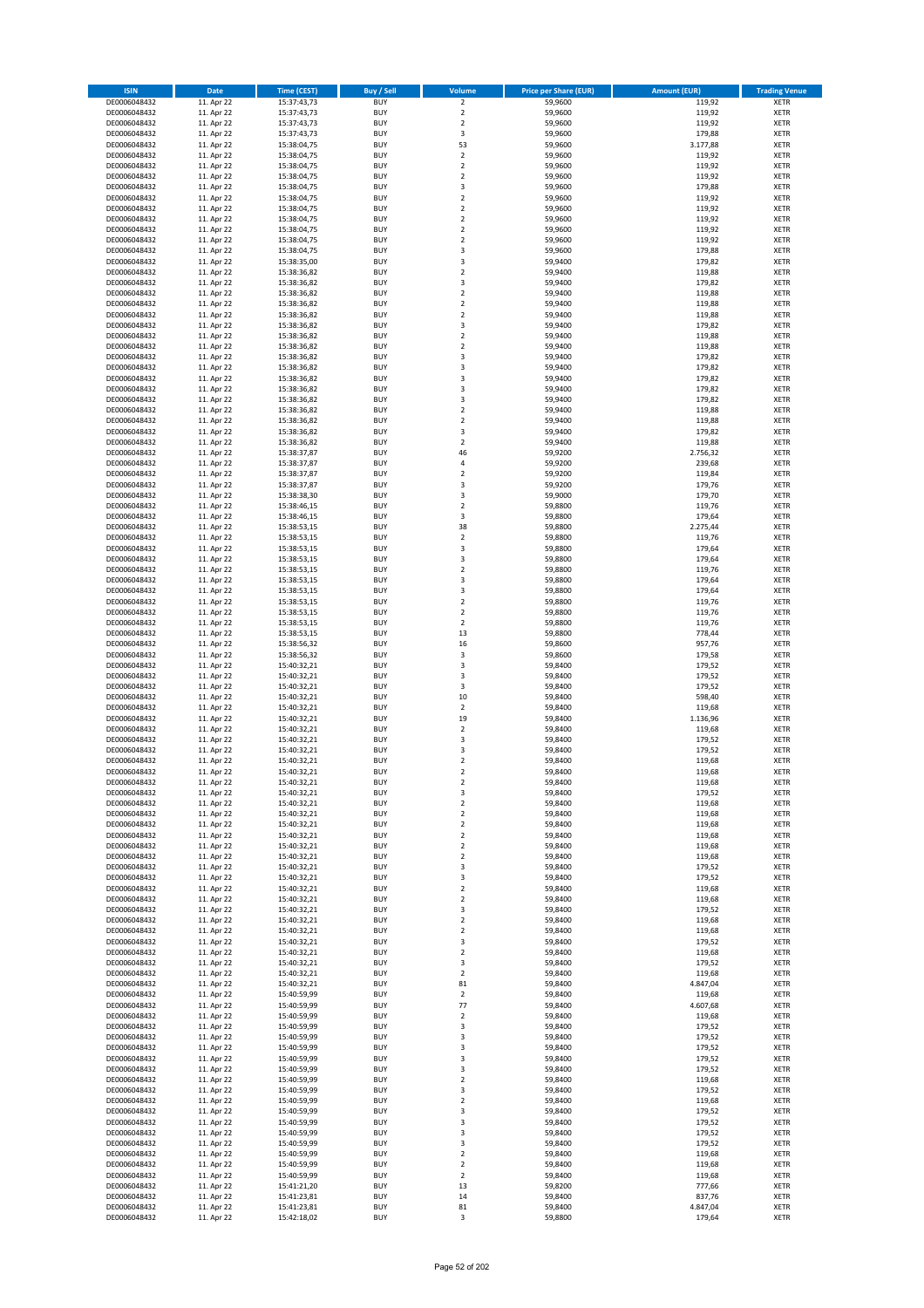| <b>ISIN</b>                  | <b>Date</b>              | <b>Time (CEST)</b>         | <b>Buy / Sell</b>        | Volume                                             | <b>Price per Share (EUR)</b> | <b>Amount (EUR)</b> | <b>Trading Venue</b>       |
|------------------------------|--------------------------|----------------------------|--------------------------|----------------------------------------------------|------------------------------|---------------------|----------------------------|
| DE0006048432                 | 11. Apr 22               | 15:42:18,02                | <b>BUY</b>               | 86                                                 | 59,8800                      | 5.149,68            | <b>XETR</b>                |
| DE0006048432                 | 11. Apr 22               | 15:42:18,02                | <b>BUY</b>               | 3                                                  | 59,8800                      | 179,64              | <b>XETR</b>                |
| DE0006048432                 | 11. Apr 22               | 15:42:18,02                | <b>BUY</b>               | 3                                                  | 59,8800                      | 179,64              | <b>XETR</b>                |
| DE0006048432                 | 11. Apr 22               | 15:42:18,02                | <b>BUY</b>               | 3                                                  | 59,8800                      | 179,64              | <b>XETR</b>                |
| DE0006048432<br>DE0006048432 | 11. Apr 22<br>11. Apr 22 | 15:42:18,02<br>15:42:18,02 | <b>BUY</b><br><b>BUY</b> | 3<br>$\overline{\mathbf{3}}$                       | 59,8800<br>59,8800           | 179,64<br>179,64    | <b>XETR</b><br><b>XETR</b> |
| DE0006048432                 | 11. Apr 22               | 15:42:18,02                | <b>BUY</b>               | $\overline{\mathbf{3}}$                            | 59,8800                      | 179,64              | <b>XETR</b>                |
| DE0006048432                 | 11. Apr 22               | 15:42:18,02                | <b>BUY</b>               | 3                                                  | 59,8800                      | 179,64              | <b>XETR</b>                |
| DE0006048432                 | 11. Apr 22               | 15:42:18,02                | BUY                      | $\overline{3}$                                     | 59,8800                      | 179,64              | <b>XETR</b>                |
| DE0006048432                 | 11. Apr 22               | 15:42:18,02                | <b>BUY</b>               | 3                                                  | 59,8800                      | 179,64              | <b>XETR</b>                |
| DE0006048432                 | 11. Apr 22               | 15:42:18,02                | <b>BUY</b>               | 3                                                  | 59,8800                      | 179,64              | <b>XETR</b>                |
| DE0006048432                 | 11. Apr 22               | 15:42:27,75                | <b>BUY</b><br><b>BUY</b> | 3<br>3                                             | 59,8600                      | 179,58              | <b>XETR</b>                |
| DE0006048432<br>DE0006048432 | 11. Apr 22<br>11. Apr 22 | 15:42:27,75<br>15:42:27,75 | <b>BUY</b>               | 12                                                 | 59,8600<br>59,8600           | 179,58<br>718,32    | <b>XETR</b><br><b>XETR</b> |
| DE0006048432                 | 11. Apr 22               | 15:42:27,75                | <b>BUY</b>               | 3                                                  | 59,8600                      | 179,58              | <b>XETR</b>                |
| DE0006048432                 | 11. Apr 22               | 15:42:27,75                | <b>BUY</b>               | 3                                                  | 59,8600                      | 179,58              | <b>XETR</b>                |
| DE0006048432                 | 11. Apr 22               | 15:42:27,75                | <b>BUY</b>               | 3                                                  | 59,8600                      | 179,58              | <b>XETR</b>                |
| DE0006048432                 | 11. Apr 22               | 15:42:27,75                | <b>BUY</b>               | $\overline{2}$                                     | 59,8600                      | 119,72              | <b>XETR</b>                |
| DE0006048432                 | 11. Apr 22               | 15:42:27,75                | <b>BUY</b>               | 3                                                  | 59,8600                      | 179,58              | <b>XETR</b>                |
| DE0006048432<br>DE0006048432 | 11. Apr 22<br>11. Apr 22 | 15:42:27,75<br>15:42:27,75 | <b>BUY</b><br><b>BUY</b> | $\overline{\mathbf{3}}$<br>$\overline{\mathbf{3}}$ | 59,8600<br>59,8600           | 179,58<br>179,58    | <b>XETR</b><br><b>XETR</b> |
| DE0006048432                 | 11. Apr 22               | 15:42:27,75                | <b>BUY</b>               | $\overline{\mathbf{3}}$                            | 59,8600                      | 179,58              | <b>XETR</b>                |
| DE0006048432                 | 11. Apr 22               | 15:42:27,75                | <b>BUY</b>               | $\overline{\mathbf{3}}$                            | 59,8600                      | 179,58              | <b>XETR</b>                |
| DE0006048432                 | 11. Apr 22               | 15:42:27,75                | <b>BUY</b>               | 3                                                  | 59,8600                      | 179,58              | <b>XETR</b>                |
| DE0006048432                 | 11. Apr 22               | 15:42:27,75                | <b>BUY</b>               | 3                                                  | 59,8600                      | 179,58              | <b>XETR</b>                |
| DE0006048432                 | 11. Apr 22               | 15:42:27,75                | <b>BUY</b>               | $\overline{2}$                                     | 59,8600                      | 119,72              | <b>XETR</b>                |
| DE0006048432                 | 11. Apr 22               | 15:42:27,75                | <b>BUY</b><br><b>BUY</b> | $\overline{4}$<br>$\overline{\mathbf{3}}$          | 59,8600                      | 239,44              | <b>XETR</b><br><b>XETR</b> |
| DE0006048432<br>DE0006048432 | 11. Apr 22<br>11. Apr 22 | 15:42:27,75<br>15:42:27,75 | <b>BUY</b>               | $\mathbf 2$                                        | 59,8600<br>59,8600           | 179,58<br>119,72    | <b>XETR</b>                |
| DE0006048432                 | 11. Apr 22               | 15:43:12,81                | <b>BUY</b>               | 8                                                  | 59,8600                      | 478,88              | <b>XETR</b>                |
| DE0006048432                 | 11. Apr 22               | 15:43:12,81                | <b>BUY</b>               | 3                                                  | 59,8600                      | 179,58              | <b>XETR</b>                |
| DE0006048432                 | 11. Apr 22               | 15:43:12,81                | <b>BUY</b>               | 46                                                 | 59,8600                      | 2.753,56            | <b>XETR</b>                |
| DE0006048432                 | 11. Apr 22               | 15:43:12,81                | <b>BUY</b>               | $\mathbf 2$                                        | 59,8600                      | 119,72              | <b>XETR</b>                |
| DE0006048432                 | 11. Apr 22               | 15:43:12,81                | <b>BUY</b>               | $\mathbf 2$                                        | 59,8600                      | 119,72              | <b>XETR</b>                |
| DE0006048432<br>DE0006048432 | 11. Apr 22<br>11. Apr 22 | 15:43:12,81<br>15:43:12,81 | <b>BUY</b><br><b>BUY</b> | $\overline{2}$<br>3                                | 59,8600<br>59,8600           | 119,72<br>179,58    | <b>XETR</b><br><b>XETR</b> |
| DE0006048432                 | 11. Apr 22               | 15:43:12,81                | <b>BUY</b>               | $\overline{2}$                                     | 59,8600                      | 119,72              | <b>XETR</b>                |
| DE0006048432                 | 11. Apr 22               | 15:43:12,81                | <b>BUY</b>               | $\mathbf 2$                                        | 59,8600                      | 119,72              | <b>XETR</b>                |
| DE0006048432                 | 11. Apr 22               | 15:43:12,81                | <b>BUY</b>               | $\mathbf 2$                                        | 59,8600                      | 119,72              | <b>XETR</b>                |
| DE0006048432                 | 11. Apr 22               | 15:43:12,81                | <b>BUY</b>               | $\mathbf 2$                                        | 59,8600                      | 119,72              | <b>XETR</b>                |
| DE0006048432                 | 11. Apr 22               | 15:43:12,81                | <b>BUY</b>               | $\overline{\mathbf{2}}$                            | 59,8600                      | 119,72              | <b>XETR</b>                |
| DE0006048432<br>DE0006048432 | 11. Apr 22<br>11. Apr 22 | 15:43:12,81                | <b>BUY</b><br><b>BUY</b> | $\mathbf 2$<br>$\mathbf 2$                         | 59,8600<br>59,8600           | 119,72<br>119,72    | <b>XETR</b><br><b>XETR</b> |
| DE0006048432                 | 11. Apr 22               | 15:43:12,81<br>15:43:12,81 | <b>BUY</b>               | $\overline{\mathbf{3}}$                            | 59,8600                      | 179,58              | <b>XETR</b>                |
| DE0006048432                 | 11. Apr 22               | 15:43:12,81                | <b>BUY</b>               | $\mathbf 2$                                        | 59,8600                      | 119,72              | <b>XETR</b>                |
| DE0006048432                 | 11. Apr 22               | 15:43:12,81                | <b>BUY</b>               | 3                                                  | 59,8600                      | 179,58              | <b>XETR</b>                |
| DE0006048432                 | 11. Apr 22               | 15:43:12,81                | <b>BUY</b>               | $\mathbf 2$                                        | 59,8600                      | 119,72              | <b>XETR</b>                |
| DE0006048432                 | 11. Apr 22               | 15:43:12,83                | <b>BUY</b>               | $\overline{2}$                                     | 59,8600                      | 119,72              | <b>XETR</b>                |
| DE0006048432<br>DE0006048432 | 11. Apr 22<br>11. Apr 22 | 15:43:28,43<br>15:43:28,43 | <b>BUY</b><br><b>BUY</b> | 67<br>$\overline{a}$                               | 59,8800<br>59,8800           | 4.011,96<br>239,52  | <b>XETR</b><br><b>XETR</b> |
| DE0006048432                 | 11. Apr 22               | 15:43:28,43                | <b>BUY</b>               | $\overline{2}$                                     | 59,8800                      | 119,76              | <b>XETR</b>                |
| DE0006048432                 | 11. Apr 22               | 15:43:28,43                | <b>BUY</b>               | $\overline{a}$                                     | 59,8800                      | 239,52              | <b>XETR</b>                |
| DE0006048432                 | 11. Apr 22               | 15:43:28,43                | <b>BUY</b>               | $\overline{\mathbf{2}}$                            | 59,8800                      | 119,76              | <b>XETR</b>                |
| DE0006048432                 | 11. Apr 22               | 15:43:28,43                | <b>BUY</b>               | 4                                                  | 59,8800                      | 239,52              | <b>XETR</b>                |
| DE0006048432                 | 11. Apr 22               | 15:43:28,43                | <b>BUY</b>               | $\overline{a}$                                     | 59,8800                      | 239,52              | <b>XETR</b>                |
| DE0006048432                 | 11. Apr 22               | 15:43:28,43                | <b>BUY</b>               | 4                                                  | 59,8800                      | 239,52              | <b>XETR</b>                |
| DE0006048432<br>DE0006048432 | 11. Apr 22<br>11. Apr 22 | 15:43:28,43<br>15:43:28,43 | <b>BUY</b><br><b>BUY</b> | $\overline{3}$<br>$\overline{\mathbf{3}}$          | 59,8800<br>59,8800           | 179,64<br>179,64    | <b>XETR</b><br><b>XETR</b> |
| DE0006048432                 | 11. Apr 22               | 15:43:28,43                | <b>BUY</b>               | $\overline{a}$                                     | 59,8800                      | 239,52              | <b>XETR</b>                |
| DE0006048432                 | 11. Apr 22               | 15:43:28,43                | <b>BUY</b>               | $\overline{\mathbf{3}}$                            | 59,8800                      | 179,64              | <b>XETR</b>                |
| DE0006048432                 | 11. Apr 22               | 15:43:28,43                | <b>BUY</b>               | $\mathbf 2$                                        | 59,8800                      | 119,76              | <b>XETR</b>                |
| DE0006048432                 | 11. Apr 22               | 15:43:28,43                | BUY                      | 3                                                  | 59,8800                      | 179,64              | <b>XETR</b>                |
| DE0006048432                 | 11. Apr 22               | 15:43:28,43                | BUY                      | $\overline{a}$                                     | 59,8800                      | 239,52              | <b>XETR</b>                |
| DE0006048432<br>DE0006048432 | 11. Apr 22<br>11. Apr 22 | 15:43:28,43<br>15:43:48,50 | <b>BUY</b><br><b>BUY</b> | $\overline{a}$<br>57                               | 59,8800<br>59,9000           | 239,52<br>3.414,30  | <b>XETR</b><br><b>XETR</b> |
| DE0006048432                 | 11. Apr 22               | 15:43:48,50                | <b>BUY</b>               | 3                                                  | 59,9000                      | 179,70              | <b>XETR</b>                |
| DE0006048432                 | 11. Apr 22               | 15:43:48,50                | <b>BUY</b>               | $\mathbf 2$                                        | 59,9000                      | 119,80              | <b>XETR</b>                |
| DE0006048432                 | 11. Apr 22               | 15:43:48,50                | <b>BUY</b>               | 3                                                  | 59,9000                      | 179,70              | <b>XETR</b>                |
| DE0006048432                 | 11. Apr 22               | 15:43:48,50                | <b>BUY</b>               | $\mathbf 2$                                        | 59,9000                      | 119,80              | <b>XETR</b>                |
| DE0006048432                 | 11. Apr 22               | 15:43:48,50                | <b>BUY</b>               | 3                                                  | 59,9000                      | 179,70              | <b>XETR</b>                |
| DE0006048432<br>DE0006048432 | 11. Apr 22               | 15:43:48,50                | <b>BUY</b>               | 2                                                  | 59,9000                      | 119,80              | <b>XETR</b>                |
| DE0006048432                 | 11. Apr 22<br>11. Apr 22 | 15:43:48,50<br>15:43:48,50 | <b>BUY</b><br><b>BUY</b> | 2<br>3                                             | 59,9000<br>59,9000           | 119,80<br>179,70    | <b>XETR</b><br><b>XETR</b> |
| DE0006048432                 | 11. Apr 22               | 15:43:48,50                | <b>BUY</b>               | $\mathbf 2$                                        | 59,9000                      | 119,80              | <b>XETR</b>                |
| DE0006048432                 | 11. Apr 22               | 15:43:48,50                | <b>BUY</b>               | 2                                                  | 59,9000                      | 119,80              | <b>XETR</b>                |
| DE0006048432                 | 11. Apr 22               | 15:43:48,50                | <b>BUY</b>               | $\overline{2}$                                     | 59,9000                      | 119,80              | <b>XETR</b>                |
| DE0006048432                 | 11. Apr 22               | 15:43:48,50                | <b>BUY</b>               | $\mathbf 2$                                        | 59,9000                      | 119,80              | <b>XETR</b>                |
| DE0006048432<br>DE0006048432 | 11. Apr 22               | 15:43:48,53                | <b>BUY</b>               | 4<br>3                                             | 59,9000                      | 239,60              | <b>XETR</b>                |
| DE0006048432                 | 11. Apr 22<br>11. Apr 22 | 15:44:05,24<br>15:44:05,24 | <b>BUY</b><br><b>BUY</b> | $\mathbf 2$                                        | 59,9200<br>59,9200           | 179,76<br>119,84    | <b>XETR</b><br><b>XETR</b> |
| DE0006048432                 | 11. Apr 22               | 15:44:05,24                | <b>BUY</b>               | $\mathbf 2$                                        | 59,9200                      | 119,84              | <b>XETR</b>                |
| DE0006048432                 | 11. Apr 22               | 15:44:05,24                | <b>BUY</b>               | 3                                                  | 59,9200                      | 179,76              | <b>XETR</b>                |
| DE0006048432                 | 11. Apr 22               | 15:44:05,24                | <b>BUY</b>               | 3                                                  | 59,9200                      | 179,76              | <b>XETR</b>                |
| DE0006048432                 | 11. Apr 22               | 15:44:05,24                | <b>BUY</b>               | $\mathbf 2$                                        | 59,9200                      | 119,84              | <b>XETR</b>                |
| DE0006048432                 | 11. Apr 22               | 15:44:05,24                | <b>BUY</b>               | $\overline{2}$                                     | 59,9200                      | 119,84              | <b>XETR</b>                |
| DE0006048432<br>DE0006048432 | 11. Apr 22<br>11. Apr 22 | 15:45:13,58<br>15:45:13,58 | <b>BUY</b><br><b>BUY</b> | 2<br>$\overline{\mathbf{3}}$                       | 59,9000<br>59,9000           | 119,80<br>179,70    | <b>XETR</b><br><b>XETR</b> |
| DE0006048432                 | 11. Apr 22               | 15:45:13,58                | <b>BUY</b>               | $\mathbf 2$                                        | 59,9000                      | 119,80              | <b>XETR</b>                |
| DE0006048432                 | 11. Apr 22               | 15:45:13,58                | <b>BUY</b>               | $\mathbf 2$                                        | 59,9000                      | 119,80              | <b>XETR</b>                |
| DE0006048432                 | 11. Apr 22               | 15:45:13,58                | <b>BUY</b>               | $\mathbf 2$                                        | 59,9000                      | 119,80              | <b>XETR</b>                |
| DE0006048432                 | 11. Apr 22               | 15:45:13,58                | <b>BUY</b>               | $\overline{2}$                                     | 59,9000                      | 119,80              | <b>XETR</b>                |
| DE0006048432                 | 11. Apr 22               | 15:45:13,58                | <b>BUY</b>               | $\overline{\mathbf{3}}$                            | 59,9000                      | 179,70              | <b>XETR</b>                |
| DE0006048432                 | 11. Apr 22               | 15:45:13,58                | <b>BUY</b>               | 3                                                  | 59,9000                      | 179,70              | <b>XETR</b>                |
| DE0006048432<br>DE0006048432 | 11. Apr 22<br>11. Apr 22 | 15:45:13,58<br>15:45:13,58 | <b>BUY</b><br><b>BUY</b> | 3<br>$\mathbf 2$                                   | 59,9000<br>59,9000           | 179,70<br>119,80    | <b>XETR</b><br><b>XETR</b> |
| DE0006048432                 | 11. Apr 22               | 15:45:13,58                | <b>BUY</b>               | $\mathbf 2$                                        | 59,9000                      | 119,80              | <b>XETR</b>                |
| DE0006048432                 | 11. Apr 22               | 15:45:13,58                | <b>BUY</b>               | $\mathbf 2$                                        | 59,9000                      | 119,80              | <b>XETR</b>                |
| DE0006048432                 | 11. Apr 22               | 15:45:13,58                | <b>BUY</b>               | $\overline{2}$                                     | 59,9000                      | 119,80              | <b>XETR</b>                |
| DE0006048432                 | 11. Apr 22               | 15:45:13,58                | <b>BUY</b>               | $\mathbf 2$                                        | 59,9000                      | 119,80              | <b>XETR</b>                |
| DE0006048432                 | 11. Apr 22               | 15:45:13,58                | <b>BUY</b>               | $\mathbf 2$                                        | 59,9000                      | 119,80              | <b>XETR</b>                |
| DE0006048432<br>DE0006048432 | 11. Apr 22<br>11. Apr 22 | 15:45:13,58<br>15:45:13,58 | <b>BUY</b><br><b>BUY</b> | 3<br>3                                             | 59,9000<br>59,9000           | 179,70<br>179,70    | <b>XETR</b><br><b>XETR</b> |
| DE0006048432                 | 11. Apr 22               | 15:45:13,58                | <b>BUY</b>               | 2                                                  | 59,9000                      | 119,80              | <b>XETR</b>                |
| DE0006048432                 | 11. Apr 22               | 15:45:13,58                | <b>BUY</b>               | 3                                                  | 59,9000                      | 179,70              | <b>XETR</b>                |
| DE0006048432                 | 11. Apr 22               | 15:45:13,58                | <b>BUY</b>               | 3                                                  | 59,9000                      | 179,70              | <b>XETR</b>                |
| DE0006048432                 | 11. Apr 22               | 15:45:13,58                | <b>BUY</b>               | 3                                                  | 59,9000                      | 179,70              | <b>XETR</b>                |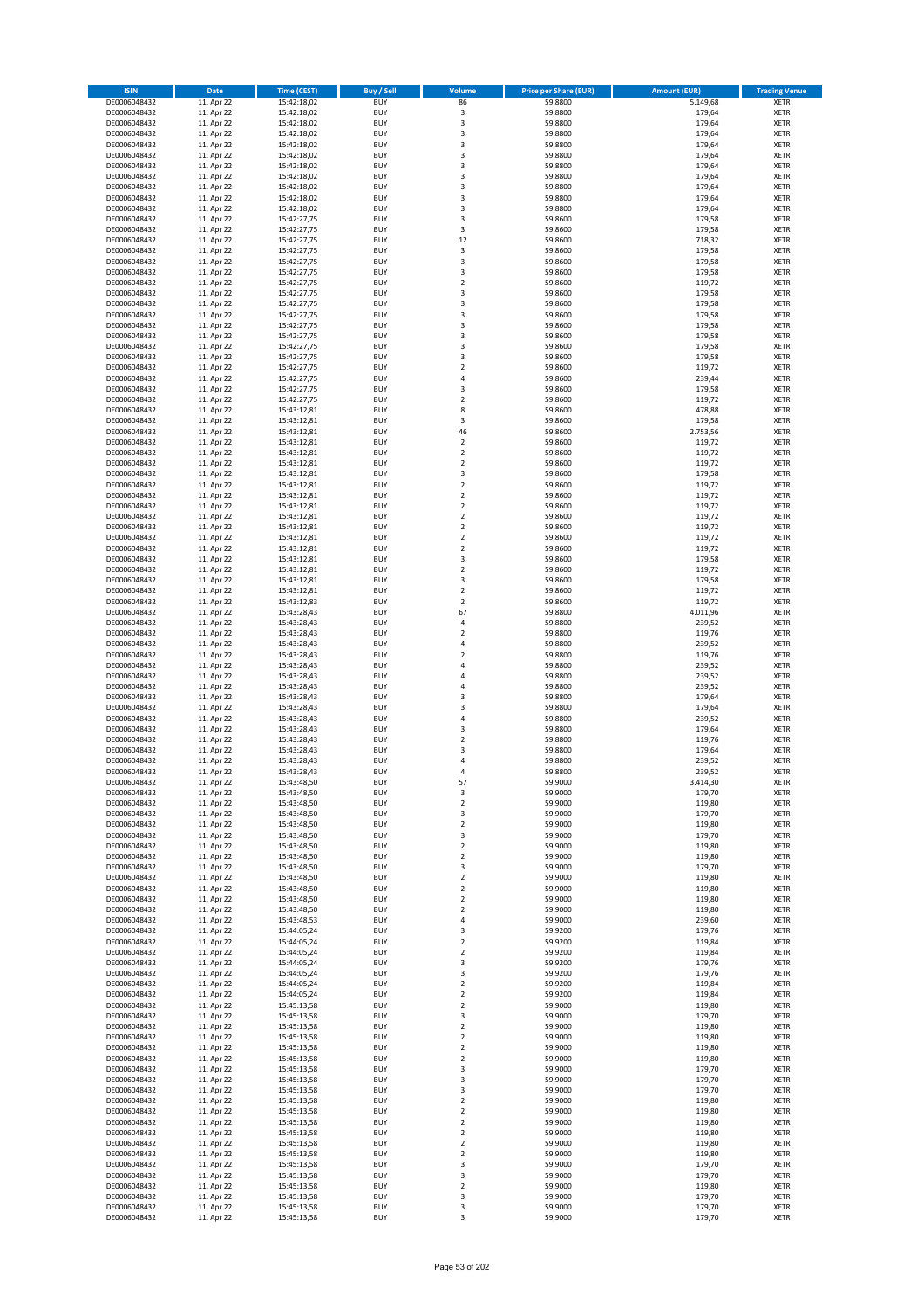| <b>ISIN</b>                  | <b>Date</b>              | Time (CEST)                | <b>Buy / Sell</b>        | Volume                                    | <b>Price per Share (EUR)</b> | <b>Amount (EUR)</b> | <b>Trading Venue</b>       |
|------------------------------|--------------------------|----------------------------|--------------------------|-------------------------------------------|------------------------------|---------------------|----------------------------|
| DE0006048432                 | 11. Apr 22               | 15:45:13,58                | <b>BUY</b>               | 3                                         | 59,9000                      | 179,70              | <b>XETR</b>                |
| DE0006048432                 | 11. Apr 22               | 15:45:13,58                | <b>BUY</b>               | 3                                         | 59,9000                      | 179,70              | <b>XETR</b>                |
| DE0006048432                 | 11. Apr 22               | 15:45:13,58                | <b>BUY</b>               | $\overline{2}$                            | 59,9000                      | 119,80              | <b>XETR</b>                |
| DE0006048432<br>DE0006048432 | 11. Apr 22<br>11. Apr 22 | 15:45:13,58<br>15:45:13,58 | <b>BUY</b><br><b>BUY</b> | $\mathbf 2$<br>3                          | 59,9000<br>59,9000           | 119,80<br>179,70    | <b>XETR</b><br><b>XETR</b> |
| DE0006048432                 | 11. Apr 22               | 15:45:13,58                | <b>BUY</b>               | $\overline{\mathbf{3}}$                   | 59,9000                      | 179,70              | <b>XETR</b>                |
| DE0006048432                 | 11. Apr 22               | 15:45:13,58                | <b>BUY</b>               | $\overline{\mathbf{3}}$                   | 59,9000                      | 179,70              | <b>XETR</b>                |
| DE0006048432                 | 11. Apr 22               | 15:45:35,49                | <b>BUY</b>               | $\mathbf{1}$                              | 59,8800                      | 59,88               | <b>XETR</b>                |
| DE0006048432                 | 11. Apr 22               | 15:45:35,49                | <b>BUY</b>               | $\overline{2}$                            | 59,8800                      | 119,76              | <b>XETR</b>                |
| DE0006048432                 | 11. Apr 22               | 15:45:35,49                | <b>BUY</b><br><b>BUY</b> | 3                                         | 59,8800                      | 179,64              | <b>XETR</b>                |
| DE0006048432<br>DE0006048432 | 11. Apr 22<br>11. Apr 22 | 15:45:35,49<br>15:45:35,49 | <b>BUY</b>               | 3<br>3                                    | 59,8800<br>59,8800           | 179,64<br>179,64    | <b>XETR</b><br><b>XETR</b> |
| DE0006048432                 | 11. Apr 22               | 15:45:35,49                | <b>BUY</b>               | $\overline{\mathbf{3}}$                   | 59,8800                      | 179,64              | <b>XETR</b>                |
| DE0006048432                 | 11. Apr 22               | 15:45:35,49                | <b>BUY</b>               | $\overline{2}$                            | 59,8800                      | 119,76              | <b>XETR</b>                |
| DE0006048432                 | 11. Apr 22               | 15:45:35,49                | <b>BUY</b>               | $\overline{2}$                            | 59,8800                      | 119,76              | <b>XETR</b>                |
| DE0006048432                 | 11. Apr 22               | 15:45:35,49                | <b>BUY</b>               | $\overline{3}$                            | 59,8800                      | 179,64              | <b>XETR</b>                |
| DE0006048432<br>DE0006048432 | 11. Apr 22<br>11. Apr 22 | 15:45:35,49<br>15:45:35,49 | <b>BUY</b><br><b>BUY</b> | 3<br>3                                    | 59,8800<br>59,8800           | 179,64<br>179,64    | <b>XETR</b><br><b>XETR</b> |
| DE0006048432                 | 11. Apr 22               | 15:45:35,49                | <b>BUY</b>               | 3                                         | 59.8800                      | 179,64              | <b>XETR</b>                |
| DE0006048432                 | 11. Apr 22               | 15:45:35,49                | <b>BUY</b>               | $\overline{2}$                            | 59,8800                      | 119,76              | <b>XETR</b>                |
| DE0006048432                 | 11. Apr 22               | 15:45:35,49                | <b>BUY</b>               | $\overline{\mathbf{3}}$                   | 59,8800                      | 179,64              | <b>XETR</b>                |
| DE0006048432                 | 11. Apr 22               | 15:45:35,49                | <b>BUY</b>               | $\mathbf 2$                               | 59,8800                      | 119,76              | <b>XETR</b>                |
| DE0006048432<br>DE0006048432 | 11. Apr 22<br>11. Apr 22 | 15:45:35,49<br>15:45:35,49 | <b>BUY</b><br><b>BUY</b> | 3<br>92                                   | 59,8800<br>59,8800           | 179,64<br>5.508,96  | <b>XETR</b><br><b>XETR</b> |
| DE0006048432                 | 11. Apr 22               | 15:45:50,87                | <b>BUY</b>               | $\mathbf 2$                               | 59,8600                      | 119,72              | <b>XETR</b>                |
| DE0006048432                 | 11. Apr 22               | 15:45:58,31                | <b>BUY</b>               | 97                                        | 59,8600                      | 5.806,42            | <b>XETR</b>                |
| DE0006048432                 | 11. Apr 22               | 15:45:58,31                | <b>BUY</b>               | 3                                         | 59,8600                      | 179,58              | <b>XETR</b>                |
| DE0006048432                 | 11. Apr 22               | 15:45:58,31                | <b>BUY</b>               | $\overline{\mathbf{3}}$                   | 59,8600                      | 179,58              | <b>XETR</b>                |
| DE0006048432<br>DE0006048432 | 11. Apr 22<br>11. Apr 22 | 15:45:58,31                | <b>BUY</b><br><b>BUY</b> | 3<br>$\overline{2}$                       | 59,8600<br>59,8600           | 179,58<br>119,72    | <b>XETR</b><br><b>XETR</b> |
| DE0006048432                 | 11. Apr 22               | 15:45:58,31<br>15:45:58,31 | <b>BUY</b>               | 3                                         | 59,8600                      | 179,58              | <b>XETR</b>                |
| DE0006048432                 | 11. Apr 22               | 15:45:58,31                | <b>BUY</b>               | $\mathbf 2$                               | 59,8600                      | 119,72              | <b>XETR</b>                |
| DE0006048432                 | 11. Apr 22               | 15:45:58,31                | <b>BUY</b>               | 3                                         | 59,8600                      | 179,58              | <b>XETR</b>                |
| DE0006048432                 | 11. Apr 22               | 15:45:58,31                | <b>BUY</b>               | $\mathbf 2$                               | 59,8600                      | 119,72              | <b>XETR</b>                |
| DE0006048432<br>DE0006048432 | 11. Apr 22               | 15:45:58,31                | <b>BUY</b>               | $\overline{2}$                            | 59,8600                      | 119,72              | <b>XETR</b>                |
| DE0006048432                 | 11. Apr 22<br>11. Apr 22 | 15:45:58,31<br>15:45:58,31 | <b>BUY</b><br><b>BUY</b> | 3<br>$\overline{4}$                       | 59,8600<br>59,8600           | 179,58<br>239,44    | <b>XETR</b><br><b>XETR</b> |
| DE0006048432                 | 11. Apr 22               | 15:46:55,53                | <b>BUY</b>               | 60                                        | 59,9200                      | 3.595,20            | <b>XETR</b>                |
| DE0006048432                 | 11. Apr 22               | 15:46:55,53                | <b>BUY</b>               | $\mathbf 2$                               | 59,9200                      | 119,84              | <b>XETR</b>                |
| DE0006048432                 | 11. Apr 22               | 15:46:55,53                | <b>BUY</b>               | 3                                         | 59,9200                      | 179,76              | <b>XETR</b>                |
| DE0006048432                 | 11. Apr 22               | 15:46:55,53                | <b>BUY</b>               | $\overline{2}$                            | 59,9200                      | 119,84              | <b>XETR</b>                |
| DE0006048432<br>DE0006048432 | 11. Apr 22<br>11. Apr 22 | 15:46:55,53                | <b>BUY</b><br><b>BUY</b> | $\mathbf 2$<br>$\mathbf 2$                | 59,9200<br>59,9200           | 119,84<br>119,84    | <b>XETR</b><br><b>XETR</b> |
| DE0006048432                 | 11. Apr 22               | 15:46:55,53<br>15:46:55,53 | <b>BUY</b>               | $\overline{2}$                            | 59,9200                      | 119,84              | <b>XETR</b>                |
| DE0006048432                 | 11. Apr 22               | 15:46:55,53                | <b>BUY</b>               | 3                                         | 59,9200                      | 179,76              | <b>XETR</b>                |
| DE0006048432                 | 11. Apr 22               | 15:46:55,53                | <b>BUY</b>               | $\overline{2}$                            | 59,9200                      | 119,84              | <b>XETR</b>                |
| DE0006048432                 | 11. Apr 22               | 15:46:55,53                | <b>BUY</b>               | 3                                         | 59,9200                      | 179,76              | <b>XETR</b>                |
| DE0006048432                 | 11. Apr 22               | 15:46:55,53                | <b>BUY</b>               | $\overline{2}$<br>3                       | 59,9200                      | 119,84              | <b>XETR</b>                |
| DE0006048432<br>DE0006048432 | 11. Apr 22<br>11. Apr 22 | 15:46:55,53<br>15:46:55,53 | <b>BUY</b><br><b>BUY</b> | $\overline{2}$                            | 59,9200<br>59,9200           | 179,76<br>119,84    | <b>XETR</b><br><b>XETR</b> |
| DE0006048432                 | 11. Apr 22               | 15:46:55,53                | <b>BUY</b>               | $\overline{\mathbf{3}}$                   | 59,9200                      | 179,76              | <b>XETR</b>                |
| DE0006048432                 | 11. Apr 22               | 15:46:55,53                | <b>BUY</b>               | $\overline{2}$                            | 59,9200                      | 119,84              | <b>XETR</b>                |
| DE0006048432                 | 11. Apr 22               | 15:46:55,53                | <b>BUY</b>               | $\overline{\mathbf{3}}$                   | 59,9200                      | 179,76              | <b>XETR</b>                |
| DE0006048432                 | 11. Apr 22               | 15:46:55,53                | <b>BUY</b>               | 3                                         | 59,9200                      | 179,76              | <b>XETR</b>                |
| DE0006048432<br>DE0006048432 | 11. Apr 22<br>11. Apr 22 | 15:46:55,53<br>15:46:55,53 | <b>BUY</b><br><b>BUY</b> | $\overline{2}$<br>$\overline{\mathbf{3}}$ | 59,9200<br>59,9200           | 119,84<br>179,76    | <b>XETR</b><br><b>XETR</b> |
| DE0006048432                 | 11. Apr 22               | 15:46:55,53                | <b>BUY</b>               | $\overline{2}$                            | 59,9200                      | 119,84              | <b>XETR</b>                |
| DE0006048432                 | 11. Apr 22               | 15:46:55,53                | <b>BUY</b>               | 3                                         | 59,9200                      | 179,76              | <b>XETR</b>                |
| DE0006048432                 | 11. Apr 22               | 15:46:55,53                | <b>BUY</b>               | $\overline{\mathbf{3}}$                   | 59,9200                      | 179,76              | <b>XETR</b>                |
| DE0006048432                 | 11. Apr 22               | 15:46:55,53                | <b>BUY</b>               | 3                                         | 59,9200                      | 179,76              | <b>XETR</b>                |
| DE0006048432<br>DE0006048432 | 11. Apr 22<br>11. Apr 22 | 15:46:55,53<br>15:46:55,53 | <b>BUY</b><br>BUY        | 3<br>$\overline{2}$                       | 59,9200<br>59,9200           | 179,76<br>119,84    | <b>XETR</b><br><b>XETR</b> |
| DE0006048432                 | 11. Apr 22               | 15:47:05,49                | <b>BUY</b>               | 3                                         | 59,9200                      | 179,76              | <b>XETR</b>                |
| DE0006048432                 | 11. Apr 22               | 15:47:05,49                | <b>BUY</b>               | $\overline{3}$                            | 59,9200                      | 179,76              | <b>XETR</b>                |
| DE0006048432                 | 11. Apr 22               | 15:47:05,49                | <b>BUY</b>               | 3                                         | 59,9200                      | 179,76              | <b>XETR</b>                |
| DE0006048432                 | 11. Apr 22               | 15:47:05,49                | <b>BUY</b>               | $\mathbf 2$                               | 59,9200                      | 119,84              | <b>XETR</b>                |
| DE0006048432<br>DE0006048432 | 11. Apr 22<br>11. Apr 22 | 15:47:05,49<br>15:47:05,49 | <b>BUY</b><br><b>BUY</b> | $\mathbf 2$<br>$\mathbf 2$                | 59,9200<br>59,9200           | 119,84<br>119,84    | <b>XETR</b><br><b>XETR</b> |
| DE0006048432                 | 11. Apr 22               | 15:47:24,14                | <b>BUY</b>               | 31                                        | 59,9000                      | 1.856,90            | <b>XETR</b>                |
| DE0006048432                 | 11. Apr 22               | 15:47:24,14                | <b>BUY</b>               | $\mathbf 2$                               | 59,9000                      | 119,80              | <b>XETR</b>                |
| DE0006048432                 | 11. Apr 22               | 15:47:24,14                | <b>BUY</b>               | 3                                         | 59,9000                      | 179,70              | <b>XETR</b>                |
| DE0006048432                 | 11. Apr 22               | 15:47:24,14                | <b>BUY</b>               | 3                                         | 59,9000                      | 179,70              | <b>XETR</b>                |
| DE0006048432<br>DE0006048432 | 11. Apr 22<br>11. Apr 22 | 15:47:24,14<br>15:47:24,14 | <b>BUY</b><br><b>BUY</b> | 3<br>3                                    | 59,9000<br>59,9000           | 179,70<br>179,70    | <b>XETR</b><br><b>XETR</b> |
| DE0006048432                 | 11. Apr 22               | 15:47:24,14                | <b>BUY</b>               | 2                                         | 59,9000                      | 119,80              | <b>XETR</b>                |
| DE0006048432                 | 11. Apr 22               | 15:47:24,14                | <b>BUY</b>               | 3                                         | 59,9000                      | 179,70              | <b>XETR</b>                |
| DE0006048432                 | 11. Apr 22               | 15:47:24,14                | <b>BUY</b>               | 3                                         | 59,9000                      | 179,70              | <b>XETR</b>                |
| DE0006048432                 | 11. Apr 22               | 15:47:24,14                | <b>BUY</b>               | $\overline{\mathbf{3}}$                   | 59,9000                      | 179,70              | <b>XETR</b>                |
| DE0006048432<br>DE0006048432 | 11. Apr 22<br>11. Apr 22 | 15:47:24,14<br>15:47:24,14 | <b>BUY</b><br><b>BUY</b> | $\mathbf 2$<br>3                          | 59,9000<br>59,9000           | 119,80              | <b>XETR</b><br><b>XETR</b> |
| DE0006048432                 | 11. Apr 22               | 15:47:24,14                | <b>BUY</b>               | $\mathbf 2$                               | 59,9000                      | 179,70<br>119,80    | <b>XETR</b>                |
| DE0006048432                 | 11. Apr 22               | 15:47:24,14                | <b>BUY</b>               | $\mathbf 2$                               | 59,9000                      | 119,80              | <b>XETR</b>                |
| DE0006048432                 | 11. Apr 22               | 15:47:24,14                | <b>BUY</b>               | 33                                        | 59,9000                      | 1.976,70            | <b>XETR</b>                |
| DE0006048432                 | 11. Apr 22               | 15:47:59,38                | <b>BUY</b>               | 3                                         | 59,9200                      | 179,76              | <b>XETR</b>                |
| DE0006048432<br>DE0006048432 | 11. Apr 22<br>11. Apr 22 | 15:47:59,38<br>15:47:59,38 | <b>BUY</b><br><b>BUY</b> | $\overline{\mathbf{3}}$<br>$\mathbf 2$    | 59,9200<br>59,9200           | 179,76<br>119,84    | <b>XETR</b><br><b>XETR</b> |
| DE0006048432                 | 11. Apr 22               | 15:47:59,38                | <b>BUY</b>               | $\overline{\mathbf{2}}$                   | 59,9200                      | 119,84              | <b>XETR</b>                |
| DE0006048432                 | 11. Apr 22               | 15:47:59,38                | <b>BUY</b>               | $\mathbf 2$                               | 59,9200                      | 119,84              | <b>XETR</b>                |
| DE0006048432                 | 11. Apr 22               | 15:47:59,38                | <b>BUY</b>               | $\mathbf 2$                               | 59,9200                      | 119,84              | <b>XETR</b>                |
| DE0006048432                 | 11. Apr 22               | 15:47:59,38                | <b>BUY</b>               | 3                                         | 59,9200                      | 179,76              | <b>XETR</b>                |
| DE0006048432<br>DE0006048432 | 11. Apr 22<br>11. Apr 22 | 15:47:59,38<br>15:47:59,38 | <b>BUY</b><br><b>BUY</b> | 3<br>$\overline{\mathbf{2}}$              | 59,9200<br>59,9200           | 179,76<br>119,84    | <b>XETR</b><br><b>XETR</b> |
| DE0006048432                 | 11. Apr 22               | 15:47:59,38                | <b>BUY</b>               | $\mathbf 2$                               | 59,9200                      | 119,84              | <b>XETR</b>                |
| DE0006048432                 | 11. Apr 22               | 15:47:59,38                | <b>BUY</b>               | $\overline{\mathbf{3}}$                   | 59,9200                      | 179,76              | <b>XETR</b>                |
| DE0006048432                 | 11. Apr 22               | 15:47:59,38                | <b>BUY</b>               | 3                                         | 59,9200                      | 179,76              | <b>XETR</b>                |
| DE0006048432                 | 11. Apr 22               | 15:47:59,38                | <b>BUY</b>               | 3                                         | 59,9200                      | 179,76              | <b>XETR</b>                |
| DE0006048432                 | 11. Apr 22               | 15:47:59,38                | <b>BUY</b><br><b>BUY</b> | $\mathbf 2$<br>3                          | 59,9200                      | 119,84              | <b>XETR</b><br><b>XETR</b> |
| DE0006048432<br>DE0006048432 | 11. Apr 22<br>11. Apr 22 | 15:47:59,38<br>15:47:59,38 | <b>BUY</b>               | $\mathbf 2$                               | 59,9200<br>59,9200           | 179,76<br>119,84    | <b>XETR</b>                |
| DE0006048432                 | 11. Apr 22               | 15:49:31,18                | <b>BUY</b>               | 3                                         | 59,9200                      | 179,76              | <b>XETR</b>                |
| DE0006048432                 | 11. Apr 22               | 15:49:31,18                | <b>BUY</b>               | 3                                         | 59,9200                      | 179,76              | <b>XETR</b>                |
| DE0006048432                 | 11. Apr 22               | 15:49:31,18                | <b>BUY</b>               | 3                                         | 59,9200                      | 179,76              | <b>XETR</b>                |
| DE0006048432                 | 11. Apr 22               | 15:49:31,18                | <b>BUY</b>               | 3                                         | 59,9200                      | 179,76              | <b>XETR</b>                |
| DE0006048432<br>DE0006048432 | 11. Apr 22<br>11. Apr 22 | 15:49:31,18<br>15:49:57,77 | <b>BUY</b><br><b>BUY</b> | $\mathbf 2$<br>3                          | 59,9200<br>59,9200           | 119,84<br>179,76    | <b>XETR</b><br><b>XETR</b> |
| DE0006048432                 | 11. Apr 22               | 15:49:57,77                | <b>BUY</b>               | 3                                         | 59,9200                      | 179,76              | <b>XETR</b>                |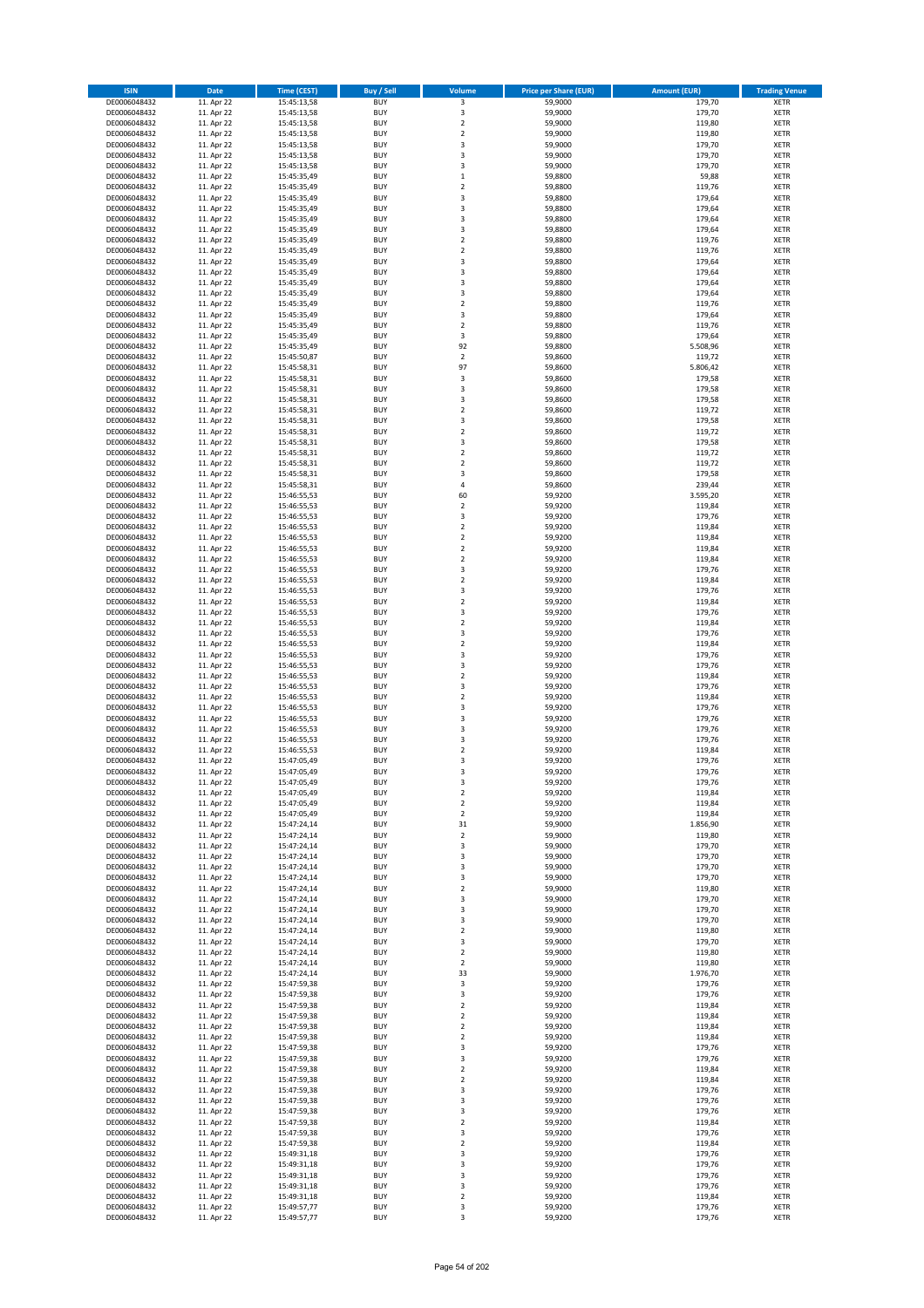| <b>ISIN</b>                  | <b>Date</b>              | <b>Time (CEST)</b>         | <b>Buy / Sell</b>        | Volume                                 | <b>Price per Share (EUR)</b> | <b>Amount (EUR)</b> | <b>Trading Venue</b>       |
|------------------------------|--------------------------|----------------------------|--------------------------|----------------------------------------|------------------------------|---------------------|----------------------------|
| DE0006048432                 | 11. Apr 22               | 15:49:57,77                | <b>BUY</b>               | $\overline{\mathbf{3}}$                | 59,9200                      | 179,76              | <b>XETR</b>                |
| DE0006048432                 | 11. Apr 22               | 15:49:57,77                | <b>BUY</b>               | 3                                      | 59,9200                      | 179,76              | <b>XETR</b>                |
| DE0006048432                 | 11. Apr 22               | 15:49:57,77                | <b>BUY</b>               | 3                                      | 59,9200                      | 179,76              | <b>XETR</b>                |
| DE0006048432                 | 11. Apr 22               | 15:49:57,77                | <b>BUY</b>               | 3                                      | 59,9200                      | 179,76              | <b>XETR</b>                |
| DE0006048432<br>DE0006048432 | 11. Apr 22<br>11. Apr 22 | 15:49:57,77<br>15:50:16,18 | <b>BUY</b><br><b>BUY</b> | 3<br>3                                 | 59,9200<br>59,9000           | 179,76<br>179,70    | <b>XETR</b><br><b>XETR</b> |
| DE0006048432                 | 11. Apr 22               | 15:50:16,18                | <b>BUY</b>               | $\overline{\mathbf{c}}$                | 59,9000                      | 119,80              | <b>XETR</b>                |
| DE0006048432                 | 11. Apr 22               | 15:50:16,18                | <b>BUY</b>               | 38                                     | 59,9000                      | 2.276,20            | <b>XETR</b>                |
| DE0006048432                 | 11. Apr 22               | 15:50:16,18                | <b>BUY</b>               | 3                                      | 59,9000                      | 179,70              | <b>XETR</b>                |
| DE0006048432                 | 11. Apr 22               | 15:50:16,18                | <b>BUY</b>               | 3                                      | 59,9000                      | 179,70              | <b>XETR</b>                |
| DE0006048432                 | 11. Apr 22               | 15:50:16,18                | <b>BUY</b>               | 3                                      | 59,9000                      | 179,70              | <b>XETR</b>                |
| DE0006048432                 | 11. Apr 22               | 15:50:16,18                | <b>BUY</b>               | 3<br>$\mathbf 2$                       | 59,9000                      | 179,70              | <b>XETR</b><br><b>XETR</b> |
| DE0006048432<br>DE0006048432 | 11. Apr 22<br>11. Apr 22 | 15:50:16,18<br>15:50:16,18 | <b>BUY</b><br><b>BUY</b> | $\overline{\mathbf{c}}$                | 59,9000<br>59,9000           | 119,80<br>119,80    | <b>XETR</b>                |
| DE0006048432                 | 11. Apr 22               | 15:50:16,18                | <b>BUY</b>               | $\mathbf 2$                            | 59,9000                      | 119,80              | <b>XETR</b>                |
| DE0006048432                 | 11. Apr 22               | 15:50:16,18                | <b>BUY</b>               | $\overline{\mathbf{c}}$                | 59,9000                      | 119,80              | <b>XETR</b>                |
| DE0006048432                 | 11. Apr 22               | 15:50:16,18                | <b>BUY</b>               | 3                                      | 59,9000                      | 179,70              | <b>XETR</b>                |
| DE0006048432                 | 11. Apr 22               | 15:50:16,18                | <b>BUY</b>               | 3                                      | 59,9000                      | 179,70              | <b>XETR</b>                |
| DE0006048432                 | 11. Apr 22               | 15:50:16,18                | <b>BUY</b>               | 3                                      | 59,9000                      | 179,70              | <b>XETR</b>                |
| DE0006048432<br>DE0006048432 | 11. Apr 22<br>11. Apr 22 | 15:50:16,18<br>15:50:16,18 | <b>BUY</b><br><b>BUY</b> | 3<br>$\overline{\mathbf{c}}$           | 59,9000<br>59,9000           | 179,70<br>119,80    | <b>XETR</b><br><b>XETR</b> |
| DE0006048432                 | 11. Apr 22               | 15:50:16,18                | <b>BUY</b>               | 3                                      | 59,9000                      | 179,70              | <b>XETR</b>                |
| DE0006048432                 | 11. Apr 22               | 15:50:16,18                | <b>BUY</b>               | 3                                      | 59,9000                      | 179,70              | <b>XETR</b>                |
| DE0006048432                 | 11. Apr 22               | 15:50:16,18                | <b>BUY</b>               | $\mathbf 2$                            | 59,9000                      | 119,80              | <b>XETR</b>                |
| DE0006048432                 | 11. Apr 22               | 15:50:16,18                | <b>BUY</b>               | 3                                      | 59,9000                      | 179,70              | <b>XETR</b>                |
| DE0006048432                 | 11. Apr 22               | 15:50:16,18                | <b>BUY</b>               | 3                                      | 59,9000                      | 179,70              | <b>XETR</b>                |
| DE0006048432<br>DE0006048432 | 11. Apr 22<br>11. Apr 22 | 15:50:16,18<br>15:50:16,18 | <b>BUY</b><br><b>BUY</b> | $\mathbf 2$<br>83                      | 59,9000<br>59,9000           | 119,80<br>4.971,70  | <b>XETR</b><br><b>XETR</b> |
| DE0006048432                 | 11. Apr 22               | 15:51:21,25                | <b>BUY</b>               | 121                                    | 59,9000                      | 7.247,90            | <b>XETR</b>                |
| DE0006048432                 | 11. Apr 22               | 15:51:21,25                | <b>BUY</b>               | 3                                      | 59,9000                      | 179,70              | <b>XETR</b>                |
| DE0006048432                 | 11. Apr 22               | 15:51:21,25                | <b>BUY</b>               | $\overline{a}$                         | 59,9000                      | 119,80              | <b>XETR</b>                |
| DE0006048432                 | 11. Apr 22               | 15:51:21,25                | <b>BUY</b>               | 3                                      | 59,9000                      | 179,70              | <b>XETR</b>                |
| DE0006048432                 | 11. Apr 22               | 15:51:21,25                | <b>BUY</b>               | $\mathbf 2$                            | 59,9000                      | 119,80              | <b>XETR</b>                |
| DE0006048432                 | 11. Apr 22               | 15:51:21,25                | <b>BUY</b>               | 3                                      | 59,9000                      | 179,70              | <b>XETR</b>                |
| DE0006048432<br>DE0006048432 | 11. Apr 22<br>11. Apr 22 | 15:51:21,25<br>15:51:21,25 | <b>BUY</b><br><b>BUY</b> | 3<br>$\mathbf 2$                       | 59,9000<br>59,9000           | 179,70<br>119,80    | <b>XETR</b><br><b>XETR</b> |
| DE0006048432                 | 11. Apr 22               | 15:51:21,25                | <b>BUY</b>               | $\overline{\mathbf{2}}$                | 59,9000                      | 119,80              | <b>XETR</b>                |
| DE0006048432                 | 11. Apr 22               | 15:51:43,76                | <b>BUY</b>               | 52                                     | 59,8800                      | 3.113,76            | <b>XETR</b>                |
| DE0006048432                 | 11. Apr 22               | 15:51:43,76                | <b>BUY</b>               | 4                                      | 59,8800                      | 239,52              | <b>XETR</b>                |
| DE0006048432                 | 11. Apr 22               | 15:51:43,76                | <b>BUY</b>               | 3                                      | 59,8800                      | 179,64              | <b>XETR</b>                |
| DE0006048432                 | 11. Apr 22               | 15:51:43,76                | <b>BUY</b>               | 4                                      | 59,8800                      | 239,52              | <b>XETR</b>                |
| DE0006048432<br>DE0006048432 | 11. Apr 22<br>11. Apr 22 | 15:51:43,76                | <b>BUY</b><br><b>BUY</b> | 4<br>4                                 | 59,8800<br>59,8800           | 239,52<br>239,52    | <b>XETR</b><br><b>XETR</b> |
| DE0006048432                 | 11. Apr 22               | 15:51:43,76<br>15:51:43,76 | <b>BUY</b>               | $\overline{\mathbf{c}}$                | 59,8800                      | 119,76              | <b>XETR</b>                |
| DE0006048432                 | 11. Apr 22               | 15:51:43,76                | <b>BUY</b>               | 4                                      | 59,8800                      | 239,52              | <b>XETR</b>                |
| DE0006048432                 | 11. Apr 22               | 15:51:43,76                | <b>BUY</b>               | $\overline{\mathbf{2}}$                | 59,8800                      | 119,76              | <b>XETR</b>                |
| DE0006048432                 | 11. Apr 22               | 15:51:43,76                | <b>BUY</b>               | 3                                      | 59,8800                      | 179,64              | <b>XETR</b>                |
| DE0006048432                 | 11. Apr 22               | 15:51:43,76                | <b>BUY</b>               | 3                                      | 59,8800                      | 179,64              | <b>XETR</b>                |
| DE0006048432<br>DE0006048432 | 11. Apr 22<br>11. Apr 22 | 15:51:43,76<br>15:51:43,76 | <b>BUY</b><br><b>BUY</b> | 3<br>3                                 | 59,8800<br>59,8800           | 179,64<br>179,64    | <b>XETR</b><br><b>XETR</b> |
| DE0006048432                 | 11. Apr 22               | 15:51:43,76                | <b>BUY</b>               | 3                                      | 59,8800                      | 179,64              | <b>XETR</b>                |
| DE0006048432                 | 11. Apr 22               | 15:51:43,76                | <b>BUY</b>               | 3                                      | 59,8800                      | 179,64              | <b>XETR</b>                |
| DE0006048432                 | 11. Apr 22               | 15:51:43,76                | <b>BUY</b>               | 3                                      | 59,8800                      | 179,64              | <b>XETR</b>                |
| DE0006048432                 | 11. Apr 22               | 15:51:43,76                | <b>BUY</b>               | 4                                      | 59,8800                      | 239,52              | <b>XETR</b>                |
| DE0006048432                 | 11. Apr 22               | 15:51:43,76                | <b>BUY</b>               | 3                                      | 59,8800                      | 179,64              | <b>XETR</b>                |
| DE0006048432                 | 11. Apr 22               | 15:51:43,76                | <b>BUY</b>               | $\mathbf 2$                            | 59,8800                      | 119,76              | <b>XETR</b>                |
| DE0006048432<br>DE0006048432 | 11. Apr 22<br>11. Apr 22 | 15:51:43,76<br>15:51:43,76 | <b>BUY</b><br><b>BUY</b> | 3<br>4                                 | 59,8800<br>59,8800           | 179,64<br>239,52    | <b>XETR</b><br><b>XETR</b> |
| DE0006048432                 | 11. Apr 22               | 15:51:43,76                | <b>BUY</b>               | 3                                      | 59,8800                      | 179,64              | <b>XETR</b>                |
| DE0006048432                 | 11. Apr 22               | 15:51:43,76                | <b>BUY</b>               | $\overline{\mathbf{2}}$                | 59,8800                      | 119,76              | <b>XETR</b>                |
| DE0006048432                 | 11. Apr 22               | 15:51:43,76                | <b>BUY</b>               | 115                                    | 59,8800                      | 6.886,20            | <b>XETR</b>                |
| DE0006048432                 | 11. Apr 22               | 15:51:43,77                | <b>BUY</b>               | 3                                      | 59,8800                      | 179,64              | <b>XETR</b>                |
| DE0006048432                 | 11. Apr 22               | 15:51:43,77                | <b>BUY</b>               | 3                                      | 59,8800                      | 179,64              | <b>XETR</b>                |
| DE0006048432<br>DE0006048432 | 11. Apr 22<br>11. Apr 22 | 15:51:50,84<br>15:51:50,84 | <b>BUY</b><br>BUY        | 66<br>3                                | 59,8800<br>59,8800           | 3.952,08<br>179,64  | <b>XETR</b><br><b>XETR</b> |
| DE0006048432                 | 11. Apr 22               | 15:51:50,84                | <b>BUY</b>               | $\mathbf 2$                            | 59,8800                      | 119,76              | <b>XETR</b>                |
| DE0006048432                 | 11. Apr 22               | 15:52:52,13                | <b>BUY</b>               | 56                                     | 59,8600                      | 3.352,16            | <b>XETR</b>                |
| DE0006048432                 | 11. Apr 22               | 15:52:52,13                | <b>BUY</b>               | 3                                      | 59,8600                      | 179,58              | XETR                       |
| DE0006048432                 | 11. Apr 22               | 15:52:52,13                | <b>BUY</b>               | 17                                     | 59,8600                      | 1.017,62            | <b>XETR</b>                |
| DE0006048432                 | 11. Apr 22               | 15:52:52,13                | <b>BUY</b>               | $\mathbf 2$                            | 59,8600                      | 119,72              | <b>XETR</b>                |
| DE0006048432<br>DE0006048432 | 11. Apr 22<br>11. Apr 22 | 15:52:52,13                | <b>BUY</b><br><b>BUY</b> | 3<br>$\mathbf 2$                       | 59,8600<br>59,8600           | 179,58<br>119,72    | <b>XETR</b><br><b>XETR</b> |
| DE0006048432                 | 11. Apr 22               | 15:52:52,13<br>15:52:52,13 | <b>BUY</b>               | 3                                      | 59,8600                      | 179,58              | <b>XETR</b>                |
| DE0006048432                 | 11. Apr 22               | 15:52:52,13                | <b>BUY</b>               | 3                                      | 59,8600                      | 179,58              | <b>XETR</b>                |
| DE0006048432                 | 11. Apr 22               | 15:52:52,13                | <b>BUY</b>               | 3                                      | 59,8600                      | 179,58              | <b>XETR</b>                |
| DE0006048432                 | 11. Apr 22               | 15:52:52,13                | <b>BUY</b>               | $\overline{\mathbf{c}}$                | 59.8600                      | 119,72              | <b>XETR</b>                |
| DE0006048432                 | 11. Apr 22               | 15:52:52,13                | <b>BUY</b>               | 3                                      | 59,8600                      | 179,58              | <b>XETR</b>                |
| DE0006048432<br>DE0006048432 | 11. Apr 22<br>11. Apr 22 | 15:52:52,13<br>15:52:52,13 | <b>BUY</b><br><b>BUY</b> | 3<br>4                                 | 59,8600<br>59,8600           | 179,58<br>239,44    | <b>XETR</b><br><b>XETR</b> |
| DE0006048432                 | 11. Apr 22               | 15:52:52,13                | <b>BUY</b>               | 3                                      | 59,8600                      | 179,58              | <b>XETR</b>                |
| DE0006048432                 | 11. Apr 22               | 15:52:52,13                | <b>BUY</b>               | 3                                      | 59,8600                      | 179,58              | <b>XETR</b>                |
| DE0006048432                 | 11. Apr 22               | 15:52:52,13                | <b>BUY</b>               | 3                                      | 59,8600                      | 179,58              | <b>XETR</b>                |
| DE0006048432                 | 11. Apr 22               | 15:52:52,13                | <b>BUY</b>               | 3                                      | 59,8600                      | 179,58              | XETR                       |
| DE0006048432                 | 11. Apr 22               | 15:52:52,13                | <b>BUY</b>               | 3                                      | 59,8600                      | 179,58              | <b>XETR</b>                |
| DE0006048432                 | 11. Apr 22               | 15:52:52,13                | <b>BUY</b>               | 3                                      | 59,8600                      | 179,58              | <b>XETR</b>                |
| DE0006048432<br>DE0006048432 | 11. Apr 22<br>11. Apr 22 | 15:52:52,13<br>15:52:52,13 | <b>BUY</b><br><b>BUY</b> | 3<br>$\overline{\mathbf{c}}$           | 59,8600<br>59,8600           | 179,58<br>119,72    | <b>XETR</b><br><b>XETR</b> |
| DE0006048432                 | 11. Apr 22               | 15:52:52,13                | <b>BUY</b>               | 3                                      | 59,8600                      | 179,58              | <b>XETR</b>                |
| DE0006048432                 | 11. Apr 22               | 15:52:52,13                | <b>BUY</b>               | 4                                      | 59,8600                      | 239,44              | <b>XETR</b>                |
| DE0006048432                 | 11. Apr 22               | 15:52:52,13                | <b>BUY</b>               | 3                                      | 59,8600                      | 179,58              | <b>XETR</b>                |
| DE0006048432                 | 11. Apr 22               | 15:52:52,13                | <b>BUY</b>               | 3                                      | 59,8600                      | 179,58              | <b>XETR</b>                |
| DE0006048432                 | 11. Apr 22               | 15:52:52,13                | <b>BUY</b>               | $\overline{\mathbf{2}}$                | 59,8600                      | 119,72              | <b>XETR</b>                |
| DE0006048432                 | 11. Apr 22               | 15:52:52,13                | <b>BUY</b>               | 3                                      | 59,8600                      | 179,58              | <b>XETR</b>                |
| DE0006048432<br>DE0006048432 | 11. Apr 22<br>11. Apr 22 | 15:52:52,13<br>15:52:52,13 | <b>BUY</b><br><b>BUY</b> | $\overline{\mathbf{c}}$<br>3           | 59,8600<br>59,8600           | 119,72<br>179,58    | <b>XETR</b><br><b>XETR</b> |
| DE0006048432                 | 11. Apr 22               | 15:53:08,11                | <b>BUY</b>               | 3                                      | 59,8800                      | 179,64              | <b>XETR</b>                |
| DE0006048432                 | 11. Apr 22               | 15:53:08,11                | <b>BUY</b>               | $\mathbf 2$                            | 59,8800                      | 119,76              | <b>XETR</b>                |
| DE0006048432                 | 11. Apr 22               | 15:53:48,29                | <b>BUY</b>               | $\mathbf 2$                            | 59,8800                      | 119,76              | <b>XETR</b>                |
| DE0006048432                 | 11. Apr 22               | 15:53:48,29                | <b>BUY</b>               | $\mathbf 2$                            | 59,8800                      | 119,76              | <b>XETR</b>                |
| DE0006048432                 | 11. Apr 22               | 15:55:46,25                | <b>BUY</b>               | $\mathbf 2$                            | 59,9200                      | 119,84              | <b>XETR</b>                |
| DE0006048432                 | 11. Apr 22<br>11. Apr 22 | 15:55:46,25                | <b>BUY</b>               | $\overline{\mathbf{c}}$                | 59,9200<br>59,9200           | 119,84<br>119,84    | <b>XETR</b>                |
| DE0006048432<br>DE0006048432 | 11. Apr 22               | 15:55:46,25<br>15:55:46,25 | <b>BUY</b><br><b>BUY</b> | $\mathbf 2$<br>$\overline{\mathbf{2}}$ | 59,9200                      | 119,84              | XETR<br><b>XETR</b>        |
| DE0006048432                 | 11. Apr 22               | 15:55:46,25                | <b>BUY</b>               | $\mathbf 2$                            | 59,9200                      | 119,84              | XETR                       |
| DE0006048432                 | 11. Apr 22               | 15:55:46,25                | <b>BUY</b>               | 3                                      | 59,9200                      | 179,76              | <b>XETR</b>                |
| DE0006048432                 | 11. Apr 22               | 15:55:46,25                | <b>BUY</b>               | 4                                      | 59,9200                      | 239,68              | <b>XETR</b>                |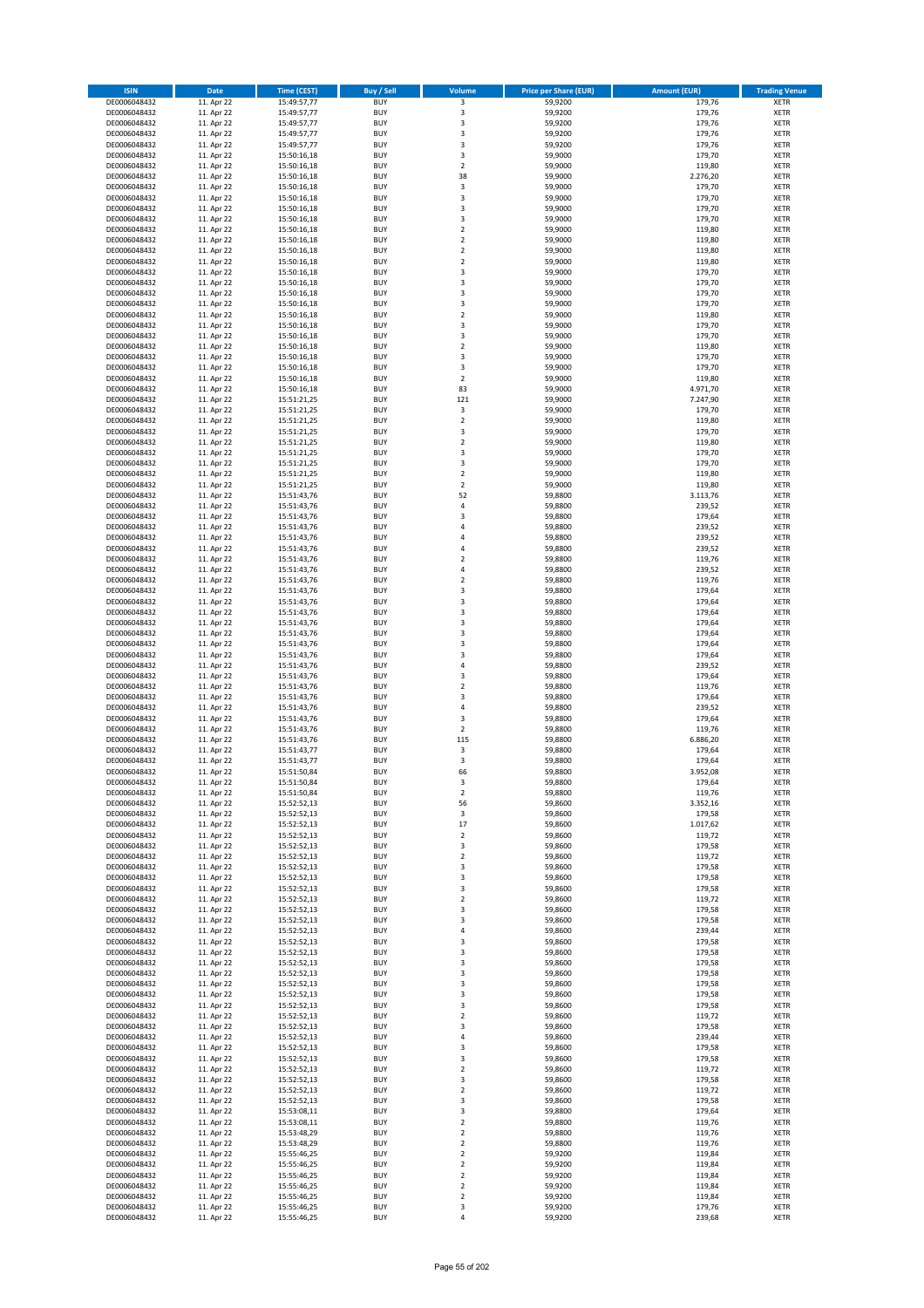| <b>ISIN</b>                  | <b>Date</b>              | <b>Time (CEST)</b>         | <b>Buy / Sell</b>        | Volume                                    | <b>Price per Share (EUR)</b> | <b>Amount (EUR)</b> | <b>Trading Venue</b>       |
|------------------------------|--------------------------|----------------------------|--------------------------|-------------------------------------------|------------------------------|---------------------|----------------------------|
| DE0006048432                 | 11. Apr 22               | 15:55:46,25                | <b>BUY</b>               | $\overline{\mathbf{2}}$                   | 59,9200                      | 119,84              | <b>XETR</b>                |
| DE0006048432                 | 11. Apr 22               | 15:55:46,25                | <b>BUY</b>               | $\mathbf 2$                               | 59,9200                      | 119,84              | <b>XETR</b>                |
| DE0006048432                 | 11. Apr 22               | 15:55:46,25                | <b>BUY</b>               | 3                                         | 59,9200                      | 179,76              | <b>XETR</b>                |
| DE0006048432                 | 11. Apr 22               | 15:55:46,25                | <b>BUY</b>               | 3                                         | 59,9200                      | 179,76              | <b>XETR</b>                |
| DE0006048432                 | 11. Apr 22               | 15:55:46,25                | <b>BUY</b>               | 3                                         | 59,9200                      | 179,76              | <b>XETR</b>                |
| DE0006048432                 | 11. Apr 22               | 15:55:46,25                | <b>BUY</b>               | $\mathbf 2$                               | 59,9200                      | 119,84              | <b>XETR</b>                |
| DE0006048432                 | 11. Apr 22               | 15:55:46,25                | <b>BUY</b>               | $\overline{\mathbf{2}}$                   | 59,9200                      | 119,84              | <b>XETR</b>                |
| DE0006048432                 | 11. Apr 22               | 15:55:46,25                | <b>BUY</b>               | 3                                         | 59,9200                      | 179,76              | <b>XETR</b>                |
| DE0006048432                 | 11. Apr 22               | 15:55:46,25                | <b>BUY</b>               | $\overline{3}$                            | 59,9200                      | 179,76              | <b>XETR</b>                |
| DE0006048432                 | 11. Apr 22               | 15:55:46,25                | <b>BUY</b>               | $\overline{4}$                            | 59,9200                      | 239,68              | <b>XETR</b>                |
| DE0006048432                 | 11. Apr 22               | 15:55:46,25                | <b>BUY</b>               | 3                                         | 59,9200                      | 179,76              | <b>XETR</b>                |
| DE0006048432                 | 11. Apr 22               | 15:55:46,25                | <b>BUY</b>               | 3                                         | 59,9200                      | 179,76              | <b>XETR</b>                |
| DE0006048432                 | 11. Apr 22               | 15:55:46,25                | <b>BUY</b>               | $\overline{2}$                            | 59,9200                      | 119,84              | <b>XETR</b>                |
| DE0006048432                 | 11. Apr 22               | 15:55:46,25                | <b>BUY</b>               | $\overline{\mathbf{2}}$<br>$\overline{2}$ | 59,9200                      | 119,84              | <b>XETR</b>                |
| DE0006048432<br>DE0006048432 | 11. Apr 22<br>11. Apr 22 | 15:55:47,97<br>15:55:47,97 | <b>BUY</b><br>BUY        | $\overline{2}$                            | 59,9200<br>59,9200           | 119,84<br>119,84    | <b>XETR</b><br><b>XETR</b> |
| DE0006048432                 | 11. Apr 22               | 15:55:47,97                | <b>BUY</b>               | 3                                         | 59,9200                      | 179,76              | <b>XETR</b>                |
| DE0006048432                 | 11. Apr 22               | 15:56:45,22                | <b>BUY</b>               | 4                                         | 60,0200                      | 240,08              | <b>XETR</b>                |
| DE0006048432                 | 11. Apr 22               | 15:56:45,22                | <b>BUY</b>               | $\overline{\mathbf{2}}$                   | 60,0200                      | 120,04              | <b>XETR</b>                |
| DE0006048432                 | 11. Apr 22               | 15:56:45,22                | <b>BUY</b>               | $\overline{\mathbf{3}}$                   | 60,0200                      | 180,06              | <b>XETR</b>                |
| DE0006048432                 | 11. Apr 22               | 15:56:45,22                | <b>BUY</b>               | $\overline{\mathbf{3}}$                   | 60,0200                      | 180,06              | <b>XETR</b>                |
| DE0006048432                 | 11. Apr 22               | 15:56:45,22                | <b>BUY</b>               | 3                                         | 60,0200                      | 180,06              | <b>XETR</b>                |
| DE0006048432                 | 11. Apr 22               | 15:56:45,22                | <b>BUY</b>               | $\overline{\mathbf{2}}$                   | 60,0200                      | 120,04              | <b>XETR</b>                |
| DE0006048432                 | 11. Apr 22               | 15:56:45,22                | <b>BUY</b>               | $\overline{2}$                            | 60,0200                      | 120,04              | <b>XETR</b>                |
| DE0006048432                 | 11. Apr 22               | 15:56:45,22                | <b>BUY</b>               | $\mathbf 2$                               | 60,0200                      | 120,04              | <b>XETR</b>                |
| DE0006048432                 | 11. Apr 22               | 15:56:45,22                | <b>BUY</b>               | $\mathbf 2$                               | 60,0200                      | 120,04              | <b>XETR</b>                |
| DE0006048432                 | 11. Apr 22               | 15:56:45,22                | <b>BUY</b>               | 3                                         | 60,0200                      | 180,06              | <b>XETR</b>                |
| DE0006048432                 | 11. Apr 22               | 15:56:45,22                | <b>BUY</b>               | $\overline{2}$                            | 60,0200                      | 120,04              | <b>XETR</b>                |
| DE0006048432                 | 11. Apr 22               | 15:56:45,22                | <b>BUY</b>               | 3                                         | 60,0200                      | 180,06              | <b>XETR</b>                |
| DE0006048432                 | 11. Apr 22               | 15:56:45,22                | <b>BUY</b>               | $\overline{2}$                            | 60,0200                      | 120,04              | <b>XETR</b>                |
| DE0006048432                 | 11. Apr 22               | 15:56:45,24                | <b>BUY</b>               | $\mathbf 2$                               | 60,0200                      | 120,04              | <b>XETR</b>                |
| DE0006048432                 | 11. Apr 22               | 15:56:57,28                | <b>BUY</b>               | $\mathbf 2$                               | 60,0200                      | 120,04              | <b>XETR</b>                |
| DE0006048432                 | 11. Apr 22               | 15:56:57,28                | <b>BUY</b>               | 3                                         | 60,0200                      | 180,06              | <b>XETR</b>                |
| DE0006048432                 | 11. Apr 22               | 15:56:57,28                | <b>BUY</b>               | $\overline{2}$                            | 60,0200                      | 120,04              | <b>XETR</b>                |
| DE0006048432<br>DE0006048432 | 11. Apr 22               | 15:56:57,28                | <b>BUY</b>               | $\overline{4}$                            | 60,0200                      | 240,08              | <b>XETR</b>                |
| DE0006048432                 | 11. Apr 22<br>11. Apr 22 | 15:56:57,28<br>15:56:57,28 | <b>BUY</b><br><b>BUY</b> | $\mathbf 2$<br>$\overline{2}$             | 60,0200<br>60,0200           | 120,04<br>120,04    | <b>XETR</b><br><b>XETR</b> |
| DE0006048432                 | 11. Apr 22               | 15:56:57,28                | <b>BUY</b>               | $\mathbf 2$                               | 60,0200                      | 120,04              | <b>XETR</b>                |
| DE0006048432                 | 11. Apr 22               | 15:56:57,28                | <b>BUY</b>               | $\mathbf 2$                               | 60,0200                      | 120,04              | <b>XETR</b>                |
| DE0006048432                 | 11. Apr 22               | 15:56:57,28                | <b>BUY</b>               | $\mathbf 2$                               | 60,0200                      | 120,04              | <b>XETR</b>                |
| DE0006048432                 | 11. Apr 22               | 15:56:57,28                | <b>BUY</b>               | 3                                         | 60,0200                      | 180,06              | <b>XETR</b>                |
| DE0006048432                 | 11. Apr 22               | 15:56:57,28                | <b>BUY</b>               | 3                                         | 60,0200                      | 180,06              | <b>XETR</b>                |
| DE0006048432                 | 11. Apr 22               | 15:57:31,67                | <b>BUY</b>               | 3                                         | 60,0000                      | 180,00              | <b>XETR</b>                |
| DE0006048432                 | 11. Apr 22               | 15:57:31,67                | <b>BUY</b>               | $\overline{2}$                            | 60,0000                      | 120,00              | <b>XETR</b>                |
| DE0006048432                 | 11. Apr 22               | 15:57:31,67                | <b>BUY</b>               | $\mathbf 2$                               | 60,0000                      | 120,00              | <b>XETR</b>                |
| DE0006048432                 | 11. Apr 22               | 15:57:31,67                | <b>BUY</b>               | 69                                        | 60,0000                      | 4.140,00            | <b>XETR</b>                |
| DE0006048432                 | 11. Apr 22               | 15:57:31,67                | <b>BUY</b>               | $\mathbf 2$                               | 60,0000                      | 120,00              | <b>XETR</b>                |
| DE0006048432                 | 11. Apr 22               | 15:57:31,67                | <b>BUY</b>               | 3                                         | 60,0000                      | 180,00              | <b>XETR</b>                |
| DE0006048432                 | 11. Apr 22               | 15:57:31,67                | <b>BUY</b>               | $\overline{2}$                            | 60,0000                      | 120,00              | <b>XETR</b>                |
| DE0006048432                 | 11. Apr 22               | 15:57:31,67                | <b>BUY</b>               | $\overline{2}$                            | 60,0000                      | 120,00              | <b>XETR</b>                |
| DE0006048432                 | 11. Apr 22               | 15:57:31,67                | <b>BUY</b>               | $\overline{a}$                            | 60,0000                      | 240,00              | <b>XETR</b>                |
| DE0006048432                 | 11. Apr 22               | 15:57:31,67                | <b>BUY</b>               | $\overline{3}$                            | 60,0000                      | 180,00              | <b>XETR</b>                |
| DE0006048432                 | 11. Apr 22               | 15:57:31,67                | <b>BUY</b>               | $\overline{\mathbf{3}}$                   | 60,0000                      | 180,00              | <b>XETR</b>                |
| DE0006048432                 | 11. Apr 22               | 15:57:31,67                | <b>BUY</b><br><b>BUY</b> | 4<br>4                                    | 60,0000                      | 240,00              | <b>XETR</b><br><b>XETR</b> |
| DE0006048432                 | 11. Apr 22<br>11. Apr 22 | 15:57:31,67<br>15:57:31,67 | <b>BUY</b>               | $\overline{3}$                            | 60,0000                      | 240,00<br>180,00    | <b>XETR</b>                |
| DE0006048432<br>DE0006048432 | 11. Apr 22               |                            | <b>BUY</b>               | $\overline{2}$                            | 60,0000<br>60,0000           | 120,00              | <b>XETR</b>                |
| DE0006048432                 | 11. Apr 22               | 15:57:31,67<br>15:57:31,67 | <b>BUY</b>               | $\overline{2}$                            | 60,0000                      | 120,00              | <b>XETR</b>                |
| DE0006048432                 | 11. Apr 22               | 15:57:31,67                | <b>BUY</b>               | $\overline{a}$                            | 60,0000                      | 240,00              | <b>XETR</b>                |
| DE0006048432                 | 11. Apr 22               | 15:57:31,67                | <b>BUY</b>               | 3                                         | 60,0000                      | 180,00              | <b>XETR</b>                |
| DE0006048432                 | 11. Apr 22               | 15:57:31,67                | <b>BUY</b>               | 3                                         | 60,0000                      | 180,00              | <b>XETR</b>                |
| DE0006048432                 | 11. Apr 22               | 15:57:31,67                | BUY                      | 54                                        | 60,0000                      | 3.240,00            | <b>XETR</b>                |
| DE0006048432                 | 11. Apr 22               | 15:57:31,67                | BUY                      | 39                                        | 60,0000                      | 2.340,00            | <b>XETR</b>                |
| DE0006048432                 | 11. Apr 22               | 15:58:24,30                | <b>BUY</b>               | $\overline{2}$                            | 59,9800                      | 119,96              | <b>XETR</b>                |
| DE0006048432                 | 11. Apr 22               | 15:58:24,30                | BUY                      | 157                                       | 59,9800                      | 9.416,86            | <b>XETR</b>                |
| DE0006048432                 | 11. Apr 22               | 15:58:24,30                | <b>BUY</b>               | $\mathbf 2$                               | 59,9800                      | 119,96              | <b>XETR</b>                |
| DE0006048432                 | 11. Apr 22               | 15:58:24,30                | <b>BUY</b>               | 3                                         | 59,9800                      | 179,94              | <b>XETR</b>                |
| DE0006048432                 | 11. Apr 22               | 15:58:24,30                | <b>BUY</b>               | $\mathbf 2$                               | 59,9800                      | 119,96              | <b>XETR</b>                |
| DE0006048432                 | 11. Apr 22               | 15:58:24,30                | <b>BUY</b>               | 3                                         | 59,9800                      | 179,94              | <b>XETR</b>                |
| DE0006048432                 | 11. Apr 22               | 15:58:24,30                | <b>BUY</b>               | $\mathbf 2$                               | 59,9800                      | 119,96              | <b>XETR</b>                |
| DE0006048432                 | 11. Apr 22               | 15:58:24,30                | <b>BUY</b>               | $\overline{2}$                            | 59,9800                      | 119,96              | <b>XETR</b>                |
| DE0006048432                 | 11. Apr 22               | 15:58:24,30                | <b>BUY</b>               | 4                                         | 59,9800                      | 239,92              | <b>XETR</b>                |
| DE0006048432                 | 11. Apr 22               | 15:58:24,30                | <b>BUY</b>               | $\overline{\mathbf{3}}$                   | 59,9800                      | 179,94              | <b>XETR</b>                |
| DE0006048432                 | 11. Apr 22               | 15:58:24,30                | <b>BUY</b>               | 4                                         | 59,9800                      | 239,92              | <b>XETR</b>                |
| DE0006048432<br>DE0006048432 | 11. Apr 22               | 15:58:24,30                | <b>BUY</b><br><b>BUY</b> | $\mathbf 2$<br>$\overline{2}$             | 59,9800<br>59,9800           | 119,96              | <b>XETR</b><br><b>XETR</b> |
| DE0006048432                 | 11. Apr 22<br>11. Apr 22 | 15:58:24,30<br>15:58:24,30 | <b>BUY</b>               | 3                                         | 59,9800                      | 119,96<br>179,94    | <b>XETR</b>                |
| DE0006048432                 | 11. Apr 22               | 15:58:24,30                | <b>BUY</b>               | $\overline{2}$                            | 59,9800                      | 119,96              | <b>XETR</b>                |
| DE0006048432                 | 11. Apr 22               | 15:58:24,30                | <b>BUY</b>               | $\mathbf 2$                               | 59,9800                      | 119,96              | <b>XETR</b>                |
| DE0006048432                 | 11. Apr 22               | 15:58:24,30                | <b>BUY</b>               | $\mathbf 2$                               | 59,9800                      | 119,96              | <b>XETR</b>                |
| DE0006048432                 | 11. Apr 22               | 15:58:24,30                | <b>BUY</b>               | $\mathbf 2$                               | 59,9800                      | 119,96              | <b>XETR</b>                |
| DE0006048432                 | 11. Apr 22               | 15:58:24,30                | <b>BUY</b>               | 3                                         | 59,9800                      | 179,94              | <b>XETR</b>                |
| DE0006048432                 | 11. Apr 22               | 15:58:24,30                | <b>BUY</b>               | 4                                         | 59,9800                      | 239,92              | <b>XETR</b>                |
| DE0006048432                 | 11. Apr 22               | 15:58:24,30                | <b>BUY</b>               | $\overline{4}$                            | 59,9800                      | 239,92              | <b>XETR</b>                |
| DE0006048432                 | 11. Apr 22               | 15:58:24,30                | <b>BUY</b>               | $\overline{\mathbf{3}}$                   | 59,9800                      | 179,94              | <b>XETR</b>                |
| DE0006048432                 | 11. Apr 22               | 15:58:24,30                | <b>BUY</b>               | $\mathbf 2$                               | 59,9800                      | 119,96              | <b>XETR</b>                |
| DE0006048432                 | 11. Apr 22               | 15:58:24,30                | <b>BUY</b>               | $\overline{2}$                            | 59,9800                      | 119,96              | <b>XETR</b>                |
| DE0006048432                 | 11. Apr 22               | 15:58:24,30                | <b>BUY</b>               | 3                                         | 59,9800                      | 179,94              | <b>XETR</b>                |
| DE0006048432                 | 11. Apr 22               | 15:58:24,30                | <b>BUY</b>               | $\mathbf 2$                               | 59,9800                      | 119,96              | <b>XETR</b>                |
| DE0006048432                 | 11. Apr 22               | 15:58:24,30                | <b>BUY</b>               | 3                                         | 59,9800                      | 179,94              | <b>XETR</b>                |
| DE0006048432                 | 11. Apr 22               | 15:58:24,30                | <b>BUY</b>               | 3                                         | 59,9800                      | 179,94              | <b>XETR</b>                |
| DE0006048432                 | 11. Apr 22               | 15:58:24,30                | <b>BUY</b>               | $\overline{2}$                            | 59,9800                      | 119,96              | <b>XETR</b>                |
| DE0006048432                 | 11. Apr 22               | 15:58:24,32                | <b>BUY</b>               | $\mathbf 2$                               | 59,9600                      | 119,92              | <b>XETR</b>                |
| DE0006048432                 | 11. Apr 22               | 15:58:24,33                | <b>BUY</b><br><b>BUY</b> | $\overline{2}$                            | 59,9600<br>59,9600           | 119,92<br>179,88    | <b>XETR</b>                |
| DE0006048432<br>DE0006048432 | 11. Apr 22<br>11. Apr 22 | 15:58:24,33<br>15:58:24,33 | <b>BUY</b>               | 3<br>$\mathbf 2$                          | 59,9600                      | 119,92              | <b>XETR</b><br><b>XETR</b> |
| DE0006048432                 | 11. Apr 22               | 15:58:24,33                | <b>BUY</b>               | $\mathbf 2$                               | 59,9600                      | 119,92              | <b>XETR</b>                |
| DE0006048432                 | 11. Apr 22               | 15:58:24,86                | <b>BUY</b>               | 62                                        | 59,9400                      | 3.716,28            | <b>XETR</b>                |
| DE0006048432                 | 11. Apr 22               | 15:58:24,86                | <b>BUY</b>               | 3                                         | 59,9400                      | 179,82              | <b>XETR</b>                |
| DE0006048432                 | 11. Apr 22               | 15:58:24,87                | <b>BUY</b>               | 3                                         | 59,9400                      | 179,82              | <b>XETR</b>                |
| DE0006048432                 | 11. Apr 22               | 15:58:24,87                | <b>BUY</b>               | 3                                         | 59,9400                      | 179,82              | <b>XETR</b>                |
| DE0006048432                 | 11. Apr 22               | 15:58:24,87                | <b>BUY</b>               | $\overline{4}$                            | 59,9400                      | 239,76              | <b>XETR</b>                |
| DE0006048432                 | 11. Apr 22               | 15:58:24,87                | <b>BUY</b>               | 3                                         | 59,9400                      | 179,82              | <b>XETR</b>                |
| DE0006048432                 | 11. Apr 22               | 15:58:24,87                | <b>BUY</b>               | $\mathbf 2$                               | 59,9400                      | 119,88              | <b>XETR</b>                |
| DE0006048432                 | 11. Apr 22               | 15:58:24,87                | <b>BUY</b>               | $\mathbf 2$                               | 59,9400                      | 119,88              | <b>XETR</b>                |
| DE0006048432                 | 11. Apr 22               | 15:58:24,87                | <b>BUY</b>               | 86                                        | 59,9400                      | 5.154,84            | <b>XETR</b>                |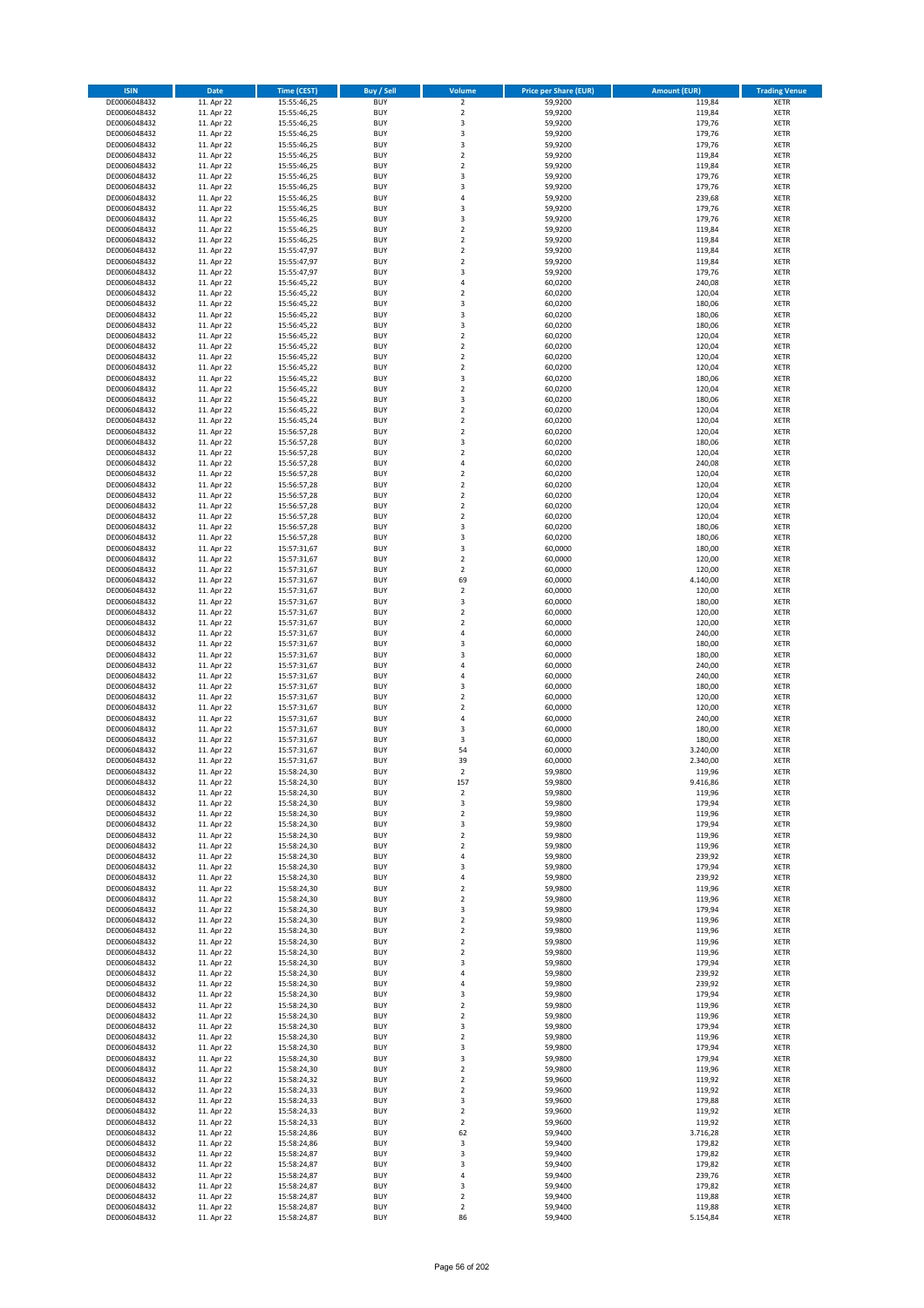| <b>ISIN</b>                  | Date                     | Time (CEST)                | <b>Buy / Sell</b>        | Volume                           | <b>Price per Share (EUR)</b> | <b>Amount (EUR)</b> | <b>Trading Venue</b>       |
|------------------------------|--------------------------|----------------------------|--------------------------|----------------------------------|------------------------------|---------------------|----------------------------|
| DE0006048432                 | 11. Apr 22               | 15:58:58,70                | <b>BUY</b>               | $\overline{\mathbf{3}}$          | 59,9400                      | 179,82              | <b>XETR</b>                |
| DE0006048432                 | 11. Apr 22               | 15:58:58,70                | <b>BUY</b>               | 76                               | 59,9400                      | 4.555,44            | XETR                       |
| DE0006048432                 | 11. Apr 22               | 15:58:58,70                | <b>BUY</b>               | $\overline{2}$                   | 59,9400                      | 119,88              | <b>XETR</b>                |
| DE0006048432<br>DE0006048432 | 11. Apr 22<br>11. Apr 22 | 15:58:58,70<br>15:58:58,70 | <b>BUY</b><br><b>BUY</b> | $\mathbf 2$<br>$\mathbf 2$       | 59,9400<br>59,9400           | 119,88<br>119,88    | XETR<br><b>XETR</b>        |
| DE0006048432                 | 11. Apr 22               | 15:58:58,70                | <b>BUY</b>               | 3                                | 59,9400                      | 179,82              | <b>XETR</b>                |
| DE0006048432                 | 11. Apr 22               | 15:58:58,70                | <b>BUY</b>               | 3                                | 59,9400                      | 179,82              | <b>XETR</b>                |
| DE0006048432                 | 11. Apr 22               | 15:58:58,70                | <b>BUY</b>               | $\mathbf 2$                      | 59,9400                      | 119,88              | <b>XETR</b>                |
| DE0006048432                 | 11. Apr 22               | 15:58:58,70                | <b>BUY</b>               | $\overline{2}$                   | 59,9400                      | 119,88              | <b>XETR</b>                |
| DE0006048432                 | 11. Apr 22               | 15:58:58,70                | <b>BUY</b>               | $\overline{2}$                   | 59,9400                      | 119,88              | <b>XETR</b>                |
| DE0006048432<br>DE0006048432 | 11. Apr 22<br>11. Apr 22 | 15:58:58,70<br>15:58:58,70 | <b>BUY</b><br><b>BUY</b> | $\mathbf 2$<br>4                 | 59,9400<br>59,9400           | 119,88<br>239,76    | <b>XETR</b><br><b>XETR</b> |
| DE0006048432                 | 11. Apr 22               | 15:58:58,70                | <b>BUY</b>               | $\mathbf 2$                      | 59,9400                      | 119,88              | <b>XETR</b>                |
| DE0006048432                 | 11. Apr 22               | 15:58:58,70                | <b>BUY</b>               | $\mathbf 2$                      | 59,9400                      | 119,88              | <b>XETR</b>                |
| DE0006048432                 | 11. Apr 22               | 15:58:58,70                | <b>BUY</b>               | $\mathbf 2$                      | 59,9400                      | 119,88              | <b>XETR</b>                |
| DE0006048432                 | 11. Apr 22               | 15:58:58,70                | <b>BUY</b>               | $\mathbf 2$                      | 59,9400                      | 119,88              | <b>XETR</b>                |
| DE0006048432                 | 11. Apr 22               | 15:59:06,54                | <b>BUY</b>               | 4                                | 59,9400                      | 239,76              | <b>XETR</b>                |
| DE0006048432                 | 11. Apr 22               | 15:59:33,88                | <b>BUY</b>               | $\pmb{4}$                        | 59,9400                      | 239,76              | <b>XETR</b>                |
| DE0006048432<br>DE0006048432 | 11. Apr 22<br>11. Apr 22 | 15:59:33,88<br>15:59:33,88 | <b>BUY</b><br><b>BUY</b> | 85<br>$\mathbf 2$                | 59,9400<br>59,9400           | 5.094,90<br>119,88  | <b>XETR</b><br><b>XETR</b> |
| DE0006048432                 | 11. Apr 22               | 15:59:33,88                | <b>BUY</b>               | 3                                | 59,9400                      | 179,82              | <b>XETR</b>                |
| DE0006048432                 | 11. Apr 22               | 15:59:33,88                | <b>BUY</b>               | $\mathbf 2$                      | 59,9400                      | 119,88              | <b>XETR</b>                |
| DE0006048432                 | 11. Apr 22               | 15:59:33,88                | <b>BUY</b>               | $\mathbf 2$                      | 59,9400                      | 119,88              | <b>XETR</b>                |
| DE0006048432                 | 11. Apr 22               | 15:59:33,88                | <b>BUY</b>               | $\mathbf 2$                      | 59,9400                      | 119,88              | <b>XETR</b>                |
| DE0006048432                 | 11. Apr 22               | 15:59:33,88                | <b>BUY</b>               | $\overline{2}$                   | 59,9400                      | 119,88              | <b>XETR</b>                |
| DE0006048432<br>DE0006048432 | 11. Apr 22<br>11. Apr 22 | 15:59:33,88<br>15:59:59,03 | <b>BUY</b><br><b>BUY</b> | 4<br>$\mathbf 2$                 | 59,9400<br>59,9200           | 239,76<br>119,84    | <b>XETR</b><br><b>XETR</b> |
| DE0006048432                 | 11. Apr 22               | 15:59:59,03                | <b>BUY</b>               | $\mathbf 2$                      | 59,9200                      | 119,84              | <b>XETR</b>                |
| DE0006048432                 | 11. Apr 22               | 15:59:59,03                | <b>BUY</b>               | $\mathbf 2$                      | 59,9400                      | 119,88              | <b>XETR</b>                |
| DE0006048432                 | 11. Apr 22               | 15:59:59,03                | <b>BUY</b>               | 3                                | 59,9200                      | 179,76              | <b>XETR</b>                |
| DE0006048432                 | 11. Apr 22               | 15:59:59,03                | <b>BUY</b>               | $\overline{\mathbf{2}}$          | 59,9200                      | 119,84              | <b>XETR</b>                |
| DE0006048432                 | 11. Apr 22               | 15:59:59,03                | <b>BUY</b>               | $\mathbf 2$                      | 59,9200                      | 119,84              | <b>XETR</b>                |
| DE0006048432                 | 11. Apr 22<br>11. Apr 22 | 15:59:59,03                | <b>BUY</b><br><b>BUY</b> | 3<br>$\,1\,$                     | 59,9200                      | 179,76<br>59,92     | <b>XETR</b><br><b>XETR</b> |
| DE0006048432<br>DE0006048432 | 11. Apr 22               | 15:59:59,03<br>15:59:59,03 | <b>BUY</b>               | $\mathbf 2$                      | 59,9200<br>59,9400           | 119,88              | <b>XETR</b>                |
| DE0006048432                 | 11. Apr 22               | 15:59:59,03                | <b>BUY</b>               | $\overline{2}$                   | 59,9400                      | 119,88              | <b>XETR</b>                |
| DE0006048432                 | 11. Apr 22               | 15:59:59,03                | <b>BUY</b>               | 4                                | 59,9400                      | 239,76              | <b>XETR</b>                |
| DE0006048432                 | 11. Apr 22               | 15:59:59,03                | <b>BUY</b>               | $\mathbf 2$                      | 59,9200                      | 119,84              | <b>XETR</b>                |
| DE0006048432                 | 11. Apr 22               | 15:59:59,03                | <b>BUY</b>               | $\overline{2}$                   | 59,9200                      | 119,84              | <b>XETR</b>                |
| DE0006048432                 | 11. Apr 22               | 15:59:59,03                | <b>BUY</b>               | $\mathbf 2$                      | 59,9400                      | 119,88              | <b>XETR</b>                |
| DE0006048432<br>DE0006048432 | 11. Apr 22<br>11. Apr 22 | 15:59:59,03<br>15:59:59,03 | <b>BUY</b><br><b>BUY</b> | 3<br>4                           | 59,9400<br>59,9400           | 179,82<br>239,76    | <b>XETR</b><br><b>XETR</b> |
| DE0006048432                 | 11. Apr 22               | 15:59:59,03                | <b>BUY</b>               | $\mathsf 3$                      | 59,9400                      | 179,82              | <b>XETR</b>                |
| DE0006048432                 | 11. Apr 22               | 15:59:59,03                | <b>BUY</b>               | $\overline{2}$                   | 59,9400                      | 119,88              | <b>XETR</b>                |
| DE0006048432                 | 11. Apr 22               | 15:59:59,03                | <b>BUY</b>               | $\mathbf 2$                      | 59,9400                      | 119,88              | <b>XETR</b>                |
| DE0006048432                 | 11. Apr 22               | 15:59:59,03                | <b>BUY</b>               | $\overline{2}$                   | 59,9200                      | 119,84              | <b>XETR</b>                |
| DE0006048432                 | 11. Apr 22               | 15:59:59,03                | <b>BUY</b>               | $\mathbf 2$                      | 59,9200                      | 119,84              | <b>XETR</b>                |
| DE0006048432<br>DE0006048432 | 11. Apr 22<br>11. Apr 22 | 15:59:59,03                | <b>BUY</b><br><b>BUY</b> | $\mathbf 2$<br>$\overline{2}$    | 59,9400<br>59,9400           | 119,88<br>119,88    | <b>XETR</b><br><b>XETR</b> |
| DE0006048432                 | 11. Apr 22               | 15:59:59,03<br>15:59:59,03 | <b>BUY</b>               | 3                                | 59,9400                      | 179,82              | <b>XETR</b>                |
| DE0006048432                 | 11. Apr 22               | 15:59:59,03                | <b>BUY</b>               | 36                               | 59,9400                      | 2.157,84            | <b>XETR</b>                |
| DE0006048432                 | 11. Apr 22               | 16:00:12,62                | <b>BUY</b>               | $\mathbf 2$                      | 59,9200                      | 119,84              | <b>XETR</b>                |
| DE0006048432                 | 11. Apr 22               | 16:00:12,62                | <b>BUY</b>               | $\overline{2}$                   | 59,9200                      | 119,84              | <b>XETR</b>                |
| DE0006048432                 | 11. Apr 22               | 16:00:12,62                | <b>BUY</b>               | $\mathbf 2$                      | 59,9200                      | 119,84              | <b>XETR</b>                |
| DE0006048432<br>DE0006048432 | 11. Apr 22<br>11. Apr 22 | 16:00:12,62<br>16:01:14,13 | <b>BUY</b><br><b>BUY</b> | $\,1\,$<br>3                     | 59,9200<br>59,9200           | 59,92<br>179,76     | <b>XETR</b><br><b>XETR</b> |
| DE0006048432                 | 11. Apr 22               | 16:01:14,13                | <b>BUY</b>               | 3                                | 59,9200                      | 179,76              | <b>XETR</b>                |
| DE0006048432                 | 11. Apr 22               | 16:01:14,13                | <b>BUY</b>               | 3                                | 59,9200                      | 179,76              | <b>XETR</b>                |
| DE0006048432                 | 11. Apr 22               | 16:01:14,13                | <b>BUY</b>               | $\overline{4}$                   | 59,9200                      | 239,68              | <b>XETR</b>                |
| DE0006048432                 | 11. Apr 22               | 16:01:14,13                | <b>BUY</b>               | 3                                | 59,9200                      | 179,76              | <b>XETR</b>                |
| DE0006048432                 | 11. Apr 22               | 16:01:14,13                | <b>BUY</b>               | 94                               | 59,9200                      | 5.632,48            | <b>XETR</b>                |
| DE0006048432<br>DE0006048432 | 11. Apr 22<br>11. Apr 22 | 16:01:14,13<br>16:01:14,13 | <b>BUY</b><br><b>BUY</b> | 3<br>3                           | 59,9200<br>59,9200           | 179,76<br>179,76    | <b>XETR</b><br><b>XETR</b> |
| DE0006048432                 | 11. Apr 22               | 16:01:14,13                | <b>BUY</b>               | 2                                | 59,9200                      | 119,84              | <b>XETR</b>                |
| DE0006048432                 | 11. Apr 22               | 16:01:14,13                | <b>BUY</b>               | $\mathbf 2$                      | 59,9200                      | 119,84              | XETR                       |
| DE0006048432                 | 11. Apr 22               | 16:01:14,13                | <b>BUY</b>               | $\mathbf 2$                      | 59,9200                      | 119,84              | <b>XETR</b>                |
| DE0006048432                 | 11. Apr 22               | 16:01:14,13                | <b>BUY</b>               | 3                                | 59,9200                      | 179,76              | <b>XETR</b>                |
| DE0006048432                 | 11. Apr 22               | 16:01:14,13                | <b>BUY</b>               | 3                                | 59,9200                      | 179,76              | <b>XETR</b>                |
| DE0006048432                 | 11. Apr 22               | 16:01:14,13                | <b>BUY</b>               | $\overline{2}$                   | 59,9200                      | 119,84              | <b>XETR</b>                |
| DE0006048432<br>DE0006048432 | 11. Apr 22<br>11. Apr 22 | 16:01:14,13<br>16:01:14,13 | <b>BUY</b><br><b>BUY</b> | $\mathbf 2$<br>3                 | 59,9200<br>59,9200           | 119,84<br>179,76    | <b>XETR</b><br><b>XETR</b> |
| DE0006048432                 | 11. Apr 22               | 16:01:14,13                | <b>BUY</b>               | $\mathbf 2$                      | 59,9200                      | 119,84              | <b>XETR</b>                |
| DE0006048432                 | 11. Apr 22               | 16:01:14,13                | <b>BUY</b>               | 3                                | 59,9200                      | 179,76              | XETR                       |
| DE0006048432                 | 11. Apr 22               | 16:01:14,13                | <b>BUY</b>               | $\mathbf 2$                      | 59,9200                      | 119,84              | XETR                       |
| DE0006048432                 | 11. Apr 22               | 16:01:14,13                | <b>BUY</b>               | 3                                | 59,9200                      | 179,76              | XETR                       |
| DE0006048432                 | 11. Apr 22               | 16:01:14,13                | <b>BUY</b>               | $\overline{2}$                   | 59,9200                      | 119,84              | <b>XETR</b>                |
| DE0006048432<br>DE0006048432 | 11. Apr 22<br>11. Apr 22 | 16:01:14,13<br>16:01:14,13 | <b>BUY</b><br><b>BUY</b> | $\mathbf 2$<br>$\sqrt{4}$        | 59,9200<br>59.9200           | 119,84<br>239,68    | XETR<br><b>XETR</b>        |
| DE0006048432                 | 11. Apr 22               | 16:01:14,13                | <b>BUY</b>               | $\overline{2}$                   | 59,9200                      | 119,84              | XETR                       |
| DE0006048432                 | 11. Apr 22               | 16:01:14,13                | <b>BUY</b>               | $\overline{2}$                   | 59,9200                      | 119,84              | <b>XETR</b>                |
| DE0006048432                 | 11. Apr 22               | 16:01:14,13                | <b>BUY</b>               | $\overline{2}$                   | 59,9200                      | 119,84              | <b>XETR</b>                |
| DE0006048432                 | 11. Apr 22               | 16:01:16,57                | <b>BUY</b>               | 81                               | 59,9000                      | 4.851,90            | <b>XETR</b>                |
| DE0006048432                 | 11. Apr 22               | 16:01:19,64                | <b>BUY</b>               | $\mathbf 2$                      | 59,9000                      | 119,80              | XETR                       |
| DE0006048432                 | 11. Apr 22               | 16:01:19,64                | <b>BUY</b>               | $\overline{2}$                   | 59,9000                      | 119,80              | <b>XETR</b>                |
| DE0006048432<br>DE0006048432 | 11. Apr 22<br>11. Apr 22 | 16:01:19,64<br>16:01:19,64 | <b>BUY</b><br><b>BUY</b> | $\overline{2}$<br>$\mathbf 2$    | 59,9000<br>59,9000           | 119,80<br>119,80    | <b>XETR</b><br><b>XETR</b> |
| DE0006048432                 | 11. Apr 22               | 16:01:19,64                | <b>BUY</b>               | $\overline{2}$                   | 59,9000                      | 119,80              | XETR                       |
| DE0006048432                 | 11. Apr 22               | 16:01:19,64                | <b>BUY</b>               | $\mathbf 2$                      | 59,9000                      | 119,80              | XETR                       |
| DE0006048432                 | 11. Apr 22               | 16:01:19,64                | <b>BUY</b>               | $\pmb{4}$                        | 59,9000                      | 239,60              | XETR                       |
| DE0006048432                 | 11. Apr 22               | 16:01:19,64                | <b>BUY</b>               | $\overline{2}$                   | 59,9000                      | 119,80              | XETR                       |
| DE0006048432                 | 11. Apr 22               | 16:01:19,67                | <b>BUY</b>               | 3                                | 59,9000                      | 179,70              | XETR                       |
| DE0006048432<br>DE0006048432 | 11. Apr 22<br>11. Apr 22 | 16:01:19,67<br>16:01:19,67 | <b>BUY</b><br><b>BUY</b> | $\overline{2}$<br>$\overline{2}$ | 59,9000<br>59,9000           | 119,80<br>119,80    | <b>XETR</b><br><b>XETR</b> |
| DE0006048432                 | 11. Apr 22               | 16:01:19,67                | <b>BUY</b>               | 109                              | 59,9000                      | 6.529,10            | <b>XETR</b>                |
| DE0006048432                 | 11. Apr 22               | 16:01:19,67                | <b>BUY</b>               | $\pmb{4}$                        | 59,9000                      | 239,60              | XETR                       |
| DE0006048432                 | 11. Apr 22               | 16:01:19,67                | <b>BUY</b>               | $\mathbf 2$                      | 59,9000                      | 119,80              | XETR                       |
| DE0006048432                 | 11. Apr 22               | 16:01:19,67                | <b>BUY</b>               | 3                                | 59,9000                      | 179,70              | XETR                       |
| DE0006048432                 | 11. Apr 22               | 16:01:19,67                | <b>BUY</b>               | 3                                | 59,9000                      | 179,70              | <b>XETR</b>                |
| DE0006048432                 | 11. Apr 22<br>11. Apr 22 | 16:01:19,67                | <b>BUY</b><br><b>BUY</b> | 3<br>$\mathbf 2$                 | 59,9000<br>59,9000           | 179,70<br>119,80    | <b>XETR</b>                |
| DE0006048432<br>DE0006048432 | 11. Apr 22               | 16:01:19,67<br>16:01:19,67 | <b>BUY</b>               | $\overline{2}$                   | 59,9000                      | 119,80              | XETR<br>XETR               |
| DE0006048432                 | 11. Apr 22               | 16:01:19,67                | <b>BUY</b>               | $\overline{2}$                   | 59,9000                      | 119,80              | XETR                       |
| DE0006048432                 | 11. Apr 22               | 16:01:32,73                | <b>BUY</b>               | 3                                | 59,8800                      | 179,64              | <b>XETR</b>                |
| DE0006048432                 | 11. Apr 22               | 16:01:32,73                | <b>BUY</b>               | 3                                | 59,8800                      | 179,64              | XETR                       |
| DE0006048432                 | 11. Apr 22               | 16:01:32,73                | <b>BUY</b>               | 49                               | 59,8800                      | 2.934,12            | <b>XETR</b>                |
| DE0006048432                 | 11. Apr 22               | 16:01:32,73                | <b>BUY</b>               | $\mathbf 2$                      | 59,8800                      | 119,76              | XETR                       |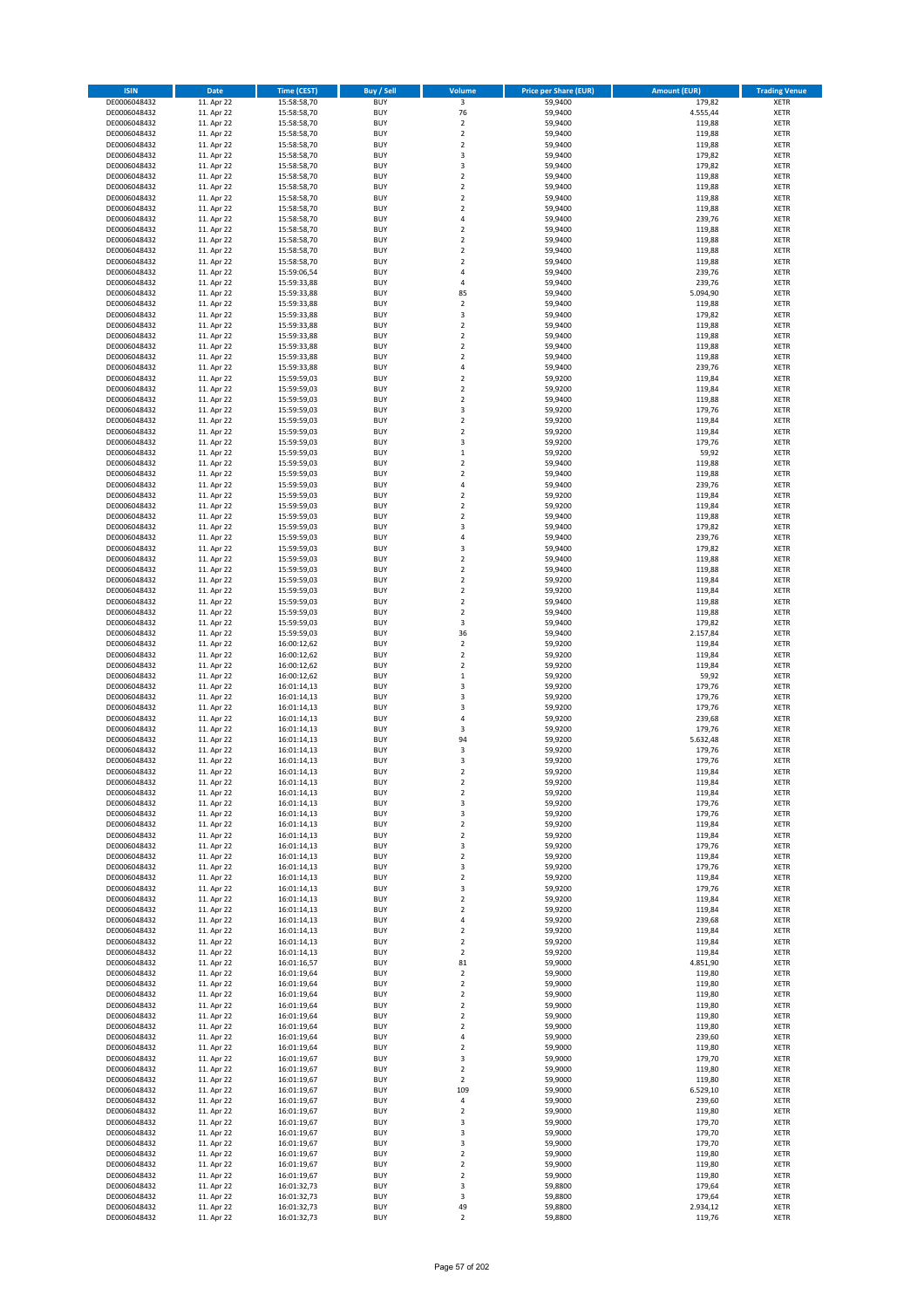| <b>ISIN</b>                  | <b>Date</b>              | <b>Time (CEST)</b>         | <b>Buy / Sell</b>        | <b>Volume</b>                             | <b>Price per Share (EUR)</b> | <b>Amount (EUR)</b> | <b>Trading Venue</b>       |
|------------------------------|--------------------------|----------------------------|--------------------------|-------------------------------------------|------------------------------|---------------------|----------------------------|
| DE0006048432                 | 11. Apr 22               | 16:01:32,73                | <b>BUY</b>               | $\overline{2}$                            | 59,8800                      | 119,76              | <b>XETR</b>                |
| DE0006048432                 | 11. Apr 22               | 16:01:32,73                | <b>BUY</b>               | 3                                         | 59,8800                      | 179,64              | <b>XETR</b>                |
| DE0006048432                 | 11. Apr 22               | 16:01:32,73                | <b>BUY</b>               | 3                                         | 59,8800                      | 179,64              | <b>XETR</b>                |
| DE0006048432<br>DE0006048432 | 11. Apr 22<br>11. Apr 22 | 16:01:32,73<br>16:01:32,73 | <b>BUY</b><br><b>BUY</b> | $\mathbf 2$<br>$\overline{\mathbf{c}}$    | 59,8800<br>59,8800           | 119,76<br>119,76    | <b>XETR</b><br><b>XETR</b> |
| DE0006048432                 | 11. Apr 22               | 16:01:32,73                | <b>BUY</b>               | $\mathbf 2$                               | 59,8800                      | 119,76              | <b>XETR</b>                |
| DE0006048432                 | 11. Apr 22               | 16:01:32,73                | <b>BUY</b>               | 4                                         | 59,8800                      | 239,52              | <b>XETR</b>                |
| DE0006048432                 | 11. Apr 22               | 16:01:32,73                | <b>BUY</b>               | $\mathbf 2$                               | 59,8800                      | 119,76              | <b>XETR</b>                |
| DE0006048432                 | 11. Apr 22               | 16:01:32,73                | <b>BUY</b>               | $\overline{2}$                            | 59,8800                      | 119,76              | <b>XETR</b>                |
| DE0006048432                 | 11. Apr 22               | 16:01:32,73                | <b>BUY</b><br><b>BUY</b> | $\overline{2}$                            | 59,8800                      | 119,76              | <b>XETR</b>                |
| DE0006048432<br>DE0006048432 | 11. Apr 22<br>11. Apr 22 | 16:01:32,73<br>16:01:32,73 | <b>BUY</b>               | $\mathbf 2$<br>$\overline{\mathbf{c}}$    | 59,8800<br>59,8800           | 119,76<br>119,76    | <b>XETR</b><br><b>XETR</b> |
| DE0006048432                 | 11. Apr 22               | 16:01:32,73                | <b>BUY</b>               | $\mathbf 2$                               | 59,8800                      | 119,76              | <b>XETR</b>                |
| DE0006048432                 | 11. Apr 22               | 16:01:32,73                | <b>BUY</b>               | $\overline{\mathbf{c}}$                   | 59,8800                      | 119,76              | <b>XETR</b>                |
| DE0006048432                 | 11. Apr 22               | 16:01:32,73                | <b>BUY</b>               | 4                                         | 59,8800                      | 239,52              | <b>XETR</b>                |
| DE0006048432                 | 11. Apr 22               | 16:01:53,81                | <b>BUY</b>               | 3                                         | 59,8800                      | 179,64              | <b>XETR</b>                |
| DE0006048432<br>DE0006048432 | 11. Apr 22<br>11. Apr 22 | 16:01:53,81<br>16:01:53,81 | <b>BUY</b><br><b>BUY</b> | 4<br>$\mathbf 2$                          | 59,8800<br>59,8800           | 239,52<br>119,76    | <b>XETR</b><br><b>XETR</b> |
| DE0006048432                 | 11. Apr 22               | 16:01:53,81                | <b>BUY</b>               | 73                                        | 59,8800                      | 4.371,24            | <b>XETR</b>                |
| DE0006048432                 | 11. Apr 22               | 16:01:53,81                | <b>BUY</b>               | $\mathbf 2$                               | 59,8800                      | 119,76              | <b>XETR</b>                |
| DE0006048432                 | 11. Apr 22               | 16:01:53,81                | <b>BUY</b>               | $\overline{\mathbf{c}}$                   | 59,8800                      | 119,76              | <b>XETR</b>                |
| DE0006048432                 | 11. Apr 22               | 16:01:53,81                | <b>BUY</b>               | 3                                         | 59,8800                      | 179,64              | <b>XETR</b>                |
| DE0006048432                 | 11. Apr 22               | 16:01:53,81                | <b>BUY</b>               | $\mathbf 2$                               | 59,8800                      | 119,76              | <b>XETR</b>                |
| DE0006048432<br>DE0006048432 | 11. Apr 22<br>11. Apr 22 | 16:01:53,81<br>16:01:53,81 | <b>BUY</b><br><b>BUY</b> | 4<br>$\mathbf 2$                          | 59,8800<br>59,8800           | 239,52<br>119,76    | <b>XETR</b><br><b>XETR</b> |
| DE0006048432                 | 11. Apr 22               | 16:01:53,81                | <b>BUY</b>               | $\mathbf 2$                               | 59,8800                      | 119,76              | <b>XETR</b>                |
| DE0006048432                 | 11. Apr 22               | 16:01:53,81                | <b>BUY</b>               | $\mathbf 2$                               | 59,8800                      | 119,76              | <b>XETR</b>                |
| DE0006048432                 | 11. Apr 22               | 16:01:53,81                | <b>BUY</b>               | 4                                         | 59,8800                      | 239,52              | <b>XETR</b>                |
| DE0006048432                 | 11. Apr 22               | 16:01:53,81                | <b>BUY</b>               | $\mathbf 2$                               | 59,8800                      | 119,76              | <b>XETR</b>                |
| DE0006048432<br>DE0006048432 | 11. Apr 22<br>11. Apr 22 | 16:01:53,81<br>16:01:53,81 | <b>BUY</b><br><b>BUY</b> | $\overline{\mathbf{c}}$<br>$\overline{2}$ | 59,8800<br>59,8800           | 119,76<br>119,76    | <b>XETR</b><br><b>XETR</b> |
| DE0006048432                 | 11. Apr 22               | 16:01:53,81                | <b>BUY</b>               | $\overline{\mathbf{c}}$                   | 59,8800                      | 119,76              | <b>XETR</b>                |
| DE0006048432                 | 11. Apr 22               | 16:01:56,62                | <b>BUY</b>               | 3                                         | 59,8800                      | 179,64              | <b>XETR</b>                |
| DE0006048432                 | 11. Apr 22               | 16:01:56,62                | <b>BUY</b>               | 4                                         | 59,8800                      | 239,52              | <b>XETR</b>                |
| DE0006048432                 | 11. Apr 22               | 16:01:56,62                | <b>BUY</b>               | $\mathbf 2$                               | 59,8800                      | 119,76              | <b>XETR</b>                |
| DE0006048432                 | 11. Apr 22               | 16:01:56,62                | <b>BUY</b>               | $\mathbf 2$                               | 59,8800                      | 119,76              | <b>XETR</b>                |
| DE0006048432<br>DE0006048432 | 11. Apr 22<br>11. Apr 22 | 16:01:56,62<br>16:01:56,62 | <b>BUY</b><br><b>BUY</b> | $\overline{\mathbf{c}}$<br>$\mathbf 2$    | 59,8800<br>59,8800           | 119,76<br>119,76    | <b>XETR</b><br><b>XETR</b> |
| DE0006048432                 | 11. Apr 22               | 16:01:56,62                | <b>BUY</b>               | $\mathbf 2$                               | 59,8800                      | 119,76              | <b>XETR</b>                |
| DE0006048432                 | 11. Apr 22               | 16:01:56,62                | <b>BUY</b>               | $\mathbf 2$                               | 59,8800                      | 119,76              | <b>XETR</b>                |
| DE0006048432                 | 11. Apr 22               | 16:01:56,62                | <b>BUY</b>               | $\mathbf 2$                               | 59,8800                      | 119,76              | <b>XETR</b>                |
| DE0006048432                 | 11. Apr 22               | 16:01:56,62                | <b>BUY</b>               | $\mathbf 2$                               | 59,8800                      | 119,76              | <b>XETR</b>                |
| DE0006048432                 | 11. Apr 22               | 16:01:56,62                | <b>BUY</b><br><b>BUY</b> | $\mathbf 2$<br>$\overline{\mathbf{c}}$    | 59,8800                      | 119,76              | <b>XETR</b><br><b>XETR</b> |
| DE0006048432<br>DE0006048432 | 11. Apr 22<br>11. Apr 22 | 16:01:56,62<br>16:01:56,62 | <b>BUY</b>               | $\mathbf 2$                               | 59,8800<br>59,8800           | 119,76<br>119,76    | <b>XETR</b>                |
| DE0006048432                 | 11. Apr 22               | 16:01:56,62                | <b>BUY</b>               | 4                                         | 59,8800                      | 239,52              | <b>XETR</b>                |
| DE0006048432                 | 11. Apr 22               | 16:01:56,62                | <b>BUY</b>               | $\mathbf 2$                               | 59,8800                      | 119,76              | <b>XETR</b>                |
| DE0006048432                 | 11. Apr 22               | 16:01:56,64                | <b>BUY</b>               | 4                                         | 59,8800                      | 239,52              | <b>XETR</b>                |
| DE0006048432                 | 11. Apr 22               | 16:01:56,64                | <b>BUY</b>               | $\mathbf 2$                               | 59,8800                      | 119,76              | <b>XETR</b>                |
| DE0006048432<br>DE0006048432 | 11. Apr 22<br>11. Apr 22 | 16:02:09,18<br>16:02:09,18 | <b>BUY</b><br><b>BUY</b> | $\mathbf 2$<br>49                         | 59,8600<br>59,8600           | 119,72<br>2.933,14  | <b>XETR</b><br><b>XETR</b> |
| DE0006048432                 | 11. Apr 22               | 16:02:09,18                | <b>BUY</b>               | $\mathbf 2$                               | 59,8600                      | 119,72              | <b>XETR</b>                |
| DE0006048432                 | 11. Apr 22               | 16:02:09,18                | <b>BUY</b>               | $\overline{2}$                            | 59,8600                      | 119,72              | <b>XETR</b>                |
| DE0006048432                 | 11. Apr 22               | 16:02:09,18                | <b>BUY</b>               | $\mathbf 2$                               | 59,8600                      | 119,72              | <b>XETR</b>                |
| DE0006048432                 | 11. Apr 22               | 16:02:09,18                | <b>BUY</b>               | 72                                        | 59,8600                      | 4.309,92            | <b>XETR</b>                |
| DE0006048432                 | 11. Apr 22               | 16:02:09,18<br>16:02:09,18 | <b>BUY</b><br><b>BUY</b> | 3<br>$\overline{\mathbf{c}}$              | 59,8600                      | 179,58              | <b>XETR</b><br><b>XETR</b> |
| DE0006048432<br>DE0006048432 | 11. Apr 22<br>11. Apr 22 | 16:02:09,18                | <b>BUY</b>               | $\overline{\mathbf{c}}$                   | 59,8600<br>59,8600           | 119,72<br>119,72    | <b>XETR</b>                |
| DE0006048432                 | 11. Apr 22               | 16:02:09,18                | <b>BUY</b>               | 3                                         | 59,8600                      | 179,58              | <b>XETR</b>                |
| DE0006048432                 | 11. Apr 22               | 16:02:09,18                | <b>BUY</b>               | 4                                         | 59,8600                      | 239,44              | <b>XETR</b>                |
| DE0006048432                 | 11. Apr 22               | 16:02:09,18                | <b>BUY</b>               | 3                                         | 59,8600                      | 179,58              | <b>XETR</b>                |
| DE0006048432                 | 11. Apr 22               | 16:02:09,18                | <b>BUY</b>               | 3<br>$\overline{a}$                       | 59,8600                      | 179,58              | <b>XETR</b>                |
| DE0006048432<br>DE0006048432 | 11. Apr 22<br>11. Apr 22 | 16:02:09,18<br>16:02:09,18 | <b>BUY</b><br><b>BUY</b> | 4                                         | 59,8600<br>59,8600           | 239,44<br>239,44    | <b>XETR</b><br><b>XETR</b> |
| DE0006048432                 | 11. Apr 22               | 16:02:09,18                | BUY                      | 2                                         | 59,8600                      | 119,72              | <b>XETR</b>                |
| DE0006048432                 | 11. Apr 22               | 16:02:09,18                | <b>BUY</b>               | 3                                         | 59,8600                      | 179,58              | <b>XETR</b>                |
| DE0006048432                 | 11. Apr 22               | 16:02:09,18                | <b>BUY</b>               | $\mathbf 2$                               | 59,8600                      | 119,72              | <b>XETR</b>                |
| DE0006048432                 | 11. Apr 22               | 16:02:09,18                | <b>BUY</b>               | 3                                         | 59,8600                      | 179,58              | XETR                       |
| DE0006048432<br>DE0006048432 | 11. Apr 22<br>11. Apr 22 | 16:02:09,18<br>16:02:09,18 | <b>BUY</b><br><b>BUY</b> | 3<br>3                                    | 59,8600<br>59,8600           | 179,58<br>179,58    | <b>XETR</b><br><b>XETR</b> |
| DE0006048432                 | 11. Apr 22               | 16:02:09,18                | <b>BUY</b>               | 3                                         | 59,8600                      | 179,58              | <b>XETR</b>                |
| DE0006048432                 | 11. Apr 22               | 16:02:09,18                | <b>BUY</b>               | 3                                         | 59,8600                      | 179,58              | <b>XETR</b>                |
| DE0006048432                 | 11. Apr 22               | 16:02:09,19                | <b>BUY</b>               | 6                                         | 59,8600                      | 359,16              | <b>XETR</b>                |
| DE0006048432                 | 11. Apr 22               | 16:02:35,37                | <b>BUY</b>               | 4                                         | 59,8600                      | 239,44              | <b>XETR</b>                |
| DE0006048432<br>DE0006048432 | 11. Apr 22<br>11. Apr 22 | 16:02:35,37<br>16:02:35,37 | <b>BUY</b><br><b>BUY</b> | $\mathbf 2$<br>$\overline{\mathbf{2}}$    | 59,8600<br>59.8600           | 119,72<br>119,72    | <b>XETR</b><br><b>XETR</b> |
| DE0006048432                 | 11. Apr 22               | 16:02:35,37                | <b>BUY</b>               | 3                                         | 59,8600                      | 179,58              | <b>XETR</b>                |
| DE0006048432                 | 11. Apr 22               | 16:02:35,37                | <b>BUY</b>               | $\overline{\mathbf{2}}$                   | 59,8600                      | 119,72              | <b>XETR</b>                |
| DE0006048432                 | 11. Apr 22               | 16:02:35,37                | <b>BUY</b>               | $\mathbf 2$                               | 59,8600                      | 119,72              | <b>XETR</b>                |
| DE0006048432                 | 11. Apr 22               | 16:02:35,37                | <b>BUY</b>               | 3                                         | 59,8600                      | 179,58              | <b>XETR</b>                |
| DE0006048432<br>DE0006048432 | 11. Apr 22<br>11. Apr 22 | 16:02:57,60<br>16:02:57,60 | <b>BUY</b><br><b>BUY</b> | $\mathbf 2$<br>$\mathbf 2$                | 59,8400<br>59,8400           | 119,68<br>119,68    | <b>XETR</b><br><b>XETR</b> |
| DE0006048432                 | 11. Apr 22               | 16:02:57,60                | <b>BUY</b>               | $\mathbf 2$                               | 59,8400                      | 119,68              | XETR                       |
| DE0006048432                 | 11. Apr 22               | 16:02:57,60                | <b>BUY</b>               | $\mathbf 2$                               | 59,8400                      | 119,68              | <b>XETR</b>                |
| DE0006048432                 | 11. Apr 22               | 16:02:57,60                | <b>BUY</b>               | $\overline{\mathbf{2}}$                   | 59,8400                      | 119,68              | <b>XETR</b>                |
| DE0006048432                 | 11. Apr 22               | 16:03:46,89                | <b>BUY</b>               | $\mathbf 2$                               | 59,8400                      | 119,68              | <b>XETR</b>                |
| DE0006048432<br>DE0006048432 | 11. Apr 22<br>11. Apr 22 | 16:03:46,89<br>16:03:46,89 | <b>BUY</b><br><b>BUY</b> | 68<br>3                                   | 59,8400<br>59,8400           | 4.069,12<br>179,52  | <b>XETR</b><br><b>XETR</b> |
| DE0006048432                 | 11. Apr 22               | 16:03:46,89                | <b>BUY</b>               | 3                                         | 59,8400                      | 179,52              | <b>XETR</b>                |
| DE0006048432                 | 11. Apr 22               | 16:03:46,89                | <b>BUY</b>               | $\mathbf 2$                               | 59,8400                      | 119,68              | <b>XETR</b>                |
| DE0006048432                 | 11. Apr 22               | 16:03:46,89                | <b>BUY</b>               | $\mathbf 2$                               | 59,8400                      | 119,68              | <b>XETR</b>                |
| DE0006048432                 | 11. Apr 22               | 16:03:46,89                | <b>BUY</b>               | $\overline{\mathbf{2}}$                   | 59,8400                      | 119,68              | <b>XETR</b>                |
| DE0006048432                 | 11. Apr 22               | 16:03:46,89                | <b>BUY</b>               | $\mathbf 2$                               | 59,8400                      | 119,68              | <b>XETR</b>                |
| DE0006048432<br>DE0006048432 | 11. Apr 22<br>11. Apr 22 | 16:03:46,89                | <b>BUY</b><br><b>BUY</b> | $\overline{\mathbf{c}}$<br>$\mathbf 2$    | 59,8400<br>59,8400           | 119,68<br>119,68    | <b>XETR</b><br><b>XETR</b> |
| DE0006048432                 | 11. Apr 22               | 16:03:46,89<br>16:03:46,89 | <b>BUY</b>               | 2                                         | 59,8400                      | 119,68              | <b>XETR</b>                |
| DE0006048432                 | 11. Apr 22               | 16:03:46,89                | <b>BUY</b>               | $\mathbf 2$                               | 59,8400                      | 119,68              | <b>XETR</b>                |
| DE0006048432                 | 11. Apr 22               | 16:03:46,89                | <b>BUY</b>               | 3                                         | 59,8400                      | 179,52              | <b>XETR</b>                |
| DE0006048432                 | 11. Apr 22               | 16:03:46,89                | <b>BUY</b>               | 3                                         | 59,8400                      | 179,52              | <b>XETR</b>                |
| DE0006048432                 | 11. Apr 22               | 16:03:47,06                | <b>BUY</b><br><b>BUY</b> | $\mathbf 2$<br>3                          | 59,8400                      | 119,68              | <b>XETR</b><br><b>XETR</b> |
| DE0006048432<br>DE0006048432 | 11. Apr 22<br>11. Apr 22 | 16:03:47,06<br>16:03:47,06 | <b>BUY</b>               | 4                                         | 59,8400<br>59,8400           | 179,52<br>239,36    | XETR                       |
| DE0006048432                 | 11. Apr 22               | 16:03:47,06                | <b>BUY</b>               | $\overline{\mathbf{2}}$                   | 59,8400                      | 119,68              | <b>XETR</b>                |
| DE0006048432                 | 11. Apr 22               | 16:03:47,06                | <b>BUY</b>               | $\mathbf 2$                               | 59,8400                      | 119,68              | <b>XETR</b>                |
| DE0006048432                 | 11. Apr 22               | 16:03:47,06                | <b>BUY</b>               | 3                                         | 59,8400                      | 179,52              | <b>XETR</b>                |
| DE0006048432                 | 11. Apr 22               | 16:03:47,06                | <b>BUY</b>               | $\mathbf 2$                               | 59,8400                      | 119,68              | <b>XETR</b>                |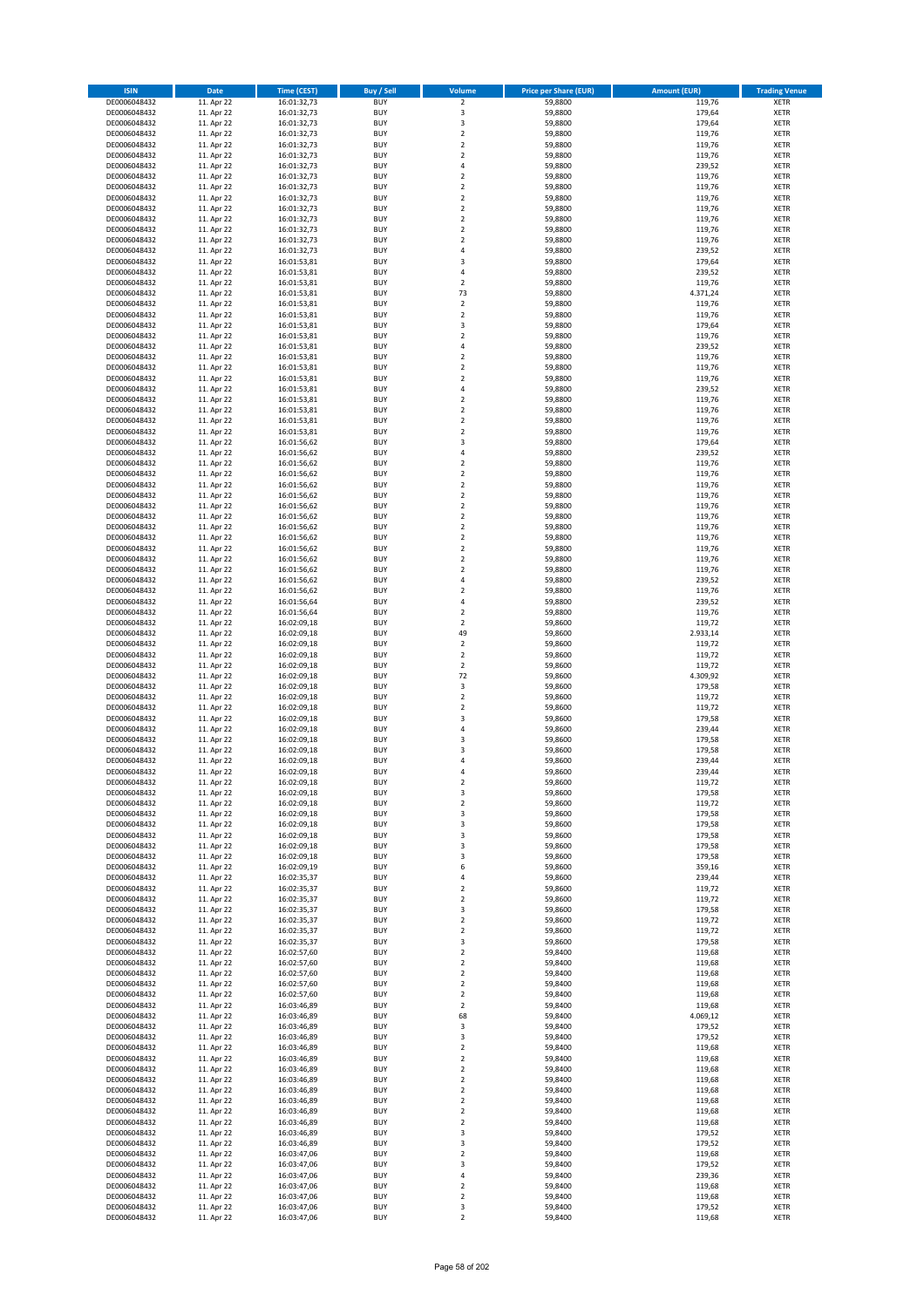| <b>ISIN</b>                  | <b>Date</b>              | <b>Time (CEST)</b>         | <b>Buy / Sell</b>        | <b>Volume</b>                             | <b>Price per Share (EUR)</b> | <b>Amount (EUR)</b> | <b>Trading Venue</b>       |
|------------------------------|--------------------------|----------------------------|--------------------------|-------------------------------------------|------------------------------|---------------------|----------------------------|
| DE0006048432                 | 11. Apr 22               | 16:03:47,06                | <b>BUY</b>               | $\overline{2}$                            | 59,8400                      | 119,68              | <b>XETR</b>                |
| DE0006048432                 | 11. Apr 22               | 16:03:47,06                | <b>BUY</b>               | 3                                         | 59,8400                      | 179,52              | <b>XETR</b>                |
| DE0006048432                 | 11. Apr 22               | 16:03:47,06                | <b>BUY</b>               | 3                                         | 59,8400                      | 179,52              | <b>XETR</b>                |
| DE0006048432<br>DE0006048432 | 11. Apr 22<br>11. Apr 22 | 16:03:47,06<br>16:03:47,06 | <b>BUY</b><br><b>BUY</b> | $\mathbf 2$<br>3                          | 59,8400<br>59,8400           | 119,68<br>179,52    | <b>XETR</b><br><b>XETR</b> |
| DE0006048432                 | 11. Apr 22               | 16:03:47,06                | <b>BUY</b>               | $\mathbf 2$                               | 59,8400                      | 119,68              | <b>XETR</b>                |
| DE0006048432                 | 11. Apr 22               | 16:03:47,06                | <b>BUY</b>               | 3                                         | 59,8400                      | 179,52              | <b>XETR</b>                |
| DE0006048432                 | 11. Apr 22               | 16:03:47,06                | <b>BUY</b>               | 3                                         | 59,8400                      | 179,52              | <b>XETR</b>                |
| DE0006048432                 | 11. Apr 22               | 16:03:47,06                | <b>BUY</b>               | $\overline{2}$                            | 59,8400                      | 119,68              | <b>XETR</b>                |
| DE0006048432                 | 11. Apr 22               | 16:03:47,06                | <b>BUY</b><br><b>BUY</b> | $\overline{2}$                            | 59,8400                      | 119,68              | <b>XETR</b>                |
| DE0006048432<br>DE0006048432 | 11. Apr 22<br>11. Apr 22 | 16:03:47,06<br>16:04:11,54 | <b>BUY</b>               | 4<br>$\overline{\mathbf{c}}$              | 59,8400<br>59,8400           | 239,36<br>119,68    | <b>XETR</b><br><b>XETR</b> |
| DE0006048432                 | 11. Apr 22               | 16:04:11,54                | <b>BUY</b>               | 4                                         | 59,8400                      | 239,36              | <b>XETR</b>                |
| DE0006048432                 | 11. Apr 22               | 16:04:11,54                | <b>BUY</b>               | $\overline{\mathbf{c}}$                   | 59,8400                      | 119,68              | <b>XETR</b>                |
| DE0006048432                 | 11. Apr 22               | 16:04:11,54                | <b>BUY</b>               | $\overline{\mathbf{c}}$                   | 59,8400                      | 119,68              | <b>XETR</b>                |
| DE0006048432                 | 11. Apr 22               | 16:04:11,54                | <b>BUY</b>               | $\overline{\mathbf{c}}$                   | 59,8400                      | 119,68              | <b>XETR</b>                |
| DE0006048432                 | 11. Apr 22               | 16:04:11,54                | <b>BUY</b><br><b>BUY</b> | $\mathbf 2$                               | 59,8400                      | 119,68              | <b>XETR</b><br><b>XETR</b> |
| DE0006048432<br>DE0006048432 | 11. Apr 22<br>11. Apr 22 | 16:04:11,54<br>16:04:11,54 | <b>BUY</b>               | $\mathbf 2$<br>3                          | 59,8400<br>59,8400           | 119,68<br>179,52    | <b>XETR</b>                |
| DE0006048432                 | 11. Apr 22               | 16:04:11,54                | <b>BUY</b>               | $\mathbf 2$                               | 59,8400                      | 119,68              | <b>XETR</b>                |
| DE0006048432                 | 11. Apr 22               | 16:04:11,54                | <b>BUY</b>               | $\overline{\mathbf{c}}$                   | 59,8400                      | 119,68              | <b>XETR</b>                |
| DE0006048432                 | 11. Apr 22               | 16:04:11,54                | <b>BUY</b>               | 3                                         | 59,8400                      | 179,52              | <b>XETR</b>                |
| DE0006048432                 | 11. Apr 22               | 16:05:42,50                | <b>BUY</b>               | 3                                         | 59,9000                      | 179,70              | <b>XETR</b>                |
| DE0006048432                 | 11. Apr 22               | 16:05:42,50                | <b>BUY</b><br><b>BUY</b> | 72                                        | 59,9000                      | 4.312,80            | <b>XETR</b><br><b>XETR</b> |
| DE0006048432<br>DE0006048432 | 11. Apr 22<br>11. Apr 22 | 16:05:42,50<br>16:05:42,50 | <b>BUY</b>               | 4<br>4                                    | 59,9000<br>59,9000           | 239,60<br>239,60    | <b>XETR</b>                |
| DE0006048432                 | 11. Apr 22               | 16:05:42,50                | <b>BUY</b>               | 3                                         | 59,9000                      | 179,70              | <b>XETR</b>                |
| DE0006048432                 | 11. Apr 22               | 16:05:42,50                | <b>BUY</b>               | $\overline{\mathbf{c}}$                   | 59,9000                      | 119,80              | <b>XETR</b>                |
| DE0006048432                 | 11. Apr 22               | 16:05:42,50                | <b>BUY</b>               | $\mathbf 2$                               | 59,9000                      | 119,80              | <b>XETR</b>                |
| DE0006048432                 | 11. Apr 22               | 16:05:42,50                | <b>BUY</b>               | $\overline{\mathbf{c}}$                   | 59,9000                      | 119,80              | <b>XETR</b>                |
| DE0006048432<br>DE0006048432 | 11. Apr 22<br>11. Apr 22 | 16:05:42,50                | <b>BUY</b><br><b>BUY</b> | $\overline{2}$<br>$\overline{\mathbf{c}}$ | 59,9000                      | 119,80<br>119,80    | <b>XETR</b><br><b>XETR</b> |
| DE0006048432                 | 11. Apr 22               | 16:05:42,50<br>16:05:42,50 | <b>BUY</b>               | $\mathbf 2$                               | 59,9000<br>59,9000           | 119,80              | <b>XETR</b>                |
| DE0006048432                 | 11. Apr 22               | 16:05:42,50                | <b>BUY</b>               | 3                                         | 59,9000                      | 179,70              | <b>XETR</b>                |
| DE0006048432                 | 11. Apr 22               | 16:05:42,50                | <b>BUY</b>               | $\mathbf 2$                               | 59,9000                      | 119,80              | <b>XETR</b>                |
| DE0006048432                 | 11. Apr 22               | 16:05:42,50                | <b>BUY</b>               | 4                                         | 59,9000                      | 239,60              | <b>XETR</b>                |
| DE0006048432                 | 11. Apr 22               | 16:05:42,50                | <b>BUY</b>               | 3                                         | 59,9000                      | 179,70              | <b>XETR</b>                |
| DE0006048432                 | 11. Apr 22               | 16:05:42,50                | <b>BUY</b>               | 3                                         | 59,9000                      | 179,70              | <b>XETR</b>                |
| DE0006048432<br>DE0006048432 | 11. Apr 22<br>11. Apr 22 | 16:05:42,50<br>16:05:42,50 | <b>BUY</b><br><b>BUY</b> | $\mathbf 2$<br>$\mathbf 2$                | 59,9000<br>59,9000           | 119,80<br>119,80    | <b>XETR</b><br><b>XETR</b> |
| DE0006048432                 | 11. Apr 22               | 16:05:42,50                | <b>BUY</b>               | 3                                         | 59,9000                      | 179,70              | <b>XETR</b>                |
| DE0006048432                 | 11. Apr 22               | 16:05:42,50                | <b>BUY</b>               | 4                                         | 59,9000                      | 239,60              | <b>XETR</b>                |
| DE0006048432                 | 11. Apr 22               | 16:05:42,50                | <b>BUY</b>               | 4                                         | 59,9000                      | 239,60              | <b>XETR</b>                |
| DE0006048432                 | 11. Apr 22               | 16:05:42,50                | <b>BUY</b>               | $\overline{\mathbf{c}}$                   | 59,9000                      | 119,80              | <b>XETR</b>                |
| DE0006048432                 | 11. Apr 22               | 16:05:42,50                | <b>BUY</b>               | $\mathbf 2$                               | 59,9000                      | 119,80              | <b>XETR</b>                |
| DE0006048432<br>DE0006048432 | 11. Apr 22<br>11. Apr 22 | 16:05:42,50<br>16:05:42,50 | <b>BUY</b><br><b>BUY</b> | 4<br>$\mathbf 2$                          | 59,9000<br>59,9000           | 239,60<br>119,80    | <b>XETR</b><br><b>XETR</b> |
| DE0006048432                 | 11. Apr 22               | 16:05:42,50                | <b>BUY</b>               | 87                                        | 59,9000                      | 5.211,30            | <b>XETR</b>                |
| DE0006048432                 | 11. Apr 22               | 16:05:42,52                | <b>BUY</b>               | $\mathbf 2$                               | 59,9000                      | 119,80              | <b>XETR</b>                |
| DE0006048432                 | 11. Apr 22               | 16:06:10,07                | <b>BUY</b>               | $\mathbf 2$                               | 59,8800                      | 119,76              | <b>XETR</b>                |
| DE0006048432                 | 11. Apr 22               | 16:06:10,07                | <b>BUY</b>               | 3                                         | 59,8800                      | 179,64              | <b>XETR</b>                |
| DE0006048432                 | 11. Apr 22               | 16:06:10,07                | <b>BUY</b>               | $\mathbf 2$                               | 59,8800                      | 119,76              | <b>XETR</b>                |
| DE0006048432<br>DE0006048432 | 11. Apr 22<br>11. Apr 22 | 16:06:10,07                | <b>BUY</b><br><b>BUY</b> | $\overline{2}$<br>3                       | 59,8800<br>59,8800           | 119,76<br>179,64    | <b>XETR</b><br><b>XETR</b> |
| DE0006048432                 | 11. Apr 22               | 16:06:10,07<br>16:06:10,07 | <b>BUY</b>               | $\overline{\mathbf{c}}$                   | 59,8800                      | 119,76              | <b>XETR</b>                |
| DE0006048432                 | 11. Apr 22               | 16:06:10,07                | <b>BUY</b>               | 3                                         | 59,8800                      | 179,64              | <b>XETR</b>                |
| DE0006048432                 | 11. Apr 22               | 16:06:10,07                | <b>BUY</b>               | $\overline{\mathbf{c}}$                   | 59,8800                      | 119,76              | <b>XETR</b>                |
| DE0006048432                 | 11. Apr 22               | 16:07:04,14                | <b>BUY</b>               | 137                                       | 59,9400                      | 8.211,78            | <b>XETR</b>                |
| DE0006048432                 | 11. Apr 22               | 16:07:04,14                | <b>BUY</b>               | 3                                         | 59,9400                      | 179,82              | <b>XETR</b>                |
| DE0006048432                 | 11. Apr 22               | 16:07:04,14                | <b>BUY</b>               | 4                                         | 59,9400                      | 239,76              | <b>XETR</b>                |
| DE0006048432<br>DE0006048432 | 11. Apr 22<br>11. Apr 22 | 16:07:04,14<br>16:07:04,14 | <b>BUY</b><br><b>BUY</b> | $\mathbf 2$<br>3                          | 59,9400<br>59,9400           | 119,88<br>179,82    | <b>XETR</b><br><b>XETR</b> |
| DE0006048432                 | 11. Apr 22               | 16:07:04,14                | <b>BUY</b>               | $\overline{a}$                            | 59,9400                      | 239,76              | <b>XETR</b>                |
| DE0006048432                 | 11. Apr 22               | 16:07:04,14                | <b>BUY</b>               | 4                                         | 59,9400                      | 239,76              | <b>XETR</b>                |
| DE0006048432                 | 11. Apr 22               | 16:07:04,14                | BUY                      | 4                                         | 59,9400                      | 239,76              | <b>XETR</b>                |
| DE0006048432                 | 11. Apr 22               | 16:07:04,14                | <b>BUY</b>               | 3                                         | 59,9400                      | 179,82              | <b>XETR</b>                |
| DE0006048432                 | 11. Apr 22               | 16:07:04,14                | <b>BUY</b>               | 3                                         | 59,9400                      | 179,82              | <b>XETR</b>                |
| DE0006048432<br>DE0006048432 | 11. Apr 22<br>11. Apr 22 | 16:07:04,14<br>16:07:04,14 | <b>BUY</b><br><b>BUY</b> | $\mathbf 2$<br>$\mathbf 2$                | 59,9400<br>59,9400           | 119,88<br>119,88    | XETR<br><b>XETR</b>        |
| DE0006048432                 | 11. Apr 22               | 16:07:04,14                | <b>BUY</b>               | 3                                         | 59,9400                      | 179,82              | <b>XETR</b>                |
| DE0006048432                 | 11. Apr 22               | 16:07:04,14                | <b>BUY</b>               | 3                                         | 59,9400                      | 179,82              | <b>XETR</b>                |
| DE0006048432                 | 11. Apr 22               | 16:07:04,14                | <b>BUY</b>               | 3                                         | 59,9400                      | 179,82              | <b>XETR</b>                |
| DE0006048432                 | 11. Apr 22               | 16:07:04,14                | <b>BUY</b>               | 3                                         | 59,9400                      | 179,82              | <b>XETR</b>                |
| DE0006048432                 | 11. Apr 22               | 16:07:04,14                | <b>BUY</b>               | $\mathbf 2$                               | 59,9400                      | 119,88              | <b>XETR</b>                |
| DE0006048432<br>DE0006048432 | 11. Apr 22<br>11. Apr 22 | 16:07:04,14<br>16:07:04,96 | <b>BUY</b><br><b>BUY</b> | 3<br>$\overline{2}$                       | 59,9400<br>59,9400           | 179,82<br>119,88    | <b>XETR</b><br><b>XETR</b> |
| DE0006048432                 | 11. Apr 22               | 16:07:04,96                | <b>BUY</b>               | $\mathbf 2$                               | 59,9400                      | 119,88              | <b>XETR</b>                |
| DE0006048432                 | 11. Apr 22               | 16:07:04,96                | <b>BUY</b>               | $\overline{2}$                            | 59.9400                      | 119,88              | <b>XETR</b>                |
| DE0006048432                 | 11. Apr 22               | 16:07:16,43                | <b>BUY</b>               | 4                                         | 59,9600                      | 239,84              | <b>XETR</b>                |
| DE0006048432                 | 11. Apr 22               | 16:07:20,68                | <b>BUY</b>               | $\overline{\mathbf{c}}$                   | 59,9400                      | 119,88              | <b>XETR</b>                |
| DE0006048432                 | 11. Apr 22               | 16:07:20,68                | <b>BUY</b>               | 3                                         | 59,9400                      | 179,82              | <b>XETR</b>                |
| DE0006048432<br>DE0006048432 | 11. Apr 22<br>11. Apr 22 | 16:07:20,68<br>16:07:20,68 | <b>BUY</b><br><b>BUY</b> | 17<br>3                                   | 59,9400<br>59,9400           | 1.018,98<br>179,82  | <b>XETR</b><br>XETR        |
| DE0006048432                 | 11. Apr 22               | 16:07:20,68                | <b>BUY</b>               | $\mathbf 2$                               | 59,9400                      | 119,88              | <b>XETR</b>                |
| DE0006048432                 | 11. Apr 22               | 16:07:20,68                | <b>BUY</b>               | $\overline{2}$                            | 59,9400                      | 119,88              | <b>XETR</b>                |
| DE0006048432                 | 11. Apr 22               | 16:07:20,68                | <b>BUY</b>               | $\mathbf 2$                               | 59,9400                      | 119,88              | <b>XETR</b>                |
| DE0006048432                 | 11. Apr 22               | 16:07:20,68                | <b>BUY</b>               | $\overline{2}$                            | 59,9400                      | 119,88              | <b>XETR</b>                |
| DE0006048432                 | 11. Apr 22               | 16:07:20,68                | <b>BUY</b>               | $\mathbf 2$                               | 59,9400                      | 119,88              | <b>XETR</b>                |
| DE0006048432                 | 11. Apr 22               | 16:07:20,68                | <b>BUY</b><br><b>BUY</b> | $\mathbf 2$                               | 59,9400                      | 119,88              | <b>XETR</b>                |
| DE0006048432<br>DE0006048432 | 11. Apr 22<br>11. Apr 22 | 16:07:20,68<br>16:07:20,68 | <b>BUY</b>               | $\mathbf 2$<br>$\mathbf 2$                | 59,9400<br>59,9400           | 119,88<br>119,88    | <b>XETR</b><br><b>XETR</b> |
| DE0006048432                 | 11. Apr 22               | 16:07:20,68                | <b>BUY</b>               | $\overline{\mathbf{2}}$                   | 59,9400                      | 119,88              | <b>XETR</b>                |
| DE0006048432                 | 11. Apr 22               | 16:07:20,68                | <b>BUY</b>               | $\mathbf 2$                               | 59,9400                      | 119,88              | <b>XETR</b>                |
| DE0006048432                 | 11. Apr 22               | 16:07:20,68                | <b>BUY</b>               | $\overline{\mathbf{2}}$                   | 59,9400                      | 119,88              | <b>XETR</b>                |
| DE0006048432                 | 11. Apr 22               | 16:07:20,68                | <b>BUY</b>               | $\mathbf 2$                               | 59,9400                      | 119,88              | <b>XETR</b>                |
| DE0006048432                 | 11. Apr 22               | 16:07:20,68                | <b>BUY</b>               | 2                                         | 59,9400                      | 119,88              | <b>XETR</b>                |
| DE0006048432<br>DE0006048432 | 11. Apr 22<br>11. Apr 22 | 16:07:20,68<br>16:07:20,68 | <b>BUY</b><br><b>BUY</b> | 3<br>3                                    | 59,9400<br>59,9400           | 179,82<br>179,82    | <b>XETR</b><br><b>XETR</b> |
| DE0006048432                 | 11. Apr 22               | 16:07:20,68                | <b>BUY</b>               | 4                                         | 59,9400                      | 239,76              | <b>XETR</b>                |
| DE0006048432                 | 11. Apr 22               | 16:07:20,68                | <b>BUY</b>               | 43                                        | 59,9400                      | 2.577,42            | <b>XETR</b>                |
| DE0006048432                 | 11. Apr 22               | 16:07:20,68                | <b>BUY</b>               | 32                                        | 59,9400                      | 1.918,08            | <b>XETR</b>                |
| DE0006048432                 | 11. Apr 22               | 16:07:30,12                | <b>BUY</b>               | 4                                         | 59,9200                      | 239,68              | XETR                       |
| DE0006048432                 | 11. Apr 22               | 16:07:30,12                | <b>BUY</b>               | 3                                         | 59,9200                      | 179,76              | <b>XETR</b>                |
| DE0006048432<br>DE0006048432 | 11. Apr 22<br>11. Apr 22 | 16:07:30,12<br>16:07:30,12 | <b>BUY</b><br><b>BUY</b> | $\mathbf 2$<br>$\mathbf 2$                | 59,9200<br>59,9200           | 119,84<br>119,84    | <b>XETR</b><br><b>XETR</b> |
| DE0006048432                 | 11. Apr 22               | 16:07:30,12                | <b>BUY</b>               | $\mathbf 2$                               | 59,9200                      | 119,84              | XETR                       |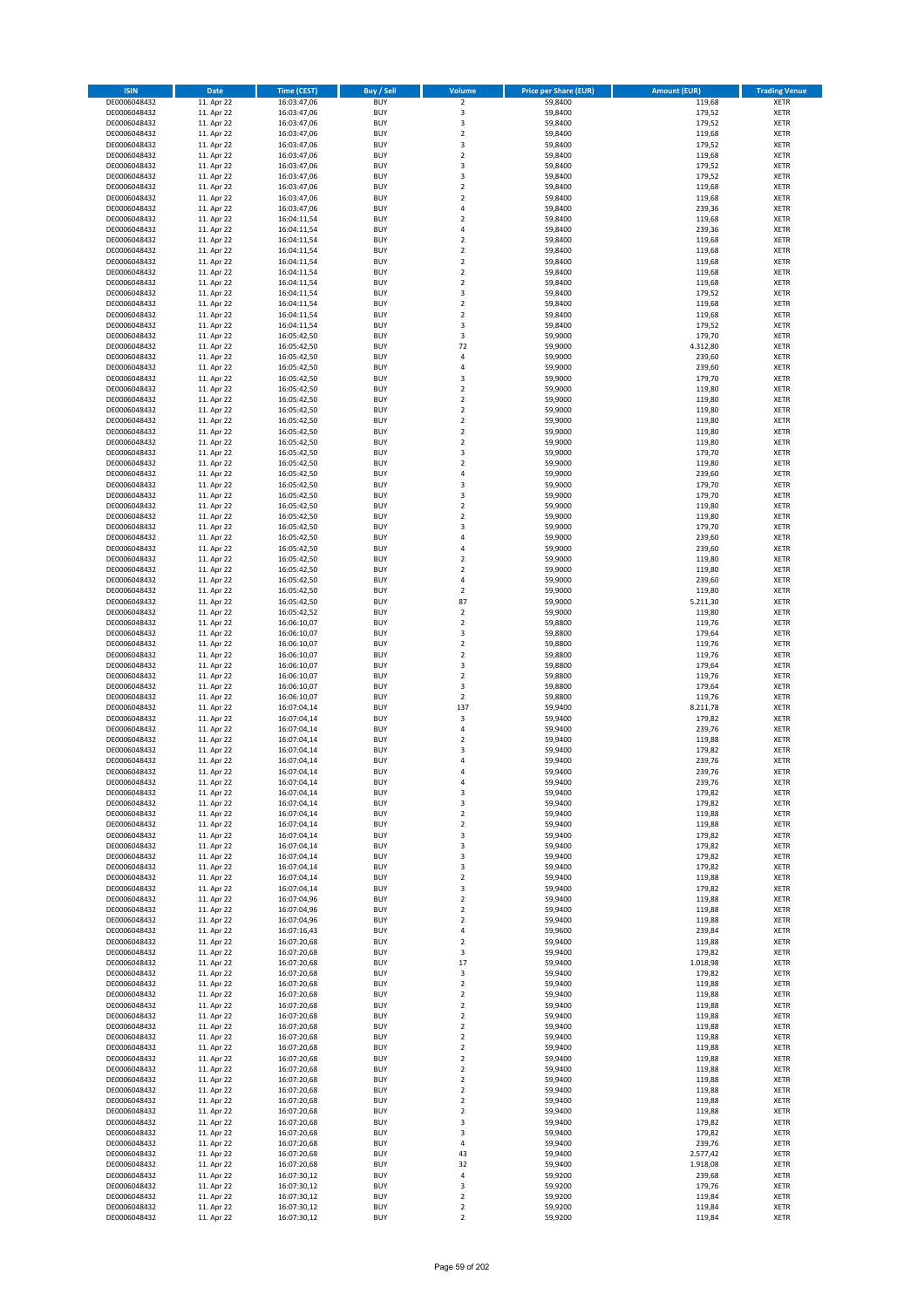| <b>ISIN</b>                  | <b>Date</b>              | <b>Time (CEST)</b>         | <b>Buy / Sell</b>        | Volume                                 | <b>Price per Share (EUR)</b> | <b>Amount (EUR)</b> | <b>Trading Venue</b>       |
|------------------------------|--------------------------|----------------------------|--------------------------|----------------------------------------|------------------------------|---------------------|----------------------------|
| DE0006048432                 | 11. Apr 22               | 16:07:30,12                | <b>BUY</b>               | $\overline{2}$                         | 59,9200                      | 119,84              | <b>XETR</b>                |
| DE0006048432                 | 11. Apr 22               | 16:07:30,12                | <b>BUY</b>               | $\mathbf 2$                            | 59,9200                      | 119,84              | <b>XETR</b>                |
| DE0006048432                 | 11. Apr 22               | 16:07:31,59                | <b>BUY</b>               | $\overline{2}$                         | 59,9200                      | 119,84              | <b>XETR</b>                |
| DE0006048432<br>DE0006048432 | 11. Apr 22<br>11. Apr 22 | 16:07:34,08<br>16:07:34,08 | <b>BUY</b><br><b>BUY</b> | $\mathbf 2$<br>$\mathbf 2$             | 59,9200<br>59,9200           | 119,84<br>119,84    | <b>XETR</b><br><b>XETR</b> |
| DE0006048432                 | 11. Apr 22               | 16:07:34,08                | <b>BUY</b>               | $\mathbf 2$                            | 59,9200                      | 119,84              | <b>XETR</b>                |
| DE0006048432                 | 11. Apr 22               | 16:07:34,10                | <b>BUY</b>               | 3                                      | 59,9200                      | 179,76              | <b>XETR</b>                |
| DE0006048432                 | 11. Apr 22               | 16:09:12,62                | <b>BUY</b>               | 117                                    | 59,9000                      | 7.008,30            | <b>XETR</b>                |
| DE0006048432                 | 11. Apr 22               | 16:09:12,62                | <b>BUY</b>               | 4                                      | 59,9000                      | 239,60              | <b>XETR</b>                |
| DE0006048432                 | 11. Apr 22               | 16:09:12,62                | <b>BUY</b>               | $\mathbf 2$                            | 59,9000                      | 119,80              | <b>XETR</b>                |
| DE0006048432                 | 11. Apr 22               | 16:09:12,62                | <b>BUY</b>               | 4                                      | 59,9000                      | 239,60              | <b>XETR</b>                |
| DE0006048432<br>DE0006048432 | 11. Apr 22<br>11. Apr 22 | 16:09:12,62                | <b>BUY</b><br><b>BUY</b> | 3<br>3                                 | 59,9000<br>59,9000           | 179,70<br>179,70    | <b>XETR</b><br><b>XETR</b> |
| DE0006048432                 | 11. Apr 22               | 16:09:12,62<br>16:09:12,62 | <b>BUY</b>               | 4                                      | 59,9000                      | 239,60              | <b>XETR</b>                |
| DE0006048432                 | 11. Apr 22               | 16:09:12,62                | <b>BUY</b>               | $\mathbf 2$                            | 59,9000                      | 119,80              | <b>XETR</b>                |
| DE0006048432                 | 11. Apr 22               | 16:09:12,62                | <b>BUY</b>               | 3                                      | 59,9000                      | 179,70              | <b>XETR</b>                |
| DE0006048432                 | 11. Apr 22               | 16:09:12,62                | <b>BUY</b>               | 3                                      | 59,9000                      | 179,70              | <b>XETR</b>                |
| DE0006048432                 | 11. Apr 22               | 16:09:12,62                | <b>BUY</b>               | 4                                      | 59,9000                      | 239,60              | <b>XETR</b>                |
| DE0006048432                 | 11. Apr 22               | 16:09:12,62                | <b>BUY</b>               | 4                                      | 59,9000                      | 239,60              | <b>XETR</b>                |
| DE0006048432                 | 11. Apr 22               | 16:09:12,62                | <b>BUY</b>               | 3                                      | 59,9000                      | 179,70              | <b>XETR</b>                |
| DE0006048432                 | 11. Apr 22               | 16:09:12,62                | <b>BUY</b>               | 3                                      | 59,9000                      | 179,70              | <b>XETR</b>                |
| DE0006048432<br>DE0006048432 | 11. Apr 22<br>11. Apr 22 | 16:09:12,62<br>16:09:12,62 | <b>BUY</b><br><b>BUY</b> | $\mathbf 2$<br>$\mathbf 2$             | 59,9000<br>59,9000           | 119,80<br>119,80    | <b>XETR</b><br><b>XETR</b> |
| DE0006048432                 | 11. Apr 22               | 16:09:12,62                | <b>BUY</b>               | 3                                      | 59,9000                      | 179,70              | <b>XETR</b>                |
| DE0006048432                 | 11. Apr 22               | 16:09:12,62                | <b>BUY</b>               | $\mathbf 1$                            | 59,9000                      | 59,90               | <b>XETR</b>                |
| DE0006048432                 | 11. Apr 22               | 16:09:12,62                | <b>BUY</b>               | $\mathbf 2$                            | 59,9000                      | 119,80              | <b>XETR</b>                |
| DE0006048432                 | 11. Apr 22               | 16:09:12,62                | <b>BUY</b>               | 3                                      | 59,9000                      | 179,70              | <b>XETR</b>                |
| DE0006048432                 | 11. Apr 22               | 16:09:12,62                | <b>BUY</b>               | $\overline{\mathbf{c}}$                | 59,9000                      | 119,80              | <b>XETR</b>                |
| DE0006048432                 | 11. Apr 22               | 16:09:12,62                | <b>BUY</b>               | 3                                      | 59,9000                      | 179,70              | <b>XETR</b>                |
| DE0006048432                 | 11. Apr 22               | 16:09:12,62                | <b>BUY</b><br><b>BUY</b> | $\overline{\mathbf{c}}$<br>$\mathbf 2$ | 59,9000                      | 119,80              | <b>XETR</b>                |
| DE0006048432<br>DE0006048432 | 11. Apr 22<br>11. Apr 22 | 16:09:12,62<br>16:09:12,62 | <b>BUY</b>               | 4                                      | 59,9000<br>59,9000           | 119,80<br>239,60    | <b>XETR</b><br><b>XETR</b> |
| DE0006048432                 | 11. Apr 22               | 16:09:12,62                | <b>BUY</b>               | 3                                      | 59,9000                      | 179,70              | <b>XETR</b>                |
| DE0006048432                 | 11. Apr 22               | 16:09:12,62                | <b>BUY</b>               | 3                                      | 59,9000                      | 179,70              | <b>XETR</b>                |
| DE0006048432                 | 11. Apr 22               | 16:09:12,62                | <b>BUY</b>               | 3                                      | 59,9000                      | 179,70              | <b>XETR</b>                |
| DE0006048432                 | 11. Apr 22               | 16:09:12,62                | <b>BUY</b>               | $\mathbf 2$                            | 59,9000                      | 119,80              | <b>XETR</b>                |
| DE0006048432                 | 11. Apr 22               | 16:09:12,62                | <b>BUY</b>               | 3                                      | 59,9000                      | 179,70              | <b>XETR</b>                |
| DE0006048432                 | 11. Apr 22               | 16:09:21,41                | <b>BUY</b>               | 3                                      | 59,9000                      | 179,70              | <b>XETR</b>                |
| DE0006048432                 | 11. Apr 22               | 16:09:21,41                | <b>BUY</b>               | $\mathbf 2$                            | 59,9000                      | 119,80              | <b>XETR</b>                |
| DE0006048432<br>DE0006048432 | 11. Apr 22<br>11. Apr 22 | 16:09:21,41<br>16:09:21,41 | <b>BUY</b><br><b>BUY</b> | $\mathbf 2$<br>$\mathbf 2$             | 59,9000<br>59,9000           | 119,80<br>119,80    | <b>XETR</b><br><b>XETR</b> |
| DE0006048432                 | 11. Apr 22               | 16:09:21,41                | <b>BUY</b>               | $\mathbf 2$                            | 59,9000                      | 119,80              | <b>XETR</b>                |
| DE0006048432                 | 11. Apr 22               | 16:09:21,41                | <b>BUY</b>               | $\mathbf 2$                            | 59,9000                      | 119,80              | <b>XETR</b>                |
| DE0006048432                 | 11. Apr 22               | 16:09:21,41                | <b>BUY</b>               | 3                                      | 59,9000                      | 179,70              | <b>XETR</b>                |
| DE0006048432                 | 11. Apr 22               | 16:09:21,41                | <b>BUY</b>               | $\mathbf 2$                            | 59,9000                      | 119,80              | <b>XETR</b>                |
| DE0006048432                 | 11. Apr 22               | 16:09:21,41                | <b>BUY</b>               | $\overline{\mathbf{2}}$                | 59,9000                      | 119,80              | <b>XETR</b>                |
| DE0006048432                 | 11. Apr 22               | 16:09:21,41                | <b>BUY</b>               | $\mathbf 2$                            | 59,9000                      | 119,80              | <b>XETR</b>                |
| DE0006048432                 | 11. Apr 22               | 16:09:23,79                | <b>BUY</b>               | $\mathbf 2$                            | 59,9000                      | 119,80              | <b>XETR</b>                |
| DE0006048432                 | 11. Apr 22               | 16:09:23,79                | <b>BUY</b>               | 4                                      | 59,9000                      | 239,60              | <b>XETR</b>                |
| DE0006048432<br>DE0006048432 | 11. Apr 22<br>11. Apr 22 | 16:09:23,79<br>16:09:23,79 | <b>BUY</b><br><b>BUY</b> | 4<br>4                                 | 59,9000<br>59,9000           | 239,60<br>239,60    | <b>XETR</b><br><b>XETR</b> |
| DE0006048432                 | 11. Apr 22               | 16:09:23,79                | <b>BUY</b>               | 3                                      | 59,9000                      | 179,70              | <b>XETR</b>                |
| DE0006048432                 | 11. Apr 22               | 16:09:23,79                | <b>BUY</b>               | $\overline{\mathbf{c}}$                | 59,9000                      | 119,80              | <b>XETR</b>                |
| DE0006048432                 | 11. Apr 22               | 16:09:23,79                | <b>BUY</b>               | 4                                      | 59,9000                      | 239,60              | <b>XETR</b>                |
| DE0006048432                 | 11. Apr 22               | 16:09:23,79                | <b>BUY</b>               | $\overline{\mathbf{c}}$                | 59,9000                      | 119,80              | <b>XETR</b>                |
| DE0006048432                 | 11. Apr 22               | 16:09:23,79                | <b>BUY</b>               | $\mathbf 2$                            | 59,9000                      | 119,80              | <b>XETR</b>                |
| DE0006048432                 | 11. Apr 22               | 16:09:23,79                | <b>BUY</b>               | $\overline{\mathbf{c}}$                | 59,9000                      | 119,80              | <b>XETR</b>                |
| DE0006048432                 | 11. Apr 22               | 16:09:23,79                | <b>BUY</b>               | $\mathbf 2$                            | 59,9000                      | 119,80              | <b>XETR</b>                |
| DE0006048432<br>DE0006048432 | 11. Apr 22               | 16:10:00,22                | <b>BUY</b><br><b>BUY</b> | $\mathbf 2$<br>99                      | 59,8800                      | 119,76              | <b>XETR</b><br><b>XETR</b> |
| DE0006048432                 | 11. Apr 22<br>11. Apr 22 | 16:10:00,22<br>16:10:00,22 | <b>BUY</b>               | $\mathbf 2$                            | 59,8800<br>59,8800           | 5.928,12<br>119,76  | <b>XETR</b>                |
| DE0006048432                 | 11. Apr 22               | 16:10:00,22                | <b>BUY</b>               | $\overline{\mathbf{c}}$                | 59,8800                      | 119,76              | <b>XETR</b>                |
| DE0006048432                 | 11. Apr 22               | 16:10:00,22                | <b>BUY</b>               | $\overline{\mathbf{c}}$                | 59,8800                      | 119,76              | <b>XETR</b>                |
| DE0006048432                 | 11. Apr 22               | 16:10:00,22                | <b>BUY</b>               | $\overline{2}$                         | 59,8800                      | 119,76              | <b>XETR</b>                |
| DE0006048432                 | 11. Apr 22               | 16:10:00,22                | BUY                      | 3                                      | 59,8800                      | 179,64              | <b>XETR</b>                |
| DE0006048432                 | 11. Apr 22               | 16:10:00,22                | <b>BUY</b>               | $\mathbf 2$                            | 59,8800                      | 119,76              | <b>XETR</b>                |
| DE0006048432<br>DE0006048432 | 11. Apr 22<br>11. Apr 22 | 16:10:00,22<br>16:10:00,22 | <b>BUY</b><br><b>BUY</b> | 3                                      | 59,8800<br>59,8800           | 179,64<br>239,52    | <b>XETR</b>                |
| DE0006048432                 | 11. Apr 22               | 16:10:00,22                | <b>BUY</b>               | 4<br>$\mathbf 2$                       | 59,8800                      | 119,76              | XETR<br><b>XETR</b>        |
| DE0006048432                 | 11. Apr 22               | 16:10:00,22                | <b>BUY</b>               | 3                                      | 59,8800                      | 179,64              | <b>XETR</b>                |
| DE0006048432                 | 11. Apr 22               | 16:10:00,22                | <b>BUY</b>               | $\overline{\mathbf{2}}$                | 59,8800                      | 119,76              | <b>XETR</b>                |
| DE0006048432                 | 11. Apr 22               | 16:10:00,22                | <b>BUY</b>               | 3                                      | 59,8800                      | 179,64              | <b>XETR</b>                |
| DE0006048432                 | 11. Apr 22               | 16:10:00,22                | <b>BUY</b>               | 3                                      | 59,8800                      | 179,64              | <b>XETR</b>                |
| DE0006048432                 | 11. Apr 22               | 16:10:00,39                | <b>BUY</b>               | 3                                      | 59,8800                      | 179,64              | XETR                       |
| DE0006048432<br>DE0006048432 | 11. Apr 22<br>11. Apr 22 | 16:10:00,39<br>16:10:00,39 | <b>BUY</b><br><b>BUY</b> | 3<br>$\overline{2}$                    | 59,8800<br>59,8800           | 179,64<br>119,76    | <b>XETR</b><br><b>XETR</b> |
| DE0006048432                 | 11. Apr 22               | 16:10:00,39                | <b>BUY</b>               | $\mathbf 2$                            | 59,8800                      | 119,76              | <b>XETR</b>                |
| DE0006048432                 | 11. Apr 22               | 16:10:00,39                | <b>BUY</b>               | $\overline{\mathbf{2}}$                | 59,8800                      | 119,76              | <b>XETR</b>                |
| DE0006048432                 | 11. Apr 22               | 16:10:00,39                | <b>BUY</b>               | $\mathbf 2$                            | 59,8800                      | 119,76              | <b>XETR</b>                |
| DE0006048432                 | 11. Apr 22               | 16:10:00,39                | <b>BUY</b>               | 15                                     | 59,8800                      | 898,20              | <b>XETR</b>                |
| DE0006048432                 | 11. Apr 22               | 16:10:18,05                | <b>BUY</b>               | $\mathbf 2$                            | 59,8800                      | 119,76              | <b>XETR</b>                |
| DE0006048432                 | 11. Apr 22               | 16:10:18,05                | <b>BUY</b>               | $\mathbf 2$                            | 59,8800                      | 119,76              | <b>XETR</b>                |
| DE0006048432                 | 11. Apr 22               | 16:10:18,05                | <b>BUY</b>               | $\mathbf 2$                            | 59,8800                      | 119,76              | XETR                       |
| DE0006048432<br>DE0006048432 | 11. Apr 22<br>11. Apr 22 | 16:10:18,05<br>16:10:23,57 | <b>BUY</b><br><b>BUY</b> | $\mathbf 2$<br>$\overline{2}$          | 59,8800<br>59,8600           | 119,76<br>119,72    | <b>XETR</b><br><b>XETR</b> |
| DE0006048432                 | 11. Apr 22               | 16:10:23,57                | <b>BUY</b>               | 3                                      | 59,8600                      | 179,58              | <b>XETR</b>                |
| DE0006048432                 | 11. Apr 22               | 16:10:23,57                | <b>BUY</b>               | 52                                     | 59,8600                      | 3.112,72            | <b>XETR</b>                |
| DE0006048432                 | 11. Apr 22               | 16:10:23,57                | <b>BUY</b>               | 3                                      | 59,8600                      | 179,58              | <b>XETR</b>                |
| DE0006048432                 | 11. Apr 22               | 16:10:23,57                | <b>BUY</b>               | 8                                      | 59,8600                      | 478,88              | <b>XETR</b>                |
| DE0006048432                 | 11. Apr 22               | 16:10:23,57                | <b>BUY</b>               | 3                                      | 59,8600                      | 179,58              | <b>XETR</b>                |
| DE0006048432                 | 11. Apr 22               | 16:10:23,57                | <b>BUY</b>               | $\mathbf 2$                            | 59,8600                      | 119,72              | <b>XETR</b>                |
| DE0006048432                 | 11. Apr 22               | 16:10:23,57                | <b>BUY</b>               | 4                                      | 59,8600                      | 239,44              | <b>XETR</b>                |
| DE0006048432<br>DE0006048432 | 11. Apr 22<br>11. Apr 22 | 16:10:23,57                | <b>BUY</b><br><b>BUY</b> | $\mathbf 2$<br>3                       | 59,8600<br>59,8600           | 119,72<br>179,58    | <b>XETR</b><br><b>XETR</b> |
| DE0006048432                 | 11. Apr 22               | 16:10:23,57<br>16:10:23,57 | <b>BUY</b>               | 3                                      | 59,8600                      | 179,58              | <b>XETR</b>                |
| DE0006048432                 | 11. Apr 22               | 16:10:23,57                | <b>BUY</b>               | $\mathbf 2$                            | 59,8600                      | 119,72              | <b>XETR</b>                |
| DE0006048432                 | 11. Apr 22               | 16:10:23,57                | <b>BUY</b>               | 3                                      | 59,8600                      | 179,58              | <b>XETR</b>                |
| DE0006048432                 | 11. Apr 22               | 16:10:23,57                | <b>BUY</b>               | $\mathbf 2$                            | 59,8600                      | 119,72              | <b>XETR</b>                |
| DE0006048432                 | 11. Apr 22               | 16:10:23,57                | <b>BUY</b>               | 4                                      | 59,8600                      | 239,44              | <b>XETR</b>                |
| DE0006048432                 | 11. Apr 22               | 16:10:23,57                | <b>BUY</b>               | 3                                      | 59,8600                      | 179,58              | <b>XETR</b>                |
| DE0006048432                 | 11. Apr 22               | 16:10:23,57                | <b>BUY</b>               | 3                                      | 59,8600                      | 179,58              | <b>XETR</b>                |
| DE0006048432<br>DE0006048432 | 11. Apr 22<br>11. Apr 22 | 16:10:23,59<br>16:12:25,49 | <b>BUY</b><br><b>BUY</b> | 4<br>3                                 | 59,8600<br>59,8400           | 239,44<br>179,52    | XETR<br><b>XETR</b>        |
| DE0006048432                 | 11. Apr 22               | 16:12:25,49                | <b>BUY</b>               | 53                                     | 59,8400                      | 3.171,52            | <b>XETR</b>                |
| DE0006048432                 | 11. Apr 22               | 16:12:25,49                | <b>BUY</b>               | 3                                      | 59,8400                      | 179,52              | <b>XETR</b>                |
| DE0006048432                 | 11. Apr 22               | 16:12:25,49                | <b>BUY</b>               | $\mathbf 2$                            | 59,8400                      | 119,68              | XETR                       |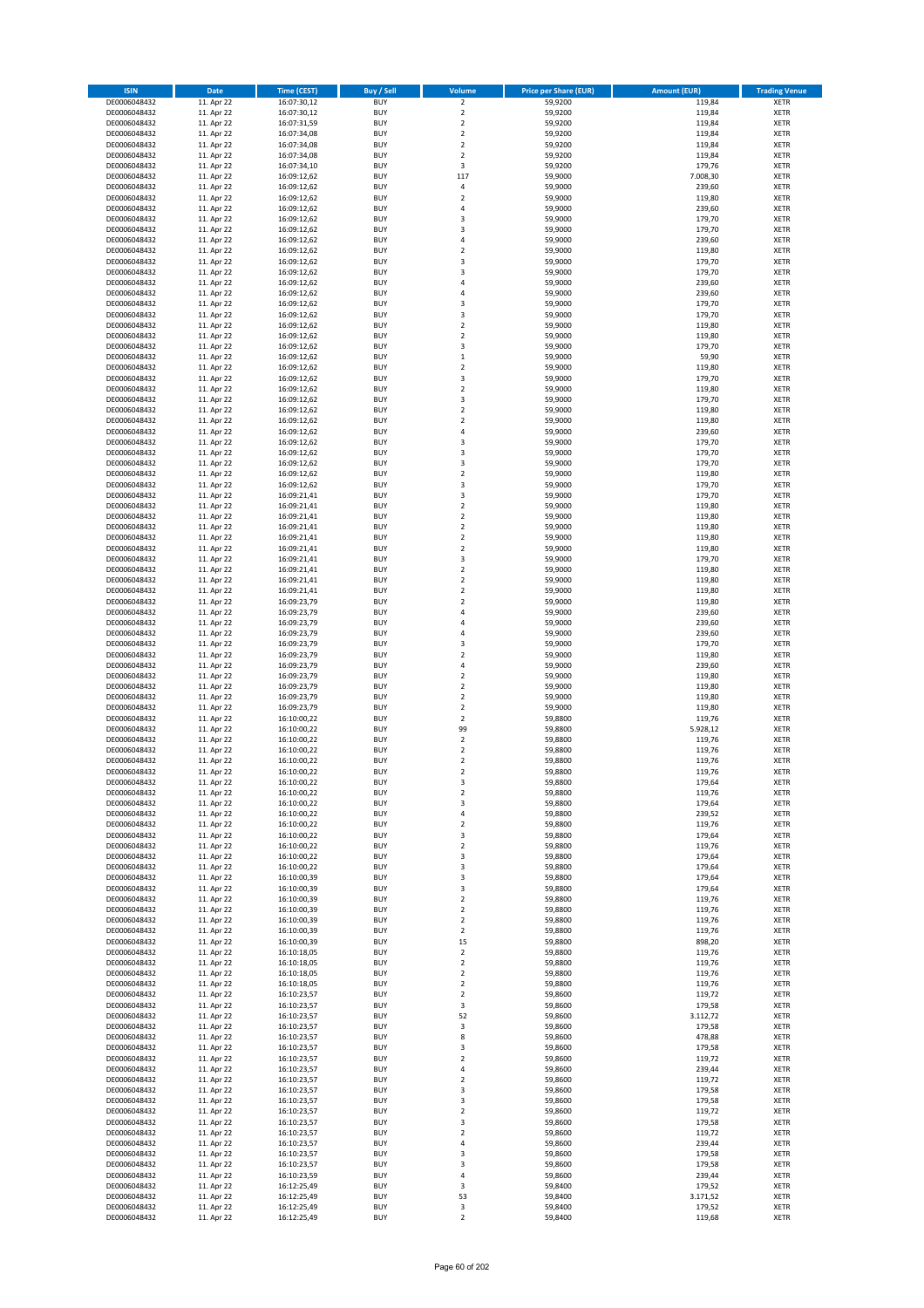| <b>ISIN</b>                  | <b>Date</b>              | <b>Time (CEST)</b>         | <b>Buy / Sell</b>        | Volume                                 | <b>Price per Share (EUR)</b> | <b>Amount (EUR)</b> | <b>Trading Venue</b>       |
|------------------------------|--------------------------|----------------------------|--------------------------|----------------------------------------|------------------------------|---------------------|----------------------------|
| DE0006048432                 | 11. Apr 22               | 16:12:25,49                | <b>BUY</b>               | $\overline{\mathbf{3}}$                | 59,8400                      | 179,52              | <b>XETR</b>                |
| DE0006048432                 | 11. Apr 22               | 16:12:25,49                | <b>BUY</b>               | $\mathbf 2$                            | 59,8400                      | 119,68              | <b>XETR</b>                |
| DE0006048432                 | 11. Apr 22               | 16:12:25,49                | <b>BUY</b>               | $\overline{2}$                         | 59,8400                      | 119,68              | <b>XETR</b>                |
| DE0006048432<br>DE0006048432 | 11. Apr 22<br>11. Apr 22 | 16:12:25,49<br>16:12:25,49 | <b>BUY</b><br><b>BUY</b> | $\mathbf 2$<br>$\mathbf 2$             | 59,8400<br>59,8400           | 119,68<br>119,68    | <b>XETR</b><br><b>XETR</b> |
| DE0006048432                 | 11. Apr 22               | 16:12:25,49                | <b>BUY</b>               | $\mathbf 2$                            | 59,8400                      | 119,68              | <b>XETR</b>                |
| DE0006048432                 | 11. Apr 22               | 16:12:25,49                | <b>BUY</b>               | $\mathbf 2$                            | 59,8400                      | 119,68              | <b>XETR</b>                |
| DE0006048432                 | 11. Apr 22               | 16:12:25,49                | <b>BUY</b>               | 3                                      | 59,8400                      | 179,52              | <b>XETR</b>                |
| DE0006048432                 | 11. Apr 22               | 16:12:25,49                | <b>BUY</b>               | $\overline{2}$                         | 59,8400                      | 119,68              | <b>XETR</b>                |
| DE0006048432                 | 11. Apr 22               | 16:12:25,49                | <b>BUY</b><br><b>BUY</b> | 3                                      | 59,8400                      | 179,52              | <b>XETR</b><br><b>XETR</b> |
| DE0006048432<br>DE0006048432 | 11. Apr 22<br>11. Apr 22 | 16:12:25,49<br>16:12:25,49 | <b>BUY</b>               | 3<br>3                                 | 59,8400<br>59,8400           | 179,52<br>179,52    | <b>XETR</b>                |
| DE0006048432                 | 11. Apr 22               | 16:12:25,49                | <b>BUY</b>               | $\mathbf 2$                            | 59,8400                      | 119,68              | <b>XETR</b>                |
| DE0006048432                 | 11. Apr 22               | 16:12:25,49                | <b>BUY</b>               | 3                                      | 59,8400                      | 179,52              | <b>XETR</b>                |
| DE0006048432                 | 11. Apr 22               | 16:12:25,49                | <b>BUY</b>               | 3                                      | 59,8400                      | 179,52              | <b>XETR</b>                |
| DE0006048432                 | 11. Apr 22               | 16:12:25,49                | <b>BUY</b>               | $\overline{\mathbf{c}}$                | 59,8400                      | 119,68              | <b>XETR</b>                |
| DE0006048432                 | 11. Apr 22               | 16:12:25,49                | <b>BUY</b><br><b>BUY</b> | 3                                      | 59,8400                      | 179,52              | <b>XETR</b><br><b>XETR</b> |
| DE0006048432<br>DE0006048432 | 11. Apr 22<br>11. Apr 22 | 16:12:25,49<br>16:12:25,49 | <b>BUY</b>               | $\mathbf 2$<br>$\overline{\mathbf{c}}$ | 59,8400<br>59,8400           | 119,68<br>119,68    | <b>XETR</b>                |
| DE0006048432                 | 11. Apr 22               | 16:12:25,49                | <b>BUY</b>               | $\mathbf 2$                            | 59,8400                      | 119,68              | <b>XETR</b>                |
| DE0006048432                 | 11. Apr 22               | 16:12:25,49                | <b>BUY</b>               | 3                                      | 59,8400                      | 179,52              | <b>XETR</b>                |
| DE0006048432                 | 11. Apr 22               | 16:12:25,49                | <b>BUY</b>               | 3                                      | 59,8400                      | 179,52              | <b>XETR</b>                |
| DE0006048432                 | 11. Apr 22               | 16:12:25,49                | <b>BUY</b>               | 3                                      | 59,8400                      | 179,52              | <b>XETR</b>                |
| DE0006048432<br>DE0006048432 | 11. Apr 22<br>11. Apr 22 | 16:12:25,49<br>16:12:25,49 | <b>BUY</b><br><b>BUY</b> | 3<br>$\mathbf 2$                       | 59,8400<br>59,8400           | 179,52<br>119,68    | <b>XETR</b><br><b>XETR</b> |
| DE0006048432                 | 11. Apr 22               | 16:12:25,49                | <b>BUY</b>               | 33                                     | 59,8400                      | 1.974,72            | <b>XETR</b>                |
| DE0006048432                 | 11. Apr 22               | 16:12:25,92                | <b>BUY</b>               | $\mathbf 2$                            | 59,8200                      | 119,64              | <b>XETR</b>                |
| DE0006048432                 | 11. Apr 22               | 16:12:25,92                | <b>BUY</b>               | 90                                     | 59,8200                      | 5.383.80            | <b>XETR</b>                |
| DE0006048432                 | 11. Apr 22               | 16:12:25,92                | <b>BUY</b>               | $\mathbf 2$                            | 59,8200                      | 119,64              | <b>XETR</b>                |
| DE0006048432                 | 11. Apr 22               | 16:12:25,92                | <b>BUY</b>               | 3                                      | 59,8200                      | 179,46              | <b>XETR</b>                |
| DE0006048432<br>DE0006048432 | 11. Apr 22<br>11. Apr 22 | 16:12:25,92<br>16:12:25,92 | <b>BUY</b><br><b>BUY</b> | 3<br>$\overline{2}$                    | 59,8200<br>59,8200           | 179,46<br>119,64    | <b>XETR</b><br><b>XETR</b> |
| DE0006048432                 | 11. Apr 22               | 16:12:25,92                | <b>BUY</b>               | 3                                      | 59,8200                      | 179,46              | <b>XETR</b>                |
| DE0006048432                 | 11. Apr 22               | 16:12:25,92                | <b>BUY</b>               | $\mathbf 2$                            | 59,8200                      | 119,64              | <b>XETR</b>                |
| DE0006048432                 | 11. Apr 22               | 16:12:25,92                | <b>BUY</b>               | $\overline{2}$                         | 59,8200                      | 119,64              | <b>XETR</b>                |
| DE0006048432                 | 11. Apr 22               | 16:12:39,15                | <b>BUY</b>               | 10                                     | 59,8000                      | 598,00              | <b>XETR</b>                |
| DE0006048432                 | 11. Apr 22               | 16:13:39,17                | <b>BUY</b>               | 58                                     | 59,8000                      | 3.468,40            | <b>XETR</b>                |
| DE0006048432<br>DE0006048432 | 11. Apr 22<br>11. Apr 22 | 16:13:39,17<br>16:13:39,17 | <b>BUY</b><br><b>BUY</b> | $\mathbf 2$<br>$\overline{2}$          | 59,8000<br>59,8000           | 119,60<br>119,60    | <b>XETR</b><br><b>XETR</b> |
| DE0006048432                 | 11. Apr 22               | 16:13:39,17                | <b>BUY</b>               | 3                                      | 59,8000                      | 179,40              | <b>XETR</b>                |
| DE0006048432                 | 11. Apr 22               | 16:13:39,17                | <b>BUY</b>               | 3                                      | 59,8000                      | 179,40              | <b>XETR</b>                |
| DE0006048432                 | 11. Apr 22               | 16:13:39,17                | <b>BUY</b>               | $\mathbf 2$                            | 59,8000                      | 119,60              | <b>XETR</b>                |
| DE0006048432                 | 11. Apr 22               | 16:13:39,17                | <b>BUY</b>               | $\mathbf 2$                            | 59,8000                      | 119,60              | <b>XETR</b>                |
| DE0006048432                 | 11. Apr 22               | 16:13:39,17                | <b>BUY</b>               | 3                                      | 59,8000                      | 179,40              | <b>XETR</b>                |
| DE0006048432                 | 11. Apr 22               | 16:13:39,17                | <b>BUY</b><br><b>BUY</b> | $\mathbf 2$<br>$\overline{2}$          | 59,8000                      | 119,60              | <b>XETR</b><br><b>XETR</b> |
| DE0006048432<br>DE0006048432 | 11. Apr 22<br>11. Apr 22 | 16:13:39,17<br>16:13:39,17 | <b>BUY</b>               | $\mathbf 2$                            | 59,8000<br>59,8000           | 119,60<br>119,60    | <b>XETR</b>                |
| DE0006048432                 | 11. Apr 22               | 16:13:39,17                | <b>BUY</b>               | $\mathbf 2$                            | 59,8000                      | 119,60              | <b>XETR</b>                |
| DE0006048432                 | 11. Apr 22               | 16:13:39,17                | <b>BUY</b>               | $\mathbf 2$                            | 59,8000                      | 119,60              | <b>XETR</b>                |
| DE0006048432                 | 11. Apr 22               | 16:13:39,17                | <b>BUY</b>               | $\overline{\mathbf{c}}$                | 59,8000                      | 119,60              | <b>XETR</b>                |
| DE0006048432                 | 11. Apr 22               | 16:13:39,17                | <b>BUY</b>               | 3                                      | 59,8000                      | 179,40              | <b>XETR</b>                |
| DE0006048432                 | 11. Apr 22               | 16:13:39,17                | <b>BUY</b>               | $\mathbf 2$                            | 59,8000                      | 119,60              | <b>XETR</b>                |
| DE0006048432<br>DE0006048432 | 11. Apr 22<br>11. Apr 22 | 16:13:39,17<br>16:13:39,17 | <b>BUY</b><br><b>BUY</b> | $\overline{2}$<br>$\mathbf 2$          | 59,8000<br>59,8000           | 119,60<br>119,60    | <b>XETR</b><br><b>XETR</b> |
| DE0006048432                 | 11. Apr 22               | 16:13:39,17                | <b>BUY</b>               | $\mathbf 2$                            | 59,8000                      | 119,60              | <b>XETR</b>                |
| DE0006048432                 | 11. Apr 22               | 16:13:39,17                | <b>BUY</b>               | $\mathbf 2$                            | 59,8000                      | 119,60              | <b>XETR</b>                |
| DE0006048432                 | 11. Apr 22               | 16:13:39,17                | <b>BUY</b>               | $\overline{\mathbf{c}}$                | 59,8000                      | 119,60              | <b>XETR</b>                |
| DE0006048432                 | 11. Apr 22               | 16:13:39,17                | <b>BUY</b>               | $\mathbf 2$                            | 59,8000                      | 119,60              | <b>XETR</b>                |
| DE0006048432                 | 11. Apr 22               | 16:13:39,17                | <b>BUY</b>               | $\mathbf 2$                            | 59,8000                      | 119,60              | <b>XETR</b>                |
| DE0006048432<br>DE0006048432 | 11. Apr 22<br>11. Apr 22 | 16:13:39,17<br>16:14:14,11 | <b>BUY</b><br><b>BUY</b> | 3<br>3                                 | 59,8000<br>59,8000           | 179,40<br>179,40    | <b>XETR</b><br><b>XETR</b> |
| DE0006048432                 | 11. Apr 22               | 16:14:14,11                | <b>BUY</b>               | $\overline{\mathbf{c}}$                | 59,8000                      | 119,60              | <b>XETR</b>                |
| DE0006048432                 | 11. Apr 22               | 16:14:14,11                | <b>BUY</b>               | $\overline{\mathbf{c}}$                | 59,8000                      | 119,60              | <b>XETR</b>                |
| DE0006048432                 | 11. Apr 22               | 16:14:14,11                | <b>BUY</b>               | $\overline{2}$                         | 59,8000                      | 119,60              | <b>XETR</b>                |
| DE0006048432                 | 11. Apr 22               | 16:14:14,11                | <b>BUY</b>               | 3                                      | 59,8000                      | 179,40              | <b>XETR</b>                |
| DE0006048432                 | 11. Apr 22               | 16:14:14,11                | <b>BUY</b><br><b>BUY</b> | 3                                      | 59,8000                      | 179,40              | XETR                       |
| DE0006048432<br>DE0006048432 | 11. Apr 22<br>11. Apr 22 | 16:14:14,11<br>16:14:14,11 | <b>BUY</b>               | 3<br>3                                 | 59,8000<br>59,8000           | 179,40<br>179,40    | XETR<br>XETR               |
| DE0006048432                 | 11. Apr 22               | 16:14:14,11                | <b>BUY</b>               | 3                                      | 59,8000                      | 179,40              | <b>XETR</b>                |
| DE0006048432                 | 11. Apr 22               | 16:14:14,11                | <b>BUY</b>               | 3                                      | 59,8000                      | 179,40              | XETR                       |
| DE0006048432                 | 11. Apr 22               | 16:14:14,11                | <b>BUY</b>               | 3                                      | 59,8000                      | 179,40              | <b>XETR</b>                |
| DE0006048432                 | 11. Apr 22               | 16:14:14,11                | <b>BUY</b>               | 3                                      | 59,8000                      | 179,40              | <b>XETR</b>                |
| DE0006048432                 | 11. Apr 22               | 16:14:14,11                | <b>BUY</b><br><b>BUY</b> | $\mathbf 2$<br>$\mathbf 2$             | 59,8000<br>59,8000           | 119,60<br>119,60    | <b>XETR</b>                |
| DE0006048432<br>DE0006048432 | 11. Apr 22<br>11. Apr 22 | 16:14:14,11<br>16:14:14,11 | <b>BUY</b>               | 3                                      | 59,8000                      | 179,40              | XETR<br>XETR               |
| DE0006048432                 | 11. Apr 22               | 16:14:14,11                | <b>BUY</b>               | $\overline{2}$                         | 59,8000                      | 119,60              | <b>XETR</b>                |
| DE0006048432                 | 11. Apr 22               | 16:14:14,11                | <b>BUY</b>               | 3                                      | 59,8000                      | 179,40              | <b>XETR</b>                |
| DE0006048432                 | 11. Apr 22               | 16:14:14,11                | <b>BUY</b>               | $\overline{2}$                         | 59,8000                      | 119,60              | <b>XETR</b>                |
| DE0006048432                 | 11. Apr 22               | 16:14:14,11                | <b>BUY</b>               | $\mathbf 2$                            | 59,8000                      | 119,60              | <b>XETR</b>                |
| DE0006048432<br>DE0006048432 | 11. Apr 22<br>11. Apr 22 | 16:14:25,14<br>16:14:25,14 | <b>BUY</b><br><b>BUY</b> | 3<br>3                                 | 59,7800<br>59,7800           | 179,34<br>179,34    | <b>XETR</b><br><b>XETR</b> |
| DE0006048432                 | 11. Apr 22               | 16:14:25,14                | <b>BUY</b>               | 81                                     | 59,7800                      | 4.842,18            | <b>XETR</b>                |
| DE0006048432                 | 11. Apr 22               | 16:14:25,14                | <b>BUY</b>               | 3                                      | 59,7800                      | 179,34              | XETR                       |
| DE0006048432                 | 11. Apr 22               | 16:14:25,14                | <b>BUY</b>               | 3                                      | 59,7800                      | 179,34              | <b>XETR</b>                |
| DE0006048432                 | 11. Apr 22               | 16:14:25,14                | <b>BUY</b>               | 3                                      | 59,7800                      | 179,34              | <b>XETR</b>                |
| DE0006048432                 | 11. Apr 22               | 16:14:25,14                | <b>BUY</b>               | $\mathbf 2$                            | 59,7800                      | 119,56              | <b>XETR</b>                |
| DE0006048432<br>DE0006048432 | 11. Apr 22<br>11. Apr 22 | 16:14:25,14<br>16:14:25,14 | <b>BUY</b><br><b>BUY</b> | $\overline{2}$<br>3                    | 59,7800<br>59,7800           | 119,56<br>179,34    | <b>XETR</b><br><b>XETR</b> |
| DE0006048432                 | 11. Apr 22               | 16:14:25,14                | <b>BUY</b>               | $\mathbf 2$                            | 59,7800                      | 119,56              | <b>XETR</b>                |
| DE0006048432                 | 11. Apr 22               | 16:14:25,14                | <b>BUY</b>               | 4                                      | 59,7800                      | 239,12              | XETR                       |
| DE0006048432                 | 11. Apr 22               | 16:14:25,14                | <b>BUY</b>               | 3                                      | 59,7800                      | 179,34              | <b>XETR</b>                |
| DE0006048432                 | 11. Apr 22               | 16:14:25,14                | <b>BUY</b>               | 3                                      | 59,7800                      | 179,34              | <b>XETR</b>                |
| DE0006048432                 | 11. Apr 22               | 16:17:42,44                | <b>BUY</b>               | $\mathbf 2$                            | 59,9400                      | 119,88              | <b>XETR</b>                |
| DE0006048432<br>DE0006048432 | 11. Apr 22<br>11. Apr 22 | 16:17:42,44<br>16:17:42,44 | <b>BUY</b><br><b>BUY</b> | 4<br>4                                 | 59,9400<br>59,9400           | 239,76<br>239,76    | XETR<br><b>XETR</b>        |
| DE0006048432                 | 11. Apr 22               | 16:17:42,44                | <b>BUY</b>               | 144                                    | 59,9400                      | 8.631,36            | <b>XETR</b>                |
| DE0006048432                 | 11. Apr 22               | 16:17:42,44                | <b>BUY</b>               | 4                                      | 59,9400                      | 239,76              | XETR                       |
| DE0006048432                 | 11. Apr 22               | 16:17:42,44                | <b>BUY</b>               | $\mathbf 2$                            | 59,9400                      | 119,88              | <b>XETR</b>                |
| DE0006048432                 | 11. Apr 22               | 16:17:42,44                | <b>BUY</b>               | 4                                      | 59,9400                      | 239,76              | <b>XETR</b>                |
| DE0006048432                 | 11. Apr 22               | 16:17:42,44                | <b>BUY</b>               | 4                                      | 59,9400                      | 239,76              | <b>XETR</b>                |
| DE0006048432<br>DE0006048432 | 11. Apr 22<br>11. Apr 22 | 16:17:42,44<br>16:17:42,44 | <b>BUY</b><br><b>BUY</b> | $\overline{\mathbf{c}}$<br>$\mathbf 2$ | 59,9400<br>59,9400           | 119,88<br>119,88    | <b>XETR</b><br>XETR        |
| DE0006048432                 | 11. Apr 22               | 16:17:42,44                | <b>BUY</b>               | 4                                      | 59,9400                      | 239,76              | <b>XETR</b>                |
| DE0006048432                 | 11. Apr 22               | 16:17:42,44                | <b>BUY</b>               | 3                                      | 59,9400                      | 179,82              | <b>XETR</b>                |
| DE0006048432                 | 11. Apr 22               | 16:17:42,44                | <b>BUY</b>               | $\mathbf 2$                            | 59,9400                      | 119,88              | <b>XETR</b>                |
| DE0006048432                 | 11. Apr 22               | 16:17:42,44                | <b>BUY</b>               | 4                                      | 59,9400                      | 239,76              | XETR                       |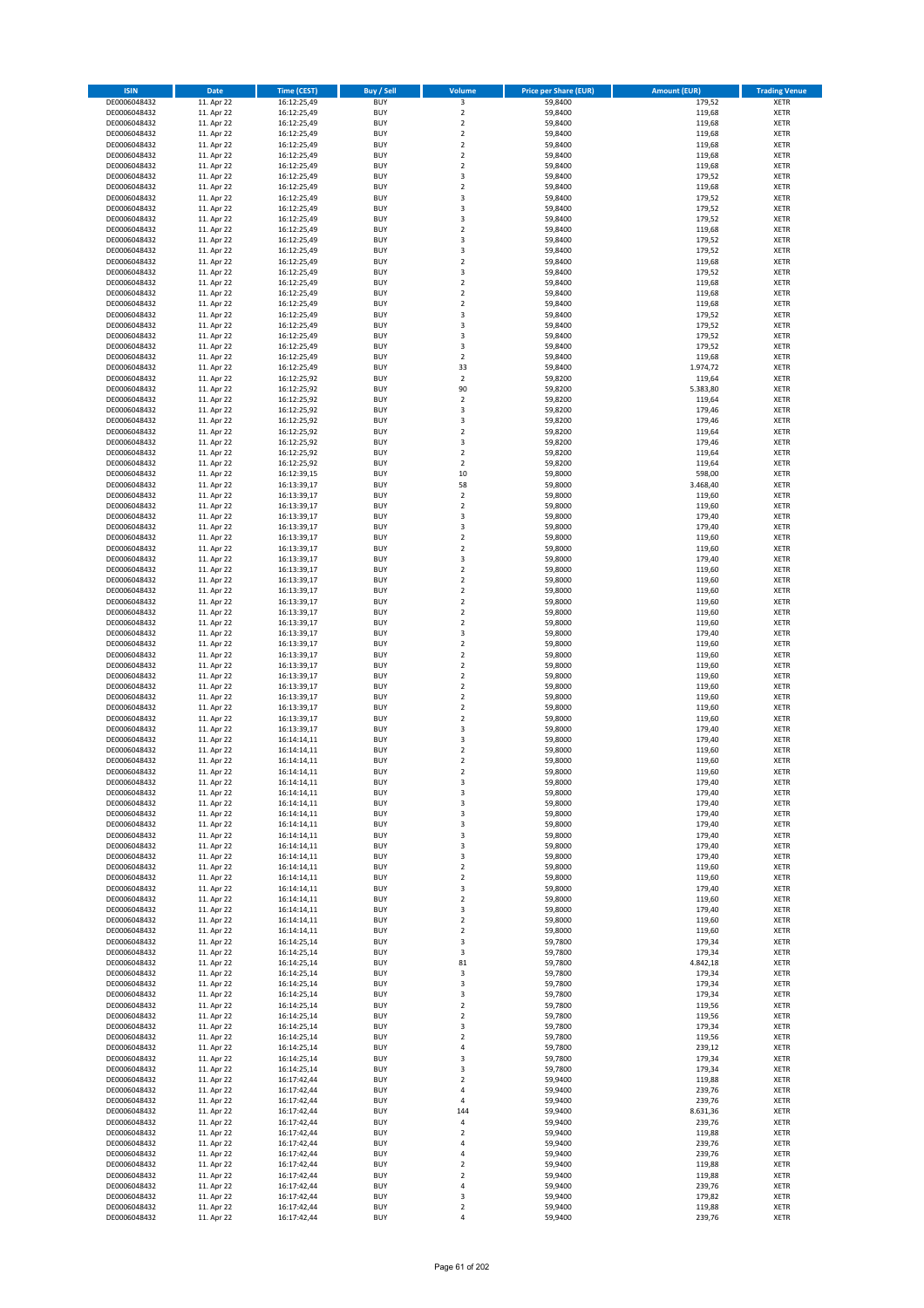| <b>ISIN</b>                  | <b>Date</b>              | Time (CEST)                | <b>Buy / Sell</b>        | Volume                                    | <b>Price per Share (EUR)</b> | Amount (EUR)     | <b>Trading Venue</b>       |
|------------------------------|--------------------------|----------------------------|--------------------------|-------------------------------------------|------------------------------|------------------|----------------------------|
| DE0006048432                 | 11. Apr 22               | 16:17:42,44                | <b>BUY</b>               | $\overline{2}$                            | 59,9400                      | 119,88           | <b>XETR</b>                |
| DE0006048432                 | 11. Apr 22               | 16:17:42,44                | <b>BUY</b>               | $\mathbf 2$                               | 59,9400                      | 119,88           | <b>XETR</b>                |
| DE0006048432                 | 11. Apr 22               | 16:17:42,44                | <b>BUY</b>               | $\mathbf 2$                               | 59.9400                      | 119,88           | <b>XETR</b>                |
| DE0006048432                 | 11. Apr 22               | 16:17:42,44                | <b>BUY</b>               | 4                                         | 59,9400                      | 239,76           | <b>XETR</b>                |
| DE0006048432<br>DE0006048432 | 11. Apr 22<br>11. Apr 22 | 16:17:42,44<br>16:17:42,44 | <b>BUY</b><br><b>BUY</b> | $\overline{4}$<br>$\overline{3}$          | 59,9400<br>59,9400           | 239,76<br>179,82 | <b>XETR</b><br><b>XETR</b> |
| DE0006048432                 | 11. Apr 22               | 16:17:42,44                | <b>BUY</b>               | $\overline{\mathbf{3}}$                   | 59.9400                      | 179,82           | <b>XETR</b>                |
| DE0006048432                 | 11. Apr 22               | 16:17:42,44                | <b>BUY</b>               | $\overline{2}$                            | 59,9400                      | 119,88           | <b>XETR</b>                |
| DE0006048432                 | 11. Apr 22               | 16:17:42,44                | <b>BUY</b>               | $\overline{2}$                            | 59,9400                      | 119,88           | <b>XETR</b>                |
| DE0006048432                 | 11. Apr 22               | 16:17:42,44                | <b>BUY</b>               | $\mathbf 2$                               | 59,9400                      | 119,88           | <b>XETR</b>                |
| DE0006048432                 | 11. Apr 22               | 16:17:42,44                | <b>BUY</b>               | $\mathbf 2$                               | 59,9400                      | 119,88           | <b>XETR</b>                |
| DE0006048432<br>DE0006048432 | 11. Apr 22<br>11. Apr 22 | 16:17:42,44<br>16:17:42,44 | <b>BUY</b><br><b>BUY</b> | $\overline{2}$<br>$\overline{3}$          | 59,9400<br>59,9400           | 119,88<br>179,82 | <b>XETR</b><br><b>XETR</b> |
| DE0006048432                 | 11. Apr 22               | 16:17:42,44                | <b>BUY</b>               | $\overline{\mathbf{3}}$                   | 59,9400                      | 179,82           | <b>XETR</b>                |
| DE0006048432                 | 11. Apr 22               | 16:17:42,44                | <b>BUY</b>               | $\overline{2}$                            | 59,9400                      | 119,88           | <b>XETR</b>                |
| DE0006048432                 | 11. Apr 22               | 16:17:48,36                | <b>BUY</b>               | 3                                         | 59,9200                      | 179,76           | <b>XETR</b>                |
| DE0006048432                 | 11. Apr 22               | 16:17:48,36                | <b>BUY</b>               | $\overline{2}$                            | 59,9200                      | 119,84           | <b>XETR</b>                |
| DE0006048432                 | 11. Apr 22               | 16:17:48,36                | <b>BUY</b>               | 3                                         | 59,9200                      | 179,76           | <b>XETR</b>                |
| DE0006048432<br>DE0006048432 | 11. Apr 22<br>11. Apr 22 | 16:17:48,36<br>16:17:48,36 | <b>BUY</b><br><b>BUY</b> | 3<br>$\overline{2}$                       | 59,9200<br>59,9200           | 179,76<br>119,84 | <b>XETR</b><br><b>XETR</b> |
| DE0006048432                 | 11. Apr 22               | 16:17:48,36                | <b>BUY</b>               | $\overline{2}$                            | 59,9200                      | 119,84           | <b>XETR</b>                |
| DE0006048432                 | 11. Apr 22               | 16:17:48,36                | <b>BUY</b>               | 3                                         | 59,9200                      | 179,76           | <b>XETR</b>                |
| DE0006048432                 | 11. Apr 22               | 16:17:48,36                | <b>BUY</b>               | 3                                         | 59,9200                      | 179,76           | <b>XETR</b>                |
| DE0006048432                 | 11. Apr 22               | 16:18:24,84                | <b>BUY</b>               | $\mathbf 2$                               | 59,9000                      | 119,80           | <b>XETR</b>                |
| DE0006048432                 | 11. Apr 22               | 16:18:24,84                | <b>BUY</b>               | 16                                        | 59,9000                      | 958,40           | <b>XETR</b>                |
| DE0006048432                 | 11. Apr 22               | 16:18:24,84                | <b>BUY</b>               | 4<br>$\overline{a}$                       | 59,9000                      | 239,60           | <b>XETR</b>                |
| DE0006048432<br>DE0006048432 | 11. Apr 22<br>11. Apr 22 | 16:18:24,84<br>16:18:24,84 | <b>BUY</b><br><b>BUY</b> | $\overline{\mathbf{3}}$                   | 59,9000<br>59,9000           | 239,60<br>179,70 | <b>XETR</b><br><b>XETR</b> |
| DE0006048432                 | 11. Apr 22               | 16:18:24,84                | <b>BUY</b>               | $\overline{\mathbf{3}}$                   | 59,9000                      | 179,70           | <b>XETR</b>                |
| DE0006048432                 | 11. Apr 22               | 16:18:24,84                | <b>BUY</b>               | $\overline{\mathbf{3}}$                   | 59,9000                      | 179,70           | <b>XETR</b>                |
| DE0006048432                 | 11. Apr 22               | 16:18:24,84                | <b>BUY</b>               | 3                                         | 59,9000                      | 179,70           | <b>XETR</b>                |
| DE0006048432                 | 11. Apr 22               | 16:18:24,84                | <b>BUY</b>               | 3                                         | 59,9000                      | 179,70           | <b>XETR</b>                |
| DE0006048432                 | 11. Apr 22               | 16:18:24,84                | <b>BUY</b>               | 3                                         | 59,9000                      | 179,70           | <b>XETR</b>                |
| DE0006048432<br>DE0006048432 | 11. Apr 22<br>11. Apr 22 | 16:18:24,84<br>16:18:24,84 | <b>BUY</b><br><b>BUY</b> | 3<br>$\overline{2}$                       | 59,9000<br>59,9000           | 179,70<br>119,80 | <b>XETR</b><br><b>XETR</b> |
| DE0006048432                 | 11. Apr 22               | 16:18:24,84                | <b>BUY</b>               | 3                                         | 59,9000                      | 179,70           | <b>XETR</b>                |
| DE0006048432                 | 11. Apr 22               | 16:18:24,84                | <b>BUY</b>               | $\overline{2}$                            | 59,9000                      | 119,80           | <b>XETR</b>                |
| DE0006048432                 | 11. Apr 22               | 16:18:24,84                | <b>BUY</b>               | 3                                         | 59,9000                      | 179,70           | <b>XETR</b>                |
| DE0006048432                 | 11. Apr 22               | 16:18:24,84                | <b>BUY</b>               | 3                                         | 59,9000                      | 179,70           | <b>XETR</b>                |
| DE0006048432                 | 11. Apr 22               | 16:18:24,84                | <b>BUY</b>               | 4                                         | 59,9000                      | 239,60           | <b>XETR</b>                |
| DE0006048432<br>DE0006048432 | 11. Apr 22<br>11. Apr 22 | 16:18:24,84                | <b>BUY</b><br><b>BUY</b> | $\overline{2}$<br>$\overline{2}$          | 59,9000<br>59,9000           | 119,80<br>119,80 | <b>XETR</b>                |
| DE0006048432                 | 11. Apr 22               | 16:18:24,84<br>16:18:24,84 | <b>BUY</b>               | 3                                         | 59,9000                      | 179,70           | <b>XETR</b><br><b>XETR</b> |
| DE0006048432                 | 11. Apr 22               | 16:18:24,84                | <b>BUY</b>               | 3                                         | 59,9000                      | 179,70           | <b>XETR</b>                |
| DE0006048432                 | 11. Apr 22               | 16:18:24,84                | <b>BUY</b>               | 102                                       | 59,9000                      | 6.109,80         | <b>XETR</b>                |
| DE0006048432                 | 11. Apr 22               | 16:18:24,86                | <b>BUY</b>               | 3                                         | 59,9000                      | 179,70           | <b>XETR</b>                |
| DE0006048432                 | 11. Apr 22               | 16:18:24,86                | <b>BUY</b>               | $\pmb{4}$                                 | 59,9000                      | 239,60           | <b>XETR</b>                |
| DE0006048432                 | 11. Apr 22               | 16:18:24,86                | <b>BUY</b>               | $\overline{\mathbf{3}}$                   | 59,9000                      | 179,70           | <b>XETR</b>                |
| DE0006048432<br>DE0006048432 | 11. Apr 22<br>11. Apr 22 | 16:19:13,66<br>16:19:13,66 | <b>BUY</b><br><b>BUY</b> | $\overline{2}$<br>4                       | 59,9000<br>59,9000           | 119,80<br>239,60 | <b>XETR</b><br><b>XETR</b> |
| DE0006048432                 | 11. Apr 22               | 16:19:13,66                | <b>BUY</b>               | 111                                       | 59,9000                      | 6.648,90         | <b>XETR</b>                |
| DE0006048432                 | 11. Apr 22               | 16:19:13,66                | <b>BUY</b>               | $\mathbf 2$                               | 59,9000                      | 119,80           | <b>XETR</b>                |
| DE0006048432                 | 11. Apr 22               | 16:19:13,66                | <b>BUY</b>               | $\overline{2}$                            | 59,9000                      | 119,80           | <b>XETR</b>                |
| DE0006048432                 | 11. Apr 22               | 16:19:13,66                | <b>BUY</b>               | 3                                         | 59,9000                      | 179,70           | <b>XETR</b>                |
| DE0006048432                 | 11. Apr 22               | 16:19:13,66                | <b>BUY</b>               | $\overline{2}$                            | 59,9000                      | 119,80           | <b>XETR</b>                |
| DE0006048432<br>DE0006048432 | 11. Apr 22<br>11. Apr 22 | 16:19:13,66<br>16:19:13,66 | <b>BUY</b><br><b>BUY</b> | $\overline{3}$<br>$\overline{a}$          | 59,9000<br>59,9000           | 179,70<br>239,60 | <b>XETR</b><br><b>XETR</b> |
| DE0006048432                 | 11. Apr 22               | 16:19:13,66                | <b>BUY</b>               | $\overline{\mathbf{3}}$                   | 59,9000                      | 179,70           | <b>XETR</b>                |
| DE0006048432                 | 11. Apr 22               | 16:19:13,66                | <b>BUY</b>               | 3                                         | 59,9000                      | 179,70           | <b>XETR</b>                |
| DE0006048432                 | 11. Apr 22               | 16:19:13,66                | <b>BUY</b>               | $\overline{2}$                            | 59,9000                      | 119,80           | <b>XETR</b>                |
| DE0006048432                 | 11. Apr 22               | 16:19:13,66                | <b>BUY</b>               | 3                                         | 59,9000                      | 179,70           | <b>XETR</b>                |
| DE0006048432                 | 11. Apr 22               | 16:19:13,66                | BUY                      | $\overline{2}$                            | 59,9000                      | 119,80           | <b>XETR</b>                |
| DE0006048432<br>DE0006048432 | 11. Apr 22               | 16:19:13,66<br>16:19:13,66 | BUY<br><b>BUY</b>        | $\overline{\mathbf{3}}$<br>$\overline{a}$ | 59,9000<br>59,9000           | 179,70<br>239,60 | <b>XETR</b><br><b>XETR</b> |
| DE0006048432                 | 11. Apr 22<br>11. Apr 22 | 16:19:13,66                | BUY                      | 2                                         | 59,9000                      | 119,80           | <b>XETR</b>                |
| DE0006048432                 | 11. Apr 22               | 16:19:13,66                | <b>BUY</b>               | 3                                         | 59,9000                      | 179,70           | <b>XETR</b>                |
| DE0006048432                 | 11. Apr 22               | 16:19:13,66                | <b>BUY</b>               | 3                                         | 59,9000                      | 179,70           | <b>XETR</b>                |
| DE0006048432                 | 11. Apr 22               | 16:19:13,66                | <b>BUY</b>               | 3                                         | 59,9000                      | 179,70           | <b>XETR</b>                |
| DE0006048432                 | 11. Apr 22               | 16:19:13,66                | <b>BUY</b>               | $\overline{2}$                            | 59,9000                      | 119,80           | <b>XETR</b>                |
| DE0006048432<br>DE0006048432 | 11. Apr 22<br>11. Apr 22 | 16:19:13,66<br>16:19:13,66 | <b>BUY</b><br><b>BUY</b> | 3<br>3                                    | 59,9000<br>59,9000           | 179,70<br>179,70 | <b>XETR</b><br><b>XETR</b> |
| DE0006048432                 | 11. Apr 22               | 16:19:13,66                | <b>BUY</b>               | 2                                         | 59,9000                      | 119,80           | <b>XETR</b>                |
| DE0006048432                 | 11. Apr 22               | 16:19:13,66                | <b>BUY</b>               | $\mathbf 2$                               | 59,9000                      | 119,80           | <b>XETR</b>                |
| DE0006048432                 | 11. Apr 22               | 16:19:13,68                | <b>BUY</b>               | $\mathbf 2$                               | 59,9000                      | 119,80           | <b>XETR</b>                |
| DE0006048432                 | 11. Apr 22               | 16:21:03,40                | <b>BUY</b>               | 4                                         | 59,9200                      | 239,68           | <b>XETR</b>                |
| DE0006048432                 | 11. Apr 22               | 16:21:03,40                | <b>BUY</b>               | 3                                         | 59,9200                      | 179,76           | <b>XETR</b>                |
| DE0006048432<br>DE0006048432 | 11. Apr 22<br>11. Apr 22 | 16:21:03,40<br>16:21:03,40 | <b>BUY</b><br><b>BUY</b> | 4<br>$\overline{4}$                       | 59,9200<br>59,9200           | 239,68<br>239,68 | <b>XETR</b><br><b>XETR</b> |
| DE0006048432                 | 11. Apr 22               | 16:21:03,40                | <b>BUY</b>               | 3                                         | 59,9200                      | 179,76           | <b>XETR</b>                |
| DE0006048432                 | 11. Apr 22               | 16:21:03,40                | <b>BUY</b>               | $\overline{a}$                            | 59,9200                      | 239,68           | <b>XETR</b>                |
| DE0006048432                 | 11. Apr 22               | 16:21:03,40                | <b>BUY</b>               | 4                                         | 59,9200                      | 239,68           | <b>XETR</b>                |
| DE0006048432                 | 11. Apr 22               | 16:21:03,40                | <b>BUY</b>               | 3                                         | 59,9200                      | 179,76           | <b>XETR</b>                |
| DE0006048432                 | 11. Apr 22               | 16:21:03,40                | <b>BUY</b>               | $\mathbf 2$                               | 59,9200                      | 119,84           | <b>XETR</b>                |
| DE0006048432<br>DE0006048432 | 11. Apr 22<br>11. Apr 22 | 16:21:03,40<br>16:21:03,40 | <b>BUY</b><br><b>BUY</b> | $\overline{4}$<br>$\overline{2}$          | 59,9200<br>59,9200           | 239,68<br>119,84 | <b>XETR</b><br><b>XETR</b> |
| DE0006048432                 | 11. Apr 22               | 16:21:23,30                | <b>BUY</b>               | 2                                         | 59,9200                      | 119,84           | <b>XETR</b>                |
| DE0006048432                 | 11. Apr 22               | 16:21:23,30                | <b>BUY</b>               | $\overline{2}$                            | 59,9200                      | 119,84           | <b>XETR</b>                |
| DE0006048432                 | 11. Apr 22               | 16:21:53,64                | <b>BUY</b>               | 6                                         | 59,9200                      | 359,52           | <b>XETR</b>                |
| DE0006048432                 | 11. Apr 22               | 16:21:53,64                | <b>BUY</b>               | $\mathbf 2$                               | 59,9200                      | 119,84           | <b>XETR</b>                |
| DE0006048432                 | 11. Apr 22               | 16:23:04,38                | <b>BUY</b>               | $\mathbf 2$                               | 59,9400                      | 119,88           | <b>XETR</b>                |
| DE0006048432                 | 11. Apr 22               | 16:23:04,38                | <b>BUY</b>               | 3<br>8                                    | 59,9400                      | 179,82<br>479,52 | <b>XETR</b>                |
| DE0006048432<br>DE0006048432 | 11. Apr 22<br>11. Apr 22 | 16:23:04,38<br>16:23:04,38 | <b>BUY</b><br><b>BUY</b> | 5                                         | 59,9400<br>59,9400           | 299,70           | <b>XETR</b><br><b>XETR</b> |
| DE0006048432                 | 11. Apr 22               | 16:23:04,38                | <b>BUY</b>               | 7                                         | 59,9400                      | 419,58           | <b>XETR</b>                |
| DE0006048432                 | 11. Apr 22               | 16:23:04,38                | <b>BUY</b>               | $\mathbf 2$                               | 59,9400                      | 119,88           | <b>XETR</b>                |
| DE0006048432                 | 11. Apr 22               | 16:23:04,38                | <b>BUY</b>               | $\mathbf 2$                               | 59,9400                      | 119,88           | <b>XETR</b>                |
| DE0006048432                 | 11. Apr 22               | 16:23:04,38                | <b>BUY</b>               | $\overline{7}$                            | 59,9400                      | 419,58           | <b>XETR</b>                |
| DE0006048432                 | 11. Apr 22               | 16:23:04,38                | <b>BUY</b>               | 3                                         | 59,9400                      | 179,82           | <b>XETR</b>                |
| DE0006048432<br>DE0006048432 | 11. Apr 22<br>11. Apr 22 | 16:23:04,38<br>16:23:04,38 | <b>BUY</b><br><b>BUY</b> | 7<br>6                                    | 59,9400<br>59,9400           | 419,58<br>359,64 | <b>XETR</b><br><b>XETR</b> |
| DE0006048432                 | 11. Apr 22               | 16:23:04,38                | <b>BUY</b>               | 4                                         | 59,9400                      | 239,76           | <b>XETR</b>                |
| DE0006048432                 | 11. Apr 22               | 16:23:04,38                | <b>BUY</b>               | 6                                         | 59,9400                      | 359,64           | <b>XETR</b>                |
| DE0006048432                 | 11. Apr 22               | 16:23:04,38                | <b>BUY</b>               | 3                                         | 59,9400                      | 179,82           | <b>XETR</b>                |
| DE0006048432                 | 11. Apr 22               | 16:23:04,38                | <b>BUY</b>               | 3                                         | 59,9400                      | 179,82           | <b>XETR</b>                |
| DE0006048432                 | 11. Apr 22               | 16:23:04,38                | <b>BUY</b>               | 2                                         | 59,9400                      | 119,88           | <b>XETR</b>                |
| DE0006048432                 | 11. Apr 22               | 16:23:04,38                | <b>BUY</b>               | $\mathbf 2$                               | 59,9400                      | 119,88           | <b>XETR</b>                |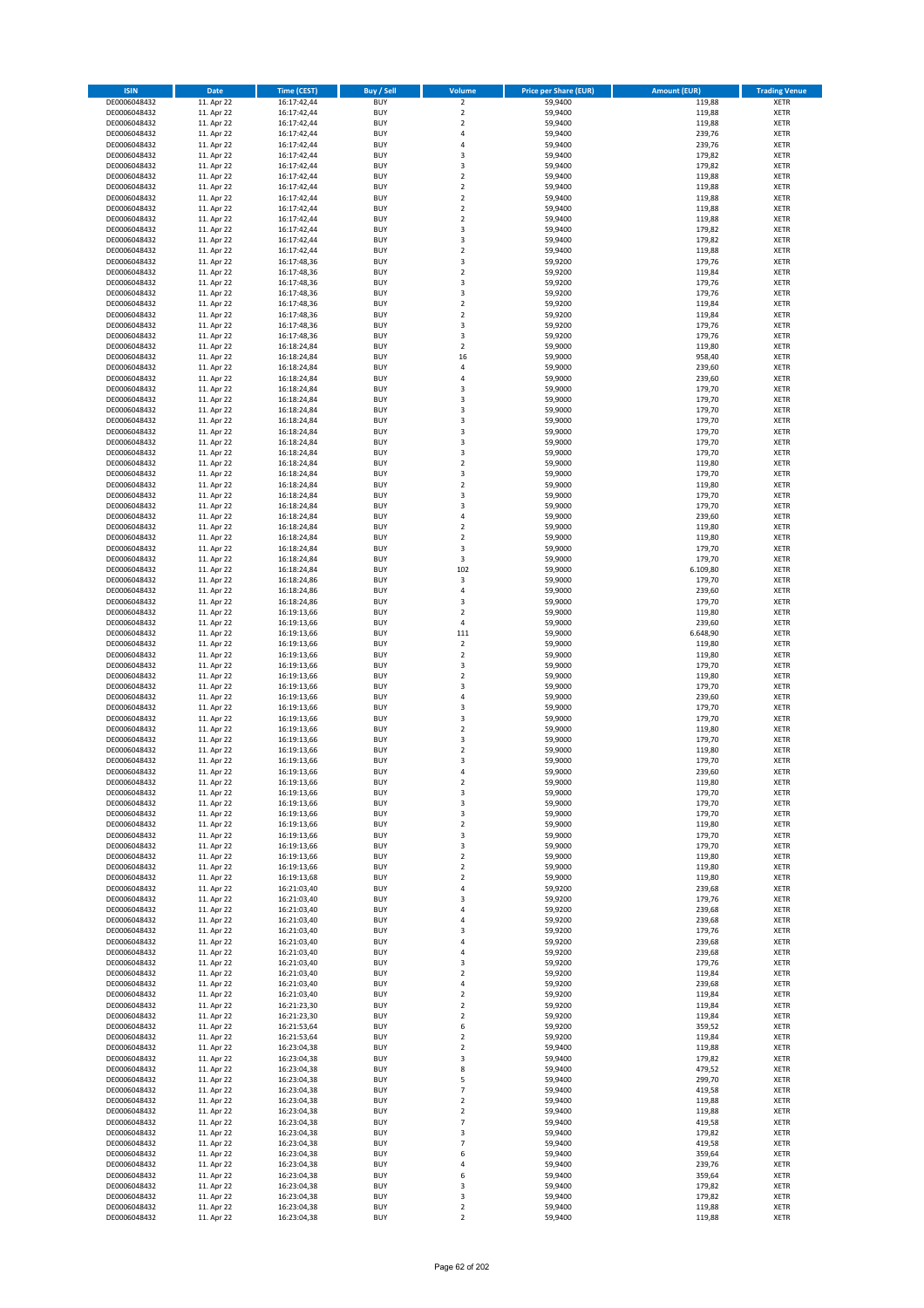| <b>ISIN</b>                  | <b>Date</b>              | <b>Time (CEST)</b>         | <b>Buy / Sell</b>        | Volume                                             | <b>Price per Share (EUR)</b> | <b>Amount (EUR)</b> | <b>Trading Venue</b>       |
|------------------------------|--------------------------|----------------------------|--------------------------|----------------------------------------------------|------------------------------|---------------------|----------------------------|
| DE0006048432                 | 11. Apr 22               | 16:23:04,38                | <b>BUY</b>               | $\overline{\mathbf{2}}$                            | 59,9400                      | 119,88              | <b>XETR</b>                |
| DE0006048432                 | 11. Apr 22               | 16:23:04,38                | <b>BUY</b>               | 8                                                  | 59,9400                      | 479,52              | <b>XETR</b>                |
| DE0006048432                 | 11. Apr 22               | 16:23:04,38                | <b>BUY</b>               | $\overline{\mathbf{3}}$                            | 59.9400                      | 179,82              | <b>XETR</b>                |
| DE0006048432                 | 11. Apr 22               | 16:23:04,38                | <b>BUY</b>               | 6                                                  | 59,9400                      | 359,64              | <b>XETR</b>                |
| DE0006048432                 | 11. Apr 22               | 16:23:04,38                | <b>BUY</b>               | $\overline{4}$                                     | 59,9400                      | 239,76              | <b>XETR</b>                |
| DE0006048432                 | 11. Apr 22               | 16:23:04,38                | <b>BUY</b>               | 5                                                  | 59,9400                      | 299,70              | <b>XETR</b>                |
| DE0006048432                 | 11. Apr 22               | 16:23:04,38                | <b>BUY</b>               | 6                                                  | 59,9400                      | 359,64              | <b>XETR</b>                |
| DE0006048432                 | 11. Apr 22               | 16:23:04,38                | <b>BUY</b>               | $\overline{2}$                                     | 59,9400                      | 119,88              | <b>XETR</b>                |
| DE0006048432                 | 11. Apr 22               | 16:23:04,40                | <b>BUY</b>               | $\overline{2}$                                     | 59,9400                      | 119,88              | <b>XETR</b>                |
| DE0006048432                 | 11. Apr 22               | 16:23:09,43                | <b>BUY</b>               | $\overline{2}$                                     | 59,9400                      | 119,88              | <b>XETR</b>                |
| DE0006048432                 | 11. Apr 22               | 16:23:09,43                | <b>BUY</b>               | 4                                                  | 59,9400                      | 239,76              | <b>XETR</b>                |
| DE0006048432                 | 11. Apr 22               | 16:23:09,43                | <b>BUY</b>               | $\overline{2}$                                     | 59,9400                      | 119,88              | <b>XETR</b>                |
| DE0006048432                 | 11. Apr 22               | 16:23:09,43                | <b>BUY</b>               | $\overline{\mathbf{3}}$<br>$\overline{\mathbf{3}}$ | 59,9400                      | 179,82              | <b>XETR</b>                |
| DE0006048432                 | 11. Apr 22<br>11. Apr 22 | 16:23:09,43                | <b>BUY</b><br><b>BUY</b> | 3                                                  | 59,9400                      | 179,82<br>179,82    | <b>XETR</b><br><b>XETR</b> |
| DE0006048432<br>DE0006048432 | 11. Apr 22               | 16:23:09,43<br>16:23:09,43 | <b>BUY</b>               | $\overline{\mathbf{2}}$                            | 59,9400<br>59,9400           | 119,88              | <b>XETR</b>                |
| DE0006048432                 | 11. Apr 22               | 16:23:09,43                | <b>BUY</b>               | $\overline{2}$                                     | 59,9400                      | 119,88              | <b>XETR</b>                |
| DE0006048432                 | 11. Apr 22               | 16:23:09,43                | <b>BUY</b>               | $\overline{\mathbf{2}}$                            | 59,9400                      | 119,88              | <b>XETR</b>                |
| DE0006048432                 | 11. Apr 22               | 16:23:09,43                | <b>BUY</b>               | 3                                                  | 59.9400                      | 179,82              | <b>XETR</b>                |
| DE0006048432                 | 11. Apr 22               | 16:23:09,43                | <b>BUY</b>               | $\overline{2}$                                     | 59,9400                      | 119,88              | <b>XETR</b>                |
| DE0006048432                 | 11. Apr 22               | 16:23:09,43                | <b>BUY</b>               | $\overline{4}$                                     | 59,9400                      | 239,76              | <b>XETR</b>                |
| DE0006048432                 | 11. Apr 22               | 16:23:16,03                | <b>BUY</b>               | 3                                                  | 59,9400                      | 179,82              | <b>XETR</b>                |
| DE0006048432                 | 11. Apr 22               | 16:23:16,03                | <b>BUY</b>               | $\overline{3}$                                     | 59,9400                      | 179,82              | <b>XETR</b>                |
| DE0006048432                 | 11. Apr 22               | 16:23:16,03                | <b>BUY</b>               | 4                                                  | 59,9400                      | 239,76              | <b>XETR</b>                |
| DE0006048432                 | 11. Apr 22               | 16:23:16,03                | <b>BUY</b>               | $\overline{\mathbf{2}}$                            | 59,9400                      | 119,88              | <b>XETR</b>                |
| DE0006048432                 | 11. Apr 22               | 16:23:16,03                | <b>BUY</b>               | 3                                                  | 59,9400                      | 179,82              | <b>XETR</b>                |
| DE0006048432                 | 11. Apr 22               | 16:23:16,03                | <b>BUY</b>               | 3                                                  | 59,9400                      | 179,82              | <b>XETR</b>                |
| DE0006048432                 | 11. Apr 22               | 16:23:16,03                | <b>BUY</b>               | $\overline{\mathbf{2}}$                            | 59,9400                      | 119,88              | <b>XETR</b>                |
| DE0006048432                 | 11. Apr 22               | 16:23:16,03                | <b>BUY</b>               | $\mathbf 2$                                        | 59,9400                      | 119,88              | <b>XETR</b>                |
| DE0006048432                 | 11. Apr 22               | 16:23:16,03                | <b>BUY</b>               | $\overline{\mathbf{2}}$                            | 59,9400                      | 119,88              | <b>XETR</b>                |
| DE0006048432                 | 11. Apr 22               | 16:23:16,03                | <b>BUY</b>               | $\mathbf 2$                                        | 59,9400                      | 119,88              | <b>XETR</b>                |
| DE0006048432                 | 11. Apr 22               | 16:23:16,03                | <b>BUY</b>               | 3                                                  | 59,9400                      | 179,82              | <b>XETR</b>                |
| DE0006048432                 | 11. Apr 22               | 16:23:16,03                | <b>BUY</b>               | $\mathbf 2$<br>$\overline{4}$                      | 59,9400                      | 119,88              | <b>XETR</b>                |
| DE0006048432                 | 11. Apr 22               | 16:23:16,03                | <b>BUY</b>               |                                                    | 59,9400                      | 239,76              | <b>XETR</b>                |
| DE0006048432<br>DE0006048432 | 11. Apr 22<br>11. Apr 22 | 16:23:16,03<br>16:23:16,03 | <b>BUY</b><br><b>BUY</b> | $\overline{\mathbf{2}}$<br>$\mathbf 2$             | 59,9400<br>59,9400           | 119,88<br>119,88    | <b>XETR</b><br><b>XETR</b> |
| DE0006048432                 | 11. Apr 22               | 16:23:16,03                | <b>BUY</b>               | $\overline{\mathbf{2}}$                            | 59,9400                      | 119,88              | <b>XETR</b>                |
| DE0006048432                 | 11. Apr 22               | 16:23:16,03                | <b>BUY</b>               | $\mathbf 2$                                        | 59,9400                      | 119,88              | <b>XETR</b>                |
| DE0006048432                 | 11. Apr 22               | 16:23:16,03                | <b>BUY</b>               | $\mathbf 2$                                        | 59,9400                      | 119,88              | <b>XETR</b>                |
| DE0006048432                 | 11. Apr 22               | 16:23:16,03                | <b>BUY</b>               | $\mathbf 2$                                        | 59,9400                      | 119,88              | <b>XETR</b>                |
| DE0006048432                 | 11. Apr 22               | 16:23:16,03                | <b>BUY</b>               | $\overline{a}$                                     | 59,9400                      | 239,76              | <b>XETR</b>                |
| DE0006048432                 | 11. Apr 22               | 16:23:16,03                | <b>BUY</b>               | 3                                                  | 59,9400                      | 179,82              | <b>XETR</b>                |
| DE0006048432                 | 11. Apr 22               | 16:23:16,03                | <b>BUY</b>               | $\mathbf 2$                                        | 59,9400                      | 119,88              | <b>XETR</b>                |
| DE0006048432                 | 11. Apr 22               | 16:23:16,03                | <b>BUY</b>               | 3                                                  | 59,9400                      | 179,82              | <b>XETR</b>                |
| DE0006048432                 | 11. Apr 22               | 16:24:01,69                | <b>BUY</b>               | $\mathbf 2$                                        | 60,0000                      | 120,00              | <b>XETR</b>                |
| DE0006048432                 | 11. Apr 22               | 16:24:24,61                | <b>BUY</b>               | 224                                                | 60,0600                      | 13.453,44           | <b>XETR</b>                |
| DE0006048432                 | 11. Apr 22               | 16:24:53,96                | <b>BUY</b>               | 3                                                  | 60,0600                      | 180,18              | <b>XETR</b>                |
| DE0006048432                 | 11. Apr 22               | 16:24:53,96                | <b>BUY</b>               | $\overline{a}$                                     | 60,0600                      | 240,24              | <b>XETR</b>                |
| DE0006048432                 | 11. Apr 22               | 16:24:53,96                | <b>BUY</b>               | $\overline{2}$                                     | 60,0600                      | 120,12              | <b>XETR</b>                |
| DE0006048432                 | 11. Apr 22               | 16:24:53,96                | <b>BUY</b>               | $\overline{a}$                                     | 60,0600                      | 240,24              | <b>XETR</b>                |
| DE0006048432                 | 11. Apr 22               | 16:24:53,96                | <b>BUY</b>               | $\overline{a}$                                     | 60,0600                      | 240,24              | <b>XETR</b>                |
| DE0006048432                 | 11. Apr 22               | 16:24:53,96                | <b>BUY</b>               | $\overline{3}$                                     | 60,0600                      | 180,18              | <b>XETR</b>                |
| DE0006048432                 | 11. Apr 22               | 16:24:53,96                | <b>BUY</b><br><b>BUY</b> | $\overline{\mathbf{3}}$<br>3                       | 60,0600                      | 180,18<br>180,18    | <b>XETR</b>                |
| DE0006048432<br>DE0006048432 | 11. Apr 22<br>11. Apr 22 | 16:24:53,96<br>16:24:53,96 | <b>BUY</b>               | 5                                                  | 60,0600<br>60,0600           | 300,30              | <b>XETR</b><br><b>XETR</b> |
| DE0006048432                 | 11. Apr 22               | 16:24:53,96                | <b>BUY</b>               | $\overline{3}$                                     | 60,0600                      | 180,18              | <b>XETR</b>                |
| DE0006048432                 | 11. Apr 22               | 16:24:53,96                | <b>BUY</b>               | $\overline{3}$                                     | 60,0600                      | 180,18              | <b>XETR</b>                |
| DE0006048432                 | 11. Apr 22               | 16:24:53,96                | <b>BUY</b>               | $\overline{2}$                                     | 60,0600                      | 120,12              | <b>XETR</b>                |
| DE0006048432                 | 11. Apr 22               | 16:24:53,96                | <b>BUY</b>               | $\overline{a}$                                     | 60,0600                      | 240,24              | <b>XETR</b>                |
| DE0006048432                 | 11. Apr 22               | 16:24:53,96                | <b>BUY</b>               | $\overline{\mathbf{3}}$                            | 60,0600                      | 180,18              | <b>XETR</b>                |
| DE0006048432                 | 11. Apr 22               | 16:24:53,96                | <b>BUY</b>               | 5                                                  | 60,0600                      | 300,30              | <b>XETR</b>                |
| DE0006048432                 | 11. Apr 22               | 16:24:53,96                | BUY                      | $\overline{\mathbf{3}}$                            | 60,0600                      | 180,18              | <b>XETR</b>                |
| DE0006048432                 | 11. Apr 22               | 16:24:53,96                | BUY                      | $\overline{\mathbf{3}}$                            | 60,0600                      | 180,18              | <b>XETR</b>                |
| DE0006048432                 | 11. Apr 22               | 16:24:53,96                | <b>BUY</b>               | $\overline{3}$                                     | 60,0600                      | 180,18              | <b>XETR</b>                |
| DE0006048432                 | 11. Apr 22               | 16:24:53,96                | <b>BUY</b>               | 2                                                  | 60,0600                      | 120,12              | <b>XETR</b>                |
| DE0006048432                 | 11. Apr 22               | 16:24:53,96                | <b>BUY</b>               | 3                                                  | 60,0600                      | 180,18              | <b>XETR</b>                |
| DE0006048432                 | 11. Apr 22               | 16:24:53,99                | <b>BUY</b>               | 3                                                  | 60,0600                      | 180,18              | <b>XETR</b>                |
| DE0006048432                 | 11. Apr 22               | 16:24:53,99                | <b>BUY</b>               | $\mathbf 2$                                        | 60,0600                      | 120,12              | <b>XETR</b>                |
| DE0006048432                 | 11. Apr 22               | 16:24:53,99                | <b>BUY</b>               | $\overline{2}$                                     | 60,0600                      | 120,12              | <b>XETR</b>                |
| DE0006048432                 | 11. Apr 22               | 16:24:54,00                | <b>BUY</b>               | $\mathbf 2$                                        | 60,0600                      | 120,12              | <b>XETR</b>                |
| DE0006048432                 | 11. Apr 22               | 16:24:54,00                | <b>BUY</b>               | 2                                                  | 60,0600                      | 120,12              | <b>XETR</b>                |
| DE0006048432                 | 11. Apr 22               | 16:25:00,70                | <b>BUY</b>               | 4                                                  | 60,0600                      | 240,24              | <b>XETR</b>                |
| DE0006048432                 | 11. Apr 22               | 16:25:13,70                | <b>BUY</b>               | 3                                                  | 60,0000                      | 180,00              | <b>XETR</b>                |
| DE0006048432<br>DE0006048432 | 11. Apr 22<br>11. Apr 22 | 16:25:13,70                | <b>BUY</b><br><b>BUY</b> | 3<br>$\mathbf 2$                                   | 60,0200<br>60,0200           | 180,06<br>120,04    | <b>XETR</b><br><b>XETR</b> |
| DE0006048432                 | 11. Apr 22               | 16:25:13,70<br>16:25:13,70 | <b>BUY</b>               | 3                                                  | 60,0200                      | 180,06              | <b>XETR</b>                |
| DE0006048432                 | 11. Apr 22               | 16:25:13,70                | <b>BUY</b>               | 4                                                  | 60,0200                      | 240,08              | <b>XETR</b>                |
| DE0006048432                 | 11. Apr 22               | 16:25:13,70                | <b>BUY</b>               | 4                                                  | 60,0200                      | 240,08              | <b>XETR</b>                |
| DE0006048432                 | 11. Apr 22               | 16:25:13,70                | <b>BUY</b>               | 440                                                | 60,0400                      | 26.417,60           | <b>XETR</b>                |
| DE0006048432                 | 11. Apr 22               | 16:25:13,70                | <b>BUY</b>               | $\pmb{4}$                                          | 60,0000                      | 240,00              | <b>XETR</b>                |
| DE0006048432                 | 11. Apr 22               | 16:25:13,70                | <b>BUY</b>               | $\mathbf 2$                                        | 60,0000                      | 120,00              | <b>XETR</b>                |
| DE0006048432                 | 11. Apr 22               | 16:25:13,70                | <b>BUY</b>               | $\mathbf 2$                                        | 60,0200                      | 120,04              | <b>XETR</b>                |
| DE0006048432                 | 11. Apr 22               | 16:25:13,70                | <b>BUY</b>               | $\mathbf 2$                                        | 60,0200                      | 120,04              | <b>XETR</b>                |
| DE0006048432                 | 11. Apr 22               | 16:25:13,70                | <b>BUY</b>               | 3                                                  | 60,0200                      | 180,06              | <b>XETR</b>                |
| DE0006048432                 | 11. Apr 22               | 16:25:13,70                | <b>BUY</b>               | $\overline{2}$                                     | 60,0200                      | 120,04              | <b>XETR</b>                |
| DE0006048432                 | 11. Apr 22               | 16:25:13,70                | <b>BUY</b>               | $\mathbf 2$                                        | 60,0200                      | 120,04              | <b>XETR</b>                |
| DE0006048432                 | 11. Apr 22               | 16:25:13,70                | <b>BUY</b>               | 5                                                  | 60,0200                      | 300,10              | <b>XETR</b>                |
| DE0006048432                 | 11. Apr 22               | 16:25:13,70                | <b>BUY</b>               | 4                                                  | 60,0400                      | 240,16              | <b>XETR</b>                |
| DE0006048432                 | 11. Apr 22               | 16:25:13,70                | <b>BUY</b>               | $\overline{4}$                                     | 60,0400                      | 240,16              | <b>XETR</b>                |
| DE0006048432                 | 11. Apr 22               | 16:25:13,70                | <b>BUY</b>               | 3                                                  | 60,0400                      | 180,12              | <b>XETR</b>                |
| DE0006048432                 | 11. Apr 22               | 16:25:13,70                | <b>BUY</b>               | $\overline{2}$                                     | 60,0000                      | 120,00              | <b>XETR</b>                |
| DE0006048432                 | 11. Apr 22               | 16:25:13,70                | <b>BUY</b>               | $\overline{4}$                                     | 60,0000                      | 240,00              | <b>XETR</b>                |
| DE0006048432                 | 11. Apr 22               | 16:25:13,70                | <b>BUY</b>               | $\mathbf 2$                                        | 60,0000                      | 120,00              | <b>XETR</b>                |
| DE0006048432                 | 11. Apr 22               | 16:25:13,70                | <b>BUY</b>               | 3                                                  | 60,0200                      | 180,06              | <b>XETR</b>                |
| DE0006048432                 | 11. Apr 22               | 16:25:13,70                | <b>BUY</b><br><b>BUY</b> | $\mathbf 2$                                        | 60,0200<br>60,0200           | 120,04              | <b>XETR</b><br><b>XETR</b> |
| DE0006048432<br>DE0006048432 | 11. Apr 22<br>11. Apr 22 | 16:25:13,70<br>16:25:13,70 | <b>BUY</b>               | $\mathbf 2$<br>$\mathbf 2$                         | 60,0200                      | 120,04<br>120,04    | <b>XETR</b>                |
| DE0006048432                 | 11. Apr 22               | 16:25:13,70                | <b>BUY</b>               | $\overline{\mathbf{3}}$                            | 60,0400                      | 180,12              | <b>XETR</b>                |
| DE0006048432                 | 11. Apr 22               | 16:25:13,70                | <b>BUY</b>               | 5                                                  | 60,0400                      | 300,20              | <b>XETR</b>                |
| DE0006048432                 | 11. Apr 22               | 16:25:13,70                | <b>BUY</b>               | 3                                                  | 60,0400                      | 180,12              | <b>XETR</b>                |
| DE0006048432                 | 11. Apr 22               | 16:25:13,70                | <b>BUY</b>               | $\overline{2}$                                     | 60,0000                      | 120,00              | <b>XETR</b>                |
| DE0006048432                 | 11. Apr 22               | 16:25:13,70                | <b>BUY</b>               | 5                                                  | 60,0000                      | 300,00              | <b>XETR</b>                |
| DE0006048432                 | 11. Apr 22               | 16:25:13,70                | <b>BUY</b>               | 2                                                  | 60,0200                      | 120,04              | <b>XETR</b>                |
| DE0006048432                 | 11. Apr 22               | 16:25:13,70                | <b>BUY</b>               | 3                                                  | 60,0200                      | 180,06              | <b>XETR</b>                |
| DE0006048432                 | 11. Apr 22               | 16:25:13,70                | <b>BUY</b>               | 4                                                  | 60,0200                      | 240,08              | <b>XETR</b>                |
| DE0006048432                 | 11. Apr 22               | 16:25:13,70                | <b>BUY</b>               | $\mathbf 2$                                        | 60,0200                      | 120,04              | <b>XETR</b>                |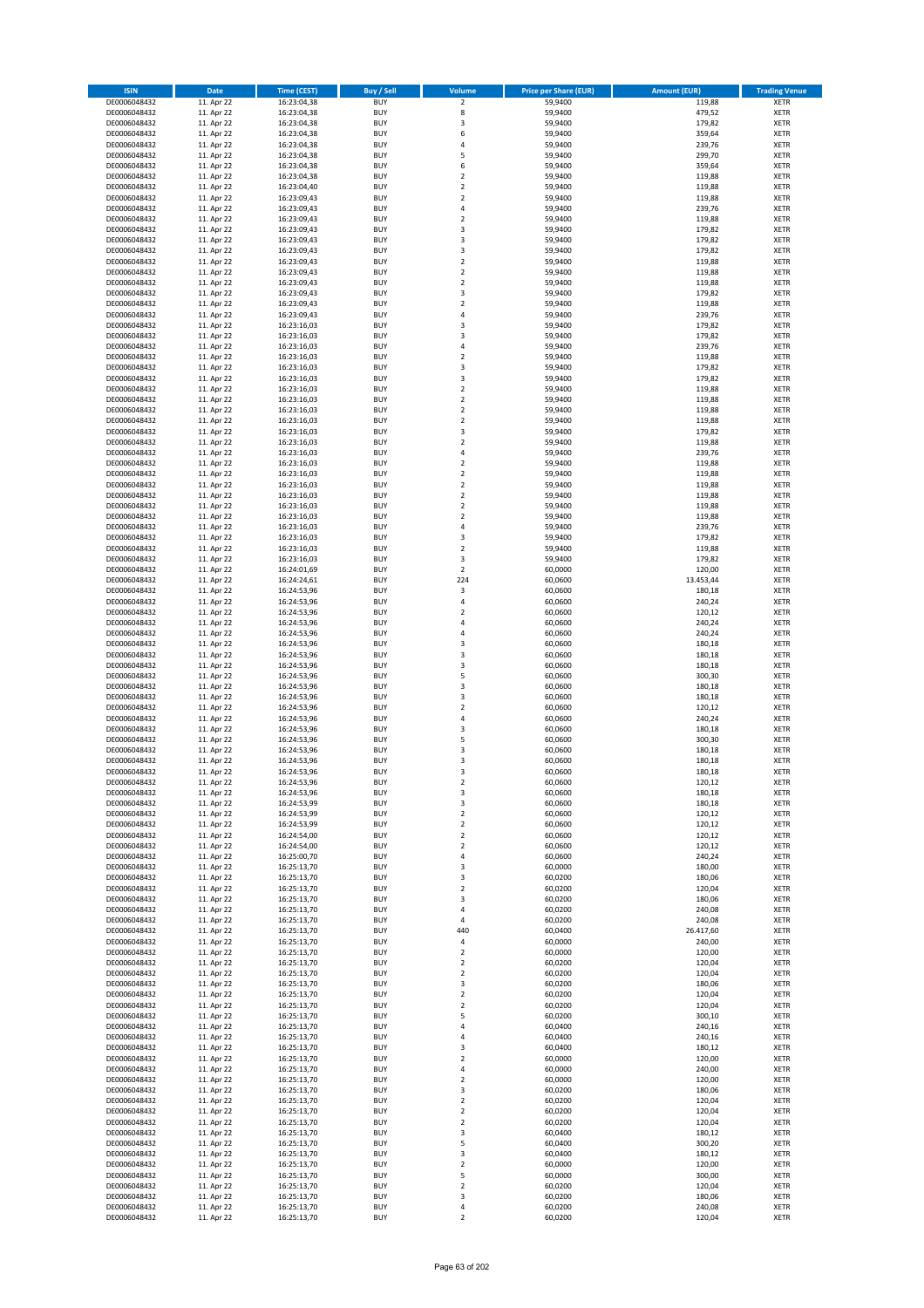| <b>ISIN</b>                  | <b>Date</b>              | <b>Time (CEST)</b>         | <b>Buy / Sell</b>        | Volume                                    | <b>Price per Share (EUR)</b> | Amount (EUR)       | <b>Trading Venue</b>       |
|------------------------------|--------------------------|----------------------------|--------------------------|-------------------------------------------|------------------------------|--------------------|----------------------------|
| DE0006048432                 | 11. Apr 22               | 16:25:13,70                | <b>BUY</b>               | $\mathbf 2$                               | 60,0200                      | 120,04             | <b>XETR</b>                |
| DE0006048432                 | 11. Apr 22               | 16:25:13,70                | <b>BUY</b>               | 4                                         | 60,0200                      | 240,08             | <b>XETR</b>                |
| DE0006048432                 | 11. Apr 22               | 16:25:13,70                | <b>BUY</b>               | 5                                         | 60,0400                      | 300,20             | <b>XETR</b>                |
| DE0006048432                 | 11. Apr 22               | 16:25:14,56                | <b>BUY</b>               | 4                                         | 59,9600                      | 239,84             | <b>XETR</b>                |
| DE0006048432                 | 11. Apr 22               | 16:25:14,56                | <b>BUY</b>               | $\overline{4}$                            | 59,9600                      | 239,84             | <b>XETR</b>                |
| DE0006048432                 | 11. Apr 22               | 16:25:14,56                | <b>BUY</b>               | $\overline{3}$                            | 59,9600                      | 179,88             | <b>XETR</b>                |
| DE0006048432                 | 11. Apr 22               | 16:25:14,56                | <b>BUY</b>               | $\overline{a}$                            | 59,9600                      | 239,84             | <b>XETR</b>                |
| DE0006048432                 | 11. Apr 22               | 16:25:14,56                | <b>BUY</b>               | 4<br>$\overline{\phantom{a}}$             | 59,9600                      | 239,84             | <b>XETR</b>                |
| DE0006048432<br>DE0006048432 | 11. Apr 22<br>11. Apr 22 | 16:25:14,56                | BUY<br><b>BUY</b>        | $\overline{4}$                            | 59,9600<br>59,9600           | 119,92<br>239,84   | <b>XETR</b>                |
| DE0006048432                 | 11. Apr 22               | 16:25:14,56<br>16:25:14,56 | <b>BUY</b>               | 5                                         | 59,9600                      | 299,80             | <b>XETR</b><br><b>XETR</b> |
| DE0006048432                 | 11. Apr 22               | 16:25:21,65                | <b>BUY</b>               | $\overline{\mathbf{3}}$                   | 59,9800                      | 179,94             | <b>XETR</b>                |
| DE0006048432                 | 11. Apr 22               | 16:25:21,65                | <b>BUY</b>               | $\overline{2}$                            | 59,9800                      | 119,96             | <b>XETR</b>                |
| DE0006048432                 | 11. Apr 22               | 16:25:21,65                | <b>BUY</b>               | $\overline{a}$                            | 59,9800                      | 239,92             | <b>XETR</b>                |
| DE0006048432                 | 11. Apr 22               | 16:25:21,65                | <b>BUY</b>               | $\overline{2}$                            | 59,9800                      | 119,96             | <b>XETR</b>                |
| DE0006048432                 | 11. Apr 22               | 16:25:21,65                | BUY                      | $\overline{a}$                            | 59,9800                      | 239,92             | <b>XETR</b>                |
| DE0006048432                 | 11. Apr 22               | 16:25:21,65                | <b>BUY</b>               | $\overline{2}$                            | 59,9800                      | 119,96             | <b>XETR</b>                |
| DE0006048432                 | 11. Apr 22               | 16:25:21,65                | <b>BUY</b>               | $\overline{2}$                            | 59,9800                      | 119,96             | <b>XETR</b>                |
| DE0006048432                 | 11. Apr 22               | 16:25:21,65                | <b>BUY</b>               | $\overline{2}$                            | 59.9800                      | 119,96             | <b>XETR</b>                |
| DE0006048432                 | 11. Apr 22               | 16:25:21,65                | <b>BUY</b>               | $\overline{2}$                            | 59,9800                      | 119,96             | <b>XETR</b>                |
| DE0006048432                 | 11. Apr 22               | 16:25:21,65                | <b>BUY</b>               | $\overline{2}$                            | 59,9800                      | 119,96             | <b>XETR</b>                |
| DE0006048432                 | 11. Apr 22               | 16:25:21,65                | <b>BUY</b><br><b>BUY</b> | $\mathbf 2$<br>$\overline{a}$             | 59,9800                      | 119,96             | <b>XETR</b><br><b>XETR</b> |
| DE0006048432<br>DE0006048432 | 11. Apr 22<br>11. Apr 22 | 16:25:21,65<br>16:25:21,65 | <b>BUY</b>               | $\overline{2}$                            | 59,9800<br>59,9800           | 239,92<br>119,96   | <b>XETR</b>                |
| DE0006048432                 | 11. Apr 22               | 16:25:21,65                | <b>BUY</b>               | $\overline{\mathbf{3}}$                   | 59,9800                      | 179,94             | <b>XETR</b>                |
| DE0006048432                 | 11. Apr 22               | 16:25:21,65                | <b>BUY</b>               | 4                                         | 59,9800                      | 239,92             | <b>XETR</b>                |
| DE0006048432                 | 11. Apr 22               | 16:25:21,65                | <b>BUY</b>               | 3                                         | 59,9800                      | 179,94             | <b>XETR</b>                |
| DE0006048432                 | 11. Apr 22               | 16:25:21,65                | <b>BUY</b>               | $\overline{2}$                            | 59,9800                      | 119,96             | <b>XETR</b>                |
| DE0006048432                 | 11. Apr 22               | 16:25:21,65                | <b>BUY</b>               | 3                                         | 59,9800                      | 179,94             | <b>XETR</b>                |
| DE0006048432                 | 11. Apr 22               | 16:25:21,65                | <b>BUY</b>               | $\overline{2}$                            | 59,9800                      | 119,96             | <b>XETR</b>                |
| DE0006048432                 | 11. Apr 22               | 16:25:21,66                | <b>BUY</b>               | $\mathbf 2$                               | 59,9800                      | 119,96             | <b>XETR</b>                |
| DE0006048432                 | 11. Apr 22               | 16:25:22,75                | <b>BUY</b>               | $\mathbf 2$                               | 59,9800                      | 119,96             | <b>XETR</b>                |
| DE0006048432                 | 11. Apr 22               | 16:25:22,76                | <b>BUY</b>               | 4                                         | 59,9800                      | 239,92             | <b>XETR</b>                |
| DE0006048432                 | 11. Apr 22               | 16:26:16,25                | <b>BUY</b>               | $\overline{a}$                            | 59,9800                      | 239,92             | <b>XETR</b>                |
| DE0006048432                 | 11. Apr 22               | 16:26:16,25                | <b>BUY</b>               | $\overline{2}$                            | 59,9800                      | 119,96             | <b>XETR</b>                |
| DE0006048432                 | 11. Apr 22<br>11. Apr 22 | 16:26:16,25<br>16:26:16,25 | <b>BUY</b><br><b>BUY</b> | $\mathbf 2$<br>$\overline{2}$             | 59,9800                      | 119,96             | <b>XETR</b>                |
| DE0006048432<br>DE0006048432 | 11. Apr 22               | 16:26:16,25                | <b>BUY</b>               | $\mathbf 2$                               | 59,9800<br>59,9800           | 119,96<br>119,96   | <b>XETR</b><br><b>XETR</b> |
| DE0006048432                 | 11. Apr 22               | 16:26:16,25                | <b>BUY</b>               | 4                                         | 59,9800                      | 239,92             | <b>XETR</b>                |
| DE0006048432                 | 11. Apr 22               | 16:26:16,25                | <b>BUY</b>               | $\overline{\mathbf{c}}$                   | 59,9800                      | 119,96             | <b>XETR</b>                |
| DE0006048432                 | 11. Apr 22               | 16:26:16,25                | <b>BUY</b>               | $\overline{2}$                            | 59,9800                      | 119,96             | <b>XETR</b>                |
| DE0006048432                 | 11. Apr 22               | 16:26:16,25                | <b>BUY</b>               | $\overline{2}$                            | 59,9800                      | 119,96             | <b>XETR</b>                |
| DE0006048432                 | 11. Apr 22               | 16:26:16,25                | <b>BUY</b>               | 4                                         | 59,9800                      | 239,92             | <b>XETR</b>                |
| DE0006048432                 | 11. Apr 22               | 16:26:16,25                | <b>BUY</b>               | 4                                         | 59,9800                      | 239,92             | <b>XETR</b>                |
| DE0006048432                 | 11. Apr 22               | 16:26:16,25                | <b>BUY</b>               | $\overline{2}$                            | 59,9800                      | 119,96             | <b>XETR</b>                |
| DE0006048432                 | 11. Apr 22               | 16:26:16,25                | <b>BUY</b>               | $\overline{2}$                            | 59,9800                      | 119,96             | <b>XETR</b>                |
| DE0006048432                 | 11. Apr 22               | 16:26:16,25                | <b>BUY</b>               | $\overline{2}$                            | 59,9800                      | 119,96             | <b>XETR</b>                |
| DE0006048432                 | 11. Apr 22               | 16:26:16,25                | <b>BUY</b>               | $\overline{a}$                            | 59,9800                      | 239,92             | <b>XETR</b>                |
| DE0006048432                 | 11. Apr 22               | 16:26:16,25                | <b>BUY</b>               | $\overline{4}$                            | 59,9800                      | 239,92             | <b>XETR</b>                |
| DE0006048432                 | 11. Apr 22               | 16:26:16,25                | <b>BUY</b>               | $\overline{2}$<br>$\overline{\mathbf{3}}$ | 59,9800                      | 119,96<br>179,94   | <b>XETR</b>                |
| DE0006048432<br>DE0006048432 | 11. Apr 22<br>11. Apr 22 | 16:26:16,25<br>16:26:16,27 | <b>BUY</b><br><b>BUY</b> | $\overline{3}$                            | 59,9800<br>59,9800           | 179,94             | <b>XETR</b><br><b>XETR</b> |
| DE0006048432                 | 11. Apr 22               | 16:26:19,95                | <b>BUY</b>               | $\overline{2}$                            | 59,9800                      | 119,96             | <b>XETR</b>                |
| DE0006048432                 | 11. Apr 22               | 16:26:19,95                | <b>BUY</b>               | $\mathbf 2$                               | 59,9800                      | 119,96             | <b>XETR</b>                |
| DE0006048432                 | 11. Apr 22               | 16:26:19,95                | <b>BUY</b>               | $\overline{2}$                            | 59,9800                      | 119,96             | <b>XETR</b>                |
| DE0006048432                 | 11. Apr 22               | 16:26:19,95                | <b>BUY</b>               | $\overline{2}$                            | 59,9800                      | 119,96             | <b>XETR</b>                |
| DE0006048432                 | 11. Apr 22               | 16:26:19,95                | <b>BUY</b>               | $\overline{2}$                            | 59,9800                      | 119,96             | <b>XETR</b>                |
| DE0006048432                 | 11. Apr 22               | 16:26:19,95                | <b>BUY</b>               | 4                                         | 59,9800                      | 239,92             | <b>XETR</b>                |
| DE0006048432                 | 11. Apr 22               | 16:26:19,95                | <b>BUY</b>               | $\overline{2}$                            | 59,9800                      | 119,96             | <b>XETR</b>                |
| DE0006048432                 | 11. Apr 22               | 16:26:19,95                | <b>BUY</b>               | 3                                         | 59,9800                      | 179,94             | <b>XETR</b>                |
| DE0006048432                 | 11. Apr 22               | 16:26:43,02                | <b>BUY</b>               | $\mathbf 2$                               | 59,9600                      | 119,92             | <b>XETR</b>                |
| DE0006048432                 | 11. Apr 22               | 16:26:43,02                | BUY                      | 144                                       | 59,9600                      | 8.634,24           | <b>XETR</b>                |
| DE0006048432                 | 11. Apr 22               | 16:26:43,02                | BUY<br><b>BUY</b>        | $\mathbf 2$<br>$\overline{2}$             | 59,9600                      | 119,92             | <b>XETR</b>                |
| DE0006048432<br>DE0006048432 | 11. Apr 22<br>11. Apr 22 | 16:26:43,02<br>16:26:43,02 | BUY                      | 2                                         | 59,9600<br>59,9600           | 119,92             | <b>XETR</b><br><b>XETR</b> |
| DE0006048432                 | 11. Apr 22               | 16:26:43,02                | <b>BUY</b>               | 3                                         | 59,9600                      | 119,92<br>179,88   | <b>XETR</b>                |
| DE0006048432                 | 11. Apr 22               | 16:26:43,02                | <b>BUY</b>               | 3                                         | 59,9600                      | 179,88             | <b>XETR</b>                |
| DE0006048432                 | 11. Apr 22               | 16:26:43,02                | <b>BUY</b>               | $\mathbf 2$                               | 59,9600                      | 119,92             | <b>XETR</b>                |
| DE0006048432                 | 11. Apr 22               | 16:26:43,02                | <b>BUY</b>               | $\overline{2}$                            | 59,9600                      | 119,92             | <b>XETR</b>                |
| DE0006048432                 | 11. Apr 22               | 16:26:43,02                | <b>BUY</b>               | $\mathbf 2$                               | 59,9600                      | 119,92             | <b>XETR</b>                |
| DE0006048432                 | 11. Apr 22               | 16:26:43,02                | <b>BUY</b>               | 3                                         | 59,9600                      | 179,88             | <b>XETR</b>                |
| DE0006048432                 | 11. Apr 22               | 16:26:43,02                | <b>BUY</b>               | 3                                         | 59,9600                      | 179,88             | <b>XETR</b>                |
| DE0006048432                 | 11. Apr 22               | 16:26:43,02                | <b>BUY</b>               | 3                                         | 59,9600                      | 179,88             | <b>XETR</b>                |
| DE0006048432                 | 11. Apr 22               | 16:26:43,02                | <b>BUY</b>               | $\mathbf 2$                               | 59,9600                      | 119,92             | <b>XETR</b>                |
| DE0006048432<br>DE0006048432 | 11. Apr 22<br>11. Apr 22 | 16:27:02,78<br>16:27:02,78 | <b>BUY</b><br><b>BUY</b> | 4<br>$\overline{4}$                       | 59,9600<br>59.9600           | 239,84<br>239,84   | <b>XETR</b><br><b>XETR</b> |
| DE0006048432                 | 11. Apr 22               | 16:27:02,78                | <b>BUY</b>               | 3                                         | 59,9600                      | 179,88             | <b>XETR</b>                |
| DE0006048432                 | 11. Apr 22               | 16:27:02,78                | <b>BUY</b>               | 4                                         | 59,9600                      | 239,84             | <b>XETR</b>                |
| DE0006048432                 | 11. Apr 22               | 16:27:39,70                | <b>BUY</b>               | 117                                       | 59,9400                      | 7.012,98           | <b>XETR</b>                |
| DE0006048432                 | 11. Apr 22               | 16:27:39,70                | <b>BUY</b>               | $\mathbf 2$                               | 59,9400                      | 119,88             | <b>XETR</b>                |
| DE0006048432                 | 11. Apr 22               | 16:27:39,70                | <b>BUY</b>               | $\mathbf 2$                               | 59,9400                      | 119,88             | <b>XETR</b>                |
| DE0006048432                 | 11. Apr 22               | 16:27:39,70                | <b>BUY</b>               | 3                                         | 59,9400                      | 179,82             | <b>XETR</b>                |
| DE0006048432                 | 11. Apr 22               | 16:27:39,70                | <b>BUY</b>               | 4                                         | 59,9400                      | 239,76             | <b>XETR</b>                |
| DE0006048432                 | 11. Apr 22               | 16:27:39,70                | <b>BUY</b>               | $\mathbf 2$                               | 59,9400                      | 119,88             | <b>XETR</b>                |
| DE0006048432                 | 11. Apr 22               | 16:27:39,70                | <b>BUY</b>               | $\overline{\mathbf{3}}$                   | 59,9400                      | 179,82             | <b>XETR</b>                |
| DE0006048432                 | 11. Apr 22               | 16:27:39,70                | <b>BUY</b><br><b>BUY</b> | 4<br>4                                    | 59,9400                      | 239,76             | <b>XETR</b><br><b>XETR</b> |
| DE0006048432<br>DE0006048432 | 11. Apr 22<br>11. Apr 22 | 16:27:39,70<br>16:27:39,70 | <b>BUY</b>               | $\overline{\mathbf{3}}$                   | 59,9400<br>59,9400           | 239,76<br>179,82   | <b>XETR</b>                |
| DE0006048432                 | 11. Apr 22               | 16:27:39,70                | <b>BUY</b>               | $\overline{2}$                            | 59,9400                      | 119,88             | <b>XETR</b>                |
| DE0006048432                 | 11. Apr 22               | 16:27:39,70                | <b>BUY</b>               | 3                                         | 59,9400                      | 179,82             | <b>XETR</b>                |
| DE0006048432                 | 11. Apr 22               | 16:27:39,70                | <b>BUY</b>               | $\overline{2}$                            | 59,9400                      | 119,88             | <b>XETR</b>                |
| DE0006048432                 | 11. Apr 22               | 16:27:39,70                | <b>BUY</b>               | 6                                         | 59,9400                      | 359,64             | <b>XETR</b>                |
| DE0006048432                 | 11. Apr 22               | 16:27:39,70                | <b>BUY</b>               | $\mathbf 2$                               | 59,9400                      | 119,88             | <b>XETR</b>                |
| DE0006048432                 | 11. Apr 22               | 16:27:39,70                | <b>BUY</b>               | $\overline{2}$                            | 59,9400                      | 119,88             | <b>XETR</b>                |
| DE0006048432                 | 11. Apr 22               | 16:27:39,70                | <b>BUY</b>               | 3                                         | 59,9400                      | 179,82             | <b>XETR</b>                |
| DE0006048432                 | 11. Apr 22               | 16:27:39,70                | <b>BUY</b>               | $\mathbf 2$                               | 59,9400                      | 119,88             | <b>XETR</b>                |
| DE0006048432                 | 11. Apr 22               | 16:27:39,70                | <b>BUY</b>               | 3                                         | 59,9400                      | 179,82             | <b>XETR</b>                |
| DE0006048432                 | 11. Apr 22               | 16:27:39,70                | <b>BUY</b>               | 3                                         | 59,9400                      | 179,82             | <b>XETR</b>                |
| DE0006048432                 | 11. Apr 22               | 16:27:39,70                | <b>BUY</b>               | $\mathbf 2$                               | 59,9400                      | 119,88             | <b>XETR</b>                |
| DE0006048432                 | 11. Apr 22               | 16:27:39,70                | <b>BUY</b>               | 3                                         | 59,9400                      | 179,82             | <b>XETR</b>                |
| DE0006048432                 | 11. Apr 22               | 16:27:39,70                | <b>BUY</b>               | $\overline{2}$                            | 59,9400                      | 119,88             | <b>XETR</b>                |
| DE0006048432<br>DE0006048432 | 11. Apr 22<br>11. Apr 22 | 16:27:39,70<br>16:28:35,48 | <b>BUY</b><br><b>BUY</b> | 3<br>133                                  | 59,9400<br>59,9600           | 179,82<br>7.974,68 | <b>XETR</b><br><b>XETR</b> |
| DE0006048432                 | 11. Apr 22               | 16:28:35,48                | <b>BUY</b>               | $\mathbf 2$                               | 59,9600                      | 119,92             | <b>XETR</b>                |
| DE0006048432                 | 11. Apr 22               | 16:28:35,48                | <b>BUY</b>               | 3                                         | 59,9600                      | 179,88             | <b>XETR</b>                |
| DE0006048432                 | 11. Apr 22               | 16:28:35,48                | <b>BUY</b>               | 3                                         | 59,9600                      | 179,88             | <b>XETR</b>                |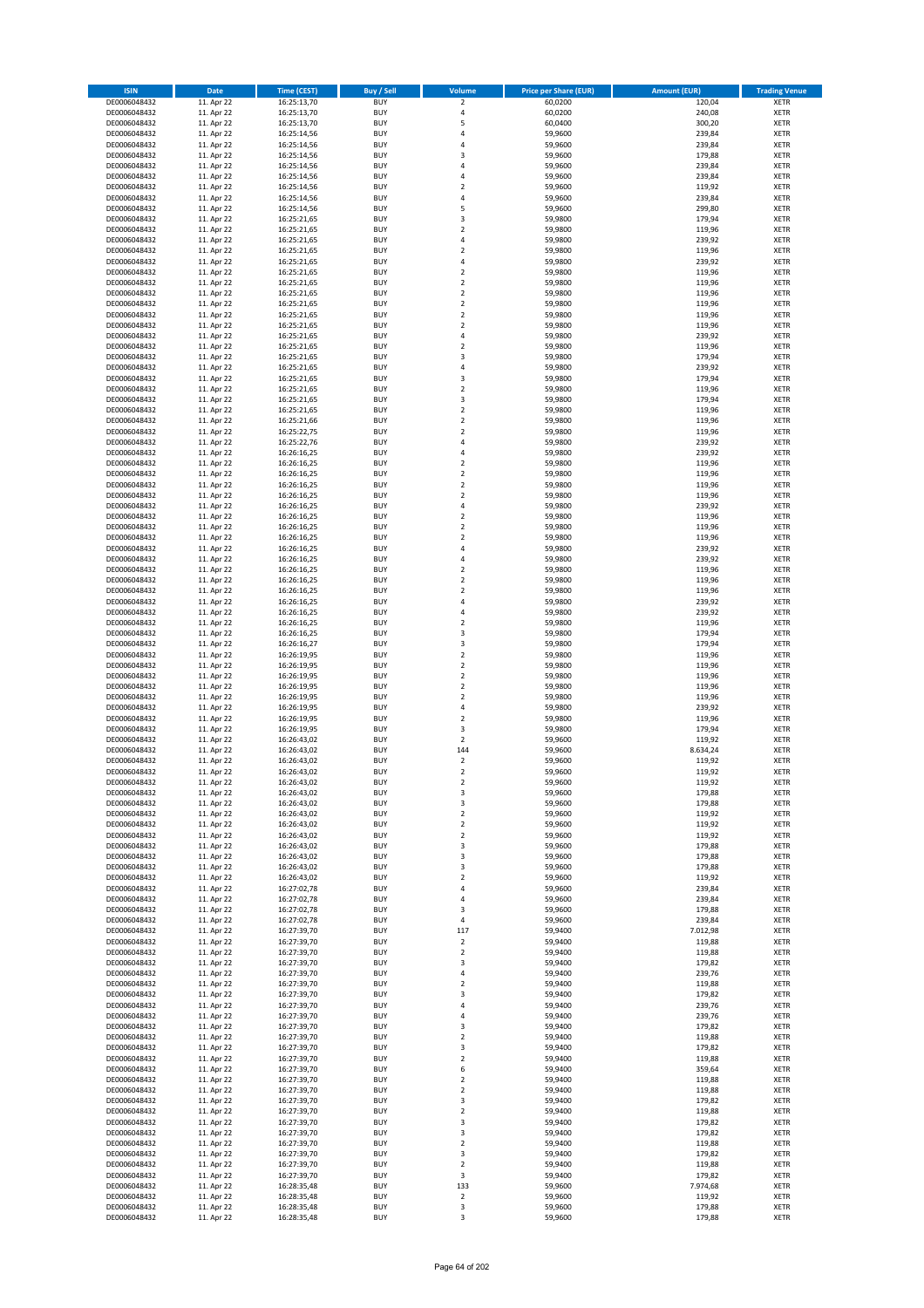| <b>ISIN</b>                  | <b>Date</b>              | <b>Time (CEST)</b>         | <b>Buy / Sell</b>        | Volume                                             | <b>Price per Share (EUR)</b> | <b>Amount (EUR)</b> | <b>Trading Venue</b>       |
|------------------------------|--------------------------|----------------------------|--------------------------|----------------------------------------------------|------------------------------|---------------------|----------------------------|
| DE0006048432                 | 11. Apr 22               | 16:28:35,48                | <b>BUY</b>               | $\overline{\mathbf{2}}$                            | 59,9600                      | 119,92              | <b>XETR</b>                |
| DE0006048432                 | 11. Apr 22               | 16:28:35,48                | <b>BUY</b>               | $\mathbf 2$                                        | 59,9600                      | 119,92              | <b>XETR</b>                |
| DE0006048432                 | 11. Apr 22               | 16:28:35,48                | <b>BUY</b>               | $\overline{4}$                                     | 59,9600                      | 239,84              | <b>XETR</b>                |
| DE0006048432                 | 11. Apr 22               | 16:28:35,48                | <b>BUY</b>               | $\mathsf 3$                                        | 59,9600                      | 179,88              | <b>XETR</b>                |
| DE0006048432                 | 11. Apr 22               | 16:28:35,48                | <b>BUY</b>               | 3                                                  | 59,9600                      | 179,88              | <b>XETR</b>                |
| DE0006048432                 | 11. Apr 22               | 16:28:35,48                | <b>BUY</b>               | $\overline{\mathbf{3}}$                            | 59,9600                      | 179,88              | <b>XETR</b>                |
| DE0006048432                 | 11. Apr 22               | 16:28:35,48                | <b>BUY</b>               | $\overline{\mathbf{3}}$                            | 59,9600                      | 179,88              | <b>XETR</b>                |
| DE0006048432                 | 11. Apr 22               | 16:28:35,48                | <b>BUY</b>               | 3                                                  | 59,9600                      | 179,88              | <b>XETR</b>                |
| DE0006048432<br>DE0006048432 | 11. Apr 22<br>11. Apr 22 | 16:28:35,48                | BUY<br><b>BUY</b>        | $\overline{\mathbf{3}}$<br>$\overline{2}$          | 59,9600<br>59,9600           | 179,88<br>119,92    | <b>XETR</b>                |
| DE0006048432                 | 11. Apr 22               | 16:28:35,48<br>16:28:35,48 | <b>BUY</b>               | $\mathbf 2$                                        | 59,9600                      | 119,92              | <b>XETR</b><br><b>XETR</b> |
| DE0006048432                 | 11. Apr 22               | 16:28:35,48                | <b>BUY</b>               | 3                                                  | 59,9600                      | 179,88              | <b>XETR</b>                |
| DE0006048432                 | 11. Apr 22               | 16:28:35,48                | <b>BUY</b>               | $\overline{\mathbf{3}}$                            | 59,9600                      | 179,88              | <b>XETR</b>                |
| DE0006048432                 | 11. Apr 22               | 16:28:35,48                | <b>BUY</b>               | $\overline{\mathbf{3}}$                            | 59,9600                      | 179,88              | <b>XETR</b>                |
| DE0006048432                 | 11. Apr 22               | 16:28:35,48                | <b>BUY</b>               | $\overline{2}$                                     | 59,9600                      | 119,92              | <b>XETR</b>                |
| DE0006048432                 | 11. Apr 22               | 16:28:35,48                | BUY                      | $\overline{3}$                                     | 59,9600                      | 179,88              | <b>XETR</b>                |
| DE0006048432                 | 11. Apr 22               | 16:28:35,48                | <b>BUY</b>               | $\overline{\mathbf{3}}$                            | 59,9600                      | 179,88              | <b>XETR</b>                |
| DE0006048432                 | 11. Apr 22               | 16:28:35,48                | <b>BUY</b>               | 4                                                  | 59,9600                      | 239,84              | <b>XETR</b>                |
| DE0006048432                 | 11. Apr 22               | 16:28:35,48                | <b>BUY</b>               | 3                                                  | 59.9600                      | 179,88              | <b>XETR</b>                |
| DE0006048432                 | 11. Apr 22               | 16:28:35,48                | <b>BUY</b>               | $\overline{2}$                                     | 59,9600                      | 119,92              | <b>XETR</b>                |
| DE0006048432                 | 11. Apr 22               | 16:28:35,48                | <b>BUY</b><br><b>BUY</b> | 3                                                  | 59,9600                      | 179,88              | <b>XETR</b>                |
| DE0006048432<br>DE0006048432 | 11. Apr 22<br>11. Apr 22 | 16:28:56,58<br>16:28:56,58 | <b>BUY</b>               | 104<br>$\mathbf 2$                                 | 59,9200<br>59,9200           | 6.231,68<br>119,84  | <b>XETR</b><br><b>XETR</b> |
| DE0006048432                 | 11. Apr 22               | 16:28:56,58                | <b>BUY</b>               | 3                                                  | 59,9200                      | 179,76              | <b>XETR</b>                |
| DE0006048432                 | 11. Apr 22               | 16:30:07,23                | <b>BUY</b>               | $\mathbf 2$                                        | 59,9000                      | 119,80              | <b>XETR</b>                |
| DE0006048432                 | 11. Apr 22               | 16:30:07,23                | <b>BUY</b>               | $\mathbf 2$                                        | 59,9000                      | 119,80              | <b>XETR</b>                |
| DE0006048432                 | 11. Apr 22               | 16:30:07,24                | <b>BUY</b>               | 130                                                | 59,9000                      | 7.787,00            | <b>XETR</b>                |
| DE0006048432                 | 11. Apr 22               | 16:30:07,24                | <b>BUY</b>               | 3                                                  | 59,9000                      | 179,70              | <b>XETR</b>                |
| DE0006048432                 | 11. Apr 22               | 16:30:07,24                | <b>BUY</b>               | $\mathbf 2$                                        | 59,9000                      | 119,80              | <b>XETR</b>                |
| DE0006048432                 | 11. Apr 22               | 16:30:07,24                | <b>BUY</b>               | $\overline{2}$                                     | 59,9000                      | 119,80              | <b>XETR</b>                |
| DE0006048432                 | 11. Apr 22               | 16:30:07,24                | <b>BUY</b>               | 3                                                  | 59,9000                      | 179,70              | <b>XETR</b>                |
| DE0006048432                 | 11. Apr 22               | 16:30:07,24                | <b>BUY</b>               | 3                                                  | 59,9000                      | 179,70              | <b>XETR</b>                |
| DE0006048432<br>DE0006048432 | 11. Apr 22               | 16:30:07,24                | <b>BUY</b><br><b>BUY</b> | $\mathbf 2$<br>3                                   | 59,9000<br>59,9000           | 119,80              | <b>XETR</b><br><b>XETR</b> |
| DE0006048432                 | 11. Apr 22<br>11. Apr 22 | 16:30:07,24<br>16:30:07,24 | <b>BUY</b>               | $\overline{2}$                                     | 59,9000                      | 179,70<br>119,80    | <b>XETR</b>                |
| DE0006048432                 | 11. Apr 22               | 16:30:07,24                | <b>BUY</b>               | $\mathbf 2$                                        | 59,9000                      | 119,80              | <b>XETR</b>                |
| DE0006048432                 | 11. Apr 22               | 16:30:07,24                | <b>BUY</b>               | $\overline{2}$                                     | 59,9000                      | 119,80              | <b>XETR</b>                |
| DE0006048432                 | 11. Apr 22               | 16:30:07,24                | <b>BUY</b>               | 3                                                  | 59,9000                      | 179,70              | <b>XETR</b>                |
| DE0006048432                 | 11. Apr 22               | 16:30:07,24                | <b>BUY</b>               | $\mathbf 2$                                        | 59,9000                      | 119,80              | <b>XETR</b>                |
| DE0006048432                 | 11. Apr 22               | 16:30:07,24                | <b>BUY</b>               | 3                                                  | 59,9000                      | 179,70              | <b>XETR</b>                |
| DE0006048432                 | 11. Apr 22               | 16:30:07,24                | <b>BUY</b>               | 3                                                  | 59,9000                      | 179,70              | <b>XETR</b>                |
| DE0006048432                 | 11. Apr 22               | 16:30:07,24                | <b>BUY</b>               | $\overline{2}$                                     | 59,9000                      | 119,80              | <b>XETR</b>                |
| DE0006048432                 | 11. Apr 22               | 16:30:07,24                | <b>BUY</b>               | 3                                                  | 59,9000                      | 179,70              | <b>XETR</b>                |
| DE0006048432                 | 11. Apr 22               | 16:30:07,24                | <b>BUY</b>               | $\overline{\mathbf{2}}$                            | 59,9000                      | 119,80              | <b>XETR</b>                |
| DE0006048432                 | 11. Apr 22               | 16:30:07,24                | <b>BUY</b>               | $\mathbf 2$                                        | 59,9000                      | 119,80              | <b>XETR</b>                |
| DE0006048432<br>DE0006048432 | 11. Apr 22<br>11. Apr 22 | 16:30:07,24<br>16:30:07,24 | <b>BUY</b><br><b>BUY</b> | $\overline{\mathbf{2}}$<br>$\mathbf 2$             | 59,9000<br>59,9000           | 119,80<br>119,80    | <b>XETR</b><br><b>XETR</b> |
| DE0006048432                 | 11. Apr 22               | 16:30:07,24                | <b>BUY</b>               | 3                                                  | 59,9000                      | 179,70              | <b>XETR</b>                |
| DE0006048432                 | 11. Apr 22               | 16:30:07,24                | <b>BUY</b>               | 3                                                  | 59,9000                      | 179,70              | <b>XETR</b>                |
| DE0006048432                 | 11. Apr 22               | 16:30:07,24                | <b>BUY</b>               | $\overline{\mathbf{2}}$                            | 59,9000                      | 119,80              | <b>XETR</b>                |
| DE0006048432                 | 11. Apr 22               | 16:30:07,24                | <b>BUY</b>               | $\overline{\mathbf{3}}$                            | 59,9000                      | 179,70              | <b>XETR</b>                |
| DE0006048432                 | 11. Apr 22               | 16:30:07,24                | <b>BUY</b>               | $\overline{2}$                                     | 59,9000                      | 119,80              | <b>XETR</b>                |
| DE0006048432                 | 11. Apr 22               | 16:30:07,24                | <b>BUY</b>               | 3                                                  | 59,9000                      | 179,70              | <b>XETR</b>                |
| DE0006048432                 | 11. Apr 22               | 16:30:17,42                | <b>BUY</b>               | 58                                                 | 59,8800                      | 3.473,04            | <b>XETR</b>                |
| DE0006048432                 | 11. Apr 22               | 16:30:17,42                | <b>BUY</b>               | $\overline{2}$                                     | 59,8800                      | 119,76              | <b>XETR</b>                |
| DE0006048432                 | 11. Apr 22               | 16:30:17,42                | <b>BUY</b>               | 3                                                  | 59,8800                      | 179,64              | <b>XETR</b>                |
| DE0006048432                 | 11. Apr 22               | 16:30:17,42                | <b>BUY</b><br><b>BUY</b> | $\overline{\mathbf{2}}$<br>$\overline{\mathbf{2}}$ | 59,8800                      | 119,76              | <b>XETR</b><br><b>XETR</b> |
| DE0006048432<br>DE0006048432 | 11. Apr 22<br>11. Apr 22 | 16:30:17,42<br>16:30:17,42 | <b>BUY</b>               | 3                                                  | 59,8800<br>59,8800           | 119,76<br>179,64    | <b>XETR</b>                |
| DE0006048432                 | 11. Apr 22               | 16:30:17,42                | <b>BUY</b>               | $\overline{\mathbf{2}}$                            | 59,8800                      | 119,76              | <b>XETR</b>                |
| DE0006048432                 | 11. Apr 22               | 16:30:17,42                | <b>BUY</b>               | $\mathbf 2$                                        | 59,8800                      | 119,76              | <b>XETR</b>                |
| DE0006048432                 | 11. Apr 22               | 16:30:17,42                | BUY                      | $\overline{\mathbf{2}}$                            | 59,8800                      | 119,76              | <b>XETR</b>                |
| DE0006048432                 | 11. Apr 22               | 16:30:17,42                | BUY                      | $\mathbf 2$                                        | 59,8800                      | 119,76              | <b>XETR</b>                |
| DE0006048432                 | 11. Apr 22               | 16:30:17,42                | <b>BUY</b>               | $\overline{2}$                                     | 59,8800                      | 119,76              | <b>XETR</b>                |
| DE0006048432                 | 11. Apr 22               | 16:30:17,42                | <b>BUY</b>               | 3                                                  | 59,8800                      | 179,64              | <b>XETR</b>                |
| DE0006048432                 | 11. Apr 22               | 16:30:17,42                | <b>BUY</b>               | $\mathbf 2$                                        | 59,8800                      | 119,76              | <b>XETR</b>                |
| DE0006048432                 | 11. Apr 22               | 16:30:17,42                | <b>BUY</b>               | 3                                                  | 59,8800                      | 179,64              | <b>XETR</b>                |
| DE0006048432<br>DE0006048432 | 11. Apr 22               | 16:30:17,42                | <b>BUY</b><br><b>BUY</b> | 3                                                  | 59,8800                      | 179,64              | <b>XETR</b><br><b>XETR</b> |
| DE0006048432                 | 11. Apr 22<br>11. Apr 22 | 16:30:17,42<br>16:30:17,42 | <b>BUY</b>               | 3<br>$\mathbf 2$                                   | 59,8800<br>59,8800           | 179,64<br>119,76    | <b>XETR</b>                |
| DE0006048432                 | 11. Apr 22               | 16:30:17,42                | <b>BUY</b>               | 3                                                  | 59,8800                      | 179,64              | <b>XETR</b>                |
| DE0006048432                 | 11. Apr 22               | 16:30:43,00                | <b>BUY</b>               | 84                                                 | 59,8800                      | 5.029,92            | <b>XETR</b>                |
| DE0006048432                 | 11. Apr 22               | 16:30:43,00                | <b>BUY</b>               | 3                                                  | 59,8800                      | 179,64              | <b>XETR</b>                |
| DE0006048432                 | 11. Apr 22               | 16:30:43,00                | <b>BUY</b>               | $\mathbf 2$                                        | 59,8800                      | 119,76              | <b>XETR</b>                |
| DE0006048432                 | 11. Apr 22               | 16:30:43,00                | <b>BUY</b>               | 2                                                  | 59,8800                      | 119,76              | <b>XETR</b>                |
| DE0006048432                 | 11. Apr 22               | 16:30:43,00                | <b>BUY</b>               | 3                                                  | 59,8800                      | 179,64              | <b>XETR</b>                |
| DE0006048432                 | 11. Apr 22               | 16:32:32,20                | <b>BUY</b>               | $\mathbf 2$                                        | 59,8800                      | 119,76              | <b>XETR</b>                |
| DE0006048432<br>DE0006048432 | 11. Apr 22               | 16:32:32,20                | <b>BUY</b><br><b>BUY</b> | $\overline{2}$                                     | 59,8800<br>59,8800           | 119,76              | <b>XETR</b>                |
| DE0006048432                 | 11. Apr 22<br>11. Apr 22 | 16:32:32,20<br>16:32:32,20 | <b>BUY</b>               | 2<br>$\mathbf 2$                                   | 59,8800                      | 119,76<br>119,76    | <b>XETR</b><br><b>XETR</b> |
| DE0006048432                 | 11. Apr 22               | 16:32:32,20                | <b>BUY</b>               | $\mathbf 2$                                        | 59,8800                      | 119,76              | <b>XETR</b>                |
| DE0006048432                 | 11. Apr 22               | 16:32:32,20                | <b>BUY</b>               | $\mathbf 2$                                        | 59,8800                      | 119,76              | <b>XETR</b>                |
| DE0006048432                 | 11. Apr 22               | 16:32:32,20                | <b>BUY</b>               | $\mathbf 2$                                        | 59,8800                      | 119,76              | <b>XETR</b>                |
| DE0006048432                 | 11. Apr 22               | 16:34:13,49                | <b>BUY</b>               | 40                                                 | 59,8600                      | 2.394,40            | <b>XETR</b>                |
| DE0006048432                 | 11. Apr 22               | 16:34:13,49                | <b>BUY</b>               | $\overline{2}$                                     | 59,8600                      | 119,72              | <b>XETR</b>                |
| DE0006048432                 | 11. Apr 22               | 16:34:13,49                | <b>BUY</b>               | 3                                                  | 59,8600                      | 179,58              | <b>XETR</b>                |
| DE0006048432                 | 11. Apr 22               | 16:34:13,49                | <b>BUY</b>               | 3                                                  | 59,8600                      | 179,58              | <b>XETR</b>                |
| DE0006048432                 | 11. Apr 22               | 16:34:13,49                | <b>BUY</b>               | $\mathbf 2$                                        | 59,8600                      | 119,72              | <b>XETR</b>                |
| DE0006048432                 | 11. Apr 22               | 16:34:13,49                | <b>BUY</b><br><b>BUY</b> | 3                                                  | 59,8600                      | 179,58<br>8.200,82  | <b>XETR</b>                |
| DE0006048432<br>DE0006048432 | 11. Apr 22<br>11. Apr 22 | 16:34:13,49<br>16:34:13,49 | <b>BUY</b>               | 137<br>$\mathbf 2$                                 | 59,8600<br>59,8600           | 119,72              | <b>XETR</b><br><b>XETR</b> |
| DE0006048432                 | 11. Apr 22               | 16:34:13,49                | <b>BUY</b>               | 3                                                  | 59,8600                      | 179,58              | <b>XETR</b>                |
| DE0006048432                 | 11. Apr 22               | 16:34:13,49                | <b>BUY</b>               | 3                                                  | 59,8600                      | 179,58              | <b>XETR</b>                |
| DE0006048432                 | 11. Apr 22               | 16:34:13,49                | <b>BUY</b>               | $\overline{2}$                                     | 59,8600                      | 119,72              | <b>XETR</b>                |
| DE0006048432                 | 11. Apr 22               | 16:34:13,49                | <b>BUY</b>               | 3                                                  | 59,8600                      | 179,58              | <b>XETR</b>                |
| DE0006048432                 | 11. Apr 22               | 16:34:13,49                | <b>BUY</b>               | $\mathbf 2$                                        | 59,8600                      | 119,72              | <b>XETR</b>                |
| DE0006048432                 | 11. Apr 22               | 16:34:13,49                | <b>BUY</b>               | $\mathbf 2$                                        | 59,8600                      | 119,72              | <b>XETR</b>                |
| DE0006048432                 | 11. Apr 22               | 16:34:13,49                | <b>BUY</b>               | $\overline{2}$                                     | 59,8600                      | 119,72              | <b>XETR</b>                |
| DE0006048432                 | 11. Apr 22               | 16:34:13,49                | <b>BUY</b>               | 3                                                  | 59,8600                      | 179,58              | <b>XETR</b>                |
| DE0006048432                 | 11. Apr 22               | 16:34:13,49                | <b>BUY</b>               | $\mathbf 2$                                        | 59,8600                      | 119,72              | <b>XETR</b>                |
| DE0006048432                 | 11. Apr 22               | 16:34:13,49                | <b>BUY</b>               | 3                                                  | 59,8600                      | 179,58              | <b>XETR</b>                |
| DE0006048432<br>DE0006048432 | 11. Apr 22<br>11. Apr 22 | 16:34:13,49<br>16:34:13,49 | <b>BUY</b><br><b>BUY</b> | 3<br>2                                             | 59,8600<br>59,8600           | 179,58<br>119,72    | <b>XETR</b><br><b>XETR</b> |
| DE0006048432                 | 11. Apr 22               | 16:34:13,49                | <b>BUY</b>               | 3                                                  | 59,8600                      | 179,58              | <b>XETR</b>                |
| DE0006048432                 | 11. Apr 22               | 16:34:13,49                | <b>BUY</b>               | 6                                                  | 59,8600                      | 359,16              | <b>XETR</b>                |
| DE0006048432                 | 11. Apr 22               | 16:34:13,49                | <b>BUY</b>               | 3                                                  | 59,8600                      | 179,58              | <b>XETR</b>                |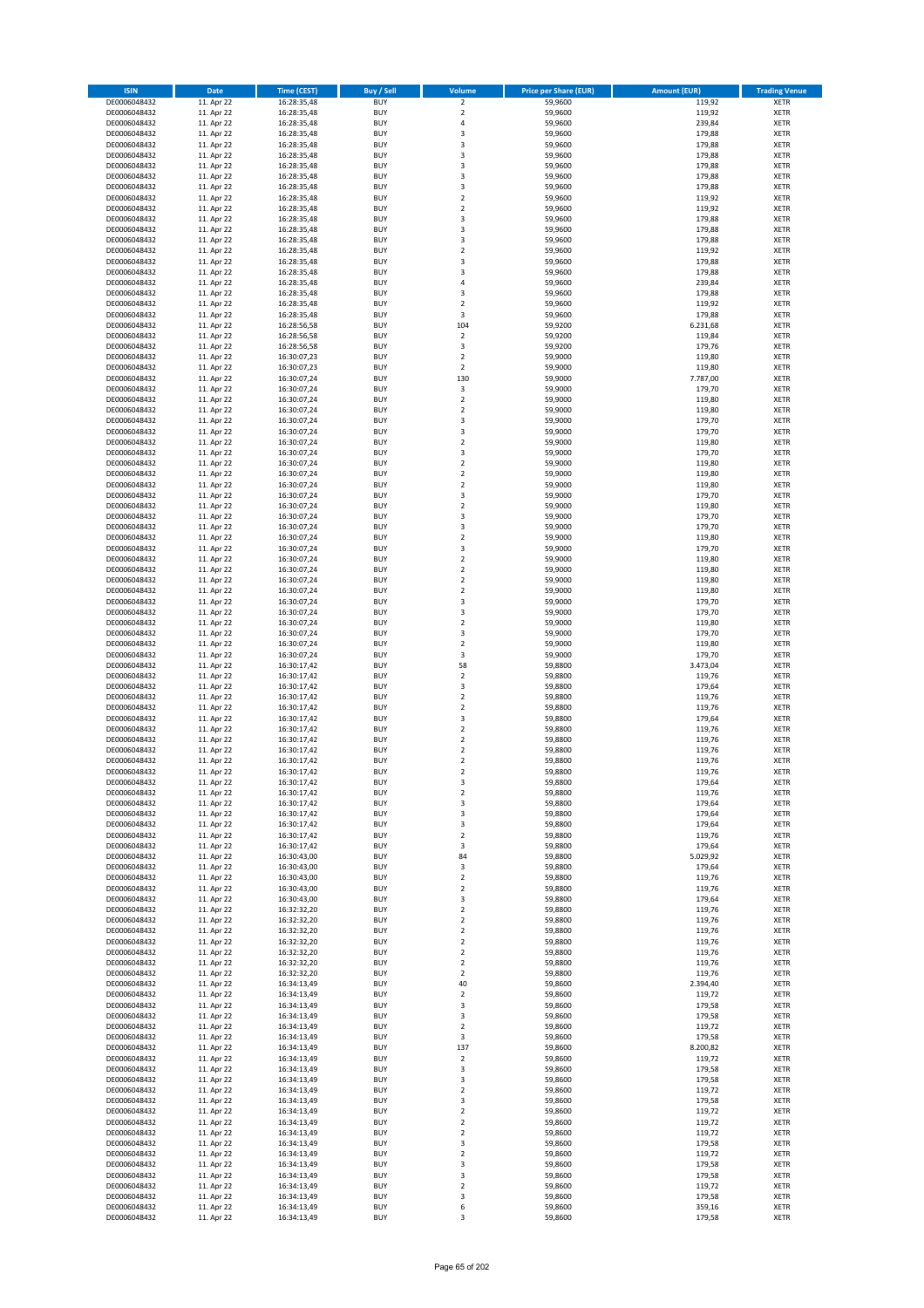| <b>ISIN</b>                  | <b>Date</b>              | <b>Time (CEST)</b>         | <b>Buy / Sell</b>        | <b>Volume</b>                          | <b>Price per Share (EUR)</b> | <b>Amount (EUR)</b> | <b>Trading Venue</b>       |
|------------------------------|--------------------------|----------------------------|--------------------------|----------------------------------------|------------------------------|---------------------|----------------------------|
| DE0006048432                 | 11. Apr 22               | 16:34:13,49                | <b>BUY</b>               | $\overline{2}$                         | 59,8600                      | 119,72              | <b>XETR</b>                |
| DE0006048432                 | 11. Apr 22               | 16:34:13,49                | <b>BUY</b>               | 3                                      | 59,8600                      | 179,58              | <b>XETR</b>                |
| DE0006048432                 | 11. Apr 22               | 16:34:13,49                | <b>BUY</b>               | 3                                      | 59,8600                      | 179,58              | <b>XETR</b>                |
| DE0006048432<br>DE0006048432 | 11. Apr 22<br>11. Apr 22 | 16:34:13,49<br>16:34:13,49 | <b>BUY</b><br><b>BUY</b> | 3<br>3                                 | 59,8600<br>59,8600           | 179,58<br>179,58    | <b>XETR</b><br><b>XETR</b> |
| DE0006048432                 | 11. Apr 22               | 16:34:13,49                | <b>BUY</b>               | $\mathbf 2$                            | 59,8600                      | 119,72              | <b>XETR</b>                |
| DE0006048432                 | 11. Apr 22               | 16:35:13,51                | <b>BUY</b>               | $\overline{7}$                         | 59,8600                      | 419,02              | <b>XETR</b>                |
| DE0006048432                 | 11. Apr 22               | 16:35:13,51                | <b>BUY</b>               | $\mathbf 2$                            | 59,8600                      | 119,72              | <b>XETR</b>                |
| DE0006048432                 | 11. Apr 22               | 16:35:13,51                | <b>BUY</b>               | $\overline{2}$                         | 59,8600                      | 119,72              | <b>XETR</b>                |
| DE0006048432                 | 11. Apr 22               | 16:35:13,51                | <b>BUY</b>               | $\overline{2}$                         | 59,8600                      | 119,72              | <b>XETR</b>                |
| DE0006048432                 | 11. Apr 22               | 16:35:13,51                | <b>BUY</b>               | $\mathbf 2$                            | 59,8600                      | 119,72              | <b>XETR</b>                |
| DE0006048432<br>DE0006048432 | 11. Apr 22<br>11. Apr 22 | 16:35:13,51                | <b>BUY</b><br><b>BUY</b> | $\overline{\mathbf{c}}$<br>138         | 59,8600<br>59,8600           | 119,72<br>8.260,68  | <b>XETR</b><br><b>XETR</b> |
| DE0006048432                 | 11. Apr 22               | 16:35:13,51<br>16:35:13,51 | <b>BUY</b>               | $\overline{2}$                         | 59,8600                      | 119,72              | <b>XETR</b>                |
| DE0006048432                 | 11. Apr 22               | 16:35:13,51                | <b>BUY</b>               | $\mathbf 2$                            | 59,8600                      | 119,72              | <b>XETR</b>                |
| DE0006048432                 | 11. Apr 22               | 16:35:13,51                | <b>BUY</b>               | 4                                      | 59,8600                      | 239,44              | <b>XETR</b>                |
| DE0006048432                 | 11. Apr 22               | 16:35:13,51                | <b>BUY</b>               | $\mathbf 2$                            | 59,8600                      | 119,72              | <b>XETR</b>                |
| DE0006048432                 | 11. Apr 22               | 16:35:13,51                | <b>BUY</b>               | $\mathbf 2$                            | 59,8600                      | 119,72              | <b>XETR</b>                |
| DE0006048432                 | 11. Apr 22               | 16:35:13,51                | <b>BUY</b>               | $\overline{\mathbf{c}}$                | 59,8600                      | 119,72              | <b>XETR</b>                |
| DE0006048432                 | 11. Apr 22               | 16:35:13,51                | <b>BUY</b>               | $\mathbf 2$                            | 59,8600                      | 119,72              | <b>XETR</b>                |
| DE0006048432<br>DE0006048432 | 11. Apr 22<br>11. Apr 22 | 16:35:13,51<br>16:35:13,51 | <b>BUY</b><br><b>BUY</b> | 3<br>$\mathbf 2$                       | 59,8600<br>59,8600           | 179,58<br>119,72    | <b>XETR</b><br><b>XETR</b> |
| DE0006048432                 | 11. Apr 22               | 16:35:13,51                | <b>BUY</b>               | $\mathbf 2$                            | 59,8600                      | 119,72              | <b>XETR</b>                |
| DE0006048432                 | 11. Apr 22               | 16:35:13,51                | <b>BUY</b>               | $\mathbf 2$                            | 59,8600                      | 119,72              | <b>XETR</b>                |
| DE0006048432                 | 11. Apr 22               | 16:35:13,51                | <b>BUY</b>               | $\mathbf 2$                            | 59,8600                      | 119,72              | <b>XETR</b>                |
| DE0006048432                 | 11. Apr 22               | 16:35:13,51                | <b>BUY</b>               | $\mathbf 2$                            | 59,8600                      | 119,72              | <b>XETR</b>                |
| DE0006048432                 | 11. Apr 22               | 16:35:13,51                | <b>BUY</b>               | $\mathbf 2$                            | 59,8600                      | 119,72              | <b>XETR</b>                |
| DE0006048432                 | 11. Apr 22               | 16:35:13,51                | <b>BUY</b>               | 4                                      | 59,8600                      | 239,44              | <b>XETR</b>                |
| DE0006048432<br>DE0006048432 | 11. Apr 22<br>11. Apr 22 | 16:35:13,51<br>16:35:13,51 | <b>BUY</b><br><b>BUY</b> | 3<br>$\overline{\mathbf{c}}$           | 59,8600<br>59,8600           | 179,58<br>119,72    | <b>XETR</b><br><b>XETR</b> |
| DE0006048432                 | 11. Apr 22               | 16:35:13,51                | <b>BUY</b>               | $\overline{2}$                         | 59,8600                      | 119,72              | <b>XETR</b>                |
| DE0006048432                 | 11. Apr 22               | 16:35:13,51                | <b>BUY</b>               | $\overline{\mathbf{c}}$                | 59,8600                      | 119,72              | <b>XETR</b>                |
| DE0006048432                 | 11. Apr 22               | 16:35:13,51                | <b>BUY</b>               | 4                                      | 59,8600                      | 239,44              | <b>XETR</b>                |
| DE0006048432                 | 11. Apr 22               | 16:35:13,51                | <b>BUY</b>               | $\overline{\mathbf{c}}$                | 59,8600                      | 119,72              | <b>XETR</b>                |
| DE0006048432                 | 11. Apr 22               | 16:35:13,51                | <b>BUY</b>               | $\overline{2}$                         | 59,8600                      | 119,72              | <b>XETR</b>                |
| DE0006048432                 | 11. Apr 22               | 16:35:13,51                | <b>BUY</b>               | $\mathbf 2$                            | 59,8600                      | 119,72              | <b>XETR</b>                |
| DE0006048432                 | 11. Apr 22               | 16:35:13,52                | <b>BUY</b>               | 77                                     | 59,8400                      | 4.607,68            | <b>XETR</b>                |
| DE0006048432                 | 11. Apr 22               | 16:35:13,52                | <b>BUY</b>               | $\mathbf 2$                            | 59,8400                      | 119,68              | <b>XETR</b>                |
| DE0006048432<br>DE0006048432 | 11. Apr 22<br>11. Apr 22 | 16:35:13,52<br>16:35:13,52 | <b>BUY</b><br><b>BUY</b> | 3<br>$\mathbf 2$                       | 59,8400<br>59,8400           | 179,52<br>119,68    | <b>XETR</b><br><b>XETR</b> |
| DE0006048432                 | 11. Apr 22               | 16:35:13,53                | <b>BUY</b>               | $\overline{\mathbf{c}}$                | 59,8600                      | 119,72              | <b>XETR</b>                |
| DE0006048432                 | 11. Apr 22               | 16:36:03,25                | <b>BUY</b>               | $\mathbf 2$                            | 59,8400                      | 119,68              | <b>XETR</b>                |
| DE0006048432                 | 11. Apr 22               | 16:36:03,25                | <b>BUY</b>               | 6                                      | 59,8400                      | 359,04              | <b>XETR</b>                |
| DE0006048432                 | 11. Apr 22               | 16:36:03,25                | <b>BUY</b>               | $\overline{\mathbf{c}}$                | 59,8400                      | 119,68              | <b>XETR</b>                |
| DE0006048432                 | 11. Apr 22               | 16:36:03,25                | <b>BUY</b>               | $\mathbf 2$                            | 59,8400                      | 119,68              | <b>XETR</b>                |
| DE0006048432                 | 11. Apr 22               | 16:36:03,25                | <b>BUY</b>               | $\overline{2}$                         | 59,8400                      | 119,68              | <b>XETR</b>                |
| DE0006048432                 | 11. Apr 22               | 16:36:03,25                | <b>BUY</b>               | $\mathbf 2$                            | 59,8400                      | 119,68              | <b>XETR</b>                |
| DE0006048432<br>DE0006048432 | 11. Apr 22<br>11. Apr 22 | 16:36:03,25<br>16:36:03,25 | <b>BUY</b><br><b>BUY</b> | $\mathbf 2$<br>$\mathbf 2$             | 59,8400<br>59,8400           | 119,68<br>119,68    | <b>XETR</b><br><b>XETR</b> |
| DE0006048432                 | 11. Apr 22               | 16:36:03,25                | <b>BUY</b>               | $\mathbf 2$                            | 59,8400                      | 119,68              | <b>XETR</b>                |
| DE0006048432                 | 11. Apr 22               | 16:36:03,25                | <b>BUY</b>               | $\overline{\mathbf{c}}$                | 59,8400                      | 119,68              | <b>XETR</b>                |
| DE0006048432                 | 11. Apr 22               | 16:36:03,25                | <b>BUY</b>               | $\mathbf 2$                            | 59,8400                      | 119,68              | <b>XETR</b>                |
| DE0006048432                 | 11. Apr 22               | 16:36:03,25                | <b>BUY</b>               | $\overline{2}$                         | 59,8400                      | 119,68              | <b>XETR</b>                |
| DE0006048432                 | 11. Apr 22               | 16:36:03,25                | <b>BUY</b>               | $\mathbf 2$                            | 59,8400                      | 119,68              | <b>XETR</b>                |
| DE0006048432                 | 11. Apr 22               | 16:36:03,25                | <b>BUY</b>               | $\overline{\mathbf{c}}$                | 59,8400                      | 119,68              | <b>XETR</b>                |
| DE0006048432<br>DE0006048432 | 11. Apr 22<br>11. Apr 22 | 16:36:03,25<br>16:36:03,25 | <b>BUY</b><br><b>BUY</b> | $\mathbf 2$<br>$\overline{\mathbf{c}}$ | 59,8400<br>59,8400           | 119,68<br>119,68    | <b>XETR</b><br><b>XETR</b> |
| DE0006048432                 | 11. Apr 22               | 16:36:03,25                | <b>BUY</b>               | $\mathbf 2$                            | 59,8400                      | 119,68              | <b>XETR</b>                |
| DE0006048432                 | 11. Apr 22               | 16:36:03,25                | <b>BUY</b>               | $\mathbf 2$                            | 59,8400                      | 119,68              | <b>XETR</b>                |
| DE0006048432                 | 11. Apr 22               | 16:36:03,25                | <b>BUY</b>               | $\overline{2}$                         | 59,8400                      | 119,68              | <b>XETR</b>                |
| DE0006048432                 | 11. Apr 22               | 16:36:03,25                | <b>BUY</b>               | 3                                      | 59,8400                      | 179,52              | <b>XETR</b>                |
| DE0006048432                 | 11. Apr 22               | 16:36:03,25                | <b>BUY</b>               | $\overline{\mathbf{c}}$                | 59,8400                      | 119,68              | <b>XETR</b>                |
| DE0006048432                 | 11. Apr 22               | 16:36:03,25                | <b>BUY</b>               | $\overline{\mathbf{c}}$                | 59,8400                      | 119,68              | <b>XETR</b>                |
| DE0006048432<br>DE0006048432 | 11. Apr 22<br>11. Apr 22 | 16:36:03,25<br>16:36:03,25 | <b>BUY</b><br>BUY        | $\overline{2}$<br>2                    | 59,8400<br>59,8400           | 119,68<br>119,68    | <b>XETR</b><br><b>XETR</b> |
| DE0006048432                 | 11. Apr 22               | 16:36:03,25                | <b>BUY</b>               | $\mathbf 2$                            | 59,8400                      | 119,68              | <b>XETR</b>                |
| DE0006048432                 | 11. Apr 22               | 16:36:03,25                | <b>BUY</b>               | 3                                      | 59,8400                      | 179,52              | <b>XETR</b>                |
| DE0006048432                 | 11. Apr 22               | 16:36:03,25                | <b>BUY</b>               | 2                                      | 59,8400                      | 119,68              | XETR                       |
| DE0006048432                 | 11. Apr 22               | 16:36:03,25                | <b>BUY</b>               | $\mathbf 2$                            | 59.8400                      | 119,68              | <b>XETR</b>                |
| DE0006048432                 | 11. Apr 22               | 16:36:03,26                | <b>BUY</b>               | $\mathbf 2$                            | 59,8400                      | 119,68              | <b>XETR</b>                |
| DE0006048432                 | 11. Apr 22               | 16:36:03,27                | <b>BUY</b>               | $\overline{2}$                         | 59,8400                      | 119,68              | <b>XETR</b>                |
| DE0006048432<br>DE0006048432 | 11. Apr 22               | 16:36:56,77<br>16:36:56,77 | <b>BUY</b><br><b>BUY</b> | $\mathbf 2$<br>77                      | 59,8200<br>59,8200           | 119,64<br>4.606,14  | <b>XETR</b><br><b>XETR</b> |
| DE0006048432                 | 11. Apr 22<br>11. Apr 22 | 16:36:56,77                | <b>BUY</b>               | $\mathbf 2$                            | 59,8200                      | 119,64              | <b>XETR</b>                |
| DE0006048432                 | 11. Apr 22               | 16:37:43,59                | <b>BUY</b>               | $\mathbf 2$                            | 59,8200                      | 119,64              | <b>XETR</b>                |
| DE0006048432                 | 11. Apr 22               | 16:37:43,59                | <b>BUY</b>               | $\overline{2}$                         | 59,8200                      | 119,64              | <b>XETR</b>                |
| DE0006048432                 | 11. Apr 22               | 16:37:43,59                | <b>BUY</b>               | $\mathbf 2$                            | 59,8200                      | 119,64              | <b>XETR</b>                |
| DE0006048432                 | 11. Apr 22               | 16:37:43,59                | <b>BUY</b>               | 3                                      | 59,8200                      | 179,46              | <b>XETR</b>                |
| DE0006048432                 | 11. Apr 22               | 16:37:43,59                | <b>BUY</b><br><b>BUY</b> | 73<br>5                                | 59,8200                      | 4.366,86            | <b>XETR</b>                |
| DE0006048432<br>DE0006048432 | 11. Apr 22<br>11. Apr 22 | 16:40:58,22<br>16:40:58,22 | <b>BUY</b>               | 5                                      | 59,8800<br>59,8800           | 299,40<br>299,40    | <b>XETR</b><br><b>XETR</b> |
| DE0006048432                 | 11. Apr 22               | 16:41:28,52                | <b>BUY</b>               | 284                                    | 59,8800                      | 17.005,92           | <b>XETR</b>                |
| DE0006048432                 | 11. Apr 22               | 16:43:20,47                | <b>BUY</b>               | 8                                      | 59,8800                      | 479,04              | XETR                       |
| DE0006048432                 | 11. Apr 22               | 16:43:20,47                | <b>BUY</b>               | 5                                      | 59,8800                      | 299,40              | <b>XETR</b>                |
| DE0006048432                 | 11. Apr 22               | 16:43:20,47                | <b>BUY</b>               | $\overline{7}$                         | 59,8800                      | 419,16              | <b>XETR</b>                |
| DE0006048432                 | 11. Apr 22               | 16:43:20,47                | <b>BUY</b>               | $\overline{7}$                         | 59,8800                      | 419,16              | <b>XETR</b>                |
| DE0006048432                 | 11. Apr 22               | 16:43:20,47                | <b>BUY</b><br><b>BUY</b> | 5                                      | 59,8800                      | 299,40              | <b>XETR</b>                |
| DE0006048432<br>DE0006048432 | 11. Apr 22<br>11. Apr 22 | 16:43:27,55<br>16:44:10,02 | <b>BUY</b>               | 258<br>5                               | 59,8800<br>59,8600           | 15.449,04<br>299,30 | <b>XETR</b><br><b>XETR</b> |
| DE0006048432                 | 11. Apr 22               | 16:44:10,02                | <b>BUY</b>               | 165                                    | 59,8600                      | 9.876,90            | <b>XETR</b>                |
| DE0006048432                 | 11. Apr 22               | 16:44:10,02                | <b>BUY</b>               | 5                                      | 59,8600                      | 299,30              | <b>XETR</b>                |
| DE0006048432                 | 11. Apr 22               | 16:44:10,02                | <b>BUY</b>               | 4                                      | 59,8600                      | 239,44              | <b>XETR</b>                |
| DE0006048432                 | 11. Apr 22               | 16:44:10,02                | <b>BUY</b>               | 4                                      | 59,8600                      | 239,44              | <b>XETR</b>                |
| DE0006048432                 | 11. Apr 22               | 16:44:10,02                | <b>BUY</b>               | $\overline{\mathbf{c}}$                | 59,8600                      | 119,72              | <b>XETR</b>                |
| DE0006048432                 | 11. Apr 22               | 16:44:10,02                | <b>BUY</b>               | 6                                      | 59,8600                      | 359,16              | <b>XETR</b>                |
| DE0006048432<br>DE0006048432 | 11. Apr 22<br>11. Apr 22 | 16:44:10,02                | <b>BUY</b><br><b>BUY</b> | 5<br>4                                 | 59,8600<br>59,8600           | 299,30<br>239,44    | <b>XETR</b><br><b>XETR</b> |
| DE0006048432                 | 11. Apr 22               | 16:44:21,34<br>16:44:21,34 | <b>BUY</b>               | 5                                      | 59,8600                      | 299,30              | <b>XETR</b>                |
| DE0006048432                 | 11. Apr 22               | 16:44:21,34                | <b>BUY</b>               | 3                                      | 59,8600                      | 179,58              | <b>XETR</b>                |
| DE0006048432                 | 11. Apr 22               | 16:44:21,34                | <b>BUY</b>               | 6                                      | 59,8600                      | 359,16              | <b>XETR</b>                |
| DE0006048432                 | 11. Apr 22               | 16:44:21,34                | <b>BUY</b>               | 8                                      | 59,8600                      | 478,88              | <b>XETR</b>                |
| DE0006048432                 | 11. Apr 22               | 16:44:21,34                | <b>BUY</b>               | 8                                      | 59,8600                      | 478,88              | XETR                       |
| DE0006048432                 | 11. Apr 22               | 16:44:21,34                | <b>BUY</b>               | 6                                      | 59,8600                      | 359,16              | <b>XETR</b>                |
| DE0006048432<br>DE0006048432 | 11. Apr 22<br>11. Apr 22 | 16:44:21,34<br>16:44:21,34 | <b>BUY</b><br><b>BUY</b> | 6<br>5                                 | 59,8600<br>59,8600           | 359,16<br>299,30    | <b>XETR</b><br><b>XETR</b> |
| DE0006048432                 | 11. Apr 22               | 16:44:21,34                | <b>BUY</b>               | 6                                      | 59,8600                      | 359,16              | <b>XETR</b>                |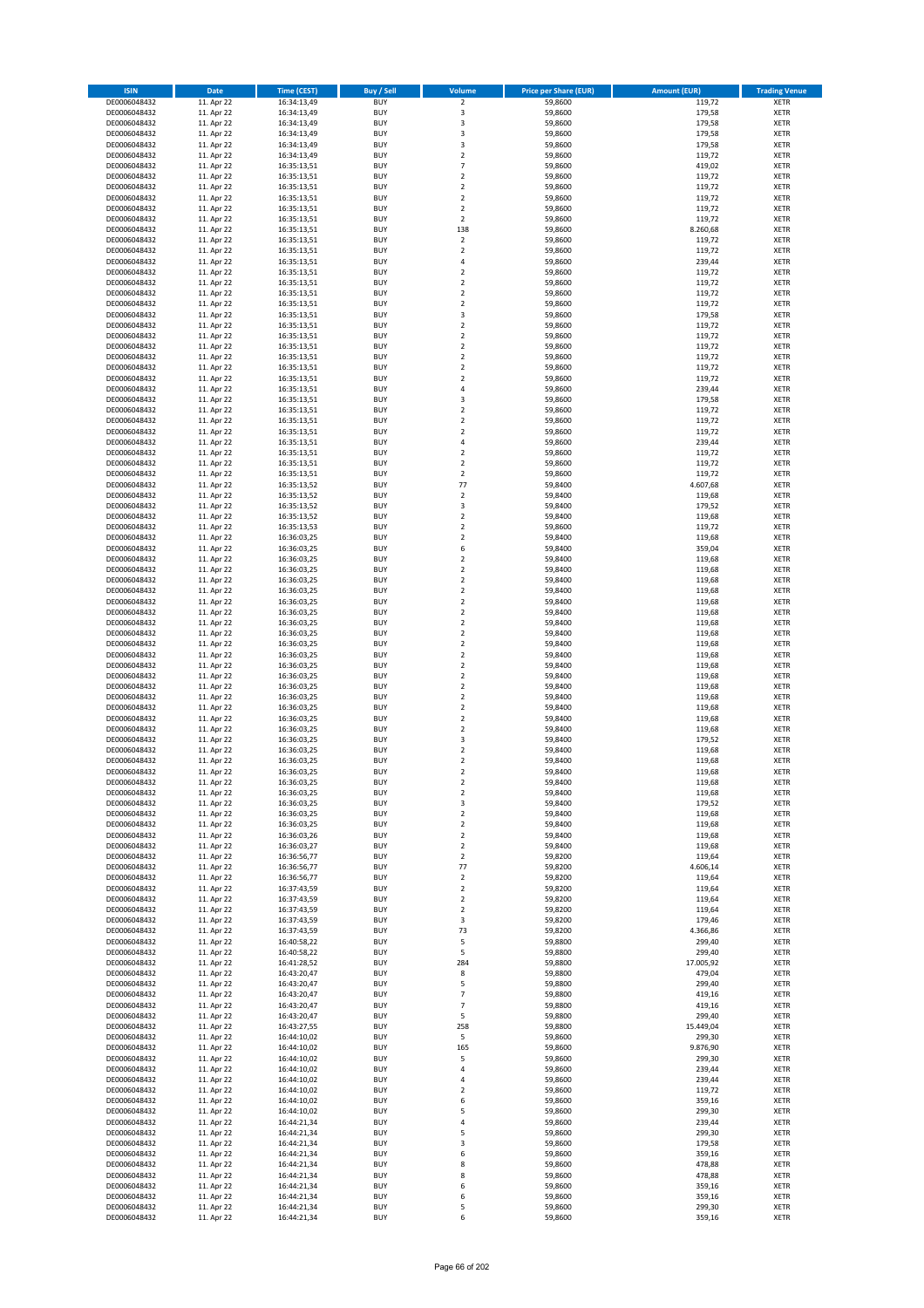| <b>ISIN</b>                  | <b>Date</b>              | <b>Time (CEST)</b>         | <b>Buy / Sell</b>        | Volume                           | <b>Price per Share (EUR)</b> | Amount (EUR)        | <b>Trading Venue</b>       |
|------------------------------|--------------------------|----------------------------|--------------------------|----------------------------------|------------------------------|---------------------|----------------------------|
| DE0006048432                 | 11. Apr 22               | 16:44:21,34                | <b>BUY</b>               | 6                                | 59,8600                      | 359,16              | <b>XETR</b>                |
| DE0006048432                 | 11. Apr 22               | 16:44:21,34                | <b>BUY</b>               | $\pmb{4}$                        | 59,8600                      | 239,44              | <b>XETR</b>                |
| DE0006048432                 | 11. Apr 22               | 16:44:21,34                | <b>BUY</b>               | $10\,$                           | 59,8600                      | 598,60              | <b>XETR</b>                |
| DE0006048432                 | 11. Apr 22               | 16:44:21,34                | <b>BUY</b>               | $\overline{7}$                   | 59,8600                      | 419,02              | <b>XETR</b>                |
| DE0006048432                 | 11. Apr 22               | 16:44:21,34                | <b>BUY</b>               | 5                                | 59,8600                      | 299,30              | <b>XETR</b>                |
| DE0006048432                 | 11. Apr 22               | 16:44:21,34                | <b>BUY</b>               | 5                                | 59,8600                      | 299,30              | <b>XETR</b>                |
| DE0006048432                 | 11. Apr 22               | 16:44:21,34                | <b>BUY</b>               | 6                                | 59,8600                      | 359,16              | <b>XETR</b>                |
| DE0006048432                 | 11. Apr 22               | 16:44:21,34                | <b>BUY</b>               | 5                                | 59,8600                      | 299,30              | <b>XETR</b>                |
| DE0006048432                 | 11. Apr 22               | 16:44:21,34                | BUY                      | 5                                | 59,8600                      | 299,30              | <b>XETR</b>                |
| DE0006048432                 | 11. Apr 22               | 16:44:21,34                | <b>BUY</b>               | 3                                | 59,8600                      | 179,58              | <b>XETR</b>                |
| DE0006048432                 | 11. Apr 22               | 16:44:21,34                | <b>BUY</b>               | 3                                | 59,8600                      | 179,58              | <b>XETR</b>                |
| DE0006048432                 | 11. Apr 22               | 16:44:21,34                | <b>BUY</b>               | $\overline{4}$                   | 59,8600                      | 239,44              | <b>XETR</b>                |
| DE0006048432                 | 11. Apr 22               | 16:44:21,34                | <b>BUY</b>               | 6<br>5                           | 59,8600                      | 359,16              | <b>XETR</b>                |
| DE0006048432                 | 11. Apr 22               | 16:44:21,34                | <b>BUY</b><br><b>BUY</b> | 5                                | 59,8600<br>59,8600           | 299,30              | <b>XETR</b>                |
| DE0006048432<br>DE0006048432 | 11. Apr 22<br>11. Apr 22 | 16:44:21,34<br>16:44:21,34 | <b>BUY</b>               | $\overline{a}$                   | 59,8600                      | 299,30<br>239,44    | <b>XETR</b><br><b>XETR</b> |
| DE0006048432                 | 11. Apr 22               | 16:44:21,34                | <b>BUY</b>               | 8                                | 59,8600                      | 478,88              | <b>XETR</b>                |
| DE0006048432                 | 11. Apr 22               | 16:44:21,34                | <b>BUY</b>               | $\overline{7}$                   | 59,8600                      | 419,02              | <b>XETR</b>                |
| DE0006048432                 | 11. Apr 22               | 16:44:21,34                | <b>BUY</b>               | 8                                | 59.8600                      | 478,88              | <b>XETR</b>                |
| DE0006048432                 | 11. Apr 22               | 16:44:21,34                | <b>BUY</b>               | 28                               | 59,8600                      | 1.676,08            | <b>XETR</b>                |
| DE0006048432                 | 11. Apr 22               | 16:45:34,91                | <b>BUY</b>               | 10                               | 59,8400                      | 598,40              | <b>XETR</b>                |
| DE0006048432                 | 11. Apr 22               | 16:45:34,91                | <b>BUY</b>               | 8                                | 59,8400                      | 478,72              | <b>XETR</b>                |
| DE0006048432                 | 11. Apr 22               | 16:45:34,91                | <b>BUY</b>               | 8                                | 59,8400                      | 478,72              | <b>XETR</b>                |
| DE0006048432                 | 11. Apr 22               | 16:45:34,91                | <b>BUY</b>               | 8                                | 59,8400                      | 478,72              | <b>XETR</b>                |
| DE0006048432                 | 11. Apr 22               | 16:45:34,91                | <b>BUY</b>               | 9                                | 59,8400                      | 538,56              | <b>XETR</b>                |
| DE0006048432                 | 11. Apr 22               | 16:45:34,91                | <b>BUY</b>               | 9                                | 59,8400                      | 538,56              | <b>XETR</b>                |
| DE0006048432                 | 11. Apr 22               | 16:45:34,91                | <b>BUY</b>               | 8                                | 59,8400                      | 478,72              | <b>XETR</b>                |
| DE0006048432                 | 11. Apr 22               | 16:45:34,91                | <b>BUY</b>               | 5                                | 59,8400                      | 299,20              | <b>XETR</b>                |
| DE0006048432                 | 11. Apr 22               | 16:45:34,91                | <b>BUY</b>               | 8                                | 59,8400                      | 478,72              | <b>XETR</b>                |
| DE0006048432                 | 11. Apr 22               | 16:45:34,91                | <b>BUY</b>               | 9                                | 59,8400                      | 538,56              | <b>XETR</b>                |
| DE0006048432                 | 11. Apr 22               | 16:45:34,91                | <b>BUY</b>               | 5                                | 59,8400                      | 299,20              | <b>XETR</b>                |
| DE0006048432                 | 11. Apr 22               | 16:45:34,91                | <b>BUY</b>               | 9                                | 59,8400                      | 538,56              | <b>XETR</b>                |
| DE0006048432                 | 11. Apr 22               | 16:45:34,91                | <b>BUY</b>               | 8                                | 59,8400                      | 478,72              | <b>XETR</b>                |
| DE0006048432                 | 11. Apr 22               | 16:45:34,91                | <b>BUY</b>               | $\overline{2}$                   | 59,8400                      | 119,68              | <b>XETR</b>                |
| DE0006048432                 | 11. Apr 22               | 16:45:34,91                | <b>BUY</b><br><b>BUY</b> | 8<br>3                           | 59,8400                      | 478,72<br>179,52    | <b>XETR</b>                |
| DE0006048432<br>DE0006048432 | 11. Apr 22<br>11. Apr 22 | 16:45:34,91<br>16:45:34,91 | <b>BUY</b>               | $\overline{7}$                   | 59,8400<br>59,8400           | 418,88              | <b>XETR</b><br><b>XETR</b> |
| DE0006048432                 | 11. Apr 22               | 16:45:34,91                | <b>BUY</b>               | 6                                | 59,8400                      | 359,04              | <b>XETR</b>                |
| DE0006048432                 | 11. Apr 22               | 16:45:34,91                | <b>BUY</b>               | 5                                | 59,8400                      | 299,20              | <b>XETR</b>                |
| DE0006048432                 | 11. Apr 22               | 16:45:34,91                | <b>BUY</b>               | 8                                | 59,8400                      | 478,72              | <b>XETR</b>                |
| DE0006048432                 | 11. Apr 22               | 16:45:34,91                | <b>BUY</b>               | 8                                | 59,8400                      | 478,72              | <b>XETR</b>                |
| DE0006048432                 | 11. Apr 22               | 16:45:34,91                | <b>BUY</b>               | 5                                | 59,8400                      | 299,20              | <b>XETR</b>                |
| DE0006048432                 | 11. Apr 22               | 16:45:34,91                | <b>BUY</b>               | 4                                | 59,8400                      | 239,36              | <b>XETR</b>                |
| DE0006048432                 | 11. Apr 22               | 16:45:34,93                | <b>BUY</b>               | 4                                | 59,8400                      | 239,36              | <b>XETR</b>                |
| DE0006048432                 | 11. Apr 22               | 16:45:34,93                | <b>BUY</b>               | 5                                | 59,8400                      | 299,20              | <b>XETR</b>                |
| DE0006048432                 | 11. Apr 22               | 16:45:34,99                | <b>BUY</b>               | 125                              | 59,8400                      | 7.480,00            | <b>XETR</b>                |
| DE0006048432                 | 11. Apr 22               | 16:45:34,99                | <b>BUY</b>               | 5                                | 59,8400                      | 299,20              | <b>XETR</b>                |
| DE0006048432                 | 11. Apr 22               | 16:45:34,99                | <b>BUY</b>               | 6                                | 59,8400                      | 359,04              | <b>XETR</b>                |
| DE0006048432                 | 11. Apr 22               | 16:45:34,99                | <b>BUY</b>               | 6                                | 59,8400                      | 359,04              | <b>XETR</b>                |
| DE0006048432                 | 11. Apr 22               | 16:45:34,99                | <b>BUY</b>               | 9                                | 59,8400                      | 538,56              | <b>XETR</b>                |
| DE0006048432                 | 11. Apr 22               | 16:45:34,99                | <b>BUY</b>               | 5                                | 59,8400                      | 299,20              | <b>XETR</b>                |
| DE0006048432                 | 11. Apr 22               | 16:48:29,36                | <b>BUY</b>               | 9                                | 60,0200                      | 540,18              | <b>XETR</b>                |
| DE0006048432                 | 11. Apr 22               | 16:48:29,36                | <b>BUY</b>               | $\overline{7}$<br>$\overline{7}$ | 60,0200                      | 420,14              | <b>XETR</b>                |
| DE0006048432<br>DE0006048432 | 11. Apr 22               | 16:48:29,36                | <b>BUY</b><br><b>BUY</b> | 8                                | 60,0200                      | 420,14              | <b>XETR</b><br><b>XETR</b> |
|                              | 11. Apr 22<br>11. Apr 22 | 16:48:29,36                | <b>BUY</b>               | 8                                | 60,0200<br>60,0200           | 480,16<br>480,16    | <b>XETR</b>                |
| DE0006048432<br>DE0006048432 | 11. Apr 22               | 16:48:29,36<br>16:48:29,36 | <b>BUY</b>               | 8                                | 60,0200                      | 480,16              | <b>XETR</b>                |
| DE0006048432                 | 11. Apr 22               | 16:48:29,36                | <b>BUY</b>               | 6                                | 60,0200                      | 360,12              | <b>XETR</b>                |
| DE0006048432                 | 11. Apr 22               | 16:48:29,36                | BUY                      | 5                                | 60,0200                      | 300,10              | <b>XETR</b>                |
| DE0006048432                 | 11. Apr 22               | 16:48:29,36                | <b>BUY</b>               | 8                                | 60,0200                      | 480,16              | <b>XETR</b>                |
| DE0006048432                 | 11. Apr 22               | 16:48:29,36                | <b>BUY</b>               | $\overline{7}$                   | 60,0200                      | 420,14              | <b>XETR</b>                |
| DE0006048432                 | 11. Apr 22               | 16:48:29,36                | BUY                      | 8                                | 60,0200                      | 480,16              | <b>XETR</b>                |
| DE0006048432                 | 11. Apr 22               | 16:48:29,36                | BUY                      | 6                                | 60,0200                      | 360,12              | <b>XETR</b>                |
| DE0006048432                 | 11. Apr 22               | 16:48:29,36                | <b>BUY</b>               | 6                                | 60,0200                      | 360,12              | <b>XETR</b>                |
| DE0006048432                 | 11. Apr 22               | 16:48:29,36                | BUY                      | 8                                | 60,0200                      | 480,16              | <b>XETR</b>                |
| DE0006048432                 | 11. Apr 22               | 16:48:29,36                | <b>BUY</b>               | 6                                | 60,0200                      | 360,12              | <b>XETR</b>                |
| DE0006048432                 | 11. Apr 22               | 16:51:01,83                | <b>BUY</b>               | 327                              | 60,0800                      | 19.646,16           | <b>XETR</b>                |
| DE0006048432                 | 11. Apr 22               | 16:51:12,57                | <b>BUY</b>               | $\,$ 1                           | 60,0600                      | 60,06               | <b>XETR</b>                |
| DE0006048432                 | 11. Apr 22               | 16:51:12,57                | <b>BUY</b>               | $\overline{7}$                   | 60,0600                      | 420,42              | <b>XETR</b>                |
| DE0006048432                 | 11. Apr 22               | 16:51:12,57                | <b>BUY</b>               | $10\,$                           | 60,0600                      | 600,60              | <b>XETR</b>                |
| DE0006048432                 | 11. Apr 22               | 16:51:12,57                | <b>BUY</b>               | $10\,$                           | 60,0600                      | 600,60              | <b>XETR</b>                |
| DE0006048432                 | 11. Apr 22               | 16:51:12,57                | <b>BUY</b>               | 8                                | 60,0600                      | 480,48              | <b>XETR</b>                |
| DE0006048432                 | 11. Apr 22               | 16:51:12,57                | <b>BUY</b>               | $\overline{4}$                   | 60,0600                      | 240,24              | <b>XETR</b>                |
| DE0006048432<br>DE0006048432 | 11. Apr 22               | 16:51:12,57                | <b>BUY</b>               | 5                                | 60,0600                      | 300,30              | <b>XETR</b>                |
| DE0006048432                 | 11. Apr 22               | 16:51:12,57                | <b>BUY</b><br><b>BUY</b> | 7<br>9                           | 60,0600                      | 420,42              | <b>XETR</b><br><b>XETR</b> |
| DE0006048432                 | 11. Apr 22<br>11. Apr 22 | 16:51:12,57<br>16:51:12,57 | <b>BUY</b>               | 6                                | 60,0600<br>60,0600           | 540,54<br>360,36    | <b>XETR</b>                |
| DE0006048432                 | 11. Apr 22               | 16:51:12,57                | <b>BUY</b>               | 6                                | 60,0600                      | 360,36              | <b>XETR</b>                |
| DE0006048432                 | 11. Apr 22               | 16:51:12,57                | <b>BUY</b>               | 8                                | 60,0600                      | 480,48              | <b>XETR</b>                |
| DE0006048432                 | 11. Apr 22               | 16:51:12,57                | <b>BUY</b>               | 5                                | 60,0600                      | 300,30              | <b>XETR</b>                |
| DE0006048432                 | 11. Apr 22               | 16:51:12,57                | <b>BUY</b>               | $\overline{7}$                   | 60,0600                      | 420,42              | <b>XETR</b>                |
| DE0006048432                 | 11. Apr 22               | 16:51:12,57                | <b>BUY</b>               | 5                                | 60,0600                      | 300,30              | <b>XETR</b>                |
| DE0006048432                 | 11. Apr 22               | 16:51:12,57                | <b>BUY</b>               | 5                                | 60,0600                      | 300,30              | <b>XETR</b>                |
| DE0006048432                 | 11. Apr 22               | 16:51:12,57                | <b>BUY</b>               | 6                                | 60,0600                      | 360,36              | <b>XETR</b>                |
| DE0006048432                 | 11. Apr 22               | 16:51:12,57                | <b>BUY</b>               | 10                               | 60,0600                      | 600,60              | <b>XETR</b>                |
| DE0006048432                 | 11. Apr 22               | 16:51:12,57                | <b>BUY</b>               | 9                                | 60,0600                      | 540,54              | <b>XETR</b>                |
| DE0006048432                 | 11. Apr 22               | 16:51:12,57                | <b>BUY</b>               | $\mathbf 1$                      | 60,0600                      | 60,06               | <b>XETR</b>                |
| DE0006048432                 | 11. Apr 22               | 16:51:12,57                | <b>BUY</b>               | $\overline{7}$                   | 60,0600                      | 420,42              | <b>XETR</b>                |
| DE0006048432                 | 11. Apr 22               | 16:51:12,57                | <b>BUY</b>               | $10\,$                           | 60,0600                      | 600,60              | <b>XETR</b>                |
| DE0006048432                 | 11. Apr 22               | 16:51:12,57                | <b>BUY</b>               | 8                                | 60,0600                      | 480,48              | <b>XETR</b>                |
| DE0006048432                 | 11. Apr 22               | 16:51:12,57                | <b>BUY</b>               | 5                                | 60,0600                      | 300,30              | <b>XETR</b>                |
| DE0006048432                 | 11. Apr 22               | 16:51:12,57                | <b>BUY</b>               | 5                                | 60,0600                      | 300,30              | <b>XETR</b>                |
| DE0006048432                 | 11. Apr 22               | 16:51:12,57                | <b>BUY</b>               | 5                                | 60,0600                      | 300,30              | <b>XETR</b>                |
| DE0006048432                 | 11. Apr 22               | 16:51:12,57                | <b>BUY</b>               | 6                                | 60,0600                      | 360,36              | <b>XETR</b>                |
| DE0006048432                 | 11. Apr 22               | 16:51:12,57                | <b>BUY</b>               | 5                                | 60,0600                      | 300,30              | <b>XETR</b>                |
| DE0006048432<br>DE0006048432 | 11. Apr 22<br>11. Apr 22 | 16:51:12,57                | <b>BUY</b><br><b>BUY</b> | 255<br>$\overline{7}$            | 60,0600<br>60,0600           | 15.315,30<br>420,42 | <b>XETR</b><br><b>XETR</b> |
| DE0006048432                 | 11. Apr 22               | 16:51:12,57<br>16:54:48,31 | <b>BUY</b>               | 6                                | 60,0600                      | 360,36              | <b>XETR</b>                |
| DE0006048432                 | 11. Apr 22               | 16:54:48,31                | <b>BUY</b>               | 6                                | 60,0600                      | 360,36              | <b>XETR</b>                |
| DE0006048432                 | 11. Apr 22               | 16:54:48,31                | <b>BUY</b>               | 5                                | 60,0600                      | 300,30              | <b>XETR</b>                |
| DE0006048432                 | 11. Apr 22               | 16:54:48,31                | <b>BUY</b>               | 8                                | 60,0600                      | 480,48              | <b>XETR</b>                |
| DE0006048432                 | 11. Apr 22               | 16:54:48,31                | <b>BUY</b>               | 6                                | 60,0600                      | 360,36              | <b>XETR</b>                |
| DE0006048432                 | 11. Apr 22               | 16:54:48,31                | <b>BUY</b>               | 231                              | 60,0600                      | 13.873,86           | <b>XETR</b>                |
| DE0006048432                 | 11. Apr 22               | 16:54:48,31                | <b>BUY</b>               | 5                                | 60,0600                      | 300,30              | <b>XETR</b>                |
| DE0006048432                 | 11. Apr 22               | 16:54:48,31                | <b>BUY</b>               | 5                                | 60,0600                      | 300,30              | <b>XETR</b>                |
| DE0006048432                 | 11. Apr 22               | 16:54:48,31                | <b>BUY</b>               | 5                                | 60,0600                      | 300,30              | <b>XETR</b>                |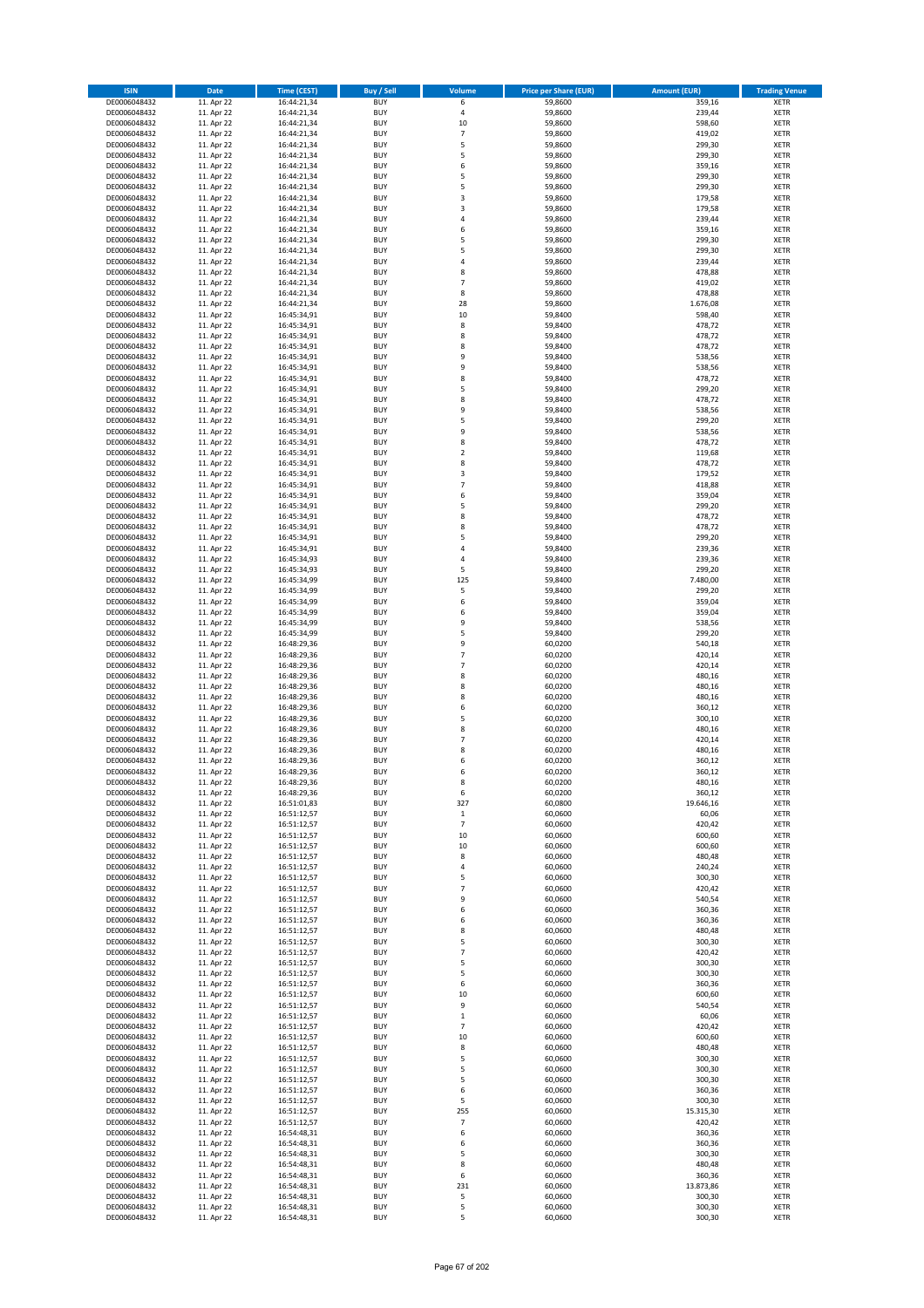| <b>ISIN</b>                  | <b>Date</b>              | <b>Time (CEST)</b>         | <b>Buy / Sell</b>        | Volume                  | <b>Price per Share (EUR)</b> | <b>Amount (EUR)</b> | <b>Trading Venue</b>       |
|------------------------------|--------------------------|----------------------------|--------------------------|-------------------------|------------------------------|---------------------|----------------------------|
| DE0006048432                 | 11. Apr 22               | 16:54:48,31                | <b>BUY</b>               | 6                       | 60,0600                      | 360,36              | <b>XETR</b>                |
| DE0006048432                 | 11. Apr 22               | 16:54:48,31                | <b>BUY</b>               | 7                       | 60,0600                      | 420,42              | <b>XETR</b>                |
| DE0006048432                 | 11. Apr 22               | 16:54:48,31                | <b>BUY</b>               | 6                       | 60,0600                      | 360,36              | <b>XETR</b>                |
| DE0006048432                 | 11. Apr 22               | 16:54:48,31                | <b>BUY</b>               | 5                       | 60,0600                      | 300,30              | <b>XETR</b>                |
| DE0006048432                 | 11. Apr 22               | 16:54:48,31                | <b>BUY</b>               | $\overline{4}$          | 60,0600                      | 240,24              | <b>XETR</b>                |
| DE0006048432                 | 11. Apr 22               | 16:54:48,31                | <b>BUY</b>               | 6                       | 60,0600                      | 360,36              | <b>XETR</b>                |
| DE0006048432                 | 11. Apr 22               | 16:54:48,31                | <b>BUY</b>               | 6                       | 60,0600                      | 360,36              | <b>XETR</b>                |
| DE0006048432                 | 11. Apr 22               | 16:54:48,31                | <b>BUY</b>               | 6<br>5                  | 60,0600                      | 360,36              | <b>XETR</b>                |
| DE0006048432<br>DE0006048432 | 11. Apr 22<br>11. Apr 22 | 16:54:48,31                | BUY<br><b>BUY</b>        | 6                       | 60,0600<br>60,0600           | 300,30<br>360,36    | <b>XETR</b><br><b>XETR</b> |
| DE0006048432                 | 11. Apr 22               | 16:54:48,31<br>16:54:48,31 | <b>BUY</b>               | $\overline{7}$          | 60,0600                      | 420,42              | <b>XETR</b>                |
| DE0006048432                 | 11. Apr 22               | 16:54:48,31                | <b>BUY</b>               | 8                       | 60,0600                      | 480,48              | <b>XETR</b>                |
| DE0006048432                 | 11. Apr 22               | 16:54:48,31                | <b>BUY</b>               | 5                       | 60,0600                      | 300,30              | <b>XETR</b>                |
| DE0006048432                 | 11. Apr 22               | 16:54:48,31                | <b>BUY</b>               | $\overline{\mathbf{3}}$ | 60,0600                      | 180,18              | <b>XETR</b>                |
| DE0006048432                 | 11. Apr 22               | 16:54:48,31                | <b>BUY</b>               | 6                       | 60,0600                      | 360,36              | <b>XETR</b>                |
| DE0006048432                 | 11. Apr 22               | 16:54:48,31                | BUY                      | $\overline{7}$          | 60,0600                      | 420,42              | <b>XETR</b>                |
| DE0006048432                 | 11. Apr 22               | 16:54:48,31                | <b>BUY</b>               | 6                       | 60,0600                      | 360,36              | <b>XETR</b>                |
| DE0006048432                 | 11. Apr 22               | 16:54:48,31                | <b>BUY</b>               | 8                       | 60,0600                      | 480,48              | <b>XETR</b>                |
| DE0006048432                 | 11. Apr 22               | 16:54:48,31                | <b>BUY</b>               | $\overline{4}$          | 60.0600                      | 240,24              | <b>XETR</b>                |
| DE0006048432                 | 11. Apr 22               | 16:55:06,05                | <b>BUY</b>               | $\overline{7}$          | 60,0800                      | 420,56              | <b>XETR</b>                |
| DE0006048432                 | 11. Apr 22               | 16:55:06,05                | <b>BUY</b><br><b>BUY</b> | $\overline{7}$<br>5     | 60,0800                      | 420,56<br>300,40    | <b>XETR</b>                |
| DE0006048432<br>DE0006048432 | 11. Apr 22<br>11. Apr 22 | 16:56:08,72<br>16:56:08,72 | <b>BUY</b>               | 9                       | 60,0800<br>60,0800           | 540,72              | <b>XETR</b><br><b>XETR</b> |
| DE0006048432                 | 11. Apr 22               | 16:56:08,72                | <b>BUY</b>               | $\overline{7}$          | 60,0800                      | 420,56              | <b>XETR</b>                |
| DE0006048432                 | 11. Apr 22               | 16:56:08,72                | <b>BUY</b>               | $\overline{7}$          | 60,0800                      | 420,56              | <b>XETR</b>                |
| DE0006048432                 | 11. Apr 22               | 16:56:08,72                | <b>BUY</b>               | 8                       | 60,0800                      | 480,64              | <b>XETR</b>                |
| DE0006048432                 | 11. Apr 22               | 16:56:08,72                | <b>BUY</b>               | 185                     | 60,0800                      | 11.114,80           | <b>XETR</b>                |
| DE0006048432                 | 11. Apr 22               | 16:56:08,72                | <b>BUY</b>               | $\sqrt{4}$              | 60,0800                      | 240,32              | <b>XETR</b>                |
| DE0006048432                 | 11. Apr 22               | 16:56:08,72                | <b>BUY</b>               | $\overline{7}$          | 60,0800                      | 420,56              | <b>XETR</b>                |
| DE0006048432                 | 11. Apr 22               | 16:56:08,72                | <b>BUY</b>               | 8                       | 60,0800                      | 480,64              | <b>XETR</b>                |
| DE0006048432                 | 11. Apr 22               | 16:56:08,72                | <b>BUY</b>               | $10\,$                  | 60,0800                      | 600,80              | <b>XETR</b>                |
| DE0006048432<br>DE0006048432 | 11. Apr 22<br>11. Apr 22 | 16:56:08,72                | <b>BUY</b><br><b>BUY</b> | $\overline{7}$          | 60,0800                      | 420,56              | <b>XETR</b>                |
| DE0006048432                 | 11. Apr 22               | 16:56:08,72<br>16:56:08,72 | <b>BUY</b>               | 8<br>$\overline{7}$     | 60,0800<br>60,0800           | 480,64<br>420,56    | <b>XETR</b><br><b>XETR</b> |
| DE0006048432                 | 11. Apr 22               | 16:58:12,82                | <b>BUY</b>               | 278                     | 60,1400                      | 16.718,92           | <b>XETR</b>                |
| DE0006048432                 | 11. Apr 22               | 16:59:57,11                | <b>BUY</b>               | 221                     | 60,1200                      | 13.286,52           | <b>XETR</b>                |
| DE0006048432                 | 11. Apr 22               | 16:59:57,11                | <b>BUY</b>               | $\overline{7}$          | 60,1200                      | 420,84              | <b>XETR</b>                |
| DE0006048432                 | 11. Apr 22               | 16:59:57,11                | BUY                      | 9                       | 60,1200                      | 541,08              | <b>XETR</b>                |
| DE0006048432                 | 11. Apr 22               | 16:59:57,11                | <b>BUY</b>               | $\overline{7}$          | 60,1200                      | 420,84              | <b>XETR</b>                |
| DE0006048432                 | 11. Apr 22               | 16:59:57,11                | <b>BUY</b>               | 6                       | 60,1200                      | 360,72              | <b>XETR</b>                |
| DE0006048432                 | 11. Apr 22               | 16:59:57,11                | <b>BUY</b>               | $\overline{7}$          | 60,1200                      | 420,84              | <b>XETR</b>                |
| DE0006048432                 | 11. Apr 22               | 16:59:57,11                | <b>BUY</b>               | 6                       | 60,1200                      | 360,72              | <b>XETR</b>                |
| DE0006048432                 | 11. Apr 22               | 16:59:57,11                | <b>BUY</b>               | $\overline{7}$          | 60,1200                      | 420,84              | <b>XETR</b>                |
| DE0006048432                 | 11. Apr 22               | 16:59:57,11                | <b>BUY</b>               | 9                       | 60,1200                      | 541,08              | <b>XETR</b>                |
| DE0006048432<br>DE0006048432 | 11. Apr 22               | 16:59:57,11                | <b>BUY</b><br><b>BUY</b> | 8<br>8                  | 60,1200<br>60,1200           | 480,96<br>480,96    | <b>XETR</b><br><b>XETR</b> |
| DE0006048432                 | 11. Apr 22<br>11. Apr 22 | 16:59:57,11<br>16:59:57,11 | <b>BUY</b>               | 8                       | 60,1200                      | 480,96              | <b>XETR</b>                |
| DE0006048432                 | 11. Apr 22               | 16:59:57,11                | <b>BUY</b>               | 8                       | 60,1200                      | 480,96              | <b>XETR</b>                |
| DE0006048432                 | 11. Apr 22               | 16:59:57,11                | <b>BUY</b>               | $\overline{7}$          | 60,1200                      | 420,84              | <b>XETR</b>                |
| DE0006048432                 | 11. Apr 22               | 16:59:57,13                | <b>BUY</b>               | 9                       | 60,1000                      | 540,90              | <b>XETR</b>                |
| DE0006048432                 | 11. Apr 22               | 16:59:57,13                | <b>BUY</b>               | 9                       | 60,1000                      | 540,90              | <b>XETR</b>                |
| DE0006048432                 | 11. Apr 22               | 16:59:57,13                | <b>BUY</b>               | 10                      | 60,1000                      | 601,00              | <b>XETR</b>                |
| DE0006048432                 | 11. Apr 22               | 16:59:57,13                | <b>BUY</b>               | 10                      | 60,1000                      | 601,00              | <b>XETR</b>                |
| DE0006048432                 | 11. Apr 22               | 16:59:57,13                | <b>BUY</b>               | 9                       | 60,1000                      | 540,90              | <b>XETR</b>                |
| DE0006048432                 | 11. Apr 22               | 16:59:57,13                | <b>BUY</b>               | 9                       | 60,1000                      | 540,90              | <b>XETR</b>                |
| DE0006048432                 | 11. Apr 22               | 16:59:57,13                | <b>BUY</b>               | 9                       | 60,1000                      | 540,90              | <b>XETR</b>                |
| DE0006048432<br>DE0006048432 | 11. Apr 22<br>11. Apr 22 | 16:59:57,13<br>16:59:57,13 | <b>BUY</b><br><b>BUY</b> | 8<br>$11\,$             | 60,1000<br>60,1000           | 480,80<br>661,10    | <b>XETR</b><br><b>XETR</b> |
| DE0006048432                 | 11. Apr 22               | 16:59:57,13                | BUY                      | 10                      | 60,1000                      | 601,00              | <b>XETR</b>                |
| DE0006048432                 | 11. Apr 22               | 16:59:57,13                | <b>BUY</b>               | 10                      | 60,1000                      | 601,00              | <b>XETR</b>                |
| DE0006048432                 | 11. Apr 22               | 16:59:57,13                | <b>BUY</b>               | $11\,$                  | 60,1000                      | 661,10              | <b>XETR</b>                |
| DE0006048432                 | 11. Apr 22               | 16:59:57,13                | BUY                      | $11\,$                  | 60,1000                      | 661,10              | <b>XETR</b>                |
| DE0006048432                 | 11. Apr 22               | 16:59:57,13                | BUY                      | 9                       | 60,1000                      | 540,90              | <b>XETR</b>                |
| DE0006048432                 | 11. Apr 22               | 16:59:57,13                | <b>BUY</b>               | 8                       | 60,1000                      | 480,80              | <b>XETR</b>                |
| DE0006048432                 | 11. Apr 22               | 17:00:04,72                | BUY                      | 6                       | 60,0800                      | 360,48              | <b>XETR</b>                |
| DE0006048432                 | 11. Apr 22               | 17:00:04,72                | <b>BUY</b>               | 6                       | 60,0800                      | 360,48              | <b>XETR</b>                |
| DE0006048432                 | 11. Apr 22               | 17:00:04,72                | <b>BUY</b>               | 3                       | 60,0800                      | 180,24              | <b>XETR</b>                |
| DE0006048432<br>DE0006048432 | 11. Apr 22<br>11. Apr 22 | 17:00:04,72<br>17:00:04,72 | <b>BUY</b><br><b>BUY</b> | 6<br>$\overline{7}$     | 60,0800<br>60,0800           | 360,48<br>420,56    | <b>XETR</b><br><b>XETR</b> |
| DE0006048432                 | 11. Apr 22               | 17:00:04,72                | <b>BUY</b>               | 179                     | 60,0800                      | 10.754,32           | <b>XETR</b>                |
| DE0006048432                 | 11. Apr 22               | 17:00:04,72                | <b>BUY</b>               | 5                       | 60,0800                      | 300,40              | <b>XETR</b>                |
| DE0006048432                 | 11. Apr 22               | 17:00:04,72                | <b>BUY</b>               | $\overline{7}$          | 60,0800                      | 420,56              | <b>XETR</b>                |
| DE0006048432                 | 11. Apr 22               | 17:00:04,72                | <b>BUY</b>               | $\overline{7}$          | 60,0800                      | 420,56              | <b>XETR</b>                |
| DE0006048432                 | 11. Apr 22               | 17:00:04,72                | <b>BUY</b>               | 4                       | 60,0800                      | 240,32              | <b>XETR</b>                |
| DE0006048432                 | 11. Apr 22               | 17:00:04,72                | <b>BUY</b>               | 8                       | 60,0800                      | 480,64              | <b>XETR</b>                |
| DE0006048432                 | 11. Apr 22               | 17:00:04,72                | <b>BUY</b>               | 6                       | 60,0800                      | 360,48              | <b>XETR</b>                |
| DE0006048432                 | 11. Apr 22               | 17:00:04,72                | <b>BUY</b>               | 5                       | 60,0800                      | 300,40              | <b>XETR</b>                |
| DE0006048432<br>DE0006048432 | 11. Apr 22<br>11. Apr 22 | 17:01:05,84<br>17:01:05,84 | <b>BUY</b><br><b>BUY</b> | 78<br>5                 | 60,0600<br>60,0600           | 4.684,68<br>300,30  | <b>XETR</b><br><b>XETR</b> |
| DE0006048432                 | 11. Apr 22               | 17:01:05,84                | <b>BUY</b>               | 5                       | 60,0600                      | 300,30              | <b>XETR</b>                |
| DE0006048432                 | 11. Apr 22               | 17:01:05,84                | <b>BUY</b>               | 5                       | 60,0600                      | 300,30              | <b>XETR</b>                |
| DE0006048432                 | 11. Apr 22               | 17:01:05,84                | <b>BUY</b>               | 5                       | 60,0600                      | 300,30              | <b>XETR</b>                |
| DE0006048432                 | 11. Apr 22               | 17:01:05,84                | <b>BUY</b>               | 4                       | 60,0600                      | 240,24              | <b>XETR</b>                |
| DE0006048432                 | 11. Apr 22               | 17:01:05,84                | <b>BUY</b>               | 6                       | 60,0600                      | 360,36              | <b>XETR</b>                |
| DE0006048432                 | 11. Apr 22               | 17:01:05,84                | <b>BUY</b>               | 7                       | 60,0600                      | 420,42              | <b>XETR</b>                |
| DE0006048432                 | 11. Apr 22               | 17:01:05,84                | <b>BUY</b>               | 4                       | 60,0600                      | 240,24              | <b>XETR</b>                |
| DE0006048432                 | 11. Apr 22               | 17:01:05,84                | <b>BUY</b>               | 4                       | 60,0600                      | 240,24              | <b>XETR</b>                |
| DE0006048432                 | 11. Apr 22               | 17:01:05,84                | <b>BUY</b>               | 4<br>5                  | 60,0600                      | 240,24              | <b>XETR</b>                |
| DE0006048432<br>DE0006048432 | 11. Apr 22<br>11. Apr 22 | 17:01:05,84<br>17:01:05,84 | <b>BUY</b><br><b>BUY</b> | 4                       | 60,0600<br>60,0600           | 300,30<br>240,24    | <b>XETR</b><br><b>XETR</b> |
| DE0006048432                 | 11. Apr 22               | 17:01:05,84                | <b>BUY</b>               | 9                       | 60,0600                      | 540,54              | <b>XETR</b>                |
| DE0006048432                 | 11. Apr 22               | 17:01:05,84                | <b>BUY</b>               | 8                       | 60,0600                      | 480,48              | <b>XETR</b>                |
| DE0006048432                 | 11. Apr 22               | 17:01:05,84                | <b>BUY</b>               | 8                       | 60,0600                      | 480,48              | <b>XETR</b>                |
| DE0006048432                 | 11. Apr 22               | 17:01:05,84                | <b>BUY</b>               | 6                       | 60,0600                      | 360,36              | <b>XETR</b>                |
| DE0006048432                 | 11. Apr 22               | 17:01:05,84                | <b>BUY</b>               | 8                       | 60,0600                      | 480,48              | <b>XETR</b>                |
| DE0006048432                 | 11. Apr 22               | 17:01:05,84                | <b>BUY</b>               | 7                       | 60,0600                      | 420,42              | <b>XETR</b>                |
| DE0006048432                 | 11. Apr 22               | 17:01:05,84                | <b>BUY</b>               | 6                       | 60,0600                      | 360,36              | <b>XETR</b>                |
| DE0006048432                 | 11. Apr 22               | 17:01:05,84                | <b>BUY</b>               | 4                       | 60,0600                      | 240,24              | <b>XETR</b>                |
| DE0006048432                 | 11. Apr 22               | 17:01:05,84                | <b>BUY</b>               | 8                       | 60,0600                      | 480,48              | <b>XETR</b>                |
| DE0006048432                 | 11. Apr 22               | 17:01:05,84                | <b>BUY</b><br><b>BUY</b> | 5<br>$\overline{7}$     | 60,0600                      | 300,30              | <b>XETR</b>                |
| DE0006048432<br>DE0006048432 | 11. Apr 22<br>11. Apr 22 | 17:01:05,84<br>17:01:05,84 | <b>BUY</b>               | 6                       | 60,0600<br>60,0600           | 420,42<br>360,36    | <b>XETR</b><br><b>XETR</b> |
| DE0006048432                 | 11. Apr 22               | 17:01:05,84                | <b>BUY</b>               | 8                       | 60,0600                      | 480,48              | <b>XETR</b>                |
| DE0006048432                 | 11. Apr 22               | 17:01:05,84                | <b>BUY</b>               | $\overline{7}$          | 60,0600                      | 420,42              | <b>XETR</b>                |
| DE0006048432                 | 11. Apr 22               | 17:01:05,84                | <b>BUY</b>               | 4                       | 60,0600                      | 240,24              | <b>XETR</b>                |
| DE0006048432                 | 11. Apr 22               | 17:01:08,29                | <b>BUY</b>               | 132                     | 60,0400                      | 7.925,28            | <b>XETR</b>                |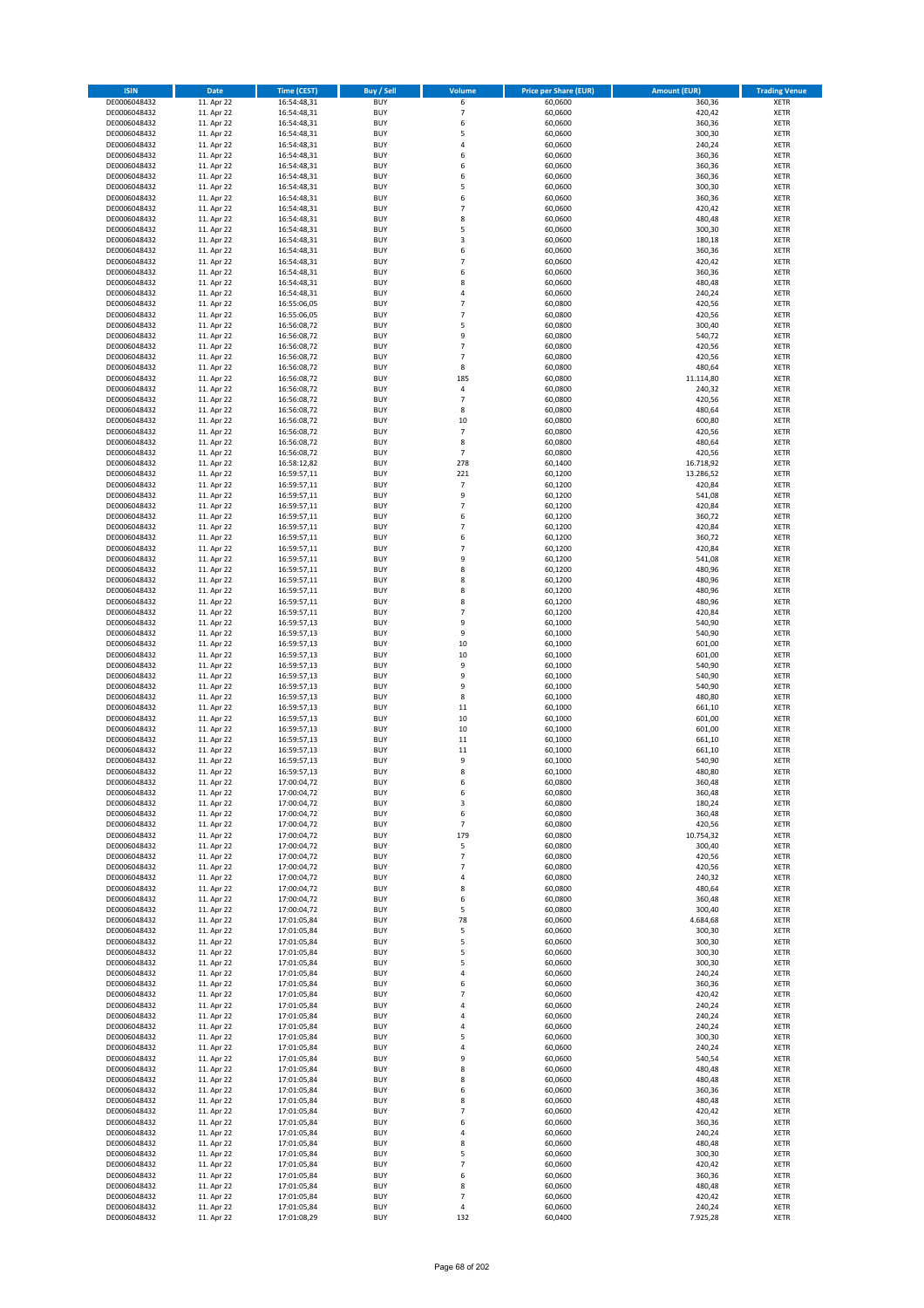| <b>ISIN</b>                  | <b>Date</b>              | <b>Time (CEST)</b>         | <b>Buy / Sell</b>        | Volume                  | <b>Price per Share (EUR)</b> | <b>Amount (EUR)</b> | <b>Trading Venue</b>       |
|------------------------------|--------------------------|----------------------------|--------------------------|-------------------------|------------------------------|---------------------|----------------------------|
| DE0006048432                 | 11. Apr 22               | 17:01:09,46                | <b>BUY</b>               | $\overline{7}$          | 60,0400                      | 420,28              | <b>XETR</b>                |
| DE0006048432                 | 11. Apr 22               | 17:01:09,46                | <b>BUY</b>               | 4                       | 60,0400                      | 240,16              | <b>XETR</b>                |
| DE0006048432                 | 11. Apr 22               | 17:01:10,32                | <b>BUY</b>               | $\overline{7}$          | 60,0400                      | 420,28              | <b>XETR</b>                |
| DE0006048432                 | 11. Apr 22               | 17:01:10,32                | <b>BUY</b>               | 8                       | 60,0400                      | 480,32              | <b>XETR</b>                |
| DE0006048432                 | 11. Apr 22               | 17:01:10,32                | <b>BUY</b>               | 8                       | 60,0400                      | 480,32              | <b>XETR</b>                |
| DE0006048432                 | 11. Apr 22               | 17:01:10,32                | <b>BUY</b>               | 8                       | 60,0400                      | 480,32              | <b>XETR</b>                |
| DE0006048432                 | 11. Apr 22               | 17:01:10,32                | <b>BUY</b>               | $\overline{7}$          | 60,0400                      | 420,28              | <b>XETR</b>                |
| DE0006048432                 | 11. Apr 22               | 17:01:10,32                | <b>BUY</b>               | 9                       | 60,0400                      | 540,36              | <b>XETR</b>                |
| DE0006048432                 | 11. Apr 22               | 17:01:10,32                | <b>BUY</b>               | 8                       | 60,0400                      | 480,32              | <b>XETR</b>                |
| DE0006048432                 | 11. Apr 22               | 17:01:10,32                | <b>BUY</b>               | $\overline{7}$          | 60,0400                      | 420,28              | <b>XETR</b>                |
| DE0006048432                 | 11. Apr 22               | 17:01:10,32                | <b>BUY</b>               | 8                       | 60,0400                      | 480,32              | <b>XETR</b>                |
| DE0006048432                 | 11. Apr 22               | 17:01:10,32                | <b>BUY</b>               | 8                       | 60,0400                      | 480,32              | <b>XETR</b>                |
| DE0006048432                 | 11. Apr 22               | 17:01:10,32                | <b>BUY</b>               | $\overline{7}$          | 60,0400                      | 420,28              | <b>XETR</b>                |
| DE0006048432                 | 11. Apr 22<br>11. Apr 22 | 17:01:10,32                | <b>BUY</b>               | 3<br>6                  | 60,0400                      | 180,12              | <b>XETR</b>                |
| DE0006048432<br>DE0006048432 | 11. Apr 22               | 17:01:10,38<br>17:01:10,38 | <b>BUY</b><br><b>BUY</b> | 5                       | 60,0400<br>60,0400           | 360,24<br>300,20    | <b>XETR</b><br><b>XETR</b> |
| DE0006048432                 | 11. Apr 22               | 17:01:10,38                | <b>BUY</b>               | 5                       | 60,0400                      | 300,20              | <b>XETR</b>                |
| DE0006048432                 | 11. Apr 22               | 17:01:10,38                | <b>BUY</b>               | 4                       | 60,0400                      | 240,16              | <b>XETR</b>                |
| DE0006048432                 | 11. Apr 22               | 17:01:10,38                | <b>BUY</b>               | 6                       | 60,0400                      | 360,24              | <b>XETR</b>                |
| DE0006048432                 | 11. Apr 22               | 17:01:10,38                | <b>BUY</b>               | $\mathbf 1$             | 60,0400                      | 60,04               | <b>XETR</b>                |
| DE0006048432                 | 11. Apr 22               | 17:01:50,83                | <b>BUY</b>               | 3                       | 60,0400                      | 180,12              | <b>XETR</b>                |
| DE0006048432                 | 11. Apr 22               | 17:01:50,83                | <b>BUY</b>               | 5                       | 60,0400                      | 300,20              | <b>XETR</b>                |
| DE0006048432                 | 11. Apr 22               | 17:01:50,83                | <b>BUY</b>               | 3                       | 60,0400                      | 180,12              | <b>XETR</b>                |
| DE0006048432                 | 11. Apr 22               | 17:01:50,83                | <b>BUY</b>               | 5                       | 60,0400                      | 300,20              | <b>XETR</b>                |
| DE0006048432                 | 11. Apr 22               | 17:01:50,83                | <b>BUY</b>               | $\mathbf 2$             | 60,0400                      | 120,08              | <b>XETR</b>                |
| DE0006048432                 | 11. Apr 22               | 17:01:50,83                | <b>BUY</b>               | 3                       | 60,0400                      | 180,12              | <b>XETR</b>                |
| DE0006048432                 | 11. Apr 22               | 17:01:50,83                | <b>BUY</b>               | 6                       | 60,0400                      | 360,24              | <b>XETR</b>                |
| DE0006048432                 | 11. Apr 22               | 17:01:50,83                | <b>BUY</b>               | 3                       | 60,0400                      | 180,12              | <b>XETR</b>                |
| DE0006048432                 | 11. Apr 22               | 17:01:50,83                | <b>BUY</b>               | 3                       | 60,0400                      | 180,12              | <b>XETR</b>                |
| DE0006048432                 | 11. Apr 22               | 17:01:50,83                | <b>BUY</b>               | $\overline{\mathbf{c}}$ | 60,0400                      | 120,08              | <b>XETR</b>                |
| DE0006048432                 | 11. Apr 22               | 17:01:50,83                | <b>BUY</b>               | 4                       | 60,0400                      | 240,16              | <b>XETR</b>                |
| DE0006048432                 | 11. Apr 22               | 17:01:50,83                | <b>BUY</b>               | 5                       | 60,0400                      | 300,20              | <b>XETR</b>                |
| DE0006048432                 | 11. Apr 22               | 17:01:50,83                | <b>BUY</b>               | 8                       | 60,0400                      | 480,32              | <b>XETR</b>                |
| DE0006048432                 | 11. Apr 22               | 17:02:49,01                | <b>BUY</b>               | 4                       | 60,0200                      | 240,08              | <b>XETR</b>                |
| DE0006048432                 | 11. Apr 22               | 17:02:49,01                | <b>BUY</b><br><b>BUY</b> | 8<br>5                  | 60,0200                      | 480,16<br>300,10    | <b>XETR</b><br><b>XETR</b> |
| DE0006048432<br>DE0006048432 | 11. Apr 22<br>11. Apr 22 | 17:02:49,01<br>17:02:49,01 | <b>BUY</b>               | 9                       | 60,0200<br>60,0200           | 540,18              | <b>XETR</b>                |
| DE0006048432                 | 11. Apr 22               | 17:02:49,01                | <b>BUY</b>               | 8                       | 60,0200                      | 480,16              | <b>XETR</b>                |
| DE0006048432                 | 11. Apr 22               | 17:02:49,01                | <b>BUY</b>               | 6                       | 60,0200                      | 360,12              | <b>XETR</b>                |
| DE0006048432                 | 11. Apr 22               | 17:02:49,01                | <b>BUY</b>               | 5                       | 60,0200                      | 300,10              | <b>XETR</b>                |
| DE0006048432                 | 11. Apr 22               | 17:02:49,01                | <b>BUY</b>               | 9                       | 60,0200                      | 540,18              | <b>XETR</b>                |
| DE0006048432                 | 11. Apr 22               | 17:02:49,01                | <b>BUY</b>               | 6                       | 60,0200                      | 360,12              | <b>XETR</b>                |
| DE0006048432                 | 11. Apr 22               | 17:02:49,01                | <b>BUY</b>               | 5                       | 60,0200                      | 300,10              | <b>XETR</b>                |
| DE0006048432                 | 11. Apr 22               | 17:02:49,01                | <b>BUY</b>               | 5                       | 60,0200                      | 300,10              | <b>XETR</b>                |
| DE0006048432                 | 11. Apr 22               | 17:02:49,01                | <b>BUY</b>               | 15                      | 60,0200                      | 900,30              | <b>XETR</b>                |
| DE0006048432                 | 11. Apr 22               | 17:02:49,01                | <b>BUY</b>               | 6                       | 60,0200                      | 360,12              | <b>XETR</b>                |
| DE0006048432                 | 11. Apr 22               | 17:02:49,01                | <b>BUY</b>               | 5                       | 60,0200                      | 300,10              | <b>XETR</b>                |
| DE0006048432                 | 11. Apr 22               | 17:02:49,01                | <b>BUY</b>               | 4                       | 60,0200                      | 240,08              | <b>XETR</b>                |
| DE0006048432                 | 11. Apr 22               | 17:02:49,01                | <b>BUY</b>               | 3                       | 60,0200                      | 180,06              | <b>XETR</b>                |
| DE0006048432                 | 11. Apr 22               | 17:02:49,03                | <b>BUY</b>               | 134                     | 60,0200                      | 8.042,68            | <b>XETR</b>                |
| DE0006048432                 | 11. Apr 22               | 17:02:49,03                | <b>BUY</b>               | 3                       | 60,0200                      | 180,06              | <b>XETR</b>                |
| DE0006048432                 | 11. Apr 22               | 17:02:49,03                | <b>BUY</b>               | 5                       | 60,0200                      | 300,10              | <b>XETR</b>                |
| DE0006048432                 | 11. Apr 22               | 17:02:49,04                | <b>BUY</b>               | 4                       | 60,0200                      | 240,08              | <b>XETR</b>                |
| DE0006048432<br>DE0006048432 | 11. Apr 22               | 17:02:49,04                | <b>BUY</b><br><b>BUY</b> | 5<br>15                 | 60,0200                      | 300,10              | <b>XETR</b><br><b>XETR</b> |
|                              | 11. Apr 22<br>11. Apr 22 | 17:02:49,04                | <b>BUY</b>               | 4                       | 60,0200                      | 900,30<br>240,08    | <b>XETR</b>                |
| DE0006048432<br>DE0006048432 | 11. Apr 22               | 17:02:50,01<br>17:03:14,79 | <b>BUY</b>               | 3                       | 60,0200<br>60,0400           | 180,12              | <b>XETR</b>                |
| DE0006048432                 | 11. Apr 22               | 17:03:14,79                | <b>BUY</b>               | $\overline{\mathbf{c}}$ | 60,0400                      | 120,08              | <b>XETR</b>                |
| DE0006048432                 | 11. Apr 22               | 17:03:14,79                | <b>BUY</b>               | $\overline{\mathbf{c}}$ | 60,0400                      | 120,08              | <b>XETR</b>                |
| DE0006048432                 | 11. Apr 22               | 17:03:14,79                | <b>BUY</b>               | 84                      | 60,0400                      | 5.043,36            | <b>XETR</b>                |
| DE0006048432                 | 11. Apr 22               | 17:03:14,79                | <b>BUY</b>               | 5                       | 60,0400                      | 300,20              | <b>XETR</b>                |
| DE0006048432                 | 11. Apr 22               | 17:03:14,79                | <b>BUY</b>               | $\overline{\mathbf{c}}$ | 60,0400                      | 120,08              | <b>XETR</b>                |
| DE0006048432                 | 11. Apr 22               | 17:03:14,79                | <b>BUY</b>               | 5                       | 60,0400                      | 300,20              | <b>XETR</b>                |
| DE0006048432                 | 11. Apr 22               | 17:03:14,79                | <b>BUY</b>               | $\overline{2}$          | 60,0400                      | 120,08              | <b>XETR</b>                |
| DE0006048432                 | 11. Apr 22               | 17:03:14,79                | BUY                      | 5                       | 60,0400                      | 300,20              | <b>XETR</b>                |
| DE0006048432                 | 11. Apr 22               | 17:03:14,79                | <b>BUY</b>               | 4                       | 60,0400                      | 240,16              | <b>XETR</b>                |
| DE0006048432                 | 11. Apr 22               | 17:03:14,79                | <b>BUY</b>               | 4                       | 60,0400                      | 240,16              | <b>XETR</b>                |
| DE0006048432                 | 11. Apr 22               | 17:03:14,79                | <b>BUY</b>               | 3                       | 60,0400                      | 180,12              | XETR                       |
| DE0006048432                 | 11. Apr 22               | 17:03:14,79                | <b>BUY</b>               | 4                       | 60,0400                      | 240,16              | <b>XETR</b>                |
| DE0006048432                 | 11. Apr 22               | 17:03:14,79                | <b>BUY</b>               | 4                       | 60,0400                      | 240,16              | <b>XETR</b>                |
| DE0006048432                 | 11. Apr 22               | 17:03:14,79                | <b>BUY</b>               | 4                       | 60,0400                      | 240,16              | <b>XETR</b>                |
| DE0006048432                 | 11. Apr 22               | 17:03:14,79                | <b>BUY</b>               | 3                       | 60,0400                      | 180,12              | <b>XETR</b>                |
| DE0006048432                 | 11. Apr 22               | 17:03:14,79                | <b>BUY</b>               | 4                       | 60,0400                      | 240,16              | <b>XETR</b>                |
| DE0006048432                 | 11. Apr 22               | 17:03:14,79                | <b>BUY</b>               | 4                       | 60,0400                      | 240,16              | <b>XETR</b>                |
| DE0006048432<br>DE0006048432 | 11. Apr 22               | 17:03:14,79                | <b>BUY</b><br><b>BUY</b> | 3<br>3                  | 60,0400<br>60,0400           | 180,12<br>180,12    | <b>XETR</b><br><b>XETR</b> |
| DE0006048432                 | 11. Apr 22<br>11. Apr 22 | 17:03:14,80<br>17:03:57,89 | <b>BUY</b>               | $\mathbf 2$             | 60,0200                      | 120,04              | <b>XETR</b>                |
| DE0006048432                 | 11. Apr 22               | 17:03:57,89                | <b>BUY</b>               | $\overline{2}$          | 60,0200                      | 120,04              | <b>XETR</b>                |
| DE0006048432                 | 11. Apr 22               | 17:03:57,89                | <b>BUY</b>               | 3                       | 60,0200                      | 180,06              | <b>XETR</b>                |
| DE0006048432                 | 11. Apr 22               | 17:03:57,89                | <b>BUY</b>               | 4                       | 60,0200                      | 240,08              | <b>XETR</b>                |
| DE0006048432                 | 11. Apr 22               | 17:03:57,89                | <b>BUY</b>               | 4                       | 60,0200                      | 240,08              | <b>XETR</b>                |
| DE0006048432                 | 11. Apr 22               | 17:03:57,89                | <b>BUY</b>               | 4                       | 60,0200                      | 240,08              | <b>XETR</b>                |
| DE0006048432                 | 11. Apr 22               | 17:03:57,89                | <b>BUY</b>               | 3                       | 60,0200                      | 180,06              | XETR                       |
| DE0006048432                 | 11. Apr 22               | 17:03:57,89                | <b>BUY</b>               | 3                       | 60,0200                      | 180,06              | <b>XETR</b>                |
| DE0006048432                 | 11. Apr 22               | 17:03:57,89                | <b>BUY</b>               | 3                       | 60,0200                      | 180,06              | <b>XETR</b>                |
| DE0006048432                 | 11. Apr 22               | 17:03:57,89                | <b>BUY</b>               | 9                       | 60,0200                      | 540,18              | <b>XETR</b>                |
| DE0006048432                 | 11. Apr 22               | 17:03:57,89                | <b>BUY</b>               | $\overline{7}$          | 60,0200                      | 420,14              | <b>XETR</b>                |
| DE0006048432                 | 11. Apr 22               | 17:03:57,89                | <b>BUY</b>               | 4                       | 60,0200                      | 240,08              | <b>XETR</b>                |
| DE0006048432                 | 11. Apr 22               | 17:03:57,92                | <b>BUY</b>               | $\mathbf 2$             | 60,0200                      | 120,04              | <b>XETR</b>                |
| DE0006048432                 | 11. Apr 22               | 17:03:57,92                | <b>BUY</b>               | $\mathbf 2$             | 60,0200                      | 120,04              | <b>XETR</b>                |
| DE0006048432                 | 11. Apr 22               | 17:03:57,92                | <b>BUY</b>               | 3                       | 60,0200                      | 180,06              | <b>XETR</b>                |
| DE0006048432                 | 11. Apr 22               | 17:03:57,92                | <b>BUY</b>               | $\overline{2}$          | 60,0200                      | 120,04              | <b>XETR</b>                |
| DE0006048432                 | 11. Apr 22               | 17:05:49,01                | <b>BUY</b>               | $\mathbf 2$             | 60,0200                      | 120,04              | <b>XETR</b>                |
| DE0006048432                 | 11. Apr 22               | 17:05:49,01                | <b>BUY</b>               | $\overline{\mathbf{c}}$ | 60,0200                      | 120,04              | <b>XETR</b>                |
| DE0006048432<br>DE0006048432 | 11. Apr 22<br>11. Apr 22 | 17:05:49,01<br>17:05:49,01 | <b>BUY</b><br><b>BUY</b> | $\mathbf 2$<br>6        | 60,0200<br>60,0200           | 120,04<br>360,12    | <b>XETR</b><br><b>XETR</b> |
| DE0006048432                 | 11. Apr 22               | 17:05:49,01                | <b>BUY</b>               | 3                       | 60,0200                      | 180,06              | <b>XETR</b>                |
| DE0006048432                 | 11. Apr 22               | 17:05:49,01                | <b>BUY</b>               | $\mathbf 2$             | 60,0200                      | 120,04              | <b>XETR</b>                |
| DE0006048432                 | 11. Apr 22               | 17:05:49,01                | <b>BUY</b>               | $\mathbf 2$             | 60,0200                      | 120,04              | <b>XETR</b>                |
| DE0006048432                 | 11. Apr 22               | 17:05:49,01                | <b>BUY</b>               | 5                       | 60,0200                      | 300,10              | <b>XETR</b>                |
| DE0006048432                 | 11. Apr 22               | 17:06:07,90                | <b>BUY</b>               | 262                     | 60,0400                      | 15.730,48           | <b>XETR</b>                |
| DE0006048432                 | 11. Apr 22               | 17:06:28,30                | <b>BUY</b>               | $\sqrt{4}$              | 60,0200                      | 240,08              | XETR                       |
| DE0006048432                 | 11. Apr 22               | 17:06:28,30                | <b>BUY</b>               | 130                     | 60,0200                      | 7.802,60            | <b>XETR</b>                |
| DE0006048432                 | 11. Apr 22               | 17:06:28,30                | <b>BUY</b>               | 3                       | 60,0200                      | 180,06              | <b>XETR</b>                |
| DE0006048432                 | 11. Apr 22               | 17:06:28,30                | <b>BUY</b>               | $\mathbf 2$             | 60,0200                      | 120,04              | <b>XETR</b>                |
| DE0006048432                 | 11. Apr 22               | 17:06:28,30                | <b>BUY</b>               | $\mathbf 2$             | 60,0200                      | 120,04              | XETR                       |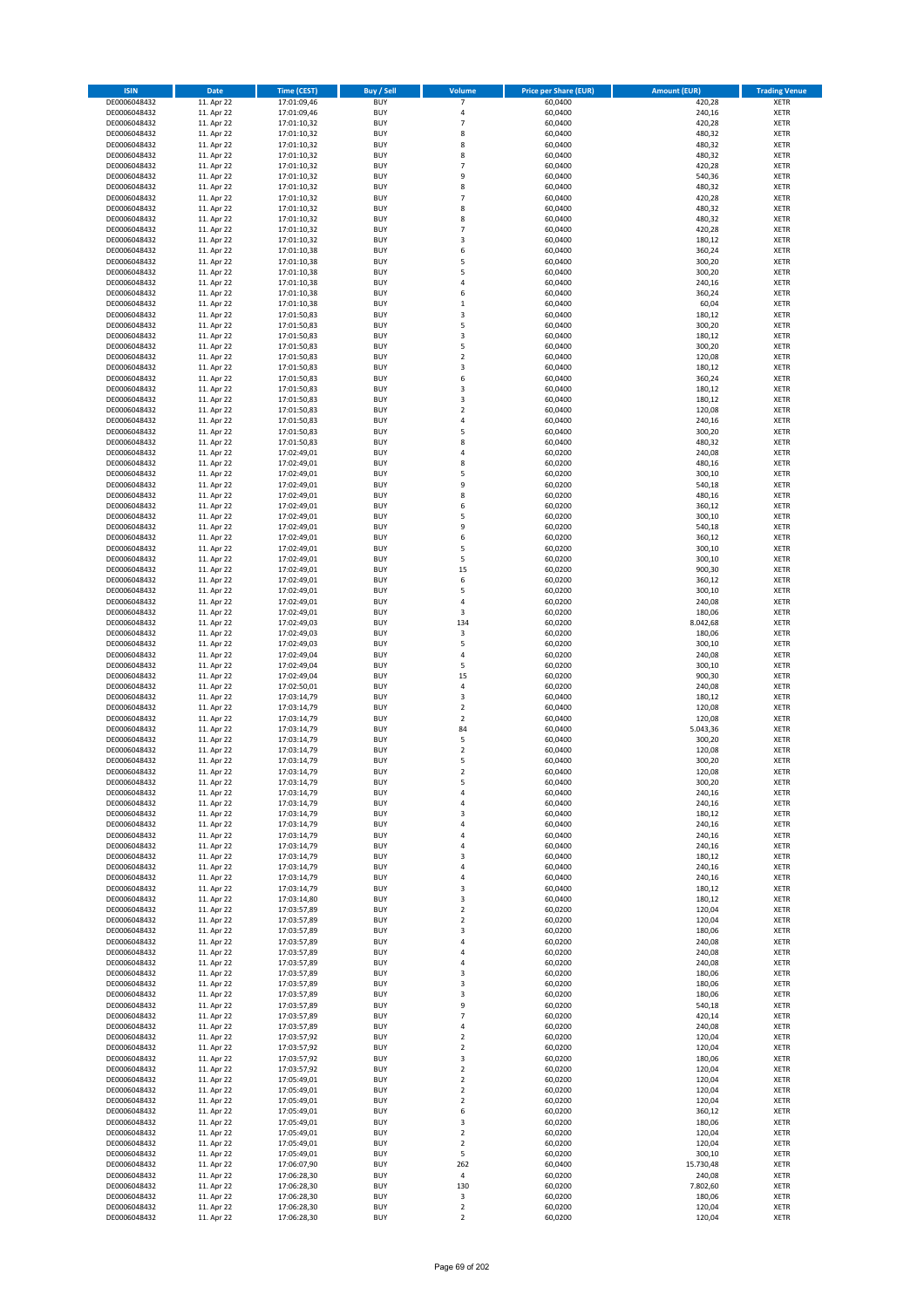| <b>ISIN</b>                  | <b>Date</b>              | <b>Time (CEST)</b>         | <b>Buy / Sell</b>        | <b>Volume</b>                 | <b>Price per Share (EUR)</b> | <b>Amount (EUR)</b> | <b>Trading Venue</b>       |
|------------------------------|--------------------------|----------------------------|--------------------------|-------------------------------|------------------------------|---------------------|----------------------------|
| DE0006048432                 | 11. Apr 22               | 17:06:28,30                | <b>BUY</b>               | $\overline{7}$                | 60,0200                      | 420,14              | <b>XETR</b>                |
| DE0006048432                 | 11. Apr 22               | 17:06:28,30                | <b>BUY</b>               | 5                             | 60,0200                      | 300,10              | <b>XETR</b>                |
| DE0006048432                 | 11. Apr 22               | 17:06:28,30                | <b>BUY</b>               | 4                             | 60,0200                      | 240,08              | <b>XETR</b>                |
| DE0006048432                 | 11. Apr 22               | 17:06:28,30                | <b>BUY</b>               | 5                             | 60,0200                      | 300,10              | <b>XETR</b>                |
| DE0006048432<br>DE0006048432 | 11. Apr 22<br>11. Apr 22 | 17:06:28,30<br>17:06:28,30 | <b>BUY</b><br><b>BUY</b> | 5<br>5                        | 60,0200<br>60,0200           | 300,10<br>300,10    | <b>XETR</b><br><b>XETR</b> |
| DE0006048432                 | 11. Apr 22               | 17:06:28,30                | <b>BUY</b>               | $\overline{7}$                | 60,0200                      | 420,14              | <b>XETR</b>                |
| DE0006048432                 | 11. Apr 22               | 17:06:28,30                | <b>BUY</b>               | 5                             | 60,0200                      | 300,10              | <b>XETR</b>                |
| DE0006048432                 | 11. Apr 22               | 17:06:28,30                | <b>BUY</b>               | 3                             | 60,0200                      | 180,06              | <b>XETR</b>                |
| DE0006048432                 | 11. Apr 22               | 17:06:28,30                | <b>BUY</b>               | 5                             | 60,0200                      | 300,10              | <b>XETR</b>                |
| DE0006048432                 | 11. Apr 22               | 17:06:28,30                | <b>BUY</b>               | 6                             | 60,0200                      | 360,12              | <b>XETR</b>                |
| DE0006048432                 | 11. Apr 22               | 17:06:28,30                | <b>BUY</b>               | 6                             | 60,0200                      | 360,12              | <b>XETR</b>                |
| DE0006048432<br>DE0006048432 | 11. Apr 22<br>11. Apr 22 | 17:06:28,30<br>17:06:28,30 | <b>BUY</b><br><b>BUY</b> | 5<br>6                        | 60,0200<br>60,0200           | 300,10<br>360,12    | <b>XETR</b><br><b>XETR</b> |
| DE0006048432                 | 11. Apr 22               | 17:06:28,30                | <b>BUY</b>               | 5                             | 60,0200                      | 300,10              | <b>XETR</b>                |
| DE0006048432                 | 11. Apr 22               | 17:06:28,30                | <b>BUY</b>               | 3                             | 60,0200                      | 180,06              | <b>XETR</b>                |
| DE0006048432                 | 11. Apr 22               | 17:06:28,31                | <b>BUY</b>               | 4                             | 60,0200                      | 240,08              | <b>XETR</b>                |
| DE0006048432                 | 11. Apr 22               | 17:06:57,36                | <b>BUY</b>               | 3                             | 60,0000                      | 180,00              | <b>XETR</b>                |
| DE0006048432                 | 11. Apr 22               | 17:06:57,36                | <b>BUY</b>               | 3                             | 60,0000                      | 180,00              | <b>XETR</b>                |
| DE0006048432                 | 11. Apr 22               | 17:06:57,36                | <b>BUY</b>               | 70                            | 60,0000                      | 4.200,00            | <b>XETR</b>                |
| DE0006048432                 | 11. Apr 22               | 17:06:57,36                | <b>BUY</b>               | 3                             | 60,0000                      | 180,00              | <b>XETR</b>                |
| DE0006048432<br>DE0006048432 | 11. Apr 22<br>11. Apr 22 | 17:06:57,36<br>17:06:57,36 | <b>BUY</b><br><b>BUY</b> | 3<br>$\mathbf 2$              | 60,0000<br>60,0000           | 180,00<br>120,00    | <b>XETR</b><br><b>XETR</b> |
| DE0006048432                 | 11. Apr 22               | 17:06:57,36                | <b>BUY</b>               | $\mathbf 2$                   | 60,0000                      | 120,00              | <b>XETR</b>                |
| DE0006048432                 | 11. Apr 22               | 17:06:57,36                | <b>BUY</b>               | $\mathbf 2$                   | 60,0000                      | 120,00              | <b>XETR</b>                |
| DE0006048432                 | 11. Apr 22               | 17:06:57,36                | <b>BUY</b>               | $\mathbf 2$                   | 60,0000                      | 120,00              | <b>XETR</b>                |
| DE0006048432                 | 11. Apr 22               | 17:06:57,36                | <b>BUY</b>               | 3                             | 60,0000                      | 180,00              | <b>XETR</b>                |
| DE0006048432                 | 11. Apr 22               | 17:06:57,36                | <b>BUY</b>               | $\overline{\mathbf{c}}$       | 60,0000                      | 120,00              | <b>XETR</b>                |
| DE0006048432                 | 11. Apr 22               | 17:06:57,36                | <b>BUY</b>               | 6                             | 60,0000                      | 360,00              | <b>XETR</b>                |
| DE0006048432                 | 11. Apr 22               | 17:06:57,36                | <b>BUY</b>               | $\overline{7}$                | 60,0000                      | 420,00              | <b>XETR</b>                |
| DE0006048432<br>DE0006048432 | 11. Apr 22<br>11. Apr 22 | 17:06:57,36<br>17:06:57,36 | <b>BUY</b><br><b>BUY</b> | 4<br>6                        | 60,0000<br>60,0000           | 240,00<br>360,00    | <b>XETR</b><br><b>XETR</b> |
| DE0006048432                 | 11. Apr 22               | 17:06:57,36                | <b>BUY</b>               | 5                             | 60,0000                      | 300,00              | <b>XETR</b>                |
| DE0006048432                 | 11. Apr 22               | 17:06:57,36                | <b>BUY</b>               | 9                             | 60,0000                      | 540,00              | <b>XETR</b>                |
| DE0006048432                 | 11. Apr 22               | 17:06:57,36                | <b>BUY</b>               | 5                             | 60,0000                      | 300,00              | <b>XETR</b>                |
| DE0006048432                 | 11. Apr 22               | 17:06:57,36                | <b>BUY</b>               | $\overline{7}$                | 60,0000                      | 420,00              | <b>XETR</b>                |
| DE0006048432                 | 11. Apr 22               | 17:06:57,36                | <b>BUY</b>               | 3                             | 60,0000                      | 180,00              | <b>XETR</b>                |
| DE0006048432                 | 11. Apr 22               | 17:06:57,36                | <b>BUY</b>               | 8                             | 60,0000                      | 480,00              | <b>XETR</b>                |
| DE0006048432                 | 11. Apr 22               | 17:06:57,36                | <b>BUY</b>               | 6                             | 60,0000                      | 360,00              | <b>XETR</b>                |
| DE0006048432                 | 11. Apr 22               | 17:06:57,36                | <b>BUY</b>               | $\overline{7}$                | 60,0000                      | 420,00              | <b>XETR</b>                |
| DE0006048432<br>DE0006048432 | 11. Apr 22<br>11. Apr 22 | 17:06:57,36<br>17:06:57,36 | <b>BUY</b><br><b>BUY</b> | 3<br>6                        | 60,0000<br>60,0000           | 180,00<br>360,00    | <b>XETR</b><br><b>XETR</b> |
| DE0006048432                 | 11. Apr 22               | 17:06:57,36                | <b>BUY</b>               | $\mathbf 1$                   | 60,0000                      | 60,00               | <b>XETR</b>                |
| DE0006048432                 | 11. Apr 22               | 17:06:58,34                | <b>BUY</b>               | 87                            | 59,9800                      | 5.218,26            | <b>XETR</b>                |
| DE0006048432                 | 11. Apr 22               | 17:06:58,34                | <b>BUY</b>               | 4                             | 59,9800                      | 239,92              | <b>XETR</b>                |
| DE0006048432                 | 11. Apr 22               | 17:06:58,34                | <b>BUY</b>               | 6                             | 59,9800                      | 359,88              | <b>XETR</b>                |
| DE0006048432                 | 11. Apr 22               | 17:06:58,34                | <b>BUY</b>               | 11                            | 59,9800                      | 659,78              | <b>XETR</b>                |
| DE0006048432                 | 11. Apr 22               | 17:06:58,34                | <b>BUY</b>               | 3                             | 59,9800                      | 179,94              | <b>XETR</b>                |
| DE0006048432                 | 11. Apr 22               | 17:06:58,34                | <b>BUY</b>               | 4                             | 59,9800                      | 239,92              | <b>XETR</b>                |
| DE0006048432                 | 11. Apr 22               | 17:06:58,34                | <b>BUY</b>               | 3                             | 59,9800                      | 179,94              | <b>XETR</b>                |
| DE0006048432<br>DE0006048432 | 11. Apr 22<br>11. Apr 22 | 17:06:58,34<br>17:06:58,34 | <b>BUY</b><br><b>BUY</b> | $\overline{\mathbf{c}}$<br>5  | 59,9800<br>59,9800           | 119,96<br>299,90    | <b>XETR</b><br><b>XETR</b> |
| DE0006048432                 | 11. Apr 22               | 17:06:58,34                | <b>BUY</b>               | 3                             | 59,9800                      | 179,94              | <b>XETR</b>                |
| DE0006048432                 | 11. Apr 22               | 17:06:58,34                | <b>BUY</b>               | $\overline{7}$                | 59,9800                      | 419,86              | <b>XETR</b>                |
| DE0006048432                 | 11. Apr 22               | 17:06:58,34                | <b>BUY</b>               | 5                             | 59,9800                      | 299,90              | <b>XETR</b>                |
| DE0006048432                 | 11. Apr 22               | 17:06:58,34                | <b>BUY</b>               | $\mathbf 2$                   | 59,9800                      | 119,96              | <b>XETR</b>                |
| DE0006048432                 | 11. Apr 22               | 17:06:58,34                | <b>BUY</b>               | 5                             | 59,9800                      | 299,90              | <b>XETR</b>                |
| DE0006048432                 | 11. Apr 22               | 17:06:58,34                | <b>BUY</b>               | 3                             | 59,9800                      | 179,94              | <b>XETR</b>                |
| DE0006048432                 | 11. Apr 22               | 17:06:58,36                | <b>BUY</b>               | 59                            | 59,9800                      | 3.538,82            | <b>XETR</b>                |
| DE0006048432<br>DE0006048432 | 11. Apr 22               | 17:06:58,36                | <b>BUY</b><br><b>BUY</b> | 3                             | 59,9800                      | 179,94<br>239,92    | <b>XETR</b>                |
| DE0006048432                 | 11. Apr 22<br>11. Apr 22 | 17:07:08,42<br>17:07:08,42 | <b>BUY</b>               | 4<br>4                        | 59,9800<br>59,9800           | 239,92              | <b>XETR</b><br><b>XETR</b> |
| DE0006048432                 | 11. Apr 22               | 17:07:17,32                | <b>BUY</b>               | $\overline{\mathbf{c}}$       | 59,9600                      | 119,92              | <b>XETR</b>                |
| DE0006048432                 | 11. Apr 22               | 17:07:17,32                | <b>BUY</b>               | 3                             | 59,9600                      | 179,88              | <b>XETR</b>                |
| DE0006048432                 | 11. Apr 22               | 17:07:17,32                | BUY                      | 2                             | 59,9600                      | 119,92              | <b>XETR</b>                |
| DE0006048432                 | 11. Apr 22               | 17:07:17,32                | <b>BUY</b>               | $\mathbf 2$                   | 59,9600                      | 119,92              | <b>XETR</b>                |
| DE0006048432                 | 11. Apr 22               | 17:07:17,32                | <b>BUY</b>               | 3                             | 59,9600                      | 179,88              | <b>XETR</b>                |
| DE0006048432                 | 11. Apr 22               | 17:07:17,32                | <b>BUY</b>               | 4                             | 59,9600                      | 239,84              | XETR                       |
| DE0006048432<br>DE0006048432 | 11. Apr 22<br>11. Apr 22 | 17:07:17,32<br>17:07:17,32 | <b>BUY</b><br><b>BUY</b> | 3<br>4                        | 59,9600<br>59,9600           | 179,88<br>239,84    | <b>XETR</b><br><b>XETR</b> |
| DE0006048432                 | 11. Apr 22               | 17:07:17,32                | <b>BUY</b>               | 5                             | 59,9600                      | 299,80              | <b>XETR</b>                |
| DE0006048432                 | 11. Apr 22               | 17:07:17,32                | <b>BUY</b>               | 4                             | 59,9600                      | 239,84              | <b>XETR</b>                |
| DE0006048432                 | 11. Apr 22               | 17:07:17,32                | <b>BUY</b>               | 4                             | 59,9600                      | 239,84              | <b>XETR</b>                |
| DE0006048432                 | 11. Apr 22               | 17:07:17,32                | <b>BUY</b>               | $\mathbf 2$                   | 59,9600                      | 119,92              | <b>XETR</b>                |
| DE0006048432                 | 11. Apr 22               | 17:07:17,32                | <b>BUY</b>               | $\mathbf 2$                   | 59,9600                      | 119,92              | <b>XETR</b>                |
| DE0006048432                 | 11. Apr 22               | 17:07:17,32                | <b>BUY</b>               | 5                             | 59,9600                      | 299,80              | <b>XETR</b>                |
| DE0006048432<br>DE0006048432 | 11. Apr 22<br>11. Apr 22 | 17:07:17,32<br>17:07:17,32 | <b>BUY</b><br><b>BUY</b> | 3<br>$\overline{2}$           | 59,9600<br>59,9600           | 179,88<br>119,92    | <b>XETR</b><br><b>XETR</b> |
| DE0006048432                 | 11. Apr 22               | 17:07:17,32                | <b>BUY</b>               | $\mathbf 2$                   | 59,9600                      | 119,92              | <b>XETR</b>                |
| DE0006048432                 | 11. Apr 22               | 17:07:17,32                | <b>BUY</b>               | $\mathbf 2$                   | 59,9600                      | 119,92              | <b>XETR</b>                |
| DE0006048432                 | 11. Apr 22               | 17:07:17,32                | <b>BUY</b>               | 4                             | 59,9600                      | 239,84              | <b>XETR</b>                |
| DE0006048432                 | 11. Apr 22               | 17:07:17,32                | <b>BUY</b>               | 3                             | 59,9600                      | 179,88              | <b>XETR</b>                |
| DE0006048432                 | 11. Apr 22               | 17:07:17,32                | <b>BUY</b>               | $\mathbf 2$                   | 59,9600                      | 119,92              | XETR                       |
| DE0006048432                 | 11. Apr 22               | 17:07:17,38                | <b>BUY</b>               | 4                             | 59,9600                      | 239,84              | <b>XETR</b>                |
| DE0006048432<br>DE0006048432 | 11. Apr 22<br>11. Apr 22 | 17:07:17,38                | <b>BUY</b><br><b>BUY</b> | $\overline{2}$<br>$\mathbf 2$ | 59,9600<br>59,9600           | 119,92<br>119,92    | <b>XETR</b><br><b>XETR</b> |
| DE0006048432                 | 11. Apr 22               | 17:07:34,37<br>17:07:34,37 | <b>BUY</b>               | 4                             | 59,9600                      | 239,84              | <b>XETR</b>                |
| DE0006048432                 | 11. Apr 22               | 17:07:34,37                | <b>BUY</b>               | $\mathbf 2$                   | 59,9600                      | 119,92              | <b>XETR</b>                |
| DE0006048432                 | 11. Apr 22               | 17:07:34,37                | <b>BUY</b>               | 3                             | 59,9600                      | 179,88              | <b>XETR</b>                |
| DE0006048432                 | 11. Apr 22               | 17:07:34,37                | <b>BUY</b>               | $\mathbf 2$                   | 59,9600                      | 119,92              | <b>XETR</b>                |
| DE0006048432                 | 11. Apr 22               | 17:07:34,37                | <b>BUY</b>               | $\mathbf 2$                   | 59,9600                      | 119,92              | <b>XETR</b>                |
| DE0006048432                 | 11. Apr 22               | 17:07:34,37                | <b>BUY</b>               | $\overline{2}$                | 59,9600                      | 119,92              | <b>XETR</b>                |
| DE0006048432                 | 11. Apr 22               | 17:07:34,37                | <b>BUY</b>               | $\mathbf 2$                   | 59,9600                      | 119,92              | <b>XETR</b>                |
| DE0006048432                 | 11. Apr 22               | 17:07:34,37                | <b>BUY</b>               | $\overline{2}$                | 59,9600                      | 119,92              | XETR                       |
| DE0006048432<br>DE0006048432 | 11. Apr 22<br>11. Apr 22 | 17:07:34,37<br>17:07:34,37 | <b>BUY</b><br><b>BUY</b> | $\mathbf 2$<br>$\mathbf 2$    | 59,9600<br>59,9600           | 119,92<br>119,92    | <b>XETR</b><br><b>XETR</b> |
| DE0006048432                 | 11. Apr 22               | 17:07:34,37                | <b>BUY</b>               | $\mathbf 2$                   | 59,9600                      | 119,92              | <b>XETR</b>                |
| DE0006048432                 | 11. Apr 22               | 17:07:34,37                | <b>BUY</b>               | $\mathbf 2$                   | 59,9600                      | 119,92              | <b>XETR</b>                |
| DE0006048432                 | 11. Apr 22               | 17:07:34,37                | <b>BUY</b>               | $\mathbf 2$                   | 59,9600                      | 119,92              | <b>XETR</b>                |
| DE0006048432                 | 11. Apr 22               | 17:07:34,37                | <b>BUY</b>               | 3                             | 59,9600                      | 179,88              | <b>XETR</b>                |
| DE0006048432                 | 11. Apr 22               | 17:07:34,37                | <b>BUY</b>               | $\overline{\mathbf{c}}$       | 59,9600                      | 119,92              | <b>XETR</b>                |
| DE0006048432                 | 11. Apr 22               | 17:07:34,38                | <b>BUY</b>               | $\mathbf 2$                   | 59,9600                      | 119,92              | XETR                       |
| DE0006048432                 | 11. Apr 22               | 17:08:48,34                | <b>BUY</b><br><b>BUY</b> | $\overline{2}$<br>$\mathbf 2$ | 59,9400                      | 119,88<br>119,88    | <b>XETR</b><br><b>XETR</b> |
| DE0006048432<br>DE0006048432 | 11. Apr 22<br>11. Apr 22 | 17:08:48,34<br>17:08:48,34 | <b>BUY</b>               | 76                            | 59,9400<br>59,9400           | 4.555,44            | <b>XETR</b>                |
| DE0006048432                 | 11. Apr 22               | 17:08:48,34                | <b>BUY</b>               | 3                             | 59,9400                      | 179,82              | XETR                       |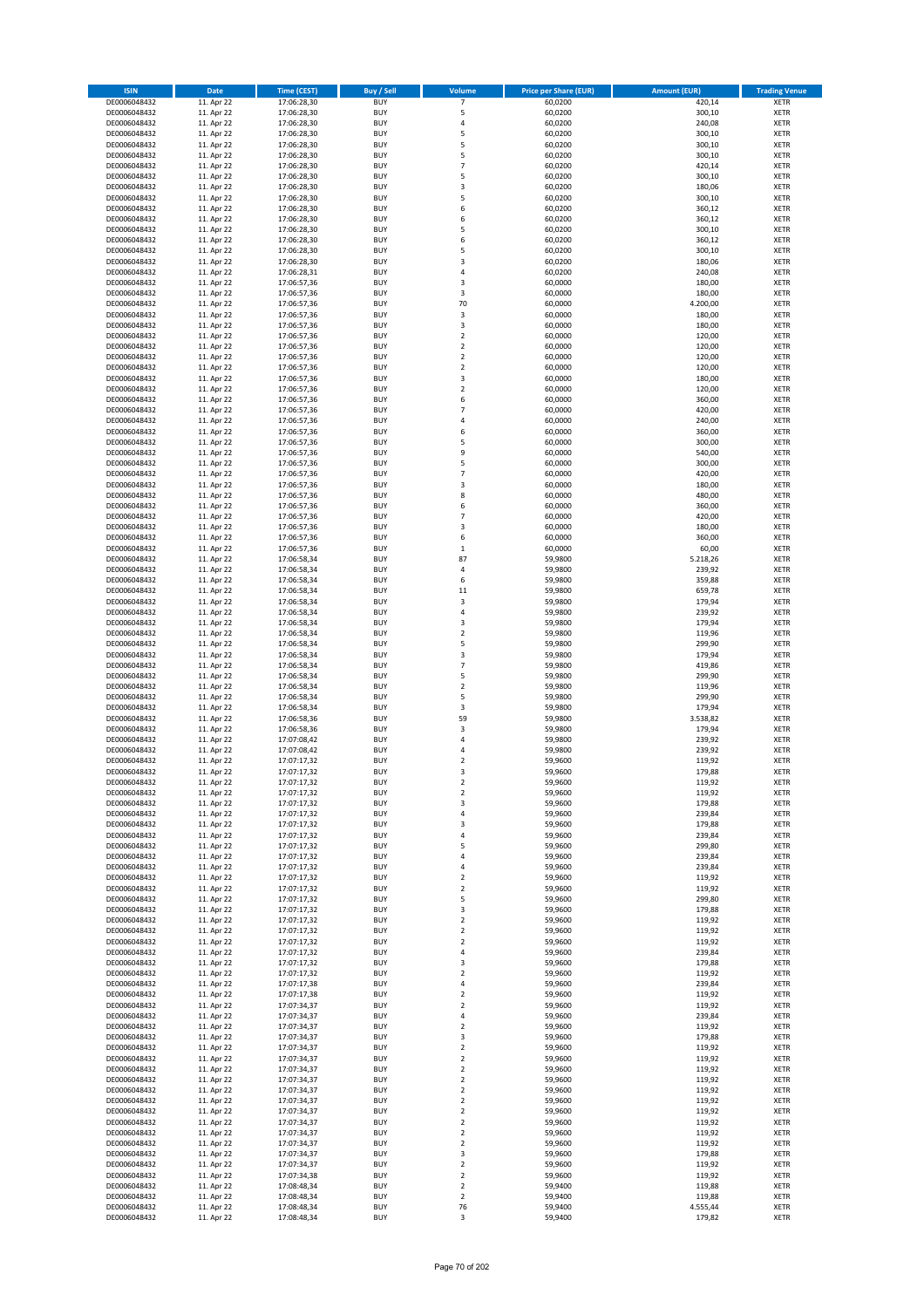| <b>ISIN</b>                  | Date                     | <b>Time (CEST)</b>         | <b>Buy / Sell</b>        | <b>Volume</b>                             | <b>Price per Share (EUR)</b> | <b>Amount (EUR)</b> | <b>Trading Venue</b>       |
|------------------------------|--------------------------|----------------------------|--------------------------|-------------------------------------------|------------------------------|---------------------|----------------------------|
| DE0006048432                 | 11. Apr 22               | 17:08:48,34                | <b>BUY</b>               | $\overline{2}$                            | 59,9400                      | 119,88              | <b>XETR</b>                |
| DE0006048432                 | 11. Apr 22               | 17:08:48,34                | <b>BUY</b>               | 4                                         | 59,9400                      | 239,76              | <b>XETR</b>                |
| DE0006048432                 | 11. Apr 22               | 17:08:48,34                | <b>BUY</b>               | $\mathbf 2$                               | 59,9400<br>59,9400           | 119,88              | <b>XETR</b>                |
| DE0006048432<br>DE0006048432 | 11. Apr 22<br>11. Apr 22 | 17:08:48,34<br>17:08:48,34 | <b>BUY</b><br><b>BUY</b> | $\overline{2}$<br>$\mathbf 2$             | 59,9400                      | 119,88<br>119,88    | <b>XETR</b><br><b>XETR</b> |
| DE0006048432                 | 11. Apr 22               | 17:08:48,34                | <b>BUY</b>               | $\overline{2}$                            | 59,9400                      | 119,88              | <b>XETR</b>                |
| DE0006048432                 | 11. Apr 22               | 17:08:48,34                | <b>BUY</b>               | 3                                         | 59,9400                      | 179,82              | <b>XETR</b>                |
| DE0006048432                 | 11. Apr 22               | 17:08:48,34                | <b>BUY</b>               | 3                                         | 59,9400                      | 179,82              | <b>XETR</b>                |
| DE0006048432                 | 11. Apr 22               | 17:08:48,34                | <b>BUY</b>               | $\mathbf 2$                               | 59,9400                      | 119,88              | <b>XETR</b>                |
| DE0006048432                 | 11. Apr 22               | 17:08:48,34                | <b>BUY</b>               | 5                                         | 59,9400                      | 299,70              | <b>XETR</b>                |
| DE0006048432<br>DE0006048432 | 11. Apr 22<br>11. Apr 22 | 17:08:48,34<br>17:08:48,34 | <b>BUY</b><br><b>BUY</b> | 3<br>5                                    | 59,9400<br>59,9400           | 179,82<br>299,70    | <b>XETR</b><br><b>XETR</b> |
| DE0006048432                 | 11. Apr 22               | 17:08:48,34                | <b>BUY</b>               | $\overline{2}$                            | 59,9400                      | 119,88              | <b>XETR</b>                |
| DE0006048432                 | 11. Apr 22               | 17:08:48,34                | <b>BUY</b>               | $\mathbf 2$                               | 59,9400                      | 119,88              | <b>XETR</b>                |
| DE0006048432                 | 11. Apr 22               | 17:08:48,34                | <b>BUY</b>               | $\overline{\mathbf{c}}$                   | 59,9400                      | 119,88              | <b>XETR</b>                |
| DE0006048432                 | 11. Apr 22               | 17:08:48,34<br>17:08:48,34 | <b>BUY</b>               | $\overline{2}$                            | 59,9400                      | 119,88              | <b>XETR</b>                |
| DE0006048432<br>DE0006048432 | 11. Apr 22<br>11. Apr 22 | 17:08:48,34                | <b>BUY</b><br><b>BUY</b> | 3<br>$\mathbf 2$                          | 59,9400<br>59,9400           | 179,82<br>119,88    | <b>XETR</b><br><b>XETR</b> |
| DE0006048432                 | 11. Apr 22               | 17:08:48,34                | <b>BUY</b>               | $\mathbf 2$                               | 59,9400                      | 119,88              | <b>XETR</b>                |
| DE0006048432                 | 11. Apr 22               | 17:08:48,34                | <b>BUY</b>               | $\overline{\mathbf{c}}$                   | 59,9400                      | 119,88              | <b>XETR</b>                |
| DE0006048432                 | 11. Apr 22               | 17:09:13,72                | <b>BUY</b>               | 3                                         | 59,9400                      | 179,82              | <b>XETR</b>                |
| DE0006048432                 | 11. Apr 22               | 17:09:13,72                | <b>BUY</b>               | $\overline{a}$                            | 59,9400                      | 239,76              | <b>XETR</b>                |
| DE0006048432<br>DE0006048432 | 11. Apr 22               | 17:09:13,72                | <b>BUY</b><br><b>BUY</b> | 3<br>4                                    | 59,9400<br>59,9400           | 179,82<br>239,76    | <b>XETR</b><br><b>XETR</b> |
| DE0006048432                 | 11. Apr 22<br>11. Apr 22 | 17:09:13,72<br>17:09:13,72 | <b>BUY</b>               | $\mathbf 2$                               | 59,9400                      | 119,88              | <b>XETR</b>                |
| DE0006048432                 | 11. Apr 22               | 17:09:13,72                | <b>BUY</b>               | $\overline{\mathbf{c}}$                   | 59,9400                      | 119,88              | <b>XETR</b>                |
| DE0006048432                 | 11. Apr 22               | 17:09:13,72                | <b>BUY</b>               | 3                                         | 59,9400                      | 179,82              | <b>XETR</b>                |
| DE0006048432                 | 11. Apr 22               | 17:09:13,72                | <b>BUY</b>               | $\mathbf 2$                               | 59,9400                      | 119,88              | <b>XETR</b>                |
| DE0006048432                 | 11. Apr 22               | 17:09:13,72                | <b>BUY</b>               | 3                                         | 59,9400                      | 179,82              | <b>XETR</b>                |
| DE0006048432<br>DE0006048432 | 11. Apr 22<br>11. Apr 22 | 17:09:13,72<br>17:09:13,72 | <b>BUY</b><br><b>BUY</b> | $\overline{2}$<br>$\mathbf 2$             | 59,9400<br>59,9400           | 119,88<br>119,88    | <b>XETR</b><br><b>XETR</b> |
| DE0006048432                 | 11. Apr 22               | 17:09:13,72                | <b>BUY</b>               | $\mathbf 2$                               | 59,9400                      | 119,88              | <b>XETR</b>                |
| DE0006048432                 | 11. Apr 22               | 17:09:13,72                | <b>BUY</b>               | $\mathbf 2$                               | 59,9400                      | 119,88              | <b>XETR</b>                |
| DE0006048432                 | 11. Apr 22               | 17:09:13,72                | <b>BUY</b>               | $\mathbf 2$                               | 59,9400                      | 119,88              | <b>XETR</b>                |
| DE0006048432                 | 11. Apr 22               | 17:09:15,63                | <b>BUY</b>               | $\mathbf 2$                               | 59,9400                      | 119,88              | <b>XETR</b>                |
| DE0006048432                 | 11. Apr 22               | 17:09:15,63                | <b>BUY</b>               | $\overline{\mathbf{c}}$<br>$\overline{2}$ | 59,9400                      | 119,88              | <b>XETR</b>                |
| DE0006048432<br>DE0006048432 | 11. Apr 22<br>11. Apr 22 | 17:09:15,63<br>17:09:15,63 | <b>BUY</b><br><b>BUY</b> | $\overline{2}$                            | 59,9400<br>59,9400           | 119,88<br>119,88    | <b>XETR</b><br><b>XETR</b> |
| DE0006048432                 | 11. Apr 22               | 17:09:15,63                | <b>BUY</b>               | $\mathbf 2$                               | 59,9400                      | 119,88              | <b>XETR</b>                |
| DE0006048432                 | 11. Apr 22               | 17:09:15,63                | <b>BUY</b>               | $\mathbf 2$                               | 59,9400                      | 119,88              | <b>XETR</b>                |
| DE0006048432                 | 11. Apr 22               | 17:09:15,63                | <b>BUY</b>               | $\mathbf 2$                               | 59,9400                      | 119,88              | <b>XETR</b>                |
| DE0006048432                 | 11. Apr 22               | 17:09:15,63                | <b>BUY</b>               | $\overline{2}$                            | 59,9400                      | 119,88              | <b>XETR</b>                |
| DE0006048432                 | 11. Apr 22               | 17:09:15,63                | <b>BUY</b>               | $\overline{\mathbf{c}}$                   | 59,9400                      | 119,88              | <b>XETR</b>                |
| DE0006048432<br>DE0006048432 | 11. Apr 22<br>11. Apr 22 | 17:09:15,63<br>17:09:15,63 | <b>BUY</b><br><b>BUY</b> | $\overline{4}$<br>$\overline{2}$          | 59,9400<br>59,9400           | 239,76<br>119,88    | <b>XETR</b><br><b>XETR</b> |
| DE0006048432                 | 11. Apr 22               | 17:09:38,35                | <b>BUY</b>               | $\mathbf 2$                               | 59,9400                      | 119,88              | <b>XETR</b>                |
| DE0006048432                 | 11. Apr 22               | 17:09:38,35                | <b>BUY</b>               | $\overline{2}$                            | 59,9400                      | 119,88              | <b>XETR</b>                |
| DE0006048432                 | 11. Apr 22               | 17:09:38,35                | <b>BUY</b>               | $\mathbf 2$                               | 59,9400                      | 119,88              | <b>XETR</b>                |
| DE0006048432                 | 11. Apr 22               | 17:09:38,35                | <b>BUY</b>               | $\overline{a}$                            | 59,9400                      | 239,76              | <b>XETR</b>                |
| DE0006048432                 | 11. Apr 22               | 17:09:38,35                | <b>BUY</b>               | 4                                         | 59,9400                      | 239,76              | <b>XETR</b>                |
| DE0006048432<br>DE0006048432 | 11. Apr 22<br>11. Apr 22 | 17:09:38,35<br>17:09:38,35 | <b>BUY</b><br><b>BUY</b> | $\overline{4}$<br>4                       | 59,9400<br>59,9400           | 239,76<br>239,76    | <b>XETR</b><br><b>XETR</b> |
| DE0006048432                 | 11. Apr 22               | 17:09:38,35                | <b>BUY</b>               | $\mathbf 2$                               | 59,9400                      | 119,88              | <b>XETR</b>                |
| DE0006048432                 | 11. Apr 22               | 17:09:38,35                | <b>BUY</b>               | 3                                         | 59,9400                      | 179,82              | <b>XETR</b>                |
| DE0006048432                 | 11. Apr 22               | 17:10:20,30                | <b>BUY</b>               | $\overline{2}$                            | 59,9400                      | 119,88              | <b>XETR</b>                |
| DE0006048432                 | 11. Apr 22               | 17:10:20,30                | <b>BUY</b>               | $\overline{2}$                            | 59,9400                      | 119,88              | <b>XETR</b>                |
| DE0006048432<br>DE0006048432 | 11. Apr 22<br>11. Apr 22 | 17:10:20,30<br>17:10:20,30 | <b>BUY</b><br><b>BUY</b> | $\overline{2}$<br>$\overline{2}$          | 59,9400<br>59,9400           | 119,88<br>119,88    | <b>XETR</b><br><b>XETR</b> |
| DE0006048432                 | 11. Apr 22               | 17:10:20,30                | <b>BUY</b>               | $\mathbf 2$                               | 59,9400                      | 119,88              | <b>XETR</b>                |
| DE0006048432                 | 11. Apr 22               | 17:10:20,30                | <b>BUY</b>               | $\mathbf 2$                               | 59,9400                      | 119,88              | <b>XETR</b>                |
| DE0006048432                 | 11. Apr 22               | 17:10:20,30                | <b>BUY</b>               | $\overline{2}$                            | 59,9400                      | 119,88              | <b>XETR</b>                |
| DE0006048432                 | 11. Apr 22               | 17:10:20,67                | <b>BUY</b>               | 3                                         | 59,9400                      | 179,82              | <b>XETR</b>                |
| DE0006048432                 | 11. Apr 22               | 17:10:29,06                | <b>BUY</b>               | $\overline{2}$                            | 59,9200                      | 119,84              | <b>XETR</b>                |
| DE0006048432<br>DE0006048432 | 11. Apr 22<br>11. Apr 22 | 17:10:29,06<br>17:10:29,06 | <b>BUY</b><br><b>BUY</b> | 3<br>48                                   | 59,9200<br>59,9200           | 179,76<br>2.876,16  | <b>XETR</b><br><b>XETR</b> |
| DE0006048432                 | 11. Apr 22               | 17:10:29,06                | <b>BUY</b>               | 3                                         | 59,9200                      | 179,76              | <b>XETR</b>                |
| DE0006048432                 | 11. Apr 22               | 17:10:29,06                | <b>BUY</b>               | 3                                         | 59,9200                      | 179,76              | <b>XETR</b>                |
| DE0006048432                 | 11. Apr 22               | 17:10:29,06                | <b>BUY</b>               | 4                                         | 59,9200                      | 239,68              | <b>XETR</b>                |
| DE0006048432                 | 11. Apr 22               | 17:10:29,06                | <b>BUY</b>               | 3                                         | 59,9200                      | 179,76              | <b>XETR</b>                |
| DE0006048432<br>DE0006048432 | 11. Apr 22<br>11. Apr 22 | 17:10:29,06<br>17:10:29,06 | <b>BUY</b><br><b>BUY</b> | $\overline{2}$<br>$\mathbf 2$             | 59,9200<br>59,9200           | 119,84<br>119,84    | <b>XETR</b><br><b>XETR</b> |
| DE0006048432                 | 11. Apr 22               | 17:10:29,06                | <b>BUY</b>               | 3                                         | 59,9200                      | 179,76              | <b>XETR</b>                |
| DE0006048432                 | 11. Apr 22               | 17:10:29,06                | <b>BUY</b>               | $\overline{2}$                            | 59,9200                      | 119,84              | <b>XETR</b>                |
| DE0006048432                 | 11. Apr 22               | 17:10:29,06                | <b>BUY</b>               | 4                                         | 59,9200                      | 239,68              | <b>XETR</b>                |
| DE0006048432                 | 11. Apr 22               | 17:10:29,06                | <b>BUY</b>               | $\mathbf 2$                               | 59,9200                      | 119,84              | <b>XETR</b>                |
| DE0006048432                 | 11. Apr 22               | 17:10:29,06                | <b>BUY</b>               | 3                                         | 59,9200                      | 179,76              | <b>XETR</b>                |
| DE0006048432<br>DE0006048432 | 11. Apr 22<br>11. Apr 22 | 17:10:29,06<br>17:10:29,06 | <b>BUY</b><br><b>BUY</b> | $\overline{2}$<br>3                       | 59,9200<br>59,9200           | 119,84<br>179,76    | <b>XETR</b><br><b>XETR</b> |
| DE0006048432                 | 11. Apr 22               | 17:10:29,06                | <b>BUY</b>               | 3                                         | 59,9200                      | 179,76              | <b>XETR</b>                |
| DE0006048432                 | 11. Apr 22               | 17:10:29,06                | <b>BUY</b>               | 6                                         | 59,9200                      | 359,52              | <b>XETR</b>                |
| DE0006048432                 | 11. Apr 22               | 17:10:29,06                | <b>BUY</b>               | $\overline{2}$                            | 59,9200                      | 119,84              | <b>XETR</b>                |
| DE0006048432                 | 11. Apr 22               | 17:10:29,06                | <b>BUY</b>               | $\mathbf 2$                               | 59,9200                      | 119,84              | <b>XETR</b>                |
| DE0006048432<br>DE0006048432 | 11. Apr 22<br>11. Apr 22 | 17:10:29,06<br>17:10:29,08 | <b>BUY</b><br><b>BUY</b> | 33<br>$\overline{2}$                      | 59,9200<br>59,9200           | 1.977,36<br>119,84  | <b>XETR</b><br><b>XETR</b> |
| DE0006048432                 | 11. Apr 22               | 17:10:29,08                | <b>BUY</b>               | $\mathbf 2$                               | 59,9200                      | 119,84              | <b>XETR</b>                |
| DE0006048432                 | 11. Apr 22               | 17:10:29,08                | <b>BUY</b>               | $\overline{2}$                            | 59,9200                      | 119,84              | <b>XETR</b>                |
| DE0006048432                 | 11. Apr 22               | 17:10:29,09                | <b>BUY</b>               | $\overline{2}$                            | 59,9200                      | 119,84              | <b>XETR</b>                |
| DE0006048432                 | 11. Apr 22               | 17:11:03,31                | <b>BUY</b>               | $\overline{2}$                            | 59,9200                      | 119,84              | <b>XETR</b>                |
| DE0006048432                 | 11. Apr 22<br>11. Apr 22 | 17:11:03,31                | <b>BUY</b><br><b>BUY</b> | 3<br>$\mathbf 2$                          | 59,9200                      | 179,76              | <b>XETR</b><br><b>XETR</b> |
| DE0006048432<br>DE0006048432 | 11. Apr 22               | 17:11:03,31<br>17:11:03,31 | <b>BUY</b>               | 3                                         | 59,9200<br>59,9200           | 119,84<br>179,76    | <b>XETR</b>                |
| DE0006048432                 | 11. Apr 22               | 17:11:03,31                | <b>BUY</b>               | $\mathbf 2$                               | 59,9200                      | 119,84              | <b>XETR</b>                |
| DE0006048432                 | 11. Apr 22               | 17:11:03,31                | <b>BUY</b>               | $\sqrt{4}$                                | 59,9200                      | 239,68              | <b>XETR</b>                |
| DE0006048432                 | 11. Apr 22               | 17:11:03,31                | <b>BUY</b>               | $\overline{4}$                            | 59,9200                      | 239,68              | <b>XETR</b>                |
| DE0006048432                 | 11. Apr 22               | 17:11:03,31                | <b>BUY</b>               | $\overline{2}$                            | 59,9200                      | 119,84              | <b>XETR</b>                |
| DE0006048432<br>DE0006048432 | 11. Apr 22<br>11. Apr 22 | 17:11:03,31<br>17:11:03,31 | <b>BUY</b><br><b>BUY</b> | $\sqrt{4}$<br>$\overline{2}$              | 59,9200<br>59,9200           | 239,68<br>119,84    | <b>XETR</b><br><b>XETR</b> |
| DE0006048432                 | 11. Apr 22               | 17:11:03,31                | <b>BUY</b>               | 3                                         | 59,9200                      | 179,76              | <b>XETR</b>                |
| DE0006048432                 | 11. Apr 22               | 17:11:03,31                | <b>BUY</b>               | $\sqrt{4}$                                | 59,9200                      | 239,68              | <b>XETR</b>                |
| DE0006048432                 | 11. Apr 22               | 17:11:03,31                | <b>BUY</b>               | $\overline{2}$                            | 59,9200                      | 119,84              | <b>XETR</b>                |
| DE0006048432                 | 11. Apr 22               | 17:11:03,34                | <b>BUY</b>               | 87                                        | 59,9200                      | 5.213,04            | <b>XETR</b>                |
| DE0006048432                 | 11. Apr 22               | 17:11:03,34                | <b>BUY</b>               | $\overline{2}$                            | 59,9200                      | 119,84              | <b>XETR</b>                |
| DE0006048432<br>DE0006048432 | 11. Apr 22<br>11. Apr 22 | 17:11:03,34<br>17:11:03,34 | <b>BUY</b><br><b>BUY</b> | 3<br>$\mathbf 2$                          | 59,9200<br>59,9200           | 179,76<br>119,84    | <b>XETR</b><br><b>XETR</b> |
| DE0006048432                 | 11. Apr 22               | 17:11:03,34                | <b>BUY</b>               | $\mathbf 2$                               | 59,9200                      | 119,84              | <b>XETR</b>                |
| DE0006048432                 | 11. Apr 22               | 17:11:03,38                | <b>BUY</b>               | $\mathbf 2$                               | 59,9200                      | 119,84              | <b>XETR</b>                |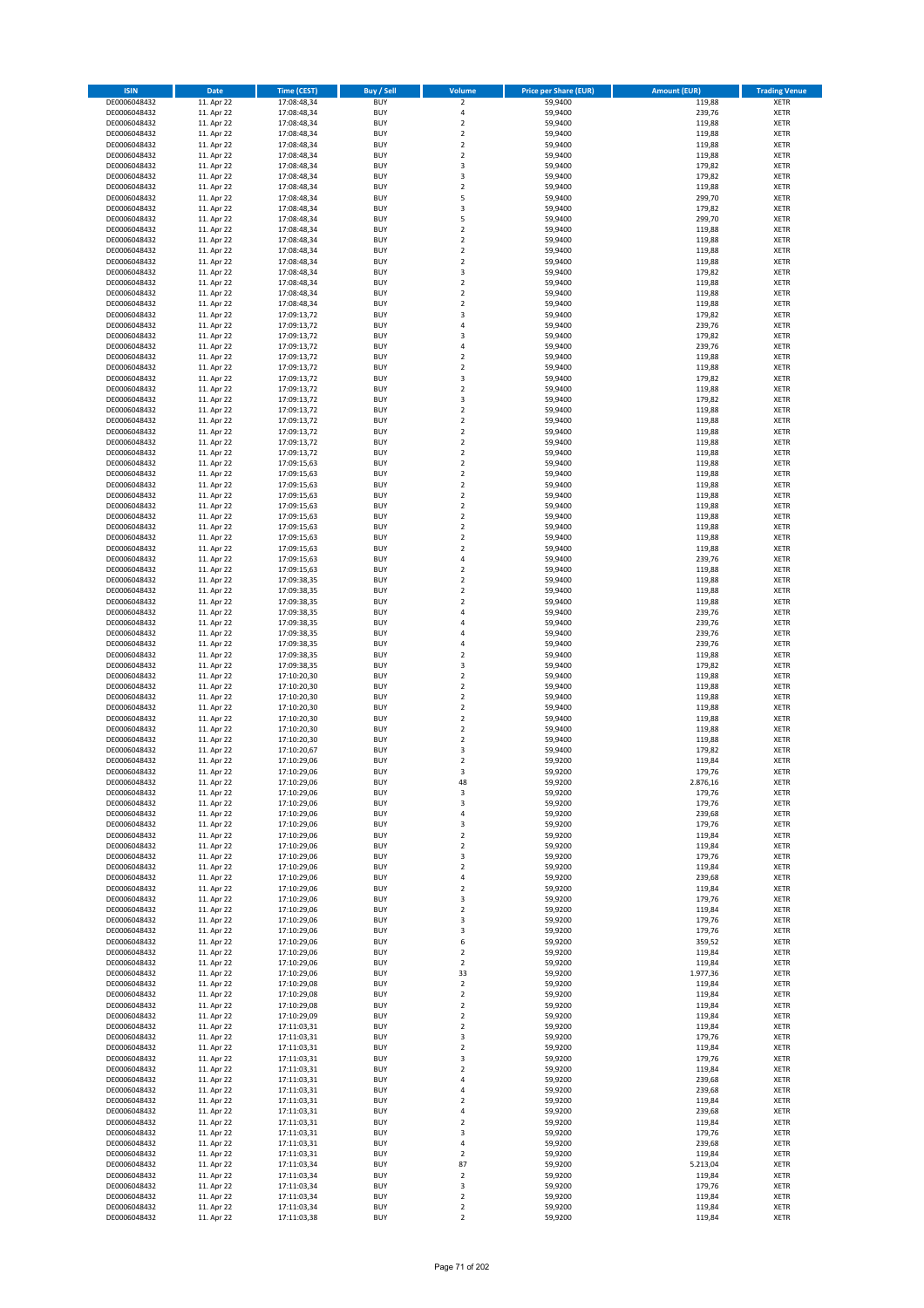| <b>ISIN</b>                  | <b>Date</b>              | <b>Time (CEST)</b>         | <b>Buy / Sell</b>        | Volume                                    | <b>Price per Share (EUR)</b> | <b>Amount (EUR)</b> | <b>Trading Venue</b>       |
|------------------------------|--------------------------|----------------------------|--------------------------|-------------------------------------------|------------------------------|---------------------|----------------------------|
| DE0006048432                 | 11. Apr 22               | 17:11:22,33                | <b>BUY</b>               | $\overline{2}$                            | 59,9200                      | 119,84              | <b>XETR</b>                |
| DE0006048432                 | 11. Apr 22               | 17:11:22,33                | <b>BUY</b>               | 3                                         | 59,9200                      | 179,76              | <b>XETR</b>                |
| DE0006048432                 | 11. Apr 22               | 17:11:22,33                | <b>BUY</b>               | 3                                         | 59,9200                      | 179,76              | <b>XETR</b>                |
| DE0006048432<br>DE0006048432 | 11. Apr 22<br>11. Apr 22 | 17:11:22,33<br>17:11:22,33 | <b>BUY</b><br><b>BUY</b> | 87<br>$\overline{\mathbf{c}}$             | 59,9200<br>59,9200           | 5.213,04<br>119,84  | <b>XETR</b><br><b>XETR</b> |
| DE0006048432                 | 11. Apr 22               | 17:11:22,33                | <b>BUY</b>               | 4                                         | 59,9200                      | 239,68              | <b>XETR</b>                |
| DE0006048432                 | 11. Apr 22               | 17:11:22,33                | <b>BUY</b>               | $\overline{\mathbf{c}}$                   | 59,9200                      | 119,84              | <b>XETR</b>                |
| DE0006048432                 | 11. Apr 22               | 17:11:22,33                | <b>BUY</b>               | $\mathbf 2$                               | 59,9200                      | 119,84              | <b>XETR</b>                |
| DE0006048432                 | 11. Apr 22               | 17:11:22,33                | <b>BUY</b>               | $\overline{2}$                            | 59,9200                      | 119,84              | <b>XETR</b>                |
| DE0006048432                 | 11. Apr 22               | 17:11:22,33                | <b>BUY</b><br><b>BUY</b> | 3                                         | 59,9200                      | 179,76              | <b>XETR</b><br><b>XETR</b> |
| DE0006048432<br>DE0006048432 | 11. Apr 22<br>11. Apr 22 | 17:11:22,33<br>17:11:22,33 | <b>BUY</b>               | 3<br>$\overline{\mathbf{c}}$              | 59,9200<br>59,9200           | 179,76<br>119,84    | <b>XETR</b>                |
| DE0006048432                 | 11. Apr 22               | 17:11:22,33                | <b>BUY</b>               | $\mathbf 2$                               | 59,9200                      | 119,84              | <b>XETR</b>                |
| DE0006048432                 | 11. Apr 22               | 17:11:22,33                | <b>BUY</b>               | $\overline{\mathbf{c}}$                   | 59,9200                      | 119,84              | <b>XETR</b>                |
| DE0006048432                 | 11. Apr 22               | 17:11:22,33                | <b>BUY</b>               | 3                                         | 59,9200                      | 179,76              | <b>XETR</b>                |
| DE0006048432                 | 11. Apr 22               | 17:11:22,33                | <b>BUY</b>               | $\overline{\mathbf{c}}$                   | 59,9200                      | 119,84              | <b>XETR</b>                |
| DE0006048432<br>DE0006048432 | 11. Apr 22<br>11. Apr 22 | 17:11:22,33<br>17:11:22,33 | <b>BUY</b><br><b>BUY</b> | 3<br>3                                    | 59,9200<br>59,9200           | 179,76<br>179,76    | <b>XETR</b><br><b>XETR</b> |
| DE0006048432                 | 11. Apr 22               | 17:12:12,28                | <b>BUY</b>               | $\overline{\mathbf{c}}$                   | 59,9000                      | 119,80              | <b>XETR</b>                |
| DE0006048432                 | 11. Apr 22               | 17:12:12,28                | <b>BUY</b>               | 85                                        | 59,9000                      | 5.091,50            | <b>XETR</b>                |
| DE0006048432                 | 11. Apr 22               | 17:12:12,28                | <b>BUY</b>               | 4                                         | 59,9000                      | 239,60              | <b>XETR</b>                |
| DE0006048432                 | 11. Apr 22               | 17:12:12,28                | <b>BUY</b>               | 4                                         | 59,9000                      | 239,60              | <b>XETR</b>                |
| DE0006048432                 | 11. Apr 22               | 17:12:12,28                | <b>BUY</b><br><b>BUY</b> | $\overline{\mathbf{c}}$<br>4              | 59,9000                      | 119,80              | <b>XETR</b><br><b>XETR</b> |
| DE0006048432<br>DE0006048432 | 11. Apr 22<br>11. Apr 22 | 17:12:12,28<br>17:12:14,78 | <b>BUY</b>               | 3                                         | 59,9000<br>59,9000           | 239,60<br>179,70    | <b>XETR</b>                |
| DE0006048432                 | 11. Apr 22               | 17:12:14,78                | <b>BUY</b>               | 3                                         | 59,9000                      | 179,70              | <b>XETR</b>                |
| DE0006048432                 | 11. Apr 22               | 17:12:14,78                | <b>BUY</b>               | 3                                         | 59,9000                      | 179,70              | <b>XETR</b>                |
| DE0006048432                 | 11. Apr 22               | 17:12:14,78                | <b>BUY</b>               | 3                                         | 59,9000                      | 179,70              | <b>XETR</b>                |
| DE0006048432                 | 11. Apr 22               | 17:12:14,78                | <b>BUY</b>               | 3                                         | 59,9000                      | 179,70              | <b>XETR</b>                |
| DE0006048432<br>DE0006048432 | 11. Apr 22<br>11. Apr 22 | 17:12:14,78<br>17:12:14,78 | <b>BUY</b><br><b>BUY</b> | $\overline{\mathbf{c}}$<br>$\overline{2}$ | 59,9000<br>59,9000           | 119,80<br>119,80    | <b>XETR</b><br><b>XETR</b> |
| DE0006048432                 | 11. Apr 22               | 17:12:14,78                | <b>BUY</b>               | 3                                         | 59,9000                      | 179,70              | <b>XETR</b>                |
| DE0006048432                 | 11. Apr 22               | 17:12:14,78                | <b>BUY</b>               | 4                                         | 59,9000                      | 239,60              | <b>XETR</b>                |
| DE0006048432                 | 11. Apr 22               | 17:12:14,78                | <b>BUY</b>               | 4                                         | 59,9000                      | 239,60              | <b>XETR</b>                |
| DE0006048432                 | 11. Apr 22               | 17:12:14.78                | <b>BUY</b>               | 3                                         | 59,9000                      | 179,70              | <b>XETR</b>                |
| DE0006048432<br>DE0006048432 | 11. Apr 22               | 17:12:14,78                | <b>BUY</b><br><b>BUY</b> | 3<br>4                                    | 59,9000                      | 179,70              | <b>XETR</b><br><b>XETR</b> |
| DE0006048432                 | 11. Apr 22<br>11. Apr 22 | 17:12:14,78<br>17:12:14,78 | <b>BUY</b>               | 3                                         | 59,9000<br>59,9000           | 239,60<br>179,70    | <b>XETR</b>                |
| DE0006048432                 | 11. Apr 22               | 17:12:14,78                | <b>BUY</b>               | $\overline{\mathbf{c}}$                   | 59,9000                      | 119,80              | <b>XETR</b>                |
| DE0006048432                 | 11. Apr 22               | 17:12:14,78                | <b>BUY</b>               | 3                                         | 59,9000                      | 179,70              | <b>XETR</b>                |
| DE0006048432                 | 11. Apr 22               | 17:12:14,78                | <b>BUY</b>               | 3                                         | 59,9000                      | 179,70              | <b>XETR</b>                |
| DE0006048432                 | 11. Apr 22               | 17:12:14,78                | <b>BUY</b>               | 3                                         | 59,9000                      | 179,70              | <b>XETR</b>                |
| DE0006048432<br>DE0006048432 | 11. Apr 22<br>11. Apr 22 | 17:12:14,78                | <b>BUY</b><br><b>BUY</b> | $\mathbf 2$<br>3                          | 59,9000<br>59,9000           | 119,80<br>179,70    | <b>XETR</b><br><b>XETR</b> |
| DE0006048432                 | 11. Apr 22               | 17:12:14,78<br>17:12:14,78 | <b>BUY</b>               | 3                                         | 59,9000                      | 179,70              | <b>XETR</b>                |
| DE0006048432                 | 11. Apr 22               | 17:12:14,78                | <b>BUY</b>               | 3                                         | 59,9000                      | 179,70              | <b>XETR</b>                |
| DE0006048432                 | 11. Apr 22               | 17:12:14,78                | <b>BUY</b>               | $\mathbf 2$                               | 59,9000                      | 119,80              | <b>XETR</b>                |
| DE0006048432                 | 11. Apr 22               | 17:12:14,78                | <b>BUY</b>               | $\mathbf 2$                               | 59,9000                      | 119,80              | <b>XETR</b>                |
| DE0006048432                 | 11. Apr 22               | 17:12:15,59                | <b>BUY</b>               | $\mathbf 2$                               | 59,8800                      | 119,76              | <b>XETR</b>                |
| DE0006048432<br>DE0006048432 | 11. Apr 22<br>11. Apr 22 | 17:12:15,59<br>17:12:15,59 | <b>BUY</b><br><b>BUY</b> | 87<br>3                                   | 59,8800<br>59,8800           | 5.209,56<br>179,64  | <b>XETR</b><br><b>XETR</b> |
| DE0006048432                 | 11. Apr 22               | 17:12:15,59                | <b>BUY</b>               | 3                                         | 59,8800                      | 179,64              | <b>XETR</b>                |
| DE0006048432                 | 11. Apr 22               | 17:12:15,59                | <b>BUY</b>               | 4                                         | 59,8800                      | 239,52              | <b>XETR</b>                |
| DE0006048432                 | 11. Apr 22               | 17:12:18,67                | <b>BUY</b>               | $\mathbf 2$                               | 59,8800                      | 119,76              | <b>XETR</b>                |
| DE0006048432                 | 11. Apr 22               | 17:12:18,67                | <b>BUY</b>               | $\mathbf 2$                               | 59,8800                      | 119,76              | <b>XETR</b>                |
| DE0006048432                 | 11. Apr 22               | 17:12:35,98                | <b>BUY</b>               | 77                                        | 59,8600<br>59,8600           | 4.609,22            | <b>XETR</b>                |
| DE0006048432<br>DE0006048432 | 11. Apr 22<br>11. Apr 22 | 17:12:35,98<br>17:12:35,98 | <b>BUY</b><br><b>BUY</b> | $\overline{\mathbf{c}}$<br>3              | 59,8600                      | 119,72<br>179,58    | <b>XETR</b><br><b>XETR</b> |
| DE0006048432                 | 11. Apr 22               | 17:12:35,98                | <b>BUY</b>               | $\mathbf 2$                               | 59,8600                      | 119,72              | <b>XETR</b>                |
| DE0006048432                 | 11. Apr 22               | 17:12:35,98                | <b>BUY</b>               | 3                                         | 59,8600                      | 179,58              | <b>XETR</b>                |
| DE0006048432                 | 11. Apr 22               | 17:12:36,00                | <b>BUY</b>               | 46                                        | 59,8600                      | 2.753,56            | <b>XETR</b>                |
| DE0006048432                 | 11. Apr 22               | 17:12:36,00                | <b>BUY</b>               | 3<br>$\mathbf 2$                          | 59,8600                      | 179,58              | <b>XETR</b><br><b>XETR</b> |
| DE0006048432<br>DE0006048432 | 11. Apr 22<br>11. Apr 22 | 17:12:36,00<br>17:12:36,00 | <b>BUY</b><br><b>BUY</b> | 3                                         | 59,8600<br>59,8600           | 119,72<br>179,58    | <b>XETR</b>                |
| DE0006048432                 | 11. Apr 22               | 17:12:36,00                | BUY                      | 5                                         | 59,8600                      | 299,30              | <b>XETR</b>                |
| DE0006048432                 | 11. Apr 22               | 17:12:36,00                | <b>BUY</b>               | 3                                         | 59,8600                      | 179,58              | <b>XETR</b>                |
| DE0006048432                 | 11. Apr 22               | 17:12:36,00                | <b>BUY</b>               | 3                                         | 59,8600                      | 179,58              | <b>XETR</b>                |
| DE0006048432                 | 11. Apr 22               | 17:12:36,00                | <b>BUY</b>               | $\mathbf 2$                               | 59,8600                      | 119,72              | XETR                       |
| DE0006048432<br>DE0006048432 | 11. Apr 22<br>11. Apr 22 | 17:12:36,00<br>17:12:36,00 | <b>BUY</b><br><b>BUY</b> | 3<br>3                                    | 59,8600<br>59,8600           | 179,58<br>179,58    | <b>XETR</b><br><b>XETR</b> |
| DE0006048432                 | 11. Apr 22               | 17:13:26,02                | <b>BUY</b>               | 3                                         | 59,9200                      | 179,76              | <b>XETR</b>                |
| DE0006048432                 | 11. Apr 22               | 17:13:26,02                | <b>BUY</b>               | $\mathbf 2$                               | 59,9200                      | 119,84              | <b>XETR</b>                |
| DE0006048432                 | 11. Apr 22               | 17:13:26,02                | <b>BUY</b>               | $\mathbf 2$                               | 59,9200                      | 119,84              | <b>XETR</b>                |
| DE0006048432                 | 11. Apr 22               | 17:13:26,02                | <b>BUY</b>               | 3                                         | 59,9200                      | 179,76              | <b>XETR</b>                |
| DE0006048432<br>DE0006048432 | 11. Apr 22<br>11. Apr 22 | 17:13:26,02<br>17:13:26,02 | <b>BUY</b><br><b>BUY</b> | 4<br>$\overline{\mathbf{c}}$              | 59,9200<br>59,9200           | 239,68<br>119,84    | <b>XETR</b><br><b>XETR</b> |
| DE0006048432                 | 11. Apr 22               | 17:13:43,05                | <b>BUY</b>               | 3                                         | 59,9200                      | 179,76              | <b>XETR</b>                |
| DE0006048432                 | 11. Apr 22               | 17:13:43,05                | <b>BUY</b>               | 3                                         | 59,9200                      | 179,76              | <b>XETR</b>                |
| DE0006048432                 | 11. Apr 22               | 17:13:43,05                | <b>BUY</b>               | $\mathbf 2$                               | 59,9200                      | 119,84              | <b>XETR</b>                |
| DE0006048432                 | 11. Apr 22               | 17:13:43,05                | <b>BUY</b>               | 3                                         | 59,9200                      | 179,76              | <b>XETR</b>                |
| DE0006048432<br>DE0006048432 | 11. Apr 22<br>11. Apr 22 | 17:13:43,05<br>17:13:43,05 | <b>BUY</b><br><b>BUY</b> | 3<br>$\mathbf 2$                          | 59,9200<br>59,9200           | 179,76<br>119,84    | <b>XETR</b><br><b>XETR</b> |
| DE0006048432                 | 11. Apr 22               | 17:13:43,05                | <b>BUY</b>               | $\mathbf 2$                               | 59,9200                      | 119,84              | XETR                       |
| DE0006048432                 | 11. Apr 22               | 17:13:43,05                | <b>BUY</b>               | $\mathbf 2$                               | 59,9200                      | 119,84              | <b>XETR</b>                |
| DE0006048432                 | 11. Apr 22               | 17:13:43,05                | <b>BUY</b>               | 3                                         | 59,9200                      | 179,76              | <b>XETR</b>                |
| DE0006048432                 | 11. Apr 22               | 17:13:43,05                | <b>BUY</b>               | 4                                         | 59,9200                      | 239,68              | <b>XETR</b>                |
| DE0006048432<br>DE0006048432 | 11. Apr 22<br>11. Apr 22 | 17:13:43,05<br>17:13:43,05 | <b>BUY</b><br><b>BUY</b> | $\overline{\mathbf{c}}$<br>3              | 59,9200<br>59,9200           | 119,84<br>179,76    | <b>XETR</b><br><b>XETR</b> |
| DE0006048432                 | 11. Apr 22               | 17:13:43,05                | <b>BUY</b>               | $\mathbf 2$                               | 59,9200                      | 119,84              | <b>XETR</b>                |
| DE0006048432                 | 11. Apr 22               | 17:13:43,05                | <b>BUY</b>               | $\mathbf 2$                               | 59,9200                      | 119,84              | <b>XETR</b>                |
| DE0006048432                 | 11. Apr 22               | 17:13:43,05                | <b>BUY</b>               | $\mathbf 2$                               | 59,9200                      | 119,84              | <b>XETR</b>                |
| DE0006048432                 | 11. Apr 22               | 17:14:17,02                | <b>BUY</b>               | $\overline{2}$                            | 59,9000                      | 119,80              | <b>XETR</b>                |
| DE0006048432<br>DE0006048432 | 11. Apr 22<br>11. Apr 22 | 17:14:17,02                | <b>BUY</b><br><b>BUY</b> | 3<br>94                                   | 59,9000<br>59,9000           | 179,70<br>5.630,60  | <b>XETR</b><br><b>XETR</b> |
| DE0006048432                 | 11. Apr 22               | 17:14:17,02<br>17:14:17,02 | <b>BUY</b>               | $\mathbf 2$                               | 59,9000                      | 119,80              | <b>XETR</b>                |
| DE0006048432                 | 11. Apr 22               | 17:14:17,02                | <b>BUY</b>               | 3                                         | 59,9000                      | 179,70              | <b>XETR</b>                |
| DE0006048432                 | 11. Apr 22               | 17:14:17,02                | <b>BUY</b>               | $\mathbf 2$                               | 59,9000                      | 119,80              | <b>XETR</b>                |
| DE0006048432                 | 11. Apr 22               | 17:14:17,02                | <b>BUY</b>               | $\mathbf 2$                               | 59,9000                      | 119,80              | <b>XETR</b>                |
| DE0006048432                 | 11. Apr 22<br>11. Apr 22 | 17:14:17,02                | <b>BUY</b><br><b>BUY</b> | $\mathbf 2$                               | 59,9000<br>59,9000           | 119,80<br>179,70    | <b>XETR</b>                |
| DE0006048432<br>DE0006048432 | 11. Apr 22               | 17:14:17,02<br>17:14:17,02 | <b>BUY</b>               | 3<br>$\overline{\mathbf{c}}$              | 59,9000                      | 119,80              | <b>XETR</b><br><b>XETR</b> |
| DE0006048432                 | 11. Apr 22               | 17:14:17,02                | <b>BUY</b>               | $\mathbf 2$                               | 59,9000                      | 119,80              | XETR                       |
| DE0006048432                 | 11. Apr 22               | 17:14:17,02                | <b>BUY</b>               | $\overline{2}$                            | 59,9000                      | 119,80              | <b>XETR</b>                |
| DE0006048432                 | 11. Apr 22               | 17:14:17,02                | <b>BUY</b>               | 3                                         | 59,9000                      | 179,70              | <b>XETR</b>                |
| DE0006048432                 | 11. Apr 22               | 17:14:17,02                | <b>BUY</b>               | 3                                         | 59,9000                      | 179,70              | <b>XETR</b>                |
| DE0006048432                 | 11. Apr 22               | 17:14:17,02                | <b>BUY</b>               | 3                                         | 59,9000                      | 179,70              | <b>XETR</b>                |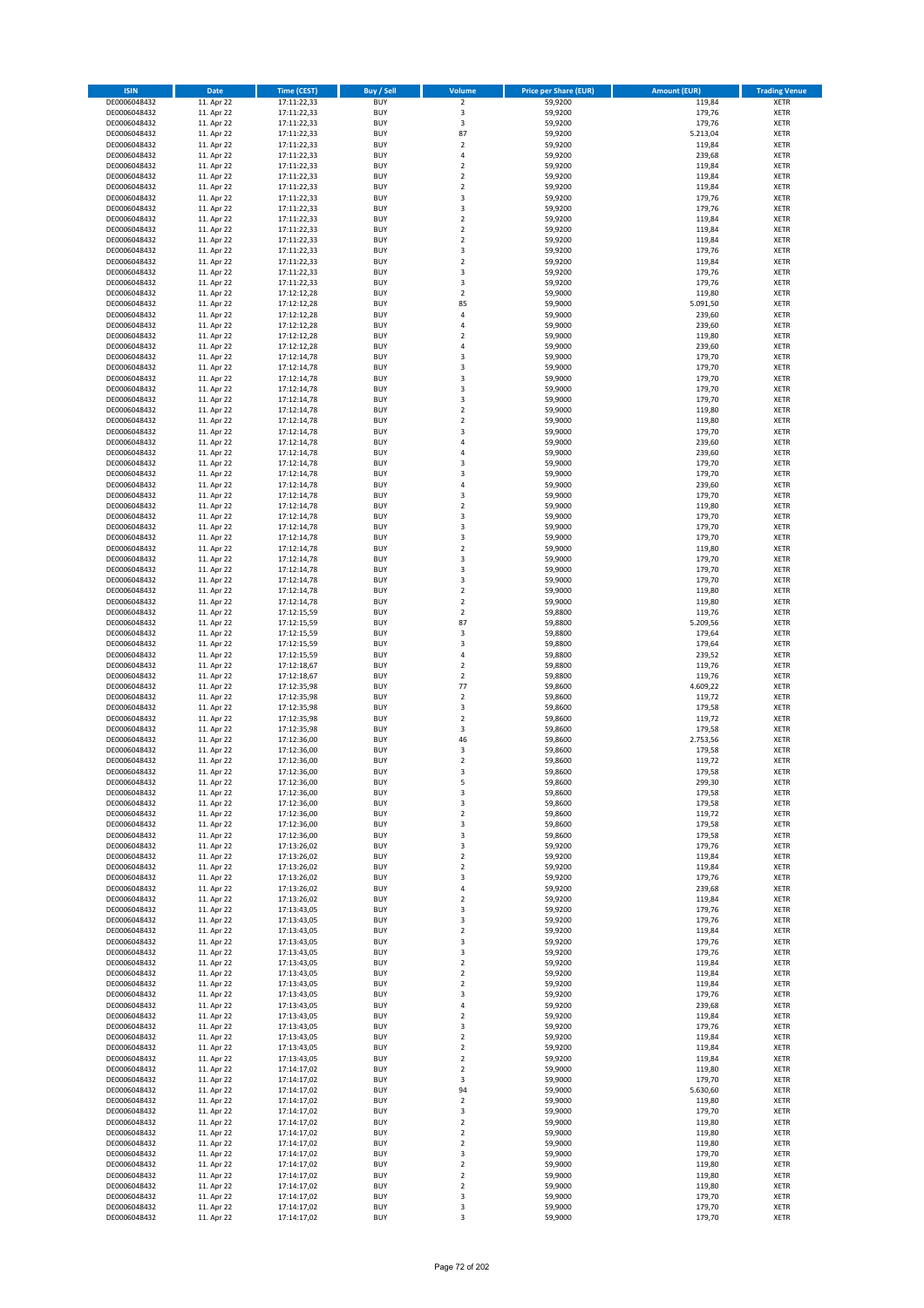| <b>ISIN</b>                  | <b>Date</b>              | Time (CEST)                | <b>Buy / Sell</b>        | Volume                                 | <b>Price per Share (EUR)</b> | <b>Amount (EUR)</b> | <b>Trading Venue</b>       |
|------------------------------|--------------------------|----------------------------|--------------------------|----------------------------------------|------------------------------|---------------------|----------------------------|
| DE0006048432                 | 11. Apr 22               | 17:14:17,02                | <b>BUY</b>               | $\overline{2}$                         | 59,9000                      | 119,80              | <b>XETR</b>                |
| DE0006048432                 | 11. Apr 22               | 17:14:17,02                | <b>BUY</b>               | 3                                      | 59,9000                      | 179,70              | <b>XETR</b>                |
| DE0006048432                 | 11. Apr 22               | 17:14:17,02                | <b>BUY</b>               | 3                                      | 59,9000                      | 179,70              | <b>XETR</b>                |
| DE0006048432<br>DE0006048432 | 11. Apr 22<br>11. Apr 22 | 17:14:17,02<br>17:14:17,02 | <b>BUY</b><br><b>BUY</b> | 3<br>3                                 | 59,9000<br>59,9000           | 179,70<br>179,70    | <b>XETR</b><br><b>XETR</b> |
| DE0006048432                 | 11. Apr 22               | 17:14:17,02                | <b>BUY</b>               | 3                                      | 59,9000                      | 179,70              | <b>XETR</b>                |
| DE0006048432                 | 11. Apr 22               | 17:14:17,02                | <b>BUY</b>               | 4                                      | 59,9000                      | 239,60              | <b>XETR</b>                |
| DE0006048432                 | 11. Apr 22               | 17:14:17,02                | <b>BUY</b>               | $\mathbf 2$                            | 59,9000                      | 119,80              | <b>XETR</b>                |
| DE0006048432                 | 11. Apr 22               | 17:14:17,02                | <b>BUY</b>               | 3                                      | 59,9000                      | 179,70              | <b>XETR</b>                |
| DE0006048432                 | 11. Apr 22<br>11. Apr 22 | 17:14:17,02                | <b>BUY</b><br><b>BUY</b> | 3<br>3                                 | 59,9000<br>59,9000           | 179,70<br>179,70    | <b>XETR</b><br><b>XETR</b> |
| DE0006048432<br>DE0006048432 | 11. Apr 22               | 17:14:17,02<br>17:14:17,02 | <b>BUY</b>               | $\overline{\mathbf{c}}$                | 59,9000                      | 119,80              | <b>XETR</b>                |
| DE0006048432                 | 11. Apr 22               | 17:14:17,02                | <b>BUY</b>               | 82                                     | 59,9000                      | 4.911,80            | <b>XETR</b>                |
| DE0006048432                 | 11. Apr 22               | 17:14:17,04                | <b>BUY</b>               | $\overline{\mathbf{2}}$                | 59,9000                      | 119,80              | <b>XETR</b>                |
| DE0006048432                 | 11. Apr 22               | 17:14:17,06                | <b>BUY</b>               | $\mathbf 2$                            | 59,9000                      | 119,80              | <b>XETR</b>                |
| DE0006048432<br>DE0006048432 | 11. Apr 22               | 17:14:24,71                | <b>BUY</b>               | $\overline{\mathbf{c}}$                | 59,8800                      | 119,76<br>2.215,56  | <b>XETR</b>                |
| DE0006048432                 | 11. Apr 22<br>11. Apr 22 | 17:14:24,71<br>17:14:24,71 | <b>BUY</b><br><b>BUY</b> | 37<br>3                                | 59,8800<br>59,8800           | 179,64              | <b>XETR</b><br><b>XETR</b> |
| DE0006048432                 | 11. Apr 22               | 17:14:24,71                | <b>BUY</b>               | 3                                      | 59,8800                      | 179,64              | <b>XETR</b>                |
| DE0006048432                 | 11. Apr 22               | 17:14:24,71                | <b>BUY</b>               | $\mathbf 2$                            | 59,8800                      | 119,76              | <b>XETR</b>                |
| DE0006048432                 | 11. Apr 22               | 17:14:24,71                | <b>BUY</b>               | $\overline{\mathbf{c}}$                | 59,8800                      | 119,76              | <b>XETR</b>                |
| DE0006048432                 | 11. Apr 22               | 17:14:24,71                | <b>BUY</b>               | 4                                      | 59,8800                      | 239,52              | <b>XETR</b>                |
| DE0006048432<br>DE0006048432 | 11. Apr 22<br>11. Apr 22 | 17:14:24,71<br>17:14:24,71 | <b>BUY</b><br><b>BUY</b> | 5<br>$\mathbf 2$                       | 59,8800<br>59,8800           | 299,40<br>119,76    | <b>XETR</b><br><b>XETR</b> |
| DE0006048432                 | 11. Apr 22               | 17:14:24,71                | <b>BUY</b>               | 3                                      | 59,8800                      | 179,64              | <b>XETR</b>                |
| DE0006048432                 | 11. Apr 22               | 17:14:24,71                | <b>BUY</b>               | 3                                      | 59,8800                      | 179,64              | <b>XETR</b>                |
| DE0006048432                 | 11. Apr 22               | 17:14:24,71                | <b>BUY</b>               | 4                                      | 59,8800                      | 239,52              | <b>XETR</b>                |
| DE0006048432                 | 11. Apr 22               | 17:14:24,71                | <b>BUY</b>               | $\overline{\mathbf{c}}$                | 59,8800                      | 119,76              | <b>XETR</b>                |
| DE0006048432<br>DE0006048432 | 11. Apr 22<br>11. Apr 22 | 17:14:24,71<br>17:14:24,71 | <b>BUY</b><br><b>BUY</b> | 4<br>3                                 | 59,8800<br>59,8800           | 239,52<br>179,64    | <b>XETR</b><br><b>XETR</b> |
| DE0006048432                 | 11. Apr 22               | 17:14:24,71                | <b>BUY</b>               | 4                                      | 59,8800                      | 239,52              | <b>XETR</b>                |
| DE0006048432                 | 11. Apr 22               | 17:14:24,71                | <b>BUY</b>               | $\overline{\mathbf{c}}$                | 59,8800                      | 119,76              | <b>XETR</b>                |
| DE0006048432                 | 11. Apr 22               | 17:14:24,71                | <b>BUY</b>               | 74                                     | 59,8800                      | 4.431,12            | <b>XETR</b>                |
| DE0006048432                 | 11. Apr 22               | 17:14:24,71                | <b>BUY</b>               | 15                                     | 59,8800                      | 898,20              | <b>XETR</b>                |
| DE0006048432                 | 11. Apr 22<br>11. Apr 22 | 17:14:24,75                | <b>BUY</b><br><b>BUY</b> | 4                                      | 59,8800                      | 239,52<br>179,64    | <b>XETR</b><br><b>XETR</b> |
| DE0006048432<br>DE0006048432 | 11. Apr 22               | 17:14:24,75<br>17:14:24,75 | <b>BUY</b>               | 3<br>$\overline{\mathbf{c}}$           | 59,8800<br>59,8800           | 119,76              | <b>XETR</b>                |
| DE0006048432                 | 11. Apr 22               | 17:14:24,75                | <b>BUY</b>               | 3                                      | 59,8800                      | 179,64              | <b>XETR</b>                |
| DE0006048432                 | 11. Apr 22               | 17:15:45,36                | <b>BUY</b>               | $\overline{2}$                         | 59,8800                      | 119,76              | <b>XETR</b>                |
| DE0006048432                 | 11. Apr 22               | 17:15:45,36                | <b>BUY</b>               | $\mathbf 2$                            | 59,8800                      | 119,76              | <b>XETR</b>                |
| DE0006048432                 | 11. Apr 22               | 17:15:45,36                | <b>BUY</b>               | 3                                      | 59,8800                      | 179,64              | <b>XETR</b>                |
| DE0006048432<br>DE0006048432 | 11. Apr 22<br>11. Apr 22 | 17:15:45,36<br>17:15:45,36 | <b>BUY</b><br><b>BUY</b> | 3<br>$\mathbf 2$                       | 59,8800<br>59,8800           | 179,64<br>119,76    | <b>XETR</b><br><b>XETR</b> |
| DE0006048432                 | 11. Apr 22               | 17:15:45,36                | <b>BUY</b>               | $\overline{\mathbf{c}}$                | 59,8800                      | 119,76              | <b>XETR</b>                |
| DE0006048432                 | 11. Apr 22               | 17:15:45,36                | <b>BUY</b>               | 3                                      | 59,8800                      | 179,64              | <b>XETR</b>                |
| DE0006048432                 | 11. Apr 22               | 17:15:45,36                | <b>BUY</b>               | 3                                      | 59,8800                      | 179,64              | <b>XETR</b>                |
| DE0006048432                 | 11. Apr 22               | 17:15:45,36                | <b>BUY</b>               | 3                                      | 59,8800                      | 179,64              | <b>XETR</b>                |
| DE0006048432                 | 11. Apr 22               | 17:16:22,38                | <b>BUY</b>               | 3<br>3                                 | 59,8600                      | 179,58              | <b>XETR</b>                |
| DE0006048432<br>DE0006048432 | 11. Apr 22<br>11. Apr 22 | 17:16:22,38<br>17:16:22,38 | <b>BUY</b><br><b>BUY</b> | $\mathbf 2$                            | 59,8600<br>59,8600           | 179,58<br>119,72    | <b>XETR</b><br><b>XETR</b> |
| DE0006048432                 | 11. Apr 22               | 17:16:22,38                | <b>BUY</b>               | 93                                     | 59,8600                      | 5.566,98            | <b>XETR</b>                |
| DE0006048432                 | 11. Apr 22               | 17:16:22,38                | <b>BUY</b>               | $\mathbf 2$                            | 59,8600                      | 119,72              | <b>XETR</b>                |
| DE0006048432                 | 11. Apr 22               | 17:16:22,38                | <b>BUY</b>               | $\overline{2}$                         | 59,8600                      | 119,72              | <b>XETR</b>                |
| DE0006048432<br>DE0006048432 | 11. Apr 22               | 17:16:22,38                | <b>BUY</b><br><b>BUY</b> | $\mathbf 2$<br>$\overline{\mathbf{c}}$ | 59,8600                      | 119,72              | <b>XETR</b><br><b>XETR</b> |
| DE0006048432                 | 11. Apr 22<br>11. Apr 22 | 17:16:22,38<br>17:16:22,38 | <b>BUY</b>               | 3                                      | 59,8600<br>59,8600           | 119,72<br>179,58    | <b>XETR</b>                |
| DE0006048432                 | 11. Apr 22               | 17:16:22,38                | <b>BUY</b>               | 3                                      | 59,8600                      | 179,58              | <b>XETR</b>                |
| DE0006048432                 | 11. Apr 22               | 17:16:22,38                | <b>BUY</b>               | $\mathbf 2$                            | 59,8600                      | 119,72              | <b>XETR</b>                |
| DE0006048432                 | 11. Apr 22               | 17:16:22,38                | <b>BUY</b>               | $\mathbf 2$                            | 59,8600                      | 119,72              | <b>XETR</b>                |
| DE0006048432                 | 11. Apr 22               | 17:16:22,38                | <b>BUY</b>               | $\overline{2}$                         | 59,8600                      | 119,72              | <b>XETR</b>                |
| DE0006048432<br>DE0006048432 | 11. Apr 22<br>11. Apr 22 | 17:16:22,38<br>17:16:22,38 | <b>BUY</b><br><b>BUY</b> | 3<br>$\overline{\mathbf{c}}$           | 59,8600<br>59,8600           | 179,58<br>119,72    | <b>XETR</b><br><b>XETR</b> |
| DE0006048432                 | 11. Apr 22               | 17:16:22,38                | <b>BUY</b>               | 3                                      | 59,8600                      | 179,58              | <b>XETR</b>                |
| DE0006048432                 | 11. Apr 22               | 17:16:22,38                | <b>BUY</b>               | $\overline{2}$                         | 59,8600                      | 119,72              | <b>XETR</b>                |
| DE0006048432                 | 11. Apr 22               | 17:16:22,38                | BUY                      | 3                                      | 59,8600                      | 179,58              | <b>XETR</b>                |
| DE0006048432                 | 11. Apr 22               | 17:16:22,38                | <b>BUY</b>               | $\mathbf 2$                            | 59,8600                      | 119,72              | <b>XETR</b>                |
| DE0006048432<br>DE0006048432 | 11. Apr 22<br>11. Apr 22 | 17:16:22,38<br>17:16:22,38 | <b>BUY</b><br><b>BUY</b> | 3<br>4                                 | 59,8600<br>59,8600           | 179,58<br>239,44    | <b>XETR</b><br>XETR        |
| DE0006048432                 | 11. Apr 22               | 17:16:22,38                | <b>BUY</b>               | $\mathbf 2$                            | 59,8600                      | 119,72              | <b>XETR</b>                |
| DE0006048432                 | 11. Apr 22               | 17:16:22,38                | <b>BUY</b>               | 3                                      | 59,8600                      | 179,58              | <b>XETR</b>                |
| DE0006048432                 | 11. Apr 22               | 17:16:22,38                | <b>BUY</b>               | $\mathbf 2$                            | 59,8600                      | 119,72              | <b>XETR</b>                |
| DE0006048432                 | 11. Apr 22               | 17:16:22,38                | <b>BUY</b>               | $\mathbf 2$                            | 59,8600                      | 119,72              | <b>XETR</b>                |
| DE0006048432<br>DE0006048432 | 11. Apr 22<br>11. Apr 22 | 17:16:22,38<br>17:16:22,38 | <b>BUY</b><br><b>BUY</b> | 3<br>3                                 | 59,8600<br>59,8600           | 179,58<br>179,58    | <b>XETR</b><br><b>XETR</b> |
| DE0006048432                 | 11. Apr 22               | 17:16:22,38                | <b>BUY</b>               | $\mathbf 2$                            | 59,8600                      | 119,72              | <b>XETR</b>                |
| DE0006048432                 | 11. Apr 22               | 17:16:22,38                | <b>BUY</b>               | 3                                      | 59.8600                      | 179,58              | <b>XETR</b>                |
| DE0006048432                 | 11. Apr 22               | 17:16:24,38                | <b>BUY</b>               | 3                                      | 59,8400                      | 179,52              | <b>XETR</b>                |
| DE0006048432                 | 11. Apr 22               | 17:16:24,38                | <b>BUY</b>               | 105                                    | 59,8400                      | 6.283,20            | <b>XETR</b>                |
| DE0006048432<br>DE0006048432 | 11. Apr 22<br>11. Apr 22 | 17:16:24,38<br>17:16:24,38 | <b>BUY</b><br><b>BUY</b> | $\mathbf 2$<br>$\mathbf 2$             | 59,8400<br>59,8400           | 119,68<br>119,68    | <b>XETR</b><br><b>XETR</b> |
| DE0006048432                 | 11. Apr 22               | 17:16:24,38                | <b>BUY</b>               | 4                                      | 59,8400                      | 239,36              | <b>XETR</b>                |
| DE0006048432                 | 11. Apr 22               | 17:16:24,38                | <b>BUY</b>               | 4                                      | 59,8400                      | 239,36              | <b>XETR</b>                |
| DE0006048432                 | 11. Apr 22               | 17:16:24,38                | <b>BUY</b>               | 3                                      | 59,8400                      | 179,52              | XETR                       |
| DE0006048432                 | 11. Apr 22               | 17:16:24,38                | <b>BUY</b><br><b>BUY</b> | 3<br>3                                 | 59,8400                      | 179,52              | <b>XETR</b><br><b>XETR</b> |
| DE0006048432<br>DE0006048432 | 11. Apr 22<br>11. Apr 22 | 17:16:28,50<br>17:16:28,50 | <b>BUY</b>               | 48                                     | 59,8400<br>59,8400           | 179,52<br>2.872,32  | <b>XETR</b>                |
| DE0006048432                 | 11. Apr 22               | 17:16:28,50                | <b>BUY</b>               | 3                                      | 59,8400                      | 179,52              | <b>XETR</b>                |
| DE0006048432                 | 11. Apr 22               | 17:16:28,50                | <b>BUY</b>               | 4                                      | 59,8400                      | 239,36              | <b>XETR</b>                |
| DE0006048432                 | 11. Apr 22               | 17:16:28,50                | <b>BUY</b>               | 3                                      | 59,8400                      | 179,52              | <b>XETR</b>                |
| DE0006048432                 | 11. Apr 22               | 17:16:28,50                | <b>BUY</b>               | $\mathbf 2$                            | 59,8400                      | 119,68              | <b>XETR</b>                |
| DE0006048432<br>DE0006048432 | 11. Apr 22<br>11. Apr 22 | 17:16:28,50<br>17:16:28,50 | <b>BUY</b><br><b>BUY</b> | 3<br>3                                 | 59,8400<br>59,8400           | 179,52<br>179,52    | <b>XETR</b><br><b>XETR</b> |
| DE0006048432                 | 11. Apr 22               | 17:16:28,50                | <b>BUY</b>               | 3                                      | 59,8400                      | 179,52              | <b>XETR</b>                |
| DE0006048432                 | 11. Apr 22               | 17:16:28,50                | <b>BUY</b>               | 3                                      | 59,8400                      | 179,52              | <b>XETR</b>                |
| DE0006048432                 | 11. Apr 22               | 17:16:32,28                | <b>BUY</b>               | $\mathbf 2$                            | 59,8400                      | 119,68              | <b>XETR</b>                |
| DE0006048432                 | 11. Apr 22               | 17:16:32,28                | <b>BUY</b>               | 2                                      | 59,8400                      | 119,68              | <b>XETR</b>                |
| DE0006048432<br>DE0006048432 | 11. Apr 22<br>11. Apr 22 | 17:16:32,28<br>17:16:32,28 | <b>BUY</b><br><b>BUY</b> | $\mathbf 2$<br>$\mathbf 2$             | 59,8400<br>59,8400           | 119,68<br>119,68    | <b>XETR</b><br><b>XETR</b> |
| DE0006048432                 | 11. Apr 22               | 17:16:32,28                | <b>BUY</b>               | 3                                      | 59,8400                      | 179,52              | <b>XETR</b>                |
| DE0006048432                 | 11. Apr 22               | 17:16:32,28                | <b>BUY</b>               | 60                                     | 59,8400                      | 3.590,40            | <b>XETR</b>                |
| DE0006048432                 | 11. Apr 22               | 17:17:46,26                | <b>BUY</b>               | $\overline{\mathbf{c}}$                | 59,8400                      | 119,68              | <b>XETR</b>                |
| DE0006048432                 | 11. Apr 22               | 17:17:46,26                | <b>BUY</b>               | $\mathbf 2$                            | 59,8400                      | 119,68              | XETR                       |
| DE0006048432<br>DE0006048432 | 11. Apr 22<br>11. Apr 22 | 17:17:46,26<br>17:17:46,26 | <b>BUY</b><br><b>BUY</b> | 3<br>$\mathbf 2$                       | 59,8400<br>59,8400           | 179,52<br>119,68    | <b>XETR</b><br>XETR        |
| DE0006048432                 | 11. Apr 22               | 17:17:46,26                | <b>BUY</b>               | $\mathbf 2$                            | 59,8400                      | 119,68              | <b>XETR</b>                |
| DE0006048432                 | 11. Apr 22               | 17:17:46,26                | <b>BUY</b>               | $\overline{2}$                         | 59,8400                      | 119,68              | <b>XETR</b>                |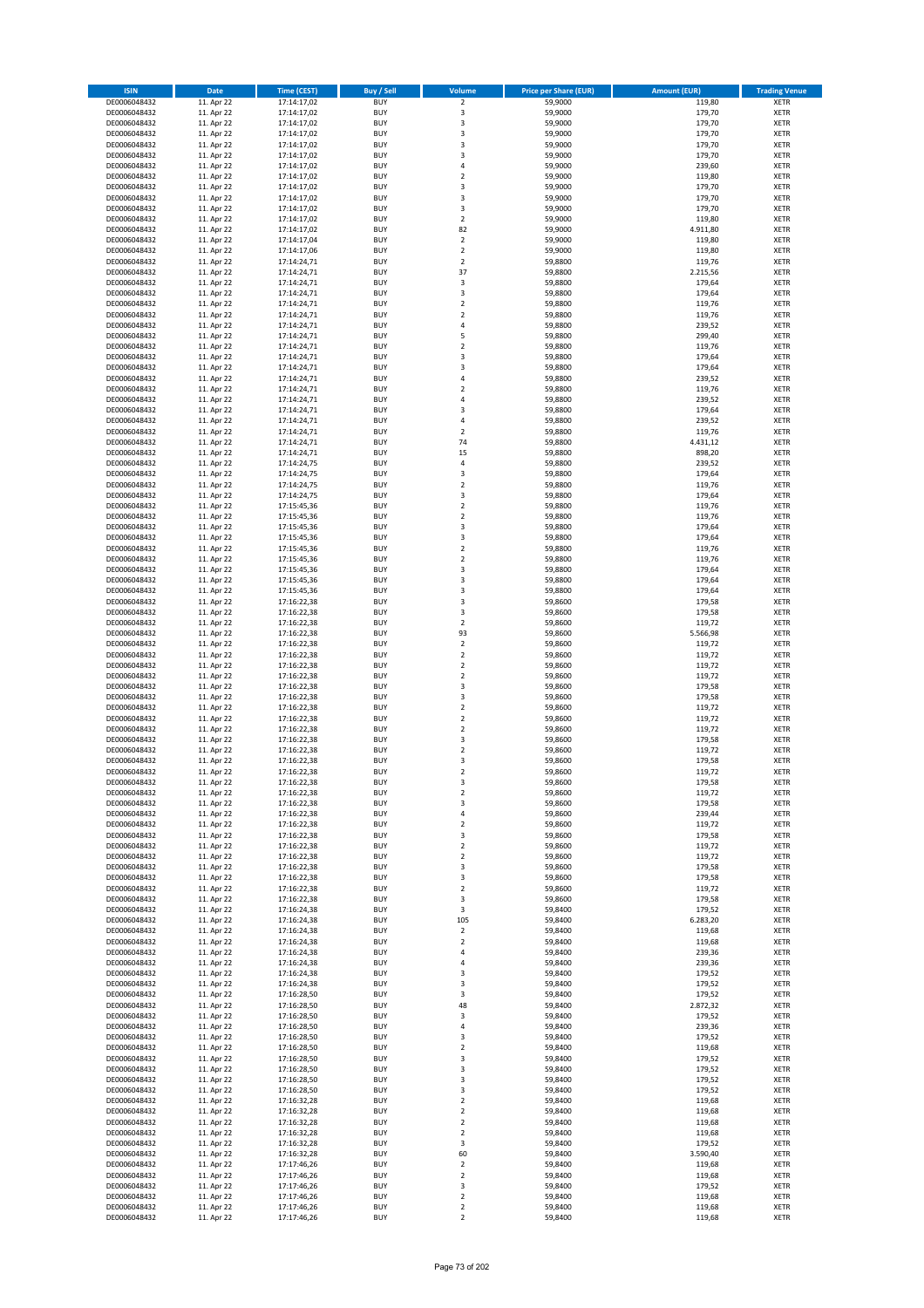| <b>ISIN</b>                  | <b>Date</b>              | <b>Time (CEST)</b>         | <b>Buy / Sell</b>        | Volume                                 | <b>Price per Share (EUR)</b> | <b>Amount (EUR)</b> | <b>Trading Venue</b>       |
|------------------------------|--------------------------|----------------------------|--------------------------|----------------------------------------|------------------------------|---------------------|----------------------------|
| DE0006048432                 | 11. Apr 22               | 17:17:46,26                | <b>BUY</b>               | $\overline{2}$                         | 59,8400                      | 119,68              | <b>XETR</b>                |
| DE0006048432                 | 11. Apr 22               | 17:17:46,26                | <b>BUY</b>               | 3                                      | 59,8400                      | 179,52              | <b>XETR</b>                |
| DE0006048432                 | 11. Apr 22               | 17:17:46,26                | <b>BUY</b>               | 3                                      | 59,8400                      | 179,52              | <b>XETR</b>                |
| DE0006048432<br>DE0006048432 | 11. Apr 22<br>11. Apr 22 | 17:17:46,26<br>17:17:46,26 | <b>BUY</b><br><b>BUY</b> | $\mathbf 2$<br>$\overline{\mathbf{c}}$ | 59,8400<br>59,8400           | 119,68<br>119,68    | <b>XETR</b><br><b>XETR</b> |
| DE0006048432                 | 11. Apr 22               | 17:17:46,26                | <b>BUY</b>               | $\mathbf 2$                            | 59,8400                      | 119,68              | <b>XETR</b>                |
| DE0006048432                 | 11. Apr 22               | 17:17:46,26                | <b>BUY</b>               | $\mathbf 2$                            | 59.8400                      | 119,68              | <b>XETR</b>                |
| DE0006048432                 | 11. Apr 22               | 17:17:46,26                | <b>BUY</b>               | $\mathbf 2$                            | 59,8400                      | 119,68              | <b>XETR</b>                |
| DE0006048432                 | 11. Apr 22               | 17:17:46,26                | <b>BUY</b>               | $\overline{2}$                         | 59,8400                      | 119,68              | <b>XETR</b>                |
| DE0006048432                 | 11. Apr 22               | 17:17:46,26                | <b>BUY</b>               | $\overline{2}$                         | 59,8400                      | 119,68              | <b>XETR</b>                |
| DE0006048432                 | 11. Apr 22               | 17:17:46,26                | <b>BUY</b>               | $\mathbf 2$                            | 59,8400                      | 119,68              | <b>XETR</b>                |
| DE0006048432                 | 11. Apr 22               | 17:17:46,26                | <b>BUY</b>               | 3                                      | 59,8400                      | 179,52              | <b>XETR</b>                |
| DE0006048432<br>DE0006048432 | 11. Apr 22<br>11. Apr 22 | 17:17:46,26                | <b>BUY</b><br><b>BUY</b> | $\mathbf 2$<br>$\overline{2}$          | 59,8400<br>59,8400           | 119,68<br>119,68    | <b>XETR</b><br><b>XETR</b> |
| DE0006048432                 | 11. Apr 22               | 17:17:46,26<br>17:18:43,96 | <b>BUY</b>               | 141                                    | 59,9000                      | 8.445,90            | <b>XETR</b>                |
| DE0006048432                 | 11. Apr 22               | 17:19:06,40                | <b>BUY</b>               | 4                                      | 59,9200                      | 239,68              | <b>XETR</b>                |
| DE0006048432                 | 11. Apr 22               | 17:19:06,40                | <b>BUY</b>               | $\mathbf 2$                            | 59,9200                      | 119,84              | <b>XETR</b>                |
| DE0006048432                 | 11. Apr 22               | 17:19:06,40                | <b>BUY</b>               | 5                                      | 59,9200                      | 299,60              | <b>XETR</b>                |
| DE0006048432                 | 11. Apr 22               | 17:19:06,40                | <b>BUY</b>               | 3                                      | 59,9200                      | 179,76              | <b>XETR</b>                |
| DE0006048432                 | 11. Apr 22               | 17:19:06,40                | <b>BUY</b>               | $\mathbf 2$                            | 59,9200                      | 119,84              | <b>XETR</b>                |
| DE0006048432                 | 11. Apr 22               | 17:19:06,40                | <b>BUY</b>               | 112                                    | 59,9200                      | 6.711,04            | <b>XETR</b>                |
| DE0006048432<br>DE0006048432 | 11. Apr 22<br>11. Apr 22 | 17:19:06,40<br>17:19:06,40 | <b>BUY</b><br><b>BUY</b> | $\mathbf 2$<br>3                       | 59,9200<br>59,9200           | 119,84<br>179,76    | <b>XETR</b><br><b>XETR</b> |
| DE0006048432                 | 11. Apr 22               | 17:19:06,40                | <b>BUY</b>               | $\mathbf 2$                            | 59,9200                      | 119,84              | <b>XETR</b>                |
| DE0006048432                 | 11. Apr 22               | 17:19:06,40                | <b>BUY</b>               | 3                                      | 59,9200                      | 179,76              | <b>XETR</b>                |
| DE0006048432                 | 11. Apr 22               | 17:19:06,40                | <b>BUY</b>               | $\mathbf 1$                            | 59,9200                      | 59,92               | <b>XETR</b>                |
| DE0006048432                 | 11. Apr 22               | 17:19:06,40                | <b>BUY</b>               | $\mathbf 2$                            | 59,9200                      | 119,84              | <b>XETR</b>                |
| DE0006048432                 | 11. Apr 22               | 17:19:06,40                | <b>BUY</b>               | 3                                      | 59,9200                      | 179,76              | <b>XETR</b>                |
| DE0006048432                 | 11. Apr 22               | 17:19:06,40                | <b>BUY</b>               | $\mathbf 2$                            | 59,9200                      | 119,84              | <b>XETR</b>                |
| DE0006048432                 | 11. Apr 22               | 17:19:06,40                | <b>BUY</b>               | $\overline{\mathbf{c}}$                | 59,9200                      | 119,84              | <b>XETR</b>                |
| DE0006048432<br>DE0006048432 | 11. Apr 22<br>11. Apr 22 | 17:19:06,40<br>17:19:06,40 | <b>BUY</b><br><b>BUY</b> | 3<br>5                                 | 59,9200<br>59,9200           | 179,76<br>299,60    | <b>XETR</b><br><b>XETR</b> |
| DE0006048432                 | 11. Apr 22               | 17:19:06,40                | <b>BUY</b>               | $\mathbf 2$                            | 59,9200                      | 119,84              | <b>XETR</b>                |
| DE0006048432                 | 11. Apr 22               | 17:19:06,40                | <b>BUY</b>               | 3                                      | 59,9200                      | 179,76              | <b>XETR</b>                |
| DE0006048432                 | 11. Apr 22               | 17:19:06,40                | <b>BUY</b>               | 4                                      | 59,9200                      | 239,68              | <b>XETR</b>                |
| DE0006048432                 | 11. Apr 22               | 17:19:06,40                | <b>BUY</b>               | 3                                      | 59,9200                      | 179,76              | <b>XETR</b>                |
| DE0006048432                 | 11. Apr 22               | 17:19:06,40                | <b>BUY</b>               | 3                                      | 59,9200                      | 179,76              | <b>XETR</b>                |
| DE0006048432                 | 11. Apr 22               | 17:19:06,40                | <b>BUY</b>               | $\mathbf 2$                            | 59,9200                      | 119,84              | <b>XETR</b>                |
| DE0006048432                 | 11. Apr 22               | 17:19:06,40                | <b>BUY</b>               | 3                                      | 59,9200                      | 179,76              | <b>XETR</b>                |
| DE0006048432                 | 11. Apr 22               | 17:19:06,40                | <b>BUY</b>               | $\mathbf 2$                            | 59,9200                      | 119,84              | <b>XETR</b>                |
| DE0006048432<br>DE0006048432 | 11. Apr 22<br>11. Apr 22 | 17:19:06,40<br>17:19:06,40 | <b>BUY</b><br><b>BUY</b> | 4<br>$\mathbf 2$                       | 59,9200<br>59,9200           | 239,68<br>119,84    | <b>XETR</b><br><b>XETR</b> |
| DE0006048432                 | 11. Apr 22               | 17:19:06,40                | <b>BUY</b>               | 3                                      | 59,9200                      | 179,76              | <b>XETR</b>                |
| DE0006048432                 | 11. Apr 22               | 17:19:06,41                | <b>BUY</b>               | 3                                      | 59,9200                      | 179,76              | <b>XETR</b>                |
| DE0006048432                 | 11. Apr 22               | 17:19:46,33                | <b>BUY</b>               | $\mathbf 2$                            | 59,9200                      | 119,84              | <b>XETR</b>                |
| DE0006048432                 | 11. Apr 22               | 17:19:46,33                | <b>BUY</b>               | 73                                     | 59,9200                      | 4.374,16            | <b>XETR</b>                |
| DE0006048432                 | 11. Apr 22               | 17:19:46,33                | <b>BUY</b>               | 3                                      | 59,9200                      | 179,76              | <b>XETR</b>                |
| DE0006048432                 | 11. Apr 22               | 17:19:46,33                | <b>BUY</b>               | $\mathbf 2$                            | 59,9200                      | 119,84              | <b>XETR</b>                |
| DE0006048432                 | 11. Apr 22               | 17:19:46,33                | <b>BUY</b>               | $\mathbf 2$                            | 59,9200                      | 119,84              | <b>XETR</b>                |
| DE0006048432                 | 11. Apr 22               | 17:19:46,33                | <b>BUY</b>               | 4                                      | 59,9200                      | 239,68              | <b>XETR</b>                |
| DE0006048432<br>DE0006048432 | 11. Apr 22<br>11. Apr 22 | 17:19:46,33<br>17:19:46,33 | <b>BUY</b><br><b>BUY</b> | $\overline{\mathbf{c}}$<br>3           | 59,9200<br>59,9200           | 119,84<br>179,76    | <b>XETR</b><br><b>XETR</b> |
| DE0006048432                 | 11. Apr 22               | 17:19:46,33                | <b>BUY</b>               | $\overline{2}$                         | 59,9200                      | 119,84              | <b>XETR</b>                |
| DE0006048432                 | 11. Apr 22               | 17:19:46,33                | <b>BUY</b>               | 4                                      | 59,9200                      | 239,68              | <b>XETR</b>                |
| DE0006048432                 | 11. Apr 22               | 17:19:46,33                | <b>BUY</b>               | $\overline{\mathbf{c}}$                | 59,9200                      | 119,84              | <b>XETR</b>                |
| DE0006048432                 | 11. Apr 22               | 17:19:46,33                | <b>BUY</b>               | $\mathbf 2$                            | 59,9200                      | 119,84              | <b>XETR</b>                |
| DE0006048432                 | 11. Apr 22               | 17:19:46,33                | <b>BUY</b>               | 3                                      | 59,9200                      | 179,76              | <b>XETR</b>                |
| DE0006048432                 | 11. Apr 22               | 17:19:46,33                | <b>BUY</b>               | $\mathbf 2$                            | 59,9200                      | 119,84              | <b>XETR</b>                |
| DE0006048432                 | 11. Apr 22               | 17:19:46,33                | <b>BUY</b>               | $\mathbf 2$                            | 59,9200                      | 119,84              | <b>XETR</b>                |
| DE0006048432                 | 11. Apr 22               | 17:19:46,33                | <b>BUY</b><br><b>BUY</b> | $\overline{2}$                         | 59,9200                      | 119,84              | <b>XETR</b>                |
| DE0006048432<br>DE0006048432 | 11. Apr 22<br>11. Apr 22 | 17:19:46,33<br>17:19:46,33 | <b>BUY</b>               | $\mathbf 2$<br>$\overline{\mathbf{c}}$ | 59,9200<br>59,9200           | 119,84<br>119,84    | <b>XETR</b><br><b>XETR</b> |
| DE0006048432                 | 11. Apr 22               | 17:19:46,33                | <b>BUY</b>               | $\overline{\mathbf{c}}$                | 59,9200                      | 119,84              | <b>XETR</b>                |
| DE0006048432                 | 11. Apr 22               | 17:19:46,33                | <b>BUY</b>               | 3                                      | 59,9200                      | 179,76              | <b>XETR</b>                |
| DE0006048432                 | 11. Apr 22               | 17:19:46,33                | BUY                      | 2                                      | 59,9200                      | 119,84              | <b>XETR</b>                |
| DE0006048432                 | 11. Apr 22               | 17:19:46,33                | <b>BUY</b>               | 3                                      | 59,9200                      | 179,76              | XETR                       |
| DE0006048432                 | 11. Apr 22               | 17:19:46,33                | <b>BUY</b>               | $\mathbf 2$                            | 59,9200                      | 119,84              | XETR                       |
| DE0006048432                 | 11. Apr 22               | 17:19:46,33                | <b>BUY</b>               | $\mathbf 2$                            | 59,9200                      | 119,84              | XETR                       |
| DE0006048432                 | 11. Apr 22               | 17:19:46,33                | <b>BUY</b>               | $\mathbf 2$                            | 59,9200                      | 119,84              | <b>XETR</b>                |
| DE0006048432<br>DE0006048432 | 11. Apr 22<br>11. Apr 22 | 17:19:46,33<br>17:19:46,33 | <b>BUY</b><br><b>BUY</b> | 4<br>3                                 | 59,9200<br>59,9200           | 239,68<br>179,76    | <b>XETR</b><br><b>XETR</b> |
| DE0006048432                 | 11. Apr 22               | 17:19:46,34                | <b>BUY</b>               | $\mathbf 2$                            | 59,9200                      | 119,84              | <b>XETR</b>                |
| DE0006048432                 | 11. Apr 22               | 17:19:46,36                | <b>BUY</b>               | $\mathbf 2$                            | 59,9200                      | 119,84              | <b>XETR</b>                |
| DE0006048432                 | 11. Apr 22               | 17:20:02,52                | <b>BUY</b>               | 4                                      | 59,9200                      | 239,68              | XETR                       |
| DE0006048432                 | 11. Apr 22               | 17:20:02,52                | <b>BUY</b>               | $\mathbf 2$                            | 59,9200                      | 119,84              | <b>XETR</b>                |
| DE0006048432                 | 11. Apr 22               | 17:20:02,52                | <b>BUY</b>               | 20                                     | 59,9200                      | 1.198,40            | <b>XETR</b>                |
| DE0006048432                 | 11. Apr 22               | 17:20:02,52                | <b>BUY</b>               | 3                                      | 59,9200                      | 179,76              | <b>XETR</b>                |
| DE0006048432<br>DE0006048432 | 11. Apr 22<br>11. Apr 22 | 17:20:02,52<br>17:20:02,52 | <b>BUY</b><br><b>BUY</b> | $\overline{2}$<br>$\mathbf 2$          | 59,9200<br>59,9200           | 119,84<br>119,84    | <b>XETR</b><br><b>XETR</b> |
| DE0006048432                 | 11. Apr 22               | 17:20:02,52                | <b>BUY</b>               | $\mathbf 2$                            | 59,9200                      | 119,84              | <b>XETR</b>                |
| DE0006048432                 | 11. Apr 22               | 17:20:02,52                | <b>BUY</b>               | $\mathbf 2$                            | 59,9200                      | 119,84              | <b>XETR</b>                |
| DE0006048432                 | 11. Apr 22               | 17:20:02,52                | <b>BUY</b>               | $\mathbf 2$                            | 59,9200                      | 119,84              | <b>XETR</b>                |
| DE0006048432                 | 11. Apr 22               | 17:20:02,52                | <b>BUY</b>               | $\mathbf 2$                            | 59,9200                      | 119,84              | XETR                       |
| DE0006048432                 | 11. Apr 22               | 17:20:02,52                | <b>BUY</b>               | $\mathbf 2$                            | 59,9200                      | 119,84              | <b>XETR</b>                |
| DE0006048432                 | 11. Apr 22               | 17:20:02,52                | <b>BUY</b>               | $\overline{2}$                         | 59,9200                      | 119,84              | <b>XETR</b>                |
| DE0006048432                 | 11. Apr 22               | 17:20:02,52                | <b>BUY</b>               | 3                                      | 59,9200                      | 179,76              | <b>XETR</b>                |
| DE0006048432<br>DE0006048432 | 11. Apr 22<br>11. Apr 22 | 17:20:02,53<br>17:20:02,53 | <b>BUY</b><br><b>BUY</b> | 3<br>$\mathbf 2$                       | 59,9200<br>59,9200           | 179,76<br>119,84    | <b>XETR</b><br><b>XETR</b> |
| DE0006048432                 | 11. Apr 22               | 17:20:02,53                | <b>BUY</b>               | $\mathbf 2$                            | 59,9200                      | 119,84              | <b>XETR</b>                |
| DE0006048432                 | 11. Apr 22               | 17:20:02,53                | <b>BUY</b>               | $\mathbf 2$                            | 59,9200                      | 119,84              | XETR                       |
| DE0006048432                 | 11. Apr 22               | 17:20:02,53                | <b>BUY</b>               | $\mathbf 2$                            | 59,9200                      | 119,84              | <b>XETR</b>                |
| DE0006048432                 | 11. Apr 22               | 17:20:02,53                | <b>BUY</b>               | 3                                      | 59,9200                      | 179,76              | <b>XETR</b>                |
| DE0006048432                 | 11. Apr 22               | 17:20:02,53                | <b>BUY</b>               | 4                                      | 59,9200                      | 239,68              | <b>XETR</b>                |
| DE0006048432                 | 11. Apr 22               | 17:20:02,53                | <b>BUY</b>               | 3                                      | 59,9200                      | 179,76              | XETR                       |
| DE0006048432                 | 11. Apr 22               | 17:20:02,53                | <b>BUY</b>               | 3                                      | 59,9200                      | 179,76              | <b>XETR</b>                |
| DE0006048432<br>DE0006048432 | 11. Apr 22<br>11. Apr 22 | 17:20:02,53<br>17:20:02,53 | <b>BUY</b><br><b>BUY</b> | $\mathbf 2$<br>4                       | 59,9200<br>59,9200           | 119,84<br>239,68    | <b>XETR</b><br>XETR        |
| DE0006048432                 | 11. Apr 22               | 17:20:02,53                | <b>BUY</b>               | $\mathbf 2$                            | 59,9200                      | 119,84              | <b>XETR</b>                |
| DE0006048432                 | 11. Apr 22               | 17:20:02,53                | <b>BUY</b>               | $\mathbf 2$                            | 59,9200                      | 119,84              | <b>XETR</b>                |
| DE0006048432                 | 11. Apr 22               | 17:20:02,53                | <b>BUY</b>               | $\mathbf 2$                            | 59,9200                      | 119,84              | <b>XETR</b>                |
| DE0006048432                 | 11. Apr 22               | 17:20:02,53                | <b>BUY</b>               | 63                                     | 59,9200                      | 3.774,96            | <b>XETR</b>                |
| DE0006048432                 | 11. Apr 22               | 17:20:57,03                | <b>BUY</b>               | 142                                    | 59,9200                      | 8.508,64            | XETR                       |
| DE0006048432                 | 11. Apr 22               | 17:21:04,62                | <b>BUY</b>               | $\overline{2}$                         | 59,9000                      | 119,80              | <b>XETR</b>                |
| DE0006048432<br>DE0006048432 | 11. Apr 22               | 17:21:04,62                | <b>BUY</b>               | 97                                     | 59,9000                      | 5.810,30            | <b>XETR</b>                |
| DE0006048432                 | 11. Apr 22<br>11. Apr 22 | 17:21:04,62<br>17:21:04,62 | <b>BUY</b><br><b>BUY</b> | $\mathbf 2$<br>3                       | 59,9000<br>59,9000           | 119,80<br>179,70    | <b>XETR</b><br>XETR        |
|                              |                          |                            |                          |                                        |                              |                     |                            |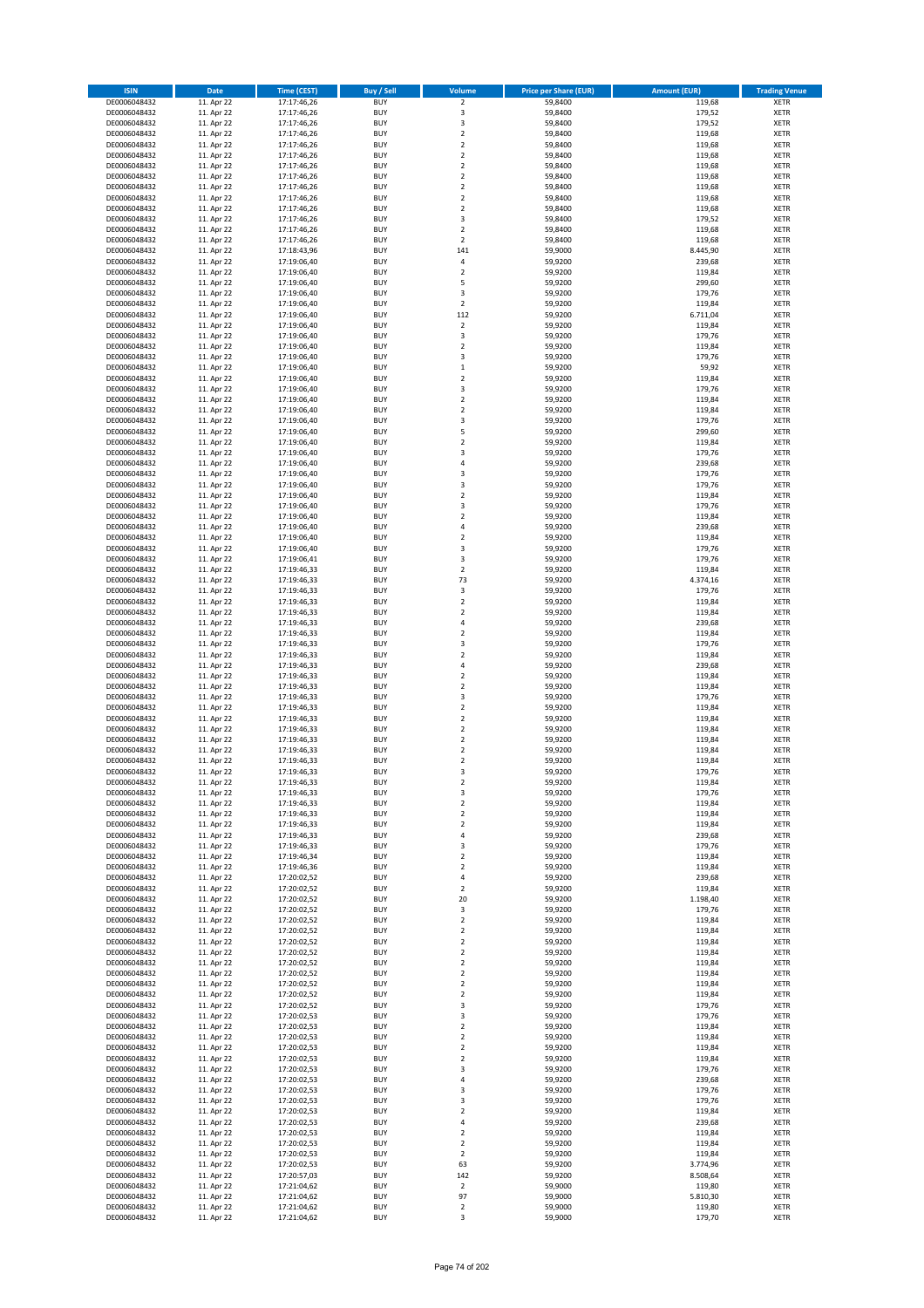| <b>ISIN</b>                  | Date                     | Time (CEST)                | <b>Buy / Sell</b>        | <b>Volume</b>                             | <b>Price per Share (EUR)</b> | <b>Amount (EUR)</b> | <b>Trading Venue</b>       |
|------------------------------|--------------------------|----------------------------|--------------------------|-------------------------------------------|------------------------------|---------------------|----------------------------|
| DE0006048432                 | 11. Apr 22               | 17:21:04,62                | <b>BUY</b>               | $\sqrt{4}$                                | 59,9000                      | 239,60              | <b>XETR</b>                |
| DE0006048432                 | 11. Apr 22               | 17:21:04,62                | <b>BUY</b>               | 4                                         | 59,9000                      | 239,60              | XETR                       |
| DE0006048432                 | 11. Apr 22               | 17:21:04,62                | <b>BUY</b>               | 4                                         | 59,9000                      | 239,60              | <b>XETR</b>                |
| DE0006048432<br>DE0006048432 | 11. Apr 22<br>11. Apr 22 | 17:21:04,62<br>17:21:04,62 | <b>BUY</b><br><b>BUY</b> | $\mathsf 3$<br>4                          | 59,9000<br>59,9000           | 179,70<br>239,60    | XETR<br><b>XETR</b>        |
| DE0006048432                 | 11. Apr 22               | 17:21:04,62                | <b>BUY</b>               | $\overline{7}$                            | 59,9000                      | 419,30              | <b>XETR</b>                |
| DE0006048432                 | 11. Apr 22               | 17:21:04,62                | <b>BUY</b>               | $\overline{2}$                            | 59,9000                      | 119,80              | <b>XETR</b>                |
| DE0006048432                 | 11. Apr 22               | 17:21:22,32                | <b>BUY</b>               | $\sqrt{4}$                                | 59,9000                      | 239,60              | <b>XETR</b>                |
| DE0006048432                 | 11. Apr 22               | 17:21:22,32                | <b>BUY</b>               | 5                                         | 59,9000                      | 299,50              | <b>XETR</b>                |
| DE0006048432                 | 11. Apr 22               | 17:22:04,67                | <b>BUY</b>               | $\mathbf 2$                               | 59,8800                      | 119,76              | <b>XETR</b>                |
| DE0006048432                 | 11. Apr 22               | 17:22:04,67                | <b>BUY</b>               | $\mathsf 3$                               | 59,8800                      | 179,64              | <b>XETR</b>                |
| DE0006048432                 | 11. Apr 22<br>11. Apr 22 | 17:22:04,67                | <b>BUY</b><br><b>BUY</b> | 4<br>$\mathbf 2$                          | 59,8800                      | 239,52<br>119,76    | <b>XETR</b><br><b>XETR</b> |
| DE0006048432<br>DE0006048432 | 11. Apr 22               | 17:22:04,67<br>17:22:04,67 | <b>BUY</b>               | 3                                         | 59,8800<br>59,8800           | 179,64              | <b>XETR</b>                |
| DE0006048432                 | 11. Apr 22               | 17:22:04,67                | <b>BUY</b>               | $\mathbf 2$                               | 59,8800                      | 119,76              | <b>XETR</b>                |
| DE0006048432                 | 11. Apr 22               | 17:22:04,67                | <b>BUY</b>               | $\mathbf 2$                               | 59,8800                      | 119,76              | <b>XETR</b>                |
| DE0006048432                 | 11. Apr 22               | 17:22:04,67                | <b>BUY</b>               | 5                                         | 59,8800                      | 299,40              | <b>XETR</b>                |
| DE0006048432                 | 11. Apr 22               | 17:22:04,67                | <b>BUY</b>               | $\overline{2}$                            | 59,8800                      | 119,76              | <b>XETR</b>                |
| DE0006048432                 | 11. Apr 22               | 17:22:04,67                | <b>BUY</b>               | $\overline{2}$                            | 59,8800                      | 119,76              | <b>XETR</b>                |
| DE0006048432                 | 11. Apr 22               | 17:22:25,22                | <b>BUY</b>               | $\overline{4}$                            | 59,9000                      | 239,60              | <b>XETR</b>                |
| DE0006048432<br>DE0006048432 | 11. Apr 22<br>11. Apr 22 | 17:22:34,07<br>17:22:34,07 | <b>BUY</b><br><b>BUY</b> | $\overline{4}$<br>6                       | 59,9000<br>59,9000           | 239,60<br>359,40    | <b>XETR</b><br><b>XETR</b> |
| DE0006048432                 | 11. Apr 22               | 17:22:34,07                | <b>BUY</b>               | $\overline{4}$                            | 59,9000                      | 239,60              | <b>XETR</b>                |
| DE0006048432                 | 11. Apr 22               | 17:22:48,70                | <b>BUY</b>               | $\overline{7}$                            | 59,9200                      | 419,44              | <b>XETR</b>                |
| DE0006048432                 | 11. Apr 22               | 17:22:48,70                | <b>BUY</b>               | 8                                         | 59,9200                      | 479,36              | <b>XETR</b>                |
| DE0006048432                 | 11. Apr 22               | 17:22:48,70                | <b>BUY</b>               | $\mathbf 2$                               | 59,9200                      | 119,84              | <b>XETR</b>                |
| DE0006048432                 | 11. Apr 22               | 17:22:48,70                | <b>BUY</b>               | 5                                         | 59,9200                      | 299,60              | <b>XETR</b>                |
| DE0006048432                 | 11. Apr 22               | 17:22:48,70                | <b>BUY</b>               | $\overline{7}$                            | 59,9200                      | 419,44              | <b>XETR</b>                |
| DE0006048432<br>DE0006048432 | 11. Apr 22<br>11. Apr 22 | 17:22:48,70<br>17:22:48,70 | <b>BUY</b><br><b>BUY</b> | 8<br>6                                    | 59,9200<br>59,9200           | 479,36<br>359,52    | <b>XETR</b><br><b>XETR</b> |
| DE0006048432                 | 11. Apr 22               | 17:22:48,70                | <b>BUY</b>               | 4                                         | 59,9200                      | 239,68              | <b>XETR</b>                |
| DE0006048432                 | 11. Apr 22               | 17:22:48,70                | <b>BUY</b>               | 3                                         | 59,9200                      | 179,76              | <b>XETR</b>                |
| DE0006048432                 | 11. Apr 22               | 17:22:48,70                | <b>BUY</b>               | 4                                         | 59,9200                      | 239,68              | <b>XETR</b>                |
| DE0006048432                 | 11. Apr 22               | 17:22:48,70                | <b>BUY</b>               | 6                                         | 59,9200                      | 359,52              | <b>XETR</b>                |
| DE0006048432                 | 11. Apr 22               | 17:22:48,70                | <b>BUY</b>               | $\overline{4}$                            | 59,9200                      | 239,68              | <b>XETR</b>                |
| DE0006048432                 | 11. Apr 22               | 17:22:48,70                | <b>BUY</b>               | 5                                         | 59,9200                      | 299,60              | <b>XETR</b>                |
| DE0006048432                 | 11. Apr 22               | 17:22:48,70                | <b>BUY</b><br><b>BUY</b> | 8<br>6                                    | 59,9200<br>59,9200           | 479,36<br>359,52    | <b>XETR</b><br><b>XETR</b> |
| DE0006048432<br>DE0006048432 | 11. Apr 22<br>11. Apr 22 | 17:22:48,70<br>17:22:48,70 | <b>BUY</b>               | $\overline{7}$                            | 59,9200                      | 419,44              | <b>XETR</b>                |
| DE0006048432                 | 11. Apr 22               | 17:22:48,70                | <b>BUY</b>               | $\overline{7}$                            | 59,9200                      | 419,44              | <b>XETR</b>                |
| DE0006048432                 | 11. Apr 22               | 17:22:48,70                | <b>BUY</b>               | $\overline{7}$                            | 59,9200                      | 419,44              | <b>XETR</b>                |
| DE0006048432                 | 11. Apr 22               | 17:22:48,72                | <b>BUY</b>               | 5                                         | 59,9200                      | 299,60              | <b>XETR</b>                |
| DE0006048432                 | 11. Apr 22               | 17:22:48,92                | <b>BUY</b>               | 239                                       | 59,9400                      | 14.325,66           | <b>XETR</b>                |
| DE0006048432                 | 11. Apr 22               | 17:23:40,07                | <b>BUY</b>               | 83                                        | 59,9200                      | 4.973,36            | <b>XETR</b>                |
| DE0006048432                 | 11. Apr 22               | 17:23:40,07                | <b>BUY</b>               | 8                                         | 59,9200                      | 479,36              | <b>XETR</b>                |
| DE0006048432<br>DE0006048432 | 11. Apr 22<br>11. Apr 22 | 17:23:40,07<br>17:23:40,07 | <b>BUY</b><br><b>BUY</b> | $\overline{7}$<br>4                       | 59,9200<br>59,9200           | 419,44<br>239,68    | <b>XETR</b><br><b>XETR</b> |
| DE0006048432                 | 11. Apr 22               | 17:23:40,07                | <b>BUY</b>               | $\overline{a}$                            | 59,9200                      | 239,68              | <b>XETR</b>                |
| DE0006048432                 | 11. Apr 22               | 17:23:40,07                | <b>BUY</b>               | 4                                         | 59,9200                      | 239,68              | <b>XETR</b>                |
| DE0006048432                 | 11. Apr 22               | 17:23:40,07                | <b>BUY</b>               | 6                                         | 59,9200                      | 359,52              | <b>XETR</b>                |
| DE0006048432                 | 11. Apr 22               | 17:23:40,07                | <b>BUY</b>               | $\overline{a}$                            | 59,9200                      | 239,68              | <b>XETR</b>                |
| DE0006048432                 | 11. Apr 22               | 17:23:40,07                | <b>BUY</b>               | $\overline{4}$                            | 59,9200                      | 239,68              | <b>XETR</b>                |
| DE0006048432                 | 11. Apr 22               | 17:23:40,07                | <b>BUY</b>               | 8                                         | 59,9200                      | 479,36              | <b>XETR</b>                |
| DE0006048432<br>DE0006048432 | 11. Apr 22<br>11. Apr 22 | 17:23:40,07<br>17:23:40,07 | <b>BUY</b><br><b>BUY</b> | 3<br>$\mathbf 2$                          | 59,9200<br>59,9200           | 179,76<br>119,84    | <b>XETR</b><br><b>XETR</b> |
| DE0006048432                 | 11. Apr 22               | 17:23:40,07                | <b>BUY</b>               | $\pmb{4}$                                 | 59,9200                      | 239,68              | <b>XETR</b>                |
| DE0006048432                 | 11. Apr 22               | 17:23:40,07                | <b>BUY</b>               | $\overline{7}$                            | 59,9200                      | 419,44              | <b>XETR</b>                |
| DE0006048432                 | 11. Apr 22               | 17:23:40,07                | <b>BUY</b>               | 9                                         | 59,9200                      | 539,28              | <b>XETR</b>                |
| DE0006048432                 | 11. Apr 22               | 17:23:40,07                | <b>BUY</b>               | $\mathbf 2$                               | 59,9200                      | 119,84              | <b>XETR</b>                |
| DE0006048432                 | 11. Apr 22               | 17:23:40,07                | <b>BUY</b>               | 4                                         | 59,9200                      | 239,68              | <b>XETR</b>                |
| DE0006048432                 | 11. Apr 22               | 17:23:40,07                | <b>BUY</b>               | 4                                         | 59,9200                      | 239,68              | <b>XETR</b>                |
| DE0006048432<br>DE0006048432 | 11. Apr 22<br>11. Apr 22 | 17:23:40,07<br>17:23:40,07 | <b>BUY</b><br><b>BUY</b> | $\overline{\mathbf{2}}$<br>$\overline{2}$ | 59,9200<br>59,9200           | 119,84<br>119,84    | <b>XETR</b><br><b>XETR</b> |
| DE0006048432                 | 11. Apr 22               | 17:23:40,07                | <b>BUY</b>               | 3                                         | 59,9200                      | 179,76              | <b>XETR</b>                |
| DE0006048432                 | 11. Apr 22               | 17:23:40,07                | BUY                      | 3                                         | 59,9200                      | 179,76              | XETR                       |
| DE0006048432                 | 11. Apr 22               | 17:23:40,07                | <b>BUY</b>               | 3                                         | 59,9200                      | 179,76              | <b>XETR</b>                |
| DE0006048432                 | 11. Apr 22               | 17:23:40,07                | <b>BUY</b>               | 3                                         | 59,9200                      | 179,76              | <b>XETR</b>                |
| DE0006048432                 | 11. Apr 22               | 17:23:40,07                | <b>BUY</b>               | 5                                         | 59,9200                      | 299,60              | <b>XETR</b>                |
| DE0006048432                 | 11. Apr 22               | 17:23:40,07                | <b>BUY</b>               | 5                                         | 59,9200                      | 299,60              | <b>XETR</b>                |
| DE0006048432<br>DE0006048432 | 11. Apr 22<br>11. Apr 22 | 17:23:40,07<br>17:23:40,09 | <b>BUY</b><br><b>BUY</b> | 4<br>4                                    | 59,9200<br>59,9200           | 239,68<br>239,68    | <b>XETR</b><br><b>XETR</b> |
| DE0006048432                 | 11. Apr 22               | 17:23:40,10                | <b>BUY</b>               | 6                                         | 59,9200                      | 359,52              | <b>XETR</b>                |
| DE0006048432                 | 11. Apr 22               | 17:24:07,09                | <b>BUY</b>               | $\overline{2}$                            | 59,9000                      | 119,80              | XETR                       |
| DE0006048432                 | 11. Apr 22               | 17:24:07,09                | <b>BUY</b>               | $\overline{2}$                            | 59,9000                      | 119,80              | <b>XETR</b>                |
| DE0006048432                 | 11. Apr 22               | 17:24:07,09                | <b>BUY</b>               | 4                                         | 59,9000                      | 239,60              | XETR                       |
| DE0006048432                 | 11. Apr 22               | 17:24:23,49                | <b>BUY</b>               | 126                                       | 59,9000                      | 7.547,40            | <b>XETR</b>                |
| DE0006048432<br>DE0006048432 | 11. Apr 22<br>11. Apr 22 | 17:24:23,49<br>17:24:23,49 | <b>BUY</b><br><b>BUY</b> | $\mathbf 2$<br>3                          | 59,9000<br>59,9000           | 119,80<br>179,70    | XETR<br><b>XETR</b>        |
| DE0006048432                 | 11. Apr 22               | 17:24:23,49                | <b>BUY</b>               | 5                                         | 59,9000                      | 299,50              | XETR                       |
| DE0006048432                 | 11. Apr 22               | 17:24:23,49                | <b>BUY</b>               | $\overline{4}$                            | 59,9000                      | 239,60              | <b>XETR</b>                |
| DE0006048432                 | 11. Apr 22               | 17:24:56,31                | <b>BUY</b>               | 135                                       | 59,9000                      | 8.086,50            | <b>XETR</b>                |
| DE0006048432                 | 11. Apr 22               | 17:25:58,62                | <b>BUY</b>               | 9                                         | 59,9200                      | 539,28              | <b>XETR</b>                |
| DE0006048432                 | 11. Apr 22               | 17:25:58,62                | <b>BUY</b>               | $10\,$                                    | 59,9200                      | 599,20              | XETR                       |
| DE0006048432                 | 11. Apr 22               | 17:25:58,62                | <b>BUY</b>               | 6                                         | 59,9200                      | 359,52              | <b>XETR</b>                |
| DE0006048432<br>DE0006048432 | 11. Apr 22<br>11. Apr 22 | 17:25:58,62<br>17:25:58,73 | <b>BUY</b><br><b>BUY</b> | 6<br>234                                  | 59,9200<br>59,9200           | 359,52<br>14.021,28 | <b>XETR</b><br><b>XETR</b> |
| DE0006048432                 | 11. Apr 22               | 17:26:22,39                | <b>BUY</b>               | $\overline{7}$                            | 59,9200                      | 419,44              | XETR                       |
| DE0006048432                 | 11. Apr 22               | 17:26:22,39                | <b>BUY</b>               | 8                                         | 59,9200                      | 479,36              | <b>XETR</b>                |
| DE0006048432                 | 11. Apr 22               | 17:26:22,39                | <b>BUY</b>               | 6                                         | 59,9200                      | 359,52              | XETR                       |
| DE0006048432                 | 11. Apr 22               | 17:26:22,39                | <b>BUY</b>               | $\overline{7}$                            | 59,9200                      | 419,44              | <b>XETR</b>                |
| DE0006048432                 | 11. Apr 22               | 17:26:22,39                | <b>BUY</b>               | 4                                         | 59,9200                      | 239,68              | XETR                       |
| DE0006048432                 | 11. Apr 22               | 17:26:22,39                | <b>BUY</b>               | 9                                         | 59,9200                      | 539,28              | <b>XETR</b>                |
| DE0006048432<br>DE0006048432 | 11. Apr 22<br>11. Apr 22 | 17:26:22,39<br>17:26:22,39 | <b>BUY</b><br><b>BUY</b> | $\sqrt{4}$<br>$\overline{7}$              | 59,9200<br>59,9200           | 239,68<br>419,44    | <b>XETR</b><br><b>XETR</b> |
| DE0006048432                 | 11. Apr 22               | 17:26:22,41                | <b>BUY</b>               | 5                                         | 59,9200                      | 299,60              | XETR                       |
| DE0006048432                 | 11. Apr 22               | 17:27:00,13                | <b>BUY</b>               | 5                                         | 59,9200                      | 299,60              | XETR                       |
| DE0006048432                 | 11. Apr 22               | 17:27:00,13                | <b>BUY</b>               | 4                                         | 59,9200                      | 239,68              | XETR                       |
| DE0006048432                 | 11. Apr 22               | 17:27:00,13                | <b>BUY</b>               | 6                                         | 59,9200                      | 359,52              | <b>XETR</b>                |
| DE0006048432                 | 11. Apr 22               | 17:27:00,13                | <b>BUY</b>               | 6                                         | 59,9200                      | 359,52              | <b>XETR</b>                |
| DE0006048432                 | 11. Apr 22               | 17:27:00,13                | <b>BUY</b>               | 5                                         | 59,9200                      | 299,60              | <b>XETR</b>                |
| DE0006048432<br>DE0006048432 | 11. Apr 22<br>11. Apr 22 | 17:27:00,13<br>17:27:00,13 | <b>BUY</b><br><b>BUY</b> | 4<br>$\overline{2}$                       | 59,9200<br>59,9200           | 239,68<br>119,84    | XETR<br>XETR               |
| DE0006048432                 | 11. Apr 22               | 17:27:00,13                | <b>BUY</b>               | $\sqrt{4}$                                | 59,9200                      | 239,68              | <b>XETR</b>                |
| DE0006048432                 | 11. Apr 22               | 17:27:00,13                | <b>BUY</b>               | $\overline{7}$                            | 59,9200                      | 419,44              | XETR                       |
| DE0006048432                 | 11. Apr 22               | 17:27:00,13                | <b>BUY</b>               | 6                                         | 59,9200                      | 359,52              | <b>XETR</b>                |
| DE0006048432                 | 11. Apr 22               | 17:27:04,38                | <b>BUY</b>               | 215                                       | 59,9200                      | 12.882,80           | XETR                       |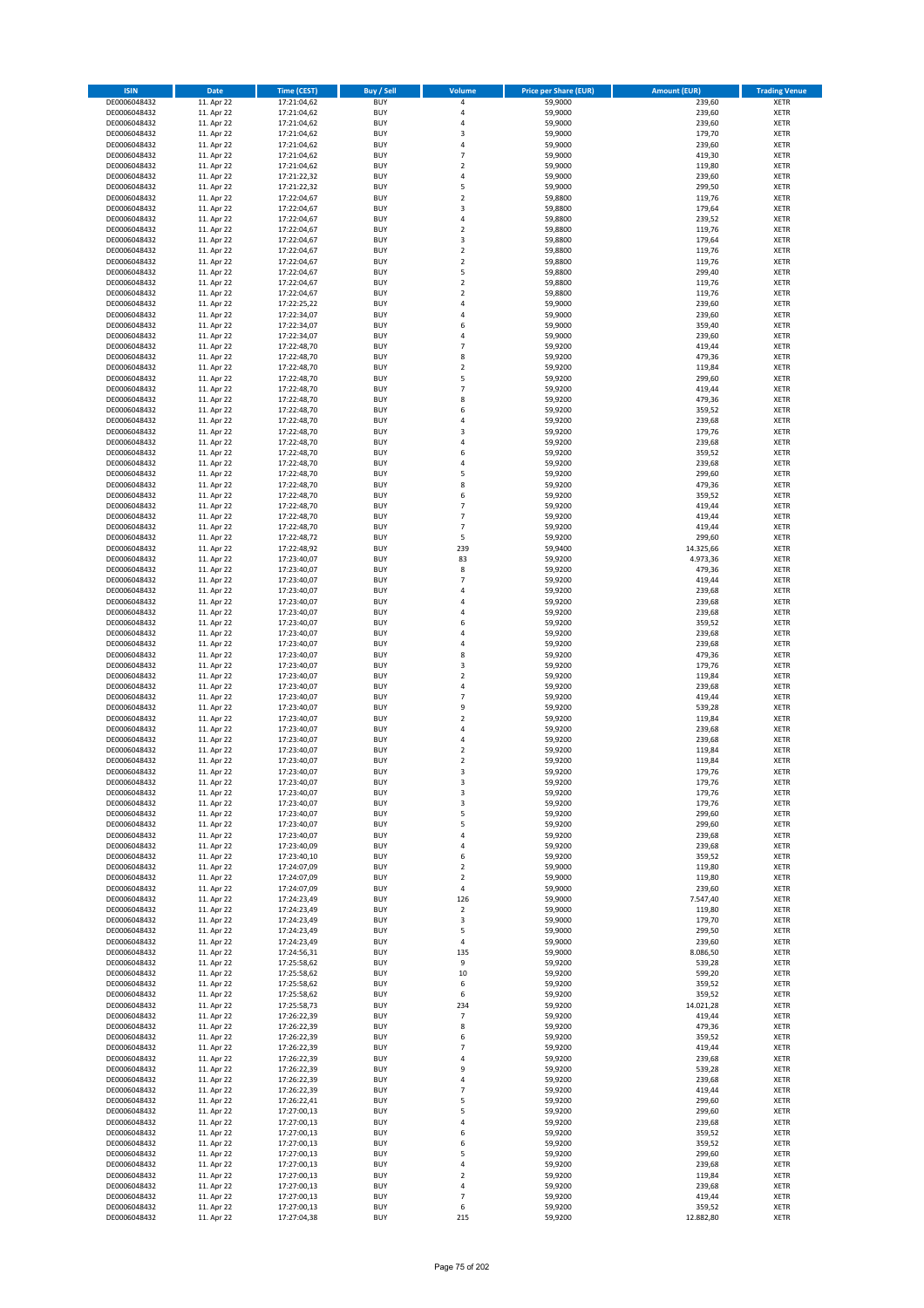| <b>ISIN</b>                  | Date                     | <b>Time (CEST)</b>         | <b>Buy / Sell</b>        | <b>Volume</b>                 | <b>Price per Share (EUR)</b> | <b>Amount (EUR)</b>   | <b>Trading Venue</b>       |
|------------------------------|--------------------------|----------------------------|--------------------------|-------------------------------|------------------------------|-----------------------|----------------------------|
| DE0006048432                 | 11. Apr 22               | 17:27:14,53                | <b>BUY</b>               | $\overline{\mathsf{s}}$       | 59,9000                      | 299,50                | <b>XETR</b>                |
| DE0006048432                 | 11. Apr 22               | 17:27:14,53                | <b>BUY</b>               | 6                             | 59,9000                      | 359,40                | <b>XETR</b>                |
| DE0006048432                 | 11. Apr 22               | 17:27:14,53                | <b>BUY</b>               | 3                             | 59,9000                      | 179,70                | <b>XETR</b>                |
| DE0006048432                 | 11. Apr 22               | 17:27:14,53                | <b>BUY</b>               | 3                             | 59,9000                      | 179,70                | <b>XETR</b>                |
| DE0006048432<br>DE0006048432 | 11. Apr 22<br>11. Apr 22 | 17:27:14,53<br>17:27:14,53 | <b>BUY</b><br><b>BUY</b> | 4<br>6                        | 59,9000<br>59,9000           | 239,60<br>359,40      | <b>XETR</b><br><b>XETR</b> |
| DE0006048432                 | 11. Apr 22               | 17:27:14,53                | <b>BUY</b>               | 6                             | 59,9000                      | 359,40                | <b>XETR</b>                |
| DE0006048432                 | 11. Apr 22               | 17:27:14,53                | <b>BUY</b>               | 5                             | 59,9000                      | 299,50                | <b>XETR</b>                |
| DE0006048432                 | 11. Apr 22               | 17:27:45,25                | <b>BUY</b>               | 9                             | 59,9000                      | 539,10                | <b>XETR</b>                |
| DE0006048432                 | 11. Apr 22               | 17:27:45,25                | <b>BUY</b>               | 8                             | 59,9000                      | 479,20                | <b>XETR</b>                |
| DE0006048432                 | 11. Apr 22               | 17:27:45,25                | <b>BUY</b>               | 10                            | 59,9000                      | 599,00                | <b>XETR</b>                |
| DE0006048432                 | 11. Apr 22               | 17:27:45,25                | <b>BUY</b>               | 138                           | 59,9000                      | 8.266,20              | <b>XETR</b>                |
| DE0006048432<br>DE0006048432 | 11. Apr 22<br>11. Apr 22 | 17:27:45,25                | <b>BUY</b><br><b>BUY</b> | $\overline{7}$<br>8           | 59,9000<br>59,9000           | 419,30<br>479,20      | <b>XETR</b><br><b>XETR</b> |
| DE0006048432                 | 11. Apr 22               | 17:27:45,25<br>17:27:45,25 | <b>BUY</b>               | 6                             | 59,9000                      | 359,40                | <b>XETR</b>                |
| DE0006048432                 | 11. Apr 22               | 17:27:45,25                | <b>BUY</b>               | $\overline{7}$                | 59,9000                      | 419,30                | <b>XETR</b>                |
| DE0006048432                 | 11. Apr 22               | 17:27:45,25                | <b>BUY</b>               | $\overline{7}$                | 59,9000                      | 419,30                | <b>XETR</b>                |
| DE0006048432                 | 11. Apr 22               | 17:27:45,25                | <b>BUY</b>               | 6                             | 59,9000                      | 359,40                | <b>XETR</b>                |
| DE0006048432                 | 11. Apr 22               | 17:27:45,35                | <b>BUY</b>               | $\overline{7}$                | 59,9000                      | 419,30                | <b>XETR</b>                |
| DE0006048432                 | 11. Apr 22               | 17:27:45,35                | <b>BUY</b>               | 5                             | 59,9000                      | 299,50                | <b>XETR</b>                |
| DE0006048432                 | 11. Apr 22               | 17:27:45,35                | <b>BUY</b>               | 4                             | 59,9000                      | 239,60                | <b>XETR</b>                |
| DE0006048432                 | 11. Apr 22<br>11. Apr 22 | 17:27:45,35                | <b>BUY</b><br><b>BUY</b> | 9<br>3                        | 59,9000                      | 539,10<br>179,70      | <b>XETR</b><br><b>XETR</b> |
| DE0006048432<br>DE0006048432 | 11. Apr 22               | 17:27:45,35<br>17:27:45,35 | <b>BUY</b>               | 5                             | 59,9000<br>59,9000           | 299,50                | <b>XETR</b>                |
| DE0006048432                 | 11. Apr 22               | 17:27:45,35                | <b>BUY</b>               | 8                             | 59,9000                      | 479,20                | <b>XETR</b>                |
| DE0006048432                 | 11. Apr 22               | 17:27:45,35                | <b>BUY</b>               | 6                             | 59,9000                      | 359,40                | <b>XETR</b>                |
| DE0006048432                 | 11. Apr 22               | 17:27:45,35                | <b>BUY</b>               | $\overline{7}$                | 59,9000                      | 419,30                | <b>XETR</b>                |
| DE0006048432                 | 11. Apr 22               | 17:27:45,35                | <b>BUY</b>               | 8                             | 59,9000                      | 479,20                | <b>XETR</b>                |
| DE0006048432                 | 11. Apr 22               | 17:27:45,35                | <b>BUY</b>               | 9                             | 59,9000                      | 539,10                | <b>XETR</b>                |
| DE0006048432                 | 11. Apr 22               | 17:27:45,37                | <b>BUY</b>               | 5                             | 59,9000                      | 299,50                | <b>XETR</b>                |
| DE0006048432<br>DE0006048432 | 11. Apr 22<br>11. Apr 22 | 17:28:28,12<br>17:28:28,12 | <b>BUY</b><br><b>BUY</b> | 4<br>9                        | 59,9000<br>59,9000           | 239,60<br>539,10      | <b>XETR</b><br><b>XETR</b> |
| DE0006048432                 | 11. Apr 22               | 17:28:28,12                | <b>BUY</b>               | 5                             | 59,9000                      | 299,50                | <b>XETR</b>                |
| DE0006048432                 | 11. Apr 22               | 17:28:28,12                | <b>BUY</b>               | $\mathbf 2$                   | 59,9000                      | 119,80                | <b>XETR</b>                |
| DE0006048432                 | 11. Apr 22               | 17:28:28,12                | <b>BUY</b>               | 3                             | 59,9000                      | 179,70                | <b>XETR</b>                |
| DE0006048432                 | 11. Apr 22               | 17:28:28,12                | <b>BUY</b>               | 9                             | 59,9000                      | 539,10                | <b>XETR</b>                |
| DE0006048432                 | 11. Apr 22               | 17:28:28,12                | <b>BUY</b>               | 5                             | 59,9000                      | 299,50                | <b>XETR</b>                |
| DE0006048432                 | 11. Apr 22               | 17:28:28,12                | <b>BUY</b>               | 10                            | 59,9000                      | 599,00                | <b>XETR</b>                |
| DE0006048432                 | 11. Apr 22               | 17:28:28,12                | <b>BUY</b>               | 6                             | 59,9000                      | 359,40                | <b>XETR</b>                |
| DE0006048432                 | 11. Apr 22               | 17:28:28,12<br>17:28:28,12 | <b>BUY</b>               | 9<br>9                        | 59,9000                      | 539,10                | <b>XETR</b>                |
| DE0006048432<br>DE0006048432 | 11. Apr 22<br>11. Apr 22 | 17:29:26,98                | <b>BUY</b><br><b>BUY</b> | 5                             | 59,9000<br>59,8800           | 539,10<br>299,40      | <b>XETR</b><br><b>XETR</b> |
| DE0006048432                 | 11. Apr 22               | 17:29:26,98                | <b>BUY</b>               | 6                             | 59,8800                      | 359,28                | <b>XETR</b>                |
| DE0006048432                 | 11. Apr 22               | 17:29:26,98                | <b>BUY</b>               | 6                             | 59,8800                      | 359,28                | <b>XETR</b>                |
| DE0006048432                 | 11. Apr 22               | 17:29:26,98                | <b>BUY</b>               | 5                             | 59,8800                      | 299,40                | <b>XETR</b>                |
| DE0006048432                 | 11. Apr 22               | 17:29:26,98                | <b>BUY</b>               | $\mathbf 2$                   | 59,8800                      | 119,76                | <b>XETR</b>                |
| DE0006048432                 | 11. Apr 22               | 17:29:26,98                | <b>BUY</b>               | 6                             | 59,8800                      | 359,28                | <b>XETR</b>                |
| DE0006048432                 | 11. Apr 22               | 17:29:26,98                | <b>BUY</b>               | 2                             | 59,8800                      | 119,76                | <b>XETR</b>                |
| DE0006048432                 | 11. Apr 22               | 17:29:45,09                | <b>BUY</b>               | 241                           | 59,9200                      | 14.440,72             | <b>XETR</b>                |
| DE0006048432<br>DE0006048432 | 11. Apr 22<br>11. Apr 22 | 17:29:45,11<br>17:29:45,26 | <b>BUY</b><br><b>BUY</b> | 169<br>$\overline{7}$         | 59,9200<br>59,8800           | 10.126,48<br>419,16   | <b>XETR</b><br><b>XETR</b> |
| DE0006048432                 | 11. Apr 22               | 17:29:45,26                | <b>BUY</b>               | $\overline{\mathbf{c}}$       | 59,8800                      | 119,76                | <b>XETR</b>                |
| DE0006048432                 | 11. Apr 22               | 17:29:45,26                | <b>BUY</b>               | 6                             | 59,8800                      | 359,28                | <b>XETR</b>                |
| DE0006048432                 | 11. Apr 22               | 17:29:45,26                | <b>BUY</b>               | 6                             | 59,8800                      | 359,28                | <b>XETR</b>                |
| DE0006048432                 | 11. Apr 22               | 17:29:45,26                | <b>BUY</b>               | 4                             | 59,8800                      | 239,52                | <b>XETR</b>                |
| DE0006048432                 | 11. Apr 22               | 17:29:49,47                | <b>BUY</b>               | $\overline{7}$                | 59,9000                      | 419,30                | <b>XETR</b>                |
| DE0006048432                 | 11. Apr 22               | 17:29:49,47                | <b>BUY</b>               | 92                            | 59,9000                      | 5.510,80              | <b>XETR</b>                |
| DE0006048432                 | 11. Apr 22               | 17:29:49,47                | <b>BUY</b>               | 6                             | 59,9000                      | 359,40                | <b>XETR</b>                |
| DE0006048432                 | 11. Apr 22<br>11. Apr 22 | 17:29:49,47                | <b>BUY</b><br><b>BUY</b> | 8<br>$\overline{7}$           | 59,9000<br>59,9000           | 479,20<br>419,30      | <b>XETR</b><br><b>XETR</b> |
| DE0006048432<br>DE0006048432 | 11. Apr 22               | 17:29:49,47<br>17:29:49,47 | <b>BUY</b>               | $\overline{7}$                | 59,9000                      | 419,30                | <b>XETR</b>                |
| DE0006048432                 | 11. Apr 22               | 17:29:49,47                | <b>BUY</b>               | 3                             | 59,9000                      | 179,70                | <b>XETR</b>                |
| DE0006048432                 | 11. Apr 22               | 17:29:49,47                | <b>BUY</b>               | $\overline{7}$                | 59,9000                      | 419,30                | <b>XETR</b>                |
| DE0006048432                 | 11. Apr 22               | 17:29:49,47                | <b>BUY</b>               | $\overline{7}$                | 59,9000                      | 419,30                | <b>XETR</b>                |
| DE0006048432                 | 11. Apr 22               | 17:29:49,47                | <b>BUY</b>               | 6                             | 59,9000                      | 359,40                | <b>XETR</b>                |
| DE0006048432                 | 11. Apr 22               | 17:29:56,72                | <b>BUY</b>               | 34                            | 59,9400                      | 2.037,96              | <b>XETR</b>                |
| DE0006048432<br>DE0006048432 | 11. Apr 22<br>11. Apr 22 | 17:29:56,72<br>17:29:56,72 | <b>BUY</b><br><b>BUY</b> | 177<br>21                     | 59,9400<br>59.9400           | 10.609,38<br>1.258,74 | <b>XETR</b><br><b>XETR</b> |
| DE0006048432                 | 11. Apr 22               | 17:29:56,72                | <b>BUY</b>               | 34                            | 59,9400                      | 2.037,96              | <b>XETR</b>                |
| DE0006048432                 | 11. Apr 22               | 17:29:56,72                | <b>BUY</b>               | 12                            | 59,9400                      | 719,28                | <b>XETR</b>                |
| DE0006048432                 | 11. Apr 22               | 17:29:56,72                | <b>BUY</b>               | 32                            | 59,9400                      | 1.918,08              | <b>XETR</b>                |
| DE0006048432                 | 11. Apr 22               | 17:29:56,72                | <b>BUY</b>               | 34                            | 59,9400                      | 2.037,96              | <b>XETR</b>                |
| DE0006048432                 | 11. Apr 22               | 17:29:56,72                | <b>BUY</b>               | 19                            | 59,9400                      | 1.138,86              | <b>XETR</b>                |
| DE0006048432<br>DE0006048432 | 11. Apr 22<br>11. Apr 22 | 17:29:56,72<br>17:29:56,72 | <b>BUY</b><br><b>BUY</b> | 32<br>13                      | 59,9400<br>59,9400           | 1.918,08<br>779,22    | <b>XETR</b><br><b>XETR</b> |
| DE0006048432                 | 11. Apr 22               | 17:29:56,72                | <b>BUY</b>               | 16                            | 59,9400                      | 959,04                | <b>XETR</b>                |
| DE0006048432                 | 11. Apr 22               | 17:29:56,72                | <b>BUY</b>               | 20                            | 59,9400                      | 1.198,80              | <b>XETR</b>                |
| DE0006048432                 | 11. Apr 22               | 17:29:56,72                | <b>BUY</b>               | 13                            | 59,9400                      | 779,22                | <b>XETR</b>                |
| DE0006048432                 | 11. Apr 22               | 17:29:56,72                | <b>BUY</b>               | 20                            | 59,9400                      | 1.198,80              | <b>XETR</b>                |
| DE0006048432                 | 11. Apr 22               | 17:29:56,72                | <b>BUY</b>               | 12                            | 59,9400                      | 719,28                | <b>XETR</b>                |
| DE0006048432                 | 11. Apr 22               | 17:29:56,72                | <b>BUY</b>               | $\overline{7}$                | 59,9400                      | 419,58                | <b>XETR</b>                |
| DE0006048432<br>DE0006048432 | 11. Apr 22<br>11. Apr 22 | 17:29:56,72<br>17:29:56,72 | <b>BUY</b><br><b>BUY</b> | 13<br>23                      | 59,9400<br>59,9400           | 779,22<br>1.378,62    | <b>XETR</b><br><b>XETR</b> |
| DE0006048432                 | 11. Apr 22               | 17:29:56,72                | <b>BUY</b>               | 22                            | 59,9400                      | 1.318,68              | <b>XETR</b>                |
| DE0006048432                 | 11. Apr 22               | 17:29:56,72                | <b>BUY</b>               | 16                            | 59,9400                      | 959,04                | <b>XETR</b>                |
| DE0006048432                 | 11. Apr 22               | 17:29:56,72                | <b>BUY</b>               | 18                            | 59,9400                      | 1.078,92              | <b>XETR</b>                |
| DE0006048432                 | 11. Apr 22               | 17:29:56,72                | <b>BUY</b>               | 12                            | 59,9400                      | 719,28                | <b>XETR</b>                |
| DE0006048432                 | 11. Apr 22               | 17:29:56,72                | <b>BUY</b>               | 22                            | 59,9400                      | 1.318,68              | <b>XETR</b>                |
| DE0006048432                 | 11. Apr 22               | 17:29:56,72                | <b>BUY</b>               | 33                            | 59,9400                      | 1.978,02              | <b>XETR</b>                |
| DE0006048432                 | 11. Apr 22               | 17:29:56,72                | <b>BUY</b>               | 18                            | 59,9400                      | 1.078,92              | <b>XETR</b>                |
| DE0006048432<br>DE0006048432 | 11. Apr 22<br>11. Apr 22 | 17:29:56,72<br>17:29:56,72 | <b>BUY</b><br><b>BUY</b> | 5<br>26                       | 59,9400<br>59,9400           | 299,70<br>1.558,44    | <b>XETR</b><br><b>XETR</b> |
| DE0006048432                 | 11. Apr 22               | 17:29:56,72                | <b>BUY</b>               | 11                            | 59,9400                      | 659,34                | <b>XETR</b>                |
| DE0006048432                 | 11. Apr 22               | 17:29:56,77                | <b>BUY</b>               | 25                            | 59,9400                      | 1.498,50              | <b>XETR</b>                |
| DE0006048432                 | 11. Apr 22               | 17:29:56,95                | <b>BUY</b>               | 4                             | 59,9400                      | 239,76                | <b>XETR</b>                |
| DE0006048432                 | 11. Apr 22               | 17:29:56,96                | <b>BUY</b>               | 4                             | 59,9400                      | 239,76                | <b>XETR</b>                |
| DE0006048432                 | 12. Apr 22               | 09:28:35,79                | <b>BUY</b>               | $\overline{\mathbf{2}}$       | 58,2200                      | 116,44                | <b>XETR</b>                |
| DE0006048432                 | 12. Apr 22               | 09:28:35,79                | <b>BUY</b>               | 3                             | 58,2200                      | 174,66                | <b>XETR</b>                |
| DE0006048432                 | 12. Apr 22               | 09:28:35,79                | <b>BUY</b><br><b>BUY</b> | $\mathbf 2$<br>$\overline{2}$ | 58,2200                      | 116,44                | <b>XETR</b><br><b>XETR</b> |
| DE0006048432<br>DE0006048432 | 12. Apr 22<br>12. Apr 22 | 09:28:35,79<br>09:28:35,79 | <b>BUY</b>               | 3                             | 58,2200<br>58,2200           | 116,44<br>174,66      | <b>XETR</b>                |
| DE0006048432                 | 12. Apr 22               | 09:28:35,79                | <b>BUY</b>               | 3                             | 58,2200                      | 174,66                | <b>XETR</b>                |
| DE0006048432                 | 12. Apr 22               | 09:28:35,79                | <b>BUY</b>               | $\mathbf 2$                   | 58,2200                      | 116,44                | XETR                       |
| DE0006048432                 | 12. Apr 22               | 09:28:35,79                | <b>BUY</b>               | 47                            | 58,2200                      | 2.736,34              | <b>XETR</b>                |
| DE0006048432                 | 12. Apr 22               | 09:28:35,79                | <b>BUY</b>               | 5                             | 58,2200                      | 291,10                | <b>XETR</b>                |
| DE0006048432                 | 12. Apr 22               | 09:29:13,29                | <b>BUY</b>               | 3                             | 58,3000                      | 174,90                | <b>XETR</b>                |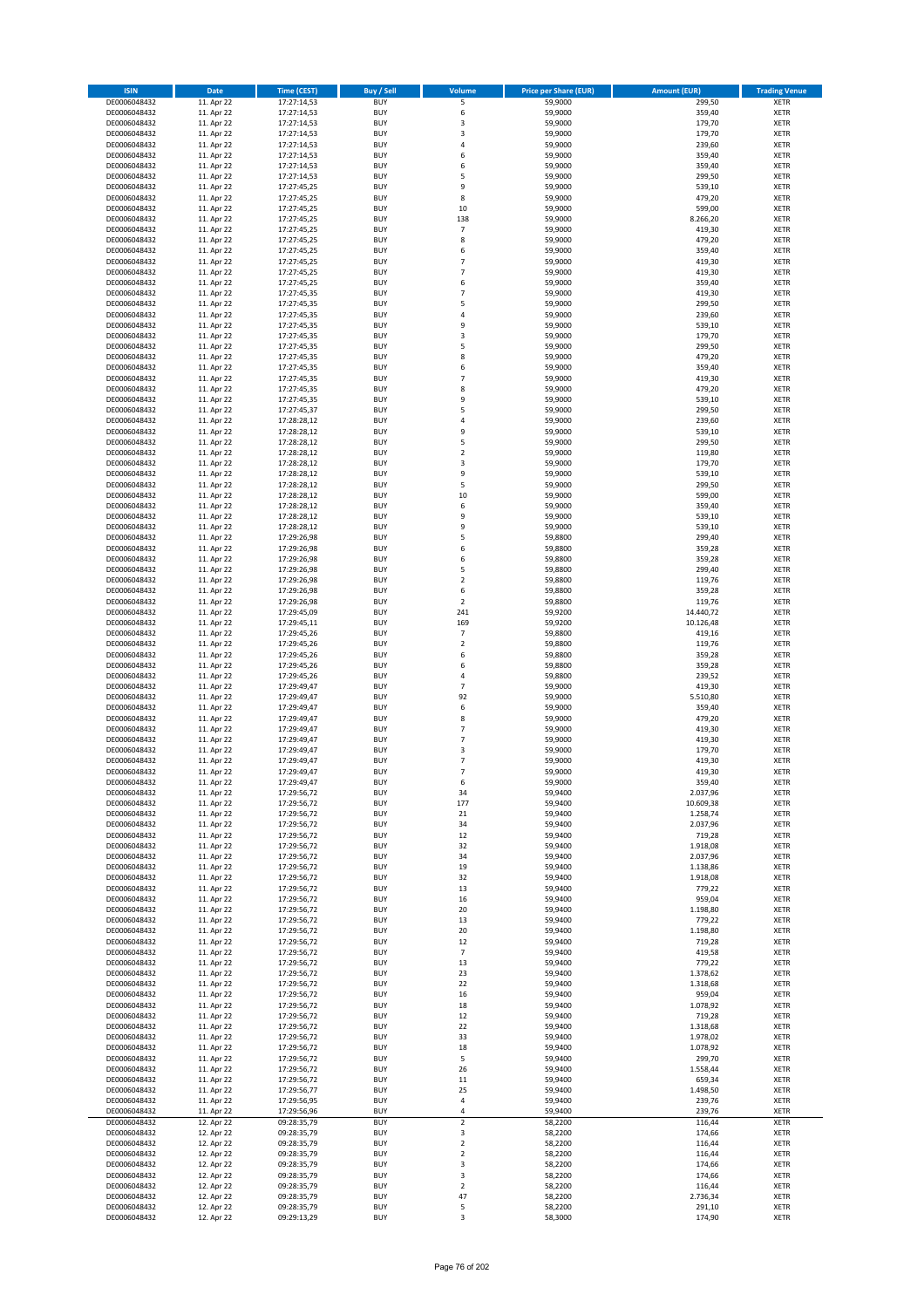| <b>ISIN</b>                  | Date                     | <b>Time (CEST)</b>         | <b>Buy / Sell</b>        | <b>Volume</b>                              | <b>Price per Share (EUR)</b> | <b>Amount (EUR)</b>  | <b>Trading Venue</b>       |
|------------------------------|--------------------------|----------------------------|--------------------------|--------------------------------------------|------------------------------|----------------------|----------------------------|
| DE0006048432                 | 12. Apr 22               | 09:29:13,29                | <b>BUY</b>               | $\overline{\mathbf{3}}$                    | 58,3000                      | 174,90               | <b>XETR</b>                |
| DE0006048432<br>DE0006048432 | 12. Apr 22               | 09:29:13,29                | <b>BUY</b>               | 18                                         | 58,3000                      | 1.049,40             | XETR                       |
| DE0006048432                 | 12. Apr 22<br>12. Apr 22 | 09:29:17,53<br>09:29:17,53 | <b>BUY</b><br><b>BUY</b> | $\mathsf 3$<br>3                           | 58,3000<br>58,3000           | 174,90<br>174,90     | XETR<br><b>XETR</b>        |
| DE0006048432                 | 12. Apr 22               | 09:29:17,53                | <b>BUY</b>               | 3                                          | 58,3000                      | 174,90               | <b>XETR</b>                |
| DE0006048432                 | 12. Apr 22               | 09:29:17,53                | <b>BUY</b>               | 3                                          | 58,3000                      | 174,90               | <b>XETR</b>                |
| DE0006048432                 | 12. Apr 22               | 09:29:17,53                | <b>BUY</b>               | $\pmb{4}$                                  | 58,3000                      | 233,20               | <b>XETR</b>                |
| DE0006048432<br>DE0006048432 | 12. Apr 22<br>12. Apr 22 | 09:29:17,53<br>09:29:17,53 | <b>BUY</b><br><b>BUY</b> | 72<br>50                                   | 58,3000<br>58,3000           | 4.197,60<br>2.915,00 | <b>XETR</b><br><b>XETR</b> |
| DE0006048432                 | 12. Apr 22               | 09:29:51,14                | <b>BUY</b>               | 4                                          | 58,3400                      | 233,36               | <b>XETR</b>                |
| DE0006048432                 | 12. Apr 22               | 09:29:51,14                | <b>BUY</b>               | $\overline{4}$                             | 58,3400                      | 233,36               | <b>XETR</b>                |
| DE0006048432                 | 12. Apr 22               | 09:29:51,14                | <b>BUY</b>               | $\mathbf 2$                                | 58,3400                      | 116,68               | <b>XETR</b>                |
| DE0006048432                 | 12. Apr 22               | 09:29:51,14                | <b>BUY</b><br><b>BUY</b> | $\mathbf 2$<br>3                           | 58,3400                      | 116,68<br>175,02     | <b>XETR</b>                |
| DE0006048432<br>DE0006048432 | 12. Apr 22<br>12. Apr 22 | 09:29:51,14<br>09:29:51,14 | <b>BUY</b>               | 3                                          | 58,3400<br>58,3400           | 175,02               | <b>XETR</b><br><b>XETR</b> |
| DE0006048432                 | 12. Apr 22               | 09:29:51,14                | <b>BUY</b>               | $\mathbf 2$                                | 58,3400                      | 116,68               | <b>XETR</b>                |
| DE0006048432                 | 12. Apr 22               | 09:29:51,14                | <b>BUY</b>               | $\overline{2}$                             | 58,3400                      | 116,68               | <b>XETR</b>                |
| DE0006048432                 | 12. Apr 22               | 09:29:51,14                | <b>BUY</b>               | $\overline{\mathbf{3}}$                    | 58,3400                      | 175,02               | <b>XETR</b>                |
| DE0006048432<br>DE0006048432 | 12. Apr 22<br>12. Apr 22 | 09:29:51,14<br>09:29:51,14 | <b>BUY</b><br><b>BUY</b> | $\mathbf 2$<br>3                           | 58,3400<br>58,3400           | 116,68<br>175,02     | <b>XETR</b><br><b>XETR</b> |
| DE0006048432                 | 12. Apr 22               | 09:29:51,14                | <b>BUY</b>               | 3                                          | 58,3400                      | 175,02               | <b>XETR</b>                |
| DE0006048432                 | 12. Apr 22               | 09:29:51,14                | <b>BUY</b>               | 3                                          | 58,3400                      | 175,02               | <b>XETR</b>                |
| DE0006048432                 | 12. Apr 22               | 09:29:51,14                | <b>BUY</b>               | $\mathbf 2$                                | 58,3400                      | 116,68               | <b>XETR</b>                |
| DE0006048432                 | 12. Apr 22               | 09:29:51,14                | <b>BUY</b><br><b>BUY</b> | 3<br>3                                     | 58,3400                      | 175,02<br>175,02     | <b>XETR</b><br><b>XETR</b> |
| DE0006048432<br>DE0006048432 | 12. Apr 22<br>12. Apr 22 | 09:29:51,14<br>09:29:51,14 | <b>BUY</b>               | $\pmb{4}$                                  | 58,3400<br>58,3400           | 233,36               | <b>XETR</b>                |
| DE0006048432                 | 12. Apr 22               | 09:29:51,14                | <b>BUY</b>               | 80                                         | 58,3400                      | 4.667,20             | <b>XETR</b>                |
| DE0006048432                 | 12. Apr 22               | 09:29:51,14                | <b>BUY</b>               | $\mathbf 2$                                | 58,3400                      | 116,68               | <b>XETR</b>                |
| DE0006048432                 | 12. Apr 22               | 09:29:51,14                | <b>BUY</b>               | 3                                          | 58,3400                      | 175,02               | <b>XETR</b>                |
| DE0006048432<br>DE0006048432 | 12. Apr 22<br>12. Apr 22 | 09:30:19,48<br>09:30:19,48 | <b>BUY</b><br><b>BUY</b> | $\mathbf 2$<br>39                          | 58,3400<br>58,3400           | 116,68<br>2.275,26   | <b>XETR</b><br><b>XETR</b> |
| DE0006048432                 | 12. Apr 22               | 09:30:19,49                | <b>BUY</b>               | $\mathbf 2$                                | 58,3400                      | 116,68               | <b>XETR</b>                |
| DE0006048432                 | 12. Apr 22               | 09:30:19,49                | <b>BUY</b>               | $\mathbf 2$                                | 58,3400                      | 116,68               | <b>XETR</b>                |
| DE0006048432                 | 12. Apr 22               | 09:30:19,49                | <b>BUY</b>               | $\mathbf 2$                                | 58,3400                      | 116,68               | <b>XETR</b>                |
| DE0006048432                 | 12. Apr 22               | 09:30:19,49                | <b>BUY</b><br><b>BUY</b> | $\overline{\phantom{a}}$<br>$\overline{2}$ | 58,3400                      | 408,38               | <b>XETR</b><br><b>XETR</b> |
| DE0006048432<br>DE0006048432 | 12. Apr 22<br>12. Apr 22 | 09:30:19,49<br>09:30:19,49 | <b>BUY</b>               | $\mathbf 2$                                | 58,3400<br>58,3400           | 116,68<br>116,68     | <b>XETR</b>                |
| DE0006048432                 | 12. Apr 22               | 09:30:19,49                | <b>BUY</b>               | 3                                          | 58,3400                      | 175,02               | <b>XETR</b>                |
| DE0006048432                 | 12. Apr 22               | 09:30:19,49                | <b>BUY</b>               | $\mathbf 2$                                | 58,3400                      | 116,68               | <b>XETR</b>                |
| DE0006048432                 | 12. Apr 22               | 09:30:19,49                | <b>BUY</b>               | $\mathbf 2$                                | 58,3400                      | 116,68               | <b>XETR</b>                |
| DE0006048432<br>DE0006048432 | 12. Apr 22<br>12. Apr 22 | 09:30:19,49<br>09:30:19,49 | <b>BUY</b><br><b>BUY</b> | $\mathbf 2$<br>$\overline{2}$              | 58,3400<br>58,3400           | 116,68<br>116,68     | <b>XETR</b><br><b>XETR</b> |
| DE0006048432                 | 12. Apr 22               | 09:30:19,49                | <b>BUY</b>               | $\overline{2}$                             | 58,3400                      | 116,68               | <b>XETR</b>                |
| DE0006048432                 | 12. Apr 22               | 09:30:19,49                | <b>BUY</b>               | $\mathbf 2$                                | 58,3400                      | 116,68               | <b>XETR</b>                |
| DE0006048432                 | 12. Apr 22               | 09:30:19,49                | <b>BUY</b>               | $\overline{2}$                             | 58,3400                      | 116,68               | <b>XETR</b>                |
| DE0006048432                 | 12. Apr 22               | 09:30:19,49                | <b>BUY</b>               | 33                                         | 58,3400                      | 1.925,22             | <b>XETR</b>                |
| DE0006048432<br>DE0006048432 | 12. Apr 22<br>12. Apr 22 | 09:30:19,49<br>09:30:19,49 | <b>BUY</b><br><b>BUY</b> | $\mathbf 2$<br>$\mathsf 3$                 | 58,3400<br>58,3400           | 116,68<br>175,02     | <b>XETR</b><br><b>XETR</b> |
| DE0006048432                 | 12. Apr 22               | 09:30:19,49                | <b>BUY</b>               | $\overline{2}$                             | 58,3400                      | 116,68               | <b>XETR</b>                |
| DE0006048432                 | 12. Apr 22               | 09:30:19,49                | <b>BUY</b>               | $\mathbf 2$                                | 58,3400                      | 116,68               | <b>XETR</b>                |
| DE0006048432                 | 12. Apr 22               | 09:30:23,48                | <b>BUY</b>               | $\mathbf 2$                                | 58,3000                      | 116,60               | <b>XETR</b>                |
| DE0006048432<br>DE0006048432 | 12. Apr 22<br>12. Apr 22 | 09:30:23,48<br>09:30:23,48 | <b>BUY</b><br><b>BUY</b> | 3<br>$\mathbf 2$                           | 58,3000<br>58,3000           | 174,90<br>116,60     | <b>XETR</b><br><b>XETR</b> |
| DE0006048432                 | 12. Apr 22               | 09:30:23,48                | <b>BUY</b>               | $\mathbf 2$                                | 58,3000                      | 116,60               | <b>XETR</b>                |
| DE0006048432                 | 12. Apr 22               | 09:30:23,48                | <b>BUY</b>               | $\mathbf 2$                                | 58,3000                      | 116,60               | <b>XETR</b>                |
| DE0006048432                 | 12. Apr 22               | 09:30:23,48                | <b>BUY</b>               | 3                                          | 58,3000                      | 174,90               | <b>XETR</b>                |
| DE0006048432                 | 12. Apr 22               | 09:30:23,48                | <b>BUY</b>               | 3                                          | 58,3000                      | 174,90               | <b>XETR</b>                |
| DE0006048432<br>DE0006048432 | 12. Apr 22<br>12. Apr 22 | 09:30:23,48<br>09:30:23,48 | <b>BUY</b><br><b>BUY</b> | $\mathbf 2$<br>$\overline{2}$              | 58,3000<br>58,3000           | 116,60<br>116,60     | <b>XETR</b><br><b>XETR</b> |
| DE0006048432                 | 12. Apr 22               | 09:30:23,48                | <b>BUY</b>               | $\mathbf 2$                                | 58,3000                      | 116,60               | <b>XETR</b>                |
| DE0006048432                 | 12. Apr 22               | 09:30:36,82                | <b>BUY</b>               | $\overline{4}$                             | 58,2800                      | 233,12               | <b>XETR</b>                |
| DE0006048432                 | 12. Apr 22               | 09:30:36,82                | <b>BUY</b>               | $\mathbf 2$                                | 58,2800                      | 116,56               | <b>XETR</b>                |
| DE0006048432<br>DE0006048432 | 12. Apr 22<br>12. Apr 22 | 09:30:36,82<br>09:30:36,82 | <b>BUY</b><br><b>BUY</b> | $\overline{2}$<br>3                        | 58,2800<br>58,2800           | 116,56<br>174,84     | <b>XETR</b><br><b>XETR</b> |
| DE0006048432                 | 12. Apr 22               | 09:30:36,82                | <b>BUY</b>               | 3                                          | 58,2800                      | 174,84               | <b>XETR</b>                |
| DE0006048432                 | 12. Apr 22               | 09:30:36,82                | <b>BUY</b>               | 4                                          | 58,2800                      | 233,12               | <b>XETR</b>                |
| DE0006048432                 | 12. Apr 22               | 09:30:36,82                | <b>BUY</b>               | 4                                          | 58,2800                      | 233,12               | XETR                       |
| DE0006048432<br>DE0006048432 | 12. Apr 22<br>12. Apr 22 | 09:30:36,82<br>09:30:36,82 | <b>BUY</b><br><b>BUY</b> | $\mathbf 2$<br>4                           | 58,2800<br>58,2800           | 116,56<br>233,12     | <b>XETR</b><br><b>XETR</b> |
| DE0006048432                 | 12. Apr 22               | 09:30:36,82                | <b>BUY</b>               | $\overline{2}$                             | 58,2800                      | 116,56               | <b>XETR</b>                |
| DE0006048432                 | 12. Apr 22               | 09:30:36,82                | <b>BUY</b>               | 4                                          | 58,2800                      | 233,12               | <b>XETR</b>                |
| DE0006048432                 | 12. Apr 22               | 09:30:36,82                | <b>BUY</b>               | $\overline{4}$                             | 58,2800                      | 233,12               | <b>XETR</b>                |
| DE0006048432                 | 12. Apr 22               | 09:30:36,82                | <b>BUY</b>               | 4                                          | 58,2800                      | 233,12               | <b>XETR</b>                |
| DE0006048432<br>DE0006048432 | 12. Apr 22<br>12. Apr 22 | 09:30:36,82<br>09:30:36,82 | <b>BUY</b><br><b>BUY</b> | $\overline{2}$<br>4                        | 58,2800<br>58,2800           | 116,56<br>233,12     | <b>XETR</b><br><b>XETR</b> |
| DE0006048432                 | 12. Apr 22               | 09:30:36,82                | <b>BUY</b>               | $\pmb{4}$                                  | 58,2800                      | 233,12               | <b>XETR</b>                |
| DE0006048432                 | 12. Apr 22               | 09:30:36,82                | <b>BUY</b>               | $\overline{2}$                             | 58,2800                      | 116,56               | <b>XETR</b>                |
| DE0006048432                 | 12. Apr 22               | 09:30:36,82                | <b>BUY</b><br><b>BUY</b> | $\overline{2}$                             | 58,2800                      | 116,56               | <b>XETR</b>                |
| DE0006048432<br>DE0006048432 | 12. Apr 22<br>12. Apr 22 | 09:30:36,82<br>09:30:36,82 | <b>BUY</b>               | $\overline{2}$<br>27                       | 58,2800<br>58,2800           | 116,56<br>1.573,56   | <b>XETR</b><br><b>XETR</b> |
| DE0006048432                 | 12. Apr 22               | 09:30:36,82                | <b>BUY</b>               | 29                                         | 58,2800                      | 1.690,12             | <b>XETR</b>                |
| DE0006048432                 | 12. Apr 22               | 09:30:36,82                | <b>BUY</b>               | 48                                         | 58,2800                      | 2.797,44             | <b>XETR</b>                |
| DE0006048432                 | 12. Apr 22               | 09:30:49,90                | <b>BUY</b>               | 3                                          | 58,2600                      | 174,78               | <b>XETR</b>                |
| DE0006048432<br>DE0006048432 | 12. Apr 22<br>12. Apr 22 | 09:30:49,90<br>09:30:49,90 | <b>BUY</b><br><b>BUY</b> | $\overline{4}$<br>4                        | 58,2600<br>58,2600           | 233,04<br>233,04     | <b>XETR</b><br><b>XETR</b> |
| DE0006048432                 | 12. Apr 22               | 09:30:49,90                | <b>BUY</b>               | $\overline{2}$                             | 58,2600                      | 116,52               | <b>XETR</b>                |
| DE0006048432                 | 12. Apr 22               | 09:30:49,90                | <b>BUY</b>               | 3                                          | 58,2600                      | 174,78               | <b>XETR</b>                |
| DE0006048432                 | 12. Apr 22               | 09:30:49,90                | <b>BUY</b>               | 5                                          | 58,2600                      | 291,30               | <b>XETR</b>                |
| DE0006048432<br>DE0006048432 | 12. Apr 22<br>12. Apr 22 | 09:30:49,90<br>09:30:49,90 | <b>BUY</b><br><b>BUY</b> | $\mathbf 2$<br>$\mathbf 2$                 | 58,2600<br>58,2600           | 116,52<br>116,52     | <b>XETR</b><br><b>XETR</b> |
| DE0006048432                 | 12. Apr 22               | 09:30:49,90                | <b>BUY</b>               | 3                                          | 58,2600                      | 174,78               | <b>XETR</b>                |
| DE0006048432                 | 12. Apr 22               | 09:30:49,90                | <b>BUY</b>               | $\mathbf 2$                                | 58,2600                      | 116,52               | <b>XETR</b>                |
| DE0006048432                 | 12. Apr 22               | 09:30:49,90                | <b>BUY</b>               | $\overline{2}$                             | 58,2600                      | 116,52               | <b>XETR</b>                |
| DE0006048432                 | 12. Apr 22               | 09:30:49,90                | <b>BUY</b>               | 3                                          | 58,2600                      | 174,78               | XETR                       |
| DE0006048432<br>DE0006048432 | 12. Apr 22<br>12. Apr 22 | 09:30:49,90<br>09:30:49,90 | <b>BUY</b><br><b>BUY</b> | $\overline{2}$<br>3                        | 58,2600<br>58,2600           | 116,52<br>174,78     | <b>XETR</b><br><b>XETR</b> |
| DE0006048432                 | 12. Apr 22               | 09:30:49,90                | <b>BUY</b>               | $\pmb{4}$                                  | 58,2600                      | 233,04               | <b>XETR</b>                |
| DE0006048432                 | 12. Apr 22               | 09:30:49,90                | <b>BUY</b>               | 28                                         | 58,2600                      | 1.631,28             | <b>XETR</b>                |
| DE0006048432                 | 12. Apr 22               | 09:30:49,90                | <b>BUY</b>               | $\overline{2}$                             | 58,2600                      | 116,52               | <b>XETR</b>                |
| DE0006048432<br>DE0006048432 | 12. Apr 22<br>12. Apr 22 | 09:30:49,90<br>09:30:49,90 | <b>BUY</b><br><b>BUY</b> | $\overline{4}$<br>4                        | 58,2600<br>58,2600           | 233,04<br>233,04     | <b>XETR</b><br><b>XETR</b> |
| DE0006048432                 | 12. Apr 22               | 09:30:49,90                | <b>BUY</b>               | 3                                          | 58,2600                      | 174,78               | <b>XETR</b>                |
| DE0006048432                 | 12. Apr 22               | 09:30:49,90                | <b>BUY</b>               | 45                                         | 58,2600                      | 2.621,70             | XETR                       |
| DE0006048432                 | 12. Apr 22               | 09:30:49,90                | <b>BUY</b>               | 45                                         | 58,2600                      | 2.621,70             | <b>XETR</b>                |
| DE0006048432<br>DE0006048432 | 12. Apr 22<br>12. Apr 22 | 09:31:25,71<br>09:31:25,71 | BUY<br><b>BUY</b>        | 4<br>3                                     | 58,2800<br>58,2800           | 233,12<br>174,84     | <b>XETR</b><br><b>XETR</b> |
|                              |                          |                            |                          |                                            |                              |                      |                            |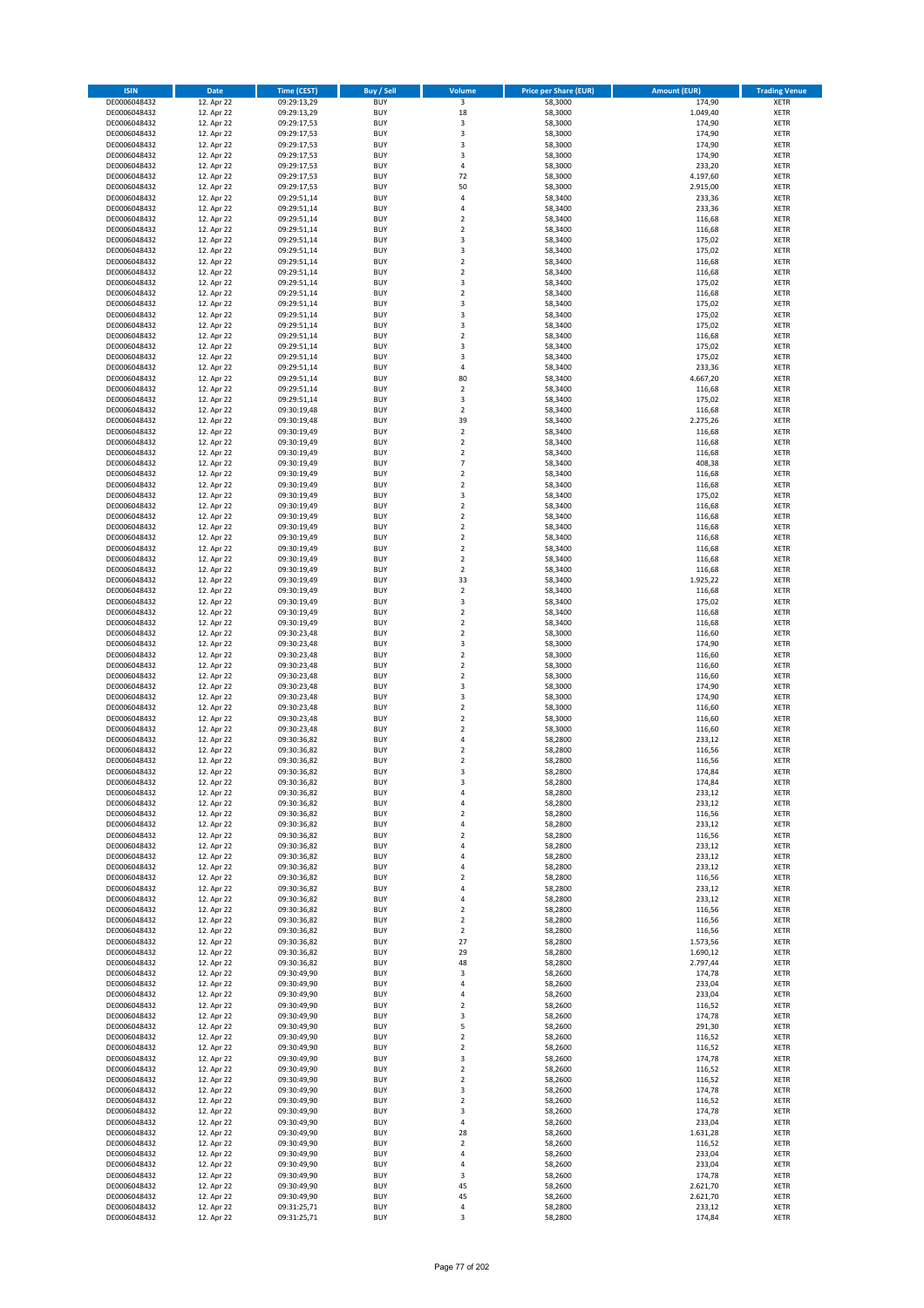| <b>ISIN</b>                  | <b>Date</b>              | <b>Time (CEST)</b>         | <b>Buy / Sell</b>        | <b>Volume</b>                          | <b>Price per Share (EUR)</b> | <b>Amount (EUR)</b> | <b>Trading Venue</b>       |
|------------------------------|--------------------------|----------------------------|--------------------------|----------------------------------------|------------------------------|---------------------|----------------------------|
| DE0006048432                 | 12. Apr 22               | 09:31:25,71                | <b>BUY</b>               | 3                                      | 58,2800                      | 174,84              | <b>XETR</b>                |
| DE0006048432                 | 12. Apr 22               | 09:31:25,71                | <b>BUY</b>               | $\mathbf 2$                            | 58,2800                      | 116,56              | <b>XETR</b>                |
| DE0006048432                 | 12. Apr 22               | 09:31:25,71                | <b>BUY</b>               | 4                                      | 58,2800                      | 233,12              | <b>XETR</b>                |
| DE0006048432                 | 12. Apr 22               | 09:31:25,71                | <b>BUY</b>               | 3                                      | 58,2800                      | 174,84              | <b>XETR</b>                |
| DE0006048432<br>DE0006048432 | 12. Apr 22<br>12. Apr 22 | 09:31:25,71<br>09:31:25,71 | <b>BUY</b><br><b>BUY</b> | 4<br>3                                 | 58,2800<br>58,2800           | 233,12<br>174,84    | <b>XETR</b><br><b>XETR</b> |
| DE0006048432                 | 12. Apr 22               | 09:31:25,71                | <b>BUY</b>               | $\mathbf 1$                            | 58,2800                      | 58,28               | <b>XETR</b>                |
| DE0006048432                 | 12. Apr 22               | 09:31:25,71                | <b>BUY</b>               | $\mathbf 2$                            | 58,2800                      | 116,56              | <b>XETR</b>                |
| DE0006048432                 | 12. Apr 22               | 09:31:25,71                | <b>BUY</b>               | 4                                      | 58,2800                      | 233,12              | <b>XETR</b>                |
| DE0006048432                 | 12. Apr 22               | 09:31:25,71                | <b>BUY</b>               | $\mathbf 2$                            | 58,2800                      | 116,56              | <b>XETR</b>                |
| DE0006048432                 | 12. Apr 22               | 09:31:25,71                | <b>BUY</b>               | 3                                      | 58,2800                      | 174,84              | <b>XETR</b>                |
| DE0006048432<br>DE0006048432 | 12. Apr 22<br>12. Apr 22 | 09:31:25,71<br>09:31:25,71 | <b>BUY</b><br><b>BUY</b> | 3<br>3                                 | 58,2800<br>58,2800           | 174,84<br>174,84    | <b>XETR</b><br><b>XETR</b> |
| DE0006048432                 | 12. Apr 22               | 09:31:25,71                | <b>BUY</b>               | 4                                      | 58,2800                      | 233,12              | <b>XETR</b>                |
| DE0006048432                 | 12. Apr 22               | 09:31:25,71                | <b>BUY</b>               | 4                                      | 58,2800                      | 233,12              | <b>XETR</b>                |
| DE0006048432                 | 12. Apr 22               | 09:31:25,71                | <b>BUY</b>               | 4                                      | 58,2800                      | 233,12              | <b>XETR</b>                |
| DE0006048432                 | 12. Apr 22               | 09:31:25,71                | <b>BUY</b>               | $\overline{\mathbf{c}}$                | 58,2800                      | 116,56              | <b>XETR</b>                |
| DE0006048432                 | 12. Apr 22               | 09:31:25,71                | <b>BUY</b>               | 3                                      | 58,2800                      | 174,84              | <b>XETR</b>                |
| DE0006048432<br>DE0006048432 | 12. Apr 22<br>12. Apr 22 | 09:31:25,71                | <b>BUY</b><br><b>BUY</b> | 3<br>3                                 | 58,2800<br>58,2800           | 174,84<br>174,84    | <b>XETR</b><br><b>XETR</b> |
| DE0006048432                 | 12. Apr 22               | 09:31:25,71<br>09:31:25,74 | <b>BUY</b>               | $\overline{\mathbf{c}}$                | 58,2600                      | 116,52              | <b>XETR</b>                |
| DE0006048432                 | 12. Apr 22               | 09:31:26,70                | <b>BUY</b>               | 3                                      | 58,2400                      | 174,72              | <b>XETR</b>                |
| DE0006048432                 | 12. Apr 22               | 09:31:26,70                | <b>BUY</b>               | 123                                    | 58,2400                      | 7.163,52            | <b>XETR</b>                |
| DE0006048432                 | 12. Apr 22               | 09:31:31,05                | <b>BUY</b>               | 5                                      | 58,2200                      | 291,10              | <b>XETR</b>                |
| DE0006048432                 | 12. Apr 22               | 09:31:31,05                | <b>BUY</b>               | 5                                      | 58,2200                      | 291,10              | <b>XETR</b>                |
| DE0006048432                 | 12. Apr 22               | 09:31:31,05                | <b>BUY</b>               | 5                                      | 58,2200                      | 291,10              | <b>XETR</b>                |
| DE0006048432<br>DE0006048432 | 12. Apr 22<br>12. Apr 22 | 09:31:31,05<br>09:31:43,15 | <b>BUY</b><br><b>BUY</b> | 58<br>3                                | 58,2200<br>58,2000           | 3.376,76<br>174,60  | <b>XETR</b><br><b>XETR</b> |
| DE0006048432                 | 12. Apr 22               | 09:31:43,15                | <b>BUY</b>               | 3                                      | 58,2000                      | 174,60              | <b>XETR</b>                |
| DE0006048432                 | 12. Apr 22               | 09:31:43,15                | <b>BUY</b>               | $\overline{\mathbf{c}}$                | 58,2000                      | 116,40              | <b>XETR</b>                |
| DE0006048432                 | 12. Apr 22               | 09:31:43,15                | <b>BUY</b>               | 3                                      | 58,2000                      | 174,60              | <b>XETR</b>                |
| DE0006048432                 | 12. Apr 22               | 09:31:43,15                | <b>BUY</b>               | 3                                      | 58,2000                      | 174,60              | <b>XETR</b>                |
| DE0006048432                 | 12. Apr 22               | 09:31:43,15                | <b>BUY</b>               | $\mathbf 2$                            | 58,2000                      | 116,40              | <b>XETR</b>                |
| DE0006048432<br>DE0006048432 | 12. Apr 22<br>12. Apr 22 | 09:31:43,15<br>09:31:43,15 | <b>BUY</b><br><b>BUY</b> | $\mathbf 2$<br>$\overline{2}$          | 58,2000<br>58,2000           | 116,40<br>116,40    | <b>XETR</b><br><b>XETR</b> |
| DE0006048432                 | 12. Apr 22               | 09:31:43,15                | <b>BUY</b>               | $\mathbf 2$                            | 58,2000                      | 116,40              | <b>XETR</b>                |
| DE0006048432                 | 12. Apr 22               | 09:31:43,15                | <b>BUY</b>               | $\overline{\mathbf{c}}$                | 58,2000                      | 116,40              | <b>XETR</b>                |
| DE0006048432                 | 12. Apr 22               | 09:31:43,15                | <b>BUY</b>               | $\mathbf 2$                            | 58,2000                      | 116,40              | <b>XETR</b>                |
| DE0006048432                 | 12. Apr 22               | 09:31:43,15                | <b>BUY</b>               | 3                                      | 58,2000                      | 174,60              | <b>XETR</b>                |
| DE0006048432                 | 12. Apr 22               | 09:31:43,15                | <b>BUY</b>               | 82                                     | 58,2000                      | 4.772,40            | <b>XETR</b>                |
| DE0006048432                 | 12. Apr 22<br>12. Apr 22 | 09:31:43,15                | <b>BUY</b><br><b>BUY</b> | $\mathbf 2$<br>$\mathbf 2$             | 58,2000<br>58,2000           | 116,40<br>116,40    | <b>XETR</b><br><b>XETR</b> |
| DE0006048432<br>DE0006048432 | 12. Apr 22               | 09:31:43,15<br>09:31:43,15 | <b>BUY</b>               | $\mathbf 2$                            | 58,2000                      | 116,40              | <b>XETR</b>                |
| DE0006048432                 | 12. Apr 22               | 09:31:43,15                | <b>BUY</b>               | $\overline{\mathbf{c}}$                | 58,2000                      | 116,40              | <b>XETR</b>                |
| DE0006048432                 | 12. Apr 22               | 09:31:43,15                | <b>BUY</b>               | 3                                      | 58,2000                      | 174,60              | <b>XETR</b>                |
| DE0006048432                 | 12. Apr 22               | 09:31:56,64                | <b>BUY</b>               | 3                                      | 58,2200                      | 174,66              | <b>XETR</b>                |
| DE0006048432                 | 12. Apr 22               | 09:31:56,64                | <b>BUY</b>               | 3                                      | 58,2200                      | 174,66              | <b>XETR</b>                |
| DE0006048432                 | 12. Apr 22               | 09:31:56,64                | <b>BUY</b>               | 4                                      | 58,2200                      | 232,88              | <b>XETR</b>                |
| DE0006048432<br>DE0006048432 | 12. Apr 22<br>12. Apr 22 | 09:31:56,64<br>09:31:56,64 | <b>BUY</b><br><b>BUY</b> | $\mathbf 2$<br>$\overline{\mathbf{c}}$ | 58,2200<br>58,2200           | 116,44<br>116,44    | <b>XETR</b><br><b>XETR</b> |
| DE0006048432                 | 12. Apr 22               | 09:31:56,64                | <b>BUY</b>               | 57                                     | 58,2200                      | 3.318,54            | <b>XETR</b>                |
| DE0006048432                 | 12. Apr 22               | 09:31:56,64                | <b>BUY</b>               | 6                                      | 58,2200                      | 349,32              | <b>XETR</b>                |
| DE0006048432                 | 12. Apr 22               | 09:32:26,60                | <b>BUY</b>               | 3                                      | 58,2000                      | 174,60              | <b>XETR</b>                |
| DE0006048432                 | 12. Apr 22               | 09:32:26,60                | <b>BUY</b>               | 3                                      | 58,2000                      | 174,60              | <b>XETR</b>                |
| DE0006048432                 | 12. Apr 22               | 09:32:26,60                | <b>BUY</b>               | 3                                      | 58,2000                      | 174,60              | <b>XETR</b>                |
| DE0006048432<br>DE0006048432 | 12. Apr 22<br>12. Apr 22 | 09:32:26,60<br>09:32:26,60 | <b>BUY</b><br><b>BUY</b> | 6<br>$\overline{\mathbf{c}}$           | 58,2000<br>58,2000           | 349,20<br>116,40    | <b>XETR</b><br><b>XETR</b> |
| DE0006048432                 | 12. Apr 22               | 09:32:26,60                | <b>BUY</b>               | 3                                      | 58,2000                      | 174,60              | <b>XETR</b>                |
| DE0006048432                 | 12. Apr 22               | 09:32:26,60                | <b>BUY</b>               | 3                                      | 58,2000                      | 174,60              | <b>XETR</b>                |
| DE0006048432                 | 12. Apr 22               | 09:32:26,60                | <b>BUY</b>               | $\overline{2}$                         | 58,2000                      | 116,40              | <b>XETR</b>                |
| DE0006048432                 | 12. Apr 22               | 09:32:26,60                | <b>BUY</b>               | 3                                      | 58,2000                      | 174,60              | <b>XETR</b>                |
| DE0006048432                 | 12. Apr 22               | 09:32:26,60                | <b>BUY</b>               | $\overline{\mathbf{c}}$                | 58,2000                      | 116,40              | <b>XETR</b>                |
| DE0006048432<br>DE0006048432 | 12. Apr 22               | 09:32:26,60<br>09:32:26,60 | <b>BUY</b><br><b>BUY</b> | 3<br>3                                 | 58,2000<br>58,2000           | 174,60<br>174,60    | <b>XETR</b><br><b>XETR</b> |
| DE0006048432                 | 12. Apr 22<br>12. Apr 22 | 09:32:26,60                | BUY                      | 3                                      | 58,2000                      | 174,60              | <b>XETR</b>                |
| DE0006048432                 | 12. Apr 22               | 09:32:26,60                | <b>BUY</b>               | 4                                      | 58,2000                      | 232,80              | <b>XETR</b>                |
| DE0006048432                 | 12. Apr 22               | 09:32:26,60                | <b>BUY</b>               | 3                                      | 58,2000                      | 174,60              | <b>XETR</b>                |
| DE0006048432                 | 12. Apr 22               | 09:32:26,60                | <b>BUY</b>               | 3                                      | 58,2000                      | 174,60              | XETR                       |
| DE0006048432                 | 12. Apr 22               | 09:32:26,60                | <b>BUY</b>               | 3                                      | 58,2000                      | 174,60              | <b>XETR</b>                |
| DE0006048432<br>DE0006048432 | 12. Apr 22<br>12. Apr 22 | 09:32:26,60<br>09:32:26,87 | <b>BUY</b><br><b>BUY</b> | 3<br>3                                 | 58,2000<br>58,1800           | 174,60<br>174,54    | <b>XETR</b><br><b>XETR</b> |
| DE0006048432                 | 12. Apr 22               | 09:32:26,87                | <b>BUY</b>               | 120                                    | 58,1800                      | 6.981,60            | <b>XETR</b>                |
| DE0006048432                 | 12. Apr 22               | 09:32:37,23                | <b>BUY</b>               | $\mathbf 2$                            | 58,2000                      | 116,40              | <b>XETR</b>                |
| DE0006048432                 | 12. Apr 22               | 09:32:37,23                | <b>BUY</b>               | 56                                     | 58,2000                      | 3.259,20            | <b>XETR</b>                |
| DE0006048432                 | 12. Apr 22               | 09:32:46,50                | <b>BUY</b>               | 3                                      | 58,2000                      | 174,60              | <b>XETR</b>                |
| DE0006048432                 | 12. Apr 22               | 09:32:46,50                | <b>BUY</b>               | 86                                     | 58,2000                      | 5.005,20            | <b>XETR</b>                |
| DE0006048432<br>DE0006048432 | 12. Apr 22<br>12. Apr 22 | 09:32:58,49<br>09:32:58,49 | <b>BUY</b><br><b>BUY</b> | 3<br>3                                 | 58,1800<br>58,1800           | 174,54<br>174,54    | <b>XETR</b><br><b>XETR</b> |
| DE0006048432                 | 12. Apr 22               | 09:32:58,49                | <b>BUY</b>               | 3                                      | 58,1800                      | 174,54              | <b>XETR</b>                |
| DE0006048432                 | 12. Apr 22               | 09:32:58,49                | <b>BUY</b>               | $\overline{\mathbf{c}}$                | 58,1800                      | 116,36              | <b>XETR</b>                |
| DE0006048432                 | 12. Apr 22               | 09:32:58,49                | <b>BUY</b>               | $\mathbf 2$                            | 58,1800                      | 116,36              | <b>XETR</b>                |
| DE0006048432                 | 12. Apr 22               | 09:32:58,49                | <b>BUY</b>               | 4                                      | 58,1800                      | 232,72              | <b>XETR</b>                |
| DE0006048432                 | 12. Apr 22               | 09:32:58,49                | <b>BUY</b>               | $\mathbf 2$                            | 58,1800                      | 116,36              | XETR<br><b>XETR</b>        |
| DE0006048432<br>DE0006048432 | 12. Apr 22<br>12. Apr 22 | 09:32:58,49<br>09:32:58,49 | <b>BUY</b><br><b>BUY</b> | $\mathbf 2$<br>$\overline{\mathbf{c}}$ | 58,1800<br>58,1800           | 116,36<br>116,36    | <b>XETR</b>                |
| DE0006048432                 | 12. Apr 22               | 09:32:58,49                | <b>BUY</b>               | 3                                      | 58,1800                      | 174,54              | <b>XETR</b>                |
| DE0006048432                 | 12. Apr 22               | 09:32:58,49                | <b>BUY</b>               | 3                                      | 58,1800                      | 174,54              | <b>XETR</b>                |
| DE0006048432                 | 12. Apr 22               | 09:32:58,49                | <b>BUY</b>               | 3                                      | 58,1800                      | 174,54              | <b>XETR</b>                |
| DE0006048432                 | 12. Apr 22               | 09:32:58,49                | <b>BUY</b>               | 3                                      | 58,1800                      | 174,54              | <b>XETR</b>                |
| DE0006048432                 | 12. Apr 22               | 09:32:58,49                | <b>BUY</b>               | $\mathbf 2$                            | 58,1800                      | 116,36              | <b>XETR</b>                |
| DE0006048432                 | 12. Apr 22               | 09:32:58,49                | <b>BUY</b>               | 3                                      | 58,1800                      | 174,54              | <b>XETR</b>                |
| DE0006048432<br>DE0006048432 | 12. Apr 22<br>12. Apr 22 | 09:32:58,49<br>09:32:58,49 | <b>BUY</b><br><b>BUY</b> | $\overline{2}$<br>$\mathbf 2$          | 58,1800<br>58,1800           | 116,36<br>116,36    | <b>XETR</b><br><b>XETR</b> |
| DE0006048432                 | 12. Apr 22               | 09:32:58,49                | <b>BUY</b>               | $\overline{2}$                         | 58,1800                      | 116,36              | <b>XETR</b>                |
| DE0006048432                 | 12. Apr 22               | 09:32:58,49                | <b>BUY</b>               | 3                                      | 58,1800                      | 174,54              | <b>XETR</b>                |
| DE0006048432                 | 12. Apr 22               | 09:32:58,49                | <b>BUY</b>               | $\mathbf 2$                            | 58,1800                      | 116,36              | <b>XETR</b>                |
| DE0006048432                 | 12. Apr 22               | 09:32:58,49                | <b>BUY</b>               | $\mathbf 2$                            | 58,1800                      | 116,36              | <b>XETR</b>                |
| DE0006048432                 | 12. Apr 22               | 09:32:58,49                | <b>BUY</b>               | 57                                     | 58,1800                      | 3.316,26            | <b>XETR</b>                |
| DE0006048432<br>DE0006048432 | 12. Apr 22<br>12. Apr 22 | 09:33:44,64<br>09:33:44,64 | <b>BUY</b><br><b>BUY</b> | $\mathbf 2$<br>$\mathbf 2$             | 58,2400<br>58,2400           | 116,48<br>116,48    | <b>XETR</b><br><b>XETR</b> |
| DE0006048432                 | 12. Apr 22               | 09:33:44,64                | <b>BUY</b>               | $\overline{\mathbf{c}}$                | 58,2400                      | 116,48              | <b>XETR</b>                |
| DE0006048432                 | 12. Apr 22               | 09:33:44,64                | <b>BUY</b>               | $\mathbf 2$                            | 58,2400                      | 116,48              | XETR                       |
| DE0006048432                 | 12. Apr 22               | 09:33:44,64                | <b>BUY</b>               | 4                                      | 58,2400                      | 232,96              | <b>XETR</b>                |
| DE0006048432                 | 12. Apr 22               | 09:33:44,64                | <b>BUY</b>               | $\mathbf 2$                            | 58,2400                      | 116,48              | <b>XETR</b>                |
| DE0006048432                 | 12. Apr 22               | 09:33:44,64                | <b>BUY</b>               | $\mathbf 2$                            | 58,2400                      | 116,48              | <b>XETR</b>                |
| DE0006048432                 | 12. Apr 22               | 09:33:44,64                | <b>BUY</b>               | $\overline{2}$                         | 58,2400                      | 116,48              | <b>XETR</b>                |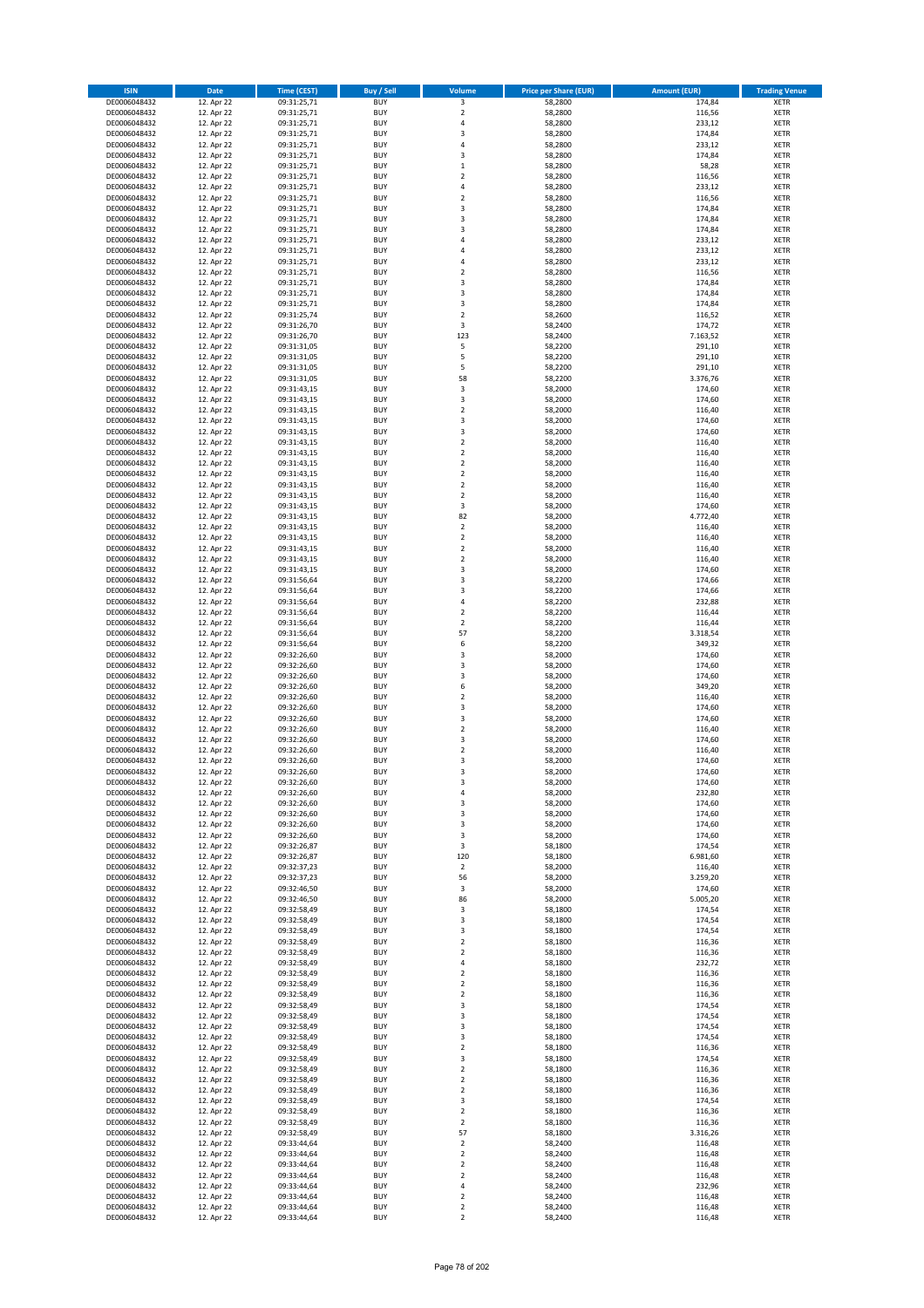| <b>ISIN</b>                  | <b>Date</b>              | <b>Time (CEST)</b>         | <b>Buy / Sell</b>        | Volume                  | <b>Price per Share (EUR)</b> | <b>Amount (EUR)</b> | <b>Trading Venue</b>       |
|------------------------------|--------------------------|----------------------------|--------------------------|-------------------------|------------------------------|---------------------|----------------------------|
| DE0006048432                 | 12. Apr 22               | 09:33:44,64                | <b>BUY</b>               | $\overline{\mathbf{2}}$ | 58,2400                      | 116,48              | <b>XETR</b>                |
| DE0006048432                 | 12. Apr 22               | 09:33:44,64                | <b>BUY</b>               | $\mathbf 2$             | 58,2400                      | 116,48              | <b>XETR</b>                |
| DE0006048432                 | 12. Apr 22               | 09:33:44,64                | <b>BUY</b>               | $\overline{4}$          | 58,2400                      | 232,96              | <b>XETR</b>                |
| DE0006048432                 | 12. Apr 22               | 09:33:44,64                | <b>BUY</b>               | $\mathbf 2$             | 58,2400                      | 116,48              | <b>XETR</b>                |
| DE0006048432                 | 12. Apr 22               | 09:33:44,64                | <b>BUY</b>               | $\overline{2}$          | 58,2400                      | 116,48              | <b>XETR</b>                |
| DE0006048432                 | 12. Apr 22               | 09:33:44,64                | <b>BUY</b>               | $\mathbf 2$             | 58,2400                      | 116,48              | <b>XETR</b>                |
| DE0006048432                 | 12. Apr 22               | 09:33:44,64                | <b>BUY</b>               | $\overline{2}$          | 58,2400                      | 116,48              | <b>XETR</b>                |
| DE0006048432                 | 12. Apr 22               | 09:33:44,64                | <b>BUY</b>               | $\overline{2}$          | 58,2400                      | 116,48              | <b>XETR</b>                |
| DE0006048432                 | 12. Apr 22               | 09:33:44,64                | BUY                      | $\overline{2}$          | 58,2400                      | 116,48              | <b>XETR</b>                |
| DE0006048432                 | 12. Apr 22               | 09:33:44,64                | <b>BUY</b>               | 3                       | 58,2400                      | 174,72              | <b>XETR</b>                |
| DE0006048432                 | 12. Apr 22               | 09:33:44,64                | <b>BUY</b>               | $\mathbf 2$             | 58,2400                      | 116,48              | <b>XETR</b>                |
| DE0006048432                 | 12. Apr 22               | 09:33:44,64                | <b>BUY</b>               | $\overline{2}$          | 58,2400                      | 116,48              | <b>XETR</b>                |
| DE0006048432                 | 12. Apr 22               | 09:33:44,64                | <b>BUY</b>               | 79<br>$\overline{4}$    | 58,2400                      | 4.600,96            | <b>XETR</b>                |
| DE0006048432                 | 12. Apr 22<br>12. Apr 22 | 09:33:44,66                | <b>BUY</b><br><b>BUY</b> | 93                      | 58,2400                      | 232,96<br>5.416,32  | <b>XETR</b><br><b>XETR</b> |
| DE0006048432<br>DE0006048432 | 12. Apr 22               | 09:33:44,66<br>09:33:44,66 | BUY                      | $\overline{2}$          | 58,2400<br>58,2400           | 116,48              | <b>XETR</b>                |
| DE0006048432                 | 12. Apr 22               | 09:33:44,66                | <b>BUY</b>               | 5                       | 58,2400                      | 291,20              | <b>XETR</b>                |
| DE0006048432                 | 12. Apr 22               | 09:33:44,67                | <b>BUY</b>               | 3                       | 58,2400                      | 174,72              | <b>XETR</b>                |
| DE0006048432                 | 12. Apr 22               | 09:33:44,73                | <b>BUY</b>               | $\mathbf 1$             | 58,2400                      | 58,24               | <b>XETR</b>                |
| DE0006048432                 | 12. Apr 22               | 09:33:44,73                | <b>BUY</b>               | $\overline{2}$          | 58,2400                      | 116,48              | <b>XETR</b>                |
| DE0006048432                 | 12. Apr 22               | 09:34:26,98                | <b>BUY</b>               | $\overline{2}$          | 58,2600                      | 116,52              | <b>XETR</b>                |
| DE0006048432                 | 12. Apr 22               | 09:34:26,98                | <b>BUY</b>               | $\mathbf 2$             | 58,2600                      | 116,52              | <b>XETR</b>                |
| DE0006048432                 | 12. Apr 22               | 09:34:26,98                | <b>BUY</b>               | $\overline{2}$          | 58,2600                      | 116,52              | <b>XETR</b>                |
| DE0006048432                 | 12. Apr 22               | 09:34:26,98                | <b>BUY</b>               | $\overline{2}$          | 58,2600                      | 116,52              | <b>XETR</b>                |
| DE0006048432                 | 12. Apr 22               | 09:34:26,98                | <b>BUY</b>               | $\mathbf 2$             | 58,2600                      | 116,52              | <b>XETR</b>                |
| DE0006048432                 | 12. Apr 22               | 09:34:26,98                | <b>BUY</b>               | $\mathbf 2$             | 58,2600                      | 116,52              | <b>XETR</b>                |
| DE0006048432                 | 12. Apr 22               | 09:34:26,98                | <b>BUY</b>               | $\mathbf 2$             | 58,2600                      | 116,52              | <b>XETR</b>                |
| DE0006048432                 | 12. Apr 22               | 09:34:26,98                | <b>BUY</b>               | $\overline{2}$          | 58,2600                      | 116,52              | <b>XETR</b>                |
| DE0006048432                 | 12. Apr 22               | 09:34:26,98                | <b>BUY</b>               | 4                       | 58,2600                      | 233,04              | <b>XETR</b>                |
| DE0006048432                 | 12. Apr 22               | 09:34:26,98                | <b>BUY</b>               | $\overline{2}$          | 58,2600                      | 116,52              | <b>XETR</b>                |
| DE0006048432                 | 12. Apr 22               | 09:34:26,98                | <b>BUY</b>               | $\mathbf 2$             | 58,2600                      | 116,52              | <b>XETR</b>                |
| DE0006048432                 | 12. Apr 22               | 09:34:26,98                | <b>BUY</b>               | $\mathbf 2$             | 58,2600                      | 116,52              | <b>XETR</b>                |
| DE0006048432                 | 12. Apr 22               | 09:34:26,98                | <b>BUY</b>               | $\mathbf 2$             | 58,2600                      | 116,52              | <b>XETR</b>                |
| DE0006048432                 | 12. Apr 22               | 09:34:26,98                | <b>BUY</b>               | $\overline{2}$<br>4     | 58,2600                      | 116,52              | <b>XETR</b>                |
| DE0006048432<br>DE0006048432 | 12. Apr 22<br>12. Apr 22 | 09:34:26,98<br>09:34:26,98 | <b>BUY</b><br><b>BUY</b> | 3                       | 58,2600<br>58,2600           | 233,04<br>174,78    | <b>XETR</b><br><b>XETR</b> |
| DE0006048432                 | 12. Apr 22               | 09:34:26,98                | <b>BUY</b>               | $\overline{2}$          | 58,2600                      | 116,52              | <b>XETR</b>                |
| DE0006048432                 | 12. Apr 22               | 09:34:26,98                | <b>BUY</b>               | $\mathbf 2$             | 58,2600                      | 116,52              | <b>XETR</b>                |
| DE0006048432                 | 12. Apr 22               | 09:34:42,35                | <b>BUY</b>               | 3                       | 58,2600                      | 174,78              | <b>XETR</b>                |
| DE0006048432                 | 12. Apr 22               | 09:34:42,35                | <b>BUY</b>               | 3                       | 58,2600                      | 174,78              | <b>XETR</b>                |
| DE0006048432                 | 12. Apr 22               | 09:34:42,35                | <b>BUY</b>               | $\overline{\mathbf{3}}$ | 58,2600                      | 174,78              | <b>XETR</b>                |
| DE0006048432                 | 12. Apr 22               | 09:34:42,35                | <b>BUY</b>               | 3                       | 58,2600                      | 174,78              | <b>XETR</b>                |
| DE0006048432                 | 12. Apr 22               | 09:34:42,35                | <b>BUY</b>               | 3                       | 58,2600                      | 174,78              | <b>XETR</b>                |
| DE0006048432                 | 12. Apr 22               | 09:34:42,35                | <b>BUY</b>               | $\overline{a}$          | 58,2600                      | 233,04              | <b>XETR</b>                |
| DE0006048432                 | 12. Apr 22               | 09:34:42,35                | <b>BUY</b>               | $\overline{a}$          | 58,2600                      | 233,04              | <b>XETR</b>                |
| DE0006048432                 | 12. Apr 22               | 09:34:42,35                | <b>BUY</b>               | 4                       | 58,2600                      | 233,04              | <b>XETR</b>                |
| DE0006048432                 | 12. Apr 22               | 09:34:42,35                | <b>BUY</b>               | $\overline{\mathbf{3}}$ | 58,2600                      | 174,78              | <b>XETR</b>                |
| DE0006048432                 | 12. Apr 22               | 09:34:42,35                | <b>BUY</b>               | $\overline{2}$          | 58,2600                      | 116,52              | <b>XETR</b>                |
| DE0006048432                 | 12. Apr 22               | 09:34:42,35                | <b>BUY</b>               | 3                       | 58,2600                      | 174,78              | <b>XETR</b>                |
| DE0006048432                 | 12. Apr 22               | 09:34:42,35                | <b>BUY</b>               | 3                       | 58,2600                      | 174,78              | <b>XETR</b>                |
| DE0006048432                 | 12. Apr 22               | 09:34:42,35                | <b>BUY</b>               | $\overline{2}$          | 58,2600                      | 116,52              | <b>XETR</b>                |
| DE0006048432                 | 12. Apr 22               | 09:34:42,35                | <b>BUY</b>               | $\overline{\mathbf{3}}$ | 58,2600                      | 174,78              | <b>XETR</b>                |
| DE0006048432                 | 12. Apr 22               | 09:34:42,35                | <b>BUY</b><br><b>BUY</b> | $\overline{2}$<br>4     | 58,2600                      | 116,52<br>233,04    | <b>XETR</b>                |
| DE0006048432<br>DE0006048432 | 12. Apr 22<br>12. Apr 22 | 09:34:42,35<br>09:35:27,30 | <b>BUY</b>               | $\overline{\mathbf{3}}$ | 58,2600<br>58,2600           | 174,78              | <b>XETR</b><br><b>XETR</b> |
| DE0006048432                 | 12. Apr 22               | 09:35:27,30                | <b>BUY</b>               | 4                       | 58,2600                      | 233,04              | <b>XETR</b>                |
| DE0006048432                 | 12. Apr 22               | 09:35:27,30                | <b>BUY</b>               | $\overline{2}$          | 58,2600                      | 116,52              | <b>XETR</b>                |
| DE0006048432                 | 12. Apr 22               | 09:36:01,89                | <b>BUY</b>               | 3                       | 58,2400                      | 174,72              | <b>XETR</b>                |
| DE0006048432                 | 12. Apr 22               | 09:36:01,89                | <b>BUY</b>               | $\overline{\mathbf{3}}$ | 58,2400                      | 174,72              | <b>XETR</b>                |
| DE0006048432                 | 12. Apr 22               | 09:36:01,89                | <b>BUY</b>               | 3                       | 58,2400                      | 174,72              | <b>XETR</b>                |
| DE0006048432                 | 12. Apr 22               | 09:36:01,89                | <b>BUY</b>               | $\mathbf 2$             | 58,2400                      | 116,48              | <b>XETR</b>                |
| DE0006048432                 | 12. Apr 22               | 09:36:01,89                | BUY                      | 3                       | 58,2400                      | 174,72              | <b>XETR</b>                |
| DE0006048432                 | 12. Apr 22               | 09:36:01,89                | BUY                      | 3                       | 58,2400                      | 174,72              | <b>XETR</b>                |
| DE0006048432                 | 12. Apr 22               | 09:36:01,89                | <b>BUY</b>               | 100                     | 58,2400                      | 5.824,00            | <b>XETR</b>                |
| DE0006048432                 | 12. Apr 22               | 09:37:10,27                | BUY                      | 3                       | 58,2400                      | 174,72              | <b>XETR</b>                |
| DE0006048432                 | 12. Apr 22               | 09:37:10,27                | <b>BUY</b>               | 3                       | 58,2400                      | 174,72              | <b>XETR</b>                |
| DE0006048432                 | 12. Apr 22               | 09:37:10,27                | <b>BUY</b>               | 3                       | 58,2400                      | 174,72              | <b>XETR</b>                |
| DE0006048432                 | 12. Apr 22               | 09:37:10,27                | <b>BUY</b>               | 3                       | 58,2400                      | 174,72              | <b>XETR</b>                |
| DE0006048432                 | 12. Apr 22               | 09:37:10,27                | <b>BUY</b>               | 3                       | 58,2400                      | 174,72              | <b>XETR</b>                |
| DE0006048432                 | 12. Apr 22               | 09:37:10,27                | <b>BUY</b>               | 3                       | 58,2400                      | 174,72              | <b>XETR</b>                |
| DE0006048432                 | 12. Apr 22               | 09:37:10,27                | <b>BUY</b>               | 3                       | 58,2400                      | 174,72              | <b>XETR</b>                |
| DE0006048432                 | 12. Apr 22               | 09:37:10,27                | <b>BUY</b>               | 3                       | 58,2400                      | 174,72              | <b>XETR</b>                |
| DE0006048432                 | 12. Apr 22               | 09:37:10,27                | <b>BUY</b><br><b>BUY</b> | 3                       | 58,2400                      | 174,72              | <b>XETR</b>                |
| DE0006048432<br>DE0006048432 | 12. Apr 22<br>12. Apr 22 | 09:37:10,27<br>09:37:10,27 | <b>BUY</b>               | 3<br>3                  | 58,2400<br>58,2400           | 174,72<br>174,72    | <b>XETR</b><br><b>XETR</b> |
| DE0006048432                 | 12. Apr 22               | 09:37:10,27                | <b>BUY</b>               | 3                       | 58,2400                      | 174,72              | <b>XETR</b>                |
| DE0006048432                 | 12. Apr 22               | 09:37:10,27                | <b>BUY</b>               | 4                       | 58,2400                      | 232,96              | <b>XETR</b>                |
| DE0006048432                 | 12. Apr 22               | 09:37:10,27                | <b>BUY</b>               | 3                       | 58,2400                      | 174,72              | <b>XETR</b>                |
| DE0006048432                 | 12. Apr 22               | 09:37:10,27                | <b>BUY</b>               | 3                       | 58,2400                      | 174,72              | <b>XETR</b>                |
| DE0006048432                 | 12. Apr 22               | 09:37:10,27                | <b>BUY</b>               | 81                      | 58,2400                      | 4.717,44            | <b>XETR</b>                |
| DE0006048432                 | 12. Apr 22               | 09:37:24,57                | <b>BUY</b>               | 3                       | 58,2200                      | 174,66              | <b>XETR</b>                |
| DE0006048432                 | 12. Apr 22               | 09:37:24,57                | <b>BUY</b>               | 3                       | 58,2200                      | 174,66              | <b>XETR</b>                |
| DE0006048432                 | 12. Apr 22               | 09:37:24,57                | <b>BUY</b>               | 3                       | 58,2200                      | 174,66              | <b>XETR</b>                |
| DE0006048432                 | 12. Apr 22               | 09:37:24,57                | <b>BUY</b>               | 3                       | 58,2200                      | 174,66              | <b>XETR</b>                |
| DE0006048432                 | 12. Apr 22               | 09:37:24,57                | <b>BUY</b>               | $\overline{\mathbf{3}}$ | 58,2200                      | 174,66              | <b>XETR</b>                |
| DE0006048432                 | 12. Apr 22               | 09:37:24,57                | <b>BUY</b>               | $\mathbf 2$             | 58,2200                      | 116,44              | <b>XETR</b>                |
| DE0006048432                 | 12. Apr 22               | 09:37:24,57                | <b>BUY</b>               | $\overline{2}$          | 58,2200                      | 116,44              | <b>XETR</b>                |
| DE0006048432                 | 12. Apr 22               | 09:37:32,37                | <b>BUY</b>               | 46                      | 58,2000                      | 2.677,20            | <b>XETR</b>                |
| DE0006048432                 | 12. Apr 22               | 09:37:32,37                | <b>BUY</b>               | 3                       | 58,2000                      | 174,60              | <b>XETR</b>                |
| DE0006048432                 | 12. Apr 22               | 09:37:32,37                | <b>BUY</b>               | 67                      | 58,2000                      | 3.899,40            | <b>XETR</b>                |
| DE0006048432                 | 12. Apr 22               | 09:38:07,99                | <b>BUY</b>               | $\overline{2}$          | 58,2000                      | 116,40              | <b>XETR</b>                |
| DE0006048432                 | 12. Apr 22               | 09:38:07,99                | <b>BUY</b>               | 3                       | 58,2000                      | 174,60              | <b>XETR</b>                |
| DE0006048432                 | 12. Apr 22               | 09:38:07,99                | <b>BUY</b>               | 3                       | 58,2000                      | 174,60              | <b>XETR</b>                |
| DE0006048432                 | 12. Apr 22               | 09:38:30,88                | <b>BUY</b><br><b>BUY</b> | 3<br>3                  | 58,2200<br>58,2200           | 174,66<br>174,66    | <b>XETR</b><br><b>XETR</b> |
| DE0006048432<br>DE0006048432 | 12. Apr 22               | 09:38:30,88<br>09:38:30,88 | <b>BUY</b>               | 3                       | 58,2200                      | 174,66              | <b>XETR</b>                |
| DE0006048432                 | 12. Apr 22<br>12. Apr 22 | 09:38:30,88                | <b>BUY</b>               | 3                       | 58,2200                      | 174,66              | <b>XETR</b>                |
| DE0006048432                 | 12. Apr 22               | 09:38:30,88                | <b>BUY</b>               | $\overline{\mathbf{3}}$ | 58,2200                      | 174,66              | <b>XETR</b>                |
| DE0006048432                 | 12. Apr 22               | 09:38:30,88                | <b>BUY</b>               | 3                       | 58,2200                      | 174,66              | <b>XETR</b>                |
| DE0006048432                 | 12. Apr 22               | 09:38:30,88                | <b>BUY</b>               | 3                       | 58,2200                      | 174,66              | <b>XETR</b>                |
| DE0006048432                 | 12. Apr 22               | 09:38:30,88                | <b>BUY</b>               | 3                       | 58,2200                      | 174,66              | <b>XETR</b>                |
| DE0006048432                 | 12. Apr 22               | 09:38:30,88                | <b>BUY</b>               | 3                       | 58,2200                      | 174,66              | <b>XETR</b>                |
| DE0006048432                 | 12. Apr 22               | 09:38:30,88                | <b>BUY</b>               | 3                       | 58,2200                      | 174,66              | <b>XETR</b>                |
| DE0006048432                 | 12. Apr 22               | 09:38:30,88                | <b>BUY</b>               | 2                       | 58,2200                      | 116,44              | <b>XETR</b>                |
| DE0006048432                 | 12. Apr 22               | 09:38:30,88                | <b>BUY</b>               | 4                       | 58,2200                      | 232,88              | <b>XETR</b>                |
| DE0006048432                 | 12. Apr 22               | 09:38:30,88                | <b>BUY</b>               | 3                       | 58,2200                      | 174,66              | <b>XETR</b>                |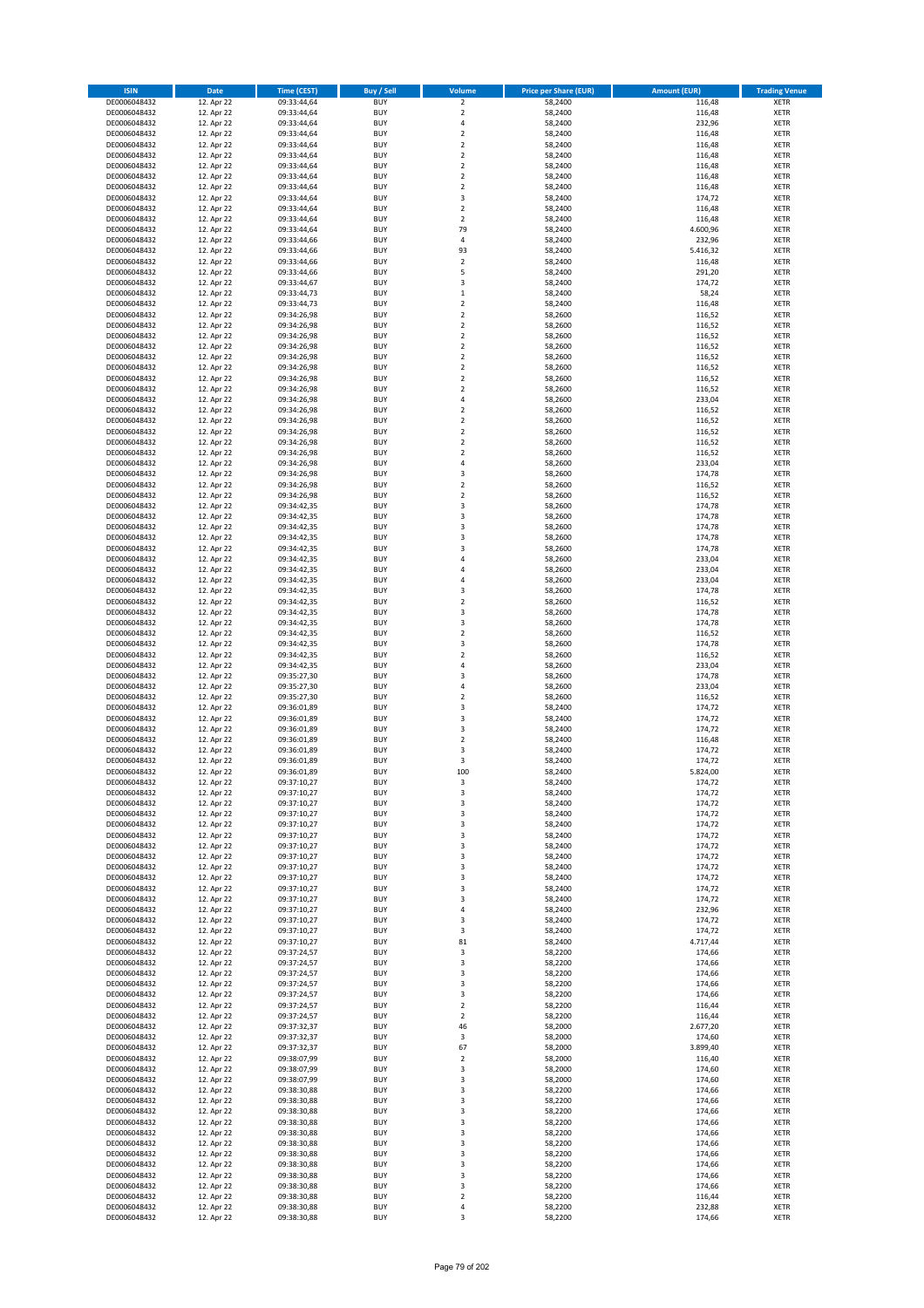| <b>ISIN</b>                  | <b>Date</b>              | <b>Time (CEST)</b>         | <b>Buy / Sell</b>        | <b>Volume</b>                          | <b>Price per Share (EUR)</b> | <b>Amount (EUR)</b> | <b>Trading Venue</b>       |
|------------------------------|--------------------------|----------------------------|--------------------------|----------------------------------------|------------------------------|---------------------|----------------------------|
| DE0006048432                 | 12. Apr 22               | 09:38:30,88                | <b>BUY</b>               | 66                                     | 58,2200                      | 3.842,52            | <b>XETR</b>                |
| DE0006048432                 | 12. Apr 22               | 09:38:30,88                | <b>BUY</b>               | 3                                      | 58,2200                      | 174,66              | <b>XETR</b>                |
| DE0006048432                 | 12. Apr 22               | 09:38:30,88                | <b>BUY</b>               | 3                                      | 58,2200                      | 174,66              | <b>XETR</b>                |
| DE0006048432<br>DE0006048432 | 12. Apr 22<br>12. Apr 22 | 09:38:30,88<br>09:38:33,06 | <b>BUY</b><br><b>BUY</b> | 3<br>$\overline{\mathbf{c}}$           | 58,2200<br>58,1800           | 174,66<br>116,36    | <b>XETR</b><br><b>XETR</b> |
| DE0006048432                 | 12. Apr 22               | 09:38:33,06                | <b>BUY</b>               | 5                                      | 58,1800                      | 290,90              | <b>XETR</b>                |
| DE0006048432                 | 12. Apr 22               | 09:38:33,06                | <b>BUY</b>               | 3                                      | 58,1800                      | 174,54              | <b>XETR</b>                |
| DE0006048432                 | 12. Apr 22               | 09:38:33,06                | <b>BUY</b>               | 3                                      | 58,1800                      | 174,54              | <b>XETR</b>                |
| DE0006048432                 | 12. Apr 22               | 09:38:33,06                | <b>BUY</b>               | $\overline{2}$                         | 58,1800                      | 116,36              | <b>XETR</b>                |
| DE0006048432                 | 12. Apr 22               | 09:39:03,65                | <b>BUY</b><br><b>BUY</b> | 3                                      | 58,2400                      | 174,72              | <b>XETR</b><br><b>XETR</b> |
| DE0006048432<br>DE0006048432 | 12. Apr 22<br>12. Apr 22 | 09:39:03,65<br>09:39:03,65 | <b>BUY</b>               | 3<br>3                                 | 58,2400<br>58,2400           | 174,72<br>174,72    | <b>XETR</b>                |
| DE0006048432                 | 12. Apr 22               | 09:39:03,65                | <b>BUY</b>               | 3                                      | 58,2400                      | 174,72              | <b>XETR</b>                |
| DE0006048432                 | 12. Apr 22               | 09:39:03,65                | <b>BUY</b>               | 24                                     | 58,2400                      | 1.397,76            | <b>XETR</b>                |
| DE0006048432                 | 12. Apr 22               | 09:39:03,65                | <b>BUY</b>               | 72                                     | 58,2400                      | 4.193,28            | <b>XETR</b>                |
| DE0006048432                 | 12. Apr 22               | 09:39:03,66                | <b>BUY</b>               | $\mathbf 2$                            | 58,2400                      | 116,48              | <b>XETR</b>                |
| DE0006048432<br>DE0006048432 | 12. Apr 22<br>12. Apr 22 | 09:40:02,50<br>09:40:02,50 | <b>BUY</b><br><b>BUY</b> | 3<br>$\mathbf 2$                       | 58,2000<br>58,2000           | 174,60<br>116,40    | <b>XETR</b><br><b>XETR</b> |
| DE0006048432                 | 12. Apr 22               | 09:40:02,50                | <b>BUY</b>               | $\overline{\mathbf{c}}$                | 58,2000                      | 116,40              | <b>XETR</b>                |
| DE0006048432                 | 12. Apr 22               | 09:40:02,50                | <b>BUY</b>               | 3                                      | 58,2000                      | 174,60              | <b>XETR</b>                |
| DE0006048432                 | 12. Apr 22               | 09:40:02,50                | <b>BUY</b>               | 3                                      | 58,2000                      | 174,60              | <b>XETR</b>                |
| DE0006048432                 | 12. Apr 22               | 09:40:02,50                | <b>BUY</b>               | 3                                      | 58,2000                      | 174,60              | <b>XETR</b>                |
| DE0006048432                 | 12. Apr 22               | 09:40:02,50                | <b>BUY</b>               | $\mathbf 2$                            | 58,2000                      | 116,40              | <b>XETR</b>                |
| DE0006048432<br>DE0006048432 | 12. Apr 22<br>12. Apr 22 | 09:40:02,50<br>09:40:02,50 | <b>BUY</b><br><b>BUY</b> | $\mathbf 2$<br>3                       | 58,2000<br>58,2000           | 116,40<br>174,60    | <b>XETR</b><br><b>XETR</b> |
| DE0006048432                 | 12. Apr 22               | 09:40:02,50                | <b>BUY</b>               | $\mathbf 2$                            | 58,2000                      | 116,40              | <b>XETR</b>                |
| DE0006048432                 | 12. Apr 22               | 09:40:02,50                | <b>BUY</b>               | $\mathbf 2$                            | 58,2000                      | 116,40              | <b>XETR</b>                |
| DE0006048432                 | 12. Apr 22               | 09:40:02,50                | <b>BUY</b>               | $\overline{\mathbf{c}}$                | 58,2000                      | 116,40              | <b>XETR</b>                |
| DE0006048432                 | 12. Apr 22               | 09:40:02,50                | <b>BUY</b>               | $\mathbf 2$                            | 58,2000                      | 116,40              | <b>XETR</b>                |
| DE0006048432<br>DE0006048432 | 12. Apr 22<br>12. Apr 22 | 09:40:02,50<br>09:40:02,50 | <b>BUY</b><br><b>BUY</b> | 3<br>74                                | 58,2000<br>58,2000           | 174,60<br>4.306,80  | <b>XETR</b><br><b>XETR</b> |
| DE0006048432                 | 12. Apr 22               | 09:40:02,50                | <b>BUY</b>               | 3                                      | 58,2000                      | 174,60              | <b>XETR</b>                |
| DE0006048432                 | 12. Apr 22               | 09:40:02,50                | <b>BUY</b>               | 5                                      | 58,2000                      | 291,00              | <b>XETR</b>                |
| DE0006048432                 | 12. Apr 22               | 09:40:03,12                | <b>BUY</b>               | 3                                      | 58,1800                      | 174,54              | <b>XETR</b>                |
| DE0006048432                 | 12. Apr 22               | 09:40:03,12                | <b>BUY</b>               | 3                                      | 58,1800                      | 174,54              | <b>XETR</b>                |
| DE0006048432                 | 12. Apr 22               | 09:41:23,68                | <b>BUY</b>               | $\mathbf 2$                            | 58,1800                      | 116,36              | <b>XETR</b>                |
| DE0006048432<br>DE0006048432 | 12. Apr 22<br>12. Apr 22 | 09:41:23,68<br>09:41:23,68 | <b>BUY</b><br><b>BUY</b> | $\overline{\mathbf{c}}$<br>3           | 58,1800<br>58,1800           | 116,36<br>174,54    | <b>XETR</b><br><b>XETR</b> |
| DE0006048432                 | 12. Apr 22               | 09:41:56,54                | <b>BUY</b>               | $\mathbf 2$                            | 58,1600                      | 116,32              | <b>XETR</b>                |
| DE0006048432                 | 12. Apr 22               | 09:41:56,54                | <b>BUY</b>               | 3                                      | 58,1600                      | 174,48              | <b>XETR</b>                |
| DE0006048432                 | 12. Apr 22               | 09:41:56,54                | <b>BUY</b>               | $\mathbf 2$                            | 58,1600                      | 116,32              | <b>XETR</b>                |
| DE0006048432                 | 12. Apr 22               | 09:41:56,54                | <b>BUY</b>               | 3                                      | 58,1600                      | 174,48              | <b>XETR</b>                |
| DE0006048432                 | 12. Apr 22               | 09:41:56,54                | <b>BUY</b>               | 3                                      | 58,1600                      | 174,48              | <b>XETR</b>                |
| DE0006048432<br>DE0006048432 | 12. Apr 22<br>12. Apr 22 | 09:41:56,54<br>09:41:56,54 | <b>BUY</b><br><b>BUY</b> | 3<br>$\mathbf 2$                       | 58,1600<br>58,1600           | 174,48<br>116,32    | <b>XETR</b><br><b>XETR</b> |
| DE0006048432                 | 12. Apr 22               | 09:41:56,54                | <b>BUY</b>               | 3                                      | 58,1600                      | 174,48              | <b>XETR</b>                |
| DE0006048432                 | 12. Apr 22               | 09:41:56,54                | <b>BUY</b>               | 3                                      | 58,1600                      | 174,48              | <b>XETR</b>                |
| DE0006048432                 | 12. Apr 22               | 09:41:56,54                | <b>BUY</b>               | 3                                      | 58,1600                      | 174,48              | <b>XETR</b>                |
| DE0006048432                 | 12. Apr 22               | 09:41:56,54                | <b>BUY</b>               | 3                                      | 58,1600                      | 174,48              | <b>XETR</b>                |
| DE0006048432<br>DE0006048432 | 12. Apr 22<br>12. Apr 22 | 09:41:56,54<br>09:41:56,54 | <b>BUY</b><br><b>BUY</b> | 3<br>$\overline{\mathbf{c}}$           | 58,1600<br>58,1600           | 174,48<br>116,32    | <b>XETR</b><br><b>XETR</b> |
| DE0006048432                 | 12. Apr 22               | 09:41:56,54                | <b>BUY</b>               | 3                                      | 58,1600                      | 174,48              | <b>XETR</b>                |
| DE0006048432                 | 12. Apr 22               | 09:41:56,54                | <b>BUY</b>               | 3                                      | 58,1600                      | 174,48              | <b>XETR</b>                |
| DE0006048432                 | 12. Apr 22               | 09:41:56,54                | <b>BUY</b>               | 3                                      | 58,1600                      | 174,48              | <b>XETR</b>                |
| DE0006048432                 | 12. Apr 22               | 09:41:56,54                | <b>BUY</b>               | 89                                     | 58,1600                      | 5.176,24            | <b>XETR</b>                |
| DE0006048432<br>DE0006048432 | 12. Apr 22<br>12. Apr 22 | 09:41:56,54<br>09:41:56,54 | <b>BUY</b><br><b>BUY</b> | $\mathbf 2$<br>$\overline{\mathbf{c}}$ | 58,1600<br>58,1600           | 116,32<br>116,32    | <b>XETR</b><br><b>XETR</b> |
| DE0006048432                 | 12. Apr 22               | 09:41:56,54                | <b>BUY</b>               | 3                                      | 58,1600                      | 174,48              | <b>XETR</b>                |
| DE0006048432                 | 12. Apr 22               | 09:41:56,54                | <b>BUY</b>               | 3                                      | 58,1600                      | 174,48              | <b>XETR</b>                |
| DE0006048432                 | 12. Apr 22               | 09:41:56,54                | <b>BUY</b>               | $\overline{2}$                         | 58,1600                      | 116,32              | <b>XETR</b>                |
| DE0006048432                 | 12. Apr 22               | 09:42:23,70                | <b>BUY</b>               | 3                                      | 58,1600                      | 174,48              | <b>XETR</b>                |
| DE0006048432                 | 12. Apr 22               | 09:42:23,70                | <b>BUY</b>               | 4                                      | 58,1600                      | 232,64              | <b>XETR</b>                |
| DE0006048432<br>DE0006048432 | 12. Apr 22<br>12. Apr 22 | 09:42:23,70<br>09:42:23,70 | <b>BUY</b><br><b>BUY</b> | 3<br>3                                 | 58,1600<br>58,1600           | 174,48<br>174,48    | <b>XETR</b><br><b>XETR</b> |
| DE0006048432                 | 12. Apr 22               | 09:42:23,70                | BUY                      | 2                                      | 58,1600                      | 116,32              | <b>XETR</b>                |
| DE0006048432                 | 12. Apr 22               | 09:42:23,70                | <b>BUY</b>               | 3                                      | 58,1600                      | 174,48              | XETR                       |
| DE0006048432                 | 12. Apr 22               | 09:42:23,70                | <b>BUY</b>               | 3                                      | 58,1600                      | 174,48              | XETR                       |
| DE0006048432                 | 12. Apr 22               | 09:42:23,70                | <b>BUY</b>               | $\mathbf 2$                            | 58,1600                      | 116,32              | XETR                       |
| DE0006048432<br>DE0006048432 | 12. Apr 22<br>12. Apr 22 | 09:42:23,70<br>09:42:23,70 | <b>BUY</b><br><b>BUY</b> | 3<br>3                                 | 58,1600<br>58,1600           | 174,48<br>174,48    | <b>XETR</b><br><b>XETR</b> |
| DE0006048432                 | 12. Apr 22               | 09:42:23,70                | <b>BUY</b>               | $\overline{\mathbf{2}}$                | 58,1600                      | 116,32              | <b>XETR</b>                |
| DE0006048432                 | 12. Apr 22               | 09:42:23,70                | <b>BUY</b>               | $\mathbf 2$                            | 58,1600                      | 116,32              | <b>XETR</b>                |
| DE0006048432                 | 12. Apr 22               | 09:42:23,70                | <b>BUY</b>               | 3                                      | 58,1600                      | 174,48              | <b>XETR</b>                |
| DE0006048432                 | 12. Apr 22               | 09:42:23,70                | <b>BUY</b><br><b>BUY</b> | $\mathbf 2$                            | 58,1600                      | 116,32              | <b>XETR</b>                |
| DE0006048432<br>DE0006048432 | 12. Apr 22<br>12. Apr 22 | 09:42:23,70<br>09:42:23,70 | <b>BUY</b>               | 4<br>3                                 | 58,1600<br>58,1600           | 232,64<br>174,48    | XETR<br><b>XETR</b>        |
| DE0006048432                 | 12. Apr 22               | 09:42:23,70                | <b>BUY</b>               | 4                                      | 58,1600                      | 232,64              | <b>XETR</b>                |
| DE0006048432                 | 12. Apr 22               | 09:42:23,70                | <b>BUY</b>               | $\overline{\mathbf{2}}$                | 58,1600                      | 116,32              | <b>XETR</b>                |
| DE0006048432                 | 12. Apr 22               | 09:42:23,70                | <b>BUY</b>               | $\mathbf 2$                            | 58,1600                      | 116,32              | <b>XETR</b>                |
| DE0006048432                 | 12. Apr 22               | 09:42:23,70                | <b>BUY</b>               | 3                                      | 58,1600                      | 174,48              | <b>XETR</b>                |
| DE0006048432<br>DE0006048432 | 12. Apr 22<br>12. Apr 22 | 09:42:23,70<br>09:42:29,58 | <b>BUY</b><br><b>BUY</b> | 5<br>77                                | 58,1600<br>58,1200           | 290,80<br>4.475,24  | <b>XETR</b><br><b>XETR</b> |
| DE0006048432                 | 12. Apr 22               | 09:42:29,58                | <b>BUY</b>               | 206                                    | 58,1400                      | 11.976,84           | XETR                       |
| DE0006048432                 | 12. Apr 22               | 09:43:54,26                | <b>BUY</b>               | $\mathbf 2$                            | 58,1200                      | 116,24              | <b>XETR</b>                |
| DE0006048432                 | 12. Apr 22               | 09:43:54,26                | <b>BUY</b>               | $\overline{\mathbf{2}}$                | 58,1200                      | 116,24              | <b>XETR</b>                |
| DE0006048432                 | 12. Apr 22               | 09:43:54,26                | <b>BUY</b>               | $\mathbf 2$                            | 58,1200                      | 116,24              | <b>XETR</b>                |
| DE0006048432<br>DE0006048432 | 12. Apr 22<br>12. Apr 22 | 09:43:54,26<br>09:43:54,26 | <b>BUY</b><br><b>BUY</b> | 5<br>$\mathbf 2$                       | 58,1200<br>58,1200           | 290,60<br>116,24    | <b>XETR</b><br><b>XETR</b> |
| DE0006048432                 | 12. Apr 22               | 09:43:54,26                | <b>BUY</b>               | $\mathbf 2$                            | 58,1200                      | 116,24              | <b>XETR</b>                |
| DE0006048432                 | 12. Apr 22               | 09:43:54,26                | <b>BUY</b>               | $\mathbf 2$                            | 58,1200                      | 116,24              | XETR                       |
| DE0006048432                 | 12. Apr 22               | 09:43:54,26                | <b>BUY</b>               | $\mathbf 2$                            | 58,1200                      | 116,24              | <b>XETR</b>                |
| DE0006048432                 | 12. Apr 22               | 09:43:54,26                | <b>BUY</b>               | $\overline{2}$                         | 58,1200                      | 116,24              | <b>XETR</b>                |
| DE0006048432<br>DE0006048432 | 12. Apr 22<br>12. Apr 22 | 09:43:54,26<br>09:43:54,26 | <b>BUY</b><br><b>BUY</b> | 3<br>$\overline{\mathbf{c}}$           | 58,1200<br>58,1200           | 174,36<br>116,24    | <b>XETR</b><br>XETR        |
| DE0006048432                 | 12. Apr 22               | 09:43:54,26                | <b>BUY</b>               | $\mathbf 2$                            | 58,1200                      | 116,24              | <b>XETR</b>                |
| DE0006048432                 | 12. Apr 22               | 09:43:54,26                | <b>BUY</b>               | $\mathbf 2$                            | 58,1200                      | 116,24              | <b>XETR</b>                |
| DE0006048432                 | 12. Apr 22               | 09:43:54,26                | <b>BUY</b>               | $\mathbf 2$                            | 58,1200                      | 116,24              | XETR                       |
| DE0006048432                 | 12. Apr 22               | 09:43:54,26                | <b>BUY</b>               | $\overline{2}$                         | 58,1200                      | 116,24              | <b>XETR</b>                |
| DE0006048432                 | 12. Apr 22               | 09:43:54,26                | <b>BUY</b>               | $\mathbf 2$                            | 58,1200                      | 116,24              | <b>XETR</b>                |
| DE0006048432<br>DE0006048432 | 12. Apr 22<br>12. Apr 22 | 09:43:54,26<br>09:43:54,26 | <b>BUY</b><br><b>BUY</b> | $\mathbf 2$<br>$\overline{2}$          | 58,1200<br>58,1200           | 116,24<br>116,24    | <b>XETR</b><br><b>XETR</b> |
| DE0006048432                 | 12. Apr 22               | 09:43:54,26                | <b>BUY</b>               | $\mathbf 2$                            | 58,1200                      | 116,24              | <b>XETR</b>                |
| DE0006048432                 | 12. Apr 22               | 09:43:54,26                | <b>BUY</b>               | 5                                      | 58,1200                      | 290,60              | <b>XETR</b>                |
| DE0006048432                 | 12. Apr 22               | 09:43:54,26                | <b>BUY</b>               | $\mathbf 2$                            | 58,1200                      | 116,24              | <b>XETR</b>                |
| DE0006048432                 | 12. Apr 22               | 09:43:54,26                | <b>BUY</b>               | $\overline{2}$                         | 58,1200                      | 116,24              | <b>XETR</b>                |
| DE0006048432                 | 12. Apr 22               | 09:43:54,26                | <b>BUY</b>               | 124                                    | 58,1200                      | 7.206,88            | XETR                       |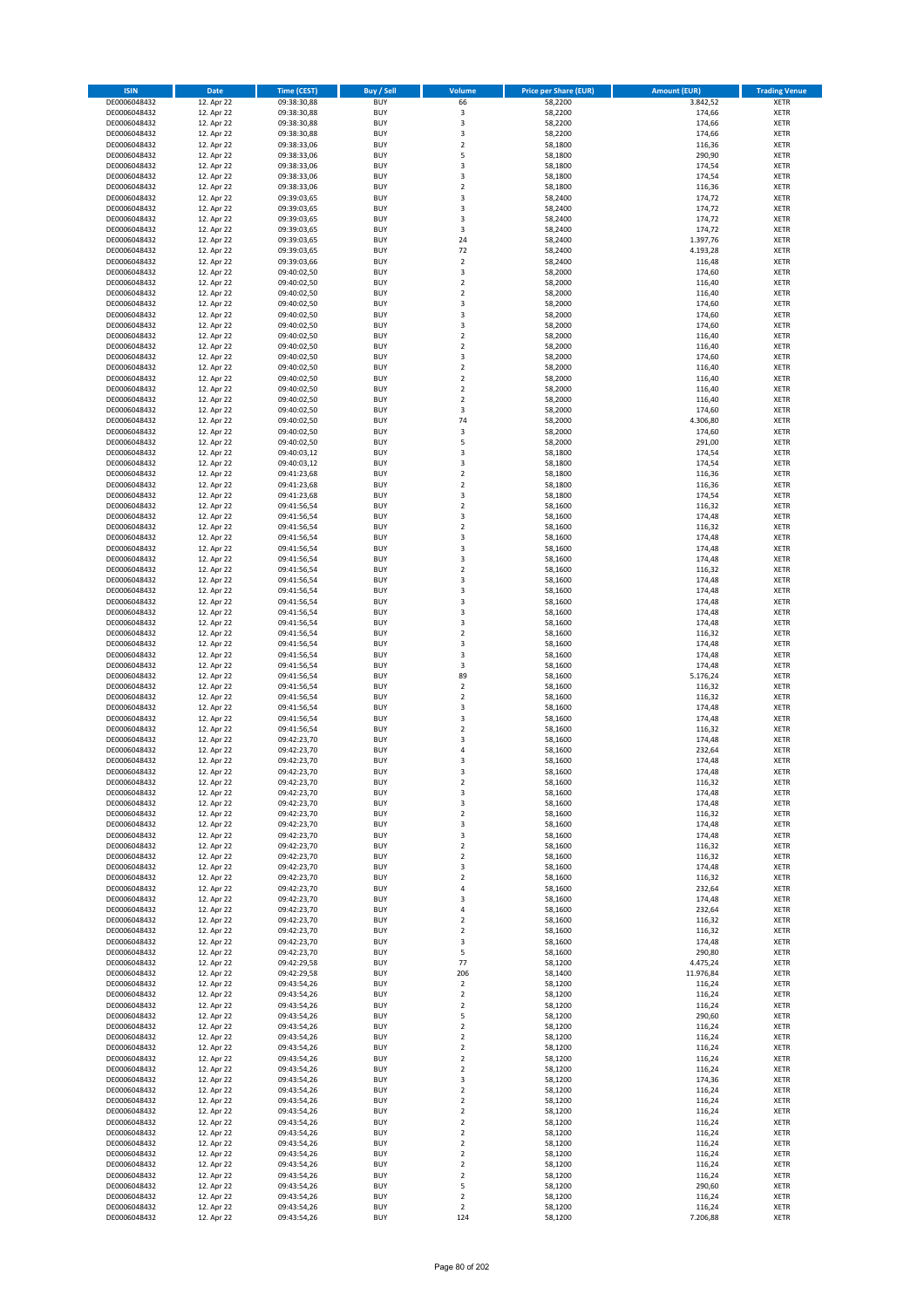| <b>ISIN</b>                  | Date                     | <b>Time (CEST)</b>         | <b>Buy / Sell</b>        | Volume                                 | <b>Price per Share (EUR)</b> | <b>Amount (EUR)</b> | <b>Trading Venue</b>       |
|------------------------------|--------------------------|----------------------------|--------------------------|----------------------------------------|------------------------------|---------------------|----------------------------|
| DE0006048432                 | 12. Apr 22               | 09:43:54,26                | <b>BUY</b>               | $\overline{2}$                         | 58,1200                      | 116,24              | <b>XETR</b>                |
| DE0006048432                 | 12. Apr 22               | 09:43:54,26                | <b>BUY</b>               | $\mathbf 2$                            | 58,1200                      | 116,24              | <b>XETR</b>                |
| DE0006048432                 | 12. Apr 22               | 09:43:54,27                | <b>BUY</b>               | 63                                     | 58,1000                      | 3.660,30            | <b>XETR</b>                |
| DE0006048432<br>DE0006048432 | 12. Apr 22<br>12. Apr 22 | 09:43:54,28<br>09:43:54,28 | <b>BUY</b><br><b>BUY</b> | $\mathbf 1$<br>$\mathbf 2$             | 58,1000<br>58,1200           | 58,10<br>116,24     | <b>XETR</b><br><b>XETR</b> |
| DE0006048432                 | 12. Apr 22               | 09:43:54,28                | <b>BUY</b>               | $\mathbf 2$                            | 58,1000                      | 116,20              | <b>XETR</b>                |
| DE0006048432                 | 12. Apr 22               | 09:43:54,28                | <b>BUY</b>               | $\mathbf 2$                            | 58.1200                      | 116,24              | <b>XETR</b>                |
| DE0006048432                 | 12. Apr 22               | 09:43:54,28                | <b>BUY</b>               | $\mathbf 1$                            | 58,1200                      | 58,12               | <b>XETR</b>                |
| DE0006048432                 | 12. Apr 22               | 09:43:54,40                | <b>BUY</b>               | $\mathbf 2$                            | 58,1000                      | 116,20              | <b>XETR</b>                |
| DE0006048432                 | 12. Apr 22<br>12. Apr 22 | 09:43:54,40                | <b>BUY</b><br><b>BUY</b> | 108<br>$\mathbf 2$                     | 58,0800<br>58,1000           | 6.272,64<br>116,20  | <b>XETR</b><br><b>XETR</b> |
| DE0006048432<br>DE0006048432 | 12. Apr 22               | 09:43:54,40<br>09:43:55,20 | <b>BUY</b>               | 3                                      | 58,0600                      | 174,18              | <b>XETR</b>                |
| DE0006048432                 | 12. Apr 22               | 09:43:55,20                | <b>BUY</b>               | 4                                      | 58,0600                      | 232,24              | <b>XETR</b>                |
| DE0006048432                 | 12. Apr 22               | 09:43:55,20                | <b>BUY</b>               | 3                                      | 58,0600                      | 174,18              | <b>XETR</b>                |
| DE0006048432                 | 12. Apr 22               | 09:43:55,20                | <b>BUY</b>               | 3                                      | 58,0600                      | 174,18              | <b>XETR</b>                |
| DE0006048432                 | 12. Apr 22               | 09:43:55,20                | <b>BUY</b>               | 4                                      | 58,0600                      | 232,24              | <b>XETR</b>                |
| DE0006048432<br>DE0006048432 | 12. Apr 22<br>12. Apr 22 | 09:43:55,20<br>09:43:55,20 | <b>BUY</b><br><b>BUY</b> | 4<br>3                                 | 58,0600<br>58,0600           | 232,24<br>174,18    | <b>XETR</b><br><b>XETR</b> |
| DE0006048432                 | 12. Apr 22               | 09:43:55,20                | <b>BUY</b>               | 4                                      | 58,0600                      | 232,24              | <b>XETR</b>                |
| DE0006048432                 | 12. Apr 22               | 09:43:55,20                | <b>BUY</b>               | 3                                      | 58,0600                      | 174,18              | <b>XETR</b>                |
| DE0006048432                 | 12. Apr 22               | 09:43:55,20                | <b>BUY</b>               | 4                                      | 58,0600                      | 232,24              | <b>XETR</b>                |
| DE0006048432                 | 12. Apr 22               | 09:43:55,20                | <b>BUY</b>               | $\mathbf 2$                            | 58,0600                      | 116,12              | <b>XETR</b>                |
| DE0006048432                 | 12. Apr 22               | 09:43:55,20                | <b>BUY</b><br><b>BUY</b> | 3<br>4                                 | 58,0600                      | 174,18              | <b>XETR</b><br><b>XETR</b> |
| DE0006048432<br>DE0006048432 | 12. Apr 22<br>12. Apr 22 | 09:43:55,20<br>09:43:55,20 | <b>BUY</b>               | 4                                      | 58,0600<br>58,0600           | 232,24<br>232,24    | <b>XETR</b>                |
| DE0006048432                 | 12. Apr 22               | 09:43:55,20                | <b>BUY</b>               | 3                                      | 58,0600                      | 174,18              | <b>XETR</b>                |
| DE0006048432                 | 12. Apr 22               | 09:43:55,20                | <b>BUY</b>               | 4                                      | 58,0600                      | 232,24              | <b>XETR</b>                |
| DE0006048432                 | 12. Apr 22               | 09:43:55,20                | <b>BUY</b>               | 4                                      | 58,0600                      | 232,24              | <b>XETR</b>                |
| DE0006048432                 | 12. Apr 22               | 09:43:55,20                | <b>BUY</b>               | 4                                      | 58,0600                      | 232,24              | <b>XETR</b>                |
| DE0006048432<br>DE0006048432 | 12. Apr 22<br>12. Apr 22 | 09:43:55,20<br>09:43:55,20 | <b>BUY</b><br><b>BUY</b> | $\overline{\mathbf{c}}$<br>4           | 58,0600<br>58,0600           | 116,12<br>232,24    | <b>XETR</b><br><b>XETR</b> |
| DE0006048432                 | 12. Apr 22               | 09:43:55,22                | <b>BUY</b>               | 4                                      | 58,0600                      | 232,24              | <b>XETR</b>                |
| DE0006048432                 | 12. Apr 22               | 09:43:55,22                | <b>BUY</b>               | 4                                      | 58,0600                      | 232,24              | <b>XETR</b>                |
| DE0006048432                 | 12. Apr 22               | 09:43:55,22                | <b>BUY</b>               | 4                                      | 58,0600                      | 232,24              | <b>XETR</b>                |
| DE0006048432                 | 12. Apr 22               | 09:44:11,24                | <b>BUY</b>               | 4                                      | 58,0600                      | 232,24              | <b>XETR</b>                |
| DE0006048432<br>DE0006048432 | 12. Apr 22<br>12. Apr 22 | 09:44:11,24                | <b>BUY</b><br><b>BUY</b> | 4<br>$\overline{a}$                    | 58,0600                      | 232,24              | <b>XETR</b><br><b>XETR</b> |
| DE0006048432                 | 12. Apr 22               | 09:44:11,24<br>09:44:11,24 | <b>BUY</b>               | 4                                      | 58,0600<br>58,0600           | 232,24<br>232,24    | <b>XETR</b>                |
| DE0006048432                 | 12. Apr 22               | 09:44:11,24                | <b>BUY</b>               | 3                                      | 58,0600                      | 174,18              | <b>XETR</b>                |
| DE0006048432                 | 12. Apr 22               | 09:44:11,24                | <b>BUY</b>               | $\mathbf 2$                            | 58,0600                      | 116,12              | <b>XETR</b>                |
| DE0006048432                 | 12. Apr 22               | 09:44:11,24                | <b>BUY</b>               | 3                                      | 58,0600                      | 174,18              | <b>XETR</b>                |
| DE0006048432                 | 12. Apr 22               | 09:44:11,24                | <b>BUY</b>               | 4                                      | 58,0600                      | 232,24              | <b>XETR</b>                |
| DE0006048432<br>DE0006048432 | 12. Apr 22<br>12. Apr 22 | 09:44:11,24                | <b>BUY</b><br><b>BUY</b> | 3<br>3                                 | 58,0600<br>58,0600           | 174,18<br>174,18    | <b>XETR</b><br><b>XETR</b> |
| DE0006048432                 | 12. Apr 22               | 09:44:11,24<br>09:44:11,24 | <b>BUY</b>               | 77                                     | 58,0600                      | 4.470,62            | <b>XETR</b>                |
| DE0006048432                 | 12. Apr 22               | 09:44:11,24                | <b>BUY</b>               | 4                                      | 58,0600                      | 232,24              | <b>XETR</b>                |
| DE0006048432                 | 12. Apr 22               | 09:44:11,31                | <b>BUY</b>               | 4                                      | 58,0400                      | 232,16              | <b>XETR</b>                |
| DE0006048432                 | 12. Apr 22               | 09:44:11,31                | <b>BUY</b>               | 4                                      | 58,0400                      | 232,16              | <b>XETR</b>                |
| DE0006048432                 | 12. Apr 22               | 09:44:11,31                | <b>BUY</b>               | $\mathbf 2$                            | 58,0400                      | 116,08              | <b>XETR</b>                |
| DE0006048432<br>DE0006048432 | 12. Apr 22<br>12. Apr 22 | 09:44:11,31<br>09:44:11,31 | <b>BUY</b><br><b>BUY</b> | $\overline{\mathbf{c}}$<br>3           | 58,0400<br>58,0400           | 116,08<br>174,12    | <b>XETR</b><br><b>XETR</b> |
| DE0006048432                 | 12. Apr 22               | 09:44:11,31                | <b>BUY</b>               | 3                                      | 58,0400                      | 174,12              | <b>XETR</b>                |
| DE0006048432                 | 12. Apr 22               | 09:44:11,31                | <b>BUY</b>               | 4                                      | 58,0400                      | 232,16              | <b>XETR</b>                |
| DE0006048432                 | 12. Apr 22               | 09:44:11,31                | <b>BUY</b>               | $\mathbf 2$                            | 58,0400                      | 116,08              | <b>XETR</b>                |
| DE0006048432                 | 12. Apr 22               | 09:44:11,31                | <b>BUY</b>               | 4                                      | 58,0400                      | 232,16              | <b>XETR</b>                |
| DE0006048432                 | 12. Apr 22               | 09:44:11,31                | <b>BUY</b>               | 4<br>76                                | 58,0400                      | 232,16              | <b>XETR</b>                |
| DE0006048432<br>DE0006048432 | 12. Apr 22<br>12. Apr 22 | 09:44:11,31<br>09:44:11,33 | <b>BUY</b><br><b>BUY</b> | 3                                      | 58,0400<br>58,0400           | 4.411,04<br>174,12  | <b>XETR</b><br><b>XETR</b> |
| DE0006048432                 | 12. Apr 22               | 09:44:15,74                | <b>BUY</b>               | 4                                      | 58,0200                      | 232,08              | <b>XETR</b>                |
| DE0006048432                 | 12. Apr 22               | 09:44:15,74                | <b>BUY</b>               | 3                                      | 58,0200                      | 174,06              | <b>XETR</b>                |
| DE0006048432                 | 12. Apr 22               | 09:44:15,74                | <b>BUY</b>               | 3                                      | 58,0200                      | 174,06              | <b>XETR</b>                |
| DE0006048432                 | 12. Apr 22               | 09:44:15,74                | <b>BUY</b>               | 52                                     | 58,0200                      | 3.017,04            | <b>XETR</b><br><b>XETR</b> |
| DE0006048432<br>DE0006048432 | 12. Apr 22<br>12. Apr 22 | 09:44:15,74<br>09:44:17,40 | <b>BUY</b><br><b>BUY</b> | 4<br>$\overline{2}$                    | 58,0200<br>58,0200           | 232,08<br>116,04    | <b>XETR</b>                |
| DE0006048432                 | 12. Apr 22               | 09:44:17,40                | BUY                      | 2                                      | 58,0200                      | 116,04              | <b>XETR</b>                |
| DE0006048432                 | 12. Apr 22               | 09:44:17,40                | <b>BUY</b>               | 3                                      | 58,0200                      | 174,06              | <b>XETR</b>                |
| DE0006048432                 | 12. Apr 22               | 09:44:17,40                | <b>BUY</b>               | 3                                      | 58,0200                      | 174,06              | <b>XETR</b>                |
| DE0006048432                 | 12. Apr 22               | 09:44:17,40                | <b>BUY</b>               | 3                                      | 58,0200                      | 174,06              | XETR                       |
| DE0006048432<br>DE0006048432 | 12. Apr 22<br>12. Apr 22 | 09:44:17,40<br>09:44:17,40 | <b>BUY</b><br><b>BUY</b> | $\mathbf 2$<br>3                       | 58,0200<br>58,0200           | 116,04<br>174,06    | <b>XETR</b><br><b>XETR</b> |
| DE0006048432                 | 12. Apr 22               | 09:44:17,40                | <b>BUY</b>               | 3                                      | 58,0200                      | 174,06              | <b>XETR</b>                |
| DE0006048432                 | 12. Apr 22               | 09:44:17,40                | <b>BUY</b>               | 3                                      | 58,0200                      | 174,06              | <b>XETR</b>                |
| DE0006048432                 | 12. Apr 22               | 09:44:17,40                | <b>BUY</b>               | $\mathbf 2$                            | 58,0200                      | 116,04              | <b>XETR</b>                |
| DE0006048432                 | 12. Apr 22               | 09:44:17,40                | <b>BUY</b>               | 3                                      | 58,0200                      | 174,06              | <b>XETR</b>                |
| DE0006048432<br>DE0006048432 | 12. Apr 22<br>12. Apr 22 | 09:44:17,40<br>09:44:17,40 | <b>BUY</b><br><b>BUY</b> | $\mathbf 2$<br>3                       | 58,0200<br>58,0200           | 116,04<br>174,06    | <b>XETR</b><br><b>XETR</b> |
| DE0006048432                 | 12. Apr 22               | 09:44:17,40                | <b>BUY</b>               | 3                                      | 58,0200                      | 174,06              | <b>XETR</b>                |
| DE0006048432                 | 12. Apr 22               | 09:44:17,40                | <b>BUY</b>               | 3                                      | 58,0200                      | 174,06              | <b>XETR</b>                |
| DE0006048432                 | 12. Apr 22               | 09:44:17,40                | <b>BUY</b>               | 3                                      | 58,0200                      | 174,06              | <b>XETR</b>                |
| DE0006048432                 | 12. Apr 22               | 09:44:17,40                | <b>BUY</b>               | 38                                     | 58,0200                      | 2.204,76            | <b>XETR</b>                |
| DE0006048432<br>DE0006048432 | 12. Apr 22<br>12. Apr 22 | 09:44:17,40<br>09:45:00,46 | <b>BUY</b><br><b>BUY</b> | 11<br>4                                | 58,0200<br>58,0200           | 638,22<br>232,08    | <b>XETR</b><br><b>XETR</b> |
| DE0006048432                 | 12. Apr 22               | 09:45:00,46                | <b>BUY</b>               | $\mathbf 2$                            | 58,0200                      | 116,04              | XETR                       |
| DE0006048432                 | 12. Apr 22               | 09:45:00,46                | <b>BUY</b>               | 3                                      | 58,0200                      | 174,06              | <b>XETR</b>                |
| DE0006048432                 | 12. Apr 22               | 09:45:00,46                | <b>BUY</b>               | $\overline{2}$                         | 58,0200                      | 116,04              | <b>XETR</b>                |
| DE0006048432                 | 12. Apr 22               | 09:45:00,46                | <b>BUY</b>               | $\mathbf 2$                            | 58,0200                      | 116,04              | <b>XETR</b>                |
| DE0006048432<br>DE0006048432 | 12. Apr 22<br>12. Apr 22 | 09:45:00,46<br>09:45:00,46 | <b>BUY</b><br><b>BUY</b> | $\overline{2}$<br>$\mathbf 2$          | 58,0200<br>58,0200           | 116,04<br>116,04    | <b>XETR</b><br><b>XETR</b> |
| DE0006048432                 | 12. Apr 22               | 09:45:00,46                | <b>BUY</b>               | $\mathbf 2$                            | 58,0200                      | 116,04              | <b>XETR</b>                |
| DE0006048432                 | 12. Apr 22               | 09:45:00,46                | <b>BUY</b>               | 4                                      | 58,0200                      | 232,08              | <b>XETR</b>                |
| DE0006048432                 | 12. Apr 22               | 09:45:00,46                | <b>BUY</b>               | 3                                      | 58,0200                      | 174,06              | <b>XETR</b>                |
| DE0006048432                 | 12. Apr 22               | 09:45:00,46                | <b>BUY</b>               | $\mathbf 2$                            | 58,0200                      | 116,04              | <b>XETR</b>                |
| DE0006048432                 | 12. Apr 22               | 09:45:00,46                | <b>BUY</b><br><b>BUY</b> | 63<br>3                                | 58,0200                      | 3.655,26            | <b>XETR</b>                |
| DE0006048432<br>DE0006048432 | 12. Apr 22<br>12. Apr 22 | 09:45:30,75<br>09:45:30,75 | <b>BUY</b>               | 3                                      | 58,0400<br>58,0400           | 174,12<br>174,12    | <b>XETR</b><br><b>XETR</b> |
| DE0006048432                 | 12. Apr 22               | 09:45:30,75                | <b>BUY</b>               | $\mathbf 2$                            | 58,0400                      | 116,08              | <b>XETR</b>                |
| DE0006048432                 | 12. Apr 22               | 09:47:09,24                | <b>BUY</b>               | 6                                      | 58,1600                      | 348,96              | <b>XETR</b>                |
| DE0006048432                 | 12. Apr 22               | 09:47:09,24                | <b>BUY</b>               | $\mathbf 2$                            | 58,1600                      | 116,32              | <b>XETR</b>                |
| DE0006048432                 | 12. Apr 22               | 09:47:09,24                | <b>BUY</b>               | $\mathbf 2$                            | 58,1600                      | 116,32              | <b>XETR</b>                |
| DE0006048432<br>DE0006048432 | 12. Apr 22<br>12. Apr 22 | 09:47:09,24<br>09:47:09,24 | <b>BUY</b><br><b>BUY</b> | $\mathbf 2$<br>$\overline{\mathbf{c}}$ | 58,1600<br>58,1600           | 116,32<br>116,32    | <b>XETR</b><br><b>XETR</b> |
| DE0006048432                 | 12. Apr 22               | 09:47:09,24                | <b>BUY</b>               | $\mathbf 2$                            | 58,1600                      | 116,32              | XETR                       |
| DE0006048432                 | 12. Apr 22               | 09:47:09,24                | <b>BUY</b>               | $\overline{2}$                         | 58,1600                      | 116,32              | <b>XETR</b>                |
| DE0006048432                 | 12. Apr 22               | 09:47:09,24                | <b>BUY</b>               | $\mathbf 2$                            | 58,1600                      | 116,32              | <b>XETR</b>                |
| DE0006048432                 | 12. Apr 22               | 09:47:09,24                | <b>BUY</b>               | $\mathbf 2$                            | 58,1600                      | 116,32              | <b>XETR</b>                |
| DE0006048432                 | 12. Apr 22               | 09:47:09,24                | <b>BUY</b>               | $\overline{7}$                         | 58,1600                      | 407,12              | <b>XETR</b>                |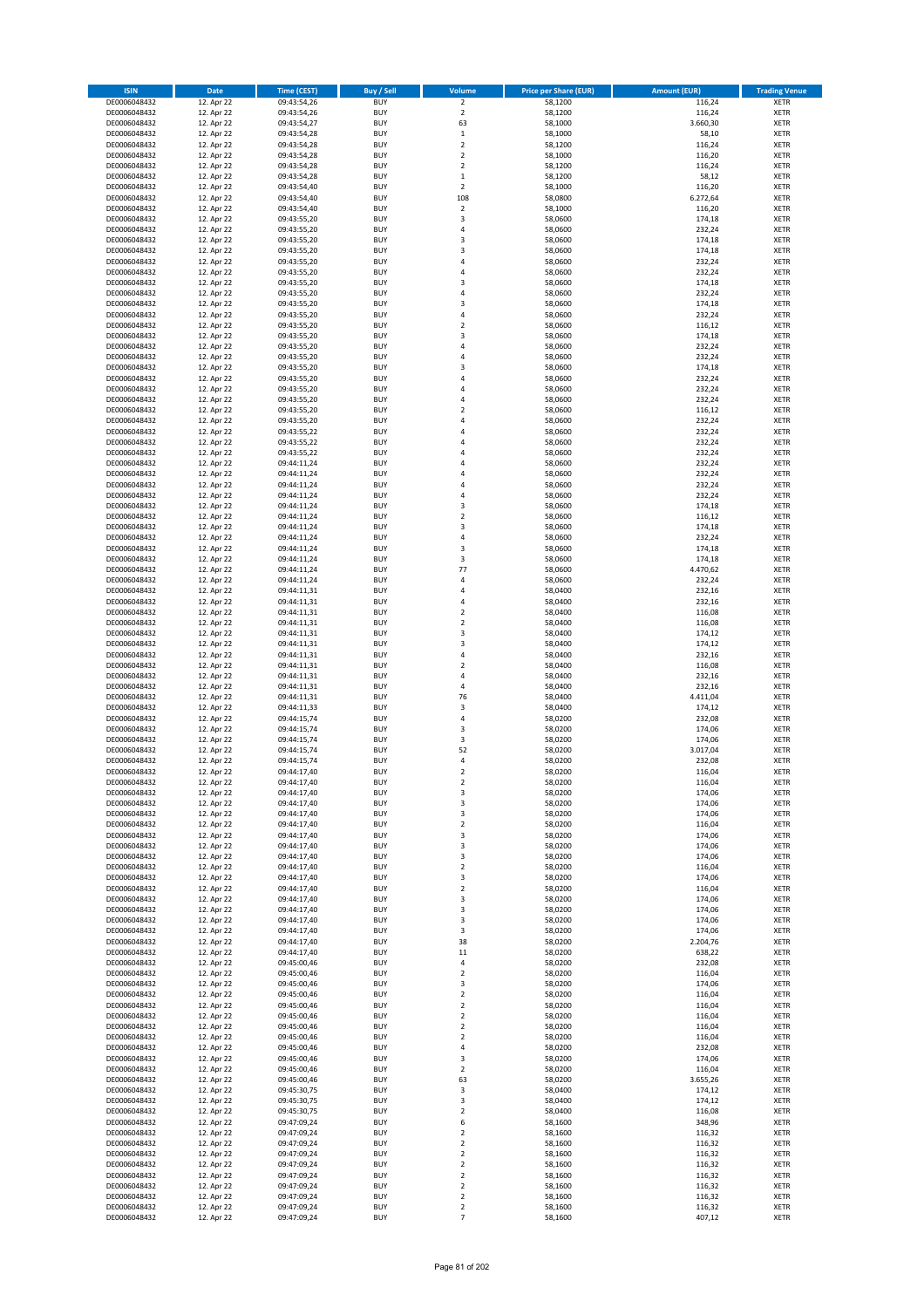| <b>ISIN</b>                  | Date                     | Time (CEST)                | <b>Buy / Sell</b>        | <b>Volume</b>                 | <b>Price per Share (EUR)</b> | <b>Amount (EUR)</b> | <b>Trading Venue</b>       |
|------------------------------|--------------------------|----------------------------|--------------------------|-------------------------------|------------------------------|---------------------|----------------------------|
| DE0006048432                 | 12. Apr 22               | 09:47:09,24                | <b>BUY</b>               | $\overline{2}$                | 58,1600                      | 116,32              | <b>XETR</b>                |
| DE0006048432                 | 12. Apr 22               | 09:47:09,24                | <b>BUY</b>               | $\sqrt{4}$                    | 58,1600                      | 232,64              | XETR                       |
| DE0006048432                 | 12. Apr 22               | 09:47:09,24                | <b>BUY</b>               | 3                             | 58,1600                      | 174,48              | <b>XETR</b>                |
| DE0006048432<br>DE0006048432 | 12. Apr 22<br>12. Apr 22 | 09:47:09,24<br>09:47:09,24 | <b>BUY</b><br><b>BUY</b> | $\mathbf 2$<br>$\overline{2}$ | 58,1600<br>58,1600           | 116,32<br>116,32    | XETR<br><b>XETR</b>        |
| DE0006048432                 | 12. Apr 22               | 09:47:09,24                | <b>BUY</b>               | $\overline{4}$                | 58,1600                      | 232,64              | <b>XETR</b>                |
| DE0006048432                 | 12. Apr 22               | 09:47:09,24                | <b>BUY</b>               | $\mathbf 2$                   | 58,1600                      | 116,32              | <b>XETR</b>                |
| DE0006048432                 | 12. Apr 22               | 09:47:09,24                | <b>BUY</b>               | $\mathbf 2$                   | 58,1600                      | 116,32              | <b>XETR</b>                |
| DE0006048432                 | 12. Apr 22               | 09:47:09,24                | <b>BUY</b>               | $\overline{2}$                | 58,1600                      | 116,32              | <b>XETR</b>                |
| DE0006048432                 | 12. Apr 22               | 09:47:09,24                | <b>BUY</b>               | $\overline{2}$                | 58,1600                      | 116,32              | <b>XETR</b>                |
| DE0006048432                 | 12. Apr 22               | 09:47:09,24                | <b>BUY</b>               | $\mathsf 3$                   | 58,1600                      | 174,48              | <b>XETR</b>                |
| DE0006048432<br>DE0006048432 | 12. Apr 22<br>12. Apr 22 | 09:47:09,24                | <b>BUY</b><br><b>BUY</b> | 14<br>$\mathbf 2$             | 58,1600<br>58,1600           | 814,24<br>116,32    | <b>XETR</b><br><b>XETR</b> |
| DE0006048432                 | 12. Apr 22               | 09:47:09,24<br>09:47:09,24 | <b>BUY</b>               | 69                            | 58,1600                      | 4.013,04            | <b>XETR</b>                |
| DE0006048432                 | 12. Apr 22               | 09:47:09,26                | <b>BUY</b>               | $\mathbf 2$                   | 58,1600                      | 116,32              | <b>XETR</b>                |
| DE0006048432                 | 12. Apr 22               | 09:47:26,37                | <b>BUY</b>               | 4                             | 58,1600                      | 232,64              | <b>XETR</b>                |
| DE0006048432                 | 12. Apr 22               | 09:47:26,37                | <b>BUY</b>               | $\overline{2}$                | 58,1600                      | 116,32              | <b>XETR</b>                |
| DE0006048432                 | 12. Apr 22               | 09:47:26,37                | <b>BUY</b>               | $\overline{2}$                | 58,1600                      | 116,32              | <b>XETR</b>                |
| DE0006048432                 | 12. Apr 22               | 09:47:26,37                | <b>BUY</b>               | $\overline{2}$                | 58,1600                      | 116,32              | <b>XETR</b>                |
| DE0006048432                 | 12. Apr 22               | 09:47:26,37                | <b>BUY</b>               | $\mathbf 2$                   | 58,1600                      | 116,32              | <b>XETR</b>                |
| DE0006048432                 | 12. Apr 22               | 09:47:26,37                | <b>BUY</b>               | 4                             | 58,1600                      | 232,64              | <b>XETR</b>                |
| DE0006048432<br>DE0006048432 | 12. Apr 22<br>12. Apr 22 | 09:47:26,37<br>09:47:26,37 | <b>BUY</b><br><b>BUY</b> | $\mathbf 2$<br>$\overline{4}$ | 58,1600<br>58,1600           | 116,32<br>232,64    | <b>XETR</b><br><b>XETR</b> |
| DE0006048432                 | 12. Apr 22               | 09:47:26,37                | <b>BUY</b>               | $\mathbf 2$                   | 58,1600                      | 116,32              | <b>XETR</b>                |
| DE0006048432                 | 12. Apr 22               | 09:47:26,37                | <b>BUY</b>               | $\overline{2}$                | 58,1600                      | 116,32              | <b>XETR</b>                |
| DE0006048432                 | 12. Apr 22               | 09:47:26,37                | <b>BUY</b>               | $\mathbf 2$                   | 58,1600                      | 116,32              | <b>XETR</b>                |
| DE0006048432                 | 12. Apr 22               | 09:47:26,37                | <b>BUY</b>               | $\overline{2}$                | 58,1600                      | 116,32              | <b>XETR</b>                |
| DE0006048432                 | 12. Apr 22               | 09:47:26,37                | <b>BUY</b>               | $\overline{2}$                | 58,1600                      | 116,32              | <b>XETR</b>                |
| DE0006048432                 | 12. Apr 22<br>12. Apr 22 | 09:47:26,37                | <b>BUY</b>               | 120                           | 58,1600                      | 6.979,20            | <b>XETR</b>                |
| DE0006048432<br>DE0006048432 | 12. Apr 22               | 09:47:26,37                | <b>BUY</b><br><b>BUY</b> | 3<br>25                       | 58,1600<br>58,1600           | 174,48<br>1.454,00  | <b>XETR</b><br><b>XETR</b> |
| DE0006048432                 | 12. Apr 22               | 09:47:26,37<br>09:47:30,55 | <b>BUY</b>               | $\sqrt{4}$                    | 58,1600                      | 232,64              | <b>XETR</b>                |
| DE0006048432                 | 12. Apr 22               | 09:47:30,55                | <b>BUY</b>               | 4                             | 58,1600                      | 232,64              | <b>XETR</b>                |
| DE0006048432                 | 12. Apr 22               | 09:47:30,55                | <b>BUY</b>               | $\overline{\mathbf{c}}$       | 58,1600                      | 116,32              | <b>XETR</b>                |
| DE0006048432                 | 12. Apr 22               | 09:47:30,55                | <b>BUY</b>               | $\overline{4}$                | 58,1600                      | 232,64              | <b>XETR</b>                |
| DE0006048432                 | 12. Apr 22               | 09:47:30,55                | <b>BUY</b>               | 4                             | 58,1600                      | 232,64              | <b>XETR</b>                |
| DE0006048432                 | 12. Apr 22               | 09:47:30,55                | <b>BUY</b>               | $\overline{a}$                | 58,1600                      | 232,64              | <b>XETR</b>                |
| DE0006048432                 | 12. Apr 22               | 09:47:30,55                | <b>BUY</b>               | 3                             | 58,1600                      | 174,48              | <b>XETR</b>                |
| DE0006048432<br>DE0006048432 | 12. Apr 22<br>12. Apr 22 | 09:47:30,55<br>09:47:30,55 | <b>BUY</b><br><b>BUY</b> | 4<br>4                        | 58,1600<br>58,1600           | 232,64<br>232,64    | <b>XETR</b><br><b>XETR</b> |
| DE0006048432                 | 12. Apr 22               | 09:47:30,55                | <b>BUY</b>               | $\overline{4}$                | 58,1600                      | 232,64              | <b>XETR</b>                |
| DE0006048432                 | 12. Apr 22               | 09:47:30,55                | <b>BUY</b>               | 76                            | 58,1600                      | 4.420,16            | <b>XETR</b>                |
| DE0006048432                 | 12. Apr 22               | 09:47:30,55                | <b>BUY</b>               | 4                             | 58,1600                      | 232,64              | <b>XETR</b>                |
| DE0006048432                 | 12. Apr 22               | 09:47:30,55                | <b>BUY</b>               | 4                             | 58,1600                      | 232,64              | <b>XETR</b>                |
| DE0006048432                 | 12. Apr 22               | 09:47:30,55                | <b>BUY</b>               | $\mathbf 2$                   | 58,1600                      | 116,32              | <b>XETR</b>                |
| DE0006048432                 | 12. Apr 22               | 09:47:30,55                | <b>BUY</b>               | 6                             | 58,1600                      | 348,96              | <b>XETR</b>                |
| DE0006048432                 | 12. Apr 22               | 09:48:16,61                | <b>BUY</b>               | $\sqrt{4}$                    | 58,1600                      | 232,64              | <b>XETR</b>                |
| DE0006048432<br>DE0006048432 | 12. Apr 22<br>12. Apr 22 | 09:48:16,61<br>09:48:16,61 | <b>BUY</b><br><b>BUY</b> | $\overline{2}$<br>20          | 58,1600<br>58,1600           | 116,32<br>1.163,20  | <b>XETR</b><br><b>XETR</b> |
| DE0006048432                 | 12. Apr 22               | 09:48:16,61                | <b>BUY</b>               | $\sqrt{4}$                    | 58,1600                      | 232,64              | <b>XETR</b>                |
| DE0006048432                 | 12. Apr 22               | 09:48:16,61                | <b>BUY</b>               | 35                            | 58,1600                      | 2.035,60            | <b>XETR</b>                |
| DE0006048432                 | 12. Apr 22               | 09:48:16,61                | <b>BUY</b>               | 25                            | 58,1600                      | 1.454,00            | <b>XETR</b>                |
| DE0006048432                 | 12. Apr 22               | 09:48:26,11                | <b>BUY</b>               | $\overline{2}$                | 58,1600                      | 116,32              | <b>XETR</b>                |
| DE0006048432                 | 12. Apr 22               | 09:48:31,64                | <b>BUY</b>               | $\mathbf 2$                   | 58,1400                      | 116,28              | <b>XETR</b>                |
| DE0006048432                 | 12. Apr 22               | 09:48:31,64                | <b>BUY</b>               | 3                             | 58,1400                      | 174,42              | <b>XETR</b>                |
| DE0006048432<br>DE0006048432 | 12. Apr 22<br>12. Apr 22 | 09:48:31,64<br>09:48:31,64 | <b>BUY</b><br><b>BUY</b> | $\mathbf 2$<br>$\overline{2}$ | 58,1400<br>58,1400           | 116,28<br>116,28    | <b>XETR</b><br><b>XETR</b> |
| DE0006048432                 | 12. Apr 22               | 09:48:31,64                | <b>BUY</b>               | 3                             | 58,1400                      | 174,42              | <b>XETR</b>                |
| DE0006048432                 | 12. Apr 22               | 09:48:31,64                | <b>BUY</b>               | $\mathbf 2$                   | 58,1400                      | 116,28              | <b>XETR</b>                |
| DE0006048432                 | 12. Apr 22               | 09:48:31,64                | <b>BUY</b>               | 3                             | 58,1400                      | 174,42              | <b>XETR</b>                |
| DE0006048432                 | 12. Apr 22               | 09:48:31,64                | <b>BUY</b>               | $\mathbf 2$                   | 58,1400                      | 116,28              | <b>XETR</b>                |
| DE0006048432                 | 12. Apr 22               | 09:48:31,64                | <b>BUY</b>               | 3                             | 58,1400                      | 174,42              | <b>XETR</b>                |
| DE0006048432                 | 12. Apr 22               | 09:48:31,68                | <b>BUY</b>               | $\overline{2}$                | 58,1200                      | 116,24              | <b>XETR</b>                |
| DE0006048432                 | 12. Apr 22               | 09:48:31,68<br>09:48:32,75 | <b>BUY</b>               | 58                            | 58,1200                      | 3.370,96            | <b>XETR</b>                |
| DE0006048432<br>DE0006048432 | 12. Apr 22<br>12. Apr 22 | 09:48:32,75                | BUY<br><b>BUY</b>        | 4<br>$\mathbf 2$              | 58,1000<br>58,1000           | 232,40<br>116,20    | XETR<br><b>XETR</b>        |
| DE0006048432                 | 12. Apr 22               | 09:48:32,75                | <b>BUY</b>               | $\overline{2}$                | 58,1000                      | 116,20              | <b>XETR</b>                |
| DE0006048432                 | 12. Apr 22               | 09:48:32,75                | <b>BUY</b>               | $\overline{2}$                | 58,1000                      | 116,20              | <b>XETR</b>                |
| DE0006048432                 | 12. Apr 22               | 09:48:32,75                | <b>BUY</b>               | $\overline{2}$                | 58,1000                      | 116,20              | <b>XETR</b>                |
| DE0006048432                 | 12. Apr 22               | 09:48:32,75                | <b>BUY</b>               | $\overline{2}$                | 58,1000                      | 116,20              | <b>XETR</b>                |
| DE0006048432                 | 12. Apr 22               | 09:48:32,75                | <b>BUY</b>               | $\overline{2}$                | 58,1000                      | 116,20              | <b>XETR</b>                |
| DE0006048432<br>DE0006048432 | 12. Apr 22<br>12. Apr 22 | 09:49:02,18<br>09:49:02,18 | <b>BUY</b><br><b>BUY</b> | 3<br>$\overline{2}$           | 58,1200<br>58,1200           | 174,36<br>116,24    | <b>XETR</b><br>XETR        |
| DE0006048432                 | 12. Apr 22               | 09:49:02,18                | <b>BUY</b>               | $\mathbf 2$                   | 58,1200                      | 116,24              | <b>XETR</b>                |
| DE0006048432                 | 12. Apr 22               | 09:49:02,18                | <b>BUY</b>               | $\overline{2}$                | 58,1200                      | 116,24              | XETR                       |
| DE0006048432                 | 12. Apr 22               | 09:49:21,69                | <b>BUY</b>               | $\pmb{4}$                     | 58,1200                      | 232,48              | <b>XETR</b>                |
| DE0006048432                 | 12. Apr 22               | 09:49:21,69                | <b>BUY</b>               | $\overline{2}$                | 58,1200                      | 116,24              | XETR                       |
| DE0006048432                 | 12. Apr 22               | 09:49:21,69                | <b>BUY</b>               | $\overline{2}$                | 58,1200                      | 116,24              | <b>XETR</b>                |
| DE0006048432<br>DE0006048432 | 12. Apr 22<br>12. Apr 22 | 09:49:21,69<br>09:49:21,69 | <b>BUY</b><br><b>BUY</b> | $\pmb{4}$<br>64               | 58,1200<br>58,1200           | 232,48<br>3.719,68  | XETR<br><b>XETR</b>        |
| DE0006048432                 | 12. Apr 22               | 09:49:56,56                | <b>BUY</b>               | 75                            | 58,1200                      | 4.359,00            | <b>XETR</b>                |
| DE0006048432                 | 12. Apr 22               | 09:49:56,57                | <b>BUY</b>               | 34                            | 58,1200                      | 1.976,08            | <b>XETR</b>                |
| DE0006048432                 | 12. Apr 22               | 09:50:02,88                | <b>BUY</b>               | $\mathbf 2$                   | 58,1000                      | 116,20              | XETR                       |
| DE0006048432                 | 12. Apr 22               | 09:50:02,88                | <b>BUY</b>               | $\overline{2}$                | 58,1000                      | 116,20              | <b>XETR</b>                |
| DE0006048432                 | 12. Apr 22               | 09:50:02,88                | <b>BUY</b>               | $\overline{2}$                | 58,1000                      | 116,20              | <b>XETR</b>                |
| DE0006048432                 | 12. Apr 22               | 09:50:02,88                | <b>BUY</b>               | 3                             | 58,1000                      | 174,30              | XETR                       |
| DE0006048432<br>DE0006048432 | 12. Apr 22<br>12. Apr 22 | 09:50:02,88<br>09:50:02,88 | <b>BUY</b><br><b>BUY</b> | $\overline{2}$<br>$\mathbf 2$ | 58,1000<br>58,1000           | 116,20<br>116,20    | XETR<br>XETR               |
| DE0006048432                 | 12. Apr 22               | 09:50:02,88                | <b>BUY</b>               | 3                             | 58,1000                      | 174,30              | XETR                       |
| DE0006048432                 | 12. Apr 22               | 09:50:02,88                | <b>BUY</b>               | $\overline{2}$                | 58,1000                      | 116,20              | <b>XETR</b>                |
| DE0006048432                 | 12. Apr 22               | 09:50:02,88                | <b>BUY</b>               | $\overline{2}$                | 58,1000                      | 116,20              | <b>XETR</b>                |
| DE0006048432                 | 12. Apr 22               | 09:50:02,88                | <b>BUY</b>               | 3                             | 58,1000                      | 174,30              | <b>XETR</b>                |
| DE0006048432                 | 12. Apr 22               | 09:50:02,88                | <b>BUY</b>               | 3                             | 58,1000                      | 174,30              | <b>XETR</b>                |
| DE0006048432                 | 12. Apr 22               | 09:50:02,88                | <b>BUY</b>               | 3                             | 58,1000                      | 174,30              | <b>XETR</b>                |
| DE0006048432                 | 12. Apr 22               | 09:50:02,88                | <b>BUY</b>               | 3                             | 58,1000                      | 174,30              | XETR                       |
| DE0006048432<br>DE0006048432 | 12. Apr 22<br>12. Apr 22 | 09:50:02,88<br>09:50:02,93 | <b>BUY</b><br><b>BUY</b> | 3<br>$\mathbf 2$              | 58,1000<br>58,0800           | 174,30<br>116,16    | XETR<br>XETR               |
| DE0006048432                 | 12. Apr 22               | 09:50:22,41                | <b>BUY</b>               | 3                             | 58,0800                      | 174,24              | <b>XETR</b>                |
| DE0006048432                 | 12. Apr 22               | 09:50:22,41                | <b>BUY</b>               | 3                             | 58,0800                      | 174,24              | <b>XETR</b>                |
| DE0006048432                 | 12. Apr 22               | 09:50:22,41                | <b>BUY</b>               | $\mathbf 2$                   | 58,0800                      | 116,16              | XETR                       |
| DE0006048432                 | 12. Apr 22               | 09:50:22,41                | <b>BUY</b>               | $\overline{2}$                | 58,0800                      | 116,16              | <b>XETR</b>                |
| DE0006048432                 | 12. Apr 22               | 09:50:25,56                | <b>BUY</b>               | $\mathbf 2$                   | 58,0800                      | 116,16              | XETR                       |
| DE0006048432                 | 12. Apr 22               | 09:50:25,59                | <b>BUY</b>               | $\overline{2}$                | 58,0600                      | 116,12              | <b>XETR</b>                |
| DE0006048432<br>DE0006048432 | 12. Apr 22<br>12. Apr 22 | 09:50:25,59<br>09:50:25,59 | <b>BUY</b><br><b>BUY</b> | $\mathbf 2$<br>$\mathbf 2$    | 58,0600<br>58,0600           | 116,12<br>116,12    | XETR<br><b>XETR</b>        |
| DE0006048432                 | 12. Apr 22               | 09:50:25,59                | <b>BUY</b>               | 3                             | 58,0600                      | 174,18              | <b>XETR</b>                |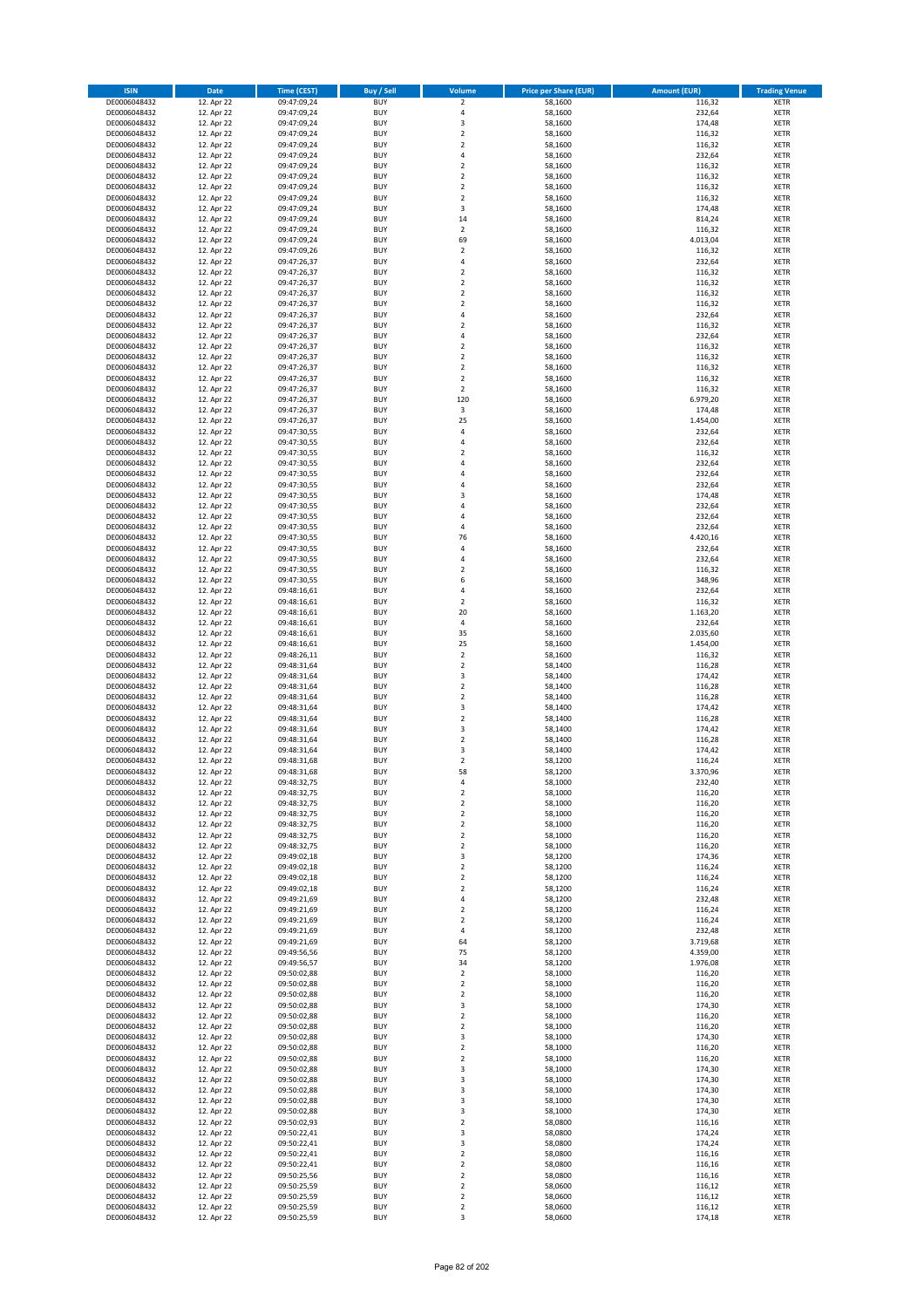| <b>ISIN</b>                  | Date                     | Time (CEST)                | <b>Buy / Sell</b>        | <b>Volume</b>                 | <b>Price per Share (EUR)</b> | <b>Amount (EUR)</b> | <b>Trading Venue</b>       |
|------------------------------|--------------------------|----------------------------|--------------------------|-------------------------------|------------------------------|---------------------|----------------------------|
| DE0006048432                 | 12. Apr 22               | 09:50:25,59                | <b>BUY</b>               | $\pmb{4}$                     | 58,0600                      | 232,24              | <b>XETR</b>                |
| DE0006048432                 | 12. Apr 22               | 09:50:25,59                | <b>BUY</b>               | 3                             | 58,0600                      | 174,18              | XETR                       |
| DE0006048432                 | 12. Apr 22               | 09:50:25,59                | <b>BUY</b>               | $\mathbf 2$                   | 58,0600                      | 116,12              | <b>XETR</b>                |
| DE0006048432<br>DE0006048432 | 12. Apr 22<br>12. Apr 22 | 09:51:39,45<br>09:51:39,45 | <b>BUY</b><br><b>BUY</b> | $\mathbf 2$<br>$\mathbf 2$    | 58,1200<br>58,1200           | 116,24<br>116,24    | XETR<br><b>XETR</b>        |
| DE0006048432                 | 12. Apr 22               | 09:51:39,45                | <b>BUY</b>               | 122                           | 58,1200                      | 7.090,64            | <b>XETR</b>                |
| DE0006048432                 | 12. Apr 22               | 09:51:44,08                | <b>BUY</b>               | $\pmb{4}$                     | 58,1000                      | 232,40              | <b>XETR</b>                |
| DE0006048432                 | 12. Apr 22               | 09:51:44,08                | <b>BUY</b>               | 4                             | 58,1000                      | 232,40              | <b>XETR</b>                |
| DE0006048432                 | 12. Apr 22               | 09:51:44,08                | <b>BUY</b>               | $\overline{a}$                | 58,1000                      | 232,40              | <b>XETR</b>                |
| DE0006048432                 | 12. Apr 22               | 09:51:44,08                | <b>BUY</b><br><b>BUY</b> | 4<br>5                        | 58,1000                      | 232,40              | <b>XETR</b><br><b>XETR</b> |
| DE0006048432<br>DE0006048432 | 12. Apr 22<br>12. Apr 22 | 09:51:44,08<br>09:51:44,08 | <b>BUY</b>               | 4                             | 58,1000<br>58,1000           | 290,50<br>232,40    | <b>XETR</b>                |
| DE0006048432                 | 12. Apr 22               | 09:51:44,08                | <b>BUY</b>               | $\overline{4}$                | 58,1000                      | 232,40              | <b>XETR</b>                |
| DE0006048432                 | 12. Apr 22               | 09:51:44,08                | <b>BUY</b>               | 3                             | 58,1000                      | 174,30              | <b>XETR</b>                |
| DE0006048432                 | 12. Apr 22               | 09:51:44,08                | <b>BUY</b>               | 3                             | 58,1000                      | 174,30              | <b>XETR</b>                |
| DE0006048432                 | 12. Apr 22               | 09:51:44,08                | <b>BUY</b>               | $\overline{a}$                | 58,1000                      | 232,40              | <b>XETR</b>                |
| DE0006048432<br>DE0006048432 | 12. Apr 22<br>12. Apr 22 | 09:51:44,08<br>09:51:44,08 | <b>BUY</b><br><b>BUY</b> | 4<br>4                        | 58,1000<br>58,1000           | 232,40<br>232,40    | <b>XETR</b><br><b>XETR</b> |
| DE0006048432                 | 12. Apr 22               | 09:51:44,08                | <b>BUY</b>               | 4                             | 58,1000                      | 232,40              | <b>XETR</b>                |
| DE0006048432                 | 12. Apr 22               | 09:51:44,08                | <b>BUY</b>               | $\overline{4}$                | 58,1000                      | 232,40              | <b>XETR</b>                |
| DE0006048432                 | 12. Apr 22               | 09:51:44,08                | <b>BUY</b>               | 3                             | 58,1000                      | 174,30              | <b>XETR</b>                |
| DE0006048432                 | 12. Apr 22               | 09:51:44,08                | <b>BUY</b>               | 3                             | 58,1000                      | 174,30              | <b>XETR</b>                |
| DE0006048432<br>DE0006048432 | 12. Apr 22<br>12. Apr 22 | 09:51:44,08<br>09:51:44,08 | <b>BUY</b><br><b>BUY</b> | $\overline{4}$<br>3           | 58,1000<br>58,1000           | 232,40<br>174,30    | <b>XETR</b><br><b>XETR</b> |
| DE0006048432                 | 12. Apr 22               | 09:51:44,08                | <b>BUY</b>               | 3                             | 58,1000                      | 174,30              | <b>XETR</b>                |
| DE0006048432                 | 12. Apr 22               | 09:51:44,08                | <b>BUY</b>               | 4                             | 58,1000                      | 232,40              | <b>XETR</b>                |
| DE0006048432                 | 12. Apr 22               | 09:51:44,08                | <b>BUY</b>               | 5                             | 58,1000                      | 290,50              | <b>XETR</b>                |
| DE0006048432                 | 12. Apr 22               | 09:51:44,08                | <b>BUY</b>               | 4                             | 58,1000                      | 232,40              | <b>XETR</b>                |
| DE0006048432<br>DE0006048432 | 12. Apr 22<br>12. Apr 22 | 09:52:11,33<br>09:52:11,33 | <b>BUY</b><br><b>BUY</b> | $\mathbf 2$<br>$\mathbf 2$    | 58,1600<br>58,1600           | 116,32<br>116,32    | <b>XETR</b><br><b>XETR</b> |
| DE0006048432                 | 12. Apr 22               | 09:52:11,33                | <b>BUY</b>               | $\overline{2}$                | 58,1600                      | 116,32              | <b>XETR</b>                |
| DE0006048432                 | 12. Apr 22               | 09:52:11,33                | <b>BUY</b>               | $\overline{2}$                | 58,1600                      | 116,32              | <b>XETR</b>                |
| DE0006048432                 | 12. Apr 22               | 09:52:11,33                | <b>BUY</b>               | $\overline{2}$                | 58,1600                      | 116,32              | <b>XETR</b>                |
| DE0006048432                 | 12. Apr 22               | 09:52:11,33                | <b>BUY</b>               | 5                             | 58,1600                      | 290,80              | <b>XETR</b>                |
| DE0006048432                 | 12. Apr 22               | 09:52:11,33                | <b>BUY</b>               | $\mathbf 2$                   | 58,1600                      | 116,32              | <b>XETR</b>                |
| DE0006048432<br>DE0006048432 | 12. Apr 22<br>12. Apr 22 | 09:52:11,33<br>09:52:11,33 | <b>BUY</b><br><b>BUY</b> | $\mathbf 2$<br>$\overline{2}$ | 58,1600<br>58,1600           | 116,32<br>116,32    | <b>XETR</b><br><b>XETR</b> |
| DE0006048432                 | 12. Apr 22               | 09:52:11,33                | <b>BUY</b>               | $\mathbf 2$                   | 58,1600                      | 116,32              | <b>XETR</b>                |
| DE0006048432                 | 12. Apr 22               | 09:52:11,33                | <b>BUY</b>               | $\overline{2}$                | 58,1600                      | 116,32              | <b>XETR</b>                |
| DE0006048432                 | 12. Apr 22               | 09:52:11,33                | <b>BUY</b>               | $\mathbf 2$                   | 58,1600                      | 116,32              | <b>XETR</b>                |
| DE0006048432                 | 12. Apr 22               | 09:52:11,33                | <b>BUY</b>               | $\mathbf 2$                   | 58,1600                      | 116,32              | <b>XETR</b>                |
| DE0006048432<br>DE0006048432 | 12. Apr 22<br>12. Apr 22 | 09:52:11,33                | <b>BUY</b><br><b>BUY</b> | $\overline{2}$<br>$\pmb{4}$   | 58,1600<br>58,1600           | 116,32<br>232,64    | <b>XETR</b><br><b>XETR</b> |
| DE0006048432                 | 12. Apr 22               | 09:52:11,33<br>09:52:11,33 | <b>BUY</b>               | $\overline{2}$                | 58,1600                      | 116,32              | <b>XETR</b>                |
| DE0006048432                 | 12. Apr 22               | 09:52:11,33                | <b>BUY</b>               | $\overline{2}$                | 58,1600                      | 116,32              | <b>XETR</b>                |
| DE0006048432                 | 12. Apr 22               | 09:52:11,33                | <b>BUY</b>               | 161                           | 58,1600                      | 9.363,76            | <b>XETR</b>                |
| DE0006048432                 | 12. Apr 22               | 09:52:11,33                | <b>BUY</b>               | $\mathbf 2$                   | 58,1600                      | 116,32              | <b>XETR</b>                |
| DE0006048432                 | 12. Apr 22               | 09:52:11,33                | <b>BUY</b>               | $\mathbf 2$                   | 58,1600                      | 116,32              | <b>XETR</b>                |
| DE0006048432<br>DE0006048432 | 12. Apr 22<br>12. Apr 22 | 09:52:11,33<br>09:52:11,48 | <b>BUY</b><br><b>BUY</b> | $\overline{2}$<br>$\pmb{4}$   | 58,1600<br>58,1400           | 116,32<br>232,56    | <b>XETR</b><br><b>XETR</b> |
| DE0006048432                 | 12. Apr 22               | 09:52:11,48                | <b>BUY</b>               | $\overline{2}$                | 58,1400                      | 116,28              | <b>XETR</b>                |
| DE0006048432                 | 12. Apr 22               | 09:52:11,48                | <b>BUY</b>               | 3                             | 58,1400                      | 174,42              | <b>XETR</b>                |
| DE0006048432                 | 12. Apr 22               | 09:52:11,48                | <b>BUY</b>               | 3                             | 58,1400                      | 174,42              | <b>XETR</b>                |
| DE0006048432                 | 12. Apr 22               | 09:52:11,48                | <b>BUY</b>               | $\mathsf 3$                   | 58,1400                      | 174,42              | <b>XETR</b>                |
| DE0006048432<br>DE0006048432 | 12. Apr 22<br>12. Apr 22 | 09:52:11,48<br>09:52:22,82 | <b>BUY</b><br><b>BUY</b> | 4<br>$\mathbf 2$              | 58,1400<br>58,1200           | 232,56<br>116,24    | <b>XETR</b><br><b>XETR</b> |
| DE0006048432                 | 12. Apr 22               | 09:52:22,82                | <b>BUY</b>               | $\overline{4}$                | 58,1200                      | 232,48              | <b>XETR</b>                |
| DE0006048432                 | 12. Apr 22               | 09:52:22,82                | <b>BUY</b>               | $\mathbf 2$                   | 58,1200                      | 116,24              | <b>XETR</b>                |
| DE0006048432                 | 12. Apr 22               | 09:52:22,82                | <b>BUY</b>               | $\overline{a}$                | 58,1200                      | 232,48              | <b>XETR</b>                |
| DE0006048432                 | 12. Apr 22               | 09:52:22,82                | <b>BUY</b>               | $\overline{4}$                | 58,1200                      | 232,48              | <b>XETR</b>                |
| DE0006048432<br>DE0006048432 | 12. Apr 22<br>12. Apr 22 | 09:52:22,82<br>09:52:22,82 | <b>BUY</b><br><b>BUY</b> | 4<br>$\overline{2}$           | 58,1200<br>58,1200           | 232,48<br>116,24    | <b>XETR</b><br><b>XETR</b> |
| DE0006048432                 | 12. Apr 22               | 09:52:22,82                | <b>BUY</b>               | $\overline{4}$                | 58,1200                      | 232,48              | <b>XETR</b>                |
| DE0006048432                 | 12. Apr 22               | 09:52:22,82                | <b>BUY</b>               | $\overline{4}$                | 58,1200                      | 232,48              | <b>XETR</b>                |
| DE0006048432                 | 12. Apr 22               | 09:52:22,82                | BUY                      | 2                             | 58,1200                      | 116,24              | XETR                       |
| DE0006048432                 | 12. Apr 22               | 09:52:22,82                | <b>BUY</b>               | $\mathbf 2$                   | 58,1200                      | 116,24              | <b>XETR</b>                |
| DE0006048432<br>DE0006048432 | 12. Apr 22<br>12. Apr 22 | 09:52:22,82<br>09:52:22,82 | <b>BUY</b><br><b>BUY</b> | 3<br>4                        | 58,1200<br>58,1200           | 174,36<br>232,48    | <b>XETR</b><br><b>XETR</b> |
| DE0006048432                 | 12. Apr 22               | 09:52:22,82                | <b>BUY</b>               | 5                             | 58,1200                      | 290,60              | <b>XETR</b>                |
| DE0006048432                 | 12. Apr 22               | 09:52:22,82                | <b>BUY</b>               | $\mathbf 2$                   | 58,1200                      | 116,24              | <b>XETR</b>                |
| DE0006048432                 | 12. Apr 22               | 09:52:22,82                | <b>BUY</b>               | 56                            | 58,1200                      | 3.254,72            | <b>XETR</b>                |
| DE0006048432                 | 12. Apr 22               | 09:52:22,82                | <b>BUY</b>               | $\sqrt{4}$                    | 58,1200                      | 232,48              | <b>XETR</b>                |
| DE0006048432<br>DE0006048432 | 12. Apr 22<br>12. Apr 22 | 09:52:22,82<br>09:52:22,82 | <b>BUY</b><br><b>BUY</b> | $\overline{4}$<br>4           | 58,1200<br>58,1200           | 232,48<br>232,48    | XETR<br><b>XETR</b>        |
| DE0006048432                 | 12. Apr 22               | 09:52:27,85                | <b>BUY</b>               | 3                             | 58,1200                      | 174,36              | XETR                       |
| DE0006048432                 | 12. Apr 22               | 09:52:27,85                | <b>BUY</b>               | 4                             | 58,1200                      | 232,48              | <b>XETR</b>                |
| DE0006048432                 | 12. Apr 22               | 09:52:27,85                | <b>BUY</b>               | $\overline{4}$                | 58,1200                      | 232,48              | XETR                       |
| DE0006048432                 | 12. Apr 22               | 09:52:27,85                | <b>BUY</b>               | $\overline{4}$                | 58,1200                      | 232,48              | <b>XETR</b>                |
| DE0006048432<br>DE0006048432 | 12. Apr 22<br>12. Apr 22 | 09:52:27,85<br>09:52:27,85 | <b>BUY</b><br><b>BUY</b> | $\sqrt{4}$<br>$\overline{4}$  | 58,1200<br>58,1200           | 232,48<br>232,48    | XETR<br><b>XETR</b>        |
| DE0006048432                 | 12. Apr 22               | 09:52:27,85                | <b>BUY</b>               | $\overline{2}$                | 58,1200                      | 116,24              | <b>XETR</b>                |
| DE0006048432                 | 12. Apr 22               | 09:52:27,85                | <b>BUY</b>               | 87                            | 58,1200                      | 5.056,44            | <b>XETR</b>                |
| DE0006048432                 | 12. Apr 22               | 09:52:27,85                | <b>BUY</b>               | 14                            | 58,1200                      | 813,68              | XETR                       |
| DE0006048432                 | 12. Apr 22               | 09:52:46,26                | <b>BUY</b>               | 3                             | 58,0800                      | 174,24              | <b>XETR</b>                |
| DE0006048432<br>DE0006048432 | 12. Apr 22<br>12. Apr 22 | 09:52:46,26<br>09:52:46,26 | <b>BUY</b><br><b>BUY</b> | $\overline{2}$<br>$\mathbf 2$ | 58,0800<br>58,0800           | 116,16<br>116,16    | <b>XETR</b><br>XETR        |
| DE0006048432                 | 12. Apr 22               | 09:52:46,26                | <b>BUY</b>               | 91                            | 58,0800                      | 5.285,28            | XETR                       |
| DE0006048432                 | 12. Apr 22               | 09:53:00,10                | <b>BUY</b>               | 3                             | 58,0400                      | 174,12              | XETR                       |
| DE0006048432                 | 12. Apr 22               | 09:53:00,10                | <b>BUY</b>               | 66                            | 58,0400                      | 3.830,64            | XETR                       |
| DE0006048432                 | 12. Apr 22               | 09:53:03,13                | <b>BUY</b>               | 3                             | 58,0200                      | 174,06              | <b>XETR</b>                |
| DE0006048432<br>DE0006048432 | 12. Apr 22<br>12. Apr 22 | 09:53:03,13<br>09:53:41,92 | <b>BUY</b><br><b>BUY</b> | $\mathbf 2$<br>3              | 58,0200<br>58,0200           | 116,04<br>174,06    | <b>XETR</b><br><b>XETR</b> |
| DE0006048432                 | 12. Apr 22               | 09:53:41,92                | <b>BUY</b>               | $\mathbf 2$                   | 58,0200                      | 116,04              | <b>XETR</b>                |
| DE0006048432                 | 12. Apr 22               | 09:53:41,92                | <b>BUY</b>               | $\overline{2}$                | 58,0200                      | 116,04              | <b>XETR</b>                |
| DE0006048432                 | 12. Apr 22               | 09:53:41,92                | <b>BUY</b>               | 3                             | 58,0200                      | 174,06              | XETR                       |
| DE0006048432                 | 12. Apr 22               | 09:53:41,92                | <b>BUY</b>               | 3                             | 58,0200                      | 174,06              | XETR                       |
| DE0006048432<br>DE0006048432 | 12. Apr 22<br>12. Apr 22 | 09:53:41,92<br>09:53:41,92 | <b>BUY</b><br><b>BUY</b> | 3<br>3                        | 58,0200<br>58,0200           | 174,06<br>174,06    | XETR<br><b>XETR</b>        |
| DE0006048432                 | 12. Apr 22               | 09:53:41,92                | <b>BUY</b>               | $\mathbf 2$                   | 58,0200                      | 116,04              | <b>XETR</b>                |
| DE0006048432                 | 12. Apr 22               | 09:53:41,92                | <b>BUY</b>               | $\overline{2}$                | 58,0200                      | 116,04              | XETR                       |
| DE0006048432                 | 12. Apr 22               | 09:53:41,92                | <b>BUY</b>               | $\overline{2}$                | 58,0200                      | 116,04              | XETR                       |
| DE0006048432                 | 12. Apr 22               | 09:53:41,92                | <b>BUY</b>               | 3                             | 58,0200                      | 174,06              | XETR                       |
| DE0006048432<br>DE0006048432 | 12. Apr 22<br>12. Apr 22 | 09:53:41,92<br>09:53:41,92 | <b>BUY</b><br><b>BUY</b> | $\overline{2}$<br>3           | 58,0200<br>58,0200           | 116,04<br>174,06    | <b>XETR</b><br>XETR        |
| DE0006048432                 | 12. Apr 22               | 09:53:41,92                | <b>BUY</b>               | $\mathbf 2$                   | 58,0200                      | 116,04              | <b>XETR</b>                |
| DE0006048432                 | 12. Apr 22               | 09:53:41,92                | <b>BUY</b>               | 3                             | 58,0200                      | 174,06              | XETR                       |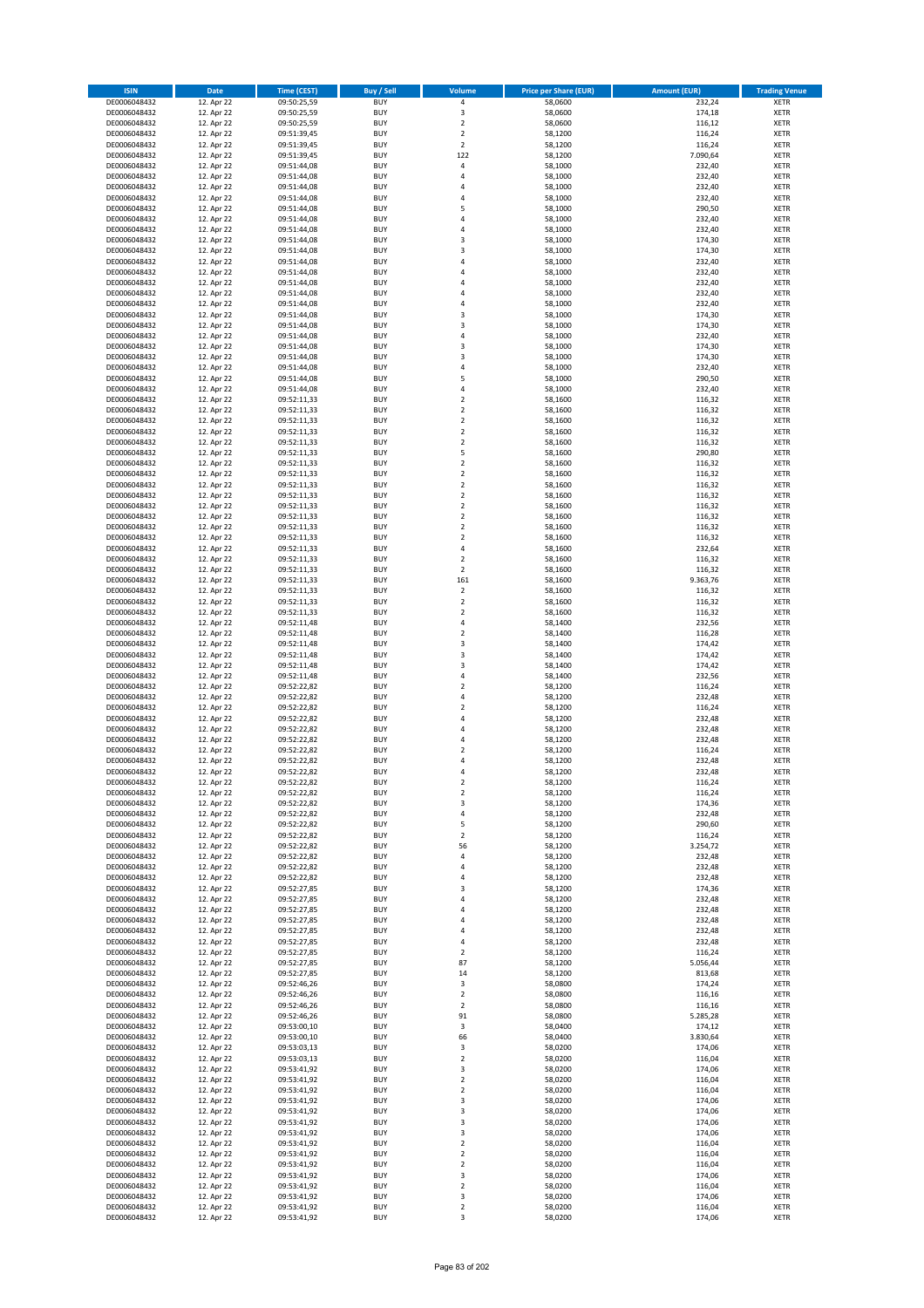| <b>ISIN</b>                  | <b>Date</b>              | <b>Time (CEST)</b>         | <b>Buy / Sell</b>        | Volume                        | <b>Price per Share (EUR)</b> | <b>Amount (EUR)</b> | <b>Trading Venue</b>       |
|------------------------------|--------------------------|----------------------------|--------------------------|-------------------------------|------------------------------|---------------------|----------------------------|
| DE0006048432                 | 12. Apr 22               | 09:53:41,92                | <b>BUY</b>               | 5                             | 58,0200                      | 290,10              | <b>XETR</b>                |
| DE0006048432                 | 12. Apr 22               | 09:53:41,92                | <b>BUY</b>               | 3                             | 58,0200                      | 174,06              | <b>XETR</b>                |
| DE0006048432                 | 12. Apr 22               | 09:53:41,92                | <b>BUY</b>               | $\overline{2}$                | 58,0200                      | 116,04              | <b>XETR</b>                |
| DE0006048432<br>DE0006048432 | 12. Apr 22<br>12. Apr 22 | 09:53:41,92<br>09:53:41,92 | <b>BUY</b><br><b>BUY</b> | $\mathbf 2$<br>82             | 58,0200<br>58,0200           | 116,04<br>4.757,64  | <b>XETR</b><br><b>XETR</b> |
| DE0006048432                 | 12. Apr 22               | 09:54:22,01                | <b>BUY</b>               | 3                             | 58,0400                      | 174,12              | <b>XETR</b>                |
| DE0006048432                 | 12. Apr 22               | 09:54:22,01                | <b>BUY</b>               | 3                             | 58,0400                      | 174,12              | <b>XETR</b>                |
| DE0006048432                 | 12. Apr 22               | 09:54:22,01                | <b>BUY</b>               | $\overline{\mathbf{c}}$       | 58,0400                      | 116,08              | <b>XETR</b>                |
| DE0006048432                 | 12. Apr 22               | 09:54:22,01                | <b>BUY</b>               | 4                             | 58,0400                      | 232,16              | <b>XETR</b>                |
| DE0006048432                 | 12. Apr 22               | 09:54:22,01                | <b>BUY</b><br><b>BUY</b> | 3                             | 58,0400                      | 174,12              | <b>XETR</b>                |
| DE0006048432<br>DE0006048432 | 12. Apr 22<br>12. Apr 22 | 09:54:22,01<br>09:54:22,01 | <b>BUY</b>               | 3<br>3                        | 58,0400<br>58,0400           | 174,12<br>174,12    | <b>XETR</b><br><b>XETR</b> |
| DE0006048432                 | 12. Apr 22               | 09:54:22,01                | <b>BUY</b>               | 3                             | 58,0400                      | 174,12              | <b>XETR</b>                |
| DE0006048432                 | 12. Apr 22               | 09:54:22,01                | <b>BUY</b>               | 3                             | 58,0400                      | 174,12              | <b>XETR</b>                |
| DE0006048432                 | 12. Apr 22               | 09:54:22,01                | <b>BUY</b>               | 3                             | 58,0400                      | 174,12              | <b>XETR</b>                |
| DE0006048432                 | 12. Apr 22               | 09:54:22,01                | <b>BUY</b>               | 3                             | 58,0400                      | 174,12              | <b>XETR</b>                |
| DE0006048432                 | 12. Apr 22               | 09:54:22,01                | <b>BUY</b>               | 4                             | 58,0400                      | 232,16              | <b>XETR</b>                |
| DE0006048432<br>DE0006048432 | 12. Apr 22<br>12. Apr 22 | 09:54:22,01<br>09:54:22,01 | <b>BUY</b><br><b>BUY</b> | 3<br>3                        | 58,0400<br>58,0400           | 174,12<br>174,12    | <b>XETR</b><br><b>XETR</b> |
| DE0006048432                 | 12. Apr 22               | 09:54:22,01                | <b>BUY</b>               | 4                             | 58,0400                      | 232,16              | <b>XETR</b>                |
| DE0006048432                 | 12. Apr 22               | 09:54:22,01                | <b>BUY</b>               | 3                             | 58,0400                      | 174,12              | <b>XETR</b>                |
| DE0006048432                 | 12. Apr 22               | 09:54:22,01                | <b>BUY</b>               | 3                             | 58,0400                      | 174,12              | <b>XETR</b>                |
| DE0006048432                 | 12. Apr 22               | 09:54:22,01                | <b>BUY</b>               | $\mathbf 2$                   | 58,0400                      | 116,08              | <b>XETR</b>                |
| DE0006048432<br>DE0006048432 | 12. Apr 22               | 09:54:22,01                | <b>BUY</b><br><b>BUY</b> | 3<br>3                        | 58,0400<br>58,0400           | 174,12<br>174,12    | <b>XETR</b><br><b>XETR</b> |
| DE0006048432                 | 12. Apr 22<br>12. Apr 22 | 09:54:22,01<br>09:54:22,01 | <b>BUY</b>               | 3                             | 58,0400                      | 174,12              | <b>XETR</b>                |
| DE0006048432                 | 12. Apr 22               | 09:54:22,01                | <b>BUY</b>               | 66                            | 58,0400                      | 3.830,64            | <b>XETR</b>                |
| DE0006048432                 | 12. Apr 22               | 09:54:23,01                | <b>BUY</b>               | 3                             | 58,0200                      | 174,06              | <b>XETR</b>                |
| DE0006048432                 | 12. Apr 22               | 09:54:23,01                | <b>BUY</b>               | $\mathbf 2$                   | 58,0200                      | 116,04              | <b>XETR</b>                |
| DE0006048432                 | 12. Apr 22               | 09:54:47,58                | <b>BUY</b>               | 3                             | 58,0000                      | 174,00              | <b>XETR</b>                |
| DE0006048432<br>DE0006048432 | 12. Apr 22<br>12. Apr 22 | 09:54:47,58<br>09:54:47,58 | <b>BUY</b><br><b>BUY</b> | 3<br>$\overline{\mathbf{c}}$  | 58,0000<br>58,0000           | 174,00<br>116,00    | <b>XETR</b><br><b>XETR</b> |
| DE0006048432                 | 12. Apr 22               | 09:54:47,58                | <b>BUY</b>               | 3                             | 58,0000                      | 174,00              | <b>XETR</b>                |
| DE0006048432                 | 12. Apr 22               | 09:54:47,58                | <b>BUY</b>               | $\overline{2}$                | 58,0000                      | 116,00              | <b>XETR</b>                |
| DE0006048432                 | 12. Apr 22               | 09:54:47.58                | <b>BUY</b>               | 3                             | 58,0000                      | 174,00              | <b>XETR</b>                |
| DE0006048432                 | 12. Apr 22               | 09:54:47,58                | <b>BUY</b>               | 11                            | 58,0000                      | 638,00              | <b>XETR</b>                |
| DE0006048432                 | 12. Apr 22               | 09:54:47,58                | <b>BUY</b>               | $\overline{\mathbf{c}}$       | 58,0000                      | 116,00              | <b>XETR</b>                |
| DE0006048432<br>DE0006048432 | 12. Apr 22<br>12. Apr 22 | 09:54:47,58<br>09:54:47,58 | <b>BUY</b><br><b>BUY</b> | $\mathbf 2$<br>$\mathbf 2$    | 58,0000<br>58,0000           | 116,00<br>116,00    | <b>XETR</b><br><b>XETR</b> |
| DE0006048432                 | 12. Apr 22               | 09:54:47,58                | <b>BUY</b>               | 79                            | 58,0000                      | 4.582,00            | <b>XETR</b>                |
| DE0006048432                 | 12. Apr 22               | 09:55:39,95                | <b>BUY</b>               | 4                             | 58,0000                      | 232,00              | <b>XETR</b>                |
| DE0006048432                 | 12. Apr 22               | 09:55:39,95                | <b>BUY</b>               | $\mathbf 2$                   | 58,0000                      | 116,00              | <b>XETR</b>                |
| DE0006048432                 | 12. Apr 22               | 09:55:39,95                | <b>BUY</b>               | $\mathbf 2$                   | 58,0000                      | 116,00              | <b>XETR</b>                |
| DE0006048432                 | 12. Apr 22               | 09:55:39,95                | <b>BUY</b>               | $\overline{2}$                | 58,0000                      | 116,00              | <b>XETR</b>                |
| DE0006048432<br>DE0006048432 | 12. Apr 22<br>12. Apr 22 | 09:55:39,95                | <b>BUY</b><br><b>BUY</b> | $\mathbf 2$<br>42             | 58,0000<br>58,0000           | 116,00<br>2.436,00  | <b>XETR</b><br><b>XETR</b> |
| DE0006048432                 | 12. Apr 22               | 09:55:39,95<br>09:55:39,96 | <b>BUY</b>               | $\overline{7}$                | 58,0000                      | 406,00              | <b>XETR</b>                |
| DE0006048432                 | 12. Apr 22               | 09:55:40,11                | <b>BUY</b>               | 36                            | 58,0000                      | 2.088,00            | <b>XETR</b>                |
| DE0006048432                 | 12. Apr 22               | 09:56:47,63                | <b>BUY</b>               | $\mathbf 2$                   | 58,0600                      | 116,12              | <b>XETR</b>                |
| DE0006048432                 | 12. Apr 22               | 09:56:47,63                | <b>BUY</b>               | $\mathbf 2$                   | 58,0600                      | 116,12              | <b>XETR</b>                |
| DE0006048432                 | 12. Apr 22               | 09:57:03,66                | <b>BUY</b>               | 4                             | 58,0600                      | 232,24              | <b>XETR</b>                |
| DE0006048432                 | 12. Apr 22               | 09:58:22,36                | <b>BUY</b>               | 3                             | 58,0400                      | 174,12              | <b>XETR</b>                |
| DE0006048432<br>DE0006048432 | 12. Apr 22<br>12. Apr 22 | 09:58:22,36<br>09:58:22,36 | <b>BUY</b><br><b>BUY</b> | 3<br>$\mathbf 2$              | 58,0400<br>58,0400           | 174,12<br>116,08    | <b>XETR</b><br><b>XETR</b> |
| DE0006048432                 | 12. Apr 22               | 09:58:22,36                | <b>BUY</b>               | $\overline{\mathbf{c}}$       | 58,0400                      | 116,08              | <b>XETR</b>                |
| DE0006048432                 | 12. Apr 22               | 09:58:22,36                | <b>BUY</b>               | $\mathbf 2$                   | 58,0400                      | 116,08              | <b>XETR</b>                |
| DE0006048432                 | 12. Apr 22               | 09:58:22,36                | <b>BUY</b>               | 3                             | 58,0400                      | 174,12              | <b>XETR</b>                |
| DE0006048432                 | 12. Apr 22               | 09:58:22,36                | <b>BUY</b>               | 5                             | 58,0400                      | 290,20              | <b>XETR</b>                |
| DE0006048432                 | 12. Apr 22               | 09:58:22,36                | <b>BUY</b>               | $\overline{\mathbf{c}}$       | 58,0400                      | 116,08              | <b>XETR</b>                |
| DE0006048432<br>DE0006048432 | 12. Apr 22<br>12. Apr 22 | 09:58:22,36<br>09:58:22,36 | <b>BUY</b><br><b>BUY</b> | 3<br>$\mathbf 2$              | 58,0400<br>58,0400           | 174,12<br>116,08    | <b>XETR</b><br><b>XETR</b> |
| DE0006048432                 | 12. Apr 22               | 09:58:22,36                | <b>BUY</b>               | $\overline{\mathbf{c}}$       | 58,0400                      | 116,08              | <b>XETR</b>                |
| DE0006048432                 | 12. Apr 22               | 09:58:22,36                | <b>BUY</b>               | $\overline{\mathbf{c}}$       | 58,0400                      | 116,08              | <b>XETR</b>                |
| DE0006048432                 | 12. Apr 22               | 09:58:22,36                | <b>BUY</b>               | $\overline{2}$                | 58,0400                      | 116,08              | <b>XETR</b>                |
| DE0006048432                 | 12. Apr 22               | 09:58:22,36                | BUY                      | 3                             | 58,0400                      | 174,12              | <b>XETR</b>                |
| DE0006048432                 | 12. Apr 22               | 09:58:22,36                | <b>BUY</b>               | $\mathbf 2$                   | 58,0400                      | 116,08              | <b>XETR</b>                |
| DE0006048432                 | 12. Apr 22               | 09:58:22,36                | <b>BUY</b><br><b>BUY</b> | $\mathbf 2$                   | 58,0400<br>58,0400           | 116,08<br>116,08    | <b>XETR</b>                |
| DE0006048432<br>DE0006048432 | 12. Apr 22<br>12. Apr 22 | 09:58:22,36<br>09:58:22,36 | <b>BUY</b>               | $\mathbf 2$<br>3              | 58,0400                      | 174,12              | XETR<br><b>XETR</b>        |
| DE0006048432                 | 12. Apr 22               | 09:58:22,36                | <b>BUY</b>               | $\mathbf 2$                   | 58,0400                      | 116,08              | <b>XETR</b>                |
| DE0006048432                 | 12. Apr 22               | 09:58:22,36                | <b>BUY</b>               | 54                            | 58,0400                      | 3.134,16            | <b>XETR</b>                |
| DE0006048432                 | 12. Apr 22               | 09:58:22,36                | <b>BUY</b>               | 3                             | 58,0400                      | 174,12              | <b>XETR</b>                |
| DE0006048432                 | 12. Apr 22               | 09:58:22,36                | <b>BUY</b>               | 3                             | 58,0400                      | 174,12              | <b>XETR</b>                |
| DE0006048432<br>DE0006048432 | 12. Apr 22<br>12. Apr 22 | 09:58:22,36<br>09:58:22,36 | <b>BUY</b><br><b>BUY</b> | $\mathbf 2$<br>3              | 58,0400<br>58,0400           | 116,08<br>174,12    | <b>XETR</b><br><b>XETR</b> |
| DE0006048432                 | 12. Apr 22               | 09:58:22,36                | <b>BUY</b>               | 3                             | 58,0400                      | 174,12              | <b>XETR</b>                |
| DE0006048432                 | 12. Apr 22               | 09:58:22,36                | <b>BUY</b>               | 31                            | 58,0400                      | 1.799,24            | <b>XETR</b>                |
| DE0006048432                 | 12. Apr 22               | 09:58:53,82                | <b>BUY</b>               | 3                             | 58,0400                      | 174,12              | <b>XETR</b>                |
| DE0006048432                 | 12. Apr 22               | 09:58:53,82                | <b>BUY</b>               | $\mathbf 2$                   | 58,0400                      | 116,08              | <b>XETR</b>                |
| DE0006048432<br>DE0006048432 | 12. Apr 22<br>12. Apr 22 | 09:58:53,82                | <b>BUY</b><br><b>BUY</b> | $\mathbf 2$<br>$\mathbf 2$    | 58,0400<br>58,0400           | 116,08<br>116,08    | <b>XETR</b><br><b>XETR</b> |
| DE0006048432                 | 12. Apr 22               | 09:58:53,82<br>09:58:53,82 | <b>BUY</b>               | 3                             | 58,0400                      | 174,12              | <b>XETR</b>                |
| DE0006048432                 | 12. Apr 22               | 09:58:53,82                | <b>BUY</b>               | $\mathbf 2$                   | 58,0400                      | 116,08              | XETR                       |
| DE0006048432                 | 12. Apr 22               | 09:58:53,82                | <b>BUY</b>               | $\mathbf 2$                   | 58,0400                      | 116,08              | <b>XETR</b>                |
| DE0006048432                 | 12. Apr 22               | 09:58:53,82                | <b>BUY</b>               | $\overline{2}$                | 58,0400                      | 116,08              | <b>XETR</b>                |
| DE0006048432                 | 12. Apr 22               | 09:58:53,82                | <b>BUY</b>               | $\mathbf 2$                   | 58,0400                      | 116,08              | <b>XETR</b>                |
| DE0006048432                 | 12. Apr 22               | 09:58:53,82                | <b>BUY</b>               | $\overline{2}$                | 58,0400                      | 116,08              | <b>XETR</b>                |
| DE0006048432<br>DE0006048432 | 12. Apr 22<br>12. Apr 22 | 09:58:53,82<br>09:58:53,82 | <b>BUY</b><br><b>BUY</b> | $\mathbf 2$<br>$\mathbf 2$    | 58,0400<br>58,0400           | 116,08<br>116,08    | <b>XETR</b><br><b>XETR</b> |
| DE0006048432                 | 12. Apr 22               | 09:58:53,82                | <b>BUY</b>               | $\mathbf 2$                   | 58,0400                      | 116,08              | <b>XETR</b>                |
| DE0006048432                 | 12. Apr 22               | 09:58:53,82                | <b>BUY</b>               | $\mathbf 2$                   | 58,0400                      | 116,08              | <b>XETR</b>                |
| DE0006048432                 | 12. Apr 22               | 09:58:53,82                | <b>BUY</b>               | $\overline{2}$                | 58,0400                      | 116,08              | <b>XETR</b>                |
| DE0006048432                 | 12. Apr 22               | 09:58:53,82                | <b>BUY</b>               | 2                             | 58,0400                      | 116,08              | <b>XETR</b>                |
| DE0006048432                 | 12. Apr 22               | 09:58:53,82                | <b>BUY</b>               | 6                             | 58,0400                      | 348,24              | <b>XETR</b>                |
| DE0006048432<br>DE0006048432 | 12. Apr 22<br>12. Apr 22 | 09:58:53,82<br>09:58:53,82 | <b>BUY</b><br><b>BUY</b> | $\mathbf 2$<br>102            | 58,0400<br>58,0400           | 116,08<br>5.920,08  | <b>XETR</b><br><b>XETR</b> |
| DE0006048432                 | 12. Apr 22               | 09:58:53,82                | <b>BUY</b>               | 3                             | 58,0400                      | 174,12              | <b>XETR</b>                |
| DE0006048432                 | 12. Apr 22               | 09:58:53,82                | <b>BUY</b>               | $\mathbf 2$                   | 58,0400                      | 116,08              | <b>XETR</b>                |
| DE0006048432                 | 12. Apr 22               | 09:58:53,82                | <b>BUY</b>               | $\mathbf 2$                   | 58,0400                      | 116,08              | <b>XETR</b>                |
| DE0006048432                 | 12. Apr 22               | 09:58:53,84                | <b>BUY</b>               | $\mathbf 2$                   | 58,0400                      | 116,08              | <b>XETR</b>                |
| DE0006048432                 | 12. Apr 22               | 09:59:22,63                | <b>BUY</b>               | $\overline{\mathbf{c}}$       | 58,0200                      | 116,04              | <b>XETR</b>                |
| DE0006048432<br>DE0006048432 | 12. Apr 22<br>12. Apr 22 | 09:59:22,63<br>09:59:22,63 | <b>BUY</b><br><b>BUY</b> | $\mathbf 2$<br>$\overline{2}$ | 58,0200<br>58,0200           | 116,04<br>116,04    | XETR<br><b>XETR</b>        |
| DE0006048432                 | 12. Apr 22               | 09:59:22,63                | <b>BUY</b>               | $\mathbf 2$                   | 58,0200                      | 116,04              | <b>XETR</b>                |
| DE0006048432                 | 12. Apr 22               | 09:59:22,63                | <b>BUY</b>               | 3                             | 58,0200                      | 174,06              | <b>XETR</b>                |
| DE0006048432                 | 12. Apr 22               | 09:59:22,63                | <b>BUY</b>               | $\mathbf 2$                   | 58,0200                      | 116,04              | <b>XETR</b>                |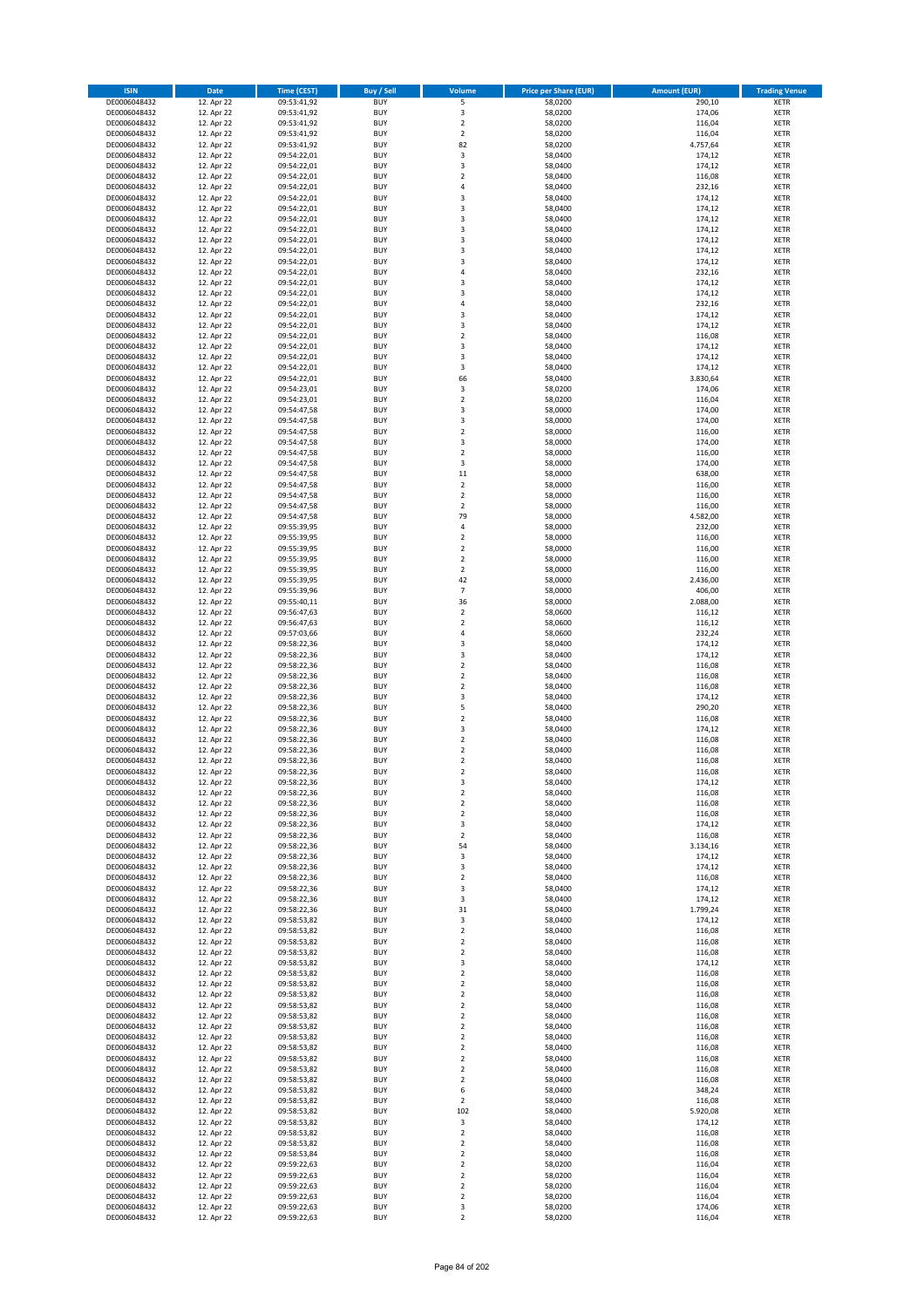| <b>ISIN</b>                  | <b>Date</b>              | <b>Time (CEST)</b>         | <b>Buy / Sell</b>        | <b>Volume</b>                  | <b>Price per Share (EUR)</b> | <b>Amount (EUR)</b> | <b>Trading Venue</b>       |
|------------------------------|--------------------------|----------------------------|--------------------------|--------------------------------|------------------------------|---------------------|----------------------------|
| DE0006048432                 | 12. Apr 22               | 09:59:22,63                | <b>BUY</b>               | $\overline{2}$                 | 58,0200                      | 116,04              | <b>XETR</b>                |
| DE0006048432                 | 12. Apr 22               | 09:59:22,63                | <b>BUY</b>               | $\mathbf 2$                    | 58,0200                      | 116,04              | <b>XETR</b>                |
| DE0006048432                 | 12. Apr 22               | 09:59:22,63                | <b>BUY</b>               | $\overline{2}$                 | 58,0200                      | 116,04              | <b>XETR</b>                |
| DE0006048432                 | 12. Apr 22               | 09:59:22,63                | <b>BUY</b>               | $\mathbf 2$                    | 58,0200                      | 116,04              | <b>XETR</b>                |
| DE0006048432<br>DE0006048432 | 12. Apr 22<br>12. Apr 22 | 09:59:22,63<br>09:59:22,63 | <b>BUY</b><br><b>BUY</b> | 3<br>$\mathbf 2$               | 58,0200<br>58,0200           | 174,06<br>116,04    | <b>XETR</b><br><b>XETR</b> |
| DE0006048432                 | 12. Apr 22               | 09:59:22,63                | <b>BUY</b>               | $\mathbf 2$                    | 58.0200                      | 116,04              | <b>XETR</b>                |
| DE0006048432                 | 12. Apr 22               | 09:59:22,63                | <b>BUY</b>               | 5                              | 58,0200                      | 290,10              | <b>XETR</b>                |
| DE0006048432                 | 12. Apr 22               | 09:59:22,63                | <b>BUY</b>               | 3                              | 58,0200                      | 174,06              | <b>XETR</b>                |
| DE0006048432                 | 12. Apr 22               | 09:59:22,63                | <b>BUY</b>               | 3                              | 58,0200                      | 174,06              | <b>XETR</b>                |
| DE0006048432                 | 12. Apr 22               | 09:59:22,63                | <b>BUY</b>               | $\mathbf 2$                    | 58,0200                      | 116,04              | <b>XETR</b>                |
| DE0006048432                 | 12. Apr 22               | 09:59:22,63                | <b>BUY</b>               | 3<br>3                         | 58,0200                      | 174,06              | <b>XETR</b><br><b>XETR</b> |
| DE0006048432<br>DE0006048432 | 12. Apr 22<br>12. Apr 22 | 09:59:22,63<br>09:59:22,63 | <b>BUY</b><br><b>BUY</b> | 5                              | 58,0200<br>58,0200           | 174,06<br>290,10    | <b>XETR</b>                |
| DE0006048432                 | 12. Apr 22               | 09:59:48,34                | <b>BUY</b>               | $\mathbf 2$                    | 58,0200                      | 116,04              | <b>XETR</b>                |
| DE0006048432                 | 12. Apr 22               | 09:59:48,34                | <b>BUY</b>               | $\overline{\mathbf{c}}$        | 58,0200                      | 116,04              | <b>XETR</b>                |
| DE0006048432                 | 12. Apr 22               | 09:59:48,34                | <b>BUY</b>               | $\mathbf 2$                    | 58,0200                      | 116,04              | <b>XETR</b>                |
| DE0006048432                 | 12. Apr 22               | 09:59:48,34                | <b>BUY</b>               | $\mathbf 2$                    | 58,0200                      | 116,04              | <b>XETR</b>                |
| DE0006048432                 | 12. Apr 22               | 09:59:48,34                | <b>BUY</b>               | $\overline{\mathbf{c}}$        | 58,0200                      | 116,04              | <b>XETR</b>                |
| DE0006048432<br>DE0006048432 | 12. Apr 22<br>12. Apr 22 | 09:59:48,34                | <b>BUY</b><br><b>BUY</b> | 4<br>$\overline{\mathbf{c}}$   | 58,0200<br>58,0200           | 232,08<br>116,04    | <b>XETR</b><br><b>XETR</b> |
| DE0006048432                 | 12. Apr 22               | 09:59:48,34<br>09:59:48,34 | <b>BUY</b>               | $\mathbf 2$                    | 58,0200                      | 116,04              | <b>XETR</b>                |
| DE0006048432                 | 12. Apr 22               | 09:59:48,34                | <b>BUY</b>               | $\mathbf 2$                    | 58,0200                      | 116,04              | <b>XETR</b>                |
| DE0006048432                 | 12. Apr 22               | 09:59:48,34                | <b>BUY</b>               | $\mathbf 2$                    | 58,0200                      | 116,04              | <b>XETR</b>                |
| DE0006048432                 | 12. Apr 22               | 09:59:48,34                | <b>BUY</b>               | 4                              | 58,0200                      | 232,08              | <b>XETR</b>                |
| DE0006048432                 | 12. Apr 22               | 09:59:48,34                | <b>BUY</b>               | $\mathbf 2$                    | 58,0200                      | 116,04              | <b>XETR</b>                |
| DE0006048432                 | 12. Apr 22               | 09:59:48,34                | <b>BUY</b>               | 3                              | 58,0200                      | 174,06              | <b>XETR</b>                |
| DE0006048432                 | 12. Apr 22               | 09:59:48,34                | <b>BUY</b><br><b>BUY</b> | $\overline{\mathbf{c}}$        | 58,0200                      | 116,04              | <b>XETR</b>                |
| DE0006048432<br>DE0006048432 | 12. Apr 22<br>12. Apr 22 | 09:59:48,34<br>09:59:48,34 | <b>BUY</b>               | 134<br>$\overline{\mathbf{c}}$ | 58,0200<br>58,0200           | 7.774,68<br>116,04  | <b>XETR</b><br><b>XETR</b> |
| DE0006048432                 | 12. Apr 22               | 09:59:48,35                | <b>BUY</b>               | 3                              | 58,0200                      | 174,06              | <b>XETR</b>                |
| DE0006048432                 | 12. Apr 22               | 10:00:04,05                | <b>BUY</b>               | 51                             | 58,0000                      | 2.958,00            | <b>XETR</b>                |
| DE0006048432                 | 12. Apr 22               | 10:00:05,20                | <b>BUY</b>               | $\mathbf 2$                    | 58,0000                      | 116,00              | <b>XETR</b>                |
| DE0006048432                 | 12. Apr 22               | 10:00:05,20                | <b>BUY</b>               | $\mathbf 2$                    | 58,0000                      | 116,00              | <b>XETR</b>                |
| DE0006048432                 | 12. Apr 22               | 10:00:05,20                | <b>BUY</b>               | 3                              | 58,0000                      | 174,00              | <b>XETR</b>                |
| DE0006048432                 | 12. Apr 22               | 10:00:05,20                | <b>BUY</b>               | 3                              | 58,0000                      | 174,00              | <b>XETR</b>                |
| DE0006048432                 | 12. Apr 22               | 10:00:05,20                | <b>BUY</b>               | $\overline{\mathbf{c}}$        | 58,0000                      | 116,00              | <b>XETR</b>                |
| DE0006048432                 | 12. Apr 22               | 10:00:05,20                | <b>BUY</b><br><b>BUY</b> | $\mathbf 2$<br>3               | 58,0000                      | 116,00              | <b>XETR</b><br><b>XETR</b> |
| DE0006048432<br>DE0006048432 | 12. Apr 22<br>12. Apr 22 | 10:00:31,54<br>10:00:31,54 | <b>BUY</b>               | 3                              | 57,9800<br>57,9800           | 173,94<br>173,94    | <b>XETR</b>                |
| DE0006048432                 | 12. Apr 22               | 10:00:31,54                | <b>BUY</b>               | $\overline{\mathbf{c}}$        | 57,9800                      | 115,96              | <b>XETR</b>                |
| DE0006048432                 | 12. Apr 22               | 10:00:31,54                | <b>BUY</b>               | 3                              | 57,9800                      | 173,94              | <b>XETR</b>                |
| DE0006048432                 | 12. Apr 22               | 10:00:31,54                | <b>BUY</b>               | 3                              | 57,9800                      | 173,94              | <b>XETR</b>                |
| DE0006048432                 | 12. Apr 22               | 10:00:31,54                | <b>BUY</b>               | 3                              | 57,9800                      | 173,94              | <b>XETR</b>                |
| DE0006048432                 | 12. Apr 22               | 10:00:31,54                | <b>BUY</b>               | 4                              | 57,9800                      | 231,92              | <b>XETR</b>                |
| DE0006048432                 | 12. Apr 22               | 10:00:31,54                | <b>BUY</b>               | $\overline{2}$                 | 57,9800                      | 115,96              | <b>XETR</b>                |
| DE0006048432                 | 12. Apr 22               | 10:00:31,54                | <b>BUY</b>               | 3                              | 57,9800                      | 173,94              | <b>XETR</b>                |
| DE0006048432<br>DE0006048432 | 12. Apr 22<br>12. Apr 22 | 10:00:31,54<br>10:00:31,54 | <b>BUY</b><br><b>BUY</b> | 4<br>$\mathbf 2$               | 57,9800<br>57,9800           | 231,92<br>115,96    | <b>XETR</b><br><b>XETR</b> |
| DE0006048432                 | 12. Apr 22               | 10:00:31,54                | <b>BUY</b>               | 82                             | 57,9800                      | 4.754,36            | <b>XETR</b>                |
| DE0006048432                 | 12. Apr 22               | 10:00:31,54                | <b>BUY</b>               | 3                              | 57,9800                      | 173,94              | <b>XETR</b>                |
| DE0006048432                 | 12. Apr 22               | 10:00:31,54                | <b>BUY</b>               | 4                              | 57,9800                      | 231,92              | <b>XETR</b>                |
| DE0006048432                 | 12. Apr 22               | 10:00:49,42                | <b>BUY</b>               | $\overline{\mathbf{c}}$        | 58,0000                      | 116,00              | <b>XETR</b>                |
| DE0006048432                 | 12. Apr 22               | 10:00:49,42                | <b>BUY</b>               | 3                              | 58,0000                      | 174,00              | <b>XETR</b>                |
| DE0006048432                 | 12. Apr 22               | 10:00:49,42                | <b>BUY</b>               | 4                              | 58,0000                      | 232,00              | <b>XETR</b>                |
| DE0006048432                 | 12. Apr 22               | 10:00:49,42                | <b>BUY</b>               | $\mathbf 2$                    | 58,0000                      | 116,00              | <b>XETR</b>                |
| DE0006048432<br>DE0006048432 | 12. Apr 22<br>12. Apr 22 | 10:00:49,42<br>10:00:49,42 | <b>BUY</b><br><b>BUY</b> | $\overline{\mathbf{c}}$<br>3   | 58,0000<br>58,0000           | 116,00<br>174,00    | <b>XETR</b><br><b>XETR</b> |
| DE0006048432                 | 12. Apr 22               | 10:00:49,42                | <b>BUY</b>               | $\overline{\mathbf{c}}$        | 58,0000                      | 116,00              | <b>XETR</b>                |
| DE0006048432                 | 12. Apr 22               | 10:00:49,42                | <b>BUY</b>               | $\overline{2}$                 | 58,0000                      | 116,00              | <b>XETR</b>                |
| DE0006048432                 | 12. Apr 22               | 10:01:11,85                | <b>BUY</b>               | $\mathbf 2$                    | 58,0200                      | 116,04              | <b>XETR</b>                |
| DE0006048432                 | 12. Apr 22               | 10:01:11,85                | <b>BUY</b>               | $\overline{\mathbf{c}}$        | 58,0200                      | 116,04              | <b>XETR</b>                |
| DE0006048432                 | 12. Apr 22               | 10:01:11,85                | <b>BUY</b>               | $\overline{\mathbf{c}}$        | 58,0200                      | 116,04              | <b>XETR</b>                |
| DE0006048432                 | 12. Apr 22               | 10:01:11,85                | <b>BUY</b>               | $\overline{2}$                 | 58,0200                      | 116,04              | <b>XETR</b>                |
| DE0006048432                 | 12. Apr 22               | 10:01:11,85                | BUY                      | 2                              | 58,0200                      | 116,04              | <b>XETR</b>                |
| DE0006048432<br>DE0006048432 | 12. Apr 22<br>12. Apr 22 | 10:01:11,85<br>10:01:11,85 | <b>BUY</b><br><b>BUY</b> | 3<br>$\mathbf 2$               | 58,0200<br>58,0200           | 174,06<br>116,04    | <b>XETR</b><br><b>XETR</b> |
| DE0006048432                 | 12. Apr 22               | 10:01:11,85                | <b>BUY</b>               | 2                              | 58,0200                      | 116,04              | <b>XETR</b>                |
| DE0006048432                 | 12. Apr 22               | 10:01:11,85                | <b>BUY</b>               | $\mathbf 2$                    | 58,0200                      | 116,04              | <b>XETR</b>                |
| DE0006048432                 | 12. Apr 22               | 10:01:11,85                | <b>BUY</b>               | $\mathbf 2$                    | 58,0200                      | 116,04              | <b>XETR</b>                |
| DE0006048432                 | 12. Apr 22               | 10:01:11,85                | <b>BUY</b>               | $\mathbf 2$                    | 58,0200                      | 116,04              | <b>XETR</b>                |
| DE0006048432                 | 12. Apr 22               | 10:01:11,85                | <b>BUY</b>               | 34                             | 58,0200                      | 1.972,68            | <b>XETR</b>                |
| DE0006048432                 | 12. Apr 22               | 10:01:11,85                | <b>BUY</b>               | $\mathbf 2$                    | 58,0200                      | 116,04              | <b>XETR</b>                |
| DE0006048432<br>DE0006048432 | 12. Apr 22<br>12. Apr 22 | 10:01:11,85<br>10:01:11,85 | <b>BUY</b><br><b>BUY</b> | $\mathbf 2$<br>75              | 58,0200<br>58,0200           | 116,04<br>4.351,50  | <b>XETR</b><br><b>XETR</b> |
| DE0006048432                 | 12. Apr 22               | 10:01:50,86                | <b>BUY</b>               | 4                              | 58,0000                      | 232,00              | <b>XETR</b>                |
| DE0006048432                 | 12. Apr 22               | 10:01:50,86                | <b>BUY</b>               | $\mathbf 2$                    | 58,0000                      | 116,00              | <b>XETR</b>                |
| DE0006048432                 | 12. Apr 22               | 10:01:50,86                | <b>BUY</b>               | 3                              | 58,0000                      | 174,00              | <b>XETR</b>                |
| DE0006048432                 | 12. Apr 22               | 10:01:50,86                | <b>BUY</b>               | 4                              | 58,0000                      | 232,00              | <b>XETR</b>                |
| DE0006048432                 | 12. Apr 22               | 10:01:50,86                | <b>BUY</b>               | 4                              | 58,0000                      | 232,00              | <b>XETR</b>                |
| DE0006048432                 | 12. Apr 22               | 10:01:50,86                | <b>BUY</b>               | 4                              | 58,0000                      | 232,00              | <b>XETR</b>                |
| DE0006048432<br>DE0006048432 | 12. Apr 22<br>12. Apr 22 | 10:01:50,86<br>10:01:50,86 | <b>BUY</b><br><b>BUY</b> | 3<br>$\mathbf 2$               | 58,0000<br>58,0000           | 174,00<br>116,00    | <b>XETR</b><br><b>XETR</b> |
| DE0006048432                 | 12. Apr 22               | 10:01:50,86                | <b>BUY</b>               | $\mathbf 2$                    | 58,0000                      | 116,00              | <b>XETR</b>                |
| DE0006048432                 | 12. Apr 22               | 10:01:50,86                | <b>BUY</b>               | $\overline{\mathbf{c}}$        | 58,0000                      | 116,00              | <b>XETR</b>                |
| DE0006048432                 | 12. Apr 22               | 10:01:50,86                | <b>BUY</b>               | 4                              | 58,0000                      | 232,00              | <b>XETR</b>                |
| DE0006048432                 | 12. Apr 22               | 10:01:50,86                | <b>BUY</b>               | 4                              | 58,0000                      | 232,00              | <b>XETR</b>                |
| DE0006048432                 | 12. Apr 22               | 10:01:50,86                | <b>BUY</b>               | $\mathbf 2$                    | 58,0000                      | 116,00              | <b>XETR</b>                |
| DE0006048432                 | 12. Apr 22               | 10:01:50,86                | <b>BUY</b>               | 3                              | 58,0000                      | 174,00              | <b>XETR</b>                |
| DE0006048432<br>DE0006048432 | 12. Apr 22<br>12. Apr 22 | 10:01:50,86<br>10:01:50,86 | <b>BUY</b><br><b>BUY</b> | 3<br>4                         | 58,0000<br>58,0000           | 174,00<br>232,00    | <b>XETR</b><br><b>XETR</b> |
| DE0006048432                 | 12. Apr 22               | 10:01:50,86                | <b>BUY</b>               | 4                              | 58,0000                      | 232,00              | <b>XETR</b>                |
| DE0006048432                 | 12. Apr 22               | 10:01:50,86                | <b>BUY</b>               | 3                              | 58,0000                      | 174,00              | <b>XETR</b>                |
| DE0006048432                 | 12. Apr 22               | 10:01:50,86                | <b>BUY</b>               | 4                              | 58,0000                      | 232,00              | <b>XETR</b>                |
| DE0006048432                 | 12. Apr 22               | 10:01:50,86                | <b>BUY</b>               | $\mathbf 2$                    | 58,0000                      | 116,00              | <b>XETR</b>                |
| DE0006048432                 | 12. Apr 22               | 10:01:50,86                | <b>BUY</b>               | $\mathbf 2$                    | 58,0000                      | 116,00              | <b>XETR</b>                |
| DE0006048432                 | 12. Apr 22               | 10:01:50,86                | <b>BUY</b>               | 88                             | 58,0000                      | 5.104,00            | <b>XETR</b>                |
| DE0006048432                 | 12. Apr 22               | 10:01:50,86                | <b>BUY</b>               | 3                              | 58,0000                      | 174,00              | <b>XETR</b>                |
| DE0006048432                 | 12. Apr 22               | 10:01:50,86                | <b>BUY</b>               | 3                              | 58,0000                      | 174,00              | <b>XETR</b>                |
| DE0006048432<br>DE0006048432 | 12. Apr 22<br>12. Apr 22 | 10:01:50,86<br>10:01:50,86 | <b>BUY</b><br><b>BUY</b> | $\mathbf 2$<br>$\mathbf 1$     | 58,0000<br>58,0000           | 116,00<br>58,00     | <b>XETR</b><br><b>XETR</b> |
| DE0006048432                 | 12. Apr 22               | 10:02:23,70                | <b>BUY</b>               | 4                              | 57,9800                      | 231,92              | <b>XETR</b>                |
| DE0006048432                 | 12. Apr 22               | 10:03:14,23                | <b>BUY</b>               | 3                              | 57,9800                      | 173,94              | <b>XETR</b>                |
| DE0006048432                 | 12. Apr 22               | 10:03:14,23                | <b>BUY</b>               | $\mathbf 2$                    | 57,9800                      | 115,96              | <b>XETR</b>                |
| DE0006048432                 | 12. Apr 22               | 10:03:14,23                | <b>BUY</b>               | 3                              | 57,9800                      | 173,94              | <b>XETR</b>                |
| DE0006048432                 | 12. Apr 22               | 10:03:14,23                | <b>BUY</b>               | 3                              | 57,9800                      | 173,94              | <b>XETR</b>                |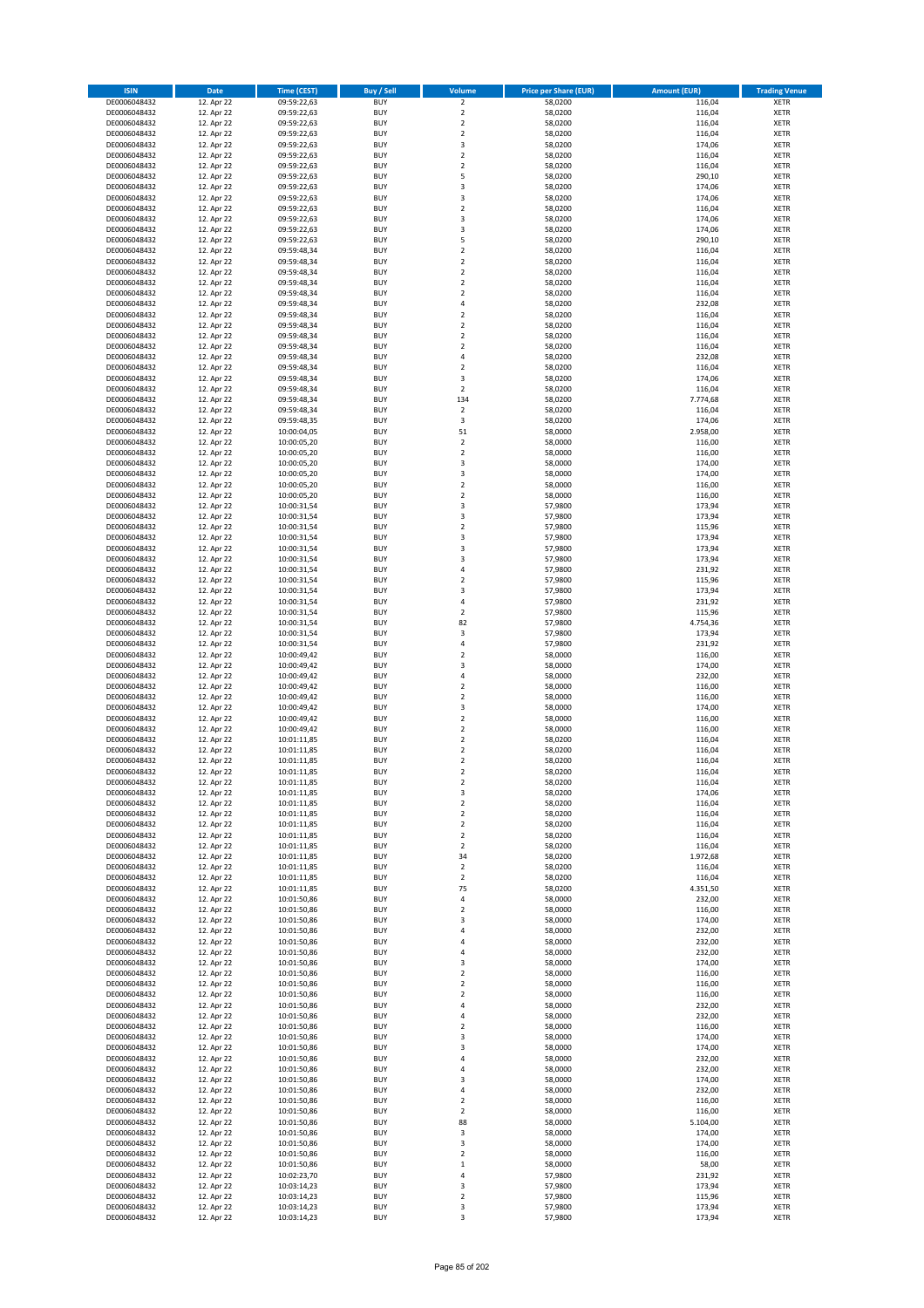| <b>ISIN</b>                  | <b>Date</b>              | <b>Time (CEST)</b>         | <b>Buy / Sell</b>        | Volume                                    | <b>Price per Share (EUR)</b> | <b>Amount (EUR)</b> | <b>Trading Venue</b>       |
|------------------------------|--------------------------|----------------------------|--------------------------|-------------------------------------------|------------------------------|---------------------|----------------------------|
| DE0006048432                 | 12. Apr 22               | 10:03:14,23                | <b>BUY</b>               | 96                                        | 57,9800                      | 5.566,08            | <b>XETR</b>                |
| DE0006048432                 | 12. Apr 22               | 10:04:04,68                | <b>BUY</b>               | $\mathbf 2$                               | 57,9800                      | 115,96              | <b>XETR</b>                |
| DE0006048432                 | 12. Apr 22               | 10:04:04,68                | <b>BUY</b>               | $\overline{4}$                            | 57,9800                      | 231,92              | <b>XETR</b>                |
| DE0006048432                 | 12. Apr 22               | 10:05:05,93                | <b>BUY</b>               | $\mathbf 2$                               | 58,0400                      | 116,08              | <b>XETR</b>                |
| DE0006048432                 | 12. Apr 22               | 10:05:05,95                | <b>BUY</b>               | $\,1\,$                                   | 58,0400                      | 58,04               | <b>XETR</b>                |
| DE0006048432                 | 12. Apr 22               | 10:05:05,95                | <b>BUY</b>               | $\mathbf 2$                               | 58,0400                      | 116,08              | <b>XETR</b>                |
| DE0006048432                 | 12. Apr 22               | 10:05:05,95                | <b>BUY</b>               | $\overline{2}$                            | 58,0400                      | 116,08              | <b>XETR</b>                |
| DE0006048432                 | 12. Apr 22               | 10:05:05,95                | <b>BUY</b>               | $\mathbf{1}$<br>$\overline{a}$            | 58,0400                      | 58,04               | <b>XETR</b>                |
| DE0006048432                 | 12. Apr 22<br>12. Apr 22 | 10:05:05,95                | BUY<br><b>BUY</b>        | $\overline{2}$                            | 58,0400<br>58,0400           | 232,16<br>116,08    | <b>XETR</b>                |
| DE0006048432<br>DE0006048432 | 12. Apr 22               | 10:05:05,95<br>10:05:05,95 | <b>BUY</b>               | $\mathbf 2$                               | 58,0400                      | 116,08              | <b>XETR</b><br><b>XETR</b> |
| DE0006048432                 | 12. Apr 22               | 10:05:05,95                | <b>BUY</b>               | 3                                         | 58,0400                      | 174,12              | <b>XETR</b>                |
| DE0006048432                 | 12. Apr 22               | 10:05:05,95                | <b>BUY</b>               | $\overline{2}$                            | 58,0400                      | 116,08              | <b>XETR</b>                |
| DE0006048432                 | 12. Apr 22               | 10:05:05,95                | <b>BUY</b>               | $\overline{2}$                            | 58,0400                      | 116,08              | <b>XETR</b>                |
| DE0006048432                 | 12. Apr 22               | 10:05:05,95                | <b>BUY</b>               | $\overline{2}$                            | 58,0400                      | 116,08              | <b>XETR</b>                |
| DE0006048432                 | 12. Apr 22               | 10:05:05,95                | BUY                      | $\overline{2}$                            | 58,0400                      | 116,08              | <b>XETR</b>                |
| DE0006048432                 | 12. Apr 22               | 10:05:05,95                | <b>BUY</b>               | 3                                         | 58,0400                      | 174,12              | <b>XETR</b>                |
| DE0006048432                 | 12. Apr 22               | 10:05:05,95                | <b>BUY</b>               | 3                                         | 58,0400                      | 174,12              | <b>XETR</b>                |
| DE0006048432                 | 12. Apr 22               | 10:05:05,95                | <b>BUY</b>               | $\,1\,$                                   | 58,0400                      | 58,04               | <b>XETR</b>                |
| DE0006048432                 | 12. Apr 22               | 10:05:05,95                | <b>BUY</b>               | $\overline{\mathbf{3}}$                   | 58,0400                      | 174,12              | <b>XETR</b>                |
| DE0006048432                 | 12. Apr 22               | 10:05:07,66                | <b>BUY</b>               | $\overline{2}$                            | 58,0400                      | 116,08              | <b>XETR</b>                |
| DE0006048432                 | 12. Apr 22               | 10:05:07,66                | <b>BUY</b><br><b>BUY</b> | $\mathbf 2$<br>$\overline{2}$             | 58,0400                      | 116,08              | <b>XETR</b><br><b>XETR</b> |
| DE0006048432<br>DE0006048432 | 12. Apr 22<br>12. Apr 22 | 10:05:07,66<br>10:05:07,66 | <b>BUY</b>               | $\overline{2}$                            | 58,0400<br>58,0400           | 116,08<br>116,08    | <b>XETR</b>                |
| DE0006048432                 | 12. Apr 22               | 10:05:07,66                | <b>BUY</b>               | $\overline{4}$                            | 58,0400                      | 232,16              | <b>XETR</b>                |
| DE0006048432                 | 12. Apr 22               | 10:05:07,66                | <b>BUY</b>               | $\overline{\mathbf{c}}$                   | 58,0400                      | 116,08              | <b>XETR</b>                |
| DE0006048432                 | 12. Apr 22               | 10:05:07,66                | <b>BUY</b>               | $\mathbf 2$                               | 58,0400                      | 116,08              | <b>XETR</b>                |
| DE0006048432                 | 12. Apr 22               | 10:05:07,66                | <b>BUY</b>               | $\overline{2}$                            | 58,0400                      | 116,08              | <b>XETR</b>                |
| DE0006048432                 | 12. Apr 22               | 10:05:07,66                | <b>BUY</b>               | 3                                         | 58,0400                      | 174,12              | <b>XETR</b>                |
| DE0006048432                 | 12. Apr 22               | 10:05:07,66                | <b>BUY</b>               | $\overline{2}$                            | 58,0400                      | 116,08              | <b>XETR</b>                |
| DE0006048432                 | 12. Apr 22               | 10:05:07,66                | <b>BUY</b>               | $\mathbf 2$                               | 58,0400                      | 116,08              | <b>XETR</b>                |
| DE0006048432                 | 12. Apr 22               | 10:05:07,66                | <b>BUY</b>               | $\mathbf 2$                               | 58,0400                      | 116,08              | <b>XETR</b>                |
| DE0006048432                 | 12. Apr 22               | 10:05:07,66                | <b>BUY</b>               | 4                                         | 58,0400                      | 232,16              | <b>XETR</b>                |
| DE0006048432                 | 12. Apr 22               | 10:05:07,66                | <b>BUY</b>               | $\overline{2}$                            | 58,0400                      | 116,08              | <b>XETR</b>                |
| DE0006048432                 | 12. Apr 22               | 10:05:07,66                | <b>BUY</b>               | $\overline{\mathbf{3}}$                   | 58,0400                      | 174,12              | <b>XETR</b>                |
| DE0006048432<br>DE0006048432 | 12. Apr 22<br>12. Apr 22 | 10:05:07,66                | <b>BUY</b><br><b>BUY</b> | $\mathbf 2$<br>$\overline{\mathbf{3}}$    | 58,0400<br>58,0400           | 116,08              | <b>XETR</b><br><b>XETR</b> |
| DE0006048432                 | 12. Apr 22               | 10:05:07,66<br>10:05:49,45 | BUY                      | $\mathbf 2$                               | 58,0400                      | 174,12<br>116,08    | <b>XETR</b>                |
| DE0006048432                 | 12. Apr 22               | 10:05:49,45                | <b>BUY</b>               | $\mathbf 2$                               | 58,0400                      | 116,08              | <b>XETR</b>                |
| DE0006048432                 | 12. Apr 22               | 10:05:49,45                | <b>BUY</b>               | $\mathbf 2$                               | 58,0400                      | 116,08              | <b>XETR</b>                |
| DE0006048432                 | 12. Apr 22               | 10:05:49,45                | <b>BUY</b>               | $\overline{\mathbf{2}}$                   | 58,0400                      | 116,08              | <b>XETR</b>                |
| DE0006048432                 | 12. Apr 22               | 10:05:49,45                | <b>BUY</b>               | 3                                         | 58,0400                      | 174,12              | <b>XETR</b>                |
| DE0006048432                 | 12. Apr 22               | 10:05:49,45                | <b>BUY</b>               | $\mathbf 2$                               | 58,0400                      | 116,08              | <b>XETR</b>                |
| DE0006048432                 | 12. Apr 22               | 10:05:52,46                | <b>BUY</b>               | $\overline{\mathbf{3}}$                   | 58,0400                      | 174,12              | <b>XETR</b>                |
| DE0006048432                 | 12. Apr 22               | 10:05:52,46                | <b>BUY</b>               | $\overline{\mathbf{3}}$                   | 58,0400                      | 174,12              | <b>XETR</b>                |
| DE0006048432                 | 12. Apr 22               | 10:05:52,46                | <b>BUY</b>               | $\overline{\mathbf{3}}$                   | 58,0400                      | 174,12              | <b>XETR</b>                |
| DE0006048432                 | 12. Apr 22               | 10:05:52,46                | <b>BUY</b>               | 4                                         | 58,0400                      | 232,16              | <b>XETR</b>                |
| DE0006048432                 | 12. Apr 22               | 10:05:52,46                | <b>BUY</b>               | $\overline{2}$                            | 58,0400                      | 116,08              | <b>XETR</b>                |
| DE0006048432                 | 12. Apr 22               | 10:05:52,46                | <b>BUY</b>               | $\overline{2}$                            | 58,0400                      | 116,08              | <b>XETR</b>                |
| DE0006048432                 | 12. Apr 22               | 10:05:52,48                | <b>BUY</b>               | $\overline{a}$<br>$\overline{\mathbf{3}}$ | 58,0400                      | 232,16              | <b>XETR</b>                |
| DE0006048432<br>DE0006048432 | 12. Apr 22<br>12. Apr 22 | 10:07:06,87<br>10:07:06,87 | <b>BUY</b><br><b>BUY</b> | $\overline{2}$                            | 58,0200<br>58,0200           | 174,06<br>116,04    | <b>XETR</b><br><b>XETR</b> |
| DE0006048432                 | 12. Apr 22               | 10:07:06,87                | <b>BUY</b>               | $\overline{4}$                            | 58,0200                      | 232,08              | <b>XETR</b>                |
| DE0006048432                 | 12. Apr 22               | 10:07:06,87                | <b>BUY</b>               | $\overline{4}$                            | 58,0200                      | 232,08              | <b>XETR</b>                |
| DE0006048432                 | 12. Apr 22               | 10:07:06,87                | <b>BUY</b>               | $\overline{2}$                            | 58,0200                      | 116,04              | <b>XETR</b>                |
| DE0006048432                 | 12. Apr 22               | 10:07:06,87                | <b>BUY</b>               | 4                                         | 58,0200                      | 232,08              | <b>XETR</b>                |
| DE0006048432                 | 12. Apr 22               | 10:07:06,87                | <b>BUY</b>               | $\overline{\mathbf{2}}$                   | 58,0200                      | 116,04              | <b>XETR</b>                |
| DE0006048432                 | 12. Apr 22               | 10:07:06,87                | <b>BUY</b>               | 3                                         | 58,0200                      | 174,06              | <b>XETR</b>                |
| DE0006048432                 | 12. Apr 22               | 10:07:06,87                | BUY                      | $\overline{\mathbf{2}}$                   | 58,0200                      | 116,04              | <b>XETR</b>                |
| DE0006048432                 | 12. Apr 22               | 10:07:06,87                | <b>BUY</b>               | 3                                         | 58,0200                      | 174,06              | <b>XETR</b>                |
| DE0006048432                 | 12. Apr 22               | 10:07:06,87                | <b>BUY</b>               | 3                                         | 58,0200                      | 174,06              | <b>XETR</b>                |
| DE0006048432                 | 12. Apr 22               | 10:07:06,87                | BUY                      | $\overline{\mathbf{2}}$                   | 58,0200                      | 116,04              | <b>XETR</b>                |
| DE0006048432                 | 12. Apr 22               | 10:07:06,87                | BUY                      | $\overline{\mathbf{3}}$                   | 58,0200                      | 174,06              | <b>XETR</b>                |
| DE0006048432                 | 12. Apr 22               | 10:07:06,87                | <b>BUY</b>               | $\overline{2}$<br>4                       | 58,0200<br>58,0200           | 116,04              | <b>XETR</b>                |
| DE0006048432<br>DE0006048432 | 12. Apr 22<br>12. Apr 22 | 10:07:06,87<br>10:07:06,87 | <b>BUY</b><br><b>BUY</b> | 3                                         | 58,0200                      | 232,08<br>174,06    | <b>XETR</b><br><b>XETR</b> |
| DE0006048432                 | 12. Apr 22               | 10:07:06,87                | <b>BUY</b>               | 3                                         | 58,0200                      | 174,06              | <b>XETR</b>                |
| DE0006048432                 | 12. Apr 22               | 10:07:06,87                | <b>BUY</b>               | 3                                         | 58,0200                      | 174,06              | <b>XETR</b>                |
| DE0006048432                 | 12. Apr 22               | 10:07:06,87                | <b>BUY</b>               | $\overline{2}$                            | 58,0200                      | 116,04              | <b>XETR</b>                |
| DE0006048432                 | 12. Apr 22               | 10:07:06,87                | <b>BUY</b>               | 181                                       | 58,0200                      | 10.501,62           | <b>XETR</b>                |
| DE0006048432                 | 12. Apr 22               | 10:07:06,87                | <b>BUY</b>               | 4                                         | 58,0200                      | 232,08              | <b>XETR</b>                |
| DE0006048432                 | 12. Apr 22               | 10:07:06,87                | <b>BUY</b>               | 3                                         | 58,0200                      | 174,06              | <b>XETR</b>                |
| DE0006048432                 | 12. Apr 22               | 10:07:06,87                | <b>BUY</b>               | $\overline{a}$                            | 58,0200                      | 232,08              | <b>XETR</b>                |
| DE0006048432                 | 12. Apr 22               | 10:07:06,87                | <b>BUY</b>               | 3                                         | 58,0200                      | 174,06              | <b>XETR</b>                |
| DE0006048432<br>DE0006048432 | 12. Apr 22               | 10:07:06,87                | <b>BUY</b><br><b>BUY</b> | $\mathbf 2$<br>$\overline{\mathbf{2}}$    | 58,0200                      | 116,04              | <b>XETR</b><br><b>XETR</b> |
|                              | 12. Apr 22               | 10:07:08,00                |                          |                                           | 58,0000                      | 116,00              |                            |
| DE0006048432<br>DE0006048432 | 12. Apr 22<br>12. Apr 22 | 10:07:08,00<br>10:07:22,52 | <b>BUY</b><br><b>BUY</b> | 3<br>3                                    | 58,0000<br>58,0200           | 174,00<br>174,06    | <b>XETR</b><br><b>XETR</b> |
| DE0006048432                 | 12. Apr 22               | 10:07:22,52                | <b>BUY</b>               | 3                                         | 58,0200                      | 174,06              | <b>XETR</b>                |
| DE0006048432                 | 12. Apr 22               | 10:07:48,65                | <b>BUY</b>               | 3                                         | 58,0000                      | 174,00              | <b>XETR</b>                |
| DE0006048432                 | 12. Apr 22               | 10:07:48,65                | <b>BUY</b>               | $\mathbf 2$                               | 58,0000                      | 116,00              | <b>XETR</b>                |
| DE0006048432                 | 12. Apr 22               | 10:07:48,65                | <b>BUY</b>               | $\mathbf 2$                               | 58,0000                      | 116,00              | <b>XETR</b>                |
| DE0006048432                 | 12. Apr 22               | 10:07:48,65                | <b>BUY</b>               | 4                                         | 58,0000                      | 232,00              | <b>XETR</b>                |
| DE0006048432                 | 12. Apr 22               | 10:07:48,65                | <b>BUY</b>               | $\overline{\mathbf{c}}$                   | 58,0000                      | 116,00              | <b>XETR</b>                |
| DE0006048432                 | 12. Apr 22               | 10:07:48,65                | <b>BUY</b>               | $\overline{\mathbf{3}}$                   | 58,0000                      | 174,00              | <b>XETR</b>                |
| DE0006048432                 | 12. Apr 22               | 10:07:48,65                | <b>BUY</b>               | 4                                         | 58,0000                      | 232,00              | <b>XETR</b>                |
| DE0006048432                 | 12. Apr 22               | 10:07:48,65                | <b>BUY</b>               | 4                                         | 58,0000                      | 232,00              | <b>XETR</b>                |
| DE0006048432                 | 12. Apr 22               | 10:07:48,65                | <b>BUY</b><br><b>BUY</b> | $\overline{2}$<br>4                       | 58,0000                      | 116,00<br>232,00    | <b>XETR</b><br><b>XETR</b> |
| DE0006048432<br>DE0006048432 | 12. Apr 22<br>12. Apr 22 | 10:07:48,65<br>10:07:48,65 | <b>BUY</b>               | $\overline{\mathbf{3}}$                   | 58,0000<br>58,0000           | 174,00              | <b>XETR</b>                |
| DE0006048432                 | 12. Apr 22               | 10:07:48,65                | <b>BUY</b>               | 4                                         | 58,0000                      | 232,00              | <b>XETR</b>                |
| DE0006048432                 | 12. Apr 22               | 10:07:48,65                | <b>BUY</b>               | $\overline{2}$                            | 58,0000                      | 116,00              | <b>XETR</b>                |
| DE0006048432                 | 12. Apr 22               | 10:07:48,65                | <b>BUY</b>               | 3                                         | 58,0000                      | 174,00              | <b>XETR</b>                |
| DE0006048432                 | 12. Apr 22               | 10:07:48,65                | <b>BUY</b>               | 165                                       | 58,0000                      | 9.570,00            | <b>XETR</b>                |
| DE0006048432                 | 12. Apr 22               | 10:07:48,65                | <b>BUY</b>               | 3                                         | 58,0000                      | 174,00              | <b>XETR</b>                |
| DE0006048432                 | 12. Apr 22               | 10:07:48,65                | <b>BUY</b>               | 4                                         | 58,0000                      | 232,00              | <b>XETR</b>                |
| DE0006048432                 | 12. Apr 22               | 10:08:09,95                | <b>BUY</b>               | $\overline{\mathbf{c}}$                   | 57,9800                      | 115,96              | <b>XETR</b>                |
| DE0006048432                 | 12. Apr 22               | 10:08:09,95                | <b>BUY</b>               | $\overline{2}$                            | 57,9800                      | 115,96              | <b>XETR</b>                |
| DE0006048432                 | 12. Apr 22               | 10:08:09,95                | <b>BUY</b>               | $\mathbf 2$                               | 57,9800                      | 115,96              | <b>XETR</b>                |
| DE0006048432                 | 12. Apr 22               | 10:08:09,95                | <b>BUY</b>               | 3                                         | 57,9800                      | 173,94              | <b>XETR</b>                |
| DE0006048432                 | 12. Apr 22               | 10:08:09,95                | <b>BUY</b>               | $\overline{2}$                            | 57,9800                      | 115,96              | <b>XETR</b>                |
| DE0006048432                 | 12. Apr 22               | 10:08:09,95                | <b>BUY</b>               | $\mathbf 2$                               | 57,9800                      | 115,96              | <b>XETR</b>                |
| DE0006048432                 | 12. Apr 22               | 10:08:09,95                | <b>BUY</b>               | 2                                         | 57,9800                      | 115,96              | <b>XETR</b>                |
| DE0006048432<br>DE0006048432 | 12. Apr 22<br>12. Apr 22 | 10:08:09,95<br>10:08:09,95 | <b>BUY</b><br><b>BUY</b> | $\mathbf 2$<br>$\mathbf 2$                | 57,9800<br>57,9800           | 115,96<br>115,96    | <b>XETR</b><br><b>XETR</b> |
| DE0006048432                 | 12. Apr 22               | 10:08:27,13                | <b>BUY</b>               | 3                                         | 57,9600                      | 173,88              | <b>XETR</b>                |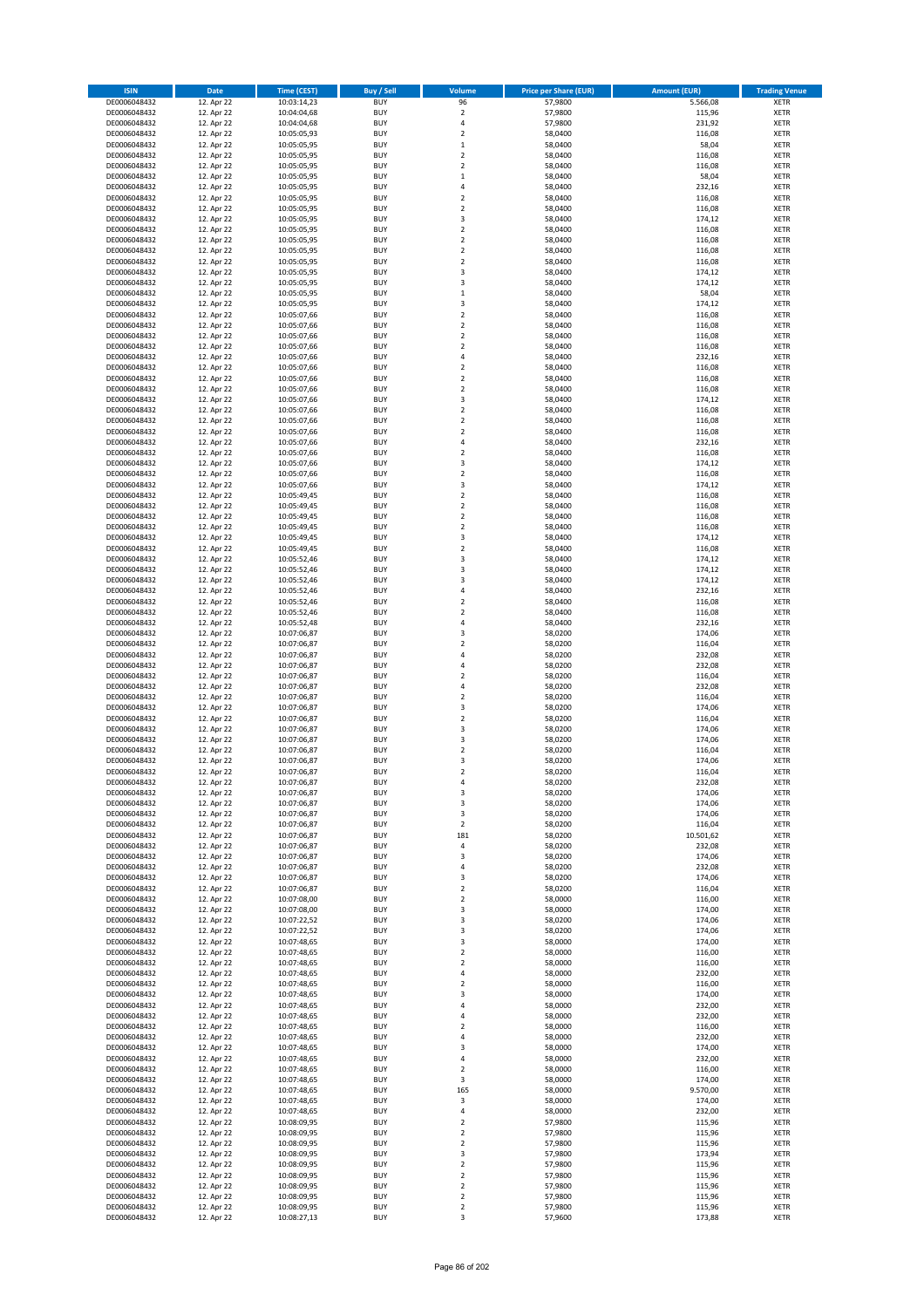| <b>ISIN</b>                  | <b>Date</b>              | <b>Time (CEST)</b>         | <b>Buy / Sell</b>        | Volume                                             | <b>Price per Share (EUR)</b> | <b>Amount (EUR)</b> | <b>Trading Venue</b>       |
|------------------------------|--------------------------|----------------------------|--------------------------|----------------------------------------------------|------------------------------|---------------------|----------------------------|
| DE0006048432                 | 12. Apr 22               | 10:08:27,13                | <b>BUY</b>               | $\overline{2}$                                     | 57,9600                      | 115,92              | <b>XETR</b>                |
| DE0006048432                 | 12. Apr 22               | 10:08:27,13                | <b>BUY</b>               | 3                                                  | 57,9600                      | 173,88              | <b>XETR</b>                |
| DE0006048432                 | 12. Apr 22               | 10:08:27,13                | <b>BUY</b>               | $\overline{2}$                                     | 57,9600                      | 115,92              | <b>XETR</b>                |
| DE0006048432<br>DE0006048432 | 12. Apr 22<br>12. Apr 22 | 10:08:27,13<br>10:08:27,13 | <b>BUY</b><br><b>BUY</b> | $\mathbf 2$<br>$\overline{\mathbf{c}}$             | 57,9600<br>57,9600           | 115,92<br>115,92    | <b>XETR</b><br><b>XETR</b> |
| DE0006048432                 | 12. Apr 22               | 10:08:27,13                | <b>BUY</b>               | $\mathbf 2$                                        | 57,9600                      | 115,92              | <b>XETR</b>                |
| DE0006048432                 | 12. Apr 22               | 10:08:27,13                | <b>BUY</b>               | $\overline{\mathbf{c}}$                            | 57,9600                      | 115,92              | <b>XETR</b>                |
| DE0006048432                 | 12. Apr 22               | 10:08:27,13                | <b>BUY</b>               | 181                                                | 57,9600                      | 10.490,76           | <b>XETR</b>                |
| DE0006048432                 | 12. Apr 22               | 10:09:36,06                | <b>BUY</b>               | $\mathbf 2$                                        | 57,9800                      | 115,96              | <b>XETR</b>                |
| DE0006048432                 | 12. Apr 22               | 10:09:36,06                | <b>BUY</b>               | 3                                                  | 57,9800                      | 173,94              | <b>XETR</b>                |
| DE0006048432                 | 12. Apr 22               | 10:09:36,06                | <b>BUY</b>               | 4                                                  | 57,9800                      | 231,92              | <b>XETR</b>                |
| DE0006048432<br>DE0006048432 | 12. Apr 22<br>12. Apr 22 | 10:09:36,06                | <b>BUY</b><br><b>BUY</b> | 4<br>4                                             | 57,9800<br>57,9800           | 231,92<br>231,92    | <b>XETR</b><br><b>XETR</b> |
| DE0006048432                 | 12. Apr 22               | 10:09:36,06<br>10:09:36,06 | <b>BUY</b>               | $\overline{\mathbf{c}}$                            | 57,9800                      | 115,96              | <b>XETR</b>                |
| DE0006048432                 | 12. Apr 22               | 10:09:36,06                | <b>BUY</b>               | 4                                                  | 57,9800                      | 231,92              | <b>XETR</b>                |
| DE0006048432                 | 12. Apr 22               | 10:09:36,06                | <b>BUY</b>               | 3                                                  | 57,9800                      | 173,94              | <b>XETR</b>                |
| DE0006048432                 | 12. Apr 22               | 10:09:36,06                | <b>BUY</b>               | 4                                                  | 57,9800                      | 231,92              | <b>XETR</b>                |
| DE0006048432                 | 12. Apr 22               | 10:09:36,06                | <b>BUY</b>               | $\mathbf 2$                                        | 57,9800                      | 115,96              | <b>XETR</b>                |
| DE0006048432                 | 12. Apr 22               | 10:09:36,06                | <b>BUY</b>               | 4                                                  | 57,9800                      | 231,92              | <b>XETR</b>                |
| DE0006048432                 | 12. Apr 22               | 10:09:36,06                | <b>BUY</b>               | $\mathbf 2$                                        | 57,9800                      | 115,96              | <b>XETR</b>                |
| DE0006048432                 | 12. Apr 22               | 10:09:36,06                | <b>BUY</b>               | 3                                                  | 57,9800                      | 173,94              | <b>XETR</b>                |
| DE0006048432<br>DE0006048432 | 12. Apr 22<br>12. Apr 22 | 10:09:36,06<br>10:09:36,06 | <b>BUY</b><br><b>BUY</b> | $\mathbf 2$<br>$\mathbf 2$                         | 57,9800<br>57,9800           | 115,96<br>115,96    | <b>XETR</b><br><b>XETR</b> |
| DE0006048432                 | 12. Apr 22               | 10:09:36,06                | <b>BUY</b>               | 4                                                  | 57,9800                      | 231,92              | <b>XETR</b>                |
| DE0006048432                 | 12. Apr 22               | 10:09:36,06                | <b>BUY</b>               | 3                                                  | 57,9800                      | 173,94              | <b>XETR</b>                |
| DE0006048432                 | 12. Apr 22               | 10:09:36,06                | <b>BUY</b>               | $\mathbf 2$                                        | 57,9800                      | 115,96              | <b>XETR</b>                |
| DE0006048432                 | 12. Apr 22               | 10:09:36,06                | <b>BUY</b>               | 100                                                | 57,9800                      | 5.798,00            | <b>XETR</b>                |
| DE0006048432                 | 12. Apr 22               | 10:09:36,06                | <b>BUY</b>               | 3                                                  | 57,9800                      | 173,94              | <b>XETR</b>                |
| DE0006048432                 | 12. Apr 22               | 10:10:34,17                | <b>BUY</b>               | 81                                                 | 58,0400                      | 4.701,24            | <b>XETR</b>                |
| DE0006048432                 | 12. Apr 22               | 10:10:34,20                | <b>BUY</b><br><b>BUY</b> | 3<br>$\mathbf 2$                                   | 58,0400                      | 174,12              | <b>XETR</b>                |
| DE0006048432<br>DE0006048432 | 12. Apr 22<br>12. Apr 22 | 10:10:34,20<br>10:10:34,20 | <b>BUY</b>               | $\overline{\mathbf{c}}$                            | 58,0400<br>58,0400           | 116,08<br>116,08    | <b>XETR</b><br><b>XETR</b> |
| DE0006048432                 | 12. Apr 22               | 10:10:34,20                | <b>BUY</b>               | 3                                                  | 58,0400                      | 174,12              | <b>XETR</b>                |
| DE0006048432                 | 12. Apr 22               | 10:10:34,20                | <b>BUY</b>               | $\mathbf 2$                                        | 58,0400                      | 116,08              | <b>XETR</b>                |
| DE0006048432                 | 12. Apr 22               | 10:10:34,20                | <b>BUY</b>               | 6                                                  | 58,0400                      | 348,24              | <b>XETR</b>                |
| DE0006048432                 | 12. Apr 22               | 10:10:34,20                | <b>BUY</b>               | $\mathbf 2$                                        | 58,0400                      | 116,08              | <b>XETR</b>                |
| DE0006048432                 | 12. Apr 22               | 10:10:34,20                | <b>BUY</b>               | 18                                                 | 58,0400                      | 1.044,72            | <b>XETR</b>                |
| DE0006048432                 | 12. Apr 22               | 10:10:35,20                | <b>BUY</b>               | $\mathbf 2$                                        | 58,0400                      | 116,08              | <b>XETR</b>                |
| DE0006048432                 | 12. Apr 22               | 10:10:35,20                | <b>BUY</b>               | $\mathbf 2$                                        | 58,0400                      | 116,08              | <b>XETR</b>                |
| DE0006048432                 | 12. Apr 22<br>12. Apr 22 | 10:10:35,20                | <b>BUY</b><br><b>BUY</b> | $\mathbf 2$<br>3                                   | 58,0400                      | 116,08              | <b>XETR</b><br><b>XETR</b> |
| DE0006048432<br>DE0006048432 | 12. Apr 22               | 10:10:35,20<br>10:11:46,14 | <b>BUY</b>               | $\mathbf 2$                                        | 58,0400<br>58,0800           | 174,12<br>116,16    | <b>XETR</b>                |
| DE0006048432                 | 12. Apr 22               | 10:11:46,14                | <b>BUY</b>               | 3                                                  | 58,0800                      | 174,24              | <b>XETR</b>                |
| DE0006048432                 | 12. Apr 22               | 10:11:46,14                | <b>BUY</b>               | 3                                                  | 58,0800                      | 174,24              | <b>XETR</b>                |
| DE0006048432                 | 12. Apr 22               | 10:11:46,14                | <b>BUY</b>               | 3                                                  | 58,0800                      | 174,24              | <b>XETR</b>                |
| DE0006048432                 | 12. Apr 22               | 10:11:46,14                | <b>BUY</b>               | $\overline{2}$                                     | 58,0800                      | 116,16              | <b>XETR</b>                |
| DE0006048432                 | 12. Apr 22               | 10:11:46,14                | <b>BUY</b>               | 3                                                  | 58,0800                      | 174,24              | <b>XETR</b>                |
| DE0006048432                 | 12. Apr 22               | 10:11:46,14                | <b>BUY</b>               | $\mathbf 2$                                        | 58,0800                      | 116,16              | <b>XETR</b>                |
| DE0006048432                 | 12. Apr 22               | 10:11:46,14                | <b>BUY</b>               | 3                                                  | 58,0800                      | 174,24              | <b>XETR</b>                |
| DE0006048432<br>DE0006048432 | 12. Apr 22<br>12. Apr 22 | 10:11:46,14<br>10:11:46,14 | <b>BUY</b><br><b>BUY</b> | $\overline{\mathbf{c}}$<br>$\overline{\mathbf{c}}$ | 58,0800<br>58,0800           | 116,16<br>116,16    | <b>XETR</b><br><b>XETR</b> |
| DE0006048432                 | 12. Apr 22               | 10:11:46,14                | <b>BUY</b>               | $\mathbf 2$                                        | 58,0800                      | 116,16              | <b>XETR</b>                |
| DE0006048432                 | 12. Apr 22               | 10:11:46,14                | <b>BUY</b>               | 4                                                  | 58,0800                      | 232,32              | <b>XETR</b>                |
| DE0006048432                 | 12. Apr 22               | 10:11:46,14                | <b>BUY</b>               | 3                                                  | 58,0800                      | 174,24              | <b>XETR</b>                |
| DE0006048432                 | 12. Apr 22               | 10:11:46,14                | <b>BUY</b>               | 3                                                  | 58,0800                      | 174,24              | <b>XETR</b>                |
| DE0006048432                 | 12. Apr 22               | 10:11:46,14                | <b>BUY</b>               | 3                                                  | 58,0800                      | 174,24              | <b>XETR</b>                |
| DE0006048432                 | 12. Apr 22               | 10:11:46,14                | <b>BUY</b>               | 4                                                  | 58,0800                      | 232,32              | <b>XETR</b>                |
| DE0006048432                 | 12. Apr 22               | 10:11:46,14                | <b>BUY</b>               | 3                                                  | 58,0800                      | 174,24              | <b>XETR</b>                |
| DE0006048432<br>DE0006048432 | 12. Apr 22               | 10:12:06,87                | <b>BUY</b><br><b>BUY</b> | $\overline{\mathbf{c}}$<br>5                       | 58,0800                      | 116,16              | <b>XETR</b><br><b>XETR</b> |
| DE0006048432                 | 12. Apr 22<br>12. Apr 22 | 10:12:06,87<br>10:12:06,87 | <b>BUY</b>               | $\mathbf 2$                                        | 58,0800<br>58,0800           | 290,40<br>116,16    | <b>XETR</b>                |
| DE0006048432                 | 12. Apr 22               | 10:12:06,87                | <b>BUY</b>               | 3                                                  | 58,0800                      | 174,24              | <b>XETR</b>                |
| DE0006048432                 | 12. Apr 22               | 10:12:06,87                | <b>BUY</b>               | $\overline{\mathbf{c}}$                            | 58,0800                      | 116,16              | <b>XETR</b>                |
| DE0006048432                 | 12. Apr 22               | 10:12:06,87                | <b>BUY</b>               | $\overline{2}$                                     | 58,0800                      | 116,16              | <b>XETR</b>                |
| DE0006048432                 | 12. Apr 22               | 10:12:50,98                | BUY                      | 2                                                  | 58,0800                      | 116,16              | <b>XETR</b>                |
| DE0006048432                 | 12. Apr 22               | 10:12:50,98                | <b>BUY</b>               | $\mathbf 2$                                        | 58,0800                      | 116,16              | XETR                       |
| DE0006048432                 | 12. Apr 22<br>12. Apr 22 | 10:12:50,98<br>10:12:50,98 | <b>BUY</b><br><b>BUY</b> | 4                                                  | 58,0800<br>58,0800           | 232,32<br>116,16    | XETR                       |
| DE0006048432<br>DE0006048432 | 12. Apr 22               | 10:12:50,98                | <b>BUY</b>               | $\mathbf 2$<br>4                                   | 58,0800                      | 232,32              | XETR<br><b>XETR</b>        |
| DE0006048432                 | 12. Apr 22               | 10:12:50,98                | <b>BUY</b>               | $\mathbf 2$                                        | 58,0800                      | 116,16              | <b>XETR</b>                |
| DE0006048432                 | 12. Apr 22               | 10:12:50,98                | <b>BUY</b>               | 3                                                  | 58,0800                      | 174,24              | <b>XETR</b>                |
| DE0006048432                 | 12. Apr 22               | 10:12:50,98                | <b>BUY</b>               | $\mathbf 2$                                        | 58,0800                      | 116,16              | <b>XETR</b>                |
| DE0006048432                 | 12. Apr 22               | 10:12:50,98                | <b>BUY</b>               | 3                                                  | 58,0800                      | 174,24              | <b>XETR</b>                |
| DE0006048432                 | 12. Apr 22               | 10:12:50,98                | <b>BUY</b>               | 3                                                  | 58,0800                      | 174,24              | <b>XETR</b>                |
| DE0006048432                 | 12. Apr 22               | 10:12:50,98                | <b>BUY</b>               | $\mathbf 2$                                        | 58,0800<br>58,0800           | 116,16              | <b>XETR</b>                |
| DE0006048432<br>DE0006048432 | 12. Apr 22<br>12. Apr 22 | 10:12:50,98<br>10:12:54,73 | <b>BUY</b><br><b>BUY</b> | 3<br>$\mathbf 2$                                   | 58,0800                      | 174,24<br>116,16    | <b>XETR</b><br><b>XETR</b> |
| DE0006048432                 | 12. Apr 22               | 10:12:54,73                | <b>BUY</b>               | $\overline{2}$                                     | 58,0800                      | 116,16              | <b>XETR</b>                |
| DE0006048432                 | 12. Apr 22               | 10:12:54,73                | <b>BUY</b>               | 3                                                  | 58,0800                      | 174,24              | <b>XETR</b>                |
| DE0006048432                 | 12. Apr 22               | 10:12:54,73                | <b>BUY</b>               | 4                                                  | 58,0800                      | 232,32              | <b>XETR</b>                |
| DE0006048432                 | 12. Apr 22               | 10:12:54,73                | <b>BUY</b>               | $\overline{2}$                                     | 58,0800                      | 116,16              | <b>XETR</b>                |
| DE0006048432                 | 12. Apr 22               | 10:12:54,73                | <b>BUY</b>               | 3                                                  | 58,0800                      | 174,24              | <b>XETR</b>                |
| DE0006048432                 | 12. Apr 22               | 10:14:21,01                | <b>BUY</b>               | 4                                                  | 58,0800                      | 232,32              | XETR                       |
| DE0006048432<br>DE0006048432 | 12. Apr 22<br>12. Apr 22 | 10:14:21,01<br>10:14:21,01 | <b>BUY</b><br><b>BUY</b> | 5<br>3                                             | 58,0800<br>58,0800           | 290,40<br>174,24    | <b>XETR</b><br><b>XETR</b> |
| DE0006048432                 | 12. Apr 22               | 10:14:21,01                | <b>BUY</b>               | $\mathbf 2$                                        | 58,0800                      | 116,16              | <b>XETR</b>                |
| DE0006048432                 | 12. Apr 22               | 10:14:21,01                | <b>BUY</b>               | 3                                                  | 58,0800                      | 174,24              | <b>XETR</b>                |
| DE0006048432                 | 12. Apr 22               | 10:14:21,01                | <b>BUY</b>               | $\mathbf 2$                                        | 58,0800                      | 116,16              | <b>XETR</b>                |
| DE0006048432                 | 12. Apr 22               | 10:14:21,01                | <b>BUY</b>               | 3                                                  | 58,0800                      | 174,24              | <b>XETR</b>                |
| DE0006048432                 | 12. Apr 22               | 10:14:21,01                | <b>BUY</b>               | 3                                                  | 58,0800                      | 174,24              | <b>XETR</b>                |
| DE0006048432                 | 12. Apr 22               | 10:14:21,01                | <b>BUY</b>               | 3                                                  | 58,0800                      | 174,24              | <b>XETR</b>                |
| DE0006048432                 | 12. Apr 22               | 10:14:21,01                | <b>BUY</b>               | $\overline{2}$                                     | 58,0800                      | 116,16              | <b>XETR</b>                |
| DE0006048432<br>DE0006048432 | 12. Apr 22<br>12. Apr 22 | 10:14:21,01<br>10:14:21,01 | <b>BUY</b><br><b>BUY</b> | $\mathbf 2$<br>$\overline{2}$                      | 58,0800<br>58,0800           | 116,16<br>116,16    | <b>XETR</b><br><b>XETR</b> |
| DE0006048432                 | 12. Apr 22               | 10:14:21,01                | <b>BUY</b>               | $\overline{\mathbf{2}}$                            | 58,0800                      | 116,16              | <b>XETR</b>                |
| DE0006048432                 | 12. Apr 22               | 10:14:21,01                | <b>BUY</b>               | 152                                                | 58,0800                      | 8.828,16            | <b>XETR</b>                |
| DE0006048432                 | 12. Apr 22               | 10:14:21,01                | <b>BUY</b>               | $\mathbf 2$                                        | 58,0800                      | 116,16              | <b>XETR</b>                |
| DE0006048432                 | 12. Apr 22               | 10:15:13,13                | <b>BUY</b>               | $\mathbf 2$                                        | 58,0800                      | 116,16              | <b>XETR</b>                |
| DE0006048432                 | 12. Apr 22               | 10:15:13,13                | <b>BUY</b>               | 3                                                  | 58,0800                      | 174,24              | <b>XETR</b>                |
| DE0006048432                 | 12. Apr 22               | 10:15:13,13                | <b>BUY</b>               | $\mathbf 2$                                        | 58,0800                      | 116,16              | <b>XETR</b>                |
| DE0006048432                 | 12. Apr 22               | 10:15:13,13                | <b>BUY</b>               | 3                                                  | 58,0800                      | 174,24              | <b>XETR</b>                |
| DE0006048432<br>DE0006048432 | 12. Apr 22<br>12. Apr 22 | 10:16:15,88<br>10:16:38,88 | <b>BUY</b><br><b>BUY</b> | 228<br>$\overline{2}$                              | 58,1400<br>58,1200           | 13.255,92<br>116,24 | XETR<br><b>XETR</b>        |
| DE0006048432                 | 12. Apr 22               | 10:16:38,88                | <b>BUY</b>               | $\mathbf 2$                                        | 58,1200                      | 116,24              | <b>XETR</b>                |
| DE0006048432                 | 12. Apr 22               | 10:16:38,88                | <b>BUY</b>               | $\mathbf 2$                                        | 58,1200                      | 116,24              | <b>XETR</b>                |
| DE0006048432                 | 12. Apr 22               | 10:16:38,88                | <b>BUY</b>               | 4                                                  | 58,1200                      | 232,48              | XETR                       |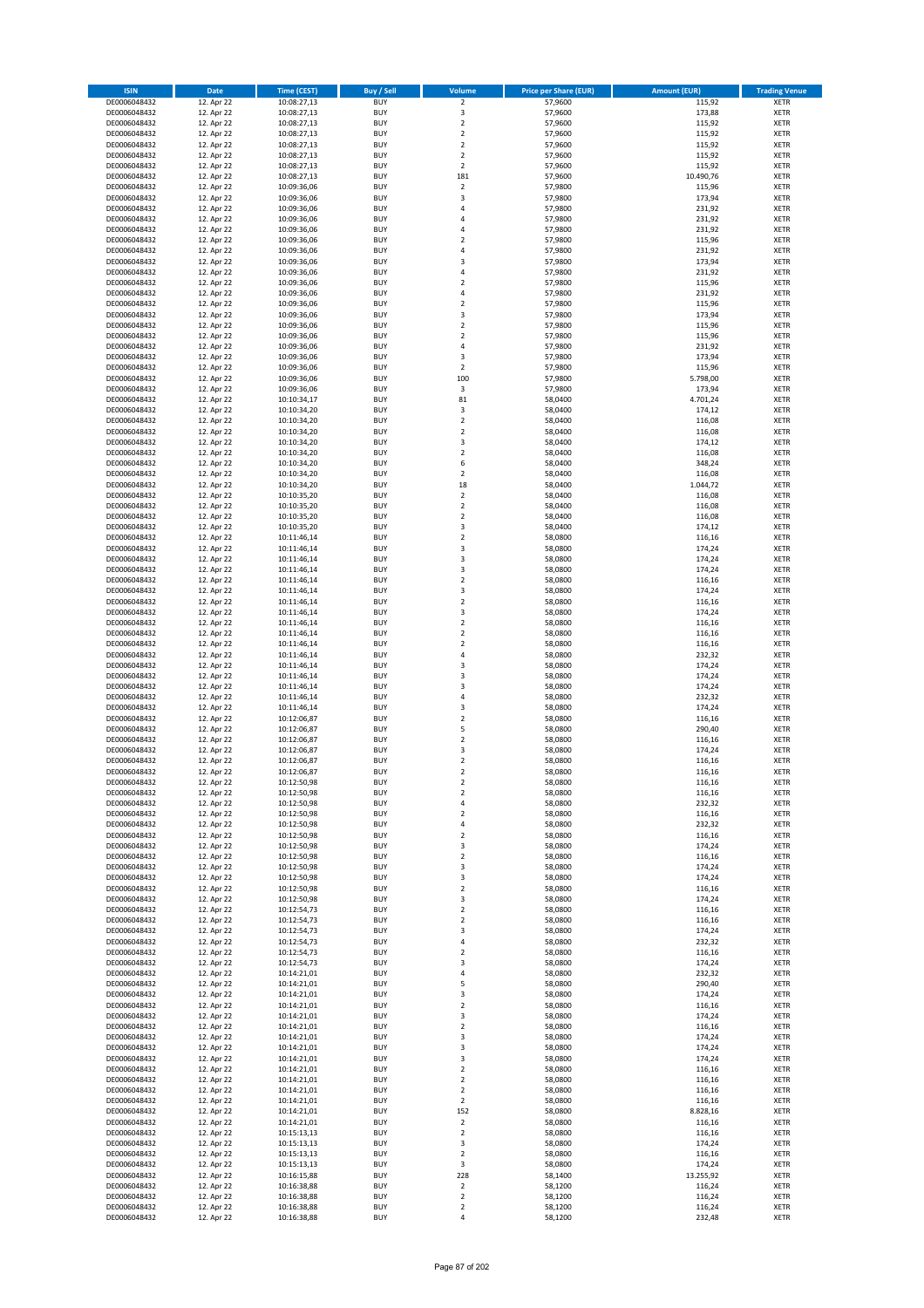| <b>ISIN</b>                  | <b>Date</b>              | <b>Time (CEST)</b>         | <b>Buy / Sell</b>        | Volume                                 | <b>Price per Share (EUR)</b> | <b>Amount (EUR)</b> | <b>Trading Venue</b>       |
|------------------------------|--------------------------|----------------------------|--------------------------|----------------------------------------|------------------------------|---------------------|----------------------------|
| DE0006048432                 | 12. Apr 22               | 10:16:38,88                | <b>BUY</b>               | $\overline{2}$                         | 58,1200                      | 116,24              | <b>XETR</b>                |
| DE0006048432                 | 12. Apr 22               | 10:16:38,88                | <b>BUY</b>               | $\mathbf 2$                            | 58,1200                      | 116,24              | <b>XETR</b>                |
| DE0006048432                 | 12. Apr 22               | 10:16:38,88                | <b>BUY</b>               | 3                                      | 58,1200                      | 174,36              | <b>XETR</b>                |
| DE0006048432<br>DE0006048432 | 12. Apr 22<br>12. Apr 22 | 10:16:38,88<br>10:16:38,88 | <b>BUY</b><br><b>BUY</b> | 4<br>3                                 | 58,1200<br>58,1200           | 232,48<br>174,36    | <b>XETR</b><br><b>XETR</b> |
| DE0006048432                 | 12. Apr 22               | 10:16:38,88                | <b>BUY</b>               | $\mathbf 2$                            | 58,1200                      | 116,24              | <b>XETR</b>                |
| DE0006048432                 | 12. Apr 22               | 10:16:38,88                | <b>BUY</b>               | 117                                    | 58,1200                      | 6.800,04            | <b>XETR</b>                |
| DE0006048432                 | 12. Apr 22               | 10:16:38,88                | <b>BUY</b>               | $\mathbf 2$                            | 58,1200                      | 116,24              | <b>XETR</b>                |
| DE0006048432                 | 12. Apr 22               | 10:16:38,88                | <b>BUY</b>               | 3                                      | 58,1200                      | 174,36              | <b>XETR</b>                |
| DE0006048432                 | 12. Apr 22               | 10:16:48,85                | <b>BUY</b><br><b>BUY</b> | $\mathbf 2$                            | 58,1200                      | 116,24              | <b>XETR</b>                |
| DE0006048432<br>DE0006048432 | 12. Apr 22<br>12. Apr 22 | 10:16:48,85<br>10:16:48,85 | <b>BUY</b>               | 3<br>4                                 | 58,1200<br>58,1200           | 174,36<br>232,48    | <b>XETR</b><br><b>XETR</b> |
| DE0006048432                 | 12. Apr 22               | 10:16:48,85                | <b>BUY</b>               | $\overline{\mathbf{c}}$                | 58,1200                      | 116,24              | <b>XETR</b>                |
| DE0006048432                 | 12. Apr 22               | 10:16:48,85                | <b>BUY</b>               | 3                                      | 58,1200                      | 174,36              | <b>XETR</b>                |
| DE0006048432                 | 12. Apr 22               | 10:16:48,85                | <b>BUY</b>               | $\mathbf 2$                            | 58,1200                      | 116,24              | <b>XETR</b>                |
| DE0006048432                 | 12. Apr 22               | 10:16:48,85                | <b>BUY</b>               | 4                                      | 58,1200                      | 232,48              | <b>XETR</b>                |
| DE0006048432<br>DE0006048432 | 12. Apr 22<br>12. Apr 22 | 10:16:48,85<br>10:16:48,85 | <b>BUY</b><br><b>BUY</b> | $\overline{\mathbf{c}}$<br>$\mathbf 2$ | 58,1200<br>58,1200           | 116,24<br>116,24    | <b>XETR</b><br><b>XETR</b> |
| DE0006048432                 | 12. Apr 22               | 10:16:48,85                | <b>BUY</b>               | 102                                    | 58,1200                      | 5.928,24            | <b>XETR</b>                |
| DE0006048432                 | 12. Apr 22               | 10:16:48,85                | <b>BUY</b>               | $\mathsf 3$                            | 58,1200                      | 174,36              | <b>XETR</b>                |
| DE0006048432                 | 12. Apr 22               | 10:17:57,23                | <b>BUY</b>               | $\overline{\mathbf{c}}$                | 58,1400                      | 116,28              | <b>XETR</b>                |
| DE0006048432                 | 12. Apr 22               | 10:17:57,23                | <b>BUY</b>               | 5                                      | 58,1400                      | 290,70              | <b>XETR</b>                |
| DE0006048432                 | 12. Apr 22               | 10:17:57,23                | <b>BUY</b>               | $\mathbf 2$                            | 58,1400                      | 116,28              | <b>XETR</b>                |
| DE0006048432<br>DE0006048432 | 12. Apr 22<br>12. Apr 22 | 10:17:57,23<br>10:17:57,23 | <b>BUY</b><br><b>BUY</b> | 3<br>4                                 | 58,1400<br>58,1400           | 174,42<br>232,56    | <b>XETR</b><br><b>XETR</b> |
| DE0006048432                 | 12. Apr 22               | 10:17:57,23                | <b>BUY</b>               | $\mathbf 2$                            | 58,1400                      | 116,28              | <b>XETR</b>                |
| DE0006048432                 | 12. Apr 22               | 10:17:57,23                | <b>BUY</b>               | 4                                      | 58,1400                      | 232,56              | <b>XETR</b>                |
| DE0006048432                 | 12. Apr 22               | 10:17:57,23                | <b>BUY</b>               | 4                                      | 58,1400                      | 232,56              | <b>XETR</b>                |
| DE0006048432                 | 12. Apr 22               | 10:17:57,23                | <b>BUY</b>               | $\mathbf 2$                            | 58,1400                      | 116,28              | <b>XETR</b>                |
| DE0006048432<br>DE0006048432 | 12. Apr 22<br>12. Apr 22 | 10:17:57,23<br>10:17:57,23 | <b>BUY</b><br><b>BUY</b> | 3<br>3                                 | 58,1400<br>58,1400           | 174,42<br>174,42    | <b>XETR</b><br><b>XETR</b> |
| DE0006048432                 | 12. Apr 22               | 10:17:57,23                | <b>BUY</b>               | 3                                      | 58,1400                      | 174,42              | <b>XETR</b>                |
| DE0006048432                 | 12. Apr 22               | 10:17:57,23                | <b>BUY</b>               | 4                                      | 58,1400                      | 232,56              | <b>XETR</b>                |
| DE0006048432                 | 12. Apr 22               | 10:17:57,23                | <b>BUY</b>               | $\overline{\mathbf{c}}$                | 58,1400                      | 116,28              | <b>XETR</b>                |
| DE0006048432                 | 12. Apr 22               | 10:17:57,23                | <b>BUY</b>               | 3                                      | 58,1400                      | 174,42              | <b>XETR</b>                |
| DE0006048432                 | 12. Apr 22<br>12. Apr 22 | 10:17:57,23<br>10:17:57,23 | <b>BUY</b>               | 4                                      | 58,1400                      | 232,56              | <b>XETR</b>                |
| DE0006048432<br>DE0006048432 | 12. Apr 22               | 10:18:54,69                | <b>BUY</b><br><b>BUY</b> | 3<br>$\mathbf 2$                       | 58,1400<br>58,2200           | 174,42<br>116,44    | <b>XETR</b><br><b>XETR</b> |
| DE0006048432                 | 12. Apr 22               | 10:18:54,69                | <b>BUY</b>               | 3                                      | 58,2200                      | 174,66              | <b>XETR</b>                |
| DE0006048432                 | 12. Apr 22               | 10:18:54,69                | <b>BUY</b>               | 3                                      | 58,2200                      | 174,66              | <b>XETR</b>                |
| DE0006048432                 | 12. Apr 22               | 10:18:54,69                | <b>BUY</b>               | 4                                      | 58,2200                      | 232,88              | <b>XETR</b>                |
| DE0006048432                 | 12. Apr 22               | 10:18:54,69                | <b>BUY</b>               | 3                                      | 58,2200                      | 174,66              | <b>XETR</b>                |
| DE0006048432                 | 12. Apr 22               | 10:18:54,69                | <b>BUY</b>               | 3                                      | 58,2200                      | 174,66              | <b>XETR</b>                |
| DE0006048432<br>DE0006048432 | 12. Apr 22<br>12. Apr 22 | 10:18:54,69<br>10:18:54,69 | <b>BUY</b><br><b>BUY</b> | $\overline{\mathbf{c}}$<br>4           | 58,2200<br>58,2200           | 116,44<br>232,88    | <b>XETR</b><br><b>XETR</b> |
| DE0006048432                 | 12. Apr 22               | 10:18:54,69                | <b>BUY</b>               | 3                                      | 58,2200                      | 174,66              | <b>XETR</b>                |
| DE0006048432                 | 12. Apr 22               | 10:18:54,69                | <b>BUY</b>               | $\mathbf 2$                            | 58,2200                      | 116,44              | <b>XETR</b>                |
| DE0006048432                 | 12. Apr 22               | 10:18:54,69                | <b>BUY</b>               | 109                                    | 58,2200                      | 6.345,98            | <b>XETR</b>                |
| DE0006048432                 | 12. Apr 22               | 10:18:54,69                | <b>BUY</b>               | $\mathbf 2$                            | 58,2200                      | 116,44              | <b>XETR</b>                |
| DE0006048432<br>DE0006048432 | 12. Apr 22<br>12. Apr 22 | 10:18:54,69<br>10:18:54,69 | <b>BUY</b><br><b>BUY</b> | $\mathbf 2$<br>3                       | 58,2200<br>58,2200           | 116,44<br>174,66    | <b>XETR</b><br><b>XETR</b> |
| DE0006048432                 | 12. Apr 22               | 10:18:54,71                | <b>BUY</b>               | $\mathbf 2$                            | 58,2000                      | 116,40              | <b>XETR</b>                |
| DE0006048432                 | 12. Apr 22               | 10:18:54,71                | <b>BUY</b>               | $\overline{2}$                         | 58,2000                      | 116,40              | <b>XETR</b>                |
| DE0006048432                 | 12. Apr 22               | 10:18:54,71                | <b>BUY</b>               | $\mathbf 2$                            | 58,2000                      | 116,40              | <b>XETR</b>                |
| DE0006048432                 | 12. Apr 22               | 10:18:54,71                | <b>BUY</b>               | 3                                      | 58,2000                      | 174,60              | <b>XETR</b>                |
| DE0006048432                 | 12. Apr 22               | 10:18:54,71                | <b>BUY</b>               | $\mathbf 2$                            | 58,2000                      | 116,40              | <b>XETR</b>                |
| DE0006048432<br>DE0006048432 | 12. Apr 22<br>12. Apr 22 | 10:18:54,71<br>10:18:54,71 | <b>BUY</b><br><b>BUY</b> | 3<br>4                                 | 58,2000<br>58,2000           | 174,60<br>232,80    | <b>XETR</b><br><b>XETR</b> |
| DE0006048432                 | 12. Apr 22               | 10:18:54,71                | <b>BUY</b>               | $\overline{\mathbf{c}}$                | 58,2000                      | 116,40              | <b>XETR</b>                |
| DE0006048432                 | 12. Apr 22               | 10:18:54,71                | <b>BUY</b>               | 58                                     | 58,2000                      | 3.375,60            | <b>XETR</b>                |
| DE0006048432                 | 12. Apr 22               | 10:18:54,73                | <b>BUY</b>               | 4                                      | 58,2000                      | 232,80              | <b>XETR</b>                |
| DE0006048432                 | 12. Apr 22               | 10:18:54,73                | <b>BUY</b>               | 4                                      | 58,2000                      | 232,80              | <b>XETR</b>                |
| DE0006048432<br>DE0006048432 | 12. Apr 22<br>12. Apr 22 | 10:18:54,73<br>10:20:46,65 | <b>BUY</b><br><b>BUY</b> | 3<br>$\overline{2}$                    | 58,2000<br>58,2600           | 174,60<br>116,52    | <b>XETR</b><br><b>XETR</b> |
| DE0006048432                 | 12. Apr 22               | 10:20:46,65                | BUY                      | 3                                      | 58,2600                      | 174,78              | <b>XETR</b>                |
| DE0006048432                 | 12. Apr 22               | 10:20:46,65                | <b>BUY</b>               | $\mathbf 2$                            | 58,2600                      | 116,52              | XETR                       |
| DE0006048432                 | 12. Apr 22               | 10:20:46,65                | <b>BUY</b>               | $\mathbf 2$                            | 58,2600                      | 116,52              | XETR                       |
| DE0006048432                 | 12. Apr 22               | 10:21:02,46                | <b>BUY</b>               | $\mathbf 2$                            | 58,2400                      | 116,48              | XETR                       |
| DE0006048432<br>DE0006048432 | 12. Apr 22<br>12. Apr 22 | 10:21:02,46<br>10:21:02,46 | <b>BUY</b><br><b>BUY</b> | 3<br>$\mathbf 2$                       | 58,2400<br>58,2400           | 174,72<br>116,48    | <b>XETR</b><br><b>XETR</b> |
| DE0006048432                 | 12. Apr 22               | 10:21:02,46                | <b>BUY</b>               | 3                                      | 58,2400                      | 174,72              | <b>XETR</b>                |
| DE0006048432                 | 12. Apr 22               | 10:21:02,46                | <b>BUY</b>               | 3                                      | 58,2400                      | 174,72              | <b>XETR</b>                |
| DE0006048432                 | 12. Apr 22               | 10:21:02,46                | <b>BUY</b>               | $\overline{\mathbf{c}}$                | 58,2400                      | 116,48              | <b>XETR</b>                |
| DE0006048432                 | 12. Apr 22               | 10:21:02,46                | <b>BUY</b>               | $\mathbf 2$                            | 58,2400                      | 116,48              | <b>XETR</b>                |
| DE0006048432<br>DE0006048432 | 12. Apr 22<br>12. Apr 22 | 10:21:02,46<br>10:21:02,46 | <b>BUY</b><br><b>BUY</b> | 3<br>3                                 | 58,2400<br>58,2400           | 174,72<br>174,72    | <b>XETR</b><br><b>XETR</b> |
| DE0006048432                 | 12. Apr 22               | 10:21:02,46                | <b>BUY</b>               | 4                                      | 58,2400                      | 232,96              | <b>XETR</b>                |
| DE0006048432                 | 12. Apr 22               | 10:21:02,46                | <b>BUY</b>               | 6                                      | 58,2400                      | 349,44              | <b>XETR</b>                |
| DE0006048432                 | 12. Apr 22               | 10:21:02,46                | <b>BUY</b>               | $\mathbf 2$                            | 58,2400                      | 116,48              | <b>XETR</b>                |
| DE0006048432                 | 12. Apr 22               | 10:21:02,46                | <b>BUY</b>               | 3                                      | 58,2400                      | 174,72              | <b>XETR</b>                |
| DE0006048432<br>DE0006048432 | 12. Apr 22<br>12. Apr 22 | 10:21:02,46<br>10:21:02,46 | <b>BUY</b><br><b>BUY</b> | 113<br>$\mathbf 2$                     | 58,2400<br>58,2400           | 6.581,12<br>116,48  | <b>XETR</b><br><b>XETR</b> |
| DE0006048432                 | 12. Apr 22               | 10:21:02,46                | <b>BUY</b>               | $\mathbf 1$                            | 58,2400                      | 58,24               | XETR                       |
| DE0006048432                 | 12. Apr 22               | 10:21:17,02                | <b>BUY</b>               | $\overline{2}$                         | 58,3200                      | 116,64              | <b>XETR</b>                |
| DE0006048432                 | 12. Apr 22               | 10:21:17,02                | <b>BUY</b>               | $\overline{\mathbf{2}}$                | 58,3200                      | 116,64              | <b>XETR</b>                |
| DE0006048432                 | 12. Apr 22               | 10:21:17,02                | <b>BUY</b>               | $\mathbf 2$                            | 58,3200                      | 116,64              | <b>XETR</b>                |
| DE0006048432                 | 12. Apr 22<br>12. Apr 22 | 10:21:17,02                | <b>BUY</b><br><b>BUY</b> | $\overline{\mathbf{2}}$<br>5           | 58,3200<br>58,3200           | 116,64<br>291,60    | <b>XETR</b><br><b>XETR</b> |
| DE0006048432<br>DE0006048432 | 12. Apr 22               | 10:21:17,02<br>10:21:17,02 | <b>BUY</b>               | 3                                      | 58,3200                      | 174,96              | <b>XETR</b>                |
| DE0006048432                 | 12. Apr 22               | 10:21:17,02                | <b>BUY</b>               | $\mathbf 2$                            | 58,3200                      | 116,64              | XETR                       |
| DE0006048432                 | 12. Apr 22               | 10:21:17,02                | <b>BUY</b>               | 3                                      | 58,3200                      | 174,96              | <b>XETR</b>                |
| DE0006048432                 | 12. Apr 22               | 10:21:17,02                | <b>BUY</b>               | $\overline{\mathbf{2}}$                | 58,3200                      | 116,64              | <b>XETR</b>                |
| DE0006048432                 | 12. Apr 22               | 10:21:17,02                | <b>BUY</b>               | $\mathbf 2$                            | 58,3200                      | 116,64              | <b>XETR</b>                |
| DE0006048432<br>DE0006048432 | 12. Apr 22               | 10:21:17,02<br>10:21:17,02 | <b>BUY</b><br><b>BUY</b> | $\overline{\mathbf{2}}$<br>$\mathbf 2$ | 58,3200                      | 116,64              | XETR<br><b>XETR</b>        |
| DE0006048432                 | 12. Apr 22<br>12. Apr 22 | 10:21:17,02                | <b>BUY</b>               | $\mathbf 2$                            | 58,3200<br>58,3200           | 116,64<br>116,64    | <b>XETR</b>                |
| DE0006048432                 | 12. Apr 22               | 10:21:17,02                | <b>BUY</b>               | 3                                      | 58,3200                      | 174,96              | XETR                       |
| DE0006048432                 | 12. Apr 22               | 10:21:17,02                | <b>BUY</b>               | 4                                      | 58,3200                      | 233,28              | <b>XETR</b>                |
| DE0006048432                 | 12. Apr 22               | 10:21:17,02                | <b>BUY</b>               | 71                                     | 58,3200                      | 4.140,72            | <b>XETR</b>                |
| DE0006048432                 | 12. Apr 22               | 10:21:17,02                | <b>BUY</b>               | 3                                      | 58,3200                      | 174,96              | <b>XETR</b>                |
| DE0006048432<br>DE0006048432 | 12. Apr 22<br>12. Apr 22 | 10:21:17,03<br>10:21:17,03 | <b>BUY</b><br><b>BUY</b> | 4<br>$\overline{\mathbf{c}}$           | 58,3200<br>58,3200           | 233,28<br>116,64    | <b>XETR</b><br>XETR        |
| DE0006048432                 | 12. Apr 22               | 10:22:23,83                | <b>BUY</b>               | 4                                      | 58,3000                      | 233,20              | <b>XETR</b>                |
| DE0006048432                 | 12. Apr 22               | 10:22:23,83                | <b>BUY</b>               | 3                                      | 58,3000                      | 174,90              | <b>XETR</b>                |
| DE0006048432                 | 12. Apr 22               | 10:22:23,83                | <b>BUY</b>               | $\mathbf 2$                            | 58,3000                      | 116,60              | <b>XETR</b>                |
| DE0006048432                 | 12. Apr 22               | 10:22:23,83                | <b>BUY</b>               | 93                                     | 58,3000                      | 5.421,90            | XETR                       |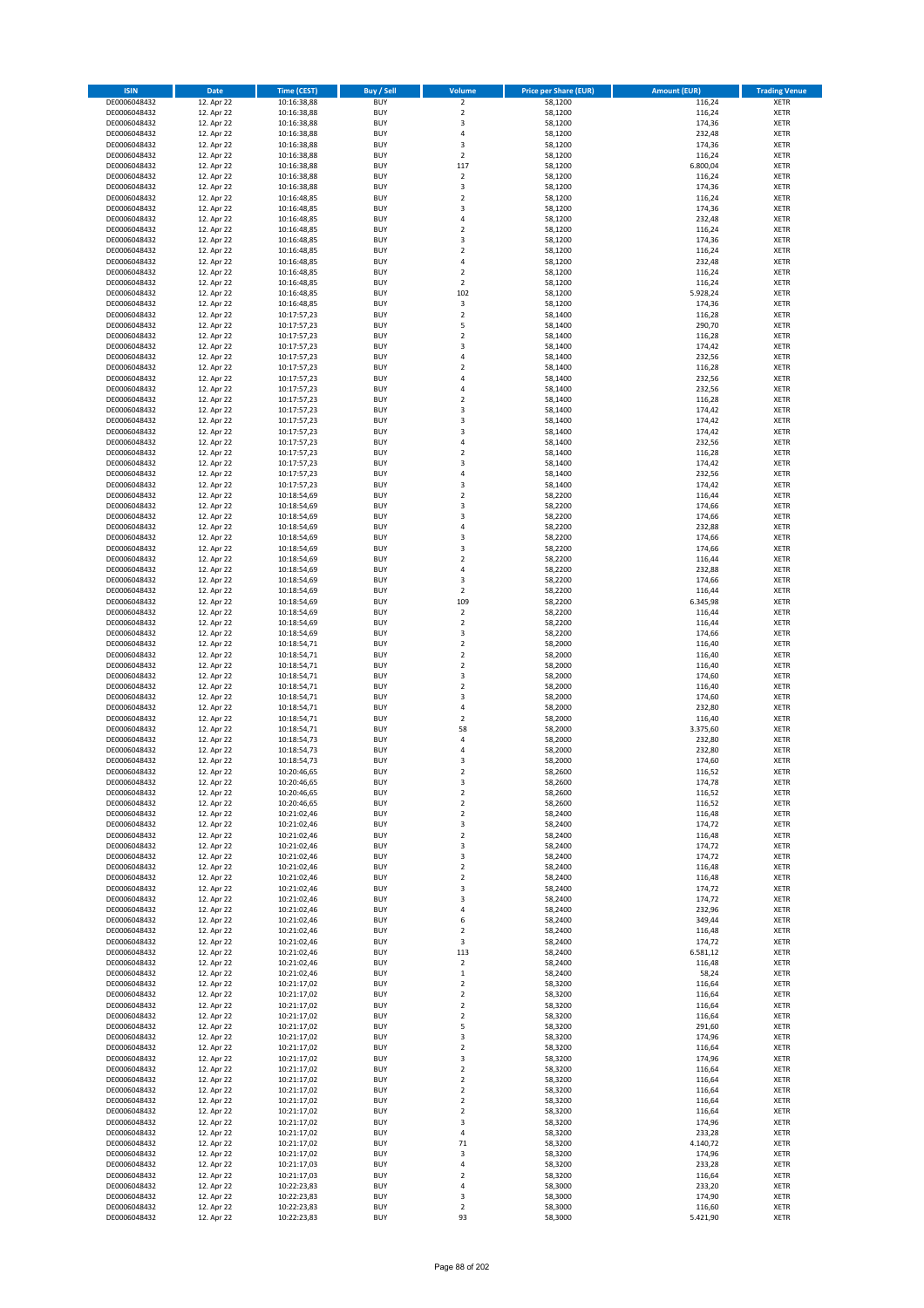| <b>ISIN</b>                  | <b>Date</b>              | <b>Time (CEST)</b>         | <b>Buy / Sell</b>        | Volume                                 | <b>Price per Share (EUR)</b> | <b>Amount (EUR)</b> | <b>Trading Venue</b>       |
|------------------------------|--------------------------|----------------------------|--------------------------|----------------------------------------|------------------------------|---------------------|----------------------------|
| DE0006048432                 | 12. Apr 22               | 10:22:23,83                | <b>BUY</b>               | $\overline{\mathbf{2}}$                | 58,3000                      | 116,60              | <b>XETR</b>                |
| DE0006048432                 | 12. Apr 22               | 10:22:23,83                | <b>BUY</b>               | $\mathbf 2$                            | 58,3000                      | 116,60              | <b>XETR</b>                |
| DE0006048432                 | 12. Apr 22               | 10:22:53,37                | <b>BUY</b>               | 3                                      | 58,3000                      | 174,90              | <b>XETR</b>                |
| DE0006048432                 | 12. Apr 22               | 10:22:53,37                | <b>BUY</b>               | 3                                      | 58,3000                      | 174,90              | <b>XETR</b>                |
| DE0006048432                 | 12. Apr 22               | 10:22:53,37                | <b>BUY</b>               | $\overline{\mathbf{2}}$                | 58,3000                      | 116,60              | <b>XETR</b>                |
| DE0006048432                 | 12. Apr 22               | 10:22:53,37                | <b>BUY</b>               | 3                                      | 58,3000                      | 174,90              | <b>XETR</b>                |
| DE0006048432                 | 12. Apr 22               | 10:22:53,37                | <b>BUY</b>               | $\overline{\mathbf{2}}$                | 58,3000                      | 116,60              | <b>XETR</b>                |
| DE0006048432                 | 12. Apr 22               | 10:22:53,37                | <b>BUY</b>               | 3                                      | 58,3000                      | 174,90              | <b>XETR</b>                |
| DE0006048432                 | 12. Apr 22               | 10:22:53,37                | BUY                      | $\overline{\mathbf{2}}$                | 58,3000                      | 116,60              | <b>XETR</b>                |
| DE0006048432                 | 12. Apr 22               | 10:22:53,37                | <b>BUY</b>               | $\overline{2}$                         | 58,3000                      | 116,60              | <b>XETR</b>                |
| DE0006048432                 | 12. Apr 22               | 10:22:53,37                | <b>BUY</b>               | 3                                      | 58,3000                      | 174,90              | <b>XETR</b>                |
| DE0006048432                 | 12. Apr 22               | 10:22:53,37                | <b>BUY</b>               | $\overline{2}$                         | 58,3000                      | 116,60              | <b>XETR</b>                |
| DE0006048432                 | 12. Apr 22               | 10:22:53,37                | <b>BUY</b>               | $\overline{2}$                         | 58,3000                      | 116,60<br>3.614,60  | <b>XETR</b>                |
| DE0006048432                 | 12. Apr 22<br>12. Apr 22 | 10:22:53,37                | <b>BUY</b><br><b>BUY</b> | 62<br>$\overline{2}$                   | 58,3000                      | 116,60              | <b>XETR</b><br><b>XETR</b> |
| DE0006048432<br>DE0006048432 | 12. Apr 22               | 10:22:53,37<br>10:22:53,37 | BUY                      | 3                                      | 58,3000<br>58,3000           | 174,90              | <b>XETR</b>                |
| DE0006048432                 | 12. Apr 22               | 10:23:36,94                | <b>BUY</b>               | $\overline{2}$                         | 58,2800                      | 116,56              | <b>XETR</b>                |
| DE0006048432                 | 12. Apr 22               | 10:23:36,94                | <b>BUY</b>               | $\overline{2}$                         | 58,2800                      | 116,56              | <b>XETR</b>                |
| DE0006048432                 | 12. Apr 22               | 10:23:36,94                | <b>BUY</b>               | 3                                      | 58,2800                      | 174,84              | <b>XETR</b>                |
| DE0006048432                 | 12. Apr 22               | 10:23:36,94                | <b>BUY</b>               | $\overline{3}$                         | 58,2800                      | 174,84              | <b>XETR</b>                |
| DE0006048432                 | 12. Apr 22               | 10:23:36,94                | <b>BUY</b>               | $\overline{2}$                         | 58,2800                      | 116,56              | <b>XETR</b>                |
| DE0006048432                 | 12. Apr 22               | 10:23:36,94                | <b>BUY</b>               | $\mathbf 2$                            | 58,2800                      | 116,56              | <b>XETR</b>                |
| DE0006048432                 | 12. Apr 22               | 10:23:36,94                | <b>BUY</b>               | $\overline{\mathbf{3}}$                | 58,2800                      | 174,84              | <b>XETR</b>                |
| DE0006048432                 | 12. Apr 22               | 10:23:36,94                | <b>BUY</b>               | $\overline{2}$                         | 58,2800                      | 116,56              | <b>XETR</b>                |
| DE0006048432                 | 12. Apr 22               | 10:23:36,94                | <b>BUY</b>               | $\overline{2}$                         | 58,2800                      | 116,56              | <b>XETR</b>                |
| DE0006048432                 | 12. Apr 22               | 10:23:36,94                | <b>BUY</b>               | 3                                      | 58,2800                      | 174,84              | <b>XETR</b>                |
| DE0006048432                 | 12. Apr 22               | 10:23:36,94                | <b>BUY</b>               | $\overline{4}$                         | 58,2800                      | 233,12              | <b>XETR</b>                |
| DE0006048432                 | 12. Apr 22               | 10:23:36,94                | <b>BUY</b>               | $\overline{2}$                         | 58,2800                      | 116,56              | <b>XETR</b>                |
| DE0006048432                 | 12. Apr 22               | 10:23:43,82                | <b>BUY</b>               | 3                                      | 58,2800                      | 174,84              | <b>XETR</b>                |
| DE0006048432                 | 12. Apr 22               | 10:23:43,82                | <b>BUY</b>               | $\overline{2}$                         | 58,2800                      | 116,56              | <b>XETR</b>                |
| DE0006048432                 | 12. Apr 22               | 10:23:43,82                | <b>BUY</b>               | 3                                      | 58,2800                      | 174,84              | <b>XETR</b>                |
| DE0006048432                 | 12. Apr 22               | 10:23:43,82                | <b>BUY</b>               | $\mathbf 2$                            | 58,2800                      | 116,56              | <b>XETR</b>                |
| DE0006048432                 | 12. Apr 22               | 10:23:43,82                | <b>BUY</b>               | 3<br>$\overline{\mathbf{3}}$           | 58,2800                      | 174,84              | <b>XETR</b>                |
| DE0006048432                 | 12. Apr 22<br>12. Apr 22 | 10:23:43,82                | <b>BUY</b>               | $\overline{4}$                         | 58,2800                      | 174,84              | <b>XETR</b>                |
| DE0006048432<br>DE0006048432 | 12. Apr 22               | 10:25:24,02<br>10:25:24,02 | <b>BUY</b><br><b>BUY</b> | $\mathbf 2$                            | 58,2800<br>58,2800           | 233,12<br>116,56    | <b>XETR</b><br><b>XETR</b> |
| DE0006048432                 | 12. Apr 22               | 10:25:24,02                | <b>BUY</b>               | $\overline{\mathbf{3}}$                | 58,2800                      | 174,84              | <b>XETR</b>                |
| DE0006048432                 | 12. Apr 22               | 10:25:24,02                | <b>BUY</b>               | $\mathbf 2$                            | 58,2800                      | 116,56              | <b>XETR</b>                |
| DE0006048432                 | 12. Apr 22               | 10:25:24,02                | <b>BUY</b>               | $\mathbf 2$                            | 58,2800                      | 116,56              | <b>XETR</b>                |
| DE0006048432                 | 12. Apr 22               | 10:25:24,02                | <b>BUY</b>               | $\mathbf 2$                            | 58,2800                      | 116,56              | <b>XETR</b>                |
| DE0006048432                 | 12. Apr 22               | 10:25:24,02                | <b>BUY</b>               | 3                                      | 58,2800                      | 174,84              | <b>XETR</b>                |
| DE0006048432                 | 12. Apr 22               | 10:25:24,02                | <b>BUY</b>               | 114                                    | 58,2800                      | 6.643,92            | <b>XETR</b>                |
| DE0006048432                 | 12. Apr 22               | 10:25:24,02                | <b>BUY</b>               | 3                                      | 58,2800                      | 174,84              | <b>XETR</b>                |
| DE0006048432                 | 12. Apr 22               | 10:25:24,02                | <b>BUY</b>               | 3                                      | 58,2800                      | 174,84              | <b>XETR</b>                |
| DE0006048432                 | 12. Apr 22               | 10:25:31,40                | <b>BUY</b>               | $\overline{3}$                         | 58,2800                      | 174,84              | <b>XETR</b>                |
| DE0006048432                 | 12. Apr 22               | 10:25:31,40                | <b>BUY</b>               | $\overline{2}$                         | 58,2800                      | 116,56              | <b>XETR</b>                |
| DE0006048432                 | 12. Apr 22               | 10:25:31,40                | <b>BUY</b>               | $\mathbf 2$                            | 58,2800                      | 116,56              | <b>XETR</b>                |
| DE0006048432                 | 12. Apr 22               | 10:26:10,94                | <b>BUY</b>               | $\overline{2}$                         | 58,2600                      | 116,52              | <b>XETR</b>                |
| DE0006048432                 | 12. Apr 22               | 10:26:10,94                | <b>BUY</b>               | $\overline{2}$                         | 58,2600                      | 116,52              | <b>XETR</b>                |
| DE0006048432                 | 12. Apr 22               | 10:26:10,94                | <b>BUY</b>               | $\overline{2}$                         | 58,2600                      | 116,52              | <b>XETR</b>                |
| DE0006048432                 | 12. Apr 22               | 10:26:10,94                | <b>BUY</b>               | $\overline{\mathbf{3}}$                | 58,2600                      | 174,78              | <b>XETR</b>                |
| DE0006048432                 | 12. Apr 22               | 10:26:10,94                | <b>BUY</b>               | $\overline{a}$                         | 58,2600                      | 233,04              | <b>XETR</b>                |
| DE0006048432                 | 12. Apr 22               | 10:26:10,94                | <b>BUY</b><br><b>BUY</b> | $\overline{\mathbf{3}}$                | 58,2600                      | 174,78<br>116,52    | <b>XETR</b>                |
| DE0006048432<br>DE0006048432 | 12. Apr 22<br>12. Apr 22 | 10:26:10,94<br>10:26:10,94 | <b>BUY</b>               | $\mathbf 2$<br>$\overline{\mathbf{3}}$ | 58,2600<br>58,2600           | 174,78              | <b>XETR</b><br><b>XETR</b> |
| DE0006048432                 | 12. Apr 22               | 10:26:10,94                | <b>BUY</b>               | $\overline{3}$                         | 58,2600                      | 174,78              | <b>XETR</b>                |
| DE0006048432                 | 12. Apr 22               | 10:26:10,94                | <b>BUY</b>               | $\overline{3}$                         | 58,2600                      | 174,78              | <b>XETR</b>                |
| DE0006048432                 | 12. Apr 22               | 10:26:10,94                | <b>BUY</b>               | $\overline{\mathbf{3}}$                | 58,2600                      | 174,78              | <b>XETR</b>                |
| DE0006048432                 | 12. Apr 22               | 10:26:10,94                | BUY                      | $\overline{2}$                         | 58,2600                      | 116,52              | <b>XETR</b>                |
| DE0006048432                 | 12. Apr 22               | 10:26:10,94                | <b>BUY</b>               | $\overline{2}$                         | 58,2600                      | 116,52              | <b>XETR</b>                |
| DE0006048432                 | 12. Apr 22               | 10:26:10,94                | <b>BUY</b>               | $\mathbf 2$                            | 58,2600                      | 116,52              | <b>XETR</b>                |
| DE0006048432                 | 12. Apr 22               | 10:26:10,94                | BUY                      | $\overline{2}$                         | 58,2600                      | 116,52              | <b>XETR</b>                |
| DE0006048432                 | 12. Apr 22               | 10:26:10,94                | BUY                      | 103                                    | 58,2600                      | 6.000,78            | <b>XETR</b>                |
| DE0006048432                 | 12. Apr 22               | 10:26:25,38                | <b>BUY</b>               | 3                                      | 58,2400                      | 174,72              | <b>XETR</b>                |
| DE0006048432                 | 12. Apr 22               | 10:26:25,38                | BUY                      | 2                                      | 58,2400                      | 116,48              | <b>XETR</b>                |
| DE0006048432                 | 12. Apr 22               | 10:26:25,38                | <b>BUY</b>               | $\mathbf 2$                            | 58,2400                      | 116,48              | <b>XETR</b>                |
| DE0006048432                 | 12. Apr 22               | 10:26:25,38                | <b>BUY</b>               | 3                                      | 58,2400                      | 174,72              | <b>XETR</b>                |
| DE0006048432                 | 12. Apr 22               | 10:26:25,38                | <b>BUY</b>               | $\mathbf 2$                            | 58,2400                      | 116,48              | <b>XETR</b>                |
| DE0006048432                 | 12. Apr 22               | 10:26:25,38                | <b>BUY</b>               | $\overline{2}$                         | 58,2400                      | 116,48              | <b>XETR</b>                |
| DE0006048432                 | 12. Apr 22               | 10:26:25,38                | <b>BUY</b>               | 4                                      | 58,2400                      | 232,96              | <b>XETR</b>                |
| DE0006048432                 | 12. Apr 22               | 10:26:25,38                | <b>BUY</b>               | 56                                     | 58,2400                      | 3.261,44            | <b>XETR</b>                |
| DE0006048432                 | 12. Apr 22               | 10:26:25,38                | <b>BUY</b>               | 2                                      | 58,2400                      | 116,48              | <b>XETR</b>                |
| DE0006048432                 | 12. Apr 22               | 10:26:25,38                | <b>BUY</b><br><b>BUY</b> | 3                                      | 58,2400                      | 174,72              | <b>XETR</b>                |
| DE0006048432                 | 12. Apr 22               | 10:26:25,38                |                          | $\mathbf 2$                            | 58,2400                      | 116,48              | <b>XETR</b>                |
| DE0006048432<br>DE0006048432 | 12. Apr 22<br>12. Apr 22 | 10:26:25,38<br>10:26:34,05 | <b>BUY</b><br><b>BUY</b> | 5<br>86                                | 58,2400<br>58,2200           | 291,20<br>5.006,92  | <b>XETR</b><br><b>XETR</b> |
| DE0006048432                 | 12. Apr 22               | 10:26:34,05                | <b>BUY</b>               | $\mathbf 2$                            | 58,2200                      | 116,44              | <b>XETR</b>                |
| DE0006048432                 | 12. Apr 22               | 10:27:41,79                | <b>BUY</b>               | $\overline{2}$                         | 58,2600                      | 116,52              | <b>XETR</b>                |
| DE0006048432                 | 12. Apr 22               | 10:27:41,79                | <b>BUY</b>               | 3                                      | 58,2600                      | 174,78              | <b>XETR</b>                |
| DE0006048432                 | 12. Apr 22               | 10:27:41,79                | <b>BUY</b>               | $\overline{\mathbf{3}}$                | 58,2600                      | 174,78              | <b>XETR</b>                |
| DE0006048432                 | 12. Apr 22               | 10:27:41,79                | <b>BUY</b>               | $\mathbf 2$                            | 58,2600                      | 116,52              | <b>XETR</b>                |
| DE0006048432                 | 12. Apr 22               | 10:27:41,79                | <b>BUY</b>               | $\mathbf 2$                            | 58,2600                      | 116,52              | <b>XETR</b>                |
| DE0006048432                 | 12. Apr 22               | 10:27:41,79                | <b>BUY</b>               | $\mathbf 2$                            | 58,2600                      | 116,52              | <b>XETR</b>                |
| DE0006048432                 | 12. Apr 22               | 10:27:41,79                | <b>BUY</b>               | $\mathbf 2$                            | 58,2600                      | 116,52              | <b>XETR</b>                |
| DE0006048432                 | 12. Apr 22               | 10:27:41,79                | <b>BUY</b>               | $\overline{\mathbf{2}}$                | 58,2600                      | 116,52              | <b>XETR</b>                |
| DE0006048432                 | 12. Apr 22               | 10:27:41,79                | <b>BUY</b>               | 3                                      | 58,2600                      | 174,78              | <b>XETR</b>                |
| DE0006048432                 | 12. Apr 22               | 10:27:41,79                | <b>BUY</b>               | $\overline{\mathbf{2}}$                | 58,2600                      | 116,52              | <b>XETR</b>                |
| DE0006048432                 | 12. Apr 22               | 10:27:41,79                | <b>BUY</b>               | $\mathbf 2$                            | 58,2600                      | 116,52              | <b>XETR</b>                |
| DE0006048432                 | 12. Apr 22               | 10:27:41,79                | <b>BUY</b>               | $\mathbf 2$                            | 58,2600                      | 116,52              | <b>XETR</b>                |
| DE0006048432                 | 12. Apr 22               | 10:27:41,79                | <b>BUY</b>               | 3                                      | 58,2600                      | 174,78              | <b>XETR</b>                |
| DE0006048432                 | 12. Apr 22               | 10:27:41,79                | <b>BUY</b>               | $\overline{\mathbf{2}}$                | 58,2600                      | 116,52              | <b>XETR</b>                |
| DE0006048432                 | 12. Apr 22               | 10:28:12,40                | <b>BUY</b>               | $\overline{4}$                         | 58,2600                      | 233,04              | <b>XETR</b>                |
| DE0006048432                 | 12. Apr 22               | 10:28:12,40                | <b>BUY</b>               | $\mathbf 2$                            | 58,2600                      | 116,52              | <b>XETR</b>                |
| DE0006048432                 | 12. Apr 22               | 10:28:12,40                | <b>BUY</b><br><b>BUY</b> | 4<br>4                                 | 58,2600                      | 233,04              | <b>XETR</b>                |
| DE0006048432                 | 12. Apr 22               | 10:28:12,40                | <b>BUY</b>               | $\overline{4}$                         | 58,2600                      | 233,04              | <b>XETR</b><br><b>XETR</b> |
| DE0006048432<br>DE0006048432 | 12. Apr 22<br>12. Apr 22 | 10:28:12,40<br>10:28:12,40 | <b>BUY</b>               | 4                                      | 58,2600<br>58,2600           | 233,04<br>233,04    | <b>XETR</b>                |
| DE0006048432                 | 12. Apr 22               | 10:28:12,40                | <b>BUY</b>               | $\overline{\mathbf{3}}$                | 58,2600                      | 174,78              | <b>XETR</b>                |
| DE0006048432                 | 12. Apr 22               | 10:28:12,40                | <b>BUY</b>               | $\mathbf 2$                            | 58,2600                      | 116,52              | <b>XETR</b>                |
| DE0006048432                 | 12. Apr 22               | 10:28:12,40                | <b>BUY</b>               | $\mathbf 2$                            | 58,2600                      | 116,52              | <b>XETR</b>                |
| DE0006048432                 | 12. Apr 22               | 10:28:12,40                | <b>BUY</b>               | 3                                      | 58,2600                      | 174,78              | <b>XETR</b>                |
| DE0006048432                 | 12. Apr 22               | 10:28:12,40                | <b>BUY</b>               | 3                                      | 58,2600                      | 174,78              | <b>XETR</b>                |
| DE0006048432                 | 12. Apr 22               | 10:28:12,40                | <b>BUY</b>               | 2                                      | 58,2600                      | 116,52              | <b>XETR</b>                |
| DE0006048432                 | 12. Apr 22               | 10:28:12,40                | <b>BUY</b>               | 3                                      | 58,2600                      | 174,78              | <b>XETR</b>                |
| DE0006048432                 | 12. Apr 22               | 10:28:12,40                | <b>BUY</b>               | 3                                      | 58,2600                      | 174,78              | <b>XETR</b>                |
| DE0006048432                 | 12. Apr 22               | 10:28:12,40                | <b>BUY</b>               | $\mathbf 2$                            | 58,2600                      | 116,52              | <b>XETR</b>                |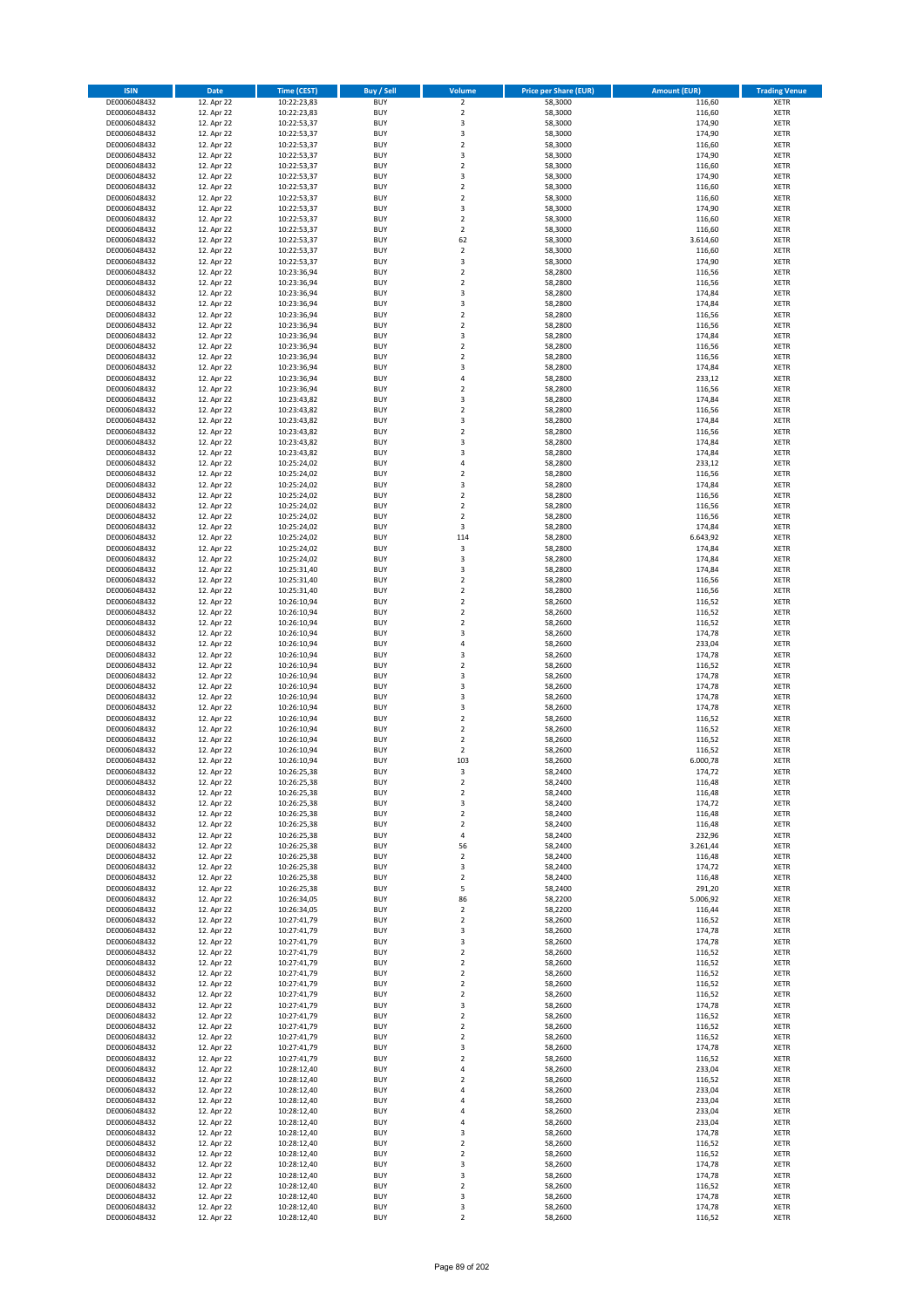| <b>ISIN</b>                  | <b>Date</b>              | Time (CEST)                | <b>Buy / Sell</b>        | Volume                                 | <b>Price per Share (EUR)</b> | <b>Amount (EUR)</b> | <b>Trading Venue</b>       |
|------------------------------|--------------------------|----------------------------|--------------------------|----------------------------------------|------------------------------|---------------------|----------------------------|
| DE0006048432                 | 12. Apr 22               | 10:28:12,40                | <b>BUY</b>               | 56                                     | 58,2600                      | 3.262,56            | <b>XETR</b>                |
| DE0006048432                 | 12. Apr 22               | 10:28:12,42                | <b>BUY</b>               | $\mathbf 2$                            | 58,2600                      | 116,52              | <b>XETR</b>                |
| DE0006048432                 | 12. Apr 22               | 10:28:13,88                | <b>BUY</b>               | 3                                      | 58,2200                      | 174,66              | <b>XETR</b>                |
| DE0006048432                 | 12. Apr 22               | 10:29:14,33                | <b>BUY</b>               | $\mathbf 2$                            | 58,2400                      | 116,48              | <b>XETR</b>                |
| DE0006048432<br>DE0006048432 | 12. Apr 22<br>12. Apr 22 | 10:29:14,33<br>10:29:14,33 | <b>BUY</b><br><b>BUY</b> | 3<br>$\mathbf 2$                       | 58,2400<br>58,2400           | 174,72<br>116,48    | <b>XETR</b><br><b>XETR</b> |
| DE0006048432                 | 12. Apr 22               | 10:29:14,33                | <b>BUY</b>               | $\overline{\mathbf{2}}$                | 58,2400                      | 116,48              | <b>XETR</b>                |
| DE0006048432                 | 12. Apr 22               | 10:29:14,33                | <b>BUY</b>               | $\overline{\mathbf{2}}$                | 58,2400                      | 116,48              | <b>XETR</b>                |
| DE0006048432                 | 12. Apr 22               | 10:29:14,33                | BUY                      | 3                                      | 58,2400                      | 174,72              | <b>XETR</b>                |
| DE0006048432                 | 12. Apr 22               | 10:30:00,38                | <b>BUY</b>               | $\overline{2}$                         | 58,2400                      | 116,48              | <b>XETR</b>                |
| DE0006048432                 | 12. Apr 22               | 10:30:00,38                | <b>BUY</b>               | 4                                      | 58,2400                      | 232,96              | <b>XETR</b>                |
| DE0006048432<br>DE0006048432 | 12. Apr 22<br>12. Apr 22 | 10:30:00,38<br>10:31:13,32 | <b>BUY</b><br><b>BUY</b> | $\overline{2}$<br>$\overline{3}$       | 58,2400<br>58,2600           | 116,48<br>174,78    | <b>XETR</b><br><b>XETR</b> |
| DE0006048432                 | 12. Apr 22               | 10:31:13,32                | <b>BUY</b>               | $\overline{2}$                         | 58,2600                      | 116,52              | <b>XETR</b>                |
| DE0006048432                 | 12. Apr 22               | 10:31:13,32                | <b>BUY</b>               | $\overline{2}$                         | 58,2600                      | 116,52              | <b>XETR</b>                |
| DE0006048432                 | 12. Apr 22               | 10:31:13,32                | BUY                      | $\overline{2}$                         | 58,2600                      | 116,52              | <b>XETR</b>                |
| DE0006048432                 | 12. Apr 22               | 10:31:13,32                | <b>BUY</b>               | $\overline{2}$                         | 58,2600                      | 116,52              | <b>XETR</b>                |
| DE0006048432                 | 12. Apr 22               | 10:31:13,32                | <b>BUY</b>               | $\overline{2}$                         | 58,2600                      | 116,52              | <b>XETR</b>                |
| DE0006048432<br>DE0006048432 | 12. Apr 22<br>12. Apr 22 | 10:31:13,32<br>10:31:13,32 | <b>BUY</b><br><b>BUY</b> | $\overline{2}$<br>$\overline{2}$       | 58,2600<br>58,2600           | 116,52<br>116,52    | <b>XETR</b><br><b>XETR</b> |
| DE0006048432                 | 12. Apr 22               | 10:31:13,32                | <b>BUY</b>               | $\overline{2}$                         | 58,2600                      | 116,52              | <b>XETR</b>                |
| DE0006048432                 | 12. Apr 22               | 10:31:13,32                | <b>BUY</b>               | $\mathbf 2$                            | 58,2600                      | 116,52              | <b>XETR</b>                |
| DE0006048432                 | 12. Apr 22               | 10:31:13,32                | <b>BUY</b>               | $\overline{2}$                         | 58,2600                      | 116,52              | <b>XETR</b>                |
| DE0006048432                 | 12. Apr 22               | 10:31:13,32                | <b>BUY</b>               | $\overline{2}$                         | 58,2600                      | 116,52              | <b>XETR</b>                |
| DE0006048432                 | 12. Apr 22               | 10:31:13,32                | <b>BUY</b>               | 175                                    | 58,2600                      | 10.195,50           | <b>XETR</b>                |
| DE0006048432                 | 12. Apr 22               | 10:31:13,32                | <b>BUY</b>               | $\mathbf 2$                            | 58,2600                      | 116,52              | <b>XETR</b>                |
| DE0006048432<br>DE0006048432 | 12. Apr 22<br>12. Apr 22 | 10:32:45,64<br>10:32:45,64 | <b>BUY</b><br><b>BUY</b> | $\mathbf 2$<br>$\overline{\mathbf{3}}$ | 58,3200<br>58,3200           | 116,64<br>174,96    | <b>XETR</b><br><b>XETR</b> |
| DE0006048432                 | 12. Apr 22               | 10:32:45,64                | <b>BUY</b>               | $\mathbf 2$                            | 58,3200                      | 116,64              | <b>XETR</b>                |
| DE0006048432                 | 12. Apr 22               | 10:32:45,64                | <b>BUY</b>               | $\overline{\mathbf{3}}$                | 58,3200                      | 174,96              | <b>XETR</b>                |
| DE0006048432                 | 12. Apr 22               | 10:32:45,64                | <b>BUY</b>               | $\overline{2}$                         | 58,3200                      | 116,64              | <b>XETR</b>                |
| DE0006048432                 | 12. Apr 22               | 10:32:45,64                | <b>BUY</b>               | 7                                      | 58,3200                      | 408,24              | <b>XETR</b>                |
| DE0006048432                 | 12. Apr 22               | 10:33:29,89                | <b>BUY</b>               | 4                                      | 58,3800                      | 233,52              | <b>XETR</b>                |
| DE0006048432<br>DE0006048432 | 12. Apr 22<br>12. Apr 22 | 10:33:29,89<br>10:33:29,89 | <b>BUY</b><br><b>BUY</b> | $\overline{\mathbf{3}}$<br>5           | 58,3800<br>58,3800           | 175,14<br>291,90    | <b>XETR</b><br><b>XETR</b> |
| DE0006048432                 | 12. Apr 22               | 10:33:29,89                | <b>BUY</b>               | $\mathbf 2$                            | 58,3800                      | 116,76              | <b>XETR</b>                |
| DE0006048432                 | 12. Apr 22               | 10:33:29,89                | <b>BUY</b>               | $\overline{\mathbf{3}}$                | 58,3800                      | 175,14              | <b>XETR</b>                |
| DE0006048432                 | 12. Apr 22               | 10:33:29,89                | <b>BUY</b>               | $\mathbf 2$                            | 58,3800                      | 116,76              | <b>XETR</b>                |
| DE0006048432                 | 12. Apr 22               | 10:33:29,89                | <b>BUY</b>               | $\mathbf 2$                            | 58,3800                      | 116,76              | <b>XETR</b>                |
| DE0006048432                 | 12. Apr 22               | 10:33:29,89                | <b>BUY</b>               | $\mathbf 2$                            | 58,3800                      | 116,76              | <b>XETR</b>                |
| DE0006048432                 | 12. Apr 22               | 10:33:29,89                | <b>BUY</b><br><b>BUY</b> | $\overline{\mathbf{2}}$<br>3           | 58,3800                      | 116,76              | <b>XETR</b>                |
| DE0006048432<br>DE0006048432 | 12. Apr 22<br>12. Apr 22 | 10:33:29,89<br>10:33:29,89 | <b>BUY</b>               | $\mathbf 2$                            | 58,3800<br>58,3800           | 175,14<br>116,76    | <b>XETR</b><br><b>XETR</b> |
| DE0006048432                 | 12. Apr 22               | 10:33:29,89                | <b>BUY</b>               | $\overline{\mathbf{2}}$                | 58,3800                      | 116,76              | <b>XETR</b>                |
| DE0006048432                 | 12. Apr 22               | 10:33:29,89                | <b>BUY</b>               | $\overline{a}$                         | 58,3800                      | 233,52              | <b>XETR</b>                |
| DE0006048432                 | 12. Apr 22               | 10:33:29,89                | <b>BUY</b>               | 4                                      | 58,3800                      | 233,52              | <b>XETR</b>                |
| DE0006048432                 | 12. Apr 22               | 10:33:29,89                | <b>BUY</b>               | 215                                    | 58,3800                      | 12.551,70           | <b>XETR</b>                |
| DE0006048432                 | 12. Apr 22               | 10:33:29,89                | <b>BUY</b>               | 3                                      | 58,3800                      | 175,14              | <b>XETR</b>                |
| DE0006048432<br>DE0006048432 | 12. Apr 22<br>12. Apr 22 | 10:34:19,60<br>10:34:19,60 | <b>BUY</b><br><b>BUY</b> | 4<br>$\overline{a}$                    | 58,5000<br>58,5000           | 234,00<br>234,00    | <b>XETR</b><br><b>XETR</b> |
| DE0006048432                 | 12. Apr 22               | 10:34:19,60                | <b>BUY</b>               | $\overline{\mathbf{2}}$                | 58,5000                      | 117,00              | <b>XETR</b>                |
| DE0006048432                 | 12. Apr 22               | 10:34:19,60                | <b>BUY</b>               | $\overline{\mathbf{3}}$                | 58,5000                      | 175,50              | <b>XETR</b>                |
| DE0006048432                 | 12. Apr 22               | 10:34:19,60                | <b>BUY</b>               | $\overline{4}$                         | 58,5000                      | 234,00              | <b>XETR</b>                |
| DE0006048432                 | 12. Apr 22               | 10:34:19,60                | <b>BUY</b>               | $\overline{4}$                         | 58,5000                      | 234,00              | <b>XETR</b>                |
| DE0006048432                 | 12. Apr 22               | 10:34:19,60                | <b>BUY</b>               | $\overline{a}$                         | 58,5000                      | 234,00              | <b>XETR</b>                |
| DE0006048432<br>DE0006048432 | 12. Apr 22<br>12. Apr 22 | 10:34:19,60<br>10:34:19,60 | <b>BUY</b><br><b>BUY</b> | 4<br>$\overline{2}$                    | 58,5000<br>58,5000           | 234,00<br>117,00    | <b>XETR</b><br><b>XETR</b> |
| DE0006048432                 | 12. Apr 22               | 10:34:19,60                | <b>BUY</b>               | $\overline{\mathbf{3}}$                | 58,5000                      | 175,50              | <b>XETR</b>                |
| DE0006048432                 | 12. Apr 22               | 10:34:22,95                | BUY                      | $\overline{\mathbf{2}}$                | 58,5000                      | 117,00              | <b>XETR</b>                |
| DE0006048432                 | 12. Apr 22               | 10:34:22,95                | <b>BUY</b>               | $\overline{2}$                         | 58,5000                      | 117,00              | <b>XETR</b>                |
| DE0006048432                 | 12. Apr 22               | 10:34:22,95                | <b>BUY</b>               | $\mathbf 2$                            | 58,5000                      | 117,00              | <b>XETR</b>                |
| DE0006048432                 | 12. Apr 22               | 10:34:22,95                | BUY                      | $\overline{\mathbf{2}}$                | 58,5000                      | 117,00              | <b>XETR</b>                |
| DE0006048432                 | 12. Apr 22               | 10:34:22,95                | BUY<br><b>BUY</b>        | 3<br>$\overline{2}$                    | 58,5000                      | 175,50              | <b>XETR</b>                |
| DE0006048432<br>DE0006048432 | 12. Apr 22<br>12. Apr 22 | 10:34:22,95<br>10:34:22,95 | BUY                      | 2                                      | 58,5000<br>58,5000           | 117,00<br>117,00    | <b>XETR</b><br><b>XETR</b> |
| DE0006048432                 | 12. Apr 22               | 10:34:22,95                | <b>BUY</b>               | $\mathbf 2$                            | 58,5000                      | 117,00              | <b>XETR</b>                |
| DE0006048432                 | 12. Apr 22               | 10:34:22,95                | <b>BUY</b>               | $\mathbf 2$                            | 58,5000                      | 117,00              | <b>XETR</b>                |
| DE0006048432                 | 12. Apr 22               | 10:34:25,02                | <b>BUY</b>               | 3                                      | 58,5000                      | 175,50              | <b>XETR</b>                |
| DE0006048432                 | 12. Apr 22               | 10:34:25,02                | <b>BUY</b>               | 3                                      | 58,5000                      | 175,50              | <b>XETR</b>                |
| DE0006048432<br>DE0006048432 | 12. Apr 22<br>12. Apr 22 | 10:34:25,02                | <b>BUY</b><br><b>BUY</b> | $\mathbf 2$<br>2                       | 58,5000<br>58,5000           | 117,00<br>117,00    | <b>XETR</b><br><b>XETR</b> |
| DE0006048432                 | 12. Apr 22               | 10:34:25,02<br>10:34:25,02 | <b>BUY</b>               | 2                                      | 58,5000                      | 117,00              | <b>XETR</b>                |
| DE0006048432                 | 12. Apr 22               | 10:34:25,02                | <b>BUY</b>               | $\mathbf 2$                            | 58,5000                      | 117,00              | <b>XETR</b>                |
| DE0006048432                 | 12. Apr 22               | 10:34:25,02                | <b>BUY</b>               | 4                                      | 58,5000                      | 234,00              | <b>XETR</b>                |
| DE0006048432                 | 12. Apr 22               | 10:34:25,02                | <b>BUY</b>               | $\mathbf 2$                            | 58,5000                      | 117,00              | <b>XETR</b>                |
| DE0006048432                 | 12. Apr 22               | 10:34:25,02                | <b>BUY</b>               | $\overline{2}$                         | 58,5000                      | 117,00              | <b>XETR</b>                |
| DE0006048432<br>DE0006048432 | 12. Apr 22<br>12. Apr 22 | 10:34:25,02<br>10:34:25,02 | <b>BUY</b><br><b>BUY</b> | 3<br>4                                 | 58,5000<br>58,5000           | 175,50<br>234,00    | <b>XETR</b><br><b>XETR</b> |
| DE0006048432                 | 12. Apr 22               | 10:34:25,02                | <b>BUY</b>               | 4                                      | 58,5000                      | 234,00              | <b>XETR</b>                |
| DE0006048432                 | 12. Apr 22               | 10:34:25,02                | <b>BUY</b>               | $\overline{2}$                         | 58,5000                      | 117,00              | <b>XETR</b>                |
| DE0006048432                 | 12. Apr 22               | 10:34:25,02                | <b>BUY</b>               | 4                                      | 58,5000                      | 234,00              | <b>XETR</b>                |
| DE0006048432                 | 12. Apr 22               | 10:34:25,02                | <b>BUY</b>               | 4                                      | 58,5000                      | 234,00              | <b>XETR</b>                |
| DE0006048432                 | 12. Apr 22               | 10:34:25,02                | <b>BUY</b>               | 5                                      | 58,5000                      | 292,50              | <b>XETR</b>                |
| DE0006048432<br>DE0006048432 | 12. Apr 22<br>12. Apr 22 | 10:34:25,02<br>10:34:25,02 | <b>BUY</b><br><b>BUY</b> | 5<br>210                               | 58,5000<br>58,5000           | 292,50<br>12.285,00 | <b>XETR</b><br><b>XETR</b> |
| DE0006048432                 | 12. Apr 22               | 10:34:25,02                | <b>BUY</b>               | $\mathbf 2$                            | 58,5000                      | 117,00              | <b>XETR</b>                |
| DE0006048432                 | 12. Apr 22               | 10:34:25,02                | <b>BUY</b>               | 3                                      | 58,5000                      | 175,50              | <b>XETR</b>                |
| DE0006048432                 | 12. Apr 22               | 10:34:29,77                | <b>BUY</b>               | 4                                      | 58,5000                      | 234,00              | <b>XETR</b>                |
| DE0006048432                 | 12. Apr 22               | 10:34:29,77                | <b>BUY</b>               | $\overline{\mathbf{3}}$                | 58,5000                      | 175,50              | <b>XETR</b>                |
| DE0006048432                 | 12. Apr 22               | 10:34:29,77                | <b>BUY</b>               | 3                                      | 58,5000                      | 175,50              | <b>XETR</b>                |
| DE0006048432                 | 12. Apr 22               | 10:34:29,77                | <b>BUY</b>               | $\overline{2}$                         | 58,5000                      | 117,00              | <b>XETR</b>                |
| DE0006048432<br>DE0006048432 | 12. Apr 22<br>12. Apr 22 | 10:34:29,77<br>10:34:29,77 | <b>BUY</b><br><b>BUY</b> | $\overline{2}$<br>4                    | 58,5000<br>58,5000           | 117,00<br>234,00    | <b>XETR</b><br><b>XETR</b> |
| DE0006048432                 | 12. Apr 22               | 10:34:29,77                | <b>BUY</b>               | $\overline{\mathbf{3}}$                | 58,5000                      | 175,50              | <b>XETR</b>                |
| DE0006048432                 | 12. Apr 22               | 10:34:29,77                | <b>BUY</b>               | 3                                      | 58,5000                      | 175,50              | <b>XETR</b>                |
| DE0006048432                 | 12. Apr 22               | 10:34:29,77                | <b>BUY</b>               | 3                                      | 58,5000                      | 175,50              | <b>XETR</b>                |
| DE0006048432                 | 12. Apr 22               | 10:34:29,77                | <b>BUY</b>               | 3                                      | 58,5000                      | 175,50              | <b>XETR</b>                |
| DE0006048432                 | 12. Apr 22               | 10:34:29,77                | <b>BUY</b>               | $\overline{2}$                         | 58,5000                      | 117,00              | <b>XETR</b>                |
| DE0006048432<br>DE0006048432 | 12. Apr 22<br>12. Apr 22 | 10:34:29,77                | <b>BUY</b><br><b>BUY</b> | 91<br>$\mathbf 2$                      | 58,5000<br>58,5000           | 5.323,50<br>117,00  | <b>XETR</b><br><b>XETR</b> |
| DE0006048432                 | 12. Apr 22               | 10:34:29,77<br>10:34:29,77 | <b>BUY</b>               | $\overline{2}$                         | 58,5000                      | 117,00              | <b>XETR</b>                |
| DE0006048432                 | 12. Apr 22               | 10:34:29,77                | <b>BUY</b>               | 3                                      | 58,5000                      | 175,50              | <b>XETR</b>                |
| DE0006048432                 | 12. Apr 22               | 10:34:29,77                | <b>BUY</b>               | 39                                     | 58,5000                      | 2.281,50            | <b>XETR</b>                |
| DE0006048432                 | 12. Apr 22               | 10:34:33,95                | <b>BUY</b>               | $\mathbf 2$                            | 58,5000                      | 117,00              | <b>XETR</b>                |
| DE0006048432                 | 12. Apr 22               | 10:34:33,95                | <b>BUY</b>               | 3                                      | 58,5000                      | 175,50              | <b>XETR</b>                |
| DE0006048432                 | 12. Apr 22               | 10:34:33,95                | <b>BUY</b>               | $\mathbf 2$                            | 58,5000                      | 117,00              | <b>XETR</b>                |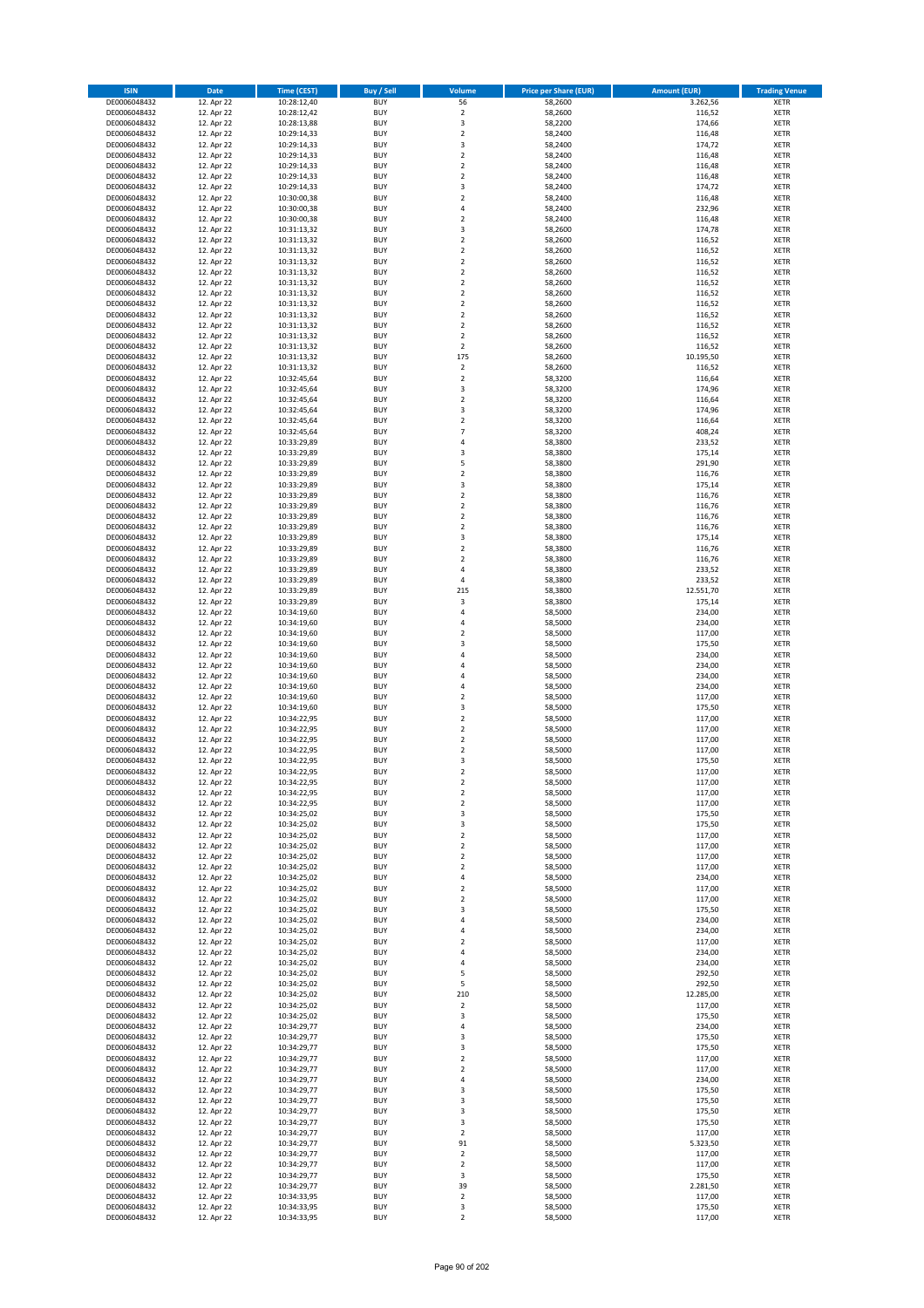| <b>ISIN</b>                  | <b>Date</b>              | <b>Time (CEST)</b>         | <b>Buy / Sell</b>        | <b>Volume</b>                 | <b>Price per Share (EUR)</b> | <b>Amount (EUR)</b> | <b>Trading Venue</b>       |
|------------------------------|--------------------------|----------------------------|--------------------------|-------------------------------|------------------------------|---------------------|----------------------------|
| DE0006048432                 | 12. Apr 22               | 10:34:33,95                | <b>BUY</b>               | $\overline{2}$                | 58,5000                      | 117,00              | <b>XETR</b>                |
| DE0006048432                 | 12. Apr 22               | 10:34:33,95                | <b>BUY</b>               | $\mathbf 2$                   | 58,5000                      | 117,00              | <b>XETR</b>                |
| DE0006048432                 | 12. Apr 22               | 10:34:33,95                | <b>BUY</b>               | 3                             | 58,5000                      | 175,50              | <b>XETR</b>                |
| DE0006048432                 | 12. Apr 22               | 10:34:33,95                | <b>BUY</b>               | $\mathbf 2$                   | 58,5000                      | 117,00              | <b>XETR</b>                |
| DE0006048432                 | 12. Apr 22               | 10:34:33,95                | <b>BUY</b>               | 49                            | 58,5000                      | 2.866,50            | <b>XETR</b>                |
| DE0006048432                 | 12. Apr 22               | 10:34:33,95                | <b>BUY</b>               | $\mathbf 2$                   | 58,5000                      | 117,00              | <b>XETR</b>                |
| DE0006048432                 | 12. Apr 22               | 10:34:35,49                | <b>BUY</b>               | $\mathbf 2$                   | 58,4800                      | 116,96              | <b>XETR</b>                |
| DE0006048432                 | 12. Apr 22               | 10:34:35,49                | <b>BUY</b>               | 3                             | 58,4800                      | 175,44              | <b>XETR</b>                |
| DE0006048432                 | 12. Apr 22<br>12. Apr 22 | 10:34:35,49                | <b>BUY</b><br><b>BUY</b> | 4<br>3                        | 58,4800<br>58,4600           | 233,92<br>175,38    | <b>XETR</b><br><b>XETR</b> |
| DE0006048432<br>DE0006048432 | 12. Apr 22               | 10:34:46,95<br>10:34:46,95 | <b>BUY</b>               | 5                             | 58,4600                      | 292,30              | <b>XETR</b>                |
| DE0006048432                 | 12. Apr 22               | 10:34:46,95                | <b>BUY</b>               | 4                             | 58,4600                      | 233,84              | <b>XETR</b>                |
| DE0006048432                 | 12. Apr 22               | 10:34:46,95                | <b>BUY</b>               | 3                             | 58,4600                      | 175,38              | <b>XETR</b>                |
| DE0006048432                 | 12. Apr 22               | 10:34:46,95                | <b>BUY</b>               | 3                             | 58,4600                      | 175,38              | <b>XETR</b>                |
| DE0006048432                 | 12. Apr 22               | 10:34:46,95                | <b>BUY</b>               | 5                             | 58,4600                      | 292,30              | <b>XETR</b>                |
| DE0006048432                 | 12. Apr 22               | 10:34:46,95                | <b>BUY</b>               | 71                            | 58,4600                      | 4.150,66            | <b>XETR</b>                |
| DE0006048432                 | 12. Apr 22               | 10:34:46,95                | <b>BUY</b>               | 36                            | 58,4600                      | 2.104,56            | <b>XETR</b>                |
| DE0006048432                 | 12. Apr 22               | 10:35:20,50                | <b>BUY</b>               | 3                             | 58,4600                      | 175,38              | <b>XETR</b>                |
| DE0006048432                 | 12. Apr 22               | 10:35:20,50                | <b>BUY</b>               | $\overline{\mathbf{c}}$       | 58,4600                      | 116,92              | <b>XETR</b>                |
| DE0006048432                 | 12. Apr 22               | 10:35:20,50                | <b>BUY</b>               | 4                             | 58,4600                      | 233,84              | <b>XETR</b>                |
| DE0006048432                 | 12. Apr 22               | 10:35:20,50                | <b>BUY</b>               | 4                             | 58,4600                      | 233,84              | <b>XETR</b>                |
| DE0006048432<br>DE0006048432 | 12. Apr 22<br>12. Apr 22 | 10:36:00,69<br>10:36:00,69 | <b>BUY</b><br><b>BUY</b> | 5<br>$\mathbf 2$              | 58,4600<br>58,4600           | 292,30<br>116,92    | <b>XETR</b><br><b>XETR</b> |
| DE0006048432                 | 12. Apr 22               | 10:36:00,69                | <b>BUY</b>               | $\mathbf 2$                   | 58,4600                      | 116,92              | <b>XETR</b>                |
| DE0006048432                 | 12. Apr 22               | 10:36:00,69                | <b>BUY</b>               | $\mathbf 2$                   | 58,4600                      | 116,92              | <b>XETR</b>                |
| DE0006048432                 | 12. Apr 22               | 10:36:00,69                | <b>BUY</b>               | 4                             | 58,4600                      | 233,84              | <b>XETR</b>                |
| DE0006048432                 | 12. Apr 22               | 10:36:23,88                | <b>BUY</b>               | $\mathbf 2$                   | 58,4400                      | 116,88              | <b>XETR</b>                |
| DE0006048432                 | 12. Apr 22               | 10:36:23,88                | <b>BUY</b>               | 3                             | 58,4400                      | 175,32              | <b>XETR</b>                |
| DE0006048432                 | 12. Apr 22               | 10:36:23,88                | <b>BUY</b>               | 3                             | 58,4400                      | 175,32              | <b>XETR</b>                |
| DE0006048432                 | 12. Apr 22               | 10:36:23,88                | <b>BUY</b>               | $\overline{\mathbf{c}}$       | 58,4400                      | 116,88              | <b>XETR</b>                |
| DE0006048432                 | 12. Apr 22               | 10:36:23,88                | <b>BUY</b>               | 3                             | 58,4400                      | 175,32              | <b>XETR</b>                |
| DE0006048432                 | 12. Apr 22               | 10:36:23,88                | <b>BUY</b>               | $\overline{\mathbf{c}}$       | 58,4400                      | 116,88              | <b>XETR</b>                |
| DE0006048432<br>DE0006048432 | 12. Apr 22               | 10:36:23,88<br>10:36:23,88 | <b>BUY</b><br><b>BUY</b> | $\mathbf 2$<br>3              | 58,4400<br>58,4400           | 116,88<br>175,32    | <b>XETR</b><br><b>XETR</b> |
| DE0006048432                 | 12. Apr 22<br>12. Apr 22 | 10:36:23,88                | <b>BUY</b>               | $\mathbf 2$                   | 58,4400                      | 116,88              | <b>XETR</b>                |
| DE0006048432                 | 12. Apr 22               | 10:36:23,88                | <b>BUY</b>               | 3                             | 58,4400                      | 175,32              | <b>XETR</b>                |
| DE0006048432                 | 12. Apr 22               | 10:36:23,88                | <b>BUY</b>               | 3                             | 58,4400                      | 175,32              | <b>XETR</b>                |
| DE0006048432                 | 12. Apr 22               | 10:36:23,88                | <b>BUY</b>               | 3                             | 58,4400                      | 175,32              | <b>XETR</b>                |
| DE0006048432                 | 12. Apr 22               | 10:36:23,88                | <b>BUY</b>               | 3                             | 58,4400                      | 175,32              | <b>XETR</b>                |
| DE0006048432                 | 12. Apr 22               | 10:36:23,88                | <b>BUY</b>               | 3                             | 58,4400                      | 175,32              | <b>XETR</b>                |
| DE0006048432                 | 12. Apr 22               | 10:36:23,88                | <b>BUY</b>               | 3                             | 58,4400                      | 175,32              | <b>XETR</b>                |
| DE0006048432                 | 12. Apr 22               | 10:36:23,88                | <b>BUY</b>               | 31                            | 58,4400                      | 1.811,64            | <b>XETR</b>                |
| DE0006048432                 | 12. Apr 22               | 10:36:23,88                | <b>BUY</b>               | $\mathbf 2$                   | 58,4400                      | 116,88              | <b>XETR</b>                |
| DE0006048432                 | 12. Apr 22               | 10:36:23,88                | <b>BUY</b>               | 64                            | 58,4400                      | 3.740,16            | <b>XETR</b>                |
| DE0006048432                 | 12. Apr 22               | 10:36:48,83                | <b>BUY</b>               | 3                             | 58,4200                      | 175,26              | <b>XETR</b>                |
| DE0006048432                 | 12. Apr 22               | 10:36:48,83                | <b>BUY</b>               | 3                             | 58,4200                      | 175,26              | <b>XETR</b>                |
| DE0006048432<br>DE0006048432 | 12. Apr 22<br>12. Apr 22 | 10:36:48,83<br>10:36:48,83 | <b>BUY</b><br><b>BUY</b> | $\mathbf 2$<br>3              | 58,4200<br>58,4200           | 116,84<br>175,26    | <b>XETR</b><br><b>XETR</b> |
| DE0006048432                 | 12. Apr 22               | 10:36:48,83                | <b>BUY</b>               | $\mathbf 2$                   | 58,4200                      | 116,84              | <b>XETR</b>                |
| DE0006048432                 | 12. Apr 22               | 10:36:48,83                | <b>BUY</b>               | 3                             | 58,4200                      | 175,26              | <b>XETR</b>                |
| DE0006048432                 | 12. Apr 22               | 10:36:48,83                | <b>BUY</b>               | 3                             | 58,4200                      | 175,26              | <b>XETR</b>                |
| DE0006048432                 | 12. Apr 22               | 10:36:48,83                | <b>BUY</b>               | 3                             | 58,4200                      | 175,26              | <b>XETR</b>                |
| DE0006048432                 | 12. Apr 22               | 10:36:48,83                | <b>BUY</b>               | 4                             | 58,4200                      | 233,68              | <b>XETR</b>                |
| DE0006048432                 | 12. Apr 22               | 10:36:48,83                | <b>BUY</b>               | 3                             | 58,4200                      | 175,26              | <b>XETR</b>                |
| DE0006048432                 | 12. Apr 22               | 10:36:48,83                | <b>BUY</b>               | $\overline{\mathbf{c}}$       | 58,4200                      | 116,84              | <b>XETR</b>                |
| DE0006048432                 | 12. Apr 22               | 10:36:48,83                | <b>BUY</b>               | $\mathbf 2$                   | 58,4200                      | 116,84              | <b>XETR</b>                |
| DE0006048432                 | 12. Apr 22               | 10:36:48,83                | <b>BUY</b>               | $\overline{\mathbf{c}}$       | 58,4200                      | 116,84              | <b>XETR</b>                |
| DE0006048432                 | 12. Apr 22               | 10:36:48,83                | <b>BUY</b>               | $\overline{\mathbf{c}}$<br>4  | 58,4200                      | 116,84              | <b>XETR</b>                |
| DE0006048432<br>DE0006048432 | 12. Apr 22<br>12. Apr 22 | 10:36:48,83<br>10:36:48,83 | <b>BUY</b><br><b>BUY</b> | 48                            | 58,4200<br>58,4200           | 233,68<br>2.804,16  | <b>XETR</b><br><b>XETR</b> |
| DE0006048432                 | 12. Apr 22               | 10:36:48,83                | <b>BUY</b>               | 3                             | 58,4200                      | 175,26              | <b>XETR</b>                |
| DE0006048432                 | 12. Apr 22               | 10:36:48,83                | <b>BUY</b>               | $\overline{\mathbf{c}}$       | 58,4200                      | 116,84              | <b>XETR</b>                |
| DE0006048432                 | 12. Apr 22               | 10:36:48,83                | <b>BUY</b>               | $\overline{\mathbf{c}}$       | 58,4200                      | 116,84              | <b>XETR</b>                |
| DE0006048432                 | 12. Apr 22               | 10:36:48,83                | <b>BUY</b>               | 3                             | 58,4200                      | 175,26              | <b>XETR</b>                |
| DE0006048432                 | 12. Apr 22               | 10:36:48,86                | BUY                      | 54                            | 58,4200                      | 3.154,68            | <b>XETR</b>                |
| DE0006048432                 | 12. Apr 22               | 10:36:48,86                | <b>BUY</b>               | 3                             | 58,4200                      | 175,26              | <b>XETR</b>                |
| DE0006048432                 | 12. Apr 22               | 10:36:48,87                | <b>BUY</b>               | $\mathbf 1$                   | 58,4200                      | 58,42               | <b>XETR</b>                |
| DE0006048432                 | 12. Apr 22               | 10:36:48,88                | <b>BUY</b>               | $\mathbf 2$                   | 58,4200                      | 116,84              | XETR                       |
| DE0006048432                 | 12. Apr 22<br>12. Apr 22 | 10:37:32,65                | <b>BUY</b>               | $\mathbf 2$                   | 58,4600                      | 116,92              | <b>XETR</b>                |
| DE0006048432<br>DE0006048432 | 12. Apr 22               | 10:37:32,65<br>10:37:32,65 | <b>BUY</b><br><b>BUY</b> | 3<br>$\mathbf 2$              | 58,4600<br>58,4600           | 175,38<br>116,92    | <b>XETR</b><br><b>XETR</b> |
| DE0006048432                 | 12. Apr 22               | 10:37:32,65                | <b>BUY</b>               | 5                             | 58,4600                      | 292,30              | <b>XETR</b>                |
| DE0006048432                 | 12. Apr 22               | 10:37:32,65                | <b>BUY</b>               | 3                             | 58,4600                      | 175,38              | <b>XETR</b>                |
| DE0006048432                 | 12. Apr 22               | 10:37:32,65                | <b>BUY</b>               | 3                             | 58,4600                      | 175,38              | <b>XETR</b>                |
| DE0006048432                 | 12. Apr 22               | 10:37:32,65                | <b>BUY</b>               | 3                             | 58,4600                      | 175,38              | <b>XETR</b>                |
| DE0006048432                 | 12. Apr 22               | 10:37:32,65                | <b>BUY</b>               | $\overline{\mathbf{c}}$       | 58,4600                      | 116,92              | <b>XETR</b>                |
| DE0006048432                 | 12. Apr 22               | 10:37:32,65                | <b>BUY</b>               | $\mathbf 2$                   | 58,4600                      | 116,92              | <b>XETR</b>                |
| DE0006048432                 | 12. Apr 22               | 10:37:32,65                | <b>BUY</b>               | $\overline{2}$                | 58,4600                      | 116,92              | <b>XETR</b>                |
| DE0006048432                 | 12. Apr 22               | 10:37:32,65                | <b>BUY</b>               | $\mathbf 2$                   | 58,4600                      | 116,92              | <b>XETR</b>                |
| DE0006048432                 | 12. Apr 22               | 10:37:32,65                | <b>BUY</b><br><b>BUY</b> | 3<br>4                        | 58,4600<br>58,4600           | 175,38              | <b>XETR</b><br><b>XETR</b> |
| DE0006048432<br>DE0006048432 | 12. Apr 22<br>12. Apr 22 | 10:37:32,65<br>10:37:32,65 | <b>BUY</b>               | 82                            | 58,4600                      | 233,84<br>4.793,72  | <b>XETR</b>                |
| DE0006048432                 | 12. Apr 22               | 10:37:32,67                | <b>BUY</b>               | 92                            | 58,4600                      | 5.378,32            | XETR                       |
| DE0006048432                 | 12. Apr 22               | 10:37:41,33                | <b>BUY</b>               | 4                             | 58,4600                      | 233,84              | <b>XETR</b>                |
| DE0006048432                 | 12. Apr 22               | 10:37:41,33                | <b>BUY</b>               | $\overline{\mathbf{c}}$       | 58,4600                      | 116,92              | <b>XETR</b>                |
| DE0006048432                 | 12. Apr 22               | 10:37:41,33                | <b>BUY</b>               | 2                             | 58,4600                      | 116,92              | <b>XETR</b>                |
| DE0006048432                 | 12. Apr 22               | 10:37:41,33                | <b>BUY</b>               | 4                             | 58,4600                      | 233,84              | <b>XETR</b>                |
| DE0006048432                 | 12. Apr 22               | 10:37:52,62                | <b>BUY</b>               | 4                             | 58,4600                      | 233,84              | <b>XETR</b>                |
| DE0006048432                 | 12. Apr 22               | 10:37:52,62                | <b>BUY</b>               | 3                             | 58,4600                      | 175,38              | <b>XETR</b>                |
| DE0006048432                 | 12. Apr 22               | 10:37:59,18                | <b>BUY</b>               | 3                             | 58,4400                      | 175,32              | <b>XETR</b>                |
| DE0006048432                 | 12. Apr 22               | 10:37:59,18                | <b>BUY</b>               | 3                             | 58,4400                      | 175,32              | <b>XETR</b>                |
| DE0006048432<br>DE0006048432 | 12. Apr 22<br>12. Apr 22 | 10:37:59,18<br>10:37:59,18 | <b>BUY</b><br><b>BUY</b> | $\overline{2}$<br>3           | 58,4400<br>58,4400           | 116,88<br>175,32    | <b>XETR</b><br><b>XETR</b> |
| DE0006048432                 | 12. Apr 22               | 10:37:59,18                | <b>BUY</b>               | 3                             | 58,4400                      | 175,32              | <b>XETR</b>                |
| DE0006048432                 | 12. Apr 22               | 10:37:59,18                | <b>BUY</b>               | 3                             | 58,4400                      | 175,32              | <b>XETR</b>                |
| DE0006048432                 | 12. Apr 22               | 10:37:59,18                | <b>BUY</b>               | 3                             | 58,4400                      | 175,32              | <b>XETR</b>                |
| DE0006048432                 | 12. Apr 22               | 10:37:59,18                | <b>BUY</b>               | 3                             | 58,4400                      | 175,32              | <b>XETR</b>                |
| DE0006048432                 | 12. Apr 22               | 10:37:59,18                | <b>BUY</b>               | $\mathbf 2$                   | 58,4400                      | 116,88              | <b>XETR</b>                |
| DE0006048432                 | 12. Apr 22               | 10:38:00,09                | <b>BUY</b>               | 3                             | 58,4200                      | 175,26              | <b>XETR</b>                |
| DE0006048432                 | 12. Apr 22               | 10:38:39,50                | <b>BUY</b>               | $\mathbf 2$                   | 58,4400                      | 116,88              | <b>XETR</b>                |
| DE0006048432                 | 12. Apr 22               | 10:38:39,50                | <b>BUY</b>               | $\overline{\mathbf{c}}$       | 58,4400                      | 116,88              | <b>XETR</b>                |
| DE0006048432                 | 12. Apr 22               | 10:38:39,50                | <b>BUY</b>               | 3                             | 58,4400                      | 175,32              | XETR                       |
| DE0006048432<br>DE0006048432 | 12. Apr 22<br>12. Apr 22 | 10:38:39,50                | <b>BUY</b><br><b>BUY</b> | $\overline{2}$<br>$\mathbf 2$ | 58,4400<br>58,4400           | 116,88<br>116,88    | <b>XETR</b><br>XETR        |
| DE0006048432                 | 12. Apr 22               | 10:38:39,50<br>10:38:39,50 | <b>BUY</b>               | $\mathbf 2$                   | 58,4400                      | 116,88              | <b>XETR</b>                |
| DE0006048432                 | 12. Apr 22               | 10:38:39,50                | <b>BUY</b>               | 3                             | 58,4400                      | 175,32              | <b>XETR</b>                |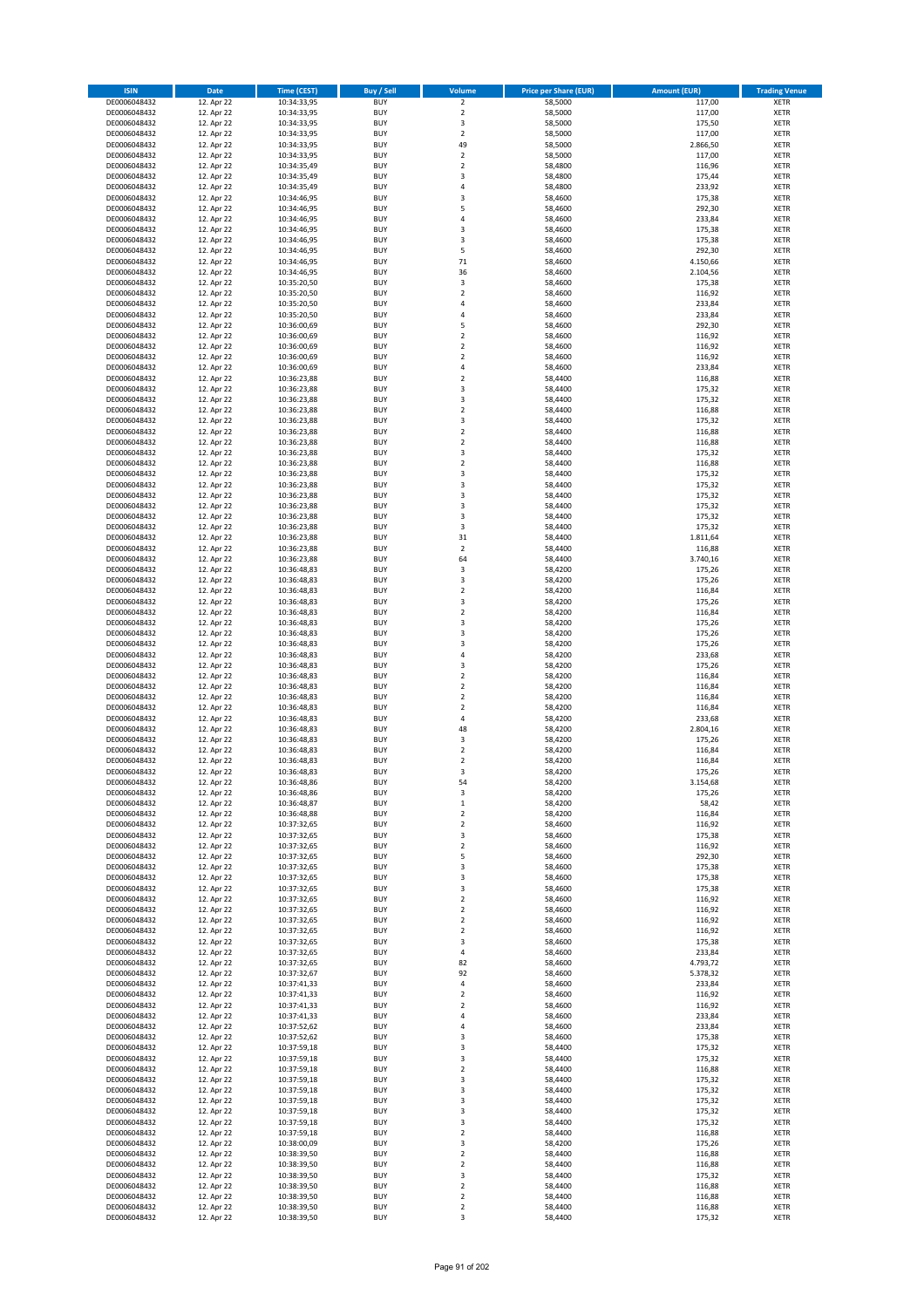| <b>ISIN</b>                  | <b>Date</b>              | <b>Time (CEST)</b>         | <b>Buy / Sell</b>        | <b>Volume</b>                             | <b>Price per Share (EUR)</b> | <b>Amount (EUR)</b> | <b>Trading Venue</b>       |
|------------------------------|--------------------------|----------------------------|--------------------------|-------------------------------------------|------------------------------|---------------------|----------------------------|
| DE0006048432                 | 12. Apr 22               | 10:38:39,50                | <b>BUY</b>               | 49                                        | 58,4400                      | 2.863,56            | <b>XETR</b>                |
| DE0006048432                 | 12. Apr 22               | 10:38:39,50                | <b>BUY</b>               | $\mathbf 2$                               | 58,4400                      | 116,88              | <b>XETR</b>                |
| DE0006048432                 | 12. Apr 22               | 10:38:39,50                | <b>BUY</b>               | $\overline{2}$                            | 58,4400                      | 116,88              | <b>XETR</b>                |
| DE0006048432<br>DE0006048432 | 12. Apr 22<br>12. Apr 22 | 10:38:39,50<br>10:38:39,50 | <b>BUY</b><br><b>BUY</b> | $\mathbf 2$<br>5                          | 58,4400<br>58,4400           | 116,88<br>292,20    | <b>XETR</b><br><b>XETR</b> |
| DE0006048432                 | 12. Apr 22               | 10:39:50,88                | <b>BUY</b>               | $\mathbf 2$                               | 58,5400                      | 117,08              | <b>XETR</b>                |
| DE0006048432                 | 12. Apr 22               | 10:39:50,88                | <b>BUY</b>               | $\mathbf 2$                               | 58,5400                      | 117,08              | <b>XETR</b>                |
| DE0006048432                 | 12. Apr 22               | 10:39:50,88                | <b>BUY</b>               | $\mathbf 2$                               | 58,5400                      | 117,08              | <b>XETR</b>                |
| DE0006048432                 | 12. Apr 22               | 10:39:50,88                | <b>BUY</b>               | 3                                         | 58,5400                      | 175,62              | <b>XETR</b>                |
| DE0006048432                 | 12. Apr 22               | 10:39:50,88                | <b>BUY</b><br><b>BUY</b> | $\mathbf 2$                               | 58,5400                      | 117,08              | <b>XETR</b>                |
| DE0006048432<br>DE0006048432 | 12. Apr 22<br>12. Apr 22 | 10:39:50,88<br>10:40:40,24 | <b>BUY</b>               | 4<br>$\overline{\mathbf{c}}$              | 58,5400<br>58,6000           | 234,16<br>117,20    | <b>XETR</b><br><b>XETR</b> |
| DE0006048432                 | 12. Apr 22               | 10:40:40,24                | <b>BUY</b>               | 151                                       | 58,6000                      | 8.848,60            | <b>XETR</b>                |
| DE0006048432                 | 12. Apr 22               | 10:40:40,24                | <b>BUY</b>               | 3                                         | 58,6000                      | 175,80              | <b>XETR</b>                |
| DE0006048432                 | 12. Apr 22               | 10:40:54,10                | <b>BUY</b>               | 3                                         | 58,6200                      | 175,86              | <b>XETR</b>                |
| DE0006048432                 | 12. Apr 22               | 10:40:54,10                | <b>BUY</b>               | $\overline{\mathbf{2}}$                   | 58,6200                      | 117,24              | <b>XETR</b>                |
| DE0006048432<br>DE0006048432 | 12. Apr 22<br>12. Apr 22 | 10:40:54,10<br>10:40:54,10 | <b>BUY</b><br><b>BUY</b> | 163<br>$\mathbf 2$                        | 58,6200<br>58,6200           | 9.555,06<br>117,24  | <b>XETR</b><br><b>XETR</b> |
| DE0006048432                 | 12. Apr 22               | 10:40:54,10                | <b>BUY</b>               | 4                                         | 58,6200                      | 234,48              | <b>XETR</b>                |
| DE0006048432                 | 12. Apr 22               | 10:40:56,51                | <b>BUY</b>               | $\mathbf 2$                               | 58,6000                      | 117,20              | <b>XETR</b>                |
| DE0006048432                 | 12. Apr 22               | 10:40:56,51                | <b>BUY</b>               | 108                                       | 58,6000                      | 6.328,80            | <b>XETR</b>                |
| DE0006048432                 | 12. Apr 22               | 10:40:56,53                | <b>BUY</b>               | 69                                        | 58,6000                      | 4.043,40            | <b>XETR</b>                |
| DE0006048432<br>DE0006048432 | 12. Apr 22<br>12. Apr 22 | 10:41:12,15                | <b>BUY</b><br><b>BUY</b> | $\mathbf 2$<br>$\mathbf 2$                | 58,5800<br>58,5800           | 117,16<br>117,16    | <b>XETR</b><br><b>XETR</b> |
| DE0006048432                 | 12. Apr 22               | 10:41:12,15<br>10:41:12,15 | <b>BUY</b>               | 5                                         | 58,5800                      | 292,90              | <b>XETR</b>                |
| DE0006048432                 | 12. Apr 22               | 10:41:12,15                | <b>BUY</b>               | 4                                         | 58,5800                      | 234,32              | <b>XETR</b>                |
| DE0006048432                 | 12. Apr 22               | 10:41:12,15                | <b>BUY</b>               | 4                                         | 58,5800                      | 234,32              | <b>XETR</b>                |
| DE0006048432                 | 12. Apr 22               | 10:41:12,15                | <b>BUY</b>               | $\overline{\mathbf{c}}$                   | 58,5800                      | 117,16              | <b>XETR</b>                |
| DE0006048432                 | 12. Apr 22               | 10:41:12,15                | <b>BUY</b>               | $\mathbf 2$                               | 58,5800                      | 117,16              | <b>XETR</b>                |
| DE0006048432<br>DE0006048432 | 12. Apr 22<br>12. Apr 22 | 10:41:12,15<br>10:41:12,15 | <b>BUY</b><br><b>BUY</b> | $\overline{\mathbf{c}}$<br>$\overline{a}$ | 58,5800<br>58,5800           | 117,16<br>117,16    | <b>XETR</b><br><b>XETR</b> |
| DE0006048432                 | 12. Apr 22               | 10:41:12,15                | <b>BUY</b>               | $\overline{\mathbf{c}}$                   | 58,5800                      | 117,16              | <b>XETR</b>                |
| DE0006048432                 | 12. Apr 22               | 10:41:12,15                | <b>BUY</b>               | $\mathbf 2$                               | 58,5800                      | 117,16              | <b>XETR</b>                |
| DE0006048432                 | 12. Apr 22               | 10:41:12,15                | <b>BUY</b>               | $\mathbf 2$                               | 58,5800                      | 117,16              | <b>XETR</b>                |
| DE0006048432                 | 12. Apr 22               | 10:41:12,15                | <b>BUY</b>               | $\overline{2}$                            | 58,5800                      | 117,16              | <b>XETR</b>                |
| DE0006048432                 | 12. Apr 22               | 10:41:12,15                | <b>BUY</b><br><b>BUY</b> | $\mathbf 2$<br>3                          | 58,5800                      | 117,16              | <b>XETR</b><br><b>XETR</b> |
| DE0006048432<br>DE0006048432 | 12. Apr 22<br>12. Apr 22 | 10:41:12,15<br>10:41:12,15 | <b>BUY</b>               | $\mathbf 2$                               | 58,5800<br>58,5800           | 175,74<br>117,16    | <b>XETR</b>                |
| DE0006048432                 | 12. Apr 22               | 10:41:12,15                | <b>BUY</b>               | 4                                         | 58,5800                      | 234,32              | <b>XETR</b>                |
| DE0006048432                 | 12. Apr 22               | 10:41:12,15                | <b>BUY</b>               | $\mathbf 2$                               | 58,5800                      | 117,16              | <b>XETR</b>                |
| DE0006048432                 | 12. Apr 22               | 10:41:12,15                | <b>BUY</b>               | $\overline{\mathbf{c}}$                   | 58,5800                      | 117,16              | <b>XETR</b>                |
| DE0006048432                 | 12. Apr 22               | 10:41:12,15                | <b>BUY</b>               | 3                                         | 58,5800                      | 175,74              | <b>XETR</b>                |
| DE0006048432                 | 12. Apr 22               | 10:41:12,15                | <b>BUY</b><br><b>BUY</b> | 8<br>45                                   | 58,5800                      | 468,64              | <b>XETR</b><br><b>XETR</b> |
| DE0006048432<br>DE0006048432 | 12. Apr 22<br>12. Apr 22 | 10:41:12,15<br>10:41:12,18 | <b>BUY</b>               | 3                                         | 58,5800<br>58,5800           | 2.636,10<br>175,74  | <b>XETR</b>                |
| DE0006048432                 | 12. Apr 22               | 10:41:12,18                | <b>BUY</b>               | 6                                         | 58,5800                      | 351,48              | <b>XETR</b>                |
| DE0006048432                 | 12. Apr 22               | 10:41:12,18                | <b>BUY</b>               | 4                                         | 58,5800                      | 234,32              | <b>XETR</b>                |
| DE0006048432                 | 12. Apr 22               | 10:41:12,25                | <b>BUY</b>               | $\mathbf 2$                               | 58,5800                      | 117,16              | <b>XETR</b>                |
| DE0006048432                 | 12. Apr 22               | 10:41:12,25                | <b>BUY</b>               | 3                                         | 58,5800                      | 175,74              | <b>XETR</b>                |
| DE0006048432<br>DE0006048432 | 12. Apr 22<br>12. Apr 22 | 10:41:12,25<br>10:41:12,25 | <b>BUY</b><br><b>BUY</b> | 4<br>$\overline{\mathbf{c}}$              | 58,5800<br>58,5800           | 234,32<br>117,16    | <b>XETR</b><br><b>XETR</b> |
| DE0006048432                 | 12. Apr 22               | 10:41:24,09                | <b>BUY</b>               | $\mathbf 2$                               | 58,5600                      | 117,12              | <b>XETR</b>                |
| DE0006048432                 | 12. Apr 22               | 10:41:24,09                | <b>BUY</b>               | $\overline{2}$                            | 58,5600                      | 117,12              | <b>XETR</b>                |
| DE0006048432                 | 12. Apr 22               | 10:41:24,09                | <b>BUY</b>               | $\mathbf 2$                               | 58,5600                      | 117,12              | <b>XETR</b>                |
| DE0006048432                 | 12. Apr 22               | 10:41:24,09                | <b>BUY</b>               | $\mathbf 2$                               | 58,5600                      | 117,12              | <b>XETR</b>                |
| DE0006048432                 | 12. Apr 22               | 10:41:24,09                | <b>BUY</b>               | 3                                         | 58,5600                      | 175,68              | <b>XETR</b>                |
| DE0006048432<br>DE0006048432 | 12. Apr 22<br>12. Apr 22 | 10:41:24,09<br>10:41:24,09 | <b>BUY</b><br><b>BUY</b> | 3<br>$\overline{\mathbf{c}}$              | 58,5600<br>58,5600           | 175,68<br>117,12    | <b>XETR</b><br><b>XETR</b> |
| DE0006048432                 | 12. Apr 22               | 10:41:24,09                | <b>BUY</b>               | 3                                         | 58,5600                      | 175,68              | <b>XETR</b>                |
| DE0006048432                 | 12. Apr 22               | 10:41:24,09                | <b>BUY</b>               | $\overline{2}$                            | 58,5600                      | 117,12              | <b>XETR</b>                |
| DE0006048432                 | 12. Apr 22               | 10:41:24,09                | <b>BUY</b>               | $\mathbf 2$                               | 58,5600                      | 117,12              | <b>XETR</b>                |
| DE0006048432                 | 12. Apr 22               | 10:41:24,09                | <b>BUY</b>               | 4                                         | 58,5600                      | 234,24              | <b>XETR</b>                |
| DE0006048432<br>DE0006048432 | 12. Apr 22<br>12. Apr 22 | 10:41:24,09<br>10:41:24,09 | <b>BUY</b><br><b>BUY</b> | $\overline{\mathbf{c}}$<br>4              | 58,5600<br>58,5600           | 117,12<br>234,24    | <b>XETR</b><br><b>XETR</b> |
| DE0006048432                 | 12. Apr 22               | 10:41:24,10                | BUY                      | 2                                         | 58,5600                      | 117,12              | <b>XETR</b>                |
| DE0006048432                 | 12. Apr 22               | 10:43:01,28                | <b>BUY</b>               | 3                                         | 58,6000                      | 175,80              | <b>XETR</b>                |
| DE0006048432                 | 12. Apr 22               | 10:43:01,28                | <b>BUY</b>               | $\mathbf 2$                               | 58,6000                      | 117,20              | <b>XETR</b>                |
| DE0006048432                 | 12. Apr 22               | 10:43:01,28                | <b>BUY</b>               | $\mathbf 2$                               | 58,6000                      | 117,20              | XETR                       |
| DE0006048432                 | 12. Apr 22<br>12. Apr 22 | 10:43:01,28                | <b>BUY</b>               | 3                                         | 58,6000<br>58,6000           | 175,80              | <b>XETR</b>                |
| DE0006048432<br>DE0006048432 | 12. Apr 22               | 10:43:01,28<br>10:43:01,28 | <b>BUY</b><br><b>BUY</b> | $\mathbf 2$<br>$\overline{\mathbf{2}}$    | 58,6000                      | 117,20<br>117,20    | <b>XETR</b><br><b>XETR</b> |
| DE0006048432                 | 12. Apr 22               | 10:43:01,28                | <b>BUY</b>               | 3                                         | 58,6000                      | 175,80              | <b>XETR</b>                |
| DE0006048432                 | 12. Apr 22               | 10:43:01,28                | <b>BUY</b>               | $\mathbf 2$                               | 58,6000                      | 117,20              | <b>XETR</b>                |
| DE0006048432                 | 12. Apr 22               | 10:43:01,28                | <b>BUY</b>               | $\mathbf 2$                               | 58,6000                      | 117,20              | XETR                       |
| DE0006048432<br>DE0006048432 | 12. Apr 22<br>12. Apr 22 | 10:43:01,28<br>10:43:01,28 | <b>BUY</b><br><b>BUY</b> | 3<br>3                                    | 58,6000<br>58,6000           | 175,80<br>175,80    | <b>XETR</b><br><b>XETR</b> |
| DE0006048432                 | 12. Apr 22               | 10:43:01,28                | <b>BUY</b>               | 3                                         | 58,6000                      | 175,80              | <b>XETR</b>                |
| DE0006048432                 | 12. Apr 22               | 10:43:01,28                | <b>BUY</b>               | 3                                         | 58,6000                      | 175,80              | <b>XETR</b>                |
| DE0006048432                 | 12. Apr 22               | 10:43:01,28                | <b>BUY</b>               | 53                                        | 58,6000                      | 3.105,80            | <b>XETR</b>                |
| DE0006048432                 | 12. Apr 22               | 10:43:01,28                | <b>BUY</b>               | $\overline{2}$                            | 58,6000                      | 117,20              | <b>XETR</b>                |
| DE0006048432                 | 12. Apr 22               | 10:43:01,28                | <b>BUY</b><br><b>BUY</b> | 5                                         | 58,6000                      | 293,00              | <b>XETR</b>                |
| DE0006048432<br>DE0006048432 | 12. Apr 22<br>12. Apr 22 | 10:43:01,28<br>10:43:38,15 | <b>BUY</b>               | 34<br>3                                   | 58,6000<br>58,6600           | 1.992,40<br>175,98  | <b>XETR</b><br>XETR        |
| DE0006048432                 | 12. Apr 22               | 10:43:38,15                | <b>BUY</b>               | 4                                         | 58,6600                      | 234,64              | <b>XETR</b>                |
| DE0006048432                 | 12. Apr 22               | 10:43:38,15                | <b>BUY</b>               | $\overline{\mathbf{c}}$                   | 58,6600                      | 117,32              | <b>XETR</b>                |
| DE0006048432                 | 12. Apr 22               | 10:43:38,15                | <b>BUY</b>               | 3                                         | 58,6600                      | 175,98              | <b>XETR</b>                |
| DE0006048432                 | 12. Apr 22               | 10:43:38,15                | <b>BUY</b>               | $\overline{\mathbf{c}}$                   | 58,6600                      | 117,32              | <b>XETR</b>                |
| DE0006048432<br>DE0006048432 | 12. Apr 22<br>12. Apr 22 | 10:43:38,15<br>10:43:38,15 | <b>BUY</b><br><b>BUY</b> | 3<br>3                                    | 58,6600<br>58,6600           | 175,98<br>175,98    | <b>XETR</b><br><b>XETR</b> |
| DE0006048432                 | 12. Apr 22               | 10:43:38,15                | <b>BUY</b>               | 3                                         | 58,6600                      | 175,98              | <b>XETR</b>                |
| DE0006048432                 | 12. Apr 22               | 10:45:49,53                | <b>BUY</b>               | $\mathbf 2$                               | 58,6800                      | 117,36              | <b>XETR</b>                |
| DE0006048432                 | 12. Apr 22               | 10:45:49,53                | <b>BUY</b>               | $\overline{\mathbf{2}}$                   | 58,6800                      | 117,36              | <b>XETR</b>                |
| DE0006048432                 | 12. Apr 22               | 10:45:49,53                | <b>BUY</b>               | 3                                         | 58,6800                      | 176,04              | <b>XETR</b>                |
| DE0006048432<br>DE0006048432 | 12. Apr 22               | 10:45:49,53                | <b>BUY</b><br><b>BUY</b> | $\overline{7}$<br>4                       | 58,6800<br>58,6800           | 410,76<br>234,72    | XETR<br><b>XETR</b>        |
| DE0006048432                 | 12. Apr 22<br>12. Apr 22 | 10:45:49,53<br>10:45:49,53 | <b>BUY</b>               | 3                                         | 58,6800                      | 176,04              | <b>XETR</b>                |
| DE0006048432                 | 12. Apr 22               | 10:45:49,53                | <b>BUY</b>               | 3                                         | 58,6800                      | 176,04              | <b>XETR</b>                |
| DE0006048432                 | 12. Apr 22               | 10:45:49,53                | <b>BUY</b>               | 4                                         | 58,6800                      | 234,72              | <b>XETR</b>                |
| DE0006048432                 | 12. Apr 22               | 10:45:49,53                | <b>BUY</b>               | $\mathbf 2$                               | 58,6800                      | 117,36              | <b>XETR</b>                |
| DE0006048432                 | 12. Apr 22               | 10:45:49,53                | <b>BUY</b>               | $\mathbf 2$                               | 58,6800                      | 117,36              | <b>XETR</b>                |
| DE0006048432<br>DE0006048432 | 12. Apr 22<br>12. Apr 22 | 10:45:49,53<br>10:45:49,53 | <b>BUY</b><br><b>BUY</b> | $\overline{2}$<br>$\mathbf 2$             | 58,6800<br>58,6800           | 117,36<br>117,36    | <b>XETR</b><br>XETR        |
| DE0006048432                 | 12. Apr 22               | 10:45:49,53                | <b>BUY</b>               | $\overline{2}$                            | 58,6800                      | 117,36              | <b>XETR</b>                |
| DE0006048432                 | 12. Apr 22               | 10:45:49,53                | <b>BUY</b>               | $\mathbf 2$                               | 58,6800                      | 117,36              | <b>XETR</b>                |
| DE0006048432                 | 12. Apr 22               | 10:45:49,53                | <b>BUY</b>               | 132                                       | 58,6800                      | 7.745,76            | <b>XETR</b>                |
| DE0006048432                 | 12. Apr 22               | 10:45:49,53                | <b>BUY</b>               | 3                                         | 58,6800                      | 176,04              | XETR                       |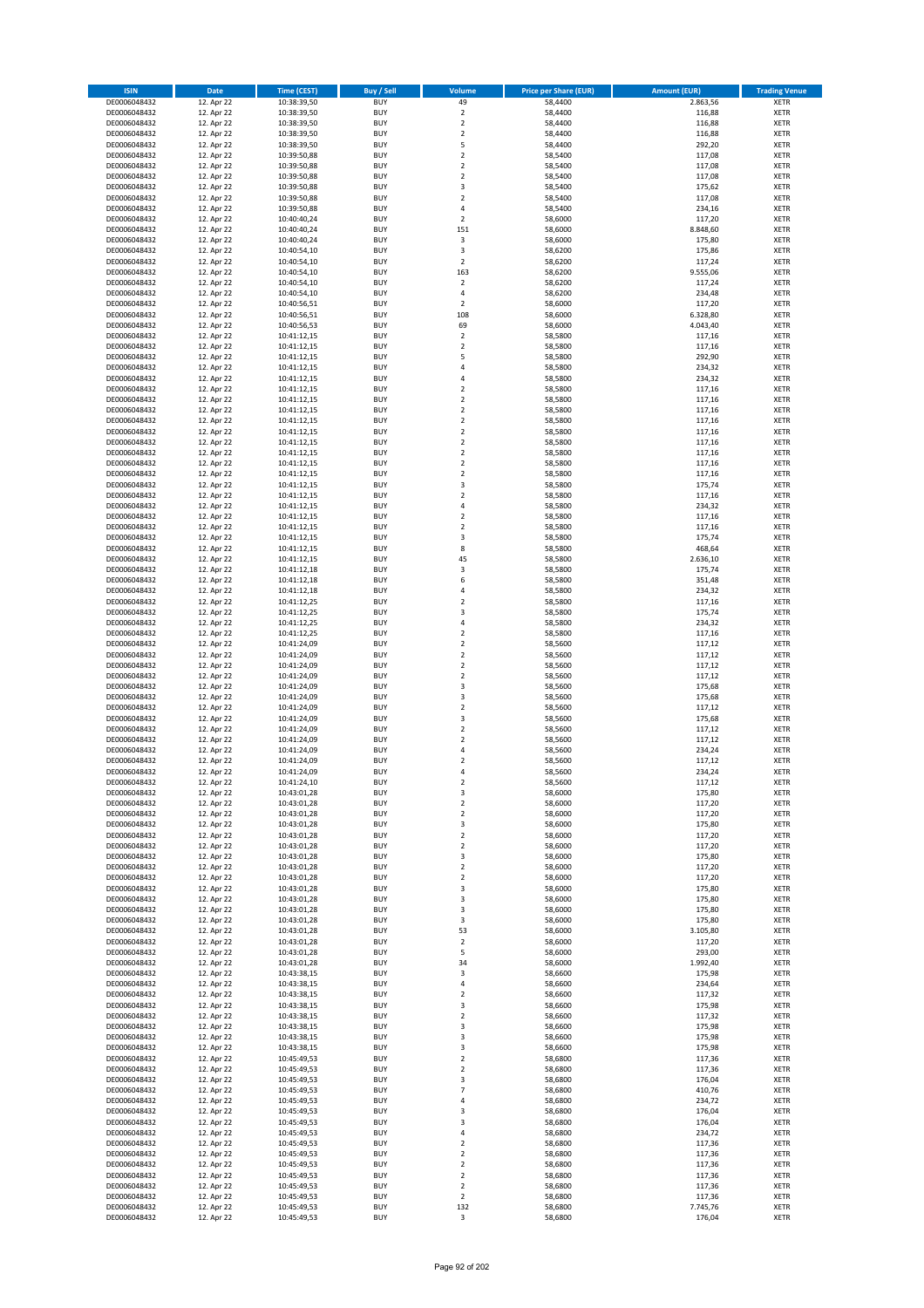| <b>ISIN</b>                  | <b>Date</b>              | Time (CEST)                | <b>Buy / Sell</b>        | Volume                                    | <b>Price per Share (EUR)</b> | Amount (EUR)       | <b>Trading Venue</b>       |
|------------------------------|--------------------------|----------------------------|--------------------------|-------------------------------------------|------------------------------|--------------------|----------------------------|
| DE0006048432                 | 12. Apr 22               | 10:46:49,54                | <b>BUY</b>               | $\overline{2}$                            | 58,6600                      | 117,32             | <b>XETR</b>                |
| DE0006048432                 | 12. Apr 22               | 10:46:49,54                | <b>BUY</b>               | 3                                         | 58,6600                      | 175,98             | <b>XETR</b>                |
| DE0006048432                 | 12. Apr 22               | 10:46:49,54                | <b>BUY</b>               | $\overline{2}$                            | 58,6600                      | 117,32             | <b>XETR</b>                |
| DE0006048432                 | 12. Apr 22               | 10:46:49,54                | <b>BUY</b>               | 3                                         | 58,6600                      | 175,98             | <b>XETR</b>                |
| DE0006048432<br>DE0006048432 | 12. Apr 22<br>12. Apr 22 | 10:46:49,54<br>10:46:49,54 | <b>BUY</b><br><b>BUY</b> | $\overline{2}$<br>$\mathbf 2$             | 58,6600<br>58,6600           | 117,32<br>117,32   | <b>XETR</b><br><b>XETR</b> |
| DE0006048432                 | 12. Apr 22               | 10:46:49,54                | <b>BUY</b>               | 3                                         | 58,6600                      | 175,98             | <b>XETR</b>                |
| DE0006048432                 | 12. Apr 22               | 10:46:49,54                | <b>BUY</b>               | 4                                         | 58,6600                      | 234,64             | <b>XETR</b>                |
| DE0006048432                 | 12. Apr 22               | 10:46:49,54                | BUY                      | $\overline{2}$                            | 58,6600                      | 117,32             | <b>XETR</b>                |
| DE0006048432                 | 12. Apr 22               | 10:47:11,41                | <b>BUY</b>               | $\overline{2}$                            | 58,7000                      | 117,40             | <b>XETR</b>                |
| DE0006048432                 | 12. Apr 22               | 10:47:11,41                | <b>BUY</b>               | $\mathbf 2$                               | 58,7000                      | 117,40             | <b>XETR</b>                |
| DE0006048432                 | 12. Apr 22               | 10:47:11,41                | <b>BUY</b>               | $\overline{2}$<br>$\overline{\mathbf{3}}$ | 58,7000                      | 117,40             | <b>XETR</b>                |
| DE0006048432<br>DE0006048432 | 12. Apr 22<br>12. Apr 22 | 10:47:11,41<br>10:47:11,41 | <b>BUY</b><br><b>BUY</b> | $\overline{2}$                            | 58,7000<br>58,7000           | 176,10<br>117,40   | <b>XETR</b><br><b>XETR</b> |
| DE0006048432                 | 12. Apr 22               | 10:47:12,32                | <b>BUY</b>               | $\overline{2}$                            | 58,7000                      | 117,40             | <b>XETR</b>                |
| DE0006048432                 | 12. Apr 22               | 10:47:12,32                | <b>BUY</b>               | 3                                         | 58,7000                      | 176,10             | <b>XETR</b>                |
| DE0006048432                 | 12. Apr 22               | 10:47:12,32                | <b>BUY</b>               | $\overline{2}$                            | 58,7000                      | 117,40             | <b>XETR</b>                |
| DE0006048432                 | 12. Apr 22               | 10:47:12,32                | <b>BUY</b>               | 3                                         | 58,7000                      | 176,10             | <b>XETR</b>                |
| DE0006048432                 | 12. Apr 22               | 10:48:20,14                | <b>BUY</b>               | 3<br>$\overline{\mathbf{3}}$              | 58,8000                      | 176,40             | <b>XETR</b>                |
| DE0006048432<br>DE0006048432 | 12. Apr 22<br>12. Apr 22 | 10:48:20,14<br>10:48:20,14 | <b>BUY</b><br><b>BUY</b> | $\overline{\mathbf{3}}$                   | 58,8000<br>58,8200           | 176,40<br>176,46   | <b>XETR</b><br><b>XETR</b> |
| DE0006048432                 | 12. Apr 22               | 10:48:20,14                | <b>BUY</b>               | 4                                         | 58,8000                      | 235,20             | <b>XETR</b>                |
| DE0006048432                 | 12. Apr 22               | 10:48:20,14                | <b>BUY</b>               | $\overline{2}$                            | 58,8200                      | 117,64             | <b>XETR</b>                |
| DE0006048432                 | 12. Apr 22               | 10:48:20,14                | <b>BUY</b>               | $\overline{2}$                            | 58,8200                      | 117,64             | <b>XETR</b>                |
| DE0006048432                 | 12. Apr 22               | 10:48:20,14                | <b>BUY</b>               | $\overline{2}$                            | 58,8200                      | 117,64             | <b>XETR</b>                |
| DE0006048432                 | 12. Apr 22               | 10:48:20,14                | <b>BUY</b>               | 4                                         | 58,8000                      | 235,20             | <b>XETR</b>                |
| DE0006048432                 | 12. Apr 22               | 10:48:20,14<br>10:48:20,14 | <b>BUY</b><br><b>BUY</b> | $\overline{\mathbf{3}}$<br>$\overline{4}$ | 58,8000                      | 176,40             | <b>XETR</b><br><b>XETR</b> |
| DE0006048432<br>DE0006048432 | 12. Apr 22<br>12. Apr 22 | 10:48:20,14                | <b>BUY</b>               | 41                                        | 58,8000<br>58,8000           | 235,20<br>2.410,80 | <b>XETR</b>                |
| DE0006048432                 | 12. Apr 22               | 10:48:20,14                | <b>BUY</b>               | 4                                         | 58,8200                      | 235,28             | <b>XETR</b>                |
| DE0006048432                 | 12. Apr 22               | 10:48:20,15                | <b>BUY</b>               | 4                                         | 58,8000                      | 235,20             | <b>XETR</b>                |
| DE0006048432                 | 12. Apr 22               | 10:48:20,15                | <b>BUY</b>               | $\overline{2}$                            | 58,8000                      | 117,60             | <b>XETR</b>                |
| DE0006048432                 | 12. Apr 22               | 10:48:20,15                | <b>BUY</b>               | 4                                         | 58,8000                      | 235,20             | <b>XETR</b>                |
| DE0006048432                 | 12. Apr 22               | 10:48:20,15                | <b>BUY</b>               | $\mathbf 2$                               | 58,8000                      | 117,60             | <b>XETR</b>                |
| DE0006048432<br>DE0006048432 | 12. Apr 22<br>12. Apr 22 | 10:48:20,15<br>10:48:34,17 | <b>BUY</b><br><b>BUY</b> | 122<br>$\mathbf 2$                        | 58,8000<br>58,8000           | 7.173,60<br>117,60 | <b>XETR</b><br><b>XETR</b> |
| DE0006048432                 | 12. Apr 22               | 10:48:34,17                | <b>BUY</b>               | 3                                         | 58,8000                      | 176,40             | <b>XETR</b>                |
| DE0006048432                 | 12. Apr 22               | 10:48:34,17                | <b>BUY</b>               | $\mathbf 2$                               | 58,8000                      | 117,60             | <b>XETR</b>                |
| DE0006048432                 | 12. Apr 22               | 10:48:34,17                | <b>BUY</b>               | $\mathbf 2$                               | 58,8000                      | 117,60             | <b>XETR</b>                |
| DE0006048432                 | 12. Apr 22               | 10:48:34,17                | <b>BUY</b>               | $\mathbf 2$                               | 58,8000                      | 117,60             | <b>XETR</b>                |
| DE0006048432                 | 12. Apr 22               | 10:48:34,17                | <b>BUY</b>               | $\overline{2}$                            | 58,8000                      | 117,60             | <b>XETR</b>                |
| DE0006048432                 | 12. Apr 22<br>12. Apr 22 | 10:48:34,17                | <b>BUY</b><br><b>BUY</b> | $\overline{2}$                            | 58,8000                      | 117,60<br>117,60   | <b>XETR</b>                |
| DE0006048432<br>DE0006048432 | 12. Apr 22               | 10:48:34,17<br>10:48:34,17 | <b>BUY</b>               | $\mathbf 2$<br>$\overline{2}$             | 58,8000<br>58,8000           | 117,60             | <b>XETR</b><br><b>XETR</b> |
| DE0006048432                 | 12. Apr 22               | 10:48:34,17                | <b>BUY</b>               | $\mathbf 2$                               | 58,8000                      | 117,60             | <b>XETR</b>                |
| DE0006048432                 | 12. Apr 22               | 10:48:34,77                | <b>BUY</b>               | $\overline{4}$                            | 58,8000                      | 235,20             | <b>XETR</b>                |
| DE0006048432                 | 12. Apr 22               | 10:49:03,53                | <b>BUY</b>               | 4                                         | 58,7800                      | 235,12             | <b>XETR</b>                |
| DE0006048432                 | 12. Apr 22               | 10:49:03,53                | <b>BUY</b>               | $\overline{2}$                            | 58,7800                      | 117,56             | <b>XETR</b>                |
| DE0006048432<br>DE0006048432 | 12. Apr 22               | 10:49:03,53                | <b>BUY</b><br><b>BUY</b> | $\overline{2}$<br>3                       | 58,7800<br>58,7800           | 117,56<br>176,34   | <b>XETR</b><br><b>XETR</b> |
| DE0006048432                 | 12. Apr 22<br>12. Apr 22 | 10:49:03,53<br>10:49:03,53 | <b>BUY</b>               | $\overline{2}$                            | 58,7800                      | 117,56             | <b>XETR</b>                |
| DE0006048432                 | 12. Apr 22               | 10:49:03,53                | <b>BUY</b>               | $\overline{2}$                            | 58,7800                      | 117,56             | <b>XETR</b>                |
| DE0006048432                 | 12. Apr 22               | 10:49:03,53                | <b>BUY</b>               | $\overline{2}$                            | 58,7800                      | 117,56             | <b>XETR</b>                |
| DE0006048432                 | 12. Apr 22               | 10:49:03,53                | <b>BUY</b>               | $\mathbf 2$                               | 58,7800                      | 117,56             | <b>XETR</b>                |
| DE0006048432                 | 12. Apr 22               | 10:49:03,53                | <b>BUY</b>               | $\overline{7}$                            | 58,7800                      | 411,46             | <b>XETR</b>                |
| DE0006048432                 | 12. Apr 22               | 10:49:03,53                | <b>BUY</b>               | 68                                        | 58,7800                      | 3.997,04           | <b>XETR</b>                |
| DE0006048432<br>DE0006048432 | 12. Apr 22<br>12. Apr 22 | 10:49:46,28<br>10:49:46,28 | <b>BUY</b><br><b>BUY</b> | 3<br>$\overline{\mathbf{3}}$              | 58,7800<br>58,7800           | 176,34<br>176,34   | <b>XETR</b><br><b>XETR</b> |
| DE0006048432                 | 12. Apr 22               | 10:49:46,28                | BUY                      | $\overline{2}$                            | 58,7800                      | 117,56             | <b>XETR</b>                |
| DE0006048432                 | 12. Apr 22               | 10:49:46,28                | <b>BUY</b>               | $\overline{4}$                            | 58,7800                      | 235,12             | <b>XETR</b>                |
| DE0006048432                 | 12. Apr 22               | 10:49:46,28                | <b>BUY</b>               | $\mathbf 2$                               | 58,7800                      | 117,56             | <b>XETR</b>                |
| DE0006048432                 | 12. Apr 22               | 10:49:54,15                | BUY                      | 3                                         | 58,7600                      | 176,28             | <b>XETR</b>                |
| DE0006048432                 | 12. Apr 22               | 10:49:54,15                | BUY                      | $\overline{2}$<br>$\overline{3}$          | 58,7600                      | 117,52             | <b>XETR</b>                |
| DE0006048432<br>DE0006048432 | 12. Apr 22<br>12. Apr 22 | 10:50:05,21<br>10:50:05,21 | <b>BUY</b><br><b>BUY</b> | $\overline{\mathbf{2}}$                   | 58,7400<br>58,7400           | 176,22<br>117,48   | <b>XETR</b><br><b>XETR</b> |
| DE0006048432                 | 12. Apr 22               | 10:50:05,21                | <b>BUY</b>               | $\mathbf 2$                               | 58,7400                      | 117,48             | <b>XETR</b>                |
| DE0006048432                 | 12. Apr 22               | 10:50:05,21                | <b>BUY</b>               | 4                                         | 58,7400                      | 234,96             | <b>XETR</b>                |
| DE0006048432                 | 12. Apr 22               | 10:50:05,21                | <b>BUY</b>               | 3                                         | 58,7400                      | 176,22             | <b>XETR</b>                |
| DE0006048432                 | 12. Apr 22               | 10:50:05,21                | <b>BUY</b>               | 3                                         | 58,7400                      | 176,22             | <b>XETR</b>                |
| DE0006048432<br>DE0006048432 | 12. Apr 22               | 10:50:05,21<br>10:50:05,21 | <b>BUY</b><br><b>BUY</b> | 3<br>2                                    | 58,7400<br>58,7400           | 176,22<br>117,48   | <b>XETR</b><br><b>XETR</b> |
| DE0006048432                 | 12. Apr 22<br>12. Apr 22 | 10:50:05,21                | <b>BUY</b>               | $\overline{\mathbf{2}}$                   | 58,7400                      | 117,48             | <b>XETR</b>                |
| DE0006048432                 | 12. Apr 22               | 10:50:05,21                | <b>BUY</b>               | $\overline{a}$                            | 58,7400                      | 234,96             | <b>XETR</b>                |
| DE0006048432                 | 12. Apr 22               | 10:50:05,21                | <b>BUY</b>               | $\mathbf 2$                               | 58,7400                      | 117,48             | <b>XETR</b>                |
| DE0006048432                 | 12. Apr 22               | 10:50:05,21                | <b>BUY</b>               | 4                                         | 58,7400                      | 234,96             | <b>XETR</b>                |
| DE0006048432                 | 12. Apr 22               | 10:50:05,21                | <b>BUY</b>               | $\overline{2}$                            | 58,7400                      | 117,48             | <b>XETR</b>                |
| DE0006048432<br>DE0006048432 | 12. Apr 22<br>12. Apr 22 | 10:50:05,21<br>10:50:05,21 | <b>BUY</b><br><b>BUY</b> | $\mathbf 2$<br>66                         | 58,7400<br>58,7400           | 117,48<br>3.876,84 | <b>XETR</b>                |
| DE0006048432                 | 12. Apr 22               | 10:50:05,21                | <b>BUY</b>               | 5                                         | 58,7400                      | 293,70             | <b>XETR</b><br><b>XETR</b> |
| DE0006048432                 | 12. Apr 22               | 10:50:05,21                | <b>BUY</b>               | 156                                       | 58,7400                      | 9.163,44           | <b>XETR</b>                |
| DE0006048432                 | 12. Apr 22               | 10:50:13,77                | <b>BUY</b>               | $\mathbf 2$                               | 58,7200                      | 117,44             | <b>XETR</b>                |
| DE0006048432                 | 12. Apr 22               | 10:50:13,77                | <b>BUY</b>               | 3                                         | 58,7200                      | 176,16             | <b>XETR</b>                |
| DE0006048432                 | 12. Apr 22               | 10:50:35,67                | <b>BUY</b>               | 3                                         | 58,7000                      | 176,10             | <b>XETR</b>                |
| DE0006048432<br>DE0006048432 | 12. Apr 22<br>12. Apr 22 | 10:50:35,67                | <b>BUY</b><br><b>BUY</b> | 3<br>5                                    | 58,7000<br>58,7000           | 176,10<br>293,50   | <b>XETR</b><br><b>XETR</b> |
| DE0006048432                 | 12. Apr 22               | 10:50:35,67<br>10:50:35,67 | <b>BUY</b>               | 3                                         | 58,7000                      | 176,10             | <b>XETR</b>                |
| DE0006048432                 | 12. Apr 22               | 10:50:35,67                | <b>BUY</b>               | $\overline{2}$                            | 58,7000                      | 117,40             | <b>XETR</b>                |
| DE0006048432                 | 12. Apr 22               | 10:50:35,67                | <b>BUY</b>               | 68                                        | 58,7000                      | 3.991,60           | <b>XETR</b>                |
| DE0006048432                 | 12. Apr 22               | 10:52:52,22                | <b>BUY</b>               | 3                                         | 58,9000                      | 176,70             | <b>XETR</b>                |
| DE0006048432                 | 12. Apr 22               | 10:52:52,22                | <b>BUY</b>               | $\mathbf 2$                               | 58,9000                      | 117,80             | <b>XETR</b>                |
| DE0006048432                 | 12. Apr 22               | 10:52:52,22                | <b>BUY</b>               | $\overline{2}$                            | 58,9000                      | 117,80             | <b>XETR</b>                |
| DE0006048432<br>DE0006048432 | 12. Apr 22<br>12. Apr 22 | 10:52:52,22<br>10:52:52,22 | <b>BUY</b><br><b>BUY</b> | $\overline{2}$<br>4                       | 58,9000<br>58,9000           | 117,80<br>235,60   | <b>XETR</b><br><b>XETR</b> |
| DE0006048432                 | 12. Apr 22               | 10:52:52,22                | <b>BUY</b>               | 3                                         | 58,9000                      | 176,70             | <b>XETR</b>                |
| DE0006048432                 | 12. Apr 22               | 10:52:52,25                | <b>BUY</b>               | 3                                         | 58,9000                      | 176,70             | <b>XETR</b>                |
| DE0006048432                 | 12. Apr 22               | 10:52:52,26                | <b>BUY</b>               | $\mathbf 2$                               | 58,9000                      | 117,80             | <b>XETR</b>                |
| DE0006048432                 | 12. Apr 22               | 10:53:11,90                | <b>BUY</b>               | 3                                         | 58,8800                      | 176,64             | <b>XETR</b>                |
| DE0006048432                 | 12. Apr 22               | 10:53:11,90                | <b>BUY</b>               | 136                                       | 58,8800                      | 8.007,68           | <b>XETR</b>                |
| DE0006048432<br>DE0006048432 | 12. Apr 22<br>12. Apr 22 | 10:53:11,90<br>10:53:22,44 | <b>BUY</b><br><b>BUY</b> | 4<br>3                                    | 58,8800<br>58,8600           | 235,52<br>176,58   | <b>XETR</b><br><b>XETR</b> |
| DE0006048432                 | 12. Apr 22               | 10:53:22,44                | <b>BUY</b>               | 4                                         | 58,8600                      | 235,44             | <b>XETR</b>                |
| DE0006048432                 | 12. Apr 22               | 10:53:22,44                | <b>BUY</b>               | 4                                         | 58,8600                      | 235,44             | <b>XETR</b>                |
| DE0006048432                 | 12. Apr 22               | 10:53:22,44                | <b>BUY</b>               | 4                                         | 58,8600                      | 235,44             | <b>XETR</b>                |
| DE0006048432                 | 12. Apr 22               | 10:53:22,44                | <b>BUY</b>               | 4                                         | 58,8600                      | 235,44             | <b>XETR</b>                |
| DE0006048432                 | 12. Apr 22               | 10:53:22,44                | <b>BUY</b>               | $\mathbf 2$                               | 58,8600                      | 117,72             | <b>XETR</b>                |
| DE0006048432                 | 12. Apr 22               | 10:53:22,44                | <b>BUY</b>               | $\mathbf 2$                               | 58,8600                      | 117,72             | <b>XETR</b>                |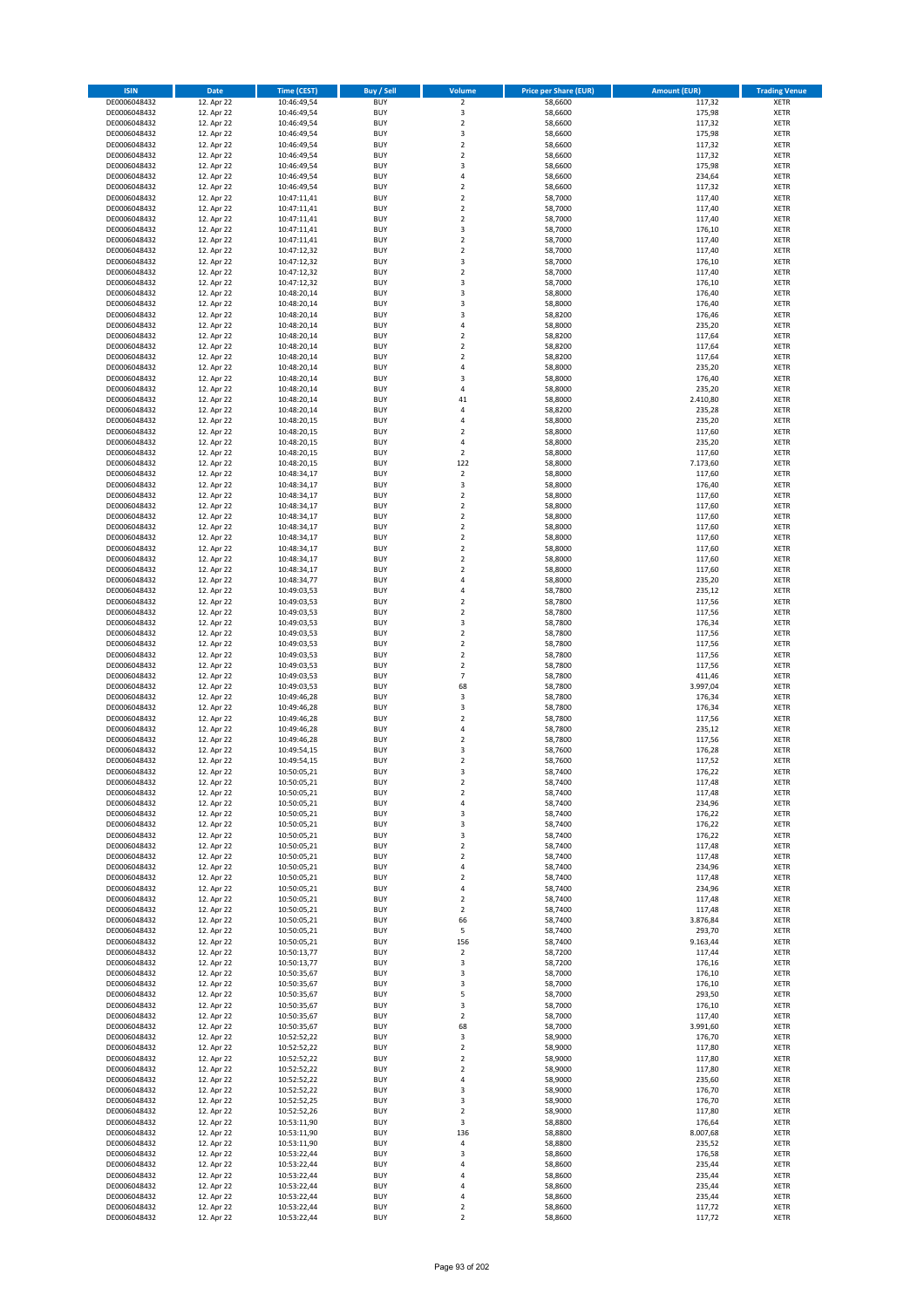| <b>ISIN</b>                  | <b>Date</b>              | <b>Time (CEST)</b>         | <b>Buy / Sell</b>        | <b>Volume</b>                                      | <b>Price per Share (EUR)</b> | <b>Amount (EUR)</b> | <b>Trading Venue</b>       |
|------------------------------|--------------------------|----------------------------|--------------------------|----------------------------------------------------|------------------------------|---------------------|----------------------------|
| DE0006048432                 | 12. Apr 22               | 10:53:22,44                | <b>BUY</b>               | 3                                                  | 58,8600                      | 176,58              | <b>XETR</b>                |
| DE0006048432                 | 12. Apr 22               | 10:53:22,44                | <b>BUY</b>               | 4                                                  | 58,8600                      | 235,44              | <b>XETR</b>                |
| DE0006048432                 | 12. Apr 22               | 10:53:22,44                | <b>BUY</b>               | 4                                                  | 58,8600                      | 235,44              | <b>XETR</b>                |
| DE0006048432<br>DE0006048432 | 12. Apr 22<br>12. Apr 22 | 10:53:22,44<br>10:53:22,44 | <b>BUY</b><br><b>BUY</b> | $\mathbf 2$<br>$\overline{\mathbf{c}}$             | 58,8600<br>58,8600           | 117,72<br>117,72    | <b>XETR</b><br><b>XETR</b> |
| DE0006048432                 | 12. Apr 22               | 10:53:22,44                | <b>BUY</b>               | 89                                                 | 58,8600                      | 5.238,54            | <b>XETR</b>                |
| DE0006048432                 | 12. Apr 22               | 10:53:28,00                | <b>BUY</b>               | $\overline{\mathbf{c}}$                            | 58,8400                      | 117,68              | <b>XETR</b>                |
| DE0006048432                 | 12. Apr 22               | 10:53:28,00                | <b>BUY</b>               | 3                                                  | 58,8400                      | 176,52              | <b>XETR</b>                |
| DE0006048432                 | 12. Apr 22               | 10:53:28,00                | <b>BUY</b>               | 3                                                  | 58,8400                      | 176,52              | <b>XETR</b>                |
| DE0006048432                 | 12. Apr 22               | 10:53:28,00                | <b>BUY</b><br><b>BUY</b> | 5                                                  | 58,8400                      | 294,20              | <b>XETR</b>                |
| DE0006048432<br>DE0006048432 | 12. Apr 22<br>12. Apr 22 | 10:53:28,00<br>10:53:28,00 | <b>BUY</b>               | $\mathbf 2$<br>$\overline{\mathbf{c}}$             | 58,8400<br>58,8400           | 117,68<br>117,68    | <b>XETR</b><br><b>XETR</b> |
| DE0006048432                 | 12. Apr 22               | 10:53:28,00                | <b>BUY</b>               | $\mathbf 2$                                        | 58,8400                      | 117,68              | <b>XETR</b>                |
| DE0006048432                 | 12. Apr 22               | 10:53:28,00                | <b>BUY</b>               | 3                                                  | 58,8400                      | 176,52              | <b>XETR</b>                |
| DE0006048432                 | 12. Apr 22               | 10:53:28,00                | <b>BUY</b>               | 3                                                  | 58,8400                      | 176,52              | <b>XETR</b>                |
| DE0006048432                 | 12. Apr 22               | 10:53:28,00                | <b>BUY</b>               | $\overline{\mathbf{c}}$                            | 58,8400                      | 117,68              | <b>XETR</b>                |
| DE0006048432<br>DE0006048432 | 12. Apr 22<br>12. Apr 22 | 10:53:28,00<br>10:53:28,00 | <b>BUY</b><br><b>BUY</b> | $\mathbf 2$<br>4                                   | 58,8400<br>58,8400           | 117,68<br>235,36    | <b>XETR</b><br><b>XETR</b> |
| DE0006048432                 | 12. Apr 22               | 10:53:28,00                | <b>BUY</b>               | $\overline{\mathbf{c}}$                            | 58,8400                      | 117,68              | <b>XETR</b>                |
| DE0006048432                 | 12. Apr 22               | 10:53:28,00                | <b>BUY</b>               | 3                                                  | 58,8400                      | 176,52              | <b>XETR</b>                |
| DE0006048432                 | 12. Apr 22               | 10:53:28,00                | <b>BUY</b>               | 4                                                  | 58,8400                      | 235,36              | <b>XETR</b>                |
| DE0006048432                 | 12. Apr 22               | 10:53:28,00                | <b>BUY</b>               | $\mathbf 2$                                        | 58,8400                      | 117,68              | <b>XETR</b>                |
| DE0006048432                 | 12. Apr 22               | 10:57:02,75                | <b>BUY</b><br><b>BUY</b> | $\overline{\mathbf{c}}$<br>3                       | 58,8200                      | 117,64              | <b>XETR</b>                |
| DE0006048432<br>DE0006048432 | 12. Apr 22<br>12. Apr 22 | 10:57:02,75<br>10:57:02,75 | <b>BUY</b>               | 3                                                  | 58,8200<br>58,8200           | 176,46<br>176,46    | <b>XETR</b><br><b>XETR</b> |
| DE0006048432                 | 12. Apr 22               | 10:57:02,75                | <b>BUY</b>               | $\mathbf 2$                                        | 58,8200                      | 117,64              | <b>XETR</b>                |
| DE0006048432                 | 12. Apr 22               | 10:57:02,75                | <b>BUY</b>               | $\mathbf 2$                                        | 58,8200                      | 117,64              | <b>XETR</b>                |
| DE0006048432                 | 12. Apr 22               | 10:57:02,75                | <b>BUY</b>               | $\overline{\mathbf{c}}$                            | 58,8200                      | 117,64              | <b>XETR</b>                |
| DE0006048432                 | 12. Apr 22               | 10:57:02,75                | <b>BUY</b>               | $\mathbf 2$                                        | 58,8200                      | 117,64              | <b>XETR</b>                |
| DE0006048432<br>DE0006048432 | 12. Apr 22<br>12. Apr 22 | 10:57:02,75<br>10:57:02,75 | <b>BUY</b><br><b>BUY</b> | 99<br>$\mathbf 2$                                  | 58,8200<br>58,8200           | 5.823,18<br>117,64  | <b>XETR</b><br><b>XETR</b> |
| DE0006048432                 | 12. Apr 22               | 10:57:02,75                | <b>BUY</b>               | 3                                                  | 58,8200                      | 176,46              | <b>XETR</b>                |
| DE0006048432                 | 12. Apr 22               | 10:57:02,75                | <b>BUY</b>               | 4                                                  | 58,8200                      | 235,28              | <b>XETR</b>                |
| DE0006048432                 | 12. Apr 22               | 10:57:03,01                | <b>BUY</b>               | 3                                                  | 58,8200                      | 176,46              | <b>XETR</b>                |
| DE0006048432                 | 12. Apr 22               | 10:57:03,01                | <b>BUY</b>               | 3                                                  | 58,8200                      | 176,46              | <b>XETR</b>                |
| DE0006048432                 | 12. Apr 22               | 10:57:13,26                | <b>BUY</b><br><b>BUY</b> | 3<br>4                                             | 58,8000                      | 176,40              | <b>XETR</b><br><b>XETR</b> |
| DE0006048432<br>DE0006048432 | 12. Apr 22<br>12. Apr 22 | 10:57:13,26<br>10:57:13,26 | <b>BUY</b>               | $\overline{\mathbf{c}}$                            | 58,8000<br>58,8000           | 235,20<br>117,60    | <b>XETR</b>                |
| DE0006048432                 | 12. Apr 22               | 10:57:13,26                | <b>BUY</b>               | 4                                                  | 58,8000                      | 235,20              | <b>XETR</b>                |
| DE0006048432                 | 12. Apr 22               | 10:57:13,26                | <b>BUY</b>               | $\mathbf 2$                                        | 58,8000                      | 117,60              | <b>XETR</b>                |
| DE0006048432                 | 12. Apr 22               | 10:57:13,26                | <b>BUY</b>               | 3                                                  | 58,8000                      | 176,40              | <b>XETR</b>                |
| DE0006048432                 | 12. Apr 22               | 10:57:13,26                | <b>BUY</b>               | 113                                                | 58,8000                      | 6.644,40            | <b>XETR</b>                |
| DE0006048432                 | 12. Apr 22               | 10:57:34,06                | <b>BUY</b><br><b>BUY</b> | 3<br>$\overline{\mathbf{c}}$                       | 58,7800                      | 176,34              | <b>XETR</b><br><b>XETR</b> |
| DE0006048432<br>DE0006048432 | 12. Apr 22<br>12. Apr 22 | 10:57:34,06<br>10:57:34,06 | <b>BUY</b>               | 5                                                  | 58,7800<br>58,7800           | 117,56<br>293,90    | <b>XETR</b>                |
| DE0006048432                 | 12. Apr 22               | 10:57:34,06                | <b>BUY</b>               | 3                                                  | 58,7800                      | 176,34              | <b>XETR</b>                |
| DE0006048432                 | 12. Apr 22               | 10:57:34,06                | <b>BUY</b>               | 4                                                  | 58,7800                      | 235,12              | <b>XETR</b>                |
| DE0006048432                 | 12. Apr 22               | 10:57:34,06                | <b>BUY</b>               | 4                                                  | 58,7800                      | 235,12              | <b>XETR</b>                |
| DE0006048432                 | 12. Apr 22               | 10:57:34,06                | <b>BUY</b>               | $\mathbf 2$                                        | 58,7800                      | 117,56              | <b>XETR</b>                |
| DE0006048432<br>DE0006048432 | 12. Apr 22<br>12. Apr 22 | 10:57:34,06<br>10:57:34,06 | <b>BUY</b><br><b>BUY</b> | $\overline{\mathbf{c}}$<br>$\overline{\mathbf{c}}$ | 58,7800<br>58,7800           | 117,56<br>117,56    | <b>XETR</b><br><b>XETR</b> |
| DE0006048432                 | 12. Apr 22               | 10:57:34,06                | <b>BUY</b>               | 3                                                  | 58,7800                      | 176,34              | <b>XETR</b>                |
| DE0006048432                 | 12. Apr 22               | 10:57:34,06                | <b>BUY</b>               | $\overline{2}$                                     | 58,7800                      | 117,56              | <b>XETR</b>                |
| DE0006048432                 | 12. Apr 22               | 10:57:34,06                | <b>BUY</b>               | 5                                                  | 58,7800                      | 293,90              | <b>XETR</b>                |
| DE0006048432                 | 12. Apr 22               | 10:58:00,52                | <b>BUY</b>               | 3                                                  | 58,7600                      | 176,28              | <b>XETR</b>                |
| DE0006048432                 | 12. Apr 22               | 10:58:00,52                | <b>BUY</b>               | $\mathbf 2$                                        | 58,7600                      | 117,52              | <b>XETR</b>                |
| DE0006048432<br>DE0006048432 | 12. Apr 22<br>12. Apr 22 | 10:58:00,52<br>10:58:00,52 | <b>BUY</b><br><b>BUY</b> | 3<br>4                                             | 58,7600<br>58,7600           | 176,28<br>235,04    | <b>XETR</b><br><b>XETR</b> |
| DE0006048432                 | 12. Apr 22               | 10:58:00,52                | <b>BUY</b>               | $\overline{\mathbf{c}}$                            | 58,7600                      | 117,52              | <b>XETR</b>                |
| DE0006048432                 | 12. Apr 22               | 10:58:00,52                | <b>BUY</b>               | 3                                                  | 58,7600                      | 176,28              | <b>XETR</b>                |
| DE0006048432                 | 12. Apr 22               | 10:58:00,52                | <b>BUY</b>               | 3                                                  | 58,7600                      | 176,28              | <b>XETR</b>                |
| DE0006048432                 | 12. Apr 22               | 10:58:00,52                | <b>BUY</b>               | 3                                                  | 58,7600                      | 176,28              | <b>XETR</b>                |
| DE0006048432<br>DE0006048432 | 12. Apr 22<br>12. Apr 22 | 10:58:00,52<br>10:58:00,52 | <b>BUY</b><br><b>BUY</b> | $\overline{\mathbf{c}}$<br>$\overline{2}$          | 58,7600<br>58,7600           | 117,52<br>117,52    | <b>XETR</b><br><b>XETR</b> |
| DE0006048432                 | 12. Apr 22               | 10:58:00,52                | BUY                      | 194                                                | 58,7600                      | 11.399,44           | <b>XETR</b>                |
| DE0006048432                 | 12. Apr 22               | 10:58:00,52                | <b>BUY</b>               | 2                                                  | 58,7600                      | 117,52              | <b>XETR</b>                |
| DE0006048432                 | 12. Apr 22               | 10:58:00,52                | <b>BUY</b>               | 4                                                  | 58,7600                      | 235,04              | <b>XETR</b>                |
| DE0006048432                 | 12. Apr 22               | 10:58:00,55                | <b>BUY</b>               | $\mathbf 2$                                        | 58,7600                      | 117,52              | XETR                       |
| DE0006048432<br>DE0006048432 | 12. Apr 22<br>12. Apr 22 | 10:58:00,61<br>10:58:00,61 | <b>BUY</b><br><b>BUY</b> | 3<br>$\mathbf 2$                                   | 58,7400<br>58,7400           | 176,22<br>117,48    | <b>XETR</b><br><b>XETR</b> |
| DE0006048432                 | 12. Apr 22               | 10:58:00,61                | <b>BUY</b>               | 3                                                  | 58,7400                      | 176,22              | <b>XETR</b>                |
| DE0006048432                 | 12. Apr 22               | 10:58:00,61                | <b>BUY</b>               | 3                                                  | 58,7400                      | 176,22              | <b>XETR</b>                |
| DE0006048432                 | 12. Apr 22               | 10:58:00,61                | <b>BUY</b>               | 4                                                  | 58,7400                      | 234,96              | <b>XETR</b>                |
| DE0006048432                 | 12. Apr 22               | 10:58:00,61                | <b>BUY</b>               | 64                                                 | 58,7400                      | 3.759,36            | <b>XETR</b>                |
| DE0006048432<br>DE0006048432 | 12. Apr 22               | 10:58:20,37                | <b>BUY</b><br><b>BUY</b> | $\mathbf 2$<br>4                                   | 58,7200                      | 117,44              | <b>XETR</b><br><b>XETR</b> |
| DE0006048432                 | 12. Apr 22<br>12. Apr 22 | 10:58:20,37<br>10:58:20,37 | <b>BUY</b>               | $\mathbf 2$                                        | 58,7200<br>58,7200           | 234,88<br>117,44    | <b>XETR</b>                |
| DE0006048432                 | 12. Apr 22               | 10:58:20,37                | <b>BUY</b>               | 3                                                  | 58,7200                      | 176,16              | <b>XETR</b>                |
| DE0006048432                 | 12. Apr 22               | 10:58:20,37                | <b>BUY</b>               | 3                                                  | 58,7200                      | 176,16              | <b>XETR</b>                |
| DE0006048432                 | 12. Apr 22               | 10:58:20,37                | <b>BUY</b>               | $\overline{\mathbf{c}}$                            | 58,7200                      | 117,44              | <b>XETR</b>                |
| DE0006048432                 | 12. Apr 22               | 10:58:20,37                | <b>BUY</b>               | $\mathbf 2$                                        | 58,7200                      | 117,44              | <b>XETR</b>                |
| DE0006048432<br>DE0006048432 | 12. Apr 22<br>12. Apr 22 | 10:58:20,37<br>10:58:20,37 | <b>BUY</b><br><b>BUY</b> | 3<br>3                                             | 58,7200<br>58,7200           | 176,16<br>176,16    | <b>XETR</b><br>XETR        |
| DE0006048432                 | 12. Apr 22               | 10:58:20,37                | <b>BUY</b>               | 6                                                  | 58,7200                      | 352,32              | <b>XETR</b>                |
| DE0006048432                 | 12. Apr 22               | 10:58:20,37                | <b>BUY</b>               | 3                                                  | 58,7200                      | 176,16              | <b>XETR</b>                |
| DE0006048432                 | 12. Apr 22               | 10:58:20,37                | <b>BUY</b>               | 3                                                  | 58,7200                      | 176,16              | <b>XETR</b>                |
| DE0006048432                 | 12. Apr 22               | 10:58:20,37                | <b>BUY</b>               | $\overline{\mathbf{c}}$                            | 58,7200                      | 117,44              | <b>XETR</b>                |
| DE0006048432<br>DE0006048432 | 12. Apr 22<br>12. Apr 22 | 10:58:20,37                | <b>BUY</b><br><b>BUY</b> | 91<br>2                                            | 58,7200<br>58,7200           | 5.343,52<br>117,44  | <b>XETR</b><br><b>XETR</b> |
| DE0006048432                 | 12. Apr 22               | 10:58:20,37<br>10:58:20,37 | <b>BUY</b>               | 3                                                  | 58,7200                      | 176,16              | <b>XETR</b>                |
| DE0006048432                 | 12. Apr 22               | 10:58:20,37                | <b>BUY</b>               | 4                                                  | 58,7200                      | 234,88              | <b>XETR</b>                |
| DE0006048432                 | 12. Apr 22               | 10:58:24,64                | <b>BUY</b>               | $\overline{2}$                                     | 58,7000                      | 117,40              | <b>XETR</b>                |
| DE0006048432                 | 12. Apr 22               | 10:58:24,64                | <b>BUY</b>               | 2                                                  | 58,7000                      | 117,40              | <b>XETR</b>                |
| DE0006048432                 | 12. Apr 22               | 10:58:24,64                | <b>BUY</b>               | 3                                                  | 58,7000                      | 176,10              | <b>XETR</b>                |
| DE0006048432<br>DE0006048432 | 12. Apr 22               | 10:58:24,64                | <b>BUY</b><br><b>BUY</b> | 4<br>4                                             | 58,7000<br>58,7000           | 234,80              | <b>XETR</b><br><b>XETR</b> |
| DE0006048432                 | 12. Apr 22<br>12. Apr 22 | 10:58:24,64<br>10:58:31,33 | <b>BUY</b>               | 78                                                 | 58,7200                      | 234,80<br>4.580,16  | <b>XETR</b>                |
| DE0006048432                 | 12. Apr 22               | 10:59:32,85                | <b>BUY</b>               | $\mathbf 2$                                        | 58,7400                      | 117,48              | <b>XETR</b>                |
| DE0006048432                 | 12. Apr 22               | 10:59:32,85                | <b>BUY</b>               | 4                                                  | 58,7400                      | 234,96              | <b>XETR</b>                |
| DE0006048432                 | 12. Apr 22               | 10:59:32,85                | <b>BUY</b>               | 78                                                 | 58,7400                      | 4.581,72            | <b>XETR</b>                |
| DE0006048432                 | 12. Apr 22<br>12. Apr 22 | 10:59:32,88                | <b>BUY</b><br><b>BUY</b> | 3                                                  | 58,7400                      | 176,22<br>176,22    | <b>XETR</b>                |
| DE0006048432<br>DE0006048432 | 12. Apr 22               | 10:59:32,88<br>10:59:32,88 | <b>BUY</b>               | 3<br>3                                             | 58,7400<br>58,7400           | 176,22              | XETR<br><b>XETR</b>        |
| DE0006048432                 | 12. Apr 22               | 10:59:32,88                | <b>BUY</b>               | $\mathbf 2$                                        | 58,7400                      | 117,48              | <b>XETR</b>                |
| DE0006048432                 | 12. Apr 22               | 10:59:32,88                | <b>BUY</b>               | 3                                                  | 58,7400                      | 176,22              | <b>XETR</b>                |
| DE0006048432                 | 12. Apr 22               | 10:59:32,88                | <b>BUY</b>               | $\overline{2}$                                     | 58,7400                      | 117,48              | <b>XETR</b>                |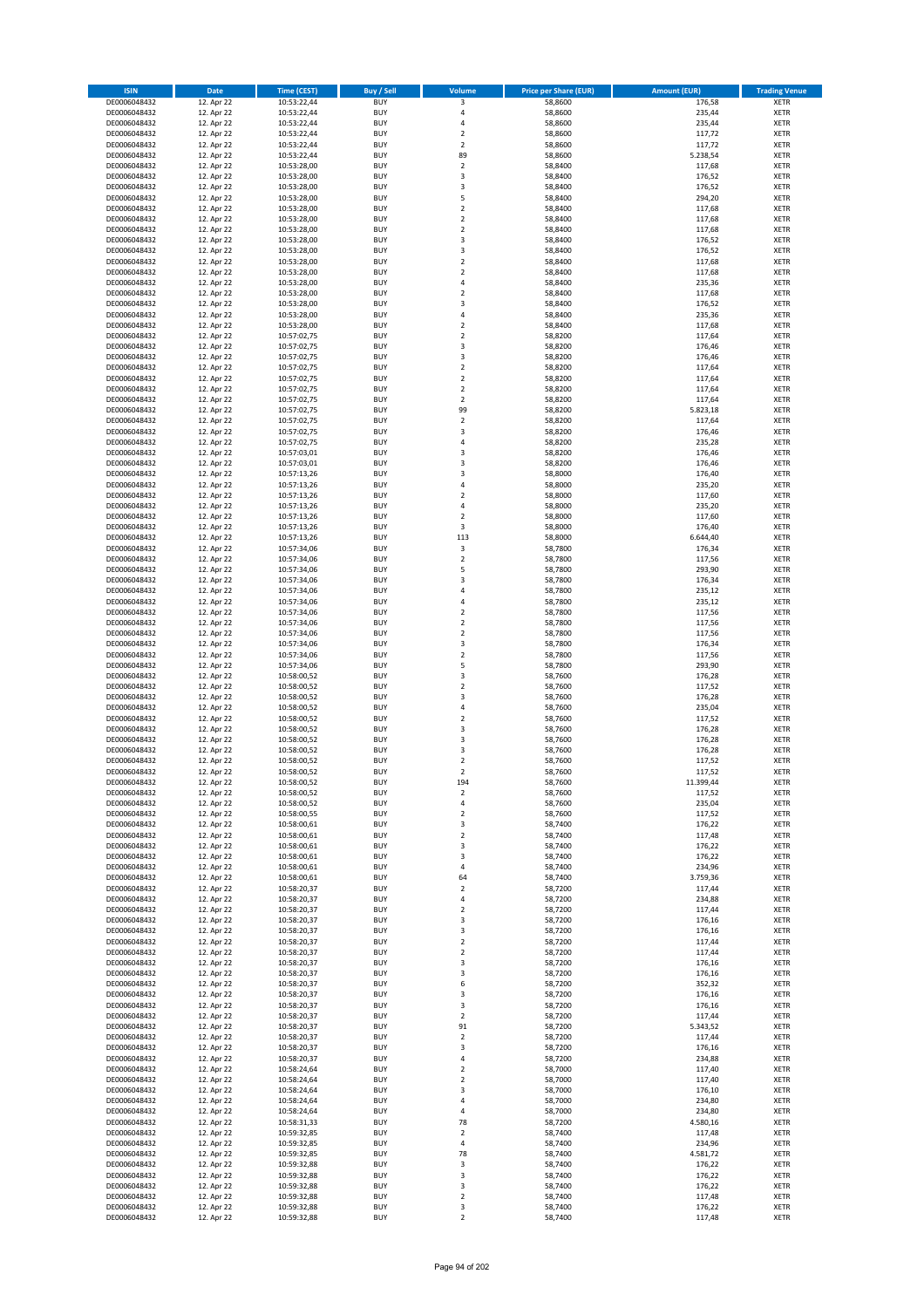| <b>ISIN</b>                  | <b>Date</b>              | Time (CEST)                | <b>Buy / Sell</b>        | <b>Volume</b>                          | <b>Price per Share (EUR)</b> | <b>Amount (EUR)</b> | <b>Trading Venue</b>       |
|------------------------------|--------------------------|----------------------------|--------------------------|----------------------------------------|------------------------------|---------------------|----------------------------|
| DE0006048432                 | 12. Apr 22               | 10:59:32,88                | <b>BUY</b>               | 3                                      | 58,7400                      | 176,22              | <b>XETR</b>                |
| DE0006048432                 | 12. Apr 22               | 10:59:32,88                | <b>BUY</b>               | 4                                      | 58,7400                      | 234,96              | <b>XETR</b>                |
| DE0006048432                 | 12. Apr 22               | 10:59:32,88                | <b>BUY</b>               | 4                                      | 58,7400                      | 234,96              | <b>XETR</b>                |
| DE0006048432<br>DE0006048432 | 12. Apr 22<br>12. Apr 22 | 10:59:32,88<br>10:59:32,88 | <b>BUY</b><br><b>BUY</b> | 3<br>4                                 | 58,7400<br>58,7400           | 176,22<br>234,96    | <b>XETR</b><br><b>XETR</b> |
| DE0006048432                 | 12. Apr 22               | 10:59:32,88                | <b>BUY</b>               | 3                                      | 58,7400                      | 176,22              | <b>XETR</b>                |
| DE0006048432                 | 12. Apr 22               | 10:59:32,88                | <b>BUY</b>               | 3                                      | 58,7400                      | 176,22              | <b>XETR</b>                |
| DE0006048432                 | 12. Apr 22               | 10:59:32,88                | <b>BUY</b>               | 26                                     | 58,7400                      | 1.527,24            | <b>XETR</b>                |
| DE0006048432                 | 12. Apr 22               | 10:59:34,59                | <b>BUY</b>               | 3                                      | 58,7400                      | 176,22              | <b>XETR</b>                |
| DE0006048432                 | 12. Apr 22               | 10:59:35,72                | <b>BUY</b>               | 3                                      | 58,7400                      | 176,22              | <b>XETR</b>                |
| DE0006048432                 | 12. Apr 22               | 10:59:39,22                | <b>BUY</b>               | 5                                      | 58,7600                      | 293,80              | <b>XETR</b>                |
| DE0006048432<br>DE0006048432 | 12. Apr 22<br>12. Apr 22 | 10:59:39,22                | <b>BUY</b><br><b>BUY</b> | 4<br>$\overline{\mathbf{c}}$           | 58,7600<br>58,7600           | 235,04<br>117,52    | <b>XETR</b><br><b>XETR</b> |
| DE0006048432                 | 12. Apr 22               | 10:59:39,22<br>10:59:39,22 | <b>BUY</b>               | $\overline{\mathbf{c}}$                | 58,7600                      | 117,52              | <b>XETR</b>                |
| DE0006048432                 | 12. Apr 22               | 10:59:39,22                | <b>BUY</b>               | $\mathbf 2$                            | 58,7600                      | 117,52              | <b>XETR</b>                |
| DE0006048432                 | 12. Apr 22               | 10:59:39,22                | <b>BUY</b>               | 3                                      | 58,7600                      | 176,28              | <b>XETR</b>                |
| DE0006048432                 | 12. Apr 22               | 10:59:39,22                | <b>BUY</b>               | 4                                      | 58,7600                      | 235,04              | <b>XETR</b>                |
| DE0006048432                 | 12. Apr 22               | 10:59:39,22                | <b>BUY</b>               | 56                                     | 58,7600                      | 3.290,56            | <b>XETR</b>                |
| DE0006048432                 | 12. Apr 22               | 10:59:39,22                | <b>BUY</b>               | 3                                      | 58,7600                      | 176,28              | <b>XETR</b>                |
| DE0006048432                 | 12. Apr 22               | 10:59:43,95                | <b>BUY</b>               | 3                                      | 58,7600                      | 176,28              | <b>XETR</b>                |
| DE0006048432<br>DE0006048432 | 12. Apr 22<br>12. Apr 22 | 10:59:43,95<br>10:59:43,95 | <b>BUY</b><br><b>BUY</b> | 4<br>$\mathbf 2$                       | 58,7600<br>58,7600           | 235,04<br>117,52    | <b>XETR</b><br><b>XETR</b> |
| DE0006048432                 | 12. Apr 22               | 10:59:49,97                | <b>BUY</b>               | 3                                      | 58,7400                      | 176,22              | <b>XETR</b>                |
| DE0006048432                 | 12. Apr 22               | 10:59:49,97                | <b>BUY</b>               | 3                                      | 58,7400                      | 176,22              | <b>XETR</b>                |
| DE0006048432                 | 12. Apr 22               | 10:59:49,97                | <b>BUY</b>               | 3                                      | 58,7400                      | 176,22              | <b>XETR</b>                |
| DE0006048432                 | 12. Apr 22               | 10:59:49,97                | <b>BUY</b>               | $\mathbf 2$                            | 58,7400                      | 117,48              | <b>XETR</b>                |
| DE0006048432                 | 12. Apr 22               | 10:59:52,00                | <b>BUY</b>               | $\mathbf 2$                            | 58,7400                      | 117,48              | <b>XETR</b>                |
| DE0006048432                 | 12. Apr 22               | 11:00:26,32                | <b>BUY</b>               | 3                                      | 58,7800                      | 176,34              | <b>XETR</b>                |
| DE0006048432<br>DE0006048432 | 12. Apr 22<br>12. Apr 22 | 11:00:26,32<br>11:00:26,32 | <b>BUY</b><br><b>BUY</b> | $\mathbf 2$<br>$\overline{\mathbf{c}}$ | 58,7800<br>58,7800           | 117,56<br>117,56    | <b>XETR</b><br><b>XETR</b> |
| DE0006048432                 | 12. Apr 22               | 11:00:26,32                | <b>BUY</b>               | 3                                      | 58,7800                      | 176,34              | <b>XETR</b>                |
| DE0006048432                 | 12. Apr 22               | 11:00:27,77                | <b>BUY</b>               | 4                                      | 58,7600                      | 235,04              | <b>XETR</b>                |
| DE0006048432                 | 12. Apr 22               | 11:00:27,77                | <b>BUY</b>               | 4                                      | 58,7600                      | 235,04              | <b>XETR</b>                |
| DE0006048432                 | 12. Apr 22               | 11:00:27,77                | <b>BUY</b>               | $\mathbf 1$                            | 58,7600                      | 58,76               | <b>XETR</b>                |
| DE0006048432                 | 12. Apr 22               | 11:00:28,95                | <b>BUY</b>               | 43                                     | 58,7600                      | 2.526,68            | <b>XETR</b>                |
| DE0006048432                 | 12. Apr 22               | 11:00:30,28                | <b>BUY</b>               | 11                                     | 58,7600                      | 646,36              | <b>XETR</b>                |
| DE0006048432<br>DE0006048432 | 12. Apr 22<br>12. Apr 22 | 11:00:31,85<br>11:00:31,85 | <b>BUY</b><br><b>BUY</b> | 5<br>3                                 | 58,7600<br>58,7600           | 293,80<br>176,28    | <b>XETR</b><br><b>XETR</b> |
| DE0006048432                 | 12. Apr 22               | 11:00:31,85                | <b>BUY</b>               | 4                                      | 58,7600                      | 235,04              | <b>XETR</b>                |
| DE0006048432                 | 12. Apr 22               | 11:01:25,32                | <b>BUY</b>               | $\mathbf 2$                            | 58,7400                      | 117,48              | <b>XETR</b>                |
| DE0006048432                 | 12. Apr 22               | 11:01:25,32                | <b>BUY</b>               | 3                                      | 58,7400                      | 176,22              | <b>XETR</b>                |
| DE0006048432                 | 12. Apr 22               | 11:01:25,32                | <b>BUY</b>               | 3                                      | 58,7400                      | 176,22              | <b>XETR</b>                |
| DE0006048432                 | 12. Apr 22               | 11:01:25,32                | <b>BUY</b>               | $\mathbf 2$                            | 58,7400                      | 117,48              | <b>XETR</b>                |
| DE0006048432                 | 12. Apr 22               | 11:01:25,32                | <b>BUY</b>               | $\overline{\mathbf{c}}$                | 58,7400                      | 117,48              | <b>XETR</b>                |
| DE0006048432                 | 12. Apr 22               | 11:01:25,32                | <b>BUY</b>               | $\mathbf 2$                            | 58,7400                      | 117,48              | <b>XETR</b>                |
| DE0006048432<br>DE0006048432 | 12. Apr 22<br>12. Apr 22 | 11:01:25,32<br>11:01:25,32 | <b>BUY</b><br><b>BUY</b> | $\overline{2}$<br>3                    | 58,7400<br>58,7400           | 117,48<br>176,22    | <b>XETR</b><br><b>XETR</b> |
| DE0006048432                 | 12. Apr 22               | 11:01:25,32                | <b>BUY</b>               | $\mathbf 2$                            | 58,7400                      | 117,48              | <b>XETR</b>                |
| DE0006048432                 | 12. Apr 22               | 11:01:25,32                | <b>BUY</b>               | 3                                      | 58,7400                      | 176,22              | <b>XETR</b>                |
| DE0006048432                 | 12. Apr 22               | 11:01:25,32                | <b>BUY</b>               | $\overline{\mathbf{c}}$                | 58,7400                      | 117,48              | <b>XETR</b>                |
| DE0006048432                 | 12. Apr 22               | 11:01:25,32                | <b>BUY</b>               | $\overline{2}$                         | 58,7400                      | 117,48              | <b>XETR</b>                |
| DE0006048432                 | 12. Apr 22               | 11:01:25,32                | <b>BUY</b>               | 52                                     | 58,7400                      | 3.054,48            | <b>XETR</b>                |
| DE0006048432                 | 12. Apr 22               | 11:01:25,32                | <b>BUY</b><br><b>BUY</b> | $\overline{2}$                         | 58,7400                      | 117,48              | <b>XETR</b>                |
| DE0006048432<br>DE0006048432 | 12. Apr 22<br>12. Apr 22 | 11:01:25,32<br>11:01:25,32 | <b>BUY</b>               | 3<br>3                                 | 58,7400<br>58,7400           | 176,22<br>176,22    | <b>XETR</b><br><b>XETR</b> |
| DE0006048432                 | 12. Apr 22               | 11:01:26,74                | <b>BUY</b>               | 3                                      | 58,7200                      | 176,16              | <b>XETR</b>                |
| DE0006048432                 | 12. Apr 22               | 11:01:26,74                | <b>BUY</b>               | 53                                     | 58,7200                      | 3.112,16            | <b>XETR</b>                |
| DE0006048432                 | 12. Apr 22               | 11:01:28,39                | <b>BUY</b>               | 4                                      | 58,7000                      | 234,80              | <b>XETR</b>                |
| DE0006048432                 | 12. Apr 22               | 11:01:28,39                | <b>BUY</b>               | 3                                      | 58,7000                      | 176,10              | <b>XETR</b>                |
| DE0006048432                 | 12. Apr 22               | 11:01:28,39                | <b>BUY</b>               | 45                                     | 58,7000                      | 2.641,50            | <b>XETR</b>                |
| DE0006048432                 | 12. Apr 22               | 11:01:29,88                | <b>BUY</b>               | $\mathbf 2$                            | 58,7000                      | 117,40              | <b>XETR</b>                |
| DE0006048432<br>DE0006048432 | 12. Apr 22<br>12. Apr 22 | 11:01:29,88<br>11:01:29,88 | <b>BUY</b><br><b>BUY</b> | 4<br>14                                | 58,7000<br>58,7000           | 234,80<br>821,80    | <b>XETR</b><br><b>XETR</b> |
| DE0006048432                 | 12. Apr 22               | 11:01:46,09                | <b>BUY</b>               | 3                                      | 58,6800                      | 176,04              | <b>XETR</b>                |
| DE0006048432                 | 12. Apr 22               | 11:01:46,09                | BUY                      | 3                                      | 58,6800                      | 176,04              | <b>XETR</b>                |
| DE0006048432                 | 12. Apr 22               | 11:01:46,09                | <b>BUY</b>               | 3                                      | 58,6800                      | 176,04              | <b>XETR</b>                |
| DE0006048432                 | 12. Apr 22               | 11:01:46,09                | <b>BUY</b>               | $\mathbf 2$                            | 58,6800                      | 117,36              | <b>XETR</b>                |
| DE0006048432                 | 12. Apr 22               | 11:01:46,09                | <b>BUY</b>               | 2                                      | 58,6800                      | 117,36              | XETR                       |
| DE0006048432<br>DE0006048432 | 12. Apr 22<br>12. Apr 22 | 11:01:46,09                | <b>BUY</b>               | 3                                      | 58,6800                      | 176,04<br>175,98    | <b>XETR</b>                |
| DE0006048432                 | 12. Apr 22               | 11:01:49,63<br>11:01:49,63 | <b>BUY</b><br><b>BUY</b> | 3<br>$\mathbf 2$                       | 58,6600<br>58,6600           | 117,32              | <b>XETR</b><br><b>XETR</b> |
| DE0006048432                 | 12. Apr 22               | 11:02:48,71                | <b>BUY</b>               | 3                                      | 58,7000                      | 176,10              | <b>XETR</b>                |
| DE0006048432                 | 12. Apr 22               | 11:02:48,71                | <b>BUY</b>               | 4                                      | 58,7000                      | 234,80              | <b>XETR</b>                |
| DE0006048432                 | 12. Apr 22               | 11:03:18,85                | <b>BUY</b>               | $\mathbf 2$                            | 58,6800                      | 117,36              | <b>XETR</b>                |
| DE0006048432                 | 12. Apr 22               | 11:03:18,85                | <b>BUY</b>               | $\mathbf 2$                            | 58,6800                      | 117,36              | <b>XETR</b>                |
| DE0006048432                 | 12. Apr 22               | 11:03:18,85                | <b>BUY</b>               | $\overline{2}$                         | 58,6800                      | 117,36              | <b>XETR</b>                |
| DE0006048432<br>DE0006048432 | 12. Apr 22<br>12. Apr 22 | 11:03:18,85<br>11:03:18,85 | <b>BUY</b><br><b>BUY</b> | 5<br>3                                 | 58,6800<br>58,6800           | 293,40<br>176,04    | <b>XETR</b><br><b>XETR</b> |
| DE0006048432                 | 12. Apr 22               | 11:03:18,85                | <b>BUY</b>               | $\mathbf 2$                            | 58,6800                      | 117,36              | <b>XETR</b>                |
| DE0006048432                 | 12. Apr 22               | 11:03:18,85                | <b>BUY</b>               | $\mathbf 2$                            | 58,6800                      | 117,36              | <b>XETR</b>                |
| DE0006048432                 | 12. Apr 22               | 11:03:18,85                | <b>BUY</b>               | $\mathbf 2$                            | 58,6800                      | 117,36              | <b>XETR</b>                |
| DE0006048432                 | 12. Apr 22               | 11:03:18,85                | <b>BUY</b>               | $\mathbf 2$                            | 58,6800                      | 117,36              | <b>XETR</b>                |
| DE0006048432                 | 12. Apr 22               | 11:03:18,85                | <b>BUY</b>               | $\mathbf 2$                            | 58,6800                      | 117,36              | XETR                       |
| DE0006048432                 | 12. Apr 22               | 11:03:18,85                | <b>BUY</b>               | 3                                      | 58,6800                      | 176,04              | <b>XETR</b>                |
| DE0006048432<br>DE0006048432 | 12. Apr 22<br>12. Apr 22 | 11:03:18,85<br>11:03:18,85 | <b>BUY</b><br><b>BUY</b> | $\overline{2}$<br>3                    | 58,6800<br>58,6800           | 117,36<br>176,04    | <b>XETR</b><br><b>XETR</b> |
| DE0006048432                 | 12. Apr 22               | 11:03:18,85                | <b>BUY</b>               | 3                                      | 58,6800                      | 176,04              | <b>XETR</b>                |
| DE0006048432                 | 12. Apr 22               | 11:03:18,85                | <b>BUY</b>               | 4                                      | 58,6800                      | 234,72              | <b>XETR</b>                |
| DE0006048432                 | 12. Apr 22               | 11:03:18,85                | <b>BUY</b>               | 95                                     | 58,6800                      | 5.574,60            | <b>XETR</b>                |
| DE0006048432                 | 12. Apr 22               | 11:03:18,85                | <b>BUY</b>               | $\mathbf 2$                            | 58,6800                      | 117,36              | <b>XETR</b>                |
| DE0006048432                 | 12. Apr 22               | 11:03:18,85                | <b>BUY</b>               | 3                                      | 58,6800                      | 176,04              | <b>XETR</b>                |
| DE0006048432<br>DE0006048432 | 12. Apr 22<br>12. Apr 22 | 11:03:20,91<br>11:03:20,91 | <b>BUY</b><br><b>BUY</b> | 3<br>2                                 | 58,6600<br>58,6600           | 175,98<br>117,32    | <b>XETR</b><br><b>XETR</b> |
| DE0006048432                 | 12. Apr 22               | 11:03:22,35                | <b>BUY</b>               | 30                                     | 58,6600                      | 1.759,80            | <b>XETR</b>                |
| DE0006048432                 | 12. Apr 22               | 11:03:47,11                | <b>BUY</b>               | 3                                      | 58,7400                      | 176,22              | <b>XETR</b>                |
| DE0006048432                 | 12. Apr 22               | 11:03:47,11                | <b>BUY</b>               | 3                                      | 58,7400                      | 176,22              | <b>XETR</b>                |
| DE0006048432                 | 12. Apr 22               | 11:03:47,11                | <b>BUY</b>               | 3                                      | 58,7400                      | 176,22              | <b>XETR</b>                |
| DE0006048432                 | 12. Apr 22               | 11:03:47,11                | <b>BUY</b>               | $\mathbf 2$                            | 58,7400                      | 117,48              | <b>XETR</b>                |
| DE0006048432                 | 12. Apr 22               | 11:03:47,11                | <b>BUY</b><br><b>BUY</b> | $\mathbf 2$                            | 58,7400                      | 117,48              | <b>XETR</b>                |
| DE0006048432<br>DE0006048432 | 12. Apr 22<br>12. Apr 22 | 11:03:47,11<br>11:03:47,23 | <b>BUY</b>               | 42<br>$\overline{\mathbf{c}}$          | 58,7400<br>58,7400           | 2.467,08<br>117,48  | <b>XETR</b><br><b>XETR</b> |
| DE0006048432                 | 12. Apr 22               | 11:03:47,23                | <b>BUY</b>               | 3                                      | 58,7400                      | 176,22              | XETR                       |
| DE0006048432                 | 12. Apr 22               | 11:03:47,23                | <b>BUY</b>               | $\overline{2}$                         | 58,7400                      | 117,48              | <b>XETR</b>                |
| DE0006048432                 | 12. Apr 22               | 11:03:47,23                | <b>BUY</b>               | 26                                     | 58,7400                      | 1.527,24            | XETR                       |
| DE0006048432                 | 12. Apr 22               | 11:04:32,08                | <b>BUY</b>               | $\mathbf 2$                            | 58,7200                      | 117,44              | <b>XETR</b>                |
| DE0006048432                 | 12. Apr 22               | 11:04:32,08                | <b>BUY</b>               | 3                                      | 58,7200                      | 176,16              | <b>XETR</b>                |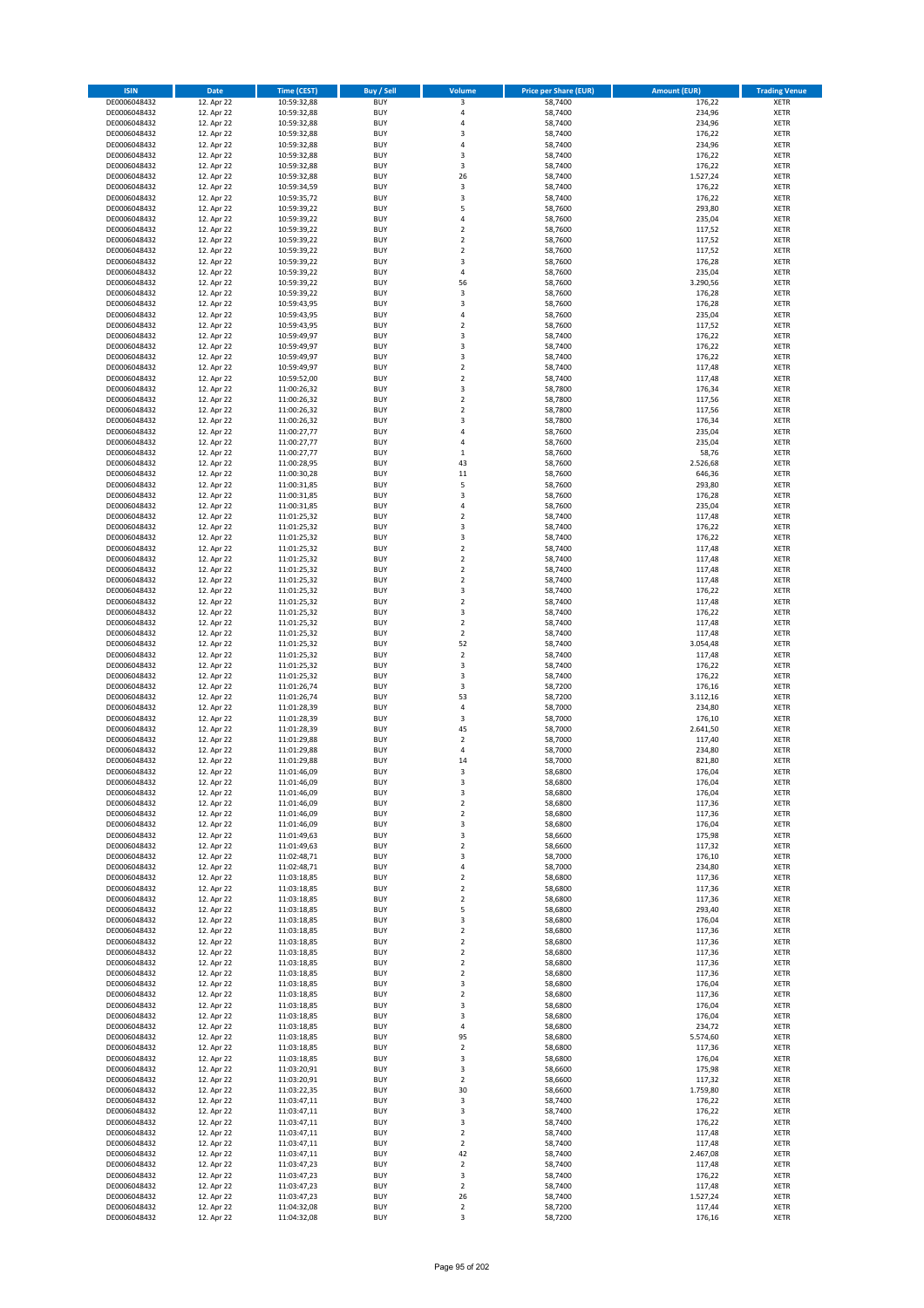| <b>ISIN</b>                  | <b>Date</b>              | Time (CEST)                | <b>Buy / Sell</b>        | Volume                                 | <b>Price per Share (EUR)</b> | <b>Amount (EUR)</b> | <b>Trading Venue</b>       |
|------------------------------|--------------------------|----------------------------|--------------------------|----------------------------------------|------------------------------|---------------------|----------------------------|
| DE0006048432                 | 12. Apr 22               | 11:04:32,08                | <b>BUY</b>               | $\overline{\mathbf{3}}$                | 58,7200                      | 176,16              | <b>XETR</b>                |
| DE0006048432                 | 12. Apr 22               | 11:04:32,08                | <b>BUY</b>               | 8                                      | 58,7200                      | 469,76              | <b>XETR</b>                |
| DE0006048432                 | 12. Apr 22               | 11:04:33,96                | <b>BUY</b>               | 12                                     | 58,7200                      | 704,64              | <b>XETR</b>                |
| DE0006048432<br>DE0006048432 | 12. Apr 22<br>12. Apr 22 | 11:04:40,03<br>11:04:40,50 | <b>BUY</b><br><b>BUY</b> | 9<br>$\mathbf 2$                       | 58,7200<br>58,7200           | 528,48<br>117,44    | <b>XETR</b><br><b>XETR</b> |
| DE0006048432                 | 12. Apr 22               | 11:04:40,50                | <b>BUY</b>               | $\mathbf 2$                            | 58,7200                      | 117,44              | <b>XETR</b>                |
| DE0006048432                 | 12. Apr 22               | 11:04:40,50                | <b>BUY</b>               | $\mathbf 2$                            | 58.7200                      | 117,44              | <b>XETR</b>                |
| DE0006048432                 | 12. Apr 22               | 11:04:40,50                | <b>BUY</b>               | 3                                      | 58,7200                      | 176,16              | <b>XETR</b>                |
| DE0006048432                 | 12. Apr 22               | 11:04:40,50                | <b>BUY</b>               | 3                                      | 58,7200                      | 176,16              | <b>XETR</b>                |
| DE0006048432                 | 12. Apr 22               | 11:04:40,50                | <b>BUY</b>               | 5                                      | 58,7200                      | 293,60              | <b>XETR</b>                |
| DE0006048432                 | 12. Apr 22               | 11:04:40,50                | <b>BUY</b>               | 27                                     | 58,7200                      | 1.585,44            | <b>XETR</b>                |
| DE0006048432<br>DE0006048432 | 12. Apr 22<br>12. Apr 22 | 11:04:40,50                | <b>BUY</b><br><b>BUY</b> | 10<br>3                                | 58,7200<br>58,7000           | 587,20<br>176,10    | <b>XETR</b><br><b>XETR</b> |
| DE0006048432                 | 12. Apr 22               | 11:04:43,86<br>11:04:43,86 | <b>BUY</b>               | 25                                     | 58,7000                      | 1.467,50            | <b>XETR</b>                |
| DE0006048432                 | 12. Apr 22               | 11:04:43,87                | <b>BUY</b>               | 3                                      | 58,7000                      | 176,10              | <b>XETR</b>                |
| DE0006048432                 | 12. Apr 22               | 11:04:43,87                | <b>BUY</b>               | $\overline{\mathbf{c}}$                | 58,7000                      | 117,40              | <b>XETR</b>                |
| DE0006048432                 | 12. Apr 22               | 11:04:43,87                | <b>BUY</b>               | $\mathbf 2$                            | 58,7000                      | 117,40              | <b>XETR</b>                |
| DE0006048432                 | 12. Apr 22               | 11:04:43,87                | <b>BUY</b>               | $\mathbf 2$                            | 58,7000                      | 117,40              | <b>XETR</b>                |
| DE0006048432                 | 12. Apr 22               | 11:04:43,87                | <b>BUY</b>               | 43                                     | 58,7000                      | 2.524,10            | <b>XETR</b>                |
| DE0006048432                 | 12. Apr 22               | 11:04:43,87                | <b>BUY</b>               | $\mathbf 2$                            | 58,7000                      | 117,40              | <b>XETR</b>                |
| DE0006048432                 | 12. Apr 22               | 11:04:43,87                | <b>BUY</b><br><b>BUY</b> | $\overline{\mathbf{c}}$                | 58,7000                      | 117,40              | <b>XETR</b>                |
| DE0006048432<br>DE0006048432 | 12. Apr 22<br>12. Apr 22 | 11:04:43,87<br>11:05:18,85 | <b>BUY</b>               | 3<br>$\mathbf 2$                       | 58,7000<br>58,7000           | 176,10<br>117,40    | <b>XETR</b><br><b>XETR</b> |
| DE0006048432                 | 12. Apr 22               | 11:05:18,85                | <b>BUY</b>               | 3                                      | 58,7000                      | 176,10              | <b>XETR</b>                |
| DE0006048432                 | 12. Apr 22               | 11:05:18,85                | <b>BUY</b>               | 3                                      | 58,7000                      | 176,10              | <b>XETR</b>                |
| DE0006048432                 | 12. Apr 22               | 11:05:18,85                | <b>BUY</b>               | 3                                      | 58,7000                      | 176,10              | <b>XETR</b>                |
| DE0006048432                 | 12. Apr 22               | 11:05:18,85                | <b>BUY</b>               | 3                                      | 58,7000                      | 176,10              | <b>XETR</b>                |
| DE0006048432                 | 12. Apr 22               | 11:05:18,85                | <b>BUY</b>               | 3                                      | 58,7000                      | 176,10              | <b>XETR</b>                |
| DE0006048432                 | 12. Apr 22               | 11:05:18,85                | <b>BUY</b>               | $\mathbf 2$                            | 58,7000                      | 117,40              | <b>XETR</b>                |
| DE0006048432                 | 12. Apr 22<br>12. Apr 22 | 11:05:18,85                | <b>BUY</b><br><b>BUY</b> | 3<br>$\mathbf 2$                       | 58,7000<br>58,7000           | 176,10<br>117,40    | <b>XETR</b><br><b>XETR</b> |
| DE0006048432<br>DE0006048432 | 12. Apr 22               | 11:05:18,85<br>11:05:18,85 | <b>BUY</b>               | $\overline{\mathbf{c}}$                | 58,7000                      | 117,40              | <b>XETR</b>                |
| DE0006048432                 | 12. Apr 22               | 11:05:18,85                | <b>BUY</b>               | 47                                     | 58,7000                      | 2.758,90            | <b>XETR</b>                |
| DE0006048432                 | 12. Apr 22               | 11:06:05,05                | <b>BUY</b>               | 3                                      | 58,7000                      | 176,10              | <b>XETR</b>                |
| DE0006048432                 | 12. Apr 22               | 11:06:05,05                | <b>BUY</b>               | 3                                      | 58,7000                      | 176,10              | <b>XETR</b>                |
| DE0006048432                 | 12. Apr 22               | 11:06:05,05                | <b>BUY</b>               | $\mathbf 2$                            | 58,7000                      | 117,40              | <b>XETR</b>                |
| DE0006048432                 | 12. Apr 22               | 11:06:05,05                | <b>BUY</b>               | 3                                      | 58,7000                      | 176,10              | <b>XETR</b>                |
| DE0006048432                 | 12. Apr 22               | 11:06:05,05                | <b>BUY</b>               | $\mathbf 2$                            | 58,7000                      | 117,40              | <b>XETR</b>                |
| DE0006048432                 | 12. Apr 22               | 11:06:05,05                | <b>BUY</b>               | $\mathbf 1$                            | 58,7000                      | 58,70               | <b>XETR</b>                |
| DE0006048432<br>DE0006048432 | 12. Apr 22<br>12. Apr 22 | 11:06:05,05<br>11:06:05,05 | <b>BUY</b><br><b>BUY</b> | 3<br>$\mathbf 2$                       | 58,7000<br>58,7000           | 176,10<br>117,40    | <b>XETR</b><br><b>XETR</b> |
| DE0006048432                 | 12. Apr 22               | 11:06:05,05                | <b>BUY</b>               | $\mathbf 2$                            | 58,7000                      | 117,40              | <b>XETR</b>                |
| DE0006048432                 | 12. Apr 22               | 11:06:05,05                | <b>BUY</b>               | $\mathbf 2$                            | 58,7000                      | 117,40              | <b>XETR</b>                |
| DE0006048432                 | 12. Apr 22               | 11:06:05,05                | <b>BUY</b>               | 65                                     | 58,7000                      | 3.815,50            | <b>XETR</b>                |
| DE0006048432                 | 12. Apr 22               | 11:06:05,05                | <b>BUY</b>               | $\mathbf 2$                            | 58,7000                      | 117,40              | <b>XETR</b>                |
| DE0006048432                 | 12. Apr 22               | 11:06:05,05                | <b>BUY</b>               | 3                                      | 58,7000                      | 176,10              | <b>XETR</b>                |
| DE0006048432                 | 12. Apr 22               | 11:06:05,05                | <b>BUY</b>               | $\mathbf 2$                            | 58,7000                      | 117,40              | <b>XETR</b>                |
| DE0006048432                 | 12. Apr 22               | 11:06:05,05                | <b>BUY</b>               | 3                                      | 58,7000                      | 176,10              | <b>XETR</b>                |
| DE0006048432                 | 12. Apr 22               | 11:06:05,06                | <b>BUY</b>               | $\mathbf 1$                            | 58,7000                      | 58,70               | <b>XETR</b>                |
| DE0006048432<br>DE0006048432 | 12. Apr 22<br>12. Apr 22 | 11:06:05,08<br>11:06:24,22 | <b>BUY</b><br><b>BUY</b> | 55<br>3                                | 58,7000<br>58,6800           | 3.228,50<br>176,04  | <b>XETR</b><br><b>XETR</b> |
| DE0006048432                 | 12. Apr 22               | 11:06:24,22                | <b>BUY</b>               | $\mathbf 2$                            | 58,6800                      | 117,36              | <b>XETR</b>                |
| DE0006048432                 | 12. Apr 22               | 11:06:24,22                | <b>BUY</b>               | 3                                      | 58,6800                      | 176,04              | <b>XETR</b>                |
| DE0006048432                 | 12. Apr 22               | 11:06:32,23                | <b>BUY</b>               | $\mathbf 2$                            | 58,6800                      | 117,36              | <b>XETR</b>                |
| DE0006048432                 | 12. Apr 22               | 11:06:32,23                | <b>BUY</b>               | $\overline{\mathbf{c}}$                | 58,6800                      | 117,36              | <b>XETR</b>                |
| DE0006048432                 | 12. Apr 22               | 11:06:50,91                | <b>BUY</b>               | $\mathbf 2$                            | 58,7400                      | 117,48              | <b>XETR</b>                |
| DE0006048432                 | 12. Apr 22               | 11:06:50,91                | <b>BUY</b>               | 3                                      | 58,7400                      | 176,22              | <b>XETR</b>                |
| DE0006048432                 | 12. Apr 22               | 11:06:50,91                | <b>BUY</b>               | $\mathbf 2$                            | 58,7400                      | 117,48              | <b>XETR</b>                |
| DE0006048432<br>DE0006048432 | 12. Apr 22               | 11:09:39,57                | <b>BUY</b><br><b>BUY</b> | $\mathbf 2$<br>3                       | 58,8200                      | 117,64              | <b>XETR</b><br><b>XETR</b> |
| DE0006048432                 | 12. Apr 22<br>12. Apr 22 | 11:09:39,57<br>11:09:39,57 | <b>BUY</b>               | $\mathbf 2$                            | 58,8200<br>58,8200           | 176,46<br>117,64    | <b>XETR</b>                |
| DE0006048432                 | 12. Apr 22               | 11:09:39,57                | <b>BUY</b>               | $\overline{3}$                         | 58,8200                      | 176,46              | <b>XETR</b>                |
| DE0006048432                 | 12. Apr 22               | 11:09:39,57                | <b>BUY</b>               | 4                                      | 58,8200                      | 235,28              | <b>XETR</b>                |
| DE0006048432                 | 12. Apr 22               | 11:09:39,57                | <b>BUY</b>               | $\overline{2}$                         | 58,8200                      | 117,64              | <b>XETR</b>                |
| DE0006048432                 | 12. Apr 22               | 11:09:39,57                | BUY                      | 2                                      | 58,8200                      | 117,64              | <b>XETR</b>                |
| DE0006048432                 | 12. Apr 22               | 11:09:39,57                | <b>BUY</b>               | $\mathbf 2$                            | 58,8200                      | 117,64              | <b>XETR</b>                |
| DE0006048432                 | 12. Apr 22               | 11:09:39,57                | <b>BUY</b>               | $\mathbf 2$                            | 58,8200                      | 117,64              | <b>XETR</b>                |
| DE0006048432<br>DE0006048432 | 12. Apr 22<br>12. Apr 22 | 11:09:39,57<br>11:09:39,57 | <b>BUY</b><br><b>BUY</b> | $\mathbf 2$<br>117                     | 58,8200<br>58,8200           | 117,64<br>6.881,94  | XETR<br><b>XETR</b>        |
| DE0006048432                 | 12. Apr 22               | 11:09:39,57                | <b>BUY</b>               | 3                                      | 58,8200                      | 176,46              | <b>XETR</b>                |
| DE0006048432                 | 12. Apr 22               | 11:09:39,87                | <b>BUY</b>               | $\mathbf 2$                            | 58,8200                      | 117,64              | <b>XETR</b>                |
| DE0006048432                 | 12. Apr 22               | 11:09:39,87                | <b>BUY</b>               | $\mathbf 2$                            | 58,8200                      | 117,64              | <b>XETR</b>                |
| DE0006048432                 | 12. Apr 22               | 11:09:39,87                | <b>BUY</b>               | $\mathbf 2$                            | 58,8200                      | 117,64              | <b>XETR</b>                |
| DE0006048432                 | 12. Apr 22               | 11:09:41,56                | <b>BUY</b>               | $\mathbf 2$                            | 58,8000                      | 117,60              | <b>XETR</b>                |
| DE0006048432                 | 12. Apr 22               | 11:09:41,56                | <b>BUY</b>               | 3                                      | 58,8000                      | 176,40              | <b>XETR</b>                |
| DE0006048432                 | 12. Apr 22               | 11:09:41,56                | <b>BUY</b>               | 3                                      | 58,8000                      | 176,40              | <b>XETR</b>                |
| DE0006048432<br>DE0006048432 | 12. Apr 22<br>12. Apr 22 | 11:09:41,56<br>11:09:41,56 | <b>BUY</b><br><b>BUY</b> | $\mathbf 2$<br>$\overline{\mathbf{2}}$ | 58,8000<br>58,8000           | 117,60<br>117,60    | <b>XETR</b><br><b>XETR</b> |
| DE0006048432                 | 12. Apr 22               | 11:09:41,56                | <b>BUY</b>               | $\mathbf 2$                            | 58,8000                      | 117,60              | <b>XETR</b>                |
| DE0006048432                 | 12. Apr 22               | 11:09:41,56                | <b>BUY</b>               | 3                                      | 58,8000                      | 176,40              | <b>XETR</b>                |
| DE0006048432                 | 12. Apr 22               | 11:09:41,56                | <b>BUY</b>               | 100                                    | 58,8000                      | 5.880,00            | <b>XETR</b>                |
| DE0006048432                 | 12. Apr 22               | 11:09:41,56                | <b>BUY</b>               | $\mathbf 2$                            | 58,8000                      | 117,60              | <b>XETR</b>                |
| DE0006048432                 | 12. Apr 22               | 11:11:36,83                | <b>BUY</b>               | 6                                      | 58,7800                      | 352,68              | XETR                       |
| DE0006048432                 | 12. Apr 22               | 11:11:36,83                | <b>BUY</b>               | $\mathbf 2$                            | 58,7800                      | 117,56              | <b>XETR</b>                |
| DE0006048432<br>DE0006048432 | 12. Apr 22<br>12. Apr 22 | 11:11:36,83<br>11:11:36,83 | <b>BUY</b><br><b>BUY</b> | 3<br>3                                 | 58,7800<br>58,7800           | 176,34<br>176,34    | <b>XETR</b><br><b>XETR</b> |
| DE0006048432                 | 12. Apr 22               | 11:11:36,83                | <b>BUY</b>               | 3                                      | 58,7800                      | 176,34              | <b>XETR</b>                |
| DE0006048432                 | 12. Apr 22               | 11:11:36,83                | <b>BUY</b>               | $\mathbf 2$                            | 58,7800                      | 117,56              | <b>XETR</b>                |
| DE0006048432                 | 12. Apr 22               | 11:11:36,83                | <b>BUY</b>               | 4                                      | 58,7800                      | 235,12              | <b>XETR</b>                |
| DE0006048432                 | 12. Apr 22               | 11:11:36,83                | <b>BUY</b>               | 3                                      | 58,7800                      | 176,34              | <b>XETR</b>                |
| DE0006048432                 | 12. Apr 22               | 11:11:36,83                | <b>BUY</b>               | 4                                      | 58,7800                      | 235,12              | <b>XETR</b>                |
| DE0006048432                 | 12. Apr 22               | 11:11:36,83                | <b>BUY</b>               | $\overline{\mathbf{c}}$                | 58,7800                      | 117,56              | <b>XETR</b>                |
| DE0006048432                 | 12. Apr 22               | 11:11:36,83                | <b>BUY</b>               | 4                                      | 58,7800                      | 235,12              | <b>XETR</b>                |
| DE0006048432                 | 12. Apr 22               | 11:11:36,83                | <b>BUY</b>               | 4                                      | 58,7800                      | 235,12              | <b>XETR</b>                |
| DE0006048432<br>DE0006048432 | 12. Apr 22<br>12. Apr 22 | 11:11:36,83<br>11:11:36,83 | <b>BUY</b><br><b>BUY</b> | $\mathbf 2$<br>$\mathbf 2$             | 58,7800<br>58,7800           | 117,56<br>117,56    | <b>XETR</b><br><b>XETR</b> |
| DE0006048432                 | 12. Apr 22               | 11:11:36,83                | <b>BUY</b>               | 6                                      | 58,7800                      | 352,68              | <b>XETR</b>                |
| DE0006048432                 | 12. Apr 22               | 11:11:36,83                | <b>BUY</b>               | 3                                      | 58,7800                      | 176,34              | <b>XETR</b>                |
| DE0006048432                 | 12. Apr 22               | 11:11:36,83                | <b>BUY</b>               | $\mathbf 2$                            | 58,7800                      | 117,56              | <b>XETR</b>                |
| DE0006048432                 | 12. Apr 22               | 11:11:36,83                | <b>BUY</b>               | 3                                      | 58,7800                      | 176,34              | <b>XETR</b>                |
| DE0006048432                 | 12. Apr 22               | 11:11:36,83                | <b>BUY</b>               | 108                                    | 58,7800                      | 6.348,24            | <b>XETR</b>                |
| DE0006048432                 | 12. Apr 22               | 11:11:36,83                | <b>BUY</b>               | 3                                      | 58,7800                      | 176,34              | XETR                       |
| DE0006048432                 | 12. Apr 22               | 11:12:07,95                | <b>BUY</b>               | 3                                      | 58,7600                      | 176,28              | <b>XETR</b>                |
| DE0006048432<br>DE0006048432 | 12. Apr 22<br>12. Apr 22 | 11:12:07,95<br>11:12:07,95 | <b>BUY</b><br><b>BUY</b> | 3<br>$\mathbf 2$                       | 58,7600<br>58,7600           | 176,28<br>117,52    | <b>XETR</b><br><b>XETR</b> |
| DE0006048432                 | 12. Apr 22               | 11:12:07,95                | <b>BUY</b>               | $\overline{2}$                         | 58,7600                      | 117,52              | <b>XETR</b>                |
|                              |                          |                            |                          |                                        |                              |                     |                            |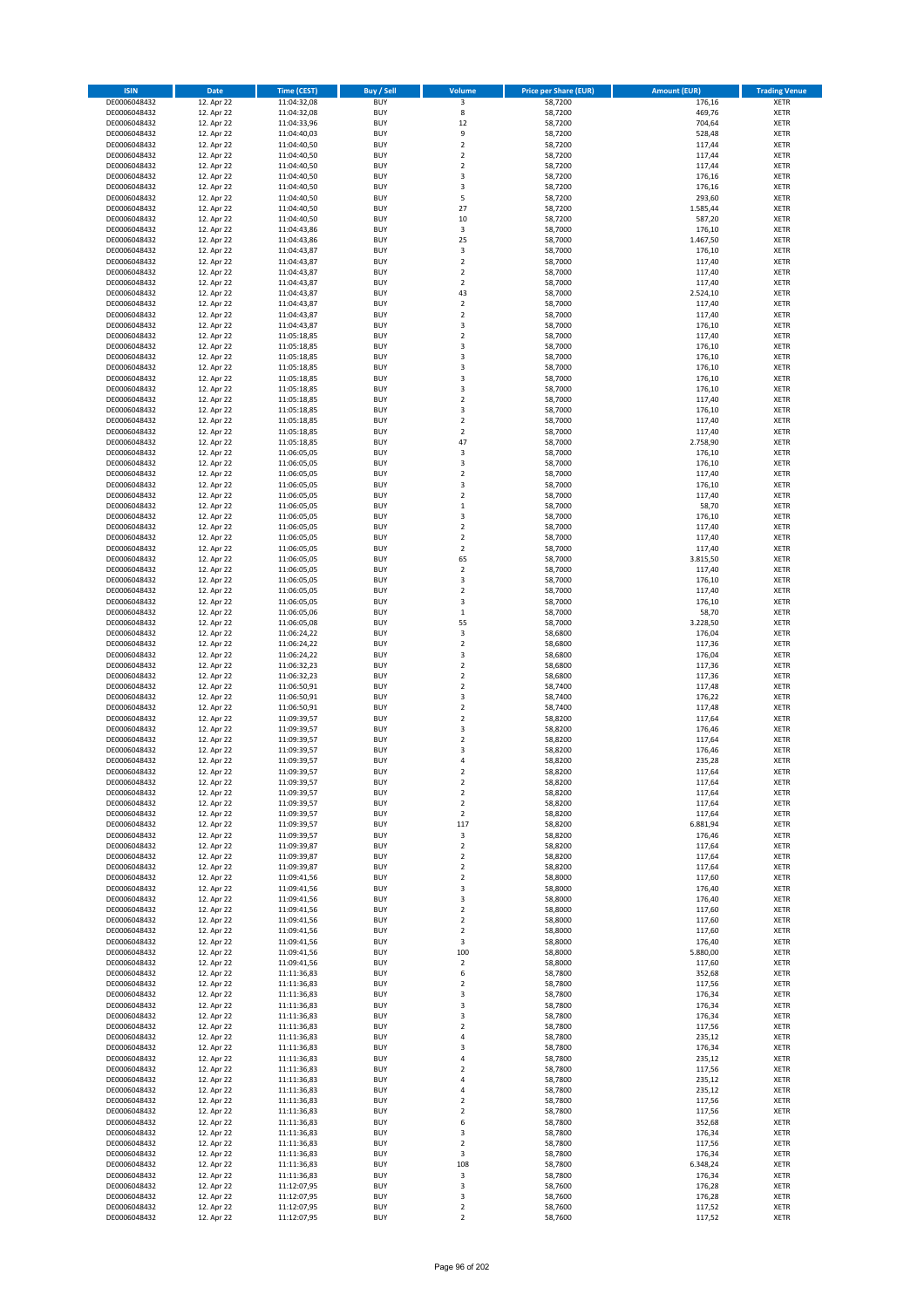| <b>ISIN</b>                  | <b>Date</b>              | Time (CEST)                | <b>Buy / Sell</b>        | Volume                                 | <b>Price per Share (EUR)</b> | Amount (EUR)     | <b>Trading Venue</b>       |
|------------------------------|--------------------------|----------------------------|--------------------------|----------------------------------------|------------------------------|------------------|----------------------------|
| DE0006048432                 | 12. Apr 22               | 11:12:07,95                | <b>BUY</b>               | $\overline{\mathbf{3}}$                | 58,7600                      | 176,28           | <b>XETR</b>                |
| DE0006048432                 | 12. Apr 22               | 11:12:07,95                | <b>BUY</b>               | 56                                     | 58,7600                      | 3.290,56         | <b>XETR</b>                |
| DE0006048432                 | 12. Apr 22               | 11:12:07,95                | <b>BUY</b>               | 4                                      | 58,7600                      | 235,04           | <b>XETR</b>                |
| DE0006048432<br>DE0006048432 | 12. Apr 22<br>12. Apr 22 | 11:12:07,95<br>11:13:10,50 | <b>BUY</b><br><b>BUY</b> | 5<br>$\mathbf 2$                       | 58,7600<br>58,7800           | 293,80<br>117,56 | <b>XETR</b><br><b>XETR</b> |
| DE0006048432                 | 12. Apr 22               | 11:13:10,50                | <b>BUY</b>               | 3                                      | 58,7800                      | 176,34           | <b>XETR</b>                |
| DE0006048432                 | 12. Apr 22               | 11:13:10,50                | <b>BUY</b>               | 3                                      | 58,7800                      | 176,34           | <b>XETR</b>                |
| DE0006048432                 | 12. Apr 22               | 11:13:10,50                | <b>BUY</b>               | $\mathbf 2$                            | 58,7800                      | 117,56           | <b>XETR</b>                |
| DE0006048432                 | 12. Apr 22               | 11:13:10,50                | <b>BUY</b>               | $\overline{2}$                         | 58,7800                      | 117,56           | <b>XETR</b>                |
| DE0006048432                 | 12. Apr 22               | 11:13:10,50                | <b>BUY</b>               | $\overline{2}$                         | 58,7800                      | 117,56           | <b>XETR</b>                |
| DE0006048432                 | 12. Apr 22               | 11:13:10,50                | <b>BUY</b>               | $\mathbf 2$                            | 58,7800                      | 117,56           | <b>XETR</b>                |
| DE0006048432<br>DE0006048432 | 12. Apr 22<br>12. Apr 22 | 11:13:10,50<br>11:13:10,50 | <b>BUY</b><br><b>BUY</b> | $\mathbf 2$<br>3                       | 58,7800<br>58,7800           | 117,56<br>176,34 | <b>XETR</b><br><b>XETR</b> |
| DE0006048432                 | 12. Apr 22               | 11:13:10,50                | <b>BUY</b>               | 3                                      | 58,7800                      | 176,34           | <b>XETR</b>                |
| DE0006048432                 | 12. Apr 22               | 11:13:10,50                | <b>BUY</b>               | $\mathbf 2$                            | 58,7800                      | 117,56           | <b>XETR</b>                |
| DE0006048432                 | 12. Apr 22               | 11:13:10,50                | <b>BUY</b>               | 4                                      | 58,7800                      | 235,12           | <b>XETR</b>                |
| DE0006048432                 | 12. Apr 22               | 11:13:10,50                | <b>BUY</b>               | 109                                    | 58,7800                      | 6.407,02         | <b>XETR</b>                |
| DE0006048432                 | 12. Apr 22               | 11:13:49,29                | <b>BUY</b>               | 4                                      | 58,8000                      | 235,20           | <b>XETR</b>                |
| DE0006048432                 | 12. Apr 22               | 11:13:49,29                | <b>BUY</b>               | 4                                      | 58,8000                      | 235,20           | <b>XETR</b>                |
| DE0006048432                 | 12. Apr 22               | 11:13:49,29                | <b>BUY</b>               | $\mathbf 2$                            | 58,8000                      | 117,60           | <b>XETR</b>                |
| DE0006048432<br>DE0006048432 | 12. Apr 22<br>12. Apr 22 | 11:13:49,29<br>11:13:49,29 | <b>BUY</b><br><b>BUY</b> | $\overline{\mathbf{c}}$<br>4           | 58,8000<br>58,8000           | 117,60<br>235,20 | <b>XETR</b><br><b>XETR</b> |
| DE0006048432                 | 12. Apr 22               | 11:13:49,29                | <b>BUY</b>               | 55                                     | 58,8000                      | 3.234,00         | <b>XETR</b>                |
| DE0006048432                 | 12. Apr 22               | 11:13:56,30                | <b>BUY</b>               | $\mathbf 2$                            | 58,8000                      | 117,60           | <b>XETR</b>                |
| DE0006048432                 | 12. Apr 22               | 11:13:56,30                | <b>BUY</b>               | $\mathbf 2$                            | 58,8000                      | 117,60           | <b>XETR</b>                |
| DE0006048432                 | 12. Apr 22               | 11:13:56,30                | <b>BUY</b>               | $\mathbf 2$                            | 58,8000                      | 117,60           | <b>XETR</b>                |
| DE0006048432                 | 12. Apr 22               | 11:13:56,30                | <b>BUY</b>               | $\mathbf 2$                            | 58,8000                      | 117,60           | <b>XETR</b>                |
| DE0006048432                 | 12. Apr 22               | 11:13:56,30                | <b>BUY</b>               | 95                                     | 58,8000                      | 5.586.00         | <b>XETR</b>                |
| DE0006048432<br>DE0006048432 | 12. Apr 22<br>12. Apr 22 | 11:14:15,89<br>11:14:15,89 | <b>BUY</b><br><b>BUY</b> | $\mathbf 2$<br>3                       | 58,7800<br>58,7800           | 117,56<br>176,34 | <b>XETR</b><br><b>XETR</b> |
| DE0006048432                 | 12. Apr 22               | 11:14:15,89                | <b>BUY</b>               | 3                                      | 58,7800                      | 176,34           | <b>XETR</b>                |
| DE0006048432                 | 12. Apr 22               | 11:14:15,89                | <b>BUY</b>               | 4                                      | 58,7800                      | 235,12           | <b>XETR</b>                |
| DE0006048432                 | 12. Apr 22               | 11:14:15,89                | <b>BUY</b>               | 3                                      | 58,7800                      | 176,34           | <b>XETR</b>                |
| DE0006048432                 | 12. Apr 22               | 11:14:15,89                | <b>BUY</b>               | $\mathbf 2$                            | 58,7800                      | 117,56           | <b>XETR</b>                |
| DE0006048432                 | 12. Apr 22               | 11:14:15,89                | <b>BUY</b>               | $\overline{2}$                         | 58,7800                      | 117,56           | <b>XETR</b>                |
| DE0006048432                 | 12. Apr 22               | 11:14:15,89                | <b>BUY</b>               | $\mathbf 2$                            | 58,7800                      | 117,56           | <b>XETR</b>                |
| DE0006048432<br>DE0006048432 | 12. Apr 22<br>12. Apr 22 | 11:14:15,89<br>11:14:15,89 | <b>BUY</b><br><b>BUY</b> | $\overline{\mathbf{c}}$<br>$\mathbf 2$ | 58,7800<br>58,7800           | 117,56<br>117,56 | <b>XETR</b><br><b>XETR</b> |
| DE0006048432                 | 12. Apr 22               | 11:14:15,89                | <b>BUY</b>               | $\mathbf 2$                            | 58,7800                      | 117,56           | <b>XETR</b>                |
| DE0006048432                 | 12. Apr 22               | 11:14:15,89                | <b>BUY</b>               | $\mathbf 2$                            | 58,7800                      | 117,56           | <b>XETR</b>                |
| DE0006048432                 | 12. Apr 22               | 11:14:15,89                | <b>BUY</b>               | $\mathbf 2$                            | 58,7800                      | 117,56           | <b>XETR</b>                |
| DE0006048432                 | 12. Apr 22               | 11:14:15,89                | <b>BUY</b>               | 3                                      | 58,7800                      | 176,34           | <b>XETR</b>                |
| DE0006048432                 | 12. Apr 22               | 11:14:15,89                | <b>BUY</b>               | $\mathbf 2$                            | 58,7800                      | 117,56           | <b>XETR</b>                |
| DE0006048432                 | 12. Apr 22               | 11:14:15,89                | <b>BUY</b>               | 4                                      | 58,7800                      | 235,12           | <b>XETR</b>                |
| DE0006048432                 | 12. Apr 22               | 11:14:15,89                | <b>BUY</b>               | 3                                      | 58,7800                      | 176,34           | <b>XETR</b>                |
| DE0006048432<br>DE0006048432 | 12. Apr 22<br>12. Apr 22 | 11:14:15,89<br>11:14:23,44 | <b>BUY</b><br><b>BUY</b> | $\overline{\mathbf{2}}$<br>$\mathbf 2$ | 58,7800<br>58,7600           | 117,56<br>117,52 | <b>XETR</b><br><b>XETR</b> |
| DE0006048432                 | 12. Apr 22               | 11:14:23,44                | <b>BUY</b>               | 3                                      | 58,7600                      | 176,28           | <b>XETR</b>                |
| DE0006048432                 | 12. Apr 22               | 11:14:23,44                | <b>BUY</b>               | $\mathbf 2$                            | 58,7600                      | 117,52           | <b>XETR</b>                |
| DE0006048432                 | 12. Apr 22               | 11:14:23,44                | <b>BUY</b>               | 5                                      | 58,7600                      | 293,80           | <b>XETR</b>                |
| DE0006048432                 | 12. Apr 22               | 11:17:17,39                | <b>BUY</b>               | $\mathbf 2$                            | 58,8200                      | 117,64           | <b>XETR</b>                |
| DE0006048432                 | 12. Apr 22               | 11:17:17,39                | <b>BUY</b>               | 4                                      | 58,8200                      | 235,28           | <b>XETR</b>                |
| DE0006048432                 | 12. Apr 22               | 11:17:17,39                | <b>BUY</b><br><b>BUY</b> | $\mathbf 2$                            | 58,8200                      | 117,64           | <b>XETR</b>                |
| DE0006048432<br>DE0006048432 | 12. Apr 22<br>12. Apr 22 | 11:17:17,39<br>11:17:17,39 | <b>BUY</b>               | 3<br>3                                 | 58,8200<br>58,8200           | 176,46<br>176,46 | <b>XETR</b><br><b>XETR</b> |
| DE0006048432                 | 12. Apr 22               | 11:17:17,39                | <b>BUY</b>               | 4                                      | 58,8200                      | 235,28           | <b>XETR</b>                |
| DE0006048432                 | 12. Apr 22               | 11:17:17,39                | <b>BUY</b>               | 3                                      | 58,8200                      | 176,46           | <b>XETR</b>                |
| DE0006048432                 | 12. Apr 22               | 11:17:17,39                | <b>BUY</b>               | $\mathbf 2$                            | 58,8200                      | 117,64           | <b>XETR</b>                |
| DE0006048432                 | 12. Apr 22               | 11:17:17,39                | <b>BUY</b>               | $\mathbf 2$                            | 58,8200                      | 117,64           | <b>XETR</b>                |
| DE0006048432                 | 12. Apr 22               | 11:17:17,39                | <b>BUY</b>               | 3                                      | 58,8200                      | 176,46           | <b>XETR</b>                |
| DE0006048432                 | 12. Apr 22               | 11:17:17,39                | <b>BUY</b>               | 4                                      | 58,8200                      | 235,28           | <b>XETR</b>                |
| DE0006048432<br>DE0006048432 | 12. Apr 22<br>12. Apr 22 | 11:17:17,39<br>11:17:17,39 | <b>BUY</b><br><b>BUY</b> | 4<br>3                                 | 58,8200<br>58,8200           | 235,28<br>176,46 | <b>XETR</b><br><b>XETR</b> |
| DE0006048432                 | 12. Apr 22               | 11:17:17,39                | <b>BUY</b>               | 3                                      | 58,8200                      | 176,46           | <b>XETR</b>                |
| DE0006048432                 | 12. Apr 22               | 11:17:17,39                | BUY                      | 3                                      | 58,8200                      | 176,46           | <b>XETR</b>                |
| DE0006048432                 | 12. Apr 22               | 11:17:17,39                | <b>BUY</b>               | 3                                      | 58,8200                      | 176,46           | <b>XETR</b>                |
| DE0006048432                 | 12. Apr 22               | 11:17:17,39                | <b>BUY</b>               | 3                                      | 58,8200                      | 176,46           | <b>XETR</b>                |
| DE0006048432                 | 12. Apr 22               | 11:17:17,39                | <b>BUY</b>               | 4                                      | 58,8200                      | 235,28           | XETR                       |
| DE0006048432<br>DE0006048432 | 12. Apr 22<br>12. Apr 22 | 11:17:17,39<br>11:17:17,39 | <b>BUY</b>               | 184                                    | 58,8200                      | 10.822,88        | <b>XETR</b>                |
| DE0006048432                 | 12. Apr 22               | 11:17:17,41                | <b>BUY</b><br><b>BUY</b> | 2<br>$\mathbf 2$                       | 58,8200<br>58,8200           | 117,64<br>117,64 | <b>XETR</b><br><b>XETR</b> |
| DE0006048432                 | 12. Apr 22               | 11:17:36,08                | <b>BUY</b>               | 4                                      | 58,8000                      | 235,20           | <b>XETR</b>                |
| DE0006048432                 | 12. Apr 22               | 11:17:36,08                | <b>BUY</b>               | $\mathbf 2$                            | 58,8000                      | 117,60           | <b>XETR</b>                |
| DE0006048432                 | 12. Apr 22               | 11:17:36,08                | <b>BUY</b>               | $\mathbf 2$                            | 58,8000                      | 117,60           | <b>XETR</b>                |
| DE0006048432                 | 12. Apr 22               | 11:17:36,08                | <b>BUY</b>               | $\mathbf 2$                            | 58,8000                      | 117,60           | <b>XETR</b>                |
| DE0006048432                 | 12. Apr 22               | 11:17:36,08                | <b>BUY</b>               | $\overline{2}$                         | 58,8000                      | 117,60           | <b>XETR</b>                |
| DE0006048432<br>DE0006048432 | 12. Apr 22<br>12. Apr 22 | 11:17:36,08<br>11:19:51,14 | <b>BUY</b><br><b>BUY</b> | $\mathbf 2$<br>4                       | 58,8000<br>58,8600           | 117,60<br>235,44 | <b>XETR</b><br><b>XETR</b> |
| DE0006048432                 | 12. Apr 22               | 11:19:51,14                | <b>BUY</b>               | 3                                      | 58,8600                      | 176,58           | <b>XETR</b>                |
| DE0006048432                 | 12. Apr 22               | 11:19:51,14                | <b>BUY</b>               | 4                                      | 58,8600                      | 235,44           | <b>XETR</b>                |
| DE0006048432                 | 12. Apr 22               | 11:19:51,14                | <b>BUY</b>               | 3                                      | 58,8600                      | 176,58           | <b>XETR</b>                |
| DE0006048432                 | 12. Apr 22               | 11:19:51,14                | <b>BUY</b>               | $\overline{2}$                         | 58,8600                      | 117,72           | <b>XETR</b>                |
| DE0006048432                 | 12. Apr 22               | 11:19:51,14                | <b>BUY</b>               | 4                                      | 58,8600                      | 235,44           | XETR                       |
| DE0006048432                 | 12. Apr 22               | 11:19:51,14                | <b>BUY</b>               | 4                                      | 58,8600                      | 235,44           | <b>XETR</b>                |
| DE0006048432<br>DE0006048432 | 12. Apr 22<br>12. Apr 22 | 11:19:51,14<br>11:19:51,14 | <b>BUY</b><br><b>BUY</b> | 5<br>5                                 | 58,8600<br>58,8600           | 294,30<br>294,30 | <b>XETR</b><br><b>XETR</b> |
| DE0006048432                 | 12. Apr 22               | 11:19:51,14                | <b>BUY</b>               | 3                                      | 58,8600                      | 176,58           | <b>XETR</b>                |
| DE0006048432                 | 12. Apr 22               | 11:19:51,14                | <b>BUY</b>               | 4                                      | 58,8600                      | 235,44           | <b>XETR</b>                |
| DE0006048432                 | 12. Apr 22               | 11:20:29,61                | <b>BUY</b>               | $\mathbf 2$                            | 58,8600                      | 117,72           | <b>XETR</b>                |
| DE0006048432                 | 12. Apr 22               | 11:20:29,61                | <b>BUY</b>               | 3                                      | 58,8600                      | 176,58           | <b>XETR</b>                |
| DE0006048432                 | 12. Apr 22               | 11:20:29,61                | <b>BUY</b>               | 3                                      | 58,8600                      | 176,58           | <b>XETR</b>                |
| DE0006048432<br>DE0006048432 | 12. Apr 22<br>12. Apr 22 | 11:20:29,61<br>11:20:29,61 | <b>BUY</b><br><b>BUY</b> | $\overline{2}$<br>3                    | 58,8600<br>58,8600           | 117,72<br>176,58 | <b>XETR</b><br><b>XETR</b> |
| DE0006048432                 | 12. Apr 22               | 11:20:29,61                | <b>BUY</b>               | $\overline{\mathbf{c}}$                | 58,8600                      | 117,72           | <b>XETR</b>                |
| DE0006048432                 | 12. Apr 22               | 11:20:29,61                | <b>BUY</b>               | $\mathbf 2$                            | 58,8600                      | 117,72           | <b>XETR</b>                |
| DE0006048432                 | 12. Apr 22               | 11:20:29,61                | <b>BUY</b>               | 2                                      | 58,8600                      | 117,72           | <b>XETR</b>                |
| DE0006048432                 | 12. Apr 22               | 11:20:41,54                | <b>BUY</b>               | $\mathbf 2$                            | 58,8600                      | 117,72           | <b>XETR</b>                |
| DE0006048432                 | 12. Apr 22               | 11:20:41,54                | <b>BUY</b>               | 3                                      | 58,8600                      | 176,58           | <b>XETR</b>                |
| DE0006048432                 | 12. Apr 22               | 11:20:41,54                | <b>BUY</b><br><b>BUY</b> | $\mathbf 2$                            | 58,8600                      | 117,72           | <b>XETR</b>                |
| DE0006048432<br>DE0006048432 | 12. Apr 22<br>12. Apr 22 | 11:20:41,54<br>11:20:41,54 | <b>BUY</b>               | $\mathbf 2$<br>$\overline{\mathbf{c}}$ | 58,8600<br>58,8600           | 117,72<br>117,72 | <b>XETR</b><br><b>XETR</b> |
| DE0006048432                 | 12. Apr 22               | 11:20:41,54                | <b>BUY</b>               | $\mathbf 2$                            | 58,8600                      | 117,72           | <b>XETR</b>                |
| DE0006048432                 | 12. Apr 22               | 11:20:41,56                | <b>BUY</b>               | $\overline{2}$                         | 58,8600                      | 117,72           | <b>XETR</b>                |
| DE0006048432                 | 12. Apr 22               | 11:20:41,56                | <b>BUY</b>               | $\mathbf 2$                            | 58,8600                      | 117,72           | <b>XETR</b>                |
| DE0006048432                 | 12. Apr 22               | 11:20:41,56                | <b>BUY</b>               | 3                                      | 58,8600                      | 176,58           | <b>XETR</b>                |
| DE0006048432                 | 12. Apr 22               | 11:20:41,56                | <b>BUY</b>               | $\overline{2}$                         | 58,8600                      | 117,72           | <b>XETR</b>                |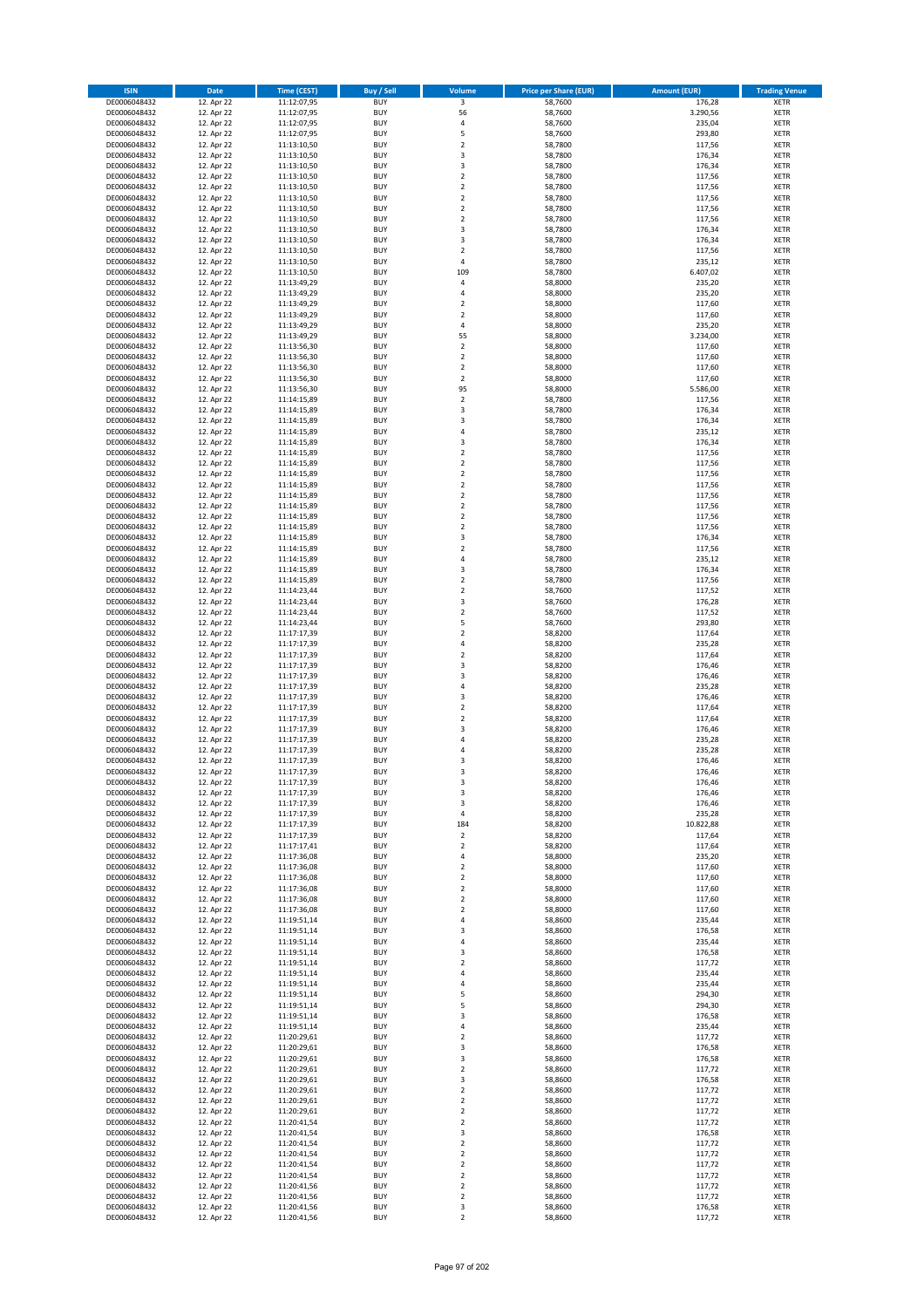| <b>ISIN</b>                  | Date                     | Time (CEST)                | Buy / Sell               | Volume                           | <b>Price per Share (EUR)</b> | <b>Amount (EUR)</b> | <b>Trading Venue</b>       |
|------------------------------|--------------------------|----------------------------|--------------------------|----------------------------------|------------------------------|---------------------|----------------------------|
| DE0006048432                 | 12. Apr 22               | 11:20:41,76                | <b>BUY</b>               | $\overline{\mathbf{3}}$          | 58,8600                      | 176,58              | <b>XETR</b>                |
| DE0006048432                 | 12. Apr 22               | 11:21:15,29                | <b>BUY</b>               | 3                                | 58,8400                      | 176,52              | XETR                       |
| DE0006048432                 | 12. Apr 22               | 11:21:15,29                | <b>BUY</b>               | 3                                | 58,8400                      | 176,52              | <b>XETR</b>                |
| DE0006048432<br>DE0006048432 | 12. Apr 22<br>12. Apr 22 | 11:21:15,29<br>11:21:15,29 | <b>BUY</b><br><b>BUY</b> | $\mathsf 3$<br>3                 | 58,8400<br>58,8400           | 176,52<br>176,52    | <b>XETR</b><br><b>XETR</b> |
| DE0006048432                 | 12. Apr 22               | 11:21:15,29                | <b>BUY</b>               | $\mathbf 2$                      | 58,8400                      | 117,68              | <b>XETR</b>                |
| DE0006048432                 | 12. Apr 22               | 11:21:15,29                | <b>BUY</b>               | 3                                | 58,8400                      | 176,52              | <b>XETR</b>                |
| DE0006048432                 | 12. Apr 22               | 11:21:15,29                | <b>BUY</b>               | $\pmb{4}$                        | 58,8400                      | 235,36              | <b>XETR</b>                |
| DE0006048432                 | 12. Apr 22               | 11:21:15,29                | <b>BUY</b>               | $\overline{2}$                   | 58,8400                      | 117,68              | <b>XETR</b>                |
| DE0006048432                 | 12. Apr 22               | 11:21:15,29                | <b>BUY</b><br><b>BUY</b> | $\sqrt{4}$                       | 58,8400                      | 235,36              | <b>XETR</b><br><b>XETR</b> |
| DE0006048432<br>DE0006048432 | 12. Apr 22<br>12. Apr 22 | 11:21:15,29<br>11:21:15,29 | <b>BUY</b>               | $\mathsf 3$<br>3                 | 58,8400<br>58,8400           | 176,52<br>176,52    | <b>XETR</b>                |
| DE0006048432                 | 12. Apr 22               | 11:21:15,29                | <b>BUY</b>               | 186                              | 58,8400                      | 10.944,24           | <b>XETR</b>                |
| DE0006048432                 | 12. Apr 22               | 11:21:15,29                | <b>BUY</b>               | $\overline{2}$                   | 58,8400                      | 117,68              | <b>XETR</b>                |
| DE0006048432                 | 12. Apr 22               | 11:21:15,29                | <b>BUY</b>               | 4                                | 58,8400                      | 235,36              | <b>XETR</b>                |
| DE0006048432                 | 12. Apr 22               | 11:21:15,29                | <b>BUY</b>               | $\overline{a}$                   | 58,8400                      | 235,36              | <b>XETR</b>                |
| DE0006048432<br>DE0006048432 | 12. Apr 22<br>12. Apr 22 | 11:21:15,29<br>11:22:25,66 | <b>BUY</b><br><b>BUY</b> | 3<br>$\pmb{4}$                   | 58,8400<br>58,8600           | 176,52<br>235,44    | <b>XETR</b><br><b>XETR</b> |
| DE0006048432                 | 12. Apr 22               | 11:22:25,66                | <b>BUY</b>               | 3                                | 58,8600                      | 176,58              | <b>XETR</b>                |
| DE0006048432                 | 12. Apr 22               | 11:22:37,70                | <b>BUY</b>               | 3                                | 58,9200                      | 176,76              | <b>XETR</b>                |
| DE0006048432                 | 12. Apr 22               | 11:22:37,70                | <b>BUY</b>               | 3                                | 58,9200                      | 176,76              | <b>XETR</b>                |
| DE0006048432                 | 12. Apr 22               | 11:22:37,70                | <b>BUY</b>               | 5                                | 58,9200                      | 294,60              | <b>XETR</b>                |
| DE0006048432<br>DE0006048432 | 12. Apr 22<br>12. Apr 22 | 11:22:37,70<br>11:25:54,92 | <b>BUY</b><br><b>BUY</b> | 3<br>27                          | 58,9200<br>58,9200           | 176,76<br>1.590,84  | <b>XETR</b><br><b>XETR</b> |
| DE0006048432                 | 12. Apr 22               | 11:26:19,71                | <b>BUY</b>               | 410                              | 58,9400                      | 24.165,40           | <b>XETR</b>                |
| DE0006048432                 | 12. Apr 22               | 11:26:32,45                | <b>BUY</b>               | $\mathbf 2$                      | 58,9200                      | 117,84              | <b>XETR</b>                |
| DE0006048432                 | 12. Apr 22               | 11:26:32,45                | <b>BUY</b>               | $\mathsf 3$                      | 58,9200                      | 176,76              | <b>XETR</b>                |
| DE0006048432                 | 12. Apr 22               | 11:26:32,45                | <b>BUY</b>               | 6                                | 58,9200                      | 353,52              | <b>XETR</b>                |
| DE0006048432<br>DE0006048432 | 12. Apr 22<br>12. Apr 22 | 11:26:32,45<br>11:26:32,45 | <b>BUY</b><br><b>BUY</b> | 5<br>5                           | 58,9200<br>58,9200           | 294,60<br>294,60    | <b>XETR</b><br><b>XETR</b> |
| DE0006048432                 | 12. Apr 22               | 11:26:32,48                | <b>BUY</b>               | $\sqrt{4}$                       | 58,9200                      | 235,68              | <b>XETR</b>                |
| DE0006048432                 | 12. Apr 22               | 11:27:07,40                | <b>BUY</b>               | 3                                | 58,9200                      | 176,76              | <b>XETR</b>                |
| DE0006048432                 | 12. Apr 22               | 11:27:07,40                | <b>BUY</b>               | $\mathbf 2$                      | 58,9200                      | 117,84              | <b>XETR</b>                |
| DE0006048432                 | 12. Apr 22               | 11:27:07,40                | <b>BUY</b>               | $\overline{4}$                   | 58,9200                      | 235,68              | <b>XETR</b>                |
| DE0006048432                 | 12. Apr 22               | 11:27:07,40                | <b>BUY</b>               | $\mathbf 2$                      | 58,9200                      | 117,84              | <b>XETR</b>                |
| DE0006048432<br>DE0006048432 | 12. Apr 22<br>12. Apr 22 | 11:27:07,40<br>11:27:07,40 | <b>BUY</b><br><b>BUY</b> | 13<br>134                        | 58,9200<br>58,9200           | 765,96<br>7.895,28  | <b>XETR</b><br><b>XETR</b> |
| DE0006048432                 | 12. Apr 22               | 11:27:07,40                | <b>BUY</b>               | 28                               | 58,9200                      | 1.649,76            | <b>XETR</b>                |
| DE0006048432                 | 12. Apr 22               | 11:27:20,23                | <b>BUY</b>               | $\overline{2}$                   | 58,9200                      | 117,84              | <b>XETR</b>                |
| DE0006048432                 | 12. Apr 22               | 11:29:24,76                | <b>BUY</b>               | 3                                | 59,0200                      | 177,06              | <b>XETR</b>                |
| DE0006048432                 | 12. Apr 22               | 11:29:24,76                | <b>BUY</b>               | 3                                | 59,0200                      | 177,06              | <b>XETR</b>                |
| DE0006048432<br>DE0006048432 | 12. Apr 22<br>12. Apr 22 | 11:29:24,76                | <b>BUY</b><br><b>BUY</b> | 4<br>$\mathsf 3$                 | 59,0200<br>59,0200           | 236,08<br>177,06    | <b>XETR</b><br><b>XETR</b> |
| DE0006048432                 | 12. Apr 22               | 11:29:24,76<br>11:29:24,76 | <b>BUY</b>               | 4                                | 59,0200                      | 236,08              | <b>XETR</b>                |
| DE0006048432                 | 12. Apr 22               | 11:29:24,76                | <b>BUY</b>               | 8                                | 59,0200                      | 472,16              | <b>XETR</b>                |
| DE0006048432                 | 12. Apr 22               | 11:29:24,76                | <b>BUY</b>               | $\overline{7}$                   | 59,0200                      | 413,14              | <b>XETR</b>                |
| DE0006048432                 | 12. Apr 22               | 11:29:24,76                | <b>BUY</b>               | 8                                | 59,0200                      | 472,16              | <b>XETR</b>                |
| DE0006048432                 | 12. Apr 22               | 11:29:24,76                | <b>BUY</b>               | $\overline{4}$                   | 59,0200                      | 236,08              | <b>XETR</b>                |
| DE0006048432<br>DE0006048432 | 12. Apr 22<br>12. Apr 22 | 11:29:24,76<br>11:29:24,76 | <b>BUY</b><br><b>BUY</b> | 4<br>$\mathbf 2$                 | 59,0200<br>59,0200           | 236,08<br>118,04    | <b>XETR</b><br><b>XETR</b> |
| DE0006048432                 | 12. Apr 22               | 11:29:24,76                | <b>BUY</b>               | 3                                | 59,0200                      | 177,06              | <b>XETR</b>                |
| DE0006048432                 | 12. Apr 22               | 11:29:24,76                | <b>BUY</b>               | 3                                | 59,0200                      | 177,06              | <b>XETR</b>                |
| DE0006048432                 | 12. Apr 22               | 11:29:24,76                | <b>BUY</b>               | 4                                | 59,0200                      | 236,08              | <b>XETR</b>                |
| DE0006048432                 | 12. Apr 22               | 11:29:24,76                | <b>BUY</b>               | $\overline{7}$                   | 59,0200                      | 413,14              | <b>XETR</b>                |
| DE0006048432<br>DE0006048432 | 12. Apr 22<br>12. Apr 22 | 11:29:24,76<br>11:29:24,76 | <b>BUY</b><br><b>BUY</b> | 4<br>3                           | 59,0200<br>59,0200           | 236,08<br>177,06    | <b>XETR</b><br><b>XETR</b> |
| DE0006048432                 | 12. Apr 22               | 11:29:39,73                | <b>BUY</b>               | 3                                | 59,0000                      | 177,00              | <b>XETR</b>                |
| DE0006048432                 | 12. Apr 22               | 11:29:39,73                | <b>BUY</b>               | 3                                | 59,0000                      | 177,00              | <b>XETR</b>                |
| DE0006048432                 | 12. Apr 22               | 11:29:39,73                | <b>BUY</b>               | $\overline{4}$                   | 59,0000                      | 236,00              | <b>XETR</b>                |
| DE0006048432                 | 12. Apr 22               | 11:29:39,73                | <b>BUY</b>               | 4                                | 59,0000                      | 236,00              | <b>XETR</b>                |
| DE0006048432<br>DE0006048432 | 12. Apr 22<br>12. Apr 22 | 11:29:39,73<br>11:29:39,73 | <b>BUY</b><br><b>BUY</b> | 5<br>3                           | 59,0000<br>59,0000           | 295,00<br>177,00    | <b>XETR</b><br><b>XETR</b> |
| DE0006048432                 | 12. Apr 22               | 11:29:39,73                | <b>BUY</b>               | 3                                | 59,0000                      | 177,00              | <b>XETR</b>                |
| DE0006048432                 | 12. Apr 22               | 11:29:39,73                | <b>BUY</b>               | 63                               | 59,0000                      | 3.717,00            | <b>XETR</b>                |
| DE0006048432                 | 12. Apr 22               | 11:29:39,73                | <b>BUY</b>               | $\mathbf 2$                      | 59,0000                      | 118,00              | XETR                       |
| DE0006048432                 | 12. Apr 22               | 11:29:39,73                | <b>BUY</b>               | 3                                | 59,0000                      | 177,00              | <b>XETR</b>                |
| DE0006048432<br>DE0006048432 | 12. Apr 22<br>12. Apr 22 | 11:29:39,73<br>11:29:39,73 | <b>BUY</b><br><b>BUY</b> | 3<br>99                          | 59,0000<br>59,0000           | 177,00<br>5.841,00  | <b>XETR</b><br><b>XETR</b> |
| DE0006048432                 | 12. Apr 22               | 11:29:41,43                | <b>BUY</b>               | $\pmb{4}$                        | 59,0000                      | 236,00              | <b>XETR</b>                |
| DE0006048432                 | 12. Apr 22               | 11:29:41,43                | <b>BUY</b>               | $\mathbf 2$                      | 59,0000                      | 118,00              | <b>XETR</b>                |
| DE0006048432                 | 12. Apr 22               | 11:29:41,43                | <b>BUY</b>               | $\mathbf 2$                      | 59,0000                      | 118,00              | <b>XETR</b>                |
| DE0006048432                 | 12. Apr 22               | 11:29:41,43                | <b>BUY</b>               | 3                                | 59,0000                      | 177,00              | <b>XETR</b>                |
| DE0006048432<br>DE0006048432 | 12. Apr 22<br>12. Apr 22 | 11:29:41,43<br>11:29:41,43 | <b>BUY</b><br><b>BUY</b> | 4<br>$\overline{7}$              | 59,0000<br>59,0000           | 236,00<br>413,00    | XETR<br><b>XETR</b>        |
| DE0006048432                 | 12. Apr 22               | 11:29:41,43                | <b>BUY</b>               | 4                                | 59,0000                      | 236,00              | XETR                       |
| DE0006048432                 | 12. Apr 22               | 11:29:41,43                | <b>BUY</b>               | $\overline{2}$                   | 59,0000                      | 118,00              | <b>XETR</b>                |
| DE0006048432                 | 12. Apr 22               | 11:29:41,43                | <b>BUY</b>               | $\mathbf 2$                      | 59,0000                      | 118,00              | XETR                       |
| DE0006048432                 | 12. Apr 22<br>12. Apr 22 | 11:29:41,43                | <b>BUY</b><br><b>BUY</b> | $\overline{2}$<br>$\overline{2}$ | 59,0000<br>59,0000           | 118,00<br>118,00    | <b>XETR</b>                |
| DE0006048432<br>DE0006048432 | 12. Apr 22               | 11:29:41,43<br>11:29:41,43 | <b>BUY</b>               | 3                                | 59,0000                      | 177,00              | <b>XETR</b><br><b>XETR</b> |
| DE0006048432                 | 12. Apr 22               | 11:29:41,43                | <b>BUY</b>               | 4                                | 59,0000                      | 236,00              | <b>XETR</b>                |
| DE0006048432                 | 12. Apr 22               | 11:29:41,43                | <b>BUY</b>               | $\overline{2}$                   | 59,0000                      | 118,00              | <b>XETR</b>                |
| DE0006048432                 | 12. Apr 22               | 11:29:41,45                | <b>BUY</b>               | 3                                | 59,0000                      | 177,00              | XETR                       |
| DE0006048432<br>DE0006048432 | 12. Apr 22               | 11:29:41,49                | <b>BUY</b><br><b>BUY</b> | 3<br>3                           | 59,0000<br>59,0000           | 177,00              | <b>XETR</b><br><b>XETR</b> |
| DE0006048432                 | 12. Apr 22<br>12. Apr 22 | 11:29:41,49<br>11:30:40,61 | <b>BUY</b>               | $\mathbf 2$                      | 59,0200                      | 177,00<br>118,04    | <b>XETR</b>                |
| DE0006048432                 | 12. Apr 22               | 11:30:40,61                | <b>BUY</b>               | $\overline{2}$                   | 59,0200                      | 118,04              | XETR                       |
| DE0006048432                 | 12. Apr 22               | 11:30:40,61                | <b>BUY</b>               | $\overline{7}$                   | 59,0200                      | 413,14              | XETR                       |
| DE0006048432                 | 12. Apr 22               | 11:30:40,61                | <b>BUY</b>               | 3                                | 59,0200                      | 177,06              | XETR                       |
| DE0006048432                 | 12. Apr 22               | 11:30:40,61                | <b>BUY</b>               | $\mathbf 2$                      | 59,0200                      | 118,04              | XETR                       |
| DE0006048432<br>DE0006048432 | 12. Apr 22<br>12. Apr 22 | 11:30:40,61<br>11:30:40,61 | <b>BUY</b><br><b>BUY</b> | 4<br>$\overline{2}$              | 59,0200<br>59,0200           | 236,08<br>118,04    | XETR<br><b>XETR</b>        |
| DE0006048432                 | 12. Apr 22               | 11:30:40,61                | <b>BUY</b>               | $\mathbf 2$                      | 59,0200                      | 118,04              | <b>XETR</b>                |
| DE0006048432                 | 12. Apr 22               | 11:30:40,61                | <b>BUY</b>               | 3                                | 59,0200                      | 177,06              | <b>XETR</b>                |
| DE0006048432                 | 12. Apr 22               | 11:30:40,61                | <b>BUY</b>               | $\mathbf 2$                      | 59,0200                      | 118,04              | XETR                       |
| DE0006048432                 | 12. Apr 22               | 11:30:40,61                | <b>BUY</b>               | $\mathbf 2$                      | 59,0200                      | 118,04              | XETR                       |
| DE0006048432<br>DE0006048432 | 12. Apr 22<br>12. Apr 22 | 11:30:40,61<br>11:30:40,61 | <b>BUY</b><br><b>BUY</b> | $\mathbf 2$<br>$\mathbf 2$       | 59,0200<br>59,0200           | 118,04<br>118,04    | XETR<br><b>XETR</b>        |
| DE0006048432                 | 12. Apr 22               | 11:30:40,61                | <b>BUY</b>               | $\sqrt{4}$                       | 59,0200                      | 236,08              | <b>XETR</b>                |
| DE0006048432                 | 12. Apr 22               | 11:30:40,61                | <b>BUY</b>               | $\mathbf 2$                      | 59,0200                      | 118,04              | <b>XETR</b>                |
| DE0006048432                 | 12. Apr 22               | 11:30:40,61                | <b>BUY</b>               | 3                                | 59,0200                      | 177,06              | <b>XETR</b>                |
| DE0006048432                 | 12. Apr 22               | 11:30:40,61                | <b>BUY</b>               | $\overline{2}$                   | 59,0200                      | 118,04              | XETR                       |
| DE0006048432<br>DE0006048432 | 12. Apr 22<br>12. Apr 22 | 11:31:02,47                | <b>BUY</b>               | 238<br>$\mathbf 2$               | 59,0200<br>59,0000           | 14.046,76<br>118,00 | <b>XETR</b>                |
| DE0006048432                 | 12. Apr 22               | 11:31:11,12<br>11:31:11,12 | <b>BUY</b><br><b>BUY</b> | $\mathbf 2$                      | 59,0000                      | 118,00              | XETR<br><b>XETR</b>        |
| DE0006048432                 | 12. Apr 22               | 11:31:11,12                | <b>BUY</b>               | 3                                | 59,0000                      | 177,00              | XETR                       |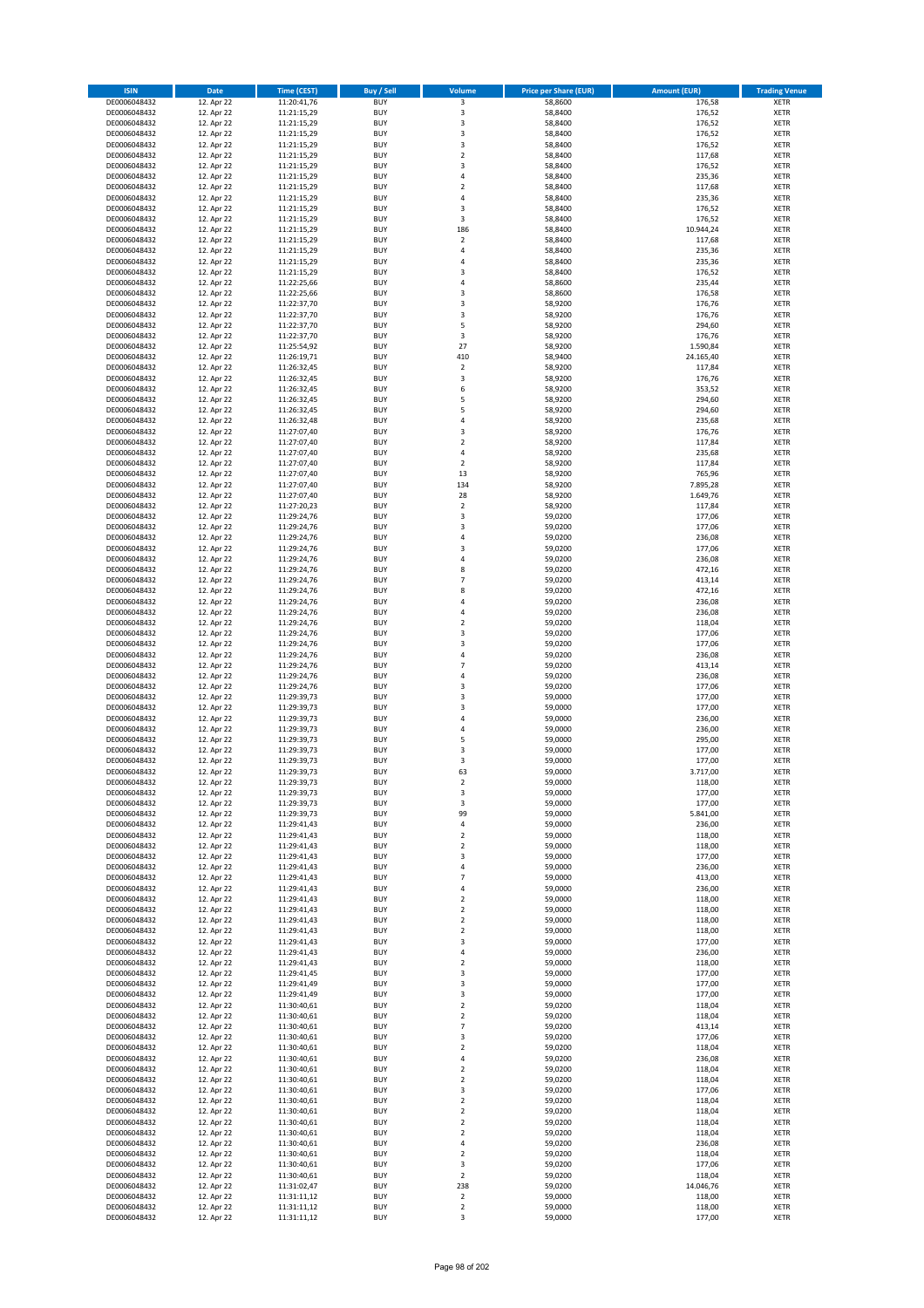| <b>ISIN</b>                  | <b>Date</b>              | Time (CEST)                | <b>Buy / Sell</b>        | Volume                                             | <b>Price per Share (EUR)</b> | <b>Amount (EUR)</b> | <b>Trading Venue</b>       |
|------------------------------|--------------------------|----------------------------|--------------------------|----------------------------------------------------|------------------------------|---------------------|----------------------------|
| DE0006048432                 | 12. Apr 22               | 11:31:11,12                | <b>BUY</b>               | $\overline{\mathbf{2}}$                            | 59,0000                      | 118,00              | <b>XETR</b>                |
| DE0006048432                 | 12. Apr 22               | 11:31:11,12                | <b>BUY</b>               | $\mathbf 2$                                        | 59,0000                      | 118,00              | <b>XETR</b>                |
| DE0006048432                 | 12. Apr 22               | 11:31:11,12                | <b>BUY</b>               | $\overline{4}$                                     | 59.0000                      | 236,00              | <b>XETR</b>                |
| DE0006048432                 | 12. Apr 22               | 11:31:11,12                | <b>BUY</b>               | 3                                                  | 59,0000                      | 177,00              | <b>XETR</b>                |
| DE0006048432<br>DE0006048432 | 12. Apr 22<br>12. Apr 22 | 11:31:11,12<br>11:31:11,12 | <b>BUY</b><br><b>BUY</b> | $\overline{2}$<br>$\mathbf 2$                      | 59,0000<br>59,0000           | 118,00<br>118,00    | <b>XETR</b><br><b>XETR</b> |
| DE0006048432                 | 12. Apr 22               | 11:31:11,12                | <b>BUY</b>               | $\overline{2}$                                     | 59,0000                      | 118,00              | <b>XETR</b>                |
| DE0006048432                 | 12. Apr 22               | 11:31:11,12                | <b>BUY</b>               | $\overline{2}$                                     | 59,0000                      | 118,00              | <b>XETR</b>                |
| DE0006048432                 | 12. Apr 22               | 11:31:11,12                | <b>BUY</b>               | $\mathbf 2$                                        | 59,0000                      | 118,00              | <b>XETR</b>                |
| DE0006048432                 | 12. Apr 22               | 11:31:11,12                | <b>BUY</b>               | $\overline{2}$                                     | 59,0000                      | 118,00              | <b>XETR</b>                |
| DE0006048432                 | 12. Apr 22               | 11:31:11,12                | <b>BUY</b>               | 187                                                | 59,0000                      | 11.033,00           | <b>XETR</b>                |
| DE0006048432                 | 12. Apr 22               | 11:31:11,12                | <b>BUY</b><br><b>BUY</b> | 3<br>$\overline{2}$                                | 59,0000                      | 177,00              | <b>XETR</b>                |
| DE0006048432<br>DE0006048432 | 12. Apr 22<br>12. Apr 22 | 11:31:11,12<br>11:31:11,12 | <b>BUY</b>               | $\overline{a}$                                     | 59,0000<br>59,0000           | 118,00<br>236,00    | <b>XETR</b><br><b>XETR</b> |
| DE0006048432                 | 12. Apr 22               | 11:31:11,12                | <b>BUY</b>               | $\overline{2}$                                     | 59,0000                      | 118,00              | <b>XETR</b>                |
| DE0006048432                 | 12. Apr 22               | 11:31:11,12                | <b>BUY</b>               | 3                                                  | 59,0000                      | 177,00              | <b>XETR</b>                |
| DE0006048432                 | 12. Apr 22               | 11:31:12,01                | <b>BUY</b>               | $\overline{2}$                                     | 58,9800                      | 117,96              | <b>XETR</b>                |
| DE0006048432                 | 12. Apr 22               | 11:31:31,68                | <b>BUY</b>               | 3                                                  | 58,9600                      | 176,88              | <b>XETR</b>                |
| DE0006048432                 | 12. Apr 22<br>12. Apr 22 | 11:31:31,68                | <b>BUY</b>               | $\overline{4}$<br>$\overline{\mathbf{3}}$          | 58.9600                      | 235,84              | <b>XETR</b>                |
| DE0006048432<br>DE0006048432 | 12. Apr 22               | 11:31:31,68<br>11:31:31,68 | <b>BUY</b><br><b>BUY</b> | $\overline{a}$                                     | 58,9600<br>58,9600           | 176,88<br>235,84    | <b>XETR</b><br><b>XETR</b> |
| DE0006048432                 | 12. Apr 22               | 11:31:31,68                | <b>BUY</b>               | $\mathbf 2$                                        | 58,9600                      | 117,92              | <b>XETR</b>                |
| DE0006048432                 | 12. Apr 22               | 11:31:31,68                | <b>BUY</b>               | $\overline{3}$                                     | 58,9600                      | 176,88              | <b>XETR</b>                |
| DE0006048432                 | 12. Apr 22               | 11:31:31,68                | <b>BUY</b>               | $\overline{7}$                                     | 58,9600                      | 412,72              | <b>XETR</b>                |
| DE0006048432                 | 12. Apr 22               | 11:31:31,68                | <b>BUY</b>               | 5                                                  | 58,9600                      | 294,80              | <b>XETR</b>                |
| DE0006048432                 | 12. Apr 22               | 11:31:31,68                | <b>BUY</b>               | $\mathbf 2$                                        | 58,9600                      | 117,92              | <b>XETR</b>                |
| DE0006048432<br>DE0006048432 | 12. Apr 22<br>12. Apr 22 | 11:31:31,68                | <b>BUY</b><br><b>BUY</b> | $\overline{\mathbf{3}}$<br>$\overline{4}$          | 58,9600<br>58,9600           | 176,88<br>235,84    | <b>XETR</b><br><b>XETR</b> |
| DE0006048432                 | 12. Apr 22               | 11:31:31,68<br>11:31:31,68 | <b>BUY</b>               | $\overline{4}$                                     | 58,9600                      | 235,84              | <b>XETR</b>                |
| DE0006048432                 | 12. Apr 22               | 11:31:31,68                | <b>BUY</b>               | 5                                                  | 58,9600                      | 294,80              | <b>XETR</b>                |
| DE0006048432                 | 12. Apr 22               | 11:31:31,68                | <b>BUY</b>               | 6                                                  | 58,9600                      | 353,76              | <b>XETR</b>                |
| DE0006048432                 | 12. Apr 22               | 11:31:31,68                | <b>BUY</b>               | 3                                                  | 58,9600                      | 176,88              | <b>XETR</b>                |
| DE0006048432                 | 12. Apr 22               | 11:31:31,68                | <b>BUY</b>               | 149                                                | 58,9600                      | 8.785,04            | <b>XETR</b>                |
| DE0006048432                 | 12. Apr 22               | 11:31:31,68                | <b>BUY</b>               | 3                                                  | 58,9600                      | 176,88              | <b>XETR</b>                |
| DE0006048432<br>DE0006048432 | 12. Apr 22<br>12. Apr 22 | 11:31:47,37<br>11:31:47,37 | <b>BUY</b><br><b>BUY</b> | 3<br>$\mathbf 2$                                   | 58,9600<br>58,9600           | 176,88<br>117,92    | <b>XETR</b><br><b>XETR</b> |
| DE0006048432                 | 12. Apr 22               | 11:31:47,37                | <b>BUY</b>               | $\overline{\mathbf{3}}$                            | 58,9600                      | 176,88              | <b>XETR</b>                |
| DE0006048432                 | 12. Apr 22               | 11:31:47,37                | <b>BUY</b>               | $\mathbf 2$                                        | 58,9600                      | 117,92              | <b>XETR</b>                |
| DE0006048432                 | 12. Apr 22               | 11:31:47,37                | <b>BUY</b>               | $\mathbf 2$                                        | 58,9600                      | 117,92              | <b>XETR</b>                |
| DE0006048432                 | 12. Apr 22               | 11:31:47,37                | <b>BUY</b>               | $\mathbf 2$                                        | 58,9600                      | 117,92              | <b>XETR</b>                |
| DE0006048432                 | 12. Apr 22               | 11:31:47,37                | <b>BUY</b>               | $\overline{2}$                                     | 58,9600                      | 117,92              | <b>XETR</b>                |
| DE0006048432<br>DE0006048432 | 12. Apr 22<br>12. Apr 22 | 11:31:47,37<br>11:31:47,37 | <b>BUY</b><br><b>BUY</b> | $\overline{2}$<br>$\mathbf 2$                      | 58,9600<br>58,9600           | 117,92<br>117,92    | <b>XETR</b><br><b>XETR</b> |
| DE0006048432                 | 12. Apr 22               | 11:31:47,37                | <b>BUY</b>               | $\overline{a}$                                     | 58,9600                      | 235,84              | <b>XETR</b>                |
| DE0006048432                 | 12. Apr 22               | 11:31:47,37                | <b>BUY</b>               | 3                                                  | 58,9600                      | 176,88              | <b>XETR</b>                |
| DE0006048432                 | 12. Apr 22               | 11:31:47,37                | <b>BUY</b>               | $\overline{2}$                                     | 58,9600                      | 117,92              | <b>XETR</b>                |
| DE0006048432                 | 12. Apr 22               | 11:31:47,37                | <b>BUY</b>               | 13                                                 | 58,9600                      | 766,48              | <b>XETR</b>                |
| DE0006048432                 | 12. Apr 22               | 11:31:47,37                | <b>BUY</b>               | 3                                                  | 58,9600                      | 176,88              | <b>XETR</b>                |
| DE0006048432<br>DE0006048432 | 12. Apr 22<br>12. Apr 22 | 11:31:47,37<br>11:31:47,37 | <b>BUY</b><br><b>BUY</b> | 5<br>99                                            | 58,9600<br>58,9600           | 294,80<br>5.837,04  | <b>XETR</b><br><b>XETR</b> |
| DE0006048432                 | 12. Apr 22               | 11:33:08,37                | <b>BUY</b>               | $\overline{2}$                                     | 59,0000                      | 118,00              | <b>XETR</b>                |
| DE0006048432                 | 12. Apr 22               | 11:33:08,37                | <b>BUY</b>               | $\overline{2}$                                     | 59,0000                      | 118,00              | <b>XETR</b>                |
| DE0006048432                 | 12. Apr 22               | 11:33:08,37                | <b>BUY</b>               | 5                                                  | 59,0000                      | 295,00              | <b>XETR</b>                |
| DE0006048432                 | 12. Apr 22               | 11:33:08,37                | <b>BUY</b>               | $\mathbf 2$                                        | 59,0000                      | 118,00              | <b>XETR</b>                |
| DE0006048432                 | 12. Apr 22               | 11:33:08,37                | <b>BUY</b>               | $\overline{\mathbf{3}}$                            | 59,0000                      | 177,00              | <b>XETR</b>                |
| DE0006048432                 | 12. Apr 22<br>12. Apr 22 | 11:33:08,37                | <b>BUY</b>               | $\overline{2}$                                     | 59,0000                      | 118,00              | <b>XETR</b>                |
| DE0006048432<br>DE0006048432 | 12. Apr 22               | 11:33:08,37<br>11:33:08,37 | <b>BUY</b><br><b>BUY</b> | $\overline{\mathbf{3}}$<br>$\overline{\mathbf{3}}$ | 59,0000<br>59,0000           | 177,00<br>177,00    | <b>XETR</b><br><b>XETR</b> |
| DE0006048432                 | 12. Apr 22               | 11:33:08,37                | BUY                      | $\overline{2}$                                     | 59,0000                      | 118,00              | <b>XETR</b>                |
| DE0006048432                 | 12. Apr 22               | 11:33:08,37                | <b>BUY</b>               | 3                                                  | 59,0000                      | 177,00              | <b>XETR</b>                |
| DE0006048432                 | 12. Apr 22               | 11:33:08,37                | <b>BUY</b>               | $\mathbf 2$                                        | 59,0000                      | 118,00              | <b>XETR</b>                |
| DE0006048432                 | 12. Apr 22               | 11:33:08,37                | BUY                      | 4                                                  | 59,0000                      | 236,00              | <b>XETR</b>                |
| DE0006048432                 | 12. Apr 22               | 11:33:08,40                | BUY                      | $\overline{\mathbf{3}}$                            | 59,0000                      | 177,00              | <b>XETR</b>                |
| DE0006048432<br>DE0006048432 | 12. Apr 22<br>12. Apr 22 | 11:33:11,55<br>11:33:11,55 | <b>BUY</b><br>BUY        | $\overline{3}$<br>2                                | 58,9800<br>58,9800           | 176,94<br>117,96    | <b>XETR</b><br><b>XETR</b> |
| DE0006048432                 | 12. Apr 22               | 11:33:11,55                | <b>BUY</b>               | $\mathbf 2$                                        | 58,9800                      | 117,96              | <b>XETR</b>                |
| DE0006048432                 | 12. Apr 22               | 11:33:11,55                | <b>BUY</b>               | 3                                                  | 58,9800                      | 176,94              | <b>XETR</b>                |
| DE0006048432                 | 12. Apr 22               | 11:33:11,55                | <b>BUY</b>               | 3                                                  | 58,9800                      | 176,94              | <b>XETR</b>                |
| DE0006048432                 | 12. Apr 22               | 11:33:11,55                | <b>BUY</b>               | 3                                                  | 58,9800                      | 176,94              | <b>XETR</b>                |
| DE0006048432                 | 12. Apr 22               | 11:33:11,55                | <b>BUY</b>               | 104                                                | 58,9800                      | 6.133,92            | <b>XETR</b>                |
| DE0006048432<br>DE0006048432 | 12. Apr 22<br>12. Apr 22 | 11:33:14,17                | <b>BUY</b><br><b>BUY</b> | $\mathbf 2$                                        | 58,9600<br>58,9600           | 117,92<br>117,92    | <b>XETR</b>                |
| DE0006048432                 | 12. Apr 22               | 11:33:14,17<br>11:33:14,17 | <b>BUY</b>               | 2<br>$\mathbf 2$                                   | 58,9600                      | 117,92              | <b>XETR</b><br><b>XETR</b> |
| DE0006048432                 | 12. Apr 22               | 11:33:14,17                | <b>BUY</b>               | $\mathbf 2$                                        | 58,9600                      | 117,92              | <b>XETR</b>                |
| DE0006048432                 | 12. Apr 22               | 11:33:14,17                | <b>BUY</b>               | 2                                                  | 58,9600                      | 117,92              | <b>XETR</b>                |
| DE0006048432                 | 12. Apr 22               | 11:33:14,20                | <b>BUY</b>               | 3                                                  | 58,9600                      | 176,88              | <b>XETR</b>                |
| DE0006048432                 | 12. Apr 22               | 11:33:14,20                | <b>BUY</b>               | 4<br>$\overline{\mathbf{3}}$                       | 58,9600                      | 235,84              | <b>XETR</b>                |
| DE0006048432<br>DE0006048432 | 12. Apr 22<br>12. Apr 22 | 11:33:57,67<br>11:33:57,67 | <b>BUY</b><br><b>BUY</b> | 4                                                  | 58,9600<br>58,9600           | 176,88<br>235,84    | <b>XETR</b><br><b>XETR</b> |
| DE0006048432                 | 12. Apr 22               | 11:33:57,67                | <b>BUY</b>               | $\overline{\mathbf{3}}$                            | 58,9600                      | 176,88              | <b>XETR</b>                |
| DE0006048432                 | 12. Apr 22               | 11:33:57,67                | <b>BUY</b>               | 3                                                  | 58,9600                      | 176,88              | <b>XETR</b>                |
| DE0006048432                 | 12. Apr 22               | 11:33:57,67                | <b>BUY</b>               | 4                                                  | 58,9600                      | 235,84              | <b>XETR</b>                |
| DE0006048432                 | 12. Apr 22               | 11:33:57,67                | <b>BUY</b>               | 3                                                  | 58,9600                      | 176,88              | <b>XETR</b>                |
| DE0006048432                 | 12. Apr 22               | 11:34:46,07                | <b>BUY</b>               | $\mathbf 2$                                        | 58,9600                      | 117,92              | <b>XETR</b>                |
| DE0006048432<br>DE0006048432 | 12. Apr 22<br>12. Apr 22 | 11:34:46,07<br>11:34:46,07 | <b>BUY</b><br><b>BUY</b> | $\overline{\mathbf{3}}$<br>$\mathbf 2$             | 58,9600<br>58,9600           | 176,88<br>117,92    | <b>XETR</b><br><b>XETR</b> |
| DE0006048432                 | 12. Apr 22               | 11:34:46,07                | <b>BUY</b>               | $\overline{\mathbf{2}}$                            | 58,9600                      | 117,92              | <b>XETR</b>                |
| DE0006048432                 | 12. Apr 22               | 11:35:16,96                | <b>BUY</b>               | $\mathbf 2$                                        | 58,9600                      | 117,92              | <b>XETR</b>                |
| DE0006048432                 | 12. Apr 22               | 11:35:16,96                | <b>BUY</b>               | $\mathbf 2$                                        | 58,9600                      | 117,92              | <b>XETR</b>                |
| DE0006048432                 | 12. Apr 22               | 11:35:16,96                | <b>BUY</b>               | 3                                                  | 58,9600                      | 176,88              | <b>XETR</b>                |
| DE0006048432                 | 12. Apr 22               | 11:35:16,96                | <b>BUY</b>               | 4                                                  | 58,9600                      | 235,84              | <b>XETR</b>                |
| DE0006048432                 | 12. Apr 22               | 11:35:16,96                | <b>BUY</b>               | $\overline{\mathbf{2}}$                            | 58,9600                      | 117,92              | <b>XETR</b>                |
| DE0006048432<br>DE0006048432 | 12. Apr 22<br>12. Apr 22 | 11:36:02,37<br>11:36:02,37 | <b>BUY</b><br><b>BUY</b> | 2<br>$\overline{\mathbf{3}}$                       | 58,9600<br>58,9600           | 117,92<br>176,88    | <b>XETR</b><br><b>XETR</b> |
| DE0006048432                 | 12. Apr 22               | 11:37:03,72                | <b>BUY</b>               | 3                                                  | 58,9600                      | 176,88              | <b>XETR</b>                |
| DE0006048432                 | 12. Apr 22               | 11:37:16,16                | <b>BUY</b>               | 3                                                  | 58,9400                      | 176,82              | <b>XETR</b>                |
| DE0006048432                 | 12. Apr 22               | 11:37:16,16                | <b>BUY</b>               | 3                                                  | 58,9400                      | 176,82              | <b>XETR</b>                |
| DE0006048432                 | 12. Apr 22               | 11:37:16,16                | <b>BUY</b>               | $\overline{2}$                                     | 58,9400                      | 117,88              | <b>XETR</b>                |
| DE0006048432                 | 12. Apr 22               | 11:37:16,16                | <b>BUY</b>               | 3                                                  | 58,9400                      | 176,82              | <b>XETR</b>                |
| DE0006048432<br>DE0006048432 | 12. Apr 22<br>12. Apr 22 | 11:37:16,16<br>11:37:16,16 | <b>BUY</b><br><b>BUY</b> | 3<br>$\mathbf{1}$                                  | 58,9400<br>58,9400           | 176,82<br>58,94     | <b>XETR</b><br><b>XETR</b> |
| DE0006048432                 | 12. Apr 22               | 11:37:16,16                | <b>BUY</b>               | 3                                                  | 58,9400                      | 176,82              | <b>XETR</b>                |
| DE0006048432                 | 12. Apr 22               | 11:37:16,16                | <b>BUY</b>               | 3                                                  | 58,9400                      | 176,82              | <b>XETR</b>                |
| DE0006048432                 | 12. Apr 22               | 11:37:16,16                | <b>BUY</b>               | $\mathbf 2$                                        | 58,9400                      | 117,88              | <b>XETR</b>                |
| DE0006048432                 | 12. Apr 22               | 11:37:16,16                | <b>BUY</b>               | 3                                                  | 58,9400                      | 176,82              | <b>XETR</b>                |
| DE0006048432                 | 12. Apr 22               | 11:37:16,16                | <b>BUY</b>               | 3                                                  | 58,9400                      | 176,82              | <b>XETR</b>                |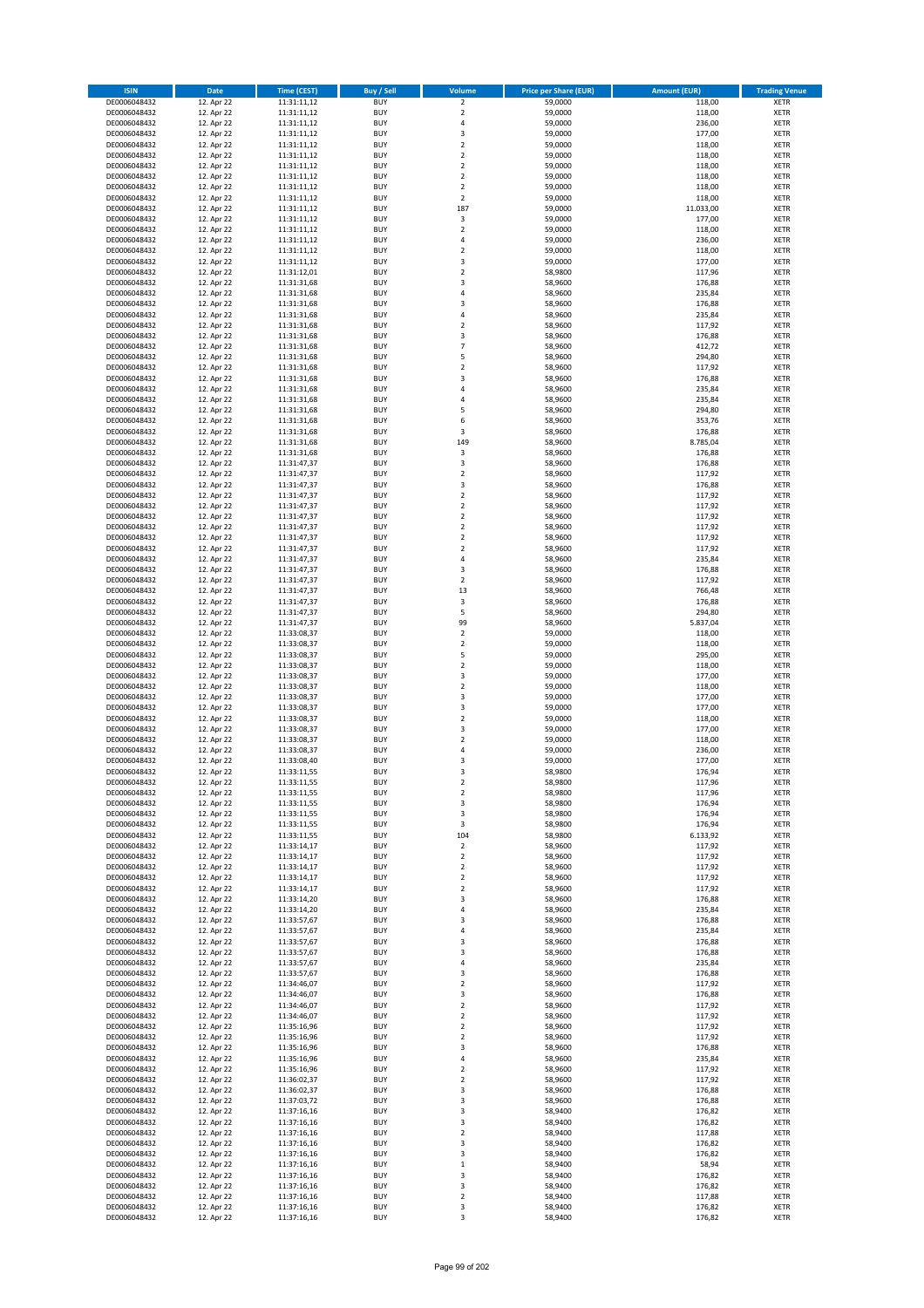| <b>ISIN</b>                  | <b>Date</b>              | Time (CEST)                | <b>Buy / Sell</b>        | Volume                                 | <b>Price per Share (EUR)</b> | <b>Amount (EUR)</b>  | <b>Trading Venue</b>       |
|------------------------------|--------------------------|----------------------------|--------------------------|----------------------------------------|------------------------------|----------------------|----------------------------|
| DE0006048432                 | 12. Apr 22               | 11:37:16,16                | <b>BUY</b>               | $\overline{2}$                         | 58,9400                      | 117,88               | <b>XETR</b>                |
| DE0006048432                 | 12. Apr 22               | 11:37:16,16                | <b>BUY</b>               | 3                                      | 58,9400                      | 176,82               | <b>XETR</b>                |
| DE0006048432                 | 12. Apr 22               | 11:37:16,16                | <b>BUY</b>               | $\overline{2}$                         | 58,9400                      | 117,88               | <b>XETR</b>                |
| DE0006048432<br>DE0006048432 | 12. Apr 22<br>12. Apr 22 | 11:37:16,16<br>11:37:16,16 | <b>BUY</b><br><b>BUY</b> | 4<br>$\overline{\mathbf{c}}$           | 58,9400<br>58,9400           | 235,76<br>117,88     | <b>XETR</b><br><b>XETR</b> |
| DE0006048432                 | 12. Apr 22               | 11:37:16,16                | <b>BUY</b>               | 155                                    | 58,9400                      | 9.135,70             | <b>XETR</b>                |
| DE0006048432                 | 12. Apr 22               | 11:37:16,16                | <b>BUY</b>               | $\overline{2}$                         | 58,9400                      | 117,88               | <b>XETR</b>                |
| DE0006048432                 | 12. Apr 22               | 11:37:32,42                | <b>BUY</b>               | $\mathbf 2$                            | 58,9200                      | 117,84               | <b>XETR</b>                |
| DE0006048432                 | 12. Apr 22               | 11:37:32,42                | <b>BUY</b><br><b>BUY</b> | $\overline{2}$<br>3                    | 58,9200                      | 117,84               | <b>XETR</b>                |
| DE0006048432<br>DE0006048432 | 12. Apr 22<br>12. Apr 22 | 11:37:32,42<br>11:37:32,42 | <b>BUY</b>               | $\mathbf 2$                            | 58,9200<br>58,9200           | 176,76<br>117,84     | <b>XETR</b><br><b>XETR</b> |
| DE0006048432                 | 12. Apr 22               | 11:37:32,42                | <b>BUY</b>               | 4                                      | 58,9200                      | 235,68               | <b>XETR</b>                |
| DE0006048432                 | 12. Apr 22               | 11:37:32,42                | <b>BUY</b>               | $\overline{\mathbf{c}}$                | 58,9200                      | 117,84               | <b>XETR</b>                |
| DE0006048432                 | 12. Apr 22               | 11:37:32,42                | <b>BUY</b>               | 4                                      | 58,9200                      | 235,68               | <b>XETR</b>                |
| DE0006048432                 | 12. Apr 22               | 11:37:32,42                | <b>BUY</b>               | 3                                      | 58,9200                      | 176,76               | <b>XETR</b>                |
| DE0006048432<br>DE0006048432 | 12. Apr 22<br>12. Apr 22 | 11:37:32,42<br>11:37:32,42 | <b>BUY</b><br><b>BUY</b> | $\overline{\mathbf{c}}$<br>97          | 58,9200<br>58,9200           | 117,84<br>5.715,24   | <b>XETR</b><br><b>XETR</b> |
| DE0006048432                 | 12. Apr 22               | 11:37:32,42                | <b>BUY</b>               | $\mathbf 2$                            | 58,9200                      | 117,84               | <b>XETR</b>                |
| DE0006048432                 | 12. Apr 22               | 11:37:32,42                | <b>BUY</b>               | 3                                      | 58,9200                      | 176,76               | <b>XETR</b>                |
| DE0006048432                 | 12. Apr 22               | 11:37:32,42                | <b>BUY</b>               | 4                                      | 58,9200                      | 235,68               | <b>XETR</b>                |
| DE0006048432                 | 12. Apr 22               | 11:37:32,42                | <b>BUY</b>               | $\overline{\mathbf{c}}$                | 58,9200                      | 117,84               | <b>XETR</b>                |
| DE0006048432<br>DE0006048432 | 12. Apr 22<br>12. Apr 22 | 11:40:07,10<br>11:40:07,10 | <b>BUY</b><br><b>BUY</b> | 3<br>$\mathbf 2$                       | 59,0200<br>59,0200           | 177,06<br>118,04     | <b>XETR</b><br><b>XETR</b> |
| DE0006048432                 | 12. Apr 22               | 11:40:07,10                | <b>BUY</b>               | 6                                      | 59,0200                      | 354,12               | <b>XETR</b>                |
| DE0006048432                 | 12. Apr 22               | 11:40:07,10                | <b>BUY</b>               | $\mathbf 2$                            | 59,0200                      | 118,04               | <b>XETR</b>                |
| DE0006048432                 | 12. Apr 22               | 11:40:07,10                | <b>BUY</b>               | $\mathbf 2$                            | 59,0200                      | 118,04               | <b>XETR</b>                |
| DE0006048432                 | 12. Apr 22               | 11:40:07,10                | <b>BUY</b>               | 5                                      | 59,0200                      | 295,10               | <b>XETR</b>                |
| DE0006048432<br>DE0006048432 | 12. Apr 22<br>12. Apr 22 | 11:40:07,10<br>11:40:07,10 | <b>BUY</b><br><b>BUY</b> | $\overline{\mathbf{c}}$<br>$\mathbf 2$ | 59,0200<br>59,0200           | 118,04<br>118,04     | <b>XETR</b><br><b>XETR</b> |
| DE0006048432                 | 12. Apr 22               | 11:40:07,10                | <b>BUY</b>               | $\overline{\mathbf{c}}$                | 59,0200                      | 118,04               | <b>XETR</b>                |
| DE0006048432                 | 12. Apr 22               | 11:40:07,10                | <b>BUY</b>               | $\mathbf 2$                            | 59,0200                      | 118,04               | <b>XETR</b>                |
| DE0006048432                 | 12. Apr 22               | 11:40:07,10                | <b>BUY</b>               | 4                                      | 59,0200                      | 236,08               | <b>XETR</b>                |
| DE0006048432                 | 12. Apr 22               | 11:40:07,10                | <b>BUY</b>               | 3                                      | 59,0200                      | 177,06               | <b>XETR</b>                |
| DE0006048432<br>DE0006048432 | 12. Apr 22<br>12. Apr 22 | 11:40:07,10                | <b>BUY</b><br><b>BUY</b> | 103<br>6                               | 59,0200<br>59,0200           | 6.079,06             | <b>XETR</b><br><b>XETR</b> |
| DE0006048432                 | 12. Apr 22               | 11:40:07,10<br>11:40:07,10 | <b>BUY</b>               | 88                                     | 59,0200                      | 354,12<br>5.193,76   | <b>XETR</b>                |
| DE0006048432                 | 12. Apr 22               | 11:40:34,14                | <b>BUY</b>               | 3                                      | 59,0200                      | 177,06               | <b>XETR</b>                |
| DE0006048432                 | 12. Apr 22               | 11:40:34,14                | <b>BUY</b>               | $\mathbf 2$                            | 59,0200                      | 118,04               | <b>XETR</b>                |
| DE0006048432                 | 12. Apr 22               | 11:40:34,14                | <b>BUY</b>               | $\overline{2}$                         | 59,0200                      | 118,04               | <b>XETR</b>                |
| DE0006048432<br>DE0006048432 | 12. Apr 22<br>12. Apr 22 | 11:40:34,14                | <b>BUY</b><br><b>BUY</b> | $\mathbf 2$<br>$\mathbf 2$             | 59,0200                      | 118,04               | <b>XETR</b><br><b>XETR</b> |
| DE0006048432                 | 12. Apr 22               | 11:40:34,14<br>11:40:34,14 | <b>BUY</b>               | 3                                      | 59,0200<br>59,0200           | 118,04<br>177,06     | <b>XETR</b>                |
| DE0006048432                 | 12. Apr 22               | 11:40:34,14                | <b>BUY</b>               | $\mathbf 2$                            | 59,0200                      | 118,04               | <b>XETR</b>                |
| DE0006048432                 | 12. Apr 22               | 11:40:34,14                | <b>BUY</b>               | 4                                      | 59,0200                      | 236,08               | <b>XETR</b>                |
| DE0006048432                 | 12. Apr 22               | 11:40:34,14                | <b>BUY</b>               | $\mathbf 2$                            | 59,0200                      | 118,04               | <b>XETR</b>                |
| DE0006048432                 | 12. Apr 22               | 11:40:34,14                | <b>BUY</b>               | $\overline{2}$                         | 59,0200                      | 118,04               | <b>XETR</b>                |
| DE0006048432<br>DE0006048432 | 12. Apr 22<br>12. Apr 22 | 11:40:34,14<br>11:40:35,57 | <b>BUY</b><br><b>BUY</b> | $\mathbf 2$<br>4                       | 59,0200<br>59,0200           | 118,04<br>236,08     | <b>XETR</b><br><b>XETR</b> |
| DE0006048432                 | 12. Apr 22               | 11:40:35,57                | <b>BUY</b>               | 3                                      | 59,0200                      | 177,06               | <b>XETR</b>                |
| DE0006048432                 | 12. Apr 22               | 11:40:35,57                | <b>BUY</b>               | 3                                      | 59,0200                      | 177,06               | <b>XETR</b>                |
| DE0006048432                 | 12. Apr 22               | 11:40:35,57                | <b>BUY</b>               | 3                                      | 59,0200                      | 177,06               | <b>XETR</b>                |
| DE0006048432                 | 12. Apr 22               | 11:40:35,57                | <b>BUY</b>               | 3                                      | 59,0200                      | 177,06               | <b>XETR</b>                |
| DE0006048432<br>DE0006048432 | 12. Apr 22<br>12. Apr 22 | 11:40:47,27<br>11:40:47,27 | <b>BUY</b><br><b>BUY</b> | $\overline{\mathbf{c}}$<br>4           | 59,0000<br>59,0000           | 118,00<br>236,00     | <b>XETR</b><br><b>XETR</b> |
| DE0006048432                 | 12. Apr 22               | 11:40:47,27                | <b>BUY</b>               | $\overline{\mathbf{c}}$                | 59,0000                      | 118,00               | <b>XETR</b>                |
| DE0006048432                 | 12. Apr 22               | 11:40:47,27                | <b>BUY</b>               | 5                                      | 59,0000                      | 295,00               | <b>XETR</b>                |
| DE0006048432                 | 12. Apr 22               | 11:40:47,27                | <b>BUY</b>               | $\overline{\mathbf{c}}$                | 59,0000                      | 118,00               | <b>XETR</b>                |
| DE0006048432                 | 12. Apr 22               | 11:40:47,27                | <b>BUY</b>               | 3                                      | 59,0000                      | 177,00               | <b>XETR</b>                |
| DE0006048432<br>DE0006048432 | 12. Apr 22<br>12. Apr 22 | 11:40:47,27<br>11:40:47,27 | <b>BUY</b><br><b>BUY</b> | 93<br>5                                | 59,0000<br>59,0000           | 5.487,00<br>295,00   | <b>XETR</b><br><b>XETR</b> |
| DE0006048432                 | 12. Apr 22               | 11:40:51,47                | <b>BUY</b>               | $\mathbf 2$                            | 59,0200                      | 118,04               | <b>XETR</b>                |
| DE0006048432                 | 12. Apr 22               | 11:40:51,47                | <b>BUY</b>               | 4                                      | 59,0200                      | 236,08               | <b>XETR</b>                |
| DE0006048432                 | 12. Apr 22               | 11:40:51,47                | <b>BUY</b>               | 3                                      | 59,0200                      | 177,06               | <b>XETR</b>                |
| DE0006048432                 | 12. Apr 22               | 11:40:51,47                | <b>BUY</b>               | $\overline{2}$                         | 59,0200                      | 118,04               | <b>XETR</b>                |
| DE0006048432<br>DE0006048432 | 12. Apr 22<br>12. Apr 22 | 11:40:51,47<br>11:40:51,51 | BUY<br><b>BUY</b>        | $\mathbf 1$<br>3                       | 59,0200<br>59,0200           | 59,02<br>177,06      | <b>XETR</b><br><b>XETR</b> |
| DE0006048432                 | 12. Apr 22               | 11:40:51,51                | <b>BUY</b>               | $\mathbf 2$                            | 59,0200                      | 118,04               | <b>XETR</b>                |
| DE0006048432                 | 12. Apr 22               | 11:40:51,51                | <b>BUY</b>               | 3                                      | 59,0200                      | 177,06               | XETR                       |
| DE0006048432                 | 12. Apr 22               | 11:40:51,51                | <b>BUY</b>               | 3                                      | 59,0200                      | 177,06               | <b>XETR</b>                |
| DE0006048432<br>DE0006048432 | 12. Apr 22               | 11:40:51,51                | <b>BUY</b><br><b>BUY</b> | 3                                      | 59,0200<br>59,0200           | 177,06<br>59,02      | <b>XETR</b><br><b>XETR</b> |
| DE0006048432                 | 12. Apr 22<br>12. Apr 22 | 11:40:51,51<br>11:41:59,15 | <b>BUY</b>               | $\mathbf 1$<br>$\mathbf 2$             | 59,0400                      | 118,08               | <b>XETR</b>                |
| DE0006048432                 | 12. Apr 22               | 11:41:59,15                | <b>BUY</b>               | 3                                      | 59,0400                      | 177,12               | <b>XETR</b>                |
| DE0006048432                 | 12. Apr 22               | 11:41:59,15                | <b>BUY</b>               | 87                                     | 59,0400                      | 5.136,48             | <b>XETR</b>                |
| DE0006048432                 | 12. Apr 22               | 11:41:59,32                | <b>BUY</b>               | 4                                      | 59,0400                      | 236,16               | <b>XETR</b>                |
| DE0006048432<br>DE0006048432 | 12. Apr 22<br>12. Apr 22 | 11:42:30,28<br>11:42:30,29 | <b>BUY</b><br><b>BUY</b> | 115<br>30                              | 59.0400<br>59,0400           | 6.789,60<br>1.771,20 | <b>XETR</b><br><b>XETR</b> |
| DE0006048432                 | 12. Apr 22               | 11:44:01,37                | <b>BUY</b>               | 4                                      | 59,1000                      | 236,40               | <b>XETR</b>                |
| DE0006048432                 | 12. Apr 22               | 11:44:01,37                | <b>BUY</b>               | $\mathbf 2$                            | 59,1000                      | 118,20               | <b>XETR</b>                |
| DE0006048432                 | 12. Apr 22               | 11:45:16,12                | <b>BUY</b>               | $\overline{\mathbf{c}}$                | 59,0800                      | 118,16               | <b>XETR</b>                |
| DE0006048432                 | 12. Apr 22               | 11:45:16,12                | <b>BUY</b>               | $\mathbf 2$                            | 59,0800                      | 118,16               | <b>XETR</b>                |
| DE0006048432<br>DE0006048432 | 12. Apr 22<br>12. Apr 22 | 11:45:16,12<br>11:45:16,12 | <b>BUY</b><br><b>BUY</b> | 3<br>3                                 | 59,0800<br>59,0800           | 177,24<br>177,24     | <b>XETR</b><br>XETR        |
| DE0006048432                 | 12. Apr 22               | 11:45:16,12                | <b>BUY</b>               | $\mathbf 2$                            | 59,0800                      | 118,16               | <b>XETR</b>                |
| DE0006048432                 | 12. Apr 22               | 11:45:16,12                | <b>BUY</b>               | $\overline{2}$                         | 59,0800                      | 118,16               | <b>XETR</b>                |
| DE0006048432                 | 12. Apr 22               | 11:45:16,12                | <b>BUY</b>               | $\mathbf 2$                            | 59,0800                      | 118,16               | <b>XETR</b>                |
| DE0006048432                 | 12. Apr 22               | 11:45:16,12                | <b>BUY</b><br><b>BUY</b> | 3<br>$\mathbf 2$                       | 59,0800<br>59,0800           | 177,24               | <b>XETR</b><br><b>XETR</b> |
| DE0006048432<br>DE0006048432 | 12. Apr 22<br>12. Apr 22 | 11:45:16,12<br>11:45:16,12 | <b>BUY</b>               | 4                                      | 59,0800                      | 118,16<br>236,32     | <b>XETR</b>                |
| DE0006048432                 | 12. Apr 22               | 11:45:16,12                | <b>BUY</b>               | 4                                      | 59,0800                      | 236,32               | <b>XETR</b>                |
| DE0006048432                 | 12. Apr 22               | 11:45:16,12                | <b>BUY</b>               | 4                                      | 59,0800                      | 236,32               | <b>XETR</b>                |
| DE0006048432                 | 12. Apr 22               | 11:45:16,12                | <b>BUY</b>               | $\mathbf 2$                            | 59,0800                      | 118,16               | <b>XETR</b>                |
| DE0006048432                 | 12. Apr 22               | 11:45:16,12                | <b>BUY</b><br><b>BUY</b> | 88                                     | 59,0800                      | 5.199,04             | <b>XETR</b>                |
| DE0006048432<br>DE0006048432 | 12. Apr 22<br>12. Apr 22 | 11:45:16,12<br>11:45:16,12 | <b>BUY</b>               | $\mathbf 2$<br>3                       | 59,0800<br>59,0800           | 118,16<br>177,24     | <b>XETR</b><br><b>XETR</b> |
| DE0006048432                 | 12. Apr 22               | 11:45:16,12                | <b>BUY</b>               | 3                                      | 59,0800                      | 177,24               | <b>XETR</b>                |
| DE0006048432                 | 12. Apr 22               | 11:45:16,12                | <b>BUY</b>               | 10                                     | 59,0800                      | 590,80               | <b>XETR</b>                |
| DE0006048432                 | 12. Apr 22               | 11:45:34,60                | <b>BUY</b>               | $\mathbf 2$                            | 59,0600                      | 118,12               | <b>XETR</b>                |
| DE0006048432                 | 12. Apr 22<br>12. Apr 22 | 11:45:34,60                | <b>BUY</b><br><b>BUY</b> | $\mathbf 2$                            | 59,0600<br>59,0600           | 118,12<br>236,24     | <b>XETR</b>                |
| DE0006048432<br>DE0006048432 | 12. Apr 22               | 11:45:34,60<br>11:45:34,60 | <b>BUY</b>               | 4<br>$\overline{\mathbf{c}}$           | 59,0600                      | 118,12               | <b>XETR</b><br><b>XETR</b> |
| DE0006048432                 | 12. Apr 22               | 11:45:34,60                | <b>BUY</b>               | 3                                      | 59,0600                      | 177,18               | XETR                       |
| DE0006048432                 | 12. Apr 22               | 11:45:34,60                | <b>BUY</b>               | $\overline{2}$                         | 59,0600                      | 118,12               | <b>XETR</b>                |
| DE0006048432                 | 12. Apr 22               | 11:45:34,60                | <b>BUY</b>               | 3                                      | 59,0600                      | 177,18               | XETR                       |
| DE0006048432<br>DE0006048432 | 12. Apr 22<br>12. Apr 22 | 11:45:34,60<br>11:45:34,60 | <b>BUY</b><br><b>BUY</b> | $\mathbf 2$<br>$\overline{2}$          | 59,0600<br>59,0600           | 118,12<br>118,12     | <b>XETR</b><br><b>XETR</b> |
|                              |                          |                            |                          |                                        |                              |                      |                            |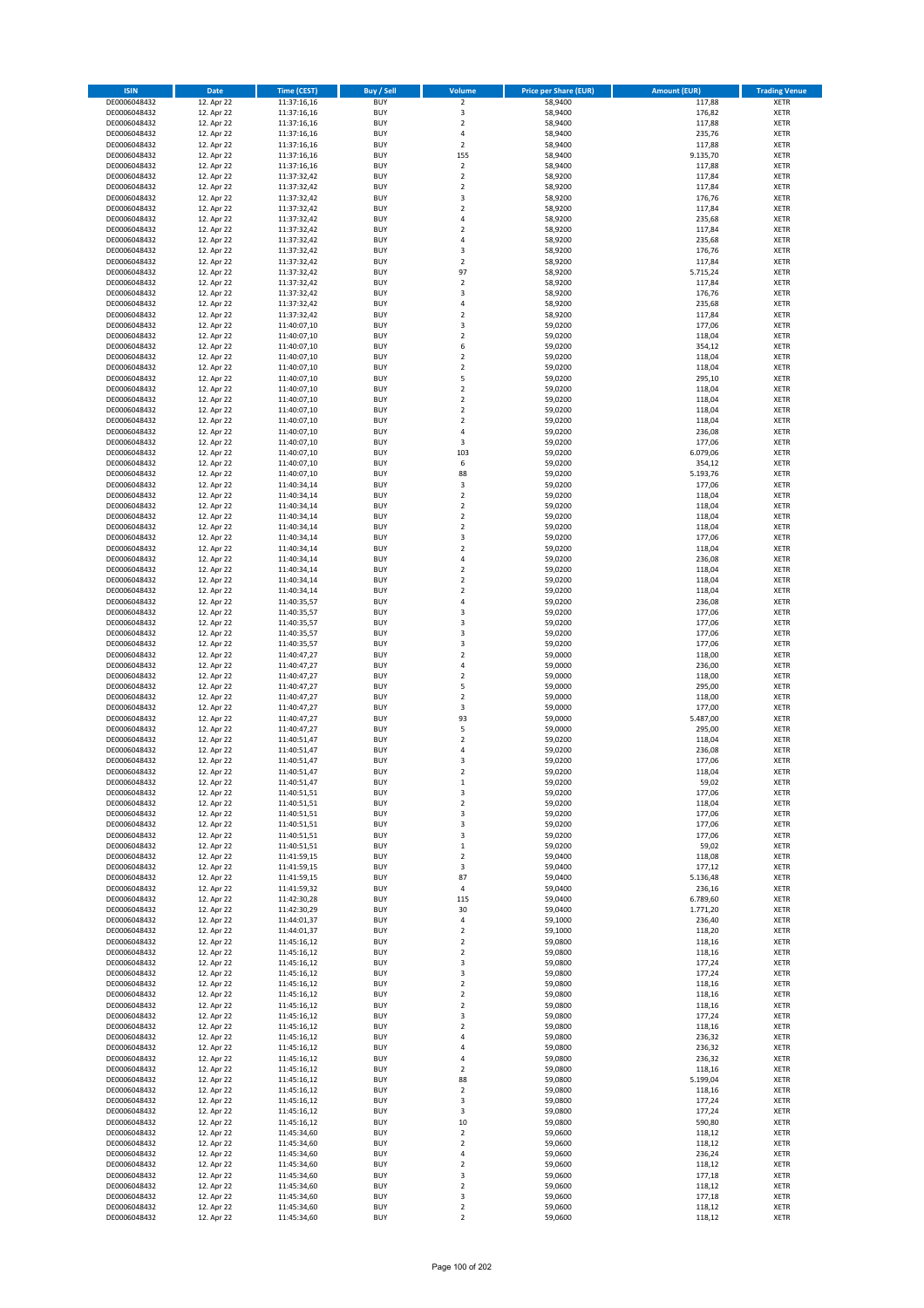| <b>ISIN</b>                  | <b>Date</b>              | Time (CEST)                | <b>Buy / Sell</b>        | Volume                       | <b>Price per Share (EUR)</b> | <b>Amount (EUR)</b> | <b>Trading Venue</b>       |
|------------------------------|--------------------------|----------------------------|--------------------------|------------------------------|------------------------------|---------------------|----------------------------|
| DE0006048432                 | 12. Apr 22               | 11:45:34,60                | <b>BUY</b>               | $\overline{\mathbf{3}}$      | 59,0600                      | 177,18              | <b>XETR</b>                |
| DE0006048432                 | 12. Apr 22               | 11:45:34,60                | <b>BUY</b>               | $\mathbf 2$                  | 59,0600                      | 118,12              | <b>XETR</b>                |
| DE0006048432                 | 12. Apr 22               | 11:45:34,60                | <b>BUY</b>               | 107                          | 59,0600                      | 6.319,42            | <b>XETR</b>                |
| DE0006048432<br>DE0006048432 | 12. Apr 22<br>12. Apr 22 | 11:45:34,60<br>11:45:34,60 | <b>BUY</b><br><b>BUY</b> | 5<br>3                       | 59,0600<br>59,0600           | 295,30<br>177,18    | <b>XETR</b><br><b>XETR</b> |
| DE0006048432                 | 12. Apr 22               | 11:45:34,60                | <b>BUY</b>               | $\mathbf 2$                  | 59,0600                      | 118,12              | <b>XETR</b>                |
| DE0006048432                 | 12. Apr 22               | 11:45:34,60                | <b>BUY</b>               | 4                            | 59,0600                      | 236,24              | <b>XETR</b>                |
| DE0006048432                 | 12. Apr 22               | 11:45:34,60                | <b>BUY</b>               | $\mathbf 2$                  | 59,0600                      | 118,12              | <b>XETR</b>                |
| DE0006048432                 | 12. Apr 22               | 11:45:38,69                | <b>BUY</b><br><b>BUY</b> | 70<br>$\mathbf 2$            | 59,0400                      | 4.132,80            | <b>XETR</b>                |
| DE0006048432<br>DE0006048432 | 12. Apr 22<br>12. Apr 22 | 11:48:12,11<br>11:48:12,15 | <b>BUY</b>               | $\mathbf 2$                  | 59,1400<br>59,1400           | 118,28<br>118,28    | <b>XETR</b><br><b>XETR</b> |
| DE0006048432                 | 12. Apr 22               | 11:48:45,30                | <b>BUY</b>               | 3                            | 59,1200                      | 177,36              | <b>XETR</b>                |
| DE0006048432                 | 12. Apr 22               | 11:48:45,30                | <b>BUY</b>               | 4                            | 59,1200                      | 236,48              | <b>XETR</b>                |
| DE0006048432                 | 12. Apr 22               | 11:48:45,30                | <b>BUY</b>               | 3                            | 59,1200                      | 177,36              | <b>XETR</b>                |
| DE0006048432                 | 12. Apr 22               | 11:48:45,30                | <b>BUY</b>               | $\mathbf 2$                  | 59,1200                      | 118,24              | <b>XETR</b>                |
| DE0006048432<br>DE0006048432 | 12. Apr 22<br>12. Apr 22 | 11:48:45,30<br>11:48:45,30 | <b>BUY</b><br><b>BUY</b> | 4<br>4                       | 59,1200<br>59,1200           | 236,48<br>236,48    | <b>XETR</b><br><b>XETR</b> |
| DE0006048432                 | 12. Apr 22               | 11:48:45,30                | <b>BUY</b>               | 5                            | 59,1200                      | 295,60              | <b>XETR</b>                |
| DE0006048432                 | 12. Apr 22               | 11:48:45,30                | <b>BUY</b>               | 3                            | 59,1200                      | 177,36              | <b>XETR</b>                |
| DE0006048432                 | 12. Apr 22               | 11:48:45,30                | <b>BUY</b>               | 36                           | 59,1200                      | 2.128,32            | <b>XETR</b>                |
| DE0006048432                 | 12. Apr 22               | 11:49:44,44                | <b>BUY</b>               | 3                            | 59,1600                      | 177,48              | <b>XETR</b>                |
| DE0006048432<br>DE0006048432 | 12. Apr 22               | 11:49:46,14<br>11:49:56,82 | <b>BUY</b><br><b>BUY</b> | 79<br>$\mathbf 1$            | 59,1600<br>59,1400           | 4.673,64            | <b>XETR</b><br><b>XETR</b> |
| DE0006048432                 | 12. Apr 22<br>12. Apr 22 | 11:49:56,85                | <b>BUY</b>               | 6                            | 59,1400                      | 59,14<br>354,84     | <b>XETR</b>                |
| DE0006048432                 | 12. Apr 22               | 11:49:56,85                | <b>BUY</b>               | 4                            | 59,1400                      | 236,56              | <b>XETR</b>                |
| DE0006048432                 | 12. Apr 22               | 11:49:56,85                | <b>BUY</b>               | 4                            | 59,1400                      | 236,56              | <b>XETR</b>                |
| DE0006048432                 | 12. Apr 22               | 11:49:56,85                | <b>BUY</b>               | 3                            | 59,1400                      | 177,42              | <b>XETR</b>                |
| DE0006048432                 | 12. Apr 22               | 11:49:56,85                | <b>BUY</b><br><b>BUY</b> | 5                            | 59,1400                      | 295,70              | <b>XETR</b>                |
| DE0006048432<br>DE0006048432 | 12. Apr 22<br>12. Apr 22 | 11:49:56,85<br>11:49:56,85 | <b>BUY</b>               | 5<br>4                       | 59,1400<br>59,1400           | 295,70<br>236,56    | <b>XETR</b><br><b>XETR</b> |
| DE0006048432                 | 12. Apr 22               | 11:49:56,85                | <b>BUY</b>               | 6                            | 59,1400                      | 354,84              | <b>XETR</b>                |
| DE0006048432                 | 12. Apr 22               | 11:49:56,96                | <b>BUY</b>               | 4                            | 59,1400                      | 236,56              | <b>XETR</b>                |
| DE0006048432                 | 12. Apr 22               | 11:51:53,50                | <b>BUY</b>               | 4                            | 59,1400                      | 236,56              | <b>XETR</b>                |
| DE0006048432                 | 12. Apr 22               | 11:51:53,50                | <b>BUY</b>               | 4                            | 59,1400                      | 236,56              | <b>XETR</b>                |
| DE0006048432<br>DE0006048432 | 12. Apr 22<br>12. Apr 22 | 11:51:53,50                | <b>BUY</b><br><b>BUY</b> | $\mathbf 2$<br>6             | 59,1400<br>59,1400           | 118,28<br>354,84    | <b>XETR</b><br><b>XETR</b> |
| DE0006048432                 | 12. Apr 22               | 11:51:53,50<br>11:51:53,50 | <b>BUY</b>               | $\overline{7}$               | 59,1400                      | 413,98              | <b>XETR</b>                |
| DE0006048432                 | 12. Apr 22               | 11:51:53,50                | <b>BUY</b>               | $\mathbf 2$                  | 59,1400                      | 118,28              | <b>XETR</b>                |
| DE0006048432                 | 12. Apr 22               | 11:51:53,50                | <b>BUY</b>               | $\overline{7}$               | 59,1400                      | 413,98              | <b>XETR</b>                |
| DE0006048432                 | 12. Apr 22               | 11:51:53,50                | <b>BUY</b>               | 3                            | 59,1400                      | 177,42              | <b>XETR</b>                |
| DE0006048432                 | 12. Apr 22               | 11:51:53,50                | <b>BUY</b>               | $\overline{7}$               | 59,1400                      | 413,98              | <b>XETR</b>                |
| DE0006048432<br>DE0006048432 | 12. Apr 22<br>12. Apr 22 | 11:51:53,50<br>11:51:53,50 | <b>BUY</b><br><b>BUY</b> | 3<br>3                       | 59,1400<br>59,1400           | 177,42<br>177,42    | <b>XETR</b><br><b>XETR</b> |
| DE0006048432                 | 12. Apr 22               | 11:51:53,50                | <b>BUY</b>               | $\overline{7}$               | 59,1400                      | 413,98              | <b>XETR</b>                |
| DE0006048432                 | 12. Apr 22               | 11:51:53,50                | <b>BUY</b>               | 359                          | 59,1400                      | 21.231,26           | <b>XETR</b>                |
| DE0006048432                 | 12. Apr 22               | 11:51:53,50                | <b>BUY</b>               | $\overline{7}$               | 59,1400                      | 413,98              | <b>XETR</b>                |
| DE0006048432                 | 12. Apr 22               | 11:51:53,50                | <b>BUY</b>               | 545                          | 59,1400                      | 32.231,30           | <b>XETR</b>                |
| DE0006048432                 | 12. Apr 22               | 11:51:53,78                | <b>BUY</b>               | 3                            | 59,1200                      | 177,36              | <b>XETR</b>                |
| DE0006048432<br>DE0006048432 | 12. Apr 22<br>12. Apr 22 | 11:51:53,78<br>11:51:53,78 | <b>BUY</b><br><b>BUY</b> | 3<br>$\mathbf 2$             | 59,1200<br>59,1200           | 177,36<br>118,24    | <b>XETR</b><br><b>XETR</b> |
| DE0006048432                 | 12. Apr 22               | 11:51:53,78                | <b>BUY</b>               | 3                            | 59,1200                      | 177,36              | <b>XETR</b>                |
| DE0006048432                 | 12. Apr 22               | 11:51:53,78                | <b>BUY</b>               | 5                            | 59,1200                      | 295,60              | <b>XETR</b>                |
| DE0006048432                 | 12. Apr 22               | 11:51:53,78                | <b>BUY</b>               | $\overline{2}$               | 59,1200                      | 118,24              | <b>XETR</b>                |
| DE0006048432                 | 12. Apr 22               | 11:51:53,78                | <b>BUY</b>               | 3                            | 59,1200                      | 177,36              | <b>XETR</b>                |
| DE0006048432<br>DE0006048432 | 12. Apr 22<br>12. Apr 22 | 11:51:53,78<br>11:51:53,78 | <b>BUY</b><br><b>BUY</b> | 3<br>3                       | 59,1200<br>59,1200           | 177,36<br>177,36    | <b>XETR</b><br><b>XETR</b> |
| DE0006048432                 | 12. Apr 22               | 11:51:53,78                | <b>BUY</b>               | 5                            | 59,1200                      | 295,60              | <b>XETR</b>                |
| DE0006048432                 | 12. Apr 22               | 11:51:53,78                | <b>BUY</b>               | 3                            | 59,1200                      | 177,36              | <b>XETR</b>                |
| DE0006048432                 | 12. Apr 22               | 11:51:55,02                | <b>BUY</b>               | 5                            | 59,1000                      | 295,50              | <b>XETR</b>                |
| DE0006048432                 | 12. Apr 22               | 11:51:58,07                | <b>BUY</b>               | $\overline{2}$               | 59,0800                      | 118,16              | <b>XETR</b>                |
| DE0006048432<br>DE0006048432 | 12. Apr 22<br>12. Apr 22 | 11:51:58,07<br>11:51:58,07 | <b>BUY</b><br><b>BUY</b> | 4<br>3                       | 59,0800<br>59,0800           | 236,32<br>177,24    | <b>XETR</b><br><b>XETR</b> |
| DE0006048432                 | 12. Apr 22               | 11:51:58,07                | <b>BUY</b>               | $\overline{\mathbf{c}}$      | 59,0800                      | 118,16              | <b>XETR</b>                |
| DE0006048432                 | 12. Apr 22               | 11:51:58,07                | <b>BUY</b>               | 6                            | 59,0800                      | 354,48              | <b>XETR</b>                |
| DE0006048432                 | 12. Apr 22               | 11:51:58,07                | BUY                      | 3                            | 59,0800                      | 177,24              | <b>XETR</b>                |
| DE0006048432                 | 12. Apr 22               | 11:51:58,07                | <b>BUY</b>               | 4                            | 59,0800                      | 236,32              | <b>XETR</b>                |
| DE0006048432<br>DE0006048432 | 12. Apr 22<br>12. Apr 22 | 11:51:58,07<br>11:51:58,07 | <b>BUY</b><br><b>BUY</b> | $\mathbf 2$<br>4             | 59,0800<br>59,0800           | 118,16<br>236,32    | XETR<br>XETR               |
| DE0006048432                 | 12. Apr 22               | 11:51:58,07                | <b>BUY</b>               | 3                            | 59,0800                      | 177,24              | <b>XETR</b>                |
| DE0006048432                 | 12. Apr 22               | 11:51:58,07                | <b>BUY</b>               | $\mathbf 2$                  | 59,0800                      | 118,16              | <b>XETR</b>                |
| DE0006048432                 | 12. Apr 22               | 11:51:58,07                | <b>BUY</b>               | 6                            | 59,0800                      | 354,48              | <b>XETR</b>                |
| DE0006048432                 | 12. Apr 22               | 11:51:58,07                | <b>BUY</b>               | 3                            | 59,0800                      | 177,24              | <b>XETR</b>                |
| DE0006048432<br>DE0006048432 | 12. Apr 22<br>12. Apr 22 | 11:51:58,07<br>11:51:58,07 | <b>BUY</b><br><b>BUY</b> | 3<br>$\mathbf 2$             | 59,0800<br>59,0800           | 177,24<br>118,16    | <b>XETR</b><br><b>XETR</b> |
| DE0006048432                 | 12. Apr 22               | 11:51:58,07                | <b>BUY</b>               | 3                            | 59,0800                      | 177,24              | <b>XETR</b>                |
| DE0006048432                 | 12. Apr 22               | 11:51:58,07                | <b>BUY</b>               | 58                           | 59,0800                      | 3.426,64            | <b>XETR</b>                |
| DE0006048432                 | 12. Apr 22               | 11:51:58,09                | <b>BUY</b>               | 6                            | 59,0800                      | 354,48              | <b>XETR</b>                |
| DE0006048432                 | 12. Apr 22               | 11:51:58,82                | <b>BUY</b>               | $\overline{2}$               | 59.0600                      | 118,12              | <b>XETR</b>                |
| DE0006048432<br>DE0006048432 | 12. Apr 22<br>12. Apr 22 | 11:51:58,82<br>11:52:29,46 | <b>BUY</b><br><b>BUY</b> | 52<br>3                      | 59,0600<br>59,0400           | 3.071,12<br>177,12  | <b>XETR</b><br><b>XETR</b> |
| DE0006048432                 | 12. Apr 22               | 11:52:29,46                | <b>BUY</b>               | $\mathbf 2$                  | 59,0400                      | 118,08              | <b>XETR</b>                |
| DE0006048432                 | 12. Apr 22               | 11:52:29,46                | <b>BUY</b>               | $\mathbf 2$                  | 59,0400                      | 118,08              | <b>XETR</b>                |
| DE0006048432                 | 12. Apr 22               | 11:52:57,74                | <b>BUY</b>               | 3                            | 59,0400                      | 177,12              | XETR                       |
| DE0006048432                 | 12. Apr 22               | 11:52:57,74                | <b>BUY</b>               | 4                            | 59,0400                      | 236,16              | <b>XETR</b>                |
| DE0006048432<br>DE0006048432 | 12. Apr 22<br>12. Apr 22 | 11:55:24,11<br>11:55:24,11 | <b>BUY</b><br><b>BUY</b> | 5<br>$\mathbf 2$             | 59,0400<br>59,0400           | 295,20<br>118,08    | <b>XETR</b><br><b>XETR</b> |
| DE0006048432                 | 12. Apr 22               | 11:55:24,11                | <b>BUY</b>               | $\overline{7}$               | 59,0400                      | 413,28              | <b>XETR</b>                |
| DE0006048432                 | 12. Apr 22               | 11:55:24,11                | <b>BUY</b>               | 4                            | 59,0400                      | 236,16              | <b>XETR</b>                |
| DE0006048432                 | 12. Apr 22               | 11:55:30,09                | <b>BUY</b>               | 5                            | 59,0200                      | 295,10              | <b>XETR</b>                |
| DE0006048432                 | 12. Apr 22               | 11:55:30,09                | <b>BUY</b>               | 6                            | 59,0200                      | 354,12              | <b>XETR</b>                |
| DE0006048432<br>DE0006048432 | 12. Apr 22               | 11:55:30,09                | <b>BUY</b><br><b>BUY</b> | 3<br>$\overline{\mathbf{c}}$ | 59,0200                      | 177,06              | <b>XETR</b><br><b>XETR</b> |
| DE0006048432                 | 12. Apr 22<br>12. Apr 22 | 11:55:30,09<br>11:55:30,09 | <b>BUY</b>               | 9                            | 59,0200<br>59,0200           | 118,04<br>531,18    | <b>XETR</b>                |
| DE0006048432                 | 12. Apr 22               | 11:55:30,09                | <b>BUY</b>               | 3                            | 59,0200                      | 177,06              | <b>XETR</b>                |
| DE0006048432                 | 12. Apr 22               | 11:55:30,09                | <b>BUY</b>               | 4                            | 59,0200                      | 236,08              | <b>XETR</b>                |
| DE0006048432                 | 12. Apr 22               | 11:55:30,09                | <b>BUY</b>               | $\overline{7}$               | 59,0200                      | 413,14              | <b>XETR</b>                |
| DE0006048432                 | 12. Apr 22               | 11:55:30,09                | <b>BUY</b><br><b>BUY</b> | $\overline{7}$<br>9          | 59,0200                      | 413,14              | <b>XETR</b><br><b>XETR</b> |
| DE0006048432<br>DE0006048432 | 12. Apr 22<br>12. Apr 22 | 11:55:30,09<br>11:55:30,09 | <b>BUY</b>               | 6                            | 59,0200<br>59,0200           | 531,18<br>354,12    | <b>XETR</b>                |
| DE0006048432                 | 12. Apr 22               | 11:55:30,09                | <b>BUY</b>               | 9                            | 59,0200                      | 531,18              | <b>XETR</b>                |
| DE0006048432                 | 12. Apr 22               | 11:55:30,09                | <b>BUY</b>               | $\overline{\mathbf{c}}$      | 59,0200                      | 118,04              | <b>XETR</b>                |
| DE0006048432                 | 12. Apr 22               | 11:55:30,09                | <b>BUY</b>               | 6                            | 59,0200                      | 354,12              | XETR                       |
| DE0006048432                 | 12. Apr 22               | 11:55:30,09                | <b>BUY</b>               | 6                            | 59,0200                      | 354,12              | <b>XETR</b>                |
| DE0006048432<br>DE0006048432 | 12. Apr 22<br>12. Apr 22 | 11:55:30,09<br>11:55:30,09 | <b>BUY</b><br><b>BUY</b> | 6<br>9                       | 59,0200<br>59,0200           | 354,12<br>531,18    | <b>XETR</b><br><b>XETR</b> |
| DE0006048432                 | 12. Apr 22               | 11:55:30,09                | <b>BUY</b>               | 105                          | 59,0200                      | 6.197,10            | XETR                       |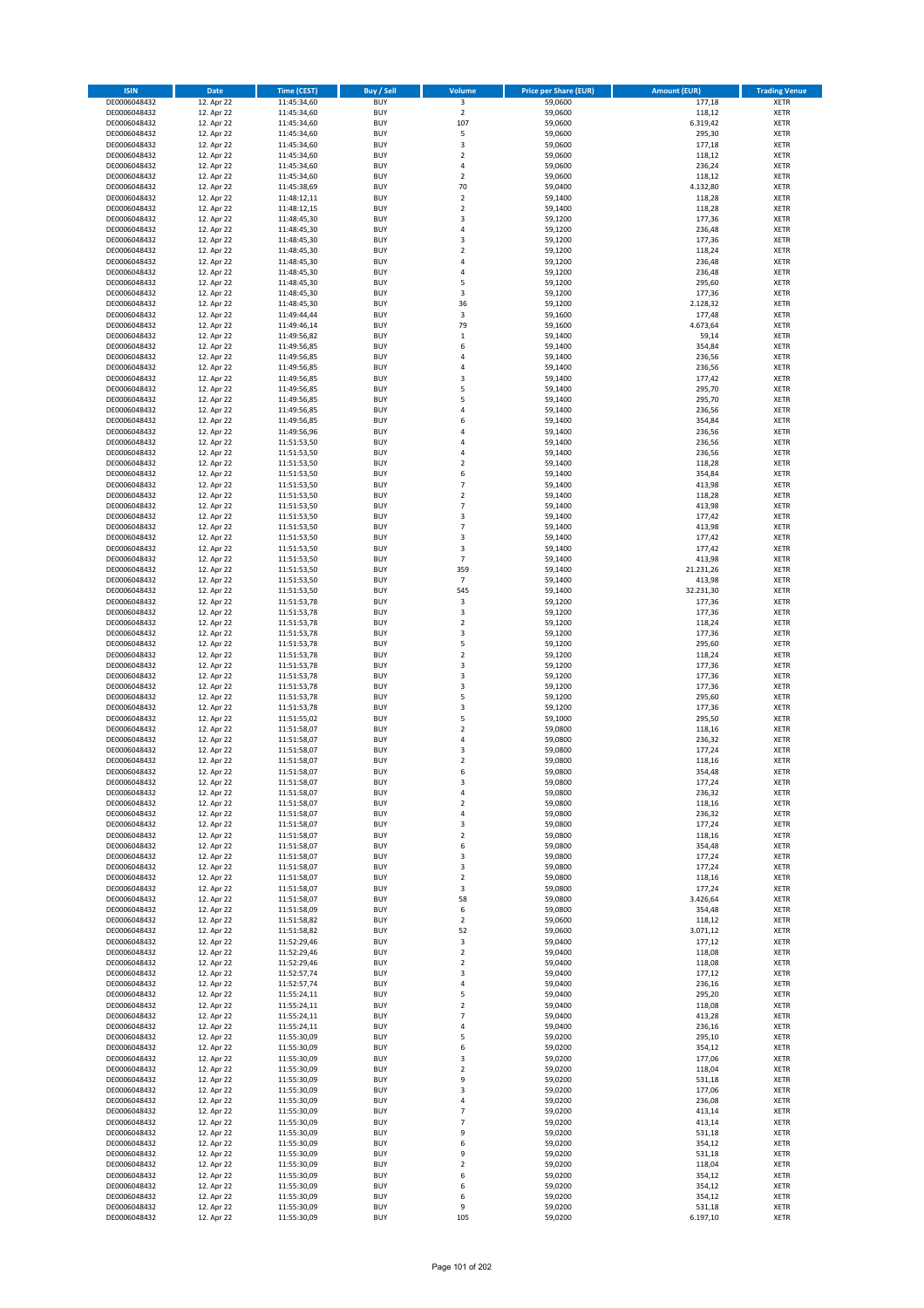| <b>ISIN</b>                  | Date                     | Time (CEST)                | Buy / Sell               | Volume                     | <b>Price per Share (EUR)</b> | <b>Amount (EUR)</b> | <b>Trading Venue</b>       |
|------------------------------|--------------------------|----------------------------|--------------------------|----------------------------|------------------------------|---------------------|----------------------------|
| DE0006048432                 | 12. Apr 22               | 11:55:30,92                | <b>BUY</b>               | $\overline{\mathbf{3}}$    | 59,0000                      | 177,00              | <b>XETR</b>                |
| DE0006048432                 | 12. Apr 22               | 11:55:30,92                | <b>BUY</b>               | $\mathbf 2$                | 59,0000                      | 118,00              | XETR                       |
| DE0006048432                 | 12. Apr 22               | 11:55:30,92                | <b>BUY</b>               | 48                         | 59,0000                      | 2.832,00            | <b>XETR</b>                |
| DE0006048432                 | 12. Apr 22               | 11:55:33,80                | <b>BUY</b>               | $\mathbf 2$                | 58,9800                      | 117,96              | <b>XETR</b>                |
| DE0006048432<br>DE0006048432 | 12. Apr 22<br>12. Apr 22 | 11:55:33,80<br>11:55:33,80 | <b>BUY</b><br><b>BUY</b> | $\mathbf 2$<br>53          | 58,9800<br>58,9800           | 117,96<br>3.125,94  | <b>XETR</b><br><b>XETR</b> |
| DE0006048432                 | 12. Apr 22               | 11:55:33,80                | <b>BUY</b>               | 3                          | 58,9800                      | 176,94              | <b>XETR</b>                |
| DE0006048432                 | 12. Apr 22               | 11:55:50,38                | <b>BUY</b>               | $\overline{7}$             | 58,9600                      | 412,72              | <b>XETR</b>                |
| DE0006048432                 | 12. Apr 22               | 11:55:50,38                | <b>BUY</b>               | $\overline{4}$             | 58,9600                      | 235,84              | <b>XETR</b>                |
| DE0006048432                 | 12. Apr 22               | 11:55:50,38                | <b>BUY</b>               | $\mathbf 2$                | 58,9600                      | 117,92              | <b>XETR</b>                |
| DE0006048432                 | 12. Apr 22               | 11:55:50,38                | <b>BUY</b>               | $\mathbf 2$                | 58,9600                      | 117,92              | <b>XETR</b>                |
| DE0006048432                 | 12. Apr 22               | 11:55:50,38                | <b>BUY</b>               | 4<br>3                     | 58,9600                      | 235,84              | <b>XETR</b>                |
| DE0006048432<br>DE0006048432 | 12. Apr 22<br>12. Apr 22 | 11:55:50,38<br>11:55:50,38 | <b>BUY</b><br><b>BUY</b> | $\overline{2}$             | 58,9600<br>58,9600           | 176,88<br>117,92    | <b>XETR</b><br><b>XETR</b> |
| DE0006048432                 | 12. Apr 22               | 11:55:50,38                | <b>BUY</b>               | $\mathbf 2$                | 58,9600                      | 117,92              | <b>XETR</b>                |
| DE0006048432                 | 12. Apr 22               | 11:55:50,38                | <b>BUY</b>               | $\overline{4}$             | 58,9600                      | 235,84              | <b>XETR</b>                |
| DE0006048432                 | 12. Apr 22               | 11:55:50,38                | <b>BUY</b>               | 3                          | 58,9600                      | 176,88              | <b>XETR</b>                |
| DE0006048432                 | 12. Apr 22               | 11:55:50,38                | <b>BUY</b>               | $\overline{2}$             | 58,9600                      | 117,92              | <b>XETR</b>                |
| DE0006048432                 | 12. Apr 22               | 11:55:50,38                | <b>BUY</b>               | 3                          | 58,9600                      | 176,88              | <b>XETR</b>                |
| DE0006048432<br>DE0006048432 | 12. Apr 22<br>12. Apr 22 | 11:55:50,38<br>11:55:50,38 | <b>BUY</b><br><b>BUY</b> | $\mathbf 2$<br>110         | 58,9600<br>58,9600           | 117,92<br>6.485,60  | <b>XETR</b><br><b>XETR</b> |
| DE0006048432                 | 12. Apr 22               | 11:55:50,38                | <b>BUY</b>               | 3                          | 58,9600                      | 176,88              | <b>XETR</b>                |
| DE0006048432                 | 12. Apr 22               | 11:55:50,40                | <b>BUY</b>               | 5                          | 58,9600                      | 294,80              | <b>XETR</b>                |
| DE0006048432                 | 12. Apr 22               | 11:56:00,63                | <b>BUY</b>               | $\mathbf 2$                | 58,9400                      | 117,88              | <b>XETR</b>                |
| DE0006048432                 | 12. Apr 22               | 11:56:00,63                | <b>BUY</b>               | $\overline{2}$             | 58,9400                      | 117,88              | <b>XETR</b>                |
| DE0006048432                 | 12. Apr 22               | 11:56:00,63                | <b>BUY</b>               | 4                          | 58,9400                      | 235,76              | <b>XETR</b>                |
| DE0006048432                 | 12. Apr 22               | 11:56:00,63                | <b>BUY</b>               | $\mathbf 2$<br>$\mathbf 2$ | 58,9400                      | 117,88              | <b>XETR</b>                |
| DE0006048432<br>DE0006048432 | 12. Apr 22<br>12. Apr 22 | 11:56:00,63<br>11:56:00,63 | <b>BUY</b><br><b>BUY</b> | 89                         | 58,9400<br>58,9400           | 117,88<br>5.245,66  | <b>XETR</b><br><b>XETR</b> |
| DE0006048432                 | 12. Apr 22               | 11:56:00,63                | <b>BUY</b>               | 3                          | 58,9400                      | 176,82              | <b>XETR</b>                |
| DE0006048432                 | 12. Apr 22               | 11:56:00,63                | <b>BUY</b>               | $\overline{\mathbf{3}}$    | 58,9400                      | 176,82              | <b>XETR</b>                |
| DE0006048432                 | 12. Apr 22               | 11:56:16,63                | <b>BUY</b>               | 5                          | 58,9200                      | 294,60              | <b>XETR</b>                |
| DE0006048432                 | 12. Apr 22               | 11:56:16,63                | <b>BUY</b>               | $\overline{7}$             | 58,9200                      | 412,44              | <b>XETR</b>                |
| DE0006048432                 | 12. Apr 22               | 11:56:16,63                | <b>BUY</b>               | $\overline{2}$             | 58,9200                      | 117,84              | <b>XETR</b>                |
| DE0006048432<br>DE0006048432 | 12. Apr 22<br>12. Apr 22 | 11:56:16.63<br>11:56:16,63 | <b>BUY</b><br><b>BUY</b> | 4<br>$\mathbf 2$           | 58,9200<br>58,9200           | 235,68<br>117,84    | <b>XETR</b><br><b>XETR</b> |
| DE0006048432                 | 12. Apr 22               | 11:56:16,63                | <b>BUY</b>               | $\overline{2}$             | 58,9200                      | 117,84              | <b>XETR</b>                |
| DE0006048432                 | 12. Apr 22               | 11:56:16,63                | <b>BUY</b>               | 5                          | 58,9200                      | 294,60              | <b>XETR</b>                |
| DE0006048432                 | 12. Apr 22               | 11:56:16,63                | <b>BUY</b>               | 3                          | 58,9200                      | 176,76              | <b>XETR</b>                |
| DE0006048432                 | 12. Apr 22               | 11:56:16,63                | <b>BUY</b>               | 5                          | 58,9200                      | 294,60              | <b>XETR</b>                |
| DE0006048432                 | 12. Apr 22               | 11:56:16,63                | <b>BUY</b>               | 63                         | 58,9200                      | 3.711,96            | <b>XETR</b>                |
| DE0006048432                 | 12. Apr 22               | 11:56:16,63                | <b>BUY</b>               | 3                          | 58,9200                      | 176,76              | <b>XETR</b>                |
| DE0006048432<br>DE0006048432 | 12. Apr 22<br>12. Apr 22 | 11:56:23,07<br>11:56:23,07 | <b>BUY</b><br><b>BUY</b> | $\mathbf 2$<br>5           | 58,9200<br>58,9200           | 117,84<br>294,60    | <b>XETR</b><br><b>XETR</b> |
| DE0006048432                 | 12. Apr 22               | 11:56:23,07                | <b>BUY</b>               | $\mathbf 2$                | 58,9200                      | 117,84              | <b>XETR</b>                |
| DE0006048432                 | 12. Apr 22               | 11:56:23,07                | <b>BUY</b>               | 3                          | 58,9200                      | 176,76              | <b>XETR</b>                |
| DE0006048432                 | 12. Apr 22               | 11:56:23,07                | <b>BUY</b>               | $\mathsf 3$                | 58,9200                      | 176,76              | <b>XETR</b>                |
| DE0006048432                 | 12. Apr 22               | 11:56:54,00                | <b>BUY</b>               | 4                          | 58,9000                      | 235,60              | <b>XETR</b>                |
| DE0006048432                 | 12. Apr 22               | 11:56:54,00                | <b>BUY</b>               | 5                          | 58,9000                      | 294,50              | <b>XETR</b>                |
| DE0006048432                 | 12. Apr 22               | 11:56:54,00                | <b>BUY</b>               | 3                          | 58,9000                      | 176,70              | <b>XETR</b>                |
| DE0006048432                 | 12. Apr 22               | 11:56:54,00                | <b>BUY</b>               | 6                          | 58,9000                      | 353,40              | <b>XETR</b>                |
| DE0006048432<br>DE0006048432 | 12. Apr 22<br>12. Apr 22 | 11:56:54,00<br>11:56:54,00 | <b>BUY</b><br><b>BUY</b> | 29<br>$\overline{7}$       | 58,9000<br>58,9000           | 1.708,10<br>412,30  | <b>XETR</b><br><b>XETR</b> |
| DE0006048432                 | 12. Apr 22               | 11:56:54,00                | <b>BUY</b>               | $\mathbf 2$                | 58,9000                      | 117,80              | <b>XETR</b>                |
| DE0006048432                 | 12. Apr 22               | 11:56:54,00                | <b>BUY</b>               | 3                          | 58,9000                      | 176,70              | <b>XETR</b>                |
| DE0006048432                 | 12. Apr 22               | 11:56:54,00                | <b>BUY</b>               | $\pmb{4}$                  | 58,9000                      | 235,60              | <b>XETR</b>                |
| DE0006048432                 | 12. Apr 22               | 11:56:54,00                | <b>BUY</b>               | 5                          | 58,9000                      | 294,50              | <b>XETR</b>                |
| DE0006048432                 | 12. Apr 22               | 11:56:54,00                | <b>BUY</b>               | 3                          | 58,9000                      | 176,70              | <b>XETR</b>                |
| DE0006048432                 | 12. Apr 22               | 11:56:54,00                | <b>BUY</b>               | 3                          | 58,9000                      | 176,70              | <b>XETR</b>                |
| DE0006048432<br>DE0006048432 | 12. Apr 22<br>12. Apr 22 | 11:57:30,22<br>11:57:30,22 | <b>BUY</b><br><b>BUY</b> | $\mathbf 2$<br>4           | 58,9200<br>58,9200           | 117,84<br>235,68    | <b>XETR</b><br><b>XETR</b> |
| DE0006048432                 | 12. Apr 22               | 11:57:30,22                | <b>BUY</b>               | $\overline{a}$             | 58,9200                      | 235,68              | <b>XETR</b>                |
| DE0006048432                 | 12. Apr 22               | 11:57:30,22                | <b>BUY</b>               | $\overline{4}$             | 58,9200                      | 235,68              | <b>XETR</b>                |
| DE0006048432                 | 12. Apr 22               | 11:57:30,22                | <b>BUY</b>               | $\overline{2}$             | 58,9200                      | 117,84              | <b>XETR</b>                |
| DE0006048432                 | 12. Apr 22               | 11:57:30,22                | BUY                      | $\mathbf 2$                | 58,9200                      | 117,84              | XETR                       |
| DE0006048432                 | 12. Apr 22               | 11:57:30,22                | <b>BUY</b>               | 3                          | 58,9200                      | 176,76              | <b>XETR</b>                |
| DE0006048432<br>DE0006048432 | 12. Apr 22<br>12. Apr 22 | 11:57:30,22<br>11:57:30,22 | <b>BUY</b><br><b>BUY</b> | $\overline{2}$<br>4        | 58,9200<br>58,9200           | 117,84<br>235,68    | <b>XETR</b><br><b>XETR</b> |
| DE0006048432                 | 12. Apr 22               | 11:57:30,22                | <b>BUY</b>               | 65                         | 58,9200                      | 3.829,80            | <b>XETR</b>                |
| DE0006048432                 | 12. Apr 22               | 11:57:30,22                | <b>BUY</b>               | 4                          | 58,9200                      | 235,68              | <b>XETR</b>                |
| DE0006048432                 | 12. Apr 22               | 11:57:30,26                | <b>BUY</b>               | $\mathbf 2$                | 58,9000                      | 117,80              | <b>XETR</b>                |
| DE0006048432                 | 12. Apr 22               | 11:57:30,26                | <b>BUY</b>               | 19                         | 58,9000                      | 1.119,10            | <b>XETR</b>                |
| DE0006048432                 | 12. Apr 22               | 11:58:22,91                | <b>BUY</b>               | $\mathbf 2$                | 58,9200                      | 117,84              | XETR                       |
| DE0006048432                 | 12. Apr 22               | 11:58:22,91                | <b>BUY</b>               | 3                          | 58,9200                      | 176,76              | <b>XETR</b>                |
| DE0006048432<br>DE0006048432 | 12. Apr 22<br>12. Apr 22 | 11:58:22,91<br>11:58:22,91 | <b>BUY</b><br><b>BUY</b> | 3<br>3                     | 58,9200<br>58,9200           | 176,76<br>176,76    | XETR<br><b>XETR</b>        |
| DE0006048432                 | 12. Apr 22               | 11:58:22,91                | <b>BUY</b>               | $\mathbf 2$                | 58,9200                      | 117,84              | XETR                       |
| DE0006048432                 | 12. Apr 22               | 11:58:22,91                | <b>BUY</b>               | 3                          | 58,9200                      | 176,76              | <b>XETR</b>                |
| DE0006048432                 | 12. Apr 22               | 11:58:22,91                | <b>BUY</b>               | $\mathbf 2$                | 58,9200                      | 117,84              | <b>XETR</b>                |
| DE0006048432                 | 12. Apr 22               | 11:58:22,91                | <b>BUY</b>               | $\mathbf 2$                | 58,9200                      | 117,84              | <b>XETR</b>                |
| DE0006048432                 | 12. Apr 22               | 11:58:22,91                | <b>BUY</b>               | 3                          | 58,9200                      | 176,76              | <b>XETR</b>                |
| DE0006048432                 | 12. Apr 22               | 11:58:22,91                | <b>BUY</b>               | $\overline{2}$             | 58,9200                      | 117,84<br>117,84    | <b>XETR</b>                |
| DE0006048432<br>DE0006048432 | 12. Apr 22<br>12. Apr 22 | 11:58:22,91<br>11:58:22,91 | <b>BUY</b><br><b>BUY</b> | $\overline{2}$<br>48       | 58,9200<br>58,9200           | 2.828,16            | XETR<br><b>XETR</b>        |
| DE0006048432                 | 12. Apr 22               | 11:58:22,91                | <b>BUY</b>               | 5                          | 58,9200                      | 294,60              | <b>XETR</b>                |
| DE0006048432                 | 12. Apr 22               | 11:58:22,91                | <b>BUY</b>               | $\mathbf 2$                | 58,9200                      | 117,84              | <b>XETR</b>                |
| DE0006048432                 | 12. Apr 22               | 11:58:22,91                | <b>BUY</b>               | 3                          | 58,9200                      | 176,76              | XETR                       |
| DE0006048432                 | 12. Apr 22               | 11:59:03,28                | <b>BUY</b>               | $\mathbf 2$                | 58,9200                      | 117,84              | <b>XETR</b>                |
| DE0006048432                 | 12. Apr 22               | 11:59:03,28                | <b>BUY</b>               | $\overline{2}$             | 58,9200                      | 117,84              | XETR                       |
| DE0006048432                 | 12. Apr 22               | 11:59:03,28                | <b>BUY</b>               | 3                          | 58,9200                      | 176,76              | <b>XETR</b>                |
| DE0006048432<br>DE0006048432 | 12. Apr 22<br>12. Apr 22 | 11:59:03,28<br>11:59:14,82 | <b>BUY</b><br><b>BUY</b> | 3<br>$\pmb{4}$             | 58,9200<br>58,9000           | 176,76<br>235,60    | XETR<br><b>XETR</b>        |
| DE0006048432                 | 12. Apr 22               | 11:59:14,82                | <b>BUY</b>               | $\mathbf 2$                | 58,9000                      | 117,80              | <b>XETR</b>                |
| DE0006048432                 | 12. Apr 22               | 11:59:14,82                | <b>BUY</b>               | $\overline{2}$             | 58,9000                      | 117,80              | <b>XETR</b>                |
| DE0006048432                 | 12. Apr 22               | 11:59:14,82                | <b>BUY</b>               | 3                          | 58,9000                      | 176,70              | <b>XETR</b>                |
| DE0006048432                 | 12. Apr 22               | 11:59:14,82                | <b>BUY</b>               | 14                         | 58,9000                      | 824,60              | XETR                       |
| DE0006048432                 | 12. Apr 22               | 11:59:14,82                | <b>BUY</b>               | 3                          | 58,9000                      | 176,70              | XETR                       |
| DE0006048432                 | 12. Apr 22               | 11:59:14,82                | <b>BUY</b>               | $\mathbf 2$                | 58,9000                      | 117,80              | <b>XETR</b>                |
| DE0006048432                 | 12. Apr 22               | 11:59:14,82                | <b>BUY</b>               | 3                          | 58,9000                      | 176,70              | <b>XETR</b>                |
| DE0006048432<br>DE0006048432 | 12. Apr 22<br>12. Apr 22 | 11:59:14,82<br>11:59:14,82 | <b>BUY</b><br><b>BUY</b> | 3<br>$\overline{2}$        | 58,9000<br>58,9000           | 176,70<br>117,80    | <b>XETR</b><br><b>XETR</b> |
| DE0006048432                 | 12. Apr 22               | 11:59:14,82                | <b>BUY</b>               | 3                          | 58,9000                      | 176,70              | XETR                       |
| DE0006048432                 | 12. Apr 22               | 11:59:14,82                | <b>BUY</b>               | $\overline{2}$             | 58,9000                      | 117,80              | <b>XETR</b>                |
| DE0006048432                 | 12. Apr 22               | 11:59:14,82                | <b>BUY</b>               | 16                         | 58,9000                      | 942,40              | XETR                       |
| DE0006048432                 | 12. Apr 22               | 11:59:14,82                | <b>BUY</b>               | $\mathbf 2$                | 58,9000                      | 117,80              | <b>XETR</b>                |
| DE0006048432                 | 12. Apr 22               | 11:59:14,82                | <b>BUY</b>               | $\overline{2}$             | 58,9000                      | 117,80              | <b>XETR</b>                |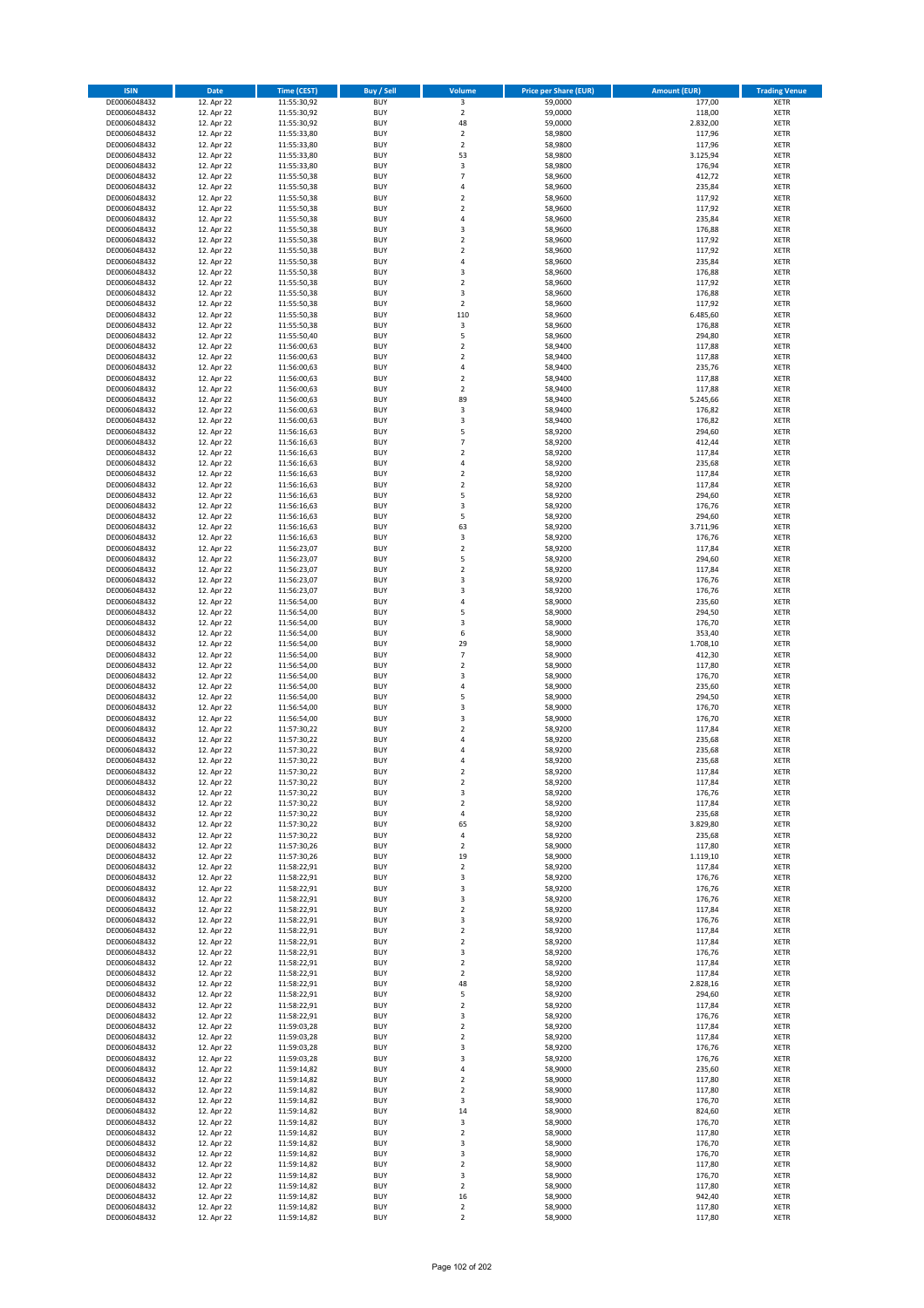| <b>ISIN</b>                  | <b>Date</b>              | Time (CEST)                | <b>Buy / Sell</b>        | Volume                       | <b>Price per Share (EUR)</b> | <b>Amount (EUR)</b> | <b>Trading Venue</b>       |
|------------------------------|--------------------------|----------------------------|--------------------------|------------------------------|------------------------------|---------------------|----------------------------|
| DE0006048432                 | 12. Apr 22               | 11:59:14,82                | <b>BUY</b>               | 68                           | 58,9000                      | 4.005,20            | <b>XETR</b>                |
| DE0006048432                 | 12. Apr 22               | 11:59:32,07                | <b>BUY</b>               | $\mathbf 2$                  | 58,9000                      | 117,80              | <b>XETR</b>                |
| DE0006048432                 | 12. Apr 22               | 11:59:32,07                | <b>BUY</b>               | 5                            | 58,9000                      | 294,50              | <b>XETR</b>                |
| DE0006048432                 | 12. Apr 22               | 11:59:32,07                | <b>BUY</b>               | 9                            | 58,9000                      | 530,10              | <b>XETR</b>                |
| DE0006048432<br>DE0006048432 | 12. Apr 22<br>12. Apr 22 | 11:59:32,07<br>11:59:32,07 | <b>BUY</b><br><b>BUY</b> | 3<br>4                       | 58,9000<br>58,9000           | 176,70<br>235,60    | <b>XETR</b><br><b>XETR</b> |
| DE0006048432                 | 12. Apr 22               | 11:59:32,07                | <b>BUY</b>               | 3                            | 58,9000                      | 176,70              | <b>XETR</b>                |
| DE0006048432                 | 12. Apr 22               | 11:59:32,07                | <b>BUY</b>               | 83                           | 58,9000                      | 4.888,70            | <b>XETR</b>                |
| DE0006048432                 | 12. Apr 22               | 11:59:41,67                | <b>BUY</b>               | 3                            | 58,8800                      | 176,64              | <b>XETR</b>                |
| DE0006048432                 | 12. Apr 22               | 11:59:41,67                | <b>BUY</b>               | $\overline{2}$               | 58,8800                      | 117,76              | <b>XETR</b>                |
| DE0006048432                 | 12. Apr 22               | 11:59:41,67                | <b>BUY</b>               | 78                           | 58,8800                      | 4.592,64            | <b>XETR</b>                |
| DE0006048432                 | 12. Apr 22               | 11:59:41,67                | <b>BUY</b>               | $\overline{\mathbf{c}}$      | 58,8800                      | 117,76              | <b>XETR</b>                |
| DE0006048432<br>DE0006048432 | 12. Apr 22<br>12. Apr 22 | 12:01:41,96<br>12:01:41,96 | <b>BUY</b><br><b>BUY</b> | 3<br>4                       | 58,9200<br>58,9200           | 176,76<br>235,68    | <b>XETR</b><br><b>XETR</b> |
| DE0006048432                 | 12. Apr 22               | 12:01:41,96                | <b>BUY</b>               | 3                            | 58,9200                      | 176,76              | <b>XETR</b>                |
| DE0006048432                 | 12. Apr 22               | 12:01:41,96                | <b>BUY</b>               | 4                            | 58,9200                      | 235,68              | <b>XETR</b>                |
| DE0006048432                 | 12. Apr 22               | 12:01:41,96                | <b>BUY</b>               | 5                            | 58,9200                      | 294,60              | <b>XETR</b>                |
| DE0006048432                 | 12. Apr 22               | 12:01:41,96                | <b>BUY</b>               | 4                            | 58,9200                      | 235,68              | <b>XETR</b>                |
| DE0006048432                 | 12. Apr 22               | 12:01:41,96                | <b>BUY</b>               | 109                          | 58,9200                      | 6.422,28            | <b>XETR</b>                |
| DE0006048432<br>DE0006048432 | 12. Apr 22<br>12. Apr 22 | 12:03:32,90                | <b>BUY</b><br><b>BUY</b> | $\mathbf 2$<br>5             | 58,9200<br>58,9200           | 117,84<br>294,60    | <b>XETR</b><br><b>XETR</b> |
| DE0006048432                 | 12. Apr 22               | 12:03:32,90<br>12:03:32,90 | <b>BUY</b>               | $\mathbf 2$                  | 58,9200                      | 117,84              | <b>XETR</b>                |
| DE0006048432                 | 12. Apr 22               | 12:03:32,90                | <b>BUY</b>               | 4                            | 58,9200                      | 235,68              | <b>XETR</b>                |
| DE0006048432                 | 12. Apr 22               | 12:03:44,25                | <b>BUY</b>               | 3                            | 58,9000                      | 176,70              | <b>XETR</b>                |
| DE0006048432                 | 12. Apr 22               | 12:03:44,25                | <b>BUY</b>               | $\mathbf 2$                  | 58,9000                      | 117,80              | <b>XETR</b>                |
| DE0006048432                 | 12. Apr 22               | 12:03:44,25                | <b>BUY</b>               | $\mathbf 2$                  | 58,9000                      | 117,80              | <b>XETR</b>                |
| DE0006048432<br>DE0006048432 | 12. Apr 22               | 12:03:44,25                | <b>BUY</b><br><b>BUY</b> | 3<br>$\overline{\mathbf{c}}$ | 58,9000                      | 176,70              | <b>XETR</b><br><b>XETR</b> |
| DE0006048432                 | 12. Apr 22<br>12. Apr 22 | 12:03:44,25<br>12:03:44,25 | <b>BUY</b>               | 3                            | 58,9000<br>58,9000           | 117,80<br>176,70    | <b>XETR</b>                |
| DE0006048432                 | 12. Apr 22               | 12:03:44,25                | <b>BUY</b>               | 3                            | 58,9000                      | 176,70              | <b>XETR</b>                |
| DE0006048432                 | 12. Apr 22               | 12:03:44,25                | <b>BUY</b>               | 5                            | 58,9000                      | 294,50              | <b>XETR</b>                |
| DE0006048432                 | 12. Apr 22               | 12:03:44,25                | <b>BUY</b>               | 3                            | 58,9000                      | 176,70              | <b>XETR</b>                |
| DE0006048432                 | 12. Apr 22               | 12:03:44,25                | <b>BUY</b>               | 3                            | 58,9000                      | 176,70              | <b>XETR</b>                |
| DE0006048432                 | 12. Apr 22               | 12:03:44,25                | <b>BUY</b>               | 3                            | 58,9000                      | 176,70              | <b>XETR</b>                |
| DE0006048432<br>DE0006048432 | 12. Apr 22<br>12. Apr 22 | 12:03:44.25<br>12:03:44,25 | <b>BUY</b><br><b>BUY</b> | 3<br>3                       | 58,9000<br>58,9000           | 176,70<br>176,70    | <b>XETR</b><br><b>XETR</b> |
| DE0006048432                 | 12. Apr 22               | 12:03:44,25                | <b>BUY</b>               | 3                            | 58,9000                      | 176,70              | <b>XETR</b>                |
| DE0006048432                 | 12. Apr 22               | 12:03:44,25                | <b>BUY</b>               | 3                            | 58,9000                      | 176,70              | <b>XETR</b>                |
| DE0006048432                 | 12. Apr 22               | 12:03:44,25                | <b>BUY</b>               | $\mathbf 2$                  | 58,9000                      | 117,80              | <b>XETR</b>                |
| DE0006048432                 | 12. Apr 22               | 12:03:44,25                | <b>BUY</b>               | 3                            | 58,9000                      | 176,70              | <b>XETR</b>                |
| DE0006048432                 | 12. Apr 22               | 12:03:44,25                | <b>BUY</b>               | 122                          | 58,9000                      | 7.185,80            | <b>XETR</b>                |
| DE0006048432                 | 12. Apr 22               | 12:05:01,88                | <b>BUY</b><br><b>BUY</b> | $\mathbf 2$                  | 58,9200                      | 117,84              | <b>XETR</b>                |
| DE0006048432<br>DE0006048432 | 12. Apr 22<br>12. Apr 22 | 12:05:01,88<br>12:05:01,88 | <b>BUY</b>               | $\mathbf 2$<br>3             | 58,9200<br>58,9200           | 117,84<br>176,76    | <b>XETR</b><br><b>XETR</b> |
| DE0006048432                 | 12. Apr 22               | 12:05:01,88                | <b>BUY</b>               | $\mathbf 2$                  | 58,9200                      | 117,84              | <b>XETR</b>                |
| DE0006048432                 | 12. Apr 22               | 12:05:01,88                | <b>BUY</b>               | $\overline{2}$               | 58,9200                      | 117,84              | <b>XETR</b>                |
| DE0006048432                 | 12. Apr 22               | 12:05:01,88                | <b>BUY</b>               | $\mathbf 2$                  | 58,9200                      | 117,84              | <b>XETR</b>                |
| DE0006048432                 | 12. Apr 22               | 12:05:01,88                | <b>BUY</b>               | 3                            | 58,9200                      | 176,76              | <b>XETR</b>                |
| DE0006048432                 | 12. Apr 22               | 12:05:01,88                | <b>BUY</b><br><b>BUY</b> | 3<br>$\overline{\mathbf{c}}$ | 58,9200                      | 176,76              | <b>XETR</b><br><b>XETR</b> |
| DE0006048432<br>DE0006048432 | 12. Apr 22<br>12. Apr 22 | 12:05:01,88<br>12:05:01,88 | <b>BUY</b>               | 3                            | 58,9200<br>58,9200           | 117,84<br>176,76    | <b>XETR</b>                |
| DE0006048432                 | 12. Apr 22               | 12:05:01,88                | <b>BUY</b>               | $\mathbf 2$                  | 58,9200                      | 117,84              | <b>XETR</b>                |
| DE0006048432                 | 12. Apr 22               | 12:05:01,88                | <b>BUY</b>               | $\overline{2}$               | 58,9200                      | 117,84              | <b>XETR</b>                |
| DE0006048432                 | 12. Apr 22               | 12:05:01,88                | <b>BUY</b>               | $\mathbf 2$                  | 58,9200                      | 117,84              | <b>XETR</b>                |
| DE0006048432                 | 12. Apr 22               | 12:05:01,88                | <b>BUY</b>               | 3                            | 58,9200                      | 176,76              | <b>XETR</b>                |
| DE0006048432                 | 12. Apr 22               | 12:05:01,88                | <b>BUY</b>               | 5                            | 58,9200                      | 294,60              | <b>XETR</b>                |
| DE0006048432<br>DE0006048432 | 12. Apr 22<br>12. Apr 22 | 12:05:42,18<br>12:05:42,18 | <b>BUY</b><br><b>BUY</b> | $\overline{\mathbf{c}}$<br>6 | 58,9000<br>58,9000           | 117,80<br>353,40    | <b>XETR</b><br><b>XETR</b> |
| DE0006048432                 | 12. Apr 22               | 12:05:42,18                | <b>BUY</b>               | $\overline{\mathbf{c}}$      | 58,9000                      | 117,80              | <b>XETR</b>                |
| DE0006048432                 | 12. Apr 22               | 12:05:42,18                | <b>BUY</b>               | $\overline{2}$               | 58,9000                      | 117,80              | <b>XETR</b>                |
| DE0006048432                 | 12. Apr 22               | 12:05:42,18                | <b>BUY</b>               | 3                            | 58,9000                      | 176,70              | <b>XETR</b>                |
| DE0006048432                 | 12. Apr 22               | 12:05:42,18                | <b>BUY</b>               | $\overline{\mathbf{c}}$      | 58,9000                      | 117,80              | <b>XETR</b>                |
| DE0006048432                 | 12. Apr 22               | 12:05:42,18                | <b>BUY</b>               | 91                           | 58,9000                      | 5.359,90            | <b>XETR</b>                |
| DE0006048432                 | 12. Apr 22               | 12:05:42,18<br>12:05:42,18 | <b>BUY</b>               | $\overline{2}$               | 58,9000<br>58,9000           | 117,80              | <b>XETR</b>                |
| DE0006048432<br>DE0006048432 | 12. Apr 22<br>12. Apr 22 | 12:05:42,18                | BUY<br><b>BUY</b>        | $\mathbf 1$<br>3             | 58,9000                      | 58,90<br>176,70     | <b>XETR</b><br>XETR        |
| DE0006048432                 | 12. Apr 22               | 12:05:50,26                | <b>BUY</b>               | 4                            | 58,9000                      | 235,60              | XETR                       |
| DE0006048432                 | 12. Apr 22               | 12:05:50,26                | <b>BUY</b>               | $\mathbf 2$                  | 58,9000                      | 117,80              | XETR                       |
| DE0006048432                 | 12. Apr 22               | 12:05:50,26                | <b>BUY</b>               | $\mathbf 1$                  | 58,9000                      | 58,90               | <b>XETR</b>                |
| DE0006048432                 | 12. Apr 22               | 12:05:52,77                | <b>BUY</b>               | $\mathbf 2$                  | 58,8800                      | 117,76              | <b>XETR</b>                |
| DE0006048432                 | 12. Apr 22               | 12:05:52,77                | <b>BUY</b>               | 3                            | 58,8800                      | 176,64              | <b>XETR</b>                |
| DE0006048432<br>DE0006048432 | 12. Apr 22<br>12. Apr 22 | 12:05:52,77<br>12:05:52,77 | <b>BUY</b><br><b>BUY</b> | $\mathbf 2$<br>$\mathbf 2$   | 58,8800<br>58,8800           | 117,76<br>117,76    | <b>XETR</b><br><b>XETR</b> |
| DE0006048432                 | 12. Apr 22               | 12:05:52,77                | <b>BUY</b>               | $\mathbf 2$                  | 58,8800                      | 117,76              | XETR                       |
| DE0006048432                 | 12. Apr 22               | 12:05:52,77                | <b>BUY</b>               | $\mathbf 2$                  | 58,8800                      | 117,76              | <b>XETR</b>                |
| DE0006048432                 | 12. Apr 22               | 12:05:52,77                | <b>BUY</b>               | $\overline{2}$               | 58,8800                      | 117,76              | <b>XETR</b>                |
| DE0006048432                 | 12. Apr 22               | 12:05:52,77                | <b>BUY</b>               | $\mathbf 2$                  | 58,8800                      | 117,76              | <b>XETR</b>                |
| DE0006048432                 | 12. Apr 22               | 12:05:52,77                | <b>BUY</b>               | 66                           | 58,8800                      | 3.886,08            | <b>XETR</b>                |
| DE0006048432<br>DE0006048432 | 12. Apr 22<br>12. Apr 22 | 12:05:52,77<br>12:05:52,77 | <b>BUY</b><br><b>BUY</b> | $\mathbf 2$<br>$\mathbf 2$   | 58,8800<br>58,8800           | 117,76<br>117,76    | <b>XETR</b><br><b>XETR</b> |
| DE0006048432                 | 12. Apr 22               | 12:05:52,77                | <b>BUY</b>               | $\mathbf 2$                  | 58,8800                      | 117,76              | <b>XETR</b>                |
| DE0006048432                 | 12. Apr 22               | 12:05:52,79                | <b>BUY</b>               | $\mathbf 2$                  | 58,8800                      | 117,76              | <b>XETR</b>                |
| DE0006048432                 | 12. Apr 22               | 12:06:11,69                | <b>BUY</b>               | 5                            | 58,8600                      | 294,30              | XETR                       |
| DE0006048432                 | 12. Apr 22               | 12:06:11,69                | <b>BUY</b>               | $\mathbf 2$                  | 58,8600                      | 117,72              | <b>XETR</b>                |
| DE0006048432                 | 12. Apr 22               | 12:06:11,69                | <b>BUY</b>               | $\overline{2}$               | 58,8600                      | 117,72              | <b>XETR</b>                |
| DE0006048432<br>DE0006048432 | 12. Apr 22<br>12. Apr 22 | 12:06:11,69<br>12:06:11,69 | <b>BUY</b><br><b>BUY</b> | 3<br>3                       | 58,8600<br>58,8600           | 176,58<br>176,58    | <b>XETR</b><br><b>XETR</b> |
| DE0006048432                 | 12. Apr 22               | 12:06:11,69                | <b>BUY</b>               | 11                           | 58,8600                      | 647,46              | <b>XETR</b>                |
| DE0006048432                 | 12. Apr 22               | 12:06:11,69                | <b>BUY</b>               | $\mathbf 2$                  | 58,8600                      | 117,72              | <b>XETR</b>                |
| DE0006048432                 | 12. Apr 22               | 12:06:11,69                | <b>BUY</b>               | $\mathbf 2$                  | 58,8600                      | 117,72              | <b>XETR</b>                |
| DE0006048432                 | 12. Apr 22               | 12:06:11,69                | <b>BUY</b>               | 3                            | 58,8600                      | 176,58              | <b>XETR</b>                |
| DE0006048432                 | 12. Apr 22               | 12:06:11,69                | <b>BUY</b>               | $\overline{2}$               | 58,8600                      | 117,72              | <b>XETR</b>                |
| DE0006048432                 | 12. Apr 22               | 12:06:11,69                | <b>BUY</b>               | 4                            | 58,8600                      | 235,44              | <b>XETR</b>                |
| DE0006048432<br>DE0006048432 | 12. Apr 22<br>12. Apr 22 | 12:06:11,69<br>12:06:11,69 | <b>BUY</b><br><b>BUY</b> | 3<br>134                     | 58,8600<br>58,8600           | 176,58<br>7.887,24  | XETR<br><b>XETR</b>        |
| DE0006048432                 | 12. Apr 22               | 12:06:11,69                | <b>BUY</b>               | $\mathbf 2$                  | 58,8600                      | 117,72              | <b>XETR</b>                |
| DE0006048432                 | 12. Apr 22               | 12:06:11,69                | <b>BUY</b>               | $\mathbf 2$                  | 58,8600                      | 117,72              | <b>XETR</b>                |
| DE0006048432                 | 12. Apr 22               | 12:06:14,97                | <b>BUY</b>               | 3                            | 58,8400                      | 176,52              | <b>XETR</b>                |
| DE0006048432                 | 12. Apr 22               | 12:06:14,97                | <b>BUY</b>               | $\mathbf 2$                  | 58,8400                      | 117,68              | <b>XETR</b>                |
| DE0006048432                 | 12. Apr 22               | 12:06:14,97                | <b>BUY</b>               | $\mathbf 2$                  | 58,8400                      | 117,68              | <b>XETR</b>                |
| DE0006048432<br>DE0006048432 | 12. Apr 22<br>12. Apr 22 | 12:06:14,97<br>12:06:14,97 | <b>BUY</b><br><b>BUY</b> | 4<br>4                       | 58,8400<br>58,8400           | 235,36<br>235,36    | <b>XETR</b><br>XETR        |
| DE0006048432                 | 12. Apr 22               | 12:06:14,97                | <b>BUY</b>               | $\overline{2}$               | 58,8400                      | 117,68              | <b>XETR</b>                |
| DE0006048432                 | 12. Apr 22               | 12:06:14,97                | <b>BUY</b>               | $\mathbf 2$                  | 58,8400                      | 117,68              | <b>XETR</b>                |
| DE0006048432                 | 12. Apr 22               | 12:06:14,97                | <b>BUY</b>               | 3                            | 58,8400                      | 176,52              | <b>XETR</b>                |
| DE0006048432                 | 12. Apr 22               | 12:06:14,97                | <b>BUY</b>               | 74                           | 58,8400                      | 4.354,16            | XETR                       |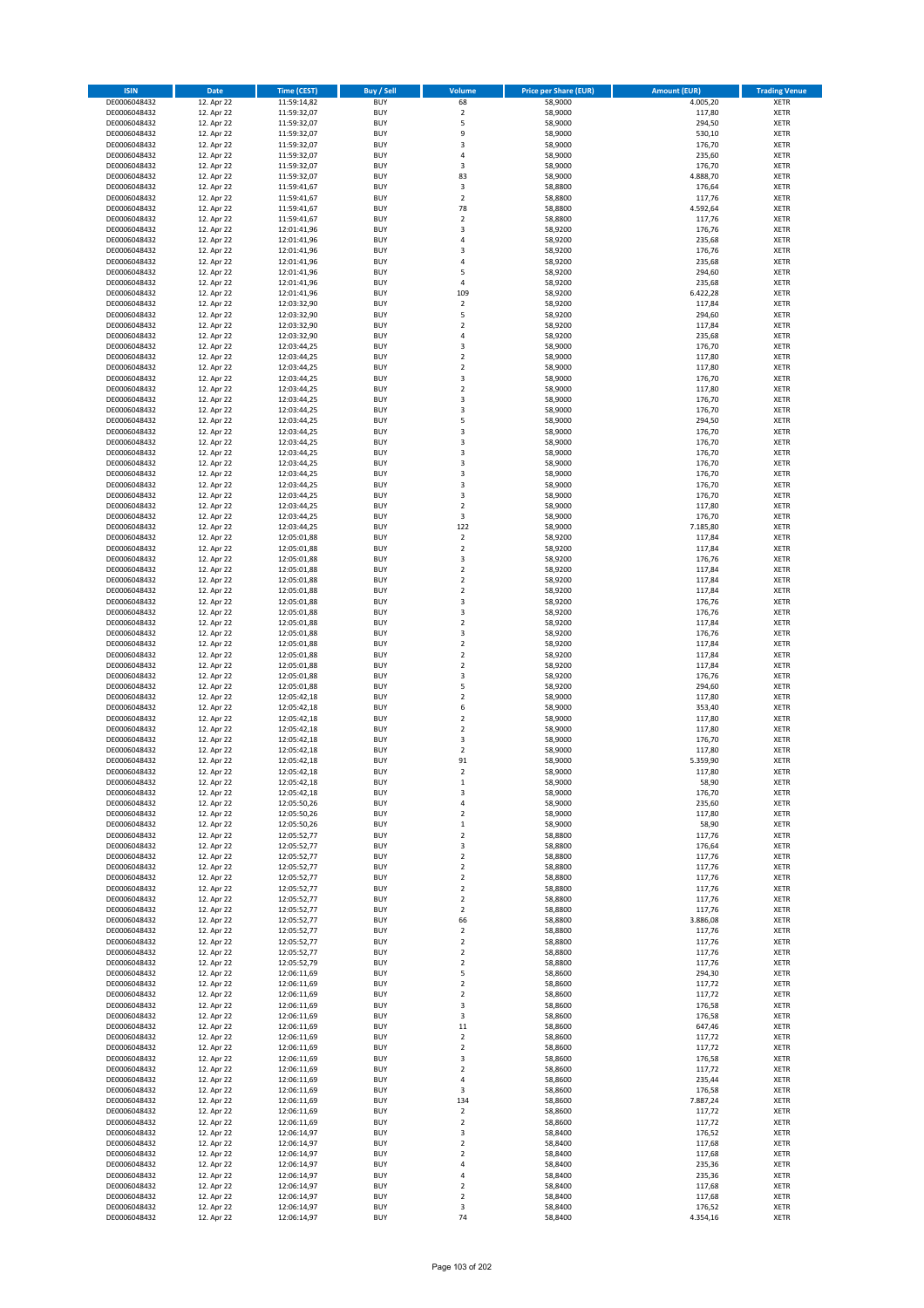| <b>ISIN</b>                  | <b>Date</b>              | Time (CEST)                | <b>Buy / Sell</b>        | Volume                                 | <b>Price per Share (EUR)</b> | <b>Amount (EUR)</b> | <b>Trading Venue</b>       |
|------------------------------|--------------------------|----------------------------|--------------------------|----------------------------------------|------------------------------|---------------------|----------------------------|
| DE0006048432                 | 12. Apr 22               | 12:06:14,97                | <b>BUY</b>               | $\overline{2}$                         | 58,8400                      | 117,68              | <b>XETR</b>                |
| DE0006048432                 | 12. Apr 22               | 12:06:14,97                | <b>BUY</b>               | $\mathbf 2$                            | 58,8400                      | 117,68              | <b>XETR</b>                |
| DE0006048432                 | 12. Apr 22               | 12:07:22,68                | <b>BUY</b>               | 4                                      | 58,8200                      | 235,28              | <b>XETR</b>                |
| DE0006048432                 | 12. Apr 22               | 12:07:22,68                | <b>BUY</b>               | $\mathbf 2$                            | 58,8200                      | 117,64              | <b>XETR</b>                |
| DE0006048432                 | 12. Apr 22               | 12:07:22,68                | <b>BUY</b>               | $\overline{\mathbf{c}}$                | 58,8200                      | 117,64              | <b>XETR</b>                |
| DE0006048432                 | 12. Apr 22               | 12:07:22,68                | <b>BUY</b>               | 5<br>$\mathbf 2$                       | 58,8200<br>58.8200           | 294,10              | <b>XETR</b>                |
| DE0006048432<br>DE0006048432 | 12. Apr 22<br>12. Apr 22 | 12:07:22,68<br>12:07:22,68 | <b>BUY</b><br><b>BUY</b> | $\mathbf 2$                            | 58,8200                      | 117,64<br>117,64    | <b>XETR</b><br><b>XETR</b> |
| DE0006048432                 | 12. Apr 22               | 12:07:22,68                | <b>BUY</b>               | $\overline{2}$                         | 58,8200                      | 117,64              | <b>XETR</b>                |
| DE0006048432                 | 12. Apr 22               | 12:07:22,68                | <b>BUY</b>               | 3                                      | 58,8200                      | 176,46              | <b>XETR</b>                |
| DE0006048432                 | 12. Apr 22               | 12:07:22,68                | <b>BUY</b>               | 3                                      | 58,8200                      | 176,46              | <b>XETR</b>                |
| DE0006048432                 | 12. Apr 22               | 12:07:22,68                | <b>BUY</b>               | $\overline{\mathbf{c}}$                | 58,8200                      | 117,64              | <b>XETR</b>                |
| DE0006048432                 | 12. Apr 22               | 12:07:22,68                | <b>BUY</b>               | 77                                     | 58,8200                      | 4.529,14            | <b>XETR</b>                |
| DE0006048432                 | 12. Apr 22               | 12:07:22,68                | <b>BUY</b>               | 3                                      | 58,8200                      | 176,46              | <b>XETR</b>                |
| DE0006048432                 | 12. Apr 22               | 12:07:22,68                | <b>BUY</b>               | 3                                      | 58,8200                      | 176,46              | <b>XETR</b>                |
| DE0006048432                 | 12. Apr 22               | 12:07:22,68                | <b>BUY</b>               | 3                                      | 58,8200                      | 176,46              | <b>XETR</b>                |
| DE0006048432<br>DE0006048432 | 12. Apr 22               | 12:07:48,23                | <b>BUY</b>               | 3                                      | 58,8200                      | 176,46              | <b>XETR</b>                |
| DE0006048432                 | 12. Apr 22<br>12. Apr 22 | 12:07:48,23<br>12:07:48,23 | <b>BUY</b><br><b>BUY</b> | 3<br>3                                 | 58,8200<br>58,8200           | 176,46<br>176,46    | <b>XETR</b><br><b>XETR</b> |
| DE0006048432                 | 12. Apr 22               | 12:07:48,23                | <b>BUY</b>               | $\mathbf 2$                            | 58,8200                      | 117,64              | <b>XETR</b>                |
| DE0006048432                 | 12. Apr 22               | 12:07:48,23                | <b>BUY</b>               | 99                                     | 58,8200                      | 5.823,18            | <b>XETR</b>                |
| DE0006048432                 | 12. Apr 22               | 12:07:48,23                | <b>BUY</b>               | 3                                      | 58,8200                      | 176,46              | <b>XETR</b>                |
| DE0006048432                 | 12. Apr 22               | 12:09:38,21                | <b>BUY</b>               | $\mathbf 2$                            | 58,8800                      | 117,76              | <b>XETR</b>                |
| DE0006048432                 | 12. Apr 22               | 12:09:38,21                | <b>BUY</b>               | $\mathbf 2$                            | 58,8800                      | 117,76              | <b>XETR</b>                |
| DE0006048432                 | 12. Apr 22               | 12:09:38,21                | <b>BUY</b>               | 4                                      | 58,8800                      | 235,52              | <b>XETR</b>                |
| DE0006048432                 | 12. Apr 22               | 12:09:38,21                | <b>BUY</b>               | 4                                      | 58,8800                      | 235,52              | <b>XETR</b>                |
| DE0006048432                 | 12. Apr 22               | 12:09:38,21                | <b>BUY</b>               | 4                                      | 58,8800                      | 235,52              | <b>XETR</b>                |
| DE0006048432<br>DE0006048432 | 12. Apr 22               | 12:09:38,21                | <b>BUY</b><br><b>BUY</b> | 5<br>4                                 | 58,8800                      | 294,40<br>235,52    | <b>XETR</b>                |
| DE0006048432                 | 12. Apr 22<br>12. Apr 22 | 12:09:38,21<br>12:09:38,21 | <b>BUY</b>               | $\overline{\mathbf{c}}$                | 58,8800<br>58,8800           | 117,76              | <b>XETR</b><br><b>XETR</b> |
| DE0006048432                 | 12. Apr 22               | 12:09:38,21                | <b>BUY</b>               | 3                                      | 58,8800                      | 176,64              | <b>XETR</b>                |
| DE0006048432                 | 12. Apr 22               | 12:09:38,21                | <b>BUY</b>               | $\overline{\mathbf{c}}$                | 58,8800                      | 117,76              | <b>XETR</b>                |
| DE0006048432                 | 12. Apr 22               | 12:09:38,21                | <b>BUY</b>               | 4                                      | 58,8800                      | 235,52              | <b>XETR</b>                |
| DE0006048432                 | 12. Apr 22               | 12:09:38,21                | <b>BUY</b>               | 4                                      | 58,8800                      | 235,52              | <b>XETR</b>                |
| DE0006048432                 | 12. Apr 22               | 12:09:38,21                | <b>BUY</b>               | 4                                      | 58,8800                      | 235,52              | <b>XETR</b>                |
| DE0006048432                 | 12. Apr 22               | 12:09:38,21                | <b>BUY</b>               | 4                                      | 58,8800                      | 235,52              | <b>XETR</b>                |
| DE0006048432                 | 12. Apr 22               | 12:09:38,21                | <b>BUY</b>               | 121                                    | 58,8800                      | 7.124,48            | <b>XETR</b>                |
| DE0006048432                 | 12. Apr 22               | 12:09:38,21                | <b>BUY</b>               | 3                                      | 58,8800                      | 176,64              | <b>XETR</b>                |
| DE0006048432                 | 12. Apr 22               | 12:09:38,21                | <b>BUY</b>               | $\overline{2}$                         | 58,8800                      | 117,76              | <b>XETR</b>                |
| DE0006048432<br>DE0006048432 | 12. Apr 22<br>12. Apr 22 | 12:09:38,21<br>12:09:38,21 | <b>BUY</b><br><b>BUY</b> | 5<br>3                                 | 58,8800<br>58,8800           | 294,40<br>176,64    | <b>XETR</b><br><b>XETR</b> |
| DE0006048432                 | 12. Apr 22               | 12:09:38,21                | <b>BUY</b>               | 3                                      | 58,8800                      | 176,64              | <b>XETR</b>                |
| DE0006048432                 | 12. Apr 22               | 12:10:19,86                | <b>BUY</b>               | 4                                      | 58,9000                      | 235,60              | <b>XETR</b>                |
| DE0006048432                 | 12. Apr 22               | 12:10:19,86                | <b>BUY</b>               | $\overline{a}$                         | 58,9000                      | 235,60              | <b>XETR</b>                |
| DE0006048432                 | 12. Apr 22               | 12:10:19,86                | <b>BUY</b>               | 4                                      | 58,9000                      | 235,60              | <b>XETR</b>                |
| DE0006048432                 | 12. Apr 22               | 12:10:19,86                | <b>BUY</b>               | 3                                      | 58,9000                      | 176,70              | <b>XETR</b>                |
| DE0006048432                 | 12. Apr 22               | 12:10:19,86                | <b>BUY</b>               | 3                                      | 58,9000                      | 176,70              | <b>XETR</b>                |
| DE0006048432                 | 12. Apr 22               | 12:10:19,86                | <b>BUY</b>               | 3                                      | 58,9000                      | 176,70              | <b>XETR</b>                |
| DE0006048432                 | 12. Apr 22               | 12:10:21,73                | <b>BUY</b>               | $\mathbf 2$                            | 58,9000                      | 117,80              | <b>XETR</b>                |
| DE0006048432                 | 12. Apr 22               | 12:10:34,12                | <b>BUY</b>               | 3                                      | 58,8800                      | 176,64              | <b>XETR</b>                |
| DE0006048432<br>DE0006048432 | 12. Apr 22<br>12. Apr 22 | 12:10:34,12<br>12:10:34,12 | <b>BUY</b><br><b>BUY</b> | $\overline{\mathbf{c}}$<br>$\mathbf 2$ | 58,8800<br>58,8800           | 117,76<br>117,76    | <b>XETR</b><br><b>XETR</b> |
| DE0006048432                 | 12. Apr 22               | 12:10:34,12                | <b>BUY</b>               | $\overline{2}$                         | 58,8800                      | 117,76              | <b>XETR</b>                |
| DE0006048432                 | 12. Apr 22               | 12:10:34,12                | <b>BUY</b>               | $\mathbf 2$                            | 58,8800                      | 117,76              | <b>XETR</b>                |
| DE0006048432                 | 12. Apr 22               | 12:10:34,12                | <b>BUY</b>               | $\mathbf 2$                            | 58,8800                      | 117,76              | <b>XETR</b>                |
| DE0006048432                 | 12. Apr 22               | 12:10:34,12                | <b>BUY</b>               | 3                                      | 58,8800                      | 176,64              | <b>XETR</b>                |
| DE0006048432                 | 12. Apr 22               | 12:10:34,12                | <b>BUY</b>               | 3                                      | 58,8800                      | 176,64              | <b>XETR</b>                |
| DE0006048432                 | 12. Apr 22               | 12:10:34,12                | <b>BUY</b>               | $\mathbf 2$                            | 58,8800                      | 117,76              | <b>XETR</b>                |
| DE0006048432                 | 12. Apr 22               | 12:10:34,12                | <b>BUY</b>               | 3                                      | 58,8800                      | 176,64              | <b>XETR</b>                |
| DE0006048432                 | 12. Apr 22               | 12:10:34,12                | <b>BUY</b>               | 3                                      | 58,8800                      | 176,64              | <b>XETR</b>                |
| DE0006048432<br>DE0006048432 | 12. Apr 22               | 12:10:34,12<br>12:10:34,12 | <b>BUY</b><br><b>BUY</b> | 3<br>$\overline{\mathbf{c}}$           | 58,8800                      | 176,64              | <b>XETR</b><br><b>XETR</b> |
| DE0006048432                 | 12. Apr 22<br>12. Apr 22 | 12:10:34,12                | <b>BUY</b>               | 126                                    | 58,8800<br>58,8800           | 117,76<br>7.418,88  | <b>XETR</b>                |
| DE0006048432                 | 12. Apr 22               | 12:10:34,12                | <b>BUY</b>               | 3                                      | 58,8800                      | 176,64              | <b>XETR</b>                |
| DE0006048432                 | 12. Apr 22               | 12:10:34,12                | BUY                      | 3                                      | 58,8800                      | 176,64              | <b>XETR</b>                |
| DE0006048432                 | 12. Apr 22               | 12:10:34,15                | <b>BUY</b>               | $\mathbf 2$                            | 58,8800                      | 117,76              | XETR                       |
| DE0006048432                 | 12. Apr 22               | 12:10:34,15                | <b>BUY</b>               | 3                                      | 58,8800                      | 176,64              | XETR                       |
| DE0006048432                 | 12. Apr 22               | 12:10:34,15                | <b>BUY</b>               | 92                                     | 58,8800                      | 5.416,96            | XETR                       |
| DE0006048432                 | 12. Apr 22               | 12:10:35,44                | <b>BUY</b>               | $\mathbf 2$                            | 58,8800                      | 117,76              | <b>XETR</b>                |
| DE0006048432                 | 12. Apr 22               | 12:10:35,44                | <b>BUY</b>               | 3                                      | 58,8800                      | 176,64              | <b>XETR</b>                |
| DE0006048432                 | 12. Apr 22               | 12:10:35,44                | <b>BUY</b>               | $\overline{2}$                         | 58,8800                      | 117,76              | <b>XETR</b>                |
| DE0006048432<br>DE0006048432 | 12. Apr 22<br>12. Apr 22 | 12:10:35,44<br>12:10:35,44 | <b>BUY</b><br><b>BUY</b> | 3<br>65                                | 58,8800<br>58,8800           | 176,64<br>3.827,20  | <b>XETR</b><br><b>XETR</b> |
| DE0006048432                 | 12. Apr 22               | 12:11:35,45                | <b>BUY</b>               | 3                                      | 58,9000                      | 176,70              | <b>XETR</b>                |
| DE0006048432                 | 12. Apr 22               | 12:11:35,45                | <b>BUY</b>               | 3                                      | 58,9000                      | 176,70              | <b>XETR</b>                |
| DE0006048432                 | 12. Apr 22               | 12:11:35,45                | <b>BUY</b>               | 3                                      | 58,9000                      | 176,70              | <b>XETR</b>                |
| DE0006048432                 | 12. Apr 22               | 12:11:35,45                | <b>BUY</b>               | 4                                      | 58,9000                      | 235,60              | <b>XETR</b>                |
| DE0006048432                 | 12. Apr 22               | 12:11:35,45                | <b>BUY</b>               | 4                                      | 58,9000                      | 235,60              | <b>XETR</b>                |
| DE0006048432                 | 12. Apr 22               | 12:11:35,45                | <b>BUY</b>               | 5                                      | 58,9000                      | 294,50              | <b>XETR</b>                |
| DE0006048432                 | 12. Apr 22               | 12:13:02,71                | <b>BUY</b><br><b>BUY</b> | $\mathbf 2$<br>3                       | 58,9200                      | 117,84              | <b>XETR</b>                |
| DE0006048432<br>DE0006048432 | 12. Apr 22<br>12. Apr 22 | 12:13:02,71<br>12:13:02,71 | <b>BUY</b>               | $\overline{2}$                         | 58,9200<br>58,9200           | 176,76<br>117,84    | <b>XETR</b><br><b>XETR</b> |
| DE0006048432                 | 12. Apr 22               | 12:13:02,71                | <b>BUY</b>               | 4                                      | 58,9200                      | 235,68              | XETR                       |
| DE0006048432                 | 12. Apr 22               | 12:13:02,71                | <b>BUY</b>               | 5                                      | 58,9200                      | 294,60              | <b>XETR</b>                |
| DE0006048432                 | 12. Apr 22               | 12:13:02,71                | <b>BUY</b>               | $\overline{2}$                         | 58,9200                      | 117,84              | <b>XETR</b>                |
| DE0006048432                 | 12. Apr 22               | 12:13:02,71                | <b>BUY</b>               | 4                                      | 58,9200                      | 235,68              | <b>XETR</b>                |
| DE0006048432                 | 12. Apr 22               | 12:13:02,71                | <b>BUY</b>               | 3                                      | 58,9200                      | 176,76              | <b>XETR</b>                |
| DE0006048432                 | 12. Apr 22               | 12:13:02,71                | <b>BUY</b>               | $\mathbf 2$                            | 58,9200                      | 117,84              | <b>XETR</b>                |
| DE0006048432                 | 12. Apr 22               | 12:13:02,71                | <b>BUY</b>               | $\mathbf 2$                            | 58,9200                      | 117,84              | <b>XETR</b>                |
| DE0006048432                 | 12. Apr 22               | 12:13:02,71                | <b>BUY</b>               | 3                                      | 58,9200                      | 176,76              | XETR                       |
| DE0006048432<br>DE0006048432 | 12. Apr 22               | 12:13:02,71                | <b>BUY</b><br><b>BUY</b> | 4<br>48                                | 58,9200                      | 235,68              | <b>XETR</b><br><b>XETR</b> |
| DE0006048432                 | 12. Apr 22<br>12. Apr 22 | 12:13:02,71<br>12:13:02,71 | <b>BUY</b>               | $\mathbf 2$                            | 58,9200<br>58,9200           | 2.828,16<br>117,84  | <b>XETR</b>                |
| DE0006048432                 | 12. Apr 22               | 12:13:02,71                | <b>BUY</b>               | 49                                     | 58,9200                      | 2.887,08            | XETR                       |
| DE0006048432                 | 12. Apr 22               | 12:13:15,11                | <b>BUY</b>               | $\mathbf 2$                            | 58,9200                      | 117,84              | <b>XETR</b>                |
| DE0006048432                 | 12. Apr 22               | 12:13:15,11                | <b>BUY</b>               | $\mathbf 2$                            | 58,9200                      | 117,84              | <b>XETR</b>                |
| DE0006048432                 | 12. Apr 22               | 12:13:15,11                | <b>BUY</b>               | 3                                      | 58,9200                      | 176,76              | <b>XETR</b>                |
| DE0006048432                 | 12. Apr 22               | 12:13:15,11                | <b>BUY</b>               | $\mathbf 2$                            | 58,9200                      | 117,84              | <b>XETR</b>                |
| DE0006048432                 | 12. Apr 22               | 12:13:15,11                | <b>BUY</b>               | 3                                      | 58,9200                      | 176,76              | <b>XETR</b>                |
| DE0006048432                 | 12. Apr 22               | 12:13:15,11                | <b>BUY</b>               | 4                                      | 58,9200                      | 235,68              | <b>XETR</b>                |
| DE0006048432                 | 12. Apr 22<br>12. Apr 22 | 12:13:15,11                | <b>BUY</b><br><b>BUY</b> | $\overline{2}$<br>132                  | 58,9200<br>58,9200           | 117,84<br>7.777,44  | <b>XETR</b><br>XETR        |
| DE0006048432<br>DE0006048432 | 12. Apr 22               | 12:13:15,11<br>12:13:15,11 | <b>BUY</b>               | 8                                      | 58,9200                      | 471,36              | <b>XETR</b>                |
| DE0006048432                 | 12. Apr 22               | 12:14:04,98                | <b>BUY</b>               | $\mathbf 2$                            | 58,9200                      | 117,84              | <b>XETR</b>                |
| DE0006048432                 | 12. Apr 22               | 12:14:04,98                | <b>BUY</b>               | $\mathbf 2$                            | 58,9200                      | 117,84              | <b>XETR</b>                |
| DE0006048432                 | 12. Apr 22               | 12:14:04,98                | <b>BUY</b>               | $\mathbf 2$                            | 58,9200                      | 117,84              | XETR                       |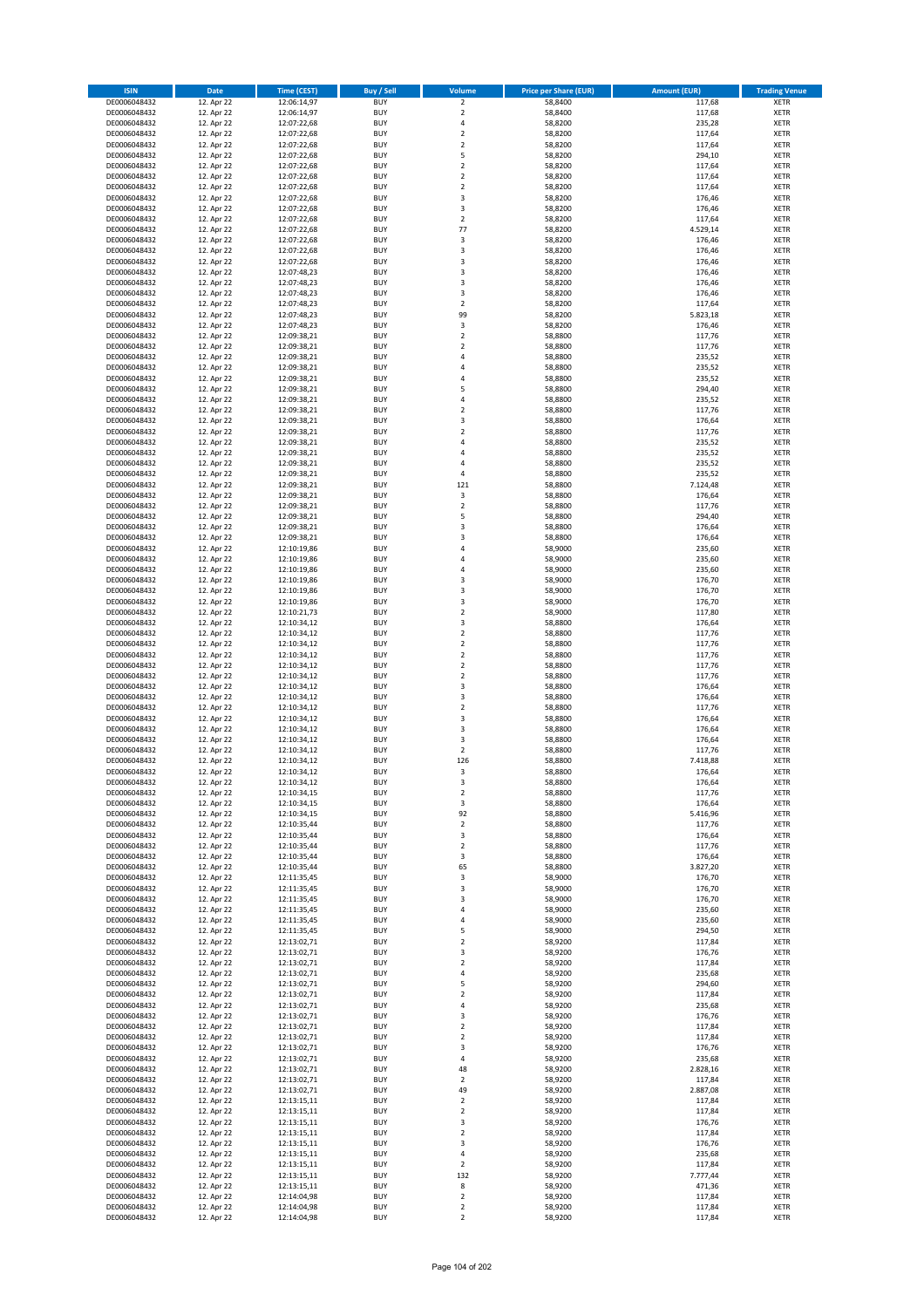| <b>ISIN</b>                  | <b>Date</b>              | Time (CEST)                | <b>Buy / Sell</b>        | Volume                                    | <b>Price per Share (EUR)</b> | <b>Amount (EUR)</b> | <b>Trading Venue</b>       |
|------------------------------|--------------------------|----------------------------|--------------------------|-------------------------------------------|------------------------------|---------------------|----------------------------|
| DE0006048432                 | 12. Apr 22               | 12:14:04,98                | <b>BUY</b>               | $\overline{2}$                            | 58,9200                      | 117,84              | <b>XETR</b>                |
| DE0006048432                 | 12. Apr 22               | 12:14:04,98                | <b>BUY</b>               | 3                                         | 58,9200                      | 176,76              | <b>XETR</b>                |
| DE0006048432                 | 12. Apr 22               | 12:14:04,98                | <b>BUY</b>               | $\overline{2}$                            | 58,9200                      | 117,84              | <b>XETR</b>                |
| DE0006048432<br>DE0006048432 | 12. Apr 22<br>12. Apr 22 | 12:14:04,98<br>12:14:04,98 | <b>BUY</b><br><b>BUY</b> | 3<br>23                                   | 58,9200<br>58,9200           | 176,76<br>1.355,16  | <b>XETR</b><br><b>XETR</b> |
| DE0006048432                 | 12. Apr 22               | 12:14:04,98                | <b>BUY</b>               | $\mathbf 2$                               | 58,9200                      | 117,84              | <b>XETR</b>                |
| DE0006048432                 | 12. Apr 22               | 12:14:04,98                | <b>BUY</b>               | $\mathbf 2$                               | 58.9200                      | 117,84              | <b>XETR</b>                |
| DE0006048432                 | 12. Apr 22               | 12:14:04,98                | <b>BUY</b>               | 5                                         | 58,9200                      | 294,60              | <b>XETR</b>                |
| DE0006048432                 | 12. Apr 22               | 12:14:04,98                | <b>BUY</b>               | $\mathbf 2$                               | 58,9200                      | 117,84              | <b>XETR</b>                |
| DE0006048432                 | 12. Apr 22               | 12:14:04,98                | <b>BUY</b><br><b>BUY</b> | 53                                        | 58,9200                      | 3.122,76            | <b>XETR</b>                |
| DE0006048432<br>DE0006048432 | 12. Apr 22<br>12. Apr 22 | 12:14:22,19<br>12:14:22,19 | <b>BUY</b>               | $\mathbf 2$<br>$\overline{\mathbf{c}}$    | 58,9200<br>58,9200           | 117,84<br>117,84    | <b>XETR</b><br><b>XETR</b> |
| DE0006048432                 | 12. Apr 22               | 12:14:22,19                | <b>BUY</b>               | $\mathbf 2$                               | 58,9200                      | 117,84              | <b>XETR</b>                |
| DE0006048432                 | 12. Apr 22               | 12:14:22,21                | <b>BUY</b>               | $\overline{\mathbf{c}}$                   | 58,9200                      | 117,84              | <b>XETR</b>                |
| DE0006048432                 | 12. Apr 22               | 12:14:23,56                | <b>BUY</b>               | 3                                         | 58,9000                      | 176,70              | <b>XETR</b>                |
| DE0006048432                 | 12. Apr 22               | 12:14:23,56                | <b>BUY</b>               | 3                                         | 58,9000                      | 176,70              | <b>XETR</b>                |
| DE0006048432<br>DE0006048432 | 12. Apr 22<br>12. Apr 22 | 12:14:23,56<br>12:14:23,56 | <b>BUY</b><br><b>BUY</b> | $\mathbf 2$<br>$\mathbf 2$                | 58,9000<br>58,9000           | 117,80<br>117,80    | <b>XETR</b><br><b>XETR</b> |
| DE0006048432                 | 12. Apr 22               | 12:14:23,56                | <b>BUY</b>               | $\overline{\mathbf{c}}$                   | 58,9000                      | 117,80              | <b>XETR</b>                |
| DE0006048432                 | 12. Apr 22               | 12:14:23,56                | <b>BUY</b>               | $\mathbf 2$                               | 58,9000                      | 117,80              | <b>XETR</b>                |
| DE0006048432                 | 12. Apr 22               | 12:14:23,56                | <b>BUY</b>               | $\overline{\mathbf{c}}$                   | 58,9000                      | 117,80              | <b>XETR</b>                |
| DE0006048432                 | 12. Apr 22               | 12:14:23,56                | <b>BUY</b>               | $\mathbf 2$                               | 58,9000                      | 117,80              | <b>XETR</b>                |
| DE0006048432                 | 12. Apr 22               | 12:14:23,56                | <b>BUY</b><br><b>BUY</b> | 68                                        | 58,9000                      | 4.005,20            | <b>XETR</b>                |
| DE0006048432<br>DE0006048432 | 12. Apr 22<br>12. Apr 22 | 12:14:57,23<br>12:14:57,23 | <b>BUY</b>               | 3<br>3                                    | 58,9000<br>58,9000           | 176,70<br>176,70    | <b>XETR</b><br><b>XETR</b> |
| DE0006048432                 | 12. Apr 22               | 12:14:57,23                | <b>BUY</b>               | 3                                         | 58,9000                      | 176,70              | <b>XETR</b>                |
| DE0006048432                 | 12. Apr 22               | 12:14:57,23                | <b>BUY</b>               | 4                                         | 58,9000                      | 235,60              | <b>XETR</b>                |
| DE0006048432                 | 12. Apr 22               | 12:14:57,23                | <b>BUY</b>               | 3                                         | 58,9000                      | 176,70              | <b>XETR</b>                |
| DE0006048432                 | 12. Apr 22               | 12:14:57,23                | <b>BUY</b>               | 4                                         | 58,9000                      | 235,60              | <b>XETR</b>                |
| DE0006048432<br>DE0006048432 | 12. Apr 22<br>12. Apr 22 | 12:14:57,23<br>12:14:57,23 | <b>BUY</b><br><b>BUY</b> | 4<br>3                                    | 58,9000<br>58,9000           | 235,60<br>176,70    | <b>XETR</b><br><b>XETR</b> |
| DE0006048432                 | 12. Apr 22               | 12:14:57,23                | <b>BUY</b>               | 3                                         | 58,9000                      | 176,70              | <b>XETR</b>                |
| DE0006048432                 | 12. Apr 22               | 12:14:57,23                | <b>BUY</b>               | 76                                        | 58,9000                      | 4.476,40            | <b>XETR</b>                |
| DE0006048432                 | 12. Apr 22               | 12:16:16,52                | <b>BUY</b>               | $\mathbf 2$                               | 58,8800                      | 117,76              | <b>XETR</b>                |
| DE0006048432                 | 12. Apr 22               | 12:16:16,52                | <b>BUY</b>               | 3                                         | 58,8800                      | 176,64              | <b>XETR</b>                |
| DE0006048432<br>DE0006048432 | 12. Apr 22               | 12:16:16,52                | <b>BUY</b>               | 3<br>4                                    | 58,8800                      | 176,64              | <b>XETR</b>                |
| DE0006048432                 | 12. Apr 22<br>12. Apr 22 | 12:16:16,52<br>12:16:16,52 | <b>BUY</b><br><b>BUY</b> | $\overline{\mathbf{c}}$                   | 58,8800<br>58,8800           | 235,52<br>117,76    | <b>XETR</b><br><b>XETR</b> |
| DE0006048432                 | 12. Apr 22               | 12:16:16,52                | <b>BUY</b>               | 4                                         | 58,8800                      | 235,52              | <b>XETR</b>                |
| DE0006048432                 | 12. Apr 22               | 12:16:16,52                | <b>BUY</b>               | 4                                         | 58,8800                      | 235,52              | <b>XETR</b>                |
| DE0006048432                 | 12. Apr 22               | 12:16:16,52                | <b>BUY</b>               | $\overline{\mathbf{c}}$                   | 58,8800                      | 117,76              | <b>XETR</b>                |
| DE0006048432                 | 12. Apr 22               | 12:16:16,52                | <b>BUY</b>               | $\mathbf 2$                               | 58,8800                      | 117,76              | <b>XETR</b>                |
| DE0006048432                 | 12. Apr 22               | 12:16:16,52                | <b>BUY</b><br><b>BUY</b> | $\mathbf 2$<br>$\overline{\mathbf{c}}$    | 58,8800                      | 117,76              | <b>XETR</b><br><b>XETR</b> |
| DE0006048432<br>DE0006048432 | 12. Apr 22<br>12. Apr 22 | 12:16:16,52<br>12:16:16,52 | <b>BUY</b>               | 3                                         | 58,8800<br>58,8800           | 117,76<br>176,64    | <b>XETR</b>                |
| DE0006048432                 | 12. Apr 22               | 12:16:16,52                | <b>BUY</b>               | 3                                         | 58,8800                      | 176,64              | <b>XETR</b>                |
| DE0006048432                 | 12. Apr 22               | 12:16:16,52                | <b>BUY</b>               | 3                                         | 58,8800                      | 176,64              | <b>XETR</b>                |
| DE0006048432                 | 12. Apr 22               | 12:16:16,52                | <b>BUY</b>               | 4                                         | 58,8800                      | 235,52              | <b>XETR</b>                |
| DE0006048432                 | 12. Apr 22               | 12:16:16,52                | <b>BUY</b>               | 3                                         | 58,8800                      | 176,64              | <b>XETR</b>                |
| DE0006048432<br>DE0006048432 | 12. Apr 22<br>12. Apr 22 | 12:16:16,52<br>12:16:16,52 | <b>BUY</b><br><b>BUY</b> | 3<br>4                                    | 58,8800<br>58,8800           | 176,64<br>235,52    | <b>XETR</b><br><b>XETR</b> |
| DE0006048432                 | 12. Apr 22               | 12:16:16,52                | <b>BUY</b>               | 3                                         | 58,8800                      | 176,64              | <b>XETR</b>                |
| DE0006048432                 | 12. Apr 22               | 12:16:16,52                | <b>BUY</b>               | 129                                       | 58,8800                      | 7.595,52            | <b>XETR</b>                |
| DE0006048432                 | 12. Apr 22               | 12:16:31,71                | <b>BUY</b>               | $\mathsf 3$                               | 58,8600                      | 176,58              | <b>XETR</b>                |
| DE0006048432                 | 12. Apr 22               | 12:16:31,71                | <b>BUY</b>               | $\mathbf 2$                               | 58,8600                      | 117,72              | <b>XETR</b>                |
| DE0006048432                 | 12. Apr 22               | 12:16:31,71                | <b>BUY</b>               | $\mathbf 2$                               | 58,8600                      | 117,72              | <b>XETR</b>                |
| DE0006048432<br>DE0006048432 | 12. Apr 22<br>12. Apr 22 | 12:16:31,71<br>12:16:31,71 | <b>BUY</b><br><b>BUY</b> | 3<br>3                                    | 58,8600<br>58,8600           | 176,58<br>176,58    | <b>XETR</b><br><b>XETR</b> |
| DE0006048432                 | 12. Apr 22               | 12:16:31,71                | <b>BUY</b>               | 3                                         | 58,8600                      | 176,58              | <b>XETR</b>                |
| DE0006048432                 | 12. Apr 22               | 12:16:31,71                | <b>BUY</b>               | 3                                         | 58,8600                      | 176,58              | <b>XETR</b>                |
| DE0006048432                 | 12. Apr 22               | 12:16:31,71                | <b>BUY</b>               | 4                                         | 58,8600                      | 235,44              | <b>XETR</b>                |
| DE0006048432                 | 12. Apr 22               | 12:16:31,71<br>12:16:31,71 | <b>BUY</b>               | 3                                         | 58,8600                      | 176,58              | <b>XETR</b><br><b>XETR</b> |
| DE0006048432<br>DE0006048432 | 12. Apr 22<br>12. Apr 22 | 12:16:31,71                | <b>BUY</b><br><b>BUY</b> | $\overline{\mathbf{c}}$<br>$\overline{2}$ | 58,8600<br>58,8600           | 117,72<br>117,72    | <b>XETR</b>                |
| DE0006048432                 | 12. Apr 22               | 12:16:31,71                | BUY                      | 77                                        | 58,8600                      | 4.532,22            | <b>XETR</b>                |
| DE0006048432                 | 12. Apr 22               | 12:16:31,71                | <b>BUY</b>               | 4                                         | 58,8600                      | 235,44              | <b>XETR</b>                |
| DE0006048432                 | 12. Apr 22               | 12:16:31,71                | <b>BUY</b>               | $\mathbf 2$                               | 58,8600                      | 117,72              | XETR                       |
| DE0006048432                 | 12. Apr 22               | 12:16:31,71                | <b>BUY</b>               | 3                                         | 58,8600                      | 176,58              | XETR                       |
| DE0006048432<br>DE0006048432 | 12. Apr 22<br>12. Apr 22 | 12:16:46,97<br>12:16:46,97 | <b>BUY</b><br><b>BUY</b> | $\mathbf 2$<br>$\mathbf 2$                | 58,8600<br>58,8600           | 117,72<br>117,72    | <b>XETR</b><br><b>XETR</b> |
| DE0006048432                 | 12. Apr 22               | 12:16:46,97                | <b>BUY</b>               | $\mathbf 2$                               | 58,8600                      | 117,72              | <b>XETR</b>                |
| DE0006048432                 | 12. Apr 22               | 12:16:46,97                | <b>BUY</b>               | 77                                        | 58,8600                      | 4.532,22            | <b>XETR</b>                |
| DE0006048432                 | 12. Apr 22               | 12:16:46,99                | <b>BUY</b>               | 4                                         | 58,8600                      | 235,44              | <b>XETR</b>                |
| DE0006048432                 | 12. Apr 22               | 12:18:03,65                | <b>BUY</b>               | $\mathbf 2$                               | 58,8400                      | 117,68              | XETR                       |
| DE0006048432<br>DE0006048432 | 12. Apr 22<br>12. Apr 22 | 12:18:03,65<br>12:18:03,65 | <b>BUY</b><br><b>BUY</b> | 5<br>3                                    | 58,8400<br>58,8400           | 294,20<br>176,52    | <b>XETR</b><br><b>XETR</b> |
| DE0006048432                 | 12. Apr 22               | 12:18:03,65                | <b>BUY</b>               | 3                                         | 58,8400                      | 176,52              | <b>XETR</b>                |
| DE0006048432                 | 12. Apr 22               | 12:18:03,65                | <b>BUY</b>               | 3                                         | 58,8400                      | 176,52              | <b>XETR</b>                |
| DE0006048432                 | 12. Apr 22               | 12:18:03,65                | <b>BUY</b>               | 3                                         | 58,8400                      | 176,52              | <b>XETR</b>                |
| DE0006048432                 | 12. Apr 22               | 12:18:03,65                | <b>BUY</b>               | 3                                         | 58,8400                      | 176,52              | <b>XETR</b>                |
| DE0006048432<br>DE0006048432 | 12. Apr 22<br>12. Apr 22 | 12:18:03,65<br>12:18:03,65 | <b>BUY</b><br><b>BUY</b> | 3<br>3                                    | 58,8400<br>58,8400           | 176,52<br>176,52    | <b>XETR</b><br><b>XETR</b> |
| DE0006048432                 | 12. Apr 22               | 12:18:03,65                | <b>BUY</b>               | 3                                         | 58,8400                      | 176,52              | XETR                       |
| DE0006048432                 | 12. Apr 22               | 12:18:03,65                | <b>BUY</b>               | $\mathbf 2$                               | 58,8400                      | 117,68              | <b>XETR</b>                |
| DE0006048432                 | 12. Apr 22               | 12:18:03,65                | <b>BUY</b>               | $\overline{2}$                            | 58,8400                      | 117,68              | <b>XETR</b>                |
| DE0006048432                 | 12. Apr 22               | 12:18:03,65                | <b>BUY</b>               | 3                                         | 58,8400                      | 176,52              | <b>XETR</b>                |
| DE0006048432<br>DE0006048432 | 12. Apr 22<br>12. Apr 22 | 12:18:03,65<br>12:18:03,65 | <b>BUY</b><br><b>BUY</b> | 3<br>63                                   | 58,8400<br>58,8400           | 176,52<br>3.706,92  | <b>XETR</b><br><b>XETR</b> |
| DE0006048432                 | 12. Apr 22               | 12:18:03,65                | <b>BUY</b>               | $\mathbf 2$                               | 58,8400                      | 117,68              | <b>XETR</b>                |
| DE0006048432                 | 12. Apr 22               | 12:18:03,65                | <b>BUY</b>               | 4                                         | 58,8400                      | 235,36              | XETR                       |
| DE0006048432                 | 12. Apr 22               | 12:18:03,65                | <b>BUY</b>               | 3                                         | 58,8400                      | 176,52              | <b>XETR</b>                |
| DE0006048432                 | 12. Apr 22               | 12:18:34,13                | <b>BUY</b>               | $\overline{2}$                            | 58,8200                      | 117,64              | <b>XETR</b>                |
| DE0006048432                 | 12. Apr 22               | 12:18:34,13                | <b>BUY</b>               | 3                                         | 58,8200                      | 176,46              | <b>XETR</b>                |
| DE0006048432<br>DE0006048432 | 12. Apr 22<br>12. Apr 22 | 12:18:34,13<br>12:18:34,13 | <b>BUY</b><br><b>BUY</b> | $\overline{\mathbf{c}}$<br>8              | 58,8200<br>58,8200           | 117,64<br>470,56    | XETR<br><b>XETR</b>        |
| DE0006048432                 | 12. Apr 22               | 12:18:40,75                | <b>BUY</b>               | 3                                         | 58,8200                      | 176,46              | <b>XETR</b>                |
| DE0006048432                 | 12. Apr 22               | 12:18:40,75                | <b>BUY</b>               | 3                                         | 58,8200                      | 176,46              | XETR                       |
| DE0006048432                 | 12. Apr 22               | 12:18:40,75                | <b>BUY</b>               | $\mathbf 2$                               | 58,8200                      | 117,64              | <b>XETR</b>                |
| DE0006048432                 | 12. Apr 22               | 12:18:40,75                | <b>BUY</b>               | 3                                         | 58,8200                      | 176,46              | <b>XETR</b>                |
| DE0006048432<br>DE0006048432 | 12. Apr 22               | 12:18:40,75                | <b>BUY</b><br><b>BUY</b> | $\mathbf 2$<br>$\overline{\mathbf{c}}$    | 58,8200                      | 117,64              | <b>XETR</b><br><b>XETR</b> |
| DE0006048432                 | 12. Apr 22<br>12. Apr 22 | 12:18:40,75<br>12:18:40,75 | <b>BUY</b>               | 4                                         | 58,8200<br>58,8200           | 117,64<br>235,28    | <b>XETR</b>                |
| DE0006048432                 | 12. Apr 22               | 12:18:40,75                | <b>BUY</b>               | $\overline{2}$                            | 58,8200                      | 117,64              | <b>XETR</b>                |
| DE0006048432                 | 12. Apr 22               | 12:18:40,75                | <b>BUY</b>               | 3                                         | 58,8200                      | 176,46              | <b>XETR</b>                |
| DE0006048432                 | 12. Apr 22               | 12:18:40,75                | <b>BUY</b>               | $\mathbf 2$                               | 58,8200                      | 117,64              | <b>XETR</b>                |
| DE0006048432                 | 12. Apr 22               | 12:18:40,75                | <b>BUY</b>               | 58                                        | 58,8200                      | 3.411,56            | XETR                       |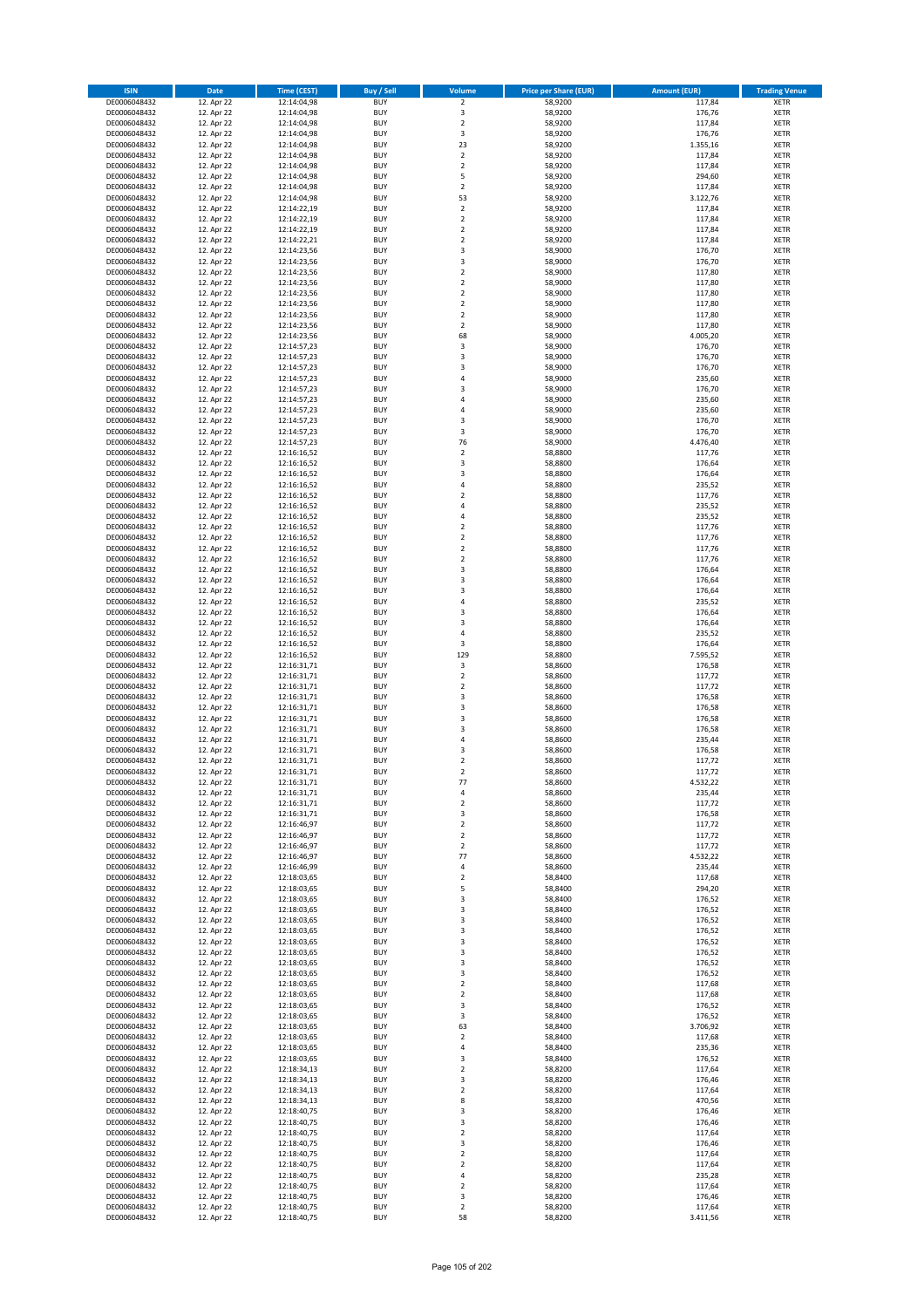| <b>ISIN</b>                  | <b>Date</b>              | Time (CEST)                | <b>Buy / Sell</b>        | Volume                        | <b>Price per Share (EUR)</b> | <b>Amount (EUR)</b>  | <b>Trading Venue</b>       |
|------------------------------|--------------------------|----------------------------|--------------------------|-------------------------------|------------------------------|----------------------|----------------------------|
| DE0006048432                 | 12. Apr 22               | 12:18:40,80                | <b>BUY</b>               | $\overline{\mathbf{3}}$       | 58,8200                      | 176,46               | <b>XETR</b>                |
| DE0006048432                 | 12. Apr 22               | 12:18:40,80                | <b>BUY</b>               | $\mathbf 2$                   | 58,8200                      | 117,64               | <b>XETR</b>                |
| DE0006048432                 | 12. Apr 22               | 12:20:28,58                | <b>BUY</b>               | $\overline{2}$                | 58,8000                      | 117,60               | <b>XETR</b>                |
| DE0006048432<br>DE0006048432 | 12. Apr 22<br>12. Apr 22 | 12:20:28,58<br>12:20:28,58 | <b>BUY</b><br><b>BUY</b> | $\mathbf 2$<br>$\mathbf 2$    | 58,8000<br>58,8000           | 117,60<br>117,60     | <b>XETR</b><br><b>XETR</b> |
| DE0006048432                 | 12. Apr 22               | 12:20:28,58                | <b>BUY</b>               | $\mathbf 2$                   | 58,8000                      | 117,60               | <b>XETR</b>                |
| DE0006048432                 | 12. Apr 22               | 12:20:28,58                | <b>BUY</b>               | 3                             | 58,8000                      | 176,40               | <b>XETR</b>                |
| DE0006048432                 | 12. Apr 22               | 12:20:28,58                | <b>BUY</b>               | 3                             | 58,8000                      | 176,40               | <b>XETR</b>                |
| DE0006048432                 | 12. Apr 22               | 12:20:28,58                | <b>BUY</b>               | $\overline{2}$                | 58,8000                      | 117,60               | <b>XETR</b>                |
| DE0006048432                 | 12. Apr 22               | 12:20:28,58                | <b>BUY</b>               | $\overline{2}$                | 58,8000                      | 117,60               | <b>XETR</b>                |
| DE0006048432                 | 12. Apr 22               | 12:20:28,58                | <b>BUY</b>               | $\mathbf 2$                   | 58,8000                      | 117,60               | <b>XETR</b>                |
| DE0006048432<br>DE0006048432 | 12. Apr 22<br>12. Apr 22 | 12:20:28,58<br>12:20:28,58 | <b>BUY</b><br><b>BUY</b> | 3<br>3                        | 58,8000<br>58,8000           | 176,40<br>176,40     | <b>XETR</b><br><b>XETR</b> |
| DE0006048432                 | 12. Apr 22               | 12:20:28,58                | <b>BUY</b>               | $\overline{\mathbf{c}}$       | 58,8000                      | 117,60               | <b>XETR</b>                |
| DE0006048432                 | 12. Apr 22               | 12:20:28,58                | <b>BUY</b>               | 73                            | 58,8000                      | 4.292,40             | <b>XETR</b>                |
| DE0006048432                 | 12. Apr 22               | 12:20:28,58                | <b>BUY</b>               | $\mathbf 2$                   | 58,8000                      | 117,60               | <b>XETR</b>                |
| DE0006048432                 | 12. Apr 22               | 12:20:28,58                | <b>BUY</b>               | 3                             | 58,8000                      | 176,40               | <b>XETR</b>                |
| DE0006048432                 | 12. Apr 22               | 12:20:28,58                | <b>BUY</b>               | 5                             | 58,8000                      | 294,00               | <b>XETR</b>                |
| DE0006048432                 | 12. Apr 22               | 12:20:28,58                | <b>BUY</b>               | $\overline{\mathbf{c}}$       | 58,8000                      | 117,60               | <b>XETR</b>                |
| DE0006048432                 | 12. Apr 22               | 12:20:28,58                | <b>BUY</b>               | $\mathbf 2$                   | 58,8000                      | 117,60               | <b>XETR</b>                |
| DE0006048432<br>DE0006048432 | 12. Apr 22<br>12. Apr 22 | 12:22:18,29<br>12:22:18,29 | <b>BUY</b><br><b>BUY</b> | 4<br>4                        | 58,8200<br>58,8200           | 235,28<br>235,28     | <b>XETR</b><br><b>XETR</b> |
| DE0006048432                 | 12. Apr 22               | 12:22:18,29                | <b>BUY</b>               | 4                             | 58,8200                      | 235,28               | <b>XETR</b>                |
| DE0006048432                 | 12. Apr 22               | 12:22:18,29                | <b>BUY</b>               | 4                             | 58,8200                      | 235,28               | <b>XETR</b>                |
| DE0006048432                 | 12. Apr 22               | 12:22:18,29                | <b>BUY</b>               | 4                             | 58,8200                      | 235,28               | <b>XETR</b>                |
| DE0006048432                 | 12. Apr 22               | 12:22:18,29                | <b>BUY</b>               | 4                             | 58,8200                      | 235,28               | <b>XETR</b>                |
| DE0006048432                 | 12. Apr 22               | 12:22:18,29                | <b>BUY</b>               | 4                             | 58,8200                      | 235,28               | <b>XETR</b>                |
| DE0006048432                 | 12. Apr 22               | 12:22:18,29                | <b>BUY</b>               | 4                             | 58,8200                      | 235,28               | <b>XETR</b>                |
| DE0006048432<br>DE0006048432 | 12. Apr 22<br>12. Apr 22 | 12:22:18,29<br>12:22:18,29 | <b>BUY</b><br><b>BUY</b> | 116<br>19                     | 58,8200<br>58,8200           | 6.823,12<br>1.117,58 | <b>XETR</b><br><b>XETR</b> |
| DE0006048432                 | 12. Apr 22               | 12:23:02,10                | <b>BUY</b>               | $\mathbf 2$                   | 58,8200                      | 117,64               | <b>XETR</b>                |
| DE0006048432                 | 12. Apr 22               | 12:23:02,10                | <b>BUY</b>               | $\mathbf 2$                   | 58,8200                      | 117,64               | <b>XETR</b>                |
| DE0006048432                 | 12. Apr 22               | 12:23:02,10                | <b>BUY</b>               | 3                             | 58,8200                      | 176,46               | <b>XETR</b>                |
| DE0006048432                 | 12. Apr 22               | 12:23:02,10                | <b>BUY</b>               | 3                             | 58,8200                      | 176,46               | <b>XETR</b>                |
| DE0006048432                 | 12. Apr 22               | 12:23:02,10                | <b>BUY</b>               | 45                            | 58,8200                      | 2.646,90             | <b>XETR</b>                |
| DE0006048432                 | 12. Apr 22               | 12:23:02,10                | <b>BUY</b>               | 3                             | 58,8200                      | 176,46               | <b>XETR</b>                |
| DE0006048432<br>DE0006048432 | 12. Apr 22<br>12. Apr 22 | 12:23:02,10<br>12:23:25,06 | <b>BUY</b><br><b>BUY</b> | 78<br>$\mathbf 2$             | 58,8200<br>58,8000           | 4.587,96<br>117,60   | <b>XETR</b><br><b>XETR</b> |
| DE0006048432                 | 12. Apr 22               | 12:23:25,06                | <b>BUY</b>               | 5                             | 58,8000                      | 294,00               | <b>XETR</b>                |
| DE0006048432                 | 12. Apr 22               | 12:23:25,06                | <b>BUY</b>               | 4                             | 58,8000                      | 235,20               | <b>XETR</b>                |
| DE0006048432                 | 12. Apr 22               | 12:23:25,06                | <b>BUY</b>               | $\overline{\mathbf{c}}$       | 58,8000                      | 117,60               | <b>XETR</b>                |
| DE0006048432                 | 12. Apr 22               | 12:23:25,06                | <b>BUY</b>               | 3                             | 58,8000                      | 176,40               | <b>XETR</b>                |
| DE0006048432                 | 12. Apr 22               | 12:23:25,06                | <b>BUY</b>               | $\mathbf 2$                   | 58,8000                      | 117,60               | <b>XETR</b>                |
| DE0006048432                 | 12. Apr 22               | 12:23:25,06                | <b>BUY</b>               | 3                             | 58,8000                      | 176,40               | <b>XETR</b>                |
| DE0006048432                 | 12. Apr 22               | 12:23:25,06                | <b>BUY</b>               | 3                             | 58,8000                      | 176,40               | <b>XETR</b>                |
| DE0006048432<br>DE0006048432 | 12. Apr 22<br>12. Apr 22 | 12:23:25,06<br>12:23:25,06 | <b>BUY</b><br><b>BUY</b> | 3<br>3                        | 58,8000<br>58,8000           | 176,40<br>176,40     | <b>XETR</b><br><b>XETR</b> |
| DE0006048432                 | 12. Apr 22               | 12:23:25,06                | <b>BUY</b>               | 3                             | 58,8000                      | 176,40               | <b>XETR</b>                |
| DE0006048432                 | 12. Apr 22               | 12:23:25,06                | <b>BUY</b>               | $\mathbf 2$                   | 58,8000                      | 117,60               | <b>XETR</b>                |
| DE0006048432                 | 12. Apr 22               | 12:23:25,06                | <b>BUY</b>               | $\overline{\mathbf{c}}$       | 58,8000                      | 117,60               | <b>XETR</b>                |
| DE0006048432                 | 12. Apr 22               | 12:23:25,06                | <b>BUY</b>               | $\overline{\mathbf{c}}$       | 58,8000                      | 117,60               | <b>XETR</b>                |
| DE0006048432                 | 12. Apr 22               | 12:23:32,61                | <b>BUY</b>               | $\mathbf 2$                   | 58,7800                      | 117,56               | <b>XETR</b>                |
| DE0006048432                 | 12. Apr 22               | 12:23:32,61                | <b>BUY</b>               | 4                             | 58,7800                      | 235,12               | <b>XETR</b>                |
| DE0006048432<br>DE0006048432 | 12. Apr 22<br>12. Apr 22 | 12:23:32,61<br>12:23:32,61 | <b>BUY</b><br><b>BUY</b> | 3<br>3                        | 58,7800<br>58,7800           | 176,34<br>176,34     | <b>XETR</b><br><b>XETR</b> |
| DE0006048432                 | 12. Apr 22               | 12:23:32,61                | <b>BUY</b>               | 75                            | 58,7800                      | 4.408,50             | <b>XETR</b>                |
| DE0006048432                 | 12. Apr 22               | 12:23:32,61                | <b>BUY</b>               | 3                             | 58,7800                      | 176,34               | <b>XETR</b>                |
| DE0006048432                 | 12. Apr 22               | 12:23:32,61                | <b>BUY</b>               | 4                             | 58,7800                      | 235,12               | <b>XETR</b>                |
| DE0006048432                 | 12. Apr 22               | 12:23:32,61                | <b>BUY</b>               | 4                             | 58,7800                      | 235,12               | <b>XETR</b>                |
| DE0006048432                 | 12. Apr 22               | 12:23:33,53                | <b>BUY</b>               | 111                           | 58,7600                      | 6.522,36             | <b>XETR</b>                |
| DE0006048432                 | 12. Apr 22               | 12:23:33,54                | <b>BUY</b>               | 5                             | 58,7600                      | 293,80               | <b>XETR</b>                |
| DE0006048432<br>DE0006048432 | 12. Apr 22<br>12. Apr 22 | 12:23:33,54<br>12:23:33,54 | <b>BUY</b><br><b>BUY</b> | $\overline{\mathbf{c}}$<br>15 | 58,7600<br>58,7600           | 117,52<br>881,40     | <b>XETR</b><br><b>XETR</b> |
| DE0006048432                 | 12. Apr 22               | 12:23:33,54                | <b>BUY</b>               | 3                             | 58,7600                      | 176,28               | <b>XETR</b>                |
| DE0006048432                 | 12. Apr 22               | 12:23:33,54                | BUY                      | 103                           | 58,7600                      | 6.052,28             | <b>XETR</b>                |
| DE0006048432                 | 12. Apr 22               | 12:23:36,05                | <b>BUY</b>               | 3                             | 58,7400                      | 176,22               | <b>XETR</b>                |
| DE0006048432                 | 12. Apr 22               | 12:23:36,05                | <b>BUY</b>               | $\mathbf 2$                   | 58,7400                      | 117,48               | <b>XETR</b>                |
| DE0006048432                 | 12. Apr 22               | 12:23:36,05                | <b>BUY</b>               | 5                             | 58,7400                      | 293,70               | XETR                       |
| DE0006048432                 | 12. Apr 22<br>12. Apr 22 | 12:23:36,05                | <b>BUY</b>               | 75                            | 58,7400<br>58,7400           | 4.405,50             | <b>XETR</b>                |
| DE0006048432<br>DE0006048432 | 12. Apr 22               | 12:23:36,05<br>12:24:20,41 | <b>BUY</b><br><b>BUY</b> | $\mathbf 2$<br>3              | 58,7000                      | 117,48<br>176,10     | <b>XETR</b><br><b>XETR</b> |
| DE0006048432                 | 12. Apr 22               | 12:24:20,41                | <b>BUY</b>               | 3                             | 58,7000                      | 176,10               | <b>XETR</b>                |
| DE0006048432                 | 12. Apr 22               | 12:24:20,41                | <b>BUY</b>               | $\mathbf 2$                   | 58,7000                      | 117,40               | <b>XETR</b>                |
| DE0006048432                 | 12. Apr 22               | 12:24:20,41                | <b>BUY</b>               | $\mathbf 2$                   | 58,7000                      | 117,40               | <b>XETR</b>                |
| DE0006048432                 | 12. Apr 22               | 12:24:20,41                | <b>BUY</b>               | 4                             | 58,7000                      | 234,80               | <b>XETR</b>                |
| DE0006048432                 | 12. Apr 22               | 12:24:20,41                | <b>BUY</b>               | 3                             | 58,7000                      | 176,10               | <b>XETR</b>                |
| DE0006048432<br>DE0006048432 | 12. Apr 22<br>12. Apr 22 | 12:24:20,41<br>12:24:20,41 | <b>BUY</b><br><b>BUY</b> | $\mathbf 2$<br>3              | 58,7000<br>58,7000           | 117,40<br>176,10     | <b>XETR</b><br><b>XETR</b> |
| DE0006048432                 | 12. Apr 22               | 12:24:20,41                | <b>BUY</b>               | $\mathbf 2$                   | 58,7000                      | 117,40               | <b>XETR</b>                |
| DE0006048432                 | 12. Apr 22               | 12:24:20,41                | <b>BUY</b>               | 6                             | 58,7000                      | 352,20               | <b>XETR</b>                |
| DE0006048432                 | 12. Apr 22               | 12:24:20,41                | <b>BUY</b>               | $\mathbf 2$                   | 58,7000                      | 117,40               | <b>XETR</b>                |
| DE0006048432                 | 12. Apr 22               | 12:24:20,41                | <b>BUY</b>               | $\mathbf 2$                   | 58,7000                      | 117,40               | <b>XETR</b>                |
| DE0006048432                 | 12. Apr 22               | 12:24:20,41                | <b>BUY</b>               | 3                             | 58,7000                      | 176,10               | XETR                       |
| DE0006048432<br>DE0006048432 | 12. Apr 22<br>12. Apr 22 | 12:24:20,41<br>12:24:20,41 | <b>BUY</b><br><b>BUY</b> | 3<br>5                        | 58,7000<br>58,7000           | 176,10<br>293,50     | <b>XETR</b><br><b>XETR</b> |
| DE0006048432                 | 12. Apr 22               | 12:24:20,41                | <b>BUY</b>               | $\mathbf 2$                   | 58,7000                      | 117,40               | <b>XETR</b>                |
| DE0006048432                 | 12. Apr 22               | 12:24:20,41                | <b>BUY</b>               | $\overline{\mathbf{2}}$       | 58,7000                      | 117,40               | <b>XETR</b>                |
| DE0006048432                 | 12. Apr 22               | 12:24:20,41                | <b>BUY</b>               | 3                             | 58,7000                      | 176,10               | <b>XETR</b>                |
| DE0006048432                 | 12. Apr 22               | 12:24:20,41                | <b>BUY</b>               | 103                           | 58,7000                      | 6.046,10             | <b>XETR</b>                |
| DE0006048432                 | 12. Apr 22               | 12:24:20,42                | <b>BUY</b>               | $\mathbf 2$                   | 58,7000                      | 117,40               | <b>XETR</b>                |
| DE0006048432                 | 12. Apr 22               | 12:24:38,43                | <b>BUY</b>               | $\mathbf 2$                   | 58,6800                      | 117,36               | <b>XETR</b>                |
| DE0006048432<br>DE0006048432 | 12. Apr 22               | 12:24:38,43                | <b>BUY</b><br><b>BUY</b> | 3<br>$\mathbf 2$              | 58,6800<br>58,6800           | 176,04<br>117,36     | <b>XETR</b><br><b>XETR</b> |
| DE0006048432                 | 12. Apr 22<br>12. Apr 22 | 12:24:38,43<br>12:24:38,43 | <b>BUY</b>               | $\overline{\mathbf{2}}$       | 58,6800                      | 117,36               | <b>XETR</b>                |
| DE0006048432                 | 12. Apr 22               | 12:24:38,43                | <b>BUY</b>               | 3                             | 58,6800                      | 176,04               | <b>XETR</b>                |
| DE0006048432                 | 12. Apr 22               | 12:24:38,43                | <b>BUY</b>               | 3                             | 58,6800                      | 176,04               | <b>XETR</b>                |
| DE0006048432                 | 12. Apr 22               | 12:24:38,43                | <b>BUY</b>               | $\mathbf 2$                   | 58,6800                      | 117,36               | <b>XETR</b>                |
| DE0006048432                 | 12. Apr 22               | 12:24:38,43                | <b>BUY</b>               | $\mathbf 2$                   | 58,6800                      | 117,36               | <b>XETR</b>                |
| DE0006048432                 | 12. Apr 22               | 12:24:38,43                | <b>BUY</b>               | $\mathbf 2$                   | 58,6800                      | 117,36               | <b>XETR</b>                |
| DE0006048432<br>DE0006048432 | 12. Apr 22<br>12. Apr 22 | 12:24:38,43<br>12:25:02,09 | <b>BUY</b><br><b>BUY</b> | 49<br>$\overline{\mathbf{c}}$ | 58,6800<br>58,7200           | 2.875,32<br>117,44   | <b>XETR</b><br><b>XETR</b> |
| DE0006048432                 | 12. Apr 22               | 12:25:02,09                | <b>BUY</b>               | $\mathbf 2$                   | 58,7200                      | 117,44               | XETR                       |
| DE0006048432                 | 12. Apr 22               | 12:25:02,09                | <b>BUY</b>               | $\overline{\mathbf{2}}$       | 58,7200                      | 117,44               | <b>XETR</b>                |
| DE0006048432                 | 12. Apr 22               | 12:25:02,09                | <b>BUY</b>               | 3                             | 58,7200                      | 176,16               | <b>XETR</b>                |
| DE0006048432                 | 12. Apr 22               | 12:25:32,57                | <b>BUY</b>               | 3                             | 58,7000                      | 176,10               | <b>XETR</b>                |
| DE0006048432                 | 12. Apr 22               | 12:25:32,57                | <b>BUY</b>               | $\overline{2}$                | 58,7000                      | 117,40               | <b>XETR</b>                |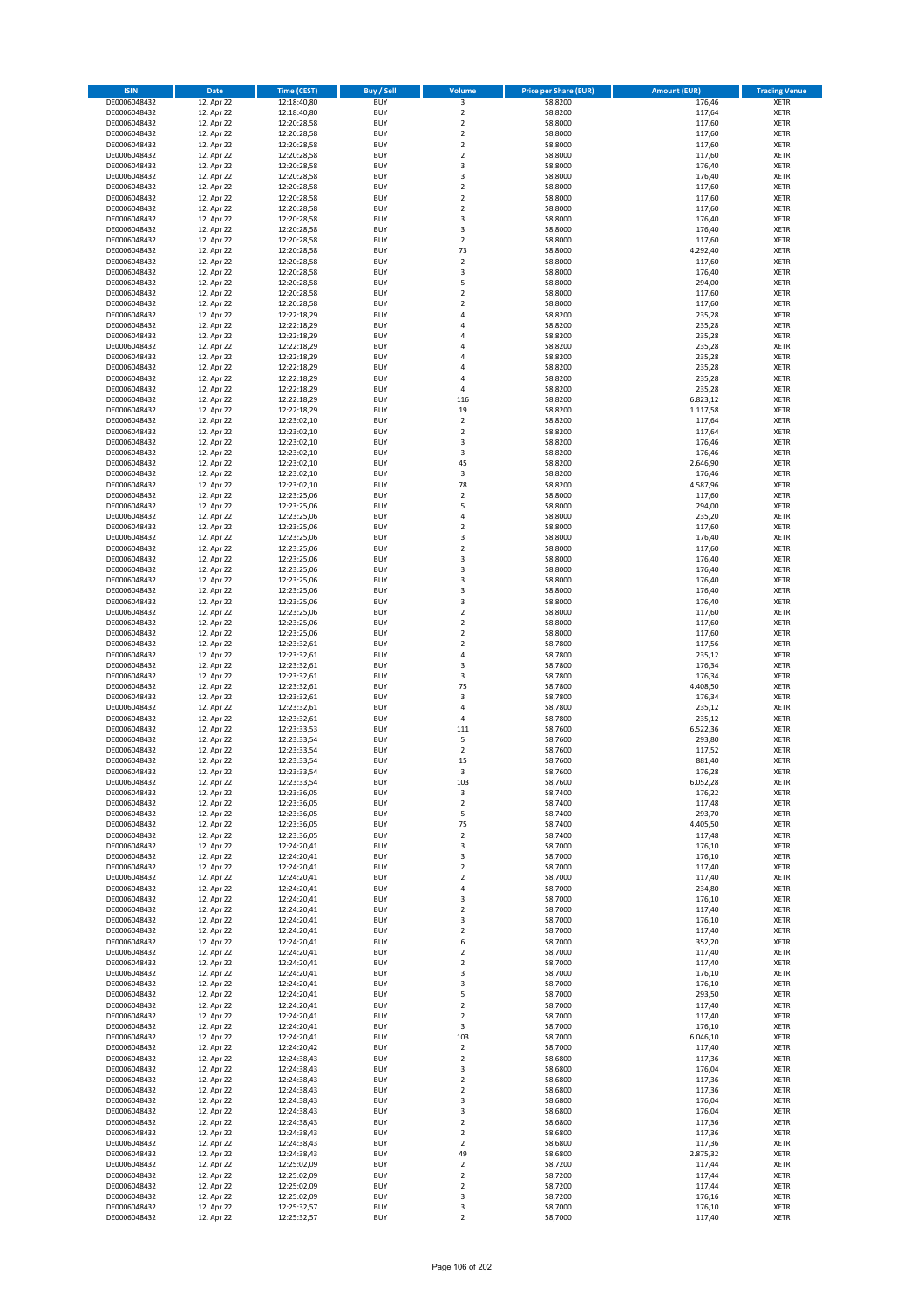| <b>ISIN</b>                  | <b>Date</b>              | <b>Time (CEST)</b>         | <b>Buy / Sell</b>        | Volume                                 | <b>Price per Share (EUR)</b> | <b>Amount (EUR)</b> | <b>Trading Venue</b>       |
|------------------------------|--------------------------|----------------------------|--------------------------|----------------------------------------|------------------------------|---------------------|----------------------------|
| DE0006048432                 | 12. Apr 22               | 12:25:32,57                | <b>BUY</b>               | 4                                      | 58,7000                      | 234,80              | <b>XETR</b>                |
| DE0006048432                 | 12. Apr 22               | 12:25:32,57                | <b>BUY</b>               | $\mathbf 2$                            | 58,7000                      | 117,40              | <b>XETR</b>                |
| DE0006048432                 | 12. Apr 22               | 12:25:32,57                | <b>BUY</b>               | 3                                      | 58,7000                      | 176,10              | <b>XETR</b>                |
| DE0006048432<br>DE0006048432 | 12. Apr 22<br>12. Apr 22 | 12:25:32,57<br>12:25:32,57 | <b>BUY</b><br><b>BUY</b> | 3<br>3                                 | 58,7000<br>58,7000           | 176,10<br>176,10    | <b>XETR</b><br><b>XETR</b> |
| DE0006048432                 | 12. Apr 22               | 12:25:32,57                | <b>BUY</b>               | $\mathbf 2$                            | 58,7000                      | 117,40              | <b>XETR</b>                |
| DE0006048432                 | 12. Apr 22               | 12:25:32,57                | <b>BUY</b>               | $\mathbf 2$                            | 58,7000                      | 117,40              | <b>XETR</b>                |
| DE0006048432                 | 12. Apr 22               | 12:25:32,57                | <b>BUY</b>               | $\mathbf 2$                            | 58,7000                      | 117,40              | <b>XETR</b>                |
| DE0006048432                 | 12. Apr 22               | 12:25:32,57                | <b>BUY</b>               | $\overline{2}$                         | 58,7000                      | 117,40              | <b>XETR</b>                |
| DE0006048432                 | 12. Apr 22               | 12:25:32,57                | <b>BUY</b>               | $\overline{2}$                         | 58,7000                      | 117,40              | <b>XETR</b>                |
| DE0006048432                 | 12. Apr 22               | 12:25:32,57                | <b>BUY</b>               | $\mathbf 2$                            | 58,7000                      | 117,40              | <b>XETR</b>                |
| DE0006048432<br>DE0006048432 | 12. Apr 22<br>12. Apr 22 | 12:25:32,57                | <b>BUY</b><br><b>BUY</b> | 68<br>$\mathbf 2$                      | 58,7000<br>58,7000           | 3.991,60<br>117,40  | <b>XETR</b><br><b>XETR</b> |
| DE0006048432                 | 12. Apr 22               | 12:25:32,57<br>12:25:32,57 | <b>BUY</b>               | 4                                      | 58,7000                      | 234,80              | <b>XETR</b>                |
| DE0006048432                 | 12. Apr 22               | 12:25:32,59                | <b>BUY</b>               | $\mathbf 2$                            | 58,7000                      | 117,40              | <b>XETR</b>                |
| DE0006048432                 | 12. Apr 22               | 12:25:34,91                | <b>BUY</b>               | $\overline{\mathbf{c}}$                | 58,6800                      | 117,36              | <b>XETR</b>                |
| DE0006048432                 | 12. Apr 22               | 12:25:34,91                | <b>BUY</b>               | $\mathbf 2$                            | 58,6800                      | 117,36              | <b>XETR</b>                |
| DE0006048432                 | 12. Apr 22               | 12:25:34,91                | <b>BUY</b>               | $\mathbf 2$                            | 58,6800                      | 117,36              | <b>XETR</b>                |
| DE0006048432                 | 12. Apr 22               | 12:25:34,91                | <b>BUY</b>               | 3                                      | 58,6800                      | 176,04              | <b>XETR</b>                |
| DE0006048432                 | 12. Apr 22               | 12:25:34,91                | <b>BUY</b>               | 70                                     | 58,6800                      | 4.107,60            | <b>XETR</b>                |
| DE0006048432<br>DE0006048432 | 12. Apr 22<br>12. Apr 22 | 12:25:34,91<br>12:25:34,93 | <b>BUY</b><br><b>BUY</b> | $\overline{\mathbf{c}}$<br>$\mathbf 2$ | 58,6800<br>58,6800           | 117,36<br>117,36    | <b>XETR</b><br><b>XETR</b> |
| DE0006048432                 | 12. Apr 22               | 12:26:24,22                | <b>BUY</b>               | 3                                      | 58,6600                      | 175,98              | <b>XETR</b>                |
| DE0006048432                 | 12. Apr 22               | 12:26:24,22                | <b>BUY</b>               | 3                                      | 58,6600                      | 175,98              | <b>XETR</b>                |
| DE0006048432                 | 12. Apr 22               | 12:26:24,22                | <b>BUY</b>               | $\mathbf 2$                            | 58,6600                      | 117,32              | <b>XETR</b>                |
| DE0006048432                 | 12. Apr 22               | 12:26:24,22                | <b>BUY</b>               | $\mathbf 2$                            | 58,6600                      | 117,32              | <b>XETR</b>                |
| DE0006048432                 | 12. Apr 22               | 12:26:24,22                | <b>BUY</b>               | 3                                      | 58,6600                      | 175,98              | <b>XETR</b>                |
| DE0006048432                 | 12. Apr 22               | 12:26:24,22                | <b>BUY</b>               | 3                                      | 58,6600                      | 175,98              | <b>XETR</b>                |
| DE0006048432<br>DE0006048432 | 12. Apr 22<br>12. Apr 22 | 12:26:24,22<br>12:26:24,22 | <b>BUY</b><br><b>BUY</b> | $\mathbf 2$<br>$\overline{\mathbf{c}}$ | 58,6600<br>58,6600           | 117,32<br>117,32    | <b>XETR</b><br><b>XETR</b> |
| DE0006048432                 | 12. Apr 22               | 12:26:24,22                | <b>BUY</b>               | $\overline{2}$                         | 58,6600                      | 117,32              | <b>XETR</b>                |
| DE0006048432                 | 12. Apr 22               | 12:26:24,22                | <b>BUY</b>               | $\overline{\mathbf{c}}$                | 58,6600                      | 117,32              | <b>XETR</b>                |
| DE0006048432                 | 12. Apr 22               | 12:26:24,22                | <b>BUY</b>               | 3                                      | 58,6600                      | 175,98              | <b>XETR</b>                |
| DE0006048432                 | 12. Apr 22               | 12:26:24,22                | <b>BUY</b>               | $\mathbf 2$                            | 58,6600                      | 117,32              | <b>XETR</b>                |
| DE0006048432                 | 12. Apr 22               | 12:26:24,22                | <b>BUY</b>               | 3                                      | 58,6600                      | 175,98              | <b>XETR</b>                |
| DE0006048432                 | 12. Apr 22               | 12:26:24,22                | <b>BUY</b>               | $\mathbf 2$                            | 58,6600                      | 117,32              | <b>XETR</b>                |
| DE0006048432                 | 12. Apr 22               | 12:26:24,22                | <b>BUY</b><br><b>BUY</b> | 48<br>$\mathbf 2$                      | 58,6600                      | 2.815,68            | <b>XETR</b>                |
| DE0006048432<br>DE0006048432 | 12. Apr 22<br>12. Apr 22 | 12:26:24,22<br>12:26:24,22 | <b>BUY</b>               | 3                                      | 58,6600<br>58,6600           | 117,32<br>175,98    | <b>XETR</b><br><b>XETR</b> |
| DE0006048432                 | 12. Apr 22               | 12:26:24,22                | <b>BUY</b>               | 3                                      | 58,6600                      | 175,98              | <b>XETR</b>                |
| DE0006048432                 | 12. Apr 22               | 12:26:34,92                | <b>BUY</b>               | 3                                      | 58,6600                      | 175,98              | <b>XETR</b>                |
| DE0006048432                 | 12. Apr 22               | 12:26:34,92                | <b>BUY</b>               | 3                                      | 58,6600                      | 175,98              | <b>XETR</b>                |
| DE0006048432                 | 12. Apr 22               | 12:26:34,92                | <b>BUY</b>               | 3                                      | 58,6600                      | 175,98              | <b>XETR</b>                |
| DE0006048432                 | 12. Apr 22               | 12:26:34,92                | <b>BUY</b>               | 3                                      | 58,6600                      | 175,98              | <b>XETR</b>                |
| DE0006048432                 | 12. Apr 22               | 12:26:34,92                | <b>BUY</b>               | $\mathbf 2$                            | 58,6600                      | 117,32              | <b>XETR</b>                |
| DE0006048432<br>DE0006048432 | 12. Apr 22<br>12. Apr 22 | 12:26:34,92                | <b>BUY</b><br><b>BUY</b> | 3<br>$\mathbf 2$                       | 58,6600<br>58,6600           | 175,98<br>117,32    | <b>XETR</b><br><b>XETR</b> |
| DE0006048432                 | 12. Apr 22               | 12:26:34,92<br>12:26:34,92 | <b>BUY</b>               | $\mathbf 2$                            | 58,6600                      | 117,32              | <b>XETR</b>                |
| DE0006048432                 | 12. Apr 22               | 12:26:34,92                | <b>BUY</b>               | 3                                      | 58,6600                      | 175,98              | <b>XETR</b>                |
| DE0006048432                 | 12. Apr 22               | 12:26:34,92                | <b>BUY</b>               | 65                                     | 58,6600                      | 3.812,90            | <b>XETR</b>                |
| DE0006048432                 | 12. Apr 22               | 12:26:59,71                | <b>BUY</b>               | 3                                      | 58,6600                      | 175,98              | <b>XETR</b>                |
| DE0006048432                 | 12. Apr 22               | 12:26:59,71                | <b>BUY</b>               | $\mathbf 2$                            | 58,6600                      | 117,32              | <b>XETR</b>                |
| DE0006048432                 | 12. Apr 22               | 12:26:59,71                | <b>BUY</b>               | 5                                      | 58,6600                      | 293,30              | <b>XETR</b>                |
| DE0006048432<br>DE0006048432 | 12. Apr 22<br>12. Apr 22 | 12:26:59,71<br>12:26:59,71 | <b>BUY</b><br><b>BUY</b> | $\mathbf 2$<br>$\overline{\mathbf{c}}$ | 58,6600<br>58,6600           | 117,32<br>117,32    | <b>XETR</b><br><b>XETR</b> |
| DE0006048432                 | 12. Apr 22               | 12:26:59,71                | <b>BUY</b>               | 4                                      | 58,6600                      | 234,64              | <b>XETR</b>                |
| DE0006048432                 | 12. Apr 22               | 12:26:59,71                | <b>BUY</b>               | 39                                     | 58,6600                      | 2.287,74            | <b>XETR</b>                |
| DE0006048432                 | 12. Apr 22               | 12:26:59,71                | <b>BUY</b>               | 5                                      | 58,6600                      | 293,30              | <b>XETR</b>                |
| DE0006048432                 | 12. Apr 22               | 12:26:59,71                | <b>BUY</b>               | 3                                      | 58,6600                      | 175,98              | <b>XETR</b>                |
| DE0006048432                 | 12. Apr 22               | 12:26:59,71                | <b>BUY</b>               | 16                                     | 58,6600                      | 938,56              | <b>XETR</b>                |
| DE0006048432                 | 12. Apr 22               | 12:27:02,28                | <b>BUY</b>               | $\mathbf 2$                            | 58,6400                      | 117,28              | <b>XETR</b>                |
| DE0006048432<br>DE0006048432 | 12. Apr 22<br>12. Apr 22 | 12:27:02,28<br>12:27:02,28 | <b>BUY</b><br><b>BUY</b> | 3<br>3                                 | 58,6400<br>58,6400           | 175,92<br>175,92    | <b>XETR</b><br><b>XETR</b> |
| DE0006048432                 | 12. Apr 22               | 12:27:02,28                | <b>BUY</b>               | 54                                     | 58,6400                      | 3.166,56            | <b>XETR</b>                |
| DE0006048432                 | 12. Apr 22               | 12:27:45,12                | BUY                      | 2                                      | 58,6600                      | 117,32              | <b>XETR</b>                |
| DE0006048432                 | 12. Apr 22               | 12:27:45,12                | <b>BUY</b>               | 3                                      | 58,6600                      | 175,98              | <b>XETR</b>                |
| DE0006048432                 | 12. Apr 22               | 12:27:45,12                | <b>BUY</b>               | $\mathbf 2$                            | 58,6600                      | 117,32              | <b>XETR</b>                |
| DE0006048432                 | 12. Apr 22               | 12:27:45,12                | <b>BUY</b>               | 3                                      | 58,6600                      | 175,98              | XETR                       |
| DE0006048432<br>DE0006048432 | 12. Apr 22<br>12. Apr 22 | 12:27:45,12                | <b>BUY</b>               | $\mathbf 2$                            | 58,6600                      | 117,32              | <b>XETR</b>                |
| DE0006048432                 | 12. Apr 22               | 12:27:45,12<br>12:27:45,12 | <b>BUY</b><br><b>BUY</b> | $\mathbf 2$<br>3                       | 58,6600<br>58,6600           | 117,32<br>175,98    | <b>XETR</b><br><b>XETR</b> |
| DE0006048432                 | 12. Apr 22               | 12:27:45,12                | <b>BUY</b>               | $\mathbf 2$                            | 58,6600                      | 117,32              | <b>XETR</b>                |
| DE0006048432                 | 12. Apr 22               | 12:27:45,12                | <b>BUY</b>               | 3                                      | 58,6600                      | 175,98              | <b>XETR</b>                |
| DE0006048432                 | 12. Apr 22               | 12:27:45,12                | <b>BUY</b>               | $\mathbf 2$                            | 58,6600                      | 117,32              | <b>XETR</b>                |
| DE0006048432                 | 12. Apr 22               | 12:27:45,12                | <b>BUY</b>               | 73                                     | 58,6600                      | 4.282,18            | <b>XETR</b>                |
| DE0006048432                 | 12. Apr 22               | 12:27:45,12                | <b>BUY</b>               | $\mathbf 2$                            | 58,6600                      | 117,32              | <b>XETR</b>                |
| DE0006048432<br>DE0006048432 | 12. Apr 22<br>12. Apr 22 | 12:27:45,12<br>12:30:30,18 | <b>BUY</b><br><b>BUY</b> | $\mathbf 2$<br>6                       | 58,6600<br>58,7200           | 117,32<br>352,32    | <b>XETR</b><br><b>XETR</b> |
| DE0006048432                 | 12. Apr 22               | 12:30:30,18                | <b>BUY</b>               | $\mathbf 2$                            | 58,7200                      | 117,44              | <b>XETR</b>                |
| DE0006048432                 | 12. Apr 22               | 12:30:30,18                | <b>BUY</b>               | 4                                      | 58,7200                      | 234,88              | <b>XETR</b>                |
| DE0006048432                 | 12. Apr 22               | 12:30:30,18                | <b>BUY</b>               | 4                                      | 58,7200                      | 234,88              | <b>XETR</b>                |
| DE0006048432                 | 12. Apr 22               | 12:30:30,18                | <b>BUY</b>               | $\mathbf 2$                            | 58,7200                      | 117,44              | <b>XETR</b>                |
| DE0006048432                 | 12. Apr 22               | 12:30:30,18                | <b>BUY</b>               | $\mathbf 2$                            | 58,7200                      | 117,44              | XETR                       |
| DE0006048432                 | 12. Apr 22               | 12:30:30,18                | <b>BUY</b>               | $\mathbf 2$                            | 58,7200                      | 117,44              | <b>XETR</b>                |
| DE0006048432<br>DE0006048432 | 12. Apr 22<br>12. Apr 22 | 12:30:30,18<br>12:30:30,18 | <b>BUY</b><br><b>BUY</b> | 3<br>5                                 | 58,7200<br>58,7200           | 176,16<br>293,60    | <b>XETR</b><br><b>XETR</b> |
| DE0006048432                 | 12. Apr 22               | 12:30:30,18                | <b>BUY</b>               | $\overline{\mathbf{c}}$                | 58,7200                      | 117,44              | <b>XETR</b>                |
| DE0006048432                 | 12. Apr 22               | 12:30:30,18                | <b>BUY</b>               | 3                                      | 58,7200                      | 176,16              | <b>XETR</b>                |
| DE0006048432                 | 12. Apr 22               | 12:30:30,18                | <b>BUY</b>               | $\mathbf 2$                            | 58,7200                      | 117,44              | <b>XETR</b>                |
| DE0006048432                 | 12. Apr 22               | 12:30:30,18                | <b>BUY</b>               | $\mathbf 2$                            | 58,7200                      | 117,44              | <b>XETR</b>                |
| DE0006048432                 | 12. Apr 22               | 12:30:30,18                | <b>BUY</b>               | $\mathbf 2$                            | 58,7200                      | 117,44              | <b>XETR</b>                |
| DE0006048432                 | 12. Apr 22               | 12:30:30,21                | <b>BUY</b>               | $\overline{2}$                         | 58,7200                      | 117,44              | <b>XETR</b>                |
| DE0006048432<br>DE0006048432 | 12. Apr 22<br>12. Apr 22 | 12:30:30,21<br>12:31:16,71 | <b>BUY</b><br><b>BUY</b> | 3<br>3                                 | 58,7200<br>58,7000           | 176,16<br>176,10    | <b>XETR</b><br><b>XETR</b> |
| DE0006048432                 | 12. Apr 22               | 12:31:16,71                | <b>BUY</b>               | $\mathbf 2$                            | 58,7000                      | 117,40              | <b>XETR</b>                |
| DE0006048432                 | 12. Apr 22               | 12:31:16,71                | <b>BUY</b>               | 4                                      | 58,7000                      | 234,80              | <b>XETR</b>                |
| DE0006048432                 | 12. Apr 22               | 12:31:16,71                | <b>BUY</b>               | 3                                      | 58,7000                      | 176,10              | <b>XETR</b>                |
| DE0006048432                 | 12. Apr 22               | 12:31:16,71                | <b>BUY</b>               | $\mathbf 2$                            | 58,7000                      | 117,40              | <b>XETR</b>                |
| DE0006048432                 | 12. Apr 22               | 12:31:16,71                | <b>BUY</b>               | $\mathbf 2$                            | 58,7000                      | 117,40              | <b>XETR</b>                |
| DE0006048432                 | 12. Apr 22               | 12:31:16,71                | <b>BUY</b>               | 3                                      | 58,7000                      | 176,10              | <b>XETR</b>                |
| DE0006048432<br>DE0006048432 | 12. Apr 22<br>12. Apr 22 | 12:31:16,71<br>12:31:16,71 | <b>BUY</b><br><b>BUY</b> | 4<br>$\overline{\mathbf{c}}$           | 58,7000<br>58,7000           | 234,80<br>117,40    | <b>XETR</b><br>XETR        |
| DE0006048432                 | 12. Apr 22               | 12:31:16,71                | <b>BUY</b>               | 4                                      | 58,7000                      | 234,80              | <b>XETR</b>                |
| DE0006048432                 | 12. Apr 22               | 12:31:16,71                | <b>BUY</b>               | 181                                    | 58,7000                      | 10.624,70           | <b>XETR</b>                |
| DE0006048432                 | 12. Apr 22               | 12:32:35,26                | <b>BUY</b>               | 3                                      | 58,6800                      | 176,04              | <b>XETR</b>                |
| DE0006048432                 | 12. Apr 22               | 12:32:35,26                | <b>BUY</b>               | $\mathbf 2$                            | 58,6800                      | 117,36              | <b>XETR</b>                |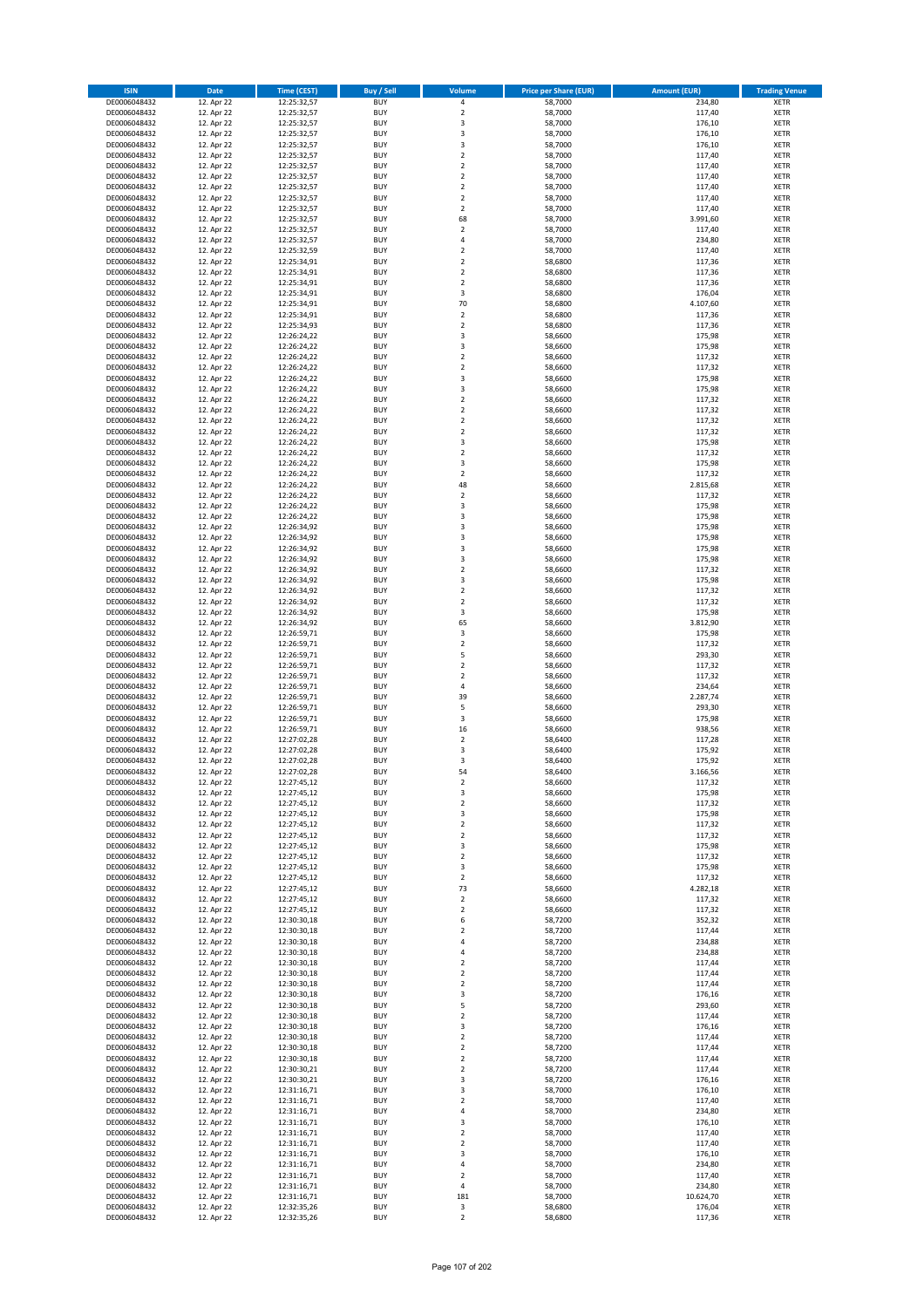| <b>ISIN</b>                  | <b>Date</b>              | Time (CEST)                | <b>Buy / Sell</b>        | Volume                                    | <b>Price per Share (EUR)</b> | <b>Amount (EUR)</b> | <b>Trading Venue</b>       |
|------------------------------|--------------------------|----------------------------|--------------------------|-------------------------------------------|------------------------------|---------------------|----------------------------|
| DE0006048432                 | 12. Apr 22               | 12:32:35,26                | <b>BUY</b>               | $\overline{\mathbf{2}}$                   | 58,6800                      | 117,36              | <b>XETR</b>                |
| DE0006048432                 | 12. Apr 22               | 12:32:35,26                | <b>BUY</b>               | $\mathbf 2$                               | 58,6800                      | 117,36              | <b>XETR</b>                |
| DE0006048432                 | 12. Apr 22               | 12:32:35,26                | <b>BUY</b>               | $\mathbf 2$                               | 58,6800                      | 117,36              | <b>XETR</b>                |
| DE0006048432                 | 12. Apr 22               | 12:32:35,26                | <b>BUY</b>               | 5                                         | 58,6800                      | 293,40              | <b>XETR</b>                |
| DE0006048432                 | 12. Apr 22               | 12:32:35,26                | <b>BUY</b>               | 3                                         | 58,6800                      | 176,04              | <b>XETR</b>                |
| DE0006048432                 | 12. Apr 22               | 12:32:35,26                | <b>BUY</b>               | $\overline{3}$                            | 58,6800                      | 176,04              | <b>XETR</b>                |
| DE0006048432                 | 12. Apr 22               | 12:32:35,26                | <b>BUY</b>               | $\overline{a}$                            | 58,6800                      | 234,72              | <b>XETR</b>                |
| DE0006048432                 | 12. Apr 22               | 12:32:35,26                | <b>BUY</b>               | $\overline{2}$                            | 58,6800                      | 117,36              | <b>XETR</b>                |
| DE0006048432                 | 12. Apr 22               | 12:32:35,26                | BUY                      | $\overline{2}$                            | 58,6800                      | 117,36              | <b>XETR</b>                |
| DE0006048432                 | 12. Apr 22               | 12:32:35,26                | <b>BUY</b>               | 3                                         | 58,6800                      | 176,04              | <b>XETR</b>                |
| DE0006048432                 | 12. Apr 22               | 12:32:35,26                | <b>BUY</b>               | 3                                         | 58,6800                      | 176,04              | <b>XETR</b>                |
| DE0006048432                 | 12. Apr 22               | 12:32:35,26                | <b>BUY</b>               | $\overline{2}$                            | 58,6800                      | 117,36              | <b>XETR</b>                |
| DE0006048432                 | 12. Apr 22               | 12:32:35,26                | <b>BUY</b>               | $\overline{2}$<br>$\overline{\mathbf{3}}$ | 58,6800                      | 117,36              | <b>XETR</b>                |
| DE0006048432                 | 12. Apr 22<br>12. Apr 22 | 12:32:35,26<br>12:32:35,26 | <b>BUY</b><br><b>BUY</b> | 4                                         | 58,6800<br>58,6800           | 176,04<br>234,72    | <b>XETR</b><br><b>XETR</b> |
| DE0006048432<br>DE0006048432 | 12. Apr 22               | 12:32:35,26                | BUY                      | 3                                         | 58,6800                      | 176,04              | <b>XETR</b>                |
| DE0006048432                 | 12. Apr 22               | 12:32:35,26                | <b>BUY</b>               | $\mathbf 2$                               | 58,6800                      | 117,36              | <b>XETR</b>                |
| DE0006048432                 | 12. Apr 22               | 12:32:35,26                | <b>BUY</b>               | 167                                       | 58,6800                      | 9.799,56            | <b>XETR</b>                |
| DE0006048432                 | 12. Apr 22               | 12:32:35,26                | <b>BUY</b>               | 3                                         | 58.6800                      | 176,04              | <b>XETR</b>                |
| DE0006048432                 | 12. Apr 22               | 12:36:36,22                | <b>BUY</b>               | $\overline{7}$                            | 58,8000                      | 411,60              | <b>XETR</b>                |
| DE0006048432                 | 12. Apr 22               | 12:36:36,22                | <b>BUY</b>               | 6                                         | 58,8000                      | 352,80              | <b>XETR</b>                |
| DE0006048432                 | 12. Apr 22               | 12:36:36,22                | <b>BUY</b>               | 6                                         | 58,8000                      | 352,80              | <b>XETR</b>                |
| DE0006048432                 | 12. Apr 22               | 12:36:36,22                | <b>BUY</b>               | 5                                         | 58,8000                      | 294,00              | <b>XETR</b>                |
| DE0006048432                 | 12. Apr 22               | 12:36:36,22                | <b>BUY</b>               | 4                                         | 58,8000                      | 235,20              | <b>XETR</b>                |
| DE0006048432                 | 12. Apr 22               | 12:36:36,22                | <b>BUY</b>               | 6                                         | 58,8000                      | 352,80              | <b>XETR</b>                |
| DE0006048432                 | 12. Apr 22               | 12:36:37,26                | <b>BUY</b>               | 6                                         | 58,8000                      | 352,80              | <b>XETR</b>                |
| DE0006048432                 | 12. Apr 22               | 12:37:18,26                | <b>BUY</b>               | 6                                         | 58,8600                      | 353,16              | <b>XETR</b>                |
| DE0006048432                 | 12. Apr 22               | 12:37:18,26                | <b>BUY</b>               | 5                                         | 58,8600                      | 294,30              | <b>XETR</b>                |
| DE0006048432                 | 12. Apr 22               | 12:37:18,26                | <b>BUY</b>               | 3                                         | 58,8600                      | 176,58              | <b>XETR</b>                |
| DE0006048432                 | 12. Apr 22               | 12:37:18,26                | <b>BUY</b>               | 6                                         | 58,8600                      | 353,16              | <b>XETR</b>                |
| DE0006048432                 | 12. Apr 22               | 12:37:18,26                | <b>BUY</b>               | $\overline{7}$                            | 58,8600                      | 412,02              | <b>XETR</b>                |
| DE0006048432<br>DE0006048432 | 12. Apr 22<br>12. Apr 22 | 12:37:56,20                | <b>BUY</b><br><b>BUY</b> | 53<br>5                                   | 58,9000<br>58,8800           | 3.121,70<br>294,40  | <b>XETR</b><br><b>XETR</b> |
| DE0006048432                 | 12. Apr 22               | 12:39:47,88<br>12:39:47,88 | <b>BUY</b>               | 5                                         | 58,8800                      | 294,40              | <b>XETR</b>                |
| DE0006048432                 | 12. Apr 22               | 12:39:47,88                | <b>BUY</b>               | $\overline{4}$                            | 58,8800                      | 235,52              | <b>XETR</b>                |
| DE0006048432                 | 12. Apr 22               | 12:39:47,88                | <b>BUY</b>               | $\mathbf 2$                               | 58,8800                      | 117,76              | <b>XETR</b>                |
| DE0006048432                 | 12. Apr 22               | 12:39:47,88                | <b>BUY</b>               | 7                                         | 58,8800                      | 412,16              | <b>XETR</b>                |
| DE0006048432                 | 12. Apr 22               | 12:39:47,88                | <b>BUY</b>               | 3                                         | 58,8800                      | 176,64              | <b>XETR</b>                |
| DE0006048432                 | 12. Apr 22               | 12:39:47,88                | <b>BUY</b>               | 916                                       | 58,8800                      | 53.934,08           | <b>XETR</b>                |
| DE0006048432                 | 12. Apr 22               | 12:39:47,94                | <b>BUY</b>               | 78                                        | 58,8800                      | 4.592,64            | <b>XETR</b>                |
| DE0006048432                 | 12. Apr 22               | 12:39:48,94                | <b>BUY</b>               | 3                                         | 58,8600                      | 176,58              | <b>XETR</b>                |
| DE0006048432                 | 12. Apr 22               | 12:39:48,94                | <b>BUY</b>               | 4                                         | 58,8600                      | 235,44              | <b>XETR</b>                |
| DE0006048432                 | 12. Apr 22               | 12:39:48,94                | <b>BUY</b>               | 4                                         | 58,8600                      | 235,44              | <b>XETR</b>                |
| DE0006048432                 | 12. Apr 22               | 12:39:49,92                | <b>BUY</b>               | 6                                         | 58,8400                      | 353,04              | <b>XETR</b>                |
| DE0006048432                 | 12. Apr 22               | 12:39:49,92                | <b>BUY</b>               | $\overline{a}$                            | 58,8400                      | 235,36              | <b>XETR</b>                |
| DE0006048432                 | 12. Apr 22               | 12:39:49,92                | <b>BUY</b>               | 5                                         | 58,8400                      | 294,20              | <b>XETR</b>                |
| DE0006048432                 | 12. Apr 22               | 12:39:49,92                | <b>BUY</b>               | 5                                         | 58,8400                      | 294,20              | <b>XETR</b>                |
| DE0006048432                 | 12. Apr 22               | 12:39:49,92                | <b>BUY</b>               | 6                                         | 58,8400                      | 353,04              | <b>XETR</b>                |
| DE0006048432                 | 12. Apr 22               | 12:39:49,92                | <b>BUY</b>               | 4                                         | 58,8400                      | 235,36              | <b>XETR</b>                |
| DE0006048432                 | 12. Apr 22               | 12:39:49,92                | <b>BUY</b>               | $\overline{a}$                            | 58,8400                      | 235,36              | <b>XETR</b>                |
| DE0006048432                 | 12. Apr 22               | 12:39:49,92                | <b>BUY</b><br><b>BUY</b> | 6<br>$\overline{3}$                       | 58,8400                      | 353,04              | <b>XETR</b>                |
| DE0006048432<br>DE0006048432 | 12. Apr 22<br>12. Apr 22 | 12:39:49,92<br>12:39:49,92 | <b>BUY</b>               | $\overline{4}$                            | 58,8400<br>58,8400           | 176,52<br>235,36    | <b>XETR</b><br><b>XETR</b> |
| DE0006048432                 | 12. Apr 22               | 12:39:49,92                | <b>BUY</b>               | $\overline{4}$                            | 58,8400                      | 235,36              | <b>XETR</b>                |
| DE0006048432                 | 12. Apr 22               | 12:39:49,92                | <b>BUY</b>               | 6                                         | 58,8400                      | 353,04              | <b>XETR</b>                |
| DE0006048432                 | 12. Apr 22               | 12:39:49,92                | <b>BUY</b>               | $\overline{a}$                            | 58,8400                      | 235,36              | <b>XETR</b>                |
| DE0006048432                 | 12. Apr 22               | 12:39:49,92                | <b>BUY</b>               | $\overline{a}$                            | 58,8400                      | 235,36              | <b>XETR</b>                |
| DE0006048432                 | 12. Apr 22               | 12:39:49,92                | <b>BUY</b>               | 8                                         | 58,8400                      | 470,72              | <b>XETR</b>                |
| DE0006048432                 | 12. Apr 22               | 12:39:49,92                | BUY                      | 103                                       | 58,8400                      | 6.060,52            | <b>XETR</b>                |
| DE0006048432                 | 12. Apr 22               | 12:40:31,25                | <b>BUY</b>               | 5                                         | 58,8400                      | 294,20              | <b>XETR</b>                |
| DE0006048432                 | 12. Apr 22               | 12:40:31,25                | <b>BUY</b>               | 8                                         | 58,8400                      | 470,72              | <b>XETR</b>                |
| DE0006048432                 | 12. Apr 22               | 12:40:31,25                | BUY                      | 5                                         | 58,8400                      | 294,20              | <b>XETR</b>                |
| DE0006048432                 | 12. Apr 22               | 12:40:31,25                | BUY                      | 3                                         | 58,8400                      | 176,52              | <b>XETR</b>                |
| DE0006048432                 | 12. Apr 22               | 12:40:31,25                | <b>BUY</b>               | $\overline{7}$                            | 58,8400                      | 411,88              | <b>XETR</b>                |
| DE0006048432                 | 12. Apr 22               | 12:40:31,25                | <b>BUY</b>               | 3                                         | 58,8400                      | 176,52              | <b>XETR</b>                |
| DE0006048432                 | 12. Apr 22               | 12:40:31,25                | <b>BUY</b>               | 5                                         | 58,8400                      | 294,20              | <b>XETR</b>                |
| DE0006048432                 | 12. Apr 22               | 12:40:31,25                | <b>BUY</b>               | 6                                         | 58,8400                      | 353,04              | <b>XETR</b>                |
| DE0006048432                 | 12. Apr 22               | 12:40:31,25                | <b>BUY</b>               | 5                                         | 58,8400                      | 294,20              | <b>XETR</b>                |
| DE0006048432                 | 12. Apr 22               | 12:40:31,25                | <b>BUY</b>               | 5<br>6                                    | 58,8400                      | 294,20              | <b>XETR</b>                |
| DE0006048432<br>DE0006048432 | 12. Apr 22               | 12:40:31,25                | <b>BUY</b><br><b>BUY</b> | 3                                         | 58,8400<br>58,8400           | 353,04<br>176,52    | <b>XETR</b><br><b>XETR</b> |
| DE0006048432                 | 12. Apr 22<br>12. Apr 22 | 12:40:31,25<br>12:40:31,25 | <b>BUY</b>               | 6                                         | 58,8400                      | 353,04              | <b>XETR</b>                |
| DE0006048432                 | 12. Apr 22               | 12:40:31,25                | <b>BUY</b>               | 3                                         | 58,8400                      | 176,52              | <b>XETR</b>                |
| DE0006048432                 | 12. Apr 22               | 12:40:31,25                | <b>BUY</b>               | 5                                         | 58,8400                      | 294,20              | <b>XETR</b>                |
| DE0006048432                 | 12. Apr 22               | 12:40:31,25                | <b>BUY</b>               | 4                                         | 58,8400                      | 235,36              | <b>XETR</b>                |
| DE0006048432                 | 12. Apr 22               | 12:40:31,25                | <b>BUY</b>               | 4                                         | 58,8400                      | 235,36              | <b>XETR</b>                |
| DE0006048432                 | 12. Apr 22               | 12:40:31,25                | <b>BUY</b>               | 3                                         | 58,8400                      | 176,52              | <b>XETR</b>                |
| DE0006048432                 | 12. Apr 22               | 12:40:31,25                | <b>BUY</b>               | 48                                        | 58,8400                      | 2.824,32            | <b>XETR</b>                |
| DE0006048432                 | 12. Apr 22               | 12:41:34,29                | <b>BUY</b>               | 4                                         | 58,8200                      | 235,28              | <b>XETR</b>                |
| DE0006048432                 | 12. Apr 22               | 12:41:34,29                | <b>BUY</b>               | $\overline{a}$                            | 58,8200                      | 235,28              | <b>XETR</b>                |
| DE0006048432                 | 12. Apr 22               | 12:41:34,29                | <b>BUY</b>               | 5                                         | 58,8200                      | 294,10              | <b>XETR</b>                |
| DE0006048432                 | 12. Apr 22               | 12:41:34,29                | <b>BUY</b>               | 6                                         | 58,8200                      | 352,92              | <b>XETR</b>                |
| DE0006048432                 | 12. Apr 22               | 12:41:34,29                | <b>BUY</b>               | 4                                         | 58,8200                      | 235,28              | <b>XETR</b>                |
| DE0006048432                 | 12. Apr 22               | 12:41:34,29                | <b>BUY</b>               | 6                                         | 58,8200                      | 352,92              | <b>XETR</b>                |
| DE0006048432<br>DE0006048432 | 12. Apr 22<br>12. Apr 22 | 12:41:34,29<br>12:41:34,29 | <b>BUY</b><br><b>BUY</b> | 4<br>19                                   | 58,8200<br>58,8200           | 235,28<br>1.117,58  | <b>XETR</b><br><b>XETR</b> |
| DE0006048432                 | 12. Apr 22               | 12:43:03,75                | <b>BUY</b>               | 4                                         | 58,8200                      | 235,28              | <b>XETR</b>                |
| DE0006048432                 | 12. Apr 22               | 12:43:03,75                | <b>BUY</b>               | 5                                         | 58,8200                      | 294,10              | <b>XETR</b>                |
| DE0006048432                 | 12. Apr 22               | 12:43:03,75                | <b>BUY</b>               | 3                                         | 58,8200                      | 176,46              | <b>XETR</b>                |
| DE0006048432                 | 12. Apr 22               | 12:43:03,75                | <b>BUY</b>               | 6                                         | 58,8200                      | 352,92              | <b>XETR</b>                |
| DE0006048432                 | 12. Apr 22               | 12:43:03,75                | <b>BUY</b>               | $\overline{\mathbf{3}}$                   | 58,8200                      | 176,46              | <b>XETR</b>                |
| DE0006048432                 | 12. Apr 22               | 12:43:03,75                | <b>BUY</b>               | $\overline{4}$                            | 58,8200                      | 235,28              | <b>XETR</b>                |
| DE0006048432                 | 12. Apr 22               | 12:43:03,75                | <b>BUY</b>               | $\overline{7}$                            | 58,8200                      | 411,74              | <b>XETR</b>                |
| DE0006048432                 | 12. Apr 22               | 12:43:03,75                | <b>BUY</b>               | $\overline{\mathbf{3}}$                   | 58,8200                      | 176,46              | <b>XETR</b>                |
| DE0006048432                 | 12. Apr 22               | 12:43:03,75                | <b>BUY</b>               | 3                                         | 58,8200                      | 176,46              | <b>XETR</b>                |
| DE0006048432                 | 12. Apr 22               | 12:43:03,75                | <b>BUY</b>               | 3                                         | 58,8200                      | 176,46              | <b>XETR</b>                |
| DE0006048432                 | 12. Apr 22               | 12:43:03,75                | <b>BUY</b>               | 5                                         | 58,8200                      | 294,10              | <b>XETR</b>                |
| DE0006048432                 | 12. Apr 22               | 12:43:03,75                | <b>BUY</b>               | 89                                        | 58,8200                      | 5.234,98            | <b>XETR</b>                |
| DE0006048432                 | 12. Apr 22               | 12:43:03,87                | <b>BUY</b>               | 6                                         | 58,8000                      | 352,80              | <b>XETR</b>                |
| DE0006048432                 | 12. Apr 22               | 12:43:03,87                | <b>BUY</b>               | 4                                         | 58,8000                      | 235,20              | <b>XETR</b>                |
| DE0006048432                 | 12. Apr 22               | 12:43:03,87                | <b>BUY</b>               | 6                                         | 58,8000                      | 352,80              | <b>XETR</b>                |
| DE0006048432                 | 12. Apr 22               | 12:43:03,87                | <b>BUY</b>               | 5                                         | 58,8000                      | 294,00              | <b>XETR</b>                |
| DE0006048432                 | 12. Apr 22               | 12:43:03,87                | <b>BUY</b>               | 4                                         | 58,8000                      | 235,20              | <b>XETR</b>                |
| DE0006048432<br>DE0006048432 | 12. Apr 22               | 12:43:03,87                | <b>BUY</b><br><b>BUY</b> | 3<br>5                                    | 58,8000<br>58,8000           | 176,40              | <b>XETR</b>                |
| DE0006048432                 | 12. Apr 22<br>12. Apr 22 | 12:43:03,87<br>12:43:03,87 | <b>BUY</b>               | 3                                         | 58,8000                      | 294,00<br>176,40    | <b>XETR</b><br><b>XETR</b> |
|                              |                          |                            |                          |                                           |                              |                     |                            |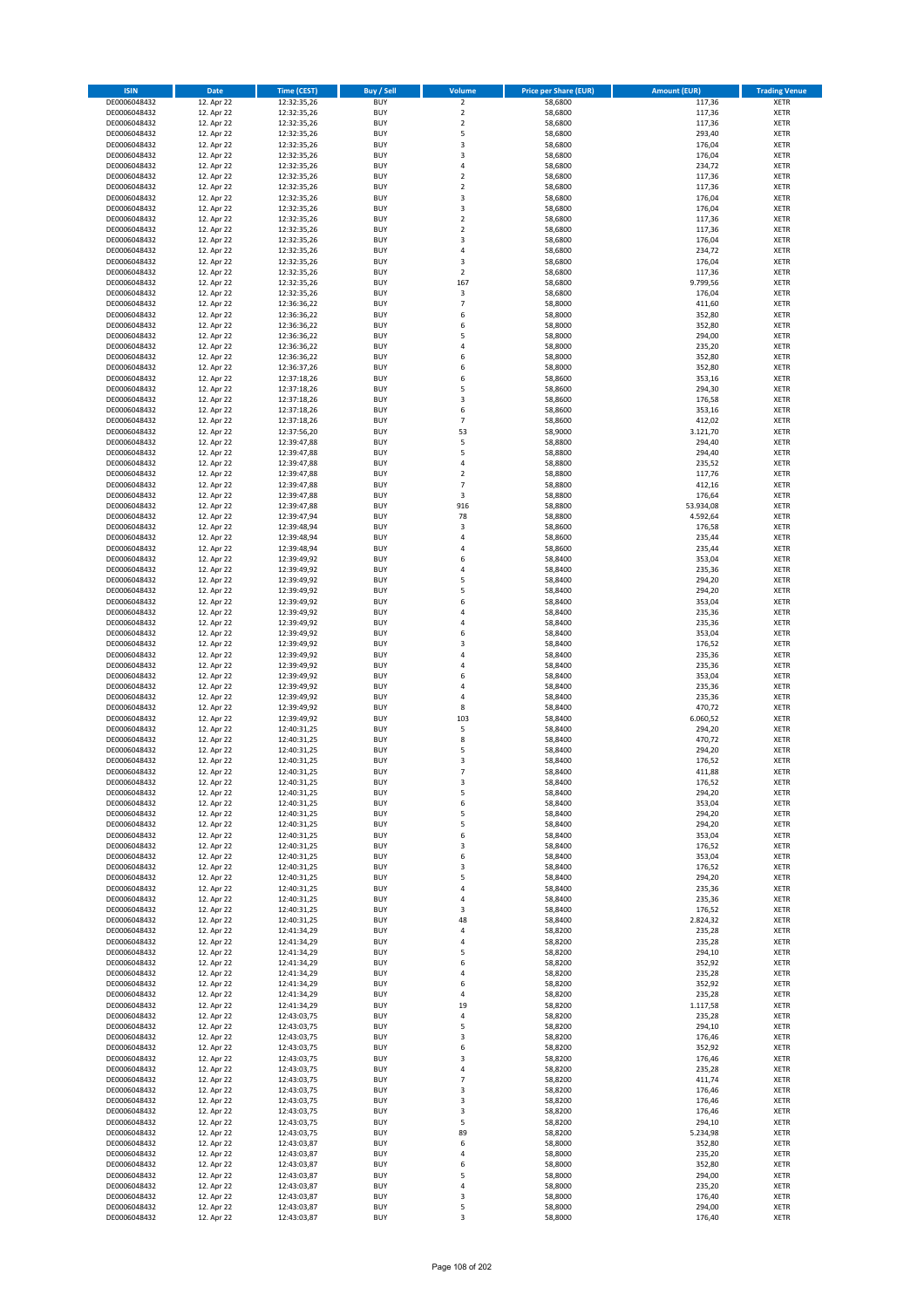| <b>ISIN</b>                  | Date                     | Time (CEST)                | <b>Buy / Sell</b>        | <b>Volume</b>                | <b>Price per Share (EUR)</b> | <b>Amount (EUR)</b> | <b>Trading Venue</b>       |
|------------------------------|--------------------------|----------------------------|--------------------------|------------------------------|------------------------------|---------------------|----------------------------|
| DE0006048432                 | 12. Apr 22               | 12:43:03,87                | <b>BUY</b>               | $\pmb{4}$                    | 58,8000                      | 235,20              | <b>XETR</b>                |
| DE0006048432                 | 12. Apr 22               | 12:43:03,87                | <b>BUY</b>               | $\mathsf 3$                  | 58,8000                      | 176,40              | XETR                       |
| DE0006048432                 | 12. Apr 22               | 12:43:03,87                | <b>BUY</b>               | 4                            | 58,8000                      | 235,20              | <b>XETR</b>                |
| DE0006048432<br>DE0006048432 | 12. Apr 22<br>12. Apr 22 | 12:43:03,87<br>12:43:03,87 | <b>BUY</b><br><b>BUY</b> | $\mathsf 3$<br>68            | 58,8000<br>58,8000           | 176,40<br>3.998,40  | <b>XETR</b><br><b>XETR</b> |
| DE0006048432                 | 12. Apr 22               | 12:45:07,97                | <b>BUY</b>               | 4                            | 58,8200                      | 235,28              | <b>XETR</b>                |
| DE0006048432                 | 12. Apr 22               | 12:45:44,90                | <b>BUY</b>               | $\overline{4}$               | 58,8200                      | 235,28              | <b>XETR</b>                |
| DE0006048432                 | 12. Apr 22               | 12:45:44,90                | <b>BUY</b>               | 4                            | 58,8200                      | 235,28              | <b>XETR</b>                |
| DE0006048432                 | 12. Apr 22               | 12:45:44,90                | <b>BUY</b>               | 5                            | 58,8200                      | 294,10              | <b>XETR</b>                |
| DE0006048432                 | 12. Apr 22               | 12:45:44,90                | <b>BUY</b>               | 3                            | 58,8200                      | 176,46              | <b>XETR</b>                |
| DE0006048432                 | 12. Apr 22               | 12:45:44,90                | <b>BUY</b>               | 5                            | 58,8200                      | 294,10              | <b>XETR</b>                |
| DE0006048432<br>DE0006048432 | 12. Apr 22<br>12. Apr 22 | 12:45:44,90<br>12:45:44,90 | <b>BUY</b><br><b>BUY</b> | 3<br>$\overline{4}$          | 58,8200<br>58,8200           | 176,46<br>235,28    | <b>XETR</b><br><b>XETR</b> |
| DE0006048432                 | 12. Apr 22               | 12:45:44,90                | <b>BUY</b>               | 8                            | 58,8200                      | 470,56              | <b>XETR</b>                |
| DE0006048432                 | 12. Apr 22               | 12:45:44,90                | <b>BUY</b>               | 4                            | 58,8200                      | 235,28              | <b>XETR</b>                |
| DE0006048432                 | 12. Apr 22               | 12:45:44,90                | <b>BUY</b>               | $\overline{4}$               | 58,8200                      | 235,28              | <b>XETR</b>                |
| DE0006048432                 | 12. Apr 22               | 12:45:44,90                | <b>BUY</b>               | 3                            | 58,8200                      | 176,46              | <b>XETR</b>                |
| DE0006048432                 | 12. Apr 22               | 12:45:44,90                | <b>BUY</b>               | 52                           | 58,8200                      | 3.058,64            | <b>XETR</b>                |
| DE0006048432                 | 12. Apr 22               | 12:45:44,90                | <b>BUY</b>               | 6                            | 58,8200                      | 352,92              | <b>XETR</b>                |
| DE0006048432                 | 12. Apr 22               | 12:45:44,90                | <b>BUY</b>               | 133                          | 58,8200                      | 7.823,06            | <b>XETR</b>                |
| DE0006048432                 | 12. Apr 22               | 12:47:50,87                | <b>BUY</b><br><b>BUY</b> | 376                          | 58,8200                      | 22.116,32           | <b>XETR</b>                |
| DE0006048432<br>DE0006048432 | 12. Apr 22<br>12. Apr 22 | 12:48:56,85<br>12:48:56,85 | <b>BUY</b>               | 4<br>8                       | 58,8200<br>58,8200           | 235,28<br>470,56    | <b>XETR</b><br><b>XETR</b> |
| DE0006048432                 | 12. Apr 22               | 12:48:56,85                | <b>BUY</b>               | $\overline{7}$               | 58,8200                      | 411,74              | <b>XETR</b>                |
| DE0006048432                 | 12. Apr 22               | 12:48:56,85                | <b>BUY</b>               | $\overline{7}$               | 58,8200                      | 411,74              | <b>XETR</b>                |
| DE0006048432                 | 12. Apr 22               | 12:49:54,09                | <b>BUY</b>               | 6                            | 58,8200                      | 352,92              | <b>XETR</b>                |
| DE0006048432                 | 12. Apr 22               | 12:49:54,09                | <b>BUY</b>               | 5                            | 58,8200                      | 294,10              | <b>XETR</b>                |
| DE0006048432                 | 12. Apr 22               | 12:49:54,09                | <b>BUY</b>               | 5                            | 58,8200                      | 294,10              | <b>XETR</b>                |
| DE0006048432                 | 12. Apr 22               | 12:51:48,42                | <b>BUY</b>               | 400                          | 58,8400                      | 23.536,00           | <b>XETR</b>                |
| DE0006048432                 | 12. Apr 22               | 12:55:12,70                | <b>BUY</b><br><b>BUY</b> | 12<br>10                     | 58,8400                      | 706,08              | <b>XETR</b>                |
| DE0006048432<br>DE0006048432 | 12. Apr 22<br>12. Apr 22 | 12:55:12,70<br>12:55:12,70 | <b>BUY</b>               | $\pmb{4}$                    | 58,8400<br>58,8400           | 588,40<br>235,36    | <b>XETR</b><br><b>XETR</b> |
| DE0006048432                 | 12. Apr 22               | 12:55:58,88                | <b>BUY</b>               | 14                           | 58,8400                      | 823,76              | <b>XETR</b>                |
| DE0006048432                 | 12. Apr 22               | 12:55:58,88                | <b>BUY</b>               | 11                           | 58,8400                      | 647,24              | <b>XETR</b>                |
| DE0006048432                 | 12. Apr 22               | 12:55:58,88                | <b>BUY</b>               | 9                            | 58,8400                      | 529,56              | <b>XETR</b>                |
| DE0006048432                 | 12. Apr 22               | 12:55:58,88                | <b>BUY</b>               | 9                            | 58,8400                      | 529,56              | <b>XETR</b>                |
| DE0006048432                 | 12. Apr 22               | 12:55:58,88                | <b>BUY</b>               | 5                            | 58,8400                      | 294,20              | <b>XETR</b>                |
| DE0006048432                 | 12. Apr 22               | 12:55:58,88                | <b>BUY</b>               | 14                           | 58,8400                      | 823,76              | <b>XETR</b>                |
| DE0006048432                 | 12. Apr 22               | 12:55:58,88                | <b>BUY</b>               | 12                           | 58,8400                      | 706,08              | <b>XETR</b>                |
| DE0006048432                 | 12. Apr 22               | 12:55:58,88                | <b>BUY</b><br><b>BUY</b> | 15<br>9                      | 58,8400                      | 882,60              | <b>XETR</b><br><b>XETR</b> |
| DE0006048432<br>DE0006048432 | 12. Apr 22<br>12. Apr 22 | 12:55:58,88<br>12:55:58,88 | <b>BUY</b>               | 13                           | 58,8400<br>58,8400           | 529,56<br>764,92    | <b>XETR</b>                |
| DE0006048432                 | 12. Apr 22               | 12:55:58,88                | <b>BUY</b>               | 14                           | 58,8400                      | 823,76              | <b>XETR</b>                |
| DE0006048432                 | 12. Apr 22               | 12:55:58,88                | <b>BUY</b>               | 9                            | 58,8400                      | 529,56              | <b>XETR</b>                |
| DE0006048432                 | 12. Apr 22               | 12:55:58,88                | <b>BUY</b>               | 5                            | 58,8400                      | 294,20              | <b>XETR</b>                |
| DE0006048432                 | 12. Apr 22               | 12:55:58,88                | <b>BUY</b>               | 9                            | 58,8400                      | 529,56              | <b>XETR</b>                |
| DE0006048432                 | 12. Apr 22               | 12:55:58,88                | <b>BUY</b>               | 9                            | 58,8400                      | 529,56              | <b>XETR</b>                |
| DE0006048432                 | 12. Apr 22               | 12:55:58,88                | <b>BUY</b>               | 11                           | 58,8400                      | 647,24              | <b>XETR</b>                |
| DE0006048432                 | 12. Apr 22               | 12:55:58,88                | <b>BUY</b>               | $\pmb{4}$                    | 58,8400                      | 235,36              | <b>XETR</b>                |
| DE0006048432<br>DE0006048432 | 12. Apr 22<br>12. Apr 22 | 12:55:58,88<br>12:55:58,88 | <b>BUY</b><br><b>BUY</b> | 8<br>$\,1\,$                 | 58,8400<br>58,8400           | 470,72<br>58,84     | <b>XETR</b><br><b>XETR</b> |
| DE0006048432                 | 12. Apr 22               | 12:55:58,88                | <b>BUY</b>               | 9                            | 58,8400                      | 529,56              | <b>XETR</b>                |
| DE0006048432                 | 12. Apr 22               | 12:55:59,79                | <b>BUY</b>               | 3                            | 58,8200                      | 176,46              | <b>XETR</b>                |
| DE0006048432                 | 12. Apr 22               | 12:55:59,79                | <b>BUY</b>               | $\mathbf 2$                  | 58,8200                      | 117,64              | <b>XETR</b>                |
| DE0006048432                 | 12. Apr 22               | 12:55:59,79                | <b>BUY</b>               | 145                          | 58,8200                      | 8.528,90            | <b>XETR</b>                |
| DE0006048432                 | 12. Apr 22               | 12:56:16,84                | <b>BUY</b>               | 4                            | 58,8000                      | 235,20              | <b>XETR</b>                |
| DE0006048432                 | 12. Apr 22               | 12:56:16,84                | <b>BUY</b>               | 6                            | 58,8000                      | 352,80              | <b>XETR</b>                |
| DE0006048432                 | 12. Apr 22               | 12:56:16,84                | <b>BUY</b>               | 4                            | 58,8000                      | 235,20              | <b>XETR</b>                |
| DE0006048432<br>DE0006048432 | 12. Apr 22               | 12:56:16,84                | <b>BUY</b><br><b>BUY</b> | $\overline{2}$<br>5          | 58,8000                      | 117,60              | <b>XETR</b><br><b>XETR</b> |
| DE0006048432                 | 12. Apr 22<br>12. Apr 22 | 12:56:16,84<br>12:56:16,84 | <b>BUY</b>               | 113                          | 58,8000<br>58,8000           | 294,00<br>6.644,40  | <b>XETR</b>                |
| DE0006048432                 | 12. Apr 22               | 12:56:18,46                | <b>BUY</b>               | 86                           | 58,8000                      | 5.056,80            | <b>XETR</b>                |
| DE0006048432                 | 12. Apr 22               | 12:58:01,35                | <b>BUY</b>               | $\overline{7}$               | 58,8000                      | 411,60              | <b>XETR</b>                |
| DE0006048432                 | 12. Apr 22               | 12:58:01,35                | <b>BUY</b>               | 11                           | 58,8000                      | 646,80              | <b>XETR</b>                |
| DE0006048432                 | 12. Apr 22               | 12:58:01,35                | BUY                      | 12                           | 58,8000                      | 705,60              | XETR                       |
| DE0006048432                 | 12. Apr 22               | 12:58:01,35                | <b>BUY</b>               | 8                            | 58,8000                      | 470,40              | <b>XETR</b>                |
| DE0006048432                 | 12. Apr 22               | 12:58:01,35                | <b>BUY</b>               | $\overline{7}$               | 58,8000                      | 411,60              | <b>XETR</b>                |
| DE0006048432<br>DE0006048432 | 12. Apr 22<br>12. Apr 22 | 12:58:01,35<br>12:58:01,35 | <b>BUY</b><br><b>BUY</b> | 6<br>6                       | 58,8000<br>58,8000           | 352,80<br>352,80    | <b>XETR</b><br><b>XETR</b> |
| DE0006048432                 | 12. Apr 22               | 12:58:01,35                | <b>BUY</b>               | 11                           | 58,8000                      | 646,80              | <b>XETR</b>                |
| DE0006048432                 | 12. Apr 22               | 12:58:01,35                | <b>BUY</b>               | 11                           | 58,8000                      | 646,80              | <b>XETR</b>                |
| DE0006048432                 | 12. Apr 22               | 12:58:01,35                | <b>BUY</b>               | $\overline{7}$               | 58,8000                      | 411,60              | <b>XETR</b>                |
| DE0006048432                 | 12. Apr 22               | 12:58:01,35                | <b>BUY</b>               | $\overline{7}$               | 58,8000                      | 411,60              | XETR                       |
| DE0006048432                 | 12. Apr 22               | 12:58:01,35                | <b>BUY</b>               | 11                           | 58,8000                      | 646,80              | <b>XETR</b>                |
| DE0006048432                 | 12. Apr 22               | 12:58:01,35                | <b>BUY</b>               | $\overline{7}$               | 58,8000                      | 411,60              | XETR                       |
| DE0006048432<br>DE0006048432 | 12. Apr 22<br>12. Apr 22 | 12:58:01,35<br>12:58:01,35 | <b>BUY</b><br><b>BUY</b> | 4<br>6                       | 58,8000<br>58,8000           | 235,20<br>352,80    | <b>XETR</b><br>XETR        |
| DE0006048432                 | 12. Apr 22               | 12:58:01,35                | <b>BUY</b>               | 6                            | 58,8000                      | 352,80              | <b>XETR</b>                |
| DE0006048432                 | 12. Apr 22               | 12:58:01,35                | <b>BUY</b>               | 11                           | 58,8000                      | 646,80              | XETR                       |
| DE0006048432                 | 12. Apr 22               | 12:58:01,35                | <b>BUY</b>               | $\overline{7}$               | 58,8000                      | 411,60              | <b>XETR</b>                |
| DE0006048432                 | 12. Apr 22               | 12:58:01,35                | <b>BUY</b>               | 51                           | 58,8000                      | 2.998,80            | <b>XETR</b>                |
| DE0006048432                 | 12. Apr 22               | 12:58:02,83                | <b>BUY</b>               | 3                            | 58,8000                      | 176,40              | <b>XETR</b>                |
| DE0006048432                 | 12. Apr 22               | 12:58:02,83                | <b>BUY</b>               | 6                            | 58,8000                      | 352,80              | XETR                       |
| DE0006048432                 | 12. Apr 22               | 12:58:02,83                | <b>BUY</b>               | 8                            | 58,8000                      | 470,40              | <b>XETR</b>                |
| DE0006048432<br>DE0006048432 | 12. Apr 22<br>12. Apr 22 | 12:58:02,83<br>12:58:02,83 | <b>BUY</b><br><b>BUY</b> | $\overline{4}$<br>$\sqrt{4}$ | 58,8000<br>58,8000           | 235,20<br>235,20    | <b>XETR</b><br><b>XETR</b> |
| DE0006048432                 | 12. Apr 22               | 12:58:47,69                | <b>BUY</b>               | 8                            | 58,8000                      | 470,40              | XETR                       |
| DE0006048432                 | 12. Apr 22               | 12:58:47,69                | <b>BUY</b>               | $\overline{7}$               | 58,8000                      | 411,60              | XETR                       |
| DE0006048432                 | 12. Apr 22               | 12:58:47,69                | <b>BUY</b>               | 3                            | 58,8000                      | 176,40              | XETR                       |
| DE0006048432                 | 12. Apr 22               | 12:58:47,69                | <b>BUY</b>               | 6                            | 58,8000                      | 352,80              | <b>XETR</b>                |
| DE0006048432                 | 12. Apr 22               | 12:58:47,69                | <b>BUY</b>               | $\overline{2}$               | 58,8000                      | 117,60              | XETR                       |
| DE0006048432                 | 12. Apr 22               | 12:58:47,69                | <b>BUY</b>               | $\overline{7}$               | 58,8000                      | 411,60              | <b>XETR</b>                |
| DE0006048432                 | 12. Apr 22               | 12:58:47,69                | <b>BUY</b>               | $\sqrt{4}$                   | 58,8000                      | 235,20              | <b>XETR</b>                |
| DE0006048432<br>DE0006048432 | 12. Apr 22               | 12:58:47,69                | <b>BUY</b><br><b>BUY</b> | 8<br>3                       | 58,8000<br>58,8000           | 470,40<br>176,40    | <b>XETR</b><br>XETR        |
| DE0006048432                 | 12. Apr 22<br>12. Apr 22 | 12:58:47,69<br>12:58:47,69 | <b>BUY</b>               | 5                            | 58,8000                      | 294,00              | XETR                       |
| DE0006048432                 | 12. Apr 22               | 12:58:47,69                | <b>BUY</b>               | 8                            | 58,8000                      | 470,40              | XETR                       |
| DE0006048432                 | 12. Apr 22               | 12:58:47,71                | <b>BUY</b>               | 3                            | 58,8000                      | 176,40              | <b>XETR</b>                |
| DE0006048432                 | 12. Apr 22               | 12:59:19,50                | <b>BUY</b>               | 5                            | 58,7800                      | 293,90              | <b>XETR</b>                |
| DE0006048432                 | 12. Apr 22               | 12:59:19,50                | <b>BUY</b>               | 5                            | 58,7800                      | 293,90              | <b>XETR</b>                |
| DE0006048432                 | 12. Apr 22               | 12:59:19,50                | <b>BUY</b>               | 3                            | 58,7800                      | 176,34              | <b>XETR</b>                |
| DE0006048432                 | 12. Apr 22               | 12:59:19,50                | <b>BUY</b><br><b>BUY</b> | 6<br>$\overline{7}$          | 58,7800                      | 352,68              | XETR<br><b>XETR</b>        |
| DE0006048432<br>DE0006048432 | 12. Apr 22<br>12. Apr 22 | 12:59:19,50<br>12:59:19,50 | <b>BUY</b>               | 3                            | 58,7800<br>58,7800           | 411,46<br>176,34    | XETR                       |
| DE0006048432                 | 12. Apr 22               | 12:59:19,50                | <b>BUY</b>               | 316                          | 58,7800                      | 18.574,48           | <b>XETR</b>                |
| DE0006048432                 | 12. Apr 22               | 12:59:19,51                | <b>BUY</b>               | 8                            | 58,7800                      | 470,24              | XETR                       |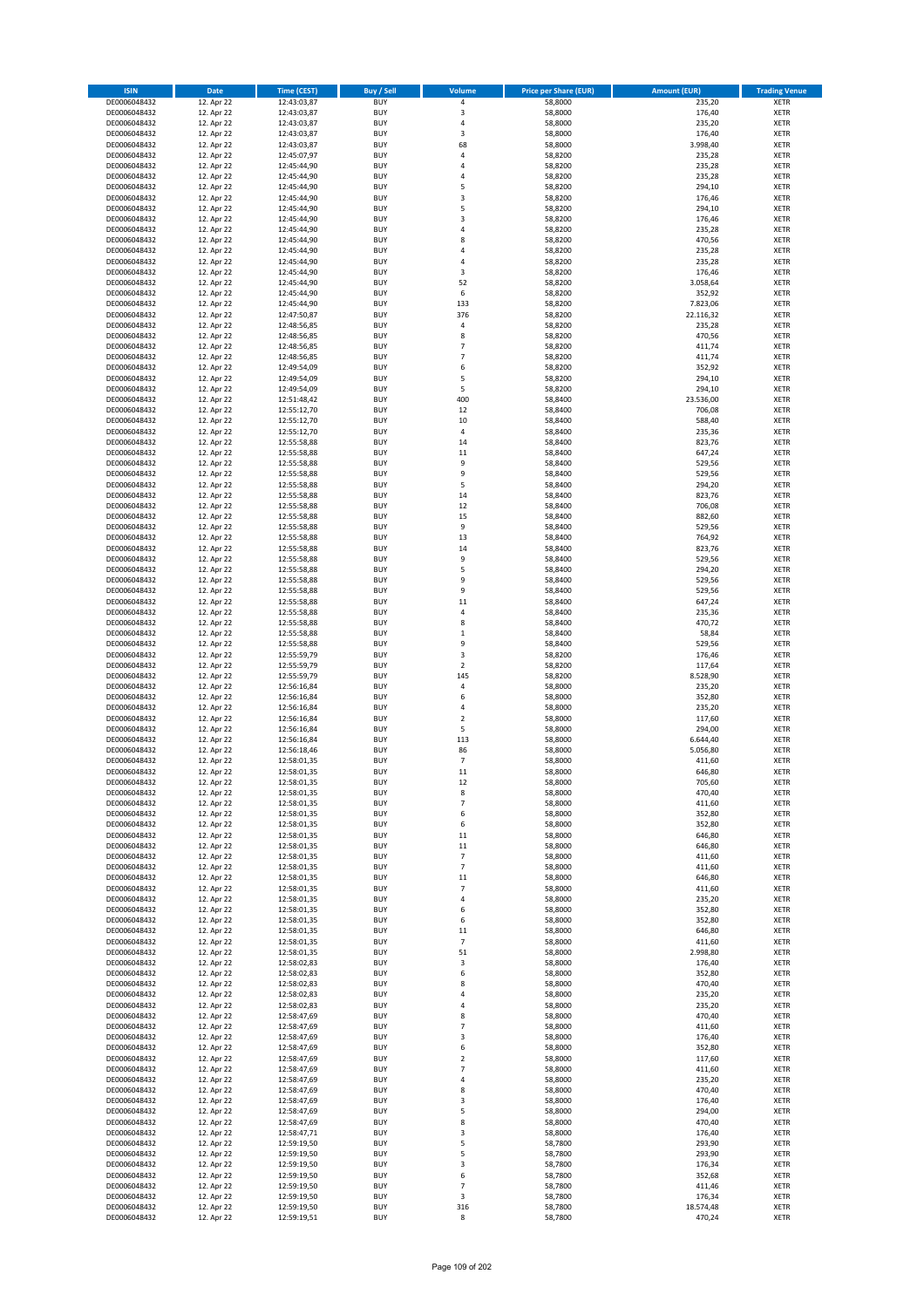| <b>ISIN</b>                  | <b>Date</b>              | Time (CEST)                | <b>Buy / Sell</b>        | Volume                                 | <b>Price per Share (EUR)</b> | <b>Amount (EUR)</b> | <b>Trading Venue</b>       |
|------------------------------|--------------------------|----------------------------|--------------------------|----------------------------------------|------------------------------|---------------------|----------------------------|
| DE0006048432                 | 12. Apr 22               | 12:59:20,40                | <b>BUY</b>               | 6                                      | 58,7800                      | 352,68              | <b>XETR</b>                |
| DE0006048432                 | 12. Apr 22               | 12:59:20,40                | <b>BUY</b>               | 3                                      | 58,7800                      | 176,34              | <b>XETR</b>                |
| DE0006048432                 | 12. Apr 22               | 12:59:20,40                | <b>BUY</b>               | $\overline{2}$                         | 58,7800                      | 117,56              | <b>XETR</b>                |
| DE0006048432<br>DE0006048432 | 12. Apr 22<br>12. Apr 22 | 12:59:20,40<br>12:59:20,40 | <b>BUY</b><br><b>BUY</b> | 5<br>106                               | 58,7800<br>58,7800           | 293,90<br>6.230,68  | <b>XETR</b><br><b>XETR</b> |
| DE0006048432                 | 12. Apr 22               | 12:59:45,24                | <b>BUY</b>               | 4                                      | 58,7800                      | 235,12              | <b>XETR</b>                |
| DE0006048432                 | 12. Apr 22               | 12:59:45,24                | <b>BUY</b>               | 4                                      | 58,7800                      | 235,12              | <b>XETR</b>                |
| DE0006048432                 | 12. Apr 22               | 12:59:45,24                | <b>BUY</b>               | $\overline{7}$                         | 58,7800                      | 411,46              | <b>XETR</b>                |
| DE0006048432                 | 12. Apr 22               | 12:59:45,24                | <b>BUY</b>               | 4                                      | 58,7800                      | 235,12              | <b>XETR</b>                |
| DE0006048432                 | 12. Apr 22               | 12:59:45,24                | <b>BUY</b>               | 6                                      | 58,7800                      | 352,68              | <b>XETR</b>                |
| DE0006048432                 | 12. Apr 22               | 12:59:45,24                | <b>BUY</b>               | 3                                      | 58,7800                      | 176,34              | <b>XETR</b>                |
| DE0006048432<br>DE0006048432 | 12. Apr 22<br>12. Apr 22 | 12:59:45,24                | <b>BUY</b><br><b>BUY</b> | 4<br>4                                 | 58,7800<br>58,7800           | 235,12<br>235,12    | <b>XETR</b><br><b>XETR</b> |
| DE0006048432                 | 12. Apr 22               | 12:59:45,24<br>12:59:45,24 | <b>BUY</b>               | 5                                      | 58,7800                      | 293,90              | <b>XETR</b>                |
| DE0006048432                 | 12. Apr 22               | 12:59:45,24                | <b>BUY</b>               | 113                                    | 58,7800                      | 6.642,14            | <b>XETR</b>                |
| DE0006048432                 | 12. Apr 22               | 13:02:25,46                | <b>BUY</b>               | $\mathbf 2$                            | 58,7800                      | 117,56              | <b>XETR</b>                |
| DE0006048432                 | 12. Apr 22               | 13:02:25,46                | <b>BUY</b>               | 6                                      | 58,7800                      | 352,68              | <b>XETR</b>                |
| DE0006048432                 | 12. Apr 22               | 13:02:25,46                | <b>BUY</b>               | $\overline{7}$                         | 58,7800                      | 411,46              | <b>XETR</b>                |
| DE0006048432                 | 12. Apr 22               | 13:02:25,46                | <b>BUY</b>               | 6                                      | 58,7800                      | 352,68              | <b>XETR</b>                |
| DE0006048432                 | 12. Apr 22               | 13:02:25,46                | <b>BUY</b>               | $\overline{7}$                         | 58,7800                      | 411,46              | <b>XETR</b>                |
| DE0006048432<br>DE0006048432 | 12. Apr 22<br>12. Apr 22 | 13:02:25,46<br>13:02:25,46 | <b>BUY</b><br><b>BUY</b> | 4<br>4                                 | 58,7800<br>58,7800           | 235,12<br>235,12    | <b>XETR</b><br><b>XETR</b> |
| DE0006048432                 | 12. Apr 22               | 13:02:25,46                | <b>BUY</b>               | 5                                      | 58,7800                      | 293,90              | <b>XETR</b>                |
| DE0006048432                 | 12. Apr 22               | 13:02:25,46                | <b>BUY</b>               | 6                                      | 58,7800                      | 352,68              | <b>XETR</b>                |
| DE0006048432                 | 12. Apr 22               | 13:02:25,46                | <b>BUY</b>               | 113                                    | 58,7800                      | 6.642,14            | <b>XETR</b>                |
| DE0006048432                 | 12. Apr 22               | 13:02:28,83                | <b>BUY</b>               | 4                                      | 58,8000                      | 235,20              | <b>XETR</b>                |
| DE0006048432                 | 12. Apr 22               | 13:02:28,83                | <b>BUY</b>               | 4                                      | 58,8000                      | 235,20              | <b>XETR</b>                |
| DE0006048432                 | 12. Apr 22               | 13:02:28,83                | <b>BUY</b>               | 5                                      | 58,8000                      | 294,00              | <b>XETR</b>                |
| DE0006048432<br>DE0006048432 | 12. Apr 22<br>12. Apr 22 | 13:02:28,83<br>13:02:28,83 | <b>BUY</b><br><b>BUY</b> | 8<br>3                                 | 58,8000<br>58,8000           | 470,40<br>176,40    | <b>XETR</b><br><b>XETR</b> |
| DE0006048432                 | 12. Apr 22               | 13:02:28,83                | <b>BUY</b>               | $\overline{7}$                         | 58,8000                      | 411,60              | <b>XETR</b>                |
| DE0006048432                 | 12. Apr 22               | 13:02:28,83                | <b>BUY</b>               | $\mathbf 2$                            | 58,8000                      | 117,60              | <b>XETR</b>                |
| DE0006048432                 | 12. Apr 22               | 13:02:28,83                | <b>BUY</b>               | 5                                      | 58,8000                      | 294,00              | <b>XETR</b>                |
| DE0006048432                 | 12. Apr 22               | 13:02:28,83                | <b>BUY</b>               | 3                                      | 58,8000                      | 176,40              | <b>XETR</b>                |
| DE0006048432                 | 12. Apr 22               | 13:02:28,83                | <b>BUY</b>               | 3                                      | 58,8000                      | 176,40              | <b>XETR</b>                |
| DE0006048432                 | 12. Apr 22               | 13:02:28,83                | <b>BUY</b>               | 3                                      | 58,8000                      | 176,40              | <b>XETR</b>                |
| DE0006048432                 | 12. Apr 22               | 13:02:28,83                | <b>BUY</b><br><b>BUY</b> | $\overline{\mathbf{c}}$<br>$\mathbf 2$ | 58,8000<br>58,8000           | 117,60<br>117,60    | <b>XETR</b><br><b>XETR</b> |
| DE0006048432<br>DE0006048432 | 12. Apr 22<br>12. Apr 22 | 13:02:28,83<br>13:02:28,83 | <b>BUY</b>               | 4                                      | 58,8000                      | 235,20              | <b>XETR</b>                |
| DE0006048432                 | 12. Apr 22               | 13:02:28,83                | <b>BUY</b>               | 5                                      | 58,7800                      | 293,90              | <b>XETR</b>                |
| DE0006048432                 | 12. Apr 22               | 13:02:28,83                | <b>BUY</b>               | $\overline{7}$                         | 58,7800                      | 411,46              | <b>XETR</b>                |
| DE0006048432                 | 12. Apr 22               | 13:02:28,83                | <b>BUY</b>               | 5                                      | 58,7800                      | 293,90              | <b>XETR</b>                |
| DE0006048432                 | 12. Apr 22               | 13:02:28,83                | <b>BUY</b>               | 3                                      | 58,7800                      | 176,34              | <b>XETR</b>                |
| DE0006048432                 | 12. Apr 22               | 13:02:28,83                | <b>BUY</b>               | 3                                      | 58,8000                      | 176,40              | <b>XETR</b>                |
| DE0006048432                 | 12. Apr 22               | 13:02:28,83                | <b>BUY</b>               | 123                                    | 58,8000                      | 7.232,40            | <b>XETR</b>                |
| DE0006048432<br>DE0006048432 | 12. Apr 22<br>12. Apr 22 | 13:02:36,23<br>13:02:36,23 | <b>BUY</b><br><b>BUY</b> | 3<br>6                                 | 58,8000<br>58,8000           | 176,40<br>352,80    | <b>XETR</b><br><b>XETR</b> |
| DE0006048432                 | 12. Apr 22               | 13:02:36,23                | <b>BUY</b>               | 3                                      | 58,8000                      | 176,40              | <b>XETR</b>                |
| DE0006048432                 | 12. Apr 22               | 13:02:36,23                | <b>BUY</b>               | 4                                      | 58,8000                      | 235,20              | <b>XETR</b>                |
| DE0006048432                 | 12. Apr 22               | 13:02:36,23                | <b>BUY</b>               | 4                                      | 58,8000                      | 235,20              | <b>XETR</b>                |
| DE0006048432                 | 12. Apr 22               | 13:02:36,23                | <b>BUY</b>               | 3                                      | 58,8000                      | 176,40              | <b>XETR</b>                |
| DE0006048432                 | 12. Apr 22               | 13:02:36,23                | <b>BUY</b>               | 3                                      | 58,8000                      | 176,40              | <b>XETR</b>                |
| DE0006048432                 | 12. Apr 22               | 13:02:36,23                | <b>BUY</b><br><b>BUY</b> | 3                                      | 58,8000                      | 176,40              | <b>XETR</b>                |
| DE0006048432<br>DE0006048432 | 12. Apr 22<br>12. Apr 22 | 13:02:36,23<br>13:02:36,23 | <b>BUY</b>               | $\mathbf 2$<br>89                      | 58,8000<br>58,8000           | 117,60<br>5.233,20  | <b>XETR</b><br><b>XETR</b> |
| DE0006048432                 | 12. Apr 22               | 13:02:36,23                | <b>BUY</b>               | 4                                      | 58,8000                      | 235,20              | <b>XETR</b>                |
| DE0006048432                 | 12. Apr 22               | 13:02:45,62                | <b>BUY</b>               | 3                                      | 58,8000                      | 176,40              | <b>XETR</b>                |
| DE0006048432                 | 12. Apr 22               | 13:02:45,62                | <b>BUY</b>               | $\overline{\mathbf{c}}$                | 58,8000                      | 117,60              | <b>XETR</b>                |
| DE0006048432                 | 12. Apr 22               | 13:02:45,62                | <b>BUY</b>               | 4                                      | 58,8000                      | 235,20              | <b>XETR</b>                |
| DE0006048432                 | 12. Apr 22               | 13:02:45,62                | <b>BUY</b>               | 4                                      | 58,8000                      | 235,20              | <b>XETR</b>                |
| DE0006048432<br>DE0006048432 | 12. Apr 22               | 13:02:45,62                | <b>BUY</b><br><b>BUY</b> | $\mathbf 2$<br>3                       | 58,8000                      | 117,60              | <b>XETR</b><br><b>XETR</b> |
| DE0006048432                 | 12. Apr 22<br>12. Apr 22 | 13:02:45,62<br>13:02:45,62 | <b>BUY</b>               | 3                                      | 58,8000<br>58,8000           | 176,40<br>176,40    | <b>XETR</b>                |
| DE0006048432                 | 12. Apr 22               | 13:02:45,62                | <b>BUY</b>               | 65                                     | 58,8000                      | 3.822,00            | <b>XETR</b>                |
| DE0006048432                 | 12. Apr 22               | 13:03:03,63                | BUY                      | 2                                      | 58,7800                      | 117,56              | <b>XETR</b>                |
| DE0006048432                 | 12. Apr 22               | 13:03:03,63                | <b>BUY</b>               | $\mathbf 2$                            | 58,7800                      | 117,56              | <b>XETR</b>                |
| DE0006048432                 | 12. Apr 22               | 13:03:03,63                | <b>BUY</b>               | 5                                      | 58,7800                      | 293,90              | <b>XETR</b>                |
| DE0006048432                 | 12. Apr 22               | 13:03:03,63                | <b>BUY</b>               | 2                                      | 58,7800                      | 117,56              | XETR                       |
| DE0006048432<br>DE0006048432 | 12. Apr 22<br>12. Apr 22 | 13:03:03,63<br>13:03:03,63 | <b>BUY</b><br><b>BUY</b> | $\mathbf 2$<br>$\mathbf 2$             | 58,7800<br>58,7800           | 117,56<br>117,56    | <b>XETR</b><br><b>XETR</b> |
| DE0006048432                 | 12. Apr 22               | 13:03:03,63                | <b>BUY</b>               | $\mathbf 2$                            | 58,7800                      | 117,56              | <b>XETR</b>                |
| DE0006048432                 | 12. Apr 22               | 13:03:03,63                | <b>BUY</b>               | $\mathbf 2$                            | 58,7800                      | 117,56              | <b>XETR</b>                |
| DE0006048432                 | 12. Apr 22               | 13:03:03,63                | <b>BUY</b>               | 4                                      | 58,7800                      | 235,12              | <b>XETR</b>                |
| DE0006048432                 | 12. Apr 22               | 13:03:03,63                | <b>BUY</b>               | $\mathbf 2$                            | 58,7800                      | 117,56              | <b>XETR</b>                |
| DE0006048432                 | 12. Apr 22               | 13:03:03,63                | <b>BUY</b>               | $\mathbf 2$                            | 58,7800                      | 117,56              | <b>XETR</b>                |
| DE0006048432<br>DE0006048432 | 12. Apr 22<br>12. Apr 22 | 13:03:03,63<br>13:03:03,63 | <b>BUY</b><br><b>BUY</b> | 4<br>$\mathbf 2$                       | 58,7800<br>58,7800           | 235,12<br>117,56    | <b>XETR</b><br><b>XETR</b> |
| DE0006048432                 | 12. Apr 22               | 13:03:03,63                | <b>BUY</b>               | 4                                      | 58,7800                      | 235,12              | <b>XETR</b>                |
| DE0006048432                 | 12. Apr 22               | 13:03:03,63                | <b>BUY</b>               | $\mathbf 2$                            | 58,7800                      | 117,56              | <b>XETR</b>                |
| DE0006048432                 | 12. Apr 22               | 13:03:03,63                | <b>BUY</b>               | 3                                      | 58,7800                      | 176,34              | <b>XETR</b>                |
| DE0006048432                 | 12. Apr 22               | 13:03:03,63                | <b>BUY</b>               | 3                                      | 58,7800                      | 176,34              | <b>XETR</b>                |
| DE0006048432                 | 12. Apr 22               | 13:03:03,63                | <b>BUY</b>               | 6                                      | 58,7800                      | 352,68              | <b>XETR</b>                |
| DE0006048432                 | 12. Apr 22               | 13:03:03,64                | <b>BUY</b>               | $\mathbf 2$                            | 58,7800                      | 117,56              | XETR<br><b>XETR</b>        |
| DE0006048432<br>DE0006048432 | 12. Apr 22<br>12. Apr 22 | 13:03:03,64<br>13:04:54,58 | <b>BUY</b><br><b>BUY</b> | 61<br>$\overline{2}$                   | 58,7800<br>58,7800           | 3.585,58<br>117,56  | <b>XETR</b>                |
| DE0006048432                 | 12. Apr 22               | 13:04:54,58                | <b>BUY</b>               | $\mathbf 2$                            | 58,7800                      | 117,56              | <b>XETR</b>                |
| DE0006048432                 | 12. Apr 22               | 13:04:54,58                | <b>BUY</b>               | $\overline{2}$                         | 58,7800                      | 117,56              | <b>XETR</b>                |
| DE0006048432                 | 12. Apr 22               | 13:04:54,58                | <b>BUY</b>               | $\mathbf 2$                            | 58,7800                      | 117,56              | <b>XETR</b>                |
| DE0006048432                 | 12. Apr 22               | 13:04:54,58                | <b>BUY</b>               | 2                                      | 58,7800                      | 117,56              | <b>XETR</b>                |
| DE0006048432                 | 12. Apr 22               | 13:04:54,58                | <b>BUY</b>               | 3                                      | 58,7800                      | 176,34              | <b>XETR</b>                |
| DE0006048432                 | 12. Apr 22               | 13:04:54,58                | <b>BUY</b><br><b>BUY</b> | $\mathbf 2$<br>$\overline{2}$          | 58,7800                      | 117,56              | <b>XETR</b><br><b>XETR</b> |
| DE0006048432<br>DE0006048432 | 12. Apr 22<br>12. Apr 22 | 13:04:54,58<br>13:04:54,58 | <b>BUY</b>               | 3                                      | 58,7800<br>58,7800           | 117,56<br>176,34    | <b>XETR</b>                |
| DE0006048432                 | 12. Apr 22               | 13:04:54,58                | <b>BUY</b>               | 3                                      | 58,7800                      | 176,34              | <b>XETR</b>                |
| DE0006048432                 | 12. Apr 22               | 13:04:54,58                | <b>BUY</b>               | $\mathbf 2$                            | 58,7800                      | 117,56              | <b>XETR</b>                |
| DE0006048432                 | 12. Apr 22               | 13:04:54,58                | <b>BUY</b>               | 4                                      | 58,7800                      | 235,12              | <b>XETR</b>                |
| DE0006048432                 | 12. Apr 22               | 13:04:54,58                | <b>BUY</b>               | $\mathbf 2$                            | 58,7800                      | 117,56              | <b>XETR</b>                |
| DE0006048432                 | 12. Apr 22               | 13:04:54,58                | <b>BUY</b>               | $\mathbf 2$                            | 58,7800                      | 117,56              | <b>XETR</b>                |
| DE0006048432<br>DE0006048432 | 12. Apr 22<br>12. Apr 22 | 13:04:54,58<br>13:04:54,58 | <b>BUY</b><br><b>BUY</b> | 4<br>5                                 | 58,7800<br>58,7800           | 235,12<br>293,90    | <b>XETR</b><br><b>XETR</b> |
| DE0006048432                 | 12. Apr 22               | 13:04:54,58                | <b>BUY</b>               | $\overline{\mathbf{c}}$                | 58,7800                      | 117,56              | <b>XETR</b>                |
| DE0006048432                 | 12. Apr 22               | 13:04:54,58                | <b>BUY</b>               | 4                                      | 58,7800                      | 235,12              | XETR                       |
| DE0006048432                 | 12. Apr 22               | 13:04:54,58                | <b>BUY</b>               | 3                                      | 58,7800                      | 176,34              | <b>XETR</b>                |
| DE0006048432                 | 12. Apr 22               | 13:04:54,58                | <b>BUY</b>               | 106                                    | 58,7800                      | 6.230,68            | <b>XETR</b>                |
| DE0006048432                 | 12. Apr 22               | 13:04:54,70                | <b>BUY</b>               | $\mathbf 2$                            | 58,7800                      | 117,56              | <b>XETR</b>                |
| DE0006048432                 | 12. Apr 22               | 13:04:54,70                | <b>BUY</b>               | 4                                      | 58,7800                      | 235,12              | <b>XETR</b>                |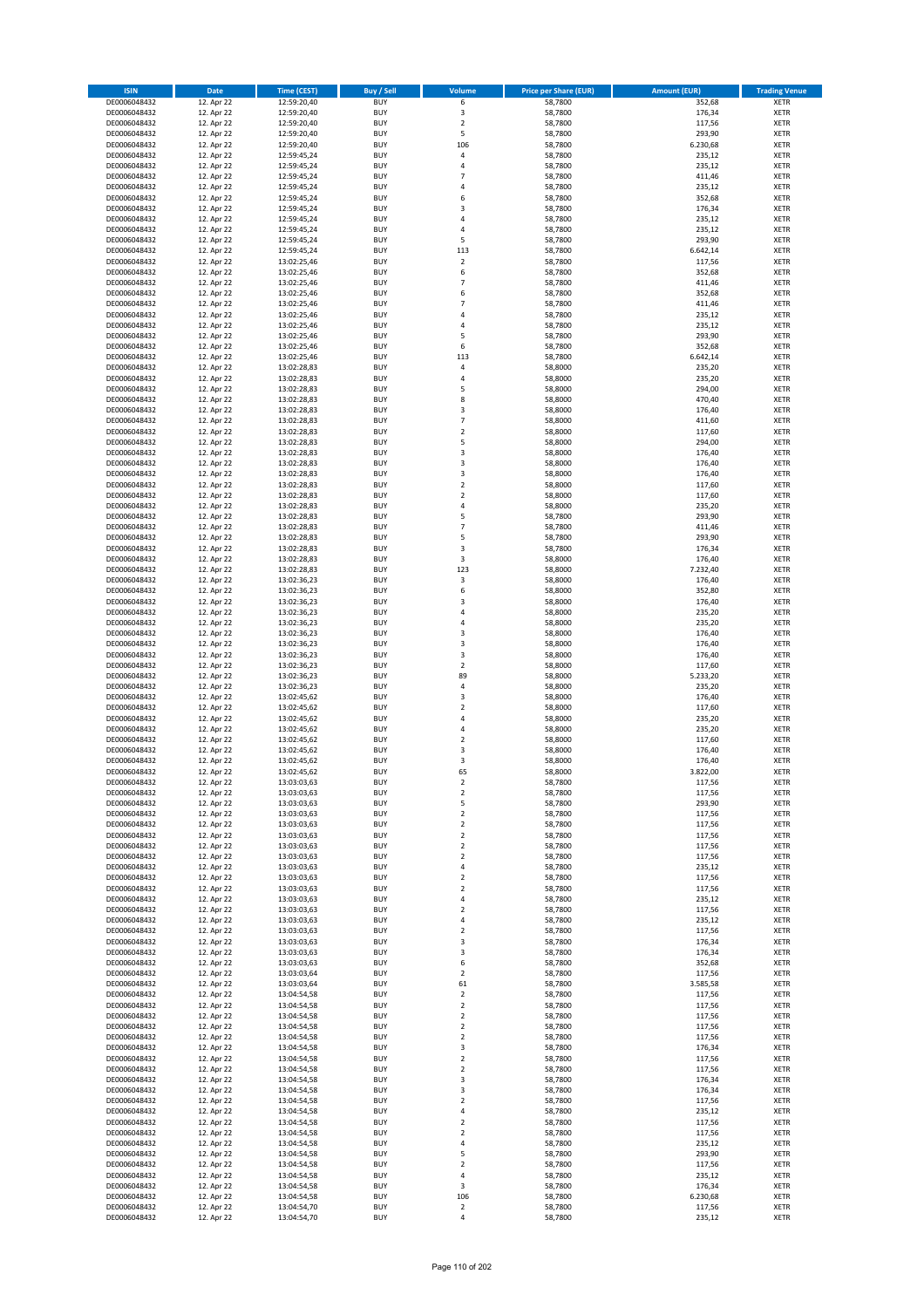| <b>ISIN</b>                  | <b>Date</b>              | <b>Time (CEST)</b>         | <b>Buy / Sell</b>        | <b>Volume</b>                          | <b>Price per Share (EUR)</b> | <b>Amount (EUR)</b> | <b>Trading Venue</b>       |
|------------------------------|--------------------------|----------------------------|--------------------------|----------------------------------------|------------------------------|---------------------|----------------------------|
| DE0006048432                 | 12. Apr 22               | 13:04:54,70                | <b>BUY</b>               | 4                                      | 58,7800                      | 235,12              | <b>XETR</b>                |
| DE0006048432                 | 12. Apr 22               | 13:04:54,70                | <b>BUY</b>               | 5                                      | 58,7800                      | 293,90              | <b>XETR</b>                |
| DE0006048432                 | 12. Apr 22               | 13:05:50,51                | <b>BUY</b>               | $\mathbf 2$                            | 58,7600                      | 117,52              | <b>XETR</b>                |
| DE0006048432<br>DE0006048432 | 12. Apr 22<br>12. Apr 22 | 13:05:50,52<br>13:05:50,52 | <b>BUY</b><br><b>BUY</b> | 5<br>3                                 | 58,7600<br>58,7600           | 293,80<br>176,28    | <b>XETR</b><br><b>XETR</b> |
| DE0006048432                 | 12. Apr 22               | 13:05:50,52                | <b>BUY</b>               | 3                                      | 58,7600                      | 176,28              | <b>XETR</b>                |
| DE0006048432                 | 12. Apr 22               | 13:05:50,52                | <b>BUY</b>               | 3                                      | 58,7600                      | 176,28              | <b>XETR</b>                |
| DE0006048432                 | 12. Apr 22               | 13:05:50,52                | <b>BUY</b>               | 4                                      | 58,7600                      | 235,04              | <b>XETR</b>                |
| DE0006048432                 | 12. Apr 22               | 13:05:50,52                | <b>BUY</b>               | 27                                     | 58,7600                      | 1.586,52            | <b>XETR</b>                |
| DE0006048432                 | 12. Apr 22               | 13:05:50,52                | <b>BUY</b>               | 3                                      | 58,7600                      | 176,28              | <b>XETR</b>                |
| DE0006048432                 | 12. Apr 22               | 13:05:50,52                | <b>BUY</b>               | 3                                      | 58,7600                      | 176,28              | <b>XETR</b>                |
| DE0006048432                 | 12. Apr 22<br>12. Apr 22 | 13:05:50,52                | <b>BUY</b><br><b>BUY</b> | $\overline{\mathbf{c}}$<br>$\mathbf 2$ | 58,7600                      | 117,52              | <b>XETR</b><br><b>XETR</b> |
| DE0006048432<br>DE0006048432 | 12. Apr 22               | 13:05:50,52<br>13:05:50,52 | <b>BUY</b>               | 3                                      | 58,7600<br>58,7600           | 117,52<br>176,28    | <b>XETR</b>                |
| DE0006048432                 | 12. Apr 22               | 13:05:50,52                | <b>BUY</b>               | 4                                      | 58,7600                      | 235,04              | <b>XETR</b>                |
| DE0006048432                 | 12. Apr 22               | 13:05:50,52                | <b>BUY</b>               | 4                                      | 58,7600                      | 235,04              | <b>XETR</b>                |
| DE0006048432                 | 12. Apr 22               | 13:05:50,52                | <b>BUY</b>               | 3                                      | 58,7600                      | 176,28              | <b>XETR</b>                |
| DE0006048432                 | 12. Apr 22               | 13:05:50,52                | <b>BUY</b>               | 4                                      | 58,7600                      | 235,04              | <b>XETR</b>                |
| DE0006048432                 | 12. Apr 22               | 13:05:50,52                | <b>BUY</b>               | 129                                    | 58,7600                      | 7.580,04            | <b>XETR</b>                |
| DE0006048432                 | 12. Apr 22               | 13:07:42,74                | <b>BUY</b>               | $\mathsf 3$                            | 58,8400                      | 176,52              | <b>XETR</b>                |
| DE0006048432                 | 12. Apr 22               | 13:07:42,74                | <b>BUY</b>               | 4                                      | 58,8400                      | 235,36              | <b>XETR</b>                |
| DE0006048432<br>DE0006048432 | 12. Apr 22<br>12. Apr 22 | 13:07:59,38<br>13:07:59,38 | <b>BUY</b><br><b>BUY</b> | 4<br>5                                 | 58,8200<br>58,8200           | 235,28<br>294,10    | <b>XETR</b><br><b>XETR</b> |
| DE0006048432                 | 12. Apr 22               | 13:07:59,38                | <b>BUY</b>               | 3                                      | 58,8200                      | 176,46              | <b>XETR</b>                |
| DE0006048432                 | 12. Apr 22               | 13:07:59,38                | <b>BUY</b>               | 4                                      | 58,8200                      | 235,28              | <b>XETR</b>                |
| DE0006048432                 | 12. Apr 22               | 13:07:59,38                | <b>BUY</b>               | 4                                      | 58,8200                      | 235,28              | <b>XETR</b>                |
| DE0006048432                 | 12. Apr 22               | 13:07:59,38                | <b>BUY</b>               | 4                                      | 58,8200                      | 235,28              | <b>XETR</b>                |
| DE0006048432                 | 12. Apr 22               | 13:07:59,38                | <b>BUY</b>               | 3                                      | 58,8200                      | 176,46              | <b>XETR</b>                |
| DE0006048432                 | 12. Apr 22               | 13:07:59,38                | <b>BUY</b>               | 3                                      | 58,8200                      | 176,46              | <b>XETR</b>                |
| DE0006048432                 | 12. Apr 22               | 13:07:59,38                | <b>BUY</b>               | 4<br>$\mathbf 2$                       | 58,8200                      | 235,28              | <b>XETR</b>                |
| DE0006048432<br>DE0006048432 | 12. Apr 22<br>12. Apr 22 | 13:07:59,38<br>13:07:59,38 | <b>BUY</b><br><b>BUY</b> | $\overline{\mathbf{c}}$                | 58,8200<br>58,8200           | 117,64<br>117,64    | <b>XETR</b><br><b>XETR</b> |
| DE0006048432                 | 12. Apr 22               | 13:07:59,38                | <b>BUY</b>               | 3                                      | 58,8200                      | 176,46              | <b>XETR</b>                |
| DE0006048432                 | 12. Apr 22               | 13:07:59,38                | <b>BUY</b>               | $\mathbf 2$                            | 58,8200                      | 117,64              | <b>XETR</b>                |
| DE0006048432                 | 12. Apr 22               | 13:07:59,38                | <b>BUY</b>               | 3                                      | 58,8200                      | 176,46              | <b>XETR</b>                |
| DE0006048432                 | 12. Apr 22               | 13:07:59,38                | <b>BUY</b>               | 3                                      | 58,8200                      | 176,46              | <b>XETR</b>                |
| DE0006048432                 | 12. Apr 22               | 13:07:59,38                | <b>BUY</b>               | 3                                      | 58,8200                      | 176,46              | <b>XETR</b>                |
| DE0006048432                 | 12. Apr 22               | 13:07:59,38                | <b>BUY</b>               | 102                                    | 58,8200                      | 5.999,64            | <b>XETR</b>                |
| DE0006048432                 | 12. Apr 22               | 13:07:59,38                | <b>BUY</b>               | $\mathbf 2$                            | 58,8200                      | 117,64              | <b>XETR</b>                |
| DE0006048432<br>DE0006048432 | 12. Apr 22<br>12. Apr 22 | 13:07:59,38<br>13:07:59,38 | <b>BUY</b><br><b>BUY</b> | 3<br>4                                 | 58,8200<br>58,8200           | 176,46<br>235,28    | <b>XETR</b><br><b>XETR</b> |
| DE0006048432                 | 12. Apr 22               | 13:08:42,75                | <b>BUY</b>               | 5                                      | 58,8200                      | 294,10              | <b>XETR</b>                |
| DE0006048432                 | 12. Apr 22               | 13:08:42,75                | <b>BUY</b>               | 5                                      | 58,8200                      | 294,10              | <b>XETR</b>                |
| DE0006048432                 | 12. Apr 22               | 13:08:42,75                | <b>BUY</b>               | 5                                      | 58,8200                      | 294,10              | <b>XETR</b>                |
| DE0006048432                 | 12. Apr 22               | 13:08:42,75                | <b>BUY</b>               | 3                                      | 58,8200                      | 176,46              | <b>XETR</b>                |
| DE0006048432                 | 12. Apr 22               | 13:08:42,75                | <b>BUY</b>               | 3                                      | 58,8200                      | 176,46              | <b>XETR</b>                |
| DE0006048432                 | 12. Apr 22               | 13:08:42,75                | <b>BUY</b>               | 3                                      | 58,8200                      | 176,46              | <b>XETR</b>                |
| DE0006048432                 | 12. Apr 22               | 13:08:42,75                | <b>BUY</b>               | 3                                      | 58,8200                      | 176,46              | <b>XETR</b>                |
| DE0006048432<br>DE0006048432 | 12. Apr 22<br>12. Apr 22 | 13:08:42,75<br>13:08:42,75 | <b>BUY</b><br><b>BUY</b> | 4<br>4                                 | 58,8200<br>58,8200           | 235,28<br>235,28    | <b>XETR</b><br><b>XETR</b> |
| DE0006048432                 | 12. Apr 22               | 13:08:42,75                | <b>BUY</b>               | 5                                      | 58,8200                      | 294,10              | <b>XETR</b>                |
| DE0006048432                 | 12. Apr 22               | 13:08:42,75                | <b>BUY</b>               | 4                                      | 58,8200                      | 235,28              | <b>XETR</b>                |
| DE0006048432                 | 12. Apr 22               | 13:08:42,75                | <b>BUY</b>               | 4                                      | 58,8200                      | 235,28              | <b>XETR</b>                |
| DE0006048432                 | 12. Apr 22               | 13:08:42,75                | <b>BUY</b>               | 5                                      | 58,8200                      | 294,10              | <b>XETR</b>                |
| DE0006048432                 | 12. Apr 22               | 13:08:42,75                | <b>BUY</b>               | 3                                      | 58,8200                      | 176,46              | <b>XETR</b>                |
| DE0006048432                 | 12. Apr 22               | 13:08:42,75                | <b>BUY</b>               | 4                                      | 58,8200                      | 235,28              | <b>XETR</b>                |
| DE0006048432                 | 12. Apr 22               | 13:08:42,75                | <b>BUY</b>               | 3                                      | 58,8200                      | 176,46              | <b>XETR</b>                |
| DE0006048432<br>DE0006048432 | 12. Apr 22<br>12. Apr 22 | 13:08:42,75<br>13:08:42,75 | <b>BUY</b><br><b>BUY</b> | 3<br>$\overline{\mathbf{c}}$           | 58,8200<br>58,8200           | 176,46<br>117,64    | <b>XETR</b><br><b>XETR</b> |
| DE0006048432                 | 12. Apr 22               | 13:08:42,75                | <b>BUY</b>               | $\overline{2}$                         | 58,8200                      | 117,64              | <b>XETR</b>                |
| DE0006048432                 | 12. Apr 22               | 13:08:42,75                | <b>BUY</b>               | 71                                     | 58,8200                      | 4.176,22            | <b>XETR</b>                |
| DE0006048432                 | 12. Apr 22               | 13:08:42,75                | <b>BUY</b>               | $\overline{\mathbf{c}}$                | 58,8200                      | 117,64              | <b>XETR</b>                |
| DE0006048432                 | 12. Apr 22               | 13:08:42,75                | <b>BUY</b>               | 53                                     | 58,8200                      | 3.117,46            | <b>XETR</b>                |
| DE0006048432                 | 12. Apr 22               | 13:08:42,75                | <b>BUY</b>               | 73                                     | 58,8200                      | 4.293,86            | <b>XETR</b>                |
| DE0006048432                 | 12. Apr 22               | 13:09:24,78                | BUY                      | 5                                      | 58,8400                      | 294,20              | <b>XETR</b>                |
| DE0006048432<br>DE0006048432 | 12. Apr 22<br>12. Apr 22 | 13:09:24,78<br>13:09:24,78 | <b>BUY</b><br><b>BUY</b> | 4<br>4                                 | 58,8400<br>58,8400           | 235,36<br>235,36    | XETR<br>XETR               |
| DE0006048432                 | 12. Apr 22               | 13:09:33,02                | <b>BUY</b>               | 3                                      | 58,8200                      | 176,46              | XETR                       |
| DE0006048432                 | 12. Apr 22               | 13:09:33,02                | <b>BUY</b>               | 4                                      | 58,8200                      | 235,28              | <b>XETR</b>                |
| DE0006048432                 | 12. Apr 22               | 13:09:33,02                | <b>BUY</b>               | 3                                      | 58,8200                      | 176,46              | <b>XETR</b>                |
| DE0006048432                 | 12. Apr 22               | 13:09:33,02                | <b>BUY</b>               | 3                                      | 58,8200                      | 176,46              | <b>XETR</b>                |
| DE0006048432                 | 12. Apr 22               | 13:09:33,02                | <b>BUY</b>               | 4                                      | 58,8200                      | 235,28              | <b>XETR</b>                |
| DE0006048432                 | 12. Apr 22               | 13:09:33,02                | <b>BUY</b>               | 3                                      | 58,8200                      | 176,46              | <b>XETR</b>                |
| DE0006048432<br>DE0006048432 | 12. Apr 22<br>12. Apr 22 | 13:09:33,02<br>13:09:33,02 | <b>BUY</b><br><b>BUY</b> | 3<br>3                                 | 58,8200<br>58,8200           | 176,46<br>176,46    | XETR<br>XETR               |
| DE0006048432                 | 12. Apr 22               | 13:09:33,02                | <b>BUY</b>               | 3                                      | 58,8200                      | 176,46              | <b>XETR</b>                |
| DE0006048432                 | 12. Apr 22               | 13:09:33,02                | <b>BUY</b>               | 4                                      | 58,8200                      | 235,28              | <b>XETR</b>                |
| DE0006048432                 | 12. Apr 22               | 13:09:33,02                | <b>BUY</b>               | 3                                      | 58,8200                      | 176,46              | <b>XETR</b>                |
| DE0006048432                 | 12. Apr 22               | 13:09:33,02                | <b>BUY</b>               | 3                                      | 58,8200                      | 176,46              | <b>XETR</b>                |
| DE0006048432                 | 12. Apr 22               | 13:09:33,02                | <b>BUY</b>               | $\mathbf 2$                            | 58,8200                      | 117,64              | <b>XETR</b>                |
| DE0006048432                 | 12. Apr 22<br>12. Apr 22 | 13:09:33,02                | <b>BUY</b><br><b>BUY</b> | $\overline{2}$<br>4                    | 58,8200<br>58,8200           | 117,64<br>235,28    | <b>XETR</b><br><b>XETR</b> |
| DE0006048432<br>DE0006048432 | 12. Apr 22               | 13:09:33,02<br>13:09:33,02 | <b>BUY</b>               | $\mathbf 2$                            | 58,8200                      | 117,64              | XETR                       |
| DE0006048432                 | 12. Apr 22               | 13:09:33,02                | <b>BUY</b>               | 118                                    | 58,8200                      | 6.940,76            | <b>XETR</b>                |
| DE0006048432                 | 12. Apr 22               | 13:09:33,02                | <b>BUY</b>               | 3                                      | 58,8200                      | 176,46              | <b>XETR</b>                |
| DE0006048432                 | 12. Apr 22               | 13:09:33,02                | <b>BUY</b>               | 3                                      | 58,8200                      | 176,46              | <b>XETR</b>                |
| DE0006048432                 | 12. Apr 22               | 13:10:25,17                | <b>BUY</b>               | $\overline{2}$                         | 58,8400                      | 117,68              | <b>XETR</b>                |
| DE0006048432                 | 12. Apr 22               | 13:10:25,17                | <b>BUY</b>               | $\mathbf 2$                            | 58,8400                      | 117,68              | <b>XETR</b>                |
| DE0006048432                 | 12. Apr 22               | 13:10:25,17                | <b>BUY</b>               | $\mathbf 2$                            | 58,8400                      | 117,68              | <b>XETR</b>                |
| DE0006048432<br>DE0006048432 | 12. Apr 22               | 13:10:25,17                | <b>BUY</b><br><b>BUY</b> | $\mathbf 2$<br>$\mathbf 2$             | 58,8400<br>58,8200           | 117,68              | XETR<br><b>XETR</b>        |
| DE0006048432                 | 12. Apr 22<br>12. Apr 22 | 13:10:55,20<br>13:10:55,20 | <b>BUY</b>               | 3                                      | 58,8200                      | 117,64<br>176,46    | <b>XETR</b>                |
| DE0006048432                 | 12. Apr 22               | 13:10:55,20                | <b>BUY</b>               | 3                                      | 58,8200                      | 176,46              | <b>XETR</b>                |
| DE0006048432                 | 12. Apr 22               | 13:10:55,20                | <b>BUY</b>               | 3                                      | 58,8200                      | 176,46              | XETR                       |
| DE0006048432                 | 12. Apr 22               | 13:10:55,20                | <b>BUY</b>               | 3                                      | 58,8200                      | 176,46              | <b>XETR</b>                |
| DE0006048432                 | 12. Apr 22               | 13:10:55,20                | <b>BUY</b>               | $\mathbf 2$                            | 58,8200                      | 117,64              | <b>XETR</b>                |
| DE0006048432                 | 12. Apr 22               | 13:10:55,20                | <b>BUY</b>               | $\mathbf 2$                            | 58,8200                      | 117,64              | XETR                       |
| DE0006048432                 | 12. Apr 22               | 13:10:55,20                | <b>BUY</b>               | $\mathbf 2$                            | 58,8200                      | 117,64              | <b>XETR</b>                |
| DE0006048432<br>DE0006048432 | 12. Apr 22<br>12. Apr 22 | 13:10:55,20<br>13:10:55,20 | <b>BUY</b><br><b>BUY</b> | 3<br>3                                 | 58,8200<br>58,8200           | 176,46<br>176,46    | <b>XETR</b><br><b>XETR</b> |
| DE0006048432                 | 12. Apr 22               | 13:10:55,20                | <b>BUY</b>               | 3                                      | 58,8200                      | 176,46              | <b>XETR</b>                |
| DE0006048432                 | 12. Apr 22               | 13:10:55,20                | <b>BUY</b>               | $\mathbf 2$                            | 58,8200                      | 117,64              | XETR                       |
| DE0006048432                 | 12. Apr 22               | 13:10:55,20                | <b>BUY</b>               | 130                                    | 58,8200                      | 7.646,60            | <b>XETR</b>                |
| DE0006048432                 | 12. Apr 22               | 13:10:55,20                | <b>BUY</b>               | 3                                      | 58,8200                      | 176,46              | <b>XETR</b>                |
| DE0006048432                 | 12. Apr 22               | 13:10:55,20                | <b>BUY</b>               | $\mathbf 2$                            | 58,8200                      | 117,64              | <b>XETR</b>                |
| DE0006048432                 | 12. Apr 22               | 13:10:55,20                | <b>BUY</b>               | $\mathbf 2$                            | 58,8200                      | 117,64              | XETR                       |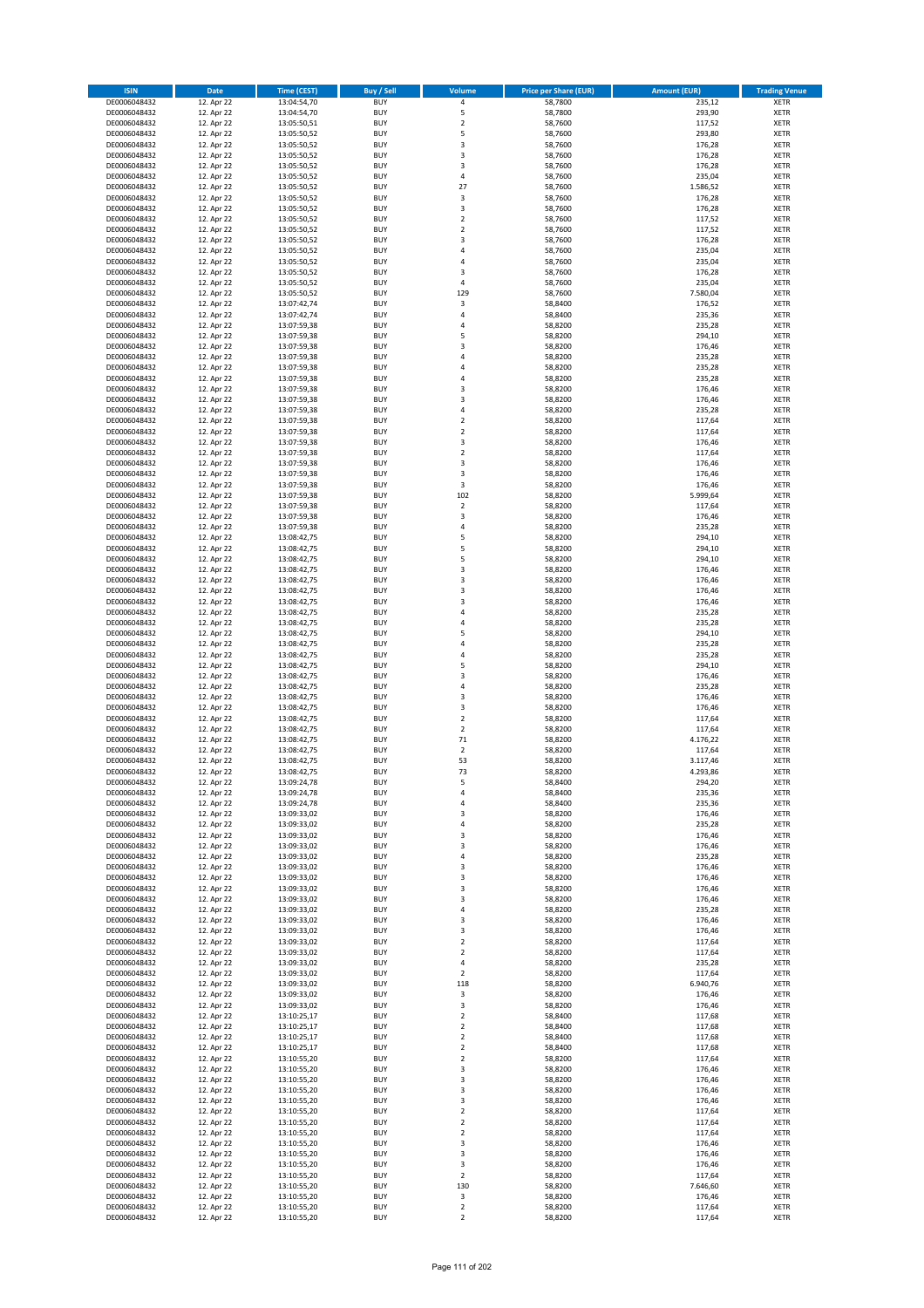| <b>ISIN</b>                  | <b>Date</b>              | Time (CEST)                | <b>Buy / Sell</b>        | Volume                                    | <b>Price per Share (EUR)</b> | <b>Amount (EUR)</b> | <b>Trading Venue</b>       |
|------------------------------|--------------------------|----------------------------|--------------------------|-------------------------------------------|------------------------------|---------------------|----------------------------|
| DE0006048432                 | 12. Apr 22               | 13:10:55,20                | <b>BUY</b>               | $\overline{\mathbf{3}}$                   | 58,8200                      | 176,46              | <b>XETR</b>                |
| DE0006048432                 | 12. Apr 22               | 13:10:55,20                | <b>BUY</b>               | 3                                         | 58,8200                      | 176,46              | <b>XETR</b>                |
| DE0006048432                 | 12. Apr 22               | 13:10:55,22                | <b>BUY</b>               | $\overline{2}$                            | 58,8200                      | 117,64              | <b>XETR</b>                |
| DE0006048432<br>DE0006048432 | 12. Apr 22<br>12. Apr 22 | 13:12:44,34<br>13:12:44,34 | <b>BUY</b><br><b>BUY</b> | 3<br>3                                    | 58,8400<br>58,8400           | 176,52<br>176,52    | <b>XETR</b><br><b>XETR</b> |
| DE0006048432                 | 12. Apr 22               | 13:12:44,34                | <b>BUY</b>               | 3                                         | 58,8400                      | 176,52              | <b>XETR</b>                |
| DE0006048432                 | 12. Apr 22               | 13:12:44.34                | <b>BUY</b>               | 3                                         | 58,8400                      | 176,52              | <b>XETR</b>                |
| DE0006048432                 | 12. Apr 22               | 13:12:44,34                | <b>BUY</b>               | $\mathbf 2$                               | 58,8400                      | 117,68              | <b>XETR</b>                |
| DE0006048432                 | 12. Apr 22               | 13:12:44,34                | <b>BUY</b>               | $\overline{2}$                            | 58,8400                      | 117,68              | <b>XETR</b>                |
| DE0006048432                 | 12. Apr 22               | 13:12:55,23                | <b>BUY</b>               | 4                                         | 58,8200                      | 235,28              | <b>XETR</b>                |
| DE0006048432                 | 12. Apr 22               | 13:12:55,23                | <b>BUY</b>               | 3                                         | 58,8200                      | 176,46              | <b>XETR</b>                |
| DE0006048432<br>DE0006048432 | 12. Apr 22<br>12. Apr 22 | 13:12:55,23<br>13:12:55,23 | <b>BUY</b><br><b>BUY</b> | 3<br>3                                    | 58,8200<br>58,8200           | 176,46<br>176,46    | <b>XETR</b><br><b>XETR</b> |
| DE0006048432                 | 12. Apr 22               | 13:12:55,23                | <b>BUY</b>               | 3                                         | 58,8200                      | 176,46              | <b>XETR</b>                |
| DE0006048432                 | 12. Apr 22               | 13:12:55,23                | <b>BUY</b>               | 3                                         | 58,8200                      | 176,46              | <b>XETR</b>                |
| DE0006048432                 | 12. Apr 22               | 13:12:55,23                | <b>BUY</b>               | $\overline{\mathbf{c}}$                   | 58,8200                      | 117,64              | <b>XETR</b>                |
| DE0006048432                 | 12. Apr 22               | 13:12:55,23                | <b>BUY</b>               | 3                                         | 58,8200                      | 176,46              | <b>XETR</b>                |
| DE0006048432                 | 12. Apr 22               | 13:12:55,23                | <b>BUY</b>               | 3                                         | 58,8200                      | 176,46              | <b>XETR</b>                |
| DE0006048432                 | 12. Apr 22               | 13:12:55,23                | <b>BUY</b>               | $\overline{\mathbf{c}}$                   | 58,8200                      | 117,64              | <b>XETR</b>                |
| DE0006048432                 | 12. Apr 22               | 13:12:55,23                | <b>BUY</b>               | 3                                         | 58,8200                      | 176,46              | <b>XETR</b>                |
| DE0006048432                 | 12. Apr 22               | 13:12:55,23                | <b>BUY</b>               | $\overline{\mathbf{c}}$                   | 58,8200                      | 117,64              | <b>XETR</b>                |
| DE0006048432<br>DE0006048432 | 12. Apr 22<br>12. Apr 22 | 13:12:55,23<br>13:12:55,23 | <b>BUY</b><br><b>BUY</b> | 4<br>26                                   | 58,8200<br>58,8200           | 235,28<br>1.529,32  | <b>XETR</b><br><b>XETR</b> |
| DE0006048432                 | 12. Apr 22               | 13:12:55,23                | <b>BUY</b>               | 4                                         | 58,8200                      | 235,28              | <b>XETR</b>                |
| DE0006048432                 | 12. Apr 22               | 13:12:55,23                | <b>BUY</b>               | 141                                       | 58,8200                      | 8.293,62            | <b>XETR</b>                |
| DE0006048432                 | 12. Apr 22               | 13:13:41,19                | <b>BUY</b>               | $\mathbf 2$                               | 58,8200                      | 117,64              | <b>XETR</b>                |
| DE0006048432                 | 12. Apr 22               | 13:13:41,19                | <b>BUY</b>               | $\mathbf 2$                               | 58,8200                      | 117,64              | <b>XETR</b>                |
| DE0006048432                 | 12. Apr 22               | 13:13:41,19                | <b>BUY</b>               | $\overline{\mathbf{c}}$                   | 58,8200                      | 117,64              | <b>XETR</b>                |
| DE0006048432                 | 12. Apr 22               | 13:13:41,19                | <b>BUY</b>               | $\mathbf 2$                               | 58,8200                      | 117,64              | <b>XETR</b>                |
| DE0006048432                 | 12. Apr 22               | 13:13:41,19                | <b>BUY</b>               | $\overline{\mathbf{c}}$<br>$\overline{a}$ | 58,8200                      | 117,64              | <b>XETR</b>                |
| DE0006048432<br>DE0006048432 | 12. Apr 22<br>12. Apr 22 | 13:13:41,19<br>13:13:41,19 | <b>BUY</b><br><b>BUY</b> | $\overline{2}$                            | 58,8200<br>58,8200           | 117,64<br>117,64    | <b>XETR</b><br><b>XETR</b> |
| DE0006048432                 | 12. Apr 22               | 13:13:41,19                | <b>BUY</b>               | $\mathbf 2$                               | 58,8200                      | 117,64              | <b>XETR</b>                |
| DE0006048432                 | 12. Apr 22               | 13:13:41,19                | <b>BUY</b>               | $\overline{2}$                            | 58,8200                      | 117,64              | <b>XETR</b>                |
| DE0006048432                 | 12. Apr 22               | 13:13:41,19                | <b>BUY</b>               | 3                                         | 58,8200                      | 176,46              | <b>XETR</b>                |
| DE0006048432                 | 12. Apr 22               | 13:13:41,19                | <b>BUY</b>               | $\mathbf 2$                               | 58,8200                      | 117,64              | <b>XETR</b>                |
| DE0006048432                 | 12. Apr 22               | 13:13:41,19                | <b>BUY</b>               | 131                                       | 58,8200                      | 7.705,42            | <b>XETR</b>                |
| DE0006048432                 | 12. Apr 22               | 13:13:41,19                | <b>BUY</b>               | $\mathbf 2$                               | 58,8200                      | 117,64              | <b>XETR</b>                |
| DE0006048432                 | 12. Apr 22               | 13:13:41,19                | <b>BUY</b>               | $\overline{7}$                            | 58,8200                      | 411,74              | <b>XETR</b>                |
| DE0006048432                 | 12. Apr 22               | 13:13:41,19                | <b>BUY</b>               | 3                                         | 58,8200                      | 176,46              | <b>XETR</b>                |
| DE0006048432<br>DE0006048432 | 12. Apr 22<br>12. Apr 22 | 13:15:33,14<br>13:15:33,14 | <b>BUY</b><br><b>BUY</b> | 3<br>$\mathbf 2$                          | 58,8400<br>58,8400           | 176,52<br>117,68    | <b>XETR</b><br><b>XETR</b> |
| DE0006048432                 | 12. Apr 22               | 13:15:33,14                | <b>BUY</b>               | 3                                         | 58,8400                      | 176,52              | <b>XETR</b>                |
| DE0006048432                 | 12. Apr 22               | 13:15:33,14                | <b>BUY</b>               | 3                                         | 58,8400                      | 176,52              | <b>XETR</b>                |
| DE0006048432                 | 12. Apr 22               | 13:15:33,14                | <b>BUY</b>               | $\mathbf 2$                               | 58,8400                      | 117,68              | <b>XETR</b>                |
| DE0006048432                 | 12. Apr 22               | 13:15:33,14                | <b>BUY</b>               | 5                                         | 58,8400                      | 294,20              | <b>XETR</b>                |
| DE0006048432                 | 12. Apr 22               | 13:16:04,73                | <b>BUY</b>               | 4                                         | 58,8200                      | 235,28              | <b>XETR</b>                |
| DE0006048432                 | 12. Apr 22               | 13:16:04,73                | <b>BUY</b>               | $\mathbf 2$                               | 58,8200                      | 117,64              | <b>XETR</b>                |
| DE0006048432                 | 12. Apr 22               | 13:16:04,73                | <b>BUY</b>               | $\mathbf 2$                               | 58,8200                      | 117,64              | <b>XETR</b>                |
| DE0006048432                 | 12. Apr 22               | 13:16:04,73                | <b>BUY</b>               | $\overline{\mathbf{c}}$                   | 58,8200                      | 117,64              | <b>XETR</b>                |
| DE0006048432<br>DE0006048432 | 12. Apr 22<br>12. Apr 22 | 13:16:04,73<br>13:16:04,73 | <b>BUY</b><br><b>BUY</b> | $\mathbf 2$<br>$\mathbf 2$                | 58,8200<br>58,8200           | 117,64<br>117,64    | <b>XETR</b><br><b>XETR</b> |
| DE0006048432                 | 12. Apr 22               | 13:16:04,73                | <b>BUY</b>               | 4                                         | 58,8200                      | 235,28              | <b>XETR</b>                |
| DE0006048432                 | 12. Apr 22               | 13:16:04,73                | <b>BUY</b>               | $\mathbf 2$                               | 58,8200                      | 117,64              | <b>XETR</b>                |
| DE0006048432                 | 12. Apr 22               | 13:16:04,73                | <b>BUY</b>               | 3                                         | 58,8200                      | 176,46              | <b>XETR</b>                |
| DE0006048432                 | 12. Apr 22               | 13:16:04,73                | <b>BUY</b>               | $\overline{a}$                            | 58,8200                      | 117,64              | <b>XETR</b>                |
| DE0006048432                 | 12. Apr 22               | 13:16:04,73                | <b>BUY</b>               | $\overline{\mathbf{c}}$                   | 58,8200                      | 117,64              | <b>XETR</b>                |
| DE0006048432                 | 12. Apr 22               | 13:16:04,73                | <b>BUY</b>               | $\mathbf 2$                               | 58,8200                      | 117,64              | <b>XETR</b>                |
| DE0006048432                 | 12. Apr 22               | 13:16:04,73                | <b>BUY</b>               | $\mathbf 2$                               | 58,8200                      | 117,64              | <b>XETR</b>                |
| DE0006048432                 | 12. Apr 22               | 13:16:04,73                | <b>BUY</b><br><b>BUY</b> | $\overline{2}$                            | 58,8200                      | 117,64              | <b>XETR</b>                |
| DE0006048432<br>DE0006048432 | 12. Apr 22<br>12. Apr 22 | 13:16:04,73<br>13:16:04,73 | <b>BUY</b>               | 62<br>3                                   | 58,8200<br>58,8200           | 3.646,84<br>176,46  | <b>XETR</b><br><b>XETR</b> |
| DE0006048432                 | 12. Apr 22               | 13:16:05,42                | <b>BUY</b>               | $\mathbf 2$                               | 58,8000                      | 117,60              | <b>XETR</b>                |
| DE0006048432                 | 12. Apr 22               | 13:16:05,42                | <b>BUY</b>               | $\overline{2}$                            | 58,8000                      | 117,60              | <b>XETR</b>                |
| DE0006048432                 | 12. Apr 22               | 13:16:05,42                | BUY                      | 2                                         | 58,8000                      | 117,60              | <b>XETR</b>                |
| DE0006048432                 | 12. Apr 22               | 13:16:05,42                | <b>BUY</b>               | $\mathbf 2$                               | 58,8000                      | 117,60              | <b>XETR</b>                |
| DE0006048432                 | 12. Apr 22               | 13:16:51,54                | <b>BUY</b>               | 3                                         | 58,7800                      | 176,34              | <b>XETR</b>                |
| DE0006048432                 | 12. Apr 22               | 13:16:51,54                | <b>BUY</b>               | 3                                         | 58,7800                      | 176,34              | XETR                       |
| DE0006048432<br>DE0006048432 | 12. Apr 22<br>12. Apr 22 | 13:16:51,54<br>13:16:51,54 | <b>BUY</b><br><b>BUY</b> | 5<br>3                                    | 58,7800<br>58,7800           | 293,90<br>176,34    | <b>XETR</b><br><b>XETR</b> |
| DE0006048432                 | 12. Apr 22               | 13:16:51,54                | <b>BUY</b>               | 4                                         | 58,7800                      | 235,12              | <b>XETR</b>                |
| DE0006048432                 | 12. Apr 22               | 13:16:51,54                | <b>BUY</b>               | 3                                         | 58,7800                      | 176,34              | <b>XETR</b>                |
| DE0006048432                 | 12. Apr 22               | 13:16:51,54                | <b>BUY</b>               | 3                                         | 58,7800                      | 176,34              | <b>XETR</b>                |
| DE0006048432                 | 12. Apr 22               | 13:16:51,54                | <b>BUY</b>               | 3                                         | 58,7800                      | 176,34              | XETR                       |
| DE0006048432                 | 12. Apr 22               | 13:16:51,54                | <b>BUY</b>               | $\mathbf 2$                               | 58,7800                      | 117,56              | <b>XETR</b>                |
| DE0006048432                 | 12. Apr 22               | 13:16:51,54                | <b>BUY</b>               | 3                                         | 58,7800                      | 176,34              | <b>XETR</b>                |
| DE0006048432<br>DE0006048432 | 12. Apr 22<br>12. Apr 22 | 13:16:51,54<br>13:16:51,54 | <b>BUY</b><br><b>BUY</b> | $\mathbf 2$<br>3                          | 58,7800<br>58,7800           | 117,56<br>176,34    | <b>XETR</b><br><b>XETR</b> |
| DE0006048432                 | 12. Apr 22               | 13:16:51,54                | <b>BUY</b>               | $\mathbf 2$                               | 58,7800                      | 117,56              | <b>XETR</b>                |
| DE0006048432                 | 12. Apr 22               | 13:16:51,54                | <b>BUY</b>               | 3                                         | 58,7800                      | 176,34              | <b>XETR</b>                |
| DE0006048432                 | 12. Apr 22               | 13:16:51,54                | <b>BUY</b>               | 175                                       | 58,7800                      | 10.286,50           | <b>XETR</b>                |
| DE0006048432                 | 12. Apr 22               | 13:16:51,68                | <b>BUY</b>               | $\mathbf 2$                               | 58,7800                      | 117,56              | <b>XETR</b>                |
| DE0006048432                 | 12. Apr 22               | 13:16:51,68                | <b>BUY</b>               | 4                                         | 58,7800                      | 235,12              | XETR                       |
| DE0006048432                 | 12. Apr 22               | 13:17:09,41                | <b>BUY</b>               | 3                                         | 58,8000                      | 176,40              | <b>XETR</b>                |
| DE0006048432                 | 12. Apr 22               | 13:17:09,41                | <b>BUY</b>               | 3                                         | 58,8000                      | 176,40              | <b>XETR</b>                |
| DE0006048432<br>DE0006048432 | 12. Apr 22<br>12. Apr 22 | 13:18:28,08<br>13:18:28,08 | <b>BUY</b><br><b>BUY</b> | 3<br>$\overline{2}$                       | 58,8600<br>58,8600           | 176,58<br>117,72    | <b>XETR</b><br><b>XETR</b> |
| DE0006048432                 | 12. Apr 22               | 13:18:28,08                | <b>BUY</b>               | 3                                         | 58,8600                      | 176,58              | <b>XETR</b>                |
| DE0006048432                 | 12. Apr 22               | 13:18:28,08                | <b>BUY</b>               | $\mathbf 2$                               | 58,8600                      | 117,72              | <b>XETR</b>                |
| DE0006048432                 | 12. Apr 22               | 13:18:28,08                | <b>BUY</b>               | 3                                         | 58,8600                      | 176,58              | <b>XETR</b>                |
| DE0006048432                 | 12. Apr 22               | 13:18:28,08                | <b>BUY</b>               | $\mathbf 2$                               | 58,8600                      | 117,72              | <b>XETR</b>                |
| DE0006048432                 | 12. Apr 22               | 13:18:28,08                | <b>BUY</b>               | $\overline{2}$                            | 58,8600                      | 117,72              | <b>XETR</b>                |
| DE0006048432                 | 12. Apr 22               | 13:18:28,08                | <b>BUY</b>               | 102                                       | 58,8600                      | 6.003,72            | <b>XETR</b>                |
| DE0006048432                 | 12. Apr 22               | 13:20:43,06                | <b>BUY</b>               | $\mathbf 2$                               | 58,8600                      | 117,72              | <b>XETR</b>                |
| DE0006048432                 | 12. Apr 22               | 13:20:43,06                | <b>BUY</b><br><b>BUY</b> | $\mathbf 2$                               | 58,8600                      | 117,72              | <b>XETR</b>                |
| DE0006048432<br>DE0006048432 | 12. Apr 22<br>12. Apr 22 | 13:20:43,06<br>13:20:43,06 | <b>BUY</b>               | 3<br>4                                    | 58,8600<br>58,8600           | 176,58<br>235,44    | <b>XETR</b><br><b>XETR</b> |
| DE0006048432                 | 12. Apr 22               | 13:20:43,06                | <b>BUY</b>               | $\mathbf 2$                               | 58,8600                      | 117,72              | <b>XETR</b>                |
| DE0006048432                 | 12. Apr 22               | 13:20:43,06                | <b>BUY</b>               | $\mathbf 2$                               | 58,8600                      | 117,72              | <b>XETR</b>                |
| DE0006048432                 | 12. Apr 22               | 13:20:43,06                | <b>BUY</b>               | 3                                         | 58,8600                      | 176,58              | <b>XETR</b>                |
| DE0006048432                 | 12. Apr 22               | 13:20:43,06                | <b>BUY</b>               | 3                                         | 58,8600                      | 176,58              | <b>XETR</b>                |
| DE0006048432                 | 12. Apr 22               | 13:20:43,06                | <b>BUY</b>               | 58                                        | 58,8600                      | 3.413,88            | XETR                       |
| DE0006048432                 | 12. Apr 22               | 13:20:43,06                | <b>BUY</b>               | 5                                         | 58,8600                      | 294,30              | <b>XETR</b>                |
| DE0006048432<br>DE0006048432 | 12. Apr 22<br>12. Apr 22 | 13:21:38,99<br>13:21:38,99 | <b>BUY</b><br><b>BUY</b> | $\mathbf 2$<br>3                          | 58,8600<br>58,8600           | 117,72<br>176,58    | <b>XETR</b><br><b>XETR</b> |
| DE0006048432                 | 12. Apr 22               | 13:21:38,99                | <b>BUY</b>               | $\mathbf 2$                               | 58,8600                      | 117,72              | XETR                       |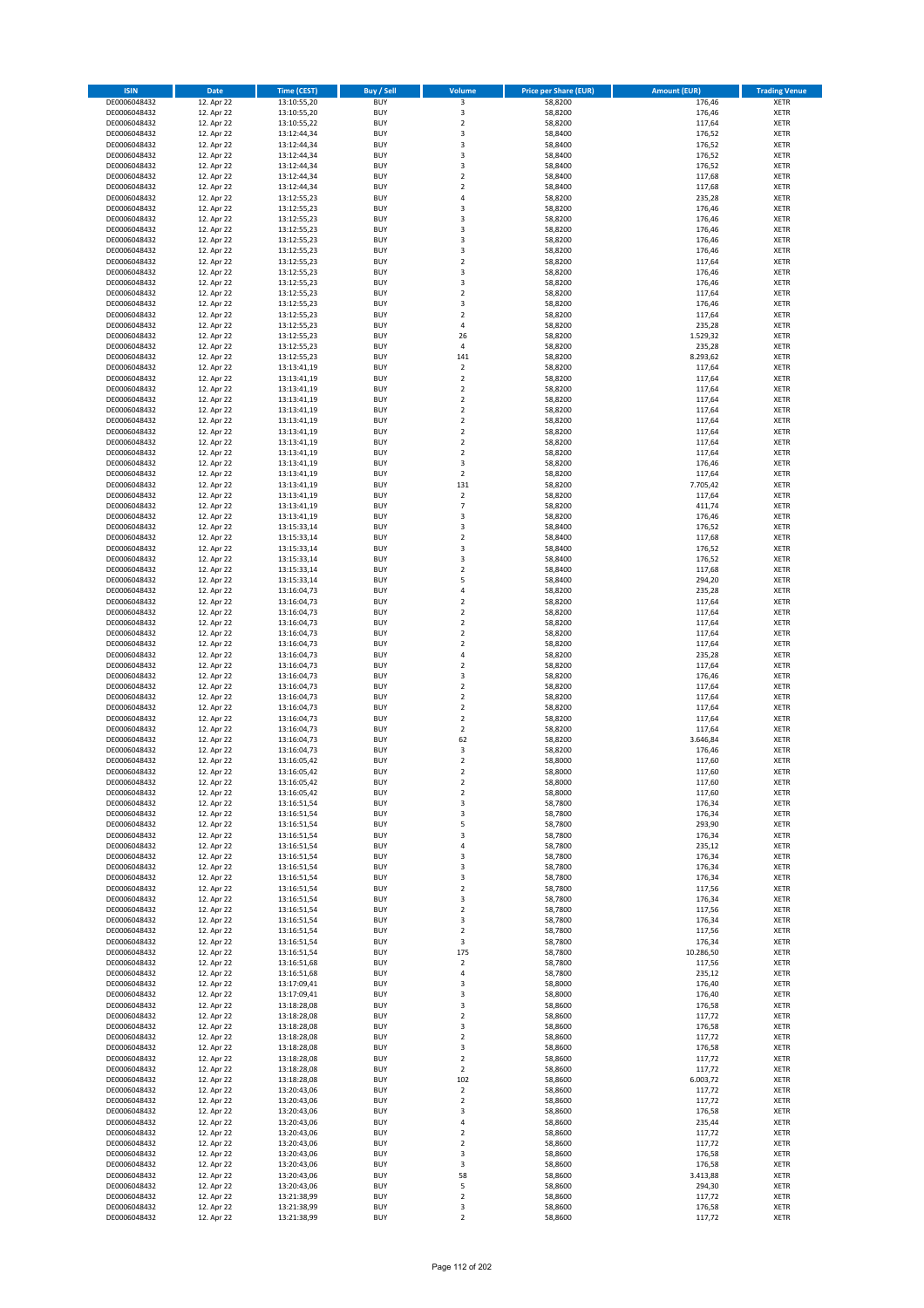| <b>ISIN</b>                  | <b>Date</b>              | <b>Time (CEST)</b>         | <b>Buy / Sell</b>        | <b>Volume</b>                             | <b>Price per Share (EUR)</b> | <b>Amount (EUR)</b>  | <b>Trading Venue</b>       |
|------------------------------|--------------------------|----------------------------|--------------------------|-------------------------------------------|------------------------------|----------------------|----------------------------|
| DE0006048432                 | 12. Apr 22               | 13:21:38,99                | <b>BUY</b>               | 46                                        | 58,8600                      | 2.707,56             | <b>XETR</b>                |
| DE0006048432                 | 12. Apr 22               | 13:21:38,99                | <b>BUY</b>               | 69                                        | 58,8600                      | 4.061,34             | <b>XETR</b>                |
| DE0006048432                 | 12. Apr 22               | 13:22:45,87                | <b>BUY</b>               | 3                                         | 58,8600                      | 176,58               | <b>XETR</b>                |
| DE0006048432<br>DE0006048432 | 12. Apr 22<br>12. Apr 22 | 13:22:45,87<br>13:22:45,87 | <b>BUY</b><br><b>BUY</b> | $\mathbf 2$<br>113                        | 58,8600<br>58,8600           | 117,72<br>6.651,18   | <b>XETR</b><br><b>XETR</b> |
| DE0006048432                 | 12. Apr 22               | 13:22:45,87                | <b>BUY</b>               | 5                                         | 58,8600                      | 294,30               | <b>XETR</b>                |
| DE0006048432                 | 12. Apr 22               | 13:24:02,71                | <b>BUY</b>               | 5                                         | 58,8600                      | 294,30               | <b>XETR</b>                |
| DE0006048432                 | 12. Apr 22               | 13:24:02,71                | <b>BUY</b>               | 3                                         | 58,8600                      | 176,58               | <b>XETR</b>                |
| DE0006048432                 | 12. Apr 22               | 13:24:02,71                | <b>BUY</b>               | 6                                         | 58,8600                      | 353,16               | <b>XETR</b>                |
| DE0006048432                 | 12. Apr 22               | 13:24:02,71                | <b>BUY</b>               | $\mathbf 2$                               | 58,8600                      | 117,72               | <b>XETR</b>                |
| DE0006048432                 | 12. Apr 22               | 13:24:02,71                | <b>BUY</b>               | 3                                         | 58,8600                      | 176,58               | <b>XETR</b>                |
| DE0006048432                 | 12. Apr 22<br>12. Apr 22 | 13:24:02,71                | <b>BUY</b><br><b>BUY</b> | $\overline{\mathbf{c}}$<br>$\mathbf 2$    | 58,8600                      | 117,72<br>117,72     | <b>XETR</b><br><b>XETR</b> |
| DE0006048432<br>DE0006048432 | 12. Apr 22               | 13:24:02,71<br>13:24:02,71 | <b>BUY</b>               | 34                                        | 58,8600<br>58,8600           | 2.001,24             | <b>XETR</b>                |
| DE0006048432                 | 12. Apr 22               | 13:24:02,71                | <b>BUY</b>               | 5                                         | 58,8600                      | 294,30               | <b>XETR</b>                |
| DE0006048432                 | 12. Apr 22               | 13:24:02,71                | <b>BUY</b>               | 6                                         | 58,8600                      | 353,16               | <b>XETR</b>                |
| DE0006048432                 | 12. Apr 22               | 13:24:02,71                | <b>BUY</b>               | 48                                        | 58,8600                      | 2.825,28             | <b>XETR</b>                |
| DE0006048432                 | 12. Apr 22               | 13:25:12,03                | <b>BUY</b>               | 3                                         | 58,8600                      | 176,58               | <b>XETR</b>                |
| DE0006048432                 | 12. Apr 22               | 13:25:12,03                | <b>BUY</b>               | 4                                         | 58,8600                      | 235,44               | <b>XETR</b>                |
| DE0006048432                 | 12. Apr 22               | 13:25:12,03                | <b>BUY</b>               | $\mathbf 2$                               | 58,8600                      | 117,72               | <b>XETR</b>                |
| DE0006048432<br>DE0006048432 | 12. Apr 22<br>12. Apr 22 | 13:25:12,03<br>13:25:12,03 | <b>BUY</b><br><b>BUY</b> | 6<br>5                                    | 58,8600<br>58,8600           | 353,16<br>294,30     | <b>XETR</b><br><b>XETR</b> |
| DE0006048432                 | 12. Apr 22               | 13:25:12,03                | <b>BUY</b>               | 6                                         | 58,8600                      | 353,16               | <b>XETR</b>                |
| DE0006048432                 | 12. Apr 22               | 13:25:12,03                | <b>BUY</b>               | 3                                         | 58,8600                      | 176,58               | <b>XETR</b>                |
| DE0006048432                 | 12. Apr 22               | 13:25:12,03                | <b>BUY</b>               | 91                                        | 58,8600                      | 5.356,26             | <b>XETR</b>                |
| DE0006048432                 | 12. Apr 22               | 13:25:12,03                | <b>BUY</b>               | 3                                         | 58,8600                      | 176,58               | <b>XETR</b>                |
| DE0006048432                 | 12. Apr 22               | 13:25:17,90                | <b>BUY</b>               | 3                                         | 58,8600                      | 176,58               | <b>XETR</b>                |
| DE0006048432                 | 12. Apr 22               | 13:25:17,90                | <b>BUY</b>               | 3                                         | 58,8600                      | 176,58               | <b>XETR</b>                |
| DE0006048432<br>DE0006048432 | 12. Apr 22<br>12. Apr 22 | 13:25:17,90<br>13:25:17,90 | <b>BUY</b><br><b>BUY</b> | 3<br>82                                   | 58,8600<br>58,8600           | 176,58<br>4.826,52   | <b>XETR</b><br><b>XETR</b> |
| DE0006048432                 | 12. Apr 22               | 13:25:17,90                | <b>BUY</b>               | 3                                         | 58,8600                      | 176,58               | <b>XETR</b>                |
| DE0006048432                 | 12. Apr 22               | 13:28:38,34                | <b>BUY</b>               | 4                                         | 58,8600                      | 235,44               | <b>XETR</b>                |
| DE0006048432                 | 12. Apr 22               | 13:28:38,34                | <b>BUY</b>               | 3                                         | 58,8600                      | 176,58               | <b>XETR</b>                |
| DE0006048432                 | 12. Apr 22               | 13:28:38,34                | <b>BUY</b>               | 3                                         | 58,8600                      | 176,58               | <b>XETR</b>                |
| DE0006048432                 | 12. Apr 22               | 13:28:38,34                | <b>BUY</b>               | 3                                         | 58,8600                      | 176,58               | <b>XETR</b>                |
| DE0006048432                 | 12. Apr 22               | 13:28:38,34                | <b>BUY</b>               | 5                                         | 58,8600                      | 294,30               | <b>XETR</b>                |
| DE0006048432                 | 12. Apr 22<br>12. Apr 22 | 13:28:55,49                | <b>BUY</b><br><b>BUY</b> | $\overline{\mathbf{c}}$<br>$\overline{7}$ | 58,8600<br>58,8600           | 117,72<br>412,02     | <b>XETR</b><br><b>XETR</b> |
| DE0006048432<br>DE0006048432 | 12. Apr 22               | 13:32:06,24<br>13:32:06,24 | <b>BUY</b>               | 5                                         | 58,8600                      | 294,30               | <b>XETR</b>                |
| DE0006048432                 | 12. Apr 22               | 13:32:06,24                | <b>BUY</b>               | $\mathbf 2$                               | 58,8600                      | 117,72               | <b>XETR</b>                |
| DE0006048432                 | 12. Apr 22               | 13:32:06,24                | <b>BUY</b>               | 5                                         | 58,8600                      | 294,30               | <b>XETR</b>                |
| DE0006048432                 | 12. Apr 22               | 13:32:06,24                | <b>BUY</b>               | 4                                         | 58,8600                      | 235,44               | <b>XETR</b>                |
| DE0006048432                 | 12. Apr 22               | 13:32:06,24                | <b>BUY</b>               | 4                                         | 58,8600                      | 235,44               | <b>XETR</b>                |
| DE0006048432                 | 12. Apr 22               | 13:32:06,24                | <b>BUY</b>               | 4                                         | 58,8600                      | 235,44               | <b>XETR</b>                |
| DE0006048432                 | 12. Apr 22               | 13:32:06,24                | <b>BUY</b>               | 5                                         | 58,8600                      | 294,30               | <b>XETR</b>                |
| DE0006048432<br>DE0006048432 | 12. Apr 22<br>12. Apr 22 | 13:32:06,24                | <b>BUY</b><br><b>BUY</b> | 3<br>5                                    | 58,8600<br>58,8600           | 176,58<br>294,30     | <b>XETR</b><br><b>XETR</b> |
| DE0006048432                 | 12. Apr 22               | 13:32:06,24<br>13:32:06,24 | <b>BUY</b>               | 5                                         | 58,8600                      | 294,30               | <b>XETR</b>                |
| DE0006048432                 | 12. Apr 22               | 13:32:06,24                | <b>BUY</b>               | 5                                         | 58,8600                      | 294,30               | <b>XETR</b>                |
| DE0006048432                 | 12. Apr 22               | 13:32:06,24                | <b>BUY</b>               | 4                                         | 58,8600                      | 235,44               | <b>XETR</b>                |
| DE0006048432                 | 12. Apr 22               | 13:32:34,19                | <b>BUY</b>               | 4                                         | 58,8400                      | 235,36               | <b>XETR</b>                |
| DE0006048432                 | 12. Apr 22               | 13:32:34,19                | <b>BUY</b>               | $\overline{\mathbf{c}}$                   | 58,8400                      | 117,68               | <b>XETR</b>                |
| DE0006048432                 | 12. Apr 22               | 13:32:34,19                | <b>BUY</b>               | 4                                         | 58,8400                      | 235,36               | <b>XETR</b>                |
| DE0006048432<br>DE0006048432 | 12. Apr 22<br>12. Apr 22 | 13:32:34,19<br>13:32:34,19 | <b>BUY</b><br><b>BUY</b> | $\mathbf 2$<br>$\mathbf 2$                | 58,8400<br>58,8400           | 117,68<br>117,68     | <b>XETR</b><br><b>XETR</b> |
| DE0006048432                 | 12. Apr 22               | 13:32:34,19                | <b>BUY</b>               | $\mathbf 2$                               | 58,8400                      | 117,68               | <b>XETR</b>                |
| DE0006048432                 | 12. Apr 22               | 13:32:34,19                | <b>BUY</b>               | 3                                         | 58,8400                      | 176,52               | <b>XETR</b>                |
| DE0006048432                 | 12. Apr 22               | 13:32:34,19                | <b>BUY</b>               | 4                                         | 58,8400                      | 235,36               | <b>XETR</b>                |
| DE0006048432                 | 12. Apr 22               | 13:32:34,19                | <b>BUY</b>               | $\overline{\mathbf{c}}$                   | 58,8400                      | 117,68               | <b>XETR</b>                |
| DE0006048432                 | 12. Apr 22               | 13:32:34,19                | <b>BUY</b>               | $\overline{2}$                            | 58,8400                      | 117,68               | <b>XETR</b>                |
| DE0006048432                 | 12. Apr 22               | 13:32:34,19                | <b>BUY</b>               | $\mathbf 2$                               | 58,8400                      | 117,68               | <b>XETR</b>                |
| DE0006048432<br>DE0006048432 | 12. Apr 22<br>12. Apr 22 | 13:32:34,19<br>13:32:34,19 | <b>BUY</b><br><b>BUY</b> | $\overline{\mathbf{c}}$<br>3              | 58,8400<br>58,8400           | 117,68<br>176,52     | <b>XETR</b><br><b>XETR</b> |
| DE0006048432                 | 12. Apr 22               | 13:32:34,19                | <b>BUY</b>               | 6                                         | 58,8400                      | 353,04               | <b>XETR</b>                |
| DE0006048432                 | 12. Apr 22               | 13:32:34,19                | BUY                      | 2                                         | 58,8400                      | 117,68               | <b>XETR</b>                |
| DE0006048432                 | 12. Apr 22               | 13:32:34,19                | <b>BUY</b>               | $\mathbf 2$                               | 58,8400                      | 117,68               | <b>XETR</b>                |
| DE0006048432                 | 12. Apr 22               | 13:32:34,19                | <b>BUY</b>               | 3                                         | 58,8400                      | 176,52               | <b>XETR</b>                |
| DE0006048432                 | 12. Apr 22               | 13:32:34,19                | <b>BUY</b>               | $\overline{\phantom{a}}$                  | 58,8400                      | 411,88               | XETR                       |
| DE0006048432                 | 12. Apr 22               | 13:32:34,19                | <b>BUY</b>               | 4                                         | 58,8400                      | 235,36               | <b>XETR</b>                |
| DE0006048432<br>DE0006048432 | 12. Apr 22<br>12. Apr 22 | 13:32:34,19<br>13:32:34,19 | <b>BUY</b><br><b>BUY</b> | 93<br>45                                  | 58,8400<br>58,8400           | 5.472,12<br>2.647,80 | <b>XETR</b><br><b>XETR</b> |
| DE0006048432                 | 12. Apr 22               | 13:32:34,61                | <b>BUY</b>               | 3                                         | 58,8400                      | 176,52               | <b>XETR</b>                |
| DE0006048432                 | 12. Apr 22               | 13:32:34,61                | <b>BUY</b>               | 4                                         | 58,8400                      | 235,36               | <b>XETR</b>                |
| DE0006048432                 | 12. Apr 22               | 13:32:34,61                | <b>BUY</b>               | 3                                         | 58,8400                      | 176,52               | <b>XETR</b>                |
| DE0006048432                 | 12. Apr 22               | 13:32:34,61                | <b>BUY</b>               | 3                                         | 58,8400                      | 176,52               | <b>XETR</b>                |
| DE0006048432                 | 12. Apr 22               | 13:32:34,61                | <b>BUY</b>               | 4                                         | 58,8400                      | 235,36               | <b>XETR</b>                |
| DE0006048432<br>DE0006048432 | 12. Apr 22<br>12. Apr 22 | 13:32:34,61<br>13:32:34,61 | <b>BUY</b><br><b>BUY</b> | 3<br>8                                    | 58,8400<br>58,8400           | 176,52<br>470,72     | <b>XETR</b><br><b>XETR</b> |
| DE0006048432                 | 12. Apr 22               | 13:32:34,61                | <b>BUY</b>               | 4                                         | 58,8400                      | 235,36               | <b>XETR</b>                |
| DE0006048432                 | 12. Apr 22               | 13:34:41,36                | <b>BUY</b>               | 3                                         | 58,8200                      | 176,46               | <b>XETR</b>                |
| DE0006048432                 | 12. Apr 22               | 13:34:51,60                | <b>BUY</b>               | 4                                         | 58,8200                      | 235,28               | <b>XETR</b>                |
| DE0006048432                 | 12. Apr 22               | 13:34:51,60                | <b>BUY</b>               | $\mathbf 2$                               | 58,8200                      | 117,64               | <b>XETR</b>                |
| DE0006048432                 | 12. Apr 22               | 13:34:51,60                | <b>BUY</b>               | 3                                         | 58,8200                      | 176,46               | XETR                       |
| DE0006048432                 | 12. Apr 22               | 13:34:51,60                | <b>BUY</b>               | 4                                         | 58,8200                      | 235,28               | <b>XETR</b>                |
| DE0006048432<br>DE0006048432 | 12. Apr 22<br>12. Apr 22 | 13:34:51,60<br>13:34:51,60 | <b>BUY</b><br><b>BUY</b> | $\overline{2}$<br>$\mathbf 2$             | 58,8200<br>58,8200           | 117,64<br>117,64     | <b>XETR</b><br><b>XETR</b> |
| DE0006048432                 | 12. Apr 22               | 13:34:51,60                | <b>BUY</b>               | $\overline{2}$                            | 58,8200                      | 117,64               | <b>XETR</b>                |
| DE0006048432                 | 12. Apr 22               | 13:34:51,60                | <b>BUY</b>               | $\mathbf 2$                               | 58,8200                      | 117,64               | <b>XETR</b>                |
| DE0006048432                 | 12. Apr 22               | 13:34:51,60                | <b>BUY</b>               | $\mathbf 2$                               | 58,8200                      | 117,64               | <b>XETR</b>                |
| DE0006048432                 | 12. Apr 22               | 13:34:51,60                | <b>BUY</b>               | $\mathbf 2$                               | 58,8200                      | 117,64               | <b>XETR</b>                |
| DE0006048432                 | 12. Apr 22               | 13:34:51,60                | <b>BUY</b>               | $\mathbf 2$                               | 58,8200                      | 117,64               | <b>XETR</b>                |
| DE0006048432<br>DE0006048432 | 12. Apr 22<br>12. Apr 22 | 13:34:51,60<br>13:34:51,60 | <b>BUY</b><br><b>BUY</b> | 4<br>5                                    | 58,8200<br>58,8200           | 235,28<br>294,10     | <b>XETR</b><br><b>XETR</b> |
| DE0006048432                 | 12. Apr 22               | 13:34:51,60                | <b>BUY</b>               | 3                                         | 58,8200                      | 176,46               | XETR                       |
| DE0006048432                 | 12. Apr 22               | 13:34:51,60                | <b>BUY</b>               | 3                                         | 58,8200                      | 176,46               | <b>XETR</b>                |
| DE0006048432                 | 12. Apr 22               | 13:34:51,73                | <b>BUY</b>               | $\mathbf 2$                               | 58,8200                      | 117,64               | <b>XETR</b>                |
| DE0006048432                 | 12. Apr 22               | 13:34:51,73                | <b>BUY</b>               | 4                                         | 58,8200                      | 235,28               | <b>XETR</b>                |
| DE0006048432                 | 12. Apr 22               | 13:35:09,86                | <b>BUY</b>               | $\mathbf 2$                               | 58,8200                      | 117,64               | <b>XETR</b>                |
| DE0006048432                 | 12. Apr 22               | 13:35:09,86                | <b>BUY</b>               | 4                                         | 58,8200                      | 235,28               | <b>XETR</b>                |
| DE0006048432                 | 12. Apr 22               | 13:35:09,86                | <b>BUY</b>               | $\mathbf 2$                               | 58,8200                      | 117,64               | <b>XETR</b>                |
| DE0006048432<br>DE0006048432 | 12. Apr 22<br>12. Apr 22 | 13:35:09,86<br>13:35:09,86 | <b>BUY</b><br><b>BUY</b> | $\overline{\mathbf{c}}$<br>$\mathbf 2$    | 58,8200<br>58,8200           | 117,64<br>117,64     | <b>XETR</b><br>XETR        |
| DE0006048432                 | 12. Apr 22               | 13:35:09,86                | <b>BUY</b>               | 3                                         | 58,8200                      | 176,46               | <b>XETR</b>                |
| DE0006048432                 | 12. Apr 22               | 13:35:09,86                | <b>BUY</b>               | 4                                         | 58,8200                      | 235,28               | <b>XETR</b>                |
| DE0006048432                 | 12. Apr 22               | 13:35:09,86                | <b>BUY</b>               | $\mathbf 2$                               | 58,8200                      | 117,64               | <b>XETR</b>                |
| DE0006048432                 | 12. Apr 22               | 13:35:09,86                | <b>BUY</b>               | $\mathbf 2$                               | 58,8200                      | 117,64               | <b>XETR</b>                |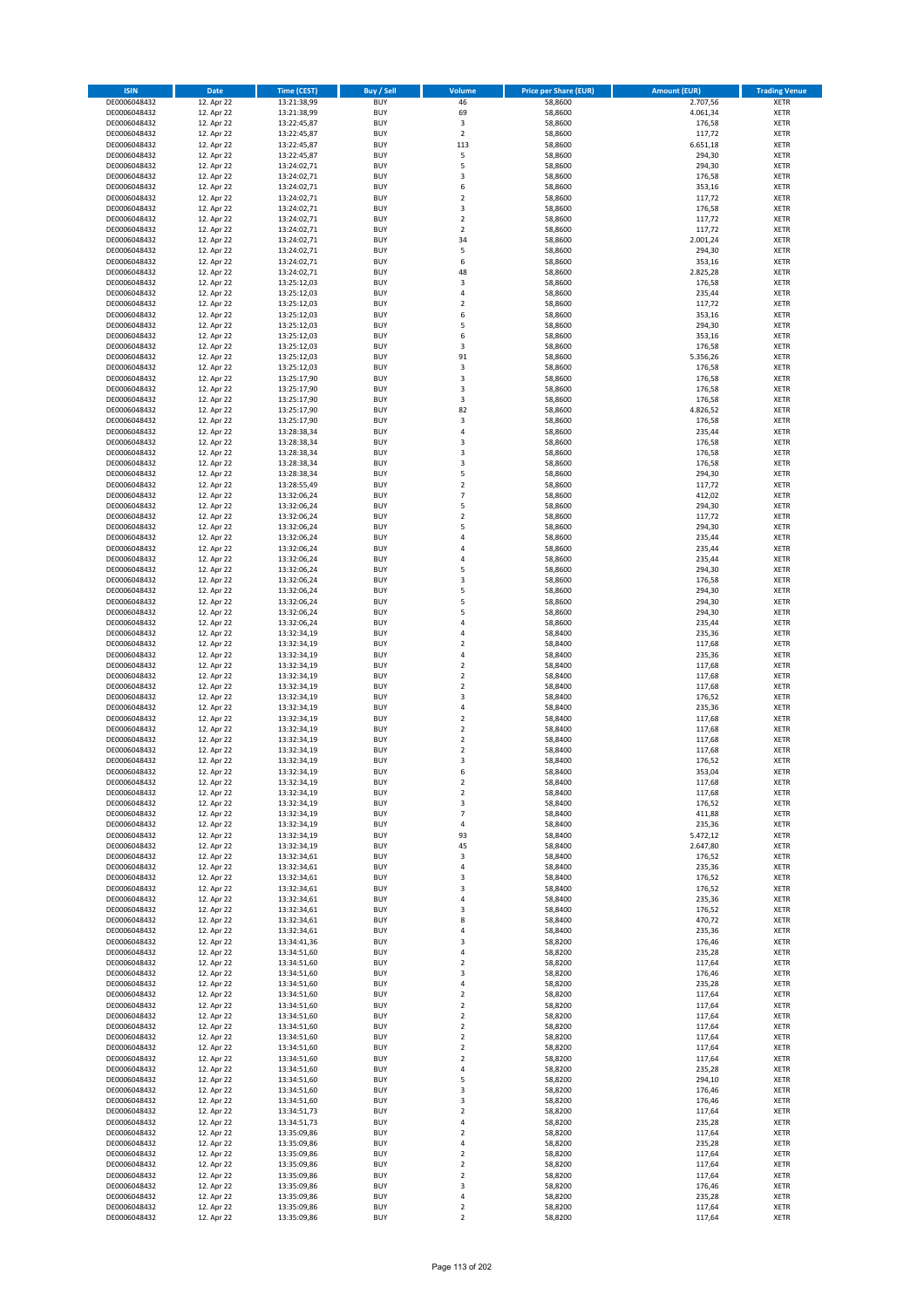| <b>ISIN</b>                  | Date                     | Time (CEST)                | <b>Buy / Sell</b>        | Volume                        | <b>Price per Share (EUR)</b> | <b>Amount (EUR)</b>   | <b>Trading Venue</b>       |
|------------------------------|--------------------------|----------------------------|--------------------------|-------------------------------|------------------------------|-----------------------|----------------------------|
| DE0006048432                 | 12. Apr 22               | 13:37:55,30                | <b>BUY</b>               | $\overline{2}$                | 58,8000                      | 117,60                | <b>XETR</b>                |
| DE0006048432                 | 12. Apr 22               | 13:37:55,30                | <b>BUY</b>               | 3                             | 58,8000                      | 176,40                | XETR                       |
| DE0006048432                 | 12. Apr 22               | 13:37:55,30                | <b>BUY</b>               | $\overline{2}$                | 58,8000                      | 117,60                | <b>XETR</b>                |
| DE0006048432                 | 12. Apr 22               | 13:37:55,30                | <b>BUY</b>               | $\mathbf 2$                   | 58,8000                      | 117,60                | XETR                       |
| DE0006048432<br>DE0006048432 | 12. Apr 22<br>12. Apr 22 | 13:37:55,30<br>13:37:55,30 | <b>BUY</b><br><b>BUY</b> | $\mathbf 2$<br>5              | 58,8000<br>58,8000           | 117,60<br>294,00      | <b>XETR</b><br><b>XETR</b> |
| DE0006048432                 | 12. Apr 22               | 13:37:55,30                | <b>BUY</b>               | 3                             | 58,8000                      | 176,40                | <b>XETR</b>                |
| DE0006048432                 | 12. Apr 22               | 13:37:55,30                | <b>BUY</b>               | $\overline{2}$                | 58,8000                      | 117,60                | <b>XETR</b>                |
| DE0006048432                 | 12. Apr 22               | 13:37:55,30                | <b>BUY</b>               | $\overline{4}$                | 58,8000                      | 235,20                | <b>XETR</b>                |
| DE0006048432                 | 12. Apr 22               | 13:37:55,30                | <b>BUY</b>               | 318                           | 58,8000                      | 18.698,40             | <b>XETR</b>                |
| DE0006048432                 | 12. Apr 22               | 13:37:55,30                | <b>BUY</b>               | $\mathbf 2$                   | 58,8000                      | 117,60                | <b>XETR</b>                |
| DE0006048432                 | 12. Apr 22               | 13:37:55,30                | <b>BUY</b>               | $\,1\,$<br>$\overline{4}$     | 58,8000                      | 58,80                 | <b>XETR</b>                |
| DE0006048432<br>DE0006048432 | 12. Apr 22<br>12. Apr 22 | 13:37:55,30<br>13:40:17,06 | <b>BUY</b><br><b>BUY</b> | 263                           | 58,8000<br>58,8000           | 235,20<br>15.464,40   | <b>XETR</b><br><b>XETR</b> |
| DE0006048432                 | 12. Apr 22               | 13:40:53,07                | <b>BUY</b>               | $\mathsf 3$                   | 58,8000                      | 176,40                | <b>XETR</b>                |
| DE0006048432                 | 12. Apr 22               | 13:40:53,07                | <b>BUY</b>               | $\mathbf 2$                   | 58,8000                      | 117,60                | <b>XETR</b>                |
| DE0006048432                 | 12. Apr 22               | 13:40:53,07                | <b>BUY</b>               | 5                             | 58,8000                      | 294,00                | <b>XETR</b>                |
| DE0006048432                 | 12. Apr 22               | 13:42:46,70                | <b>BUY</b>               | 5                             | 58,8200                      | 294,10                | <b>XETR</b>                |
| DE0006048432                 | 12. Apr 22               | 13:42:46,70                | <b>BUY</b>               | 6                             | 58,8200                      | 352,92                | <b>XETR</b>                |
| DE0006048432<br>DE0006048432 | 12. Apr 22<br>12. Apr 22 | 13:42:46,70<br>13:42:46,70 | <b>BUY</b><br><b>BUY</b> | 3<br>5                        | 58,8200<br>58,8200           | 176,46<br>294,10      | <b>XETR</b><br><b>XETR</b> |
| DE0006048432                 | 12. Apr 22               | 13:42:46,70                | <b>BUY</b>               | $\mathbf 2$                   | 58,8200                      | 117,64                | <b>XETR</b>                |
| DE0006048432                 | 12. Apr 22               | 13:42:46,70                | <b>BUY</b>               | $\overline{7}$                | 58,8200                      | 411,74                | <b>XETR</b>                |
| DE0006048432                 | 12. Apr 22               | 13:42:46,70                | <b>BUY</b>               | 3                             | 58,8200                      | 176,46                | <b>XETR</b>                |
| DE0006048432                 | 12. Apr 22               | 13:42:46,70                | <b>BUY</b>               | 5                             | 58,8200                      | 294,10                | <b>XETR</b>                |
| DE0006048432                 | 12. Apr 22               | 13:42:46,70                | <b>BUY</b>               | 6                             | 58,8200                      | 352,92                | <b>XETR</b>                |
| DE0006048432                 | 12. Apr 22               | 13:42:46,70                | <b>BUY</b>               | 5<br>5                        | 58,8200                      | 294,10                | <b>XETR</b>                |
| DE0006048432<br>DE0006048432 | 12. Apr 22<br>12. Apr 22 | 13:42:46,70<br>13:42:46,70 | <b>BUY</b><br><b>BUY</b> | 8                             | 58,8200<br>58,8200           | 294,10<br>470,56      | <b>XETR</b><br><b>XETR</b> |
| DE0006048432                 | 12. Apr 22               | 13:42:46,70                | <b>BUY</b>               | 6                             | 58,8200                      | 352,92                | <b>XETR</b>                |
| DE0006048432                 | 12. Apr 22               | 13:42:46,70                | <b>BUY</b>               | 175                           | 58,8200                      | 10.293,50             | <b>XETR</b>                |
| DE0006048432                 | 12. Apr 22               | 13:42:46,70                | <b>BUY</b>               | $\overline{7}$                | 58,8200                      | 411,74                | <b>XETR</b>                |
| DE0006048432                 | 12. Apr 22               | 13:42:46,70                | <b>BUY</b>               | 4                             | 58,8200                      | 235,28                | <b>XETR</b>                |
| DE0006048432                 | 12. Apr 22               | 13:42:46,70                | <b>BUY</b>               | 6                             | 58,8200                      | 352,92                | <b>XETR</b>                |
| DE0006048432<br>DE0006048432 | 12. Apr 22<br>12. Apr 22 | 13:42:46,70<br>13:42:46,70 | <b>BUY</b><br><b>BUY</b> | $\overline{7}$<br>$\mathbf 2$ | 58,8200<br>58,8200           | 411,74<br>117,64      | <b>XETR</b><br><b>XETR</b> |
| DE0006048432                 | 12. Apr 22               | 13:43:42,87                | <b>BUY</b>               | 3                             | 58,8200                      | 176,46                | <b>XETR</b>                |
| DE0006048432                 | 12. Apr 22               | 13:43:42,87                | <b>BUY</b>               | $\overline{4}$                | 58,8200                      | 235,28                | <b>XETR</b>                |
| DE0006048432                 | 12. Apr 22               | 13:43:42,87                | <b>BUY</b>               | $\mathbf 2$                   | 58,8200                      | 117,64                | <b>XETR</b>                |
| DE0006048432                 | 12. Apr 22               | 13:43:42,87                | <b>BUY</b>               | $\mathbf 2$                   | 58,8200                      | 117,64                | <b>XETR</b>                |
| DE0006048432                 | 12. Apr 22               | 13:43:42,87                | <b>BUY</b>               | 3                             | 58,8200                      | 176,46                | <b>XETR</b>                |
| DE0006048432                 | 12. Apr 22               | 13:43:42,87                | <b>BUY</b>               | 4                             | 58,8200                      | 235,28                | <b>XETR</b>                |
| DE0006048432<br>DE0006048432 | 12. Apr 22<br>12. Apr 22 | 13:43:42,87<br>13:43:42,87 | <b>BUY</b><br><b>BUY</b> | $\mathbf 2$<br>4              | 58,8200<br>58,8200           | 117,64<br>235,28      | <b>XETR</b><br><b>XETR</b> |
| DE0006048432                 | 12. Apr 22               | 13:43:42,87                | <b>BUY</b>               | 3                             | 58,8200                      | 176,46                | <b>XETR</b>                |
| DE0006048432                 | 12. Apr 22               | 13:43:42,87                | <b>BUY</b>               | 6                             | 58,8200                      | 352,92                | <b>XETR</b>                |
| DE0006048432                 | 12. Apr 22               | 13:43:42,87                | <b>BUY</b>               | 5                             | 58,8200                      | 294,10                | <b>XETR</b>                |
| DE0006048432                 | 12. Apr 22               | 13:43:42,87                | <b>BUY</b>               | 3                             | 58,8200                      | 176,46                | <b>XETR</b>                |
| DE0006048432                 | 12. Apr 22               | 13:43:42,87                | <b>BUY</b>               | 4                             | 58,8200                      | 235,28                | <b>XETR</b>                |
| DE0006048432                 | 12. Apr 22               | 13:43:42,87                | <b>BUY</b>               | 3                             | 58,8200                      | 176,46                | <b>XETR</b>                |
| DE0006048432                 | 12. Apr 22               | 13:43:42,87                | <b>BUY</b>               | 5                             | 58,8200                      | 294,10                | <b>XETR</b>                |
| DE0006048432<br>DE0006048432 | 12. Apr 22<br>12. Apr 22 | 13:43:42,87<br>13:43:42,87 | <b>BUY</b><br><b>BUY</b> | 174<br>3                      | 58,8200<br>58,8200           | 10.234,68<br>176,46   | <b>XETR</b><br><b>XETR</b> |
| DE0006048432                 | 12. Apr 22               | 13:43:42,87                | <b>BUY</b>               | $\sqrt{4}$                    | 58,8200                      | 235,28                | <b>XETR</b>                |
| DE0006048432                 | 12. Apr 22               | 13:43:42,87                | <b>BUY</b>               | $\,1\,$                       | 58,8200                      | 58,82                 | <b>XETR</b>                |
| DE0006048432                 | 12. Apr 22               | 13:43:51,81                | <b>BUY</b>               | 5                             | 58,8000                      | 294,00                | <b>XETR</b>                |
| DE0006048432                 | 12. Apr 22               | 13:43:51,81                | <b>BUY</b>               | $\overline{4}$                | 58,8000                      | 235,20                | <b>XETR</b>                |
| DE0006048432                 | 12. Apr 22               | 13:43:51,90                | <b>BUY</b>               | 3                             | 58,8000                      | 176,40                | <b>XETR</b>                |
| DE0006048432                 | 12. Apr 22               | 13:46:40,52                | <b>BUY</b>               | 197                           | 58,8000                      | 11.583,60             | <b>XETR</b>                |
| DE0006048432<br>DE0006048432 | 12. Apr 22<br>12. Apr 22 | 13:47:34,02<br>13:50:09,80 | <b>BUY</b><br><b>BUY</b> | 143<br>176                    | 58,8000<br>58,8000           | 8.408,40<br>10.348,80 | <b>XETR</b><br><b>XETR</b> |
| DE0006048432                 | 12. Apr 22               | 13:51:14,24                | <b>BUY</b>               | 148                           | 58,8200                      | 8.705,36              | <b>XETR</b>                |
| DE0006048432                 | 12. Apr 22               | 13:54:07,21                | <b>BUY</b>               | 9                             | 58,9200                      | 530,28                | <b>XETR</b>                |
| DE0006048432                 | 12. Apr 22               | 13:54:07,21                | <b>BUY</b>               | 11                            | 58,9200                      | 648,12                | <b>XETR</b>                |
| DE0006048432                 | 12. Apr 22               | 13:54:07,21                | BUY                      | 9                             | 58,9200                      | 530,28                | XETR                       |
| DE0006048432                 | 12. Apr 22               | 13:54:07,21                | <b>BUY</b>               | $10\,$                        | 58,9200                      | 589,20                | <b>XETR</b>                |
| DE0006048432                 | 12. Apr 22<br>12. Apr 22 | 13:54:07,21                | <b>BUY</b><br><b>BUY</b> | $10\,$                        | 58,9200<br>58,9200           | 589,20                | <b>XETR</b>                |
| DE0006048432<br>DE0006048432 | 12. Apr 22               | 13:54:07,23<br>13:55:53,72 | <b>BUY</b>               | 6<br>319                      | 59,0200                      | 353,52<br>18.827,38   | <b>XETR</b><br><b>XETR</b> |
| DE0006048432                 | 12. Apr 22               | 13:57:34,73                | <b>BUY</b>               | 14                            | 58,9800                      | 825,72                | <b>XETR</b>                |
| DE0006048432                 | 12. Apr 22               | 13:57:34,73                | <b>BUY</b>               | 6                             | 58,9800                      | 353,88                | <b>XETR</b>                |
| DE0006048432                 | 12. Apr 22               | 13:57:34,73                | <b>BUY</b>               | 12                            | 58,9800                      | 707,76                | <b>XETR</b>                |
| DE0006048432                 | 12. Apr 22               | 13:57:34,73                | <b>BUY</b>               | 6                             | 58,9800                      | 353,88                | XETR                       |
| DE0006048432                 | 12. Apr 22               | 13:57:34,73                | <b>BUY</b>               | 9                             | 58,9800                      | 530,82                | <b>XETR</b>                |
| DE0006048432<br>DE0006048432 | 12. Apr 22<br>12. Apr 22 | 13:57:34,73<br>13:57:34,73 | <b>BUY</b><br><b>BUY</b> | $11\,$<br>10                  | 58,9800<br>58,9800           | 648,78<br>589,80      | XETR<br><b>XETR</b>        |
| DE0006048432                 | 12. Apr 22               | 13:57:34,73                | <b>BUY</b>               | 11                            | 58,9800                      | 648,78                | XETR                       |
| DE0006048432                 | 12. Apr 22               | 13:57:34,73                | <b>BUY</b>               | 11                            | 58,9800                      | 648,78                | <b>XETR</b>                |
| DE0006048432                 | 12. Apr 22               | 13:57:34,73                | <b>BUY</b>               | 11                            | 58,9800                      | 648,78                | XETR                       |
| DE0006048432                 | 12. Apr 22               | 13:57:34,73                | <b>BUY</b>               | 11                            | 58,9800                      | 648,78                | <b>XETR</b>                |
| DE0006048432                 | 12. Apr 22               | 13:57:34,73                | <b>BUY</b>               | 8                             | 58,9800                      | 471,84                | <b>XETR</b>                |
| DE0006048432<br>DE0006048432 | 12. Apr 22<br>12. Apr 22 | 13:57:34,73<br>13:57:34,73 | <b>BUY</b><br><b>BUY</b> | 11<br>$10\,$                  | 58,9800<br>58,9800           | 648,78<br>589,80      | <b>XETR</b><br>XETR        |
| DE0006048432                 | 12. Apr 22               | 13:57:34,73                | <b>BUY</b>               | 12                            | 58,9800                      | 707,76                | <b>XETR</b>                |
| DE0006048432                 | 12. Apr 22               | 13:57:34,73                | <b>BUY</b>               | 11                            | 58,9800                      | 648,78                | <b>XETR</b>                |
| DE0006048432                 | 12. Apr 22               | 13:57:34,73                | <b>BUY</b>               | $\overline{7}$                | 58,9800                      | 412,86                | <b>XETR</b>                |
| DE0006048432                 | 12. Apr 22               | 13:57:34,73                | <b>BUY</b>               | 92                            | 58,9800                      | 5.426,16              | XETR                       |
| DE0006048432                 | 12. Apr 22               | 13:57:34,73                | <b>BUY</b>               | 8                             | 58,9800                      | 471,84                | <b>XETR</b>                |
| DE0006048432                 | 12. Apr 22               | 13:57:34,73                | <b>BUY</b>               | 188                           | 58,9800                      | 11.088,24             | XETR                       |
| DE0006048432<br>DE0006048432 | 12. Apr 22<br>12. Apr 22 | 13:57:34,75<br>13:57:34,80 | <b>BUY</b><br><b>BUY</b> | 10<br>8                       | 58,9800<br>58,9800           | 589,80<br>471,84      | <b>XETR</b><br>XETR        |
| DE0006048432                 | 12. Apr 22               | 13:57:34,80                | <b>BUY</b>               | $\overline{7}$                | 58,9800                      | 412,86                | <b>XETR</b>                |
| DE0006048432                 | 12. Apr 22               | 14:00:16,10                | <b>BUY</b>               | $\sqrt{4}$                    | 59,0600                      | 236,24                | <b>XETR</b>                |
| DE0006048432                 | 12. Apr 22               | 14:00:16,10                | <b>BUY</b>               | 4                             | 59,0600                      | 236,24                | <b>XETR</b>                |
| DE0006048432                 | 12. Apr 22               | 14:00:18,77                | <b>BUY</b>               | 9                             | 59,0400                      | 531,36                | XETR                       |
| DE0006048432                 | 12. Apr 22               | 14:00:18,77                | <b>BUY</b>               | 6                             | 59,0400                      | 354,24                | XETR                       |
| DE0006048432                 | 12. Apr 22               | 14:00:18,77                | <b>BUY</b>               | 5                             | 59,0400                      | 295,20                | XETR                       |
| DE0006048432                 | 12. Apr 22               | 14:00:18,77                | <b>BUY</b>               | $\overline{7}$                | 59,0400                      | 413,28                | <b>XETR</b>                |
| DE0006048432                 | 12. Apr 22               | 14:00:18,77                | <b>BUY</b>               | 5                             | 59,0400                      | 295,20                | <b>XETR</b>                |
| DE0006048432<br>DE0006048432 | 12. Apr 22<br>12. Apr 22 | 14:00:18,77<br>14:00:18,77 | <b>BUY</b><br><b>BUY</b> | 8<br>8                        | 59,0400<br>59,0400           | 472,32<br>472,32      | <b>XETR</b><br><b>XETR</b> |
| DE0006048432                 | 12. Apr 22               | 14:00:18,77                | <b>BUY</b>               | $\overline{7}$                | 59,0400                      | 413,28                | XETR                       |
| DE0006048432                 | 12. Apr 22               | 14:00:18,77                | <b>BUY</b>               | 6                             | 59,0400                      | 354,24                | <b>XETR</b>                |
| DE0006048432                 | 12. Apr 22               | 14:00:18,77                | <b>BUY</b>               | 9                             | 59,0400                      | 531,36                | XETR                       |
| DE0006048432                 | 12. Apr 22               | 14:00:18,77                | <b>BUY</b>               | 9                             | 59,0400                      | 531,36                | <b>XETR</b>                |
| DE0006048432                 | 12. Apr 22               | 14:00:18,77                | <b>BUY</b>               | 9                             | 59,0400                      | 531,36                | <b>XETR</b>                |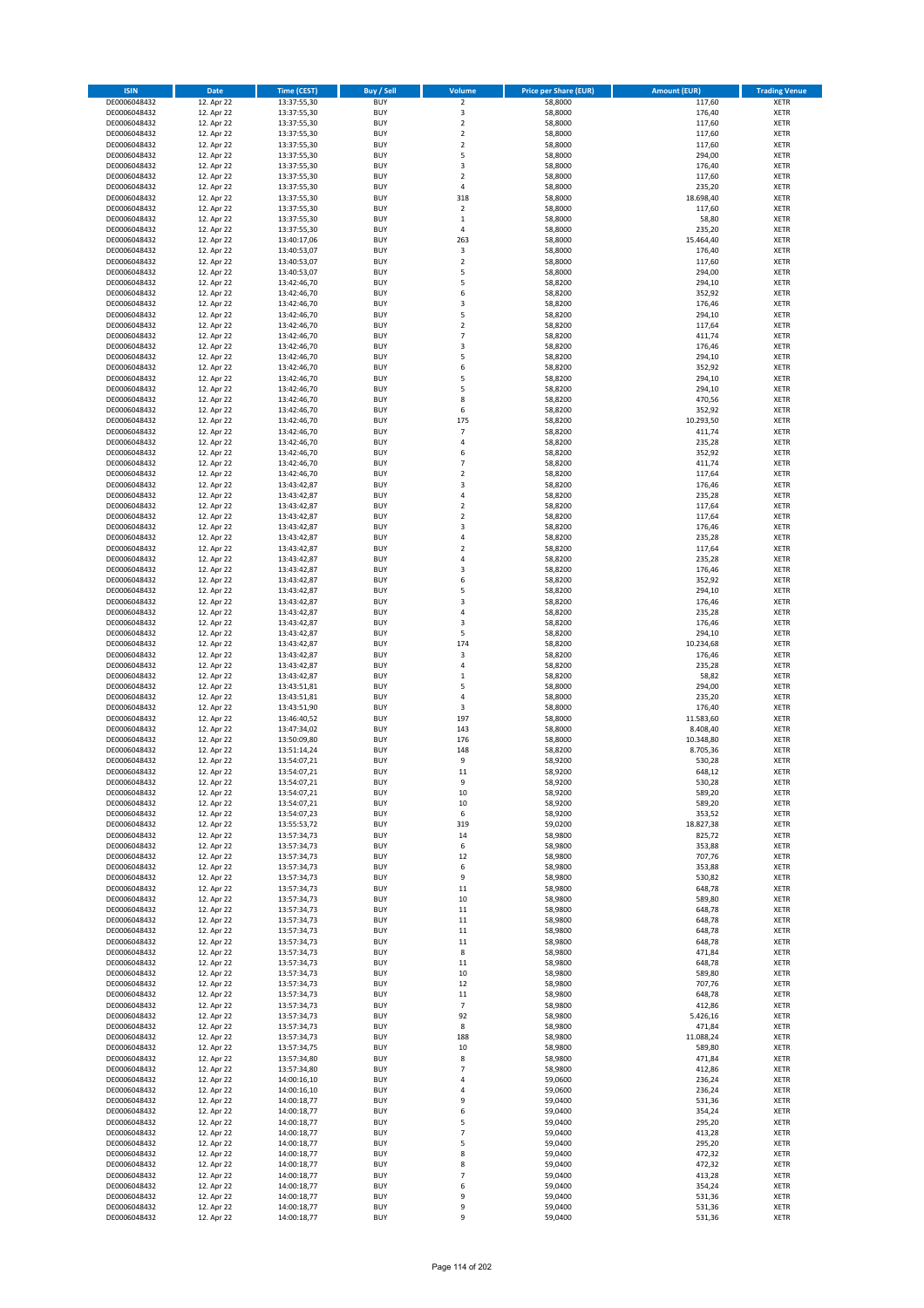| <b>ISIN</b>                  | <b>Date</b>              | <b>Time (CEST)</b>         | <b>Buy / Sell</b>        | Volume                  | <b>Price per Share (EUR)</b> | <b>Amount (EUR)</b>   | <b>Trading Venue</b>       |
|------------------------------|--------------------------|----------------------------|--------------------------|-------------------------|------------------------------|-----------------------|----------------------------|
| DE0006048432                 | 12. Apr 22               | 14:00:18,77                | <b>BUY</b>               | 149                     | 59,0400                      | 8.796,96              | <b>XETR</b>                |
| DE0006048432                 | 12. Apr 22               | 14:00:18,77                | <b>BUY</b>               | 6                       | 59,0400                      | 354,24                | <b>XETR</b>                |
| DE0006048432                 | 12. Apr 22               | 14:00:18,77                | <b>BUY</b>               | 8                       | 59,0400                      | 472,32                | <b>XETR</b>                |
| DE0006048432<br>DE0006048432 | 12. Apr 22<br>12. Apr 22 | 14:00:18,77<br>14:00:19,20 | <b>BUY</b><br><b>BUY</b> | 6<br>5                  | 59,0400<br>59,0200           | 354,24<br>295,10      | <b>XETR</b><br><b>XETR</b> |
| DE0006048432                 | 12. Apr 22               | 14:00:19,20                | <b>BUY</b>               | 9                       | 59,0200                      | 531,18                | <b>XETR</b>                |
| DE0006048432                 | 12. Apr 22               | 14:00:19,20                | <b>BUY</b>               | 4                       | 59,0200                      | 236,08                | <b>XETR</b>                |
| DE0006048432                 | 12. Apr 22               | 14:01:11,00                | <b>BUY</b>               | 5                       | 59,0600                      | 295,30                | <b>XETR</b>                |
| DE0006048432                 | 12. Apr 22               | 14:01:11,00                | <b>BUY</b>               | 4                       | 59,0600                      | 236,24                | <b>XETR</b>                |
| DE0006048432                 | 12. Apr 22               | 14:01:11,00                | <b>BUY</b>               | 6                       | 59,0600                      | 354,36                | <b>XETR</b>                |
| DE0006048432                 | 12. Apr 22               | 14:01:11,00                | <b>BUY</b>               | $\overline{7}$          | 59,0600                      | 413,42                | <b>XETR</b>                |
| DE0006048432<br>DE0006048432 | 12. Apr 22<br>12. Apr 22 | 14:01:11,00<br>14:01:11,00 | <b>BUY</b><br><b>BUY</b> | 6<br>5                  | 59,0600<br>59,0600           | 354,36<br>295,30      | <b>XETR</b><br><b>XETR</b> |
| DE0006048432                 | 12. Apr 22               | 14:01:11,00                | <b>BUY</b>               | 6                       | 59,0600                      | 354,36                | <b>XETR</b>                |
| DE0006048432                 | 12. Apr 22               | 14:01:11,00                | <b>BUY</b>               | 6                       | 59,0600                      | 354,36                | <b>XETR</b>                |
| DE0006048432                 | 12. Apr 22               | 14:01:11,00                | <b>BUY</b>               | 5                       | 59,0600                      | 295,30                | <b>XETR</b>                |
| DE0006048432                 | 12. Apr 22               | 14:01:11,00                | <b>BUY</b>               | 6                       | 59,0600                      | 354,36                | <b>XETR</b>                |
| DE0006048432                 | 12. Apr 22               | 14:01:11,00                | <b>BUY</b>               | 6                       | 59,0600                      | 354,36                | <b>XETR</b>                |
| DE0006048432                 | 12. Apr 22               | 14:01:11,75                | <b>BUY</b>               | 3                       | 59,0600                      | 177,18                | <b>XETR</b>                |
| DE0006048432                 | 12. Apr 22               | 14:02:03,72                | <b>BUY</b>               | 6                       | 59,1400                      | 354,84                | <b>XETR</b>                |
| DE0006048432<br>DE0006048432 | 12. Apr 22<br>12. Apr 22 | 14:02:03,72<br>14:02:03,72 | <b>BUY</b><br><b>BUY</b> | 4<br>$\overline{7}$     | 59,1400<br>59,1400           | 236,56<br>413,98      | <b>XETR</b><br><b>XETR</b> |
| DE0006048432                 | 12. Apr 22               | 14:02:03,72                | <b>BUY</b>               | 5                       | 59,1400                      | 295,70                | <b>XETR</b>                |
| DE0006048432                 | 12. Apr 22               | 14:02:03,72                | <b>BUY</b>               | 3                       | 59,1400                      | 177,42                | <b>XETR</b>                |
| DE0006048432                 | 12. Apr 22               | 14:02:03,72                | <b>BUY</b>               | 8                       | 59,1400                      | 473,12                | <b>XETR</b>                |
| DE0006048432                 | 12. Apr 22               | 14:02:03,72                | <b>BUY</b>               | 188                     | 59,1400                      | 11.118,32             | <b>XETR</b>                |
| DE0006048432                 | 12. Apr 22               | 14:02:39,02                | <b>BUY</b>               | 4                       | 59,1200                      | 236,48                | <b>XETR</b>                |
| DE0006048432                 | 12. Apr 22               | 14:02:39,02                | <b>BUY</b>               | 3<br>$\overline{7}$     | 59,1200                      | 177,36                | <b>XETR</b>                |
| DE0006048432<br>DE0006048432 | 12. Apr 22<br>12. Apr 22 | 14:02:39,02<br>14:02:39,02 | <b>BUY</b><br><b>BUY</b> | 3                       | 59,1200<br>59,1200           | 413,84<br>177,36      | <b>XETR</b><br><b>XETR</b> |
| DE0006048432                 | 12. Apr 22               | 14:02:39,02                | <b>BUY</b>               | 4                       | 59,1200                      | 236,48                | <b>XETR</b>                |
| DE0006048432                 | 12. Apr 22               | 14:02:39,02                | <b>BUY</b>               | 4                       | 59,1200                      | 236,48                | <b>XETR</b>                |
| DE0006048432                 | 12. Apr 22               | 14:02:39,02                | <b>BUY</b>               | 4                       | 59,1200                      | 236,48                | <b>XETR</b>                |
| DE0006048432                 | 12. Apr 22               | 14:02:39,02                | <b>BUY</b>               | 5                       | 59,1200                      | 295,60                | <b>XETR</b>                |
| DE0006048432                 | 12. Apr 22               | 14:02:39,02                | <b>BUY</b>               | 4                       | 59.1200                      | 236,48                | <b>XETR</b>                |
| DE0006048432                 | 12. Apr 22               | 14:02:39,02                | <b>BUY</b>               | 3                       | 59,1200                      | 177,36                | <b>XETR</b>                |
| DE0006048432<br>DE0006048432 | 12. Apr 22<br>12. Apr 22 | 14:02:39,02<br>14:02:39,02 | <b>BUY</b><br><b>BUY</b> | 4<br>52                 | 59,1200<br>59,1200           | 236,48<br>3.074,24    | <b>XETR</b><br><b>XETR</b> |
| DE0006048432                 | 12. Apr 22               | 14:03:22,88                | <b>BUY</b>               | 3                       | 59,1000                      | 177,30                | <b>XETR</b>                |
| DE0006048432                 | 12. Apr 22               | 14:03:22,88                | <b>BUY</b>               | 6                       | 59,1000                      | 354,60                | <b>XETR</b>                |
| DE0006048432                 | 12. Apr 22               | 14:03:22,88                | <b>BUY</b>               | $\overline{7}$          | 59,1000                      | 413,70                | <b>XETR</b>                |
| DE0006048432                 | 12. Apr 22               | 14:03:22,88                | <b>BUY</b>               | 8                       | 59,1000                      | 472,80                | <b>XETR</b>                |
| DE0006048432                 | 12. Apr 22               | 14:03:22,88                | <b>BUY</b>               | 5                       | 59,1000                      | 295,50                | <b>XETR</b>                |
| DE0006048432                 | 12. Apr 22               | 14:03:22,88                | <b>BUY</b>               | 62                      | 59,1000                      | 3.664,20              | <b>XETR</b>                |
| DE0006048432                 | 12. Apr 22               | 14:03:22,88                | <b>BUY</b>               | 10                      | 59,1000                      | 591,00                | <b>XETR</b>                |
| DE0006048432<br>DE0006048432 | 12. Apr 22<br>12. Apr 22 | 14:04:09,70<br>14:04:09,70 | <b>BUY</b><br><b>BUY</b> | 5<br>3                  | 59,1200<br>59,1200           | 295,60<br>177,36      | <b>XETR</b><br><b>XETR</b> |
| DE0006048432                 | 12. Apr 22               | 14:04:09,70                | <b>BUY</b>               | 5                       | 59,1200                      | 295,60                | <b>XETR</b>                |
| DE0006048432                 | 12. Apr 22               | 14:04:09,70                | <b>BUY</b>               | 5                       | 59,1200                      | 295,60                | <b>XETR</b>                |
| DE0006048432                 | 12. Apr 22               | 14:04:09,70                | <b>BUY</b>               | 3                       | 59,1200                      | 177,36                | <b>XETR</b>                |
| DE0006048432                 | 12. Apr 22               | 14:04:09,70                | <b>BUY</b>               | 5                       | 59,1200                      | 295,60                | <b>XETR</b>                |
| DE0006048432                 | 12. Apr 22               | 14:04:09,70                | <b>BUY</b>               | 4                       | 59,1200                      | 236,48                | <b>XETR</b>                |
| DE0006048432                 | 12. Apr 22               | 14:04:09,71                | <b>BUY</b>               | 9                       | 59,1000                      | 531,90                | <b>XETR</b>                |
| DE0006048432<br>DE0006048432 | 12. Apr 22<br>12. Apr 22 | 14:05:24,71<br>14:05:40,21 | <b>BUY</b><br><b>BUY</b> | 207<br>134              | 59,1200<br>59,1200           | 12.237,84<br>7.922,08 | <b>XETR</b><br><b>XETR</b> |
| DE0006048432                 | 12. Apr 22               | 14:08:05,96                | <b>BUY</b>               | 3                       | 59,1000                      | 177,30                | <b>XETR</b>                |
| DE0006048432                 | 12. Apr 22               | 14:08:05,96                | <b>BUY</b>               | 3                       | 59,1000                      | 177,30                | <b>XETR</b>                |
| DE0006048432                 | 12. Apr 22               | 14:08:05,96                | <b>BUY</b>               | 4                       | 59,1000                      | 236,40                | <b>XETR</b>                |
| DE0006048432                 | 12. Apr 22               | 14:08:05,96                | <b>BUY</b>               | $\overline{\mathbf{c}}$ | 59,1000                      | 118,20                | <b>XETR</b>                |
| DE0006048432                 | 12. Apr 22               | 14:08:05,96                | <b>BUY</b>               | 4                       | 59,1000                      | 236,40                | <b>XETR</b>                |
| DE0006048432                 | 12. Apr 22               | 14:08:05,96                | <b>BUY</b>               | 3                       | 59,1000                      | 177,30                | <b>XETR</b>                |
| DE0006048432<br>DE0006048432 | 12. Apr 22<br>12. Apr 22 | 14:08:05,96<br>14:08:05,96 | <b>BUY</b><br><b>BUY</b> | 4<br>3                  | 59,1000<br>59,1000           | 236,40<br>177,30      | <b>XETR</b><br><b>XETR</b> |
| DE0006048432                 | 12. Apr 22               | 14:08:05,96                | <b>BUY</b>               | 3                       | 59,1000                      | 177,30                | <b>XETR</b>                |
| DE0006048432                 | 12. Apr 22               | 14:08:05,96                | BUY                      | 3                       | 59,1000                      | 177,30                | <b>XETR</b>                |
| DE0006048432                 | 12. Apr 22               | 14:08:05,96                | <b>BUY</b>               | 5                       | 59,1000                      | 295,50                | <b>XETR</b>                |
| DE0006048432                 | 12. Apr 22               | 14:08:05,96                | <b>BUY</b>               | 3                       | 59,1000                      | 177,30                | <b>XETR</b>                |
| DE0006048432                 | 12. Apr 22               | 14:08:05,96                | <b>BUY</b>               | $\mathbf 2$             | 59,1000                      | 118,20                | <b>XETR</b>                |
| DE0006048432                 | 12. Apr 22<br>12. Apr 22 | 14:08:05,96                | <b>BUY</b>               | 3                       | 59,1000                      | 177,30                | <b>XETR</b>                |
| DE0006048432<br>DE0006048432 | 12. Apr 22               | 14:08:05,96<br>14:08:05,96 | <b>BUY</b><br><b>BUY</b> | 3<br>184                | 59,1000<br>59,1000           | 177,30<br>10.874,40   | <b>XETR</b><br><b>XETR</b> |
| DE0006048432                 | 12. Apr 22               | 14:08:05,96                | <b>BUY</b>               | 4                       | 59,1000                      | 236,40                | <b>XETR</b>                |
| DE0006048432                 | 12. Apr 22               | 14:08:08,03                | <b>BUY</b>               | $\overline{7}$          | 59,0800                      | 413,56                | <b>XETR</b>                |
| DE0006048432                 | 12. Apr 22               | 14:08:08,03                | <b>BUY</b>               | 3                       | 59,0800                      | 177,24                | <b>XETR</b>                |
| DE0006048432                 | 12. Apr 22               | 14:08:08,03                | <b>BUY</b>               | 4                       | 59,0800                      | 236,32                | <b>XETR</b>                |
| DE0006048432                 | 12. Apr 22               | 14:08:08,03                | <b>BUY</b>               | 5                       | 59,0800                      | 295,40                | <b>XETR</b>                |
| DE0006048432<br>DE0006048432 | 12. Apr 22<br>12. Apr 22 | 14:08:08,03<br>14:08:08,03 | <b>BUY</b><br><b>BUY</b> | 4<br>11                 | 59,0800<br>59,0800           | 236,32<br>649,88      | <b>XETR</b><br><b>XETR</b> |
| DE0006048432                 | 12. Apr 22               | 14:08:08,03                | <b>BUY</b>               | 4                       | 59,0800                      | 236,32                | <b>XETR</b>                |
| DE0006048432                 | 12. Apr 22               | 14:08:08,03                | <b>BUY</b>               | 5                       | 59,0800                      | 295,40                | <b>XETR</b>                |
| DE0006048432                 | 12. Apr 22               | 14:08:08,03                | <b>BUY</b>               | 6                       | 59,0800                      | 354,48                | <b>XETR</b>                |
| DE0006048432                 | 12. Apr 22               | 14:08:08,03                | <b>BUY</b>               | 6                       | 59,0800                      | 354,48                | <b>XETR</b>                |
| DE0006048432                 | 12. Apr 22               | 14:08:08,03                | <b>BUY</b>               | 67                      | 59,0800                      | 3.958,36              | <b>XETR</b>                |
| DE0006048432                 | 12. Apr 22               | 14:08:11,62                | <b>BUY</b>               | 3                       | 59,0600                      | 177,18                | <b>XETR</b>                |
| DE0006048432<br>DE0006048432 | 12. Apr 22<br>12. Apr 22 | 14:08:11,62<br>14:08:11,62 | <b>BUY</b><br><b>BUY</b> | 3<br>4                  | 59,0600<br>59,0600           | 177,18<br>236,24      | <b>XETR</b><br><b>XETR</b> |
| DE0006048432                 | 12. Apr 22               | 14:08:11,62                | <b>BUY</b>               | 4                       | 59,0600                      | 236,24                | <b>XETR</b>                |
| DE0006048432                 | 12. Apr 22               | 14:08:11,62                | <b>BUY</b>               | 5                       | 59,0600                      | 295,30                | <b>XETR</b>                |
| DE0006048432                 | 12. Apr 22               | 14:08:11,62                | <b>BUY</b>               | 3                       | 59,0600                      | 177,18                | <b>XETR</b>                |
| DE0006048432                 | 12. Apr 22               | 14:08:11,62                | <b>BUY</b>               | 4                       | 59,0600                      | 236,24                | <b>XETR</b>                |
| DE0006048432                 | 12. Apr 22               | 14:08:11,62                | <b>BUY</b>               | 4                       | 59,0600                      | 236,24                | <b>XETR</b>                |
| DE0006048432                 | 12. Apr 22               | 14:08:11,62                | <b>BUY</b>               | 5                       | 59,0600                      | 295,30                | <b>XETR</b>                |
| DE0006048432<br>DE0006048432 | 12. Apr 22<br>12. Apr 22 | 14:08:11,62<br>14:08:11,62 | <b>BUY</b><br><b>BUY</b> | 4<br>2                  | 59,0600<br>59,0600           | 236,24<br>118,12      | <b>XETR</b><br><b>XETR</b> |
| DE0006048432                 | 12. Apr 22               | 14:08:11,62                | <b>BUY</b>               | 107                     | 59,0600                      | 6.319,42              | <b>XETR</b>                |
| DE0006048432                 | 12. Apr 22               | 14:08:26,63                | <b>BUY</b>               | 4                       | 59,0400                      | 236,16                | <b>XETR</b>                |
| DE0006048432                 | 12. Apr 22               | 14:08:26,63                | <b>BUY</b>               | 5                       | 59,0400                      | 295,20                | <b>XETR</b>                |
| DE0006048432                 | 12. Apr 22               | 14:08:26,63                | <b>BUY</b>               | 5                       | 59,0400                      | 295,20                | <b>XETR</b>                |
| DE0006048432                 | 12. Apr 22               | 14:08:26,63                | <b>BUY</b>               | 3                       | 59,0400                      | 177,12                | <b>XETR</b>                |
| DE0006048432<br>DE0006048432 | 12. Apr 22<br>12. Apr 22 | 14:08:26,63                | <b>BUY</b><br><b>BUY</b> | 3<br>5                  | 59,0400<br>59,0400           | 177,12<br>295,20      | <b>XETR</b><br><b>XETR</b> |
| DE0006048432                 | 12. Apr 22               | 14:08:26,63<br>14:08:26,63 | <b>BUY</b>               | 5                       | 59,0400                      | 295,20                | <b>XETR</b>                |
| DE0006048432                 | 12. Apr 22               | 14:08:26,63                | <b>BUY</b>               | $\overline{2}$          | 59,0400                      | 118,08                | <b>XETR</b>                |
| DE0006048432                 | 12. Apr 22               | 14:08:26,63                | <b>BUY</b>               | 6                       | 59,0400                      | 354,24                | XETR                       |
| DE0006048432                 | 12. Apr 22               | 14:08:26,63                | <b>BUY</b>               | 5                       | 59,0400                      | 295,20                | <b>XETR</b>                |
| DE0006048432                 | 12. Apr 22               | 14:08:26,63                | <b>BUY</b>               | $\overline{2}$          | 59,0400                      | 118,08                | <b>XETR</b>                |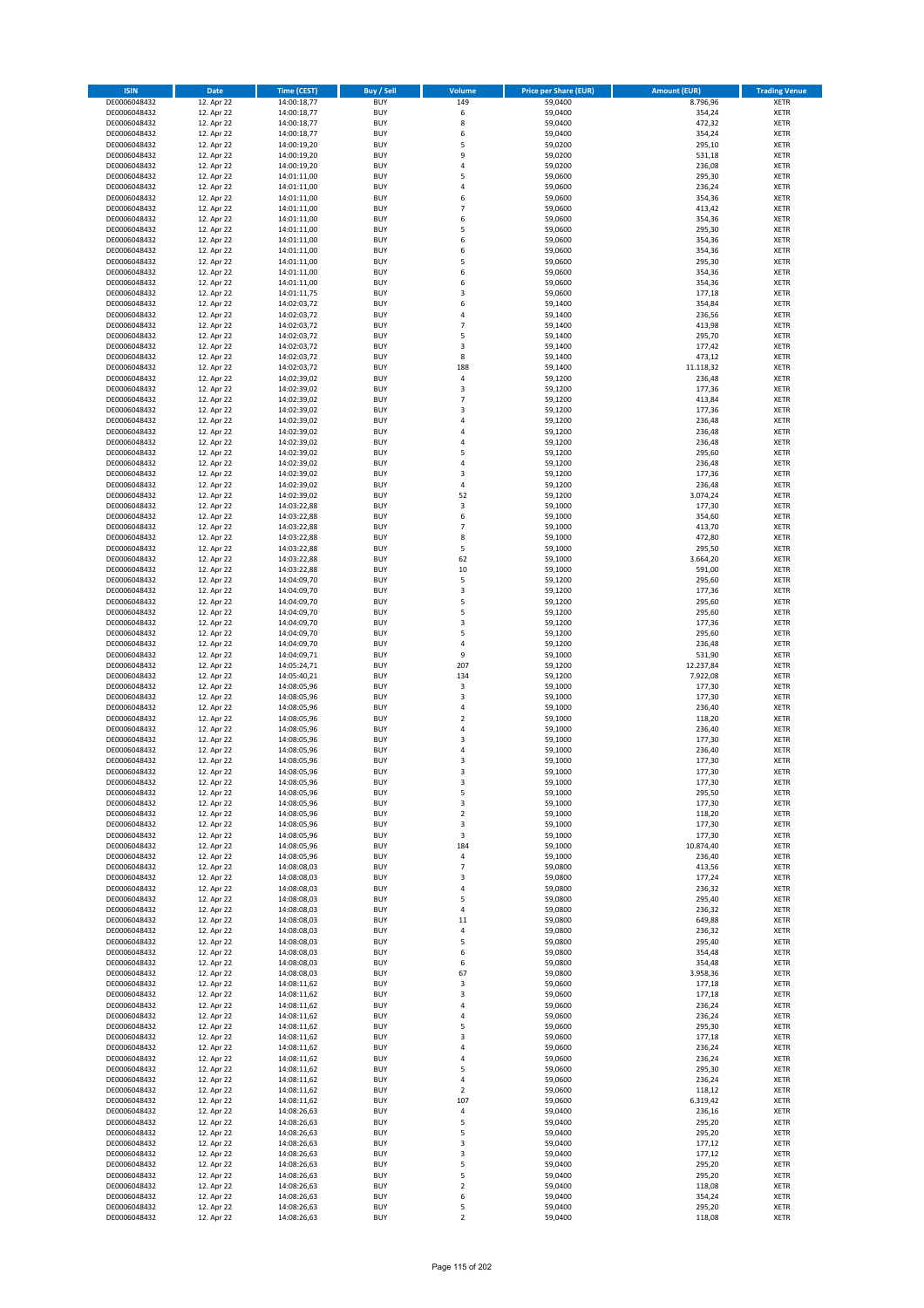| <b>ISIN</b>                  | <b>Date</b>              | <b>Time (CEST)</b>         | <b>Buy / Sell</b>        | <b>Volume</b>                | <b>Price per Share (EUR)</b> | <b>Amount (EUR)</b> | <b>Trading Venue</b>       |
|------------------------------|--------------------------|----------------------------|--------------------------|------------------------------|------------------------------|---------------------|----------------------------|
| DE0006048432                 | 12. Apr 22               | 14:08:26,63                | <b>BUY</b>               | $\overline{2}$               | 59,0400                      | 118,08              | <b>XETR</b>                |
| DE0006048432                 | 12. Apr 22               | 14:08:27,01                | <b>BUY</b>               | 5                            | 59,0200                      | 295,10              | <b>XETR</b>                |
| DE0006048432                 | 12. Apr 22               | 14:08:27,01                | <b>BUY</b>               | 3                            | 59,0200                      | 177,06              | <b>XETR</b>                |
| DE0006048432                 | 12. Apr 22               | 14:08:27,01                | <b>BUY</b>               | 6                            | 59,0200                      | 354,12              | <b>XETR</b>                |
| DE0006048432<br>DE0006048432 | 12. Apr 22<br>12. Apr 22 | 14:08:27,01<br>14:08:27,01 | <b>BUY</b><br><b>BUY</b> | $\overline{\mathbf{c}}$<br>6 | 59,0200<br>59,0200           | 118,04<br>354,12    | <b>XETR</b><br><b>XETR</b> |
| DE0006048432                 | 12. Apr 22               | 14:08:27,01                | <b>BUY</b>               | 6                            | 59,0200                      | 354,12              | <b>XETR</b>                |
| DE0006048432                 | 12. Apr 22               | 14:08:27,01                | <b>BUY</b>               | 5                            | 59,0200                      | 295,10              | <b>XETR</b>                |
| DE0006048432                 | 12. Apr 22               | 14:08:27,01                | <b>BUY</b>               | 3                            | 59,0200                      | 177,06              | <b>XETR</b>                |
| DE0006048432                 | 12. Apr 22               | 14:08:27,01                | <b>BUY</b>               | $\overline{2}$               | 59,0200                      | 118,04              | <b>XETR</b>                |
| DE0006048432                 | 12. Apr 22               | 14:08:27,01                | <b>BUY</b>               | 47                           | 59,0200                      | 2.773,94            | <b>XETR</b>                |
| DE0006048432                 | 12. Apr 22               | 14:08:27,01                | <b>BUY</b>               | 3                            | 59,0200                      | 177,06              | <b>XETR</b>                |
| DE0006048432<br>DE0006048432 | 12. Apr 22<br>12. Apr 22 | 14:08:54,78<br>14:08:54,78 | <b>BUY</b><br><b>BUY</b> | 6<br>$\overline{\mathbf{c}}$ | 59,0200<br>59,0200           | 354,12<br>118,04    | <b>XETR</b><br><b>XETR</b> |
| DE0006048432                 | 12. Apr 22               | 14:08:54,78                | <b>BUY</b>               | $\overline{\mathbf{c}}$      | 59,0200                      | 118,04              | <b>XETR</b>                |
| DE0006048432                 | 12. Apr 22               | 14:08:54,78                | <b>BUY</b>               | 3                            | 59,0200                      | 177,06              | <b>XETR</b>                |
| DE0006048432                 | 12. Apr 22               | 14:08:54,78                | <b>BUY</b>               | $\mathbf 2$                  | 59,0200                      | 118,04              | <b>XETR</b>                |
| DE0006048432                 | 12. Apr 22               | 14:08:54,78                | <b>BUY</b>               | 3                            | 59,0200                      | 177,06              | <b>XETR</b>                |
| DE0006048432                 | 12. Apr 22               | 14:08:54,78                | <b>BUY</b>               | 3                            | 59,0200                      | 177,06              | <b>XETR</b>                |
| DE0006048432<br>DE0006048432 | 12. Apr 22<br>12. Apr 22 | 14:08:54,78<br>14:08:54,78 | <b>BUY</b><br><b>BUY</b> | 4<br>$\overline{\mathbf{c}}$ | 59,0200<br>59,0200           | 236,08<br>118,04    | <b>XETR</b><br><b>XETR</b> |
| DE0006048432                 | 12. Apr 22               | 14:08:54,78                | <b>BUY</b>               | 4                            | 59,0200                      | 236,08              | <b>XETR</b>                |
| DE0006048432                 | 12. Apr 22               | 14:08:54,78                | <b>BUY</b>               | 10                           | 59,0200                      | 590,20              | <b>XETR</b>                |
| DE0006048432                 | 12. Apr 22               | 14:08:54,78                | <b>BUY</b>               | $\mathbf 2$                  | 59,0200                      | 118,04              | <b>XETR</b>                |
| DE0006048432                 | 12. Apr 22               | 14:08:54,78                | <b>BUY</b>               | $\mathbf 2$                  | 59,0200                      | 118,04              | <b>XETR</b>                |
| DE0006048432                 | 12. Apr 22               | 14:08:54,78                | <b>BUY</b>               | 4                            | 59,0200                      | 236,08              | <b>XETR</b>                |
| DE0006048432<br>DE0006048432 | 12. Apr 22<br>12. Apr 22 | 14:08:54,78                | <b>BUY</b><br><b>BUY</b> | $\mathbf 2$<br>4             | 59,0200                      | 118,04              | <b>XETR</b><br><b>XETR</b> |
| DE0006048432                 | 12. Apr 22               | 14:08:54,78<br>14:09:58,64 | <b>BUY</b>               | $\mathbf 2$                  | 59,0200<br>59,0200           | 236,08<br>118,04    | <b>XETR</b>                |
| DE0006048432                 | 12. Apr 22               | 14:09:58,64                | <b>BUY</b>               | $\overline{\mathbf{c}}$      | 59,0200                      | 118,04              | <b>XETR</b>                |
| DE0006048432                 | 12. Apr 22               | 14:09:58,64                | <b>BUY</b>               | 3                            | 59,0200                      | 177,06              | <b>XETR</b>                |
| DE0006048432                 | 12. Apr 22               | 14:09:58,64                | <b>BUY</b>               | 4                            | 59,0200                      | 236,08              | <b>XETR</b>                |
| DE0006048432                 | 12. Apr 22               | 14:09:58,64                | <b>BUY</b>               | 3                            | 59,0200                      | 177,06              | <b>XETR</b>                |
| DE0006048432                 | 12. Apr 22               | 14:09:58,64                | <b>BUY</b>               | $\mathbf 2$                  | 59,0200                      | 118,04              | <b>XETR</b>                |
| DE0006048432<br>DE0006048432 | 12. Apr 22<br>12. Apr 22 | 14:09:58,64<br>14:09:58,64 | <b>BUY</b><br><b>BUY</b> | $\mathbf 2$<br>3             | 59,0200<br>59,0200           | 118,04<br>177,06    | <b>XETR</b><br><b>XETR</b> |
| DE0006048432                 | 12. Apr 22               | 14:09:58,64                | <b>BUY</b>               | $\overline{\mathbf{c}}$      | 59,0200                      | 118,04              | <b>XETR</b>                |
| DE0006048432                 | 12. Apr 22               | 14:09:58,64                | <b>BUY</b>               | 6                            | 59,0200                      | 354,12              | <b>XETR</b>                |
| DE0006048432                 | 12. Apr 22               | 14:09:58,64                | <b>BUY</b>               | $\overline{\mathbf{c}}$      | 59,0200                      | 118,04              | <b>XETR</b>                |
| DE0006048432                 | 12. Apr 22               | 14:09:58,64                | <b>BUY</b>               | $\mathbf 2$                  | 59,0200                      | 118,04              | <b>XETR</b>                |
| DE0006048432                 | 12. Apr 22               | 14:09:58,64                | <b>BUY</b>               | 57                           | 59,0200                      | 3.364,14            | <b>XETR</b>                |
| DE0006048432                 | 12. Apr 22               | 14:09:58,64                | <b>BUY</b><br><b>BUY</b> | $\mathbf 2$                  | 59,0200                      | 118,04              | <b>XETR</b>                |
| DE0006048432<br>DE0006048432 | 12. Apr 22<br>12. Apr 22 | 14:09:58,64<br>14:09:58,64 | <b>BUY</b>               | 3<br>3                       | 59,0200<br>59,0200           | 177,06<br>177,06    | <b>XETR</b><br><b>XETR</b> |
| DE0006048432                 | 12. Apr 22               | 14:09:58,64                | <b>BUY</b>               | 3                            | 59,0200                      | 177,06              | <b>XETR</b>                |
| DE0006048432                 | 12. Apr 22               | 14:09:58,66                | <b>BUY</b>               | $\overline{2}$               | 59,0200                      | 118,04              | <b>XETR</b>                |
| DE0006048432                 | 12. Apr 22               | 14:10:09,36                | <b>BUY</b>               | $\mathbf 2$                  | 59,0000                      | 118,00              | <b>XETR</b>                |
| DE0006048432                 | 12. Apr 22               | 14:10:09,36                | <b>BUY</b>               | 4                            | 59,0000                      | 236,00              | <b>XETR</b>                |
| DE0006048432                 | 12. Apr 22               | 14:10:09,36                | <b>BUY</b><br><b>BUY</b> | 3<br>52                      | 59,0000                      | 177,00              | <b>XETR</b><br><b>XETR</b> |
| DE0006048432<br>DE0006048432 | 12. Apr 22<br>12. Apr 22 | 14:10:09,36<br>14:10:09,36 | <b>BUY</b>               | 5                            | 59,0000<br>59,0000           | 3.068,00<br>295,00  | <b>XETR</b>                |
| DE0006048432                 | 12. Apr 22               | 14:13:35,55                | <b>BUY</b>               | $\mathbf 2$                  | 59,0600                      | 118,12              | <b>XETR</b>                |
| DE0006048432                 | 12. Apr 22               | 14:13:35,55                | <b>BUY</b>               | $\overline{2}$               | 59,0600                      | 118,12              | <b>XETR</b>                |
| DE0006048432                 | 12. Apr 22               | 14:13:35,55                | <b>BUY</b>               | 4                            | 59,0600                      | 236,24              | <b>XETR</b>                |
| DE0006048432                 | 12. Apr 22               | 14:13:35,55                | <b>BUY</b>               | 5                            | 59,0600                      | 295,30              | <b>XETR</b>                |
| DE0006048432                 | 12. Apr 22               | 14:13:35,55                | <b>BUY</b>               | 4                            | 59,0600                      | 236,24              | <b>XETR</b>                |
| DE0006048432<br>DE0006048432 | 12. Apr 22<br>12. Apr 22 | 14:13:35,55<br>14:13:35,55 | <b>BUY</b><br><b>BUY</b> | $\overline{\mathbf{c}}$<br>4 | 59,0600<br>59,0600           | 118,12<br>236,24    | <b>XETR</b><br><b>XETR</b> |
| DE0006048432                 | 12. Apr 22               | 14:14:21,05                | <b>BUY</b>               | 3                            | 59,0600                      | 177,18              | <b>XETR</b>                |
| DE0006048432                 | 12. Apr 22               | 14:14:21,05                | <b>BUY</b>               | $\overline{2}$               | 59,0600                      | 118,12              | <b>XETR</b>                |
| DE0006048432                 | 12. Apr 22               | 14:14:21,05                | <b>BUY</b>               | $\mathbf 2$                  | 59,0600                      | 118,12              | <b>XETR</b>                |
| DE0006048432                 | 12. Apr 22               | 14:14:21,05                | <b>BUY</b>               | 3                            | 59,0600                      | 177,18              | <b>XETR</b>                |
| DE0006048432                 | 12. Apr 22               | 14:14:21,05                | <b>BUY</b>               | $\overline{\mathbf{c}}$      | 59,0600                      | 118,12              | <b>XETR</b>                |
| DE0006048432                 | 12. Apr 22               | 14:14:26,95<br>14:14:26,95 | <b>BUY</b>               | 4                            | 59,0600<br>59,0600           | 236,24              | <b>XETR</b>                |
| DE0006048432<br>DE0006048432 | 12. Apr 22<br>12. Apr 22 | 14:14:26,95                | BUY<br><b>BUY</b>        | 4<br>3                       | 59,0600                      | 236,24<br>177,18    | <b>XETR</b><br><b>XETR</b> |
| DE0006048432                 | 12. Apr 22               | 14:14:26,95                | <b>BUY</b>               | 5                            | 59,0600                      | 295,30              | <b>XETR</b>                |
| DE0006048432                 | 12. Apr 22               | 14:14:26,95                | <b>BUY</b>               | $\mathbf 2$                  | 59,0600                      | 118,12              | XETR                       |
| DE0006048432                 | 12. Apr 22               | 14:14:26,95                | <b>BUY</b>               | $\mathbf 2$                  | 59,0600                      | 118,12              | <b>XETR</b>                |
| DE0006048432                 | 12. Apr 22               | 14:14:26,95                | <b>BUY</b>               | 5                            | 59,0600                      | 295,30              | <b>XETR</b>                |
| DE0006048432                 | 12. Apr 22               | 14:14:27,10                | <b>BUY</b>               | 4                            | 59,0600                      | 236,24              | <b>XETR</b>                |
| DE0006048432<br>DE0006048432 | 12. Apr 22<br>12. Apr 22 | 14:16:54,57<br>14:16:54,58 | <b>BUY</b><br><b>BUY</b> | 402<br>4                     | 59,0600<br>59,0400           | 23.742,12<br>236,16 | <b>XETR</b><br><b>XETR</b> |
| DE0006048432                 | 12. Apr 22               | 14:16:54,58                | <b>BUY</b>               | $\mathbf 2$                  | 59,0400                      | 118,08              | <b>XETR</b>                |
| DE0006048432                 | 12. Apr 22               | 14:16:54,58                | <b>BUY</b>               | $\mathbf 2$                  | 59,0400                      | 118,08              | <b>XETR</b>                |
| DE0006048432                 | 12. Apr 22               | 14:16:54,58                | <b>BUY</b>               | $\mathbf 2$                  | 59,0400                      | 118,08              | <b>XETR</b>                |
| DE0006048432                 | 12. Apr 22               | 14:16:54,58                | <b>BUY</b>               | 4                            | 59,0400                      | 236,16              | <b>XETR</b>                |
| DE0006048432                 | 12. Apr 22               | 14:16:54,58                | <b>BUY</b>               | 4                            | 59.0400                      | 236,16              | <b>XETR</b>                |
| DE0006048432<br>DE0006048432 | 12. Apr 22<br>12. Apr 22 | 14:16:54,58<br>14:16:54,58 | <b>BUY</b><br><b>BUY</b> | 4<br>$\overline{7}$          | 59,0400<br>59,0400           | 236,16<br>413,28    | <b>XETR</b><br><b>XETR</b> |
| DE0006048432                 | 12. Apr 22               | 14:16:54,58                | <b>BUY</b>               | 4                            | 59,0400                      | 236,16              | <b>XETR</b>                |
| DE0006048432                 | 12. Apr 22               | 14:16:54,58                | <b>BUY</b>               | 4                            | 59,0400                      | 236,16              | <b>XETR</b>                |
| DE0006048432                 | 12. Apr 22               | 14:16:54,58                | <b>BUY</b>               | $\mathbf 2$                  | 59,0400                      | 118,08              | XETR                       |
| DE0006048432                 | 12. Apr 22               | 14:16:54,58                | <b>BUY</b>               | $\mathbf 2$                  | 59,0400                      | 118,08              | <b>XETR</b>                |
| DE0006048432                 | 12. Apr 22               | 14:16:54,58                | <b>BUY</b>               | 4                            | 59,0400                      | 236,16              | <b>XETR</b>                |
| DE0006048432<br>DE0006048432 | 12. Apr 22<br>12. Apr 22 | 14:16:54,58<br>14:16:54,58 | <b>BUY</b><br><b>BUY</b> | 4<br>4                       | 59,0400<br>59,0400           | 236,16<br>236,16    | <b>XETR</b><br><b>XETR</b> |
| DE0006048432                 | 12. Apr 22               | 14:16:54,58                | <b>BUY</b>               | 161                          | 59,0400                      | 9.505,44            | <b>XETR</b>                |
| DE0006048432                 | 12. Apr 22               | 14:16:54,58                | <b>BUY</b>               | 70                           | 59,0400                      | 4.132,80            | <b>XETR</b>                |
| DE0006048432                 | 12. Apr 22               | 14:16:54,58                | <b>BUY</b>               | 65                           | 59,0400                      | 3.837,60            | <b>XETR</b>                |
| DE0006048432                 | 12. Apr 22               | 14:18:25,68                | <b>BUY</b>               | 4                            | 59,0400                      | 236,16              | <b>XETR</b>                |
| DE0006048432                 | 12. Apr 22               | 14:18:25,68                | <b>BUY</b>               | 6                            | 59,0400                      | 354,24              | <b>XETR</b>                |
| DE0006048432                 | 12. Apr 22               | 14:18:25,68                | <b>BUY</b><br><b>BUY</b> | 4                            | 59,0400                      | 236,16              | <b>XETR</b>                |
| DE0006048432<br>DE0006048432 | 12. Apr 22<br>12. Apr 22 | 14:18:25,68<br>14:18:25,68 | <b>BUY</b>               | 4<br>4                       | 59,0400<br>59,0400           | 236,16<br>236,16    | <b>XETR</b><br><b>XETR</b> |
| DE0006048432                 | 12. Apr 22               | 14:18:25,68                | <b>BUY</b>               | 4                            | 59,0400                      | 236,16              | <b>XETR</b>                |
| DE0006048432                 | 12. Apr 22               | 14:18:25,68                | <b>BUY</b>               | 5                            | 59,0400                      | 295,20              | <b>XETR</b>                |
| DE0006048432                 | 12. Apr 22               | 14:18:25,68                | <b>BUY</b>               | 3                            | 59,0400                      | 177,12              | <b>XETR</b>                |
| DE0006048432                 | 12. Apr 22               | 14:18:25,68                | <b>BUY</b>               | 5                            | 59,0400                      | 295,20              | <b>XETR</b>                |
| DE0006048432                 | 12. Apr 22               | 14:18:25,68                | <b>BUY</b>               | 5                            | 59,0400                      | 295,20              | <b>XETR</b>                |
| DE0006048432<br>DE0006048432 | 12. Apr 22<br>12. Apr 22 | 14:18:25,68<br>14:18:25,68 | <b>BUY</b><br><b>BUY</b> | 4<br>$\overline{7}$          | 59,0400<br>59,0400           | 236,16<br>413,28    | <b>XETR</b><br>XETR        |
| DE0006048432                 | 12. Apr 22               | 14:18:25,68                | <b>BUY</b>               | 6                            | 59,0400                      | 354,24              | <b>XETR</b>                |
| DE0006048432                 | 12. Apr 22               | 14:18:25,68                | <b>BUY</b>               | 4                            | 59,0400                      | 236,16              | <b>XETR</b>                |
| DE0006048432                 | 12. Apr 22               | 14:18:25,68                | <b>BUY</b>               | 4                            | 59,0400                      | 236,16              | <b>XETR</b>                |
| DE0006048432                 | 12. Apr 22               | 14:18:25,68                | <b>BUY</b>               | 3                            | 59,0400                      | 177,12              | <b>XETR</b>                |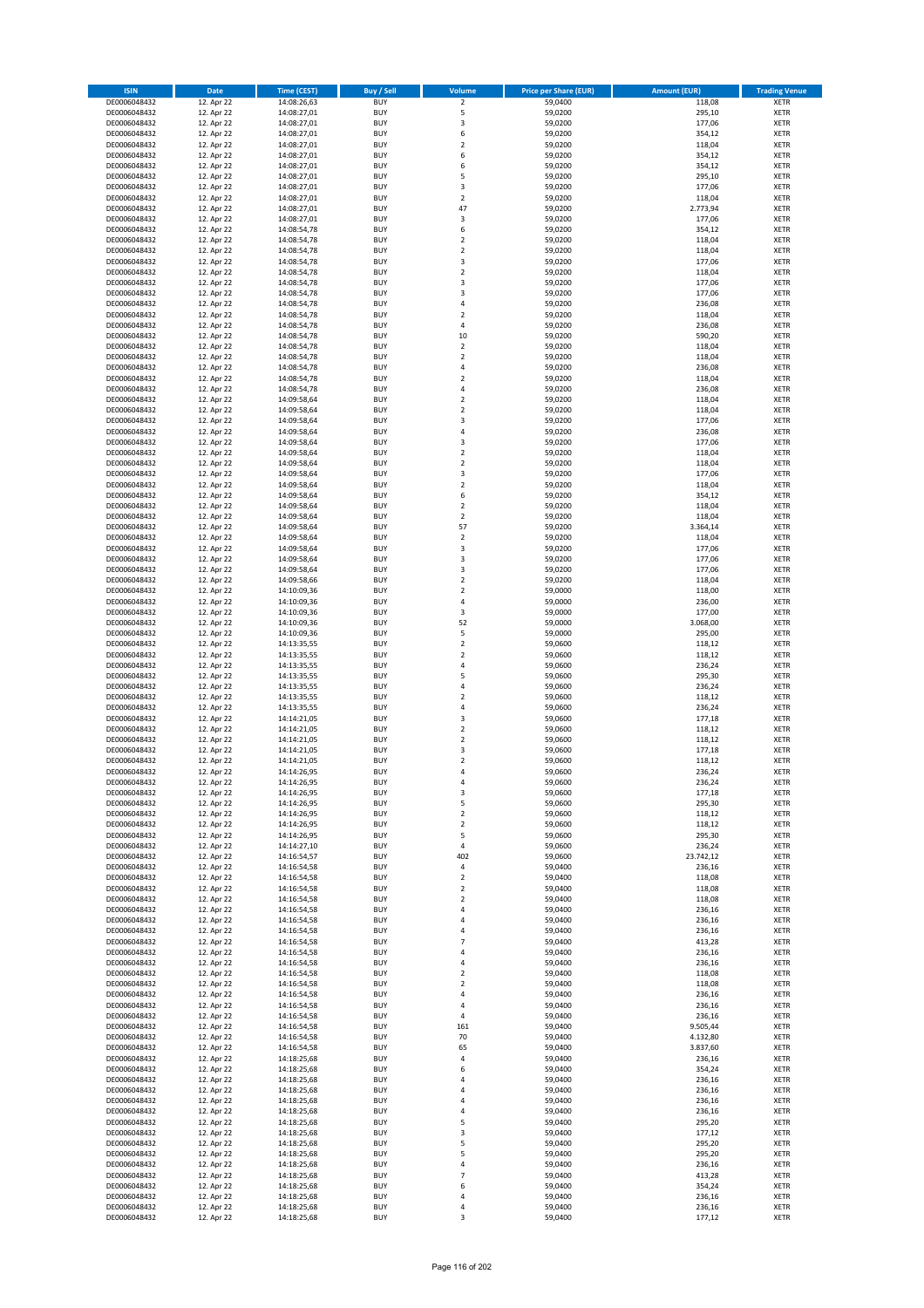| <b>ISIN</b>                  | <b>Date</b>              | <b>Time (CEST)</b>         | <b>Buy / Sell</b>        | Volume                           | <b>Price per Share (EUR)</b> | <b>Amount (EUR)</b> | <b>Trading Venue</b>       |
|------------------------------|--------------------------|----------------------------|--------------------------|----------------------------------|------------------------------|---------------------|----------------------------|
| DE0006048432                 | 12. Apr 22               | 14:18:25,68                | <b>BUY</b>               | 4                                | 59,0400                      | 236,16              | <b>XETR</b>                |
| DE0006048432                 | 12. Apr 22               | 14:18:25,68                | <b>BUY</b>               | 6                                | 59,0400                      | 354,24              | <b>XETR</b>                |
| DE0006048432                 | 12. Apr 22               | 14:18:25,68                | <b>BUY</b>               | 3                                | 59,0400                      | 177,12              | <b>XETR</b>                |
| DE0006048432<br>DE0006048432 | 12. Apr 22<br>12. Apr 22 | 14:18:25,68<br>14:20:01,45 | <b>BUY</b><br><b>BUY</b> | 36<br>3                          | 59,0400<br>59,0400           | 2.125,44<br>177,12  | <b>XETR</b><br><b>XETR</b> |
| DE0006048432                 | 12. Apr 22               | 14:20:01,45                | <b>BUY</b>               | 3                                | 59,0400                      | 177,12              | <b>XETR</b>                |
| DE0006048432                 | 12. Apr 22               | 14:20:01,45                | <b>BUY</b>               | 3                                | 59,0400                      | 177,12              | <b>XETR</b>                |
| DE0006048432                 | 12. Apr 22               | 14:20:01,45                | <b>BUY</b>               | 4                                | 59,0400                      | 236,16              | <b>XETR</b>                |
| DE0006048432                 | 12. Apr 22               | 14:20:01,45                | <b>BUY</b>               | 4                                | 59,0400                      | 236,16              | <b>XETR</b>                |
| DE0006048432                 | 12. Apr 22               | 14:20:01,45                | <b>BUY</b>               | 5                                | 59,0400                      | 295,20              | <b>XETR</b>                |
| DE0006048432                 | 12. Apr 22               | 14:20:01,45                | <b>BUY</b>               | 3                                | 59,0400                      | 177,12              | <b>XETR</b>                |
| DE0006048432<br>DE0006048432 | 12. Apr 22<br>12. Apr 22 | 14:20:01,45<br>14:20:01,45 | <b>BUY</b><br><b>BUY</b> | $\overline{\mathbf{c}}$<br>5     | 59,0400<br>59,0400           | 118,08<br>295,20    | <b>XETR</b><br><b>XETR</b> |
| DE0006048432                 | 12. Apr 22               | 14:20:01,45                | <b>BUY</b>               | $\overline{\mathbf{c}}$          | 59,0400                      | 118,08              | <b>XETR</b>                |
| DE0006048432                 | 12. Apr 22               | 14:20:01,45                | <b>BUY</b>               | 4                                | 59,0400                      | 236,16              | <b>XETR</b>                |
| DE0006048432                 | 12. Apr 22               | 14:20:01,45                | <b>BUY</b>               | $\overline{\mathbf{c}}$          | 59,0400                      | 118,08              | <b>XETR</b>                |
| DE0006048432                 | 12. Apr 22               | 14:24:27,33                | <b>BUY</b>               | 5                                | 59,0800                      | 295,40              | <b>XETR</b>                |
| DE0006048432                 | 12. Apr 22               | 14:24:27,33                | <b>BUY</b>               | 6                                | 59,0800                      | 354,48              | <b>XETR</b>                |
| DE0006048432                 | 12. Apr 22               | 14:24:27,33                | <b>BUY</b>               | $\overline{7}$                   | 59,0800                      | 413,56              | <b>XETR</b>                |
| DE0006048432                 | 12. Apr 22               | 14:24:27,33                | <b>BUY</b>               | 8                                | 59,0800                      | 472,64              | <b>XETR</b>                |
| DE0006048432<br>DE0006048432 | 12. Apr 22<br>12. Apr 22 | 14:24:27,33<br>14:24:27,33 | <b>BUY</b><br><b>BUY</b> | $\overline{7}$<br>5              | 59,0800<br>59,0800           | 413,56<br>295,40    | <b>XETR</b><br><b>XETR</b> |
| DE0006048432                 | 12. Apr 22               | 14:24:27,33                | <b>BUY</b>               | $\overline{7}$                   | 59,0800                      | 413,56              | <b>XETR</b>                |
| DE0006048432                 | 12. Apr 22               | 14:25:12,85                | <b>BUY</b>               | 4                                | 59,1000                      | 236,40              | <b>XETR</b>                |
| DE0006048432                 | 12. Apr 22               | 14:25:12,85                | <b>BUY</b>               | 5                                | 59,1000                      | 295,50              | <b>XETR</b>                |
| DE0006048432                 | 12. Apr 22               | 14:25:12,85                | <b>BUY</b>               | 5                                | 59,1000                      | 295,50              | <b>XETR</b>                |
| DE0006048432                 | 12. Apr 22               | 14:25:12,85                | <b>BUY</b>               | 3                                | 59,1000                      | 177,30              | <b>XETR</b>                |
| DE0006048432                 | 12. Apr 22               | 14:25:12,85                | <b>BUY</b>               | 9                                | 59,1000                      | 531,90              | <b>XETR</b>                |
| DE0006048432<br>DE0006048432 | 12. Apr 22<br>12. Apr 22 | 14:25:12,85<br>14:25:12,85 | <b>BUY</b><br><b>BUY</b> | $\overline{7}$<br>3              | 59,1000<br>59,1000           | 413,70<br>177,30    | <b>XETR</b><br><b>XETR</b> |
| DE0006048432                 | 12. Apr 22               | 14:25:12,85                | <b>BUY</b>               | 8                                | 59,1000                      | 472,80              | <b>XETR</b>                |
| DE0006048432                 | 12. Apr 22               | 14:25:12,85                | <b>BUY</b>               | 3                                | 59,1000                      | 177,30              | <b>XETR</b>                |
| DE0006048432                 | 12. Apr 22               | 14:25:12,85                | <b>BUY</b>               | $\overline{7}$                   | 59,1000                      | 413,70              | <b>XETR</b>                |
| DE0006048432                 | 12. Apr 22               | 14:25:12,86                | <b>BUY</b>               | 3                                | 59,1000                      | 177,30              | <b>XETR</b>                |
| DE0006048432                 | 12. Apr 22               | 14:25:19,79                | <b>BUY</b>               | 489                              | 59,1000                      | 28.899.90           | <b>XETR</b>                |
| DE0006048432                 | 12. Apr 22               | 14:26:57,55                | <b>BUY</b>               | 6                                | 59,0800                      | 354,48              | <b>XETR</b>                |
| DE0006048432<br>DE0006048432 | 12. Apr 22<br>12. Apr 22 | 14:26:57,55<br>14:26:57,55 | <b>BUY</b><br><b>BUY</b> | 3<br>3                           | 59,0800<br>59,0800           | 177,24<br>177,24    | <b>XETR</b><br><b>XETR</b> |
| DE0006048432                 | 12. Apr 22               | 14:26:57,55                | <b>BUY</b>               | 6                                | 59,0800                      | 354,48              | <b>XETR</b>                |
| DE0006048432                 | 12. Apr 22               | 14:26:57,55                | <b>BUY</b>               | 6                                | 59,0800                      | 354,48              | <b>XETR</b>                |
| DE0006048432                 | 12. Apr 22               | 14:26:57,55                | <b>BUY</b>               | 6                                | 59,0800                      | 354,48              | <b>XETR</b>                |
| DE0006048432                 | 12. Apr 22               | 14:26:57,55                | <b>BUY</b>               | 6                                | 59,0800                      | 354,48              | <b>XETR</b>                |
| DE0006048432                 | 12. Apr 22               | 14:26:57,55                | <b>BUY</b>               | 5                                | 59,0800                      | 295,40              | <b>XETR</b>                |
| DE0006048432                 | 12. Apr 22               | 14:26:57,55                | <b>BUY</b>               | 4                                | 59,0800                      | 236,32              | <b>XETR</b>                |
| DE0006048432                 | 12. Apr 22               | 14:26:57,55                | <b>BUY</b>               | 261                              | 59,0800                      | 15.419,88           | <b>XETR</b>                |
| DE0006048432<br>DE0006048432 | 12. Apr 22<br>12. Apr 22 | 14:26:57,55<br>14:26:57,55 | <b>BUY</b><br><b>BUY</b> | 5<br>5                           | 59,0800<br>59,0800           | 295,40<br>295,40    | <b>XETR</b><br><b>XETR</b> |
| DE0006048432                 | 12. Apr 22               | 14:26:57,55                | <b>BUY</b>               | 5                                | 59,0800                      | 295,40              | <b>XETR</b>                |
| DE0006048432                 | 12. Apr 22               | 14:29:01,29                | <b>BUY</b>               | 280                              | 59,0800                      | 16.542,40           | <b>XETR</b>                |
| DE0006048432                 | 12. Apr 22               | 14:29:20,49                | <b>BUY</b>               | 6                                | 59,0800                      | 354,48              | <b>XETR</b>                |
| DE0006048432                 | 12. Apr 22               | 14:29:20,49                | <b>BUY</b>               | 8                                | 59,0800                      | 472,64              | <b>XETR</b>                |
| DE0006048432                 | 12. Apr 22               | 14:29:20,49                | <b>BUY</b>               | 9                                | 59,0800                      | 531,72              | <b>XETR</b>                |
| DE0006048432                 | 12. Apr 22               | 14:29:20,49                | <b>BUY</b>               | $\overline{7}$                   | 59,0800                      | 413,56              | <b>XETR</b>                |
| DE0006048432<br>DE0006048432 | 12. Apr 22<br>12. Apr 22 | 14:29:20,50<br>14:29:20,50 | <b>BUY</b><br><b>BUY</b> | 5<br>$\overline{7}$              | 59,0600<br>59,0600           | 295,30<br>413,42    | <b>XETR</b><br><b>XETR</b> |
| DE0006048432                 | 12. Apr 22               | 14:29:20,50                | <b>BUY</b>               | $\overline{a}$                   | 59,0600                      | 118,12              | <b>XETR</b>                |
| DE0006048432                 | 12. Apr 22               | 14:29:20,50                | <b>BUY</b>               | 3                                | 59,0600                      | 177,18              | <b>XETR</b>                |
| DE0006048432                 | 12. Apr 22               | 14:29:20,50                | <b>BUY</b>               | 6                                | 59,0600                      | 354,36              | <b>XETR</b>                |
| DE0006048432                 | 12. Apr 22               | 14:29:20,50                | <b>BUY</b>               | 6                                | 59,0600                      | 354,36              | <b>XETR</b>                |
| DE0006048432                 | 12. Apr 22               | 14:29:20,50                | <b>BUY</b>               | 4                                | 59,0600                      | 236,24              | <b>XETR</b>                |
| DE0006048432<br>DE0006048432 | 12. Apr 22               | 14:29:20,50                | <b>BUY</b><br><b>BUY</b> | $\overline{7}$<br>$\overline{7}$ | 59,0600                      | 413,42<br>413,42    | <b>XETR</b><br><b>XETR</b> |
| DE0006048432                 | 12. Apr 22<br>12. Apr 22 | 14:29:20,50<br>14:29:20,50 | <b>BUY</b>               | 4                                | 59,0600<br>59,0600           | 236,24              | <b>XETR</b>                |
| DE0006048432                 | 12. Apr 22               | 14:29:20,50                | <b>BUY</b>               | 4                                | 59,0600                      | 236,24              | <b>XETR</b>                |
| DE0006048432                 | 12. Apr 22               | 14:29:20,50                | BUY                      | 3                                | 59,0600                      | 177,18              | <b>XETR</b>                |
| DE0006048432                 | 12. Apr 22               | 14:29:20,50                | <b>BUY</b>               | 185                              | 59,0600                      | 10.926,10           | <b>XETR</b>                |
| DE0006048432                 | 12. Apr 22               | 14:29:20,50                | <b>BUY</b>               | 6                                | 59,0600                      | 354,36              | <b>XETR</b>                |
| DE0006048432                 | 12. Apr 22               | 14:29:20,50                | <b>BUY</b>               | $\overline{\phantom{a}}$         | 59,0600                      | 413,42              | XETR                       |
| DE0006048432<br>DE0006048432 | 12. Apr 22<br>12. Apr 22 | 14:29:20,50<br>14:29:20,52 | <b>BUY</b><br><b>BUY</b> | $\overline{7}$<br>5              | 59,0600<br>59,0800           | 413,42<br>295,40    | <b>XETR</b><br><b>XETR</b> |
| DE0006048432                 | 12. Apr 22               | 14:29:21,52                | <b>BUY</b>               | $\mathbf 2$                      | 59,0400                      | 118,08              | <b>XETR</b>                |
| DE0006048432                 | 12. Apr 22               | 14:29:21,52                | <b>BUY</b>               | 4                                | 59,0400                      | 236,16              | <b>XETR</b>                |
| DE0006048432                 | 12. Apr 22               | 14:29:22,52                | <b>BUY</b>               | 3                                | 59,0400                      | 177,12              | <b>XETR</b>                |
| DE0006048432                 | 12. Apr 22               | 14:29:22,52                | <b>BUY</b>               | 3                                | 59,0400                      | 177,12              | <b>XETR</b>                |
| DE0006048432                 | 12. Apr 22               | 14:29:22,52                | <b>BUY</b>               | 3                                | 59,0400                      | 177,12              | <b>XETR</b>                |
| DE0006048432<br>DE0006048432 | 12. Apr 22<br>12. Apr 22 | 14:29:22,52<br>14:29:22,52 | <b>BUY</b><br><b>BUY</b> | $\overline{2}$<br>$\overline{7}$ | 59.0400<br>59,0400           | 118,08<br>413,28    | <b>XETR</b><br><b>XETR</b> |
| DE0006048432                 | 12. Apr 22               | 14:29:22,52                | <b>BUY</b>               | 4                                | 59,0400                      | 236,16              | <b>XETR</b>                |
| DE0006048432                 | 12. Apr 22               | 14:29:22,52                | <b>BUY</b>               | 3                                | 59,0400                      | 177,12              | <b>XETR</b>                |
| DE0006048432                 | 12. Apr 22               | 14:29:22,52                | <b>BUY</b>               | $\overline{7}$                   | 59,0400                      | 413,28              | <b>XETR</b>                |
| DE0006048432                 | 12. Apr 22               | 14:29:22,52                | <b>BUY</b>               | 5                                | 59,0400                      | 295,20              | <b>XETR</b>                |
| DE0006048432                 | 12. Apr 22               | 14:29:22,52                | <b>BUY</b>               | 4                                | 59,0400                      | 236,16              | <b>XETR</b>                |
| DE0006048432                 | 12. Apr 22               | 14:29:22,52                | <b>BUY</b>               | 3                                | 59,0400                      | 177,12              | XETR<br><b>XETR</b>        |
| DE0006048432<br>DE0006048432 | 12. Apr 22<br>12. Apr 22 | 14:29:22,52<br>14:29:22,52 | <b>BUY</b><br><b>BUY</b> | 14<br>5                          | 59,0400<br>59,0400           | 826,56<br>295,20    | <b>XETR</b>                |
| DE0006048432                 | 12. Apr 22               | 14:29:22,52                | <b>BUY</b>               | $\mathbf 2$                      | 59,0400                      | 118,08              | <b>XETR</b>                |
| DE0006048432                 | 12. Apr 22               | 14:29:22,52                | <b>BUY</b>               | 4                                | 59,0400                      | 236,16              | <b>XETR</b>                |
| DE0006048432                 | 12. Apr 22               | 14:29:22,52                | <b>BUY</b>               | 4                                | 59,0400                      | 236,16              | <b>XETR</b>                |
| DE0006048432                 | 12. Apr 22               | 14:29:22,52                | <b>BUY</b>               | 116                              | 59,0400                      | 6.848,64            | <b>XETR</b>                |
| DE0006048432                 | 12. Apr 22               | 14:29:22,52                | <b>BUY</b>               | 8                                | 59,0400                      | 472,32              | <b>XETR</b>                |
| DE0006048432                 | 12. Apr 22               | 14:29:53,63                | <b>BUY</b>               | 5                                | 59,0600                      | 295,30              | <b>XETR</b>                |
| DE0006048432<br>DE0006048432 | 12. Apr 22<br>12. Apr 22 | 14:29:53,63<br>14:29:53,63 | <b>BUY</b><br><b>BUY</b> | 6<br>2                           | 59,0600<br>59,0600           | 354,36<br>118,12    | <b>XETR</b><br><b>XETR</b> |
| DE0006048432                 | 12. Apr 22               | 14:29:53,63                | <b>BUY</b>               | 6                                | 59,0600                      | 354,36              | <b>XETR</b>                |
| DE0006048432                 | 12. Apr 22               | 14:29:53,63                | <b>BUY</b>               | 5                                | 59,0600                      | 295,30              | <b>XETR</b>                |
| DE0006048432                 | 12. Apr 22               | 14:29:53,63                | <b>BUY</b>               | 5                                | 59,0600                      | 295,30              | <b>XETR</b>                |
| DE0006048432                 | 12. Apr 22               | 14:29:53,63                | <b>BUY</b>               | 4                                | 59,0600                      | 236,24              | <b>XETR</b>                |
| DE0006048432                 | 12. Apr 22               | 14:29:53,63                | <b>BUY</b>               | $\mathbf 2$                      | 59,0600                      | 118,12              | <b>XETR</b>                |
| DE0006048432<br>DE0006048432 | 12. Apr 22<br>12. Apr 22 | 14:29:53,63<br>14:29:53,63 | <b>BUY</b><br><b>BUY</b> | 5<br>5                           | 59,0600<br>59,0600           | 295,30<br>295,30    | <b>XETR</b><br><b>XETR</b> |
| DE0006048432                 | 12. Apr 22               | 14:29:53,63                | <b>BUY</b>               | 4                                | 59,0600                      | 236,24              | <b>XETR</b>                |
| DE0006048432                 | 12. Apr 22               | 14:29:53,63                | <b>BUY</b>               | 5                                | 59,0600                      | 295,30              | <b>XETR</b>                |
| DE0006048432                 | 12. Apr 22               | 14:29:53,63                | <b>BUY</b>               | 4                                | 59,0600                      | 236,24              | <b>XETR</b>                |
| DE0006048432                 | 12. Apr 22               | 14:29:53,63                | <b>BUY</b>               | 5                                | 59,0600                      | 295,30              | <b>XETR</b>                |
| DE0006048432                 | 12. Apr 22               | 14:29:53,64                | <b>BUY</b>               | 3                                | 59,0600                      | 177,18              | <b>XETR</b>                |
| DE0006048432                 | 12. Apr 22               | 14:29:56,60                | <b>BUY</b>               | $\overline{2}$                   | 59,0600                      | 118,12              | <b>XETR</b>                |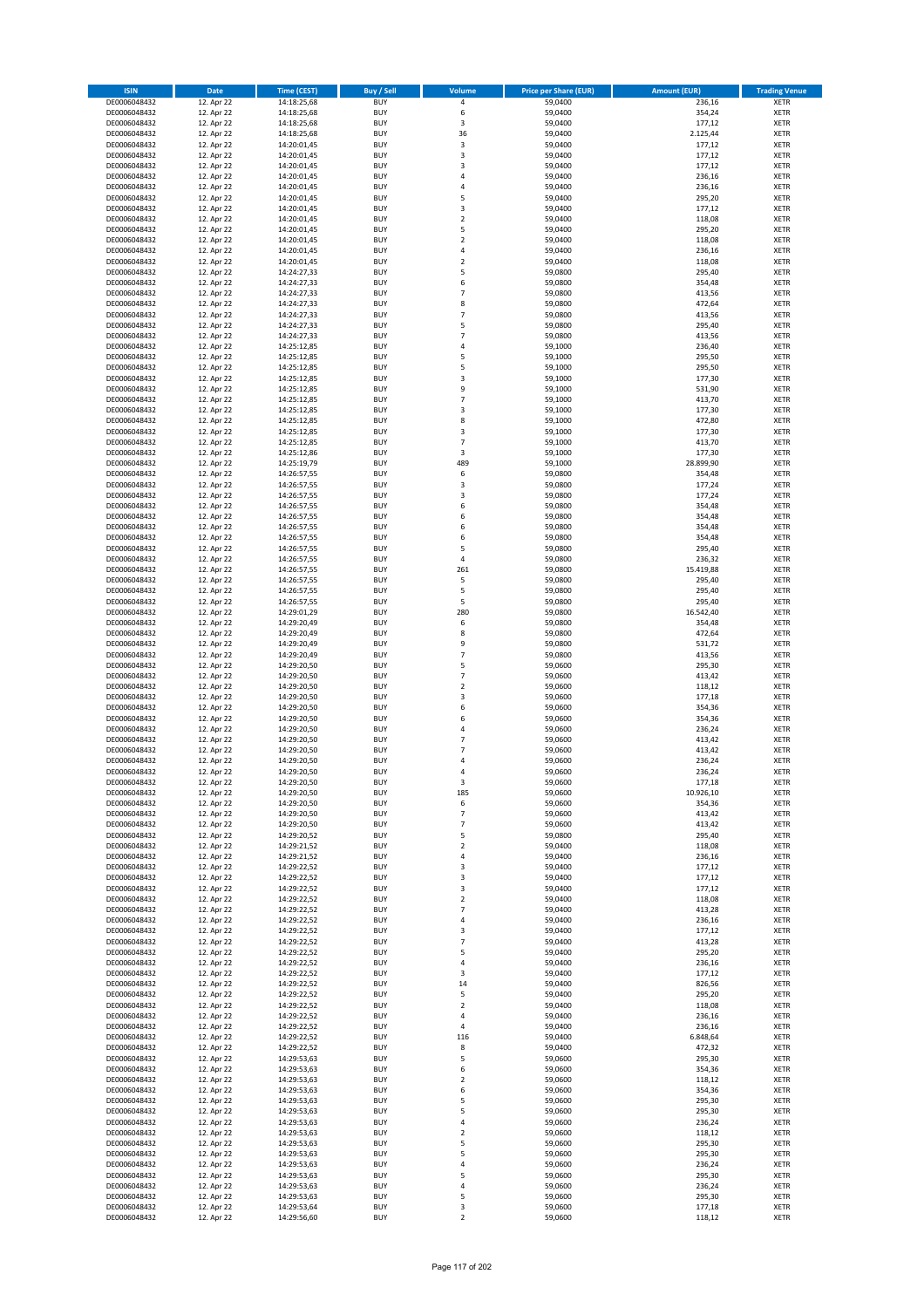| <b>ISIN</b>                  | <b>Date</b>              | <b>Time (CEST)</b>         | <b>Buy / Sell</b>        | Volume                                 | <b>Price per Share (EUR)</b> | <b>Amount (EUR)</b> | <b>Trading Venue</b>       |
|------------------------------|--------------------------|----------------------------|--------------------------|----------------------------------------|------------------------------|---------------------|----------------------------|
| DE0006048432                 | 12. Apr 22               | 14:29:56,60                | <b>BUY</b>               | 3                                      | 59,0600                      | 177,18              | <b>XETR</b>                |
| DE0006048432                 | 12. Apr 22               | 14:29:56,60                | <b>BUY</b>               | $\mathbf 2$                            | 59,0600                      | 118,12              | <b>XETR</b>                |
| DE0006048432                 | 12. Apr 22               | 14:29:56,60                | <b>BUY</b>               | 3                                      | 59,0600                      | 177,18              | <b>XETR</b>                |
| DE0006048432<br>DE0006048432 | 12. Apr 22<br>12. Apr 22 | 14:29:56,60<br>14:29:56,60 | <b>BUY</b><br><b>BUY</b> | 3<br>3                                 | 59,0600<br>59,0600           | 177,18<br>177,18    | <b>XETR</b><br><b>XETR</b> |
| DE0006048432                 | 12. Apr 22               | 14:29:56,60                | <b>BUY</b>               | 3                                      | 59,0600                      | 177,18              | <b>XETR</b>                |
| DE0006048432                 | 12. Apr 22               | 14:29:56,60                | <b>BUY</b>               | 3                                      | 59,0600                      | 177,18              | <b>XETR</b>                |
| DE0006048432                 | 12. Apr 22               | 14:29:56,60                | <b>BUY</b>               | $\overline{\mathbf{c}}$                | 59,0600                      | 118,12              | <b>XETR</b>                |
| DE0006048432                 | 12. Apr 22               | 14:29:56,60                | <b>BUY</b><br><b>BUY</b> | 3<br>3                                 | 59,0600                      | 177,18              | <b>XETR</b>                |
| DE0006048432<br>DE0006048432 | 12. Apr 22<br>12. Apr 22 | 14:29:56,60<br>14:29:56,60 | <b>BUY</b>               | 3                                      | 59,0600<br>59,0600           | 177,18<br>177,18    | <b>XETR</b><br><b>XETR</b> |
| DE0006048432                 | 12. Apr 22               | 14:29:56,60                | <b>BUY</b>               | 3                                      | 59,0600                      | 177,18              | <b>XETR</b>                |
| DE0006048432                 | 12. Apr 22               | 14:29:56,60                | <b>BUY</b>               | 5                                      | 59,0600                      | 295,30              | <b>XETR</b>                |
| DE0006048432                 | 12. Apr 22               | 14:30:09,98                | <b>BUY</b>               | 5                                      | 59,2200                      | 296,10              | <b>XETR</b>                |
| DE0006048432                 | 12. Apr 22               | 14:30:09,98                | <b>BUY</b>               | $\mathbf 2$                            | 59,2200                      | 118,44              | <b>XETR</b>                |
| DE0006048432<br>DE0006048432 | 12. Apr 22<br>12. Apr 22 | 14:30:09,98<br>14:30:09,98 | <b>BUY</b><br><b>BUY</b> | 65<br>$\mathbf 2$                      | 59,2200<br>59,2200           | 3.849,30<br>118,44  | <b>XETR</b><br><b>XETR</b> |
| DE0006048432                 | 12. Apr 22               | 14:30:09,98                | <b>BUY</b>               | 46                                     | 59,2200                      | 2.724,12            | <b>XETR</b>                |
| DE0006048432                 | 12. Apr 22               | 14:30:11,50                | <b>BUY</b>               | 3                                      | 59,2600                      | 177,78              | <b>XETR</b>                |
| DE0006048432                 | 12. Apr 22               | 14:30:11,50                | <b>BUY</b>               | $\mathbf 2$                            | 59,2600                      | 118,52              | <b>XETR</b>                |
| DE0006048432                 | 12. Apr 22               | 14:30:11,50                | <b>BUY</b>               | 4                                      | 59,2600                      | 237,04              | <b>XETR</b>                |
| DE0006048432<br>DE0006048432 | 12. Apr 22               | 14:30:11,50                | <b>BUY</b><br><b>BUY</b> | $\mathbf 2$<br>5                       | 59,2600<br>59,2600           | 118,52              | <b>XETR</b><br><b>XETR</b> |
| DE0006048432                 | 12. Apr 22<br>12. Apr 22 | 14:30:12,88<br>14:30:12,88 | <b>BUY</b>               | 3                                      | 59,2600                      | 296,30<br>177,78    | <b>XETR</b>                |
| DE0006048432                 | 12. Apr 22               | 14:30:12,88                | <b>BUY</b>               | $\mathbf 2$                            | 59,2600                      | 118,52              | <b>XETR</b>                |
| DE0006048432                 | 12. Apr 22               | 14:30:12,88                | <b>BUY</b>               | $\mathbf 2$                            | 59,2600                      | 118,52              | <b>XETR</b>                |
| DE0006048432                 | 12. Apr 22               | 14:30:12,88                | <b>BUY</b>               | 6                                      | 59,2600                      | 355,56              | <b>XETR</b>                |
| DE0006048432                 | 12. Apr 22               | 14:30:12,88<br>14:30:12,88 | <b>BUY</b><br><b>BUY</b> | $\overline{\mathbf{c}}$                | 59,2600                      | 118,52<br>118,52    | <b>XETR</b>                |
| DE0006048432<br>DE0006048432 | 12. Apr 22<br>12. Apr 22 | 14:30:12,88                | <b>BUY</b>               | $\mathbf 2$<br>$\overline{\mathbf{c}}$ | 59,2600<br>59,2600           | 118,52              | <b>XETR</b><br><b>XETR</b> |
| DE0006048432                 | 12. Apr 22               | 14:30:12,88                | <b>BUY</b>               | 3                                      | 59,2600                      | 177,78              | <b>XETR</b>                |
| DE0006048432                 | 12. Apr 22               | 14:30:12,88                | <b>BUY</b>               | 74                                     | 59,2600                      | 4.385,24            | <b>XETR</b>                |
| DE0006048432                 | 12. Apr 22               | 14:30:12,88                | <b>BUY</b>               | $\mathbf 2$                            | 59,2600                      | 118,52              | <b>XETR</b>                |
| DE0006048432                 | 12. Apr 22               | 14:30:12,88                | <b>BUY</b>               | $\mathbf 2$                            | 59,2600                      | 118,52              | <b>XETR</b>                |
| DE0006048432<br>DE0006048432 | 12. Apr 22<br>12. Apr 22 | 14:30:12,88<br>14:30:13,51 | <b>BUY</b><br><b>BUY</b> | $\overline{2}$<br>4                    | 59,2600<br>59,2400           | 118,52<br>236,96    | <b>XETR</b><br><b>XETR</b> |
| DE0006048432                 | 12. Apr 22               | 14:30:13,51                | <b>BUY</b>               | $\overline{\mathbf{c}}$                | 59,2400                      | 118,48              | <b>XETR</b>                |
| DE0006048432                 | 12. Apr 22               | 14:30:13,51                | <b>BUY</b>               | $\mathbf 2$                            | 59,2400                      | 118,48              | <b>XETR</b>                |
| DE0006048432                 | 12. Apr 22               | 14:30:13,51                | <b>BUY</b>               | $\mathbf 2$                            | 59,2400                      | 118,48              | <b>XETR</b>                |
| DE0006048432                 | 12. Apr 22               | 14:30:13,51                | <b>BUY</b>               | 79                                     | 59,2400                      | 4.679,96            | <b>XETR</b>                |
| DE0006048432<br>DE0006048432 | 12. Apr 22<br>12. Apr 22 | 14:30:16,56<br>14:30:16,56 | <b>BUY</b><br><b>BUY</b> | 3<br>$\mathbf 2$                       | 59,3000<br>59,3000           | 177,90<br>118,60    | <b>XETR</b><br><b>XETR</b> |
| DE0006048432                 | 12. Apr 22               | 14:30:17,97                | <b>BUY</b>               | 3                                      | 59,2800                      | 177,84              | <b>XETR</b>                |
| DE0006048432                 | 12. Apr 22               | 14:30:17,97                | <b>BUY</b>               | $\overline{\mathbf{c}}$                | 59,2800                      | 118,56              | <b>XETR</b>                |
| DE0006048432                 | 12. Apr 22               | 14:30:17,97                | <b>BUY</b>               | 4                                      | 59,2800                      | 237,12              | <b>XETR</b>                |
| DE0006048432                 | 12. Apr 22               | 14:30:17,97                | <b>BUY</b>               | $\overline{2}$                         | 59,2800                      | 118,56              | <b>XETR</b>                |
| DE0006048432                 | 12. Apr 22               | 14:30:17,97                | <b>BUY</b>               | 4                                      | 59,2800                      | 237,12              | <b>XETR</b>                |
| DE0006048432<br>DE0006048432 | 12. Apr 22<br>12. Apr 22 | 14:30:17,97<br>14:30:17,97 | <b>BUY</b><br><b>BUY</b> | 3<br>4                                 | 59,2800<br>59,2800           | 177,84<br>237,12    | <b>XETR</b><br><b>XETR</b> |
| DE0006048432                 | 12. Apr 22               | 14:30:17,97                | <b>BUY</b>               | 102                                    | 59,2800                      | 6.046,56            | <b>XETR</b>                |
| DE0006048432                 | 12. Apr 22               | 14:30:17,97                | <b>BUY</b>               | 4                                      | 59,2800                      | 237,12              | <b>XETR</b>                |
| DE0006048432                 | 12. Apr 22               | 14:30:17,97                | <b>BUY</b>               | $\mathbf 2$                            | 59,2800                      | 118,56              | <b>XETR</b>                |
| DE0006048432                 | 12. Apr 22               | 14:30:17,97                | <b>BUY</b>               | 3                                      | 59,2800                      | 177,84              | <b>XETR</b>                |
| DE0006048432<br>DE0006048432 | 12. Apr 22<br>12. Apr 22 | 14:30:19,73<br>14:30:19,76 | <b>BUY</b><br><b>BUY</b> | 3<br>3                                 | 59,2400<br>59,2200           | 177,72<br>177,66    | <b>XETR</b><br><b>XETR</b> |
| DE0006048432                 | 12. Apr 22               | 14:30:19,76                | <b>BUY</b>               | $\mathbf 2$                            | 59,2200                      | 118,44              | <b>XETR</b>                |
| DE0006048432                 | 12. Apr 22               | 14:30:19,76                | <b>BUY</b>               | 3                                      | 59,2200                      | 177,66              | <b>XETR</b>                |
| DE0006048432                 | 12. Apr 22               | 14:30:19,76                | <b>BUY</b>               | $\overline{\mathbf{c}}$                | 59,2200                      | 118,44              | <b>XETR</b>                |
| DE0006048432                 | 12. Apr 22               | 14:30:19,76                | <b>BUY</b>               | $\overline{\mathbf{c}}$                | 59,2200                      | 118,44              | <b>XETR</b>                |
| DE0006048432<br>DE0006048432 | 12. Apr 22<br>12. Apr 22 | 14:30:28,14                | <b>BUY</b><br><b>BUY</b> | 4<br>3                                 | 59,3000<br>59,3000           | 237,20<br>177,90    | <b>XETR</b><br><b>XETR</b> |
| DE0006048432                 | 12. Apr 22               | 14:30:28,14<br>14:30:28,14 | <b>BUY</b>               | 3                                      | 59,3000                      | 177,90              | <b>XETR</b>                |
| DE0006048432                 | 12. Apr 22               | 14:30:28,14                | <b>BUY</b>               | $\overline{\mathbf{c}}$                | 59,3000                      | 118,60              | <b>XETR</b>                |
| DE0006048432                 | 12. Apr 22               | 14:30:28,14                | <b>BUY</b>               | 3                                      | 59,3000                      | 177,90              | <b>XETR</b>                |
| DE0006048432                 | 12. Apr 22               | 14:30:28,14                | BUY                      | 2                                      | 59,3000                      | 118,60              | <b>XETR</b>                |
| DE0006048432<br>DE0006048432 | 12. Apr 22<br>12. Apr 22 | 14:30:28,93<br>14:30:33,59 | <b>BUY</b><br><b>BUY</b> | 3<br>3                                 | 59,2800<br>59,3200           | 177,84<br>177,96    | XETR<br>XETR               |
| DE0006048432                 | 12. Apr 22               | 14:30:36,98                | <b>BUY</b>               | 3                                      | 59,3200                      | 177,96              | XETR                       |
| DE0006048432                 | 12. Apr 22               | 14:30:36,98                | <b>BUY</b>               | 3                                      | 59,3200                      | 177,96              | <b>XETR</b>                |
| DE0006048432                 | 12. Apr 22               | 14:30:36,98                | <b>BUY</b>               | 3                                      | 59,3200                      | 177,96              | <b>XETR</b>                |
| DE0006048432                 | 12. Apr 22               | 14:30:36,98                | <b>BUY</b>               | $\overline{2}$                         | 59,3200                      | 118,64              | <b>XETR</b>                |
| DE0006048432                 | 12. Apr 22               | 14:30:36,98<br>14:30:41,74 | <b>BUY</b><br><b>BUY</b> | $\mathbf 2$                            | 59,3200<br>59,3000           | 118,64              | <b>XETR</b>                |
| DE0006048432<br>DE0006048432 | 12. Apr 22<br>12. Apr 22 | 14:30:45,04                | <b>BUY</b>               | 62<br>3                                | 59,3000                      | 3.676,60<br>177,90  | <b>XETR</b><br>XETR        |
| DE0006048432                 | 12. Apr 22               | 14:30:45,04                | <b>BUY</b>               | $\mathbf 2$                            | 59,2800                      | 118,56              | <b>XETR</b>                |
| DE0006048432                 | 12. Apr 22               | 14:30:45,04                | <b>BUY</b>               | $\overline{2}$                         | 59,3000                      | 118,60              | <b>XETR</b>                |
| DE0006048432                 | 12. Apr 22               | 14:30:48,06                | <b>BUY</b>               | 5                                      | 59,2600                      | 296,30              | <b>XETR</b>                |
| DE0006048432<br>DE0006048432 | 12. Apr 22<br>12. Apr 22 | 14:30:52,56<br>14:30:52,56 | <b>BUY</b><br><b>BUY</b> | 48<br>3                                | 59,2200<br>59,2200           | 2.842,56<br>177,66  | <b>XETR</b><br><b>XETR</b> |
| DE0006048432                 | 12. Apr 22               | 14:30:54,95                | <b>BUY</b>               | 3                                      | 59,2000                      | 177,60              | <b>XETR</b>                |
| DE0006048432                 | 12. Apr 22               | 14:30:54,95                | <b>BUY</b>               | $\mathbf 2$                            | 59,2000                      | 118,40              | <b>XETR</b>                |
| DE0006048432                 | 12. Apr 22               | 14:30:56,02                | <b>BUY</b>               | 5                                      | 59,1600                      | 295,80              | <b>XETR</b>                |
| DE0006048432                 | 12. Apr 22               | 14:31:00,20                | <b>BUY</b>               | $\mathbf 2$                            | 59,2000                      | 118,40              | XETR                       |
| DE0006048432<br>DE0006048432 | 12. Apr 22<br>12. Apr 22 | 14:31:00,20<br>14:31:10,00 | <b>BUY</b><br><b>BUY</b> | 3<br>$\overline{2}$                    | 59,2000<br>59,2400           | 177,60<br>118,48    | <b>XETR</b><br><b>XETR</b> |
| DE0006048432                 | 12. Apr 22               | 14:31:10,00                | <b>BUY</b>               | $\mathbf 2$                            | 59,2400                      | 118,48              | <b>XETR</b>                |
| DE0006048432                 | 12. Apr 22               | 14:31:10,00                | <b>BUY</b>               | 73                                     | 59,2400                      | 4.324,52            | <b>XETR</b>                |
| DE0006048432                 | 12. Apr 22               | 14:31:10,00                | <b>BUY</b>               | 3                                      | 59,2400                      | 177,72              | <b>XETR</b>                |
| DE0006048432                 | 12. Apr 22               | 14:31:10,00                | <b>BUY</b>               | 3                                      | 59,2400                      | 177,72              | <b>XETR</b>                |
| DE0006048432<br>DE0006048432 | 12. Apr 22               | 14:31:15,71                | <b>BUY</b><br><b>BUY</b> | $\mathbf 2$<br>$\mathbf 2$             | 59,2200<br>59,1800           | 118,44              | XETR<br><b>XETR</b>        |
| DE0006048432                 | 12. Apr 22<br>12. Apr 22 | 14:31:21,00<br>14:31:21,00 | <b>BUY</b>               | $\overline{2}$                         | 59,1800                      | 118,36<br>118,36    | <b>XETR</b>                |
| DE0006048432                 | 12. Apr 22               | 14:31:29,34                | <b>BUY</b>               | 3                                      | 59,1600                      | 177,48              | <b>XETR</b>                |
| DE0006048432                 | 12. Apr 22               | 14:31:29,34                | <b>BUY</b>               | 4                                      | 59,1600                      | 236,64              | XETR                       |
| DE0006048432                 | 12. Apr 22               | 14:31:33,52                | <b>BUY</b>               | $\mathbf 2$                            | 59,2000                      | 118,40              | <b>XETR</b>                |
| DE0006048432                 | 12. Apr 22               | 14:31:33,52                | <b>BUY</b>               | 3                                      | 59,2000                      | 177,60              | <b>XETR</b>                |
| DE0006048432<br>DE0006048432 | 12. Apr 22<br>12. Apr 22 | 14:31:33,52<br>14:31:33,54 | <b>BUY</b><br><b>BUY</b> | 3<br>$\mathbf 2$                       | 59,2000<br>59,2000           | 177,60<br>118,40    | <b>XETR</b><br><b>XETR</b> |
| DE0006048432                 | 12. Apr 22               | 14:31:51,28                | <b>BUY</b>               | $\mathbf 2$                            | 59,2200                      | 118,44              | <b>XETR</b>                |
| DE0006048432                 | 12. Apr 22               | 14:31:51,28                | <b>BUY</b>               | $\mathbf 2$                            | 59,2200                      | 118,44              | <b>XETR</b>                |
| DE0006048432                 | 12. Apr 22               | 14:31:51,28                | <b>BUY</b>               | $\overline{2}$                         | 59,2200                      | 118,44              | <b>XETR</b>                |
| DE0006048432                 | 12. Apr 22               | 14:31:51,28                | <b>BUY</b>               | $\mathbf 2$                            | 59,2200                      | 118,44              | XETR                       |
| DE0006048432<br>DE0006048432 | 12. Apr 22<br>12. Apr 22 | 14:31:51,28<br>14:31:51,28 | <b>BUY</b><br><b>BUY</b> | 83<br>3                                | 59,2200<br>59,2200           | 4.915,26<br>177,66  | <b>XETR</b><br><b>XETR</b> |
| DE0006048432                 | 12. Apr 22               | 14:32:00,11                | <b>BUY</b>               | $\mathbf 2$                            | 59,2000                      | 118,40              | <b>XETR</b>                |
| DE0006048432                 | 12. Apr 22               | 14:32:00,11                | <b>BUY</b>               | 3                                      | 59,2000                      | 177,60              | XETR                       |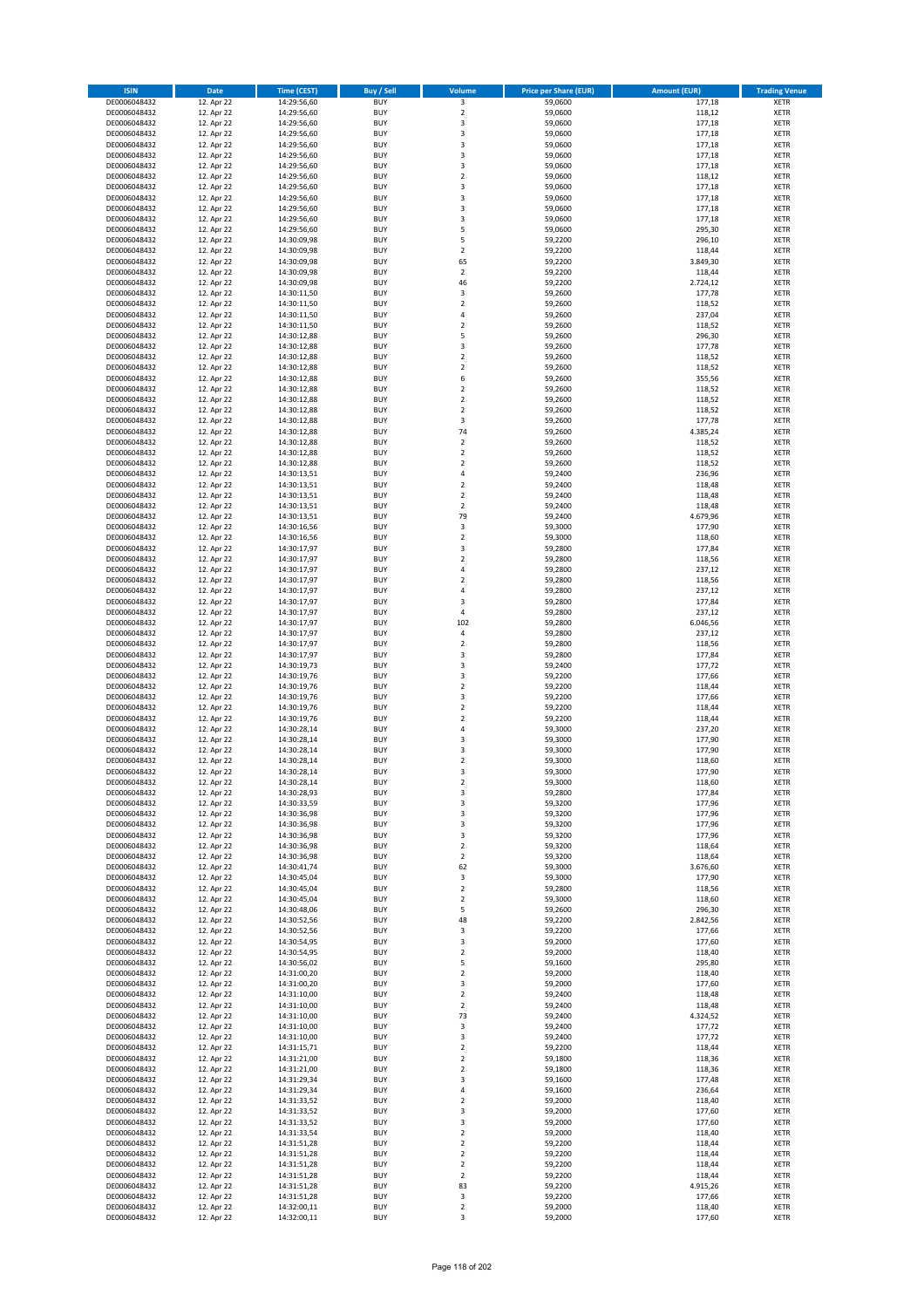| <b>ISIN</b>                  | <b>Date</b>              | <b>Time (CEST)</b>         | <b>Buy / Sell</b>        | Volume                                    | <b>Price per Share (EUR)</b> | <b>Amount (EUR)</b> | <b>Trading Venue</b>       |
|------------------------------|--------------------------|----------------------------|--------------------------|-------------------------------------------|------------------------------|---------------------|----------------------------|
| DE0006048432                 | 12. Apr 22               | 14:32:00,63                | <b>BUY</b>               | $\overline{\mathbf{2}}$                   | 59,1800                      | 118,36              | <b>XETR</b>                |
| DE0006048432                 | 12. Apr 22               | 14:32:19,74                | <b>BUY</b>               | $\mathbf 2$                               | 59,2000                      | 118,40              | <b>XETR</b>                |
| DE0006048432                 | 12. Apr 22               | 14:32:26,15                | <b>BUY</b>               | 3                                         | 59,1800                      | 177,54              | <b>XETR</b>                |
| DE0006048432                 | 12. Apr 22               | 14:32:26,15                | <b>BUY</b>               | 3                                         | 59,1800                      | 177,54              | <b>XETR</b>                |
| DE0006048432                 | 12. Apr 22               | 14:32:36,54                | <b>BUY</b>               | $\overline{2}$                            | 59,1800                      | 118,36              | <b>XETR</b>                |
| DE0006048432                 | 12. Apr 22               | 14:33:55,53                | <b>BUY</b>               | $\mathbf 2$                               | 59,2000                      | 118,40              | <b>XETR</b>                |
| DE0006048432                 | 12. Apr 22               | 14:33:55,53                | <b>BUY</b>               | $\overline{2}$                            | 59,2000                      | 118,40              | <b>XETR</b>                |
| DE0006048432                 | 12. Apr 22               | 14:33:55,53                | <b>BUY</b>               | $\overline{2}$                            | 59,2000                      | 118,40              | <b>XETR</b>                |
| DE0006048432                 | 12. Apr 22               | 14:33:55,53                | BUY                      | $\overline{2}$                            | 59,2000                      | 118,40              | <b>XETR</b>                |
| DE0006048432                 | 12. Apr 22               | 14:33:55,53                | <b>BUY</b>               | 3                                         | 59,2000                      | 177,60              | <b>XETR</b>                |
| DE0006048432                 | 12. Apr 22               | 14:33:55,53                | <b>BUY</b>               | $\mathbf 2$                               | 59,2000                      | 118,40              | <b>XETR</b>                |
| DE0006048432                 | 12. Apr 22               | 14:33:55,53                | <b>BUY</b>               | $\overline{4}$                            | 59,2000                      | 236,80              | <b>XETR</b>                |
| DE0006048432                 | 12. Apr 22               | 14:33:55,53                | <b>BUY</b>               | $\overline{\mathbf{3}}$<br>$\overline{a}$ | 59,2000                      | 177,60              | <b>XETR</b>                |
| DE0006048432                 | 12. Apr 22               | 14:33:55,53                | <b>BUY</b><br><b>BUY</b> | $\overline{2}$                            | 59,2000                      | 236,80              | <b>XETR</b>                |
| DE0006048432<br>DE0006048432 | 12. Apr 22<br>12. Apr 22 | 14:33:55,53<br>14:33:55,53 | BUY                      | $\overline{2}$                            | 59,2000<br>59,2000           | 118,40<br>118,40    | <b>XETR</b><br><b>XETR</b> |
| DE0006048432                 | 12. Apr 22               | 14:33:55,53                | <b>BUY</b>               | 3                                         | 59,2000                      | 177,60              | <b>XETR</b>                |
| DE0006048432                 | 12. Apr 22               | 14:33:55,53                | <b>BUY</b>               | 5                                         | 59,2000                      | 296,00              | <b>XETR</b>                |
| DE0006048432                 | 12. Apr 22               | 14:34:16,24                | <b>BUY</b>               | $\overline{2}$                            | 59,2200                      | 118,44              | <b>XETR</b>                |
| DE0006048432                 | 12. Apr 22               | 14:34:16,24                | <b>BUY</b>               | $\overline{4}$                            | 59,2200                      | 236,88              | <b>XETR</b>                |
| DE0006048432                 | 12. Apr 22               | 14:34:16,24                | <b>BUY</b>               | $\overline{2}$                            | 59,2200                      | 118,44              | <b>XETR</b>                |
| DE0006048432                 | 12. Apr 22               | 14:34:49,87                | <b>BUY</b>               | 4                                         | 59,2600                      | 237,04              | <b>XETR</b>                |
| DE0006048432                 | 12. Apr 22               | 14:34:49,87                | <b>BUY</b>               | $\overline{2}$                            | 59,2600                      | 118,52              | <b>XETR</b>                |
| DE0006048432                 | 12. Apr 22               | 14:34:49,87                | <b>BUY</b>               | $\overline{2}$                            | 59,2600                      | 118,52              | <b>XETR</b>                |
| DE0006048432                 | 12. Apr 22               | 14:34:49,87                | <b>BUY</b>               | $\mathbf 2$                               | 59,2600                      | 118,52              | <b>XETR</b>                |
| DE0006048432                 | 12. Apr 22               | 14:34:49,87                | <b>BUY</b>               | 3                                         | 59,2600                      | 177,78              | <b>XETR</b>                |
| DE0006048432                 | 12. Apr 22               | 14:34:49,87                | <b>BUY</b>               | $\overline{4}$                            | 59,2600                      | 237,04              | <b>XETR</b>                |
| DE0006048432                 | 12. Apr 22               | 14:34:49,87                | <b>BUY</b>               | $\overline{2}$                            | 59,2600                      | 118,52              | <b>XETR</b>                |
| DE0006048432                 | 12. Apr 22               | 14:34:49,87                | <b>BUY</b>               | $\mathbf 2$                               | 59,2600                      | 118,52              | <b>XETR</b>                |
| DE0006048432                 | 12. Apr 22               | 14:34:49,87                | <b>BUY</b>               | $\overline{2}$                            | 59,2600                      | 118,52              | <b>XETR</b>                |
| DE0006048432                 | 12. Apr 22               | 14:34:49,87                | <b>BUY</b>               | $\mathbf 2$                               | 59,2600                      | 118,52              | <b>XETR</b>                |
| DE0006048432                 | 12. Apr 22               | 14:34:49,87                | <b>BUY</b>               | 3                                         | 59,2600                      | 177,78              | <b>XETR</b>                |
| DE0006048432                 | 12. Apr 22               | 14:34:49,87                | <b>BUY</b>               | 144                                       | 59,2600                      | 8.533,44            | <b>XETR</b>                |
| DE0006048432                 | 12. Apr 22               | 14:34:49,87                | <b>BUY</b>               | $\mathbf 2$                               | 59,2600                      | 118,52              | <b>XETR</b>                |
| DE0006048432<br>DE0006048432 | 12. Apr 22               | 14:34:49,87<br>14:35:14,01 | <b>BUY</b>               | $\overline{2}$<br>4                       | 59,2600                      | 118,52              | <b>XETR</b>                |
| DE0006048432                 | 12. Apr 22<br>12. Apr 22 | 14:35:14,01                | <b>BUY</b><br><b>BUY</b> | 4                                         | 59,2400<br>59,2400           | 236,96<br>236,96    | <b>XETR</b><br><b>XETR</b> |
| DE0006048432                 | 12. Apr 22               | 14:35:14,01                | <b>BUY</b>               | $\overline{3}$                            | 59,2400                      | 177,72              | <b>XETR</b>                |
| DE0006048432                 | 12. Apr 22               | 14:35:14,01                | <b>BUY</b>               | 3                                         | 59,2400                      | 177,72              | <b>XETR</b>                |
| DE0006048432                 | 12. Apr 22               | 14:35:14,01                | <b>BUY</b>               | $\mathbf 2$                               | 59,2400                      | 118,48              | <b>XETR</b>                |
| DE0006048432                 | 12. Apr 22               | 14:35:28,76                | <b>BUY</b>               | $\overline{3}$                            | 59,2200                      | 177,66              | <b>XETR</b>                |
| DE0006048432                 | 12. Apr 22               | 14:36:40,24                | <b>BUY</b>               | 4                                         | 59,2400                      | 236,96              | <b>XETR</b>                |
| DE0006048432                 | 12. Apr 22               | 14:36:40,24                | <b>BUY</b>               | $\mathbf 2$                               | 59,2400                      | 118,48              | <b>XETR</b>                |
| DE0006048432                 | 12. Apr 22               | 14:36:40,24                | <b>BUY</b>               | $\overline{2}$                            | 59,2400                      | 118,48              | <b>XETR</b>                |
| DE0006048432                 | 12. Apr 22               | 14:36:40,24                | <b>BUY</b>               | 3                                         | 59,2400                      | 177,72              | <b>XETR</b>                |
| DE0006048432                 | 12. Apr 22               | 14:36:40,24                | <b>BUY</b>               | $\overline{2}$                            | 59,2400                      | 118,48              | <b>XETR</b>                |
| DE0006048432                 | 12. Apr 22               | 14:36:40,24                | <b>BUY</b>               | 3                                         | 59,2400                      | 177,72              | <b>XETR</b>                |
| DE0006048432                 | 12. Apr 22               | 14:36:40,24                | <b>BUY</b>               | 5                                         | 59,2400                      | 296,20              | <b>XETR</b>                |
| DE0006048432                 | 12. Apr 22               | 14:36:40,24                | <b>BUY</b>               | $\overline{2}$                            | 59,2400                      | 118,48              | <b>XETR</b>                |
| DE0006048432                 | 12. Apr 22               | 14:36:40,24                | <b>BUY</b>               | $\overline{2}$                            | 59,2400                      | 118,48              | <b>XETR</b>                |
| DE0006048432                 | 12. Apr 22               | 14:36:40,24                | <b>BUY</b>               | 50                                        | 59,2400                      | 2.962,00            | <b>XETR</b>                |
| DE0006048432                 | 12. Apr 22               | 14:36:45,46                | <b>BUY</b>               | 3                                         | 59,2200                      | 177,66              | <b>XETR</b>                |
| DE0006048432                 | 12. Apr 22               | 14:36:45,46                | <b>BUY</b>               | $\overline{\mathbf{2}}$                   | 59,2200                      | 118,44              | <b>XETR</b>                |
| DE0006048432<br>DE0006048432 | 12. Apr 22               | 14:36:45,46                | <b>BUY</b><br><b>BUY</b> | $\mathbf 2$<br>$\overline{\mathbf{3}}$    | 59,2200                      | 118,44              | <b>XETR</b><br><b>XETR</b> |
|                              | 12. Apr 22<br>12. Apr 22 | 14:36:45,46<br>14:36:45,46 | <b>BUY</b>               | 3                                         | 59,2200                      | 177,66              | <b>XETR</b>                |
| DE0006048432<br>DE0006048432 | 12. Apr 22               | 14:37:13,15                | <b>BUY</b>               | $\overline{\mathbf{2}}$                   | 59,2200<br>59,2600           | 177,66<br>118,52    | <b>XETR</b>                |
| DE0006048432                 | 12. Apr 22               | 14:37:43,91                | <b>BUY</b>               | $\overline{\mathbf{2}}$                   | 59,2600                      | 118,52              | <b>XETR</b>                |
| DE0006048432                 | 12. Apr 22               | 14:37:43,91                | <b>BUY</b>               | $\overline{\mathbf{2}}$                   | 59,2600                      | 118,52              | <b>XETR</b>                |
| DE0006048432                 | 12. Apr 22               | 14:37:43,91                | <b>BUY</b>               | $\overline{4}$                            | 59,2600                      | 237,04              | <b>XETR</b>                |
| DE0006048432                 | 12. Apr 22               | 14:37:43,91                | <b>BUY</b>               | $\mathbf 2$                               | 59,2600                      | 118,52              | <b>XETR</b>                |
| DE0006048432                 | 12. Apr 22               | 14:37:43,91                | BUY                      | $\overline{\mathbf{2}}$                   | 59,2600                      | 118,52              | <b>XETR</b>                |
| DE0006048432                 | 12. Apr 22               | 14:37:43,91                | BUY                      | 75                                        | 59,2600                      | 4.444,50            | <b>XETR</b>                |
| DE0006048432                 | 12. Apr 22               | 14:38:20,39                | <b>BUY</b>               | $\overline{2}$                            | 59,2000                      | 118,40              | <b>XETR</b>                |
| DE0006048432                 | 12. Apr 22               | 14:38:20,39                | <b>BUY</b>               | 4                                         | 59,2000                      | 236,80              | <b>XETR</b>                |
| DE0006048432                 | 12. Apr 22               | 14:38:20,39                | <b>BUY</b>               | 4                                         | 59,2400                      | 236,96              | <b>XETR</b>                |
| DE0006048432                 | 12. Apr 22               | 14:38:20,39                | <b>BUY</b>               | 3                                         | 59,2400                      | 177,72              | <b>XETR</b>                |
| DE0006048432                 | 12. Apr 22               | 14:38:20,39                | <b>BUY</b>               | $\mathbf 2$                               | 59,2400                      | 118,48              | <b>XETR</b>                |
| DE0006048432                 | 12. Apr 22               | 14:38:20,39                | <b>BUY</b>               | $\overline{\mathbf{2}}$                   | 59,2600                      | 118,52              | <b>XETR</b>                |
| DE0006048432                 | 12. Apr 22               | 14:38:20,39                | <b>BUY</b>               | $\mathbf 2$                               | 59,2600                      | 118,52              | <b>XETR</b>                |
| DE0006048432                 | 12. Apr 22               | 14:38:20,39                | <b>BUY</b>               | 2                                         | 59,2400                      | 118,48              | <b>XETR</b>                |
| DE0006048432                 | 12. Apr 22               | 14:38:20,39                | <b>BUY</b>               | 3                                         | 59,2400                      | 177,72              | <b>XETR</b>                |
| DE0006048432                 | 12. Apr 22               | 14:38:20,39                | <b>BUY</b><br><b>BUY</b> | $\mathbf 2$                               | 59,2600                      | 118,52              | <b>XETR</b>                |
| DE0006048432<br>DE0006048432 | 12. Apr 22               | 14:38:20,39                | <b>BUY</b>               | 3<br>3                                    | 59,2400                      | 177,72              | <b>XETR</b><br><b>XETR</b> |
| DE0006048432                 | 12. Apr 22<br>12. Apr 22 | 14:38:20,39<br>14:38:20,39 | <b>BUY</b>               | $\overline{4}$                            | 59,2400<br>59,2600           | 177,72<br>237,04    | <b>XETR</b>                |
| DE0006048432                 | 12. Apr 22               | 14:38:20,39                | <b>BUY</b>               | 4                                         | 59,2000                      | 236,80              | <b>XETR</b>                |
| DE0006048432                 | 12. Apr 22               | 14:38:20,39                | <b>BUY</b>               | 221                                       | 59,2000                      | 13.083,20           | <b>XETR</b>                |
| DE0006048432                 | 12. Apr 22               | 14:38:20,39                | <b>BUY</b>               | $\mathbf 2$                               | 59,2400                      | 118,48              | <b>XETR</b>                |
| DE0006048432                 | 12. Apr 22               | 14:38:20,39                | <b>BUY</b>               | 3                                         | 59,2400                      | 177,72              | <b>XETR</b>                |
| DE0006048432                 | 12. Apr 22               | 14:38:20,39                | <b>BUY</b>               | 67                                        | 59,2200                      | 3.967,74            | <b>XETR</b>                |
| DE0006048432                 | 12. Apr 22               | 14:38:20,39                | <b>BUY</b>               | $\mathbf 2$                               | 59,2400                      | 118,48              | <b>XETR</b>                |
| DE0006048432                 | 12. Apr 22               | 14:38:20,39                | <b>BUY</b>               | 4                                         | 59,2600                      | 237,04              | <b>XETR</b>                |
| DE0006048432                 | 12. Apr 22               | 14:38:20,39                | <b>BUY</b>               | 148                                       | 59,2600                      | 8.770,48            | <b>XETR</b>                |
| DE0006048432                 | 12. Apr 22               | 14:38:51,07                | <b>BUY</b>               | 3                                         | 59,2400                      | 177,72              | <b>XETR</b>                |
| DE0006048432                 | 12. Apr 22               | 14:38:51,07                | <b>BUY</b>               | $\mathbf 2$                               | 59,2400                      | 118,48              | <b>XETR</b>                |
| DE0006048432                 | 12. Apr 22               | 14:38:51,07                | <b>BUY</b>               | $\overline{\mathbf{2}}$                   | 59,2400                      | 118,48              | <b>XETR</b>                |
| DE0006048432                 | 12. Apr 22               | 14:40:27,63                | <b>BUY</b>               | 3                                         | 59,3000                      | 177,90              | <b>XETR</b>                |
| DE0006048432                 | 12. Apr 22               | 14:40:27,63                | <b>BUY</b>               | $\mathbf 2$                               | 59,3000                      | 118,60              | <b>XETR</b>                |
| DE0006048432                 | 12. Apr 22               | 14:40:27,63                | <b>BUY</b>               | $\mathbf 2$                               | 59,3000                      | 118,60              | <b>XETR</b>                |
| DE0006048432                 | 12. Apr 22               | 14:40:27,63                | <b>BUY</b>               | 3                                         | 59,3000                      | 177,90              | <b>XETR</b>                |
| DE0006048432                 | 12. Apr 22               | 14:40:27,94                | <b>BUY</b>               | $\overline{2}$                            | 59,2800                      | 118,56              | <b>XETR</b>                |
| DE0006048432                 | 12. Apr 22               | 14:40:27,94                | <b>BUY</b>               | 2                                         | 59,2800                      | 118,56              | <b>XETR</b>                |
| DE0006048432                 | 12. Apr 22               | 14:40:27,94                | <b>BUY</b><br><b>BUY</b> | $\overline{2}$                            | 59,2800                      | 118,56              | <b>XETR</b>                |
| DE0006048432<br>DE0006048432 | 12. Apr 22<br>12. Apr 22 | 14:40:27,94<br>14:40:27,94 | <b>BUY</b>               | 3<br>6                                    | 59,2800<br>59,2800           | 177,84<br>355,68    | <b>XETR</b><br><b>XETR</b> |
| DE0006048432                 | 12. Apr 22               | 14:40:27,94                | <b>BUY</b>               | 2                                         | 59,2800                      | 118,56              | <b>XETR</b>                |
| DE0006048432                 | 12. Apr 22               | 14:40:27,94                | <b>BUY</b>               | $\overline{2}$                            | 59,2800                      | 118,56              | <b>XETR</b>                |
| DE0006048432                 | 12. Apr 22               | 14:40:27,94                | <b>BUY</b>               | $\mathbf 2$                               | 59,2800                      | 118,56              | <b>XETR</b>                |
| DE0006048432                 | 12. Apr 22               | 14:40:27,94                | <b>BUY</b>               | $\mathbf 2$                               | 59,2800                      | 118,56              | <b>XETR</b>                |
| DE0006048432                 | 12. Apr 22               | 14:40:27,94                | <b>BUY</b>               | $\overline{2}$                            | 59,2800                      | 118,56              | <b>XETR</b>                |
| DE0006048432                 | 12. Apr 22               | 14:40:27,94                | <b>BUY</b>               | 4                                         | 59,2800                      | 237,12              | <b>XETR</b>                |
| DE0006048432                 | 12. Apr 22               | 14:40:27,94                | <b>BUY</b>               | 82                                        | 59,2800                      | 4.860,96            | <b>XETR</b>                |
| DE0006048432                 | 12. Apr 22               | 14:40:27,94                | <b>BUY</b>               | 6                                         | 59,2800                      | 355,68              | <b>XETR</b>                |
| DE0006048432                 | 12. Apr 22               | 14:40:27,94                | <b>BUY</b>               | $\mathbf 2$                               | 59,2800                      | 118,56              | <b>XETR</b>                |
| DE0006048432                 | 12. Apr 22               | 14:40:27,94                | <b>BUY</b>               | $\mathbf 2$                               | 59,2800                      | 118,56              | <b>XETR</b>                |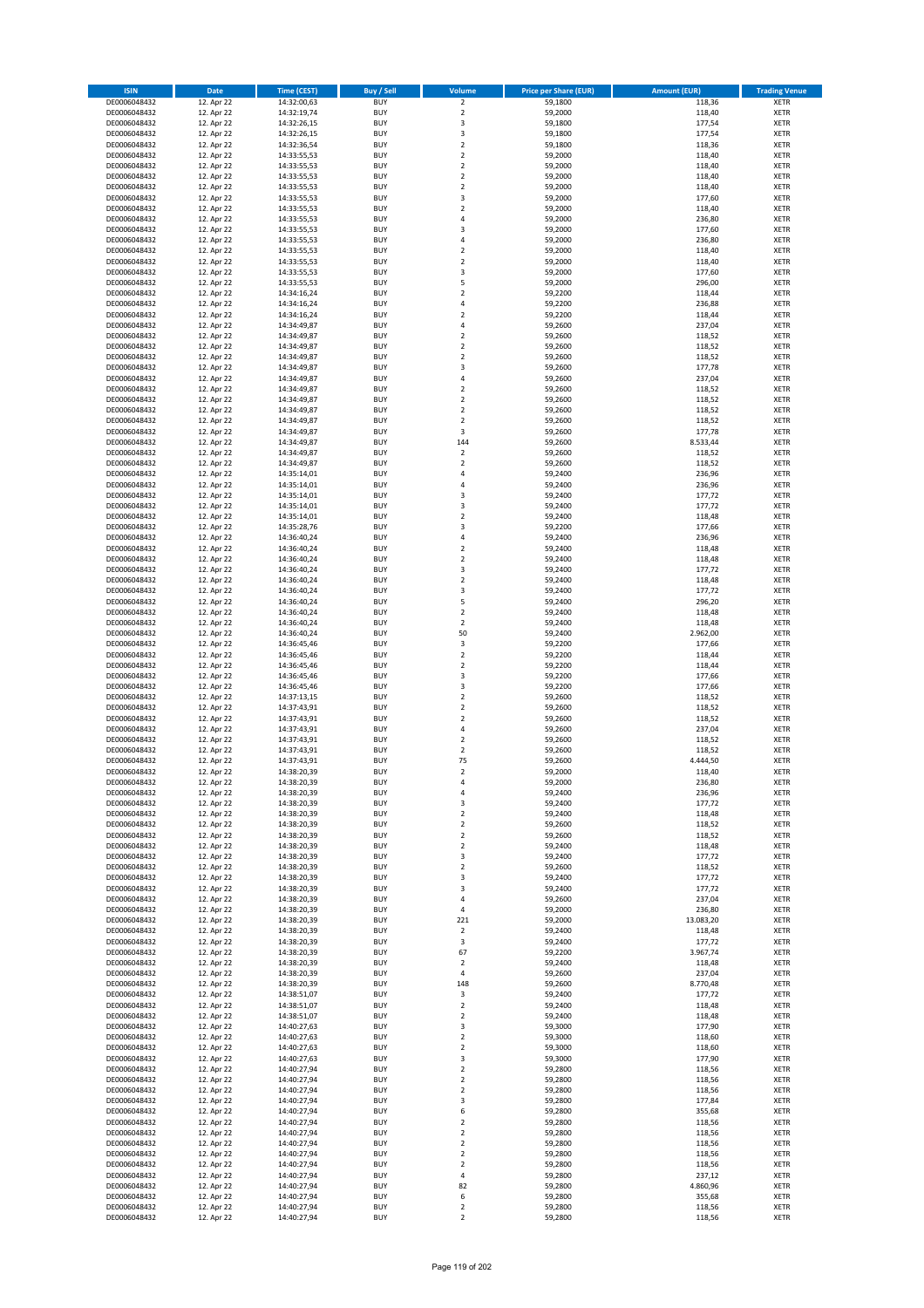| <b>ISIN</b>                  | <b>Date</b>              | <b>Time (CEST)</b>         | Buy / Sell               | Volume                       | <b>Price per Share (EUR)</b> | <b>Amount (EUR)</b> | <b>Trading Venue</b>       |
|------------------------------|--------------------------|----------------------------|--------------------------|------------------------------|------------------------------|---------------------|----------------------------|
| DE0006048432                 | 12. Apr 22               | 14:40:27,94                | <b>BUY</b>               | $\overline{2}$               | 59,2800                      | 118,56              | <b>XETR</b>                |
| DE0006048432                 | 12. Apr 22               | 14:40:27,94                | <b>BUY</b>               | 4                            | 59,2800                      | 237,12              | <b>XETR</b>                |
| DE0006048432                 | 12. Apr 22               | 14:40:27,94                | <b>BUY</b>               | 35                           | 59,2800                      | 2.074,80            | <b>XETR</b>                |
| DE0006048432<br>DE0006048432 | 12. Apr 22<br>12. Apr 22 | 14:41:04,36<br>14:41:04,36 | <b>BUY</b><br><b>BUY</b> | 4<br>4                       | 59,3400<br>59,3400           | 237,36<br>237,36    | <b>XETR</b><br><b>XETR</b> |
| DE0006048432                 | 12. Apr 22               | 14:41:04,36                | <b>BUY</b>               | 6                            | 59,3400                      | 356,04              | <b>XETR</b>                |
| DE0006048432                 | 12. Apr 22               | 14:41:04,36                | <b>BUY</b>               | 4                            | 59,3400                      | 237,36              | <b>XETR</b>                |
| DE0006048432                 | 12. Apr 22               | 14:41:04,36                | <b>BUY</b>               | $\mathbf 1$                  | 59,3400                      | 59,34               | <b>XETR</b>                |
| DE0006048432                 | 12. Apr 22               | 14:41:04,36                | <b>BUY</b>               | 3                            | 59,3400                      | 178,02              | <b>XETR</b>                |
| DE0006048432                 | 12. Apr 22               | 14:41:04,36                | <b>BUY</b>               | $\mathbf 2$                  | 59,3400                      | 118,68              | <b>XETR</b>                |
| DE0006048432                 | 12. Apr 22               | 14:41:04,36                | <b>BUY</b>               | 3                            | 59,3400                      | 178,02              | <b>XETR</b>                |
| DE0006048432<br>DE0006048432 | 12. Apr 22<br>12. Apr 22 | 14:41:04,36<br>14:41:04,36 | <b>BUY</b><br><b>BUY</b> | $\overline{\mathbf{c}}$<br>4 | 59,3400<br>59,3400           | 118,68<br>237,36    | <b>XETR</b><br><b>XETR</b> |
| DE0006048432                 | 12. Apr 22               | 14:41:04,36                | <b>BUY</b>               | 213                          | 59,3400                      | 12.639,42           | <b>XETR</b>                |
| DE0006048432                 | 12. Apr 22               | 14:41:04,36                | <b>BUY</b>               | 3                            | 59,3400                      | 178,02              | <b>XETR</b>                |
| DE0006048432                 | 12. Apr 22               | 14:41:04,36                | <b>BUY</b>               | $\mathbf 2$                  | 59,3400                      | 118,68              | <b>XETR</b>                |
| DE0006048432                 | 12. Apr 22               | 14:41:04,36                | <b>BUY</b>               | 6                            | 59,3400                      | 356,04              | <b>XETR</b>                |
| DE0006048432                 | 12. Apr 22               | 14:41:04,36                | <b>BUY</b>               | 3                            | 59,3400                      | 178,02              | <b>XETR</b>                |
| DE0006048432                 | 12. Apr 22               | 14:41:04,36                | <b>BUY</b>               | 3                            | 59,3400                      | 178,02              | <b>XETR</b>                |
| DE0006048432                 | 12. Apr 22               | 14:41:04,36                | <b>BUY</b>               | 3                            | 59,3400                      | 178,02              | <b>XETR</b>                |
| DE0006048432<br>DE0006048432 | 12. Apr 22<br>12. Apr 22 | 14:41:04,37<br>14:41:19,93 | <b>BUY</b><br><b>BUY</b> | $\overline{\mathbf{c}}$<br>4 | 59,3400<br>59,3200           | 118,68<br>237,28    | <b>XETR</b><br><b>XETR</b> |
| DE0006048432                 | 12. Apr 22               | 14:41:19,93                | <b>BUY</b>               | $\mathbf 2$                  | 59,3200                      | 118,64              | <b>XETR</b>                |
| DE0006048432                 | 12. Apr 22               | 14:41:19,93                | <b>BUY</b>               | $\mathbf 2$                  | 59,3200                      | 118,64              | <b>XETR</b>                |
| DE0006048432                 | 12. Apr 22               | 14:41:19,93                | <b>BUY</b>               | $\mathbf 2$                  | 59,3200                      | 118,64              | <b>XETR</b>                |
| DE0006048432                 | 12. Apr 22               | 14:41:19,93                | <b>BUY</b>               | $\mathbf 2$                  | 59,3200                      | 118,64              | <b>XETR</b>                |
| DE0006048432                 | 12. Apr 22               | 14:41:19,93                | <b>BUY</b>               | $\mathbf 2$                  | 59,3200                      | 118,64              | <b>XETR</b>                |
| DE0006048432                 | 12. Apr 22               | 14:41:19,93                | <b>BUY</b>               | $\overline{\mathbf{c}}$      | 59,3200                      | 118,64              | <b>XETR</b>                |
| DE0006048432<br>DE0006048432 | 12. Apr 22<br>12. Apr 22 | 14:41:19,93<br>14:41:19,93 | <b>BUY</b><br><b>BUY</b> | 4<br>$\overline{\mathbf{c}}$ | 59,3200<br>59,3200           | 237,28<br>118,64    | <b>XETR</b><br><b>XETR</b> |
| DE0006048432                 | 12. Apr 22               | 14:41:19,93                | <b>BUY</b>               | $\overline{a}$               | 59,3200                      | 118,64              | <b>XETR</b>                |
| DE0006048432                 | 12. Apr 22               | 14:41:19,93                | <b>BUY</b>               | $\overline{2}$               | 59,3200                      | 118,64              | <b>XETR</b>                |
| DE0006048432                 | 12. Apr 22               | 14:41:19,93                | <b>BUY</b>               | $\mathbf 2$                  | 59,3200                      | 118,64              | <b>XETR</b>                |
| DE0006048432                 | 12. Apr 22               | 14:41:19,93                | <b>BUY</b>               | 4                            | 59,3200                      | 237,28              | <b>XETR</b>                |
| DE0006048432                 | 12. Apr 22               | 14:41:19,93                | <b>BUY</b>               | 59                           | 59.3200                      | 3.499,88            | <b>XETR</b>                |
| DE0006048432                 | 12. Apr 22               | 14:41:19,93                | <b>BUY</b>               | 13                           | 59,3200                      | 771,16              | <b>XETR</b>                |
| DE0006048432<br>DE0006048432 | 12. Apr 22               | 14:41:19,93                | <b>BUY</b><br><b>BUY</b> | 52<br>$\mathbf 2$            | 59,3200<br>59,3200           | 3.084,64<br>118,64  | <b>XETR</b><br><b>XETR</b> |
| DE0006048432                 | 12. Apr 22<br>12. Apr 22 | 14:41:41,84<br>14:42:10,97 | <b>BUY</b>               | 3                            | 59,3200                      | 177,96              | <b>XETR</b>                |
| DE0006048432                 | 12. Apr 22               | 14:42:10,97                | <b>BUY</b>               | $\mathbf 2$                  | 59,3200                      | 118,64              | <b>XETR</b>                |
| DE0006048432                 | 12. Apr 22               | 14:42:10,97                | <b>BUY</b>               | 4                            | 59,3200                      | 237,28              | <b>XETR</b>                |
| DE0006048432                 | 12. Apr 22               | 14:42:10,97                | <b>BUY</b>               | $\mathbf 2$                  | 59,3200                      | 118,64              | <b>XETR</b>                |
| DE0006048432                 | 12. Apr 22               | 14:42:10,97                | <b>BUY</b>               | $\mathbf 2$                  | 59,3200                      | 118,64              | <b>XETR</b>                |
| DE0006048432                 | 12. Apr 22               | 14:42:10,97                | <b>BUY</b>               | $\overline{\mathbf{c}}$      | 59,3200                      | 118,64              | <b>XETR</b>                |
| DE0006048432                 | 12. Apr 22               | 14:42:10,97                | <b>BUY</b>               | 3                            | 59,3200                      | 177,96              | <b>XETR</b>                |
| DE0006048432                 | 12. Apr 22               | 14:42:10,97                | <b>BUY</b><br><b>BUY</b> | 4                            | 59,3200                      | 237,28<br>178,08    | <b>XETR</b>                |
| DE0006048432<br>DE0006048432 | 12. Apr 22<br>12. Apr 22 | 14:44:26,32<br>14:44:26,32 | <b>BUY</b>               | 3<br>$\mathbf 2$             | 59,3600<br>59,3600           | 118,72              | <b>XETR</b><br><b>XETR</b> |
| DE0006048432                 | 12. Apr 22               | 14:44:26,32                | <b>BUY</b>               | $\mathbf 2$                  | 59,3600                      | 118,72              | <b>XETR</b>                |
| DE0006048432                 | 12. Apr 22               | 14:44:26,32                | <b>BUY</b>               | 4                            | 59,3600                      | 237,44              | <b>XETR</b>                |
| DE0006048432                 | 12. Apr 22               | 14:44:26,32                | <b>BUY</b>               | $\overline{2}$               | 59,3600                      | 118,72              | <b>XETR</b>                |
| DE0006048432                 | 12. Apr 22               | 14:44:26,32                | <b>BUY</b>               | 171                          | 59,3600                      | 10.150,56           | <b>XETR</b>                |
| DE0006048432                 | 12. Apr 22               | 14:44:43,16                | <b>BUY</b>               | $\overline{2}$               | 59,3400                      | 118,68              | <b>XETR</b>                |
| DE0006048432<br>DE0006048432 | 12. Apr 22               | 14:44:43,16                | <b>BUY</b><br><b>BUY</b> | $\mathbf 2$<br>$\mathbf 2$   | 59,3400                      | 118,68              | <b>XETR</b><br><b>XETR</b> |
| DE0006048432                 | 12. Apr 22<br>12. Apr 22 | 14:44:43,16<br>14:44:43,16 | <b>BUY</b>               | 4                            | 59,3400<br>59,3400           | 118,68<br>237,36    | <b>XETR</b>                |
| DE0006048432                 | 12. Apr 22               | 14:44:43,16                | <b>BUY</b>               | 5                            | 59,3400                      | 296,70              | <b>XETR</b>                |
| DE0006048432                 | 12. Apr 22               | 14:44:43,16                | <b>BUY</b>               | $\mathbf 2$                  | 59,3400                      | 118,68              | <b>XETR</b>                |
| DE0006048432                 | 12. Apr 22               | 14:44:43,16                | <b>BUY</b>               | $\mathbf 2$                  | 59,3400                      | 118,68              | <b>XETR</b>                |
| DE0006048432                 | 12. Apr 22               | 14:44:43,16                | <b>BUY</b>               | 5                            | 59,3400                      | 296,70              | <b>XETR</b>                |
| DE0006048432                 | 12. Apr 22               | 14:44:43,16                | <b>BUY</b>               | $\mathbf 2$                  | 59,3400                      | 118,68              | <b>XETR</b>                |
| DE0006048432                 | 12. Apr 22               | 14:44:43,16                | <b>BUY</b><br><b>BUY</b> | 3<br>3                       | 59,3400                      | 178,02              | <b>XETR</b><br><b>XETR</b> |
| DE0006048432<br>DE0006048432 | 12. Apr 22<br>12. Apr 22 | 14:44:43,16<br>14:44:43,16 | <b>BUY</b>               | 3                            | 59,3400<br>59,3400           | 178,02<br>178,02    | <b>XETR</b>                |
| DE0006048432                 | 12. Apr 22               | 14:44:43,16                | BUY                      | 4                            | 59,3400                      | 237,36              | <b>XETR</b>                |
| DE0006048432                 | 12. Apr 22               | 14:44:43,16                | <b>BUY</b>               | $\mathbf 2$                  | 59,3400                      | 118,68              | <b>XETR</b>                |
| DE0006048432                 | 12. Apr 22               | 14:44:43,16                | <b>BUY</b>               | 209                          | 59,3400                      | 12.402,06           | <b>XETR</b>                |
| DE0006048432                 | 12. Apr 22               | 14:45:17,03                | <b>BUY</b>               | 3                            | 59,3400                      | 178,02              | XETR                       |
| DE0006048432                 | 12. Apr 22               | 14:45:17,03                | <b>BUY</b>               | 3                            | 59,3400                      | 178,02              | <b>XETR</b>                |
| DE0006048432<br>DE0006048432 | 12. Apr 22<br>12. Apr 22 | 14:45:17,03<br>14:45:17,03 | <b>BUY</b><br><b>BUY</b> | 3<br>3                       | 59,3400<br>59,3400           | 178,02<br>178,02    | <b>XETR</b><br><b>XETR</b> |
| DE0006048432                 | 12. Apr 22               | 14:45:17,03                | <b>BUY</b>               | $\mathbf 2$                  | 59,3400                      | 118,68              | <b>XETR</b>                |
| DE0006048432                 | 12. Apr 22               | 14:45:17,03                | <b>BUY</b>               | 3                            | 59,3400                      | 178,02              | <b>XETR</b>                |
| DE0006048432                 | 12. Apr 22               | 14:45:17,03                | <b>BUY</b>               | $\mathbf 2$                  | 59,3400                      | 118,68              | <b>XETR</b>                |
| DE0006048432                 | 12. Apr 22               | 14:45:17,03                | <b>BUY</b>               | $\mathbf 2$                  | 59,3400                      | 118,68              | <b>XETR</b>                |
| DE0006048432                 | 12. Apr 22               | 14:45:17,03                | <b>BUY</b>               | 5                            | 59,3400                      | 296,70              | <b>XETR</b>                |
| DE0006048432<br>DE0006048432 | 12. Apr 22               | 14:45:17,03                | <b>BUY</b><br><b>BUY</b> | 119<br>3                     | 59,3400                      | 7.061,46            | <b>XETR</b><br><b>XETR</b> |
| DE0006048432                 | 12. Apr 22<br>12. Apr 22 | 14:45:19,95<br>14:45:19,95 | <b>BUY</b>               | 3                            | 59,3400<br>59,3400           | 178,02<br>178,02    | <b>XETR</b>                |
| DE0006048432                 | 12. Apr 22               | 14:45:19,95                | <b>BUY</b>               | $\overline{\mathbf{c}}$      | 59,3400                      | 118,68              | <b>XETR</b>                |
| DE0006048432                 | 12. Apr 22               | 14:45:19,95                | <b>BUY</b>               | $\mathbf 2$                  | 59,3400                      | 118,68              | <b>XETR</b>                |
| DE0006048432                 | 12. Apr 22               | 14:45:19,95                | <b>BUY</b>               | $\mathbf 2$                  | 59,3400                      | 118,68              | <b>XETR</b>                |
| DE0006048432                 | 12. Apr 22               | 14:45:19,95                | <b>BUY</b>               | 3                            | 59,3400                      | 178,02              | XETR                       |
| DE0006048432                 | 12. Apr 22               | 14:45:19,95                | <b>BUY</b>               | $\mathbf 2$                  | 59,3400                      | 118,68              | <b>XETR</b>                |
| DE0006048432                 | 12. Apr 22               | 14:45:19,97                | <b>BUY</b>               | $\overline{\mathbf{2}}$      | 59,3400                      | 118,68<br>177,96    | <b>XETR</b>                |
| DE0006048432<br>DE0006048432 | 12. Apr 22<br>12. Apr 22 | 14:46:08,17<br>14:46:08,17 | <b>BUY</b><br><b>BUY</b> | 3<br>5                       | 59,3200<br>59,3200           | 296,60              | <b>XETR</b><br><b>XETR</b> |
| DE0006048432                 | 12. Apr 22               | 14:46:08,17                | <b>BUY</b>               | 3                            | 59,3200                      | 177,96              | <b>XETR</b>                |
| DE0006048432                 | 12. Apr 22               | 14:46:08,17                | <b>BUY</b>               | $\mathbf 2$                  | 59,3200                      | 118,64              | <b>XETR</b>                |
| DE0006048432                 | 12. Apr 22               | 14:46:08,17                | <b>BUY</b>               | 4                            | 59,3200                      | 237,28              | <b>XETR</b>                |
| DE0006048432                 | 12. Apr 22               | 14:46:08,17                | <b>BUY</b>               | 4                            | 59,3200                      | 237,28              | <b>XETR</b>                |
| DE0006048432                 | 12. Apr 22               | 14:46:08,17                | <b>BUY</b>               | 4                            | 59,3200                      | 237,28              | <b>XETR</b>                |
| DE0006048432                 | 12. Apr 22               | 14:46:08,17                | <b>BUY</b><br><b>BUY</b> | 4                            | 59,3200                      | 237,28              | <b>XETR</b>                |
| DE0006048432<br>DE0006048432 | 12. Apr 22<br>12. Apr 22 | 14:46:08,17<br>14:46:08,17 | <b>BUY</b>               | 2<br>4                       | 59,3200<br>59,3200           | 118,64<br>237,28    | <b>XETR</b><br><b>XETR</b> |
| DE0006048432                 | 12. Apr 22               | 14:46:08,17                | <b>BUY</b>               | 4                            | 59,3200                      | 237,28              | <b>XETR</b>                |
| DE0006048432                 | 12. Apr 22               | 14:46:08,17                | <b>BUY</b>               | 3                            | 59,3200                      | 177,96              | <b>XETR</b>                |
| DE0006048432                 | 12. Apr 22               | 14:46:08,17                | <b>BUY</b>               | $\mathbf 2$                  | 59,3200                      | 118,64              | <b>XETR</b>                |
| DE0006048432                 | 12. Apr 22               | 14:47:06,70                | <b>BUY</b>               | $\mathbf 2$                  | 59,3400                      | 118,68              | <b>XETR</b>                |
| DE0006048432                 | 12. Apr 22               | 14:47:06,70                | <b>BUY</b>               | $\mathbf 2$                  | 59,3400                      | 118,68              | <b>XETR</b>                |
| DE0006048432                 | 12. Apr 22               | 14:47:06,70                | <b>BUY</b>               | 3                            | 59,3400                      | 178,02              | <b>XETR</b>                |
| DE0006048432<br>DE0006048432 | 12. Apr 22<br>12. Apr 22 | 14:47:06,70<br>14:47:32,39 | <b>BUY</b><br><b>BUY</b> | $\mathbf 2$<br>4             | 59,3400<br>59,3200           | 118,68<br>237,28    | XETR<br><b>XETR</b>        |
| DE0006048432                 | 12. Apr 22               | 14:47:32,39                | <b>BUY</b>               | $\mathbf 2$                  | 59,3200                      | 118,64              | XETR                       |
| DE0006048432                 | 12. Apr 22               | 14:47:32,39                | <b>BUY</b>               | $\mathbf 2$                  | 59,3200                      | 118,64              | <b>XETR</b>                |
| DE0006048432                 | 12. Apr 22               | 14:47:32,39                | <b>BUY</b>               | $\overline{2}$               | 59,3200                      | 118,64              | <b>XETR</b>                |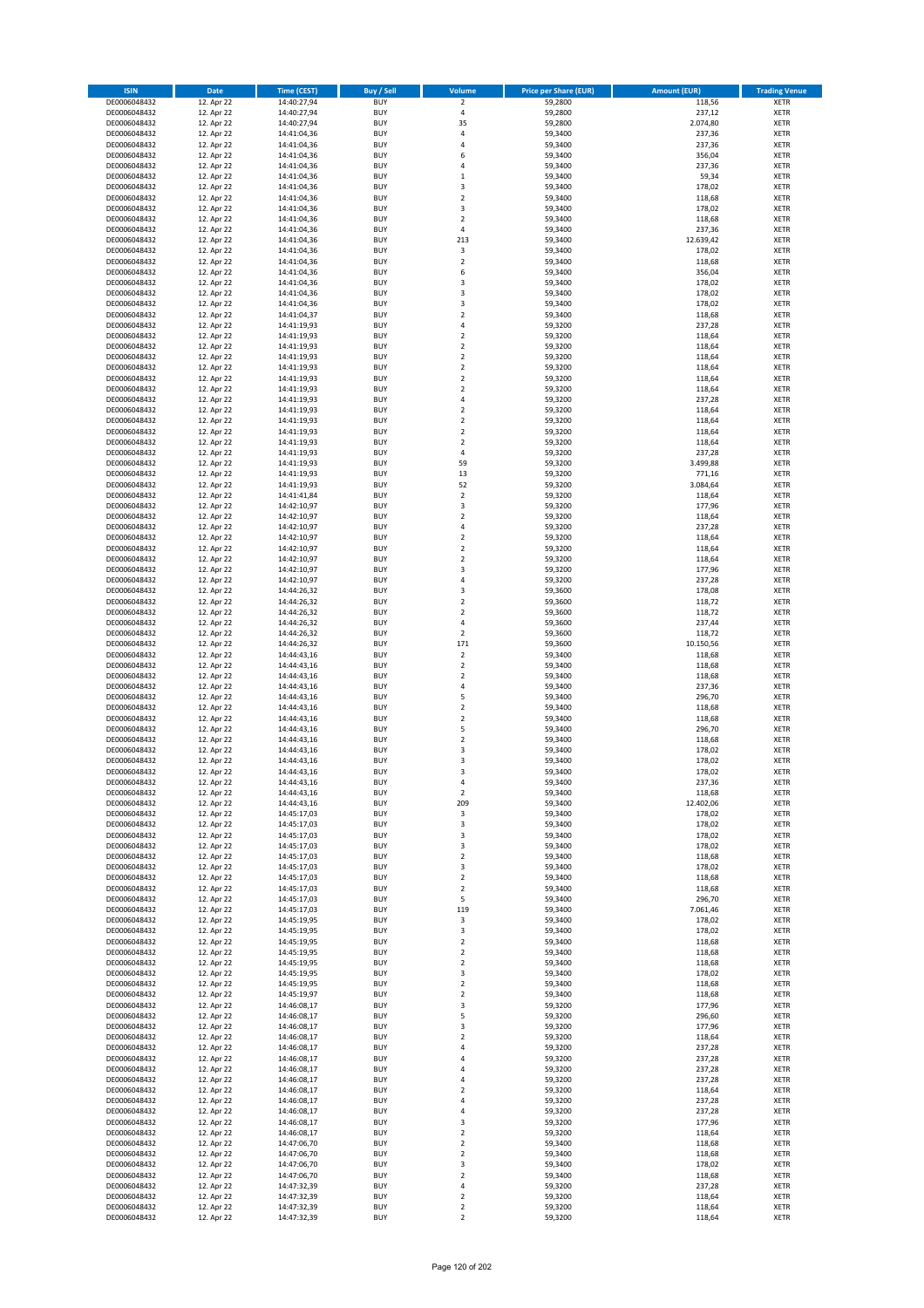| <b>ISIN</b>                  | <b>Date</b>              | <b>Time (CEST)</b>         | <b>Buy / Sell</b>        | Volume                        | <b>Price per Share (EUR)</b> | <b>Amount (EUR)</b> | <b>Trading Venue</b>       |
|------------------------------|--------------------------|----------------------------|--------------------------|-------------------------------|------------------------------|---------------------|----------------------------|
| DE0006048432                 | 12. Apr 22               | 14:47:32,39                | <b>BUY</b>               | $\overline{2}$                | 59,3200                      | 118,64              | <b>XETR</b>                |
| DE0006048432                 | 12. Apr 22               | 14:47:32,39                | <b>BUY</b>               | 3                             | 59,3200                      | 177,96              | <b>XETR</b>                |
| DE0006048432                 | 12. Apr 22               | 14:47:32,39                | <b>BUY</b>               | $\overline{2}$                | 59,3200                      | 118,64              | <b>XETR</b>                |
| DE0006048432                 | 12. Apr 22               | 14:47:32,39                | <b>BUY</b>               | $\mathbf 2$                   | 59,3200                      | 118,64              | <b>XETR</b>                |
| DE0006048432<br>DE0006048432 | 12. Apr 22<br>12. Apr 22 | 14:47:32,39<br>14:47:32,39 | <b>BUY</b><br><b>BUY</b> | 4<br>3                        | 59,3200<br>59,3200           | 237,28<br>177,96    | <b>XETR</b><br><b>XETR</b> |
| DE0006048432                 | 12. Apr 22               | 14:47:32,39                | <b>BUY</b>               | 4                             | 59,3200                      | 237,28              | <b>XETR</b>                |
| DE0006048432                 | 12. Apr 22               | 14:47:32,39                | <b>BUY</b>               | 107                           | 59,3200                      | 6.347,24            | <b>XETR</b>                |
| DE0006048432                 | 12. Apr 22               | 14:47:32,39                | <b>BUY</b>               | $\overline{\mathbf{2}}$       | 59,3200                      | 118,64              | <b>XETR</b>                |
| DE0006048432                 | 12. Apr 22               | 14:47:32,39                | <b>BUY</b>               | 3                             | 59,3200                      | 177,96              | <b>XETR</b>                |
| DE0006048432                 | 12. Apr 22               | 14:47:32,39                | <b>BUY</b>               | 38                            | 59,3200                      | 2.254,16            | <b>XETR</b>                |
| DE0006048432                 | 12. Apr 22               | 14:47:45,70                | <b>BUY</b>               | 4                             | 59,3200                      | 237,28              | <b>XETR</b><br><b>XETR</b> |
| DE0006048432<br>DE0006048432 | 12. Apr 22<br>12. Apr 22 | 14:47:45,70<br>14:47:45,70 | <b>BUY</b><br><b>BUY</b> | $\overline{\mathbf{c}}$<br>3  | 59,3200<br>59,3200           | 118,64<br>177,96    | <b>XETR</b>                |
| DE0006048432                 | 12. Apr 22               | 14:47:45,70                | <b>BUY</b>               | $\overline{\mathbf{c}}$       | 59,3200                      | 118,64              | <b>XETR</b>                |
| DE0006048432                 | 12. Apr 22               | 14:47:45,70                | <b>BUY</b>               | $\overline{\mathbf{c}}$       | 59,3200                      | 118,64              | <b>XETR</b>                |
| DE0006048432                 | 12. Apr 22               | 14:47:45,70                | <b>BUY</b>               | $\mathbf 2$                   | 59,3200                      | 118,64              | <b>XETR</b>                |
| DE0006048432                 | 12. Apr 22               | 14:47:45,70                | <b>BUY</b>               | $\mathbf 2$                   | 59,3200                      | 118,64              | <b>XETR</b>                |
| DE0006048432                 | 12. Apr 22               | 14:47:45,70                | <b>BUY</b>               | 3<br>3                        | 59,3200                      | 177,96              | <b>XETR</b>                |
| DE0006048432<br>DE0006048432 | 12. Apr 22<br>12. Apr 22 | 14:47:45,70<br>14:47:45,70 | <b>BUY</b><br><b>BUY</b> | 4                             | 59,3200<br>59,3200           | 177,96<br>237,28    | <b>XETR</b><br><b>XETR</b> |
| DE0006048432                 | 12. Apr 22               | 14:47:45,72                | <b>BUY</b>               | $\mathbf 2$                   | 59,3200                      | 118,64              | <b>XETR</b>                |
| DE0006048432                 | 12. Apr 22               | 14:48:14,56                | <b>BUY</b>               | 3                             | 59,3000                      | 177,90              | <b>XETR</b>                |
| DE0006048432                 | 12. Apr 22               | 14:48:14,56                | <b>BUY</b>               | $\mathbf 2$                   | 59,3000                      | 118,60              | <b>XETR</b>                |
| DE0006048432                 | 12. Apr 22               | 14:48:14,56                | <b>BUY</b>               | $\mathbf 2$                   | 59,3000                      | 118,60              | <b>XETR</b>                |
| DE0006048432                 | 12. Apr 22               | 14:48:14,56                | <b>BUY</b>               | 3                             | 59,3000                      | 177,90              | <b>XETR</b>                |
| DE0006048432<br>DE0006048432 | 12. Apr 22<br>12. Apr 22 | 14:48:14,56<br>14:48:14,56 | <b>BUY</b><br><b>BUY</b> | 4<br>3                        | 59,3000<br>59,3000           | 237,20<br>177,90    | <b>XETR</b><br><b>XETR</b> |
| DE0006048432                 | 12. Apr 22               | 14:48:14,56                | <b>BUY</b>               | 47                            | 59,3000                      | 2.787,10            | <b>XETR</b>                |
| DE0006048432                 | 12. Apr 22               | 14:48:14,56                | <b>BUY</b>               | 4                             | 59,3000                      | 237,20              | <b>XETR</b>                |
| DE0006048432                 | 12. Apr 22               | 14:48:14,56                | <b>BUY</b>               | 79                            | 59,3000                      | 4.684,70            | <b>XETR</b>                |
| DE0006048432                 | 12. Apr 22               | 14:53:07,50                | <b>BUY</b>               | 350                           | 59,4200                      | 20.797,00           | <b>XETR</b>                |
| DE0006048432                 | 12. Apr 22               | 14:53:25,11                | <b>BUY</b>               | $\mathsf 3$                   | 59,4000                      | 178,20              | <b>XETR</b>                |
| DE0006048432<br>DE0006048432 | 12. Apr 22<br>12. Apr 22 | 14:54:25,53<br>14:54:40,91 | <b>BUY</b><br><b>BUY</b> | 3<br>5                        | 59,4000<br>59,3800           | 178,20<br>296,90    | <b>XETR</b><br><b>XETR</b> |
| DE0006048432                 | 12. Apr 22               | 14:54:40,91                | <b>BUY</b>               | 6                             | 59,3800                      | 356,28              | <b>XETR</b>                |
| DE0006048432                 | 12. Apr 22               | 14:54:40,91                | <b>BUY</b>               | $\overline{a}$                | 59,3800                      | 237,52              | <b>XETR</b>                |
| DE0006048432                 | 12. Apr 22               | 14:54:40,91                | <b>BUY</b>               | 4                             | 59,3800                      | 237,52              | <b>XETR</b>                |
| DE0006048432                 | 12. Apr 22               | 14:54:40,91                | <b>BUY</b>               | 6                             | 59,3800                      | 356,28              | <b>XETR</b>                |
| DE0006048432                 | 12. Apr 22               | 14:54:40,91                | <b>BUY</b>               | $\mathbf 1$                   | 59,3800                      | 59,38               | <b>XETR</b>                |
| DE0006048432                 | 12. Apr 22<br>12. Apr 22 | 14:54:40,91                | <b>BUY</b><br><b>BUY</b> | 4<br>5                        | 59,3800<br>59,3800           | 237,52<br>296,90    | <b>XETR</b><br><b>XETR</b> |
| DE0006048432<br>DE0006048432 | 12. Apr 22               | 14:54:40,91<br>14:54:40,91 | <b>BUY</b>               | 6                             | 59,3800                      | 356,28              | <b>XETR</b>                |
| DE0006048432                 | 12. Apr 22               | 14:54:40,91                | <b>BUY</b>               | 4                             | 59,3800                      | 237,52              | <b>XETR</b>                |
| DE0006048432                 | 12. Apr 22               | 14:54:40,91                | <b>BUY</b>               | 279                           | 59,3800                      | 16.567,02           | <b>XETR</b>                |
| DE0006048432                 | 12. Apr 22               | 14:54:40,91                | <b>BUY</b>               | 3                             | 59,3800                      | 178,14              | <b>XETR</b>                |
| DE0006048432                 | 12. Apr 22               | 14:54:40,91                | <b>BUY</b>               | $\overline{7}$                | 59,3800                      | 415,66              | <b>XETR</b>                |
| DE0006048432                 | 12. Apr 22               | 14:54:40,91                | <b>BUY</b>               | 6                             | 59,3800                      | 356,28              | <b>XETR</b>                |
| DE0006048432<br>DE0006048432 | 12. Apr 22<br>12. Apr 22 | 14:54:40,91<br>14:54:40,91 | <b>BUY</b><br><b>BUY</b> | $\overline{7}$<br>5           | 59,3800<br>59,3800           | 415,66<br>296,90    | <b>XETR</b><br><b>XETR</b> |
| DE0006048432                 | 12. Apr 22               | 14:54:40,92                | <b>BUY</b>               | 5                             | 59,3800                      | 296,90              | <b>XETR</b>                |
| DE0006048432                 | 12. Apr 22               | 14:54:40,92                | <b>BUY</b>               | 152                           | 59,3800                      | 9.025,76            | <b>XETR</b>                |
| DE0006048432                 | 12. Apr 22               | 14:55:35,52                | <b>BUY</b>               | 6                             | 59,4000                      | 356,40              | <b>XETR</b>                |
| DE0006048432                 | 12. Apr 22               | 14:55:35,52                | <b>BUY</b>               | 6                             | 59,4000                      | 356,40              | <b>XETR</b>                |
| DE0006048432                 | 12. Apr 22               | 14:55:35,52                | <b>BUY</b>               | 6                             | 59,4000                      | 356,40              | <b>XETR</b>                |
| DE0006048432<br>DE0006048432 | 12. Apr 22<br>12. Apr 22 | 14:55:35,52<br>14:55:35,52 | <b>BUY</b><br><b>BUY</b> | 4<br>3                        | 59,4000<br>59,4000           | 237,60<br>178,20    | <b>XETR</b><br><b>XETR</b> |
| DE0006048432                 | 12. Apr 22               | 14:56:40,06                | <b>BUY</b>               | 6                             | 59,4200                      | 356,52              | <b>XETR</b>                |
| DE0006048432                 | 12. Apr 22               | 14:56:40,06                | <b>BUY</b>               | 5                             | 59,4200                      | 297,10              | <b>XETR</b>                |
| DE0006048432                 | 12. Apr 22               | 14:56:40,06                | <b>BUY</b>               | 6                             | 59,4200                      | 356,52              | <b>XETR</b>                |
| DE0006048432                 | 12. Apr 22               | 14:56:40,06                | <b>BUY</b>               | $\overline{7}$                | 59,4200                      | 415,94              | <b>XETR</b>                |
| DE0006048432                 | 12. Apr 22               | 14:56:40,06                | <b>BUY</b>               | 6                             | 59,4200                      | 356,52              | <b>XETR</b>                |
| DE0006048432<br>DE0006048432 | 12. Apr 22               | 14:56:40,06<br>14:56:40,06 | <b>BUY</b><br><b>BUY</b> | 5<br>3                        | 59,4200<br>59,4200           | 297,10<br>178,26    | <b>XETR</b><br><b>XETR</b> |
| DE0006048432                 | 12. Apr 22<br>12. Apr 22 | 14:56:40,06                | BUY                      | 6                             | 59,4200                      | 356,52              | <b>XETR</b>                |
| DE0006048432                 | 12. Apr 22               | 14:56:40,06                | <b>BUY</b>               | 6                             | 59,4200                      | 356,52              | <b>XETR</b>                |
| DE0006048432                 | 12. Apr 22               | 14:56:40,06                | <b>BUY</b>               | 7                             | 59,4200                      | 415,94              | <b>XETR</b>                |
| DE0006048432                 | 12. Apr 22               | 14:56:40,06                | <b>BUY</b>               | 137                           | 59,4200                      | 8.140,54            | <b>XETR</b>                |
| DE0006048432                 | 12. Apr 22               | 14:56:52,91                | <b>BUY</b>               | 4                             | 59,4000                      | 237,60              | <b>XETR</b>                |
| DE0006048432<br>DE0006048432 | 12. Apr 22<br>12. Apr 22 | 14:56:52,91<br>14:56:52,91 | <b>BUY</b><br><b>BUY</b> | 4<br>$\mathbf 2$              | 59,4000<br>59,4000           | 237,60<br>118,80    | <b>XETR</b><br><b>XETR</b> |
| DE0006048432                 | 12. Apr 22               | 14:56:52,91                | <b>BUY</b>               | 4                             | 59,4000                      | 237,60              | <b>XETR</b>                |
| DE0006048432                 | 12. Apr 22               | 14:56:52,91                | <b>BUY</b>               | $\mathbf 2$                   | 59,4000                      | 118,80              | <b>XETR</b>                |
| DE0006048432                 | 12. Apr 22               | 14:57:04,73                | <b>BUY</b>               | 6                             | 59,3800                      | 356,28              | <b>XETR</b>                |
| DE0006048432                 | 12. Apr 22               | 14:57:04,73                | <b>BUY</b>               | 4                             | 59,3800                      | 237,52              | <b>XETR</b>                |
| DE0006048432                 | 12. Apr 22               | 14:57:08,54                | <b>BUY</b>               | 3                             | 59,3800                      | 178,14              | <b>XETR</b>                |
| DE0006048432<br>DE0006048432 | 12. Apr 22<br>12. Apr 22 | 14:57:08,54<br>14:57:08,54 | <b>BUY</b><br><b>BUY</b> | 6<br>$\overline{\mathbf{c}}$  | 59,3800<br>59,3800           | 356,28<br>118,76    | <b>XETR</b><br><b>XETR</b> |
| DE0006048432                 | 12. Apr 22               | 14:57:08,54                | <b>BUY</b>               | 5                             | 59,3800                      | 296,90              | <b>XETR</b>                |
| DE0006048432                 | 12. Apr 22               | 14:57:08,54                | <b>BUY</b>               | $\overline{\mathbf{c}}$       | 59,3800                      | 118,76              | <b>XETR</b>                |
| DE0006048432                 | 12. Apr 22               | 14:57:08,54                | <b>BUY</b>               | 3                             | 59,3800                      | 178,14              | <b>XETR</b>                |
| DE0006048432                 | 12. Apr 22               | 14:57:08,54                | <b>BUY</b>               | 4                             | 59,3800                      | 237,52              | <b>XETR</b>                |
| DE0006048432                 | 12. Apr 22               | 14:57:08,54                | <b>BUY</b>               | 4                             | 59,3800                      | 237,52              | <b>XETR</b>                |
| DE0006048432<br>DE0006048432 | 12. Apr 22<br>12. Apr 22 | 14:57:08,54<br>14:57:08,54 | <b>BUY</b><br><b>BUY</b> | 5<br>5                        | 59,3800<br>59,3800           | 296,90<br>296,90    | <b>XETR</b><br><b>XETR</b> |
| DE0006048432                 | 12. Apr 22               | 14:57:08,54                | <b>BUY</b>               | 6                             | 59,3800                      | 356,28              | <b>XETR</b>                |
| DE0006048432                 | 12. Apr 22               | 14:57:08,54                | <b>BUY</b>               | 102                           | 59,3800                      | 6.056,76            | <b>XETR</b>                |
| DE0006048432                 | 12. Apr 22               | 14:57:08,54                | <b>BUY</b>               | 3                             | 59,3800                      | 178,14              | <b>XETR</b>                |
| DE0006048432                 | 12. Apr 22               | 14:57:08,54                | <b>BUY</b>               | 2                             | 59,3800                      | 118,76              | <b>XETR</b>                |
| DE0006048432                 | 12. Apr 22               | 14:57:20,01                | <b>BUY</b>               | 6                             | 59,3600                      | 356,16              | <b>XETR</b>                |
| DE0006048432                 | 12. Apr 22               | 14:57:20,01                | <b>BUY</b><br><b>BUY</b> | $\mathbf 2$<br>$\overline{2}$ | 59,3600                      | 118,72              | <b>XETR</b><br><b>XETR</b> |
| DE0006048432<br>DE0006048432 | 12. Apr 22<br>12. Apr 22 | 14:57:20,01<br>14:57:20,01 | <b>BUY</b>               | 3                             | 59,3600<br>59,3600           | 118,72<br>178,08    | <b>XETR</b>                |
| DE0006048432                 | 12. Apr 22               | 14:58:24,45                | <b>BUY</b>               | $\overline{\mathbf{c}}$       | 59,3400                      | 118,68              | <b>XETR</b>                |
| DE0006048432                 | 12. Apr 22               | 14:58:34,33                | <b>BUY</b>               | 6                             | 59,3400                      | 356,04              | <b>XETR</b>                |
| DE0006048432                 | 12. Apr 22               | 14:58:34,33                | <b>BUY</b>               | 3                             | 59,3400                      | 178,02              | <b>XETR</b>                |
| DE0006048432                 | 12. Apr 22               | 14:58:34,33                | <b>BUY</b>               | 4                             | 59,3400                      | 237,36              | <b>XETR</b>                |
| DE0006048432                 | 12. Apr 22               | 14:58:34,33                | <b>BUY</b>               | 4                             | 59,3400                      | 237,36              | <b>XETR</b>                |
| DE0006048432<br>DE0006048432 | 12. Apr 22<br>12. Apr 22 | 14:58:34,33<br>14:58:34,33 | <b>BUY</b><br><b>BUY</b> | 6<br>4                        | 59,3400<br>59,3400           | 356,04<br>237,36    | <b>XETR</b><br><b>XETR</b> |
| DE0006048432                 | 12. Apr 22               | 14:58:34,33                | <b>BUY</b>               | 6                             | 59,3400                      | 356,04              | <b>XETR</b>                |
| DE0006048432                 | 12. Apr 22               | 14:58:34,33                | <b>BUY</b>               | 5                             | 59,3400                      | 296,70              | <b>XETR</b>                |
| DE0006048432                 | 12. Apr 22               | 14:58:34,33                | <b>BUY</b>               | 3                             | 59,3400                      | 178,02              | <b>XETR</b>                |
| DE0006048432                 | 12. Apr 22               | 14:58:34,33                | <b>BUY</b>               | 3                             | 59,3400                      | 178,02              | XETR                       |
| DE0006048432                 | 12. Apr 22               | 14:58:34,33                | <b>BUY</b>               | 6                             | 59,3400                      | 356,04              | <b>XETR</b>                |
| DE0006048432                 | 12. Apr 22               | 14:58:34,33                | <b>BUY</b>               | 3                             | 59,3400                      | 178,02              | <b>XETR</b>                |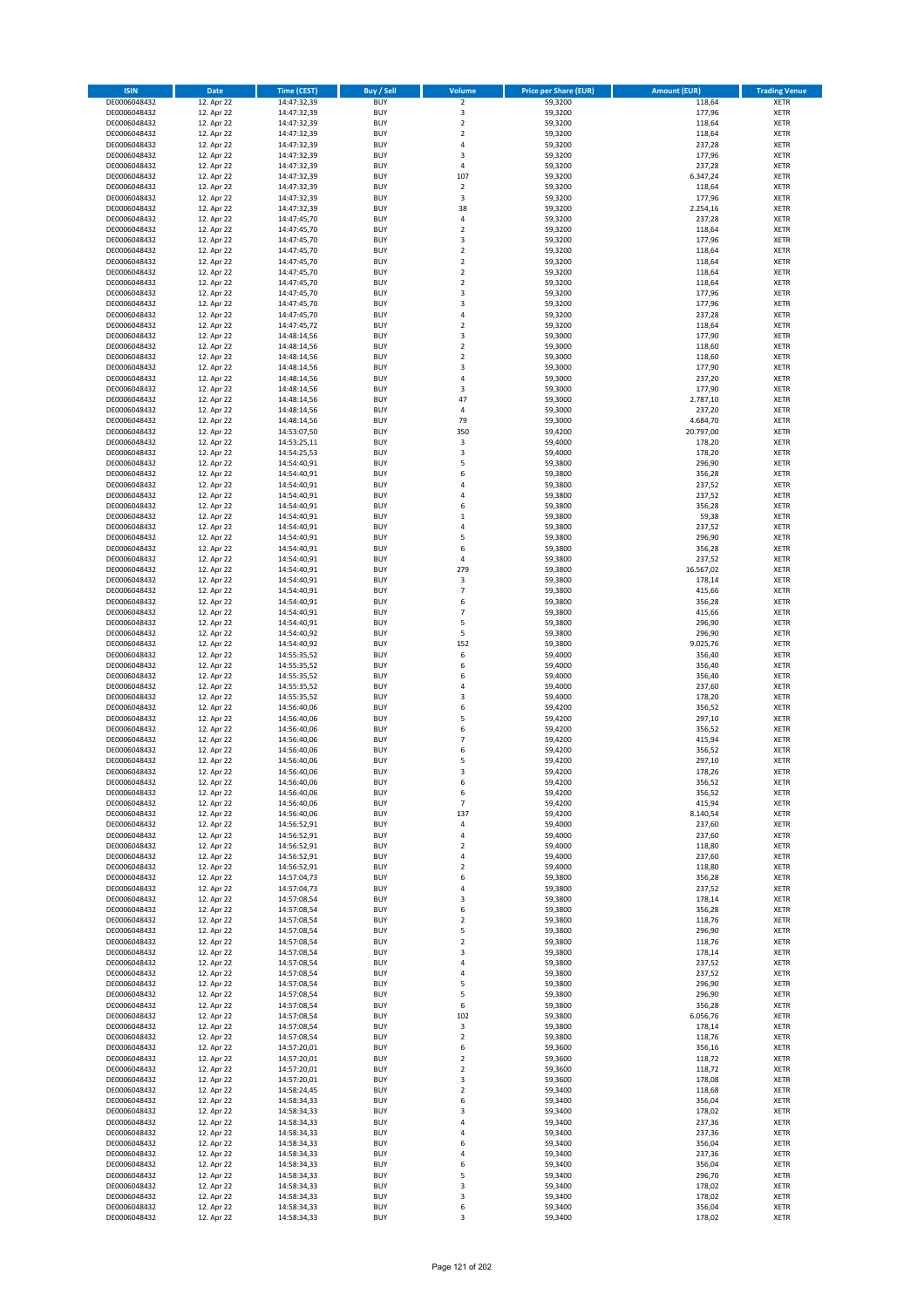| <b>ISIN</b>                  | <b>Date</b>              | <b>Time (CEST)</b>         | <b>Buy / Sell</b>        | <b>Volume</b>                 | <b>Price per Share (EUR)</b> | <b>Amount (EUR)</b> | <b>Trading Venue</b>       |
|------------------------------|--------------------------|----------------------------|--------------------------|-------------------------------|------------------------------|---------------------|----------------------------|
| DE0006048432                 | 12. Apr 22               | 14:58:34,33                | <b>BUY</b>               | $\overline{2}$                | 59,3400                      | 118,68              | <b>XETR</b>                |
| DE0006048432                 | 12. Apr 22               | 14:58:34,33                | <b>BUY</b>               | 6                             | 59,3400                      | 356,04              | <b>XETR</b>                |
| DE0006048432                 | 12. Apr 22               | 14:58:34,33                | <b>BUY</b>               | 167                           | 59,3400                      | 9.909,78            | <b>XETR</b>                |
| DE0006048432                 | 12. Apr 22               | 14:58:34,33                | <b>BUY</b>               | $\mathsf 3$                   | 59,3400                      | 178,02              | <b>XETR</b>                |
| DE0006048432                 | 12. Apr 22               | 14:58:34,34                | <b>BUY</b>               | 3                             | 59,3400                      | 178,02              | <b>XETR</b>                |
| DE0006048432                 | 12. Apr 22               | 14:58:34,34                | <b>BUY</b>               | 4                             | 59,3400                      | 237,36              | <b>XETR</b>                |
| DE0006048432                 | 12. Apr 22               | 14:58:34,34                | <b>BUY</b>               | $\overline{\mathbf{c}}$       | 59,3400                      | 118,68              | <b>XETR</b>                |
| DE0006048432                 | 12. Apr 22               | 14:59:01,04                | <b>BUY</b>               | 8                             | 59,3400                      | 474,72              | <b>XETR</b>                |
| DE0006048432                 | 12. Apr 22               | 14:59:01,04                | <b>BUY</b>               | 3                             | 59,3400                      | 178,02              | <b>XETR</b>                |
| DE0006048432                 | 12. Apr 22               | 14:59:01,04                | <b>BUY</b>               | $\mathbf 2$                   | 59,3400                      | 118,68              | <b>XETR</b>                |
| DE0006048432                 | 12. Apr 22               | 14:59:01,04                | <b>BUY</b>               | $\mathbf 2$                   | 59,3400                      | 118,68              | <b>XETR</b>                |
| DE0006048432                 | 12. Apr 22               | 14:59:01,04                | <b>BUY</b>               | $\overline{\mathbf{c}}$       | 59,3400                      | 118,68              | <b>XETR</b>                |
| DE0006048432                 | 12. Apr 22               | 14:59:01,04                | <b>BUY</b>               | $\mathbf 2$                   | 59,3400                      | 118,68              | <b>XETR</b>                |
| DE0006048432                 | 12. Apr 22               | 15:00:08,59                | <b>BUY</b>               | $\overline{\mathbf{c}}$       | 59,3200                      | 118,64              | <b>XETR</b>                |
| DE0006048432                 | 12. Apr 22               | 15:00:08,59                | <b>BUY</b>               | $\mathbf 2$                   | 59,3200                      | 118,64              | <b>XETR</b>                |
| DE0006048432                 | 12. Apr 22               | 15:00:08,59                | <b>BUY</b>               | $\overline{\mathbf{c}}$       | 59,3200                      | 118,64              | <b>XETR</b>                |
| DE0006048432                 | 12. Apr 22               | 15:00:08,59                | <b>BUY</b>               | $\mathbf 2$                   | 59,3200                      | 118,64              | <b>XETR</b>                |
| DE0006048432                 | 12. Apr 22               | 15:00:08,59                | <b>BUY</b>               | 3                             | 59,3200                      | 177,96              | <b>XETR</b>                |
| DE0006048432                 | 12. Apr 22               | 15:00:08,59                | <b>BUY</b>               | 3                             | 59,3200                      | 177,96              | <b>XETR</b>                |
| DE0006048432                 | 12. Apr 22               | 15:00:08,59                | <b>BUY</b>               | 4                             | 59,3200                      | 237,28              | <b>XETR</b>                |
| DE0006048432                 | 12. Apr 22               | 15:00:08,59                | <b>BUY</b>               | $\overline{\mathbf{c}}$       | 59,3200                      | 118,64              | <b>XETR</b>                |
| DE0006048432                 | 12. Apr 22               | 15:00:08,59                | <b>BUY</b>               | 3                             | 59,3200                      | 177,96              | <b>XETR</b>                |
| DE0006048432                 | 12. Apr 22               | 15:00:08,59                | <b>BUY</b>               | $\mathbf 2$                   | 59,3200                      | 118,64              | <b>XETR</b>                |
| DE0006048432                 | 12. Apr 22               | 15:00:08,59                | <b>BUY</b>               | $\mathbf 2$                   | 59,3200                      | 118,64              | <b>XETR</b>                |
| DE0006048432                 | 12. Apr 22               | 15:00:08,59                | <b>BUY</b>               | 3                             | 59,3200                      | 177,96              | <b>XETR</b>                |
| DE0006048432                 | 12. Apr 22               | 15:00:08,59                | <b>BUY</b>               | 4                             | 59,3200                      | 237,28              | <b>XETR</b>                |
| DE0006048432                 | 12. Apr 22               | 15:00:08,59                | <b>BUY</b>               | 144                           | 59,3200                      | 8.542,08            | <b>XETR</b>                |
| DE0006048432                 | 12. Apr 22               | 15:00:10,33                | <b>BUY</b><br><b>BUY</b> | $\overline{2}$                | 59,3200                      | 118,64              | <b>XETR</b>                |
| DE0006048432                 | 12. Apr 22               | 15:00:10,33                | <b>BUY</b>               | $\mathbf 2$<br>$\overline{7}$ | 59,3200                      | 118,64              | <b>XETR</b><br><b>XETR</b> |
| DE0006048432                 | 12. Apr 22               | 15:00:47,86                | <b>BUY</b>               | 3                             | 59,3400                      | 415,38              |                            |
| DE0006048432<br>DE0006048432 | 12. Apr 22<br>12. Apr 22 | 15:00:47,86                | <b>BUY</b>               | 3                             | 59,3400                      | 178,02<br>178,02    | <b>XETR</b><br><b>XETR</b> |
| DE0006048432                 | 12. Apr 22               | 15:00:47,86<br>15:00:47,86 | <b>BUY</b>               | $\mathbf 2$                   | 59,3400<br>59,3400           | 118,68              | <b>XETR</b>                |
| DE0006048432                 | 12. Apr 22               | 15:00:47,86                | <b>BUY</b>               | 3                             | 59,3400                      | 178,02              | <b>XETR</b>                |
| DE0006048432                 | 12. Apr 22               | 15:00:47,86                | <b>BUY</b>               | 112                           | 59,3400                      | 6.646,08            | <b>XETR</b>                |
| DE0006048432                 | 12. Apr 22               | 15:00:47,86                | <b>BUY</b>               | 5                             | 59,3400                      | 296,70              | <b>XETR</b>                |
| DE0006048432                 | 12. Apr 22               | 15:01:44,69                | <b>BUY</b>               | 5                             | 59,3400                      | 296,70              | <b>XETR</b>                |
| DE0006048432                 | 12. Apr 22               | 15:01:44,69                | <b>BUY</b>               | 6                             | 59,3400                      | 356,04              | <b>XETR</b>                |
| DE0006048432                 | 12. Apr 22               | 15:01:44,69                | <b>BUY</b>               | $\overline{\mathbf{c}}$       | 59,3400                      | 118,68              | <b>XETR</b>                |
| DE0006048432                 | 12. Apr 22               | 15:01:44,69                | <b>BUY</b>               | 3                             | 59,3400                      | 178,02              | <b>XETR</b>                |
| DE0006048432                 | 12. Apr 22               | 15:01:46,57                | <b>BUY</b>               | 3                             | 59,3400                      | 178,02              | <b>XETR</b>                |
| DE0006048432                 | 12. Apr 22               | 15:01:46,57                | <b>BUY</b>               | $\mathbf 2$                   | 59,3400                      | 118,68              | <b>XETR</b>                |
| DE0006048432                 | 12. Apr 22               | 15:05:19,73                | <b>BUY</b>               | 5                             | 59,4200                      | 297,10              | <b>XETR</b>                |
| DE0006048432                 | 12. Apr 22               | 15:05:19,73                | <b>BUY</b>               | 4                             | 59,4200                      | 237,68              | <b>XETR</b>                |
| DE0006048432                 | 12. Apr 22               | 15:05:19,73                | <b>BUY</b>               | 4                             | 59,4200                      | 237,68              | <b>XETR</b>                |
| DE0006048432                 | 12. Apr 22               | 15:05:19,73                | <b>BUY</b>               | 6                             | 59,4200                      | 356,52              | <b>XETR</b>                |
| DE0006048432                 | 12. Apr 22               | 15:06:02,48                | <b>BUY</b>               | 3                             | 59,4200                      | 178,26              | <b>XETR</b>                |
| DE0006048432                 | 12. Apr 22               | 15:06:02,48                | <b>BUY</b>               | 3                             | 59,4200                      | 178,26              | <b>XETR</b>                |
| DE0006048432                 | 12. Apr 22               | 15:06:02,48                | <b>BUY</b>               | 3                             | 59,4200                      | 178,26              | <b>XETR</b>                |
| DE0006048432                 | 12. Apr 22               | 15:06:02,48                | <b>BUY</b>               | $\overline{\mathbf{c}}$       | 59,4200                      | 118,84              | <b>XETR</b>                |
| DE0006048432                 | 12. Apr 22               | 15:06:02,48                | <b>BUY</b>               | 3                             | 59,4200                      | 178,26              | <b>XETR</b>                |
| DE0006048432                 | 12. Apr 22               | 15:06:21,54                | <b>BUY</b>               | 4                             | 59,4200                      | 237,68              | <b>XETR</b>                |
| DE0006048432                 | 12. Apr 22               | 15:06:21,54                | <b>BUY</b>               | 4                             | 59,4200                      | 237,68              | <b>XETR</b>                |
| DE0006048432                 | 12. Apr 22               | 15:06:21,54                | <b>BUY</b>               | 6                             | 59,4200                      | 356,52              | <b>XETR</b>                |
| DE0006048432                 | 12. Apr 22               | 15:06:21,54                | <b>BUY</b>               | 6                             | 59,4200                      | 356,52              | <b>XETR</b>                |
| DE0006048432                 | 12. Apr 22               | 15:06:21,54                | <b>BUY</b>               | 4                             | 59,4200                      | 237,68              | <b>XETR</b>                |
| DE0006048432                 | 12. Apr 22               | 15:06:21,54                | <b>BUY</b>               | 3                             | 59,4200                      | 178,26              | <b>XETR</b>                |
| DE0006048432                 | 12. Apr 22               | 15:07:17,21                | <b>BUY</b>               | 3                             | 59,4200                      | 178,26              | <b>XETR</b>                |
| DE0006048432                 | 12. Apr 22               | 15:07:17,21                | <b>BUY</b>               | $\mathbf 2$                   | 59,4200                      | 118,84              | <b>XETR</b>                |
| DE0006048432                 | 12. Apr 22               | 15:07:17,21                | <b>BUY</b>               | $\overline{2}$                | 59,4200                      | 118,84              | <b>XETR</b>                |
| DE0006048432                 | 12. Apr 22               | 15:07:17,21                | <b>BUY</b>               | 3                             | 59,4200                      | 178,26              | <b>XETR</b>                |
| DE0006048432                 | 12. Apr 22               | 15:07:17,21                | <b>BUY</b>               | $\overline{\mathbf{c}}$       | 59,4200                      | 118,84              | <b>XETR</b>                |
| DE0006048432                 | 12. Apr 22               | 15:07:17,28                | <b>BUY</b>               | $\overline{\mathbf{c}}$       | 59,4000                      | 118,80              | <b>XETR</b>                |
| DE0006048432                 | 12. Apr 22               | 15:07:17,28                | <b>BUY</b>               | 6                             | 59,4000                      | 356,40              | <b>XETR</b>                |
| DE0006048432                 | 12. Apr 22               | 15:07:17,28                | BUY                      | 2                             | 59,4200                      | 118,84              | <b>XETR</b>                |
| DE0006048432                 | 12. Apr 22               | 15:07:17,28                | <b>BUY</b>               | 3                             | 59,4000                      | 178,20              | XETR                       |
| DE0006048432                 | 12. Apr 22               | 15:07:17,28                | <b>BUY</b>               | 4                             | 59,4000                      | 237,60              | XETR                       |
| DE0006048432                 | 12. Apr 22               | 15:07:17,28                | <b>BUY</b>               | 5                             | 59,4000                      | 297,00              | XETR                       |
| DE0006048432                 | 12. Apr 22               | 15:07:17,28                | <b>BUY</b>               | 3                             | 59,4000                      | 178,20              | <b>XETR</b>                |
| DE0006048432                 | 12. Apr 22               | 15:07:17,28                | <b>BUY</b>               | 3                             | 59,4000                      | 178,20              | <b>XETR</b>                |
| DE0006048432                 | 12. Apr 22<br>12. Apr 22 | 15:07:17,28                | <b>BUY</b><br><b>BUY</b> | 4<br>6                        | 59,4000                      | 237,60<br>356,40    | <b>XETR</b>                |
| DE0006048432                 |                          | 15:07:17,28                |                          | 4                             | 59,4000                      |                     | <b>XETR</b>                |
| DE0006048432<br>DE0006048432 | 12. Apr 22<br>12. Apr 22 | 15:07:17,28<br>15:07:17,28 | <b>BUY</b><br><b>BUY</b> | 4                             | 59,4000<br>59,4000           | 237,60<br>237,60    | <b>XETR</b><br>XETR        |
| DE0006048432                 | 12. Apr 22               | 15:07:17,30                | <b>BUY</b>               | 4                             | 59,4200                      | 237,68              | XETR                       |
| DE0006048432                 | 12. Apr 22               | 15:07:17,32                | <b>BUY</b>               | 532                           | 59,4200                      | 31.611,44           | <b>XETR</b>                |
| DE0006048432                 | 12. Apr 22               | 15:08:09,25                | <b>BUY</b>               | $\mathbf 2$                   | 59,4200                      | 118,84              | <b>XETR</b>                |
| DE0006048432                 | 12. Apr 22               | 15:08:09,25                | <b>BUY</b>               | 3                             | 59,4200                      | 178,26              | <b>XETR</b>                |
| DE0006048432                 | 12. Apr 22               | 15:08:09,25                | <b>BUY</b>               | $\overline{7}$                | 59,4200                      | 415,94              | <b>XETR</b>                |
| DE0006048432                 | 12. Apr 22               | 15:08:09,25                | <b>BUY</b>               | 3                             | 59,4200                      | 178,26              | <b>XETR</b>                |
| DE0006048432                 | 12. Apr 22               | 15:08:09,25                | <b>BUY</b>               | $\mathbf 2$                   | 59,4200                      | 118,84              | <b>XETR</b>                |
| DE0006048432                 | 12. Apr 22               | 15:08:47,17                | <b>BUY</b>               | $\mathbf 2$                   | 59,4200                      | 118,84              | <b>XETR</b>                |
| DE0006048432                 | 12. Apr 22               | 15:08:47,17                | <b>BUY</b>               | $\mathbf 2$                   | 59,4200                      | 118,84              | XETR                       |
| DE0006048432                 | 12. Apr 22               | 15:08:47,17                | <b>BUY</b>               | $\overline{7}$                | 59,4200                      | 415,94              | <b>XETR</b>                |
| DE0006048432                 | 12. Apr 22               | 15:08:47,17                | <b>BUY</b>               | $\overline{2}$                | 59,4200                      | 118,84              | <b>XETR</b>                |
| DE0006048432                 | 12. Apr 22               | 15:08:47,17                | <b>BUY</b>               | 3                             | 59,4200                      | 178,26              | <b>XETR</b>                |
| DE0006048432                 | 12. Apr 22               | 15:08:47,65                | <b>BUY</b>               | 5                             | 59,4000                      | 297,00              | <b>XETR</b>                |
| DE0006048432                 | 12. Apr 22               | 15:08:47,65                | <b>BUY</b>               | $\mathbf 2$                   | 59,4000                      | 118,80              | <b>XETR</b>                |
| DE0006048432                 | 12. Apr 22               | 15:08:47,65                | <b>BUY</b>               | 3                             | 59,4000                      | 178,20              | <b>XETR</b>                |
| DE0006048432                 | 12. Apr 22               | 15:08:47,65                | <b>BUY</b>               | 6                             | 59,4000                      | 356,40              | <b>XETR</b>                |
| DE0006048432                 | 12. Apr 22               | 15:08:47,65                | <b>BUY</b>               | 5                             | 59,4000                      | 297,00              | <b>XETR</b>                |
| DE0006048432                 | 12. Apr 22               | 15:08:47,65                | <b>BUY</b>               | $\overline{2}$                | 59,4000                      | 118,80              | <b>XETR</b>                |
| DE0006048432                 | 12. Apr 22               | 15:08:47,65                | <b>BUY</b>               | 6                             | 59,4000                      | 356,40              | <b>XETR</b>                |
| DE0006048432                 | 12. Apr 22               | 15:08:47,65                | <b>BUY</b>               | 4                             | 59,4000                      | 237,60              | XETR                       |
| DE0006048432                 | 12. Apr 22               | 15:08:47,65                | <b>BUY</b>               | 3                             | 59,4000                      | 178,20              | <b>XETR</b>                |
| DE0006048432                 | 12. Apr 22               | 15:08:47,65                | <b>BUY</b>               | $\mathbf 2$                   | 59,4000                      | 118,80              | <b>XETR</b>                |
| DE0006048432                 | 12. Apr 22               | 15:08:47,65                | <b>BUY</b>               | $\overline{7}$                | 59,4000                      | 415,80              | XETR                       |
| DE0006048432                 | 12. Apr 22               | 15:08:47,65                | <b>BUY</b>               | 188                           | 59,4000                      | 11.167,20           | <b>XETR</b>                |
| DE0006048432                 | 12. Apr 22               | 15:08:48,88                | <b>BUY</b>               | 4                             | 59,3800                      | 237,52              | <b>XETR</b>                |
| DE0006048432                 | 12. Apr 22               | 15:08:48,88                | <b>BUY</b>               | 4                             | 59,3800                      | 237,52              | <b>XETR</b>                |
| DE0006048432<br>DE0006048432 | 12. Apr 22<br>12. Apr 22 | 15:08:48,88<br>15:08:48,88 | <b>BUY</b><br><b>BUY</b> | 5<br>3                        | 59,3800<br>59,3800           | 296,90<br>178,14    | <b>XETR</b><br>XETR        |
| DE0006048432                 | 12. Apr 22               | 15:08:49,89                | <b>BUY</b>               | $\overline{\mathbf{2}}$       | 59,3600                      | 118,72              | <b>XETR</b>                |
| DE0006048432                 | 12. Apr 22               | 15:08:49,89                | <b>BUY</b>               | 3                             | 59,3600                      | 178,08              | <b>XETR</b>                |
| DE0006048432                 | 12. Apr 22               | 15:08:49,89                | <b>BUY</b>               | $\mathbf 2$                   | 59,3600                      | 118,72              | <b>XETR</b>                |
| DE0006048432                 | 12. Apr 22               | 15:08:49,89                | <b>BUY</b>               | 3                             | 59,3600                      | 178,08              | XETR                       |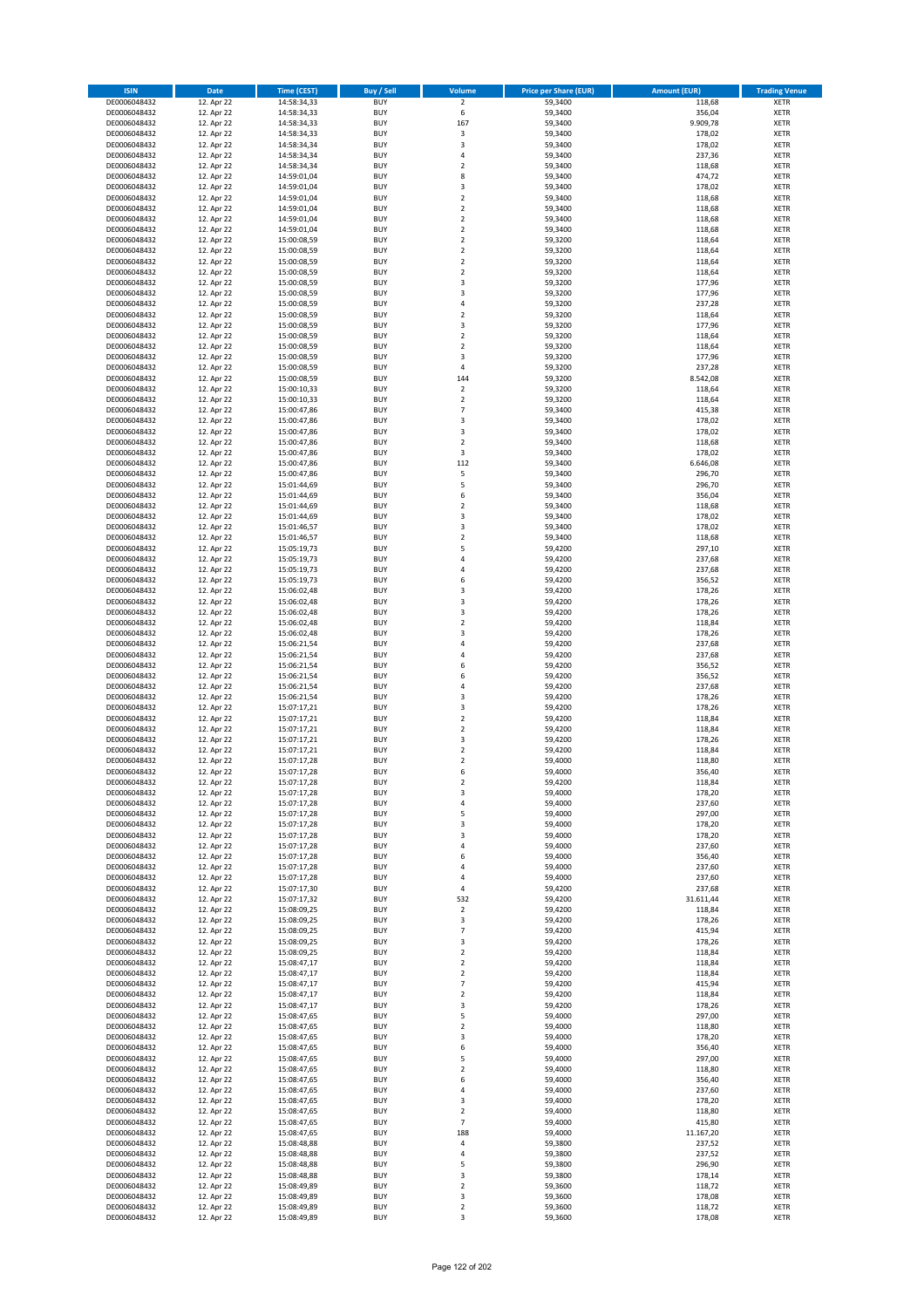| <b>ISIN</b>                  | <b>Date</b>              | <b>Time (CEST)</b>         | <b>Buy / Sell</b>        | <b>Volume</b>                 | <b>Price per Share (EUR)</b> | <b>Amount (EUR)</b> | <b>Trading Venue</b>       |
|------------------------------|--------------------------|----------------------------|--------------------------|-------------------------------|------------------------------|---------------------|----------------------------|
| DE0006048432                 | 12. Apr 22               | 15:08:49,89                | <b>BUY</b>               | $\overline{\mathbf{2}}$       | 59,3600                      | 118,72              | <b>XETR</b>                |
| DE0006048432                 | 12. Apr 22               | 15:08:49,89                | <b>BUY</b>               | $\mathbf 2$                   | 59,3600                      | 118,72              | <b>XETR</b>                |
| DE0006048432                 | 12. Apr 22               | 15:08:49,89                | <b>BUY</b>               | 4                             | 59,3600                      | 237,44              | <b>XETR</b>                |
| DE0006048432<br>DE0006048432 | 12. Apr 22<br>12. Apr 22 | 15:08:49,89<br>15:08:49,89 | <b>BUY</b><br><b>BUY</b> | 3<br>4                        | 59,3600<br>59,3600           | 178,08<br>237,44    | <b>XETR</b><br><b>XETR</b> |
| DE0006048432                 | 12. Apr 22               | 15:08:49,89                | <b>BUY</b>               | 136                           | 59,3600                      | 8.072,96            | <b>XETR</b>                |
| DE0006048432                 | 12. Apr 22               | 15:08:56,09                | <b>BUY</b>               | $\overline{\mathbf{2}}$       | 59,3400                      | 118,68              | <b>XETR</b>                |
| DE0006048432                 | 12. Apr 22               | 15:08:56,09                | <b>BUY</b>               | $\mathbf 2$                   | 59,3400                      | 118,68              | <b>XETR</b>                |
| DE0006048432                 | 12. Apr 22               | 15:08:56,09                | <b>BUY</b>               | $\overline{\mathbf{c}}$       | 59,3400                      | 118,68              | <b>XETR</b>                |
| DE0006048432                 | 12. Apr 22               | 15:08:56,09                | <b>BUY</b><br><b>BUY</b> | 4                             | 59,3400                      | 237,36              | <b>XETR</b>                |
| DE0006048432<br>DE0006048432 | 12. Apr 22<br>12. Apr 22 | 15:08:56,09<br>15:08:56,09 | <b>BUY</b>               | $\mathbf 2$<br>$\overline{7}$ | 59,3400<br>59,3400           | 118,68<br>415,38    | <b>XETR</b><br><b>XETR</b> |
| DE0006048432                 | 12. Apr 22               | 15:08:56,09                | <b>BUY</b>               | $\mathbf 2$                   | 59,3400                      | 118,68              | <b>XETR</b>                |
| DE0006048432                 | 12. Apr 22               | 15:08:56,09                | <b>BUY</b>               | 124                           | 59,3400                      | 7.358,16            | <b>XETR</b>                |
| DE0006048432                 | 12. Apr 22               | 15:08:56,21                | <b>BUY</b>               | 3                             | 59,3200                      | 177,96              | <b>XETR</b>                |
| DE0006048432                 | 12. Apr 22               | 15:08:56,21                | <b>BUY</b>               | $\overline{\mathbf{c}}$       | 59,3200                      | 118,64              | <b>XETR</b>                |
| DE0006048432                 | 12. Apr 22               | 15:08:56,21                | <b>BUY</b><br><b>BUY</b> | 4                             | 59,3200                      | 237,28              | <b>XETR</b><br><b>XETR</b> |
| DE0006048432<br>DE0006048432 | 12. Apr 22<br>12. Apr 22 | 15:08:56,21<br>15:08:56,21 | <b>BUY</b>               | $\mathbf 2$<br>3              | 59,3200<br>59,3200           | 118,64<br>177,96    | <b>XETR</b>                |
| DE0006048432                 | 12. Apr 22               | 15:08:56,21                | <b>BUY</b>               | $\mathbf 2$                   | 59,3200                      | 118,64              | <b>XETR</b>                |
| DE0006048432                 | 12. Apr 22               | 15:08:56,21                | <b>BUY</b>               | $\overline{\mathbf{c}}$       | 59,3200                      | 118,64              | <b>XETR</b>                |
| DE0006048432                 | 12. Apr 22               | 15:08:56,21                | <b>BUY</b>               | $\mathbf 2$                   | 59,3200                      | 118,64              | <b>XETR</b>                |
| DE0006048432                 | 12. Apr 22               | 15:08:56,21                | <b>BUY</b>               | 89                            | 59,3200                      | 5.279,48            | <b>XETR</b>                |
| DE0006048432<br>DE0006048432 | 12. Apr 22               | 15:08:58,63                | <b>BUY</b><br><b>BUY</b> | 13<br>3                       | 59,3000<br>59,3000           | 770,90              | <b>XETR</b><br><b>XETR</b> |
| DE0006048432                 | 12. Apr 22<br>12. Apr 22 | 15:08:58,63<br>15:08:58,63 | <b>BUY</b>               | 4                             | 59,3000                      | 177,90<br>237,20    | <b>XETR</b>                |
| DE0006048432                 | 12. Apr 22               | 15:08:58,63                | <b>BUY</b>               | $\mathbf 2$                   | 59,3000                      | 118,60              | <b>XETR</b>                |
| DE0006048432                 | 12. Apr 22               | 15:08:58,63                | <b>BUY</b>               | 3                             | 59,3000                      | 177,90              | <b>XETR</b>                |
| DE0006048432                 | 12. Apr 22               | 15:08:58,63                | <b>BUY</b>               | $\mathbf 2$                   | 59,3000                      | 118,60              | <b>XETR</b>                |
| DE0006048432                 | 12. Apr 22               | 15:08:58,63                | <b>BUY</b>               | 64                            | 59,3000                      | 3.795,20            | <b>XETR</b>                |
| DE0006048432<br>DE0006048432 | 12. Apr 22<br>12. Apr 22 | 15:08:58,63<br>15:08:58,63 | <b>BUY</b><br><b>BUY</b> | $\mathbf 2$<br>29             | 59,3000<br>59,3000           | 118,60<br>1.719,70  | <b>XETR</b><br><b>XETR</b> |
| DE0006048432                 | 12. Apr 22               | 15:09:00,16                | <b>BUY</b>               | $\mathbf 2$                   | 59,3000                      | 118,60              | <b>XETR</b>                |
| DE0006048432                 | 12. Apr 22               | 15:09:00,16                | <b>BUY</b>               | 3                             | 59,3000                      | 177,90              | <b>XETR</b>                |
| DE0006048432                 | 12. Apr 22               | 15:09:00,16                | <b>BUY</b>               | 4                             | 59,3000                      | 237,20              | <b>XETR</b>                |
| DE0006048432                 | 12. Apr 22               | 15:09:00,16                | <b>BUY</b>               | 3                             | 59,3000                      | 177,90              | <b>XETR</b>                |
| DE0006048432                 | 12. Apr 22               | 15:09:06,42                | <b>BUY</b>               | $\overline{\mathbf{c}}$       | 59,2800                      | 118,56              | <b>XETR</b>                |
| DE0006048432<br>DE0006048432 | 12. Apr 22<br>12. Apr 22 | 15:09:06,42<br>15:09:06,42 | <b>BUY</b><br><b>BUY</b> | 6<br>3                        | 59,2800<br>59,2800           | 355,68<br>177,84    | <b>XETR</b><br><b>XETR</b> |
| DE0006048432                 | 12. Apr 22               | 15:09:06,42                | <b>BUY</b>               | 5                             | 59,2800                      | 296,40              | <b>XETR</b>                |
| DE0006048432                 | 12. Apr 22               | 15:09:06,42                | <b>BUY</b>               | 6                             | 59,2800                      | 355,68              | <b>XETR</b>                |
| DE0006048432                 | 12. Apr 22               | 15:09:06,42                | <b>BUY</b>               | 4                             | 59,2800                      | 237,12              | <b>XETR</b>                |
| DE0006048432                 | 12. Apr 22               | 15:09:06,42                | <b>BUY</b>               | $\mathbf 2$                   | 59,2800                      | 118,56              | <b>XETR</b>                |
| DE0006048432                 | 12. Apr 22               | 15:09:06,42                | <b>BUY</b>               | 48                            | 59,2800                      | 2.845,44            | <b>XETR</b>                |
| DE0006048432                 | 12. Apr 22               | 15:09:23,56                | <b>BUY</b><br><b>BUY</b> | $\mathbf 2$<br>$\mathbf 1$    | 59,3600                      | 118,72              | <b>XETR</b><br><b>XETR</b> |
| DE0006048432<br>DE0006048432 | 12. Apr 22<br>12. Apr 22 | 15:09:23,56<br>15:09:25,10 | <b>BUY</b>               | 33                            | 59,3600<br>59,3600           | 59,36<br>1.958,88   | <b>XETR</b>                |
| DE0006048432                 | 12. Apr 22               | 15:09:25,10                | <b>BUY</b>               | $\,$ 1                        | 59,3600                      | 59,36               | <b>XETR</b>                |
| DE0006048432                 | 12. Apr 22               | 15:09:41,40                | <b>BUY</b>               | 3                             | 59,4000                      | 178,20              | <b>XETR</b>                |
| DE0006048432                 | 12. Apr 22               | 15:09:41,40                | <b>BUY</b>               | 3                             | 59,4000                      | 178,20              | <b>XETR</b>                |
| DE0006048432                 | 12. Apr 22               | 15:09:41,40                | <b>BUY</b>               | $\overline{\mathbf{c}}$       | 59,4000                      | 118,80              | <b>XETR</b>                |
| DE0006048432                 | 12. Apr 22               | 15:09:41,40                | <b>BUY</b>               | 3                             | 59,4000                      | 178,20              | <b>XETR</b>                |
| DE0006048432<br>DE0006048432 | 12. Apr 22<br>12. Apr 22 | 15:09:41,40<br>15:09:41,40 | <b>BUY</b><br><b>BUY</b> | 5<br>3                        | 59,4000<br>59,4000           | 297,00<br>178,20    | <b>XETR</b><br><b>XETR</b> |
| DE0006048432                 | 12. Apr 22               | 15:09:59,05                | <b>BUY</b>               | 3                             | 59,3800                      | 178,14              | <b>XETR</b>                |
| DE0006048432                 | 12. Apr 22               | 15:09:59,05                | <b>BUY</b>               | 3                             | 59,3800                      | 178,14              | <b>XETR</b>                |
| DE0006048432                 | 12. Apr 22               | 15:09:59,05                | <b>BUY</b>               | 3                             | 59,3800                      | 178,14              | <b>XETR</b>                |
| DE0006048432                 | 12. Apr 22               | 15:09:59,05                | <b>BUY</b>               | $\overline{\mathbf{c}}$       | 59,3800                      | 118,76              | <b>XETR</b>                |
| DE0006048432                 | 12. Apr 22               | 15:09:59,05                | <b>BUY</b>               | $\overline{\mathbf{c}}$       | 59,3800                      | 118,76              | <b>XETR</b>                |
| DE0006048432<br>DE0006048432 | 12. Apr 22<br>12. Apr 22 | 15:09:59,05<br>15:09:59,05 | <b>BUY</b><br><b>BUY</b> | $\overline{2}$<br>3           | 59,3800<br>59,3800           | 118,76<br>178,14    | <b>XETR</b><br><b>XETR</b> |
| DE0006048432                 | 12. Apr 22               | 15:09:59,05                | <b>BUY</b>               | $\overline{\mathbf{c}}$       | 59,3800                      | 118,76              | <b>XETR</b>                |
| DE0006048432                 | 12. Apr 22               | 15:09:59,05                | <b>BUY</b>               | 3                             | 59,3800                      | 178,14              | <b>XETR</b>                |
| DE0006048432                 | 12. Apr 22               | 15:09:59,05                | <b>BUY</b>               | 64                            | 59,3800                      | 3.800,32            | <b>XETR</b>                |
| DE0006048432                 | 12. Apr 22               | 15:09:59,05                | <b>BUY</b>               | 3                             | 59,3800                      | 178,14              | <b>XETR</b>                |
| DE0006048432                 | 12. Apr 22               | 15:09:59,08                | <b>BUY</b><br><b>BUY</b> | $\mathbf 2$                   | 59,3800                      | 118,76              | XETR                       |
| DE0006048432<br>DE0006048432 | 12. Apr 22<br>12. Apr 22 | 15:09:59,09<br>15:10:04,57 | <b>BUY</b>               | $\mathbf 2$<br>4              | 59,3800<br>59,3600           | 118,76<br>237,44    | XETR<br>XETR               |
| DE0006048432                 | 12. Apr 22               | 15:10:04,57                | <b>BUY</b>               | $\overline{7}$                | 59,3600                      | 415,52              | <b>XETR</b>                |
| DE0006048432                 | 12. Apr 22               | 15:10:06,83                | <b>BUY</b>               | 3                             | 59,3600                      | 178,08              | <b>XETR</b>                |
| DE0006048432                 | 12. Apr 22               | 15:10:06,83                | <b>BUY</b>               | $\overline{\mathbf{2}}$       | 59,3600                      | 118,72              | <b>XETR</b>                |
| DE0006048432                 | 12. Apr 22               | 15:10:06,83                | <b>BUY</b>               | $\mathbf 2$                   | 59,3600                      | 118,72              | <b>XETR</b>                |
| DE0006048432<br>DE0006048432 | 12. Apr 22<br>12. Apr 22 | 15:10:06,83<br>15:10:15,86 | <b>BUY</b><br><b>BUY</b> | 58<br>$\mathbf 2$             | 59,3600<br>59,3800           | 3.442,88<br>118,76  | <b>XETR</b><br><b>XETR</b> |
| DE0006048432                 | 12. Apr 22               | 15:10:15,86                | <b>BUY</b>               | 84                            | 59,3800                      | 4.987,92            | XETR                       |
| DE0006048432                 | 12. Apr 22               | 15:11:00,17                | <b>BUY</b>               | 3                             | 59,4200                      | 178,26              | <b>XETR</b>                |
| DE0006048432                 | 12. Apr 22               | 15:11:01,97                | <b>BUY</b>               | $\mathbf 2$                   | 59,4200                      | 118,84              | <b>XETR</b>                |
| DE0006048432                 | 12. Apr 22               | 15:11:23,03                | <b>BUY</b>               | 31                            | 59,4000                      | 1.841,40            | <b>XETR</b>                |
| DE0006048432                 | 12. Apr 22               | 15:11:24,14                | <b>BUY</b>               | 4                             | 59,4000                      | 237,60              | <b>XETR</b>                |
| DE0006048432<br>DE0006048432 | 12. Apr 22<br>12. Apr 22 | 15:11:24,14<br>15:11:24,14 | <b>BUY</b><br><b>BUY</b> | 4<br>3                        | 59,4000<br>59,4000           | 237,60<br>178,20    | <b>XETR</b><br><b>XETR</b> |
| DE0006048432                 | 12. Apr 22               | 15:11:24,14                | <b>BUY</b>               | 3                             | 59,4000                      | 178,20              | <b>XETR</b>                |
| DE0006048432                 | 12. Apr 22               | 15:11:24,14                | <b>BUY</b>               | 3                             | 59,4000                      | 178,20              | XETR                       |
| DE0006048432                 | 12. Apr 22               | 15:11:24,14                | <b>BUY</b>               | $\mathbf 2$                   | 59,4000                      | 118,80              | <b>XETR</b>                |
| DE0006048432                 | 12. Apr 22               | 15:11:24,14                | <b>BUY</b>               | 3                             | 59,4000                      | 178,20              | <b>XETR</b>                |
| DE0006048432                 | 12. Apr 22               | 15:11:24,14                | <b>BUY</b>               | 3                             | 59,4000                      | 178,20              | <b>XETR</b>                |
| DE0006048432<br>DE0006048432 | 12. Apr 22<br>12. Apr 22 | 15:11:24,14<br>15:11:24,14 | <b>BUY</b><br><b>BUY</b> | $\overline{\mathbf{2}}$<br>3  | 59,4000<br>59,4000           | 118,80<br>178,20    | <b>XETR</b><br><b>XETR</b> |
| DE0006048432                 | 12. Apr 22               | 15:11:24,14                | <b>BUY</b>               | 3                             | 59,4000                      | 178,20              | <b>XETR</b>                |
| DE0006048432                 | 12. Apr 22               | 15:11:24,14                | <b>BUY</b>               | $\mathbf 2$                   | 59,4000                      | 118,80              | XETR                       |
| DE0006048432                 | 12. Apr 22               | 15:11:24,14                | <b>BUY</b>               | 3                             | 59,4000                      | 178,20              | <b>XETR</b>                |
| DE0006048432                 | 12. Apr 22               | 15:11:24,14                | <b>BUY</b>               | 3                             | 59,4000                      | 178,20              | <b>XETR</b>                |
| DE0006048432                 | 12. Apr 22               | 15:11:24,14                | <b>BUY</b>               | 34                            | 59,4000                      | 2.019,60            | <b>XETR</b>                |
| DE0006048432                 | 12. Apr 22               | 15:11:24,16                | <b>BUY</b><br><b>BUY</b> | $\mathbf 2$                   | 59,4000<br>59,3800           | 118,80              | XETR                       |
| DE0006048432<br>DE0006048432 | 12. Apr 22<br>12. Apr 22 | 15:11:25,25<br>15:11:25,25 | <b>BUY</b>               | $\overline{\mathbf{2}}$<br>13 | 59,3800                      | 118,76<br>771,94    | <b>XETR</b><br><b>XETR</b> |
| DE0006048432                 | 12. Apr 22               | 15:13:00,26                | <b>BUY</b>               | $\mathbf 2$                   | 59,3800                      | 118,76              | XETR                       |
| DE0006048432                 | 12. Apr 22               | 15:13:00,26                | <b>BUY</b>               | 5                             | 59,3800                      | 296,90              | <b>XETR</b>                |
| DE0006048432                 | 12. Apr 22               | 15:13:00,26                | <b>BUY</b>               | $\mathbf 2$                   | 59,3800                      | 118,76              | <b>XETR</b>                |
| DE0006048432                 | 12. Apr 22               | 15:13:00,26                | <b>BUY</b>               | $\mathbf 2$                   | 59,3800                      | 118,76              | <b>XETR</b>                |
| DE0006048432                 | 12. Apr 22               | 15:13:00,26                | <b>BUY</b>               | $\overline{2}$                | 59,3800                      | 118,76              | <b>XETR</b>                |
| DE0006048432<br>DE0006048432 | 12. Apr 22<br>12. Apr 22 | 15:13:00,26<br>15:13:00,26 | <b>BUY</b><br><b>BUY</b> | 3<br>$\overline{2}$           | 59,3800<br>59,3800           | 178,14<br>118,76    | XETR<br><b>XETR</b>        |
| DE0006048432                 | 12. Apr 22               | 15:13:00,26                | <b>BUY</b>               | 4                             | 59,3800                      | 237,52              | <b>XETR</b>                |
| DE0006048432                 | 12. Apr 22               | 15:13:00,26                | <b>BUY</b>               | $\mathbf 2$                   | 59,3800                      | 118,76              | <b>XETR</b>                |
| DE0006048432                 | 12. Apr 22               | 15:13:00,26                | <b>BUY</b>               | $\mathbf 2$                   | 59,3800                      | 118,76              | XETR                       |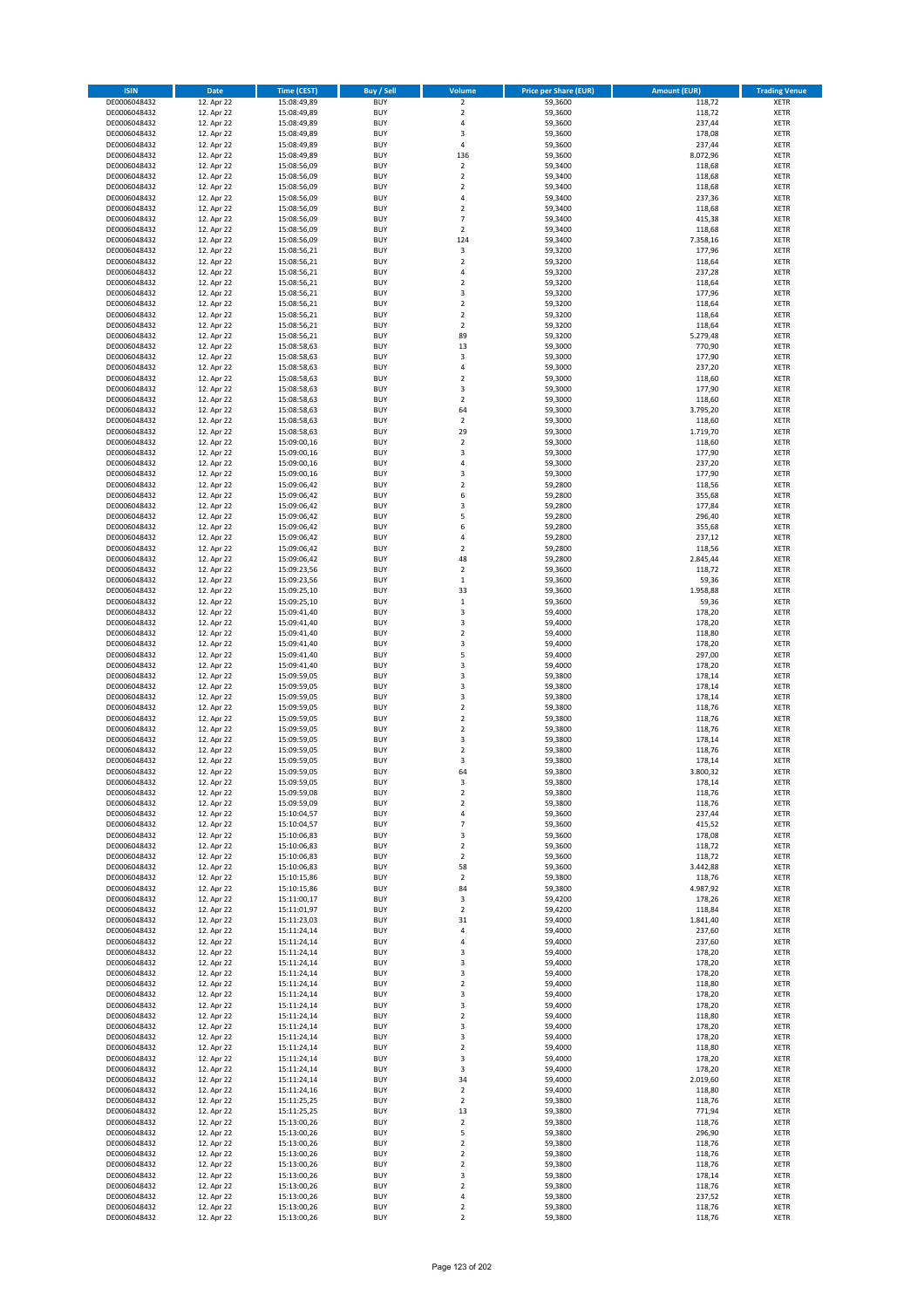| <b>ISIN</b>                  | <b>Date</b>              | Time (CEST)                | <b>Buy / Sell</b>        | Volume                                    | <b>Price per Share (EUR)</b> | <b>Amount (EUR)</b> | <b>Trading Venue</b>       |
|------------------------------|--------------------------|----------------------------|--------------------------|-------------------------------------------|------------------------------|---------------------|----------------------------|
| DE0006048432                 | 12. Apr 22               | 15:13:00,26                | <b>BUY</b>               | $\overline{2}$                            | 59,3800                      | 118,76              | <b>XETR</b>                |
| DE0006048432                 | 12. Apr 22               | 15:13:00,26                | <b>BUY</b>               | $\mathbf 2$                               | 59,3800                      | 118,76              | <b>XETR</b>                |
| DE0006048432                 | 12. Apr 22               | 15:13:00,26                | <b>BUY</b>               | 3                                         | 59,3800                      | 178,14              | <b>XETR</b>                |
| DE0006048432<br>DE0006048432 | 12. Apr 22<br>12. Apr 22 | 15:13:00,26<br>15:13:00,26 | <b>BUY</b><br><b>BUY</b> | 4<br>110                                  | 59,3800<br>59,3800           | 237,52<br>6.531,80  | <b>XETR</b><br><b>XETR</b> |
| DE0006048432                 | 12. Apr 22               | 15:13:16,84                | <b>BUY</b>               | $\mathbf 2$                               | 59,3600                      | 118,72              | <b>XETR</b>                |
| DE0006048432                 | 12. Apr 22               | 15:13:16,84                | <b>BUY</b>               | 3                                         | 59,3600                      | 178,08              | <b>XETR</b>                |
| DE0006048432                 | 12. Apr 22               | 15:13:16,84                | <b>BUY</b>               | $\overline{\mathbf{c}}$                   | 59,3600                      | 118,72              | <b>XETR</b>                |
| DE0006048432                 | 12. Apr 22               | 15:13:16,84                | <b>BUY</b>               | $\overline{2}$                            | 59,3600                      | 118,72              | <b>XETR</b>                |
| DE0006048432                 | 12. Apr 22               | 15:13:16,84                | <b>BUY</b><br><b>BUY</b> | 3                                         | 59,3600                      | 178,08              | <b>XETR</b><br><b>XETR</b> |
| DE0006048432<br>DE0006048432 | 12. Apr 22<br>12. Apr 22 | 15:13:16,84<br>15:13:16,84 | <b>BUY</b>               | $\mathbf 2$<br>$\overline{\mathbf{c}}$    | 59,3600<br>59,3600           | 118,72<br>118,72    | <b>XETR</b>                |
| DE0006048432                 | 12. Apr 22               | 15:13:16,84                | <b>BUY</b>               | 3                                         | 59,3600                      | 178,08              | <b>XETR</b>                |
| DE0006048432                 | 12. Apr 22               | 15:13:16,84                | <b>BUY</b>               | 54                                        | 59,3600                      | 3.205,44            | <b>XETR</b>                |
| DE0006048432                 | 12. Apr 22               | 15:13:24,17                | <b>BUY</b>               | $\mathbf 2$                               | 59,3400                      | 118,68              | <b>XETR</b>                |
| DE0006048432                 | 12. Apr 22               | 15:13:24,17                | <b>BUY</b>               | $\overline{2}$                            | 59,3400                      | 118,68              | <b>XETR</b>                |
| DE0006048432<br>DE0006048432 | 12. Apr 22<br>12. Apr 22 | 15:13:24,17<br>15:13:24,17 | <b>BUY</b><br><b>BUY</b> | 66<br>4                                   | 59,3400<br>59,3400           | 3.916,44<br>237,36  | <b>XETR</b><br><b>XETR</b> |
| DE0006048432                 | 12. Apr 22               | 15:14:00,58                | <b>BUY</b>               | 3                                         | 59,3200                      | 177,96              | <b>XETR</b>                |
| DE0006048432                 | 12. Apr 22               | 15:14:00,58                | <b>BUY</b>               | 3                                         | 59,3200                      | 177,96              | <b>XETR</b>                |
| DE0006048432                 | 12. Apr 22               | 15:14:00,58                | <b>BUY</b>               | 3                                         | 59,3200                      | 177,96              | <b>XETR</b>                |
| DE0006048432                 | 12. Apr 22               | 15:14:00,58                | <b>BUY</b>               | 3                                         | 59,3200                      | 177,96              | <b>XETR</b>                |
| DE0006048432                 | 12. Apr 22               | 15:14:00,58                | <b>BUY</b><br><b>BUY</b> | 26<br>$\overline{7}$                      | 59,3200                      | 1.542,32            | <b>XETR</b><br><b>XETR</b> |
| DE0006048432<br>DE0006048432 | 12. Apr 22<br>12. Apr 22 | 15:14:02,41<br>15:14:02,41 | <b>BUY</b>               | $\mathbf 2$                               | 59,3200<br>59,3200           | 415,24<br>118,64    | <b>XETR</b>                |
| DE0006048432                 | 12. Apr 22               | 15:14:02,41                | <b>BUY</b>               | 3                                         | 59,3200                      | 177,96              | <b>XETR</b>                |
| DE0006048432                 | 12. Apr 22               | 15:14:02,41                | <b>BUY</b>               | 3                                         | 59,3200                      | 177,96              | <b>XETR</b>                |
| DE0006048432                 | 12. Apr 22               | 15:14:02,41                | <b>BUY</b>               | $\overline{\mathbf{c}}$                   | 59,3200                      | 118,64              | <b>XETR</b>                |
| DE0006048432                 | 12. Apr 22               | 15:14:02,41                | <b>BUY</b>               | 3                                         | 59,3200                      | 177,96              | <b>XETR</b>                |
| DE0006048432<br>DE0006048432 | 12. Apr 22<br>12. Apr 22 | 15:14:02,41<br>15:14:02,41 | <b>BUY</b><br><b>BUY</b> | 3<br>$\overline{a}$                       | 59,3200<br>59,3200           | 177,96<br>118,64    | <b>XETR</b><br><b>XETR</b> |
| DE0006048432                 | 12. Apr 22               | 15:14:02,41                | <b>BUY</b>               | $\overline{2}$                            | 59,3200                      | 118,64              | <b>XETR</b>                |
| DE0006048432                 | 12. Apr 22               | 15:14:02,41                | <b>BUY</b>               | 3                                         | 59,3200                      | 177,96              | <b>XETR</b>                |
| DE0006048432                 | 12. Apr 22               | 15:14:02,41                | <b>BUY</b>               | $\mathbf 2$                               | 59,3200                      | 118,64              | <b>XETR</b>                |
| DE0006048432                 | 12. Apr 22               | 15:14:02.41                | <b>BUY</b>               | $\overline{2}$                            | 59,3200                      | 118,64              | <b>XETR</b>                |
| DE0006048432                 | 12. Apr 22               | 15:14:02,41                | <b>BUY</b>               | 3                                         | 59,3200                      | 177,96              | <b>XETR</b>                |
| DE0006048432<br>DE0006048432 | 12. Apr 22<br>12. Apr 22 | 15:14:02,41<br>15:14:02,41 | <b>BUY</b><br><b>BUY</b> | 40<br>$\mathbf 2$                         | 59,3200<br>59,3200           | 2.372,80<br>118,64  | <b>XETR</b><br><b>XETR</b> |
| DE0006048432                 | 12. Apr 22               | 15:15:22,71                | <b>BUY</b>               | 3                                         | 59,3200                      | 177,96              | <b>XETR</b>                |
| DE0006048432                 | 12. Apr 22               | 15:15:22,71                | <b>BUY</b>               | 3                                         | 59,3200                      | 177,96              | <b>XETR</b>                |
| DE0006048432                 | 12. Apr 22               | 15:16:26,68                | <b>BUY</b>               | $\overline{\mathbf{c}}$                   | 59,3400                      | 118,68              | <b>XETR</b>                |
| DE0006048432                 | 12. Apr 22               | 15:16:26,68                | <b>BUY</b>               | $\overline{7}$                            | 59,3400                      | 415,38              | <b>XETR</b>                |
| DE0006048432<br>DE0006048432 | 12. Apr 22<br>12. Apr 22 | 15:16:26,68                | <b>BUY</b><br><b>BUY</b> | 6<br>$\overline{\mathbf{c}}$              | 59,3400<br>59,3400           | 356,04<br>118,68    | <b>XETR</b><br><b>XETR</b> |
| DE0006048432                 | 12. Apr 22               | 15:16:26,68<br>15:16:26,68 | <b>BUY</b>               | $\mathbf 2$                               | 59,3400                      | 118,68              | <b>XETR</b>                |
| DE0006048432                 | 12. Apr 22               | 15:16:26,68                | <b>BUY</b>               | $\overline{2}$                            | 59,3400                      | 118,68              | <b>XETR</b>                |
| DE0006048432                 | 12. Apr 22               | 15:16:26,68                | <b>BUY</b>               | $\mathbf 2$                               | 59,3400                      | 118,68              | <b>XETR</b>                |
| DE0006048432                 | 12. Apr 22               | 15:16:26,68                | <b>BUY</b>               | $\mathbf 2$                               | 59,3400                      | 118,68              | <b>XETR</b>                |
| DE0006048432                 | 12. Apr 22               | 15:16:26,68                | <b>BUY</b>               | $\mathbf 2$                               | 59,3400                      | 118,68              | <b>XETR</b>                |
| DE0006048432<br>DE0006048432 | 12. Apr 22<br>12. Apr 22 | 15:16:26,68<br>15:16:26,68 | <b>BUY</b><br><b>BUY</b> | $\mathbf 2$<br>$\mathbf 2$                | 59,3400<br>59,3400           | 118,68<br>118,68    | <b>XETR</b><br><b>XETR</b> |
| DE0006048432                 | 12. Apr 22               | 15:16:26,68                | <b>BUY</b>               | $\mathbf 2$                               | 59,3400                      | 118,68              | <b>XETR</b>                |
| DE0006048432                 | 12. Apr 22               | 15:16:26,68                | <b>BUY</b>               | 3                                         | 59,3400                      | 178,02              | <b>XETR</b>                |
| DE0006048432                 | 12. Apr 22               | 15:16:56,27                | <b>BUY</b>               | $\mathbf 2$                               | 59,3400                      | 118,68              | <b>XETR</b>                |
| DE0006048432                 | 12. Apr 22               | 15:16:56,27                | <b>BUY</b>               | $\overline{\mathbf{c}}$                   | 59,3400                      | 118,68              | <b>XETR</b>                |
| DE0006048432                 | 12. Apr 22               | 15:16:56,27                | <b>BUY</b>               | $\mathbf 2$                               | 59,3400                      | 118,68              | <b>XETR</b>                |
| DE0006048432<br>DE0006048432 | 12. Apr 22<br>12. Apr 22 | 15:16:56,27<br>15:16:56,27 | <b>BUY</b><br><b>BUY</b> | 4<br>4                                    | 59,3400<br>59,3400           | 237,36<br>237,36    | <b>XETR</b><br><b>XETR</b> |
| DE0006048432                 | 12. Apr 22               | 15:16:56,27                | <b>BUY</b>               | 4                                         | 59,3400                      | 237,36              | <b>XETR</b>                |
| DE0006048432                 | 12. Apr 22               | 15:16:56,27                | <b>BUY</b>               | 4                                         | 59,3400                      | 237,36              | <b>XETR</b>                |
| DE0006048432                 | 12. Apr 22               | 15:16:56,27                | <b>BUY</b>               | $\mathbf 2$                               | 59,3400                      | 118,68              | <b>XETR</b>                |
| DE0006048432                 | 12. Apr 22               | 15:16:56,27                | <b>BUY</b>               | $\overline{\mathbf{c}}$                   | 59,3400                      | 118,68              | <b>XETR</b>                |
| DE0006048432<br>DE0006048432 | 12. Apr 22<br>12. Apr 22 | 15:16:56,27<br>15:16:56,27 | <b>BUY</b><br><b>BUY</b> | $\overline{\mathbf{c}}$<br>$\overline{2}$ | 59,3400<br>59,3400           | 118,68<br>118,68    | <b>XETR</b><br><b>XETR</b> |
| DE0006048432                 | 12. Apr 22               | 15:16:56,27                | BUY                      | 6                                         | 59,3400                      | 356,04              | <b>XETR</b>                |
| DE0006048432                 | 12. Apr 22               | 15:17:28,12                | <b>BUY</b>               | 3                                         | 59,3000                      | 177,90              | <b>XETR</b>                |
| DE0006048432                 | 12. Apr 22               | 15:17:28,12                | <b>BUY</b>               | 5                                         | 59,3200                      | 296,60              | <b>XETR</b>                |
| DE0006048432                 | 12. Apr 22               | 15:17:28,12                | <b>BUY</b>               | $\mathbf 2$                               | 59,3200                      | 118,64              | XETR                       |
| DE0006048432<br>DE0006048432 | 12. Apr 22<br>12. Apr 22 | 15:17:28,12<br>15:17:28,12 | <b>BUY</b><br><b>BUY</b> | $\mathbf 2$<br>$\mathbf 2$                | 59,3200<br>59,3200           | 118,64<br>118,64    | <b>XETR</b><br><b>XETR</b> |
| DE0006048432                 | 12. Apr 22               | 15:17:28,12                | <b>BUY</b>               | $\mathbf 2$                               | 59,3200                      | 118,64              | <b>XETR</b>                |
| DE0006048432                 | 12. Apr 22               | 15:17:28,12                | <b>BUY</b>               | 103                                       | 59,3200                      | 6.109,96            | <b>XETR</b>                |
| DE0006048432                 | 12. Apr 22               | 15:17:28,12                | <b>BUY</b>               | 3                                         | 59,3200                      | 177,96              | <b>XETR</b>                |
| DE0006048432                 | 12. Apr 22               | 15:17:28,12                | <b>BUY</b>               | $\mathbf 2$                               | 59,3200                      | 118,64              | XETR                       |
| DE0006048432<br>DE0006048432 | 12. Apr 22<br>12. Apr 22 | 15:17:37,06<br>15:17:37,06 | <b>BUY</b><br><b>BUY</b> | 3<br>$\mathbf 2$                          | 59,3200<br>59,3200           | 177,96<br>118,64    | <b>XETR</b><br><b>XETR</b> |
| DE0006048432                 | 12. Apr 22               | 15:17:37,06                | <b>BUY</b>               | 3                                         | 59,3200                      | 177,96              | <b>XETR</b>                |
| DE0006048432                 | 12. Apr 22               | 15:17:37,06                | <b>BUY</b>               | 3                                         | 59,3200                      | 177,96              | <b>XETR</b>                |
| DE0006048432                 | 12. Apr 22               | 15:17:37,06                | <b>BUY</b>               | 3                                         | 59,3200                      | 177,96              | <b>XETR</b>                |
| DE0006048432                 | 12. Apr 22               | 15:17:37,06                | <b>BUY</b>               | 196                                       | 59,3200                      | 11.626,72           | <b>XETR</b>                |
| DE0006048432<br>DE0006048432 | 12. Apr 22<br>12. Apr 22 | 15:17:37,06<br>15:17:37,06 | <b>BUY</b><br><b>BUY</b> | 6<br>8                                    | 59,3200<br>59,3200           | 355,92<br>474,56    | <b>XETR</b><br><b>XETR</b> |
| DE0006048432                 | 12. Apr 22               | 15:18:04,04                | <b>BUY</b>               | $\mathbf 2$                               | 59,3200                      | 118,64              | XETR                       |
| DE0006048432                 | 12. Apr 22               | 15:18:04,04                | <b>BUY</b>               | 3                                         | 59,3200                      | 177,96              | <b>XETR</b>                |
| DE0006048432                 | 12. Apr 22               | 15:18:04,04                | <b>BUY</b>               | $\overline{2}$                            | 59,3200                      | 118,64              | <b>XETR</b>                |
| DE0006048432                 | 12. Apr 22               | 15:18:04,04                | <b>BUY</b>               | $\mathbf 2$                               | 59,3200                      | 118,64              | <b>XETR</b>                |
| DE0006048432                 | 12. Apr 22               | 15:18:04,04                | <b>BUY</b><br><b>BUY</b> | $\overline{2}$<br>$\mathbf 2$             | 59,3200<br>59,3200           | 118,64              | <b>XETR</b><br><b>XETR</b> |
| DE0006048432<br>DE0006048432 | 12. Apr 22<br>12. Apr 22 | 15:18:04,04<br>15:18:04,04 | <b>BUY</b>               | $\mathbf 2$                               | 59,3200                      | 118,64<br>118,64    | <b>XETR</b>                |
| DE0006048432                 | 12. Apr 22               | 15:18:04,04                | <b>BUY</b>               | 3                                         | 59,3200                      | 177,96              | <b>XETR</b>                |
| DE0006048432                 | 12. Apr 22               | 15:18:04,04                | <b>BUY</b>               | 114                                       | 59,3200                      | 6.762,48            | <b>XETR</b>                |
| DE0006048432                 | 12. Apr 22               | 15:18:28,66                | <b>BUY</b>               | 3                                         | 59,3000                      | 177,90              | <b>XETR</b>                |
| DE0006048432                 | 12. Apr 22               | 15:18:28,66                | <b>BUY</b>               | $\mathbf 2$                               | 59,3000                      | 118,60              | <b>XETR</b>                |
| DE0006048432<br>DE0006048432 | 12. Apr 22<br>12. Apr 22 | 15:18:28,66<br>15:18:28,66 | <b>BUY</b><br><b>BUY</b> | $\overline{2}$<br>5                       | 59,3000<br>59,3000           | 118,60<br>296,50    | XETR<br><b>XETR</b>        |
| DE0006048432                 | 12. Apr 22               | 15:18:28,66                | <b>BUY</b>               | $\mathbf 2$                               | 59,3000                      | 118,60              | <b>XETR</b>                |
| DE0006048432                 | 12. Apr 22               | 15:18:28,66                | <b>BUY</b>               | $\mathbf 2$                               | 59,3000                      | 118,60              | <b>XETR</b>                |
| DE0006048432                 | 12. Apr 22               | 15:18:28,66                | <b>BUY</b>               | $\mathbf 2$                               | 59,3000                      | 118,60              | <b>XETR</b>                |
| DE0006048432                 | 12. Apr 22               | 15:18:28,66                | <b>BUY</b>               | 3                                         | 59,3000                      | 177,90              | <b>XETR</b>                |
| DE0006048432<br>DE0006048432 | 12. Apr 22               | 15:18:28,66                | <b>BUY</b><br><b>BUY</b> | $\mathbf 2$<br>70                         | 59,3000                      | 118,60              | <b>XETR</b><br><b>XETR</b> |
| DE0006048432                 | 12. Apr 22<br>12. Apr 22 | 15:18:28,66<br>15:18:28,66 | <b>BUY</b>               | 3                                         | 59,3000<br>59,3000           | 4.151,00<br>177,90  | XETR                       |
| DE0006048432                 | 12. Apr 22               | 15:18:28,66                | <b>BUY</b>               | 3                                         | 59,3000                      | 177,90              | <b>XETR</b>                |
| DE0006048432                 | 12. Apr 22               | 15:18:28,66                | <b>BUY</b>               | $\mathbf 2$                               | 59,3000                      | 118,60              | <b>XETR</b>                |
| DE0006048432                 | 12. Apr 22               | 15:18:28,66                | <b>BUY</b>               | 3                                         | 59,3000                      | 177,90              | <b>XETR</b>                |
| DE0006048432                 | 12. Apr 22               | 15:19:17,34                | <b>BUY</b>               | $\mathbf 2$                               | 59,2800                      | 118,56              | XETR                       |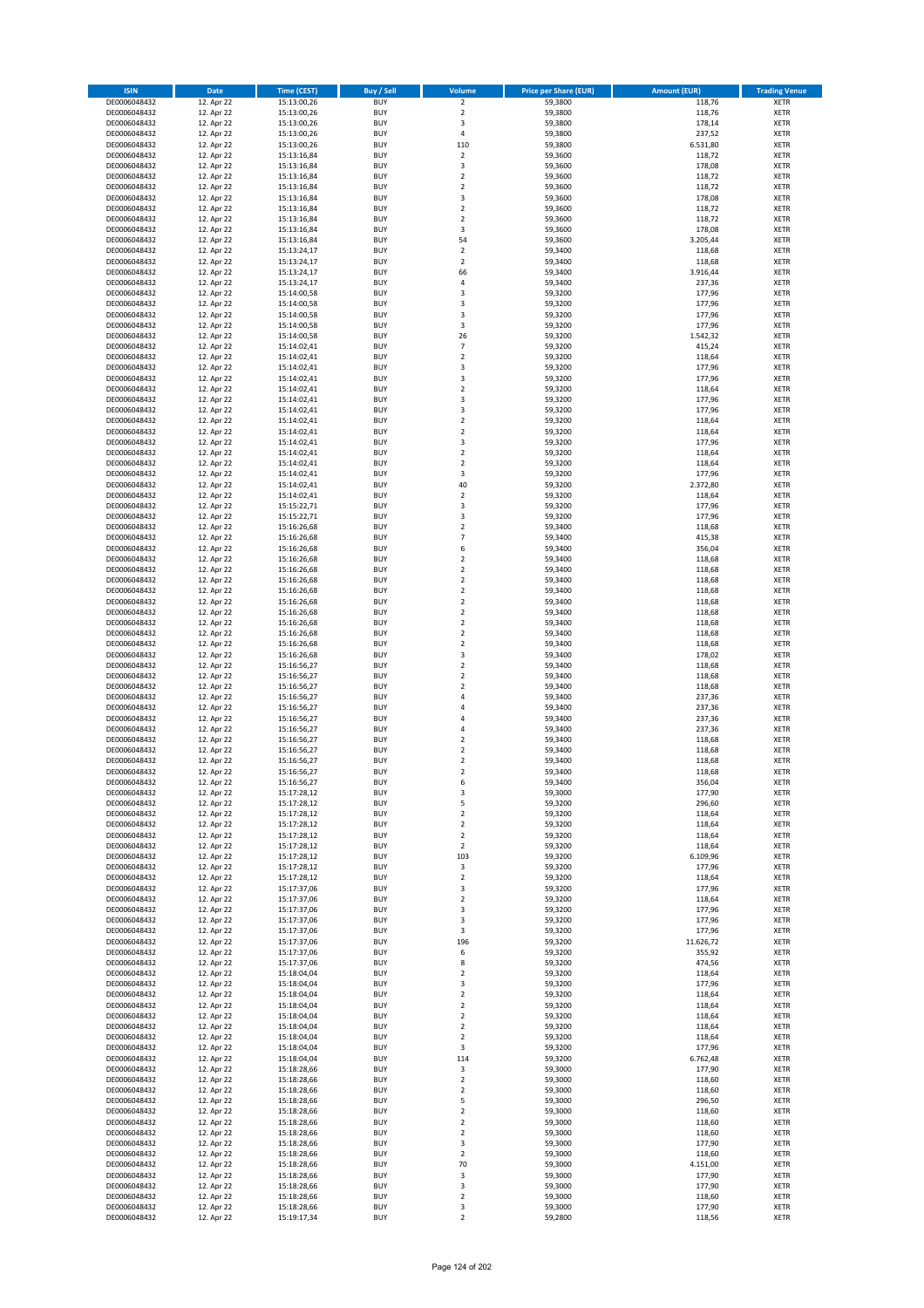| <b>ISIN</b>                  | Date                     | Time (CEST)                | <b>Buy / Sell</b>        | Volume              | <b>Price per Share (EUR)</b> | <b>Amount (EUR)</b> | <b>Trading Venue</b>       |
|------------------------------|--------------------------|----------------------------|--------------------------|---------------------|------------------------------|---------------------|----------------------------|
| DE0006048432                 | 12. Apr 22               | 15:19:17,34                | <b>BUY</b>               | $\overline{2}$      | 59,2800                      | 118,56              | <b>XETR</b>                |
| DE0006048432                 | 12. Apr 22               | 15:19:17,34                | <b>BUY</b>               | $\mathbf 2$         | 59,2800                      | 118,56              | XETR                       |
| DE0006048432                 | 12. Apr 22               | 15:19:17,34                | <b>BUY</b>               | 34                  | 59,2800                      | 2.015,52            | <b>XETR</b>                |
| DE0006048432                 | 12. Apr 22               | 15:20:43,21                | <b>BUY</b>               | $\mathsf 3$         | 59,3000                      | 177,90              | XETR                       |
| DE0006048432                 | 12. Apr 22               | 15:20:43,21                | <b>BUY</b>               | 3                   | 59,3000                      | 177,90              | <b>XETR</b>                |
| DE0006048432                 | 12. Apr 22               | 15:20:43,21                | <b>BUY</b>               | 6                   | 59,3000                      | 355,80              | <b>XETR</b>                |
| DE0006048432                 | 12. Apr 22               | 15:20:43,21                | <b>BUY</b>               | $\mathbf 2$         | 59,3000                      | 118,60              | <b>XETR</b>                |
| DE0006048432                 | 12. Apr 22               | 15:20:43,21                | <b>BUY</b>               | $\sqrt{4}$          | 59,3000                      | 237,20              | <b>XETR</b>                |
| DE0006048432                 | 12. Apr 22               | 15:20:43,21                | <b>BUY</b>               | 5                   | 59,3000                      | 296,50              | <b>XETR</b>                |
| DE0006048432                 | 12. Apr 22               | 15:20:43,21                | <b>BUY</b>               | 6                   | 59,3000                      | 355,80              | <b>XETR</b>                |
| DE0006048432                 | 12. Apr 22               | 15:21:18,45                | <b>BUY</b>               | 285                 | 59,3000                      | 16.900,50           | <b>XETR</b>                |
| DE0006048432                 | 12. Apr 22               | 15:21:44,14                | <b>BUY</b>               | $\mathbf 2$         | 59,2800                      | 118,56              | <b>XETR</b>                |
| DE0006048432<br>DE0006048432 | 12. Apr 22               | 15:21:44,14                | <b>BUY</b>               | $\sqrt{4}$          | 59,2800                      | 237,12              | <b>XETR</b>                |
|                              | 12. Apr 22<br>12. Apr 22 | 15:21:44,14                | <b>BUY</b><br><b>BUY</b> | 5<br>6              | 59,2800                      | 296,40<br>355,68    | <b>XETR</b><br><b>XETR</b> |
| DE0006048432<br>DE0006048432 | 12. Apr 22               | 15:21:44,14<br>15:21:44,14 | <b>BUY</b>               | 5                   | 59,2800<br>59,2800           | 296,40              | <b>XETR</b>                |
| DE0006048432                 | 12. Apr 22               | 15:21:44,14                | <b>BUY</b>               | 3                   | 59,2800                      | 177,84              | <b>XETR</b>                |
| DE0006048432                 | 12. Apr 22               | 15:21:44,14                | <b>BUY</b>               | $\sqrt{4}$          | 59,2800                      | 237,12              | <b>XETR</b>                |
| DE0006048432                 | 12. Apr 22               | 15:21:44,14                | <b>BUY</b>               | 4                   | 59,2800                      | 237,12              | <b>XETR</b>                |
| DE0006048432                 | 12. Apr 22               | 15:21:44,14                | <b>BUY</b>               | $\mathbf 2$         | 59,2800                      | 118,56              | <b>XETR</b>                |
| DE0006048432                 | 12. Apr 22               | 15:21:44,14                | <b>BUY</b>               | 4                   | 59,2800                      | 237,12              | <b>XETR</b>                |
| DE0006048432                 | 12. Apr 22               | 15:21:44,14                | <b>BUY</b>               | 5                   | 59,2800                      | 296,40              | <b>XETR</b>                |
| DE0006048432                 | 12. Apr 22               | 15:21:44,14                | <b>BUY</b>               | $\overline{2}$      | 59,2800                      | 118,56              | <b>XETR</b>                |
| DE0006048432                 | 12. Apr 22               | 15:21:44,14                | <b>BUY</b>               | $\sqrt{4}$          | 59,2800                      | 237,12              | <b>XETR</b>                |
| DE0006048432                 | 12. Apr 22               | 15:21:44,14                | <b>BUY</b>               | $\sqrt{4}$          | 59,2800                      | 237,12              | <b>XETR</b>                |
| DE0006048432                 | 12. Apr 22               | 15:21:44,14                | <b>BUY</b>               | 4                   | 59,2800                      | 237,12              | <b>XETR</b>                |
| DE0006048432                 | 12. Apr 22               | 15:21:44,14                | <b>BUY</b>               | 218                 | 59,2800                      | 12.923,04           | <b>XETR</b>                |
| DE0006048432                 | 12. Apr 22               | 15:21:44,14                | <b>BUY</b>               | 6                   | 59,2800                      | 355,68              | <b>XETR</b>                |
| DE0006048432                 | 12. Apr 22               | 15:21:58,67                | <b>BUY</b>               | 4                   | 59,2800                      | 237,12              | <b>XETR</b>                |
| DE0006048432                 | 12. Apr 22               | 15:21:58,67                | <b>BUY</b>               | 6                   | 59,2800                      | 355,68              | <b>XETR</b>                |
| DE0006048432                 | 12. Apr 22               | 15:21:58,67                | <b>BUY</b>               | 3                   | 59,2800                      | 177,84              | <b>XETR</b>                |
| DE0006048432                 | 12. Apr 22               | 15:21:58,67                | <b>BUY</b>               | 3                   | 59,2800                      | 177,84              | <b>XETR</b>                |
| DE0006048432                 | 12. Apr 22               | 15:21:58,67                | <b>BUY</b>               | 3<br>$\overline{2}$ | 59,2800                      | 177,84              | <b>XETR</b>                |
| DE0006048432<br>DE0006048432 | 12. Apr 22               | 15:21:58,67                | <b>BUY</b>               |                     | 59,2800                      | 118,56              | <b>XETR</b>                |
|                              | 12. Apr 22<br>12. Apr 22 | 15:21:58,67                | <b>BUY</b><br><b>BUY</b> | 6<br>$\overline{2}$ | 59,2800                      | 355,68<br>118,56    | <b>XETR</b><br><b>XETR</b> |
| DE0006048432<br>DE0006048432 | 12. Apr 22               | 15:21:58,67<br>15:21:58,67 | <b>BUY</b>               | 3                   | 59,2800<br>59,2800           | 177,84              | <b>XETR</b>                |
| DE0006048432                 | 12. Apr 22               | 15:21:58,67                | <b>BUY</b>               | $\mathbf 2$         | 59,2800                      | 118,56              | <b>XETR</b>                |
| DE0006048432                 | 12. Apr 22               | 15:21:58,67                | <b>BUY</b>               | 5                   | 59,2800                      | 296,40              | <b>XETR</b>                |
| DE0006048432                 | 12. Apr 22               | 15:21:58,67                | <b>BUY</b>               | 6                   | 59,2800                      | 355,68              | <b>XETR</b>                |
| DE0006048432                 | 12. Apr 22               | 15:21:58,67                | <b>BUY</b>               | $\overline{4}$      | 59,2800                      | 237,12              | <b>XETR</b>                |
| DE0006048432                 | 12. Apr 22               | 15:21:58,67                | <b>BUY</b>               | 3                   | 59,2800                      | 177,84              | <b>XETR</b>                |
| DE0006048432                 | 12. Apr 22               | 15:21:58,67                | <b>BUY</b>               | 6                   | 59,2800                      | 355,68              | <b>XETR</b>                |
| DE0006048432                 | 12. Apr 22               | 15:22:24,21                | <b>BUY</b>               | 3                   | 59,3000                      | 177,90              | <b>XETR</b>                |
| DE0006048432                 | 12. Apr 22               | 15:24:00,35                | <b>BUY</b>               | $\mathbf 2$         | 59,3600                      | 118,72              | <b>XETR</b>                |
| DE0006048432                 | 12. Apr 22               | 15:24:00,35                | <b>BUY</b>               | $\overline{2}$      | 59,3600                      | 118,72              | <b>XETR</b>                |
| DE0006048432                 | 12. Apr 22               | 15:24:00,35                | <b>BUY</b>               | $\mathbf 2$         | 59,3600                      | 118,72              | <b>XETR</b>                |
| DE0006048432                 | 12. Apr 22               | 15:24:00,35                | <b>BUY</b>               | 3                   | 59,3600                      | 178,08              | <b>XETR</b>                |
| DE0006048432                 | 12. Apr 22               | 15:24:00,35                | <b>BUY</b>               | 5                   | 59,3600                      | 296,80              | <b>XETR</b>                |
| DE0006048432                 | 12. Apr 22               | 15:24:00,35                | <b>BUY</b>               | $\mathbf 2$         | 59,3600                      | 118,72              | <b>XETR</b>                |
| DE0006048432                 | 12. Apr 22               | 15:24:00,35                | <b>BUY</b>               | 3                   | 59,3600                      | 178,08              | <b>XETR</b>                |
| DE0006048432                 | 12. Apr 22               | 15:24:00,35                | <b>BUY</b>               | 3                   | 59,3600                      | 178,08              | <b>XETR</b>                |
| DE0006048432                 | 12. Apr 22               | 15:24:00,35                | <b>BUY</b>               | 3                   | 59,3600                      | 178,08              | <b>XETR</b>                |
| DE0006048432<br>DE0006048432 | 12. Apr 22               | 15:24:00,35                | <b>BUY</b><br><b>BUY</b> | $\mathsf 3$<br>6    | 59,3600                      | 178,08              | <b>XETR</b><br><b>XETR</b> |
|                              | 12. Apr 22               | 15:24:00,35                | <b>BUY</b>               | 216                 | 59,3600                      | 356,16              |                            |
| DE0006048432<br>DE0006048432 | 12. Apr 22<br>12. Apr 22 | 15:24:00,35<br>15:24:00,35 | <b>BUY</b>               | 3                   | 59,3600<br>59,3600           | 12.821,76<br>178,08 | <b>XETR</b><br><b>XETR</b> |
| DE0006048432                 | 12. Apr 22               | 15:24:00,35                | <b>BUY</b>               | 5                   | 59,3600                      | 296,80              | <b>XETR</b>                |
| DE0006048432                 | 12. Apr 22               | 15:24:00,35                | <b>BUY</b>               | 3                   | 59,3600                      | 178,08              | <b>XETR</b>                |
| DE0006048432                 | 12. Apr 22               | 15:24:00,35                | <b>BUY</b>               | $\mathbf 1$         | 59,3600                      | 59,36               | <b>XETR</b>                |
| DE0006048432                 | 12. Apr 22               | 15:25:16,97                | <b>BUY</b>               | 3                   | 59,3600                      | 178,08              | <b>XETR</b>                |
| DE0006048432                 | 12. Apr 22               | 15:26:08,83                | <b>BUY</b>               | 274                 | 59,3800                      | 16.270,12           | <b>XETR</b>                |
| DE0006048432                 | 12. Apr 22               | 15:26:47,24                | <b>BUY</b>               | 3                   | 59,3800                      | 178,14              | <b>XETR</b>                |
| DE0006048432                 | 12. Apr 22               | 15:26:47,24                | <b>BUY</b>               | 5                   | 59,3800                      | 296,90              | <b>XETR</b>                |
| DE0006048432                 | 12. Apr 22               | 15:26:47,24                | BUY                      | 5                   | 59,3800                      | 296,90              | XETR                       |
| DE0006048432                 | 12. Apr 22               | 15:26:47,24                | <b>BUY</b>               | 3                   | 59,3800                      | 178,14              | <b>XETR</b>                |
| DE0006048432                 | 12. Apr 22               | 15:26:47,24                | <b>BUY</b>               | 6                   | 59,3800                      | 356,28              | <b>XETR</b>                |
| DE0006048432                 | 12. Apr 22               | 15:26:47,24                | <b>BUY</b>               | 5                   | 59,3800                      | 296,90              | <b>XETR</b>                |
| DE0006048432                 | 12. Apr 22               | 15:26:47,24                | <b>BUY</b>               | 4                   | 59,3800                      | 237,52              | <b>XETR</b>                |
| DE0006048432                 | 12. Apr 22               | 15:26:47,24                | <b>BUY</b>               | 4                   | 59,3800                      | 237,52              | <b>XETR</b>                |
| DE0006048432                 | 12. Apr 22               | 15:26:47,24                | <b>BUY</b>               | 6                   | 59,3800                      | 356,28              | <b>XETR</b>                |
| DE0006048432                 | 12. Apr 22               | 15:26:47,24                | <b>BUY</b>               | 4                   | 59,3800                      | 237,52              | <b>XETR</b>                |
| DE0006048432                 | 12. Apr 22               | 15:26:47,24                | <b>BUY</b>               | $\overline{7}$      | 59,3800                      | 415,66              | XETR                       |
| DE0006048432                 | 12. Apr 22               | 15:26:47,24                | <b>BUY</b>               | $\overline{7}$      | 59,3800                      | 415,66              | <b>XETR</b>                |
| DE0006048432<br>DE0006048432 | 12. Apr 22               | 15:26:47,24                | <b>BUY</b><br><b>BUY</b> | 6<br>159            | 59,3800<br>59,3800           | 356,28              | XETR<br><b>XETR</b>        |
| DE0006048432                 | 12. Apr 22<br>12. Apr 22 | 15:26:47,24<br>15:26:47,24 | <b>BUY</b>               | 6                   | 59,3800                      | 9.441,42<br>356,28  | XETR                       |
| DE0006048432                 | 12. Apr 22               | 15:26:47,24                | <b>BUY</b>               | 6                   | 59,3800                      | 356,28              | <b>XETR</b>                |
| DE0006048432                 | 12. Apr 22               | 15:28:49,80                | <b>BUY</b>               | 3                   | 59,3600                      | 178,08              | XETR                       |
| DE0006048432                 | 12. Apr 22               | 15:29:59,67                | <b>BUY</b>               | 6                   | 59,3600                      | 356,16              | <b>XETR</b>                |
| DE0006048432                 | 12. Apr 22               | 15:29:59,67                | <b>BUY</b>               | 3                   | 59,3600                      | 178,08              | <b>XETR</b>                |
| DE0006048432                 | 12. Apr 22               | 15:29:59,67                | <b>BUY</b>               | 6                   | 59,3600                      | 356,16              | <b>XETR</b>                |
| DE0006048432                 | 12. Apr 22               | 15:30:00,09                | <b>BUY</b>               | 259                 | 59,3600                      | 15.374,24           | XETR                       |
| DE0006048432                 | 12. Apr 22               | 15:30:01,33                | <b>BUY</b>               | $\sqrt{4}$          | 59,3400                      | 237,36              | <b>XETR</b>                |
| DE0006048432                 | 12. Apr 22               | 15:30:01,33                | <b>BUY</b>               | $\overline{2}$      | 59,3400                      | 118,68              | <b>XETR</b>                |
| DE0006048432                 | 12. Apr 22               | 15:30:01,33                | <b>BUY</b>               | 3                   | 59,3400                      | 178,02              | XETR                       |
| DE0006048432                 | 12. Apr 22               | 15:30:01,33                | <b>BUY</b>               | 4                   | 59,3400                      | 237,36              | XETR                       |
| DE0006048432                 | 12. Apr 22               | 15:30:01,33                | <b>BUY</b>               | 8                   | 59,3400                      | 474,72              | XETR                       |
| DE0006048432                 | 12. Apr 22               | 15:30:01,33                | <b>BUY</b>               | 4                   | 59,3400                      | 237,36              | XETR                       |
| DE0006048432                 | 12. Apr 22               | 15:30:01,33                | <b>BUY</b>               | $\mathbf 2$         | 59,3400                      | 118,68              | <b>XETR</b>                |
| DE0006048432                 | 12. Apr 22               | 15:30:01,33                | <b>BUY</b>               | 3                   | 59,3400                      | 178,02              | XETR                       |
| DE0006048432                 | 12. Apr 22               | 15:30:01,33                | <b>BUY</b>               | $\sqrt{4}$          | 59,3400                      | 237,36              | <b>XETR</b>                |
| DE0006048432                 | 12. Apr 22               | 15:30:01,33                | <b>BUY</b>               | 3                   | 59,3400                      | 178,02              | <b>XETR</b>                |
| DE0006048432                 | 12. Apr 22               | 15:30:01,33                | <b>BUY</b><br><b>BUY</b> | 3<br>$\sqrt{4}$     | 59,3400<br>59,3400           | 178,02              | <b>XETR</b>                |
| DE0006048432<br>DE0006048432 | 12. Apr 22               | 15:30:01,33<br>15:30:01,33 | <b>BUY</b>               | 3                   | 59,3400                      | 237,36              | XETR<br>XETR               |
| DE0006048432                 | 12. Apr 22<br>12. Apr 22 | 15:30:01,33                | <b>BUY</b>               | 60                  | 59,3400                      | 178,02<br>3.560,40  | XETR                       |
| DE0006048432                 | 12. Apr 22               | 15:30:01,33                | <b>BUY</b>               | $\sqrt{4}$          | 59,3400                      | 237,36              | <b>XETR</b>                |
| DE0006048432                 | 12. Apr 22               | 15:30:01,33                | <b>BUY</b>               | 3                   | 59,3400                      | 178,02              | <b>XETR</b>                |
| DE0006048432                 | 12. Apr 22               | 15:30:01,33                | <b>BUY</b>               | 3                   | 59,3400                      | 178,02              | XETR                       |
| DE0006048432                 | 12. Apr 22               | 15:30:01,33                | <b>BUY</b>               | 140                 | 59,3400                      | 8.307,60            | XETR                       |
| DE0006048432                 | 12. Apr 22               | 15:30:08,16                | <b>BUY</b>               | $\sqrt{4}$          | 59,3200                      | 237,28              | XETR                       |
| DE0006048432                 | 12. Apr 22               | 15:30:08,16                | <b>BUY</b>               | $\pmb{4}$           | 59,3200                      | 237,28              | <b>XETR</b>                |
| DE0006048432                 | 12. Apr 22               | 15:30:08,16                | <b>BUY</b>               | $\overline{7}$      | 59,3200                      | 415,24              | XETR                       |
| DE0006048432                 | 12. Apr 22               | 15:30:08,16                | <b>BUY</b>               | 5                   | 59,3200                      | 296,60              | <b>XETR</b>                |
| DE0006048432                 | 12. Apr 22               | 15:30:08,16                | <b>BUY</b>               | 3                   | 59,3200                      | 177,96              | XETR                       |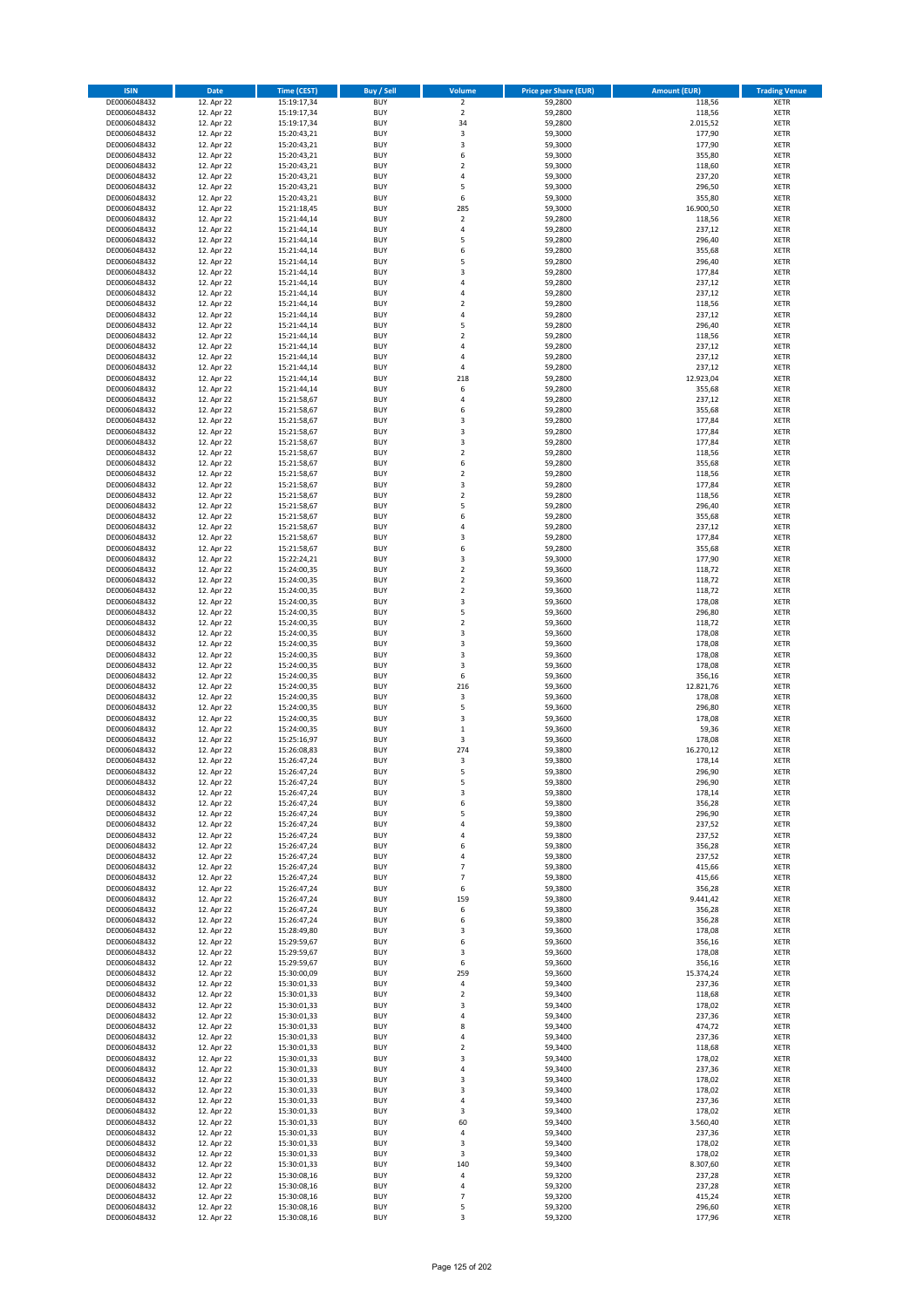| <b>ISIN</b>                  | <b>Date</b>              | <b>Time (CEST)</b>         | <b>Buy / Sell</b>        | <b>Volume</b>                 | <b>Price per Share (EUR)</b> | <b>Amount (EUR)</b> | <b>Trading Venue</b>       |
|------------------------------|--------------------------|----------------------------|--------------------------|-------------------------------|------------------------------|---------------------|----------------------------|
| DE0006048432                 | 12. Apr 22               | 15:30:08,16                | <b>BUY</b>               | 4                             | 59,3200                      | 237,28              | <b>XETR</b>                |
| DE0006048432                 | 12. Apr 22               | 15:30:08,16                | <b>BUY</b>               | 6                             | 59,3200                      | 355,92              | <b>XETR</b>                |
| DE0006048432                 | 12. Apr 22               | 15:30:08,16                | <b>BUY</b>               | 4                             | 59,3200                      | 237,28              | <b>XETR</b>                |
| DE0006048432<br>DE0006048432 | 12. Apr 22<br>12. Apr 22 | 15:30:08,16<br>15:30:08,16 | <b>BUY</b><br><b>BUY</b> | 189<br>5                      | 59,3200<br>59,3200           | 11.211,48<br>296,60 | <b>XETR</b><br><b>XETR</b> |
| DE0006048432                 | 12. Apr 22               | 15:30:08,16                | <b>BUY</b>               | 4                             | 59,3200                      | 237,28              | <b>XETR</b>                |
| DE0006048432                 | 12. Apr 22               | 15:30:08,16                | <b>BUY</b>               | 5                             | 59,3200                      | 296,60              | <b>XETR</b>                |
| DE0006048432                 | 12. Apr 22               | 15:30:08,77                | <b>BUY</b>               | $\overline{\mathbf{c}}$       | 59,3000                      | 118,60              | <b>XETR</b>                |
| DE0006048432                 | 12. Apr 22               | 15:30:08,77                | <b>BUY</b>               | $\overline{2}$                | 59,3000                      | 118,60              | <b>XETR</b>                |
| DE0006048432                 | 12. Apr 22               | 15:30:08,77                | <b>BUY</b><br><b>BUY</b> | 3                             | 59,3000                      | 177,90              | <b>XETR</b>                |
| DE0006048432<br>DE0006048432 | 12. Apr 22<br>12. Apr 22 | 15:30:08,77<br>15:30:11,74 | <b>BUY</b>               | 3<br>3                        | 59,3000<br>59,3000           | 177,90<br>177,90    | <b>XETR</b><br><b>XETR</b> |
| DE0006048432                 | 12. Apr 22               | 15:30:11,74                | <b>BUY</b>               | 4                             | 59,3000                      | 237,20              | <b>XETR</b>                |
| DE0006048432                 | 12. Apr 22               | 15:30:11,74                | <b>BUY</b>               | $\overline{\mathbf{c}}$       | 59,3000                      | 118,60              | <b>XETR</b>                |
| DE0006048432                 | 12. Apr 22               | 15:30:11,74                | <b>BUY</b>               | $\overline{\mathbf{c}}$       | 59,3000                      | 118,60              | <b>XETR</b>                |
| DE0006048432                 | 12. Apr 22               | 15:30:11,74                | <b>BUY</b>               | 3                             | 59,3000                      | 177,90              | <b>XETR</b>                |
| DE0006048432<br>DE0006048432 | 12. Apr 22<br>12. Apr 22 | 15:30:11,74<br>15:30:11,74 | <b>BUY</b><br><b>BUY</b> | $\mathbf 2$<br>6              | 59,3000<br>59,3000           | 118,60<br>355,80    | <b>XETR</b><br><b>XETR</b> |
| DE0006048432                 | 12. Apr 22               | 15:30:11,74                | <b>BUY</b>               | 4                             | 59,3000                      | 237,20              | <b>XETR</b>                |
| DE0006048432                 | 12. Apr 22               | 15:30:11,74                | <b>BUY</b>               | 4                             | 59,3000                      | 237,20              | <b>XETR</b>                |
| DE0006048432                 | 12. Apr 22               | 15:30:11,74                | <b>BUY</b>               | 4                             | 59,3000                      | 237,20              | <b>XETR</b>                |
| DE0006048432                 | 12. Apr 22               | 15:30:11,74                | <b>BUY</b>               | $\mathbf 2$                   | 59,3000                      | 118,60              | <b>XETR</b>                |
| DE0006048432                 | 12. Apr 22               | 15:30:41,25                | <b>BUY</b>               | 4                             | 59,3200                      | 237,28              | <b>XETR</b>                |
| DE0006048432<br>DE0006048432 | 12. Apr 22<br>12. Apr 22 | 15:30:41,25<br>15:30:41,25 | <b>BUY</b><br><b>BUY</b> | $\mathbf 2$<br>3              | 59,3200<br>59,3200           | 118,64<br>177,96    | <b>XETR</b><br><b>XETR</b> |
| DE0006048432                 | 12. Apr 22               | 15:30:41,25                | <b>BUY</b>               | $\mathbf 2$                   | 59,3200                      | 118,64              | <b>XETR</b>                |
| DE0006048432                 | 12. Apr 22               | 15:30:41,25                | <b>BUY</b>               | 4                             | 59,3200                      | 237,28              | <b>XETR</b>                |
| DE0006048432                 | 12. Apr 22               | 15:30:41,25                | <b>BUY</b>               | 50                            | 59,3200                      | 2.966.00            | <b>XETR</b>                |
| DE0006048432                 | 12. Apr 22               | 15:31:05,22                | <b>BUY</b>               | $\mathbf 2$                   | 59,3200                      | 118,64              | <b>XETR</b>                |
| DE0006048432<br>DE0006048432 | 12. Apr 22<br>12. Apr 22 | 15:31:05,22<br>15:31:05,22 | <b>BUY</b><br><b>BUY</b> | 3<br>4                        | 59,3200<br>59,3200           | 177,96<br>237,28    | <b>XETR</b><br><b>XETR</b> |
| DE0006048432                 | 12. Apr 22               | 15:31:05,22                | <b>BUY</b>               | 4                             | 59,3200                      | 237,28              | <b>XETR</b>                |
| DE0006048432                 | 12. Apr 22               | 15:31:29,79                | <b>BUY</b>               | 4                             | 59,3400                      | 237,36              | <b>XETR</b>                |
| DE0006048432                 | 12. Apr 22               | 15:31:29,79                | <b>BUY</b>               | 4                             | 59,3400                      | 237,36              | <b>XETR</b>                |
| DE0006048432                 | 12. Apr 22               | 15:31:29,79                | <b>BUY</b>               | 5                             | 59,3400                      | 296,70              | <b>XETR</b>                |
| DE0006048432                 | 12. Apr 22               | 15:31:29,79                | <b>BUY</b>               | 90                            | 59,3400                      | 5.340,60            | <b>XETR</b>                |
| DE0006048432<br>DE0006048432 | 12. Apr 22<br>12. Apr 22 | 15:31:29,79<br>15:31:46,43 | <b>BUY</b><br><b>BUY</b> | 3<br>$\mathbf 2$              | 59,3400<br>59,3400           | 178,02<br>118,68    | <b>XETR</b><br><b>XETR</b> |
| DE0006048432                 | 12. Apr 22               | 15:31:46,43                | <b>BUY</b>               | $\overline{2}$                | 59,3400                      | 118,68              | <b>XETR</b>                |
| DE0006048432                 | 12. Apr 22               | 15:31:46,43                | <b>BUY</b>               | 75                            | 59,3400                      | 4.450,50            | <b>XETR</b>                |
| DE0006048432                 | 12. Apr 22               | 15:31:46,43                | <b>BUY</b>               | $\mathbf 2$                   | 59,3400                      | 118,68              | <b>XETR</b>                |
| DE0006048432                 | 12. Apr 22               | 15:31:46,44                | <b>BUY</b>               | 66                            | 59,3400                      | 3.916,44            | <b>XETR</b>                |
| DE0006048432                 | 12. Apr 22               | 15:31:53,25                | <b>BUY</b>               | $\mathbf 2$                   | 59,3200                      | 118,64              | <b>XETR</b>                |
| DE0006048432<br>DE0006048432 | 12. Apr 22<br>12. Apr 22 | 15:31:53,25<br>15:31:53,25 | <b>BUY</b><br><b>BUY</b> | 5<br>3                        | 59,3200<br>59,3200           | 296,60<br>177,96    | <b>XETR</b><br><b>XETR</b> |
| DE0006048432                 | 12. Apr 22               | 15:31:53,25                | <b>BUY</b>               | 3                             | 59,3200                      | 177,96              | <b>XETR</b>                |
| DE0006048432                 | 12. Apr 22               | 15:31:53,25                | <b>BUY</b>               | $\mathbf 2$                   | 59,3200                      | 118,64              | <b>XETR</b>                |
| DE0006048432                 | 12. Apr 22               | 15:31:53,25                | <b>BUY</b>               | $\mathbf 2$                   | 59,3200                      | 118,64              | <b>XETR</b>                |
| DE0006048432                 | 12. Apr 22               | 15:31:53,25                | <b>BUY</b>               | $\mathbf 2$                   | 59,3200                      | 118,64              | <b>XETR</b>                |
| DE0006048432<br>DE0006048432 | 12. Apr 22<br>12. Apr 22 | 15:31:53,25<br>15:31:53,25 | <b>BUY</b><br><b>BUY</b> | 4<br>$\overline{\mathbf{c}}$  | 59,3200<br>59,3200           | 237,28<br>118,64    | <b>XETR</b><br><b>XETR</b> |
| DE0006048432                 | 12. Apr 22               | 15:31:53,25                | <b>BUY</b>               | 3                             | 59,3200                      | 177,96              | <b>XETR</b>                |
| DE0006048432                 | 12. Apr 22               | 15:31:53,25                | <b>BUY</b>               | $\overline{2}$                | 59,3200                      | 118,64              | <b>XETR</b>                |
| DE0006048432                 | 12. Apr 22               | 15:31:53,25                | <b>BUY</b>               | 3                             | 59,3200                      | 177,96              | <b>XETR</b>                |
| DE0006048432                 | 12. Apr 22               | 15:31:53,25                | <b>BUY</b>               | 5                             | 59,3200                      | 296,60              | <b>XETR</b>                |
| DE0006048432                 | 12. Apr 22               | 15:31:53,25                | <b>BUY</b>               | $\mathbf 2$                   | 59,3200                      | 118,64              | <b>XETR</b>                |
| DE0006048432<br>DE0006048432 | 12. Apr 22<br>12. Apr 22 | 15:31:53,25<br>15:32:01,75 | <b>BUY</b><br><b>BUY</b> | 3<br>3                        | 59,3200<br>59,3200           | 177,96<br>177,96    | <b>XETR</b><br><b>XETR</b> |
| DE0006048432                 | 12. Apr 22               | 15:32:01,75                | <b>BUY</b>               | 5                             | 59,3200                      | 296,60              | <b>XETR</b>                |
| DE0006048432                 | 12. Apr 22               | 15:32:01,75                | <b>BUY</b>               | $\overline{2}$                | 59,3200                      | 118,64              | <b>XETR</b>                |
| DE0006048432                 | 12. Apr 22               | 15:32:01,75                | <b>BUY</b>               | 3                             | 59,3200                      | 177,96              | <b>XETR</b>                |
| DE0006048432                 | 12. Apr 22               | 15:32:01,75                | <b>BUY</b>               | $\overline{\mathbf{c}}$       | 59,3200                      | 118,64              | <b>XETR</b>                |
| DE0006048432<br>DE0006048432 | 12. Apr 22<br>12. Apr 22 | 15:32:01,75<br>15:32:01,75 | <b>BUY</b><br><b>BUY</b> | $\overline{\mathbf{c}}$<br>3  | 59,3200<br>59,3200           | 118,64<br>177,96    | <b>XETR</b><br><b>XETR</b> |
| DE0006048432                 | 12. Apr 22               | 15:32:01,75                | BUY                      | 3                             | 59,3200                      | 177,96              | <b>XETR</b>                |
| DE0006048432                 | 12. Apr 22               | 15:32:01,75                | <b>BUY</b>               | 3                             | 59,3200                      | 177,96              | XETR                       |
| DE0006048432                 | 12. Apr 22               | 15:32:01,75                | <b>BUY</b>               | 3                             | 59,3200                      | 177,96              | XETR                       |
| DE0006048432                 | 12. Apr 22               | 15:32:01,75                | <b>BUY</b>               | 3                             | 59,3200                      | 177,96              | XETR                       |
| DE0006048432<br>DE0006048432 | 12. Apr 22<br>12. Apr 22 | 15:32:01,75<br>15:32:01,76 | <b>BUY</b><br><b>BUY</b> | 3<br>4                        | 59,3200<br>59,3000           | 177,96<br>237,20    | <b>XETR</b><br><b>XETR</b> |
| DE0006048432                 | 12. Apr 22               | 15:32:01,76                | <b>BUY</b>               | $\overline{2}$                | 59,3000                      | 118,60              | <b>XETR</b>                |
| DE0006048432                 | 12. Apr 22               | 15:32:01,76                | <b>BUY</b>               | $\mathbf 2$                   | 59,3000                      | 118,60              | <b>XETR</b>                |
| DE0006048432                 | 12. Apr 22               | 15:32:01,76                | <b>BUY</b>               | 58                            | 59,3000                      | 3.439,40            | <b>XETR</b>                |
| DE0006048432                 | 12. Apr 22               | 15:32:01,76                | <b>BUY</b>               | 3                             | 59,3000                      | 177,90              | XETR                       |
| DE0006048432<br>DE0006048432 | 12. Apr 22<br>12. Apr 22 | 15:32:45,32<br>15:32:45,32 | <b>BUY</b><br><b>BUY</b> | $\mathbf 2$<br>$\overline{2}$ | 59,3200<br>59,3200           | 118,64<br>118,64    | XETR<br><b>XETR</b>        |
| DE0006048432                 | 12. Apr 22               | 15:32:45,32                | <b>BUY</b>               | $\mathbf 2$                   | 59,3200                      | 118,64              | <b>XETR</b>                |
| DE0006048432                 | 12. Apr 22               | 15:32:45,32                | <b>BUY</b>               | 3                             | 59,3200                      | 177,96              | <b>XETR</b>                |
| DE0006048432                 | 12. Apr 22               | 15:32:45,32                | <b>BUY</b>               | 5                             | 59,3200                      | 296,60              | <b>XETR</b>                |
| DE0006048432                 | 12. Apr 22               | 15:32:45,32                | <b>BUY</b>               | $\mathbf 2$                   | 59,3200                      | 118,64              | <b>XETR</b>                |
| DE0006048432                 | 12. Apr 22               | 15:32:45,32                | <b>BUY</b><br><b>BUY</b> | $\mathbf 2$                   | 59,3200                      | 118,64              | <b>XETR</b>                |
| DE0006048432<br>DE0006048432 | 12. Apr 22<br>12. Apr 22 | 15:32:45,32<br>15:32:45,32 | <b>BUY</b>               | $\mathbf 2$<br>$\mathbf 2$    | 59,3200<br>59,3200           | 118,64<br>118,64    | <b>XETR</b><br>XETR        |
| DE0006048432                 | 12. Apr 22               | 15:32:45,32                | <b>BUY</b>               | $\overline{2}$                | 59,3200                      | 118,64              | <b>XETR</b>                |
| DE0006048432                 | 12. Apr 22               | 15:32:45,32                | <b>BUY</b>               | 3                             | 59,3200                      | 177,96              | <b>XETR</b>                |
| DE0006048432                 | 12. Apr 22               | 15:32:45,32                | <b>BUY</b>               | $\mathbf 2$                   | 59,3200                      | 118,64              | <b>XETR</b>                |
| DE0006048432                 | 12. Apr 22               | 15:32:45,32                | <b>BUY</b><br><b>BUY</b> | $\overline{2}$                | 59,3200<br>59,3200           | 118,64              | <b>XETR</b><br><b>XETR</b> |
| DE0006048432<br>DE0006048432 | 12. Apr 22<br>12. Apr 22 | 15:32:45,32<br>15:32:45,32 | <b>BUY</b>               | $\mathbf 2$<br>49             | 59,3200                      | 118,64<br>2.906,68  | <b>XETR</b>                |
| DE0006048432                 | 12. Apr 22               | 15:32:58,55                | <b>BUY</b>               | 3                             | 59,3200                      | 177,96              | XETR                       |
| DE0006048432                 | 12. Apr 22               | 15:32:58,55                | <b>BUY</b>               | $\mathbf 2$                   | 59,3200                      | 118,64              | <b>XETR</b>                |
| DE0006048432                 | 12. Apr 22               | 15:32:58,55                | <b>BUY</b>               | 3                             | 59,3200                      | 177,96              | <b>XETR</b>                |
| DE0006048432                 | 12. Apr 22               | 15:32:58,55                | <b>BUY</b>               | $\mathbf 2$                   | 59,3200                      | 118,64              | <b>XETR</b>                |
| DE0006048432<br>DE0006048432 | 12. Apr 22               | 15:32:58,55                | <b>BUY</b><br><b>BUY</b> | 3<br>$\mathbf 2$              | 59,3200                      | 177,96              | XETR<br><b>XETR</b>        |
| DE0006048432                 | 12. Apr 22<br>12. Apr 22 | 15:32:58,55<br>15:32:58,55 | <b>BUY</b>               | $\mathbf 2$                   | 59,3200<br>59,3200           | 118,64<br>118,64    | <b>XETR</b>                |
| DE0006048432                 | 12. Apr 22               | 15:32:58,55                | <b>BUY</b>               | $\mathbf 2$                   | 59,3200                      | 118,64              | XETR                       |
| DE0006048432                 | 12. Apr 22               | 15:32:58,55                | <b>BUY</b>               | $\overline{2}$                | 59,3200                      | 118,64              | <b>XETR</b>                |
| DE0006048432                 | 12. Apr 22               | 15:32:58,55                | <b>BUY</b>               | $\mathbf 2$                   | 59,3200                      | 118,64              | <b>XETR</b>                |
| DE0006048432                 | 12. Apr 22               | 15:32:58,55                | <b>BUY</b>               | 100                           | 59,3200                      | 5.932,00            | <b>XETR</b>                |
| DE0006048432<br>DE0006048432 | 12. Apr 22<br>12. Apr 22 | 15:32:58,55<br>15:32:58,57 | <b>BUY</b><br><b>BUY</b> | 3<br>$\mathbf 2$              | 59,3200<br>59,3200           | 177,96<br>118,64    | <b>XETR</b><br><b>XETR</b> |
| DE0006048432                 | 12. Apr 22               | 15:35:17,27                | <b>BUY</b>               | $\overline{\mathbf{2}}$       | 59,3600                      | 118,72              | <b>XETR</b>                |
| DE0006048432                 | 12. Apr 22               | 15:35:17,27                | <b>BUY</b>               | 4                             | 59,3600                      | 237,44              | <b>XETR</b>                |
| DE0006048432                 | 12. Apr 22               | 15:35:17,27                | <b>BUY</b>               | 4                             | 59,3600                      | 237,44              | <b>XETR</b>                |
| DE0006048432                 | 12. Apr 22               | 15:35:17,27                | <b>BUY</b>               | 3                             | 59,3600                      | 178,08              | XETR                       |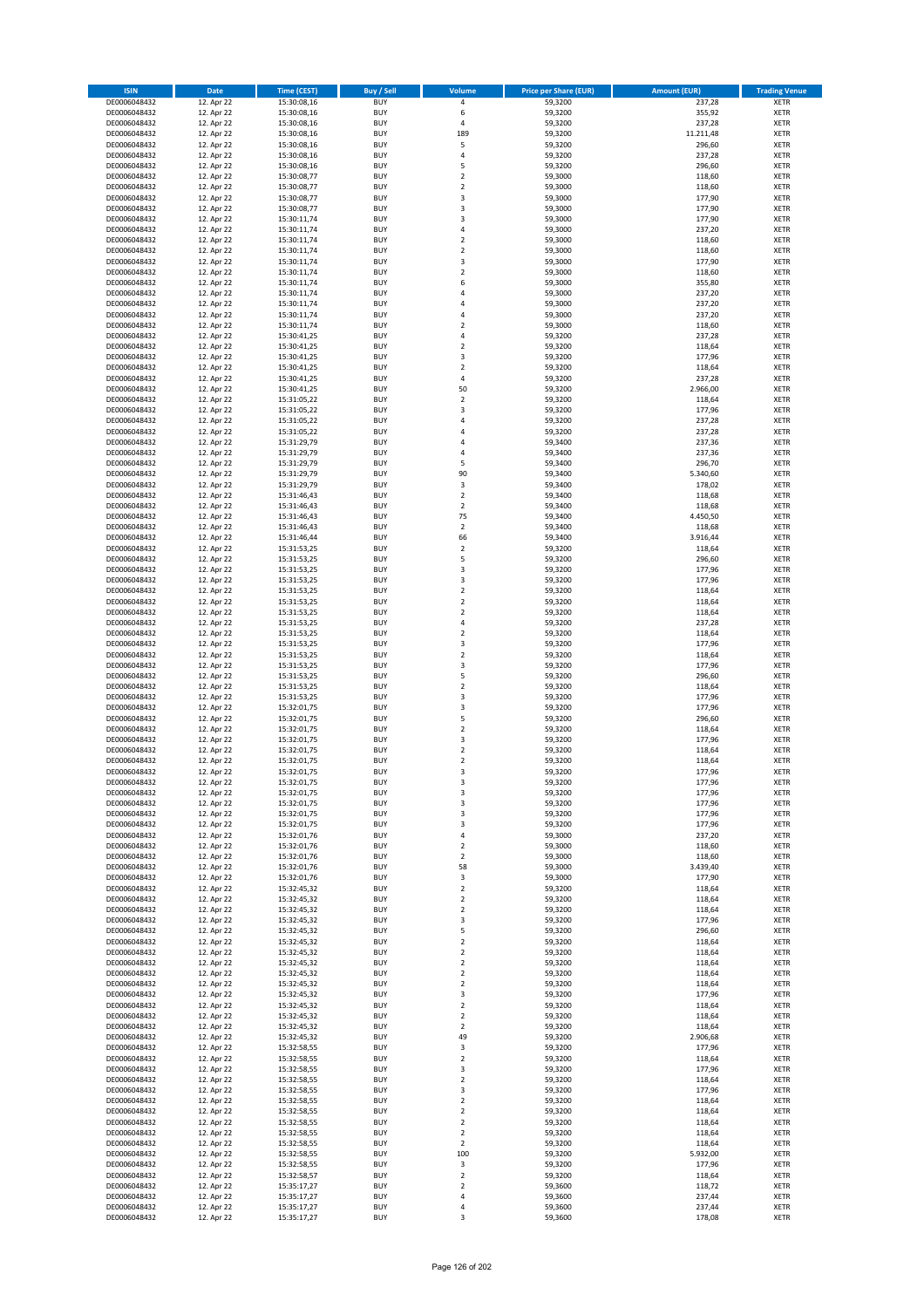| <b>ISIN</b>                  | <b>Date</b>              | <b>Time (CEST)</b>         | <b>Buy / Sell</b>        | <b>Volume</b>                          | <b>Price per Share (EUR)</b> | <b>Amount (EUR)</b> | <b>Trading Venue</b>       |
|------------------------------|--------------------------|----------------------------|--------------------------|----------------------------------------|------------------------------|---------------------|----------------------------|
| DE0006048432                 | 12. Apr 22               | 15:35:17,27                | <b>BUY</b>               | 3                                      | 59,3600                      | 178,08              | <b>XETR</b>                |
| DE0006048432                 | 12. Apr 22               | 15:35:17,27                | <b>BUY</b>               | 3                                      | 59,3600                      | 178,08              | <b>XETR</b>                |
| DE0006048432                 | 12. Apr 22               | 15:35:17,27                | <b>BUY</b>               | 4                                      | 59,3600                      | 237,44              | <b>XETR</b>                |
| DE0006048432                 | 12. Apr 22               | 15:35:17,27                | <b>BUY</b>               | 3                                      | 59,3600                      | 178,08              | <b>XETR</b>                |
| DE0006048432<br>DE0006048432 | 12. Apr 22<br>12. Apr 22 | 15:35:17,27<br>15:35:17,27 | <b>BUY</b><br><b>BUY</b> | 3<br>14                                | 59,3600<br>59,3600           | 178,08<br>831,04    | <b>XETR</b><br><b>XETR</b> |
| DE0006048432                 | 12. Apr 22               | 15:35:17,27                | <b>BUY</b>               | 4                                      | 59,3600                      | 237,44              | <b>XETR</b>                |
| DE0006048432                 | 12. Apr 22               | 15:35:17,27                | <b>BUY</b>               | 109                                    | 59,3600                      | 6.470,24            | <b>XETR</b>                |
| DE0006048432                 | 12. Apr 22               | 15:36:12,00                | <b>BUY</b>               | $\mathbf 2$                            | 59,4000                      | 118,80              | <b>XETR</b>                |
| DE0006048432                 | 12. Apr 22               | 15:36:12,00                | <b>BUY</b>               | 3                                      | 59,4000                      | 178,20              | <b>XETR</b>                |
| DE0006048432                 | 12. Apr 22               | 15:36:12,00                | <b>BUY</b>               | 4                                      | 59,4000                      | 237,60              | <b>XETR</b>                |
| DE0006048432                 | 12. Apr 22               | 15:36:12,00                | <b>BUY</b>               | 4<br>4                                 | 59,4000                      | 237,60              | <b>XETR</b><br><b>XETR</b> |
| DE0006048432<br>DE0006048432 | 12. Apr 22<br>12. Apr 22 | 15:36:12,00<br>15:36:12,00 | <b>BUY</b><br><b>BUY</b> | 3                                      | 59,4000<br>59,4000           | 237,60<br>178,20    | <b>XETR</b>                |
| DE0006048432                 | 12. Apr 22               | 15:36:12,00                | <b>BUY</b>               | 145                                    | 59,4000                      | 8.613,00            | <b>XETR</b>                |
| DE0006048432                 | 12. Apr 22               | 15:36:39,82                | <b>BUY</b>               | 3                                      | 59,4000                      | 178,20              | <b>XETR</b>                |
| DE0006048432                 | 12. Apr 22               | 15:36:39,82                | <b>BUY</b>               | $\mathbf 2$                            | 59,4000                      | 118,80              | <b>XETR</b>                |
| DE0006048432                 | 12. Apr 22               | 15:36:39,82                | <b>BUY</b>               | $\mathbf 2$                            | 59,4000                      | 118,80              | <b>XETR</b>                |
| DE0006048432                 | 12. Apr 22               | 15:36:39,82                | <b>BUY</b>               | $\overline{\mathbf{c}}$                | 59,4000                      | 118,80              | <b>XETR</b>                |
| DE0006048432<br>DE0006048432 | 12. Apr 22<br>12. Apr 22 | 15:36:39,82                | <b>BUY</b><br><b>BUY</b> | $\mathbf 2$<br>87                      | 59,4000<br>59,4000           | 118,80<br>5.167,80  | <b>XETR</b><br><b>XETR</b> |
| DE0006048432                 | 12. Apr 22               | 15:36:39,82<br>15:37:04,44 | <b>BUY</b>               | $\mathbf 2$                            | 59,4000                      | 118,80              | <b>XETR</b>                |
| DE0006048432                 | 12. Apr 22               | 15:37:04,44                | <b>BUY</b>               | $\mathbf 2$                            | 59,4000                      | 118,80              | <b>XETR</b>                |
| DE0006048432                 | 12. Apr 22               | 15:37:04,44                | <b>BUY</b>               | $\mathbf 2$                            | 59,4000                      | 118,80              | <b>XETR</b>                |
| DE0006048432                 | 12. Apr 22               | 15:37:04,44                | <b>BUY</b>               | $\mathbf 2$                            | 59,4000                      | 118,80              | <b>XETR</b>                |
| DE0006048432                 | 12. Apr 22               | 15:37:04,44                | <b>BUY</b>               | 53                                     | 59,4000                      | 3.148,20            | <b>XETR</b>                |
| DE0006048432                 | 12. Apr 22               | 15:37:14,74                | <b>BUY</b>               | 5                                      | 59,4200                      | 297,10              | <b>XETR</b>                |
| DE0006048432                 | 12. Apr 22               | 15:37:46,41                | <b>BUY</b>               | 4                                      | 59,4000                      | 237,60              | <b>XETR</b>                |
| DE0006048432                 | 12. Apr 22               | 15:37:46,41                | <b>BUY</b><br><b>BUY</b> | $\mathbf 2$<br>$\overline{\mathbf{c}}$ | 59,4000                      | 118,80              | <b>XETR</b><br><b>XETR</b> |
| DE0006048432<br>DE0006048432 | 12. Apr 22<br>12. Apr 22 | 15:37:46,41<br>15:37:46,41 | <b>BUY</b>               | $\overline{2}$                         | 59,4000<br>59,4000           | 118,80<br>118,80    | <b>XETR</b>                |
| DE0006048432                 | 12. Apr 22               | 15:37:46,41                | <b>BUY</b>               | 4                                      | 59,4000                      | 237,60              | <b>XETR</b>                |
| DE0006048432                 | 12. Apr 22               | 15:37:46,41                | <b>BUY</b>               | 105                                    | 59,4000                      | 6.237,00            | <b>XETR</b>                |
| DE0006048432                 | 12. Apr 22               | 15:38:09,75                | <b>BUY</b>               | $\overline{2}$                         | 59,4000                      | 118,80              | <b>XETR</b>                |
| DE0006048432                 | 12. Apr 22               | 15:38:09,75                | <b>BUY</b>               | 3                                      | 59,4000                      | 178,20              | <b>XETR</b>                |
| DE0006048432                 | 12. Apr 22               | 15:38:09,75                | <b>BUY</b>               | $\mathbf 2$                            | 59,4000                      | 118,80              | <b>XETR</b>                |
| DE0006048432                 | 12. Apr 22               | 15:38:09,75                | <b>BUY</b>               | $\overline{\mathbf{2}}$                | 59,4000                      | 118,80              | <b>XETR</b>                |
| DE0006048432                 | 12. Apr 22               | 15:38:09,75                | <b>BUY</b>               | 78                                     | 59,4000                      | 4.633,20            | <b>XETR</b>                |
| DE0006048432                 | 12. Apr 22<br>12. Apr 22 | 15:38:10,99                | <b>BUY</b><br><b>BUY</b> | $\overline{\mathbf{c}}$<br>4           | 59,4000<br>59,4000           | 118,80<br>237,60    | <b>XETR</b><br><b>XETR</b> |
| DE0006048432<br>DE0006048432 | 12. Apr 22               | 15:38:10,99<br>15:38:10,99 | <b>BUY</b>               | 58                                     | 59,4000                      | 3.445,20            | <b>XETR</b>                |
| DE0006048432                 | 12. Apr 22               | 15:39:55,31                | <b>BUY</b>               | 8                                      | 59,4800                      | 475,84              | <b>XETR</b>                |
| DE0006048432                 | 12. Apr 22               | 15:40:07,81                | <b>BUY</b>               | 4                                      | 59,4800                      | 237,92              | <b>XETR</b>                |
| DE0006048432                 | 12. Apr 22               | 15:40:52,44                | <b>BUY</b>               | 3                                      | 59,5000                      | 178,50              | <b>XETR</b>                |
| DE0006048432                 | 12. Apr 22               | 15:40:52,44                | <b>BUY</b>               | 4                                      | 59,5000                      | 238,00              | <b>XETR</b>                |
| DE0006048432                 | 12. Apr 22               | 15:40:52,44                | <b>BUY</b>               | 6                                      | 59,5000                      | 357,00              | <b>XETR</b>                |
| DE0006048432                 | 12. Apr 22               | 15:40:52,44                | <b>BUY</b>               | 8                                      | 59,5000                      | 476,00              | <b>XETR</b>                |
| DE0006048432                 | 12. Apr 22               | 15:40:52,44                | <b>BUY</b>               | 3                                      | 59,5000                      | 178,50              | <b>XETR</b>                |
| DE0006048432<br>DE0006048432 | 12. Apr 22<br>12. Apr 22 | 15:40:52,44                | <b>BUY</b><br><b>BUY</b> | 8<br>$\overline{\mathbf{c}}$           | 59,5000<br>59,5000           | 476,00<br>119,00    | <b>XETR</b><br><b>XETR</b> |
| DE0006048432                 | 12. Apr 22               | 15:40:52,44<br>15:40:52,44 | <b>BUY</b>               | 6                                      | 59,5000                      | 357,00              | <b>XETR</b>                |
| DE0006048432                 | 12. Apr 22               | 15:40:52,44                | <b>BUY</b>               | $\mathbf 2$                            | 59,5000                      | 119,00              | <b>XETR</b>                |
| DE0006048432                 | 12. Apr 22               | 15:40:52,44                | <b>BUY</b>               | 8                                      | 59,5000                      | 476,00              | <b>XETR</b>                |
| DE0006048432                 | 12. Apr 22               | 15:40:52,44                | <b>BUY</b>               | 8                                      | 59,5000                      | 476,00              | <b>XETR</b>                |
| DE0006048432                 | 12. Apr 22               | 15:40:52,44                | <b>BUY</b>               | 11                                     | 59,5000                      | 654,50              | <b>XETR</b>                |
| DE0006048432                 | 12. Apr 22               | 15:40:52,44                | <b>BUY</b>               | 9                                      | 59,5000                      | 535,50              | <b>XETR</b>                |
| DE0006048432                 | 12. Apr 22               | 15:40:52,44                | <b>BUY</b>               | 162                                    | 59,5000                      | 9.639,00            | <b>XETR</b>                |
| DE0006048432<br>DE0006048432 | 12. Apr 22               | 15:40:52,44                | <b>BUY</b><br><b>BUY</b> | 4<br>4                                 | 59,5000<br>59,5000           | 238,00<br>238,00    | <b>XETR</b><br><b>XETR</b> |
| DE0006048432                 | 12. Apr 22<br>12. Apr 22 | 15:40:52,71<br>15:40:52,71 | <b>BUY</b>               | $\overline{7}$                         | 59,5000                      | 416,50              | <b>XETR</b>                |
| DE0006048432                 | 12. Apr 22               | 15:41:08,13                | <b>BUY</b>               | 3                                      | 59,4800                      | 178,44              | <b>XETR</b>                |
| DE0006048432                 | 12. Apr 22               | 15:41:40,71                | <b>BUY</b>               | 4                                      | 59,4800                      | 237,92              | <b>XETR</b>                |
| DE0006048432                 | 12. Apr 22               | 15:41:42,92                | <b>BUY</b>               | $\mathbf 2$                            | 59,4600                      | 118,92              | <b>XETR</b>                |
| DE0006048432                 | 12. Apr 22               | 15:41:42,92                | <b>BUY</b>               | 6                                      | 59,4600                      | 356,76              | <b>XETR</b>                |
| DE0006048432                 | 12. Apr 22               | 15:41:42,92                | BUY                      | 2                                      | 59,4600                      | 118,92              | <b>XETR</b>                |
| DE0006048432<br>DE0006048432 | 12. Apr 22               | 15:41:42,92                | <b>BUY</b>               | 2                                      | 59,4600<br>59,4600           | 118,92              | <b>XETR</b>                |
| DE0006048432                 | 12. Apr 22<br>12. Apr 22 | 15:41:42,92<br>15:41:42,92 | <b>BUY</b><br><b>BUY</b> | 6<br>$\overline{\phantom{a}}$          | 59,4600                      | 356,76<br>416,22    | <b>XETR</b><br>XETR        |
| DE0006048432                 | 12. Apr 22               | 15:41:42,92                | <b>BUY</b>               | 5                                      | 59,4600                      | 297,30              | <b>XETR</b>                |
| DE0006048432                 | 12. Apr 22               | 15:41:42,92                | <b>BUY</b>               | 3                                      | 59,4600                      | 178,38              | <b>XETR</b>                |
| DE0006048432                 | 12. Apr 22               | 15:41:42,92                | <b>BUY</b>               | $\mathbf 2$                            | 59,4600                      | 118,92              | <b>XETR</b>                |
| DE0006048432                 | 12. Apr 22               | 15:41:42,92                | <b>BUY</b>               | 6                                      | 59,4600                      | 356,76              | <b>XETR</b>                |
| DE0006048432                 | 12. Apr 22               | 15:41:42,92                | <b>BUY</b>               | 11                                     | 59,4600                      | 654,06              | <b>XETR</b>                |
| DE0006048432                 | 12. Apr 22               | 15:41:42,92                | <b>BUY</b><br><b>BUY</b> | 6                                      | 59,4600                      | 356,76              | <b>XETR</b>                |
| DE0006048432<br>DE0006048432 | 12. Apr 22               | 15:41:42,92                | <b>BUY</b>               | 104<br>9                               | 59,4600<br>59.4600           | 6.183,84            | <b>XETR</b><br><b>XETR</b> |
| DE0006048432                 | 12. Apr 22<br>12. Apr 22 | 15:41:42,92<br>15:41:42,92 | <b>BUY</b>               | $\overline{\phantom{a}}$               | 59,4600                      | 535,14<br>416,22    | <b>XETR</b>                |
| DE0006048432                 | 12. Apr 22               | 15:43:45,33                | <b>BUY</b>               | 5                                      | 59,4600                      | 297,30              | <b>XETR</b>                |
| DE0006048432                 | 12. Apr 22               | 15:43:45,33                | <b>BUY</b>               | 4                                      | 59,4600                      | 237,84              | <b>XETR</b>                |
| DE0006048432                 | 12. Apr 22               | 15:43:45,33                | <b>BUY</b>               | 8                                      | 59,4600                      | 475,68              | <b>XETR</b>                |
| DE0006048432                 | 12. Apr 22               | 15:43:45,33                | <b>BUY</b>               | 5                                      | 59,4600                      | 297,30              | <b>XETR</b>                |
| DE0006048432                 | 12. Apr 22<br>12. Apr 22 | 15:44:13,91<br>15:44:13,91 | <b>BUY</b>               | 6                                      | 59,4600                      | 356,76<br>237,84    | <b>XETR</b>                |
| DE0006048432                 | 12. Apr 22               |                            | <b>BUY</b>               | 4<br>4                                 | 59,4600<br>59,4600           | 237,84              | XETR<br><b>XETR</b>        |
| DE0006048432<br>DE0006048432 | 12. Apr 22               | 15:44:13,91<br>15:44:13,91 | <b>BUY</b><br><b>BUY</b> | 5                                      | 59,4600                      | 297,30              | <b>XETR</b>                |
| DE0006048432                 | 12. Apr 22               | 15:44:13,91                | <b>BUY</b>               | 5                                      | 59,4600                      | 297,30              | <b>XETR</b>                |
| DE0006048432                 | 12. Apr 22               | 15:44:13,91                | <b>BUY</b>               | 7                                      | 59,4600                      | 416,22              | <b>XETR</b>                |
| DE0006048432                 | 12. Apr 22               | 15:44:13,91                | <b>BUY</b>               | 301                                    | 59,4600                      | 17.897,46           | <b>XETR</b>                |
| DE0006048432                 | 12. Apr 22               | 15:44:36,64                | <b>BUY</b>               | $\overline{\phantom{a}}$               | 59,4400                      | 416,08              | <b>XETR</b>                |
| DE0006048432                 | 12. Apr 22               | 15:44:36,64                | <b>BUY</b>               | 3                                      | 59,4400                      | 178,32              | <b>XETR</b>                |
| DE0006048432                 | 12. Apr 22               | 15:44:36,64                | <b>BUY</b>               | 4                                      | 59,4400                      | 237,76              | <b>XETR</b>                |
| DE0006048432<br>DE0006048432 | 12. Apr 22<br>12. Apr 22 | 15:44:36,64<br>15:44:36,64 | <b>BUY</b><br><b>BUY</b> | $\overline{7}$<br>5                    | 59,4400<br>59,4400           | 416,08<br>297,20    | <b>XETR</b><br><b>XETR</b> |
| DE0006048432                 | 12. Apr 22               | 15:44:36,64                | <b>BUY</b>               | 3                                      | 59,4400                      | 178,32              | <b>XETR</b>                |
| DE0006048432                 | 12. Apr 22               | 15:44:36,64                | <b>BUY</b>               | $\mathbf 2$                            | 59,4400                      | 118,88              | <b>XETR</b>                |
| DE0006048432                 | 12. Apr 22               | 15:44:36,64                | <b>BUY</b>               | 4                                      | 59,4400                      | 237,76              | <b>XETR</b>                |
| DE0006048432                 | 12. Apr 22               | 15:44:36,64                | <b>BUY</b>               | 3                                      | 59,4600                      | 178,38              | <b>XETR</b>                |
| DE0006048432                 | 12. Apr 22               | 15:44:36,64                | <b>BUY</b>               | 5                                      | 59,4400                      | 297,20              | <b>XETR</b>                |
| DE0006048432                 | 12. Apr 22               | 15:44:36,64                | <b>BUY</b>               | 3                                      | 59,4400                      | 178,32              | <b>XETR</b>                |
| DE0006048432                 | 12. Apr 22               | 15:44:36,64                | <b>BUY</b>               | 6                                      | 59,4600                      | 356,76              | <b>XETR</b>                |
| DE0006048432<br>DE0006048432 | 12. Apr 22<br>12. Apr 22 | 15:44:36,64<br>15:44:36,64 | <b>BUY</b><br><b>BUY</b> | 4<br>4                                 | 59,4600<br>59,4600           | 237,84<br>237,84    | <b>XETR</b><br>XETR        |
| DE0006048432                 | 12. Apr 22               | 15:45:18,17                | <b>BUY</b>               | 5                                      | 59,4600                      | 297,30              | <b>XETR</b>                |
| DE0006048432                 | 12. Apr 22               | 15:45:18,17                | <b>BUY</b>               | 5                                      | 59,4600                      | 297,30              | XETR                       |
| DE0006048432                 | 12. Apr 22               | 15:45:18,17                | <b>BUY</b>               | 4                                      | 59,4600                      | 237,84              | <b>XETR</b>                |
| DE0006048432                 | 12. Apr 22               | 15:45:18,17                | <b>BUY</b>               | 3                                      | 59,4600                      | 178,38              | <b>XETR</b>                |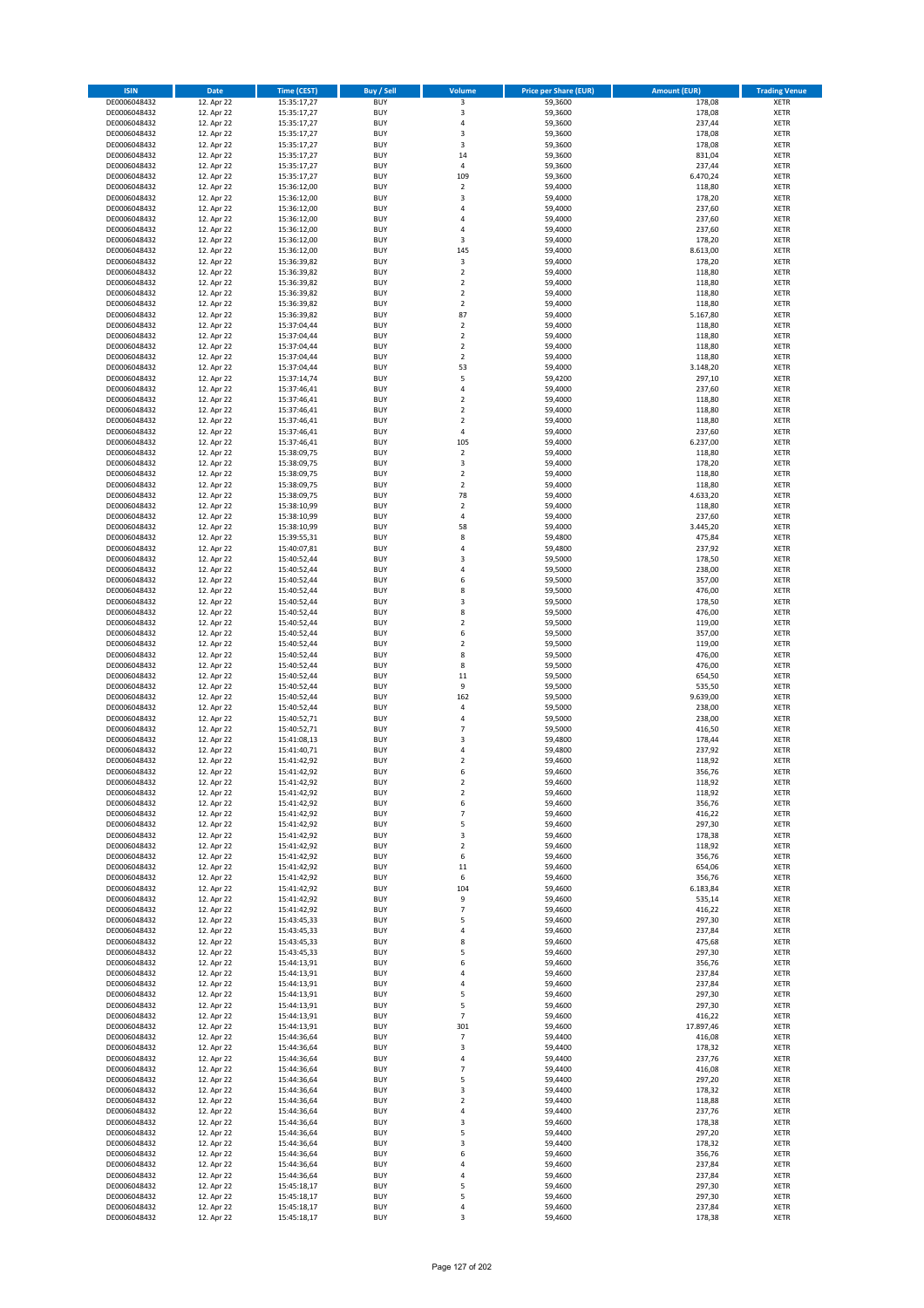| <b>ISIN</b>                  | <b>Date</b>              | <b>Time (CEST)</b>         | <b>Buy / Sell</b>        | <b>Volume</b>                          | <b>Price per Share (EUR)</b> | <b>Amount (EUR)</b> | <b>Trading Venue</b>       |
|------------------------------|--------------------------|----------------------------|--------------------------|----------------------------------------|------------------------------|---------------------|----------------------------|
| DE0006048432                 | 12. Apr 22               | 15:45:18,17                | <b>BUY</b>               | 5                                      | 59,4600                      | 297,30              | <b>XETR</b>                |
| DE0006048432                 | 12. Apr 22               | 15:45:18,17                | <b>BUY</b>               | 6                                      | 59,4600                      | 356,76              | <b>XETR</b>                |
| DE0006048432                 | 12. Apr 22               | 15:45:18,17                | <b>BUY</b>               | $\overline{\mathbf{c}}$                | 59,4600                      | 118,92              | <b>XETR</b>                |
| DE0006048432<br>DE0006048432 | 12. Apr 22<br>12. Apr 22 | 15:45:18,17<br>15:45:18,17 | <b>BUY</b><br><b>BUY</b> | 6<br>5                                 | 59,4600<br>59,4600           | 356,76<br>297,30    | <b>XETR</b><br><b>XETR</b> |
| DE0006048432                 | 12. Apr 22               | 15:45:18,17                | <b>BUY</b>               | 3                                      | 59,4600                      | 178,38              | <b>XETR</b>                |
| DE0006048432                 | 12. Apr 22               | 15:45:18,17                | <b>BUY</b>               | 5                                      | 59,4600                      | 297,30              | <b>XETR</b>                |
| DE0006048432                 | 12. Apr 22               | 15:45:18,17                | <b>BUY</b>               | 3                                      | 59,4600                      | 178,38              | <b>XETR</b>                |
| DE0006048432                 | 12. Apr 22               | 15:45:18,17                | <b>BUY</b>               | $\overline{2}$                         | 59,4600                      | 118,92              | <b>XETR</b>                |
| DE0006048432                 | 12. Apr 22               | 15:45:18,17                | <b>BUY</b>               | 6                                      | 59,4600                      | 356,76              | <b>XETR</b>                |
| DE0006048432                 | 12. Apr 22               | 15:45:18,18                | <b>BUY</b>               | 4                                      | 59,4600                      | 237,84              | <b>XETR</b>                |
| DE0006048432<br>DE0006048432 | 12. Apr 22<br>12. Apr 22 | 15:45:19,18                | <b>BUY</b><br><b>BUY</b> | 16<br>110                              | 59,4400<br>59,4400           | 951,04<br>6.538,40  | <b>XETR</b><br><b>XETR</b> |
| DE0006048432                 | 12. Apr 22               | 15:45:19,18<br>15:45:19,18 | <b>BUY</b>               | 37                                     | 59,4400                      | 2.199,28            | <b>XETR</b>                |
| DE0006048432                 | 12. Apr 22               | 15:45:19,20                | <b>BUY</b>               | $\mathbf 2$                            | 59,4400                      | 118,88              | <b>XETR</b>                |
| DE0006048432                 | 12. Apr 22               | 15:45:19,20                | <b>BUY</b>               | 6                                      | 59,4400                      | 356,64              | <b>XETR</b>                |
| DE0006048432                 | 12. Apr 22               | 15:45:19,20                | <b>BUY</b>               | 79                                     | 59,4400                      | 4.695,76            | <b>XETR</b>                |
| DE0006048432                 | 12. Apr 22               | 15:45:23,48                | <b>BUY</b>               | 5                                      | 59,4400                      | 297,20              | <b>XETR</b>                |
| DE0006048432                 | 12. Apr 22               | 15:45:23,48                | <b>BUY</b>               | 6                                      | 59.4400                      | 356,64              | <b>XETR</b>                |
| DE0006048432                 | 12. Apr 22               | 15:45:23,48                | <b>BUY</b>               | $\mathbf 2$                            | 59,4400                      | 118,88              | <b>XETR</b>                |
| DE0006048432<br>DE0006048432 | 12. Apr 22<br>12. Apr 22 | 15:45:23,48<br>15:45:23,48 | <b>BUY</b><br><b>BUY</b> | 4<br>$\mathbf 2$                       | 59,4400<br>59,4400           | 237,76<br>118,88    | <b>XETR</b><br><b>XETR</b> |
| DE0006048432                 | 12. Apr 22               | 15:45:23,52                | <b>BUY</b>               | $\mathbf 2$                            | 59,4200                      | 118,84              | <b>XETR</b>                |
| DE0006048432                 | 12. Apr 22               | 15:45:23,52                | <b>BUY</b>               | 6                                      | 59,4200                      | 356,52              | <b>XETR</b>                |
| DE0006048432                 | 12. Apr 22               | 15:45:23,52                | <b>BUY</b>               | $\overline{7}$                         | 59,4200                      | 415,94              | <b>XETR</b>                |
| DE0006048432                 | 12. Apr 22               | 15:45:23,52                | <b>BUY</b>               | 4                                      | 59,4200                      | 237,68              | <b>XETR</b>                |
| DE0006048432                 | 12. Apr 22               | 15:45:23,52                | <b>BUY</b>               | 3                                      | 59,4200                      | 178,26              | <b>XETR</b>                |
| DE0006048432                 | 12. Apr 22               | 15:45:23,52                | <b>BUY</b><br><b>BUY</b> | 5<br>$\overline{7}$                    | 59,4200                      | 297,10<br>415,94    | <b>XETR</b>                |
| DE0006048432<br>DE0006048432 | 12. Apr 22<br>12. Apr 22 | 15:45:23,52<br>15:45:23,52 | <b>BUY</b>               | 6                                      | 59,4200<br>59,4200           | 356,52              | <b>XETR</b><br><b>XETR</b> |
| DE0006048432                 | 12. Apr 22               | 15:45:23,52                | <b>BUY</b>               | 98                                     | 59,4200                      | 5.823,16            | <b>XETR</b>                |
| DE0006048432                 | 12. Apr 22               | 15:45:23,52                | <b>BUY</b>               | 4                                      | 59,4200                      | 237,68              | <b>XETR</b>                |
| DE0006048432                 | 12. Apr 22               | 15:45:23,52                | <b>BUY</b>               | 4                                      | 59,4200                      | 237,68              | <b>XETR</b>                |
| DE0006048432                 | 12. Apr 22               | 15:45:23,55                | <b>BUY</b>               | 6                                      | 59,4000                      | 356,40              | <b>XETR</b>                |
| DE0006048432                 | 12. Apr 22               | 15:45:23,55                | <b>BUY</b>               | 3                                      | 59,4000                      | 178,20              | <b>XETR</b>                |
| DE0006048432                 | 12. Apr 22               | 15:45:23,55                | <b>BUY</b>               | 149                                    | 59,4000                      | 8.850,60            | <b>XETR</b>                |
| DE0006048432<br>DE0006048432 | 12. Apr 22<br>12. Apr 22 | 15:47:33,44<br>15:47:33,44 | <b>BUY</b><br><b>BUY</b> | 3<br>3                                 | 59,4400<br>59,4400           | 178,32<br>178,32    | <b>XETR</b><br><b>XETR</b> |
| DE0006048432                 | 12. Apr 22               | 15:47:33,44                | <b>BUY</b>               | $\overline{\mathbf{c}}$                | 59,4400                      | 118,88              | <b>XETR</b>                |
| DE0006048432                 | 12. Apr 22               | 15:47:33,44                | <b>BUY</b>               | 4                                      | 59,4400                      | 237,76              | <b>XETR</b>                |
| DE0006048432                 | 12. Apr 22               | 15:47:33,44                | <b>BUY</b>               | 4                                      | 59,4400                      | 237,76              | <b>XETR</b>                |
| DE0006048432                 | 12. Apr 22               | 15:47:33,44                | <b>BUY</b>               | 4                                      | 59,4400                      | 237,76              | <b>XETR</b>                |
| DE0006048432                 | 12. Apr 22               | 15:47:33,44                | <b>BUY</b>               | 4                                      | 59,4400                      | 237,76              | <b>XETR</b>                |
| DE0006048432                 | 12. Apr 22               | 15:47:33,44                | <b>BUY</b>               | 4                                      | 59,4400                      | 237,76              | <b>XETR</b>                |
| DE0006048432                 | 12. Apr 22               | 15:47:33,44                | <b>BUY</b>               | 236                                    | 59,4400                      | 14.027,84           | <b>XETR</b>                |
| DE0006048432<br>DE0006048432 | 12. Apr 22<br>12. Apr 22 | 15:47:33,44<br>15:47:33,44 | <b>BUY</b><br><b>BUY</b> | 5<br>3                                 | 59,4400<br>59,4400           | 297,20<br>178,32    | <b>XETR</b><br><b>XETR</b> |
| DE0006048432                 | 12. Apr 22               | 15:47:33,44                | <b>BUY</b>               | 3                                      | 59,4400                      | 178,32              | <b>XETR</b>                |
| DE0006048432                 | 12. Apr 22               | 15:47:33,44                | <b>BUY</b>               | $\mathbf 2$                            | 59,4400                      | 118,88              | <b>XETR</b>                |
| DE0006048432                 | 12. Apr 22               | 15:48:59,11                | <b>BUY</b>               | 231                                    | 59,5000                      | 13.744,50           | <b>XETR</b>                |
| DE0006048432                 | 12. Apr 22               | 15:49:12,87                | <b>BUY</b>               | 3                                      | 59,5000                      | 178,50              | <b>XETR</b>                |
| DE0006048432                 | 12. Apr 22               | 15:49:12,87                | <b>BUY</b>               | 3                                      | 59,5000                      | 178,50              | <b>XETR</b>                |
| DE0006048432                 | 12. Apr 22               | 15:49:20,41                | <b>BUY</b><br><b>BUY</b> | 3                                      | 59,4800                      | 178,44              | <b>XETR</b>                |
| DE0006048432<br>DE0006048432 | 12. Apr 22<br>12. Apr 22 | 15:49:20,41<br>15:49:20,41 | <b>BUY</b>               | $\mathbf 2$<br>$\overline{\mathbf{c}}$ | 59,4800<br>59,4800           | 118,96<br>118,96    | <b>XETR</b><br><b>XETR</b> |
| DE0006048432                 | 12. Apr 22               | 15:49:20,41                | <b>BUY</b>               | $\mathbf 2$                            | 59,4800                      | 118,96              | <b>XETR</b>                |
| DE0006048432                 | 12. Apr 22               | 15:49:20,41                | <b>BUY</b>               | 4                                      | 59,4800                      | 237,92              | <b>XETR</b>                |
| DE0006048432                 | 12. Apr 22               | 15:49:20,41                | <b>BUY</b>               | 3                                      | 59,4800                      | 178,44              | <b>XETR</b>                |
| DE0006048432                 | 12. Apr 22               | 15:49:20,41                | <b>BUY</b>               | 3                                      | 59,4800                      | 178,44              | <b>XETR</b>                |
| DE0006048432                 | 12. Apr 22               | 15:49:20,41                | <b>BUY</b>               | 3                                      | 59,4800                      | 178,44              | <b>XETR</b>                |
| DE0006048432                 | 12. Apr 22               | 15:49:20,41                | <b>BUY</b>               | $\mathbf 1$                            | 59,4800                      | 59,48               | <b>XETR</b>                |
| DE0006048432<br>DE0006048432 | 12. Apr 22<br>12. Apr 22 | 15:49:20,41<br>15:49:20,41 | <b>BUY</b><br><b>BUY</b> | 6<br>3                                 | 59,4800<br>59,4800           | 356,88<br>178,44    | <b>XETR</b><br><b>XETR</b> |
| DE0006048432                 | 12. Apr 22               | 15:49:20,41                | <b>BUY</b>               | 190                                    | 59,4800                      | 11.301,20           | <b>XETR</b>                |
| DE0006048432                 | 12. Apr 22               | 15:49:20,41                | BUY                      | 3                                      | 59,4800                      | 178,44              | <b>XETR</b>                |
| DE0006048432                 | 12. Apr 22               | 15:49:20,41                | <b>BUY</b>               | 5                                      | 59,4800                      | 297,40              | <b>XETR</b>                |
| DE0006048432                 | 12. Apr 22               | 15:49:20,41                | <b>BUY</b>               | 3                                      | 59,4800                      | 178,44              | <b>XETR</b>                |
| DE0006048432                 | 12. Apr 22               | 15:49:20,41                | <b>BUY</b>               | 4                                      | 59,4800                      | 237,92              | XETR                       |
| DE0006048432<br>DE0006048432 | 12. Apr 22<br>12. Apr 22 | 15:49:20,41                | <b>BUY</b>               | 6                                      | 59,4800                      | 356,88              | <b>XETR</b>                |
| DE0006048432                 | 12. Apr 22               | 15:49:33,29<br>15:49:33,29 | <b>BUY</b><br><b>BUY</b> | 6<br>4                                 | 59,4600<br>59,4600           | 356,76<br>237,84    | <b>XETR</b><br><b>XETR</b> |
| DE0006048432                 | 12. Apr 22               | 15:49:33,29                | <b>BUY</b>               | 4                                      | 59,4600                      | 237,84              | <b>XETR</b>                |
| DE0006048432                 | 12. Apr 22               | 15:49:52,09                | <b>BUY</b>               | 4                                      | 59,4600                      | 237,84              | <b>XETR</b>                |
| DE0006048432                 | 12. Apr 22               | 15:49:52,09                | <b>BUY</b>               | 3                                      | 59,4600                      | 178,38              | <b>XETR</b>                |
| DE0006048432                 | 12. Apr 22               | 15:49:52,09                | <b>BUY</b>               | 3                                      | 59,4600                      | 178,38              | <b>XETR</b>                |
| DE0006048432                 | 12. Apr 22               | 15:50:11,41                | <b>BUY</b>               | 3                                      | 59.4600                      | 178,38              | <b>XETR</b>                |
| DE0006048432<br>DE0006048432 | 12. Apr 22<br>12. Apr 22 | 15:50:11,41<br>15:50:11,41 | <b>BUY</b><br><b>BUY</b> | 3<br>3                                 | 59,4600<br>59,4600           | 178,38<br>178,38    | <b>XETR</b><br><b>XETR</b> |
| DE0006048432                 | 12. Apr 22               | 15:50:11,96                | <b>BUY</b>               | $\mathbf 2$                            | 59,4400                      | 118,88              | <b>XETR</b>                |
| DE0006048432                 | 12. Apr 22               | 15:50:11,96                | <b>BUY</b>               | $\mathbf 2$                            | 59,4400                      | 118,88              | <b>XETR</b>                |
| DE0006048432                 | 12. Apr 22               | 15:50:11,96                | <b>BUY</b>               | 5                                      | 59,4400                      | 297,20              | <b>XETR</b>                |
| DE0006048432                 | 12. Apr 22               | 15:50:11,96                | <b>BUY</b>               | $\mathbf 2$                            | 59,4400                      | 118,88              | <b>XETR</b>                |
| DE0006048432                 | 12. Apr 22               | 15:50:11,96                | <b>BUY</b>               | $\mathbf 2$                            | 59,4400                      | 118,88              | XETR                       |
| DE0006048432<br>DE0006048432 | 12. Apr 22<br>12. Apr 22 | 15:50:11,96                | <b>BUY</b><br><b>BUY</b> | 3<br>3                                 | 59,4400<br>59,4400           | 178,32<br>178,32    | <b>XETR</b><br><b>XETR</b> |
| DE0006048432                 | 12. Apr 22               | 15:50:11,96<br>15:50:11,96 | <b>BUY</b>               | 6                                      | 59,4400                      | 356,64              | <b>XETR</b>                |
| DE0006048432                 | 12. Apr 22               | 15:50:11,96                | <b>BUY</b>               | $\overline{\mathbf{c}}$                | 59,4400                      | 118,88              | <b>XETR</b>                |
| DE0006048432                 | 12. Apr 22               | 15:50:11,96                | <b>BUY</b>               | $\mathbf 2$                            | 59,4400                      | 118,88              | <b>XETR</b>                |
| DE0006048432                 | 12. Apr 22               | 15:50:11,96                | <b>BUY</b>               | $\mathbf 2$                            | 59,4400                      | 118,88              | <b>XETR</b>                |
| DE0006048432                 | 12. Apr 22               | 15:50:11,96                | <b>BUY</b>               | 121                                    | 59,4400                      | 7.192,24            | <b>XETR</b>                |
| DE0006048432                 | 12. Apr 22               | 15:50:11,96                | <b>BUY</b>               | 3                                      | 59,4400                      | 178,32              | <b>XETR</b>                |
| DE0006048432<br>DE0006048432 | 12. Apr 22               | 15:50:11,96                | <b>BUY</b><br><b>BUY</b> | 3<br>21                                | 59,4400<br>59,4400           | 178,32<br>1.248,24  | <b>XETR</b><br><b>XETR</b> |
| DE0006048432                 | 12. Apr 22<br>12. Apr 22 | 15:50:11,96<br>15:50:34,61 | <b>BUY</b>               | 4                                      | 59,4600                      | 237,84              | <b>XETR</b>                |
| DE0006048432                 | 12. Apr 22               | 15:50:34,61                | <b>BUY</b>               | $\mathbf 2$                            | 59,4600                      | 118,92              | <b>XETR</b>                |
| DE0006048432                 | 12. Apr 22               | 15:50:34,61                | <b>BUY</b>               | $\mathbf 2$                            | 59,4600                      | 118,92              | <b>XETR</b>                |
| DE0006048432                 | 12. Apr 22               | 15:50:34,61                | <b>BUY</b>               | 3                                      | 59,4600                      | 178,38              | <b>XETR</b>                |
| DE0006048432                 | 12. Apr 22               | 15:50:34,61                | <b>BUY</b>               | 9                                      | 59,4600                      | 535,14              | <b>XETR</b>                |
| DE0006048432                 | 12. Apr 22               | 15:50:34,61                | <b>BUY</b>               | 5                                      | 59,4600                      | 297,30              | <b>XETR</b>                |
| DE0006048432<br>DE0006048432 | 12. Apr 22<br>12. Apr 22 | 15:50:34,61<br>15:50:34,75 | <b>BUY</b><br><b>BUY</b> | 53<br>$\overline{\mathbf{c}}$          | 59,4600<br>59,4600           | 3.151,38<br>118,92  | <b>XETR</b><br><b>XETR</b> |
| DE0006048432                 | 12. Apr 22               | 15:51:47,77                | <b>BUY</b>               | 3                                      | 59,5000                      | 178,50              | XETR                       |
| DE0006048432                 | 12. Apr 22               | 15:51:47,77                | <b>BUY</b>               | 3                                      | 59,5000                      | 178,50              | <b>XETR</b>                |
| DE0006048432                 | 12. Apr 22               | 15:51:47,77                | <b>BUY</b>               | $\mathbf 2$                            | 59,5000                      | 119,00              | XETR                       |
| DE0006048432                 | 12. Apr 22               | 15:51:47,77                | <b>BUY</b>               | 4                                      | 59,5000                      | 238,00              | <b>XETR</b>                |
| DE0006048432                 | 12. Apr 22               | 15:51:47,77                | <b>BUY</b>               | 3                                      | 59,5000                      | 178,50              | <b>XETR</b>                |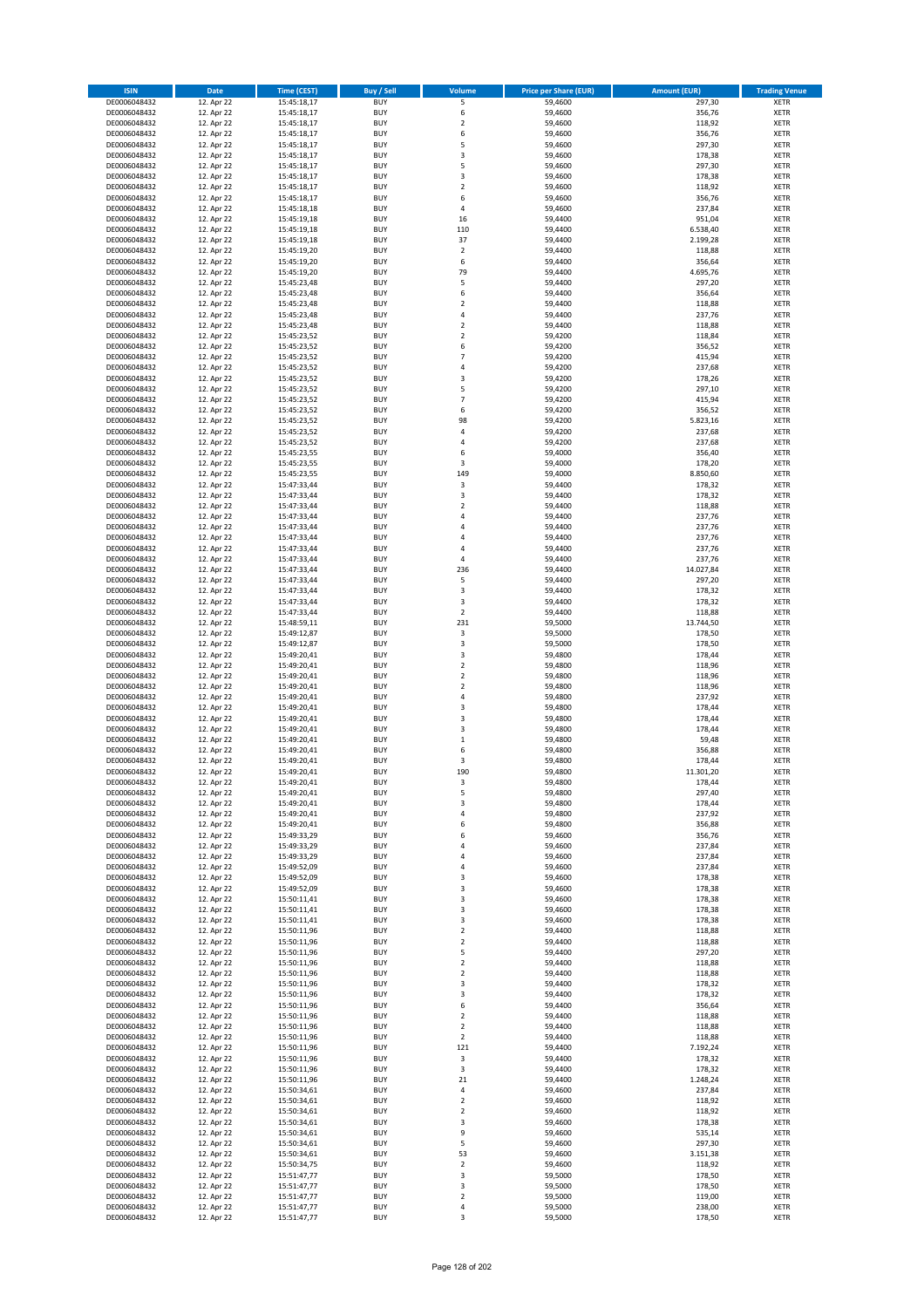| <b>ISIN</b>                  | Date                     | Time (CEST)                | <b>Buy / Sell</b>        | <b>Volume</b>                 | <b>Price per Share (EUR)</b> | <b>Amount (EUR)</b> | <b>Trading Venue</b>       |
|------------------------------|--------------------------|----------------------------|--------------------------|-------------------------------|------------------------------|---------------------|----------------------------|
| DE0006048432                 | 12. Apr 22               | 15:52:13,96                | <b>BUY</b>               | $\overline{\mathbf{3}}$       | 59,5000                      | 178,50              | <b>XETR</b>                |
| DE0006048432                 | 12. Apr 22               | 15:52:13,96                | <b>BUY</b>               | $\mathbf 2$                   | 59,5000                      | 119,00              | XETR                       |
| DE0006048432                 | 12. Apr 22               | 15:52:13,96                | <b>BUY</b>               | $\overline{2}$                | 59,5000                      | 119,00              | <b>XETR</b>                |
| DE0006048432                 | 12. Apr 22               | 15:52:13,96                | <b>BUY</b>               | $\mathbf 2$                   | 59,5000                      | 119,00              | <b>XETR</b>                |
| DE0006048432<br>DE0006048432 | 12. Apr 22<br>12. Apr 22 | 15:52:13,96<br>15:52:13,97 | <b>BUY</b><br><b>BUY</b> | 121<br>$\mathbf 2$            | 59,5000<br>59,5000           | 7.199,50<br>119,00  | <b>XETR</b><br><b>XETR</b> |
| DE0006048432                 | 12. Apr 22               | 15:52:14,08                | <b>BUY</b>               | 3                             | 59,4800                      | 178,44              | <b>XETR</b>                |
| DE0006048432                 | 12. Apr 22               | 15:52:14,08                | <b>BUY</b>               | 6                             | 59,4800                      | 356,88              | <b>XETR</b>                |
| DE0006048432                 | 12. Apr 22               | 15:52:14,08                | <b>BUY</b>               | $\overline{2}$                | 59,4800                      | 118,96              | <b>XETR</b>                |
| DE0006048432                 | 12. Apr 22               | 15:52:14,08                | <b>BUY</b>               | $\overline{2}$                | 59,4800                      | 118,96              | <b>XETR</b>                |
| DE0006048432                 | 12. Apr 22               | 15:52:14,08                | <b>BUY</b>               | 5                             | 59,4800                      | 297,40              | <b>XETR</b>                |
| DE0006048432                 | 12. Apr 22               | 15:52:14,08                | <b>BUY</b>               | $\mathbf 2$                   | 59,4800                      | 118,96              | <b>XETR</b>                |
| DE0006048432<br>DE0006048432 | 12. Apr 22<br>12. Apr 22 | 15:52:14,08<br>15:52:14,08 | <b>BUY</b><br><b>BUY</b> | $\overline{4}$<br>4           | 59,4800<br>59,4800           | 237,92<br>237,92    | <b>XETR</b><br><b>XETR</b> |
| DE0006048432                 | 12. Apr 22               | 15:52:14,08                | <b>BUY</b>               | 4                             | 59,4800                      | 237,92              | <b>XETR</b>                |
| DE0006048432                 | 12. Apr 22               | 15:52:14,08                | <b>BUY</b>               | $\overline{4}$                | 59,4800                      | 237,92              | <b>XETR</b>                |
| DE0006048432                 | 12. Apr 22               | 15:52:14,08                | <b>BUY</b>               | $\overline{2}$                | 59,4800                      | 118,96              | <b>XETR</b>                |
| DE0006048432                 | 12. Apr 22               | 15:52:14,08                | <b>BUY</b>               | $\pmb{4}$                     | 59,4800                      | 237,92              | <b>XETR</b>                |
| DE0006048432                 | 12. Apr 22               | 15:52:14,08                | <b>BUY</b>               | 97                            | 59,4800                      | 5.769,56            | <b>XETR</b>                |
| DE0006048432<br>DE0006048432 | 12. Apr 22<br>12. Apr 22 | 15:52:14,10                | <b>BUY</b><br><b>BUY</b> | 4<br>5                        | 59,4800<br>59,5000           | 237,92<br>297,50    | <b>XETR</b><br><b>XETR</b> |
| DE0006048432                 | 12. Apr 22               | 15:54:41,96<br>15:54:41,96 | <b>BUY</b>               | 5                             | 59,5000                      | 297,50              | <b>XETR</b>                |
| DE0006048432                 | 12. Apr 22               | 15:54:41,96                | <b>BUY</b>               | $\overline{4}$                | 59,5000                      | 238,00              | <b>XETR</b>                |
| DE0006048432                 | 12. Apr 22               | 15:54:41,96                | <b>BUY</b>               | $\mathbf 2$                   | 59,5000                      | 119,00              | <b>XETR</b>                |
| DE0006048432                 | 12. Apr 22               | 15:54:41,96                | <b>BUY</b>               | 3                             | 59,5000                      | 178,50              | <b>XETR</b>                |
| DE0006048432                 | 12. Apr 22               | 15:54:41,96                | <b>BUY</b>               | 4                             | 59,5000                      | 238,00              | <b>XETR</b>                |
| DE0006048432<br>DE0006048432 | 12. Apr 22               | 15:54:41,96                | <b>BUY</b><br><b>BUY</b> | 3<br>5                        | 59,5000                      | 178,50              | <b>XETR</b><br><b>XETR</b> |
| DE0006048432                 | 12. Apr 22<br>12. Apr 22 | 15:54:41,96<br>15:55:05,63 | <b>BUY</b>               | $\overline{2}$                | 59,5000<br>59,5200           | 297,50<br>119,04    | <b>XETR</b>                |
| DE0006048432                 | 12. Apr 22               | 15:55:05,63                | <b>BUY</b>               | 6                             | 59,5200                      | 357,12              | <b>XETR</b>                |
| DE0006048432                 | 12. Apr 22               | 15:55:05,63                | <b>BUY</b>               | 4                             | 59,5200                      | 238,08              | <b>XETR</b>                |
| DE0006048432                 | 12. Apr 22               | 15:55:05,63                | <b>BUY</b>               | 6                             | 59,5200                      | 357,12              | <b>XETR</b>                |
| DE0006048432                 | 12. Apr 22               | 15:55:05,63                | <b>BUY</b>               | $\overline{7}$                | 59,5200                      | 416,64              | <b>XETR</b>                |
| DE0006048432                 | 12. Apr 22               | 15:55:05,63                | <b>BUY</b>               | 6                             | 59,5200                      | 357,12              | <b>XETR</b>                |
| DE0006048432<br>DE0006048432 | 12. Apr 22<br>12. Apr 22 | 15:55:05,63<br>15:55:05,63 | <b>BUY</b><br><b>BUY</b> | $\overline{7}$<br>$\mathbf 2$ | 59,5200<br>59,5200           | 416,64<br>119,04    | <b>XETR</b><br><b>XETR</b> |
| DE0006048432                 | 12. Apr 22               | 15:55:05,63                | <b>BUY</b>               | $\overline{7}$                | 59,5200                      | 416,64              | <b>XETR</b>                |
| DE0006048432                 | 12. Apr 22               | 15:55:05,63                | <b>BUY</b>               | 224                           | 59,5200                      | 13.332,48           | <b>XETR</b>                |
| DE0006048432                 | 12. Apr 22               | 15:55:05,63                | <b>BUY</b>               | $\mathbf 2$                   | 59,5200                      | 119,04              | <b>XETR</b>                |
| DE0006048432                 | 12. Apr 22               | 15:55:06,03                | <b>BUY</b>               | $\mathbf 2$                   | 59,5200                      | 119,04              | <b>XETR</b>                |
| DE0006048432                 | 12. Apr 22               | 15:55:15,71                | <b>BUY</b>               | $\mathbf 2$                   | 59,5000                      | 119,00              | <b>XETR</b>                |
| DE0006048432<br>DE0006048432 | 12. Apr 22<br>12. Apr 22 | 15:56:00,25                | <b>BUY</b><br><b>BUY</b> | $\mathbf 2$<br>3              | 59,5200<br>59,5200           | 119,04<br>178,56    | <b>XETR</b><br><b>XETR</b> |
| DE0006048432                 | 12. Apr 22               | 15:56:00,25<br>15:56:00,25 | <b>BUY</b>               | 5                             | 59,5200                      | 297,60              | <b>XETR</b>                |
| DE0006048432                 | 12. Apr 22               | 15:56:00,25                | <b>BUY</b>               | 5                             | 59,5200                      | 297,60              | <b>XETR</b>                |
| DE0006048432                 | 12. Apr 22               | 15:56:00,25                | <b>BUY</b>               | 5                             | 59,5200                      | 297,60              | <b>XETR</b>                |
| DE0006048432                 | 12. Apr 22               | 15:56:00,25                | <b>BUY</b>               | 4                             | 59,5200                      | 238,08              | <b>XETR</b>                |
| DE0006048432                 | 12. Apr 22               | 15:56:00,25                | <b>BUY</b>               | 6                             | 59,5200                      | 357,12              | <b>XETR</b>                |
| DE0006048432<br>DE0006048432 | 12. Apr 22               | 15:56:00,25                | <b>BUY</b><br><b>BUY</b> | 4<br>3                        | 59,5200<br>59,5200           | 238,08              | <b>XETR</b><br><b>XETR</b> |
| DE0006048432                 | 12. Apr 22<br>12. Apr 22 | 15:56:00,25<br>15:56:00,25 | <b>BUY</b>               | 182                           | 59,5200                      | 178,56<br>10.832,64 | <b>XETR</b>                |
| DE0006048432                 | 12. Apr 22               | 15:56:18,37                | <b>BUY</b>               | $\sqrt{4}$                    | 59,5400                      | 238,16              | <b>XETR</b>                |
| DE0006048432                 | 12. Apr 22               | 15:58:12,73                | <b>BUY</b>               | 4                             | 59,5800                      | 238,32              | <b>XETR</b>                |
| DE0006048432                 | 12. Apr 22               | 15:58:12,73                | <b>BUY</b>               | $\sqrt{4}$                    | 59,5800                      | 238,32              | <b>XETR</b>                |
| DE0006048432                 | 12. Apr 22               | 15:58:12,73                | <b>BUY</b>               | $\overline{7}$                | 59,5800                      | 417,06              | <b>XETR</b>                |
| DE0006048432                 | 12. Apr 22               | 15:58:12,73                | <b>BUY</b>               | 5                             | 59,5800                      | 297,90              | <b>XETR</b>                |
| DE0006048432<br>DE0006048432 | 12. Apr 22<br>12. Apr 22 | 15:58:12,73<br>15:58:12,73 | <b>BUY</b><br><b>BUY</b> | 3<br>5                        | 59,5800<br>59,5800           | 178,74<br>297,90    | <b>XETR</b><br><b>XETR</b> |
| DE0006048432                 | 12. Apr 22               | 15:58:12,73                | <b>BUY</b>               | 245                           | 59,5800                      | 14.597,10           | <b>XETR</b>                |
| DE0006048432                 | 12. Apr 22               | 15:58:12,73                | <b>BUY</b>               | 6                             | 59,5800                      | 357,48              | <b>XETR</b>                |
| DE0006048432                 | 12. Apr 22               | 15:58:12,73                | <b>BUY</b>               | 4                             | 59,5800                      | 238,32              | <b>XETR</b>                |
| DE0006048432                 | 12. Apr 22               | 15:58:12,73                | <b>BUY</b>               | 6                             | 59,5800                      | 357,48              | <b>XETR</b>                |
| DE0006048432                 | 12. Apr 22               | 15:58:35,01                | <b>BUY</b>               | $\overline{4}$                | 59,5600                      | 238,24              | <b>XETR</b>                |
| DE0006048432<br>DE0006048432 | 12. Apr 22<br>12. Apr 22 | 15:58:35,01<br>15:58:35,01 | <b>BUY</b><br>BUY        | 3<br>3                        | 59,5600<br>59,5600           | 178,68              | <b>XETR</b><br>XETR        |
| DE0006048432                 | 12. Apr 22               | 15:58:35,01                | <b>BUY</b>               | 5                             | 59,5600                      | 178,68<br>297,80    | <b>XETR</b>                |
| DE0006048432                 | 12. Apr 22               | 15:58:35,01                | <b>BUY</b>               | 3                             | 59,5600                      | 178,68              | <b>XETR</b>                |
| DE0006048432                 | 12. Apr 22               | 15:58:35,01                | <b>BUY</b>               | 6                             | 59,5600                      | 357,36              | <b>XETR</b>                |
| DE0006048432                 | 12. Apr 22               | 15:58:35,01                | <b>BUY</b>               | 4                             | 59,5600                      | 238,24              | <b>XETR</b>                |
| DE0006048432                 | 12. Apr 22               | 15:58:35,01                | <b>BUY</b>               | 3                             | 59,5600                      | 178,68              | <b>XETR</b>                |
| DE0006048432                 | 12. Apr 22               | 15:58:35,03                | <b>BUY</b><br><b>BUY</b> | $\sqrt{4}$<br>$\overline{7}$  | 59,5600                      | 238,24              | <b>XETR</b>                |
| DE0006048432<br>DE0006048432 | 12. Apr 22<br>12. Apr 22 | 15:58:41,49<br>15:58:41,49 | <b>BUY</b>               | 4                             | 59,5400<br>59,5400           | 416,78<br>238,16    | <b>XETR</b><br>XETR        |
| DE0006048432                 | 12. Apr 22               | 15:58:41,49                | <b>BUY</b>               | 6                             | 59,5400                      | 357,24              | <b>XETR</b>                |
| DE0006048432                 | 12. Apr 22               | 15:58:41,49                | <b>BUY</b>               | $\overline{2}$                | 59,5400                      | 119,08              | XETR                       |
| DE0006048432                 | 12. Apr 22               | 15:58:41,49                | <b>BUY</b>               | $\sqrt{4}$                    | 59,5400                      | 238,16              | <b>XETR</b>                |
| DE0006048432                 | 12. Apr 22               | 15:58:41,49                | <b>BUY</b>               | 5                             | 59,5400                      | 297,70              | XETR                       |
| DE0006048432<br>DE0006048432 | 12. Apr 22<br>12. Apr 22 | 15:58:41,49<br>15:58:41,49 | <b>BUY</b><br><b>BUY</b> | 6<br>$\sqrt{4}$               | 59,5400<br>59,5400           | 357,24<br>238,16    | <b>XETR</b><br>XETR        |
| DE0006048432                 | 12. Apr 22               | 15:58:41,49                | <b>BUY</b>               | 86                            | 59,5400                      | 5.120,44            | <b>XETR</b>                |
| DE0006048432                 | 12. Apr 22               | 15:58:41,49                | <b>BUY</b>               | 3                             | 59,5400                      | 178,62              | <b>XETR</b>                |
| DE0006048432                 | 12. Apr 22               | 15:58:41,49                | <b>BUY</b>               | 117                           | 59,5400                      | 6.966,18            | <b>XETR</b>                |
| DE0006048432                 | 12. Apr 22               | 15:58:42,66                | <b>BUY</b>               | $\mathbf 2$                   | 59,5200                      | 119,04              | XETR                       |
| DE0006048432                 | 12. Apr 22               | 15:58:42,66                | <b>BUY</b>               | 3                             | 59,5200                      | 178,56              | <b>XETR</b>                |
| DE0006048432                 | 12. Apr 22               | 15:58:42,66                | <b>BUY</b><br><b>BUY</b> | $\overline{2}$                | 59,5200                      | 119,04<br>178,56    | <b>XETR</b>                |
| DE0006048432<br>DE0006048432 | 12. Apr 22<br>12. Apr 22 | 15:58:42,66<br>15:58:42,66 | <b>BUY</b>               | 3<br>$\overline{2}$           | 59,5200<br>59,5200           | 119,04              | <b>XETR</b><br>XETR        |
| DE0006048432                 | 12. Apr 22               | 15:58:42,66                | <b>BUY</b>               | 3                             | 59,5200                      | 178,56              | XETR                       |
| DE0006048432                 | 12. Apr 22               | 15:58:42,66                | <b>BUY</b>               | $\overline{2}$                | 59,5200                      | 119,04              | XETR                       |
| DE0006048432                 | 12. Apr 22               | 15:58:42,66                | <b>BUY</b>               | $\overline{2}$                | 59,5200                      | 119,04              | <b>XETR</b>                |
| DE0006048432                 | 12. Apr 22               | 15:58:42,66                | <b>BUY</b>               | $\overline{2}$                | 59,5200                      | 119,04              | XETR                       |
| DE0006048432                 | 12. Apr 22               | 15:58:42,66                | <b>BUY</b>               | 160                           | 59,5200                      | 9.523,20            | <b>XETR</b>                |
| DE0006048432<br>DE0006048432 | 12. Apr 22<br>12. Apr 22 | 15:59:04,40<br>15:59:04,40 | <b>BUY</b><br><b>BUY</b> | $\,$ 1<br>3                   | 59,5000<br>59,5000           | 59,50<br>178,50     | <b>XETR</b><br><b>XETR</b> |
| DE0006048432                 | 12. Apr 22               | 15:59:04,40                | <b>BUY</b>               | $\mathsf 3$                   | 59,5000                      | 178,50              | XETR                       |
| DE0006048432                 | 12. Apr 22               | 15:59:04,40                | <b>BUY</b>               | 3                             | 59,5000                      | 178,50              | XETR                       |
| DE0006048432                 | 12. Apr 22               | 15:59:59,60                | <b>BUY</b>               | 3                             | 59,5200                      | 178,56              | XETR                       |
| DE0006048432                 | 12. Apr 22               | 15:59:59,60                | <b>BUY</b>               | 3                             | 59,5200                      | 178,56              | <b>XETR</b>                |
| DE0006048432                 | 12. Apr 22               | 15:59:59,60                | <b>BUY</b>               | 3                             | 59,5200                      | 178,56              | <b>XETR</b>                |
| DE0006048432<br>DE0006048432 | 12. Apr 22               | 15:59:59,60                | <b>BUY</b><br><b>BUY</b> | $\sqrt{4}$<br>$\overline{4}$  | 59,5200                      | 238,08              | XETR<br><b>XETR</b>        |
| DE0006048432                 | 12. Apr 22<br>12. Apr 22 | 15:59:59,60<br>15:59:59,60 | <b>BUY</b>               | $\overline{4}$                | 59,5200<br>59,5200           | 238,08<br>238,08    | XETR                       |
| DE0006048432                 | 12. Apr 22               | 15:59:59,60                | <b>BUY</b>               | 3                             | 59,5200                      | 178,56              | <b>XETR</b>                |
| DE0006048432                 | 12. Apr 22               | 15:59:59,60                | <b>BUY</b>               | 4                             | 59,5200                      | 238,08              | XETR                       |
| DE0006048432                 | 12. Apr 22               | 15:59:59,60                | <b>BUY</b>               | $\pmb{4}$                     | 59,5200                      | 238,08              | <b>XETR</b>                |
| DE0006048432                 | 12. Apr 22               | 16:00:11,30                | <b>BUY</b>               | 3                             | 59,5200                      | 178,56              | XETR                       |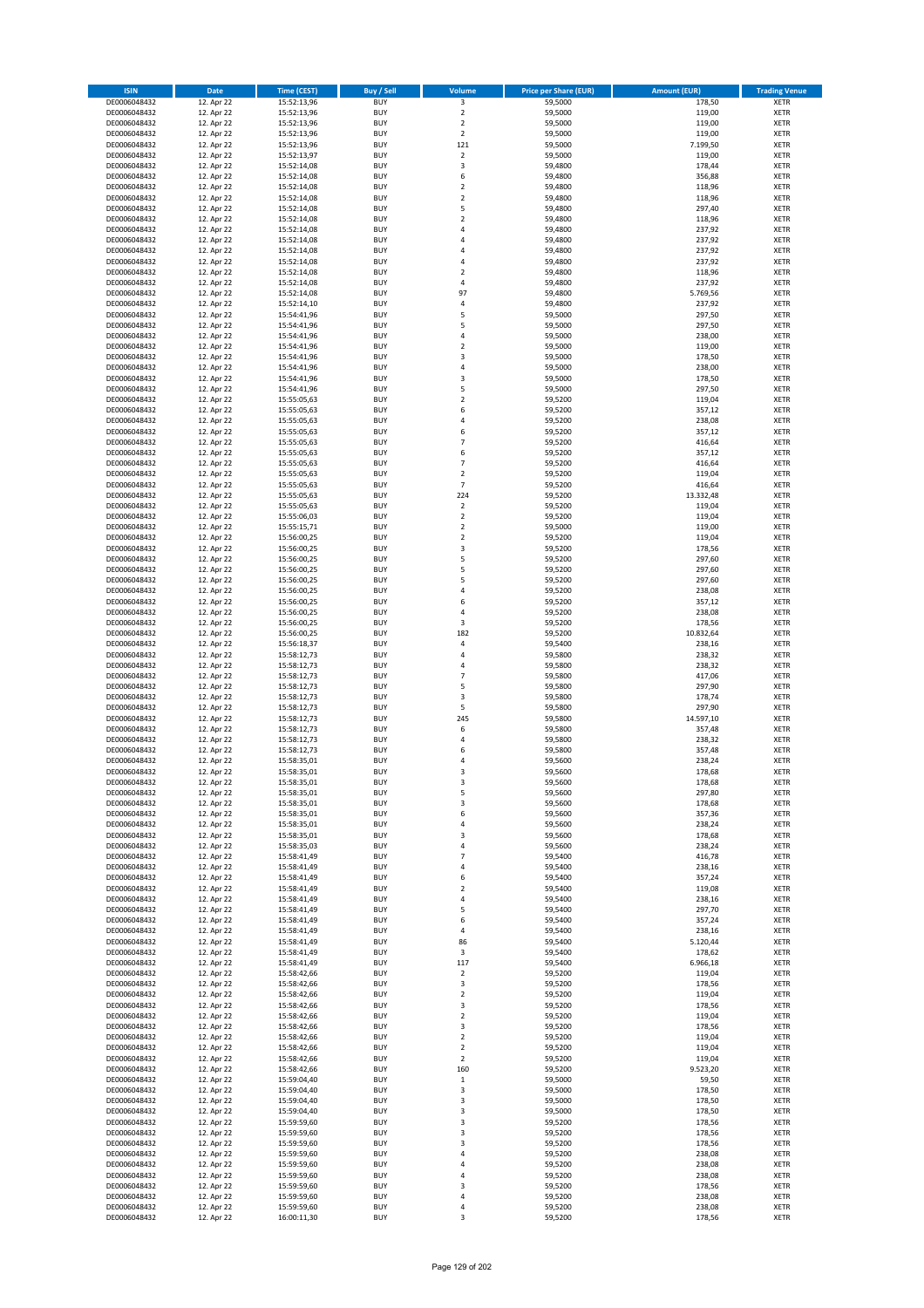| <b>ISIN</b>                  | <b>Date</b>              | <b>Time (CEST)</b>         | <b>Buy / Sell</b>        | <b>Volume</b>                          | <b>Price per Share (EUR)</b> | <b>Amount (EUR)</b> | <b>Trading Venue</b>       |
|------------------------------|--------------------------|----------------------------|--------------------------|----------------------------------------|------------------------------|---------------------|----------------------------|
| DE0006048432                 | 12. Apr 22               | 16:00:11,30                | <b>BUY</b>               | 4                                      | 59,5200                      | 238,08              | <b>XETR</b>                |
| DE0006048432                 | 12. Apr 22               | 16:00:11,30                | <b>BUY</b>               | 3                                      | 59,5200                      | 178,56              | <b>XETR</b>                |
| DE0006048432                 | 12. Apr 22               | 16:00:11,30                | <b>BUY</b>               | $\mathbf 2$                            | 59,5200                      | 119,04              | <b>XETR</b>                |
| DE0006048432<br>DE0006048432 | 12. Apr 22<br>12. Apr 22 | 16:00:11,30<br>16:00:11,30 | <b>BUY</b><br><b>BUY</b> | $\mathbf 2$<br>$\overline{\mathbf{c}}$ | 59,5200<br>59,5200           | 119,04<br>119,04    | <b>XETR</b><br><b>XETR</b> |
| DE0006048432                 | 12. Apr 22               | 16:00:11,30                | <b>BUY</b>               | 4                                      | 59,5200                      | 238,08              | <b>XETR</b>                |
| DE0006048432                 | 12. Apr 22               | 16:00:11,30                | <b>BUY</b>               | $\overline{\mathbf{c}}$                | 59,5200                      | 119,04              | <b>XETR</b>                |
| DE0006048432                 | 12. Apr 22               | 16:00:11,30                | <b>BUY</b>               | 137                                    | 59,5200                      | 8.154,24            | <b>XETR</b>                |
| DE0006048432                 | 12. Apr 22               | 16:00:22,50                | <b>BUY</b>               | $\mathbf 2$                            | 59,5000                      | 119,00              | <b>XETR</b>                |
| DE0006048432                 | 12. Apr 22               | 16:00:22,50                | <b>BUY</b><br><b>BUY</b> | 4                                      | 59,5000                      | 238,00              | <b>XETR</b><br><b>XETR</b> |
| DE0006048432<br>DE0006048432 | 12. Apr 22<br>12. Apr 22 | 16:00:22,50<br>16:00:22,50 | <b>BUY</b>               | 19<br>3                                | 59,5000<br>59,5000           | 1.130,50<br>178,50  | <b>XETR</b>                |
| DE0006048432                 | 12. Apr 22               | 16:00:22,50                | <b>BUY</b>               | $\mathbf 2$                            | 59,5000                      | 119,00              | <b>XETR</b>                |
| DE0006048432                 | 12. Apr 22               | 16:00:22,50                | <b>BUY</b>               | $\overline{\mathbf{c}}$                | 59,5000                      | 119,00              | <b>XETR</b>                |
| DE0006048432                 | 12. Apr 22               | 16:00:22,50                | <b>BUY</b>               | 78                                     | 59,5000                      | 4.641,00            | <b>XETR</b>                |
| DE0006048432                 | 12. Apr 22               | 16:00:41,25                | <b>BUY</b>               | 4                                      | 59,5000                      | 238,00              | <b>XETR</b>                |
| DE0006048432<br>DE0006048432 | 12. Apr 22<br>12. Apr 22 | 16:00:41,25<br>16:00:41,25 | <b>BUY</b><br><b>BUY</b> | $\overline{\mathbf{c}}$<br>3           | 59,5000<br>59,5000           | 119,00<br>178,50    | <b>XETR</b><br><b>XETR</b> |
| DE0006048432                 | 12. Apr 22               | 16:00:41,25                | <b>BUY</b>               | 4                                      | 59,5000                      | 238,00              | <b>XETR</b>                |
| DE0006048432                 | 12. Apr 22               | 16:00:41,25                | <b>BUY</b>               | 4                                      | 59,5000                      | 238,00              | <b>XETR</b>                |
| DE0006048432                 | 12. Apr 22               | 16:00:41,25                | <b>BUY</b>               | 4                                      | 59,5000                      | 238,00              | <b>XETR</b>                |
| DE0006048432                 | 12. Apr 22               | 16:01:38,33                | <b>BUY</b>               | 4                                      | 59,4800                      | 237,92              | <b>XETR</b>                |
| DE0006048432                 | 12. Apr 22               | 16:01:38,33                | <b>BUY</b>               | 4                                      | 59,4800                      | 237,92              | <b>XETR</b>                |
| DE0006048432<br>DE0006048432 | 12. Apr 22<br>12. Apr 22 | 16:01:38,33<br>16:01:41,30 | <b>BUY</b><br><b>BUY</b> | 3<br>3                                 | 59,4800<br>59,4800           | 178,44<br>178,44    | <b>XETR</b><br><b>XETR</b> |
| DE0006048432                 | 12. Apr 22               | 16:01:41,30                | <b>BUY</b>               | $\mathbf 2$                            | 59,4800                      | 118,96              | <b>XETR</b>                |
| DE0006048432                 | 12. Apr 22               | 16:01:41,30                | <b>BUY</b>               | 4                                      | 59,4800                      | 237,92              | <b>XETR</b>                |
| DE0006048432                 | 12. Apr 22               | 16:01:41,30                | <b>BUY</b>               | 5                                      | 59,4800                      | 297,40              | <b>XETR</b>                |
| DE0006048432                 | 12. Apr 22               | 16:01:41,30                | <b>BUY</b>               | 3                                      | 59,4800                      | 178,44              | <b>XETR</b>                |
| DE0006048432<br>DE0006048432 | 12. Apr 22<br>12. Apr 22 | 16:01:41,30<br>16:01:41,30 | <b>BUY</b><br><b>BUY</b> | 4<br>4                                 | 59,4800<br>59,4800           | 237,92<br>237,92    | <b>XETR</b><br><b>XETR</b> |
| DE0006048432                 | 12. Apr 22               | 16:01:41,30                | <b>BUY</b>               | 3                                      | 59,4800                      | 178,44              | <b>XETR</b>                |
| DE0006048432                 | 12. Apr 22               | 16:01:41,30                | <b>BUY</b>               | 4                                      | 59,4800                      | 237,92              | <b>XETR</b>                |
| DE0006048432                 | 12. Apr 22               | 16:01:41,30                | <b>BUY</b>               | 4                                      | 59,4800                      | 237,92              | <b>XETR</b>                |
| DE0006048432                 | 12. Apr 22               | 16:01:41,30                | <b>BUY</b>               | $\mathbf 2$                            | 59,4800                      | 118,96              | <b>XETR</b>                |
| DE0006048432                 | 12. Apr 22<br>12. Apr 22 | 16:01:41,30                | <b>BUY</b>               | 10                                     | 59,4800                      | 594,80              | <b>XETR</b>                |
| DE0006048432<br>DE0006048432 | 12. Apr 22               | 16:01:41,30<br>16:01:41,30 | <b>BUY</b><br><b>BUY</b> | 164<br>3                               | 59,4800<br>59,4800           | 9.754,72<br>178,44  | <b>XETR</b><br><b>XETR</b> |
| DE0006048432                 | 12. Apr 22               | 16:02:27,99                | <b>BUY</b>               | 4                                      | 59,4800                      | 237,92              | <b>XETR</b>                |
| DE0006048432                 | 12. Apr 22               | 16:02:27,99                | <b>BUY</b>               | 4                                      | 59,4800                      | 237,92              | <b>XETR</b>                |
| DE0006048432                 | 12. Apr 22               | 16:02:27,99                | <b>BUY</b>               | 3                                      | 59,4800                      | 178,44              | <b>XETR</b>                |
| DE0006048432                 | 12. Apr 22               | 16:02:27,99                | <b>BUY</b>               | 3                                      | 59,4800                      | 178,44              | <b>XETR</b>                |
| DE0006048432                 | 12. Apr 22               | 16:02:27,99                | <b>BUY</b>               | 3                                      | 59,4800                      | 178,44              | <b>XETR</b>                |
| DE0006048432<br>DE0006048432 | 12. Apr 22<br>12. Apr 22 | 16:02:27,99<br>16:02:27,99 | <b>BUY</b><br><b>BUY</b> | $\overline{\mathbf{c}}$<br>$\mathbf 2$ | 59,4800<br>59,4800           | 118,96<br>118,96    | <b>XETR</b><br><b>XETR</b> |
| DE0006048432                 | 12. Apr 22               | 16:02:27,99                | <b>BUY</b>               | $\overline{2}$                         | 59,4800                      | 118,96              | <b>XETR</b>                |
| DE0006048432                 | 12. Apr 22               | 16:02:27,99                | <b>BUY</b>               | 128                                    | 59,4800                      | 7.613,44            | <b>XETR</b>                |
| DE0006048432                 | 12. Apr 22               | 16:02:27,99                | <b>BUY</b>               | 4                                      | 59,4800                      | 237,92              | <b>XETR</b>                |
| DE0006048432                 | 12. Apr 22               | 16:02:27,99                | <b>BUY</b>               | 5                                      | 59,4800                      | 297,40              | <b>XETR</b>                |
| DE0006048432<br>DE0006048432 | 12. Apr 22<br>12. Apr 22 | 16:02:27,99<br>16:04:04,43 | <b>BUY</b><br><b>BUY</b> | 14<br>4                                | 59,4800<br>59,4600           | 832,72<br>237,84    | <b>XETR</b><br><b>XETR</b> |
| DE0006048432                 | 12. Apr 22               | 16:04:04,43                | <b>BUY</b>               | $\mathbf 2$                            | 59,4600                      | 118,92              | <b>XETR</b>                |
| DE0006048432                 | 12. Apr 22               | 16:04:04,43                | <b>BUY</b>               | 3                                      | 59,4600                      | 178,38              | <b>XETR</b>                |
| DE0006048432                 | 12. Apr 22               | 16:04:04,43                | <b>BUY</b>               | 17                                     | 59,4600                      | 1.010,82            | <b>XETR</b>                |
| DE0006048432                 | 12. Apr 22               | 16:04:30,73                | <b>BUY</b>               | 4                                      | 59,4600                      | 237,84              | <b>XETR</b>                |
| DE0006048432                 | 12. Apr 22               | 16:04:30,73                | <b>BUY</b>               | 3                                      | 59,4600                      | 178,38              | <b>XETR</b>                |
| DE0006048432<br>DE0006048432 | 12. Apr 22<br>12. Apr 22 | 16:04:30,73<br>16:04:30,73 | <b>BUY</b><br><b>BUY</b> | 3<br>4                                 | 59,4600<br>59,4600           | 178,38<br>237,84    | <b>XETR</b><br><b>XETR</b> |
| DE0006048432                 | 12. Apr 22               | 16:04:30,73                | <b>BUY</b>               | 4                                      | 59,4600                      | 237,84              | <b>XETR</b>                |
| DE0006048432                 | 12. Apr 22               | 16:04:30,73                | <b>BUY</b>               | 6                                      | 59,4600                      | 356,76              | <b>XETR</b>                |
| DE0006048432                 | 12. Apr 22               | 16:04:30,73                | <b>BUY</b>               | 5                                      | 59,4600                      | 297,30              | <b>XETR</b>                |
| DE0006048432                 | 12. Apr 22               | 16:04:30,73                | <b>BUY</b>               | $\overline{3}$                         | 59,4600                      | 178,38              | <b>XETR</b>                |
| DE0006048432<br>DE0006048432 | 12. Apr 22<br>12. Apr 22 | 16:04:30,73<br>16:04:30,73 | <b>BUY</b><br><b>BUY</b> | 4<br>4                                 | 59,4600<br>59,4600           | 237,84<br>237,84    | <b>XETR</b><br><b>XETR</b> |
| DE0006048432                 | 12. Apr 22               | 16:04:30,73                | BUY                      | $\overline{\phantom{a}}$               | 59,4600                      | 416,22              | <b>XETR</b>                |
| DE0006048432                 | 12. Apr 22               | 16:04:30,73                | <b>BUY</b>               | 195                                    | 59,4600                      | 11.594,70           | <b>XETR</b>                |
| DE0006048432                 | 12. Apr 22               | 16:04:30,73                | <b>BUY</b>               | 4                                      | 59,4600                      | 237,84              | <b>XETR</b>                |
| DE0006048432                 | 12. Apr 22               | 16:04:30,73                | <b>BUY</b>               | 3                                      | 59,4600                      | 178,38              | XETR                       |
| DE0006048432<br>DE0006048432 | 12. Apr 22<br>12. Apr 22 | 16:04:30,73<br>16:04:30,73 | <b>BUY</b><br><b>BUY</b> | 5<br>6                                 | 59,4600<br>59,4600           | 297,30<br>356,76    | <b>XETR</b><br><b>XETR</b> |
| DE0006048432                 | 12. Apr 22               | 16:04:42,09                | <b>BUY</b>               | $\overline{2}$                         | 59,4400                      | 118,88              | <b>XETR</b>                |
| DE0006048432                 | 12. Apr 22               | 16:04:42,09                | <b>BUY</b>               | 5                                      | 59,4400                      | 297,20              | <b>XETR</b>                |
| DE0006048432                 | 12. Apr 22               | 16:04:42,09                | <b>BUY</b>               | $\mathbf 2$                            | 59,4400                      | 118,88              | <b>XETR</b>                |
| DE0006048432                 | 12. Apr 22               | 16:04:42,09                | <b>BUY</b>               | 4                                      | 59,4400                      | 237,76              | XETR                       |
| DE0006048432<br>DE0006048432 | 12. Apr 22<br>12. Apr 22 | 16:04:42,09<br>16:04:42,09 | <b>BUY</b><br><b>BUY</b> | $\mathbf 2$<br>4                       | 59,4400<br>59,4400           | 118,88<br>237,76    | <b>XETR</b><br><b>XETR</b> |
| DE0006048432                 | 12. Apr 22               | 16:04:42,09                | <b>BUY</b>               | 3                                      | 59,4400                      | 178,32              | <b>XETR</b>                |
| DE0006048432                 | 12. Apr 22               | 16:04:42,09                | <b>BUY</b>               | $\overline{2}$                         | 59.4400                      | 118,88              | <b>XETR</b>                |
| DE0006048432                 | 12. Apr 22               | 16:04:42,09                | <b>BUY</b>               | $\mathbf 2$                            | 59,4400                      | 118,88              | <b>XETR</b>                |
| DE0006048432                 | 12. Apr 22               | 16:04:42,09                | <b>BUY</b>               | 5                                      | 59,4400                      | 297,20              | <b>XETR</b>                |
| DE0006048432<br>DE0006048432 | 12. Apr 22<br>12. Apr 22 | 16:04:42,09<br>16:04:42,09 | <b>BUY</b><br><b>BUY</b> | 3<br>$\overline{2}$                    | 59,4400<br>59,4400           | 178,32<br>118,88    | <b>XETR</b><br><b>XETR</b> |
| DE0006048432                 | 12. Apr 22               | 16:04:42,09                | <b>BUY</b>               | 154                                    | 59,4400                      | 9.153,76            | XETR                       |
| DE0006048432                 | 12. Apr 22               | 16:04:42,09                | <b>BUY</b>               | $\mathbf 2$                            | 59,4400                      | 118,88              | <b>XETR</b>                |
| DE0006048432                 | 12. Apr 22               | 16:04:42,09                | <b>BUY</b>               | $\overline{7}$                         | 59,4400                      | 416,08              | <b>XETR</b>                |
| DE0006048432                 | 12. Apr 22               | 16:04:42,11                | <b>BUY</b>               | $\mathbf 2$                            | 59,4400                      | 118,88              | <b>XETR</b>                |
| DE0006048432                 | 12. Apr 22               | 16:04:42,12                | <b>BUY</b><br><b>BUY</b> | $\overline{2}$<br>$\mathbf 2$          | 59,4400<br>59,4200           | 118,88              | <b>XETR</b><br><b>XETR</b> |
| DE0006048432<br>DE0006048432 | 12. Apr 22<br>12. Apr 22 | 16:04:57,53<br>16:04:57,53 | <b>BUY</b>               | 3                                      | 59,4200                      | 118,84<br>178,26    | <b>XETR</b>                |
| DE0006048432                 | 12. Apr 22               | 16:04:57,53                | <b>BUY</b>               | 3                                      | 59,4200                      | 178,26              | <b>XETR</b>                |
| DE0006048432                 | 12. Apr 22               | 16:04:57,53                | <b>BUY</b>               | 109                                    | 59,4200                      | 6.476,78            | <b>XETR</b>                |
| DE0006048432                 | 12. Apr 22               | 16:05:06,74                | <b>BUY</b>               | $\mathbf 2$                            | 59,4200                      | 118,84              | <b>XETR</b>                |
| DE0006048432                 | 12. Apr 22               | 16:05:06,74                | <b>BUY</b>               | $\mathbf 2$                            | 59,4200                      | 118,84              | <b>XETR</b>                |
| DE0006048432<br>DE0006048432 | 12. Apr 22               | 16:05:06,74                | <b>BUY</b><br><b>BUY</b> | 4<br>$\mathbf 2$                       | 59,4200<br>59,4200           | 237,68              | XETR<br><b>XETR</b>        |
| DE0006048432                 | 12. Apr 22<br>12. Apr 22 | 16:05:06,74<br>16:05:06,74 | <b>BUY</b>               | 4                                      | 59,4200                      | 118,84<br>237,68    | <b>XETR</b>                |
| DE0006048432                 | 12. Apr 22               | 16:05:06,74                | <b>BUY</b>               | $\mathbf 2$                            | 59,4200                      | 118,84              | <b>XETR</b>                |
| DE0006048432                 | 12. Apr 22               | 16:05:06,74                | <b>BUY</b>               | $\mathbf 2$                            | 59,4200                      | 118,84              | <b>XETR</b>                |
| DE0006048432                 | 12. Apr 22               | 16:05:06,74                | <b>BUY</b>               | $\mathbf 2$                            | 59,4200                      | 118,84              | <b>XETR</b>                |
| DE0006048432                 | 12. Apr 22               | 16:05:06,74                | <b>BUY</b>               | $\mathbf 2$                            | 59,4200                      | 118,84              | <b>XETR</b>                |
| DE0006048432<br>DE0006048432 | 12. Apr 22<br>12. Apr 22 | 16:05:06,74<br>16:05:06,74 | <b>BUY</b><br><b>BUY</b> | $\overline{\mathbf{c}}$<br>$\mathbf 2$ | 59,4200<br>59,4200           | 118,84<br>118,84    | <b>XETR</b><br><b>XETR</b> |
| DE0006048432                 | 12. Apr 22               | 16:05:06,74                | <b>BUY</b>               | 4                                      | 59,4200                      | 237,68              | <b>XETR</b>                |
| DE0006048432                 | 12. Apr 22               | 16:05:06,74                | <b>BUY</b>               | 4                                      | 59,4200                      | 237,68              | <b>XETR</b>                |
| DE0006048432                 | 12. Apr 22               | 16:05:06,74                | <b>BUY</b>               | 14                                     | 59,4200                      | 831,88              | <b>XETR</b>                |
| DE0006048432                 | 12. Apr 22               | 16:05:06,76                | <b>BUY</b>               | 3                                      | 59,4200                      | 178,26              | XETR                       |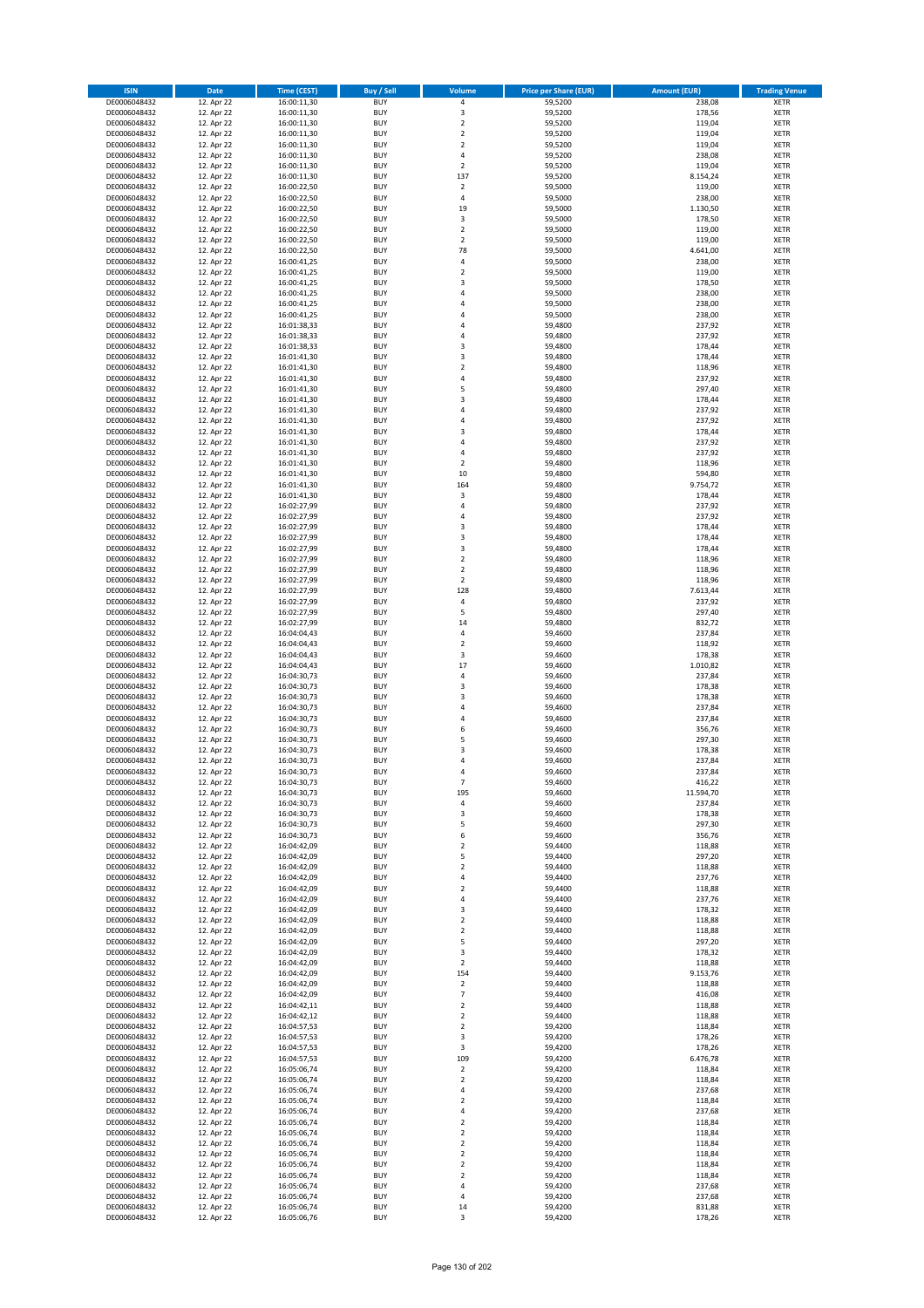| <b>ISIN</b>                  | <b>Date</b>              | <b>Time (CEST)</b>         | <b>Buy / Sell</b>        | <b>Volume</b>                          | <b>Price per Share (EUR)</b> | <b>Amount (EUR)</b> | <b>Trading Venue</b>       |
|------------------------------|--------------------------|----------------------------|--------------------------|----------------------------------------|------------------------------|---------------------|----------------------------|
| DE0006048432                 | 12. Apr 22               | 16:05:38,23                | <b>BUY</b>               | $\overline{\mathbf{2}}$                | 59,4200                      | 118,84              | <b>XETR</b>                |
| DE0006048432                 | 12. Apr 22               | 16:05:38,23                | <b>BUY</b>               | 5                                      | 59,4200                      | 297,10              | <b>XETR</b>                |
| DE0006048432                 | 12. Apr 22               | 16:05:38,23                | <b>BUY</b>               | 4                                      | 59,4200                      | 237,68              | <b>XETR</b>                |
| DE0006048432<br>DE0006048432 | 12. Apr 22<br>12. Apr 22 | 16:05:38,23<br>16:05:38,23 | <b>BUY</b><br><b>BUY</b> | 3<br>$\overline{\mathbf{c}}$           | 59,4200<br>59,4200           | 178,26<br>118,84    | <b>XETR</b><br><b>XETR</b> |
| DE0006048432                 | 12. Apr 22               | 16:05:38,23                | <b>BUY</b>               | $\mathbf 2$                            | 59,4200                      | 118,84              | <b>XETR</b>                |
| DE0006048432                 | 12. Apr 22               | 16:05:38,23                | <b>BUY</b>               | 4                                      | 59,4200                      | 237,68              | <b>XETR</b>                |
| DE0006048432                 | 12. Apr 22               | 16:05:38,23                | <b>BUY</b>               | $\mathbf 2$                            | 59,4200                      | 118,84              | <b>XETR</b>                |
| DE0006048432                 | 12. Apr 22               | 16:05:38,23                | <b>BUY</b>               | 5                                      | 59,4200                      | 297,10              | <b>XETR</b>                |
| DE0006048432                 | 12. Apr 22               | 16:05:38,23                | <b>BUY</b>               | $\mathbf 2$                            | 59,4200                      | 118,84              | <b>XETR</b>                |
| DE0006048432                 | 12. Apr 22               | 16:05:38,23                | <b>BUY</b>               | 3                                      | 59,4200                      | 178,26              | <b>XETR</b>                |
| DE0006048432                 | 12. Apr 22<br>12. Apr 22 | 16:05:38,23                | <b>BUY</b><br><b>BUY</b> | $\overline{\mathbf{c}}$<br>$\mathbf 2$ | 59,4200                      | 118,84              | <b>XETR</b><br><b>XETR</b> |
| DE0006048432<br>DE0006048432 | 12. Apr 22               | 16:05:38,23<br>16:05:39,53 | <b>BUY</b>               | 3                                      | 59,4200<br>59,4000           | 118,84<br>178,20    | <b>XETR</b>                |
| DE0006048432                 | 12. Apr 22               | 16:05:39,53                | <b>BUY</b>               | $\mathbf 2$                            | 59,4000                      | 118,80              | <b>XETR</b>                |
| DE0006048432                 | 12. Apr 22               | 16:05:39,53                | <b>BUY</b>               | $\overline{\mathbf{c}}$                | 59,4000                      | 118,80              | <b>XETR</b>                |
| DE0006048432                 | 12. Apr 22               | 16:05:39,53                | <b>BUY</b>               | $\mathbf 2$                            | 59,4000                      | 118,80              | <b>XETR</b>                |
| DE0006048432                 | 12. Apr 22               | 16:05:39,53                | <b>BUY</b>               | 4                                      | 59,4000                      | 237,60              | <b>XETR</b>                |
| DE0006048432                 | 12. Apr 22               | 16:05:39,53                | <b>BUY</b>               | 90                                     | 59,4000                      | 5.346,00            | <b>XETR</b>                |
| DE0006048432                 | 12. Apr 22               | 16:05:39,53                | <b>BUY</b>               | $\mathbf 2$                            | 59,4000                      | 118,80              | <b>XETR</b>                |
| DE0006048432<br>DE0006048432 | 12. Apr 22<br>12. Apr 22 | 16:05:39,53<br>16:06:37,62 | <b>BUY</b><br><b>BUY</b> | $\overline{\mathbf{c}}$<br>4           | 59,4000<br>59,4200           | 118,80<br>237,68    | <b>XETR</b><br><b>XETR</b> |
| DE0006048432                 | 12. Apr 22               | 16:06:37,62                | <b>BUY</b>               | $\mathbf 2$                            | 59,4200                      | 118,84              | <b>XETR</b>                |
| DE0006048432                 | 12. Apr 22               | 16:06:37,62                | <b>BUY</b>               | $\mathbf 2$                            | 59,4200                      | 118,84              | <b>XETR</b>                |
| DE0006048432                 | 12. Apr 22               | 16:06:37,62                | <b>BUY</b>               | $\mathbf 2$                            | 59,4200                      | 118,84              | <b>XETR</b>                |
| DE0006048432                 | 12. Apr 22               | 16:07:20,24                | <b>BUY</b>               | $\mathbf 2$                            | 59,4000                      | 118,80              | <b>XETR</b>                |
| DE0006048432                 | 12. Apr 22               | 16:07:20,25                | <b>BUY</b>               | $\mathbf 2$                            | 59,4000                      | 118,80              | <b>XETR</b>                |
| DE0006048432                 | 12. Apr 22               | 16:07:20,25                | <b>BUY</b>               | $\overline{\mathbf{c}}$                | 59,4000                      | 118,80              | <b>XETR</b>                |
| DE0006048432<br>DE0006048432 | 12. Apr 22<br>12. Apr 22 | 16:07:20,25<br>16:07:20,25 | <b>BUY</b><br><b>BUY</b> | 4<br>$\overline{\mathbf{c}}$           | 59,4000<br>59,4000           | 237,60<br>118,80    | <b>XETR</b><br><b>XETR</b> |
| DE0006048432                 | 12. Apr 22               | 16:07:20,25                | <b>BUY</b>               | $\overline{2}$                         | 59,4000                      | 118,80              | <b>XETR</b>                |
| DE0006048432                 | 12. Apr 22               | 16:07:20,25                | <b>BUY</b>               | $\overline{\mathbf{c}}$                | 59,4000                      | 118,80              | <b>XETR</b>                |
| DE0006048432                 | 12. Apr 22               | 16:07:20,25                | <b>BUY</b>               | $\mathbf 2$                            | 59,4000                      | 118,80              | <b>XETR</b>                |
| DE0006048432                 | 12. Apr 22               | 16:07:20,25                | <b>BUY</b>               | 3                                      | 59,4000                      | 178,20              | <b>XETR</b>                |
| DE0006048432                 | 12. Apr 22               | 16:07:20,25                | <b>BUY</b>               | 4                                      | 59,4000                      | 237,60              | <b>XETR</b>                |
| DE0006048432                 | 12. Apr 22               | 16:07:20,25                | <b>BUY</b>               | 4                                      | 59,4000                      | 237,60              | <b>XETR</b>                |
| DE0006048432                 | 12. Apr 22               | 16:07:20,25<br>16:07:20,25 | <b>BUY</b><br><b>BUY</b> | 132<br>4                               | 59,4000<br>59,4000           | 7.840,80<br>237,60  | <b>XETR</b><br><b>XETR</b> |
| DE0006048432<br>DE0006048432 | 12. Apr 22<br>12. Apr 22 | 16:07:35,34                | <b>BUY</b>               | $\mathbf 2$                            | 59,3800                      | 118,76              | <b>XETR</b>                |
| DE0006048432                 | 12. Apr 22               | 16:07:35,34                | <b>BUY</b>               | 4                                      | 59,3800                      | 237,52              | <b>XETR</b>                |
| DE0006048432                 | 12. Apr 22               | 16:07:35,34                | <b>BUY</b>               | 3                                      | 59,3800                      | 178,14              | <b>XETR</b>                |
| DE0006048432                 | 12. Apr 22               | 16:07:35,34                | <b>BUY</b>               | $\mathbf 2$                            | 59,3800                      | 118,76              | <b>XETR</b>                |
| DE0006048432                 | 12. Apr 22               | 16:07:35,34                | <b>BUY</b>               | $\mathbf 2$                            | 59,3800                      | 118,76              | <b>XETR</b>                |
| DE0006048432                 | 12. Apr 22               | 16:07:35,34                | <b>BUY</b>               | $\overline{\mathbf{c}}$                | 59,3800                      | 118,76              | <b>XETR</b>                |
| DE0006048432                 | 12. Apr 22               | 16:07:35,34                | <b>BUY</b>               | 5                                      | 59,3800                      | 296,90              | <b>XETR</b>                |
| DE0006048432                 | 12. Apr 22               | 16:07:35,34                | <b>BUY</b>               | $\overline{2}$                         | 59,3800                      | 118,76              | <b>XETR</b>                |
| DE0006048432<br>DE0006048432 | 12. Apr 22<br>12. Apr 22 | 16:07:35,34<br>16:07:35,34 | <b>BUY</b><br><b>BUY</b> | $\mathbf 2$<br>$\mathbf 2$             | 59,3800<br>59,3800           | 118,76<br>118,76    | <b>XETR</b><br><b>XETR</b> |
| DE0006048432                 | 12. Apr 22               | 16:07:35,34                | <b>BUY</b>               | 199                                    | 59,3800                      | 11.816,62           | <b>XETR</b>                |
| DE0006048432                 | 12. Apr 22               | 16:07:35,34                | <b>BUY</b>               | 5                                      | 59,3800                      | 296,90              | <b>XETR</b>                |
| DE0006048432                 | 12. Apr 22               | 16:07:42,67                | <b>BUY</b>               | $\overline{\mathbf{c}}$                | 59,3800                      | 118,76              | <b>XETR</b>                |
| DE0006048432                 | 12. Apr 22               | 16:07:42,67                | <b>BUY</b>               | 4                                      | 59,3800                      | 237,52              | <b>XETR</b>                |
| DE0006048432                 | 12. Apr 22               | 16:07:42,67                | <b>BUY</b>               | 4                                      | 59,3800                      | 237,52              | <b>XETR</b>                |
| DE0006048432                 | 12. Apr 22               | 16:07:42,67                | <b>BUY</b>               | 4                                      | 59,3800                      | 237,52              | <b>XETR</b>                |
| DE0006048432<br>DE0006048432 | 12. Apr 22<br>12. Apr 22 | 16:09:22,77<br>16:09:22,77 | <b>BUY</b><br><b>BUY</b> | $\overline{\mathbf{c}}$<br>3           | 59,4000<br>59,4000           | 118,80<br>178,20    | <b>XETR</b><br><b>XETR</b> |
| DE0006048432                 | 12. Apr 22               | 16:09:22,77                | <b>BUY</b>               | $\overline{\mathbf{c}}$                | 59,4000                      | 118,80              | <b>XETR</b>                |
| DE0006048432                 | 12. Apr 22               | 16:09:22,77                | <b>BUY</b>               | $\overline{\mathbf{c}}$                | 59,4000                      | 118,80              | <b>XETR</b>                |
| DE0006048432                 | 12. Apr 22               | 16:09:22,77                | <b>BUY</b>               | $\mathbf 1$                            | 59,4000                      | 59,40               | <b>XETR</b>                |
| DE0006048432                 | 12. Apr 22               | 16:09:22,77                | <b>BUY</b>               | $\overline{2}$                         | 59,4000                      | 118,80              | <b>XETR</b>                |
| DE0006048432                 | 12. Apr 22               | 16:09:22,77                | <b>BUY</b>               | 119                                    | 59,4000                      | 7.068,60            | <b>XETR</b>                |
| DE0006048432                 | 12. Apr 22               | 16:09:22,77                | <b>BUY</b>               | 5                                      | 59,4000                      | 297,00              | <b>XETR</b>                |
| DE0006048432<br>DE0006048432 | 12. Apr 22<br>12. Apr 22 | 16:09:22,77<br>16:09:22,77 | <b>BUY</b><br><b>BUY</b> | $\mathbf 1$<br>34                      | 59,4000<br>59,4000           | 59,40<br>2.019,60   | <b>XETR</b><br><b>XETR</b> |
| DE0006048432                 | 12. Apr 22               | 16:09:22,78                | BUY                      | 2                                      | 59,4000                      | 118,80              | <b>XETR</b>                |
| DE0006048432                 | 12. Apr 22               | 16:10:54,28                | <b>BUY</b>               | 4                                      | 59,4200                      | 237,68              | XETR                       |
| DE0006048432                 | 12. Apr 22               | 16:10:54,28                | <b>BUY</b>               | 6                                      | 59,4200                      | 356,52              | XETR                       |
| DE0006048432                 | 12. Apr 22               | 16:10:54,28                | <b>BUY</b>               | 6                                      | 59,4200                      | 356,52              | XETR                       |
| DE0006048432                 | 12. Apr 22               | 16:10:54,28                | <b>BUY</b>               | 3                                      | 59,4200                      | 178,26              | <b>XETR</b>                |
| DE0006048432<br>DE0006048432 | 12. Apr 22<br>12. Apr 22 | 16:10:54,28<br>16:10:54,28 | <b>BUY</b><br><b>BUY</b> | $\mathbf 2$<br>5                       | 59,4200<br>59,4200           | 118,84<br>297,10    | <b>XETR</b><br><b>XETR</b> |
| DE0006048432                 | 12. Apr 22               | 16:10:54,28                | <b>BUY</b>               | 3                                      | 59,4200                      | 178,26              | <b>XETR</b>                |
| DE0006048432                 | 12. Apr 22               | 16:10:54,28                | <b>BUY</b>               | 6                                      | 59,4200                      | 356,52              | <b>XETR</b>                |
| DE0006048432                 | 12. Apr 22               | 16:10:54,28                | <b>BUY</b>               | 247                                    | 59,4200                      | 14.676,74           | <b>XETR</b>                |
| DE0006048432                 | 12. Apr 22               | 16:10:54,28                | <b>BUY</b>               | 4                                      | 59,4200                      | 237,68              | <b>XETR</b>                |
| DE0006048432                 | 12. Apr 22               | 16:10:54,36                | <b>BUY</b>               | 4                                      | 59,4200                      | 237,68              | <b>XETR</b>                |
| DE0006048432                 | 12. Apr 22               | 16:11:28,41                | <b>BUY</b>               | 4                                      | 59,4200                      | 237,68              | <b>XETR</b>                |
| DE0006048432<br>DE0006048432 | 12. Apr 22<br>12. Apr 22 | 16:11:28,41<br>16:11:28,41 | <b>BUY</b><br><b>BUY</b> | 5<br>5                                 | 59,4200<br>59,4200           | 297,10<br>297,10    | <b>XETR</b><br><b>XETR</b> |
| DE0006048432                 | 12. Apr 22               | 16:11:28,41                | <b>BUY</b>               | 3                                      | 59,4200                      | 178,26              | <b>XETR</b>                |
| DE0006048432                 | 12. Apr 22               | 16:11:28,41                | <b>BUY</b>               | $\overline{2}$                         | 59,4200                      | 118,84              | <b>XETR</b>                |
| DE0006048432                 | 12. Apr 22               | 16:11:28,41                | <b>BUY</b>               | 3                                      | 59,4200                      | 178,26              | <b>XETR</b>                |
| DE0006048432                 | 12. Apr 22               | 16:11:28,41                | <b>BUY</b>               | 4                                      | 59,4200                      | 237,68              | XETR                       |
| DE0006048432                 | 12. Apr 22               | 16:11:28,41                | <b>BUY</b>               | 145                                    | 59,4200                      | 8.615,90            | <b>XETR</b>                |
| DE0006048432                 | 12. Apr 22               | 16:11:28,41                | <b>BUY</b>               | 4                                      | 59,4200                      | 237,68              | <b>XETR</b>                |
| DE0006048432<br>DE0006048432 | 12. Apr 22<br>12. Apr 22 | 16:11:28,41<br>16:11:28,41 | <b>BUY</b><br><b>BUY</b> | 4<br>3                                 | 59,4200<br>59,4200           | 237,68<br>178,26    | <b>XETR</b><br><b>XETR</b> |
| DE0006048432                 | 12. Apr 22               | 16:11:28,43                | <b>BUY</b>               | 4                                      | 59,4200                      | 237,68              | <b>XETR</b>                |
| DE0006048432                 | 12. Apr 22               | 16:12:28,44                | <b>BUY</b>               | 3                                      | 59,4000                      | 178,20              | <b>XETR</b>                |
| DE0006048432                 | 12. Apr 22               | 16:12:28,44                | <b>BUY</b>               | 4                                      | 59,4000                      | 237,60              | XETR                       |
| DE0006048432                 | 12. Apr 22               | 16:12:28,44                | <b>BUY</b>               | 4                                      | 59,4000                      | 237,60              | <b>XETR</b>                |
| DE0006048432                 | 12. Apr 22               | 16:12:28,44                | <b>BUY</b>               | 4                                      | 59,4000                      | 237,60              | <b>XETR</b>                |
| DE0006048432                 | 12. Apr 22               | 16:12:28,44                | <b>BUY</b>               | $\mathbf 2$                            | 59,4000                      | 118,80              | <b>XETR</b>                |
| DE0006048432<br>DE0006048432 | 12. Apr 22<br>12. Apr 22 | 16:12:28,44                | <b>BUY</b><br><b>BUY</b> | 4<br>4                                 | 59,4000<br>59,4000           | 237,60<br>237,60    | XETR<br><b>XETR</b>        |
| DE0006048432                 | 12. Apr 22               | 16:12:28,44<br>16:12:29,79 | <b>BUY</b>               | 4                                      | 59,3800                      | 237,52              | <b>XETR</b>                |
| DE0006048432                 | 12. Apr 22               | 16:12:29,79                | <b>BUY</b>               | 4                                      | 59,3800                      | 237,52              | <b>XETR</b>                |
| DE0006048432                 | 12. Apr 22               | 16:12:29,79                | <b>BUY</b>               | $\mathbf 2$                            | 59,3800                      | 118,76              | <b>XETR</b>                |
| DE0006048432                 | 12. Apr 22               | 16:12:29,79                | <b>BUY</b>               | $\mathbf 2$                            | 59,3800                      | 118,76              | <b>XETR</b>                |
| DE0006048432                 | 12. Apr 22               | 16:12:29,79                | <b>BUY</b>               | $\mathbf 2$                            | 59,3800                      | 118,76              | <b>XETR</b>                |
| DE0006048432                 | 12. Apr 22               | 16:12:29,79                | <b>BUY</b>               | 3                                      | 59,3800                      | 178,14              | <b>XETR</b>                |
| DE0006048432                 | 12. Apr 22               | 16:12:29,79                | <b>BUY</b><br><b>BUY</b> | $\overline{\mathbf{c}}$<br>4           | 59,3800                      | 118,76              | XETR<br><b>XETR</b>        |
| DE0006048432<br>DE0006048432 | 12. Apr 22<br>12. Apr 22 | 16:12:29,79<br>16:12:29,79 | <b>BUY</b>               | 4                                      | 59,3800<br>59,3800           | 237,52<br>237,52    | <b>XETR</b>                |
| DE0006048432                 | 12. Apr 22               | 16:12:29,79                | <b>BUY</b>               | 180                                    | 59,3800                      | 10.688,40           | <b>XETR</b>                |
| DE0006048432                 | 12. Apr 22               | 16:12:44,74                | <b>BUY</b>               | $\mathbf 2$                            | 59,3800                      | 118,76              | XETR                       |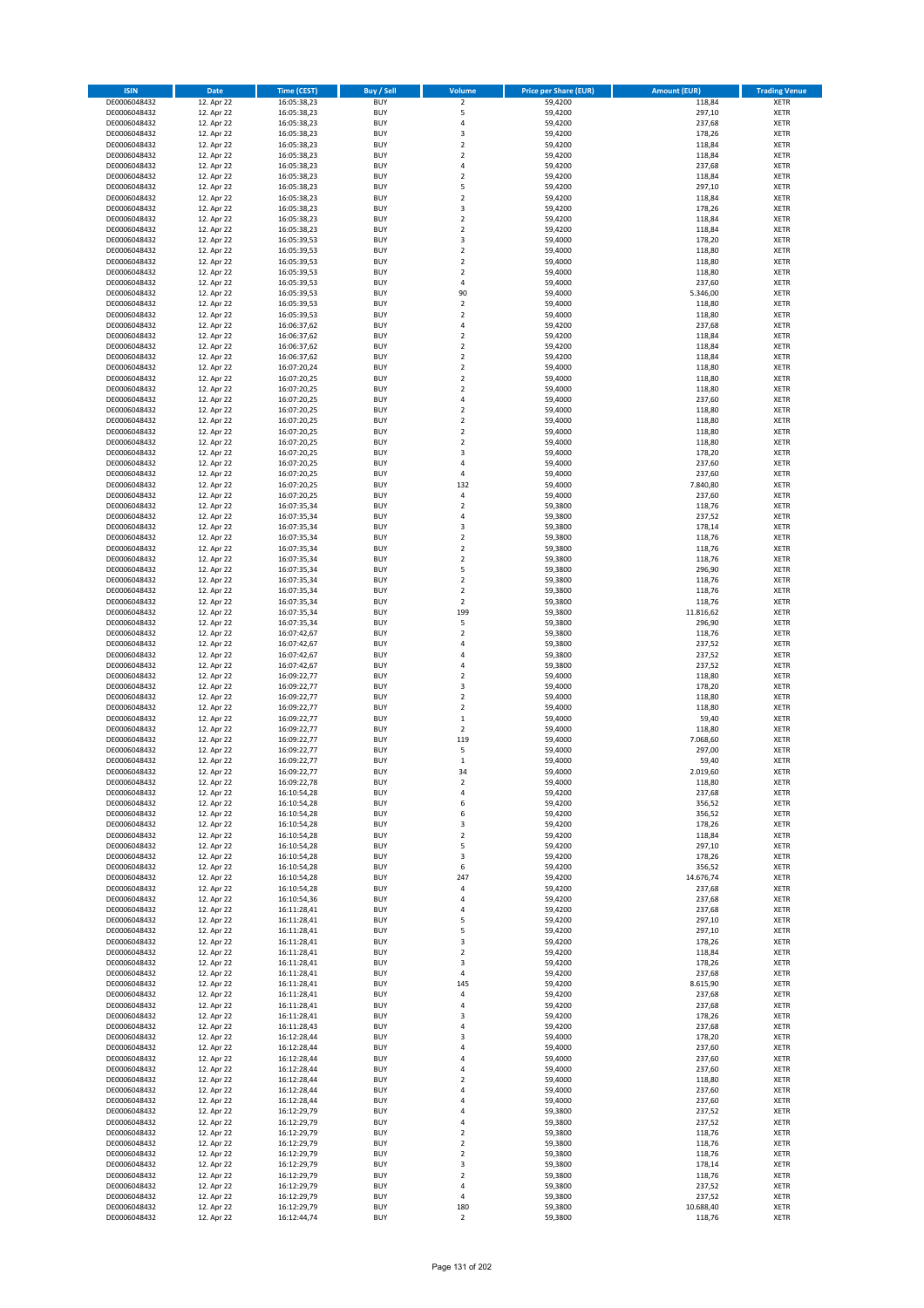| <b>ISIN</b>                  | <b>Date</b>              | Time (CEST)                | <b>Buy / Sell</b>        | <b>Volume</b>                          | <b>Price per Share (EUR)</b> | <b>Amount (EUR)</b> | <b>Trading Venue</b>       |
|------------------------------|--------------------------|----------------------------|--------------------------|----------------------------------------|------------------------------|---------------------|----------------------------|
| DE0006048432                 | 12. Apr 22               | 16:12:44,74                | <b>BUY</b>               | $\overline{\mathbf{2}}$                | 59,3800                      | 118,76              | <b>XETR</b>                |
| DE0006048432                 | 12. Apr 22               | 16:12:44,74                | <b>BUY</b>               | 4                                      | 59,3800                      | 237,52              | <b>XETR</b>                |
| DE0006048432                 | 12. Apr 22               | 16:12:44,74                | <b>BUY</b>               | 6                                      | 59,3800                      | 356,28              | <b>XETR</b>                |
| DE0006048432<br>DE0006048432 | 12. Apr 22<br>12. Apr 22 | 16:12:44,74<br>16:12:44,74 | <b>BUY</b><br><b>BUY</b> | $\mathbf 2$<br>$\overline{\mathbf{c}}$ | 59,3800<br>59,3800           | 118,76<br>118,76    | <b>XETR</b><br><b>XETR</b> |
| DE0006048432                 | 12. Apr 22               | 16:12:44,74                | <b>BUY</b>               | 84                                     | 59,3800                      | 4.987,92            | <b>XETR</b>                |
| DE0006048432                 | 12. Apr 22               | 16:12:44,74                | <b>BUY</b>               | $\mathbf 2$                            | 59,3800                      | 118,76              | <b>XETR</b>                |
| DE0006048432                 | 12. Apr 22               | 16:12:44,74                | <b>BUY</b>               | 4                                      | 59,3800                      | 237,52              | <b>XETR</b>                |
| DE0006048432                 | 12. Apr 22               | 16:12:44,74                | <b>BUY</b>               | 5                                      | 59,3800                      | 296,90              | <b>XETR</b>                |
| DE0006048432                 | 12. Apr 22               | 16:13:06,59                | <b>BUY</b>               | 4                                      | 59,3600                      | 237,44              | <b>XETR</b>                |
| DE0006048432                 | 12. Apr 22               | 16:13:06,59                | <b>BUY</b>               | 4                                      | 59,3600                      | 237,44              | <b>XETR</b>                |
| DE0006048432                 | 12. Apr 22<br>12. Apr 22 | 16:13:06,59                | <b>BUY</b><br><b>BUY</b> | $\overline{\mathbf{c}}$<br>3           | 59,3600                      | 118,72              | <b>XETR</b><br><b>XETR</b> |
| DE0006048432<br>DE0006048432 | 12. Apr 22               | 16:13:06,59<br>16:13:06,59 | <b>BUY</b>               | $\overline{\mathbf{2}}$                | 59,3600<br>59,3600           | 178,08<br>118,72    | <b>XETR</b>                |
| DE0006048432                 | 12. Apr 22               | 16:13:06,59                | <b>BUY</b>               | 86                                     | 59,3600                      | 5.104,96            | <b>XETR</b>                |
| DE0006048432                 | 12. Apr 22               | 16:13:06,59                | <b>BUY</b>               | 4                                      | 59,3600                      | 237,44              | <b>XETR</b>                |
| DE0006048432                 | 12. Apr 22               | 16:13:06,59                | <b>BUY</b>               | 3                                      | 59,3600                      | 178,08              | <b>XETR</b>                |
| DE0006048432                 | 12. Apr 22               | 16:13:06,71                | <b>BUY</b>               | 4                                      | 59,3600                      | 237,44              | <b>XETR</b>                |
| DE0006048432                 | 12. Apr 22               | 16:13:06,71                | <b>BUY</b>               | $\overline{\mathbf{c}}$                | 59,3600                      | 118,72              | <b>XETR</b>                |
| DE0006048432                 | 12. Apr 22               | 16:13:06,71                | <b>BUY</b>               | $\mathbf 2$                            | 59,3600                      | 118,72              | <b>XETR</b>                |
| DE0006048432                 | 12. Apr 22               | 16:13:06,71                | <b>BUY</b>               | 71                                     | 59,3600                      | 4.214,56            | <b>XETR</b>                |
| DE0006048432<br>DE0006048432 | 12. Apr 22<br>12. Apr 22 | 16:13:16,75<br>16:16:28,05 | <b>BUY</b><br><b>BUY</b> | 4<br>5                                 | 59,3600<br>59,4800           | 237,44<br>297,40    | <b>XETR</b><br><b>XETR</b> |
| DE0006048432                 | 12. Apr 22               | 16:17:01,83                | <b>BUY</b>               | 4                                      | 59,4800                      | 237,92              | <b>XETR</b>                |
| DE0006048432                 | 12. Apr 22               | 16:17:01,83                | <b>BUY</b>               | 5                                      | 59,4800                      | 297,40              | <b>XETR</b>                |
| DE0006048432                 | 12. Apr 22               | 16:17:01,83                | <b>BUY</b>               | $\mathbf 2$                            | 59,4800                      | 118,96              | <b>XETR</b>                |
| DE0006048432                 | 12. Apr 22               | 16:17:01,83                | <b>BUY</b>               | 3                                      | 59,4800                      | 178,44              | <b>XETR</b>                |
| DE0006048432                 | 12. Apr 22               | 16:17:31,37                | <b>BUY</b>               | 4                                      | 59,4800                      | 237,92              | <b>XETR</b>                |
| DE0006048432                 | 12. Apr 22               | 16:17:31,37                | <b>BUY</b>               | $\mathbf 2$                            | 59,4800                      | 118,96              | <b>XETR</b>                |
| DE0006048432                 | 12. Apr 22               | 16:17:31,37                | <b>BUY</b><br><b>BUY</b> | 4<br>5                                 | 59,4800                      | 237,92              | <b>XETR</b>                |
| DE0006048432<br>DE0006048432 | 12. Apr 22<br>12. Apr 22 | 16:18:31,39<br>16:18:31,39 | <b>BUY</b>               | $\overline{\mathbf{c}}$                | 59,4800<br>59,4800           | 297,40<br>118,96    | <b>XETR</b><br><b>XETR</b> |
| DE0006048432                 | 12. Apr 22               | 16:18:31,39                | <b>BUY</b>               | $\mathbf 2$                            | 59,4800                      | 118,96              | <b>XETR</b>                |
| DE0006048432                 | 12. Apr 22               | 16:18:31,39                | <b>BUY</b>               | 5                                      | 59,4800                      | 297,40              | <b>XETR</b>                |
| DE0006048432                 | 12. Apr 22               | 16:18:31,52                | <b>BUY</b>               | $\mathbf 2$                            | 59,4800                      | 118,96              | <b>XETR</b>                |
| DE0006048432                 | 12. Apr 22               | 16:18:45,07                | <b>BUY</b>               | 5                                      | 59,4600                      | 297,30              | <b>XETR</b>                |
| DE0006048432                 | 12. Apr 22               | 16:18:45,07                | <b>BUY</b>               | 4                                      | 59,4600                      | 237,84              | <b>XETR</b>                |
| DE0006048432                 | 12. Apr 22               | 16:18:45,07                | <b>BUY</b>               | 3                                      | 59,4600                      | 178,38              | <b>XETR</b>                |
| DE0006048432                 | 12. Apr 22               | 16:18:45,07                | <b>BUY</b>               | 6                                      | 59,4600                      | 356,76              | <b>XETR</b>                |
| DE0006048432                 | 12. Apr 22<br>12. Apr 22 | 16:18:45,07                | <b>BUY</b>               | 5<br>4                                 | 59,4600                      | 297,30              | <b>XETR</b>                |
| DE0006048432<br>DE0006048432 | 12. Apr 22               | 16:18:45,07<br>16:18:45,07 | <b>BUY</b><br><b>BUY</b> | 3                                      | 59,4600<br>59,4600           | 237,84<br>178,38    | <b>XETR</b><br><b>XETR</b> |
| DE0006048432                 | 12. Apr 22               | 16:18:45,07                | <b>BUY</b>               | 4                                      | 59,4600                      | 237,84              | <b>XETR</b>                |
| DE0006048432                 | 12. Apr 22               | 16:18:45,07                | <b>BUY</b>               | 61                                     | 59,4600                      | 3.627,06            | <b>XETR</b>                |
| DE0006048432                 | 12. Apr 22               | 16:19:02,71                | <b>BUY</b>               | 6                                      | 59,4600                      | 356,76              | <b>XETR</b>                |
| DE0006048432                 | 12. Apr 22               | 16:19:02,71                | <b>BUY</b>               | 5                                      | 59,4600                      | 297,30              | <b>XETR</b>                |
| DE0006048432                 | 12. Apr 22               | 16:19:02,71                | <b>BUY</b>               | 5                                      | 59,4600                      | 297,30              | <b>XETR</b>                |
| DE0006048432                 | 12. Apr 22               | 16:19:02,71                | <b>BUY</b>               | 5                                      | 59,4600                      | 297,30              | <b>XETR</b>                |
| DE0006048432                 | 12. Apr 22               | 16:19:02,71                | <b>BUY</b>               | 6                                      | 59,4600                      | 356,76              | <b>XETR</b>                |
| DE0006048432<br>DE0006048432 | 12. Apr 22<br>12. Apr 22 | 16:19:02,71<br>16:19:02,71 | <b>BUY</b><br><b>BUY</b> | 3<br>4                                 | 59,4600<br>59,4600           | 178,38<br>237,84    | <b>XETR</b><br><b>XETR</b> |
| DE0006048432                 | 12. Apr 22               | 16:19:02,71                | <b>BUY</b>               | 5                                      | 59,4600                      | 297,30              | <b>XETR</b>                |
| DE0006048432                 | 12. Apr 22               | 16:19:02,71                | <b>BUY</b>               | 5                                      | 59,4600                      | 297,30              | <b>XETR</b>                |
| DE0006048432                 | 12. Apr 22               | 16:19:02,71                | <b>BUY</b>               | $\overline{7}$                         | 59,4600                      | 416,22              | <b>XETR</b>                |
| DE0006048432                 | 12. Apr 22               | 16:19:02,71                | <b>BUY</b>               | 3                                      | 59,4600                      | 178,38              | <b>XETR</b>                |
| DE0006048432                 | 12. Apr 22               | 16:19:02,71                | <b>BUY</b>               | 4                                      | 59,4600                      | 237,84              | <b>XETR</b>                |
| DE0006048432                 | 12. Apr 22               | 16:19:02,71                | <b>BUY</b>               | 3                                      | 59,4600                      | 178,38              | <b>XETR</b>                |
| DE0006048432                 | 12. Apr 22               | 16:19:02,71                | <b>BUY</b>               | 161                                    | 59,4600                      | 9.573,06            | <b>XETR</b>                |
| DE0006048432<br>DE0006048432 | 12. Apr 22               | 16:19:06,50                | <b>BUY</b><br><b>BUY</b> | 3<br>4                                 | 59,4400<br>59,4400           | 178,32              | <b>XETR</b><br><b>XETR</b> |
| DE0006048432                 | 12. Apr 22<br>12. Apr 22 | 16:19:06,50<br>16:19:06,50 | <b>BUY</b>               | 5                                      | 59,4400                      | 237,76<br>297,20    | <b>XETR</b>                |
| DE0006048432                 | 12. Apr 22               | 16:19:09,90                | <b>BUY</b>               | 275                                    | 59,4400                      | 16.346,00           | <b>XETR</b>                |
| DE0006048432                 | 12. Apr 22               | 16:19:40,01                | <b>BUY</b>               | $\mathbf 2$                            | 59,4400                      | 118,88              | <b>XETR</b>                |
| DE0006048432                 | 12. Apr 22               | 16:19:40,01                | <b>BUY</b>               | $\overline{7}$                         | 59,4400                      | 416,08              | <b>XETR</b>                |
| DE0006048432                 | 12. Apr 22               | 16:19:40,01                | BUY                      | 7                                      | 59,4400                      | 416,08              | <b>XETR</b>                |
| DE0006048432                 | 12. Apr 22               | 16:20:35,34                | <b>BUY</b>               | $\overline{7}$                         | 59,4800                      | 416,36              | <b>XETR</b>                |
| DE0006048432                 | 12. Apr 22               | 16:20:35,34                | <b>BUY</b><br><b>BUY</b> | 8                                      | 59,4800<br>59,4800           | 475,84<br>16.594,92 | <b>XETR</b>                |
| DE0006048432<br>DE0006048432 | 12. Apr 22<br>12. Apr 22 | 16:20:37,67<br>16:20:38,39 | <b>BUY</b>               | 279<br>5                               | 59,4600                      | 297,30              | XETR<br><b>XETR</b>        |
| DE0006048432                 | 12. Apr 22               | 16:20:38,39                | <b>BUY</b>               | $\overline{\phantom{a}}$               | 59,4600                      | 416,22              | <b>XETR</b>                |
| DE0006048432                 | 12. Apr 22               | 16:20:38,39                | <b>BUY</b>               | $\overline{7}$                         | 59,4600                      | 416,22              | <b>XETR</b>                |
| DE0006048432                 | 12. Apr 22               | 16:20:38,39                | <b>BUY</b>               | $\overline{7}$                         | 59,4600                      | 416,22              | <b>XETR</b>                |
| DE0006048432                 | 12. Apr 22               | 16:20:38,39                | <b>BUY</b>               | 4                                      | 59,4600                      | 237,84              | <b>XETR</b>                |
| DE0006048432                 | 12. Apr 22               | 16:20:38,39                | <b>BUY</b>               | 4                                      | 59,4600                      | 237,84              | XETR                       |
| DE0006048432                 | 12. Apr 22               | 16:20:38,39                | <b>BUY</b>               | 3                                      | 59,4600                      | 178,38              | <b>XETR</b>                |
| DE0006048432<br>DE0006048432 | 12. Apr 22<br>12. Apr 22 | 16:20:38,39<br>16:20:38,39 | <b>BUY</b><br><b>BUY</b> | 5<br>6                                 | 59,4600<br>59,4600           | 297,30<br>356,76    | <b>XETR</b><br><b>XETR</b> |
| DE0006048432                 | 12. Apr 22               | 16:20:38,39                | <b>BUY</b>               | 6                                      | 59,4600                      | 356,76              | <b>XETR</b>                |
| DE0006048432                 | 12. Apr 22               | 16:20:38,39                | <b>BUY</b>               | 6                                      | 59,4600                      | 356,76              | <b>XETR</b>                |
| DE0006048432                 | 12. Apr 22               | 16:20:38,39                | <b>BUY</b>               | 6                                      | 59,4600                      | 356,76              | <b>XETR</b>                |
| DE0006048432                 | 12. Apr 22               | 16:20:38,39                | <b>BUY</b>               | 3                                      | 59,4600                      | 178,38              | <b>XETR</b>                |
| DE0006048432                 | 12. Apr 22               | 16:20:38,39                | <b>BUY</b>               | 5                                      | 59,4600                      | 297,30              | <b>XETR</b>                |
| DE0006048432                 | 12. Apr 22               | 16:20:38,39                | <b>BUY</b>               | 171                                    | 59,4600                      | 10.167,66           | XETR                       |
| DE0006048432                 | 12. Apr 22               | 16:20:38,39                | <b>BUY</b>               | 5                                      | 59,4600                      | 297,30              | <b>XETR</b>                |
| DE0006048432<br>DE0006048432 | 12. Apr 22<br>12. Apr 22 | 16:22:02,09<br>16:22:02,09 | <b>BUY</b><br><b>BUY</b> | 5<br>$\mathbf 2$                       | 59,4400<br>59,4400           | 297,20<br>118,88    | <b>XETR</b><br><b>XETR</b> |
| DE0006048432                 | 12. Apr 22               | 16:22:02,09                | <b>BUY</b>               | 5                                      | 59,4400                      | 297,20              | <b>XETR</b>                |
| DE0006048432                 | 12. Apr 22               | 16:22:02,18                | <b>BUY</b>               | 5                                      | 59,4200                      | 297,10              | <b>XETR</b>                |
| DE0006048432                 | 12. Apr 22               | 16:22:02,18                | <b>BUY</b>               | 4                                      | 59,4200                      | 237,68              | <b>XETR</b>                |
| DE0006048432                 | 12. Apr 22               | 16:22:02,18                | <b>BUY</b>               | 5                                      | 59,4200                      | 297,10              | <b>XETR</b>                |
| DE0006048432                 | 12. Apr 22               | 16:22:02,18                | <b>BUY</b>               | 6                                      | 59,4200                      | 356,52              | <b>XETR</b>                |
| DE0006048432                 | 12. Apr 22               | 16:22:02,18                | <b>BUY</b>               | $\overline{\mathbf{2}}$                | 59,4200                      | 118,84              | <b>XETR</b>                |
| DE0006048432<br>DE0006048432 | 12. Apr 22<br>12. Apr 22 | 16:22:02,18<br>16:22:02,18 | <b>BUY</b><br><b>BUY</b> | 4<br>$\overline{\mathbf{c}}$           | 59,4200<br>59,4200           | 237,68<br>118,84    | <b>XETR</b><br>XETR        |
| DE0006048432                 | 12. Apr 22               | 16:22:02,18                | <b>BUY</b>               | 3                                      | 59,4200                      | 178,26              | <b>XETR</b>                |
| DE0006048432                 | 12. Apr 22               | 16:22:02,18                | <b>BUY</b>               | 3                                      | 59,4200                      | 178,26              | <b>XETR</b>                |
| DE0006048432                 | 12. Apr 22               | 16:22:02,18                | <b>BUY</b>               | 6                                      | 59,4200                      | 356,52              | <b>XETR</b>                |
| DE0006048432                 | 12. Apr 22               | 16:22:02,18                | <b>BUY</b>               | $\mathbf 2$                            | 59,4200                      | 118,84              | <b>XETR</b>                |
| DE0006048432                 | 12. Apr 22               | 16:22:02,18                | <b>BUY</b>               | 39                                     | 59,4200                      | 2.317,38            | <b>XETR</b>                |
| DE0006048432                 | 12. Apr 22               | 16:22:02,18                | <b>BUY</b>               | 3                                      | 59,4200                      | 178,26              | <b>XETR</b>                |
| DE0006048432                 | 12. Apr 22<br>12. Apr 22 | 16:22:02,18                | <b>BUY</b><br><b>BUY</b> | 253<br>5                               | 59,4200<br>59,4600           | 15.033,26           | <b>XETR</b><br>XETR        |
| DE0006048432<br>DE0006048432 | 12. Apr 22               | 16:23:00,29<br>16:23:00,29 | <b>BUY</b>               | 6                                      | 59,4600                      | 297,30<br>356,76    | <b>XETR</b>                |
| DE0006048432                 | 12. Apr 22               | 16:23:00,29                | <b>BUY</b>               | 3                                      | 59,4600                      | 178,38              | <b>XETR</b>                |
| DE0006048432                 | 12. Apr 22               | 16:23:00,29                | <b>BUY</b>               | 5                                      | 59,4600                      | 297,30              | <b>XETR</b>                |
| DE0006048432                 | 12. Apr 22               | 16:23:00,29                | <b>BUY</b>               | 4                                      | 59,4600                      | 237,84              | XETR                       |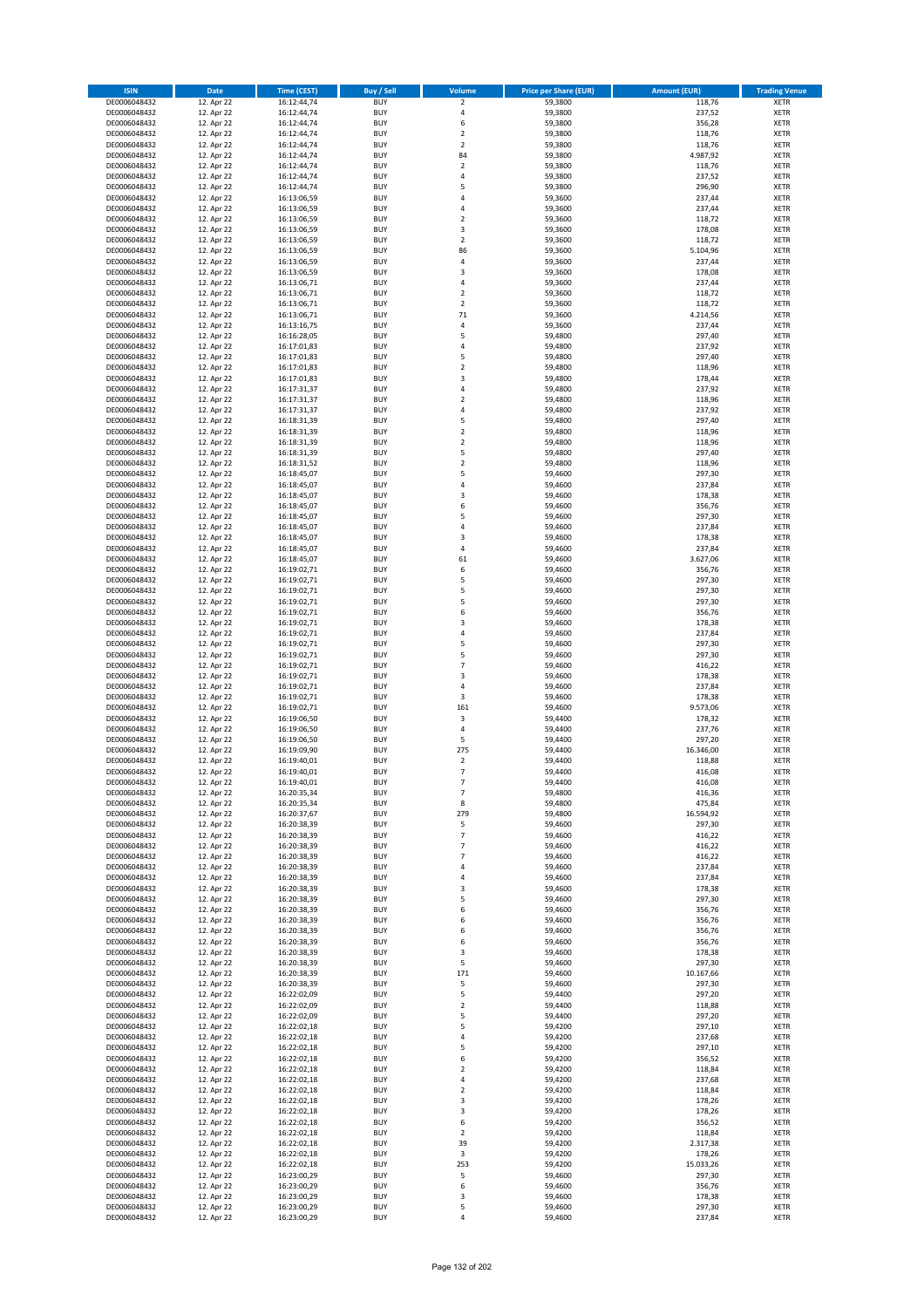| <b>ISIN</b>                  | <b>Date</b>              | <b>Time (CEST)</b>         | <b>Buy / Sell</b>        | <b>Volume</b>                | <b>Price per Share (EUR)</b> | <b>Amount (EUR)</b> | <b>Trading Venue</b>       |
|------------------------------|--------------------------|----------------------------|--------------------------|------------------------------|------------------------------|---------------------|----------------------------|
| DE0006048432                 | 12. Apr 22               | 16:23:00,29                | <b>BUY</b>               | 4                            | 59,4600                      | 237,84              | <b>XETR</b>                |
| DE0006048432                 | 12. Apr 22               | 16:23:00,29                | <b>BUY</b>               | 3                            | 59,4600                      | 178,38              | <b>XETR</b>                |
| DE0006048432                 | 12. Apr 22               | 16:23:00,29                | <b>BUY</b>               | 5                            | 59,4600                      | 297,30              | <b>XETR</b>                |
| DE0006048432<br>DE0006048432 | 12. Apr 22<br>12. Apr 22 | 16:23:00,29<br>16:23:00,29 | <b>BUY</b><br><b>BUY</b> | 5<br>150                     | 59,4600<br>59,4600           | 297,30<br>8.919,00  | <b>XETR</b><br><b>XETR</b> |
| DE0006048432                 | 12. Apr 22               | 16:23:00,29                | <b>BUY</b>               | 4                            | 59,4600                      | 237,84              | <b>XETR</b>                |
| DE0006048432                 | 12. Apr 22               | 16:23:00,29                | <b>BUY</b>               | 5                            | 59,4600                      | 297,30              | <b>XETR</b>                |
| DE0006048432                 | 12. Apr 22               | 16:23:00,29                | <b>BUY</b>               | 3                            | 59,4600                      | 178,38              | <b>XETR</b>                |
| DE0006048432                 | 12. Apr 22               | 16:23:00,29                | <b>BUY</b>               | 5                            | 59,4600                      | 297,30              | <b>XETR</b>                |
| DE0006048432                 | 12. Apr 22               | 16:23:00,29                | <b>BUY</b>               | 3                            | 59,4600                      | 178,38              | <b>XETR</b>                |
| DE0006048432                 | 12. Apr 22               | 16:23:00,70                | <b>BUY</b>               | 3                            | 59,4600                      | 178,38              | <b>XETR</b>                |
| DE0006048432                 | 12. Apr 22<br>12. Apr 22 | 16:23:07,74                | <b>BUY</b><br><b>BUY</b> | 4<br>$\overline{\mathbf{c}}$ | 59,4400                      | 237,76              | <b>XETR</b><br><b>XETR</b> |
| DE0006048432<br>DE0006048432 | 12. Apr 22               | 16:23:07,74<br>16:23:07,74 | <b>BUY</b>               | 4                            | 59,4400<br>59,4400           | 118,88<br>237,76    | <b>XETR</b>                |
| DE0006048432                 | 12. Apr 22               | 16:23:07,74                | <b>BUY</b>               | 4                            | 59,4400                      | 237,76              | <b>XETR</b>                |
| DE0006048432                 | 12. Apr 22               | 16:23:16,75                | <b>BUY</b>               | 5                            | 59,4200                      | 297,10              | <b>XETR</b>                |
| DE0006048432                 | 12. Apr 22               | 16:23:16,75                | <b>BUY</b>               | 3                            | 59,4200                      | 178,26              | <b>XETR</b>                |
| DE0006048432                 | 12. Apr 22               | 16:23:16,75                | <b>BUY</b>               | 5                            | 59,4200                      | 297,10              | <b>XETR</b>                |
| DE0006048432                 | 12. Apr 22               | 16:23:16,75                | <b>BUY</b>               | $\overline{\mathbf{c}}$      | 59,4200                      | 118,84              | <b>XETR</b>                |
| DE0006048432                 | 12. Apr 22               | 16:23:16,75                | <b>BUY</b>               | 4                            | 59,4200                      | 237,68              | <b>XETR</b>                |
| DE0006048432                 | 12. Apr 22               | 16:23:16,75                | <b>BUY</b>               | 4                            | 59,4200                      | 237,68              | <b>XETR</b>                |
| DE0006048432<br>DE0006048432 | 12. Apr 22<br>12. Apr 22 | 16:23:16,75<br>16:23:16,75 | <b>BUY</b><br><b>BUY</b> | 4<br>4                       | 59,4200<br>59,4200           | 237,68<br>237,68    | <b>XETR</b><br><b>XETR</b> |
| DE0006048432                 | 12. Apr 22               | 16:23:16,75                | <b>BUY</b>               | 4                            | 59,4200                      | 237,68              | <b>XETR</b>                |
| DE0006048432                 | 12. Apr 22               | 16:23:16,75                | <b>BUY</b>               | 4                            | 59,4200                      | 237,68              | <b>XETR</b>                |
| DE0006048432                 | 12. Apr 22               | 16:23:16,75                | <b>BUY</b>               | 5                            | 59,4200                      | 297,10              | <b>XETR</b>                |
| DE0006048432                 | 12. Apr 22               | 16:23:16,75                | <b>BUY</b>               | 105                          | 59,4200                      | 6.239,10            | <b>XETR</b>                |
| DE0006048432                 | 12. Apr 22               | 16:23:16,75                | <b>BUY</b>               | $\overline{\mathbf{2}}$      | 59,4200                      | 118,84              | <b>XETR</b>                |
| DE0006048432                 | 12. Apr 22               | 16:23:16,78                | <b>BUY</b>               | $\mathbf 2$                  | 59,4200                      | 118,84              | <b>XETR</b>                |
| DE0006048432                 | 12. Apr 22               | 16:24:35,98                | <b>BUY</b>               | 3<br>3                       | 59,4000                      | 178,20              | <b>XETR</b>                |
| DE0006048432<br>DE0006048432 | 12. Apr 22<br>12. Apr 22 | 16:25:06,64<br>16:25:06,64 | <b>BUY</b><br><b>BUY</b> | 4                            | 59,4000<br>59,4000           | 178,20<br>237,60    | <b>XETR</b><br><b>XETR</b> |
| DE0006048432                 | 12. Apr 22               | 16:25:06,64                | <b>BUY</b>               | 5                            | 59,4000                      | 297,00              | <b>XETR</b>                |
| DE0006048432                 | 12. Apr 22               | 16:25:06,64                | <b>BUY</b>               | 4                            | 59,4000                      | 237,60              | <b>XETR</b>                |
| DE0006048432                 | 12. Apr 22               | 16:25:06.64                | <b>BUY</b>               | 4                            | 59,4000                      | 237,60              | <b>XETR</b>                |
| DE0006048432                 | 12. Apr 22               | 16:25:06,64                | <b>BUY</b>               | 3                            | 59,4000                      | 178,20              | <b>XETR</b>                |
| DE0006048432                 | 12. Apr 22               | 16:25:06,64                | <b>BUY</b>               | 4                            | 59,4000                      | 237,60              | <b>XETR</b>                |
| DE0006048432                 | 12. Apr 22               | 16:25:06,64                | <b>BUY</b>               | $\overline{7}$               | 59,4000                      | 415,80              | <b>XETR</b>                |
| DE0006048432                 | 12. Apr 22               | 16:25:06,64                | <b>BUY</b>               | 5                            | 59,4000                      | 297,00              | <b>XETR</b>                |
| DE0006048432<br>DE0006048432 | 12. Apr 22<br>12. Apr 22 | 16:25:06,64<br>16:25:06,64 | <b>BUY</b><br><b>BUY</b> | 3<br>$\overline{\mathbf{c}}$ | 59,4000<br>59,4000           | 178,20<br>118,80    | <b>XETR</b><br><b>XETR</b> |
| DE0006048432                 | 12. Apr 22               | 16:25:06,64                | <b>BUY</b>               | 3                            | 59,4000                      | 178,20              | <b>XETR</b>                |
| DE0006048432                 | 12. Apr 22               | 16:25:06,64                | <b>BUY</b>               | 188                          | 59,4000                      | 11.167,20           | <b>XETR</b>                |
| DE0006048432                 | 12. Apr 22               | 16:25:06,64                | <b>BUY</b>               | 6                            | 59,4000                      | 356,40              | <b>XETR</b>                |
| DE0006048432                 | 12. Apr 22               | 16:25:06,66                | <b>BUY</b>               | 3                            | 59,4000                      | 178,20              | <b>XETR</b>                |
| DE0006048432                 | 12. Apr 22               | 16:25:07,68                | <b>BUY</b>               | 4                            | 59,3800                      | 237,52              | <b>XETR</b>                |
| DE0006048432                 | 12. Apr 22               | 16:25:07,68                | <b>BUY</b>               | 4                            | 59,3800                      | 237,52              | <b>XETR</b>                |
| DE0006048432                 | 12. Apr 22               | 16:25:07,68                | <b>BUY</b>               | 3<br>$\mathbf 2$             | 59,3800                      | 178,14              | <b>XETR</b>                |
| DE0006048432<br>DE0006048432 | 12. Apr 22<br>12. Apr 22 | 16:25:07,68<br>16:25:07,68 | <b>BUY</b><br><b>BUY</b> | 5                            | 59,3800<br>59,3800           | 118,76<br>296,90    | <b>XETR</b><br><b>XETR</b> |
| DE0006048432                 | 12. Apr 22               | 16:25:07,68                | <b>BUY</b>               | 3                            | 59,3800                      | 178,14              | <b>XETR</b>                |
| DE0006048432                 | 12. Apr 22               | 16:25:07,68                | <b>BUY</b>               | 3                            | 59,3800                      | 178,14              | <b>XETR</b>                |
| DE0006048432                 | 12. Apr 22               | 16:25:07,68                | <b>BUY</b>               | $\overline{\mathbf{c}}$      | 59,3800                      | 118,76              | <b>XETR</b>                |
| DE0006048432                 | 12. Apr 22               | 16:25:07,68                | <b>BUY</b>               | 4                            | 59,3800                      | 237,52              | <b>XETR</b>                |
| DE0006048432                 | 12. Apr 22               | 16:25:07,68                | <b>BUY</b>               | 4                            | 59,3800                      | 237,52              | <b>XETR</b>                |
| DE0006048432                 | 12. Apr 22               | 16:25:07,68                | <b>BUY</b>               | $\mathbf 2$                  | 59,3800                      | 118,76              | <b>XETR</b>                |
| DE0006048432<br>DE0006048432 | 12. Apr 22<br>12. Apr 22 | 16:25:07,68<br>16:25:21,85 | <b>BUY</b><br><b>BUY</b> | 11<br>160                    | 59,3800<br>59,3800           | 653,18<br>9.500,80  | <b>XETR</b><br><b>XETR</b> |
| DE0006048432                 | 12. Apr 22               | 16:25:47,22                | <b>BUY</b>               | $\mathbf 2$                  | 59,3800                      | 118,76              | <b>XETR</b>                |
| DE0006048432                 | 12. Apr 22               | 16:25:47,22                | <b>BUY</b>               | 4                            | 59,3800                      | 237,52              | <b>XETR</b>                |
| DE0006048432                 | 12. Apr 22               | 16:25:47,22                | <b>BUY</b>               | 5                            | 59,3800                      | 296,90              | <b>XETR</b>                |
| DE0006048432                 | 12. Apr 22               | 16:25:47,22                | <b>BUY</b>               | $\overline{\mathbf{c}}$      | 59,3800                      | 118,76              | <b>XETR</b>                |
| DE0006048432                 | 12. Apr 22               | 16:25:47,22                | <b>BUY</b>               | $\overline{\mathbf{c}}$      | 59,3800                      | 118,76              | <b>XETR</b>                |
| DE0006048432                 | 12. Apr 22               | 16:25:47,22                | <b>BUY</b>               | 4                            | 59,3800                      | 237,52              | <b>XETR</b>                |
| DE0006048432<br>DE0006048432 | 12. Apr 22<br>12. Apr 22 | 16:25:47,22<br>16:25:47,22 | BUY<br><b>BUY</b>        | 2<br>$\mathbf 2$             | 59,3800<br>59,3800           | 118,76<br>118,76    | <b>XETR</b><br>XETR        |
| DE0006048432                 | 12. Apr 22               | 16:25:47,22                | <b>BUY</b>               | $\mathbf 2$                  | 59,3800                      | 118,76              | XETR                       |
| DE0006048432                 | 12. Apr 22               | 16:25:47,22                | <b>BUY</b>               | $\mathbf 2$                  | 59,3800                      | 118,76              | XETR                       |
| DE0006048432                 | 12. Apr 22               | 16:25:47,22                | <b>BUY</b>               | 4                            | 59,3800                      | 237,52              | <b>XETR</b>                |
| DE0006048432                 | 12. Apr 22               | 16:25:47,22                | <b>BUY</b>               | 4                            | 59,3800                      | 237,52              | XETR                       |
| DE0006048432                 | 12. Apr 22               | 16:25:47,22                | <b>BUY</b>               | 4                            | 59,3800                      | 237,52              | <b>XETR</b>                |
| DE0006048432<br>DE0006048432 | 12. Apr 22<br>12. Apr 22 | 16:25:47,22<br>16:28:18,70 | <b>BUY</b><br><b>BUY</b> | 152<br>5                     | 59,3800<br>59,4000           | 9.025,76<br>297,00  | <b>XETR</b><br><b>XETR</b> |
| DE0006048432                 | 12. Apr 22               | 16:28:18,70                | <b>BUY</b>               | 6                            | 59,4000                      | 356,40              | XETR                       |
| DE0006048432                 | 12. Apr 22               | 16:28:18,70                | <b>BUY</b>               | 6                            | 59,4000                      | 356,40              | XETR                       |
| DE0006048432                 | 12. Apr 22               | 16:28:18,70                | <b>BUY</b>               | 3                            | 59,4000                      | 178,20              | <b>XETR</b>                |
| DE0006048432                 | 12. Apr 22               | 16:28:18,70                | <b>BUY</b>               | $\overline{7}$               | 59,4000                      | 415,80              | <b>XETR</b>                |
| DE0006048432                 | 12. Apr 22               | 16:28:18,70                | <b>BUY</b>               | 5                            | 59,4000                      | 297,00              | <b>XETR</b>                |
| DE0006048432                 | 12. Apr 22               | 16:28:18,70                | <b>BUY</b><br><b>BUY</b> | 5<br>200                     | 59,4000                      | 297,00              | <b>XETR</b>                |
| DE0006048432<br>DE0006048432 | 12. Apr 22<br>12. Apr 22 | 16:28:18,70<br>16:28:34,87 | <b>BUY</b>               | 3                            | 59,4000<br>59,3800           | 11.880,00<br>178,14 | <b>XETR</b><br><b>XETR</b> |
| DE0006048432                 | 12. Apr 22               | 16:28:34,87                | <b>BUY</b>               | 4                            | 59,3800                      | 237,52              | <b>XETR</b>                |
| DE0006048432                 | 12. Apr 22               | 16:28:34,87                | <b>BUY</b>               | 3                            | 59,3800                      | 178,14              | XETR                       |
| DE0006048432                 | 12. Apr 22               | 16:28:34,87                | <b>BUY</b>               | 4                            | 59,3800                      | 237,52              | <b>XETR</b>                |
| DE0006048432                 | 12. Apr 22               | 16:28:34,87                | <b>BUY</b>               | 4                            | 59,3800                      | 237,52              | <b>XETR</b>                |
| DE0006048432                 | 12. Apr 22               | 16:28:34,87                | <b>BUY</b>               | 4                            | 59,3800                      | 237,52              | <b>XETR</b>                |
| DE0006048432<br>DE0006048432 | 12. Apr 22<br>12. Apr 22 | 16:28:34,87<br>16:28:34,87 | <b>BUY</b><br><b>BUY</b> | 5<br>$\overline{7}$          | 59,3800<br>59,3800           | 296,90<br>415,66    | <b>XETR</b><br><b>XETR</b> |
| DE0006048432                 | 12. Apr 22               | 16:30:07,81                | <b>BUY</b>               | 290                          | 59,4200                      | 17.231,80           | <b>XETR</b>                |
| DE0006048432                 | 12. Apr 22               | 16:31:27,16                | <b>BUY</b>               | 4                            | 59,4000                      | 237,60              | XETR                       |
| DE0006048432                 | 12. Apr 22               | 16:31:27,16                | <b>BUY</b>               | 5                            | 59,4000                      | 297,00              | <b>XETR</b>                |
| DE0006048432                 | 12. Apr 22               | 16:31:27,16                | <b>BUY</b>               | 5                            | 59,4000                      | 297,00              | <b>XETR</b>                |
| DE0006048432                 | 12. Apr 22               | 16:31:27,16                | <b>BUY</b>               | 5                            | 59,4000                      | 297,00              | <b>XETR</b>                |
| DE0006048432                 | 12. Apr 22               | 16:31:27,16                | <b>BUY</b>               | 5                            | 59,4000                      | 297,00              | XETR                       |
| DE0006048432<br>DE0006048432 | 12. Apr 22<br>12. Apr 22 | 16:31:27,16<br>16:31:27,16 | <b>BUY</b><br><b>BUY</b> | 6<br>6                       | 59,4000<br>59,4000           | 356,40<br>356,40    | <b>XETR</b><br><b>XETR</b> |
| DE0006048432                 | 12. Apr 22               | 16:31:27,16                | <b>BUY</b>               | 21                           | 59,4000                      | 1.247,40            | XETR                       |
| DE0006048432                 | 12. Apr 22               | 16:31:27,16                | <b>BUY</b>               | 5                            | 59,4000                      | 297,00              | <b>XETR</b>                |
| DE0006048432                 | 12. Apr 22               | 16:31:27,16                | <b>BUY</b>               | 4                            | 59,4000                      | 237,60              | <b>XETR</b>                |
| DE0006048432                 | 12. Apr 22               | 16:31:27,16                | <b>BUY</b>               | 6                            | 59,4000                      | 356,40              | <b>XETR</b>                |
| DE0006048432                 | 12. Apr 22               | 16:31:27,16                | <b>BUY</b>               | 5                            | 59,4000                      | 297,00              | <b>XETR</b>                |
| DE0006048432                 | 12. Apr 22               | 16:31:27,16                | <b>BUY</b>               | $\overline{7}$               | 59,4000                      | 415,80              | XETR                       |
| DE0006048432<br>DE0006048432 | 12. Apr 22<br>12. Apr 22 | 16:31:27,16<br>16:32:27,17 | <b>BUY</b><br><b>BUY</b> | 205<br>5                     | 59,4000<br>59,3800           | 12.177,00<br>296,90 | <b>XETR</b><br><b>XETR</b> |
| DE0006048432                 | 12. Apr 22               | 16:32:27,17                | <b>BUY</b>               | 6                            | 59,3800                      | 356,28              | <b>XETR</b>                |
| DE0006048432                 | 12. Apr 22               | 16:32:27,17                | <b>BUY</b>               | 5                            | 59,3800                      | 296,90              | XETR                       |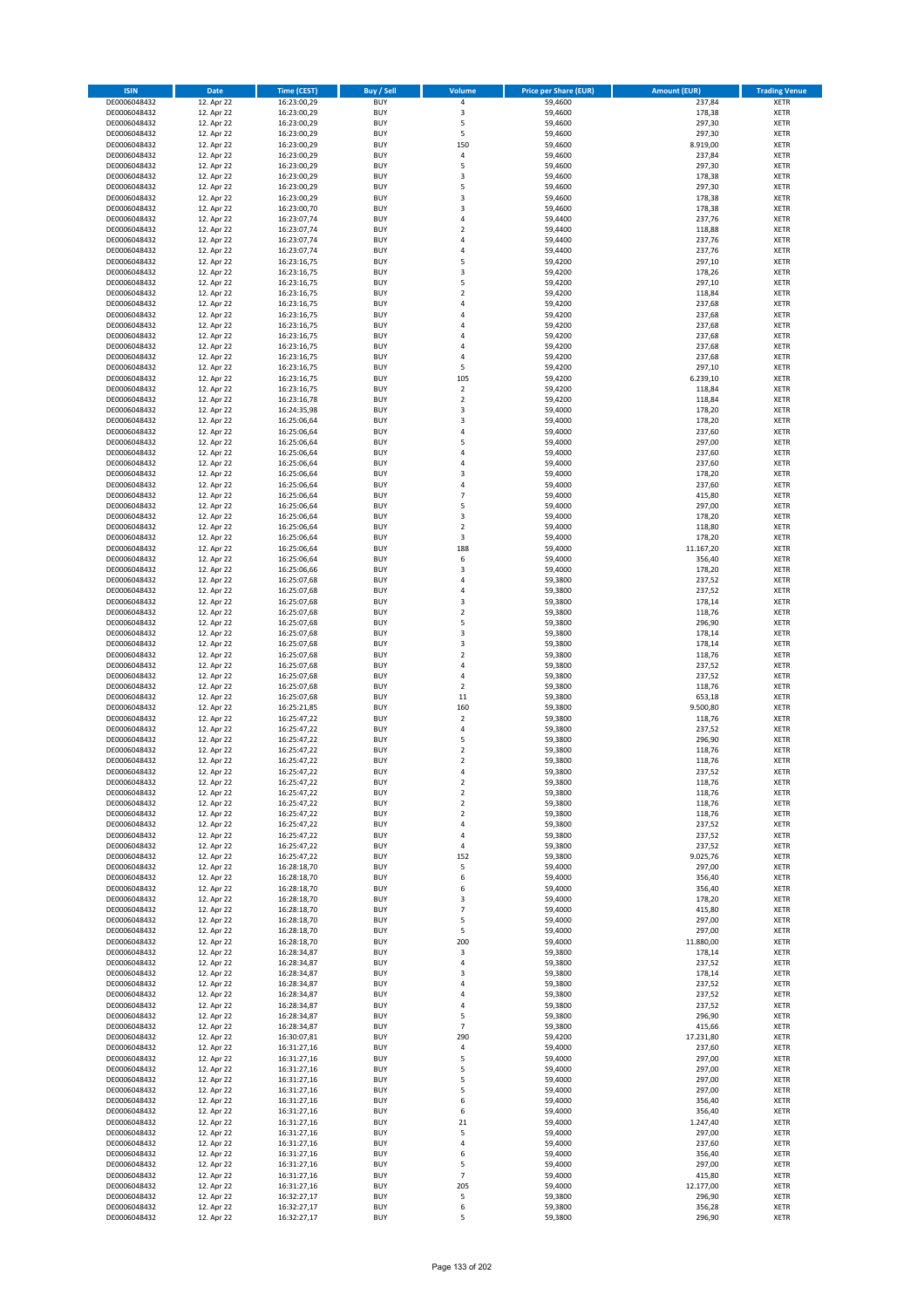| <b>ISIN</b>                  | <b>Date</b>              | <b>Time (CEST)</b>         | <b>Buy / Sell</b>        | <b>Volume</b>       | <b>Price per Share (EUR)</b> | <b>Amount (EUR)</b>   | <b>Trading Venue</b>       |
|------------------------------|--------------------------|----------------------------|--------------------------|---------------------|------------------------------|-----------------------|----------------------------|
| DE0006048432                 | 12. Apr 22               | 16:32:27,17                | <b>BUY</b>               | 5                   | 59,3800                      | 296,90                | <b>XETR</b>                |
| DE0006048432                 | 12. Apr 22               | 16:32:27,17                | <b>BUY</b>               | 5                   | 59,3800                      | 296,90                | <b>XETR</b>                |
| DE0006048432                 | 12. Apr 22               | 16:32:27,17                | <b>BUY</b>               | 5                   | 59,3800                      | 296,90                | <b>XETR</b>                |
| DE0006048432<br>DE0006048432 | 12. Apr 22<br>12. Apr 22 | 16:32:27,17<br>16:32:27,17 | <b>BUY</b><br><b>BUY</b> | 6<br>5              | 59,3800<br>59,3800           | 356,28<br>296,90      | <b>XETR</b><br><b>XETR</b> |
| DE0006048432                 | 12. Apr 22               | 16:32:27,17                | <b>BUY</b>               | 145                 | 59,3800                      | 8.610,10              | <b>XETR</b>                |
| DE0006048432                 | 12. Apr 22               | 16:32:27,17                | <b>BUY</b>               | 6                   | 59,3800                      | 356,28                | <b>XETR</b>                |
| DE0006048432                 | 12. Apr 22               | 16:34:27,19                | <b>BUY</b>               | $\overline{7}$      | 59,3600                      | 415,52                | <b>XETR</b>                |
| DE0006048432                 | 12. Apr 22               | 16:34:27,19                | <b>BUY</b>               | 5                   | 59,3600                      | 296,80                | <b>XETR</b>                |
| DE0006048432                 | 12. Apr 22               | 16:34:27,19                | <b>BUY</b>               | 5                   | 59,3600                      | 296,80                | <b>XETR</b>                |
| DE0006048432                 | 12. Apr 22               | 16:34:27,19                | <b>BUY</b>               | 9                   | 59,3600                      | 534,24                | <b>XETR</b>                |
| DE0006048432<br>DE0006048432 | 12. Apr 22<br>12. Apr 22 | 16:34:27,19<br>16:34:27,19 | <b>BUY</b><br><b>BUY</b> | 6<br>5              | 59,3600<br>59,3600           | 356,16<br>296,80      | <b>XETR</b><br><b>XETR</b> |
| DE0006048432                 | 12. Apr 22               | 16:34:27,19                | <b>BUY</b>               | $\overline{7}$      | 59,3600                      | 415,52                | <b>XETR</b>                |
| DE0006048432                 | 12. Apr 22               | 16:34:27,19                | <b>BUY</b>               | 6                   | 59,3600                      | 356,16                | <b>XETR</b>                |
| DE0006048432                 | 12. Apr 22               | 16:34:27,19                | <b>BUY</b>               | 9                   | 59,3600                      | 534,24                | <b>XETR</b>                |
| DE0006048432                 | 12. Apr 22               | 16:34:27,19                | <b>BUY</b>               | 3                   | 59,3600                      | 178,08                | <b>XETR</b>                |
| DE0006048432                 | 12. Apr 22               | 16:34:27,19                | <b>BUY</b>               | $\overline{7}$      | 59,3600                      | 415,52                | <b>XETR</b>                |
| DE0006048432                 | 12. Apr 22               | 16:34:27,19                | <b>BUY</b>               | $\overline{7}$      | 59,3600                      | 415,52                | <b>XETR</b>                |
| DE0006048432                 | 12. Apr 22               | 16:34:27,19                | <b>BUY</b>               | 244                 | 59,3600                      | 14.483,84             | <b>XETR</b>                |
| DE0006048432                 | 12. Apr 22               | 16:34:27,19                | <b>BUY</b>               | 10                  | 59,3600                      | 593,60                | <b>XETR</b>                |
| DE0006048432<br>DE0006048432 | 12. Apr 22<br>12. Apr 22 | 16:35:25,73<br>16:35:25,73 | <b>BUY</b><br><b>BUY</b> | 5<br>$\overline{7}$ | 59,4200<br>59,4200           | 297,10<br>415,94      | <b>XETR</b><br><b>XETR</b> |
| DE0006048432                 | 12. Apr 22               | 16:35:25,76                | <b>BUY</b>               | $\overline{7}$      | 59,4200                      | 415,94                | <b>XETR</b>                |
| DE0006048432                 | 12. Apr 22               | 16:35:44,17                | <b>BUY</b>               | $\overline{7}$      | 59,4000                      | 415,80                | <b>XETR</b>                |
| DE0006048432                 | 12. Apr 22               | 16:35:44,17                | <b>BUY</b>               | 8                   | 59,4000                      | 475,20                | <b>XETR</b>                |
| DE0006048432                 | 12. Apr 22               | 16:35:44,17                | <b>BUY</b>               | 3                   | 59,4000                      | 178,20                | <b>XETR</b>                |
| DE0006048432                 | 12. Apr 22               | 16:35:44,17                | <b>BUY</b>               | 8                   | 59,4000                      | 475,20                | <b>XETR</b>                |
| DE0006048432                 | 12. Apr 22               | 16:35:44,17                | <b>BUY</b>               | 8                   | 59,4000                      | 475,20                | <b>XETR</b>                |
| DE0006048432                 | 12. Apr 22<br>12. Apr 22 | 16:35:44,17                | <b>BUY</b><br><b>BUY</b> | $\overline{7}$<br>4 | 59,4000                      | 415,80                | <b>XETR</b><br><b>XETR</b> |
| DE0006048432<br>DE0006048432 | 12. Apr 22               | 16:35:44,17<br>16:35:44,17 | <b>BUY</b>               | 6                   | 59,4000<br>59,4000           | 237,60<br>356,40      | <b>XETR</b>                |
| DE0006048432                 | 12. Apr 22               | 16:35:44,17                | <b>BUY</b>               | 8                   | 59,4000                      | 475,20                | <b>XETR</b>                |
| DE0006048432                 | 12. Apr 22               | 16:35:44,17                | <b>BUY</b>               | $\overline{7}$      | 59,4000                      | 415,80                | <b>XETR</b>                |
| DE0006048432                 | 12. Apr 22               | 16:35:44,17                | <b>BUY</b>               | 209                 | 59,4000                      | 12.414,60             | <b>XETR</b>                |
| DE0006048432                 | 12. Apr 22               | 16:35:44,17                | <b>BUY</b>               | 6                   | 59,4000                      | 356,40                | <b>XETR</b>                |
| DE0006048432                 | 12. Apr 22               | 16:35:44,17                | <b>BUY</b>               | 6                   | 59,4000                      | 356,40                | <b>XETR</b>                |
| DE0006048432                 | 12. Apr 22               | 16:35:44,17                | <b>BUY</b>               | 6                   | 59,4000                      | 356,40                | <b>XETR</b>                |
| DE0006048432                 | 12. Apr 22               | 16:35:44,17                | <b>BUY</b>               | 4                   | 59,4000                      | 237,60                | <b>XETR</b>                |
| DE0006048432<br>DE0006048432 | 12. Apr 22<br>12. Apr 22 | 16:36:06,80<br>16:36:06,80 | <b>BUY</b><br><b>BUY</b> | 5<br>6              | 59,4000<br>59,4000           | 297,00                | <b>XETR</b><br><b>XETR</b> |
| DE0006048432                 | 12. Apr 22               | 16:36:08,11                | <b>BUY</b>               | 5                   | 59,3800                      | 356,40<br>296,90      | <b>XETR</b>                |
| DE0006048432                 | 12. Apr 22               | 16:36:08,11                | <b>BUY</b>               | 4                   | 59,3800                      | 237,52                | <b>XETR</b>                |
| DE0006048432                 | 12. Apr 22               | 16:36:08,11                | <b>BUY</b>               | 5                   | 59,3800                      | 296,90                | <b>XETR</b>                |
| DE0006048432                 | 12. Apr 22               | 16:36:08,11                | <b>BUY</b>               | 5                   | 59,3800                      | 296,90                | <b>XETR</b>                |
| DE0006048432                 | 12. Apr 22               | 16:36:08,11                | <b>BUY</b>               | 4                   | 59,3800                      | 237,52                | <b>XETR</b>                |
| DE0006048432                 | 12. Apr 22               | 16:36:08,11                | <b>BUY</b>               | 6                   | 59,3800                      | 356,28                | <b>XETR</b>                |
| DE0006048432                 | 12. Apr 22               | 16:36:08,11                | <b>BUY</b>               | 5                   | 59,3800                      | 296,90                | <b>XETR</b>                |
| DE0006048432                 | 12. Apr 22               | 16:36:08,11                | <b>BUY</b><br><b>BUY</b> | 5<br>6              | 59,3800                      | 296,90                | <b>XETR</b><br><b>XETR</b> |
| DE0006048432<br>DE0006048432 | 12. Apr 22<br>12. Apr 22 | 16:36:08,11<br>16:36:08,11 | <b>BUY</b>               | 4                   | 59,3800<br>59,3800           | 356,28<br>237,52      | <b>XETR</b>                |
| DE0006048432                 | 12. Apr 22               | 16:36:08,11                | <b>BUY</b>               | 4                   | 59,3800                      | 237,52                | <b>XETR</b>                |
| DE0006048432                 | 12. Apr 22               | 16:36:08,11                | <b>BUY</b>               | 67                  | 59,3800                      | 3.978,46              | <b>XETR</b>                |
| DE0006048432                 | 12. Apr 22               | 16:36:08,11                | <b>BUY</b>               | 4                   | 59,3800                      | 237,52                | <b>XETR</b>                |
| DE0006048432                 | 12. Apr 22               | 16:36:08,11                | <b>BUY</b>               | 16                  | 59,3800                      | 950,08                | <b>XETR</b>                |
| DE0006048432                 | 12. Apr 22               | 16:36:08,11                | <b>BUY</b>               | 63                  | 59,3800                      | 3.740,94              | <b>XETR</b>                |
| DE0006048432                 | 12. Apr 22               | 16:36:08,11                | <b>BUY</b>               | 28                  | 59,3800                      | 1.662,64              | <b>XETR</b>                |
| DE0006048432                 | 12. Apr 22               | 16:36:40,49                | <b>BUY</b>               | 4                   | 59,3600                      | 237,44                | <b>XETR</b>                |
| DE0006048432<br>DE0006048432 | 12. Apr 22<br>12. Apr 22 | 16:36:40,49<br>16:36:40,49 | <b>BUY</b><br><b>BUY</b> | $\overline{7}$<br>6 | 59,3600<br>59,3600           | 415,52<br>356,16      | <b>XETR</b><br><b>XETR</b> |
| DE0006048432                 | 12. Apr 22               | 16:36:40,49                | <b>BUY</b>               | 3                   | 59,3600                      | 178,08                | <b>XETR</b>                |
| DE0006048432                 | 12. Apr 22               | 16:36:55,14                | <b>BUY</b>               | 3                   | 59,3400                      | 178,02                | <b>XETR</b>                |
| DE0006048432                 | 12. Apr 22               | 16:36:55,14                | <b>BUY</b>               | 3                   | 59,3400                      | 178,02                | <b>XETR</b>                |
| DE0006048432                 | 12. Apr 22               | 16:37:12,08                | <b>BUY</b>               | 4                   | 59,3600                      | 237,44                | <b>XETR</b>                |
| DE0006048432                 | 12. Apr 22               | 16:37:12,08                | BUY                      | 2                   | 59,3600                      | 118,72                | <b>XETR</b>                |
| DE0006048432                 | 12. Apr 22               | 16:37:12,08                | <b>BUY</b>               | $\mathbf 2$         | 59,3600                      | 118,72                | <b>XETR</b>                |
| DE0006048432<br>DE0006048432 | 12. Apr 22<br>12. Apr 22 | 16:37:25,10<br>16:39:31,76 | <b>BUY</b><br><b>BUY</b> | 204<br>139          | 59,3600<br>59,3400           | 12.109,44<br>8.248,26 | <b>XETR</b><br>XETR        |
| DE0006048432                 | 12. Apr 22               | 16:39:31,76                | <b>BUY</b>               | 6                   | 59,3400                      | 356,04                | <b>XETR</b>                |
| DE0006048432                 | 12. Apr 22               | 16:39:31,76                | <b>BUY</b>               | 6                   | 59,3400                      | 356,04                | <b>XETR</b>                |
| DE0006048432                 | 12. Apr 22               | 16:39:31,76                | <b>BUY</b>               | $\mathbf 2$         | 59,3400                      | 118,68                | <b>XETR</b>                |
| DE0006048432                 | 12. Apr 22               | 16:39:31,76                | <b>BUY</b>               | 4                   | 59,3400                      | 237,36                | <b>XETR</b>                |
| DE0006048432                 | 12. Apr 22               | 16:39:31,76                | <b>BUY</b>               | 3                   | 59,3400                      | 178,02                | <b>XETR</b>                |
| DE0006048432                 | 12. Apr 22               | 16:39:31,76                | <b>BUY</b>               | 6                   | 59,3400                      | 356,04                | <b>XETR</b>                |
| DE0006048432<br>DE0006048432 | 12. Apr 22<br>12. Apr 22 | 16:39:31,76<br>16:39:31,76 | <b>BUY</b><br><b>BUY</b> | 6<br>4              | 59,3400<br>59,3400           | 356,04<br>237,36      | <b>XETR</b><br><b>XETR</b> |
| DE0006048432                 | 12. Apr 22               | 16:39:31,76                | <b>BUY</b>               | 8                   | 59,3400                      | 474,72                | <b>XETR</b>                |
| DE0006048432                 | 12. Apr 22               | 16:39:31,76                | <b>BUY</b>               | 8                   | 59,3400                      | 474,72                | <b>XETR</b>                |
| DE0006048432                 | 12. Apr 22               | 16:39:31,76                | <b>BUY</b>               | 3                   | 59,3400                      | 178,02                | <b>XETR</b>                |
| DE0006048432                 | 12. Apr 22               | 16:39:31,76                | <b>BUY</b>               | 5                   | 59,3400                      | 296,70                | <b>XETR</b>                |
| DE0006048432                 | 12. Apr 22               | 16:39:31,76                | <b>BUY</b>               | $\overline{7}$      | 59,3400                      | 415,38                | <b>XETR</b>                |
| DE0006048432                 | 12. Apr 22<br>12. Apr 22 | 16:39:31,76<br>16:39:31,76 | <b>BUY</b>               | 231<br>5            | 59,3400                      | 13.707,54             | <b>XETR</b>                |
| DE0006048432<br>DE0006048432 | 12. Apr 22               | 16:39:31,76                | <b>BUY</b><br><b>BUY</b> | 8                   | 59,3400<br>59,3400           | 296,70<br>474,72      | XETR<br><b>XETR</b>        |
| DE0006048432                 | 12. Apr 22               | 16:40:11,59                | <b>BUY</b>               | 97                  | 59,3200                      | 5.754,04              | <b>XETR</b>                |
| DE0006048432                 | 12. Apr 22               | 16:40:38,79                | <b>BUY</b>               | 26                  | 59,3200                      | 1.542,32              | <b>XETR</b>                |
| DE0006048432                 | 12. Apr 22               | 16:40:38,79                | <b>BUY</b>               | 6                   | 59,3200                      | 355,92                | <b>XETR</b>                |
| DE0006048432                 | 12. Apr 22               | 16:40:38,79                | <b>BUY</b>               | 5                   | 59,3200                      | 296,60                | <b>XETR</b>                |
| DE0006048432                 | 12. Apr 22               | 16:40:38,79                | <b>BUY</b>               | 4                   | 59,3200                      | 237,28                | <b>XETR</b>                |
| DE0006048432                 | 12. Apr 22               | 16:40:38,79                | <b>BUY</b>               | $\mathbf 2$         | 59,3200                      | 118,64                | <b>XETR</b>                |
| DE0006048432                 | 12. Apr 22               | 16:40:38,79                | <b>BUY</b>               | 5                   | 59,3200                      | 296,60                | <b>XETR</b>                |
| DE0006048432<br>DE0006048432 | 12. Apr 22<br>12. Apr 22 | 16:40:38,79<br>16:40:38,79 | <b>BUY</b><br><b>BUY</b> | 4<br>5              | 59,3200<br>59,3200           | 237,28<br>296,60      | <b>XETR</b><br><b>XETR</b> |
| DE0006048432                 | 12. Apr 22               | 16:40:38,79                | <b>BUY</b>               | 6                   | 59,3200                      | 355,92                | <b>XETR</b>                |
| DE0006048432                 | 12. Apr 22               | 16:40:38,79                | <b>BUY</b>               | 3                   | 59,3200                      | 177,96                | <b>XETR</b>                |
| DE0006048432                 | 12. Apr 22               | 16:40:38,79                | <b>BUY</b>               | 6                   | 59,3200                      | 355,92                | <b>XETR</b>                |
| DE0006048432                 | 12. Apr 22               | 16:40:38,79                | <b>BUY</b>               | 3                   | 59,3200                      | 177,96                | <b>XETR</b>                |
| DE0006048432                 | 12. Apr 22               | 16:40:38,79                | <b>BUY</b>               | 5                   | 59,3200                      | 296,60                | <b>XETR</b>                |
| DE0006048432                 | 12. Apr 22               | 16:40:38,79                | <b>BUY</b>               | 5                   | 59,3200                      | 296,60                | <b>XETR</b>                |
| DE0006048432<br>DE0006048432 | 12. Apr 22<br>12. Apr 22 | 16:40:38,79<br>16:41:03,03 | <b>BUY</b><br><b>BUY</b> | 287<br>4            | 59,3200<br>59,3200           | 17.024,84<br>237,28   | <b>XETR</b><br><b>XETR</b> |
| DE0006048432                 | 12. Apr 22               | 16:41:03,03                | <b>BUY</b>               | 17                  | 59,3200                      | 1.008,44              | XETR                       |
| DE0006048432                 | 12. Apr 22               | 16:41:03,03                | <b>BUY</b>               | 4                   | 59,3200                      | 237,28                | <b>XETR</b>                |
| DE0006048432                 | 12. Apr 22               | 16:41:03,03                | <b>BUY</b>               | 5                   | 59,3200                      | 296,60                | XETR                       |
| DE0006048432                 | 12. Apr 22               | 16:41:03,03                | <b>BUY</b>               | 4                   | 59,3200                      | 237,28                | <b>XETR</b>                |
| DE0006048432                 | 12. Apr 22               | 16:41:03,03                | <b>BUY</b>               | 4                   | 59,3200                      | 237,28                | <b>XETR</b>                |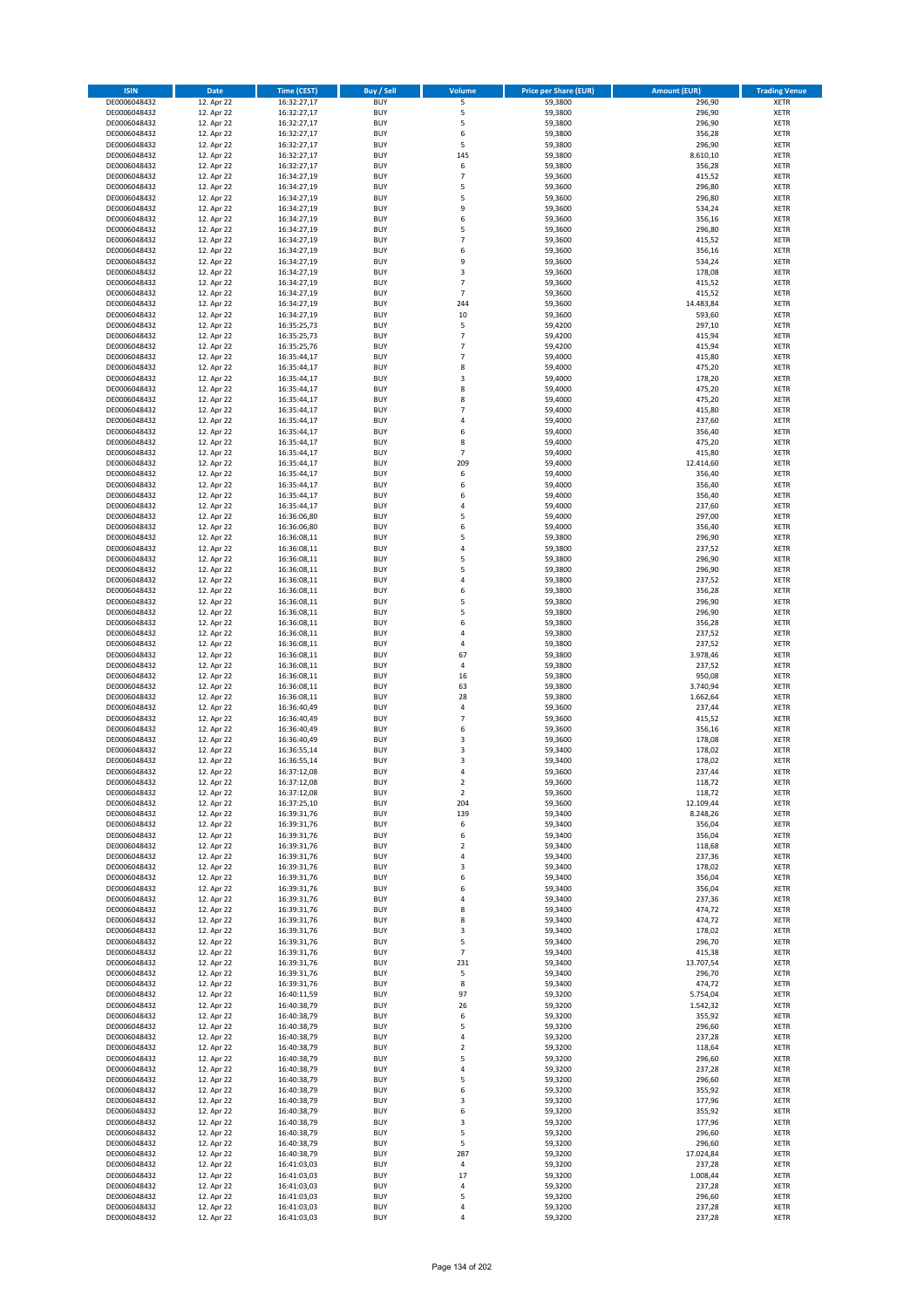| <b>ISIN</b>                  | <b>Date</b>              | <b>Time (CEST)</b>         | <b>Buy / Sell</b>        | Volume                       | <b>Price per Share (EUR)</b> | <b>Amount (EUR)</b> | <b>Trading Venue</b>       |
|------------------------------|--------------------------|----------------------------|--------------------------|------------------------------|------------------------------|---------------------|----------------------------|
| DE0006048432                 | 12. Apr 22               | 16:41:03,03                | <b>BUY</b>               | 4                            | 59,3200                      | 237,28              | <b>XETR</b>                |
| DE0006048432                 | 12. Apr 22               | 16:41:03,03                | <b>BUY</b>               | 3                            | 59,3200                      | 177,96              | <b>XETR</b>                |
| DE0006048432                 | 12. Apr 22               | 16:41:03,03                | <b>BUY</b>               | 4                            | 59,3200                      | 237,28              | <b>XETR</b>                |
| DE0006048432<br>DE0006048432 | 12. Apr 22<br>12. Apr 22 | 16:41:03,03<br>16:41:03,03 | <b>BUY</b><br><b>BUY</b> | 3<br>87                      | 59,3200<br>59,3200           | 177,96<br>5.160,84  | <b>XETR</b><br><b>XETR</b> |
| DE0006048432                 | 12. Apr 22               | 16:41:03,03                | <b>BUY</b>               | 5                            | 59,3200                      | 296,60              | <b>XETR</b>                |
| DE0006048432                 | 12. Apr 22               | 16:41:03,03                | <b>BUY</b>               | 5                            | 59,3200                      | 296,60              | <b>XETR</b>                |
| DE0006048432                 | 12. Apr 22               | 16:41:03,03                | <b>BUY</b>               | 4                            | 59,3200                      | 237,28              | <b>XETR</b>                |
| DE0006048432                 | 12. Apr 22               | 16:41:03,03                | <b>BUY</b>               | 5                            | 59,3200                      | 296,60              | <b>XETR</b>                |
| DE0006048432                 | 12. Apr 22               | 16:42:18,40                | <b>BUY</b>               | 4                            | 59,3200                      | 237,28              | <b>XETR</b>                |
| DE0006048432                 | 12. Apr 22               | 16:42:18,40                | <b>BUY</b>               | 12                           | 59,3200                      | 711,84              | <b>XETR</b>                |
| DE0006048432<br>DE0006048432 | 12. Apr 22<br>12. Apr 22 | 16:42:18,40<br>16:42:18,40 | <b>BUY</b><br><b>BUY</b> | 3<br>5                       | 59,3200<br>59,3200           | 177,96<br>296,60    | <b>XETR</b><br><b>XETR</b> |
| DE0006048432                 | 12. Apr 22               | 16:42:18,40                | <b>BUY</b>               | 3                            | 59,3200                      | 177,96              | <b>XETR</b>                |
| DE0006048432                 | 12. Apr 22               | 16:42:18,40                | <b>BUY</b>               | 3                            | 59,3200                      | 177,96              | <b>XETR</b>                |
| DE0006048432                 | 12. Apr 22               | 16:42:18,40                | <b>BUY</b>               | 4                            | 59,3200                      | 237,28              | <b>XETR</b>                |
| DE0006048432                 | 12. Apr 22               | 16:42:18,40                | <b>BUY</b>               | 4                            | 59,3200                      | 237,28              | <b>XETR</b>                |
| DE0006048432                 | 12. Apr 22               | 16:42:18,40                | <b>BUY</b>               | 3                            | 59,3200                      | 177,96              | <b>XETR</b>                |
| DE0006048432                 | 12. Apr 22               | 16:42:18,40                | <b>BUY</b>               | 3                            | 59,3200                      | 177,96              | <b>XETR</b>                |
| DE0006048432                 | 12. Apr 22               | 16:42:18,40                | <b>BUY</b>               | 4                            | 59,3200                      | 237,28              | <b>XETR</b>                |
| DE0006048432<br>DE0006048432 | 12. Apr 22<br>12. Apr 22 | 16:42:18,40<br>16:42:18,40 | <b>BUY</b><br><b>BUY</b> | 3<br>$\mathbf 2$             | 59,3200<br>59,3200           | 177,96<br>118,64    | <b>XETR</b><br><b>XETR</b> |
| DE0006048432                 | 12. Apr 22               | 16:42:18,40                | <b>BUY</b>               | 5                            | 59,3200                      | 296,60              | <b>XETR</b>                |
| DE0006048432                 | 12. Apr 22               | 16:42:18,40                | <b>BUY</b>               | 100                          | 59,3200                      | 5.932,00            | <b>XETR</b>                |
| DE0006048432                 | 12. Apr 22               | 16:43:28,70                | <b>BUY</b>               | 3                            | 59,3200                      | 177,96              | <b>XETR</b>                |
| DE0006048432                 | 12. Apr 22               | 16:43:28,70                | <b>BUY</b>               | 9                            | 59,3200                      | 533,88              | <b>XETR</b>                |
| DE0006048432                 | 12. Apr 22               | 16:43:28,70                | <b>BUY</b>               | 4                            | 59,3200                      | 237,28              | <b>XETR</b>                |
| DE0006048432                 | 12. Apr 22               | 16:43:28,70                | <b>BUY</b>               | 5                            | 59,3200                      | 296,60              | <b>XETR</b>                |
| DE0006048432<br>DE0006048432 | 12. Apr 22<br>12. Apr 22 | 16:43:28,70<br>16:43:28,70 | <b>BUY</b><br><b>BUY</b> | 8<br>$\overline{\mathbf{c}}$ | 59,3200<br>59,3200           | 474,56<br>118,64    | <b>XETR</b><br><b>XETR</b> |
| DE0006048432                 | 12. Apr 22               | 16:43:28,70                | <b>BUY</b>               | $\mathbf 2$                  | 59,3200                      | 118,64              | <b>XETR</b>                |
| DE0006048432                 | 12. Apr 22               | 16:43:28,70                | <b>BUY</b>               | 3                            | 59,3200                      | 177,96              | <b>XETR</b>                |
| DE0006048432                 | 12. Apr 22               | 16:43:28,70                | <b>BUY</b>               | 3                            | 59,3200                      | 177,96              | <b>XETR</b>                |
| DE0006048432                 | 12. Apr 22               | 16:43:28,70                | <b>BUY</b>               | 3                            | 59,3200                      | 177,96              | <b>XETR</b>                |
| DE0006048432                 | 12. Apr 22               | 16:43:28,70                | <b>BUY</b>               | $\mathbf 2$                  | 59,3200                      | 118,64              | <b>XETR</b>                |
| DE0006048432                 | 12. Apr 22               | 16:43:28,70                | <b>BUY</b>               | 3                            | 59,3200                      | 177,96              | <b>XETR</b>                |
| DE0006048432                 | 12. Apr 22               | 16:43:28,70                | <b>BUY</b><br><b>BUY</b> | 3<br>3                       | 59,3200<br>59,3200           | 177,96<br>177,96    | <b>XETR</b><br><b>XETR</b> |
| DE0006048432<br>DE0006048432 | 12. Apr 22<br>12. Apr 22 | 16:43:28,70<br>16:43:28,70 | <b>BUY</b>               | 3                            | 59,3200                      | 177,96              | <b>XETR</b>                |
| DE0006048432                 | 12. Apr 22               | 16:43:28,72                | <b>BUY</b>               | 4                            | 59,3200                      | 237,28              | <b>XETR</b>                |
| DE0006048432                 | 12. Apr 22               | 16:43:28,73                | <b>BUY</b>               | $\overline{7}$               | 59,3200                      | 415,24              | <b>XETR</b>                |
| DE0006048432                 | 12. Apr 22               | 16:43:29,76                | <b>BUY</b>               | 204                          | 59,3200                      | 12.101,28           | <b>XETR</b>                |
| DE0006048432                 | 12. Apr 22               | 16:43:34,43                | <b>BUY</b>               | 129                          | 59,3200                      | 7.652,28            | <b>XETR</b>                |
| DE0006048432                 | 12. Apr 22               | 16:44:08,14                | <b>BUY</b>               | 3                            | 59,3000                      | 177,90              | <b>XETR</b>                |
| DE0006048432                 | 12. Apr 22               | 16:44:08,14                | <b>BUY</b>               | $\mathbf 2$                  | 59,3000                      | 118,60              | <b>XETR</b>                |
| DE0006048432<br>DE0006048432 | 12. Apr 22<br>12. Apr 22 | 16:44:08,14<br>16:44:08,14 | <b>BUY</b><br><b>BUY</b> | 4<br>160                     | 59,3000<br>59,3000           | 237,20<br>9.488,00  | <b>XETR</b><br><b>XETR</b> |
| DE0006048432                 | 12. Apr 22               | 16:44:08,14                | <b>BUY</b>               | 3                            | 59,3000                      | 177,90              | <b>XETR</b>                |
| DE0006048432                 | 12. Apr 22               | 16:44:08,14                | <b>BUY</b>               | 5                            | 59,3000                      | 296,50              | <b>XETR</b>                |
| DE0006048432                 | 12. Apr 22               | 16:44:29,37                | <b>BUY</b>               | 5                            | 59,2800                      | 296,40              | <b>XETR</b>                |
| DE0006048432                 | 12. Apr 22               | 16:44:29,37                | <b>BUY</b>               | $\overline{\mathbf{c}}$      | 59,2800                      | 118,56              | <b>XETR</b>                |
| DE0006048432                 | 12. Apr 22               | 16:44:29,37                | <b>BUY</b>               | 5                            | 59,2800                      | 296,40              | <b>XETR</b>                |
| DE0006048432                 | 12. Apr 22               | 16:44:29,37                | <b>BUY</b><br><b>BUY</b> | 11                           | 59,2800                      | 652,08              | <b>XETR</b>                |
| DE0006048432<br>DE0006048432 | 12. Apr 22<br>12. Apr 22 | 16:44:29,37<br>16:44:29,37 | <b>BUY</b>               | 4<br>$\overline{\mathbf{c}}$ | 59,2800<br>59,2800           | 237,12<br>118,56    | <b>XETR</b><br><b>XETR</b> |
| DE0006048432                 | 12. Apr 22               | 16:44:29,37                | <b>BUY</b>               | $\overline{7}$               | 59,2800                      | 414,96              | <b>XETR</b>                |
| DE0006048432                 | 12. Apr 22               | 16:44:29,37                | <b>BUY</b>               | 6                            | 59,2800                      | 355,68              | <b>XETR</b>                |
| DE0006048432                 | 12. Apr 22               | 16:44:29,37                | <b>BUY</b>               | 6                            | 59,2800                      | 355,68              | <b>XETR</b>                |
| DE0006048432                 | 12. Apr 22               | 16:44:29,37                | <b>BUY</b>               | $\overline{7}$               | 59,2800                      | 414,96              | <b>XETR</b>                |
| DE0006048432                 | 12. Apr 22               | 16:44:29,37                | <b>BUY</b>               | 6                            | 59,2800                      | 355,68              | <b>XETR</b>                |
| DE0006048432                 | 12. Apr 22               | 16:44:29,37                | <b>BUY</b>               | 5                            | 59,2800                      | 296,40              | <b>XETR</b>                |
| DE0006048432<br>DE0006048432 | 12. Apr 22<br>12. Apr 22 | 16:44:29,37<br>16:44:29,37 | <b>BUY</b><br><b>BUY</b> | 3<br>5                       | 59,2800<br>59,2800           | 177,84<br>296,40    | <b>XETR</b><br><b>XETR</b> |
| DE0006048432                 | 12. Apr 22               | 16:44:29,37                | <b>BUY</b>               | $\overline{2}$               | 59,2800                      | 118,56              | <b>XETR</b>                |
| DE0006048432                 | 12. Apr 22               | 16:44:59,34                | BUY                      | 2                            | 59,2800                      | 118,56              | <b>XETR</b>                |
| DE0006048432                 | 12. Apr 22               | 16:44:59,34                | <b>BUY</b>               | 8                            | 59,2800                      | 474,24              | <b>XETR</b>                |
| DE0006048432                 | 12. Apr 22               | 16:44:59,34                | <b>BUY</b>               | 4                            | 59,2800                      | 237,12              | <b>XETR</b>                |
| DE0006048432                 | 12. Apr 22               | 16:44:59,34                | <b>BUY</b>               | 4                            | 59,2800                      | 237,12              | XETR                       |
| DE0006048432                 | 12. Apr 22<br>12. Apr 22 | 16:44:59,34<br>16:44:59,34 | <b>BUY</b>               | $\mathbf 2$                  | 59,2800                      | 118,56              | <b>XETR</b>                |
| DE0006048432<br>DE0006048432 | 12. Apr 22               | 16:44:59,34                | <b>BUY</b><br><b>BUY</b> | 3<br>3                       | 59,2800<br>59,2800           | 177,84<br>177,84    | <b>XETR</b><br><b>XETR</b> |
| DE0006048432                 | 12. Apr 22               | 16:44:59,34                | <b>BUY</b>               | $\mathbf 2$                  | 59,2800                      | 118,56              | <b>XETR</b>                |
| DE0006048432                 | 12. Apr 22               | 16:44:59,34                | <b>BUY</b>               | $\mathbf 2$                  | 59,2800                      | 118,56              | <b>XETR</b>                |
| DE0006048432                 | 12. Apr 22               | 16:44:59,34                | <b>BUY</b>               | 5                            | 59,2800                      | 296,40              | <b>XETR</b>                |
| DE0006048432                 | 12. Apr 22               | 16:44:59,34                | <b>BUY</b>               | 4                            | 59,2800                      | 237,12              | <b>XETR</b>                |
| DE0006048432                 | 12. Apr 22               | 16:44:59,34                | <b>BUY</b>               | 3                            | 59,2800                      | 177,84              | <b>XETR</b>                |
| DE0006048432<br>DE0006048432 | 12. Apr 22<br>12. Apr 22 | 16:44:59,34<br>16:44:59,34 | <b>BUY</b><br><b>BUY</b> | $\mathbf 2$<br>5             | 59,2800<br>59,2800           | 118,56<br>296,40    | <b>XETR</b><br><b>XETR</b> |
| DE0006048432                 | 12. Apr 22               | 16:45:29,40                | <b>BUY</b>               | 4                            | 59,2600                      | 237,04              | <b>XETR</b>                |
| DE0006048432                 | 12. Apr 22               | 16:45:29,40                | <b>BUY</b>               | 3                            | 59,2600                      | 177,78              | <b>XETR</b>                |
| DE0006048432                 | 12. Apr 22               | 16:45:29,40                | <b>BUY</b>               | $\mathbf 2$                  | 59,2600                      | 118,52              | <b>XETR</b>                |
| DE0006048432                 | 12. Apr 22               | 16:45:29,40                | <b>BUY</b>               | $\mathbf 2$                  | 59,2600                      | 118,52              | <b>XETR</b>                |
| DE0006048432                 | 12. Apr 22               | 16:45:29,40                | <b>BUY</b>               | 3                            | 59,2600                      | 177,78              | XETR                       |
| DE0006048432                 | 12. Apr 22               | 16:45:29,40                | <b>BUY</b>               | $\mathbf 2$                  | 59,2600                      | 118,52              | <b>XETR</b>                |
| DE0006048432<br>DE0006048432 | 12. Apr 22<br>12. Apr 22 | 16:45:29,40<br>16:45:29,40 | <b>BUY</b><br><b>BUY</b> | 4<br>3                       | 59,2600<br>59,2600           | 237,04<br>177,78    | <b>XETR</b><br><b>XETR</b> |
| DE0006048432                 | 12. Apr 22               | 16:45:29,40                | <b>BUY</b>               | $\overline{2}$               | 59,2600                      | 118,52              | <b>XETR</b>                |
| DE0006048432                 | 12. Apr 22               | 16:45:29,40                | <b>BUY</b>               | $\mathbf 2$                  | 59,2600                      | 118,52              | <b>XETR</b>                |
| DE0006048432                 | 12. Apr 22               | 16:45:29,40                | <b>BUY</b>               | 143                          | 59,2600                      | 8.474,18            | <b>XETR</b>                |
| DE0006048432                 | 12. Apr 22               | 16:45:29,40                | <b>BUY</b>               | $\mathbf 2$                  | 59,2600                      | 118,52              | <b>XETR</b>                |
| DE0006048432                 | 12. Apr 22               | 16:45:29,40                | <b>BUY</b>               | $\mathbf 2$                  | 59,2600                      | 118,52              | <b>XETR</b>                |
| DE0006048432                 | 12. Apr 22               | 16:45:29,40                | <b>BUY</b>               | 3                            | 59,2600                      | 177,78              | <b>XETR</b>                |
| DE0006048432<br>DE0006048432 | 12. Apr 22<br>12. Apr 22 | 16:45:50,04<br>16:45:50,04 | <b>BUY</b><br><b>BUY</b> | 5<br>$\overline{2}$          | 59,2400<br>59,2400           | 296,20<br>118,48    | <b>XETR</b><br><b>XETR</b> |
| DE0006048432                 | 12. Apr 22               | 16:45:50,04                | <b>BUY</b>               | $\mathbf 2$                  | 59,2400                      | 118,48              | <b>XETR</b>                |
| DE0006048432                 | 12. Apr 22               | 16:45:50,04                | <b>BUY</b>               | $\mathbf 2$                  | 59,2400                      | 118,48              | <b>XETR</b>                |
| DE0006048432                 | 12. Apr 22               | 16:45:50,04                | <b>BUY</b>               | 47                           | 59,2400                      | 2.784,28            | <b>XETR</b>                |
| DE0006048432                 | 12. Apr 22               | 16:46:04,95                | <b>BUY</b>               | $\mathbf 2$                  | 59,2400                      | 118,48              | <b>XETR</b>                |
| DE0006048432                 | 12. Apr 22               | 16:46:04,95                | <b>BUY</b>               | $\mathbf 2$                  | 59,2400                      | 118,48              | <b>XETR</b>                |
| DE0006048432<br>DE0006048432 | 12. Apr 22<br>12. Apr 22 | 16:46:04,95<br>16:46:04,95 | <b>BUY</b><br><b>BUY</b> | 3<br>4                       | 59,2400<br>59,2400           | 177,72<br>236,96    | <b>XETR</b><br><b>XETR</b> |
| DE0006048432                 | 12. Apr 22               | 16:46:04,95                | <b>BUY</b>               | 3                            | 59,2400                      | 177,72              | XETR                       |
| DE0006048432                 | 12. Apr 22               | 16:46:04,95                | <b>BUY</b>               | $\overline{2}$               | 59,2400                      | 118,48              | <b>XETR</b>                |
| DE0006048432                 | 12. Apr 22               | 16:46:04,95                | <b>BUY</b>               | 64                           | 59,2400                      | 3.791,36            | <b>XETR</b>                |
| DE0006048432                 | 12. Apr 22               | 16:46:14,81                | <b>BUY</b>               | $\mathbf 2$                  | 59,2400                      | 118,48              | <b>XETR</b>                |
| DE0006048432                 | 12. Apr 22               | 16:46:14,81                | <b>BUY</b>               | $\overline{2}$               | 59,2400                      | 118,48              | <b>XETR</b>                |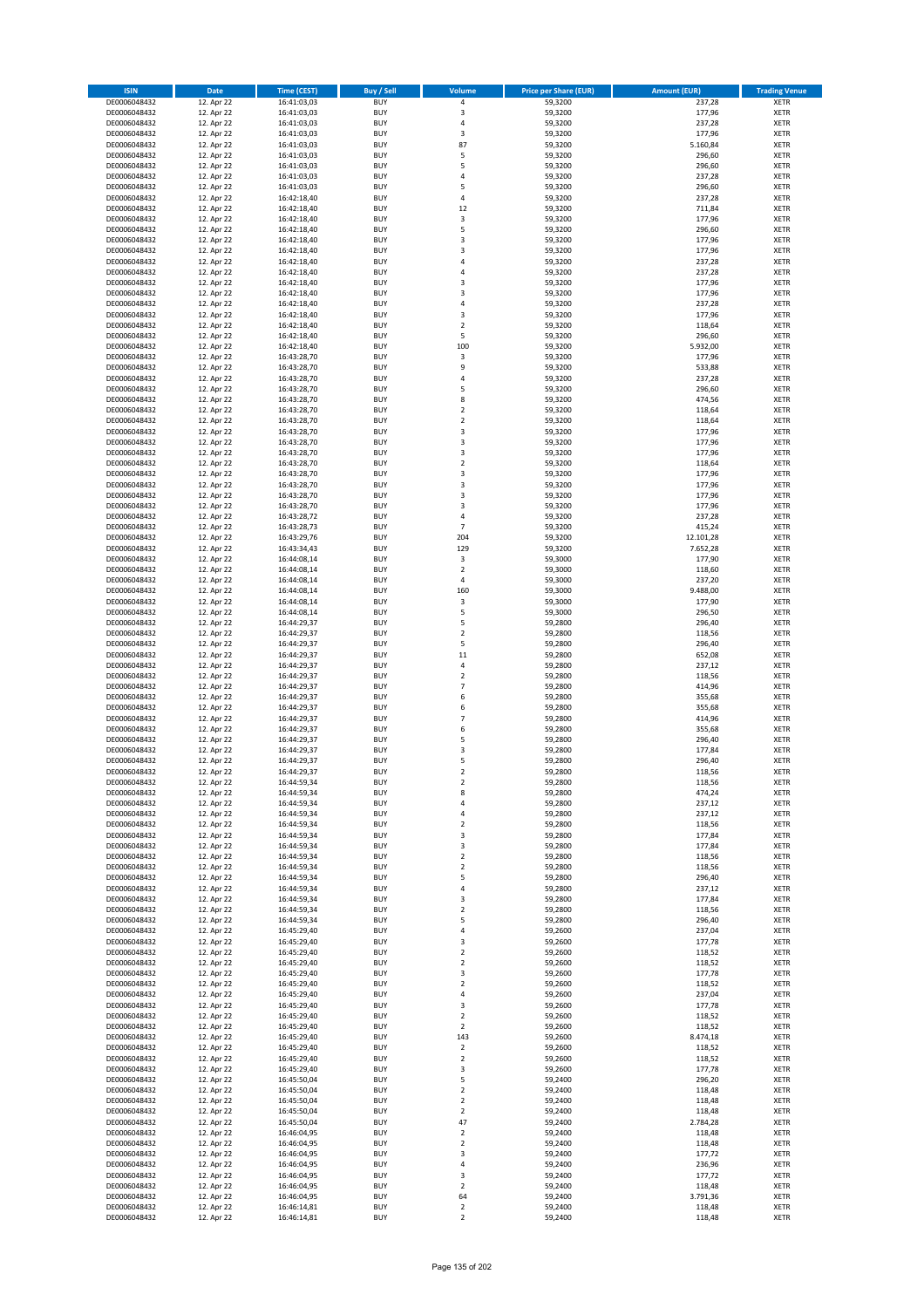| <b>ISIN</b>                  | Date                     | Time (CEST)                | <b>Buy / Sell</b>        | <b>Volume</b>                | <b>Price per Share (EUR)</b> | <b>Amount (EUR)</b>    | <b>Trading Venue</b>       |
|------------------------------|--------------------------|----------------------------|--------------------------|------------------------------|------------------------------|------------------------|----------------------------|
| DE0006048432                 | 12. Apr 22               | 16:46:14,81                | <b>BUY</b>               | $\overline{\mathbf{3}}$      | 59,2400                      | 177,72                 | <b>XETR</b>                |
| DE0006048432                 | 12. Apr 22               | 16:46:14,81                | <b>BUY</b>               | $\mathbf 2$                  | 59,2400                      | 118,48                 | XETR                       |
| DE0006048432                 | 12. Apr 22               | 16:46:22,81                | <b>BUY</b>               | $\overline{2}$               | 59,2400                      | 118,48                 | <b>XETR</b>                |
| DE0006048432<br>DE0006048432 | 12. Apr 22<br>12. Apr 22 | 16:46:22,81<br>16:46:22,81 | <b>BUY</b><br><b>BUY</b> | $\sqrt{4}$<br>4              | 59,2400<br>59,2400           | 236,96<br>236,96       | XETR<br><b>XETR</b>        |
| DE0006048432                 | 12. Apr 22               | 16:47:51,38                | <b>BUY</b>               | 3                            | 59,2200                      | 177,66                 | <b>XETR</b>                |
| DE0006048432                 | 12. Apr 22               | 16:47:51,38                | <b>BUY</b>               | 5                            | 59,2200                      | 296,10                 | <b>XETR</b>                |
| DE0006048432                 | 12. Apr 22               | 16:47:51,38                | <b>BUY</b>               | $\mathbf 2$                  | 59,2200                      | 118,44                 | <b>XETR</b>                |
| DE0006048432                 | 12. Apr 22               | 16:47:51,38                | <b>BUY</b>               | $\overline{2}$               | 59,2200                      | 118,44                 | <b>XETR</b>                |
| DE0006048432                 | 12. Apr 22               | 16:47:51,38                | <b>BUY</b><br><b>BUY</b> | 5<br>$\overline{7}$          | 59,2200                      | 296,10                 | <b>XETR</b><br><b>XETR</b> |
| DE0006048432<br>DE0006048432 | 12. Apr 22<br>12. Apr 22 | 16:47:51,38<br>16:47:51,38 | <b>BUY</b>               | 4                            | 59,2200<br>59,2200           | 414,54<br>236,88       | <b>XETR</b>                |
| DE0006048432                 | 12. Apr 22               | 16:47:51,38                | <b>BUY</b>               | 3                            | 59,2200                      | 177,66                 | <b>XETR</b>                |
| DE0006048432                 | 12. Apr 22               | 16:47:51,38                | <b>BUY</b>               | 5                            | 59,2200                      | 296,10                 | <b>XETR</b>                |
| DE0006048432                 | 12. Apr 22               | 16:47:51,38                | <b>BUY</b>               | 5                            | 59,2200                      | 296,10                 | <b>XETR</b>                |
| DE0006048432                 | 12. Apr 22               | 16:47:51,38                | <b>BUY</b>               | 5                            | 59,2200                      | 296,10                 | <b>XETR</b>                |
| DE0006048432                 | 12. Apr 22               | 16:47:51,38                | <b>BUY</b><br><b>BUY</b> | 3                            | 59,2200                      | 177,66                 | <b>XETR</b><br><b>XETR</b> |
| DE0006048432<br>DE0006048432 | 12. Apr 22<br>12. Apr 22 | 16:47:51,38<br>16:47:51,38 | <b>BUY</b>               | 3<br>3                       | 59,2200<br>59,2200           | 177,66<br>177,66       | <b>XETR</b>                |
| DE0006048432                 | 12. Apr 22               | 16:47:51,38                | <b>BUY</b>               | 142                          | 59,2200                      | 8.409,24               | <b>XETR</b>                |
| DE0006048432                 | 12. Apr 22               | 16:47:51,38                | <b>BUY</b>               | 5                            | 59,2200                      | 296,10                 | <b>XETR</b>                |
| DE0006048432                 | 12. Apr 22               | 16:47:51,39                | <b>BUY</b>               | 3                            | 59,2200                      | 177,66                 | <b>XETR</b>                |
| DE0006048432                 | 12. Apr 22               | 16:48:13,77                | <b>BUY</b>               | $\overline{4}$               | 59,2000                      | 236,80                 | <b>XETR</b>                |
| DE0006048432<br>DE0006048432 | 12. Apr 22               | 16:48:13,77                | <b>BUY</b><br><b>BUY</b> | $\,$ 1<br>3                  | 59,2000<br>59,2000           | 59,20                  | <b>XETR</b><br><b>XETR</b> |
| DE0006048432                 | 12. Apr 22<br>12. Apr 22 | 16:48:13,77<br>16:48:13,77 | <b>BUY</b>               | $\mathbf 2$                  | 59,2000                      | 177,60<br>118,40       | <b>XETR</b>                |
| DE0006048432                 | 12. Apr 22               | 16:48:13,77                | <b>BUY</b>               | 3                            | 59,2000                      | 177,60                 | <b>XETR</b>                |
| DE0006048432                 | 12. Apr 22               | 16:48:13,77                | <b>BUY</b>               | 3                            | 59,2000                      | 177,60                 | <b>XETR</b>                |
| DE0006048432                 | 12. Apr 22               | 16:48:13,77                | <b>BUY</b>               | $\overline{2}$               | 59,2000                      | 118,40                 | <b>XETR</b>                |
| DE0006048432                 | 12. Apr 22               | 16:48:13,77                | <b>BUY</b>               | $\overline{2}$               | 59,2000                      | 118,40                 | <b>XETR</b>                |
| DE0006048432<br>DE0006048432 | 12. Apr 22<br>12. Apr 22 | 16:48:13,77<br>16:48:13,77 | <b>BUY</b><br><b>BUY</b> | $\sqrt{4}$<br>$\overline{2}$ | 59,2000<br>59,2000           | 236,80<br>118,40       | <b>XETR</b><br><b>XETR</b> |
| DE0006048432                 | 12. Apr 22               | 16:48:13,77                | <b>BUY</b>               | $\mathbf 2$                  | 59,2000                      | 118,40                 | <b>XETR</b>                |
| DE0006048432                 | 12. Apr 22               | 16:48:13,77                | <b>BUY</b>               | $\mathbf 2$                  | 59,2000                      | 118,40                 | <b>XETR</b>                |
| DE0006048432                 | 12. Apr 22               | 16:48:13,77                | <b>BUY</b>               | 53                           | 59,2000                      | 3.137,60               | <b>XETR</b>                |
| DE0006048432                 | 12. Apr 22               | 16:48:13,77                | <b>BUY</b>               | $\pmb{4}$                    | 59,2000                      | 236,80                 | <b>XETR</b>                |
| DE0006048432                 | 12. Apr 22               | 16:48:13,77                | <b>BUY</b><br><b>BUY</b> | 3<br>$\overline{4}$          | 59,2000<br>59,2000           | 177,60<br>236,80       | <b>XETR</b><br><b>XETR</b> |
| DE0006048432<br>DE0006048432 | 12. Apr 22<br>12. Apr 22 | 16:48:13,77<br>16:48:13,77 | <b>BUY</b>               | 358                          | 59,2000                      | 21.193,60              | <b>XETR</b>                |
| DE0006048432                 | 12. Apr 22               | 16:48:13,83                | <b>BUY</b>               | 198                          | 59,2000                      | 11.721,60              | <b>XETR</b>                |
| DE0006048432                 | 12. Apr 22               | 16:49:13,85                | <b>BUY</b>               | $\mathbf 2$                  | 59,1800                      | 118,36                 | <b>XETR</b>                |
| DE0006048432                 | 12. Apr 22               | 16:49:13,85                | <b>BUY</b>               | 4                            | 59,1800                      | 236,72                 | <b>XETR</b>                |
| DE0006048432                 | 12. Apr 22               | 16:49:13,85                | <b>BUY</b>               | $\pmb{4}$                    | 59,1800                      | 236,72                 | <b>XETR</b>                |
| DE0006048432                 | 12. Apr 22               | 16:49:13,85                | <b>BUY</b><br><b>BUY</b> | 3<br>$\overline{2}$          | 59,1800                      | 177,54                 | <b>XETR</b>                |
| DE0006048432<br>DE0006048432 | 12. Apr 22<br>12. Apr 22 | 16:49:13,85<br>16:49:13,85 | <b>BUY</b>               | 3                            | 59,1800<br>59,1800           | 118,36<br>177,54       | <b>XETR</b><br><b>XETR</b> |
| DE0006048432                 | 12. Apr 22               | 16:49:13,85                | <b>BUY</b>               | 190                          | 59,1800                      | 11.244,20              | <b>XETR</b>                |
| DE0006048432                 | 12. Apr 22               | 16:49:13,85                | <b>BUY</b>               | 3                            | 59,1800                      | 177,54                 | <b>XETR</b>                |
| DE0006048432                 | 12. Apr 22               | 16:49:13,85                | <b>BUY</b>               | 5                            | 59,1800                      | 295,90                 | <b>XETR</b>                |
| DE0006048432                 | 12. Apr 22               | 16:51:13,67                | <b>BUY</b>               | $\sqrt{4}$                   | 59,1600                      | 236,64                 | <b>XETR</b>                |
| DE0006048432<br>DE0006048432 | 12. Apr 22<br>12. Apr 22 | 16:51:13,67<br>16:51:13,67 | <b>BUY</b><br><b>BUY</b> | 3<br>3                       | 59,1600<br>59,1600           | 177,48<br>177,48       | <b>XETR</b><br><b>XETR</b> |
| DE0006048432                 | 12. Apr 22               | 16:51:13,67                | <b>BUY</b>               | 5                            | 59,1600                      | 295,80                 | <b>XETR</b>                |
| DE0006048432                 | 12. Apr 22               | 16:51:13,67                | <b>BUY</b>               | $\sqrt{4}$                   | 59,1600                      | 236,64                 | <b>XETR</b>                |
| DE0006048432                 | 12. Apr 22               | 16:51:13,67                | <b>BUY</b>               | 3                            | 59,1600                      | 177,48                 | <b>XETR</b>                |
| DE0006048432                 | 12. Apr 22               | 16:51:13,67                | <b>BUY</b>               | $\mathbf 2$                  | 59,1600                      | 118,32                 | <b>XETR</b>                |
| DE0006048432                 | 12. Apr 22               | 16:51:13,67                | <b>BUY</b>               | 6                            | 59,1600                      | 354,96                 | <b>XETR</b>                |
| DE0006048432<br>DE0006048432 | 12. Apr 22<br>12. Apr 22 | 16:51:13,67<br>16:51:13,67 | <b>BUY</b><br><b>BUY</b> | 5<br>3                       | 59,1600<br>59,1600           | 295,80<br>177,48       | <b>XETR</b><br><b>XETR</b> |
| DE0006048432                 | 12. Apr 22               | 16:51:13,67                | <b>BUY</b>               | 6                            | 59,1600                      | 354,96                 | <b>XETR</b>                |
| DE0006048432                 | 12. Apr 22               | 16:51:13,67                | <b>BUY</b>               | 4                            | 59,1600                      | 236,64                 | <b>XETR</b>                |
| DE0006048432                 | 12. Apr 22               | 16:51:13,67                | <b>BUY</b>               | 3                            | 59,1600                      | 177,48                 | <b>XETR</b>                |
| DE0006048432                 | 12. Apr 22               | 16:51:13,67                | <b>BUY</b>               | 5                            | 59,1600                      | 295,80                 | <b>XETR</b>                |
| DE0006048432<br>DE0006048432 | 12. Apr 22<br>12. Apr 22 | 16:51:13,67<br>16:51:13,67 | <b>BUY</b><br>BUY        | 3<br>6                       | 59,1600<br>59,1600           | 177,48<br>354,96       | <b>XETR</b><br>XETR        |
| DE0006048432                 | 12. Apr 22               | 16:51:13,67                | <b>BUY</b>               | 247                          | 59,1600                      | 14.612,52              | <b>XETR</b>                |
| DE0006048432                 | 12. Apr 22               | 16:51:13,69                | <b>BUY</b>               | $\overline{2}$               | 59,1600                      | 118,32                 | <b>XETR</b>                |
| DE0006048432                 | 12. Apr 22               | 16:51:13,69                | <b>BUY</b>               | $\pmb{4}$                    | 59,1600                      | 236,64                 | <b>XETR</b>                |
| DE0006048432                 | 12. Apr 22               | 16:51:13,69                | <b>BUY</b>               | 3                            | 59,1600                      | 177,48                 | <b>XETR</b>                |
| DE0006048432                 | 12. Apr 22               | 16:52:54,50                | <b>BUY</b>               | 259<br>276                   | 59,1600                      | 15.322,44              | <b>XETR</b>                |
| DE0006048432<br>DE0006048432 | 12. Apr 22<br>12. Apr 22 | 16:54:44,21<br>16:55:01,65 | <b>BUY</b><br><b>BUY</b> | 3                            | 59,2000<br>59,1800           | 16.339,20<br>177,54    | <b>XETR</b><br><b>XETR</b> |
| DE0006048432                 | 12. Apr 22               | 16:55:01,65                | <b>BUY</b>               | 4                            | 59,1800                      | 236,72                 | XETR                       |
| DE0006048432                 | 12. Apr 22               | 16:55:01,65                | <b>BUY</b>               | 5                            | 59,1800                      | 295,90                 | <b>XETR</b>                |
| DE0006048432                 | 12. Apr 22               | 16:55:01,65                | <b>BUY</b>               | $\sqrt{4}$                   | 59,1800                      | 236,72                 | XETR                       |
| DE0006048432                 | 12. Apr 22               | 16:55:01,65                | <b>BUY</b>               | 4<br>5                       | 59,1800                      | 236,72                 | <b>XETR</b>                |
| DE0006048432<br>DE0006048432 | 12. Apr 22<br>12. Apr 22 | 16:55:01,65<br>16:55:01,65 | <b>BUY</b><br><b>BUY</b> | $\overline{7}$               | 59,1800<br>59,1800           | 295,90<br>414,26       | XETR<br><b>XETR</b>        |
| DE0006048432                 | 12. Apr 22               | 16:55:01,65                | <b>BUY</b>               | 6                            | 59,1800                      | 355,08                 | XETR                       |
| DE0006048432                 | 12. Apr 22               | 16:55:01,65                | <b>BUY</b>               | 6                            | 59,1800                      | 355,08                 | <b>XETR</b>                |
| DE0006048432                 | 12. Apr 22               | 16:55:01,65                | <b>BUY</b>               | 8                            | 59,1800                      | 473,44                 | <b>XETR</b>                |
| DE0006048432                 | 12. Apr 22               | 16:55:01,65                | <b>BUY</b>               | $\overline{7}$               | 59,1800                      | 414,26                 | <b>XETR</b>                |
| DE0006048432<br>DE0006048432 | 12. Apr 22<br>12. Apr 22 | 16:55:01,65<br>16:55:01,65 | <b>BUY</b><br><b>BUY</b> | 139<br>$\overline{7}$        | 59,1800<br>59,1800           | 8.226,02<br>414,26     | XETR<br><b>XETR</b>        |
| DE0006048432                 | 12. Apr 22               | 16:55:01,65                | <b>BUY</b>               | $\overline{7}$               | 59,1800                      | 414,26                 | <b>XETR</b>                |
| DE0006048432                 | 12. Apr 22               | 16:55:01,65                | <b>BUY</b>               | $\sqrt{4}$                   | 59,1800                      | 236,72                 | XETR                       |
| DE0006048432                 | 12. Apr 22               | 16:55:57,37                | <b>BUY</b>               | 6                            | 59,1600                      | 354,96                 | XETR                       |
| DE0006048432                 | 12. Apr 22               | 16:55:57,37                | <b>BUY</b>               | 4                            | 59,1600                      | 236,64                 | XETR                       |
| DE0006048432<br>DE0006048432 | 12. Apr 22<br>12. Apr 22 | 16:55:57,37<br>16:55:57,37 | <b>BUY</b><br><b>BUY</b> | 5<br>6                       | 59,1600<br>59,1600           | 295,80<br>354,96       | XETR<br><b>XETR</b>        |
| DE0006048432                 | 12. Apr 22               | 16:55:57,37                | <b>BUY</b>               | 5                            | 59,1600                      | 295,80                 | XETR                       |
| DE0006048432                 | 12. Apr 22               | 16:55:57,37                | <b>BUY</b>               | 6                            | 59,1600                      | 354,96                 | <b>XETR</b>                |
| DE0006048432                 | 12. Apr 22               | 16:55:57,37                | <b>BUY</b>               | $\overline{7}$               | 59,1600                      | 414,12                 | <b>XETR</b>                |
| DE0006048432                 | 12. Apr 22               | 16:55:57,37                | <b>BUY</b>               | 6                            | 59,1600                      | 354,96                 | <b>XETR</b>                |
| DE0006048432                 | 12. Apr 22               | 16:55:57,37                | <b>BUY</b>               | 5                            | 59,1600                      | 295,80                 | XETR                       |
| DE0006048432                 | 12. Apr 22               | 16:55:57,37                | <b>BUY</b>               | 3                            | 59,1600                      | 177,48                 | XETR                       |
| DE0006048432<br>DE0006048432 | 12. Apr 22<br>12. Apr 22 | 16:55:57,37<br>16:56:36,26 | <b>BUY</b><br><b>BUY</b> | 180<br>209                   | 59,1600<br>59,1600           | 10.648,80<br>12.364,44 | XETR<br><b>XETR</b>        |
| DE0006048432                 | 12. Apr 22               | 16:57:12,09                | <b>BUY</b>               | $\overline{2}$               | 59,1400                      | 118,28                 | <b>XETR</b>                |
| DE0006048432                 | 12. Apr 22               | 16:57:12,09                | <b>BUY</b>               | $\mathbf 2$                  | 59,1400                      | 118,28                 | XETR                       |
| DE0006048432                 | 12. Apr 22               | 16:57:12,09                | <b>BUY</b>               | 6                            | 59,1400                      | 354,84                 | XETR                       |
| DE0006048432                 | 12. Apr 22               | 16:57:12,09                | <b>BUY</b>               | 5                            | 59,1400                      | 295,70                 | XETR                       |
| DE0006048432<br>DE0006048432 | 12. Apr 22<br>12. Apr 22 | 16:57:12,09<br>16:57:12,09 | <b>BUY</b><br><b>BUY</b> | $\overline{2}$<br>218        | 59,1400<br>59,1400           | 118,28<br>12.892,52    | <b>XETR</b><br>XETR        |
| DE0006048432                 | 12. Apr 22               | 16:58:51,59                | <b>BUY</b>               | $\overline{7}$               | 59,1400                      | 413,98                 | <b>XETR</b>                |
| DE0006048432                 | 12. Apr 22               | 16:58:51,59                | <b>BUY</b>               | 6                            | 59,1400                      | 354,84                 | XETR                       |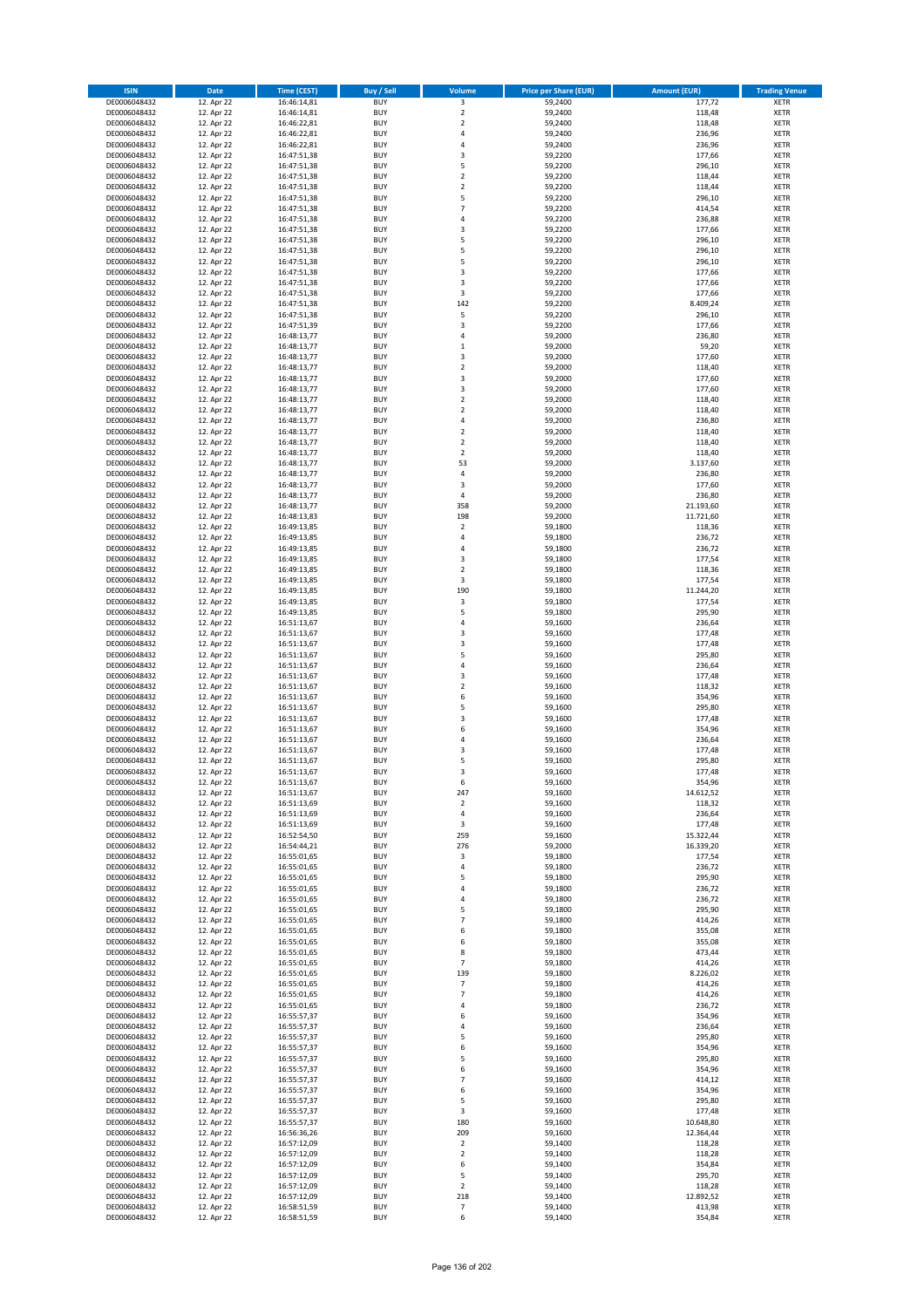| <b>ISIN</b>                  | Date                     | Time (CEST)                | <b>Buy / Sell</b>        | <b>Volume</b>                    | <b>Price per Share (EUR)</b> | <b>Amount (EUR)</b> | <b>Trading Venue</b>       |
|------------------------------|--------------------------|----------------------------|--------------------------|----------------------------------|------------------------------|---------------------|----------------------------|
| DE0006048432                 | 12. Apr 22               | 16:58:51,59                | <b>BUY</b>               | 6                                | 59,1400                      | 354,84              | <b>XETR</b>                |
| DE0006048432                 | 12. Apr 22               | 16:58:51,59                | <b>BUY</b>               | $\overline{7}$                   | 59,1400                      | 413,98              | XETR                       |
| DE0006048432                 | 12. Apr 22               | 16:58:51,59                | <b>BUY</b>               | 5                                | 59,1400                      | 295,70              | <b>XETR</b>                |
| DE0006048432                 | 12. Apr 22               | 16:58:51,59                | <b>BUY</b>               | $\overline{7}$                   | 59,1400                      | 413,98              | <b>XETR</b>                |
| DE0006048432<br>DE0006048432 | 12. Apr 22<br>12. Apr 22 | 16:58:51,59<br>16:58:51,59 | <b>BUY</b><br><b>BUY</b> | $\overline{7}$<br>9              | 59,1400<br>59,1400           | 413,98<br>532,26    | <b>XETR</b><br><b>XETR</b> |
| DE0006048432                 | 12. Apr 22               | 16:58:51,59                | <b>BUY</b>               | 9                                | 59,1400                      | 532,26              | <b>XETR</b>                |
| DE0006048432                 | 12. Apr 22               | 16:58:51,59                | <b>BUY</b>               | 8                                | 59,1400                      | 473,12              | <b>XETR</b>                |
| DE0006048432                 | 12. Apr 22               | 16:58:51,59                | <b>BUY</b>               | 6                                | 59,1400                      | 354,84              | <b>XETR</b>                |
| DE0006048432                 | 12. Apr 22               | 16:58:51,59                | <b>BUY</b>               | 6                                | 59,1400                      | 354,84              | <b>XETR</b>                |
| DE0006048432                 | 12. Apr 22               | 16:58:51,59                | <b>BUY</b>               | 9                                | 59,1400                      | 532,26              | <b>XETR</b>                |
| DE0006048432                 | 12. Apr 22               | 16:58:51,59                | <b>BUY</b>               | 9<br>5                           | 59,1400                      | 532,26              | <b>XETR</b>                |
| DE0006048432<br>DE0006048432 | 12. Apr 22<br>12. Apr 22 | 16:58:51,59<br>16:58:51,59 | <b>BUY</b><br><b>BUY</b> | 100                              | 59,1400<br>59,1400           | 295,70<br>5.914,00  | <b>XETR</b><br><b>XETR</b> |
| DE0006048432                 | 12. Apr 22               | 16:58:51,59                | <b>BUY</b>               | 6                                | 59,1400                      | 354,84              | <b>XETR</b>                |
| DE0006048432                 | 12. Apr 22               | 16:59:32,64                | <b>BUY</b>               | 159                              | 59,1600                      | 9.406,44            | <b>XETR</b>                |
| DE0006048432                 | 12. Apr 22               | 17:00:34,83                | <b>BUY</b>               | $\overline{7}$                   | 59,1800                      | 414,26              | <b>XETR</b>                |
| DE0006048432                 | 12. Apr 22               | 17:00:34,83                | <b>BUY</b>               | 8                                | 59,1800                      | 473,44              | <b>XETR</b>                |
| DE0006048432                 | 12. Apr 22               | 17:00:34,83                | <b>BUY</b>               | $\overline{7}$                   | 59,1800                      | 414,26              | <b>XETR</b>                |
| DE0006048432<br>DE0006048432 | 12. Apr 22<br>12. Apr 22 | 17:00:34,83<br>17:00:34,83 | <b>BUY</b><br><b>BUY</b> | $\overline{7}$<br>6              | 59,1800<br>59,1800           | 414,26<br>355,08    | <b>XETR</b><br><b>XETR</b> |
| DE0006048432                 | 12. Apr 22               | 17:00:34,83                | <b>BUY</b>               | 9                                | 59,1800                      | 532,62              | <b>XETR</b>                |
| DE0006048432                 | 12. Apr 22               | 17:00:34,83                | <b>BUY</b>               | 11                               | 59,1800                      | 650,98              | <b>XETR</b>                |
| DE0006048432                 | 12. Apr 22               | 17:00:34,83                | <b>BUY</b>               | 8                                | 59,1800                      | 473,44              | <b>XETR</b>                |
| DE0006048432                 | 12. Apr 22               | 17:00:34,83                | <b>BUY</b>               | 8                                | 59,1800                      | 473,44              | <b>XETR</b>                |
| DE0006048432                 | 12. Apr 22               | 17:00:34,83                | <b>BUY</b>               | 8                                | 59,1800                      | 473,44              | <b>XETR</b>                |
| DE0006048432<br>DE0006048432 | 12. Apr 22<br>12. Apr 22 | 17:00:34,83                | <b>BUY</b><br><b>BUY</b> | 11<br>5                          | 59,1800<br>59,1800           | 650,98<br>295,90    | <b>XETR</b><br><b>XETR</b> |
| DE0006048432                 | 12. Apr 22               | 17:00:34,83<br>17:00:34,83 | <b>BUY</b>               | 9                                | 59,1800                      | 532,62              | <b>XETR</b>                |
| DE0006048432                 | 12. Apr 22               | 17:00:34,83                | <b>BUY</b>               | 8                                | 59,1800                      | 473,44              | <b>XETR</b>                |
| DE0006048432                 | 12. Apr 22               | 17:00:34,83                | <b>BUY</b>               | 12                               | 59,1800                      | 710,16              | <b>XETR</b>                |
| DE0006048432                 | 12. Apr 22               | 17:00:34,83                | <b>BUY</b>               | 11                               | 59,1800                      | 650,98              | <b>XETR</b>                |
| DE0006048432                 | 12. Apr 22               | 17:01:31,35                | <b>BUY</b>               | 278                              | 59,2400                      | 16.468,72           | <b>XETR</b>                |
| DE0006048432                 | 12. Apr 22               | 17:02:02,80                | <b>BUY</b>               | 206                              | 59,2400                      | 12.203,44           | <b>XETR</b>                |
| DE0006048432<br>DE0006048432 | 12. Apr 22<br>12. Apr 22 | 17:03:28,25<br>17:03:28,25 | <b>BUY</b><br><b>BUY</b> | 5<br>5                           | 59,2200<br>59,2200           | 296,10<br>296,10    | <b>XETR</b><br><b>XETR</b> |
| DE0006048432                 | 12. Apr 22               | 17:03:28,25                | <b>BUY</b>               | $\overline{7}$                   | 59,2200                      | 414,54              | <b>XETR</b>                |
| DE0006048432                 | 12. Apr 22               | 17:03:28,25                | <b>BUY</b>               | $\overline{7}$                   | 59,2200                      | 414,54              | <b>XETR</b>                |
| DE0006048432                 | 12. Apr 22               | 17:03:48,07                | <b>BUY</b>               | 255                              | 59,2200                      | 15.101,10           | <b>XETR</b>                |
| DE0006048432                 | 12. Apr 22               | 17:04:41,63                | <b>BUY</b>               | 220                              | 59,2200                      | 13.028,40           | <b>XETR</b>                |
| DE0006048432                 | 12. Apr 22               | 17:06:06,57                | <b>BUY</b>               | 12                               | 59,2200                      | 710,64              | <b>XETR</b>                |
| DE0006048432<br>DE0006048432 | 12. Apr 22<br>12. Apr 22 | 17:06:06,57                | <b>BUY</b><br><b>BUY</b> | 13<br>277                        | 59,2200<br>59,2200           | 769,86<br>16.403,94 | <b>XETR</b><br><b>XETR</b> |
| DE0006048432                 | 12. Apr 22               | 17:06:07,37<br>17:06:11,51 | <b>BUY</b>               | 8                                | 59,2200                      | 473,76              | <b>XETR</b>                |
| DE0006048432                 | 12. Apr 22               | 17:06:22,48                | <b>BUY</b>               | 132                              | 59,2200                      | 7.817,04            | <b>XETR</b>                |
| DE0006048432                 | 12. Apr 22               | 17:09:01,97                | <b>BUY</b>               | 11                               | 59,2800                      | 652,08              | <b>XETR</b>                |
| DE0006048432                 | 12. Apr 22               | 17:09:01,97                | <b>BUY</b>               | 11                               | 59,2800                      | 652,08              | <b>XETR</b>                |
| DE0006048432                 | 12. Apr 22               | 17:09:06,25                | <b>BUY</b>               | 17                               | 59,2800                      | 1.007,76            | <b>XETR</b>                |
| DE0006048432<br>DE0006048432 | 12. Apr 22<br>12. Apr 22 | 17:09:06,25<br>17:09:06,25 | <b>BUY</b><br><b>BUY</b> | 17<br>15                         | 59,2800<br>59,2800           | 1.007,76<br>889,20  | <b>XETR</b><br><b>XETR</b> |
| DE0006048432                 | 12. Apr 22               | 17:09:06,25                | <b>BUY</b>               | 19                               | 59,2800                      | 1.126,32            | <b>XETR</b>                |
| DE0006048432                 | 12. Apr 22               | 17:09:06,25                | <b>BUY</b>               | 16                               | 59,2800                      | 948,48              | <b>XETR</b>                |
| DE0006048432                 | 12. Apr 22               | 17:09:06,25                | <b>BUY</b>               | 19                               | 59,2800                      | 1.126,32            | <b>XETR</b>                |
| DE0006048432                 | 12. Apr 22               | 17:09:06,25                | <b>BUY</b>               | $\overline{7}$                   | 59,2800                      | 414,96              | <b>XETR</b>                |
| DE0006048432                 | 12. Apr 22               | 17:09:06,25                | <b>BUY</b>               | 638                              | 59,2800                      | 37.820,64           | <b>XETR</b>                |
| DE0006048432                 | 12. Apr 22               | 17:09:06,25                | <b>BUY</b>               | $\overline{7}$<br>$\overline{7}$ | 59,2800                      | 414,96              | <b>XETR</b>                |
| DE0006048432<br>DE0006048432 | 12. Apr 22<br>12. Apr 22 | 17:09:06,25<br>17:09:06,28 | <b>BUY</b><br><b>BUY</b> | 12                               | 59,2800<br>59,2800           | 414,96<br>711,36    | <b>XETR</b><br><b>XETR</b> |
| DE0006048432                 | 12. Apr 22               | 17:09:14,41                | <b>BUY</b>               | 16                               | 59,2600                      | 948,16              | <b>XETR</b>                |
| DE0006048432                 | 12. Apr 22               | 17:09:14,41                | <b>BUY</b>               | 12                               | 59,2600                      | 711,12              | <b>XETR</b>                |
| DE0006048432                 | 12. Apr 22               | 17:09:14,41                | <b>BUY</b>               | $\overline{7}$                   | 59,2600                      | 414,82              | <b>XETR</b>                |
| DE0006048432                 | 12. Apr 22               | 17:09:14,41                | <b>BUY</b>               | 8                                | 59,2600                      | 474,08              | <b>XETR</b>                |
| DE0006048432                 | 12. Apr 22               | 17:09:14,41                | <b>BUY</b>               | 10                               | 59,2600                      | 592,60              | <b>XETR</b>                |
| DE0006048432<br>DE0006048432 | 12. Apr 22<br>12. Apr 22 | 17:09:14,41<br>17:09:14,41 | <b>BUY</b><br>BUY        | 17<br>14                         | 59,2600<br>59,2600           | 1.007,42<br>829,64  | <b>XETR</b><br>XETR        |
| DE0006048432                 | 12. Apr 22               | 17:09:14,41                | <b>BUY</b>               | 12                               | 59,2600                      | 711,12              | <b>XETR</b>                |
| DE0006048432                 | 12. Apr 22               | 17:09:14,41                | <b>BUY</b>               | 18                               | 59,2600                      | 1.066,68            | <b>XETR</b>                |
| DE0006048432                 | 12. Apr 22               | 17:09:14,41                | <b>BUY</b>               | $10\,$                           | 59,2600                      | 592,60              | <b>XETR</b>                |
| DE0006048432                 | 12. Apr 22               | 17:09:14,41                | <b>BUY</b>               | 12                               | 59,2600                      | 711,12              | <b>XETR</b>                |
| DE0006048432                 | 12. Apr 22               | 17:09:14,41                | <b>BUY</b>               | 19                               | 59,2600                      | 1.125,94            | <b>XETR</b>                |
| DE0006048432<br>DE0006048432 | 12. Apr 22<br>12. Apr 22 | 17:09:14,41<br>17:09:14,41 | <b>BUY</b><br><b>BUY</b> | 15<br>11                         | 59,2600<br>59,2600           | 888,90<br>651,86    | <b>XETR</b><br><b>XETR</b> |
| DE0006048432                 | 12. Apr 22               | 17:09:14,41                | <b>BUY</b>               | 5                                | 59,2600                      | 296,30              | XETR                       |
| DE0006048432                 | 12. Apr 22               | 17:09:14,41                | <b>BUY</b>               | 5                                | 59,2600                      | 296,30              | <b>XETR</b>                |
| DE0006048432                 | 12. Apr 22               | 17:09:14,41                | <b>BUY</b>               | 59                               | 59,2600                      | 3.496,34            | XETR                       |
| DE0006048432                 | 12. Apr 22               | 17:09:14,43                | <b>BUY</b>               | $\overline{7}$                   | 59,2600                      | 414,82              | <b>XETR</b>                |
| DE0006048432                 | 12. Apr 22               | 17:09:14,43                | <b>BUY</b>               | 11                               | 59,2600                      | 651,86              | XETR                       |
| DE0006048432<br>DE0006048432 | 12. Apr 22<br>12. Apr 22 | 17:09:14,44<br>17:09:17,80 | <b>BUY</b><br><b>BUY</b> | 9<br>$\pmb{4}$                   | 59,2600<br>59,2600           | 533,34<br>237,04    | <b>XETR</b><br>XETR        |
| DE0006048432                 | 12. Apr 22               | 17:09:17,80                | <b>BUY</b>               | $\,1\,$                          | 59,2600                      | 59,26               | <b>XETR</b>                |
| DE0006048432                 | 12. Apr 22               | 17:09:20,82                | <b>BUY</b>               | 3                                | 59,2600                      | 177,78              | <b>XETR</b>                |
| DE0006048432                 | 12. Apr 22               | 17:09:20,82                | <b>BUY</b>               | 12                               | 59,2600                      | 711,12              | <b>XETR</b>                |
| DE0006048432                 | 12. Apr 22               | 17:09:20,82                | <b>BUY</b>               | 6                                | 59,2600                      | 355,56              | XETR                       |
| DE0006048432                 | 12. Apr 22               | 17:09:20,82                | <b>BUY</b>               | $\mathsf 3$                      | 59,2600                      | 177,78              | <b>XETR</b>                |
| DE0006048432                 | 12. Apr 22               | 17:09:20,82                | <b>BUY</b>               | 8                                | 59,2600                      | 474,08              | <b>XETR</b>                |
| DE0006048432<br>DE0006048432 | 12. Apr 22<br>12. Apr 22 | 17:09:20,82<br>17:09:20,87 | <b>BUY</b><br><b>BUY</b> | $\overline{7}$<br>$\overline{2}$ | 59,2600<br>59,2600           | 414,82<br>118,52    | <b>XETR</b><br>XETR        |
| DE0006048432                 | 12. Apr 22               | 17:10:17,91                | <b>BUY</b>               | 3                                | 59,2600                      | 177,78              | XETR                       |
| DE0006048432                 | 12. Apr 22               | 17:10:17,91                | <b>BUY</b>               | 6                                | 59,2600                      | 355,56              | XETR                       |
| DE0006048432                 | 12. Apr 22               | 17:10:17,91                | <b>BUY</b>               | 4                                | 59,2600                      | 237,04              | XETR                       |
| DE0006048432                 | 12. Apr 22               | 17:10:17,91                | <b>BUY</b>               | $\mathbf 2$                      | 59,2600                      | 118,52              | XETR                       |
| DE0006048432                 | 12. Apr 22               | 17:10:17,91                | <b>BUY</b>               | 5                                | 59,2600                      | 296,30              | <b>XETR</b>                |
| DE0006048432                 | 12. Apr 22               | 17:10:17,91                | <b>BUY</b>               | 5                                | 59,2600                      | 296,30              | XETR                       |
| DE0006048432<br>DE0006048432 | 12. Apr 22<br>12. Apr 22 | 17:10:17,91<br>17:10:31,30 | <b>BUY</b><br><b>BUY</b> | 47<br>$\mathbf 2$                | 59,2600<br>59,2600           | 2.785,22<br>118,52  | <b>XETR</b><br>XETR        |
| DE0006048432                 | 12. Apr 22               | 17:10:31,30                | <b>BUY</b>               | 6                                | 59,2600                      | 355,56              | XETR                       |
| DE0006048432                 | 12. Apr 22               | 17:10:31,30                | <b>BUY</b>               | 3                                | 59,2600                      | 177,78              | XETR                       |
| DE0006048432                 | 12. Apr 22               | 17:10:31,30                | <b>BUY</b>               | $\overline{2}$                   | 59,2600                      | 118,52              | <b>XETR</b>                |
| DE0006048432                 | 12. Apr 22               | 17:10:31,30                | <b>BUY</b>               | 3                                | 59,2600                      | 177,78              | <b>XETR</b>                |
| DE0006048432                 | 12. Apr 22               | 17:10:31,30                | <b>BUY</b>               | $\pmb{4}$                        | 59,2600                      | 237,04              | XETR                       |
| DE0006048432                 | 12. Apr 22               | 17:10:31,30                | <b>BUY</b>               | 51                               | 59,2600                      | 3.022,26            | XETR                       |
| DE0006048432<br>DE0006048432 | 12. Apr 22<br>12. Apr 22 | 17:10:57,95<br>17:10:57,95 | <b>BUY</b><br><b>BUY</b> | 5<br>$10\,$                      | 59,2400<br>59,2400           | 296,20<br>592,40    | XETR<br><b>XETR</b>        |
| DE0006048432                 | 12. Apr 22               | 17:10:57,95                | <b>BUY</b>               | 4                                | 59,2400                      | 236,96              | XETR                       |
| DE0006048432                 | 12. Apr 22               | 17:10:57,95                | <b>BUY</b>               | $10\,$                           | 59,2400                      | 592,40              | <b>XETR</b>                |
| DE0006048432                 | 12. Apr 22               | 17:10:57,95                | <b>BUY</b>               | 3                                | 59,2400                      | 177,72              | <b>XETR</b>                |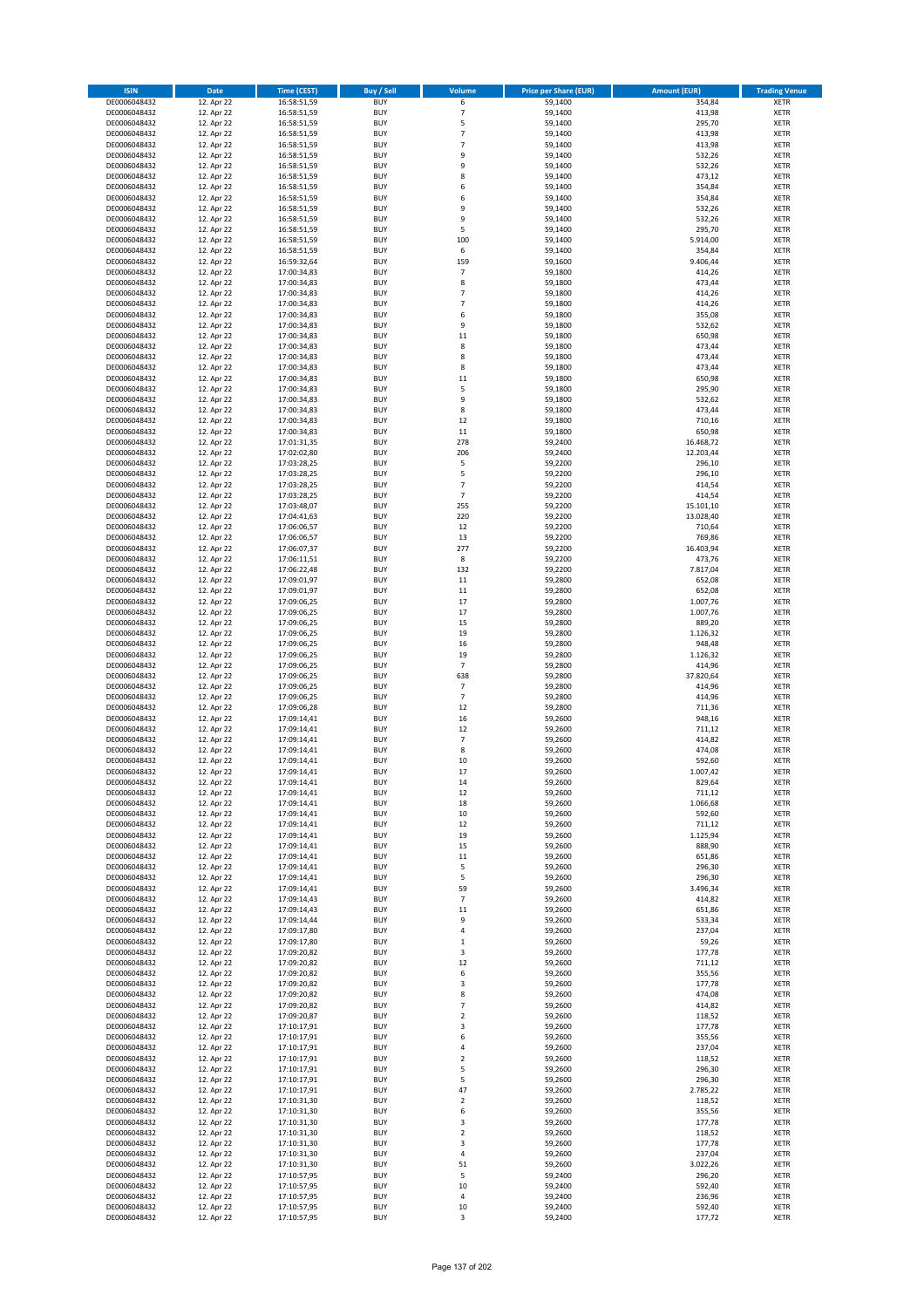| <b>ISIN</b>                  | <b>Date</b>              | Time (CEST)                | <b>Buy / Sell</b>        | Volume                  | <b>Price per Share (EUR)</b> | <b>Amount (EUR)</b>  | <b>Trading Venue</b>       |
|------------------------------|--------------------------|----------------------------|--------------------------|-------------------------|------------------------------|----------------------|----------------------------|
| DE0006048432                 | 12. Apr 22               | 17:10:57,95                | <b>BUY</b>               | $\overline{\mathsf{S}}$ | 59,2400                      | 296,20               | <b>XETR</b>                |
| DE0006048432                 | 12. Apr 22               | 17:10:57,95                | <b>BUY</b>               | $\overline{7}$          | 59,2400                      | 414,68               | <b>XETR</b>                |
| DE0006048432                 | 12. Apr 22               | 17:10:57,95                | <b>BUY</b>               | 10                      | 59,2400                      | 592,40               | <b>XETR</b>                |
| DE0006048432<br>DE0006048432 | 12. Apr 22<br>12. Apr 22 | 17:10:57,95<br>17:10:57,95 | <b>BUY</b><br><b>BUY</b> | 6<br>12                 | 59,2400<br>59,2400           | 355,44<br>710,88     | <b>XETR</b><br><b>XETR</b> |
| DE0006048432                 | 12. Apr 22               | 17:10:57,95                | <b>BUY</b>               | 4                       | 59,2400                      | 236,96               | <b>XETR</b>                |
| DE0006048432                 | 12. Apr 22               | 17:10:57,95                | <b>BUY</b>               | 99                      | 59,2400                      | 5.864,76             | <b>XETR</b>                |
| DE0006048432                 | 12. Apr 22               | 17:11:42,51                | <b>BUY</b>               | 8                       | 59,2400                      | 473,92               | <b>XETR</b>                |
| DE0006048432                 | 12. Apr 22               | 17:11:42,51                | <b>BUY</b>               | 3                       | 59,2400                      | 177,72               | <b>XETR</b>                |
| DE0006048432                 | 12. Apr 22               | 17:11:42,51                | <b>BUY</b><br><b>BUY</b> | 6                       | 59,2400                      | 355,44               | <b>XETR</b><br><b>XETR</b> |
| DE0006048432<br>DE0006048432 | 12. Apr 22<br>12. Apr 22 | 17:11:42,51<br>17:11:42,51 | <b>BUY</b>               | 8<br>3                  | 59,2400<br>59,2400           | 473,92<br>177,72     | <b>XETR</b>                |
| DE0006048432                 | 12. Apr 22               | 17:11:42,51                | <b>BUY</b>               | 9                       | 59,2400                      | 533,16               | <b>XETR</b>                |
| DE0006048432                 | 12. Apr 22               | 17:11:42,51                | <b>BUY</b>               | $\mathbf 1$             | 59,2400                      | 59,24                | <b>XETR</b>                |
| DE0006048432                 | 12. Apr 22               | 17:11:42,51                | <b>BUY</b>               | 6                       | 59,2400                      | 355,44               | <b>XETR</b>                |
| DE0006048432                 | 12. Apr 22               | 17:11:42,51                | <b>BUY</b>               | 6                       | 59,2400                      | 355,44               | <b>XETR</b>                |
| DE0006048432<br>DE0006048432 | 12. Apr 22<br>12. Apr 22 | 17:11:42,51<br>17:11:42,51 | <b>BUY</b><br><b>BUY</b> | 6<br>3                  | 59,2400<br>59,2400           | 355,44<br>177,72     | <b>XETR</b><br><b>XETR</b> |
| DE0006048432                 | 12. Apr 22               | 17:11:42,51                | <b>BUY</b>               | 51                      | 59,2400                      | 3.021,24             | <b>XETR</b>                |
| DE0006048432                 | 12. Apr 22               | 17:11:42,51                | <b>BUY</b>               | 4                       | 59,2400                      | 236,96               | <b>XETR</b>                |
| DE0006048432                 | 12. Apr 22               | 17:11:46,53                | <b>BUY</b>               | 6                       | 59,2400                      | 355,44               | <b>XETR</b>                |
| DE0006048432                 | 12. Apr 22               | 17:11:46,53                | <b>BUY</b>               | 5                       | 59,2400                      | 296,20               | <b>XETR</b>                |
| DE0006048432<br>DE0006048432 | 12. Apr 22<br>12. Apr 22 | 17:11:46,53                | <b>BUY</b><br><b>BUY</b> | 6<br>3                  | 59,2400<br>59,2400           | 355,44<br>177,72     | <b>XETR</b><br><b>XETR</b> |
| DE0006048432                 | 12. Apr 22               | 17:11:46,53<br>17:11:46,53 | <b>BUY</b>               | 5                       | 59,2400                      | 296,20               | <b>XETR</b>                |
| DE0006048432                 | 12. Apr 22               | 17:11:46,53                | <b>BUY</b>               | 6                       | 59,2400                      | 355,44               | <b>XETR</b>                |
| DE0006048432                 | 12. Apr 22               | 17:11:46,53                | <b>BUY</b>               | 4                       | 59,2400                      | 236,96               | <b>XETR</b>                |
| DE0006048432                 | 12. Apr 22               | 17:11:46,53                | <b>BUY</b>               | 6                       | 59,2400                      | 355,44               | <b>XETR</b>                |
| DE0006048432                 | 12. Apr 22               | 17:11:46,53                | <b>BUY</b><br><b>BUY</b> | 5<br>4                  | 59,2400                      | 296,20               | <b>XETR</b><br><b>XETR</b> |
| DE0006048432<br>DE0006048432 | 12. Apr 22<br>12. Apr 22 | 17:11:46,53<br>17:11:46,58 | <b>BUY</b>               | 3                       | 59,2400<br>59,2400           | 236,96<br>177,72     | <b>XETR</b>                |
| DE0006048432                 | 12. Apr 22               | 17:11:46,90                | <b>BUY</b>               | 5                       | 59,2200                      | 296,10               | <b>XETR</b>                |
| DE0006048432                 | 12. Apr 22               | 17:11:46,90                | <b>BUY</b>               | 9                       | 59,2200                      | 532,98               | <b>XETR</b>                |
| DE0006048432                 | 12. Apr 22               | 17:12:26,65                | <b>BUY</b>               | 4                       | 59,2400                      | 236,96               | <b>XETR</b>                |
| DE0006048432                 | 12. Apr 22               | 17:12:26,65                | <b>BUY</b>               | 6                       | 59,2400                      | 355,44               | <b>XETR</b>                |
| DE0006048432<br>DE0006048432 | 12. Apr 22<br>12. Apr 22 | 17:12:26,65<br>17:12:26,65 | <b>BUY</b><br><b>BUY</b> | 3<br>3                  | 59,2400<br>59,2400           | 177,72<br>177,72     | <b>XETR</b><br><b>XETR</b> |
| DE0006048432                 | 12. Apr 22               | 17:12:26,65                | <b>BUY</b>               | 3                       | 59,2400                      | 177,72               | <b>XETR</b>                |
| DE0006048432                 | 12. Apr 22               | 17:12:26,65                | <b>BUY</b>               | 3                       | 59,2400                      | 177,72               | <b>XETR</b>                |
| DE0006048432                 | 12. Apr 22               | 17:12:26,65                | <b>BUY</b>               | 5                       | 59,2400                      | 296,20               | <b>XETR</b>                |
| DE0006048432                 | 12. Apr 22               | 17:12:26,65                | <b>BUY</b>               | 3                       | 59,2400                      | 177,72               | <b>XETR</b>                |
| DE0006048432                 | 12. Apr 22               | 17:12:26,65                | <b>BUY</b>               | $\mathbf 2$             | 59,2400                      | 118,48               | <b>XETR</b>                |
| DE0006048432<br>DE0006048432 | 12. Apr 22<br>12. Apr 22 | 17:12:26,65<br>17:12:26,65 | <b>BUY</b><br><b>BUY</b> | 6<br>81                 | 59,2400<br>59,2400           | 355,44<br>4.798,44   | <b>XETR</b><br><b>XETR</b> |
| DE0006048432                 | 12. Apr 22               | 17:14:53,80                | <b>BUY</b>               | 4                       | 59,2600                      | 237,04               | <b>XETR</b>                |
| DE0006048432                 | 12. Apr 22               | 17:14:53,80                | <b>BUY</b>               | 3                       | 59,2600                      | 177,78               | <b>XETR</b>                |
| DE0006048432                 | 12. Apr 22               | 17:14:53,80                | <b>BUY</b>               | 4                       | 59,2600                      | 237,04               | <b>XETR</b>                |
| DE0006048432                 | 12. Apr 22               | 17:14:53,80                | <b>BUY</b>               | $\overline{7}$          | 59,2600                      | 414,82               | <b>XETR</b>                |
| DE0006048432<br>DE0006048432 | 12. Apr 22<br>12. Apr 22 | 17:14:53,80                | <b>BUY</b><br><b>BUY</b> | 6<br>3                  | 59,2600<br>59,2600           | 355,56<br>177,78     | <b>XETR</b><br><b>XETR</b> |
| DE0006048432                 | 12. Apr 22               | 17:14:53,80<br>17:14:53,80 | <b>BUY</b>               | 132                     | 59,2600                      | 7.822,32             | <b>XETR</b>                |
| DE0006048432                 | 12. Apr 22               | 17:14:53,80                | <b>BUY</b>               | 5                       | 59,2600                      | 296,30               | <b>XETR</b>                |
| DE0006048432                 | 12. Apr 22               | 17:14:53,80                | <b>BUY</b>               | 5                       | 59,2600                      | 296,30               | <b>XETR</b>                |
| DE0006048432                 | 12. Apr 22               | 17:15:09,17                | <b>BUY</b>               | 4                       | 59,2600                      | 237,04               | <b>XETR</b>                |
| DE0006048432<br>DE0006048432 | 12. Apr 22<br>12. Apr 22 | 17:15:09,17                | <b>BUY</b><br><b>BUY</b> | 5<br>6                  | 59,2600                      | 296,30<br>355,56     | <b>XETR</b><br><b>XETR</b> |
| DE0006048432                 | 12. Apr 22               | 17:15:09,17<br>17:15:09,17 | <b>BUY</b>               | 88                      | 59,2600<br>59,2600           | 5.214,88             | <b>XETR</b>                |
| DE0006048432                 | 12. Apr 22               | 17:15:09,17                | <b>BUY</b>               | $\overline{\mathbf{c}}$ | 59,2600                      | 118,52               | <b>XETR</b>                |
| DE0006048432                 | 12. Apr 22               | 17:15:09,17                | <b>BUY</b>               | 6                       | 59,2600                      | 355,56               | <b>XETR</b>                |
| DE0006048432                 | 12. Apr 22               | 17:15:09,58                | <b>BUY</b>               | 4                       | 59,2600                      | 237,04               | <b>XETR</b>                |
| DE0006048432                 | 12. Apr 22               | 17:15:09,58                | <b>BUY</b>               | 5                       | 59,2600                      | 296,30               | <b>XETR</b>                |
| DE0006048432<br>DE0006048432 | 12. Apr 22<br>12. Apr 22 | 17:15:09,58<br>17:15:11,09 | <b>BUY</b><br><b>BUY</b> | 56<br>26                | 59,2600<br>59,2600           | 3.318,56<br>1.540,76 | <b>XETR</b><br><b>XETR</b> |
| DE0006048432                 | 12. Apr 22               | 17:15:52,70                | <b>BUY</b>               | 17                      | 59,2600                      | 1.007,42             | <b>XETR</b>                |
| DE0006048432                 | 12. Apr 22               | 17:16:10,77                | BUY                      | 2                       | 59,2600                      | 118,52               | <b>XETR</b>                |
| DE0006048432                 | 12. Apr 22               | 17:16:10,77                | <b>BUY</b>               | 8                       | 59,2600                      | 474,08               | XETR                       |
| DE0006048432                 | 12. Apr 22               | 17:16:10,77                | <b>BUY</b>               | 5                       | 59,2600                      | 296,30               | XETR                       |
| DE0006048432<br>DE0006048432 | 12. Apr 22<br>12. Apr 22 | 17:16:10,77<br>17:16:10,77 | <b>BUY</b><br><b>BUY</b> | 6<br>$\mathbf 2$        | 59,2600<br>59,2600           | 355,56<br>118,52     | XETR<br><b>XETR</b>        |
| DE0006048432                 | 12. Apr 22               | 17:16:10,77                | <b>BUY</b>               | $\mathbf 2$             | 59,2600                      | 118,52               | <b>XETR</b>                |
| DE0006048432                 | 12. Apr 22               | 17:16:10,77                | <b>BUY</b>               | 6                       | 59,2600                      | 355,56               | <b>XETR</b>                |
| DE0006048432                 | 12. Apr 22               | 17:16:10,77                | <b>BUY</b>               | 3                       | 59,2600                      | 177,78               | <b>XETR</b>                |
| DE0006048432                 | 12. Apr 22               | 17:16:10,77                | <b>BUY</b>               | 4                       | 59,2600                      | 237,04               | <b>XETR</b>                |
| DE0006048432<br>DE0006048432 | 12. Apr 22<br>12. Apr 22 | 17:16:10,77<br>17:16:10,77 | <b>BUY</b><br><b>BUY</b> | 6<br>6                  | 59,2600<br>59,2600           | 355,56<br>355,56     | XETR<br>XETR               |
| DE0006048432                 | 12. Apr 22               | 17:16:10,77                | <b>BUY</b>               | 71                      | 59,2600                      | 4.207,46             | <b>XETR</b>                |
| DE0006048432                 | 12. Apr 22               | 17:16:10,78                | <b>BUY</b>               | 112                     | 59,2600                      | 6.637,12             | <b>XETR</b>                |
| DE0006048432                 | 12. Apr 22               | 17:16:11,01                | <b>BUY</b>               | 118                     | 59,2600                      | 6.992,68             | <b>XETR</b>                |
| DE0006048432                 | 12. Apr 22               | 17:16:23,92                | <b>BUY</b>               | 46                      | 59,2600                      | 2.725,96             | <b>XETR</b>                |
| DE0006048432<br>DE0006048432 | 12. Apr 22<br>12. Apr 22 | 17:16:25,71<br>17:16:25,71 | <b>BUY</b><br><b>BUY</b> | 4<br>5                  | 59,2600<br>59,2600           | 237,04<br>296,30     | <b>XETR</b><br><b>XETR</b> |
| DE0006048432                 | 12. Apr 22               | 17:16:25,71                | <b>BUY</b>               | 8                       | 59,2600                      | 474,08               | <b>XETR</b>                |
| DE0006048432                 | 12. Apr 22               | 17:16:25,71                | <b>BUY</b>               | 6                       | 59,2600                      | 355,56               | XETR                       |
| DE0006048432                 | 12. Apr 22               | 17:16:25,71                | <b>BUY</b>               | 3                       | 59,2600                      | 177,78               | <b>XETR</b>                |
| DE0006048432                 | 12. Apr 22               | 17:16:25,71                | <b>BUY</b>               | 4                       | 59,2600                      | 237,04               | <b>XETR</b>                |
| DE0006048432<br>DE0006048432 | 12. Apr 22<br>12. Apr 22 | 17:16:25,71                | <b>BUY</b><br><b>BUY</b> | 5<br>4                  | 59,2600<br>59,2600           | 296,30<br>237,04     | <b>XETR</b><br><b>XETR</b> |
| DE0006048432                 | 12. Apr 22               | 17:16:25,71<br>17:16:25,71 | <b>BUY</b>               | 4                       | 59,2600                      | 237,04               | <b>XETR</b>                |
| DE0006048432                 | 12. Apr 22               | 17:16:25,71                | <b>BUY</b>               | 3                       | 59,2600                      | 177,78               | <b>XETR</b>                |
| DE0006048432                 | 12. Apr 22               | 17:16:25,71                | <b>BUY</b>               | 4                       | 59,2600                      | 237,04               | XETR                       |
| DE0006048432                 | 12. Apr 22               | 17:16:25,71                | <b>BUY</b>               | 4                       | 59,2600                      | 237,04               | <b>XETR</b>                |
| DE0006048432                 | 12. Apr 22               | 17:16:25,71                | <b>BUY</b>               | 165                     | 59,2600                      | 9.777,90             | <b>XETR</b>                |
| DE0006048432<br>DE0006048432 | 12. Apr 22<br>12. Apr 22 | 17:16:27,75<br>17:16:27,75 | <b>BUY</b><br><b>BUY</b> | 4<br>3                  | 59,2600<br>59,2600           | 237,04<br>177,78     | <b>XETR</b><br>XETR        |
| DE0006048432                 | 12. Apr 22               | 17:16:27,75                | <b>BUY</b>               | 3                       | 59,2600                      | 177,78               | <b>XETR</b>                |
| DE0006048432                 | 12. Apr 22               | 17:16:27,75                | <b>BUY</b>               | 3                       | 59,2600                      | 177,78               | <b>XETR</b>                |
| DE0006048432                 | 12. Apr 22               | 17:16:27,75                | <b>BUY</b>               | 3                       | 59,2600                      | 177,78               | XETR                       |
| DE0006048432                 | 12. Apr 22               | 17:16:27,75                | <b>BUY</b>               | 75                      | 59,2600                      | 4.444,50             | <b>XETR</b>                |
| DE0006048432                 | 12. Apr 22               | 17:16:27,75                | <b>BUY</b><br><b>BUY</b> | 3                       | 59,2600                      | 177,78               | <b>XETR</b>                |
| DE0006048432<br>DE0006048432 | 12. Apr 22<br>12. Apr 22 | 17:17:27,76<br>17:17:27,76 | <b>BUY</b>               | 5<br>6                  | 59,2600<br>59,2600           | 296,30<br>355,56     | <b>XETR</b><br><b>XETR</b> |
| DE0006048432                 | 12. Apr 22               | 17:17:27,76                | <b>BUY</b>               | 10                      | 59,2600                      | 592,60               | XETR                       |
| DE0006048432                 | 12. Apr 22               | 17:17:27,76                | <b>BUY</b>               | $\overline{2}$          | 59,2600                      | 118,52               | <b>XETR</b>                |
| DE0006048432                 | 12. Apr 22               | 17:17:27,76                | <b>BUY</b>               | $\mathbf 2$             | 59,2600                      | 118,52               | <b>XETR</b>                |
| DE0006048432                 | 12. Apr 22               | 17:17:27,76                | <b>BUY</b>               | $\mathbf 2$             | 59,2600                      | 118,52               | <b>XETR</b>                |
| DE0006048432                 | 12. Apr 22               | 17:17:27,76                | <b>BUY</b>               | 3                       | 59,2600                      | 177,78               | XETR                       |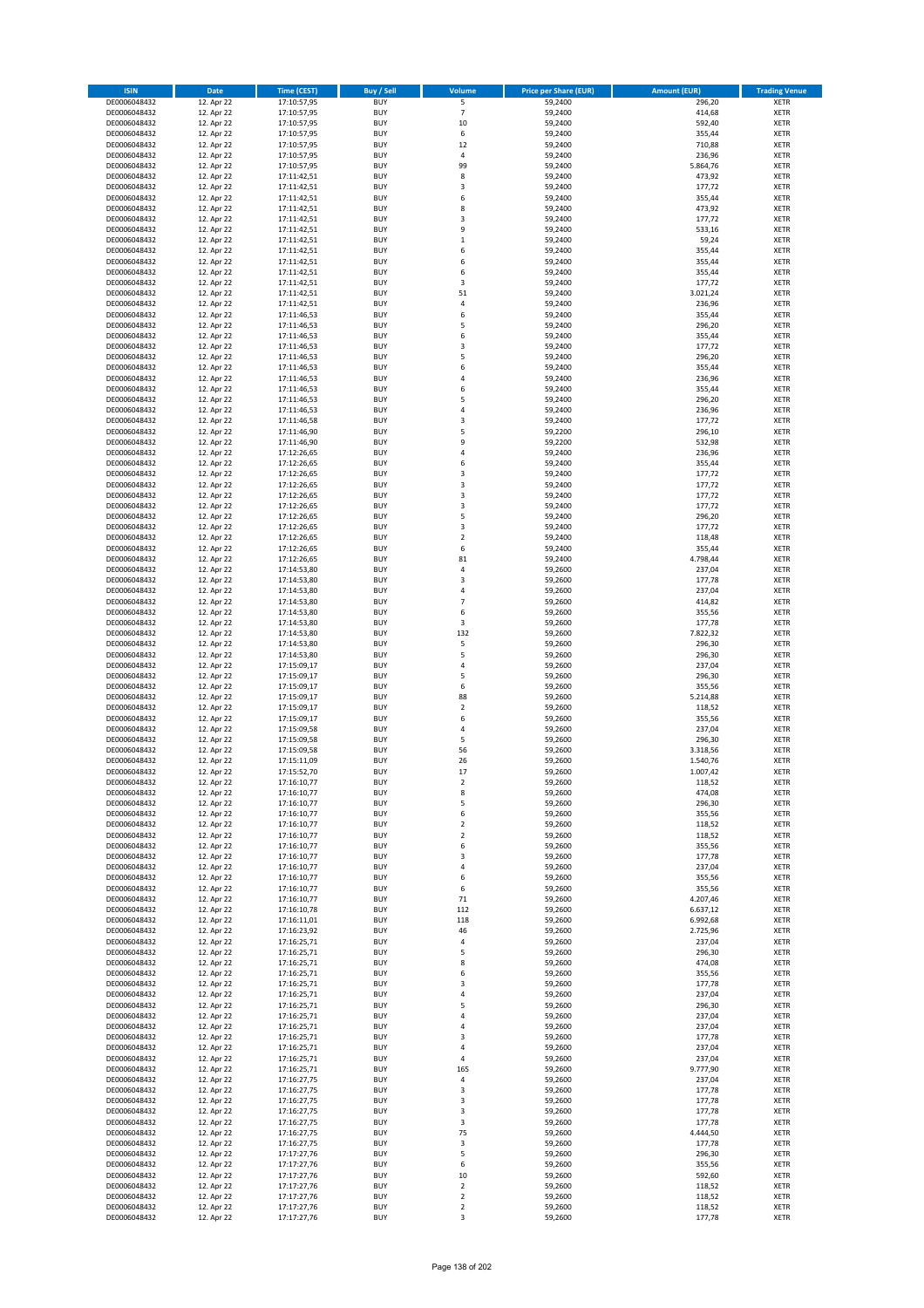| <b>ISIN</b>                  | Date                     | Time (CEST)                | <b>Buy / Sell</b>        | Volume               | <b>Price per Share (EUR)</b> | <b>Amount (EUR)</b> | <b>Trading Venue</b>       |
|------------------------------|--------------------------|----------------------------|--------------------------|----------------------|------------------------------|---------------------|----------------------------|
| DE0006048432                 | 12. Apr 22               | 17:17:27,76                | <b>BUY</b>               | 107                  | 59,2600                      | 6.340,82            | <b>XETR</b>                |
| DE0006048432                 | 12. Apr 22               | 17:18:52,24                | <b>BUY</b>               | 63                   | 59,3200                      | 3.737,16            | XETR                       |
| DE0006048432                 | 12. Apr 22               | 17:19:40,55                | <b>BUY</b>               | 305                  | 59,3600                      | 18.104,80           | <b>XETR</b>                |
| DE0006048432                 | 12. Apr 22               | 17:20:06,41                | <b>BUY</b>               | 142                  | 59,3600                      | 8.429,12            | XETR                       |
| DE0006048432                 | 12. Apr 22               | 17:20:19,06                | <b>BUY</b>               | 120                  | 59,3600                      | 7.123,20            | <b>XETR</b>                |
| DE0006048432                 | 12. Apr 22               | 17:21:30,44                | <b>BUY</b>               | 362                  | 59,3800                      | 21.495,56           | <b>XETR</b>                |
| DE0006048432                 | 12. Apr 22               | 17:21:35,13                | <b>BUY</b>               | 107                  | 59,3800                      | 6.353,66            | <b>XETR</b>                |
| DE0006048432                 | 12. Apr 22               | 17:21:56,14                | <b>BUY</b>               | 107                  | 59,3800                      | 6.353,66            | <b>XETR</b>                |
| DE0006048432                 | 12. Apr 22               | 17:22:12,77                | <b>BUY</b>               | 96                   | 59,3800                      | 5.700,48            | <b>XETR</b>                |
| DE0006048432                 | 12. Apr 22               | 17:22:24,08                | <b>BUY</b>               | $11\,$               | 59,3600                      | 652,96              | <b>XETR</b>                |
| DE0006048432                 | 12. Apr 22               | 17:22:24,08                | <b>BUY</b>               | 11                   | 59,3600                      | 652,96              | <b>XETR</b>                |
| DE0006048432                 | 12. Apr 22               | 17:22:24,08                | <b>BUY</b>               | 11                   | 59,3600                      | 652,96              | <b>XETR</b>                |
| DE0006048432                 | 12. Apr 22<br>12. Apr 22 | 17:22:24,08                | <b>BUY</b>               | 12                   | 59,3600                      | 712,32              | <b>XETR</b>                |
| DE0006048432                 |                          | 17:22:24,08                | <b>BUY</b><br><b>BUY</b> | 8<br>12              | 59,3600                      | 474,88<br>712,32    | <b>XETR</b><br><b>XETR</b> |
| DE0006048432<br>DE0006048432 | 12. Apr 22<br>12. Apr 22 | 17:22:24,08<br>17:22:24,08 | <b>BUY</b>               | 11                   | 59,3600<br>59,3600           | 652,96              | <b>XETR</b>                |
| DE0006048432                 | 12. Apr 22               | 17:22:24,08                | <b>BUY</b>               | 116                  | 59,3600                      | 6.885,76            | <b>XETR</b>                |
| DE0006048432                 | 12. Apr 22               | 17:22:24,08                | <b>BUY</b>               | 13                   | 59,3600                      | 771,68              | <b>XETR</b>                |
| DE0006048432                 | 12. Apr 22               | 17:22:24,10                | <b>BUY</b>               | 11                   | 59,3600                      | 652,96              | <b>XETR</b>                |
| DE0006048432                 | 12. Apr 22               | 17:23:01,40                | <b>BUY</b>               | 17                   | 59,3800                      | 1.009,46            | <b>XETR</b>                |
| DE0006048432                 | 12. Apr 22               | 17:23:01,40                | <b>BUY</b>               | 18                   | 59,3800                      | 1.068,84            | <b>XETR</b>                |
| DE0006048432                 | 12. Apr 22               | 17:24:03,63                | <b>BUY</b>               | 269                  | 59,4000                      | 15.978,60           | <b>XETR</b>                |
| DE0006048432                 | 12. Apr 22               | 17:24:15,51                | <b>BUY</b>               | 112                  | 59,4000                      | 6.652,80            | <b>XETR</b>                |
| DE0006048432                 | 12. Apr 22               | 17:24:29,24                | <b>BUY</b>               | 18                   | 59,3800                      | 1.068,84            | <b>XETR</b>                |
| DE0006048432                 | 12. Apr 22               | 17:24:29,24                | <b>BUY</b>               | 16                   | 59,3800                      | 950,08              | <b>XETR</b>                |
| DE0006048432                 | 12. Apr 22               | 17:24:29,24                | <b>BUY</b>               | 17                   | 59,3800                      | 1.009,46            | <b>XETR</b>                |
| DE0006048432                 | 12. Apr 22               | 17:24:29,24                | <b>BUY</b>               | 12                   | 59,3800                      | 712,56              | <b>XETR</b>                |
| DE0006048432                 | 12. Apr 22               | 17:24:29,24                | <b>BUY</b>               | 10                   | 59,3800                      | 593,80              | <b>XETR</b>                |
| DE0006048432                 | 12. Apr 22               | 17:24:29,24                | <b>BUY</b>               | 10                   | 59,3800                      | 593,80              | <b>XETR</b>                |
| DE0006048432                 | 12. Apr 22               | 17:24:29,24                | <b>BUY</b>               | 20                   | 59,3800                      | 1.187,60            | <b>XETR</b>                |
| DE0006048432                 | 12. Apr 22               | 17:24:29,24                | <b>BUY</b>               | 136                  | 59,3800                      | 8.075,68            | <b>XETR</b>                |
| DE0006048432                 | 12. Apr 22               | 17:24:30,13                | <b>BUY</b>               | 12                   | 59,3800                      | 712,56              | <b>XETR</b>                |
| DE0006048432                 | 12. Apr 22               | 17:24:30,13                | <b>BUY</b>               | 9<br>10              | 59,3800                      | 534,42              | <b>XETR</b>                |
| DE0006048432<br>DE0006048432 | 12. Apr 22<br>12. Apr 22 | 17:25:30,62                | <b>BUY</b><br><b>BUY</b> |                      | 59,3600                      | 593,60              | <b>XETR</b>                |
| DE0006048432                 | 12. Apr 22               | 17:25:30,62<br>17:25:30,62 | <b>BUY</b>               | $\overline{7}$<br>12 | 59,3600<br>59,3600           | 415,52<br>712,32    | <b>XETR</b><br><b>XETR</b> |
| DE0006048432                 | 12. Apr 22               | 17:25:30,62                | <b>BUY</b>               | 13                   | 59,3600                      | 771,68              | <b>XETR</b>                |
| DE0006048432                 | 12. Apr 22               | 17:25:30,62                | <b>BUY</b>               | 9                    | 59,3600                      | 534,24              | <b>XETR</b>                |
| DE0006048432                 | 12. Apr 22               | 17:25:30,62                | <b>BUY</b>               | 8                    | 59,3600                      | 474,88              | <b>XETR</b>                |
| DE0006048432                 | 12. Apr 22               | 17:25:30,62                | <b>BUY</b>               | 11                   | 59,3600                      | 652,96              | <b>XETR</b>                |
| DE0006048432                 | 12. Apr 22               | 17:25:30,62                | <b>BUY</b>               | 15                   | 59,3600                      | 890,40              | <b>XETR</b>                |
| DE0006048432                 | 12. Apr 22               | 17:25:30,62                | <b>BUY</b>               | 67                   | 59,3600                      | 3.977,12            | <b>XETR</b>                |
| DE0006048432                 | 12. Apr 22               | 17:25:30,62                | <b>BUY</b>               | $\,$ 1               | 59,3600                      | 59,36               | <b>XETR</b>                |
| DE0006048432                 | 12. Apr 22               | 17:25:43,66                | <b>BUY</b>               | 161                  | 59,3800                      | 9.560,18            | <b>XETR</b>                |
| DE0006048432                 | 12. Apr 22               | 17:26:02,80                | <b>BUY</b>               | 148                  | 59,3800                      | 8.788,24            | <b>XETR</b>                |
| DE0006048432                 | 12. Apr 22               | 17:26:44,02                | <b>BUY</b>               | 171                  | 59,3800                      | 10.153,98           | <b>XETR</b>                |
| DE0006048432                 | 12. Apr 22               | 17:27:01,84                | <b>BUY</b>               | 137                  | 59,3800                      | 8.135,06            | <b>XETR</b>                |
| DE0006048432                 | 12. Apr 22               | 17:27:47,76                | <b>BUY</b>               | 18                   | 59,4000                      | 1.069,20            | <b>XETR</b>                |
| DE0006048432                 | 12. Apr 22               | 17:27:47,76                | <b>BUY</b>               | 17                   | 59,4000                      | 1.009,80            | <b>XETR</b>                |
| DE0006048432                 | 12. Apr 22               | 17:27:47,76                | <b>BUY</b>               | 19                   | 59,4000                      | 1.128,60            | <b>XETR</b>                |
| DE0006048432                 | 12. Apr 22               | 17:27:47,76                | <b>BUY</b>               | 18                   | 59,4000                      | 1.069,20            | <b>XETR</b>                |
| DE0006048432                 | 12. Apr 22               | 17:27:47,76                | <b>BUY</b>               | 17                   | 59,4000                      | 1.009,80            | <b>XETR</b>                |
| DE0006048432                 | 12. Apr 22               | 17:27:47,76                | <b>BUY</b>               | 18                   | 59,4000                      | 1.069,20            | <b>XETR</b><br><b>XETR</b> |
| DE0006048432<br>DE0006048432 | 12. Apr 22               | 17:27:47,76                | <b>BUY</b><br><b>BUY</b> | 15<br>13             | 59,4000                      | 891,00              | <b>XETR</b>                |
| DE0006048432                 | 12. Apr 22<br>12. Apr 22 | 17:27:47,76<br>17:27:47,76 | <b>BUY</b>               | 17                   | 59,4000<br>59,4000           | 772,20<br>1.009,80  | <b>XETR</b>                |
| DE0006048432                 | 12. Apr 22               | 17:27:47,76                | <b>BUY</b>               | 20                   | 59,4000                      | 1.188,00            | <b>XETR</b>                |
| DE0006048432                 | 12. Apr 22               | 17:27:47,76                | <b>BUY</b>               | 18                   | 59,4000                      | 1.069,20            | <b>XETR</b>                |
| DE0006048432                 | 12. Apr 22               | 17:27:50,29                | <b>BUY</b>               | 162                  | 59,4200                      | 9.626,04            | <b>XETR</b>                |
| DE0006048432                 | 12. Apr 22               | 17:28:17,44                | <b>BUY</b>               | 17                   | 59,4600                      | 1.010,82            | <b>XETR</b>                |
| DE0006048432                 | 12. Apr 22               | 17:28:17,44                | <b>BUY</b>               | 11                   | 59,4600                      | 654,06              | <b>XETR</b>                |
| DE0006048432                 | 12. Apr 22               | 17:28:17,44                | <b>BUY</b>               | 10                   | 59,4600                      | 594,60              | <b>XETR</b>                |
| DE0006048432                 | 12. Apr 22               | 17:28:17,44                | <b>BUY</b>               | 10                   | 59,4600                      | 594,60              | <b>XETR</b>                |
| DE0006048432                 | 12. Apr 22               | 17:28:17,44                | <b>BUY</b>               | 22                   | 59,4600                      | 1.308,12            | <b>XETR</b>                |
| DE0006048432                 | 12. Apr 22               | 17:28:17,44                | BUY                      | 20                   | 59,4600                      | 1.189,20            | XETR                       |
| DE0006048432                 | 12. Apr 22               | 17:28:17,44                | <b>BUY</b>               | 12                   | 59,4600                      | 713,52              | <b>XETR</b>                |
| DE0006048432                 | 12. Apr 22               | 17:28:17,44                | <b>BUY</b>               | $10\,$               | 59,4600                      | 594,60              | <b>XETR</b>                |
| DE0006048432                 | 12. Apr 22               | 17:28:17,44                | <b>BUY</b>               | 12                   | 59,4600                      | 713,52              | <b>XETR</b>                |
| DE0006048432                 | 12. Apr 22               | 17:28:17,44                | <b>BUY</b>               | 11                   | 59,4600                      | 654,06              | <b>XETR</b>                |
| DE0006048432                 | 12. Apr 22               | 17:28:17,44                | <b>BUY</b>               | 10                   | 59,4600                      | 594,60              | <b>XETR</b>                |
| DE0006048432                 | 12. Apr 22               | 17:28:17,44                | <b>BUY</b>               | 12                   | 59,4600                      | 713,52              | <b>XETR</b>                |
| DE0006048432                 | 12. Apr 22               | 17:28:17,44                | <b>BUY</b>               | 24                   | 59,4600                      | 1.427,04            | <b>XETR</b>                |
| DE0006048432<br>DE0006048432 | 12. Apr 22               | 17:28:17,44                | <b>BUY</b>               | 8                    | 59,4600                      | 475,68              | XETR                       |
| DE0006048432                 | 12. Apr 22<br>12. Apr 22 | 17:28:17,44<br>17:28:18,44 | <b>BUY</b><br><b>BUY</b> | 12<br>46             | 59,4600<br>59,4600           | 713,52<br>2.735,16  | <b>XETR</b><br>XETR        |
| DE0006048432                 | 12. Apr 22               | 17:28:18,44                | <b>BUY</b>               | 105                  | 59,4600                      | 6.243,30            | <b>XETR</b>                |
| DE0006048432                 | 12. Apr 22               | 17:28:36,99                | <b>BUY</b>               | $\mathbf 2$          | 59,4400                      | 118,88              | XETR                       |
| DE0006048432                 | 12. Apr 22               | 17:28:36,99                | <b>BUY</b>               | 10                   | 59,4400                      | 594,40              | <b>XETR</b>                |
| DE0006048432                 | 12. Apr 22               | 17:28:36,99                | <b>BUY</b>               | $\overline{7}$       | 59,4400                      | 416,08              | <b>XETR</b>                |
| DE0006048432                 | 12. Apr 22               | 17:28:36,99                | <b>BUY</b>               | 13                   | 59,4400                      | 772,72              | <b>XETR</b>                |
| DE0006048432                 | 12. Apr 22               | 17:28:36,99                | <b>BUY</b>               | 14                   | 59,4400                      | 832,16              | <b>XETR</b>                |
| DE0006048432                 | 12. Apr 22               | 17:28:36,99                | <b>BUY</b>               | 8                    | 59,4400                      | 475,52              | <b>XETR</b>                |
| DE0006048432                 | 12. Apr 22               | 17:28:36,99                | <b>BUY</b>               | 8                    | 59,4400                      | 475,52              | XETR                       |
| DE0006048432                 | 12. Apr 22               | 17:28:36,99                | <b>BUY</b>               | 6                    | 59,4400                      | 356,64              | <b>XETR</b>                |
| DE0006048432                 | 12. Apr 22               | 17:28:36,99                | <b>BUY</b>               | 3                    | 59,4400                      | 178,32              | <b>XETR</b>                |
| DE0006048432                 | 12. Apr 22               | 17:28:36,99                | <b>BUY</b>               | 4                    | 59,4400                      | 237,76              | <b>XETR</b>                |
| DE0006048432                 | 12. Apr 22               | 17:28:36,99                | <b>BUY</b>               | 16                   | 59,4400                      | 951,04              | XETR                       |
| DE0006048432                 | 12. Apr 22               | 17:28:36,99                | <b>BUY</b>               | 8                    | 59,4400                      | 475,52              | <b>XETR</b>                |
| DE0006048432                 | 12. Apr 22               | 17:28:36,99                | <b>BUY</b>               | $\overline{7}$       | 59,4400                      | 416,08              | XETR                       |
| DE0006048432                 | 12. Apr 22               | 17:28:36,99                | <b>BUY</b>               | 8                    | 59,4400                      | 475,52              | XETR                       |
| DE0006048432                 | 12. Apr 22               | 17:28:36,99                | <b>BUY</b><br><b>BUY</b> | 8<br>$\overline{7}$  | 59,4400<br>59,4400           | 475,52              | XETR<br><b>XETR</b>        |
| DE0006048432<br>DE0006048432 | 12. Apr 22<br>12. Apr 22 | 17:28:36,99<br>17:28:36,99 | <b>BUY</b>               | 48                   | 59,4400                      | 416,08<br>2.853,12  | <b>XETR</b>                |
| DE0006048432                 | 12. Apr 22               | 17:28:37,02                | <b>BUY</b>               | 8                    | 59,4400                      | 475,52              | <b>XETR</b>                |
| DE0006048432                 | 12. Apr 22               | 17:28:37,02                | <b>BUY</b>               | 5                    | 59,4400                      | 297,20              | <b>XETR</b>                |
| DE0006048432                 | 12. Apr 22               | 17:28:37,03                | <b>BUY</b>               | 4                    | 59,4400                      | 237,76              | XETR                       |
| DE0006048432                 | 12. Apr 22               | 17:28:43,15                | <b>BUY</b>               | 6                    | 59,4400                      | 356,64              | XETR                       |
| DE0006048432                 | 12. Apr 22               | 17:28:43,44                | <b>BUY</b>               | 4                    | 59,4400                      | 237,76              | <b>XETR</b>                |
| DE0006048432                 | 12. Apr 22               | 17:28:43,44                | <b>BUY</b>               | 6                    | 59,4400                      | 356,64              | <b>XETR</b>                |
| DE0006048432                 | 12. Apr 22               | 17:28:43,44                | <b>BUY</b>               | $\overline{7}$       | 59,4400                      | 416,08              | <b>XETR</b>                |
| DE0006048432                 | 12. Apr 22               | 17:28:43,44                | <b>BUY</b>               | 9                    | 59,4400                      | 534,96              | XETR                       |
| DE0006048432                 | 12. Apr 22               | 17:28:43,44                | <b>BUY</b>               | 4                    | 59,4400                      | 237,76              | XETR                       |
| DE0006048432                 | 12. Apr 22               | 17:28:43,44                | <b>BUY</b>               | 5                    | 59,4400                      | 297,20              | <b>XETR</b>                |
| DE0006048432                 | 12. Apr 22               | 17:28:43,44                | <b>BUY</b>               | 6                    | 59,4400                      | 356,64              | XETR                       |
| DE0006048432                 | 12. Apr 22               | 17:28:43,44                | <b>BUY</b>               | 9                    | 59,4400                      | 534,96              | <b>XETR</b>                |
| DE0006048432                 | 12. Apr 22               | 17:28:43,44                | <b>BUY</b>               | 3                    | 59,4400                      | 178,32              | <b>XETR</b>                |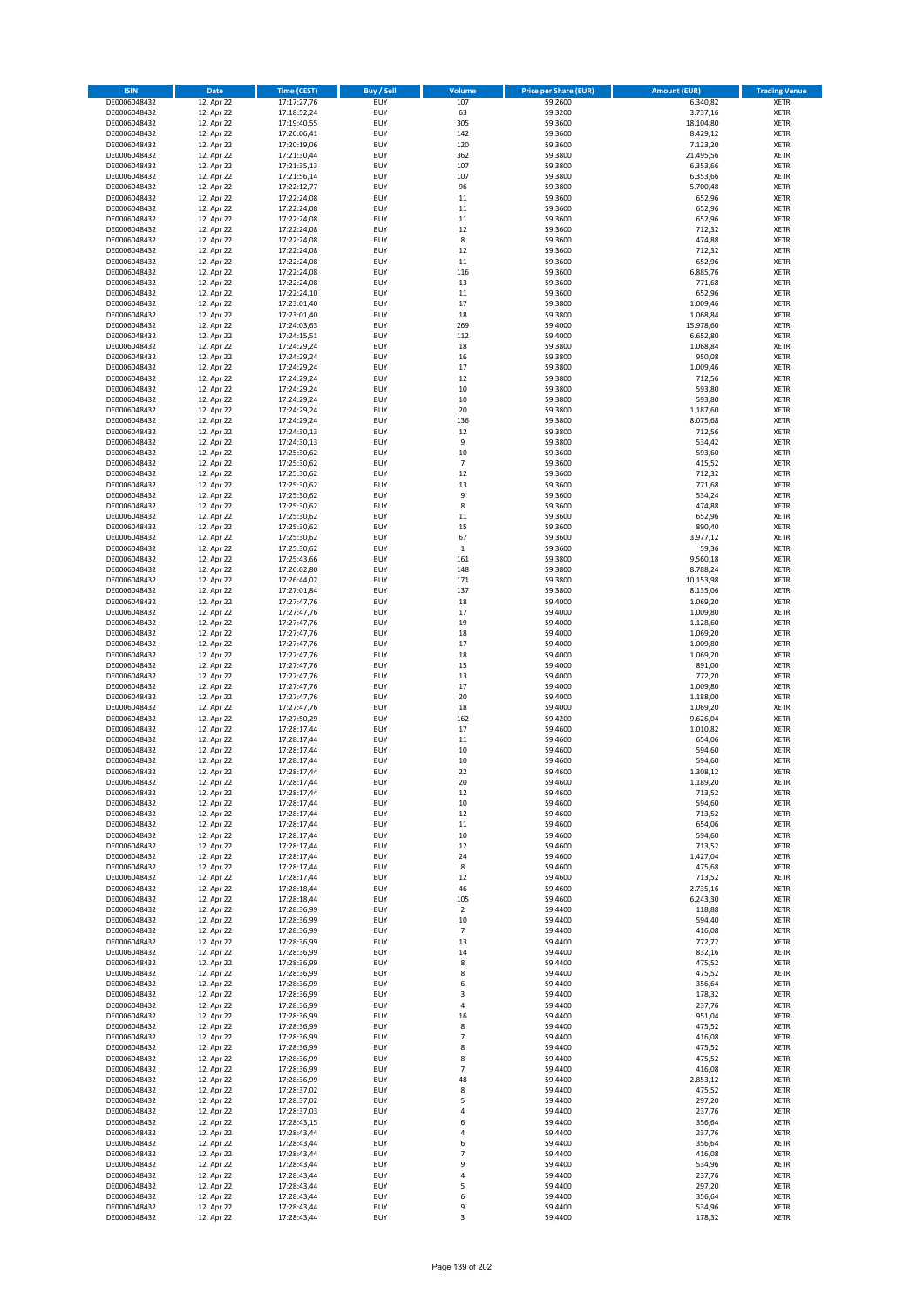| <b>ISIN</b>                  | <b>Date</b>              | Time (CEST)                | <b>Buy / Sell</b>        | Volume                   | <b>Price per Share (EUR)</b> | <b>Amount (EUR)</b>   | <b>Trading Venue</b>       |
|------------------------------|--------------------------|----------------------------|--------------------------|--------------------------|------------------------------|-----------------------|----------------------------|
| DE0006048432                 | 12. Apr 22               | 17:29:13,00                | <b>BUY</b>               | 207                      | 59,4400                      | 12.304,08             | <b>XETR</b>                |
| DE0006048432                 | 12. Apr 22               | 17:29:34,34                | <b>BUY</b>               | 5                        | 59,4400                      | 297,20                | <b>XETR</b>                |
| DE0006048432                 | 12. Apr 22               | 17:29:34,34                | <b>BUY</b>               | 5                        | 59,4400                      | 297,20                | <b>XETR</b>                |
| DE0006048432                 | 12. Apr 22               | 17:29:34,34                | <b>BUY</b>               | 6                        | 59,4400                      | 356,64                | <b>XETR</b>                |
| DE0006048432                 | 12. Apr 22               | 17:29:34,34                | <b>BUY</b>               | 8                        | 59,4400                      | 475,52                | <b>XETR</b>                |
| DE0006048432                 | 12. Apr 22               | 17:29:34,34                | <b>BUY</b>               | 6                        | 59,4400                      | 356,64                | <b>XETR</b>                |
| DE0006048432                 | 12. Apr 22               | 17:29:34,34                | <b>BUY</b>               | 5                        | 59,4400                      | 297,20                | <b>XETR</b>                |
| DE0006048432                 | 12. Apr 22               | 17:29:34,34                | <b>BUY</b>               | 4                        | 59,4400                      | 237,76                | <b>XETR</b>                |
| DE0006048432                 | 12. Apr 22<br>12. Apr 22 | 17:29:34,34                | BUY<br>BUY               | 5<br>4                   | 59,4400<br>59,4400           | 297,20<br>237,76      | <b>XETR</b><br><b>XETR</b> |
| DE0006048432<br>DE0006048432 | 12. Apr 22               | 17:29:34,34<br>17:29:34,34 | <b>BUY</b>               | 6                        | 59,4400                      | 356,64                | <b>XETR</b>                |
| DE0006048432                 | 12. Apr 22               | 17:29:34,34                | <b>BUY</b>               | 5                        | 59,4400                      | 297,20                | <b>XETR</b>                |
| DE0006048432                 | 12. Apr 22               | 17:29:34,35                | <b>BUY</b>               | 5                        | 59,4200                      | 297,10                | <b>XETR</b>                |
| DE0006048432                 | 12. Apr 22               | 17:29:34,35                | <b>BUY</b>               | 10                       | 59,4200                      | 594,20                | <b>XETR</b>                |
| DE0006048432                 | 12. Apr 22               | 17:29:34,35                | <b>BUY</b>               | 6                        | 59,4200                      | 356,52                | <b>XETR</b>                |
| DE0006048432                 | 12. Apr 22               | 17:29:34,35                | BUY                      | 124                      | 59,4200                      | 7.368,08              | <b>XETR</b>                |
| DE0006048432                 | 12. Apr 22               | 17:29:34,35                | <b>BUY</b>               | 5                        | 59,4200                      | 297,10                | <b>XETR</b>                |
| DE0006048432                 | 12. Apr 22               | 17:29:51,05                | <b>BUY</b>               | 8                        | 59,4600                      | 475,68                | <b>XETR</b>                |
| DE0006048432                 | 12. Apr 22               | 17:29:51,05                | <b>BUY</b>               | 5                        | 59,4600                      | 297,30                | <b>XETR</b>                |
| DE0006048432                 | 12. Apr 22               | 17:29:51,34                | <b>BUY</b>               | 5                        | 59,4600                      | 297,30                | <b>XETR</b>                |
| DE0006048432                 | 12. Apr 22               | 17:29:51,35                | <b>BUY</b>               | 5                        | 59,4600                      | 297,30                | <b>XETR</b>                |
| DE0006048432<br>DE0006048432 | 12. Apr 22<br>12. Apr 22 | 17:29:51,36<br>17:29:51,41 | <b>BUY</b><br><b>BUY</b> | 6<br>129                 | 59,4600<br>59,4600           | 356,76<br>7.670,34    | <b>XETR</b><br><b>XETR</b> |
| DE0006048432                 | 12. Apr 22               | 17:29:51,43                | BUY                      | 62                       | 59,4600                      | 3.686,52              | <b>XETR</b>                |
| DE0006048432                 | 12. Apr 22               | 17:29:51,43                | <b>BUY</b>               | 98                       | 59,4600                      | 5.827,08              | <b>XETR</b>                |
| DE0006048432                 | 12. Apr 22               | 17:29:51,43                | <b>BUY</b>               | 125                      | 59,4600                      | 7.432,50              | <b>XETR</b>                |
| DE0006048432                 | 12. Apr 22               | 17:29:51,95                | <b>BUY</b>               | $\overline{\phantom{a}}$ | 59,4600                      | 416,22                | <b>XETR</b>                |
| DE0006048432                 | 12. Apr 22               | 17:29:51,95                | <b>BUY</b>               | 4                        | 59,4600                      | 237,84                | <b>XETR</b>                |
| DE0006048432                 | 12. Apr 22               | 17:29:52,00                | <b>BUY</b>               | 6                        | 59,4600                      | 356,76                | <b>XETR</b>                |
| DE0006048432                 | 12. Apr 22               | 17:29:52,00                | <b>BUY</b>               | 4                        | 59,4600                      | 237,84                | <b>XETR</b>                |
| DE0006048432                 | 12. Apr 22               | 17:29:52,01                | <b>BUY</b>               | 5                        | 59,4600                      | 297,30                | <b>XETR</b>                |
| DE0006048432<br>DE0006048432 | 12. Apr 22               | 17:29:52,62                | <b>BUY</b><br><b>BUY</b> | $\mathbf 1$<br>11        | 59,4600                      | 59,46                 | <b>XETR</b><br><b>XETR</b> |
| DE0006048432                 | 12. Apr 22<br>12. Apr 22 | 17:29:52,70<br>17:29:52,71 | <b>BUY</b>               | 5                        | 59,4600<br>59,4600           | 654,06<br>297,30      | <b>XETR</b>                |
| DE0006048432                 | 12. Apr 22               | 17:29:53,74                | <b>BUY</b>               | $\mathbf 1$              | 59,4600                      | 59,46                 | <b>XETR</b>                |
| DE0006048432                 | 12. Apr 22               | 17:29:53,76                | <b>BUY</b>               | 4                        | 59,4600                      | 237,84                | <b>XETR</b>                |
| DE0006048432                 | 12. Apr 22               | 17:29:53,76                | <b>BUY</b>               | 5                        | 59,4600                      | 297,30                | <b>XETR</b>                |
| DE0006048432                 | 12. Apr 22               | 17:29:53,76                | <b>BUY</b>               | 3                        | 59,4600                      | 178,38                | <b>XETR</b>                |
| DE0006048432                 | 12. Apr 22               | 17:29:53,98                | <b>BUY</b>               | 5                        | 59,4600                      | 297,30                | <b>XETR</b>                |
| DE0006048432                 | 12. Apr 22               | 17:29:53,99                | <b>BUY</b>               | 5                        | 59,4600                      | 297,30                | <b>XETR</b>                |
| DE0006048432                 | 12. Apr 22               | 17:29:53,99                | <b>BUY</b>               | 3                        | 59,4600                      | 178,38                | <b>XETR</b>                |
| DE0006048432                 | 12. Apr 22               | 17:29:54,15                | <b>BUY</b>               | 5                        | 59,4600                      | 297,30                | <b>XETR</b>                |
| DE0006048432                 | 12. Apr 22               | 17:29:54,15                | <b>BUY</b>               | 8                        | 59,4600                      | 475,68                | <b>XETR</b>                |
| DE0006048432                 | 12. Apr 22               | 17:29:54,16                | BUY<br>BUY               | 8<br>5                   | 59,4600                      | 475,68                | <b>XETR</b>                |
| DE0006048432<br>DE0006048432 | 12. Apr 22<br>12. Apr 22 | 17:29:54,37<br>17:29:54,38 | <b>BUY</b>               | 6                        | 59,4600<br>59,4600           | 297,30<br>356,76      | <b>XETR</b><br><b>XETR</b> |
| DE0006048432                 | 12. Apr 22               | 17:29:54,38                | <b>BUY</b>               | 6                        | 59,4600                      | 356,76                | <b>XETR</b>                |
| DE0006048432                 | 12. Apr 22               | 17:29:55,20                | BUY                      | 10                       | 59,4600                      | 594,60                | <b>XETR</b>                |
| DE0006048432                 | 13. Apr 22               | 09:22:42,28                | <b>BUY</b>               | 90                       | 59,1800                      | 5.326,20              | <b>XETR</b>                |
| DE0006048432                 | 13. Apr 22               | 09:28:50,58                | <b>BUY</b>               | 61                       | 59,0200                      | 3.600,22              | <b>XETR</b>                |
| DE0006048432                 | 13. Apr 22               | 09:29:02,77                | <b>BUY</b>               | 74                       | 59,0000                      | 4.366,00              | <b>XETR</b>                |
| DE0006048432                 | 13. Apr 22               | 09:31:18,53                | <b>BUY</b>               | 51                       | 58,9400                      | 3.005,94              | <b>XETR</b>                |
| DE0006048432                 | 13. Apr 22               | 09:31:23,46                | <b>BUY</b>               | 53                       | 58,9000                      | 3.121,70              | <b>XETR</b>                |
| DE0006048432<br>DE0006048432 | 13. Apr 22<br>13. Apr 22 | 09:31:37,68<br>09:31:56,63 | <b>BUY</b><br><b>BUY</b> | 55<br>71                 | 58,8800<br>58,8600           | 3.238,40<br>4.179,06  | <b>XETR</b><br><b>XETR</b> |
| DE0006048432                 | 13. Apr 22               | 09:32:52,31                | <b>BUY</b>               | 56                       | 58,8200                      | 3.293,92              | <b>XETR</b>                |
| DE0006048432                 | 13. Apr 22               | 09:35:13,90                | <b>BUY</b>               | 54                       | 58,7000                      | 3.169,80              | <b>XETR</b>                |
| DE0006048432                 | 13. Apr 22               | 09:35:53,11                | <b>BUY</b>               | 5                        | 58,7400                      | 293,70                | <b>XETR</b>                |
| DE0006048432                 | 13. Apr 22               | 09:35:53,11                | <b>BUY</b>               | 133                      | 58,7400                      | 7.812,42              | <b>XETR</b>                |
| DE0006048432                 | 13. Apr 22               | 09:35:53,11                | <b>BUY</b>               | 31                       | 58,7400                      | 1.820,94              | <b>XETR</b>                |
| DE0006048432                 | 13. Apr 22               | 09:38:07,99                | <b>BUY</b>               | 76                       | 58,8200                      | 4.470,32              | <b>XETR</b>                |
| DE0006048432                 | 13. Apr 22               | 09:38:07,99                | BUY                      | 106                      | 58,8200                      | 6.234,92              | <b>XETR</b>                |
| DE0006048432                 | 13. Apr 22               | 09:39:21,22                | BUY                      | 215                      | 58,8400                      | 12.650,60             | <b>XETR</b>                |
| DE0006048432                 | 13. Apr 22               | 09:39:30,97                | <b>BUY</b>               | 115                      | 58,8200                      | 6.764,30              | <b>XETR</b>                |
| DE0006048432<br>DE0006048432 | 13. Apr 22<br>13. Apr 22 | 09:40:01,31<br>09:40:01,31 | <b>BUY</b><br><b>BUY</b> | 53<br>154                | 58,7800<br>58,7800           | 3.115,34<br>9.052,12  | <b>XETR</b><br><b>XETR</b> |
| DE0006048432                 | 13. Apr 22               | 09:40:31,81                | <b>BUY</b>               | 65                       | 58,7400                      | 3.818,10              | <b>XETR</b>                |
| DE0006048432                 | 13. Apr 22               | 09:45:55,46                | <b>BUY</b>               | 78                       | 58,7600                      | 4.583,28              | <b>XETR</b>                |
| DE0006048432                 | 13. Apr 22               | 09:46:08,97                | <b>BUY</b>               | 77                       | 58,7400                      | 4.522,98              | <b>XETR</b>                |
| DE0006048432                 | 13. Apr 22               | 09:46:09,04                | <b>BUY</b>               | 66                       | 58,7400                      | 3.876,84              | <b>XETR</b>                |
| DE0006048432                 | 13. Apr 22               | 09:47:20,03                | <b>BUY</b>               | 50                       | 58,7200                      | 2.936,00              | <b>XETR</b>                |
| DE0006048432                 | 13. Apr 22               | 09:48:26,11                | <b>BUY</b>               | 79                       | 58,7600                      | 4.642,04              | <b>XETR</b>                |
| DE0006048432                 | 13. Apr 22               | 09:48:26,13                | <b>BUY</b>               | 53                       | 58,7600                      | 3.114,28              | <b>XETR</b>                |
| DE0006048432                 | 13. Apr 22               | 09:48:30,45                | <b>BUY</b>               | 103                      | 58,7600                      | 6.052,28              | <b>XETR</b>                |
| DE0006048432<br>DE0006048432 | 13. Apr 22<br>13. Apr 22 | 09:49:30,87<br>09:50:27,79 | <b>BUY</b><br><b>BUY</b> | 60<br>71                 | 58,7200<br>58,7000           | 3.523,20<br>4.167,70  | <b>XETR</b><br><b>XETR</b> |
| DE0006048432                 | 13. Apr 22               | 09:50:37,82                | <b>BUY</b>               | 81                       | 58,6800                      | 4.753,08              | <b>XETR</b>                |
| DE0006048432                 | 13. Apr 22               | 09:51:43,49                | <b>BUY</b>               | 55                       | 58,6800                      | 3.227,40              | <b>XETR</b>                |
| DE0006048432                 | 13. Apr 22               | 09:52:34,70                | <b>BUY</b>               | 64                       | 58,6600                      | 3.754,24              | <b>XETR</b>                |
| DE0006048432                 | 13. Apr 22               | 09:52:46,79                | <b>BUY</b>               | 87                       | 58,6000                      | 5.098,20              | <b>XETR</b>                |
| DE0006048432                 | 13. Apr 22               | 09:53:34,08                | <b>BUY</b>               | 55                       | 58,5800                      | 3.221,90              | <b>XETR</b>                |
| DE0006048432                 | 13. Apr 22               | 09:53:45,57                | <b>BUY</b>               | 45                       | 58,5600                      | 2.635,20              | <b>XETR</b>                |
| DE0006048432                 | 13. Apr 22               | 09:53:45,57                | <b>BUY</b>               | 46                       | 58,5600                      | 2.693,76              | <b>XETR</b>                |
| DE0006048432                 | 13. Apr 22               | 09:53:45,59                | <b>BUY</b><br><b>BUY</b> | 5                        | 58,5600                      | 292,80                | <b>XETR</b>                |
| DE0006048432<br>DE0006048432 | 13. Apr 22<br>13. Apr 22 | 09:53:50,09<br>09:54:42,02 | <b>BUY</b>               | 92<br>42                 | 58,5400<br>58,5400           | 5.385,68<br>2.458,68  | <b>XETR</b><br><b>XETR</b> |
| DE0006048432                 | 13. Apr 22               | 09:54:42,02                | <b>BUY</b>               | 14                       | 58,5400                      | 819,56                | <b>XETR</b>                |
| DE0006048432                 | 13. Apr 22               | 09:55:35,83                | <b>BUY</b>               | 72                       | 58,5200                      | 4.213,44              | <b>XETR</b>                |
| DE0006048432                 | 13. Apr 22               | 09:55:41,88                | <b>BUY</b>               | 96                       | 58,5400                      | 5.619,84              | <b>XETR</b>                |
| DE0006048432                 | 13. Apr 22               | 09:57:50,25                | <b>BUY</b>               | 105                      | 58,5400                      | 6.146,70              | <b>XETR</b>                |
| DE0006048432                 | 13. Apr 22               | 09:59:00,35                | <b>BUY</b>               | 62                       | 58,5200                      | 3.628,24              | <b>XETR</b>                |
| DE0006048432                 | 13. Apr 22               | 09:59:00,35                | <b>BUY</b>               | 32                       | 58,5200                      | 1.872,64              | <b>XETR</b>                |
| DE0006048432                 | 13. Apr 22               | 10:03:46,73                | <b>BUY</b>               | 338                      | 58,7200                      | 19.847,36             | <b>XETR</b>                |
| DE0006048432                 | 13. Apr 22               | 10:07:53,80                | <b>BUY</b>               | 684                      | 58,9600                      | 40.328,64             | <b>XETR</b>                |
| DE0006048432                 | 13. Apr 22               | 10:09:02,91                | <b>BUY</b>               | 158                      | 58,9600                      | 9.315,68              | <b>XETR</b>                |
| DE0006048432<br>DE0006048432 | 13. Apr 22<br>13. Apr 22 | 10:09:02,91<br>10:09:53,39 | <b>BUY</b><br><b>BUY</b> | 48<br>199                | 58,9600<br>58,9600           | 2.830,08<br>11.733,04 | <b>XETR</b><br><b>XETR</b> |
| DE0006048432                 | 13. Apr 22               | 10:10:25,28                | <b>BUY</b>               | 186                      | 58,9600                      | 10.966,56             | <b>XETR</b>                |
| DE0006048432                 | 13. Apr 22               | 10:13:22,38                | <b>BUY</b>               | 111                      | 58,9400                      | 6.542,34              | <b>XETR</b>                |
| DE0006048432                 | 13. Apr 22               | 10:13:22,38                | <b>BUY</b>               | 3                        | 58,9400                      | 176,82                | <b>XETR</b>                |
| DE0006048432                 | 13. Apr 22               | 10:14:20,21                | <b>BUY</b>               | 93                       | 58,9000                      | 5.477,70              | <b>XETR</b>                |
| DE0006048432                 | 13. Apr 22               | 10:14:20,21                | <b>BUY</b>               | 94                       | 58,9000                      | 5.536,60              | <b>XETR</b>                |
| DE0006048432                 | 13. Apr 22               | 10:16:15,71                | <b>BUY</b>               | 188                      | 58,8800                      | 11.069,44             | <b>XETR</b>                |
| DE0006048432                 | 13. Apr 22               | 10:16:21,42                | <b>BUY</b>               | 18                       | 58,8600                      | 1.059,48              | <b>XETR</b>                |
| DE0006048432                 | 13. Apr 22               | 10:16:21,42                | <b>BUY</b>               | $\mathbf 2$              | 58,8600                      | 117,72                | <b>XETR</b>                |
| DE0006048432                 | 13. Apr 22               | 10:16:21,42                | BUY                      | 172                      | 58,8600                      | 10.123,92             | <b>XETR</b>                |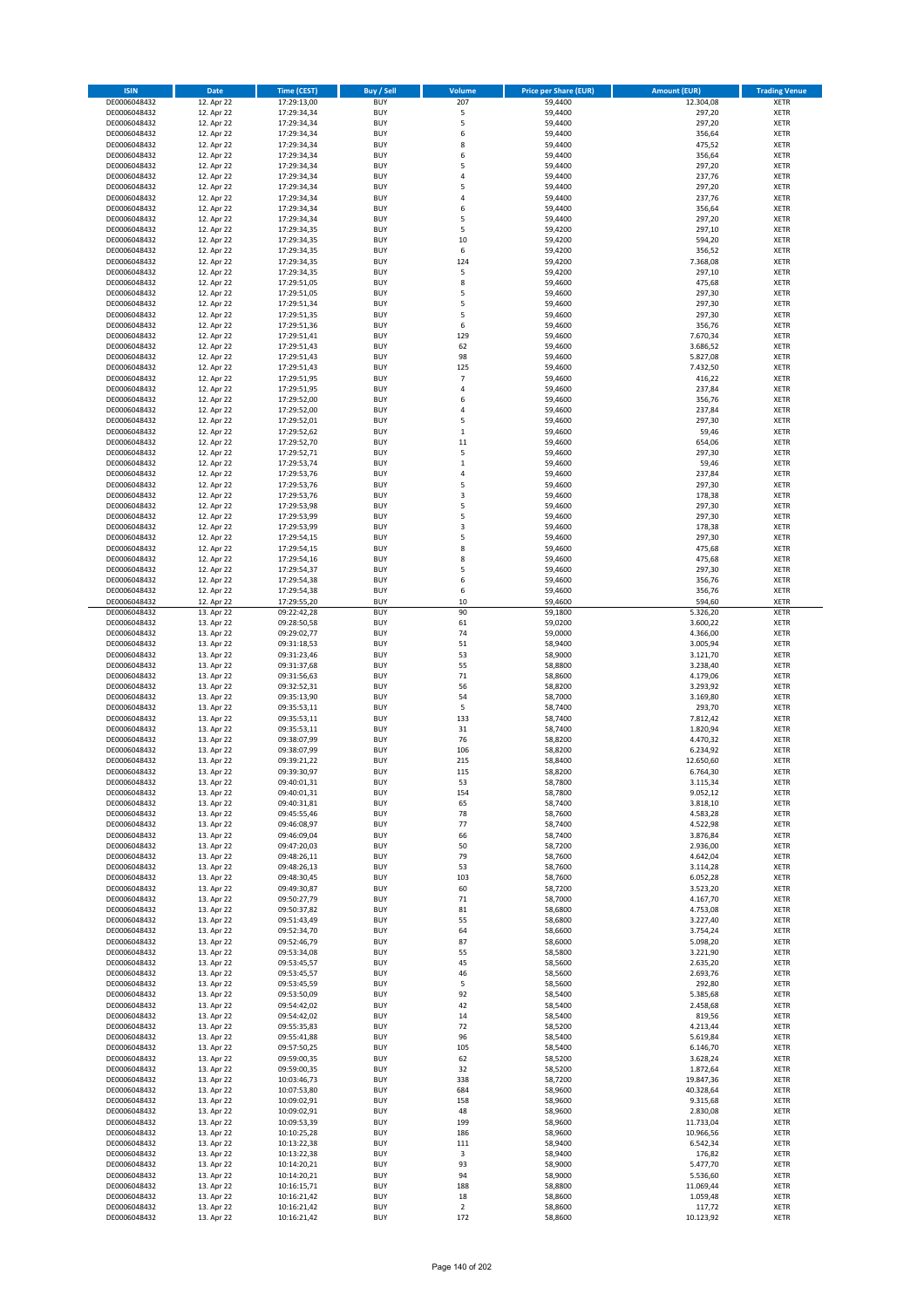| <b>ISIN</b>                  | Date                     | Time (CEST)                | <b>Buy / Sell</b>        | Volume              | <b>Price per Share (EUR)</b> | <b>Amount (EUR)</b>   | <b>Trading Venue</b>       |
|------------------------------|--------------------------|----------------------------|--------------------------|---------------------|------------------------------|-----------------------|----------------------------|
| DE0006048432                 | 13. Apr 22               | 10:16:27,48                | <b>BUY</b>               | 58                  | 58,8600                      | 3.413,88              | <b>XETR</b>                |
| DE0006048432                 | 13. Apr 22               | 10:19:53,50                | <b>BUY</b>               | 32                  | 59,0000                      | 1.888,00              | XETR                       |
| DE0006048432                 | 13. Apr 22               | 10:19:53,50                | <b>BUY</b>               | 51                  | 59,0000                      | 3.009,00              | <b>XETR</b>                |
| DE0006048432                 | 13. Apr 22               | 10:19:53,50                | <b>BUY</b>               | 58                  | 59,0000                      | 3.422,00              | XETR                       |
| DE0006048432                 | 13. Apr 22               | 10:21:15,39                | <b>BUY</b>               | 80                  | 59,0000                      | 4.720,00              | <b>XETR</b>                |
| DE0006048432                 | 13. Apr 22               | 10:25:24,06                | <b>BUY</b>               | 108                 | 59,0400                      | 6.376,32              | <b>XETR</b>                |
| DE0006048432                 | 13. Apr 22               | 10:25:49,93                | <b>BUY</b>               | 137                 | 59,0200                      | 8.085,74              | <b>XETR</b>                |
| DE0006048432                 | 13. Apr 22               | 10:27:59,11                | <b>BUY</b>               | 15                  | 59,0400                      | 885,60                | <b>XETR</b>                |
| DE0006048432                 | 13. Apr 22               | 10:29:30,76                | <b>BUY</b><br><b>BUY</b> | 502<br>73           | 59,1400                      | 29.688,28             | <b>XETR</b><br><b>XETR</b> |
| DE0006048432<br>DE0006048432 | 13. Apr 22<br>13. Apr 22 | 10:29:30,77<br>10:30:11,90 | <b>BUY</b>               | 302                 | 59,1400<br>59,1000           | 4.317,22<br>17.848,20 | <b>XETR</b>                |
| DE0006048432                 | 13. Apr 22               | 10:30:11,90                | <b>BUY</b>               | 71                  | 59,1000                      | 4.196,10              | <b>XETR</b>                |
| DE0006048432                 | 13. Apr 22               | 10:30:18,04                | <b>BUY</b>               | 54                  | 59,0800                      | 3.190,32              | <b>XETR</b>                |
| DE0006048432                 | 13. Apr 22               | 10:30:31,06                | <b>BUY</b>               | 48                  | 59,0600                      | 2.834,88              | <b>XETR</b>                |
| DE0006048432                 | 13. Apr 22               | 10:33:33,89                | <b>BUY</b>               | 113                 | 59,1400                      | 6.682,82              | <b>XETR</b>                |
| DE0006048432                 | 13. Apr 22               | 10:33:33,93                | <b>BUY</b>               | 111                 | 59,1400                      | 6.564,54              | <b>XETR</b>                |
| DE0006048432                 | 13. Apr 22               | 10:35:22,52                | <b>BUY</b>               | 81                  | 59,1200                      | 4.788,72              | <b>XETR</b>                |
| DE0006048432                 | 13. Apr 22               | 10:35:43,06                | <b>BUY</b>               | 79                  | 59,1000                      | 4.668,90              | <b>XETR</b>                |
| DE0006048432                 | 13. Apr 22               | 10:35:51,19                | <b>BUY</b>               | 109                 | 59,0800                      | 6.439,72              | <b>XETR</b>                |
| DE0006048432                 | 13. Apr 22               | 10:37:08,98                | <b>BUY</b>               | 89                  | 59,1200                      | 5.261,68              | <b>XETR</b>                |
| DE0006048432                 | 13. Apr 22               | 10:38:05,22                | <b>BUY</b>               | 74                  | 59,0800                      | 4.371,92              | <b>XETR</b>                |
| DE0006048432                 | 13. Apr 22               | 10:38:05,25                | <b>BUY</b><br><b>BUY</b> | 73<br>92            | 59,0600                      | 4.311,38              | <b>XETR</b><br><b>XETR</b> |
| DE0006048432<br>DE0006048432 | 13. Apr 22<br>13. Apr 22 | 10:39:37,81<br>10:39:53,85 | <b>BUY</b>               | 65                  | 59,0800<br>59,0400           | 5.435,36<br>3.837,60  | <b>XETR</b>                |
| DE0006048432                 | 13. Apr 22               | 10:42:35,65                | <b>BUY</b>               | 111                 | 59,0400                      | 6.553,44              | <b>XETR</b>                |
| DE0006048432                 | 13. Apr 22               | 10:43:19,22                | <b>BUY</b>               | 74                  | 59,0200                      | 4.367,48              | <b>XETR</b>                |
| DE0006048432                 | 13. Apr 22               | 10:43:19,24                | <b>BUY</b>               | 126                 | 59,0400                      | 7.439,04              | <b>XETR</b>                |
| DE0006048432                 | 13. Apr 22               | 10:43:30,63                | <b>BUY</b>               | 137                 | 59,0000                      | 8.083,00              | <b>XETR</b>                |
| DE0006048432                 | 13. Apr 22               | 10:44:28,45                | <b>BUY</b>               | 255                 | 58,9800                      | 15.039,90             | <b>XETR</b>                |
| DE0006048432                 | 13. Apr 22               | 10:44:32,45                | <b>BUY</b>               | 72                  | 58,9600                      | 4.245,12              | <b>XETR</b>                |
| DE0006048432                 | 13. Apr 22               | 10:45:36,56                | <b>BUY</b>               | 82                  | 58,9400                      | 4.833,08              | <b>XETR</b>                |
| DE0006048432                 | 13. Apr 22               | 10:45:51,90                | <b>BUY</b>               | 99                  | 58,9400                      | 5.835,06              | <b>XETR</b>                |
| DE0006048432                 | 13. Apr 22               | 10:47:55,32                | <b>BUY</b>               | 150<br>124          | 58,9800                      | 8.847,00              | <b>XETR</b>                |
| DE0006048432                 | 13. Apr 22               | 10:48:12,31<br>10:49:12,58 | <b>BUY</b>               |                     | 58,9800                      | 7.313,52              | <b>XETR</b>                |
| DE0006048432<br>DE0006048432 | 13. Apr 22<br>13. Apr 22 | 10:49:12,58                | <b>BUY</b><br><b>BUY</b> | $\overline{7}$<br>4 | 58,9200<br>58,9200           | 412,44<br>235,68      | <b>XETR</b><br><b>XETR</b> |
| DE0006048432                 | 13. Apr 22               | 10:49:12,58                | <b>BUY</b>               | 103                 | 58,9200                      | 6.068,76              | <b>XETR</b>                |
| DE0006048432                 | 13. Apr 22               | 10:50:46,01                | <b>BUY</b>               | 130                 | 58,9400                      | 7.662,20              | <b>XETR</b>                |
| DE0006048432                 | 13. Apr 22               | 10:51:55,41                | <b>BUY</b>               | 106                 | 58,9400                      | 6.247,64              | <b>XETR</b>                |
| DE0006048432                 | 13. Apr 22               | 10:51:55,41                | <b>BUY</b>               | 8                   | 58,9400                      | 471,52                | <b>XETR</b>                |
| DE0006048432                 | 13. Apr 22               | 10:56:20,67                | <b>BUY</b>               | 95                  | 59,0800                      | 5.612,60              | <b>XETR</b>                |
| DE0006048432                 | 13. Apr 22               | 10:56:20,67                | <b>BUY</b>               | 103                 | 59,0800                      | 6.085,24              | <b>XETR</b>                |
| DE0006048432                 | 13. Apr 22               | 10:57:55,13                | <b>BUY</b>               | 232                 | 59,0800                      | 13.706,56             | <b>XETR</b>                |
| DE0006048432                 | 13. Apr 22               | 11:00:32,62                | <b>BUY</b>               | 52                  | 59,0800                      | 3.072,16              | <b>XETR</b>                |
| DE0006048432                 | 13. Apr 22               | 11:04:29,59                | <b>BUY</b>               | 3                   | 59,0800                      | 177,24                | <b>XETR</b>                |
| DE0006048432                 | 13. Apr 22               | 11:04:32,83                | <b>BUY</b>               | 186                 | 59,0600                      | 10.985,16             | <b>XETR</b>                |
| DE0006048432<br>DE0006048432 | 13. Apr 22<br>13. Apr 22 | 11:04:32,83<br>11:04:32,88 | <b>BUY</b><br><b>BUY</b> | 63<br>407           | 59,0600<br>59,0600           | 3.720,78<br>24.037,42 | <b>XETR</b><br><b>XETR</b> |
| DE0006048432                 | 13. Apr 22               | 11:04:33,72                | <b>BUY</b>               | 190                 | 59,0400                      | 11.217,60             | <b>XETR</b>                |
| DE0006048432                 | 13. Apr 22               | 11:09:03,87                | <b>BUY</b>               | 105                 | 59,2800                      | 6.224,40              | <b>XETR</b>                |
| DE0006048432                 | 13. Apr 22               | 11:09:05,32                | <b>BUY</b>               | 422                 | 59,2600                      | 25.007,72             | <b>XETR</b>                |
| DE0006048432                 | 13. Apr 22               | 11:10:54,89                | <b>BUY</b>               | 233                 | 59,2800                      | 13.812,24             | <b>XETR</b>                |
| DE0006048432                 | 13. Apr 22               | 11:12:00,48                | <b>BUY</b>               | 122                 | 59,2800                      | 7.232,16              | <b>XETR</b>                |
| DE0006048432                 | 13. Apr 22               | 11:14:35,33                | <b>BUY</b>               | 257                 | 59,2800                      | 15.234,96             | <b>XETR</b>                |
| DE0006048432                 | 13. Apr 22               | 11:14:42,28                | <b>BUY</b>               | 186                 | 59,2600                      | 11.022,36             | <b>XETR</b>                |
| DE0006048432                 | 13. Apr 22               | 11:15:21,78                | <b>BUY</b>               | 98                  | 59,2600                      | 5.807,48              | <b>XETR</b>                |
| DE0006048432                 | 13. Apr 22               | 11:15:21,78                | <b>BUY</b>               | 24                  | 59,2600                      | 1.422,24              | <b>XETR</b>                |
| DE0006048432                 | 13. Apr 22               | 11:15:21,78                | <b>BUY</b>               | 78                  | 59,2600                      | 4.622,28              | <b>XETR</b>                |
| DE0006048432                 | 13. Apr 22               | 11:15:30,04                | <b>BUY</b>               | 55                  | 59,2400                      | 3.258,20              | <b>XETR</b>                |
| DE0006048432<br>DE0006048432 | 13. Apr 22<br>13. Apr 22 | 11:17:38,32<br>11:17:38,32 | <b>BUY</b><br><b>BUY</b> | 3<br>166            | 59,2200<br>59,2200           | 177,66<br>9.830,52    | <b>XETR</b><br><b>XETR</b> |
| DE0006048432                 | 13. Apr 22               | 11:18:38,33                | <b>BUY</b>               | 12                  | 59,2000                      | 710,40                | <b>XETR</b>                |
| DE0006048432                 | 13. Apr 22               | 11:18:38,33                | <b>BUY</b>               | 344                 | 59,2000                      | 20.364,80             | <b>XETR</b>                |
| DE0006048432                 | 13. Apr 22               | 11:19:17,23                | <b>BUY</b>               | 91                  | 59,2200                      | 5.389,02              | <b>XETR</b>                |
| DE0006048432                 | 13. Apr 22               | 11:19:17,23                | <b>BUY</b>               | 51                  | 59,2200                      | 3.020,22              | XETR                       |
| DE0006048432                 | 13. Apr 22               | 11:24:07,22                | <b>BUY</b>               | 308                 | 59,2400                      | 18.245,92             | XETR                       |
| DE0006048432                 | 13. Apr 22               | 11:24:36,14                | <b>BUY</b>               | 209                 | 59,2400                      | 12.381,16             | XETR                       |
| DE0006048432                 | 13. Apr 22               | 11:24:36,16                | <b>BUY</b>               | 188                 | 59,2200                      | 11.133,36             | XETR                       |
| DE0006048432                 | 13. Apr 22               | 11:24:52,00                | <b>BUY</b>               | 79                  | 59,2200                      | 4.678,38              | XETR                       |
| DE0006048432                 | 13. Apr 22<br>13. Apr 22 | 11:26:08,88                | <b>BUY</b>               | 36<br>76            | 59,2200                      | 2.131,92              | XETR                       |
| DE0006048432<br>DE0006048432 | 13. Apr 22               | 11:26:10,88<br>11:29:09,17 | <b>BUY</b><br><b>BUY</b> | 116                 | 59,2200<br>59,2400           | 4.500,72<br>6.871,84  | <b>XETR</b><br><b>XETR</b> |
| DE0006048432                 | 13. Apr 22               | 11:29:51,43                | <b>BUY</b>               | 159                 | 59,2200                      | 9.415,98              | XETR                       |
| DE0006048432                 | 13. Apr 22               | 11:30:02,33                | <b>BUY</b>               | 169                 | 59,2000                      | 10.004,80             | <b>XETR</b>                |
| DE0006048432                 | 13. Apr 22               | 11:31:57,83                | <b>BUY</b>               | 8                   | 59,2000                      | 473,60                | XETR                       |
| DE0006048432                 | 13. Apr 22               | 11:32:47,65                | <b>BUY</b>               | 100                 | 59,2200                      | 5.922,00              | <b>XETR</b>                |
| DE0006048432                 | 13. Apr 22               | 11:34:21,65                | <b>BUY</b>               | 100                 | 59,2200                      | 5.922,00              | XETR                       |
| DE0006048432                 | 13. Apr 22               | 11:35:26,27                | <b>BUY</b>               | 913                 | 59,2000                      | 54.049,60             | <b>XETR</b>                |
| DE0006048432                 | 13. Apr 22               | 11:35:40,44                | <b>BUY</b>               | 54                  | 59,1600                      | 3.194,64              | XETR                       |
| DE0006048432                 | 13. Apr 22               | 11:35:45,98                | <b>BUY</b><br><b>BUY</b> | 49                  | 59,1400                      | 2.897,86              | XETR                       |
| DE0006048432<br>DE0006048432 | 13. Apr 22<br>13. Apr 22 | 11:35:55,52<br>11:37:24,94 | <b>BUY</b>               | 50<br>49            | 59,1200<br>59,1400           | 2.956,00              | XETR<br><b>XETR</b>        |
| DE0006048432                 | 13. Apr 22               | 11:38:51,94                | <b>BUY</b>               | 54                  | 59,1400                      | 2.897,86<br>3.193,56  | XETR                       |
| DE0006048432                 | 13. Apr 22               | 11:38:51,94                | <b>BUY</b>               | 87                  | 59,1400                      | 5.145,18              | XETR                       |
| DE0006048432                 | 13. Apr 22               | 11:39:17,15                | <b>BUY</b>               | 136                 | 59,1200                      | 8.040,32              | <b>XETR</b>                |
| DE0006048432                 | 13. Apr 22               | 11:39:17,18                | <b>BUY</b>               | 50                  | 59,1000                      | 2.955,00              | <b>XETR</b>                |
| DE0006048432                 | 13. Apr 22               | 11:39:17,18                | <b>BUY</b>               | 45                  | 59,1000                      | 2.659,50              | XETR                       |
| DE0006048432                 | 13. Apr 22               | 11:39:19,37                | <b>BUY</b>               | 118                 | 59,0200                      | 6.964,36              | <b>XETR</b>                |
| DE0006048432                 | 13. Apr 22               | 11:39:23,01                | <b>BUY</b>               | 60                  | 59,0000                      | 3.540,00              | XETR                       |
| DE0006048432                 | 13. Apr 22               | 11:39:23,01                | <b>BUY</b>               | 55                  | 59,0000                      | 3.245,00              | XETR                       |
| DE0006048432                 | 13. Apr 22               | 11:39:29,46                | <b>BUY</b>               | 81                  | 58,9800                      | 4.777,38              | XETR                       |
| DE0006048432                 | 13. Apr 22               | 11:40:07,57                | <b>BUY</b>               | 88                  | 59,0400                      | 5.195,52              | <b>XETR</b>                |
| DE0006048432                 | 13. Apr 22               | 11:42:36,10                | <b>BUY</b>               | 198                 | 59,0600                      | 11.693,88             | XETR                       |
| DE0006048432<br>DE0006048432 | 13. Apr 22<br>13. Apr 22 | 11:45:49,72<br>11:45:49,72 | <b>BUY</b><br><b>BUY</b> | 131<br>$\mathsf 3$  | 59,0600<br>59,0600           | 7.736,86<br>177,18    | <b>XETR</b><br>XETR        |
| DE0006048432                 | 13. Apr 22               | 11:47:14,73                | <b>BUY</b>               | 402                 | 59,1200                      | 23.766,24             | XETR                       |
| DE0006048432                 | 13. Apr 22               | 11:49:04,13                | <b>BUY</b>               | 400                 | 59,1600                      | 23.664,00             | XETR                       |
| DE0006048432                 | 13. Apr 22               | 11:49:11,62                | <b>BUY</b>               | 216                 | 59,1400                      | 12.774,24             | XETR                       |
| DE0006048432                 | 13. Apr 22               | 11:50:01,45                | <b>BUY</b>               | 136                 | 59,1400                      | 8.043,04              | <b>XETR</b>                |
| DE0006048432                 | 13. Apr 22               | 11:50:38,42                | <b>BUY</b>               | 195                 | 59,1000                      | 11.524,50             | XETR                       |
| DE0006048432                 | 13. Apr 22               | 11:52:12,98                | <b>BUY</b>               | 143                 | 59,1000                      | 8.451,30              | XETR                       |
| DE0006048432                 | 13. Apr 22               | 11:52:30,75                | <b>BUY</b>               | 180                 | 59,0800                      | 10.634,40             | XETR                       |
| DE0006048432                 | 13. Apr 22               | 11:52:30,75                | <b>BUY</b>               | 38                  | 59,0800                      | 2.245,04              | XETR                       |
| DE0006048432                 | 13. Apr 22               | 11:54:25,36                | <b>BUY</b>               | 111                 | 59,0600                      | 6.555,66              | XETR                       |
| DE0006048432<br>DE0006048432 | 13. Apr 22               | 11:55:02,04                | <b>BUY</b>               | 76<br>133           | 59,0400<br>59,0200           | 4.487,04<br>7.849,66  | <b>XETR</b>                |
|                              | 13. Apr 22               | 11:55:25,61                | <b>BUY</b>               |                     |                              |                       | XETR                       |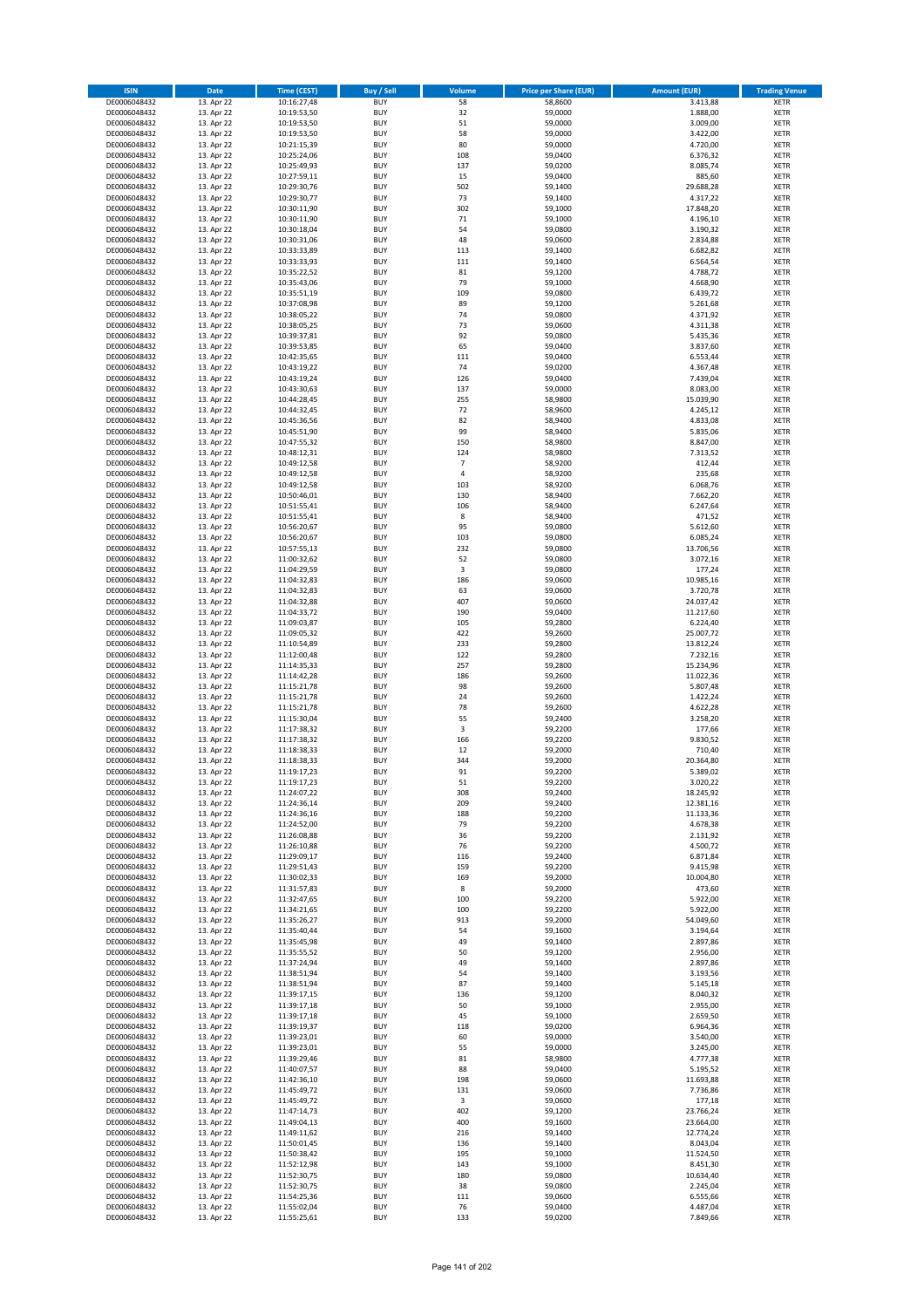| <b>ISIN</b>                  | Date                     | Time (CEST)                | Buy / Sell               | Volume         | <b>Price per Share (EUR)</b> | <b>Amount (EUR)</b>    | <b>Trading Venue</b>       |
|------------------------------|--------------------------|----------------------------|--------------------------|----------------|------------------------------|------------------------|----------------------------|
| DE0006048432                 | 13. Apr 22               | 11:55:25,77                | <b>BUY</b>               | 87             | 59,0200                      | 5.134,74               | <b>XETR</b>                |
| DE0006048432                 | 13. Apr 22               | 11:56:01,21                | <b>BUY</b>               | 104            | 59,0000                      | 6.136,00               | XETR                       |
| DE0006048432                 | 13. Apr 22               | 11:56:52,84                | <b>BUY</b>               | 118            | 58,9800                      | 6.959,64               | <b>XETR</b>                |
| DE0006048432<br>DE0006048432 | 13. Apr 22<br>13. Apr 22 | 11:57:11,00<br>11:57:11,12 | <b>BUY</b><br><b>BUY</b> | 107<br>106     | 58,9600<br>58,9400           | 6.308,72<br>6.247,64   | XETR<br><b>XETR</b>        |
| DE0006048432                 | 13. Apr 22               | 11:58:15,12                | <b>BUY</b>               | 145            | 59,0000                      | 8.555,00               | <b>XETR</b>                |
| DE0006048432                 | 13. Apr 22               | 12:00:28,66                | <b>BUY</b>               | 57             | 59.0200                      | 3.364,14               | <b>XETR</b>                |
| DE0006048432                 | 13. Apr 22               | 12:00:28,66                | <b>BUY</b>               | 148            | 59,0200                      | 8.734,96               | <b>XETR</b>                |
| DE0006048432                 | 13. Apr 22               | 12:03:57,62                | <b>BUY</b>               | 364            | 59,1000                      | 21.512,40              | <b>XETR</b>                |
| DE0006048432                 | 13. Apr 22               | 12:05:45,73                | <b>BUY</b>               | 338            | 59,1200                      | 19.982,56              | <b>XETR</b>                |
| DE0006048432                 | 13. Apr 22               | 12:07:15,56                | <b>BUY</b>               | 38             | 59,1400                      | 2.247,32               | <b>XETR</b>                |
| DE0006048432<br>DE0006048432 | 13. Apr 22<br>13. Apr 22 | 12:07:15,56<br>12:08:29,58 | <b>BUY</b><br><b>BUY</b> | 122<br>25      | 59,1400<br>59,1200           | 7.215,08<br>1.478,00   | <b>XETR</b><br><b>XETR</b> |
| DE0006048432                 | 13. Apr 22               | 12:08:29,58                | <b>BUY</b>               | 95             | 59,1200                      | 5.616,40               | <b>XETR</b>                |
| DE0006048432                 | 13. Apr 22               | 12:09:20,10                | <b>BUY</b>               | 11             | 59,1200                      | 650,32                 | <b>XETR</b>                |
| DE0006048432                 | 13. Apr 22               | 12:09:20,10                | <b>BUY</b>               | 69             | 59,1200                      | 4.079,28               | <b>XETR</b>                |
| DE0006048432                 | 13. Apr 22               | 12:09:20,10                | <b>BUY</b>               | $11\,$         | 59,1200                      | 650,32                 | <b>XETR</b>                |
| DE0006048432                 | 13. Apr 22               | 12:09:20,10                | <b>BUY</b>               | 181            | 59,1200                      | 10.700,72              | <b>XETR</b>                |
| DE0006048432                 | 13. Apr 22               | 12:09:28,19                | <b>BUY</b>               | 137            | 59,1000                      | 8.096,70               | <b>XETR</b>                |
| DE0006048432                 | 13. Apr 22               | 12:09:28,19                | <b>BUY</b>               | 12             | 59,1000                      | 709,20                 | <b>XETR</b>                |
| DE0006048432<br>DE0006048432 | 13. Apr 22<br>13. Apr 22 | 12:09:33,87<br>12:09:55,81 | <b>BUY</b><br><b>BUY</b> | 332<br>68      | 59,0800<br>59,0600           | 19.614,56<br>4.016,08  | <b>XETR</b><br><b>XETR</b> |
| DE0006048432                 | 13. Apr 22               | 12:09:55,81                | <b>BUY</b>               | 28             | 59,0600                      | 1.653,68               | <b>XETR</b>                |
| DE0006048432                 | 13. Apr 22               | 12:11:21,15                | <b>BUY</b>               | 107            | 59,0400                      | 6.317,28               | <b>XETR</b>                |
| DE0006048432                 | 13. Apr 22               | 12:11:35,70                | <b>BUY</b>               | 111            | 59,0200                      | 6.551,22               | <b>XETR</b>                |
| DE0006048432                 | 13. Apr 22               | 12:11:42,04                | <b>BUY</b>               | 103            | 59,0000                      | 6.077,00               | <b>XETR</b>                |
| DE0006048432                 | 13. Apr 22               | 12:13:54,06                | <b>BUY</b>               | 226            | 59,0400                      | 13.343,04              | <b>XETR</b>                |
| DE0006048432                 | 13. Apr 22               | 12:13:55,59                | <b>BUY</b>               | 146            | 59,0600                      | 8.622,76               | <b>XETR</b>                |
| DE0006048432<br>DE0006048432 | 13. Apr 22<br>13. Apr 22 | 12:14:15,97<br>12:17:33,97 | <b>BUY</b><br><b>BUY</b> | 105<br>155     | 59,0800<br>59,1200           | 6.203,40<br>9.163,60   | <b>XETR</b><br><b>XETR</b> |
| DE0006048432                 | 13. Apr 22               | 12:20:11,92                | <b>BUY</b>               | 511            | 59,1800                      | 30.240,98              | <b>XETR</b>                |
| DE0006048432                 | 13. Apr 22               | 12:22:56,43                | <b>BUY</b>               | 9              | 59,1800                      | 532,62                 | <b>XETR</b>                |
| DE0006048432                 | 13. Apr 22               | 12:22:56,43                | <b>BUY</b>               | 196            | 59,1800                      | 11.599,28              | <b>XETR</b>                |
| DE0006048432                 | 13. Apr 22               | 12:24:40,42                | <b>BUY</b>               | 100            | 59,1800                      | 5.918,00               | <b>XETR</b>                |
| DE0006048432                 | 13. Apr 22               | 12:24:51,67                | <b>BUY</b>               | 209            | 59,1600                      | 12.364,44              | <b>XETR</b>                |
| DE0006048432                 | 13. Apr 22               | 12:24:51,67                | <b>BUY</b>               | 50             | 59,1600                      | 2.958,00               | <b>XETR</b>                |
| DE0006048432                 | 13. Apr 22               | 12:25:23,11                | <b>BUY</b><br><b>BUY</b> | 202<br>68      | 59,1400                      | 11.946,28              | <b>XETR</b>                |
| DE0006048432<br>DE0006048432 | 13. Apr 22<br>13. Apr 22 | 12:25:25,34<br>12:25:25,34 | <b>BUY</b>               | 191            | 59,1200<br>59,1200           | 4.020,16<br>11.291,92  | <b>XETR</b><br><b>XETR</b> |
| DE0006048432                 | 13. Apr 22               | 12:25:40,94                | <b>BUY</b>               | 73             | 59,1000                      | 4.314,30               | <b>XETR</b>                |
| DE0006048432                 | 13. Apr 22               | 12:28:14,04                | <b>BUY</b>               | 101            | 59,1200                      | 5.971,12               | <b>XETR</b>                |
| DE0006048432                 | 13. Apr 22               | 12:28:35,99                | <b>BUY</b>               | 152            | 59,1000                      | 8.983,20               | <b>XETR</b>                |
| DE0006048432                 | 13. Apr 22               | 12:29:44,40                | <b>BUY</b>               | 142            | 59,0800                      | 8.389,36               | <b>XETR</b>                |
| DE0006048432                 | 13. Apr 22               | 12:30:01,55                | <b>BUY</b>               | 52             | 59,0600                      | 3.071,12               | <b>XETR</b>                |
| DE0006048432                 | 13. Apr 22               | 12:30:04,49                | <b>BUY</b>               | 132            | 59,0400                      | 7.793,28               | <b>XETR</b>                |
| DE0006048432<br>DE0006048432 | 13. Apr 22<br>13. Apr 22 | 12:30:14,13<br>12:35:39,85 | <b>BUY</b><br><b>BUY</b> | 83<br>151      | 59,0400<br>59,2600           | 4.900,32<br>8.948,26   | <b>XETR</b><br><b>XETR</b> |
| DE0006048432                 | 13. Apr 22               | 12:36:20,92                | <b>BUY</b>               | 53             | 59,2400                      | 3.139,72               | <b>XETR</b>                |
| DE0006048432                 | 13. Apr 22               | 12:36:20,92                | <b>BUY</b>               | 882            | 59,2400                      | 52.249,68              | <b>XETR</b>                |
| DE0006048432                 | 13. Apr 22               | 12:36:20,94                | <b>BUY</b>               | 354            | 59,2400                      | 20.970,96              | <b>XETR</b>                |
| DE0006048432                 | 13. Apr 22               | 12:40:46,60                | <b>BUY</b>               | 107            | 59,3000                      | 6.345,10               | <b>XETR</b>                |
| DE0006048432                 | 13. Apr 22               | 12:40:46,60                | <b>BUY</b>               | $\overline{4}$ | 59,3000                      | 237,20                 | <b>XETR</b>                |
| DE0006048432                 | 13. Apr 22               | 12:41:52,83                | <b>BUY</b>               | 228            | 59,3000                      | 13.520,40              | <b>XETR</b>                |
| DE0006048432<br>DE0006048432 | 13. Apr 22<br>13. Apr 22 | 12:41:58,52<br>12:41:58,53 | <b>BUY</b><br><b>BUY</b> | 114<br>91      | 59,3000<br>59,3000           | 6.760,20<br>5.396,30   | <b>XETR</b><br><b>XETR</b> |
| DE0006048432                 | 13. Apr 22               | 12:44:43,22                | <b>BUY</b>               | 21             | 59,3200                      | 1.245,72               | <b>XETR</b>                |
| DE0006048432                 | 13. Apr 22               | 12:44:43,22                | <b>BUY</b>               | 165            | 59,3200                      | 9.787,80               | <b>XETR</b>                |
| DE0006048432                 | 13. Apr 22               | 12:47:23,07                | <b>BUY</b>               | 100            | 59,3200                      | 5.932,00               | <b>XETR</b>                |
| DE0006048432                 | 13. Apr 22               | 12:47:27,85                | <b>BUY</b>               | 307            | 59,3200                      | 18.211,24              | <b>XETR</b>                |
| DE0006048432                 | 13. Apr 22               | 12:47:28,60                | <b>BUY</b>               | 232            | 59,3000                      | 13.757,60              | <b>XETR</b>                |
| DE0006048432                 | 13. Apr 22               | 12:47:31,96                | <b>BUY</b>               | 183            | 59,2800                      | 10.848,24              | <b>XETR</b>                |
| DE0006048432<br>DE0006048432 | 13. Apr 22<br>13. Apr 22 | 12:47:35,34<br>12:48:00,98 | <b>BUY</b><br><b>BUY</b> | 85<br>66       | 59,2800<br>59,2600           | 5.038,80<br>3.911,16   | <b>XETR</b><br><b>XETR</b> |
| DE0006048432                 | 13. Apr 22               | 12:49:43,07                | <b>BUY</b>               | 96             | 59,2600                      | 5.688,96               | <b>XETR</b>                |
| DE0006048432                 | 13. Apr 22               | 12:49:43,09                | <b>BUY</b>               | 94             | 59,2600                      | 5.570,44               | XETR                       |
| DE0006048432                 | 13. Apr 22               | 12:55:09,62                | <b>BUY</b>               | 120            | 59,3200                      | 7.118,40               | XETR                       |
| DE0006048432                 | 13. Apr 22               | 12:55:11,36                | <b>BUY</b>               | 232            | 59,3400                      | 13.766,88              | XETR                       |
| DE0006048432                 | 13. Apr 22               | 13:02:17,20                | <b>BUY</b>               | 296            | 59,3800                      | 17.576,48              | XETR                       |
| DE0006048432                 | 13. Apr 22               | 13:02:44,25                | <b>BUY</b>               | 275            | 59.3600                      | 16.324,00              | XETR                       |
| DE0006048432<br>DE0006048432 | 13. Apr 22<br>13. Apr 22 | 13:02:44,26<br>13:04:44,83 | <b>BUY</b><br><b>BUY</b> | 407<br>43      | 59,3600<br>59,3800           | 24.159,52<br>2.553,34  | XETR<br><b>XETR</b>        |
| DE0006048432                 | 13. Apr 22               | 13:04:44,83                | <b>BUY</b>               | 211            | 59,3800                      | 12.529,18              | <b>XETR</b>                |
| DE0006048432                 | 13. Apr 22               | 13:07:24,33                | <b>BUY</b>               | 250            | 59,3800                      | 14.845,00              | XETR                       |
| DE0006048432                 | 13. Apr 22               | 13:09:14,30                | <b>BUY</b>               | 81             | 59,4200                      | 4.813,02               | <b>XETR</b>                |
| DE0006048432                 | 13. Apr 22               | 13:09:14,30                | <b>BUY</b>               | 177            | 59,4200                      | 10.517,34              | XETR                       |
| DE0006048432                 | 13. Apr 22               | 13:09:31,60                | <b>BUY</b>               | 239            | 59,3800                      | 14.191,82              | <b>XETR</b>                |
| DE0006048432<br>DE0006048432 | 13. Apr 22<br>13. Apr 22 | 13:10:36,23<br>13:10:36,23 | <b>BUY</b><br><b>BUY</b> | 74<br>55       | 59,3600<br>59.3600           | 4.392,64<br>3.264,80   | XETR<br><b>XETR</b>        |
| DE0006048432                 | 13. Apr 22               | 13:10:37,53                | <b>BUY</b>               | 171            | 59,3400                      | 10.147,14              | XETR                       |
| DE0006048432                 | 13. Apr 22               | 13:11:35,97                | <b>BUY</b>               | 55             | 59,3200                      | 3.262,60               | XETR                       |
| DE0006048432                 | 13. Apr 22               | 13:15:17,79                | <b>BUY</b>               | 197            | 59,3200                      | 11.686,04              | XETR                       |
| DE0006048432                 | 13. Apr 22               | 13:15:17,84                | <b>BUY</b>               | 185            | 59,3000                      | 10.970,50              | XETR                       |
| DE0006048432                 | 13. Apr 22               | 13:15:45,11                | <b>BUY</b>               | 119            | 59,2800                      | 7.054,32               | XETR                       |
| DE0006048432                 | 13. Apr 22               | 13:15:57,63                | <b>BUY</b>               | 56             | 59,2600                      | 3.318,56               | XETR                       |
| DE0006048432<br>DE0006048432 | 13. Apr 22<br>13. Apr 22 | 13:15:59,89<br>13:16:07,81 | <b>BUY</b><br><b>BUY</b> | 9<br>57        | 59,2600<br>59,2400           | 533,34<br>3.376,68     | <b>XETR</b><br><b>XETR</b> |
| DE0006048432                 | 13. Apr 22               | 13:16:43,65                | <b>BUY</b>               | 92             | 59,2400                      | 5.450,08               | XETR                       |
| DE0006048432                 | 13. Apr 22               | 13:17:59,08                | <b>BUY</b>               | 56             | 59,2800                      | 3.319,68               | <b>XETR</b>                |
| DE0006048432                 | 13. Apr 22               | 13:17:59,10                | <b>BUY</b>               | 56             | 59,2800                      | 3.319,68               | XETR                       |
| DE0006048432                 | 13. Apr 22               | 13:24:12,50                | <b>BUY</b>               | 173            | 59,2400                      | 10.248,52              | XETR                       |
| DE0006048432                 | 13. Apr 22               | 13:25:12,10                | <b>BUY</b>               | 222            | 59,2200                      | 13.146,84              | XETR                       |
| DE0006048432<br>DE0006048432 | 13. Apr 22<br>13. Apr 22 | 13:30:06,05                | <b>BUY</b><br><b>BUY</b> | 235<br>235     | 59,2400<br>59,2400           | 13.921,40<br>13.921,40 | <b>XETR</b><br>XETR        |
| DE0006048432                 | 13. Apr 22               | 13:31:28,01<br>13:32:42,14 | <b>BUY</b>               | 223            | 59,2000                      | 13.201,60              | <b>XETR</b>                |
| DE0006048432                 | 13. Apr 22               | 13:33:01,03                | <b>BUY</b>               | 81             | 59,1800                      | 4.793,58               | XETR                       |
| DE0006048432                 | 13. Apr 22               | 13:33:42,16                | <b>BUY</b>               | 46             | 59,1600                      | 2.721,36               | XETR                       |
| DE0006048432                 | 13. Apr 22               | 13:41:20,87                | <b>BUY</b>               | 400            | 59,2200                      | 23.688,00              | XETR                       |
| DE0006048432                 | 13. Apr 22               | 13:48:20,67                | <b>BUY</b>               | 550            | 59,2400                      | 32.582,00              | XETR                       |
| DE0006048432                 | 13. Apr 22               | 13:48:28,05                | <b>BUY</b>               | 318            | 59,2200                      | 18.831,96              | <b>XETR</b>                |
| DE0006048432<br>DE0006048432 | 13. Apr 22<br>13. Apr 22 | 13:48:28,06<br>13:48:57,11 | <b>BUY</b><br><b>BUY</b> | 25<br>103      | 59,2000<br>59,2000           | 1.480,00<br>6.097,60   | <b>XETR</b><br>XETR        |
| DE0006048432                 | 13. Apr 22               | 13:50:10,07                | <b>BUY</b>               | 56             | 59,1800                      | 3.314,08               | XETR                       |
| DE0006048432                 | 13. Apr 22               | 13:51:10,15                | <b>BUY</b>               | 100            | 59,1600                      | 5.916,00               | XETR                       |
| DE0006048432                 | 13. Apr 22               | 13:51:11,63                | <b>BUY</b>               | 61             | 59,1400                      | 3.607,54               | XETR                       |
| DE0006048432                 | 13. Apr 22               | 13:51:52,20                | <b>BUY</b>               | 54             | 59,1200                      | 3.192,48               | <b>XETR</b>                |
| DE0006048432                 | 13. Apr 22               | 13:53:34,49                | <b>BUY</b>               | 125            | 59,1000                      | 7.387,50               | XETR                       |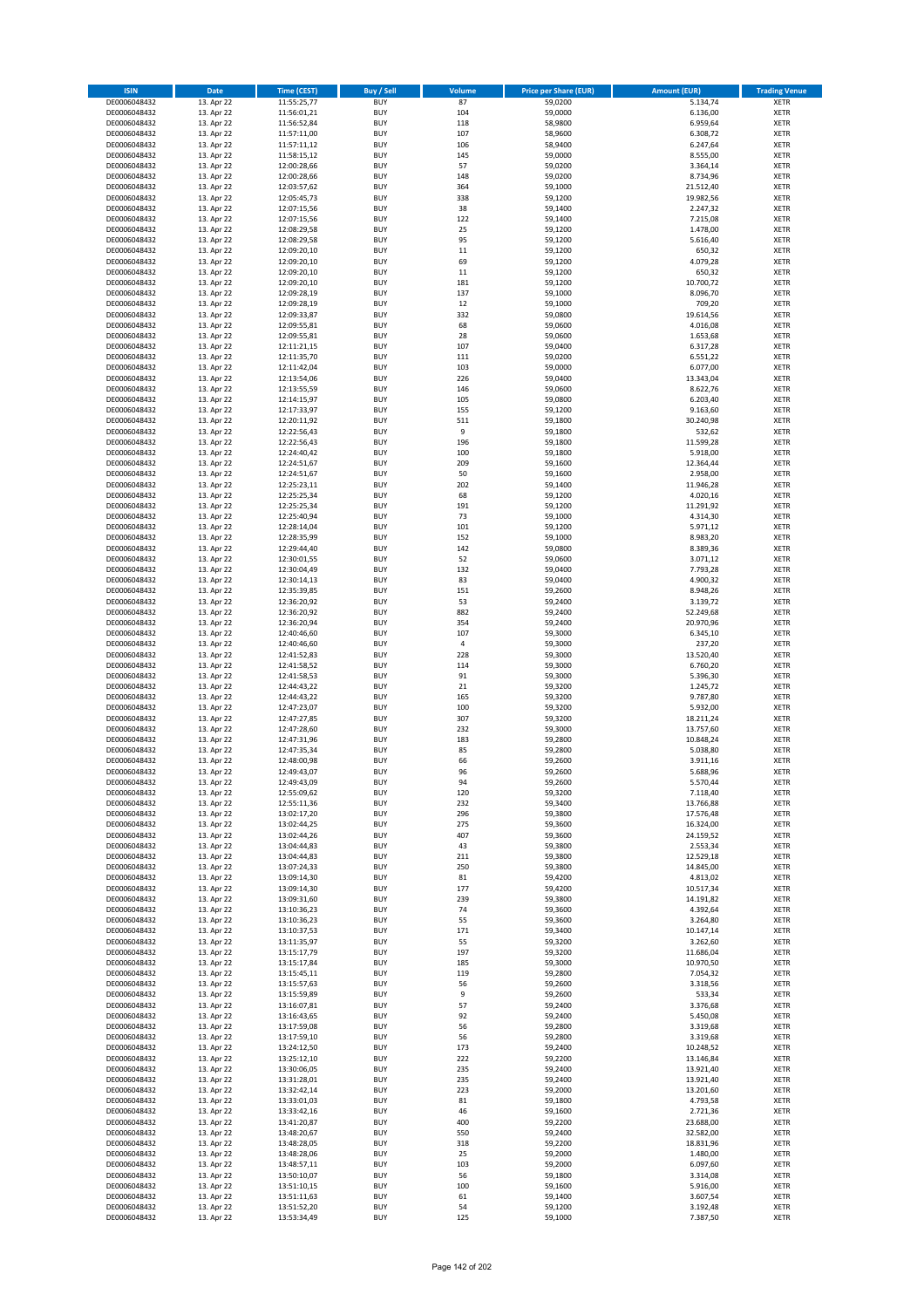| <b>ISIN</b>                  | Date                     | Time (CEST)                | <b>Buy / Sell</b>        | Volume       | <b>Price per Share (EUR)</b> | <b>Amount (EUR)</b>    | <b>Trading Venue</b>       |
|------------------------------|--------------------------|----------------------------|--------------------------|--------------|------------------------------|------------------------|----------------------------|
| DE0006048432                 | 13. Apr 22               | 13:53:34,55                | <b>BUY</b>               | 81           | 59,0800                      | 4.785,48               | <b>XETR</b>                |
| DE0006048432                 | 13. Apr 22               | 13:53:34,56                | <b>BUY</b>               | 25           | 59,0800                      | 1.477,00               | XETR                       |
| DE0006048432                 | 13. Apr 22               | 13:54:41,42                | <b>BUY</b>               | 112          | 59,0600                      | 6.614,72               | <b>XETR</b>                |
| DE0006048432                 | 13. Apr 22               | 13:54:41,62                | <b>BUY</b>               | 63           | 59,0400                      | 3.719,52               | <b>XETR</b>                |
| DE0006048432<br>DE0006048432 | 13. Apr 22<br>13. Apr 22 | 13:54:56,18<br>13:55:00,01 | <b>BUY</b><br><b>BUY</b> | 96<br>111    | 59,0400<br>59,0200           | 5.667,84<br>6.551,22   | <b>XETR</b><br><b>XETR</b> |
| DE0006048432                 | 13. Apr 22               | 13:55:23,91                | <b>BUY</b>               | 19           | 59,0000                      | 1.121,00               | <b>XETR</b>                |
| DE0006048432                 | 13. Apr 22               | 13:55:23,93                | <b>BUY</b>               | 39           | 59,0000                      | 2.301,00               | <b>XETR</b>                |
| DE0006048432                 | 13. Apr 22               | 13:55:43,32                | <b>BUY</b>               | 11           | 59,0000                      | 649,00                 | <b>XETR</b>                |
| DE0006048432                 | 13. Apr 22               | 13:57:40,30                | <b>BUY</b>               | 74           | 59,0600                      | 4.370,44               | <b>XETR</b>                |
| DE0006048432                 | 13. Apr 22               | 13:57:50,50                | <b>BUY</b>               | 132          | 59,0600                      | 7.795,92               | <b>XETR</b>                |
| DE0006048432                 | 13. Apr 22               | 14:00:04,46                | <b>BUY</b>               | 88           | 59,0600                      | 5.197,28               | <b>XETR</b>                |
| DE0006048432<br>DE0006048432 | 13. Apr 22<br>13. Apr 22 | 14:04:01,18<br>14:04:59,90 | <b>BUY</b><br><b>BUY</b> | 300<br>206   | 59,0800<br>59,0600           | 17.724,00<br>12.166,36 | <b>XETR</b><br><b>XETR</b> |
| DE0006048432                 | 13. Apr 22               | 14:08:59,58                | <b>BUY</b>               | 424          | 59,1000                      | 25.058,40              | <b>XETR</b>                |
| DE0006048432                 | 13. Apr 22               | 14:11:42,89                | <b>BUY</b>               | 189          | 59,0800                      | 11.166,12              | <b>XETR</b>                |
| DE0006048432                 | 13. Apr 22               | 14:11:42,98                | <b>BUY</b>               | 99           | 59,0800                      | 5.848,92               | <b>XETR</b>                |
| DE0006048432                 | 13. Apr 22               | 14:11:43,01                | <b>BUY</b>               | 98           | 59,0800                      | 5.789,84               | <b>XETR</b>                |
| DE0006048432                 | 13. Apr 22               | 14:11:43,01                | <b>BUY</b>               | 60           | 59,0800                      | 3.544,80               | <b>XETR</b>                |
| DE0006048432<br>DE0006048432 | 13. Apr 22<br>13. Apr 22 | 14:12:00,96                | <b>BUY</b><br><b>BUY</b> | 83<br>167    | 59,0600<br>59,0800           | 4.901,98<br>9.866,36   | <b>XETR</b><br><b>XETR</b> |
| DE0006048432                 | 13. Apr 22               | 14:12:53,82<br>14:17:22,59 | <b>BUY</b>               | 454          | 59,1600                      | 26.858,64              | <b>XETR</b>                |
| DE0006048432                 | 13. Apr 22               | 14:20:49,58                | <b>BUY</b>               | 384          | 59,1800                      | 22.725,12              | <b>XETR</b>                |
| DE0006048432                 | 13. Apr 22               | 14:22:13,90                | <b>BUY</b>               | 194          | 59,2000                      | 11.484,80              | <b>XETR</b>                |
| DE0006048432                 | 13. Apr 22               | 14:22:20,09                | <b>BUY</b>               | 160          | 59,1800                      | 9.468,80               | <b>XETR</b>                |
| DE0006048432                 | 13. Apr 22               | 14:23:20,94                | <b>BUY</b>               | 126          | 59,1800                      | 7.456,68               | <b>XETR</b>                |
| DE0006048432<br>DE0006048432 | 13. Apr 22               | 14:23:49,62                | <b>BUY</b>               | 125          | 59,1800                      | 7.397,50               | <b>XETR</b>                |
| DE0006048432                 | 13. Apr 22<br>13. Apr 22 | 14:24:16,46<br>14:25:39,31 | <b>BUY</b><br><b>BUY</b> | 164<br>113   | 59,1400<br>59,1600           | 9.698,96<br>6.685,08   | <b>XETR</b><br><b>XETR</b> |
| DE0006048432                 | 13. Apr 22               | 14:28:28,90                | <b>BUY</b>               | 308          | 59,2000                      | 18.233,60              | <b>XETR</b>                |
| DE0006048432                 | 13. Apr 22               | 14:29:30,00                | <b>BUY</b>               | 61           | 59,2000                      | 3.611,20               | <b>XETR</b>                |
| DE0006048432                 | 13. Apr 22               | 14:29:30,00                | <b>BUY</b>               | 71           | 59,2000                      | 4.203,20               | <b>XETR</b>                |
| DE0006048432                 | 13. Apr 22               | 14:29:30,00                | <b>BUY</b>               | 59           | 59,2000                      | 3.492,80               | <b>XETR</b>                |
| DE0006048432                 | 13. Apr 22               | 14:30:01,48                | <b>BUY</b>               | 118          | 59,2000                      | 6.985,60               | <b>XETR</b>                |
| DE0006048432                 | 13. Apr 22               | 14:30:01,51<br>14:30:01,51 | <b>BUY</b>               | 3            | 59,1600                      | 177,48                 | <b>XETR</b>                |
| DE0006048432<br>DE0006048432 | 13. Apr 22<br>13. Apr 22 | 14:30:10,67                | <b>BUY</b><br><b>BUY</b> | 135<br>142   | 59,1600<br>59,1600           | 7.986,60<br>8.400,72   | <b>XETR</b><br><b>XETR</b> |
| DE0006048432                 | 13. Apr 22               | 14:30:40,34                | <b>BUY</b>               | 122          | 59,1400                      | 7.215,08               | <b>XETR</b>                |
| DE0006048432                 | 13. Apr 22               | 14:30:59,20                | <b>BUY</b>               | 45           | 59,1400                      | 2.661,30               | <b>XETR</b>                |
| DE0006048432                 | 13. Apr 22               | 14:30:59,20                | <b>BUY</b>               | 38           | 59,1400                      | 2.247,32               | <b>XETR</b>                |
| DE0006048432                 | 13. Apr 22               | 14:31:57,49                | <b>BUY</b>               | 10           | 59,1200                      | 591,20                 | <b>XETR</b>                |
| DE0006048432                 | 13. Apr 22               | 14:31:57,49                | <b>BUY</b>               | 92           | 59,1200                      | 5.439,04               | <b>XETR</b>                |
| DE0006048432                 | 13. Apr 22               | 14:31:57,49                | <b>BUY</b>               | 80           | 59,1200                      | 4.729,60               | <b>XETR</b>                |
| DE0006048432                 | 13. Apr 22               | 14:31:59,04                | <b>BUY</b><br><b>BUY</b> | 245<br>92    | 59,1000                      | 14.479,50              | <b>XETR</b>                |
| DE0006048432<br>DE0006048432 | 13. Apr 22<br>13. Apr 22 | 14:32:08,68<br>14:32:39,05 | <b>BUY</b>               | 70           | 59,0800<br>59,0800           | 5.435,36<br>4.135,60   | <b>XETR</b><br><b>XETR</b> |
| DE0006048432                 | 13. Apr 22               | 14:33:19,91                | <b>BUY</b>               | 61           | 59,1200                      | 3.606,32               | <b>XETR</b>                |
| DE0006048432                 | 13. Apr 22               | 14:34:24,86                | <b>BUY</b>               | 95           | 59,1200                      | 5.616,40               | <b>XETR</b>                |
| DE0006048432                 | 13. Apr 22               | 14:34:33,20                | <b>BUY</b>               | 70           | 59,1200                      | 4.138,40               | <b>XETR</b>                |
| DE0006048432                 | 13. Apr 22               | 14:34:33,21                | <b>BUY</b>               | 65           | 59,1200                      | 3.842,80               | <b>XETR</b>                |
| DE0006048432                 | 13. Apr 22               | 14:38:35,09                | <b>BUY</b>               | 161          | 59,1200                      | 9.518,32               | <b>XETR</b>                |
| DE0006048432                 | 13. Apr 22               | 14:39:35,53                | <b>BUY</b>               | 66           | 59,1400                      | 3.903,24               | <b>XETR</b>                |
| DE0006048432                 | 13. Apr 22               | 14:40:12,05                | <b>BUY</b>               | 207<br>1.063 | 59,1600                      | 12.246,12              | <b>XETR</b><br><b>XETR</b> |
| DE0006048432<br>DE0006048432 | 13. Apr 22<br>13. Apr 22 | 14:44:27,37<br>14:44:27,37 | <b>BUY</b><br><b>BUY</b> | 110          | 59,2200<br>59,2200           | 62.950,86<br>6.514,20  | <b>XETR</b>                |
| DE0006048432                 | 13. Apr 22               | 14:44:40,90                | <b>BUY</b>               | 113          | 59,2000                      | 6.689,60               | <b>XETR</b>                |
| DE0006048432                 | 13. Apr 22               | 14:48:19,90                | <b>BUY</b>               | 97           | 59,2200                      | 5.744,34               | <b>XETR</b>                |
| DE0006048432                 | 13. Apr 22               | 14:48:19,90                | <b>BUY</b>               | 97           | 59,2200                      | 5.744,34               | <b>XETR</b>                |
| DE0006048432                 | 13. Apr 22               | 14:49:55,86                | <b>BUY</b>               | 261          | 59,2200                      | 15.456,42              | <b>XETR</b>                |
| DE0006048432                 | 13. Apr 22               | 14:50:05,79                | <b>BUY</b>               | 101          | 59,2000                      | 5.979,20               | <b>XETR</b>                |
| DE0006048432                 | 13. Apr 22               | 14:50:05,79                | <b>BUY</b>               | 114          | 59,2000                      | 6.748,80               | <b>XETR</b>                |
| DE0006048432<br>DE0006048432 | 13. Apr 22<br>13. Apr 22 | 14:53:55,69<br>14:55:34,79 | <b>BUY</b><br><b>BUY</b> | 324<br>231   | 59,2000<br>59,1800           | 19.180,80<br>13.670,58 | <b>XETR</b><br><b>XETR</b> |
| DE0006048432                 | 13. Apr 22               | 14:58:17,67                | <b>BUY</b>               | 243          | 59,2000                      | 14.385,60              | <b>XETR</b>                |
| DE0006048432                 | 13. Apr 22               | 14:58:47,32                | <b>BUY</b>               | 253          | 59,2000                      | 14.977,60              | XETR                       |
| DE0006048432                 | 13. Apr 22               | 15:01:07,63                | <b>BUY</b>               | 40           | 59,2000                      | 2.368,00               | XETR                       |
| DE0006048432                 | 13. Apr 22               | 15:01:07,63                | <b>BUY</b>               | $41\,$       | 59,2000                      | 2.427,20               | XETR                       |
| DE0006048432                 | 13. Apr 22               | 15:01:07,63                | <b>BUY</b>               | 138          | 59,2000                      | 8.169,60               | XETR                       |
| DE0006048432                 | 13. Apr 22               | 15:04:02,25                | <b>BUY</b>               | 10           | 59,2000                      | 592,00                 | XETR                       |
| DE0006048432<br>DE0006048432 | 13. Apr 22<br>13. Apr 22 | 15:04:02,25<br>15:06:09,04 | <b>BUY</b><br><b>BUY</b> | 178<br>652   | 59,2000<br>59,2600           | 10.537,60              | XETR                       |
| DE0006048432                 | 13. Apr 22               | 15:06:09,04                | <b>BUY</b>               | 368          | 59,2600                      | 38.637,52<br>21.807,68 | <b>XETR</b><br><b>XETR</b> |
| DE0006048432                 | 13. Apr 22               | 15:09:44,15                | <b>BUY</b>               | 229          | 59,2600                      | 13.570,54              | XETR                       |
| DE0006048432                 | 13. Apr 22               | 15:10:01,53                | <b>BUY</b>               | 238          | 59,2400                      | 14.099,12              | <b>XETR</b>                |
| DE0006048432                 | 13. Apr 22               | 15:11:53,87                | <b>BUY</b>               | 282          | 59,2800                      | 16.716,96              | XETR                       |
| DE0006048432                 | 13. Apr 22               | 15:14:25,38                | <b>BUY</b>               | 321          | 59,3000                      | 19.035,30              | <b>XETR</b>                |
| DE0006048432                 | 13. Apr 22               | 15:14:29,65                | <b>BUY</b>               | 73           | 59,2800                      | 4.327,44               | XETR                       |
| DE0006048432<br>DE0006048432 | 13. Apr 22<br>13. Apr 22 | 15:15:00,06<br>15:15:00,38 | <b>BUY</b><br><b>BUY</b> | 248<br>3     | 59,2600<br>59,2600           | 14.696,48<br>177,78    | <b>XETR</b><br>XETR        |
| DE0006048432                 | 13. Apr 22               | 15:19:11,32                | <b>BUY</b>               | 706          | 59,3200                      | 41.879,92              | <b>XETR</b>                |
| DE0006048432                 | 13. Apr 22               | 15:19:15,86                | <b>BUY</b>               | 446          | 59,3000                      | 26.447,80              | XETR                       |
| DE0006048432                 | 13. Apr 22               | 15:24:09,03                | <b>BUY</b>               | 460          | 59,3200                      | 27.287,20              | <b>XETR</b>                |
| DE0006048432                 | 13. Apr 22               | 15:24:09,95                | <b>BUY</b>               | 170          | 59,3000                      | 10.081,00              | XETR                       |
| DE0006048432                 | 13. Apr 22               | 15:24:39,77                | <b>BUY</b>               | 180          | 59,2800                      | 10.670,40              | XETR                       |
| DE0006048432                 | 13. Apr 22               | 15:27:23,35                | <b>BUY</b>               | 151          | 59,2800                      | 8.951,28               | <b>XETR</b>                |
| DE0006048432<br>DE0006048432 | 13. Apr 22<br>13. Apr 22 | 15:27:23,42<br>15:29:14,84 | <b>BUY</b><br><b>BUY</b> | 48<br>130    | 59,2600<br>59,2600           | 2.844,48<br>7.703,80   | <b>XETR</b><br>XETR        |
| DE0006048432                 | 13. Apr 22               | 15:32:23,48                | <b>BUY</b>               | 521          | 59,3000                      | 30.895,30              | <b>XETR</b>                |
| DE0006048432                 | 13. Apr 22               | 15:32:23,49                | <b>BUY</b>               | 155          | 59,3000                      | 9.191,50               | XETR                       |
| DE0006048432                 | 13. Apr 22               | 15:32:23,49                | <b>BUY</b>               | 355          | 59,3000                      | 21.051,50              | XETR                       |
| DE0006048432                 | 13. Apr 22               | 15:33:19,68                | <b>BUY</b>               | 57           | 59,3200                      | 3.381,24               | XETR                       |
| DE0006048432                 | 13. Apr 22               | 15:35:34,94                | <b>BUY</b>               | 135          | 59,3000                      | 8.005,50               | <b>XETR</b>                |
| DE0006048432                 | 13. Apr 22               | 15:36:21,66                | <b>BUY</b>               | 221          | 59,3200                      | 13.109,72              | XETR                       |
| DE0006048432                 | 13. Apr 22               | 15:37:13,51                | <b>BUY</b>               | 22           | 59,4000                      | 1.306,80               | XETR                       |
| DE0006048432<br>DE0006048432 | 13. Apr 22               | 15:37:13,51                | <b>BUY</b><br><b>BUY</b> | 180<br>122   | 59,4000<br>59,4000           | 10.692,00              | <b>XETR</b><br>XETR        |
| DE0006048432                 | 13. Apr 22<br>13. Apr 22 | 15:37:28,19<br>15:37:29,71 | <b>BUY</b>               | 74           | 59,4000                      | 7.246,80<br>4.395,60   | XETR                       |
| DE0006048432                 | 13. Apr 22               | 15:38:26,11                | <b>BUY</b>               | 72           | 59,4000                      | 4.276,80               | XETR                       |
| DE0006048432                 | 13. Apr 22               | 15:38:37,02                | <b>BUY</b>               | 129          | 59,4000                      | 7.662,60               | <b>XETR</b>                |
| DE0006048432                 | 13. Apr 22               | 15:38:37,07                | <b>BUY</b>               | 6            | 59,4000                      | 356,40                 | <b>XETR</b>                |
| DE0006048432                 | 13. Apr 22               | 15:38:37,07                | <b>BUY</b>               | 85           | 59,4000                      | 5.049,00               | XETR                       |
| DE0006048432                 | 13. Apr 22               | 15:39:20,97                | <b>BUY</b>               | 6            | 59,4000                      | 356,40                 | XETR                       |
| DE0006048432                 | 13. Apr 22               | 15:39:20,98                | <b>BUY</b>               | 90           | 59,4000                      | 5.346,00               | XETR                       |
| DE0006048432<br>DE0006048432 | 13. Apr 22<br>13. Apr 22 | 15:39:32,22<br>15:39:39,72 | <b>BUY</b><br><b>BUY</b> | 47<br>53     | 59,3800<br>59,3600           | 2.790,86<br>3.146,08   | XETR<br><b>XETR</b>        |
| DE0006048432                 | 13. Apr 22               | 15:39:46,71                | <b>BUY</b>               | 56           | 59,3400                      | 3.323,04               | XETR                       |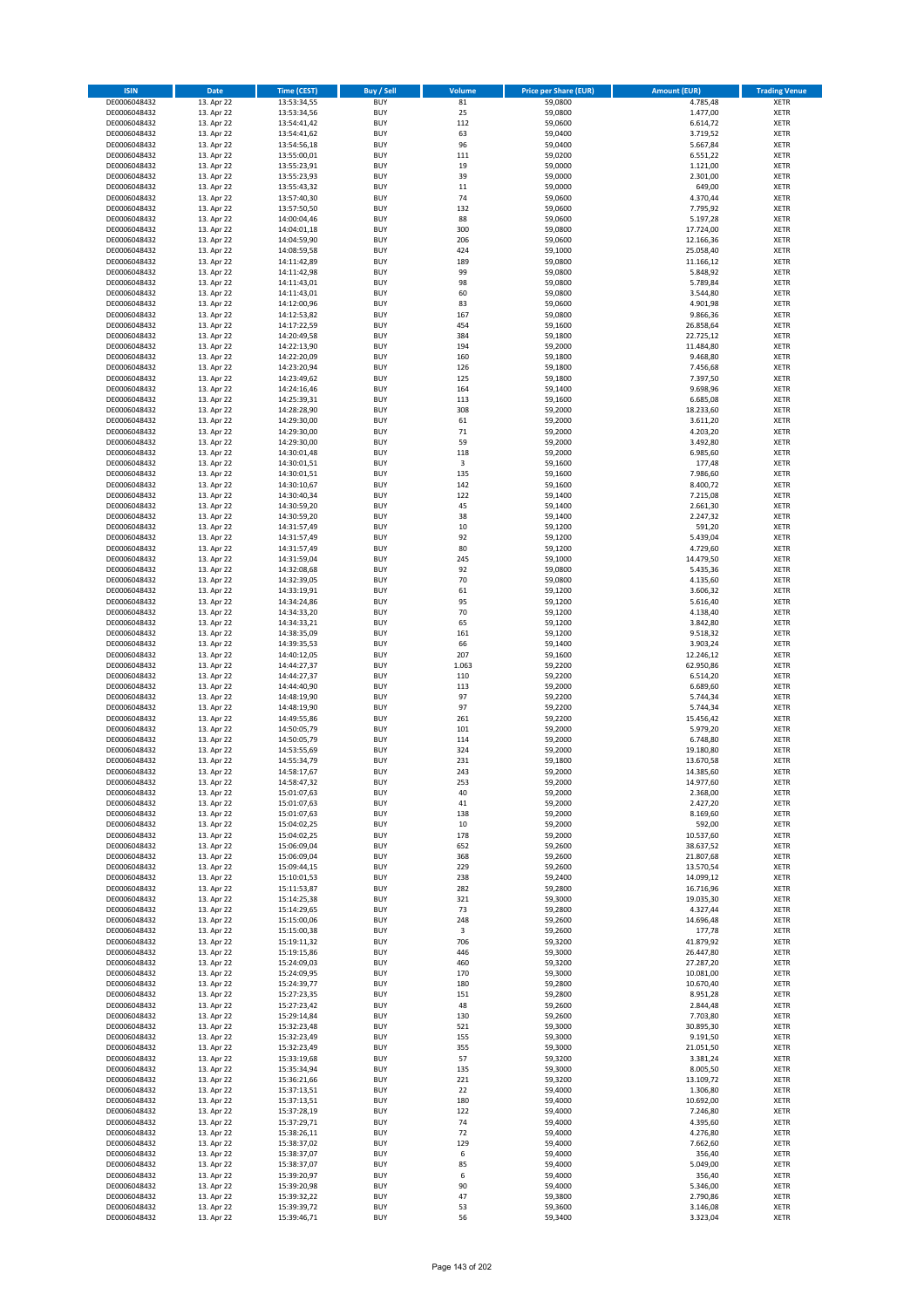| <b>ISIN</b>                  | Date                     | Time (CEST)                | <b>Buy / Sell</b>        | Volume                   | <b>Price per Share (EUR)</b> | <b>Amount (EUR)</b>    | <b>Trading Venue</b>       |
|------------------------------|--------------------------|----------------------------|--------------------------|--------------------------|------------------------------|------------------------|----------------------------|
| DE0006048432                 | 13. Apr 22               | 15:41:15,29                | <b>BUY</b>               | 104                      | 59,3400                      | 6.171,36               | <b>XETR</b>                |
| DE0006048432                 | 13. Apr 22               | 15:42:48,30                | <b>BUY</b>               | 167                      | 59,3400                      | 9.909,78               | XETR                       |
| DE0006048432                 | 13. Apr 22               | 15:42:51,03                | <b>BUY</b>               | 121                      | 59,3200                      | 7.177,72               | <b>XETR</b>                |
| DE0006048432                 | 13. Apr 22               | 15:43:55,54                | <b>BUY</b>               | 129                      | 59,3000                      | 7.649,70               | <b>XETR</b>                |
| DE0006048432                 | 13. Apr 22               | 15:44:32,02                | <b>BUY</b>               | 120                      | 59,3000                      | 7.116,00               | <b>XETR</b>                |
| DE0006048432                 | 13. Apr 22               | 15:44:39,64                | <b>BUY</b>               | 46                       | 59,2800                      | 2.726,88               | <b>XETR</b>                |
| DE0006048432                 | 13. Apr 22               | 15:44:49,62                | <b>BUY</b>               | 130                      | 59,2600                      | 7.703,80               | <b>XETR</b>                |
| DE0006048432                 | 13. Apr 22               | 15:46:03,75                | <b>BUY</b>               | 54                       | 59,2800                      | 3.201,12               | <b>XETR</b>                |
| DE0006048432                 | 13. Apr 22               | 15:46:03,75                | <b>BUY</b>               | 69                       | 59,2800                      | 4.090,32               | <b>XETR</b>                |
| DE0006048432                 | 13. Apr 22               | 15:48:52,46                | <b>BUY</b>               | 476                      | 59,3200                      | 28.236,32              | <b>XETR</b>                |
| DE0006048432                 | 13. Apr 22               | 15:50:18,63                | <b>BUY</b>               | 238                      | 59,3400                      | 14.122,92              | <b>XETR</b>                |
| DE0006048432                 | 13. Apr 22               | 15:50:18,63                | <b>BUY</b>               | 47                       | 59,3400                      | 2.788,98               | <b>XETR</b>                |
| DE0006048432                 | 13. Apr 22<br>13. Apr 22 | 15:51:49,50                | <b>BUY</b>               | 265                      | 59,4600                      | 15.756,90              | <b>XETR</b>                |
| DE0006048432                 |                          | 15:51:56,88<br>15:52:02,94 | <b>BUY</b><br><b>BUY</b> | 143<br>252               | 59,4600                      | 8.502,78               | <b>XETR</b><br><b>XETR</b> |
| DE0006048432<br>DE0006048432 | 13. Apr 22<br>13. Apr 22 | 15:52:28,17                | <b>BUY</b>               | 101                      | 59,4200<br>59,4000           | 14.973,84<br>5.999,40  | <b>XETR</b>                |
| DE0006048432                 | 13. Apr 22               | 15:54:17,90                | <b>BUY</b>               | 98                       | 59,3800                      | 5.819,24               | <b>XETR</b>                |
| DE0006048432                 | 13. Apr 22               | 15:54:43,77                | <b>BUY</b>               | 40                       | 59,3600                      | 2.374,40               | <b>XETR</b>                |
| DE0006048432                 | 13. Apr 22               | 15:54:43,77                | <b>BUY</b>               | 60                       | 59,3600                      | 3.561,60               | <b>XETR</b>                |
| DE0006048432                 | 13. Apr 22               | 15:56:02,17                | <b>BUY</b>               | 104                      | 59,3600                      | 6.173,44               | <b>XETR</b>                |
| DE0006048432                 | 13. Apr 22               | 15:56:09,53                | <b>BUY</b>               | 54                       | 59,3400                      | 3.204,36               | <b>XETR</b>                |
| DE0006048432                 | 13. Apr 22               | 15:56:17,99                | <b>BUY</b>               | 132                      | 59,3200                      | 7.830,24               | <b>XETR</b>                |
| DE0006048432                 | 13. Apr 22               | 15:56:18,88                | <b>BUY</b>               | 82                       | 59,3000                      | 4.862,60               | <b>XETR</b>                |
| DE0006048432                 | 13. Apr 22               | 15:58:21,56                | <b>BUY</b>               | 182                      | 59,3400                      | 10.799,88              | <b>XETR</b>                |
| DE0006048432                 | 13. Apr 22               | 15:59:07,14                | <b>BUY</b>               | 183                      | 59,3400                      | 10.859,22              | <b>XETR</b>                |
| DE0006048432                 | 13. Apr 22               | 15:59:12,05                | <b>BUY</b>               | 117                      | 59,3000                      | 6.938,10               | <b>XETR</b>                |
| DE0006048432                 | 13. Apr 22               | 15:59:59,98                | <b>BUY</b>               | 46                       | 59,2800                      | 2.726,88               | <b>XETR</b>                |
| DE0006048432                 | 13. Apr 22               | 16:00:00,32                | <b>BUY</b>               | 75                       | 59,2800                      | 4.446,00               | <b>XETR</b>                |
| DE0006048432                 | 13. Apr 22               | 16:00:04,01                | <b>BUY</b>               | 104                      | 59,3000                      | 6.167,20               | <b>XETR</b>                |
| DE0006048432                 | 13. Apr 22               | 16:00:40,65                | <b>BUY</b>               | 98                       | 59,3000                      | 5.811,40               | <b>XETR</b>                |
| DE0006048432                 | 13. Apr 22               | 16:00:59,17                | <b>BUY</b>               | 114                      | 59,2800                      | 6.757,92               | <b>XETR</b>                |
| DE0006048432                 | 13. Apr 22               | 16:01:44,08                | <b>BUY</b>               | 151                      | 59,2600                      | 8.948,26               | <b>XETR</b>                |
| DE0006048432                 | 13. Apr 22               | 16:02:30,53                | <b>BUY</b>               | 240                      | 59,2400                      | 14.217,60              | <b>XETR</b>                |
| DE0006048432                 | 13. Apr 22               | 16:03:48,10                | <b>BUY</b>               | 89                       | 59,3000                      | 5.277,70               | <b>XETR</b>                |
| DE0006048432                 | 13. Apr 22<br>13. Apr 22 | 16:03:48,10                | <b>BUY</b><br><b>BUY</b> | 54<br>274                | 59,3000                      | 3.202,20<br>16.275,60  | <b>XETR</b>                |
| DE0006048432<br>DE0006048432 | 13. Apr 22               | 16:06:25,61<br>16:08:04,21 | <b>BUY</b>               | 100                      | 59,4000<br>59,4200           | 5.942,00               | <b>XETR</b><br><b>XETR</b> |
| DE0006048432                 | 13. Apr 22               | 16:08:14,48                | <b>BUY</b>               | 401                      | 59,4200                      | 23.827,42              | <b>XETR</b>                |
| DE0006048432                 | 13. Apr 22               | 16:08:55,70                | <b>BUY</b>               | 166                      | 59,4000                      | 9.860,40               | <b>XETR</b>                |
| DE0006048432                 | 13. Apr 22               | 16:09:00,06                | <b>BUY</b>               | 280                      | 59,4000                      | 16.632,00              | <b>XETR</b>                |
| DE0006048432                 | 13. Apr 22               | 16:13:53,39                | <b>BUY</b>               | 390                      | 59,4400                      | 23.181,60              | <b>XETR</b>                |
| DE0006048432                 | 13. Apr 22               | 16:14:10,75                | <b>BUY</b>               | 446                      | 59,4200                      | 26.501,32              | <b>XETR</b>                |
| DE0006048432                 | 13. Apr 22               | 16:16:20,43                | <b>BUY</b>               | 37                       | 59,4600                      | 2.200,02               | <b>XETR</b>                |
| DE0006048432                 | 13. Apr 22               | 16:16:20,43                | <b>BUY</b>               | 153                      | 59,4600                      | 9.097,38               | <b>XETR</b>                |
| DE0006048432                 | 13. Apr 22               | 16:16:38,91                | <b>BUY</b>               | 124                      | 59,4200                      | 7.368,08               | <b>XETR</b>                |
| DE0006048432                 | 13. Apr 22               | 16:19:16,21                | <b>BUY</b>               | 287                      | 59,4000                      | 17.047,80              | <b>XETR</b>                |
| DE0006048432                 | 13. Apr 22               | 16:19:38,84                | <b>BUY</b>               | 80                       | 59,3800                      | 4.750,40               | <b>XETR</b>                |
| DE0006048432                 | 13. Apr 22               | 16:19:38,85                | <b>BUY</b>               | 158                      | 59,3800                      | 9.382,04               | <b>XETR</b>                |
| DE0006048432                 | 13. Apr 22               | 16:21:43,84                | <b>BUY</b>               | 221                      | 59,4000                      | 13.127,40              | <b>XETR</b>                |
| DE0006048432                 | 13. Apr 22               | 16:22:25,15                | <b>BUY</b>               | 227                      | 59,4000                      | 13.483,80              | <b>XETR</b>                |
| DE0006048432                 | 13. Apr 22               | 16:22:31,63                | <b>BUY</b>               | 156                      | 59,4000                      | 9.266,40               | <b>XETR</b>                |
| DE0006048432                 | 13. Apr 22               | 16:23:08,58                | <b>BUY</b>               | 136                      | 59,4000                      | 8.078,40               | <b>XETR</b>                |
| DE0006048432                 | 13. Apr 22               | 16:24:13,22                | <b>BUY</b>               | 112                      | 59,4000                      | 6.652,80               | <b>XETR</b>                |
| DE0006048432<br>DE0006048432 | 13. Apr 22               | 16:24:24,20                | <b>BUY</b><br><b>BUY</b> | 155<br>129               | 59,3800                      | 9.203,90               | <b>XETR</b><br><b>XETR</b> |
| DE0006048432                 | 13. Apr 22<br>13. Apr 22 | 16:24:24,20                | <b>BUY</b>               | 224                      | 59,3800                      | 7.660,02               | <b>XETR</b>                |
| DE0006048432                 | 13. Apr 22               | 16:24:33,53<br>16:24:55,08 | <b>BUY</b>               | 89                       | 59,3600<br>59,3600           | 13.296,64<br>5.283,04  | <b>XETR</b>                |
| DE0006048432                 | 13. Apr 22               | 16:25:00,60                | <b>BUY</b>               | 90                       | 59,3400                      | 5.340,60               | <b>XETR</b>                |
| DE0006048432                 | 13. Apr 22               | 16:25:31,26                | <b>BUY</b>               | 101                      | 59,3400                      | 5.993,34               | <b>XETR</b>                |
| DE0006048432                 | 13. Apr 22               | 16:25:42,11                | <b>BUY</b>               | 50                       | 59,3200                      | 2.966,00               | <b>XETR</b>                |
| DE0006048432                 | 13. Apr 22               | 16:27:06,18                | <b>BUY</b>               | 101                      | 59,2800                      | 5.987,28               | <b>XETR</b>                |
| DE0006048432                 | 13. Apr 22               | 16:27:47,02                | <b>BUY</b>               | 88                       | 59,2800                      | 5.216,64               | <b>XETR</b>                |
| DE0006048432                 | 13. Apr 22               | 16:29:12,50                | <b>BUY</b>               | 153                      | 59,2600                      | 9.066,78               | <b>XETR</b>                |
| DE0006048432                 | 13. Apr 22               | 16:29:54,28                | <b>BUY</b>               | 203                      | 59,2400                      | 12.025,72              | <b>XETR</b>                |
| DE0006048432                 | 13. Apr 22               | 16:30:19,94                | <b>BUY</b>               | 24                       | 59,2200                      | 1.421,28               | XETR                       |
| DE0006048432                 | 13. Apr 22               | 16:30:19,94                | <b>BUY</b>               | 183                      | 59,2200                      | 10.837,26              | XETR                       |
| DE0006048432                 | 13. Apr 22               | 16:30:57,39                | <b>BUY</b>               | 61                       | 59,2400                      | 3.613,64               | XETR                       |
| DE0006048432                 | 13. Apr 22               | 16:30:58,78                | <b>BUY</b>               | 30                       | 59,2400                      | 1.777,20               | XETR                       |
| DE0006048432                 | 13. Apr 22               | 16:32:13,87                | <b>BUY</b>               | 54                       | 59,2000                      | 3.196,80               | XETR                       |
| DE0006048432                 | 13. Apr 22               | 16:32:13,87                | <b>BUY</b>               | $\overline{\phantom{a}}$ | 59,2000                      | 414,40                 | XETR                       |
| DE0006048432                 | 13. Apr 22               | 16:33:13,89                | <b>BUY</b>               | 112                      | 59,1800                      | 6.628,16               | <b>XETR</b>                |
| DE0006048432                 | 13. Apr 22               | 16:34:12,70                | <b>BUY</b>               | 209                      | 59,2000                      | 12.372,80              | <b>XETR</b>                |
| DE0006048432                 | 13. Apr 22               | 16:37:16,23                | <b>BUY</b>               | 467                      | 59,2000                      | 27.646,40              | XETR                       |
| DE0006048432                 | 13. Apr 22               | 16:37:55,63                | <b>BUY</b>               | 255                      | 59,2000                      | 15.096,00              | <b>XETR</b>                |
| DE0006048432<br>DE0006048432 | 13. Apr 22               | 16:39:04,66                | <b>BUY</b><br><b>BUY</b> | 241<br>45                | 59,1800<br>59,2200           | 14.262,38              | XETR<br><b>XETR</b>        |
| DE0006048432                 | 13. Apr 22<br>13. Apr 22 | 16:39:18,63<br>16:40:03,88 | <b>BUY</b>               | 95                       | 59,2200                      | 2.664,90<br>5.625,90   | XETR                       |
| DE0006048432                 | 13. Apr 22               | 16:40:20,20                | <b>BUY</b>               | 183                      | 59,2200                      | 10.837,26              | <b>XETR</b>                |
| DE0006048432                 | 13. Apr 22               | 16:40:32,31                | <b>BUY</b>               | 148                      | 59,2200                      | 8.764,56               | XETR                       |
| DE0006048432                 | 13. Apr 22               | 16:41:23,97                | <b>BUY</b>               | 124                      | 59,2200                      | 7.343,28               | XETR                       |
| DE0006048432                 | 13. Apr 22               | 16:44:19,69                | <b>BUY</b>               | 334                      | 59,2600                      | 19.792,84              | XETR                       |
| DE0006048432                 | 13. Apr 22               | 16:44:47,62                | <b>BUY</b>               | 228                      | 59,2600                      | 13.511,28              | <b>XETR</b>                |
| DE0006048432                 | 13. Apr 22               | 16:45:32,31                | <b>BUY</b>               | 186                      | 59,2600                      | 11.022,36              | XETR                       |
| DE0006048432                 | 13. Apr 22               | 16:46:49,68                | <b>BUY</b>               | 223                      | 59,2400                      | 13.210,52              | XETR                       |
| DE0006048432                 | 13. Apr 22               | 16:47:33,02                | <b>BUY</b>               | 213                      | 59,2200                      | 12.613,86              | <b>XETR</b>                |
| DE0006048432                 | 13. Apr 22               | 16:47:33,02                | <b>BUY</b>               | 12                       | 59,2200                      | 710,64                 | <b>XETR</b>                |
| DE0006048432                 | 13. Apr 22               | 16:49:05,28                | <b>BUY</b>               | 186                      | 59,2200                      | 11.014,92              | XETR                       |
| DE0006048432                 | 13. Apr 22               | 16:49:27,61                | <b>BUY</b>               | 169                      | 59,2000                      | 10.004,80              | XETR                       |
| DE0006048432                 | 13. Apr 22               | 16:50:00,90                | <b>BUY</b>               | 86                       | 59,2000                      | 5.091,20               | XETR                       |
| DE0006048432                 | 13. Apr 22               | 16:51:25,56                | <b>BUY</b>               | 132                      | 59,2000                      | 7.814,40               | XETR                       |
| DE0006048432                 | 13. Apr 22               | 16:51:57,81                | <b>BUY</b>               | 195                      | 59,2000                      | 11.544,00              | XETR                       |
| DE0006048432                 | 13. Apr 22               | 16:53:29,86                | <b>BUY</b>               | 250                      | 59,2400                      | 14.810,00              | <b>XETR</b>                |
| DE0006048432                 | 13. Apr 22               | 16:54:20,30                | <b>BUY</b>               | 217                      | 59,2400                      | 12.855,08              | XETR                       |
| DE0006048432                 | 13. Apr 22               | 16:55:45,10                | <b>BUY</b><br><b>BUY</b> | 276<br>400               | 59,2600<br>59,3000           | 16.355,76              | <b>XETR</b>                |
| DE0006048432<br>DE0006048432 | 13. Apr 22<br>13. Apr 22 | 16:57:05,51<br>16:57:34,24 | <b>BUY</b>               | 198                      | 59,3000                      | 23.720,00<br>11.741,40 | XETR<br>XETR               |
| DE0006048432                 | 13. Apr 22               | 16:59:23,96                | <b>BUY</b>               | 254                      | 59,3000                      | 15.062,20              | XETR                       |
| DE0006048432                 | 13. Apr 22               | 16:59:38,64                | <b>BUY</b>               | 174                      | 59,3200                      | 10.321,68              | XETR                       |
| DE0006048432                 | 13. Apr 22               | 17:02:05,36                | <b>BUY</b>               | 183                      | 59,3200                      | 10.855,56              | <b>XETR</b>                |
| DE0006048432                 | 13. Apr 22               | 17:02:08,60                | <b>BUY</b>               | 268                      | 59,3200                      | 15.897,76              | XETR                       |
| DE0006048432                 | 13. Apr 22               | 17:02:47,79                | <b>BUY</b>               | 120                      | 59,3200                      | 7.118,40               | XETR                       |
| DE0006048432                 | 13. Apr 22               | 17:03:01,53                | <b>BUY</b>               | 49                       | 59,3200                      | 2.906,68               | XETR                       |
| DE0006048432                 | 13. Apr 22               | 17:04:31,75                | <b>BUY</b>               | 313                      | 59,3400                      | 18.573,42              | XETR                       |
| DE0006048432                 | 13. Apr 22               | 17:04:31,77                | <b>BUY</b>               | 170                      | 59,3200                      | 10.084,40              | XETR                       |
| DE0006048432                 | 13. Apr 22               | 17:04:42,91                | <b>BUY</b>               | 92                       | 59,3200                      | 5.457,44               | <b>XETR</b>                |
| DE0006048432                 | 13. Apr 22               | 17:04:42,91                | <b>BUY</b>               | 34                       | 59,3200                      | 2.016,88               | XETR                       |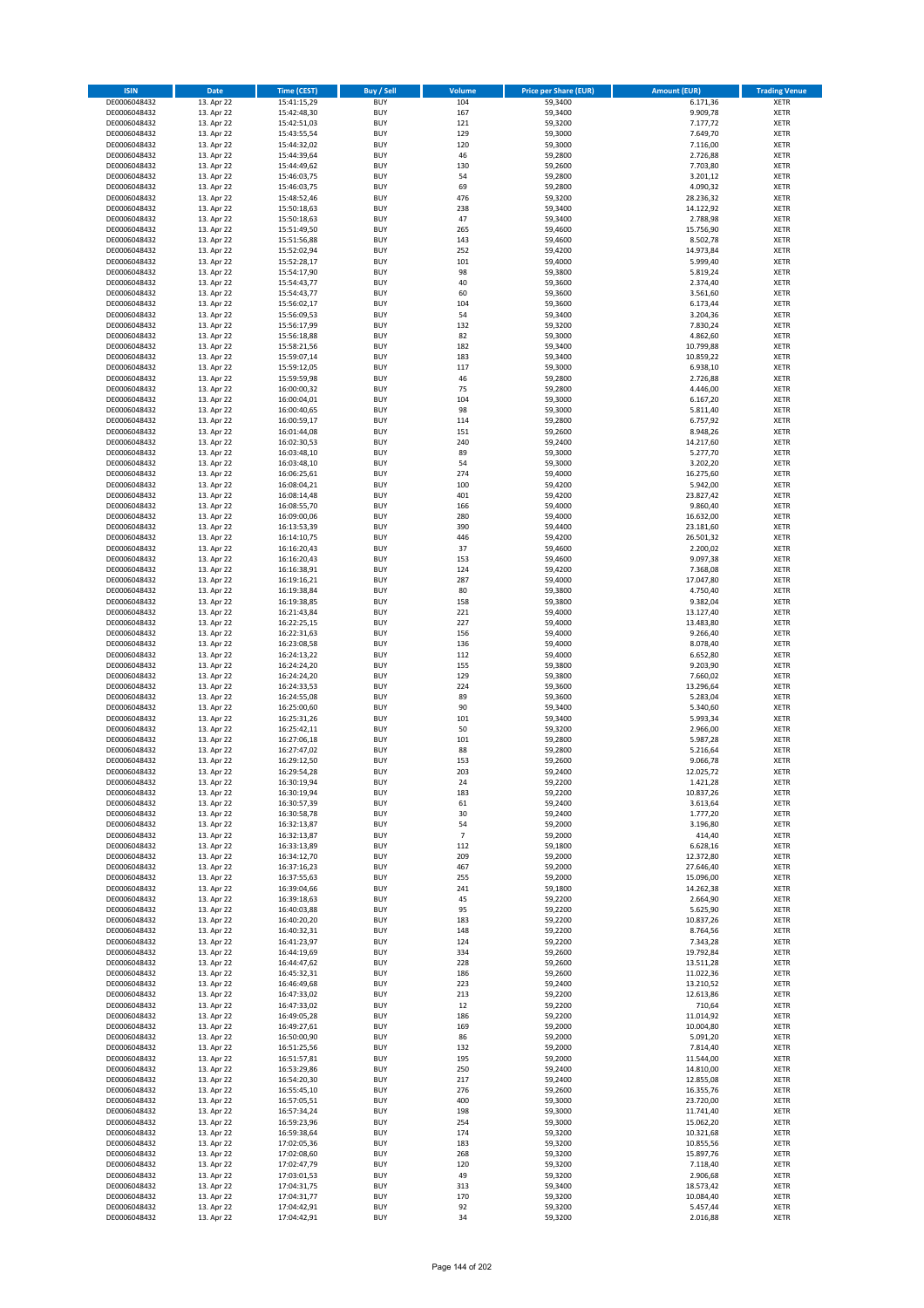| <b>ISIN</b>                  | Date                     | <b>Time (CEST)</b>         | <b>Buy / Sell</b>        | <b>Volume</b>                    | <b>Price per Share (EUR)</b> | <b>Amount (EUR)</b>   | <b>Trading Venue</b>       |
|------------------------------|--------------------------|----------------------------|--------------------------|----------------------------------|------------------------------|-----------------------|----------------------------|
| DE0006048432                 | 13. Apr 22               | 17:05:40,30                | <b>BUY</b>               | 129                              | 59,3400                      | 7.654,86              | <b>XETR</b>                |
| DE0006048432                 | 13. Apr 22               | 17:08:12,92                | <b>BUY</b>               | 574                              | 59,4000                      | 34.095,60             | <b>XETR</b>                |
| DE0006048432                 | 13. Apr 22               | 17:08:26,47                | <b>BUY</b>               | 117                              | 59,4000                      | 6.949.80              | <b>XETR</b>                |
| DE0006048432                 | 13. Apr 22               | 17:08:36,57                | <b>BUY</b>               | 84                               | 59,4000                      | 4.989,60              | <b>XETR</b>                |
| DE0006048432<br>DE0006048432 | 13. Apr 22<br>13. Apr 22 | 17:09:28,58<br>17:12:03,24 | <b>BUY</b><br><b>BUY</b> | 112<br>444                       | 59,4000<br>59,4400           | 6.652,80<br>26.391,36 | <b>XETR</b><br><b>XETR</b> |
| DE0006048432                 | 13. Apr 22               | 17:12:20,78                | <b>BUY</b>               | 128                              | 59,4400                      | 7.608,32              | <b>XETR</b>                |
| DE0006048432                 | 13. Apr 22               | 17:12:52,29                | <b>BUY</b>               | 132                              | 59,4400                      | 7.846,08              | <b>XETR</b>                |
| DE0006048432                 | 13. Apr 22               | 17:12:55,35                | <b>BUY</b>               | 194                              | 59,4200                      | 11.527,48             | <b>XETR</b>                |
| DE0006048432                 | 13. Apr 22               | 17:13:46,00                | <b>BUY</b>               | 93                               | 59,4200                      | 5.526,06              | <b>XETR</b>                |
| DE0006048432                 | 13. Apr 22               | 17:13:46,00                | <b>BUY</b>               | $\sqrt{4}$                       | 59,4200                      | 237,68                | <b>XETR</b>                |
| DE0006048432                 | 13. Apr 22<br>13. Apr 22 | 17:14:38,77                | <b>BUY</b>               | 82<br>79                         | 59,4200                      | 4.872,44              | <b>XETR</b>                |
| DE0006048432<br>DE0006048432 | 13. Apr 22               | 17:15:30,16<br>17:15:44,25 | <b>BUY</b><br><b>BUY</b> | 11                               | 59,4000<br>59,3800           | 4.692,60<br>653,18    | <b>XETR</b><br><b>XETR</b> |
| DE0006048432                 | 13. Apr 22               | 17:15:44,27                | <b>BUY</b>               | 73                               | 59,3800                      | 4.334,74              | <b>XETR</b>                |
| DE0006048432                 | 13. Apr 22               | 17:16:33,15                | <b>BUY</b>               | 177                              | 59,3800                      | 10.510,26             | <b>XETR</b>                |
| DE0006048432                 | 13. Apr 22               | 17:16:37,74                | <b>BUY</b>               | 116                              | 59,3800                      | 6.888,08              | <b>XETR</b>                |
| DE0006048432                 | 13. Apr 22               | 17:16:44,10                | <b>BUY</b>               | 83                               | 59,3800                      | 4.928,54              | <b>XETR</b>                |
| DE0006048432                 | 13. Apr 22               | 17:17:23,68                | <b>BUY</b>               | 136                              | 59,4000                      | 8.078,40              | <b>XETR</b>                |
| DE0006048432<br>DE0006048432 | 13. Apr 22<br>13. Apr 22 | 17:17:40,09<br>17:17:56,25 | <b>BUY</b><br><b>BUY</b> | 119<br>108                       | 59,4000<br>59,3800           | 7.068,60<br>6.413,04  | <b>XETR</b><br><b>XETR</b> |
| DE0006048432                 | 13. Apr 22               | 17:18:26,83                | <b>BUY</b>               | 110                              | 59,3800                      | 6.531,80              | <b>XETR</b>                |
| DE0006048432                 | 13. Apr 22               | 17:18:52,28                | <b>BUY</b>               | 94                               | 59,3600                      | 5.579,84              | <b>XETR</b>                |
| DE0006048432                 | 13. Apr 22               | 17:19:49,35                | <b>BUY</b>               | 13                               | 59,3600                      | 771,68                | <b>XETR</b>                |
| DE0006048432                 | 13. Apr 22               | 17:19:49,35                | <b>BUY</b>               | 88                               | 59,3600                      | 5.223,68              | <b>XETR</b>                |
| DE0006048432                 | 13. Apr 22               | 17:19:49,35                | <b>BUY</b>               | 3                                | 59,3600                      | 178,08                | <b>XETR</b>                |
| DE0006048432<br>DE0006048432 | 13. Apr 22<br>13. Apr 22 | 17:20:10,77<br>17:20:12,39 | <b>BUY</b><br><b>BUY</b> | 166<br>106                       | 59,3600<br>59,3600           | 9.853,76<br>6.292,16  | <b>XETR</b><br><b>XETR</b> |
| DE0006048432                 | 13. Apr 22               | 17:20:26,54                | <b>BUY</b>               | 109                              | 59,3600                      | 6.470,24              | <b>XETR</b>                |
| DE0006048432                 | 13. Apr 22               | 17:20:32,29                | <b>BUY</b>               | 109                              | 59,3400                      | 6.468,06              | <b>XETR</b>                |
| DE0006048432                 | 13. Apr 22               | 17:21:12,94                | <b>BUY</b>               | 162                              | 59,3400                      | 9.613,08              | <b>XETR</b>                |
| DE0006048432                 | 13. Apr 22               | 17:21:14,29                | <b>BUY</b>               | 100                              | 59,3200                      | 5.932,00              | <b>XETR</b>                |
| DE0006048432                 | 13. Apr 22               | 17:21:18,80                | <b>BUY</b>               | 116                              | 59,3000                      | 6.878,80              | <b>XETR</b>                |
| DE0006048432                 | 13. Apr 22               | 17:21:18,82                | <b>BUY</b>               | 65                               | 59,3000                      | 3.854,50              | <b>XETR</b>                |
| DE0006048432<br>DE0006048432 | 13. Apr 22<br>13. Apr 22 | 17:21:36,55<br>17:22:00,73 | <b>BUY</b><br><b>BUY</b> | 56<br>61                         | 59,2800<br>59,2800           | 3.319,68<br>3.616,08  | <b>XETR</b><br><b>XETR</b> |
| DE0006048432                 | 13. Apr 22               | 17:22:56,28                | <b>BUY</b>               | 209                              | 59,3000                      | 12.393,70             | <b>XETR</b>                |
| DE0006048432                 | 13. Apr 22               | 17:23:28,72                | <b>BUY</b>               | 39                               | 59,2800                      | 2.311,92              | <b>XETR</b>                |
| DE0006048432                 | 13. Apr 22               | 17:23:28,72                | <b>BUY</b>               | 20                               | 59,2800                      | 1.185,60              | <b>XETR</b>                |
| DE0006048432                 | 13. Apr 22               | 17:23:28,72                | <b>BUY</b>               | 90                               | 59,2800                      | 5.335,20              | <b>XETR</b>                |
| DE0006048432                 | 13. Apr 22               | 17:23:28,75                | <b>BUY</b><br><b>BUY</b> | 127<br>100                       | 59,2800                      | 7.528,56              | <b>XETR</b>                |
| DE0006048432<br>DE0006048432 | 13. Apr 22<br>13. Apr 22 | 17:24:37,18<br>17:24:42,35 | <b>BUY</b>               | 143                              | 59,2600<br>59,2400           | 5.926,00<br>8.471,32  | <b>XETR</b><br><b>XETR</b> |
| DE0006048432                 | 13. Apr 22               | 17:24:45,67                | <b>BUY</b>               | 182                              | 59,2200                      | 10.778,04             | <b>XETR</b>                |
| DE0006048432                 | 13. Apr 22               | 17:26:04,65                | <b>BUY</b>               | 359                              | 59,2800                      | 21.281,52             | <b>XETR</b>                |
| DE0006048432                 | 13. Apr 22               | 17:27:02,06                | <b>BUY</b>               | 110                              | 59,2800                      | 6.520,80              | <b>XETR</b>                |
| DE0006048432                 | 13. Apr 22               | 17:27:29,74                | <b>BUY</b>               | 22                               | 59,2800                      | 1.304,16              | <b>XETR</b>                |
| DE0006048432                 | 13. Apr 22               | 17:27:29,74                | <b>BUY</b>               | 515                              | 59,2800                      | 30.529,20             | <b>XETR</b>                |
| DE0006048432<br>DE0006048432 | 13. Apr 22<br>13. Apr 22 | 17:27:29,77<br>17:28:20,07 | <b>BUY</b><br><b>BUY</b> | 176<br>103                       | 59,2800<br>59,2800           | 10.433,28<br>6.105,84 | <b>XETR</b><br><b>XETR</b> |
| DE0006048432                 | 13. Apr 22               | 17:29:00,35                | <b>BUY</b>               | 152                              | 59,3000                      | 9.013,60              | <b>XETR</b>                |
| DE0006048432                 | 13. Apr 22               | 17:29:05,22                | <b>BUY</b>               | 108                              | 59,3000                      | 6.404,40              | <b>XETR</b>                |
| DE0006048432                 | 13. Apr 22               | 17:29:17,99                | <b>BUY</b>               | 111                              | 59,2800                      | 6.580,08              | <b>XETR</b>                |
| DE0006048432                 | 13. Apr 22               | 17:29:40,34                | <b>BUY</b>               | 128                              | 59,2800                      | 7.587,84              | <b>XETR</b>                |
| DE0006048432<br>DE0006048432 | 13. Apr 22<br>13. Apr 22 | 17:29:52,81                | <b>BUY</b><br><b>BUY</b> | 139                              | 59,3000                      | 8.242,70              | <b>XETR</b><br><b>XETR</b> |
| DE0006048432                 | 13. Apr 22               | 17:29:52,82<br>17:29:52,83 | <b>BUY</b>               | 161<br>65                        | 59,3000<br>59,3000           | 9.547,30<br>3.854,50  | <b>XETR</b>                |
| DE0006048432                 | 14. Apr 22               | 09:39:21,23                | <b>BUY</b>               | 3                                | 59,2400                      | 177,72                | <b>XETR</b>                |
| DE0006048432                 | 14. Apr 22               | 09:39:21,23                | <b>BUY</b>               | $\mathsf 3$                      | 59,2400                      | 177,72                | <b>XETR</b>                |
| DE0006048432                 | 14. Apr 22               | 09:39:21,23                | <b>BUY</b>               | $\mathsf 3$                      | 59,2400                      | 177,72                | <b>XETR</b>                |
| DE0006048432                 | 14. Apr 22               | 09:39:21,23                | <b>BUY</b>               | $\overline{\mathbf{3}}$          | 59,2400                      | 177,72                | <b>XETR</b>                |
| DE0006048432<br>DE0006048432 | 14. Apr 22<br>14. Apr 22 | 09:39:21,23<br>09:39:21,23 | <b>BUY</b><br><b>BUY</b> | 3<br>3                           | 59,2400<br>59,2400           | 177,72<br>177,72      | <b>XETR</b><br><b>XETR</b> |
| DE0006048432                 | 14. Apr 22               | 09:39:21,23                | <b>BUY</b>               | 3                                | 59,2400                      | 177,72                | <b>XETR</b>                |
| DE0006048432                 | 14. Apr 22               | 09:40:21,26                | <b>BUY</b>               | 3                                | 59,2600                      | 177,78                | <b>XETR</b>                |
| DE0006048432                 | 14. Apr 22               | 09:40:21,26                | <b>BUY</b>               | $\mathbf 2$                      | 59,2600                      | 118,52                | <b>XETR</b>                |
| DE0006048432                 | 14. Apr 22               | 09:40:21,26                | <b>BUY</b>               | $\mathbf 2$                      | 59,2600                      | 118,52                | <b>XETR</b>                |
| DE0006048432                 | 14. Apr 22               | 09:40:21,26                | <b>BUY</b>               | $\mathbf 2$                      | 59,2600                      | 118,52                | <b>XETR</b>                |
| DE0006048432<br>DE0006048432 | 14. Apr 22<br>14. Apr 22 | 09:40:21,26<br>09:40:21,26 | <b>BUY</b><br><b>BUY</b> | $\overline{2}$<br>$\mathsf 3$    | 59,2600<br>59,2600           | 118,52<br>177,78      | <b>XETR</b><br><b>XETR</b> |
| DE0006048432                 | 14. Apr 22               | 09:40:21,26                | <b>BUY</b>               | 3                                | 59,2600                      | 177,78                | <b>XETR</b>                |
| DE0006048432                 | 14. Apr 22               | 09:40:21,26                | <b>BUY</b>               | $\mathbf 2$                      | 59,2600                      | 118,52                | <b>XETR</b>                |
| DE0006048432                 | 14. Apr 22               | 09:40:21,26                | <b>BUY</b>               | $\mathbf 2$                      | 59,2600                      | 118,52                | <b>XETR</b>                |
| DE0006048432                 | 14. Apr 22               | 09:40:21,26                | <b>BUY</b>               | $\mathbf 2$                      | 59,2600                      | 118,52                | <b>XETR</b>                |
| DE0006048432<br>DE0006048432 | 14. Apr 22<br>14. Apr 22 | 09:40:21,26                | <b>BUY</b><br><b>BUY</b> | $\overline{2}$<br>$\overline{2}$ | 59,2600<br>59,2600           | 118,52<br>118,52      | <b>XETR</b><br><b>XETR</b> |
| DE0006048432                 | 14. Apr 22               | 09:40:21,26<br>09:40:21,26 | <b>BUY</b>               | $\overline{2}$                   | 59,2600                      | 118,52                | <b>XETR</b>                |
| DE0006048432                 | 14. Apr 22               | 09:40:21,26                | <b>BUY</b>               | 62                               | 59,2600                      | 3.674,12              | <b>XETR</b>                |
| DE0006048432                 | 14. Apr 22               | 09:40:21,26                | <b>BUY</b>               | $\overline{2}$                   | 59,2600                      | 118,52                | <b>XETR</b>                |
| DE0006048432                 | 14. Apr 22               | 09:40:21,26                | <b>BUY</b>               | $\mathbf 1$                      | 59,2600                      | 59,26                 | <b>XETR</b>                |
| DE0006048432                 | 14. Apr 22               | 09:40:21,26                | <b>BUY</b>               | 3                                | 59,2600                      | 177,78                | <b>XETR</b>                |
| DE0006048432                 | 14. Apr 22               | 09:40:21,26                | <b>BUY</b>               | $\overline{2}$                   | 59,2600                      | 118,52                | <b>XETR</b>                |
| DE0006048432<br>DE0006048432 | 14. Apr 22<br>14. Apr 22 | 09:40:21,26<br>09:40:21,26 | <b>BUY</b><br><b>BUY</b> | 3<br>$\mathbf 2$                 | 59,2600<br>59,2600           | 177,78<br>118,52      | <b>XETR</b><br><b>XETR</b> |
| DE0006048432                 | 14. Apr 22               | 09:40:50,36                | <b>BUY</b>               | 4                                | 59,2800                      | 237,12                | <b>XETR</b>                |
| DE0006048432                 | 14. Apr 22               | 09:40:50,36                | <b>BUY</b>               | 4                                | 59,2800                      | 237,12                | <b>XETR</b>                |
| DE0006048432                 | 14. Apr 22               | 09:40:50,36                | <b>BUY</b>               | 4                                | 59,2800                      | 237,12                | <b>XETR</b>                |
| DE0006048432                 | 14. Apr 22               | 09:40:50,36                | <b>BUY</b>               | 4                                | 59,2800                      | 237,12                | <b>XETR</b>                |
| DE0006048432                 | 14. Apr 22               | 09:40:50,36                | <b>BUY</b>               | $\mathbf 2$                      | 59,2800                      | 118,56                | <b>XETR</b>                |
| DE0006048432<br>DE0006048432 | 14. Apr 22<br>14. Apr 22 | 09:42:25,21<br>09:42:25,21 | <b>BUY</b><br><b>BUY</b> | $\overline{2}$<br>$\overline{2}$ | 59,3400<br>59,3400           | 118,68<br>118,68      | <b>XETR</b><br><b>XETR</b> |
| DE0006048432                 | 14. Apr 22               | 09:42:25,21                | <b>BUY</b>               | 82                               | 59,3400                      | 4.865,88              | <b>XETR</b>                |
| DE0006048432                 | 14. Apr 22               | 09:42:25,21                | <b>BUY</b>               | $\overline{2}$                   | 59,3400                      | 118,68                | <b>XETR</b>                |
| DE0006048432                 | 14. Apr 22               | 09:42:25,21                | <b>BUY</b>               | $\overline{2}$                   | 59,3400                      | 118,68                | <b>XETR</b>                |
| DE0006048432                 | 14. Apr 22               | 09:42:25,21                | <b>BUY</b>               | $\mathbf 2$                      | 59,3400                      | 118,68                | <b>XETR</b>                |
| DE0006048432                 | 14. Apr 22               | 09:42:25,22                | <b>BUY</b>               | 3                                | 59,3400                      | 178,02                | <b>XETR</b>                |
| DE0006048432<br>DE0006048432 | 14. Apr 22<br>14. Apr 22 | 09:42:25,22<br>09:42:25,22 | <b>BUY</b><br><b>BUY</b> | 118<br>3                         | 59,3200<br>59,3400           | 6.999,76<br>178,02    | <b>XETR</b><br><b>XETR</b> |
| DE0006048432                 | 14. Apr 22               | 09:42:25,23                | <b>BUY</b>               | 3                                | 59,3200                      | 177,96                | <b>XETR</b>                |
| DE0006048432                 | 14. Apr 22               | 09:44:42,32                | <b>BUY</b>               | $\mathbf 2$                      | 59,3800                      | 118,76                | <b>XETR</b>                |
| DE0006048432                 | 14. Apr 22               | 09:44:42,32                | <b>BUY</b>               | $\overline{2}$                   | 59,3800                      | 118,76                | <b>XETR</b>                |
| DE0006048432                 | 14. Apr 22               | 09:44:42,32                | <b>BUY</b>               | 3                                | 59,4000                      | 178,20                | <b>XETR</b>                |
| DE0006048432                 | 14. Apr 22               | 09:44:42,32                | <b>BUY</b>               | $\overline{2}$                   | 59,4000                      | 118,80                | <b>XETR</b>                |
| DE0006048432<br>DE0006048432 | 14. Apr 22<br>14. Apr 22 | 09:44:42,32<br>09:44:42,32 | <b>BUY</b><br><b>BUY</b> | 3<br>3                           | 59,4000                      | 178,20<br>178,20      | <b>XETR</b><br><b>XETR</b> |
| DE0006048432                 | 14. Apr 22               | 09:44:42,32                | <b>BUY</b>               | 3                                | 59,4000<br>59,3800           | 178,14                | <b>XETR</b>                |
|                              |                          |                            |                          |                                  |                              |                       |                            |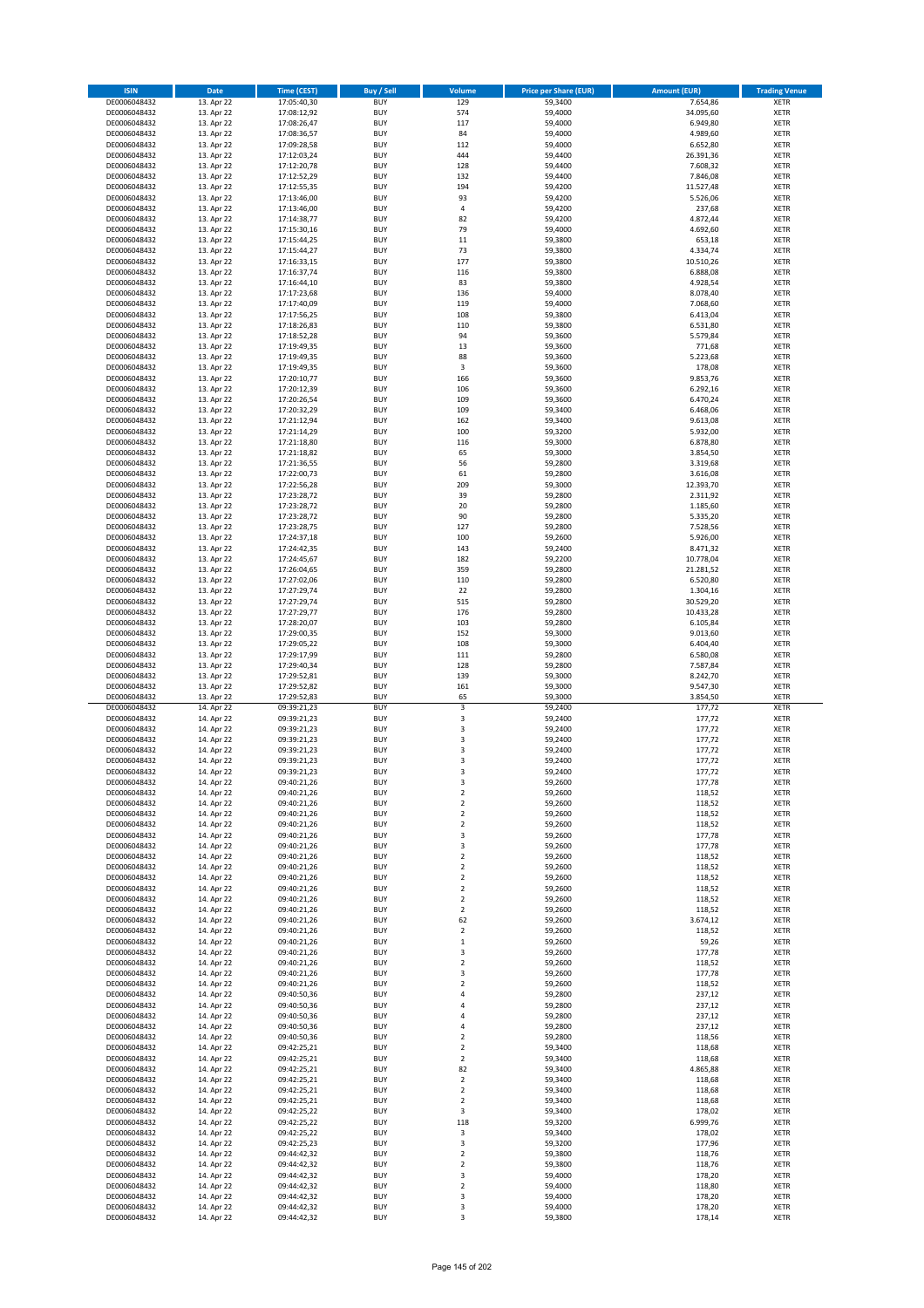| <b>ISIN</b>                  | <b>Date</b>              | <b>Time (CEST)</b>         | <b>Buy / Sell</b>        | Volume                                             | <b>Price per Share (EUR)</b> | Amount (EUR)       | <b>Trading Venue</b>       |
|------------------------------|--------------------------|----------------------------|--------------------------|----------------------------------------------------|------------------------------|--------------------|----------------------------|
| DE0006048432                 | 14. Apr 22               | 09:44:42,32                | <b>BUY</b>               | $\overline{\mathbf{2}}$                            | 59,3800                      | 118,76             | <b>XETR</b>                |
| DE0006048432                 | 14. Apr 22               | 09:44:42,32                | <b>BUY</b>               | 3                                                  | 59,3800                      | 178,14             | <b>XETR</b>                |
| DE0006048432                 | 14. Apr 22               | 09:44:42,32                | <b>BUY</b>               | 3                                                  | 59,4000                      | 178,20             | <b>XETR</b>                |
| DE0006048432                 | 14. Apr 22               | 09:44:42,32                | <b>BUY</b>               | 3                                                  | 59,4000                      | 178,20             | <b>XETR</b>                |
| DE0006048432<br>DE0006048432 | 14. Apr 22<br>14. Apr 22 | 09:44:42,32<br>09:44:42,32 | <b>BUY</b><br><b>BUY</b> | 3<br>80                                            | 59,4000<br>59,3800           | 178,20<br>4.750,40 | <b>XETR</b><br><b>XETR</b> |
| DE0006048432                 | 14. Apr 22               | 09:44:42,32                | <b>BUY</b>               | 3                                                  | 59,4000                      | 178,20             | <b>XETR</b>                |
| DE0006048432                 | 14. Apr 22               | 09:44:42,32                | <b>BUY</b>               | $\overline{\mathbf{2}}$                            | 59,4000                      | 118,80             | <b>XETR</b>                |
| DE0006048432                 | 14. Apr 22               | 09:44:42,32                | BUY                      | $\overline{\mathbf{2}}$                            | 59,4000                      | 118,80             | <b>XETR</b>                |
| DE0006048432                 | 14. Apr 22               | 09:44:42,32                | <b>BUY</b>               | $\overline{2}$                                     | 59,4000                      | 118,80             | <b>XETR</b>                |
| DE0006048432                 | 14. Apr 22               | 09:44:42,32                | <b>BUY</b>               | 3                                                  | 59,3800                      | 178,14             | <b>XETR</b>                |
| DE0006048432                 | 14. Apr 22               | 09:44:42,32                | <b>BUY</b>               | 3<br>$\overline{2}$                                | 59,4000                      | 178,20             | <b>XETR</b>                |
| DE0006048432<br>DE0006048432 | 14. Apr 22<br>14. Apr 22 | 09:44:42,32<br>09:44:42,32 | <b>BUY</b><br><b>BUY</b> | $\overline{a}$                                     | 59,4000<br>59,4000           | 118,80<br>237,60   | <b>XETR</b><br><b>XETR</b> |
| DE0006048432                 | 14. Apr 22               | 09:44:42,32                | <b>BUY</b>               | $\overline{\mathbf{3}}$                            | 59,4000                      | 178,20             | <b>XETR</b>                |
| DE0006048432                 | 14. Apr 22               | 09:45:32,18                | BUY                      | $\overline{2}$                                     | 59,4000                      | 118,80             | <b>XETR</b>                |
| DE0006048432                 | 14. Apr 22               | 09:45:32,18                | <b>BUY</b>               | $\overline{2}$                                     | 59,4000                      | 118,80             | <b>XETR</b>                |
| DE0006048432                 | 14. Apr 22               | 09:45:32,18                | <b>BUY</b>               | $\overline{\mathbf{2}}$                            | 59,4000                      | 118,80             | <b>XETR</b>                |
| DE0006048432                 | 14. Apr 22               | 09:45:32,18                | <b>BUY</b>               | $\overline{2}$                                     | 59,4000                      | 118,80             | <b>XETR</b>                |
| DE0006048432<br>DE0006048432 | 14. Apr 22<br>14. Apr 22 | 09:45:32,18<br>09:45:32,18 | <b>BUY</b><br><b>BUY</b> | $\overline{2}$<br>$\overline{\mathbf{2}}$          | 59,4000<br>59,3800           | 118,80<br>118,76   | <b>XETR</b><br><b>XETR</b> |
| DE0006048432                 | 14. Apr 22               | 09:45:32,18                | <b>BUY</b>               | $\mathbf 2$                                        | 59,4000                      | 118,80             | <b>XETR</b>                |
| DE0006048432                 | 14. Apr 22               | 09:45:32,18                | <b>BUY</b>               | $\overline{2}$                                     | 59,4000                      | 118,80             | <b>XETR</b>                |
| DE0006048432                 | 14. Apr 22               | 09:45:32,18                | <b>BUY</b>               | $\overline{2}$                                     | 59,4000                      | 118,80             | <b>XETR</b>                |
| DE0006048432                 | 14. Apr 22               | 09:45:32,18                | <b>BUY</b>               | $\overline{2}$                                     | 59,4000                      | 118,80             | <b>XETR</b>                |
| DE0006048432                 | 14. Apr 22               | 09:45:32,18                | <b>BUY</b>               | $\mathbf 2$                                        | 59,4000                      | 118,80             | <b>XETR</b>                |
| DE0006048432                 | 14. Apr 22               | 09:45:32,18                | <b>BUY</b><br><b>BUY</b> | $\mathbf 2$<br>70                                  | 59,4000                      | 118,80             | <b>XETR</b><br><b>XETR</b> |
| DE0006048432<br>DE0006048432 | 14. Apr 22<br>14. Apr 22 | 09:45:32,18<br>09:45:32,18 | <b>BUY</b>               | $\mathbf 2$                                        | 59,4000<br>59,4000           | 4.158,00<br>118,80 | <b>XETR</b>                |
| DE0006048432                 | 14. Apr 22               | 09:45:32,18                | <b>BUY</b>               | $\overline{\mathbf{3}}$                            | 59,4000                      | 178,20             | <b>XETR</b>                |
| DE0006048432                 | 14. Apr 22               | 09:45:32,18                | <b>BUY</b>               | $\mathbf 2$                                        | 59,4000                      | 118,80             | <b>XETR</b>                |
| DE0006048432                 | 14. Apr 22               | 09:45:32,18                | <b>BUY</b>               | 3                                                  | 59,4000                      | 178,20             | <b>XETR</b>                |
| DE0006048432                 | 14. Apr 22               | 09:45:32,18                | <b>BUY</b>               | 3                                                  | 59,4000                      | 178,20             | <b>XETR</b>                |
| DE0006048432                 | 14. Apr 22               | 09:45:32,18                | <b>BUY</b>               | $\overline{\mathbf{3}}$                            | 59,4000                      | 178,20             | <b>XETR</b>                |
| DE0006048432<br>DE0006048432 | 14. Apr 22<br>14. Apr 22 | 09:46:18,92<br>09:46:18,92 | <b>BUY</b><br><b>BUY</b> | $\overline{\mathbf{3}}$<br>3                       | 59,3800<br>59,3800           | 178,14<br>178,14   | <b>XETR</b><br><b>XETR</b> |
| DE0006048432                 | 14. Apr 22               | 09:46:18,92                | <b>BUY</b>               | $\overline{\mathbf{3}}$                            | 59,3800                      | 178,14             | <b>XETR</b>                |
| DE0006048432                 | 14. Apr 22               | 09:47:23,35                | <b>BUY</b>               | $\mathbf 2$                                        | 59,3600                      | 118,72             | <b>XETR</b>                |
| DE0006048432                 | 14. Apr 22               | 09:47:23,35                | <b>BUY</b>               | $\mathbf 2$                                        | 59,3600                      | 118,72             | <b>XETR</b>                |
| DE0006048432                 | 14. Apr 22               | 09:47:23,35                | <b>BUY</b>               | $\mathbf 2$                                        | 59,3600                      | 118,72             | <b>XETR</b>                |
| DE0006048432                 | 14. Apr 22               | 09:47:23,35                | <b>BUY</b>               | $\overline{2}$                                     | 59,3600                      | 118,72             | <b>XETR</b>                |
| DE0006048432                 | 14. Apr 22               | 09:47:23,35                | <b>BUY</b>               | 69                                                 | 59,3600                      | 4.095,84           | <b>XETR</b>                |
| DE0006048432<br>DE0006048432 | 14. Apr 22<br>14. Apr 22 | 09:47:23,35<br>09:48:52,93 | <b>BUY</b><br><b>BUY</b> | $\mathbf 2$<br>3                                   | 59,3600<br>59,3400           | 118,72<br>178,02   | <b>XETR</b><br><b>XETR</b> |
| DE0006048432                 | 14. Apr 22               | 09:48:52,93                | <b>BUY</b>               | $\overline{4}$                                     | 59,3400                      | 237,36             | <b>XETR</b>                |
| DE0006048432                 | 14. Apr 22               | 09:48:52,93                | <b>BUY</b>               | 82                                                 | 59,3400                      | 4.865,88           | <b>XETR</b>                |
| DE0006048432                 | 14. Apr 22               | 09:48:52,93                | <b>BUY</b>               | $\sqrt{4}$                                         | 59,3400                      | 237,36             | <b>XETR</b>                |
| DE0006048432                 | 14. Apr 22               | 09:48:52,93                | <b>BUY</b>               | $\overline{a}$                                     | 59,3400                      | 237,36             | <b>XETR</b>                |
| DE0006048432                 | 14. Apr 22               | 09:49:20,24                | <b>BUY</b><br><b>BUY</b> | $\overline{2}$<br>$\overline{\mathbf{2}}$          | 59,3000                      | 118,60             | <b>XETR</b><br><b>XETR</b> |
| DE0006048432<br>DE0006048432 | 14. Apr 22<br>14. Apr 22 | 09:49:20,24<br>09:49:20,24 | <b>BUY</b>               | $\overline{2}$                                     | 59,3000<br>59,3000           | 118,60<br>118,60   | <b>XETR</b>                |
| DE0006048432                 | 14. Apr 22               | 09:49:20,24                | <b>BUY</b>               | $\overline{2}$                                     | 59,3000                      | 118,60             | <b>XETR</b>                |
| DE0006048432                 | 14. Apr 22               | 09:49:20,24                | <b>BUY</b>               | $\overline{\mathbf{2}}$                            | 59,3000                      | 118,60             | <b>XETR</b>                |
| DE0006048432                 | 14. Apr 22               | 09:49:20,24                | <b>BUY</b>               | 3                                                  | 59,3000                      | 177,90             | <b>XETR</b>                |
| DE0006048432                 | 14. Apr 22               | 09:49:20,24                | <b>BUY</b>               | $\overline{\mathbf{3}}$                            | 59,3000                      | 177,90             | <b>XETR</b>                |
| DE0006048432                 | 14. Apr 22               | 09:49:20,24                | <b>BUY</b>               | $\overline{\mathbf{3}}$                            | 59,3000                      | 177,90             | <b>XETR</b>                |
| DE0006048432<br>DE0006048432 | 14. Apr 22<br>14. Apr 22 | 09:49:20,24<br>09:49:20,24 | <b>BUY</b><br><b>BUY</b> | $\overline{\mathbf{2}}$<br>$\overline{\mathbf{2}}$ | 59,3000<br>59,3000           | 118,60<br>118,60   | <b>XETR</b><br><b>XETR</b> |
| DE0006048432                 | 14. Apr 22               | 09:51:23,64                | BUY                      | $\overline{\mathbf{2}}$                            | 59,3600                      | 118,72             | <b>XETR</b>                |
| DE0006048432                 | 14. Apr 22               | 09:51:23,64                | <b>BUY</b>               | $\overline{\mathbf{2}}$                            | 59,3600                      | 118,72             | <b>XETR</b>                |
| DE0006048432                 | 14. Apr 22               | 09:51:23,64                | <b>BUY</b>               | $\mathbf 2$                                        | 59,3600                      | 118,72             | <b>XETR</b>                |
| DE0006048432                 | 14. Apr 22               | 09:51:23,64                | BUY                      | $\overline{\mathbf{3}}$                            | 59,3600                      | 178,08             | <b>XETR</b>                |
| DE0006048432                 | 14. Apr 22               | 09:51:24,94                | BUY                      | $\overline{\mathbf{2}}$                            | 59,3600                      | 118,72             | <b>XETR</b>                |
| DE0006048432<br>DE0006048432 | 14. Apr 22               | 09:51:24,94                | <b>BUY</b>               | $\overline{3}$                                     | 59,3600                      | 178,08             | <b>XETR</b>                |
| DE0006048432                 | 14. Apr 22<br>14. Apr 22 | 09:51:24,94<br>09:51:24,94 | <b>BUY</b><br><b>BUY</b> | 2<br>$\mathbf 2$                                   | 59,3600<br>59,3600           | 118,72<br>118,72   | <b>XETR</b><br><b>XETR</b> |
| DE0006048432                 | 14. Apr 22               | 09:51:24,94                | <b>BUY</b>               | 3                                                  | 59,3600                      | 178,08             | <b>XETR</b>                |
| DE0006048432                 | 14. Apr 22               | 09:52:30,20                | <b>BUY</b>               | $\mathbf 2$                                        | 59,3600                      | 118,72             | <b>XETR</b>                |
| DE0006048432                 | 14. Apr 22               | 09:52:30,20                | <b>BUY</b>               | 3                                                  | 59,3600                      | 178,08             | <b>XETR</b>                |
| DE0006048432                 | 14. Apr 22               | 09:52:30,20                | <b>BUY</b>               | $\mathbf 2$                                        | 59,3600                      | 118,72             | <b>XETR</b>                |
| DE0006048432<br>DE0006048432 | 14. Apr 22<br>14. Apr 22 | 09:52:30,20                | <b>BUY</b><br><b>BUY</b> | 3                                                  | 59,3600<br>59,3600           | 178,08             | <b>XETR</b>                |
| DE0006048432                 | 14. Apr 22               | 09:52:30,20<br>09:54:24,29 | <b>BUY</b>               | 2<br>$\mathbf 2$                                   | 59,3400                      | 118,72<br>118,68   | <b>XETR</b><br><b>XETR</b> |
| DE0006048432                 | 14. Apr 22               | 09:54:24,29                | <b>BUY</b>               | 50                                                 | 59,3400                      | 2.967,00           | <b>XETR</b>                |
| DE0006048432                 | 14. Apr 22               | 09:54:24,29                | <b>BUY</b>               | 3                                                  | 59,3400                      | 178,02             | <b>XETR</b>                |
| DE0006048432                 | 14. Apr 22               | 09:54:24,29                | <b>BUY</b>               | 3                                                  | 59,3400                      | 178,02             | <b>XETR</b>                |
| DE0006048432                 | 14. Apr 22               | 09:54:27,85                | <b>BUY</b>               | $\mathbf 2$                                        | 59,3200                      | 118,64             | <b>XETR</b>                |
| DE0006048432<br>DE0006048432 | 14. Apr 22<br>14. Apr 22 | 09:54:27,85<br>09:54:27,85 | <b>BUY</b><br><b>BUY</b> | $\overline{\mathbf{2}}$<br>3                       | 59,3200<br>59,3200           | 118,64<br>177,96   | <b>XETR</b><br><b>XETR</b> |
| DE0006048432                 | 14. Apr 22               | 09:54:27,85                | <b>BUY</b>               | 3                                                  | 59,3200                      | 177,96             | <b>XETR</b>                |
| DE0006048432                 | 14. Apr 22               | 09:54:27,85                | <b>BUY</b>               | 3                                                  | 59,3200                      | 177,96             | <b>XETR</b>                |
| DE0006048432                 | 14. Apr 22               | 09:54:27,85                | <b>BUY</b>               | $\mathbf 2$                                        | 59,3200                      | 118,64             | <b>XETR</b>                |
| DE0006048432                 | 14. Apr 22               | 09:54:27,85                | <b>BUY</b>               | 56                                                 | 59,3200                      | 3.321,92           | <b>XETR</b>                |
| DE0006048432                 | 14. Apr 22               | 09:54:27,85                | <b>BUY</b>               | 3                                                  | 59,3200                      | 177,96             | <b>XETR</b>                |
| DE0006048432<br>DE0006048432 | 14. Apr 22<br>14. Apr 22 | 09:54:27,85<br>09:54:27,85 | <b>BUY</b><br><b>BUY</b> | $\overline{\mathbf{3}}$<br>$\mathbf 2$             | 59,3200<br>59,3200           | 177,96<br>118,64   | <b>XETR</b><br><b>XETR</b> |
| DE0006048432                 | 14. Apr 22               | 09:54:27,85                | <b>BUY</b>               | $\overline{\mathbf{3}}$                            | 59,3200                      | 177,96             | <b>XETR</b>                |
| DE0006048432                 | 14. Apr 22               | 09:54:41,04                | <b>BUY</b>               | $\overline{2}$                                     | 59,3000                      | 118,60             | <b>XETR</b>                |
| DE0006048432                 | 14. Apr 22               | 09:54:41,04                | <b>BUY</b>               | $\mathbf 2$                                        | 59,3000                      | 118,60             | <b>XETR</b>                |
| DE0006048432                 | 14. Apr 22               | 09:54:41,04                | <b>BUY</b>               | 3                                                  | 59,3000                      | 177,90             | <b>XETR</b>                |
| DE0006048432                 | 14. Apr 22               | 09:54:41,04                | <b>BUY</b>               | 3                                                  | 59,3000                      | 177,90             | <b>XETR</b>                |
| DE0006048432                 | 14. Apr 22               | 09:54:41,04                | <b>BUY</b>               | $\overline{2}$                                     | 59,3000                      | 118,60             | <b>XETR</b>                |
| DE0006048432<br>DE0006048432 | 14. Apr 22<br>14. Apr 22 | 09:54:41,04<br>09:54:41,04 | <b>BUY</b><br><b>BUY</b> | 3<br>$\overline{2}$                                | 59,3000<br>59,3000           | 177,90<br>118,60   | <b>XETR</b><br><b>XETR</b> |
| DE0006048432                 | 14. Apr 22               | 09:54:41,04                | <b>BUY</b>               | 3                                                  | 59,3000                      | 177,90             | <b>XETR</b>                |
| DE0006048432                 | 14. Apr 22               | 09:54:41,04                | <b>BUY</b>               | 3                                                  | 59,3000                      | 177,90             | <b>XETR</b>                |
| DE0006048432                 | 14. Apr 22               | 09:54:41,04                | <b>BUY</b>               | $\mathbf 1$                                        | 59,3000                      | 59,30              | <b>XETR</b>                |
| DE0006048432                 | 14. Apr 22               | 09:54:41,04                | <b>BUY</b>               | $\overline{2}$                                     | 59,3000                      | 118,60             | <b>XETR</b>                |
| DE0006048432                 | 14. Apr 22               | 09:54:41,04                | <b>BUY</b>               | 3                                                  | 59,3000                      | 177,90             | <b>XETR</b>                |
| DE0006048432<br>DE0006048432 | 14. Apr 22<br>14. Apr 22 | 09:54:41,04                | <b>BUY</b><br><b>BUY</b> | $\mathbf 2$<br>3                                   | 59,3000<br>59,3000           | 118,60<br>177,90   | <b>XETR</b><br><b>XETR</b> |
| DE0006048432                 | 14. Apr 22               | 09:54:41,04<br>09:54:41,04 | <b>BUY</b>               | 48                                                 | 59,3000                      | 2.846,40           | <b>XETR</b>                |
| DE0006048432                 | 14. Apr 22               | 09:56:08,71                | <b>BUY</b>               | 3                                                  | 59,2800                      | 177,84             | <b>XETR</b>                |
| DE0006048432                 | 14. Apr 22               | 09:56:08,71                | <b>BUY</b>               | 3                                                  | 59,2800                      | 177,84             | <b>XETR</b>                |
| DE0006048432                 | 14. Apr 22               | 09:56:08,71                | <b>BUY</b>               | 3                                                  | 59,2800                      | 177,84             | <b>XETR</b>                |
| DE0006048432                 | 14. Apr 22               | 09:56:08,71                | <b>BUY</b>               | 3                                                  | 59,2800                      | 177,84             | <b>XETR</b>                |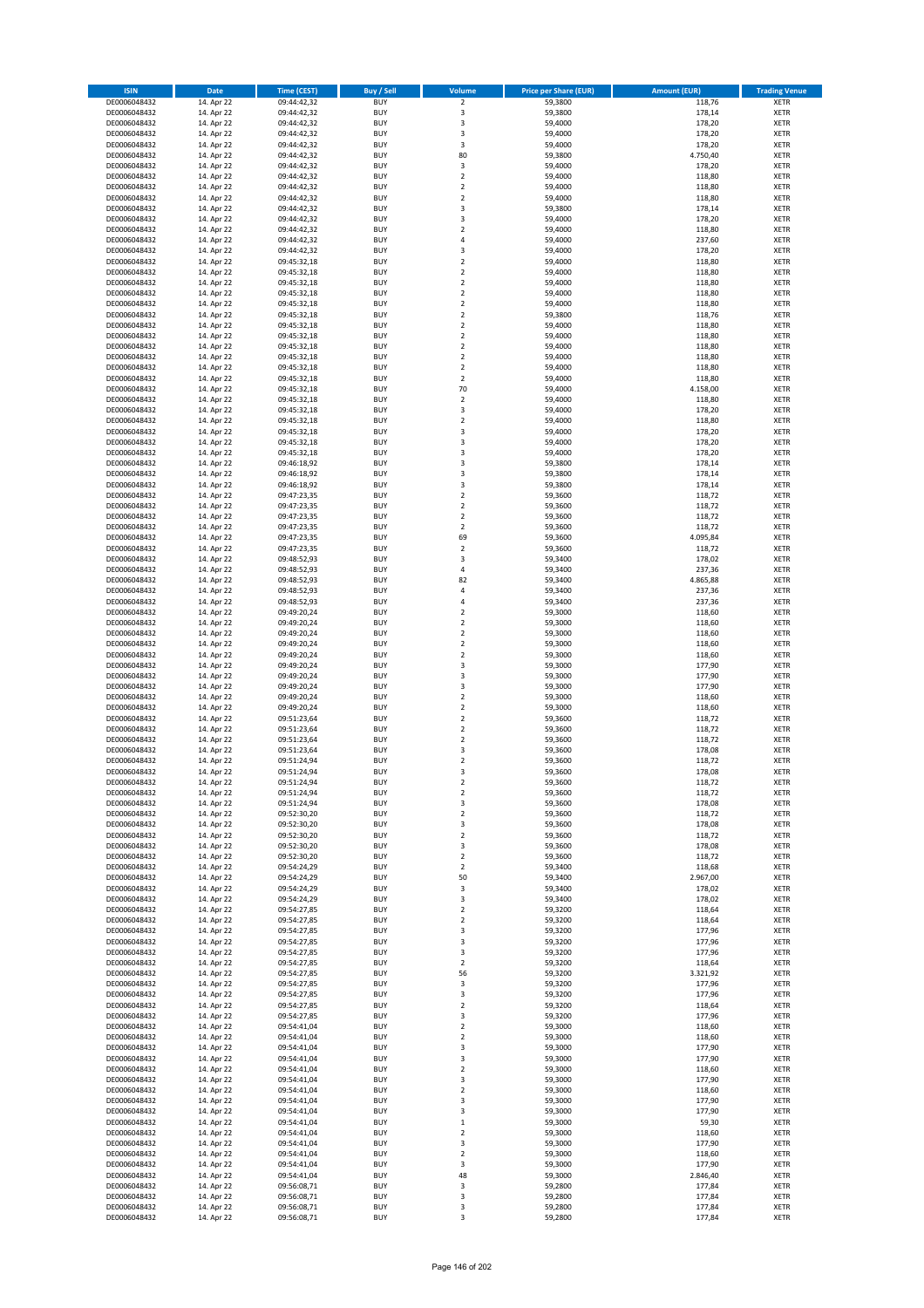| <b>ISIN</b>                  | <b>Date</b>              | <b>Time (CEST)</b>         | <b>Buy / Sell</b>        | Volume                                             | <b>Price per Share (EUR)</b> | <b>Amount (EUR)</b> | <b>Trading Venue</b>       |
|------------------------------|--------------------------|----------------------------|--------------------------|----------------------------------------------------|------------------------------|---------------------|----------------------------|
| DE0006048432                 | 14. Apr 22               | 09:56:08,71                | <b>BUY</b>               | 3                                                  | 59,2800                      | 177,84              | <b>XETR</b>                |
| DE0006048432                 | 14. Apr 22               | 09:56:08,71                | <b>BUY</b>               | 3                                                  | 59,2800                      | 177,84              | <b>XETR</b>                |
| DE0006048432                 | 14. Apr 22               | 09:56:08,71                | <b>BUY</b>               | $\overline{\mathbf{3}}$                            | 59,2800                      | 177,84              | <b>XETR</b>                |
| DE0006048432                 | 14. Apr 22               | 09:56:08,71                | <b>BUY</b>               | 3                                                  | 59,2800                      | 177,84              | <b>XETR</b>                |
| DE0006048432<br>DE0006048432 | 14. Apr 22<br>14. Apr 22 | 09:56:08,71<br>09:56:08,71 | <b>BUY</b><br><b>BUY</b> | $\overline{2}$<br>$\overline{\mathbf{3}}$          | 59,2800<br>59,2800           | 118,56<br>177,84    | <b>XETR</b><br><b>XETR</b> |
| DE0006048432                 | 14. Apr 22               | 09:56:08,71                | <b>BUY</b>               | 3                                                  | 59,2800                      | 177,84              | <b>XETR</b>                |
| DE0006048432                 | 14. Apr 22               | 09:56:08,71                | <b>BUY</b>               | 3                                                  | 59,2800                      | 177,84              | <b>XETR</b>                |
| DE0006048432                 | 14. Apr 22               | 09:56:08,71                | BUY                      | 126                                                | 59,2800                      | 7.469,28            | <b>XETR</b>                |
| DE0006048432                 | 14. Apr 22               | 09:56:08,71                | <b>BUY</b>               | 3                                                  | 59,2800                      | 177,84              | <b>XETR</b>                |
| DE0006048432                 | 14. Apr 22               | 09:56:08,71                | <b>BUY</b>               | $\mathbf 2$                                        | 59,2800                      | 118,56              | <b>XETR</b>                |
| DE0006048432<br>DE0006048432 | 14. Apr 22<br>14. Apr 22 | 09:56:08,71<br>09:56:08,71 | <b>BUY</b><br><b>BUY</b> | $\overline{\mathbf{3}}$<br>$\overline{\mathbf{3}}$ | 59,2800<br>59,2800           | 177,84<br>177,84    | <b>XETR</b><br><b>XETR</b> |
| DE0006048432                 | 14. Apr 22               | 09:57:19,63                | <b>BUY</b>               | $\overline{a}$                                     | 59,3000                      | 237,20              | <b>XETR</b>                |
| DE0006048432                 | 14. Apr 22               | 09:57:19,63                | <b>BUY</b>               | 4                                                  | 59,3000                      | 237,20              | <b>XETR</b>                |
| DE0006048432                 | 14. Apr 22               | 09:57:19,63                | BUY                      | $\overline{3}$                                     | 59,3000                      | 177,90              | <b>XETR</b>                |
| DE0006048432                 | 14. Apr 22               | 09:57:19,63                | <b>BUY</b>               | 3                                                  | 59,3000                      | 177,90              | <b>XETR</b>                |
| DE0006048432                 | 14. Apr 22               | 09:57:19,63                | <b>BUY</b>               | $\overline{2}$                                     | 59,3000                      | 118,60              | <b>XETR</b>                |
| DE0006048432<br>DE0006048432 | 14. Apr 22<br>14. Apr 22 | 09:57:19,63                | <b>BUY</b><br><b>BUY</b> | $\overline{4}$<br>$\overline{\mathbf{3}}$          | 59,3000<br>59,3000           | 237,20<br>177,90    | <b>XETR</b><br><b>XETR</b> |
| DE0006048432                 | 14. Apr 22               | 09:57:19,63<br>09:57:19,63 | <b>BUY</b>               | $\overline{\mathbf{3}}$                            | 59,3000                      | 177,90              | <b>XETR</b>                |
| DE0006048432                 | 14. Apr 22               | 09:57:19,63                | <b>BUY</b>               | $\overline{\mathbf{3}}$                            | 59,3000                      | 177,90              | <b>XETR</b>                |
| DE0006048432                 | 14. Apr 22               | 09:57:19,63                | <b>BUY</b>               | $\overline{3}$                                     | 59,3000                      | 177,90              | <b>XETR</b>                |
| DE0006048432                 | 14. Apr 22               | 09:57:19,63                | <b>BUY</b>               | 3                                                  | 59,3000                      | 177,90              | <b>XETR</b>                |
| DE0006048432                 | 14. Apr 22               | 09:57:19,63                | <b>BUY</b>               | 3                                                  | 59,3000                      | 177,90              | <b>XETR</b>                |
| DE0006048432                 | 14. Apr 22               | 09:57:19,63                | <b>BUY</b>               | 117                                                | 59,3000                      | 6.938,10            | <b>XETR</b>                |
| DE0006048432<br>DE0006048432 | 14. Apr 22<br>14. Apr 22 | 09:57:19,63<br>09:57:19,63 | <b>BUY</b><br><b>BUY</b> | 3<br>3                                             | 59,3000<br>59,3000           | 177,90<br>177,90    | <b>XETR</b><br><b>XETR</b> |
| DE0006048432                 | 14. Apr 22               | 09:57:19,63                | <b>BUY</b>               | 3                                                  | 59,3000                      | 177,90              | <b>XETR</b>                |
| DE0006048432                 | 14. Apr 22               | 09:57:19,63                | <b>BUY</b>               | 3                                                  | 59,3000                      | 177,90              | <b>XETR</b>                |
| DE0006048432                 | 14. Apr 22               | 09:57:19,63                | <b>BUY</b>               | $\overline{\mathbf{3}}$                            | 59,3000                      | 177,90              | <b>XETR</b>                |
| DE0006048432                 | 14. Apr 22               | 09:57:19,63                | <b>BUY</b>               | 4                                                  | 59,3000                      | 237,20              | <b>XETR</b>                |
| DE0006048432                 | 14. Apr 22               | 09:57:19,63                | <b>BUY</b>               | 3                                                  | 59,3000                      | 177,90              | <b>XETR</b>                |
| DE0006048432<br>DE0006048432 | 14. Apr 22<br>14. Apr 22 | 09:57:19,63<br>09:57:54,16 | <b>BUY</b><br><b>BUY</b> | $\overline{a}$<br>$\overline{2}$                   | 59,3000<br>59,4000           | 237,20<br>118,80    | <b>XETR</b><br><b>XETR</b> |
| DE0006048432                 | 14. Apr 22               | 09:57:54,16                | <b>BUY</b>               | $\mathbf 2$                                        | 59,4000                      | 118,80              | <b>XETR</b>                |
| DE0006048432                 | 14. Apr 22               | 09:57:54,16                | <b>BUY</b>               | $\overline{2}$                                     | 59,4000                      | 118,80              | <b>XETR</b>                |
| DE0006048432                 | 14. Apr 22               | 09:57:54,16                | BUY                      | $\mathbf 2$                                        | 59,4000                      | 118,80              | <b>XETR</b>                |
| DE0006048432                 | 14. Apr 22               | 09:57:54,16                | <b>BUY</b>               | $\mathbf 2$                                        | 59,4000                      | 118,80              | <b>XETR</b>                |
| DE0006048432                 | 14. Apr 22               | 09:57:54,16                | <b>BUY</b>               | $\mathbf 2$                                        | 59,4000                      | 118,80              | <b>XETR</b>                |
| DE0006048432                 | 14. Apr 22               | 09:57:54,16                | <b>BUY</b>               | $\overline{2}$<br>$\overline{2}$                   | 59,4000                      | 118,80              | <b>XETR</b>                |
| DE0006048432<br>DE0006048432 | 14. Apr 22<br>14. Apr 22 | 09:57:54,16<br>09:57:54,16 | <b>BUY</b><br><b>BUY</b> | $\mathbf 2$                                        | 59,4000<br>59,4000           | 118,80<br>118,80    | <b>XETR</b><br><b>XETR</b> |
| DE0006048432                 | 14. Apr 22               | 09:57:54,16                | <b>BUY</b>               | $\overline{2}$                                     | 59,4000                      | 118,80              | <b>XETR</b>                |
| DE0006048432                 | 14. Apr 22               | 09:57:54,16                | <b>BUY</b>               | $\mathbf 2$                                        | 59,4000                      | 118,80              | <b>XETR</b>                |
| DE0006048432                 | 14. Apr 22               | 09:57:54,16                | <b>BUY</b>               | $\overline{2}$                                     | 59,4000                      | 118,80              | <b>XETR</b>                |
| DE0006048432                 | 14. Apr 22               | 09:58:52,70                | <b>BUY</b>               | $\mathbf 2$                                        | 59,4000                      | 118,80              | <b>XETR</b>                |
| DE0006048432                 | 14. Apr 22               | 09:58:52,70                | <b>BUY</b>               | 3                                                  | 59,4000                      | 178,20              | <b>XETR</b>                |
| DE0006048432<br>DE0006048432 | 14. Apr 22<br>14. Apr 22 | 09:58:52,70<br>09:58:52,70 | <b>BUY</b><br><b>BUY</b> | $\overline{2}$<br>$\overline{2}$                   | 59,4000<br>59,4000           | 118,80<br>118,80    | <b>XETR</b><br><b>XETR</b> |
| DE0006048432                 | 14. Apr 22               | 09:58:52,70                | <b>BUY</b>               | $\overline{2}$                                     | 59,4000                      | 118,80              | <b>XETR</b>                |
| DE0006048432                 | 14. Apr 22               | 09:58:52,70                | <b>BUY</b>               | $\overline{2}$                                     | 59,4000                      | 118,80              | <b>XETR</b>                |
| DE0006048432                 | 14. Apr 22               | 09:58:52,70                | <b>BUY</b>               | $\overline{2}$                                     | 59,4000                      | 118,80              | <b>XETR</b>                |
| DE0006048432                 | 14. Apr 22               | 09:58:52,70                | <b>BUY</b>               | $\mathbf 2$                                        | 59,4000                      | 118,80              | <b>XETR</b>                |
| DE0006048432                 | 14. Apr 22               | 09:58:52,70                | <b>BUY</b>               | $\overline{2}$                                     | 59,4000                      | 118,80              | <b>XETR</b>                |
| DE0006048432<br>DE0006048432 | 14. Apr 22<br>14. Apr 22 | 09:58:52,70<br>09:58:52,70 | <b>BUY</b><br><b>BUY</b> | $\overline{2}$<br>$\overline{2}$                   | 59,4000<br>59,4000           | 118,80<br>118,80    | <b>XETR</b><br><b>XETR</b> |
| DE0006048432                 | 14. Apr 22               | 09:58:52,70                | <b>BUY</b>               | $\overline{2}$                                     | 59,4000                      | 118,80              | <b>XETR</b>                |
| DE0006048432                 | 14. Apr 22               | 09:58:52,70                | BUY                      | $\overline{2}$                                     | 59,4000                      | 118,80              | <b>XETR</b>                |
| DE0006048432                 | 14. Apr 22               | 09:58:52,70                | <b>BUY</b>               | $\overline{2}$                                     | 59,4000                      | 118,80              | <b>XETR</b>                |
| DE0006048432                 | 14. Apr 22               | 09:58:52,70                | <b>BUY</b>               | $\mathbf 2$                                        | 59,4000                      | 118,80              | <b>XETR</b>                |
| DE0006048432                 | 14. Apr 22               | 09:58:52,70                | BUY                      | 3                                                  | 59,4000                      | 178,20              | <b>XETR</b>                |
| DE0006048432<br>DE0006048432 | 14. Apr 22               | 09:58:52,70                | BUY<br><b>BUY</b>        | $\overline{2}$<br>$\overline{2}$                   | 59,4000                      | 118,80              | <b>XETR</b>                |
| DE0006048432                 | 14. Apr 22<br>14. Apr 22 | 09:58:52,72<br>09:58:52,72 | <b>BUY</b>               | 2                                                  | 59,4000<br>59,4000           | 118,80<br>118,80    | <b>XETR</b><br><b>XETR</b> |
| DE0006048432                 | 14. Apr 22               | 09:58:52,73                | <b>BUY</b>               | 216                                                | 59,3800                      | 12.826,08           | <b>XETR</b>                |
| DE0006048432                 | 14. Apr 22               | 10:00:20,05                | <b>BUY</b>               | 3                                                  | 59,4800                      | 178,44              | <b>XETR</b>                |
| DE0006048432                 | 14. Apr 22               | 10:00:20,05                | <b>BUY</b>               | 3                                                  | 59,4800                      | 178,44              | <b>XETR</b>                |
| DE0006048432                 | 14. Apr 22               | 10:00:20,05                | <b>BUY</b>               | $\overline{2}$                                     | 59,4800                      | 118,96              | <b>XETR</b>                |
| DE0006048432                 | 14. Apr 22               | 10:00:20,05                | <b>BUY</b>               | 3                                                  | 59,4800                      | 178,44              | <b>XETR</b>                |
| DE0006048432<br>DE0006048432 | 14. Apr 22<br>14. Apr 22 | 10:00:20,05<br>10:00:20,05 | <b>BUY</b><br><b>BUY</b> | 3<br>213                                           | 59,4800<br>59,4800           | 178,44<br>12.669,24 | <b>XETR</b><br><b>XETR</b> |
| DE0006048432                 | 14. Apr 22               | 10:00:20,05                | <b>BUY</b>               | $\mathbf 2$                                        | 59,4800                      | 118,96              | <b>XETR</b>                |
| DE0006048432                 | 14. Apr 22               | 10:00:20,05                | <b>BUY</b>               | 3                                                  | 59,4800                      | 178,44              | <b>XETR</b>                |
| DE0006048432                 | 14. Apr 22               | 10:00:20,05                | <b>BUY</b>               | 3                                                  | 59,4800                      | 178,44              | <b>XETR</b>                |
| DE0006048432                 | 14. Apr 22               | 10:00:20,06                | <b>BUY</b>               | $\overline{2}$                                     | 59,4800                      | 118,96              | <b>XETR</b>                |
| DE0006048432                 | 14. Apr 22<br>14. Apr 22 | 10:00:25,23                | <b>BUY</b><br><b>BUY</b> | $\mathbf 2$<br>$\overline{2}$                      | 59,4600                      | 118,92              | <b>XETR</b>                |
| DE0006048432<br>DE0006048432 | 14. Apr 22               | 10:00:25,23<br>10:00:25,23 | <b>BUY</b>               | 2                                                  | 59,4600<br>59,4600           | 118,92<br>118,92    | <b>XETR</b><br><b>XETR</b> |
| DE0006048432                 | 14. Apr 22               | 10:00:25,23                | <b>BUY</b>               | $\mathbf 2$                                        | 59,4600                      | 118,92              | <b>XETR</b>                |
| DE0006048432                 | 14. Apr 22               | 10:00:25,23                | <b>BUY</b>               | 3                                                  | 59,4600                      | 178,38              | <b>XETR</b>                |
| DE0006048432                 | 14. Apr 22               | 10:00:25,23                | <b>BUY</b>               | $\mathbf 2$                                        | 59,4600                      | 118,92              | <b>XETR</b>                |
| DE0006048432                 | 14. Apr 22               | 10:00:25,23                | <b>BUY</b>               | $\mathbf 2$                                        | 59,4600                      | 118,92              | <b>XETR</b>                |
| DE0006048432                 | 14. Apr 22               | 10:00:25,23                | <b>BUY</b>               | $\mathbf 2$                                        | 59,4600                      | 118,92              | <b>XETR</b>                |
| DE0006048432<br>DE0006048432 | 14. Apr 22<br>14. Apr 22 | 10:00:25,23<br>10:00:25,23 | <b>BUY</b><br><b>BUY</b> | $\overline{2}$<br>2                                | 59,4600<br>59,4600           | 118,92<br>118,92    | <b>XETR</b><br><b>XETR</b> |
| DE0006048432                 | 14. Apr 22               | 10:00:25,23                | <b>BUY</b>               | $\overline{2}$                                     | 59,4600                      | 118,92              | <b>XETR</b>                |
| DE0006048432                 | 14. Apr 22               | 10:00:25,23                | <b>BUY</b>               | $\mathbf 2$                                        | 59,4600                      | 118,92              | <b>XETR</b>                |
| DE0006048432                 | 14. Apr 22               | 10:00:25,23                | <b>BUY</b>               | $\mathbf 2$                                        | 59,4600                      | 118,92              | <b>XETR</b>                |
| DE0006048432                 | 14. Apr 22               | 10:00:25,23                | <b>BUY</b>               | $\mathbf 2$                                        | 59,4600                      | 118,92              | <b>XETR</b>                |
| DE0006048432                 | 14. Apr 22               | 10:00:25,23                | <b>BUY</b>               | $\overline{2}$                                     | 59,4600                      | 118,92              | <b>XETR</b>                |
| DE0006048432<br>DE0006048432 | 14. Apr 22<br>14. Apr 22 | 10:00:25,23                | <b>BUY</b><br><b>BUY</b> | $\overline{2}$                                     | 59,4600<br>59,4600           | 118,92<br>118,92    | <b>XETR</b><br><b>XETR</b> |
| DE0006048432                 | 14. Apr 22               | 10:00:25,23<br>10:00:25,23 | <b>BUY</b>               | 2<br>$\overline{2}$                                | 59,4600                      | 118,92              | <b>XETR</b>                |
| DE0006048432                 | 14. Apr 22               | 10:00:26,43                | <b>BUY</b>               | $\mathbf 2$                                        | 59,4600                      | 118,92              | <b>XETR</b>                |
| DE0006048432                 | 14. Apr 22               | 10:00:26,43                | <b>BUY</b>               | 4                                                  | 59,4600                      | 237,84              | <b>XETR</b>                |
| DE0006048432                 | 14. Apr 22               | 10:00:26,43                | <b>BUY</b>               | 4                                                  | 59,4600                      | 237,84              | <b>XETR</b>                |
| DE0006048432                 | 14. Apr 22               | 10:00:49,18                | <b>BUY</b>               | $\overline{2}$                                     | 59,5400                      | 119,08              | <b>XETR</b>                |
| DE0006048432                 | 14. Apr 22               | 10:00:49,18                | <b>BUY</b>               | 4                                                  | 59,5400                      | 238,16              | <b>XETR</b>                |
| DE0006048432<br>DE0006048432 | 14. Apr 22<br>14. Apr 22 | 10:00:49,18<br>10:00:49,18 | <b>BUY</b><br><b>BUY</b> | 118<br>$\overline{2}$                              | 59,5400<br>59,5400           | 7.025,72<br>119,08  | <b>XETR</b><br><b>XETR</b> |
| DE0006048432                 | 14. Apr 22               | 10:00:57,24                | <b>BUY</b>               | 3                                                  | 59,5400                      | 178,62              | <b>XETR</b>                |
| DE0006048432                 | 14. Apr 22               | 10:00:57,24                | <b>BUY</b>               | 2                                                  | 59,5400                      | 119,08              | <b>XETR</b>                |
| DE0006048432                 | 14. Apr 22               | 10:00:57,24                | <b>BUY</b>               | 2                                                  | 59,5400                      | 119,08              | <b>XETR</b>                |
| DE0006048432                 | 14. Apr 22               | 10:00:57,24                | <b>BUY</b>               | 3                                                  | 59,5400                      | 178,62              | <b>XETR</b>                |
| DE0006048432                 | 14. Apr 22               | 10:00:57,24                | <b>BUY</b>               | 52                                                 | 59,5400                      | 3.096,08            | <b>XETR</b>                |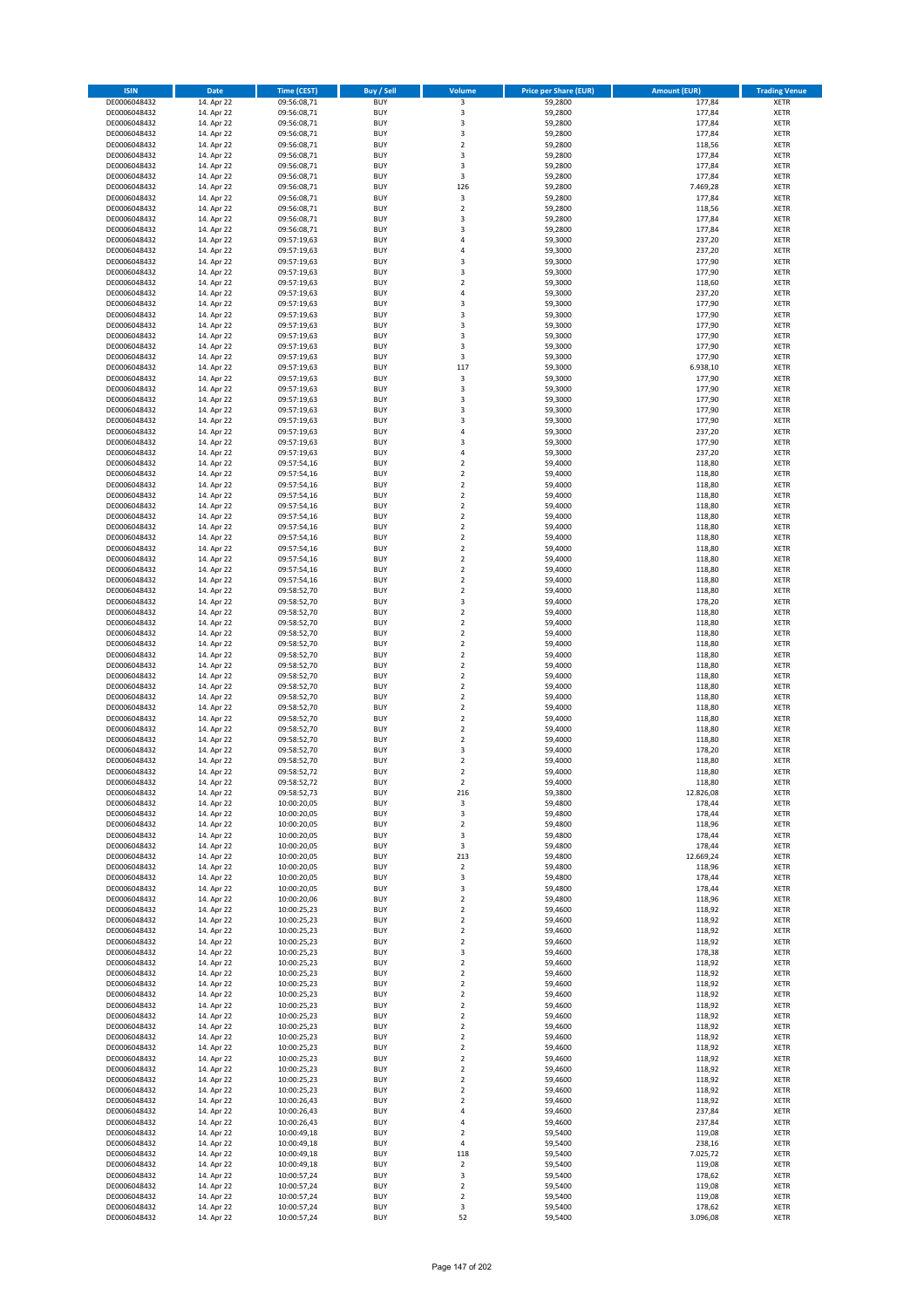| <b>ISIN</b>                  | <b>Date</b>              | Time (CEST)                | <b>Buy / Sell</b>        | Volume                                 | <b>Price per Share (EUR)</b> | <b>Amount (EUR)</b> | <b>Trading Venue</b>       |
|------------------------------|--------------------------|----------------------------|--------------------------|----------------------------------------|------------------------------|---------------------|----------------------------|
| DE0006048432                 | 14. Apr 22               | 10:01:01,15                | <b>BUY</b>               | $\overline{\mathbf{3}}$                | 59,5400                      | 178,62              | <b>XETR</b>                |
| DE0006048432                 | 14. Apr 22               | 10:01:01,15                | <b>BUY</b>               | 122                                    | 59,5400                      | 7.263,88            | <b>XETR</b>                |
| DE0006048432                 | 14. Apr 22               | 10:01:01,15                | <b>BUY</b>               | 4                                      | 59,5400                      | 238,16              | <b>XETR</b>                |
| DE0006048432<br>DE0006048432 | 14. Apr 22<br>14. Apr 22 | 10:01:50,30<br>10:01:50,30 | <b>BUY</b><br><b>BUY</b> | $\mathbf 2$<br>$\overline{\mathbf{c}}$ | 59,5200<br>59,5200           | 119,04<br>119,04    | <b>XETR</b><br><b>XETR</b> |
| DE0006048432                 | 14. Apr 22               | 10:01:50,30                | <b>BUY</b>               | $\mathbf 2$                            | 59,5200                      | 119,04              | <b>XETR</b>                |
| DE0006048432                 | 14. Apr 22               | 10:01:50,30                | <b>BUY</b>               | $\mathbf 2$                            | 59,5200                      | 119,04              | <b>XETR</b>                |
| DE0006048432                 | 14. Apr 22               | 10:01:50,30                | <b>BUY</b>               | $\mathbf 2$                            | 59,5200                      | 119,04              | <b>XETR</b>                |
| DE0006048432                 | 14. Apr 22               | 10:01:50,30                | <b>BUY</b>               | $\overline{2}$                         | 59,5200                      | 119,04              | <b>XETR</b>                |
| DE0006048432                 | 14. Apr 22               | 10:01:50,30                | <b>BUY</b><br><b>BUY</b> | $\overline{2}$                         | 59,5200                      | 119,04              | <b>XETR</b><br><b>XETR</b> |
| DE0006048432<br>DE0006048432 | 14. Apr 22<br>14. Apr 22 | 10:01:50,30<br>10:01:50,30 | <b>BUY</b>               | $\mathbf 2$<br>$\overline{\mathbf{c}}$ | 59,5200<br>59,5200           | 119,04<br>119,04    | <b>XETR</b>                |
| DE0006048432                 | 14. Apr 22               | 10:01:50,30                | <b>BUY</b>               | $\mathbf 2$                            | 59,5200                      | 119,04              | <b>XETR</b>                |
| DE0006048432                 | 14. Apr 22               | 10:01:50,30                | <b>BUY</b>               | $\overline{\mathbf{c}}$                | 59,5200                      | 119,04              | <b>XETR</b>                |
| DE0006048432                 | 14. Apr 22               | 10:01:50,30                | <b>BUY</b>               | $\mathbf 2$                            | 59,5200                      | 119,04              | <b>XETR</b>                |
| DE0006048432                 | 14. Apr 22               | 10:01:50,30                | <b>BUY</b>               | $\overline{\mathbf{c}}$                | 59,5200                      | 119,04              | <b>XETR</b>                |
| DE0006048432<br>DE0006048432 | 14. Apr 22<br>14. Apr 22 | 10:01:50,30<br>10:01:52,90 | <b>BUY</b><br><b>BUY</b> | 3<br>$\mathbf 2$                       | 59,5200<br>59,5200           | 178,56<br>119,04    | <b>XETR</b><br><b>XETR</b> |
| DE0006048432                 | 14. Apr 22               | 10:01:52,90                | <b>BUY</b>               | 4                                      | 59,5200                      | 238,08              | <b>XETR</b>                |
| DE0006048432                 | 14. Apr 22               | 10:01:52,90                | <b>BUY</b>               | $\mathbf 2$                            | 59,5200                      | 119,04              | <b>XETR</b>                |
| DE0006048432                 | 14. Apr 22               | 10:01:52,90                | <b>BUY</b>               | $\overline{\mathbf{c}}$                | 59,5200                      | 119,04              | <b>XETR</b>                |
| DE0006048432                 | 14. Apr 22               | 10:01:52,90                | <b>BUY</b>               | $\mathbf 2$                            | 59,5200                      | 119,04              | <b>XETR</b>                |
| DE0006048432                 | 14. Apr 22               | 10:01:52,90                | <b>BUY</b>               | $\mathbf 2$                            | 59,5200                      | 119,04              | <b>XETR</b>                |
| DE0006048432<br>DE0006048432 | 14. Apr 22<br>14. Apr 22 | 10:01:52,90<br>10:01:52,90 | <b>BUY</b><br><b>BUY</b> | $\mathbf 2$<br>$\mathbf 2$             | 59,5200<br>59,5200           | 119,04<br>119,04    | <b>XETR</b><br><b>XETR</b> |
| DE0006048432                 | 14. Apr 22               | 10:01:52,90                | <b>BUY</b>               | $\mathbf 2$                            | 59,5200                      | 119,04              | <b>XETR</b>                |
| DE0006048432                 | 14. Apr 22               | 10:01:52,90                | <b>BUY</b>               | $\mathbf 2$                            | 59,5200                      | 119,04              | <b>XETR</b>                |
| DE0006048432                 | 14. Apr 22               | 10:01:52,90                | <b>BUY</b>               | $\overline{\mathbf{c}}$                | 59,5200                      | 119,04              | <b>XETR</b>                |
| DE0006048432                 | 14. Apr 22               | 10:01:52,90                | <b>BUY</b>               | 4                                      | 59,5200                      | 238,08              | <b>XETR</b>                |
| DE0006048432<br>DE0006048432 | 14. Apr 22<br>14. Apr 22 | 10:01:52,90<br>10:01:52,92 | <b>BUY</b><br><b>BUY</b> | $\overline{\mathbf{c}}$<br>4           | 59,5200<br>59,5200           | 119,04<br>238,08    | <b>XETR</b><br><b>XETR</b> |
| DE0006048432                 | 14. Apr 22               | 10:01:52,92                | <b>BUY</b>               | 4                                      | 59,5200                      | 238,08              | <b>XETR</b>                |
| DE0006048432                 | 14. Apr 22               | 10:03:09,15                | <b>BUY</b>               | $\mathbf 2$                            | 59,5600                      | 119,12              | <b>XETR</b>                |
| DE0006048432                 | 14. Apr 22               | 10:03:09,15                | <b>BUY</b>               | $\mathbf 2$                            | 59,5600                      | 119,12              | <b>XETR</b>                |
| DE0006048432                 | 14. Apr 22               | 10:03:09,15                | <b>BUY</b>               | $\mathbf 2$                            | 59,5600                      | 119,12              | <b>XETR</b>                |
| DE0006048432                 | 14. Apr 22               | 10:03:09,15                | <b>BUY</b>               | 3                                      | 59,5600                      | 178,68              | <b>XETR</b>                |
| DE0006048432<br>DE0006048432 | 14. Apr 22<br>14. Apr 22 | 10:03:09,15<br>10:03:09,15 | <b>BUY</b><br><b>BUY</b> | 3<br>$\mathbf 2$                       | 59,5600<br>59,5600           | 178,68<br>119,12    | <b>XETR</b><br><b>XETR</b> |
| DE0006048432                 | 14. Apr 22               | 10:03:09,15                | <b>BUY</b>               | $\mathbf 2$                            | 59,5600                      | 119,12              | <b>XETR</b>                |
| DE0006048432                 | 14. Apr 22               | 10:03:09,15                | <b>BUY</b>               | $\mathbf 2$                            | 59,5600                      | 119,12              | <b>XETR</b>                |
| DE0006048432                 | 14. Apr 22               | 10:03:09,15                | <b>BUY</b>               | $\overline{\mathbf{c}}$                | 59,5600                      | 119,12              | <b>XETR</b>                |
| DE0006048432                 | 14. Apr 22               | 10:03:09,15                | <b>BUY</b>               | 3                                      | 59,5600                      | 178,68              | <b>XETR</b>                |
| DE0006048432                 | 14. Apr 22               | 10:03:09,15                | <b>BUY</b>               | $\mathbf 2$                            | 59,5600                      | 119,12              | <b>XETR</b>                |
| DE0006048432<br>DE0006048432 | 14. Apr 22<br>14. Apr 22 | 10:03:09,15<br>10:03:09,15 | <b>BUY</b><br><b>BUY</b> | 113<br>$\mathbf 2$                     | 59,5600<br>59,5600           | 6.730,28<br>119,12  | <b>XETR</b><br><b>XETR</b> |
| DE0006048432                 | 14. Apr 22               | 10:03:09,15                | <b>BUY</b>               | $\overline{2}$                         | 59,5600                      | 119,12              | <b>XETR</b>                |
| DE0006048432                 | 14. Apr 22               | 10:03:09,15                | <b>BUY</b>               | 3                                      | 59,5600                      | 178,68              | <b>XETR</b>                |
| DE0006048432                 | 14. Apr 22               | 10:03:09,15                | <b>BUY</b>               | 3                                      | 59,5600                      | 178,68              | <b>XETR</b>                |
| DE0006048432                 | 14. Apr 22               | 10:03:09,15                | <b>BUY</b>               | $\mathbf 2$                            | 59,5600                      | 119,12              | <b>XETR</b>                |
| DE0006048432<br>DE0006048432 | 14. Apr 22<br>14. Apr 22 | 10:04:01,21<br>10:04:01,21 | <b>BUY</b><br><b>BUY</b> | 4<br>$\overline{\mathbf{c}}$           | 59,5600<br>59,5600           | 238,24<br>119,12    | <b>XETR</b><br><b>XETR</b> |
| DE0006048432                 | 14. Apr 22               | 10:04:01,21                | <b>BUY</b>               | 4                                      | 59,5600                      | 238,24              | <b>XETR</b>                |
| DE0006048432                 | 14. Apr 22               | 10:04:01,21                | <b>BUY</b>               | 4                                      | 59,5600                      | 238,24              | <b>XETR</b>                |
| DE0006048432                 | 14. Apr 22               | 10:04:01,21                | <b>BUY</b>               | 3                                      | 59,5600                      | 178,68              | <b>XETR</b>                |
| DE0006048432                 | 14. Apr 22               | 10:04:01,21                | <b>BUY</b>               | 4                                      | 59,5600                      | 238,24              | <b>XETR</b>                |
| DE0006048432                 | 14. Apr 22               | 10:04:01,21                | <b>BUY</b>               | 4                                      | 59,5600                      | 238,24              | <b>XETR</b>                |
| DE0006048432<br>DE0006048432 | 14. Apr 22<br>14. Apr 22 | 10:04:01,21<br>10:04:01,21 | <b>BUY</b><br><b>BUY</b> | 4<br>88                                | 59,5600<br>59,5600           | 238,24<br>5.241,28  | <b>XETR</b><br><b>XETR</b> |
| DE0006048432                 | 14. Apr 22               | 10:04:01,21                | <b>BUY</b>               | 4                                      | 59,5600                      | 238,24              | <b>XETR</b>                |
| DE0006048432                 | 14. Apr 22               | 10:04:03,33                | <b>BUY</b>               | 4                                      | 59,5200                      | 238,08              | <b>XETR</b>                |
| DE0006048432                 | 14. Apr 22               | 10:04:03,33                | <b>BUY</b>               | $\mathbf 2$                            | 59,5200                      | 119,04              | <b>XETR</b>                |
| DE0006048432                 | 14. Apr 22               | 10:04:03,33                | <b>BUY</b>               | 3                                      | 59,5200                      | 178,56              | <b>XETR</b>                |
| DE0006048432<br>DE0006048432 | 14. Apr 22<br>14. Apr 22 | 10:04:03,33<br>10:08:27,38 | <b>BUY</b><br><b>BUY</b> | 3<br>$\overline{2}$                    | 59,5200<br>59,7000           | 178,56<br>119,40    | <b>XETR</b><br><b>XETR</b> |
| DE0006048432                 | 14. Apr 22               | 10:08:27,38                | BUY                      | 3                                      | 59,7000                      | 179,10              | <b>XETR</b>                |
| DE0006048432                 | 14. Apr 22               | 10:08:27,38                | <b>BUY</b>               | $\mathbf 2$                            | 59,7000                      | 119,40              | <b>XETR</b>                |
| DE0006048432                 | 14. Apr 22               | 10:08:27,38                | <b>BUY</b>               | $\mathbf 2$                            | 59,7000                      | 119,40              | <b>XETR</b>                |
| DE0006048432                 | 14. Apr 22               | 10:08:27,38                | <b>BUY</b>               | 3                                      | 59,7000                      | 179,10              | XETR                       |
| DE0006048432<br>DE0006048432 | 14. Apr 22<br>14. Apr 22 | 10:08:27,38<br>10:08:27,38 | <b>BUY</b><br><b>BUY</b> | $\mathbf 2$<br>$\mathbf 2$             | 59,7000<br>59,7000           | 119,40<br>119,40    | <b>XETR</b><br><b>XETR</b> |
| DE0006048432                 | 14. Apr 22               | 10:08:27,38                | <b>BUY</b>               | $\overline{2}$                         | 59,7000                      | 119,40              | <b>XETR</b>                |
| DE0006048432                 | 14. Apr 22               | 10:08:27,38                | <b>BUY</b>               | 3                                      | 59,7000                      | 179,10              | <b>XETR</b>                |
| DE0006048432                 | 14. Apr 22               | 10:08:27,38                | <b>BUY</b>               | $\mathbf 2$                            | 59,7000                      | 119,40              | <b>XETR</b>                |
| DE0006048432                 | 14. Apr 22               | 10:09:09,03                | <b>BUY</b>               | 3                                      | 59,7000                      | 179,10              | <b>XETR</b>                |
| DE0006048432<br>DE0006048432 | 14. Apr 22<br>14. Apr 22 | 10:09:09,03<br>10:09:09,03 | <b>BUY</b><br><b>BUY</b> | $\mathbf 2$<br>3                       | 59,7000<br>59.7000           | 119,40<br>179,10    | <b>XETR</b><br><b>XETR</b> |
| DE0006048432                 | 14. Apr 22               | 10:09:09,03                | <b>BUY</b>               | 3                                      | 59,7000                      | 179,10              | <b>XETR</b>                |
| DE0006048432                 | 14. Apr 22               | 10:09:09,03                | <b>BUY</b>               | $\overline{2}$                         | 59,7000                      | 119,40              | <b>XETR</b>                |
| DE0006048432                 | 14. Apr 22               | 10:09:09,03                | <b>BUY</b>               | 3                                      | 59,7000                      | 179,10              | <b>XETR</b>                |
| DE0006048432                 | 14. Apr 22               | 10:09:09,03                | <b>BUY</b>               | $\mathbf 2$                            | 59,7000                      | 119,40              | <b>XETR</b>                |
| DE0006048432<br>DE0006048432 | 14. Apr 22<br>14. Apr 22 | 10:09:09,03<br>10:09:09,03 | <b>BUY</b><br><b>BUY</b> | $\mathbf 2$<br>$\mathbf 2$             | 59,7000<br>59,7000           | 119,40<br>119,40    | <b>XETR</b><br><b>XETR</b> |
| DE0006048432                 | 14. Apr 22               | 10:09:09,03                | <b>BUY</b>               | $\mathbf 2$                            | 59,7000                      | 119,40              | <b>XETR</b>                |
| DE0006048432                 | 14. Apr 22               | 10:09:09,03                | <b>BUY</b>               | 3                                      | 59,7000                      | 179,10              | <b>XETR</b>                |
| DE0006048432                 | 14. Apr 22               | 10:09:09,03                | <b>BUY</b>               | 61                                     | 59,7000                      | 3.641,70            | <b>XETR</b>                |
| DE0006048432                 | 14. Apr 22               | 10:09:09,03                | <b>BUY</b>               | 3                                      | 59,7000                      | 179,10              | <b>XETR</b>                |
| DE0006048432                 | 14. Apr 22               | 10:09:09,03                | <b>BUY</b><br><b>BUY</b> | $\overline{\mathbf{c}}$<br>4           | 59,7000<br>59,7000           | 119,40              | <b>XETR</b><br><b>XETR</b> |
| DE0006048432<br>DE0006048432 | 14. Apr 22<br>14. Apr 22 | 10:09:09,03<br>10:09:09,03 | <b>BUY</b>               | $\mathbf 2$                            | 59,7000                      | 238,80<br>119,40    | <b>XETR</b>                |
| DE0006048432                 | 14. Apr 22               | 10:09:09,03                | <b>BUY</b>               | $\mathbf 2$                            | 59,7000                      | 119,40              | <b>XETR</b>                |
| DE0006048432                 | 14. Apr 22               | 10:09:09,03                | <b>BUY</b>               | 4                                      | 59,7000                      | 238,80              | <b>XETR</b>                |
| DE0006048432                 | 14. Apr 22               | 10:09:09,03                | <b>BUY</b>               | $\overline{2}$                         | 59,7000                      | 119,40              | <b>XETR</b>                |
| DE0006048432                 | 14. Apr 22               | 10:09:09,05                | <b>BUY</b>               | 4                                      | 59,7000                      | 238,80              | <b>XETR</b>                |
| DE0006048432<br>DE0006048432 | 14. Apr 22               | 10:09:27,39                | <b>BUY</b><br><b>BUY</b> | $\overline{\mathbf{c}}$<br>4           | 59,7000<br>59,7000           | 119,40<br>238,80    | <b>XETR</b><br><b>XETR</b> |
| DE0006048432                 | 14. Apr 22<br>14. Apr 22 | 10:09:27,39<br>10:09:27,39 | <b>BUY</b>               | 3                                      | 59,7000                      | 179,10              | <b>XETR</b>                |
| DE0006048432                 | 14. Apr 22               | 10:09:27,39                | <b>BUY</b>               | $\mathbf 2$                            | 59,7000                      | 119,40              | <b>XETR</b>                |
| DE0006048432                 | 14. Apr 22               | 10:09:27,39                | <b>BUY</b>               | $\overline{\mathbf{c}}$                | 59,7000                      | 119,40              | <b>XETR</b>                |
| DE0006048432                 | 14. Apr 22               | 10:09:27,39                | <b>BUY</b>               | 4                                      | 59,7000                      | 238,80              | <b>XETR</b>                |
| DE0006048432                 | 14. Apr 22               | 10:09:27,39                | <b>BUY</b>               | 4                                      | 59,7000                      | 238,80              | <b>XETR</b>                |
| DE0006048432<br>DE0006048432 | 14. Apr 22<br>14. Apr 22 | 10:09:27,39<br>10:09:27,39 | <b>BUY</b><br><b>BUY</b> | $\overline{\mathbf{c}}$<br>3           | 59,7000<br>59,7000           | 119,40<br>179,10    | <b>XETR</b><br>XETR        |
| DE0006048432                 | 14. Apr 22               | 10:09:27,39                | <b>BUY</b>               | $\overline{2}$                         | 59,7000                      | 119,40              | <b>XETR</b>                |
| DE0006048432                 | 14. Apr 22               | 10:09:27,39                | <b>BUY</b>               | $\mathbf 2$                            | 59,7000                      | 119,40              | <b>XETR</b>                |
| DE0006048432                 | 14. Apr 22               | 10:09:27,39                | <b>BUY</b>               | 4                                      | 59,7000                      | 238,80              | <b>XETR</b>                |
| DE0006048432                 | 14. Apr 22               | 10:09:27,39                | <b>BUY</b>               | 75                                     | 59,7000                      | 4.477,50            | <b>XETR</b>                |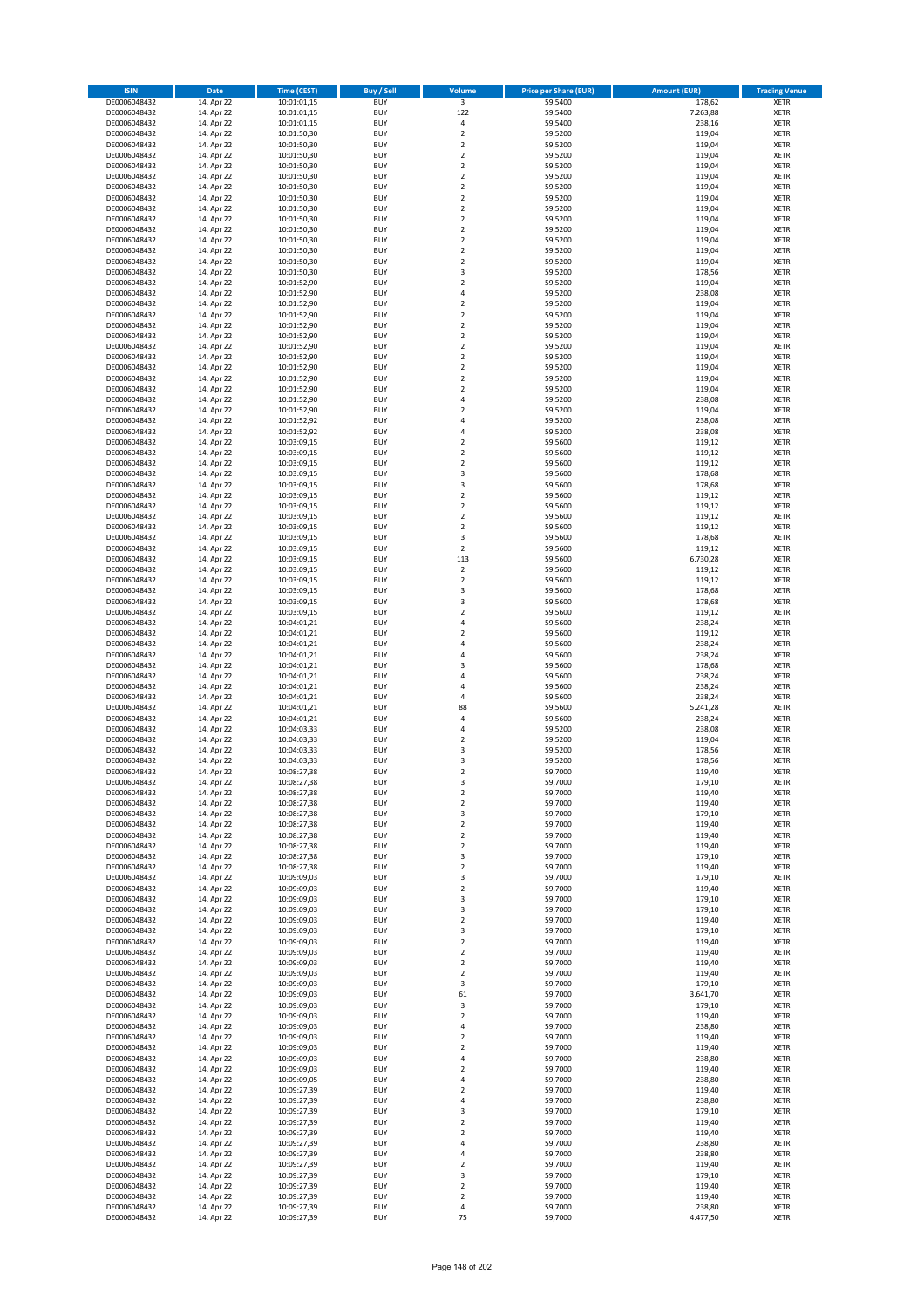| <b>ISIN</b>                  | <b>Date</b>              | <b>Time (CEST)</b>         | <b>Buy / Sell</b>        | Volume                                 | <b>Price per Share (EUR)</b> | <b>Amount (EUR)</b> | <b>Trading Venue</b>       |
|------------------------------|--------------------------|----------------------------|--------------------------|----------------------------------------|------------------------------|---------------------|----------------------------|
| DE0006048432                 | 14. Apr 22               | 10:09:27,39                | <b>BUY</b>               | 3                                      | 59,7000                      | 179,10              | <b>XETR</b>                |
| DE0006048432                 | 14. Apr 22               | 10:09:27,39                | <b>BUY</b>               | 4                                      | 59,7000                      | 238,80              | <b>XETR</b>                |
| DE0006048432                 | 14. Apr 22               | 10:09:27,39                | <b>BUY</b>               | $\overline{2}$                         | 59,7000                      | 119,40              | <b>XETR</b>                |
| DE0006048432<br>DE0006048432 | 14. Apr 22<br>14. Apr 22 | 10:09:27,39<br>10:09:44,08 | <b>BUY</b><br><b>BUY</b> | 129<br>4                               | 59,7000<br>59,7200           | 7.701,30<br>238,88  | <b>XETR</b><br><b>XETR</b> |
| DE0006048432                 | 14. Apr 22               | 10:09:44,08                | <b>BUY</b>               | 4                                      | 59,7200                      | 238,88              | <b>XETR</b>                |
| DE0006048432                 | 14. Apr 22               | 10:09:44,08                | <b>BUY</b>               | $\overline{\mathbf{c}}$                | 59,7200                      | 119,44              | <b>XETR</b>                |
| DE0006048432                 | 14. Apr 22               | 10:09:44,08                | <b>BUY</b>               | 4                                      | 59,7200                      | 238,88              | <b>XETR</b>                |
| DE0006048432                 | 14. Apr 22               | 10:09:44,08                | <b>BUY</b>               | 86                                     | 59,7200                      | 5.135,92            | <b>XETR</b>                |
| DE0006048432                 | 14. Apr 22               | 10:09:44,08                | <b>BUY</b><br><b>BUY</b> | 4                                      | 59,7200                      | 238,88              | <b>XETR</b><br><b>XETR</b> |
| DE0006048432<br>DE0006048432 | 14. Apr 22<br>14. Apr 22 | 10:09:44,08<br>10:09:44,08 | <b>BUY</b>               | 3<br>$\overline{\mathbf{c}}$           | 59,7200<br>59,7200           | 179,16<br>119,44    | <b>XETR</b>                |
| DE0006048432                 | 14. Apr 22               | 10:09:44,08                | <b>BUY</b>               | 26                                     | 59,7200                      | 1.552,72            | <b>XETR</b>                |
| DE0006048432                 | 14. Apr 22               | 10:10:58,33                | <b>BUY</b>               | $\overline{\mathbf{c}}$                | 59,7400                      | 119,48              | <b>XETR</b>                |
| DE0006048432                 | 14. Apr 22               | 10:10:58,33                | <b>BUY</b>               | $\mathbf 2$                            | 59,7400                      | 119,48              | <b>XETR</b>                |
| DE0006048432                 | 14. Apr 22               | 10:10:58,33                | <b>BUY</b>               | 3                                      | 59,7400                      | 179,22              | <b>XETR</b>                |
| DE0006048432<br>DE0006048432 | 14. Apr 22<br>14. Apr 22 | 10:10:58,33<br>10:10:58,33 | <b>BUY</b><br><b>BUY</b> | 3<br>3                                 | 59,7400<br>59,7400           | 179,22<br>179,22    | <b>XETR</b><br><b>XETR</b> |
| DE0006048432                 | 14. Apr 22               | 10:10:58,33                | <b>BUY</b>               | 3                                      | 59.7400                      | 179,22              | <b>XETR</b>                |
| DE0006048432                 | 14. Apr 22               | 10:10:58,33                | <b>BUY</b>               | 3                                      | 59,7400                      | 179,22              | <b>XETR</b>                |
| DE0006048432                 | 14. Apr 22               | 10:10:58,33                | <b>BUY</b>               | 3                                      | 59,7400                      | 179,22              | <b>XETR</b>                |
| DE0006048432                 | 14. Apr 22               | 10:10:58,33                | <b>BUY</b>               | 3                                      | 59,7400                      | 179,22              | <b>XETR</b>                |
| DE0006048432                 | 14. Apr 22               | 10:10:58,33                | <b>BUY</b>               | 3                                      | 59,7400                      | 179,22              | <b>XETR</b>                |
| DE0006048432<br>DE0006048432 | 14. Apr 22<br>14. Apr 22 | 10:10:58,33<br>10:10:58,33 | <b>BUY</b><br><b>BUY</b> | $\mathbf 2$<br>3                       | 59,7400<br>59,7400           | 119,48<br>179,22    | <b>XETR</b><br><b>XETR</b> |
| DE0006048432                 | 14. Apr 22               | 10:10:58,34                | <b>BUY</b>               | 4                                      | 59,7400                      | 238,96              | <b>XETR</b>                |
| DE0006048432                 | 14. Apr 22               | 10:10:58,34                | <b>BUY</b>               | 4                                      | 59,7400                      | 238,96              | <b>XETR</b>                |
| DE0006048432                 | 14. Apr 22               | 10:11:10,50                | <b>BUY</b>               | 3                                      | 59,7200                      | 179,16              | <b>XETR</b>                |
| DE0006048432                 | 14. Apr 22               | 10:11:10,50                | <b>BUY</b>               | 52                                     | 59,7200                      | 3.105,44            | <b>XETR</b>                |
| DE0006048432<br>DE0006048432 | 14. Apr 22<br>14. Apr 22 | 10:11:10,50<br>10:11:10,50 | <b>BUY</b><br><b>BUY</b> | 3<br>42                                | 59,7200<br>59,7200           | 179,16<br>2.508,24  | <b>XETR</b><br><b>XETR</b> |
| DE0006048432                 | 14. Apr 22               | 10:11:32,74                | <b>BUY</b>               | 4                                      | 59,7000                      | 238,80              | <b>XETR</b>                |
| DE0006048432                 | 14. Apr 22               | 10:11:32,74                | <b>BUY</b>               | $\mathbf 2$                            | 59,7000                      | 119,40              | <b>XETR</b>                |
| DE0006048432                 | 14. Apr 22               | 10:11:34,12                | <b>BUY</b>               | 3                                      | 59,7200                      | 179,16              | <b>XETR</b>                |
| DE0006048432                 | 14. Apr 22               | 10:11:34.12                | <b>BUY</b>               | 3                                      | 59.7200                      | 179,16              | <b>XETR</b>                |
| DE0006048432                 | 14. Apr 22               | 10:11:34,12                | <b>BUY</b>               | 3                                      | 59,7200                      | 179,16              | <b>XETR</b>                |
| DE0006048432<br>DE0006048432 | 14. Apr 22<br>14. Apr 22 | 10:11:34,12<br>10:11:34,13 | <b>BUY</b><br><b>BUY</b> | $\overline{\mathbf{c}}$<br>91          | 59,7200<br>59,7200           | 119,44<br>5.434,52  | <b>XETR</b><br><b>XETR</b> |
| DE0006048432                 | 14. Apr 22               | 10:13:28,54                | <b>BUY</b>               | 3                                      | 59,8000                      | 179,40              | <b>XETR</b>                |
| DE0006048432                 | 14. Apr 22               | 10:13:28,54                | <b>BUY</b>               | 3                                      | 59,8000                      | 179,40              | <b>XETR</b>                |
| DE0006048432                 | 14. Apr 22               | 10:13:28,54                | <b>BUY</b>               | 3                                      | 59,8000                      | 179,40              | <b>XETR</b>                |
| DE0006048432                 | 14. Apr 22               | 10:13:56,93                | <b>BUY</b>               | 3                                      | 59,7800                      | 179,34              | <b>XETR</b>                |
| DE0006048432                 | 14. Apr 22               | 10:13:56,93                | <b>BUY</b>               | 3                                      | 59,7800                      | 179,34              | <b>XETR</b>                |
| DE0006048432<br>DE0006048432 | 14. Apr 22<br>14. Apr 22 | 10:13:56,93<br>10:13:56,93 | <b>BUY</b><br><b>BUY</b> | 4<br>127                               | 59,7800<br>59,7800           | 239,12<br>7.592,06  | <b>XETR</b><br><b>XETR</b> |
| DE0006048432                 | 14. Apr 22               | 10:13:56,93                | <b>BUY</b>               | 4                                      | 59,7800                      | 239,12              | <b>XETR</b>                |
| DE0006048432                 | 14. Apr 22               | 10:13:56,93                | <b>BUY</b>               | 3                                      | 59,7800                      | 179,34              | <b>XETR</b>                |
| DE0006048432                 | 14. Apr 22               | 10:13:56,93                | <b>BUY</b>               | 3                                      | 59,7800                      | 179,34              | <b>XETR</b>                |
| DE0006048432                 | 14. Apr 22               | 10:13:56,94                | <b>BUY</b>               | $\mathbf 2$                            | 59,7600                      | 119,52              | <b>XETR</b>                |
| DE0006048432<br>DE0006048432 | 14. Apr 22<br>14. Apr 22 | 10:13:56,94<br>10:13:56,94 | <b>BUY</b><br><b>BUY</b> | 3<br>3                                 | 59,7600<br>59,7600           | 179,28<br>179,28    | <b>XETR</b><br><b>XETR</b> |
| DE0006048432                 | 14. Apr 22               | 10:13:56,94                | <b>BUY</b>               | 3                                      | 59,7600                      | 179,28              | <b>XETR</b>                |
| DE0006048432                 | 14. Apr 22               | 10:13:56,94                | <b>BUY</b>               | $\overline{2}$                         | 59,7600                      | 119,52              | <b>XETR</b>                |
| DE0006048432                 | 14. Apr 22               | 10:13:56,94                | <b>BUY</b>               | 3                                      | 59,7600                      | 179,28              | <b>XETR</b>                |
| DE0006048432                 | 14. Apr 22               | 10:13:56,94                | <b>BUY</b>               | $\overline{\mathbf{c}}$                | 59,7600                      | 119,52              | <b>XETR</b>                |
| DE0006048432                 | 14. Apr 22               | 10:13:56,94                | <b>BUY</b>               | $\mathbf 2$                            | 59,7600                      | 119,52              | <b>XETR</b>                |
| DE0006048432<br>DE0006048432 | 14. Apr 22<br>14. Apr 22 | 10:13:56,96<br>10:14:08,77 | <b>BUY</b><br><b>BUY</b> | $\overline{\mathbf{c}}$<br>$\mathbf 2$ | 59,7600<br>59,7400           | 119,52<br>119,48    | <b>XETR</b><br><b>XETR</b> |
| DE0006048432                 | 14. Apr 22               | 10:14:08,77                | <b>BUY</b>               | 3                                      | 59,7400                      | 179,22              | <b>XETR</b>                |
| DE0006048432                 | 14. Apr 22               | 10:14:08,77                | <b>BUY</b>               | $\overline{2}$                         | 59,7400                      | 119,48              | <b>XETR</b>                |
| DE0006048432                 | 14. Apr 22               | 10:14:08,77                | <b>BUY</b>               | 3                                      | 59,7400                      | 179,22              | <b>XETR</b>                |
| DE0006048432                 | 14. Apr 22               | 10:14:08,77                | <b>BUY</b>               | 3                                      | 59,7400                      | 179,22              | <b>XETR</b>                |
| DE0006048432<br>DE0006048432 | 14. Apr 22<br>14. Apr 22 | 10:14:08,77<br>10:14:08,77 | <b>BUY</b><br><b>BUY</b> | 3<br>94                                | 59,7400<br>59,7400           | 179,22<br>5.615,56  | <b>XETR</b><br><b>XETR</b> |
| DE0006048432                 | 14. Apr 22               | 10:14:08,77                | BUY                      | 2                                      | 59,7400                      | 119,48              | <b>XETR</b>                |
| DE0006048432                 | 14. Apr 22               | 10:14:08,77                | <b>BUY</b>               | $\mathbf 2$                            | 59,7400                      | 119,48              | <b>XETR</b>                |
| DE0006048432                 | 14. Apr 22               | 10:14:08,77                | <b>BUY</b>               | 3                                      | 59,7400                      | 179,22              | <b>XETR</b>                |
| DE0006048432                 | 14. Apr 22               | 10:14:08,77                | <b>BUY</b>               | 4                                      | 59,7400                      | 238,96              | XETR                       |
| DE0006048432                 | 14. Apr 22               | 10:14:08,77                | <b>BUY</b>               | 3                                      | 59.7400<br>59,7400           | 179,22              | <b>XETR</b>                |
| DE0006048432<br>DE0006048432 | 14. Apr 22<br>14. Apr 22 | 10:14:08,77<br>10:14:08,79 | <b>BUY</b><br><b>BUY</b> | 3<br>57                                | 59,7400                      | 179,22<br>3.405,18  | <b>XETR</b><br><b>XETR</b> |
| DE0006048432                 | 14. Apr 22               | 10:14:21,73                | <b>BUY</b>               | 51                                     | 59,7400                      | 3.046,74            | <b>XETR</b>                |
| DE0006048432                 | 14. Apr 22               | 10:15:23,13                | <b>BUY</b>               | 73                                     | 59,7400                      | 4.361,02            | <b>XETR</b>                |
| DE0006048432                 | 14. Apr 22               | 10:15:23,13                | <b>BUY</b>               | $\mathbf 2$                            | 59,7400                      | 119,48              | XETR                       |
| DE0006048432                 | 14. Apr 22               | 10:16:25,99                | <b>BUY</b>               | $\mathbf 2$<br>$\overline{2}$          | 59,7800<br>59.7800           | 119,56              | <b>XETR</b>                |
| DE0006048432<br>DE0006048432 | 14. Apr 22<br>14. Apr 22 | 10:16:25,99<br>10:16:25,99 | <b>BUY</b><br><b>BUY</b> | 3                                      | 59,7800                      | 119,56<br>179,34    | <b>XETR</b><br><b>XETR</b> |
| DE0006048432                 | 14. Apr 22               | 10:16:25,99                | <b>BUY</b>               | 3                                      | 59,7800                      | 179,34              | <b>XETR</b>                |
| DE0006048432                 | 14. Apr 22               | 10:16:25,99                | <b>BUY</b>               | 3                                      | 59,7800                      | 179,34              | <b>XETR</b>                |
| DE0006048432                 | 14. Apr 22               | 10:16:25,99                | <b>BUY</b>               | 3                                      | 59,7800                      | 179,34              | <b>XETR</b>                |
| DE0006048432                 | 14. Apr 22               | 10:16:25,99                | <b>BUY</b>               | 48                                     | 59,7800                      | 2.869,44            | <b>XETR</b>                |
| DE0006048432<br>DE0006048432 | 14. Apr 22<br>14. Apr 22 | 10:16:25,99<br>10:16:25,99 | <b>BUY</b><br><b>BUY</b> | $\mathbf 2$<br>$\mathbf 2$             | 59,7800<br>59,7800           | 119,56<br>119,56    | <b>XETR</b><br>XETR        |
| DE0006048432                 | 14. Apr 22               | 10:16:25,99                | <b>BUY</b>               | 3                                      | 59,7800                      | 179,34              | <b>XETR</b>                |
| DE0006048432                 | 14. Apr 22               | 10:16:25,99                | <b>BUY</b>               | 3                                      | 59,7800                      | 179,34              | <b>XETR</b>                |
| DE0006048432                 | 14. Apr 22               | 10:16:25,99                | <b>BUY</b>               | 3                                      | 59,7800                      | 179,34              | <b>XETR</b>                |
| DE0006048432                 | 14. Apr 22               | 10:16:59,27                | <b>BUY</b>               | $\overline{\mathbf{c}}$                | 59,7600                      | 119,52              | <b>XETR</b>                |
| DE0006048432<br>DE0006048432 | 14. Apr 22<br>14. Apr 22 | 10:16:59,27<br>10:16:59,27 | <b>BUY</b><br><b>BUY</b> | 3<br>3                                 | 59,7600<br>59,7600           | 179,28<br>179,28    | <b>XETR</b><br><b>XETR</b> |
| DE0006048432                 | 14. Apr 22               | 10:16:59,27                | <b>BUY</b>               | 3                                      | 59,7600                      | 179,28              | <b>XETR</b>                |
| DE0006048432                 | 14. Apr 22               | 10:16:59,27                | <b>BUY</b>               | $\mathbf 2$                            | 59,7600                      | 119,52              | <b>XETR</b>                |
| DE0006048432                 | 14. Apr 22               | 10:18:48,22                | <b>BUY</b>               | $\overline{2}$                         | 59,7600                      | 119,52              | <b>XETR</b>                |
| DE0006048432                 | 14. Apr 22               | 10:18:48,22                | <b>BUY</b>               | 2                                      | 59,7600                      | 119,52              | <b>XETR</b>                |
| DE0006048432                 | 14. Apr 22               | 10:18:48,22                | <b>BUY</b>               | 71                                     | 59,7600                      | 4.242,96            | XETR                       |
| DE0006048432<br>DE0006048432 | 14. Apr 22<br>14. Apr 22 | 10:18:48,22<br>10:18:48,22 | <b>BUY</b><br><b>BUY</b> | $\mathbf 2$<br>3                       | 59,7600<br>59,7600           | 119,52<br>179,28    | <b>XETR</b><br><b>XETR</b> |
| DE0006048432                 | 14. Apr 22               | 10:18:49,77                | <b>BUY</b>               | $\mathbf 2$                            | 59,7800                      | 119,56              | <b>XETR</b>                |
| DE0006048432                 | 14. Apr 22               | 10:18:49,77                | <b>BUY</b>               | 4                                      | 59,7800                      | 239,12              | <b>XETR</b>                |
| DE0006048432                 | 14. Apr 22               | 10:18:49,77                | <b>BUY</b>               | 93                                     | 59,7800                      | 5.559,54            | <b>XETR</b>                |
| DE0006048432                 | 14. Apr 22               | 10:18:49,77                | <b>BUY</b>               | 4                                      | 59,7800                      | 239,12              | <b>XETR</b>                |
| DE0006048432<br>DE0006048432 | 14. Apr 22<br>14. Apr 22 | 10:18:49,77<br>10:18:49,77 | <b>BUY</b><br><b>BUY</b> | $\overline{\mathbf{c}}$<br>3           | 59,7800<br>59,7800           | 119,56<br>179,34    | <b>XETR</b><br>XETR        |
| DE0006048432                 | 14. Apr 22               | 10:19:50,01                | <b>BUY</b>               | 3                                      | 59,7600                      | 179,28              | <b>XETR</b>                |
| DE0006048432                 | 14. Apr 22               | 10:19:50,01                | <b>BUY</b>               | $\mathbf 2$                            | 59,7600                      | 119,52              | <b>XETR</b>                |
| DE0006048432                 | 14. Apr 22               | 10:19:50,01                | <b>BUY</b>               | $\mathbf 2$                            | 59,7600                      | 119,52              | <b>XETR</b>                |
| DE0006048432                 | 14. Apr 22               | 10:19:50,01                | <b>BUY</b>               | 3                                      | 59,7600                      | 179,28              | XETR                       |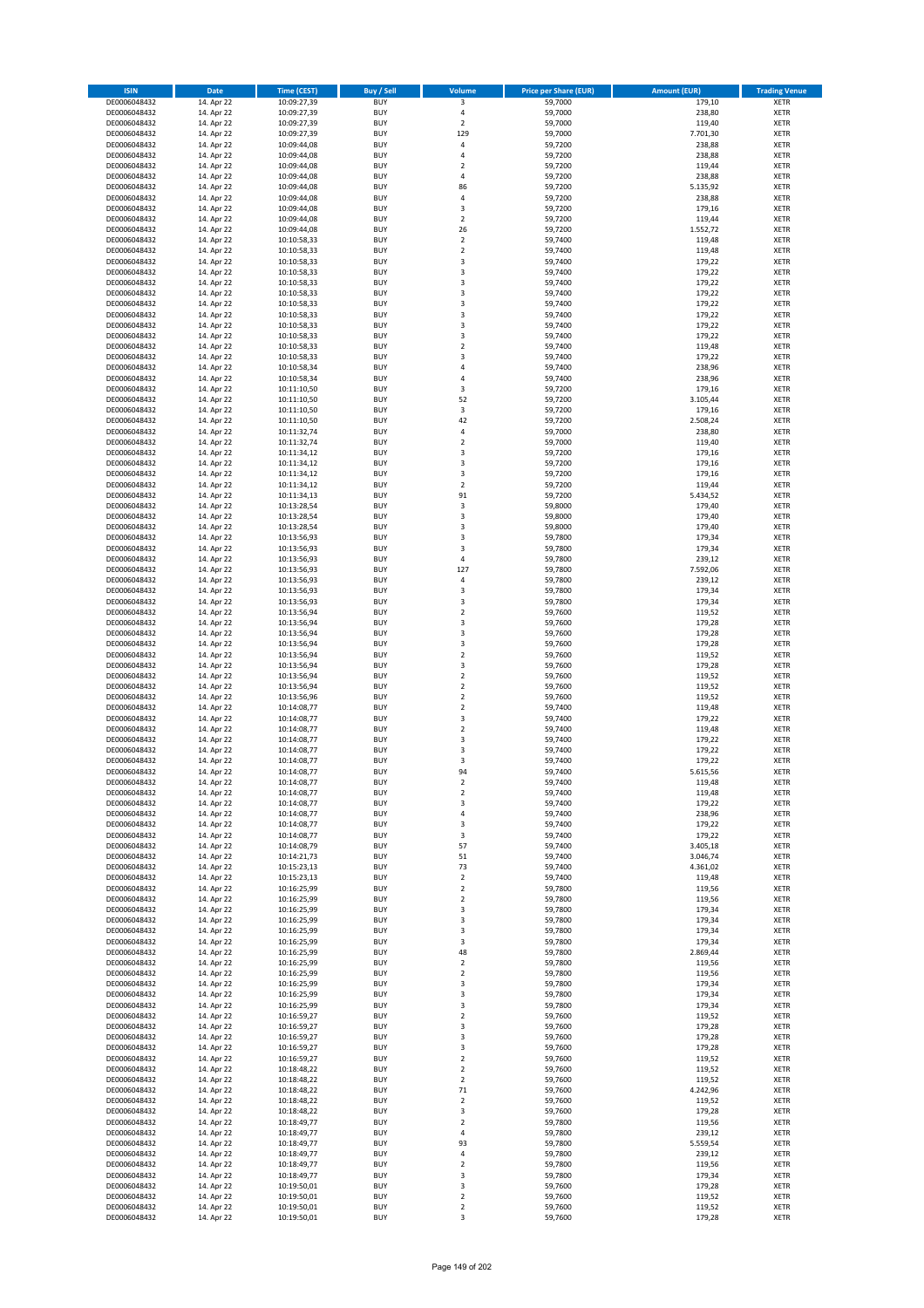| <b>ISIN</b>                  | <b>Date</b>              | Time (CEST)                | <b>Buy / Sell</b>        | Volume                                    | <b>Price per Share (EUR)</b> | <b>Amount (EUR)</b> | <b>Trading Venue</b>       |
|------------------------------|--------------------------|----------------------------|--------------------------|-------------------------------------------|------------------------------|---------------------|----------------------------|
| DE0006048432                 | 14. Apr 22               | 10:19:50,01                | <b>BUY</b>               | 71                                        | 59,7600                      | 4.242,96            | <b>XETR</b>                |
| DE0006048432                 | 14. Apr 22               | 10:19:50,01                | <b>BUY</b>               | 3                                         | 59,7600                      | 179,28              | <b>XETR</b>                |
| DE0006048432                 | 14. Apr 22               | 10:19:50,01                | <b>BUY</b>               | $\overline{2}$                            | 59,7600                      | 119,52              | <b>XETR</b>                |
| DE0006048432                 | 14. Apr 22               | 10:20:48,45                | <b>BUY</b>               | $\mathbf 2$                               | 59,7800                      | 119,56              | <b>XETR</b>                |
| DE0006048432                 | 14. Apr 22               | 10:20:48,45                | <b>BUY</b>               | $\overline{\mathbf{2}}$                   | 59,7800                      | 119,56              | <b>XETR</b>                |
| DE0006048432                 | 14. Apr 22               | 10:20:48,45                | <b>BUY</b>               | $\mathbf 2$                               | 59,7800                      | 119,56              | <b>XETR</b>                |
| DE0006048432                 | 14. Apr 22               | 10:20:48,45                | <b>BUY</b>               | $\overline{\mathbf{2}}$                   | 59,7800                      | 119,56              | <b>XETR</b>                |
| DE0006048432                 | 14. Apr 22               | 10:20:48,45                | <b>BUY</b>               | $\overline{\mathbf{2}}$                   | 59,7800                      | 119,56              | <b>XETR</b>                |
| DE0006048432<br>DE0006048432 | 14. Apr 22<br>14. Apr 22 | 10:20:48,45                | BUY<br><b>BUY</b>        | $\overline{\mathbf{2}}$<br>3              | 59,7800<br>59,7800           | 119,56<br>179,34    | <b>XETR</b><br><b>XETR</b> |
| DE0006048432                 | 14. Apr 22               | 10:20:48,45<br>10:20:48,45 | <b>BUY</b>               | $\mathbf 2$                               | 59,7800                      | 119,56              | <b>XETR</b>                |
| DE0006048432                 | 14. Apr 22               | 10:21:58,36                | <b>BUY</b>               | $\overline{\mathbf{2}}$                   | 59,7800                      | 119,56              | <b>XETR</b>                |
| DE0006048432                 | 14. Apr 22               | 10:21:58,36                | <b>BUY</b>               | $\overline{2}$                            | 59,7800                      | 119,56              | <b>XETR</b>                |
| DE0006048432                 | 14. Apr 22               | 10:21:58,36                | <b>BUY</b>               | $\overline{\mathbf{2}}$                   | 59,7800                      | 119,56              | <b>XETR</b>                |
| DE0006048432                 | 14. Apr 22               | 10:21:58,36                | <b>BUY</b>               | $\overline{\mathbf{2}}$                   | 59,7800                      | 119,56              | <b>XETR</b>                |
| DE0006048432                 | 14. Apr 22               | 10:21:58,36                | BUY                      | $\overline{2}$                            | 59,7800                      | 119,56              | <b>XETR</b>                |
| DE0006048432                 | 14. Apr 22               | 10:21:58,38                | <b>BUY</b>               | $\overline{2}$                            | 59,7800                      | 119,56              | <b>XETR</b>                |
| DE0006048432                 | 14. Apr 22               | 10:21:58,42                | <b>BUY</b>               | 3                                         | 59,7800                      | 179,34              | <b>XETR</b>                |
| DE0006048432                 | 14. Apr 22               | 10:22:59,53                | <b>BUY</b>               | $\overline{2}$                            | 59.8800                      | 119,76              | <b>XETR</b>                |
| DE0006048432                 | 14. Apr 22               | 10:22:59,53                | <b>BUY</b>               | $\overline{\mathbf{3}}$                   | 59,8800                      | 179,64              | <b>XETR</b>                |
| DE0006048432<br>DE0006048432 | 14. Apr 22<br>14. Apr 22 | 10:22:59,53<br>10:22:59,53 | <b>BUY</b><br><b>BUY</b> | $\overline{\mathbf{2}}$<br>3              | 59,8800<br>59,8800           | 119,76<br>179,64    | <b>XETR</b><br><b>XETR</b> |
| DE0006048432                 | 14. Apr 22               | 10:22:59,53                | <b>BUY</b>               | $\overline{\mathbf{2}}$                   | 59,8800                      | 119,76              | <b>XETR</b>                |
| DE0006048432                 | 14. Apr 22               | 10:22:59,53                | <b>BUY</b>               | $\overline{2}$                            | 59,8800                      | 119,76              | <b>XETR</b>                |
| DE0006048432                 | 14. Apr 22               | 10:24:17,01                | <b>BUY</b>               | 3                                         | 59,8600                      | 179,58              | <b>XETR</b>                |
| DE0006048432                 | 14. Apr 22               | 10:24:17,01                | <b>BUY</b>               | $\overline{\mathbf{2}}$                   | 59,8600                      | 119,72              | <b>XETR</b>                |
| DE0006048432                 | 14. Apr 22               | 10:24:17,01                | <b>BUY</b>               | $\overline{4}$                            | 59,8400                      | 239,36              | <b>XETR</b>                |
| DE0006048432                 | 14. Apr 22               | 10:24:17,01                | <b>BUY</b>               | $\overline{2}$                            | 59,8400                      | 119,68              | <b>XETR</b>                |
| DE0006048432                 | 14. Apr 22               | 10:24:17,01                | <b>BUY</b>               | $\mathbf 2$                               | 59,8400                      | 119,68              | <b>XETR</b>                |
| DE0006048432                 | 14. Apr 22               | 10:24:17,01                | <b>BUY</b>               | $\overline{2}$                            | 59,8600                      | 119,72              | <b>XETR</b>                |
| DE0006048432                 | 14. Apr 22               | 10:24:17,01                | <b>BUY</b>               | 3                                         | 59,8600                      | 179,58              | <b>XETR</b>                |
| DE0006048432<br>DE0006048432 | 14. Apr 22<br>14. Apr 22 | 10:24:17,01                | <b>BUY</b><br><b>BUY</b> | $\mathbf 2$                               | 59,8400<br>59,8400           | 119,68<br>179,52    | <b>XETR</b><br><b>XETR</b> |
| DE0006048432                 | 14. Apr 22               | 10:24:17,01<br>10:24:17,01 | <b>BUY</b>               | 3<br>3                                    | 59,8600                      | 179,58              | <b>XETR</b>                |
| DE0006048432                 | 14. Apr 22               | 10:24:17,01                | <b>BUY</b>               | $\overline{2}$                            | 59,8600                      | 119,72              | <b>XETR</b>                |
| DE0006048432                 | 14. Apr 22               | 10:24:30,26                | <b>BUY</b>               | $\mathbf 2$                               | 59,8200                      | 119,64              | <b>XETR</b>                |
| DE0006048432                 | 14. Apr 22               | 10:24:30,26                | <b>BUY</b>               | $\overline{2}$                            | 59,8200                      | 119,64              | <b>XETR</b>                |
| DE0006048432                 | 14. Apr 22               | 10:24:30,26                | <b>BUY</b>               | 3                                         | 59,8200                      | 179,46              | <b>XETR</b>                |
| DE0006048432                 | 14. Apr 22               | 10:24:30,26                | <b>BUY</b>               | $\mathbf 2$                               | 59,8200                      | 119,64              | <b>XETR</b>                |
| DE0006048432                 | 14. Apr 22               | 10:24:30,26                | <b>BUY</b>               | 3                                         | 59,8200                      | 179,46              | <b>XETR</b>                |
| DE0006048432                 | 14. Apr 22               | 10:24:30,26                | <b>BUY</b>               | $\overline{2}$                            | 59,8200                      | 119,64              | <b>XETR</b>                |
| DE0006048432                 | 14. Apr 22               | 10:24:30,26                | <b>BUY</b>               | 3                                         | 59,8200                      | 179,46              | <b>XETR</b>                |
| DE0006048432                 | 14. Apr 22               | 10:24:30,26                | <b>BUY</b>               | $\mathbf 2$                               | 59,8200                      | 119,64              | <b>XETR</b>                |
| DE0006048432                 | 14. Apr 22               | 10:24:30,26                | <b>BUY</b><br><b>BUY</b> | $\overline{\mathbf{2}}$                   | 59,8200                      | 119,64              | <b>XETR</b>                |
| DE0006048432<br>DE0006048432 | 14. Apr 22<br>14. Apr 22 | 10:24:30,26<br>10:24:30,26 | <b>BUY</b>               | $\overline{\mathbf{2}}$<br>$\sqrt{4}$     | 59,8200<br>59,8200           | 119,64<br>239,28    | <b>XETR</b><br><b>XETR</b> |
| DE0006048432                 | 14. Apr 22               | 10:24:30,26                | <b>BUY</b>               | 177                                       | 59,8200                      | 10.588,14           | <b>XETR</b>                |
| DE0006048432                 | 14. Apr 22               | 10:24:30,26                | <b>BUY</b>               | $\mathbf 2$                               | 59,8200                      | 119,64              | <b>XETR</b>                |
| DE0006048432                 | 14. Apr 22               | 10:24:30,26                | <b>BUY</b>               | $\mathbf 2$                               | 59,8200                      | 119,64              | <b>XETR</b>                |
| DE0006048432                 | 14. Apr 22               | 10:24:30,26                | <b>BUY</b>               | $\overline{\mathbf{2}}$                   | 59,8200                      | 119,64              | <b>XETR</b>                |
| DE0006048432                 | 14. Apr 22               | 10:24:30,26                | <b>BUY</b>               | $\overline{\mathbf{2}}$                   | 59,8200                      | 119,64              | <b>XETR</b>                |
| DE0006048432                 | 14. Apr 22               | 10:24:30,28                | <b>BUY</b>               | $\overline{2}$                            | 59,8200                      | 119,64              | <b>XETR</b>                |
| DE0006048432                 | 14. Apr 22               | 10:24:30,28                | <b>BUY</b>               | $\overline{\mathbf{2}}$                   | 59,8200                      | 119,64              | <b>XETR</b>                |
| DE0006048432                 | 14. Apr 22               | 10:24:51,76                | <b>BUY</b>               | $\mathbf 2$                               | 59,8000                      | 119,60              | <b>XETR</b>                |
| DE0006048432                 | 14. Apr 22               | 10:24:51,76<br>10:24:51,76 | <b>BUY</b>               | $\overline{\mathbf{2}}$<br>$\overline{2}$ | 59,8000                      | 119,60              | <b>XETR</b>                |
| DE0006048432<br>DE0006048432 | 14. Apr 22<br>14. Apr 22 | 10:24:51,76                | <b>BUY</b><br><b>BUY</b> | $\overline{\mathbf{2}}$                   | 59,8000<br>59,8000           | 119,60<br>119,60    | <b>XETR</b><br><b>XETR</b> |
| DE0006048432                 | 14. Apr 22               | 10:24:51,76                | <b>BUY</b>               | 4                                         | 59,8000                      | 239,20              | <b>XETR</b>                |
| DE0006048432                 | 14. Apr 22               | 10:24:51,76                | BUY                      | $\overline{\mathbf{2}}$                   | 59,8000                      | 119,60              | <b>XETR</b>                |
| DE0006048432                 | 14. Apr 22               | 10:24:51,76                | <b>BUY</b>               | $\overline{2}$                            | 59,8000                      | 119,60              | <b>XETR</b>                |
| DE0006048432                 | 14. Apr 22               | 10:24:51,76                | <b>BUY</b>               | 171                                       | 59,8000                      | 10.225,80           | <b>XETR</b>                |
| DE0006048432                 | 14. Apr 22               | 10:24:51,76                | BUY                      | $\overline{2}$                            | 59,8000                      | 119,60              | <b>XETR</b>                |
| DE0006048432                 | 14. Apr 22               | 10:24:51,76                | BUY                      | $\mathbf 2$                               | 59,8000                      | 119,60              | <b>XETR</b>                |
| DE0006048432                 | 14. Apr 22               | 10:24:51,76                | <b>BUY</b>               | $\overline{2}$                            | 59,8000                      | 119,60              | <b>XETR</b>                |
| DE0006048432                 | 14. Apr 22               | 10:24:51,76                | <b>BUY</b>               | 2                                         | 59,8000                      | 119,60              | <b>XETR</b>                |
| DE0006048432<br>DE0006048432 | 14. Apr 22<br>14. Apr 22 | 10:24:51,76<br>10:24:53,92 | <b>BUY</b><br><b>BUY</b> | $\mathbf 2$<br>3                          | 59,8000<br>59,7800           | 119,60<br>179,34    | <b>XETR</b><br><b>XETR</b> |
| DE0006048432                 | 14. Apr 22               | 10:24:53,92                | <b>BUY</b>               | 3                                         | 59,7800                      | 179,34              | <b>XETR</b>                |
| DE0006048432                 | 14. Apr 22               | 10:24:53,92                | <b>BUY</b>               | 3                                         | 59,7800                      | 179,34              | <b>XETR</b>                |
| DE0006048432                 | 14. Apr 22               | 10:24:53,92                | <b>BUY</b>               | 20                                        | 59,7800                      | 1.195,60            | <b>XETR</b>                |
| DE0006048432                 | 14. Apr 22               | 10:24:53,92                | <b>BUY</b>               | 2                                         | 59,7800                      | 119,56              | <b>XETR</b>                |
| DE0006048432                 | 14. Apr 22               | 10:24:53,92                | <b>BUY</b>               | 71                                        | 59,7800                      | 4.244,38            | <b>XETR</b>                |
| DE0006048432                 | 14. Apr 22               | 10:25:55,58                | <b>BUY</b>               | $\mathbf 2$                               | 59,7600                      | 119,52              | <b>XETR</b>                |
| DE0006048432                 | 14. Apr 22               | 10:25:55,58                | <b>BUY</b>               | 4                                         | 59,7600                      | 239,04              | <b>XETR</b>                |
| DE0006048432                 | 14. Apr 22               | 10:25:55,58                | <b>BUY</b>               | 3                                         | 59,7600                      | 179,28              | <b>XETR</b>                |
| DE0006048432                 | 14. Apr 22               | 10:25:55,58                | <b>BUY</b>               | $\overline{4}$                            | 59,7600                      | 239,04              | <b>XETR</b>                |
| DE0006048432<br>DE0006048432 | 14. Apr 22<br>14. Apr 22 | 10:25:55,58<br>10:25:55,58 | <b>BUY</b><br><b>BUY</b> | $\mathbf 2$<br>$\overline{\mathbf{3}}$    | 59,7600<br>59,7600           | 119,52<br>179,28    | <b>XETR</b><br><b>XETR</b> |
| DE0006048432                 | 14. Apr 22               | 10:25:55,58                | <b>BUY</b>               | 3                                         | 59,7600                      | 179,28              | <b>XETR</b>                |
| DE0006048432                 | 14. Apr 22               | 10:25:55,58                | <b>BUY</b>               | $\overline{\mathbf{3}}$                   | 59,7600                      | 179,28              | <b>XETR</b>                |
| DE0006048432                 | 14. Apr 22               | 10:25:55,58                | <b>BUY</b>               | 4                                         | 59,7600                      | 239,04              | <b>XETR</b>                |
| DE0006048432                 | 14. Apr 22               | 10:25:55,58                | <b>BUY</b>               | $\mathbf 2$                               | 59,7600                      | 119,52              | <b>XETR</b>                |
| DE0006048432                 | 14. Apr 22               | 10:25:55,58                | <b>BUY</b>               | 184                                       | 59,7600                      | 10.995,84           | <b>XETR</b>                |
| DE0006048432                 | 14. Apr 22               | 10:25:55,58                | <b>BUY</b>               | $\mathbf 2$                               | 59,7600                      | 119,52              | <b>XETR</b>                |
| DE0006048432                 | 14. Apr 22               | 10:25:55,58                | <b>BUY</b>               | 3                                         | 59,7600                      | 179,28              | <b>XETR</b>                |
| DE0006048432                 | 14. Apr 22               | 10:25:55,58                | <b>BUY</b>               | 3                                         | 59,7600                      | 179,28              | <b>XETR</b>                |
| DE0006048432                 | 14. Apr 22               | 10:25:55,58                | <b>BUY</b><br><b>BUY</b> | $\overline{\mathbf{3}}$<br>4              | 59,7600                      | 179,28<br>239,04    | <b>XETR</b><br><b>XETR</b> |
| DE0006048432<br>DE0006048432 | 14. Apr 22<br>14. Apr 22 | 10:25:55,58<br>10:25:55,58 | <b>BUY</b>               | 4                                         | 59,7600<br>59,7600           | 239,04              | <b>XETR</b>                |
| DE0006048432                 | 14. Apr 22               | 10:25:55,60                | <b>BUY</b>               | 3                                         | 59,7600                      | 179,28              | <b>XETR</b>                |
| DE0006048432                 | 14. Apr 22               | 10:26:25,75                | <b>BUY</b>               | $\overline{\mathbf{2}}$                   | 59,7400                      | 119,48              | <b>XETR</b>                |
| DE0006048432                 | 14. Apr 22               | 10:26:25,75                | <b>BUY</b>               | $\overline{\mathbf{2}}$                   | 59,7400                      | 119,48              | <b>XETR</b>                |
| DE0006048432                 | 14. Apr 22               | 10:26:25,75                | <b>BUY</b>               | 2                                         | 59,7400                      | 119,48              | <b>XETR</b>                |
| DE0006048432                 | 14. Apr 22               | 10:26:25,75                | <b>BUY</b>               | $\overline{\mathbf{2}}$                   | 59,7400                      | 119,48              | <b>XETR</b>                |
| DE0006048432                 | 14. Apr 22               | 10:26:25,75                | <b>BUY</b>               | 3                                         | 59,7400                      | 179,22              | <b>XETR</b>                |
| DE0006048432                 | 14. Apr 22               | 10:26:25,75                | <b>BUY</b>               | 73                                        | 59,7400                      | 4.361,02            | <b>XETR</b>                |
| DE0006048432                 | 14. Apr 22               | 10:26:25,75                | <b>BUY</b>               | $\mathbf 2$                               | 59,7400                      | 119,48              | <b>XETR</b>                |
| DE0006048432                 | 14. Apr 22               | 10:26:25,75                | <b>BUY</b>               | $\overline{\mathbf{2}}$                   | 59,7400                      | 119,48              | <b>XETR</b>                |
| DE0006048432                 | 14. Apr 22               | 10:26:25,75                | <b>BUY</b>               | $\mathbf 2$                               | 59,7400                      | 119,48              | <b>XETR</b>                |
| DE0006048432<br>DE0006048432 | 14. Apr 22<br>14. Apr 22 | 10:26:25,75<br>10:26:25,75 | <b>BUY</b><br><b>BUY</b> | $\mathbf 2$<br>$\overline{\mathbf{2}}$    | 59,7400<br>59,7400           | 119,48<br>119,48    | <b>XETR</b><br><b>XETR</b> |
| DE0006048432                 | 14. Apr 22               | 10:26:25,75                | <b>BUY</b>               | 4                                         | 59,7400                      | 238,96              | <b>XETR</b>                |
| DE0006048432                 | 14. Apr 22               | 10:26:25,75                | <b>BUY</b>               | 2                                         | 59,7400                      | 119,48              | <b>XETR</b>                |
| DE0006048432                 | 14. Apr 22               | 10:26:29,63                | <b>BUY</b>               | 3                                         | 59,7200                      | 179,16              | <b>XETR</b>                |
| DE0006048432                 | 14. Apr 22               | 10:26:29,63                | <b>BUY</b>               | 3                                         | 59,7200                      | 179,16              | <b>XETR</b>                |
| DE0006048432                 | 14. Apr 22               | 10:26:29,63                | <b>BUY</b>               | 112                                       | 59,7200                      | 6.688,64            | <b>XETR</b>                |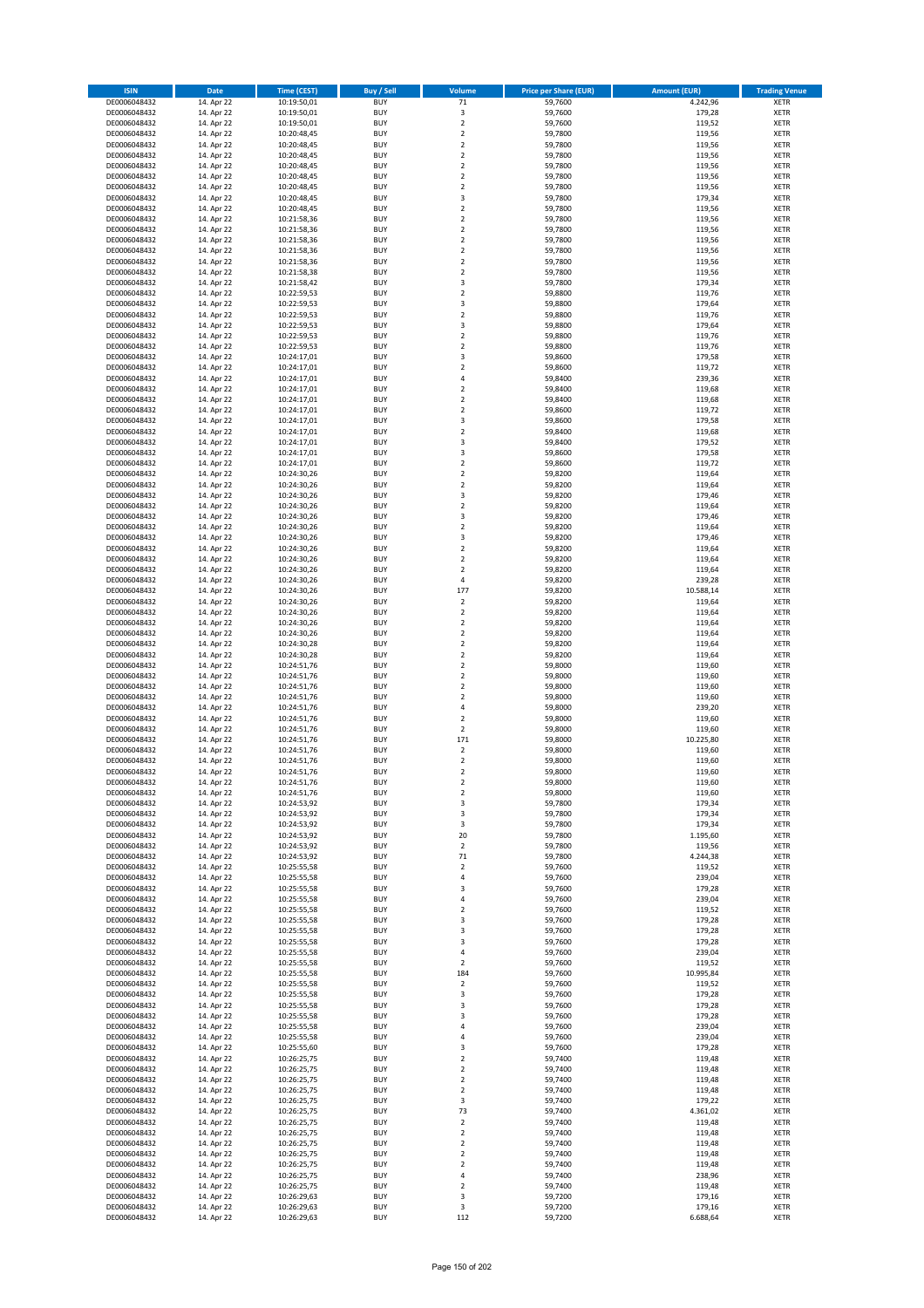| <b>ISIN</b>                  | <b>Date</b>              | <b>Time (CEST)</b>         | <b>Buy / Sell</b>        | Volume                                 | <b>Price per Share (EUR)</b> | <b>Amount (EUR)</b> | <b>Trading Venue</b>       |
|------------------------------|--------------------------|----------------------------|--------------------------|----------------------------------------|------------------------------|---------------------|----------------------------|
| DE0006048432                 | 14. Apr 22               | 10:26:29,63                | <b>BUY</b>               | $\overline{\mathbf{3}}$                | 59,7200                      | 179,16              | <b>XETR</b>                |
| DE0006048432                 | 14. Apr 22               | 10:26:29,63                | <b>BUY</b>               | 3                                      | 59,7200                      | 179,16              | <b>XETR</b>                |
| DE0006048432                 | 14. Apr 22               | 10:26:29,63                | <b>BUY</b>               | $\overline{2}$                         | 59,7200                      | 119,44              | <b>XETR</b>                |
| DE0006048432                 | 14. Apr 22               | 10:26:34,92                | <b>BUY</b>               | 3                                      | 59,7000                      | 179,10              | <b>XETR</b>                |
| DE0006048432                 | 14. Apr 22               | 10:26:34,92                | <b>BUY</b>               | 9                                      | 59,7000                      | 537,30              | <b>XETR</b>                |
| DE0006048432                 | 14. Apr 22               | 10:26:34,92                | <b>BUY</b>               | $\mathbf 2$                            | 59,6800                      | 119,36              | <b>XETR</b>                |
| DE0006048432                 | 14. Apr 22               | 10:26:34,92                | <b>BUY</b>               | $\overline{\mathbf{3}}$                | 59,7000                      | 179,10              | <b>XETR</b>                |
| DE0006048432                 | 14. Apr 22               | 10:26:34,92                | <b>BUY</b>               | 3                                      | 59,7000                      | 179,10              | <b>XETR</b>                |
| DE0006048432                 | 14. Apr 22               | 10:26:34,92                | BUY                      | 3                                      | 59,7000                      | 179,10              | <b>XETR</b>                |
| DE0006048432                 | 14. Apr 22               | 10:26:34,92                | <b>BUY</b>               | 3                                      | 59,7000                      | 179,10              | <b>XETR</b>                |
| DE0006048432                 | 14. Apr 22               | 10:26:34,92                | <b>BUY</b>               | 91                                     | 59,7000                      | 5.432,70            | <b>XETR</b>                |
| DE0006048432                 | 14. Apr 22               | 10:26:34,92                | <b>BUY</b>               | $\overline{2}$                         | 59,7000                      | 119,40              | <b>XETR</b>                |
| DE0006048432                 | 14. Apr 22               | 10:26:47,21                | <b>BUY</b>               | $\overline{2}$                         | 59,6800                      | 119,36              | <b>XETR</b>                |
| DE0006048432<br>DE0006048432 | 14. Apr 22<br>14. Apr 22 | 10:26:47,21                | <b>BUY</b><br><b>BUY</b> | $\overline{\mathbf{2}}$<br>3           | 59,6800                      | 119,36<br>179,04    | <b>XETR</b><br><b>XETR</b> |
| DE0006048432                 | 14. Apr 22               | 10:26:47,21<br>10:26:47,21 | BUY                      | $\overline{3}$                         | 59,6800<br>59,6800           | 179,04              | <b>XETR</b>                |
| DE0006048432                 | 14. Apr 22               | 10:26:47,21                | <b>BUY</b>               | 4                                      | 59,6800                      | 238,72              | <b>XETR</b>                |
| DE0006048432                 | 14. Apr 22               | 10:26:47,21                | <b>BUY</b>               | $\overline{\mathbf{3}}$                | 59,6800                      | 179,04              | <b>XETR</b>                |
| DE0006048432                 | 14. Apr 22               | 10:26:47,21                | <b>BUY</b>               | $\overline{2}$                         | 59.6800                      | 119,36              | <b>XETR</b>                |
| DE0006048432                 | 14. Apr 22               | 10:26:47,21                | <b>BUY</b>               | $\overline{2}$                         | 59,6800                      | 119,36              | <b>XETR</b>                |
| DE0006048432                 | 14. Apr 22               | 10:26:47,21                | <b>BUY</b>               | $\overline{\mathbf{3}}$                | 59,6800                      | 179,04              | <b>XETR</b>                |
| DE0006048432                 | 14. Apr 22               | 10:26:47,21                | <b>BUY</b>               | 3                                      | 59,6800                      | 179,04              | <b>XETR</b>                |
| DE0006048432                 | 14. Apr 22               | 10:26:47,21                | <b>BUY</b>               | 66                                     | 59,6800                      | 3.938,88            | <b>XETR</b>                |
| DE0006048432                 | 14. Apr 22               | 10:26:47,21                | <b>BUY</b>               | 3                                      | 59,6800                      | 179,04              | <b>XETR</b>                |
| DE0006048432                 | 14. Apr 22               | 10:26:47,21                | <b>BUY</b>               | 3                                      | 59,6800                      | 179,04              | <b>XETR</b>                |
| DE0006048432                 | 14. Apr 22               | 10:26:47,21                | <b>BUY</b>               | $\overline{2}$                         | 59,6800                      | 119,36              | <b>XETR</b>                |
| DE0006048432                 | 14. Apr 22               | 10:26:47,21                | <b>BUY</b>               | $\overline{4}$                         | 59,6800                      | 238,72              | <b>XETR</b>                |
| DE0006048432                 | 14. Apr 22               | 10:26:47,23                | <b>BUY</b>               | $\overline{2}$                         | 59,6800                      | 119,36              | <b>XETR</b>                |
| DE0006048432                 | 14. Apr 22               | 10:27:07,85                | <b>BUY</b>               | $\mathbf 2$                            | 59,7000                      | 119,40              | <b>XETR</b>                |
| DE0006048432                 | 14. Apr 22               | 10:27:18,51                | <b>BUY</b>               | $\overline{\mathbf{3}}$                | 59,6800                      | 179,04              | <b>XETR</b>                |
| DE0006048432                 | 14. Apr 22               | 10:27:18,51                | <b>BUY</b>               | $\overline{4}$                         | 59,6800                      | 238,72              | <b>XETR</b>                |
| DE0006048432                 | 14. Apr 22               | 10:27:18,51                | <b>BUY</b>               | $\mathbf 2$                            | 59,6800                      | 119,36              | <b>XETR</b>                |
| DE0006048432                 | 14. Apr 22               | 10:27:18,51                | <b>BUY</b>               | 50                                     | 59,6800                      | 2.984,00            | <b>XETR</b>                |
| DE0006048432                 | 14. Apr 22               | 10:27:18,51                | <b>BUY</b>               | $\mathbf 2$<br>$\overline{\mathbf{3}}$ | 59,6800                      | 119,36              | <b>XETR</b>                |
| DE0006048432<br>DE0006048432 | 14. Apr 22<br>14. Apr 22 | 10:27:18,51<br>10:27:18,51 | <b>BUY</b><br><b>BUY</b> | $\mathbf 2$                            | 59,6800<br>59,6800           | 179,04<br>119,36    | <b>XETR</b><br><b>XETR</b> |
| DE0006048432                 | 14. Apr 22               | 10:27:18,51                | <b>BUY</b>               | $\overline{2}$                         | 59,6800                      | 119,36              | <b>XETR</b>                |
| DE0006048432                 | 14. Apr 22               | 10:27:56,55                | <b>BUY</b>               | $\mathbf 2$                            | 59,7200                      | 119,44              | <b>XETR</b>                |
| DE0006048432                 | 14. Apr 22               | 10:27:56,55                | <b>BUY</b>               | 3                                      | 59,7200                      | 179,16              | <b>XETR</b>                |
| DE0006048432                 | 14. Apr 22               | 10:27:56,55                | <b>BUY</b>               | 4                                      | 59,7200                      | 238,88              | <b>XETR</b>                |
| DE0006048432                 | 14. Apr 22               | 10:27:56,55                | <b>BUY</b>               | $\overline{\mathbf{3}}$                | 59,7200                      | 179,16              | <b>XETR</b>                |
| DE0006048432                 | 14. Apr 22               | 10:27:56,55                | <b>BUY</b>               | 47                                     | 59,7200                      | 2.806,84            | <b>XETR</b>                |
| DE0006048432                 | 14. Apr 22               | 10:27:56,55                | <b>BUY</b>               | 3                                      | 59,7200                      | 179,16              | <b>XETR</b>                |
| DE0006048432                 | 14. Apr 22               | 10:27:56,55                | <b>BUY</b>               | $\overline{2}$                         | 59,7200                      | 119,44              | <b>XETR</b>                |
| DE0006048432                 | 14. Apr 22               | 10:29:36,38                | <b>BUY</b>               | $\overline{4}$                         | 59,7800                      | 239,12              | <b>XETR</b>                |
| DE0006048432                 | 14. Apr 22               | 10:29:36,38                | <b>BUY</b>               | $\overline{2}$                         | 59,7800                      | 119,56              | <b>XETR</b>                |
| DE0006048432                 | 14. Apr 22               | 10:29:36,38                | <b>BUY</b>               | $\mathbf 2$                            | 59,7800                      | 119,56              | <b>XETR</b>                |
| DE0006048432                 | 14. Apr 22               | 10:29:36,38                | <b>BUY</b>               | 3                                      | 59,7800                      | 179,34              | <b>XETR</b>                |
| DE0006048432                 | 14. Apr 22               | 10:29:36,38                | <b>BUY</b>               | $\overline{2}$                         | 59,7800                      | 119,56              | <b>XETR</b>                |
| DE0006048432                 | 14. Apr 22               | 10:31:45,40                | <b>BUY</b>               | $\overline{a}$                         | 59,8000                      | 239,20              | <b>XETR</b>                |
| DE0006048432                 | 14. Apr 22               | 10:31:45,40                | <b>BUY</b>               | $\overline{2}$                         | 59,8000                      | 119,60              | <b>XETR</b>                |
| DE0006048432                 | 14. Apr 22               | 10:31:45,40                | <b>BUY</b>               | $\overline{a}$                         | 59,8000                      | 239,20              | <b>XETR</b>                |
| DE0006048432                 | 14. Apr 22               | 10:31:45,40                | <b>BUY</b><br><b>BUY</b> | $\overline{2}$                         | 59,8000                      | 119,60<br>119,60    | <b>XETR</b>                |
| DE0006048432<br>DE0006048432 | 14. Apr 22<br>14. Apr 22 | 10:31:45,40<br>10:31:45,40 | <b>BUY</b>               | $\mathbf 2$<br>$\overline{\mathbf{3}}$ | 59,8000<br>59,8000           | 179,40              | <b>XETR</b><br><b>XETR</b> |
| DE0006048432                 | 14. Apr 22               | 10:31:45,40                | <b>BUY</b>               | $\overline{2}$                         | 59,8000                      | 119,60              | <b>XETR</b>                |
| DE0006048432                 | 14. Apr 22               | 10:31:45,40                | <b>BUY</b>               | $\overline{2}$                         | 59,8000                      | 119,60              | <b>XETR</b>                |
| DE0006048432                 | 14. Apr 22               | 10:32:20,53                | <b>BUY</b>               | 108                                    | 59,8000                      | 6.458,40            | <b>XETR</b>                |
| DE0006048432                 | 14. Apr 22               | 10:32:20,53                | <b>BUY</b>               | $\overline{2}$                         | 59,8000                      | 119,60              | <b>XETR</b>                |
| DE0006048432                 | 14. Apr 22               | 10:32:20,53                | <b>BUY</b>               | 13                                     | 59,8000                      | 777,40              | <b>XETR</b>                |
| DE0006048432                 | 14. Apr 22               | 10:33:28,82                | <b>BUY</b>               | $\mathbf 2$                            | 59,7800                      | 119,56              | <b>XETR</b>                |
| DE0006048432                 | 14. Apr 22               | 10:33:28,82                | BUY                      | $\overline{2}$                         | 59,7800                      | 119,56              | <b>XETR</b>                |
| DE0006048432                 | 14. Apr 22               | 10:33:28,82                | BUY                      | $\mathbf 2$                            | 59,7800                      | 119,56              | <b>XETR</b>                |
| DE0006048432                 | 14. Apr 22               | 10:33:28,82                | <b>BUY</b>               | $\overline{3}$                         | 59,7800                      | 179,34              | <b>XETR</b>                |
| DE0006048432                 | 14. Apr 22               | 10:33:28,82                | <b>BUY</b>               | 2                                      | 59,7800                      | 119,56              | <b>XETR</b>                |
| DE0006048432                 | 14. Apr 22               | 10:33:28,82                | <b>BUY</b>               | $\mathbf 2$                            | 59,7800                      | 119,56              | <b>XETR</b>                |
| DE0006048432                 | 14. Apr 22               | 10:33:28,82                | <b>BUY</b>               | $\mathbf 2$                            | 59,7800                      | 119,56              | <b>XETR</b>                |
| DE0006048432                 | 14. Apr 22               | 10:33:28,82                | <b>BUY</b>               | $\mathbf 2$                            | 59,7800                      | 119,56              | <b>XETR</b>                |
| DE0006048432                 | 14. Apr 22               | 10:33:28,82                | <b>BUY</b>               | $\overline{2}$                         | 59,7800                      | 119,56              | <b>XETR</b>                |
| DE0006048432                 | 14. Apr 22               | 10:33:28,92                | <b>BUY</b>               | 3                                      | 59,7600                      | 179,28              | <b>XETR</b>                |
| DE0006048432                 | 14. Apr 22               | 10:33:28,92                | <b>BUY</b>               | 2                                      | 59,7600                      | 119,52              | <b>XETR</b>                |
| DE0006048432                 | 14. Apr 22               | 10:33:28,92                | <b>BUY</b>               | 2                                      | 59,7600                      | 119,52              | <b>XETR</b>                |
| DE0006048432                 | 14. Apr 22               | 10:33:28,92<br>10:33:28,92 | <b>BUY</b><br><b>BUY</b> | 3<br>$\mathbf 2$                       | 59,7600                      | 179,28              | <b>XETR</b>                |
| DE0006048432<br>DE0006048432 | 14. Apr 22<br>14. Apr 22 | 10:33:28,92                | <b>BUY</b>               | 3                                      | 59,7600<br>59,7600           | 119,52<br>179,28    | <b>XETR</b><br><b>XETR</b> |
| DE0006048432                 | 14. Apr 22               | 10:33:28,92                | <b>BUY</b>               | 3                                      | 59,7600                      | 179,28              | <b>XETR</b>                |
| DE0006048432                 | 14. Apr 22               | 10:33:28,92                | <b>BUY</b>               | 3                                      | 59,7600                      | 179,28              | <b>XETR</b>                |
| DE0006048432                 | 14. Apr 22               | 10:33:28,92                | <b>BUY</b>               | 47                                     | 59,7600                      | 2.808,72            | <b>XETR</b>                |
| DE0006048432                 | 14. Apr 22               | 10:33:28,92                | <b>BUY</b>               | $\mathbf 2$                            | 59,7600                      | 119,52              | <b>XETR</b>                |
| DE0006048432                 | 14. Apr 22               | 10:33:28,92                | <b>BUY</b>               | 3                                      | 59,7600                      | 179,28              | <b>XETR</b>                |
| DE0006048432                 | 14. Apr 22               | 10:33:28,92                | <b>BUY</b>               | $\mathbf 2$                            | 59,7600                      | 119,52              | <b>XETR</b>                |
| DE0006048432                 | 14. Apr 22               | 10:33:28,92                | <b>BUY</b>               | 3                                      | 59,7600                      | 179,28              | <b>XETR</b>                |
| DE0006048432                 | 14. Apr 22               | 10:33:42,46                | <b>BUY</b>               | $\mathbf 2$                            | 59,7400                      | 119,48              | <b>XETR</b>                |
| DE0006048432                 | 14. Apr 22               | 10:33:42,46                | <b>BUY</b>               | 3                                      | 59,7400                      | 179,22              | <b>XETR</b>                |
| DE0006048432                 | 14. Apr 22               | 10:33:42,46                | <b>BUY</b>               | 4                                      | 59,7400                      | 238,96              | <b>XETR</b>                |
| DE0006048432                 | 14. Apr 22               | 10:33:42,46                | <b>BUY</b>               | 3                                      | 59,7400                      | 179,22              | <b>XETR</b>                |
| DE0006048432                 | 14. Apr 22               | 10:33:42,46                | <b>BUY</b>               | $\overline{\mathbf{3}}$                | 59,7400                      | 179,22              | <b>XETR</b>                |
| DE0006048432                 | 14. Apr 22               | 10:33:42,46                | <b>BUY</b>               | $\mathbf 2$                            | 59,7400                      | 119,48              | <b>XETR</b>                |
| DE0006048432                 | 14. Apr 22               | 10:33:42,46                | <b>BUY</b>               | 4                                      | 59,7400                      | 238,96              | <b>XETR</b>                |
| DE0006048432                 | 14. Apr 22               | 10:33:42,46                | <b>BUY</b>               | 48                                     | 59,7400                      | 2.867,52            | <b>XETR</b>                |
| DE0006048432                 | 14. Apr 22               | 10:33:42,46                | <b>BUY</b>               | $\overline{a}$                         | 59,7400                      | 238,96              | <b>XETR</b>                |
| DE0006048432                 | 14. Apr 22               | 10:33:42,46                | <b>BUY</b>               | 4                                      | 59,7400                      | 238,96<br>179,22    | <b>XETR</b>                |
| DE0006048432                 | 14. Apr 22               | 10:33:42,46                | <b>BUY</b><br><b>BUY</b> | 3                                      | 59,7400                      |                     | <b>XETR</b><br><b>XETR</b> |
| DE0006048432<br>DE0006048432 | 14. Apr 22<br>14. Apr 22 | 10:33:42,46<br>10:33:42,46 | <b>BUY</b>               | 2<br>4                                 | 59,7400<br>59,7400           | 119,48<br>238,96    | <b>XETR</b>                |
| DE0006048432                 | 14. Apr 22               | 10:33:42,46                | <b>BUY</b>               | 3                                      | 59,7400                      | 179,22              | <b>XETR</b>                |
| DE0006048432                 | 14. Apr 22               | 10:33:42,54                | <b>BUY</b>               | $\mathbf 2$                            | 59,7400                      | 119,48              | <b>XETR</b>                |
| DE0006048432                 | 14. Apr 22               | 10:35:17,36                | <b>BUY</b>               | $\overline{2}$                         | 59,7200                      | 119,44              | <b>XETR</b>                |
| DE0006048432                 | 14. Apr 22               | 10:35:17,36                | <b>BUY</b>               | 3                                      | 59,7200                      | 179,16              | <b>XETR</b>                |
| DE0006048432                 | 14. Apr 22               | 10:35:17,36                | <b>BUY</b>               | 3                                      | 59,7200                      | 179,16              | <b>XETR</b>                |
| DE0006048432                 | 14. Apr 22               | 10:35:17,36                | <b>BUY</b>               | 3                                      | 59,7200                      | 179,16              | <b>XETR</b>                |
| DE0006048432                 | 14. Apr 22               | 10:35:17,36                | <b>BUY</b>               | 3                                      | 59,7200                      | 179,16              | <b>XETR</b>                |
| DE0006048432                 | 14. Apr 22               | 10:35:17,36                | <b>BUY</b>               | 3                                      | 59,7200                      | 179,16              | <b>XETR</b>                |
| DE0006048432                 | 14. Apr 22               | 10:35:17,36                | <b>BUY</b>               | 145                                    | 59,7200                      | 8.659,40            | <b>XETR</b>                |
| DE0006048432                 | 14. Apr 22               | 10:35:17,36                | <b>BUY</b>               | 3                                      | 59,7200                      | 179,16              | <b>XETR</b>                |
| DE0006048432                 | 14. Apr 22               | 10:35:17,36                | <b>BUY</b>               | $\mathbf 2$                            | 59,7200                      | 119,44              | <b>XETR</b>                |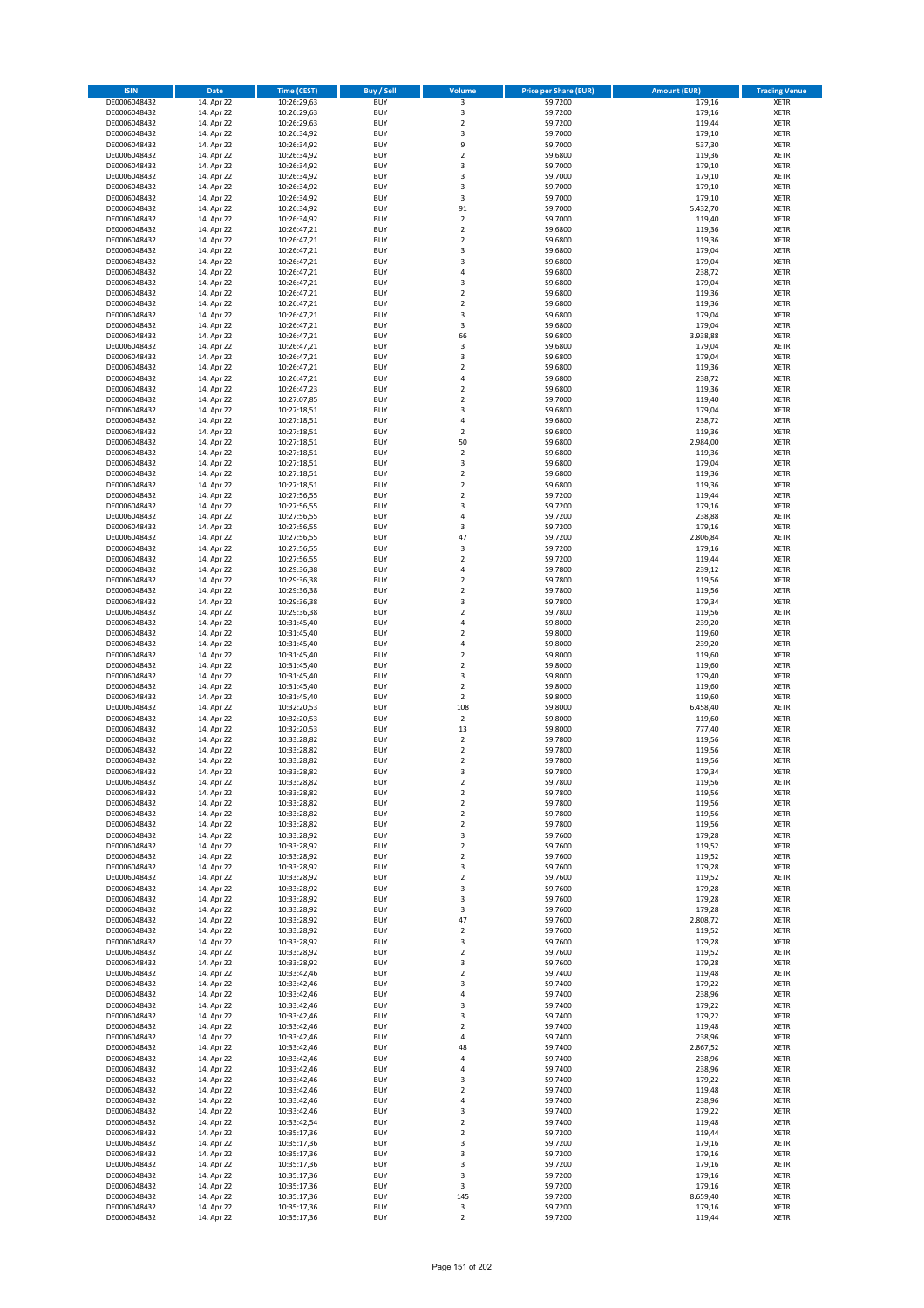| <b>ISIN</b>                  | <b>Date</b>              | <b>Time (CEST)</b>         | <b>Buy / Sell</b>        | Volume                                             | <b>Price per Share (EUR)</b> | <b>Amount (EUR)</b> | <b>Trading Venue</b>       |
|------------------------------|--------------------------|----------------------------|--------------------------|----------------------------------------------------|------------------------------|---------------------|----------------------------|
| DE0006048432                 | 14. Apr 22               | 10:35:17,36                | <b>BUY</b>               | $\overline{2}$                                     | 59,7200                      | 119,44              | <b>XETR</b>                |
| DE0006048432                 | 14. Apr 22               | 10:35:17,36                | <b>BUY</b>               | $\mathbf 2$                                        | 59,7200                      | 119,44              | <b>XETR</b>                |
| DE0006048432                 | 14. Apr 22               | 10:35:17,36                | <b>BUY</b>               | $\overline{2}$                                     | 59,7200                      | 119,44              | <b>XETR</b>                |
| DE0006048432<br>DE0006048432 | 14. Apr 22<br>14. Apr 22 | 10:35:17,36<br>10:35:17,36 | <b>BUY</b><br><b>BUY</b> | 3<br>$\overline{\mathbf{c}}$                       | 59,7200<br>59,7200           | 179,16<br>119,44    | <b>XETR</b><br><b>XETR</b> |
| DE0006048432                 | 14. Apr 22               | 10:35:17,36                | <b>BUY</b>               | $\mathbf 2$                                        | 59,7200                      | 119,44              | <b>XETR</b>                |
| DE0006048432                 | 14. Apr 22               | 10:35:17,38                | <b>BUY</b>               | 3                                                  | 59,7200                      | 179,16              | <b>XETR</b>                |
| DE0006048432                 | 14. Apr 22               | 10:35:18,43                | <b>BUY</b>               | $\overline{\mathbf{c}}$                            | 59,7000                      | 119,40              | <b>XETR</b>                |
| DE0006048432                 | 14. Apr 22               | 10:35:18,43                | <b>BUY</b>               | 3                                                  | 59,7000                      | 179,10              | <b>XETR</b>                |
| DE0006048432                 | 14. Apr 22               | 10:35:18,43                | <b>BUY</b>               | 3                                                  | 59,7000                      | 179,10              | <b>XETR</b>                |
| DE0006048432                 | 14. Apr 22               | 10:35:18,43                | <b>BUY</b>               | 58                                                 | 59,7000                      | 3.462,60            | <b>XETR</b>                |
| DE0006048432                 | 14. Apr 22<br>14. Apr 22 | 10:37:57,76                | <b>BUY</b><br><b>BUY</b> | $\overline{\mathbf{c}}$<br>$\mathbf 2$             | 59,7400                      | 119,48              | <b>XETR</b><br><b>XETR</b> |
| DE0006048432<br>DE0006048432 | 14. Apr 22               | 10:37:57,76<br>10:37:57,76 | <b>BUY</b>               | 4                                                  | 59,7400<br>59,7400           | 119,48<br>238,96    | <b>XETR</b>                |
| DE0006048432                 | 14. Apr 22               | 10:37:57,76                | <b>BUY</b>               | $\mathbf 2$                                        | 59,7400                      | 119,48              | <b>XETR</b>                |
| DE0006048432                 | 14. Apr 22               | 10:37:57,76                | <b>BUY</b>               | 4                                                  | 59,7400                      | 238,96              | <b>XETR</b>                |
| DE0006048432                 | 14. Apr 22               | 10:37:57,76                | <b>BUY</b>               | $\mathbf 2$                                        | 59,7400                      | 119,48              | <b>XETR</b>                |
| DE0006048432                 | 14. Apr 22               | 10:37:57,76                | <b>BUY</b>               | $\mathbf 2$                                        | 59,7400                      | 119,48              | <b>XETR</b>                |
| DE0006048432                 | 14. Apr 22               | 10:37:57,76                | <b>BUY</b>               | $\overline{\mathbf{c}}$                            | 59.7400                      | 119,48              | <b>XETR</b>                |
| DE0006048432                 | 14. Apr 22               | 10:37:57,76                | <b>BUY</b>               | $\mathbf 2$                                        | 59,7400                      | 119,48              | <b>XETR</b>                |
| DE0006048432<br>DE0006048432 | 14. Apr 22<br>14. Apr 22 | 10:37:57,76<br>10:37:57,76 | <b>BUY</b><br><b>BUY</b> | $\overline{2}$<br>46                               | 59,7400<br>59,7400           | 119,48<br>2.748,04  | <b>XETR</b><br><b>XETR</b> |
| DE0006048432                 | 14. Apr 22               | 10:37:57,76                | <b>BUY</b>               | $\mathbf 2$                                        | 59,7400                      | 119,48              | <b>XETR</b>                |
| DE0006048432                 | 14. Apr 22               | 10:37:57,76                | <b>BUY</b>               | 5                                                  | 59,7400                      | 298,70              | <b>XETR</b>                |
| DE0006048432                 | 14. Apr 22               | 10:37:57,76                | <b>BUY</b>               | 4                                                  | 59,7400                      | 238,96              | <b>XETR</b>                |
| DE0006048432                 | 14. Apr 22               | 10:37:57,76                | <b>BUY</b>               | $\mathbf 2$                                        | 59,7400                      | 119,48              | <b>XETR</b>                |
| DE0006048432                 | 14. Apr 22               | 10:37:57,76                | <b>BUY</b>               | $\mathbf 2$                                        | 59,7400                      | 119,48              | <b>XETR</b>                |
| DE0006048432                 | 14. Apr 22               | 10:37:57,76                | <b>BUY</b>               | $\overline{\mathbf{c}}$                            | 59,7400                      | 119,48              | <b>XETR</b>                |
| DE0006048432<br>DE0006048432 | 14. Apr 22<br>14. Apr 22 | 10:38:57,91<br>10:38:57,91 | <b>BUY</b><br><b>BUY</b> | 4<br>$\overline{\mathbf{c}}$                       | 59,7400<br>59,7400           | 238,96<br>119,48    | <b>XETR</b><br><b>XETR</b> |
| DE0006048432                 | 14. Apr 22               | 10:38:57,91                | <b>BUY</b>               | $\mathbf 2$                                        | 59,7400                      | 119,48              | <b>XETR</b>                |
| DE0006048432                 | 14. Apr 22               | 10:38:57,91                | <b>BUY</b>               | 170                                                | 59,7400                      | 10.155,80           | <b>XETR</b>                |
| DE0006048432                 | 14. Apr 22               | 10:39:55,78                | <b>BUY</b>               | $\mathbf 2$                                        | 59,7600                      | 119,52              | <b>XETR</b>                |
| DE0006048432                 | 14. Apr 22               | 10:39:55,78                | <b>BUY</b>               | 3                                                  | 59,7600                      | 179,28              | <b>XETR</b>                |
| DE0006048432                 | 14. Apr 22               | 10:39:55,78                | <b>BUY</b>               | $\mathbf 2$                                        | 59,7600                      | 119,52              | <b>XETR</b>                |
| DE0006048432                 | 14. Apr 22               | 10:40:52,89                | <b>BUY</b>               | $\mathbf 2$                                        | 59,7800                      | 119,56              | <b>XETR</b>                |
| DE0006048432                 | 14. Apr 22               | 10:40:52,89                | <b>BUY</b><br><b>BUY</b> | $\overline{\mathbf{c}}$<br>$\mathbf 2$             | 59,7800                      | 119,56              | <b>XETR</b>                |
| DE0006048432<br>DE0006048432 | 14. Apr 22<br>14. Apr 22 | 10:40:52,89<br>10:40:52,89 | <b>BUY</b>               | $\mathbf 2$                                        | 59,7800<br>59,7800           | 119,56<br>119,56    | <b>XETR</b><br><b>XETR</b> |
| DE0006048432                 | 14. Apr 22               | 10:40:52,89                | <b>BUY</b>               | $\mathbf 2$                                        | 59,7800                      | 119,56              | <b>XETR</b>                |
| DE0006048432                 | 14. Apr 22               | 10:40:52,89                | <b>BUY</b>               | 3                                                  | 59,7800                      | 179,34              | <b>XETR</b>                |
| DE0006048432                 | 14. Apr 22               | 10:40:52,89                | <b>BUY</b>               | $\mathbf 2$                                        | 59,7800                      | 119,56              | <b>XETR</b>                |
| DE0006048432                 | 14. Apr 22               | 10:40:52,89                | <b>BUY</b>               | $\mathbf 2$                                        | 59,7800                      | 119,56              | <b>XETR</b>                |
| DE0006048432                 | 14. Apr 22               | 10:40:52,89                | <b>BUY</b>               | 51                                                 | 59,7800                      | 3.048,78            | <b>XETR</b>                |
| DE0006048432                 | 14. Apr 22               | 10:40:52,89                | <b>BUY</b>               | $\mathbf 2$                                        | 59,7800                      | 119,56              | <b>XETR</b>                |
| DE0006048432                 | 14. Apr 22               | 10:40:52,89                | <b>BUY</b>               | 4                                                  | 59,7800                      | 239,12              | <b>XETR</b>                |
| DE0006048432<br>DE0006048432 | 14. Apr 22<br>14. Apr 22 | 10:40:52,89<br>10:40:52,89 | <b>BUY</b><br><b>BUY</b> | $\mathbf 2$<br>$\mathbf 2$                         | 59,7800<br>59,7800           | 119,56<br>119,56    | <b>XETR</b><br><b>XETR</b> |
| DE0006048432                 | 14. Apr 22               | 10:40:52,89                | <b>BUY</b>               | $\mathbf 2$                                        | 59,7800                      | 119,56              | <b>XETR</b>                |
| DE0006048432                 | 14. Apr 22               | 10:40:52,89                | <b>BUY</b>               | $\overline{\mathbf{c}}$                            | 59,7800                      | 119,56              | <b>XETR</b>                |
| DE0006048432                 | 14. Apr 22               | 10:40:52,91                | <b>BUY</b>               | 4                                                  | 59,7800                      | 239,12              | <b>XETR</b>                |
| DE0006048432                 | 14. Apr 22               | 10:40:52,91                | <b>BUY</b>               | 3                                                  | 59,7800                      | 179,34              | <b>XETR</b>                |
| DE0006048432                 | 14. Apr 22               | 10:41:30,17                | <b>BUY</b>               | $\overline{2}$                                     | 59,7800                      | 119,56              | <b>XETR</b>                |
| DE0006048432<br>DE0006048432 | 14. Apr 22               | 10:41:30,17                | <b>BUY</b><br><b>BUY</b> | $\mathbf 2$<br>$\overline{\mathbf{c}}$             | 59,7800                      | 119,56              | <b>XETR</b><br><b>XETR</b> |
| DE0006048432                 | 14. Apr 22<br>14. Apr 22 | 10:41:30,17<br>10:41:30,17 | <b>BUY</b>               | $\mathbf 2$                                        | 59,7800<br>59,7800           | 119,56<br>119,56    | <b>XETR</b>                |
| DE0006048432                 | 14. Apr 22               | 10:41:30,17                | <b>BUY</b>               | $\overline{\mathbf{c}}$                            | 59,7800                      | 119,56              | <b>XETR</b>                |
| DE0006048432                 | 14. Apr 22               | 10:41:30,17                | <b>BUY</b>               | $\mathbf 2$                                        | 59,7800                      | 119,56              | <b>XETR</b>                |
| DE0006048432                 | 14. Apr 22               | 10:41:30,17                | <b>BUY</b>               | $\overline{\mathbf{c}}$                            | 59,7800                      | 119,56              | <b>XETR</b>                |
| DE0006048432                 | 14. Apr 22               | 10:41:42,47                | <b>BUY</b>               | $\overline{2}$                                     | 59,7800                      | 119,56              | <b>XETR</b>                |
| DE0006048432                 | 14. Apr 22               | 10:41:42,47                | <b>BUY</b>               | $\mathbf 2$                                        | 59,7800                      | 119,56              | <b>XETR</b>                |
| DE0006048432<br>DE0006048432 | 14. Apr 22<br>14. Apr 22 | 10:41:42,47<br>10:41:42,47 | <b>BUY</b><br><b>BUY</b> | $\overline{\mathbf{c}}$<br>$\overline{\mathbf{c}}$ | 59,7800<br>59,7800           | 119,56<br>119,56    | <b>XETR</b><br><b>XETR</b> |
| DE0006048432                 | 14. Apr 22               | 10:41:42,47                | <b>BUY</b>               | 3                                                  | 59,7800                      | 179,34              | <b>XETR</b>                |
| DE0006048432                 | 14. Apr 22               | 10:41:42,47                | BUY                      | $\mathbf 2$                                        | 59,7800                      | 119,56              | <b>XETR</b>                |
| DE0006048432                 | 14. Apr 22               | 10:41:42,47                | <b>BUY</b>               | 150                                                | 59,7800                      | 8.967,00            | XETR                       |
| DE0006048432                 | 14. Apr 22               | 10:41:42,47                | <b>BUY</b>               | 4                                                  | 59,7800                      | 239,12              | XETR                       |
| DE0006048432                 | 14. Apr 22               | 10:41:42,47                | <b>BUY</b>               | $\mathbf 2$                                        | 59,7800                      | 119,56              | XETR                       |
| DE0006048432                 | 14. Apr 22               | 10:41:42,47                | <b>BUY</b>               | 4                                                  | 59,7800                      | 239,12              | <b>XETR</b>                |
| DE0006048432<br>DE0006048432 | 14. Apr 22<br>14. Apr 22 | 10:41:42,47<br>10:41:42,47 | <b>BUY</b><br><b>BUY</b> | $\mathbf 2$<br>4                                   | 59,7800<br>59,7800           | 119,56<br>239,12    | <b>XETR</b><br><b>XETR</b> |
| DE0006048432                 | 14. Apr 22               | 10:41:42,47                | <b>BUY</b>               | $\mathbf 2$                                        | 59,7800                      | 119,56              | <b>XETR</b>                |
| DE0006048432                 | 14. Apr 22               | 10:41:42,47                | <b>BUY</b>               | 4                                                  | 59,7800                      | 239,12              | <b>XETR</b>                |
| DE0006048432                 | 14. Apr 22               | 10:42:22,82                | <b>BUY</b>               | $\mathbf 2$                                        | 59,7600                      | 119,52              | <b>XETR</b>                |
| DE0006048432                 | 14. Apr 22               | 10:42:22,82                | <b>BUY</b>               | 3                                                  | 59,7600                      | 179,28              | XETR                       |
| DE0006048432                 | 14. Apr 22               | 10:42:22,82                | <b>BUY</b>               | $\overline{2}$                                     | 59.7600                      | 119,52              | <b>XETR</b>                |
| DE0006048432<br>DE0006048432 | 14. Apr 22<br>14. Apr 22 | 10:42:22,82<br>10:42:22,82 | <b>BUY</b><br><b>BUY</b> | 3<br>$\overline{2}$                                | 59,7600<br>59,7600           | 179,28<br>119,52    | <b>XETR</b><br><b>XETR</b> |
| DE0006048432                 | 14. Apr 22               | 10:42:57,80                | <b>BUY</b>               | $\mathbf 2$                                        | 59,7400                      | 119,48              | <b>XETR</b>                |
| DE0006048432                 | 14. Apr 22               | 10:42:57,80                | <b>BUY</b>               | $\overline{2}$                                     | 59,7400                      | 119,48              | <b>XETR</b>                |
| DE0006048432                 | 14. Apr 22               | 10:42:57,80                | <b>BUY</b>               | $\mathbf 2$                                        | 59,7400                      | 119,48              | <b>XETR</b>                |
| DE0006048432                 | 14. Apr 22               | 10:42:57,80                | <b>BUY</b>               | $\mathbf 2$                                        | 59,7400                      | 119,48              | <b>XETR</b>                |
| DE0006048432                 | 14. Apr 22               | 10:42:57,80                | <b>BUY</b>               | 90                                                 | 59,7400                      | 5.376,60            | XETR                       |
| DE0006048432                 | 14. Apr 22               | 10:42:57,80                | <b>BUY</b>               | $\mathbf 2$                                        | 59,7400                      | 119,48              | <b>XETR</b>                |
| DE0006048432<br>DE0006048432 | 14. Apr 22<br>14. Apr 22 | 10:42:57,80<br>10:42:57,80 | <b>BUY</b><br><b>BUY</b> | 3<br>3                                             | 59,7400<br>59,7400           | 179,22<br>179,22    | <b>XETR</b><br><b>XETR</b> |
| DE0006048432                 | 14. Apr 22               | 10:42:57,80                | <b>BUY</b>               | $\overline{\mathbf{c}}$                            | 59,7400                      | 119,48              | <b>XETR</b>                |
| DE0006048432                 | 14. Apr 22               | 10:42:57,80                | <b>BUY</b>               | 4                                                  | 59,7400                      | 238,96              | <b>XETR</b>                |
| DE0006048432                 | 14. Apr 22               | 10:42:57,80                | <b>BUY</b>               | 3                                                  | 59,7400                      | 179,22              | <b>XETR</b>                |
| DE0006048432                 | 14. Apr 22               | 10:42:57,80                | <b>BUY</b>               | 22                                                 | 59,7400                      | 1.314,28            | XETR                       |
| DE0006048432                 | 14. Apr 22               | 10:43:28,65                | <b>BUY</b>               | 4                                                  | 59,7400                      | 238,96              | <b>XETR</b>                |
| DE0006048432<br>DE0006048432 | 14. Apr 22<br>14. Apr 22 | 10:43:28,65                | <b>BUY</b><br><b>BUY</b> | $\overline{2}$<br>4                                | 59,7400<br>59,7400           | 119,48<br>238,96    | <b>XETR</b><br><b>XETR</b> |
| DE0006048432                 | 14. Apr 22               | 10:43:28,65<br>10:43:28,65 | <b>BUY</b>               | 4                                                  | 59,7400                      | 238,96              | XETR                       |
| DE0006048432                 | 14. Apr 22               | 10:43:28,65                | <b>BUY</b>               | 31                                                 | 59,7400                      | 1.851,94            | <b>XETR</b>                |
| DE0006048432                 | 14. Apr 22               | 10:43:28,65                | <b>BUY</b>               | 3                                                  | 59,7400                      | 179,22              | <b>XETR</b>                |
| DE0006048432                 | 14. Apr 22               | 10:43:28,65                | <b>BUY</b>               | $\mathbf 2$                                        | 59,7400                      | 119,48              | XETR                       |
| DE0006048432                 | 14. Apr 22               | 10:43:28,65                | <b>BUY</b>               | $\mathbf 2$                                        | 59,7400                      | 119,48              | <b>XETR</b>                |
| DE0006048432                 | 14. Apr 22               | 10:43:28,65                | <b>BUY</b>               | 50                                                 | 59,7400                      | 2.987,00            | <b>XETR</b>                |
| DE0006048432<br>DE0006048432 | 14. Apr 22<br>14. Apr 22 | 10:44:07,62<br>10:44:07,62 | <b>BUY</b><br><b>BUY</b> | 4<br>84                                            | 59,7400<br>59,7400           | 238,96<br>5.018,16  | <b>XETR</b><br><b>XETR</b> |
| DE0006048432                 | 14. Apr 22               | 10:44:07,62                | <b>BUY</b>               | 3                                                  | 59,7400                      | 179,22              | XETR                       |
| DE0006048432                 | 14. Apr 22               | 10:44:07,62                | <b>BUY</b>               | $\overline{2}$                                     | 59,7400                      | 119,48              | <b>XETR</b>                |
| DE0006048432                 | 14. Apr 22               | 10:44:07,62                | <b>BUY</b>               | 3                                                  | 59,7400                      | 179,22              | <b>XETR</b>                |
| DE0006048432                 | 14. Apr 22               | 10:44:07,62                | <b>BUY</b>               | $\mathbf 2$                                        | 59,7400                      | 119,48              | <b>XETR</b>                |
| DE0006048432                 | 14. Apr 22               | 10:45:43,19                | <b>BUY</b>               | $\mathbf 2$                                        | 59,7200                      | 119,44              | XETR                       |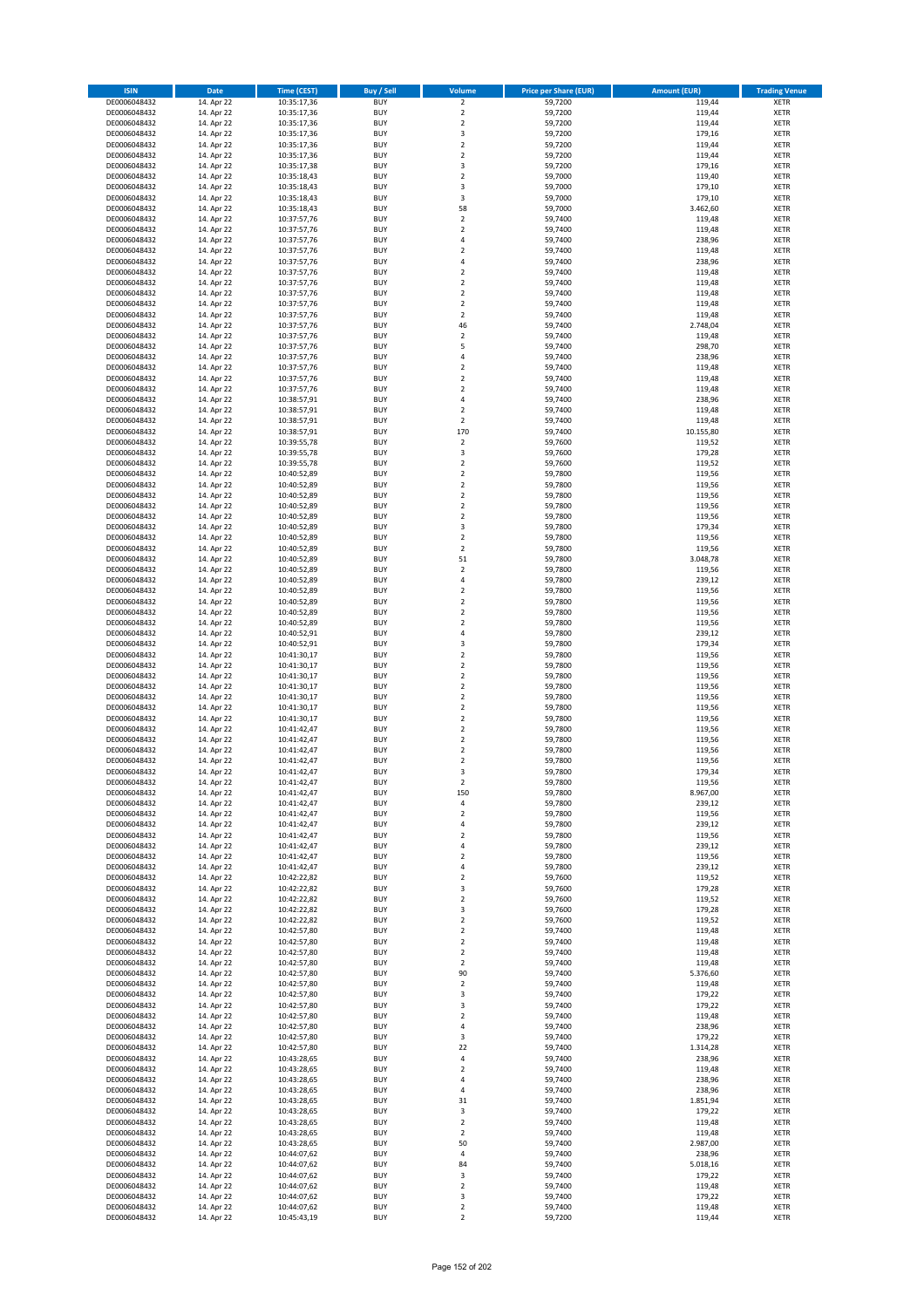| <b>ISIN</b>                  | <b>Date</b>              | <b>Time (CEST)</b>         | <b>Buy / Sell</b>        | Volume                                    | <b>Price per Share (EUR)</b> | <b>Amount (EUR)</b> | <b>Trading Venue</b>       |
|------------------------------|--------------------------|----------------------------|--------------------------|-------------------------------------------|------------------------------|---------------------|----------------------------|
| DE0006048432                 | 14. Apr 22               | 10:45:43,19                | <b>BUY</b>               | $\overline{\mathbf{3}}$                   | 59,7200                      | 179,16              | <b>XETR</b>                |
| DE0006048432                 | 14. Apr 22               | 10:45:43,19                | <b>BUY</b>               | 3                                         | 59,7200                      | 179,16              | <b>XETR</b>                |
| DE0006048432                 | 14. Apr 22               | 10:45:43,19                | <b>BUY</b>               | $\overline{2}$                            | 59,7200                      | 119,44              | <b>XETR</b>                |
| DE0006048432                 | 14. Apr 22               | 10:45:43,19                | <b>BUY</b>               | 3                                         | 59,7200                      | 179,16              | <b>XETR</b>                |
| DE0006048432                 | 14. Apr 22               | 10:45:43,19                | <b>BUY</b>               | $\overline{2}$                            | 59,7200                      | 119,44              | <b>XETR</b>                |
| DE0006048432                 | 14. Apr 22               | 10:45:43,19                | <b>BUY</b>               | $\mathbf 2$                               | 59,7200                      | 119,44              | <b>XETR</b>                |
| DE0006048432                 | 14. Apr 22               | 10:45:43,19                | <b>BUY</b>               | $\overline{2}$                            | 59,7200                      | 119,44              | <b>XETR</b>                |
| DE0006048432                 | 14. Apr 22               | 10:45:43,19                | <b>BUY</b>               | $\overline{2}$                            | 59,7200                      | 119,44              | <b>XETR</b>                |
| DE0006048432                 | 14. Apr 22               | 10:45:43,19                | BUY                      | $\overline{2}$                            | 59,7200                      | 119,44              | <b>XETR</b>                |
| DE0006048432                 | 14. Apr 22               | 10:45:43,19                | <b>BUY</b>               | $\overline{2}$                            | 59,7200                      | 119,44              | <b>XETR</b>                |
| DE0006048432                 | 14. Apr 22               | 10:45:43,19                | <b>BUY</b>               | 104                                       | 59,7200                      | 6.210,88            | <b>XETR</b>                |
| DE0006048432                 | 14. Apr 22               | 10:45:43,19                | <b>BUY</b>               | $\overline{2}$                            | 59,7200                      | 119,44              | <b>XETR</b>                |
| DE0006048432                 | 14. Apr 22               | 10:45:43,19                | <b>BUY</b>               | $\mathbf 2$                               | 59,7200                      | 119,44              | <b>XETR</b>                |
| DE0006048432                 | 14. Apr 22               | 10:45:43,19                | <b>BUY</b>               | $\overline{2}$<br>$\overline{\mathbf{3}}$ | 59,7200                      | 119,44              | <b>XETR</b>                |
| DE0006048432<br>DE0006048432 | 14. Apr 22<br>14. Apr 22 | 10:45:43,19<br>10:45:45,11 | <b>BUY</b><br>BUY        | $\overline{a}$                            | 59,7200<br>59,7000           | 179,16<br>238,80    | <b>XETR</b><br><b>XETR</b> |
| DE0006048432                 | 14. Apr 22               | 10:45:45,11                | <b>BUY</b>               | $\overline{\mathbf{3}}$                   | 59,7000                      | 179,10              | <b>XETR</b>                |
| DE0006048432                 | 14. Apr 22               | 10:45:45,11                | <b>BUY</b>               | 3                                         | 59,7000                      | 179,10              | <b>XETR</b>                |
| DE0006048432                 | 14. Apr 22               | 10:45:45,11                | <b>BUY</b>               | $\overline{2}$                            | 59,7000                      | 119,40              | <b>XETR</b>                |
| DE0006048432                 | 14. Apr 22               | 10:45:45,11                | <b>BUY</b>               | $\overline{\mathbf{3}}$                   | 59,7000                      | 179,10              | <b>XETR</b>                |
| DE0006048432                 | 14. Apr 22               | 10:45:45,11                | <b>BUY</b>               | $\overline{\mathbf{3}}$                   | 59,7000                      | 179,10              | <b>XETR</b>                |
| DE0006048432                 | 14. Apr 22               | 10:45:45,11                | <b>BUY</b>               | $\overline{\mathbf{3}}$                   | 59,7000                      | 179,10              | <b>XETR</b>                |
| DE0006048432                 | 14. Apr 22               | 10:45:45,11                | <b>BUY</b>               | $\overline{2}$                            | 59,7000                      | 119,40              | <b>XETR</b>                |
| DE0006048432                 | 14. Apr 22               | 10:45:45,11                | <b>BUY</b>               | $\overline{2}$                            | 59,7000                      | 119,40              | <b>XETR</b>                |
| DE0006048432                 | 14. Apr 22               | 10:45:45,11                | <b>BUY</b>               | 101                                       | 59,7000                      | 6.029,70            | <b>XETR</b>                |
| DE0006048432                 | 14. Apr 22               | 10:45:45,11                | <b>BUY</b>               | $\mathbf 2$                               | 59,7000                      | 119,40              | <b>XETR</b>                |
| DE0006048432                 | 14. Apr 22               | 10:45:45,11                | <b>BUY</b>               | 3                                         | 59,7000                      | 179,10              | <b>XETR</b>                |
| DE0006048432                 | 14. Apr 22               | 10:45:45,11                | <b>BUY</b>               | $\overline{\mathbf{3}}$                   | 59,7000                      | 179,10              | <b>XETR</b>                |
| DE0006048432                 | 14. Apr 22               | 10:45:45,11                | <b>BUY</b>               | 4                                         | 59,7000                      | 238,80              | <b>XETR</b>                |
| DE0006048432                 | 14. Apr 22               | 10:45:45,11                | <b>BUY</b>               | $\overline{2}$                            | 59,7000                      | 119,40              | <b>XETR</b>                |
| DE0006048432                 | 14. Apr 22               | 10:45:45,12                | <b>BUY</b>               | 4                                         | 59,7000                      | 238,80              | <b>XETR</b>                |
| DE0006048432<br>DE0006048432 | 14. Apr 22               | 10:45:53,64                | <b>BUY</b><br><b>BUY</b> | 3                                         | 59,6800                      | 179,04              | <b>XETR</b>                |
| DE0006048432                 | 14. Apr 22<br>14. Apr 22 | 10:45:53,64                | <b>BUY</b>               | 3<br>3                                    | 59,6800<br>59,6800           | 179,04<br>179,04    | <b>XETR</b><br><b>XETR</b> |
| DE0006048432                 | 14. Apr 22               | 10:45:53,64<br>10:45:53,64 | <b>BUY</b>               | 47                                        | 59,6800                      | 2.804,96            | <b>XETR</b>                |
| DE0006048432                 | 14. Apr 22               | 10:45:53,64                | <b>BUY</b>               | $\mathbf 2$                               | 59,6800                      | 119,36              | <b>XETR</b>                |
| DE0006048432                 | 14. Apr 22               | 10:45:55,32                | <b>BUY</b>               | $\overline{2}$                            | 59,6800                      | 119,36              | <b>XETR</b>                |
| DE0006048432                 | 14. Apr 22               | 10:47:10,76                | BUY                      | 3                                         | 59,6800                      | 179,04              | <b>XETR</b>                |
| DE0006048432                 | 14. Apr 22               | 10:47:14,07                | <b>BUY</b>               | 3                                         | 59,6600                      | 178,98              | <b>XETR</b>                |
| DE0006048432                 | 14. Apr 22               | 10:47:14,07                | <b>BUY</b>               | 3                                         | 59,6600                      | 178,98              | <b>XETR</b>                |
| DE0006048432                 | 14. Apr 22               | 10:47:14,07                | <b>BUY</b>               | $\overline{\mathbf{3}}$                   | 59,6600                      | 178,98              | <b>XETR</b>                |
| DE0006048432                 | 14. Apr 22               | 10:47:14,07                | <b>BUY</b>               | $\overline{2}$                            | 59,6600                      | 119,32              | <b>XETR</b>                |
| DE0006048432                 | 14. Apr 22               | 10:47:14,07                | <b>BUY</b>               | 3                                         | 59,6600                      | 178,98              | <b>XETR</b>                |
| DE0006048432                 | 14. Apr 22               | 10:47:14,07                | <b>BUY</b>               | $\overline{2}$                            | 59,6600                      | 119,32              | <b>XETR</b>                |
| DE0006048432                 | 14. Apr 22               | 10:47:14,07                | <b>BUY</b>               | $\mathbf 2$                               | 59,6600                      | 119,32              | <b>XETR</b>                |
| DE0006048432                 | 14. Apr 22               | 10:47:14,07                | <b>BUY</b>               | $\overline{2}$                            | 59,6600                      | 119,32              | <b>XETR</b>                |
| DE0006048432                 | 14. Apr 22               | 10:47:14,07                | <b>BUY</b>               | 52                                        | 59,6600                      | 3.102,32            | <b>XETR</b>                |
| DE0006048432                 | 14. Apr 22               | 10:47:14,07                | <b>BUY</b>               | $\mathbf 2$                               | 59,6600                      | 119,32              | <b>XETR</b>                |
| DE0006048432                 | 14. Apr 22               | 10:47:14,07                | <b>BUY</b>               | 3                                         | 59,6600                      | 178,98              | <b>XETR</b>                |
| DE0006048432                 | 14. Apr 22               | 10:47:14,07                | <b>BUY</b>               | $\overline{2}$                            | 59,6600                      | 119,32              | <b>XETR</b>                |
| DE0006048432                 | 14. Apr 22               | 10:47:14,07                | <b>BUY</b>               | $\overline{2}$                            | 59,6600                      | 119,32              | <b>XETR</b>                |
| DE0006048432                 | 14. Apr 22               | 10:47:14,07                | <b>BUY</b>               | $\overline{2}$                            | 59,6600                      | 119,32              | <b>XETR</b>                |
| DE0006048432<br>DE0006048432 | 14. Apr 22<br>14. Apr 22 | 10:47:14,07                | <b>BUY</b><br><b>BUY</b> | 3<br>3                                    | 59,6600<br>59,6600           | 178,98<br>178,98    | <b>XETR</b><br><b>XETR</b> |
| DE0006048432                 | 14. Apr 22               | 10:47:14,07<br>10:47:14,07 | <b>BUY</b>               | $\overline{2}$                            | 59,6600                      | 119,32              | <b>XETR</b>                |
| DE0006048432                 | 14. Apr 22               | 10:48:15,19                | <b>BUY</b>               | $\overline{\mathbf{3}}$                   | 59,6600                      | 178,98              | <b>XETR</b>                |
| DE0006048432                 | 14. Apr 22               | 10:49:18,85                | <b>BUY</b>               | 5                                         | 59,6400                      | 298,20              | <b>XETR</b>                |
| DE0006048432                 | 14. Apr 22               | 10:49:18,85                | <b>BUY</b>               | $\overline{2}$                            | 59,6400                      | 119,28              | <b>XETR</b>                |
| DE0006048432                 | 14. Apr 22               | 10:49:18,85                | BUY                      | 3                                         | 59,6400                      | 178,92              | <b>XETR</b>                |
| DE0006048432                 | 14. Apr 22               | 10:49:18,85                | <b>BUY</b>               | $\overline{2}$                            | 59,6400                      | 119,28              | <b>XETR</b>                |
| DE0006048432                 | 14. Apr 22               | 10:49:18,85                | <b>BUY</b>               | $\mathbf 2$                               | 59,6400                      | 119,28              | <b>XETR</b>                |
| DE0006048432                 | 14. Apr 22               | 10:49:18,85                | BUY                      | $\overline{\mathbf{3}}$                   | 59,6400                      | 178,92              | <b>XETR</b>                |
| DE0006048432                 | 14. Apr 22               | 10:49:18,85                | BUY                      | $\overline{\mathbf{3}}$                   | 59,6400                      | 178,92              | <b>XETR</b>                |
| DE0006048432                 | 14. Apr 22               | 10:49:18,85                | <b>BUY</b>               | $\overline{2}$                            | 59,6400                      | 119,28              | <b>XETR</b>                |
| DE0006048432                 | 14. Apr 22               | 10:49:18,85                | <b>BUY</b>               | 3                                         | 59,6400                      | 178,92              | <b>XETR</b>                |
| DE0006048432                 | 14. Apr 22               | 10:49:18,85                | <b>BUY</b>               | $\mathbf 2$                               | 59,6400                      | 119,28              | <b>XETR</b>                |
| DE0006048432                 | 14. Apr 22               | 10:49:18,85                | <b>BUY</b>               | 3                                         | 59,6400                      | 178,92              | <b>XETR</b>                |
| DE0006048432                 | 14. Apr 22               | 10:49:18,85                | <b>BUY</b>               | $\mathbf 2$                               | 59,6400                      | 119,28              | <b>XETR</b>                |
| DE0006048432                 | 14. Apr 22               | 10:49:18,85                | <b>BUY</b>               | 135                                       | 59,6400                      | 8.051,40            | <b>XETR</b>                |
| DE0006048432                 | 14. Apr 22               | 10:49:18,85                | <b>BUY</b>               | $\mathbf 2$                               | 59,6400                      | 119,28              | <b>XETR</b>                |
| DE0006048432                 | 14. Apr 22               | 10:49:18,85                | <b>BUY</b>               | $\mathbf 2$                               | 59,6400                      | 119,28              | <b>XETR</b>                |
| DE0006048432<br>DE0006048432 | 14. Apr 22<br>14. Apr 22 | 10:49:18,85<br>10:49:18,85 | <b>BUY</b><br><b>BUY</b> | 3<br>$\mathbf 2$                          | 59,6400<br>59,6400           | 178,92<br>119,28    | <b>XETR</b><br><b>XETR</b> |
| DE0006048432                 | 14. Apr 22               | 10:49:18,85                | <b>BUY</b>               | $\mathbf 2$                               | 59,6400                      | 119,28              | <b>XETR</b>                |
| DE0006048432                 | 14. Apr 22               | 10:49:18,85                | <b>BUY</b>               | 2                                         | 59,6400                      | 119,28              | <b>XETR</b>                |
| DE0006048432                 | 14. Apr 22               | 10:50:10,00                | <b>BUY</b>               | 3                                         | 59,6200                      | 178,86              | <b>XETR</b>                |
| DE0006048432                 | 14. Apr 22               | 10:50:10,00                | <b>BUY</b>               | $\mathbf 2$                               | 59,6200                      | 119,24              | <b>XETR</b>                |
| DE0006048432                 | 14. Apr 22               | 10:50:10,00                | <b>BUY</b>               | 4                                         | 59,6200                      | 238,48              | <b>XETR</b>                |
| DE0006048432                 | 14. Apr 22               | 10:50:10,00                | <b>BUY</b>               | 5                                         | 59,6200                      | 298,10              | <b>XETR</b>                |
| DE0006048432                 | 14. Apr 22               | 10:50:10,00                | <b>BUY</b>               | $\overline{\mathbf{2}}$                   | 59,6200                      | 119,24              | <b>XETR</b>                |
| DE0006048432                 | 14. Apr 22               | 10:50:10,00                | <b>BUY</b>               | 4                                         | 59,6200                      | 238,48              | <b>XETR</b>                |
| DE0006048432                 | 14. Apr 22               | 10:50:10,00                | <b>BUY</b>               | 3                                         | 59,6200                      | 178,86              | <b>XETR</b>                |
| DE0006048432                 | 14. Apr 22               | 10:50:10,00                | <b>BUY</b>               | 3                                         | 59,6200                      | 178,86              | <b>XETR</b>                |
| DE0006048432                 | 14. Apr 22               | 10:50:10,00                | <b>BUY</b>               | $\mathbf 2$                               | 59,6200                      | 119,24              | <b>XETR</b>                |
| DE0006048432                 | 14. Apr 22               | 10:50:10,00                | <b>BUY</b>               | $\overline{\mathbf{2}}$                   | 59,6200                      | 119,24              | <b>XETR</b>                |
| DE0006048432<br>DE0006048432 | 14. Apr 22<br>14. Apr 22 | 10:50:10,00<br>10:50:10,00 | <b>BUY</b><br><b>BUY</b> | 3<br>$\pmb{4}$                            | 59,6200<br>59,6200           | 178,86<br>238,48    | <b>XETR</b><br><b>XETR</b> |
| DE0006048432                 | 14. Apr 22               | 10:50:10,00                | <b>BUY</b>               | 167                                       | 59,6200                      | 9.956,54            | <b>XETR</b>                |
| DE0006048432                 | 14. Apr 22               | 10:50:10,00                | <b>BUY</b>               | $\mathbf 2$                               | 59,6200                      | 119,24              | <b>XETR</b>                |
| DE0006048432                 | 14. Apr 22               | 10:50:10,00                | <b>BUY</b>               | 4                                         | 59,6200                      | 238,48              | <b>XETR</b>                |
| DE0006048432                 | 14. Apr 22               | 10:50:10,00                | <b>BUY</b>               | $\overline{\mathbf{2}}$                   | 59,6200                      | 119,24              | <b>XETR</b>                |
| DE0006048432                 | 14. Apr 22               | 10:50:10,00                | <b>BUY</b>               | $\overline{\mathbf{2}}$                   | 59,6200                      | 119,24              | <b>XETR</b>                |
| DE0006048432                 | 14. Apr 22               | 10:50:10,00                | <b>BUY</b>               | 2                                         | 59,6200                      | 119,24              | <b>XETR</b>                |
| DE0006048432                 | 14. Apr 22               | 10:50:10,00                | <b>BUY</b>               | $\overline{\mathbf{2}}$                   | 59,6200                      | 119,24              | <b>XETR</b>                |
| DE0006048432                 | 14. Apr 22               | 10:50:57,18                | <b>BUY</b>               | 4                                         | 59,6400                      | 238,56              | <b>XETR</b>                |
| DE0006048432                 | 14. Apr 22               | 10:50:57,18                | <b>BUY</b>               | $\overline{\mathbf{2}}$                   | 59,6400                      | 119,28              | <b>XETR</b>                |
| DE0006048432                 | 14. Apr 22               | 10:50:57,18                | <b>BUY</b>               | 4                                         | 59,6400                      | 238,56              | <b>XETR</b>                |
| DE0006048432                 | 14. Apr 22               | 10:50:57,18                | <b>BUY</b>               | 151                                       | 59,6400                      | 9.005,64            | <b>XETR</b>                |
| DE0006048432                 | 14. Apr 22               | 10:50:57,18                | <b>BUY</b>               | $\mathbf 2$                               | 59,6400                      | 119,28              | <b>XETR</b>                |
| DE0006048432                 | 14. Apr 22               | 10:50:57,18                | <b>BUY</b>               | $\mathbf 2$                               | 59,6400                      | 119,28              | <b>XETR</b>                |
| DE0006048432                 | 14. Apr 22               | 10:51:02,45                | <b>BUY</b>               | 3                                         | 59,6200                      | 178,86              | <b>XETR</b>                |
| DE0006048432                 | 14. Apr 22               | 10:51:02,45                | <b>BUY</b>               | $\mathbf 2$                               | 59,6200                      | 119,24              | <b>XETR</b>                |
| DE0006048432                 | 14. Apr 22               | 10:51:02,45                | <b>BUY</b>               | 3                                         | 59,6200                      | 178,86              | <b>XETR</b>                |
| DE0006048432                 | 14. Apr 22               | 10:51:02,45                | <b>BUY</b>               | 4                                         | 59,6200                      | 238,48              | <b>XETR</b>                |
| DE0006048432                 | 14. Apr 22               | 10:51:02,45                | <b>BUY</b>               | $\mathbf 2$                               | 59,6200                      | 119,24              | <b>XETR</b>                |
| DE0006048432                 | 14. Apr 22               | 10:51:02,45                | <b>BUY</b>               | 4                                         | 59,6200                      | 238,48              | <b>XETR</b>                |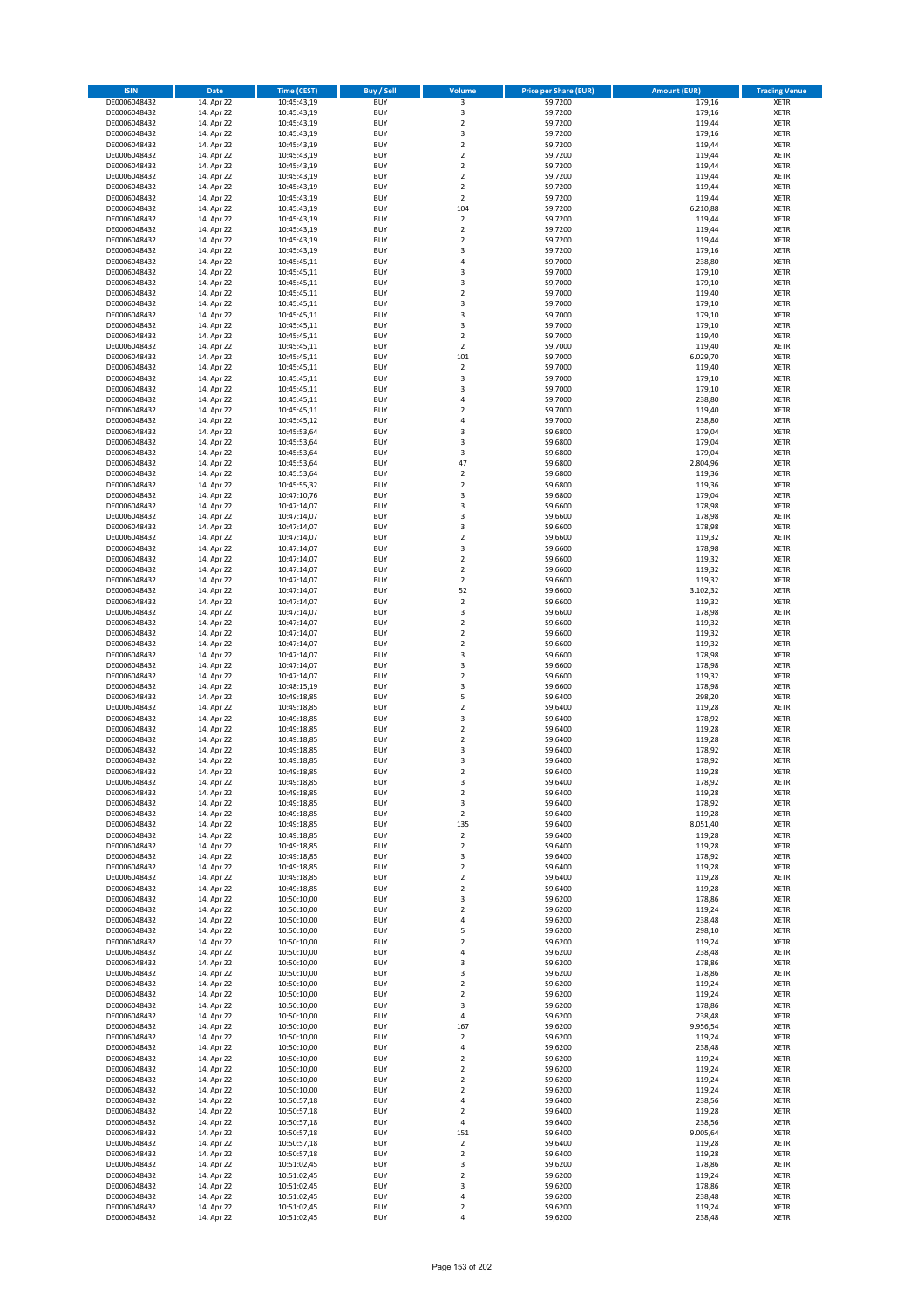| <b>ISIN</b>                  | <b>Date</b>              | <b>Time (CEST)</b>         | <b>Buy / Sell</b>        | Volume                                             | <b>Price per Share (EUR)</b> | <b>Amount (EUR)</b>  | <b>Trading Venue</b>       |
|------------------------------|--------------------------|----------------------------|--------------------------|----------------------------------------------------|------------------------------|----------------------|----------------------------|
| DE0006048432                 | 14. Apr 22               | 10:51:02,45                | <b>BUY</b>               | $\overline{2}$                                     | 59,6200                      | 119,24               | <b>XETR</b>                |
| DE0006048432                 | 14. Apr 22               | 10:51:02,45                | <b>BUY</b>               | 3                                                  | 59,6200                      | 178,86               | <b>XETR</b>                |
| DE0006048432                 | 14. Apr 22               | 10:51:42,24                | <b>BUY</b>               | $\overline{2}$                                     | 59,6400                      | 119,28               | <b>XETR</b>                |
| DE0006048432<br>DE0006048432 | 14. Apr 22<br>14. Apr 22 | 10:51:42,24<br>10:51:42,24 | <b>BUY</b><br><b>BUY</b> | 3<br>126                                           | 59,6400<br>59,6400           | 178,92<br>7.514,64   | <b>XETR</b><br><b>XETR</b> |
| DE0006048432                 | 14. Apr 22               | 10:51:42,24                | <b>BUY</b>               | $\mathbf 2$                                        | 59,6400                      | 119,28               | <b>XETR</b>                |
| DE0006048432                 | 14. Apr 22               | 10:51:42,24                | <b>BUY</b>               | $\mathbf 2$                                        | 59,6400                      | 119,28               | <b>XETR</b>                |
| DE0006048432                 | 14. Apr 22               | 10:51:42,24                | <b>BUY</b>               | 3                                                  | 59,6400                      | 178,92               | <b>XETR</b>                |
| DE0006048432                 | 14. Apr 22               | 10:52:25,11                | <b>BUY</b>               | 4                                                  | 59,6200                      | 238,48               | <b>XETR</b>                |
| DE0006048432                 | 14. Apr 22               | 10:52:25,11                | <b>BUY</b>               | 3                                                  | 59,6200                      | 178,86               | <b>XETR</b>                |
| DE0006048432                 | 14. Apr 22               | 10:52:25,11                | <b>BUY</b>               | 3                                                  | 59,6200                      | 178,86               | <b>XETR</b>                |
| DE0006048432<br>DE0006048432 | 14. Apr 22<br>14. Apr 22 | 10:52:25,11<br>10:52:25,11 | <b>BUY</b><br><b>BUY</b> | 4<br>3                                             | 59,6200<br>59,6200           | 238,48<br>178,86     | <b>XETR</b><br><b>XETR</b> |
| DE0006048432                 | 14. Apr 22               | 10:52:25,11                | <b>BUY</b>               | $\overline{\mathbf{c}}$                            | 59,6200                      | 119,24               | <b>XETR</b>                |
| DE0006048432                 | 14. Apr 22               | 10:52:25,11                | <b>BUY</b>               | 3                                                  | 59,6200                      | 178,86               | <b>XETR</b>                |
| DE0006048432                 | 14. Apr 22               | 10:52:25,11                | <b>BUY</b>               | 3                                                  | 59,6200                      | 178,86               | <b>XETR</b>                |
| DE0006048432                 | 14. Apr 22               | 10:52:25,11                | <b>BUY</b>               | 3                                                  | 59,6200                      | 178,86               | <b>XETR</b>                |
| DE0006048432                 | 14. Apr 22               | 10:52:25,11                | <b>BUY</b>               | 4                                                  | 59,6200                      | 238,48               | <b>XETR</b>                |
| DE0006048432                 | 14. Apr 22               | 10:52:25,11                | <b>BUY</b>               | 3                                                  | 59,6200                      | 178,86               | <b>XETR</b>                |
| DE0006048432<br>DE0006048432 | 14. Apr 22<br>14. Apr 22 | 10:52:25,11<br>10:52:25,11 | <b>BUY</b><br><b>BUY</b> | 3<br>$\overline{\mathbf{c}}$                       | 59,6200<br>59,6200           | 178,86<br>119,24     | <b>XETR</b><br><b>XETR</b> |
| DE0006048432                 | 14. Apr 22               | 10:52:25,11                | <b>BUY</b>               | $\mathbf 2$                                        | 59,6200                      | 119,24               | <b>XETR</b>                |
| DE0006048432                 | 14. Apr 22               | 10:52:25,11                | <b>BUY</b>               | 4                                                  | 59,6200                      | 238,48               | <b>XETR</b>                |
| DE0006048432                 | 14. Apr 22               | 10:52:25,11                | <b>BUY</b>               | $\mathbf 2$                                        | 59,6200                      | 119,24               | <b>XETR</b>                |
| DE0006048432                 | 14. Apr 22               | 10:52:25,11                | <b>BUY</b>               | 3                                                  | 59,6200                      | 178,86               | <b>XETR</b>                |
| DE0006048432                 | 14. Apr 22               | 10:52:25,11                | <b>BUY</b>               | $\mathbf 1$                                        | 59,6200                      | 59,62                | <b>XETR</b>                |
| DE0006048432                 | 14. Apr 22               | 10:52:25,12                | <b>BUY</b>               | 4                                                  | 59,6200                      | 238,48               | <b>XETR</b>                |
| DE0006048432                 | 14. Apr 22               | 10:52:25,12                | <b>BUY</b><br><b>BUY</b> | $\overline{\mathbf{c}}$                            | 59,6200                      | 119,24               | <b>XETR</b>                |
| DE0006048432<br>DE0006048432 | 14. Apr 22<br>14. Apr 22 | 10:53:54,83<br>10:53:54,83 | <b>BUY</b>               | 3<br>13                                            | 59,6400<br>59,6400           | 178,92<br>775,32     | <b>XETR</b><br><b>XETR</b> |
| DE0006048432                 | 14. Apr 22               | 10:54:05,71                | <b>BUY</b>               | $\overline{\mathbf{c}}$                            | 59,6400                      | 119,28               | <b>XETR</b>                |
| DE0006048432                 | 14. Apr 22               | 10:54:05,71                | <b>BUY</b>               | $\mathbf 2$                                        | 59,6400                      | 119,28               | <b>XETR</b>                |
| DE0006048432                 | 14. Apr 22               | 10:54:05,71                | <b>BUY</b>               | 3                                                  | 59,6400                      | 178,92               | <b>XETR</b>                |
| DE0006048432                 | 14. Apr 22               | 10:54:05,71                | <b>BUY</b>               | 3                                                  | 59,6400                      | 178,92               | <b>XETR</b>                |
| DE0006048432                 | 14. Apr 22               | 10:54:05,71                | <b>BUY</b>               | 3                                                  | 59,6400                      | 178,92               | <b>XETR</b>                |
| DE0006048432                 | 14. Apr 22               | 10:54:05,71                | <b>BUY</b>               | 3                                                  | 59,6400                      | 178,92               | <b>XETR</b>                |
| DE0006048432                 | 14. Apr 22               | 10:54:05,71                | <b>BUY</b>               | 4                                                  | 59,6400                      | 238,56               | <b>XETR</b>                |
| DE0006048432                 | 14. Apr 22               | 10:54:05,71                | <b>BUY</b><br><b>BUY</b> | 3                                                  | 59,6400                      | 178,92               | <b>XETR</b>                |
| DE0006048432<br>DE0006048432 | 14. Apr 22<br>14. Apr 22 | 10:54:05,71<br>10:54:05,71 | <b>BUY</b>               | $\overline{\mathbf{c}}$<br>$\overline{\mathbf{c}}$ | 59,6400<br>59,6400           | 119,28<br>119,28     | <b>XETR</b><br><b>XETR</b> |
| DE0006048432                 | 14. Apr 22               | 10:54:05,71                | <b>BUY</b>               | 4                                                  | 59,6400                      | 238,56               | <b>XETR</b>                |
| DE0006048432                 | 14. Apr 22               | 10:54:05,71                | <b>BUY</b>               | $\mathbf 2$                                        | 59,6400                      | 119,28               | <b>XETR</b>                |
| DE0006048432                 | 14. Apr 22               | 10:54:05,71                | <b>BUY</b>               | 131                                                | 59,6400                      | 7.812,84             | <b>XETR</b>                |
| DE0006048432                 | 14. Apr 22               | 10:54:05,73                | <b>BUY</b>               | $\overline{\mathbf{c}}$                            | 59,6400                      | 119,28               | <b>XETR</b>                |
| DE0006048432                 | 14. Apr 22               | 10:55:04,14                | <b>BUY</b>               | $\mathbf 2$                                        | 59,6400                      | 119,28               | <b>XETR</b>                |
| DE0006048432                 | 14. Apr 22               | 10:55:04,14                | <b>BUY</b>               | 186                                                | 59,6400                      | 11.093,04            | <b>XETR</b>                |
| DE0006048432                 | 14. Apr 22               | 10:55:04,14                | <b>BUY</b>               | $\mathbf 2$                                        | 59,6400                      | 119,28               | <b>XETR</b>                |
| DE0006048432                 | 14. Apr 22               | 10:55:04,14                | <b>BUY</b>               | 3                                                  | 59,6400                      | 178,92               | <b>XETR</b>                |
| DE0006048432<br>DE0006048432 | 14. Apr 22<br>14. Apr 22 | 10:55:54,40<br>10:55:54,40 | <b>BUY</b><br><b>BUY</b> | 4<br>$\mathbf 2$                                   | 59,6200<br>59,6200           | 238,48<br>119,24     | <b>XETR</b><br><b>XETR</b> |
| DE0006048432                 | 14. Apr 22               | 10:55:54,40                | <b>BUY</b>               | 3                                                  | 59,6200                      | 178,86               | <b>XETR</b>                |
| DE0006048432                 | 14. Apr 22               | 10:55:54,40                | <b>BUY</b>               | 3                                                  | 59,6200                      | 178,86               | <b>XETR</b>                |
| DE0006048432                 | 14. Apr 22               | 10:55:54,40                | <b>BUY</b>               | 4                                                  | 59,6200                      | 238,48               | <b>XETR</b>                |
| DE0006048432                 | 14. Apr 22               | 10:55:54,40                | <b>BUY</b>               | 3                                                  | 59,6200                      | 178,86               | <b>XETR</b>                |
| DE0006048432                 | 14. Apr 22               | 10:55:54,40                | <b>BUY</b>               | $\overline{\mathbf{c}}$                            | 59,6200                      | 119,24               | <b>XETR</b>                |
| DE0006048432                 | 14. Apr 22               | 10:55:54,40                | <b>BUY</b>               | 3                                                  | 59,6200                      | 178,86               | <b>XETR</b>                |
| DE0006048432                 | 14. Apr 22               | 10:55:54,40                | <b>BUY</b>               | $\overline{\mathbf{c}}$                            | 59,6200                      | 119,24               | <b>XETR</b>                |
| DE0006048432<br>DE0006048432 | 14. Apr 22<br>14. Apr 22 | 10:55:54,40<br>10:55:54,40 | <b>BUY</b><br><b>BUY</b> | 4<br>$\overline{\mathbf{c}}$                       | 59,6200<br>59,6200           | 238,48<br>119,24     | <b>XETR</b><br><b>XETR</b> |
| DE0006048432                 | 14. Apr 22               | 10:55:54,40                | <b>BUY</b>               | 3                                                  | 59,6200                      | 178,86               | <b>XETR</b>                |
| DE0006048432                 | 14. Apr 22               | 10:55:54,40                | <b>BUY</b>               | $\mathbf 2$                                        | 59,6200                      | 119,24               | <b>XETR</b>                |
| DE0006048432                 | 14. Apr 22               | 10:55:54,40                | <b>BUY</b>               | 4                                                  | 59,6200                      | 238,48               | <b>XETR</b>                |
| DE0006048432                 | 14. Apr 22               | 10:55:54,40                | <b>BUY</b>               | 3                                                  | 59,6200                      | 178,86               | <b>XETR</b>                |
| DE0006048432                 | 14. Apr 22               | 10:55:54,40                | <b>BUY</b>               | 3                                                  | 59,6200                      | 178,86               | <b>XETR</b>                |
| DE0006048432                 | 14. Apr 22               | 10:55:56,65                | BUY                      | 4                                                  | 59,6000                      | 238,40               | <b>XETR</b>                |
| DE0006048432<br>DE0006048432 | 14. Apr 22<br>14. Apr 22 | 10:55:56,65<br>10:55:56,65 | <b>BUY</b><br><b>BUY</b> | 142<br>4                                           | 59,6000<br>59,6000           | 8.463,20<br>238,40   | <b>XETR</b><br><b>XETR</b> |
| DE0006048432                 | 14. Apr 22               | 10:55:56,65                | <b>BUY</b>               | $\mathbf 2$                                        | 59,6000                      | 119,20               | XETR                       |
| DE0006048432                 | 14. Apr 22               | 10:55:56,65                | <b>BUY</b>               | 3                                                  | 59,6000                      | 178,80               | <b>XETR</b>                |
| DE0006048432                 | 14. Apr 22               | 10:55:58,15                | <b>BUY</b>               | 4                                                  | 59,6000                      | 238,40               | <b>XETR</b>                |
| DE0006048432                 | 14. Apr 22               | 10:55:58,15                | <b>BUY</b>               | 3                                                  | 59,6000                      | 178,80               | <b>XETR</b>                |
| DE0006048432                 | 14. Apr 22               | 10:55:58,15                | <b>BUY</b>               | 4                                                  | 59,6000                      | 238,40               | <b>XETR</b>                |
| DE0006048432                 | 14. Apr 22               | 10:55:58,15                | <b>BUY</b>               | 3                                                  | 59,6000                      | 178,80               | <b>XETR</b>                |
| DE0006048432                 | 14. Apr 22               | 10:55:58,15                | <b>BUY</b>               | $\mathbf 2$                                        | 59,6000                      | 119,20               | <b>XETR</b>                |
| DE0006048432<br>DE0006048432 | 14. Apr 22<br>14. Apr 22 | 10:55:58,15<br>10:55:58,15 | <b>BUY</b><br><b>BUY</b> | 3<br>$\mathbf 2$                                   | 59,6000<br>59,6000           | 178,80<br>119,20     | <b>XETR</b><br><b>XETR</b> |
| DE0006048432                 | 14. Apr 22               | 10:55:58,15                | <b>BUY</b>               | $\mathbf 2$                                        | 59,6000                      | 119,20               | <b>XETR</b>                |
| DE0006048432                 | 14. Apr 22               | 10:55:58,15                | <b>BUY</b>               | $\overline{2}$                                     | 59,6000                      | 119,20               | <b>XETR</b>                |
| DE0006048432                 | 14. Apr 22               | 10:55:58,15                | <b>BUY</b>               | $\mathbf 2$                                        | 59,6000                      | 119,20               | <b>XETR</b>                |
| DE0006048432                 | 14. Apr 22               | 10:55:58,15                | <b>BUY</b>               | 6                                                  | 59,6000                      | 357,60               | <b>XETR</b>                |
| DE0006048432                 | 14. Apr 22               | 10:55:58,15                | <b>BUY</b>               | $\mathbf 2$                                        | 59,6000                      | 119,20               | <b>XETR</b>                |
| DE0006048432                 | 14. Apr 22               | 10:56:08,93                | <b>BUY</b>               | 3                                                  | 59,6000                      | 178,80               | <b>XETR</b>                |
| DE0006048432<br>DE0006048432 | 14. Apr 22<br>14. Apr 22 | 10:56:08,93<br>10:56:08,93 | <b>BUY</b><br><b>BUY</b> | 3<br>3                                             | 59,6000<br>59,6000           | 178,80<br>178,80     | XETR<br><b>XETR</b>        |
| DE0006048432                 | 14. Apr 22               | 10:56:08,93                | <b>BUY</b>               | $\overline{2}$                                     | 59,6000                      | 119,20               | <b>XETR</b>                |
| DE0006048432                 | 14. Apr 22               | 10:56:08,93                | <b>BUY</b>               | 4                                                  | 59,6000                      | 238,40               | <b>XETR</b>                |
| DE0006048432                 | 14. Apr 22               | 10:56:08,93                | <b>BUY</b>               | 3                                                  | 59,6000                      | 178,80               | <b>XETR</b>                |
| DE0006048432                 | 14. Apr 22               | 10:58:48,15                | <b>BUY</b>               | $\mathbf 2$                                        | 59,6000                      | 119,20               | <b>XETR</b>                |
| DE0006048432                 | 14. Apr 22               | 10:58:48,15                | <b>BUY</b>               | $\mathbf 2$                                        | 59,6000                      | 119,20               | <b>XETR</b>                |
| DE0006048432                 | 14. Apr 22               | 10:58:48,15                | <b>BUY</b>               | $\mathbf 2$                                        | 59,6000                      | 119,20               | <b>XETR</b>                |
| DE0006048432                 | 14. Apr 22               | 10:58:48,15                | <b>BUY</b>               | $\mathbf 2$                                        | 59,6000                      | 119,20               | <b>XETR</b>                |
| DE0006048432                 | 14. Apr 22               | 10:58:48,15                | <b>BUY</b><br><b>BUY</b> | 3                                                  | 59,6000                      | 178,80               | <b>XETR</b>                |
| DE0006048432<br>DE0006048432 | 14. Apr 22<br>14. Apr 22 | 10:58:48,15<br>10:58:48,15 | <b>BUY</b>               | 144<br>78                                          | 59,6000<br>59,6000           | 8.582,40<br>4.648,80 | <b>XETR</b><br><b>XETR</b> |
| DE0006048432                 | 14. Apr 22               | 11:01:52,84                | <b>BUY</b>               | 3                                                  | 59,6200                      | 178,86               | <b>XETR</b>                |
| DE0006048432                 | 14. Apr 22               | 11:01:52,84                | <b>BUY</b>               | 10                                                 | 59,6200                      | 596,20               | <b>XETR</b>                |
| DE0006048432                 | 14. Apr 22               | 11:01:52,84                | <b>BUY</b>               | $\mathbf 2$                                        | 59,6200                      | 119,24               | <b>XETR</b>                |
| DE0006048432                 | 14. Apr 22               | 11:01:52,84                | <b>BUY</b>               | 3                                                  | 59,6200                      | 178,86               | <b>XETR</b>                |
| DE0006048432                 | 14. Apr 22               | 11:01:52,84                | <b>BUY</b>               | $\overline{7}$                                     | 59,6200                      | 417,34               | <b>XETR</b>                |
| DE0006048432                 | 14. Apr 22               | 11:01:52,84                | <b>BUY</b>               | 4                                                  | 59,6200                      | 238,48               | <b>XETR</b>                |
| DE0006048432                 | 14. Apr 22<br>14. Apr 22 | 11:01:52,84                | <b>BUY</b><br><b>BUY</b> | 9<br>3                                             | 59,6200<br>59,6200           | 536,58<br>178,86     | <b>XETR</b><br>XETR        |
| DE0006048432<br>DE0006048432 | 14. Apr 22               | 11:01:52,84<br>11:01:52,84 | <b>BUY</b>               | 4                                                  | 59,6200                      | 238,48               | <b>XETR</b>                |
| DE0006048432                 | 14. Apr 22               | 11:01:52,84                | <b>BUY</b>               | 4                                                  | 59,6200                      | 238,48               | <b>XETR</b>                |
| DE0006048432                 | 14. Apr 22               | 11:01:52,84                | <b>BUY</b>               | 4                                                  | 59,6200                      | 238,48               | <b>XETR</b>                |
| DE0006048432                 | 14. Apr 22               | 11:01:52,84                | <b>BUY</b>               | 6                                                  | 59,6200                      | 357,72               | <b>XETR</b>                |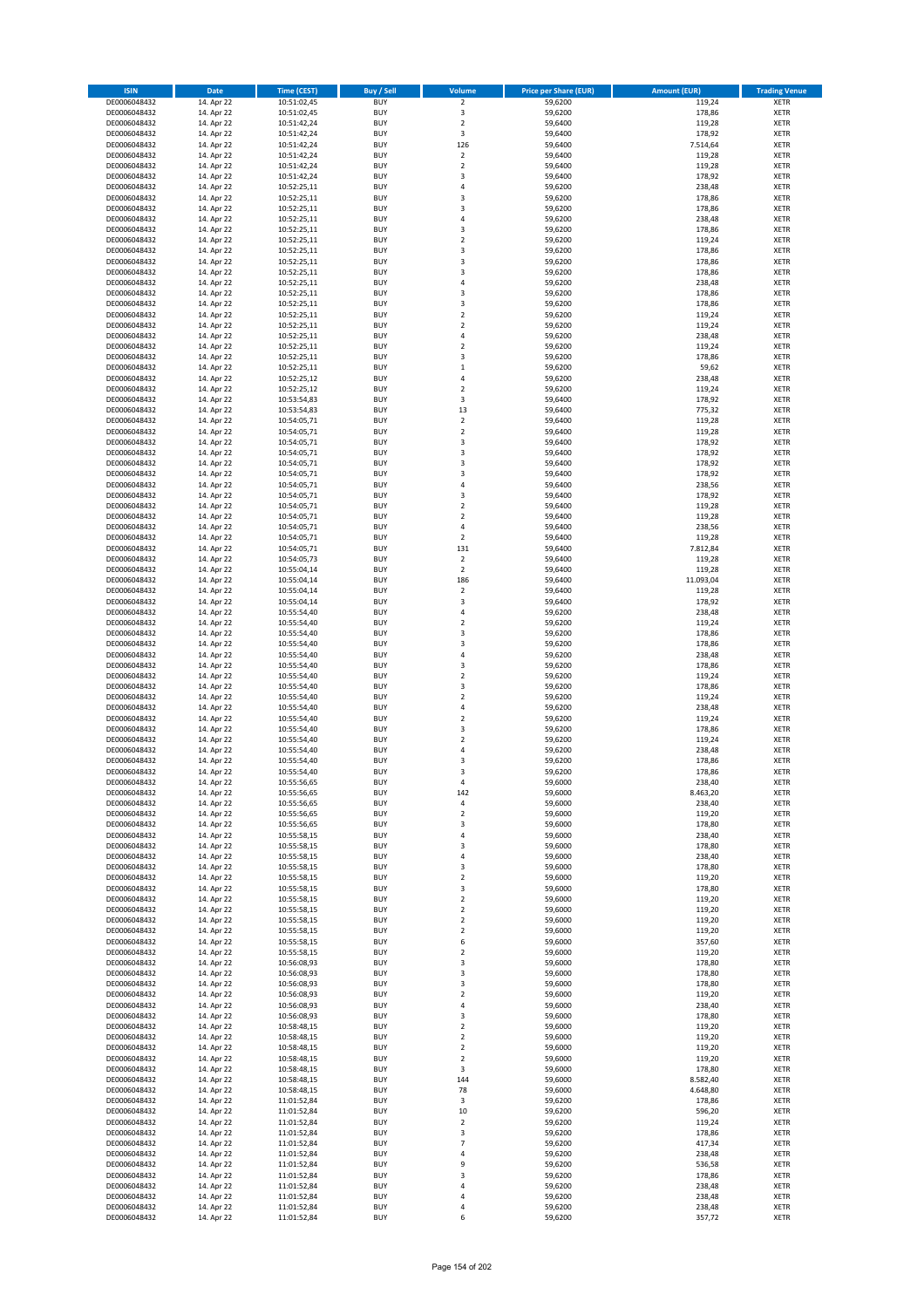| <b>ISIN</b>                  | <b>Date</b>              | <b>Time (CEST)</b>         | Buy / Sell               | Volume                       | <b>Price per Share (EUR)</b> | <b>Amount (EUR)</b> | <b>Trading Venue</b>       |
|------------------------------|--------------------------|----------------------------|--------------------------|------------------------------|------------------------------|---------------------|----------------------------|
| DE0006048432                 | 14. Apr 22               | 11:01:52,84                | <b>BUY</b>               | 4                            | 59,6200                      | 238,48              | <b>XETR</b>                |
| DE0006048432                 | 14. Apr 22               | 11:02:13,18                | <b>BUY</b>               | $\mathbf 2$                  | 59,6200                      | 119,24              | <b>XETR</b>                |
| DE0006048432                 | 14. Apr 22               | 11:02:13,18                | <b>BUY</b>               | 6                            | 59,6200                      | 357,72              | <b>XETR</b>                |
| DE0006048432<br>DE0006048432 | 14. Apr 22<br>14. Apr 22 | 11:02:13,18<br>11:02:13,18 | <b>BUY</b><br><b>BUY</b> | $\mathbf 2$<br>$\mathbf 2$   | 59,6200<br>59,6200           | 119,24<br>119,24    | <b>XETR</b><br><b>XETR</b> |
| DE0006048432                 | 14. Apr 22               | 11:02:13,18                | <b>BUY</b>               | $\mathbf 2$                  | 59,6200                      | 119,24              | <b>XETR</b>                |
| DE0006048432                 | 14. Apr 22               | 11:02:13,18                | <b>BUY</b>               | $\mathbf 2$                  | 59,6200                      | 119,24              | <b>XETR</b>                |
| DE0006048432                 | 14. Apr 22               | 11:02:13,18                | <b>BUY</b>               | 6                            | 59,6200                      | 357,72              | <b>XETR</b>                |
| DE0006048432                 | 14. Apr 22               | 11:02:13,18                | <b>BUY</b>               | 4                            | 59,6200                      | 238,48              | <b>XETR</b>                |
| DE0006048432                 | 14. Apr 22               | 11:02:13,18                | <b>BUY</b>               | $\mathbf 2$                  | 59,6200                      | 119,24              | <b>XETR</b>                |
| DE0006048432                 | 14. Apr 22               | 11:02:13,18                | <b>BUY</b>               | $\mathbf 2$                  | 59,6200                      | 119,24              | <b>XETR</b>                |
| DE0006048432<br>DE0006048432 | 14. Apr 22<br>14. Apr 22 | 11:02:13,18<br>11:02:13,18 | <b>BUY</b><br><b>BUY</b> | 4<br>$\mathbf 2$             | 59,6200<br>59,6200           | 238,48<br>119,24    | <b>XETR</b><br><b>XETR</b> |
| DE0006048432                 | 14. Apr 22               | 11:02:13,18                | <b>BUY</b>               | $\overline{\mathbf{c}}$      | 59,6200                      | 119,24              | <b>XETR</b>                |
| DE0006048432                 | 14. Apr 22               | 11:03:46,75                | <b>BUY</b>               | 136                          | 59,6000                      | 8.105,60            | <b>XETR</b>                |
| DE0006048432                 | 14. Apr 22               | 11:03:46,75                | <b>BUY</b>               | $\mathbf 2$                  | 59,6000                      | 119,20              | <b>XETR</b>                |
| DE0006048432                 | 14. Apr 22               | 11:04:01,72                | <b>BUY</b>               | $\mathbf 2$                  | 59,6200                      | 119,24              | <b>XETR</b>                |
| DE0006048432                 | 14. Apr 22               | 11:04:01,72                | <b>BUY</b>               | 3                            | 59,6200                      | 178,86              | <b>XETR</b>                |
| DE0006048432                 | 14. Apr 22               | 11:04:01,72                | <b>BUY</b>               | 3                            | 59,6200                      | 178,86              | <b>XETR</b>                |
| DE0006048432                 | 14. Apr 22               | 11:04:01,72                | <b>BUY</b>               | 4                            | 59,6200                      | 238,48              | <b>XETR</b>                |
| DE0006048432<br>DE0006048432 | 14. Apr 22<br>14. Apr 22 | 11:04:01,72<br>11:04:01,72 | <b>BUY</b><br><b>BUY</b> | 4<br>3                       | 59,6200<br>59,6200           | 238,48<br>178,86    | <b>XETR</b><br><b>XETR</b> |
| DE0006048432                 | 14. Apr 22               | 11:04:01,72                | <b>BUY</b>               | 3                            | 59,6200                      | 178,86              | <b>XETR</b>                |
| DE0006048432                 | 14. Apr 22               | 11:04:01,72                | <b>BUY</b>               | $\mathbf 2$                  | 59,6200                      | 119,24              | <b>XETR</b>                |
| DE0006048432                 | 14. Apr 22               | 11:04:01,72                | <b>BUY</b>               | 3                            | 59,6200                      | 178,86              | <b>XETR</b>                |
| DE0006048432                 | 14. Apr 22               | 11:04:01,72                | <b>BUY</b>               | $\mathbf 2$                  | 59,6200                      | 119,24              | <b>XETR</b>                |
| DE0006048432                 | 14. Apr 22               | 11:04:01,72                | <b>BUY</b>               | 130                          | 59,6200                      | 7.750,60            | <b>XETR</b>                |
| DE0006048432                 | 14. Apr 22               | 11:04:01,72                | <b>BUY</b>               | $\overline{2}$               | 59,6200                      | 119,24              | <b>XETR</b>                |
| DE0006048432<br>DE0006048432 | 14. Apr 22<br>14. Apr 22 | 11:04:01,72<br>11:04:01,72 | <b>BUY</b><br><b>BUY</b> | $\mathbf 2$<br>3             | 59,6200<br>59,6200           | 119,24<br>178,86    | <b>XETR</b><br><b>XETR</b> |
| DE0006048432                 | 14. Apr 22               | 11:04:01,72                | <b>BUY</b>               | 3                            | 59,6200                      | 178,86              | <b>XETR</b>                |
| DE0006048432                 | 14. Apr 22               | 11:04:01,72                | <b>BUY</b>               | 92                           | 59,6200                      | 5.485,04            | <b>XETR</b>                |
| DE0006048432                 | 14. Apr 22               | 11:04:03,00                | <b>BUY</b>               | $\mathbf 2$                  | 59,6200                      | 119,24              | <b>XETR</b>                |
| DE0006048432                 | 14. Apr 22               | 11:04:03,00                | <b>BUY</b>               | 3                            | 59,6200                      | 178,86              | <b>XETR</b>                |
| DE0006048432                 | 14. Apr 22               | 11:04:03.00                | <b>BUY</b>               | 172                          | 59,6200                      | 10.254.64           | <b>XETR</b>                |
| DE0006048432                 | 14. Apr 22               | 11:04:03,00                | <b>BUY</b>               | $\mathbf 2$                  | 59,6200                      | 119,24              | <b>XETR</b>                |
| DE0006048432                 | 14. Apr 22               | 11:04:03,00                | <b>BUY</b>               | $\overline{\mathbf{c}}$      | 59,6200                      | 119,24              | <b>XETR</b>                |
| DE0006048432                 | 14. Apr 22               | 11:04:03,00                | <b>BUY</b><br><b>BUY</b> | $\mathbf 2$                  | 59,6200                      | 119,24              | <b>XETR</b>                |
| DE0006048432<br>DE0006048432 | 14. Apr 22<br>14. Apr 22 | 11:04:03,00<br>11:04:04,48 | <b>BUY</b>               | $\mathbf 2$<br>3             | 59,6200<br>59,6000           | 119,24<br>178,80    | <b>XETR</b><br><b>XETR</b> |
| DE0006048432                 | 14. Apr 22               | 11:04:04,48                | <b>BUY</b>               | $\mathbf 2$                  | 59,6000                      | 119,20              | <b>XETR</b>                |
| DE0006048432                 | 14. Apr 22               | 11:04:04,48                | <b>BUY</b>               | $\mathbf 2$                  | 59,6000                      | 119,20              | <b>XETR</b>                |
| DE0006048432                 | 14. Apr 22               | 11:04:04,48                | <b>BUY</b>               | 67                           | 59,6000                      | 3.993,20            | <b>XETR</b>                |
| DE0006048432                 | 14. Apr 22               | 11:04:04,48                | <b>BUY</b>               | $\overline{\mathbf{c}}$      | 59,6000                      | 119,20              | <b>XETR</b>                |
| DE0006048432                 | 14. Apr 22               | 11:04:04,80                | <b>BUY</b>               | 3                            | 59,5800                      | 178,74              | <b>XETR</b>                |
| DE0006048432                 | 14. Apr 22               | 11:04:04,80                | <b>BUY</b>               | $\overline{2}$               | 59,5800                      | 119,16              | <b>XETR</b>                |
| DE0006048432                 | 14. Apr 22               | 11:04:04,80                | <b>BUY</b>               | 6                            | 59,5800                      | 357,48              | <b>XETR</b>                |
| DE0006048432<br>DE0006048432 | 14. Apr 22<br>14. Apr 22 | 11:04:04,80<br>11:04:04,80 | <b>BUY</b><br><b>BUY</b> | $\mathbf 2$<br>3             | 59,5800<br>59,5800           | 119,16<br>178,74    | <b>XETR</b><br><b>XETR</b> |
| DE0006048432                 | 14. Apr 22               | 11:04:04,80                | <b>BUY</b>               | 3                            | 59,5800                      | 178,74              | <b>XETR</b>                |
| DE0006048432                 | 14. Apr 22               | 11:04:04,80                | <b>BUY</b>               | 73                           | 59,5800                      | 4.349,34            | <b>XETR</b>                |
| DE0006048432                 | 14. Apr 22               | 11:04:04,80                | <b>BUY</b>               | 3                            | 59,5800                      | 178,74              | <b>XETR</b>                |
| DE0006048432                 | 14. Apr 22               | 11:04:04,80                | <b>BUY</b>               | 3                            | 59,5800                      | 178,74              | <b>XETR</b>                |
| DE0006048432                 | 14. Apr 22               | 11:04:04,80                | <b>BUY</b>               | 3                            | 59,5800                      | 178,74              | <b>XETR</b>                |
| DE0006048432                 | 14. Apr 22               | 11:04:04,80                | <b>BUY</b>               | $\overline{\mathbf{c}}$      | 59,5800                      | 119,16              | <b>XETR</b>                |
| DE0006048432<br>DE0006048432 | 14. Apr 22<br>14. Apr 22 | 11:04:10,09<br>11:04:10,09 | <b>BUY</b><br><b>BUY</b> | 3<br>4                       | 59,5800<br>59,5800           | 178,74<br>238,32    | <b>XETR</b><br><b>XETR</b> |
| DE0006048432                 | 14. Apr 22               | 11:04:10,09                | <b>BUY</b>               | 5                            | 59,5800                      | 297,90              | <b>XETR</b>                |
| DE0006048432                 | 14. Apr 22               | 11:04:10,09                | <b>BUY</b>               | 4                            | 59,5800                      | 238,32              | <b>XETR</b>                |
| DE0006048432                 | 14. Apr 22               | 11:04:10,09                | <b>BUY</b>               | 4                            | 59,5800                      | 238,32              | <b>XETR</b>                |
| DE0006048432                 | 14. Apr 22               | 11:04:10,09                | <b>BUY</b>               | $\mathbf 2$                  | 59,5800                      | 119,16              | <b>XETR</b>                |
| DE0006048432                 | 14. Apr 22               | 11:04:10,09                | <b>BUY</b>               | $\overline{\mathbf{c}}$      | 59,5800                      | 119,16              | <b>XETR</b>                |
| DE0006048432                 | 14. Apr 22               | 11:04:10,09                | <b>BUY</b>               | 6                            | 59,5800                      | 357,48              | <b>XETR</b>                |
| DE0006048432<br>DE0006048432 | 14. Apr 22<br>14. Apr 22 | 11:04:10,09<br>11:04:10,09 | <b>BUY</b><br>BUY        | $\overline{2}$<br>3          | 59,5800<br>59,5800           | 119,16<br>178,74    | <b>XETR</b><br><b>XETR</b> |
| DE0006048432                 | 14. Apr 22               | 11:04:10,09                | <b>BUY</b>               | 3                            | 59,5800                      | 178,74              | <b>XETR</b>                |
| DE0006048432                 | 14. Apr 22               | 11:04:10,09                | <b>BUY</b>               | 3                            | 59,5800                      | 178,74              | <b>XETR</b>                |
| DE0006048432                 | 14. Apr 22               | 11:04:10,09                | <b>BUY</b>               | $\mathbf 2$                  | 59,5800                      | 119,16              | XETR                       |
| DE0006048432                 | 14. Apr 22               | 11:04:10,09                | <b>BUY</b>               | 3                            | 59,5800                      | 178,74              | <b>XETR</b>                |
| DE0006048432                 | 14. Apr 22               | 11:04:10,09                | <b>BUY</b>               | 3                            | 59,5800                      | 178,74              | <b>XETR</b>                |
| DE0006048432                 | 14. Apr 22               | 11:04:10,09                | <b>BUY</b>               | $\mathbf 2$                  | 59,5800                      | 119,16              | <b>XETR</b>                |
| DE0006048432<br>DE0006048432 | 14. Apr 22               | 11:04:10,09<br>11:04:24,01 | <b>BUY</b><br><b>BUY</b> | 3<br>5                       | 59,5800<br>59,5600           | 178,74              | <b>XETR</b><br><b>XETR</b> |
| DE0006048432                 | 14. Apr 22<br>14. Apr 22 | 11:04:24,01                | <b>BUY</b>               | $\mathbf 2$                  | 59,5600                      | 297,80<br>119,12    | <b>XETR</b>                |
| DE0006048432                 | 14. Apr 22               | 11:04:24,01                | <b>BUY</b>               | 3                            | 59,5600                      | 178,68              | <b>XETR</b>                |
| DE0006048432                 | 14. Apr 22               | 11:05:09,20                | <b>BUY</b>               | 3                            | 59,6000                      | 178,80              | <b>XETR</b>                |
| DE0006048432                 | 14. Apr 22               | 11:05:09,20                | <b>BUY</b>               | $\mathbf 2$                  | 59,6000                      | 119,20              | <b>XETR</b>                |
| DE0006048432                 | 14. Apr 22               | 11:05:09,20                | <b>BUY</b>               | 3                            | 59,6000                      | 178,80              | <b>XETR</b>                |
| DE0006048432                 | 14. Apr 22               | 11:05:09,20                | <b>BUY</b><br><b>BUY</b> | $\mathbf 2$<br>$\mathbf 2$   | 59,6000                      | 119,20              | <b>XETR</b>                |
| DE0006048432<br>DE0006048432 | 14. Apr 22<br>14. Apr 22 | 11:05:09,20<br>11:05:09,20 | <b>BUY</b>               | $\mathbf 2$                  | 59,6000<br>59,6000           | 119,20<br>119,20    | <b>XETR</b><br><b>XETR</b> |
| DE0006048432                 | 14. Apr 22               | 11:05:09,20                | <b>BUY</b>               | $\overline{2}$               | 59,6000                      | 119,20              | <b>XETR</b>                |
| DE0006048432                 | 14. Apr 22               | 11:05:09,20                | <b>BUY</b>               | 4                            | 59,6000                      | 238,40              | XETR                       |
| DE0006048432                 | 14. Apr 22               | 11:05:09,20                | <b>BUY</b>               | 3                            | 59,6000                      | 178,80              | <b>XETR</b>                |
| DE0006048432                 | 14. Apr 22               | 11:05:09,20                | <b>BUY</b>               | 88                           | 59,6000                      | 5.244,80            | <b>XETR</b>                |
| DE0006048432                 | 14. Apr 22               | 11:05:09,20                | <b>BUY</b>               | 4                            | 59,6000                      | 238,40              | <b>XETR</b>                |
| DE0006048432<br>DE0006048432 | 14. Apr 22<br>14. Apr 22 | 11:05:09,20<br>11:05:09,20 | <b>BUY</b><br><b>BUY</b> | $\overline{\mathbf{c}}$<br>4 | 59,6000<br>59,6000           | 119,20<br>238,40    | <b>XETR</b><br><b>XETR</b> |
| DE0006048432                 | 14. Apr 22               | 11:05:09,20                | <b>BUY</b>               | $\mathbf 2$                  | 59,6000                      | 119,20              | <b>XETR</b>                |
| DE0006048432                 | 14. Apr 22               | 11:05:09,20                | <b>BUY</b>               | $\mathbf 2$                  | 59,6000                      | 119,20              | <b>XETR</b>                |
| DE0006048432                 | 14. Apr 22               | 11:05:09,20                | <b>BUY</b>               | $\mathbf 2$                  | 59,6000                      | 119,20              | <b>XETR</b>                |
| DE0006048432                 | 14. Apr 22               | 11:05:09,22                | <b>BUY</b>               | $\overline{2}$               | 59,6000                      | 119,20              | <b>XETR</b>                |
| DE0006048432                 | 14. Apr 22               | 11:05:39,50                | <b>BUY</b>               | 4                            | 59,6400                      | 238,56              | <b>XETR</b>                |
| DE0006048432                 | 14. Apr 22               | 11:05:39,50                | <b>BUY</b>               | 3                            | 59,6400                      | 178,92              | <b>XETR</b>                |
| DE0006048432<br>DE0006048432 | 14. Apr 22               | 11:05:39,50                | <b>BUY</b><br><b>BUY</b> | 4<br>$\mathbf 2$             | 59,6400<br>59,6400           | 238,56              | <b>XETR</b><br><b>XETR</b> |
| DE0006048432                 | 14. Apr 22<br>14. Apr 22 | 11:05:39,50<br>11:05:39,50 | <b>BUY</b>               | $\mathbf 2$                  | 59,6400                      | 119,28<br>119,28    | <b>XETR</b>                |
| DE0006048432                 | 14. Apr 22               | 11:05:39,50                | <b>BUY</b>               | $\mathbf 2$                  | 59,6400                      | 119,28              | <b>XETR</b>                |
| DE0006048432                 | 14. Apr 22               | 11:05:39,50                | <b>BUY</b>               | $\mathbf 2$                  | 59,6400                      | 119,28              | <b>XETR</b>                |
| DE0006048432                 | 14. Apr 22               | 11:05:39,50                | <b>BUY</b>               | 56                           | 59,6400                      | 3.339,84            | <b>XETR</b>                |
| DE0006048432                 | 14. Apr 22               | 11:05:39,50                | <b>BUY</b>               | $\overline{\mathbf{c}}$      | 59,6400                      | 119,28              | <b>XETR</b>                |
| DE0006048432                 | 14. Apr 22               | 11:05:39,50                | <b>BUY</b>               | 4                            | 59,6400                      | 238,56              | XETR                       |
| DE0006048432<br>DE0006048432 | 14. Apr 22<br>14. Apr 22 | 11:05:39,50<br>11:05:39,50 | <b>BUY</b><br><b>BUY</b> | 4<br>$\mathbf 2$             | 59,6400<br>59,6400           | 238,56<br>119,28    | <b>XETR</b><br><b>XETR</b> |
| DE0006048432                 | 14. Apr 22               | 11:05:39,50                | <b>BUY</b>               | $\mathbf 2$                  | 59,6400                      | 119,28              | <b>XETR</b>                |
| DE0006048432                 | 14. Apr 22               | 11:05:39,50                | <b>BUY</b>               | $\mathbf 2$                  | 59,6400                      | 119,28              | <b>XETR</b>                |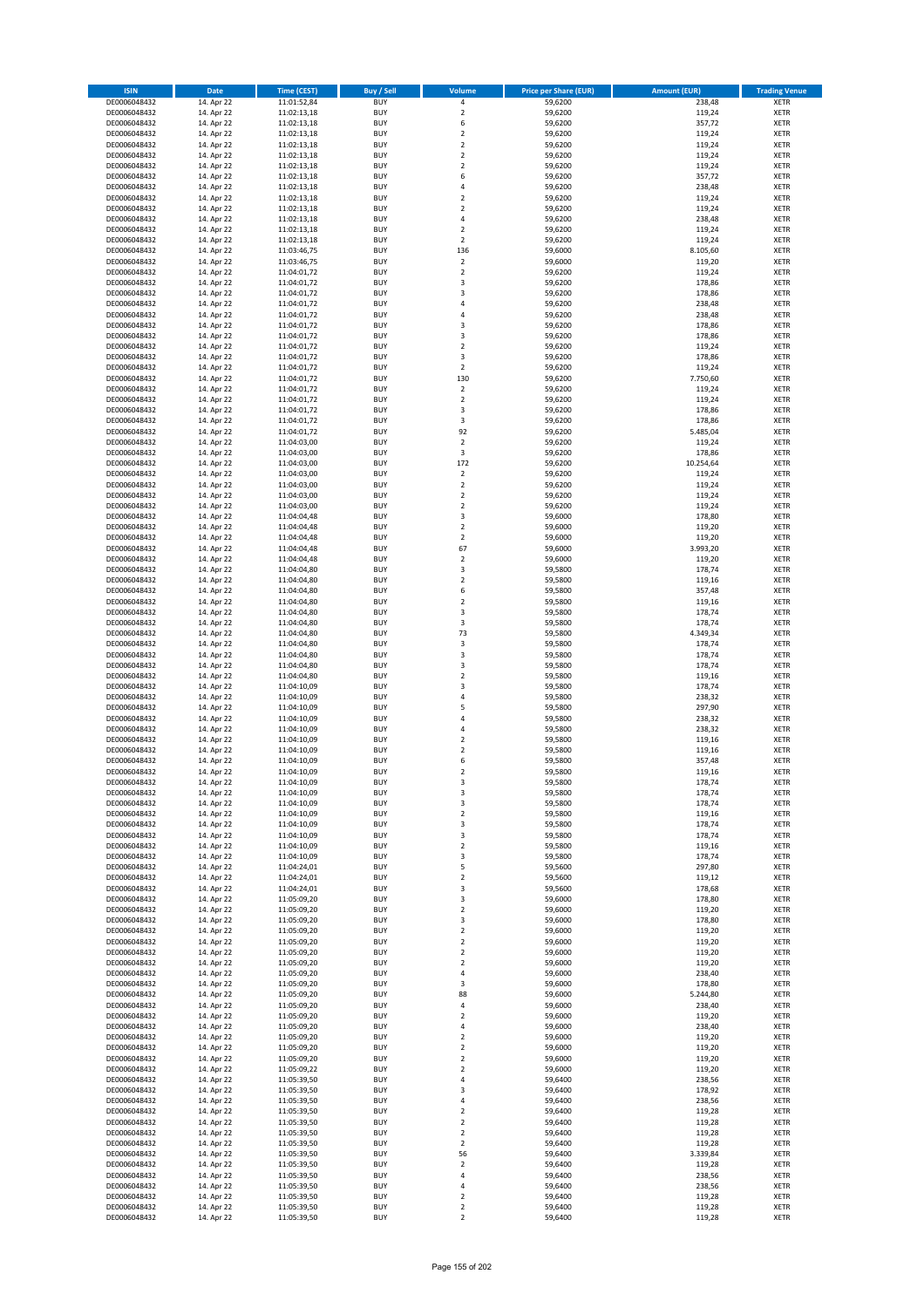| <b>ISIN</b>                  | <b>Date</b>              | Time (CEST)                | <b>Buy / Sell</b>        | Volume                                 | <b>Price per Share (EUR)</b> | <b>Amount (EUR)</b> | <b>Trading Venue</b>       |
|------------------------------|--------------------------|----------------------------|--------------------------|----------------------------------------|------------------------------|---------------------|----------------------------|
| DE0006048432                 | 14. Apr 22               | 11:05:39,50                | <b>BUY</b>               | $\overline{2}$                         | 59,6400                      | 119,28              | <b>XETR</b>                |
| DE0006048432                 | 14. Apr 22               | 11:05:39,50                | <b>BUY</b>               | 75                                     | 59,6400                      | 4.473,00            | <b>XETR</b>                |
| DE0006048432                 | 14. Apr 22               | 11:05:39,52                | <b>BUY</b>               | $\overline{2}$                         | 59,6400                      | 119,28              | <b>XETR</b>                |
| DE0006048432<br>DE0006048432 | 14. Apr 22<br>14. Apr 22 | 11:05:45,40<br>11:05:45,40 | <b>BUY</b><br><b>BUY</b> | 3<br>3                                 | 59,6400<br>59,6400           | 178,92<br>178,92    | <b>XETR</b><br><b>XETR</b> |
| DE0006048432                 | 14. Apr 22               | 11:05:45,40                | <b>BUY</b>               | $\mathbf 2$                            | 59,6400                      | 119,28              | <b>XETR</b>                |
| DE0006048432                 | 14. Apr 22               | 11:05:45,40                | <b>BUY</b>               | $\mathbf 2$                            | 59,6400                      | 119,28              | <b>XETR</b>                |
| DE0006048432                 | 14. Apr 22               | 11:05:45,40                | <b>BUY</b>               | 67                                     | 59,6400                      | 3.995,88            | <b>XETR</b>                |
| DE0006048432                 | 14. Apr 22               | 11:05:45,40                | <b>BUY</b>               | 3                                      | 59,6400                      | 178,92              | <b>XETR</b>                |
| DE0006048432                 | 14. Apr 22               | 11:05:45,40                | <b>BUY</b><br><b>BUY</b> | $\mathbf 2$                            | 59,6400                      | 119,28              | <b>XETR</b><br><b>XETR</b> |
| DE0006048432<br>DE0006048432 | 14. Apr 22<br>14. Apr 22 | 11:05:45,40<br>11:05:45,40 | <b>BUY</b>               | $\mathbf 2$<br>$\overline{\mathbf{c}}$ | 59,6400<br>59,6400           | 119,28<br>119,28    | <b>XETR</b>                |
| DE0006048432                 | 14. Apr 22               | 11:05:53,34                | <b>BUY</b>               | $\mathbf 2$                            | 59,6200                      | 119,24              | <b>XETR</b>                |
| DE0006048432                 | 14. Apr 22               | 11:05:53,34                | <b>BUY</b>               | $\overline{\mathbf{c}}$                | 59,6200                      | 119,24              | <b>XETR</b>                |
| DE0006048432                 | 14. Apr 22               | 11:05:53,34                | <b>BUY</b>               | $\mathbf 2$                            | 59,6200                      | 119,24              | <b>XETR</b>                |
| DE0006048432                 | 14. Apr 22               | 11:05:53,34                | <b>BUY</b>               | $\mathbf 2$                            | 59,6200                      | 119,24              | <b>XETR</b>                |
| DE0006048432<br>DE0006048432 | 14. Apr 22<br>14. Apr 22 | 11:05:53,34<br>11:05:53,34 | <b>BUY</b><br><b>BUY</b> | 3<br>3                                 | 59,6200<br>59,6200           | 178,86<br>178,86    | <b>XETR</b><br><b>XETR</b> |
| DE0006048432                 | 14. Apr 22               | 11:05:53,36                | <b>BUY</b>               | $\overline{\mathbf{c}}$                | 59,6200                      | 119,24              | <b>XETR</b>                |
| DE0006048432                 | 14. Apr 22               | 11:08:16,82                | <b>BUY</b>               | $\mathbf 2$                            | 59,6200                      | 119,24              | <b>XETR</b>                |
| DE0006048432                 | 14. Apr 22               | 11:08:16,82                | <b>BUY</b>               | 81                                     | 59,6200                      | 4.829,22            | <b>XETR</b>                |
| DE0006048432                 | 14. Apr 22               | 11:08:54,92                | <b>BUY</b>               | $\mathbf 2$                            | 59,6200                      | 119,24              | <b>XETR</b>                |
| DE0006048432                 | 14. Apr 22               | 11:08:54,92                | <b>BUY</b><br><b>BUY</b> | 3<br>3                                 | 59,6200                      | 178,86              | <b>XETR</b><br><b>XETR</b> |
| DE0006048432<br>DE0006048432 | 14. Apr 22<br>14. Apr 22 | 11:08:54,92<br>11:08:54,92 | <b>BUY</b>               | 3                                      | 59,6200<br>59,6200           | 178,86<br>178,86    | <b>XETR</b>                |
| DE0006048432                 | 14. Apr 22               | 11:08:54,92                | <b>BUY</b>               | $\mathbf 2$                            | 59,6200                      | 119,24              | <b>XETR</b>                |
| DE0006048432                 | 14. Apr 22               | 11:08:54,92                | <b>BUY</b>               | $\mathbf 2$                            | 59,6200                      | 119,24              | <b>XETR</b>                |
| DE0006048432                 | 14. Apr 22               | 11:08:54,92                | <b>BUY</b>               | 3                                      | 59,6200                      | 178,86              | <b>XETR</b>                |
| DE0006048432                 | 14. Apr 22               | 11:08:54,92                | <b>BUY</b>               | $\mathbf 2$                            | 59,6200                      | 119,24              | <b>XETR</b>                |
| DE0006048432<br>DE0006048432 | 14. Apr 22<br>14. Apr 22 | 11:08:54,92<br>11:08:54,92 | <b>BUY</b><br><b>BUY</b> | $\overline{2}$<br>101                  | 59,6200<br>59,6200           | 119,24<br>6.021,62  | <b>XETR</b><br><b>XETR</b> |
| DE0006048432                 | 14. Apr 22               | 11:08:54,92                | <b>BUY</b>               | $\mathbf 2$                            | 59,6200                      | 119,24              | <b>XETR</b>                |
| DE0006048432                 | 14. Apr 22               | 11:08:54,92                | <b>BUY</b>               | $\mathbf 2$                            | 59,6200                      | 119,24              | <b>XETR</b>                |
| DE0006048432                 | 14. Apr 22               | 11:08:54,92                | <b>BUY</b>               | 3                                      | 59,6200                      | 178,86              | <b>XETR</b>                |
| DE0006048432                 | 14. Apr 22               | 11:10:28,31                | <b>BUY</b>               | $\mathbf 2$                            | 59,6400                      | 119,28              | <b>XETR</b>                |
| DE0006048432                 | 14. Apr 22               | 11:10:28,31                | <b>BUY</b><br><b>BUY</b> | 3<br>4                                 | 59,6400                      | 178,92              | <b>XETR</b><br><b>XETR</b> |
| DE0006048432<br>DE0006048432 | 14. Apr 22<br>14. Apr 22 | 11:10:28,31<br>11:10:28,31 | <b>BUY</b>               | $\mathbf 1$                            | 59,6400<br>59,6400           | 238,56<br>59,64     | <b>XETR</b>                |
| DE0006048432                 | 14. Apr 22               | 11:10:28,31                | <b>BUY</b>               | 3                                      | 59,6400                      | 178,92              | <b>XETR</b>                |
| DE0006048432                 | 14. Apr 22               | 11:10:28,31                | <b>BUY</b>               | 4                                      | 59,6400                      | 238,56              | <b>XETR</b>                |
| DE0006048432                 | 14. Apr 22               | 11:10:28,31                | <b>BUY</b>               | $\mathbf 2$                            | 59,6400                      | 119,28              | <b>XETR</b>                |
| DE0006048432                 | 14. Apr 22               | 11:10:28,31                | <b>BUY</b>               | 106                                    | 59,6400                      | 6.321,84            | <b>XETR</b>                |
| DE0006048432<br>DE0006048432 | 14. Apr 22<br>14. Apr 22 | 11:10:28,31                | <b>BUY</b><br><b>BUY</b> | $\mathbf 2$<br>4                       | 59,6400<br>59,6400           | 119,28<br>238,56    | <b>XETR</b><br><b>XETR</b> |
| DE0006048432                 | 14. Apr 22               | 11:10:28,31<br>11:10:28,31 | <b>BUY</b>               | 4                                      | 59,6400                      | 238,56              | <b>XETR</b>                |
| DE0006048432                 | 14. Apr 22               | 11:10:28,31                | <b>BUY</b>               | 4                                      | 59,6400                      | 238,56              | <b>XETR</b>                |
| DE0006048432                 | 14. Apr 22               | 11:10:39,26                | <b>BUY</b>               | 5                                      | 59,6400                      | 298,20              | <b>XETR</b>                |
| DE0006048432                 | 14. Apr 22               | 11:10:39,26                | <b>BUY</b>               | 3                                      | 59,6400                      | 178,92              | <b>XETR</b>                |
| DE0006048432                 | 14. Apr 22               | 11:10:39,26                | <b>BUY</b>               | 3                                      | 59,6400                      | 178,92              | <b>XETR</b>                |
| DE0006048432<br>DE0006048432 | 14. Apr 22<br>14. Apr 22 | 11:10:39,26<br>11:10:39,26 | <b>BUY</b><br><b>BUY</b> | 3<br>5                                 | 59,6400<br>59,6400           | 178,92<br>298,20    | <b>XETR</b><br><b>XETR</b> |
| DE0006048432                 | 14. Apr 22               | 11:10:39,26                | <b>BUY</b>               | 3                                      | 59,6400                      | 178,92              | <b>XETR</b>                |
| DE0006048432                 | 14. Apr 22               | 11:10:39,26                | <b>BUY</b>               | 3                                      | 59,6400                      | 178,92              | <b>XETR</b>                |
| DE0006048432                 | 14. Apr 22               | 11:10:39,26                | <b>BUY</b>               | 126                                    | 59,6400                      | 7.514,64            | <b>XETR</b>                |
| DE0006048432                 | 14. Apr 22               | 11:10:39,26                | <b>BUY</b>               | $\overline{\mathbf{c}}$                | 59,6400                      | 119,28              | <b>XETR</b>                |
| DE0006048432<br>DE0006048432 | 14. Apr 22<br>14. Apr 22 | 11:10:39,26<br>11:10:39,26 | <b>BUY</b><br><b>BUY</b> | 3<br>$\overline{\mathbf{c}}$           | 59,6400<br>59,6400           | 178,92<br>119,28    | <b>XETR</b><br><b>XETR</b> |
| DE0006048432                 | 14. Apr 22               | 11:10:39,26                | <b>BUY</b>               | 3                                      | 59,6400                      | 178,92              | <b>XETR</b>                |
| DE0006048432                 | 14. Apr 22               | 11:10:39,26                | <b>BUY</b>               | $\overline{\mathbf{c}}$                | 59,6400                      | 119,28              | <b>XETR</b>                |
| DE0006048432                 | 14. Apr 22               | 11:10:42,41                | <b>BUY</b>               | 4                                      | 59,6200                      | 238,48              | <b>XETR</b>                |
| DE0006048432                 | 14. Apr 22               | 11:10:42,41                | <b>BUY</b>               | 4                                      | 59,6200                      | 238,48              | <b>XETR</b>                |
| DE0006048432                 | 14. Apr 22               | 11:10:42,41                | <b>BUY</b><br><b>BUY</b> | $\overline{a}$                         | 59,6200                      | 238,48              | <b>XETR</b><br><b>XETR</b> |
| DE0006048432<br>DE0006048432 | 14. Apr 22<br>14. Apr 22 | 11:10:42,41<br>11:10:42,41 | <b>BUY</b>               | 4<br>3                                 | 59,6200<br>59,6200           | 238,48<br>178,86    | <b>XETR</b>                |
| DE0006048432                 | 14. Apr 22               | 11:10:42,41                | BUY                      | 4                                      | 59,6200                      | 238,48              | <b>XETR</b>                |
| DE0006048432                 | 14. Apr 22               | 11:10:42,41                | <b>BUY</b>               | $\mathbf 2$                            | 59,6200                      | 119,24              | <b>XETR</b>                |
| DE0006048432                 | 14. Apr 22               | 11:10:42,41                | <b>BUY</b>               | 4                                      | 59,6200                      | 238,48              | <b>XETR</b>                |
| DE0006048432                 | 14. Apr 22               | 11:10:42,43                | <b>BUY</b>               | 4                                      | 59,6200                      | 238,48              | XETR                       |
| DE0006048432<br>DE0006048432 | 14. Apr 22<br>14. Apr 22 | 11:10:51,74<br>11:10:51,74 | <b>BUY</b><br><b>BUY</b> | 4<br>3                                 | 59,6000<br>59,6000           | 238,40<br>178,80    | <b>XETR</b><br><b>XETR</b> |
| DE0006048432                 | 14. Apr 22               | 11:10:51,74                | <b>BUY</b>               | $\mathbf 2$                            | 59,6000                      | 119,20              | <b>XETR</b>                |
| DE0006048432                 | 14. Apr 22               | 11:10:51,74                | <b>BUY</b>               | $\mathbf 2$                            | 59,6000                      | 119,20              | <b>XETR</b>                |
| DE0006048432                 | 14. Apr 22               | 11:10:51,74                | <b>BUY</b>               | $\mathbf 2$                            | 59,6000                      | 119,20              | <b>XETR</b>                |
| DE0006048432                 | 14. Apr 22               | 11:10:51,74                | <b>BUY</b>               | $\mathbf 2$                            | 59,6000                      | 119,20              | <b>XETR</b>                |
| DE0006048432<br>DE0006048432 | 14. Apr 22<br>14. Apr 22 | 11:10:51,74<br>11:10:51,74 | <b>BUY</b><br><b>BUY</b> | $\mathbf 2$<br>4                       | 59,6000<br>59,6000           | 119,20<br>238,40    | <b>XETR</b><br><b>XETR</b> |
| DE0006048432                 | 14. Apr 22               | 11:10:51,74                | <b>BUY</b>               | $\mathbf 2$                            | 59,6000                      | 119,20              | <b>XETR</b>                |
| DE0006048432                 | 14. Apr 22               | 11:10:51,74                | <b>BUY</b>               | 79                                     | 59,6000                      | 4.708,40            | <b>XETR</b>                |
| DE0006048432                 | 14. Apr 22               | 11:10:51,74                | <b>BUY</b>               | 3                                      | 59,6000                      | 178,80              | <b>XETR</b>                |
| DE0006048432                 | 14. Apr 22               | 11:10:51,74                | <b>BUY</b>               | 3                                      | 59,6000                      | 178,80              | <b>XETR</b>                |
| DE0006048432<br>DE0006048432 | 14. Apr 22<br>14. Apr 22 | 11:10:51,74<br>11:10:51,74 | <b>BUY</b><br><b>BUY</b> | $\mathbf 2$<br>$\mathbf 2$             | 59,6000<br>59,6000           | 119,20<br>119,20    | <b>XETR</b><br><b>XETR</b> |
| DE0006048432                 | 14. Apr 22               | 11:10:51,74                | <b>BUY</b>               | 3                                      | 59,6000                      | 178,80              | XETR                       |
| DE0006048432                 | 14. Apr 22               | 11:10:51,82                | <b>BUY</b>               | 3                                      | 59,6000                      | 178,80              | <b>XETR</b>                |
| DE0006048432                 | 14. Apr 22               | 11:10:54,39                | <b>BUY</b>               | $\overline{2}$                         | 59,5800                      | 119,16              | <b>XETR</b>                |
| DE0006048432                 | 14. Apr 22               | 11:10:54,39                | <b>BUY</b>               | 2                                      | 59,5800                      | 119,16              | <b>XETR</b>                |
| DE0006048432<br>DE0006048432 | 14. Apr 22<br>14. Apr 22 | 11:10:54,39<br>11:10:54,39 | <b>BUY</b><br><b>BUY</b> | 55<br>$\mathbf 2$                      | 59,5800<br>59,5800           | 3.276,90<br>119,16  | <b>XETR</b><br><b>XETR</b> |
| DE0006048432                 | 14. Apr 22               | 11:10:54,39                | <b>BUY</b>               | 2                                      | 59,5800                      | 119,16              | <b>XETR</b>                |
| DE0006048432                 | 14. Apr 22               | 11:10:54,39                | <b>BUY</b>               | $\mathbf 2$                            | 59,5800                      | 119,16              | <b>XETR</b>                |
| DE0006048432                 | 14. Apr 22               | 11:10:54,39                | <b>BUY</b>               | 3                                      | 59,5800                      | 178,74              | <b>XETR</b>                |
| DE0006048432                 | 14. Apr 22               | 11:11:08,10                | <b>BUY</b>               | $\overline{2}$                         | 59,5800                      | 119,16              | <b>XETR</b>                |
| DE0006048432<br>DE0006048432 | 14. Apr 22<br>14. Apr 22 | 11:11:08,10<br>11:11:08,10 | <b>BUY</b><br><b>BUY</b> | 2<br>$\overline{\mathbf{c}}$           | 59,5800<br>59,5800           | 119,16<br>119,16    | <b>XETR</b><br><b>XETR</b> |
| DE0006048432                 | 14. Apr 22               | 11:11:45,16                | <b>BUY</b>               | 4                                      | 59,5800                      | 238,32              | <b>XETR</b>                |
| DE0006048432                 | 14. Apr 22               | 11:11:45,16                | <b>BUY</b>               | 2                                      | 59,5800                      | 119,16              | <b>XETR</b>                |
| DE0006048432                 | 14. Apr 22               | 11:14:35,79                | <b>BUY</b>               | 3                                      | 59,6400                      | 178,92              | <b>XETR</b>                |
| DE0006048432                 | 14. Apr 22               | 11:14:35,79                | <b>BUY</b>               | 3                                      | 59,6400                      | 178,92              | <b>XETR</b>                |
| DE0006048432                 | 14. Apr 22<br>14. Apr 22 | 11:14:35,79                | <b>BUY</b><br><b>BUY</b> | $\mathbf 2$                            | 59,6400<br>59,6400           | 119,28<br>119,28    | <b>XETR</b>                |
| DE0006048432<br>DE0006048432 | 14. Apr 22               | 11:14:35,79<br>11:14:35,79 | <b>BUY</b>               | $\mathbf 2$<br>3                       | 59,6400                      | 178,92              | <b>XETR</b><br><b>XETR</b> |
| DE0006048432                 | 14. Apr 22               | 11:14:35,79                | <b>BUY</b>               | 3                                      | 59,6400                      | 178,92              | XETR                       |
| DE0006048432                 | 14. Apr 22               | 11:14:35,79                | <b>BUY</b>               | $\mathbf 2$                            | 59,6400                      | 119,28              | <b>XETR</b>                |
| DE0006048432                 | 14. Apr 22               | 11:14:35,79                | <b>BUY</b>               | $\mathbf 2$                            | 59,6400                      | 119,28              | XETR                       |
| DE0006048432                 | 14. Apr 22               | 11:14:35,79                | <b>BUY</b>               | $\mathbf 2$                            | 59,6400                      | 119,28              | <b>XETR</b>                |
| DE0006048432                 | 14. Apr 22               | 11:14:35,79                | <b>BUY</b>               | $\overline{2}$                         | 59,6400                      | 119,28              | <b>XETR</b>                |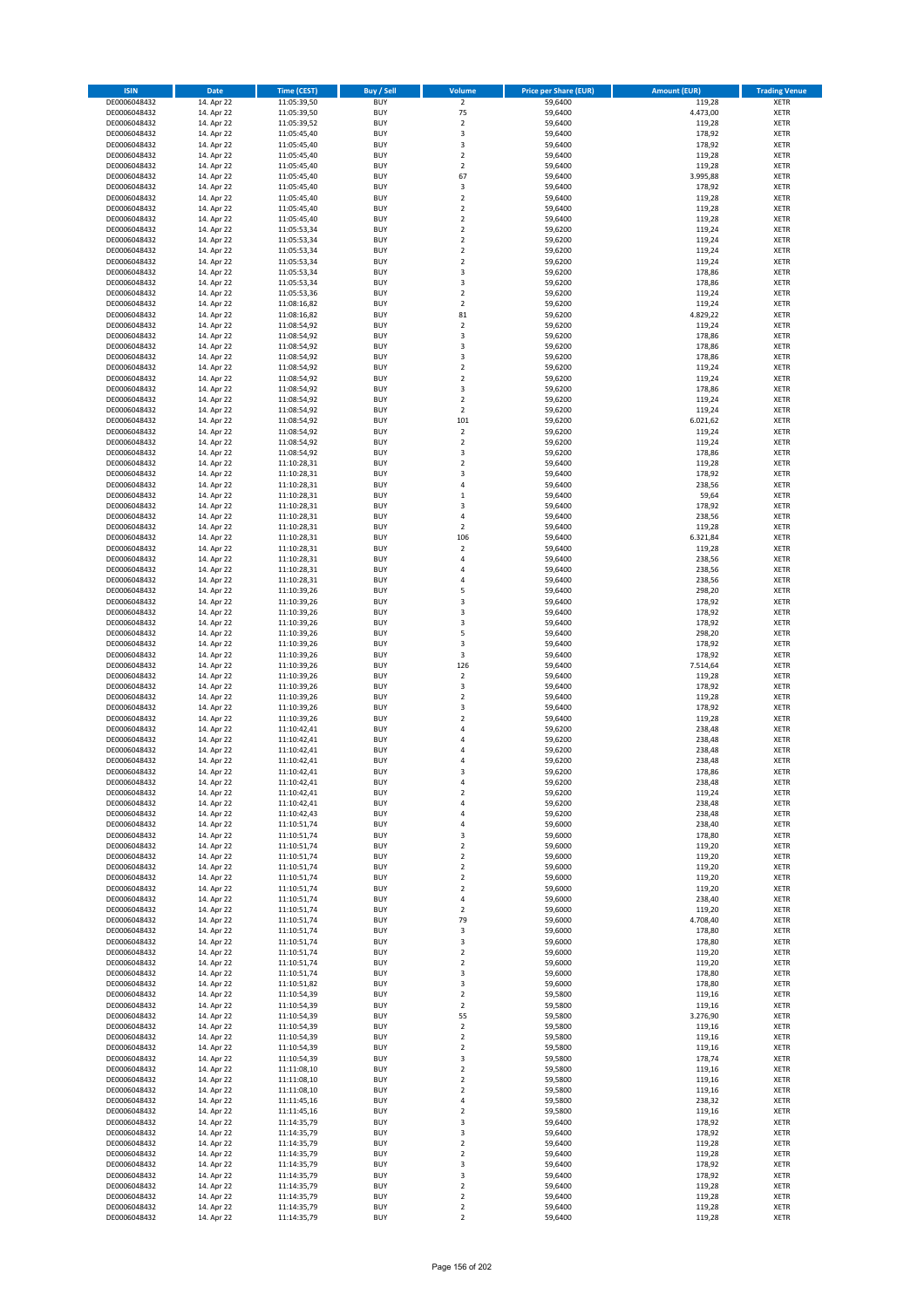| <b>ISIN</b>                  | <b>Date</b>              | Time (CEST)                | Buy / Sell               | Volume                                 | <b>Price per Share (EUR)</b> | <b>Amount (EUR)</b> | <b>Trading Venue</b>       |
|------------------------------|--------------------------|----------------------------|--------------------------|----------------------------------------|------------------------------|---------------------|----------------------------|
| DE0006048432                 | 14. Apr 22               | 11:14:35,79                | <b>BUY</b>               | 5                                      | 59,6400                      | 298,20              | <b>XETR</b>                |
| DE0006048432                 | 14. Apr 22               | 11:14:35,80                | <b>BUY</b>               | 3                                      | 59,6400                      | 178,92              | <b>XETR</b>                |
| DE0006048432                 | 14. Apr 22               | 11:15:05,93                | <b>BUY</b>               | $\mathbf 2$                            | 59,6200                      | 119,24              | <b>XETR</b>                |
| DE0006048432<br>DE0006048432 | 14. Apr 22               | 11:15:05,93<br>11:15:05,93 | <b>BUY</b><br><b>BUY</b> | 5<br>4                                 | 59,6200                      | 298,10<br>238,48    | <b>XETR</b><br><b>XETR</b> |
| DE0006048432                 | 14. Apr 22<br>14. Apr 22 | 11:15:05,93                | <b>BUY</b>               | 181                                    | 59,6200<br>59,6200           | 10.791,22           | <b>XETR</b>                |
| DE0006048432                 | 14. Apr 22               | 11:15:05,93                | <b>BUY</b>               | 3                                      | 59,6200                      | 178,86              | <b>XETR</b>                |
| DE0006048432                 | 14. Apr 22               | 11:15:05,93                | <b>BUY</b>               | $\mathbf 2$                            | 59,6200                      | 119,24              | <b>XETR</b>                |
| DE0006048432                 | 14. Apr 22               | 11:15:05,93                | <b>BUY</b>               | 4                                      | 59,6200                      | 238,48              | <b>XETR</b>                |
| DE0006048432                 | 14. Apr 22               | 11:15:05,93                | <b>BUY</b>               | 4                                      | 59,6200                      | 238,48              | <b>XETR</b>                |
| DE0006048432                 | 14. Apr 22               | 11:15:05,98                | <b>BUY</b>               | $\mathbf 2$                            | 59,6200                      | 119,24              | <b>XETR</b>                |
| DE0006048432<br>DE0006048432 | 14. Apr 22<br>14. Apr 22 | 11:15:29,04<br>11:15:29,04 | <b>BUY</b><br><b>BUY</b> | $\overline{\mathbf{c}}$<br>$\mathbf 2$ | 59,6400<br>59,6400           | 119,28<br>119,28    | <b>XETR</b><br><b>XETR</b> |
| DE0006048432                 | 14. Apr 22               | 11:15:29,04                | <b>BUY</b>               | $\overline{2}$                         | 59,6400                      | 119,28              | <b>XETR</b>                |
| DE0006048432                 | 14. Apr 22               | 11:15:29,04                | <b>BUY</b>               | $\mathbf 2$                            | 59,6400                      | 119,28              | <b>XETR</b>                |
| DE0006048432                 | 14. Apr 22               | 11:15:29,04                | <b>BUY</b>               | 3                                      | 59,6400                      | 178,92              | <b>XETR</b>                |
| DE0006048432                 | 14. Apr 22               | 11:15:29,04                | <b>BUY</b>               | 4                                      | 59,6400                      | 238,56              | <b>XETR</b>                |
| DE0006048432                 | 14. Apr 22               | 11:15:29,04                | <b>BUY</b>               | 4                                      | 59,6400                      | 238,56              | <b>XETR</b>                |
| DE0006048432                 | 14. Apr 22               | 11:15:29,04                | <b>BUY</b>               | $\overline{\mathbf{c}}$                | 59,6400                      | 119,28              | <b>XETR</b>                |
| DE0006048432                 | 14. Apr 22               | 11:15:29,04                | <b>BUY</b>               | $\mathbf 2$                            | 59,6400                      | 119,28              | <b>XETR</b>                |
| DE0006048432<br>DE0006048432 | 14. Apr 22<br>14. Apr 22 | 11:15:29,04<br>11:15:29,04 | <b>BUY</b><br><b>BUY</b> | 3<br>$\mathbf 2$                       | 59,6400<br>59,6400           | 178,92<br>119,28    | <b>XETR</b><br><b>XETR</b> |
| DE0006048432                 | 14. Apr 22               | 11:15:29,04                | <b>BUY</b>               | 28                                     | 59,6400                      | 1.669,92            | <b>XETR</b>                |
| DE0006048432                 | 14. Apr 22               | 11:15:29,04                | <b>BUY</b>               | $\mathbf 2$                            | 59,6400                      | 119,28              | <b>XETR</b>                |
| DE0006048432                 | 14. Apr 22               | 11:15:29,04                | <b>BUY</b>               | $\mathbf 2$                            | 59,6400                      | 119,28              | <b>XETR</b>                |
| DE0006048432                 | 14. Apr 22               | 11:15:29,04                | <b>BUY</b>               | $\mathbf 2$                            | 59,6400                      | 119,28              | <b>XETR</b>                |
| DE0006048432                 | 14. Apr 22               | 11:15:29,04                | <b>BUY</b>               | $\mathbf 2$                            | 59,6400                      | 119,28              | <b>XETR</b>                |
| DE0006048432                 | 14. Apr 22               | 11:15:29,04                | <b>BUY</b>               | 3                                      | 59,6400                      | 178,92              | <b>XETR</b>                |
| DE0006048432<br>DE0006048432 | 14. Apr 22<br>14. Apr 22 | 11:15:29,04<br>11:15:29,04 | <b>BUY</b><br><b>BUY</b> | $\mathbf 2$<br>4                       | 59,6400<br>59,6400           | 119,28<br>238,56    | <b>XETR</b><br><b>XETR</b> |
| DE0006048432                 | 14. Apr 22               | 11:15:29,04                | <b>BUY</b>               | 27                                     | 59,6400                      | 1.610,28            | <b>XETR</b>                |
| DE0006048432                 | 14. Apr 22               | 11:15:29,05                | <b>BUY</b>               | 3                                      | 59,6400                      | 178,92              | <b>XETR</b>                |
| DE0006048432                 | 14. Apr 22               | 11:16:12,21                | <b>BUY</b>               | $\mathbf 2$                            | 59,6600                      | 119,32              | <b>XETR</b>                |
| DE0006048432                 | 14. Apr 22               | 11:16:12,21                | <b>BUY</b>               | $\mathbf 2$                            | 59,6600                      | 119,32              | <b>XETR</b>                |
| DE0006048432                 | 14. Apr 22               | 11:16:12,21                | <b>BUY</b>               | $\overline{2}$                         | 59,6600                      | 119,32              | <b>XETR</b>                |
| DE0006048432                 | 14. Apr 22               | 11:16:12,21                | <b>BUY</b>               | $\mathbf 2$                            | 59,6600                      | 119,32              | <b>XETR</b>                |
| DE0006048432                 | 14. Apr 22               | 11:16:12,21                | <b>BUY</b><br><b>BUY</b> | $\overline{\mathbf{c}}$<br>$\mathbf 2$ | 59,6600                      | 119,32<br>119,32    | <b>XETR</b><br><b>XETR</b> |
| DE0006048432<br>DE0006048432 | 14. Apr 22<br>14. Apr 22 | 11:16:12,21<br>11:16:12,21 | <b>BUY</b>               | $\mathbf 2$                            | 59,6600<br>59,6600           | 119,32              | <b>XETR</b>                |
| DE0006048432                 | 14. Apr 22               | 11:16:12,21                | <b>BUY</b>               | 3                                      | 59,6600                      | 178,98              | <b>XETR</b>                |
| DE0006048432                 | 14. Apr 22               | 11:16:12,21                | <b>BUY</b>               | 4                                      | 59,6600                      | 238,64              | <b>XETR</b>                |
| DE0006048432                 | 14. Apr 22               | 11:16:12,21                | <b>BUY</b>               | $\mathbf 2$                            | 59,6600                      | 119,32              | <b>XETR</b>                |
| DE0006048432                 | 14. Apr 22               | 11:16:12,21                | <b>BUY</b>               | $\mathbf 2$                            | 59,6600                      | 119,32              | <b>XETR</b>                |
| DE0006048432                 | 14. Apr 22               | 11:16:12,21                | <b>BUY</b>               | $\overline{\mathbf{c}}$                | 59,6600                      | 119,32              | <b>XETR</b>                |
| DE0006048432                 | 14. Apr 22               | 11:16:12,22                | <b>BUY</b>               | 4                                      | 59,6600                      | 238,64              | <b>XETR</b>                |
| DE0006048432                 | 14. Apr 22               | 11:16:18,43                | <b>BUY</b>               | 4                                      | 59,6400                      | 238,56              | <b>XETR</b>                |
| DE0006048432<br>DE0006048432 | 14. Apr 22<br>14. Apr 22 | 11:16:18,43<br>11:16:18,43 | <b>BUY</b><br><b>BUY</b> | $\mathbf 2$<br>4                       | 59,6400<br>59,6400           | 119,28<br>238,56    | <b>XETR</b><br><b>XETR</b> |
| DE0006048432                 | 14. Apr 22               | 11:16:18,43                | <b>BUY</b>               | 4                                      | 59,6400                      | 238,56              | <b>XETR</b>                |
| DE0006048432                 | 14. Apr 22               | 11:16:18,43                | <b>BUY</b>               | $\overline{\mathbf{c}}$                | 59,6400                      | 119,28              | <b>XETR</b>                |
| DE0006048432                 | 14. Apr 22               | 11:16:18,43                | <b>BUY</b>               | $\mathbf 2$                            | 59,6400                      | 119,28              | <b>XETR</b>                |
| DE0006048432                 | 14. Apr 22               | 11:16:18,43                | <b>BUY</b>               | $\mathbf 2$                            | 59,6400                      | 119,28              | <b>XETR</b>                |
| DE0006048432                 | 14. Apr 22               | 11:16:18,43                | <b>BUY</b>               | $\overline{2}$                         | 59,6400                      | 119,28              | <b>XETR</b>                |
| DE0006048432                 | 14. Apr 22               | 11:16:18,43                | <b>BUY</b>               | $\mathbf 2$<br>$\mathbf 2$             | 59,6400                      | 119,28              | <b>XETR</b>                |
| DE0006048432<br>DE0006048432 | 14. Apr 22<br>14. Apr 22 | 11:16:18,43<br>11:16:18,43 | <b>BUY</b><br><b>BUY</b> | 160                                    | 59,6400<br>59,6400           | 119,28<br>9.542,40  | <b>XETR</b><br><b>XETR</b> |
| DE0006048432                 | 14. Apr 22               | 11:16:18,43                | <b>BUY</b>               | $\overline{\mathbf{c}}$                | 59,6400                      | 119,28              | <b>XETR</b>                |
| DE0006048432                 | 14. Apr 22               | 11:16:18,43                | <b>BUY</b>               | $\mathbf 2$                            | 59,6400                      | 119,28              | <b>XETR</b>                |
| DE0006048432                 | 14. Apr 22               | 11:16:18,43                | <b>BUY</b>               | 4                                      | 59,6400                      | 238,56              | <b>XETR</b>                |
| DE0006048432                 | 14. Apr 22               | 11:16:18,43                | <b>BUY</b>               | 4                                      | 59,6400                      | 238,56              | <b>XETR</b>                |
| DE0006048432                 | 14. Apr 22               | 11:16:18,43                | <b>BUY</b>               | $\mathbf 2$                            | 59,6400                      | 119,28              | <b>XETR</b>                |
| DE0006048432                 | 14. Apr 22               | 11:16:19,89<br>11:16:19,89 | <b>BUY</b><br><b>BUY</b> | 3<br>$\mathbf 2$                       | 59,6400                      | 178,92              | <b>XETR</b><br><b>XETR</b> |
| DE0006048432<br>DE0006048432 | 14. Apr 22<br>14. Apr 22 | 11:16:19,89                | <b>BUY</b>               | $\overline{2}$                         | 59,6400<br>59,6400           | 119,28<br>119,28    | <b>XETR</b>                |
| DE0006048432                 | 14. Apr 22               | 11:16:19,89                | BUY                      | 2                                      | 59,6400                      | 119,28              | <b>XETR</b>                |
| DE0006048432                 | 14. Apr 22               | 11:16:19,89                | <b>BUY</b>               | 3                                      | 59,6400                      | 178,92              | <b>XETR</b>                |
| DE0006048432                 | 14. Apr 22               | 11:16:19,89                | <b>BUY</b>               | 4                                      | 59,6400                      | 238,56              | XETR                       |
| DE0006048432                 | 14. Apr 22               | 11:16:19,89                | <b>BUY</b>               | $\mathbf 2$                            | 59,6400                      | 119,28              | XETR                       |
| DE0006048432                 | 14. Apr 22               | 11:16:19,89                | <b>BUY</b>               | 3                                      | 59,6400                      | 178,92              | <b>XETR</b>                |
| DE0006048432<br>DE0006048432 | 14. Apr 22<br>14. Apr 22 | 11:17:22,71<br>11:17:22,71 | <b>BUY</b><br><b>BUY</b> | $\mathbf 2$<br>$\overline{2}$          | 59,6400<br>59,6400           | 119,28<br>119,28    | <b>XETR</b><br><b>XETR</b> |
| DE0006048432                 | 14. Apr 22               | 11:17:22,71                | <b>BUY</b>               | $\mathbf 2$                            | 59,6400                      | 119,28              | <b>XETR</b>                |
| DE0006048432                 | 14. Apr 22               | 11:17:22,71                | <b>BUY</b>               | 4                                      | 59,6400                      | 238,56              | <b>XETR</b>                |
| DE0006048432                 | 14. Apr 22               | 11:17:22,71                | <b>BUY</b>               | $\mathbf 2$                            | 59,6400                      | 119,28              | <b>XETR</b>                |
| DE0006048432                 | 14. Apr 22               | 11:17:22,71                | <b>BUY</b>               | $\mathbf 2$                            | 59,6400                      | 119,28              | <b>XETR</b>                |
| DE0006048432                 | 14. Apr 22               | 11:17:22,71                | <b>BUY</b>               | 3                                      | 59,6400                      | 178,92              | <b>XETR</b>                |
| DE0006048432<br>DE0006048432 | 14. Apr 22<br>14. Apr 22 | 11:18:00,16<br>11:18:00,16 | <b>BUY</b><br><b>BUY</b> | $\mathbf 2$<br>$\overline{2}$          | 59,6200<br>59,6200           | 119,24<br>119,24    | XETR<br><b>XETR</b>        |
| DE0006048432                 | 14. Apr 22               | 11:18:00,16                | <b>BUY</b>               | $\mathbf 2$                            | 59,6200                      | 119,24              | <b>XETR</b>                |
| DE0006048432                 | 14. Apr 22               | 11:18:00.16                | <b>BUY</b>               | 3                                      | 59,6200                      | 178,86              | <b>XETR</b>                |
| DE0006048432                 | 14. Apr 22               | 11:18:00,16                | <b>BUY</b>               | $\overline{2}$                         | 59,6200                      | 119,24              | <b>XETR</b>                |
| DE0006048432                 | 14. Apr 22               | 11:18:00,16                | <b>BUY</b>               | $\overline{2}$                         | 59,6200                      | 119,24              | <b>XETR</b>                |
| DE0006048432                 | 14. Apr 22               | 11:18:00,16                | <b>BUY</b>               | 3                                      | 59,6200                      | 178,86              | <b>XETR</b>                |
| DE0006048432                 | 14. Apr 22               | 11:18:00,16                | <b>BUY</b>               | 145                                    | 59,6200                      | 8.644,90            | <b>XETR</b>                |
| DE0006048432<br>DE0006048432 | 14. Apr 22<br>14. Apr 22 | 11:18:00,16<br>11:18:00,16 | <b>BUY</b><br><b>BUY</b> | 4<br>$\mathbf 2$                       | 59,6200<br>59,6200           | 238,48<br>119,24    | <b>XETR</b><br><b>XETR</b> |
| DE0006048432                 | 14. Apr 22               | 11:18:00,16                | <b>BUY</b>               | 4                                      | 59,6200                      | 238,48              | <b>XETR</b>                |
| DE0006048432                 | 14. Apr 22               | 11:18:00,16                | <b>BUY</b>               | $\mathbf 2$                            | 59,6200                      | 119,24              | <b>XETR</b>                |
| DE0006048432                 | 14. Apr 22               | 11:18:08,81                | <b>BUY</b>               | $\mathbf 2$                            | 59,6000                      | 119,20              | <b>XETR</b>                |
| DE0006048432                 | 14. Apr 22               | 11:18:08,81                | <b>BUY</b>               | $\mathbf 2$                            | 59,6000                      | 119,20              | XETR                       |
| DE0006048432                 | 14. Apr 22               | 11:18:08,81                | <b>BUY</b>               | $\mathbf 2$                            | 59,6000                      | 119,20              | <b>XETR</b>                |
| DE0006048432<br>DE0006048432 | 14. Apr 22<br>14. Apr 22 | 11:18:08,81<br>11:18:08,81 | <b>BUY</b><br><b>BUY</b> | 3<br>$\mathbf 2$                       | 59,6000<br>59,6000           | 178,80<br>119,20    | <b>XETR</b><br><b>XETR</b> |
| DE0006048432                 | 14. Apr 22               | 11:18:08,81                | <b>BUY</b>               | $\overline{2}$                         | 59,6000                      | 119,20              | <b>XETR</b>                |
| DE0006048432                 | 14. Apr 22               | 11:18:08,81                | <b>BUY</b>               | 3                                      | 59,6000                      | 178,80              | <b>XETR</b>                |
| DE0006048432                 | 14. Apr 22               | 11:18:08,81                | <b>BUY</b>               | $\mathbf 2$                            | 59,6000                      | 119,20              | <b>XETR</b>                |
| DE0006048432                 | 14. Apr 22               | 11:18:08,81                | <b>BUY</b>               | 3                                      | 59,6000                      | 178,80              | XETR                       |
| DE0006048432                 | 14. Apr 22               | 11:18:08,81                | <b>BUY</b>               | 5                                      | 59,6000                      | 298,00              | <b>XETR</b>                |
| DE0006048432                 | 14. Apr 22               | 11:18:08,81                | <b>BUY</b><br><b>BUY</b> | 3                                      | 59,6000                      | 178,80              | <b>XETR</b>                |
| DE0006048432<br>DE0006048432 | 14. Apr 22<br>14. Apr 22 | 11:18:08,81<br>11:18:08,81 | <b>BUY</b>               | 3<br>3                                 | 59,6000<br>59,6000           | 178,80<br>178,80    | <b>XETR</b><br><b>XETR</b> |
| DE0006048432                 | 14. Apr 22               | 11:19:09,40                | <b>BUY</b>               | 3                                      | 59,5800                      | 178,74              | XETR                       |
| DE0006048432                 | 14. Apr 22               | 11:19:09,40                | <b>BUY</b>               | 3                                      | 59,5800                      | 178,74              | <b>XETR</b>                |
| DE0006048432                 | 14. Apr 22               | 11:19:09,40                | <b>BUY</b>               | 3                                      | 59,5800                      | 178,74              | <b>XETR</b>                |
| DE0006048432                 | 14. Apr 22               | 11:19:09,40                | <b>BUY</b>               | 3                                      | 59,5800                      | 178,74              | <b>XETR</b>                |
| DE0006048432                 | 14. Apr 22               | 11:19:09,40                | <b>BUY</b>               | 4                                      | 59,5800                      | 238,32              | XETR                       |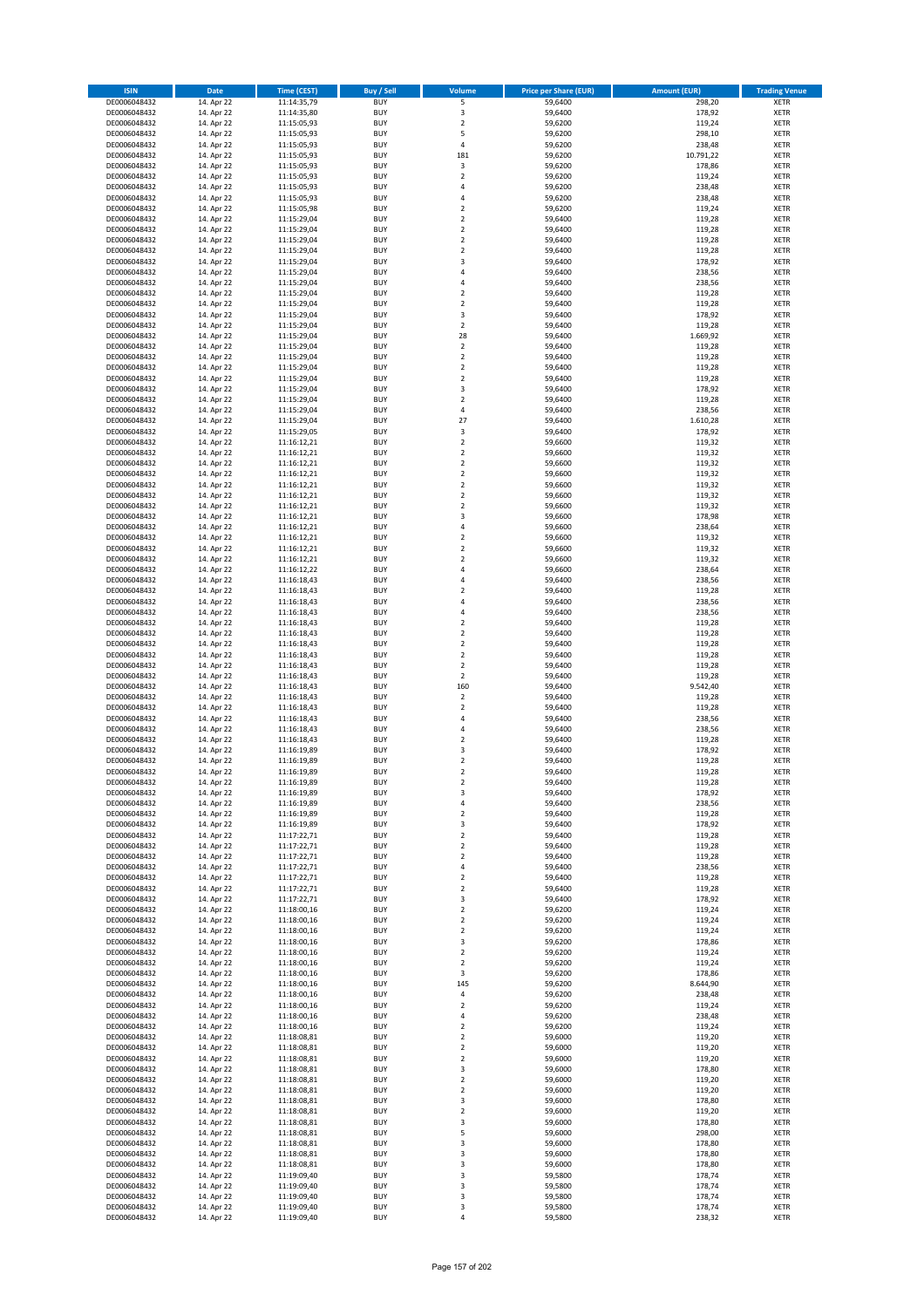| <b>ISIN</b>                  | Date                     | Time (CEST)                | Buy / Sell               | Volume                        | <b>Price per Share (EUR)</b> | <b>Amount (EUR)</b> | <b>Trading Venue</b>       |
|------------------------------|--------------------------|----------------------------|--------------------------|-------------------------------|------------------------------|---------------------|----------------------------|
| DE0006048432                 | 14. Apr 22               | 11:19:09,40                | <b>BUY</b>               | $\pmb{4}$                     | 59,5800                      | 238,32              | <b>XETR</b>                |
| DE0006048432                 | 14. Apr 22               | 11:19:09,40                | <b>BUY</b>               | $\mathbf 2$                   | 59,5800                      | 119,16              | XETR                       |
| DE0006048432                 | 14. Apr 22               | 11:19:09,40                | <b>BUY</b>               | 3                             | 59,5800                      | 178,74              | <b>XETR</b>                |
| DE0006048432<br>DE0006048432 | 14. Apr 22<br>14. Apr 22 | 11:19:09,40<br>11:19:09,40 | <b>BUY</b><br><b>BUY</b> | $\mathsf 3$<br>112            | 59,5800<br>59,5800           | 178,74<br>6.672,96  | <b>XETR</b><br><b>XETR</b> |
| DE0006048432                 | 14. Apr 22               | 11:19:09,40                | <b>BUY</b>               | $\mathsf 3$                   | 59,5800                      | 178,74              | <b>XETR</b>                |
| DE0006048432                 | 14. Apr 22               | 11:19:09,40                | <b>BUY</b>               | 3                             | 59,5800                      | 178,74              | <b>XETR</b>                |
| DE0006048432                 | 14. Apr 22               | 11:19:09,40                | <b>BUY</b>               | $\mathbf 2$                   | 59,5800                      | 119,16              | <b>XETR</b>                |
| DE0006048432                 | 14. Apr 22               | 11:19:09,40                | <b>BUY</b>               | $\overline{2}$                | 59,5800                      | 119,16              | <b>XETR</b>                |
| DE0006048432                 | 14. Apr 22               | 11:19:09,40                | <b>BUY</b>               | $\overline{2}$                | 59,5800                      | 119,16              | <b>XETR</b>                |
| DE0006048432                 | 14. Apr 22               | 11:19:09,40                | <b>BUY</b>               | $\mathbf 2$                   | 59,5800                      | 119,16              | <b>XETR</b>                |
| DE0006048432<br>DE0006048432 | 14. Apr 22<br>14. Apr 22 | 11:19:25,74<br>11:19:25,74 | <b>BUY</b><br><b>BUY</b> | 130<br>$\mathsf 3$            | 59,6000<br>59,6000           | 7.748,00<br>178,80  | <b>XETR</b><br><b>XETR</b> |
| DE0006048432                 | 14. Apr 22               | 11:19:36,87                | <b>BUY</b>               | 3                             | 59,5800                      | 178,74              | <b>XETR</b>                |
| DE0006048432                 | 14. Apr 22               | 11:19:36,87                | <b>BUY</b>               | $\mathbf 2$                   | 59,5800                      | 119,16              | <b>XETR</b>                |
| DE0006048432                 | 14. Apr 22               | 11:19:36,87                | <b>BUY</b>               | $\overline{4}$                | 59,5800                      | 238,32              | <b>XETR</b>                |
| DE0006048432                 | 14. Apr 22               | 11:19:36,87                | <b>BUY</b>               | $\mathbf 2$                   | 59,5800                      | 119,16              | <b>XETR</b>                |
| DE0006048432                 | 14. Apr 22               | 11:19:36,87                | <b>BUY</b>               | $\overline{2}$                | 59,5800                      | 119,16              | <b>XETR</b>                |
| DE0006048432                 | 14. Apr 22               | 11:19:44,31                | <b>BUY</b>               | 4                             | 59,5800                      | 238,32              | <b>XETR</b>                |
| DE0006048432                 | 14. Apr 22               | 11:22:54,77                | <b>BUY</b>               | $\overline{4}$                | 59,6200                      | 238,48              | <b>XETR</b>                |
| DE0006048432<br>DE0006048432 | 14. Apr 22<br>14. Apr 22 | 11:22:54,77<br>11:23:23,24 | <b>BUY</b><br><b>BUY</b> | 4<br>$\mathbf 2$              | 59,6200<br>59,6200           | 238,48<br>119,24    | <b>XETR</b><br><b>XETR</b> |
| DE0006048432                 | 14. Apr 22               | 11:23:56,49                | <b>BUY</b>               | 3                             | 59,6200                      | 178,86              | <b>XETR</b>                |
| DE0006048432                 | 14. Apr 22               | 11:23:56,49                | <b>BUY</b>               | $\mathbf 2$                   | 59,6200                      | 119,24              | <b>XETR</b>                |
| DE0006048432                 | 14. Apr 22               | 11:23:56,49                | <b>BUY</b>               | $\overline{2}$                | 59,6200                      | 119,24              | <b>XETR</b>                |
| DE0006048432                 | 14. Apr 22               | 11:24:21,44                | <b>BUY</b>               | $\mathbf 2$                   | 59,6200                      | 119,24              | <b>XETR</b>                |
| DE0006048432                 | 14. Apr 22               | 11:24:21,44                | <b>BUY</b>               | $\mathbf 2$                   | 59,6200                      | 119,24              | <b>XETR</b>                |
| DE0006048432                 | 14. Apr 22               | 11:24:21,44                | <b>BUY</b>               | $\mathbf 2$                   | 59,6200                      | 119,24              | <b>XETR</b>                |
| DE0006048432<br>DE0006048432 | 14. Apr 22<br>14. Apr 22 | 11:24:21,44<br>11:24:21,44 | <b>BUY</b><br><b>BUY</b> | $\mathbf 2$<br>$\mathbf 2$    | 59,6200<br>59,6200           | 119,24<br>119,24    | <b>XETR</b><br><b>XETR</b> |
| DE0006048432                 | 14. Apr 22               | 11:24:21,44                | <b>BUY</b>               | $\overline{2}$                | 59,6200                      | 119,24              | <b>XETR</b>                |
| DE0006048432                 | 14. Apr 22               | 11:25:34,22                | <b>BUY</b>               | 3                             | 59,7000                      | 179,10              | <b>XETR</b>                |
| DE0006048432                 | 14. Apr 22               | 11:25:34,22                | <b>BUY</b>               | $\mathbf 2$                   | 59,7000                      | 119,40              | <b>XETR</b>                |
| DE0006048432                 | 14. Apr 22               | 11:25:34,22                | <b>BUY</b>               | $\mathbf 2$                   | 59,7000                      | 119,40              | <b>XETR</b>                |
| DE0006048432                 | 14. Apr 22               | 11:25:34.22                | <b>BUY</b>               | $\mathbf 2$                   | 59,7000                      | 119,40              | <b>XETR</b>                |
| DE0006048432                 | 14. Apr 22               | 11:25:34,22                | <b>BUY</b>               | $\mathbf 2$                   | 59,7000                      | 119,40              | <b>XETR</b>                |
| DE0006048432                 | 14. Apr 22               | 11:25:34,22                | <b>BUY</b><br><b>BUY</b> | 3<br>$\mathbf 2$              | 59,7000                      | 179,10              | <b>XETR</b>                |
| DE0006048432<br>DE0006048432 | 14. Apr 22<br>14. Apr 22 | 11:25:34,22<br>11:25:34,22 | <b>BUY</b>               | $\overline{2}$                | 59,7000<br>59,7000           | 119,40<br>119,40    | <b>XETR</b><br><b>XETR</b> |
| DE0006048432                 | 14. Apr 22               | 11:25:34,22                | <b>BUY</b>               | $\mathbf 2$                   | 59,7000                      | 119,40              | <b>XETR</b>                |
| DE0006048432                 | 14. Apr 22               | 11:25:34,22                | <b>BUY</b>               | $\mathbf 2$                   | 59,7000                      | 119,40              | <b>XETR</b>                |
| DE0006048432                 | 14. Apr 22               | 11:25:34,22                | <b>BUY</b>               | 143                           | 59,7000                      | 8.537,10            | <b>XETR</b>                |
| DE0006048432                 | 14. Apr 22               | 11:25:34,22                | <b>BUY</b>               | $\mathbf 2$                   | 59,7000                      | 119,40              | <b>XETR</b>                |
| DE0006048432                 | 14. Apr 22               | 11:25:34,22                | <b>BUY</b>               | $\overline{2}$                | 59,7000                      | 119,40              | <b>XETR</b>                |
| DE0006048432                 | 14. Apr 22               | 11:25:34,22                | <b>BUY</b>               | $\mathbf 2$                   | 59,7000                      | 119,40              | <b>XETR</b>                |
| DE0006048432                 | 14. Apr 22               | 11:25:34,22                | <b>BUY</b>               | 3                             | 59,7000                      | 179,10              | <b>XETR</b>                |
| DE0006048432<br>DE0006048432 | 14. Apr 22<br>14. Apr 22 | 11:25:34,22<br>11:25:34,22 | <b>BUY</b><br><b>BUY</b> | $\mathbf 2$<br>3              | 59,7000<br>59,7000           | 119,40<br>179,10    | <b>XETR</b><br><b>XETR</b> |
| DE0006048432                 | 14. Apr 22               | 11:25:37,13                | <b>BUY</b>               | $\overline{2}$                | 59,6800                      | 119,36              | <b>XETR</b>                |
| DE0006048432                 | 14. Apr 22               | 11:25:37,13                | <b>BUY</b>               | $\mathbf 2$                   | 59,6800                      | 119,36              | <b>XETR</b>                |
| DE0006048432                 | 14. Apr 22               | 11:25:55,67                | <b>BUY</b>               | $\overline{4}$                | 59,6800                      | 238,72              | <b>XETR</b>                |
| DE0006048432                 | 14. Apr 22               | 11:25:55,67                | <b>BUY</b>               | $\overline{4}$                | 59,6800                      | 238,72              | <b>XETR</b>                |
| DE0006048432                 | 14. Apr 22               | 11:26:49,20                | <b>BUY</b>               | $\mathbf 2$                   | 59,7000                      | 119,40              | <b>XETR</b>                |
| DE0006048432                 | 14. Apr 22               | 11:26:49,20                | <b>BUY</b>               | $\pmb{4}$                     | 59,7000                      | 238,80              | <b>XETR</b>                |
| DE0006048432<br>DE0006048432 | 14. Apr 22<br>14. Apr 22 | 11:26:49,20<br>11:26:49,20 | <b>BUY</b><br><b>BUY</b> | $\mathbf 2$<br>$\overline{2}$ | 59,7000<br>59,7000           | 119,40<br>119,40    | <b>XETR</b><br><b>XETR</b> |
| DE0006048432                 | 14. Apr 22               | 11:26:49,20                | <b>BUY</b>               | $\mathbf 2$                   | 59,7000                      | 119,40              | <b>XETR</b>                |
| DE0006048432                 | 14. Apr 22               | 11:26:49,20                | <b>BUY</b>               | $\mathbf 2$                   | 59,7000                      | 119,40              | <b>XETR</b>                |
| DE0006048432                 | 14. Apr 22               | 11:26:49,20                | <b>BUY</b>               | 3                             | 59,7000                      | 179,10              | <b>XETR</b>                |
| DE0006048432                 | 14. Apr 22               | 11:26:49,20                | <b>BUY</b>               | $\mathbf 2$                   | 59,7000                      | 119,40              | <b>XETR</b>                |
| DE0006048432                 | 14. Apr 22               | 11:26:49,20                | <b>BUY</b>               | $\mathbf 2$                   | 59,7000                      | 119,40              | <b>XETR</b>                |
| DE0006048432                 | 14. Apr 22               | 11:26:49,20                | <b>BUY</b>               | 3                             | 59,7000                      | 179,10              | <b>XETR</b>                |
| DE0006048432                 | 14. Apr 22               | 11:26:49,20                | <b>BUY</b><br><b>BUY</b> | 3<br>55                       | 59,7000<br>59,7000           | 179,10              | <b>XETR</b><br><b>XETR</b> |
| DE0006048432<br>DE0006048432 | 14. Apr 22<br>14. Apr 22 | 11:26:49,20<br>11:26:49,20 | <b>BUY</b>               | $\mathbf 2$                   | 59,7000                      | 3.283,50<br>119,40  | XETR                       |
| DE0006048432                 | 14. Apr 22               | 11:26:49,20                | <b>BUY</b>               | 3                             | 59,7000                      | 179,10              | <b>XETR</b>                |
| DE0006048432                 | 14. Apr 22               | 11:26:49,20                | <b>BUY</b>               | 3                             | 59,7000                      | 179,10              | <b>XETR</b>                |
| DE0006048432                 | 14. Apr 22               | 11:26:49,20                | <b>BUY</b>               | 3                             | 59,7000                      | 179,10              | XETR                       |
| DE0006048432                 | 14. Apr 22               | 11:26:49,20                | <b>BUY</b>               | 3                             | 59,7000                      | 179,10              | <b>XETR</b>                |
| DE0006048432                 | 14. Apr 22<br>14. Apr 22 | 11:26:49,20                | <b>BUY</b>               | 3                             | 59,7000                      | 179,10              | <b>XETR</b>                |
| DE0006048432<br>DE0006048432 | 14. Apr 22               | 11:26:49,66<br>11:26:49,66 | <b>BUY</b><br><b>BUY</b> | $\overline{2}$<br>80          | 59,7000<br>59,7000           | 119,40<br>4.776,00  | <b>XETR</b><br><b>XETR</b> |
| DE0006048432                 | 14. Apr 22               | 11:26:49,66                | <b>BUY</b>               | $\overline{2}$                | 59,7000                      | 119,40              | XETR                       |
| DE0006048432                 | 14. Apr 22               | 11:26:49,66                | <b>BUY</b>               | $\overline{2}$                | 59,7000                      | 119,40              | XETR                       |
| DE0006048432                 | 14. Apr 22               | 11:26:49,66                | <b>BUY</b>               | $\overline{2}$                | 59,7000                      | 119,40              | XETR                       |
| DE0006048432                 | 14. Apr 22               | 11:26:49,66                | <b>BUY</b>               | 189                           | 59,7000                      | 11.283,30           | <b>XETR</b>                |
| DE0006048432                 | 14. Apr 22               | 11:31:57,43                | <b>BUY</b>               | 6                             | 59,7600                      | 358,56              | XETR                       |
| DE0006048432<br>DE0006048432 | 14. Apr 22<br>14. Apr 22 | 11:31:57,43<br>11:31:57,43 | <b>BUY</b><br><b>BUY</b> | 6<br>5                        | 59.7600<br>59,7600           | 358,56<br>298,80    | <b>XETR</b><br>XETR        |
| DE0006048432                 | 14. Apr 22               | 11:31:57,43                | <b>BUY</b>               | 5                             | 59,7600                      | 298,80              | <b>XETR</b>                |
| DE0006048432                 | 14. Apr 22               | 11:31:57,43                | <b>BUY</b>               | 116                           | 59,7600                      | 6.932,16            | <b>XETR</b>                |
| DE0006048432                 | 14. Apr 22               | 11:31:57,43                | <b>BUY</b>               | 5                             | 59,7600                      | 298,80              | <b>XETR</b>                |
| DE0006048432                 | 14. Apr 22               | 11:31:57,43                | <b>BUY</b>               | 5                             | 59,7600                      | 298,80              | XETR                       |
| DE0006048432                 | 14. Apr 22               | 11:31:57,43                | <b>BUY</b>               | 174                           | 59,7600                      | 10.398,24           | <b>XETR</b>                |
| DE0006048432                 | 14. Apr 22               | 11:32:06,16                | <b>BUY</b><br><b>BUY</b> | 3<br>$\sqrt{4}$               | 59,7400<br>59,7400           | 179,22<br>238,96    | <b>XETR</b>                |
| DE0006048432<br>DE0006048432 | 14. Apr 22<br>14. Apr 22 | 11:32:06,16<br>11:32:06,16 | <b>BUY</b>               | 4                             | 59,7400                      | 238,96              | <b>XETR</b><br>XETR        |
| DE0006048432                 | 14. Apr 22               | 11:32:06,16                | <b>BUY</b>               | 4                             | 59,7400                      | 238,96              | XETR                       |
| DE0006048432                 | 14. Apr 22               | 11:32:06,16                | <b>BUY</b>               | 3                             | 59,7400                      | 179,22              | XETR                       |
| DE0006048432                 | 14. Apr 22               | 11:32:06,16                | <b>BUY</b>               | 3                             | 59,7400                      | 179,22              | XETR                       |
| DE0006048432                 | 14. Apr 22               | 11:32:06,16                | <b>BUY</b>               | $\overline{2}$                | 59,7400                      | 119,48              | XETR                       |
| DE0006048432                 | 14. Apr 22               | 11:32:06,16                | <b>BUY</b>               | 3                             | 59,7400                      | 179,22              | <b>XETR</b>                |
| DE0006048432<br>DE0006048432 | 14. Apr 22<br>14. Apr 22 | 11:32:06,16<br>11:32:06,16 | <b>BUY</b><br><b>BUY</b> | 4<br>60                       | 59,7400<br>59,7400           | 238,96<br>3.584,40  | XETR<br><b>XETR</b>        |
| DE0006048432                 | 14. Apr 22               | 11:32:06,16                | <b>BUY</b>               | 3                             | 59,7400                      | 179,22              | XETR                       |
| DE0006048432                 | 14. Apr 22               | 11:32:06,16                | <b>BUY</b>               | $\pmb{4}$                     | 59,7400                      | 238,96              | XETR                       |
| DE0006048432                 | 14. Apr 22               | 11:32:06,16                | <b>BUY</b>               | $\mathbf 2$                   | 59,7400                      | 119,48              | XETR                       |
| DE0006048432                 | 14. Apr 22               | 11:32:06,17                | <b>BUY</b>               | $\pmb{4}$                     | 59,7400                      | 238,96              | <b>XETR</b>                |
| DE0006048432                 | 14. Apr 22               | 11:32:06,17                | <b>BUY</b>               | 5                             | 59,7400                      | 298,70              | <b>XETR</b>                |
| DE0006048432                 | 14. Apr 22               | 11:33:06,60                | <b>BUY</b>               | 316                           | 59,7600                      | 18.884,16           | XETR                       |
| DE0006048432                 | 14. Apr 22<br>14. Apr 22 | 11:35:59,39                | <b>BUY</b><br><b>BUY</b> | $\overline{7}$<br>5           | 59,8000<br>59,8000           | 418,60<br>299,00    | <b>XETR</b>                |
| DE0006048432<br>DE0006048432 | 14. Apr 22               | 11:35:59,39<br>11:37:14,74 | <b>BUY</b>               | 6                             | 59,9000                      | 359,40              | XETR<br><b>XETR</b>        |
| DE0006048432                 | 14. Apr 22               | 11:37:14,74                | <b>BUY</b>               | 8                             | 59,9000                      | 479,20              | <b>XETR</b>                |
| DE0006048432                 | 14. Apr 22               | 11:37:14,74                | <b>BUY</b>               | 8                             | 59,9000                      | 479,20              | <b>XETR</b>                |
| DE0006048432                 | 14. Apr 22               | 11:37:14,74                | <b>BUY</b>               | 8                             | 59,9000                      | 479,20              | XETR                       |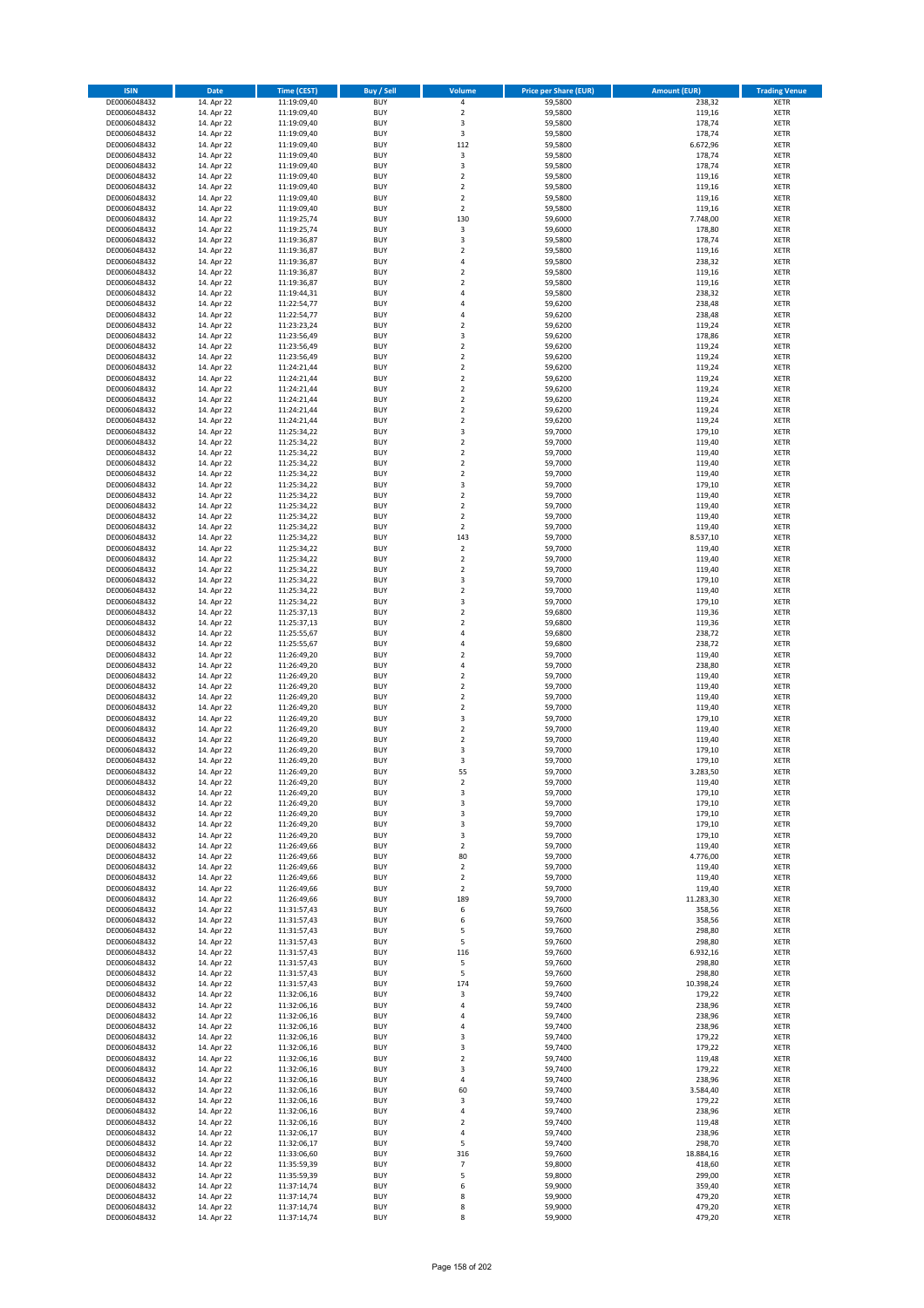| <b>ISIN</b>                  | <b>Date</b>              | Time (CEST)                | <b>Buy / Sell</b>        | <b>Volume</b>                | <b>Price per Share (EUR)</b> | <b>Amount (EUR)</b> | <b>Trading Venue</b>       |
|------------------------------|--------------------------|----------------------------|--------------------------|------------------------------|------------------------------|---------------------|----------------------------|
| DE0006048432                 | 14. Apr 22               | 11:37:14,74                | <b>BUY</b>               | 6                            | 59,9000                      | 359,40              | <b>XETR</b>                |
| DE0006048432                 | 14. Apr 22               | 11:37:14,74                | <b>BUY</b>               | 5                            | 59,9000                      | 299,50              | <b>XETR</b>                |
| DE0006048432                 | 14. Apr 22               | 11:37:14,74                | <b>BUY</b>               | $\overline{7}$               | 59,9000                      | 419,30              | <b>XETR</b>                |
| DE0006048432<br>DE0006048432 | 14. Apr 22<br>14. Apr 22 | 11:37:14,74<br>11:37:14,74 | <b>BUY</b><br><b>BUY</b> | $\overline{7}$<br>9          | 59,9000<br>59,9000           | 419,30<br>539,10    | <b>XETR</b><br><b>XETR</b> |
| DE0006048432                 | 14. Apr 22               | 11:37:14,74                | <b>BUY</b>               | 6                            | 59,9000                      | 359,40              | <b>XETR</b>                |
| DE0006048432                 | 14. Apr 22               | 11:37:14,74                | <b>BUY</b>               | 8                            | 59,9000                      | 479,20              | <b>XETR</b>                |
| DE0006048432                 | 14. Apr 22               | 11:37:14,74                | <b>BUY</b>               | $\overline{7}$               | 59,9000                      | 419,30              | <b>XETR</b>                |
| DE0006048432                 | 14. Apr 22               | 11:37:14,74                | <b>BUY</b>               | 4                            | 59,9000                      | 239,60              | <b>XETR</b>                |
| DE0006048432                 | 14. Apr 22               | 11:37:14,74                | <b>BUY</b>               | 8                            | 59,9000                      | 479,20              | <b>XETR</b>                |
| DE0006048432                 | 14. Apr 22               | 11:37:14,74                | <b>BUY</b>               | $\overline{7}$               | 59,9000                      | 419,30              | <b>XETR</b>                |
| DE0006048432                 | 14. Apr 22<br>14. Apr 22 | 11:37:14,75                | <b>BUY</b><br><b>BUY</b> | 8<br>333                     | 59,8800                      | 479,04<br>19.940,04 | <b>XETR</b><br><b>XETR</b> |
| DE0006048432<br>DE0006048432 | 14. Apr 22               | 11:37:14,75<br>11:37:30,17 | <b>BUY</b>               | 5                            | 59,8800<br>59,9000           | 299,50              | <b>XETR</b>                |
| DE0006048432                 | 14. Apr 22               | 11:37:30,17                | <b>BUY</b>               | 5                            | 59,9000                      | 299,50              | <b>XETR</b>                |
| DE0006048432                 | 14. Apr 22               | 11:37:30,17                | <b>BUY</b>               | 6                            | 59,9000                      | 359,40              | <b>XETR</b>                |
| DE0006048432                 | 14. Apr 22               | 11:37:30,17                | <b>BUY</b>               | 5                            | 59,9000                      | 299,50              | <b>XETR</b>                |
| DE0006048432                 | 14. Apr 22               | 11:37:30,17                | <b>BUY</b>               | 4                            | 59,9000                      | 239,60              | <b>XETR</b>                |
| DE0006048432                 | 14. Apr 22               | 11:37:30,17                | <b>BUY</b>               | 5                            | 59,9000                      | 299,50              | <b>XETR</b>                |
| DE0006048432                 | 14. Apr 22               | 11:37:30,17                | <b>BUY</b>               | 5                            | 59,9000                      | 299,50              | <b>XETR</b>                |
| DE0006048432                 | 14. Apr 22               | 11:37:30,17                | <b>BUY</b>               | 4<br>5                       | 59,9000                      | 239,60<br>299,50    | <b>XETR</b>                |
| DE0006048432<br>DE0006048432 | 14. Apr 22<br>14. Apr 22 | 11:37:30,17<br>11:37:30,17 | <b>BUY</b><br><b>BUY</b> | 4                            | 59,9000<br>59,9000           | 239,60              | <b>XETR</b><br><b>XETR</b> |
| DE0006048432                 | 14. Apr 22               | 11:37:39,57                | <b>BUY</b>               | 3                            | 59,9000                      | 179,70              | <b>XETR</b>                |
| DE0006048432                 | 14. Apr 22               | 11:37:39,57                | <b>BUY</b>               | 3                            | 59,9000                      | 179,70              | <b>XETR</b>                |
| DE0006048432                 | 14. Apr 22               | 11:37:39,57                | <b>BUY</b>               | 4                            | 59,9000                      | 239,60              | <b>XETR</b>                |
| DE0006048432                 | 14. Apr 22               | 11:37:39,57                | <b>BUY</b>               | 4                            | 59,9000                      | 239,60              | <b>XETR</b>                |
| DE0006048432                 | 14. Apr 22               | 11:37:39,57                | <b>BUY</b>               | $\overline{\mathbf{c}}$      | 59,9000                      | 119,80              | <b>XETR</b>                |
| DE0006048432                 | 14. Apr 22               | 11:37:39,57                | <b>BUY</b>               | 4                            | 59,9000                      | 239,60              | <b>XETR</b>                |
| DE0006048432<br>DE0006048432 | 14. Apr 22               | 11:37:39,57                | <b>BUY</b><br><b>BUY</b> | 5<br>5                       | 59,9000                      | 299,50              | <b>XETR</b>                |
| DE0006048432                 | 14. Apr 22<br>14. Apr 22 | 11:37:39,57<br>11:37:39,57 | <b>BUY</b>               | 5                            | 59,9000<br>59,9000           | 299,50<br>299,50    | <b>XETR</b><br><b>XETR</b> |
| DE0006048432                 | 14. Apr 22               | 11:37:39,57                | <b>BUY</b>               | 4                            | 59,9000                      | 239,60              | <b>XETR</b>                |
| DE0006048432                 | 14. Apr 22               | 11:37:39,57                | <b>BUY</b>               | $\overline{\mathbf{c}}$      | 59,9000                      | 119,80              | <b>XETR</b>                |
| DE0006048432                 | 14. Apr 22               | 11:37:39,57                | <b>BUY</b>               | 3                            | 59,9000                      | 179,70              | <b>XETR</b>                |
| DE0006048432                 | 14. Apr 22               | 11:37:39,57                | <b>BUY</b>               | 5                            | 59,9000                      | 299,50              | <b>XETR</b>                |
| DE0006048432                 | 14. Apr 22               | 11:37:39,57                | <b>BUY</b>               | 4                            | 59,9000                      | 239,60              | <b>XETR</b>                |
| DE0006048432                 | 14. Apr 22               | 11:37:39,57                | <b>BUY</b>               | $\overline{\mathbf{c}}$      | 59,9000                      | 119,80              | <b>XETR</b>                |
| DE0006048432                 | 14. Apr 22               | 11:37:40,01                | <b>BUY</b>               | $\overline{\mathbf{c}}$      | 59,9000                      | 119,80              | <b>XETR</b>                |
| DE0006048432<br>DE0006048432 | 14. Apr 22<br>14. Apr 22 | 11:37:40,01<br>11:37:53,58 | <b>BUY</b><br><b>BUY</b> | 4<br>6                       | 59,9000<br>59,8800           | 239,60<br>359,28    | <b>XETR</b><br><b>XETR</b> |
| DE0006048432                 | 14. Apr 22               | 11:37:53,58                | <b>BUY</b>               | 159                          | 59,8800                      | 9.520,92            | <b>XETR</b>                |
| DE0006048432                 | 14. Apr 22               | 11:38:04,75                | <b>BUY</b>               | 8                            | 59,8600                      | 478,88              | <b>XETR</b>                |
| DE0006048432                 | 14. Apr 22               | 11:38:04,75                | <b>BUY</b>               | $\overline{7}$               | 59,8600                      | 419,02              | <b>XETR</b>                |
| DE0006048432                 | 14. Apr 22               | 11:38:04,75                | <b>BUY</b>               | 8                            | 59,8600                      | 478,88              | <b>XETR</b>                |
| DE0006048432                 | 14. Apr 22               | 11:38:04,75                | <b>BUY</b>               | 4                            | 59,8600                      | 239,44              | <b>XETR</b>                |
| DE0006048432                 | 14. Apr 22               | 11:38:04,75                | <b>BUY</b>               | $\overline{7}$               | 59,8600                      | 419,02              | <b>XETR</b>                |
| DE0006048432                 | 14. Apr 22               | 11:38:04,75                | <b>BUY</b>               | 6                            | 59,8600                      | 359,16              | <b>XETR</b>                |
| DE0006048432                 | 14. Apr 22               | 11:38:04,75                | <b>BUY</b>               | 8                            | 59,8600                      | 478,88              | <b>XETR</b>                |
| DE0006048432<br>DE0006048432 | 14. Apr 22<br>14. Apr 22 | 11:38:04,75<br>11:38:04,75 | <b>BUY</b><br><b>BUY</b> | 6<br>5                       | 59,8600<br>59,8600           | 359,16<br>299,30    | <b>XETR</b><br><b>XETR</b> |
| DE0006048432                 | 14. Apr 22               | 11:38:04,75                | <b>BUY</b>               | 8                            | 59,8600                      | 478,88              | <b>XETR</b>                |
| DE0006048432                 | 14. Apr 22               | 11:38:04,75                | <b>BUY</b>               | $\overline{7}$               | 59,8600                      | 419,02              | <b>XETR</b>                |
| DE0006048432                 | 14. Apr 22               | 11:38:04,75                | <b>BUY</b>               | 3                            | 59,8600                      | 179,58              | <b>XETR</b>                |
| DE0006048432                 | 14. Apr 22               | 11:38:04,75                | <b>BUY</b>               | 8                            | 59,8600                      | 478,88              | <b>XETR</b>                |
| DE0006048432                 | 14. Apr 22               | 11:38:04,75                | <b>BUY</b>               | 6                            | 59,8600                      | 359,16              | <b>XETR</b>                |
| DE0006048432                 | 14. Apr 22               | 11:38:04,75                | <b>BUY</b>               | 8                            | 59,8600                      | 478,88              | <b>XETR</b>                |
| DE0006048432                 | 14. Apr 22               | 11:39:41,36                | <b>BUY</b>               | $\overline{\mathbf{c}}$      | 59,9000                      | 119,80              | <b>XETR</b>                |
| DE0006048432<br>DE0006048432 | 14. Apr 22<br>14. Apr 22 | 11:39:41,36<br>11:39:41,36 | <b>BUY</b><br><b>BUY</b> | 3<br>$\overline{2}$          | 59,9000<br>59,9000           | 179,70<br>119,80    | <b>XETR</b><br><b>XETR</b> |
| DE0006048432                 | 14. Apr 22               | 11:39:56,83                | <b>BUY</b>               | 3                            | 59,8800                      | 179,64              | <b>XETR</b>                |
| DE0006048432                 | 14. Apr 22               | 11:39:56,83                | <b>BUY</b>               | $\overline{\mathbf{c}}$      | 59,8800                      | 119,76              | <b>XETR</b>                |
| DE0006048432                 | 14. Apr 22               | 11:39:56,83                | <b>BUY</b>               | 3                            | 59,8800                      | 179,64              | <b>XETR</b>                |
| DE0006048432                 | 14. Apr 22               | 11:39:56,83                | <b>BUY</b>               | $\overline{2}$               | 59,8800                      | 119,76              | <b>XETR</b>                |
| DE0006048432                 | 14. Apr 22               | 11:39:56,83                | BUY                      | 3                            | 59,8800                      | 179,64              | <b>XETR</b>                |
| DE0006048432                 | 14. Apr 22               | 11:39:56,83                | <b>BUY</b>               | $\mathbf 2$                  | 59,8800                      | 119,76              | <b>XETR</b>                |
| DE0006048432<br>DE0006048432 | 14. Apr 22               | 11:39:56,83                | <b>BUY</b><br><b>BUY</b> | $\mathbf 2$                  | 59,8800<br>59,8800           | 119,76<br>239,52    | XETR                       |
| DE0006048432                 | 14. Apr 22<br>14. Apr 22 | 11:39:56,83<br>11:39:56,83 | <b>BUY</b>               | 4<br>3                       | 59.8800                      | 179,64              | XETR<br><b>XETR</b>        |
| DE0006048432                 | 14. Apr 22               | 11:39:56,83                | <b>BUY</b>               | 143                          | 59,8800                      | 8.562,84            | <b>XETR</b>                |
| DE0006048432                 | 14. Apr 22               | 11:39:56,83                | <b>BUY</b>               | 4                            | 59,8800                      | 239,52              | <b>XETR</b>                |
| DE0006048432                 | 14. Apr 22               | 11:39:56,83                | <b>BUY</b>               | 3                            | 59,8800                      | 179,64              | <b>XETR</b>                |
| DE0006048432                 | 14. Apr 22               | 11:39:56,83                | <b>BUY</b>               | $\mathbf 2$                  | 59,8800                      | 119,76              | <b>XETR</b>                |
| DE0006048432                 | 14. Apr 22               | 11:39:56,83                | <b>BUY</b>               | 4                            | 59,8800                      | 239,52              | XETR                       |
| DE0006048432<br>DE0006048432 | 14. Apr 22               | 11:39:56,83                | <b>BUY</b><br><b>BUY</b> | $\mathbf 2$<br>97            | 59,8800<br>59,8800           | 119,76<br>5.808,36  | <b>XETR</b><br><b>XETR</b> |
| DE0006048432                 | 14. Apr 22<br>14. Apr 22 | 11:39:56,83<br>11:40:13,33 | <b>BUY</b>               | $\mathbf 2$                  | 59,9000                      | 119,80              | <b>XETR</b>                |
| DE0006048432                 | 14. Apr 22               | 11:41:09,12                | <b>BUY</b>               | 4                            | 59,8800                      | 239,52              | <b>XETR</b>                |
| DE0006048432                 | 14. Apr 22               | 11:41:09,12                | <b>BUY</b>               | 4                            | 59,8800                      | 239,52              | <b>XETR</b>                |
| DE0006048432                 | 14. Apr 22               | 11:41:09,12                | <b>BUY</b>               | 4                            | 59,8800                      | 239,52              | <b>XETR</b>                |
| DE0006048432                 | 14. Apr 22               | 11:41:09,12                | <b>BUY</b>               | 4                            | 59,8800                      | 239,52              | <b>XETR</b>                |
| DE0006048432                 | 14. Apr 22               | 11:41:09,12                | <b>BUY</b>               | 3                            | 59,8800                      | 179,64              | <b>XETR</b>                |
| DE0006048432                 | 14. Apr 22               | 11:41:09,12                | <b>BUY</b>               | $\mathbf 2$                  | 59,8800                      | 119,76              | XETR                       |
| DE0006048432<br>DE0006048432 | 14. Apr 22<br>14. Apr 22 | 11:41:09,12<br>11:41:09,12 | <b>BUY</b><br><b>BUY</b> | 4<br>4                       | 59,8800<br>59,8800           | 239,52<br>239,52    | <b>XETR</b><br><b>XETR</b> |
| DE0006048432                 | 14. Apr 22               | 11:41:09,12                | <b>BUY</b>               | 3                            | 59,8800                      | 179,64              | <b>XETR</b>                |
| DE0006048432                 | 14. Apr 22               | 11:41:09,12                | <b>BUY</b>               | 4                            | 59,8800                      | 239,52              | <b>XETR</b>                |
| DE0006048432                 | 14. Apr 22               | 11:41:09,12                | <b>BUY</b>               | 3                            | 59,8800                      | 179,64              | <b>XETR</b>                |
| DE0006048432                 | 14. Apr 22               | 11:41:09,12                | <b>BUY</b>               | 230                          | 59,8800                      | 13.772,40           | <b>XETR</b>                |
| DE0006048432                 | 14. Apr 22               | 11:41:09,12                | <b>BUY</b>               | 3                            | 59,8800                      | 179,64              | XETR                       |
| DE0006048432                 | 14. Apr 22               | 11:41:09,12                | <b>BUY</b>               | 3                            | 59,8800                      | 179,64              | <b>XETR</b>                |
| DE0006048432<br>DE0006048432 | 14. Apr 22<br>14. Apr 22 | 11:41:09,12                | <b>BUY</b><br><b>BUY</b> | 4                            | 59,8800<br>59,8800           | 239,52<br>239,52    | <b>XETR</b><br><b>XETR</b> |
| DE0006048432                 | 14. Apr 22               | 11:41:09,12<br>11:41:18,76 | <b>BUY</b>               | 4<br>$\overline{\mathbf{c}}$ | 59,8600                      | 119,72              | <b>XETR</b>                |
| DE0006048432                 | 14. Apr 22               | 11:41:18,76                | <b>BUY</b>               | 3                            | 59,8600                      | 179,58              | <b>XETR</b>                |
| DE0006048432                 | 14. Apr 22               | 11:41:18,76                | <b>BUY</b>               | $\mathbf 2$                  | 59,8600                      | 119,72              | <b>XETR</b>                |
| DE0006048432                 | 14. Apr 22               | 11:41:18,76                | <b>BUY</b>               | 3                            | 59,8600                      | 179,58              | <b>XETR</b>                |
| DE0006048432                 | 14. Apr 22               | 11:41:18,76                | <b>BUY</b>               | $\mathbf 2$                  | 59,8600                      | 119,72              | <b>XETR</b>                |
| DE0006048432                 | 14. Apr 22               | 11:41:18,76                | <b>BUY</b>               | $\mathbf 2$                  | 59,8600                      | 119,72              | <b>XETR</b>                |
| DE0006048432                 | 14. Apr 22               | 11:41:18,76                | <b>BUY</b>               | $\mathbf 2$                  | 59,8600                      | 119,72              | <b>XETR</b>                |
| DE0006048432<br>DE0006048432 | 14. Apr 22<br>14. Apr 22 | 11:41:18,76<br>11:41:18,76 | <b>BUY</b><br><b>BUY</b> | 3<br>3                       | 59,8600<br>59,8600           | 179,58<br>179,58    | <b>XETR</b><br><b>XETR</b> |
| DE0006048432                 | 14. Apr 22               | 11:41:18,76                | <b>BUY</b>               | $\overline{\mathbf{2}}$      | 59,8600                      | 119,72              | <b>XETR</b>                |
| DE0006048432                 | 14. Apr 22               | 11:41:18,76                | <b>BUY</b>               | $\mathbf 2$                  | 59,8600                      | 119,72              | <b>XETR</b>                |
| DE0006048432                 | 14. Apr 22               | 11:41:18,76                | <b>BUY</b>               | 3                            | 59,8600                      | 179,58              | <b>XETR</b>                |
| DE0006048432                 | 14. Apr 22               | 11:41:18,76                | <b>BUY</b>               | $\mathbf 2$                  | 59,8600                      | 119,72              | XETR                       |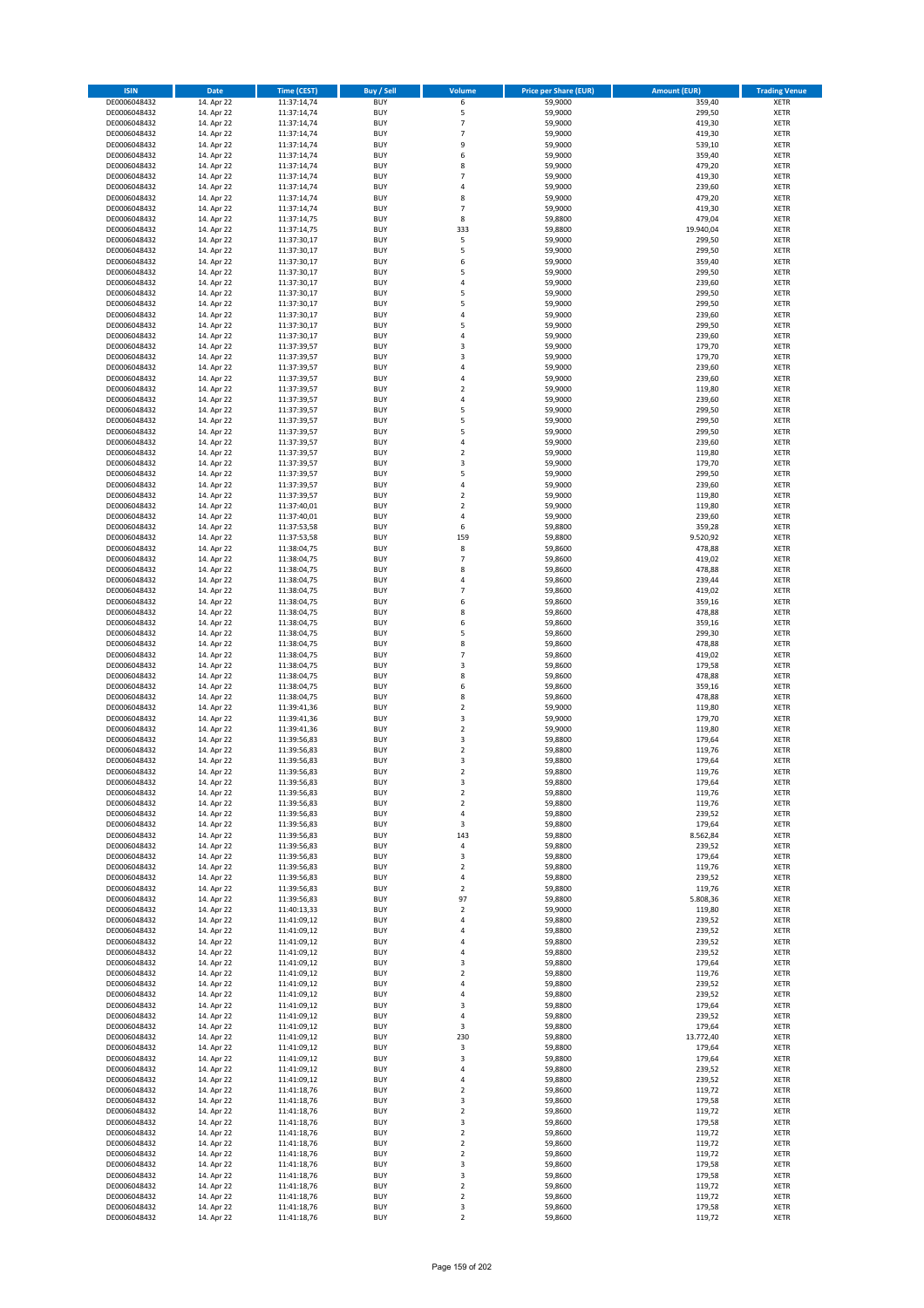| <b>ISIN</b>                  | <b>Date</b>              | Time (CEST)                | Buy / Sell               | Volume                                 | <b>Price per Share (EUR)</b> | <b>Amount (EUR)</b> | <b>Trading Venue</b>       |
|------------------------------|--------------------------|----------------------------|--------------------------|----------------------------------------|------------------------------|---------------------|----------------------------|
| DE0006048432                 | 14. Apr 22               | 11:42:09,19                | <b>BUY</b>               | $\overline{\mathbf{3}}$                | 59,8400                      | 179,52              | <b>XETR</b>                |
| DE0006048432                 | 14. Apr 22               | 11:42:09,19                | <b>BUY</b>               | 3                                      | 59,8400                      | 179,52              | <b>XETR</b>                |
| DE0006048432                 | 14. Apr 22               | 11:42:09,19                | <b>BUY</b>               | 8                                      | 59,8400                      | 478,72              | <b>XETR</b>                |
| DE0006048432<br>DE0006048432 | 14. Apr 22<br>14. Apr 22 | 11:42:09,19<br>11:42:09,19 | <b>BUY</b><br><b>BUY</b> | $\mathbf 2$<br>$\overline{\mathbf{c}}$ | 59,8400<br>59,8400           | 119,68<br>119,68    | <b>XETR</b><br><b>XETR</b> |
| DE0006048432                 | 14. Apr 22               | 11:42:09,19                | <b>BUY</b>               | $\mathbf 2$                            | 59,8400                      | 119,68              | <b>XETR</b>                |
| DE0006048432                 | 14. Apr 22               | 11:42:09,19                | <b>BUY</b>               | 204                                    | 59,8400                      | 12.207,36           | <b>XETR</b>                |
| DE0006048432                 | 14. Apr 22               | 11:42:09,19                | <b>BUY</b>               | 3                                      | 59,8400                      | 179,52              | <b>XETR</b>                |
| DE0006048432                 | 14. Apr 22               | 11:42:09,19                | <b>BUY</b>               | 3                                      | 59,8400                      | 179,52              | <b>XETR</b>                |
| DE0006048432                 | 14. Apr 22               | 11:42:09,19                | <b>BUY</b>               | 3                                      | 59,8400                      | 179,52              | <b>XETR</b>                |
| DE0006048432                 | 14. Apr 22               | 11:42:09,19                | <b>BUY</b>               | 27                                     | 59,8400                      | 1.615,68            | <b>XETR</b>                |
| DE0006048432                 | 14. Apr 22<br>14. Apr 22 | 11:43:24,11                | <b>BUY</b><br><b>BUY</b> | 3<br>$\mathbf 2$                       | 59,8400                      | 179,52<br>119,64    | <b>XETR</b><br><b>XETR</b> |
| DE0006048432<br>DE0006048432 | 14. Apr 22               | 11:43:34,85<br>11:43:34,85 | <b>BUY</b>               | 4                                      | 59,8200<br>59,8200           | 239,28              | <b>XETR</b>                |
| DE0006048432                 | 14. Apr 22               | 11:43:34,85                | <b>BUY</b>               | 4                                      | 59,8200                      | 239,28              | <b>XETR</b>                |
| DE0006048432                 | 14. Apr 22               | 11:43:34,85                | <b>BUY</b>               | 3                                      | 59,8200                      | 179,46              | <b>XETR</b>                |
| DE0006048432                 | 14. Apr 22               | 11:43:34,85                | <b>BUY</b>               | 4                                      | 59,8200                      | 239,28              | <b>XETR</b>                |
| DE0006048432                 | 14. Apr 22               | 11:43:34,85                | <b>BUY</b>               | 3                                      | 59,8200                      | 179,46              | <b>XETR</b>                |
| DE0006048432                 | 14. Apr 22               | 11:43:34,85                | <b>BUY</b>               | $\mathbf 2$                            | 59,8200                      | 119,64              | <b>XETR</b>                |
| DE0006048432                 | 14. Apr 22               | 11:43:34,85                | <b>BUY</b>               | $\mathbf 2$                            | 59,8200                      | 119,64              | <b>XETR</b>                |
| DE0006048432<br>DE0006048432 | 14. Apr 22<br>14. Apr 22 | 11:43:34,85<br>11:43:34,85 | <b>BUY</b><br><b>BUY</b> | 3<br>79                                | 59,8200<br>59,8200           | 179,46<br>4.725,78  | <b>XETR</b><br><b>XETR</b> |
| DE0006048432                 | 14. Apr 22               | 11:43:34,85                | <b>BUY</b>               | 4                                      | 59,8200                      | 239,28              | <b>XETR</b>                |
| DE0006048432                 | 14. Apr 22               | 11:43:34,85                | <b>BUY</b>               | 4                                      | 59,8200                      | 239,28              | <b>XETR</b>                |
| DE0006048432                 | 14. Apr 22               | 11:43:34,85                | <b>BUY</b>               | 3                                      | 59,8200                      | 179,46              | <b>XETR</b>                |
| DE0006048432                 | 14. Apr 22               | 11:43:34,85                | <b>BUY</b>               | 8                                      | 59,8200                      | 478,56              | <b>XETR</b>                |
| DE0006048432                 | 14. Apr 22               | 11:43:34,85                | <b>BUY</b>               | 4                                      | 59,8200                      | 239,28              | <b>XETR</b>                |
| DE0006048432                 | 14. Apr 22               | 11:43:34,85                | <b>BUY</b>               | 4                                      | 59,8200                      | 239,28              | <b>XETR</b>                |
| DE0006048432<br>DE0006048432 | 14. Apr 22<br>14. Apr 22 | 11:43:34,85<br>11:43:34,85 | <b>BUY</b><br><b>BUY</b> | 3<br>$\overline{\mathbf{c}}$           | 59,8200<br>59,8200           | 179,46<br>119,64    | <b>XETR</b><br><b>XETR</b> |
| DE0006048432                 | 14. Apr 22               | 11:43:43,88                | <b>BUY</b>               | 3                                      | 59,8000                      | 179,40              | <b>XETR</b>                |
| DE0006048432                 | 14. Apr 22               | 11:43:43,88                | <b>BUY</b>               | $\mathbf 2$                            | 59,8000                      | 119,60              | <b>XETR</b>                |
| DE0006048432                 | 14. Apr 22               | 11:43:43,88                | <b>BUY</b>               | 125                                    | 59,8000                      | 7.475,00            | <b>XETR</b>                |
| DE0006048432                 | 14. Apr 22               | 11:43:43,88                | <b>BUY</b>               | 9                                      | 59,8000                      | 538,20              | <b>XETR</b>                |
| DE0006048432                 | 14. Apr 22               | 11:44:38.09                | <b>BUY</b>               | 3                                      | 59,8000                      | 179,40              | <b>XETR</b>                |
| DE0006048432                 | 14. Apr 22               | 11:44:38,09                | <b>BUY</b>               | 3                                      | 59,8000                      | 179,40              | <b>XETR</b>                |
| DE0006048432                 | 14. Apr 22               | 11:44:38,09<br>11:44:38,09 | <b>BUY</b><br><b>BUY</b> | $\overline{\mathbf{c}}$<br>3           | 59,8000                      | 119,60              | <b>XETR</b><br><b>XETR</b> |
| DE0006048432<br>DE0006048432 | 14. Apr 22<br>14. Apr 22 | 11:44:38,09                | <b>BUY</b>               | 3                                      | 59,8000<br>59,8000           | 179,40<br>179,40    | <b>XETR</b>                |
| DE0006048432                 | 14. Apr 22               | 11:44:38,09                | <b>BUY</b>               | $\mathbf 2$                            | 59,8000                      | 119,60              | <b>XETR</b>                |
| DE0006048432                 | 14. Apr 22               | 11:44:38,09                | <b>BUY</b>               | 30                                     | 59,8000                      | 1.794,00            | <b>XETR</b>                |
| DE0006048432                 | 14. Apr 22               | 11:44:38,09                | <b>BUY</b>               | 3                                      | 59,8000                      | 179,40              | <b>XETR</b>                |
| DE0006048432                 | 14. Apr 22               | 11:44:38,09                | <b>BUY</b>               | 3                                      | 59,8000                      | 179,40              | <b>XETR</b>                |
| DE0006048432                 | 14. Apr 22               | 11:44:38,09                | <b>BUY</b>               | 3                                      | 59,8000                      | 179,40              | <b>XETR</b>                |
| DE0006048432                 | 14. Apr 22               | 11:44:38,09                | <b>BUY</b>               | $\mathbf 2$                            | 59,8000                      | 119,60              | <b>XETR</b>                |
| DE0006048432                 | 14. Apr 22               | 11:44:38,09                | <b>BUY</b>               | $\overline{\mathbf{2}}$                | 59,8000                      | 119,60              | <b>XETR</b>                |
| DE0006048432<br>DE0006048432 | 14. Apr 22<br>14. Apr 22 | 11:44:38,09<br>11:44:38,09 | <b>BUY</b><br><b>BUY</b> | 3<br>5                                 | 59,8000<br>59,8000           | 179,40<br>299,00    | <b>XETR</b><br><b>XETR</b> |
| DE0006048432                 | 14. Apr 22               | 11:44:38,09                | <b>BUY</b>               | $\mathbf 2$                            | 59,8000                      | 119,60              | <b>XETR</b>                |
| DE0006048432                 | 14. Apr 22               | 11:44:38,09                | <b>BUY</b>               | 99                                     | 59,8000                      | 5.920,20            | <b>XETR</b>                |
| DE0006048432                 | 14. Apr 22               | 11:45:34,19                | <b>BUY</b>               | $\mathbf 2$                            | 59,7800                      | 119,56              | <b>XETR</b>                |
| DE0006048432                 | 14. Apr 22               | 11:45:34,19                | <b>BUY</b>               | 3                                      | 59,7800                      | 179,34              | <b>XETR</b>                |
| DE0006048432                 | 14. Apr 22               | 11:45:34,19                | <b>BUY</b>               | $\overline{\mathbf{2}}$                | 59,7800                      | 119,56              | <b>XETR</b>                |
| DE0006048432<br>DE0006048432 | 14. Apr 22               | 11:45:34,19                | <b>BUY</b><br><b>BUY</b> | $\overline{\mathbf{c}}$<br>4           | 59,7800                      | 119,56              | <b>XETR</b><br><b>XETR</b> |
| DE0006048432                 | 14. Apr 22<br>14. Apr 22 | 11:45:34,19<br>11:45:34,19 | <b>BUY</b>               | $\mathbf 2$                            | 59,7800<br>59,7800           | 239,12<br>119,56    | <b>XETR</b>                |
| DE0006048432                 | 14. Apr 22               | 11:45:34,19                | <b>BUY</b>               | $\overline{\mathbf{c}}$                | 59,7800                      | 119,56              | <b>XETR</b>                |
| DE0006048432                 | 14. Apr 22               | 11:45:34,19                | <b>BUY</b>               | 106                                    | 59,7800                      | 6.336,68            | <b>XETR</b>                |
| DE0006048432                 | 14. Apr 22               | 11:45:34,19                | <b>BUY</b>               | 3                                      | 59,7800                      | 179,34              | <b>XETR</b>                |
| DE0006048432                 | 14. Apr 22               | 11:45:34,19                | <b>BUY</b>               | $\overline{2}$                         | 59,7800                      | 119,56              | <b>XETR</b>                |
| DE0006048432                 | 14. Apr 22               | 11:45:34,19                | <b>BUY</b>               | 3                                      | 59,7800                      | 179,34              | <b>XETR</b>                |
| DE0006048432<br>DE0006048432 | 14. Apr 22<br>14. Apr 22 | 11:45:34,19<br>11:45:34,19 | <b>BUY</b><br><b>BUY</b> | $\overline{\mathbf{c}}$<br>3           | 59,7800<br>59,7800           | 119,56<br>179,34    | <b>XETR</b><br><b>XETR</b> |
| DE0006048432                 | 14. Apr 22               | 11:45:35,70                | <b>BUY</b>               | $\overline{2}$                         | 59,7800                      | 119,56              | <b>XETR</b>                |
| DE0006048432                 | 14. Apr 22               | 11:45:35,70                | BUY                      | 3                                      | 59,7800                      | 179,34              | <b>XETR</b>                |
| DE0006048432                 | 14. Apr 22               | 11:45:35,70                | <b>BUY</b>               | 3                                      | 59,7800                      | 179,34              | <b>XETR</b>                |
| DE0006048432                 | 14. Apr 22               | 11:45:35,70                | <b>BUY</b>               | 3                                      | 59,7800                      | 179,34              | <b>XETR</b>                |
| DE0006048432                 | 14. Apr 22               | 11:45:35,70                | <b>BUY</b>               | 111                                    | 59,7800                      | 6.635,58            | XETR                       |
| DE0006048432                 | 14. Apr 22               | 11:45:35,70                | <b>BUY</b>               | $\mathbf 2$                            | 59,7800                      | 119,56              | <b>XETR</b>                |
| DE0006048432<br>DE0006048432 | 14. Apr 22<br>14. Apr 22 | 11:45:35,70<br>11:46:56,82 | <b>BUY</b><br><b>BUY</b> | 3<br>3                                 | 59,7800<br>59,8200           | 179,34<br>179,46    | <b>XETR</b><br><b>XETR</b> |
| DE0006048432                 | 14. Apr 22               | 11:46:56,82                | <b>BUY</b>               | $\mathbf 2$                            | 59,8200                      | 119,64              | <b>XETR</b>                |
| DE0006048432                 | 14. Apr 22               | 11:46:56,82                | <b>BUY</b>               | 3                                      | 59,8200                      | 179,46              | <b>XETR</b>                |
| DE0006048432                 | 14. Apr 22               | 11:46:56,82                | <b>BUY</b>               | 3                                      | 59,8200                      | 179,46              | XETR                       |
| DE0006048432                 | 14. Apr 22               | 11:46:56,82                | <b>BUY</b>               | 4                                      | 59,8200                      | 239,28              | <b>XETR</b>                |
| DE0006048432                 | 14. Apr 22               | 11:46:56,82                | <b>BUY</b>               | 4                                      | 59,8200                      | 239,28              | <b>XETR</b>                |
| DE0006048432<br>DE0006048432 | 14. Apr 22<br>14. Apr 22 | 11:46:56,82<br>11:46:56,82 | <b>BUY</b><br><b>BUY</b> | 3<br>3                                 | 59,8200<br>59,8200           | 179,46<br>179,46    | <b>XETR</b><br><b>XETR</b> |
| DE0006048432                 | 14. Apr 22               | 11:46:56,82                | <b>BUY</b>               | $\mathbf 2$                            | 59,8200                      | 119,64              | <b>XETR</b>                |
| DE0006048432                 | 14. Apr 22               | 11:46:56,82                | <b>BUY</b>               | 3                                      | 59,8200                      | 179,46              | <b>XETR</b>                |
| DE0006048432                 | 14. Apr 22               | 11:46:56,82                | <b>BUY</b>               | 3                                      | 59,8200                      | 179,46              | <b>XETR</b>                |
| DE0006048432                 | 14. Apr 22               | 11:46:56,82                | <b>BUY</b>               | 3                                      | 59,8200                      | 179,46              | <b>XETR</b>                |
| DE0006048432                 | 14. Apr 22               | 11:46:56,82                | <b>BUY</b>               | $\mathbf 2$                            | 59,8200                      | 119,64              | XETR                       |
| DE0006048432                 | 14. Apr 22               | 11:47:37,53                | <b>BUY</b>               | $\mathbf 2$                            | 59,8200                      | 119,64              | <b>XETR</b>                |
| DE0006048432                 | 14. Apr 22               | 11:47:53,58                | <b>BUY</b><br><b>BUY</b> | $\overline{\mathbf{2}}$                | 59,8200                      | 119,64<br>119,64    | <b>XETR</b>                |
| DE0006048432<br>DE0006048432 | 14. Apr 22<br>14. Apr 22 | 11:47:53,58<br>11:47:53,58 | <b>BUY</b>               | $\mathbf 2$<br>$\overline{\mathbf{2}}$ | 59,8200<br>59,8200           | 119,64              | <b>XETR</b><br><b>XETR</b> |
| DE0006048432                 | 14. Apr 22               | 11:47:53,58                | <b>BUY</b>               | 3                                      | 59,8200                      | 179,46              | <b>XETR</b>                |
| DE0006048432                 | 14. Apr 22               | 11:47:53,58                | <b>BUY</b>               | $\mathbf 2$                            | 59,8200                      | 119,64              | <b>XETR</b>                |
| DE0006048432                 | 14. Apr 22               | 11:48:54,84                | <b>BUY</b>               | 3                                      | 59,8000                      | 179,40              | <b>XETR</b>                |
| DE0006048432                 | 14. Apr 22               | 11:48:54,84                | <b>BUY</b>               | $\mathbf 2$                            | 59,8000                      | 119,60              | <b>XETR</b>                |
| DE0006048432                 | 14. Apr 22               | 11:48:54,84                | <b>BUY</b>               | $\overline{\mathbf{2}}$                | 59,8000                      | 119,60              | <b>XETR</b>                |
| DE0006048432<br>DE0006048432 | 14. Apr 22<br>14. Apr 22 | 11:48:54,84                | <b>BUY</b><br><b>BUY</b> | $\mathbf 2$<br>$\overline{\mathbf{2}}$ | 59,8000<br>59,8000           | 119,60<br>119,60    | <b>XETR</b><br><b>XETR</b> |
| DE0006048432                 | 14. Apr 22               | 11:48:54,84<br>11:48:54,84 | <b>BUY</b>               | 92                                     | 59,8000                      | 5.501,60            | <b>XETR</b>                |
| DE0006048432                 | 14. Apr 22               | 11:48:54,84                | <b>BUY</b>               | 2                                      | 59,8000                      | 119,60              | <b>XETR</b>                |
| DE0006048432                 | 14. Apr 22               | 11:48:54,84                | <b>BUY</b>               | $\mathbf 2$                            | 59,8000                      | 119,60              | <b>XETR</b>                |
| DE0006048432                 | 14. Apr 22               | 11:48:54,84                | <b>BUY</b>               | 3                                      | 59,8000                      | 179,40              | <b>XETR</b>                |
| DE0006048432                 | 14. Apr 22               | 11:48:54,84                | <b>BUY</b>               | $\overline{7}$                         | 59,8000                      | 418,60              | <b>XETR</b>                |
| DE0006048432                 | 14. Apr 22               | 11:48:54,84                | <b>BUY</b>               | 3                                      | 59,8000                      | 179,40              | <b>XETR</b>                |
| DE0006048432<br>DE0006048432 | 14. Apr 22<br>14. Apr 22 | 11:48:54,84<br>11:48:54,84 | <b>BUY</b><br><b>BUY</b> | 3<br>$\mathbf 2$                       | 59,8000<br>59,8000           | 179,40<br>119,60    | <b>XETR</b><br>XETR        |
| DE0006048432                 | 14. Apr 22               | 11:48:54,84                | <b>BUY</b>               | 3                                      | 59,8000                      | 179,40              | <b>XETR</b>                |
| DE0006048432                 | 14. Apr 22               | 11:48:54,87                | <b>BUY</b>               | 3                                      | 59,7800                      | 179,34              | <b>XETR</b>                |
| DE0006048432                 | 14. Apr 22               | 11:48:54,87                | <b>BUY</b>               | $\mathbf 2$                            | 59,7800                      | 119,56              | <b>XETR</b>                |
| DE0006048432                 | 14. Apr 22               | 11:48:54,87                | <b>BUY</b>               | 4                                      | 59,7800                      | 239,12              | <b>XETR</b>                |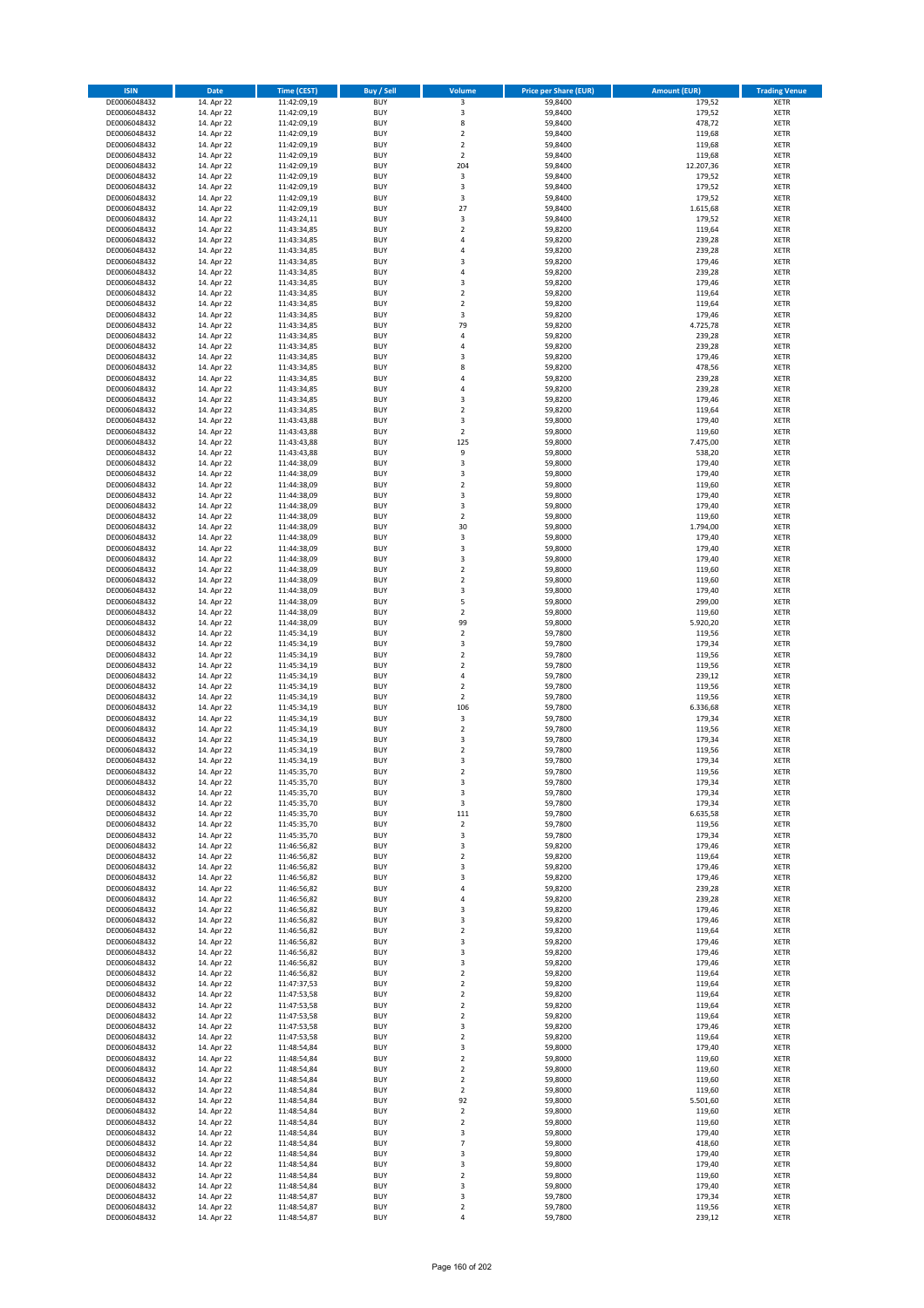| <b>ISIN</b>                  | Date                     | Time (CEST)                | Buy / Sell               | Volume                   | <b>Price per Share (EUR)</b> | <b>Amount (EUR)</b> | <b>Trading Venue</b>       |
|------------------------------|--------------------------|----------------------------|--------------------------|--------------------------|------------------------------|---------------------|----------------------------|
| DE0006048432                 | 14. Apr 22               | 11:48:58,49                | <b>BUY</b>               | $\overline{2}$           | 59,7800                      | 119,56              | <b>XETR</b>                |
| DE0006048432                 | 14. Apr 22               | 11:48:58,49                | <b>BUY</b>               | $\mathbf 2$              | 59,7800                      | 119,56              | XETR                       |
| DE0006048432                 | 14. Apr 22               | 11:48:58,49                | <b>BUY</b>               | 3                        | 59,7800                      | 179,34              | <b>XETR</b>                |
| DE0006048432                 | 14. Apr 22               | 11:48:58,49                | <b>BUY</b>               | $\sqrt{4}$               | 59,7800                      | 239,12              | <b>XETR</b>                |
| DE0006048432                 | 14. Apr 22               | 11:48:58,49                | <b>BUY</b>               | $\overline{2}$           | 59,7800                      | 119,56              | <b>XETR</b>                |
| DE0006048432                 | 14. Apr 22               | 11:48:58,49                | <b>BUY</b>               | $\mathbf 2$              | 59,7800                      | 119,56              | <b>XETR</b>                |
| DE0006048432                 | 14. Apr 22               | 11:48:58,49                | <b>BUY</b>               | 3                        | 59,7800                      | 179,34              | <b>XETR</b>                |
| DE0006048432                 | 14. Apr 22               | 11:48:58,49                | <b>BUY</b>               | 3                        | 59,7800                      | 179,34              | <b>XETR</b>                |
| DE0006048432                 | 14. Apr 22               | 11:48:58,49                | <b>BUY</b>               | $\overline{2}$           | 59,7800                      | 119,56              | <b>XETR</b>                |
| DE0006048432                 | 14. Apr 22               | 11:49:11,10                | <b>BUY</b>               | 3                        | 59,7600                      | 179,28              | <b>XETR</b>                |
| DE0006048432                 | 14. Apr 22               | 11:49:11,10                | <b>BUY</b>               | $\mathbf 2$              | 59,7600                      | 119,52              | <b>XETR</b>                |
| DE0006048432                 | 14. Apr 22               | 11:49:11,10                | <b>BUY</b>               | 3                        | 59,7600                      | 179,28              | <b>XETR</b>                |
| DE0006048432                 | 14. Apr 22               | 11:49:11,10                | <b>BUY</b>               | $\overline{4}$           | 59,7600                      | 239,04              | <b>XETR</b>                |
| DE0006048432<br>DE0006048432 | 14. Apr 22               | 11:49:11,10                | <b>BUY</b><br><b>BUY</b> | $\overline{2}$<br>120    | 59,7600                      | 119,52<br>7.171,20  | <b>XETR</b><br><b>XETR</b> |
| DE0006048432                 | 14. Apr 22<br>14. Apr 22 | 11:49:11,10<br>11:49:11,10 | <b>BUY</b>               | 5                        | 59,7600<br>59,7600           | 298,80              | <b>XETR</b>                |
| DE0006048432                 | 14. Apr 22               | 11:49:30,05                | <b>BUY</b>               | 160                      | 59,7400                      | 9.558,40            | <b>XETR</b>                |
| DE0006048432                 | 14. Apr 22               | 11:50:01,56                | <b>BUY</b>               | 3                        | 59,7400                      | 179,22              | <b>XETR</b>                |
| DE0006048432                 | 14. Apr 22               | 11:50:01,56                | <b>BUY</b>               | 3                        | 59,7400                      | 179,22              | <b>XETR</b>                |
| DE0006048432                 | 14. Apr 22               | 11:50:01,56                | <b>BUY</b>               | $\mathbf 2$              | 59,7400                      | 119,48              | <b>XETR</b>                |
| DE0006048432                 | 14. Apr 22               | 11:50:01,56                | <b>BUY</b>               | $\overline{2}$           | 59,7400                      | 119,48              | <b>XETR</b>                |
| DE0006048432                 | 14. Apr 22               | 11:50:01,56                | <b>BUY</b>               | $\mathbf 2$              | 59,7400                      | 119,48              | <b>XETR</b>                |
| DE0006048432                 | 14. Apr 22               | 11:50:01,56                | <b>BUY</b>               | 3                        | 59,7400                      | 179,22              | <b>XETR</b>                |
| DE0006048432                 | 14. Apr 22               | 11:50:01,56                | <b>BUY</b>               | $\mathbf 2$              | 59,7400                      | 119,48              | <b>XETR</b>                |
| DE0006048432                 | 14. Apr 22               | 11:50:01,56                | <b>BUY</b>               | 3                        | 59,7400                      | 179,22              | <b>XETR</b>                |
| DE0006048432                 | 14. Apr 22               | 11:50:01,56                | <b>BUY</b>               | 3                        | 59,7400                      | 179,22              | <b>XETR</b>                |
| DE0006048432                 | 14. Apr 22               | 11:50:01,56                | <b>BUY</b>               | 3                        | 59,7400                      | 179,22              | <b>XETR</b>                |
| DE0006048432                 | 14. Apr 22               | 11:50:01,56                | <b>BUY</b>               | $\overline{2}$           | 59,7400                      | 119,48              | <b>XETR</b>                |
| DE0006048432                 | 14. Apr 22               | 11:50:01,56                | <b>BUY</b>               | $\mathbf 2$              | 59,7400                      | 119,48              | <b>XETR</b>                |
| DE0006048432                 | 14. Apr 22               | 11:50:01,56                | <b>BUY</b>               | 100                      | 59,7400                      | 5.974,00            | <b>XETR</b>                |
| DE0006048432                 | 14. Apr 22               | 11:50:01,56                | <b>BUY</b>               | $\overline{\mathbf{3}}$  | 59,7400                      | 179,22              | <b>XETR</b>                |
| DE0006048432                 | 14. Apr 22               | 11:50:01,56                | <b>BUY</b>               | $\overline{2}$           | 59,7400                      | 119,48              | <b>XETR</b>                |
| DE0006048432                 | 14. Apr 22               | 11:50:01,56                | <b>BUY</b>               | 3                        | 59,7400                      | 179,22              | <b>XETR</b>                |
| DE0006048432                 | 14. Apr 22               | 11:50:01,56                | <b>BUY</b>               | $\mathbf 2$              | 59,7400                      | 119,48              | <b>XETR</b>                |
| DE0006048432                 | 14. Apr 22               | 11:50:01,56                | <b>BUY</b><br><b>BUY</b> | 6<br>$\overline{2}$      | 59,7400                      | 358,44<br>119,44    | <b>XETR</b><br><b>XETR</b> |
| DE0006048432<br>DE0006048432 | 14. Apr 22<br>14. Apr 22 | 11:50:05,12<br>11:50:05,12 | <b>BUY</b>               | 3                        | 59,7200<br>59,7200           | 179,16              | <b>XETR</b>                |
| DE0006048432                 | 14. Apr 22               | 11:50:05,12                | <b>BUY</b>               | $\mathbf 2$              | 59,7200                      | 119,44              | <b>XETR</b>                |
| DE0006048432                 | 14. Apr 22               | 11:50:05,12                | <b>BUY</b>               | $\overline{2}$           | 59,7200                      | 119,44              | <b>XETR</b>                |
| DE0006048432                 | 14. Apr 22               | 11:50:05,12                | <b>BUY</b>               | $\mathbf 2$              | 59,7200                      | 119,44              | <b>XETR</b>                |
| DE0006048432                 | 14. Apr 22               | 11:50:05,12                | <b>BUY</b>               | 3                        | 59,7200                      | 179,16              | <b>XETR</b>                |
| DE0006048432                 | 14. Apr 22               | 11:50:05,12                | <b>BUY</b>               | 48                       | 59,7200                      | 2.866,56            | <b>XETR</b>                |
| DE0006048432                 | 14. Apr 22               | 11:50:05,12                | <b>BUY</b>               | $\mathbf 2$              | 59,7200                      | 119,44              | <b>XETR</b>                |
| DE0006048432                 | 14. Apr 22               | 11:50:05,12                | <b>BUY</b>               | 3                        | 59,7200                      | 179,16              | <b>XETR</b>                |
| DE0006048432                 | 14. Apr 22               | 11:50:05,12                | <b>BUY</b>               | 3                        | 59,7200                      | 179,16              | <b>XETR</b>                |
| DE0006048432                 | 14. Apr 22               | 11:50:05,12                | <b>BUY</b>               | 3                        | 59,7200                      | 179,16              | <b>XETR</b>                |
| DE0006048432                 | 14. Apr 22               | 11:50:05,12                | <b>BUY</b>               | 3                        | 59,7200                      | 179,16              | <b>XETR</b>                |
| DE0006048432                 | 14. Apr 22               | 11:50:05,12                | <b>BUY</b>               | 3                        | 59,7200                      | 179,16              | <b>XETR</b>                |
| DE0006048432                 | 14. Apr 22               | 11:50:05,12                | <b>BUY</b>               | 3                        | 59,7200                      | 179,16              | <b>XETR</b>                |
| DE0006048432                 | 14. Apr 22               | 11:50:05,12                | <b>BUY</b>               | $\overline{2}$           | 59,7200                      | 119,44              | <b>XETR</b>                |
| DE0006048432                 | 14. Apr 22               | 11:50:05,12                | <b>BUY</b>               | 70                       | 59,7200                      | 4.180,40            | <b>XETR</b>                |
| DE0006048432                 | 14. Apr 22               | 11:50:05,12                | <b>BUY</b>               | 20                       | 59,7200                      | 1.194,40            | <b>XETR</b>                |
| DE0006048432                 | 14. Apr 22               | 11:50:06,23                | <b>BUY</b>               | 35                       | 59,7000                      | 2.089,50            | <b>XETR</b>                |
| DE0006048432<br>DE0006048432 | 14. Apr 22               | 11:50:06,23                | <b>BUY</b><br><b>BUY</b> | $\mathsf 3$<br>48        | 59,7000                      | 179,10              | <b>XETR</b><br><b>XETR</b> |
| DE0006048432                 | 14. Apr 22<br>14. Apr 22 | 11:50:06,23                | <b>BUY</b>               | $\pmb{4}$                | 59,7000                      | 2.865,60            | <b>XETR</b>                |
| DE0006048432                 | 14. Apr 22               | 11:50:06,23<br>11:50:06,75 | <b>BUY</b>               | 3                        | 59,7000<br>59,6800           | 238,80<br>179,04    | <b>XETR</b>                |
| DE0006048432                 | 14. Apr 22               | 11:50:06,75                | <b>BUY</b>               | $\mathbf 2$              | 59,6800                      | 119,36              | <b>XETR</b>                |
| DE0006048432                 | 14. Apr 22               | 11:50:06,75                | <b>BUY</b>               | 38                       | 59,6800                      | 2.267,84            | <b>XETR</b>                |
| DE0006048432                 | 14. Apr 22               | 11:50:06,75                | <b>BUY</b>               | 8                        | 59,6800                      | 477,44              | <b>XETR</b>                |
| DE0006048432                 | 14. Apr 22               | 11:50:06,90                | <b>BUY</b>               | 74                       | 59,6600                      | 4.414,84            | <b>XETR</b>                |
| DE0006048432                 | 14. Apr 22               | 11:50:17,17                | <b>BUY</b>               | 3                        | 59,7000                      | 179,10              | <b>XETR</b>                |
| DE0006048432                 | 14. Apr 22               | 11:50:17,17                | <b>BUY</b>               | $\overline{4}$           | 59,7000                      | 238,80              | <b>XETR</b>                |
| DE0006048432                 | 14. Apr 22               | 11:50:17,17                | <b>BUY</b>               | 2                        | 59,7000                      | 119,40              | <b>XETR</b>                |
| DE0006048432                 | 14. Apr 22               | 11:50:17,17                | <b>BUY</b>               | $\mathbf 2$              | 59,7000                      | 119,40              | XETR                       |
| DE0006048432                 | 14. Apr 22               | 11:50:17,17                | <b>BUY</b>               | $\mathbf 2$              | 59,7000                      | 119,40              | <b>XETR</b>                |
| DE0006048432                 | 14. Apr 22               | 11:50:17,17                | <b>BUY</b>               | $\overline{2}$           | 59,7000                      | 119,40              | <b>XETR</b>                |
| DE0006048432                 | 14. Apr 22               | 11:50:17,17                | <b>BUY</b>               | $\mathbf 2$              | 59,7000                      | 119,40              | <b>XETR</b>                |
| DE0006048432                 | 14. Apr 22               | 11:50:17,17                | <b>BUY</b>               | 3                        | 59,7000                      | 179,10              | <b>XETR</b>                |
| DE0006048432                 | 14. Apr 22               | 11:50:19,80                | <b>BUY</b>               | $\mathbf 2$              | 59,6800                      | 119,36              | <b>XETR</b>                |
| DE0006048432                 | 14. Apr 22               | 11:50:19,80                | <b>BUY</b>               | $\overline{2}$           | 59,6800                      | 119,36              | <b>XETR</b>                |
| DE0006048432                 | 14. Apr 22               | 11:50:19,80                | <b>BUY</b>               | $\mathbf 2$              | 59,6800                      | 119,36              | <b>XETR</b>                |
| DE0006048432                 | 14. Apr 22               | 11:50:19,80                | <b>BUY</b>               | $\overline{2}$           | 59,6800                      | 119,36              | XETR                       |
| DE0006048432                 | 14. Apr 22               | 11:50:19,80                | <b>BUY</b><br><b>BUY</b> | 3                        | 59,6800                      | 179,04              | <b>XETR</b>                |
| DE0006048432<br>DE0006048432 | 14. Apr 22               | 11:50:19,80<br>11:50:19,80 | <b>BUY</b>               | 3<br>$\overline{2}$      | 59,6800<br>59,6800           | 179,04<br>119,36    | XETR<br><b>XETR</b>        |
| DE0006048432                 | 14. Apr 22<br>14. Apr 22 | 11:50:19,80                | <b>BUY</b>               | 54                       | 59,6800                      | 3.222,72            | XETR                       |
| DE0006048432                 | 14. Apr 22               | 11:50:19,80                | <b>BUY</b>               | $\overline{2}$           | 59,6800                      | 119,36              | <b>XETR</b>                |
| DE0006048432                 | 14. Apr 22               | 11:50:19,80                | <b>BUY</b>               | 3                        | 59,6800                      | 179,04              | XETR                       |
| DE0006048432                 | 14. Apr 22               | 11:50:19,80                | <b>BUY</b>               | 3                        | 59,6800                      | 179,04              | <b>XETR</b>                |
| DE0006048432                 | 14. Apr 22               | 11:50:19,80                | <b>BUY</b>               | 3                        | 59,6800                      | 179,04              | <b>XETR</b>                |
| DE0006048432                 | 14. Apr 22               | 11:50:19,80                | <b>BUY</b>               | 6                        | 59,6800                      | 358,08              | <b>XETR</b>                |
| DE0006048432                 | 14. Apr 22               | 11:50:22,31                | <b>BUY</b>               | $\overline{2}$           | 59,6600                      | 119,32              | XETR                       |
| DE0006048432                 | 14. Apr 22               | 11:50:22,31                | <b>BUY</b>               | $\overline{2}$           | 59,6600                      | 119,32              | <b>XETR</b>                |
| DE0006048432                 | 14. Apr 22               | 11:50:22,31                | <b>BUY</b>               | 3                        | 59,6600                      | 178,98              | <b>XETR</b>                |
| DE0006048432                 | 14. Apr 22               | 11:50:22,31                | <b>BUY</b>               | 105                      | 59,6600                      | 6.264,30            | <b>XETR</b>                |
| DE0006048432                 | 14. Apr 22               | 11:50:22,31                | <b>BUY</b>               | $\overline{2}$           | 59,6600                      | 119,32              | XETR                       |
| DE0006048432                 | 14. Apr 22               | 11:50:22,31                | <b>BUY</b>               | $\sqrt{4}$               | 59,6600                      | 238,64              | XETR                       |
| DE0006048432                 | 14. Apr 22               | 11:53:13,06                | <b>BUY</b>               | 6                        | 59,8400                      | 359,04              | XETR                       |
| DE0006048432                 | 14. Apr 22               | 11:53:13,06                | <b>BUY</b>               | 9                        | 59,8400                      | 538,56              | XETR                       |
| DE0006048432                 | 14. Apr 22               | 11:53:13,06                | <b>BUY</b>               | 8                        | 59,8400                      | 478,72              | XETR                       |
| DE0006048432                 | 14. Apr 22               | 11:53:13,06                | <b>BUY</b>               | 3                        | 59,8400                      | 179,52              | <b>XETR</b>                |
| DE0006048432                 | 14. Apr 22               | 11:53:13,06                | <b>BUY</b>               | 9                        | 59,8400                      | 538,56              | <b>XETR</b>                |
| DE0006048432                 | 14. Apr 22               | 11:53:13,06                | <b>BUY</b><br><b>BUY</b> | 8                        | 59,8400<br>59,8400           | 478,72<br>478,72    | <b>XETR</b>                |
| DE0006048432<br>DE0006048432 | 14. Apr 22<br>14. Apr 22 | 11:53:13,06<br>11:53:13,06 | <b>BUY</b>               | 8<br>9                   | 59,8400                      | 538,56              | XETR<br>XETR               |
| DE0006048432                 | 14. Apr 22               | 11:53:13,06                | <b>BUY</b>               | 9                        | 59,8400                      | 538,56              | XETR                       |
| DE0006048432                 | 14. Apr 22               | 11:53:13,06                | <b>BUY</b>               | 3                        | 59,8400                      | 179,52              | <b>XETR</b>                |
| DE0006048432                 | 14. Apr 22               | 11:53:13,06                | <b>BUY</b>               | $\,$ 1                   | 59,8400                      | 59,84               | <b>XETR</b>                |
| DE0006048432                 | 14. Apr 22               | 11:53:13,10                | <b>BUY</b>               | 6                        | 59,8400                      | 359,04              | XETR                       |
| DE0006048432                 | 14. Apr 22               | 11:53:13,10                | <b>BUY</b>               | 5                        | 59,8400                      | 299,20              | <b>XETR</b>                |
| DE0006048432                 | 14. Apr 22               | 11:53:14,71                | <b>BUY</b>               | 351                      | 59,8400                      | 21.003,84           | XETR                       |
| DE0006048432                 | 14. Apr 22               | 11:53:16,03                | <b>BUY</b>               | 461                      | 59,8400                      | 27.586,24           | <b>XETR</b>                |
| DE0006048432                 | 14. Apr 22               | 11:53:25,39                | <b>BUY</b>               | $\overline{\phantom{a}}$ | 59,8400                      | 418,88              | XETR                       |
| DE0006048432                 | 14. Apr 22               | 11:53:25,39                | <b>BUY</b>               | 6                        | 59,8400                      | 359,04              | <b>XETR</b>                |
| DE0006048432                 | 14. Apr 22               | 11:53:25,39                | <b>BUY</b>               | 3                        | 59,8400                      | 179,52              | XETR                       |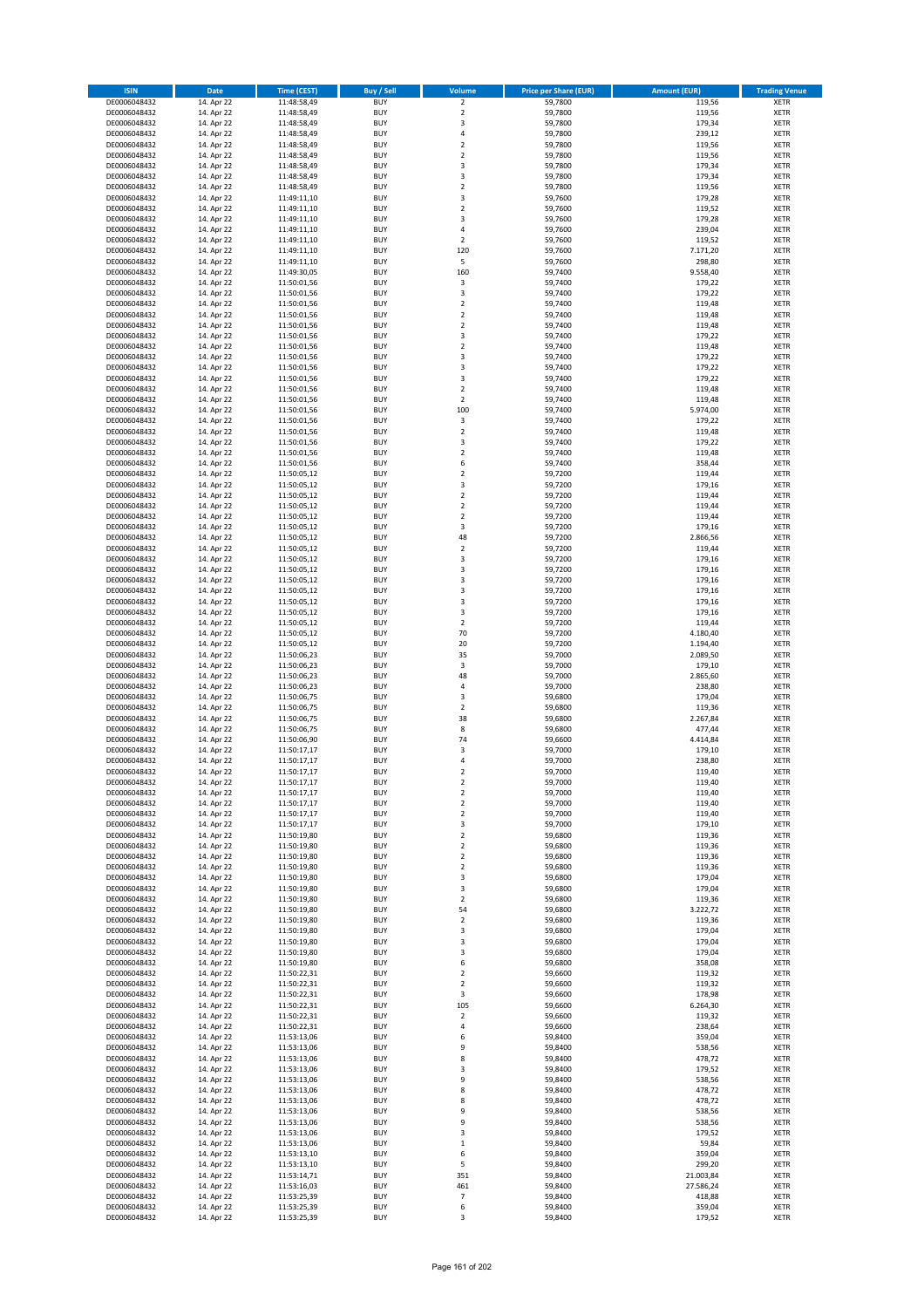| <b>ISIN</b>                  | Date                     | Time (CEST)                | <b>Buy / Sell</b>        | <b>Volume</b>                 | <b>Price per Share (EUR)</b> | <b>Amount (EUR)</b> | <b>Trading Venue</b>       |
|------------------------------|--------------------------|----------------------------|--------------------------|-------------------------------|------------------------------|---------------------|----------------------------|
| DE0006048432                 | 14. Apr 22               | 11:53:25,39                | <b>BUY</b>               | 6                             | 59,8400                      | 359,04              | <b>XETR</b>                |
| DE0006048432                 | 14. Apr 22               | 11:53:25,39                | <b>BUY</b>               | $\overline{7}$                | 59,8400                      | 418,88              | XETR                       |
| DE0006048432                 | 14. Apr 22               | 11:53:25,39                | <b>BUY</b>               | $\overline{4}$                | 59,8400                      | 239,36              | <b>XETR</b>                |
| DE0006048432                 | 14. Apr 22               | 11:53:35,01                | <b>BUY</b>               | $\pmb{4}$                     | 59,8400                      | 239,36              | <b>XETR</b>                |
| DE0006048432<br>DE0006048432 | 14. Apr 22<br>14. Apr 22 | 11:53:35,01<br>11:53:35,01 | <b>BUY</b><br><b>BUY</b> | 3<br>$\overline{4}$           | 59,8400<br>59,8400           | 179,52<br>239,36    | <b>XETR</b><br><b>XETR</b> |
| DE0006048432                 | 14. Apr 22               | 11:53:35,01                | <b>BUY</b>               | $\overline{4}$                | 59,8400                      | 239,36              | <b>XETR</b>                |
| DE0006048432                 | 14. Apr 22               | 11:53:35,01                | <b>BUY</b>               | 3                             | 59,8400                      | 179,52              | <b>XETR</b>                |
| DE0006048432                 | 14. Apr 22               | 11:53:35,01                | <b>BUY</b>               | 5                             | 59,8400                      | 299,20              | <b>XETR</b>                |
| DE0006048432                 | 14. Apr 22               | 11:53:35,04                | <b>BUY</b>               | $\mathbf 2$                   | 59,8400                      | 119,68              | <b>XETR</b>                |
| DE0006048432                 | 14. Apr 22               | 11:53:58,14                | <b>BUY</b>               | 9                             | 59,8200                      | 538,38              | <b>XETR</b>                |
| DE0006048432                 | 14. Apr 22               | 11:53:58,14                | <b>BUY</b>               | 9<br>5                        | 59,8200                      | 538,38              | <b>XETR</b>                |
| DE0006048432<br>DE0006048432 | 14. Apr 22<br>14. Apr 22 | 11:53:58,14<br>11:53:58,14 | <b>BUY</b><br><b>BUY</b> | 8                             | 59,8200<br>59,8200           | 299,10<br>478,56    | <b>XETR</b><br><b>XETR</b> |
| DE0006048432                 | 14. Apr 22               | 11:53:58,14                | <b>BUY</b>               | $\overline{7}$                | 59,8200                      | 418,74              | <b>XETR</b>                |
| DE0006048432                 | 14. Apr 22               | 11:53:58,14                | <b>BUY</b>               | 10                            | 59,8200                      | 598,20              | <b>XETR</b>                |
| DE0006048432                 | 14. Apr 22               | 11:53:58,14                | <b>BUY</b>               | 5                             | 59,8200                      | 299,10              | <b>XETR</b>                |
| DE0006048432                 | 14. Apr 22               | 11:53:58,14                | <b>BUY</b>               | $\sqrt{4}$                    | 59,8200                      | 239,28              | <b>XETR</b>                |
| DE0006048432                 | 14. Apr 22               | 11:53:58,14                | <b>BUY</b>               | 170                           | 59,8200                      | 10.169,40           | <b>XETR</b>                |
| DE0006048432<br>DE0006048432 | 14. Apr 22<br>14. Apr 22 | 11:53:58,14                | <b>BUY</b><br><b>BUY</b> | 8<br>10                       | 59,8200<br>59,8200           | 478,56<br>598,20    | <b>XETR</b><br><b>XETR</b> |
| DE0006048432                 | 14. Apr 22               | 11:53:58,14<br>11:53:58,14 | <b>BUY</b>               | 9                             | 59,8200                      | 538,38              | <b>XETR</b>                |
| DE0006048432                 | 14. Apr 22               | 11:53:58,14                | <b>BUY</b>               | 60                            | 59,8200                      | 3.589,20            | <b>XETR</b>                |
| DE0006048432                 | 14. Apr 22               | 11:53:58,15                | <b>BUY</b>               | 8                             | 59,8200                      | 478,56              | <b>XETR</b>                |
| DE0006048432                 | 14. Apr 22               | 11:53:58,16                | <b>BUY</b>               | 8                             | 59,8200                      | 478,56              | <b>XETR</b>                |
| DE0006048432                 | 14. Apr 22               | 11:53:58,16                | <b>BUY</b>               | 4                             | 59,8200                      | 239,28              | <b>XETR</b>                |
| DE0006048432                 | 14. Apr 22               | 11:53:58,16                | <b>BUY</b>               | $\overline{7}$<br>$\mathbf 2$ | 59,8200                      | 418,74              | <b>XETR</b>                |
| DE0006048432<br>DE0006048432 | 14. Apr 22<br>14. Apr 22 | 11:53:58,23<br>11:53:58,23 | <b>BUY</b><br><b>BUY</b> | 8                             | 59,8000<br>59,8000           | 119,60<br>478,40    | <b>XETR</b><br><b>XETR</b> |
| DE0006048432                 | 14. Apr 22               | 11:53:58,23                | <b>BUY</b>               | 9                             | 59,8000                      | 538,20              | <b>XETR</b>                |
| DE0006048432                 | 14. Apr 22               | 11:53:58,23                | <b>BUY</b>               | 6                             | 59,8000                      | 358,80              | <b>XETR</b>                |
| DE0006048432                 | 14. Apr 22               | 11:53:58,23                | <b>BUY</b>               | 27                            | 59,8000                      | 1.614,60            | <b>XETR</b>                |
| DE0006048432                 | 14. Apr 22               | 11:53:58,23                | <b>BUY</b>               | 10                            | 59,8000                      | 598,00              | <b>XETR</b>                |
| DE0006048432                 | 14. Apr 22               | 11:53:58,23                | <b>BUY</b>               | 9                             | 59,8000                      | 538,20              | <b>XETR</b>                |
| DE0006048432<br>DE0006048432 | 14. Apr 22<br>14. Apr 22 | 11:53:58,23<br>11:53:58,23 | <b>BUY</b><br><b>BUY</b> | $\overline{7}$<br>28          | 59,8000<br>59,8000           | 418,60<br>1.674,40  | <b>XETR</b><br><b>XETR</b> |
| DE0006048432                 | 14. Apr 22               | 11:54:20,27                | <b>BUY</b>               | 6                             | 59,8000                      | 358,80              | <b>XETR</b>                |
| DE0006048432                 | 14. Apr 22               | 11:54:20,27                | <b>BUY</b>               | 10                            | 59,8000                      | 598,00              | <b>XETR</b>                |
| DE0006048432                 | 14. Apr 22               | 11:54:20,27                | <b>BUY</b>               | 8                             | 59,8000                      | 478,40              | <b>XETR</b>                |
| DE0006048432                 | 14. Apr 22               | 11:54:20,27                | <b>BUY</b>               | $\mathbf 2$                   | 59,8000                      | 119,60              | <b>XETR</b>                |
| DE0006048432                 | 14. Apr 22               | 11:54:20,27                | <b>BUY</b>               | 9                             | 59,8000                      | 538,20              | <b>XETR</b>                |
| DE0006048432<br>DE0006048432 | 14. Apr 22<br>14. Apr 22 | 11:54:20,27                | <b>BUY</b><br><b>BUY</b> | 5<br>177                      | 59,8000<br>59,8000           | 299,00<br>10.584,60 | <b>XETR</b><br><b>XETR</b> |
| DE0006048432                 | 14. Apr 22               | 11:54:20,27<br>11:54:20,27 | <b>BUY</b>               | 8                             | 59,8000                      | 478,40              | <b>XETR</b>                |
| DE0006048432                 | 14. Apr 22               | 11:54:20,27                | <b>BUY</b>               | $\sqrt{4}$                    | 59,8000                      | 239,20              | <b>XETR</b>                |
| DE0006048432                 | 14. Apr 22               | 11:54:20,27                | <b>BUY</b>               | 10                            | 59,8000                      | 598,00              | <b>XETR</b>                |
| DE0006048432                 | 14. Apr 22               | 11:54:20,27                | <b>BUY</b>               | 46                            | 59,8000                      | 2.750,80            | <b>XETR</b>                |
| DE0006048432                 | 14. Apr 22               | 11:54:43,57                | <b>BUY</b>               | $\overline{7}$                | 59,8200                      | 418,74              | <b>XETR</b>                |
| DE0006048432<br>DE0006048432 | 14. Apr 22<br>14. Apr 22 | 11:54:43,57                | <b>BUY</b><br><b>BUY</b> | 5<br>3                        | 59,8200<br>59,8200           | 299,10<br>179,46    | <b>XETR</b><br><b>XETR</b> |
| DE0006048432                 | 14. Apr 22               | 11:54:43,57<br>11:54:43,57 | <b>BUY</b>               | $\overline{2}$                | 59,8200                      | 119,64              | <b>XETR</b>                |
| DE0006048432                 | 14. Apr 22               | 11:54:43,57                | <b>BUY</b>               | $\overline{7}$                | 59,8200                      | 418,74              | <b>XETR</b>                |
| DE0006048432                 | 14. Apr 22               | 11:54:43,57                | <b>BUY</b>               | 6                             | 59,8200                      | 358,92              | <b>XETR</b>                |
| DE0006048432                 | 14. Apr 22               | 11:54:43,57                | <b>BUY</b>               | $\overline{7}$                | 59,8200                      | 418,74              | <b>XETR</b>                |
| DE0006048432                 | 14. Apr 22               | 11:54:43,57                | <b>BUY</b>               | 8                             | 59,8200                      | 478,56              | <b>XETR</b>                |
| DE0006048432                 | 14. Apr 22               | 11:54:43,57                | <b>BUY</b>               | $\overline{7}$                | 59,8200                      | 418,74              | <b>XETR</b>                |
| DE0006048432<br>DE0006048432 | 14. Apr 22<br>14. Apr 22 | 11:54:43,57<br>11:54:43,57 | <b>BUY</b><br><b>BUY</b> | $\overline{2}$<br>3           | 59,8200<br>59,8200           | 119,64<br>179,46    | <b>XETR</b><br><b>XETR</b> |
| DE0006048432                 | 14. Apr 22               | 11:54:43,57                | <b>BUY</b>               | 244                           | 59,8200                      | 14.596,08           | <b>XETR</b>                |
| DE0006048432                 | 14. Apr 22               | 11:54:43,57                | <b>BUY</b>               | 3                             | 59,8200                      | 179,46              | <b>XETR</b>                |
| DE0006048432                 | 14. Apr 22               | 11:54:43,57                | <b>BUY</b>               | 6                             | 59,8200                      | 358,92              | <b>XETR</b>                |
| DE0006048432                 | 14. Apr 22               | 11:54:43,57                | <b>BUY</b>               | 5                             | 59,8200                      | 299,10              | <b>XETR</b>                |
| DE0006048432                 | 14. Apr 22               | 11:54:43,57                | <b>BUY</b>               | 3                             | 59,8200                      | 179,46              | <b>XETR</b>                |
| DE0006048432<br>DE0006048432 | 14. Apr 22<br>14. Apr 22 | 11:55:14,80<br>11:55:14,80 | <b>BUY</b><br>BUY        | 5<br>6                        | 59,8200<br>59,8200           | 299,10<br>358,92    | <b>XETR</b><br>XETR        |
| DE0006048432                 | 14. Apr 22               | 11:55:14,80                | <b>BUY</b>               | 3                             | 59,8200                      | 179,46              | <b>XETR</b>                |
| DE0006048432                 | 14. Apr 22               | 11:55:14,80                | <b>BUY</b>               | 6                             | 59,8200                      | 358,92              | <b>XETR</b>                |
| DE0006048432                 | 14. Apr 22               | 11:55:14,80                | <b>BUY</b>               | $\mathbf 2$                   | 59,8200                      | 119,64              | <b>XETR</b>                |
| DE0006048432                 | 14. Apr 22               | 11:55:14,80                | <b>BUY</b>               | $\overline{2}$                | 59,8200                      | 119,64              | <b>XETR</b>                |
| DE0006048432                 | 14. Apr 22               | 11:55:14,80                | <b>BUY</b>               | $\overline{2}$                | 59,8200                      | 119,64              | <b>XETR</b>                |
| DE0006048432                 | 14. Apr 22               | 11:55:14,80                | <b>BUY</b>               | 3                             | 59,8200                      | 179,46              | <b>XETR</b>                |
| DE0006048432<br>DE0006048432 | 14. Apr 22<br>14. Apr 22 | 11:55:14,81<br>11:55:14,81 | <b>BUY</b><br><b>BUY</b> | 3<br>$\overline{2}$           | 59,8200<br>59,8200           | 179,46<br>119,64    | <b>XETR</b><br>XETR        |
| DE0006048432                 | 14. Apr 22               | 11:55:43,86                | <b>BUY</b>               | 5                             | 59,8000                      | 299,00              | <b>XETR</b>                |
| DE0006048432                 | 14. Apr 22               | 11:55:43,86                | <b>BUY</b>               | 5                             | 59,8000                      | 299,00              | XETR                       |
| DE0006048432                 | 14. Apr 22               | 11:55:43,86                | <b>BUY</b>               | 4                             | 59,8000                      | 239,20              | <b>XETR</b>                |
| DE0006048432                 | 14. Apr 22               | 11:55:43,86                | <b>BUY</b>               | 5                             | 59,8000                      | 299,00              | XETR                       |
| DE0006048432                 | 14. Apr 22               | 11:55:43,86                | <b>BUY</b>               | 4                             | 59,8000                      | 239,20              | <b>XETR</b>                |
| DE0006048432<br>DE0006048432 | 14. Apr 22<br>14. Apr 22 | 11:55:43,86<br>11:55:43,86 | <b>BUY</b><br><b>BUY</b> | $\sqrt{4}$<br>30              | 59,8000<br>59,8000           | 239,20<br>1.794,00  | XETR<br><b>XETR</b>        |
| DE0006048432                 | 14. Apr 22               | 11:55:43,86                | <b>BUY</b>               | 5                             | 59,8000                      | 299,00              | <b>XETR</b>                |
| DE0006048432                 | 14. Apr 22               | 11:55:43,86                | <b>BUY</b>               | 5                             | 59,8000                      | 299,00              | <b>XETR</b>                |
| DE0006048432                 | 14. Apr 22               | 11:55:43,86                | <b>BUY</b>               | 6                             | 59,8000                      | 358,80              | XETR                       |
| DE0006048432                 | 14. Apr 22               | 11:55:43,86                | <b>BUY</b>               | 4                             | 59,8000                      | 239,20              | <b>XETR</b>                |
| DE0006048432                 | 14. Apr 22               | 11:55:43,86                | <b>BUY</b><br><b>BUY</b> | $\sqrt{4}$                    | 59,8000                      | 239,20<br>2.093,00  | <b>XETR</b>                |
| DE0006048432<br>DE0006048432 | 14. Apr 22<br>14. Apr 22 | 11:55:43,86<br>11:55:43,86 | <b>BUY</b>               | 35<br>103                     | 59,8000<br>59,8000           | 6.159,40            | <b>XETR</b><br>XETR        |
| DE0006048432                 | 14. Apr 22               | 11:56:33,05                | <b>BUY</b>               | 370                           | 59,8000                      | 22.126,00           | XETR                       |
| DE0006048432                 | 14. Apr 22               | 11:56:46,89                | <b>BUY</b>               | 6                             | 59,7800                      | 358,68              | XETR                       |
| DE0006048432                 | 14. Apr 22               | 11:56:46,89                | <b>BUY</b>               | 9                             | 59,7800                      | 538,02              | XETR                       |
| DE0006048432                 | 14. Apr 22               | 11:56:46,89                | <b>BUY</b>               | 9                             | 59,7800                      | 538,02              | XETR                       |
| DE0006048432                 | 14. Apr 22               | 11:56:46,89                | <b>BUY</b>               | 6                             | 59,7800                      | 358,68              | <b>XETR</b>                |
| DE0006048432<br>DE0006048432 | 14. Apr 22<br>14. Apr 22 | 11:56:46,89<br>11:56:46,89 | <b>BUY</b><br><b>BUY</b> | 5<br>6                        | 59,7800<br>59,7800           | 298,90<br>358,68    | <b>XETR</b><br><b>XETR</b> |
| DE0006048432                 | 14. Apr 22               | 11:56:46,89                | <b>BUY</b>               | 4                             | 59,7800                      | 239,12              | XETR                       |
| DE0006048432                 | 14. Apr 22               | 11:56:46,89                | <b>BUY</b>               | 6                             | 59,7800                      | 358,68              | XETR                       |
| DE0006048432                 | 14. Apr 22               | 11:56:46,89                | <b>BUY</b>               | 8                             | 59,7800                      | 478,24              | XETR                       |
| DE0006048432                 | 14. Apr 22               | 11:56:46,89                | <b>BUY</b>               | $\overline{7}$                | 59,7800                      | 418,46              | <b>XETR</b>                |
| DE0006048432                 | 14. Apr 22               | 11:56:46,89                | <b>BUY</b>               | 3                             | 59,7800                      | 179,34              | <b>XETR</b>                |
| DE0006048432<br>DE0006048432 | 14. Apr 22               | 11:56:46,89                | <b>BUY</b><br><b>BUY</b> | 222<br>6                      | 59,7800                      | 13.271,16           | <b>XETR</b><br><b>XETR</b> |
| DE0006048432                 | 14. Apr 22<br>14. Apr 22 | 11:56:46,89<br>11:56:46,89 | <b>BUY</b>               | $\pmb{4}$                     | 59,7800<br>59,7800           | 358,68<br>239,12    | XETR                       |
| DE0006048432                 | 14. Apr 22               | 11:56:46,89                | <b>BUY</b>               | 3                             | 59,7800                      | 179,34              | <b>XETR</b>                |
| DE0006048432                 | 14. Apr 22               | 11:56:46,89                | <b>BUY</b>               | 5                             | 59,7800                      | 298,90              | XETR                       |
| DE0006048432                 | 14. Apr 22               | 11:57:30,07                | <b>BUY</b>               | 8                             | 59,8000                      | 478,40              | <b>XETR</b>                |
| DE0006048432                 | 14. Apr 22               | 11:57:30,07                | <b>BUY</b>               | 5                             | 59,8000                      | 299,00              | <b>XETR</b>                |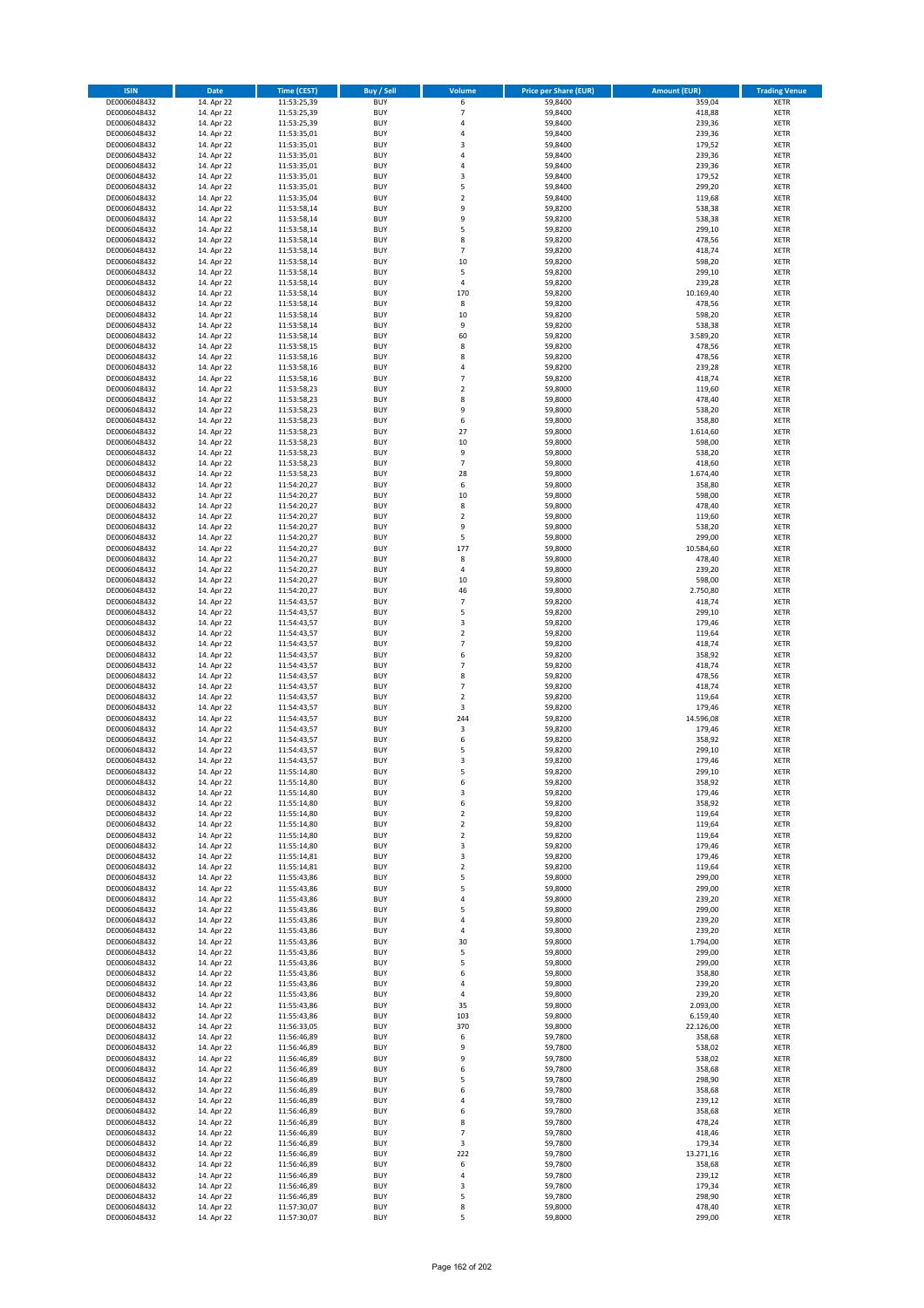| <b>ISIN</b>                  | <b>Date</b>              | Time (CEST)                | <b>Buy / Sell</b>        | Volume                   | <b>Price per Share (EUR)</b> | <b>Amount (EUR)</b>  | <b>Trading Venue</b>       |
|------------------------------|--------------------------|----------------------------|--------------------------|--------------------------|------------------------------|----------------------|----------------------------|
| DE0006048432                 | 14. Apr 22               | 11:57:30,07                | <b>BUY</b>               | 8                        | 59,8000                      | 478,40               | <b>XETR</b>                |
| DE0006048432                 | 14. Apr 22               | 11:57:30,07                | <b>BUY</b>               | 6                        | 59,8000                      | 358,80               | <b>XETR</b>                |
| DE0006048432                 | 14. Apr 22               | 11:57:30,07                | <b>BUY</b>               | 8                        | 59,8000                      | 478,40               | <b>XETR</b>                |
| DE0006048432<br>DE0006048432 | 14. Apr 22<br>14. Apr 22 | 11:57:30,07<br>11:57:30,07 | <b>BUY</b><br><b>BUY</b> | 238<br>10                | 59,8000<br>59,8000           | 14.232,40<br>598,00  | <b>XETR</b><br><b>XETR</b> |
| DE0006048432                 | 14. Apr 22               | 11:57:30,07                | <b>BUY</b>               | $\overline{7}$           | 59,8000                      | 418,60               | <b>XETR</b>                |
| DE0006048432                 | 14. Apr 22               | 11:57:30,12                | <b>BUY</b>               | 6                        | 59,8000                      | 358,80               | <b>XETR</b>                |
| DE0006048432                 | 14. Apr 22               | 11:58:28,91                | <b>BUY</b>               | 5                        | 59,8000                      | 299,00               | <b>XETR</b>                |
| DE0006048432                 | 14. Apr 22               | 11:58:28,91                | <b>BUY</b>               | 6                        | 59,8000                      | 358,80               | <b>XETR</b>                |
| DE0006048432                 | 14. Apr 22               | 11:58:28,91                | <b>BUY</b>               | 3                        | 59,8000                      | 179,40               | <b>XETR</b>                |
| DE0006048432                 | 14. Apr 22               | 11:58:28,91                | <b>BUY</b>               | 6                        | 59,8000                      | 358,80               | <b>XETR</b>                |
| DE0006048432<br>DE0006048432 | 14. Apr 22<br>14. Apr 22 | 11:58:28,91<br>11:58:28,91 | <b>BUY</b><br><b>BUY</b> | 6<br>252                 | 59,8000<br>59,8000           | 358,80<br>15.069,60  | <b>XETR</b><br><b>XETR</b> |
| DE0006048432                 | 14. Apr 22               | 11:58:28,91                | <b>BUY</b>               | $\overline{7}$           | 59,8000                      | 418,60               | <b>XETR</b>                |
| DE0006048432                 | 14. Apr 22               | 11:58:28,91                | <b>BUY</b>               | 9                        | 59,8000                      | 538,20               | <b>XETR</b>                |
| DE0006048432                 | 14. Apr 22               | 11:58:28,91                | <b>BUY</b>               | 6                        | 59,8000                      | 358,80               | <b>XETR</b>                |
| DE0006048432                 | 14. Apr 22               | 11:58:35,18                | <b>BUY</b>               | 4                        | 59,7800                      | 239,12               | <b>XETR</b>                |
| DE0006048432                 | 14. Apr 22               | 11:58:35,18                | <b>BUY</b>               | 5                        | 59,7800                      | 298,90               | <b>XETR</b>                |
| DE0006048432                 | 14. Apr 22               | 11:58:35,18                | <b>BUY</b>               | 6                        | 59,7800                      | 358,68               | <b>XETR</b>                |
| DE0006048432                 | 14. Apr 22               | 11:58:35,18                | <b>BUY</b>               | 6                        | 59,7800                      | 358,68               | <b>XETR</b>                |
| DE0006048432                 | 14. Apr 22               | 11:58:35,18                | <b>BUY</b>               | 3                        | 59,7800                      | 179,34               | <b>XETR</b>                |
| DE0006048432<br>DE0006048432 | 14. Apr 22<br>14. Apr 22 | 11:58:35,18<br>11:58:35,18 | <b>BUY</b><br><b>BUY</b> | 5<br>5                   | 59,7800<br>59,7800           | 298,90<br>298,90     | <b>XETR</b><br><b>XETR</b> |
| DE0006048432                 | 14. Apr 22               | 11:58:35,18                | <b>BUY</b>               | 82                       | 59,7800                      | 4.901,96             | <b>XETR</b>                |
| DE0006048432                 | 14. Apr 22               | 11:58:35,18                | <b>BUY</b>               | 4                        | 59,7800                      | 239,12               | <b>XETR</b>                |
| DE0006048432                 | 14. Apr 22               | 11:58:35,18                | <b>BUY</b>               | 5                        | 59,7800                      | 298,90               | <b>XETR</b>                |
| DE0006048432                 | 14. Apr 22               | 11:58:35,18                | <b>BUY</b>               | 13                       | 59,7800                      | 777,14               | <b>XETR</b>                |
| DE0006048432                 | 14. Apr 22               | 11:58:44,02                | <b>BUY</b>               | 6                        | 59,7600                      | 358,56               | <b>XETR</b>                |
| DE0006048432                 | 14. Apr 22               | 11:58:44,02                | <b>BUY</b>               | 6                        | 59,7600                      | 358,56               | <b>XETR</b>                |
| DE0006048432                 | 14. Apr 22               | 11:58:44,02                | <b>BUY</b>               | 5                        | 59,7600                      | 298,80               | <b>XETR</b>                |
| DE0006048432<br>DE0006048432 | 14. Apr 22<br>14. Apr 22 | 11:58:44,02<br>11:58:44,02 | <b>BUY</b><br><b>BUY</b> | 5<br>$\overline{7}$      | 59,7600<br>59,7600           | 298,80<br>418,32     | <b>XETR</b><br><b>XETR</b> |
| DE0006048432                 | 14. Apr 22               | 11:58:44,02                | <b>BUY</b>               | 150                      | 59,7600                      | 8.964,00             | <b>XETR</b>                |
| DE0006048432                 | 14. Apr 22               | 11:58:44,02                | <b>BUY</b>               | $\overline{7}$           | 59,7600                      | 418,32               | <b>XETR</b>                |
| DE0006048432                 | 14. Apr 22               | 11:58:44.02                | <b>BUY</b>               | $\overline{7}$           | 59,7600                      | 418,32               | <b>XETR</b>                |
| DE0006048432                 | 14. Apr 22               | 11:58:44,02                | <b>BUY</b>               | 5                        | 59,7600                      | 298,80               | <b>XETR</b>                |
| DE0006048432                 | 14. Apr 22               | 11:58:44,05                | <b>BUY</b>               | 138                      | 59,7600                      | 8.246,88             | <b>XETR</b>                |
| DE0006048432                 | 14. Apr 22               | 11:59:11,23                | <b>BUY</b>               | 6                        | 59,8000                      | 358,80               | <b>XETR</b>                |
| DE0006048432                 | 14. Apr 22               | 11:59:12,40                | <b>BUY</b>               | 10                       | 59,8000                      | 598,00               | <b>XETR</b>                |
| DE0006048432                 | 14. Apr 22               | 11:59:12,40                | <b>BUY</b>               | 5                        | 59,8000                      | 299,00               | <b>XETR</b>                |
| DE0006048432<br>DE0006048432 | 14. Apr 22<br>14. Apr 22 | 11:59:12,40<br>11:59:12,40 | <b>BUY</b><br><b>BUY</b> | 6<br>6                   | 59,8000<br>59,8000           | 358,80<br>358,80     | <b>XETR</b><br><b>XETR</b> |
| DE0006048432                 | 14. Apr 22               | 11:59:12,40                | <b>BUY</b>               | 5                        | 59,8000                      | 299,00               | <b>XETR</b>                |
| DE0006048432                 | 14. Apr 22               | 11:59:12,40                | <b>BUY</b>               | 10                       | 59,8000                      | 598,00               | <b>XETR</b>                |
| DE0006048432                 | 14. Apr 22               | 11:59:12,40                | <b>BUY</b>               | 9                        | 59,8000                      | 538,20               | <b>XETR</b>                |
| DE0006048432                 | 14. Apr 22               | 11:59:12,40                | <b>BUY</b>               | 11                       | 59,8000                      | 657,80               | <b>XETR</b>                |
| DE0006048432                 | 14. Apr 22               | 11:59:12,40                | <b>BUY</b>               | 6                        | 59,8000                      | 358,80               | <b>XETR</b>                |
| DE0006048432                 | 14. Apr 22               | 11:59:12,40                | <b>BUY</b>               | 11                       | 59,8000                      | 657,80               | <b>XETR</b>                |
| DE0006048432                 | 14. Apr 22               | 11:59:12,40                | <b>BUY</b>               | 10                       | 59,8000                      | 598,00               | <b>XETR</b>                |
| DE0006048432                 | 14. Apr 22               | 12:01:05,80                | <b>BUY</b>               | 46                       | 59,8200                      | 2.751,72             | <b>XETR</b>                |
| DE0006048432<br>DE0006048432 | 14. Apr 22<br>14. Apr 22 | 12:01:05,80<br>12:03:49,21 | <b>BUY</b><br><b>BUY</b> | 86<br>100                | 59,8200<br>59,9600           | 5.144,52<br>5.996,00 | <b>XETR</b><br><b>XETR</b> |
| DE0006048432                 | 14. Apr 22               | 12:04:04,61                | <b>BUY</b>               | 10                       | 59,9600                      | 599,60               | <b>XETR</b>                |
| DE0006048432                 | 14. Apr 22               | 12:04:04,61                | <b>BUY</b>               | 12                       | 59,9600                      | 719,52               | <b>XETR</b>                |
| DE0006048432                 | 14. Apr 22               | 12:04:04,61                | <b>BUY</b>               | 395                      | 59,9800                      | 23.692,10            | <b>XETR</b>                |
| DE0006048432                 | 14. Apr 22               | 12:04:04,61                | <b>BUY</b>               | 479                      | 59,9600                      | 28.720,84            | <b>XETR</b>                |
| DE0006048432                 | 14. Apr 22               | 12:04:04,61                | <b>BUY</b>               | 31                       | 59,9600                      | 1.858,76             | <b>XETR</b>                |
| DE0006048432                 | 14. Apr 22               | 12:04:51,14                | <b>BUY</b>               | 8                        | 60,0200                      | 480,16               | <b>XETR</b>                |
| DE0006048432                 | 14. Apr 22               | 12:04:51,14                | <b>BUY</b>               | 17                       | 60,0200                      | 1.020,34             | <b>XETR</b>                |
| DE0006048432                 | 14. Apr 22               | 12:05:25,82                | <b>BUY</b><br><b>BUY</b> | 6                        | 60,0200                      | 360,12<br>840,28     | <b>XETR</b><br><b>XETR</b> |
| DE0006048432<br>DE0006048432 | 14. Apr 22<br>14. Apr 22 | 12:05:25,82<br>12:05:25,82 | <b>BUY</b>               | 14<br>12                 | 60,0200<br>60,0200           | 720,24               | <b>XETR</b>                |
| DE0006048432                 | 14. Apr 22               | 12:05:25,82                | <b>BUY</b>               | 14                       | 60,0200                      | 840,28               | <b>XETR</b>                |
| DE0006048432                 | 14. Apr 22               | 12:05:25,82                | <b>BUY</b>               | 12                       | 60,0200                      | 720,24               | <b>XETR</b>                |
| DE0006048432                 | 14. Apr 22               | 12:05:33,45                | BUY                      | 14                       | 60,0000                      | 840,00               | <b>XETR</b>                |
| DE0006048432                 | 14. Apr 22               | 12:05:33,45                | <b>BUY</b>               | $\overline{\phantom{a}}$ | 60,0000                      | 420,00               | XETR                       |
| DE0006048432                 | 14. Apr 22               | 12:05:33,45                | <b>BUY</b>               | 11                       | 60,0000                      | 660,00               | <b>XETR</b>                |
| DE0006048432                 | 14. Apr 22               | 12:05:33,45                | <b>BUY</b>               | 11                       | 60,0000                      | 660,00               | XETR                       |
| DE0006048432<br>DE0006048432 | 14. Apr 22<br>14. Apr 22 | 12:05:33,45<br>12:05:33,45 | <b>BUY</b><br><b>BUY</b> | 14<br>18                 | 60,0000<br>60,0000           | 840,00<br>1.080,00   | <b>XETR</b><br><b>XETR</b> |
| DE0006048432                 | 14. Apr 22               | 12:05:33,45                | <b>BUY</b>               | 11                       | 60,0000                      | 660,00               | <b>XETR</b>                |
| DE0006048432                 | 14. Apr 22               | 12:05:53,14                | <b>BUY</b>               | 10                       | 59,9800                      | 599,80               | <b>XETR</b>                |
| DE0006048432                 | 14. Apr 22               | 12:05:53,14                | <b>BUY</b>               | 3                        | 59,9800                      | 179,94               | <b>XETR</b>                |
| DE0006048432                 | 14. Apr 22               | 12:05:53,14                | <b>BUY</b>               | 18                       | 59,9800                      | 1.079,64             | <b>XETR</b>                |
| DE0006048432                 | 14. Apr 22               | 12:05:53,14                | <b>BUY</b>               | 13                       | 59,9800                      | 779,74               | <b>XETR</b>                |
| DE0006048432                 | 14. Apr 22               | 12:05:53,14                | <b>BUY</b>               | $\overline{7}$           | 59,9800                      | 419,86               | <b>XETR</b>                |
| DE0006048432<br>DE0006048432 | 14. Apr 22<br>14. Apr 22 | 12:05:53,14<br>12:05:53,14 | <b>BUY</b><br><b>BUY</b> | 13<br>$\overline{7}$     | 59,9800<br>59.9800           | 779,74<br>419,86     | <b>XETR</b><br><b>XETR</b> |
| DE0006048432                 | 14. Apr 22               | 12:05:53,14                | <b>BUY</b>               | 12                       | 59,9800                      | 719,76               | <b>XETR</b>                |
| DE0006048432                 | 14. Apr 22               | 12:05:53,14                | <b>BUY</b>               | 101                      | 59,9800                      | 6.057,98             | <b>XETR</b>                |
| DE0006048432                 | 14. Apr 22               | 12:05:53,14                | <b>BUY</b>               | 9                        | 59,9800                      | 539,82               | <b>XETR</b>                |
| DE0006048432                 | 14. Apr 22               | 12:05:53,14                | <b>BUY</b>               | 11                       | 59,9800                      | 659,78               | <b>XETR</b>                |
| DE0006048432                 | 14. Apr 22               | 12:05:53,14                | <b>BUY</b>               | 13                       | 59,9800                      | 779,74               | XETR                       |
| DE0006048432                 | 14. Apr 22               | 12:05:53,14                | <b>BUY</b>               | 12                       | 59,9800                      | 719,76               | <b>XETR</b>                |
| DE0006048432                 | 14. Apr 22               | 12:05:53,14                | <b>BUY</b><br><b>BUY</b> | 17                       | 59,9800                      | 1.019,66             | <b>XETR</b>                |
| DE0006048432<br>DE0006048432 | 14. Apr 22<br>14. Apr 22 | 12:07:19,57<br>12:07:19,57 | <b>BUY</b>               | 6<br>$\overline{2}$      | 60,0000<br>60,0000           | 360,00<br>120,00     | <b>XETR</b><br><b>XETR</b> |
| DE0006048432                 | 14. Apr 22               | 12:07:19,59                | <b>BUY</b>               | $\overline{\mathbf{2}}$  | 60,0000                      | 120,00               | <b>XETR</b>                |
| DE0006048432                 | 14. Apr 22               | 12:07:52,91                | <b>BUY</b>               | 12                       | 59,9800                      | 719,76               | <b>XETR</b>                |
| DE0006048432                 | 14. Apr 22               | 12:07:52,91                | <b>BUY</b>               | 10                       | 59,9800                      | 599,80               | <b>XETR</b>                |
| DE0006048432                 | 14. Apr 22               | 12:07:52,91                | <b>BUY</b>               | 9                        | 59,9800                      | 539,82               | <b>XETR</b>                |
| DE0006048432                 | 14. Apr 22               | 12:07:52,91                | <b>BUY</b>               | 5                        | 59,9800                      | 299,90               | <b>XETR</b>                |
| DE0006048432                 | 14. Apr 22               | 12:07:52,91                | <b>BUY</b>               | 9                        | 59,9800                      | 539,82               | <b>XETR</b>                |
| DE0006048432                 | 14. Apr 22               | 12:07:52,91                | <b>BUY</b>               | 4                        | 59,9800                      | 239,92               | <b>XETR</b>                |
| DE0006048432<br>DE0006048432 | 14. Apr 22<br>14. Apr 22 | 12:07:52,91<br>12:07:52,91 | <b>BUY</b><br><b>BUY</b> | $\overline{7}$<br>6      | 59,9800<br>59,9800           | 419,86<br>359,88     | <b>XETR</b><br><b>XETR</b> |
| DE0006048432                 | 14. Apr 22               | 12:07:52,91                | <b>BUY</b>               | 6                        | 59,9800                      | 359,88               | <b>XETR</b>                |
| DE0006048432                 | 14. Apr 22               | 12:07:52,91                | <b>BUY</b>               | 3                        | 59,9800                      | 179,94               | <b>XETR</b>                |
| DE0006048432                 | 14. Apr 22               | 12:07:52,91                | <b>BUY</b>               | 174                      | 59,9800                      | 10.436,52            | <b>XETR</b>                |
| DE0006048432                 | 14. Apr 22               | 12:07:52,91                | <b>BUY</b>               | $\mathbf 2$              | 59,9800                      | 119,96               | <b>XETR</b>                |
| DE0006048432                 | 14. Apr 22               | 12:07:52,91                | <b>BUY</b>               | 10                       | 59,9800                      | 599,80               | <b>XETR</b>                |
| DE0006048432                 | 14. Apr 22               | 12:07:52,91                | <b>BUY</b>               | 9                        | 59,9800                      | 539,82               | XETR                       |
| DE0006048432<br>DE0006048432 | 14. Apr 22<br>14. Apr 22 | 12:07:52,91<br>12:08:11,56 | <b>BUY</b><br><b>BUY</b> | 6<br>3                   | 59,9800<br>60,0000           | 359,88<br>180,00     | <b>XETR</b><br><b>XETR</b> |
| DE0006048432                 | 14. Apr 22               | 12:08:11,56                | <b>BUY</b>               | $\overline{7}$           | 60,0000                      | 420,00               | <b>XETR</b>                |
| DE0006048432                 | 14. Apr 22               | 12:08:11,56                | <b>BUY</b>               | 8                        | 60,0000                      | 480,00               | XETR                       |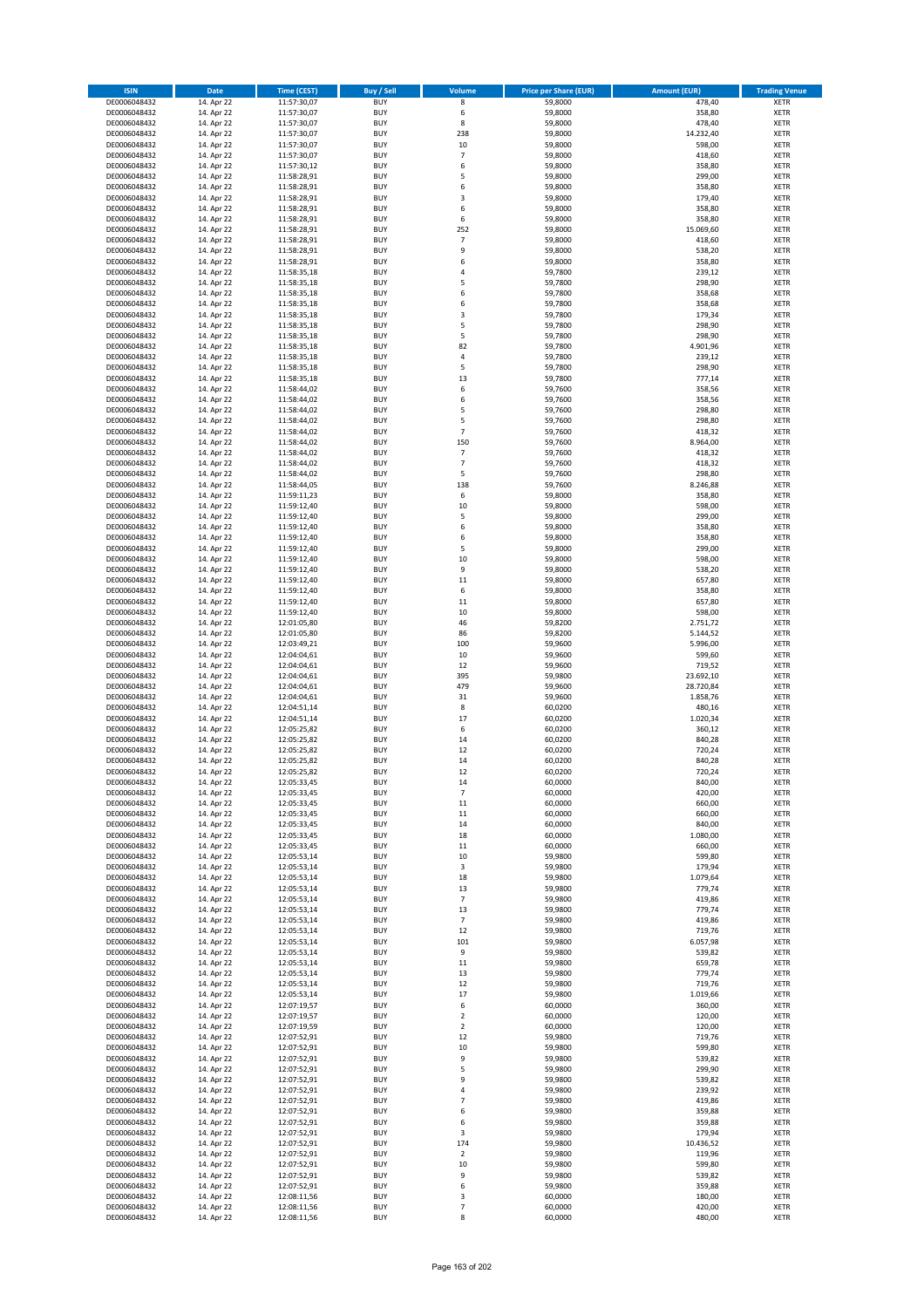| <b>ISIN</b>                  | <b>Date</b>              | Time (CEST)                | <b>Buy / Sell</b>        | Volume                           | <b>Price per Share (EUR)</b> | <b>Amount (EUR)</b>  | <b>Trading Venue</b>       |
|------------------------------|--------------------------|----------------------------|--------------------------|----------------------------------|------------------------------|----------------------|----------------------------|
| DE0006048432                 | 14. Apr 22               | 12:08:11,56                | <b>BUY</b>               | 3                                | 60,0000                      | 180,00               | <b>XETR</b>                |
| DE0006048432                 | 14. Apr 22               | 12:08:11,56                | <b>BUY</b>               | $\mathbf 2$                      | 60,0000                      | 120,00               | <b>XETR</b>                |
| DE0006048432                 | 14. Apr 22               | 12:08:11,56                | <b>BUY</b>               | 6                                | 60,0000                      | 360,00               | <b>XETR</b>                |
| DE0006048432<br>DE0006048432 | 14. Apr 22<br>14. Apr 22 | 12:08:11,56<br>12:08:11,56 | <b>BUY</b><br><b>BUY</b> | 5<br>5                           | 60,0000<br>60,0000           | 300,00<br>300,00     | <b>XETR</b><br><b>XETR</b> |
| DE0006048432                 | 14. Apr 22               | 12:08:11,56                | <b>BUY</b>               | 5                                | 60,0000                      | 300,00               | <b>XETR</b>                |
| DE0006048432                 | 14. Apr 22               | 12:08:11,56                | <b>BUY</b>               | 84                               | 60,0000                      | 5.040,00             | <b>XETR</b>                |
| DE0006048432                 | 14. Apr 22               | 12:08:11,56                | <b>BUY</b>               | $\mathbf 2$                      | 60,0000                      | 120,00               | <b>XETR</b>                |
| DE0006048432                 | 14. Apr 22               | 12:08:11,56                | <b>BUY</b>               | 4                                | 60,0000                      | 240,00               | <b>XETR</b>                |
| DE0006048432                 | 14. Apr 22               | 12:08:11,56                | <b>BUY</b>               | 6                                | 60,0000                      | 360,00               | <b>XETR</b>                |
| DE0006048432                 | 14. Apr 22               | 12:08:11,56                | <b>BUY</b>               | 8                                | 60,0000                      | 480,00               | <b>XETR</b>                |
| DE0006048432<br>DE0006048432 | 14. Apr 22<br>14. Apr 22 | 12:08:11,56<br>12:08:11,56 | <b>BUY</b><br><b>BUY</b> | 40<br>59                         | 60,0000<br>60,0000           | 2.400,00<br>3.540,00 | <b>XETR</b><br><b>XETR</b> |
| DE0006048432                 | 14. Apr 22               | 12:08:11,58                | <b>BUY</b>               | $\overline{2}$                   | 60,0000                      | 120,00               | <b>XETR</b>                |
| DE0006048432                 | 14. Apr 22               | 12:09:12,84                | <b>BUY</b>               | 3                                | 59,9800                      | 179,94               | <b>XETR</b>                |
| DE0006048432                 | 14. Apr 22               | 12:09:12,84                | <b>BUY</b>               | 8                                | 59,9800                      | 479,84               | <b>XETR</b>                |
| DE0006048432                 | 14. Apr 22               | 12:09:12,84                | <b>BUY</b>               | 5                                | 59,9800                      | 299,90               | <b>XETR</b>                |
| DE0006048432                 | 14. Apr 22               | 12:09:12,84                | <b>BUY</b>               | 8                                | 59,9800                      | 479,84               | <b>XETR</b>                |
| DE0006048432                 | 14. Apr 22               | 12:09:12,84                | <b>BUY</b>               | 3                                | 59,9800                      | 179,94               | <b>XETR</b>                |
| DE0006048432                 | 14. Apr 22               | 12:09:12,84                | <b>BUY</b>               | 3                                | 59,9800                      | 179,94               | <b>XETR</b>                |
| DE0006048432                 | 14. Apr 22               | 12:09:12,84                | <b>BUY</b>               | $\overline{\mathbf{c}}$          | 59,9800                      | 119,96               | <b>XETR</b>                |
| DE0006048432<br>DE0006048432 | 14. Apr 22<br>14. Apr 22 | 12:09:12,84<br>12:09:12,84 | <b>BUY</b><br><b>BUY</b> | 3<br>3                           | 59,9800<br>59,9800           | 179,94<br>179,94     | <b>XETR</b><br><b>XETR</b> |
| DE0006048432                 | 14. Apr 22               | 12:09:12,84                | <b>BUY</b>               | 3                                | 59,9800                      | 179,94               | <b>XETR</b>                |
| DE0006048432                 | 14. Apr 22               | 12:09:12,84                | <b>BUY</b>               | 93                               | 59,9800                      | 5.578,14             | <b>XETR</b>                |
| DE0006048432                 | 14. Apr 22               | 12:09:12,84                | <b>BUY</b>               | 4                                | 59,9800                      | 239,92               | <b>XETR</b>                |
| DE0006048432                 | 14. Apr 22               | 12:09:12,84                | <b>BUY</b>               | 4                                | 59,9800                      | 239,92               | <b>XETR</b>                |
| DE0006048432                 | 14. Apr 22               | 12:09:12,84                | <b>BUY</b>               | 4                                | 59,9800                      | 239,92               | <b>XETR</b>                |
| DE0006048432                 | 14. Apr 22               | 12:09:12,84                | <b>BUY</b>               | $\mathbf 2$                      | 59,9800                      | 119,96               | <b>XETR</b>                |
| DE0006048432                 | 14. Apr 22               | 12:09:12,87                | <b>BUY</b>               | 5                                | 59,9600                      | 299,80               | <b>XETR</b>                |
| DE0006048432<br>DE0006048432 | 14. Apr 22<br>14. Apr 22 | 12:09:12,87<br>12:09:29,39 | <b>BUY</b><br><b>BUY</b> | $\mathbf 2$<br>13                | 59,9600<br>59,9400           | 119,92<br>779,22     | <b>XETR</b><br><b>XETR</b> |
| DE0006048432                 | 14. Apr 22               | 12:09:29,39                | <b>BUY</b>               | 10                               | 59,9400                      | 599,40               | <b>XETR</b>                |
| DE0006048432                 | 14. Apr 22               | 12:09:29,39                | <b>BUY</b>               | 10                               | 59,9400                      | 599,40               | <b>XETR</b>                |
| DE0006048432                 | 14. Apr 22               | 12:09:29,39                | <b>BUY</b>               | 3                                | 59,9400                      | 179,82               | <b>XETR</b>                |
| DE0006048432                 | 14. Apr 22               | 12:09:29,39                | <b>BUY</b>               | 10                               | 59,9400                      | 599,40               | <b>XETR</b>                |
| DE0006048432                 | 14. Apr 22               | 12:09:29,39                | <b>BUY</b>               | 12                               | 59,9400                      | 719,28               | <b>XETR</b>                |
| DE0006048432                 | 14. Apr 22               | 12:09:29,39                | <b>BUY</b>               | 5                                | 59,9400                      | 299,70               | <b>XETR</b>                |
| DE0006048432                 | 14. Apr 22               | 12:09:29,39                | <b>BUY</b>               | 5                                | 59,9400                      | 299,70               | <b>XETR</b>                |
| DE0006048432                 | 14. Apr 22               | 12:09:29,39                | <b>BUY</b>               | $\overline{7}$                   | 59,9400                      | 419,58               | <b>XETR</b>                |
| DE0006048432<br>DE0006048432 | 14. Apr 22<br>14. Apr 22 | 12:09:29,39<br>12:09:29,39 | <b>BUY</b><br><b>BUY</b> | 206<br>8                         | 59,9400<br>59,9400           | 12.347,64<br>479,52  | <b>XETR</b><br><b>XETR</b> |
| DE0006048432                 | 14. Apr 22               | 12:09:29,39                | <b>BUY</b>               | 8                                | 59,9400                      | 479,52               | <b>XETR</b>                |
| DE0006048432                 | 14. Apr 22               | 12:09:29,39                | <b>BUY</b>               | 9                                | 59,9400                      | 539,46               | <b>XETR</b>                |
| DE0006048432                 | 14. Apr 22               | 12:09:29,39                | <b>BUY</b>               | 5                                | 59,9400                      | 299,70               | <b>XETR</b>                |
| DE0006048432                 | 14. Apr 22               | 12:09:29,39                | <b>BUY</b>               | 8                                | 59,9400                      | 479,52               | <b>XETR</b>                |
| DE0006048432                 | 14. Apr 22               | 12:09:29,39                | <b>BUY</b>               | 3                                | 59,9400                      | 179,82               | <b>XETR</b>                |
| DE0006048432                 | 14. Apr 22               | 12:09:29,40                | <b>BUY</b>               | 3                                | 59,9400                      | 179,82               | <b>XETR</b>                |
| DE0006048432                 | 14. Apr 22               | 12:10:35,33                | <b>BUY</b>               | $\mathbf 2$                      | 59,9200                      | 119,84               | <b>XETR</b>                |
| DE0006048432                 | 14. Apr 22               | 12:10:35,33                | <b>BUY</b>               | 3                                | 59,9200                      | 179,76               | <b>XETR</b>                |
| DE0006048432<br>DE0006048432 | 14. Apr 22<br>14. Apr 22 | 12:10:35,33<br>12:10:35,33 | <b>BUY</b><br><b>BUY</b> | $\mathbf 2$<br>$\mathbf 2$       | 59,9200<br>59,9200           | 119,84<br>119,84     | <b>XETR</b><br><b>XETR</b> |
| DE0006048432                 | 14. Apr 22               | 12:10:35,33                | <b>BUY</b>               | 3                                | 59,9200                      | 179,76               | <b>XETR</b>                |
| DE0006048432                 | 14. Apr 22               | 12:10:35,33                | <b>BUY</b>               | 4                                | 59,9200                      | 239,68               | <b>XETR</b>                |
| DE0006048432                 | 14. Apr 22               | 12:10:35,33                | <b>BUY</b>               | $\overline{\mathbf{c}}$          | 59,9200                      | 119,84               | <b>XETR</b>                |
| DE0006048432                 | 14. Apr 22               | 12:10:35,33                | <b>BUY</b>               | $\mathbf 2$                      | 59,9200                      | 119,84               | <b>XETR</b>                |
| DE0006048432                 | 14. Apr 22               | 12:10:35,33                | <b>BUY</b>               | 3                                | 59,9200                      | 179,76               | <b>XETR</b>                |
| DE0006048432                 | 14. Apr 22               | 12:10:35,33                | <b>BUY</b>               | 3                                | 59,9200                      | 179,76               | <b>XETR</b>                |
| DE0006048432                 | 14. Apr 22               | 12:10:35,33                | <b>BUY</b>               | 3                                | 59,9200                      | 179,76               | <b>XETR</b>                |
| DE0006048432                 | 14. Apr 22               | 12:10:35,33                | <b>BUY</b>               | 3                                | 59,9200                      | 179,76               | <b>XETR</b>                |
| DE0006048432<br>DE0006048432 | 14. Apr 22<br>14. Apr 22 | 12:10:35,33<br>12:10:35,43 | <b>BUY</b><br><b>BUY</b> | $\mathbf 2$<br>135               | 59,9200<br>59,9000           | 119,84<br>8.086,50   | <b>XETR</b><br><b>XETR</b> |
| DE0006048432                 | 14. Apr 22               | 12:11:10,24                | <b>BUY</b>               | 3                                | 59,8800                      | 179,64               | <b>XETR</b>                |
| DE0006048432                 | 14. Apr 22               | 12:11:10,24                | <b>BUY</b>               | $\overline{2}$                   | 59,8800                      | 119,76               | <b>XETR</b>                |
| DE0006048432                 | 14. Apr 22               | 12:11:10,24                | BUY                      | 36                               | 59,8800                      | 2.155,68             | <b>XETR</b>                |
| DE0006048432                 | 14. Apr 22               | 12:11:11,47                | <b>BUY</b>               | 3                                | 59,8800                      | 179,64               | XETR                       |
| DE0006048432                 | 14. Apr 22               | 12:11:11,47                | <b>BUY</b>               | 3                                | 59,8800                      | 179,64               | XETR                       |
| DE0006048432                 | 14. Apr 22               | 12:11:11,47                | <b>BUY</b>               | $\mathbf 2$                      | 59,8800                      | 119,76               | XETR                       |
| DE0006048432<br>DE0006048432 | 14. Apr 22<br>14. Apr 22 | 12:11:11,47<br>12:11:11,47 | <b>BUY</b><br><b>BUY</b> | 3<br>$\mathbf 2$                 | 59,8800<br>59,8800           | 179,64<br>119,76     | <b>XETR</b><br><b>XETR</b> |
| DE0006048432                 | 14. Apr 22               | 12:11:11,47                | <b>BUY</b>               | $\overline{2}$                   | 59,8800                      | 119,76               | <b>XETR</b>                |
| DE0006048432                 | 14. Apr 22               | 12:11:11,47                | <b>BUY</b>               | 3                                | 59,8800                      | 179,64               | <b>XETR</b>                |
| DE0006048432                 | 14. Apr 22               | 12:11:11,47                | <b>BUY</b>               | $\mathbf 2$                      | 59,8800                      | 119,76               | <b>XETR</b>                |
| DE0006048432                 | 14. Apr 22               | 12:11:11,47                | <b>BUY</b>               | $\,$ 1                           | 59,8800                      | 59,88                | <b>XETR</b>                |
| DE0006048432                 | 14. Apr 22               | 12:11:11,47                | <b>BUY</b>               | 54                               | 59,8800                      | 3.233,52             | <b>XETR</b>                |
| DE0006048432                 | 14. Apr 22               | 12:12:23,89                | <b>BUY</b>               | $\overline{2}$                   | 59,8800                      | 119,76               | <b>XETR</b>                |
| DE0006048432<br>DE0006048432 | 14. Apr 22<br>14. Apr 22 | 12:12:23,89<br>12:12:23,89 | <b>BUY</b><br><b>BUY</b> | $\overline{2}$<br>$\overline{2}$ | 59,8800<br>59,8800           | 119,76<br>119,76     | <b>XETR</b><br><b>XETR</b> |
| DE0006048432                 | 14. Apr 22               | 12:12:23,89                | <b>BUY</b>               | 104                              | 59,8800                      | 6.227,52             | <b>XETR</b>                |
| DE0006048432                 | 14. Apr 22               | 12:12:23,89                | <b>BUY</b>               | 3                                | 59,8800                      | 179,64               | <b>XETR</b>                |
| DE0006048432                 | 14. Apr 22               | 12:12:23,89                | <b>BUY</b>               | 3                                | 59,8800                      | 179,64               | <b>XETR</b>                |
| DE0006048432                 | 14. Apr 22               | 12:12:23,89                | <b>BUY</b>               | 3                                | 59,8800                      | 179,64               | <b>XETR</b>                |
| DE0006048432                 | 14. Apr 22               | 12:12:23,89                | <b>BUY</b>               | $\mathbf 2$                      | 59,8800                      | 119,76               | XETR                       |
| DE0006048432                 | 14. Apr 22               | 12:12:44,91                | <b>BUY</b>               | 3                                | 59,8600                      | 179,58               | <b>XETR</b>                |
| DE0006048432                 | 14. Apr 22               | 12:12:44,95                | <b>BUY</b><br><b>BUY</b> | 16                               | 59,8400                      | 957,44               | <b>XETR</b>                |
| DE0006048432<br>DE0006048432 | 14. Apr 22<br>14. Apr 22 | 12:13:53,91<br>12:13:53,91 | <b>BUY</b>               | $\mathbf 2$<br>3                 | 59,8800<br>59,8800           | 119,76<br>179,64     | <b>XETR</b><br><b>XETR</b> |
| DE0006048432                 | 14. Apr 22               | 12:13:53,91                | <b>BUY</b>               | 3                                | 59,8800                      | 179,64               | <b>XETR</b>                |
| DE0006048432                 | 14. Apr 22               | 12:13:53,91                | <b>BUY</b>               | $\mathbf 2$                      | 59,8800                      | 119,76               | <b>XETR</b>                |
| DE0006048432                 | 14. Apr 22               | 12:13:53,91                | <b>BUY</b>               | $\mathbf 2$                      | 59,8800                      | 119,76               | XETR                       |
| DE0006048432                 | 14. Apr 22               | 12:13:53,91                | <b>BUY</b>               | 3                                | 59,8800                      | 179,64               | <b>XETR</b>                |
| DE0006048432                 | 14. Apr 22               | 12:13:53,91                | <b>BUY</b>               | $\overline{2}$                   | 59,8800                      | 119,76               | <b>XETR</b>                |
| DE0006048432                 | 14. Apr 22               | 12:13:53,91                | <b>BUY</b>               | $\mathbf 2$                      | 59,8800                      | 119,76               | <b>XETR</b>                |
| DE0006048432                 | 14. Apr 22               | 12:13:53,91                | <b>BUY</b>               | 97                               | 59,8800                      | 5.808,36             | XETR                       |
| DE0006048432<br>DE0006048432 | 14. Apr 22<br>14. Apr 22 | 12:13:53,91                | <b>BUY</b><br><b>BUY</b> | 3<br>3                           | 59,8800<br>59,8800           | 179,64               | <b>XETR</b><br><b>XETR</b> |
| DE0006048432                 | 14. Apr 22               | 12:13:53,91<br>12:13:53,91 | <b>BUY</b>               | $\mathbf 2$                      | 59,8800                      | 179,64<br>119,76     | XETR                       |
| DE0006048432                 | 14. Apr 22               | 12:13:53,91                | <b>BUY</b>               | 3                                | 59,8800                      | 179,64               | <b>XETR</b>                |
| DE0006048432                 | 14. Apr 22               | 12:14:10,67                | <b>BUY</b>               | $\mathbf 2$                      | 59,8800                      | 119,76               | <b>XETR</b>                |
| DE0006048432                 | 14. Apr 22               | 12:14:10,67                | <b>BUY</b>               | 4                                | 59,8800                      | 239,52               | <b>XETR</b>                |
| DE0006048432                 | 14. Apr 22               | 12:14:10,67                | <b>BUY</b>               | 3                                | 59,8800                      | 179,64               | <b>XETR</b>                |
| DE0006048432                 | 14. Apr 22               | 12:14:10,67                | <b>BUY</b>               | 74                               | 59,8800                      | 4.431,12             | XETR                       |
| DE0006048432                 | 14. Apr 22               | 12:14:10,67                | <b>BUY</b>               | $\overline{2}$                   | 59,8800                      | 119,76               | <b>XETR</b>                |
| DE0006048432<br>DE0006048432 | 14. Apr 22<br>14. Apr 22 | 12:15:51,80<br>12:15:51,80 | <b>BUY</b><br><b>BUY</b> | $\mathbf 2$<br>3                 | 59,8800<br>59,8800           | 119,76<br>179,64     | <b>XETR</b><br><b>XETR</b> |
| DE0006048432                 | 14. Apr 22               | 12:15:51,80                | <b>BUY</b>               | 3                                | 59,8800                      | 179,64               | XETR                       |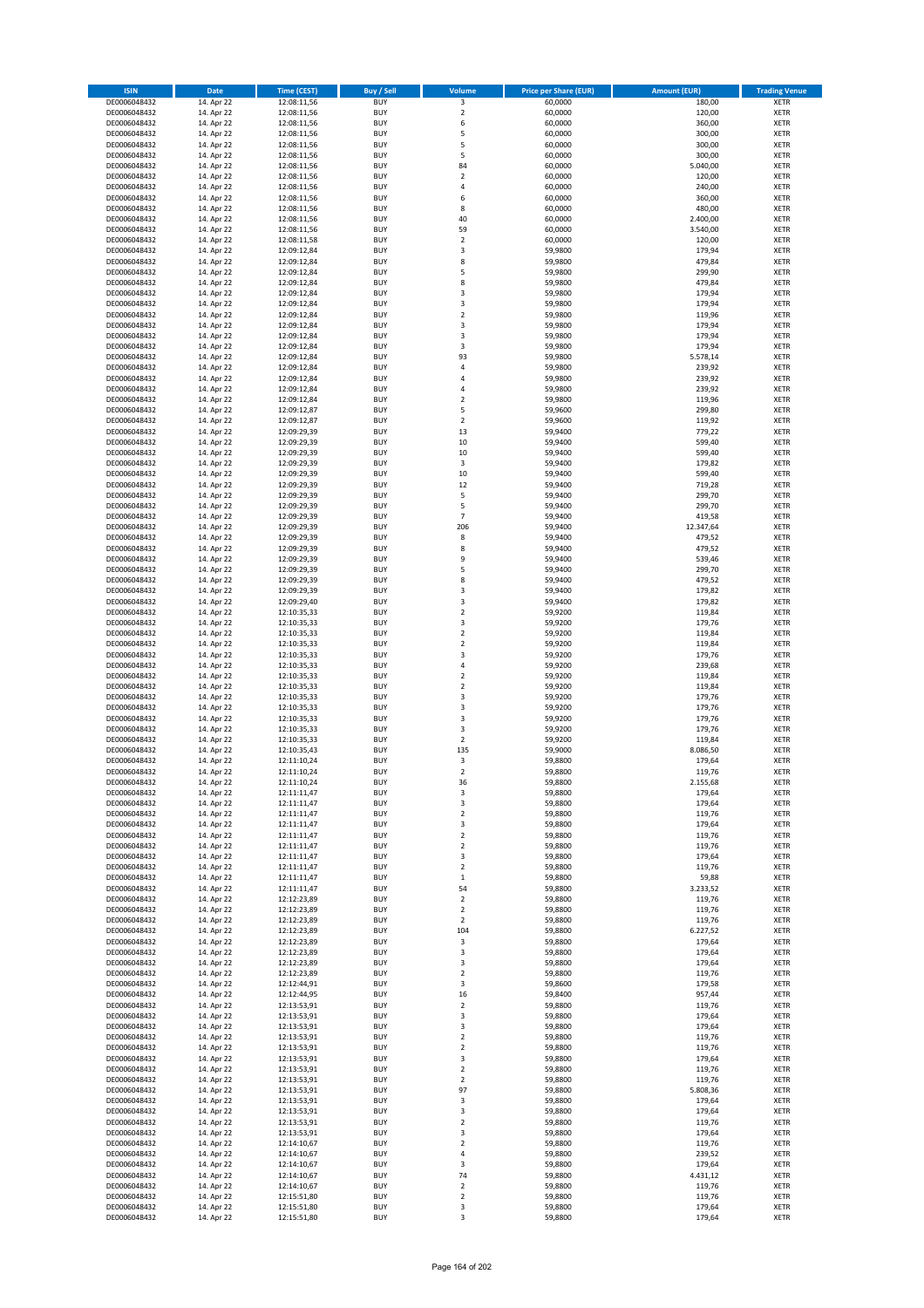| <b>ISIN</b>                  | <b>Date</b>              | Time (CEST)                | <b>Buy / Sell</b>        | Volume                                 | <b>Price per Share (EUR)</b> | <b>Amount (EUR)</b>  | <b>Trading Venue</b>       |
|------------------------------|--------------------------|----------------------------|--------------------------|----------------------------------------|------------------------------|----------------------|----------------------------|
| DE0006048432                 | 14. Apr 22               | 12:15:53,00                | <b>BUY</b>               | $\,1$                                  | 59,8600                      | 59,86                | <b>XETR</b>                |
| DE0006048432                 | 14. Apr 22               | 12:15:53,01                | <b>BUY</b>               | 3                                      | 59,8600                      | 179,58               | <b>XETR</b>                |
| DE0006048432                 | 14. Apr 22               | 12:15:53,01                | <b>BUY</b>               | $\mathbf 1$                            | 59,8600                      | 59,86                | <b>XETR</b>                |
| DE0006048432<br>DE0006048432 | 14. Apr 22<br>14. Apr 22 | 12:15:59,16<br>12:15:59,16 | <b>BUY</b><br><b>BUY</b> | 3<br>3                                 | 59,8600<br>59,8600           | 179,58<br>179,58     | <b>XETR</b><br><b>XETR</b> |
| DE0006048432                 | 14. Apr 22               | 12:15:59,16                | <b>BUY</b>               | 4                                      | 59,8600                      | 239,44               | <b>XETR</b>                |
| DE0006048432                 | 14. Apr 22               | 12:15:59,16                | <b>BUY</b>               | $\overline{\mathbf{c}}$                | 59,8600                      | 119,72               | <b>XETR</b>                |
| DE0006048432                 | 14. Apr 22               | 12:15:59,16                | <b>BUY</b>               | $\mathbf 2$                            | 59,8600                      | 119,72               | <b>XETR</b>                |
| DE0006048432                 | 14. Apr 22               | 12:15:59,16                | <b>BUY</b>               | 3                                      | 59,8600                      | 179,58               | <b>XETR</b>                |
| DE0006048432                 | 14. Apr 22               | 12:15:59,16                | <b>BUY</b>               | 3                                      | 59,8600                      | 179,58               | <b>XETR</b>                |
| DE0006048432                 | 14. Apr 22               | 12:15:59,16                | <b>BUY</b>               | 3                                      | 59,8600                      | 179,58               | <b>XETR</b>                |
| DE0006048432<br>DE0006048432 | 14. Apr 22<br>14. Apr 22 | 12:15:59,16<br>12:15:59,16 | <b>BUY</b><br><b>BUY</b> | $\overline{\mathbf{c}}$<br>97          | 59,8600<br>59,8600           | 119,72<br>5.806,42   | <b>XETR</b><br><b>XETR</b> |
| DE0006048432                 | 14. Apr 22               | 12:15:59,16                | <b>BUY</b>               | 3                                      | 59,8600                      | 179,58               | <b>XETR</b>                |
| DE0006048432                 | 14. Apr 22               | 12:15:59,16                | <b>BUY</b>               | 3                                      | 59,8600                      | 179,58               | <b>XETR</b>                |
| DE0006048432                 | 14. Apr 22               | 12:15:59,16                | <b>BUY</b>               | $\overline{\mathbf{c}}$                | 59,8600                      | 119,72               | <b>XETR</b>                |
| DE0006048432                 | 14. Apr 22               | 12:15:59,16                | <b>BUY</b>               | 3                                      | 59,8600                      | 179,58               | <b>XETR</b>                |
| DE0006048432                 | 14. Apr 22               | 12:17:16,00                | <b>BUY</b>               | $\mathbf 2$                            | 59,8400                      | 119,68               | <b>XETR</b>                |
| DE0006048432                 | 14. Apr 22               | 12:17:16,00                | <b>BUY</b>               | $\overline{\mathbf{c}}$                | 59,8400                      | 119,68               | <b>XETR</b>                |
| DE0006048432                 | 14. Apr 22               | 12:17:16,00                | <b>BUY</b>               | 3                                      | 59,8400                      | 179,52               | <b>XETR</b>                |
| DE0006048432<br>DE0006048432 | 14. Apr 22<br>14. Apr 22 | 12:17:16,00<br>12:17:16,00 | <b>BUY</b><br><b>BUY</b> | 3<br>3                                 | 59,8400<br>59,8400           | 179,52<br>179,52     | <b>XETR</b><br><b>XETR</b> |
| DE0006048432                 | 14. Apr 22               | 12:17:16,00                | <b>BUY</b>               | 3                                      | 59,8400                      | 179,52               | <b>XETR</b>                |
| DE0006048432                 | 14. Apr 22               | 12:17:16,00                | <b>BUY</b>               | 3                                      | 59,8400                      | 179,52               | <b>XETR</b>                |
| DE0006048432                 | 14. Apr 22               | 12:17:16,00                | <b>BUY</b>               | 4                                      | 59,8400                      | 239,36               | <b>XETR</b>                |
| DE0006048432                 | 14. Apr 22               | 12:17:16,00                | <b>BUY</b>               | 3                                      | 59,8400                      | 179,52               | <b>XETR</b>                |
| DE0006048432                 | 14. Apr 22               | 12:17:16,00                | <b>BUY</b>               | 88                                     | 59,8400                      | 5.265,92             | <b>XETR</b>                |
| DE0006048432                 | 14. Apr 22               | 12:17:16,00                | <b>BUY</b>               | $\overline{2}$                         | 59,8400                      | 119,68               | <b>XETR</b>                |
| DE0006048432<br>DE0006048432 | 14. Apr 22<br>14. Apr 22 | 12:17:16,00<br>12:17:16,00 | <b>BUY</b><br><b>BUY</b> | $\mathbf 2$<br>$\overline{\mathbf{c}}$ | 59,8400<br>59,8400           | 119,68<br>119,68     | <b>XETR</b><br><b>XETR</b> |
| DE0006048432                 | 14. Apr 22               | 12:17:16,00                | <b>BUY</b>               | 3                                      | 59,8400                      | 179,52               | <b>XETR</b>                |
| DE0006048432                 | 14. Apr 22               | 12:17:16,00                | <b>BUY</b>               | 3                                      | 59,8400                      | 179,52               | <b>XETR</b>                |
| DE0006048432                 | 14. Apr 22               | 12:17:16,00                | <b>BUY</b>               | 3                                      | 59,8400                      | 179,52               | <b>XETR</b>                |
| DE0006048432                 | 14. Apr 22               | 12:17:56,41                | <b>BUY</b>               | $\mathbf 2$                            | 59,8400                      | 119,68               | <b>XETR</b>                |
| DE0006048432                 | 14. Apr 22               | 12:17:56,41                | <b>BUY</b>               | 3                                      | 59,8400                      | 179,52               | <b>XETR</b>                |
| DE0006048432                 | 14. Apr 22               | 12:17:56,41                | <b>BUY</b>               | $\overline{\mathbf{c}}$                | 59,8400                      | 119,68               | <b>XETR</b>                |
| DE0006048432                 | 14. Apr 22               | 12:17:56,41                | <b>BUY</b>               | 3                                      | 59,8400                      | 179,52               | <b>XETR</b>                |
| DE0006048432<br>DE0006048432 | 14. Apr 22<br>14. Apr 22 | 12:17:56,41<br>12:17:56,41 | <b>BUY</b><br><b>BUY</b> | $\mathbf 2$<br>12                      | 59,8400<br>59,8400           | 119,68<br>718,08     | <b>XETR</b><br><b>XETR</b> |
| DE0006048432                 | 14. Apr 22               | 12:17:56,41                | <b>BUY</b>               | 3                                      | 59,8400                      | 179,52               | <b>XETR</b>                |
| DE0006048432                 | 14. Apr 22               | 12:17:56,41                | <b>BUY</b>               | 3                                      | 59,8400                      | 179,52               | <b>XETR</b>                |
| DE0006048432                 | 14. Apr 22               | 12:17:56,41                | <b>BUY</b>               | $\mathbf 2$                            | 59,8400                      | 119,68               | <b>XETR</b>                |
| DE0006048432                 | 14. Apr 22               | 12:17:56,41                | <b>BUY</b>               | 3                                      | 59,8400                      | 179,52               | <b>XETR</b>                |
| DE0006048432                 | 14. Apr 22               | 12:17:56,41                | <b>BUY</b>               | 3                                      | 59,8400                      | 179,52               | <b>XETR</b>                |
| DE0006048432                 | 14. Apr 22               | 12:17:56,41                | <b>BUY</b>               | 8                                      | 59,8400                      | 478,72               | <b>XETR</b>                |
| DE0006048432                 | 14. Apr 22               | 12:17:56,41                | <b>BUY</b>               | 85                                     | 59,8400                      | 5.086,40             | <b>XETR</b>                |
| DE0006048432<br>DE0006048432 | 14. Apr 22<br>14. Apr 22 | 12:18:20,90<br>12:18:20,90 | <b>BUY</b><br><b>BUY</b> | 34<br>27                               | 59,8200<br>59,8200           | 2.033,88<br>1.615,14 | <b>XETR</b><br><b>XETR</b> |
| DE0006048432                 | 14. Apr 22               | 12:18:20,90                | <b>BUY</b>               | 3                                      | 59,8200                      | 179,46               | <b>XETR</b>                |
| DE0006048432                 | 14. Apr 22               | 12:18:20,90                | <b>BUY</b>               | 17                                     | 59,8200                      | 1.016,94             | <b>XETR</b>                |
| DE0006048432                 | 14. Apr 22               | 12:19:45,51                | <b>BUY</b>               | 3                                      | 59,8400                      | 179,52               | <b>XETR</b>                |
| DE0006048432                 | 14. Apr 22               | 12:19:45,51                | <b>BUY</b>               | $\mathbf 2$                            | 59,8400                      | 119,68               | <b>XETR</b>                |
| DE0006048432                 | 14. Apr 22               | 12:19:45,51                | <b>BUY</b>               | $\overline{2}$                         | 59,8400                      | 119,68               | <b>XETR</b>                |
| DE0006048432                 | 14. Apr 22               | 12:19:45,51                | <b>BUY</b>               | 3                                      | 59,8400                      | 179,52               | <b>XETR</b>                |
| DE0006048432                 | 14. Apr 22               | 12:19:45,51                | <b>BUY</b>               | $\overline{\mathbf{c}}$<br>3           | 59,8400                      | 119,68               | <b>XETR</b>                |
| DE0006048432<br>DE0006048432 | 14. Apr 22<br>14. Apr 22 | 12:19:45,51<br>12:19:45,51 | <b>BUY</b><br><b>BUY</b> | 3                                      | 59,8400<br>59,8400           | 179,52<br>179,52     | <b>XETR</b><br><b>XETR</b> |
| DE0006048432                 | 14. Apr 22               | 12:19:45,51                | <b>BUY</b>               | $\mathbf 2$                            | 59,8400                      | 119,68               | <b>XETR</b>                |
| DE0006048432                 | 14. Apr 22               | 12:19:45,51                | <b>BUY</b>               | $\mathbf 2$                            | 59,8400                      | 119,68               | <b>XETR</b>                |
| DE0006048432                 | 14. Apr 22               | 12:19:45,51                | <b>BUY</b>               | 96                                     | 59,8400                      | 5.744,64             | <b>XETR</b>                |
| DE0006048432                 | 14. Apr 22               | 12:19:45,51                | <b>BUY</b>               | $\mathbf 2$                            | 59,8400                      | 119,68               | <b>XETR</b>                |
| DE0006048432                 | 14. Apr 22               | 12:19:45,51                | <b>BUY</b>               | 3                                      | 59,8400                      | 179,52               | <b>XETR</b>                |
| DE0006048432                 | 14. Apr 22               | 12:19:45,51                | <b>BUY</b><br><b>BUY</b> | 3<br>3                                 | 59,8400                      | 179,52               | <b>XETR</b><br><b>XETR</b> |
| DE0006048432<br>DE0006048432 | 14. Apr 22<br>14. Apr 22 | 12:19:45,51<br>12:19:45,51 | BUY                      | 6                                      | 59,8400<br>59,8400           | 179,52<br>359,04     | <b>XETR</b>                |
| DE0006048432                 | 14. Apr 22               | 12:19:45,51                | <b>BUY</b>               | $\mathbf 2$                            | 59,8400                      | 119,68               | XETR                       |
| DE0006048432                 | 14. Apr 22               | 12:21:41,66                | <b>BUY</b>               | $\mathbf 2$                            | 59,8400                      | 119,68               | XETR                       |
| DE0006048432                 | 14. Apr 22               | 12:21:41,66                | <b>BUY</b>               | $\mathbf 2$                            | 59,8400                      | 119,68               | XETR                       |
| DE0006048432                 | 14. Apr 22               | 12:21:41,66                | <b>BUY</b>               | 5                                      | 59,8400                      | 299,20               | <b>XETR</b>                |
| DE0006048432                 | 14. Apr 22               | 12:21:56,27                | <b>BUY</b>               | 3                                      | 59,8200                      | 179,46               | <b>XETR</b>                |
| DE0006048432<br>DE0006048432 | 14. Apr 22<br>14. Apr 22 | 12:21:56,27<br>12:21:56,27 | <b>BUY</b><br><b>BUY</b> | 3<br>11                                | 59,8200<br>59,8200           | 179,46<br>658,02     | <b>XETR</b><br><b>XETR</b> |
| DE0006048432                 | 14. Apr 22               | 12:21:56,27                | <b>BUY</b>               | $\mathbf 2$                            | 59,8200                      | 119,64               | <b>XETR</b>                |
| DE0006048432                 | 14. Apr 22               | 12:21:56,27                | <b>BUY</b>               | $\mathbf 2$                            | 59,8400                      | 119,68               | <b>XETR</b>                |
| DE0006048432                 | 14. Apr 22               | 12:21:56,27                | <b>BUY</b>               | 29                                     | 59,8200                      | 1.734,78             | <b>XETR</b>                |
| DE0006048432                 | 14. Apr 22               | 12:22:04,53                | <b>BUY</b>               | 3                                      | 59,8400                      | 179,52               | <b>XETR</b>                |
| DE0006048432                 | 14. Apr 22               | 12:22:04,53                | <b>BUY</b>               | 3                                      | 59,8400                      | 179,52               | <b>XETR</b>                |
| DE0006048432<br>DE0006048432 | 14. Apr 22<br>14. Apr 22 | 12:22:04,53<br>12:22:04,53 | <b>BUY</b><br><b>BUY</b> | 63<br>$\mathbf 2$                      | 59.8400<br>59,8400           | 3.769,92<br>119,68   | <b>XETR</b><br><b>XETR</b> |
| DE0006048432                 | 14. Apr 22               | 12:22:04,53                | <b>BUY</b>               | 3                                      | 59,8400                      | 179,52               | <b>XETR</b>                |
| DE0006048432                 | 14. Apr 22               | 12:22:57,29                | <b>BUY</b>               | $\overline{2}$                         | 59,8400                      | 119,68               | <b>XETR</b>                |
| DE0006048432                 | 14. Apr 22               | 12:22:57,29                | <b>BUY</b>               | 3                                      | 59,8400                      | 179,52               | <b>XETR</b>                |
| DE0006048432                 | 14. Apr 22               | 12:22:57,29                | <b>BUY</b>               | 13                                     | 59,8400                      | 777,92               | XETR                       |
| DE0006048432                 | 14. Apr 22               | 12:22:57,29                | <b>BUY</b>               | 3                                      | 59,8400                      | 179,52               | <b>XETR</b>                |
| DE0006048432                 | 14. Apr 22               | 12:22:57,29                | <b>BUY</b>               | $\overline{2}$                         | 59,8400                      | 119,68               | <b>XETR</b>                |
| DE0006048432<br>DE0006048432 | 14. Apr 22<br>14. Apr 22 | 12:22:57,29<br>12:22:57,29 | <b>BUY</b><br><b>BUY</b> | $\mathbf 2$<br>60                      | 59,8400<br>59,8400           | 119,68<br>3.590,40   | <b>XETR</b><br><b>XETR</b> |
| DE0006048432                 | 14. Apr 22               | 12:23:16,30                | <b>BUY</b>               | $\mathbf 2$                            | 59,8200                      | 119,64               | <b>XETR</b>                |
| DE0006048432                 | 14. Apr 22               | 12:23:16,30                | <b>BUY</b>               | 3                                      | 59,8200                      | 179,46               | <b>XETR</b>                |
| DE0006048432                 | 14. Apr 22               | 12:23:16,30                | <b>BUY</b>               | 3                                      | 59,8200                      | 179,46               | XETR                       |
| DE0006048432                 | 14. Apr 22               | 12:23:16,30                | <b>BUY</b>               | 3                                      | 59,8200                      | 179,46               | <b>XETR</b>                |
| DE0006048432                 | 14. Apr 22               | 12:23:16,30                | <b>BUY</b>               | 3                                      | 59,8200                      | 179,46               | <b>XETR</b>                |
| DE0006048432                 | 14. Apr 22               | 12:23:16,30                | <b>BUY</b>               | $\mathbf 2$                            | 59,8200                      | 119,64               | <b>XETR</b>                |
| DE0006048432                 | 14. Apr 22               | 12:23:16,30                | <b>BUY</b>               | $\overline{2}$                         | 59,8200                      | 119,64               | XETR                       |
| DE0006048432<br>DE0006048432 | 14. Apr 22<br>14. Apr 22 | 12:23:16,30<br>12:23:16,30 | <b>BUY</b><br><b>BUY</b> | $\mathbf 2$<br>$\mathbf 2$             | 59,8200<br>59,8200           | 119,64<br>119,64     | <b>XETR</b><br><b>XETR</b> |
| DE0006048432                 | 14. Apr 22               | 12:23:16,30                | <b>BUY</b>               | $\mathbf 2$                            | 59,8200                      | 119,64               | XETR                       |
| DE0006048432                 | 14. Apr 22               | 12:23:16,30                | <b>BUY</b>               | $\overline{2}$                         | 59,8200                      | 119,64               | <b>XETR</b>                |
| DE0006048432                 | 14. Apr 22               | 12:23:16,30                | <b>BUY</b>               | 3                                      | 59,8200                      | 179,46               | <b>XETR</b>                |
| DE0006048432                 | 14. Apr 22               | 12:23:16,30                | <b>BUY</b>               | 18                                     | 59,8200                      | 1.076,76             | <b>XETR</b>                |
| DE0006048432                 | 14. Apr 22               | 12:23:16,31                | <b>BUY</b>               | 3                                      | 59,8200                      | 179,46               | <b>XETR</b>                |
| DE0006048432                 | 14. Apr 22               | 12:23:57,10                | <b>BUY</b>               | 3                                      | 59,8000                      | 179,40               | XETR                       |
| DE0006048432<br>DE0006048432 | 14. Apr 22<br>14. Apr 22 | 12:23:57,10<br>12:23:57,10 | <b>BUY</b><br><b>BUY</b> | 3<br>3                                 | 59,8000<br>59,8000           | 179,40<br>179,40     | <b>XETR</b><br><b>XETR</b> |
| DE0006048432                 | 14. Apr 22               | 12:23:57,10                | <b>BUY</b>               | 3                                      | 59,8000                      | 179,40               | <b>XETR</b>                |
| DE0006048432                 | 14. Apr 22               | 12:23:57,10                | <b>BUY</b>               | 46                                     | 59,8000                      | 2.750,80             | XETR                       |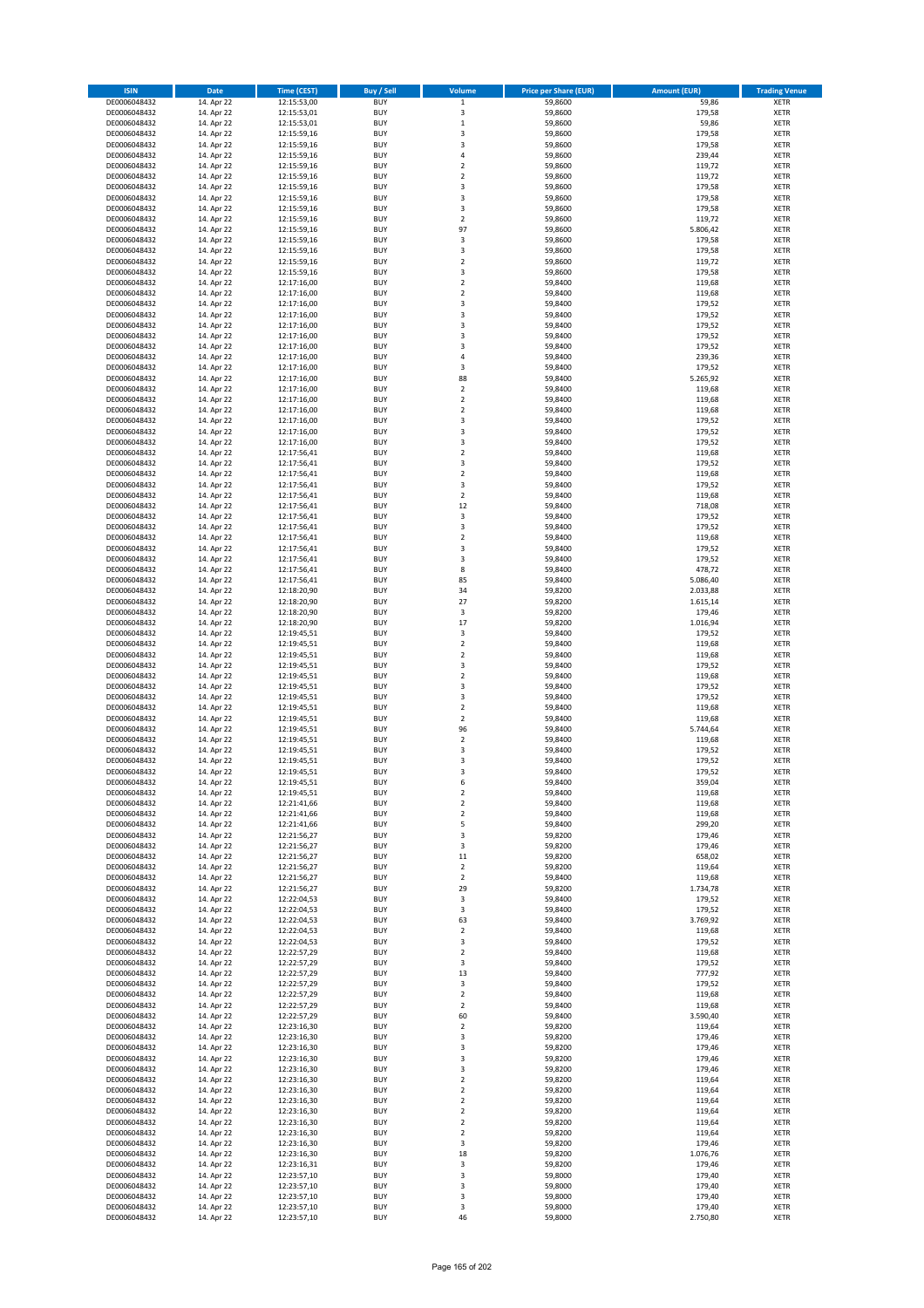| <b>ISIN</b>                  | <b>Date</b>              | Time (CEST)                | <b>Buy / Sell</b>        | Volume                                 | <b>Price per Share (EUR)</b> | <b>Amount (EUR)</b> | <b>Trading Venue</b>       |
|------------------------------|--------------------------|----------------------------|--------------------------|----------------------------------------|------------------------------|---------------------|----------------------------|
| DE0006048432                 | 14. Apr 22               | 12:23:57,10                | <b>BUY</b>               | 4                                      | 59,8000                      | 239,20              | <b>XETR</b>                |
| DE0006048432                 | 14. Apr 22               | 12:23:57,10                | <b>BUY</b>               | 3                                      | 59,8000                      | 179,40              | <b>XETR</b>                |
| DE0006048432                 | 14. Apr 22               | 12:23:57,10                | <b>BUY</b>               | 5                                      | 59,8000                      | 299,00              | <b>XETR</b>                |
| DE0006048432<br>DE0006048432 | 14. Apr 22<br>14. Apr 22 | 12:23:57,10<br>12:23:57,10 | <b>BUY</b><br><b>BUY</b> | 3<br>3                                 | 59,8000<br>59,8000           | 179,40<br>179,40    | <b>XETR</b><br><b>XETR</b> |
| DE0006048432                 | 14. Apr 22               | 12:24:57,12                | <b>BUY</b>               | $\mathbf 2$                            | 59,7800                      | 119,56              | <b>XETR</b>                |
| DE0006048432                 | 14. Apr 22               | 12:24:57,12                | <b>BUY</b>               | 3                                      | 59,7800                      | 179,34              | <b>XETR</b>                |
| DE0006048432                 | 14. Apr 22               | 12:24:57,12                | <b>BUY</b>               | 3                                      | 59,7800                      | 179,34              | <b>XETR</b>                |
| DE0006048432                 | 14. Apr 22               | 12:24:57,12                | <b>BUY</b><br><b>BUY</b> | $\overline{2}$<br>$\overline{2}$       | 59,7800                      | 119,56              | <b>XETR</b>                |
| DE0006048432<br>DE0006048432 | 14. Apr 22<br>14. Apr 22 | 12:24:57,12<br>12:24:57,12 | <b>BUY</b>               | $\mathbf 2$                            | 59,7800<br>59,7800           | 119,56<br>119,56    | <b>XETR</b><br><b>XETR</b> |
| DE0006048432                 | 14. Apr 22               | 12:24:57,12                | <b>BUY</b>               | 11                                     | 59,7800                      | 657,58              | <b>XETR</b>                |
| DE0006048432                 | 14. Apr 22               | 12:24:57,12                | <b>BUY</b>               | $\mathbf 2$                            | 59,7800                      | 119,56              | <b>XETR</b>                |
| DE0006048432                 | 14. Apr 22               | 12:24:57,12                | <b>BUY</b>               | $\overline{\mathbf{c}}$                | 59,7800                      | 119,56              | <b>XETR</b>                |
| DE0006048432                 | 14. Apr 22               | 12:24:57,12                | <b>BUY</b>               | $\mathbf 2$                            | 59,7800                      | 119,56              | <b>XETR</b>                |
| DE0006048432<br>DE0006048432 | 14. Apr 22<br>14. Apr 22 | 12:24:57,12<br>12:24:57,12 | <b>BUY</b><br><b>BUY</b> | 3<br>$\mathbf 2$                       | 59,7800<br>59,7800           | 179,34<br>119,56    | <b>XETR</b><br><b>XETR</b> |
| DE0006048432                 | 14. Apr 22               | 12:24:57,12                | <b>BUY</b>               | $\mathbf 2$                            | 59,7800                      | 119,56              | <b>XETR</b>                |
| DE0006048432                 | 14. Apr 22               | 12:24:57,12                | <b>BUY</b>               | 72                                     | 59,7800                      | 4.304,16            | <b>XETR</b>                |
| DE0006048432                 | 14. Apr 22               | 12:28:12,75                | <b>BUY</b>               | $\mathbf 2$                            | 59,8000                      | 119,60              | <b>XETR</b>                |
| DE0006048432                 | 14. Apr 22               | 12:28:21,62                | <b>BUY</b>               | 3                                      | 59,7800                      | 179,34              | <b>XETR</b>                |
| DE0006048432<br>DE0006048432 | 14. Apr 22<br>14. Apr 22 | 12:28:21,62<br>12:28:21,62 | <b>BUY</b><br><b>BUY</b> | 3<br>3                                 | 59,7800<br>59,7800           | 179,34<br>179,34    | <b>XETR</b><br><b>XETR</b> |
| DE0006048432                 | 14. Apr 22               | 12:28:21,62                | <b>BUY</b>               | 3                                      | 59,7800                      | 179,34              | <b>XETR</b>                |
| DE0006048432                 | 14. Apr 22               | 12:28:21,62                | <b>BUY</b>               | $\mathbf 2$                            | 59,7800                      | 119,56              | <b>XETR</b>                |
| DE0006048432                 | 14. Apr 22               | 12:28:21,62                | <b>BUY</b>               | $\mathbf 2$                            | 59,7800                      | 119,56              | <b>XETR</b>                |
| DE0006048432                 | 14. Apr 22               | 12:28:21,62                | <b>BUY</b>               | $\mathbf 2$                            | 59,7800                      | 119,56              | <b>XETR</b>                |
| DE0006048432<br>DE0006048432 | 14. Apr 22<br>14. Apr 22 | 12:28:21,62<br>12:28:21,62 | <b>BUY</b><br><b>BUY</b> | 3<br>$\mathbf 2$                       | 59,7800<br>59,7800           | 179,34<br>119,56    | <b>XETR</b><br><b>XETR</b> |
| DE0006048432                 | 14. Apr 22               | 12:28:21,62                | <b>BUY</b>               | $\overline{\mathbf{c}}$                | 59,7800                      | 119,56              | <b>XETR</b>                |
| DE0006048432                 | 14. Apr 22               | 12:28:21,62                | <b>BUY</b>               | 3                                      | 59,7800                      | 179,34              | <b>XETR</b>                |
| DE0006048432                 | 14. Apr 22               | 12:28:21,62                | <b>BUY</b>               | 89                                     | 59,7800                      | 5.320,42            | <b>XETR</b>                |
| DE0006048432                 | 14. Apr 22               | 12:28:21,62                | <b>BUY</b>               | $\mathbf 2$                            | 59,7800                      | 119,56              | <b>XETR</b>                |
| DE0006048432<br>DE0006048432 | 14. Apr 22<br>14. Apr 22 | 12:28:21,62<br>12:28:21.62 | <b>BUY</b><br><b>BUY</b> | 3<br>3                                 | 59,7800<br>59,7800           | 179,34<br>179,34    | <b>XETR</b><br><b>XETR</b> |
| DE0006048432                 | 14. Apr 22               | 12:28:21,62                | <b>BUY</b>               | 3                                      | 59,7800                      | 179,34              | <b>XETR</b>                |
| DE0006048432                 | 14. Apr 22               | 12:28:21,62                | <b>BUY</b>               | 3                                      | 59,7800                      | 179,34              | <b>XETR</b>                |
| DE0006048432                 | 14. Apr 22               | 12:28:21,62                | <b>BUY</b>               | $\mathbf 2$                            | 59,7800                      | 119,56              | <b>XETR</b>                |
| DE0006048432                 | 14. Apr 22               | 12:28:21,63                | <b>BUY</b>               | 3                                      | 59,7800                      | 179,34              | <b>XETR</b>                |
| DE0006048432<br>DE0006048432 | 14. Apr 22<br>14. Apr 22 | 12:28:21,63<br>12:28:55,53 | <b>BUY</b><br><b>BUY</b> | 3<br>3                                 | 59,7800<br>59,7600           | 179,34<br>179,28    | <b>XETR</b><br><b>XETR</b> |
| DE0006048432                 | 14. Apr 22               | 12:28:55,53                | <b>BUY</b>               | 3                                      | 59,7600                      | 179,28              | <b>XETR</b>                |
| DE0006048432                 | 14. Apr 22               | 12:28:55,53                | <b>BUY</b>               | 3                                      | 59,7600                      | 179,28              | <b>XETR</b>                |
| DE0006048432                 | 14. Apr 22               | 12:28:55,53                | <b>BUY</b>               | 4                                      | 59,7600                      | 239,04              | <b>XETR</b>                |
| DE0006048432                 | 14. Apr 22               | 12:28:55,53                | <b>BUY</b>               | 4                                      | 59,7600                      | 239,04              | <b>XETR</b>                |
| DE0006048432                 | 14. Apr 22               | 12:28:55,53                | <b>BUY</b>               | 3                                      | 59,7600                      | 179,28              | <b>XETR</b>                |
| DE0006048432<br>DE0006048432 | 14. Apr 22<br>14. Apr 22 | 12:28:55,53<br>12:28:55,53 | <b>BUY</b><br><b>BUY</b> | 40<br>$\mathbf 2$                      | 59,7600<br>59,7600           | 2.390,40<br>119,52  | <b>XETR</b><br><b>XETR</b> |
| DE0006048432                 | 14. Apr 22               | 12:28:55,53                | <b>BUY</b>               | 3                                      | 59,7600                      | 179,28              | <b>XETR</b>                |
| DE0006048432                 | 14. Apr 22               | 12:28:55,53                | <b>BUY</b>               | $\overline{\mathbf{c}}$                | 59,7600                      | 119,52              | <b>XETR</b>                |
| DE0006048432                 | 14. Apr 22               | 12:28:55,53                | <b>BUY</b>               | $\overline{\mathbf{c}}$                | 59,7600                      | 119,52              | <b>XETR</b>                |
| DE0006048432                 | 14. Apr 22               | 12:28:55,53                | <b>BUY</b>               | 3                                      | 59,7600                      | 179,28              | <b>XETR</b>                |
| DE0006048432<br>DE0006048432 | 14. Apr 22<br>14. Apr 22 | 12:28:55,53<br>12:28:55,53 | <b>BUY</b><br><b>BUY</b> | 3<br>44                                | 59,7600<br>59,7600           | 179,28<br>2.629,44  | <b>XETR</b><br><b>XETR</b> |
| DE0006048432                 | 14. Apr 22               | 12:29:36,67                | <b>BUY</b>               | $\overline{\mathbf{c}}$                | 59,7600                      | 119,52              | <b>XETR</b>                |
| DE0006048432                 | 14. Apr 22               | 12:29:36,67                | <b>BUY</b>               | 3                                      | 59,7600                      | 179,28              | <b>XETR</b>                |
| DE0006048432                 | 14. Apr 22               | 12:29:36,67                | <b>BUY</b>               | 3                                      | 59,7600                      | 179,28              | <b>XETR</b>                |
| DE0006048432<br>DE0006048432 | 14. Apr 22<br>14. Apr 22 | 12:29:36,67<br>12:29:57,38 | <b>BUY</b><br><b>BUY</b> | $\mathbf 2$<br>3                       | 59,7600<br>59,7400           | 119,52<br>179,22    | <b>XETR</b><br><b>XETR</b> |
| DE0006048432                 | 14. Apr 22               | 12:30:54,54                | <b>BUY</b>               | 3                                      | 59,7400                      | 179,22              | <b>XETR</b>                |
| DE0006048432                 | 14. Apr 22               | 12:30:54,54                | <b>BUY</b>               | $\mathbf 2$                            | 59,7400                      | 119,48              | <b>XETR</b>                |
| DE0006048432                 | 14. Apr 22               | 12:30:54,54                | <b>BUY</b>               | $\overline{\mathbf{c}}$                | 59,7400                      | 119,48              | <b>XETR</b>                |
| DE0006048432                 | 14. Apr 22               | 12:30:54,54                | <b>BUY</b>               | $\overline{\mathbf{c}}$                | 59,7400                      | 119,48              | <b>XETR</b>                |
| DE0006048432<br>DE0006048432 | 14. Apr 22<br>14. Apr 22 | 12:30:54,54<br>12:30:54,54 | <b>BUY</b><br>BUY        | $\overline{2}$<br>2                    | 59,7400<br>59,7400           | 119,48<br>119,48    | <b>XETR</b><br><b>XETR</b> |
| DE0006048432                 | 14. Apr 22               | 12:30:54,54                | <b>BUY</b>               | $\mathbf 2$                            | 59,7400                      | 119,48              | <b>XETR</b>                |
| DE0006048432                 | 14. Apr 22               | 12:30:54,54                | <b>BUY</b>               | 3                                      | 59,7400                      | 179,22              | <b>XETR</b>                |
| DE0006048432                 | 14. Apr 22               | 12:30:54,54                | <b>BUY</b>               | 2                                      | 59,7400                      | 119,48              | XETR                       |
| DE0006048432                 | 14. Apr 22               | 12:30:54,54                | <b>BUY</b>               | $\mathbf 2$                            | 59,7400                      | 119,48              | <b>XETR</b>                |
| DE0006048432<br>DE0006048432 | 14. Apr 22<br>14. Apr 22 | 12:30:54,54<br>12:30:54,54 | <b>BUY</b><br><b>BUY</b> | $\mathbf 2$<br>3                       | 59,7400<br>59,7400           | 119,48<br>179,22    | <b>XETR</b><br><b>XETR</b> |
| DE0006048432                 | 14. Apr 22               | 12:30:54,54                | <b>BUY</b>               | 83                                     | 59,7400                      | 4.958,42            | <b>XETR</b>                |
| DE0006048432                 | 14. Apr 22               | 12:30:55,73                | <b>BUY</b>               | 56                                     | 59,7200                      | 3.344,32            | <b>XETR</b>                |
| DE0006048432                 | 14. Apr 22               | 12:31:39,34                | <b>BUY</b>               | 80                                     | 59,7200                      | 4.777,60            | <b>XETR</b>                |
| DE0006048432                 | 14. Apr 22               | 12:31:50,36                | <b>BUY</b>               | $\mathbf 2$                            | 59,7200                      | 119,44              | <b>XETR</b>                |
| DE0006048432<br>DE0006048432 | 14. Apr 22<br>14. Apr 22 | 12:31:50,36<br>12:31:50,36 | <b>BUY</b><br><b>BUY</b> | $\overline{2}$<br>3                    | 59,7200<br>59,7200           | 119,44<br>179,16    | <b>XETR</b><br><b>XETR</b> |
| DE0006048432                 | 14. Apr 22               | 12:31:50,36                | <b>BUY</b>               | $\overline{2}$                         | 59,7200                      | 119,44              | <b>XETR</b>                |
| DE0006048432                 | 14. Apr 22               | 12:31:50,36                | <b>BUY</b>               | 3                                      | 59,7200                      | 179,16              | <b>XETR</b>                |
| DE0006048432                 | 14. Apr 22               | 12:31:50,36                | <b>BUY</b>               | 3                                      | 59,7200                      | 179,16              | <b>XETR</b>                |
| DE0006048432<br>DE0006048432 | 14. Apr 22<br>14. Apr 22 | 12:31:50,36<br>12:31:50,36 | <b>BUY</b><br><b>BUY</b> | 3<br>$\,$ 1                            | 59,7200<br>59,7200           | 179,16              | <b>XETR</b><br><b>XETR</b> |
| DE0006048432                 | 14. Apr 22               | 12:33:43,87                | <b>BUY</b>               | 117                                    | 59,7000                      | 59,72<br>6.984,90   | XETR                       |
| DE0006048432                 | 14. Apr 22               | 12:33:43,87                | <b>BUY</b>               | $\mathsf 3$                            | 59,7000                      | 179,10              | <b>XETR</b>                |
| DE0006048432                 | 14. Apr 22               | 12:33:43,87                | <b>BUY</b>               | $\overline{2}$                         | 59,7000                      | 119,40              | <b>XETR</b>                |
| DE0006048432                 | 14. Apr 22               | 12:33:43,87                | <b>BUY</b>               | 3                                      | 59,7000                      | 179,10              | <b>XETR</b>                |
| DE0006048432<br>DE0006048432 | 14. Apr 22<br>14. Apr 22 | 12:33:43,87<br>12:33:43,87 | <b>BUY</b><br><b>BUY</b> | $\overline{\mathbf{c}}$<br>$\mathbf 2$ | 59,7000<br>59,7000           | 119,40<br>119,40    | <b>XETR</b><br><b>XETR</b> |
| DE0006048432                 | 14. Apr 22               | 12:33:43,87                | <b>BUY</b>               | 3                                      | 59,7000                      | 179,10              | <b>XETR</b>                |
| DE0006048432                 | 14. Apr 22               | 12:33:43,87                | <b>BUY</b>               | $\mathbf 2$                            | 59,7000                      | 119,40              | <b>XETR</b>                |
| DE0006048432                 | 14. Apr 22               | 12:33:43,87                | <b>BUY</b>               | 3                                      | 59,7000                      | 179,10              | <b>XETR</b>                |
| DE0006048432                 | 14. Apr 22               | 12:33:43,87                | <b>BUY</b>               | 3                                      | 59,7000                      | 179,10              | <b>XETR</b>                |
| DE0006048432<br>DE0006048432 | 14. Apr 22<br>14. Apr 22 | 12:33:43,87<br>12:33:43,87 | <b>BUY</b><br><b>BUY</b> | 3<br>$\overline{2}$                    | 59,7000<br>59,7000           | 179,10<br>119,40    | <b>XETR</b><br><b>XETR</b> |
| DE0006048432                 | 14. Apr 22               | 12:33:43,87                | <b>BUY</b>               | $\mathbf 2$                            | 59,7000                      | 119,40              | <b>XETR</b>                |
| DE0006048432                 | 14. Apr 22               | 12:33:43,87                | <b>BUY</b>               | 144                                    | 59,7000                      | 8.596,80            | <b>XETR</b>                |
| DE0006048432                 | 14. Apr 22               | 12:33:43,87                | <b>BUY</b>               | $\mathbf 2$                            | 59,7000                      | 119,40              | <b>XETR</b>                |
| DE0006048432                 | 14. Apr 22               | 12:33:43,87                | <b>BUY</b>               | 3                                      | 59,7000                      | 179,10              | <b>XETR</b>                |
| DE0006048432<br>DE0006048432 | 14. Apr 22<br>14. Apr 22 | 12:33:43,87<br>12:33:43,87 | <b>BUY</b><br><b>BUY</b> | 3<br>3                                 | 59,7000<br>59,7000           | 179,10<br>179,10    | <b>XETR</b><br><b>XETR</b> |
| DE0006048432                 | 14. Apr 22               | 12:33:43,87                | <b>BUY</b>               | 3                                      | 59,7000                      | 179,10              | <b>XETR</b>                |
| DE0006048432                 | 14. Apr 22               | 12:34:01,19                | <b>BUY</b>               | 46                                     | 59,6800                      | 2.745,28            | XETR                       |
| DE0006048432                 | 14. Apr 22               | 12:35:45,64                | <b>BUY</b>               | 3                                      | 59,6800                      | 179,04              | <b>XETR</b>                |
| DE0006048432                 | 14. Apr 22               | 12:35:45,64                | <b>BUY</b>               | $\mathbf 2$                            | 59,6800                      | 119,36              | <b>XETR</b>                |
| DE0006048432<br>DE0006048432 | 14. Apr 22<br>14. Apr 22 | 12:35:45,64<br>12:35:45,64 | <b>BUY</b><br><b>BUY</b> | 6<br>$\mathbf 2$                       | 59,6800<br>59,6800           | 358,08<br>119,36    | <b>XETR</b><br>XETR        |
|                              |                          |                            |                          |                                        |                              |                     |                            |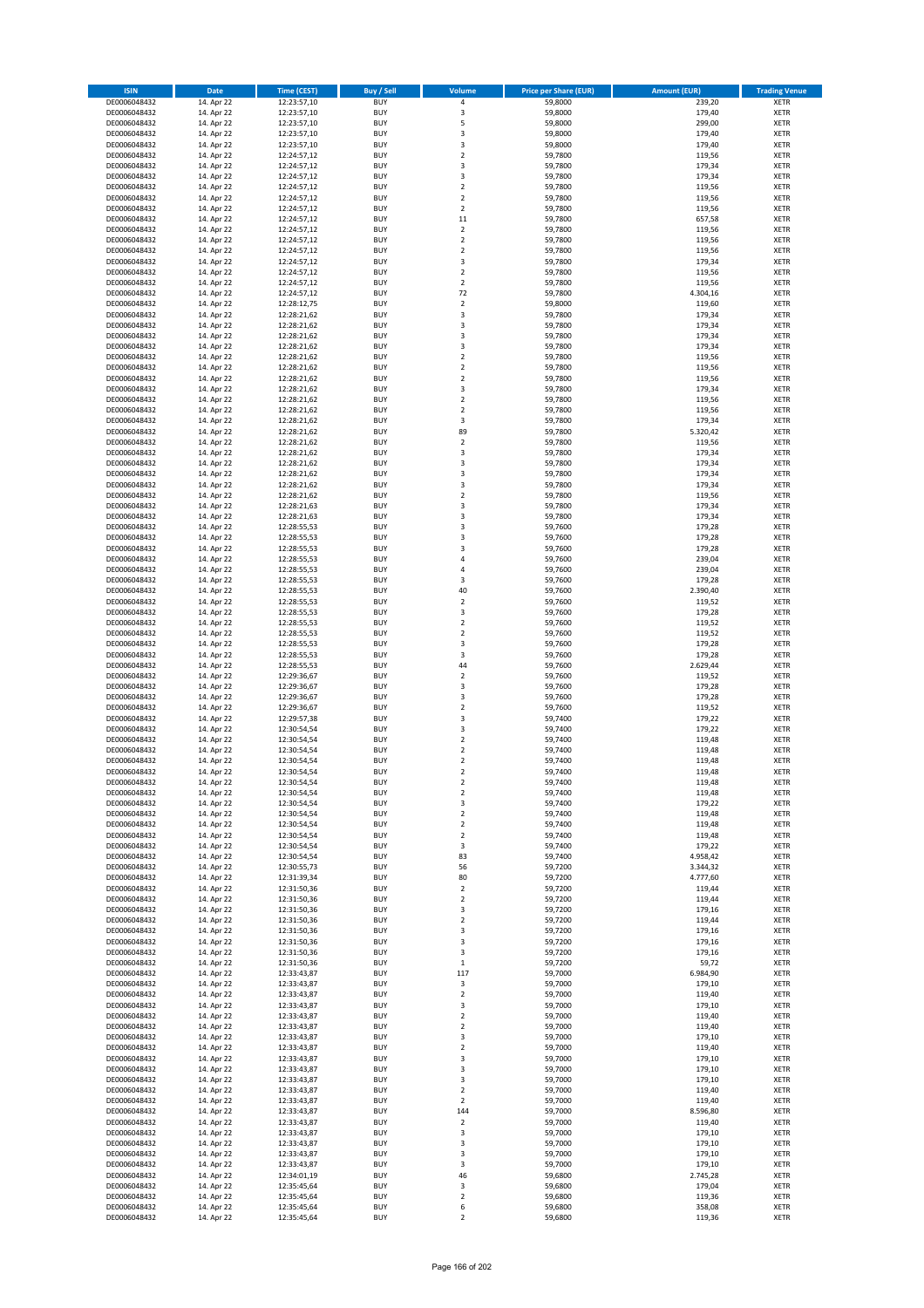| <b>ISIN</b>                  | Date                     | Time (CEST)                | <b>Buy / Sell</b>        | <b>Volume</b>                 | <b>Price per Share (EUR)</b> | <b>Amount (EUR)</b> | <b>Trading Venue</b>       |
|------------------------------|--------------------------|----------------------------|--------------------------|-------------------------------|------------------------------|---------------------|----------------------------|
| DE0006048432                 | 14. Apr 22               | 12:35:45,64                | <b>BUY</b>               | 3                             | 59,6800                      | 179,04              | <b>XETR</b>                |
| DE0006048432                 | 14. Apr 22               | 12:35:45,64                | <b>BUY</b>               | 3                             | 59,6800                      | 179,04              | <b>XETR</b>                |
| DE0006048432                 | 14. Apr 22               | 12:35:45,64                | <b>BUY</b>               | $\mathsf 3$                   | 59,6800<br>59,6800           | 179,04              | <b>XETR</b>                |
| DE0006048432<br>DE0006048432 | 14. Apr 22<br>14. Apr 22 | 12:35:45.64<br>12:35:45,64 | <b>BUY</b><br><b>BUY</b> | $\overline{\mathbf{c}}$<br>3  | 59,6800                      | 119,36<br>179,04    | <b>XETR</b><br><b>XETR</b> |
| DE0006048432                 | 14. Apr 22               | 12:35:45,64                | <b>BUY</b>               | $\overline{2}$                | 59,6800                      | 119,36              | <b>XETR</b>                |
| DE0006048432                 | 14. Apr 22               | 12:35:45,64                | <b>BUY</b>               | $\overline{2}$                | 59,6800                      | 119,36              | <b>XETR</b>                |
| DE0006048432                 | 14. Apr 22               | 12:35:45,64                | <b>BUY</b>               | 3                             | 59,6800                      | 179,04              | <b>XETR</b>                |
| DE0006048432                 | 14. Apr 22               | 12:35:45,64                | <b>BUY</b>               | 3                             | 59,6800                      | 179,04              | <b>XETR</b>                |
| DE0006048432                 | 14. Apr 22               | 12:35:45,64                | <b>BUY</b>               | 4                             | 59,6800                      | 238,72              | <b>XETR</b>                |
| DE0006048432<br>DE0006048432 | 14. Apr 22<br>14. Apr 22 | 12:35:45,64<br>12:35:45,64 | <b>BUY</b><br><b>BUY</b> | $\overline{\mathbf{c}}$<br>3  | 59,6800<br>59,6800           | 119,36<br>179,04    | <b>XETR</b><br><b>XETR</b> |
| DE0006048432                 | 14. Apr 22               | 12:35:45,64                | <b>BUY</b>               | 3                             | 59,6800                      | 179,04              | <b>XETR</b>                |
| DE0006048432                 | 14. Apr 22               | 12:36:47,08                | <b>BUY</b>               | 3                             | 59,6800                      | 179,04              | <b>XETR</b>                |
| DE0006048432                 | 14. Apr 22               | 12:36:47,08                | <b>BUY</b>               | $\overline{\mathbf{c}}$       | 59,6800                      | 119,36              | <b>XETR</b>                |
| DE0006048432                 | 14. Apr 22               | 12:36:47,08                | <b>BUY</b>               | 4                             | 59,6800                      | 238,72              | <b>XETR</b>                |
| DE0006048432<br>DE0006048432 | 14. Apr 22<br>14. Apr 22 | 12:36:47,08<br>12:36:47,08 | <b>BUY</b><br><b>BUY</b> | 4<br>4                        | 59,6800<br>59,6800           | 238,72<br>238,72    | <b>XETR</b><br><b>XETR</b> |
| DE0006048432                 | 14. Apr 22               | 12:36:47,08                | <b>BUY</b>               | $\mathbf 2$                   | 59,6800                      | 119,36              | <b>XETR</b>                |
| DE0006048432                 | 14. Apr 22               | 12:36:47,08                | <b>BUY</b>               | 3                             | 59,6800                      | 179,04              | <b>XETR</b>                |
| DE0006048432                 | 14. Apr 22               | 12:36:47,08                | <b>BUY</b>               | 3                             | 59,6800                      | 179,04              | <b>XETR</b>                |
| DE0006048432                 | 14. Apr 22               | 12:36:47,08                | <b>BUY</b>               | 4                             | 59,6800                      | 238,72              | <b>XETR</b>                |
| DE0006048432<br>DE0006048432 | 14. Apr 22<br>14. Apr 22 | 12:36:47,08<br>12:36:47,08 | <b>BUY</b><br><b>BUY</b> | 107<br>4                      | 59,6800<br>59,6800           | 6.385,76<br>238,72  | <b>XETR</b><br><b>XETR</b> |
| DE0006048432                 | 14. Apr 22               | 12:36:47,08                | <b>BUY</b>               | 3                             | 59,6800                      | 179,04              | <b>XETR</b>                |
| DE0006048432                 | 14. Apr 22               | 12:36:47,08                | <b>BUY</b>               | $\overline{4}$                | 59,6800                      | 238,72              | <b>XETR</b>                |
| DE0006048432                 | 14. Apr 22               | 12:36:47,08                | <b>BUY</b>               | 3                             | 59,6800                      | 179,04              | <b>XETR</b>                |
| DE0006048432                 | 14. Apr 22               | 12:36:47,08                | <b>BUY</b>               | 4                             | 59,6800                      | 238,72              | <b>XETR</b>                |
| DE0006048432                 | 14. Apr 22               | 12:36:47,08                | <b>BUY</b>               | 3                             | 59,6800                      | 179,04              | <b>XETR</b>                |
| DE0006048432<br>DE0006048432 | 14. Apr 22<br>14. Apr 22 | 12:36:47,08<br>12:37:30,28 | <b>BUY</b><br><b>BUY</b> | $\overline{\mathbf{c}}$<br>3  | 59,6800<br>59,7200           | 119,36<br>179,16    | <b>XETR</b><br><b>XETR</b> |
| DE0006048432                 | 14. Apr 22               | 12:37:30,28                | <b>BUY</b>               | 3                             | 59,7200                      | 179,16              | <b>XETR</b>                |
| DE0006048432                 | 14. Apr 22               | 12:37:30,28                | <b>BUY</b>               | $\overline{2}$                | 59,7200                      | 119,44              | <b>XETR</b>                |
| DE0006048432                 | 14. Apr 22               | 12:37:30,28                | <b>BUY</b>               | $\mathbf 2$                   | 59,7200                      | 119,44              | <b>XETR</b>                |
| DE0006048432                 | 14. Apr 22               | 12:37:30,28                | <b>BUY</b>               | 3                             | 59,7200                      | 179,16              | <b>XETR</b>                |
| DE0006048432                 | 14. Apr 22               | 12:37:30,28                | <b>BUY</b>               | $\overline{2}$                | 59,7200                      | 119,44              | <b>XETR</b>                |
| DE0006048432<br>DE0006048432 | 14. Apr 22<br>14. Apr 22 | 12:37:30,28<br>12:37:30,28 | <b>BUY</b><br><b>BUY</b> | $\overline{2}$<br>128         | 59,7200<br>59,7200           | 119,44<br>7.644,16  | <b>XETR</b><br><b>XETR</b> |
| DE0006048432                 | 14. Apr 22               | 12:37:30,28                | <b>BUY</b>               | $\mathbf 2$                   | 59,7200                      | 119,44              | <b>XETR</b>                |
| DE0006048432                 | 14. Apr 22               | 12:37:30,28                | <b>BUY</b>               | $\mathbf 2$                   | 59,7200                      | 119,44              | <b>XETR</b>                |
| DE0006048432                 | 14. Apr 22               | 12:37:30,28                | <b>BUY</b>               | $\overline{2}$                | 59,7200                      | 119,44              | <b>XETR</b>                |
| DE0006048432                 | 14. Apr 22               | 12:37:30,28                | <b>BUY</b>               | $\overline{2}$                | 59,7200                      | 119,44              | <b>XETR</b>                |
| DE0006048432                 | 14. Apr 22               | 12:37:30,28                | <b>BUY</b>               | $\overline{\mathbf{c}}$       | 59,7200                      | 119,44              | <b>XETR</b>                |
| DE0006048432<br>DE0006048432 | 14. Apr 22<br>14. Apr 22 | 12:37:30,28<br>12:40:30,50 | <b>BUY</b><br><b>BUY</b> | 3<br>3                        | 59,7200<br>59,7000           | 179,16<br>179,10    | <b>XETR</b><br><b>XETR</b> |
| DE0006048432                 | 14. Apr 22               | 12:40:30,50                | <b>BUY</b>               | 5                             | 59,7000                      | 298,50              | <b>XETR</b>                |
| DE0006048432                 | 14. Apr 22               | 12:40:30,50                | <b>BUY</b>               | 3                             | 59,7000                      | 179,10              | <b>XETR</b>                |
| DE0006048432                 | 14. Apr 22               | 12:40:30,50                | <b>BUY</b>               | $\overline{2}$                | 59,7000                      | 119,40              | <b>XETR</b>                |
| DE0006048432                 | 14. Apr 22               | 12:40:30,50                | <b>BUY</b>               | $\overline{2}$                | 59,7000                      | 119,40              | <b>XETR</b>                |
| DE0006048432                 | 14. Apr 22               | 12:40:30,50                | <b>BUY</b>               | $\overline{2}$<br>$\mathbf 2$ | 59,7000                      | 119,40              | <b>XETR</b>                |
| DE0006048432<br>DE0006048432 | 14. Apr 22<br>14. Apr 22 | 12:40:30,50<br>12:40:30,50 | <b>BUY</b><br><b>BUY</b> | $\overline{2}$                | 59,7000<br>59,7000           | 119,40<br>119,40    | <b>XETR</b><br><b>XETR</b> |
| DE0006048432                 | 14. Apr 22               | 12:40:30,50                | <b>BUY</b>               | $\mathbf 2$                   | 59,7000                      | 119,40              | <b>XETR</b>                |
| DE0006048432                 | 14. Apr 22               | 12:40:30,50                | <b>BUY</b>               | 3                             | 59,7000                      | 179,10              | <b>XETR</b>                |
| DE0006048432                 | 14. Apr 22               | 12:40:30,50                | <b>BUY</b>               | 127                           | 59,7000                      | 7.581,90            | <b>XETR</b>                |
| DE0006048432                 | 14. Apr 22               | 12:40:30,50                | <b>BUY</b>               | $\overline{2}$                | 59,7000                      | 119,40              | <b>XETR</b>                |
| DE0006048432<br>DE0006048432 | 14. Apr 22<br>14. Apr 22 | 12:40:30,50<br>12:40:30,50 | <b>BUY</b><br><b>BUY</b> | 3<br>3                        | 59,7000<br>59,7000           | 179,10<br>179,10    | <b>XETR</b><br><b>XETR</b> |
| DE0006048432                 | 14. Apr 22               | 12:40:30,50                | <b>BUY</b>               | $\overline{2}$                | 59,7000                      | 119,40              | <b>XETR</b>                |
| DE0006048432                 | 14. Apr 22               | 12:40:30,50                | <b>BUY</b>               | $\mathbf 2$                   | 59,7000                      | 119,40              | <b>XETR</b>                |
| DE0006048432                 | 14. Apr 22               | 12:40:30,50                | <b>BUY</b>               | $\overline{\mathbf{c}}$       | 59,7000                      | 119,40              | <b>XETR</b>                |
| DE0006048432                 | 14. Apr 22               | 12:40:44,00                | <b>BUY</b>               | $\,1\,$                       | 59,6800                      | 59,68               | <b>XETR</b>                |
| DE0006048432                 | 14. Apr 22               | 12:40:44,00                | <b>BUY</b>               | 109                           | 59,6800                      | 6.505,12            | <b>XETR</b>                |
| DE0006048432<br>DE0006048432 | 14. Apr 22<br>14. Apr 22 | 12:40:44,00<br>12:44:40,08 | <b>BUY</b><br><b>BUY</b> | 3<br>$\overline{2}$           | 59,6800<br>59,7200           | 179,04<br>119,44    | <b>XETR</b><br><b>XETR</b> |
| DE0006048432                 | 14. Apr 22               | 12:44:40,08                | <b>BUY</b>               | 3                             | 59,7200                      | 179,16              | <b>XETR</b>                |
| DE0006048432                 | 14. Apr 22               | 12:44:40,08                | <b>BUY</b>               | $\overline{2}$                | 59,7200                      | 119,44              | <b>XETR</b>                |
| DE0006048432                 | 14. Apr 22               | 12:44:40.08                | <b>BUY</b>               | 3                             | 59,7200                      | 179,16              | <b>XETR</b>                |
| DE0006048432                 | 14. Apr 22               | 12:44:40,08                | <b>BUY</b>               | $\mathsf 3$                   | 59,7200                      | 179,16              | <b>XETR</b>                |
| DE0006048432<br>DE0006048432 | 14. Apr 22<br>14. Apr 22 | 12:44:40,08<br>12:44:40,08 | <b>BUY</b><br><b>BUY</b> | $\overline{2}$<br>3           | 59,7200<br>59,7200           | 119,44<br>179,16    | <b>XETR</b><br><b>XETR</b> |
| DE0006048432                 | 14. Apr 22               | 12:44:40,08                | <b>BUY</b>               | $\mathbf 2$                   | 59,7200                      | 119,44              | <b>XETR</b>                |
| DE0006048432                 | 14. Apr 22               | 12:44:40,08                | <b>BUY</b>               | 3                             | 59,7200                      | 179,16              | <b>XETR</b>                |
| DE0006048432                 | 14. Apr 22               | 12:44:40,08                | <b>BUY</b>               | $\overline{2}$                | 59,7200                      | 119,44              | <b>XETR</b>                |
| DE0006048432                 | 14. Apr 22               | 12:44:40,08                | <b>BUY</b>               | 3                             | 59,7200                      | 179,16              | <b>XETR</b>                |
| DE0006048432<br>DE0006048432 | 14. Apr 22<br>14. Apr 22 | 12:44:40,08<br>12:44:40.08 | <b>BUY</b><br><b>BUY</b> | $\mathsf 3$<br>187            | 59,7200<br>59,7200           | 179,16<br>11.167,64 | <b>XETR</b><br><b>XETR</b> |
| DE0006048432                 | 14. Apr 22               | 12:44:40,08                | <b>BUY</b>               | 3                             | 59,7200                      | 179,16              | <b>XETR</b>                |
| DE0006048432                 | 14. Apr 22               | 12:44:40,08                | <b>BUY</b>               | $\overline{2}$                | 59,7200                      | 119,44              | <b>XETR</b>                |
| DE0006048432                 | 14. Apr 22               | 12:44:40,08                | <b>BUY</b>               | $\overline{2}$                | 59,7200                      | 119,44              | <b>XETR</b>                |
| DE0006048432                 | 14. Apr 22               | 12:44:40,08                | <b>BUY</b>               | $\overline{2}$                | 59,7200                      | 119,44              | <b>XETR</b>                |
| DE0006048432<br>DE0006048432 | 14. Apr 22<br>14. Apr 22 | 12:46:24,97<br>12:46:24,97 | <b>BUY</b><br><b>BUY</b> | 6<br>$\overline{2}$           | 59,7000<br>59,7000           | 358,20<br>119,40    | <b>XETR</b><br><b>XETR</b> |
| DE0006048432                 | 14. Apr 22               | 12:46:24,97                | <b>BUY</b>               | 3                             | 59,7000                      | 179,10              | <b>XETR</b>                |
| DE0006048432                 | 14. Apr 22               | 12:46:24,97                | <b>BUY</b>               | $\mathbf 2$                   | 59,7000                      | 119,40              | <b>XETR</b>                |
| DE0006048432                 | 14. Apr 22               | 12:46:24,97                | <b>BUY</b>               | $\overline{2}$                | 59,7000                      | 119,40              | <b>XETR</b>                |
| DE0006048432                 | 14. Apr 22               | 12:46:24,97                | <b>BUY</b>               | $\overline{2}$                | 59,7000                      | 119,40              | <b>XETR</b>                |
| DE0006048432                 | 14. Apr 22               | 12:46:24,97                | <b>BUY</b><br><b>BUY</b> | 3<br>$\mathbf 2$              | 59,7000                      | 179,10<br>119,40    | <b>XETR</b><br><b>XETR</b> |
| DE0006048432<br>DE0006048432 | 14. Apr 22<br>14. Apr 22 | 12:46:24,97<br>12:46:24,97 | <b>BUY</b>               | $\overline{2}$                | 59,7000<br>59,7000           | 119,40              | <b>XETR</b>                |
| DE0006048432                 | 14. Apr 22               | 12:46:24,97                | <b>BUY</b>               | $\overline{2}$                | 59,7000                      | 119,40              | <b>XETR</b>                |
| DE0006048432                 | 14. Apr 22               | 12:49:02,09                | <b>BUY</b>               | $\overline{7}$                | 59,7000                      | 417,90              | <b>XETR</b>                |
| DE0006048432                 | 14. Apr 22               | 12:49:02,09                | <b>BUY</b>               | 3                             | 59,7000                      | 179,10              | <b>XETR</b>                |
| DE0006048432                 | 14. Apr 22               | 12:49:02,09                | <b>BUY</b>               | 6                             | 59,7000                      | 358,20              | <b>XETR</b>                |
| DE0006048432<br>DE0006048432 | 14. Apr 22<br>14. Apr 22 | 12:49:02,09<br>12:49:02,09 | <b>BUY</b><br><b>BUY</b> | $\sqrt{4}$<br>5               | 59,7000<br>59,7000           | 238,80<br>298,50    | <b>XETR</b><br><b>XETR</b> |
| DE0006048432                 | 14. Apr 22               | 12:49:02,09                | <b>BUY</b>               | 4                             | 59,7000                      | 238,80              | <b>XETR</b>                |
| DE0006048432                 | 14. Apr 22               | 12:49:02,09                | <b>BUY</b>               | 56                            | 59,7000                      | 3.343,20            | <b>XETR</b>                |
| DE0006048432                 | 14. Apr 22               | 12:49:02,09                | <b>BUY</b>               | 3                             | 59,7000                      | 179,10              | <b>XETR</b>                |
| DE0006048432                 | 14. Apr 22               | 12:49:02,09                | <b>BUY</b>               | 3                             | 59,7000                      | 179,10              | <b>XETR</b>                |
| DE0006048432                 | 14. Apr 22               | 12:49:02,09                | <b>BUY</b><br><b>BUY</b> | 5<br>6                        | 59,7000                      | 298,50              | <b>XETR</b><br><b>XETR</b> |
| DE0006048432<br>DE0006048432 | 14. Apr 22<br>14. Apr 22 | 12:49:04,12<br>12:49:04,12 | <b>BUY</b>               | $\mathbf 2$                   | 59,7000<br>59,7000           | 358,20<br>119,40    | <b>XETR</b>                |
| DE0006048432                 | 14. Apr 22               | 12:49:04,12                | <b>BUY</b>               | 5                             | 59,7000                      | 298,50              | <b>XETR</b>                |
| DE0006048432                 | 14. Apr 22               | 12:49:50,05                | <b>BUY</b>               | $\mathbf 2$                   | 59,6800                      | 119,36              | <b>XETR</b>                |
| DE0006048432                 | 14. Apr 22               | 12:49:50,05                | <b>BUY</b>               | $\overline{2}$                | 59,6800                      | 119,36              | <b>XETR</b>                |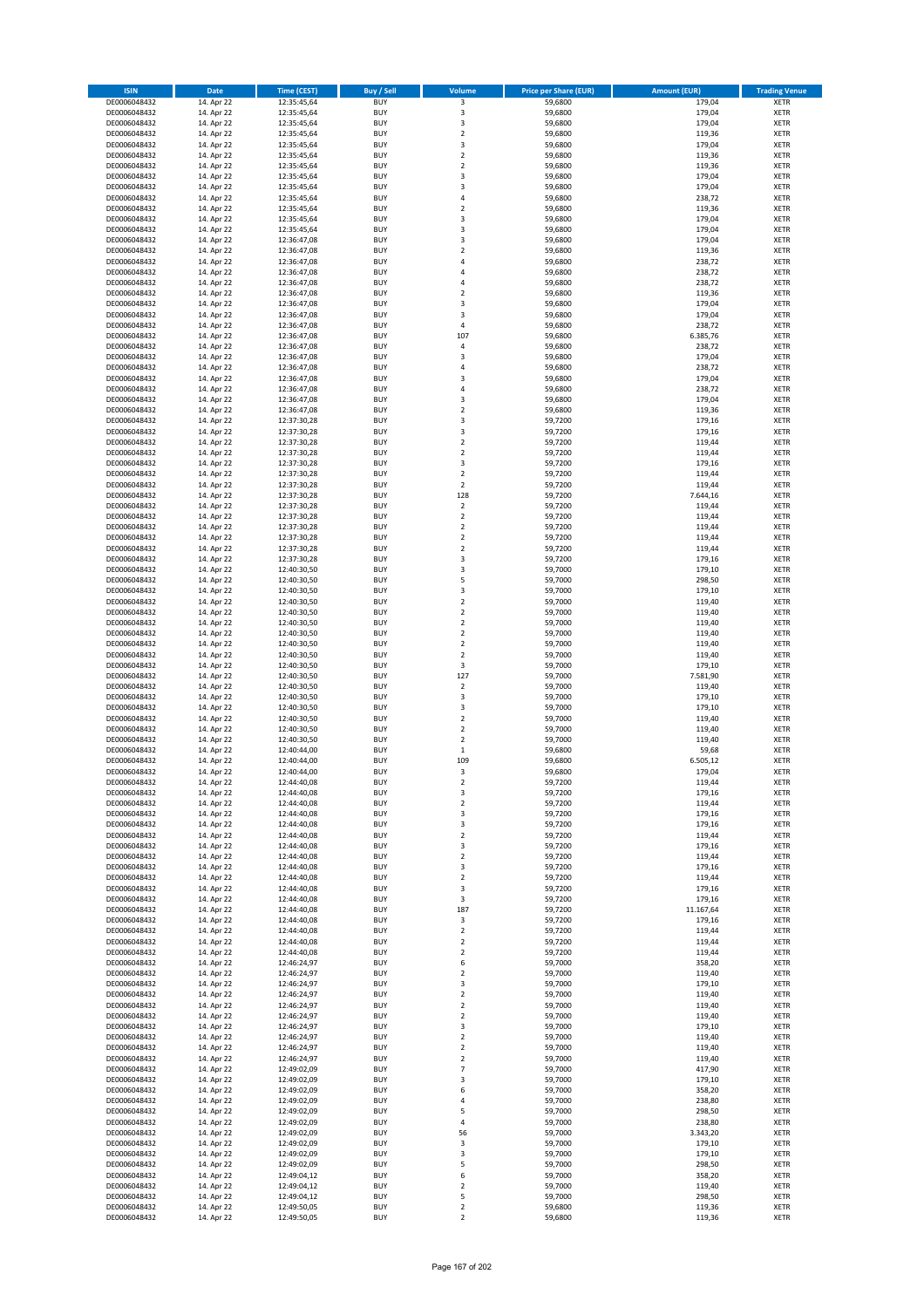| <b>ISIN</b>                  | <b>Date</b>              | <b>Time (CEST)</b>         | <b>Buy / Sell</b>        | Volume                                    | <b>Price per Share (EUR)</b> | <b>Amount (EUR)</b> | <b>Trading Venue</b>       |
|------------------------------|--------------------------|----------------------------|--------------------------|-------------------------------------------|------------------------------|---------------------|----------------------------|
| DE0006048432                 | 14. Apr 22               | 12:49:50,05                | <b>BUY</b>               | $\overline{\mathbf{2}}$                   | 59,6800                      | 119,36              | <b>XETR</b>                |
| DE0006048432                 | 14. Apr 22               | 12:49:50,05                | <b>BUY</b>               | 3                                         | 59,6800                      | 179,04              | <b>XETR</b>                |
| DE0006048432                 | 14. Apr 22               | 12:49:50,05                | <b>BUY</b>               | 3                                         | 59,6800                      | 179,04              | <b>XETR</b>                |
| DE0006048432                 | 14. Apr 22               | 12:49:50,05                | <b>BUY</b>               | $\mathbf 2$                               | 59,6800                      | 119,36              | <b>XETR</b>                |
| DE0006048432<br>DE0006048432 | 14. Apr 22<br>14. Apr 22 | 12:49:50,05<br>12:49:50,05 | <b>BUY</b><br><b>BUY</b> | $\overline{2}$<br>$\mathbf 2$             | 59,6800<br>59,6800           | 119,36<br>119,36    | <b>XETR</b><br><b>XETR</b> |
| DE0006048432                 | 14. Apr 22               | 12:49:50,05                | <b>BUY</b>               | $\overline{2}$                            | 59,6800                      | 119,36              | <b>XETR</b>                |
| DE0006048432                 | 14. Apr 22               | 12:49:50,05                | <b>BUY</b>               | $\overline{2}$                            | 59,6800                      | 119,36              | <b>XETR</b>                |
| DE0006048432                 | 14. Apr 22               | 12:49:50,05                | BUY                      | 3                                         | 59,6800                      | 179,04              | <b>XETR</b>                |
| DE0006048432                 | 14. Apr 22               | 12:49:50,05                | <b>BUY</b>               | 360                                       | 59,6800                      | 21.484,80           | <b>XETR</b>                |
| DE0006048432                 | 14. Apr 22               | 12:49:50,05                | <b>BUY</b>               | 3                                         | 59,6800                      | 179,04              | <b>XETR</b>                |
| DE0006048432                 | 14. Apr 22               | 12:49:50,05                | <b>BUY</b>               | 3<br>$\overline{\mathbf{3}}$              | 59,6800                      | 179,04              | <b>XETR</b>                |
| DE0006048432<br>DE0006048432 | 14. Apr 22<br>14. Apr 22 | 12:49:50,05<br>12:49:50,05 | <b>BUY</b><br><b>BUY</b> | $\overline{\mathbf{3}}$                   | 59,6800<br>59,6800           | 179,04<br>179,04    | <b>XETR</b><br><b>XETR</b> |
| DE0006048432                 | 14. Apr 22               | 12:49:50,05                | <b>BUY</b>               | $\overline{\mathbf{3}}$                   | 59,6800                      | 179,04              | <b>XETR</b>                |
| DE0006048432                 | 14. Apr 22               | 12:49:50,05                | BUY                      | $\overline{\phantom{a}}$                  | 59,6800                      | 119,36              | <b>XETR</b>                |
| DE0006048432                 | 14. Apr 22               | 12:49:53,90                | <b>BUY</b>               | $\overline{4}$                            | 59,6600                      | 238,64              | <b>XETR</b>                |
| DE0006048432                 | 14. Apr 22               | 12:49:53,90                | <b>BUY</b>               | $\overline{2}$                            | 59,6600                      | 119,32              | <b>XETR</b>                |
| DE0006048432                 | 14. Apr 22               | 12:49:53,90                | <b>BUY</b>               | 3                                         | 59,6600                      | 178,98              | <b>XETR</b>                |
| DE0006048432<br>DE0006048432 | 14. Apr 22<br>14. Apr 22 | 12:49:53,90                | <b>BUY</b><br><b>BUY</b> | $\overline{2}$<br>$\overline{2}$          | 59,6600<br>59,6600           | 119,32<br>119,32    | <b>XETR</b><br><b>XETR</b> |
| DE0006048432                 | 14. Apr 22               | 12:49:53,90<br>12:49:53,90 | <b>BUY</b>               | 3                                         | 59,6600                      | 178,98              | <b>XETR</b>                |
| DE0006048432                 | 14. Apr 22               | 12:49:53,90                | <b>BUY</b>               | 10                                        | 59,6600                      | 596,60              | <b>XETR</b>                |
| DE0006048432                 | 14. Apr 22               | 12:49:53,90                | <b>BUY</b>               | $\mathbf 2$                               | 59,6600                      | 119,32              | <b>XETR</b>                |
| DE0006048432                 | 14. Apr 22               | 12:49:53,90                | <b>BUY</b>               | $\mathbf 2$                               | 59,6600                      | 119,32              | <b>XETR</b>                |
| DE0006048432                 | 14. Apr 22               | 12:49:53,90                | <b>BUY</b>               | 3                                         | 59,6600                      | 178,98              | <b>XETR</b>                |
| DE0006048432                 | 14. Apr 22               | 12:49:53,90                | <b>BUY</b>               | $\mathbf 2$                               | 59,6600                      | 119,32              | <b>XETR</b>                |
| DE0006048432<br>DE0006048432 | 14. Apr 22<br>14. Apr 22 | 12:49:53,90<br>12:49:53,90 | <b>BUY</b><br><b>BUY</b> | $\overline{2}$<br>$\mathbf 2$             | 59,6600<br>59,6600           | 119,32<br>119,32    | <b>XETR</b><br><b>XETR</b> |
| DE0006048432                 | 14. Apr 22               | 12:49:53,90                | <b>BUY</b>               | 3                                         | 59,6600                      | 178,98              | <b>XETR</b>                |
| DE0006048432                 | 14. Apr 22               | 12:49:53,90                | <b>BUY</b>               | 28                                        | 59,6600                      | 1.670,48            | <b>XETR</b>                |
| DE0006048432                 | 14. Apr 22               | 12:49:53,90                | <b>BUY</b>               | 133                                       | 59,6600                      | 7.934,78            | <b>XETR</b>                |
| DE0006048432                 | 14. Apr 22               | 12:51:02,19                | <b>BUY</b>               | $\mathbf 2$                               | 59,6600                      | 119,32              | <b>XETR</b>                |
| DE0006048432                 | 14. Apr 22               | 12:51:02,19                | <b>BUY</b>               | $\mathbf 2$                               | 59,6600                      | 119,32              | <b>XETR</b>                |
| DE0006048432<br>DE0006048432 | 14. Apr 22<br>14. Apr 22 | 12:51:02,19<br>12:51:02,19 | <b>BUY</b><br><b>BUY</b> | $\overline{2}$<br>2                       | 59,6600<br>59,6600           | 119,32<br>119,32    | <b>XETR</b><br><b>XETR</b> |
| DE0006048432                 | 14. Apr 22               | 12:51:02,19                | <b>BUY</b>               | $\overline{2}$                            | 59,6600                      | 119,32              | <b>XETR</b>                |
| DE0006048432                 | 14. Apr 22               | 12:51:02,19                | BUY                      | $\overline{4}$                            | 59,6600                      | 238,64              | <b>XETR</b>                |
| DE0006048432                 | 14. Apr 22               | 12:51:02,19                | <b>BUY</b>               | $\mathbf 2$                               | 59,6600                      | 119,32              | <b>XETR</b>                |
| DE0006048432                 | 14. Apr 22               | 12:51:02,19                | <b>BUY</b>               | $\mathbf 2$                               | 59,6600                      | 119,32              | <b>XETR</b>                |
| DE0006048432                 | 14. Apr 22               | 12:51:02,19                | <b>BUY</b>               | $\overline{2}$                            | 59,6600                      | 119,32              | <b>XETR</b>                |
| DE0006048432<br>DE0006048432 | 14. Apr 22<br>14. Apr 22 | 12:51:06,11                | <b>BUY</b><br><b>BUY</b> | $\mathbf 2$<br>$\mathbf 2$                | 59,6800<br>59,6800           | 119,36<br>119,36    | <b>XETR</b><br><b>XETR</b> |
| DE0006048432                 | 14. Apr 22               | 12:51:26,38<br>12:51:26,38 | <b>BUY</b>               | $\overline{2}$                            | 59,6800                      | 119,36              | <b>XETR</b>                |
| DE0006048432                 | 14. Apr 22               | 12:51:26,38                | <b>BUY</b>               | $\mathbf 2$                               | 59,6800                      | 119,36              | <b>XETR</b>                |
| DE0006048432                 | 14. Apr 22               | 12:51:26,38                | <b>BUY</b>               | 3                                         | 59,6800                      | 179,04              | <b>XETR</b>                |
| DE0006048432                 | 14. Apr 22               | 12:51:26,38                | <b>BUY</b>               | $\mathbf 2$                               | 59,6800                      | 119,36              | <b>XETR</b>                |
| DE0006048432                 | 14. Apr 22               | 12:51:26,38                | <b>BUY</b>               | $\overline{\mathbf{3}}$                   | 59,6800                      | 179,04              | <b>XETR</b>                |
| DE0006048432<br>DE0006048432 | 14. Apr 22               | 12:51:26,38<br>12:51:26,38 | <b>BUY</b><br><b>BUY</b> | 4<br>$\overline{\mathbf{3}}$              | 59,6800<br>59,6800           | 238,72<br>179,04    | <b>XETR</b><br><b>XETR</b> |
| DE0006048432                 | 14. Apr 22<br>14. Apr 22 | 12:51:26,38                | <b>BUY</b>               | $\overline{\mathbf{3}}$                   | 59,6800                      | 179,04              | <b>XETR</b>                |
| DE0006048432                 | 14. Apr 22               | 12:51:26,38                | <b>BUY</b>               | $\overline{2}$                            | 59,6800                      | 119,36              | <b>XETR</b>                |
| DE0006048432                 | 14. Apr 22               | 12:51:26,38                | <b>BUY</b>               | $\overline{2}$                            | 59,6800                      | 119,36              | <b>XETR</b>                |
| DE0006048432                 | 14. Apr 22               | 12:51:26,38                | <b>BUY</b>               | 91                                        | 59,6800                      | 5.430,88            | <b>XETR</b>                |
| DE0006048432                 | 14. Apr 22               | 12:51:26,38                | <b>BUY</b>               | $\overline{2}$                            | 59,6800                      | 119,36              | <b>XETR</b>                |
| DE0006048432                 | 14. Apr 22               | 12:51:26,38                | <b>BUY</b>               | $\overline{2}$                            | 59,6800                      | 119,36              | <b>XETR</b>                |
| DE0006048432<br>DE0006048432 | 14. Apr 22<br>14. Apr 22 | 12:51:26,38<br>12:51:26,38 | <b>BUY</b><br><b>BUY</b> | 3<br>$\mathbf 2$                          | 59,6800<br>59,6800           | 179,04<br>119,36    | <b>XETR</b><br><b>XETR</b> |
| DE0006048432                 | 14. Apr 22               | 12:51:26,38                | BUY                      | 30                                        | 59,6800                      | 1.790,40            | <b>XETR</b>                |
| DE0006048432                 | 14. Apr 22               | 12:51:55,67                | <b>BUY</b>               | $\overline{4}$                            | 59,6800                      | 238,72              | <b>XETR</b>                |
| DE0006048432                 | 14. Apr 22               | 12:51:55,67                | <b>BUY</b>               | $\mathbf 2$                               | 59,6800                      | 119,36              | <b>XETR</b>                |
| DE0006048432                 | 14. Apr 22               | 12:51:55,67                | BUY                      | $\overline{2}$                            | 59,6800                      | 119,36              | <b>XETR</b>                |
| DE0006048432                 | 14. Apr 22               | 12:51:55,67                | BUY                      | $\overline{a}$                            | 59,6800                      | 238,72              | <b>XETR</b>                |
| DE0006048432<br>DE0006048432 | 14. Apr 22<br>14. Apr 22 | 12:51:55,67<br>12:51:55,67 | <b>BUY</b><br><b>BUY</b> | $\overline{2}$<br>$\overline{\mathbf{c}}$ | 59,6800<br>59,6800           | 119,36<br>119,36    | <b>XETR</b><br><b>XETR</b> |
| DE0006048432                 | 14. Apr 22               | 12:51:55,67                | <b>BUY</b>               | $\mathbf 2$                               | 59,6800                      | 119,36              | <b>XETR</b>                |
| DE0006048432                 | 14. Apr 22               | 12:51:55,67                | <b>BUY</b>               | 4                                         | 59,6800                      | 238,72              | <b>XETR</b>                |
| DE0006048432                 | 14. Apr 22               | 12:51:55,67                | <b>BUY</b>               | $\mathbf 2$                               | 59,6800                      | 119,36              | <b>XETR</b>                |
| DE0006048432                 | 14. Apr 22               | 12:51:55,67                | <b>BUY</b>               | 63                                        | 59,6800                      | 3.759,84            | <b>XETR</b>                |
| DE0006048432                 | 14. Apr 22               | 12:51:55,67                | <b>BUY</b>               | $\mathbf 2$                               | 59,6800                      | 119,36              | <b>XETR</b>                |
| DE0006048432<br>DE0006048432 | 14. Apr 22<br>14. Apr 22 | 12:51:55,67<br>12:51:55,67 | <b>BUY</b><br><b>BUY</b> | 3<br>3                                    | 59,6800<br>59,6800           | 179,04<br>179,04    | <b>XETR</b><br><b>XETR</b> |
| DE0006048432                 | 14. Apr 22               | 12:51:55,67                | <b>BUY</b>               | $\mathbf 2$                               | 59,6800                      | 119,36              | <b>XETR</b>                |
| DE0006048432                 | 14. Apr 22               | 12:51:55,67                | <b>BUY</b>               | 4                                         | 59,6800                      | 238,72              | <b>XETR</b>                |
| DE0006048432                 | 14. Apr 22               | 12:51:55,67                | <b>BUY</b>               | $\mathbf 2$                               | 59,6800                      | 119,36              | <b>XETR</b>                |
| DE0006048432                 | 14. Apr 22               | 12:53:16,17                | <b>BUY</b>               | $\overline{2}$                            | 59,7000                      | 119,40              | <b>XETR</b>                |
| DE0006048432                 | 14. Apr 22<br>14. Apr 22 | 12:53:16,17                | <b>BUY</b>               | 3<br>$\overline{\mathbf{3}}$              | 59,7000                      | 179,10              | <b>XETR</b>                |
| DE0006048432<br>DE0006048432 | 14. Apr 22               | 12:53:16,17<br>12:53:16,17 | <b>BUY</b><br><b>BUY</b> | $\mathbf 2$                               | 59,7000<br>59,7000           | 179,10<br>119,40    | <b>XETR</b><br><b>XETR</b> |
| DE0006048432                 | 14. Apr 22               | 12:53:16,17                | <b>BUY</b>               | $\mathbf 2$                               | 59,7000                      | 119,40              | <b>XETR</b>                |
| DE0006048432                 | 14. Apr 22               | 12:53:16,17                | <b>BUY</b>               | $\mathbf 2$                               | 59,7000                      | 119,40              | <b>XETR</b>                |
| DE0006048432                 | 14. Apr 22               | 12:53:16,17                | <b>BUY</b>               | 4                                         | 59,7000                      | 238,80              | <b>XETR</b>                |
| DE0006048432                 | 14. Apr 22               | 12:53:16,17                | <b>BUY</b>               | $\mathbf 2$                               | 59,7000                      | 119,40              | <b>XETR</b>                |
| DE0006048432                 | 14. Apr 22               | 12:53:16,17                | <b>BUY</b>               | $\mathbf 2$                               | 59,7000                      | 119,40              | <b>XETR</b>                |
| DE0006048432<br>DE0006048432 | 14. Apr 22<br>14. Apr 22 | 12:53:16,17<br>12:53:16,17 | <b>BUY</b><br><b>BUY</b> | $\overline{2}$<br>$\mathbf 2$             | 59,7000<br>59,7000           | 119,40<br>119,40    | <b>XETR</b><br><b>XETR</b> |
| DE0006048432                 | 14. Apr 22               | 12:53:16,17                | <b>BUY</b>               | $\overline{\mathbf{3}}$                   | 59,7000                      | 179,10              | <b>XETR</b>                |
| DE0006048432                 | 14. Apr 22               | 12:53:40,23                | <b>BUY</b>               | $\mathbf 2$                               | 59,7000                      | 119,40              | <b>XETR</b>                |
| DE0006048432                 | 14. Apr 22               | 12:53:40,23                | <b>BUY</b>               | $\mathbf 2$                               | 59,7000                      | 119,40              | <b>XETR</b>                |
| DE0006048432                 | 14. Apr 22               | 12:53:40,23                | <b>BUY</b>               | $\mathbf 2$                               | 59,7000                      | 119,40              | <b>XETR</b>                |
| DE0006048432                 | 14. Apr 22               | 12:53:40,23                | <b>BUY</b>               | 3                                         | 59,7000                      | 179,10              | <b>XETR</b>                |
| DE0006048432                 | 14. Apr 22               | 12:53:40,23                | <b>BUY</b>               | $\overline{2}$                            | 59,7000                      | 119,40              | <b>XETR</b>                |
| DE0006048432<br>DE0006048432 | 14. Apr 22<br>14. Apr 22 | 12:53:40,23<br>12:53:40,23 | <b>BUY</b><br><b>BUY</b> | 2<br>$\overline{2}$                       | 59,7000<br>59,7000           | 119,40<br>119,40    | <b>XETR</b><br><b>XETR</b> |
| DE0006048432                 | 14. Apr 22               | 12:53:40,23                | <b>BUY</b>               | 4                                         | 59,7000                      | 238,80              | <b>XETR</b>                |
| DE0006048432                 | 14. Apr 22               | 12:53:40,23                | <b>BUY</b>               | $\overline{4}$                            | 59,7000                      | 238,80              | <b>XETR</b>                |
| DE0006048432                 | 14. Apr 22               | 12:53:40,24                | <b>BUY</b>               | $\overline{\mathbf{c}}$                   | 59,7000                      | 119,40              | <b>XETR</b>                |
| DE0006048432                 | 14. Apr 22               | 12:53:40,24                | <b>BUY</b>               | $\overline{2}$                            | 59,7000                      | 119,40              | <b>XETR</b>                |
| DE0006048432                 | 14. Apr 22               | 12:55:54,56                | <b>BUY</b>               | $\overline{2}$                            | 59,7200                      | 119,44              | <b>XETR</b>                |
| DE0006048432<br>DE0006048432 | 14. Apr 22<br>14. Apr 22 | 12:55:54,56<br>12:55:54,56 | <b>BUY</b><br><b>BUY</b> | 4<br>$\mathbf{1}$                         | 59,7200<br>59,7200           | 238,88<br>59,72     | <b>XETR</b><br><b>XETR</b> |
| DE0006048432                 | 14. Apr 22               | 12:55:54,56                | <b>BUY</b>               | 3                                         | 59,7200                      | 179,16              | <b>XETR</b>                |
| DE0006048432                 | 14. Apr 22               | 12:55:54,56                | <b>BUY</b>               | 2                                         | 59,7200                      | 119,44              | <b>XETR</b>                |
| DE0006048432                 | 14. Apr 22               | 12:55:54,56                | <b>BUY</b>               | 2                                         | 59,7200                      | 119,44              | <b>XETR</b>                |
| DE0006048432                 | 14. Apr 22               | 12:55:54,56                | <b>BUY</b>               | $\mathbf 2$                               | 59,7200                      | 119,44              | <b>XETR</b>                |
| DE0006048432                 | 14. Apr 22               | 12:58:05,67                | <b>BUY</b>               | $\mathbf 2$                               | 59,7800                      | 119,56              | <b>XETR</b>                |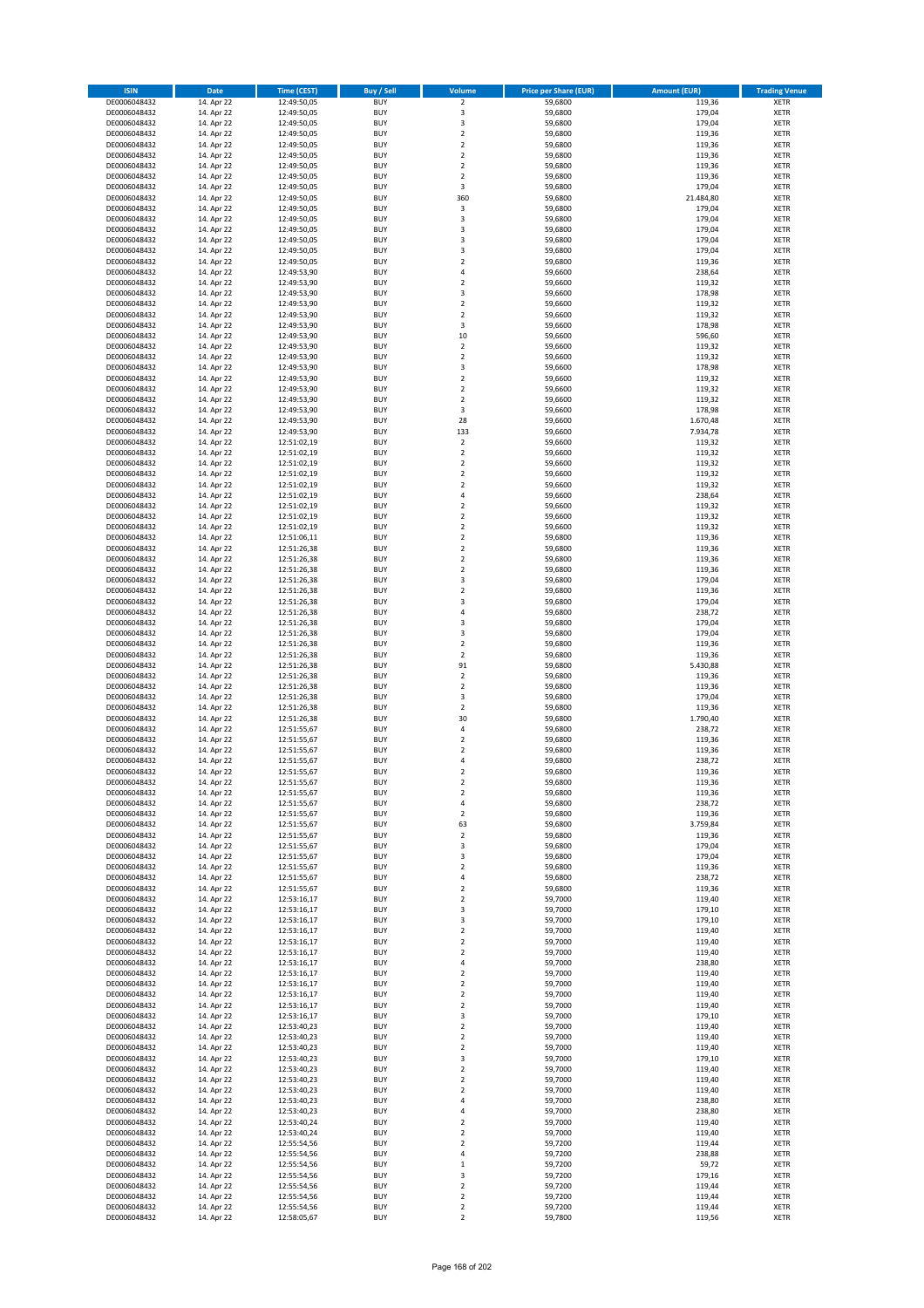| <b>ISIN</b>                  | <b>Date</b>              | <b>Time (CEST)</b>         | <b>Buy / Sell</b>        | <b>Volume</b>                    | <b>Price per Share (EUR)</b> | <b>Amount (EUR)</b> | <b>Trading Venue</b>       |
|------------------------------|--------------------------|----------------------------|--------------------------|----------------------------------|------------------------------|---------------------|----------------------------|
| DE0006048432                 | 14. Apr 22               | 12:58:05,67                | <b>BUY</b>               | $\overline{\mathbf{2}}$          | 59,7800                      | 119,56              | <b>XETR</b>                |
| DE0006048432                 | 14. Apr 22               | 12:58:05,67                | <b>BUY</b>               | $\mathbf 2$                      | 59,7800                      | 119,56              | <b>XETR</b>                |
| DE0006048432                 | 14. Apr 22               | 12:58:05,67                | <b>BUY</b>               | 4                                | 59,7800                      | 239,12              | <b>XETR</b>                |
| DE0006048432<br>DE0006048432 | 14. Apr 22<br>14. Apr 22 | 12:58:05,67<br>12:58:05,67 | <b>BUY</b><br><b>BUY</b> | $\mathbf 2$<br>3                 | 59,7800<br>59,7800           | 119,56<br>179,34    | <b>XETR</b><br><b>XETR</b> |
| DE0006048432                 | 14. Apr 22               | 12:58:05,67                | <b>BUY</b>               | 4                                | 59,7800                      | 239,12              | <b>XETR</b>                |
| DE0006048432                 | 14. Apr 22               | 12:58:05,67                | <b>BUY</b>               | 4                                | 59,7800                      | 239,12              | <b>XETR</b>                |
| DE0006048432                 | 14. Apr 22               | 12:58:05,67                | <b>BUY</b>               | $\overline{\mathbf{c}}$          | 59,7800                      | 119,56              | <b>XETR</b>                |
| DE0006048432                 | 14. Apr 22               | 12:58:05,67                | <b>BUY</b>               | $\overline{2}$                   | 59,7800                      | 119,56              | <b>XETR</b>                |
| DE0006048432                 | 14. Apr 22               | 12:58:05,67                | <b>BUY</b><br><b>BUY</b> | $\overline{2}$                   | 59,7800                      | 119,56              | <b>XETR</b><br><b>XETR</b> |
| DE0006048432<br>DE0006048432 | 14. Apr 22<br>14. Apr 22 | 12:58:05,67<br>12:58:05,67 | <b>BUY</b>               | 4<br>3                           | 59,7800<br>59,7800           | 239,12<br>179,34    | <b>XETR</b>                |
| DE0006048432                 | 14. Apr 22               | 13:05:15,27                | <b>BUY</b>               | 8                                | 59,8000                      | 478,40              | <b>XETR</b>                |
| DE0006048432                 | 14. Apr 22               | 13:05:15,27                | <b>BUY</b>               | $\overline{7}$                   | 59,8000                      | 418,60              | <b>XETR</b>                |
| DE0006048432                 | 14. Apr 22               | 13:05:15,27                | <b>BUY</b>               | 11                               | 59,8000                      | 657,80              | <b>XETR</b>                |
| DE0006048432                 | 14. Apr 22               | 13:05:15,27                | <b>BUY</b>               | 813                              | 59,8400                      | 48.649,92           | <b>XETR</b>                |
| DE0006048432<br>DE0006048432 | 14. Apr 22<br>14. Apr 22 | 13:05:15,27<br>13:05:15,27 | <b>BUY</b><br><b>BUY</b> | $\mathbf 2$<br>6                 | 59,8400<br>59,8000           | 119,68<br>358,80    | <b>XETR</b><br><b>XETR</b> |
| DE0006048432                 | 14. Apr 22               | 13:05:15,27                | <b>BUY</b>               | 5                                | 59,8000                      | 299,00              | <b>XETR</b>                |
| DE0006048432                 | 14. Apr 22               | 13:05:15,27                | <b>BUY</b>               | $\overline{7}$                   | 59,8000                      | 418,60              | <b>XETR</b>                |
| DE0006048432                 | 14. Apr 22               | 13:05:15,27                | <b>BUY</b>               | $\overline{7}$                   | 59,8000                      | 418,60              | <b>XETR</b>                |
| DE0006048432                 | 14. Apr 22               | 13:05:21,26                | <b>BUY</b>               | $\overline{7}$                   | 59,9000                      | 419,30              | <b>XETR</b>                |
| DE0006048432                 | 14. Apr 22               | 13:05:42,60                | <b>BUY</b>               | $\overline{7}$<br>5              | 59,9000                      | 419,30              | <b>XETR</b>                |
| DE0006048432<br>DE0006048432 | 14. Apr 22<br>14. Apr 22 | 13:05:42,60<br>13:05:42,60 | <b>BUY</b><br><b>BUY</b> | 6                                | 59,9000<br>59,9200           | 299,50<br>359,52    | <b>XETR</b><br><b>XETR</b> |
| DE0006048432                 | 14. Apr 22               | 13:05:42,60                | <b>BUY</b>               | 166                              | 59,9200                      | 9.946,72            | <b>XETR</b>                |
| DE0006048432                 | 14. Apr 22               | 13:05:42,60                | <b>BUY</b>               | $\mathsf 3$                      | 59,9200                      | 179,76              | <b>XETR</b>                |
| DE0006048432                 | 14. Apr 22               | 13:05:42,60                | <b>BUY</b>               | $\overline{\mathbf{c}}$          | 59,9000                      | 119,80              | <b>XETR</b>                |
| DE0006048432                 | 14. Apr 22               | 13:05:42,60                | <b>BUY</b>               | 3                                | 59,9200                      | 179,76              | <b>XETR</b>                |
| DE0006048432<br>DE0006048432 | 14. Apr 22<br>14. Apr 22 | 13:05:48,58<br>13:05:48,58 | <b>BUY</b><br><b>BUY</b> | $\overline{7}$<br>$\overline{7}$ | 59,9200<br>59,9200           | 419,44<br>419,44    | <b>XETR</b><br><b>XETR</b> |
| DE0006048432                 | 14. Apr 22               | 13:05:48,58                | <b>BUY</b>               | 8                                | 59,9200                      | 479,36              | <b>XETR</b>                |
| DE0006048432                 | 14. Apr 22               | 13:05:48,58                | <b>BUY</b>               | 6                                | 59,9200                      | 359,52              | <b>XETR</b>                |
| DE0006048432                 | 14. Apr 22               | 13:05:48,58                | <b>BUY</b>               | 5                                | 59,9200                      | 299,60              | <b>XETR</b>                |
| DE0006048432                 | 14. Apr 22               | 13:05:48,58                | <b>BUY</b>               | 5                                | 59,9200                      | 299,60              | <b>XETR</b>                |
| DE0006048432                 | 14. Apr 22               | 13:05:48,58                | <b>BUY</b>               | 9                                | 59,9200                      | 539,28              | <b>XETR</b>                |
| DE0006048432<br>DE0006048432 | 14. Apr 22<br>14. Apr 22 | 13:05:48,58<br>13:05:48,58 | <b>BUY</b><br><b>BUY</b> | 4<br>6                           | 59,9200<br>59,9200           | 239,68<br>359,52    | <b>XETR</b><br><b>XETR</b> |
| DE0006048432                 | 14. Apr 22               | 13:05:48,58                | <b>BUY</b>               | 4                                | 59,9200                      | 239,68              | <b>XETR</b>                |
| DE0006048432                 | 14. Apr 22               | 13:05:48,58                | <b>BUY</b>               | 5                                | 59,9200                      | 299,60              | <b>XETR</b>                |
| DE0006048432                 | 14. Apr 22               | 13:05:48,58                | <b>BUY</b>               | 4                                | 59,9200                      | 239,68              | <b>XETR</b>                |
| DE0006048432                 | 14. Apr 22               | 13:05:48,58                | <b>BUY</b>               | 32                               | 59,9200                      | 1.917,44            | <b>XETR</b>                |
| DE0006048432                 | 14. Apr 22               | 13:05:48,58                | <b>BUY</b>               | $\mathbf 2$                      | 59,9200                      | 119,84              | <b>XETR</b>                |
| DE0006048432<br>DE0006048432 | 14. Apr 22<br>14. Apr 22 | 13:05:48,58<br>13:05:48,58 | <b>BUY</b><br><b>BUY</b> | 4<br>4                           | 59,9200<br>59,9200           | 239,68<br>239,68    | <b>XETR</b><br><b>XETR</b> |
| DE0006048432                 | 14. Apr 22               | 13:05:48,58                | <b>BUY</b>               | 3                                | 59,9200                      | 179,76              | <b>XETR</b>                |
| DE0006048432                 | 14. Apr 22               | 13:05:48,59                | <b>BUY</b>               | 77                               | 59,9200                      | 4.613,84            | <b>XETR</b>                |
| DE0006048432                 | 14. Apr 22               | 13:05:53,98                | <b>BUY</b>               | 5                                | 59,9200                      | 299,60              | <b>XETR</b>                |
| DE0006048432                 | 14. Apr 22               | 13:05:53,98                | <b>BUY</b>               | 4                                | 59,9200                      | 239,68              | <b>XETR</b>                |
| DE0006048432<br>DE0006048432 | 14. Apr 22<br>14. Apr 22 | 13:05:53,98                | <b>BUY</b><br><b>BUY</b> | 5<br>5                           | 59,9200<br>59,9200           | 299,60<br>299,60    | <b>XETR</b><br><b>XETR</b> |
| DE0006048432                 | 14. Apr 22               | 13:05:53,98<br>13:05:53,98 | <b>BUY</b>               | 5                                | 59,9200                      | 299,60              | <b>XETR</b>                |
| DE0006048432                 | 14. Apr 22               | 13:05:53,98                | <b>BUY</b>               | 4                                | 59,9200                      | 239,68              | <b>XETR</b>                |
| DE0006048432                 | 14. Apr 22               | 13:05:53,98                | <b>BUY</b>               | 3                                | 59,9200                      | 179,76              | <b>XETR</b>                |
| DE0006048432                 | 14. Apr 22               | 13:05:53,98                | <b>BUY</b>               | 3                                | 59,9200                      | 179,76              | <b>XETR</b>                |
| DE0006048432                 | 14. Apr 22               | 13:05:53,98                | <b>BUY</b>               | $\mathbf 2$                      | 59,9200                      | 119,84              | <b>XETR</b>                |
| DE0006048432<br>DE0006048432 | 14. Apr 22<br>14. Apr 22 | 13:05:53,98<br>13:05:53,98 | <b>BUY</b><br><b>BUY</b> | $\overline{\mathbf{c}}$<br>4     | 59,9200<br>59,9200           | 119,84<br>239,68    | <b>XETR</b><br><b>XETR</b> |
| DE0006048432                 | 14. Apr 22               | 13:05:53,98                | <b>BUY</b>               | 4                                | 59,9200                      | 239,68              | <b>XETR</b>                |
| DE0006048432                 | 14. Apr 22               | 13:05:53,98                | <b>BUY</b>               | 10                               | 59,9200                      | 599,20              | <b>XETR</b>                |
| DE0006048432                 | 14. Apr 22               | 13:05:53,98                | <b>BUY</b>               | $\mathbf 2$                      | 59,9200                      | 119,84              | <b>XETR</b>                |
| DE0006048432                 | 14. Apr 22               | 13:05:53,98                | <b>BUY</b>               | 4                                | 59,9200                      | 239,68              | <b>XETR</b>                |
| DE0006048432<br>DE0006048432 | 14. Apr 22<br>14. Apr 22 | 13:05:53,98<br>13:05:53,98 | <b>BUY</b><br><b>BUY</b> | 4<br>3                           | 59,9200<br>59,9200           | 239,68<br>179,76    | <b>XETR</b><br><b>XETR</b> |
| DE0006048432                 | 14. Apr 22               | 13:05:53,98                | BUY                      | 99                               | 59,9200                      | 5.932,08            | <b>XETR</b>                |
| DE0006048432                 | 14. Apr 22               | 13:05:54,00                | <b>BUY</b>               | 4                                | 59,9200                      | 239,68              | XETR                       |
| DE0006048432                 | 14. Apr 22               | 13:05:54,00                | <b>BUY</b>               | $\mathbf 2$                      | 59,9200                      | 119,84              | XETR                       |
| DE0006048432                 | 14. Apr 22               | 13:06:05,59                | <b>BUY</b>               | 4                                | 59,9000                      | 239,60              | XETR                       |
| DE0006048432<br>DE0006048432 | 14. Apr 22<br>14. Apr 22 | 13:06:05,59<br>13:06:05,59 | <b>BUY</b><br><b>BUY</b> | $\mathbf 2$<br>$\mathbf 2$       | 59,9000<br>59,9000           | 119,80<br>119,80    | <b>XETR</b><br><b>XETR</b> |
| DE0006048432                 | 14. Apr 22               | 13:06:13,89                | <b>BUY</b>               | 5                                | 59,8800                      | 299,40              | <b>XETR</b>                |
| DE0006048432                 | 14. Apr 22               | 13:06:13,89                | <b>BUY</b>               | 4                                | 59,8800                      | 239,52              | <b>XETR</b>                |
| DE0006048432                 | 14. Apr 22               | 13:06:13,89                | <b>BUY</b>               | 5                                | 59,8800                      | 299,40              | <b>XETR</b>                |
| DE0006048432                 | 14. Apr 22               | 13:06:13,89                | <b>BUY</b>               | 4                                | 59,8800                      | 239,52              | <b>XETR</b>                |
| DE0006048432<br>DE0006048432 | 14. Apr 22<br>14. Apr 22 | 13:06:13,89<br>13:06:13,89 | <b>BUY</b><br><b>BUY</b> | 6<br>3                           | 59,8800<br>59,8800           | 359,28<br>179,64    | <b>XETR</b><br><b>XETR</b> |
| DE0006048432                 | 14. Apr 22               | 13:06:13,89                | <b>BUY</b>               | 3                                | 59,8800                      | 179,64              | <b>XETR</b>                |
| DE0006048432                 | 14. Apr 22               | 13:06:13,89                | <b>BUY</b>               | $\overline{2}$                   | 59.8800                      | 119,76              | <b>XETR</b>                |
| DE0006048432                 | 14. Apr 22               | 13:06:13,89                | <b>BUY</b>               | $\mathbf 2$                      | 59,8800                      | 119,76              | <b>XETR</b>                |
| DE0006048432                 | 14. Apr 22               | 13:06:13,89                | <b>BUY</b>               | 3                                | 59,8800                      | 179,64              | <b>XETR</b>                |
| DE0006048432<br>DE0006048432 | 14. Apr 22<br>14. Apr 22 | 13:06:13,89<br>13:06:13,89 | <b>BUY</b><br><b>BUY</b> | 68<br>$\mathbf 2$                | 59,8800<br>59,8800           | 4.071,84<br>119,76  | <b>XETR</b><br><b>XETR</b> |
| DE0006048432                 | 14. Apr 22               | 13:06:13,89                | <b>BUY</b>               | 3                                | 59,8800                      | 179,64              | XETR                       |
| DE0006048432                 | 14. Apr 22               | 13:06:13,89                | <b>BUY</b>               | 3                                | 59,8800                      | 179,64              | <b>XETR</b>                |
| DE0006048432                 | 14. Apr 22               | 13:06:13,89                | <b>BUY</b>               | 54                               | 59,8800                      | 3.233,52            | <b>XETR</b>                |
| DE0006048432                 | 14. Apr 22               | 13:06:13,91                | <b>BUY</b>               | $\mathbf 2$                      | 59,8800                      | 119,76              | <b>XETR</b>                |
| DE0006048432                 | 14. Apr 22               | 13:06:13,91                | <b>BUY</b><br><b>BUY</b> | $\overline{\mathbf{c}}$          | 59,8800                      | 119,76              | <b>XETR</b>                |
| DE0006048432<br>DE0006048432 | 14. Apr 22<br>14. Apr 22 | 13:07:14,22<br>13:07:14,22 | <b>BUY</b>               | 4<br>4                           | 59,8600<br>59,8600           | 239,44<br>239,44    | <b>XETR</b><br><b>XETR</b> |
| DE0006048432                 | 14. Apr 22               | 13:07:14,22                | <b>BUY</b>               | 6                                | 59,8600                      | 359,16              | XETR                       |
| DE0006048432                 | 14. Apr 22               | 13:07:14,22                | <b>BUY</b>               | 3                                | 59,8600                      | 179,58              | <b>XETR</b>                |
| DE0006048432                 | 14. Apr 22               | 13:07:14,22                | <b>BUY</b>               | 3                                | 59,8600                      | 179,58              | <b>XETR</b>                |
| DE0006048432                 | 14. Apr 22               | 13:07:14,22                | <b>BUY</b>               | 117                              | 59,8600                      | 7.003,62            | <b>XETR</b>                |
| DE0006048432<br>DE0006048432 | 14. Apr 22<br>14. Apr 22 | 13:07:14,22<br>13:07:57,05 | <b>BUY</b><br><b>BUY</b> | 4<br>5                           | 59,8600<br>59,8400           | 239,44<br>299,20    | XETR<br><b>XETR</b>        |
| DE0006048432                 | 14. Apr 22               | 13:07:57,05                | <b>BUY</b>               | 4                                | 59,8400                      | 239,36              | <b>XETR</b>                |
| DE0006048432                 | 14. Apr 22               | 13:07:57,05                | <b>BUY</b>               | 5                                | 59,8400                      | 299,20              | XETR                       |
| DE0006048432                 | 14. Apr 22               | 13:07:57,05                | <b>BUY</b>               | 4                                | 59,8400                      | 239,36              | <b>XETR</b>                |
| DE0006048432                 | 14. Apr 22               | 13:07:57,05                | <b>BUY</b>               | 5                                | 59,8400                      | 299,20              | <b>XETR</b>                |
| DE0006048432<br>DE0006048432 | 14. Apr 22               | 13:07:57,05                | <b>BUY</b><br><b>BUY</b> | 6<br>3                           | 59,8400                      | 359,04              | <b>XETR</b><br><b>XETR</b> |
| DE0006048432                 | 14. Apr 22<br>14. Apr 22 | 13:07:57,05<br>13:07:57,05 | <b>BUY</b>               | $\mathbf 2$                      | 59,8400<br>59,8400           | 179,52<br>119,68    | <b>XETR</b>                |
| DE0006048432                 | 14. Apr 22               | 13:07:57,05                | <b>BUY</b>               | $\overline{2}$                   | 59,8400                      | 119,68              | <b>XETR</b>                |
| DE0006048432                 | 14. Apr 22               | 13:07:57,05                | <b>BUY</b>               | $\mathbf 2$                      | 59,8400                      | 119,68              | <b>XETR</b>                |
| DE0006048432                 | 14. Apr 22               | 13:07:57,05                | <b>BUY</b>               | $\mathbf 2$                      | 59,8400                      | 119,68              | <b>XETR</b>                |
| DE0006048432                 | 14. Apr 22               | 13:07:57,05                | <b>BUY</b>               | 112                              | 59,8400                      | 6.702,08            | XETR                       |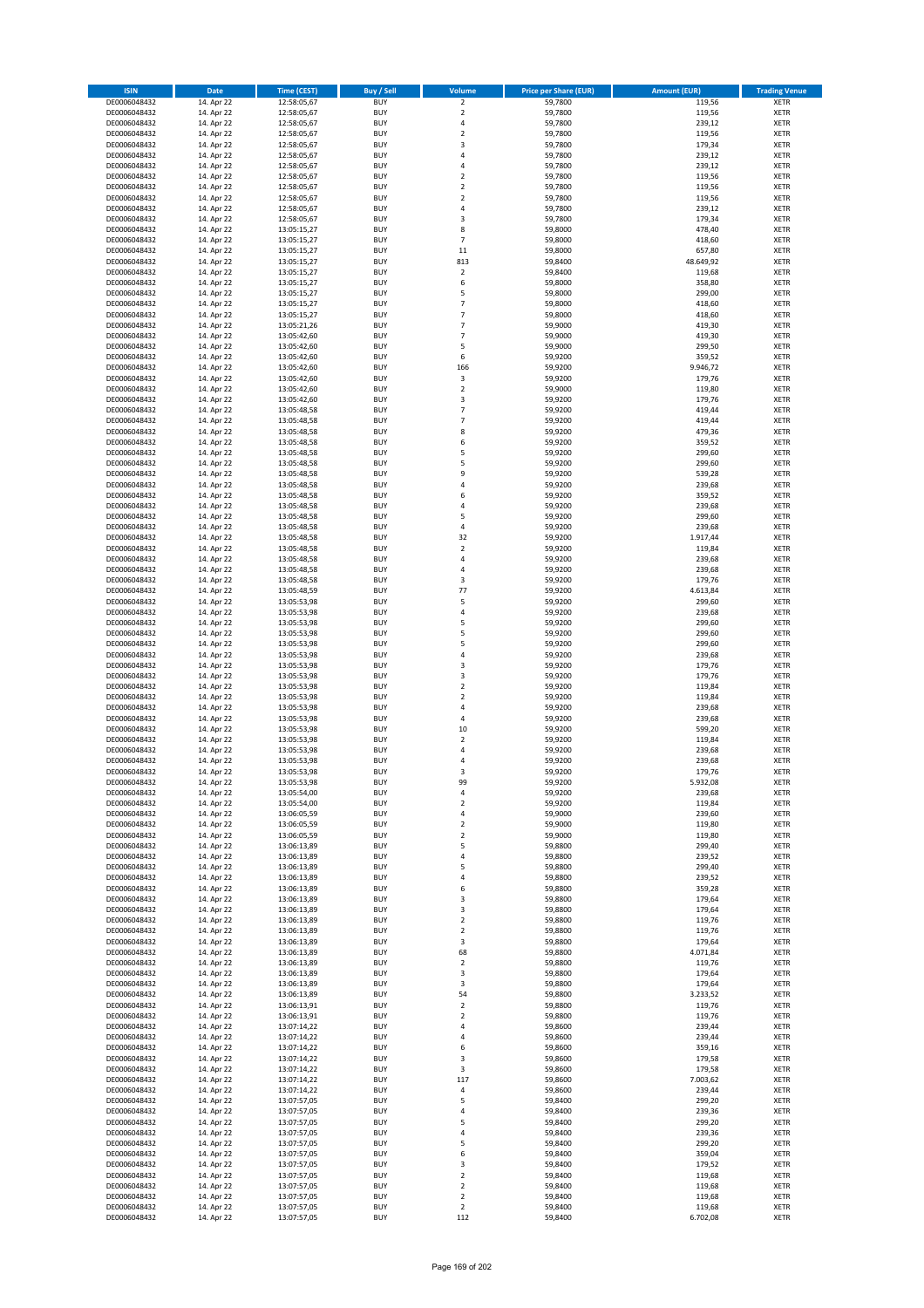| <b>ISIN</b>                  | <b>Date</b>              | Time (CEST)                | <b>Buy / Sell</b>        | Volume                           | <b>Price per Share (EUR)</b> | Amount (EUR)     | <b>Trading Venue</b>       |
|------------------------------|--------------------------|----------------------------|--------------------------|----------------------------------|------------------------------|------------------|----------------------------|
| DE0006048432                 | 14. Apr 22               | 13:07:57,05                | <b>BUY</b>               | $\overline{\mathbf{2}}$          | 59,8400                      | 119,68           | <b>XETR</b>                |
| DE0006048432                 | 14. Apr 22               | 13:07:57,05                | <b>BUY</b>               | $\mathbf 2$                      | 59,8400                      | 119,68           | <b>XETR</b>                |
| DE0006048432                 | 14. Apr 22               | 13:07:57,05                | <b>BUY</b>               | $\mathbf 2$                      | 59,8400                      | 119,68           | <b>XETR</b>                |
| DE0006048432                 | 14. Apr 22               | 13:07:57,05                | <b>BUY</b>               | 4                                | 59,8400                      | 239,36           | <b>XETR</b>                |
| DE0006048432                 | 14. Apr 22               | 13:07:57,05                | <b>BUY</b>               | $\overline{2}$                   | 59,8400                      | 119,68           | <b>XETR</b>                |
| DE0006048432                 | 14. Apr 22               | 13:07:57,05                | <b>BUY</b>               | $\,1\,$                          | 59,8400                      | 59,84            | <b>XETR</b>                |
| DE0006048432                 | 14. Apr 22               | 13:07:57,07                | <b>BUY</b>               | $\overline{2}$                   | 59,8400                      | 119,68           | <b>XETR</b>                |
| DE0006048432                 | 14. Apr 22               | 13:07:57,07                | <b>BUY</b>               | 3                                | 59,8400                      | 179,52           | <b>XETR</b>                |
| DE0006048432                 | 14. Apr 22               | 13:08:26,29                | BUY                      | $\overline{2}$                   | 59,8600                      | 119,72           | <b>XETR</b>                |
| DE0006048432                 | 14. Apr 22               | 13:08:26,29                | <b>BUY</b>               | 3                                | 59,8600                      | 179,58           | <b>XETR</b>                |
| DE0006048432                 | 14. Apr 22               | 13:08:26,29                | <b>BUY</b>               | 4                                | 59,8600                      | 239,44           | <b>XETR</b>                |
| DE0006048432                 | 14. Apr 22               | 13:08:26,29                | <b>BUY</b>               | $\overline{\mathbf{3}}$          | 59,8600                      | 179,58           | <b>XETR</b>                |
| DE0006048432                 | 14. Apr 22               | 13:08:26,29                | <b>BUY</b>               | $\overline{3}$                   | 59,8600                      | 179,58           | <b>XETR</b>                |
| DE0006048432                 | 14. Apr 22<br>14. Apr 22 | 13:08:37,97                | <b>BUY</b><br><b>BUY</b> | $\overline{2}$<br>$\overline{2}$ | 59,8600                      | 119,72<br>119,72 | <b>XETR</b><br><b>XETR</b> |
| DE0006048432<br>DE0006048432 | 14. Apr 22               | 13:08:37,97<br>13:08:37,97 | BUY                      | $\overline{2}$                   | 59,8600<br>59,8600           | 119,72           | <b>XETR</b>                |
| DE0006048432                 | 14. Apr 22               | 13:08:55,13                | <b>BUY</b>               | 3                                | 59,8400                      | 179,52           | <b>XETR</b>                |
| DE0006048432                 | 14. Apr 22               | 13:08:55,13                | <b>BUY</b>               | 4                                | 59,8400                      | 239,36           | <b>XETR</b>                |
| DE0006048432                 | 14. Apr 22               | 13:08:55,13                | <b>BUY</b>               | 6                                | 59,8400                      | 359,04           | <b>XETR</b>                |
| DE0006048432                 | 14. Apr 22               | 13:10:43,95                | <b>BUY</b>               | $\overline{2}$                   | 59,8600                      | 119,72           | <b>XETR</b>                |
| DE0006048432                 | 14. Apr 22               | 13:10:43,95                | <b>BUY</b>               | $\overline{2}$                   | 59,8600                      | 119,72           | <b>XETR</b>                |
| DE0006048432                 | 14. Apr 22               | 13:10:43,95                | <b>BUY</b>               | $\mathbf 2$                      | 59,8600                      | 119,72           | <b>XETR</b>                |
| DE0006048432                 | 14. Apr 22               | 13:10:43,95                | <b>BUY</b>               | $\overline{\mathbf{3}}$          | 59,8600                      | 179,58           | <b>XETR</b>                |
| DE0006048432                 | 14. Apr 22               | 13:10:43,96                | <b>BUY</b>               | 3                                | 59,8600                      | 179,58           | <b>XETR</b>                |
| DE0006048432                 | 14. Apr 22               | 13:11:31,18                | <b>BUY</b>               | $\mathbf 2$                      | 59,8400                      | 119,68           | <b>XETR</b>                |
| DE0006048432                 | 14. Apr 22               | 13:11:31,18                | <b>BUY</b>               | 3                                | 59,8400                      | 179,52           | <b>XETR</b>                |
| DE0006048432                 | 14. Apr 22               | 13:11:31,18                | <b>BUY</b>               | 3                                | 59,8400                      | 179,52           | <b>XETR</b>                |
| DE0006048432                 | 14. Apr 22               | 13:11:31,18                | <b>BUY</b>               | $\overline{2}$                   | 59,8400                      | 119,68           | <b>XETR</b>                |
| DE0006048432                 | 14. Apr 22               | 13:11:31,18                | <b>BUY</b>               | $\mathbf 2$                      | 59,8400                      | 119,68           | <b>XETR</b>                |
| DE0006048432                 | 14. Apr 22               | 13:11:31,18                | <b>BUY</b>               | $\overline{2}$                   | 59,8400                      | 119,68           | <b>XETR</b>                |
| DE0006048432                 | 14. Apr 22               | 13:11:31,18                | <b>BUY</b>               | $\mathbf 2$                      | 59,8400                      | 119,68           | <b>XETR</b>                |
| DE0006048432<br>DE0006048432 | 14. Apr 22<br>14. Apr 22 | 13:11:31,18<br>13:11:31,18 | <b>BUY</b><br><b>BUY</b> | $\mathbf 2$<br>$\mathbf 2$       | 59,8400<br>59,8400           | 119,68<br>119,68 | <b>XETR</b><br><b>XETR</b> |
| DE0006048432                 | 14. Apr 22               | 13:11:31,18                | <b>BUY</b>               | 238                              | 59,8400                      | 14.241,92        | <b>XETR</b>                |
| DE0006048432                 | 14. Apr 22               | 13:11:31,18                | <b>BUY</b>               | 3                                | 59,8400                      | 179,52           | <b>XETR</b>                |
| DE0006048432                 | 14. Apr 22               | 13:11:31,18                | <b>BUY</b>               | $\mathbf 2$                      | 59,8400                      | 119,68           | <b>XETR</b>                |
| DE0006048432                 | 14. Apr 22               | 13:11:31,18                | <b>BUY</b>               | $\overline{2}$                   | 59,8400                      | 119,68           | <b>XETR</b>                |
| DE0006048432                 | 14. Apr 22               | 13:11:31,18                | <b>BUY</b>               | $\mathbf 2$                      | 59,8400                      | 119,68           | <b>XETR</b>                |
| DE0006048432                 | 14. Apr 22               | 13:11:31,18                | <b>BUY</b>               | 4                                | 59,8400                      | 239,36           | <b>XETR</b>                |
| DE0006048432                 | 14. Apr 22               | 13:11:31,20                | <b>BUY</b>               | $\overline{\mathbf{3}}$          | 59,8400                      | 179,52           | <b>XETR</b>                |
| DE0006048432                 | 14. Apr 22               | 13:13:38,37                | <b>BUY</b>               | $\overline{a}$                   | 59,8200                      | 239,28           | <b>XETR</b>                |
| DE0006048432                 | 14. Apr 22               | 13:13:38,37                | <b>BUY</b>               | $\overline{4}$                   | 59,8200                      | 239,28           | <b>XETR</b>                |
| DE0006048432                 | 14. Apr 22               | 13:13:38,37                | <b>BUY</b>               | $\mathbf 2$                      | 59,8200                      | 119,64           | <b>XETR</b>                |
| DE0006048432                 | 14. Apr 22               | 13:13:38,37                | <b>BUY</b>               | 5                                | 59,8200                      | 299,10           | <b>XETR</b>                |
| DE0006048432                 | 14. Apr 22               | 13:13:38,37                | <b>BUY</b>               | $\mathbf 2$                      | 59,8200                      | 119,64           | <b>XETR</b>                |
| DE0006048432                 | 14. Apr 22               | 13:13:38,37                | <b>BUY</b>               | $\mathbf 1$                      | 59,8200                      | 59,82            | <b>XETR</b>                |
| DE0006048432                 | 14. Apr 22               | 13:13:38,37                | <b>BUY</b>               | $\overline{2}$                   | 59,8200                      | 119,64           | <b>XETR</b>                |
| DE0006048432                 | 14. Apr 22               | 13:13:38,37                | <b>BUY</b>               | $\overline{a}$                   | 59,8200                      | 239,28           | <b>XETR</b>                |
| DE0006048432                 | 14. Apr 22               | 13:13:38,37                | <b>BUY</b>               | $\overline{4}$                   | 59,8200                      | 239,28           | <b>XETR</b>                |
| DE0006048432                 | 14. Apr 22               | 13:13:38,37                | <b>BUY</b>               | $\overline{2}$                   | 59,8200                      | 119,64           | <b>XETR</b>                |
| DE0006048432                 | 14. Apr 22               | 13:13:38,37                | <b>BUY</b><br><b>BUY</b> | $\overline{2}$<br>$\overline{2}$ | 59,8200                      | 119,64           | <b>XETR</b>                |
| DE0006048432<br>DE0006048432 | 14. Apr 22<br>14. Apr 22 | 13:13:38,37<br>13:13:38,37 | <b>BUY</b>               | 3                                | 59,8200<br>59,8200           | 119,64<br>179,46 | <b>XETR</b><br><b>XETR</b> |
| DE0006048432                 | 14. Apr 22               | 13:13:38,37                | <b>BUY</b>               | 3                                | 59,8200                      | 179,46           | <b>XETR</b>                |
| DE0006048432                 | 14. Apr 22               | 13:13:38,37                | <b>BUY</b>               | $\overline{2}$                   | 59,8200                      | 119,64           | <b>XETR</b>                |
| DE0006048432                 | 14. Apr 22               | 13:13:38,37                | <b>BUY</b>               | $\mathbf{1}$                     | 59,8200                      | 59,82            | <b>XETR</b>                |
| DE0006048432                 | 14. Apr 22               | 13:14:58,00                | <b>BUY</b>               | $\overline{a}$                   | 59,8200                      | 239,28           | <b>XETR</b>                |
| DE0006048432                 | 14. Apr 22               | 13:14:58,00                | <b>BUY</b>               | $\overline{2}$                   | 59,8200                      | 119,64           | <b>XETR</b>                |
| DE0006048432                 | 14. Apr 22               | 13:14:58,00                | BUY                      | 3                                | 59,8200                      | 179,46           | <b>XETR</b>                |
| DE0006048432                 | 14. Apr 22               | 13:14:58,00                | <b>BUY</b>               | $\overline{2}$                   | 59,8200                      | 119,64           | <b>XETR</b>                |
| DE0006048432                 | 14. Apr 22               | 13:14:58,01                | <b>BUY</b>               | $\mathbf 2$                      | 59,8200                      | 119,64           | <b>XETR</b>                |
| DE0006048432                 | 14. Apr 22               | 13:16:56,28                | BUY                      | $\overline{2}$                   | 59,8000                      | 119,60           | <b>XETR</b>                |
| DE0006048432                 | 14. Apr 22               | 13:16:56,28                | BUY                      | $\mathbf 2$                      | 59,8000                      | 119,60           | <b>XETR</b>                |
| DE0006048432                 | 14. Apr 22               | 13:16:56,28                | <b>BUY</b>               | $\overline{2}$                   | 59,8000                      | 119,60           | <b>XETR</b>                |
| DE0006048432                 | 14. Apr 22               | 13:16:56,28                | BUY                      | 4                                | 59,8000                      | 239,20           | <b>XETR</b>                |
| DE0006048432                 | 14. Apr 22               | 13:16:56,28                | <b>BUY</b>               | $\mathbf 2$                      | 59,8000                      | 119,60           | <b>XETR</b>                |
| DE0006048432                 | 14. Apr 22               | 13:16:56,28                | <b>BUY</b>               | 3                                | 59,8000                      | 179,40           | <b>XETR</b>                |
| DE0006048432                 | 14. Apr 22               | 13:16:56,28                | <b>BUY</b>               | $\mathbf 2$                      | 59,8000                      | 119,60           | <b>XETR</b>                |
| DE0006048432                 | 14. Apr 22               | 13:16:56,28                | <b>BUY</b>               | 4                                | 59,8000                      | 239,20           | <b>XETR</b>                |
| DE0006048432                 | 14. Apr 22               | 13:16:56,28                | <b>BUY</b>               | 4                                | 59,8000                      | 239,20           | <b>XETR</b>                |
| DE0006048432                 | 14. Apr 22               | 13:16:56,28                | <b>BUY</b>               | 323                              | 59,8000                      | 19.315,40        | <b>XETR</b>                |
| DE0006048432                 | 14. Apr 22               | 13:16:56,28                | <b>BUY</b>               | $\overline{7}$                   | 59,8000                      | 418,60           | <b>XETR</b>                |
| DE0006048432<br>DE0006048432 | 14. Apr 22<br>14. Apr 22 | 13:16:56,28<br>13:16:56,28 | <b>BUY</b><br><b>BUY</b> | 3<br>4                           | 59,8000<br>59,8000           | 179,40<br>239,20 | <b>XETR</b><br><b>XETR</b> |
| DE0006048432                 | 14. Apr 22               | 13:16:56,28                | <b>BUY</b>               | 4                                | 59,8000                      | 239,20           | <b>XETR</b>                |
| DE0006048432                 | 14. Apr 22               | 13:16:56,28                | <b>BUY</b>               | 3                                | 59,8000                      | 179,40           | <b>XETR</b>                |
| DE0006048432                 | 14. Apr 22               | 13:16:56,30                | <b>BUY</b>               | $\mathbf 2$                      | 59,8000                      | 119,60           | <b>XETR</b>                |
| DE0006048432                 | 14. Apr 22               | 13:18:13,93                | <b>BUY</b>               | $\overline{\mathbf{3}}$          | 59,7800                      | 179,34           | <b>XETR</b>                |
| DE0006048432                 | 14. Apr 22               | 13:18:13,93                | <b>BUY</b>               | 3                                | 59,7800                      | 179,34           | <b>XETR</b>                |
| DE0006048432                 | 14. Apr 22               | 13:18:13,93                | <b>BUY</b>               | 5                                | 59,7800                      | 298,90           | <b>XETR</b>                |
| DE0006048432                 | 14. Apr 22               | 13:18:13,93                | <b>BUY</b>               | 5                                | 59,7800                      | 298,90           | <b>XETR</b>                |
| DE0006048432                 | 14. Apr 22               | 13:18:13,93                | <b>BUY</b>               | 3                                | 59,7800                      | 179,34           | <b>XETR</b>                |
| DE0006048432                 | 14. Apr 22               | 13:18:13,93                | <b>BUY</b>               | $\mathbf 2$                      | 59,7800                      | 119,56           | <b>XETR</b>                |
| DE0006048432                 | 14. Apr 22               | 13:18:13,93                | <b>BUY</b>               | $\overline{4}$                   | 59,7800                      | 239,12           | <b>XETR</b>                |
| DE0006048432                 | 14. Apr 22               | 13:18:13,93                | <b>BUY</b>               | $\overline{4}$                   | 59,7800                      | 239,12           | <b>XETR</b>                |
| DE0006048432                 | 14. Apr 22               | 13:18:13,93                | <b>BUY</b>               | 5                                | 59,7800                      | 298,90           | <b>XETR</b>                |
| DE0006048432                 | 14. Apr 22               | 13:18:13,93                | <b>BUY</b>               | $\overline{2}$                   | 59,7800                      | 119,56           | <b>XETR</b>                |
| DE0006048432                 | 14. Apr 22               | 13:18:13,93                | <b>BUY</b>               | 324                              | 59,7800                      | 19.368,72        | <b>XETR</b>                |
| DE0006048432                 | 14. Apr 22               | 13:18:13,93                | <b>BUY</b>               | $\mathbf 2$                      | 59,7800                      | 119,56           | <b>XETR</b>                |
| DE0006048432                 | 14. Apr 22               | 13:18:13,93                | <b>BUY</b>               | 4<br>$\overline{a}$              | 59,7800                      | 239,12           | <b>XETR</b><br><b>XETR</b> |
| DE0006048432<br>DE0006048432 | 14. Apr 22<br>14. Apr 22 | 13:18:13,93                | <b>BUY</b><br><b>BUY</b> | $\overline{\mathbf{3}}$          | 59,7800<br>59,7800           | 239,12           | <b>XETR</b>                |
| DE0006048432                 | 14. Apr 22               | 13:18:13,93<br>13:18:13,93 | <b>BUY</b>               | 4                                | 59,7800                      | 179,34<br>239,12 | <b>XETR</b>                |
| DE0006048432                 | 14. Apr 22               | 13:18:13,93                | <b>BUY</b>               | 3                                | 59,7800                      | 179,34           | <b>XETR</b>                |
| DE0006048432                 | 14. Apr 22               | 13:18:13,93                | <b>BUY</b>               | $\overline{7}$                   | 59,7800                      | 418,46           | <b>XETR</b>                |
| DE0006048432                 | 14. Apr 22               | 13:18:58,40                | <b>BUY</b>               | $\overline{4}$                   | 59,7800                      | 239,12           | <b>XETR</b>                |
| DE0006048432                 | 14. Apr 22               | 13:18:58,40                | <b>BUY</b>               | 4                                | 59,7800                      | 239,12           | <b>XETR</b>                |
| DE0006048432                 | 14. Apr 22               | 13:18:58,40                | <b>BUY</b>               | $\overline{\mathbf{3}}$          | 59,7800                      | 179,34           | <b>XETR</b>                |
| DE0006048432                 | 14. Apr 22               | 13:18:58,40                | <b>BUY</b>               | 4                                | 59,7800                      | 239,12           | <b>XETR</b>                |
| DE0006048432                 | 14. Apr 22               | 13:18:58,40                | <b>BUY</b>               | $\mathbf 2$                      | 59,7600                      | 119,52           | <b>XETR</b>                |
| DE0006048432                 | 14. Apr 22               | 13:18:58,40                | <b>BUY</b>               | 6                                | 59,7800                      | 358,68           | <b>XETR</b>                |
| DE0006048432                 | 14. Apr 22               | 13:19:32,50                | <b>BUY</b>               | $\mathbf 2$                      | 59,7800                      | 119,56           | <b>XETR</b>                |
| DE0006048432                 | 14. Apr 22               | 13:19:32,50                | <b>BUY</b>               | 2                                | 59,7800                      | 119,56           | <b>XETR</b>                |
| DE0006048432                 | 14. Apr 22               | 13:19:32,50                | <b>BUY</b>               | 2                                | 59,7800                      | 119,56           | <b>XETR</b>                |
| DE0006048432                 | 14. Apr 22               | 13:19:32,50                | <b>BUY</b>               | 2                                | 59,7800                      | 119,56           | <b>XETR</b>                |
| DE0006048432                 | 14. Apr 22               | 13:22:04,31                | <b>BUY</b>               | $\overline{7}$                   | 59,8000                      | 418,60           | <b>XETR</b>                |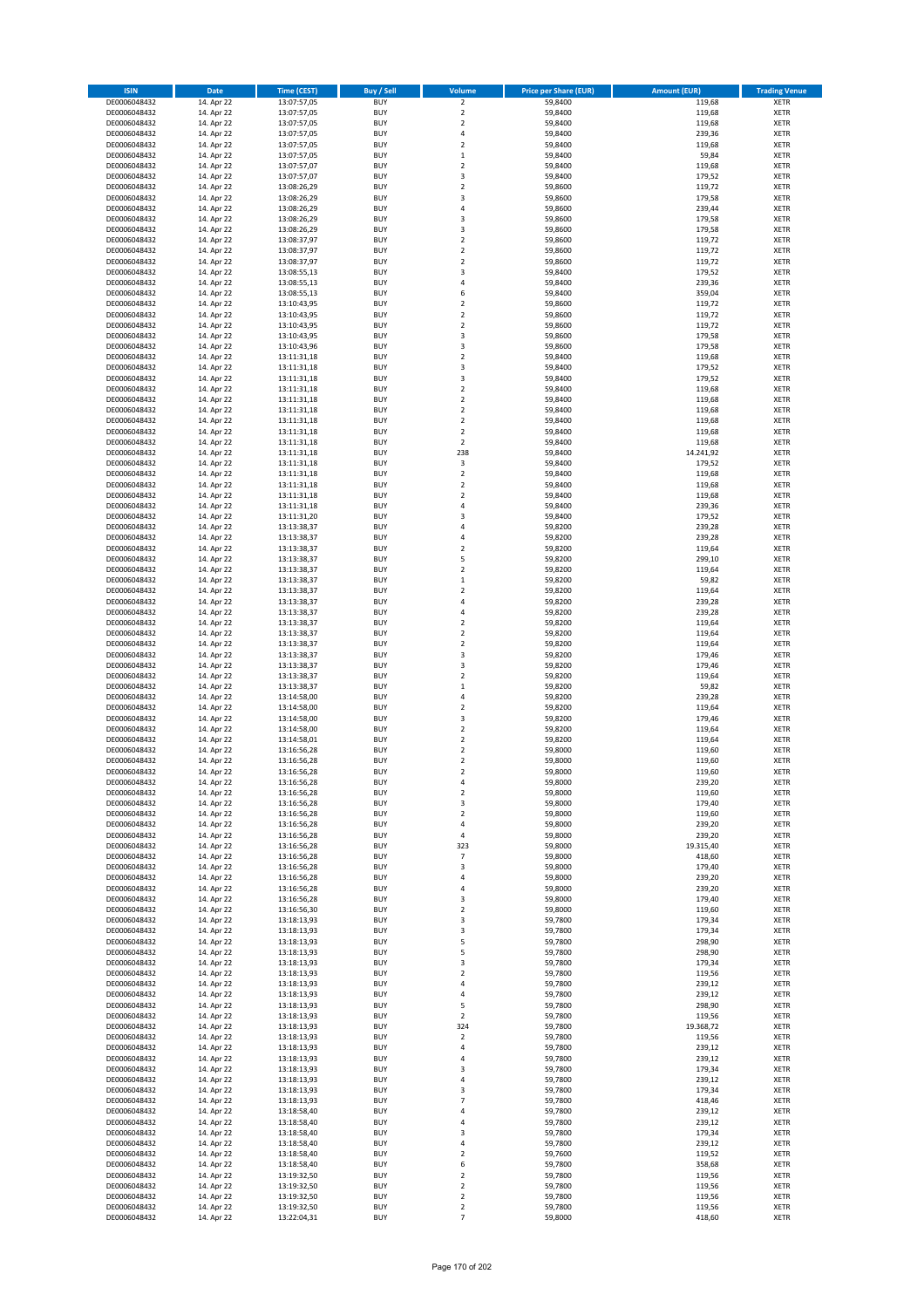| <b>ISIN</b>                  | <b>Date</b>              | <b>Time (CEST)</b>         | <b>Buy / Sell</b>        | <b>Volume</b>                 | <b>Price per Share (EUR)</b> | <b>Amount (EUR)</b> | <b>Trading Venue</b>       |
|------------------------------|--------------------------|----------------------------|--------------------------|-------------------------------|------------------------------|---------------------|----------------------------|
| DE0006048432                 | 14. Apr 22               | 13:23:50,24                | <b>BUY</b>               | 6                             | 59,8200                      | 358,92              | <b>XETR</b>                |
| DE0006048432                 | 14. Apr 22               | 13:23:50,24                | <b>BUY</b>               | 5                             | 59,8200                      | 299,10              | <b>XETR</b>                |
| DE0006048432                 | 14. Apr 22               | 13:23:50,24                | <b>BUY</b>               | $\overline{7}$                | 59,8200                      | 418,74              | <b>XETR</b>                |
| DE0006048432<br>DE0006048432 | 14. Apr 22<br>14. Apr 22 | 13:23:50,24<br>13:23:50,24 | <b>BUY</b><br><b>BUY</b> | 5<br>8                        | 59,8200<br>59,8200           | 299,10<br>478,56    | <b>XETR</b><br><b>XETR</b> |
| DE0006048432                 | 14. Apr 22               | 13:25:45,29                | <b>BUY</b>               | 447                           | 59,8800                      | 26.766,36           | <b>XETR</b>                |
| DE0006048432                 | 14. Apr 22               | 13:25:45,30                | <b>BUY</b>               | 10                            | 59,8600                      | 598,60              | <b>XETR</b>                |
| DE0006048432                 | 14. Apr 22               | 13:25:45,30                | <b>BUY</b>               | $\overline{7}$                | 59,8600                      | 419,02              | <b>XETR</b>                |
| DE0006048432                 | 14. Apr 22               | 13:25:45,30                | <b>BUY</b>               | 8                             | 59,8600                      | 478,88              | <b>XETR</b>                |
| DE0006048432                 | 14. Apr 22               | 13:25:45,30                | <b>BUY</b>               | 9                             | 59,8600                      | 538,74              | <b>XETR</b>                |
| DE0006048432<br>DE0006048432 | 14. Apr 22<br>14. Apr 22 | 13:25:45,30<br>13:25:45,30 | <b>BUY</b><br><b>BUY</b> | 8<br>6                        | 59,8600<br>59,8600           | 478,88<br>359,16    | <b>XETR</b><br><b>XETR</b> |
| DE0006048432                 | 14. Apr 22               | 13:25:45,30                | <b>BUY</b>               | $\overline{7}$                | 59,8600                      | 419,02              | <b>XETR</b>                |
| DE0006048432                 | 14. Apr 22               | 13:25:45,30                | <b>BUY</b>               | 10                            | 59,8600                      | 598,60              | <b>XETR</b>                |
| DE0006048432                 | 14. Apr 22               | 13:25:45,30                | <b>BUY</b>               | 5                             | 59,8600                      | 299,30              | <b>XETR</b>                |
| DE0006048432                 | 14. Apr 22               | 13:25:45,30                | <b>BUY</b>               | 6                             | 59,8600                      | 359,16              | <b>XETR</b>                |
| DE0006048432                 | 14. Apr 22               | 13:25:45,30                | <b>BUY</b>               | 5                             | 59,8600                      | 299,30              | <b>XETR</b>                |
| DE0006048432                 | 14. Apr 22               | 13:25:45,30                | <b>BUY</b>               | 510                           | 59,8600                      | 30.528,60           | <b>XETR</b>                |
| DE0006048432<br>DE0006048432 | 14. Apr 22<br>14. Apr 22 | 13:25:45,30<br>13:25:45,30 | <b>BUY</b><br><b>BUY</b> | 10<br>9                       | 59,8600<br>59,8600           | 598,60<br>538,74    | <b>XETR</b><br><b>XETR</b> |
| DE0006048432                 | 14. Apr 22               | 13:25:45,30                | <b>BUY</b>               | 10                            | 59,8600                      | 598,60              | <b>XETR</b>                |
| DE0006048432                 | 14. Apr 22               | 13:25:45,30                | <b>BUY</b>               | 6                             | 59,8600                      | 359,16              | <b>XETR</b>                |
| DE0006048432                 | 14. Apr 22               | 13:27:00,95                | <b>BUY</b>               | 6                             | 59,8600                      | 359,16              | <b>XETR</b>                |
| DE0006048432                 | 14. Apr 22               | 13:27:00,95                | <b>BUY</b>               | 3                             | 59,8600                      | 179,58              | <b>XETR</b>                |
| DE0006048432                 | 14. Apr 22               | 13:27:00,95                | <b>BUY</b>               | 6                             | 59,8600                      | 359,16              | <b>XETR</b>                |
| DE0006048432<br>DE0006048432 | 14. Apr 22<br>14. Apr 22 | 13:27:00,95<br>13:27:00,95 | <b>BUY</b><br><b>BUY</b> | 5<br>5                        | 59,8600<br>59,8600           | 299,30<br>299,30    | <b>XETR</b><br><b>XETR</b> |
| DE0006048432                 | 14. Apr 22               | 13:27:00,95                | <b>BUY</b>               | 6                             | 59,8600                      | 359,16              | <b>XETR</b>                |
| DE0006048432                 | 14. Apr 22               | 13:27:00,95                | <b>BUY</b>               | 4                             | 59,8600                      | 239,44              | <b>XETR</b>                |
| DE0006048432                 | 14. Apr 22               | 13:27:00,95                | <b>BUY</b>               | 5                             | 59,8600                      | 299,30              | <b>XETR</b>                |
| DE0006048432                 | 14. Apr 22               | 13:27:00,95                | <b>BUY</b>               | 4                             | 59,8600                      | 239,44              | <b>XETR</b>                |
| DE0006048432                 | 14. Apr 22               | 13:27:00,95                | <b>BUY</b>               | 3                             | 59,8600                      | 179,58              | <b>XETR</b>                |
| DE0006048432                 | 14. Apr 22               | 13:27:00,95                | <b>BUY</b><br><b>BUY</b> | 3<br>5                        | 59,8600                      | 179,58              | <b>XETR</b><br><b>XETR</b> |
| DE0006048432<br>DE0006048432 | 14. Apr 22<br>14. Apr 22 | 13:27:00,95<br>13:27:00,95 | <b>BUY</b>               | 6                             | 59,8600<br>59,8600           | 299,30<br>359,16    | <b>XETR</b>                |
| DE0006048432                 | 14. Apr 22               | 13:27:00,95                | <b>BUY</b>               | 4                             | 59,8600                      | 239,44              | <b>XETR</b>                |
| DE0006048432                 | 14. Apr 22               | 13:27:00,95                | <b>BUY</b>               | 5                             | 59,8600                      | 299,30              | <b>XETR</b>                |
| DE0006048432                 | 14. Apr 22               | 13:27:00,95                | <b>BUY</b>               | $\overline{7}$                | 59,8600                      | 419,02              | <b>XETR</b>                |
| DE0006048432                 | 14. Apr 22               | 13:27:00,96                | <b>BUY</b>               | 3                             | 59,8600                      | 179,58              | <b>XETR</b>                |
| DE0006048432                 | 14. Apr 22               | 13:27:37,37                | <b>BUY</b>               | 4                             | 59,8600                      | 239,44              | <b>XETR</b>                |
| DE0006048432<br>DE0006048432 | 14. Apr 22<br>14. Apr 22 | 13:27:37,37<br>13:27:37,37 | <b>BUY</b><br><b>BUY</b> | 4<br>4                        | 59,8600<br>59,8600           | 239,44<br>239,44    | <b>XETR</b><br><b>XETR</b> |
| DE0006048432                 | 14. Apr 22               | 13:27:37,37                | <b>BUY</b>               | 3                             | 59,8600                      | 179,58              | <b>XETR</b>                |
| DE0006048432                 | 14. Apr 22               | 13:27:37,37                | <b>BUY</b>               | 3                             | 59,8600                      | 179,58              | <b>XETR</b>                |
| DE0006048432                 | 14. Apr 22               | 13:27:37,37                | <b>BUY</b>               | 3                             | 59,8600                      | 179,58              | <b>XETR</b>                |
| DE0006048432                 | 14. Apr 22               | 13:27:37,37                | <b>BUY</b>               | $\overline{2}$                | 59,8600                      | 119,72              | <b>XETR</b>                |
| DE0006048432                 | 14. Apr 22               | 13:27:37,37                | <b>BUY</b>               | 4                             | 59,8600                      | 239,44              | <b>XETR</b>                |
| DE0006048432<br>DE0006048432 | 14. Apr 22<br>14. Apr 22 | 13:27:37,37                | <b>BUY</b><br><b>BUY</b> | $\mathbf 2$<br>$\mathbf 2$    | 59,8600<br>59,8600           | 119,72<br>119,72    | <b>XETR</b><br><b>XETR</b> |
| DE0006048432                 | 14. Apr 22               | 13:27:37,37<br>13:27:37,37 | <b>BUY</b>               | 3                             | 59,8600                      | 179,58              | <b>XETR</b>                |
| DE0006048432                 | 14. Apr 22               | 13:27:37,37                | <b>BUY</b>               | $\overline{\mathbf{c}}$       | 59,8600                      | 119,72              | <b>XETR</b>                |
| DE0006048432                 | 14. Apr 22               | 13:27:37,37                | <b>BUY</b>               | 4                             | 59,8600                      | 239,44              | <b>XETR</b>                |
| DE0006048432                 | 14. Apr 22               | 13:27:37,37                | <b>BUY</b>               | 4                             | 59,8600                      | 239,44              | <b>XETR</b>                |
| DE0006048432                 | 14. Apr 22               | 13:27:37,37                | <b>BUY</b>               | 3                             | 59,8600                      | 179,58              | <b>XETR</b>                |
| DE0006048432<br>DE0006048432 | 14. Apr 22<br>14. Apr 22 | 13:27:37,37<br>13:28:02,36 | <b>BUY</b><br><b>BUY</b> | 3<br>$\mathbf 2$              | 59,8600<br>59,8600           | 179,58<br>119,72    | <b>XETR</b><br><b>XETR</b> |
| DE0006048432                 | 14. Apr 22               | 13:28:02,36                | <b>BUY</b>               | $\overline{\mathbf{c}}$       | 59,8600                      | 119,72              | <b>XETR</b>                |
| DE0006048432                 | 14. Apr 22               | 13:28:02,36                | <b>BUY</b>               | 3                             | 59,8600                      | 179,58              | <b>XETR</b>                |
| DE0006048432                 | 14. Apr 22               | 13:28:02,36                | <b>BUY</b>               | $\overline{\mathbf{c}}$       | 59,8600                      | 119,72              | <b>XETR</b>                |
| DE0006048432                 | 14. Apr 22               | 13:28:02,36                | <b>BUY</b>               | 3                             | 59,8600                      | 179,58              | <b>XETR</b>                |
| DE0006048432                 | 14. Apr 22               | 13:28:02,36                | <b>BUY</b>               | $\mathbf 2$                   | 59,8600                      | 119,72              | <b>XETR</b>                |
| DE0006048432<br>DE0006048432 | 14. Apr 22<br>14. Apr 22 | 13:28:02,36<br>13:28:02,36 | <b>BUY</b><br><b>BUY</b> | $\overline{\mathbf{c}}$<br>3  | 59,8600<br>59,8600           | 119,72<br>179,58    | <b>XETR</b><br><b>XETR</b> |
| DE0006048432                 | 14. Apr 22               | 13:28:02,36                | <b>BUY</b>               | $\overline{2}$                | 59,8600                      | 119,72              | <b>XETR</b>                |
| DE0006048432                 | 14. Apr 22               | 13:28:02,36                | <b>BUY</b>               | 2                             | 59,8600                      | 119,72              | <b>XETR</b>                |
| DE0006048432                 | 14. Apr 22               | 13:28:02,36                | <b>BUY</b>               | $\mathbf 2$                   | 59,8600                      | 119,72              | XETR                       |
| DE0006048432                 | 14. Apr 22               | 13:28:02,36                | <b>BUY</b>               | $\mathbf 2$                   | 59,8600                      | 119,72              | XETR                       |
| DE0006048432                 | 14. Apr 22               | 13:28:02,36                | <b>BUY</b>               | 2                             | 59,8600                      | 119,72              | XETR                       |
| DE0006048432<br>DE0006048432 | 14. Apr 22<br>14. Apr 22 | 13:28:02,36<br>13:28:02,36 | <b>BUY</b><br><b>BUY</b> | $\mathbf 2$<br>$\mathbf 2$    | 59,8600<br>59,8600           | 119,72<br>119,72    | <b>XETR</b><br><b>XETR</b> |
| DE0006048432                 | 14. Apr 22               | 13:28:02,36                | <b>BUY</b>               | 3                             | 59,8600                      | 179,58              | <b>XETR</b>                |
| DE0006048432                 | 14. Apr 22               | 13:29:23,07                | <b>BUY</b>               | $\mathbf 2$                   | 59,8600                      | 119,72              | <b>XETR</b>                |
| DE0006048432                 | 14. Apr 22               | 13:29:23,07                | <b>BUY</b>               | $\mathbf 2$                   | 59,8600                      | 119,72              | <b>XETR</b>                |
| DE0006048432                 | 14. Apr 22               | 13:29:23,07                | <b>BUY</b>               | $\mathbf 2$                   | 59,8600                      | 119,72              | XETR                       |
| DE0006048432                 | 14. Apr 22               | 13:29:23,07                | <b>BUY</b>               | $\mathbf 2$                   | 59,8600                      | 119,72              | XETR                       |
| DE0006048432<br>DE0006048432 | 14. Apr 22<br>14. Apr 22 | 13:29:23,07<br>13:29:23,07 | <b>BUY</b><br><b>BUY</b> | $\overline{2}$<br>$\mathbf 2$ | 59,8600<br>59,8600           | 119,72<br>119,72    | <b>XETR</b><br><b>XETR</b> |
| DE0006048432                 | 14. Apr 22               | 13:29:23,07                | <b>BUY</b>               | $\overline{2}$                | 59.8600                      | 119,72              | <b>XETR</b>                |
| DE0006048432                 | 14. Apr 22               | 13:29:23,07                | <b>BUY</b>               | $\mathbf 2$                   | 59,8600                      | 119,72              | <b>XETR</b>                |
| DE0006048432                 | 14. Apr 22               | 13:29:23,07                | <b>BUY</b>               | $\mathbf 2$                   | 59,8600                      | 119,72              | <b>XETR</b>                |
| DE0006048432                 | 14. Apr 22               | 13:29:23,07                | <b>BUY</b>               | $\mathbf 2$                   | 59,8600                      | 119,72              | <b>XETR</b>                |
| DE0006048432                 | 14. Apr 22               | 13:29:23,07                | <b>BUY</b>               | $\mathbf 2$                   | 59,8600                      | 119,72              | <b>XETR</b>                |
| DE0006048432<br>DE0006048432 | 14. Apr 22<br>14. Apr 22 | 13:29:23,07<br>13:29:23,07 | <b>BUY</b><br><b>BUY</b> | $\mathbf 2$<br>$\mathbf 2$    | 59,8600<br>59,8600           | 119,72<br>119,72    | XETR<br><b>XETR</b>        |
| DE0006048432                 | 14. Apr 22               | 13:29:23,07                | <b>BUY</b>               | $\overline{2}$                | 59,8600                      | 119,72              | <b>XETR</b>                |
| DE0006048432                 | 14. Apr 22               | 13:29:23,07                | <b>BUY</b>               | 3                             | 59,8600                      | 179,58              | <b>XETR</b>                |
| DE0006048432                 | 14. Apr 22               | 13:29:23,07                | <b>BUY</b>               | $\overline{2}$                | 59,8600                      | 119,72              | <b>XETR</b>                |
| DE0006048432                 | 14. Apr 22               | 13:29:57,78                | <b>BUY</b>               | $\mathbf 2$                   | 59,8400                      | 119,68              | <b>XETR</b>                |
| DE0006048432                 | 14. Apr 22               | 13:29:57,78                | <b>BUY</b>               | 3                             | 59,8400                      | 179,52              | <b>XETR</b>                |
| DE0006048432                 | 14. Apr 22               | 13:29:57,78                | <b>BUY</b>               | 3                             | 59,8400                      | 179,52              | XETR                       |
| DE0006048432<br>DE0006048432 | 14. Apr 22<br>14. Apr 22 | 13:29:57,78<br>13:29:57,78 | <b>BUY</b><br><b>BUY</b> | $\mathbf 2$<br>$\overline{2}$ | 59,8400<br>59,8400           | 119,68<br>119,68    | <b>XETR</b><br><b>XETR</b> |
| DE0006048432                 | 14. Apr 22               | 13:29:57,78                | <b>BUY</b>               | $\mathbf 2$                   | 59,8400                      | 119,68              | <b>XETR</b>                |
| DE0006048432                 | 14. Apr 22               | 13:29:57,78                | <b>BUY</b>               | $\overline{2}$                | 59,8400                      | 119,68              | XETR                       |
| DE0006048432                 | 14. Apr 22               | 13:29:57,78                | <b>BUY</b>               | 116                           | 59,8400                      | 6.941,44            | <b>XETR</b>                |
| DE0006048432                 | 14. Apr 22               | 13:29:57,78                | <b>BUY</b>               | 3                             | 59,8400                      | 179,52              | <b>XETR</b>                |
| DE0006048432                 | 14. Apr 22               | 13:29:57,78                | <b>BUY</b>               | 3                             | 59,8400                      | 179,52              | XETR                       |
| DE0006048432<br>DE0006048432 | 14. Apr 22<br>14. Apr 22 | 13:29:57,78<br>13:29:57,78 | <b>BUY</b><br><b>BUY</b> | 3<br>$\mathbf 2$              | 59,8400<br>59,8400           | 179,52<br>119,68    | <b>XETR</b><br><b>XETR</b> |
| DE0006048432                 | 14. Apr 22               | 13:29:57,78                | <b>BUY</b>               | 3                             | 59,8400                      | 179,52              | <b>XETR</b>                |
| DE0006048432                 | 14. Apr 22               | 13:29:57,78                | <b>BUY</b>               | $\overline{\mathbf{c}}$       | 59,8400                      | 119,68              | <b>XETR</b>                |
| DE0006048432                 | 14. Apr 22               | 13:30:11,61                | <b>BUY</b>               | 4                             | 59,8200                      | 239,28              | <b>XETR</b>                |
| DE0006048432                 | 14. Apr 22               | 13:30:11,61                | <b>BUY</b>               | 6                             | 59,8200                      | 358,92              | <b>XETR</b>                |
| DE0006048432                 | 14. Apr 22               | 13:30:11,61                | <b>BUY</b>               | 5                             | 59,8200                      | 299,10              | <b>XETR</b>                |
| DE0006048432<br>DE0006048432 | 14. Apr 22<br>14. Apr 22 | 13:30:11,61<br>13:30:11,61 | <b>BUY</b><br><b>BUY</b> | 106<br>4                      | 59,8200<br>59,8200           | 6.340,92<br>239,28  | <b>XETR</b><br>XETR        |
|                              |                          |                            |                          |                               |                              |                     |                            |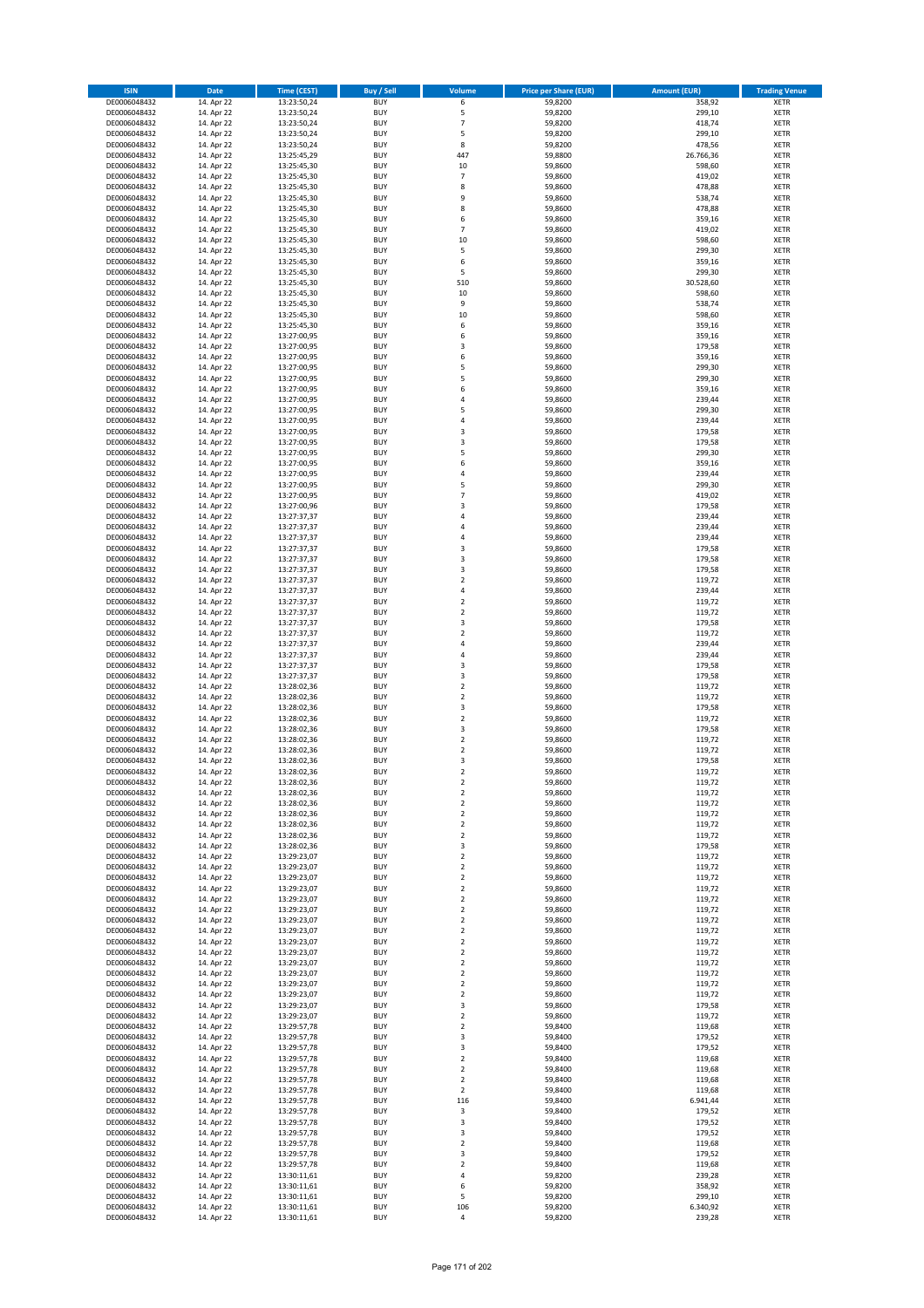| <b>ISIN</b>                  | <b>Date</b>              | <b>Time (CEST)</b>         | <b>Buy / Sell</b>        | <b>Volume</b>              | <b>Price per Share (EUR)</b> | <b>Amount (EUR)</b> | <b>Trading Venue</b>       |
|------------------------------|--------------------------|----------------------------|--------------------------|----------------------------|------------------------------|---------------------|----------------------------|
| DE0006048432                 | 14. Apr 22               | 13:30:11,61                | <b>BUY</b>               | 3                          | 59,8200                      | 179,46              | <b>XETR</b>                |
| DE0006048432                 | 14. Apr 22               | 13:30:42,80                | <b>BUY</b>               | 4                          | 59,8000                      | 239,20              | <b>XETR</b>                |
| DE0006048432                 | 14. Apr 22               | 13:30:42,80                | <b>BUY</b>               | $\overline{7}$             | 59,8000                      | 418,60              | <b>XETR</b>                |
| DE0006048432                 | 14. Apr 22               | 13:30:42,80                | <b>BUY</b>               | 5                          | 59,8000                      | 299,00              | <b>XETR</b>                |
| DE0006048432                 | 14. Apr 22               | 13:30:42,80                | <b>BUY</b>               | 4                          | 59,8000                      | 239,20              | <b>XETR</b>                |
| DE0006048432                 | 14. Apr 22               | 13:30:42,80                | <b>BUY</b>               | 5                          | 59,8000                      | 299,00              | <b>XETR</b>                |
| DE0006048432                 | 14. Apr 22               | 13:30:42,80                | <b>BUY</b>               | $\overline{7}$             | 59,8000                      | 418,60              | <b>XETR</b>                |
| DE0006048432                 | 14. Apr 22               | 13:30:42,80                | <b>BUY</b>               | $\overline{7}$             | 59,8000                      | 418,60              | <b>XETR</b>                |
| DE0006048432                 | 14. Apr 22               | 13:30:42,80                | <b>BUY</b>               | 6                          | 59,8000                      | 358,80              | <b>XETR</b>                |
| DE0006048432                 | 14. Apr 22               | 13:30:42,80                | <b>BUY</b>               | $\mathbf 2$                | 59,8000                      | 119,60              | <b>XETR</b>                |
| DE0006048432                 | 14. Apr 22               | 13:30:42,80                | <b>BUY</b>               | $\mathbf 2$                | 59,8000                      | 119,60              | <b>XETR</b>                |
| DE0006048432                 | 14. Apr 22               | 13:30:42,80                | <b>BUY</b>               | 4                          | 59,8000                      | 239,20              | <b>XETR</b>                |
| DE0006048432<br>DE0006048432 | 14. Apr 22               | 13:30:42,80                | <b>BUY</b>               | 131                        | 59,8000                      | 7.833,80            | <b>XETR</b>                |
|                              | 14. Apr 22               | 13:30:42,80<br>13:30:42,80 | <b>BUY</b><br><b>BUY</b> | 4<br>8                     | 59,8000                      | 239,20<br>478,40    | <b>XETR</b><br><b>XETR</b> |
| DE0006048432<br>DE0006048432 | 14. Apr 22<br>14. Apr 22 | 13:30:42,80                | <b>BUY</b>               | $\overline{7}$             | 59,8000<br>59,8000           | 418,60              | <b>XETR</b>                |
| DE0006048432                 | 14. Apr 22               | 13:30:42,80                | <b>BUY</b>               | $\overline{7}$             | 59,8000                      | 418,60              | <b>XETR</b>                |
| DE0006048432                 | 14. Apr 22               | 13:30:42,80                | <b>BUY</b>               | $\mathbf 2$                | 59,8000                      | 119,60              | <b>XETR</b>                |
| DE0006048432                 | 14. Apr 22               | 13:30:42,80                | <b>BUY</b>               | $\overline{\mathbf{c}}$    | 59,8000                      | 119,60              | <b>XETR</b>                |
| DE0006048432                 | 14. Apr 22               | 13:32:53,98                | <b>BUY</b>               | 4                          | 59,8400                      | 239,36              | <b>XETR</b>                |
| DE0006048432                 | 14. Apr 22               | 13:32:53,98                | <b>BUY</b>               | 4                          | 59,8400                      | 239,36              | <b>XETR</b>                |
| DE0006048432                 | 14. Apr 22               | 13:32:53,98                | <b>BUY</b>               | 4                          | 59,8400                      | 239,36              | <b>XETR</b>                |
| DE0006048432                 | 14. Apr 22               | 13:32:53,98                | <b>BUY</b>               | $\mathbf 2$                | 59,8400                      | 119,68              | <b>XETR</b>                |
| DE0006048432                 | 14. Apr 22               | 13:32:53,98                | <b>BUY</b>               | $\mathbf 2$                | 59,8400                      | 119,68              | <b>XETR</b>                |
| DE0006048432                 | 14. Apr 22               | 13:32:53,98                | <b>BUY</b>               | 4                          | 59,8400                      | 239,36              | <b>XETR</b>                |
| DE0006048432                 | 14. Apr 22               | 13:32:53,98                | <b>BUY</b>               | 4                          | 59,8400                      | 239,36              | <b>XETR</b>                |
| DE0006048432                 | 14. Apr 22               | 13:32:53,98                | <b>BUY</b>               | 36                         | 59,8400                      | 2.154,24            | <b>XETR</b>                |
| DE0006048432                 | 14. Apr 22               | 13:32:53,98                | <b>BUY</b>               | 4                          | 59,8400                      | 239,36              | <b>XETR</b>                |
| DE0006048432                 | 14. Apr 22               | 13:32:53,98                | <b>BUY</b>               | 4                          | 59,8400                      | 239,36              | <b>XETR</b>                |
| DE0006048432                 | 14. Apr 22               | 13:32:53,98                | <b>BUY</b>               | 4                          | 59,8400                      | 239,36              | <b>XETR</b>                |
| DE0006048432                 | 14. Apr 22               | 13:32:53,98                | <b>BUY</b>               | 4                          | 59,8400                      | 239,36              | <b>XETR</b>                |
| DE0006048432                 | 14. Apr 22               | 13:32:53,98                | <b>BUY</b>               | 92                         | 59,8400                      | 5.505,28            | <b>XETR</b>                |
| DE0006048432                 | 14. Apr 22               | 13:34:16,73                | <b>BUY</b>               | $\mathbf 2$<br>$\mathbf 2$ | 59,8400                      | 119,68              | <b>XETR</b>                |
| DE0006048432                 | 14. Apr 22               | 13:34:16,75                | <b>BUY</b>               | 3                          | 59,8400                      | 119,68              | <b>XETR</b>                |
| DE0006048432<br>DE0006048432 | 14. Apr 22<br>14. Apr 22 | 13:34:53,00<br>13:34:53,00 | <b>BUY</b><br><b>BUY</b> | 3                          | 59,8200<br>59,8200           | 179,46<br>179,46    | <b>XETR</b><br><b>XETR</b> |
| DE0006048432                 | 14. Apr 22               | 13:34:53,00                | <b>BUY</b>               | $\overline{\mathbf{c}}$    | 59,8200                      | 119,64              | <b>XETR</b>                |
| DE0006048432                 | 14. Apr 22               | 13:34:53,00                | <b>BUY</b>               | $\mathbf 2$                | 59,8200                      | 119,64              | <b>XETR</b>                |
| DE0006048432                 | 14. Apr 22               | 13:34:53,00                | <b>BUY</b>               | $\mathbf 2$                | 59,8200                      | 119,64              | <b>XETR</b>                |
| DE0006048432                 | 14. Apr 22               | 13:34:53,00                | <b>BUY</b>               | 3                          | 59,8200                      | 179,46              | <b>XETR</b>                |
| DE0006048432                 | 14. Apr 22               | 13:34:53,00                | <b>BUY</b>               | $\mathbf 2$                | 59,8200                      | 119,64              | <b>XETR</b>                |
| DE0006048432                 | 14. Apr 22               | 13:34:53,00                | <b>BUY</b>               | $\mathbf 2$                | 59,8200                      | 119,64              | <b>XETR</b>                |
| DE0006048432                 | 14. Apr 22               | 13:34:53,00                | <b>BUY</b>               | 4                          | 59,8200                      | 239,28              | <b>XETR</b>                |
| DE0006048432                 | 14. Apr 22               | 13:34:53,00                | <b>BUY</b>               | 4                          | 59,8200                      | 239,28              | <b>XETR</b>                |
| DE0006048432                 | 14. Apr 22               | 13:34:53,00                | <b>BUY</b>               | $\mathbf 2$                | 59,8200                      | 119,64              | <b>XETR</b>                |
| DE0006048432                 | 14. Apr 22               | 13:34:53,00                | <b>BUY</b>               | $\overline{7}$             | 59,8200                      | 418,74              | <b>XETR</b>                |
| DE0006048432                 | 14. Apr 22               | 13:34:53,00                | <b>BUY</b>               | 3                          | 59,8200                      | 179,46              | <b>XETR</b>                |
| DE0006048432                 | 14. Apr 22               | 13:34:53,00                | <b>BUY</b>               | 3                          | 59,8200                      | 179,46              | <b>XETR</b>                |
| DE0006048432                 | 14. Apr 22               | 13:34:53,00                | <b>BUY</b>               | $\mathbf 2$                | 59,8200                      | 119,64              | <b>XETR</b>                |
| DE0006048432                 | 14. Apr 22               | 13:34:53,00                | <b>BUY</b>               | 3                          | 59,8200                      | 179,46              | <b>XETR</b>                |
| DE0006048432                 | 14. Apr 22               | 13:34:53,03                | <b>BUY</b>               | $\overline{\mathbf{c}}$    | 59,8200                      | 119,64              | <b>XETR</b>                |
| DE0006048432                 | 14. Apr 22               | 13:34:53,03                | <b>BUY</b>               | $\mathbf 2$                | 59,8200                      | 119,64              | <b>XETR</b>                |
| DE0006048432                 | 14. Apr 22               | 13:34:53,03                | <b>BUY</b><br><b>BUY</b> | 121<br>$\mathsf 3$         | 59,8200                      | 7.238,22<br>179,46  | <b>XETR</b><br><b>XETR</b> |
| DE0006048432<br>DE0006048432 | 14. Apr 22<br>14. Apr 22 | 13:34:53,03<br>13:34:53,03 | <b>BUY</b>               | 3                          | 59,8200<br>59,8200           | 179,46              | <b>XETR</b>                |
| DE0006048432                 | 14. Apr 22               | 13:34:53,03                | <b>BUY</b>               | $\mathbf 2$                | 59,8200                      | 119,64              | <b>XETR</b>                |
| DE0006048432                 | 14. Apr 22               | 13:34:53,05                | <b>BUY</b>               | $\overline{\mathbf{c}}$    | 59,8200                      | 119,64              | <b>XETR</b>                |
| DE0006048432                 | 14. Apr 22               | 13:35:17,60                | <b>BUY</b>               | 3                          | 59,8000                      | 179,40              | <b>XETR</b>                |
| DE0006048432                 | 14. Apr 22               | 13:35:17,60                | <b>BUY</b>               | $\mathbf 2$                | 59,8000                      | 119,60              | <b>XETR</b>                |
| DE0006048432                 | 14. Apr 22               | 13:35:17,60                | <b>BUY</b>               | 3                          | 59,8000                      | 179,40              | <b>XETR</b>                |
| DE0006048432                 | 14. Apr 22               | 13:35:17,60                | <b>BUY</b>               | 3                          | 59,8000                      | 179,40              | <b>XETR</b>                |
| DE0006048432                 | 14. Apr 22               | 13:35:17,60                | <b>BUY</b>               | $\overline{\mathbf{c}}$    | 59,8000                      | 119,60              | <b>XETR</b>                |
| DE0006048432                 | 14. Apr 22               | 13:35:17,60                | <b>BUY</b>               | 3                          | 59,8000                      | 179,40              | <b>XETR</b>                |
| DE0006048432                 | 14. Apr 22               | 13:35:17,60                | <b>BUY</b>               | $\overline{2}$             | 59,8000                      | 119,60              | <b>XETR</b>                |
| DE0006048432                 | 14. Apr 22               | 13:35:17,60                | BUY                      | 2                          | 59,8000                      | 119,60              | <b>XETR</b>                |
| DE0006048432                 | 14. Apr 22               | 13:35:17,60                | <b>BUY</b>               | 4                          | 59,8000                      | 239,20              | <b>XETR</b>                |
| DE0006048432                 | 14. Apr 22               | 13:35:17,60                | <b>BUY</b>               | $\mathbf 2$                | 59,8000                      | 119,60              | <b>XETR</b>                |
| DE0006048432                 | 14. Apr 22               | 13:35:17,60                | <b>BUY</b>               | 2                          | 59,8000                      | 119,60              | <b>XETR</b>                |
| DE0006048432                 | 14. Apr 22               | 13:35:17,60                | <b>BUY</b>               | 3                          | 59,8000                      | 179,40              | <b>XETR</b>                |
| DE0006048432                 | 14. Apr 22               | 13:35:17,60                | <b>BUY</b>               | $\mathbf 2$                | 59,8000                      | 119,60              | <b>XETR</b>                |
| DE0006048432                 | 14. Apr 22               | 13:35:17,60                | <b>BUY</b>               | 45                         | 59,8000                      | 2.691,00            | <b>XETR</b>                |
| DE0006048432                 | 14. Apr 22               | 13:35:17,60                | <b>BUY</b>               | 43                         | 59,8000                      | 2.571,40            | <b>XETR</b>                |
| DE0006048432                 | 14. Apr 22               | 13:36:46,74                | <b>BUY</b>               | $\mathbf 2$                | 59,8000                      | 119,60              | <b>XETR</b>                |
| DE0006048432<br>DE0006048432 | 14. Apr 22<br>14. Apr 22 | 13:36:46,74<br>13:36:46,74 | <b>BUY</b><br><b>BUY</b> | $\mathbf 2$<br>$\mathbf 2$ | 59,8000<br>59,8000           | 119,60<br>119,60    | <b>XETR</b><br><b>XETR</b> |
| DE0006048432                 | 14. Apr 22               | 13:36:46,74                | <b>BUY</b>               | $\overline{2}$             | 59,8000                      | 119,60              | <b>XETR</b>                |
| DE0006048432                 | 14. Apr 22               | 13:36:46,74                | <b>BUY</b>               | $\mathbf 2$                | 59,8000                      | 119,60              | <b>XETR</b>                |
| DE0006048432                 | 14. Apr 22               | 13:36:46,74                | <b>BUY</b>               | $\overline{2}$             | 59,8000                      | 119,60              | <b>XETR</b>                |
| DE0006048432                 | 14. Apr 22               | 13:38:57,41                | <b>BUY</b>               | $\mathbf 2$                | 59,8400                      | 119,68              | <b>XETR</b>                |
| DE0006048432                 | 14. Apr 22               | 13:38:57,41                | <b>BUY</b>               | $\overline{\mathbf{c}}$    | 59,8400                      | 119,68              | <b>XETR</b>                |
| DE0006048432                 | 14. Apr 22               | 13:38:57,41                | <b>BUY</b>               | 4                          | 59,8400                      | 239,36              | <b>XETR</b>                |
| DE0006048432                 | 14. Apr 22               | 13:38:57,41                | <b>BUY</b>               | $\mathbf 2$                | 59,8400                      | 119,68              | <b>XETR</b>                |
| DE0006048432                 | 14. Apr 22               | 13:38:57,41                | <b>BUY</b>               | $\mathbf 2$                | 59,8400                      | 119,68              | <b>XETR</b>                |
| DE0006048432                 | 14. Apr 22               | 13:38:57,41                | <b>BUY</b>               | $\mathbf 2$                | 59,8400                      | 119,68              | <b>XETR</b>                |
| DE0006048432                 | 14. Apr 22               | 13:38:57,41                | <b>BUY</b>               | $\overline{2}$             | 59,8400                      | 119,68              | <b>XETR</b>                |
| DE0006048432                 | 14. Apr 22               | 13:38:57,41                | <b>BUY</b>               | $\mathbf 2$                | 59,8400                      | 119,68              | <b>XETR</b>                |
| DE0006048432                 | 14. Apr 22               | 13:38:57,41                | <b>BUY</b>               | $\mathbf 2$                | 59,8400                      | 119,68              | <b>XETR</b>                |
| DE0006048432                 | 14. Apr 22               | 13:38:57,41                | <b>BUY</b>               | 209                        | 59,8400                      | 12.506,56           | <b>XETR</b>                |
| DE0006048432                 | 14. Apr 22               | 13:38:57,41                | <b>BUY</b>               | 3                          | 59,8400                      | 179,52              | <b>XETR</b>                |
| DE0006048432                 | 14. Apr 22               | 13:38:57,41                | <b>BUY</b>               | $\mathbf 2$                | 59,8400                      | 119,68              | <b>XETR</b>                |
| DE0006048432                 | 14. Apr 22               | 13:38:57,41                | <b>BUY</b>               | 4                          | 59,8400                      | 239,36              | <b>XETR</b>                |
| DE0006048432                 | 14. Apr 22               | 13:38:57,41                | <b>BUY</b>               | 4                          | 59,8400                      | 239,36              | <b>XETR</b>                |
| DE0006048432                 | 14. Apr 22               | 13:38:57,41                | <b>BUY</b>               | 2                          | 59,8400                      | 119,68              | <b>XETR</b>                |
| DE0006048432                 | 14. Apr 22               | 13:38:57,41                | <b>BUY</b>               | $\overline{\mathbf{c}}$    | 59,8400                      | 119,68              | <b>XETR</b>                |
| DE0006048432                 | 14. Apr 22               | 13:38:57,41                | <b>BUY</b><br><b>BUY</b> | 4                          | 59,8400                      | 239,36              | <b>XETR</b>                |
| DE0006048432<br>DE0006048432 | 14. Apr 22<br>14. Apr 22 | 13:38:57,41<br>13:41:04,98 | <b>BUY</b>               | 10<br>3                    | 59,8400<br>59,8600           | 598,40<br>179,58    | <b>XETR</b><br><b>XETR</b> |
| DE0006048432                 | 14. Apr 22               | 13:41:04,98                | <b>BUY</b>               | 3                          | 59,8600                      | 179,58              | <b>XETR</b>                |
| DE0006048432                 | 14. Apr 22               | 13:41:04,98                | <b>BUY</b>               | 3                          | 59,8600                      | 179,58              | <b>XETR</b>                |
| DE0006048432                 | 14. Apr 22               | 13:44:39,80                | <b>BUY</b>               | 4                          | 59,8800                      | 239,52              | <b>XETR</b>                |
| DE0006048432                 | 14. Apr 22               | 13:44:39,80                | <b>BUY</b>               | $\overline{\mathbf{c}}$    | 59,8800                      | 119,76              | <b>XETR</b>                |
| DE0006048432                 | 14. Apr 22               | 13:44:39,80                | <b>BUY</b>               | 4                          | 59,8800                      | 239,52              | <b>XETR</b>                |
| DE0006048432                 | 14. Apr 22               | 13:44:39,80                | <b>BUY</b>               | 3                          | 59,8800                      | 179,64              | <b>XETR</b>                |
| DE0006048432                 | 14. Apr 22               | 13:44:39,80                | <b>BUY</b>               | 3                          | 59,8800                      | 179,64              | XETR                       |
| DE0006048432                 | 14. Apr 22               | 13:44:39,80                | <b>BUY</b>               | 4                          | 59,8800                      | 239,52              | <b>XETR</b>                |
| DE0006048432                 | 14. Apr 22               | 13:44:39,80                | <b>BUY</b>               | 4                          | 59,8800                      | 239,52              | <b>XETR</b>                |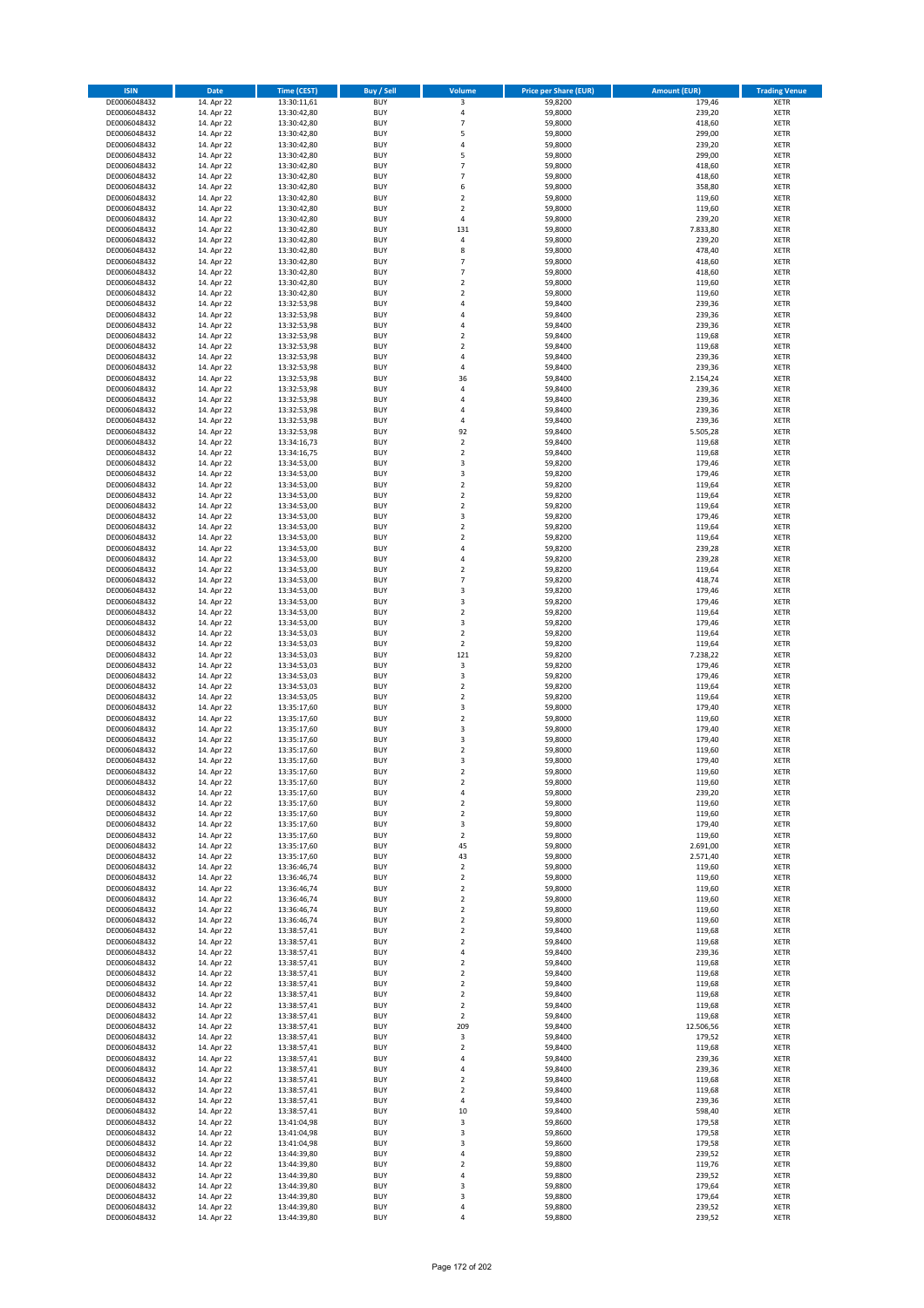| <b>ISIN</b>                  | <b>Date</b>              | <b>Time (CEST)</b>         | <b>Buy / Sell</b>        | Volume                       | <b>Price per Share (EUR)</b> | <b>Amount (EUR)</b> | <b>Trading Venue</b>       |
|------------------------------|--------------------------|----------------------------|--------------------------|------------------------------|------------------------------|---------------------|----------------------------|
| DE0006048432                 | 14. Apr 22               | 13:44:39,80                | <b>BUY</b>               | $\overline{2}$               | 59,8800                      | 119,76              | <b>XETR</b>                |
| DE0006048432                 | 14. Apr 22               | 13:44:39,80                | <b>BUY</b>               | 3                            | 59,8800                      | 179,64              | <b>XETR</b>                |
| DE0006048432                 | 14. Apr 22               | 13:44:39,80                | <b>BUY</b>               | $\overline{2}$               | 59,8800                      | 119,76              | <b>XETR</b>                |
| DE0006048432                 | 14. Apr 22               | 13:44:39,80                | <b>BUY</b>               | $\mathbf 2$                  | 59,8800                      | 119,76              | <b>XETR</b>                |
| DE0006048432                 | 14. Apr 22               | 13:44:44,89                | <b>BUY</b>               | 302                          | 59,8800                      | 18.083,76           | <b>XETR</b>                |
| DE0006048432                 | 14. Apr 22               | 13:45:53,22                | <b>BUY</b>               | 5                            | 59,9800                      | 299,90              | <b>XETR</b>                |
| DE0006048432                 | 14. Apr 22               | 13:45:53,22                | <b>BUY</b>               | 4                            | 59,9800                      | 239,92              | <b>XETR</b>                |
| DE0006048432                 | 14. Apr 22               | 13:45:53,25                | <b>BUY</b>               | 3                            | 59,9800                      | 179,94              | <b>XETR</b>                |
| DE0006048432                 | 14. Apr 22               | 13:45:53,25                | <b>BUY</b>               | $\overline{2}$               | 59,9800                      | 119,96              | <b>XETR</b>                |
| DE0006048432                 | 14. Apr 22               | 13:45:53,25                | <b>BUY</b>               | 5                            | 59,9800                      | 299,90              | <b>XETR</b>                |
| DE0006048432                 | 14. Apr 22               | 13:45:53,25                | <b>BUY</b>               | 4                            | 59,9800                      | 239,92              | <b>XETR</b>                |
| DE0006048432                 | 14. Apr 22               | 13:45:53,25                | <b>BUY</b>               | 4                            | 59,9800                      | 239,92              | <b>XETR</b>                |
| DE0006048432                 | 14. Apr 22               | 13:45:53,25                | <b>BUY</b>               | 5                            | 59,9800                      | 299,90              | <b>XETR</b>                |
| DE0006048432                 | 14. Apr 22               | 13:45:53,25                | <b>BUY</b>               | $\overline{\mathbf{c}}$      | 59,9800                      | 119,96              | <b>XETR</b>                |
| DE0006048432                 | 14. Apr 22               | 13:45:53,25                | <b>BUY</b>               | 4                            | 59,9800                      | 239,92              | <b>XETR</b>                |
| DE0006048432                 | 14. Apr 22               | 13:45:53,25                | <b>BUY</b>               | $\overline{\mathbf{c}}$      | 59,9800                      | 119,96              | <b>XETR</b>                |
| DE0006048432                 | 14. Apr 22               | 13:45:53,25                | <b>BUY</b>               | 3                            | 59,9800                      | 179,94              | <b>XETR</b>                |
| DE0006048432                 | 14. Apr 22               | 13:45:53,25                | <b>BUY</b>               | 3                            | 59,9800                      | 179,94              | <b>XETR</b>                |
| DE0006048432                 | 14. Apr 22               | 13:45:54,02                | <b>BUY</b>               | 3                            | 59,9800                      | 179,94              | <b>XETR</b>                |
| DE0006048432                 | 14. Apr 22               | 13:45:58,05                | <b>BUY</b>               | 3                            | 59,9800                      | 179,94              | <b>XETR</b>                |
| DE0006048432                 | 14. Apr 22               | 13:45:58,05                | <b>BUY</b>               | 4                            | 59,9800                      | 239,92              | <b>XETR</b>                |
| DE0006048432                 | 14. Apr 22               | 13:45:58,05                | <b>BUY</b>               | $\mathbf 2$                  | 59,9800                      | 119,96              | <b>XETR</b>                |
| DE0006048432                 | 14. Apr 22               | 13:45:58,05                | <b>BUY</b>               | 4                            | 59,9800                      | 239,92              | <b>XETR</b>                |
| DE0006048432                 | 14. Apr 22               | 13:45:58,05                | <b>BUY</b>               | 4                            | 59,9800                      | 239,92              | <b>XETR</b>                |
| DE0006048432                 | 14. Apr 22               | 13:45:58,05                | <b>BUY</b>               | $\mathbf 2$                  | 59,9800                      | 119,96              | <b>XETR</b>                |
| DE0006048432                 | 14. Apr 22               | 13:45:58,05                | <b>BUY</b>               | 3                            | 59,9800                      | 179,94              | <b>XETR</b>                |
| DE0006048432                 | 14. Apr 22               | 13:45:58,05                | <b>BUY</b>               | 4                            | 59,9800                      | 239,92              | <b>XETR</b>                |
| DE0006048432                 | 14. Apr 22               | 13:45:58,63                | <b>BUY</b>               | 4                            | 59,9600                      | 239,84              | <b>XETR</b>                |
| DE0006048432                 | 14. Apr 22               | 13:45:58,63                | <b>BUY</b>               | $\mathbf 2$                  | 59,9600                      | 119,92              | <b>XETR</b>                |
| DE0006048432                 | 14. Apr 22               | 13:45:58,63                | <b>BUY</b>               | 3                            | 59,9600                      | 179,88              | <b>XETR</b>                |
| DE0006048432                 | 14. Apr 22               | 13:45:58,63                | <b>BUY</b>               | $\mathbf 2$                  | 59,9600                      | 119,92              | <b>XETR</b>                |
| DE0006048432                 | 14. Apr 22               | 13:45:58,63                | <b>BUY</b>               | 3                            | 59,9600                      | 179,88              | <b>XETR</b>                |
| DE0006048432                 | 14. Apr 22               | 13:45:58,63                | <b>BUY</b>               | 3                            | 59,9600                      | 179,88              | <b>XETR</b>                |
| DE0006048432                 | 14. Apr 22               | 13:45:58,63                | <b>BUY</b>               | 3                            | 59,9600                      | 179,88              | <b>XETR</b>                |
| DE0006048432                 | 14. Apr 22               | 13:45:58,63                | <b>BUY</b>               | 6                            | 59,9600                      | 359,76              | <b>XETR</b>                |
| DE0006048432                 | 14. Apr 22               | 13:45:58,63                | <b>BUY</b>               | 215                          | 59,9600                      | 12.891,40           | <b>XETR</b>                |
| DE0006048432                 | 14. Apr 22               | 13:45:58,63                | <b>BUY</b>               | $\overline{\mathbf{c}}$      | 59,9600                      | 119,92              | <b>XETR</b>                |
| DE0006048432                 | 14. Apr 22               | 13:45:58,63                | <b>BUY</b>               | $\mathbf 2$                  | 59,9600                      | 119,92              | <b>XETR</b>                |
| DE0006048432                 | 14. Apr 22               | 13:45:58,66                | <b>BUY</b>               | 3                            | 59,9600                      | 179,88              | <b>XETR</b>                |
| DE0006048432                 | 14. Apr 22               | 13:45:59,24                | <b>BUY</b>               | $\mathbf 2$                  | 59,9600                      | 119,92              | <b>XETR</b>                |
| DE0006048432                 | 14. Apr 22               | 13:46:00,25                | <b>BUY</b>               | $\overline{\mathbf{c}}$      | 59,9400                      | 119,88              | <b>XETR</b>                |
| DE0006048432                 | 14. Apr 22               | 13:46:00,25                | <b>BUY</b>               | 3                            | 59,9400                      | 179,82              | <b>XETR</b>                |
| DE0006048432                 | 14. Apr 22               | 13:46:00,25                | <b>BUY</b>               | $\mathbf 2$                  | 59,9400                      | 119,88              | <b>XETR</b>                |
| DE0006048432                 | 14. Apr 22               | 13:46:00,25                | <b>BUY</b>               | $\overline{\mathbf{c}}$      | 59,9400                      | 119,88              | <b>XETR</b>                |
| DE0006048432                 | 14. Apr 22               | 13:46:00,25                | <b>BUY</b>               | 4                            | 59,9400                      | 239,76              | <b>XETR</b>                |
| DE0006048432                 | 14. Apr 22               | 13:46:00,25                | <b>BUY</b>               | $\overline{2}$               | 59,9400                      | 119,88              | <b>XETR</b>                |
| DE0006048432                 | 14. Apr 22               | 13:46:00,25                | <b>BUY</b>               | 138                          | 59,9400                      | 8.271,72            | <b>XETR</b>                |
| DE0006048432                 | 14. Apr 22               | 13:46:00,25                | <b>BUY</b>               | $\mathbf 2$                  | 59,9400                      | 119,88              | <b>XETR</b>                |
| DE0006048432                 | 14. Apr 22               | 13:46:00,25                | <b>BUY</b>               | 3                            | 59,9400                      | 179,82              | <b>XETR</b>                |
| DE0006048432                 | 14. Apr 22               | 13:46:00,61                | <b>BUY</b>               | $\mathbf 2$                  | 59,9400                      | 119,88              | <b>XETR</b>                |
| DE0006048432                 | 14. Apr 22               | 13:46:00,61                | <b>BUY</b>               | 3                            | 59,9400                      | 179,82              | <b>XETR</b>                |
| DE0006048432                 | 14. Apr 22               | 13:46:03,43                | <b>BUY</b>               | $\mathbf 1$                  | 59,9800                      | 59,98               | <b>XETR</b>                |
| DE0006048432                 | 14. Apr 22               | 13:46:03,50                | <b>BUY</b>               | 3                            | 59,9800                      | 179,94              | <b>XETR</b>                |
| DE0006048432                 | 14. Apr 22               | 13:46:03,50                | <b>BUY</b>               | $\mathbf 2$                  | 59,9800                      | 119,96              | <b>XETR</b>                |
| DE0006048432                 | 14. Apr 22               | 13:46:03,50                | <b>BUY</b>               | 3                            | 59,9800                      | 179,94              | <b>XETR</b>                |
| DE0006048432                 | 14. Apr 22               | 13:46:03,50                | <b>BUY</b>               | $\mathbf 1$                  | 59,9800                      | 59,98               | <b>XETR</b>                |
| DE0006048432                 | 14. Apr 22               | 13:46:05,68                | <b>BUY</b>               | $\overline{\mathbf{c}}$      | 59,9800                      | 119,96              | <b>XETR</b>                |
| DE0006048432                 | 14. Apr 22               | 13:46:05,68                | <b>BUY</b>               | $\overline{\mathbf{c}}$      | 59,9800                      | 119,96              | <b>XETR</b>                |
| DE0006048432                 | 14. Apr 22               | 13:46:05,68                | <b>BUY</b>               | 4                            | 59,9800                      | 239,92              | <b>XETR</b>                |
| DE0006048432<br>DE0006048432 | 14. Apr 22               | 13:46:05,68                | <b>BUY</b><br><b>BUY</b> | 3                            | 59,9800                      | 179,94              | <b>XETR</b><br><b>XETR</b> |
| DE0006048432                 | 14. Apr 22<br>14. Apr 22 | 13:46:05,68                | <b>BUY</b>               | 3<br>$\overline{\mathbf{c}}$ | 59,9800<br>59,9800           | 179,94<br>119,96    | <b>XETR</b>                |
| DE0006048432                 | 14. Apr 22               | 13:46:05,68<br>13:46:05,68 | <b>BUY</b>               | 101                          | 59,9800                      | 6.057,98            | <b>XETR</b>                |
| DE0006048432                 | 14. Apr 22               | 13:46:05,68                | <b>BUY</b>               | 3                            | 59,9800                      | 179,94              | <b>XETR</b>                |
| DE0006048432                 | 14. Apr 22               | 13:46:07,97                | BUY                      | 4                            | 59,9600                      | 239,84              | <b>XETR</b>                |
| DE0006048432                 | 14. Apr 22               | 13:46:07,97                | <b>BUY</b>               | 3                            | 59,9600                      | 179,88              | <b>XETR</b>                |
| DE0006048432                 | 14. Apr 22               | 13:46:07,97                | <b>BUY</b>               | 48                           | 59,9600                      | 2.878,08            | <b>XETR</b>                |
| DE0006048432                 | 14. Apr 22               | 13:46:09,19                | <b>BUY</b>               | 69                           | 59,9600                      | 4.137,24            | XETR                       |
| DE0006048432                 | 14. Apr 22               | 13:46:14,23                | <b>BUY</b>               | 3                            | 59,9400                      | 179,82              | <b>XETR</b>                |
| DE0006048432                 | 14. Apr 22               | 13:46:14,23                | <b>BUY</b>               | $\mathbf 2$                  | 59,9400                      | 119,88              | <b>XETR</b>                |
| DE0006048432                 | 14. Apr 22               | 13:47:34,07                | <b>BUY</b>               | 3                            | 59,9600                      | 179,88              | <b>XETR</b>                |
| DE0006048432                 | 14. Apr 22               | 13:47:34,07                | <b>BUY</b>               | 3                            | 59,9600                      | 179,88              | <b>XETR</b>                |
| DE0006048432                 | 14. Apr 22               | 13:47:34,07                | <b>BUY</b>               | 3                            | 59,9600                      | 179,88              | <b>XETR</b>                |
| DE0006048432                 | 14. Apr 22               | 13:47:34,07                | <b>BUY</b>               | 3                            | 59,9600                      | 179,88              | XETR                       |
| DE0006048432                 | 14. Apr 22               | 13:47:34,07                | <b>BUY</b>               | 3                            | 59,9600                      | 179,88              | <b>XETR</b>                |
| DE0006048432                 | 14. Apr 22               | 13:47:34,07                | <b>BUY</b>               | 47                           | 59,9600                      | 2.818,12            | <b>XETR</b>                |
| DE0006048432                 | 14. Apr 22               | 13:47:34,07                | <b>BUY</b>               | 3                            | 59,9600                      | 179,88              | <b>XETR</b>                |
| DE0006048432                 | 14. Apr 22               | 13:47:34,07                | <b>BUY</b>               | 3                            | 59.9600                      | 179,88              | <b>XETR</b>                |
| DE0006048432                 | 14. Apr 22               | 13:47:34,08                | <b>BUY</b>               | 3                            | 59,9600                      | 179,88              | <b>XETR</b>                |
| DE0006048432                 | 14. Apr 22               | 13:47:47,31                | <b>BUY</b>               | $\mathbf 2$                  | 59,9400                      | 119,88              | <b>XETR</b>                |
| DE0006048432                 | 14. Apr 22               | 13:47:47,31                | <b>BUY</b>               | 3                            | 59,9400                      | 179,82              | <b>XETR</b>                |
| DE0006048432                 | 14. Apr 22               | 13:48:01,67                | <b>BUY</b>               | $\mathbf 2$                  | 59,9000                      | 119,80              | <b>XETR</b>                |
| DE0006048432                 | 14. Apr 22               | 13:48:01,67                | <b>BUY</b>               | $\mathbf 2$                  | 59,9000                      | 119,80              | XETR                       |
| DE0006048432                 | 14. Apr 22               | 13:48:01,67                | <b>BUY</b>               | 3                            | 59,9000                      | 179,70              | <b>XETR</b>                |
| DE0006048432                 | 14. Apr 22               | 13:48:01,67                | <b>BUY</b>               | $\overline{\mathbf{2}}$      | 59,9000                      | 119,80              | <b>XETR</b>                |
| DE0006048432                 | 14. Apr 22               | 13:48:01,67                | <b>BUY</b>               | 3                            | 59,9000                      | 179,70              | <b>XETR</b>                |
| DE0006048432                 | 14. Apr 22               | 13:48:01,67                | <b>BUY</b>               | $\overline{\mathbf{2}}$      | 59,9000                      | 119,80              | <b>XETR</b>                |
| DE0006048432                 | 14. Apr 22               | 13:48:18,41                | <b>BUY</b>               | 40                           | 59,8800                      | 2.395,20            | <b>XETR</b>                |
| DE0006048432                 | 14. Apr 22               | 13:48:18,41                | <b>BUY</b>               | 11                           | 59,8800                      | 658,68              | <b>XETR</b>                |
| DE0006048432                 | 14. Apr 22               | 13:49:54,33                | <b>BUY</b>               | 3                            | 59,9400                      | 179,82              | <b>XETR</b>                |
| DE0006048432                 | 14. Apr 22               | 13:49:54,33                | <b>BUY</b>               | 35                           | 59,9400                      | 2.097,90            | <b>XETR</b>                |
| DE0006048432                 | 14. Apr 22               | 13:49:54,33                | <b>BUY</b>               | 12                           | 59,9400                      | 719,28              | <b>XETR</b>                |
| DE0006048432                 | 14. Apr 22               | 13:49:54,34                | <b>BUY</b>               | 3                            | 59,9200                      | 179,76              | <b>XETR</b>                |
| DE0006048432                 | 14. Apr 22               | 13:49:54,34                | <b>BUY</b>               | $\overline{\mathbf{c}}$      | 59,9200                      | 119,84              | <b>XETR</b>                |
| DE0006048432                 | 14. Apr 22               | 13:49:54,34                | <b>BUY</b>               | $\mathbf 2$                  | 59,9200                      | 119,84              | <b>XETR</b>                |
| DE0006048432                 | 14. Apr 22               | 13:49:54,34                | <b>BUY</b>               | 3                            | 59,9200                      | 179,76              | <b>XETR</b>                |
| DE0006048432                 | 14. Apr 22               | 13:49:54,34                | <b>BUY</b>               | $\mathbf 2$                  | 59,9200                      | 119,84              | <b>XETR</b>                |
| DE0006048432                 | 14. Apr 22               | 13:50:34,37                | <b>BUY</b>               | $\mathbf 2$                  | 59,9200                      | 119,84              | <b>XETR</b>                |
| DE0006048432                 | 14. Apr 22               | 13:50:34,37                | <b>BUY</b>               | 3                            | 59,9200                      | 179,76              | <b>XETR</b>                |
| DE0006048432                 | 14. Apr 22               | 13:50:34,37                | <b>BUY</b>               | 3                            | 59,9200                      | 179,76              | <b>XETR</b>                |
| DE0006048432                 | 14. Apr 22               | 13:50:34,37                | <b>BUY</b>               | 3                            | 59,9200                      | 179,76              | <b>XETR</b>                |
| DE0006048432                 | 14. Apr 22               | 13:50:34,37                | <b>BUY</b>               | $\mathbf 2$                  | 59,9200                      | 119,84              | XETR                       |
| DE0006048432                 | 14. Apr 22               | 13:50:34,37                | <b>BUY</b>               | $\overline{2}$               | 59,9200                      | 119,84              | <b>XETR</b>                |
| DE0006048432                 | 14. Apr 22               | 13:50:34,37                | <b>BUY</b>               | 3                            | 59,9200                      | 179,76              | <b>XETR</b>                |
| DE0006048432                 | 14. Apr 22               | 13:50:34,37                | <b>BUY</b>               | $\mathbf 2$                  | 59,9200                      | 119,84              | <b>XETR</b>                |
| DE0006048432                 | 14. Apr 22               | 13:50:34,37                | <b>BUY</b>               | $\mathbf 2$                  | 59,9200                      | 119,84              | XETR                       |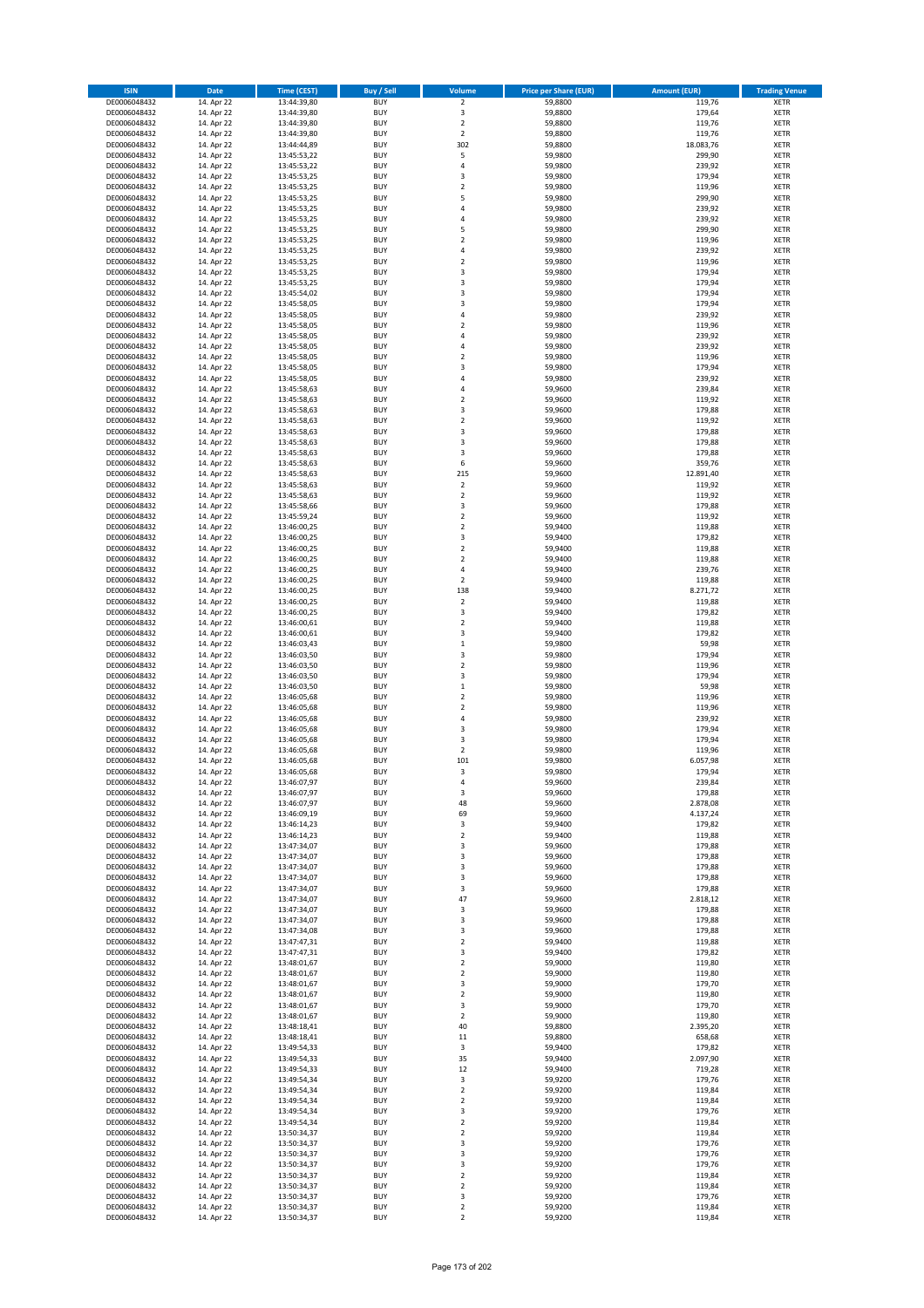| <b>ISIN</b>                  | Date                     | Time (CEST)                | <b>Buy / Sell</b>        | <b>Volume</b>                    | <b>Price per Share (EUR)</b> | <b>Amount (EUR)</b> | <b>Trading Venue</b>       |
|------------------------------|--------------------------|----------------------------|--------------------------|----------------------------------|------------------------------|---------------------|----------------------------|
| DE0006048432                 | 14. Apr 22               | 13:50:34,37                | <b>BUY</b>               | 3                                | 59,9200                      | 179,76              | <b>XETR</b>                |
| DE0006048432                 | 14. Apr 22               | 13:50:34,37                | <b>BUY</b>               | 3                                | 59,9200                      | 179,76              | <b>XETR</b>                |
| DE0006048432                 | 14. Apr 22               | 13:50:34,37                | <b>BUY</b>               | $\mathbf 2$                      | 59,9200                      | 119,84              | <b>XETR</b>                |
| DE0006048432<br>DE0006048432 | 14. Apr 22<br>14. Apr 22 | 13:50:34,37<br>13:50:34,37 | <b>BUY</b><br><b>BUY</b> | $\overline{2}$<br>$\mathsf 3$    | 59,9200<br>59,9200           | 119,84<br>179,76    | <b>XETR</b><br><b>XETR</b> |
| DE0006048432                 | 14. Apr 22               | 13:50:34,39                | <b>BUY</b>               | $\overline{2}$                   | 59,9200                      | 119,84              | <b>XETR</b>                |
| DE0006048432                 | 14. Apr 22               | 13:50:36,06                | <b>BUY</b>               | $\overline{2}$                   | 59,9000                      | 119,80              | <b>XETR</b>                |
| DE0006048432                 | 14. Apr 22               | 13:50:36,06                | <b>BUY</b>               | 3                                | 59,9000                      | 179,70              | <b>XETR</b>                |
| DE0006048432                 | 14. Apr 22               | 13:50:36,06                | <b>BUY</b>               | 104                              | 59,9000                      | 6.229,60            | <b>XETR</b>                |
| DE0006048432<br>DE0006048432 | 14. Apr 22               | 13:50:36,06<br>13:50:36,19 | <b>BUY</b><br><b>BUY</b> | 3<br>$\overline{2}$              | 59,9000<br>59,8800           | 179,70              | <b>XETR</b><br><b>XETR</b> |
| DE0006048432                 | 14. Apr 22<br>14. Apr 22 | 13:50:51,55                | <b>BUY</b>               | $\mathbf 2$                      | 59,8600                      | 119,76<br>119,72    | <b>XETR</b>                |
| DE0006048432                 | 14. Apr 22               | 13:50:51,55                | <b>BUY</b>               | 79                               | 59,8600                      | 4.728,94            | <b>XETR</b>                |
| DE0006048432                 | 14. Apr 22               | 13:50:51,55                | <b>BUY</b>               | $\mathbf 2$                      | 59,8600                      | 119,72              | <b>XETR</b>                |
| DE0006048432                 | 14. Apr 22               | 13:50:53,65                | <b>BUY</b>               | 3                                | 59,8600                      | 179,58              | <b>XETR</b>                |
| DE0006048432                 | 14. Apr 22               | 13:51:53,11                | <b>BUY</b>               | 3                                | 59,8800                      | 179,64              | <b>XETR</b>                |
| DE0006048432<br>DE0006048432 | 14. Apr 22<br>14. Apr 22 | 13:51:53,11<br>13:51:53,11 | <b>BUY</b><br><b>BUY</b> | 3<br>$\mathbf 2$                 | 59,8800<br>59,8800           | 179,64<br>119,76    | <b>XETR</b><br><b>XETR</b> |
| DE0006048432                 | 14. Apr 22               | 13:51:53,13                | <b>BUY</b>               | $\mathbf 2$                      | 59,8600                      | 119,72              | <b>XETR</b>                |
| DE0006048432                 | 14. Apr 22               | 13:51:53,13                | <b>BUY</b>               | 54                               | 59,8600                      | 3.232,44            | <b>XETR</b>                |
| DE0006048432                 | 14. Apr 22               | 13:52:28,42                | <b>BUY</b>               | 3                                | 59,8600                      | 179,58              | <b>XETR</b>                |
| DE0006048432                 | 14. Apr 22               | 13:52:28,42                | <b>BUY</b>               | 3                                | 59,8600                      | 179,58              | <b>XETR</b>                |
| DE0006048432<br>DE0006048432 | 14. Apr 22               | 13:52:28,42                | <b>BUY</b><br><b>BUY</b> | 3<br>3                           | 59,8600                      | 179,58              | <b>XETR</b><br><b>XETR</b> |
| DE0006048432                 | 14. Apr 22<br>14. Apr 22 | 13:52:28,42<br>13:52:28,42 | <b>BUY</b>               | 3                                | 59,8600<br>59,8600           | 179,58<br>179,58    | <b>XETR</b>                |
| DE0006048432                 | 14. Apr 22               | 13:52:28,42                | <b>BUY</b>               | 32                               | 59,8600                      | 1.915,52            | <b>XETR</b>                |
| DE0006048432                 | 14. Apr 22               | 13:52:28,42                | <b>BUY</b>               | $\overline{2}$                   | 59,8600                      | 119,72              | <b>XETR</b>                |
| DE0006048432                 | 14. Apr 22               | 13:52:28,42                | <b>BUY</b>               | $\mathbf 2$                      | 59,8600                      | 119,72              | <b>XETR</b>                |
| DE0006048432                 | 14. Apr 22               | 13:52:28,42                | <b>BUY</b>               | $\overline{2}$                   | 59,8600                      | 119,72              | <b>XETR</b>                |
| DE0006048432<br>DE0006048432 | 14. Apr 22<br>14. Apr 22 | 13:52:28,42<br>13:52:28,42 | <b>BUY</b><br><b>BUY</b> | 3<br>23                          | 59,8600<br>59,8600           | 179,58<br>1.376,78  | <b>XETR</b><br><b>XETR</b> |
| DE0006048432                 | 14. Apr 22               | 13:53:47,73                | <b>BUY</b>               | $\mathbf 2$                      | 59,8400                      | 119,68              | <b>XETR</b>                |
| DE0006048432                 | 14. Apr 22               | 13:53:47,73                | <b>BUY</b>               | $\mathbf 2$                      | 59,8400                      | 119,68              | <b>XETR</b>                |
| DE0006048432                 | 14. Apr 22               | 13:53:47,73                | <b>BUY</b>               | 3                                | 59,8400                      | 179,52              | <b>XETR</b>                |
| DE0006048432                 | 14. Apr 22               | 13:53:47,73                | <b>BUY</b>               | $\mathbf 2$                      | 59,8400                      | 119,68              | <b>XETR</b>                |
| DE0006048432                 | 14. Apr 22               | 13:53:47,73                | <b>BUY</b>               | 95                               | 59.8400                      | 5.684,80            | <b>XETR</b>                |
| DE0006048432<br>DE0006048432 | 14. Apr 22<br>14. Apr 22 | 13:53:47,73<br>13:53:47,73 | <b>BUY</b><br><b>BUY</b> | 3<br>27                          | 59,8400<br>59,8400           | 179,52<br>1.615,68  | <b>XETR</b><br><b>XETR</b> |
| DE0006048432                 | 14. Apr 22               | 13:53:47,73                | <b>BUY</b>               | $\mathbf 2$                      | 59,8400                      | 119,68              | <b>XETR</b>                |
| DE0006048432                 | 14. Apr 22               | 13:53:47,73                | <b>BUY</b>               | $\mathbf 2$                      | 59,8400                      | 119,68              | <b>XETR</b>                |
| DE0006048432                 | 14. Apr 22               | 13:53:47,73                | <b>BUY</b>               | $\overline{2}$                   | 59,8400                      | 119,68              | <b>XETR</b>                |
| DE0006048432                 | 14. Apr 22               | 13:57:07,61                | <b>BUY</b>               | 3                                | 59,8800                      | 179,64              | <b>XETR</b>                |
| DE0006048432                 | 14. Apr 22               | 13:57:07,61                | <b>BUY</b>               | 3                                | 59,8800                      | 179,64              | <b>XETR</b>                |
| DE0006048432<br>DE0006048432 | 14. Apr 22<br>14. Apr 22 | 13:57:07,61<br>13:57:07,61 | <b>BUY</b><br><b>BUY</b> | $\overline{4}$<br>3              | 59,8800<br>59,8800           | 239,52<br>179,64    | <b>XETR</b><br><b>XETR</b> |
| DE0006048432                 | 14. Apr 22               | 13:57:07,61                | <b>BUY</b>               | 4                                | 59,8800                      | 239,52              | <b>XETR</b>                |
| DE0006048432                 | 14. Apr 22               | 13:57:07,61                | <b>BUY</b>               | 3                                | 59,8800                      | 179,64              | <b>XETR</b>                |
| DE0006048432                 | 14. Apr 22               | 13:57:07,61                | <b>BUY</b>               | 62                               | 59,8800                      | 3.712,56            | <b>XETR</b>                |
| DE0006048432                 | 14. Apr 22               | 13:57:07,61                | <b>BUY</b>               | 3                                | 59,8800                      | 179,64              | <b>XETR</b>                |
| DE0006048432                 | 14. Apr 22               | 13:57:07,61                | <b>BUY</b>               | 3<br>3                           | 59,8800                      | 179,64              | <b>XETR</b>                |
| DE0006048432<br>DE0006048432 | 14. Apr 22<br>14. Apr 22 | 13:57:07,61<br>13:57:07,63 | <b>BUY</b><br><b>BUY</b> | 73                               | 59,8800<br>59,8800           | 179,64<br>4.371,24  | <b>XETR</b><br><b>XETR</b> |
| DE0006048432                 | 14. Apr 22               | 13:58:53,31                | <b>BUY</b>               | 3                                | 59,8800                      | 179,64              | <b>XETR</b>                |
| DE0006048432                 | 14. Apr 22               | 13:58:53,31                | <b>BUY</b>               | $\overline{2}$                   | 59,8800                      | 119,76              | <b>XETR</b>                |
| DE0006048432                 | 14. Apr 22               | 13:58:53,31                | <b>BUY</b>               | $\overline{2}$                   | 59,8800                      | 119,76              | <b>XETR</b>                |
| DE0006048432                 | 14. Apr 22               | 13:58:53,31                | <b>BUY</b>               | $\overline{2}$                   | 59,8800                      | 119,76              | <b>XETR</b>                |
| DE0006048432<br>DE0006048432 | 14. Apr 22<br>14. Apr 22 | 13:58:53,31<br>13:58:53,31 | <b>BUY</b><br><b>BUY</b> | $\overline{2}$<br>$\overline{2}$ | 59,8800<br>59,8800           | 119,76<br>119,76    | <b>XETR</b><br><b>XETR</b> |
| DE0006048432                 | 14. Apr 22               | 13:58:53,31                | <b>BUY</b>               | 3                                | 59,8800                      | 179,64              | <b>XETR</b>                |
| DE0006048432                 | 14. Apr 22               | 13:58:53,31                | <b>BUY</b>               | 30                               | 59,8800                      | 1.796,40            | <b>XETR</b>                |
| DE0006048432                 | 14. Apr 22               | 13:58:53,31                | <b>BUY</b>               | $\overline{\mathbf{c}}$          | 59,8800                      | 119,76              | <b>XETR</b>                |
| DE0006048432                 | 14. Apr 22               | 13:58:53,31                | <b>BUY</b>               | 3                                | 59,8800                      | 179,64              | <b>XETR</b>                |
| DE0006048432                 | 14. Apr 22               | 13:58:53,31                | <b>BUY</b>               | 3                                | 59,8800                      | 179,64              | <b>XETR</b>                |
| DE0006048432<br>DE0006048432 | 14. Apr 22<br>14. Apr 22 | 13:58:53,31<br>14:00:07,56 | <b>BUY</b><br><b>BUY</b> | 56<br>$\mathbf 2$                | 59,8800<br>59,9200           | 3.353,28<br>119,84  | <b>XETR</b><br><b>XETR</b> |
| DE0006048432                 | 14. Apr 22               | 14:00:07,56                | <b>BUY</b>               | 3                                | 59,9200                      | 179,76              | <b>XETR</b>                |
| DE0006048432                 | 14. Apr 22               | 14:00:07,56                | <b>BUY</b>               | 3                                | 59,9200                      | 179,76              | <b>XETR</b>                |
| DE0006048432                 | 14. Apr 22               | 14:00:07,56                | <b>BUY</b>               | 3                                | 59,9200                      | 179,76              | <b>XETR</b>                |
| DE0006048432                 | 14. Apr 22               | 14:00:07,56                | <b>BUY</b>               | 3                                | 59,9200                      | 179,76              | <b>XETR</b>                |
| DE0006048432<br>DE0006048432 | 14. Apr 22<br>14. Apr 22 | 14:00:07,56<br>14:00:07,56 | <b>BUY</b><br><b>BUY</b> | 73<br>3                          | 59,9200<br>59,9200           | 4.374,16<br>179,76  | <b>XETR</b><br><b>XETR</b> |
| DE0006048432                 | 14. Apr 22               | 14:00:07,56                | <b>BUY</b>               | $\overline{2}$                   | 59,9200                      | 119,84              | <b>XETR</b>                |
| DE0006048432                 | 14. Apr 22               | 14:00:07,56                | <b>BUY</b>               | $\overline{2}$                   | 59,9200                      | 119,84              | <b>XETR</b>                |
| DE0006048432                 | 14. Apr 22               | 14:03:16,73                | <b>BUY</b>               | 4                                | 60,0000                      | 240,00              | <b>XETR</b>                |
| DE0006048432                 | 14. Apr 22               | 14:03:16,73                | <b>BUY</b>               | 4                                | 60,0000                      | 240,00              | <b>XETR</b>                |
| DE0006048432<br>DE0006048432 | 14. Apr 22<br>14. Apr 22 | 14:03:16,73<br>14:03:16,73 | <b>BUY</b><br><b>BUY</b> | $\overline{\mathbf{2}}$<br>4     | 60,0000<br>60,0000           | 120,00<br>240,00    | <b>XETR</b><br><b>XETR</b> |
| DE0006048432                 | 14. Apr 22               | 14:03:16,73                | <b>BUY</b>               | $\mathbf 2$                      | 60,0000                      | 120,00              | <b>XETR</b>                |
| DE0006048432                 | 14. Apr 22               | 14:03:16,73                | <b>BUY</b>               | $\overline{2}$                   | 60,0000                      | 120,00              | <b>XETR</b>                |
| DE0006048432                 | 14. Apr 22               | 14:03:16,73                | <b>BUY</b>               | 4                                | 60,0000                      | 240,00              | <b>XETR</b>                |
| DE0006048432                 | 14. Apr 22               | 14:03:16,73                | <b>BUY</b>               | 3                                | 60,0000                      | 180,00              | <b>XETR</b>                |
| DE0006048432<br>DE0006048432 | 14. Apr 22<br>14. Apr 22 | 14:03:16,73                | <b>BUY</b><br><b>BUY</b> | $\mathbf 2$<br>3                 | 60,0000<br>60,0000           | 120,00              | <b>XETR</b><br><b>XETR</b> |
| DE0006048432                 | 14. Apr 22               | 14:03:16,73<br>14:03:16,73 | <b>BUY</b>               | 4                                | 60,0000                      | 180,00<br>240,00    | <b>XETR</b>                |
| DE0006048432                 | 14. Apr 22               | 14:03:16,73                | <b>BUY</b>               | $\mathbf 2$                      | 60,0000                      | 120,00              | <b>XETR</b>                |
| DE0006048432                 | 14. Apr 22               | 14:03:35,52                | <b>BUY</b>               | 3                                | 60,0000                      | 180,00              | <b>XETR</b>                |
| DE0006048432                 | 14. Apr 22               | 14:03:35,52                | <b>BUY</b>               | 4                                | 60,0000                      | 240,00              | <b>XETR</b>                |
| DE0006048432                 | 14. Apr 22               | 14:03:35,52                | <b>BUY</b>               | $\overline{2}$                   | 60,0000                      | 120,00              | <b>XETR</b>                |
| DE0006048432<br>DE0006048432 | 14. Apr 22<br>14. Apr 22 | 14:03:35,52<br>14:03:35,52 | <b>BUY</b><br><b>BUY</b> | $\mathbf 2$<br>$\overline{2}$    | 60,0000<br>60,0000           | 120,00<br>120,00    | <b>XETR</b><br><b>XETR</b> |
| DE0006048432                 | 14. Apr 22               | 14:03:35,52                | <b>BUY</b>               | $\sqrt{4}$                       | 60,0000                      | 240,00              | <b>XETR</b>                |
| DE0006048432                 | 14. Apr 22               | 14:03:35,52                | <b>BUY</b>               | $\sqrt{4}$                       | 60,0000                      | 240,00              | <b>XETR</b>                |
| DE0006048432                 | 14. Apr 22               | 14:03:35,52                | <b>BUY</b>               | $\overline{2}$                   | 60,0000                      | 120,00              | <b>XETR</b>                |
| DE0006048432                 | 14. Apr 22               | 14:03:35,52                | <b>BUY</b>               | $\overline{2}$                   | 60,0000                      | 120,00              | <b>XETR</b>                |
| DE0006048432                 | 14. Apr 22               | 14:03:35,52                | <b>BUY</b>               | 3                                | 60,0000                      | 180,00              | <b>XETR</b>                |
| DE0006048432<br>DE0006048432 | 14. Apr 22<br>14. Apr 22 | 14:03:35,52<br>14:03:35,52 | <b>BUY</b><br><b>BUY</b> | 3<br>3                           | 60,0000<br>60,0000           | 180,00<br>180,00    | <b>XETR</b><br><b>XETR</b> |
| DE0006048432                 | 14. Apr 22               | 14:04:26,09                | <b>BUY</b>               | $\mathbf 2$                      | 60,0000                      | 120,00              | <b>XETR</b>                |
| DE0006048432                 | 14. Apr 22               | 14:04:26,09                | <b>BUY</b>               | 3                                | 60,0000                      | 180,00              | <b>XETR</b>                |
| DE0006048432                 | 14. Apr 22               | 14:04:26,09                | <b>BUY</b>               | 4                                | 60,0000                      | 240,00              | <b>XETR</b>                |
| DE0006048432                 | 14. Apr 22               | 14:04:26,09                | <b>BUY</b>               | $\overline{2}$                   | 60,0000                      | 120,00              | <b>XETR</b>                |
| DE0006048432<br>DE0006048432 | 14. Apr 22<br>14. Apr 22 | 14:04:26,09<br>14:04:26,09 | <b>BUY</b><br><b>BUY</b> | $\mathbf 2$<br>$\mathbf 2$       | 60,0000<br>60,0000           | 120,00<br>120,00    | <b>XETR</b><br><b>XETR</b> |
| DE0006048432                 | 14. Apr 22               | 14:04:26,13                | <b>BUY</b>               | $\sqrt{4}$                       | 60,0000                      | 240,00              | <b>XETR</b>                |
| DE0006048432                 | 14. Apr 22               | 14:04:57,51                | <b>BUY</b>               | $\mathbf 2$                      | 59,9800                      | 119,96              | <b>XETR</b>                |
| DE0006048432                 | 14. Apr 22               | 14:04:57,51                | <b>BUY</b>               | $\overline{2}$                   | 59,9800                      | 119,96              | <b>XETR</b>                |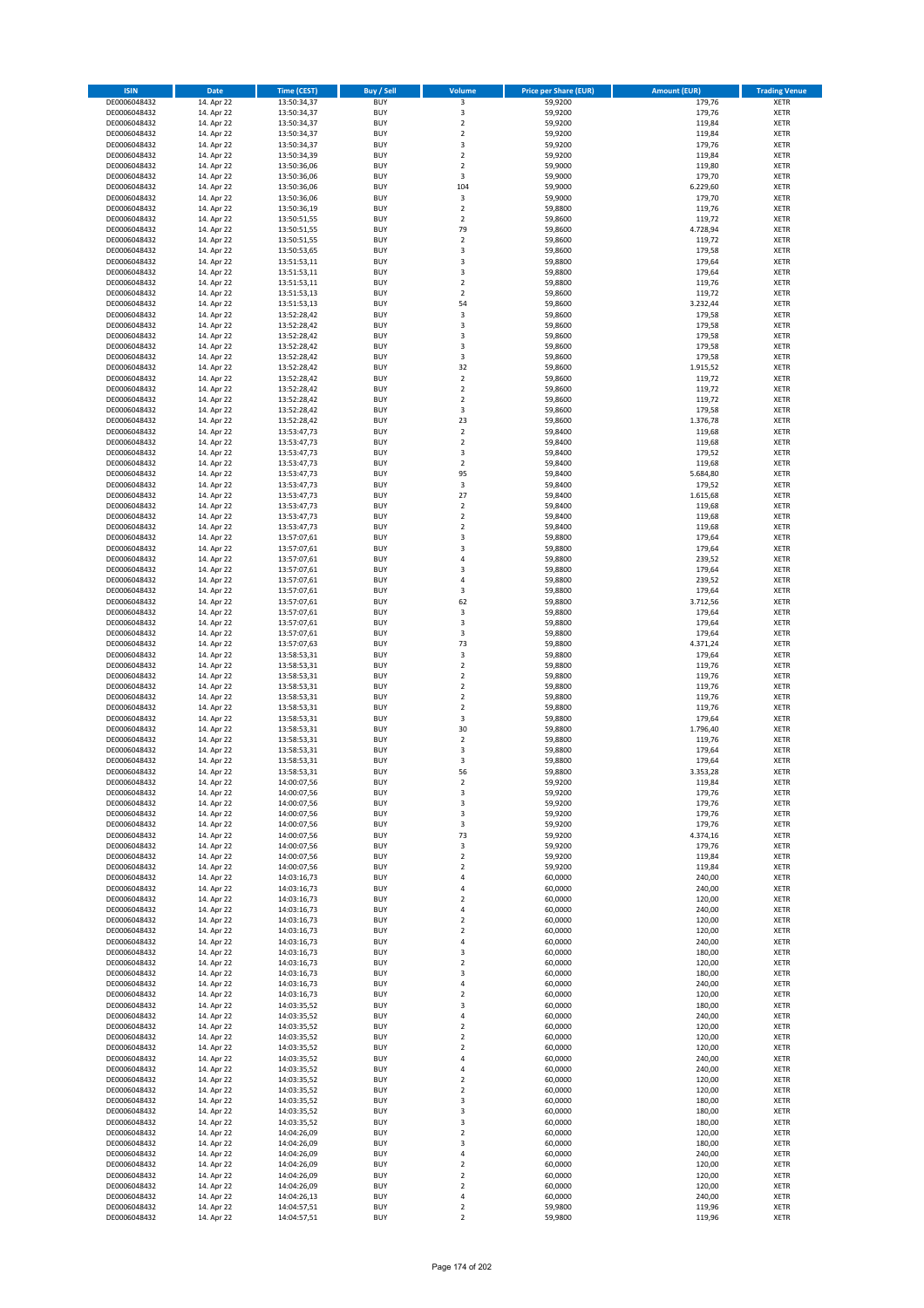| <b>ISIN</b>                  | <b>Date</b>              | <b>Time (CEST)</b>         | <b>Buy / Sell</b>        | Volume                                 | <b>Price per Share (EUR)</b> | <b>Amount (EUR)</b> | <b>Trading Venue</b>       |
|------------------------------|--------------------------|----------------------------|--------------------------|----------------------------------------|------------------------------|---------------------|----------------------------|
| DE0006048432                 | 14. Apr 22               | 14:04:57,51                | <b>BUY</b>               | $\overline{2}$                         | 59,9800                      | 119,96              | <b>XETR</b>                |
| DE0006048432                 | 14. Apr 22               | 14:04:57,51                | <b>BUY</b>               | $\mathbf 2$                            | 59,9800                      | 119,96              | <b>XETR</b>                |
| DE0006048432                 | 14. Apr 22               | 14:04:57,51                | <b>BUY</b>               | 3                                      | 59,9800                      | 179,94              | <b>XETR</b>                |
| DE0006048432<br>DE0006048432 | 14. Apr 22<br>14. Apr 22 | 14:04:57,51<br>14:04:57,51 | <b>BUY</b><br><b>BUY</b> | 110<br>$\overline{\mathbf{c}}$         | 59,9800<br>59,9800           | 6.597,80<br>119,96  | <b>XETR</b><br><b>XETR</b> |
| DE0006048432                 | 14. Apr 22               | 14:04:57,51                | <b>BUY</b>               | $\mathbf 2$                            | 59,9800                      | 119,96              | <b>XETR</b>                |
| DE0006048432                 | 14. Apr 22               | 14:04:57,51                | <b>BUY</b>               | $\mathbf 2$                            | 59,9800                      | 119,96              | <b>XETR</b>                |
| DE0006048432                 | 14. Apr 22               | 14:04:57,51                | <b>BUY</b>               | $\overline{\mathbf{c}}$                | 59,9800                      | 119,96              | <b>XETR</b>                |
| DE0006048432                 | 14. Apr 22               | 14:04:57,51                | <b>BUY</b>               | 3                                      | 59,9800                      | 179,94              | <b>XETR</b>                |
| DE0006048432                 | 14. Apr 22               | 14:04:57,53                | <b>BUY</b>               | $\overline{2}$                         | 59,9600                      | 119,92              | <b>XETR</b>                |
| DE0006048432                 | 14. Apr 22               | 14:04:57,53                | <b>BUY</b>               | $\mathbf 2$                            | 59,9800                      | 119,96              | <b>XETR</b>                |
| DE0006048432                 | 14. Apr 22<br>14. Apr 22 | 14:04:57,53                | <b>BUY</b><br><b>BUY</b> | $\overline{\mathbf{c}}$<br>89          | 59,9600                      | 119,92              | <b>XETR</b><br><b>XETR</b> |
| DE0006048432<br>DE0006048432 | 14. Apr 22               | 14:04:57,53<br>14:04:57,53 | <b>BUY</b>               | $\overline{\mathbf{c}}$                | 59,9600<br>59,9600           | 5.336,44<br>119,92  | <b>XETR</b>                |
| DE0006048432                 | 14. Apr 22               | 14:06:55,07                | <b>BUY</b>               | $\overline{\mathbf{c}}$                | 60,0000                      | 120,00              | <b>XETR</b>                |
| DE0006048432                 | 14. Apr 22               | 14:06:55,07                | <b>BUY</b>               | $\overline{\mathbf{c}}$                | 60,0000                      | 120,00              | <b>XETR</b>                |
| DE0006048432                 | 14. Apr 22               | 14:06:55,07                | <b>BUY</b>               | $\mathbf 2$                            | 60,0000                      | 120,00              | <b>XETR</b>                |
| DE0006048432                 | 14. Apr 22               | 14:06:55,07                | <b>BUY</b>               | 3                                      | 60,0000                      | 180,00              | <b>XETR</b>                |
| DE0006048432                 | 14. Apr 22               | 14:06:55,07                | <b>BUY</b>               | 3                                      | 60,0000                      | 180,00              | <b>XETR</b>                |
| DE0006048432                 | 14. Apr 22               | 14:06:55,07                | <b>BUY</b>               | 4                                      | 60,0000                      | 240,00              | <b>XETR</b>                |
| DE0006048432<br>DE0006048432 | 14. Apr 22<br>14. Apr 22 | 14:06:55,07<br>14:06:55,07 | <b>BUY</b><br><b>BUY</b> | 3<br>156                               | 60,0000<br>60,0000           | 180,00<br>9.360,00  | <b>XETR</b><br><b>XETR</b> |
| DE0006048432                 | 14. Apr 22               | 14:06:55,07                | <b>BUY</b>               | $\mathbf 2$                            | 60,0000                      | 120,00              | <b>XETR</b>                |
| DE0006048432                 | 14. Apr 22               | 14:06:55,07                | <b>BUY</b>               | 3                                      | 60,0000                      | 180,00              | <b>XETR</b>                |
| DE0006048432                 | 14. Apr 22               | 14:06:55,07                | <b>BUY</b>               | $\mathbf 2$                            | 60,0000                      | 120,00              | <b>XETR</b>                |
| DE0006048432                 | 14. Apr 22               | 14:06:55,07                | <b>BUY</b>               | 3                                      | 60,0000                      | 180,00              | <b>XETR</b>                |
| DE0006048432                 | 14. Apr 22               | 14:06:55,07                | <b>BUY</b>               | $\mathbf 2$                            | 60,0000                      | 120,00              | <b>XETR</b>                |
| DE0006048432                 | 14. Apr 22               | 14:06:55,07                | <b>BUY</b>               | $\overline{\mathbf{c}}$                | 60,0000                      | 120,00              | <b>XETR</b>                |
| DE0006048432<br>DE0006048432 | 14. Apr 22<br>14. Apr 22 | 14:06:55,08<br>14:06:55,09 | <b>BUY</b><br><b>BUY</b> | $\mathbf 2$<br>4                       | 60,0000<br>60,0000           | 120,00<br>240,00    | <b>XETR</b><br><b>XETR</b> |
| DE0006048432                 | 14. Apr 22               | 14:07:54,00                | <b>BUY</b>               | $\mathbf 2$                            | 60,0000                      | 120,00              | <b>XETR</b>                |
| DE0006048432                 | 14. Apr 22               | 14:07:54,00                | <b>BUY</b>               | $\overline{\mathbf{c}}$                | 60,0000                      | 120,00              | <b>XETR</b>                |
| DE0006048432                 | 14. Apr 22               | 14:07:54,00                | <b>BUY</b>               | 4                                      | 60,0000                      | 240,00              | <b>XETR</b>                |
| DE0006048432                 | 14. Apr 22               | 14:07:54,00                | <b>BUY</b>               | $\overline{\mathbf{c}}$                | 60,0000                      | 120,00              | <b>XETR</b>                |
| DE0006048432                 | 14. Apr 22               | 14:07:54,00                | <b>BUY</b>               | $\mathbf 2$                            | 60,0000                      | 120,00              | <b>XETR</b>                |
| DE0006048432                 | 14. Apr 22               | 14:07:54,00                | <b>BUY</b>               | 3                                      | 60,0000                      | 180,00              | <b>XETR</b>                |
| DE0006048432                 | 14. Apr 22               | 14:07:54,00                | <b>BUY</b><br><b>BUY</b> | $\overline{\mathbf{c}}$<br>$\mathbf 2$ | 60,0000                      | 120,00              | <b>XETR</b><br><b>XETR</b> |
| DE0006048432<br>DE0006048432 | 14. Apr 22<br>14. Apr 22 | 14:07:54,00<br>14:07:54,00 | <b>BUY</b>               | $\mathbf 2$                            | 60,0000<br>60,0000           | 120,00<br>120,00    | <b>XETR</b>                |
| DE0006048432                 | 14. Apr 22               | 14:07:54,00                | <b>BUY</b>               | 3                                      | 60,0000                      | 180,00              | <b>XETR</b>                |
| DE0006048432                 | 14. Apr 22               | 14:07:54,00                | <b>BUY</b>               | $\mathbf 2$                            | 60,0000                      | 120,00              | <b>XETR</b>                |
| DE0006048432                 | 14. Apr 22               | 14:08:07,94                | <b>BUY</b>               | $\mathbf 2$                            | 59,9800                      | 119,96              | <b>XETR</b>                |
| DE0006048432                 | 14. Apr 22               | 14:08:07,94                | <b>BUY</b>               | $\mathbf 2$                            | 59,9800                      | 119,96              | <b>XETR</b>                |
| DE0006048432                 | 14. Apr 22               | 14:08:07,94                | <b>BUY</b>               | 3                                      | 59,9800                      | 179,94              | <b>XETR</b>                |
| DE0006048432                 | 14. Apr 22               | 14:08:07,94                | <b>BUY</b>               | 4                                      | 59,9800                      | 239,92              | <b>XETR</b>                |
| DE0006048432<br>DE0006048432 | 14. Apr 22<br>14. Apr 22 | 14:08:07,94                | <b>BUY</b><br><b>BUY</b> | 3<br>$\mathbf 2$                       | 59,9800<br>59,9800           | 179,94<br>119,96    | <b>XETR</b><br><b>XETR</b> |
| DE0006048432                 | 14. Apr 22               | 14:08:07,94<br>14:08:07,94 | <b>BUY</b>               | 109                                    | 59,9800                      | 6.537,82            | <b>XETR</b>                |
| DE0006048432                 | 14. Apr 22               | 14:08:07,94                | <b>BUY</b>               | 3                                      | 59,9800                      | 179,94              | <b>XETR</b>                |
| DE0006048432                 | 14. Apr 22               | 14:08:07,94                | <b>BUY</b>               | $\mathbf 2$                            | 59,9800                      | 119,96              | <b>XETR</b>                |
| DE0006048432                 | 14. Apr 22               | 14:08:07,94                | <b>BUY</b>               | $\overline{\mathbf{c}}$                | 59,9800                      | 119,96              | <b>XETR</b>                |
| DE0006048432                 | 14. Apr 22               | 14:08:07,94                | <b>BUY</b>               | $\mathbf 2$                            | 59,9800                      | 119,96              | <b>XETR</b>                |
| DE0006048432                 | 14. Apr 22               | 14:08:07,94                | <b>BUY</b>               | 3                                      | 59,9800                      | 179,94              | <b>XETR</b>                |
| DE0006048432<br>DE0006048432 | 14. Apr 22<br>14. Apr 22 | 14:08:57,35<br>14:08:57,35 | <b>BUY</b><br><b>BUY</b> | 4<br>$\overline{\mathbf{c}}$           | 59,9800<br>59,9800           | 239,92<br>119,96    | <b>XETR</b><br><b>XETR</b> |
| DE0006048432                 | 14. Apr 22               | 14:08:57,35                | <b>BUY</b>               | $\mathbf 2$                            | 59,9800                      | 119,96              | <b>XETR</b>                |
| DE0006048432                 | 14. Apr 22               | 14:08:57,35                | <b>BUY</b>               | 3                                      | 59,9800                      | 179,94              | <b>XETR</b>                |
| DE0006048432                 | 14. Apr 22               | 14:08:57,35                | <b>BUY</b>               | 3                                      | 59,9800                      | 179,94              | <b>XETR</b>                |
| DE0006048432                 | 14. Apr 22               | 14:08:57,35                | <b>BUY</b>               | 4                                      | 59,9800                      | 239,92              | <b>XETR</b>                |
| DE0006048432                 | 14. Apr 22               | 14:08:57,35                | <b>BUY</b>               | 4                                      | 59,9800                      | 239,92              | <b>XETR</b>                |
| DE0006048432                 | 14. Apr 22               | 14:08:57,35                | <b>BUY</b>               | 93                                     | 59,9800                      | 5.578,14            | <b>XETR</b>                |
| DE0006048432<br>DE0006048432 | 14. Apr 22<br>14. Apr 22 | 14:08:57,35<br>14:08:57,35 | <b>BUY</b><br><b>BUY</b> | 4<br>3                                 | 59,9800<br>59,9800           | 239,92<br>179,94    | <b>XETR</b><br><b>XETR</b> |
| DE0006048432                 | 14. Apr 22               | 14:10:31,04                | <b>BUY</b>               | 3                                      | 59,9800                      | 179,94              | <b>XETR</b>                |
| DE0006048432                 | 14. Apr 22               | 14:10:31,04                | BUY                      | 125                                    | 59,9800                      | 7.497,50            | <b>XETR</b>                |
| DE0006048432                 | 14. Apr 22               | 14:10:31,04                | <b>BUY</b>               | $\mathbf 2$                            | 59,9800                      | 119,96              | <b>XETR</b>                |
| DE0006048432                 | 14. Apr 22               | 14:10:31,05                | <b>BUY</b>               | $\mathbf 2$                            | 59,9800                      | 119,96              | <b>XETR</b>                |
| DE0006048432                 | 14. Apr 22               | 14:11:53,83                | <b>BUY</b>               | 4                                      | 60,0000                      | 240,00              | XETR                       |
| DE0006048432                 | 14. Apr 22               | 14:11:53,83                | <b>BUY</b>               | 3                                      | 60,0000                      | 180,00              | <b>XETR</b>                |
| DE0006048432<br>DE0006048432 | 14. Apr 22<br>14. Apr 22 | 14:11:53,83<br>14:11:53,83 | <b>BUY</b><br><b>BUY</b> | $\mathbf 2$<br>4                       | 60,0000<br>60,0000           | 120,00<br>240,00    | <b>XETR</b><br><b>XETR</b> |
| DE0006048432                 | 14. Apr 22               | 14:11:53,83                | <b>BUY</b>               | $\mathbf 2$                            | 60,0000                      | 120,00              | <b>XETR</b>                |
| DE0006048432                 | 14. Apr 22               | 14:11:53,83                | <b>BUY</b>               | 4                                      | 60,0000                      | 240,00              | <b>XETR</b>                |
| DE0006048432                 | 14. Apr 22               | 14:11:53,83                | <b>BUY</b>               | $\mathbf 2$                            | 60,0000                      | 120,00              | XETR                       |
| DE0006048432                 | 14. Apr 22               | 14:11:53,83                | <b>BUY</b>               | $\mathbf 2$                            | 60,0000                      | 120,00              | <b>XETR</b>                |
| DE0006048432                 | 14. Apr 22               | 14:11:53,83                | <b>BUY</b>               | $\overline{2}$                         | 60,0000                      | 120,00              | <b>XETR</b>                |
| DE0006048432<br>DE0006048432 | 14. Apr 22<br>14. Apr 22 | 14:11:53,83<br>14:11:53,83 | <b>BUY</b><br><b>BUY</b> | 149<br>4                               | 60,0000<br>60,0000           | 8.940,00<br>240,00  | <b>XETR</b><br><b>XETR</b> |
| DE0006048432                 | 14. Apr 22               | 14:11:53,83                | <b>BUY</b>               | 3                                      | 60,0000                      | 180,00              | <b>XETR</b>                |
| DE0006048432                 | 14. Apr 22               | 14:11:53,83                | <b>BUY</b>               | $\mathbf 2$                            | 60,0000                      | 120,00              | <b>XETR</b>                |
| DE0006048432                 | 14. Apr 22               | 14:11:53,83                | <b>BUY</b>               | $\mathbf 2$                            | 60,0000                      | 120,00              | <b>XETR</b>                |
| DE0006048432                 | 14. Apr 22               | 14:11:53,83                | <b>BUY</b>               | $\mathbf 2$                            | 60,0000                      | 120,00              | <b>XETR</b>                |
| DE0006048432                 | 14. Apr 22               | 14:11:53,84                | <b>BUY</b>               | $\mathbf 2$                            | 60,0000                      | 120,00              | XETR                       |
| DE0006048432                 | 14. Apr 22               | 14:13:15,42                | <b>BUY</b>               | 3                                      | 59,9800                      | 179,94              | <b>XETR</b>                |
| DE0006048432<br>DE0006048432 | 14. Apr 22<br>14. Apr 22 | 14:13:15,42<br>14:13:15,42 | <b>BUY</b><br><b>BUY</b> | 3<br>$\mathbf 2$                       | 59,9800<br>59,9800           | 179,94<br>119,96    | <b>XETR</b><br><b>XETR</b> |
| DE0006048432                 | 14. Apr 22               | 14:13:15,42                | <b>BUY</b>               | 3                                      | 59,9800                      | 179,94              | <b>XETR</b>                |
| DE0006048432                 | 14. Apr 22               | 14:13:15,42                | <b>BUY</b>               | $\mathbf 2$                            | 59,9800                      | 119,96              | <b>XETR</b>                |
| DE0006048432                 | 14. Apr 22               | 14:13:15,42                | <b>BUY</b>               | $\mathbf 2$                            | 59,9800                      | 119,96              | <b>XETR</b>                |
| DE0006048432                 | 14. Apr 22               | 14:13:15,42                | <b>BUY</b>               | 116                                    | 59,9800                      | 6.957,68            | <b>XETR</b>                |
| DE0006048432                 | 14. Apr 22               | 14:13:15,42                | <b>BUY</b>               | 3                                      | 59,9800                      | 179,94              | <b>XETR</b>                |
| DE0006048432<br>DE0006048432 | 14. Apr 22<br>14. Apr 22 | 14:15:00,34                | <b>BUY</b><br><b>BUY</b> | 3<br>$\mathbf 2$                       | 59,9800<br>59,9800           | 179,94<br>119,96    | <b>XETR</b><br><b>XETR</b> |
| DE0006048432                 | 14. Apr 22               | 14:15:00,34<br>14:15:00,34 | <b>BUY</b>               | $\overline{\mathbf{2}}$                | 59,9800                      | 119,96              | <b>XETR</b>                |
| DE0006048432                 | 14. Apr 22               | 14:15:00,34                | <b>BUY</b>               | $\mathbf 2$                            | 59,9800                      | 119,96              | <b>XETR</b>                |
| DE0006048432                 | 14. Apr 22               | 14:15:00,34                | <b>BUY</b>               | 3                                      | 59,9800                      | 179,94              | <b>XETR</b>                |
| DE0006048432                 | 14. Apr 22               | 14:15:00,34                | <b>BUY</b>               | 89                                     | 59,9800                      | 5.338,22            | <b>XETR</b>                |
| DE0006048432                 | 14. Apr 22               | 14:15:00,34                | <b>BUY</b>               | $\mathbf 2$                            | 59,9800                      | 119,96              | <b>XETR</b>                |
| DE0006048432                 | 14. Apr 22               | 14:15:00,34                | <b>BUY</b>               | $\mathbf 2$                            | 59,9800                      | 119,96              | <b>XETR</b>                |
| DE0006048432<br>DE0006048432 | 14. Apr 22<br>14. Apr 22 | 14:15:00,34<br>14:16:00,37 | <b>BUY</b><br><b>BUY</b> | $\mathbf 2$<br>$\overline{\mathbf{2}}$ | 59,9800<br>59,9600           | 119,96<br>119,92    | <b>XETR</b><br><b>XETR</b> |
| DE0006048432                 | 14. Apr 22               | 14:16:00,37                | <b>BUY</b>               | 3                                      | 59,9600                      | 179,88              | XETR                       |
| DE0006048432                 | 14. Apr 22               | 14:16:00,37                | <b>BUY</b>               | $\overline{\mathbf{2}}$                | 59,9600                      | 119,92              | <b>XETR</b>                |
| DE0006048432                 | 14. Apr 22               | 14:16:00,37                | <b>BUY</b>               | $\mathbf 2$                            | 59,9600                      | 119,92              | <b>XETR</b>                |
| DE0006048432                 | 14. Apr 22               | 14:16:00,37                | <b>BUY</b>               | 3                                      | 59,9600                      | 179,88              | <b>XETR</b>                |
| DE0006048432                 | 14. Apr 22               | 14:16:00,37                | <b>BUY</b>               | 4                                      | 59,9600                      | 239,84              | <b>XETR</b>                |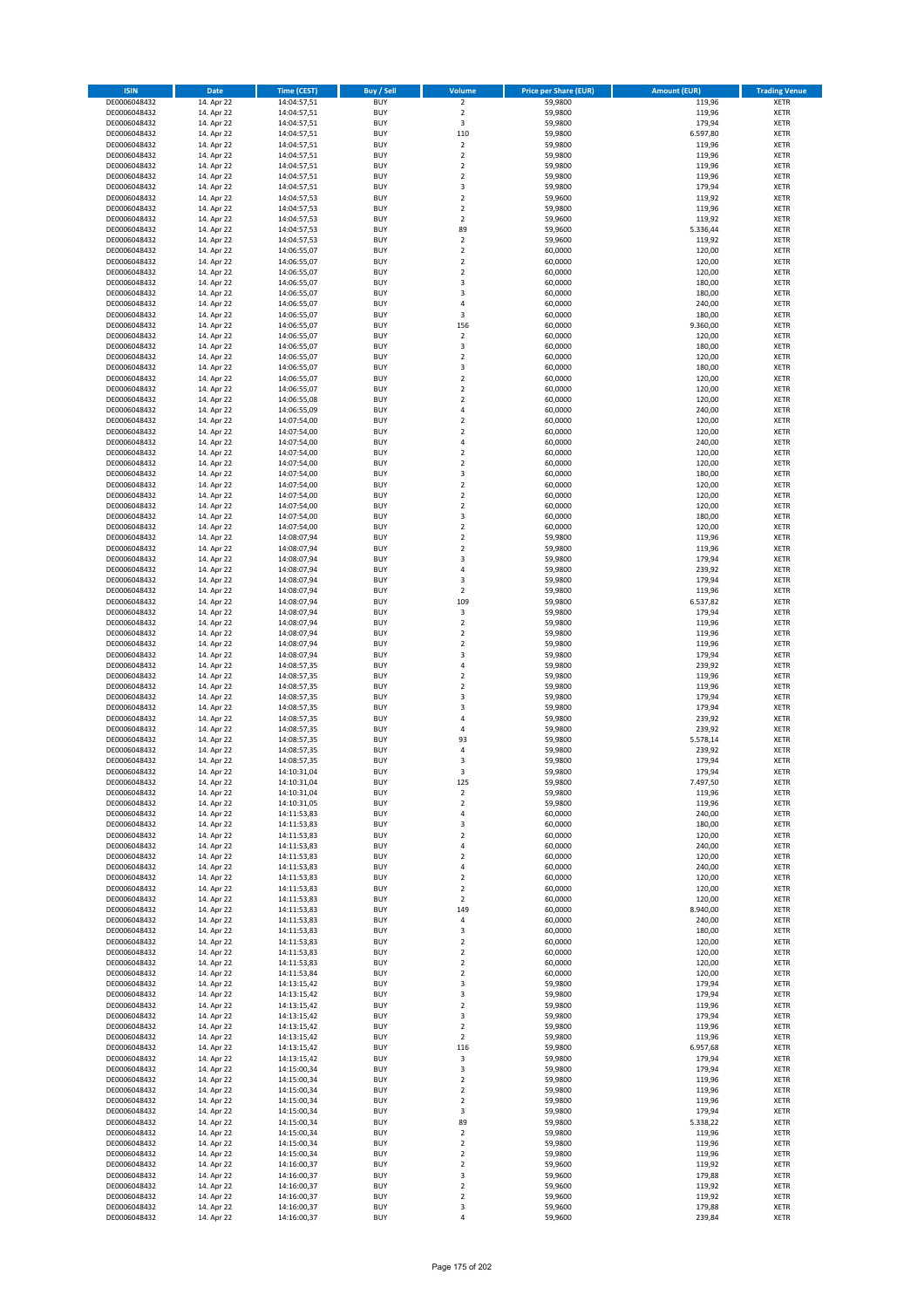| <b>ISIN</b>                  | <b>Date</b>              | <b>Time (CEST)</b>         | <b>Buy / Sell</b>        | Volume                       | <b>Price per Share (EUR)</b> | <b>Amount (EUR)</b> | <b>Trading Venue</b>       |
|------------------------------|--------------------------|----------------------------|--------------------------|------------------------------|------------------------------|---------------------|----------------------------|
| DE0006048432                 | 14. Apr 22               | 14:16:00,37                | <b>BUY</b>               | $\overline{\mathbf{3}}$      | 59,9600                      | 179,88              | <b>XETR</b>                |
| DE0006048432                 | 14. Apr 22               | 14:16:00,37                | <b>BUY</b>               | $\mathbf 2$                  | 59,9600                      | 119,92              | <b>XETR</b>                |
| DE0006048432                 | 14. Apr 22               | 14:16:00,37                | <b>BUY</b>               | $\overline{2}$               | 59,9600                      | 119,92              | <b>XETR</b>                |
| DE0006048432<br>DE0006048432 | 14. Apr 22<br>14. Apr 22 | 14:16:00,37<br>14:16:00,37 | <b>BUY</b><br><b>BUY</b> | $\mathbf 2$<br>$\mathbf 2$   | 59,9600<br>59,9600           | 119,92<br>119,92    | <b>XETR</b><br><b>XETR</b> |
| DE0006048432                 | 14. Apr 22               | 14:16:11,34                | <b>BUY</b>               | $\mathbf 2$                  | 59,9400                      | 119,88              | <b>XETR</b>                |
| DE0006048432                 | 14. Apr 22               | 14:16:11,34                | <b>BUY</b>               | 3                            | 59,9400                      | 179,82              | <b>XETR</b>                |
| DE0006048432                 | 14. Apr 22               | 14:16:11,34                | <b>BUY</b>               | $\mathbf 2$                  | 59,9400                      | 119,88              | <b>XETR</b>                |
| DE0006048432                 | 14. Apr 22               | 14:16:11,34                | <b>BUY</b>               | $\overline{2}$               | 59,9400                      | 119,88              | <b>XETR</b>                |
| DE0006048432                 | 14. Apr 22               | 14:16:11,34                | <b>BUY</b>               | 3                            | 59,9400                      | 179,82              | <b>XETR</b>                |
| DE0006048432                 | 14. Apr 22               | 14:16:11,34                | <b>BUY</b>               | 140                          | 59,9400                      | 8.391,60            | <b>XETR</b>                |
| DE0006048432<br>DE0006048432 | 14. Apr 22<br>14. Apr 22 | 14:16:11,34<br>14:16:11,34 | <b>BUY</b><br><b>BUY</b> | 3<br>3                       | 59,9400<br>59,9400           | 179,82<br>179,82    | <b>XETR</b><br><b>XETR</b> |
| DE0006048432                 | 14. Apr 22               | 14:16:11,34                | <b>BUY</b>               | $\overline{\mathbf{c}}$      | 59,9400                      | 119,88              | <b>XETR</b>                |
| DE0006048432                 | 14. Apr 22               | 14:16:11,34                | <b>BUY</b>               | $\overline{\mathbf{c}}$      | 59,9400                      | 119,88              | <b>XETR</b>                |
| DE0006048432                 | 14. Apr 22               | 14:16:11,34                | <b>BUY</b>               | $\overline{\mathbf{c}}$      | 59,9400                      | 119,88              | <b>XETR</b>                |
| DE0006048432                 | 14. Apr 22               | 14:16:11,34                | <b>BUY</b>               | 3                            | 59,9400                      | 179,82              | <b>XETR</b>                |
| DE0006048432                 | 14. Apr 22               | 14:16:11,36                | <b>BUY</b>               | 52                           | 59,9400                      | 3.116,88            | <b>XETR</b>                |
| DE0006048432                 | 14. Apr 22               | 14:16:26,91                | <b>BUY</b>               | $\mathbf 2$                  | 59,9400                      | 119,88              | <b>XETR</b>                |
| DE0006048432                 | 14. Apr 22               | 14:16:26,91                | <b>BUY</b>               | $\mathbf 2$                  | 59,9400                      | 119,88              | <b>XETR</b>                |
| DE0006048432                 | 14. Apr 22               | 14:16:26,91                | <b>BUY</b>               | $\overline{\mathbf{c}}$      | 59,9400                      | 119,88              | <b>XETR</b>                |
| DE0006048432<br>DE0006048432 | 14. Apr 22<br>14. Apr 22 | 14:16:26,91<br>14:16:26,91 | <b>BUY</b><br><b>BUY</b> | $\mathbf 2$<br>$\mathbf 2$   | 59,9400<br>59,9400           | 119,88<br>119,88    | <b>XETR</b><br><b>XETR</b> |
| DE0006048432                 | 14. Apr 22               | 14:16:26,91                | <b>BUY</b>               | 4                            | 59,9400                      | 239,76              | <b>XETR</b>                |
| DE0006048432                 | 14. Apr 22               | 14:16:26,91                | <b>BUY</b>               | $\mathbf 2$                  | 59,9400                      | 119,88              | <b>XETR</b>                |
| DE0006048432                 | 14. Apr 22               | 14:16:42,87                | <b>BUY</b>               | 3                            | 59,9400                      | 179,82              | <b>XETR</b>                |
| DE0006048432                 | 14. Apr 22               | 14:16:42,87                | <b>BUY</b>               | 3                            | 59,9400                      | 179,82              | <b>XETR</b>                |
| DE0006048432                 | 14. Apr 22               | 14:16:42,87                | <b>BUY</b>               | 3                            | 59,9400                      | 179,82              | <b>XETR</b>                |
| DE0006048432                 | 14. Apr 22               | 14:16:42,87                | <b>BUY</b>               | 3                            | 59,9400                      | 179,82              | <b>XETR</b>                |
| DE0006048432                 | 14. Apr 22               | 14:16:42,87                | <b>BUY</b><br><b>BUY</b> | 3<br>3                       | 59,9400<br>59,9400           | 179,82<br>179,82    | <b>XETR</b><br><b>XETR</b> |
| DE0006048432<br>DE0006048432 | 14. Apr 22<br>14. Apr 22 | 14:16:42,87<br>14:17:01,50 | <b>BUY</b>               | 68                           | 59,9200                      | 4.074,56            | <b>XETR</b>                |
| DE0006048432                 | 14. Apr 22               | 14:17:02,06                | <b>BUY</b>               | 3                            | 59,9200                      | 179,76              | <b>XETR</b>                |
| DE0006048432                 | 14. Apr 22               | 14:17:02,06                | <b>BUY</b>               | 4                            | 59,9200                      | 239,68              | <b>XETR</b>                |
| DE0006048432                 | 14. Apr 22               | 14:18:57,66                | <b>BUY</b>               | 3                            | 59,9400                      | 179,82              | <b>XETR</b>                |
| DE0006048432                 | 14. Apr 22               | 14:18:57,66                | <b>BUY</b>               | 3                            | 59,9400                      | 179,82              | <b>XETR</b>                |
| DE0006048432                 | 14. Apr 22               | 14:18:57,66                | <b>BUY</b>               | $\overline{\mathbf{c}}$      | 59,9400                      | 119,88              | <b>XETR</b>                |
| DE0006048432                 | 14. Apr 22               | 14:18:57,66                | <b>BUY</b>               | 67                           | 59,9400                      | 4.015,98            | <b>XETR</b>                |
| DE0006048432                 | 14. Apr 22               | 14:18:57,66                | <b>BUY</b>               | $\mathbf 2$                  | 59,9400                      | 119,88              | <b>XETR</b>                |
| DE0006048432<br>DE0006048432 | 14. Apr 22<br>14. Apr 22 | 14:18:57,66<br>14:19:47,73 | <b>BUY</b><br><b>BUY</b> | 3<br>$\mathbf 2$             | 59,9400<br>59,9600           | 179,82<br>119,92    | <b>XETR</b><br><b>XETR</b> |
| DE0006048432                 | 14. Apr 22               | 14:19:47,73                | <b>BUY</b>               | $\mathbf 2$                  | 59,9600                      | 119,92              | <b>XETR</b>                |
| DE0006048432                 | 14. Apr 22               | 14:19:47,73                | <b>BUY</b>               | 3                            | 59,9600                      | 179,88              | <b>XETR</b>                |
| DE0006048432                 | 14. Apr 22               | 14:19:47,73                | <b>BUY</b>               | 3                            | 59,9600                      | 179,88              | <b>XETR</b>                |
| DE0006048432                 | 14. Apr 22               | 14:19:47,73                | <b>BUY</b>               | 3                            | 59,9600                      | 179,88              | <b>XETR</b>                |
| DE0006048432                 | 14. Apr 22               | 14:19:47,73                | <b>BUY</b>               | 3                            | 59,9600                      | 179,88              | <b>XETR</b>                |
| DE0006048432                 | 14. Apr 22               | 14:19:47,73                | <b>BUY</b>               | 76                           | 59,9600                      | 4.556,96            | <b>XETR</b>                |
| DE0006048432                 | 14. Apr 22               | 14:19:47,73                | <b>BUY</b>               | $\mathbf 2$                  | 59,9600                      | 119,92              | <b>XETR</b>                |
| DE0006048432<br>DE0006048432 | 14. Apr 22<br>14. Apr 22 | 14:19:47,73<br>14:19:47,73 | <b>BUY</b><br><b>BUY</b> | 3<br>3                       | 59,9600<br>59,9600           | 179,88<br>179,88    | <b>XETR</b><br><b>XETR</b> |
| DE0006048432                 | 14. Apr 22               | 14:19:47,73                | <b>BUY</b>               | 3                            | 59,9600                      | 179,88              | <b>XETR</b>                |
| DE0006048432                 | 14. Apr 22               | 14:19:47,73                | <b>BUY</b>               | $\mathbf 2$                  | 59,9600                      | 119,92              | <b>XETR</b>                |
| DE0006048432                 | 14. Apr 22               | 14:21:40,85                | <b>BUY</b>               | $\overline{2}$               | 59,9800                      | 119,96              | <b>XETR</b>                |
| DE0006048432                 | 14. Apr 22               | 14:21:40,85                | <b>BUY</b>               | 3                            | 59,9800                      | 179,94              | <b>XETR</b>                |
| DE0006048432                 | 14. Apr 22               | 14:21:40,85                | <b>BUY</b>               | 74                           | 59,9800                      | 4.438,52            | <b>XETR</b>                |
| DE0006048432                 | 14. Apr 22               | 14:21:40,85                | <b>BUY</b>               | $\mathbf 2$                  | 59,9800                      | 119,96              | <b>XETR</b>                |
| DE0006048432                 | 14. Apr 22               | 14:21:40,85                | <b>BUY</b>               | $\overline{\mathbf{c}}$      | 59,9800                      | 119,96              | <b>XETR</b>                |
| DE0006048432<br>DE0006048432 | 14. Apr 22<br>14. Apr 22 | 14:21:40,85<br>14:21:52,75 | <b>BUY</b><br><b>BUY</b> | 3<br>$\overline{\mathbf{c}}$ | 59,9800<br>59,9600           | 179,94<br>119,92    | <b>XETR</b><br><b>XETR</b> |
| DE0006048432                 | 14. Apr 22               | 14:21:52,75                | <b>BUY</b>               | $\overline{2}$               | 59,9600                      | 119,92              | <b>XETR</b>                |
| DE0006048432                 | 14. Apr 22               | 14:21:52,75                | <b>BUY</b>               | $\mathbf 2$                  | 59,9600                      | 119,92              | <b>XETR</b>                |
| DE0006048432                 | 14. Apr 22               | 14:21:52,75                | <b>BUY</b>               | 3                            | 59,9600                      | 179,88              | <b>XETR</b>                |
| DE0006048432                 | 14. Apr 22               | 14:21:52,75                | <b>BUY</b>               | $\overline{\mathbf{c}}$      | 59,9600                      | 119,92              | <b>XETR</b>                |
| DE0006048432                 | 14. Apr 22               | 14:21:52,75                | <b>BUY</b>               | $\overline{2}$               | 59,9600                      | 119,92              | <b>XETR</b>                |
| DE0006048432                 | 14. Apr 22               | 14:21:52,75                | BUY                      | 2                            | 59,9600                      | 119,92              | <b>XETR</b>                |
| DE0006048432<br>DE0006048432 | 14. Apr 22<br>14. Apr 22 | 14:21:52,75<br>14:21:52,75 | <b>BUY</b><br><b>BUY</b> | $\mathbf 2$<br>68            | 59,9600<br>59,9600           | 119,92<br>4.077,28  | XETR<br>XETR               |
| DE0006048432                 | 14. Apr 22               | 14:21:52,75                | <b>BUY</b>               | 2                            | 59,9600                      | 119,92              | XETR                       |
| DE0006048432                 | 14. Apr 22               | 14:21:52,75                | <b>BUY</b>               | $\mathbf 2$                  | 59,9600                      | 119,92              | <b>XETR</b>                |
| DE0006048432                 | 14. Apr 22               | 14:21:52,75                | <b>BUY</b>               | 5                            | 59,9600                      | 299,80              | <b>XETR</b>                |
| DE0006048432                 | 14. Apr 22               | 14:21:52,81                | <b>BUY</b>               | 3                            | 59,9600                      | 179,88              | <b>XETR</b>                |
| DE0006048432                 | 14. Apr 22               | 14:22:32,61                | <b>BUY</b>               | 3                            | 59,9400                      | 179,82              | <b>XETR</b>                |
| DE0006048432                 | 14. Apr 22               | 14:22:32,61                | <b>BUY</b>               | 3                            | 59,9400                      | 179,82              | <b>XETR</b>                |
| DE0006048432<br>DE0006048432 | 14. Apr 22<br>14. Apr 22 | 14:22:32,61<br>14:22:32,61 | <b>BUY</b><br><b>BUY</b> | $\mathbf 2$<br>3             | 59,9400<br>59,9400           | 119,88<br>179,82    | <b>XETR</b><br><b>XETR</b> |
| DE0006048432                 | 14. Apr 22               | 14:22:32,61                | <b>BUY</b>               | $\overline{2}$               | 59,9400                      | 119,88              | <b>XETR</b>                |
| DE0006048432                 | 14. Apr 22               | 14:22:32,61                | <b>BUY</b>               | 3                            | 59,9400                      | 179,82              | <b>XETR</b>                |
| DE0006048432                 | 14. Apr 22               | 14:22:32,61                | <b>BUY</b>               | 3                            | 59.9400                      | 179,82              | <b>XETR</b>                |
| DE0006048432                 | 14. Apr 22               | 14:22:32,61                | <b>BUY</b>               | 3                            | 59,9400                      | 179,82              | <b>XETR</b>                |
| DE0006048432                 | 14. Apr 22               | 14:22:32,61                | <b>BUY</b>               | 60                           | 59,9400                      | 3.596,40            | <b>XETR</b>                |
| DE0006048432                 | 14. Apr 22               | 14:22:32,61<br>14:22:57,63 | <b>BUY</b><br><b>BUY</b> | 3<br>$\overline{2}$          | 59,9400<br>59,9400           | 179,82<br>119,88    | <b>XETR</b><br><b>XETR</b> |
| DE0006048432<br>DE0006048432 | 14. Apr 22<br>14. Apr 22 | 14:25:29,48                | <b>BUY</b>               | 4                            | 59,9800                      | 239,92              | XETR                       |
| DE0006048432                 | 14. Apr 22               | 14:25:29,48                | <b>BUY</b>               | 3                            | 59,9800                      | 179,94              | <b>XETR</b>                |
| DE0006048432                 | 14. Apr 22               | 14:25:29,48                | <b>BUY</b>               | 3                            | 59,9800                      | 179,94              | <b>XETR</b>                |
| DE0006048432                 | 14. Apr 22               | 14:25:29,48                | <b>BUY</b>               | 3                            | 59,9800                      | 179,94              | <b>XETR</b>                |
| DE0006048432                 | 14. Apr 22               | 14:25:29,48                | <b>BUY</b>               | 3                            | 59,9800                      | 179,94              | <b>XETR</b>                |
| DE0006048432                 | 14. Apr 22               | 14:25:29,48                | <b>BUY</b>               | 3                            | 59,9800                      | 179,94              | <b>XETR</b>                |
| DE0006048432                 | 14. Apr 22               | 14:25:29,48                | <b>BUY</b>               | 3                            | 59,9800                      | 179,94              | <b>XETR</b>                |
| DE0006048432<br>DE0006048432 | 14. Apr 22               | 14:27:58,52                | <b>BUY</b><br><b>BUY</b> | $\mathbf 2$<br>4             | 60,0200<br>60,0200           | 120,04              | XETR<br><b>XETR</b>        |
| DE0006048432                 | 14. Apr 22<br>14. Apr 22 | 14:27:58,52<br>14:27:58,52 | <b>BUY</b>               | 4                            | 60,0200                      | 240,08<br>240,08    | <b>XETR</b>                |
| DE0006048432                 | 14. Apr 22               | 14:27:58,52                | <b>BUY</b>               | 3                            | 60,0200                      | 180,06              | <b>XETR</b>                |
| DE0006048432                 | 14. Apr 22               | 14:27:58,52                | <b>BUY</b>               | 3                            | 60,0200                      | 180,06              | XETR                       |
| DE0006048432                 | 14. Apr 22               | 14:27:58,52                | <b>BUY</b>               | $\mathbf 1$                  | 60,0200                      | 60,02               | <b>XETR</b>                |
| DE0006048432                 | 14. Apr 22               | 14:27:58,52                | <b>BUY</b>               | $\overline{\mathbf{2}}$      | 60,0200                      | 120,04              | <b>XETR</b>                |
| DE0006048432                 | 14. Apr 22               | 14:27:58,52                | <b>BUY</b>               | $\mathbf 2$                  | 60,0200                      | 120,04              | <b>XETR</b>                |
| DE0006048432                 | 14. Apr 22               | 14:27:58,52                | <b>BUY</b>               | 87                           | 60,0200                      | 5.221,74            | <b>XETR</b>                |
| DE0006048432                 | 14. Apr 22<br>14. Apr 22 | 14:27:58,52                | <b>BUY</b><br><b>BUY</b> | 4<br>4                       | 60,0200<br>60,0200           | 240,08<br>240,08    | <b>XETR</b>                |
| DE0006048432<br>DE0006048432 | 14. Apr 22               | 14:27:58,52<br>14:27:58,52 | <b>BUY</b>               | $\overline{\mathbf{c}}$      | 60,0200                      | 120,04              | <b>XETR</b><br><b>XETR</b> |
| DE0006048432                 | 14. Apr 22               | 14:27:58,52                | <b>BUY</b>               | $\overline{\mathbf{c}}$      | 60,0200                      | 120,04              | <b>XETR</b>                |
| DE0006048432                 | 14. Apr 22               | 14:27:58,52                | <b>BUY</b>               | 4                            | 60,0200                      | 240,08              | <b>XETR</b>                |
| DE0006048432                 | 14. Apr 22               | 14:27:58,52                | <b>BUY</b>               | 4                            | 60,0200                      | 240,08              | <b>XETR</b>                |
| DE0006048432                 | 14. Apr 22               | 14:27:58,52                | <b>BUY</b>               | $\mathbf 2$                  | 60,0200                      | 120,04              | <b>XETR</b>                |
| DE0006048432                 | 14. Apr 22               | 14:27:58,52                | <b>BUY</b>               | 3                            | 60,0200                      | 180,06              | XETR                       |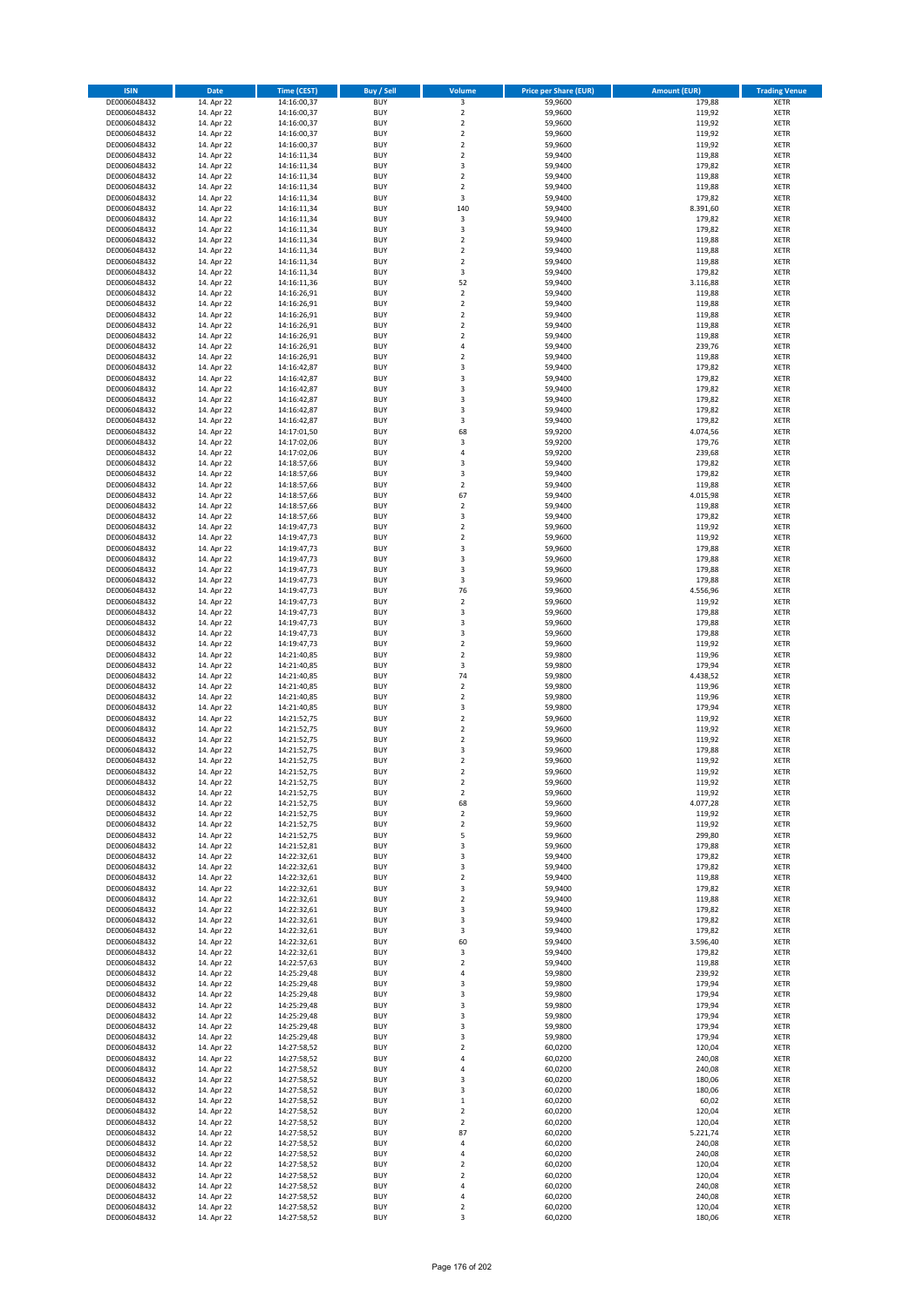| <b>ISIN</b>                  | <b>Date</b>              | <b>Time (CEST)</b>         | <b>Buy / Sell</b>        | Volume                     | <b>Price per Share (EUR)</b> | <b>Amount (EUR)</b> | <b>Trading Venue</b>       |
|------------------------------|--------------------------|----------------------------|--------------------------|----------------------------|------------------------------|---------------------|----------------------------|
| DE0006048432                 | 14. Apr 22               | 14:27:59,82                | <b>BUY</b>               | $\overline{2}$             | 60,0200                      | 120,04              | <b>XETR</b>                |
| DE0006048432                 | 14. Apr 22               | 14:27:59,82                | <b>BUY</b>               | 3                          | 60,0200                      | 180,06              | <b>XETR</b>                |
| DE0006048432                 | 14. Apr 22               | 14:30:11,55                | <b>BUY</b>               | 3                          | 60,0200                      | 180,06              | <b>XETR</b>                |
| DE0006048432                 | 14. Apr 22               | 14:30:11,55                | <b>BUY</b>               | 3                          | 60,0200                      | 180,06              | <b>XETR</b>                |
| DE0006048432                 | 14. Apr 22               | 14:30:11,55                | <b>BUY</b>               | 3                          | 60,0200                      | 180,06              | <b>XETR</b>                |
| DE0006048432                 | 14. Apr 22               | 14:30:11,55                | <b>BUY</b>               | 127                        | 60,0200                      | 7.622,54            | <b>XETR</b>                |
| DE0006048432                 | 14. Apr 22               | 14:30:11,55                | <b>BUY</b>               | $\overline{2}$             | 60.0200                      | 120,04              | <b>XETR</b>                |
| DE0006048432                 | 14. Apr 22               | 14:30:30,01<br>14:30:30,01 | <b>BUY</b>               | $\mathbf 2$                | 60,0000                      | 120,00              | <b>XETR</b>                |
| DE0006048432                 | 14. Apr 22<br>14. Apr 22 |                            | <b>BUY</b><br><b>BUY</b> | 3<br>3                     | 60,0000<br>60,0000           | 180,00<br>180,00    | <b>XETR</b><br><b>XETR</b> |
| DE0006048432<br>DE0006048432 | 14. Apr 22               | 14:30:30,01<br>14:30:30,01 | <b>BUY</b>               | 3                          | 60,0000                      | 180,00              | <b>XETR</b>                |
| DE0006048432                 | 14. Apr 22               | 14:30:30,01                | <b>BUY</b>               | $\overline{\mathbf{c}}$    | 60,0000                      | 120,00              | <b>XETR</b>                |
| DE0006048432                 | 14. Apr 22               | 14:30:30,01                | <b>BUY</b>               | 3                          | 60,0000                      | 180,00              | <b>XETR</b>                |
| DE0006048432                 | 14. Apr 22               | 14:30:30,01                | <b>BUY</b>               | 3                          | 60,0000                      | 180,00              | <b>XETR</b>                |
| DE0006048432                 | 14. Apr 22               | 14:30:30,01                | <b>BUY</b>               | 3                          | 60,0000                      | 180,00              | <b>XETR</b>                |
| DE0006048432                 | 14. Apr 22               | 14:30:30,01                | <b>BUY</b>               | 3                          | 60,0000                      | 180,00              | <b>XETR</b>                |
| DE0006048432                 | 14. Apr 22               | 14:30:30,01                | <b>BUY</b>               | $\mathbf 2$                | 60,0000                      | 120,00              | <b>XETR</b>                |
| DE0006048432                 | 14. Apr 22               | 14:30:30,01                | <b>BUY</b>               | 3                          | 60,0000                      | 180,00              | <b>XETR</b>                |
| DE0006048432                 | 14. Apr 22               | 14:30:30,02                | <b>BUY</b>               | 3                          | 60,0000                      | 180,00              | <b>XETR</b>                |
| DE0006048432                 | 14. Apr 22               | 14:30:30,02                | <b>BUY</b>               | 3                          | 60,0000                      | 180,00              | <b>XETR</b>                |
| DE0006048432                 | 14. Apr 22               | 14:30:56,61                | <b>BUY</b>               | 4                          | 60,0000                      | 240,00              | <b>XETR</b>                |
| DE0006048432<br>DE0006048432 | 14. Apr 22<br>14. Apr 22 | 14:30:56,61<br>14:30:56,61 | <b>BUY</b><br><b>BUY</b> | 3<br>3                     | 60,0000<br>60,0000           | 180,00<br>180,00    | <b>XETR</b><br><b>XETR</b> |
| DE0006048432                 | 14. Apr 22               | 14:31:14,02                | <b>BUY</b>               | $\mathbf 2$                | 59,9800                      | 119,96              | <b>XETR</b>                |
| DE0006048432                 | 14. Apr 22               | 14:31:14,02                | <b>BUY</b>               | 3                          | 59,9800                      | 179,94              | <b>XETR</b>                |
| DE0006048432                 | 14. Apr 22               | 14:31:14,02                | <b>BUY</b>               | $\mathbf 2$                | 59,9800                      | 119,96              | <b>XETR</b>                |
| DE0006048432                 | 14. Apr 22               | 14:31:14,02                | <b>BUY</b>               | 3                          | 59,9800                      | 179,94              | <b>XETR</b>                |
| DE0006048432                 | 14. Apr 22               | 14:31:14,02                | <b>BUY</b>               | 122                        | 59,9800                      | 7.317,56            | <b>XETR</b>                |
| DE0006048432                 | 14. Apr 22               | 14:31:14,02                | <b>BUY</b>               | $\mathsf 3$                | 59,9800                      | 179,94              | <b>XETR</b>                |
| DE0006048432                 | 14. Apr 22               | 14:31:14,02                | <b>BUY</b>               | 3                          | 59,9800                      | 179,94              | <b>XETR</b>                |
| DE0006048432                 | 14. Apr 22               | 14:31:14,02                | <b>BUY</b>               | $\mathbf 2$                | 59,9800                      | 119,96              | <b>XETR</b>                |
| DE0006048432                 | 14. Apr 22               | 14:31:41,23                | <b>BUY</b>               | $\overline{\mathbf{c}}$    | 59,9800                      | 119,96              | <b>XETR</b>                |
| DE0006048432                 | 14. Apr 22               | 14:33:05,85                | <b>BUY</b>               | $\mathbf 2$<br>3           | 59,9600                      | 119,92              | <b>XETR</b>                |
| DE0006048432<br>DE0006048432 | 14. Apr 22<br>14. Apr 22 | 14:33:05,85                | <b>BUY</b><br><b>BUY</b> | 3                          | 59,9600<br>59,9600           | 179,88              | <b>XETR</b><br><b>XETR</b> |
| DE0006048432                 | 14. Apr 22               | 14:33:05,85<br>14:33:05,85 | <b>BUY</b>               | 3                          | 59,9600                      | 179,88<br>179,88    | <b>XETR</b>                |
| DE0006048432                 | 14. Apr 22               | 14:33:05,85                | <b>BUY</b>               | 15                         | 59,9600                      | 899,40              | <b>XETR</b>                |
| DE0006048432                 | 14. Apr 22               | 14:33:05,85                | <b>BUY</b>               | 3                          | 59,9600                      | 179,88              | <b>XETR</b>                |
| DE0006048432                 | 14. Apr 22               | 14:33:05,85                | <b>BUY</b>               | 3                          | 59,9600                      | 179,88              | <b>XETR</b>                |
| DE0006048432                 | 14. Apr 22               | 14:33:05,85                | <b>BUY</b>               | $\mathbf 2$                | 59,9600                      | 119,92              | <b>XETR</b>                |
| DE0006048432                 | 14. Apr 22               | 14:33:05,85                | <b>BUY</b>               | 45                         | 59,9600                      | 2.698,20            | <b>XETR</b>                |
| DE0006048432                 | 14. Apr 22               | 14:33:50,31                | <b>BUY</b>               | $\mathbf 2$                | 59,9600                      | 119,92              | <b>XETR</b>                |
| DE0006048432                 | 14. Apr 22               | 14:33:50,31                | <b>BUY</b>               | $\mathbf 2$                | 59,9600                      | 119,92              | <b>XETR</b>                |
| DE0006048432                 | 14. Apr 22               | 14:33:50,31                | <b>BUY</b>               | 96                         | 59,9600                      | 5.756,16            | <b>XETR</b>                |
| DE0006048432                 | 14. Apr 22               | 14:34:06,98                | <b>BUY</b>               | $\mathbf 2$                | 59,9600                      | 119,92              | <b>XETR</b>                |
| DE0006048432                 | 14. Apr 22               | 14:34:06,98                | <b>BUY</b>               | $\overline{2}$             | 59,9600                      | 119,92              | <b>XETR</b>                |
| DE0006048432<br>DE0006048432 | 14. Apr 22<br>14. Apr 22 | 14:34:06,98<br>14:34:06,99 | <b>BUY</b><br><b>BUY</b> | 3<br>4                     | 59,9600<br>59,9600           | 179,88<br>239,84    | <b>XETR</b><br><b>XETR</b> |
| DE0006048432                 | 14. Apr 22               | 14:34:49,61                | <b>BUY</b>               | $\mathbf 2$                | 59,9400                      | 119,88              | <b>XETR</b>                |
| DE0006048432                 | 14. Apr 22               | 14:34:49,61                | <b>BUY</b>               | $\overline{\mathbf{c}}$    | 59,9400                      | 119,88              | <b>XETR</b>                |
| DE0006048432                 | 14. Apr 22               | 14:34:49,61                | <b>BUY</b>               | $\overline{\mathbf{c}}$    | 59,9400                      | 119,88              | <b>XETR</b>                |
| DE0006048432                 | 14. Apr 22               | 14:34:49,61                | <b>BUY</b>               | $\mathbf 2$                | 59,9400                      | 119,88              | <b>XETR</b>                |
| DE0006048432                 | 14. Apr 22               | 14:34:49,61                | <b>BUY</b>               | 4                          | 59,9400                      | 239,76              | <b>XETR</b>                |
| DE0006048432                 | 14. Apr 22               | 14:34:49,61                | <b>BUY</b>               | 141                        | 59,9400                      | 8.451,54            | <b>XETR</b>                |
| DE0006048432                 | 14. Apr 22               | 14:34:49,61                | <b>BUY</b>               | $\overline{\mathbf{c}}$    | 59,9400                      | 119,88              | <b>XETR</b>                |
| DE0006048432                 | 14. Apr 22               | 14:34:49,61                | <b>BUY</b>               | $\overline{a}$             | 59,9400                      | 119,88              | <b>XETR</b>                |
| DE0006048432                 | 14. Apr 22               | 14:34:49,61                | <b>BUY</b>               | $\overline{\mathbf{c}}$    | 59,9400                      | 119,88              | <b>XETR</b>                |
| DE0006048432<br>DE0006048432 | 14. Apr 22<br>14. Apr 22 | 14:34:49,61<br>14:34:49,61 | <b>BUY</b><br><b>BUY</b> | 4<br>3                     | 59,9400<br>59,9400           | 239,76<br>179,82    | <b>XETR</b><br><b>XETR</b> |
| DE0006048432                 | 14. Apr 22               | 14:34:49,61                | <b>BUY</b>               | $\overline{2}$             | 59,9400                      | 119,88              | <b>XETR</b>                |
| DE0006048432                 | 14. Apr 22               | 14:35:05,25                | <b>BUY</b>               | 3                          | 59,9400                      | 179,82              | <b>XETR</b>                |
| DE0006048432                 | 14. Apr 22               | 14:35:05,25                | <b>BUY</b>               | $\overline{\mathbf{c}}$    | 59,9400                      | 119,88              | <b>XETR</b>                |
| DE0006048432                 | 14. Apr 22               | 14:35:05,25                | <b>BUY</b>               | $\overline{\mathbf{c}}$    | 59,9400                      | 119,88              | <b>XETR</b>                |
| DE0006048432                 | 14. Apr 22               | 14:35:05,25                | <b>BUY</b>               | 3                          | 59,9400                      | 179,82              | <b>XETR</b>                |
| DE0006048432                 | 14. Apr 22               | 14:35:05,25                | BUY                      | 2                          | 59,9400                      | 119,88              | <b>XETR</b>                |
| DE0006048432                 | 14. Apr 22               | 14:35:05,25                | <b>BUY</b>               | $\mathbf 2$                | 59,9400                      | 119,88              | <b>XETR</b>                |
| DE0006048432                 | 14. Apr 22               | 14:35:05,25                | <b>BUY</b>               | 3                          | 59,9400                      | 179,82              | <b>XETR</b>                |
| DE0006048432                 | 14. Apr 22               | 14:35:05,25                | <b>BUY</b>               | $\mathbf 2$                | 59,9400                      | 119,88              | XETR                       |
| DE0006048432<br>DE0006048432 | 14. Apr 22<br>14. Apr 22 | 14:35:05,25<br>14:35:05,25 | <b>BUY</b><br><b>BUY</b> | 3<br>81                    | 59,9400<br>59,9400           | 179,82<br>4.855,14  | <b>XETR</b><br><b>XETR</b> |
| DE0006048432                 | 14. Apr 22               | 14:35:05,25                | <b>BUY</b>               | $\mathbf 2$                | 59,9400                      | 119,88              | <b>XETR</b>                |
| DE0006048432                 | 14. Apr 22               | 14:35:05,25                | <b>BUY</b>               | $\mathbf 2$                | 59,9400                      | 119,88              | <b>XETR</b>                |
| DE0006048432                 | 14. Apr 22               | 14:35:05,25                | <b>BUY</b>               | $\mathbf 2$                | 59,9400                      | 119,88              | <b>XETR</b>                |
| DE0006048432                 | 14. Apr 22               | 14:35:05,25                | <b>BUY</b>               | 3                          | 59,9400                      | 179,82              | XETR                       |
| DE0006048432                 | 14. Apr 22               | 14:35:05,25                | <b>BUY</b>               | $\mathbf 2$                | 59,9400                      | 119,88              | <b>XETR</b>                |
| DE0006048432                 | 14. Apr 22               | 14:35:36,67                | <b>BUY</b>               | $\overline{2}$             | 59,9200                      | 119,84              | <b>XETR</b>                |
| DE0006048432                 | 14. Apr 22               | 14:35:36,67                | <b>BUY</b>               | 105                        | 59,9200                      | 6.291,60            | <b>XETR</b>                |
| DE0006048432                 | 14. Apr 22               | 14:35:36,67                | <b>BUY</b>               | $\overline{\mathbf{2}}$    | 59,9200                      | 119,84              | <b>XETR</b>                |
| DE0006048432<br>DE0006048432 | 14. Apr 22<br>14. Apr 22 | 14:35:36,67                | <b>BUY</b><br><b>BUY</b> | $\mathbf 2$<br>$\mathbf 2$ | 59,9200<br>59,9200           | 119,84<br>119,84    | <b>XETR</b><br><b>XETR</b> |
| DE0006048432                 | 14. Apr 22               | 14:35:36,67<br>14:35:57,94 | <b>BUY</b>               | $\mathbf 2$                | 59,9000                      | 119,80              | <b>XETR</b>                |
| DE0006048432                 | 14. Apr 22               | 14:35:57,94                | <b>BUY</b>               | $\mathbf 2$                | 59,9000                      | 119,80              | <b>XETR</b>                |
| DE0006048432                 | 14. Apr 22               | 14:35:57,94                | <b>BUY</b>               | $\mathbf 2$                | 59,9000                      | 119,80              | XETR                       |
| DE0006048432                 | 14. Apr 22               | 14:35:57,94                | <b>BUY</b>               | 31                         | 59,9000                      | 1.856,90            | <b>XETR</b>                |
| DE0006048432                 | 14. Apr 22               | 14:35:57,94                | <b>BUY</b>               | $\overline{\mathbf{2}}$    | 59,9000                      | 119,80              | <b>XETR</b>                |
| DE0006048432                 | 14. Apr 22               | 14:35:57,94                | <b>BUY</b>               | 25                         | 59,9000                      | 1.497,50            | <b>XETR</b>                |
| DE0006048432                 | 14. Apr 22               | 14:36:53,69                | <b>BUY</b>               | 3                          | 59,9200                      | 179,76              | <b>XETR</b>                |
| DE0006048432                 | 14. Apr 22               | 14:36:53,69                | <b>BUY</b>               | 3                          | 59,9200                      | 179,76              | <b>XETR</b>                |
| DE0006048432                 | 14. Apr 22               | 14:36:53,69                | <b>BUY</b>               | 3                          | 59,9200                      | 179,76              | <b>XETR</b>                |
| DE0006048432                 | 14. Apr 22               | 14:36:53,69                | <b>BUY</b>               | 3                          | 59,9200                      | 179,76              | XETR                       |
| DE0006048432<br>DE0006048432 | 14. Apr 22               | 14:36:53,69                | <b>BUY</b><br><b>BUY</b> | $\mathbf 2$<br>89          | 59,9200                      | 119,84              | <b>XETR</b><br><b>XETR</b> |
| DE0006048432                 | 14. Apr 22<br>14. Apr 22 | 14:36:53,69<br>14:36:53,69 | <b>BUY</b>               | 3                          | 59,9200<br>59,9200           | 5.332,88<br>179,76  | <b>XETR</b>                |
| DE0006048432                 | 14. Apr 22               | 14:36:53,69                | <b>BUY</b>               | $\overline{\mathbf{c}}$    | 59,9200                      | 119,84              | XETR                       |
| DE0006048432                 | 14. Apr 22               | 14:36:53,69                | <b>BUY</b>               | 3                          | 59,9200                      | 179,76              | <b>XETR</b>                |
| DE0006048432                 | 14. Apr 22               | 14:37:33,87                | <b>BUY</b>               | $\mathbf 2$                | 59,9400                      | 119,88              | <b>XETR</b>                |
| DE0006048432                 | 14. Apr 22               | 14:37:33,87                | <b>BUY</b>               | 3                          | 59,9400                      | 179,82              | <b>XETR</b>                |
| DE0006048432                 | 14. Apr 22               | 14:37:33,87                | <b>BUY</b>               | 3                          | 59,9400                      | 179,82              | <b>XETR</b>                |
| DE0006048432                 | 14. Apr 22               | 14:37:33,87                | <b>BUY</b>               | 3                          | 59,9400                      | 179,82              | <b>XETR</b>                |
| DE0006048432                 | 14. Apr 22               | 14:37:33,87                | <b>BUY</b>               | 3                          | 59,9400                      | 179,82              | <b>XETR</b>                |
| DE0006048432                 | 14. Apr 22               | 14:37:33,87                | <b>BUY</b>               | 3                          | 59,9400                      | 179,82              | <b>XETR</b>                |
| DE0006048432<br>DE0006048432 | 14. Apr 22               | 14:37:33,87<br>14:37:33,87 | <b>BUY</b><br><b>BUY</b> | 3<br>3                     | 59,9400<br>59,9400           | 179,82<br>179,82    | <b>XETR</b><br><b>XETR</b> |
| DE0006048432                 | 14. Apr 22<br>14. Apr 22 | 14:39:00,61                | <b>BUY</b>               | 3                          | 59,9600                      | 179,88              | <b>XETR</b>                |
| DE0006048432                 | 14. Apr 22               | 14:39:00,61                | <b>BUY</b>               | 3                          | 59,9600                      | 179,88              | <b>XETR</b>                |
| DE0006048432                 | 14. Apr 22               | 14:39:00,61                | <b>BUY</b>               | 3                          | 59,9600                      | 179,88              | XETR                       |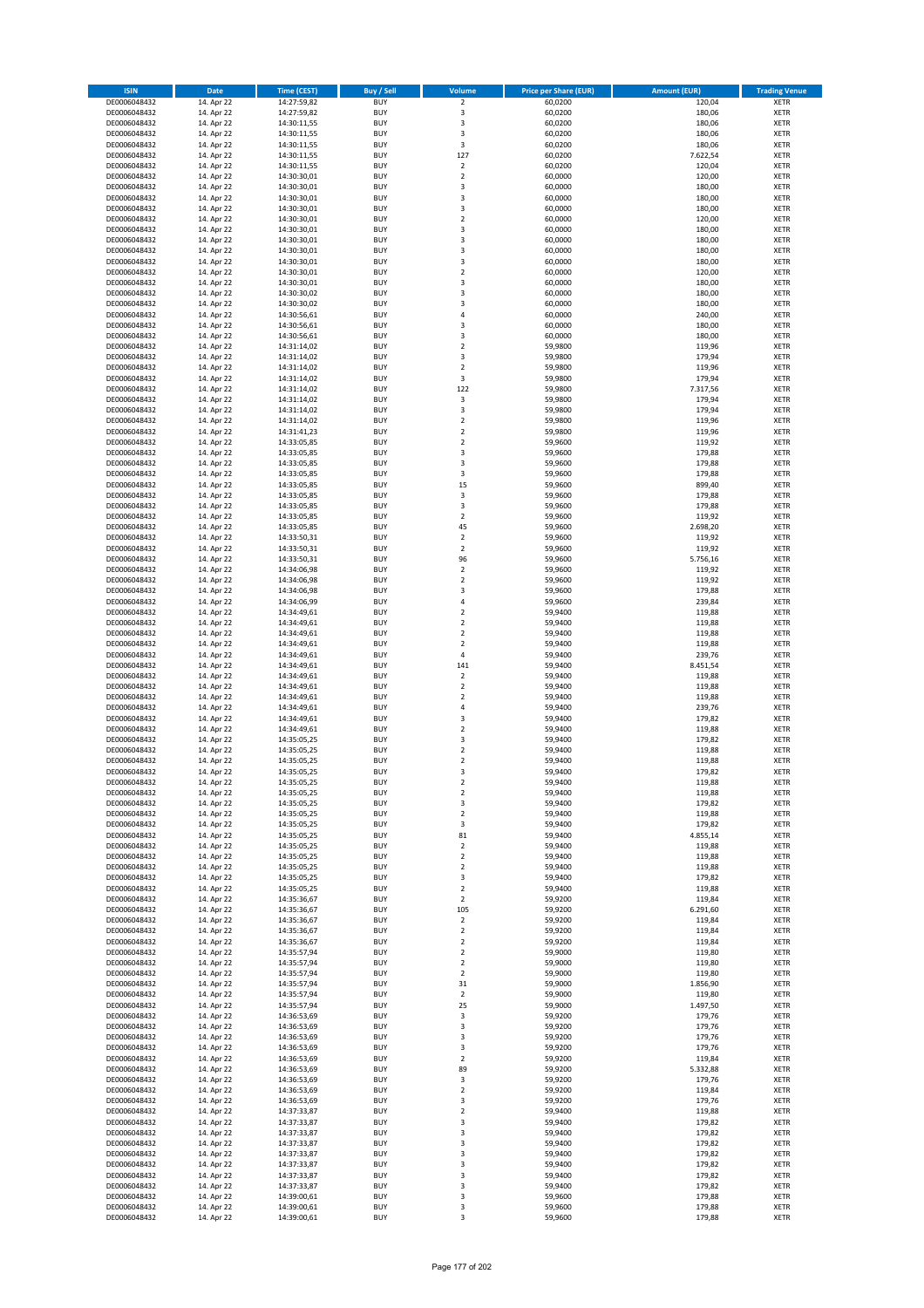| <b>ISIN</b>                  | <b>Date</b>              | <b>Time (CEST)</b>         | <b>Buy / Sell</b>        | Volume                        | <b>Price per Share (EUR)</b> | <b>Amount (EUR)</b> | <b>Trading Venue</b>       |
|------------------------------|--------------------------|----------------------------|--------------------------|-------------------------------|------------------------------|---------------------|----------------------------|
| DE0006048432                 | 14. Apr 22               | 14:39:00,61                | <b>BUY</b>               | 3                             | 59,9600                      | 179,88              | <b>XETR</b>                |
| DE0006048432                 | 14. Apr 22               | 14:39:00,61                | <b>BUY</b>               | 4                             | 59,9600                      | 239,84              | <b>XETR</b>                |
| DE0006048432                 | 14. Apr 22               | 14:39:00,61                | <b>BUY</b>               | 3                             | 59,9600                      | 179,88              | <b>XETR</b>                |
| DE0006048432<br>DE0006048432 | 14. Apr 22               | 14:39:00,61                | <b>BUY</b><br><b>BUY</b> | $\mathbf 2$<br>56             | 59,9600<br>59,9600           | 119,92              | <b>XETR</b><br><b>XETR</b> |
| DE0006048432                 | 14. Apr 22<br>14. Apr 22 | 14:39:00,61<br>14:39:00,61 | <b>BUY</b>               | $\mathbf 2$                   | 59,9600                      | 3.357,76<br>119,92  | <b>XETR</b>                |
| DE0006048432                 | 14. Apr 22               | 14:39:00,61                | <b>BUY</b>               | 3                             | 59,9600                      | 179,88              | <b>XETR</b>                |
| DE0006048432                 | 14. Apr 22               | 14:39:00,61                | <b>BUY</b>               | $\mathbf 2$                   | 59,9600                      | 119,92              | <b>XETR</b>                |
| DE0006048432                 | 14. Apr 22               | 14:39:00,61                | <b>BUY</b>               | $\overline{2}$                | 59,9600                      | 119,92              | <b>XETR</b>                |
| DE0006048432                 | 14. Apr 22               | 14:39:00,61                | <b>BUY</b>               | 3                             | 59,9600                      | 179,88              | <b>XETR</b>                |
| DE0006048432                 | 14. Apr 22               | 14:39:47,32                | <b>BUY</b>               | 3                             | 59,9400                      | 179,82              | <b>XETR</b>                |
| DE0006048432                 | 14. Apr 22<br>14. Apr 22 | 14:39:47,32                | <b>BUY</b><br><b>BUY</b> | 3<br>$\mathbf 2$              | 59,9400                      | 179,82<br>119,88    | <b>XETR</b><br><b>XETR</b> |
| DE0006048432<br>DE0006048432 | 14. Apr 22               | 14:39:47,32<br>14:39:47,32 | <b>BUY</b>               | $\overline{\mathbf{c}}$       | 59,9400<br>59,9400           | 119,88              | <b>XETR</b>                |
| DE0006048432                 | 14. Apr 22               | 14:39:47,32                | <b>BUY</b>               | 3                             | 59,9400                      | 179,82              | <b>XETR</b>                |
| DE0006048432                 | 14. Apr 22               | 14:39:47,32                | <b>BUY</b>               | 3                             | 59,9400                      | 179,82              | <b>XETR</b>                |
| DE0006048432                 | 14. Apr 22               | 14:39:47,32                | <b>BUY</b>               | $\mathbf 2$                   | 59,9400                      | 119,88              | <b>XETR</b>                |
| DE0006048432                 | 14. Apr 22               | 14:39:47,32                | <b>BUY</b>               | $\mathbf 2$                   | 59,9400                      | 119,88              | <b>XETR</b>                |
| DE0006048432                 | 14. Apr 22               | 14:39:47,46                | <b>BUY</b>               | $\overline{\mathbf{c}}$       | 59,9200                      | 119,84              | <b>XETR</b>                |
| DE0006048432                 | 14. Apr 22               | 14:39:47,46                | <b>BUY</b>               | 48                            | 59,9200                      | 2.876,16            | <b>XETR</b>                |
| DE0006048432<br>DE0006048432 | 14. Apr 22<br>14. Apr 22 | 14:39:52,00<br>14:39:52,00 | <b>BUY</b><br><b>BUY</b> | $\overline{\mathbf{c}}$<br>76 | 59,9200<br>59,9200           | 119,84<br>4.553,92  | <b>XETR</b><br><b>XETR</b> |
| DE0006048432                 | 14. Apr 22               | 14:40:43,79                | <b>BUY</b>               | 3                             | 59,9400                      | 179,82              | <b>XETR</b>                |
| DE0006048432                 | 14. Apr 22               | 14:40:43,79                | <b>BUY</b>               | $\mathbf 2$                   | 59,9400                      | 119,88              | <b>XETR</b>                |
| DE0006048432                 | 14. Apr 22               | 14:40:43,79                | <b>BUY</b>               | 3                             | 59,9400                      | 179,82              | <b>XETR</b>                |
| DE0006048432                 | 14. Apr 22               | 14:40:43,79                | <b>BUY</b>               | 3                             | 59,9400                      | 179,82              | <b>XETR</b>                |
| DE0006048432                 | 14. Apr 22               | 14:40:43,79                | <b>BUY</b>               | $\mathbf 2$                   | 59,9400                      | 119,88              | <b>XETR</b>                |
| DE0006048432                 | 14. Apr 22               | 14:40:43,79                | <b>BUY</b>               | $\overline{\mathbf{c}}$       | 59,9400                      | 119,88              | <b>XETR</b>                |
| DE0006048432<br>DE0006048432 | 14. Apr 22<br>14. Apr 22 | 14:40:43,79<br>14:40:43,79 | <b>BUY</b><br><b>BUY</b> | 3<br>$\overline{\mathbf{2}}$  | 59,9400<br>59,9400           | 179,82<br>119,88    | <b>XETR</b><br><b>XETR</b> |
| DE0006048432                 | 14. Apr 22               | 14:40:54,17                | <b>BUY</b>               | 57                            | 59,9200                      | 3.415,44            | <b>XETR</b>                |
| DE0006048432                 | 14. Apr 22               | 14:40:54,17                | <b>BUY</b>               | 3                             | 59,9200                      | 179,76              | <b>XETR</b>                |
| DE0006048432                 | 14. Apr 22               | 14:40:54,17                | <b>BUY</b>               | $\mathbf 2$                   | 59,9200                      | 119,84              | <b>XETR</b>                |
| DE0006048432                 | 14. Apr 22               | 14:40:54,17                | <b>BUY</b>               | 43                            | 59,9200                      | 2.576,56            | <b>XETR</b>                |
| DE0006048432                 | 14. Apr 22               | 14:41:51,41                | <b>BUY</b>               | $\overline{\mathbf{c}}$       | 59,9400                      | 119,88              | <b>XETR</b>                |
| DE0006048432                 | 14. Apr 22               | 14:41:51,41                | <b>BUY</b>               | $\mathbf 2$                   | 59,9400                      | 119,88              | <b>XETR</b>                |
| DE0006048432                 | 14. Apr 22               | 14:41:51,41                | <b>BUY</b>               | $\overline{\mathbf{c}}$<br>3  | 59,9400                      | 119,88              | <b>XETR</b><br><b>XETR</b> |
| DE0006048432<br>DE0006048432 | 14. Apr 22<br>14. Apr 22 | 14:41:51,41<br>14:41:51,41 | <b>BUY</b><br><b>BUY</b> | $\overline{2}$                | 59,9400<br>59,9400           | 179,82<br>119,88    | <b>XETR</b>                |
| DE0006048432                 | 14. Apr 22               | 14:41:51,41                | <b>BUY</b>               | 3                             | 59,9400                      | 179,82              | <b>XETR</b>                |
| DE0006048432                 | 14. Apr 22               | 14:41:51,41                | <b>BUY</b>               | 73                            | 59,9400                      | 4.375,62            | <b>XETR</b>                |
| DE0006048432                 | 14. Apr 22               | 14:41:51,41                | <b>BUY</b>               | 3                             | 59,9400                      | 179,82              | <b>XETR</b>                |
| DE0006048432                 | 14. Apr 22               | 14:41:51,41                | <b>BUY</b>               | $\mathbf 2$                   | 59,9400                      | 119,88              | <b>XETR</b>                |
| DE0006048432                 | 14. Apr 22               | 14:41:51,41                | <b>BUY</b>               | $\overline{\mathbf{c}}$       | 59,9400                      | 119,88              | <b>XETR</b>                |
| DE0006048432                 | 14. Apr 22               | 14:41:51,41                | <b>BUY</b>               | 3                             | 59,9400                      | 179,82              | <b>XETR</b>                |
| DE0006048432                 | 14. Apr 22               | 14:41:51,41                | <b>BUY</b>               | $\mathbf 1$                   | 59,9400                      | 59,94               | <b>XETR</b>                |
| DE0006048432<br>DE0006048432 | 14. Apr 22<br>14. Apr 22 | 14:42:46,56<br>14:42:46,56 | <b>BUY</b><br><b>BUY</b> | $\mathbf 2$<br>$\mathbf 2$    | 59,9400<br>59,9400           | 119,88<br>119,88    | <b>XETR</b><br><b>XETR</b> |
| DE0006048432                 | 14. Apr 22               | 14:42:46,56                | <b>BUY</b>               | 66                            | 59,9400                      | 3.956,04            | <b>XETR</b>                |
| DE0006048432                 | 14. Apr 22               | 14:42:46,56                | <b>BUY</b>               | $\mathbf 2$                   | 59,9400                      | 119,88              | <b>XETR</b>                |
| DE0006048432                 | 14. Apr 22               | 14:42:46,56                | <b>BUY</b>               | $\overline{2}$                | 59,9400                      | 119,88              | <b>XETR</b>                |
| DE0006048432                 | 14. Apr 22               | 14:43:49,44                | <b>BUY</b>               | 68                            | 59,9400                      | 4.075,92            | <b>XETR</b>                |
| DE0006048432                 | 14. Apr 22               | 14:43:55,19                | <b>BUY</b>               | 3                             | 59,9200                      | 179,76              | <b>XETR</b>                |
| DE0006048432                 | 14. Apr 22               | 14:44:42,51                | <b>BUY</b>               | 3                             | 59,9200                      | 179,76              | <b>XETR</b>                |
| DE0006048432<br>DE0006048432 | 14. Apr 22<br>14. Apr 22 | 14:44:42,51<br>14:44:42,51 | <b>BUY</b><br><b>BUY</b> | $\overline{\mathbf{c}}$<br>3  | 59,9200<br>59,9200           | 119,84<br>179,76    | <b>XETR</b><br><b>XETR</b> |
| DE0006048432                 | 14. Apr 22               | 14:44:42,51                | <b>BUY</b>               | 3                             | 59,9200                      | 179,76              | <b>XETR</b>                |
| DE0006048432                 | 14. Apr 22               | 14:44:42,51                | <b>BUY</b>               | 3                             | 59,9200                      | 179,76              | <b>XETR</b>                |
| DE0006048432                 | 14. Apr 22               | 14:44:42,51                | <b>BUY</b>               | 59                            | 59,9200                      | 3.535,28            | <b>XETR</b>                |
| DE0006048432                 | 14. Apr 22               | 14:44:42,51                | <b>BUY</b>               | $\overline{2}$                | 59,9200                      | 119,84              | <b>XETR</b>                |
| DE0006048432                 | 14. Apr 22               | 14:44:42,51                | <b>BUY</b>               | $\mathbf 2$                   | 59,9200                      | 119,84              | <b>XETR</b>                |
| DE0006048432                 | 14. Apr 22               | 14:44:42,51                | <b>BUY</b><br><b>BUY</b> | 3<br>3                        | 59,9200                      | 179,76              | <b>XETR</b><br><b>XETR</b> |
| DE0006048432<br>DE0006048432 | 14. Apr 22<br>14. Apr 22 | 14:44:42,51<br>14:44:42,51 | <b>BUY</b>               | 3                             | 59,9200<br>59,9200           | 179,76<br>179,76    | <b>XETR</b>                |
| DE0006048432                 | 14. Apr 22               | 14:44:45,63                | BUY                      | 3                             | 59,9200                      | 179,76              | <b>XETR</b>                |
| DE0006048432                 | 14. Apr 22               | 14:44:45,63                | <b>BUY</b>               | $\mathbf 2$                   | 59,9200                      | 119,84              | XETR                       |
| DE0006048432                 | 14. Apr 22               | 14:44:45,63                | <b>BUY</b>               | $\mathbf 2$                   | 59,9200                      | 119,84              | XETR                       |
| DE0006048432                 | 14. Apr 22               | 14:44:45,63                | <b>BUY</b>               | $\mathbf 2$                   | 59,9200                      | 119,84              | XETR                       |
| DE0006048432                 | 14. Apr 22               | 14:44:45,63                | <b>BUY</b>               | 3                             | 59,9200                      | 179,76              | <b>XETR</b>                |
| DE0006048432<br>DE0006048432 | 14. Apr 22<br>14. Apr 22 | 14:44:45,63<br>14:44:45,63 | <b>BUY</b><br><b>BUY</b> | 3<br>3                        | 59,9200<br>59,9200           | 179,76<br>179,76    | <b>XETR</b><br><b>XETR</b> |
| DE0006048432                 | 14. Apr 22               | 14:44:45,63                | <b>BUY</b>               | $\mathbf 2$                   | 59,9200                      | 119,84              | <b>XETR</b>                |
| DE0006048432                 | 14. Apr 22               | 14:44:45,63                | <b>BUY</b>               | 3                             | 59,9200                      | 179,76              | <b>XETR</b>                |
| DE0006048432                 | 14. Apr 22               | 14:45:21,46                | <b>BUY</b>               | 3                             | 59,9000                      | 179,70              | XETR                       |
| DE0006048432                 | 14. Apr 22               | 14:45:21,46                | <b>BUY</b>               | $\mathbf 2$                   | 59,9000                      | 119,80              | XETR                       |
| DE0006048432                 | 14. Apr 22               | 14:45:21,46                | <b>BUY</b>               | 89                            | 59,9000                      | 5.331,10            | <b>XETR</b>                |
| DE0006048432<br>DE0006048432 | 14. Apr 22<br>14. Apr 22 | 14:45:21,46<br>14:45:57,40 | <b>BUY</b><br><b>BUY</b> | $\mathbf 2$<br>3              | 59,9000<br>59,8800           | 119,80<br>179,64    | <b>XETR</b><br><b>XETR</b> |
| DE0006048432                 | 14. Apr 22               | 14:45:57,40                | <b>BUY</b>               | 3                             | 59,8800                      | 179,64              | <b>XETR</b>                |
| DE0006048432                 | 14. Apr 22               | 14:45:57,40                | <b>BUY</b>               | $\mathbf 2$                   | 59,8800                      | 119,76              | <b>XETR</b>                |
| DE0006048432                 | 14. Apr 22               | 14:45:57,40                | <b>BUY</b>               | $\mathbf 2$                   | 59,8800                      | 119,76              | <b>XETR</b>                |
| DE0006048432                 | 14. Apr 22               | 14:45:57,40                | <b>BUY</b>               | 5                             | 59,8800                      | 299,40              | <b>XETR</b>                |
| DE0006048432                 | 14. Apr 22               | 14:45:57,40                | <b>BUY</b>               | 3                             | 59,8800                      | 179,64              | XETR                       |
| DE0006048432                 | 14. Apr 22               | 14:45:57,40                | <b>BUY</b>               | $\mathbf 2$                   | 59,8800                      | 119,76              | <b>XETR</b>                |
| DE0006048432<br>DE0006048432 | 14. Apr 22<br>14. Apr 22 | 14:46:54,80<br>14:47:34,43 | <b>BUY</b><br><b>BUY</b> | $\overline{2}$<br>3           | 59,9000<br>59,9000           | 119,80<br>179,70    | <b>XETR</b><br><b>XETR</b> |
| DE0006048432                 | 14. Apr 22               | 14:47:34,43                | <b>BUY</b>               | $\overline{2}$                | 59,9000                      | 119,80              | <b>XETR</b>                |
| DE0006048432                 | 14. Apr 22               | 14:47:34,43                | <b>BUY</b>               | 3                             | 59,9000                      | 179,70              | <b>XETR</b>                |
| DE0006048432                 | 14. Apr 22               | 14:47:34,43                | <b>BUY</b>               | 3                             | 59,9000                      | 179,70              | <b>XETR</b>                |
| DE0006048432                 | 14. Apr 22               | 14:47:34,43                | <b>BUY</b>               | 3                             | 59,9000                      | 179,70              | XETR                       |
| DE0006048432                 | 14. Apr 22               | 14:47:34,43                | <b>BUY</b>               | 32                            | 59,9000                      | 1.916,80            | <b>XETR</b>                |
| DE0006048432                 | 14. Apr 22               | 14:47:34,43                | <b>BUY</b>               | $\mathbf 2$                   | 59,9000                      | 119,80              | <b>XETR</b>                |
| DE0006048432<br>DE0006048432 | 14. Apr 22<br>14. Apr 22 | 14:47:34,43<br>14:47:34,43 | <b>BUY</b><br><b>BUY</b> | 3<br>$\overline{2}$           | 59,9000<br>59,9000           | 179,70<br>119,80    | <b>XETR</b><br>XETR        |
| DE0006048432                 | 14. Apr 22               | 14:47:34,43                | <b>BUY</b>               | 20                            | 59,9000                      | 1.198,00            | <b>XETR</b>                |
| DE0006048432                 | 14. Apr 22               | 14:47:42,31                | <b>BUY</b>               | 3                             | 59,8800                      | 179,64              | <b>XETR</b>                |
| DE0006048432                 | 14. Apr 22               | 14:47:42,31                | <b>BUY</b>               | $\mathbf 2$                   | 59,8800                      | 119,76              | XETR                       |
| DE0006048432                 | 14. Apr 22               | 14:47:42,31                | <b>BUY</b>               | $\mathbf 2$                   | 59,8800                      | 119,76              | <b>XETR</b>                |
| DE0006048432                 | 14. Apr 22               | 14:47:42,31                | <b>BUY</b>               | 33                            | 59,8800                      | 1.976,04            | <b>XETR</b>                |
| DE0006048432                 | 14. Apr 22               | 14:47:42,31                | <b>BUY</b>               | $\mathbf 2$                   | 59,8800                      | 119,76              | <b>XETR</b>                |
| DE0006048432<br>DE0006048432 | 14. Apr 22<br>14. Apr 22 | 14:47:42,31<br>14:47:42,31 | <b>BUY</b><br><b>BUY</b> | 3<br>16                       | 59,8800<br>59,8800           | 179,64<br>958,08    | <b>XETR</b><br>XETR        |
| DE0006048432                 | 14. Apr 22               | 14:47:45,39                | <b>BUY</b>               | 3                             | 59,8600                      | 179,58              | <b>XETR</b>                |
| DE0006048432                 | 14. Apr 22               | 14:47:45,39                | <b>BUY</b>               | 51                            | 59,8600                      | 3.052,86            | <b>XETR</b>                |
| DE0006048432                 | 14. Apr 22               | 14:47:45,39                | <b>BUY</b>               | $\mathbf 2$                   | 59,8600                      | 119,72              | <b>XETR</b>                |
| DE0006048432                 | 14. Apr 22               | 14:47:54,49                | <b>BUY</b>               | $\mathbf 2$                   | 59,8400                      | 119,68              | XETR                       |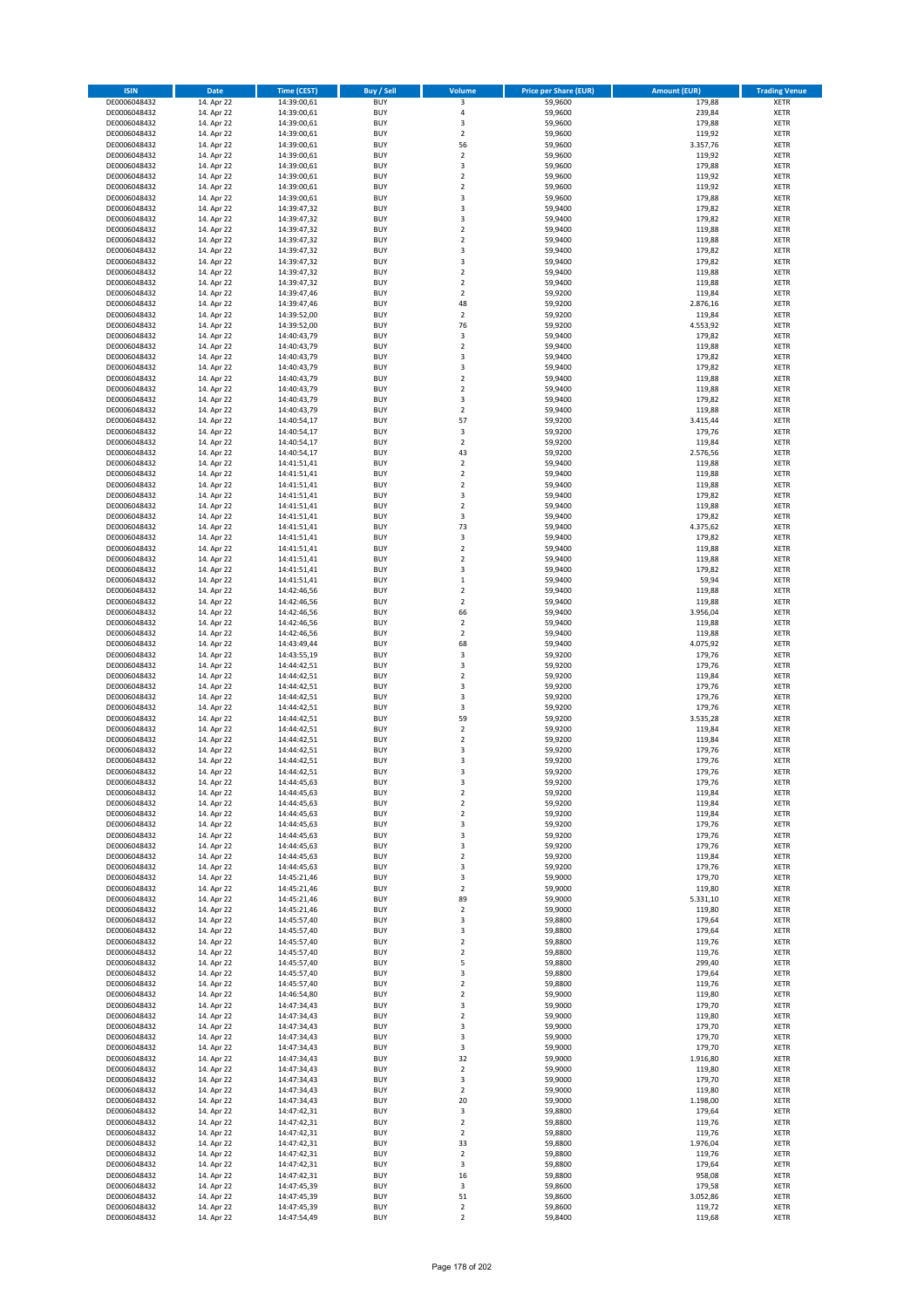| <b>ISIN</b>                  | Date                     | Time (CEST)                | <b>Buy / Sell</b>        | <b>Volume</b>                    | <b>Price per Share (EUR)</b> | <b>Amount (EUR)</b> | <b>Trading Venue</b>       |
|------------------------------|--------------------------|----------------------------|--------------------------|----------------------------------|------------------------------|---------------------|----------------------------|
| DE0006048432                 | 14. Apr 22               | 14:47:54,49                | <b>BUY</b>               | $\overline{\mathbf{3}}$          | 59,8400                      | 179,52              | <b>XETR</b>                |
| DE0006048432                 | 14. Apr 22               | 14:47:54,49                | <b>BUY</b>               | 27                               | 59,8400                      | 1.615,68            | XETR                       |
| DE0006048432                 | 14. Apr 22               | 14:47:54,49                | <b>BUY</b>               | $\mathsf 3$                      | 59,8400                      | 179,52              | XETR                       |
| DE0006048432<br>DE0006048432 | 14. Apr 22<br>14. Apr 22 | 14:47:54,49<br>14:47:54,49 | <b>BUY</b><br><b>BUY</b> | 27<br>4                          | 59,8400<br>59,8400           | 1.615,68<br>239,36  | <b>XETR</b><br><b>XETR</b> |
| DE0006048432                 | 14. Apr 22               | 14:48:10,26                | <b>BUY</b>               | $\overline{2}$                   | 59,8200                      | 119,64              | <b>XETR</b>                |
| DE0006048432                 | 14. Apr 22               | 14:48:10,26                | <b>BUY</b>               | 3                                | 59,8200                      | 179,46              | <b>XETR</b>                |
| DE0006048432                 | 14. Apr 22               | 14:48:10,26                | <b>BUY</b>               | 47                               | 59,8200                      | 2.811,54            | <b>XETR</b>                |
| DE0006048432                 | 14. Apr 22               | 14:48:10,26                | <b>BUY</b>               | 9                                | 59,8200                      | 538,38              | <b>XETR</b>                |
| DE0006048432<br>DE0006048432 | 14. Apr 22<br>14. Apr 22 | 14:48:10,26<br>14:49:08,21 | <b>BUY</b><br><b>BUY</b> | $\mathbf 2$<br>3                 | 59,8200<br>59,8400           | 119,64<br>179,52    | <b>XETR</b><br><b>XETR</b> |
| DE0006048432                 | 14. Apr 22               | 14:49:08,21                | <b>BUY</b>               | 3                                | 59,8400                      | 179,52              | <b>XETR</b>                |
| DE0006048432                 | 14. Apr 22               | 14:49:08,21                | <b>BUY</b>               | $\mathbf 2$                      | 59,8400                      | 119,68              | <b>XETR</b>                |
| DE0006048432                 | 14. Apr 22               | 14:49:08,21                | <b>BUY</b>               | 3                                | 59,8400                      | 179,52              | <b>XETR</b>                |
| DE0006048432                 | 14. Apr 22               | 14:49:08,21                | <b>BUY</b>               | $\mathbf 2$                      | 59,8400                      | 119,68              | <b>XETR</b>                |
| DE0006048432<br>DE0006048432 | 14. Apr 22               | 14:49:08,21<br>14:49:08,21 | <b>BUY</b><br><b>BUY</b> | $\mathbf 2$<br>3                 | 59,8400<br>59,8400           | 119,68<br>179,52    | <b>XETR</b><br><b>XETR</b> |
| DE0006048432                 | 14. Apr 22<br>14. Apr 22 | 14:49:08,21                | <b>BUY</b>               | 3                                | 59,8400                      | 179,52              | <b>XETR</b>                |
| DE0006048432                 | 14. Apr 22               | 14:49:08,21                | <b>BUY</b>               | 3                                | 59,8400                      | 179,52              | <b>XETR</b>                |
| DE0006048432                 | 14. Apr 22               | 14:49:08,21                | <b>BUY</b>               | $\mathbf 2$                      | 59.8400                      | 119,68              | <b>XETR</b>                |
| DE0006048432                 | 14. Apr 22               | 14:49:08,21                | <b>BUY</b>               | 5                                | 59,8400                      | 299,20              | <b>XETR</b>                |
| DE0006048432                 | 14. Apr 22               | 14:49:08,21                | <b>BUY</b>               | 3                                | 59,8400                      | 179,52              | <b>XETR</b>                |
| DE0006048432<br>DE0006048432 | 14. Apr 22<br>14. Apr 22 | 14:49:08,21<br>14:49:08,21 | <b>BUY</b><br><b>BUY</b> | $\mathbf 2$<br>3                 | 59,8400<br>59,8400           | 119,68<br>179,52    | <b>XETR</b><br><b>XETR</b> |
| DE0006048432                 | 14. Apr 22               | 14:50:56,43                | <b>BUY</b>               | $\mathbf 2$                      | 59,8400                      | 119,68              | <b>XETR</b>                |
| DE0006048432                 | 14. Apr 22               | 14:50:56,43                | <b>BUY</b>               | $\mathbf 2$                      | 59,8400                      | 119,68              | <b>XETR</b>                |
| DE0006048432                 | 14. Apr 22               | 14:50:56,43                | <b>BUY</b>               | $\overline{2}$                   | 59,8400                      | 119,68              | <b>XETR</b>                |
| DE0006048432                 | 14. Apr 22               | 14:50:56,43                | <b>BUY</b>               | 3                                | 59,8400                      | 179,52              | <b>XETR</b>                |
| DE0006048432<br>DE0006048432 | 14. Apr 22<br>14. Apr 22 | 14:50:56,43<br>14:50:56,43 | <b>BUY</b><br><b>BUY</b> | 6<br>$\mathbf 2$                 | 59,8400<br>59,8400           | 359,04<br>119,68    | <b>XETR</b><br><b>XETR</b> |
| DE0006048432                 | 14. Apr 22               | 14:51:10,87                | <b>BUY</b>               | 88                               | 59,8400                      | 5.265,92            | <b>XETR</b>                |
| DE0006048432                 | 14. Apr 22               | 14:51:10,87                | <b>BUY</b>               | 3                                | 59,8400                      | 179,52              | <b>XETR</b>                |
| DE0006048432                 | 14. Apr 22               | 14:51:39,55                | <b>BUY</b>               | $\mathbf 2$                      | 59,8400                      | 119,68              | <b>XETR</b>                |
| DE0006048432                 | 14. Apr 22               | 14:51:39,55                | <b>BUY</b>               | $\mathbf 2$                      | 59,8400                      | 119,68              | <b>XETR</b>                |
| DE0006048432                 | 14. Apr 22               | 14:51:39,55                | <b>BUY</b>               | $\mathbf 2$                      | 59,8400                      | 119,68              | <b>XETR</b>                |
| DE0006048432<br>DE0006048432 | 14. Apr 22<br>14. Apr 22 | 14:51:39,55<br>14:51:39,55 | <b>BUY</b><br><b>BUY</b> | $\overline{2}$<br>3              | 59,8400<br>59,8400           | 119,68<br>179,52    | <b>XETR</b><br><b>XETR</b> |
| DE0006048432                 | 14. Apr 22               | 14:51:39,55                | <b>BUY</b>               | 3                                | 59,8400                      | 179,52              | <b>XETR</b>                |
| DE0006048432                 | 14. Apr 22               | 14:51:39,55                | <b>BUY</b>               | $\mathbf 2$                      | 59,8400                      | 119,68              | <b>XETR</b>                |
| DE0006048432                 | 14. Apr 22               | 14:51:39,55                | <b>BUY</b>               | 60                               | 59,8400                      | 3.590,40            | <b>XETR</b>                |
| DE0006048432                 | 14. Apr 22               | 14:52:10,76                | <b>BUY</b>               | 3                                | 59,8200                      | 179,46              | <b>XETR</b>                |
| DE0006048432                 | 14. Apr 22               | 14:52:10,76                | <b>BUY</b>               | 3                                | 59,8200                      | 179,46              | <b>XETR</b>                |
| DE0006048432                 | 14. Apr 22               | 14:52:10,76                | <b>BUY</b>               | 3<br>3                           | 59,8200                      | 179,46              | <b>XETR</b>                |
| DE0006048432<br>DE0006048432 | 14. Apr 22<br>14. Apr 22 | 14:52:10,76<br>14:52:10,76 | <b>BUY</b><br><b>BUY</b> | 3                                | 59,8200<br>59,8200           | 179,46<br>179,46    | <b>XETR</b><br><b>XETR</b> |
| DE0006048432                 | 14. Apr 22               | 14:52:10,76                | <b>BUY</b>               | 3                                | 59,8200                      | 179,46              | <b>XETR</b>                |
| DE0006048432                 | 14. Apr 22               | 14:52:10,76                | <b>BUY</b>               | $\mathbf 2$                      | 59,8200                      | 119,64              | <b>XETR</b>                |
| DE0006048432                 | 14. Apr 22               | 14:52:10,76                | <b>BUY</b>               | $\mathbf 2$                      | 59,8200                      | 119,64              | <b>XETR</b>                |
| DE0006048432                 | 14. Apr 22               | 14:52:10,76                | <b>BUY</b>               | 3                                | 59,8200                      | 179,46              | <b>XETR</b>                |
| DE0006048432                 | 14. Apr 22               | 14:52:10,76                | <b>BUY</b>               | 100                              | 59,8200                      | 5.982,00            | <b>XETR</b>                |
| DE0006048432<br>DE0006048432 | 14. Apr 22<br>14. Apr 22 | 14:52:10,76<br>14:52:10,76 | <b>BUY</b><br><b>BUY</b> | $\sqrt{2}$<br>$\overline{2}$     | 59,8200<br>59,8200           | 119,64<br>119,64    | <b>XETR</b><br><b>XETR</b> |
| DE0006048432                 | 14. Apr 22               | 14:52:10,76                | <b>BUY</b>               | $\mathbf 2$                      | 59,8200                      | 119,64              | <b>XETR</b>                |
| DE0006048432                 | 14. Apr 22               | 14:52:10,76                | <b>BUY</b>               | $\overline{2}$                   | 59,8200                      | 119,64              | <b>XETR</b>                |
| DE0006048432                 | 14. Apr 22               | 14:52:10,76                | <b>BUY</b>               | $\mathbf 2$                      | 59,8200                      | 119,64              | <b>XETR</b>                |
| DE0006048432                 | 14. Apr 22               | 14:52:10,76                | <b>BUY</b>               | 3                                | 59,8200                      | 179,46              | <b>XETR</b>                |
| DE0006048432                 | 14. Apr 22<br>14. Apr 22 | 14:52:53,77<br>14:52:53,77 | <b>BUY</b><br><b>BUY</b> | $\mathbf 2$<br>4                 | 59,8200                      | 119,64              | <b>XETR</b><br><b>XETR</b> |
| DE0006048432<br>DE0006048432 | 14. Apr 22               | 14:53:53,79                | <b>BUY</b>               | $\mathbf 2$                      | 59,8200<br>59,8000           | 239,28<br>119,60    | <b>XETR</b>                |
| DE0006048432                 | 14. Apr 22               | 14:53:53,79                | <b>BUY</b>               | $\overline{4}$                   | 59,8000                      | 239,20              | <b>XETR</b>                |
| DE0006048432                 | 14. Apr 22               | 14:53:53,79                | <b>BUY</b>               | 4                                | 59,8000                      | 239,20              | <b>XETR</b>                |
| DE0006048432                 | 14. Apr 22               | 14:53:53,79                | <b>BUY</b>               | $\overline{4}$                   | 59,8000                      | 239,20              | <b>XETR</b>                |
| DE0006048432                 | 14. Apr 22               | 14:53:53,79                | <b>BUY</b>               | $\overline{2}$                   | 59.8000                      | 119,60              | <b>XETR</b>                |
| DE0006048432<br>DE0006048432 | 14. Apr 22               | 14:53:53,79                | <b>BUY</b><br><b>BUY</b> | 3<br>$\overline{2}$              | 59,8000<br>59,8000           | 179,40<br>119,60    | <b>XETR</b><br><b>XETR</b> |
| DE0006048432                 | 14. Apr 22<br>14. Apr 22 | 14:53:53,79<br>14:53:53,79 | <b>BUY</b>               | $\overline{2}$                   | 59,8000                      | 119,60              | <b>XETR</b>                |
| DE0006048432                 | 14. Apr 22               | 14:53:53,79                | <b>BUY</b>               | 118                              | 59,8000                      | 7.056,40            | XETR                       |
| DE0006048432                 | 14. Apr 22               | 14:53:53,79                | <b>BUY</b>               | $\overline{2}$                   | 59.8000                      | 119,60              | <b>XETR</b>                |
| DE0006048432                 | 14. Apr 22               | 14:53:53,79                | <b>BUY</b>               | $\mathbf 2$                      | 59,8000                      | 119,60              | <b>XETR</b>                |
| DE0006048432                 | 14. Apr 22               | 14:53:53,79                | <b>BUY</b>               | 4                                | 59,8000                      | 239,20              | <b>XETR</b>                |
| DE0006048432<br>DE0006048432 | 14. Apr 22<br>14. Apr 22 | 14:53:53,79<br>14:53:53,79 | <b>BUY</b><br><b>BUY</b> | 5<br>$\overline{2}$              | 59,8000<br>59,8000           | 299,00<br>119,60    | <b>XETR</b><br><b>XETR</b> |
| DE0006048432                 | 14. Apr 22               | 14:53:53,79                | <b>BUY</b>               | $\overline{2}$                   | 59,8000                      | 119,60              | <b>XETR</b>                |
| DE0006048432                 | 14. Apr 22               | 14:53:53,79                | <b>BUY</b>               | 4                                | 59,8000                      | 239,20              | XETR                       |
| DE0006048432                 | 14. Apr 22               | 14:53:53,79                | <b>BUY</b>               | $\overline{\mathbf{2}}$          | 59,8000                      | 119,60              | <b>XETR</b>                |
| DE0006048432                 | 14. Apr 22               | 14:53:58,18                | <b>BUY</b>               | $\,$ 1                           | 59,7800                      | 59,78               | <b>XETR</b>                |
| DE0006048432                 | 14. Apr 22               | 14:53:58,18                | <b>BUY</b>               | $\overline{2}$                   | 59,7800                      | 119,56              | <b>XETR</b>                |
| DE0006048432<br>DE0006048432 | 14. Apr 22<br>14. Apr 22 | 14:54:50,63<br>14:54:50,63 | <b>BUY</b><br><b>BUY</b> | $\overline{2}$<br>$\overline{2}$ | 59,8200<br>59,8200           | 119,64<br>119,64    | <b>XETR</b><br><b>XETR</b> |
| DE0006048432                 | 14. Apr 22               | 14:54:50,63                | <b>BUY</b>               | $\mathbf 2$                      | 59,8200                      | 119,64              | <b>XETR</b>                |
| DE0006048432                 | 14. Apr 22               | 14:54:50,63                | <b>BUY</b>               | $\mathbf 2$                      | 59,8200                      | 119,64              | XETR                       |
| DE0006048432                 | 14. Apr 22               | 14:54:50,63                | <b>BUY</b>               | $\mathbf 2$                      | 59,8200                      | 119,64              | <b>XETR</b>                |
| DE0006048432                 | 14. Apr 22               | 14:54:50,63                | <b>BUY</b>               | $\overline{2}$                   | 59,8200                      | 119,64              | <b>XETR</b>                |
| DE0006048432                 | 14. Apr 22               | 14:54:50,63                | <b>BUY</b>               | 114                              | 59,8200                      | 6.819,48            | <b>XETR</b>                |
| DE0006048432<br>DE0006048432 | 14. Apr 22<br>14. Apr 22 | 14:54:50,63<br>14:54:50,63 | <b>BUY</b><br><b>BUY</b> | $\overline{2}$<br>$\pmb{4}$      | 59,8200<br>59,8200           | 119,64<br>239,28    | XETR<br><b>XETR</b>        |
| DE0006048432                 | 14. Apr 22               | 14:54:50,63                | <b>BUY</b>               | $\overline{2}$                   | 59,8200                      | 119,64              | XETR                       |
| DE0006048432                 | 14. Apr 22               | 14:54:50,63                | <b>BUY</b>               | $\pmb{4}$                        | 59,8200                      | 239,28              | <b>XETR</b>                |
| DE0006048432                 | 14. Apr 22               | 14:54:50,63                | <b>BUY</b>               | $\mathbf 2$                      | 59,8200                      | 119,64              | XETR                       |
| DE0006048432                 | 14. Apr 22               | 14:54:50,63                | <b>BUY</b>               | 4                                | 59,8200                      | 239,28              | <b>XETR</b>                |
| DE0006048432                 | 14. Apr 22               | 14:54:50,63                | <b>BUY</b>               | 57<br>$\mathbf 2$                | 59,8200                      | 3.409,74<br>119,64  | <b>XETR</b>                |
| DE0006048432<br>DE0006048432 | 14. Apr 22<br>14. Apr 22 | 14:55:47,57<br>14:55:47,57 | <b>BUY</b><br><b>BUY</b> | $\overline{2}$                   | 59,8200<br>59,8200           | 119,64              | <b>XETR</b><br><b>XETR</b> |
| DE0006048432                 | 14. Apr 22               | 14:55:47,57                | <b>BUY</b>               | $\overline{2}$                   | 59,8200                      | 119,64              | XETR                       |
| DE0006048432                 | 14. Apr 22               | 14:55:47,57                | <b>BUY</b>               | $\overline{2}$                   | 59,8200                      | 119,64              | <b>XETR</b>                |
| DE0006048432                 | 14. Apr 22               | 14:55:47,57                | <b>BUY</b>               | 175                              | 59,8200                      | 10.468,50           | <b>XETR</b>                |
| DE0006048432                 | 14. Apr 22               | 14:55:47,59                | <b>BUY</b>               | $\overline{2}$                   | 59,8200                      | 119,64              | <b>XETR</b>                |
| DE0006048432<br>DE0006048432 | 14. Apr 22<br>14. Apr 22 | 14:57:55,15                | <b>BUY</b><br><b>BUY</b> | 5<br>$\overline{2}$              | 59,8400<br>59,8400           | 299,20<br>119,68    | <b>XETR</b><br>XETR        |
| DE0006048432                 | 14. Apr 22               | 14:57:55,15<br>14:57:55,15 | <b>BUY</b>               | 6                                | 59,8400                      | 359,04              | <b>XETR</b>                |
| DE0006048432                 | 14. Apr 22               | 14:57:55,15                | <b>BUY</b>               | 6                                | 59,8400                      | 359,04              | XETR                       |
| DE0006048432                 | 14. Apr 22               | 14:57:55,15                | <b>BUY</b>               | 6                                | 59,8400                      | 359,04              | <b>XETR</b>                |
| DE0006048432                 | 14. Apr 22               | 14:57:55,15                | <b>BUY</b>               | 6                                | 59,8400                      | 359,04              | XETR                       |
| DE0006048432                 | 14. Apr 22               | 14:57:55,15                | <b>BUY</b>               | $\mathbf 2$                      | 59,8400                      | 119,68              | XETR                       |
| DE0006048432<br>DE0006048432 | 14. Apr 22<br>14. Apr 22 | 14:57:55,15<br>14:57:57,23 | BUY<br><b>BUY</b>        | $\mathbf 2$<br>4                 | 59,8400<br>59,8400           | 119,68<br>239,36    | <b>XETR</b><br>XETR        |
|                              |                          |                            |                          |                                  |                              |                     |                            |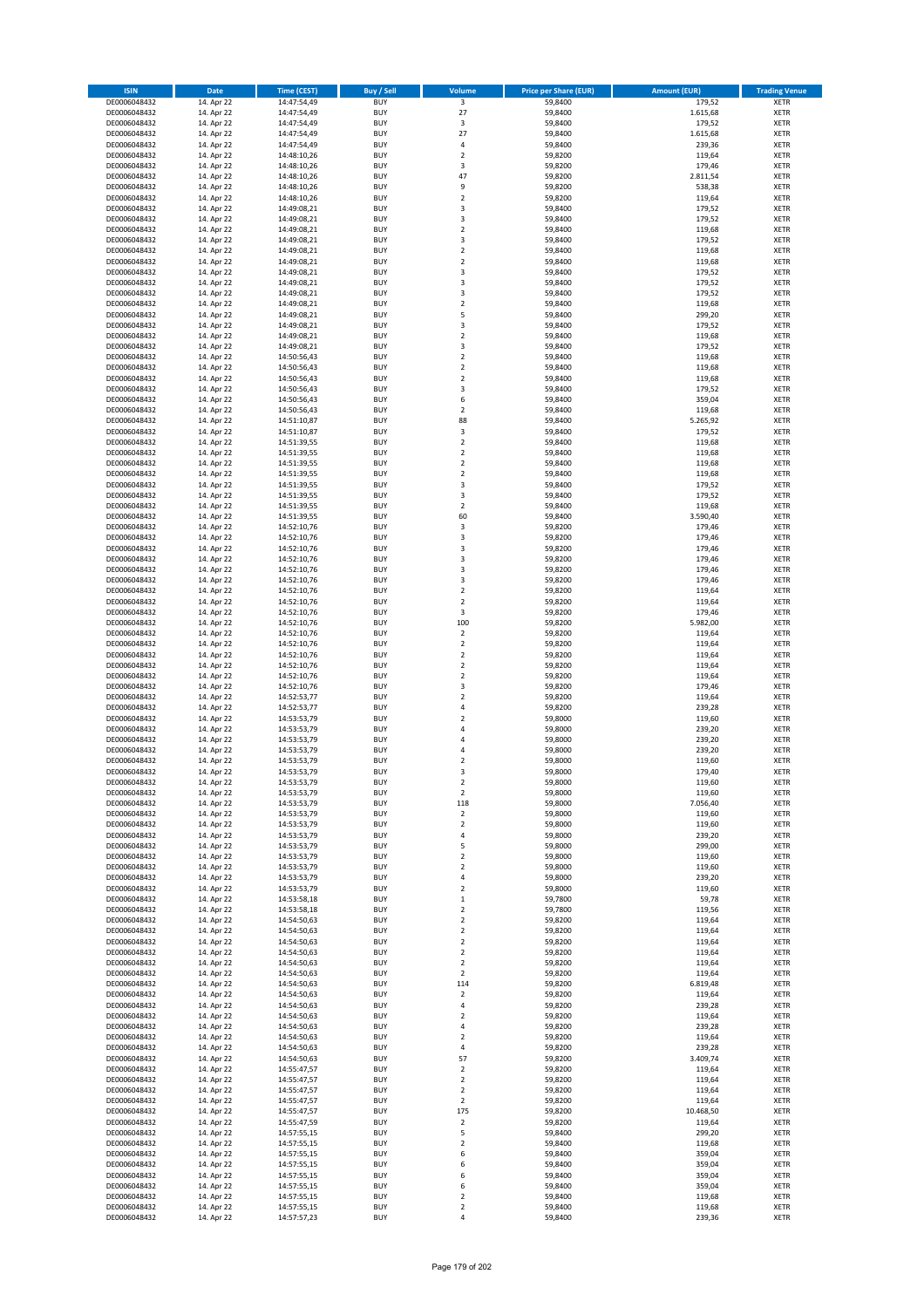| <b>ISIN</b>                  | Date                     | Time (CEST)                | <b>Buy / Sell</b>        | <b>Volume</b>            | <b>Price per Share (EUR)</b> | <b>Amount (EUR)</b> | <b>Trading Venue</b>       |
|------------------------------|--------------------------|----------------------------|--------------------------|--------------------------|------------------------------|---------------------|----------------------------|
| DE0006048432                 | 14. Apr 22               | 14:57:57,23                | <b>BUY</b>               | 3                        | 59,8400                      | 179,52              | <b>XETR</b>                |
| DE0006048432                 | 14. Apr 22               | 14:57:57,23                | <b>BUY</b>               | $\sqrt{4}$               | 59,8400                      | 239,36              | XETR                       |
| DE0006048432                 | 14. Apr 22               | 14:57:57,23                | <b>BUY</b>               | 47                       | 59,8200                      | 2.811,54            | <b>XETR</b>                |
| DE0006048432                 | 14. Apr 22               | 14:57:57,23                | <b>BUY</b>               | 4                        | 59,8400                      | 239,36              | XETR                       |
| DE0006048432<br>DE0006048432 | 14. Apr 22<br>14. Apr 22 | 14:57:57,23<br>14:57:57,23 | <b>BUY</b><br><b>BUY</b> | 3<br>$\mathbf 2$         | 59,8400<br>59,8400           | 179,52<br>119,68    | <b>XETR</b><br><b>XETR</b> |
| DE0006048432                 | 14. Apr 22               | 14:57:57,23                | <b>BUY</b>               | $\mathbf 2$              | 59,8400                      | 119,68              | <b>XETR</b>                |
| DE0006048432                 | 14. Apr 22               | 15:00:33,07                | <b>BUY</b>               | $\mathbf 2$              | 59,8400                      | 119,68              | <b>XETR</b>                |
| DE0006048432                 | 14. Apr 22               | 15:00:33,07                | <b>BUY</b>               | $\overline{4}$           | 59,8400                      | 239,36              | <b>XETR</b>                |
| DE0006048432                 | 14. Apr 22               | 15:00:33,07                | <b>BUY</b>               | $\mathbf 2$              | 59,8400                      | 119,68              | <b>XETR</b>                |
| DE0006048432                 | 14. Apr 22               | 15:00:33,07                | <b>BUY</b>               | $\mathbf 2$              | 59,8400                      | 119,68              | <b>XETR</b>                |
| DE0006048432                 | 14. Apr 22               | 15:00:33,07                | <b>BUY</b>               | 5<br>5                   | 59,8400                      | 299,20              | <b>XETR</b>                |
| DE0006048432<br>DE0006048432 | 14. Apr 22<br>14. Apr 22 | 15:00:33,07<br>15:00:33,07 | <b>BUY</b><br><b>BUY</b> | 3                        | 59,8400<br>59,8400           | 299,20<br>179,52    | <b>XETR</b><br><b>XETR</b> |
| DE0006048432                 | 14. Apr 22               | 15:00:33,07                | <b>BUY</b>               | 3                        | 59,8400                      | 179,52              | <b>XETR</b>                |
| DE0006048432                 | 14. Apr 22               | 15:00:33,07                | <b>BUY</b>               | 221                      | 59,8400                      | 13.224,64           | <b>XETR</b>                |
| DE0006048432                 | 14. Apr 22               | 15:00:33,07                | <b>BUY</b>               | 4                        | 59,8400                      | 239,36              | <b>XETR</b>                |
| DE0006048432                 | 14. Apr 22               | 15:00:33,07                | <b>BUY</b>               | $\mathbf 2$              | 59,8400                      | 119,68              | <b>XETR</b>                |
| DE0006048432                 | 14. Apr 22               | 15:00:33,07                | <b>BUY</b>               | 5                        | 59,8400                      | 299,20              | <b>XETR</b>                |
| DE0006048432<br>DE0006048432 | 14. Apr 22<br>14. Apr 22 | 15:00:57,24<br>15:00:57,24 | <b>BUY</b><br><b>BUY</b> | $\mathbf 2$<br>4         | 59,8200<br>59,8200           | 119,64<br>239,28    | <b>XETR</b><br><b>XETR</b> |
| DE0006048432                 | 14. Apr 22               | 15:00:57,24                | <b>BUY</b>               | $\mathbf 2$              | 59,8200                      | 119,64              | <b>XETR</b>                |
| DE0006048432                 | 14. Apr 22               | 15:00:57,24                | <b>BUY</b>               | $\overline{2}$           | 59,8200                      | 119,64              | <b>XETR</b>                |
| DE0006048432                 | 14. Apr 22               | 15:00:57,24                | <b>BUY</b>               | $\mathbf 2$              | 59,8200                      | 119,64              | <b>XETR</b>                |
| DE0006048432                 | 14. Apr 22               | 15:00:57,24                | <b>BUY</b>               | $\mathbf 2$              | 59,8200                      | 119,64              | <b>XETR</b>                |
| DE0006048432                 | 14. Apr 22               | 15:00:57,24                | <b>BUY</b>               | 5                        | 59,8200                      | 299,10              | <b>XETR</b>                |
| DE0006048432                 | 14. Apr 22               | 15:00:57,24                | <b>BUY</b>               | $\mathsf 3$              | 59,8200                      | 179,46              | <b>XETR</b>                |
| DE0006048432                 | 14. Apr 22<br>14. Apr 22 | 15:00:57,24                | <b>BUY</b>               | $\overline{2}$           | 59,8200                      | 119,64              | <b>XETR</b>                |
| DE0006048432<br>DE0006048432 | 14. Apr 22               | 15:00:57,24<br>15:00:57,24 | <b>BUY</b><br><b>BUY</b> | 3<br>$\overline{4}$      | 59,8200<br>59,8200           | 179,46<br>239,28    | <b>XETR</b><br><b>XETR</b> |
| DE0006048432                 | 14. Apr 22               | 15:00:57,24                | <b>BUY</b>               | 4                        | 59,8200                      | 239,28              | <b>XETR</b>                |
| DE0006048432                 | 14. Apr 22               | 15:00:57,24                | <b>BUY</b>               | $\overline{2}$           | 59,8200                      | 119,64              | <b>XETR</b>                |
| DE0006048432                 | 14. Apr 22               | 15:00:57,24                | <b>BUY</b>               | 20                       | 59,8200                      | 1.196,40            | <b>XETR</b>                |
| DE0006048432                 | 14. Apr 22               | 15:00:57,24                | <b>BUY</b>               | 62                       | 59,8200                      | 3.708,84            | <b>XETR</b>                |
| DE0006048432                 | 14. Apr 22               | 15:00:58,36                | <b>BUY</b>               | 3                        | 59,8200                      | 179,46              | <b>XETR</b>                |
| DE0006048432                 | 14. Apr 22               | 15:00:58,38                | <b>BUY</b>               | $\mathbf 2$              | 59,8200                      | 119,64              | <b>XETR</b>                |
| DE0006048432                 | 14. Apr 22               | 15:02:01,87                | <b>BUY</b>               | 3                        | 59,8200                      | 179,46              | <b>XETR</b>                |
| DE0006048432                 | 14. Apr 22               | 15:02:01,87                | <b>BUY</b>               | 3                        | 59,8200                      | 179,46              | <b>XETR</b>                |
| DE0006048432<br>DE0006048432 | 14. Apr 22<br>14. Apr 22 | 15:02:01,87<br>15:02:01,87 | <b>BUY</b><br><b>BUY</b> | 3<br>3                   | 59,8200<br>59,8200           | 179,46<br>179,46    | <b>XETR</b><br><b>XETR</b> |
| DE0006048432                 | 14. Apr 22               | 15:02:01,87                | <b>BUY</b>               | 4                        | 59,8200                      | 239,28              | <b>XETR</b>                |
| DE0006048432                 | 14. Apr 22               | 15:02:26,13                | <b>BUY</b>               | $\mathbf 2$              | 59,8200                      | 119,64              | <b>XETR</b>                |
| DE0006048432                 | 14. Apr 22               | 15:02:26,13                | <b>BUY</b>               | $\mathbf 2$              | 59,8200                      | 119,64              | <b>XETR</b>                |
| DE0006048432                 | 14. Apr 22               | 15:02:26,13                | <b>BUY</b>               | $\overline{2}$           | 59,8200                      | 119,64              | <b>XETR</b>                |
| DE0006048432                 | 14. Apr 22               | 15:02:26,13                | <b>BUY</b>               | 3                        | 59,8200                      | 179,46              | <b>XETR</b>                |
| DE0006048432                 | 14. Apr 22               | 15:02:26,13                | <b>BUY</b>               | 5                        | 59,8200                      | 299,10              | <b>XETR</b>                |
| DE0006048432                 | 14. Apr 22               | 15:02:26,13                | <b>BUY</b>               | 3                        | 59,8200                      | 179,46              | <b>XETR</b>                |
| DE0006048432                 | 14. Apr 22               | 15:02:26,15                | <b>BUY</b>               | $\mathbf 2$              | 59,8200                      | 119,64              | <b>XETR</b>                |
| DE0006048432<br>DE0006048432 | 14. Apr 22<br>14. Apr 22 | 15:03:05,81<br>15:03:05,81 | <b>BUY</b><br><b>BUY</b> | $\mathbf 2$<br>3         | 59,8000<br>59,8000           | 119,60<br>179,40    | <b>XETR</b><br><b>XETR</b> |
| DE0006048432                 | 14. Apr 22               | 15:03:05,81                | <b>BUY</b>               | 3                        | 59,8000                      | 179,40              | <b>XETR</b>                |
| DE0006048432                 | 14. Apr 22               | 15:03:05,81                | <b>BUY</b>               | 5                        | 59,8000                      | 299,00              | <b>XETR</b>                |
| DE0006048432                 | 14. Apr 22               | 15:03:05,81                | <b>BUY</b>               | 6                        | 59,8000                      | 358,80              | <b>XETR</b>                |
| DE0006048432                 | 14. Apr 22               | 15:03:05,81                | <b>BUY</b>               | $\overline{\mathbf{c}}$  | 59,8000                      | 119,60              | <b>XETR</b>                |
| DE0006048432                 | 14. Apr 22               | 15:03:05,81                | <b>BUY</b>               | 4                        | 59,8000                      | 239,20              | <b>XETR</b>                |
| DE0006048432                 | 14. Apr 22               | 15:03:05,81                | <b>BUY</b>               | 3                        | 59,8000                      | 179,40              | <b>XETR</b>                |
| DE0006048432                 | 14. Apr 22               | 15:03:05,81                | <b>BUY</b>               | 5                        | 59,8000                      | 299,00              | <b>XETR</b>                |
| DE0006048432                 | 14. Apr 22               | 15:03:05,81                | <b>BUY</b>               | 219                      | 59,8000                      | 13.096,20           | <b>XETR</b>                |
| DE0006048432<br>DE0006048432 | 14. Apr 22<br>14. Apr 22 | 15:03:05,81<br>15:03:05,81 | <b>BUY</b><br><b>BUY</b> | 3<br>6                   | 59,8000<br>59,8000           | 179,40<br>358,80    | <b>XETR</b><br><b>XETR</b> |
| DE0006048432                 | 14. Apr 22               | 15:03:05,81                | <b>BUY</b>               | $\mathbf 2$              | 59,8000                      | 119,60              | <b>XETR</b>                |
| DE0006048432                 | 14. Apr 22               | 15:03:05,81                | <b>BUY</b>               | $\overline{\mathbf{c}}$  | 59,8000                      | 119,60              | <b>XETR</b>                |
| DE0006048432                 | 14. Apr 22               | 15:03:05,81                | <b>BUY</b>               | $\overline{4}$           | 59,8000                      | 239,20              | <b>XETR</b>                |
| DE0006048432                 | 14. Apr 22               | 15:04:15,00                | <b>BUY</b>               | 3                        | 59,8200                      | 179,46              | <b>XETR</b>                |
| DE0006048432                 | 14. Apr 22               | 15:04:15,00                | BUY                      | 2                        | 59,8200                      | 119,64              | XETR                       |
| DE0006048432                 | 14. Apr 22               | 15:04:15,00                | <b>BUY</b>               | $\mathbf 2$              | 59,8200                      | 119,64              | <b>XETR</b>                |
| DE0006048432                 | 14. Apr 22<br>14. Apr 22 | 15:04:15,00                | <b>BUY</b>               | 4                        | 59,8200                      | 239,28              | <b>XETR</b>                |
| DE0006048432<br>DE0006048432 | 14. Apr 22               | 15:04:15,00<br>15:04:15,00 | <b>BUY</b><br><b>BUY</b> | $\mathbf 2$<br>$\pmb{4}$ | 59,8200<br>59,8200           | 119,64<br>239,28    | <b>XETR</b><br><b>XETR</b> |
| DE0006048432                 | 14. Apr 22               | 15:04:15,00                | <b>BUY</b>               | 133                      | 59,8200                      | 7.956,06            | <b>XETR</b>                |
| DE0006048432                 | 14. Apr 22               | 15:04:15,00                | <b>BUY</b>               | $\overline{2}$           | 59,8200                      | 119,64              | <b>XETR</b>                |
| DE0006048432                 | 14. Apr 22               | 15:05:04,89                | <b>BUY</b>               | $\overline{2}$           | 59,8200                      | 119,64              | <b>XETR</b>                |
| DE0006048432                 | 14. Apr 22               | 15:05:04,89                | <b>BUY</b>               | $\overline{2}$           | 59,8200                      | 119,64              | XETR                       |
| DE0006048432                 | 14. Apr 22               | 15:05:04,89                | <b>BUY</b>               | $\overline{2}$           | 59,8200                      | 119,64              | <b>XETR</b>                |
| DE0006048432                 | 14. Apr 22               | 15:05:04,89                | <b>BUY</b>               | 3                        | 59,8200                      | 179,46              | XETR                       |
| DE0006048432<br>DE0006048432 | 14. Apr 22<br>14. Apr 22 | 15:05:04,89<br>15:05:04,89 | <b>BUY</b><br><b>BUY</b> | 65<br>$\mathbf 2$        | 59,8200<br>59,8200           | 3.888,30<br>119,64  | <b>XETR</b><br>XETR        |
| DE0006048432                 | 14. Apr 22               | 15:05:04,89                | <b>BUY</b>               | 94                       | 59,8200                      | 5.623,08            | <b>XETR</b>                |
| DE0006048432                 | 14. Apr 22               | 15:05:42,10                | <b>BUY</b>               | 3                        | 59,8000                      | 179,40              | <b>XETR</b>                |
| DE0006048432                 | 14. Apr 22               | 15:05:42,10                | <b>BUY</b>               | $\overline{2}$           | 59,8000                      | 119,60              | <b>XETR</b>                |
| DE0006048432                 | 14. Apr 22               | 15:05:42,10                | <b>BUY</b>               | $\pmb{4}$                | 59,8000                      | 239,20              | <b>XETR</b>                |
| DE0006048432                 | 14. Apr 22               | 15:05:42,10                | <b>BUY</b>               | 3                        | 59,8000                      | 179,40              | <b>XETR</b>                |
| DE0006048432                 | 14. Apr 22               | 15:05:42,10                | <b>BUY</b>               | 3                        | 59,8000                      | 179,40              | XETR                       |
| DE0006048432                 | 14. Apr 22               | 15:05:42,10                | <b>BUY</b>               | $\mathsf 3$              | 59,8000                      | 179,40              | <b>XETR</b>                |
| DE0006048432<br>DE0006048432 | 14. Apr 22<br>14. Apr 22 | 15:05:42,10<br>15:05:42,10 | <b>BUY</b><br><b>BUY</b> | 5<br>$\mathbf 2$         | 59,8000<br>59,8000           | 299,00<br>119,60    | <b>XETR</b><br><b>XETR</b> |
| DE0006048432                 | 14. Apr 22               | 15:05:42,10                | <b>BUY</b>               | 3                        | 59,8000                      | 179,40              | XETR                       |
| DE0006048432                 | 14. Apr 22               | 15:05:42,10                | <b>BUY</b>               | 3                        | 59,8000                      | 179,40              | <b>XETR</b>                |
| DE0006048432                 | 14. Apr 22               | 15:05:42,10                | <b>BUY</b>               | $\overline{2}$           | 59,8000                      | 119,60              | XETR                       |
| DE0006048432                 | 14. Apr 22               | 15:05:42,10                | <b>BUY</b>               | $\mathbf 2$              | 59,8000                      | 119,60              | <b>XETR</b>                |
| DE0006048432                 | 14. Apr 22               | 15:05:42,10                | <b>BUY</b>               | 4                        | 59,8000                      | 239,20              | XETR                       |
| DE0006048432                 | 14. Apr 22               | 15:06:12,54                | <b>BUY</b>               | $\overline{2}$           | 59,7800                      | 119,56              | <b>XETR</b>                |
| DE0006048432                 | 14. Apr 22               | 15:06:12,54                | <b>BUY</b>               | 2                        | 59,7800                      | 119,56              | <b>XETR</b>                |
| DE0006048432                 | 14. Apr 22               | 15:06:12,54                | <b>BUY</b>               | $\overline{2}$           | 59,7800                      | 119,56              | <b>XETR</b>                |
| DE0006048432<br>DE0006048432 | 14. Apr 22<br>14. Apr 22 | 15:06:12,54<br>15:06:12,54 | <b>BUY</b><br><b>BUY</b> | $\overline{2}$<br>135    | 59,7800<br>59,7800           | 119,56<br>8.070,30  | <b>XETR</b><br>XETR        |
| DE0006048432                 | 14. Apr 22               | 15:06:12,54                | <b>BUY</b>               | $\mathbf 2$              | 59,7800                      | 119,56              | XETR                       |
| DE0006048432                 | 14. Apr 22               | 15:06:12,54                | <b>BUY</b>               | $\mathbf 2$              | 59,7800                      | 119,56              | <b>XETR</b>                |
| DE0006048432                 | 14. Apr 22               | 15:06:14,38                | <b>BUY</b>               | 3                        | 59,7800                      | 179,34              | <b>XETR</b>                |
| DE0006048432                 | 14. Apr 22               | 15:06:14,38                | <b>BUY</b>               | $\mathbf 2$              | 59,7800                      | 119,56              | <b>XETR</b>                |
| DE0006048432                 | 14. Apr 22               | 15:06:14,38                | <b>BUY</b>               | $\overline{2}$           | 59,7800                      | 119,56              | <b>XETR</b>                |
| DE0006048432                 | 14. Apr 22               | 15:06:14,38                | <b>BUY</b>               | 3                        | 59,7800                      | 179,34              | XETR                       |
| DE0006048432                 | 14. Apr 22               | 15:06:14,38                | <b>BUY</b>               | 3                        | 59,7800                      | 179,34              | <b>XETR</b>                |
| DE0006048432<br>DE0006048432 | 14. Apr 22<br>14. Apr 22 | 15:06:14,38<br>15:06:14,38 | <b>BUY</b><br><b>BUY</b> | 4<br>$\mathbf 2$         | 59,7800<br>59,7800           | 239,12<br>119,56    | XETR<br><b>XETR</b>        |
| DE0006048432                 | 14. Apr 22               | 15:06:14,38                | <b>BUY</b>               | 8                        | 59,7800                      | 478,24              | <b>XETR</b>                |
|                              |                          |                            |                          |                          |                              |                     |                            |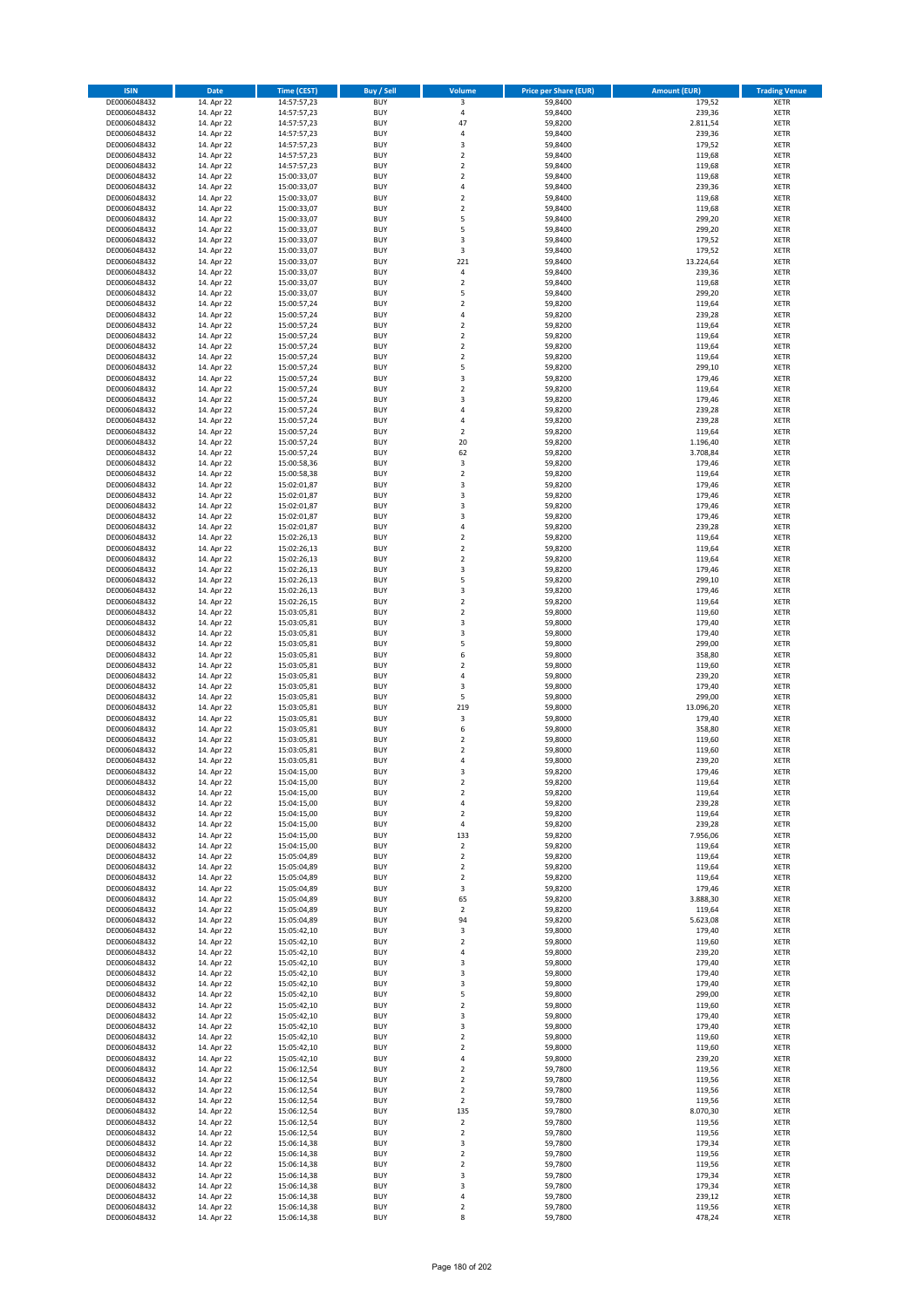| <b>ISIN</b>                  | <b>Date</b>              | <b>Time (CEST)</b>         | <b>Buy / Sell</b>        | Volume                                    | <b>Price per Share (EUR)</b> | <b>Amount (EUR)</b> | <b>Trading Venue</b>       |
|------------------------------|--------------------------|----------------------------|--------------------------|-------------------------------------------|------------------------------|---------------------|----------------------------|
| DE0006048432                 | 14. Apr 22               | 15:06:14,38                | <b>BUY</b>               | 4                                         | 59,7800                      | 239,12              | <b>XETR</b>                |
| DE0006048432                 | 14. Apr 22               | 15:06:14,38                | <b>BUY</b>               | $\mathbf 2$                               | 59,7800                      | 119,56              | <b>XETR</b>                |
| DE0006048432                 | 14. Apr 22               | 15:06:14,38                | <b>BUY</b>               | $\overline{2}$                            | 59,7800                      | 119,56              | <b>XETR</b>                |
| DE0006048432<br>DE0006048432 | 14. Apr 22<br>14. Apr 22 | 15:06:17,04<br>15:06:17,04 | <b>BUY</b><br><b>BUY</b> | 3<br>4                                    | 59,7800<br>59,7800           | 179,34<br>239,12    | <b>XETR</b><br><b>XETR</b> |
| DE0006048432                 | 14. Apr 22               | 15:06:17,04                | <b>BUY</b>               | $\mathbf 2$                               | 59,7800                      | 119,56              | <b>XETR</b>                |
| DE0006048432                 | 14. Apr 22               | 15:06:17,04                | <b>BUY</b>               | $\mathbf 2$                               | 59,7800                      | 119,56              | <b>XETR</b>                |
| DE0006048432                 | 14. Apr 22               | 15:06:17,04                | <b>BUY</b>               | $\mathbf 2$                               | 59,7800                      | 119,56              | <b>XETR</b>                |
| DE0006048432                 | 14. Apr 22               | 15:06:17,04                | <b>BUY</b>               | 3                                         | 59,7800                      | 179,34              | <b>XETR</b>                |
| DE0006048432                 | 14. Apr 22               | 15:06:17,04                | <b>BUY</b>               | 3                                         | 59,7800                      | 179,34              | <b>XETR</b>                |
| DE0006048432                 | 14. Apr 22               | 15:06:17,04                | <b>BUY</b>               | 4                                         | 59,7800                      | 239,12              | <b>XETR</b>                |
| DE0006048432<br>DE0006048432 | 14. Apr 22<br>14. Apr 22 | 15:06:17,04                | <b>BUY</b><br><b>BUY</b> | $\overline{\mathbf{c}}$<br>125            | 59,7800<br>59,7800           | 119,56<br>7.472,50  | <b>XETR</b><br><b>XETR</b> |
| DE0006048432                 | 14. Apr 22               | 15:06:17,04<br>15:06:17,06 | <b>BUY</b>               | $\overline{\mathbf{c}}$                   | 59,7800                      | 119,56              | <b>XETR</b>                |
| DE0006048432                 | 14. Apr 22               | 15:06:17,06                | <b>BUY</b>               | 3                                         | 59,7800                      | 179,34              | <b>XETR</b>                |
| DE0006048432                 | 14. Apr 22               | 15:06:43,09                | <b>BUY</b>               | $\overline{\mathbf{c}}$                   | 59,7600                      | 119,52              | <b>XETR</b>                |
| DE0006048432                 | 14. Apr 22               | 15:06:43,09                | <b>BUY</b>               | 4                                         | 59,7600                      | 239,04              | <b>XETR</b>                |
| DE0006048432                 | 14. Apr 22               | 15:06:43,09                | <b>BUY</b>               | 3                                         | 59,7600                      | 179,28              | <b>XETR</b>                |
| DE0006048432                 | 14. Apr 22               | 15:06:43,09                | <b>BUY</b>               | 3                                         | 59,7600                      | 179,28              | <b>XETR</b>                |
| DE0006048432                 | 14. Apr 22               | 15:06:43,09                | <b>BUY</b>               | 3                                         | 59,7600                      | 179,28              | <b>XETR</b>                |
| DE0006048432<br>DE0006048432 | 14. Apr 22<br>14. Apr 22 | 15:06:43,09<br>15:06:43,09 | <b>BUY</b><br><b>BUY</b> | 3<br>124                                  | 59,7600<br>59,7600           | 179,28<br>7.410,24  | <b>XETR</b><br><b>XETR</b> |
| DE0006048432                 | 14. Apr 22               | 15:06:43,09                | <b>BUY</b>               | 5                                         | 59,7600                      | 298,80              | <b>XETR</b>                |
| DE0006048432                 | 14. Apr 22               | 15:06:43,09                | <b>BUY</b>               | 3                                         | 59,7600                      | 179,28              | <b>XETR</b>                |
| DE0006048432                 | 14. Apr 22               | 15:06:43,09                | <b>BUY</b>               | $\mathbf 2$                               | 59,7600                      | 119,52              | <b>XETR</b>                |
| DE0006048432                 | 14. Apr 22               | 15:06:49,04                | <b>BUY</b>               | $\mathbf 2$                               | 59,7400                      | 119,48              | <b>XETR</b>                |
| DE0006048432                 | 14. Apr 22               | 15:06:49,04                | <b>BUY</b>               | 3                                         | 59,7400                      | 179,22              | <b>XETR</b>                |
| DE0006048432                 | 14. Apr 22               | 15:06:49,04                | <b>BUY</b>               | $\overline{\mathbf{c}}$                   | 59,7400                      | 119,48              | <b>XETR</b>                |
| DE0006048432<br>DE0006048432 | 14. Apr 22<br>14. Apr 22 | 15:06:49,04<br>15:06:49,04 | <b>BUY</b><br><b>BUY</b> | $\mathbf 2$<br>$\overline{\mathbf{c}}$    | 59,7400<br>59,7400           | 119,48<br>119,48    | <b>XETR</b><br><b>XETR</b> |
| DE0006048432                 | 14. Apr 22               | 15:06:49,04                | <b>BUY</b>               | 4                                         | 59,7400                      | 238,96              | <b>XETR</b>                |
| DE0006048432                 | 14. Apr 22               | 15:06:49,04                | <b>BUY</b>               | $\overline{\mathbf{c}}$                   | 59,7400                      | 119,48              | <b>XETR</b>                |
| DE0006048432                 | 14. Apr 22               | 15:06:49,04                | <b>BUY</b>               | $\mathbf 2$                               | 59,7400                      | 119,48              | <b>XETR</b>                |
| DE0006048432                 | 14. Apr 22               | 15:06:49,04                | <b>BUY</b>               | 5                                         | 59,7400                      | 298,70              | <b>XETR</b>                |
| DE0006048432                 | 14. Apr 22               | 15:06:49,04                | <b>BUY</b>               | 54                                        | 59,7400                      | 3.225,96            | <b>XETR</b>                |
| DE0006048432                 | 14. Apr 22               | 15:06:49,04                | <b>BUY</b>               | $\mathbf 2$                               | 59,7400                      | 119,48              | <b>XETR</b>                |
| DE0006048432                 | 14. Apr 22               | 15:06:49,04<br>15:06:49,04 | <b>BUY</b><br><b>BUY</b> | $\overline{\mathbf{c}}$<br>4              | 59.7400                      | 119,48              | <b>XETR</b><br><b>XETR</b> |
| DE0006048432<br>DE0006048432 | 14. Apr 22<br>14. Apr 22 | 15:06:51,74                | <b>BUY</b>               | $\overline{\mathbf{c}}$                   | 59,7400<br>59,7400           | 238,96<br>119,48    | <b>XETR</b>                |
| DE0006048432                 | 14. Apr 22               | 15:06:51,74                | <b>BUY</b>               | 4                                         | 59,7400                      | 238,96              | <b>XETR</b>                |
| DE0006048432                 | 14. Apr 22               | 15:06:51,74                | <b>BUY</b>               | $\mathbf 2$                               | 59,7400                      | 119,48              | <b>XETR</b>                |
| DE0006048432                 | 14. Apr 22               | 15:06:51,74                | <b>BUY</b>               | $\mathbf 2$                               | 59,7400                      | 119,48              | <b>XETR</b>                |
| DE0006048432                 | 14. Apr 22               | 15:06:51,74                | <b>BUY</b>               | $\mathbf 2$                               | 59,7400                      | 119,48              | <b>XETR</b>                |
| DE0006048432                 | 14. Apr 22               | 15:06:51,74                | <b>BUY</b>               | 3                                         | 59,7400                      | 179,22              | <b>XETR</b>                |
| DE0006048432                 | 14. Apr 22               | 15:06:51,74                | <b>BUY</b>               | 4                                         | 59,7400                      | 238,96              | <b>XETR</b>                |
| DE0006048432                 | 14. Apr 22               | 15:06:51,74                | <b>BUY</b><br><b>BUY</b> | $\overline{2}$<br>3                       | 59,7400                      | 119,48              | <b>XETR</b>                |
| DE0006048432<br>DE0006048432 | 14. Apr 22<br>14. Apr 22 | 15:06:51,74<br>15:06:51,76 | <b>BUY</b>               | 4                                         | 59,7400<br>59,7400           | 179,22<br>238,96    | <b>XETR</b><br><b>XETR</b> |
| DE0006048432                 | 14. Apr 22               | 15:06:51,76                | <b>BUY</b>               | $\mathbf 2$                               | 59,7400                      | 119,48              | <b>XETR</b>                |
| DE0006048432                 | 14. Apr 22               | 15:06:51,76                | <b>BUY</b>               | $\mathbf 2$                               | 59,7400                      | 119,48              | <b>XETR</b>                |
| DE0006048432                 | 14. Apr 22               | 15:06:51,76                | <b>BUY</b>               | 3                                         | 59,7400                      | 179,22              | <b>XETR</b>                |
| DE0006048432                 | 14. Apr 22               | 15:06:51,76                | <b>BUY</b>               | $\mathbf 2$                               | 59,7400                      | 119,48              | <b>XETR</b>                |
| DE0006048432                 | 14. Apr 22               | 15:06:51,77                | <b>BUY</b>               | $\overline{2}$                            | 59,7400                      | 119,48              | <b>XETR</b>                |
| DE0006048432                 | 14. Apr 22               | 15:08:07,03                | <b>BUY</b>               | 3                                         | 59,7200                      | 179,16              | <b>XETR</b>                |
| DE0006048432<br>DE0006048432 | 14. Apr 22<br>14. Apr 22 | 15:08:07,03<br>15:08:07,03 | <b>BUY</b><br><b>BUY</b> | 62<br>$\mathbf 2$                         | 59,7200<br>59,7200           | 3.702,64<br>119,44  | <b>XETR</b><br><b>XETR</b> |
| DE0006048432                 | 14. Apr 22               | 15:08:26,84                | <b>BUY</b>               | $\overline{\mathbf{c}}$                   | 59,7200                      | 119,44              | <b>XETR</b>                |
| DE0006048432                 | 14. Apr 22               | 15:08:26,84                | <b>BUY</b>               | 3                                         | 59,7200                      | 179,16              | <b>XETR</b>                |
| DE0006048432                 | 14. Apr 22               | 15:08:26,84                | <b>BUY</b>               | 4                                         | 59,7200                      | 238,88              | <b>XETR</b>                |
| DE0006048432                 | 14. Apr 22               | 15:08:26,84                | <b>BUY</b>               | $\overline{2}$                            | 59,7200                      | 119,44              | <b>XETR</b>                |
| DE0006048432                 | 14. Apr 22               | 15:08:26,84                | <b>BUY</b>               | 3                                         | 59,7200                      | 179,16              | <b>XETR</b>                |
| DE0006048432                 | 14. Apr 22               | 15:08:26,84                | <b>BUY</b>               | 4                                         | 59,7200                      | 238,88              | <b>XETR</b>                |
| DE0006048432<br>DE0006048432 | 14. Apr 22<br>14. Apr 22 | 15:08:26,84<br>15:08:26,84 | <b>BUY</b><br><b>BUY</b> | $\overline{\mathbf{c}}$<br>$\overline{2}$ | 59,7200<br>59,7200           | 119,44<br>119,44    | <b>XETR</b><br><b>XETR</b> |
| DE0006048432                 | 14. Apr 22               | 15:08:26,84                | BUY                      | 3                                         | 59,7200                      | 179,16              | <b>XETR</b>                |
| DE0006048432                 | 14. Apr 22               | 15:08:50,65                | <b>BUY</b>               | $\mathbf 2$                               | 59,7200                      | 119,44              | <b>XETR</b>                |
| DE0006048432                 | 14. Apr 22               | 15:08:50,65                | <b>BUY</b>               | 3                                         | 59,7200                      | 179,16              | <b>XETR</b>                |
| DE0006048432                 | 14. Apr 22               | 15:08:50,65                | <b>BUY</b>               | 2                                         | 59,7200                      | 119,44              | XETR                       |
| DE0006048432                 | 14. Apr 22               | 15:08:50,65                | <b>BUY</b>               | $\mathbf 2$                               | 59,7200                      | 119,44              | <b>XETR</b>                |
| DE0006048432<br>DE0006048432 | 14. Apr 22<br>14. Apr 22 | 15:08:50,65                | <b>BUY</b><br><b>BUY</b> | $\mathbf 2$<br>3                          | 59,7200<br>59,7200           | 119,44<br>179,16    | <b>XETR</b><br><b>XETR</b> |
| DE0006048432                 | 14. Apr 22               | 15:08:50,65<br>15:08:50,65 | <b>BUY</b>               | $\mathbf 2$                               | 59,7200                      | 119,44              | <b>XETR</b>                |
| DE0006048432                 | 14. Apr 22               | 15:08:50,65                | <b>BUY</b>               | 3                                         | 59,7200                      | 179,16              | <b>XETR</b>                |
| DE0006048432                 | 14. Apr 22               | 15:08:50,65                | <b>BUY</b>               | 59                                        | 59,7200                      | 3.523,48            | <b>XETR</b>                |
| DE0006048432                 | 14. Apr 22               | 15:08:50,65                | <b>BUY</b>               | $\mathbf 2$                               | 59,7200                      | 119,44              | <b>XETR</b>                |
| DE0006048432                 | 14. Apr 22               | 15:08:50,65                | <b>BUY</b>               | 3                                         | 59,7200                      | 179,16              | <b>XETR</b>                |
| DE0006048432<br>DE0006048432 | 14. Apr 22               | 15:08:50,65                | <b>BUY</b><br><b>BUY</b> | $\mathbf 2$<br>$\overline{2}$             | 59,7200                      | 119,44              | <b>XETR</b><br><b>XETR</b> |
| DE0006048432                 | 14. Apr 22<br>14. Apr 22 | 15:08:50,65<br>15:08:50,65 | <b>BUY</b>               | 3                                         | 59,7200<br>59,7200           | 119,44<br>179,16    | <b>XETR</b>                |
| DE0006048432                 | 14. Apr 22               | 15:08:50,65                | <b>BUY</b>               | $\overline{\mathbf{c}}$                   | 59,7200                      | 119,44              | <b>XETR</b>                |
| DE0006048432                 | 14. Apr 22               | 15:08:56,13                | <b>BUY</b>               | 20                                        | 59,7000                      | 1.194,00            | <b>XETR</b>                |
| DE0006048432                 | 14. Apr 22               | 15:08:56,13                | <b>BUY</b>               | 3                                         | 59,7200                      | 179,16              | <b>XETR</b>                |
| DE0006048432                 | 14. Apr 22               | 15:08:56,13                | <b>BUY</b>               | $\mathbf 2$                               | 59,7200                      | 119,44              | XETR                       |
| DE0006048432                 | 14. Apr 22               | 15:08:56,13                | <b>BUY</b>               | 3                                         | 59,7200                      | 179,16              | <b>XETR</b>                |
| DE0006048432                 | 14. Apr 22               | 15:08:56,13                | <b>BUY</b>               | 3                                         | 59,7000                      | 179,10              | <b>XETR</b>                |
| DE0006048432<br>DE0006048432 | 14. Apr 22<br>14. Apr 22 | 15:08:56,13<br>15:08:56,13 | <b>BUY</b><br><b>BUY</b> | $\mathbf 2$<br>$\overline{2}$             | 59,7000<br>59,7200           | 119,40<br>119,44    | <b>XETR</b><br><b>XETR</b> |
| DE0006048432                 | 14. Apr 22               | 15:08:56,13                | <b>BUY</b>               | $\mathbf 2$                               | 59,7200                      | 119,44              | <b>XETR</b>                |
| DE0006048432                 | 14. Apr 22               | 15:09:54,30                | <b>BUY</b>               | $\mathbf 2$                               | 59,7200                      | 119,44              | <b>XETR</b>                |
| DE0006048432                 | 14. Apr 22               | 15:09:54,30                | <b>BUY</b>               | 3                                         | 59,7200                      | 179,16              | <b>XETR</b>                |
| DE0006048432                 | 14. Apr 22               | 15:09:54,30                | <b>BUY</b>               | 14                                        | 59,7000                      | 835,80              | <b>XETR</b>                |
| DE0006048432                 | 14. Apr 22               | 15:11:07,96                | <b>BUY</b>               | $\mathbf 2$                               | 59,7200                      | 119,44              | <b>XETR</b>                |
| DE0006048432                 | 14. Apr 22               | 15:11:07,96                | <b>BUY</b><br><b>BUY</b> | 2<br>$\overline{\mathbf{c}}$              | 59,7200                      | 119,44              | <b>XETR</b>                |
| DE0006048432<br>DE0006048432 | 14. Apr 22<br>14. Apr 22 | 15:11:07,96<br>15:11:54,83 | <b>BUY</b>               | 3                                         | 59,7200<br>59,7000           | 119,44<br>179,10    | <b>XETR</b><br><b>XETR</b> |
| DE0006048432                 | 14. Apr 22               | 15:11:54,83                | <b>BUY</b>               | 3                                         | 59,7000                      | 179,10              | <b>XETR</b>                |
| DE0006048432                 | 14. Apr 22               | 15:11:54,83                | <b>BUY</b>               | 3                                         | 59,7000                      | 179,10              | <b>XETR</b>                |
| DE0006048432                 | 14. Apr 22               | 15:11:54,83                | <b>BUY</b>               | 3                                         | 59,7000                      | 179,10              | <b>XETR</b>                |
| DE0006048432                 | 14. Apr 22               | 15:11:54,83                | <b>BUY</b>               | 3                                         | 59,7000                      | 179,10              | <b>XETR</b>                |
| DE0006048432                 | 14. Apr 22               | 15:11:54,83                | <b>BUY</b>               | $\mathbf 2$                               | 59,7000                      | 119,40              | <b>XETR</b>                |
| DE0006048432                 | 14. Apr 22               | 15:11:54,83                | <b>BUY</b>               | $\overline{\mathbf{c}}$                   | 59,7000<br>59,7000           | 119,40<br>179,10    | <b>XETR</b>                |
| DE0006048432<br>DE0006048432 | 14. Apr 22<br>14. Apr 22 | 15:11:54,83<br>15:11:54,83 | <b>BUY</b><br><b>BUY</b> | 3<br>3                                    | 59,7000                      | 179,10              | XETR<br><b>XETR</b>        |
| DE0006048432                 | 14. Apr 22               | 15:11:54,83                | <b>BUY</b>               | 128                                       | 59,7000                      | 7.641,60            | <b>XETR</b>                |
| DE0006048432                 | 14. Apr 22               | 15:11:54,83                | <b>BUY</b>               | 3                                         | 59,7000                      | 179,10              | <b>XETR</b>                |
| DE0006048432                 | 14. Apr 22               | 15:11:54,83                | <b>BUY</b>               | $\mathbf 2$                               | 59,7000                      | 119,40              | <b>XETR</b>                |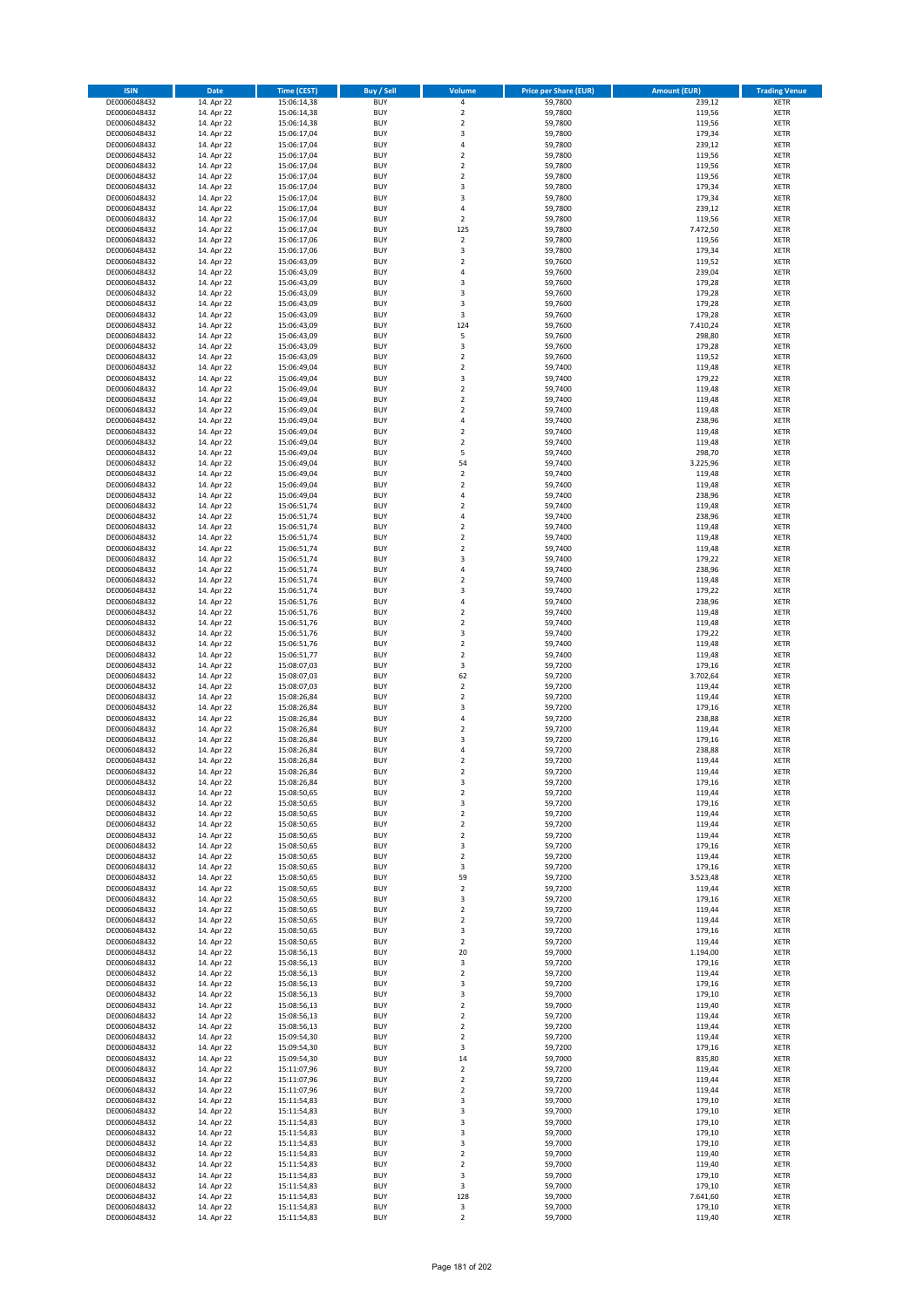| <b>ISIN</b>                  | <b>Date</b>              | Time (CEST)                | <b>Buy / Sell</b>        | Volume                                 | <b>Price per Share (EUR)</b> | <b>Amount (EUR)</b> | <b>Trading Venue</b>       |
|------------------------------|--------------------------|----------------------------|--------------------------|----------------------------------------|------------------------------|---------------------|----------------------------|
| DE0006048432                 | 14. Apr 22               | 15:11:54,83                | <b>BUY</b>               | 3                                      | 59,7000                      | 179,10              | <b>XETR</b>                |
| DE0006048432                 | 14. Apr 22               | 15:11:54,83                | <b>BUY</b>               | 4                                      | 59,7000                      | 238,80              | <b>XETR</b>                |
| DE0006048432                 | 14. Apr 22               | 15:11:54,83                | <b>BUY</b>               | $\mathbf 2$                            | 59,7000                      | 119,40              | <b>XETR</b>                |
| DE0006048432<br>DE0006048432 | 14. Apr 22<br>14. Apr 22 | 15:11:54,83<br>15:11:54,83 | <b>BUY</b><br><b>BUY</b> | $\mathbf 2$<br>$\overline{\mathbf{c}}$ | 59,7000<br>59,7000           | 119,40<br>119,40    | <b>XETR</b><br><b>XETR</b> |
| DE0006048432                 | 14. Apr 22               | 15:11:54,83                | <b>BUY</b>               | 198                                    | 59,7000                      | 11.820,60           | <b>XETR</b>                |
| DE0006048432                 | 14. Apr 22               | 15:15:53,31                | <b>BUY</b>               | 4                                      | 59,7400                      | 238,96              | <b>XETR</b>                |
| DE0006048432                 | 14. Apr 22               | 15:15:53,31                | <b>BUY</b>               | 3                                      | 59,7400                      | 179,22              | <b>XETR</b>                |
| DE0006048432                 | 14. Apr 22               | 15:15:53,31                | <b>BUY</b>               | 4                                      | 59,7400                      | 238,96              | <b>XETR</b>                |
| DE0006048432                 | 14. Apr 22               | 15:15:53,31                | <b>BUY</b>               | 4                                      | 59,7400                      | 238,96              | <b>XETR</b>                |
| DE0006048432                 | 14. Apr 22               | 15:15:53,31                | <b>BUY</b>               | 3                                      | 59,7400                      | 179,22              | <b>XETR</b>                |
| DE0006048432<br>DE0006048432 | 14. Apr 22<br>14. Apr 22 | 15:15:53,31<br>15:15:53,31 | <b>BUY</b><br><b>BUY</b> | 3<br>3                                 | 59,7400<br>59,7400           | 179,22<br>179,22    | <b>XETR</b><br><b>XETR</b> |
| DE0006048432                 | 14. Apr 22               | 15:15:53,31                | <b>BUY</b>               | 4                                      | 59,7400                      | 238,96              | <b>XETR</b>                |
| DE0006048432                 | 14. Apr 22               | 15:15:53,31                | <b>BUY</b>               | 3                                      | 59,7400                      | 179,22              | <b>XETR</b>                |
| DE0006048432                 | 14. Apr 22               | 15:15:53,31                | <b>BUY</b>               | 5                                      | 59,7400                      | 298,70              | <b>XETR</b>                |
| DE0006048432                 | 14. Apr 22               | 15:15:53,31                | <b>BUY</b>               | 4                                      | 59,7400                      | 238,96              | <b>XETR</b>                |
| DE0006048432                 | 14. Apr 22               | 15:16:09,28                | <b>BUY</b>               | $\mathbf 2$                            | 59,7200                      | 119,44              | <b>XETR</b>                |
| DE0006048432                 | 14. Apr 22               | 15:16:09,28                | <b>BUY</b>               | 4                                      | 59,7200                      | 238,88              | <b>XETR</b>                |
| DE0006048432                 | 14. Apr 22               | 15:16:09,28                | <b>BUY</b>               | 34                                     | 59,7200                      | 2.030,48            | <b>XETR</b>                |
| DE0006048432<br>DE0006048432 | 14. Apr 22<br>14. Apr 22 | 15:16:09,28<br>15:16:12,93 | <b>BUY</b><br><b>BUY</b> | 4<br>204                               | 59,7200<br>59,7200           | 238,88<br>12.182,88 | <b>XETR</b><br><b>XETR</b> |
| DE0006048432                 | 14. Apr 22               | 15:19:08,35                | <b>BUY</b>               | $\mathbf 2$                            | 59,7400                      | 119,48              | <b>XETR</b>                |
| DE0006048432                 | 14. Apr 22               | 15:19:08,35                | <b>BUY</b>               | 3                                      | 59,7400                      | 179,22              | <b>XETR</b>                |
| DE0006048432                 | 14. Apr 22               | 15:19:08,35                | <b>BUY</b>               | 3                                      | 59,7400                      | 179,22              | <b>XETR</b>                |
| DE0006048432                 | 14. Apr 22               | 15:19:08,35                | <b>BUY</b>               | 3                                      | 59,7400                      | 179,22              | <b>XETR</b>                |
| DE0006048432                 | 14. Apr 22               | 15:19:08,35                | <b>BUY</b>               | $\mathbf 2$                            | 59,7400                      | 119,48              | <b>XETR</b>                |
| DE0006048432                 | 14. Apr 22               | 15:19:08,35                | <b>BUY</b>               | 3                                      | 59.7400                      | 179,22              | <b>XETR</b>                |
| DE0006048432<br>DE0006048432 | 14. Apr 22<br>14. Apr 22 | 15:19:08,35<br>15:19:08,35 | <b>BUY</b><br><b>BUY</b> | 4<br>$\overline{\mathbf{c}}$           | 59,7400<br>59,7400           | 238,96<br>119,48    | <b>XETR</b><br><b>XETR</b> |
| DE0006048432                 | 14. Apr 22               | 15:19:08,35                | <b>BUY</b>               | 4                                      | 59,7400                      | 238,96              | <b>XETR</b>                |
| DE0006048432                 | 14. Apr 22               | 15:19:08,35                | <b>BUY</b>               | 3                                      | 59,7400                      | 179,22              | <b>XETR</b>                |
| DE0006048432                 | 14. Apr 22               | 15:19:08,35                | <b>BUY</b>               | 3                                      | 59,7400                      | 179,22              | <b>XETR</b>                |
| DE0006048432                 | 14. Apr 22               | 15:19:08,35                | <b>BUY</b>               | 3                                      | 59,7400                      | 179,22              | <b>XETR</b>                |
| DE0006048432                 | 14. Apr 22               | 15:19:08,35                | <b>BUY</b>               | $\mathbf 2$                            | 59,7400                      | 119,48              | <b>XETR</b>                |
| DE0006048432                 | 14. Apr 22               | 15:19:08,37                | <b>BUY</b>               | $\overline{\mathbf{c}}$                | 59,7400                      | 119,48              | <b>XETR</b>                |
| DE0006048432                 | 14. Apr 22               | 15:19:14,58<br>15:19:14,58 | <b>BUY</b><br><b>BUY</b> | 3<br>4                                 | 59,7200                      | 179,16              | <b>XETR</b><br><b>XETR</b> |
| DE0006048432<br>DE0006048432 | 14. Apr 22<br>14. Apr 22 | 15:19:14,58                | <b>BUY</b>               | 4                                      | 59,7200<br>59,7200           | 238,88<br>238,88    | <b>XETR</b>                |
| DE0006048432                 | 14. Apr 22               | 15:20:18,64                | <b>BUY</b>               | 3                                      | 59,7600                      | 179,28              | <b>XETR</b>                |
| DE0006048432                 | 14. Apr 22               | 15:20:18,64                | <b>BUY</b>               | 3                                      | 59,7600                      | 179,28              | <b>XETR</b>                |
| DE0006048432                 | 14. Apr 22               | 15:21:29,53                | <b>BUY</b>               | 3                                      | 59,7800                      | 179,34              | <b>XETR</b>                |
| DE0006048432                 | 14. Apr 22               | 15:21:58,71                | <b>BUY</b>               | 5                                      | 59,7600                      | 298,80              | <b>XETR</b>                |
| DE0006048432                 | 14. Apr 22               | 15:21:58,71                | <b>BUY</b>               | 3                                      | 59,7600                      | 179,28              | <b>XETR</b>                |
| DE0006048432                 | 14. Apr 22               | 15:21:58,71                | <b>BUY</b>               | 3                                      | 59,7600                      | 179,28              | <b>XETR</b>                |
| DE0006048432<br>DE0006048432 | 14. Apr 22<br>14. Apr 22 | 15:21:58,71                | <b>BUY</b><br><b>BUY</b> | 3<br>4                                 | 59,7600<br>59,7600           | 179,28<br>239,04    | <b>XETR</b><br><b>XETR</b> |
| DE0006048432                 | 14. Apr 22               | 15:21:58,71<br>15:21:58,71 | <b>BUY</b>               | 3                                      | 59,7600                      | 179,28              | <b>XETR</b>                |
| DE0006048432                 | 14. Apr 22               | 15:21:58,71                | <b>BUY</b>               | 5                                      | 59,7600                      | 298,80              | <b>XETR</b>                |
| DE0006048432                 | 14. Apr 22               | 15:21:58,71                | <b>BUY</b>               | 3                                      | 59,7600                      | 179,28              | <b>XETR</b>                |
| DE0006048432                 | 14. Apr 22               | 15:22:44,86                | <b>BUY</b>               | 3                                      | 59,7600                      | 179,28              | <b>XETR</b>                |
| DE0006048432                 | 14. Apr 22               | 15:22:44,86                | <b>BUY</b>               | 4                                      | 59,7600                      | 239,04              | <b>XETR</b>                |
| DE0006048432                 | 14. Apr 22               | 15:22:44,86                | <b>BUY</b>               | 4                                      | 59,7600                      | 239,04              | <b>XETR</b>                |
| DE0006048432<br>DE0006048432 | 14. Apr 22<br>14. Apr 22 | 15:22:44,86<br>15:22:44,86 | <b>BUY</b><br><b>BUY</b> | 3<br>3                                 | 59,7600<br>59,7600           | 179,28<br>179,28    | <b>XETR</b><br><b>XETR</b> |
| DE0006048432                 | 14. Apr 22               | 15:22:44,86                | <b>BUY</b>               | 3                                      | 59,7600                      | 179,28              | <b>XETR</b>                |
| DE0006048432                 | 14. Apr 22               | 15:22:44,86                | <b>BUY</b>               | 4                                      | 59,7600                      | 239,04              | <b>XETR</b>                |
| DE0006048432                 | 14. Apr 22               | 15:22:44,86                | <b>BUY</b>               | $\mathbf 2$                            | 59,7600                      | 119,52              | <b>XETR</b>                |
| DE0006048432                 | 14. Apr 22               | 15:22:44,86                | <b>BUY</b>               | 5                                      | 59,7600                      | 298,80              | <b>XETR</b>                |
| DE0006048432                 | 14. Apr 22               | 15:22:44,86                | <b>BUY</b>               | 175                                    | 59,7600                      | 10.458,00           | <b>XETR</b>                |
| DE0006048432                 | 14. Apr 22               | 15:22:44,86                | <b>BUY</b>               | $\mathsf 3$                            | 59,7600                      | 179,28              | <b>XETR</b>                |
| DE0006048432<br>DE0006048432 | 14. Apr 22<br>14. Apr 22 | 15:22:44,86<br>15:22:44,86 | <b>BUY</b><br><b>BUY</b> | $\overline{\mathbf{c}}$<br>3           | 59,7600<br>59,7600           | 119,52<br>179,28    | <b>XETR</b><br><b>XETR</b> |
| DE0006048432                 | 14. Apr 22               | 15:22:44,86                | <b>BUY</b>               | $\overline{2}$                         | 59,7600                      | 119,52              | <b>XETR</b>                |
| DE0006048432                 | 14. Apr 22               | 15:22:44,86                | BUY                      | 2                                      | 59,7600                      | 119,52              | <b>XETR</b>                |
| DE0006048432                 | 14. Apr 22               | 15:22:44,86                | <b>BUY</b>               | 3                                      | 59,7600                      | 179,28              | <b>XETR</b>                |
| DE0006048432                 | 14. Apr 22               | 15:22:44,86                | <b>BUY</b>               | 3                                      | 59,7600                      | 179,28              | <b>XETR</b>                |
| DE0006048432                 | 14. Apr 22               | 15:22:44,86                | <b>BUY</b>               | 3                                      | 59,7600                      | 179,28              | XETR                       |
| DE0006048432                 | 14. Apr 22               | 15:22:44,86                | <b>BUY</b>               | 154                                    | 59,7600                      | 9.203,04            | <b>XETR</b>                |
| DE0006048432<br>DE0006048432 | 14. Apr 22<br>14. Apr 22 | 15:22:44,88<br>15:22:44,88 | <b>BUY</b><br><b>BUY</b> | 3<br>3                                 | 59,7600<br>59,7600           | 179,28<br>179,28    | <b>XETR</b><br><b>XETR</b> |
| DE0006048432                 | 14. Apr 22               | 15:22:54,47                | <b>BUY</b>               | 4                                      | 59,7400                      | 238,96              | <b>XETR</b>                |
| DE0006048432                 | 14. Apr 22               | 15:22:54,47                | <b>BUY</b>               | 4                                      | 59,7400                      | 238,96              | <b>XETR</b>                |
| DE0006048432                 | 14. Apr 22               | 15:22:54,47                | <b>BUY</b>               | $\mathbf 2$                            | 59,7400                      | 119,48              | <b>XETR</b>                |
| DE0006048432                 | 14. Apr 22               | 15:22:54,47                | <b>BUY</b>               | 3                                      | 59,7400                      | 179,22              | <b>XETR</b>                |
| DE0006048432                 | 14. Apr 22               | 15:22:54,47                | <b>BUY</b>               | $\overline{2}$                         | 59.7400                      | 119,48              | <b>XETR</b>                |
| DE0006048432<br>DE0006048432 | 14. Apr 22<br>14. Apr 22 | 15:22:54,47<br>15:22:54,47 | <b>BUY</b><br><b>BUY</b> | 5<br>5                                 | 59,7400<br>59,7400           | 298,70<br>298,70    | <b>XETR</b><br><b>XETR</b> |
| DE0006048432                 | 14. Apr 22               | 15:22:54,47                | <b>BUY</b>               | 3                                      | 59,7400                      | 179,22              | <b>XETR</b>                |
| DE0006048432                 | 14. Apr 22               | 15:22:54,47                | <b>BUY</b>               | 3                                      | 59,7400                      | 179,22              | <b>XETR</b>                |
| DE0006048432                 | 14. Apr 22               | 15:22:54,47                | <b>BUY</b>               | 3                                      | 59,7400                      | 179,22              | <b>XETR</b>                |
| DE0006048432                 | 14. Apr 22               | 15:22:54,47                | <b>BUY</b>               | 3                                      | 59,7400                      | 179,22              | <b>XETR</b>                |
| DE0006048432                 | 14. Apr 22               | 15:22:54,47                | <b>BUY</b>               | 3                                      | 59,7400                      | 179,22              | XETR                       |
| DE0006048432                 | 14. Apr 22               | 15:22:54,47                | <b>BUY</b>               | $\mathbf 2$                            | 59,7400                      | 119,48              | <b>XETR</b>                |
| DE0006048432<br>DE0006048432 | 14. Apr 22<br>14. Apr 22 | 15:23:41,30<br>15:23:41,30 | <b>BUY</b><br><b>BUY</b> | 3<br>$\mathbf 2$                       | 59,7400<br>59,7400           | 179,22<br>119,48    | <b>XETR</b><br><b>XETR</b> |
| DE0006048432                 | 14. Apr 22               | 15:23:41,30                | <b>BUY</b>               | $\overline{2}$                         | 59,7400                      | 119,48              | <b>XETR</b>                |
| DE0006048432                 | 14. Apr 22               | 15:23:41,30                | <b>BUY</b>               | 3                                      | 59,7400                      | 179,22              | <b>XETR</b>                |
| DE0006048432                 | 14. Apr 22               | 15:23:41,30                | <b>BUY</b>               | 4                                      | 59,7400                      | 238,96              | <b>XETR</b>                |
| DE0006048432                 | 14. Apr 22               | 15:23:41,30                | <b>BUY</b>               | 3                                      | 59,7400                      | 179,22              | <b>XETR</b>                |
| DE0006048432                 | 14. Apr 22               | 15:23:41,30                | <b>BUY</b>               | 3                                      | 59,7400                      | 179,22              | <b>XETR</b>                |
| DE0006048432<br>DE0006048432 | 14. Apr 22<br>14. Apr 22 | 15:23:41,30<br>15:23:41,30 | <b>BUY</b><br><b>BUY</b> | $\overline{2}$<br>$\mathbf 2$          | 59,7400<br>59,7400           | 119,48<br>119,48    | <b>XETR</b><br><b>XETR</b> |
| DE0006048432                 | 14. Apr 22               | 15:23:41,30                | <b>BUY</b>               | $\overline{2}$                         | 59,7400                      | 119,48              | XETR                       |
| DE0006048432                 | 14. Apr 22               | 15:23:41,30                | <b>BUY</b>               | $\mathbf 2$                            | 59,7400                      | 119,48              | <b>XETR</b>                |
| DE0006048432                 | 14. Apr 22               | 15:23:41,30                | <b>BUY</b>               | 2                                      | 59,7400                      | 119,48              | <b>XETR</b>                |
| DE0006048432                 | 14. Apr 22               | 15:23:41,30                | <b>BUY</b>               | 3                                      | 59,7400                      | 179,22              | <b>XETR</b>                |
| DE0006048432                 | 14. Apr 22               | 15:24:29,85                | <b>BUY</b>               | $\mathbf 2$                            | 59,7400                      | 119,48              | <b>XETR</b>                |
| DE0006048432                 | 14. Apr 22               | 15:24:29,85                | <b>BUY</b>               | $\mathbf 2$                            | 59,7400                      | 119,48              | <b>XETR</b>                |
| DE0006048432<br>DE0006048432 | 14. Apr 22<br>14. Apr 22 | 15:24:29,85<br>15:24:29,85 | <b>BUY</b><br><b>BUY</b> | $\mathbf 2$<br>4                       | 59,7400<br>59,7400           | 119,48<br>238,96    | <b>XETR</b><br><b>XETR</b> |
| DE0006048432                 | 14. Apr 22               | 15:24:29,85                | <b>BUY</b>               | $\overline{\mathbf{c}}$                | 59,7400                      | 119,48              | XETR                       |
| DE0006048432                 | 14. Apr 22               | 15:24:29,85                | <b>BUY</b>               | $\overline{2}$                         | 59,7400                      | 119,48              | <b>XETR</b>                |
| DE0006048432                 | 14. Apr 22               | 15:24:29,85                | <b>BUY</b>               | $\mathbf 2$                            | 59,7400                      | 119,48              | <b>XETR</b>                |
| DE0006048432                 | 14. Apr 22               | 15:24:29,85                | <b>BUY</b>               | $\mathbf 2$                            | 59,7400                      | 119,48              | <b>XETR</b>                |
| DE0006048432                 | 14. Apr 22               | 15:24:29,85                | <b>BUY</b>               | $\mathbf 2$                            | 59,7400                      | 119,48              | XETR                       |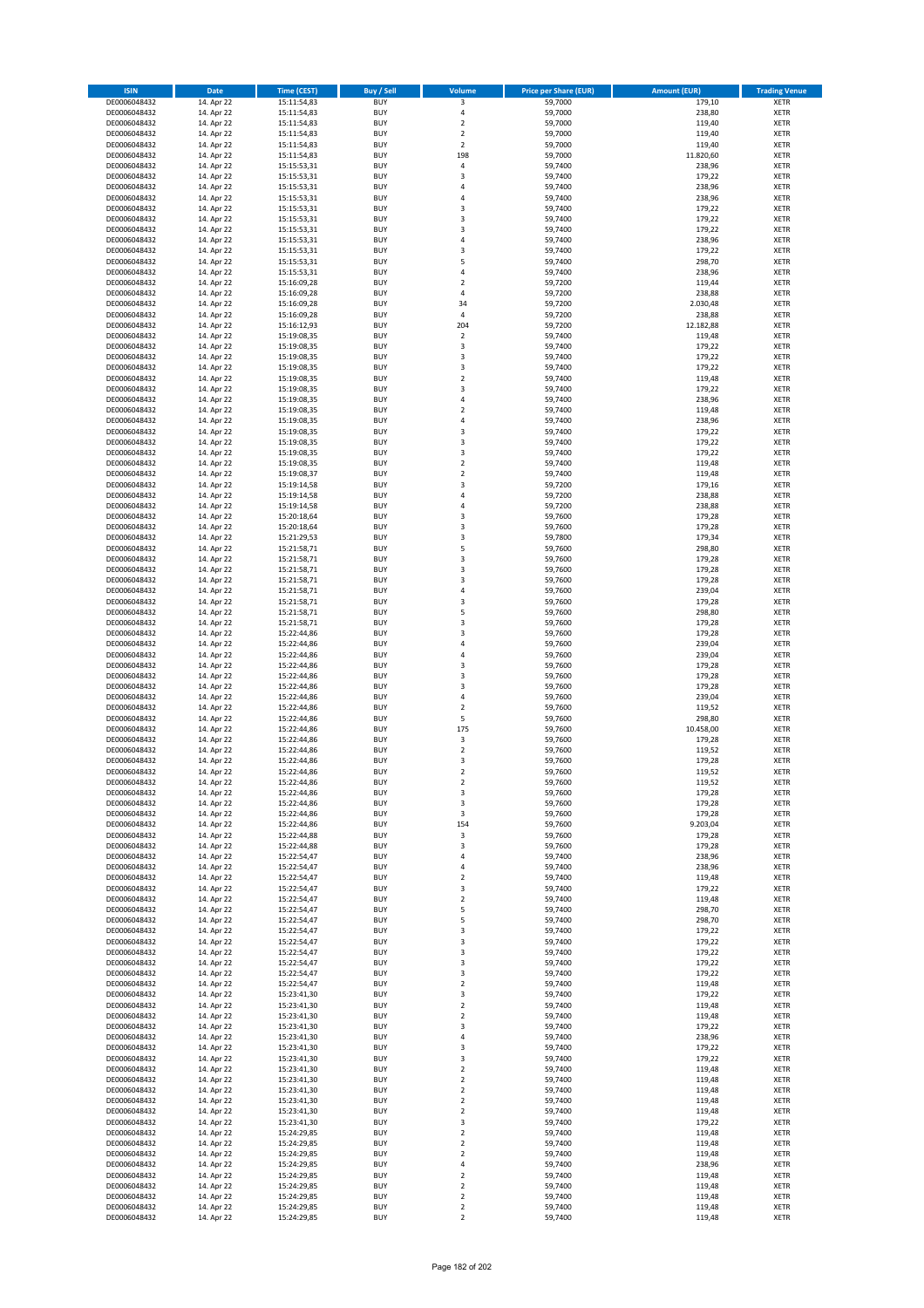| <b>ISIN</b>                  | <b>Date</b>              | <b>Time (CEST)</b>         | <b>Buy / Sell</b>        | Volume                                 | <b>Price per Share (EUR)</b> | <b>Amount (EUR)</b> | <b>Trading Venue</b>       |
|------------------------------|--------------------------|----------------------------|--------------------------|----------------------------------------|------------------------------|---------------------|----------------------------|
| DE0006048432                 | 14. Apr 22               | 15:24:29,85                | <b>BUY</b>               | $\overline{2}$                         | 59,7400                      | 119,48              | <b>XETR</b>                |
| DE0006048432                 | 14. Apr 22               | 15:24:29,85                | <b>BUY</b>               | $\mathbf 2$                            | 59,7400                      | 119,48              | <b>XETR</b>                |
| DE0006048432                 | 14. Apr 22               | 15:24:29,85                | <b>BUY</b>               | $\overline{2}$                         | 59,7400                      | 119,48              | <b>XETR</b>                |
| DE0006048432<br>DE0006048432 | 14. Apr 22<br>14. Apr 22 | 15:24:29,85<br>15:24:29,85 | <b>BUY</b><br><b>BUY</b> | $\mathbf 2$<br>$\overline{\mathbf{c}}$ | 59,7400<br>59,7400           | 119,48<br>119,48    | <b>XETR</b><br><b>XETR</b> |
| DE0006048432                 | 14. Apr 22               | 15:24:37,72                | <b>BUY</b>               | $\mathbf 2$                            | 59,7400                      | 119,48              | <b>XETR</b>                |
| DE0006048432                 | 14. Apr 22               | 15:24:37,72                | <b>BUY</b>               | $\mathbf 2$                            | 59,7400                      | 119,48              | <b>XETR</b>                |
| DE0006048432                 | 14. Apr 22               | 15:24:37,72                | <b>BUY</b>               | $\mathbf 2$                            | 59,7400                      | 119,48              | <b>XETR</b>                |
| DE0006048432                 | 14. Apr 22               | 15:24:37,72                | <b>BUY</b>               | $\overline{2}$                         | 59,7400                      | 119,48              | <b>XETR</b>                |
| DE0006048432                 | 14. Apr 22               | 15:24:37,72                | <b>BUY</b>               | $\overline{2}$                         | 59,7400                      | 119,48              | <b>XETR</b>                |
| DE0006048432                 | 14. Apr 22               | 15:24:37,72                | <b>BUY</b>               | $\mathbf 2$                            | 59,7400                      | 119,48              | <b>XETR</b>                |
| DE0006048432<br>DE0006048432 | 14. Apr 22<br>14. Apr 22 | 15:24:37,72                | <b>BUY</b><br><b>BUY</b> | $\overline{\mathbf{c}}$<br>4           | 59,7400<br>59,7400           | 119,48<br>238,96    | <b>XETR</b><br><b>XETR</b> |
| DE0006048432                 | 14. Apr 22               | 15:24:37,72<br>15:24:37,72 | <b>BUY</b>               | $\overline{\mathbf{c}}$                | 59,7400                      | 119,48              | <b>XETR</b>                |
| DE0006048432                 | 14. Apr 22               | 15:24:37,72                | <b>BUY</b>               | $\overline{\mathbf{c}}$                | 59,7400                      | 119,48              | <b>XETR</b>                |
| DE0006048432                 | 14. Apr 22               | 15:24:37,72                | <b>BUY</b>               | 4                                      | 59,7400                      | 238,96              | <b>XETR</b>                |
| DE0006048432                 | 14. Apr 22               | 15:24:37,72                | <b>BUY</b>               | 4                                      | 59,7400                      | 238,96              | <b>XETR</b>                |
| DE0006048432                 | 14. Apr 22               | 15:24:40,92                | <b>BUY</b>               | $\mathbf 2$                            | 59,7400                      | 119,48              | <b>XETR</b>                |
| DE0006048432                 | 14. Apr 22               | 15:24:40,92                | <b>BUY</b>               | 4                                      | 59.7400                      | 238,96              | <b>XETR</b>                |
| DE0006048432                 | 14. Apr 22               | 15:24:40,92                | <b>BUY</b>               | 4                                      | 59,7400                      | 238,96              | <b>XETR</b>                |
| DE0006048432<br>DE0006048432 | 14. Apr 22<br>14. Apr 22 | 15:24:40,92<br>15:24:40,92 | <b>BUY</b><br><b>BUY</b> | 3<br>3                                 | 59,7400<br>59,7400           | 179,22<br>179,22    | <b>XETR</b><br><b>XETR</b> |
| DE0006048432                 | 14. Apr 22               | 15:24:40,92                | <b>BUY</b>               | 3                                      | 59,7400                      | 179,22              | <b>XETR</b>                |
| DE0006048432                 | 14. Apr 22               | 15:24:40,92                | <b>BUY</b>               | 3                                      | 59,7400                      | 179,22              | <b>XETR</b>                |
| DE0006048432                 | 14. Apr 22               | 15:27:33,74                | <b>BUY</b>               | 161                                    | 59,7800                      | 9.624,58            | <b>XETR</b>                |
| DE0006048432                 | 14. Apr 22               | 15:27:33,76                | <b>BUY</b>               | 263                                    | 59,7800                      | 15.722,14           | <b>XETR</b>                |
| DE0006048432                 | 14. Apr 22               | 15:29:01,87                | <b>BUY</b>               | $\mathsf 3$                            | 59,7600                      | 179,28              | <b>XETR</b>                |
| DE0006048432                 | 14. Apr 22               | 15:29:01,87                | <b>BUY</b>               | 4                                      | 59,7600                      | 239,04              | <b>XETR</b>                |
| DE0006048432<br>DE0006048432 | 14. Apr 22<br>14. Apr 22 | 15:29:01,87<br>15:29:01,87 | <b>BUY</b><br><b>BUY</b> | 4<br>$\overline{a}$                    | 59,7600<br>59,7600           | 239,04<br>239,04    | <b>XETR</b><br><b>XETR</b> |
| DE0006048432                 | 14. Apr 22               | 15:29:01,87                | <b>BUY</b>               | 5                                      | 59,7600                      | 298,80              | <b>XETR</b>                |
| DE0006048432                 | 14. Apr 22               | 15:29:01,87                | <b>BUY</b>               | 3                                      | 59,7600                      | 179,28              | <b>XETR</b>                |
| DE0006048432                 | 14. Apr 22               | 15:29:01,87                | <b>BUY</b>               | 3                                      | 59,7600                      | 179,28              | <b>XETR</b>                |
| DE0006048432                 | 14. Apr 22               | 15:29:01,87                | <b>BUY</b>               | $\mathbf 2$                            | 59,7600                      | 119,52              | <b>XETR</b>                |
| DE0006048432                 | 14. Apr 22               | 15:29:01,87                | <b>BUY</b>               | 3                                      | 59,7600                      | 179,28              | <b>XETR</b>                |
| DE0006048432                 | 14. Apr 22               | 15:29:01,87                | <b>BUY</b>               | $\mathbf 2$                            | 59,7600                      | 119,52              | <b>XETR</b>                |
| DE0006048432                 | 14. Apr 22               | 15:29:01,87<br>15:29:01,87 | <b>BUY</b><br><b>BUY</b> | 4<br>5                                 | 59,7600                      | 239,04              | <b>XETR</b>                |
| DE0006048432<br>DE0006048432 | 14. Apr 22<br>14. Apr 22 | 15:29:01,87                | <b>BUY</b>               | 4                                      | 59,7600<br>59,7600           | 298,80<br>239,04    | <b>XETR</b><br><b>XETR</b> |
| DE0006048432                 | 14. Apr 22               | 15:29:01,87                | <b>BUY</b>               | 4                                      | 59,7600                      | 239,04              | <b>XETR</b>                |
| DE0006048432                 | 14. Apr 22               | 15:29:06,56                | <b>BUY</b>               | 5                                      | 59,7600                      | 298,80              | <b>XETR</b>                |
| DE0006048432                 | 14. Apr 22               | 15:29:06,56                | <b>BUY</b>               | 3                                      | 59,7600                      | 179,28              | <b>XETR</b>                |
| DE0006048432                 | 14. Apr 22               | 15:29:06,56                | <b>BUY</b>               | 5                                      | 59,7600                      | 298,80              | <b>XETR</b>                |
| DE0006048432                 | 14. Apr 22               | 15:29:06,56                | <b>BUY</b>               | 3                                      | 59,7600                      | 179,28              | <b>XETR</b>                |
| DE0006048432                 | 14. Apr 22               | 15:29:06,56                | <b>BUY</b>               | 6                                      | 59,7600                      | 358,56              | <b>XETR</b>                |
| DE0006048432<br>DE0006048432 | 14. Apr 22<br>14. Apr 22 | 15:29:06,56                | <b>BUY</b><br><b>BUY</b> | $\overline{2}$<br>$\mathbf 2$          | 59,7600<br>59,7600           | 119,52<br>119,52    | <b>XETR</b><br><b>XETR</b> |
| DE0006048432                 | 14. Apr 22               | 15:29:06,56<br>15:29:55,77 | <b>BUY</b>               | 3                                      | 59,7800                      | 179,34              | <b>XETR</b>                |
| DE0006048432                 | 14. Apr 22               | 15:29:55,77                | <b>BUY</b>               | 5                                      | 59,7800                      | 298,90              | <b>XETR</b>                |
| DE0006048432                 | 14. Apr 22               | 15:29:55,77                | <b>BUY</b>               | 4                                      | 59,7800                      | 239,12              | <b>XETR</b>                |
| DE0006048432                 | 14. Apr 22               | 15:29:55,77                | <b>BUY</b>               | $\overline{\mathbf{c}}$                | 59,7800                      | 119,56              | <b>XETR</b>                |
| DE0006048432                 | 14. Apr 22               | 15:29:55,77                | <b>BUY</b>               | 3                                      | 59,7800                      | 179,34              | <b>XETR</b>                |
| DE0006048432                 | 14. Apr 22               | 15:29:55,77                | <b>BUY</b>               | 9                                      | 59,7800                      | 538,02              | <b>XETR</b>                |
| DE0006048432<br>DE0006048432 | 14. Apr 22<br>14. Apr 22 | 15:30:25,56<br>15:31:00,24 | <b>BUY</b><br><b>BUY</b> | 413<br>6                               | 59,8000<br>59,8000           | 24.697,40<br>358,80 | <b>XETR</b><br><b>XETR</b> |
| DE0006048432                 | 14. Apr 22               | 15:31:00,24                | <b>BUY</b>               | 3                                      | 59,8000                      | 179,40              | <b>XETR</b>                |
| DE0006048432                 | 14. Apr 22               | 15:31:00,24                | <b>BUY</b>               | 3                                      | 59,8000                      | 179,40              | <b>XETR</b>                |
| DE0006048432                 | 14. Apr 22               | 15:31:00,24                | <b>BUY</b>               | 6                                      | 59,8000                      | 358,80              | <b>XETR</b>                |
| DE0006048432                 | 14. Apr 22               | 15:31:00,24                | <b>BUY</b>               | 4                                      | 59,8000                      | 239,20              | <b>XETR</b>                |
| DE0006048432                 | 14. Apr 22               | 15:31:00,24                | <b>BUY</b>               | 4                                      | 59,8000                      | 239,20              | <b>XETR</b>                |
| DE0006048432                 | 14. Apr 22               | 15:31:00,24                | <b>BUY</b>               | $\mathbf 2$                            | 59,8000                      | 119,60              | <b>XETR</b>                |
| DE0006048432<br>DE0006048432 | 14. Apr 22<br>14. Apr 22 | 15:31:00,24<br>15:31:00,24 | <b>BUY</b><br><b>BUY</b> | 4<br>3                                 | 59,8000<br>59,8000           | 239,20<br>179,40    | <b>XETR</b><br><b>XETR</b> |
| DE0006048432                 | 14. Apr 22               | 15:31:00,24                | <b>BUY</b>               | 196                                    | 59,8000                      | 11.720,80           | <b>XETR</b>                |
| DE0006048432                 | 14. Apr 22               | 15:31:00,24                | BUY                      | 3                                      | 59,8000                      | 179,40              | <b>XETR</b>                |
| DE0006048432                 | 14. Apr 22               | 15:31:00,24                | <b>BUY</b>               | 6                                      | 59,8000                      | 358,80              | <b>XETR</b>                |
| DE0006048432                 | 14. Apr 22               | 15:31:00,24                | <b>BUY</b>               | 3                                      | 59,8000                      | 179,40              | <b>XETR</b>                |
| DE0006048432                 | 14. Apr 22               | 15:31:00,24                | <b>BUY</b>               | 5                                      | 59,8000                      | 299,00              | XETR                       |
| DE0006048432                 | 14. Apr 22               | 15:31:00,24                | <b>BUY</b>               | 3                                      | 59,8000                      | 179,40              | <b>XETR</b>                |
| DE0006048432<br>DE0006048432 | 14. Apr 22<br>14. Apr 22 | 15:31:00,24<br>15:33:38,20 | <b>BUY</b><br><b>BUY</b> | 97<br>5                                | 59,8000<br>59,9600           | 5.800,60<br>299,80  | <b>XETR</b><br><b>XETR</b> |
| DE0006048432                 | 14. Apr 22               | 15:33:38,20                | <b>BUY</b>               | 5                                      | 59,9600                      | 299,80              | <b>XETR</b>                |
| DE0006048432                 | 14. Apr 22               | 15:33:38,20                | <b>BUY</b>               | $\overline{7}$                         | 59,9600                      | 419,72              | <b>XETR</b>                |
| DE0006048432                 | 14. Apr 22               | 15:33:38,20                | <b>BUY</b>               | 5                                      | 59,9600                      | 299,80              | <b>XETR</b>                |
| DE0006048432                 | 14. Apr 22               | 15:33:38,20                | <b>BUY</b>               | 6                                      | 59,9600                      | 359,76              | <b>XETR</b>                |
| DE0006048432                 | 14. Apr 22               | 15:33:38,20                | <b>BUY</b>               | 6                                      | 59,9600                      | 359,76              | <b>XETR</b>                |
| DE0006048432<br>DE0006048432 | 14. Apr 22<br>14. Apr 22 | 15:33:38,20<br>15:33:38,20 | <b>BUY</b><br><b>BUY</b> | 6<br>5                                 | 59,9600<br>59,9600           | 359,76<br>299,80    | <b>XETR</b><br><b>XETR</b> |
| DE0006048432                 | 14. Apr 22               | 15:33:38,20                | <b>BUY</b>               | 5                                      | 59,9600                      | 299,80              | <b>XETR</b>                |
| DE0006048432                 | 14. Apr 22               | 15:33:38,20                | <b>BUY</b>               | 6                                      | 59,9600                      | 359,76              | <b>XETR</b>                |
| DE0006048432                 | 14. Apr 22               | 15:33:38,20                | <b>BUY</b>               | 5                                      | 59,9600                      | 299,80              | <b>XETR</b>                |
| DE0006048432                 | 14. Apr 22               | 15:33:41,50                | <b>BUY</b>               | 4                                      | 59,9600                      | 239,84              | <b>XETR</b>                |
| DE0006048432                 | 14. Apr 22               | 15:33:41,50                | <b>BUY</b>               | 4                                      | 59,9600                      | 239,84              | XETR                       |
| DE0006048432                 | 14. Apr 22               | 15:33:41,50                | <b>BUY</b>               | 5                                      | 59,9600                      | 299,80              | <b>XETR</b>                |
| DE0006048432<br>DE0006048432 | 14. Apr 22<br>14. Apr 22 | 15:33:41,50<br>15:33:41,50 | <b>BUY</b><br><b>BUY</b> | 4<br>$\mathbf 2$                       | 59,9600<br>59,9600           | 239,84<br>119,92    | <b>XETR</b><br><b>XETR</b> |
| DE0006048432                 | 14. Apr 22               | 15:33:41,50                | <b>BUY</b>               | 4                                      | 59,9600                      | 239,84              | <b>XETR</b>                |
| DE0006048432                 | 14. Apr 22               | 15:33:41,50                | <b>BUY</b>               | 3                                      | 59,9600                      | 179,88              | <b>XETR</b>                |
| DE0006048432                 | 14. Apr 22               | 15:33:41,50                | <b>BUY</b>               | 5                                      | 59,9600                      | 299,80              | <b>XETR</b>                |
| DE0006048432                 | 14. Apr 22               | 15:33:41,50                | <b>BUY</b>               | 5                                      | 59,9600                      | 299,80              | <b>XETR</b>                |
| DE0006048432                 | 14. Apr 22               | 15:33:41,50                | <b>BUY</b>               | 3                                      | 59,9600                      | 179,88              | <b>XETR</b>                |
| DE0006048432<br>DE0006048432 | 14. Apr 22<br>14. Apr 22 | 15:33:41,50<br>15:33:55,76 | <b>BUY</b><br><b>BUY</b> | 4<br>6                                 | 59,9600<br>59,9400           | 239,84<br>359,64    | <b>XETR</b><br><b>XETR</b> |
| DE0006048432                 | 14. Apr 22               | 15:33:55,76                | <b>BUY</b>               | 6                                      | 59,9400                      | 359,64              | <b>XETR</b>                |
| DE0006048432                 | 14. Apr 22               | 15:33:55,76                | <b>BUY</b>               | 5                                      | 59,9400                      | 299,70              | <b>XETR</b>                |
| DE0006048432                 | 14. Apr 22               | 15:33:55,76                | <b>BUY</b>               | 5                                      | 59,9400                      | 299,70              | <b>XETR</b>                |
| DE0006048432                 | 14. Apr 22               | 15:33:55,76                | <b>BUY</b>               | 245                                    | 59,9400                      | 14.685,30           | <b>XETR</b>                |
| DE0006048432                 | 14. Apr 22               | 15:33:55,76                | <b>BUY</b>               | 10                                     | 59,9400                      | 599,40              | <b>XETR</b>                |
| DE0006048432                 | 14. Apr 22               | 15:33:55,78                | <b>BUY</b>               | 197                                    | 59,9400                      | 11.808,18           | <b>XETR</b>                |
| DE0006048432<br>DE0006048432 | 14. Apr 22<br>14. Apr 22 | 15:33:55,78<br>15:33:55,79 | <b>BUY</b><br><b>BUY</b> | 63<br>3                                | 59,9400<br>59,9400           | 3.776,22<br>179,82  | <b>XETR</b><br><b>XETR</b> |
| DE0006048432                 | 14. Apr 22               | 15:35:04,36                | <b>BUY</b>               | 3                                      | 60,0200                      | 180,06              | XETR                       |
| DE0006048432                 | 14. Apr 22               | 15:35:04,36                | <b>BUY</b>               | 4                                      | 60,0200                      | 240,08              | <b>XETR</b>                |
| DE0006048432                 | 14. Apr 22               | 15:35:04,36                | <b>BUY</b>               | 3                                      | 60,0200                      | 180,06              | <b>XETR</b>                |
| DE0006048432                 | 14. Apr 22               | 15:35:04,36                | <b>BUY</b>               | 3                                      | 60,0200                      | 180,06              | <b>XETR</b>                |
| DE0006048432                 | 14. Apr 22               | 15:35:04,36                | <b>BUY</b>               | $\mathbf 2$                            | 60,0200                      | 120,04              | <b>XETR</b>                |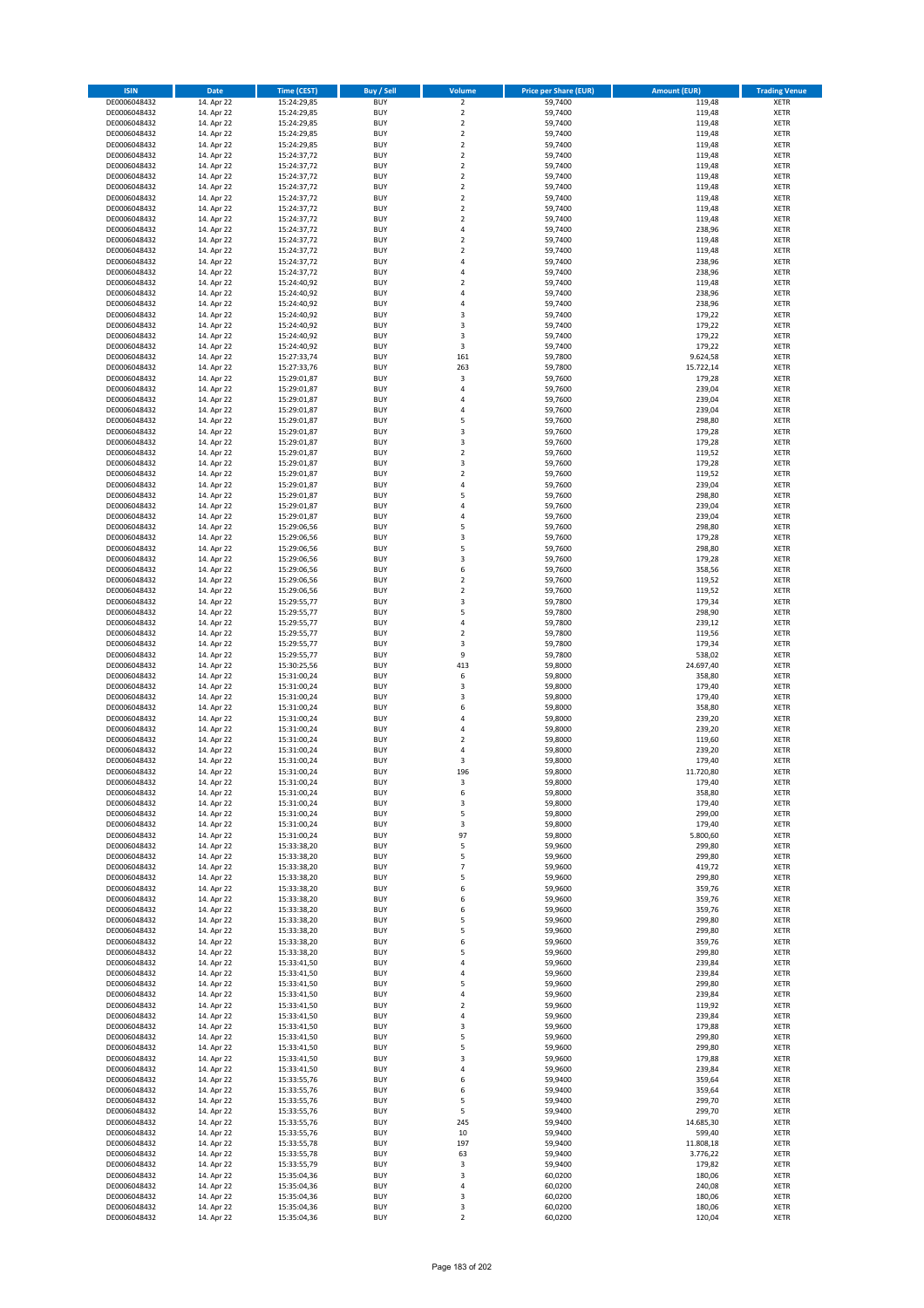| <b>ISIN</b>                  | <b>Date</b>              | <b>Time (CEST)</b>         | <b>Buy / Sell</b>        | Volume                                 | <b>Price per Share (EUR)</b> | <b>Amount (EUR)</b> | <b>Trading Venue</b>       |
|------------------------------|--------------------------|----------------------------|--------------------------|----------------------------------------|------------------------------|---------------------|----------------------------|
| DE0006048432                 | 14. Apr 22               | 15:35:04,36                | <b>BUY</b>               | 223                                    | 60,0200                      | 13.384,46           | <b>XETR</b>                |
| DE0006048432                 | 14. Apr 22               | 15:35:04,36                | <b>BUY</b>               | $\mathsf 3$                            | 60,0200                      | 180,06              | <b>XETR</b>                |
| DE0006048432                 | 14. Apr 22               | 15:35:04,36                | <b>BUY</b>               | 5                                      | 60,0200                      | 300,10              | <b>XETR</b>                |
| DE0006048432                 | 14. Apr 22               | 15:35:04,36                | <b>BUY</b>               | 3                                      | 60,0200                      | 180,06              | <b>XETR</b>                |
| DE0006048432                 | 14. Apr 22               | 15:35:04,36                | <b>BUY</b>               | 3                                      | 60,0200                      | 180,06              | <b>XETR</b>                |
| DE0006048432                 | 14. Apr 22               | 15:35:29,12                | <b>BUY</b>               | 4                                      | 60,0200                      | 240,08              | <b>XETR</b>                |
| DE0006048432                 | 14. Apr 22               | 15:35:29,12                | <b>BUY</b>               | $\overline{\mathbf{c}}$                | 60.0200                      | 120,04              | <b>XETR</b>                |
| DE0006048432                 | 14. Apr 22               | 15:35:29,12                | <b>BUY</b>               | 3                                      | 60,0200                      | 180,06              | <b>XETR</b>                |
| DE0006048432                 | 14. Apr 22               | 15:35:29,12                | <b>BUY</b>               | 110                                    | 60,0200                      | 6.602,20            | <b>XETR</b>                |
| DE0006048432                 | 14. Apr 22               | 15:35:29,12                | <b>BUY</b>               | $\mathbf 2$                            | 60,0200                      | 120,04              | <b>XETR</b>                |
| DE0006048432                 | 14. Apr 22               | 15:35:29,12                | <b>BUY</b>               | $\mathbf 2$                            | 60,0200                      | 120,04              | <b>XETR</b>                |
| DE0006048432                 | 14. Apr 22               | 15:35:29,12                | <b>BUY</b>               | $\overline{\mathbf{c}}$                | 60,0200                      | 120,04              | <b>XETR</b>                |
| DE0006048432                 | 14. Apr 22               | 15:35:29,12                | <b>BUY</b>               | $\mathbf 2$                            | 60,0200                      | 120,04              | <b>XETR</b>                |
| DE0006048432                 | 14. Apr 22               | 15:35:55,96                | <b>BUY</b>               | $\overline{\mathbf{c}}$<br>$\mathbf 2$ | 60,0000                      | 120,00              | <b>XETR</b>                |
| DE0006048432<br>DE0006048432 | 14. Apr 22<br>14. Apr 22 | 15:35:55,96<br>15:35:55,96 | <b>BUY</b><br><b>BUY</b> | 4                                      | 60,0000<br>60,0000           | 120,00<br>240,00    | <b>XETR</b><br><b>XETR</b> |
| DE0006048432                 | 14. Apr 22               | 15:35:55,96                | <b>BUY</b>               | $\mathbf 2$                            | 60,0000                      | 120,00              | <b>XETR</b>                |
| DE0006048432                 | 14. Apr 22               | 15:35:55,96                | <b>BUY</b>               | $\mathbf 2$                            | 60,0000                      | 120,00              | <b>XETR</b>                |
| DE0006048432                 | 14. Apr 22               | 15:35:55,96                | <b>BUY</b>               | $\overline{\mathbf{c}}$                | 60,0000                      | 120,00              | <b>XETR</b>                |
| DE0006048432                 | 14. Apr 22               | 15:35:55,96                | <b>BUY</b>               | 3                                      | 60,0000                      | 180,00              | <b>XETR</b>                |
| DE0006048432                 | 14. Apr 22               | 15:35:55,96                | <b>BUY</b>               | 6                                      | 60,0000                      | 360,00              | <b>XETR</b>                |
| DE0006048432                 | 14. Apr 22               | 15:35:56,30                | <b>BUY</b>               | $\mathbf 2$                            | 59,9800                      | 119,96              | <b>XETR</b>                |
| DE0006048432                 | 14. Apr 22               | 15:35:56,30                | <b>BUY</b>               | 5                                      | 59,9800                      | 299,90              | <b>XETR</b>                |
| DE0006048432                 | 14. Apr 22               | 15:35:56,30                | <b>BUY</b>               | 4                                      | 59,9800                      | 239,92              | <b>XETR</b>                |
| DE0006048432                 | 14. Apr 22               | 15:35:56,30                | <b>BUY</b>               | 4                                      | 59,9800                      | 239,92              | <b>XETR</b>                |
| DE0006048432                 | 14. Apr 22               | 15:35:56,30                | <b>BUY</b>               | 4                                      | 59,9800                      | 239,92              | <b>XETR</b>                |
| DE0006048432                 | 14. Apr 22               | 15:35:56,30                | <b>BUY</b>               | 3                                      | 59,9800                      | 179,94              | <b>XETR</b>                |
| DE0006048432                 | 14. Apr 22               | 15:35:56,30                | <b>BUY</b>               | 204                                    | 59,9800                      | 12.235,92           | <b>XETR</b>                |
| DE0006048432                 | 14. Apr 22               | 15:35:56,30                | <b>BUY</b>               | $\mathbf 2$                            | 59,9800                      | 119,96              | <b>XETR</b>                |
| DE0006048432                 | 14. Apr 22               | 15:35:56,30                | <b>BUY</b>               | $\overline{\mathbf{c}}$                | 59,9800                      | 119,96              | <b>XETR</b>                |
| DE0006048432                 | 14. Apr 22               | 15:36:05,09                | <b>BUY</b>               | $\mathbf 2$                            | 59,9800                      | 119,96              | <b>XETR</b>                |
| DE0006048432                 | 14. Apr 22               | 15:36:05,09                | <b>BUY</b>               | 4                                      | 59,9800                      | 239,92              | <b>XETR</b>                |
| DE0006048432                 | 14. Apr 22               | 15:36:09,10                | <b>BUY</b>               | 3                                      | 59,9800                      | 179,94              | <b>XETR</b>                |
| DE0006048432                 | 14. Apr 22               | 15:36:09,10                | <b>BUY</b>               | $\mathbf 2$                            | 59,9800                      | 119,96              | <b>XETR</b>                |
| DE0006048432                 | 14. Apr 22               | 15:36:09,10                | <b>BUY</b><br><b>BUY</b> | 3<br>$\overline{\mathbf{c}}$           | 59,9800                      | 179,94<br>119,96    | <b>XETR</b><br><b>XETR</b> |
| DE0006048432<br>DE0006048432 | 14. Apr 22<br>14. Apr 22 | 15:36:09,10<br>15:36:09,10 | <b>BUY</b>               | 3                                      | 59,9800<br>59,9800           | 179,94              | <b>XETR</b>                |
| DE0006048432                 | 14. Apr 22               | 15:36:09,10                | <b>BUY</b>               | 4                                      | 59,9800                      | 239,92              | <b>XETR</b>                |
| DE0006048432                 | 14. Apr 22               | 15:36:09,10                | <b>BUY</b>               | 3                                      | 59,9800                      | 179,94              | <b>XETR</b>                |
| DE0006048432                 | 14. Apr 22               | 15:36:09,10                | <b>BUY</b>               | 3                                      | 59,9800                      | 179,94              | <b>XETR</b>                |
| DE0006048432                 | 14. Apr 22               | 15:36:09,10                | <b>BUY</b>               | 4                                      | 59,9800                      | 239,92              | <b>XETR</b>                |
| DE0006048432                 | 14. Apr 22               | 15:36:09,10                | <b>BUY</b>               | $\mathbf 2$                            | 59,9800                      | 119,96              | <b>XETR</b>                |
| DE0006048432                 | 14. Apr 22               | 15:36:09,10                | <b>BUY</b>               | 3                                      | 59,9800                      | 179,94              | <b>XETR</b>                |
| DE0006048432                 | 14. Apr 22               | 15:36:09,10                | <b>BUY</b>               | 3                                      | 59,9800                      | 179,94              | <b>XETR</b>                |
| DE0006048432                 | 14. Apr 22               | 15:36:09,10                | <b>BUY</b>               | 4                                      | 59,9800                      | 239,92              | <b>XETR</b>                |
| DE0006048432                 | 14. Apr 22               | 15:36:10,43                | <b>BUY</b>               | $\overline{2}$                         | 59,9800                      | 119,96              | <b>XETR</b>                |
| DE0006048432                 | 14. Apr 22               | 15:36:10,43                | <b>BUY</b>               | $\mathbf 2$                            | 59,9800                      | 119,96              | <b>XETR</b>                |
| DE0006048432                 | 14. Apr 22               | 15:36:10,43                | <b>BUY</b>               | $\mathbf 2$                            | 59,9800                      | 119,96              | <b>XETR</b>                |
| DE0006048432                 | 14. Apr 22               | 15:36:10,43                | <b>BUY</b>               | $\mathbf 2$                            | 59,9800                      | 119,96              | <b>XETR</b>                |
| DE0006048432                 | 14. Apr 22               | 15:36:24,40                | <b>BUY</b>               | 4                                      | 59,9600                      | 239,84              | <b>XETR</b>                |
| DE0006048432                 | 14. Apr 22               | 15:36:24,40                | <b>BUY</b>               | $\overline{\mathbf{c}}$                | 59,9600                      | 119,92              | <b>XETR</b>                |
| DE0006048432                 | 14. Apr 22               | 15:36:24,40                | <b>BUY</b>               | $\mathbf 2$                            | 59,9600                      | 119,92              | <b>XETR</b>                |
| DE0006048432                 | 14. Apr 22               | 15:36:24,40                | <b>BUY</b>               | $\overline{2}$                         | 59,9600                      | 119,92              | <b>XETR</b>                |
| DE0006048432<br>DE0006048432 | 14. Apr 22               | 15:36:24,40                | <b>BUY</b><br><b>BUY</b> | $\mathbf 2$<br>$\overline{\mathbf{c}}$ | 59,9600                      | 119,92              | <b>XETR</b><br><b>XETR</b> |
| DE0006048432                 | 14. Apr 22<br>14. Apr 22 | 15:36:24,40                | <b>BUY</b>               | 3                                      | 59,9600                      | 119,92              | <b>XETR</b>                |
| DE0006048432                 | 14. Apr 22               | 15:36:24,40<br>15:36:24,40 | <b>BUY</b>               | 67                                     | 59,9600<br>59,9600           | 179,88<br>4.017,32  | <b>XETR</b>                |
| DE0006048432                 | 14. Apr 22               | 15:36:24,40                | <b>BUY</b>               | 3                                      | 59,9600                      | 179,88              | <b>XETR</b>                |
| DE0006048432                 | 14. Apr 22               | 15:36:24,40                | <b>BUY</b>               | 4                                      | 59,9600                      | 239,84              | <b>XETR</b>                |
| DE0006048432                 | 14. Apr 22               | 15:36:24,40                | <b>BUY</b>               | 13                                     | 59,9600                      | 779,48              | <b>XETR</b>                |
| DE0006048432                 | 14. Apr 22               | 15:36:44,09                | <b>BUY</b>               | 3                                      | 59,9400                      | 179,82              | <b>XETR</b>                |
| DE0006048432                 | 14. Apr 22               | 15:36:44.09                | <b>BUY</b>               | 3                                      | 59,9400                      | 179,82              | <b>XETR</b>                |
| DE0006048432                 | 14. Apr 22               | 15:36:44,09                | <b>BUY</b>               | $\overline{\mathbf{c}}$                | 59,9400                      | 119,88              | <b>XETR</b>                |
| DE0006048432                 | 14. Apr 22               | 15:36:44,09                | <b>BUY</b>               | 50                                     | 59,9400                      | 2.997,00            | <b>XETR</b>                |
| DE0006048432                 | 14. Apr 22               | 15:36:44,09                | BUY                      | 3                                      | 59,9400                      | 179,82              | <b>XETR</b>                |
| DE0006048432                 | 14. Apr 22               | 15:36:44,09                | <b>BUY</b>               | 5                                      | 59,9400                      | 299,70              | <b>XETR</b>                |
| DE0006048432                 | 14. Apr 22               | 15:36:44,09                | <b>BUY</b>               | $\mathbf 2$                            | 59,9400                      | 119,88              | XETR                       |
| DE0006048432                 | 14. Apr 22               | 15:36:44,09                | <b>BUY</b>               | $\mathbf 2$                            | 59,9400                      | 119,88              | XETR                       |
| DE0006048432                 | 14. Apr 22               | 15:36:44,29                | <b>BUY</b>               | 3                                      | 59,9200                      | 179,76              | <b>XETR</b>                |
| DE0006048432                 | 14. Apr 22               | 15:36:44,29                | <b>BUY</b>               | 6                                      | 59,9200                      | 359,52              | <b>XETR</b>                |
| DE0006048432                 | 14. Apr 22               | 15:36:44,29                | <b>BUY</b>               | 5                                      | 59,9200                      | 299,60              | <b>XETR</b>                |
| DE0006048432                 | 14. Apr 22               | 15:36:44,29                | <b>BUY</b>               | 3                                      | 59,9200                      | 179,76              | <b>XETR</b>                |
| DE0006048432                 | 14. Apr 22               | 15:36:44,29                | <b>BUY</b>               | 3                                      | 59,9200                      | 179,76              | <b>XETR</b>                |
| DE0006048432                 | 14. Apr 22               | 15:37:13,75                | <b>BUY</b><br><b>BUY</b> | $\mathbf 2$                            | 59,9000                      | 119,80              | XETR                       |
| DE0006048432<br>DE0006048432 | 14. Apr 22<br>14. Apr 22 | 15:37:13,75<br>15:37:13,75 | <b>BUY</b>               | 3<br>$\overline{2}$                    | 59,9000<br>59,9000           | 179,70<br>119,80    | <b>XETR</b><br><b>XETR</b> |
|                              | 14. Apr 22               |                            | <b>BUY</b>               | $\mathbf 2$                            | 59,9000                      | 119,80              |                            |
| DE0006048432<br>DE0006048432 | 14. Apr 22               | 15:37:13,75<br>15:37:24,20 | <b>BUY</b>               | $\overline{2}$                         | 59.8800                      | 119,76              | <b>XETR</b><br><b>XETR</b> |
| DE0006048432                 | 14. Apr 22               | 15:37:24,20                | <b>BUY</b>               | 4                                      | 59,8800                      | 239,52              | <b>XETR</b>                |
| DE0006048432                 | 14. Apr 22               | 15:37:24,20                | <b>BUY</b>               | 3                                      | 59,8800                      | 179,64              | <b>XETR</b>                |
| DE0006048432                 | 14. Apr 22               | 15:37:24,20                | <b>BUY</b>               | 47                                     | 59,8800                      | 2.814,36            | <b>XETR</b>                |
| DE0006048432                 | 14. Apr 22               | 15:37:24,20                | <b>BUY</b>               | 3                                      | 59,8800                      | 179,64              | <b>XETR</b>                |
| DE0006048432                 | 14. Apr 22               | 15:37:24,20                | <b>BUY</b>               | 3                                      | 59,8800                      | 179,64              | XETR                       |
| DE0006048432                 | 14. Apr 22               | 15:37:24,20                | <b>BUY</b>               | $\mathbf 2$                            | 59,8800                      | 119,76              | <b>XETR</b>                |
| DE0006048432                 | 14. Apr 22               | 15:38:02,32                | <b>BUY</b>               | 3                                      | 59,9000                      | 179,70              | <b>XETR</b>                |
| DE0006048432                 | 14. Apr 22               | 15:38:02,32                | <b>BUY</b>               | 3                                      | 59,9000                      | 179,70              | <b>XETR</b>                |
| DE0006048432                 | 14. Apr 22               | 15:38:02,32                | <b>BUY</b>               | 3                                      | 59,9000                      | 179,70              | <b>XETR</b>                |
| DE0006048432                 | 14. Apr 22               | 15:38:15,91                | <b>BUY</b>               | $\mathbf 2$                            | 59,8800                      | 119,76              | <b>XETR</b>                |
| DE0006048432                 | 14. Apr 22               | 15:38:15,91                | <b>BUY</b>               | 3                                      | 59,8800                      | 179,64              | <b>XETR</b>                |
| DE0006048432                 | 14. Apr 22               | 15:38:15,91                | <b>BUY</b>               | 3                                      | 59,8800                      | 179,64              | XETR                       |
| DE0006048432                 | 14. Apr 22               | 15:38:15,91                | <b>BUY</b>               | 3                                      | 59,8800                      | 179,64              | <b>XETR</b>                |
| DE0006048432                 | 14. Apr 22               | 15:38:15,91                | <b>BUY</b>               | $\overline{2}$                         | 59,8800                      | 119,76              | <b>XETR</b>                |
| DE0006048432                 | 14. Apr 22               | 15:38:15,91                | <b>BUY</b>               | 3                                      | 59,8800                      | 179,64              | <b>XETR</b>                |
| DE0006048432                 | 14. Apr 22               | 15:38:15,91                | <b>BUY</b>               | 99                                     | 59,8800                      | 5.928,12            | XETR                       |
| DE0006048432                 | 14. Apr 22               | 15:38:15,91                | <b>BUY</b>               | 3                                      | 59,8800                      | 179,64              | <b>XETR</b>                |
| DE0006048432<br>DE0006048432 | 14. Apr 22<br>14. Apr 22 | 15:38:15,91                | <b>BUY</b><br><b>BUY</b> | 3<br>3                                 | 59,8800<br>59,8800           | 179,64<br>179,64    | <b>XETR</b><br><b>XETR</b> |
| DE0006048432                 | 14. Apr 22               | 15:38:15,91<br>15:38:15,91 | <b>BUY</b>               | 3                                      | 59,8800                      | 179,64              | <b>XETR</b>                |
| DE0006048432                 | 14. Apr 22               | 15:38:15,97                | <b>BUY</b>               | 3                                      | 59,8600                      | 179,58              | <b>XETR</b>                |
| DE0006048432                 | 14. Apr 22               | 15:38:51,34                | <b>BUY</b>               | 3                                      | 59,8400                      | 179,52              | <b>XETR</b>                |
| DE0006048432                 | 14. Apr 22               | 15:38:51,34                | <b>BUY</b>               | $\overline{2}$                         | 59,8400                      | 119,68              | <b>XETR</b>                |
| DE0006048432                 | 14. Apr 22               | 15:38:51,34                | <b>BUY</b>               | $\mathbf 2$                            | 59,8400                      | 119,68              | XETR                       |
| DE0006048432                 | 14. Apr 22               | 15:38:51,34                | <b>BUY</b>               | 3                                      | 59,8400                      | 179,52              | <b>XETR</b>                |
| DE0006048432                 | 14. Apr 22               | 15:38:51,34                | <b>BUY</b>               | 57                                     | 59,8400                      | 3.410,88            | <b>XETR</b>                |
| DE0006048432                 | 14. Apr 22               | 15:38:51,34                | <b>BUY</b>               | 19                                     | 59,8400                      | 1.136,96            | <b>XETR</b>                |
| DE0006048432                 | 14. Apr 22               | 15:38:51,34                | <b>BUY</b>               | $\mathbf 2$                            | 59,8400                      | 119,68              | XETR                       |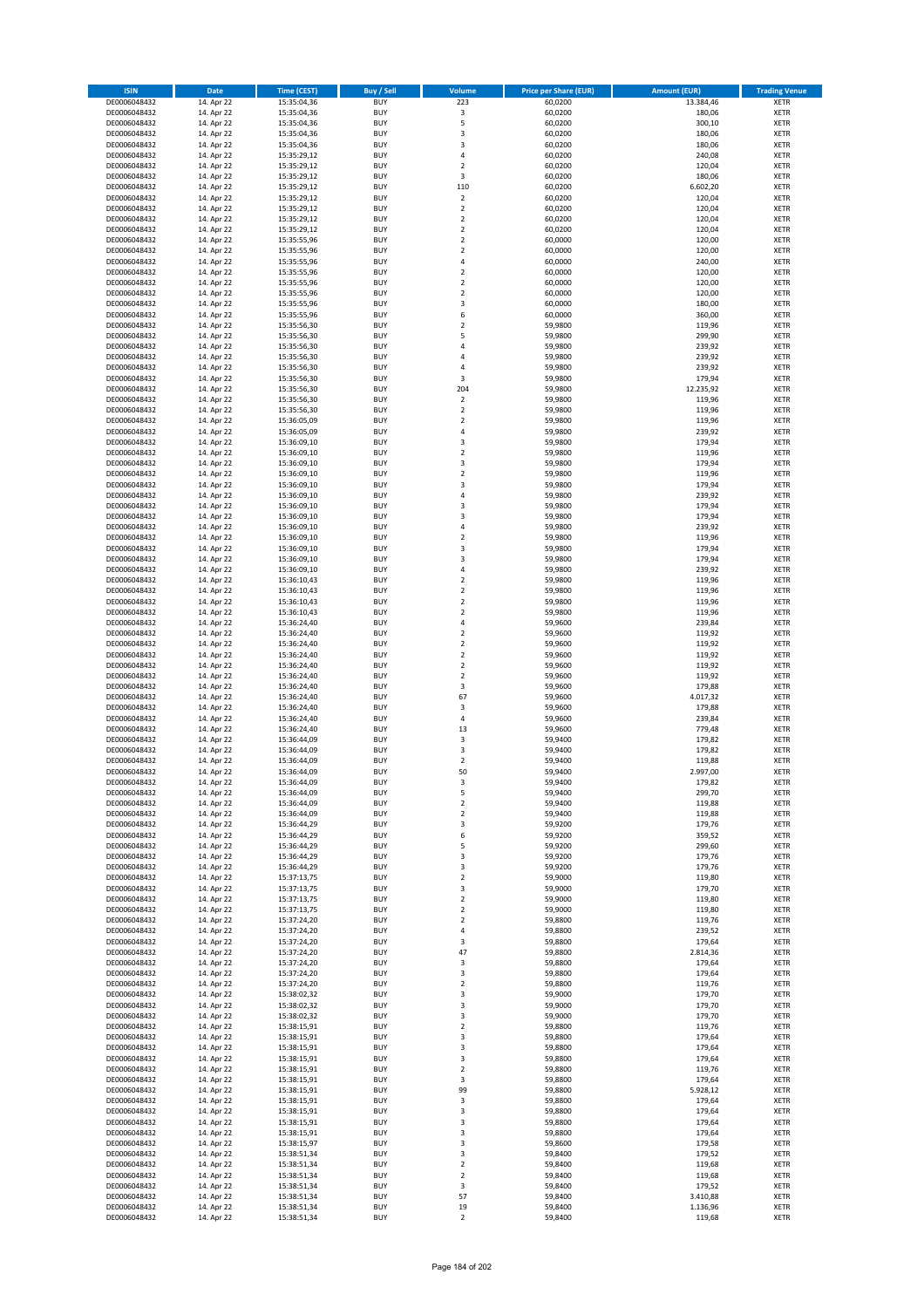| <b>ISIN</b>                  | Date                     | Time (CEST)                | <b>Buy / Sell</b>        | Volume                        | <b>Price per Share (EUR)</b> | <b>Amount (EUR)</b> | <b>Trading Venue</b>       |
|------------------------------|--------------------------|----------------------------|--------------------------|-------------------------------|------------------------------|---------------------|----------------------------|
| DE0006048432                 | 14. Apr 22               | 15:38:51,34                | <b>BUY</b>               | $\overline{\mathbf{3}}$       | 59,8400                      | 179,52              | <b>XETR</b>                |
| DE0006048432                 | 14. Apr 22               | 15:38:51,34                | <b>BUY</b>               | $21\,$                        | 59,8400                      | 1.256,64            | XETR                       |
| DE0006048432                 | 14. Apr 22               | 15:39:02,35                | <b>BUY</b>               | 3                             | 59,8000                      | 179,40              | <b>XETR</b>                |
| DE0006048432                 | 14. Apr 22               | 15:39:02,35                | <b>BUY</b>               | $\mathbf 2$                   | 59,8000                      | 119,60              | XETR                       |
| DE0006048432<br>DE0006048432 | 14. Apr 22<br>14. Apr 22 | 15:39:02,35<br>15:39:02,35 | <b>BUY</b><br><b>BUY</b> | 62<br>$\mathbf 2$             | 59,8000<br>59,8000           | 3.707,60<br>119,60  | <b>XETR</b><br><b>XETR</b> |
| DE0006048432                 | 14. Apr 22               | 15:39:02,35                | <b>BUY</b>               | 3                             | 59,8000                      | 179,40              | <b>XETR</b>                |
| DE0006048432                 | 14. Apr 22               | 15:39:57,68                | <b>BUY</b>               | 3                             | 59,8000                      | 179,40              | <b>XETR</b>                |
| DE0006048432                 | 14. Apr 22               | 15:39:57,68                | <b>BUY</b>               | $\overline{2}$                | 59,8000                      | 119,60              | <b>XETR</b>                |
| DE0006048432                 | 14. Apr 22               | 15:39:57,68                | <b>BUY</b>               | $\overline{2}$                | 59,8000                      | 119,60              | <b>XETR</b>                |
| DE0006048432                 | 14. Apr 22               | 15:39:57,68                | <b>BUY</b>               | $\mathbf 2$                   | 59,8000                      | 119,60              | <b>XETR</b>                |
| DE0006048432                 | 14. Apr 22               | 15:39:57,68                | <b>BUY</b>               | $\mathbf 2$<br>$\mathbf 2$    | 59,8000                      | 119,60              | <b>XETR</b>                |
| DE0006048432<br>DE0006048432 | 14. Apr 22<br>14. Apr 22 | 15:39:57,68<br>15:39:57,68 | <b>BUY</b><br><b>BUY</b> | $\overline{2}$                | 59,8000<br>59,8000           | 119,60<br>119,60    | <b>XETR</b><br><b>XETR</b> |
| DE0006048432                 | 14. Apr 22               | 15:39:57,68                | <b>BUY</b>               | 3                             | 59,8000                      | 179,40              | <b>XETR</b>                |
| DE0006048432                 | 14. Apr 22               | 15:39:57,68                | <b>BUY</b>               | $\overline{2}$                | 59,8000                      | 119,60              | <b>XETR</b>                |
| DE0006048432                 | 14. Apr 22               | 15:39:57,68                | <b>BUY</b>               | $\overline{2}$                | 59,8000                      | 119,60              | <b>XETR</b>                |
| DE0006048432                 | 14. Apr 22               | 15:39:57,68                | <b>BUY</b>               | $\overline{2}$                | 59,8000                      | 119,60              | <b>XETR</b>                |
| DE0006048432                 | 14. Apr 22               | 15:39:57,68                | <b>BUY</b>               | 103                           | 59,8000                      | 6.159,40            | <b>XETR</b>                |
| DE0006048432<br>DE0006048432 | 14. Apr 22<br>14. Apr 22 | 15:39:57,68<br>15:39:57,68 | <b>BUY</b><br><b>BUY</b> | $\mathbf 2$<br>$\overline{2}$ | 59,8000<br>59,8000           | 119,60<br>119,60    | <b>XETR</b><br><b>XETR</b> |
| DE0006048432                 | 14. Apr 22               | 15:39:57,68                | <b>BUY</b>               | $\mathbf 2$                   | 59,8000                      | 119,60              | <b>XETR</b>                |
| DE0006048432                 | 14. Apr 22               | 15:39:57,69                | <b>BUY</b>               | 3                             | 59,8000                      | 179,40              | <b>XETR</b>                |
| DE0006048432                 | 14. Apr 22               | 15:39:57,69                | <b>BUY</b>               | $\mathbf 2$                   | 59,8000                      | 119,60              | <b>XETR</b>                |
| DE0006048432                 | 14. Apr 22               | 15:39:57,69                | <b>BUY</b>               | $\overline{2}$                | 59,8000                      | 119,60              | <b>XETR</b>                |
| DE0006048432                 | 14. Apr 22               | 15:39:57,71                | <b>BUY</b>               | 66                            | 59,8000                      | 3.946,80            | <b>XETR</b>                |
| DE0006048432<br>DE0006048432 | 14. Apr 22               | 15:40:08,40                | <b>BUY</b><br><b>BUY</b> | $\mathbf 2$<br>$\mathbf 2$    | 59,8200                      | 119,64<br>119,64    | <b>XETR</b><br><b>XETR</b> |
| DE0006048432                 | 14. Apr 22<br>14. Apr 22 | 15:40:08,40<br>15:40:08,40 | <b>BUY</b>               | $\mathbf 2$                   | 59,8200<br>59,8200           | 119,64              | <b>XETR</b>                |
| DE0006048432                 | 14. Apr 22               | 15:40:08,40                | <b>BUY</b>               | $\overline{2}$                | 59,8200                      | 119,64              | <b>XETR</b>                |
| DE0006048432                 | 14. Apr 22               | 15:40:08,40                | <b>BUY</b>               | $\overline{2}$                | 59,8200                      | 119,64              | <b>XETR</b>                |
| DE0006048432                 | 14. Apr 22               | 15:40:08,40                | <b>BUY</b>               | 3                             | 59,8200                      | 179,46              | <b>XETR</b>                |
| DE0006048432                 | 14. Apr 22               | 15:40:08,40                | <b>BUY</b>               | 3                             | 59,8200                      | 179,46              | <b>XETR</b>                |
| DE0006048432                 | 14. Apr 22               | 15:40:17,32                | <b>BUY</b>               | 3                             | 59,8000                      | 179,40              | <b>XETR</b>                |
| DE0006048432<br>DE0006048432 | 14. Apr 22<br>14. Apr 22 | 15:40:17,32<br>15:40:17,32 | <b>BUY</b><br><b>BUY</b> | $\mathbf 2$<br>$\mathbf 2$    | 59,8000<br>59,8000           | 119,60<br>119,60    | <b>XETR</b><br><b>XETR</b> |
| DE0006048432                 | 14. Apr 22               | 15:40:17,32                | <b>BUY</b>               | 47                            | 59,8000                      | 2.810,60            | <b>XETR</b>                |
| DE0006048432                 | 14. Apr 22               | 15:40:17,32                | <b>BUY</b>               | 3                             | 59,8000                      | 179,40              | <b>XETR</b>                |
| DE0006048432                 | 14. Apr 22               | 15:40:17,32                | <b>BUY</b>               | $\overline{2}$                | 59,8000                      | 119,60              | <b>XETR</b>                |
| DE0006048432                 | 14. Apr 22               | 15:41:04,21                | <b>BUY</b>               | 3                             | 59,8000                      | 179,40              | <b>XETR</b>                |
| DE0006048432                 | 14. Apr 22               | 15:41:04,21                | <b>BUY</b>               | $\mathbf 2$                   | 59,8000                      | 119,60              | <b>XETR</b>                |
| DE0006048432                 | 14. Apr 22               | 15:41:04,21                | <b>BUY</b>               | 3                             | 59,8000                      | 179,40              | <b>XETR</b>                |
| DE0006048432<br>DE0006048432 | 14. Apr 22<br>14. Apr 22 | 15:41:04,21<br>15:41:04,21 | <b>BUY</b><br><b>BUY</b> | $\mathbf 2$<br>$\overline{2}$ | 59,8000<br>59,8000           | 119,60<br>119,60    | <b>XETR</b><br><b>XETR</b> |
| DE0006048432                 | 14. Apr 22               | 15:41:04,21                | <b>BUY</b>               | $\mathbf 2$                   | 59,8000                      | 119,60              | <b>XETR</b>                |
| DE0006048432                 | 14. Apr 22               | 15:41:04,21                | <b>BUY</b>               | 3                             | 59,8000                      | 179,40              | <b>XETR</b>                |
| DE0006048432                 | 14. Apr 22               | 15:41:04,21                | <b>BUY</b>               | $\mathbf 2$                   | 59,8000                      | 119,60              | <b>XETR</b>                |
| DE0006048432                 | 14. Apr 22               | 15:41:04,21                | <b>BUY</b>               | 3                             | 59,8000                      | 179,40              | <b>XETR</b>                |
| DE0006048432                 | 14. Apr 22               | 15:41:04,21                | <b>BUY</b><br><b>BUY</b> | 4<br>$\mathbf 2$              | 59,8000                      | 239,20              | <b>XETR</b><br><b>XETR</b> |
| DE0006048432<br>DE0006048432 | 14. Apr 22<br>14. Apr 22 | 15:41:04,21<br>15:41:04,21 | <b>BUY</b>               | 3                             | 59,8000<br>59,8000           | 119,60<br>179,40    | <b>XETR</b>                |
| DE0006048432                 | 14. Apr 22               | 15:41:04,21                | <b>BUY</b>               | $\mathbf 2$                   | 59,8000                      | 119,60              | <b>XETR</b>                |
| DE0006048432                 | 14. Apr 22               | 15:41:04,23                | <b>BUY</b>               | $\mathbf 2$                   | 59,8000                      | 119,60              | <b>XETR</b>                |
| DE0006048432                 | 14. Apr 22               | 15:41:52,75                | <b>BUY</b>               | $\overline{2}$                | 59,8200                      | 119,64              | <b>XETR</b>                |
| DE0006048432                 | 14. Apr 22               | 15:41:52,75                | <b>BUY</b>               | 4                             | 59,8200                      | 239,28              | <b>XETR</b>                |
| DE0006048432                 | 14. Apr 22               | 15:41:52,75                | <b>BUY</b>               | 3                             | 59,8200                      | 179,46              | <b>XETR</b>                |
| DE0006048432<br>DE0006048432 | 14. Apr 22<br>14. Apr 22 | 15:41:52,75<br>15:41:52,75 | <b>BUY</b><br><b>BUY</b> | $\overline{2}$<br>3           | 59,8200<br>59,8200           | 119,64<br>179,46    | <b>XETR</b><br><b>XETR</b> |
| DE0006048432                 | 14. Apr 22               | 15:41:52,75                | <b>BUY</b>               | $\overline{a}$                | 59,8200                      | 239,28              | <b>XETR</b>                |
| DE0006048432                 | 14. Apr 22               | 15:41:52,75                | <b>BUY</b>               | $\overline{4}$                | 59,8200                      | 239,28              | <b>XETR</b>                |
| DE0006048432                 | 14. Apr 22               | 15:41:52,75                | <b>BUY</b>               | 4                             | 59,8200                      | 239,28              | <b>XETR</b>                |
| DE0006048432                 | 14. Apr 22               | 15:41:52,75                | <b>BUY</b>               | 3                             | 59,8200                      | 179,46              | <b>XETR</b>                |
| DE0006048432                 | 14. Apr 22               | 15:41:52,75                | <b>BUY</b>               | $\overline{4}$                | 59,8200                      | 239,28              | <b>XETR</b>                |
| DE0006048432                 | 14. Apr 22               | 15:42:27,27<br>15:42:27,27 | <b>BUY</b>               | 3                             | 59,8000<br>59,8000           | 179,40              | <b>XETR</b>                |
| DE0006048432<br>DE0006048432 | 14. Apr 22<br>14. Apr 22 | 15:42:27,27                | BUY<br><b>BUY</b>        | 3<br>$\mathbf 2$              | 59,8000                      | 179,40<br>119,60    | XETR<br>XETR               |
| DE0006048432                 | 14. Apr 22               | 15:42:27,27                | <b>BUY</b>               | 3                             | 59,8000                      | 179,40              | XETR                       |
| DE0006048432                 | 14. Apr 22               | 15:42:27,27                | <b>BUY</b>               | $\overline{2}$                | 59,8000                      | 119,60              | XETR                       |
| DE0006048432                 | 14. Apr 22               | 15:42:27,27                | <b>BUY</b>               | $\overline{2}$                | 59,8000                      | 119,60              | <b>XETR</b>                |
| DE0006048432                 | 14. Apr 22               | 15:42:27,27                | <b>BUY</b>               | $\overline{2}$                | 59,8000                      | 119,60              | XETR                       |
| DE0006048432                 | 14. Apr 22               | 15:42:27,27                | <b>BUY</b>               | 3                             | 59,8000                      | 179,40              | <b>XETR</b>                |
| DE0006048432<br>DE0006048432 | 14. Apr 22<br>14. Apr 22 | 15:42:27,27<br>15:42:27,27 | <b>BUY</b><br><b>BUY</b> | $\overline{2}$<br>107         | 59,8000<br>59,8000           | 119,60<br>6.398,60  | <b>XETR</b><br>XETR        |
| DE0006048432                 | 14. Apr 22               | 15:42:27,27                | <b>BUY</b>               | $\mathbf 2$                   | 59,8000                      | 119,60              | <b>XETR</b>                |
| DE0006048432                 | 14. Apr 22               | 15:42:27,27                | <b>BUY</b>               | 3                             | 59,8000                      | 179,40              | XETR                       |
| DE0006048432                 | 14. Apr 22               | 15:42:27,27                | <b>BUY</b>               | $\overline{2}$                | 59,8000                      | 119,60              | <b>XETR</b>                |
| DE0006048432                 | 14. Apr 22               | 15:42:27,27                | <b>BUY</b>               | $\mathsf 3$                   | 59,8000                      | 179,40              | XETR                       |
| DE0006048432                 | 14. Apr 22               | 15:42:27,27                | <b>BUY</b>               | $\overline{2}$                | 59,8000                      | 119,60              | <b>XETR</b>                |
| DE0006048432<br>DE0006048432 | 14. Apr 22<br>14. Apr 22 | 15:42:27,27<br>15:42:27,27 | <b>BUY</b><br><b>BUY</b> | 3<br>3                        | 59,8000<br>59,8000           | 179,40<br>179,40    | XETR<br><b>XETR</b>        |
| DE0006048432                 | 14. Apr 22               | 15:42:27,48                | <b>BUY</b>               | 3                             | 59,8000                      | 179,40              | <b>XETR</b>                |
| DE0006048432                 | 14. Apr 22               | 15:42:58,43                | <b>BUY</b>               | 3                             | 59,8000                      | 179,40              | <b>XETR</b>                |
| DE0006048432                 | 14. Apr 22               | 15:42:58,43                | <b>BUY</b>               | 3                             | 59,8000                      | 179,40              | XETR                       |
| DE0006048432                 | 14. Apr 22               | 15:43:02,19                | <b>BUY</b>               | $\overline{2}$                | 59,7800                      | 119,56              | <b>XETR</b>                |
| DE0006048432                 | 14. Apr 22               | 15:43:02,19                | <b>BUY</b>               | $\overline{2}$                | 59,7800                      | 119,56              | <b>XETR</b>                |
| DE0006048432<br>DE0006048432 | 14. Apr 22<br>14. Apr 22 | 15:43:02,19<br>15:43:02,19 | <b>BUY</b><br><b>BUY</b> | 3<br>$\overline{2}$           | 59,7800<br>59,7800           | 179,34<br>119,56    | XETR<br>XETR               |
| DE0006048432                 | 14. Apr 22               | 15:43:02,19                | <b>BUY</b>               | 3                             | 59,7800                      | 179,34              | XETR                       |
| DE0006048432                 | 14. Apr 22               | 15:43:02,19                | <b>BUY</b>               | 3                             | 59,7800                      | 179,34              | XETR                       |
| DE0006048432                 | 14. Apr 22               | 15:43:02,19                | <b>BUY</b>               | 103                           | 59,7800                      | 6.157,34            | XETR                       |
| DE0006048432                 | 14. Apr 22               | 15:43:02,19                | <b>BUY</b>               | $\mathbf 2$                   | 59,7800                      | 119,56              | XETR                       |
| DE0006048432                 | 14. Apr 22               | 15:43:02,19                | <b>BUY</b>               | 3                             | 59,7800                      | 179,34              | <b>XETR</b>                |
| DE0006048432<br>DE0006048432 | 14. Apr 22<br>14. Apr 22 | 15:43:02,19<br>15:43:07,11 | <b>BUY</b><br><b>BUY</b> | 3<br>$\overline{2}$           | 59,7800<br>59,7600           | 179,34<br>119,52    | XETR<br><b>XETR</b>        |
| DE0006048432                 | 14. Apr 22               | 15:43:07,11                | <b>BUY</b>               | 51                            | 59,7600                      | 3.047,76            | XETR                       |
| DE0006048432                 | 14. Apr 22               | 15:43:07,11                | <b>BUY</b>               | $\mathbf 2$                   | 59,7600                      | 119,52              | XETR                       |
| DE0006048432                 | 14. Apr 22               | 15:43:55,68                | <b>BUY</b>               | $\mathbf 2$                   | 59,7800                      | 119,56              | XETR                       |
| DE0006048432                 | 14. Apr 22               | 15:43:55,68                | <b>BUY</b>               | $\overline{2}$                | 59,7800                      | 119,56              | <b>XETR</b>                |
| DE0006048432                 | 14. Apr 22               | 15:43:55,68                | <b>BUY</b>               | $\overline{2}$                | 59,7800                      | 119,56              | <b>XETR</b>                |
| DE0006048432                 | 14. Apr 22               | 15:43:55,68                | <b>BUY</b>               | 3                             | 59,7800                      | 179,34              | XETR                       |
| DE0006048432<br>DE0006048432 | 14. Apr 22<br>14. Apr 22 | 15:43:55,68<br>15:43:55,68 | <b>BUY</b><br><b>BUY</b> | 106<br>$\mathbf 2$            | 59,7800<br>59,7800           | 6.336,68<br>119,56  | <b>XETR</b><br>XETR        |
| DE0006048432                 | 14. Apr 22               | 15:43:55,68                | <b>BUY</b>               | 3                             | 59,7800                      | 179,34              | <b>XETR</b>                |
| DE0006048432                 | 14. Apr 22               | 15:43:55,68                | <b>BUY</b>               | 3                             | 59,7800                      | 179,34              | XETR                       |
| DE0006048432                 | 14. Apr 22               | 15:44:46,59                | <b>BUY</b>               | $\mathbf 2$                   | 59,7800                      | 119,56              | <b>XETR</b>                |
| DE0006048432                 | 14. Apr 22               | 15:44:46,59                | <b>BUY</b>               | $\pmb{4}$                     | 59,7800                      | 239,12              | XETR                       |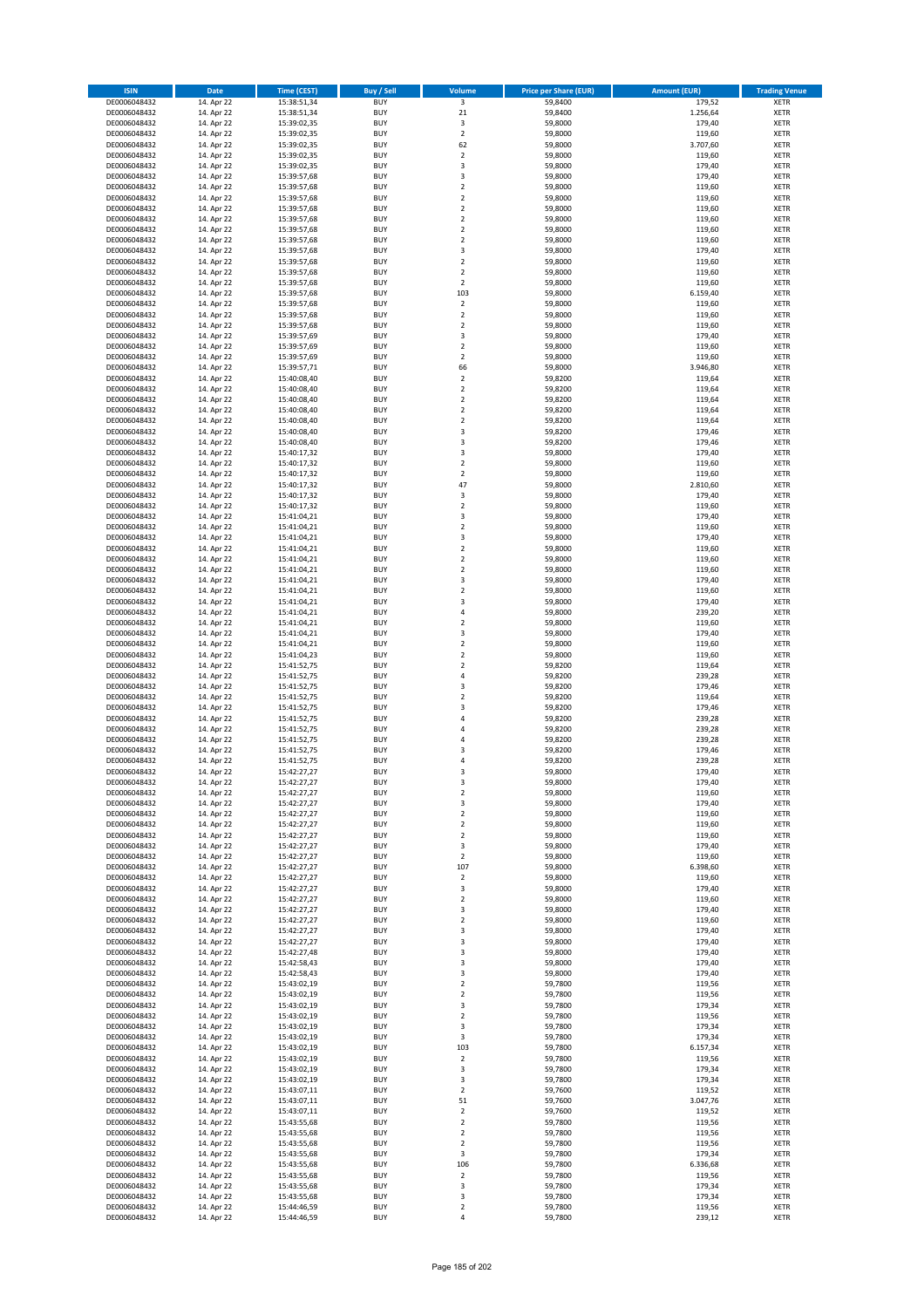| <b>ISIN</b>                  | <b>Date</b>              | <b>Time (CEST)</b>         | <b>Buy / Sell</b>        | Volume                                 | <b>Price per Share (EUR)</b> | <b>Amount (EUR)</b> | <b>Trading Venue</b>       |
|------------------------------|--------------------------|----------------------------|--------------------------|----------------------------------------|------------------------------|---------------------|----------------------------|
| DE0006048432                 | 14. Apr 22               | 15:44:46,59                | <b>BUY</b>               | $\overline{2}$                         | 59,7800                      | 119,56              | <b>XETR</b>                |
| DE0006048432                 | 14. Apr 22               | 15:44:46,59                | <b>BUY</b>               | $\mathbf 2$                            | 59,7800                      | 119,56              | <b>XETR</b>                |
| DE0006048432                 | 14. Apr 22               | 15:45:06,25                | <b>BUY</b>               | 3                                      | 59,7600                      | 179,28              | <b>XETR</b>                |
| DE0006048432                 | 14. Apr 22               | 15:45:06,25                | <b>BUY</b>               | $\mathbf 2$                            | 59,7600                      | 119,52              | <b>XETR</b>                |
| DE0006048432<br>DE0006048432 | 14. Apr 22<br>14. Apr 22 | 15:45:06,25<br>15:45:06,25 | <b>BUY</b><br><b>BUY</b> | $\overline{\mathbf{c}}$<br>$\mathbf 2$ | 59,7600<br>59,7600           | 119,52<br>119,52    | <b>XETR</b><br><b>XETR</b> |
| DE0006048432                 | 14. Apr 22               | 15:45:06,25                | <b>BUY</b>               | $\mathbf 2$                            | 59,7600                      | 119,52              | <b>XETR</b>                |
| DE0006048432                 | 14. Apr 22               | 15:45:06,25                | <b>BUY</b>               | $\mathbf 2$                            | 59,7600                      | 119,52              | <b>XETR</b>                |
| DE0006048432                 | 14. Apr 22               | 15:45:06,25                | <b>BUY</b>               | $\mathbf 2$                            | 59,7600                      | 119,52              | <b>XETR</b>                |
| DE0006048432                 | 14. Apr 22               | 15:45:06,25                | <b>BUY</b>               | 34                                     | 59,7600                      | 2.031,84            | <b>XETR</b>                |
| DE0006048432                 | 14. Apr 22               | 15:45:06,25                | <b>BUY</b>               | $\mathbf 2$                            | 59,7600                      | 119,52              | <b>XETR</b>                |
| DE0006048432                 | 14. Apr 22               | 15:45:06,25                | <b>BUY</b>               | $\overline{\mathbf{c}}$<br>$\mathbf 2$ | 59,7600                      | 119,52              | <b>XETR</b><br><b>XETR</b> |
| DE0006048432<br>DE0006048432 | 14. Apr 22<br>14. Apr 22 | 15:45:06,25<br>15:45:06,25 | <b>BUY</b><br><b>BUY</b> | 55                                     | 59,7600<br>59,7600           | 119,52<br>3.286,80  | <b>XETR</b>                |
| DE0006048432                 | 14. Apr 22               | 15:45:57,69                | <b>BUY</b>               | $\mathbf 2$                            | 59,7800                      | 119,56              | <b>XETR</b>                |
| DE0006048432                 | 14. Apr 22               | 15:45:57,69                | <b>BUY</b>               | $\overline{\mathbf{c}}$                | 59,7800                      | 119,56              | <b>XETR</b>                |
| DE0006048432                 | 14. Apr 22               | 15:45:57,69                | <b>BUY</b>               | 4                                      | 59,7800                      | 239,12              | <b>XETR</b>                |
| DE0006048432                 | 14. Apr 22               | 15:45:57,69                | <b>BUY</b>               | 3                                      | 59,7800                      | 179,34              | <b>XETR</b>                |
| DE0006048432                 | 14. Apr 22               | 15:45:57,69                | <b>BUY</b>               | 16                                     | 59,7800                      | 956,48              | <b>XETR</b>                |
| DE0006048432<br>DE0006048432 | 14. Apr 22<br>14. Apr 22 | 15:45:57,69<br>15:45:57,69 | <b>BUY</b><br><b>BUY</b> | 4<br>26                                | 59,7800<br>59,7800           | 239,12<br>1.554,28  | <b>XETR</b><br><b>XETR</b> |
| DE0006048432                 | 14. Apr 22               | 15:46:31,00                | <b>BUY</b>               | 4                                      | 59,7800                      | 239,12              | <b>XETR</b>                |
| DE0006048432                 | 14. Apr 22               | 15:46:31,00                | <b>BUY</b>               | 3                                      | 59,7800                      | 179,34              | <b>XETR</b>                |
| DE0006048432                 | 14. Apr 22               | 15:46:31,00                | <b>BUY</b>               | 3                                      | 59,7800                      | 179,34              | <b>XETR</b>                |
| DE0006048432                 | 14. Apr 22               | 15:46:31,00                | <b>BUY</b>               | 3                                      | 59,7800                      | 179,34              | <b>XETR</b>                |
| DE0006048432                 | 14. Apr 22               | 15:46:31,00                | <b>BUY</b>               | 3                                      | 59,7800                      | 179,34              | <b>XETR</b>                |
| DE0006048432<br>DE0006048432 | 14. Apr 22               | 15:46:31,00                | <b>BUY</b><br><b>BUY</b> | $\mathbf 2$<br>$\overline{\mathbf{c}}$ | 59,7800                      | 119,56              | <b>XETR</b><br><b>XETR</b> |
| DE0006048432                 | 14. Apr 22<br>14. Apr 22 | 15:46:31,00<br>15:46:31,00 | <b>BUY</b>               | $\mathbf 2$                            | 59,7800<br>59,7800           | 119,56<br>119,56    | <b>XETR</b>                |
| DE0006048432                 | 14. Apr 22               | 15:46:31,00                | <b>BUY</b>               | $\overline{\mathbf{c}}$                | 59,7800                      | 119,56              | <b>XETR</b>                |
| DE0006048432                 | 14. Apr 22               | 15:46:31,00                | <b>BUY</b>               | 3                                      | 59,7800                      | 179,34              | <b>XETR</b>                |
| DE0006048432                 | 14. Apr 22               | 15:46:31,00                | <b>BUY</b>               | $\overline{\mathbf{c}}$                | 59,7800                      | 119,56              | <b>XETR</b>                |
| DE0006048432                 | 14. Apr 22               | 15:46:31,00                | <b>BUY</b>               | 3                                      | 59,7800                      | 179,34              | <b>XETR</b>                |
| DE0006048432                 | 14. Apr 22               | 15:46:31,00                | <b>BUY</b>               | 3                                      | 59,7800                      | 179,34              | <b>XETR</b>                |
| DE0006048432<br>DE0006048432 | 14. Apr 22<br>14. Apr 22 | 15:46:31,00<br>15:46:31,00 | <b>BUY</b><br><b>BUY</b> | 3<br>3                                 | 59.7800<br>59,7800           | 179,34<br>179,34    | <b>XETR</b><br><b>XETR</b> |
| DE0006048432                 | 14. Apr 22               | 15:46:31,00                | <b>BUY</b>               | 3                                      | 59,7800                      | 179,34              | <b>XETR</b>                |
| DE0006048432                 | 14. Apr 22               | 15:46:31,00                | <b>BUY</b>               | 64                                     | 59,7800                      | 3.825,92            | <b>XETR</b>                |
| DE0006048432                 | 14. Apr 22               | 15:47:23,35                | <b>BUY</b>               | 4                                      | 59,8000                      | 239,20              | <b>XETR</b>                |
| DE0006048432                 | 14. Apr 22               | 15:47:23,35                | <b>BUY</b>               | 3                                      | 59,8000                      | 179,40              | <b>XETR</b>                |
| DE0006048432                 | 14. Apr 22               | 15:47:23,35                | <b>BUY</b>               | $\overline{\mathbf{c}}$                | 59,8000                      | 119,60              | <b>XETR</b>                |
| DE0006048432                 | 14. Apr 22<br>14. Apr 22 | 15:47:23,35                | <b>BUY</b><br><b>BUY</b> | 4<br>4                                 | 59,8000<br>59,8000           | 239,20<br>239,20    | <b>XETR</b><br><b>XETR</b> |
| DE0006048432<br>DE0006048432 | 14. Apr 22               | 15:47:23,35<br>15:47:23,35 | <b>BUY</b>               | $\overline{\mathbf{c}}$                | 59,8000                      | 119,60              | <b>XETR</b>                |
| DE0006048432                 | 14. Apr 22               | 15:47:23,35                | <b>BUY</b>               | $\mathbf 2$                            | 59,8000                      | 119,60              | <b>XETR</b>                |
| DE0006048432                 | 14. Apr 22               | 15:47:23,35                | <b>BUY</b>               | 4                                      | 59,8000                      | 239,20              | <b>XETR</b>                |
| DE0006048432                 | 14. Apr 22               | 15:47:23,35                | <b>BUY</b>               | $\mathbf 2$                            | 59,8000                      | 119,60              | <b>XETR</b>                |
| DE0006048432                 | 14. Apr 22               | 15:47:23,35                | <b>BUY</b>               | $\overline{\mathbf{c}}$                | 59,8000                      | 119,60              | <b>XETR</b>                |
| DE0006048432<br>DE0006048432 | 14. Apr 22<br>14. Apr 22 | 15:47:23,35<br>15:47:23,35 | <b>BUY</b><br><b>BUY</b> | 4<br>$\mathbf 2$                       | 59,8000<br>59,8000           | 239,20<br>119,60    | <b>XETR</b><br><b>XETR</b> |
| DE0006048432                 | 14. Apr 22               | 15:47:23,35                | <b>BUY</b>               | 183                                    | 59,8000                      | 10.943,40           | <b>XETR</b>                |
| DE0006048432                 | 14. Apr 22               | 15:47:23,35                | <b>BUY</b>               | 4                                      | 59,8000                      | 239,20              | <b>XETR</b>                |
| DE0006048432                 | 14. Apr 22               | 15:47:23,35                | <b>BUY</b>               | 4                                      | 59,8000                      | 239,20              | <b>XETR</b>                |
| DE0006048432                 | 14. Apr 22               | 15:47:23,35                | <b>BUY</b>               | $\mathbf 2$                            | 59,8000                      | 119,60              | <b>XETR</b>                |
| DE0006048432                 | 14. Apr 22               | 15:47:23,35                | <b>BUY</b>               | 4                                      | 59,8000                      | 239,20              | <b>XETR</b>                |
| DE0006048432                 | 14. Apr 22               | 15:47:23,35                | <b>BUY</b>               | 3                                      | 59,8000                      | 179,40              | <b>XETR</b>                |
| DE0006048432<br>DE0006048432 | 14. Apr 22<br>14. Apr 22 | 15:48:08,71<br>15:48:08,71 | <b>BUY</b><br><b>BUY</b> | 3<br>$\overline{\mathbf{c}}$           | 59,7800<br>59,7800           | 179,34<br>119,56    | <b>XETR</b><br><b>XETR</b> |
| DE0006048432                 | 14. Apr 22               | 15:48:08,71                | <b>BUY</b>               | $\overline{\mathbf{c}}$                | 59,7800                      | 119,56              | <b>XETR</b>                |
| DE0006048432                 | 14. Apr 22               | 15:48:08,71                | <b>BUY</b>               | 4                                      | 59,7800                      | 239,12              | <b>XETR</b>                |
| DE0006048432                 | 14. Apr 22               | 15:48:08,71                | <b>BUY</b>               | 3                                      | 59,7800                      | 179,34              | <b>XETR</b>                |
| DE0006048432                 | 14. Apr 22               | 15:48:08,71                | <b>BUY</b>               | 3                                      | 59,7800                      | 179,34              | <b>XETR</b>                |
| DE0006048432                 | 14. Apr 22               | 15:48:08,71                | <b>BUY</b>               | $\overline{\mathbf{c}}$                | 59,7800                      | 119,56              | <b>XETR</b>                |
| DE0006048432<br>DE0006048432 | 14. Apr 22<br>14. Apr 22 | 15:48:08,71<br>15:48:08,71 | <b>BUY</b><br>BUY        | $\overline{2}$<br>3                    | 59,7800<br>59,7800           | 119,56<br>179,34    | <b>XETR</b><br><b>XETR</b> |
| DE0006048432                 | 14. Apr 22               | 15:48:08,71                | <b>BUY</b>               | $\mathbf 2$                            | 59,7800                      | 119,56              | <b>XETR</b>                |
| DE0006048432                 | 14. Apr 22               | 15:48:08,71                | <b>BUY</b>               | 3                                      | 59,7800                      | 179,34              | <b>XETR</b>                |
| DE0006048432                 | 14. Apr 22               | 15:48:08,71                | <b>BUY</b>               | $\mathbf 2$                            | 59,7800                      | 119,56              | XETR                       |
| DE0006048432                 | 14. Apr 22               | 15:48:08,73                | <b>BUY</b>               | 3                                      | 59,7800                      | 179,34              | <b>XETR</b>                |
| DE0006048432                 | 14. Apr 22               | 15:48:47,91                | <b>BUY</b>               | 3                                      | 59,7600                      | 179,28              | <b>XETR</b>                |
| DE0006048432<br>DE0006048432 | 14. Apr 22<br>14. Apr 22 | 15:48:47,91<br>15:48:47,91 | <b>BUY</b><br><b>BUY</b> | 3<br>3                                 | 59,7600<br>59,7600           | 179,28<br>179,28    | <b>XETR</b><br><b>XETR</b> |
| DE0006048432                 | 14. Apr 22               | 15:48:47,91                | <b>BUY</b>               | $\mathbf 2$                            | 59,7600                      | 119,52              | <b>XETR</b>                |
| DE0006048432                 | 14. Apr 22               | 15:48:47,91                | <b>BUY</b>               | $\overline{\mathbf{2}}$                | 59,7600                      | 119,52              | <b>XETR</b>                |
| DE0006048432                 | 14. Apr 22               | 15:48:47,91                | <b>BUY</b>               | 133                                    | 59,7600                      | 7.948,08            | <b>XETR</b>                |
| DE0006048432                 | 14. Apr 22               | 15:48:47,91                | <b>BUY</b>               | $\overline{2}$                         | 59.7600                      | 119,52              | <b>XETR</b>                |
| DE0006048432<br>DE0006048432 | 14. Apr 22<br>14. Apr 22 | 15:48:47,91<br>15:48:47,91 | <b>BUY</b><br><b>BUY</b> | 3<br>4                                 | 59,7600<br>59,7600           | 179,28<br>239,04    | <b>XETR</b><br><b>XETR</b> |
| DE0006048432                 | 14. Apr 22               | 15:48:47,91                | <b>BUY</b>               | $\mathbf 2$                            | 59,7600                      | 119,52              | <b>XETR</b>                |
| DE0006048432                 | 14. Apr 22               | 15:48:47,91                | <b>BUY</b>               | 3                                      | 59,7600                      | 179,28              | <b>XETR</b>                |
| DE0006048432                 | 14. Apr 22               | 15:48:47,92                | <b>BUY</b>               | 3                                      | 59,7400                      | 179,22              | <b>XETR</b>                |
| DE0006048432                 | 14. Apr 22               | 15:48:47,92                | <b>BUY</b>               | 87                                     | 59,7400                      | 5.197,38            | <b>XETR</b>                |
| DE0006048432                 | 14. Apr 22               | 15:48:47,92                | <b>BUY</b>               | 3                                      | 59,7400                      | 179,22              | XETR                       |
| DE0006048432                 | 14. Apr 22               | 15:50:04,98                | <b>BUY</b>               | $\mathbf 2$                            | 59,7800                      | 119,56              | <b>XETR</b>                |
| DE0006048432<br>DE0006048432 | 14. Apr 22<br>14. Apr 22 | 15:50:04,98<br>15:50:04,98 | <b>BUY</b><br><b>BUY</b> | $\overline{\mathbf{c}}$<br>$\mathbf 1$ | 59,7800<br>59,7800           | 119,56<br>59,78     | <b>XETR</b><br><b>XETR</b> |
| DE0006048432                 | 14. Apr 22               | 15:50:04,98                | <b>BUY</b>               | $\overline{\mathbf{c}}$                | 59,7800                      | 119,56              | <b>XETR</b>                |
| DE0006048432                 | 14. Apr 22               | 15:50:04,98                | <b>BUY</b>               | 3                                      | 59,7800                      | 179,34              | <b>XETR</b>                |
| DE0006048432                 | 14. Apr 22               | 15:50:04,98                | <b>BUY</b>               | 3                                      | 59,7800                      | 179,34              | <b>XETR</b>                |
| DE0006048432                 | 14. Apr 22               | 15:50:04,98                | <b>BUY</b>               | 104                                    | 59,7800                      | 6.217,12            | <b>XETR</b>                |
| DE0006048432                 | 14. Apr 22               | 15:50:04,98                | <b>BUY</b>               | 2                                      | 59,7800                      | 119,56              | <b>XETR</b>                |
| DE0006048432<br>DE0006048432 | 14. Apr 22<br>14. Apr 22 | 15:50:04,98<br>15:50:04,98 | <b>BUY</b><br><b>BUY</b> | 4<br>3                                 | 59,7800<br>59,7800           | 239,12<br>179,34    | <b>XETR</b><br><b>XETR</b> |
| DE0006048432                 | 14. Apr 22               | 15:50:04,98                | <b>BUY</b>               | 3                                      | 59,7800                      | 179,34              | <b>XETR</b>                |
| DE0006048432                 | 14. Apr 22               | 15:50:04,98                | <b>BUY</b>               | 3                                      | 59,7800                      | 179,34              | <b>XETR</b>                |
| DE0006048432                 | 14. Apr 22               | 15:50:04,98                | <b>BUY</b>               | $\mathbf 2$                            | 59,7800                      | 119,56              | <b>XETR</b>                |
| DE0006048432                 | 14. Apr 22               | 15:50:05,00                | <b>BUY</b>               | 3                                      | 59,7800                      | 179,34              | <b>XETR</b>                |
| DE0006048432                 | 14. Apr 22               | 15:50:12,11                | <b>BUY</b>               | 3                                      | 59,7600                      | 179,28              | <b>XETR</b>                |
| DE0006048432<br>DE0006048432 | 14. Apr 22<br>14. Apr 22 | 15:50:12,11<br>15:51:47,33 | <b>BUY</b><br><b>BUY</b> | $\mathbf 2$<br>$\mathbf 2$             | 59,7600<br>59,8200           | 119,52<br>119,64    | <b>XETR</b><br><b>XETR</b> |
| DE0006048432                 | 14. Apr 22               | 15:51:47,33                | <b>BUY</b>               | 4                                      | 59,8200                      | 239,28              | <b>XETR</b>                |
| DE0006048432                 | 14. Apr 22               | 15:51:47,33                | <b>BUY</b>               | 4                                      | 59,8200                      | 239,28              | XETR                       |
| DE0006048432                 | 14. Apr 22               | 15:51:47,33                | <b>BUY</b>               | 177                                    | 59,8200                      | 10.588,14           | <b>XETR</b>                |
| DE0006048432                 | 14. Apr 22               | 15:51:47,33                | <b>BUY</b>               | 4                                      | 59,8200                      | 239,28              | <b>XETR</b>                |
| DE0006048432                 | 14. Apr 22               | 15:51:47,33                | <b>BUY</b>               | 4                                      | 59,8200                      | 239,28              | <b>XETR</b>                |
| DE0006048432                 | 14. Apr 22               | 15:51:51,57                | <b>BUY</b>               | $\overline{2}$                         | 59,8200                      | 119,64              | <b>XETR</b>                |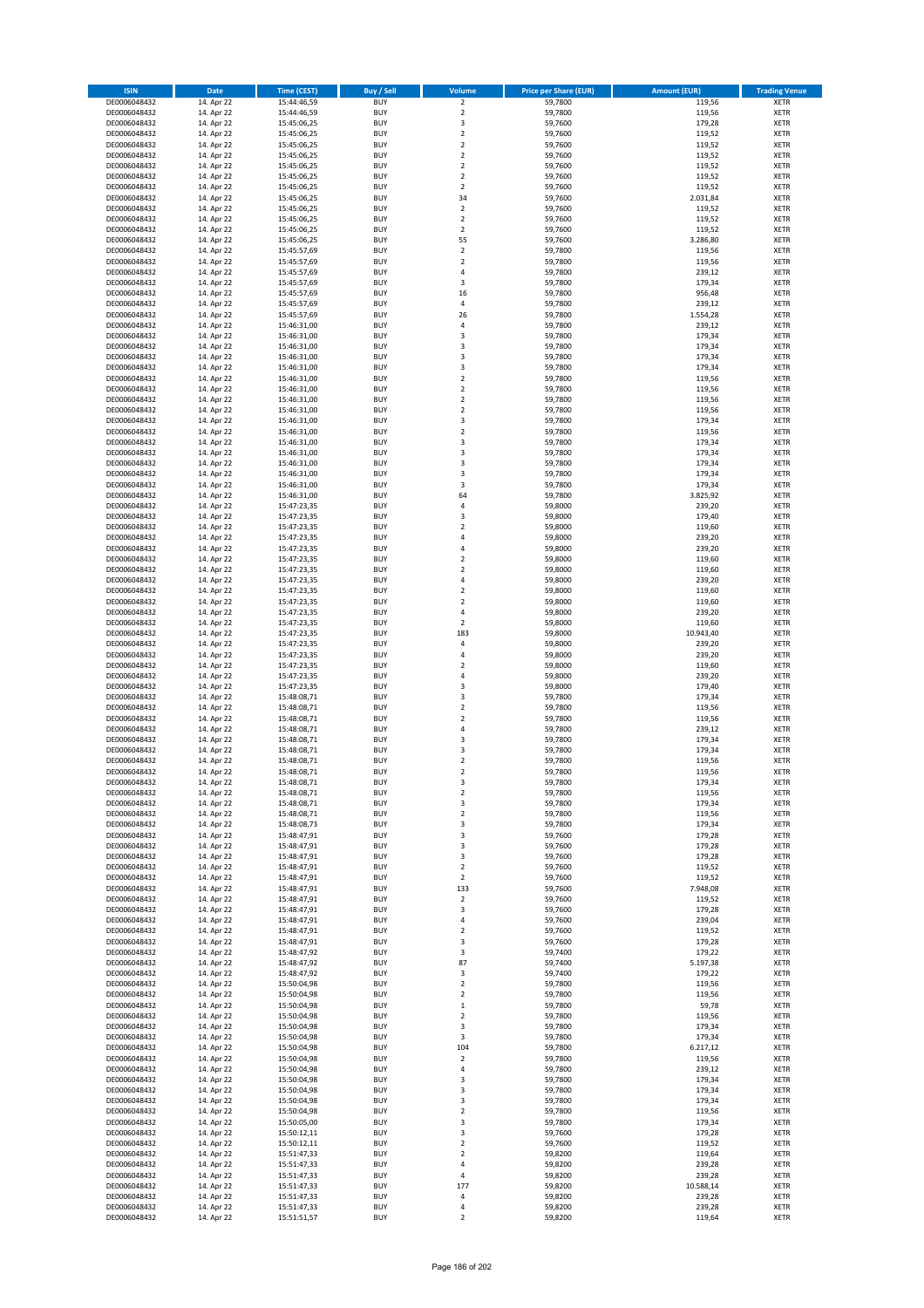| <b>ISIN</b>                  | <b>Date</b>              | <b>Time (CEST)</b>         | <b>Buy / Sell</b>        | <b>Volume</b>                 | <b>Price per Share (EUR)</b> | <b>Amount (EUR)</b> | <b>Trading Venue</b>       |
|------------------------------|--------------------------|----------------------------|--------------------------|-------------------------------|------------------------------|---------------------|----------------------------|
| DE0006048432                 | 14. Apr 22               | 15:51:51,57                | <b>BUY</b>               | $\overline{7}$                | 59,8200                      | 418,74              | <b>XETR</b>                |
| DE0006048432                 | 14. Apr 22               | 15:51:54,24                | <b>BUY</b>               | 68                            | 59,8200                      | 4.067,76            | <b>XETR</b>                |
| DE0006048432                 | 14. Apr 22               | 15:52:24,89                | <b>BUY</b>               | 4                             | 59,8200                      | 239,28              | <b>XETR</b>                |
| DE0006048432<br>DE0006048432 | 14. Apr 22<br>14. Apr 22 | 15:52:24,89<br>15:52:24,89 | <b>BUY</b><br><b>BUY</b> | 3<br>3                        | 59,8200<br>59,8200           | 179,46<br>179,46    | <b>XETR</b><br><b>XETR</b> |
| DE0006048432                 | 14. Apr 22               | 15:52:24,89                | <b>BUY</b>               | $\mathbf 2$                   | 59,8200                      | 119,64              | <b>XETR</b>                |
| DE0006048432                 | 14. Apr 22               | 15:52:24,89                | <b>BUY</b>               | 81                            | 59,8200                      | 4.845,42            | <b>XETR</b>                |
| DE0006048432                 | 14. Apr 22               | 15:52:24,89                | <b>BUY</b>               | 3                             | 59,8200                      | 179,46              | <b>XETR</b>                |
| DE0006048432                 | 14. Apr 22               | 15:52:24,91                | <b>BUY</b>               | 68                            | 59,8200                      | 4.067,76            | <b>XETR</b>                |
| DE0006048432                 | 14. Apr 22               | 15:52:58,75                | <b>BUY</b><br><b>BUY</b> | 4                             | 59,8000                      | 239,20              | <b>XETR</b><br><b>XETR</b> |
| DE0006048432<br>DE0006048432 | 14. Apr 22<br>14. Apr 22 | 15:52:58,75<br>15:52:58,75 | <b>BUY</b>               | $\mathbf 2$<br>3              | 59,8000<br>59,8000           | 119,60<br>179,40    | <b>XETR</b>                |
| DE0006048432                 | 14. Apr 22               | 15:52:58,75                | <b>BUY</b>               | 4                             | 59,8000                      | 239,20              | <b>XETR</b>                |
| DE0006048432                 | 14. Apr 22               | 15:52:58,75                | <b>BUY</b>               | 3                             | 59,8000                      | 179,40              | <b>XETR</b>                |
| DE0006048432                 | 14. Apr 22               | 15:52:58,75                | <b>BUY</b>               | 3                             | 59,8000                      | 179,40              | <b>XETR</b>                |
| DE0006048432                 | 14. Apr 22               | 15:52:58,75                | <b>BUY</b>               | $\overline{\mathbf{c}}$       | 59,8000                      | 119,60              | <b>XETR</b>                |
| DE0006048432                 | 14. Apr 22               | 15:52:58,75                | <b>BUY</b><br><b>BUY</b> | 3                             | 59,8000                      | 179,40              | <b>XETR</b><br><b>XETR</b> |
| DE0006048432<br>DE0006048432 | 14. Apr 22<br>14. Apr 22 | 15:52:58,75<br>15:52:58,75 | <b>BUY</b>               | $\mathbf 2$<br>4              | 59,8000<br>59,8000           | 119,60<br>239,20    | <b>XETR</b>                |
| DE0006048432                 | 14. Apr 22               | 15:52:58,75                | <b>BUY</b>               | 3                             | 59,8000                      | 179,40              | <b>XETR</b>                |
| DE0006048432                 | 14. Apr 22               | 15:52:58,75                | <b>BUY</b>               | $\overline{\mathbf{c}}$       | 59,8000                      | 119,60              | <b>XETR</b>                |
| DE0006048432                 | 14. Apr 22               | 15:52:58,75                | <b>BUY</b>               | 4                             | 59,8000                      | 239,20              | <b>XETR</b>                |
| DE0006048432                 | 14. Apr 22               | 15:52:58,75                | <b>BUY</b>               | $\mathbf 2$                   | 59,8000                      | 119,60              | <b>XETR</b>                |
| DE0006048432<br>DE0006048432 | 14. Apr 22               | 15:52:58,77<br>15:52:58,77 | <b>BUY</b><br><b>BUY</b> | 3<br>$\mathbf 2$              | 59,8000<br>59,8000           | 179,40              | <b>XETR</b><br><b>XETR</b> |
| DE0006048432                 | 14. Apr 22<br>14. Apr 22 | 15:53:19,50                | <b>BUY</b>               | $\mathbf 2$                   | 59,7800                      | 119,60<br>119,56    | <b>XETR</b>                |
| DE0006048432                 | 14. Apr 22               | 15:53:19,50                | <b>BUY</b>               | 3                             | 59,7800                      | 179,34              | <b>XETR</b>                |
| DE0006048432                 | 14. Apr 22               | 15:53:19,50                | <b>BUY</b>               | 3                             | 59,7800                      | 179,34              | <b>XETR</b>                |
| DE0006048432                 | 14. Apr 22               | 15:53:19,50                | <b>BUY</b>               | 3                             | 59,7800                      | 179,34              | <b>XETR</b>                |
| DE0006048432                 | 14. Apr 22               | 15:53:19,50                | <b>BUY</b>               | 4                             | 59,7800                      | 239,12              | <b>XETR</b>                |
| DE0006048432<br>DE0006048432 | 14. Apr 22<br>14. Apr 22 | 15:53:19,50<br>15:53:19,50 | <b>BUY</b><br><b>BUY</b> | 90<br>3                       | 59,7800<br>59,7800           | 5.380,20<br>179,34  | <b>XETR</b><br><b>XETR</b> |
| DE0006048432                 | 14. Apr 22               | 15:53:19,50                | <b>BUY</b>               | $\mathbf 2$                   | 59,7800                      | 119,56              | <b>XETR</b>                |
| DE0006048432                 | 14. Apr 22               | 15:53:19,50                | <b>BUY</b>               | 3                             | 59,7800                      | 179,34              | <b>XETR</b>                |
| DE0006048432                 | 14. Apr 22               | 15:53:48.94                | <b>BUY</b>               | $\mathbf 2$                   | 59,7600                      | 119,52              | <b>XETR</b>                |
| DE0006048432                 | 14. Apr 22               | 15:53:48,94                | <b>BUY</b>               | $\overline{\mathbf{c}}$       | 59,7600                      | 119,52              | <b>XETR</b>                |
| DE0006048432                 | 14. Apr 22               | 15:53:48,94                | <b>BUY</b>               | 3                             | 59,7600                      | 179,28              | <b>XETR</b>                |
| DE0006048432<br>DE0006048432 | 14. Apr 22<br>14. Apr 22 | 15:53:48,94<br>15:53:48,94 | <b>BUY</b><br><b>BUY</b> | 3<br>3                        | 59,7600<br>59,7600           | 179,28<br>179,28    | <b>XETR</b><br><b>XETR</b> |
| DE0006048432                 | 14. Apr 22               | 15:53:48,94                | <b>BUY</b>               | 3                             | 59,7600                      | 179,28              | <b>XETR</b>                |
| DE0006048432                 | 14. Apr 22               | 15:53:48,94                | <b>BUY</b>               | $\overline{\mathbf{c}}$       | 59,7600                      | 119,52              | <b>XETR</b>                |
| DE0006048432                 | 14. Apr 22               | 15:53:48,94                | <b>BUY</b>               | 55                            | 59,7600                      | 3.286,80            | <b>XETR</b>                |
| DE0006048432                 | 14. Apr 22               | 15:53:48,94                | <b>BUY</b>               | 3                             | 59,7600                      | 179,28              | <b>XETR</b>                |
| DE0006048432                 | 14. Apr 22               | 15:53:48,94                | <b>BUY</b>               | $\overline{\mathbf{c}}$       | 59,7600                      | 119,52              | <b>XETR</b>                |
| DE0006048432<br>DE0006048432 | 14. Apr 22               | 15:53:48,94                | <b>BUY</b><br><b>BUY</b> | 3<br>3                        | 59,7600<br>59,7600           | 179,28              | <b>XETR</b><br><b>XETR</b> |
| DE0006048432                 | 14. Apr 22<br>14. Apr 22 | 15:53:48,94<br>15:53:48,94 | <b>BUY</b>               | 3                             | 59,7600                      | 179,28<br>179,28    | <b>XETR</b>                |
| DE0006048432                 | 14. Apr 22               | 15:53:48,94                | <b>BUY</b>               | $\mathbf 2$                   | 59,7600                      | 119,52              | <b>XETR</b>                |
| DE0006048432                 | 14. Apr 22               | 15:53:48,94                | <b>BUY</b>               | 3                             | 59,7600                      | 179,28              | <b>XETR</b>                |
| DE0006048432                 | 14. Apr 22               | 15:53:54,48                | <b>BUY</b>               | $\mathbf 2$                   | 59,7600                      | 119,52              | <b>XETR</b>                |
| DE0006048432                 | 14. Apr 22               | 15:53:54,48                | <b>BUY</b>               | 53                            | 59,7600                      | 3.167,28            | <b>XETR</b>                |
| DE0006048432                 | 14. Apr 22               | 15:53:54,48                | <b>BUY</b>               | $\mathbf 2$                   | 59,7600                      | 119,52              | <b>XETR</b>                |
| DE0006048432<br>DE0006048432 | 14. Apr 22<br>14. Apr 22 | 15:54:02,59<br>15:54:02,59 | <b>BUY</b><br><b>BUY</b> | 4<br>4                        | 59,7400<br>59,7400           | 238,96<br>238,96    | <b>XETR</b><br><b>XETR</b> |
| DE0006048432                 | 14. Apr 22               | 15:54:02,59                | <b>BUY</b>               | 43                            | 59,7400                      | 2.568,82            | <b>XETR</b>                |
| DE0006048432                 | 14. Apr 22               | 15:54:03,58                | <b>BUY</b>               | 3                             | 59,7400                      | 179,22              | <b>XETR</b>                |
| DE0006048432                 | 14. Apr 22               | 15:54:03,58                | <b>BUY</b>               | 3                             | 59,7400                      | 179,22              | <b>XETR</b>                |
| DE0006048432                 | 14. Apr 22               | 15:54:03,58                | <b>BUY</b>               | 3                             | 59,7400                      | 179,22              | <b>XETR</b>                |
| DE0006048432                 | 14. Apr 22               | 15:54:03,58                | <b>BUY</b>               | 3                             | 59,7400                      | 179,22              | <b>XETR</b>                |
| DE0006048432<br>DE0006048432 | 14. Apr 22<br>14. Apr 22 | 15:54:03,58<br>15:55:46,47 | <b>BUY</b><br><b>BUY</b> | 4<br>$\mathbf 2$              | 59,7400<br>59,8000           | 238,96<br>119,60    | <b>XETR</b><br><b>XETR</b> |
| DE0006048432                 | 14. Apr 22               | 15:55:46,47                | <b>BUY</b>               | $\overline{\mathbf{c}}$       | 59,8000                      | 119,60              | <b>XETR</b>                |
| DE0006048432                 | 14. Apr 22               | 15:56:04,15                | <b>BUY</b>               | $\overline{\mathbf{c}}$       | 59,8000                      | 119,60              | <b>XETR</b>                |
| DE0006048432                 | 14. Apr 22               | 15:56:04,15                | <b>BUY</b>               | $\overline{2}$                | 59,8000                      | 119,60              | <b>XETR</b>                |
| DE0006048432                 | 14. Apr 22               | 15:56:04,15                | BUY                      | 4                             | 59,8000                      | 239,20              | <b>XETR</b>                |
| DE0006048432                 | 14. Apr 22               | 15:56:04,15                | <b>BUY</b><br><b>BUY</b> | $\mathbf 2$                   | 59,8000                      | 119,60              | <b>XETR</b>                |
| DE0006048432<br>DE0006048432 | 14. Apr 22<br>14. Apr 22 | 15:56:04,15<br>15:56:04,15 | <b>BUY</b>               | $\mathbf 2$<br>4              | 59,8000<br>59,8000           | 119,60<br>239,20    | <b>XETR</b><br>XETR        |
| DE0006048432                 | 14. Apr 22               | 15:56:04,15                | <b>BUY</b>               | $\mathbf 2$                   | 59,8000                      | 119,60              | <b>XETR</b>                |
| DE0006048432                 | 14. Apr 22               | 15:56:04,15                | <b>BUY</b>               | 3                             | 59,8000                      | 179,40              | <b>XETR</b>                |
| DE0006048432                 | 14. Apr 22               | 15:56:04,15                | <b>BUY</b>               | $\overline{2}$                | 59,8000                      | 119,60              | <b>XETR</b>                |
| DE0006048432                 | 14. Apr 22               | 15:56:04,15                | <b>BUY</b>               | 3                             | 59,8000                      | 179,40              | <b>XETR</b>                |
| DE0006048432<br>DE0006048432 | 14. Apr 22<br>14. Apr 22 | 15:56:04,15<br>15:56:04,15 | <b>BUY</b><br><b>BUY</b> | $\mathbf 2$<br>$\mathbf 2$    | 59,8000<br>59,8000           | 119,60<br>119,60    | <b>XETR</b><br><b>XETR</b> |
| DE0006048432                 | 14. Apr 22               | 15:56:04,15                | <b>BUY</b>               | $\mathbf 2$                   | 59,8000                      | 119,60              | <b>XETR</b>                |
| DE0006048432                 | 14. Apr 22               | 15:56:04,15                | <b>BUY</b>               | $\overline{2}$                | 59.8000                      | 119,60              | <b>XETR</b>                |
| DE0006048432                 | 14. Apr 22               | 15:56:04,15                | <b>BUY</b>               | $\mathbf 2$                   | 59,8000                      | 119,60              | <b>XETR</b>                |
| DE0006048432                 | 14. Apr 22               | 15:56:04,15                | <b>BUY</b>               | $\overline{2}$                | 59,8000                      | 119,60              | <b>XETR</b>                |
| DE0006048432                 | 14. Apr 22               | 15:56:04,15                | <b>BUY</b>               | $\mathbf 2$                   | 59,8000                      | 119,60              | <b>XETR</b>                |
| DE0006048432                 | 14. Apr 22<br>14. Apr 22 | 15:57:20,71                | <b>BUY</b><br><b>BUY</b> | 199<br>$\mathbf 2$            | 59,8200<br>59,8000           | 11.904,18<br>119,60 | <b>XETR</b><br><b>XETR</b> |
| DE0006048432<br>DE0006048432 | 14. Apr 22               | 15:57:27,19<br>15:57:27,19 | <b>BUY</b>               | 4                             | 59,8000                      | 239,20              | <b>XETR</b>                |
| DE0006048432                 | 14. Apr 22               | 15:57:27,19                | <b>BUY</b>               | 4                             | 59,8000                      | 239,20              | XETR                       |
| DE0006048432                 | 14. Apr 22               | 15:57:27,19                | <b>BUY</b>               | $\mathbf 2$                   | 59,8000                      | 119,60              | <b>XETR</b>                |
| DE0006048432                 | 14. Apr 22               | 15:57:27,19                | <b>BUY</b>               | 3                             | 59,8000                      | 179,40              | <b>XETR</b>                |
| DE0006048432                 | 14. Apr 22               | 15:57:27,19                | <b>BUY</b>               | $\mathbf 2$                   | 59,8000                      | 119,60              | <b>XETR</b>                |
| DE0006048432                 | 14. Apr 22               | 15:57:27,19                | <b>BUY</b><br><b>BUY</b> | $\overline{2}$                | 59,8000                      | 119,60              | <b>XETR</b>                |
| DE0006048432<br>DE0006048432 | 14. Apr 22<br>14. Apr 22 | 15:57:27,19<br>15:57:27,19 | <b>BUY</b>               | $\mathbf 2$<br>3              | 59,8000<br>59,8000           | 119,60<br>179,40    | <b>XETR</b><br><b>XETR</b> |
| DE0006048432                 | 14. Apr 22               | 15:57:27,19                | <b>BUY</b>               | $\mathbf 2$                   | 59,8000                      | 119,60              | <b>XETR</b>                |
| DE0006048432                 | 14. Apr 22               | 15:57:27,19                | <b>BUY</b>               | 4                             | 59,8000                      | 239,20              | <b>XETR</b>                |
| DE0006048432                 | 14. Apr 22               | 15:57:27,19                | <b>BUY</b>               | 4                             | 59,8000                      | 239,20              | <b>XETR</b>                |
| DE0006048432                 | 14. Apr 22               | 15:57:27,19                | <b>BUY</b>               | $\mathbf 2$                   | 59,8000                      | 119,60              | <b>XETR</b>                |
| DE0006048432                 | 14. Apr 22               | 15:57:27,19                | <b>BUY</b>               | $\overline{2}$                | 59,8000                      | 119,60              | XETR                       |
| DE0006048432<br>DE0006048432 | 14. Apr 22<br>14. Apr 22 | 15:57:27,19<br>15:57:27,19 | <b>BUY</b><br><b>BUY</b> | $\mathbf 2$<br>$\mathbf 2$    | 59,8000<br>59,8000           | 119,60<br>119,60    | <b>XETR</b><br><b>XETR</b> |
| DE0006048432                 | 14. Apr 22               | 15:57:27,19                | <b>BUY</b>               | $\mathbf 2$                   | 59,8000                      | 119,60              | <b>XETR</b>                |
| DE0006048432                 | 14. Apr 22               | 15:57:27,20                | <b>BUY</b>               | 4                             | 59,8000                      | 239,20              | <b>XETR</b>                |
| DE0006048432                 | 14. Apr 22               | 15:58:04,79                | <b>BUY</b>               | $\mathbf 2$                   | 59,8200                      | 119,64              | <b>XETR</b>                |
| DE0006048432                 | 14. Apr 22               | 15:58:04,79                | <b>BUY</b>               | 4                             | 59,8200                      | 239,28              | <b>XETR</b>                |
| DE0006048432                 | 14. Apr 22               | 15:58:04,79                | <b>BUY</b>               | $\overline{\mathbf{c}}$       | 59,8200                      | 119,64              | <b>XETR</b>                |
| DE0006048432<br>DE0006048432 | 14. Apr 22<br>14. Apr 22 | 15:58:04,79<br>15:58:04,79 | <b>BUY</b><br><b>BUY</b> | $\mathbf 2$<br>$\overline{2}$ | 59,8200<br>59,8200           | 119,64<br>119,64    | XETR<br><b>XETR</b>        |
| DE0006048432                 | 14. Apr 22               | 15:58:04,79                | <b>BUY</b>               | 3                             | 59,8200                      | 179,46              | <b>XETR</b>                |
| DE0006048432                 | 14. Apr 22               | 15:58:04,79                | <b>BUY</b>               | 3                             | 59,8200                      | 179,46              | <b>XETR</b>                |
| DE0006048432                 | 14. Apr 22               | 15:58:04,79                | <b>BUY</b>               | 4                             | 59,8200                      | 239,28              | XETR                       |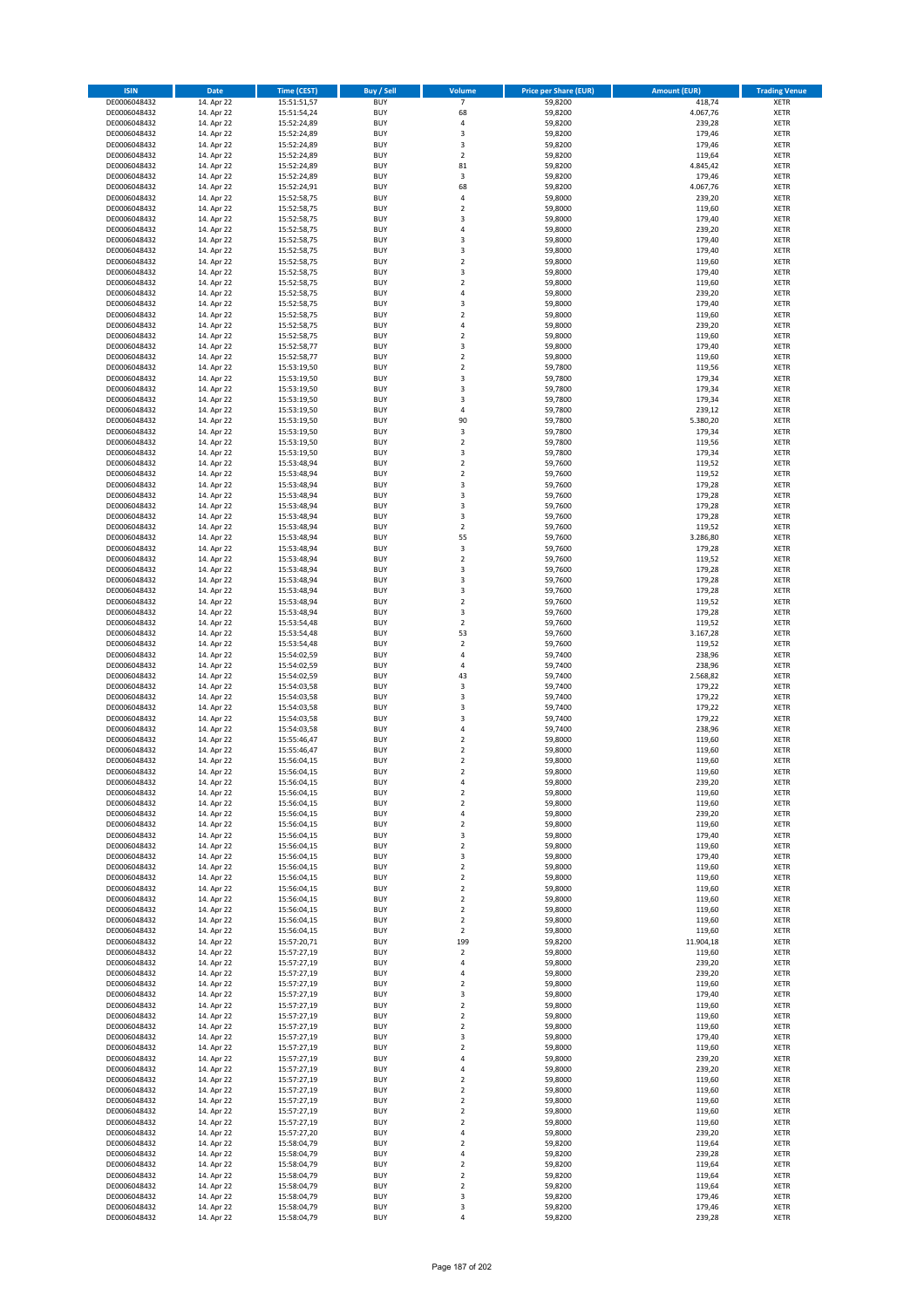| <b>ISIN</b>                  | <b>Date</b>              | <b>Time (CEST)</b>         | <b>Buy / Sell</b>        | Volume                        | <b>Price per Share (EUR)</b> | <b>Amount (EUR)</b>  | <b>Trading Venue</b>       |
|------------------------------|--------------------------|----------------------------|--------------------------|-------------------------------|------------------------------|----------------------|----------------------------|
| DE0006048432                 | 14. Apr 22               | 15:58:38,07                | <b>BUY</b>               | 3                             | 59,8200                      | 179,46               | <b>XETR</b>                |
| DE0006048432                 | 14. Apr 22               | 15:58:38,07                | <b>BUY</b>               | $\mathbf 2$                   | 59,8200                      | 119,64               | <b>XETR</b>                |
| DE0006048432                 | 14. Apr 22               | 15:58:38,07                | <b>BUY</b>               | 3                             | 59,8200                      | 179,46               | <b>XETR</b>                |
| DE0006048432<br>DE0006048432 | 14. Apr 22<br>14. Apr 22 | 15:58:38,07<br>15:58:38,07 | <b>BUY</b><br><b>BUY</b> | 4<br>$\overline{\mathbf{c}}$  | 59,8200<br>59,8200           | 239,28<br>119,64     | <b>XETR</b><br><b>XETR</b> |
| DE0006048432                 | 14. Apr 22               | 15:58:38,07                | <b>BUY</b>               | $\mathbf 2$                   | 59,8200                      | 119,64               | <b>XETR</b>                |
| DE0006048432                 | 14. Apr 22               | 15:58:38,07                | <b>BUY</b>               | 47                            | 59,8200                      | 2.811,54             | <b>XETR</b>                |
| DE0006048432                 | 14. Apr 22               | 15:58:38,07                | <b>BUY</b>               | 3                             | 59,8200                      | 179,46               | <b>XETR</b>                |
| DE0006048432                 | 14. Apr 22               | 15:58:38,07                | <b>BUY</b>               | 3                             | 59,8200                      | 179,46               | <b>XETR</b>                |
| DE0006048432                 | 14. Apr 22               | 15:58:38,07                | <b>BUY</b>               | $\mathbf 2$                   | 59,8200                      | 119,64               | <b>XETR</b>                |
| DE0006048432                 | 14. Apr 22               | 15:58:38,07                | <b>BUY</b>               | $\mathbf 2$                   | 59,8200                      | 119,64               | <b>XETR</b>                |
| DE0006048432                 | 14. Apr 22<br>14. Apr 22 | 15:58:38,07                | <b>BUY</b><br><b>BUY</b> | 177<br>$\mathbf 2$            | 59,8200                      | 10.588,14            | <b>XETR</b><br><b>XETR</b> |
| DE0006048432<br>DE0006048432 | 14. Apr 22               | 15:58:38,09<br>15:58:45,88 | <b>BUY</b>               | $\overline{\mathbf{c}}$       | 59,8200<br>59,8000           | 119,64<br>119,60     | <b>XETR</b>                |
| DE0006048432                 | 14. Apr 22               | 15:58:45,88                | <b>BUY</b>               | 3                             | 59,8000                      | 179,40               | <b>XETR</b>                |
| DE0006048432                 | 14. Apr 22               | 15:58:45,88                | <b>BUY</b>               | 3                             | 59,8000                      | 179,40               | <b>XETR</b>                |
| DE0006048432                 | 14. Apr 22               | 15:58:45,88                | <b>BUY</b>               | $\mathbf 1$                   | 59,8000                      | 59,80                | <b>XETR</b>                |
| DE0006048432                 | 14. Apr 22               | 15:58:45,89                | <b>BUY</b>               | 3                             | 59,8000                      | 179,40               | <b>XETR</b>                |
| DE0006048432                 | 14. Apr 22               | 15:58:45,89                | <b>BUY</b>               | 3                             | 59,8000                      | 179,40               | <b>XETR</b>                |
| DE0006048432                 | 14. Apr 22               | 15:58:45,89                | <b>BUY</b>               | $\mathbf 1$                   | 59,8000                      | 59,80                | <b>XETR</b>                |
| DE0006048432                 | 14. Apr 22               | 15:58:48,07                | <b>BUY</b>               | $\overline{\mathbf{c}}$       | 59,8000                      | 119,60               | <b>XETR</b>                |
| DE0006048432<br>DE0006048432 | 14. Apr 22<br>14. Apr 22 | 15:58:48,07<br>15:58:48,07 | <b>BUY</b><br><b>BUY</b> | 3<br>$\mathbf 2$              | 59,8000<br>59,8000           | 179,40<br>119,60     | <b>XETR</b><br><b>XETR</b> |
| DE0006048432                 | 14. Apr 22               | 15:58:48,07                | <b>BUY</b>               | $\mathbf 2$                   | 59,8000                      | 119,60               | <b>XETR</b>                |
| DE0006048432                 | 14. Apr 22               | 15:58:48,07                | <b>BUY</b>               | $\mathbf 2$                   | 59,8000                      | 119,60               | <b>XETR</b>                |
| DE0006048432                 | 14. Apr 22               | 15:58:53,29                | <b>BUY</b>               | $\mathbf 2$                   | 59,7800                      | 119,56               | <b>XETR</b>                |
| DE0006048432                 | 14. Apr 22               | 15:58:53,29                | <b>BUY</b>               | $\mathbf 2$                   | 59,7800                      | 119,56               | <b>XETR</b>                |
| DE0006048432                 | 14. Apr 22               | 15:58:53,29                | <b>BUY</b>               | 3                             | 59,7800                      | 179,34               | <b>XETR</b>                |
| DE0006048432                 | 14. Apr 22               | 15:58:53,29                | <b>BUY</b>               | $\mathbf 2$                   | 59,7800                      | 119,56               | <b>XETR</b>                |
| DE0006048432                 | 14. Apr 22               | 15:58:53,29                | <b>BUY</b>               | 140                           | 59,7800                      | 8.369,20             | <b>XETR</b>                |
| DE0006048432<br>DE0006048432 | 14. Apr 22<br>14. Apr 22 | 15:58:53,29<br>15:58:53,29 | <b>BUY</b><br><b>BUY</b> | $\mathbf 2$<br>$\overline{2}$ | 59,7800<br>59,7800           | 119,56<br>119,56     | <b>XETR</b><br><b>XETR</b> |
| DE0006048432                 | 14. Apr 22               | 15:58:53,29                | <b>BUY</b>               | 3                             | 59,7800                      | 179,34               | <b>XETR</b>                |
| DE0006048432                 | 14. Apr 22               | 15:58:53,29                | <b>BUY</b>               | 3                             | 59,7800                      | 179,34               | <b>XETR</b>                |
| DE0006048432                 | 14. Apr 22               | 15:59:20,25                | <b>BUY</b>               | $\overline{\mathbf{c}}$       | 59.7800                      | 119,56               | <b>XETR</b>                |
| DE0006048432                 | 14. Apr 22               | 15:59:20,25                | <b>BUY</b>               | 3                             | 59,7800                      | 179,34               | <b>XETR</b>                |
| DE0006048432                 | 14. Apr 22               | 15:59:20,25                | <b>BUY</b>               | 108                           | 59,7800                      | 6.456,24             | <b>XETR</b>                |
| DE0006048432                 | 14. Apr 22               | 15:59:39,71                | <b>BUY</b>               | $\mathbf 2$                   | 59,7800                      | 119,56               | <b>XETR</b>                |
| DE0006048432                 | 14. Apr 22               | 15:59:39,71                | <b>BUY</b>               | 48                            | 59,7800                      | 2.869,44             | <b>XETR</b>                |
| DE0006048432                 | 14. Apr 22<br>14. Apr 22 | 16:00:04,64                | <b>BUY</b><br><b>BUY</b> | 3<br>$\overline{\mathbf{c}}$  | 59,7600                      | 179,28               | <b>XETR</b><br><b>XETR</b> |
| DE0006048432<br>DE0006048432 | 14. Apr 22               | 16:00:04,64<br>16:00:04,64 | <b>BUY</b>               | 4                             | 59,7600<br>59,7600           | 119,52<br>239,04     | <b>XETR</b>                |
| DE0006048432                 | 14. Apr 22               | 16:00:04,64                | <b>BUY</b>               | 4                             | 59,7600                      | 239,04               | <b>XETR</b>                |
| DE0006048432                 | 14. Apr 22               | 16:00:04,64                | <b>BUY</b>               | 3                             | 59,7600                      | 179,28               | <b>XETR</b>                |
| DE0006048432                 | 14. Apr 22               | 16:00:08,40                | <b>BUY</b>               | $\mathbf 2$                   | 59,7600                      | 119,52               | <b>XETR</b>                |
| DE0006048432                 | 14. Apr 22               | 16:00:08,40                | <b>BUY</b>               | 3                             | 59,7600                      | 179,28               | <b>XETR</b>                |
| DE0006048432                 | 14. Apr 22               | 16:00:08,40                | <b>BUY</b>               | $\mathbf 2$                   | 59,7600                      | 119,52               | <b>XETR</b>                |
| DE0006048432                 | 14. Apr 22               | 16:00:08,40                | <b>BUY</b>               | 3                             | 59,7600                      | 179,28               | <b>XETR</b>                |
| DE0006048432                 | 14. Apr 22               | 16:00:08,40                | <b>BUY</b>               | 4                             | 59,7600                      | 239,04               | <b>XETR</b>                |
| DE0006048432<br>DE0006048432 | 14. Apr 22<br>14. Apr 22 | 16:00:08,40<br>16:00:08,40 | <b>BUY</b><br><b>BUY</b> | 3<br>$\overline{\mathbf{c}}$  | 59,7600<br>59,7600           | 179,28<br>119,52     | <b>XETR</b><br><b>XETR</b> |
| DE0006048432                 | 14. Apr 22               | 16:00:08,40                | <b>BUY</b>               | 3                             | 59,7600                      | 179,28               | <b>XETR</b>                |
| DE0006048432                 | 14. Apr 22               | 16:00:08,40                | <b>BUY</b>               | 3                             | 59,7600                      | 179,28               | <b>XETR</b>                |
| DE0006048432                 | 14. Apr 22               | 16:00:08,40                | <b>BUY</b>               | $\mathbf 2$                   | 59,7600                      | 119,52               | <b>XETR</b>                |
| DE0006048432                 | 14. Apr 22               | 16:00:08,40                | <b>BUY</b>               | 4                             | 59,7600                      | 239,04               | <b>XETR</b>                |
| DE0006048432                 | 14. Apr 22               | 16:00:08,40                | <b>BUY</b>               | 4                             | 59,7600                      | 239,04               | <b>XETR</b>                |
| DE0006048432                 | 14. Apr 22               | 16:00:08,40                | <b>BUY</b>               | $\overline{\mathbf{c}}$       | 59,7600                      | 119,52               | <b>XETR</b>                |
| DE0006048432                 | 14. Apr 22               | 16:00:08,40                | <b>BUY</b>               | 3                             | 59,7600                      | 179,28               | <b>XETR</b>                |
| DE0006048432<br>DE0006048432 | 14. Apr 22<br>14. Apr 22 | 16:00:08,40<br>16:00:08,41 | <b>BUY</b><br><b>BUY</b> | 4<br>3                        | 59,7600<br>59,7600           | 239,04<br>179,28     | <b>XETR</b><br><b>XETR</b> |
| DE0006048432                 | 14. Apr 22               | 16:00:43,42                | <b>BUY</b>               | $\mathbf 2$                   | 59,7600                      | 119,52               | <b>XETR</b>                |
| DE0006048432                 | 14. Apr 22               | 16:00:43,42                | <b>BUY</b>               | 3                             | 59,7600                      | 179,28               | <b>XETR</b>                |
| DE0006048432                 | 14. Apr 22               | 16:00:43,42                | <b>BUY</b>               | $\overline{\mathbf{c}}$       | 59,7600                      | 119,52               | <b>XETR</b>                |
| DE0006048432                 | 14. Apr 22               | 16:00:43,42                | <b>BUY</b>               | $\overline{2}$                | 59,7600                      | 119,52               | <b>XETR</b>                |
| DE0006048432                 | 14. Apr 22               | 16:00:43,42                | BUY                      | 3                             | 59,7600                      | 179,28               | <b>XETR</b>                |
| DE0006048432                 | 14. Apr 22               | 16:00:43,42                | <b>BUY</b>               | $\mathbf 2$                   | 59,7600                      | 119,52               | <b>XETR</b>                |
| DE0006048432<br>DE0006048432 | 14. Apr 22<br>14. Apr 22 | 16:00:43,42<br>16:00:43,42 | <b>BUY</b><br><b>BUY</b> | 4<br>3                        | 59,7600<br>59,7600           | 239,04<br>179,28     | <b>XETR</b><br>XETR        |
| DE0006048432                 | 14. Apr 22               | 16:00:43,42                | <b>BUY</b>               | $\mathbf 2$                   | 59,7600                      | 119,52               | <b>XETR</b>                |
| DE0006048432                 | 14. Apr 22               | 16:00:43,42                | <b>BUY</b>               | 3                             | 59,7600                      | 179,28               | <b>XETR</b>                |
| DE0006048432                 | 14. Apr 22               | 16:00:54,00                | <b>BUY</b>               | 4                             | 59,7800                      | 239,12               | <b>XETR</b>                |
| DE0006048432                 | 14. Apr 22               | 16:00:54,00                | <b>BUY</b>               | 3                             | 59,7800                      | 179,34               | <b>XETR</b>                |
| DE0006048432                 | 14. Apr 22               | 16:00:54,00                | <b>BUY</b>               | $\mathbf 2$                   | 59,7800                      | 119,56               | <b>XETR</b>                |
| DE0006048432                 | 14. Apr 22               | 16:00:54,00                | <b>BUY</b>               | $\mathbf 2$                   | 59,7800                      | 119,56               | <b>XETR</b>                |
| DE0006048432<br>DE0006048432 | 14. Apr 22<br>14. Apr 22 | 16:00:54,00<br>16:00:54,00 | <b>BUY</b><br><b>BUY</b> | $\mathbf 2$<br>$\overline{2}$ | 59,7800<br>59,7800           | 119,56<br>119,56     | <b>XETR</b><br><b>XETR</b> |
| DE0006048432                 | 14. Apr 22               | 16:00:54,00                | <b>BUY</b>               | $\mathbf 2$                   | 59,7800                      | 119,56               | <b>XETR</b>                |
| DE0006048432                 | 14. Apr 22               | 16:00:54,00                | <b>BUY</b>               | 122                           | 59,7800                      | 7.293,16             | <b>XETR</b>                |
| DE0006048432                 | 14. Apr 22               | 16:00:54,00                | <b>BUY</b>               | $\mathbf 2$                   | 59,7800                      | 119,56               | <b>XETR</b>                |
| DE0006048432                 | 14. Apr 22               | 16:01:03,30                | <b>BUY</b>               | 3                             | 59,7600                      | 179,28               | <b>XETR</b>                |
| DE0006048432                 | 14. Apr 22               | 16:01:03,30                | <b>BUY</b>               | 3                             | 59,7600                      | 179,28               | <b>XETR</b>                |
| DE0006048432                 | 14. Apr 22               | 16:01:03,30                | <b>BUY</b>               | $\mathbf 2$                   | 59,7600                      | 119,52               | <b>XETR</b>                |
| DE0006048432<br>DE0006048432 | 14. Apr 22<br>14. Apr 22 | 16:01:03,30<br>16:01:03,30 | <b>BUY</b><br><b>BUY</b> | $\mathbf 2$<br>$\mathbf 2$    | 59,7600<br>59,7600           | 119,52<br>119,52     | XETR<br><b>XETR</b>        |
| DE0006048432                 | 14. Apr 22               | 16:01:10,79                | <b>BUY</b>               | 3                             | 59,7400                      | 179,22               | <b>XETR</b>                |
| DE0006048432                 | 14. Apr 22               | 16:01:10,79                | <b>BUY</b>               | 4                             | 59,7400                      | 238,96               | <b>XETR</b>                |
| DE0006048432                 | 14. Apr 22               | 16:01:10,79                | <b>BUY</b>               | 3                             | 59,7400                      | 179,22               | <b>XETR</b>                |
| DE0006048432                 | 14. Apr 22               | 16:01:10,79                | <b>BUY</b>               | 70                            | 59,7400                      | 4.181,80             | <b>XETR</b>                |
| DE0006048432                 | 14. Apr 22               | 16:01:10,79                | <b>BUY</b>               | 3                             | 59,7400                      | 179,22               | <b>XETR</b>                |
| DE0006048432                 | 14. Apr 22               | 16:01:10,79                | <b>BUY</b>               | 4                             | 59,7400                      | 238,96               | <b>XETR</b>                |
| DE0006048432                 | 14. Apr 22               | 16:01:10,79                | <b>BUY</b>               | 34                            | 59,7400                      | 2.031,16             | <b>XETR</b>                |
| DE0006048432<br>DE0006048432 | 14. Apr 22<br>14. Apr 22 | 16:01:52,94<br>16:01:52,96 | <b>BUY</b><br><b>BUY</b> | 26<br>82                      | 59,7600<br>59,7600           | 1.553,76<br>4.900,32 | <b>XETR</b><br><b>XETR</b> |
| DE0006048432                 | 14. Apr 22               | 16:02:37,98                | <b>BUY</b>               | 3                             | 59,7400                      | 179,22               | <b>XETR</b>                |
| DE0006048432                 | 14. Apr 22               | 16:02:37,98                | <b>BUY</b>               | $\mathbf 2$                   | 59,7400                      | 119,48               | <b>XETR</b>                |
| DE0006048432                 | 14. Apr 22               | 16:02:37,98                | <b>BUY</b>               | 3                             | 59,7400                      | 179,22               | <b>XETR</b>                |
| DE0006048432                 | 14. Apr 22               | 16:02:37,98                | <b>BUY</b>               | 3                             | 59,7400                      | 179,22               | <b>XETR</b>                |
| DE0006048432                 | 14. Apr 22               | 16:02:37,98                | <b>BUY</b>               | $\mathbf 2$                   | 59,7400                      | 119,48               | <b>XETR</b>                |
| DE0006048432                 | 14. Apr 22               | 16:02:37,98                | <b>BUY</b>               | 3                             | 59,7400                      | 179,22               | <b>XETR</b>                |
| DE0006048432                 | 14. Apr 22               | 16:02:37,98                | <b>BUY</b>               | 3                             | 59,7400                      | 179,22               | <b>XETR</b>                |
| DE0006048432<br>DE0006048432 | 14. Apr 22<br>14. Apr 22 | 16:02:37,98<br>16:02:37,98 | <b>BUY</b><br><b>BUY</b> | 3<br>3                        | 59,7400<br>59,7400           | 179,22<br>179,22     | <b>XETR</b><br>XETR        |
| DE0006048432                 | 14. Apr 22               | 16:02:37,98                | <b>BUY</b>               | $\overline{\mathbf{2}}$       | 59,7400                      | 119,48               | <b>XETR</b>                |
| DE0006048432                 | 14. Apr 22               | 16:02:37,98                | <b>BUY</b>               | $\mathbf 2$                   | 59,7400                      | 119,48               | <b>XETR</b>                |
| DE0006048432                 | 14. Apr 22               | 16:02:37,98                | <b>BUY</b>               | 3                             | 59,7400                      | 179,22               | <b>XETR</b>                |
| DE0006048432                 | 14. Apr 22               | 16:02:37,98                | <b>BUY</b>               | $\mathbf 2$                   | 59,7400                      | 119,48               | XETR                       |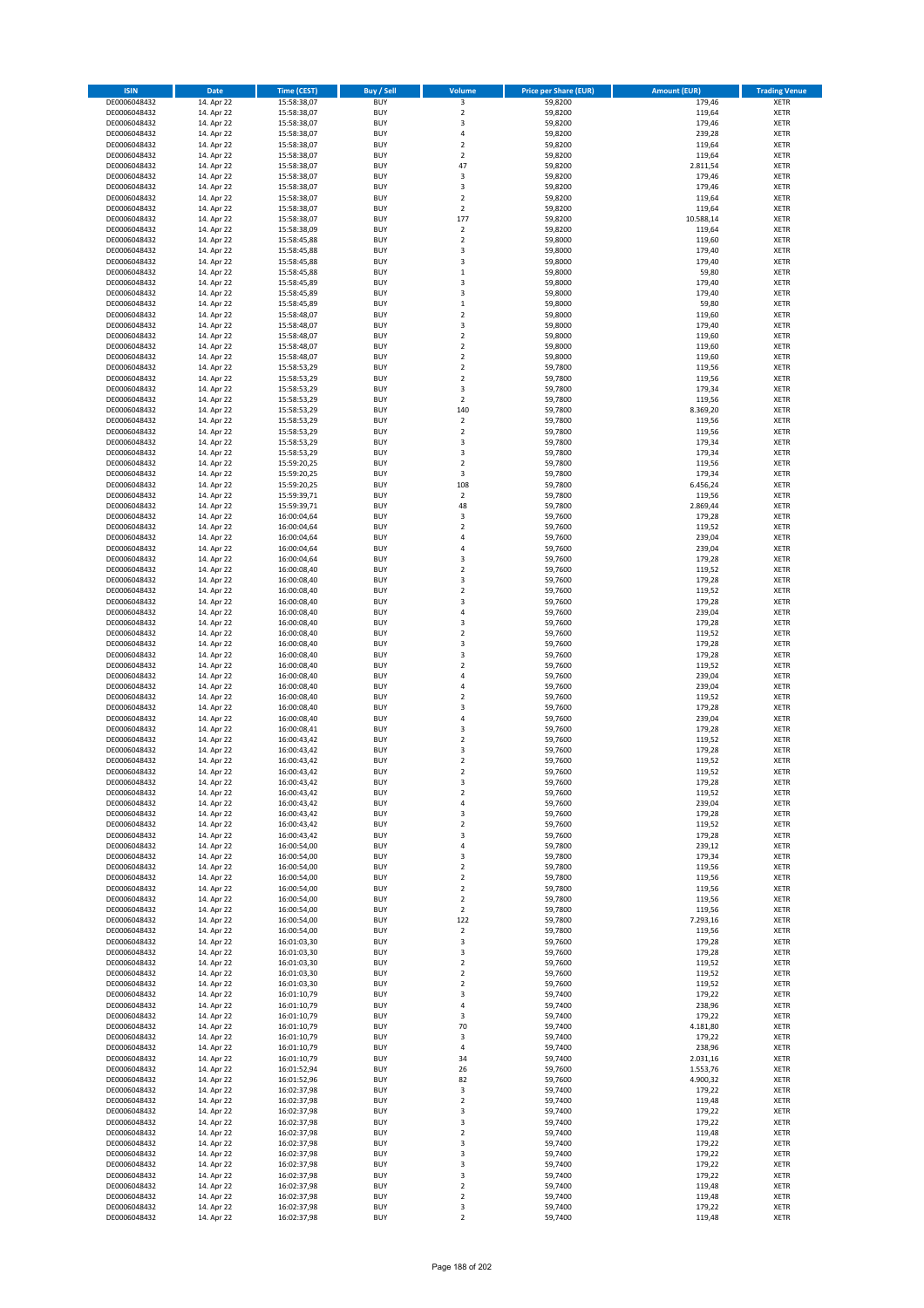| <b>ISIN</b>                  | <b>Date</b>              | <b>Time (CEST)</b>         | <b>Buy / Sell</b>        | Volume                                 | <b>Price per Share (EUR)</b> | <b>Amount (EUR)</b> | <b>Trading Venue</b>       |
|------------------------------|--------------------------|----------------------------|--------------------------|----------------------------------------|------------------------------|---------------------|----------------------------|
| DE0006048432                 | 14. Apr 22               | 16:02:37,98                | <b>BUY</b>               | 3                                      | 59,7400                      | 179,22              | <b>XETR</b>                |
| DE0006048432                 | 14. Apr 22               | 16:02:37,98                | <b>BUY</b>               | 3                                      | 59,7400                      | 179,22              | <b>XETR</b>                |
| DE0006048432                 | 14. Apr 22               | 16:02:37,98                | <b>BUY</b>               | 3                                      | 59,7400                      | 179,22              | <b>XETR</b>                |
| DE0006048432<br>DE0006048432 | 14. Apr 22<br>14. Apr 22 | 16:02:37,98<br>16:02:37,98 | <b>BUY</b><br><b>BUY</b> | 3<br>$\mathbf 1$                       | 59,7400<br>59,7400           | 179,22<br>59,74     | <b>XETR</b><br><b>XETR</b> |
| DE0006048432                 | 14. Apr 22               | 16:02:58,49                | <b>BUY</b>               | $\mathbf 2$                            | 59,7600                      | 119,52              | <b>XETR</b>                |
| DE0006048432                 | 14. Apr 22               | 16:02:58,49                | <b>BUY</b>               | 3                                      | 59,7600                      | 179,28              | <b>XETR</b>                |
| DE0006048432                 | 14. Apr 22               | 16:02:58,49                | <b>BUY</b>               | $\overline{\mathbf{c}}$                | 59,7600                      | 119,52              | <b>XETR</b>                |
| DE0006048432                 | 14. Apr 22               | 16:02:58,49                | <b>BUY</b>               | 3                                      | 59,7600                      | 179,28              | <b>XETR</b>                |
| DE0006048432                 | 14. Apr 22               | 16:02:58,49                | <b>BUY</b>               | 3                                      | 59,7600                      | 179,28              | <b>XETR</b>                |
| DE0006048432                 | 14. Apr 22               | 16:02:58,49                | <b>BUY</b>               | 3                                      | 59,7600                      | 179,28              | <b>XETR</b>                |
| DE0006048432<br>DE0006048432 | 14. Apr 22<br>14. Apr 22 | 16:02:58,49                | <b>BUY</b><br><b>BUY</b> | $\overline{\mathbf{c}}$<br>3           | 59,7600<br>59,7600           | 119,52<br>179,28    | <b>XETR</b><br><b>XETR</b> |
| DE0006048432                 | 14. Apr 22               | 16:02:58,49<br>16:03:23,38 | <b>BUY</b>               | 3                                      | 59,7400                      | 179,22              | <b>XETR</b>                |
| DE0006048432                 | 14. Apr 22               | 16:03:23,38                | <b>BUY</b>               | 3                                      | 59,7400                      | 179,22              | <b>XETR</b>                |
| DE0006048432                 | 14. Apr 22               | 16:03:23,38                | <b>BUY</b>               | 3                                      | 59,7400                      | 179,22              | <b>XETR</b>                |
| DE0006048432                 | 14. Apr 22               | 16:03:23,38                | <b>BUY</b>               | 58                                     | 59,7400                      | 3.464,92            | <b>XETR</b>                |
| DE0006048432                 | 14. Apr 22               | 16:03:23,38                | <b>BUY</b>               | 3                                      | 59,7400                      | 179,22              | <b>XETR</b>                |
| DE0006048432                 | 14. Apr 22               | 16:03:23,38                | <b>BUY</b>               | 3                                      | 59.7400                      | 179,22              | <b>XETR</b>                |
| DE0006048432                 | 14. Apr 22               | 16:03:23,39                | <b>BUY</b>               | 3                                      | 59,7400                      | 179,22              | <b>XETR</b>                |
| DE0006048432<br>DE0006048432 | 14. Apr 22<br>14. Apr 22 | 16:03:23,39<br>16:03:23,39 | <b>BUY</b><br><b>BUY</b> | $\overline{\mathbf{c}}$<br>36          | 59,7400<br>59,7400           | 119,48<br>2.150,64  | <b>XETR</b><br><b>XETR</b> |
| DE0006048432                 | 14. Apr 22               | 16:03:23,48                | <b>BUY</b>               | $\mathbf 2$                            | 59,7400                      | 119,48              | <b>XETR</b>                |
| DE0006048432                 | 14. Apr 22               | 16:04:08,06                | <b>BUY</b>               | 3                                      | 59,7400                      | 179,22              | <b>XETR</b>                |
| DE0006048432                 | 14. Apr 22               | 16:04:08,06                | <b>BUY</b>               | $\mathbf 2$                            | 59,7400                      | 119,48              | <b>XETR</b>                |
| DE0006048432                 | 14. Apr 22               | 16:04:08,06                | <b>BUY</b>               | 3                                      | 59,7400                      | 179,22              | <b>XETR</b>                |
| DE0006048432                 | 14. Apr 22               | 16:04:08,06                | <b>BUY</b>               | 3                                      | 59,7400                      | 179,22              | <b>XETR</b>                |
| DE0006048432                 | 14. Apr 22               | 16:04:08,06                | <b>BUY</b>               | $\overline{\mathbf{c}}$                | 59,7400                      | 119,48              | <b>XETR</b>                |
| DE0006048432<br>DE0006048432 | 14. Apr 22<br>14. Apr 22 | 16:04:08,06<br>16:04:08,06 | <b>BUY</b><br><b>BUY</b> | 3<br>3                                 | 59,7400<br>59,7400           | 179,22<br>179,22    | <b>XETR</b><br><b>XETR</b> |
| DE0006048432                 | 14. Apr 22               | 16:04:08,06                | <b>BUY</b>               | $\mathbf 2$                            | 59,7400                      | 119,48              | <b>XETR</b>                |
| DE0006048432                 | 14. Apr 22               | 16:04:08,06                | <b>BUY</b>               | $\overline{\mathbf{c}}$                | 59,7400                      | 119,48              | <b>XETR</b>                |
| DE0006048432                 | 14. Apr 22               | 16:04:08,06                | <b>BUY</b>               | 3                                      | 59,7400                      | 179,22              | <b>XETR</b>                |
| DE0006048432                 | 14. Apr 22               | 16:05:04,07                | <b>BUY</b>               | 3                                      | 59,7200                      | 179,16              | <b>XETR</b>                |
| DE0006048432                 | 14. Apr 22               | 16:05:04,07                | <b>BUY</b>               | $\mathbf 2$                            | 59,7200                      | 119,44              | <b>XETR</b>                |
| DE0006048432                 | 14. Apr 22               | 16:05:04,07                | <b>BUY</b>               | $\mathbf 2$                            | 59,7200                      | 119,44              | <b>XETR</b>                |
| DE0006048432                 | 14. Apr 22               | 16:05:04,07                | <b>BUY</b>               | 3                                      | 59,7200                      | 179,16              | <b>XETR</b>                |
| DE0006048432<br>DE0006048432 | 14. Apr 22               | 16:05:04,07<br>16:05:04,07 | <b>BUY</b><br><b>BUY</b> | 3<br>3                                 | 59,7200<br>59,7200           | 179,16              | <b>XETR</b><br><b>XETR</b> |
| DE0006048432                 | 14. Apr 22<br>14. Apr 22 | 16:05:04,07                | <b>BUY</b>               | $\mathbf 2$                            | 59,7200                      | 179,16<br>119,44    | <b>XETR</b>                |
| DE0006048432                 | 14. Apr 22               | 16:05:04,08                | <b>BUY</b>               | 3                                      | 59,7200                      | 179,16              | <b>XETR</b>                |
| DE0006048432                 | 14. Apr 22               | 16:05:04,08                | <b>BUY</b>               | 3                                      | 59,7200                      | 179,16              | <b>XETR</b>                |
| DE0006048432                 | 14. Apr 22               | 16:05:04,08                | <b>BUY</b>               | 3                                      | 59,7200                      | 179,16              | <b>XETR</b>                |
| DE0006048432                 | 14. Apr 22               | 16:05:04,08                | <b>BUY</b>               | 3                                      | 59,7200                      | 179,16              | <b>XETR</b>                |
| DE0006048432                 | 14. Apr 22               | 16:05:04,08                | <b>BUY</b>               | $\mathbf 2$                            | 59,7200                      | 119,44              | <b>XETR</b>                |
| DE0006048432                 | 14. Apr 22               | 16:05:04,08                | <b>BUY</b>               | 57                                     | 59,7200                      | 3.404,04            | <b>XETR</b>                |
| DE0006048432                 | 14. Apr 22               | 16:05:04,08                | <b>BUY</b><br><b>BUY</b> | 3                                      | 59,7200                      | 179,16              | <b>XETR</b><br><b>XETR</b> |
| DE0006048432<br>DE0006048432 | 14. Apr 22<br>14. Apr 22 | 16:05:04,08<br>16:05:04,08 | <b>BUY</b>               | $\mathbf 2$<br>81                      | 59,7200<br>59,7200           | 119,44<br>4.837,32  | <b>XETR</b>                |
| DE0006048432                 | 14. Apr 22               | 16:05:04,13                | <b>BUY</b>               | $\mathbf 2$                            | 59,7200                      | 119,44              | <b>XETR</b>                |
| DE0006048432                 | 14. Apr 22               | 16:05:04,13                | <b>BUY</b>               | $\overline{\mathbf{c}}$                | 59,7200                      | 119,44              | <b>XETR</b>                |
| DE0006048432                 | 14. Apr 22               | 16:06:30,43                | <b>BUY</b>               | $\mathbf 2$                            | 59,7200                      | 119,44              | <b>XETR</b>                |
| DE0006048432                 | 14. Apr 22               | 16:06:30,43                | <b>BUY</b>               | 3                                      | 59,7200                      | 179,16              | <b>XETR</b>                |
| DE0006048432                 | 14. Apr 22               | 16:07:53,99                | <b>BUY</b>               | 3                                      | 59,7400                      | 179,22              | <b>XETR</b>                |
| DE0006048432                 | 14. Apr 22               | 16:07:53,99                | <b>BUY</b>               | 3                                      | 59,7400                      | 179,22              | <b>XETR</b>                |
| DE0006048432<br>DE0006048432 | 14. Apr 22<br>14. Apr 22 | 16:07:53,99<br>16:07:53,99 | <b>BUY</b><br><b>BUY</b> | $\mathbf 2$<br>$\overline{\mathbf{c}}$ | 59,7400<br>59,7400           | 119,48<br>119,48    | <b>XETR</b><br><b>XETR</b> |
| DE0006048432                 | 14. Apr 22               | 16:07:53,99                | <b>BUY</b>               | 3                                      | 59,7400                      | 179,22              | <b>XETR</b>                |
| DE0006048432                 | 14. Apr 22               | 16:07:53,99                | <b>BUY</b>               | 3                                      | 59,7400                      | 179,22              | <b>XETR</b>                |
| DE0006048432                 | 14. Apr 22               | 16:07:53,99                | <b>BUY</b>               | $\overline{2}$                         | 59,7400                      | 119,48              | <b>XETR</b>                |
| DE0006048432                 | 14. Apr 22               | 16:07:53,99                | <b>BUY</b>               | $\mathbf 2$                            | 59,7400                      | 119,48              | <b>XETR</b>                |
| DE0006048432                 | 14. Apr 22               | 16:07:53,99                | <b>BUY</b>               | 3                                      | 59.7400                      | 179,22              | <b>XETR</b>                |
| DE0006048432                 | 14. Apr 22               | 16:07:53,99                | <b>BUY</b>               | 3                                      | 59,7400                      | 179,22              | <b>XETR</b>                |
| DE0006048432<br>DE0006048432 | 14. Apr 22<br>14. Apr 22 | 16:07:53,99<br>16:07:53,99 | <b>BUY</b><br>BUY        | 4<br>2                                 | 59,7400<br>59,7400           | 238,96<br>119,48    | <b>XETR</b><br><b>XETR</b> |
| DE0006048432                 | 14. Apr 22               | 16:07:53,99                | <b>BUY</b>               | 4                                      | 59,7400                      | 238,96              | <b>XETR</b>                |
| DE0006048432                 | 14. Apr 22               | 16:07:53,99                | <b>BUY</b>               | 4                                      | 59,7400                      | 238,96              | <b>XETR</b>                |
| DE0006048432                 | 14. Apr 22               | 16:07:53,99                | <b>BUY</b>               | $\mathbf 2$                            | 59,7400                      | 119,48              | XETR                       |
| DE0006048432                 | 14. Apr 22               | 16:07:53,99                | <b>BUY</b>               | 4                                      | 59.7400                      | 238,96              | <b>XETR</b>                |
| DE0006048432                 | 14. Apr 22               | 16:07:53,99                | <b>BUY</b>               | 4                                      | 59,7400                      | 238,96              | <b>XETR</b>                |
| DE0006048432                 | 14. Apr 22               | 16:08:40,70                | <b>BUY</b>               | $\overline{\mathbf{2}}$                | 59,7800                      | 119,56              | <b>XETR</b>                |
| DE0006048432<br>DE0006048432 | 14. Apr 22<br>14. Apr 22 | 16:08:40,70<br>16:08:40,70 | <b>BUY</b><br><b>BUY</b> | 4<br>4                                 | 59,7800<br>59,7800           | 239,12<br>239,12    | <b>XETR</b><br><b>XETR</b> |
| DE0006048432                 | 14. Apr 22               | 16:08:40,70                | <b>BUY</b>               | $\mathbf 2$                            | 59,7800                      | 119,56              | <b>XETR</b>                |
| DE0006048432                 | 14. Apr 22               | 16:08:40,70                | <b>BUY</b>               | $\mathbf 2$                            | 59,7800                      | 119,56              | <b>XETR</b>                |
| DE0006048432                 | 14. Apr 22               | 16:08:54,27                | <b>BUY</b>               | $\overline{2}$                         | 59.7600                      | 119,52              | <b>XETR</b>                |
| DE0006048432                 | 14. Apr 22               | 16:08:54,27                | <b>BUY</b>               | $\mathbf 2$                            | 59,7600                      | 119,52              | <b>XETR</b>                |
| DE0006048432                 | 14. Apr 22               | 16:08:54,27                | <b>BUY</b>               | $\overline{\mathbf{2}}$                | 59,7600                      | 119,52              | <b>XETR</b>                |
| DE0006048432                 | 14. Apr 22               | 16:08:54,27                | <b>BUY</b>               | $\mathbf 2$                            | 59,7600                      | 119,52              | <b>XETR</b>                |
| DE0006048432<br>DE0006048432 | 14. Apr 22<br>14. Apr 22 | 16:08:54,27<br>16:08:54,27 | <b>BUY</b><br><b>BUY</b> | $\mathbf 2$<br>$\overline{2}$          | 59,7600<br>59,7600           | 119,52<br>119,52    | <b>XETR</b><br><b>XETR</b> |
| DE0006048432                 | 14. Apr 22               | 16:08:54,27                | <b>BUY</b>               | $\overline{\mathbf{2}}$                | 59,7600                      | 119,52              | <b>XETR</b>                |
| DE0006048432                 | 14. Apr 22               | 16:08:54,27                | <b>BUY</b>               | 133                                    | 59,7600                      | 7.948,08            | XETR                       |
| DE0006048432                 | 14. Apr 22               | 16:08:54,27                | <b>BUY</b>               | $\mathbf 2$                            | 59,7600                      | 119,52              | <b>XETR</b>                |
| DE0006048432                 | 14. Apr 22               | 16:08:54,27                | <b>BUY</b>               | $\overline{\mathbf{2}}$                | 59,7600                      | 119,52              | <b>XETR</b>                |
| DE0006048432                 | 14. Apr 22               | 16:08:54,27                | <b>BUY</b>               | 4                                      | 59,7600                      | 239,04              | <b>XETR</b>                |
| DE0006048432                 | 14. Apr 22               | 16:08:54,27                | <b>BUY</b>               | $\overline{\mathbf{2}}$                | 59,7600                      | 119,52              | <b>XETR</b>                |
| DE0006048432<br>DE0006048432 | 14. Apr 22<br>14. Apr 22 | 16:08:54,27<br>16:08:54,27 | <b>BUY</b><br><b>BUY</b> | $\mathbf 2$<br>42                      | 59,7600<br>59,7600           | 119,52<br>2.509,92  | <b>XETR</b><br><b>XETR</b> |
| DE0006048432                 | 14. Apr 22               | 16:08:54,27                | <b>BUY</b>               | 61                                     | 59,7600                      | 3.645,36            | <b>XETR</b>                |
| DE0006048432                 | 14. Apr 22               | 16:08:54,30                | <b>BUY</b>               | $\mathbf 2$                            | 59,7600                      | 119,52              | <b>XETR</b>                |
| DE0006048432                 | 14. Apr 22               | 16:08:54,30                | <b>BUY</b>               | 4                                      | 59,7600                      | 239,04              | <b>XETR</b>                |
| DE0006048432                 | 14. Apr 22               | 16:08:54,30                | <b>BUY</b>               | 4                                      | 59,7600                      | 239,04              | <b>XETR</b>                |
| DE0006048432                 | 14. Apr 22               | 16:08:55,29                | <b>BUY</b>               | $\overline{\mathbf{c}}$                | 59,7400                      | 119,48              | XETR                       |
| DE0006048432                 | 14. Apr 22               | 16:08:55,29                | <b>BUY</b><br><b>BUY</b> | $\mathbf 2$                            | 59,7400<br>59,7400           | 119,48              | <b>XETR</b><br><b>XETR</b> |
| DE0006048432<br>DE0006048432 | 14. Apr 22<br>14. Apr 22 | 16:08:55,29<br>16:09:00,43 | <b>BUY</b>               | $\mathbf 2$<br>$\mathbf 2$             | 59,7600                      | 119,48<br>119,52    | <b>XETR</b>                |
| DE0006048432                 | 14. Apr 22               | 16:09:00,43                | <b>BUY</b>               | 4                                      | 59,7600                      | 239,04              | <b>XETR</b>                |
| DE0006048432                 | 14. Apr 22               | 16:09:00,43                | <b>BUY</b>               | 64                                     | 59,7600                      | 3.824,64            | <b>XETR</b>                |
| DE0006048432                 | 14. Apr 22               | 16:09:00,43                | <b>BUY</b>               | $\mathbf 2$                            | 59,7600                      | 119,52              | <b>XETR</b>                |
| DE0006048432                 | 14. Apr 22               | 16:09:22,70                | <b>BUY</b>               | 4                                      | 59,7600                      | 239,04              | <b>XETR</b>                |
| DE0006048432                 | 14. Apr 22               | 16:09:22,70                | <b>BUY</b>               | 3                                      | 59,7600                      | 179,28              | XETR                       |
| DE0006048432<br>DE0006048432 | 14. Apr 22<br>14. Apr 22 | 16:09:22,70<br>16:09:22,70 | <b>BUY</b><br><b>BUY</b> | 3<br>$\mathbf 2$                       | 59,7600<br>59,7600           | 179,28<br>119,52    | <b>XETR</b><br><b>XETR</b> |
| DE0006048432                 | 14. Apr 22               | 16:09:22,70                | <b>BUY</b>               | 4                                      | 59,7600                      | 239,04              | <b>XETR</b>                |
| DE0006048432                 | 14. Apr 22               | 16:09:22,70                | <b>BUY</b>               | 4                                      | 59,7600                      | 239,04              | <b>XETR</b>                |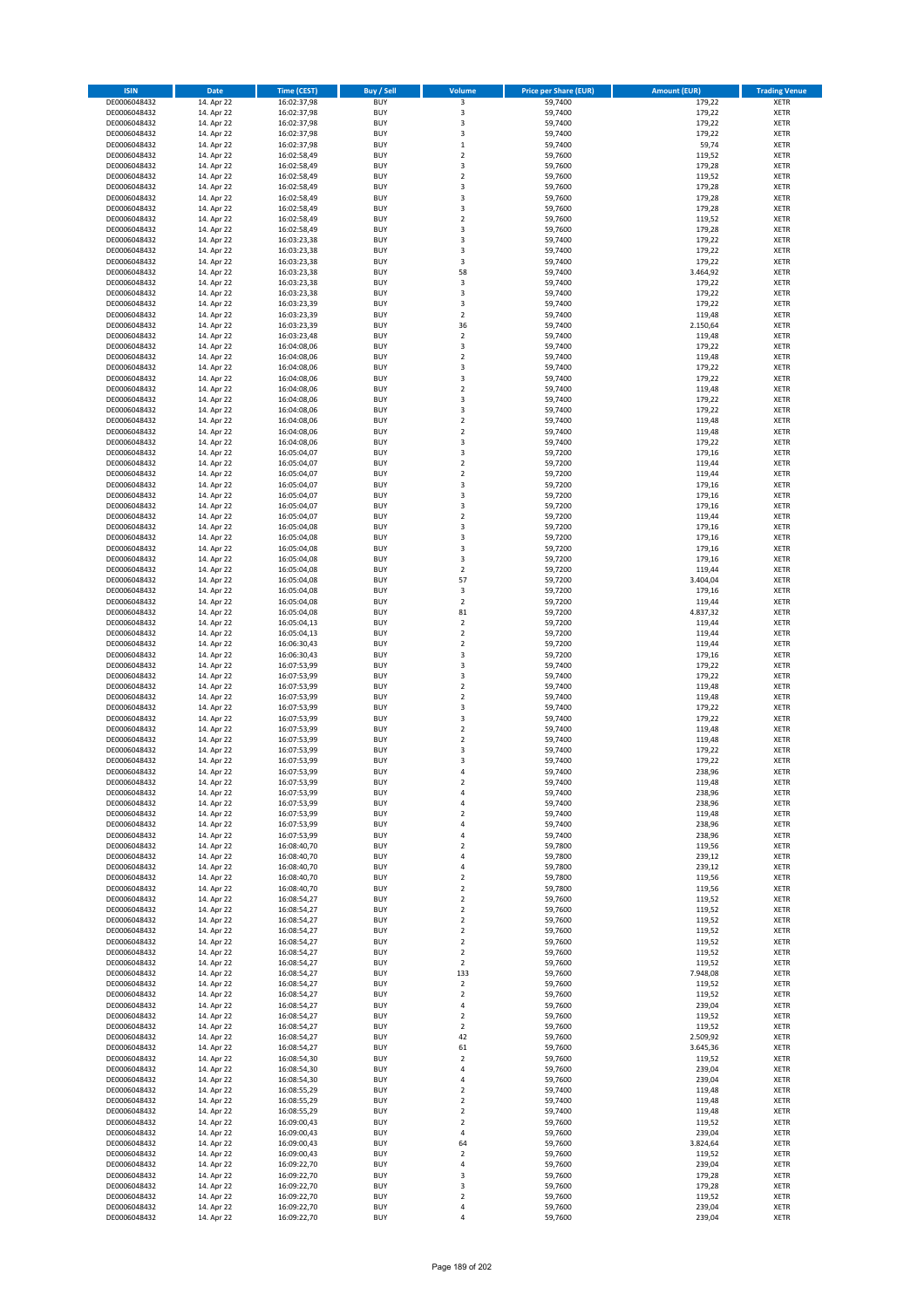| <b>ISIN</b>                  | <b>Date</b>              | <b>Time (CEST)</b>         | <b>Buy / Sell</b>        | <b>Volume</b>                | <b>Price per Share (EUR)</b> | <b>Amount (EUR)</b> | <b>Trading Venue</b>       |
|------------------------------|--------------------------|----------------------------|--------------------------|------------------------------|------------------------------|---------------------|----------------------------|
| DE0006048432                 | 14. Apr 22               | 16:09:22,70                | <b>BUY</b>               | 3                            | 59,7600                      | 179,28              | <b>XETR</b>                |
| DE0006048432                 | 14. Apr 22               | 16:09:22,70                | <b>BUY</b>               | 4                            | 59,7600                      | 239,04              | <b>XETR</b>                |
| DE0006048432                 | 14. Apr 22               | 16:09:22,70                | <b>BUY</b>               | 4                            | 59,7600                      | 239,04              | <b>XETR</b>                |
| DE0006048432<br>DE0006048432 | 14. Apr 22<br>14. Apr 22 | 16:09:22,70<br>16:09:22,70 | <b>BUY</b><br><b>BUY</b> | 3<br>4                       | 59,7600<br>59,7600           | 179,28<br>239,04    | <b>XETR</b><br><b>XETR</b> |
| DE0006048432                 | 14. Apr 22               | 16:09:22,70                | <b>BUY</b>               | 4                            | 59,7600                      | 239,04              | <b>XETR</b>                |
| DE0006048432                 | 14. Apr 22               | 16:09:22,70                | <b>BUY</b>               | 3                            | 59,7600                      | 179,28              | <b>XETR</b>                |
| DE0006048432                 | 14. Apr 22               | 16:09:22,70                | <b>BUY</b>               | 3                            | 59,7600                      | 179,28              | <b>XETR</b>                |
| DE0006048432                 | 14. Apr 22               | 16:09:22,70                | <b>BUY</b>               | 147                          | 59,7600                      | 8.784,72            | <b>XETR</b>                |
| DE0006048432                 | 14. Apr 22               | 16:09:31,56                | <b>BUY</b>               | $\mathbf 2$                  | 59,7400                      | 119,48              | <b>XETR</b>                |
| DE0006048432                 | 14. Apr 22               | 16:09:31,56                | <b>BUY</b>               | 3                            | 59,7400                      | 179,22              | <b>XETR</b>                |
| DE0006048432<br>DE0006048432 | 14. Apr 22<br>14. Apr 22 | 16:09:31,56                | <b>BUY</b><br><b>BUY</b> | $\overline{\mathbf{c}}$<br>3 | 59,7400<br>59,7400           | 119,48<br>179,22    | <b>XETR</b><br><b>XETR</b> |
| DE0006048432                 | 14. Apr 22               | 16:09:31,56<br>16:09:31,56 | <b>BUY</b>               | $\overline{\mathbf{c}}$      | 59,7400                      | 119,48              | <b>XETR</b>                |
| DE0006048432                 | 14. Apr 22               | 16:09:31,56                | <b>BUY</b>               | 3                            | 59,7400                      | 179,22              | <b>XETR</b>                |
| DE0006048432                 | 14. Apr 22               | 16:09:31,56                | <b>BUY</b>               | 3                            | 59,7400                      | 179,22              | <b>XETR</b>                |
| DE0006048432                 | 14. Apr 22               | 16:09:31,56                | <b>BUY</b>               | 3                            | 59,7400                      | 179,22              | <b>XETR</b>                |
| DE0006048432                 | 14. Apr 22               | 16:09:31,56                | <b>BUY</b>               | $\mathbf 2$                  | 59,7400                      | 119,48              | <b>XETR</b>                |
| DE0006048432                 | 14. Apr 22               | 16:09:31,56                | <b>BUY</b>               | $\overline{\mathbf{c}}$      | 59.7400                      | 119,48              | <b>XETR</b>                |
| DE0006048432                 | 14. Apr 22               | 16:09:43,28                | <b>BUY</b>               | $\mathbf 1$                  | 59,7400                      | 59,74               | <b>XETR</b>                |
| DE0006048432                 | 14. Apr 22               | 16:09:44,31                | <b>BUY</b>               | $\mathbf 1$                  | 59,7400                      | 59,74               | <b>XETR</b>                |
| DE0006048432<br>DE0006048432 | 14. Apr 22<br>14. Apr 22 | 16:12:21,35<br>16:12:21,35 | <b>BUY</b><br><b>BUY</b> | $\mathbf 2$<br>$\mathbf 2$   | 59,8200<br>59,8200           | 119,64<br>119,64    | <b>XETR</b><br><b>XETR</b> |
| DE0006048432                 | 14. Apr 22               | 16:12:21,35                | <b>BUY</b>               | 3                            | 59,8200                      | 179,46              | <b>XETR</b>                |
| DE0006048432                 | 14. Apr 22               | 16:12:21,35                | <b>BUY</b>               | $\mathbf 2$                  | 59,8200                      | 119,64              | <b>XETR</b>                |
| DE0006048432                 | 14. Apr 22               | 16:12:21,35                | <b>BUY</b>               | $\mathbf 2$                  | 59,8200                      | 119,64              | <b>XETR</b>                |
| DE0006048432                 | 14. Apr 22               | 16:12:21,35                | <b>BUY</b>               | $\mathbf 2$                  | 59,8200                      | 119,64              | <b>XETR</b>                |
| DE0006048432                 | 14. Apr 22               | 16:12:21,35                | <b>BUY</b>               | 3                            | 59,8200                      | 179,46              | <b>XETR</b>                |
| DE0006048432                 | 14. Apr 22               | 16:12:21,35                | <b>BUY</b>               | $\mathbf 2$                  | 59,8200                      | 119,64              | <b>XETR</b>                |
| DE0006048432                 | 14. Apr 22               | 16:12:21,35                | <b>BUY</b><br><b>BUY</b> | 3<br>3                       | 59,8200<br>59,8600           | 179,46<br>179,58    | <b>XETR</b><br><b>XETR</b> |
| DE0006048432<br>DE0006048432 | 14. Apr 22<br>14. Apr 22 | 16:13:26,00<br>16:13:26,00 | <b>BUY</b>               | 3                            | 59,8600                      | 179,58              | <b>XETR</b>                |
| DE0006048432                 | 14. Apr 22               | 16:13:26,00                | <b>BUY</b>               | $\mathbf 2$                  | 59,8600                      | 119,72              | <b>XETR</b>                |
| DE0006048432                 | 14. Apr 22               | 16:13:26,00                | <b>BUY</b>               | 3                            | 59,8600                      | 179,58              | <b>XETR</b>                |
| DE0006048432                 | 14. Apr 22               | 16:13:26.00                | <b>BUY</b>               | 3                            | 59,8600                      | 179,58              | <b>XETR</b>                |
| DE0006048432                 | 14. Apr 22               | 16:13:26,00                | <b>BUY</b>               | $\overline{\mathbf{c}}$      | 59,8600                      | 119,72              | <b>XETR</b>                |
| DE0006048432                 | 14. Apr 22               | 16:13:26,00                | <b>BUY</b>               | 3                            | 59,8600                      | 179,58              | <b>XETR</b>                |
| DE0006048432                 | 14. Apr 22               | 16:13:26,00                | <b>BUY</b>               | $\mathbf 2$                  | 59,8600                      | 119,72              | <b>XETR</b>                |
| DE0006048432                 | 14. Apr 22               | 16:13:26,00                | <b>BUY</b>               | $\mathbf 2$                  | 59,8600                      | 119,72              | <b>XETR</b>                |
| DE0006048432<br>DE0006048432 | 14. Apr 22<br>14. Apr 22 | 16:13:26,00<br>16:13:26,00 | <b>BUY</b><br><b>BUY</b> | 4<br>$\overline{\mathbf{c}}$ | 59,8600<br>59,8600           | 239,44<br>119,72    | <b>XETR</b><br><b>XETR</b> |
| DE0006048432                 | 14. Apr 22               | 16:13:26,00                | <b>BUY</b>               | $\mathbf 2$                  | 59,8600                      | 119,72              | <b>XETR</b>                |
| DE0006048432                 | 14. Apr 22               | 16:13:52,08                | <b>BUY</b>               | $\mathbf 2$                  | 59,8400                      | 119,68              | <b>XETR</b>                |
| DE0006048432                 | 14. Apr 22               | 16:13:52,08                | <b>BUY</b>               | 5                            | 59,8400                      | 299,20              | <b>XETR</b>                |
| DE0006048432                 | 14. Apr 22               | 16:13:52,08                | <b>BUY</b>               | $\mathbf 2$                  | 59,8400                      | 119,68              | <b>XETR</b>                |
| DE0006048432                 | 14. Apr 22               | 16:13:52,08                | <b>BUY</b>               | 339                          | 59,8400                      | 20.285,76           | <b>XETR</b>                |
| DE0006048432                 | 14. Apr 22               | 16:13:52,08                | <b>BUY</b>               | $\mathsf 3$                  | 59,8400                      | 179,52              | <b>XETR</b>                |
| DE0006048432                 | 14. Apr 22               | 16:14:14,49                | <b>BUY</b>               | 4                            | 59,8400                      | 239,36              | <b>XETR</b>                |
| DE0006048432<br>DE0006048432 | 14. Apr 22<br>14. Apr 22 | 16:14:14,49<br>16:14:14,49 | <b>BUY</b><br><b>BUY</b> | $\mathbf 2$<br>233           | 59,8400<br>59,8400           | 119,68<br>13.942,72 | <b>XETR</b><br><b>XETR</b> |
| DE0006048432                 | 14. Apr 22               | 16:14:14,49                | <b>BUY</b>               | $\mathbf 2$                  | 59,8400                      | 119,68              | <b>XETR</b>                |
| DE0006048432                 | 14. Apr 22               | 16:14:28,15                | <b>BUY</b>               | $\mathbf 2$                  | 59,8400                      | 119,68              | <b>XETR</b>                |
| DE0006048432                 | 14. Apr 22               | 16:14:28,15                | <b>BUY</b>               | 4                            | 59,8400                      | 239,36              | <b>XETR</b>                |
| DE0006048432                 | 14. Apr 22               | 16:14:28,15                | <b>BUY</b>               | 177                          | 59,8400                      | 10.591,68           | <b>XETR</b>                |
| DE0006048432                 | 14. Apr 22               | 16:14:28,15                | <b>BUY</b>               | $\overline{\mathbf{2}}$      | 59,8400                      | 119,68              | <b>XETR</b>                |
| DE0006048432                 | 14. Apr 22               | 16:15:03,68                | <b>BUY</b>               | $\mathbf 2$                  | 59,8400                      | 119,68              | <b>XETR</b>                |
| DE0006048432                 | 14. Apr 22               | 16:15:03,68                | <b>BUY</b><br><b>BUY</b> | 108                          | 59,8400                      | 6.462,72            | <b>XETR</b><br><b>XETR</b> |
| DE0006048432<br>DE0006048432 | 14. Apr 22<br>14. Apr 22 | 16:15:03,68<br>16:15:14,27 | <b>BUY</b>               | 4<br>4                       | 59,8400<br>59,8400           | 239,36<br>239,36    | <b>XETR</b>                |
| DE0006048432                 | 14. Apr 22               | 16:15:14,27                | <b>BUY</b>               | 56                           | 59,8400                      | 3.351,04            | <b>XETR</b>                |
| DE0006048432                 | 14. Apr 22               | 16:15:18,50                | <b>BUY</b>               | $\mathbf 2$                  | 59,8400                      | 119,68              | <b>XETR</b>                |
| DE0006048432                 | 14. Apr 22               | 16:15:18,50                | <b>BUY</b>               | 43                           | 59,8400                      | 2.573,12            | <b>XETR</b>                |
| DE0006048432                 | 14. Apr 22               | 16:16:02,34                | <b>BUY</b>               | 3                            | 59,8400                      | 179,52              | <b>XETR</b>                |
| DE0006048432                 | 14. Apr 22               | 16:16:02,34                | <b>BUY</b>               | 3                            | 59,8400                      | 179,52              | <b>XETR</b>                |
| DE0006048432                 | 14. Apr 22               | 16:16:02,34                | BUY                      | 5                            | 59,8400                      | 299,20              | <b>XETR</b>                |
| DE0006048432<br>DE0006048432 | 14. Apr 22<br>14. Apr 22 | 16:16:02,34<br>16:16:02,34 | <b>BUY</b><br><b>BUY</b> | 76<br>3                      | 59,8400<br>59,8400           | 4.547,84<br>179,52  | <b>XETR</b><br><b>XETR</b> |
| DE0006048432                 | 14. Apr 22               | 16:16:02,34                | <b>BUY</b>               | 3                            | 59,8400                      | 179,52              | XETR                       |
| DE0006048432                 | 14. Apr 22               | 16:16:02,34                | <b>BUY</b>               | $\mathbf 2$                  | 59,8400                      | 119,68              | <b>XETR</b>                |
| DE0006048432                 | 14. Apr 22               | 16:16:02,34                | <b>BUY</b>               | 5                            | 59,8400                      | 299,20              | <b>XETR</b>                |
| DE0006048432                 | 14. Apr 22               | 16:17:40,15                | <b>BUY</b>               | 5                            | 59,8800                      | 299,40              | <b>XETR</b>                |
| DE0006048432                 | 14. Apr 22               | 16:17:40,15                | <b>BUY</b>               | 3                            | 59,8800                      | 179,64              | <b>XETR</b>                |
| DE0006048432                 | 14. Apr 22               | 16:17:40,15                | <b>BUY</b>               | 5                            | 59,8800                      | 299,40              | <b>XETR</b>                |
| DE0006048432<br>DE0006048432 | 14. Apr 22<br>14. Apr 22 | 16:17:40,15<br>16:17:40,15 | <b>BUY</b><br><b>BUY</b> | 6<br>5                       | 59,8800<br>59,8800           | 359,28<br>299,40    | <b>XETR</b><br><b>XETR</b> |
| DE0006048432                 | 14. Apr 22               | 16:17:40,15                | <b>BUY</b>               | 4                            | 59,8800                      | 239,52              | <b>XETR</b>                |
| DE0006048432                 | 14. Apr 22               | 16:17:51,53                | <b>BUY</b>               | 4                            | 59,8600                      | 239,44              | <b>XETR</b>                |
| DE0006048432                 | 14. Apr 22               | 16:17:51,53                | <b>BUY</b>               | 5                            | 59,8600                      | 299,30              | <b>XETR</b>                |
| DE0006048432                 | 14. Apr 22               | 16:17:51,53                | <b>BUY</b>               | 4                            | 59,8600                      | 239,44              | <b>XETR</b>                |
| DE0006048432                 | 14. Apr 22               | 16:17:51,53                | <b>BUY</b>               | 4                            | 59,8600                      | 239,44              | <b>XETR</b>                |
| DE0006048432                 | 14. Apr 22               | 16:17:51,53                | <b>BUY</b>               | 4                            | 59,8600                      | 239,44              | <b>XETR</b>                |
| DE0006048432<br>DE0006048432 | 14. Apr 22<br>14. Apr 22 | 16:17:51,53<br>16:17:51,53 | <b>BUY</b><br><b>BUY</b> | 4<br>111                     | 59,8600<br>59,8600           | 239,44<br>6.644,46  | <b>XETR</b><br>XETR        |
| DE0006048432                 | 14. Apr 22               | 16:17:51,53                | <b>BUY</b>               | 4                            | 59,8600                      | 239,44              | <b>XETR</b>                |
| DE0006048432                 | 14. Apr 22               | 16:17:51,53                | <b>BUY</b>               | $\overline{\mathbf{2}}$      | 59,8600                      | 119,72              | <b>XETR</b>                |
| DE0006048432                 | 14. Apr 22               | 16:17:51,53                | <b>BUY</b>               | 3                            | 59,8600                      | 179,58              | <b>XETR</b>                |
| DE0006048432                 | 14. Apr 22               | 16:17:51,53                | <b>BUY</b>               | 6                            | 59,8600                      | 359,16              | <b>XETR</b>                |
| DE0006048432                 | 14. Apr 22               | 16:17:52,73                | <b>BUY</b>               | $\mathbf 2$                  | 59,8600                      | 119,72              | <b>XETR</b>                |
| DE0006048432                 | 14. Apr 22               | 16:17:52,73                | <b>BUY</b>               | 3                            | 59,8600                      | 179,58              | <b>XETR</b>                |
| DE0006048432<br>DE0006048432 | 14. Apr 22<br>14. Apr 22 | 16:17:52,73<br>16:17:52,73 | <b>BUY</b><br><b>BUY</b> | 125<br>3                     | 59,8600<br>59,8600           | 7.482,50<br>179,58  | <b>XETR</b><br><b>XETR</b> |
| DE0006048432                 | 14. Apr 22               | 16:17:52,73                | <b>BUY</b>               | $\overline{\mathbf{2}}$      | 59,8600                      | 119,72              | <b>XETR</b>                |
| DE0006048432                 | 14. Apr 22               | 16:19:03,08                | <b>BUY</b>               | 4                            | 59,8800                      | 239,52              | <b>XETR</b>                |
| DE0006048432                 | 14. Apr 22               | 16:19:03,08                | <b>BUY</b>               | 4                            | 59,8800                      | 239,52              | <b>XETR</b>                |
| DE0006048432                 | 14. Apr 22               | 16:19:03,08                | <b>BUY</b>               | 3                            | 59,8800                      | 179,64              | <b>XETR</b>                |
| DE0006048432                 | 14. Apr 22               | 16:19:03,08                | <b>BUY</b>               | $\mathbf 2$                  | 59,8800                      | 119,76              | <b>XETR</b>                |
| DE0006048432                 | 14. Apr 22               | 16:19:03,08                | <b>BUY</b>               | 3                            | 59,8800                      | 179,64              | <b>XETR</b>                |
| DE0006048432                 | 14. Apr 22               | 16:19:03,08                | <b>BUY</b>               | $\overline{\mathbf{c}}$      | 59,8800                      | 119,76              | <b>XETR</b>                |
| DE0006048432<br>DE0006048432 | 14. Apr 22<br>14. Apr 22 | 16:19:03,08<br>16:19:03,08 | <b>BUY</b><br><b>BUY</b> | 4<br>4                       | 59,8800<br>59,8800           | 239,52<br>239,52    | <b>XETR</b><br><b>XETR</b> |
| DE0006048432                 | 14. Apr 22               | 16:19:03,08                | <b>BUY</b>               | 4                            | 59,8800                      | 239,52              | <b>XETR</b>                |
| DE0006048432                 | 14. Apr 22               | 16:19:03,08                | <b>BUY</b>               | $\overline{\mathbf{c}}$      | 59,8800                      | 119,76              | XETR                       |
| DE0006048432                 | 14. Apr 22               | 16:19:03,09                | <b>BUY</b>               | 3                            | 59,8800                      | 179,64              | <b>XETR</b>                |
| DE0006048432                 | 14. Apr 22               | 16:19:32,78                | <b>BUY</b>               | 4                            | 59,8800                      | 239,52              | <b>XETR</b>                |
| DE0006048432                 | 14. Apr 22               | 16:19:32,78                | <b>BUY</b>               | 4                            | 59,8800                      | 239,52              | <b>XETR</b>                |
| DE0006048432                 | 14. Apr 22               | 16:19:32,78                | <b>BUY</b>               | 3                            | 59,8800                      | 179,64              | <b>XETR</b>                |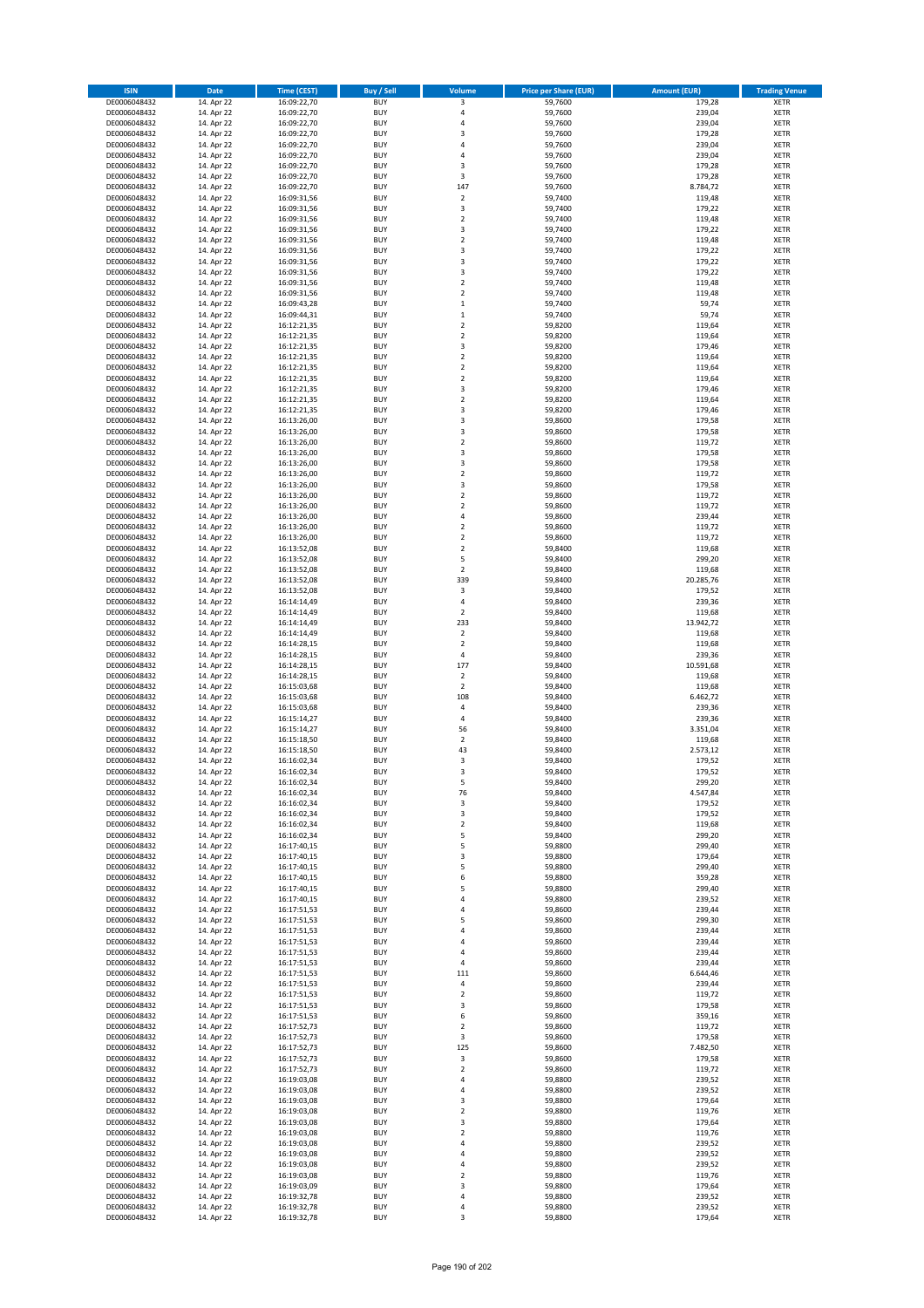| <b>ISIN</b>                  | <b>Date</b>              | <b>Time (CEST)</b>         | <b>Buy / Sell</b>        | <b>Volume</b>                    | <b>Price per Share (EUR)</b> | <b>Amount (EUR)</b> | <b>Trading Venue</b>       |
|------------------------------|--------------------------|----------------------------|--------------------------|----------------------------------|------------------------------|---------------------|----------------------------|
| DE0006048432                 | 14. Apr 22               | 16:19:32,78                | <b>BUY</b>               | 3                                | 59,8800                      | 179,64              | <b>XETR</b>                |
| DE0006048432                 | 14. Apr 22               | 16:19:32,78                | <b>BUY</b>               | 3                                | 59,8800                      | 179,64              | <b>XETR</b>                |
| DE0006048432                 | 14. Apr 22               | 16:19:32,82                | <b>BUY</b>               | 3                                | 59,8800                      | 179,64              | <b>XETR</b>                |
| DE0006048432<br>DE0006048432 | 14. Apr 22<br>14. Apr 22 | 16:19:32,82<br>16:20:04,21 | <b>BUY</b><br><b>BUY</b> | 3<br>5                           | 59,8800<br>59,8600           | 179,64<br>299,30    | <b>XETR</b><br><b>XETR</b> |
| DE0006048432                 | 14. Apr 22               | 16:20:04,21                | <b>BUY</b>               | 3                                | 59,8600                      | 179,58              | <b>XETR</b>                |
| DE0006048432                 | 14. Apr 22               | 16:20:04,21                | <b>BUY</b>               | $\mathbf 2$                      | 59,8600                      | 119,72              | <b>XETR</b>                |
| DE0006048432                 | 14. Apr 22               | 16:20:04,21                | <b>BUY</b>               | 5                                | 59,8600                      | 299,30              | <b>XETR</b>                |
| DE0006048432                 | 14. Apr 22               | 16:20:04,21                | <b>BUY</b>               | 4                                | 59,8600                      | 239,44              | <b>XETR</b>                |
| DE0006048432                 | 14. Apr 22               | 16:20:04,21                | <b>BUY</b>               | $\mathbf 2$                      | 59,8600                      | 119,72              | <b>XETR</b>                |
| DE0006048432<br>DE0006048432 | 14. Apr 22<br>14. Apr 22 | 16:20:04,21<br>16:20:04,21 | <b>BUY</b><br><b>BUY</b> | $\overline{\mathbf{c}}$<br>4     | 59,8600<br>59,8600           | 119,72<br>239,44    | <b>XETR</b><br><b>XETR</b> |
| DE0006048432                 | 14. Apr 22               | 16:20:04,21                | <b>BUY</b>               | 3                                | 59,8600                      | 179,58              | <b>XETR</b>                |
| DE0006048432                 | 14. Apr 22               | 16:20:04,21                | <b>BUY</b>               | 207                              | 59,8600                      | 12.391,02           | <b>XETR</b>                |
| DE0006048432                 | 14. Apr 22               | 16:20:04,21                | <b>BUY</b>               | 3                                | 59,8600                      | 179,58              | <b>XETR</b>                |
| DE0006048432                 | 14. Apr 22               | 16:20:04,21                | <b>BUY</b>               | $\overline{\mathbf{c}}$          | 59,8600                      | 119,72              | <b>XETR</b>                |
| DE0006048432                 | 14. Apr 22               | 16:20:57,67                | <b>BUY</b>               | 4                                | 59,8800                      | 239,52              | <b>XETR</b>                |
| DE0006048432                 | 14. Apr 22               | 16:20:57,67                | <b>BUY</b>               | 3                                | 59,8800                      | 179,64              | <b>XETR</b>                |
| DE0006048432<br>DE0006048432 | 14. Apr 22<br>14. Apr 22 | 16:20:57,67<br>16:20:57,67 | <b>BUY</b><br><b>BUY</b> | 4<br>$\mathbf 2$                 | 59,8800<br>59,8800           | 239,52<br>119,76    | <b>XETR</b><br><b>XETR</b> |
| DE0006048432                 | 14. Apr 22               | 16:20:57,67                | <b>BUY</b>               | 3                                | 59,8800                      | 179,64              | <b>XETR</b>                |
| DE0006048432                 | 14. Apr 22               | 16:20:57,67                | <b>BUY</b>               | $\mathbf 2$                      | 59,8800                      | 119,76              | <b>XETR</b>                |
| DE0006048432                 | 14. Apr 22               | 16:20:57,68                | <b>BUY</b>               | 3                                | 59,8800                      | 179,64              | <b>XETR</b>                |
| DE0006048432                 | 14. Apr 22               | 16:20:57,68                | <b>BUY</b>               | $\mathbf 2$                      | 59,8800                      | 119,76              | <b>XETR</b>                |
| DE0006048432                 | 14. Apr 22               | 16:22:14,78                | <b>BUY</b>               | $\mathbf 2$                      | 59,8800                      | 119,76              | <b>XETR</b>                |
| DE0006048432<br>DE0006048432 | 14. Apr 22<br>14. Apr 22 | 16:22:14,78<br>16:22:14,78 | <b>BUY</b><br><b>BUY</b> | $\mathbf 2$<br>$\mathbf 2$       | 59,8800<br>59,8800           | 119,76<br>119,76    | <b>XETR</b><br><b>XETR</b> |
| DE0006048432                 | 14. Apr 22               | 16:22:14,78                | <b>BUY</b>               | 3                                | 59,8800                      | 179,64              | <b>XETR</b>                |
| DE0006048432                 | 14. Apr 22               | 16:22:14,78                | <b>BUY</b>               | 3                                | 59,8800                      | 179,64              | <b>XETR</b>                |
| DE0006048432                 | 14. Apr 22               | 16:22:14,78                | <b>BUY</b>               | 4                                | 59,8800                      | 239,52              | <b>XETR</b>                |
| DE0006048432                 | 14. Apr 22               | 16:22:14,78                | <b>BUY</b>               | $\mathbf 2$                      | 59,8800                      | 119,76              | <b>XETR</b>                |
| DE0006048432                 | 14. Apr 22               | 16:22:14,78                | <b>BUY</b>               | $\overline{\mathbf{c}}$          | 59,8800                      | 119,76              | <b>XETR</b>                |
| DE0006048432<br>DE0006048432 | 14. Apr 22               | 16:24:23,92<br>16:24:23,92 | <b>BUY</b><br><b>BUY</b> | $\overline{7}$<br>$\overline{7}$ | 59,9000<br>59,9000           | 419,30<br>419,30    | <b>XETR</b><br><b>XETR</b> |
| DE0006048432                 | 14. Apr 22<br>14. Apr 22 | 16:24:23,92                | <b>BUY</b>               | 5                                | 59,9000                      | 299,50              | <b>XETR</b>                |
| DE0006048432                 | 14. Apr 22               | 16:24:23,92                | <b>BUY</b>               | 4                                | 59,9000                      | 239,60              | <b>XETR</b>                |
| DE0006048432                 | 14. Apr 22               | 16:24:23,92                | <b>BUY</b>               | $\overline{7}$                   | 59,9000                      | 419,30              | <b>XETR</b>                |
| DE0006048432                 | 14. Apr 22               | 16:24:23,92                | <b>BUY</b>               | $\overline{7}$                   | 59,9000                      | 419,30              | <b>XETR</b>                |
| DE0006048432                 | 14. Apr 22               | 16:24:23,92                | <b>BUY</b>               | 6                                | 59,9000                      | 359,40              | <b>XETR</b>                |
| DE0006048432                 | 14. Apr 22               | 16:24:23,92                | <b>BUY</b>               | 4                                | 59,9000                      | 239,60              | <b>XETR</b>                |
| DE0006048432<br>DE0006048432 | 14. Apr 22<br>14. Apr 22 | 16:24:23,92<br>16:24:23,92 | <b>BUY</b><br><b>BUY</b> | 275<br>6                         | 59,9000<br>59,9000           | 16.472,50<br>359,40 | <b>XETR</b><br><b>XETR</b> |
| DE0006048432                 | 14. Apr 22               | 16:24:23,92                | <b>BUY</b>               | 3                                | 59,9000                      | 179,70              | <b>XETR</b>                |
| DE0006048432                 | 14. Apr 22               | 16:24:23,92                | <b>BUY</b>               | $\overline{\mathbf{c}}$          | 59,9000                      | 119,80              | <b>XETR</b>                |
| DE0006048432                 | 14. Apr 22               | 16:24:23,92                | <b>BUY</b>               | 6                                | 59,9000                      | 359,40              | <b>XETR</b>                |
| DE0006048432                 | 14. Apr 22               | 16:24:23,92                | <b>BUY</b>               | 4                                | 59,9000                      | 239,60              | <b>XETR</b>                |
| DE0006048432                 | 14. Apr 22               | 16:24:28,06                | <b>BUY</b>               | $\mathbf 2$                      | 59,8800                      | 119,76              | <b>XETR</b>                |
| DE0006048432<br>DE0006048432 | 14. Apr 22<br>14. Apr 22 | 16:24:28,06<br>16:24:28,06 | <b>BUY</b><br><b>BUY</b> | $\mathbf 2$<br>3                 | 59,8800<br>59,8800           | 119,76<br>179,64    | <b>XETR</b><br><b>XETR</b> |
| DE0006048432                 | 14. Apr 22               | 16:24:28,06                | <b>BUY</b>               | 3                                | 59,8800                      | 179,64              | <b>XETR</b>                |
| DE0006048432                 | 14. Apr 22               | 16:24:28,06                | <b>BUY</b>               | $\overline{\mathbf{c}}$          | 59,8800                      | 119,76              | <b>XETR</b>                |
| DE0006048432                 | 14. Apr 22               | 16:24:28,06                | <b>BUY</b>               | 3                                | 59,8800                      | 179,64              | <b>XETR</b>                |
| DE0006048432                 | 14. Apr 22               | 16:24:28,07                | <b>BUY</b>               | 4                                | 59,8800                      | 239,52              | <b>XETR</b>                |
| DE0006048432                 | 14. Apr 22               | 16:25:00,27                | <b>BUY</b>               | 5                                | 59,8600                      | 299,30              | <b>XETR</b>                |
| DE0006048432<br>DE0006048432 | 14. Apr 22<br>14. Apr 22 | 16:25:00,27<br>16:25:00,27 | <b>BUY</b><br><b>BUY</b> | 4<br>6                           | 59,8600<br>59,8600           | 239,44<br>359,16    | <b>XETR</b><br><b>XETR</b> |
| DE0006048432                 | 14. Apr 22               | 16:25:00,27                | <b>BUY</b>               | 6                                | 59,8600                      | 359,16              | <b>XETR</b>                |
| DE0006048432                 | 14. Apr 22               | 16:25:00,27                | <b>BUY</b>               | 6                                | 59,8600                      | 359,16              | <b>XETR</b>                |
| DE0006048432                 | 14. Apr 22               | 16:25:00,27                | <b>BUY</b>               | $\mathbf 1$                      | 59,8600                      | 59,86               | <b>XETR</b>                |
| DE0006048432                 | 14. Apr 22               | 16:25:00,27                | <b>BUY</b>               | 3                                | 59,8600                      | 179,58              | <b>XETR</b>                |
| DE0006048432                 | 14. Apr 22               | 16:25:00,27                | <b>BUY</b>               | 5                                | 59,8600                      | 299,30              | <b>XETR</b>                |
| DE0006048432<br>DE0006048432 | 14. Apr 22<br>14. Apr 22 | 16:25:00,27<br>16:25:00,27 | <b>BUY</b><br><b>BUY</b> | 4<br>143                         | 59,8600<br>59,8600           | 239,44<br>8.559,98  | <b>XETR</b><br><b>XETR</b> |
| DE0006048432                 | 14. Apr 22               | 16:25:00,27                | <b>BUY</b>               | 3                                | 59,8600                      | 179,58              | <b>XETR</b>                |
| DE0006048432                 | 14. Apr 22               | 16:25:00,27                | BUY                      | 3                                | 59,8600                      | 179,58              | <b>XETR</b>                |
| DE0006048432                 | 14. Apr 22               | 16:25:00,27                | <b>BUY</b>               | 3                                | 59,8600                      | 179,58              | <b>XETR</b>                |
| DE0006048432                 | 14. Apr 22               | 16:25:00,27                | <b>BUY</b>               | 3                                | 59,8600                      | 179,58              | <b>XETR</b>                |
| DE0006048432                 | 14. Apr 22               | 16:25:19,74                | <b>BUY</b>               | 5                                | 59,8600                      | 299,30              | XETR                       |
| DE0006048432<br>DE0006048432 | 14. Apr 22               | 16:25:19,74                | <b>BUY</b>               | 5                                | 59.8600                      | 299,30<br>299,30    | <b>XETR</b>                |
| DE0006048432                 | 14. Apr 22<br>14. Apr 22 | 16:25:19,74<br>16:25:19,74 | <b>BUY</b><br><b>BUY</b> | 5<br>4                           | 59,8600<br>59,8600           | 239,44              | <b>XETR</b><br><b>XETR</b> |
| DE0006048432                 | 14. Apr 22               | 16:25:19,74                | <b>BUY</b>               | 5                                | 59,8600                      | 299,30              | <b>XETR</b>                |
| DE0006048432                 | 14. Apr 22               | 16:25:19,74                | <b>BUY</b>               | 5                                | 59,8600                      | 299,30              | <b>XETR</b>                |
| DE0006048432                 | 14. Apr 22               | 16:25:19,74                | <b>BUY</b>               | 5                                | 59,8600                      | 299,30              | <b>XETR</b>                |
| DE0006048432                 | 14. Apr 22               | 16:25:19,74                | <b>BUY</b>               | 5                                | 59,8600                      | 299,30              | <b>XETR</b>                |
| DE0006048432                 | 14. Apr 22<br>14. Apr 22 | 16:25:54,67                | <b>BUY</b>               | $\overline{\mathbf{c}}$<br>4     | 59.8600<br>59,8600           | 119,72<br>239,44    | <b>XETR</b>                |
| DE0006048432<br>DE0006048432 | 14. Apr 22               | 16:25:54,67<br>16:25:54,67 | <b>BUY</b><br><b>BUY</b> | 4                                | 59,8600                      | 239,44              | <b>XETR</b><br><b>XETR</b> |
| DE0006048432                 | 14. Apr 22               | 16:25:54,67                | <b>BUY</b>               | 3                                | 59,8600                      | 179,58              | <b>XETR</b>                |
| DE0006048432                 | 14. Apr 22               | 16:25:54,67                | <b>BUY</b>               | 4                                | 59,8600                      | 239,44              | <b>XETR</b>                |
| DE0006048432                 | 14. Apr 22               | 16:25:54,67                | <b>BUY</b>               | $\mathbf 2$                      | 59,8600                      | 119,72              | <b>XETR</b>                |
| DE0006048432                 | 14. Apr 22               | 16:25:54,67                | <b>BUY</b>               | 4                                | 59,8600                      | 239,44              | <b>XETR</b>                |
| DE0006048432                 | 14. Apr 22               | 16:25:55,69                | <b>BUY</b>               | $\mathbf 2$                      | 59,8600                      | 119,72              | XETR                       |
| DE0006048432<br>DE0006048432 | 14. Apr 22<br>14. Apr 22 | 16:26:00,43<br>16:26:00,43 | <b>BUY</b><br><b>BUY</b> | $\mathbf 2$<br>3                 | 59,8600<br>59,8600           | 119,72<br>179,58    | <b>XETR</b><br><b>XETR</b> |
| DE0006048432                 | 14. Apr 22               | 16:26:00,43                | <b>BUY</b>               | $\mathbf 2$                      | 59,8600                      | 119,72              | <b>XETR</b>                |
| DE0006048432                 | 14. Apr 22               | 16:26:00,43                | <b>BUY</b>               | 3                                | 59,8600                      | 179,58              | <b>XETR</b>                |
| DE0006048432                 | 14. Apr 22               | 16:26:00,43                | <b>BUY</b>               | 3                                | 59,8600                      | 179,58              | <b>XETR</b>                |
| DE0006048432                 | 14. Apr 22               | 16:26:00,43                | <b>BUY</b>               | $\mathbf 2$                      | 59,8600                      | 119,72              | <b>XETR</b>                |
| DE0006048432                 | 14. Apr 22               | 16:26:24,09                | <b>BUY</b>               | $\mathbf 2$                      | 59,8600                      | 119,72              | <b>XETR</b>                |
| DE0006048432<br>DE0006048432 | 14. Apr 22<br>14. Apr 22 | 16:26:24,09<br>16:26:24,09 | <b>BUY</b><br><b>BUY</b> | $\mathbf 2$<br>4                 | 59,8600<br>59,8600           | 119,72<br>239,44    | <b>XETR</b><br><b>XETR</b> |
| DE0006048432                 | 14. Apr 22               | 16:26:24,09                | <b>BUY</b>               | $\mathbf 2$                      | 59,8600                      | 119,72              | <b>XETR</b>                |
| DE0006048432                 | 14. Apr 22               | 16:26:24,09                | <b>BUY</b>               | $\overline{\mathbf{c}}$          | 59,8600                      | 119,72              | <b>XETR</b>                |
| DE0006048432                 | 14. Apr 22               | 16:26:24,09                | <b>BUY</b>               | 4                                | 59,8600                      | 239,44              | <b>XETR</b>                |
| DE0006048432                 | 14. Apr 22               | 16:26:56,41                | <b>BUY</b>               | 4                                | 59,8600                      | 239,44              | <b>XETR</b>                |
| DE0006048432                 | 14. Apr 22               | 16:26:56,41                | <b>BUY</b>               | 4                                | 59,8600                      | 239,44              | <b>XETR</b>                |
| DE0006048432                 | 14. Apr 22               | 16:26:56,41                | <b>BUY</b>               | $\mathbf 2$<br>4                 | 59,8600                      | 119,72<br>239,44    | <b>XETR</b>                |
| DE0006048432<br>DE0006048432 | 14. Apr 22<br>14. Apr 22 | 16:26:56,41<br>16:26:56,41 | <b>BUY</b><br><b>BUY</b> | 4                                | 59,8600<br>59,8600           | 239,44              | <b>XETR</b><br><b>XETR</b> |
| DE0006048432                 | 14. Apr 22               | 16:26:56,41                | <b>BUY</b>               | $\overline{\mathbf{c}}$          | 59,8600                      | 119,72              | <b>XETR</b>                |
| DE0006048432                 | 14. Apr 22               | 16:26:56,41                | <b>BUY</b>               | 3                                | 59,8600                      | 179,58              | XETR                       |
| DE0006048432                 | 14. Apr 22               | 16:27:21,54                | <b>BUY</b>               | 5                                | 59,8400                      | 299,20              | <b>XETR</b>                |
| DE0006048432                 | 14. Apr 22               | 16:27:21,54                | <b>BUY</b>               | 4                                | 59,8400                      | 239,36              | <b>XETR</b>                |
| DE0006048432                 | 14. Apr 22               | 16:27:21,54                | <b>BUY</b>               | 4                                | 59,8400                      | 239,36              | <b>XETR</b>                |
| DE0006048432                 | 14. Apr 22               | 16:27:21,54                | <b>BUY</b>               | 52                               | 59,8400                      | 3.111,68            | <b>XETR</b>                |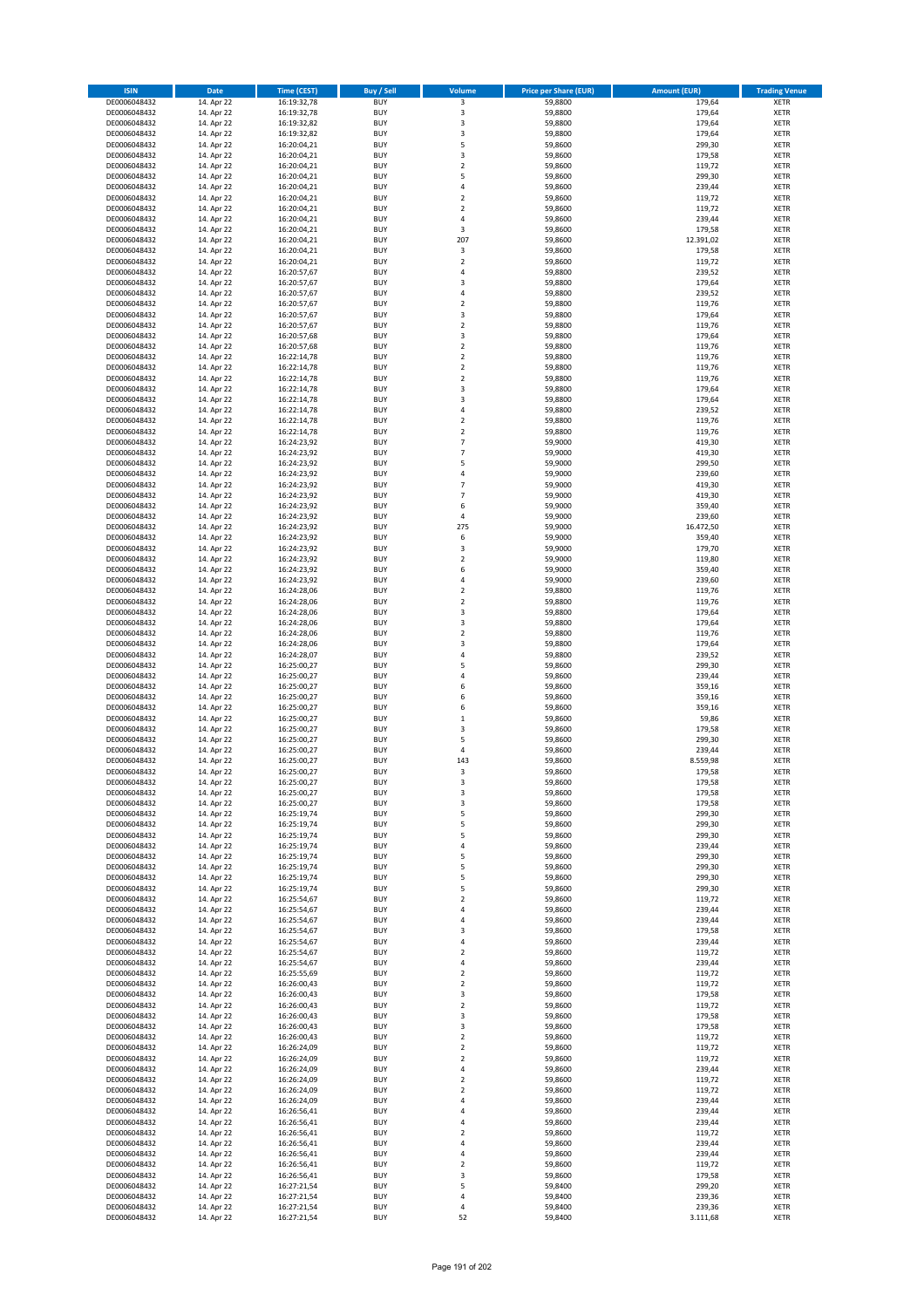| <b>ISIN</b>                  | Date                     | Time (CEST)                | <b>Buy / Sell</b>        | <b>Volume</b>                    | <b>Price per Share (EUR)</b> | <b>Amount (EUR)</b> | <b>Trading Venue</b>       |
|------------------------------|--------------------------|----------------------------|--------------------------|----------------------------------|------------------------------|---------------------|----------------------------|
| DE0006048432                 | 14. Apr 22               | 16:27:21,54                | <b>BUY</b>               | $\pmb{4}$                        | 59,8400                      | 239,36              | <b>XETR</b>                |
| DE0006048432                 | 14. Apr 22               | 16:27:21,54                | <b>BUY</b>               | 5                                | 59,8400                      | 299,20              | XETR                       |
| DE0006048432                 | 14. Apr 22               | 16:27:34,16                | <b>BUY</b>               | $\mathbf 2$                      | 59,8400                      | 119,68              | <b>XETR</b>                |
| DE0006048432<br>DE0006048432 | 14. Apr 22<br>14. Apr 22 | 16:27:34,16<br>16:27:34,16 | <b>BUY</b><br><b>BUY</b> | $\mathsf 3$<br>$\mathbf 2$       | 59,8400<br>59,8400           | 179,52<br>119,68    | <b>XETR</b><br><b>XETR</b> |
| DE0006048432                 | 14. Apr 22               | 16:27:34,16                | <b>BUY</b>               | $\mathbf 2$                      | 59,8400                      | 119,68              | <b>XETR</b>                |
| DE0006048432                 | 14. Apr 22               | 16:27:34,16                | <b>BUY</b>               | 5                                | 59,8400                      | 299,20              | <b>XETR</b>                |
| DE0006048432                 | 14. Apr 22               | 16:27:34,16                | <b>BUY</b>               | 6                                | 59,8400                      | 359,04              | <b>XETR</b>                |
| DE0006048432                 | 14. Apr 22               | 16:27:34,16                | <b>BUY</b>               | $\overline{2}$                   | 59,8400                      | 119,68              | <b>XETR</b>                |
| DE0006048432                 | 14. Apr 22               | 16:27:34,16                | <b>BUY</b>               | $\overline{2}$                   | 59,8400                      | 119,68              | <b>XETR</b>                |
| DE0006048432<br>DE0006048432 | 14. Apr 22<br>14. Apr 22 | 16:27:34,16<br>16:27:34,16 | <b>BUY</b><br><b>BUY</b> | $\mathsf 3$<br>3                 | 59,8400<br>59,8400           | 179,52<br>179,52    | <b>XETR</b><br><b>XETR</b> |
| DE0006048432                 | 14. Apr 22               | 16:27:34,16                | <b>BUY</b>               | 11                               | 59,8400                      | 658,24              | <b>XETR</b>                |
| DE0006048432                 | 14. Apr 22               | 16:27:34,16                | <b>BUY</b>               | $\overline{2}$                   | 59,8400                      | 119,68              | <b>XETR</b>                |
| DE0006048432                 | 14. Apr 22               | 16:27:34,16                | <b>BUY</b>               | 3                                | 59,8400                      | 179,52              | <b>XETR</b>                |
| DE0006048432                 | 14. Apr 22               | 16:27:34,16                | <b>BUY</b>               | 174                              | 59,8400                      | 10.412,16           | <b>XETR</b>                |
| DE0006048432                 | 14. Apr 22               | 16:29:47,76                | <b>BUY</b>               | 3                                | 59,8600                      | 179,58              | <b>XETR</b>                |
| DE0006048432                 | 14. Apr 22               | 16:29:47,76                | <b>BUY</b>               | $\mathbf 2$                      | 59,8600                      | 119,72              | <b>XETR</b>                |
| DE0006048432<br>DE0006048432 | 14. Apr 22<br>14. Apr 22 | 16:29:47,76<br>16:29:47,76 | <b>BUY</b><br><b>BUY</b> | $\overline{2}$<br>6              | 59,8600<br>59,8600           | 119,72<br>359,16    | <b>XETR</b><br><b>XETR</b> |
| DE0006048432                 | 14. Apr 22               | 16:29:47,76                | <b>BUY</b>               | $\overline{2}$                   | 59,8600                      | 119,72              | <b>XETR</b>                |
| DE0006048432                 | 14. Apr 22               | 16:29:47,76                | <b>BUY</b>               | 5                                | 59,8600                      | 299,30              | <b>XETR</b>                |
| DE0006048432                 | 14. Apr 22               | 16:29:47,76                | <b>BUY</b>               | $\mathbf 2$                      | 59,8600                      | 119,72              | <b>XETR</b>                |
| DE0006048432                 | 14. Apr 22               | 16:29:47,76                | <b>BUY</b>               | $\mathbf 2$                      | 59,8600                      | 119,72              | <b>XETR</b>                |
| DE0006048432                 | 14. Apr 22               | 16:29:47,76                | <b>BUY</b>               | 3                                | 59,8600                      | 179,58              | <b>XETR</b>                |
| DE0006048432<br>DE0006048432 | 14. Apr 22<br>14. Apr 22 | 16:29:47,76<br>16:29:47,76 | <b>BUY</b><br><b>BUY</b> | 306<br>$\mathbf 2$               | 59,8600<br>59,8600           | 18.317,16<br>119,72 | <b>XETR</b><br><b>XETR</b> |
| DE0006048432                 | 14. Apr 22               | 16:29:47,76                | <b>BUY</b>               | 4                                | 59,8600                      | 239,44              | <b>XETR</b>                |
| DE0006048432                 | 14. Apr 22               | 16:29:47,76                | <b>BUY</b>               | $\mathbf 2$                      | 59,8600                      | 119,72              | <b>XETR</b>                |
| DE0006048432                 | 14. Apr 22               | 16:30:48,10                | <b>BUY</b>               | 3                                | 59,8600                      | 179,58              | <b>XETR</b>                |
| DE0006048432                 | 14. Apr 22               | 16:30:48,10                | <b>BUY</b>               | 78                               | 59,8600                      | 4.669,08            | <b>XETR</b>                |
| DE0006048432                 | 14. Apr 22               | 16:30:49,10                | <b>BUY</b>               | $\mathbf 2$                      | 59,8600                      | 119,72              | <b>XETR</b>                |
| DE0006048432                 | 14. Apr 22               | 16:30:49,10                | <b>BUY</b><br><b>BUY</b> | 5<br>$\overline{4}$              | 59,8600                      | 299,30              | <b>XETR</b><br><b>XETR</b> |
| DE0006048432<br>DE0006048432 | 14. Apr 22<br>14. Apr 22 | 16:30:49,10<br>16:30:49,10 | <b>BUY</b>               | 4                                | 59,8600<br>59,8600           | 239,44<br>239,44    | <b>XETR</b>                |
| DE0006048432                 | 14. Apr 22               | 16:30:49,10                | <b>BUY</b>               | $\mathsf 3$                      | 59,8600                      | 179,58              | <b>XETR</b>                |
| DE0006048432                 | 14. Apr 22               | 16:30:49,10                | <b>BUY</b>               | 5                                | 59,8600                      | 299,30              | <b>XETR</b>                |
| DE0006048432                 | 14. Apr 22               | 16:30:49,10                | <b>BUY</b>               | 6                                | 59,8600                      | 359,16              | <b>XETR</b>                |
| DE0006048432                 | 14. Apr 22               | 16:30:49,10                | <b>BUY</b>               | 201                              | 59,8600                      | 12.031,86           | <b>XETR</b>                |
| DE0006048432                 | 14. Apr 22               | 16:30:49,12                | <b>BUY</b>               | 204                              | 59,8600                      | 12.211,44           | <b>XETR</b>                |
| DE0006048432<br>DE0006048432 | 14. Apr 22<br>14. Apr 22 | 16:34:47,46<br>16:34:47,46 | <b>BUY</b><br><b>BUY</b> | 3<br>3                           | 59,8600<br>59,8600           | 179,58<br>179,58    | <b>XETR</b><br><b>XETR</b> |
| DE0006048432                 | 14. Apr 22               | 16:34:47,46                | <b>BUY</b>               | 4                                | 59,8600                      | 239,44              | <b>XETR</b>                |
| DE0006048432                 | 14. Apr 22               | 16:34:47,46                | <b>BUY</b>               | 4                                | 59,8600                      | 239,44              | <b>XETR</b>                |
| DE0006048432                 | 14. Apr 22               | 16:34:47,46                | <b>BUY</b>               | $\overline{4}$                   | 59,8600                      | 239,44              | <b>XETR</b>                |
| DE0006048432                 | 14. Apr 22               | 16:34:47,46                | <b>BUY</b>               | 4                                | 59,8600                      | 239,44              | <b>XETR</b>                |
| DE0006048432                 | 14. Apr 22               | 16:34:47,46                | <b>BUY</b>               | 6                                | 59,8600                      | 359,16              | <b>XETR</b>                |
| DE0006048432<br>DE0006048432 | 14. Apr 22<br>14. Apr 22 | 16:34:47,46                | <b>BUY</b><br><b>BUY</b> | 3<br>4                           | 59,8600<br>59,8600           | 179,58<br>239,44    | <b>XETR</b>                |
| DE0006048432                 | 14. Apr 22               | 16:34:47,46<br>16:34:47,46 | <b>BUY</b>               | $\mathbf 2$                      | 59,8600                      | 119,72              | <b>XETR</b><br><b>XETR</b> |
| DE0006048432                 | 14. Apr 22               | 16:34:47,46                | <b>BUY</b>               | 231                              | 59,8600                      | 13.827,66           | <b>XETR</b>                |
| DE0006048432                 | 14. Apr 22               | 16:34:47,46                | <b>BUY</b>               | $\overline{\mathbf{3}}$          | 59,8600                      | 179,58              | <b>XETR</b>                |
| DE0006048432                 | 14. Apr 22               | 16:34:47,46                | <b>BUY</b>               | 5                                | 59,8600                      | 299,30              | <b>XETR</b>                |
| DE0006048432                 | 14. Apr 22               | 16:34:47,46                | <b>BUY</b>               | 5                                | 59,8600                      | 299,30              | <b>XETR</b>                |
| DE0006048432<br>DE0006048432 | 14. Apr 22<br>14. Apr 22 | 16:34:47,46<br>16:34:47,48 | <b>BUY</b><br><b>BUY</b> | 46<br>5                          | 59,8600<br>59,8600           | 2.753,56<br>299,30  | <b>XETR</b><br><b>XETR</b> |
| DE0006048432                 | 14. Apr 22               | 16:36:25,85                | <b>BUY</b>               | $\overline{7}$                   | 59,8800                      | 419,16              | <b>XETR</b>                |
| DE0006048432                 | 14. Apr 22               | 16:36:25,85                | <b>BUY</b>               | 4                                | 59,8800                      | 239,52              | <b>XETR</b>                |
| DE0006048432                 | 14. Apr 22               | 16:36:25,85                | <b>BUY</b>               | 6                                | 59,8800                      | 359,28              | <b>XETR</b>                |
| DE0006048432                 | 14. Apr 22               | 16:36:25,85                | <b>BUY</b>               | 6                                | 59,8800                      | 359,28              | <b>XETR</b>                |
| DE0006048432                 | 14. Apr 22               | 16:36:25,85                | <b>BUY</b>               | 5                                | 59,8800                      | 299,40              | <b>XETR</b>                |
| DE0006048432<br>DE0006048432 | 14. Apr 22<br>14. Apr 22 | 16:36:25,85<br>16:36:25,85 | <b>BUY</b><br><b>BUY</b> | 9<br>8                           | 59,8800<br>59,8800           | 538,92<br>479,04    | <b>XETR</b><br><b>XETR</b> |
| DE0006048432                 | 14. Apr 22               | 16:36:25,85                | <b>BUY</b>               | 11                               | 59,8800                      | 658,68              | <b>XETR</b>                |
| DE0006048432                 | 14. Apr 22               | 16:36:25,85                | BUY                      | 130                              | 59,8800                      | 7.784,40            | XETR                       |
| DE0006048432                 | 14. Apr 22               | 16:36:25,85                | <b>BUY</b>               | $\overline{7}$                   | 59,8800                      | 419,16              | <b>XETR</b>                |
| DE0006048432                 | 14. Apr 22               | 16:36:25,85                | <b>BUY</b>               | 6                                | 59,8800                      | 359,28              | <b>XETR</b>                |
| DE0006048432                 | 14. Apr 22               | 16:36:25,85                | <b>BUY</b>               | 5                                | 59,8800                      | 299,40              | XETR                       |
| DE0006048432<br>DE0006048432 | 14. Apr 22               | 16:36:25,85                | <b>BUY</b>               | 5                                | 59,8800                      | 299,40              | <b>XETR</b>                |
| DE0006048432                 | 14. Apr 22<br>14. Apr 22 | 16:36:25,85<br>16:36:25,85 | <b>BUY</b><br><b>BUY</b> | $\overline{7}$<br>10             | 59,8800<br>59,8800           | 419,16<br>598,80    | <b>XETR</b><br><b>XETR</b> |
| DE0006048432                 | 14. Apr 22               | 16:36:25,85                | <b>BUY</b>               | 5                                | 59,8800                      | 299,40              | <b>XETR</b>                |
| DE0006048432                 | 14. Apr 22               | 16:36:25,85                | <b>BUY</b>               | 147                              | 59,8800                      | 8.802,36            | XETR                       |
| DE0006048432                 | 14. Apr 22               | 16:36:43,24                | <b>BUY</b>               | 3                                | 59,8800                      | 179,64              | <b>XETR</b>                |
| DE0006048432                 | 14. Apr 22               | 16:36:43,24                | <b>BUY</b>               | $\mathbf 2$                      | 59,8800                      | 119,76              | XETR                       |
| DE0006048432                 | 14. Apr 22               | 16:36:43,24                | <b>BUY</b>               | 4                                | 59,8800                      | 239,52              | <b>XETR</b>                |
| DE0006048432<br>DE0006048432 | 14. Apr 22<br>14. Apr 22 | 16:36:43,24<br>16:36:43,24 | <b>BUY</b><br><b>BUY</b> | 4<br>$\overline{7}$              | 59,8800<br>59,8800           | 239,52<br>419,16    | XETR<br><b>XETR</b>        |
| DE0006048432                 | 14. Apr 22               | 16:36:43,24                | <b>BUY</b>               | 3                                | 59,8800                      | 179,64              | XETR                       |
| DE0006048432                 | 14. Apr 22               | 16:36:43,24                | <b>BUY</b>               | 5                                | 59,8800                      | 299,40              | <b>XETR</b>                |
| DE0006048432                 | 14. Apr 22               | 16:36:43,24                | <b>BUY</b>               | $\mathbf 2$                      | 59,8800                      | 119,76              | <b>XETR</b>                |
| DE0006048432                 | 14. Apr 22               | 16:36:43,24                | <b>BUY</b>               | 3                                | 59,8800                      | 179,64              | <b>XETR</b>                |
| DE0006048432                 | 14. Apr 22               | 16:36:43,24                | <b>BUY</b>               | 4                                | 59,8800                      | 239,52              | XETR                       |
| DE0006048432<br>DE0006048432 | 14. Apr 22<br>14. Apr 22 | 16:36:43,24<br>16:36:43,24 | <b>BUY</b><br><b>BUY</b> | 4<br>181                         | 59,8800<br>59,8800           | 239,52<br>10.838,28 | <b>XETR</b><br><b>XETR</b> |
| DE0006048432                 | 14. Apr 22               | 16:36:43,24                | <b>BUY</b>               | 5                                | 59,8800                      | 299,40              | <b>XETR</b>                |
| DE0006048432                 | 14. Apr 22               | 16:36:43,24                | <b>BUY</b>               | $\sqrt{4}$                       | 59,8800                      | 239,52              | XETR                       |
| DE0006048432                 | 14. Apr 22               | 16:36:43,24                | <b>BUY</b>               | 5                                | 59,8800                      | 299,40              | XETR                       |
| DE0006048432                 | 14. Apr 22               | 16:36:43,24                | <b>BUY</b>               | 3                                | 59,8800                      | 179,64              | XETR                       |
| DE0006048432                 | 14. Apr 22               | 16:36:50,72                | <b>BUY</b>               | $\overline{2}$                   | 59,8800                      | 119,76              | XETR                       |
| DE0006048432                 | 14. Apr 22               | 16:36:50,72                | <b>BUY</b><br><b>BUY</b> | $\overline{2}$<br>$\overline{2}$ | 59,8800                      | 119,76              | XETR<br><b>XETR</b>        |
| DE0006048432<br>DE0006048432 | 14. Apr 22<br>14. Apr 22 | 16:36:50,72<br>16:36:50,72 | <b>BUY</b>               | 4                                | 59,8800<br>59,8800           | 119,76<br>239,52    | <b>XETR</b>                |
| DE0006048432                 | 14. Apr 22               | 16:36:50,72                | <b>BUY</b>               | $\overline{2}$                   | 59,8800                      | 119,76              | <b>XETR</b>                |
| DE0006048432                 | 14. Apr 22               | 16:36:50,72                | <b>BUY</b>               | $\sqrt{4}$                       | 59,8800                      | 239,52              | XETR                       |
| DE0006048432                 | 14. Apr 22               | 16:36:50,72                | <b>BUY</b>               | 3                                | 59,8800                      | 179,64              | XETR                       |
| DE0006048432                 | 14. Apr 22               | 16:36:50,72                | <b>BUY</b>               | 5                                | 59,8800                      | 299,40              | XETR                       |
| DE0006048432                 | 14. Apr 22               | 16:36:50,72                | <b>BUY</b>               | 100                              | 59,8800                      | 5.988,00            | <b>XETR</b>                |
| DE0006048432<br>DE0006048432 | 14. Apr 22<br>14. Apr 22 | 16:36:50,72<br>16:36:50,72 | <b>BUY</b><br><b>BUY</b> | $\mathbf 2$<br>$\mathbf 2$       | 59,8800<br>59,8800           | 119,76<br>119,76    | <b>XETR</b><br><b>XETR</b> |
| DE0006048432                 | 14. Apr 22               | 16:36:50,72                | <b>BUY</b>               | $\overline{2}$                   | 59,8800                      | 119,76              | <b>XETR</b>                |
| DE0006048432                 | 14. Apr 22               | 16:36:50,72                | <b>BUY</b>               | 3                                | 59,8800                      | 179,64              | XETR                       |
| DE0006048432                 | 14. Apr 22               | 16:36:50,72                | <b>BUY</b>               | $\overline{2}$                   | 59,8800                      | 119,76              | <b>XETR</b>                |
| DE0006048432                 | 14. Apr 22               | 16:36:50,72                | <b>BUY</b>               | $\mathbf 2$                      | 59,8800                      | 119,76              | XETR                       |
| DE0006048432                 | 14. Apr 22               | 16:36:50,72                | <b>BUY</b>               | 3                                | 59,8800                      | 179,64              | <b>XETR</b>                |
| DE0006048432                 | 14. Apr 22               | 16:36:53,14                | <b>BUY</b>               | $\mathbf 2$                      | 59,8800                      | 119,76              | XETR                       |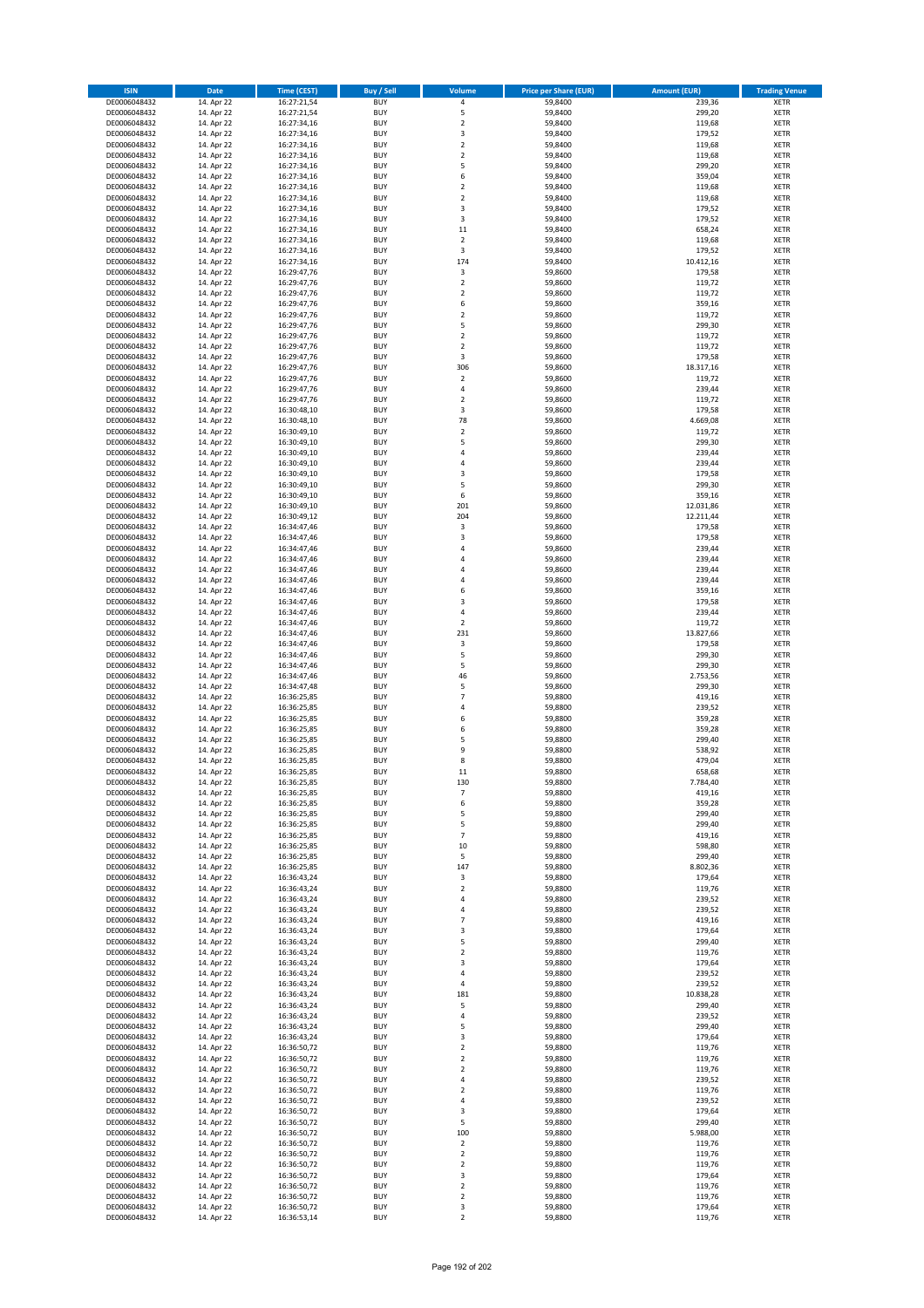| <b>ISIN</b>                  | <b>Date</b>              | <b>Time (CEST)</b>         | <b>Buy / Sell</b>        | Volume                           | <b>Price per Share (EUR)</b> | <b>Amount (EUR)</b> | <b>Trading Venue</b>       |
|------------------------------|--------------------------|----------------------------|--------------------------|----------------------------------|------------------------------|---------------------|----------------------------|
| DE0006048432                 | 14. Apr 22               | 16:36:53,14                | <b>BUY</b>               | $\overline{\mathbf{2}}$          | 59,8800                      | 119,76              | <b>XETR</b>                |
| DE0006048432                 | 14. Apr 22               | 16:36:53,14                | <b>BUY</b>               | $\mathbf 2$                      | 59,8800                      | 119,76              | <b>XETR</b>                |
| DE0006048432                 | 14. Apr 22               | 16:36:53,14                | <b>BUY</b>               | $\overline{2}$                   | 59,8800                      | 119,76              | <b>XETR</b>                |
| DE0006048432                 | 14. Apr 22               | 16:36:53,14                | <b>BUY</b>               | $\mathbf 2$                      | 59,8800                      | 119,76              | <b>XETR</b>                |
| DE0006048432                 | 14. Apr 22               | 16:36:53,14                | <b>BUY</b>               | 3                                | 59,8800                      | 179,64              | <b>XETR</b>                |
| DE0006048432                 | 14. Apr 22               | 16:36:53,14                | <b>BUY</b>               | $\mathbf 2$                      | 59,8800                      | 119,76              | <b>XETR</b>                |
| DE0006048432                 | 14. Apr 22               | 16:36:53,14                | <b>BUY</b>               | $\overline{2}$                   | 59,8800                      | 119,76              | <b>XETR</b>                |
| DE0006048432                 | 14. Apr 22               | 16:36:53,14                | <b>BUY</b>               | 3                                | 59,8800                      | 179,64              | <b>XETR</b>                |
| DE0006048432                 | 14. Apr 22               | 16:36:53,14                | BUY                      | $\overline{2}$                   | 59,8800                      | 119,76              | <b>XETR</b>                |
| DE0006048432                 | 14. Apr 22               | 16:36:53,14                | <b>BUY</b>               | $\mathbf 2$                      | 59,8800                      | 119,76              | <b>XETR</b>                |
| DE0006048432                 | 14. Apr 22               | 16:36:53,14                | <b>BUY</b>               | 84                               | 59,8800                      | 5.029,92            | <b>XETR</b>                |
| DE0006048432                 | 14. Apr 22               | 16:36:53,14                | <b>BUY</b>               | $\overline{2}$                   | 59,8800                      | 119,76              | <b>XETR</b>                |
| DE0006048432                 | 14. Apr 22               | 16:36:53,14                | BUY                      | $\overline{2}$                   | 59,8800                      | 119,76              | <b>XETR</b>                |
| DE0006048432                 | 14. Apr 22               | 16:36:53,14                | <b>BUY</b><br><b>BUY</b> | $\overline{2}$<br>$\overline{2}$ | 59,8800                      | 119,76              | <b>XETR</b><br><b>XETR</b> |
| DE0006048432<br>DE0006048432 | 14. Apr 22<br>14. Apr 22 | 16:36:53,14<br>16:37:04,08 | BUY                      | $\overline{2}$                   | 59,8800<br>59,8800           | 119,76<br>119,76    | <b>XETR</b>                |
| DE0006048432                 | 14. Apr 22               | 16:37:04,08                | <b>BUY</b>               | $\overline{4}$                   | 59,8800                      | 239,52              | <b>XETR</b>                |
| DE0006048432                 | 14. Apr 22               | 16:37:04,08                | <b>BUY</b>               | $\overline{\mathbf{3}}$          | 59,8800                      | 179,64              | <b>XETR</b>                |
| DE0006048432                 | 14. Apr 22               | 16:37:04.08                | <b>BUY</b>               | $\overline{4}$                   | 59,8800                      | 239,52              | <b>XETR</b>                |
| DE0006048432                 | 14. Apr 22               | 16:37:04,08                | <b>BUY</b>               | $\overline{a}$                   | 59,8800                      | 239,52              | <b>XETR</b>                |
| DE0006048432                 | 14. Apr 22               | 16:37:04,08                | <b>BUY</b>               | $\overline{2}$                   | 59,8800                      | 119,76              | <b>XETR</b>                |
| DE0006048432                 | 14. Apr 22               | 16:37:04,08                | <b>BUY</b>               | $\mathbf 2$                      | 59,8800                      | 119,76              | <b>XETR</b>                |
| DE0006048432                 | 14. Apr 22               | 16:37:04,08                | <b>BUY</b>               | $\overline{2}$                   | 59,8800                      | 119,76              | <b>XETR</b>                |
| DE0006048432                 | 14. Apr 22               | 16:37:04,08                | <b>BUY</b>               | 4                                | 59,8800                      | 239,52              | <b>XETR</b>                |
| DE0006048432                 | 14. Apr 22               | 16:37:04,08                | <b>BUY</b>               | 4                                | 59,8800                      | 239,52              | <b>XETR</b>                |
| DE0006048432                 | 14. Apr 22               | 16:37:04,08                | <b>BUY</b>               | 82                               | 59,8800                      | 4.910,16            | <b>XETR</b>                |
| DE0006048432                 | 14. Apr 22               | 16:37:04,08                | <b>BUY</b>               | 3                                | 59,8800                      | 179,64              | <b>XETR</b>                |
| DE0006048432                 | 14. Apr 22               | 16:37:04,08                | <b>BUY</b>               | $\overline{2}$                   | 59,8800                      | 119,76              | <b>XETR</b>                |
| DE0006048432                 | 14. Apr 22               | 16:37:04,08                | <b>BUY</b>               | 3                                | 59,8800                      | 179,64              | <b>XETR</b>                |
| DE0006048432                 | 14. Apr 22               | 16:37:04,08                | <b>BUY</b>               | $\overline{\mathbf{3}}$          | 59,8800                      | 179,64              | <b>XETR</b>                |
| DE0006048432                 | 14. Apr 22               | 16:37:04,08                | <b>BUY</b>               | $\mathbf 2$                      | 59,8800                      | 119,76              | <b>XETR</b>                |
| DE0006048432                 | 14. Apr 22               | 16:37:34,45                | <b>BUY</b>               | 6                                | 59,8600                      | 359,16              | <b>XETR</b>                |
| DE0006048432                 | 14. Apr 22               | 16:37:34,45                | <b>BUY</b>               | 3<br>$\overline{a}$              | 59,8600                      | 179,58              | <b>XETR</b>                |
| DE0006048432                 | 14. Apr 22               | 16:37:34,45                | <b>BUY</b>               |                                  | 59,8600                      | 239,44              | <b>XETR</b>                |
| DE0006048432<br>DE0006048432 | 14. Apr 22               | 16:37:34,45<br>16:37:34,45 | <b>BUY</b>               | 3<br>47                          | 59,8600                      | 179,58              | <b>XETR</b>                |
| DE0006048432                 | 14. Apr 22<br>14. Apr 22 | 16:37:34,45                | <b>BUY</b><br><b>BUY</b> | 3                                | 59,8600<br>59,8600           | 2.813,42<br>179,58  | <b>XETR</b><br><b>XETR</b> |
| DE0006048432                 | 14. Apr 22               | 16:37:34,45                | BUY                      | $\mathbf 2$                      | 59,8600                      | 119,72              | <b>XETR</b>                |
| DE0006048432                 | 14. Apr 22               | 16:37:34,45                | <b>BUY</b>               | $\mathbf 2$                      | 59,8600                      | 119,72              | <b>XETR</b>                |
| DE0006048432                 | 14. Apr 22               | 16:38:01,15                | <b>BUY</b>               | 3                                | 59,8600                      | 179,58              | <b>XETR</b>                |
| DE0006048432                 | 14. Apr 22               | 16:38:01,15                | <b>BUY</b>               | 102                              | 59,8600                      | 6.105,72            | <b>XETR</b>                |
| DE0006048432                 | 14. Apr 22               | 16:38:38,40                | <b>BUY</b>               | 3                                | 59,8400                      | 179,52              | <b>XETR</b>                |
| DE0006048432                 | 14. Apr 22               | 16:38:38,40                | <b>BUY</b>               | 6                                | 59,8400                      | 359,04              | <b>XETR</b>                |
| DE0006048432                 | 14. Apr 22               | 16:38:38,40                | <b>BUY</b>               | $\overline{2}$                   | 59,8400                      | 119,68              | <b>XETR</b>                |
| DE0006048432                 | 14. Apr 22               | 16:38:38,40                | <b>BUY</b>               | $\overline{2}$                   | 59,8400                      | 119,68              | <b>XETR</b>                |
| DE0006048432                 | 14. Apr 22               | 16:38:38,40                | <b>BUY</b>               | $\overline{4}$                   | 59,8400                      | 239,36              | <b>XETR</b>                |
| DE0006048432                 | 14. Apr 22               | 16:38:38,40                | <b>BUY</b>               | 4                                | 59,8400                      | 239,36              | <b>XETR</b>                |
| DE0006048432                 | 14. Apr 22               | 16:38:38,40                | <b>BUY</b>               | $\overline{2}$                   | 59,8400                      | 119,68              | <b>XETR</b>                |
| DE0006048432                 | 14. Apr 22               | 16:38:38,40                | <b>BUY</b>               | $\overline{2}$                   | 59,8400                      | 119,68              | <b>XETR</b>                |
| DE0006048432                 | 14. Apr 22               | 16:38:38,40                | <b>BUY</b>               | $\overline{2}$                   | 59,8400                      | 119,68              | <b>XETR</b>                |
| DE0006048432                 | 14. Apr 22               | 16:38:38,40                | <b>BUY</b>               | $\overline{2}$                   | 59,8400                      | 119,68              | <b>XETR</b>                |
| DE0006048432                 | 14. Apr 22               | 16:38:38,40                | <b>BUY</b>               | 49                               | 59,8400                      | 2.932,16            | <b>XETR</b>                |
| DE0006048432                 | 14. Apr 22               | 16:38:38,40                | <b>BUY</b>               | 3                                | 59,8400                      | 179,52              | <b>XETR</b>                |
| DE0006048432<br>DE0006048432 | 14. Apr 22               | 16:38:38,40                | <b>BUY</b><br><b>BUY</b> | $\mathbf 2$<br>10                | 59,8400                      | 119,68              | <b>XETR</b><br><b>XETR</b> |
|                              | 14. Apr 22               | 16:38:38,40                | <b>BUY</b>               | 5                                | 59,8400                      | 598,40              | <b>XETR</b>                |
| DE0006048432<br>DE0006048432 | 14. Apr 22<br>14. Apr 22 | 16:38:38,40<br>16:38:38,40 | <b>BUY</b>               | $\overline{\mathbf{3}}$          | 59,8400<br>59,8400           | 299,20<br>179,52    | <b>XETR</b>                |
| DE0006048432                 | 14. Apr 22               | 16:38:38,40                | <b>BUY</b>               | 3                                | 59,8400                      | 179,52              | <b>XETR</b>                |
| DE0006048432                 | 14. Apr 22               | 16:38:59,58                | BUY                      | $\overline{2}$                   | 59,8200                      | 119,64              | <b>XETR</b>                |
| DE0006048432                 | 14. Apr 22               | 16:38:59,58                | <b>BUY</b>               | $\overline{2}$                   | 59,8200                      | 119,64              | <b>XETR</b>                |
| DE0006048432                 | 14. Apr 22               | 16:38:59,58                | <b>BUY</b>               | 3                                | 59,8200                      | 179,46              | <b>XETR</b>                |
| DE0006048432                 | 14. Apr 22               | 16:38:59,58                | BUY                      | 4                                | 59,8200                      | 239,28              | <b>XETR</b>                |
| DE0006048432                 | 14. Apr 22               | 16:38:59,58                | BUY                      | $\mathbf 2$                      | 59,8200                      | 119,64              | <b>XETR</b>                |
| DE0006048432                 | 14. Apr 22               | 16:38:59,58                | <b>BUY</b>               | $\overline{2}$                   | 59,8200                      | 119,64              | <b>XETR</b>                |
| DE0006048432                 | 14. Apr 22               | 16:38:59,58                | <b>BUY</b>               | 3                                | 59,8200                      | 179,46              | <b>XETR</b>                |
| DE0006048432                 | 14. Apr 22               | 16:38:59,58                | <b>BUY</b>               | 48                               | 59,8200                      | 2.871,36            | <b>XETR</b>                |
| DE0006048432                 | 14. Apr 22               | 16:38:59,58                | <b>BUY</b>               | 2                                | 59,8200                      | 119,64              | <b>XETR</b>                |
| DE0006048432                 | 14. Apr 22               | 16:38:59,58                | <b>BUY</b>               | 4                                | 59,8200                      | 239,28              | <b>XETR</b>                |
| DE0006048432                 | 14. Apr 22               | 16:38:59,58                | <b>BUY</b>               | 17                               | 59,8200                      | 1.016,94            | <b>XETR</b>                |
| DE0006048432                 | 14. Apr 22               | 16:38:59,58                | <b>BUY</b>               | 3                                | 59,8200                      | 179,46              | <b>XETR</b>                |
| DE0006048432                 | 14. Apr 22               | 16:38:59,58                | <b>BUY</b>               | 2                                | 59,8200                      | 119,64              | <b>XETR</b>                |
| DE0006048432                 | 14. Apr 22               | 16:38:59,62                | <b>BUY</b>               | 3                                | 59,8200                      | 179,46              | <b>XETR</b>                |
| DE0006048432                 | 14. Apr 22               | 16:39:04,40                | <b>BUY</b>               | $\mathbf 2$                      | 59,8200                      | 119,64              | <b>XETR</b>                |
| DE0006048432                 | 14. Apr 22               | 16:39:04,40                | <b>BUY</b>               | 4                                | 59,8200                      | 239,28              | <b>XETR</b>                |
| DE0006048432<br>DE0006048432 | 14. Apr 22<br>14. Apr 22 | 16:39:04,40<br>16:39:04,40 | <b>BUY</b><br><b>BUY</b> | $10\,$<br>$\sqrt{4}$             | 59,8200<br>59,8200           | 598,20<br>239,28    | <b>XETR</b><br><b>XETR</b> |
| DE0006048432                 | 14. Apr 22               | 16:39:04,40                | <b>BUY</b>               | 5                                | 59,8200                      | 299,10              | <b>XETR</b>                |
| DE0006048432                 | 14. Apr 22               | 16:39:04,40                | <b>BUY</b>               | 12                               | 59,8200                      | 717,84              | <b>XETR</b>                |
| DE0006048432                 | 14. Apr 22               | 16:39:04,40                | <b>BUY</b>               | 4                                | 59,8200                      | 239,28              | <b>XETR</b>                |
| DE0006048432                 | 14. Apr 22               | 16:39:05,45                | <b>BUY</b>               | 3                                | 59,8200                      | 179,46              | <b>XETR</b>                |
| DE0006048432                 | 14. Apr 22               | 16:39:05,45                | <b>BUY</b>               | 4                                | 59,8200                      | 239,28              | <b>XETR</b>                |
| DE0006048432                 | 14. Apr 22               | 16:39:05,45                | <b>BUY</b>               | 26                               | 59,8200                      | 1.555,32            | <b>XETR</b>                |
| DE0006048432                 | 14. Apr 22               | 16:39:13,31                | <b>BUY</b>               | $\mathbf 2$                      | 59,8200                      | 119,64              | <b>XETR</b>                |
| DE0006048432                 | 14. Apr 22               | 16:39:13,31                | <b>BUY</b>               | $\mathbf 2$                      | 59,8200                      | 119,64              | <b>XETR</b>                |
| DE0006048432                 | 14. Apr 22               | 16:39:13,31                | <b>BUY</b>               | $\overline{2}$                   | 59,8200                      | 119,64              | <b>XETR</b>                |
| DE0006048432                 | 14. Apr 22               | 16:39:13,31                | <b>BUY</b>               | $\overline{7}$                   | 59,8200                      | 418,74              | <b>XETR</b>                |
| DE0006048432                 | 14. Apr 22               | 16:39:41,81                | <b>BUY</b>               | $\overline{\mathbf{3}}$          | 59,8400                      | 179,52              | <b>XETR</b>                |
| DE0006048432                 | 14. Apr 22               | 16:39:41,81                | <b>BUY</b>               | 3                                | 59,8400                      | 179,52              | <b>XETR</b>                |
| DE0006048432                 | 14. Apr 22               | 16:39:41,81                | <b>BUY</b>               | $\mathbf 2$                      | 59,8400                      | 119,68              | <b>XETR</b>                |
| DE0006048432                 | 14. Apr 22               | 16:40:30,72                | <b>BUY</b>               | $\mathbf 2$                      | 59,8400                      | 119,68              | <b>XETR</b>                |
| DE0006048432                 | 14. Apr 22               | 16:40:30,72                | <b>BUY</b>               | 3                                | 59,8400                      | 179,52              | <b>XETR</b>                |
| DE0006048432                 | 14. Apr 22               | 16:40:30,72                | <b>BUY</b>               | $\overline{\mathbf{3}}$          | 59,8400                      | 179,52              | <b>XETR</b>                |
| DE0006048432                 | 14. Apr 22               | 16:40:30,72                | <b>BUY</b>               | 3                                | 59,8400                      | 179,52              | <b>XETR</b>                |
| DE0006048432                 | 14. Apr 22               | 16:40:30,72                | <b>BUY</b><br><b>BUY</b> | $\overline{2}$                   | 59,8400                      | 119,68              | <b>XETR</b>                |
| DE0006048432<br>DE0006048432 | 14. Apr 22<br>14. Apr 22 | 16:40:30,72<br>16:40:30,72 | <b>BUY</b>               | $\mathbf 2$<br>98                | 59,8400<br>59,8400           | 119,68<br>5.864,32  | <b>XETR</b><br><b>XETR</b> |
| DE0006048432                 | 14. Apr 22               | 16:40:30,72                | <b>BUY</b>               | $\mathbf 2$                      | 59,8400                      | 119,68              | <b>XETR</b>                |
| DE0006048432                 | 14. Apr 22               | 16:40:30,72                | <b>BUY</b>               | 3                                | 59,8400                      | 179,52              | <b>XETR</b>                |
| DE0006048432                 | 14. Apr 22               | 16:41:06,26                | <b>BUY</b>               | $\mathbf 2$                      | 59,8200                      | 119,64              | <b>XETR</b>                |
| DE0006048432                 | 14. Apr 22               | 16:41:06,26                | <b>BUY</b>               | $\mathbf 2$                      | 59,8200                      | 119,64              | <b>XETR</b>                |
| DE0006048432                 | 14. Apr 22               | 16:41:06,26                | <b>BUY</b>               | 3                                | 59,8200                      | 179,46              | <b>XETR</b>                |
| DE0006048432                 | 14. Apr 22               | 16:41:06,26                | <b>BUY</b>               | $\mathbf 2$                      | 59,8200                      | 119,64              | <b>XETR</b>                |
| DE0006048432                 | 14. Apr 22               | 16:41:06,26                | <b>BUY</b>               | 2                                | 59,8200                      | 119,64              | <b>XETR</b>                |
| DE0006048432                 | 14. Apr 22               | 16:41:06,26                | <b>BUY</b>               | 3                                | 59,8200                      | 179,46              | <b>XETR</b>                |
| DE0006048432                 | 14. Apr 22               | 16:41:06,26                | <b>BUY</b>               | 3                                | 59,8200                      | 179,46              | <b>XETR</b>                |
| DE0006048432                 | 14. Apr 22               | 16:41:06,26                | <b>BUY</b>               | 26                               | 59,8200                      | 1.555,32            | <b>XETR</b>                |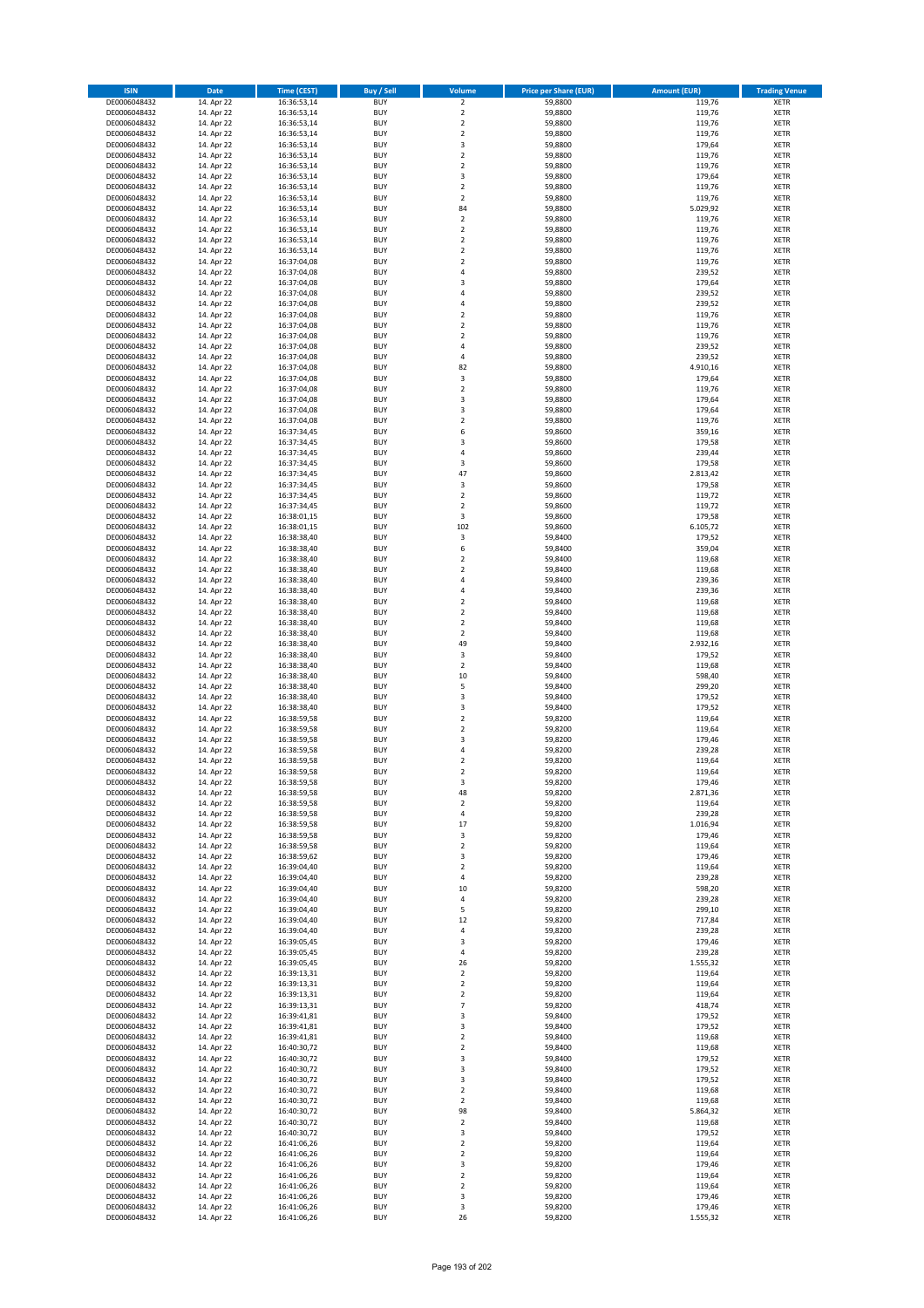| <b>ISIN</b>                  | Date                     | Time (CEST)                | <b>Buy / Sell</b>        | <b>Volume</b>                 | <b>Price per Share (EUR)</b> | <b>Amount (EUR)</b> | <b>Trading Venue</b>       |
|------------------------------|--------------------------|----------------------------|--------------------------|-------------------------------|------------------------------|---------------------|----------------------------|
| DE0006048432                 | 14. Apr 22               | 16:41:06,26                | <b>BUY</b>               | 3                             | 59,8200                      | 179,46              | <b>XETR</b>                |
| DE0006048432                 | 14. Apr 22               | 16:41:06,26                | <b>BUY</b>               | $\mathsf 3$                   | 59,8200                      | 179,46              | XETR                       |
| DE0006048432                 | 14. Apr 22               | 16:41:06,26                | <b>BUY</b>               | 4                             | 59,8200                      | 239,28              | <b>XETR</b>                |
| DE0006048432                 | 14. Apr 22               | 16:41:06,26                | <b>BUY</b>               | $\mathbf 2$                   | 59,8200                      | 119,64              | <b>XETR</b>                |
| DE0006048432<br>DE0006048432 | 14. Apr 22<br>14. Apr 22 | 16:41:06,26<br>16:41:06,26 | <b>BUY</b><br><b>BUY</b> | 3<br>3                        | 59,8200<br>59,8200           | 179,46<br>179,46    | <b>XETR</b><br><b>XETR</b> |
| DE0006048432                 | 14. Apr 22               | 16:41:06,26                | <b>BUY</b>               | 41                            | 59,8200                      | 2.452,62            | <b>XETR</b>                |
| DE0006048432                 | 14. Apr 22               | 16:41:07,29                | <b>BUY</b>               | 3                             | 59,8200                      | 179,46              | <b>XETR</b>                |
| DE0006048432                 | 14. Apr 22               | 16:42:53,31                | <b>BUY</b>               | 3                             | 59,8400                      | 179,52              | <b>XETR</b>                |
| DE0006048432                 | 14. Apr 22               | 16:42:53,31                | <b>BUY</b>               | $\mathbf 2$                   | 59,8400                      | 119,68              | <b>XETR</b>                |
| DE0006048432                 | 14. Apr 22               | 16:42:53,31                | <b>BUY</b>               | $\mathbf 2$                   | 59,8400                      | 119,68              | <b>XETR</b>                |
| DE0006048432                 | 14. Apr 22               | 16:42:53,31                | <b>BUY</b>               | $\mathbf 2$                   | 59,8400                      | 119,68              | <b>XETR</b>                |
| DE0006048432<br>DE0006048432 | 14. Apr 22<br>14. Apr 22 | 16:42:53,31<br>16:42:53,31 | <b>BUY</b><br><b>BUY</b> | $\mathbf 2$<br>3              | 59,8400<br>59,8400           | 119,68<br>179,52    | <b>XETR</b><br><b>XETR</b> |
| DE0006048432                 | 14. Apr 22               | 16:42:53,31                | <b>BUY</b>               | 97                            | 59,8400                      | 5.804,48            | <b>XETR</b>                |
| DE0006048432                 | 14. Apr 22               | 16:42:53,31                | <b>BUY</b>               | 3                             | 59,8400                      | 179,52              | <b>XETR</b>                |
| DE0006048432                 | 14. Apr 22               | 16:42:53,31                | <b>BUY</b>               | $\mathbf 2$                   | 59,8400                      | 119,68              | <b>XETR</b>                |
| DE0006048432                 | 14. Apr 22               | 16:45:45,41                | <b>BUY</b>               | 3                             | 59,8400                      | 179,52              | <b>XETR</b>                |
| DE0006048432                 | 14. Apr 22               | 16:45:45,41                | <b>BUY</b>               | $\overline{2}$                | 59,8400                      | 119,68              | <b>XETR</b>                |
| DE0006048432<br>DE0006048432 | 14. Apr 22<br>14. Apr 22 | 16:45:45,41<br>16:45:45,41 | <b>BUY</b><br><b>BUY</b> | $\mathbf 2$<br>3              | 59,8400<br>59,8400           | 119,68<br>179,52    | <b>XETR</b><br><b>XETR</b> |
| DE0006048432                 | 14. Apr 22               | 16:45:45,41                | <b>BUY</b>               | $\mathbf 2$                   | 59,8400                      | 119,68              | <b>XETR</b>                |
| DE0006048432                 | 14. Apr 22               | 16:45:45,41                | <b>BUY</b>               | $\mathbf 2$                   | 59,8400                      | 119,68              | <b>XETR</b>                |
| DE0006048432                 | 14. Apr 22               | 16:45:45,41                | <b>BUY</b>               | $\mathbf 2$                   | 59,8400                      | 119,68              | <b>XETR</b>                |
| DE0006048432                 | 14. Apr 22               | 16:45:45,41                | <b>BUY</b>               | 3                             | 59,8400                      | 179,52              | <b>XETR</b>                |
| DE0006048432                 | 14. Apr 22               | 16:45:45,41                | <b>BUY</b>               | 4                             | 59,8400                      | 239,36              | <b>XETR</b>                |
| DE0006048432<br>DE0006048432 | 14. Apr 22               | 16:45:45,41                | <b>BUY</b><br><b>BUY</b> | $\mathbf 2$<br>$\overline{2}$ | 59,8400                      | 119,68              | <b>XETR</b><br><b>XETR</b> |
| DE0006048432                 | 14. Apr 22<br>14. Apr 22 | 16:45:45,41<br>16:45:45,41 | <b>BUY</b>               | $\mathbf 2$                   | 59,8400<br>59,8400           | 119,68<br>119,68    | <b>XETR</b>                |
| DE0006048432                 | 14. Apr 22               | 16:45:45,41                | <b>BUY</b>               | 136                           | 59,8400                      | 8.138,24            | <b>XETR</b>                |
| DE0006048432                 | 14. Apr 22               | 16:45:45,41                | <b>BUY</b>               | $\overline{\mathbf{2}}$       | 59,8400                      | 119,68              | <b>XETR</b>                |
| DE0006048432                 | 14. Apr 22               | 16:45:45,41                | <b>BUY</b>               | $\overline{2}$                | 59,8400                      | 119,68              | <b>XETR</b>                |
| DE0006048432                 | 14. Apr 22               | 16:45:45,41                | <b>BUY</b>               | $\mathbf 2$                   | 59,8400                      | 119,68              | <b>XETR</b>                |
| DE0006048432                 | 14. Apr 22               | 16:45:45,41                | <b>BUY</b>               | 3                             | 59,8400                      | 179,52              | <b>XETR</b>                |
| DE0006048432<br>DE0006048432 | 14. Apr 22<br>14. Apr 22 | 16:45:46,62<br>16:45:46,62 | <b>BUY</b><br><b>BUY</b> | 3<br>3                        | 59,8200<br>59,8200           | 179,46<br>179,46    | <b>XETR</b><br><b>XETR</b> |
| DE0006048432                 | 14. Apr 22               | 16:45:46,62                | <b>BUY</b>               | 3                             | 59,8200                      | 179,46              | <b>XETR</b>                |
| DE0006048432                 | 14. Apr 22               | 16:45:46,62                | <b>BUY</b>               | 3                             | 59,8200                      | 179,46              | <b>XETR</b>                |
| DE0006048432                 | 14. Apr 22               | 16:45:46,62                | <b>BUY</b>               | 3                             | 59,8200                      | 179,46              | <b>XETR</b>                |
| DE0006048432                 | 14. Apr 22               | 16:45:46,62                | <b>BUY</b>               | 3                             | 59,8200                      | 179,46              | <b>XETR</b>                |
| DE0006048432                 | 14. Apr 22               | 16:45:46,62                | <b>BUY</b>               | 3                             | 59,8200                      | 179,46              | <b>XETR</b>                |
| DE0006048432                 | 14. Apr 22               | 16:45:46,62                | <b>BUY</b>               | $\mathbf 2$                   | 59,8200                      | 119,64              | <b>XETR</b>                |
| DE0006048432<br>DE0006048432 | 14. Apr 22<br>14. Apr 22 | 16:45:46,62<br>16:45:46,62 | <b>BUY</b><br><b>BUY</b> | 67<br>3                       | 59,8200<br>59,8200           | 4.007,94<br>179,46  | <b>XETR</b><br><b>XETR</b> |
| DE0006048432                 | 14. Apr 22               | 16:45:46,62                | <b>BUY</b>               | $\mathsf 3$                   | 59,8200                      | 179,46              | <b>XETR</b>                |
| DE0006048432                 | 14. Apr 22               | 16:45:46,62                | <b>BUY</b>               | $\overline{2}$                | 59,8200                      | 119,64              | <b>XETR</b>                |
| DE0006048432                 | 14. Apr 22               | 16:45:46,62                | <b>BUY</b>               | 3                             | 59,8200                      | 179,46              | <b>XETR</b>                |
| DE0006048432                 | 14. Apr 22               | 16:45:46,62                | <b>BUY</b>               | 3                             | 59,8200                      | 179,46              | <b>XETR</b>                |
| DE0006048432                 | 14. Apr 22               | 16:45:46,62                | <b>BUY</b><br><b>BUY</b> | 3<br>3                        | 59,8200                      | 179,46              | <b>XETR</b>                |
| DE0006048432<br>DE0006048432 | 14. Apr 22<br>14. Apr 22 | 16:45:46,62<br>16:45:46,63 | <b>BUY</b>               | $\overline{2}$                | 59,8200<br>59,8200           | 179,46<br>119,64    | <b>XETR</b><br><b>XETR</b> |
| DE0006048432                 | 14. Apr 22               | 16:46:06,99                | <b>BUY</b>               | $\overline{4}$                | 59,8200                      | 239,28              | <b>XETR</b>                |
| DE0006048432                 | 14. Apr 22               | 16:46:06,99                | <b>BUY</b>               | $\mathbf 2$                   | 59,8200                      | 119,64              | <b>XETR</b>                |
| DE0006048432                 | 14. Apr 22               | 16:46:06,99                | <b>BUY</b>               | $\overline{\mathbf{2}}$       | 59,8200                      | 119,64              | <b>XETR</b>                |
| DE0006048432                 | 14. Apr 22               | 16:46:06,99                | <b>BUY</b>               | 4                             | 59,8200                      | 239,28              | <b>XETR</b>                |
| DE0006048432                 | 14. Apr 22               | 16:46:06,99                | <b>BUY</b>               | 3                             | 59,8200                      | 179,46              | <b>XETR</b>                |
| DE0006048432<br>DE0006048432 | 14. Apr 22<br>14. Apr 22 | 16:46:06,99<br>16:46:06,99 | <b>BUY</b><br><b>BUY</b> | 3<br>125                      | 59,8200<br>59,8200           | 179,46<br>7.477,50  | <b>XETR</b><br><b>XETR</b> |
| DE0006048432                 | 14. Apr 22               | 16:46:06,99                | <b>BUY</b>               | $\mathbf 2$                   | 59,8200                      | 119,64              | <b>XETR</b>                |
| DE0006048432                 | 14. Apr 22               | 16:46:06,99                | <b>BUY</b>               | $\overline{2}$                | 59,8200                      | 119,64              | <b>XETR</b>                |
| DE0006048432                 | 14. Apr 22               | 16:46:06,99                | <b>BUY</b>               | $\overline{7}$                | 59,8200                      | 418,74              | <b>XETR</b>                |
| DE0006048432                 | 14. Apr 22               | 16:46:18,18                | <b>BUY</b>               | 4                             | 59,8200                      | 239,28              | <b>XETR</b>                |
| DE0006048432                 | 14. Apr 22               | 16:46:18,18                | <b>BUY</b>               | $\overline{2}$                | 59,8200                      | 119,64              | <b>XETR</b>                |
| DE0006048432                 | 14. Apr 22               | 16:46:18,18                | <b>BUY</b>               | 2                             | 59,8200                      | 119,64              | <b>XETR</b>                |
| DE0006048432<br>DE0006048432 | 14. Apr 22<br>14. Apr 22 | 16:46:18,18<br>16:46:18,18 | BUY<br><b>BUY</b>        | 4<br>$\mathbf 2$              | 59,8200<br>59,8200           | 239,28<br>119,64    | XETR<br><b>XETR</b>        |
| DE0006048432                 | 14. Apr 22               | 16:46:18,18                | <b>BUY</b>               | 4                             | 59,8200                      | 239,28              | <b>XETR</b>                |
| DE0006048432                 | 14. Apr 22               | 16:48:13,10                | <b>BUY</b>               | 3                             | 59,8200                      | 179,46              | <b>XETR</b>                |
| DE0006048432                 | 14. Apr 22               | 16:48:13,10                | <b>BUY</b>               | $\overline{2}$                | 59,8200                      | 119,64              | <b>XETR</b>                |
| DE0006048432                 | 14. Apr 22               | 16:48:13,10                | <b>BUY</b>               | 3                             | 59,8200                      | 179,46              | <b>XETR</b>                |
| DE0006048432                 | 14. Apr 22               | 16:48:13,10                | <b>BUY</b>               | $\overline{2}$                | 59,8200                      | 119,64              | <b>XETR</b>                |
| DE0006048432<br>DE0006048432 | 14. Apr 22<br>14. Apr 22 | 16:48:13,10<br>16:48:58,46 | <b>BUY</b><br><b>BUY</b> | $\overline{2}$<br>241         | 59,8200<br>59,8200           | 119,64<br>14.416,62 | <b>XETR</b><br>XETR        |
| DE0006048432                 | 14. Apr 22               | 16:50:02,05                | <b>BUY</b>               | 4                             | 59,8000                      | 239,20              | <b>XETR</b>                |
| DE0006048432                 | 14. Apr 22               | 16:50:02,05                | <b>BUY</b>               | 3                             | 59,8000                      | 179,40              | XETR                       |
| DE0006048432                 | 14. Apr 22               | 16:50:02,05                | <b>BUY</b>               | 5                             | 59,8000                      | 299,00              | <b>XETR</b>                |
| DE0006048432                 | 14. Apr 22               | 16:50:02,05                | <b>BUY</b>               | 5                             | 59,8000                      | 299,00              | XETR                       |
| DE0006048432<br>DE0006048432 | 14. Apr 22               | 16:50:02,05<br>16:50:02,05 | <b>BUY</b><br><b>BUY</b> | $\sqrt{4}$<br>3               | 59,8000<br>59,8000           | 239,20<br>179,40    | <b>XETR</b><br>XETR        |
| DE0006048432                 | 14. Apr 22<br>14. Apr 22 | 16:50:02,05                | <b>BUY</b>               | $\mathbf 2$                   | 59,8000                      | 119,60              | <b>XETR</b>                |
| DE0006048432                 | 14. Apr 22               | 16:50:02,05                | <b>BUY</b>               | 5                             | 59,8000                      | 299,00              | <b>XETR</b>                |
| DE0006048432                 | 14. Apr 22               | 16:50:02,05                | <b>BUY</b>               | 5                             | 59,8000                      | 299,00              | <b>XETR</b>                |
| DE0006048432                 | 14. Apr 22               | 16:50:02,05                | <b>BUY</b>               | 182                           | 59,8000                      | 10.883,60           | XETR                       |
| DE0006048432                 | 14. Apr 22               | 16:50:02,05                | <b>BUY</b>               | $\pmb{4}$                     | 59,8000                      | 239,20              | <b>XETR</b>                |
| DE0006048432                 | 14. Apr 22               | 16:50:02,05                | <b>BUY</b>               | 3                             | 59,8000                      | 179,40              | <b>XETR</b>                |
| DE0006048432<br>DE0006048432 | 14. Apr 22<br>14. Apr 22 | 16:50:02,05<br>16:50:02,05 | <b>BUY</b><br><b>BUY</b> | $\sqrt{4}$<br>3               | 59,8000<br>59,8000           | 239,20<br>179,40    | <b>XETR</b><br>XETR        |
| DE0006048432                 | 14. Apr 22               | 16:50:02,05                | <b>BUY</b>               | $\overline{2}$                | 59,8000                      | 119,60              | XETR                       |
| DE0006048432                 | 14. Apr 22               | 16:50:02,05                | <b>BUY</b>               | 5                             | 59,8000                      | 299,00              | XETR                       |
| DE0006048432                 | 14. Apr 22               | 16:50:02,05                | <b>BUY</b>               | 4                             | 59,8000                      | 239,20              | XETR                       |
| DE0006048432                 | 14. Apr 22               | 16:50:07,21                | <b>BUY</b>               | 172                           | 59,7800                      | 10.282,16           | XETR                       |
| DE0006048432                 | 14. Apr 22               | 16:50:07,21                | <b>BUY</b>               | 8                             | 59,7800                      | 478,24              | <b>XETR</b>                |
| DE0006048432<br>DE0006048432 | 14. Apr 22<br>14. Apr 22 | 16:50:23,78                | <b>BUY</b><br><b>BUY</b> | 74<br>$\mathbf 2$             | 59,8000<br>59,8000           | 4.425,20<br>119,60  | XETR<br><b>XETR</b>        |
| DE0006048432                 | 14. Apr 22               | 16:50:23,78<br>16:50:23,78 | <b>BUY</b>               | $\overline{2}$                | 59,8000                      | 119,60              | XETR                       |
| DE0006048432                 | 14. Apr 22               | 16:50:23,78                | <b>BUY</b>               | $\overline{2}$                | 59,8000                      | 119,60              | XETR                       |
| DE0006048432                 | 14. Apr 22               | 16:50:23,78                | <b>BUY</b>               | $\overline{2}$                | 59,8000                      | 119,60              | XETR                       |
| DE0006048432                 | 14. Apr 22               | 16:50:24,04                | <b>BUY</b>               | $\mathbf 2$                   | 59,8000                      | 119,60              | <b>XETR</b>                |
| DE0006048432                 | 14. Apr 22               | 16:50:33,40                | <b>BUY</b>               | $\mathbf 2$                   | 59,7800                      | 119,56              | <b>XETR</b>                |
| DE0006048432                 | 14. Apr 22               | 16:50:33,40                | <b>BUY</b>               | 3                             | 59,7800                      | 179,34              | XETR                       |
| DE0006048432<br>DE0006048432 | 14. Apr 22<br>14. Apr 22 | 16:50:33,40<br>16:50:33,40 | <b>BUY</b><br><b>BUY</b> | $\overline{2}$<br>3           | 59,7800<br>59,7800           | 119,56<br>179,34    | <b>XETR</b><br>XETR        |
| DE0006048432                 | 14. Apr 22               | 16:50:33,40                | <b>BUY</b>               | $\sqrt{4}$                    | 59,7800                      | 239,12              | <b>XETR</b>                |
| DE0006048432                 | 14. Apr 22               | 16:50:33,40                | <b>BUY</b>               | $\mathbf 2$                   | 59,7800                      | 119,56              | XETR                       |
| DE0006048432                 | 14. Apr 22               | 16:50:33,40                | <b>BUY</b>               | 3                             | 59,7800                      | 179,34              | <b>XETR</b>                |
| DE0006048432                 | 14. Apr 22               | 16:50:33,40                | <b>BUY</b>               | $\mathbf 2$                   | 59,7800                      | 119,56              | XETR                       |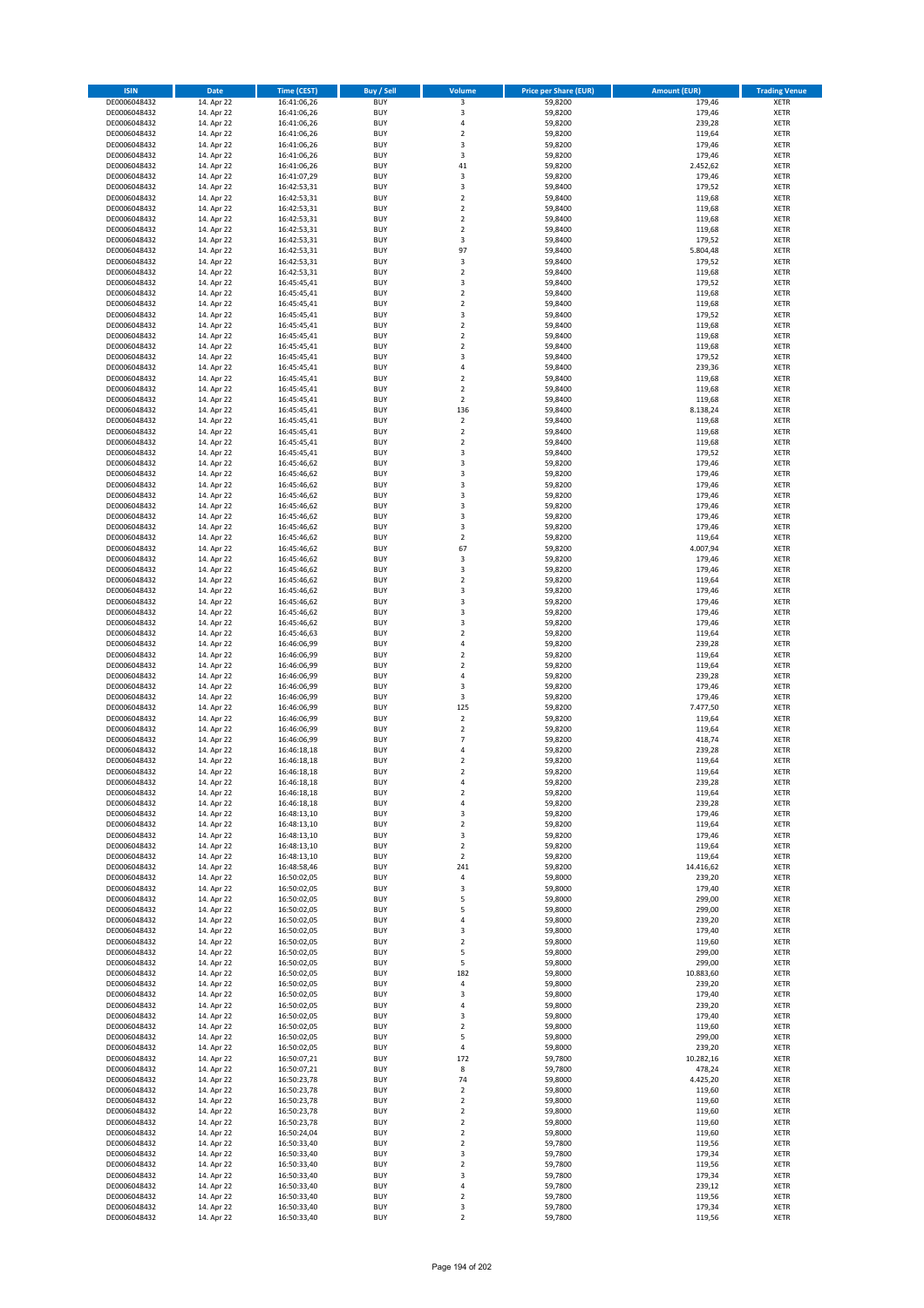| <b>ISIN</b>                  | <b>Date</b>              | <b>Time (CEST)</b>         | <b>Buy / Sell</b>        | Volume                                 | <b>Price per Share (EUR)</b> | <b>Amount (EUR)</b> | <b>Trading Venue</b>       |
|------------------------------|--------------------------|----------------------------|--------------------------|----------------------------------------|------------------------------|---------------------|----------------------------|
| DE0006048432                 | 14. Apr 22               | 16:50:33,40                | <b>BUY</b>               | 4                                      | 59,7800                      | 239,12              | <b>XETR</b>                |
| DE0006048432                 | 14. Apr 22               | 16:50:33,40                | <b>BUY</b>               | $\mathbf 2$                            | 59,7800                      | 119,56              | <b>XETR</b>                |
| DE0006048432                 | 14. Apr 22               | 16:50:33,40                | <b>BUY</b>               | 3                                      | 59,7800                      | 179,34              | <b>XETR</b>                |
| DE0006048432<br>DE0006048432 | 14. Apr 22<br>14. Apr 22 | 16:50:33,40<br>16:50:33,40 | <b>BUY</b><br><b>BUY</b> | 70<br>$\overline{\mathbf{c}}$          | 59,7800<br>59,7800           | 4.184,60<br>119,56  | <b>XETR</b><br><b>XETR</b> |
| DE0006048432                 | 14. Apr 22               | 16:50:33,40                | <b>BUY</b>               | 4                                      | 59,7800                      | 239,12              | <b>XETR</b>                |
| DE0006048432                 | 14. Apr 22               | 16:50:40,16                | <b>BUY</b>               | 3                                      | 59,7800                      | 179,34              | <b>XETR</b>                |
| DE0006048432                 | 14. Apr 22               | 16:50:40,16                | <b>BUY</b>               | $\overline{\mathbf{c}}$                | 59,7800                      | 119,56              | <b>XETR</b>                |
| DE0006048432                 | 14. Apr 22               | 16:50:40,16                | <b>BUY</b>               | $\overline{2}$                         | 59,7800                      | 119,56              | <b>XETR</b>                |
| DE0006048432                 | 14. Apr 22               | 16:50:40,16                | <b>BUY</b><br><b>BUY</b> | $\overline{2}$                         | 59,7800                      | 119,56              | <b>XETR</b>                |
| DE0006048432<br>DE0006048432 | 14. Apr 22<br>14. Apr 22 | 16:50:40,16<br>16:50:40,16 | <b>BUY</b>               | $\mathbf 2$<br>$\overline{\mathbf{c}}$ | 59,7800<br>59,7800           | 119,56<br>119,56    | <b>XETR</b><br><b>XETR</b> |
| DE0006048432                 | 14. Apr 22               | 16:50:40,16                | <b>BUY</b>               | $\mathbf 2$                            | 59,7800                      | 119,56              | <b>XETR</b>                |
| DE0006048432                 | 14. Apr 22               | 16:50:40,16                | <b>BUY</b>               | $\overline{\mathbf{c}}$                | 59,7800                      | 119,56              | <b>XETR</b>                |
| DE0006048432                 | 14. Apr 22               | 16:50:40,16                | <b>BUY</b>               | $\mathbf 2$                            | 59,7800                      | 119,56              | <b>XETR</b>                |
| DE0006048432                 | 14. Apr 22               | 16:50:40,16                | <b>BUY</b>               | $\overline{\mathbf{c}}$                | 59,7800                      | 119,56              | <b>XETR</b>                |
| DE0006048432                 | 14. Apr 22               | 16:50:40,16                | <b>BUY</b><br><b>BUY</b> | $\mathbf 2$                            | 59,7800                      | 119,56              | <b>XETR</b><br><b>XETR</b> |
| DE0006048432<br>DE0006048432 | 14. Apr 22<br>14. Apr 22 | 16:50:40,16<br>16:50:40,16 | <b>BUY</b>               | $\mathbf 2$<br>$\overline{\mathbf{c}}$ | 59,7800<br>59,7800           | 119,56<br>119,56    | <b>XETR</b>                |
| DE0006048432                 | 14. Apr 22               | 16:50:52,32                | <b>BUY</b>               | 3                                      | 59,7800                      | 179,34              | <b>XETR</b>                |
| DE0006048432                 | 14. Apr 22               | 16:50:52,32                | <b>BUY</b>               | $\overline{\mathbf{c}}$                | 59,7800                      | 119,56              | <b>XETR</b>                |
| DE0006048432                 | 14. Apr 22               | 16:50:52,32                | <b>BUY</b>               | 3                                      | 59,7800                      | 179,34              | <b>XETR</b>                |
| DE0006048432                 | 14. Apr 22               | 16:50:52,32                | <b>BUY</b>               | $\mathbf 2$                            | 59,7800                      | 119,56              | <b>XETR</b>                |
| DE0006048432<br>DE0006048432 | 14. Apr 22               | 16:50:52,32                | <b>BUY</b><br><b>BUY</b> | 3<br>$\mathbf 2$                       | 59,7800<br>59,7800           | 179,34              | <b>XETR</b><br><b>XETR</b> |
| DE0006048432                 | 14. Apr 22<br>14. Apr 22 | 16:50:52,32<br>16:50:52,32 | <b>BUY</b>               | $\mathbf 2$                            | 59,7800                      | 119,56<br>119,56    | <b>XETR</b>                |
| DE0006048432                 | 14. Apr 22               | 16:50:52,32                | <b>BUY</b>               | 4                                      | 59,7800                      | 239,12              | <b>XETR</b>                |
| DE0006048432                 | 14. Apr 22               | 16:50:52,32                | <b>BUY</b>               | 4                                      | 59,7800                      | 239,12              | <b>XETR</b>                |
| DE0006048432                 | 14. Apr 22               | 16:50:52,32                | <b>BUY</b>               | 4                                      | 59,7800                      | 239,12              | <b>XETR</b>                |
| DE0006048432                 | 14. Apr 22               | 16:50:52,32                | <b>BUY</b>               | 3                                      | 59,7800                      | 179,34              | <b>XETR</b>                |
| DE0006048432<br>DE0006048432 | 14. Apr 22<br>14. Apr 22 | 16:50:52,32<br>16:50:52,32 | <b>BUY</b><br><b>BUY</b> | 91<br>$\overline{\mathbf{c}}$          | 59,7800<br>59,7800           | 5.439,98<br>119,56  | <b>XETR</b><br><b>XETR</b> |
| DE0006048432                 | 14. Apr 22               | 16:50:52,32                | <b>BUY</b>               | 3                                      | 59,7800                      | 179,34              | <b>XETR</b>                |
| DE0006048432                 | 14. Apr 22               | 16:51:25,78                | <b>BUY</b>               | 3                                      | 59,7600                      | 179,28              | <b>XETR</b>                |
| DE0006048432                 | 14. Apr 22               | 16:51:25,78                | <b>BUY</b>               | $\mathbf 2$                            | 59,7600                      | 119,52              | <b>XETR</b>                |
| DE0006048432                 | 14. Apr 22               | 16:51:25,78                | <b>BUY</b>               | 3                                      | 59,7600                      | 179,28              | <b>XETR</b>                |
| DE0006048432                 | 14. Apr 22               | 16:51:25,78                | <b>BUY</b>               | $\overline{\mathbf{c}}$                | 59,7600                      | 119,52              | <b>XETR</b>                |
| DE0006048432<br>DE0006048432 | 14. Apr 22               | 16:51:25,78                | <b>BUY</b><br><b>BUY</b> | $\mathbf 2$<br>$\mathbf 2$             | 59,7600<br>59,7600           | 119,52<br>119,52    | <b>XETR</b><br><b>XETR</b> |
| DE0006048432                 | 14. Apr 22<br>14. Apr 22 | 16:51:25,78<br>16:51:25,78 | <b>BUY</b>               | 3                                      | 59,7600                      | 179,28              | <b>XETR</b>                |
| DE0006048432                 | 14. Apr 22               | 16:51:25,78                | <b>BUY</b>               | 3                                      | 59,7600                      | 179,28              | <b>XETR</b>                |
| DE0006048432                 | 14. Apr 22               | 16:52:53,19                | <b>BUY</b>               | $\mathbf 2$                            | 59,7600                      | 119,52              | <b>XETR</b>                |
| DE0006048432                 | 14. Apr 22               | 16:52:53,19                | <b>BUY</b>               | $\mathbf 2$                            | 59,7600                      | 119,52              | <b>XETR</b>                |
| DE0006048432                 | 14. Apr 22               | 16:52:53,19                | <b>BUY</b>               | 3                                      | 59,7600                      | 179,28              | <b>XETR</b>                |
| DE0006048432<br>DE0006048432 | 14. Apr 22               | 16:52:53,19                | <b>BUY</b><br><b>BUY</b> | $\mathbf 2$<br>3                       | 59,7600<br>59,7600           | 119,52              | <b>XETR</b><br><b>XETR</b> |
| DE0006048432                 | 14. Apr 22<br>14. Apr 22 | 16:52:53,19<br>16:52:53,19 | <b>BUY</b>               | $\mathbf 2$                            | 59,7600                      | 179,28<br>119,52    | <b>XETR</b>                |
| DE0006048432                 | 14. Apr 22               | 16:53:33,75                | <b>BUY</b>               | 3                                      | 59,7600                      | 179,28              | <b>XETR</b>                |
| DE0006048432                 | 14. Apr 22               | 16:53:33,75                | <b>BUY</b>               | $\mathbf 2$                            | 59,7600                      | 119,52              | <b>XETR</b>                |
| DE0006048432                 | 14. Apr 22               | 16:53:33,75                | <b>BUY</b>               | $\mathbf 2$                            | 59,7600                      | 119,52              | <b>XETR</b>                |
| DE0006048432                 | 14. Apr 22               | 16:53:33,75                | <b>BUY</b>               | 3                                      | 59,7600                      | 179,28              | <b>XETR</b>                |
| DE0006048432                 | 14. Apr 22               | 16:53:33,75                | <b>BUY</b>               | 3                                      | 59,7600                      | 179,28              | <b>XETR</b>                |
| DE0006048432<br>DE0006048432 | 14. Apr 22<br>14. Apr 22 | 16:53:33,75<br>16:53:33,75 | <b>BUY</b><br><b>BUY</b> | $\overline{\mathbf{2}}$<br>78          | 59,7600<br>59,7600           | 119,52<br>4.661,28  | <b>XETR</b><br><b>XETR</b> |
| DE0006048432                 | 14. Apr 22               | 16:53:33,75                | <b>BUY</b>               | 3                                      | 59,7600                      | 179,28              | <b>XETR</b>                |
| DE0006048432                 | 14. Apr 22               | 16:53:33,75                | <b>BUY</b>               | $\mathbf 2$                            | 59,7600                      | 119,52              | <b>XETR</b>                |
| DE0006048432                 | 14. Apr 22               | 16:53:33,75                | <b>BUY</b>               | $\overline{\mathbf{c}}$                | 59,7600                      | 119,52              | <b>XETR</b>                |
| DE0006048432                 | 14. Apr 22               | 16:53:33,75                | <b>BUY</b>               | $\overline{\mathbf{c}}$                | 59,7600                      | 119,52              | <b>XETR</b>                |
| DE0006048432                 | 14. Apr 22               | 16:53:52,62                | <b>BUY</b>               | 3                                      | 59,7600                      | 179,28              | <b>XETR</b>                |
| DE0006048432<br>DE0006048432 | 14. Apr 22<br>14. Apr 22 | 16:53:52,62<br>16:53:52,62 | <b>BUY</b><br><b>BUY</b> | 3<br>3                                 | 59,7600<br>59,7600           | 179,28<br>179,28    | <b>XETR</b><br><b>XETR</b> |
| DE0006048432                 | 14. Apr 22               | 16:53:52,62                | <b>BUY</b>               | $\overline{\mathbf{c}}$                | 59,7600                      | 119,52              | <b>XETR</b>                |
| DE0006048432                 | 14. Apr 22               | 16:53:52,62                | <b>BUY</b>               | 3                                      | 59,7600                      | 179,28              | <b>XETR</b>                |
| DE0006048432                 | 14. Apr 22               | 16:53:52,62                | <b>BUY</b>               | 3                                      | 59,7600                      | 179,28              | <b>XETR</b>                |
| DE0006048432                 | 14. Apr 22               | 16:53:52,62                | BUY                      | 4                                      | 59,7600                      | 239,04              | <b>XETR</b>                |
| DE0006048432                 | 14. Apr 22               | 16:53:52,62                | <b>BUY</b>               | $\mathbf 2$                            | 59,7600                      | 119,52              | XETR                       |
| DE0006048432<br>DE0006048432 | 14. Apr 22<br>14. Apr 22 | 16:53:52,62<br>16:53:53,66 | <b>BUY</b><br><b>BUY</b> | 3<br>$\mathbf 2$                       | 59,7600<br>59,7600           | 179,28<br>119,52    | XETR<br>XETR               |
| DE0006048432                 | 14. Apr 22               | 16:55:51,34                | <b>BUY</b>               | 4                                      | 59,8400                      | 239,36              | <b>XETR</b>                |
| DE0006048432                 | 14. Apr 22               | 16:55:51,34                | <b>BUY</b>               | 3                                      | 59,8400                      | 179,52              | <b>XETR</b>                |
| DE0006048432                 | 14. Apr 22               | 16:55:51,34                | <b>BUY</b>               | $\overline{\mathbf{2}}$                | 59,8400                      | 119,68              | <b>XETR</b>                |
| DE0006048432                 | 14. Apr 22               | 16:55:51,34                | <b>BUY</b>               | 3                                      | 59,8400                      | 179,52              | <b>XETR</b>                |
| DE0006048432<br>DE0006048432 | 14. Apr 22<br>14. Apr 22 | 16:55:51,34<br>16:55:51,34 | <b>BUY</b><br><b>BUY</b> | 3<br>$\mathbf 2$                       | 59,8400<br>59,8400           | 179,52<br>119,68    | <b>XETR</b><br>XETR        |
| DE0006048432                 | 14. Apr 22               | 16:55:51,34                | <b>BUY</b>               | $\mathbf 2$                            | 59,8400                      | 119,68              | <b>XETR</b>                |
| DE0006048432                 | 14. Apr 22               | 16:55:51,34                | <b>BUY</b>               | 3                                      | 59,8400                      | 179,52              | <b>XETR</b>                |
| DE0006048432                 | 14. Apr 22               | 16:55:51,34                | <b>BUY</b>               | 4                                      | 59,8400                      | 239,36              | <b>XETR</b>                |
| DE0006048432                 | 14. Apr 22               | 16:55:51,34                | <b>BUY</b>               | 3                                      | 59,8400                      | 179,52              | <b>XETR</b>                |
| DE0006048432<br>DE0006048432 | 14. Apr 22<br>14. Apr 22 | 16:55:51,34<br>16:55:51,34 | <b>BUY</b><br><b>BUY</b> | $\mathbf 2$<br>$\mathbf 2$             | 59,8400<br>59,8400           | 119,68<br>119,68    | <b>XETR</b><br><b>XETR</b> |
| DE0006048432                 | 14. Apr 22               | 16:55:51,34                | <b>BUY</b>               | 94                                     | 59,8400                      | 5.624,96            | <b>XETR</b>                |
| DE0006048432                 | 14. Apr 22               | 16:55:51,34                | <b>BUY</b>               | $\mathbf 2$                            | 59,8400                      | 119,68              | <b>XETR</b>                |
| DE0006048432                 | 14. Apr 22               | 16:55:51,34                | <b>BUY</b>               | 3                                      | 59,8400                      | 179,52              | XETR                       |
| DE0006048432                 | 14. Apr 22               | 16:55:51,34                | <b>BUY</b>               | 3                                      | 59,8400                      | 179,52              | <b>XETR</b>                |
| DE0006048432                 | 14. Apr 22               | 16:55:51,34                | <b>BUY</b>               | 3                                      | 59,8400                      | 179,52              | <b>XETR</b>                |
| DE0006048432                 | 14. Apr 22               | 16:55:51,34                | <b>BUY</b>               | $\mathbf 2$                            | 59,8400                      | 119,68              | <b>XETR</b>                |
| DE0006048432<br>DE0006048432 | 14. Apr 22<br>14. Apr 22 | 16:55:51,35<br>16:56:26,76 | <b>BUY</b><br><b>BUY</b> | $\overline{\mathbf{2}}$<br>3           | 59,8400<br>59,8200           | 119,68<br>179,46    | <b>XETR</b><br><b>XETR</b> |
| DE0006048432                 | 14. Apr 22               | 16:56:26,76                | <b>BUY</b>               | 3                                      | 59,8200                      | 179,46              | <b>XETR</b>                |
| DE0006048432                 | 14. Apr 22               | 16:56:26,76                | <b>BUY</b>               | $\mathbf 2$                            | 59,8200                      | 119,64              | <b>XETR</b>                |
| DE0006048432                 | 14. Apr 22               | 16:56:26,76                | <b>BUY</b>               | $\mathbf 2$                            | 59,8200                      | 119,64              | <b>XETR</b>                |
| DE0006048432                 | 14. Apr 22               | 16:56:26,76                | <b>BUY</b>               | $\overline{\mathbf{2}}$                | 59,8200                      | 119,64              | <b>XETR</b>                |
| DE0006048432                 | 14. Apr 22               | 16:56:26,76                | <b>BUY</b><br><b>BUY</b> | $\mathbf 2$<br>3                       | 59,8200                      | 119,64              | <b>XETR</b>                |
| DE0006048432<br>DE0006048432 | 14. Apr 22<br>14. Apr 22 | 16:56:26,76<br>16:56:26,76 | <b>BUY</b>               | 3                                      | 59,8200<br>59,8200           | 179,46<br>179,46    | XETR<br><b>XETR</b>        |
| DE0006048432                 | 14. Apr 22               | 16:56:26,76                | <b>BUY</b>               | $\mathbf 2$                            | 59,8200                      | 119,64              | <b>XETR</b>                |
| DE0006048432                 | 14. Apr 22               | 16:56:26,76                | <b>BUY</b>               | 91                                     | 59,8200                      | 5.443,62            | <b>XETR</b>                |
| DE0006048432                 | 14. Apr 22               | 16:56:26,76                | <b>BUY</b>               | $\mathbf 2$                            | 59,8200                      | 119,64              | <b>XETR</b>                |
| DE0006048432                 | 14. Apr 22               | 16:56:26,76                | <b>BUY</b>               | 3                                      | 59,8200                      | 179,46              | <b>XETR</b>                |
| DE0006048432<br>DE0006048432 | 14. Apr 22               | 16:56:26,76                | <b>BUY</b><br><b>BUY</b> | $\mathbf 2$<br>$\overline{\mathbf{c}}$ | 59,8200                      | 119,64              | <b>XETR</b><br><b>XETR</b> |
| DE0006048432                 | 14. Apr 22<br>14. Apr 22 | 16:56:26,76<br>16:56:26,76 | <b>BUY</b>               | $\mathbf 2$                            | 59,8200<br>59,8200           | 119,64<br>119,64    | <b>XETR</b>                |
| DE0006048432                 | 14. Apr 22               | 16:56:26,76                | <b>BUY</b>               | $\overline{2}$                         | 59,8200                      | 119,64              | <b>XETR</b>                |
| DE0006048432                 | 14. Apr 22               | 16:56:26,76                | <b>BUY</b>               | $\mathbf 2$                            | 59,8200                      | 119,64              | <b>XETR</b>                |
| DE0006048432                 | 14. Apr 22               | 16:56:26,76                | <b>BUY</b>               | 3                                      | 59,8200                      | 179,46              | <b>XETR</b>                |
| DE0006048432                 | 14. Apr 22               | 16:58:11,41                | <b>BUY</b>               | 3                                      | 59,8200                      | 179,46              | XETR                       |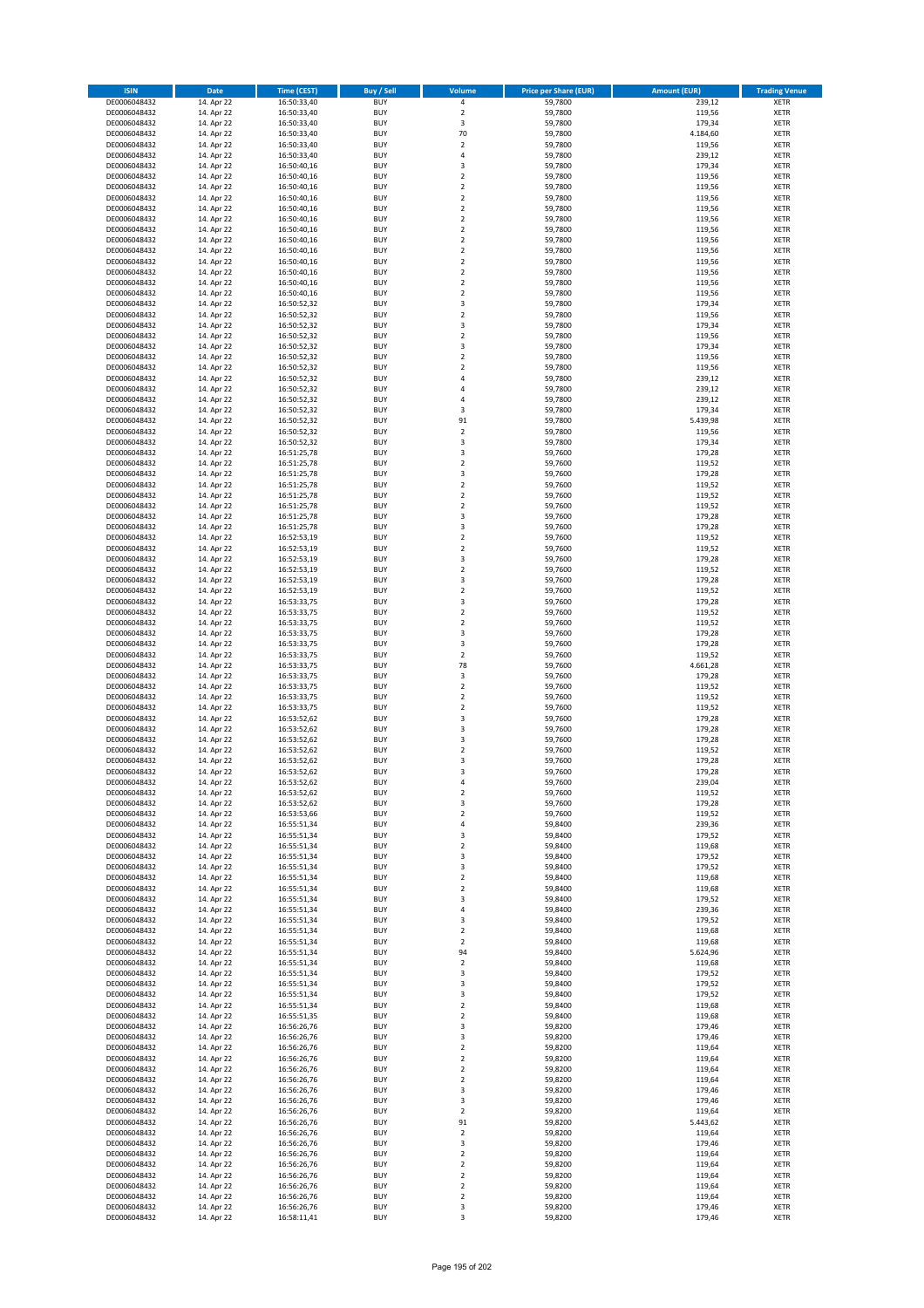| <b>ISIN</b>                  | <b>Date</b>              | <b>Time (CEST)</b>         | <b>Buy / Sell</b>        | Volume                                             | <b>Price per Share (EUR)</b> | <b>Amount (EUR)</b> | <b>Trading Venue</b>       |
|------------------------------|--------------------------|----------------------------|--------------------------|----------------------------------------------------|------------------------------|---------------------|----------------------------|
| DE0006048432                 | 14. Apr 22               | 16:58:11,41                | <b>BUY</b>               | 3                                                  | 59,8200                      | 179,46              | <b>XETR</b>                |
| DE0006048432                 | 14. Apr 22               | 16:58:11,41                | <b>BUY</b>               | 3                                                  | 59,8200                      | 179,46              | <b>XETR</b>                |
| DE0006048432                 | 14. Apr 22               | 16:58:11,41                | <b>BUY</b>               | 3                                                  | 59,8200                      | 179,46              | <b>XETR</b>                |
| DE0006048432<br>DE0006048432 | 14. Apr 22<br>14. Apr 22 | 16:58:11,41<br>16:58:11,41 | <b>BUY</b><br><b>BUY</b> | 3<br>3                                             | 59,8200<br>59,8200           | 179,46<br>179,46    | <b>XETR</b><br><b>XETR</b> |
| DE0006048432                 | 14. Apr 22               | 16:58:11,41                | <b>BUY</b>               | $\mathbf 2$                                        | 59,8200                      | 119,64              | <b>XETR</b>                |
| DE0006048432                 | 14. Apr 22               | 16:58:11,41                | <b>BUY</b>               | 113                                                | 59,8200                      | 6.759,66            | <b>XETR</b>                |
| DE0006048432                 | 14. Apr 22               | 16:58:11,41                | <b>BUY</b>               | $\mathbf 2$                                        | 59,8200                      | 119,64              | <b>XETR</b>                |
| DE0006048432                 | 14. Apr 22               | 16:58:11,41                | <b>BUY</b>               | $\mathbf 2$                                        | 59,8200                      | 119,64              | <b>XETR</b>                |
| DE0006048432                 | 14. Apr 22               | 16:58:11,41                | <b>BUY</b><br><b>BUY</b> | 3<br>3                                             | 59,8200<br>59,8200           | 179,46<br>179,46    | <b>XETR</b><br><b>XETR</b> |
| DE0006048432<br>DE0006048432 | 14. Apr 22<br>14. Apr 22 | 16:58:11,42<br>16:59:06,75 | <b>BUY</b>               | $\overline{\mathbf{c}}$                            | 59,8200                      | 119,64              | <b>XETR</b>                |
| DE0006048432                 | 14. Apr 22               | 16:59:06,75                | <b>BUY</b>               | $\mathbf 2$                                        | 59,8200                      | 119,64              | <b>XETR</b>                |
| DE0006048432                 | 14. Apr 22               | 16:59:06,75                | <b>BUY</b>               | $\overline{\mathbf{c}}$                            | 59,8200                      | 119,64              | <b>XETR</b>                |
| DE0006048432                 | 14. Apr 22               | 16:59:06,75                | <b>BUY</b>               | $\mathbf 2$                                        | 59,8200                      | 119,64              | <b>XETR</b>                |
| DE0006048432                 | 14. Apr 22               | 16:59:06,75                | <b>BUY</b>               | 3                                                  | 59,8200                      | 179,46              | <b>XETR</b>                |
| DE0006048432<br>DE0006048432 | 14. Apr 22<br>14. Apr 22 | 16:59:06,75<br>16:59:06,75 | <b>BUY</b><br><b>BUY</b> | $\mathbf 2$<br>$\mathbf 2$                         | 59,8200<br>59,8200           | 119,64<br>119,64    | <b>XETR</b><br><b>XETR</b> |
| DE0006048432                 | 14. Apr 22               | 16:59:06,75                | <b>BUY</b>               | $\overline{\mathbf{c}}$                            | 59,8200                      | 119,64              | <b>XETR</b>                |
| DE0006048432                 | 14. Apr 22               | 16:59:06,75                | <b>BUY</b>               | $\mathbf 2$                                        | 59,8200                      | 119,64              | <b>XETR</b>                |
| DE0006048432                 | 14. Apr 22               | 16:59:17,38                | <b>BUY</b>               | $\overline{\mathbf{c}}$                            | 59,8200                      | 119,64              | <b>XETR</b>                |
| DE0006048432                 | 14. Apr 22               | 16:59:17,38                | <b>BUY</b>               | 3                                                  | 59,8200                      | 179,46              | <b>XETR</b>                |
| DE0006048432                 | 14. Apr 22               | 16:59:17,38                | <b>BUY</b><br><b>BUY</b> | $\mathbf 2$<br>$\mathbf 2$                         | 59,8200                      | 119,64              | <b>XETR</b>                |
| DE0006048432<br>DE0006048432 | 14. Apr 22<br>14. Apr 22 | 16:59:17,38<br>16:59:17,38 | <b>BUY</b>               | $\mathbf 2$                                        | 59,8200<br>59,8200           | 119,64<br>119,64    | <b>XETR</b><br><b>XETR</b> |
| DE0006048432                 | 14. Apr 22               | 16:59:37,99                | <b>BUY</b>               | $\mathbf 2$                                        | 59,8200                      | 119,64              | <b>XETR</b>                |
| DE0006048432                 | 14. Apr 22               | 16:59:37,99                | <b>BUY</b>               | 3                                                  | 59,8200                      | 179,46              | <b>XETR</b>                |
| DE0006048432                 | 14. Apr 22               | 16:59:37,99                | <b>BUY</b>               | $\overline{\mathbf{c}}$                            | 59,8200                      | 119,64              | <b>XETR</b>                |
| DE0006048432                 | 14. Apr 22               | 16:59:37,99                | <b>BUY</b>               | $\mathbf 2$                                        | 59,8200                      | 119,64              | <b>XETR</b>                |
| DE0006048432<br>DE0006048432 | 14. Apr 22<br>14. Apr 22 | 16:59:37,99<br>16:59:38,01 | <b>BUY</b><br><b>BUY</b> | $\overline{\mathbf{c}}$<br>$\overline{2}$          | 59,8200<br>59,8200           | 119,64<br>119,64    | <b>XETR</b><br><b>XETR</b> |
| DE0006048432                 | 14. Apr 22               | 16:59:59,35                | <b>BUY</b>               | 3                                                  | 59,8000                      | 179,40              | <b>XETR</b>                |
| DE0006048432                 | 14. Apr 22               | 16:59:59,35                | <b>BUY</b>               | $\mathbf 2$                                        | 59,8000                      | 119,60              | <b>XETR</b>                |
| DE0006048432                 | 14. Apr 22               | 16:59:59,35                | <b>BUY</b>               | 3                                                  | 59,8000                      | 179,40              | <b>XETR</b>                |
| DE0006048432                 | 14. Apr 22               | 16:59:59,35                | <b>BUY</b>               | 3                                                  | 59,8000                      | 179,40              | <b>XETR</b>                |
| DE0006048432                 | 14. Apr 22               | 16:59:59,35<br>16:59:59,35 | <b>BUY</b><br><b>BUY</b> | $\overline{\mathbf{c}}$<br>$\overline{\mathbf{c}}$ | 59,8000                      | 119,60              | <b>XETR</b><br><b>XETR</b> |
| DE0006048432<br>DE0006048432 | 14. Apr 22<br>14. Apr 22 | 16:59:59,35                | <b>BUY</b>               | $\mathbf 2$                                        | 59,8000<br>59,8000           | 119,60<br>119,60    | <b>XETR</b>                |
| DE0006048432                 | 14. Apr 22               | 16:59:59,35                | <b>BUY</b>               | 125                                                | 59,8000                      | 7.475,00            | <b>XETR</b>                |
| DE0006048432                 | 14. Apr 22               | 16:59:59,35                | <b>BUY</b>               | $\mathbf 2$                                        | 59,8000                      | 119,60              | <b>XETR</b>                |
| DE0006048432                 | 14. Apr 22               | 16:59:59,35                | <b>BUY</b>               | 3                                                  | 59,8000                      | 179,40              | <b>XETR</b>                |
| DE0006048432                 | 14. Apr 22               | 16:59:59,35                | <b>BUY</b>               | $\mathbf 2$                                        | 59,8000                      | 119,60              | <b>XETR</b>                |
| DE0006048432<br>DE0006048432 | 14. Apr 22<br>14. Apr 22 | 16:59:59,35                | <b>BUY</b><br><b>BUY</b> | $\mathbf 2$<br>4                                   | 59,8000<br>59,8000           | 119,60<br>239,20    | <b>XETR</b><br><b>XETR</b> |
| DE0006048432                 | 14. Apr 22               | 16:59:59,35<br>17:00:03,63 | <b>BUY</b>               | $\mathbf 2$                                        | 59,7800                      | 119,56              | <b>XETR</b>                |
| DE0006048432                 | 14. Apr 22               | 17:00:03,63                | <b>BUY</b>               | 3                                                  | 59,7800                      | 179,34              | <b>XETR</b>                |
| DE0006048432                 | 14. Apr 22               | 17:00:03,63                | <b>BUY</b>               | $\mathbf 2$                                        | 59,7800                      | 119,56              | <b>XETR</b>                |
| DE0006048432                 | 14. Apr 22               | 17:00:03,63                | <b>BUY</b>               | 3                                                  | 59,7800                      | 179,34              | <b>XETR</b>                |
| DE0006048432                 | 14. Apr 22               | 17:00:03,63                | <b>BUY</b>               | 4                                                  | 59,7800                      | 239,12              | <b>XETR</b>                |
| DE0006048432<br>DE0006048432 | 14. Apr 22<br>14. Apr 22 | 17:00:03,63<br>17:00:03,63 | <b>BUY</b><br><b>BUY</b> | 3<br>58                                            | 59,7800<br>59,7800           | 179,34<br>3.467,24  | <b>XETR</b><br><b>XETR</b> |
| DE0006048432                 | 14. Apr 22               | 17:00:03,63                | <b>BUY</b>               | $\mathbf 2$                                        | 59,7800                      | 119,56              | <b>XETR</b>                |
| DE0006048432                 | 14. Apr 22               | 17:00:03,63                | <b>BUY</b>               | $\overline{2}$                                     | 59,7800                      | 119,56              | <b>XETR</b>                |
| DE0006048432                 | 14. Apr 22               | 17:00:52,90                | <b>BUY</b>               | $\mathbf 2$                                        | 59,8000                      | 119,60              | <b>XETR</b>                |
| DE0006048432                 | 14. Apr 22               | 17:00:52,90                | <b>BUY</b>               | 3                                                  | 59,8000                      | 179,40              | <b>XETR</b>                |
| DE0006048432<br>DE0006048432 | 14. Apr 22<br>14. Apr 22 | 17:00:52,90<br>17:00:52,90 | <b>BUY</b><br><b>BUY</b> | 177<br>3                                           | 59,8000<br>59,8000           | 10.584,60<br>179,40 | <b>XETR</b><br><b>XETR</b> |
| DE0006048432                 | 14. Apr 22               | 17:00:52,90                | <b>BUY</b>               | $\overline{\mathbf{c}}$                            | 59,8000                      | 119,60              | <b>XETR</b>                |
| DE0006048432                 | 14. Apr 22               | 17:01:55,72                | <b>BUY</b>               | $\overline{\mathbf{c}}$                            | 59,8000                      | 119,60              | <b>XETR</b>                |
| DE0006048432                 | 14. Apr 22               | 17:01:55,72                | <b>BUY</b>               | $\overline{2}$                                     | 59,8000                      | 119,60              | <b>XETR</b>                |
| DE0006048432                 | 14. Apr 22               | 17:01:55,72                | <b>BUY</b>               | $\mathbf 2$                                        | 59,8000                      | 119,60              | <b>XETR</b>                |
| DE0006048432                 | 14. Apr 22               | 17:01:55,72                | <b>BUY</b><br><b>BUY</b> | $\overline{\mathbf{c}}$<br>160                     | 59,8000                      | 119,60              | <b>XETR</b><br><b>XETR</b> |
| DE0006048432<br>DE0006048432 | 14. Apr 22<br>14. Apr 22 | 17:01:55,72<br>17:01:55,72 | <b>BUY</b>               | 4                                                  | 59,8000<br>59,8000           | 9.568,00<br>239,20  | <b>XETR</b>                |
| DE0006048432                 | 14. Apr 22               | 17:01:55,74                | BUY                      | 3                                                  | 59,8000                      | 179,40              | <b>XETR</b>                |
| DE0006048432                 | 14. Apr 22               | 17:02:03,17                | <b>BUY</b>               | 4                                                  | 59,7800                      | 239,12              | <b>XETR</b>                |
| DE0006048432                 | 14. Apr 22               | 17:03:45,62                | <b>BUY</b>               | 4                                                  | 59,7800                      | 239,12              | <b>XETR</b>                |
| DE0006048432                 | 14. Apr 22               | 17:03:45,62                | <b>BUY</b>               | 3                                                  | 59,7800                      | 179,34              | <b>XETR</b>                |
| DE0006048432<br>DE0006048432 | 14. Apr 22<br>14. Apr 22 | 17:03:45,62<br>17:03:45,62 | <b>BUY</b><br><b>BUY</b> | 3<br>$\mathbf 2$                                   | 59,7800<br>59,7800           | 179,34<br>119,56    | <b>XETR</b><br><b>XETR</b> |
| DE0006048432                 | 14. Apr 22               | 17:03:45,62                | <b>BUY</b>               | 4                                                  | 59,7800                      | 239,12              | <b>XETR</b>                |
| DE0006048432                 | 14. Apr 22               | 17:03:45,62                | <b>BUY</b>               | 4                                                  | 59,7800                      | 239,12              | <b>XETR</b>                |
| DE0006048432                 | 14. Apr 22               | 17:03:45,62                | <b>BUY</b>               | $\mathbf 2$                                        | 59,7800                      | 119,56              | <b>XETR</b>                |
| DE0006048432                 | 14. Apr 22               | 17:03:45,62                | <b>BUY</b>               | 3                                                  | 59,7800                      | 179,34              | <b>XETR</b>                |
| DE0006048432<br>DE0006048432 | 14. Apr 22<br>14. Apr 22 | 17:03:45,62<br>17:03:45,62 | <b>BUY</b><br><b>BUY</b> | 4<br>4                                             | 59,7800<br>59,7800           | 239,12<br>239,12    | <b>XETR</b><br><b>XETR</b> |
| DE0006048432                 | 14. Apr 22               | 17:03:45,62                | <b>BUY</b>               | 4                                                  | 59,7800                      | 239,12              | <b>XETR</b>                |
| DE0006048432                 | 14. Apr 22               | 17:03:45,62                | <b>BUY</b>               | 79                                                 | 59,7800                      | 4.722,62            | <b>XETR</b>                |
| DE0006048432                 | 14. Apr 22               | 17:03:45,62                | <b>BUY</b>               | 4                                                  | 59,7800                      | 239,12              | <b>XETR</b>                |
| DE0006048432                 | 14. Apr 22               | 17:03:45,62                | <b>BUY</b>               | 3                                                  | 59,7800                      | 179,34              | <b>XETR</b>                |
| DE0006048432<br>DE0006048432 | 14. Apr 22<br>14. Apr 22 | 17:03:45,62<br>17:03:45,62 | <b>BUY</b><br><b>BUY</b> | 5<br>5                                             | 59,7800<br>59,7800           | 298,90<br>298,90    | <b>XETR</b><br><b>XETR</b> |
| DE0006048432                 | 14. Apr 22               | 17:03:50,45                | <b>BUY</b>               | $\mathbf 2$                                        | 59,7800                      | 119,56              | <b>XETR</b>                |
| DE0006048432                 | 14. Apr 22               | 17:03:50,45                | <b>BUY</b>               | $\mathbf 2$                                        | 59,7800                      | 119,56              | <b>XETR</b>                |
| DE0006048432                 | 14. Apr 22               | 17:03:50,45                | <b>BUY</b>               | $\overline{2}$                                     | 59,7800                      | 119,56              | <b>XETR</b>                |
| DE0006048432                 | 14. Apr 22               | 17:03:50,45                | <b>BUY</b>               | $\mathbf 2$                                        | 59,7800                      | 119,56              | <b>XETR</b>                |
| DE0006048432<br>DE0006048432 | 14. Apr 22<br>14. Apr 22 | 17:03:50,45<br>17:03:50,45 | <b>BUY</b><br><b>BUY</b> | 4<br>$\mathbf 2$                                   | 59,7800<br>59,7800           | 239,12<br>119,56    | <b>XETR</b><br><b>XETR</b> |
| DE0006048432                 | 14. Apr 22               | 17:03:50,45                | <b>BUY</b>               | 2                                                  | 59,7800                      | 119,56              | <b>XETR</b>                |
| DE0006048432                 | 14. Apr 22               | 17:03:50,45                | <b>BUY</b>               | $\mathbf 2$                                        | 59,7800                      | 119,56              | <b>XETR</b>                |
| DE0006048432                 | 14. Apr 22               | 17:03:50,45                | <b>BUY</b>               | 3                                                  | 59,7800                      | 179,34              | <b>XETR</b>                |
| DE0006048432                 | 14. Apr 22               | 17:03:50,45                | <b>BUY</b>               | 6                                                  | 59,7800                      | 358,68              | <b>XETR</b>                |
| DE0006048432                 | 14. Apr 22               | 17:03:50,45                | <b>BUY</b>               | 4                                                  | 59,7800                      | 239,12              | <b>XETR</b>                |
| DE0006048432<br>DE0006048432 | 14. Apr 22<br>14. Apr 22 | 17:03:50,45<br>17:03:50,45 | <b>BUY</b><br><b>BUY</b> | 2<br>$\mathbf 2$                                   | 59,7800<br>59,7800           | 119,56<br>119,56    | <b>XETR</b><br><b>XETR</b> |
| DE0006048432                 | 14. Apr 22               | 17:03:50,45                | <b>BUY</b>               | 2                                                  | 59,7800                      | 119,56              | <b>XETR</b>                |
| DE0006048432                 | 14. Apr 22               | 17:03:50,45                | <b>BUY</b>               | 3                                                  | 59,7800                      | 179,34              | <b>XETR</b>                |
| DE0006048432                 | 14. Apr 22               | 17:03:50,45                | <b>BUY</b>               | 89                                                 | 59,7800                      | 5.320,42            | <b>XETR</b>                |
| DE0006048432                 | 14. Apr 22               | 17:04:58,44                | <b>BUY</b>               | $\mathbf 2$                                        | 59,7600                      | 119,52              | <b>XETR</b>                |
| DE0006048432<br>DE0006048432 | 14. Apr 22<br>14. Apr 22 | 17:04:58,44<br>17:04:58,44 | <b>BUY</b><br><b>BUY</b> | $\mathbf 2$<br>$\overline{\mathbf{c}}$             | 59,7600<br>59,7600           | 119,52<br>119,52    | <b>XETR</b><br><b>XETR</b> |
| DE0006048432                 | 14. Apr 22               | 17:04:58,44                | <b>BUY</b>               | $\mathbf 2$                                        | 59,7600                      | 119,52              | <b>XETR</b>                |
| DE0006048432                 | 14. Apr 22               | 17:04:58,44                | <b>BUY</b>               | 3                                                  | 59,7600                      | 179,28              | <b>XETR</b>                |
| DE0006048432                 | 14. Apr 22               | 17:04:58,44                | <b>BUY</b>               | 3                                                  | 59,7600                      | 179,28              | <b>XETR</b>                |
| DE0006048432                 | 14. Apr 22               | 17:04:58,44                | <b>BUY</b>               | $\mathbf 2$                                        | 59,7600                      | 119,52              | <b>XETR</b>                |
| DE0006048432                 | 14. Apr 22               | 17:04:58,44                | <b>BUY</b>               | $\overline{2}$                                     | 59,7600                      | 119,52              | <b>XETR</b>                |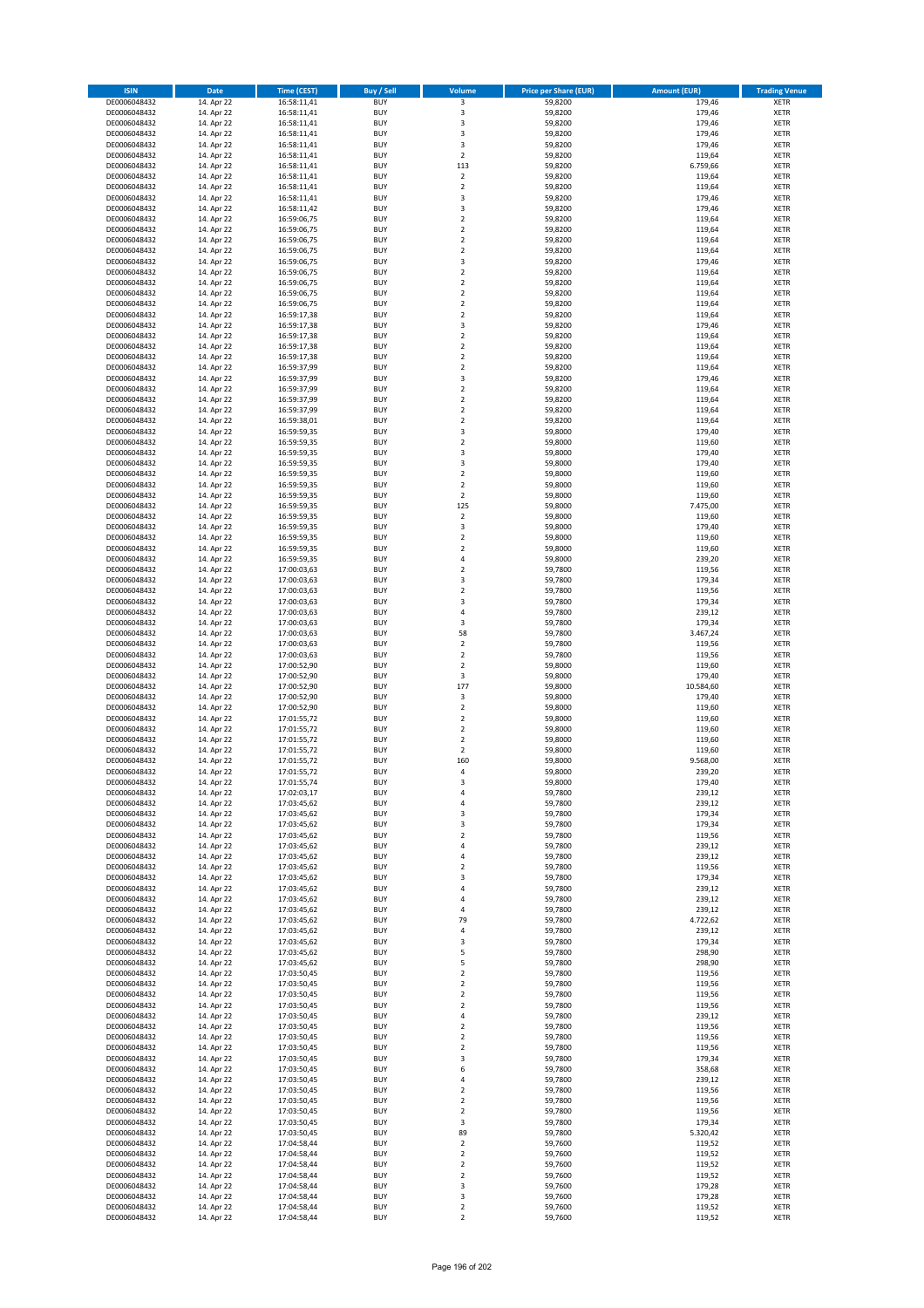| <b>ISIN</b>                  | <b>Date</b>              | <b>Time (CEST)</b>         | <b>Buy / Sell</b>        | Volume                        | <b>Price per Share (EUR)</b> | <b>Amount (EUR)</b> | <b>Trading Venue</b>       |
|------------------------------|--------------------------|----------------------------|--------------------------|-------------------------------|------------------------------|---------------------|----------------------------|
| DE0006048432                 | 14. Apr 22               | 17:04:58,44                | <b>BUY</b>               | 179                           | 59,7600                      | 10.697,04           | <b>XETR</b>                |
| DE0006048432                 | 14. Apr 22               | 17:04:58,44                | <b>BUY</b>               | $\sqrt{4}$                    | 59,7600                      | 239,04              | <b>XETR</b>                |
| DE0006048432                 | 14. Apr 22               | 17:04:58,44                | <b>BUY</b>               | 3                             | 59,7600                      | 179,28              | <b>XETR</b>                |
| DE0006048432                 | 14. Apr 22               | 17:05:20,41                | <b>BUY</b>               | $\mathbf 2$                   | 59,7400                      | 119,48              | <b>XETR</b>                |
| DE0006048432                 | 14. Apr 22               | 17:05:20,41                | <b>BUY</b>               | $\overline{2}$                | 59,7400                      | 119,48              | <b>XETR</b>                |
| DE0006048432                 | 14. Apr 22               | 17:05:20,41                | <b>BUY</b>               | $\mathbf 2$                   | 59,7400                      | 119,48              | <b>XETR</b>                |
| DE0006048432                 | 14. Apr 22               | 17:05:20,41                | <b>BUY</b>               | $\overline{2}$                | 59.7400                      | 119,48              | <b>XETR</b>                |
| DE0006048432                 | 14. Apr 22               | 17:05:20,41                | <b>BUY</b>               | $\overline{2}$                | 59,7400                      | 119,48              | <b>XETR</b>                |
| DE0006048432                 | 14. Apr 22               | 17:05:20,41                | BUY                      | $\overline{2}$                | 59,7400                      | 119,48              | <b>XETR</b>                |
| DE0006048432                 | 14. Apr 22               | 17:05:20,41                | <b>BUY</b>               | $\mathbf 2$                   | 59,7400                      | 119,48              | <b>XETR</b>                |
| DE0006048432                 | 14. Apr 22               | 17:05:20,41                | <b>BUY</b>               | 3                             | 59,7400                      | 179,22              | <b>XETR</b>                |
| DE0006048432                 | 14. Apr 22               | 17:05:20,41                | <b>BUY</b>               | $\overline{2}$                | 59,7400                      | 119,48              | <b>XETR</b>                |
| DE0006048432                 | 14. Apr 22               | 17:05:20,41                | <b>BUY</b>               | 113                           | 59,7400                      | 6.750,62            | <b>XETR</b>                |
| DE0006048432<br>DE0006048432 | 14. Apr 22               | 17:05:20,41                | <b>BUY</b><br><b>BUY</b> | $\overline{2}$<br>3           | 59,7400                      | 119,48<br>179,22    | <b>XETR</b><br><b>XETR</b> |
| DE0006048432                 | 14. Apr 22<br>14. Apr 22 | 17:05:20,41<br>17:05:20,41 | BUY                      | $\overline{2}$                | 59,7400<br>59,7400           | 119,48              | <b>XETR</b>                |
| DE0006048432                 | 14. Apr 22               | 17:05:20,41                | <b>BUY</b>               | $\mathbf 2$                   | 59,7400                      | 119,48              | <b>XETR</b>                |
| DE0006048432                 | 14. Apr 22               | 17:05:20,41                | <b>BUY</b>               | $\overline{2}$                | 59,7400                      | 119,48              | <b>XETR</b>                |
| DE0006048432                 | 14. Apr 22               | 17:05:46,79                | <b>BUY</b>               | $\overline{4}$                | 59,8000                      | 239,20              | <b>XETR</b>                |
| DE0006048432                 | 14. Apr 22               | 17:05:46,79                | <b>BUY</b>               | $\overline{2}$                | 59,8000                      | 119,60              | <b>XETR</b>                |
| DE0006048432                 | 14. Apr 22               | 17:05:46,79                | <b>BUY</b>               | $\overline{\mathbf{3}}$       | 59,8000                      | 179,40              | <b>XETR</b>                |
| DE0006048432                 | 14. Apr 22               | 17:05:46,79                | <b>BUY</b>               | 3                             | 59,8000                      | 179,40              | <b>XETR</b>                |
| DE0006048432                 | 14. Apr 22               | 17:06:39,90                | <b>BUY</b>               | $\overline{2}$                | 59,8200                      | 119,64              | <b>XETR</b>                |
| DE0006048432                 | 14. Apr 22               | 17:06:39,90                | <b>BUY</b>               | 3                             | 59,8200                      | 179,46              | <b>XETR</b>                |
| DE0006048432                 | 14. Apr 22               | 17:06:39,90                | <b>BUY</b>               | 4                             | 59,8200                      | 239,28              | <b>XETR</b>                |
| DE0006048432                 | 14. Apr 22               | 17:06:39,90                | <b>BUY</b>               | $\overline{\mathbf{c}}$       | 59,8200                      | 119,64              | <b>XETR</b>                |
| DE0006048432                 | 14. Apr 22               | 17:06:39,90                | <b>BUY</b>               | 3                             | 59,8200                      | 179,46              | <b>XETR</b>                |
| DE0006048432                 | 14. Apr 22               | 17:06:39,90                | <b>BUY</b>               | $\overline{\mathbf{3}}$       | 59,8200                      | 179,46              | <b>XETR</b>                |
| DE0006048432                 | 14. Apr 22               | 17:06:39,90                | <b>BUY</b>               | $\mathbf 2$                   | 59,8200                      | 119,64              | <b>XETR</b>                |
| DE0006048432                 | 14. Apr 22               | 17:06:39,90                | <b>BUY</b>               | $\overline{\mathbf{3}}$<br>6  | 59,8200                      | 179,46              | <b>XETR</b>                |
| DE0006048432<br>DE0006048432 | 14. Apr 22<br>14. Apr 22 | 17:06:39,90                | <b>BUY</b><br><b>BUY</b> | 3                             | 59,8200<br>59,8200           | 358,92<br>179,46    | <b>XETR</b><br><b>XETR</b> |
| DE0006048432                 | 14. Apr 22               | 17:06:39,90<br>17:06:39,90 | <b>BUY</b>               | 163                           | 59,8200                      | 9.750,66            | <b>XETR</b>                |
| DE0006048432                 | 14. Apr 22               | 17:06:39,90                | <b>BUY</b>               | $\mathbf 2$                   | 59,8200                      | 119,64              | <b>XETR</b>                |
| DE0006048432                 | 14. Apr 22               | 17:06:39,90                | <b>BUY</b>               | $\overline{2}$                | 59,8200                      | 119,64              | <b>XETR</b>                |
| DE0006048432                 | 14. Apr 22               | 17:06:39,90                | <b>BUY</b>               | 3                             | 59,8200                      | 179,46              | <b>XETR</b>                |
| DE0006048432                 | 14. Apr 22               | 17:06:39,90                | <b>BUY</b>               | $\overline{3}$                | 59,8200                      | 179,46              | <b>XETR</b>                |
| DE0006048432                 | 14. Apr 22               | 17:06:39,90                | BUY                      | 3                             | 59,8200                      | 179,46              | <b>XETR</b>                |
| DE0006048432                 | 14. Apr 22               | 17:06:39,92                | <b>BUY</b>               | $\mathbf 2$                   | 59,8200                      | 119,64              | <b>XETR</b>                |
| DE0006048432                 | 14. Apr 22               | 17:06:40,42                | <b>BUY</b>               | $\mathbf 2$                   | 59,8000                      | 119,60              | <b>XETR</b>                |
| DE0006048432                 | 14. Apr 22               | 17:06:40,42                | <b>BUY</b>               | $\overline{2}$                | 59,8000                      | 119,60              | <b>XETR</b>                |
| DE0006048432                 | 14. Apr 22               | 17:06:50,60                | <b>BUY</b>               | $\overline{2}$                | 59,7800                      | 119,56              | <b>XETR</b>                |
| DE0006048432                 | 14. Apr 22               | 17:06:50,60                | <b>BUY</b>               | $\mathbf 2$                   | 59,7800                      | 119,56              | <b>XETR</b>                |
| DE0006048432                 | 14. Apr 22               | 17:06:50,60                | <b>BUY</b>               | $\overline{2}$                | 59,7800                      | 119,56              | <b>XETR</b>                |
| DE0006048432                 | 14. Apr 22               | 17:06:50,60                | <b>BUY</b>               | 3                             | 59,7800                      | 179,34              | <b>XETR</b>                |
| DE0006048432                 | 14. Apr 22               | 17:06:50,60                | <b>BUY</b>               | $\overline{2}$                | 59,7800                      | 119,56              | <b>XETR</b>                |
| DE0006048432                 | 14. Apr 22               | 17:06:50,60                | <b>BUY</b>               | $\mathbf 2$                   | 59,7800                      | 119,56              | <b>XETR</b>                |
| DE0006048432                 | 14. Apr 22               | 17:06:50,60                | <b>BUY</b>               | 3                             | 59,7800                      | 179,34              | <b>XETR</b>                |
| DE0006048432                 | 14. Apr 22               | 17:06:50,60                | <b>BUY</b><br><b>BUY</b> | $\overline{2}$<br>4           | 59,7800                      | 119,56              | <b>XETR</b><br><b>XETR</b> |
| DE0006048432<br>DE0006048432 | 14. Apr 22<br>14. Apr 22 | 17:06:50,60<br>17:06:50,60 | <b>BUY</b>               | 93                            | 59,7800<br>59,7800           | 239,12<br>5.559,54  | <b>XETR</b>                |
| DE0006048432                 | 14. Apr 22               | 17:06:50,60                | <b>BUY</b>               | $\mathbf 2$                   | 59,7800                      | 119,56              | <b>XETR</b>                |
| DE0006048432                 | 14. Apr 22               | 17:06:50,60                | <b>BUY</b>               | 3                             | 59,7800                      | 179,34              | <b>XETR</b>                |
| DE0006048432                 | 14. Apr 22               | 17:06:50,60                | <b>BUY</b>               | 3                             | 59,7800                      | 179,34              | <b>XETR</b>                |
| DE0006048432                 | 14. Apr 22               | 17:06:50,60                | <b>BUY</b>               | $\overline{2}$                | 59,7800                      | 119,56              | <b>XETR</b>                |
| DE0006048432                 | 14. Apr 22               | 17:06:50,60                | <b>BUY</b>               | $\overline{2}$                | 59,7800                      | 119,56              | <b>XETR</b>                |
| DE0006048432                 | 14. Apr 22               | 17:06:50,61                | <b>BUY</b>               | $\overline{2}$                | 59,7800                      | 119,56              | <b>XETR</b>                |
| DE0006048432                 | 14. Apr 22               | 17:06:50,62                | <b>BUY</b>               | $\overline{2}$                | 59,7800                      | 119,56              | <b>XETR</b>                |
| DE0006048432                 | 14. Apr 22               | 17:08:00,36                | BUY                      | $\overline{2}$                | 59,7800                      | 119,56              | <b>XETR</b>                |
| DE0006048432                 | 14. Apr 22               | 17:08:00,36                | <b>BUY</b>               | $\overline{2}$                | 59,7800                      | 119,56              | <b>XETR</b>                |
| DE0006048432                 | 14. Apr 22               | 17:08:00,36                | <b>BUY</b>               | $\mathbf 2$                   | 59,7800                      | 119,56              | <b>XETR</b>                |
| DE0006048432                 | 14. Apr 22               | 17:08:00,36                | BUY                      | $\overline{2}$                | 59,7800                      | 119,56              | <b>XETR</b>                |
| DE0006048432                 | 14. Apr 22               | 17:08:00,36                | BUY                      | 3                             | 59,7800                      | 179,34              | <b>XETR</b>                |
| DE0006048432                 | 14. Apr 22               | 17:08:00,36                | <b>BUY</b>               | $\overline{2}$                | 59,7800                      | 119,56              | <b>XETR</b>                |
| DE0006048432                 | 14. Apr 22               | 17:08:00,36                | <b>BUY</b>               | $\overline{\mathbf{c}}$       | 59,7800                      | 119,56              | <b>XETR</b>                |
| DE0006048432                 | 14. Apr 22               | 17:08:00,36                | <b>BUY</b>               | $\mathbf 2$                   | 59,7800                      | 119,56              | <b>XETR</b>                |
| DE0006048432                 | 14. Apr 22               | 17:08:00,38                | <b>BUY</b>               | 3                             | 59,7800                      | 179,34              | <b>XETR</b>                |
| DE0006048432                 | 14. Apr 22               | 17:08:00,38                | <b>BUY</b>               | 4                             | 59,7800                      | 239,12              | <b>XETR</b>                |
| DE0006048432                 | 14. Apr 22<br>14. Apr 22 | 17:08:48,69<br>17:08:48,69 | <b>BUY</b>               | 4                             | 59,7600                      | 239,04              | <b>XETR</b>                |
| DE0006048432<br>DE0006048432 |                          | 17:08:48,69                | <b>BUY</b><br><b>BUY</b> | $\mathbf 2$<br>2              | 59,7600<br>59,7600           | 119,52<br>119,52    | <b>XETR</b><br><b>XETR</b> |
| DE0006048432                 | 14. Apr 22<br>14. Apr 22 | 17:08:48,69                | <b>BUY</b>               | $\overline{\mathbf{c}}$       | 59,7800                      | 119,56              | <b>XETR</b>                |
| DE0006048432                 | 14. Apr 22               | 17:08:48,69                | <b>BUY</b>               | $\overline{4}$                | 59,7800                      | 239,12              | <b>XETR</b>                |
| DE0006048432                 | 14. Apr 22               | 17:08:48,69                | <b>BUY</b>               | 3                             | 59,7800                      | 179,34              | <b>XETR</b>                |
| DE0006048432                 | 14. Apr 22               | 17:08:48,69                | <b>BUY</b>               | $\mathbf 2$                   | 59,7600                      | 119,52              | <b>XETR</b>                |
| DE0006048432                 | 14. Apr 22               | 17:08:48,69                | <b>BUY</b>               | $\overline{2}$                | 59,7600                      | 119,52              | <b>XETR</b>                |
| DE0006048432                 | 14. Apr 22               | 17:08:48,69                | <b>BUY</b>               | $\mathbf 2$                   | 59,7800                      | 119,56              | <b>XETR</b>                |
| DE0006048432                 | 14. Apr 22               | 17:08:48,69                | <b>BUY</b>               | 2                             | 59,7600                      | 119,52              | <b>XETR</b>                |
| DE0006048432                 | 14. Apr 22               | 17:08:48,69                | <b>BUY</b>               | 2                             | 59,7600                      | 119,52              | <b>XETR</b>                |
| DE0006048432                 | 14. Apr 22               | 17:08:48,69                | <b>BUY</b>               | 133                           | 59,7600                      | 7.948,08            | <b>XETR</b>                |
| DE0006048432                 | 14. Apr 22               | 17:08:48,69                | <b>BUY</b>               | $\mathbf 2$                   | 59,7600                      | 119,52              | <b>XETR</b>                |
| DE0006048432                 | 14. Apr 22               | 17:08:48,69                | <b>BUY</b>               | 4                             | 59,7800                      | 239,12              | <b>XETR</b>                |
| DE0006048432                 | 14. Apr 22               | 17:08:48,69                | <b>BUY</b>               | $\overline{\mathbf{c}}$       | 59,7600                      | 119,52              | <b>XETR</b>                |
| DE0006048432                 | 14. Apr 22               | 17:08:48,69                | <b>BUY</b>               | $\mathbf 2$                   | 59,7600                      | 119,52              | <b>XETR</b>                |
| DE0006048432<br>DE0006048432 | 14. Apr 22<br>14. Apr 22 | 17:08:48,69<br>17:08:48,69 | <b>BUY</b><br><b>BUY</b> | $\overline{3}$<br>$\mathbf 2$ | 59,7600<br>59,7800           | 179,28<br>119,56    | <b>XETR</b><br><b>XETR</b> |
| DE0006048432                 | 14. Apr 22               | 17:08:48,69                | <b>BUY</b>               | 3                             | 59,7800                      | 179,34              | <b>XETR</b>                |
| DE0006048432                 | 14. Apr 22               | 17:08:48,69                | <b>BUY</b>               | 4                             | 59,7800                      | 239,12              | <b>XETR</b>                |
| DE0006048432                 | 14. Apr 22               | 17:08:48,69                | <b>BUY</b>               | $\mathbf 2$                   | 59,7800                      | 119,56              | <b>XETR</b>                |
| DE0006048432                 | 14. Apr 22               | 17:08:48,70                | <b>BUY</b>               | $\mathbf 2$                   | 59,7600                      | 119,52              | <b>XETR</b>                |
| DE0006048432                 | 14. Apr 22               | 17:08:48,70                | <b>BUY</b>               | 3                             | 59,7600                      | 179,28              | <b>XETR</b>                |
| DE0006048432                 | 14. Apr 22               | 17:08:48,75                | <b>BUY</b>               | $\overline{3}$                | 59,7400                      | 179,22              | <b>XETR</b>                |
| DE0006048432                 | 14. Apr 22               | 17:08:48,75                | <b>BUY</b>               | 2                             | 59,7400                      | 119,48              | <b>XETR</b>                |
| DE0006048432                 | 14. Apr 22               | 17:08:48,75                | <b>BUY</b>               | $\overline{2}$                | 59,7400                      | 119,48              | <b>XETR</b>                |
| DE0006048432                 | 14. Apr 22               | 17:08:48,80                | <b>BUY</b>               | $\mathbf 2$                   | 59,7600                      | 119,52              | <b>XETR</b>                |
| DE0006048432                 | 14. Apr 22               | 17:08:55,34                | <b>BUY</b>               | $\mathbf 2$                   | 59,7600                      | 119,52              | <b>XETR</b>                |
| DE0006048432                 | 14. Apr 22               | 17:08:55,34                | <b>BUY</b>               | 3                             | 59,7600                      | 179,28              | <b>XETR</b>                |
| DE0006048432                 | 14. Apr 22               | 17:08:55,34                | <b>BUY</b>               | $\overline{2}$                | 59,7600                      | 119,52              | <b>XETR</b>                |
| DE0006048432                 | 14. Apr 22               | 17:08:55,34                | <b>BUY</b>               | 3                             | 59,7600                      | 179,28              | <b>XETR</b>                |
| DE0006048432                 | 14. Apr 22               | 17:08:55,34                | <b>BUY</b>               | $\mathbf 2$                   | 59,7600                      | 119,52              | <b>XETR</b>                |
| DE0006048432                 | 14. Apr 22               | 17:08:55,34                | <b>BUY</b>               | 3                             | 59,7600                      | 179,28              | <b>XETR</b>                |
| DE0006048432                 | 14. Apr 22               | 17:08:55,34                | <b>BUY</b>               | $\mathbf 2$                   | 59,7600                      | 119,52              | <b>XETR</b>                |
| DE0006048432                 | 14. Apr 22               | 17:08:55,34                | <b>BUY</b>               | 3                             | 59,7600                      | 179,28              | <b>XETR</b>                |
| DE0006048432<br>DE0006048432 | 14. Apr 22               | 17:08:55,34                | <b>BUY</b><br><b>BUY</b> | $\mathbf 2$<br>4              | 59,7600                      | 119,52              | <b>XETR</b>                |
| DE0006048432                 | 14. Apr 22<br>14. Apr 22 | 17:08:55,34<br>17:08:55,34 | <b>BUY</b>               | $\mathbf 2$                   | 59,7600<br>59,7600           | 239,04<br>119,52    | <b>XETR</b><br><b>XETR</b> |
|                              |                          |                            |                          |                               |                              |                     |                            |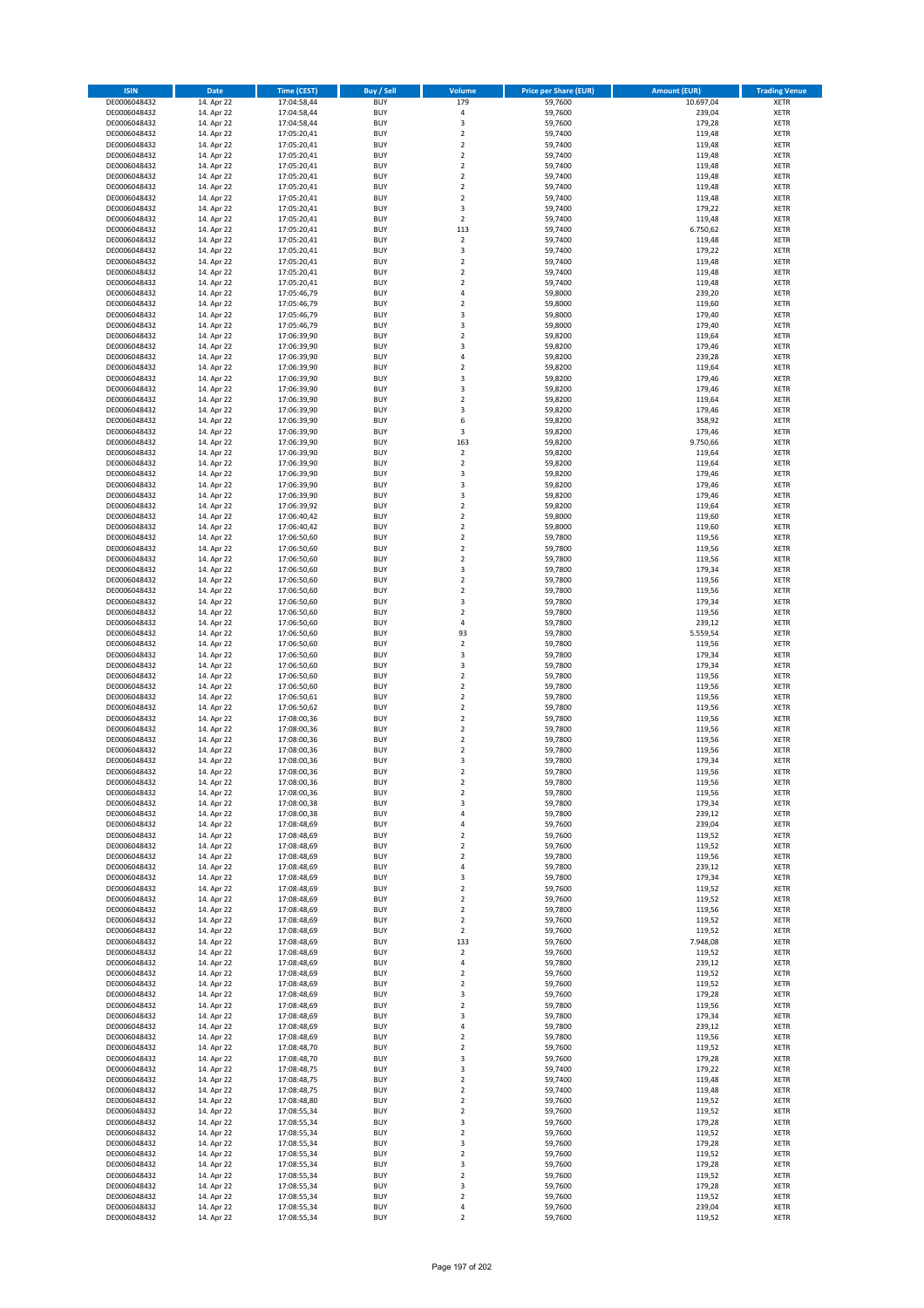| <b>ISIN</b>                  | <b>Date</b>              | <b>Time (CEST)</b>         | <b>Buy / Sell</b>        | Volume                                 | <b>Price per Share (EUR)</b> | <b>Amount (EUR)</b> | <b>Trading Venue</b>       |
|------------------------------|--------------------------|----------------------------|--------------------------|----------------------------------------|------------------------------|---------------------|----------------------------|
| DE0006048432                 | 14. Apr 22               | 17:08:55,34                | <b>BUY</b>               | 110                                    | 59,7600                      | 6.573,60            | <b>XETR</b>                |
| DE0006048432                 | 14. Apr 22               | 17:08:55,34                | <b>BUY</b>               | $\mathbf 2$                            | 59,7600                      | 119,52              | <b>XETR</b>                |
| DE0006048432                 | 14. Apr 22               | 17:08:55,34                | <b>BUY</b>               | $\overline{2}$                         | 59,7600                      | 119,52              | <b>XETR</b>                |
| DE0006048432<br>DE0006048432 | 14. Apr 22<br>14. Apr 22 | 17:08:55,34<br>17:08:55,34 | <b>BUY</b><br><b>BUY</b> | 4<br>$\overline{\mathbf{c}}$           | 59,7600<br>59,7600           | 239,04<br>119,52    | <b>XETR</b><br><b>XETR</b> |
| DE0006048432                 | 14. Apr 22               | 17:08:55,34                | <b>BUY</b>               | 3                                      | 59,7600                      | 179,28              | <b>XETR</b>                |
| DE0006048432                 | 14. Apr 22               | 17:08:55,34                | <b>BUY</b>               | 41                                     | 59,7600                      | 2.450,16            | <b>XETR</b>                |
| DE0006048432                 | 14. Apr 22               | 17:09:59,77                | <b>BUY</b>               | $\mathbf 2$                            | 59,7800                      | 119,56              | <b>XETR</b>                |
| DE0006048432                 | 14. Apr 22               | 17:09:59,77                | <b>BUY</b>               | $\mathbf 2$                            | 59,7800                      | 119,56              | <b>XETR</b>                |
| DE0006048432                 | 14. Apr 22               | 17:09:59,77                | <b>BUY</b>               | $\overline{2}$                         | 59,7800                      | 119,56              | <b>XETR</b>                |
| DE0006048432                 | 14. Apr 22               | 17:09:59,77                | <b>BUY</b>               | 3                                      | 59,7800                      | 179,34              | <b>XETR</b>                |
| DE0006048432<br>DE0006048432 | 14. Apr 22<br>14. Apr 22 | 17:09:59,77<br>17:09:59,77 | <b>BUY</b><br><b>BUY</b> | $\overline{\mathbf{c}}$<br>3           | 59,7800<br>59,7800           | 119,56<br>179,34    | <b>XETR</b><br><b>XETR</b> |
| DE0006048432                 | 14. Apr 22               | 17:09:59,77                | <b>BUY</b>               | 3                                      | 59,7800                      | 179,34              | <b>XETR</b>                |
| DE0006048432                 | 14. Apr 22               | 17:09:59,77                | <b>BUY</b>               | $\mathbf 2$                            | 59,7800                      | 119,56              | <b>XETR</b>                |
| DE0006048432                 | 14. Apr 22               | 17:09:59,77                | <b>BUY</b>               | $\overline{\mathbf{c}}$                | 59,7800                      | 119,56              | <b>XETR</b>                |
| DE0006048432                 | 14. Apr 22               | 17:09:59,77                | <b>BUY</b>               | $\mathbf 2$                            | 59,7800                      | 119,56              | <b>XETR</b>                |
| DE0006048432                 | 14. Apr 22               | 17:10:27,65                | <b>BUY</b>               | 3                                      | 59,8000                      | 179,40              | <b>XETR</b>                |
| DE0006048432                 | 14. Apr 22               | 17:10:27,65                | <b>BUY</b>               | 3                                      | 59,8000                      | 179,40              | <b>XETR</b>                |
| DE0006048432<br>DE0006048432 | 14. Apr 22<br>14. Apr 22 | 17:10:27,65<br>17:10:27,65 | <b>BUY</b><br><b>BUY</b> | $\mathbf 2$<br>$\overline{\mathbf{c}}$ | 59,8000<br>59,8000           | 119,60<br>119,60    | <b>XETR</b><br><b>XETR</b> |
| DE0006048432                 | 14. Apr 22               | 17:10:27,65                | <b>BUY</b>               | $\mathbf 2$                            | 59,8000                      | 119,60              | <b>XETR</b>                |
| DE0006048432                 | 14. Apr 22               | 17:10:27,65                | <b>BUY</b>               | 156                                    | 59,8000                      | 9.328,80            | <b>XETR</b>                |
| DE0006048432                 | 14. Apr 22               | 17:10:27,65                | <b>BUY</b>               | 3                                      | 59,8000                      | 179,40              | <b>XETR</b>                |
| DE0006048432                 | 14. Apr 22               | 17:10:27,65                | <b>BUY</b>               | $\mathbf 2$                            | 59,8000                      | 119,60              | <b>XETR</b>                |
| DE0006048432                 | 14. Apr 22               | 17:10:27,65                | <b>BUY</b>               | $\mathbf 2$                            | 59,8000                      | 119,60              | <b>XETR</b>                |
| DE0006048432                 | 14. Apr 22               | 17:10:57,33                | <b>BUY</b>               | 3                                      | 59,7800                      | 179,34              | <b>XETR</b>                |
| DE0006048432                 | 14. Apr 22               | 17:10:57,33                | <b>BUY</b><br><b>BUY</b> | $\overline{\mathbf{c}}$                | 59,7800                      | 119,56<br>119,56    | <b>XETR</b><br><b>XETR</b> |
| DE0006048432<br>DE0006048432 | 14. Apr 22<br>14. Apr 22 | 17:10:57,33<br>17:10:57,33 | <b>BUY</b>               | $\mathbf 2$<br>3                       | 59,7800<br>59,7800           | 179,34              | <b>XETR</b>                |
| DE0006048432                 | 14. Apr 22               | 17:10:57,33                | <b>BUY</b>               | 4                                      | 59,7800                      | 239,12              | <b>XETR</b>                |
| DE0006048432                 | 14. Apr 22               | 17:10:57,33                | <b>BUY</b>               | 3                                      | 59,7800                      | 179,34              | <b>XETR</b>                |
| DE0006048432                 | 14. Apr 22               | 17:10:57,33                | <b>BUY</b>               | $\mathbf 1$                            | 59,7600                      | 59,76               | <b>XETR</b>                |
| DE0006048432                 | 14. Apr 22               | 17:10:57,33                | <b>BUY</b>               | 117                                    | 59,7600                      | 6.991,92            | <b>XETR</b>                |
| DE0006048432                 | 14. Apr 22               | 17:10:57,33                | <b>BUY</b>               | 4                                      | 59,7800                      | 239,12              | <b>XETR</b>                |
| DE0006048432                 | 14. Apr 22               | 17:10:57,33                | <b>BUY</b>               | $\mathbf 2$                            | 59,7800                      | 119,56              | <b>XETR</b>                |
| DE0006048432                 | 14. Apr 22               | 17:10:57,33                | <b>BUY</b><br><b>BUY</b> | $\overline{\mathbf{c}}$<br>3           | 59,7800                      | 119,56<br>179,34    | <b>XETR</b><br><b>XETR</b> |
| DE0006048432<br>DE0006048432 | 14. Apr 22<br>14. Apr 22 | 17:10:57,33<br>17:10:57,33 | <b>BUY</b>               | $\mathbf 1$                            | 59,7800<br>59,7600           | 59,76               | <b>XETR</b>                |
| DE0006048432                 | 14. Apr 22               | 17:10:57,34                | <b>BUY</b>               | $\mathbf 2$                            | 59,7600                      | 119,52              | <b>XETR</b>                |
| DE0006048432                 | 14. Apr 22               | 17:10:57,34                | <b>BUY</b>               | 4                                      | 59,7600                      | 239,04              | <b>XETR</b>                |
| DE0006048432                 | 14. Apr 22               | 17:10:57,34                | <b>BUY</b>               | $\mathbf 2$                            | 59,7600                      | 119,52              | <b>XETR</b>                |
| DE0006048432                 | 14. Apr 22               | 17:11:56,32                | <b>BUY</b>               | 3                                      | 59,7800                      | 179,34              | <b>XETR</b>                |
| DE0006048432                 | 14. Apr 22               | 17:11:56,32                | <b>BUY</b>               | $\overline{\mathbf{c}}$                | 59,7800                      | 119,56              | <b>XETR</b>                |
| DE0006048432                 | 14. Apr 22               | 17:11:56,32                | <b>BUY</b>               | $\mathbf 2$                            | 59,7800                      | 119,56              | <b>XETR</b>                |
| DE0006048432                 | 14. Apr 22               | 17:11:56,32                | <b>BUY</b>               | 3                                      | 59,7800                      | 179,34              | <b>XETR</b>                |
| DE0006048432<br>DE0006048432 | 14. Apr 22<br>14. Apr 22 | 17:12:23,10<br>17:12:23,10 | <b>BUY</b><br><b>BUY</b> | $\mathbf 2$<br>4                       | 59,8000<br>59,8000           | 119,60<br>239,20    | <b>XETR</b><br><b>XETR</b> |
| DE0006048432                 | 14. Apr 22               | 17:12:23,10                | <b>BUY</b>               | $\mathbf 2$                            | 59,8000                      | 119,60              | <b>XETR</b>                |
| DE0006048432                 | 14. Apr 22               | 17:12:23,10                | <b>BUY</b>               | 3                                      | 59,8000                      | 179,40              | <b>XETR</b>                |
| DE0006048432                 | 14. Apr 22               | 17:12:23,10                | <b>BUY</b>               | 4                                      | 59,8000                      | 239,20              | <b>XETR</b>                |
| DE0006048432                 | 14. Apr 22               | 17:12:23,10                | <b>BUY</b>               | $\mathbf 2$                            | 59,8000                      | 119,60              | <b>XETR</b>                |
| DE0006048432                 | 14. Apr 22               | 17:12:23,10                | <b>BUY</b>               | $\overline{2}$                         | 59,8000                      | 119,60              | <b>XETR</b>                |
| DE0006048432                 | 14. Apr 22               | 17:12:23,10                | <b>BUY</b>               | 3                                      | 59,8000                      | 179,40              | <b>XETR</b>                |
| DE0006048432<br>DE0006048432 | 14. Apr 22<br>14. Apr 22 | 17:12:23,10                | <b>BUY</b><br><b>BUY</b> | 138<br>4                               | 59,8000                      | 8.252,40            | <b>XETR</b><br><b>XETR</b> |
| DE0006048432                 | 14. Apr 22               | 17:12:23,10<br>17:12:23,10 | <b>BUY</b>               | $\overline{\mathbf{c}}$                | 59,8000<br>59,8000           | 239,20<br>119,60    | <b>XETR</b>                |
| DE0006048432                 | 14. Apr 22               | 17:12:23,10                | <b>BUY</b>               | 3                                      | 59,8000                      | 179,40              | <b>XETR</b>                |
| DE0006048432                 | 14. Apr 22               | 17:12:48,45                | <b>BUY</b>               | $\overline{\mathbf{c}}$                | 59,8000                      | 119,60              | <b>XETR</b>                |
| DE0006048432                 | 14. Apr 22               | 17:12:51,13                | <b>BUY</b>               | $\overline{2}$                         | 59,7800                      | 119,56              | <b>XETR</b>                |
| DE0006048432                 | 14. Apr 22               | 17:12:51,13                | <b>BUY</b>               | 3                                      | 59,7800                      | 179,34              | <b>XETR</b>                |
| DE0006048432                 | 14. Apr 22               | 17:12:51,13                | <b>BUY</b>               | $\overline{\mathbf{c}}$                | 59,7800                      | 119,56              | <b>XETR</b>                |
| DE0006048432                 | 14. Apr 22               | 17:12:51,13                | <b>BUY</b><br><b>BUY</b> | 3<br>$\overline{2}$                    | 59,7800                      | 179,34              | <b>XETR</b><br><b>XETR</b> |
| DE0006048432<br>DE0006048432 | 14. Apr 22<br>14. Apr 22 | 17:12:51,13<br>17:12:51,13 | BUY                      | 2                                      | 59,7800<br>59,7800           | 119,56<br>119,56    | <b>XETR</b>                |
| DE0006048432                 | 14. Apr 22               | 17:12:51,14                | <b>BUY</b>               | $\mathbf 2$                            | 59,7800                      | 119,56              | XETR                       |
| DE0006048432                 | 14. Apr 22               | 17:12:51,15                | <b>BUY</b>               | 4                                      | 59,7800                      | 239,12              | XETR                       |
| DE0006048432                 | 14. Apr 22               | 17:13:59,75                | <b>BUY</b>               | $\mathbf 2$                            | 59,7800                      | 119,56              | XETR                       |
| DE0006048432                 | 14. Apr 22               | 17:13:59,75                | <b>BUY</b>               | $\mathbf 2$                            | 59,7800                      | 119,56              | <b>XETR</b>                |
| DE0006048432                 | 14. Apr 22               | 17:13:59,75                | <b>BUY</b>               | $\mathbf 2$                            | 59,8000                      | 119,60              | XETR                       |
| DE0006048432<br>DE0006048432 | 14. Apr 22<br>14. Apr 22 | 17:13:59,75<br>17:13:59,75 | <b>BUY</b><br><b>BUY</b> | $\overline{2}$<br>3                    | 59,7800<br>59,8000           | 119,56<br>179,40    | <b>XETR</b><br><b>XETR</b> |
| DE0006048432                 | 14. Apr 22               | 17:13:59,75                | <b>BUY</b>               | $\mathbf 2$                            | 59,8000                      | 119,60              | <b>XETR</b>                |
| DE0006048432                 | 14. Apr 22               | 17:13:59,75                | <b>BUY</b>               | $\mathbf 2$                            | 59,8000                      | 119,60              | <b>XETR</b>                |
| DE0006048432                 | 14. Apr 22               | 17:13:59,75                | <b>BUY</b>               | $\mathbf 2$                            | 59,8000                      | 119,60              | XETR                       |
| DE0006048432                 | 14. Apr 22               | 17:13:59,75                | <b>BUY</b>               | $\overline{2}$                         | 59.7800                      | 119,56              | <b>XETR</b>                |
| DE0006048432                 | 14. Apr 22               | 17:13:59,75                | <b>BUY</b>               | 3                                      | 59,7800                      | 179,34              | <b>XETR</b>                |
| DE0006048432<br>DE0006048432 | 14. Apr 22<br>14. Apr 22 | 17:13:59,75<br>17:13:59,75 | <b>BUY</b><br><b>BUY</b> | $\overline{2}$<br>$\mathbf 2$          | 59,7800<br>59,8000           | 119,56<br>119,60    | <b>XETR</b><br><b>XETR</b> |
| DE0006048432                 | 14. Apr 22               | 17:15:23,08                | <b>BUY</b>               | 3                                      | 59,8200                      | 179,46              | <b>XETR</b>                |
| DE0006048432                 | 14. Apr 22               | 17:15:32,43                | <b>BUY</b>               | 287                                    | 59,8400                      | 17.174,08           | <b>XETR</b>                |
| DE0006048432                 | 14. Apr 22               | 17:16:19,13                | <b>BUY</b>               | 3                                      | 59,8400                      | 179,52              | <b>XETR</b>                |
| DE0006048432                 | 14. Apr 22               | 17:16:19,13                | <b>BUY</b>               | $\mathbf 2$                            | 59,8400                      | 119,68              | XETR                       |
| DE0006048432                 | 14. Apr 22               | 17:16:19,13                | <b>BUY</b>               | $\mathbf 2$                            | 59,8400                      | 119,68              | <b>XETR</b>                |
| DE0006048432                 | 14. Apr 22               | 17:16:19,13                | <b>BUY</b>               | $\overline{2}$                         | 59,8400                      | 119,68              | <b>XETR</b>                |
| DE0006048432<br>DE0006048432 | 14. Apr 22<br>14. Apr 22 | 17:16:19,13<br>17:16:19,13 | <b>BUY</b><br><b>BUY</b> | 3<br>3                                 | 59,8400<br>59,8400           | 179,52<br>179,52    | XETR<br><b>XETR</b>        |
| DE0006048432                 | 14. Apr 22               | 17:16:19,13                | <b>BUY</b>               | 3                                      | 59,8400                      | 179,52              | <b>XETR</b>                |
| DE0006048432                 | 14. Apr 22               | 17:16:19,13                | <b>BUY</b>               | 4                                      | 59,8400                      | 239,36              | <b>XETR</b>                |
| DE0006048432                 | 14. Apr 22               | 17:16:19,13                | <b>BUY</b>               | $\mathbf 2$                            | 59,8400                      | 119,68              | XETR                       |
| DE0006048432                 | 14. Apr 22               | 17:16:54,35                | <b>BUY</b>               | 170                                    | 59,8400                      | 10.172,80           | <b>XETR</b>                |
| DE0006048432                 | 14. Apr 22               | 17:17:19,16                | <b>BUY</b>               | $\mathbf 2$                            | 59,8200                      | 119,64              | <b>XETR</b>                |
| DE0006048432                 | 14. Apr 22               | 17:17:19,16                | <b>BUY</b>               | $\mathbf 2$                            | 59,8200                      | 119,64              | <b>XETR</b>                |
| DE0006048432                 | 14. Apr 22               | 17:17:19,16                | <b>BUY</b>               | 4                                      | 59,8200                      | 239,28              | XETR                       |
| DE0006048432<br>DE0006048432 | 14. Apr 22<br>14. Apr 22 | 17:17:19,16<br>17:17:19,16 | <b>BUY</b><br><b>BUY</b> | 3<br>3                                 | 59,8200<br>59,8200           | 179,46<br>179,46    | <b>XETR</b><br><b>XETR</b> |
| DE0006048432                 | 14. Apr 22               | 17:17:19,16                | <b>BUY</b>               | 3                                      | 59,8200                      | 179,46              | XETR                       |
| DE0006048432                 | 14. Apr 22               | 17:17:19,16                | <b>BUY</b>               | $\overline{\mathbf{c}}$                | 59,8200                      | 119,64              | <b>XETR</b>                |
| DE0006048432                 | 14. Apr 22               | 17:17:19,16                | <b>BUY</b>               | 4                                      | 59,8200                      | 239,28              | <b>XETR</b>                |
| DE0006048432                 | 14. Apr 22               | 17:17:19,16                | <b>BUY</b>               | 140                                    | 59,8200                      | 8.374,80            | <b>XETR</b>                |
| DE0006048432                 | 14. Apr 22               | 17:17:19,16                | <b>BUY</b>               | $\overline{2}$                         | 59,8200                      | 119,64              | <b>XETR</b>                |
| DE0006048432<br>DE0006048432 | 14. Apr 22<br>14. Apr 22 | 17:17:19,16<br>17:17:19,16 | <b>BUY</b><br><b>BUY</b> | $\mathbf 2$<br>3                       | 59,8200<br>59,8200           | 119,64<br>179,46    | <b>XETR</b><br><b>XETR</b> |
| DE0006048432                 | 14. Apr 22               | 17:17:19,16                | <b>BUY</b>               | 3                                      | 59,8200                      | 179,46              | <b>XETR</b>                |
| DE0006048432                 | 14. Apr 22               | 17:17:19,16                | <b>BUY</b>               | 3                                      | 59,8200                      | 179,46              | <b>XETR</b>                |
| DE0006048432                 | 14. Apr 22               | 17:17:55,54                | <b>BUY</b>               | 4                                      | 59,8000                      | 239,20              | XETR                       |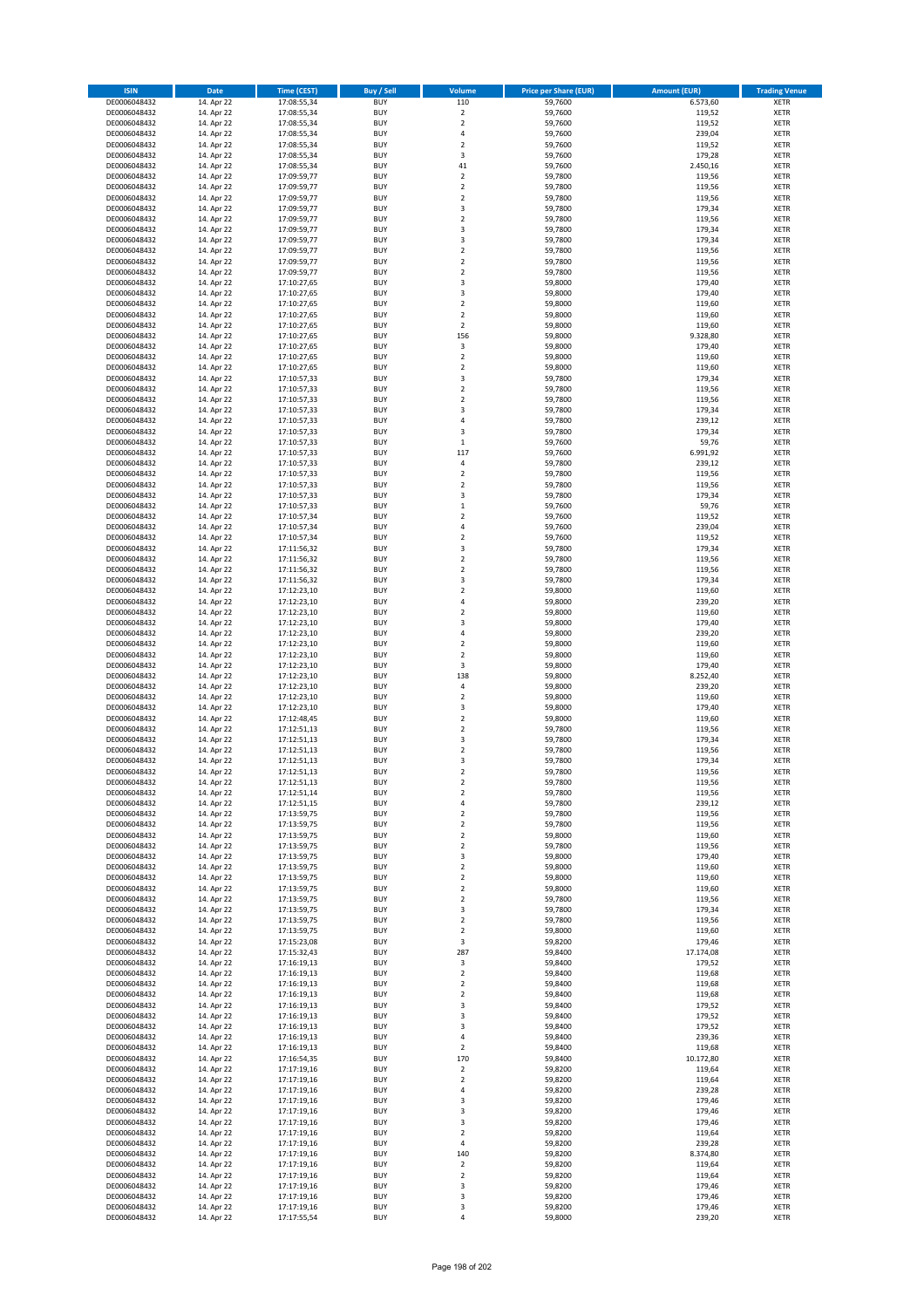| <b>ISIN</b>                  | <b>Date</b>              | <b>Time (CEST)</b>         | <b>Buy / Sell</b>        | Volume                                             | <b>Price per Share (EUR)</b> | <b>Amount (EUR)</b> | <b>Trading Venue</b>       |
|------------------------------|--------------------------|----------------------------|--------------------------|----------------------------------------------------|------------------------------|---------------------|----------------------------|
| DE0006048432                 | 14. Apr 22               | 17:17:55,54                | <b>BUY</b>               | $\overline{2}$                                     | 59,8000                      | 119,60              | <b>XETR</b>                |
| DE0006048432                 | 14. Apr 22               | 17:17:55,54                | <b>BUY</b>               | 3                                                  | 59,8000                      | 179,40              | <b>XETR</b>                |
| DE0006048432                 | 14. Apr 22               | 17:17:55,54                | <b>BUY</b>               | $\overline{2}$                                     | 59,8000                      | 119,60              | <b>XETR</b>                |
| DE0006048432<br>DE0006048432 | 14. Apr 22<br>14. Apr 22 | 17:17:55,54<br>17:17:55,54 | <b>BUY</b><br><b>BUY</b> | $\mathbf 2$<br>$\overline{\mathbf{c}}$             | 59,8000<br>59,8000           | 119,60<br>119,60    | <b>XETR</b><br><b>XETR</b> |
| DE0006048432                 | 14. Apr 22               | 17:17:55,54                | <b>BUY</b>               | 4                                                  | 59,8000                      | 239,20              | <b>XETR</b>                |
| DE0006048432                 | 14. Apr 22               | 17:17:55,54                | <b>BUY</b>               | 4                                                  | 59,8000                      | 239,20              | <b>XETR</b>                |
| DE0006048432                 | 14. Apr 22               | 17:17:55,54                | <b>BUY</b>               | $\mathbf 2$                                        | 59,8000                      | 119,60              | <b>XETR</b>                |
| DE0006048432                 | 14. Apr 22               | 17:17:55,54                | <b>BUY</b>               | 4                                                  | 59,8000                      | 239,20              | <b>XETR</b>                |
| DE0006048432                 | 14. Apr 22               | 17:17:55,54                | <b>BUY</b>               | $\mathbf 2$                                        | 59,8000                      | 119,60              | <b>XETR</b>                |
| DE0006048432<br>DE0006048432 | 14. Apr 22<br>14. Apr 22 | 17:17:55,54<br>17:17:55,54 | <b>BUY</b><br><b>BUY</b> | $\mathbf 2$<br>74                                  | 59,8000<br>59,8000           | 119,60<br>4.425,20  | <b>XETR</b><br><b>XETR</b> |
| DE0006048432                 | 14. Apr 22               | 17:17:55,54                | <b>BUY</b>               | $\mathbf 2$                                        | 59,8000                      | 119,60              | <b>XETR</b>                |
| DE0006048432                 | 14. Apr 22               | 17:17:55,54                | <b>BUY</b>               | $\overline{\mathbf{c}}$                            | 59,8000                      | 119,60              | <b>XETR</b>                |
| DE0006048432                 | 14. Apr 22               | 17:17:55,54                | <b>BUY</b>               | $\overline{\mathbf{c}}$                            | 59,8000                      | 119,60              | <b>XETR</b>                |
| DE0006048432                 | 14. Apr 22               | 17:17:55,54                | <b>BUY</b>               | 3                                                  | 59,8000                      | 179,40              | <b>XETR</b>                |
| DE0006048432                 | 14. Apr 22               | 17:17:55,54                | <b>BUY</b>               | 4                                                  | 59,8000                      | 239,20              | <b>XETR</b>                |
| DE0006048432                 | 14. Apr 22               | 17:17:55,55                | <b>BUY</b>               | $\mathbf 2$                                        | 59,8000                      | 119,60              | <b>XETR</b>                |
| DE0006048432<br>DE0006048432 | 14. Apr 22<br>14. Apr 22 | 17:18:25,79<br>17:19:01,76 | <b>BUY</b><br><b>BUY</b> | 126<br>4                                           | 59,8000<br>59,8000           | 7.534,80<br>239,20  | <b>XETR</b><br><b>XETR</b> |
| DE0006048432                 | 14. Apr 22               | 17:19:01,76                | <b>BUY</b>               | $\overline{\mathbf{c}}$                            | 59,8000                      | 119,60              | <b>XETR</b>                |
| DE0006048432                 | 14. Apr 22               | 17:20:01,82                | <b>BUY</b>               | 3                                                  | 59,7800                      | 179,34              | <b>XETR</b>                |
| DE0006048432                 | 14. Apr 22               | 17:20:01,82                | <b>BUY</b>               | 3                                                  | 59,7800                      | 179,34              | <b>XETR</b>                |
| DE0006048432                 | 14. Apr 22               | 17:20:01,82                | <b>BUY</b>               | $\mathbf 2$                                        | 59,7800                      | 119,56              | <b>XETR</b>                |
| DE0006048432                 | 14. Apr 22               | 17:20:01,82                | <b>BUY</b>               | 3                                                  | 59,7800                      | 179,34              | <b>XETR</b>                |
| DE0006048432<br>DE0006048432 | 14. Apr 22<br>14. Apr 22 | 17:20:01,82<br>17:20:01,82 | <b>BUY</b><br><b>BUY</b> | 3<br>$\mathbf 2$                                   | 59,7800<br>59,7800           | 179,34<br>119,56    | <b>XETR</b><br><b>XETR</b> |
| DE0006048432                 | 14. Apr 22               | 17:20:01,82                | <b>BUY</b>               | 3                                                  | 59,7800                      | 179,34              | <b>XETR</b>                |
| DE0006048432                 | 14. Apr 22               | 17:20:01,82                | <b>BUY</b>               | $\overline{\mathbf{c}}$                            | 59,7800                      | 119,56              | <b>XETR</b>                |
| DE0006048432                 | 14. Apr 22               | 17:20:01,82                | <b>BUY</b>               | 4                                                  | 59,7800                      | 239,12              | <b>XETR</b>                |
| DE0006048432                 | 14. Apr 22               | 17:20:01,82                | <b>BUY</b>               | 144                                                | 59,7800                      | 8.608,32            | <b>XETR</b>                |
| DE0006048432                 | 14. Apr 22               | 17:20:01,82                | <b>BUY</b>               | 4                                                  | 59,7800                      | 239,12              | <b>XETR</b>                |
| DE0006048432<br>DE0006048432 | 14. Apr 22               | 17:20:01,82<br>17:20:01,82 | <b>BUY</b><br><b>BUY</b> | 5<br>4                                             | 59,7800<br>59,7800           | 298,90<br>239,12    | <b>XETR</b><br><b>XETR</b> |
| DE0006048432                 | 14. Apr 22<br>14. Apr 22 | 17:20:01,82                | <b>BUY</b>               | $\mathbf 2$                                        | 59.7800                      | 119,56              | <b>XETR</b>                |
| DE0006048432                 | 14. Apr 22               | 17:20:01,82                | <b>BUY</b>               | $\overline{\mathbf{c}}$                            | 59,7800                      | 119,56              | <b>XETR</b>                |
| DE0006048432                 | 14. Apr 22               | 17:20:01,82                | <b>BUY</b>               | 3                                                  | 59,7800                      | 179,34              | <b>XETR</b>                |
| DE0006048432                 | 14. Apr 22               | 17:20:01,82                | <b>BUY</b>               | 5                                                  | 59,7800                      | 298,90              | <b>XETR</b>                |
| DE0006048432                 | 14. Apr 22               | 17:20:12,52                | <b>BUY</b>               | 129                                                | 59,7800                      | 7.711,62            | <b>XETR</b>                |
| DE0006048432                 | 14. Apr 22<br>14. Apr 22 | 17:20:25,59                | <b>BUY</b>               | 3                                                  | 59,7600                      | 179,28              | <b>XETR</b>                |
| DE0006048432<br>DE0006048432 | 14. Apr 22               | 17:20:25,59<br>17:20:25,59 | <b>BUY</b><br><b>BUY</b> | $\mathbf 2$<br>5                                   | 59,7600<br>59,7600           | 119,52<br>298,80    | <b>XETR</b><br><b>XETR</b> |
| DE0006048432                 | 14. Apr 22               | 17:20:25,59                | <b>BUY</b>               | 3                                                  | 59,7600                      | 179,28              | <b>XETR</b>                |
| DE0006048432                 | 14. Apr 22               | 17:20:25,59                | <b>BUY</b>               | $\overline{\mathbf{c}}$                            | 59,7600                      | 119,52              | <b>XETR</b>                |
| DE0006048432                 | 14. Apr 22               | 17:20:25,59                | <b>BUY</b>               | $\mathbf 2$                                        | 59,7600                      | 119,52              | <b>XETR</b>                |
| DE0006048432                 | 14. Apr 22               | 17:20:25,59                | <b>BUY</b>               | $\overline{2}$                                     | 59,7600                      | 119,52              | <b>XETR</b>                |
| DE0006048432                 | 14. Apr 22               | 17:20:25,59                | <b>BUY</b>               | $\mathbf 2$                                        | 59,7600                      | 119,52              | <b>XETR</b>                |
| DE0006048432<br>DE0006048432 | 14. Apr 22<br>14. Apr 22 | 17:20:25,59<br>17:20:25,59 | <b>BUY</b><br><b>BUY</b> | 193<br>$\mathbf 2$                                 | 59,7600<br>59,7600           | 11.533,68<br>119,52 | <b>XETR</b><br><b>XETR</b> |
| DE0006048432                 | 14. Apr 22               | 17:20:25,59                | <b>BUY</b>               | $\mathbf 2$                                        | 59,7600                      | 119,52              | <b>XETR</b>                |
| DE0006048432                 | 14. Apr 22               | 17:20:25,59                | <b>BUY</b>               | 3                                                  | 59,7600                      | 179,28              | <b>XETR</b>                |
| DE0006048432                 | 14. Apr 22               | 17:20:25,59                | <b>BUY</b>               | 3                                                  | 59,7600                      | 179,28              | <b>XETR</b>                |
| DE0006048432                 | 14. Apr 22               | 17:20:42,33                | <b>BUY</b>               | $\overline{\mathbf{2}}$                            | 59,7600                      | 119,52              | <b>XETR</b>                |
| DE0006048432                 | 14. Apr 22               | 17:20:42,33                | <b>BUY</b>               | 3                                                  | 59,7600                      | 179,28              | <b>XETR</b>                |
| DE0006048432<br>DE0006048432 | 14. Apr 22<br>14. Apr 22 | 17:20:58,61<br>17:20:58,61 | <b>BUY</b><br><b>BUY</b> | 3<br>4                                             | 59,7600<br>59,7600           | 179,28<br>239,04    | <b>XETR</b><br><b>XETR</b> |
| DE0006048432                 | 14. Apr 22               | 17:20:58,61                | <b>BUY</b>               | $\overline{\mathbf{c}}$                            | 59,7600                      | 119,52              | <b>XETR</b>                |
| DE0006048432                 | 14. Apr 22               | 17:20:58,61                | <b>BUY</b>               | 50                                                 | 59,7600                      | 2.988,00            | <b>XETR</b>                |
| DE0006048432                 | 14. Apr 22               | 17:20:58,61                | <b>BUY</b>               | 5                                                  | 59,7600                      | 298,80              | <b>XETR</b>                |
| DE0006048432                 | 14. Apr 22               | 17:20:58,61                | <b>BUY</b>               | 3                                                  | 59,7600                      | 179,28              | <b>XETR</b>                |
| DE0006048432                 | 14. Apr 22               | 17:20:58,61                | <b>BUY</b>               | 6                                                  | 59,7600                      | 358,56              | <b>XETR</b>                |
| DE0006048432                 | 14. Apr 22               | 17:20:59,80<br>17:20:59,80 | <b>BUY</b><br><b>BUY</b> | $\overline{\mathbf{c}}$<br>$\overline{\mathbf{c}}$ | 59,7600                      | 119,52              | <b>XETR</b><br><b>XETR</b> |
| DE0006048432<br>DE0006048432 | 14. Apr 22<br>14. Apr 22 | 17:20:59,80                | <b>BUY</b>               | 4                                                  | 59,7600<br>59,7600           | 119,52<br>239,04    | <b>XETR</b>                |
| DE0006048432                 | 14. Apr 22               | 17:20:59,80                | BUY                      | 2                                                  | 59,7600                      | 119,52              | <b>XETR</b>                |
| DE0006048432                 | 14. Apr 22               | 17:20:59,83                | <b>BUY</b>               | $\overline{2}$                                     | 59,7600                      | 119,52              | <b>XETR</b>                |
| DE0006048432                 | 14. Apr 22               | 17:21:59,58                | <b>BUY</b>               | 117                                                | 59,7600                      | 6.991,92            | <b>XETR</b>                |
| DE0006048432                 | 14. Apr 22               | 17:22:10,01                | <b>BUY</b>               | $\mathbf 2$                                        | 59,7400                      | 119,48              | XETR                       |
| DE0006048432                 | 14. Apr 22               | 17:22:10,01                | <b>BUY</b>               | $\mathbf 2$                                        | 59,7400<br>59,7400           | 119,48<br>119,48    | <b>XETR</b>                |
| DE0006048432<br>DE0006048432 | 14. Apr 22<br>14. Apr 22 | 17:22:10,01<br>17:22:10,01 | <b>BUY</b><br><b>BUY</b> | $\mathbf 2$<br>5                                   | 59,7400                      | 298,70              | <b>XETR</b><br><b>XETR</b> |
| DE0006048432                 | 14. Apr 22               | 17:22:10,01                | <b>BUY</b>               | 6                                                  | 59,7400                      | 358,44              | <b>XETR</b>                |
| DE0006048432                 | 14. Apr 22               | 17:22:10,01                | <b>BUY</b>               | 3                                                  | 59,7400                      | 179,22              | <b>XETR</b>                |
| DE0006048432                 | 14. Apr 22               | 17:22:10,01                | <b>BUY</b>               | $\mathbf 2$                                        | 59,7400                      | 119,48              | <b>XETR</b>                |
| DE0006048432                 | 14. Apr 22               | 17:22:10,01                | <b>BUY</b>               | 4                                                  | 59,7400                      | 238,96              | <b>XETR</b>                |
| DE0006048432                 | 14. Apr 22               | 17:22:10,01<br>17:22:10,01 | <b>BUY</b>               | 6                                                  | 59.7400                      | 358,44              | <b>XETR</b>                |
| DE0006048432<br>DE0006048432 | 14. Apr 22<br>14. Apr 22 | 17:22:10,01                | <b>BUY</b><br><b>BUY</b> | 4<br>53                                            | 59,7400<br>59,7400           | 238,96<br>3.166,22  | <b>XETR</b><br><b>XETR</b> |
| DE0006048432                 | 14. Apr 22               | 17:22:10,01                | <b>BUY</b>               | 3                                                  | 59,7400                      | 179,22              | <b>XETR</b>                |
| DE0006048432                 | 14. Apr 22               | 17:22:10,01                | <b>BUY</b>               | $\mathbf 2$                                        | 59,7400                      | 119,48              | <b>XETR</b>                |
| DE0006048432                 | 14. Apr 22               | 17:22:10,01                | <b>BUY</b>               | 5                                                  | 59,7400                      | 298,70              | <b>XETR</b>                |
| DE0006048432                 | 14. Apr 22               | 17:22:10,01                | <b>BUY</b>               | 5                                                  | 59,7400                      | 298,70              | <b>XETR</b>                |
| DE0006048432                 | 14. Apr 22               | 17:22:10,01                | <b>BUY</b>               | 3                                                  | 59,7400                      | 179,22              | XETR                       |
| DE0006048432<br>DE0006048432 | 14. Apr 22<br>14. Apr 22 | 17:22:10,02<br>17:23:11,61 | <b>BUY</b><br><b>BUY</b> | $\mathbf 2$<br>3                                   | 59,7400<br>59,7400           | 119,48<br>179,22    | <b>XETR</b><br><b>XETR</b> |
| DE0006048432                 | 14. Apr 22               | 17:23:11,61                | <b>BUY</b>               | 4                                                  | 59,7400                      | 238,96              | <b>XETR</b>                |
| DE0006048432                 | 14. Apr 22               | 17:23:11,61                | <b>BUY</b>               | $\overline{\mathbf{c}}$                            | 59,7400                      | 119,48              | <b>XETR</b>                |
| DE0006048432                 | 14. Apr 22               | 17:23:11,61                | <b>BUY</b>               | 3                                                  | 59,7400                      | 179,22              | <b>XETR</b>                |
| DE0006048432                 | 14. Apr 22               | 17:23:11,61                | <b>BUY</b>               | 4                                                  | 59,7400                      | 238,96              | <b>XETR</b>                |
| DE0006048432                 | 14. Apr 22               | 17:23:11,61                | <b>BUY</b>               | $\mathbf 2$                                        | 59,7400                      | 119,48              | <b>XETR</b>                |
| DE0006048432                 | 14. Apr 22               | 17:23:11,61                | <b>BUY</b><br><b>BUY</b> | 4<br>124                                           | 59,7400<br>59,7400           | 238,96              | <b>XETR</b><br><b>XETR</b> |
| DE0006048432<br>DE0006048432 | 14. Apr 22<br>14. Apr 22 | 17:23:11,61<br>17:23:11,61 | <b>BUY</b>               | 3                                                  | 59,7400                      | 7.407,76<br>179,22  | <b>XETR</b>                |
| DE0006048432                 | 14. Apr 22               | 17:23:11,61                | <b>BUY</b>               | 6                                                  | 59,7400                      | 358,44              | <b>XETR</b>                |
| DE0006048432                 | 14. Apr 22               | 17:23:11,61                | <b>BUY</b>               | 4                                                  | 59,7400                      | 238,96              | <b>XETR</b>                |
| DE0006048432                 | 14. Apr 22               | 17:23:11,61                | <b>BUY</b>               | 4                                                  | 59,7400                      | 238,96              | <b>XETR</b>                |
| DE0006048432                 | 14. Apr 22               | 17:23:11,65                | <b>BUY</b>               | $\mathbf 2$                                        | 59,7400                      | 119,48              | <b>XETR</b>                |
| DE0006048432                 | 14. Apr 22               | 17:23:46,39                | <b>BUY</b>               | 6                                                  | 59,7200                      | 358,32              | <b>XETR</b>                |
| DE0006048432<br>DE0006048432 | 14. Apr 22<br>14. Apr 22 | 17:23:46,39<br>17:23:46,39 | <b>BUY</b><br><b>BUY</b> | 5<br>5                                             | 59,7200<br>59,7200           | 298,60<br>298,60    | <b>XETR</b><br><b>XETR</b> |
| DE0006048432                 | 14. Apr 22               | 17:23:46,39                | <b>BUY</b>               | $\overline{\mathbf{c}}$                            | 59,7200                      | 119,44              | <b>XETR</b>                |
| DE0006048432                 | 14. Apr 22               | 17:23:46,39                | <b>BUY</b>               | 4                                                  | 59,7200                      | 238,88              | XETR                       |
| DE0006048432                 | 14. Apr 22               | 17:23:46,39                | <b>BUY</b>               | 3                                                  | 59,7200                      | 179,16              | <b>XETR</b>                |
| DE0006048432                 | 14. Apr 22               | 17:23:46,39                | <b>BUY</b>               | 4                                                  | 59,7200                      | 238,88              | <b>XETR</b>                |
| DE0006048432                 | 14. Apr 22               | 17:23:46,39                | <b>BUY</b>               | 3                                                  | 59,7200                      | 179,16              | <b>XETR</b>                |
| DE0006048432                 | 14. Apr 22               | 17:23:46,39                | <b>BUY</b>               | 123                                                | 59,7200                      | 7.345,56            | <b>XETR</b>                |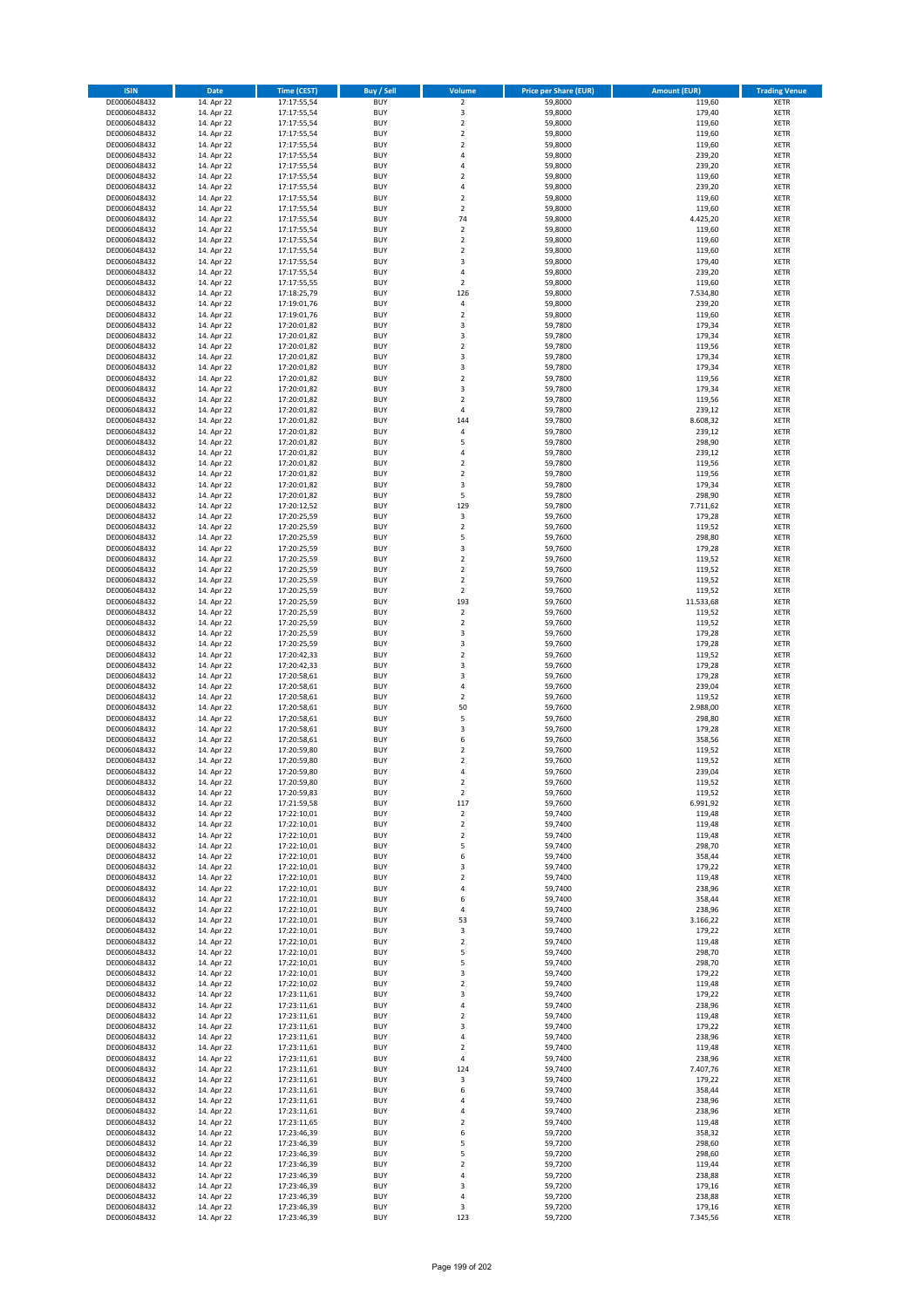| <b>ISIN</b>                  | <b>Date</b>              | <b>Time (CEST)</b>         | <b>Buy / Sell</b>        | <b>Volume</b>                 | <b>Price per Share (EUR)</b> | <b>Amount (EUR)</b> | <b>Trading Venue</b>       |
|------------------------------|--------------------------|----------------------------|--------------------------|-------------------------------|------------------------------|---------------------|----------------------------|
| DE0006048432                 | 14. Apr 22               | 17:23:46,39                | <b>BUY</b>               | $\overline{\mathbf{2}}$       | 59,7200                      | 119,44              | <b>XETR</b>                |
| DE0006048432                 | 14. Apr 22               | 17:23:46,39                | <b>BUY</b>               | 6                             | 59,7200                      | 358,32              | <b>XETR</b>                |
| DE0006048432                 | 14. Apr 22               | 17:23:46,39                | <b>BUY</b>               | $\mathbf 2$                   | 59,7200                      | 119,44              | <b>XETR</b>                |
| DE0006048432<br>DE0006048432 | 14. Apr 22<br>14. Apr 22 | 17:23:46,39<br>17:23:46,39 | <b>BUY</b><br><b>BUY</b> | 4<br>3                        | 59,7200<br>59,7200           | 238,88<br>179,16    | <b>XETR</b><br><b>XETR</b> |
| DE0006048432                 | 14. Apr 22               | 17:23:46,39                | <b>BUY</b>               | $\mathbf 2$                   | 59,7200                      | 119,44              | <b>XETR</b>                |
| DE0006048432                 | 14. Apr 22               | 17:24:52,95                | <b>BUY</b>               | 3                             | 59,7400                      | 179,22              | <b>XETR</b>                |
| DE0006048432                 | 14. Apr 22               | 17:24:52,95                | <b>BUY</b>               | 4                             | 59,7400                      | 238,96              | <b>XETR</b>                |
| DE0006048432                 | 14. Apr 22               | 17:24:52,95                | <b>BUY</b>               | 4                             | 59,7400                      | 238,96              | <b>XETR</b>                |
| DE0006048432                 | 14. Apr 22               | 17:24:52,95                | <b>BUY</b>               | 4                             | 59,7400                      | 238,96              | <b>XETR</b>                |
| DE0006048432                 | 14. Apr 22               | 17:24:52,95                | <b>BUY</b>               | 3                             | 59,7400                      | 179,22              | <b>XETR</b>                |
| DE0006048432                 | 14. Apr 22<br>14. Apr 22 | 17:24:52,95                | <b>BUY</b><br><b>BUY</b> | 4<br>5                        | 59,7400                      | 238,96<br>298,70    | <b>XETR</b><br><b>XETR</b> |
| DE0006048432<br>DE0006048432 | 14. Apr 22               | 17:24:52,95<br>17:24:52,95 | <b>BUY</b>               | $\overline{\mathbf{c}}$       | 59,7400<br>59,7400           | 119,48              | <b>XETR</b>                |
| DE0006048432                 | 14. Apr 22               | 17:24:52,95                | <b>BUY</b>               | 3                             | 59,7400                      | 179,22              | <b>XETR</b>                |
| DE0006048432                 | 14. Apr 22               | 17:24:52,95                | <b>BUY</b>               | 5                             | 59,7400                      | 298,70              | <b>XETR</b>                |
| DE0006048432                 | 14. Apr 22               | 17:24:52,95                | <b>BUY</b>               | 5                             | 59,7400                      | 298,70              | <b>XETR</b>                |
| DE0006048432                 | 14. Apr 22               | 17:24:52,95                | <b>BUY</b>               | 55                            | 59,7400                      | 3.285,70            | <b>XETR</b>                |
| DE0006048432                 | 14. Apr 22               | 17:24:52,95                | <b>BUY</b>               | 4                             | 59.7400                      | 238,96              | <b>XETR</b>                |
| DE0006048432                 | 14. Apr 22               | 17:24:52,95                | <b>BUY</b>               | 4                             | 59,7400                      | 238,96              | <b>XETR</b>                |
| DE0006048432                 | 14. Apr 22               | 17:24:52,95                | <b>BUY</b><br><b>BUY</b> | 3<br>6                        | 59,7400                      | 179,22              | <b>XETR</b>                |
| DE0006048432<br>DE0006048432 | 14. Apr 22<br>14. Apr 22 | 17:24:52,95<br>17:24:52,95 | <b>BUY</b>               | 4                             | 59,7400<br>59,7400           | 358,44<br>238,96    | <b>XETR</b><br><b>XETR</b> |
| DE0006048432                 | 14. Apr 22               | 17:24:52,95                | <b>BUY</b>               | 43                            | 59,7400                      | 2.568,82            | <b>XETR</b>                |
| DE0006048432                 | 14. Apr 22               | 17:25:16,39                | <b>BUY</b>               | 3                             | 59,7400                      | 179,22              | <b>XETR</b>                |
| DE0006048432                 | 14. Apr 22               | 17:25:16,39                | <b>BUY</b>               | $\mathbf 2$                   | 59,7400                      | 119,48              | <b>XETR</b>                |
| DE0006048432                 | 14. Apr 22               | 17:25:16,39                | <b>BUY</b>               | $\mathbf 2$                   | 59,7400                      | 119,48              | <b>XETR</b>                |
| DE0006048432                 | 14. Apr 22               | 17:25:16,39                | <b>BUY</b>               | $\overline{\mathbf{c}}$       | 59,7400                      | 119,48              | <b>XETR</b>                |
| DE0006048432                 | 14. Apr 22               | 17:25:16,39                | <b>BUY</b>               | 3                             | 59,7400                      | 179,22              | <b>XETR</b>                |
| DE0006048432<br>DE0006048432 | 14. Apr 22               | 17:25:16,39                | <b>BUY</b><br><b>BUY</b> | $\overline{\mathbf{c}}$<br>3  | 59,7400                      | 119,48              | <b>XETR</b>                |
| DE0006048432                 | 14. Apr 22<br>14. Apr 22 | 17:25:16,39<br>17:25:16,39 | <b>BUY</b>               | $\overline{\mathbf{c}}$       | 59,7400<br>59,7400           | 179,22<br>119,48    | <b>XETR</b><br><b>XETR</b> |
| DE0006048432                 | 14. Apr 22               | 17:25:16,39                | <b>BUY</b>               | 3                             | 59,7400                      | 179,22              | <b>XETR</b>                |
| DE0006048432                 | 14. Apr 22               | 17:25:16,39                | <b>BUY</b>               | 3                             | 59,7400                      | 179,22              | <b>XETR</b>                |
| DE0006048432                 | 14. Apr 22               | 17:25:16,39                | <b>BUY</b>               | 3                             | 59,7400                      | 179,22              | <b>XETR</b>                |
| DE0006048432                 | 14. Apr 22               | 17:25:16,39                | <b>BUY</b>               | 4                             | 59,7400                      | 238,96              | <b>XETR</b>                |
| DE0006048432                 | 14. Apr 22               | 17:25:16,39                | <b>BUY</b>               | 3                             | 59.7400                      | 179,22              | <b>XETR</b>                |
| DE0006048432                 | 14. Apr 22               | 17:25:16,39                | <b>BUY</b>               | $\mathbf 2$                   | 59,7400                      | 119,48              | <b>XETR</b>                |
| DE0006048432                 | 14. Apr 22               | 17:25:16,39                | <b>BUY</b>               | $\mathbf 2$                   | 59,7400                      | 119,48              | <b>XETR</b>                |
| DE0006048432                 | 14. Apr 22<br>14. Apr 22 | 17:25:30,54                | <b>BUY</b><br><b>BUY</b> | $\mathbf 2$<br>$\mathbf 2$    | 59,7400                      | 119,48              | <b>XETR</b><br><b>XETR</b> |
| DE0006048432<br>DE0006048432 | 14. Apr 22               | 17:25:30,54<br>17:25:30,54 | <b>BUY</b>               | $\mathbf 2$                   | 59,7400<br>59,7400           | 119,48<br>119,48    | <b>XETR</b>                |
| DE0006048432                 | 14. Apr 22               | 17:25:30,54                | <b>BUY</b>               | 3                             | 59,7400                      | 179,22              | <b>XETR</b>                |
| DE0006048432                 | 14. Apr 22               | 17:25:30,54                | <b>BUY</b>               | $\overline{\mathbf{c}}$       | 59,7400                      | 119,48              | <b>XETR</b>                |
| DE0006048432                 | 14. Apr 22               | 17:25:30,54                | <b>BUY</b>               | $\mathbf 2$                   | 59,7400                      | 119,48              | <b>XETR</b>                |
| DE0006048432                 | 14. Apr 22               | 17:25:30,54                | <b>BUY</b>               | $\overline{\mathbf{2}}$       | 59,7400                      | 119,48              | <b>XETR</b>                |
| DE0006048432                 | 14. Apr 22               | 17:25:30,54                | <b>BUY</b>               | $\mathbf 2$                   | 59,7400                      | 119,48              | <b>XETR</b>                |
| DE0006048432                 | 14. Apr 22               | 17:25:30,54                | <b>BUY</b>               | $\mathbf 2$                   | 59,7400                      | 119,48              | <b>XETR</b>                |
| DE0006048432                 | 14. Apr 22               | 17:25:30,54                | <b>BUY</b>               | $\mathbf 2$                   | 59,7400                      | 119,48              | <b>XETR</b>                |
| DE0006048432<br>DE0006048432 | 14. Apr 22<br>14. Apr 22 | 17:25:30,54<br>17:25:30,54 | <b>BUY</b><br><b>BUY</b> | $\mathbf 2$<br>3              | 59,7400<br>59,7400           | 119,48<br>179,22    | <b>XETR</b><br><b>XETR</b> |
| DE0006048432                 | 14. Apr 22               | 17:25:30,54                | <b>BUY</b>               | 3                             | 59,7400                      | 179,22              | <b>XETR</b>                |
| DE0006048432                 | 14. Apr 22               | 17:25:30,54                | <b>BUY</b>               | $\overline{\mathbf{2}}$       | 59,7400                      | 119,48              | <b>XETR</b>                |
| DE0006048432                 | 14. Apr 22               | 17:25:30,54                | <b>BUY</b>               | $\mathbf 2$                   | 59,7400                      | 119,48              | <b>XETR</b>                |
| DE0006048432                 | 14. Apr 22               | 17:25:31,99                | <b>BUY</b>               | $\mathbf 2$                   | 59,7400                      | 119,48              | <b>XETR</b>                |
| DE0006048432                 | 14. Apr 22               | 17:25:31,99                | <b>BUY</b>               | $\mathbf 2$                   | 59,7400                      | 119,48              | <b>XETR</b>                |
| DE0006048432                 | 14. Apr 22               | 17:25:31,99                | <b>BUY</b>               | $\overline{\mathbf{c}}$       | 59,7400                      | 119,48              | <b>XETR</b>                |
| DE0006048432                 | 14. Apr 22               | 17:25:31,99                | <b>BUY</b>               | $\mathbf 2$                   | 59,7400                      | 119,48              | <b>XETR</b>                |
| DE0006048432                 | 14. Apr 22               | 17:25:31,99                | <b>BUY</b>               | $\overline{\mathbf{c}}$       | 59,7400                      | 119,48              | <b>XETR</b>                |
| DE0006048432<br>DE0006048432 | 14. Apr 22<br>14. Apr 22 | 17:25:31,99<br>17:25:32,08 | <b>BUY</b><br><b>BUY</b> | $\mathbf 1$<br>4              | 59,7400<br>59,7400           | 59,74<br>238,96     | <b>XETR</b><br><b>XETR</b> |
| DE0006048432                 | 14. Apr 22               | 17:25:32,08                | <b>BUY</b>               | $\overline{\mathbf{c}}$       | 59.7400                      | 119,48              | <b>XETR</b>                |
| DE0006048432                 | 14. Apr 22               | 17:25:32,08                | <b>BUY</b>               | $\overline{\mathbf{c}}$       | 59,7400                      | 119,48              | <b>XETR</b>                |
| DE0006048432                 | 14. Apr 22               | 17:25:32,08                | <b>BUY</b>               | $\mathbf{1}$                  | 59,7400                      | 59,74               | <b>XETR</b>                |
| DE0006048432                 | 14. Apr 22               | 17:25:46,40                | BUY                      | 2                             | 59,7400                      | 119,48              | <b>XETR</b>                |
| DE0006048432                 | 14. Apr 22               | 17:25:46,40                | <b>BUY</b>               | $\mathbf 2$                   | 59,7400                      | 119,48              | XETR                       |
| DE0006048432                 | 14. Apr 22               | 17:25:46,40                | <b>BUY</b>               | $\mathbf 2$                   | 59,7400                      | 119,48              | XETR                       |
| DE0006048432<br>DE0006048432 | 14. Apr 22<br>14. Apr 22 | 17:25:46,40<br>17:25:46,40 | <b>BUY</b><br><b>BUY</b> | $\mathbf 2$<br>$\mathbf 2$    | 59,7400<br>59.7400           | 119,48<br>119,48    | XETR<br><b>XETR</b>        |
| DE0006048432                 | 14. Apr 22               | 17:25:46,40                | <b>BUY</b>               | 3                             | 59,7400                      | 179,22              | <b>XETR</b>                |
| DE0006048432                 | 14. Apr 22               | 17:25:46,40                | <b>BUY</b>               | 4                             | 59,7400                      | 238,96              | <b>XETR</b>                |
| DE0006048432                 | 14. Apr 22               | 17:25:46,40                | <b>BUY</b>               | $\mathbf 2$                   | 59,7400                      | 119,48              | <b>XETR</b>                |
| DE0006048432                 | 14. Apr 22               | 17:25:46,40                | <b>BUY</b>               | $\overline{\mathbf{2}}$       | 59,7400                      | 119,48              | <b>XETR</b>                |
| DE0006048432                 | 14. Apr 22               | 17:25:46,40                | <b>BUY</b>               | $\overline{2}$                | 59,7400                      | 119,48              | <b>XETR</b>                |
| DE0006048432                 | 14. Apr 22               | 17:25:59,27                | <b>BUY</b>               | 196                           | 59,7400                      | 11.709,04           | XETR                       |
| DE0006048432<br>DE0006048432 | 14. Apr 22<br>14. Apr 22 | 17:26:01,05<br>17:26:10,07 | <b>BUY</b><br><b>BUY</b> | 120<br>$\pmb{4}$              | 59.7400<br>59,7200           | 7.168,80<br>238,88  | <b>XETR</b><br><b>XETR</b> |
| DE0006048432                 | 14. Apr 22               | 17:26:10,07                | <b>BUY</b>               | 3                             | 59,7200                      | 179,16              | <b>XETR</b>                |
| DE0006048432                 | 14. Apr 22               | 17:26:10,07                | <b>BUY</b>               | 3                             | 59,7200                      | 179,16              | <b>XETR</b>                |
| DE0006048432                 | 14. Apr 22               | 17:26:10,07                | <b>BUY</b>               | 5                             | 59,7200                      | 298,60              | <b>XETR</b>                |
| DE0006048432                 | 14. Apr 22               | 17:26:10,07                | <b>BUY</b>               | 4                             | 59,7200                      | 238,88              | <b>XETR</b>                |
| DE0006048432                 | 14. Apr 22               | 17:26:10,07                | <b>BUY</b>               | 177                           | 59,7200                      | 10.570,44           | <b>XETR</b>                |
| DE0006048432                 | 14. Apr 22               | 17:26:10,07                | <b>BUY</b>               | 3                             | 59,7200                      | 179,16              | XETR                       |
| DE0006048432<br>DE0006048432 | 14. Apr 22<br>14. Apr 22 | 17:26:10,07<br>17:26:29,30 | <b>BUY</b><br><b>BUY</b> | $\mathbf 2$<br>$\overline{2}$ | 59,7200<br>59,7200           | 119,44<br>119,44    | <b>XETR</b><br><b>XETR</b> |
| DE0006048432                 | 14. Apr 22               | 17:26:29,30                | <b>BUY</b>               | 5                             | 59,7200                      | 298,60              | <b>XETR</b>                |
| DE0006048432                 | 14. Apr 22               | 17:26:29,30                | <b>BUY</b>               | $\overline{2}$                | 59,7200                      | 119,44              | <b>XETR</b>                |
| DE0006048432                 | 14. Apr 22               | 17:26:29,30                | <b>BUY</b>               | $\mathbf 2$                   | 59,7200                      | 119,44              | <b>XETR</b>                |
| DE0006048432                 | 14. Apr 22               | 17:26:33,61                | <b>BUY</b>               | $\mathbf 2$                   | 59,7200                      | 119,44              | <b>XETR</b>                |
| DE0006048432                 | 14. Apr 22               | 17:26:33,61                | <b>BUY</b>               | 3                             | 59,7200                      | 179,16              | XETR                       |
| DE0006048432                 | 14. Apr 22               | 17:26:33,61                | <b>BUY</b>               | 4                             | 59,7200                      | 238,88              | <b>XETR</b>                |
| DE0006048432                 | 14. Apr 22               | 17:26:33,65                | <b>BUY</b>               | $\overline{2}$                | 59,7200                      | 119,44              | <b>XETR</b>                |
| DE0006048432<br>DE0006048432 | 14. Apr 22<br>14. Apr 22 | 17:26:36,30                | <b>BUY</b><br><b>BUY</b> | 3<br>$\overline{2}$           | 59,7200<br>59,7200           | 179,16<br>119,44    | <b>XETR</b><br>XETR        |
| DE0006048432                 | 14. Apr 22               | 17:26:36,30<br>17:26:36,32 | <b>BUY</b>               | 3                             | 59,7200                      | 179,16              | <b>XETR</b>                |
| DE0006048432                 | 14. Apr 22               | 17:26:56,07                | <b>BUY</b>               | 115                           | 59,7000                      | 6.865,50            | <b>XETR</b>                |
| DE0006048432                 | 14. Apr 22               | 17:26:56,10                | <b>BUY</b>               | 4                             | 59,7000                      | 238,80              | XETR                       |
| DE0006048432                 | 14. Apr 22               | 17:26:56,10                | <b>BUY</b>               | 3                             | 59,7000                      | 179,10              | <b>XETR</b>                |
| DE0006048432                 | 14. Apr 22               | 17:26:56,10                | <b>BUY</b>               | 3                             | 59,7000                      | 179,10              | <b>XETR</b>                |
| DE0006048432                 | 14. Apr 22               | 17:26:56,10                | <b>BUY</b>               | $\mathbf 2$                   | 59,7000                      | 119,40              | <b>XETR</b>                |
| DE0006048432                 | 14. Apr 22               | 17:26:56,10                | <b>BUY</b>               | $\overline{\mathbf{c}}$       | 59,7000                      | 119,40              | <b>XETR</b>                |
| DE0006048432<br>DE0006048432 | 14. Apr 22<br>14. Apr 22 | 17:26:56,10<br>17:26:56,10 | <b>BUY</b><br><b>BUY</b> | 4<br>$\overline{2}$           | 59,7000<br>59,7000           | 238,80<br>119,40    | XETR<br><b>XETR</b>        |
| DE0006048432                 | 14. Apr 22               | 17:26:56,10                | <b>BUY</b>               | 3                             | 59,7000                      | 179,10              | <b>XETR</b>                |
| DE0006048432                 | 14. Apr 22               | 17:26:56,10                | <b>BUY</b>               | $\mathbf 2$                   | 59,7000                      | 119,40              | <b>XETR</b>                |
| DE0006048432                 | 14. Apr 22               | 17:26:56,10                | <b>BUY</b>               | 4                             | 59,7000                      | 238,80              | XETR                       |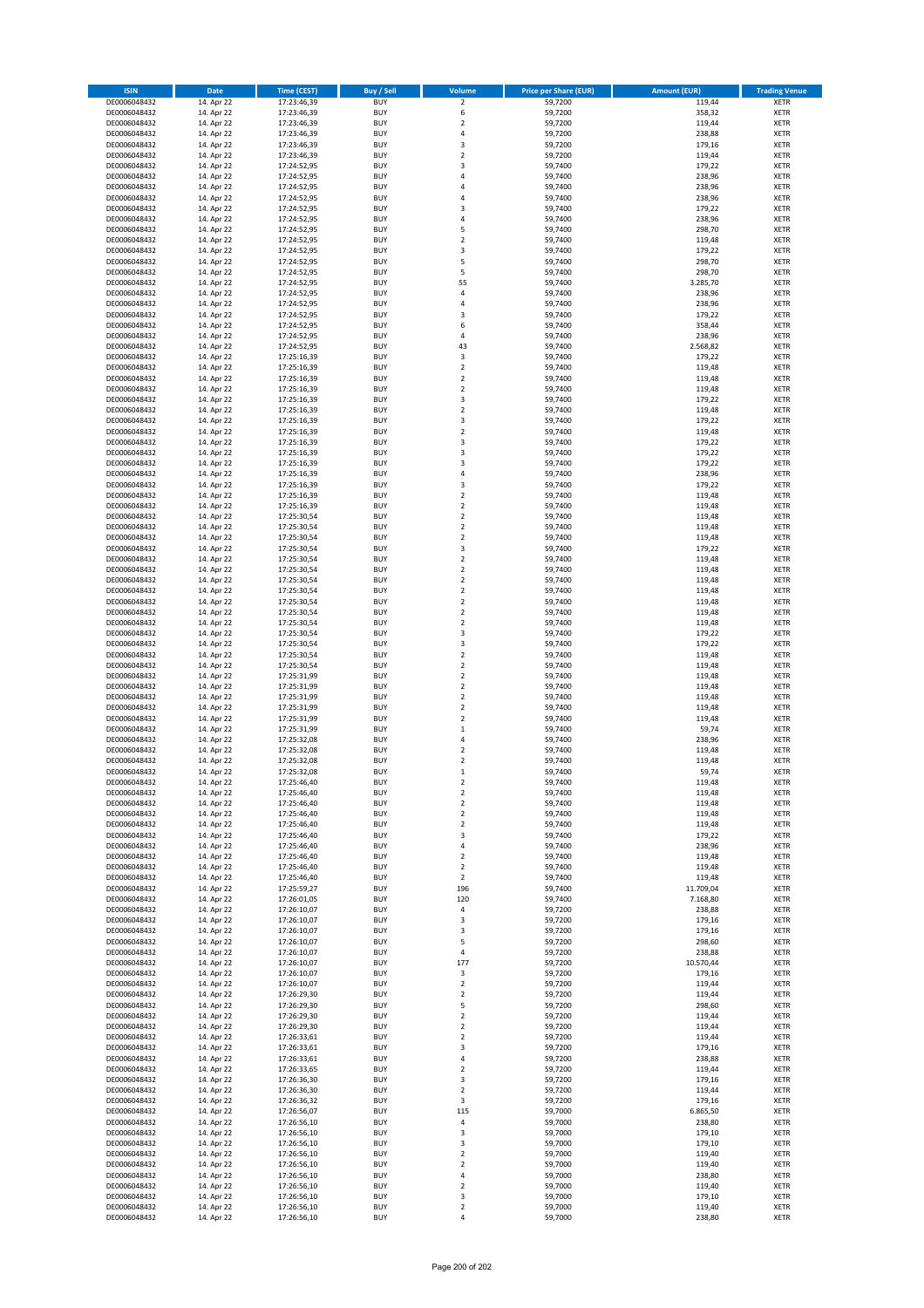| <b>ISIN</b>                  | <b>Date</b>              | Time (CEST)                | <b>Buy / Sell</b>        | Volume                           | <b>Price per Share (EUR)</b> | <b>Amount (EUR)</b> | <b>Trading Venue</b>       |
|------------------------------|--------------------------|----------------------------|--------------------------|----------------------------------|------------------------------|---------------------|----------------------------|
| DE0006048432                 | 14. Apr 22               | 17:26:56,10                | <b>BUY</b>               | 98                               | 59,7000                      | 5.850,60            | <b>XETR</b>                |
| DE0006048432                 | 14. Apr 22               | 17:26:56,10                | <b>BUY</b>               | $\mathbf 2$                      | 59,7000                      | 119,40              | <b>XETR</b>                |
| DE0006048432                 | 14. Apr 22               | 17:26:56,10                | <b>BUY</b>               | 6                                | 59,7000                      | 358,20              | <b>XETR</b>                |
| DE0006048432                 | 14. Apr 22               | 17:26:56,10                | <b>BUY</b>               | $\mathbf 2$                      | 59,7000                      | 119,40              | <b>XETR</b>                |
| DE0006048432<br>DE0006048432 | 14. Apr 22<br>14. Apr 22 | 17:26:56,10<br>17:26:56,10 | <b>BUY</b><br><b>BUY</b> | $\overline{2}$<br>202            | 59,7000<br>59,7000           | 119,40<br>12.059,40 | <b>XETR</b><br><b>XETR</b> |
| DE0006048432                 | 14. Apr 22               | 17:27:56,39                | <b>BUY</b>               | 3                                | 59,7200                      | 179,16              | <b>XETR</b>                |
| DE0006048432                 | 14. Apr 22               | 17:27:56,39                | <b>BUY</b>               | 4                                | 59,7200                      | 238,88              | <b>XETR</b>                |
| DE0006048432                 | 14. Apr 22               | 17:27:56,39                | BUY                      | $\overline{2}$                   | 59,7200                      | 119,44              | <b>XETR</b>                |
| DE0006048432                 | 14. Apr 22               | 17:27:56,39                | <b>BUY</b>               | 3                                | 59,7200                      | 179,16              | <b>XETR</b>                |
| DE0006048432                 | 14. Apr 22               | 17:27:56,39                | <b>BUY</b>               | 116                              | 59,7200                      | 6.927,52            | <b>XETR</b>                |
| DE0006048432<br>DE0006048432 | 14. Apr 22<br>14. Apr 22 | 17:27:56,39<br>17:27:56,39 | <b>BUY</b><br><b>BUY</b> | 3<br>3                           | 59,7200<br>59,7200           | 179,16<br>179,16    | <b>XETR</b><br><b>XETR</b> |
| DE0006048432                 | 14. Apr 22               | 17:27:56,44                | <b>BUY</b>               | $\overline{2}$                   | 59,7200                      | 119,44              | <b>XETR</b>                |
| DE0006048432                 | 14. Apr 22               | 17:28:05,94                | <b>BUY</b>               | $\overline{2}$                   | 59,7000                      | 119,40              | <b>XETR</b>                |
| DE0006048432                 | 14. Apr 22               | 17:28:05,94                | BUY                      | $\overline{3}$                   | 59,7000                      | 179,10              | <b>XETR</b>                |
| DE0006048432                 | 14. Apr 22               | 17:28:05,94                | <b>BUY</b>               | 3                                | 59,7000                      | 179,10              | <b>XETR</b>                |
| DE0006048432                 | 14. Apr 22               | 17:28:05,94                | <b>BUY</b>               | 3                                | 59,7000                      | 179,10              | <b>XETR</b>                |
| DE0006048432                 | 14. Apr 22<br>14. Apr 22 | 17:28:05,94                | <b>BUY</b><br><b>BUY</b> | 3<br>$\overline{2}$              | 59.7000                      | 179,10<br>119,40    | <b>XETR</b><br><b>XETR</b> |
| DE0006048432<br>DE0006048432 | 14. Apr 22               | 17:28:05,94<br>17:28:05,94 | <b>BUY</b>               | $\overline{2}$                   | 59,7000<br>59,7000           | 119,40              | <b>XETR</b>                |
| DE0006048432                 | 14. Apr 22               | 17:28:05,94                | <b>BUY</b>               | $\mathbf 2$                      | 59,7000                      | 119,40              | <b>XETR</b>                |
| DE0006048432                 | 14. Apr 22               | 17:28:05,94                | <b>BUY</b>               | 53                               | 59,7000                      | 3.164,10            | <b>XETR</b>                |
| DE0006048432                 | 14. Apr 22               | 17:28:05,94                | <b>BUY</b>               | 3                                | 59,7000                      | 179,10              | <b>XETR</b>                |
| DE0006048432                 | 14. Apr 22               | 17:28:05,94                | <b>BUY</b>               | $\mathbf 2$                      | 59,7000                      | 119,40              | <b>XETR</b>                |
| DE0006048432                 | 14. Apr 22               | 17:28:05,94                | <b>BUY</b>               | $\mathbf 2$                      | 59,7000                      | 119,40              | <b>XETR</b>                |
| DE0006048432<br>DE0006048432 | 14. Apr 22<br>14. Apr 22 | 17:28:05,94<br>17:28:06,99 | <b>BUY</b><br><b>BUY</b> | 3<br>$\overline{2}$              | 59,7000<br>59,7000           | 179,10<br>119,40    | <b>XETR</b><br><b>XETR</b> |
| DE0006048432                 | 14. Apr 22               | 17:28:07,61                | <b>BUY</b>               | 3                                | 59,7000                      | 179,10              | <b>XETR</b>                |
| DE0006048432                 | 14. Apr 22               | 17:28:07,61                | <b>BUY</b>               | 4                                | 59,7000                      | 238,80              | <b>XETR</b>                |
| DE0006048432                 | 14. Apr 22               | 17:28:07,61                | <b>BUY</b>               | $\overline{\mathbf{3}}$          | 59,7000                      | 179,10              | <b>XETR</b>                |
| DE0006048432                 | 14. Apr 22               | 17:28:07,61                | <b>BUY</b>               | $\mathbf 2$                      | 59,7000                      | 119,40              | <b>XETR</b>                |
| DE0006048432                 | 14. Apr 22               | 17:28:07,61                | <b>BUY</b>               | 3                                | 59,7000                      | 179,10              | <b>XETR</b>                |
| DE0006048432<br>DE0006048432 | 14. Apr 22               | 17:28:07,61<br>17:28:07,61 | <b>BUY</b><br><b>BUY</b> | 3<br>52                          | 59,7000                      | 179,10              | <b>XETR</b><br><b>XETR</b> |
| DE0006048432                 | 14. Apr 22<br>14. Apr 22 | 17:28:07,61                | <b>BUY</b>               | 3                                | 59,7000<br>59,7000           | 3.104,40<br>179,10  | <b>XETR</b>                |
| DE0006048432                 | 14. Apr 22               | 17:28:07,61                | <b>BUY</b>               | 4                                | 59,7000                      | 238,80              | <b>XETR</b>                |
| DE0006048432                 | 14. Apr 22               | 17:28:07,61                | <b>BUY</b>               | $\mathbf 2$                      | 59,7000                      | 119,40              | <b>XETR</b>                |
| DE0006048432                 | 14. Apr 22               | 17:28:36,55                | <b>BUY</b>               | 4                                | 59,7200                      | 238,88              | <b>XETR</b>                |
| DE0006048432                 | 14. Apr 22               | 17:28:36,55                | <b>BUY</b>               | 3                                | 59,7200                      | 179,16              | <b>XETR</b>                |
| DE0006048432                 | 14. Apr 22               | 17:28:36,55                | <b>BUY</b><br><b>BUY</b> | $\overline{2}$<br>$\overline{2}$ | 59,7200                      | 119,44              | <b>XETR</b>                |
| DE0006048432<br>DE0006048432 | 14. Apr 22<br>14. Apr 22 | 17:28:36,55<br>17:28:36,55 | <b>BUY</b>               | $\mathbf 2$                      | 59,7200<br>59,7200           | 119,44<br>119,44    | <b>XETR</b><br><b>XETR</b> |
| DE0006048432                 | 14. Apr 22               | 17:28:36,55                | <b>BUY</b>               | $\overline{4}$                   | 59,7200                      | 238,88              | <b>XETR</b>                |
| DE0006048432                 | 14. Apr 22               | 17:28:36,55                | <b>BUY</b>               | $\overline{\mathbf{3}}$          | 59,7200                      | 179,16              | <b>XETR</b>                |
| DE0006048432                 | 14. Apr 22               | 17:28:36,55                | <b>BUY</b>               | $\overline{\mathbf{3}}$          | 59,7200                      | 179,16              | <b>XETR</b>                |
| DE0006048432                 | 14. Apr 22               | 17:28:36,55                | <b>BUY</b>               | 3                                | 59,7200                      | 179,16              | <b>XETR</b>                |
| DE0006048432                 | 14. Apr 22               | 17:28:36,55                | <b>BUY</b>               | $\overline{\mathbf{3}}$          | 59,7200                      | 179,16              | <b>XETR</b>                |
| DE0006048432<br>DE0006048432 | 14. Apr 22<br>14. Apr 22 | 17:28:36,55<br>17:28:36,57 | <b>BUY</b><br><b>BUY</b> | 3<br>$\overline{\mathbf{2}}$     | 59,7200<br>59,7200           | 179,16<br>119,44    | <b>XETR</b><br><b>XETR</b> |
| DE0006048432                 | 14. Apr 22               | 17:28:36,57                | <b>BUY</b>               | $\overline{\mathbf{2}}$          | 59,7200                      | 119,44              | <b>XETR</b>                |
| DE0006048432                 | 14. Apr 22               | 17:28:54,00                | <b>BUY</b>               | $\overline{2}$                   | 59,7000                      | 119,40              | <b>XETR</b>                |
| DE0006048432                 | 14. Apr 22               | 17:28:54,00                | <b>BUY</b>               | $\overline{\mathbf{2}}$          | 59,7000                      | 119,40              | <b>XETR</b>                |
| DE0006048432                 | 14. Apr 22               | 17:28:54,00                | <b>BUY</b>               | $\overline{4}$                   | 59,7000                      | 238,80              | <b>XETR</b>                |
| DE0006048432                 | 14. Apr 22               | 17:28:54,00                | <b>BUY</b>               | $\overline{\mathbf{2}}$          | 59,7000                      | 119,40              | <b>XETR</b>                |
| DE0006048432<br>DE0006048432 | 14. Apr 22<br>14. Apr 22 | 17:28:54,00<br>17:28:54,00 | <b>BUY</b><br><b>BUY</b> | $\mathbf 2$<br>58                | 59,7000<br>59,7000           | 119,40<br>3.462,60  | <b>XETR</b><br><b>XETR</b> |
| DE0006048432                 | 14. Apr 22               | 17:29:12,23                | <b>BUY</b>               | $\overline{\mathbf{2}}$          | 59,7000                      | 119,40              | <b>XETR</b>                |
| DE0006048432                 | 14. Apr 22               | 17:29:12,23                | BUY                      | $\overline{\mathbf{2}}$          | 59,7000                      | 119,40              | <b>XETR</b>                |
| DE0006048432                 | 14. Apr 22               | 17:29:12,23                | <b>BUY</b>               | 3                                | 59,7000                      | 179,10              | <b>XETR</b>                |
| DE0006048432                 | 14. Apr 22               | 17:29:12,23                | <b>BUY</b>               | $\mathbf 2$                      | 59,7000                      | 119,40              | <b>XETR</b>                |
| DE0006048432                 | 14. Apr 22               | 17:29:12,23                | BUY                      | $\overline{\mathbf{3}}$          | 59,7000                      | 179,10              | <b>XETR</b>                |
| DE0006048432<br>DE0006048432 | 14. Apr 22<br>14. Apr 22 | 17:29:12,23<br>17:29:12,23 | BUY<br><b>BUY</b>        | $\mathbf 2$<br>52                | 59,7000<br>59,7000           | 119,40<br>3.104,40  | <b>XETR</b><br><b>XETR</b> |
| DE0006048432                 | 14. Apr 22               | 17:29:51,25                | <b>BUY</b>               | $\overline{\mathbf{2}}$          | 59,7400                      | 119,48              | <b>XETR</b>                |
| DE0006048432                 | 14. Apr 22               | 17:29:51,26                | <b>BUY</b>               | $\mathbf 1$                      | 59,7400                      | 59,74               | <b>XETR</b>                |
| DE0006048432                 | 14. Apr 22               | 17:29:51,27                | <b>BUY</b>               | 4                                | 59,7400                      | 238,96              | <b>XETR</b>                |
| DE0006048432                 | 14. Apr 22               | 17:29:51,27                | <b>BUY</b>               | $\mathbf 2$                      | 59,7400                      | 119,48              | <b>XETR</b>                |
| DE0006048432                 | 14. Apr 22               | 17:29:51,28                | <b>BUY</b>               | $\overline{\mathbf{2}}$          | 59,7400                      | 119,48              | <b>XETR</b>                |
| DE0006048432<br>DE0006048432 | 14. Apr 22<br>14. Apr 22 | 17:29:51,28<br>17:29:51,28 | <b>BUY</b><br><b>BUY</b> | 3<br>3                           | 59,7400<br>59,7400           | 179,22<br>179,22    | <b>XETR</b><br><b>XETR</b> |
| DE0006048432                 | 14. Apr 22               | 17:29:51,28                | <b>BUY</b>               | 4                                | 59,7400                      | 238,96              | <b>XETR</b>                |
| DE0006048432                 | 14. Apr 22               | 17:29:51,29                | <b>BUY</b>               | $\mathbf 2$                      | 59,7400                      | 119,48              | <b>XETR</b>                |
| DE0006048432                 | 14. Apr 22               | 17:29:51,57                | <b>BUY</b>               | $\mathbf 2$                      | 59,7400                      | 119,48              | <b>XETR</b>                |
| DE0006048432                 | 14. Apr 22               | 17:29:54,35                | <b>BUY</b>               | 3                                | 59,7600                      | 179,28              | <b>XETR</b>                |
| DE0006048432<br>DE0006048432 | 14. Apr 22<br>14. Apr 22 | 17:29:54,35<br>17:29:54,35 | <b>BUY</b><br><b>BUY</b> | 4<br>3                           | 59,7600<br>59,7600           | 239,04<br>179,28    | <b>XETR</b><br><b>XETR</b> |
| DE0006048432                 | 14. Apr 22               | 17:29:54,35                | <b>BUY</b>               | 7                                | 59,7600                      | 418,32              | <b>XETR</b>                |
| DE0006048432                 | 14. Apr 22               | 17:29:54,35                | <b>BUY</b>               | 3                                | 59,7600                      | 179,28              | <b>XETR</b>                |
| DE0006048432                 | 14. Apr 22               | 17:29:54,35                | <b>BUY</b>               | 3                                | 59,7600                      | 179,28              | <b>XETR</b>                |
| DE0006048432                 | 14. Apr 22               | 17:29:54,35                | <b>BUY</b>               | $\mathbf 2$                      | 59,7600                      | 119,52              | <b>XETR</b>                |
| DE0006048432                 | 14. Apr 22               | 17:29:54,35                | <b>BUY</b>               | $\mathbf 2$                      | 59,7600                      | 119,52              | <b>XETR</b>                |
| DE0006048432<br>DE0006048432 | 14. Apr 22<br>14. Apr 22 | 17:29:54,35<br>17:29:54,35 | <b>BUY</b><br><b>BUY</b> | $\overline{7}$<br>3              | 59,7600<br>59,7600           | 418,32<br>179,28    | <b>XETR</b><br><b>XETR</b> |
| DE0006048432                 | 14. Apr 22               | 17:29:54,35                | <b>BUY</b>               | 3                                | 59,7600                      | 179,28              | <b>XETR</b>                |
| DE0006048432                 | 14. Apr 22               | 17:29:54,35                | <b>BUY</b>               | 332                              | 59,7600                      | 19.840,32           | <b>XETR</b>                |
| DE0006048432                 | 14. Apr 22               | 17:29:54,35                | <b>BUY</b>               | 3                                | 59,7600                      | 179,28              | <b>XETR</b>                |
| DE0006048432                 | 14. Apr 22               | 17:29:54,35                | <b>BUY</b>               | $11\,$                           | 59,7600                      | 657,36              | <b>XETR</b>                |
| DE0006048432                 | 14. Apr 22               | 17:29:54,35                | <b>BUY</b>               | 3                                | 59,7600                      | 179,28              | <b>XETR</b>                |
| DE0006048432<br>DE0006048432 | 14. Apr 22<br>14. Apr 22 | 17:29:54,35<br>17:29:54,50 | <b>BUY</b><br><b>BUY</b> | 3<br>$\mathbf 1$                 | 59,7600<br>59,7600           | 179,28<br>59,76     | <b>XETR</b><br><b>XETR</b> |
| DE0006048432                 | 14. Apr 22               | 17:29:54,53                | <b>BUY</b>               | $\overline{2}$                   | 59,7600                      | 119,52              | <b>XETR</b>                |
| DE0006048432                 | 14. Apr 22               | 17:29:54,53                | <b>BUY</b>               | 2                                | 59,7600                      | 119,52              | <b>XETR</b>                |
| DE0006048432                 | 14. Apr 22               | 17:29:54,54                | <b>BUY</b>               | 3                                | 59,7600                      | 179,28              | <b>XETR</b>                |
| DE0006048432                 | 14. Apr 22               | 17:29:54,55                | <b>BUY</b>               | $\mathbf{1}$                     | 59,7600                      | 59,76               | <b>XETR</b>                |
| DE0006048432                 | 14. Apr 22               | 17:29:54,59                | <b>BUY</b>               | 3                                | 59,7600                      | 179,28              | <b>XETR</b>                |
| DE0006048432<br>DE0006048432 | 14. Apr 22<br>14. Apr 22 | 17:29:54,59<br>17:29:55,18 | <b>BUY</b><br><b>BUY</b> | 3<br>$\overline{2}$              | 59,7600<br>59,7200           | 179,28<br>119,44    | <b>XETR</b><br><b>XETR</b> |
| DE0006048432                 | 14. Apr 22               | 17:29:55,18                | <b>BUY</b>               | $\mathbf 2$                      | 59,7200                      | 119,44              | <b>XETR</b>                |
| DE0006048432                 | 14. Apr 22               | 17:29:55,18                | <b>BUY</b>               | $\mathbf 2$                      | 59,7200                      | 119,44              | <b>XETR</b>                |
| DE0006048432                 | 14. Apr 22               | 17:29:55,20                | <b>BUY</b>               | $\overline{2}$                   | 59,7200                      | 119,44              | <b>XETR</b>                |
| DE0006048432                 | 14. Apr 22               | 17:29:55,49                | <b>BUY</b>               | 3                                | 59,7200                      | 179,16              | <b>XETR</b>                |
| DE0006048432                 | 14. Apr 22               | 17:29:55,68                | <b>BUY</b>               | 2                                | 59,7200                      | 119,44              | <b>XETR</b>                |
| DE0006048432                 | 14. Apr 22               | 17:29:55,70                | <b>BUY</b>               | $\mathbf 2$                      | 59,7200                      | 119,44              | <b>XETR</b>                |
| DE0006048432<br>DE0006048432 | 14. Apr 22<br>14. Apr 22 | 17:29:56,50<br>17:29:56,51 | <b>BUY</b><br><b>BUY</b> | $\,$ 1<br>45                     | 59,7200<br>59,7000           | 59,72<br>2.686,50   | <b>XETR</b><br><b>XETR</b> |
|                              |                          |                            |                          |                                  |                              |                     |                            |